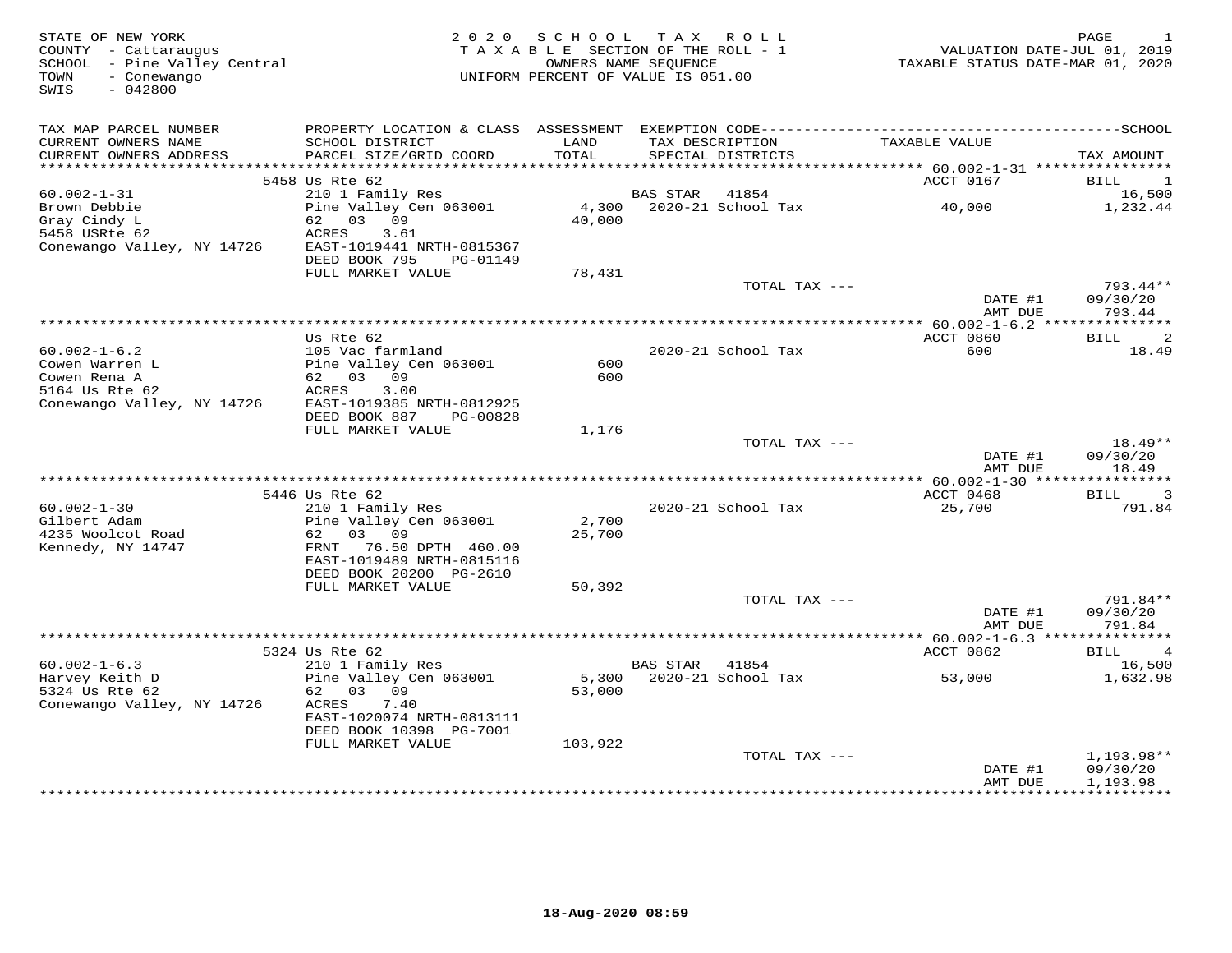| STATE OF NEW YORK<br>COUNTY - Cattaraugus<br>SCHOOL - Pine Valley Central<br>TOWN<br>- Conewango<br>SWIS<br>$-042800$ |                                               |               | 2020 SCHOOL TAX ROLL<br>TAXABLE SECTION OF THE ROLL - 1<br>OWNERS NAME SEQUENCE<br>UNIFORM PERCENT OF VALUE IS 051.00 | VALUATION DATE-JUL 01, 2019<br>TAXABLE STATUS DATE-MAR 01, 2020 | PAGE                            |
|-----------------------------------------------------------------------------------------------------------------------|-----------------------------------------------|---------------|-----------------------------------------------------------------------------------------------------------------------|-----------------------------------------------------------------|---------------------------------|
| TAX MAP PARCEL NUMBER                                                                                                 |                                               |               |                                                                                                                       |                                                                 |                                 |
| CURRENT OWNERS NAME<br>CURRENT OWNERS ADDRESS                                                                         | SCHOOL DISTRICT<br>PARCEL SIZE/GRID COORD     | LAND<br>TOTAL | TAX DESCRIPTION<br>SPECIAL DISTRICTS                                                                                  | TAXABLE VALUE                                                   | TAX AMOUNT                      |
|                                                                                                                       | Youngs Rd                                     |               |                                                                                                                       | ACCT 0999                                                       | 5<br>BILL                       |
| $51.004 - 2 - 1.2$                                                                                                    | 105 Vac farmland                              |               | 2020-21 School Tax                                                                                                    | 4,750                                                           | 146.35                          |
| Hostetler Harvey E                                                                                                    | Pine Valley Cen 063001                        | 4,750         |                                                                                                                       |                                                                 |                                 |
| Hostetler Drusilla L                                                                                                  | 56 04 09                                      | 4,750         |                                                                                                                       |                                                                 |                                 |
| 12433 Youngs Rd                                                                                                       | ACRES 19.00                                   |               |                                                                                                                       |                                                                 |                                 |
| Conewango Valley, NY 14726                                                                                            | EAST-1025061 NRTH-0821584                     |               |                                                                                                                       |                                                                 |                                 |
|                                                                                                                       | DEED BOOK 22116 PG-7002<br>FULL MARKET VALUE  | 9,314         |                                                                                                                       |                                                                 |                                 |
|                                                                                                                       |                                               |               | TOTAL TAX ---                                                                                                         |                                                                 | $146.35**$                      |
|                                                                                                                       |                                               |               |                                                                                                                       | DATE #1                                                         | 09/30/20                        |
|                                                                                                                       |                                               |               |                                                                                                                       | AMT DUE                                                         | 146.35                          |
|                                                                                                                       |                                               |               |                                                                                                                       |                                                                 |                                 |
| $51.004 - 1 - 1$                                                                                                      | 5983 Co Rd 44                                 |               | 38 PCT OF VALUE USED FOR EXEMPTION PURPOSES ACCT 0206                                                                 |                                                                 | 6<br>BILL                       |
| Hostetler Mose E                                                                                                      | 112 Dairy farm<br>Pine Valley Cen 063001      |               | AGED C/T/S 41800<br>22,700 SILO T/C/S 42100                                                                           |                                                                 | 19,760<br>1,600                 |
| Hostetler Clara A                                                                                                     | 56 03 09                                      |               | 104,000 ENH STAR 41834                                                                                                |                                                                 | 38,390                          |
| 5983 Flat Iron Rd                                                                                                     | Life Use                                      |               | 2020-21 School Tax                                                                                                    | 82,640                                                          | 2,546.22                        |
| Conewango Valley, NY 14726                                                                                            | 5984 2nd site                                 |               |                                                                                                                       |                                                                 |                                 |
|                                                                                                                       | ACRES 101.69                                  |               |                                                                                                                       |                                                                 |                                 |
| MAY BE SUBJECT TO PAYMENT<br>UNDER AGDIST LAW TIL 2020                                                                | EAST-1021591 NRTH-0823451                     |               |                                                                                                                       |                                                                 |                                 |
|                                                                                                                       | DEED BOOK 00926 PG-00518<br>FULL MARKET VALUE | 203,922       |                                                                                                                       |                                                                 |                                 |
|                                                                                                                       |                                               |               | TOTAL TAX ---                                                                                                         |                                                                 | $1,568.22**$                    |
|                                                                                                                       |                                               |               |                                                                                                                       | DATE #1                                                         | 09/30/20                        |
|                                                                                                                       |                                               |               |                                                                                                                       | AMT DUE                                                         | 1,568.22                        |
|                                                                                                                       |                                               |               |                                                                                                                       |                                                                 |                                 |
| $51.004 - 1 - 18$                                                                                                     | Us Rte 62<br>105 Vac farmland                 |               | 2020-21 School Tax                                                                                                    | ACCT 0377<br>2,800                                              | $\overline{7}$<br>BILL<br>86.27 |
| Lincoln Debra                                                                                                         | Pine Valley Cen 063001                        | 2,800         |                                                                                                                       |                                                                 |                                 |
| Reynolds Harold & Lucille                                                                                             | 63 03 09                                      | 2,800         |                                                                                                                       |                                                                 |                                 |
| 695 Weeks St                                                                                                          | Life Use                                      |               |                                                                                                                       |                                                                 |                                 |
| Jamestown, NY 14701                                                                                                   | ACRES<br>6.44                                 |               |                                                                                                                       |                                                                 |                                 |
|                                                                                                                       | EAST-1019629 NRTH-0816817                     |               |                                                                                                                       |                                                                 |                                 |
|                                                                                                                       | DEED BOOK 29834 PG-4001<br>FULL MARKET VALUE  | 5,490         |                                                                                                                       |                                                                 |                                 |
|                                                                                                                       |                                               |               | TOTAL TAX ---                                                                                                         |                                                                 | $86.27**$                       |
|                                                                                                                       |                                               |               |                                                                                                                       | DATE #1                                                         | 09/30/20                        |
|                                                                                                                       |                                               |               |                                                                                                                       | AMT DUE                                                         | 86.27                           |
|                                                                                                                       |                                               |               | ***********************                                                                                               | *** 60.002-1-6.4 ***************                                |                                 |
| $60.002 - 1 - 6.4$                                                                                                    | 5352 Us Rte 62<br>240 Rural res               |               | ENH STAR 41834                                                                                                        | ACCT 0923                                                       | <b>BILL</b><br>8<br>38,390      |
| Merrill Douglas C                                                                                                     | Pine Valley Cen 063001                        | 12,800        | 2020-21 School Tax                                                                                                    | 43,000                                                          | 1,324.87                        |
| Merrill Pamela                                                                                                        | 62 03 09                                      | 43,000        |                                                                                                                       |                                                                 |                                 |
| 5352 Us Rte 62                                                                                                        | ACRES 45.10                                   |               |                                                                                                                       |                                                                 |                                 |
| Conewango Valley, NY 14726                                                                                            | EAST-1020896 NRTH-0813326                     |               |                                                                                                                       |                                                                 |                                 |
|                                                                                                                       | DEED BOOK 00946 PG-00273                      |               |                                                                                                                       |                                                                 |                                 |
|                                                                                                                       | FULL MARKET VALUE                             | 84,314        |                                                                                                                       |                                                                 | $346.87**$                      |
|                                                                                                                       |                                               |               | TOTAL TAX ---                                                                                                         | DATE #1                                                         | 09/30/20                        |
|                                                                                                                       |                                               |               |                                                                                                                       | AMT DUE                                                         | 346.87                          |
|                                                                                                                       |                                               |               |                                                                                                                       |                                                                 | * * * * * * * *                 |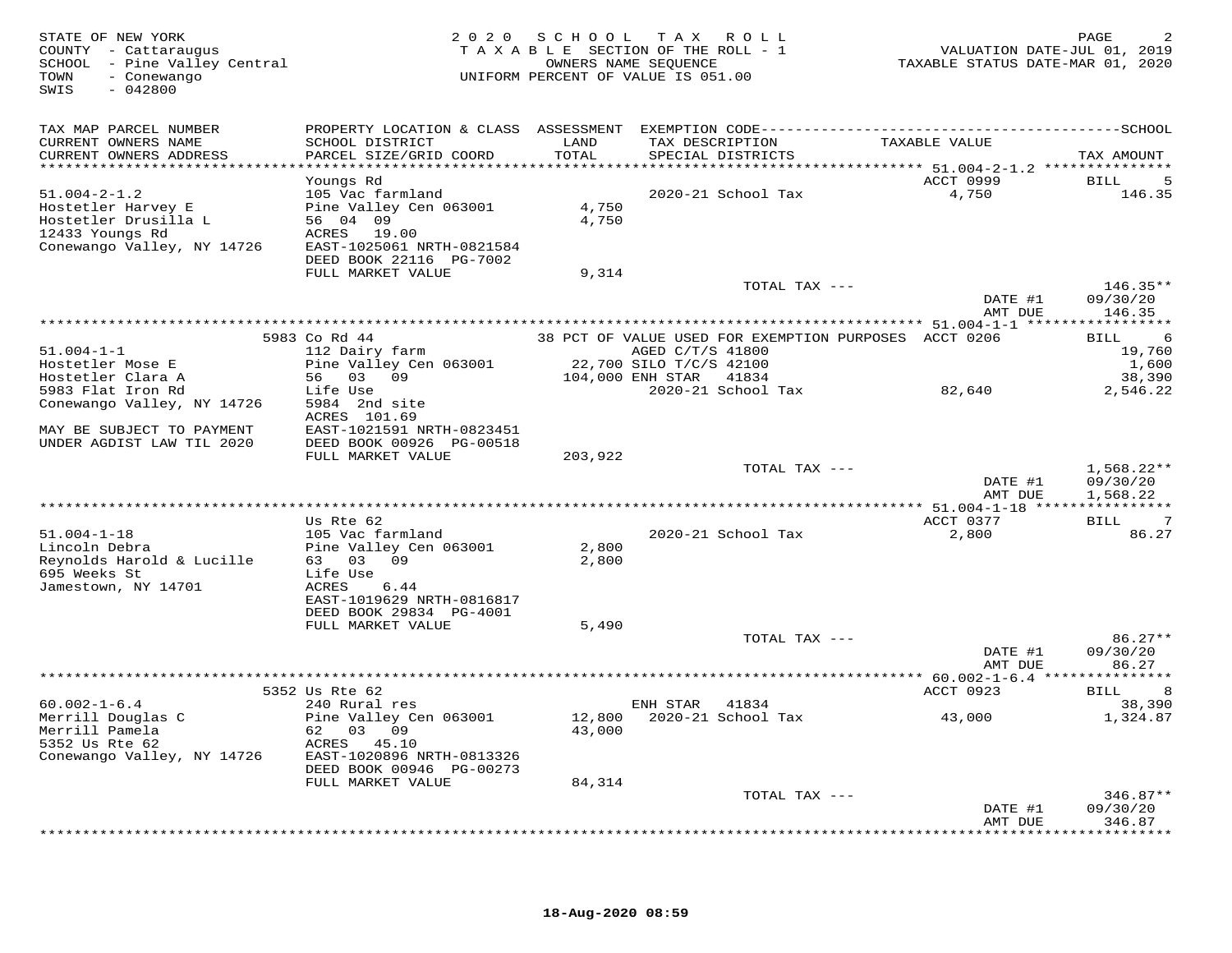| STATE OF NEW YORK<br>COUNTY - Cattaraugus<br>SCHOOL - Pine Valley Central<br>- Conewango<br>TOWN<br>$-042800$<br>SWIS |                                                                                 | 2020 SCHOOL                | TAX ROLL<br>TAXABLE SECTION OF THE ROLL - 1<br>OWNERS NAME SEQUENCE<br>UNIFORM PERCENT OF VALUE IS 051.00 | VALUATION DATE-JUL 01, 2019<br>TAXABLE STATUS DATE-MAR 01, 2020 | PAGE                                    |
|-----------------------------------------------------------------------------------------------------------------------|---------------------------------------------------------------------------------|----------------------------|-----------------------------------------------------------------------------------------------------------|-----------------------------------------------------------------|-----------------------------------------|
| TAX MAP PARCEL NUMBER                                                                                                 |                                                                                 |                            |                                                                                                           |                                                                 |                                         |
| CURRENT OWNERS NAME<br>CURRENT OWNERS ADDRESS                                                                         | SCHOOL DISTRICT<br>PARCEL SIZE/GRID COORD                                       | LAND<br>TOTAL              | TAX DESCRIPTION<br>SPECIAL DISTRICTS                                                                      | TAXABLE VALUE                                                   | TAX AMOUNT                              |
|                                                                                                                       | 5861 Co Rd 44                                                                   |                            |                                                                                                           | ACCT 0287                                                       | BILL<br>9                               |
| $51.004 - 1 - 22$                                                                                                     | 112 Dairy farm                                                                  |                            | <b>BAS STAR</b><br>41854                                                                                  |                                                                 | 16,500                                  |
| Miller John & Susan<br>Miller Susan, Levi, and Abe<br>5861 Co Rd 44<br>Conwango Valley, NY 14726                      | Pine Valley Cen 063001<br>64 03 09<br>ACRES 160.21<br>EAST-1021125 NRTH-0822062 | 38,825<br>75,000           | 2020-21 School Tax                                                                                        | 75,000                                                          | 2,310.83                                |
|                                                                                                                       | DEED BOOK 26197 PG-4003                                                         |                            |                                                                                                           |                                                                 |                                         |
|                                                                                                                       | FULL MARKET VALUE                                                               | 147,059                    | TOTAL TAX ---                                                                                             | DATE #1                                                         | 1,871.83**<br>09/30/20                  |
|                                                                                                                       |                                                                                 |                            |                                                                                                           | AMT DUE                                                         | 1,871.83                                |
|                                                                                                                       |                                                                                 |                            |                                                                                                           |                                                                 | ***********                             |
| $51.004 - 1 - 3$                                                                                                      | $Co$ Rd $44$<br>105 Vac farmland                                                |                            | 2020-21 School Tax                                                                                        | ACCT 0288<br>13,425                                             | <b>BILL</b><br>10<br>413.64             |
| Miller John A                                                                                                         | Pine Valley Cen 063001                                                          | 13,425                     |                                                                                                           |                                                                 |                                         |
| Miller Susan N                                                                                                        | 56 03 09                                                                        | 13,425                     |                                                                                                           |                                                                 |                                         |
| 5861 Flatiron Rd                                                                                                      | Life Use                                                                        |                            |                                                                                                           |                                                                 |                                         |
| Conewango Valley, NY 14726                                                                                            | ACRES 42.57<br>EAST-1023695 NRTH-0822206                                        |                            |                                                                                                           |                                                                 |                                         |
|                                                                                                                       | DEED BOOK 00943 PG-00220                                                        |                            |                                                                                                           |                                                                 |                                         |
|                                                                                                                       | FULL MARKET VALUE                                                               | 26,324                     |                                                                                                           |                                                                 |                                         |
|                                                                                                                       |                                                                                 |                            | TOTAL TAX ---                                                                                             |                                                                 | $413.64**$                              |
|                                                                                                                       |                                                                                 |                            |                                                                                                           | DATE #1<br>AMT DUE                                              | 09/30/20<br>413.64                      |
|                                                                                                                       |                                                                                 | ************************** |                                                                                                           | ********** 51.004-2-1.1 **                                      | ***********                             |
|                                                                                                                       | 12654 Youngs Rd                                                                 |                            |                                                                                                           | ACCT 0314                                                       | <b>BILL</b><br>11                       |
| $51.004 - 2 - 1.1$                                                                                                    | 105 Vac farmland                                                                |                            | AG DISTOUT 41730                                                                                          |                                                                 | 291                                     |
| Miller Sam D<br>Miller Naomi C                                                                                        | Pine Valley Cen 063001<br>56 03 09                                              | 24,550                     | 24,550 2020-21 School Tax                                                                                 | 24,259                                                          | 747.44                                  |
| 12654 Youngs Rd                                                                                                       | ACRES 82.35                                                                     |                            |                                                                                                           |                                                                 |                                         |
| Conewango Valley, NY                                                                                                  | EAST-1025063 NRTH-0822862                                                       |                            |                                                                                                           |                                                                 |                                         |
|                                                                                                                       | 14726-9717 DEED BOOK 748<br>PG-01081                                            |                            |                                                                                                           |                                                                 |                                         |
| MAY BE SUBJECT TO PAYMENT                                                                                             | FULL MARKET VALUE                                                               | 48,137                     |                                                                                                           |                                                                 |                                         |
| UNDER AGDIST LAW TIL 2027                                                                                             |                                                                                 |                            |                                                                                                           |                                                                 |                                         |
|                                                                                                                       |                                                                                 |                            | TOTAL TAX ---                                                                                             |                                                                 | $747.44**$                              |
|                                                                                                                       |                                                                                 |                            |                                                                                                           | DATE #1                                                         | 09/30/20                                |
|                                                                                                                       |                                                                                 |                            |                                                                                                           | AMT DUE                                                         | 747.44                                  |
|                                                                                                                       | 13000 Us Rte 62                                                                 |                            |                                                                                                           | ACCT 0124                                                       | BILL 12                                 |
| $51.004 - 1 - 19$                                                                                                     | 210 1 Family Res                                                                |                            | ENH STAR<br>41834                                                                                         |                                                                 | 35,000                                  |
| Morrison James R                                                                                                      | Pine Valley Cen 063001                                                          | 1,900                      | 2020-21 School Tax                                                                                        | 35,000                                                          | 1,078.39                                |
| Morrison Priscilla A<br>13000 Us Rte 62                                                                               | 63 03 09<br>FRNT 80.00 DPTH<br>92.00                                            | 35,000                     |                                                                                                           |                                                                 |                                         |
| Conewango Valley, NY 14726                                                                                            | EAST-1019251 NRTH-0816860<br>DEED BOOK 12558 PG-3001                            |                            |                                                                                                           |                                                                 |                                         |
|                                                                                                                       | FULL MARKET VALUE                                                               | 68,627                     |                                                                                                           |                                                                 |                                         |
|                                                                                                                       |                                                                                 |                            | TOTAL TAX ---                                                                                             |                                                                 | $100.39**$                              |
|                                                                                                                       |                                                                                 |                            |                                                                                                           | DATE #1<br>AMT DUE                                              | 09/30/20<br>100.39<br>* * * * * * * * * |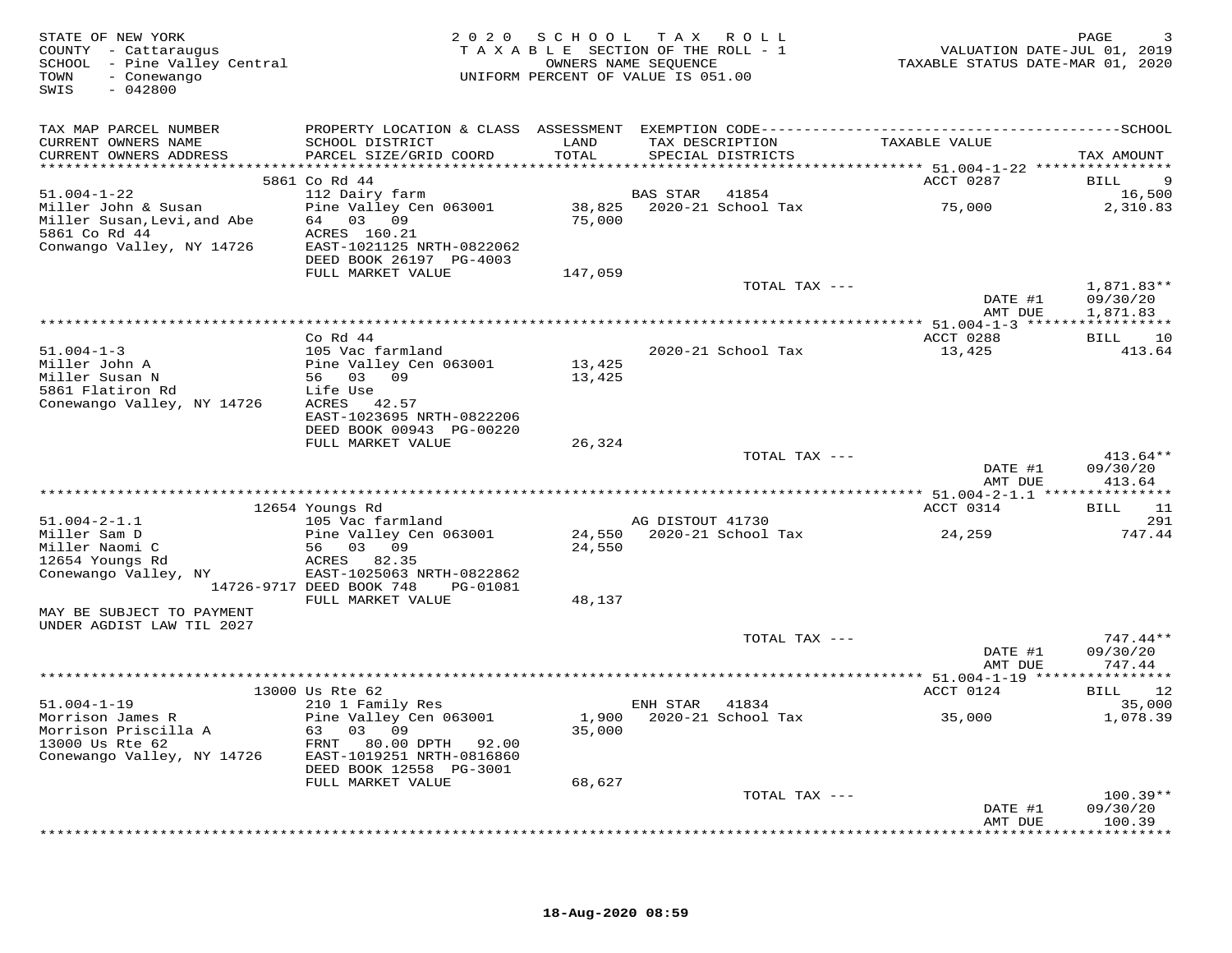| STATE OF NEW YORK<br>COUNTY - Cattaraugus<br>SCHOOL - Pine Valley Central<br>TOWN<br>- Conewango<br>$-042800$<br>SWIS |                                                                                |               | 2020 SCHOOL TAX ROLL<br>TAXABLE SECTION OF THE ROLL - 1<br>OWNERS NAME SEOUENCE<br>UNIFORM PERCENT OF VALUE IS 051.00 | VALUATION DATE-JUL 01, 2019<br>TAXABLE STATUS DATE-MAR 01, 2020 | PAGE                  |
|-----------------------------------------------------------------------------------------------------------------------|--------------------------------------------------------------------------------|---------------|-----------------------------------------------------------------------------------------------------------------------|-----------------------------------------------------------------|-----------------------|
| TAX MAP PARCEL NUMBER                                                                                                 |                                                                                |               |                                                                                                                       |                                                                 |                       |
| CURRENT OWNERS NAME<br>CURRENT OWNERS ADDRESS                                                                         | SCHOOL DISTRICT<br>PARCEL SIZE/GRID COORD                                      | LAND<br>TOTAL | TAX DESCRIPTION<br>SPECIAL DISTRICTS                                                                                  | TAXABLE VALUE                                                   | TAX AMOUNT            |
|                                                                                                                       |                                                                                |               |                                                                                                                       |                                                                 |                       |
| $51.004 - 1 - 10$                                                                                                     | 5512 Us Rte 62<br>443 Feed sales                                               |               | 2020-21 School Tax                                                                                                    | ACCT 0094<br>200,000                                            | BILL 13<br>6,162.20   |
| NYP Ag Services, Inc.                                                                                                 | Pine Valley Cen 063001                                                         | 2,700         |                                                                                                                       |                                                                 |                       |
| 496 Maple Ave, PO Box 119<br>Cherry Creek, NY 14723                                                                   | 62 03 09                                                                       | 200,000       |                                                                                                                       |                                                                 |                       |
|                                                                                                                       | FRNT 145.00 DPTH 150.00                                                        |               |                                                                                                                       |                                                                 |                       |
|                                                                                                                       | BANK 017                                                                       |               |                                                                                                                       |                                                                 |                       |
|                                                                                                                       | EAST-1019307 NRTH-0816113<br>DEED BOOK 25891 PG-8001                           |               |                                                                                                                       |                                                                 |                       |
|                                                                                                                       | FULL MARKET VALUE                                                              | 392,157       |                                                                                                                       |                                                                 |                       |
|                                                                                                                       |                                                                                |               | TOTAL TAX ---                                                                                                         |                                                                 | $6,162.20**$          |
|                                                                                                                       |                                                                                |               |                                                                                                                       | DATE #1                                                         | 09/30/20              |
|                                                                                                                       |                                                                                |               |                                                                                                                       | AMT DUE                                                         | 6,162.20              |
|                                                                                                                       | 5512 Us Rte 62                                                                 |               |                                                                                                                       | ACCT 0095                                                       | BILL 14               |
| $51.004 - 1 - 11$                                                                                                     | 449 Other Storag                                                               |               | 2020-21 School Tax                                                                                                    | 18,900                                                          | 582.33                |
| NYP Ag Services, Inc.                                                                                                 | Pine Valley Cen 063001                                                         | 1,800         |                                                                                                                       |                                                                 |                       |
| 496 Maple Ave, PO Box 119<br>Cherry Creek, NY 14723                                                                   | 63 03 09                                                                       | 18,900        |                                                                                                                       |                                                                 |                       |
|                                                                                                                       | FRNT 80.00 DPTH<br>65.00<br>BANK 017                                           |               |                                                                                                                       |                                                                 |                       |
|                                                                                                                       | EAST-1019281 NRTH-0816238                                                      |               |                                                                                                                       |                                                                 |                       |
|                                                                                                                       | DEED BOOK 25891 PG-8001                                                        |               |                                                                                                                       |                                                                 |                       |
|                                                                                                                       | FULL MARKET VALUE                                                              | 37,059        |                                                                                                                       |                                                                 |                       |
|                                                                                                                       |                                                                                |               | TOTAL TAX ---                                                                                                         | DATE #1                                                         | 582.33**<br>09/30/20  |
|                                                                                                                       |                                                                                |               |                                                                                                                       | AMT DUE                                                         | 582.33                |
|                                                                                                                       |                                                                                |               |                                                                                                                       |                                                                 |                       |
|                                                                                                                       | 5512 Us Rte 62 (Off)                                                           |               |                                                                                                                       | ACCT 0471                                                       | BILL 15               |
| $51.004 - 1 - 13$<br>NYP Ag Services, Inc.                                                                            | 449 Other Storag<br>Pine Valley Cen 063001                                     | 3,300         | 2020-21 School Tax                                                                                                    | 7,900                                                           | 243.41                |
| 496 Maple Ave, PO Box 119                                                                                             | 63 03 09                                                                       | 7,900         |                                                                                                                       |                                                                 |                       |
| Cherry Creek, NY 14723                                                                                                | FRNT 177.74 DPTH 132.00                                                        |               |                                                                                                                       |                                                                 |                       |
|                                                                                                                       | BANK 017                                                                       |               |                                                                                                                       |                                                                 |                       |
|                                                                                                                       | EAST-1019405 NRTH-0816445<br>DEED BOOK 25891 PG-8001                           |               |                                                                                                                       |                                                                 |                       |
|                                                                                                                       | FULL MARKET VALUE                                                              | 15,490        |                                                                                                                       |                                                                 |                       |
|                                                                                                                       |                                                                                |               | TOTAL TAX ---                                                                                                         |                                                                 | $243.41**$            |
|                                                                                                                       |                                                                                |               |                                                                                                                       | DATE #1                                                         | 09/30/20              |
|                                                                                                                       |                                                                                |               |                                                                                                                       | AMT DUE                                                         | 243.41                |
|                                                                                                                       | 5372 Us Rte 62                                                                 |               |                                                                                                                       | ********** 60.002-1-27 *****************<br>ACCT 0003           | <b>BILL</b><br>16     |
| $60.002 - 1 - 27$                                                                                                     | 210 1 Family Res                                                               |               | BAS STAR 41854                                                                                                        |                                                                 | 16,500                |
| 60.002-1-2,<br>Pfleuger Garrett<br>Pfleuger Stacey<br>The 62                                                          | Pine Valley Cen 063001                                                         |               | 4,800 2020-21 School Tax                                                                                              | 28,500                                                          | 878.11                |
|                                                                                                                       | 62 03 09                                                                       | 28,500        |                                                                                                                       |                                                                 |                       |
|                                                                                                                       | 4.77 BANK<br>ACRES<br>005                                                      |               |                                                                                                                       |                                                                 |                       |
|                                                                                                                       | Conewango Valley, NY 14726 EAST-1019785 NRTH-0813999<br>DEED BOOK 6434 PG-5001 |               |                                                                                                                       |                                                                 |                       |
|                                                                                                                       | FULL MARKET VALUE                                                              | 55,882        |                                                                                                                       |                                                                 |                       |
|                                                                                                                       |                                                                                |               | TOTAL TAX ---                                                                                                         |                                                                 | $439.11**$            |
|                                                                                                                       |                                                                                |               |                                                                                                                       | DATE #1                                                         | 09/30/20              |
|                                                                                                                       |                                                                                |               |                                                                                                                       | AMT DUE                                                         | 439.11<br>*********** |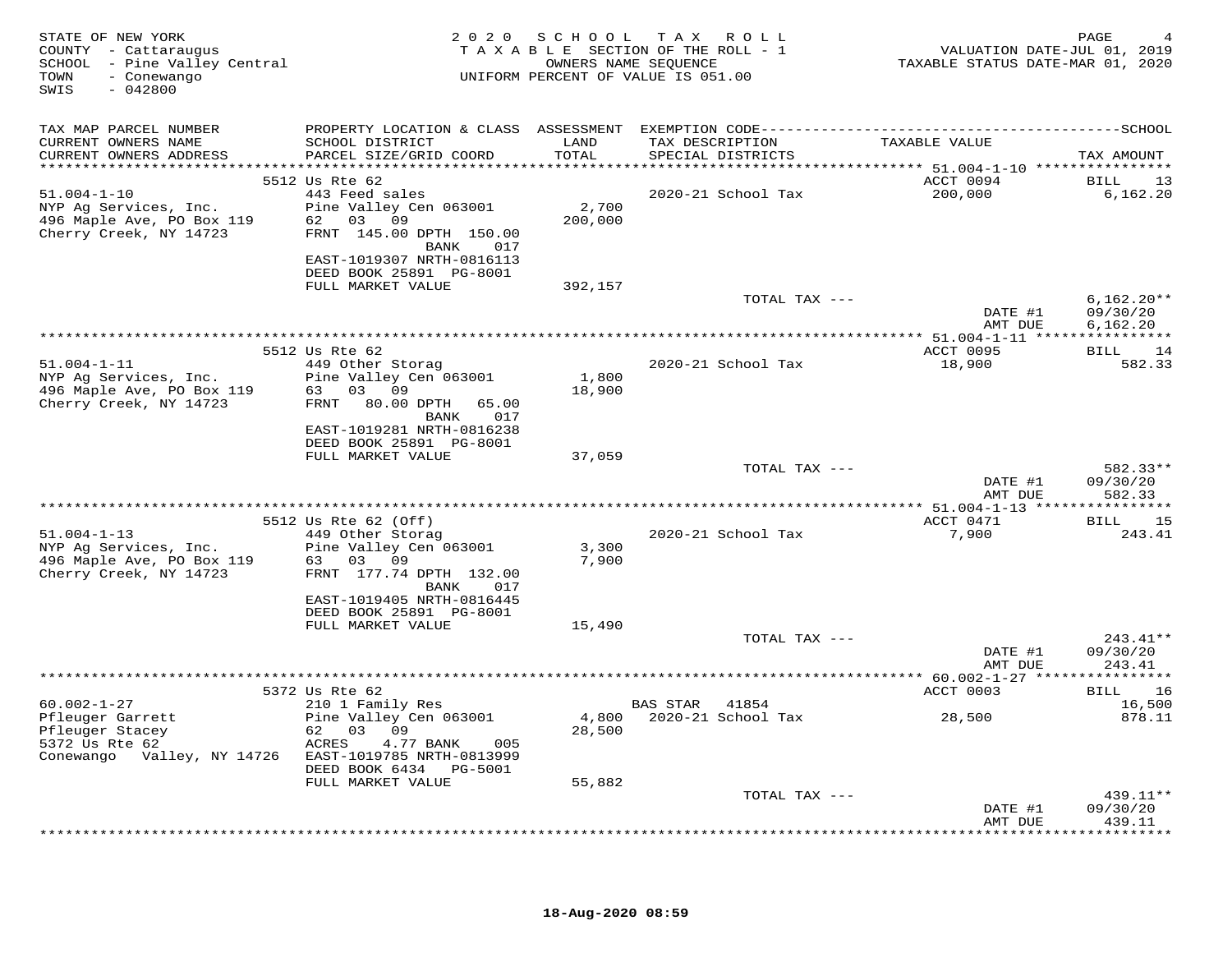| STATE OF NEW YORK<br>COUNTY - Cattaraugus<br>SCHOOL - Pine Valley Central<br>- Conewango<br>TOWN<br>$-042800$<br>SWIS |                                                                                                                                  | 2020 SCHOOL TAX ROLL<br>TAXABLE SECTION OF THE ROLL - 1<br>OWNERS NAME SEQUENCE<br>UNIFORM PERCENT OF VALUE IS 051.00 |                |                                      | VALUATION DATE-JUL 01, 2019<br>TAXABLE STATUS DATE-MAR 01, 2020 | PAGE                           |
|-----------------------------------------------------------------------------------------------------------------------|----------------------------------------------------------------------------------------------------------------------------------|-----------------------------------------------------------------------------------------------------------------------|----------------|--------------------------------------|-----------------------------------------------------------------|--------------------------------|
| TAX MAP PARCEL NUMBER                                                                                                 |                                                                                                                                  |                                                                                                                       |                |                                      |                                                                 |                                |
| CURRENT OWNERS NAME<br>CURRENT OWNERS ADDRESS<br>*************************                                            | SCHOOL DISTRICT<br>PARCEL SIZE/GRID COORD                                                                                        | LAND<br>TOTAL                                                                                                         |                | TAX DESCRIPTION<br>SPECIAL DISTRICTS | TAXABLE VALUE                                                   | TAX AMOUNT                     |
|                                                                                                                       | Us Rte 62                                                                                                                        |                                                                                                                       |                |                                      | ACCT 0116                                                       | BILL<br>17                     |
| $60.002 - 1 - 26$<br>Powell Linda J<br>5853 Rte 83<br>Conewango Valley, NY 14726                                      | 314 Rural vac<10<br>Pine Valley Cen 063001<br>62 03 09<br>ACRES<br>2.86<br>EAST-1019324 NRTH-0813820<br>DEED BOOK 00983 PG-01162 | 300<br>300                                                                                                            |                | 2020-21 School Tax                   | 300                                                             | 9.24                           |
|                                                                                                                       | FULL MARKET VALUE                                                                                                                | 588                                                                                                                   |                |                                      |                                                                 |                                |
|                                                                                                                       |                                                                                                                                  |                                                                                                                       |                | TOTAL TAX ---                        | DATE #1                                                         | $9.24**$<br>09/30/20           |
|                                                                                                                       | ***************                                                                                                                  | *************************************                                                                                 |                |                                      | AMT DUE<br>**************** 60.002-1-6.1 ****************       | 9.24                           |
|                                                                                                                       | 5333 Us Rte 62                                                                                                                   |                                                                                                                       |                |                                      | ACCT 0458                                                       | BILL 18                        |
| $60.002 - 1 - 6.1$                                                                                                    | 210 1 Family Res                                                                                                                 |                                                                                                                       | BAS STAR       | 41854                                |                                                                 | 16,500                         |
| Price Leona<br>Olson Donna G<br>5333 US Rte 62<br>Coneweango Valley, NY 14726                                         | Pine Valley Cen 063001<br>62 03 09<br>ACRES<br>3.30<br>EAST-1019377 NRTH-0813320<br>DEED BOOK 1010 PG-1076                       | 25,000                                                                                                                |                | 5,600 2020-21 School Tax             | 25,000                                                          | 770.28                         |
|                                                                                                                       | FULL MARKET VALUE                                                                                                                | 49,020                                                                                                                |                |                                      |                                                                 |                                |
|                                                                                                                       |                                                                                                                                  |                                                                                                                       |                | TOTAL TAX ---                        | DATE #1<br>AMT DUE                                              | 331.28**<br>09/30/20<br>331.28 |
|                                                                                                                       |                                                                                                                                  |                                                                                                                       |                |                                      |                                                                 |                                |
|                                                                                                                       | 5416 Us Rte 62                                                                                                                   |                                                                                                                       |                |                                      | ACCT 0115                                                       | BILL 19                        |
| $60.002 - 1 - 4$<br>Ray Lacey Marie<br>5416 Rte 62                                                                    | 240 Rural res<br>Pine Valley Cen 063001<br>62 03 09                                                                              | 28,500                                                                                                                | BAS STAR 41854 | 8,000 2020-21 School Tax             | 28,500                                                          | 16,500<br>878.11               |
| Conewango Valley, NY 14726                                                                                            | ACRES 41.13<br>EAST-1020441 NRTH-0814399<br>DEED BOOK 21896 PG-3001                                                              |                                                                                                                       |                |                                      |                                                                 |                                |
|                                                                                                                       | FULL MARKET VALUE                                                                                                                | 55,882                                                                                                                |                |                                      |                                                                 |                                |
|                                                                                                                       |                                                                                                                                  |                                                                                                                       |                | TOTAL TAX ---                        | DATE #1                                                         | 439.11**<br>09/30/20           |
|                                                                                                                       |                                                                                                                                  |                                                                                                                       |                |                                      | AMT DUE                                                         | 439.11                         |
| $60.002 - 1 - 28$                                                                                                     | Us Rte 62<br>314 Rural vac<10                                                                                                    |                                                                                                                       |                |                                      | ACCT 0378<br>2,000                                              | BILL 20                        |
| Reynolds Jeffrey D<br>Reynolds Diane<br>5405 Rte 62<br>Conewango Valley, NY 14726                                     | Pine Valley Cen 063001<br>62 03 09<br>FRNT 570.00 DPTH 128.00<br>EAST-1019261 NRTH-0814382                                       | 2,000<br>2,000                                                                                                        |                | 2020-21 School Tax                   |                                                                 | 61.62                          |
|                                                                                                                       | DEED BOOK 00961 PG-00365                                                                                                         |                                                                                                                       |                |                                      |                                                                 |                                |
|                                                                                                                       | FULL MARKET VALUE                                                                                                                | 3,922                                                                                                                 |                |                                      |                                                                 |                                |
|                                                                                                                       |                                                                                                                                  |                                                                                                                       |                | TOTAL TAX ---                        | DATE #1<br>AMT DUE                                              | $61.62**$<br>09/30/20<br>61.62 |
|                                                                                                                       |                                                                                                                                  |                                                                                                                       |                |                                      | + + + + + + + + + + + + +                                       | <b>+++++++++</b>               |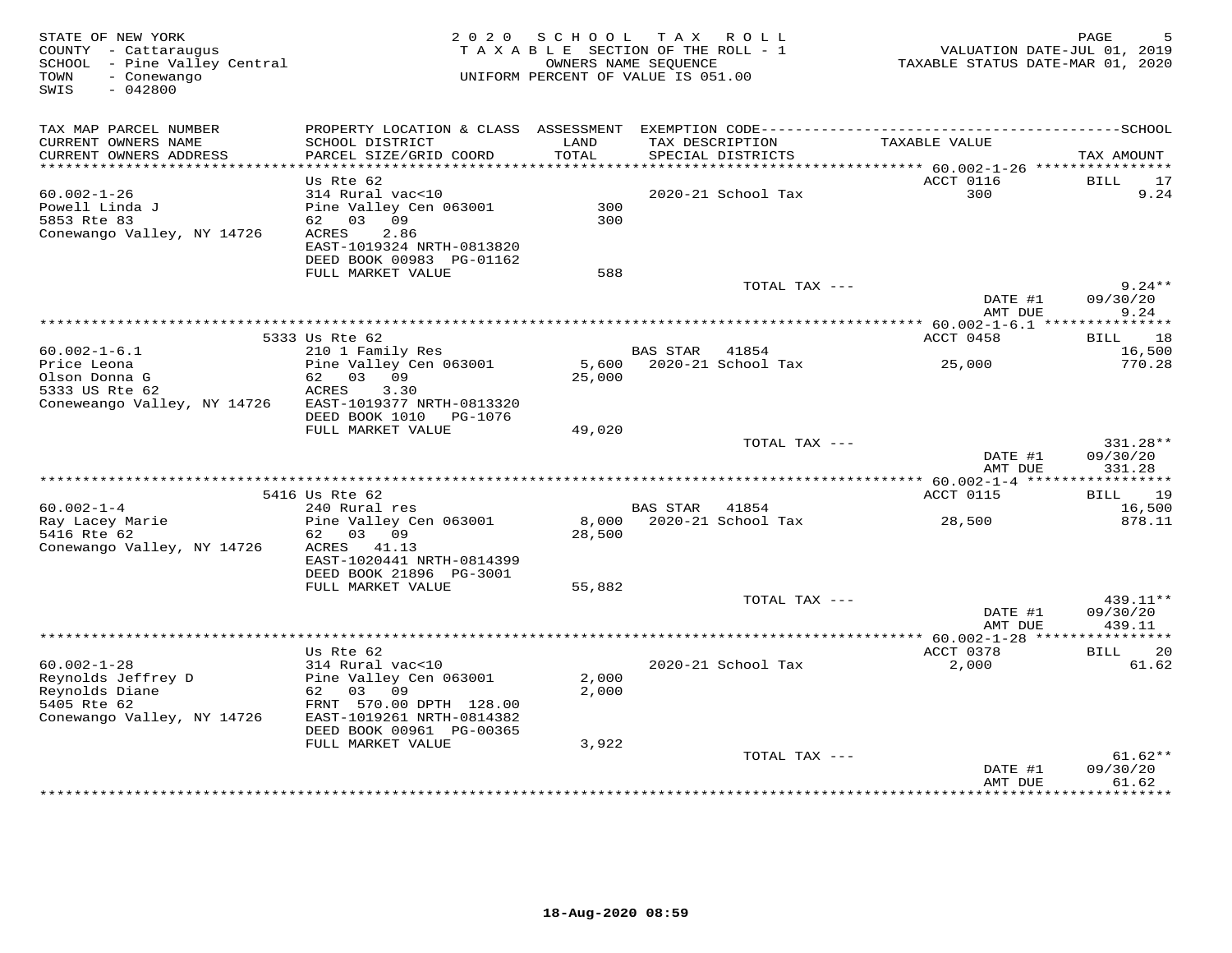| STATE OF NEW YORK<br>COUNTY - Cattaraugus<br>SCHOOL - Pine Valley Central<br>- Conewango<br>TOWN<br>$-042800$<br>SWIS | 2 0 2 0                                                                                                                                                               | SCHOOL                    | TAX ROLL<br>TAXABLE SECTION OF THE ROLL - 1<br>OWNERS NAME SEOUENCE<br>UNIFORM PERCENT OF VALUE IS 051.00 | VALUATION DATE-JUL 01, 2019<br>TAXABLE STATUS DATE-MAR 01, 2020 | PAGE                                 |
|-----------------------------------------------------------------------------------------------------------------------|-----------------------------------------------------------------------------------------------------------------------------------------------------------------------|---------------------------|-----------------------------------------------------------------------------------------------------------|-----------------------------------------------------------------|--------------------------------------|
| TAX MAP PARCEL NUMBER<br>CURRENT OWNERS NAME<br>CURRENT OWNERS ADDRESS                                                | SCHOOL DISTRICT<br>PARCEL SIZE/GRID COORD                                                                                                                             | LAND<br>TOTAL             | TAX DESCRIPTION<br>SPECIAL DISTRICTS                                                                      | TAXABLE VALUE                                                   | TAX AMOUNT                           |
|                                                                                                                       |                                                                                                                                                                       |                           |                                                                                                           |                                                                 |                                      |
| $60.002 - 1 - 2$<br>Reynolds Roger<br>Reynolds Scott<br>5529 Swamp Rd<br>Conewango Valley, NY 14726                   | Us Rte 62<br>323 Vacant rural<br>Pine Valley Cen 063001<br>62 03 09<br>ACRES<br>20.01<br>EAST-1020181 NRTH-0815350<br>DEED BOOK 1006<br>PG-965                        | 5,900<br>5,900            | 2020-21 School Tax                                                                                        | ACCT 0379<br>5,900                                              | BILL<br>21<br>181.78                 |
|                                                                                                                       | FULL MARKET VALUE                                                                                                                                                     | 11,569                    | TOTAL TAX ---                                                                                             |                                                                 | 181.78**                             |
|                                                                                                                       |                                                                                                                                                                       |                           |                                                                                                           | DATE #1<br>AMT DUE                                              | 09/30/20<br>181.78                   |
|                                                                                                                       | 5438 Us Rte 62                                                                                                                                                        |                           |                                                                                                           | ACCT 0447                                                       | 22<br><b>BILL</b>                    |
| $60.002 - 1 - 29$<br>Reynolds Scott<br>5529 Swamp Rd<br>Conewango Valley, NY                                          | 210 1 Family Res<br>Pine Valley Cen 063001<br>62 03 09<br>ACRES<br>1.45<br>14726-0077 EAST-1019510 NRTH-0815006<br>DEED BOOK 00930 PG-00548                           | 4,300<br>58,000           | 2020-21 School Tax                                                                                        | 58,000                                                          | 1,787.04                             |
|                                                                                                                       | FULL MARKET VALUE                                                                                                                                                     | 113,725                   |                                                                                                           |                                                                 |                                      |
|                                                                                                                       |                                                                                                                                                                       |                           | TOTAL TAX ---                                                                                             | DATE #1<br>AMT DUE                                              | 1,787.04**<br>09/30/20<br>1,787.04   |
|                                                                                                                       |                                                                                                                                                                       |                           |                                                                                                           |                                                                 | ************                         |
|                                                                                                                       | 5500 Us Rte 62                                                                                                                                                        |                           |                                                                                                           | ACCT 0038                                                       | 23<br>BILL                           |
| $60.002 - 1 - 1$<br>Schulz Jeffrey A<br>4354 Bush Rd<br>Kennedy, NY 14747                                             | 280 Res Multiple<br>Pine Valley Cen 063001<br>62 03 09<br>post office 5496<br>ACRES<br>5.12<br>EAST-1019735 NRTH-0815895<br>DEED BOOK 00994 PG-01112                  | 6,100<br>43,400           | 2020-21 School Tax                                                                                        | 43,400                                                          | 1,337.20                             |
|                                                                                                                       | FULL MARKET VALUE                                                                                                                                                     | 85,098                    |                                                                                                           |                                                                 |                                      |
|                                                                                                                       |                                                                                                                                                                       |                           | TOTAL TAX ---                                                                                             | DATE #1<br>AMT DUE                                              | $1,337.20**$<br>09/30/20<br>1,337.20 |
|                                                                                                                       |                                                                                                                                                                       |                           |                                                                                                           |                                                                 |                                      |
| $51.004 - 1 - 2$<br>Shetler Ben C<br>Shetler Katieann J<br>5932 Flat Iron Rd<br>Conewango Valley, NY 14726            | 5932 Co Rd 44<br>210 1 Family Res<br>Pine Valley Cen 063001<br>56 03 09<br>ACRES<br>1.66<br>EAST-1023200 NRTH-0822953<br>DEED BOOK 28530 PG-6001<br>FULL MARKET VALUE | 4,400<br>40,000<br>78,431 | 2020-21 School Tax                                                                                        | ACCT 0055<br>40,000                                             | <b>BILL</b><br>24<br>1,232.44        |
|                                                                                                                       |                                                                                                                                                                       |                           | TOTAL TAX ---                                                                                             |                                                                 | $1,232.44**$                         |
|                                                                                                                       |                                                                                                                                                                       |                           |                                                                                                           | DATE #1<br>AMT DUE                                              | 09/30/20<br>1,232.44<br>**********   |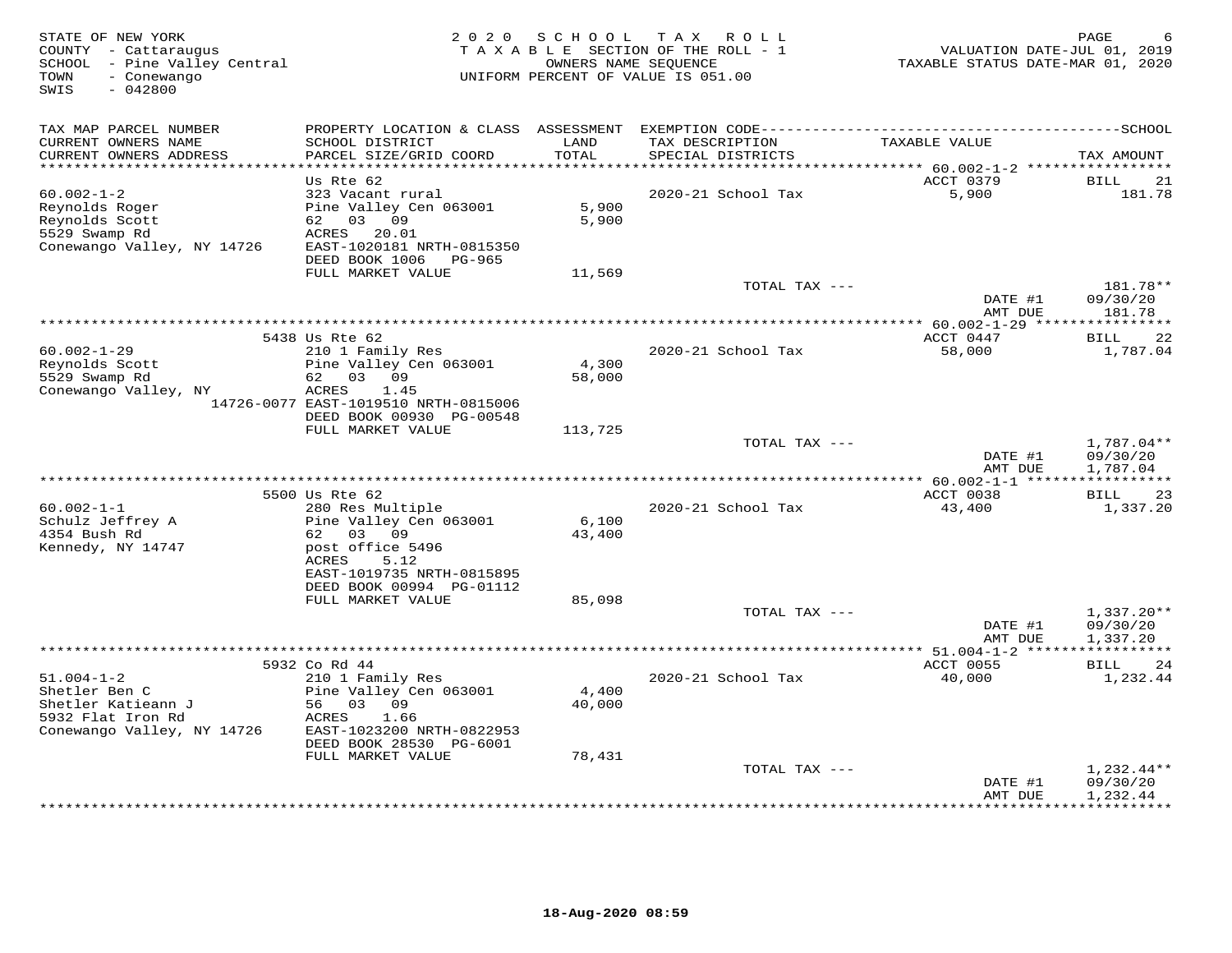| STATE OF NEW YORK<br>COUNTY - Cattaraugus<br>SCHOOL - Pine Valley Central<br>- Conewango<br>TOWN<br>SWIS<br>$-042800$ | 2 0 2 0                                                                                                                                     | SCHOOL          | TAX ROLL<br>TAXABLE SECTION OF THE ROLL - 1<br>OWNERS NAME SEQUENCE<br>UNIFORM PERCENT OF VALUE IS 051.00 |               | TAXABLE STATUS DATE-MAR 01, 2020                      | PAGE<br>VALUATION DATE-JUL 01, 2019 |
|-----------------------------------------------------------------------------------------------------------------------|---------------------------------------------------------------------------------------------------------------------------------------------|-----------------|-----------------------------------------------------------------------------------------------------------|---------------|-------------------------------------------------------|-------------------------------------|
| TAX MAP PARCEL NUMBER<br>CURRENT OWNERS NAME<br>CURRENT OWNERS ADDRESS                                                | PROPERTY LOCATION & CLASS ASSESSMENT EXEMPTION CODE-----------------------------------SCHOOL<br>SCHOOL DISTRICT<br>PARCEL SIZE/GRID COORD   | LAND<br>TOTAL   | TAX DESCRIPTION<br>SPECIAL DISTRICTS                                                                      |               | TAXABLE VALUE                                         | TAX AMOUNT                          |
|                                                                                                                       |                                                                                                                                             |                 |                                                                                                           |               |                                                       |                                     |
| $51.004 - 1 - 4$<br>Shetler Harvey M<br>Shetler Lydia<br>5819 Flatiron Rd<br>Conewango Valley, NY 14726               | $Co$ Rd $44$<br>105 Vac farmland<br>Pine Valley Cen 063001<br>56 03 09<br>ACRES 33.16<br>EAST-1023658 NRTH-0820681<br>DEED BOOK 1000 PG-498 | 3,500<br>3,500  | 2020-21 School Tax                                                                                        |               | ACCT 0422<br>3,500                                    | BILL<br>25<br>107.84                |
|                                                                                                                       | FULL MARKET VALUE                                                                                                                           | 6,863           |                                                                                                           |               |                                                       |                                     |
|                                                                                                                       |                                                                                                                                             |                 |                                                                                                           | TOTAL TAX --- | DATE #1<br>AMT DUE                                    | 107.84**<br>09/30/20<br>107.84      |
|                                                                                                                       | 5819&5821 Co Rd 44                                                                                                                          |                 |                                                                                                           |               | 50 PCT OF VALUE USED FOR EXEMPTION PURPOSES ACCT 0420 | 26<br>BILL                          |
| $51.004 - 1 - 21$<br>Shetler Harvey M<br>Shetler Lydia                                                                | 112 Dairy farm<br>Pine Valley Cen 063001<br>64 03 09                                                                                        |                 | AG BLDG<br>24,600 AGED C/T/S 41800<br>71,250 SILO T/C/S 42100                                             | 41700         |                                                       | 10,000<br>17,813<br>1,300           |
| 5819 Flatiron Rd<br>Conewango Valley, NY 14726                                                                        | ACRES 100.06<br>EAST-1021124 NRTH-0820588<br>DEED BOOK 1000 PG-498                                                                          |                 | ENH STAR 41834<br>2020-21 School Tax                                                                      |               | 42,137                                                | 38,390<br>1,298.28                  |
| MAY BE SUBJECT TO PAYMENT<br>UNDER RPTL483 UNTIL 2026                                                                 | FULL MARKET VALUE                                                                                                                           | 139,706         |                                                                                                           |               |                                                       |                                     |
|                                                                                                                       |                                                                                                                                             |                 |                                                                                                           | TOTAL TAX --- | DATE #1<br>AMT DUE                                    | 320.28**<br>09/30/20<br>320.28      |
|                                                                                                                       |                                                                                                                                             |                 |                                                                                                           |               |                                                       |                                     |
| $51.004 - 1 - 16$                                                                                                     | 12995 Us Rte 62<br>210 1 Family Res                                                                                                         |                 | 2020-21 School Tax                                                                                        |               | ACCT 0427<br>29,500                                   | <b>BILL</b><br>27<br>908.92         |
| Stonecrest Investments, LLC<br>Tracy Chau<br>12995 US Route 62<br>Conewango Valley, NY 14726                          | Pine Valley Cen 063001<br>63 03 09<br>FRNT 240.00 DPTH 45.00<br>EAST-1019365 NRTH-0816628<br>DEED BOOK 20190 PG-4361                        | 3,900<br>29,500 |                                                                                                           |               |                                                       |                                     |
|                                                                                                                       | FULL MARKET VALUE                                                                                                                           | 57,843          |                                                                                                           | TOTAL TAX --- |                                                       | 908.92**                            |
|                                                                                                                       |                                                                                                                                             |                 |                                                                                                           |               | DATE #1<br>AMT DUE                                    | 09/30/20<br>908.92                  |
|                                                                                                                       | Us Rte 62                                                                                                                                   |                 |                                                                                                           |               | ACCT 0457                                             | <b>BILL</b><br>28                   |
| $51.004 - 1 - 9.1$<br>Swanson Cathleen<br>12977 Us Rte 62<br>Conewango Valley, NY 14726                               | 314 Rural vac<10<br>Pine Valley Cen 063001<br>63 03 09<br>4.16<br>ACRES<br>EAST-1019712 NRTH-0816261<br>DEED BOOK 854<br>PG-00168           | 1,000<br>1,000  | 2020-21 School Tax                                                                                        |               | 1,000                                                 | 30.81                               |
|                                                                                                                       | FULL MARKET VALUE                                                                                                                           | 1,961           |                                                                                                           |               |                                                       |                                     |
|                                                                                                                       |                                                                                                                                             |                 |                                                                                                           | TOTAL TAX --- | DATE #1<br>AMT DUE                                    | $30.81**$<br>09/30/20<br>30.81      |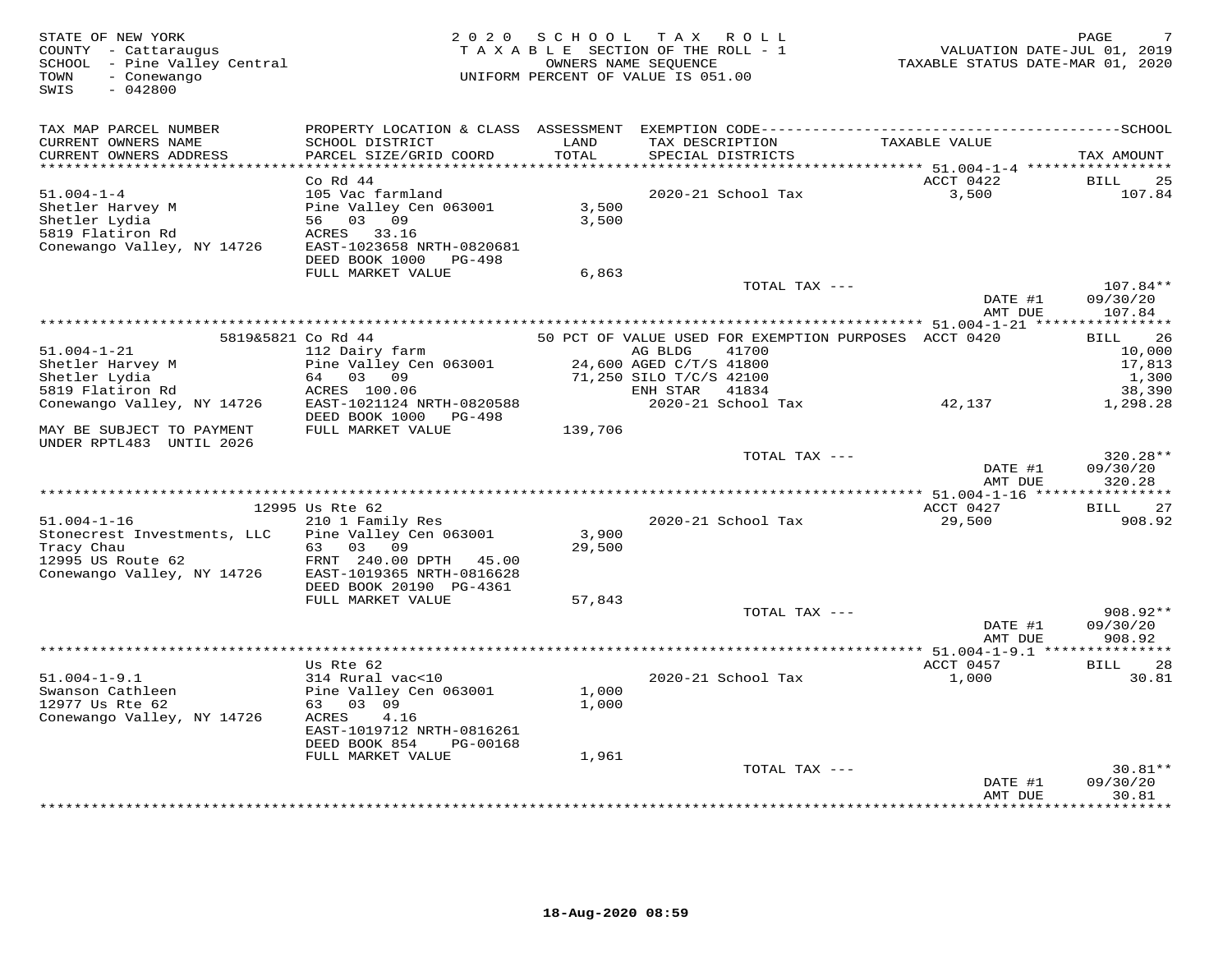| STATE OF NEW YORK<br>COUNTY - Cattaraugus<br>SCHOOL - Pine Valley Central<br>TOWN<br>- Conewango<br>$-042800$<br>SWIS        |                                                                                                                | 2020 SCHOOL TAX ROLL<br>TAXABLE SECTION OF THE ROLL - 1<br>OWNERS NAME SEQUENCE<br>UNIFORM PERCENT OF VALUE IS 051.00 |                |                                      | VALUATION DATE-JUL 01, 2019<br>TAXABLE STATUS DATE-MAR 01, 2020 | PAGE                           |
|------------------------------------------------------------------------------------------------------------------------------|----------------------------------------------------------------------------------------------------------------|-----------------------------------------------------------------------------------------------------------------------|----------------|--------------------------------------|-----------------------------------------------------------------|--------------------------------|
| TAX MAP PARCEL NUMBER<br>CURRENT OWNERS NAME<br>CURRENT OWNERS ADDRESS                                                       | SCHOOL DISTRICT<br>PARCEL SIZE/GRID COORD                                                                      | LAND<br>TOTAL                                                                                                         |                | TAX DESCRIPTION<br>SPECIAL DISTRICTS | TAXABLE VALUE                                                   | TAX AMOUNT                     |
|                                                                                                                              |                                                                                                                |                                                                                                                       |                |                                      |                                                                 |                                |
|                                                                                                                              | 12977 Us Rte 62                                                                                                |                                                                                                                       |                |                                      | ACCT 0456                                                       | BILL 29                        |
| $51.004 - 1 - 17.1$<br>Swanson Cathleen<br>12977 Us Rte 62                                                                   | 210 1 Family Res<br>210 1 Family Res<br>20,000 2020-21 School Tax 20,000<br>63 03 09<br>FRNT 271.00 DPTH 60.00 | 20,000                                                                                                                |                |                                      |                                                                 | 20,000<br>616.22               |
| Conewango Valley, NY 14726                                                                                                   | EAST-1019629 NRTH-0816542<br>DEED BOOK 854<br>PG-00170<br>FULL MARKET VALUE                                    | 39,216                                                                                                                |                |                                      |                                                                 |                                |
|                                                                                                                              |                                                                                                                |                                                                                                                       |                | TOTAL TAX ---                        |                                                                 | $0.00**$                       |
|                                                                                                                              |                                                                                                                |                                                                                                                       |                |                                      |                                                                 |                                |
| $51.004 - 1 - 12$                                                                                                            | Us Rte 62<br>314 Rural vac<10                                                                                  |                                                                                                                       |                | 2020-21 School Tax                   | ACCT 0092<br>2,400                                              | BILL 30<br>73.95               |
|                                                                                                                              |                                                                                                                | 2,400                                                                                                                 |                |                                      |                                                                 |                                |
| Conewango Valley, NY 14726                                                                                                   | FRNT 82.50 DPTH 132.00<br>EAST-1019445 NRTH-0816315<br>DEED BOOK 837 PG-00582                                  | 2,400                                                                                                                 |                |                                      |                                                                 |                                |
|                                                                                                                              | FULL MARKET VALUE                                                                                              | 4,706                                                                                                                 |                |                                      |                                                                 |                                |
|                                                                                                                              |                                                                                                                |                                                                                                                       |                | TOTAL TAX ---                        | DATE #1<br>AMT DUE                                              | $73.95**$<br>09/30/20<br>73.95 |
|                                                                                                                              |                                                                                                                |                                                                                                                       |                |                                      |                                                                 |                                |
|                                                                                                                              | 12983 Us Rte 62                                                                                                |                                                                                                                       |                |                                      | ACCT 1051                                                       | BILL 31                        |
|                                                                                                                              | 210 1 Family Res                                                                                               |                                                                                                                       | BAS STAR 41854 |                                      |                                                                 | 16,500                         |
| 51.004-1-9.2<br>Swanson Chad<br>Swanson Jaime<br>And Side Chapter 62<br>Conewango Valley, NY 14726 EAST-1019615 NRTH-0816450 | Pine Valley Cen 063001<br>63 03 09<br>ACRES 1.95                                                               | 50,160                                                                                                                |                |                                      |                                                                 | 1,545.48                       |
|                                                                                                                              | DEED BOOK 11284 PG-2001<br>FULL MARKET VALUE                                                                   | 98,353                                                                                                                |                |                                      |                                                                 |                                |
|                                                                                                                              |                                                                                                                |                                                                                                                       |                | TOTAL TAX ---                        |                                                                 | $1,106.48**$                   |
|                                                                                                                              |                                                                                                                |                                                                                                                       |                |                                      | DATE #1<br>AMT DUE                                              | 09/30/20<br>1,106.48           |
|                                                                                                                              |                                                                                                                |                                                                                                                       |                |                                      |                                                                 |                                |
| $51.004 - 1 - 15$                                                                                                            | Us Rte 62<br>311 Res vac land                                                                                  |                                                                                                                       |                | 2020-21 School Tax                   | ACCT 0165<br>1,800                                              | BILL 32<br>55.46               |
| Swanson Chad                                                                                                                 | Pine Valley Cen 063001                                                                                         | 1,800                                                                                                                 |                |                                      |                                                                 |                                |
| Swanson Jamie                                                                                                                | 63 03 09                                                                                                       | 1,800                                                                                                                 |                |                                      |                                                                 |                                |
| 12983 Rte 62<br>Conewango Valley, NY 14726                                                                                   | L/p 901-686 & 766-136<br>FRNT 100.00 DPTH 161.00<br>EAST-1019297 NRTH-0816623                                  |                                                                                                                       |                |                                      |                                                                 |                                |
|                                                                                                                              | DEED BOOK 26005 PG-8002                                                                                        |                                                                                                                       |                |                                      |                                                                 |                                |
|                                                                                                                              | FULL MARKET VALUE                                                                                              | 3,529                                                                                                                 |                |                                      |                                                                 |                                |
|                                                                                                                              |                                                                                                                |                                                                                                                       |                | TOTAL TAX ---                        |                                                                 | $55.46**$                      |
|                                                                                                                              |                                                                                                                |                                                                                                                       |                |                                      | DATE #1<br>AMT DUE                                              | 09/30/20<br>55.46              |
|                                                                                                                              |                                                                                                                |                                                                                                                       |                |                                      | *************                                                   | * * * * * * * * *              |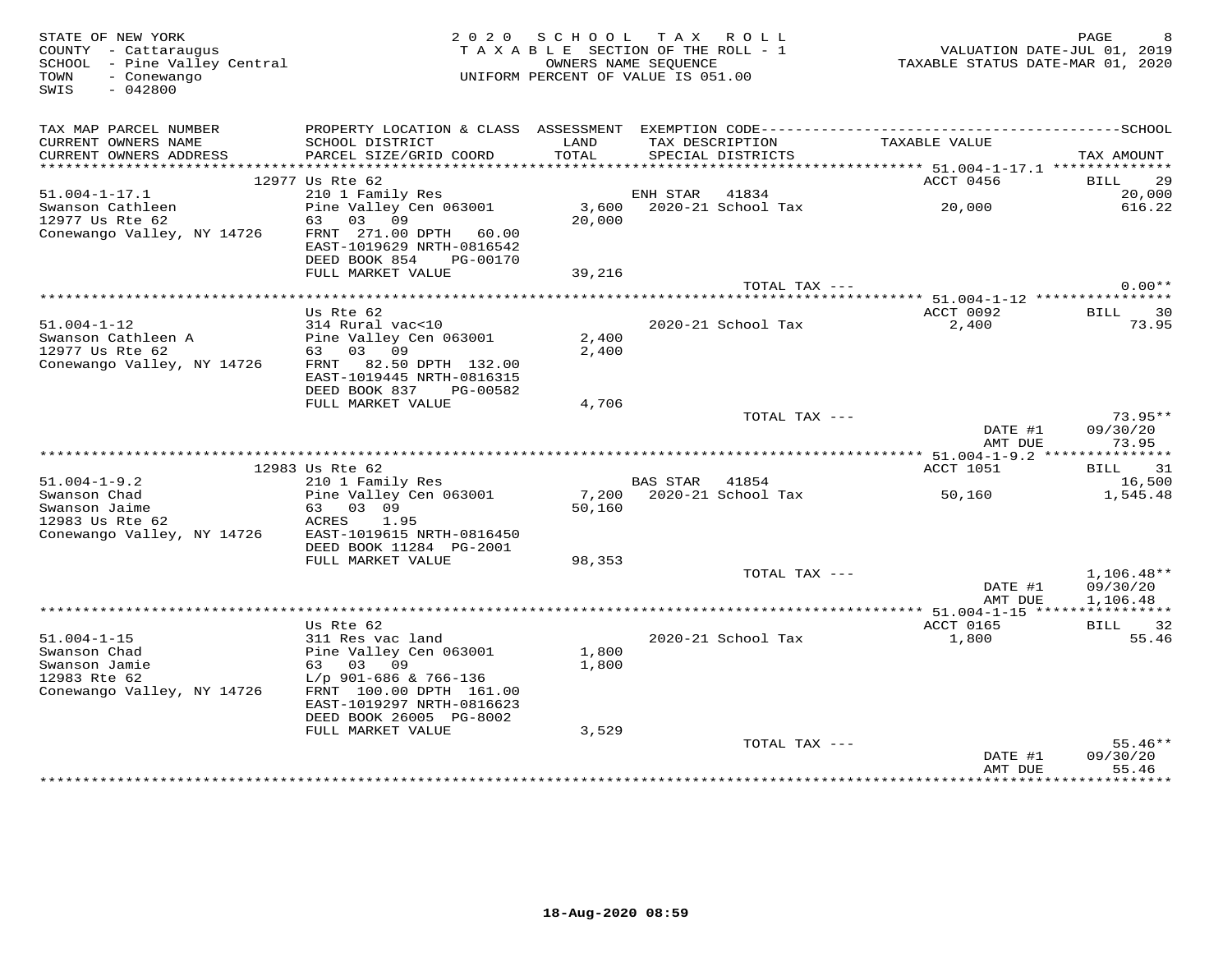| STATE OF NEW YORK<br>COUNTY - Cattaraugus<br>SCHOOL - Pine Valley Central<br>TOWN<br>- Conewango<br>SWIS<br>- 042800 | 2020 SCHOOL TAX ROLL<br>T A X A B L E SECTION OF THE ROLL - 1<br>UNIFORM PERCENT OF VALUE IS 051.00 | - 9<br>PAGE<br>VALUATION DATE-JUL 01, 2019<br>TAXABLE STATUS DATE-MAR 01, 2020<br>RPS155/V04/L015<br>CURRENT DATE 8/18/2020 |
|----------------------------------------------------------------------------------------------------------------------|-----------------------------------------------------------------------------------------------------|-----------------------------------------------------------------------------------------------------------------------------|
|                                                                                                                      | ROLL SUB SECTION- - TOTALS                                                                          |                                                                                                                             |

|      |                        | ጥ∩ጥአ<br>- UIAL | <b>DIZMONIC</b><br>ION | AD   | . ت س<br>⊐ויושב∠ |                                        |            |
|------|------------------------|----------------|------------------------|------|------------------|----------------------------------------|------------|
| CODE | <b>NTAMT</b><br>77 O L | PARO           | TVDF                   | ALUE | IMOUNT           | * * * * * * * *<br>$'$ ALUN $_{\rm L}$ | may<br>∸∽∸ |

#### NO SPECIAL DISTRICTS AT THIS LEVEL

\*\*\* S C H O O L D I S T R I C T S U M M A R Y \*\*\*

| CODE   | DISTRICT NAME                    | TOTAL<br>PARCELS | ASSESSED<br>LAND | ASSESSED<br>TOTAL | EXEMPT<br>AMOUNT | TOTAL<br>TAXABLE |           |
|--------|----------------------------------|------------------|------------------|-------------------|------------------|------------------|-----------|
|        |                                  |                  |                  |                   | STAR AMOUNT      | STAR TAXABLE     | TOTAL TAX |
|        | Pine Valley Central              | 32               | 231,850          | 1059,835          | 50,764           | 1,009,071        |           |
| 063001 |                                  |                  |                  |                   | 285,670          | 723,401          | 22,288.70 |
|        | SUB-TOTAL                        | 32               | 231,850          | 1059,835          | 50,764           | 1,009,071        |           |
|        | $S \cup B - T \cup T A L (CONT)$ |                  |                  |                   | 285,670          | 723,401          | 22,288.70 |
|        | TOTAL                            | 32               | 231,850          | 1059,835          | 50,764           | 1,009,071        |           |
|        | T O T A L (CONT)                 |                  |                  |                   | 285,670          | 723,401          | 22,288.70 |

# \*\*\* S Y S T E M C O D E S S U M M A R Y \*\*\*

## NO SYSTEM EXEMPTIONS AT THIS LEVEL

| CODE  | DESCRIPTION     | TOTAL<br>PARCELS | SCHOOL  |
|-------|-----------------|------------------|---------|
| 41700 | AG BLDG         | 2                | 10,000  |
| 41730 | AG DISTOUT      |                  | 291     |
| 41800 | AGED C/T/S      |                  | 37,573  |
| 41834 | ENH STAR        | 5                | 170,170 |
| 41854 | <b>BAS STAR</b> | ⇁                | 115,500 |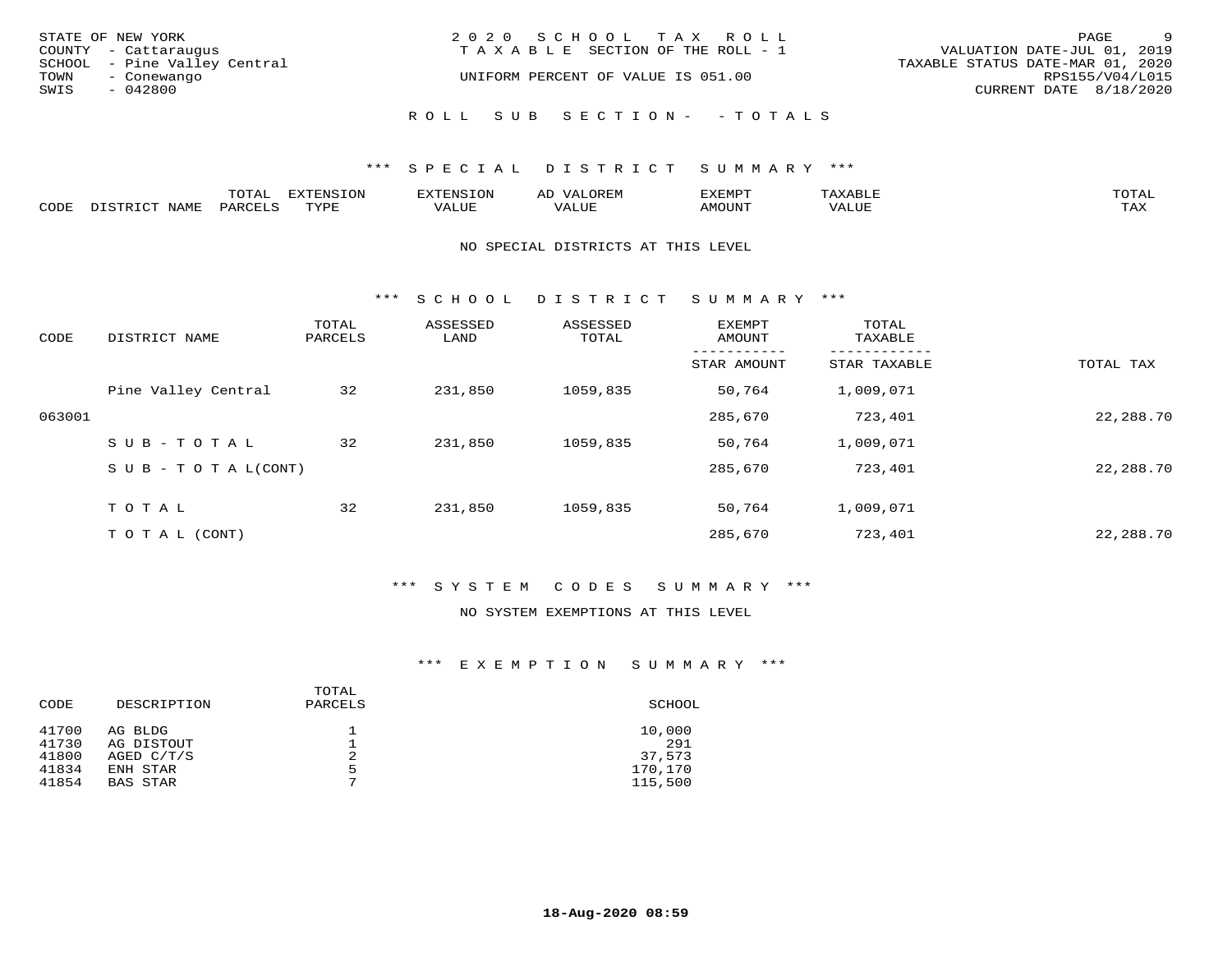| STATE OF NEW YORK<br>COUNTY - Cattaraugus           | 2020 SCHOOL TAX ROLL<br>TAXABLE SECTION OF THE ROLL - 1 | 10<br>PAGE<br>VALUATION DATE-JUL 01, 2019           |
|-----------------------------------------------------|---------------------------------------------------------|-----------------------------------------------------|
| SCHOOL - Pine Valley Central<br>TOWN<br>- Conewango | UNIFORM PERCENT OF VALUE IS 051.00                      | TAXABLE STATUS DATE-MAR 01, 2020<br>RPS155/V04/L015 |
| SWIS<br>- 042800                                    |                                                         | CURRENT DATE 8/18/2020                              |
|                                                     | ROLL SUB SECTION- - TOTALS                              |                                                     |

## \*\*\* E X E M P T I O N S U M M A R Y \*\*\*

| CODE  | DESCRIPTION         | TOTAL<br>PARCELS | SCHOOL           |
|-------|---------------------|------------------|------------------|
| 42100 | SILO T/C/S<br>TOTAL | 18               | 2,900<br>336,434 |

| ROLL<br>SEC | DESCRIPTION                | TOTAL<br>PARCELS | ASSESSED<br>LAND | ASSESSED<br>TOTAL | <b>EXEMPT</b><br>AMOUNT | TOTAL<br>TAXABLE     | TOTAL<br>TAX |
|-------------|----------------------------|------------------|------------------|-------------------|-------------------------|----------------------|--------------|
|             |                            |                  |                  |                   | STAR AMOUNT             | STAR TAXABLE         |              |
|             | 2020-21 School Tax         |                  | 231,850          | 1059,835          | 50,764<br>285,670       | 1,009,071<br>723,401 | 22,288.70    |
|             | SPEC DIST TAXES<br>TAXABLE | 32               |                  |                   |                         |                      | 22,288.70    |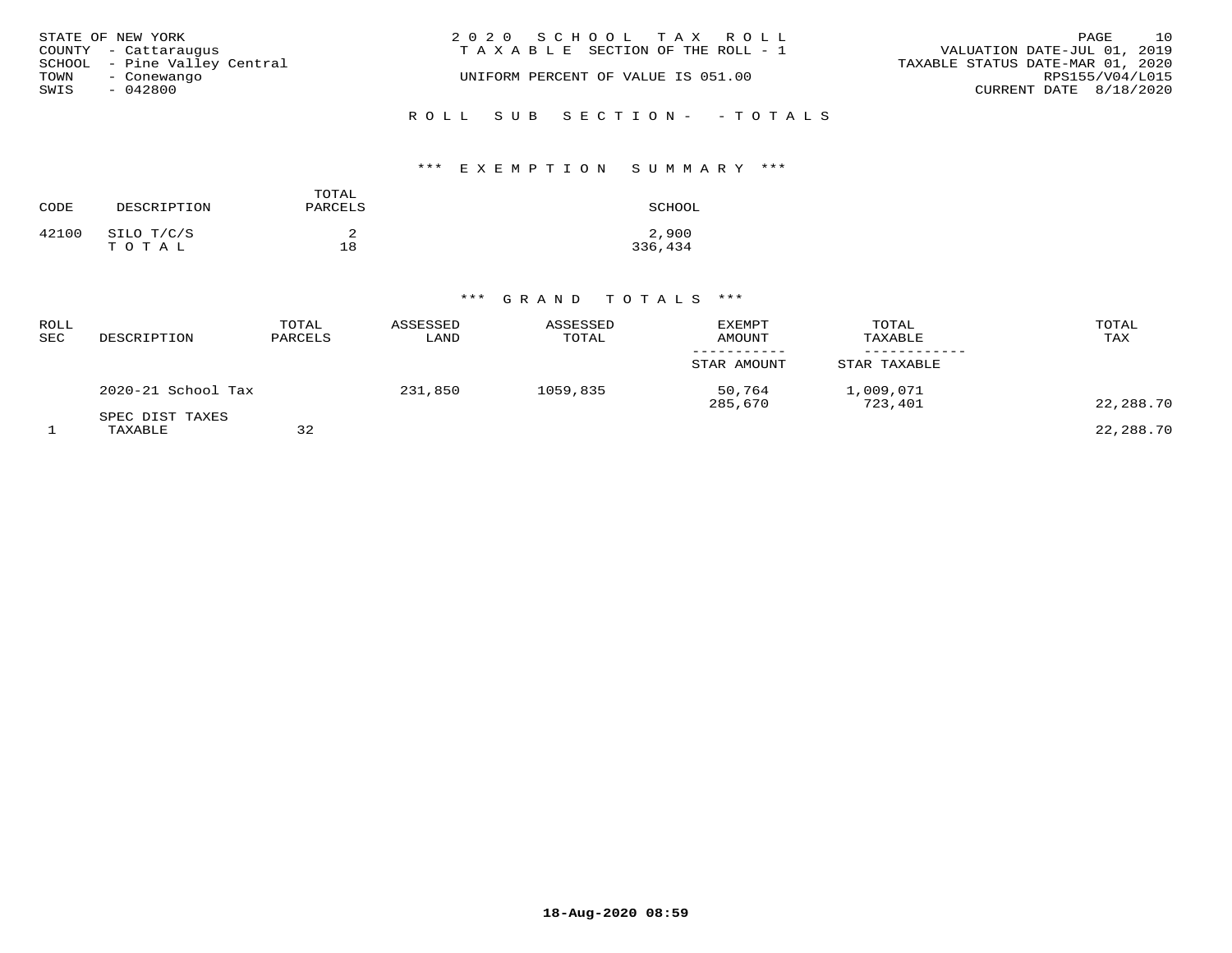| STATE OF NEW YORK<br>COUNTY<br>- Cattaraugus<br>SCHOOL - Pine Valley Central<br>TOWN<br>- Conewango<br>SWIS<br>$-042800$ | 2 0 2 0                                    | OWNERS NAME SEQUENCE | SCHOOL TAX ROLL<br>TAXABLE SECTION OF THE ROLL - 1<br>UNIFORM PERCENT OF VALUE IS 051.00 | SUB-SECT - 1 VALUATION DATE-JUL 01, 2019<br>TAXABLE STATUS DATE-MAR 01, 2020 | PAGE<br>11            |
|--------------------------------------------------------------------------------------------------------------------------|--------------------------------------------|----------------------|------------------------------------------------------------------------------------------|------------------------------------------------------------------------------|-----------------------|
| TAX MAP PARCEL NUMBER                                                                                                    |                                            |                      |                                                                                          |                                                                              |                       |
| CURRENT OWNERS NAME<br>CURRENT OWNERS ADDRESS                                                                            | SCHOOL DISTRICT<br>PARCEL SIZE/GRID COORD  | LAND<br>TOTAL        | TAX DESCRIPTION<br>SPECIAL DISTRICTS                                                     | TAXABLE VALUE                                                                | TAX AMOUNT            |
| ***********************                                                                                                  |                                            |                      |                                                                                          |                                                                              |                       |
|                                                                                                                          | 22234 Miller S Unit 1                      |                      |                                                                                          | ACCT 0885                                                                    | <b>BILL</b><br>33     |
| $51.004 - 2 - 1.71$                                                                                                      | 733 Gas well                               |                      | 2020-21 School Tax                                                                       | 2,095                                                                        | 64.55                 |
| Empire Energy                                                                                                            | Pine Valley Cen 063001                     | $\circ$              |                                                                                          |                                                                              |                       |
| c/o KE Andrews                                                                                                           | 19393 Mcf                                  | 2,095                |                                                                                          |                                                                              |                       |
| 1900 Dalrock Rd                                                                                                          | $31 - 009$                                 |                      |                                                                                          |                                                                              |                       |
| Rowlett, TX 75088                                                                                                        | ACRES<br>0.01<br>EAST-1025109 NRTH-0822854 |                      |                                                                                          |                                                                              |                       |
|                                                                                                                          | FULL MARKET VALUE                          | 4,108                |                                                                                          |                                                                              |                       |
|                                                                                                                          |                                            |                      | TOTAL TAX ---                                                                            |                                                                              | $64.55**$             |
|                                                                                                                          |                                            |                      |                                                                                          | DATE #1                                                                      | 09/30/20              |
|                                                                                                                          |                                            |                      |                                                                                          | AMT DUE                                                                      | 64.55                 |
|                                                                                                                          |                                            |                      |                                                                                          |                                                                              |                       |
|                                                                                                                          | 21938 Miller Sam Unit 2                    |                      |                                                                                          | <b>ACCT 0897</b>                                                             | 34<br>BILL            |
| $51.004 - 2 - 2.1/1$                                                                                                     | 733 Gas well                               |                      | 2020-21 School Tax                                                                       | 1,976                                                                        | 60.88                 |
| Empire Energy                                                                                                            | Pine Valley Cen 063001                     | $\Omega$             |                                                                                          |                                                                              |                       |
| KE Andrews                                                                                                               | Mcf 9358                                   | 1,976                |                                                                                          |                                                                              |                       |
| 1900 Dalrock Rd                                                                                                          | $31 - 009$                                 |                      |                                                                                          |                                                                              |                       |
| Rowlett, TX 75088                                                                                                        | EAST-1026519 NRTH-0822034                  |                      |                                                                                          |                                                                              |                       |
|                                                                                                                          | FULL MARKET VALUE                          | 3,875                |                                                                                          |                                                                              |                       |
|                                                                                                                          |                                            |                      | TOTAL TAX ---                                                                            | DATE #1                                                                      | $60.88**$<br>09/30/20 |
|                                                                                                                          |                                            |                      |                                                                                          | AMT DUE                                                                      | 60.88                 |
|                                                                                                                          |                                            |                      |                                                                                          | *** 51.004-2-2.1/2 *************                                             |                       |
|                                                                                                                          | 21965 Miller Sam Unit 3                    |                      |                                                                                          | <b>ACCT 0898</b>                                                             | BILL 35               |
| $51.004 - 2 - 2.1/2$                                                                                                     | 733 Gas well                               |                      | 2020-21 School Tax                                                                       | 882                                                                          | 27.18                 |
| Empire Energy                                                                                                            | Pine Valley Cen 063001                     | $\Omega$             |                                                                                          |                                                                              |                       |
| KE Andrews                                                                                                               | 3747 Mcf                                   | 882                  |                                                                                          |                                                                              |                       |
| 1900 Dalrock Rd                                                                                                          | $31 - 009$                                 |                      |                                                                                          |                                                                              |                       |
| Rowlett, TX 75088                                                                                                        | EAST-1025109 NRTH-0822854                  |                      |                                                                                          |                                                                              |                       |
|                                                                                                                          | FULL MARKET VALUE                          | 1,729                |                                                                                          |                                                                              |                       |
|                                                                                                                          |                                            |                      | TOTAL TAX ---                                                                            |                                                                              | $27.18**$             |
|                                                                                                                          |                                            |                      |                                                                                          | DATE #1<br>AMT DUE                                                           | 09/30/20<br>27.18     |
|                                                                                                                          |                                            |                      |                                                                                          |                                                                              | ********              |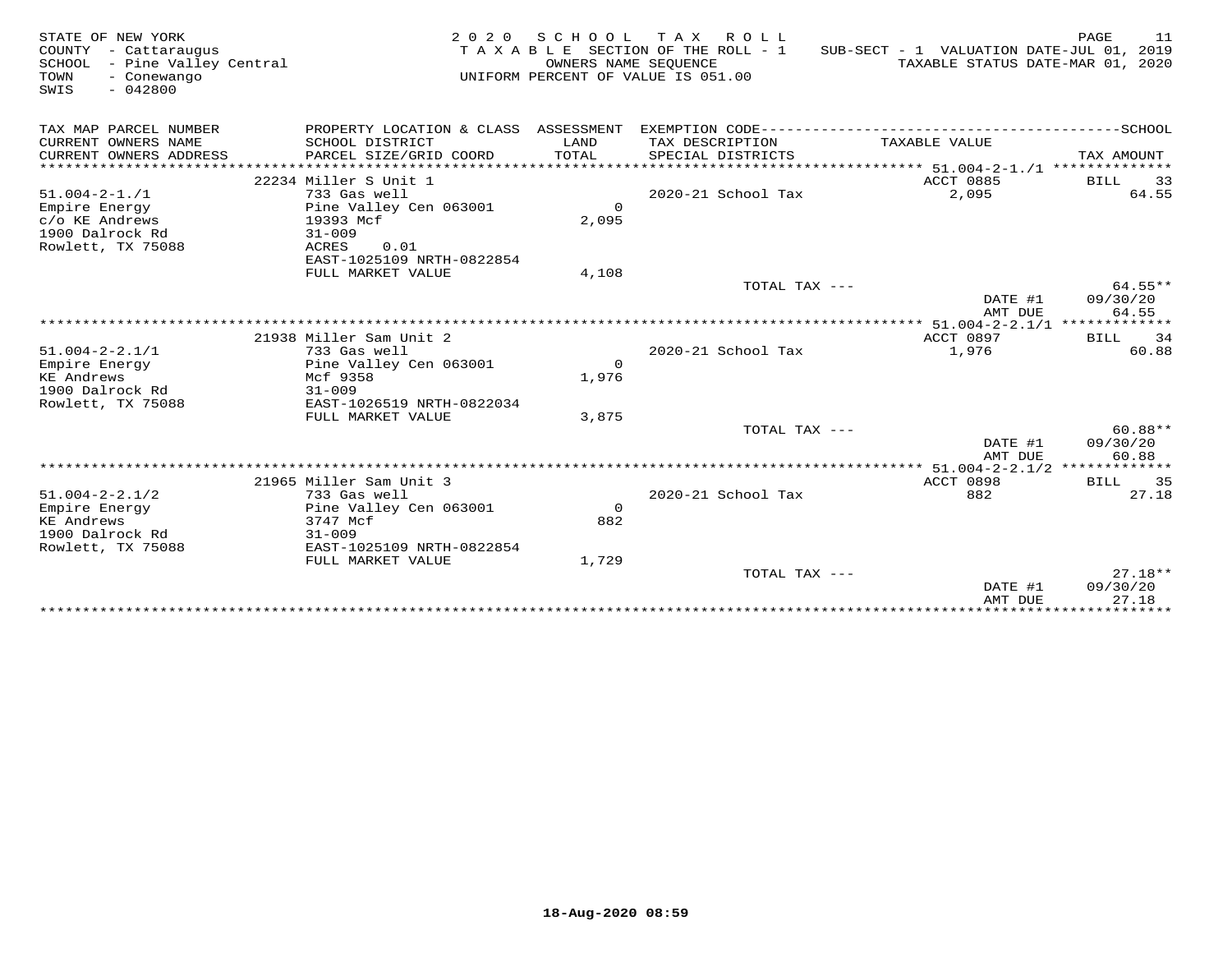| STATE OF NEW YORK<br>COUNTY - Cattaraugus<br>SCHOOL - Pine Valley Central<br>TOWN<br>- Conewango<br>SWIS<br>$-042800$ | 2020 SCHOOL TAX ROLL<br>TAXABLE SECTION OF THE ROLL - 1<br>UNIFORM PERCENT OF VALUE IS 051.00 | 12<br>PAGE<br>SUB-SECT - 1 VALUATION DATE-JUL 01, 2019<br>TAXABLE STATUS DATE-MAR 01, 2020<br>RPS155/V04/L015<br>CURRENT DATE 8/18/2020 |
|-----------------------------------------------------------------------------------------------------------------------|-----------------------------------------------------------------------------------------------|-----------------------------------------------------------------------------------------------------------------------------------------|
|                                                                                                                       | ROLL SUB SECTION-1-TOTALS                                                                     |                                                                                                                                         |

|      |      | $m \wedge m \wedge n$<br>◡∸ғ | TON                              | . HUNY              | AĽ                  | ے ا      |       | $m \wedge m \wedge n$ |
|------|------|------------------------------|----------------------------------|---------------------|---------------------|----------|-------|-----------------------|
| CODE | NAMF | 'AK                          | $m \times r \times r$<br>- - - - | T T T<br>اللالمستحم | - ---<br>اللالمستعم | 57077375 | VALUF | $m \times r$<br>- −-  |

#### NO SPECIAL DISTRICTS AT THIS LEVEL

\*\*\* S C H O O L D I S T R I C T S U M M A R Y \*\*\*

| CODE   | DISTRICT NAME                    | TOTAL<br>PARCELS | ASSESSED<br>LAND | ASSESSED<br>TOTAL | EXEMPT<br>AMOUNT | TOTAL<br>TAXABLE |           |
|--------|----------------------------------|------------------|------------------|-------------------|------------------|------------------|-----------|
|        |                                  |                  |                  |                   | STAR AMOUNT      | STAR TAXABLE     | TOTAL TAX |
|        | Pine Valley Central              | 3                |                  | 4,953             |                  | 4,953            |           |
| 063001 |                                  |                  |                  |                   |                  | 4,953            | 152.61    |
|        | SUB-TOTAL                        | 3                |                  | 4,953             |                  | 4,953            |           |
|        | $S \cup B - T \cup T A L (CONT)$ |                  |                  |                   |                  | 4,953            | 152.61    |
|        | TOTAL                            | 3                |                  | 4,953             |                  | 4,953            |           |
|        | TO TAL (CONT)                    |                  |                  |                   |                  | 4,953            | 152.61    |

\*\*\* S Y S T E M C O D E S S U M M A R Y \*\*\*

NO SYSTEM EXEMPTIONS AT THIS LEVEL

\*\*\* E X E M P T I O N S U M M A R Y \*\*\*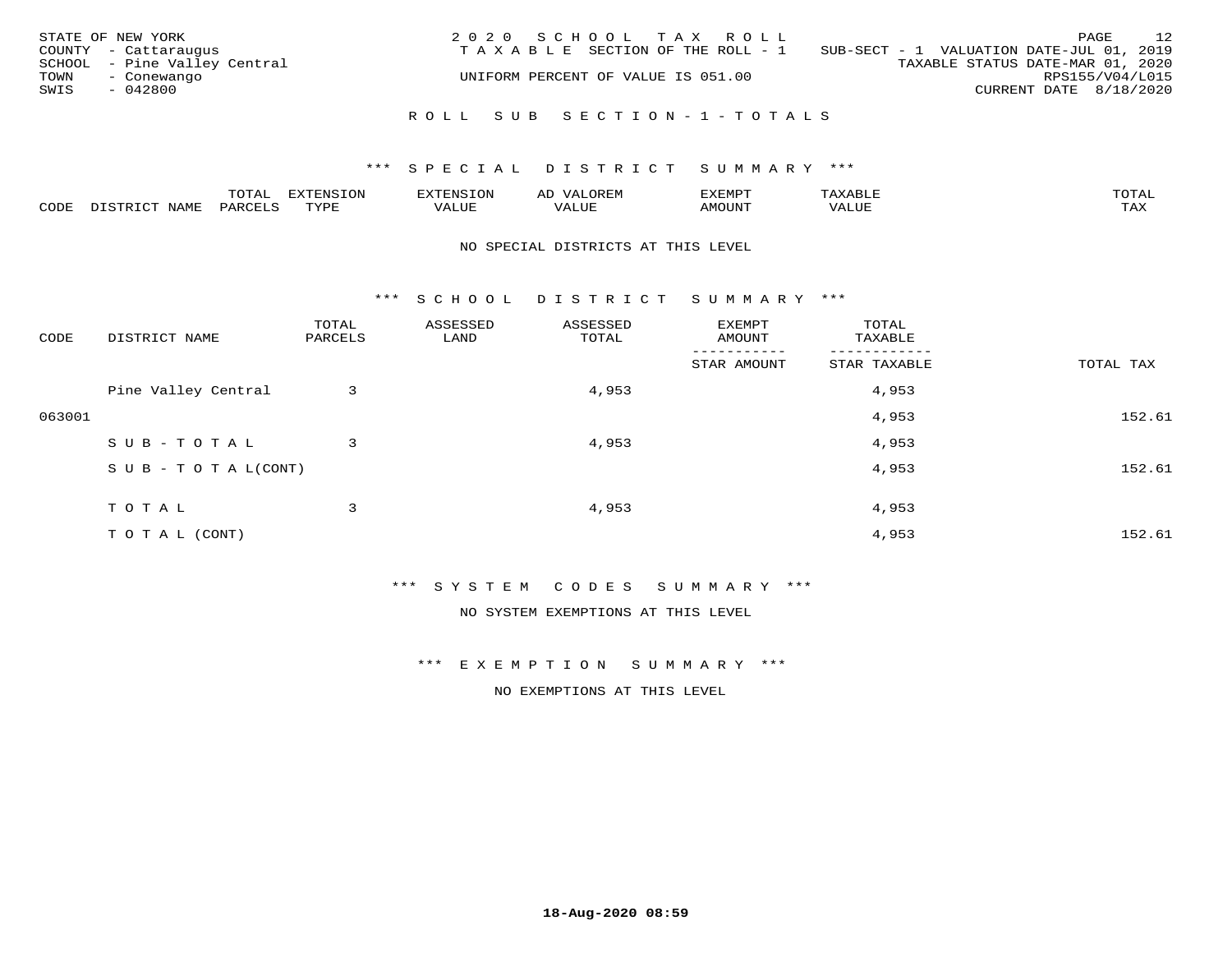|      | STATE OF NEW YORK<br>COUNTY - Cattaraugus   | 2020 SCHOOL TAX ROLL<br>T A X A B L E SECTION OF THE ROLL - 1 SUB-SECT - 1 VALUATION DATE-JUL 01, 2019 |                                  | 13<br>PAGE             |
|------|---------------------------------------------|--------------------------------------------------------------------------------------------------------|----------------------------------|------------------------|
| TOWN | SCHOOL - Pine Valley Central<br>- Conewango | UNIFORM PERCENT OF VALUE IS 051.00                                                                     | TAXABLE STATUS DATE-MAR 01, 2020 | RPS155/V04/L015        |
| SWIS | $-042800$                                   |                                                                                                        |                                  | CURRENT DATE 8/18/2020 |
|      |                                             | ROLL SUB SECTION-1-TOTALS                                                                              |                                  |                        |

| <b>ROLL</b><br>SEC | DESCRIPTION        | TOTAL<br>PARCELS | ASSESSED<br>LAND | ASSESSED<br>TOTAL | <b>EXEMPT</b><br><b>AMOUNT</b> | TOTAL<br>TAXABLE | TOTAL<br>TAX |
|--------------------|--------------------|------------------|------------------|-------------------|--------------------------------|------------------|--------------|
|                    |                    |                  |                  |                   | -----------<br>STAR AMOUNT     | STAR TAXABLE     |              |
|                    | 2020-21 School Tax |                  |                  | 4,953             |                                | 4,953            |              |
|                    | SPEC DIST TAXES    |                  |                  |                   |                                | 4,953            | 152.61       |
|                    | TAXABLE            |                  |                  |                   |                                |                  | 152.61       |

**18-Aug-2020 08:59**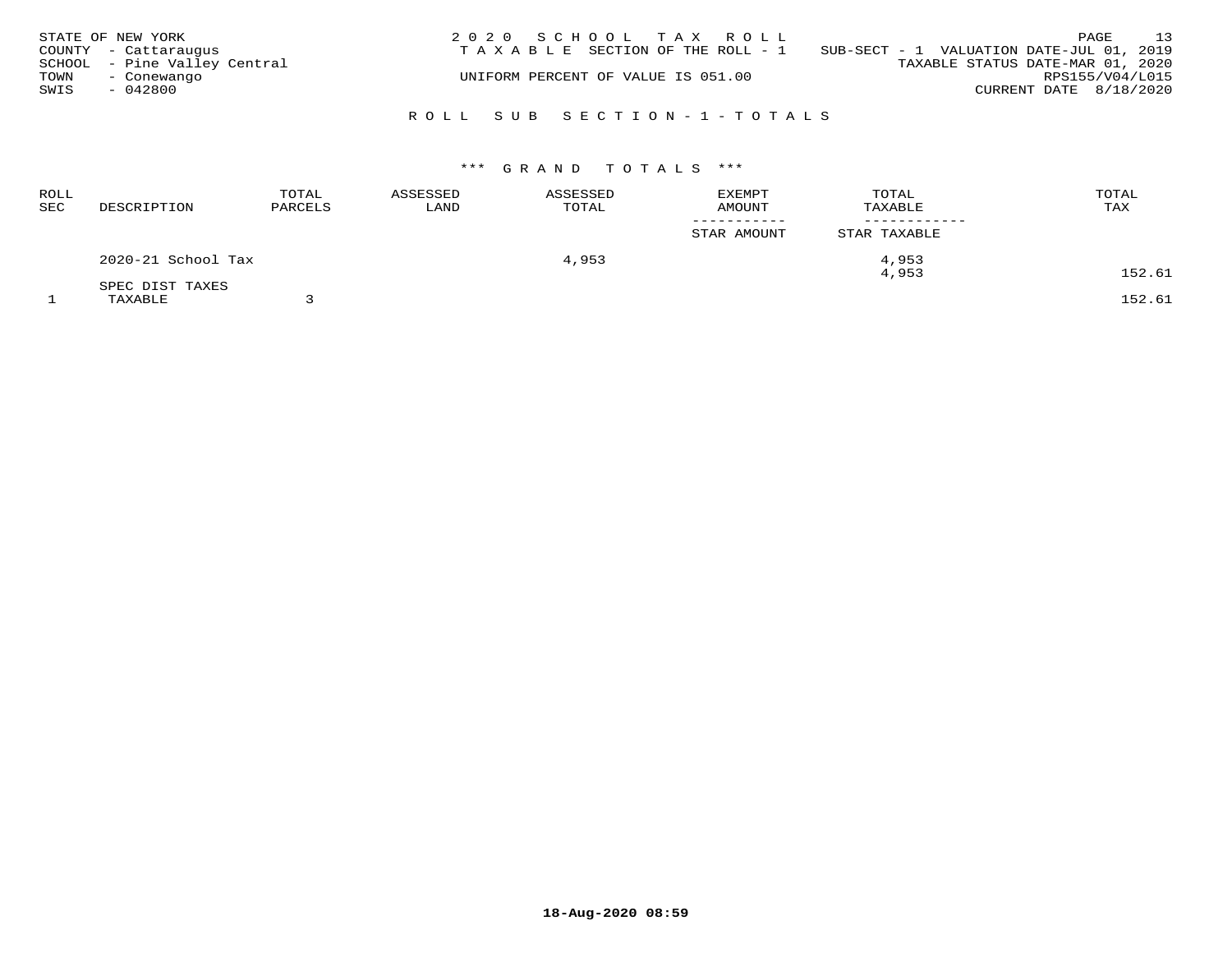| STATE OF NEW YORK |                              | 2020 SCHOOL TAX ROLL                  | PAGE                        | 14 |
|-------------------|------------------------------|---------------------------------------|-----------------------------|----|
|                   | COUNTY - Cattaraugus         | T A X A B L E SECTION OF THE ROLL - 1 | VALUATION DATE-JUL 01, 2019 |    |
|                   | SCHOOL - Pine Valley Central | TAXABLE STATUS DATE-MAR 01, 2020      |                             |    |
| TOWN              | - Conewango                  | UNIFORM PERCENT OF VALUE IS 051.00    | RPS155/V04/L015             |    |
| SWIS              | - 042800                     |                                       | CURRENT DATE 8/18/2020      |    |
|                   |                              |                                       |                             |    |
|                   |                              | ROLL SECTION TOTALS                   |                             |    |

|      |      | m^m*<br>⊥∪⊥ ∟ | $T \cap N$<br>$-1$ |           | AL.<br>21 V. PH |                            |           | <b>TOTA</b><br>$\cup$ $\pm$ $\pm$ $\pm$ |
|------|------|---------------|--------------------|-----------|-----------------|----------------------------|-----------|-----------------------------------------|
| CODE | NAME |               | mvnt               | סדד דרכז: |                 | $\triangle M\bigcirc$ tin' | $- - - -$ | $- - - -$<br>1.732                      |

#### NO SPECIAL DISTRICTS AT THIS LEVEL

\*\*\* S C H O O L D I S T R I C T S U M M A R Y \*\*\*

| CODE   | DISTRICT NAME                    | TOTAL<br>PARCELS | ASSESSED<br>LAND | ASSESSED<br>TOTAL | EXEMPT<br>AMOUNT | TOTAL<br>TAXABLE |           |
|--------|----------------------------------|------------------|------------------|-------------------|------------------|------------------|-----------|
|        |                                  |                  |                  |                   | STAR AMOUNT      | STAR TAXABLE     | TOTAL TAX |
|        | Pine Valley Central              | 35               | 231,850          | 1064,788          | 50,764           | 1,014,024        |           |
| 063001 |                                  |                  |                  |                   | 285,670          | 728,354          | 22,441.31 |
|        | $SUB - TO TAL$                   | 35               | 231,850          | 1064,788          | 50,764           | 1,014,024        |           |
|        | $S \cup B - T \cup T A L (CONT)$ |                  |                  |                   | 285,670          | 728,354          | 22,441.31 |
|        | TOTAL                            | 35               | 231,850          | 1064,788          | 50,764           | 1,014,024        |           |
|        | T O T A L (CONT)                 |                  |                  |                   | 285,670          | 728,354          | 22,441.31 |

# \*\*\* S Y S T E M C O D E S S U M M A R Y \*\*\*

#### NO SYSTEM EXEMPTIONS AT THIS LEVEL

| CODE  | DESCRIPTION     | TOTAL<br>PARCELS | SCHOOL  |
|-------|-----------------|------------------|---------|
| 41700 | AG BLDG         |                  | 10,000  |
| 41730 | AG DISTOUT      |                  | 291     |
| 41800 | AGED $C/T/S$    | 2                | 37,573  |
| 41834 | ENH STAR        | 5                | 170,170 |
| 41854 | <b>BAS STAR</b> | ⇁                | 115,500 |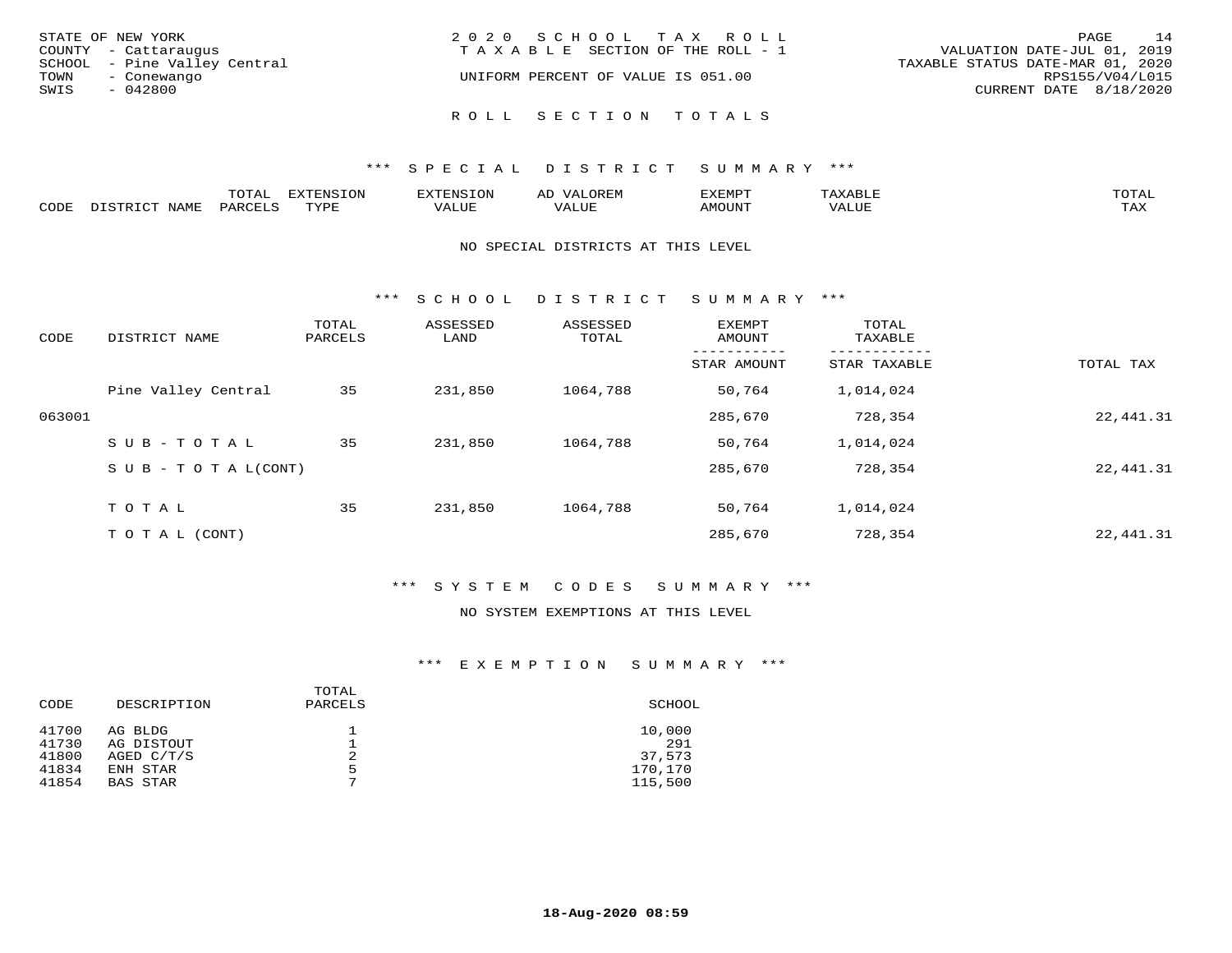| STATE OF NEW YORK            | 2020 SCHOOL TAX ROLL                  | 1.5<br>PAGE                      |
|------------------------------|---------------------------------------|----------------------------------|
| COUNTY - Cattaraugus         | T A X A B L E SECTION OF THE ROLL - 1 | VALUATION DATE-JUL 01, 2019      |
| SCHOOL - Pine Valley Central |                                       | TAXABLE STATUS DATE-MAR 01, 2020 |
| TOWN<br>- Conewango          | UNIFORM PERCENT OF VALUE IS 051.00    | RPS155/V04/L015                  |
| SWIS<br>- 042800             |                                       | CURRENT DATE 8/18/2020           |
|                              | ROLL SECTION TOTALS                   |                                  |

# \*\*\* E X E M P T I O N S U M M A R Y \*\*\*

| CODE  | DESCRIPTION         | TOTAL<br>PARCELS | SCHOOL           |
|-------|---------------------|------------------|------------------|
| 42100 | SILO T/C/S<br>TOTAL | 18               | 2,900<br>336,434 |

| ROLL<br>SEC | DESCRIPTION                | TOTAL<br>PARCELS | ASSESSED<br>LAND | ASSESSED<br>TOTAL | <b>EXEMPT</b><br><b>AMOUNT</b> | TOTAL<br>TAXABLE     | TOTAL<br>TAX |
|-------------|----------------------------|------------------|------------------|-------------------|--------------------------------|----------------------|--------------|
|             |                            |                  |                  |                   | STAR AMOUNT                    | STAR TAXABLE         |              |
|             | 2020-21 School Tax         |                  | 231,850          | 1064,788          | 50,764<br>285,670              | 1,014,024<br>728,354 | 22,441.31    |
|             | SPEC DIST TAXES<br>TAXABLE | 35               |                  |                   |                                |                      | 22,441.31    |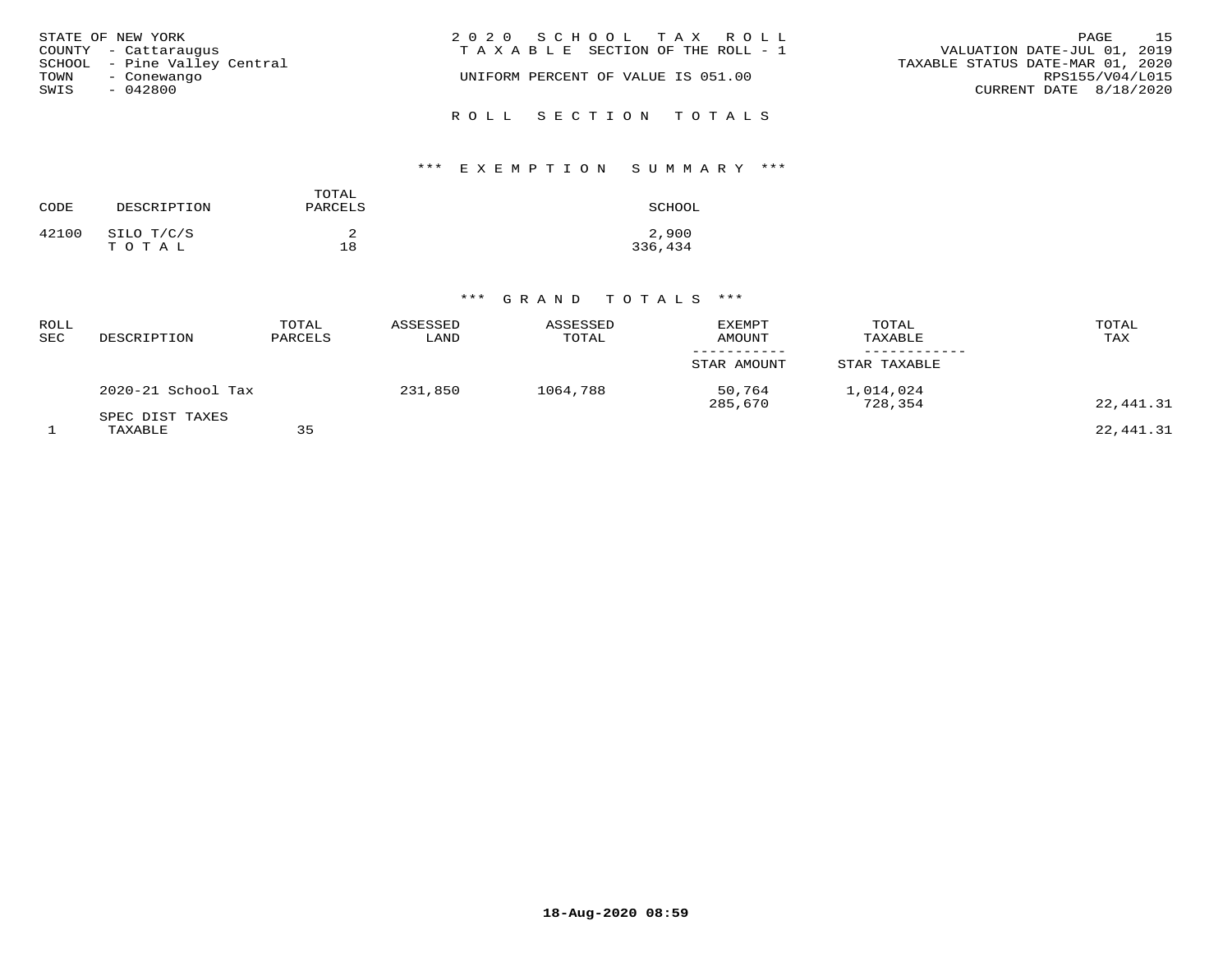| STATE OF NEW YORK<br>COUNTY<br>- Cattaraugus<br>- Pine Valley Central<br>SCHOOL<br>TOWN<br>- Conewango<br>$-042800$<br>SWIS | 2 0 2 0                              | S C H O O L<br>OWNERS NAME SEOUENCE | T A X<br>R O L L<br>SPECIAL FRANCHISE SECTION OF THE ROLL - 5<br>UNIFORM PERCENT OF VALUE IS 051.00 | VALUATION DATE-JUL 01,<br>TAXABLE STATUS DATE-MAR 01, 2020 | 16<br>PAGE<br>2019 |
|-----------------------------------------------------------------------------------------------------------------------------|--------------------------------------|-------------------------------------|-----------------------------------------------------------------------------------------------------|------------------------------------------------------------|--------------------|
| TAX MAP PARCEL NUMBER                                                                                                       | PROPERTY LOCATION & CLASS ASSESSMENT |                                     | EXEMPTION CODE-------                                                                               |                                                            | $-$ SCHOOL         |
| CURRENT OWNERS NAME                                                                                                         | SCHOOL DISTRICT                      | LAND                                | TAX DESCRIPTION                                                                                     | TAXABLE VALUE                                              |                    |
| CURRENT OWNERS ADDRESS                                                                                                      | PARCEL SIZE/GRID COORD               | TOTAL                               | SPECIAL DISTRICTS                                                                                   |                                                            | TAX AMOUNT         |
|                                                                                                                             |                                      |                                     |                                                                                                     | **************************** 528.000-9916-131.600 *******  |                    |
|                                                                                                                             | Special Franchise                    |                                     |                                                                                                     | ACCT 0678                                                  | 36<br>BILL         |
| 528.000-9916-131.600                                                                                                        | 861 Elec & gas                       |                                     | 2020-21 School Tax                                                                                  | 16,704                                                     | 514.67             |
| Nys Electric & Gas Corp                                                                                                     | Pine Valley Cen 063001               | $\circ$                             |                                                                                                     |                                                            |                    |
| Avangrid Manag Co.-Local Tax                                                                                                | Town Outside                         | 16,704                              |                                                                                                     |                                                            |                    |
| 1 City Center Fl 5th                                                                                                        | 6.4% Pine Valley                     |                                     |                                                                                                     |                                                            |                    |
| Portland, ME 04101                                                                                                          | FULL MARKET VALUE                    | 32,753                              |                                                                                                     |                                                            |                    |
|                                                                                                                             |                                      |                                     | TOTAL TAX ---                                                                                       |                                                            | $514.67**$         |
|                                                                                                                             |                                      |                                     |                                                                                                     | DATE #1                                                    | 09/30/20           |
|                                                                                                                             |                                      |                                     |                                                                                                     | AMT DUE                                                    | 514.67             |
|                                                                                                                             |                                      |                                     |                                                                                                     | 528.000-9916-629                                           | ***********        |
|                                                                                                                             | Special Franchise                    |                                     |                                                                                                     | ACCT 0679                                                  | 37<br>BILL         |
| 528.000-9916-629                                                                                                            | 866 Telephone                        |                                     | 2020-21 School Tax                                                                                  | 5,255                                                      | 161.91             |
| Windstream NY Inc                                                                                                           | Pine Valley Cen 063001               | $\circ$                             |                                                                                                     |                                                            |                    |
| PO Box 2629                                                                                                                 | Town Outside                         | 5,255                               |                                                                                                     |                                                            |                    |
| Addison, TX 75001                                                                                                           | $0.1000$ - Pine Valley               |                                     |                                                                                                     |                                                            |                    |
|                                                                                                                             | FULL MARKET VALUE                    | 10,304                              | TOTAL TAX ---                                                                                       |                                                            | $161.91**$         |
|                                                                                                                             |                                      |                                     |                                                                                                     | DATE #1                                                    | 09/30/20           |
|                                                                                                                             |                                      |                                     |                                                                                                     | AMT DUE                                                    | 161.91             |
|                                                                                                                             |                                      |                                     |                                                                                                     |                                                            |                    |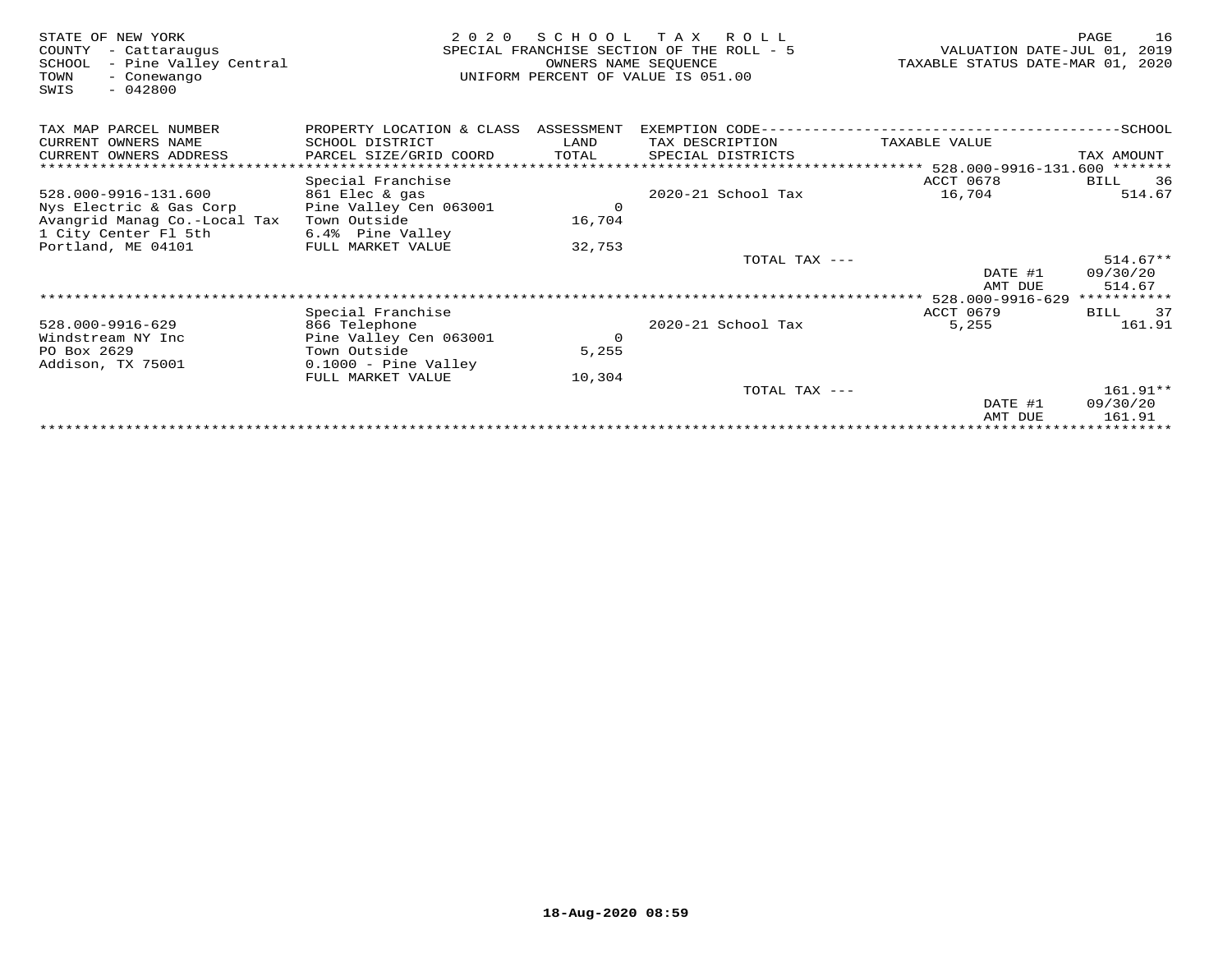| STATE OF NEW YORK<br>COUNTY - Cattaraugus<br>SCHOOL - Pine Valley Central<br>TOWN<br>- Conewango<br>SWIS<br>- 042800 | 2020 SCHOOL TAX ROLL<br>SPECIAL FRANCHISE SECTION OF THE ROLL - 5 | 17<br>PAGE<br>VALUATION DATE-JUL 01, 2019<br>TAXABLE STATUS DATE-MAR 01, 2020<br>RPS155/V04/L015<br>CURRENT DATE 8/18/2020 |
|----------------------------------------------------------------------------------------------------------------------|-------------------------------------------------------------------|----------------------------------------------------------------------------------------------------------------------------|
|                                                                                                                      | ROLL SUB SECTION- - TOTALS                                        |                                                                                                                            |

|      |                      | ----           | <b>FYTFNSION</b><br>- 75 | <b>FNC</b>     | ᅺᅜᄓ                      | SXEMPT | $\Delta$<br>.                  | $m \wedge m \wedge n$ |
|------|----------------------|----------------|--------------------------|----------------|--------------------------|--------|--------------------------------|-----------------------|
| CODE | <b>NTAMT</b><br>⊥∙⊥⊥ | D.ODT.<br>PARL | $m \tau \tau m$<br>.     | T T T<br>ALUF: | , <del>,</del> , , , , , | MOUN.  | , 77 T TT <del>D</del><br>ALUE | TAX                   |

#### NO SPECIAL DISTRICTS AT THIS LEVEL

\*\*\* S C H O O L D I S T R I C T S U M M A R Y \*\*\*

| CODE   | DISTRICT NAME                    | TOTAL<br>PARCELS | ASSESSED<br>LAND | ASSESSED<br>TOTAL | EXEMPT<br>AMOUNT | TOTAL<br>TAXABLE |           |
|--------|----------------------------------|------------------|------------------|-------------------|------------------|------------------|-----------|
|        |                                  |                  |                  |                   | STAR AMOUNT      | STAR TAXABLE     | TOTAL TAX |
|        | Pine Valley Central              | 2                |                  | 21,959            |                  | 21,959           |           |
| 063001 |                                  |                  |                  |                   |                  | 21,959           | 676.58    |
|        | SUB-TOTAL                        | 2                |                  | 21,959            |                  | 21,959           |           |
|        | $S \cup B - T \cup T A L (CONT)$ |                  |                  |                   |                  | 21,959           | 676.58    |
|        | TOTAL                            | 2                |                  | 21,959            |                  | 21,959           |           |
|        |                                  |                  |                  |                   |                  |                  |           |
|        | T O T A L (CONT)                 |                  |                  |                   |                  | 21,959           | 676.58    |

### \*\*\* S Y S T E M C O D E S S U M M A R Y \*\*\*

NO SYSTEM EXEMPTIONS AT THIS LEVEL

\*\*\* E X E M P T I O N S U M M A R Y \*\*\*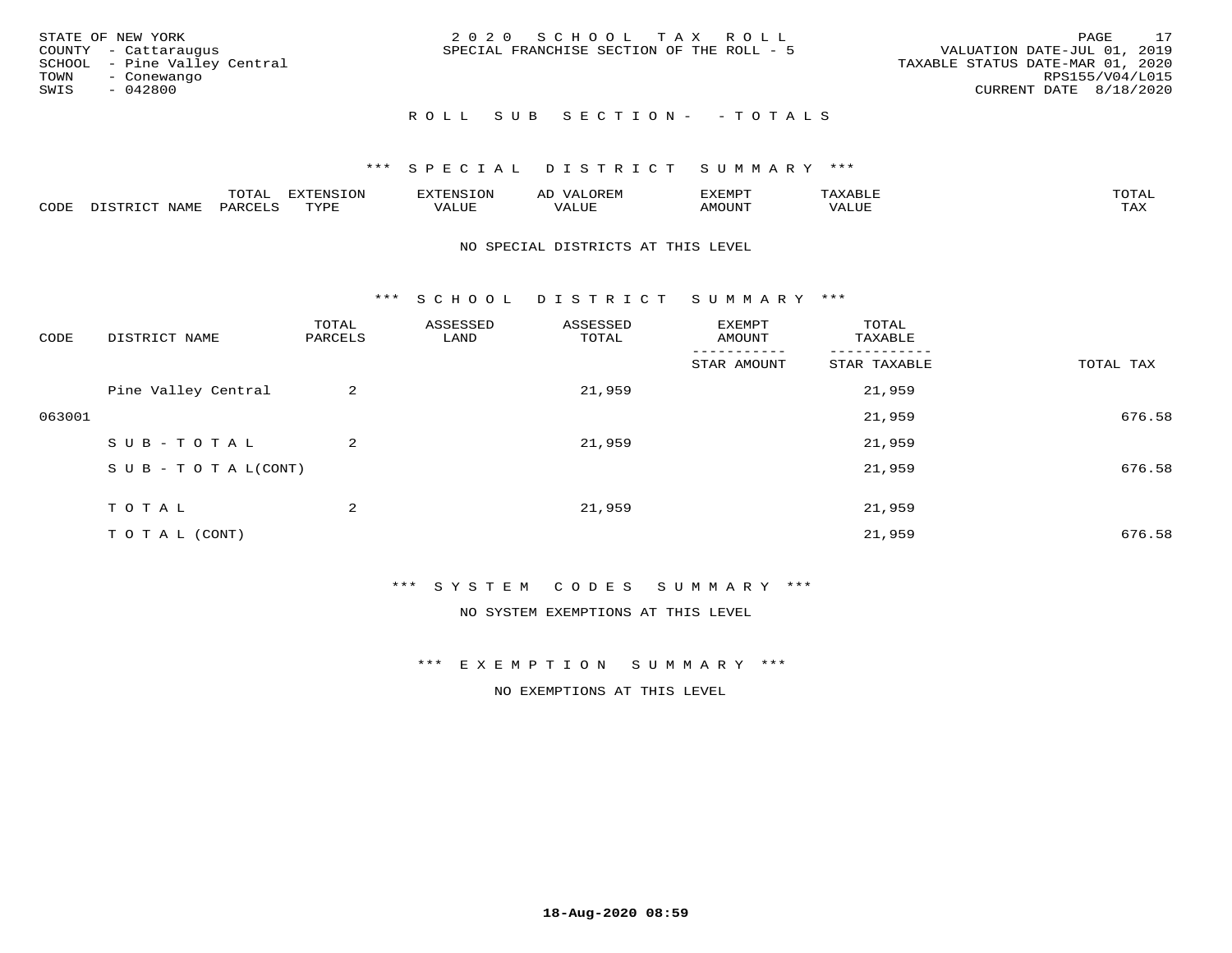| STATE OF NEW YORK<br>COUNTY - Cattaraugus<br>SCHOOL - Pine Valley Central<br>TOWN<br>- Conewango<br>SWIS<br>- 042800 | 2020 SCHOOL TAX ROLL<br>SPECIAL FRANCHISE SECTION OF THE ROLL - 5 | 18<br>PAGE<br>VALUATION DATE-JUL 01, 2019<br>TAXABLE STATUS DATE-MAR 01, 2020<br>RPS155/V04/L015<br>CURRENT DATE 8/18/2020 |
|----------------------------------------------------------------------------------------------------------------------|-------------------------------------------------------------------|----------------------------------------------------------------------------------------------------------------------------|
|                                                                                                                      | ROLL SUB SECTION- - TOTALS                                        |                                                                                                                            |

| ROLL<br>SEC | DESCRIPTION        | TOTAL<br>PARCELS | ASSESSED<br>LAND | ASSESSED<br>TOTAL | <b>EXEMPT</b><br><b>AMOUNT</b> | TOTAL<br>TAXABLE | TOTAL<br><b>TAX</b> |
|-------------|--------------------|------------------|------------------|-------------------|--------------------------------|------------------|---------------------|
|             |                    |                  |                  |                   | STAR AMOUNT                    | STAR TAXABLE     |                     |
|             | 2020-21 School Tax |                  |                  | 21,959            |                                | 21,959           |                     |
|             | SPEC DIST TAXES    |                  |                  |                   |                                | 21,959           | 676.58              |

5 SPECIAL FRANCHISE 2 676.58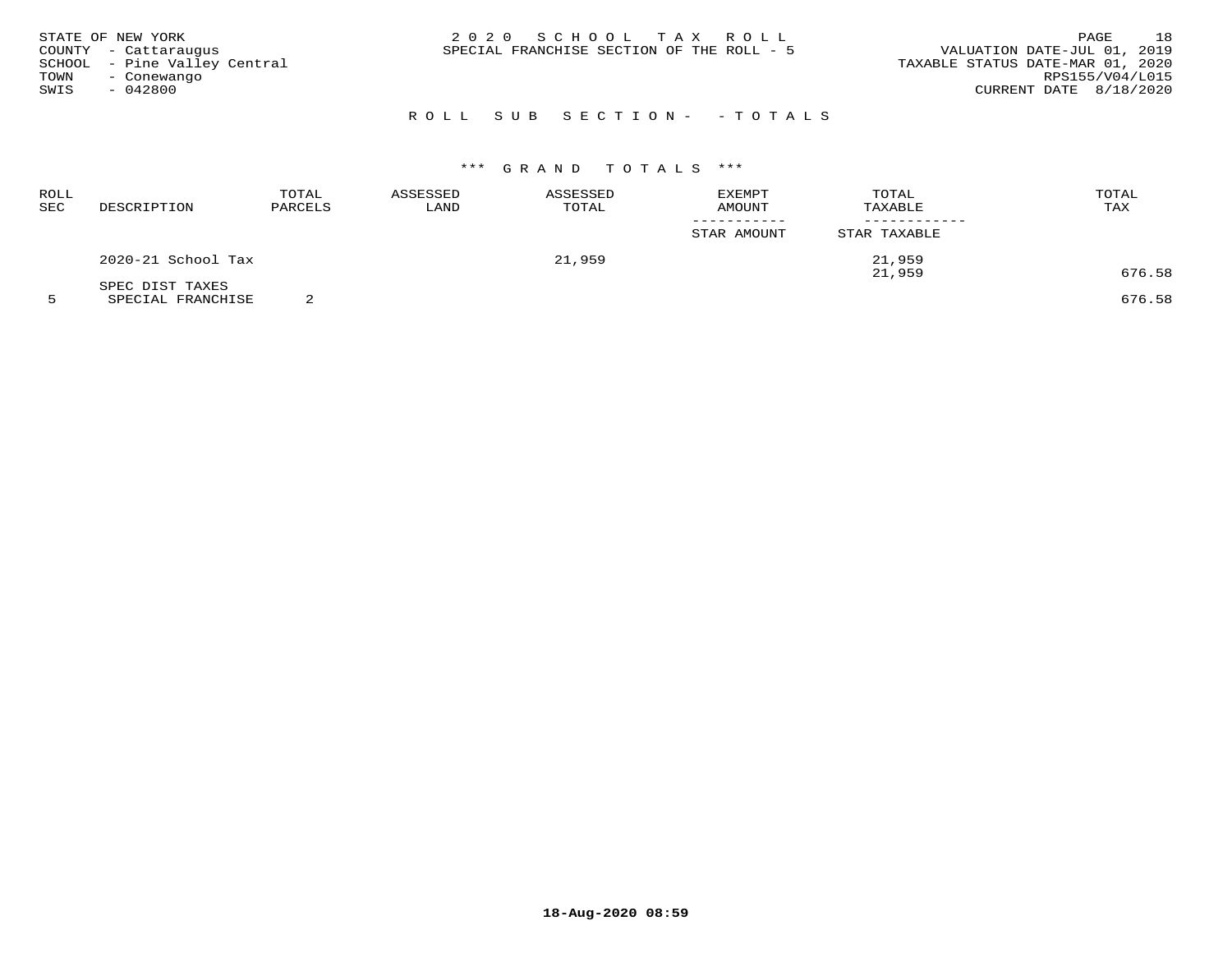| STATE OF NEW YORK            |  | 2020 SCHOOL TAX ROLL                      |  |                                  | PAGE                   | 19 |
|------------------------------|--|-------------------------------------------|--|----------------------------------|------------------------|----|
| COUNTY - Cattaraugus         |  | SPECIAL FRANCHISE SECTION OF THE ROLL - 5 |  | VALUATION DATE-JUL 01, 2019      |                        |    |
| SCHOOL - Pine Valley Central |  |                                           |  | TAXABLE STATUS DATE-MAR 01, 2020 |                        |    |
| TOWN<br>- Conewango          |  |                                           |  |                                  | RPS155/V04/L015        |    |
| SWIS<br>- 042800             |  |                                           |  |                                  | CURRENT DATE 8/18/2020 |    |
|                              |  |                                           |  |                                  |                        |    |

# ROLL SECTION TOTALS

#### \*\*\* S P E C I A L D I S T R I C T S U M M A R Y \*\*\*

|      |             | m^m <u>a</u> | <b>DVERMOTOM</b><br>. U L' | .              | ΑL    | חת היה שי<br>-∧EMP" |                 | $m \wedge m$<br>$\overline{\phantom{a}}$ |
|------|-------------|--------------|----------------------------|----------------|-------|---------------------|-----------------|------------------------------------------|
| CODE | <b>NTAM</b> | PARO         | TVDF                       | T T T<br>ALUF. | 'Alue | <b>MOUNT</b>        | ALUE<br>77 D. 1 | .<br>∸∽∸                                 |

#### NO SPECIAL DISTRICTS AT THIS LEVEL

\*\*\* S C H O O L D I S T R I C T S U M M A R Y \*\*\*

| CODE   | DISTRICT NAME                    | TOTAL<br>PARCELS | ASSESSED<br>LAND | ASSESSED<br>TOTAL | EXEMPT<br>AMOUNT | TOTAL<br>TAXABLE |           |
|--------|----------------------------------|------------------|------------------|-------------------|------------------|------------------|-----------|
|        |                                  |                  |                  |                   | STAR AMOUNT      | STAR TAXABLE     | TOTAL TAX |
|        | Pine Valley Central              | 2                |                  | 21,959            |                  | 21,959           |           |
| 063001 |                                  |                  |                  |                   |                  | 21,959           | 676.58    |
|        | SUB-TOTAL                        | 2                |                  | 21,959            |                  | 21,959           |           |
|        | $S \cup B - T \cup T A L (CONT)$ |                  |                  |                   |                  | 21,959           | 676.58    |
|        | TOTAL                            | 2                |                  | 21,959            |                  | 21,959           |           |
|        |                                  |                  |                  |                   |                  |                  |           |
|        | T O T A L (CONT)                 |                  |                  |                   |                  | 21,959           | 676.58    |

### \*\*\* S Y S T E M C O D E S S U M M A R Y \*\*\*

NO SYSTEM EXEMPTIONS AT THIS LEVEL

\*\*\* E X E M P T I O N S U M M A R Y \*\*\*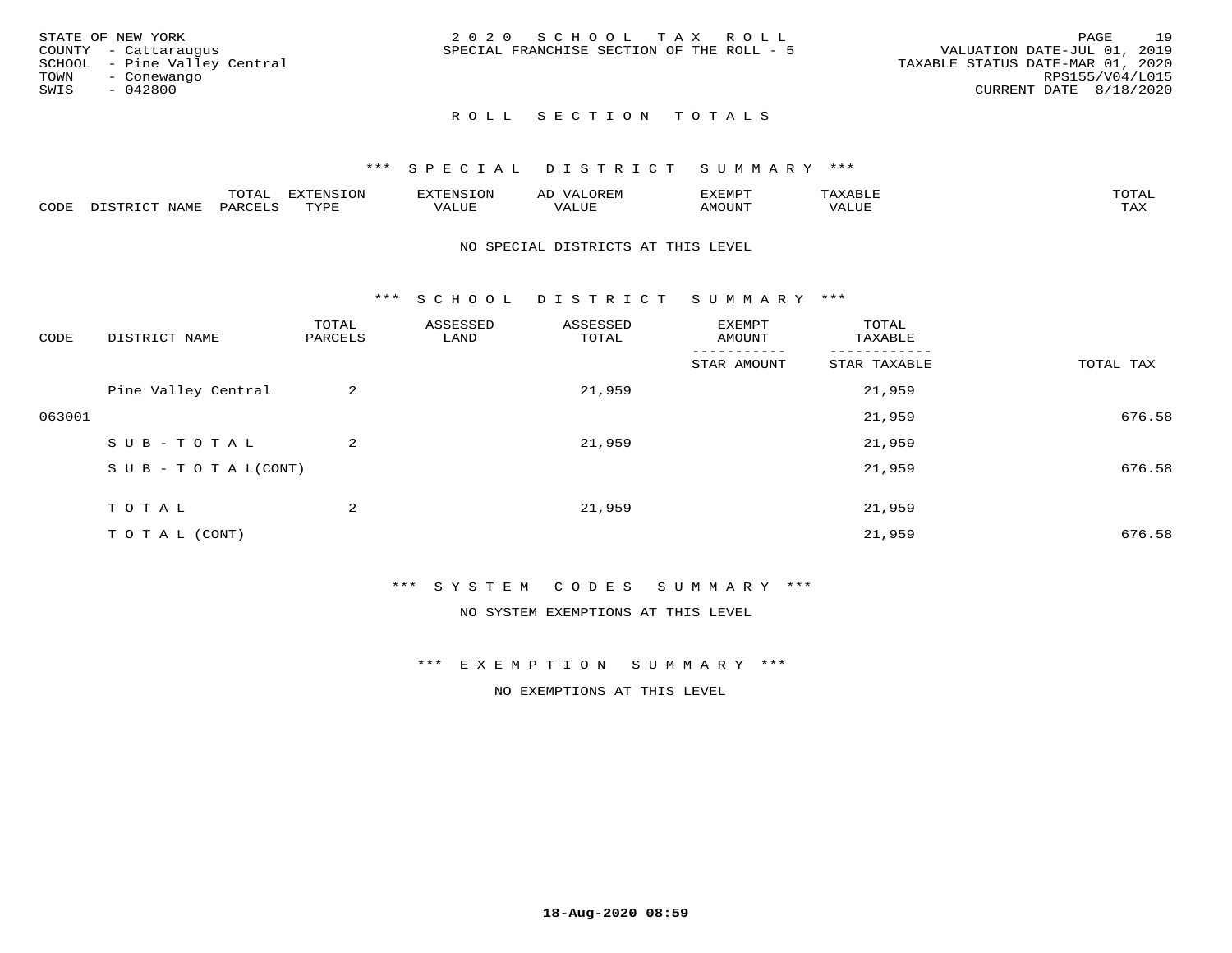|      | STATE OF NEW YORK            | 2020 SCHOOL TAX ROLL                                                     | PAGE            | 20 |
|------|------------------------------|--------------------------------------------------------------------------|-----------------|----|
|      | COUNTY - Cattaraugus         | VALUATION DATE-JUL 01, 2019<br>SPECIAL FRANCHISE SECTION OF THE ROLL - 5 |                 |    |
|      | SCHOOL - Pine Valley Central | TAXABLE STATUS DATE-MAR 01, 2020                                         |                 |    |
| TOWN | - Conewango                  |                                                                          | RPS155/V04/L015 |    |
| SWIS | - 042800                     | CURRENT DATE 8/18/2020                                                   |                 |    |
|      |                              |                                                                          |                 |    |

# R O L L S E C T I O N T O T A L S

# \*\*\* G R A N D T O T A L S \*\*\*

| ROLL<br>SEC | DESCRIPTION        | TOTAL<br>PARCELS | ASSESSED<br>LAND | ASSESSED<br>TOTAL | EXEMPT<br>AMOUNT | TOTAL<br>TAXABLE | TOTAL<br>TAX |
|-------------|--------------------|------------------|------------------|-------------------|------------------|------------------|--------------|
|             |                    |                  |                  |                   | STAR AMOUNT      | STAR TAXABLE     |              |
|             | 2020-21 School Tax |                  |                  | 21,959            |                  | 21,959           |              |
|             | SPEC DIST TAXES    |                  |                  |                   |                  | 21,959           | 676.58       |

5 SPECIAL FRANCHISE 2 676.58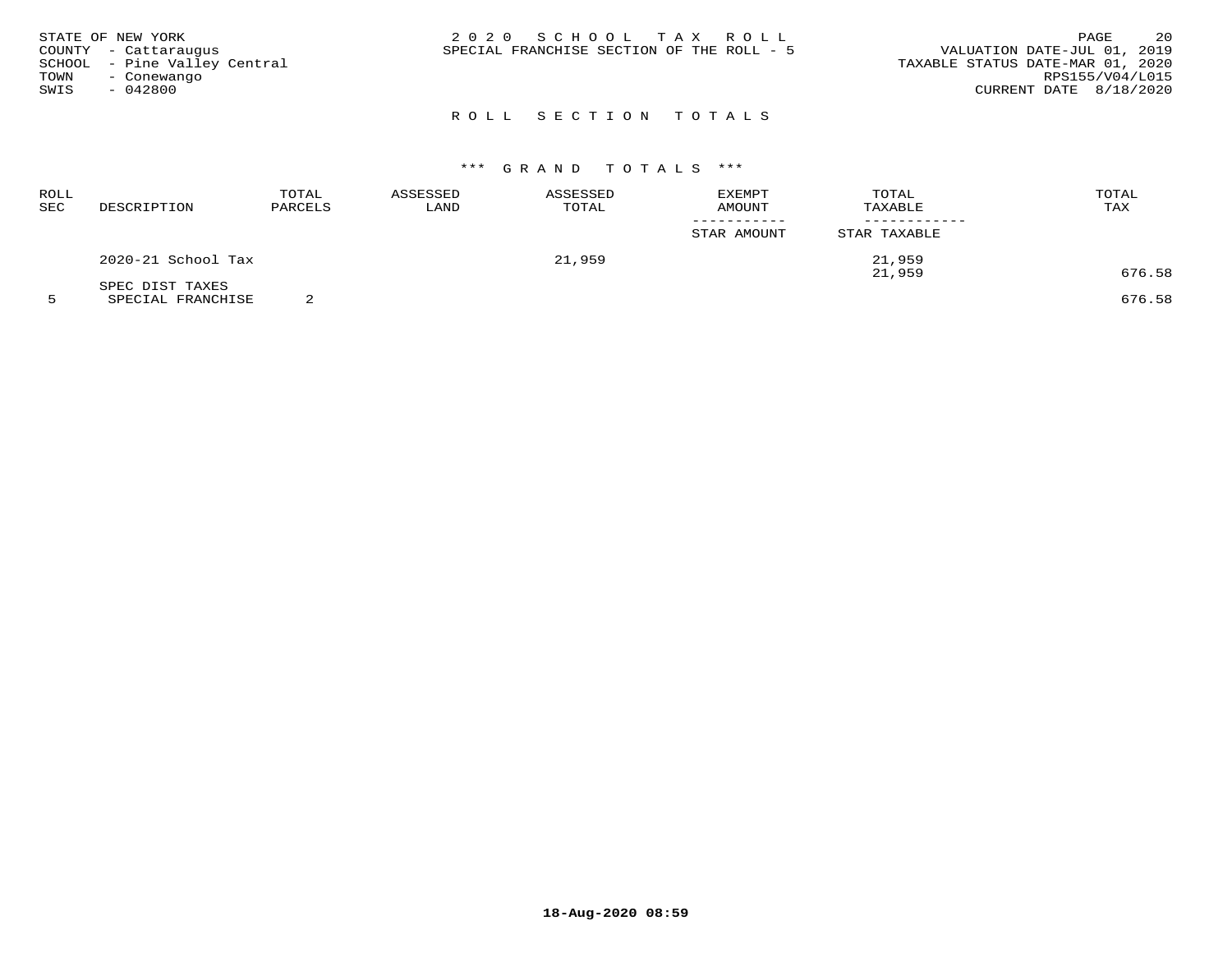| STATE OF NEW YORK<br>COUNTY - Cattaraugus<br>SCHOOL - Pine Valley Central<br>- Conewango<br>TOWN<br>$-042800$<br>SWIS |                                                                                                                                            |                    | 2020 SCHOOL TAX ROLL<br>UTILITY & R.R. SECTION OF THE ROLL - 6<br>OWNERS NAME SEQUENCE<br>UNIFORM PERCENT OF VALUE IS 051.00 | VALUATION DATE-JUL 01, 2019<br>TAXABLE STATUS DATE-MAR 01, 2020 | PAGE<br>21                       |
|-----------------------------------------------------------------------------------------------------------------------|--------------------------------------------------------------------------------------------------------------------------------------------|--------------------|------------------------------------------------------------------------------------------------------------------------------|-----------------------------------------------------------------|----------------------------------|
| TAX MAP PARCEL NUMBER<br>CURRENT OWNERS NAME                                                                          | SCHOOL DISTRICT                                                                                                                            | LAND               | TAX DESCRIPTION                                                                                                              | TAXABLE VALUE                                                   |                                  |
| CURRENT OWNERS ADDRESS                                                                                                | PARCEL SIZE/GRID COORD                                                                                                                     | TOTAL              | SPECIAL DISTRICTS                                                                                                            |                                                                 | TAX AMOUNT                       |
| **************************                                                                                            |                                                                                                                                            |                    |                                                                                                                              |                                                                 |                                  |
| 628.089-9916-810.500/288<br>Emkey Gathering<br>558 W 6th St Ste 200<br>Erie, PA 16507                                 | Outside Plant<br>883 Gas Trans Impr<br>Pine Valley Cen 063001<br>888888<br>$0.1200$ - Pine Valley<br>4000' 12 In Pipeline<br>0.01<br>ACRES | $\Omega$<br>17,210 | 2020-21 School Tax                                                                                                           | ACCT 0736<br>17,210                                             | BILL<br>38<br>530.26             |
|                                                                                                                       | FULL MARKET VALUE                                                                                                                          | 33,745             |                                                                                                                              |                                                                 |                                  |
|                                                                                                                       |                                                                                                                                            |                    | TOTAL TAX ---                                                                                                                | DATE #1<br>AMT DUE                                              | $530.26**$<br>09/30/20<br>530.26 |
|                                                                                                                       |                                                                                                                                            |                    |                                                                                                                              |                                                                 |                                  |
| 628.089-9916-131.600/188<br>Nys Electric & Gas Corp                                                                   | Outside Plant<br>884 Elec Dist Out<br>Pine Valley Cen 063001                                                                               | $\mathbf{O}$       | 2020-21 School Tax                                                                                                           | ACCT 0686<br>14,100                                             | BILL 39<br>434.44                |
| Avangrid Manag Co.-Local Tax<br>1 City Center Fl 5th<br>Portland, ME 04101                                            | 888888<br>$.0300 -$ Pine Valley<br>Total Elec Dist<br>ACRES<br>0.01                                                                        | 14,100             |                                                                                                                              |                                                                 |                                  |
|                                                                                                                       | FULL MARKET VALUE                                                                                                                          | 27,647             |                                                                                                                              |                                                                 |                                  |
|                                                                                                                       |                                                                                                                                            |                    | TOTAL TAX ---                                                                                                                | DATE #1<br>AMT DUE                                              | 434.44**<br>09/30/20<br>434.44   |
|                                                                                                                       |                                                                                                                                            |                    |                                                                                                                              | ** 628.089-9916-631.900/188 ***                                 |                                  |
| 628.089-9916-631.900/188<br>Verizon New York Inc                                                                      | Outside Plant<br>836 Telecom. eq.<br>Pine Valley Cen 063001                                                                                | $\mathbf{O}$       | 2020-21 School Tax                                                                                                           | ACCT 0597<br>308                                                | BILL 40<br>9.49                  |
| Duff & Phelps<br>PO Box 2749<br>Addison, TX 75001                                                                     | 888888<br>1.0000 - Pine Valley<br>Poles, Wires, Cable, Etc                                                                                 | 308                |                                                                                                                              |                                                                 |                                  |
|                                                                                                                       | ACRES<br>0.01                                                                                                                              | 604                |                                                                                                                              |                                                                 |                                  |
|                                                                                                                       | FULL MARKET VALUE                                                                                                                          |                    | TOTAL TAX ---                                                                                                                |                                                                 | $9.49**$                         |
|                                                                                                                       |                                                                                                                                            |                    |                                                                                                                              | DATE #1<br>AMT DUE                                              | 09/30/20<br>9.49                 |
|                                                                                                                       | Outside Plant                                                                                                                              |                    |                                                                                                                              | ACCT 0683                                                       | BILL<br>41                       |
| 628.089-9916-629./188                                                                                                 | 831 Tele Comm                                                                                                                              |                    | 2020-21 School Tax                                                                                                           | 1,120                                                           | 34.51                            |
| Windstream NY Inc                                                                                                     | Pine Valley Cen 063001                                                                                                                     | $\overline{0}$     |                                                                                                                              |                                                                 |                                  |
| PO Box 2629                                                                                                           | 888888                                                                                                                                     | 1,120              |                                                                                                                              |                                                                 |                                  |
| Addison, TX 75001                                                                                                     | $0.0400 -$ Pine Valley<br>Poles, Wires, Cable, Etc<br>ACRES<br>0.01                                                                        |                    |                                                                                                                              |                                                                 |                                  |
|                                                                                                                       | FULL MARKET VALUE                                                                                                                          | 2,196              |                                                                                                                              |                                                                 |                                  |
|                                                                                                                       |                                                                                                                                            |                    | TOTAL TAX ---                                                                                                                | DATE #1<br>AMT DUE                                              | $34.51**$<br>09/30/20<br>34.51   |
|                                                                                                                       |                                                                                                                                            |                    |                                                                                                                              |                                                                 | <b>+++++++</b>                   |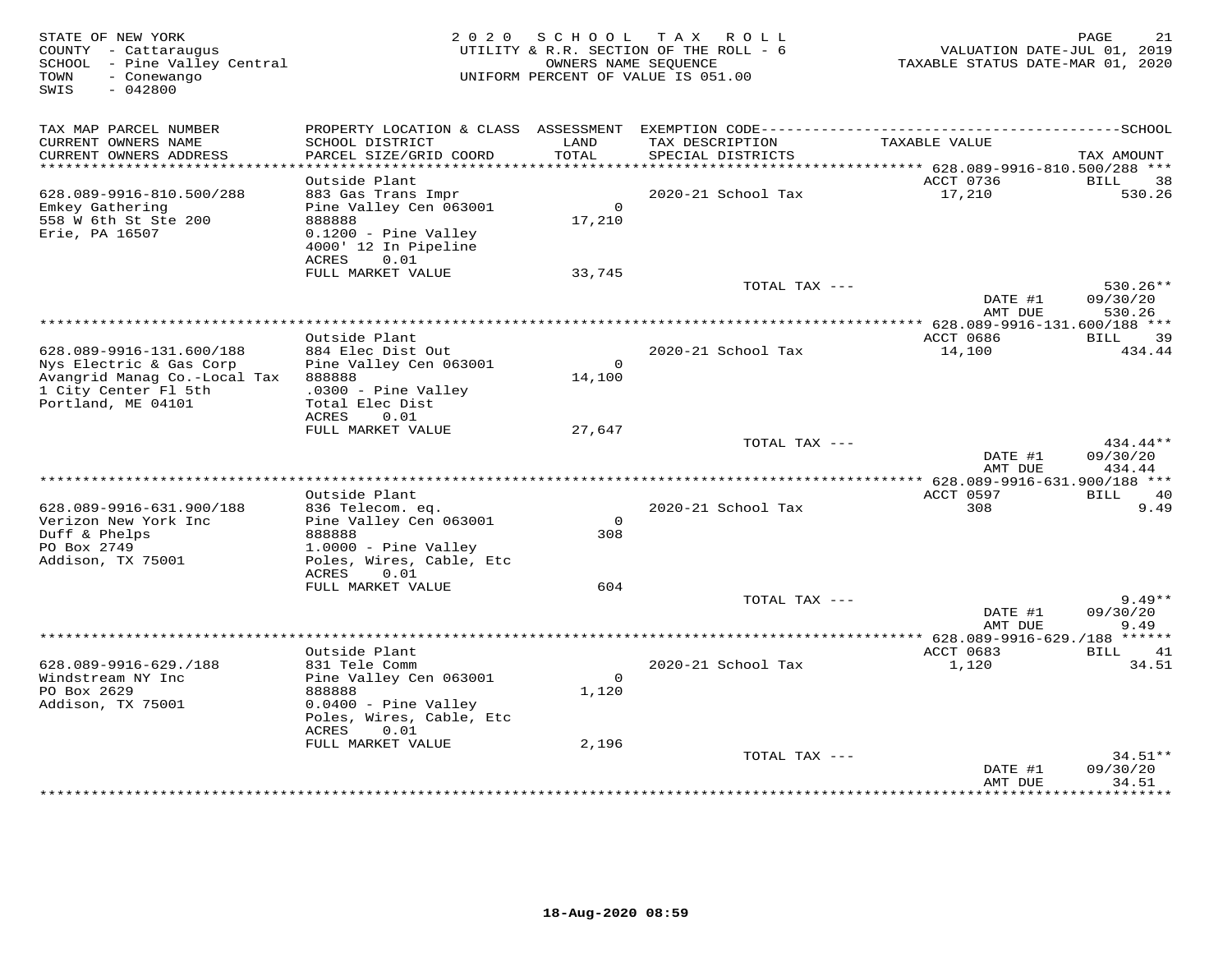| STATE OF NEW YORK<br>COUNTY - Cattaraugus<br>SCHOOL - Pine Valley Central<br>TOWN<br>- Conewango<br>SWIS<br>- 042800 | 2020 SCHOOL TAX ROLL<br>UTILITY & R.R. SECTION OF THE ROLL - 6 | 2.2<br>PAGE<br>VALUATION DATE-JUL 01, 2019<br>TAXABLE STATUS DATE-MAR 01, 2020<br>RPS155/V04/L015<br>CURRENT DATE 8/18/2020 |
|----------------------------------------------------------------------------------------------------------------------|----------------------------------------------------------------|-----------------------------------------------------------------------------------------------------------------------------|
|                                                                                                                      | ROLL SUB SECTION- - TOTALS                                     |                                                                                                                             |

|                         |      | m^m |      | 'NT C     |           | ∟ו∨ו          |              |                             |
|-------------------------|------|-----|------|-----------|-----------|---------------|--------------|-----------------------------|
| $\bigcap_{\Pi}$<br>◡◡◡ュ | мдмь |     | TVDF | ۳۰ تاللاد | $- - - -$ | 550T<br>IUUN. | ALUE<br>77 T | $m \times r$<br>- - - - - - |

#### NO SPECIAL DISTRICTS AT THIS LEVEL

\*\*\* S C H O O L D I S T R I C T S U M M A R Y \*\*\*

| CODE   | DISTRICT NAME                    | TOTAL<br>PARCELS | ASSESSED<br>LAND | ASSESSED<br>TOTAL | EXEMPT<br>AMOUNT | TOTAL<br>TAXABLE |           |
|--------|----------------------------------|------------------|------------------|-------------------|------------------|------------------|-----------|
|        |                                  |                  |                  |                   | STAR AMOUNT      | STAR TAXABLE     | TOTAL TAX |
|        | Pine Valley Central              | 4                |                  | 32,738            |                  | 32,738           |           |
| 063001 |                                  |                  |                  |                   |                  | 32,738           | 1,008.70  |
|        | SUB-TOTAL                        | 4                |                  | 32,738            |                  | 32,738           |           |
|        | $S \cup B - T \cup T A L (CONT)$ |                  |                  |                   |                  | 32,738           | 1,008.70  |
|        | TOTAL                            | 4                |                  | 32,738            |                  | 32,738           |           |
|        | T O T A L (CONT)                 |                  |                  |                   |                  | 32,738           | 1,008.70  |

# \*\*\* S Y S T E M C O D E S S U M M A R Y \*\*\*

NO SYSTEM EXEMPTIONS AT THIS LEVEL

\*\*\* E X E M P T I O N S U M M A R Y \*\*\*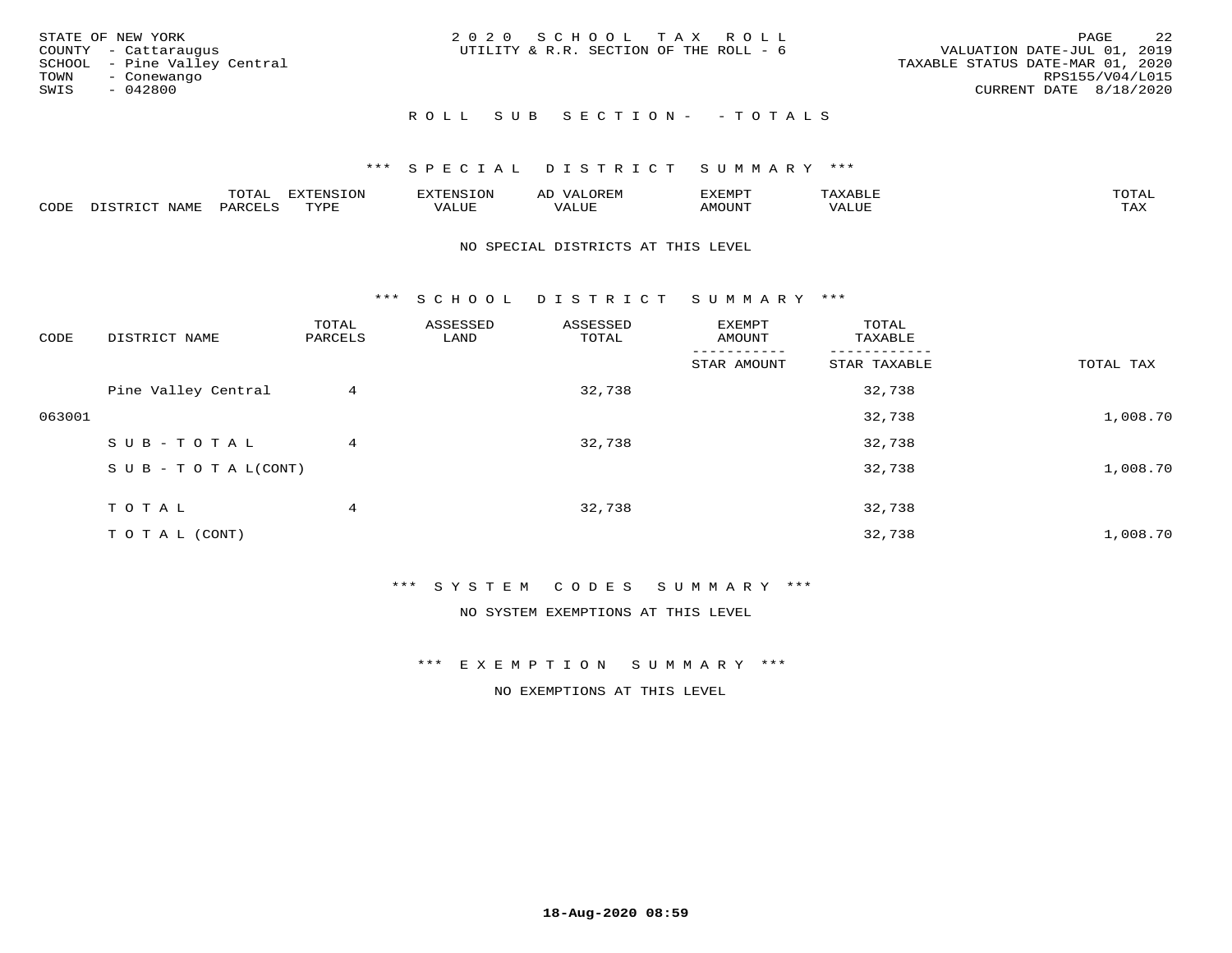| STATE OF NEW YORK<br>COUNTY - Cattaraugus<br>SCHOOL - Pine Valley Central<br>TOWN<br>- Conewango<br>SWIS<br>- 042800 |  |  | 2020 SCHOOL TAX ROLL<br>UTILITY & R.R. SECTION OF THE ROLL - 6 | VALUATION DATE-JUL 01, 2019<br>TAXABLE STATUS DATE-MAR 01, 2020 | PAGE<br>RPS155/V04/L015<br>CURRENT DATE 8/18/2020 | 23 |
|----------------------------------------------------------------------------------------------------------------------|--|--|----------------------------------------------------------------|-----------------------------------------------------------------|---------------------------------------------------|----|
|                                                                                                                      |  |  | ROLL SUB SECTION- - TOTALS                                     |                                                                 |                                                   |    |

| ROLL<br>SEC | DESCRIPTION        | TOTAL<br>PARCELS | ASSESSED<br>LAND | ASSESSED<br>TOTAL | <b>EXEMPT</b><br><b>AMOUNT</b> | TOTAL<br>TAXABLE | TOTAL<br>TAX |
|-------------|--------------------|------------------|------------------|-------------------|--------------------------------|------------------|--------------|
|             |                    |                  |                  |                   | STAR AMOUNT                    | STAR TAXABLE     |              |
|             | 2020-21 School Tax |                  |                  | 32,738            |                                | 32,738<br>32,738 | 1,008.70     |
|             | SPEC DIST TAXES    |                  |                  |                   |                                |                  |              |
|             | UTILITIES & N.C.   |                  |                  |                   |                                |                  | 1,008.70     |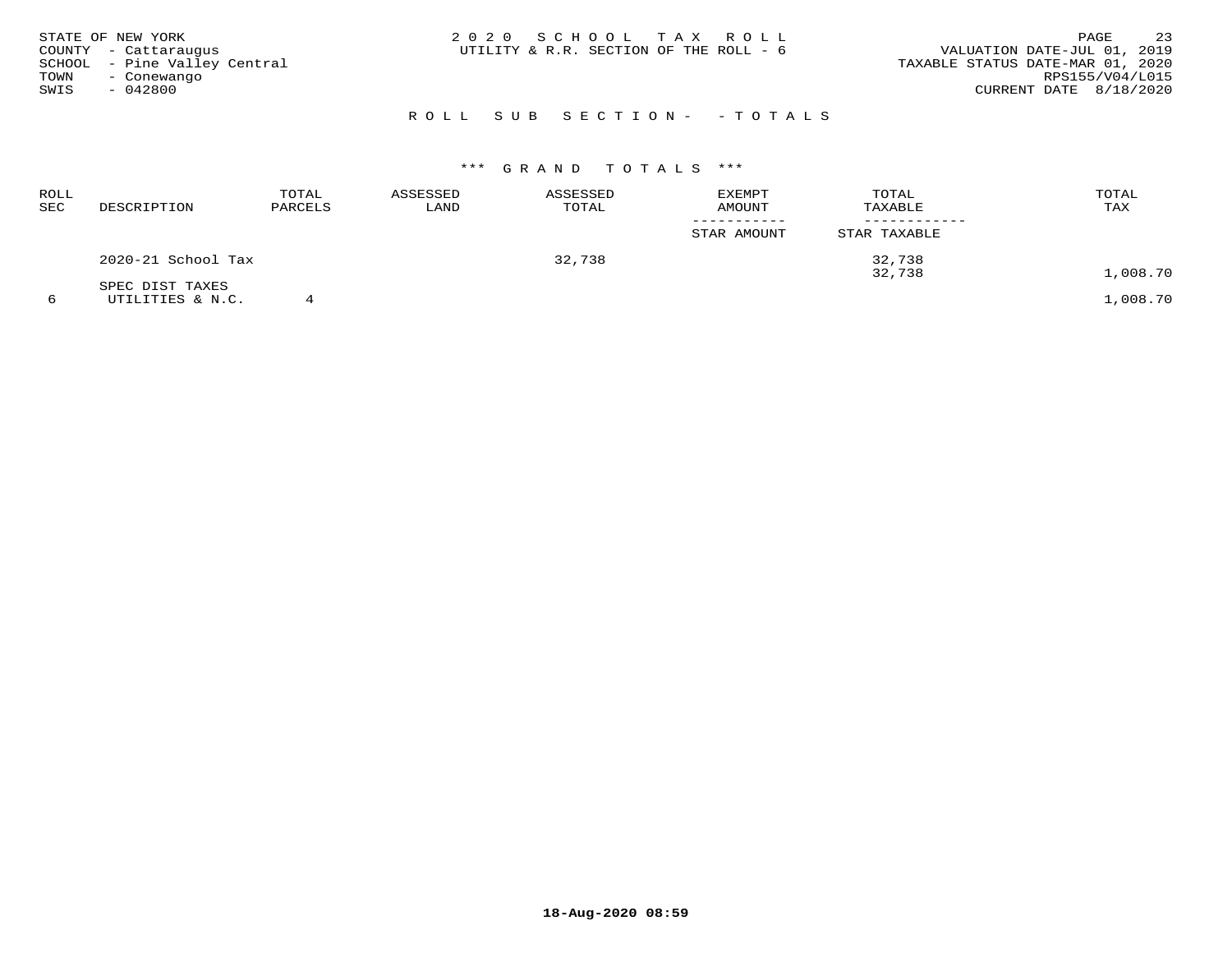|      | STATE OF NEW YORK            | 2020 SCHOOL TAX ROLL                   |  |  |                                  |                        | PAGE | 24 |
|------|------------------------------|----------------------------------------|--|--|----------------------------------|------------------------|------|----|
|      | COUNTY - Cattaraugus         | UTILITY & R.R. SECTION OF THE ROLL - 6 |  |  | VALUATION DATE-JUL 01, 2019      |                        |      |    |
|      | SCHOOL - Pine Valley Central |                                        |  |  | TAXABLE STATUS DATE-MAR 01, 2020 |                        |      |    |
| TOWN | - Conewango                  |                                        |  |  |                                  | RPS155/V04/L015        |      |    |
| SWIS | $-042800$                    |                                        |  |  |                                  | CURRENT DATE 8/18/2020 |      |    |
|      |                              |                                        |  |  |                                  |                        |      |    |

# ROLL SECTION TOTALS

# \*\*\* SPECIAL DISTRICT SUMMARY \*\*\*

|      |                             | momn.<br>LUIAL     | <b>EXTENSION</b> | $117$ mm $170707$<br>אי | ΑD<br>.JREN      | 33773850<br>ivi D'<br>ניומיום בי | $max$ and $max$ | $m \wedge m \wedge n$ |
|------|-----------------------------|--------------------|------------------|-------------------------|------------------|----------------------------------|-----------------|-----------------------|
| CODE | <b>NAME</b><br>דת דפידים דת | PARCE <sup>T</sup> | TVDF             | VALUE                   | -- - ---<br>ALUE | TUUOM4                           | VALUE           | <b>TAY</b><br>⊥⇔∆     |

#### NO SPECIAL DISTRICTS AT THIS LEVEL

\*\*\* S C H O O L D I S T R I C T S U M M A R Y \*\*\*

| CODE   | DISTRICT NAME                    | TOTAL<br>PARCELS | ASSESSED<br>LAND | ASSESSED<br>TOTAL | EXEMPT<br>AMOUNT | TOTAL<br>TAXABLE |           |
|--------|----------------------------------|------------------|------------------|-------------------|------------------|------------------|-----------|
|        |                                  |                  |                  |                   | STAR AMOUNT      | STAR TAXABLE     | TOTAL TAX |
|        | Pine Valley Central              | 4                |                  | 32,738            |                  | 32,738           |           |
| 063001 |                                  |                  |                  |                   |                  | 32,738           | 1,008.70  |
|        | SUB-TOTAL                        | 4                |                  | 32,738            |                  | 32,738           |           |
|        | $S \cup B - T \cup T A L (CONT)$ |                  |                  |                   |                  | 32,738           | 1,008.70  |
|        | TOTAL                            | 4                |                  | 32,738            |                  | 32,738           |           |
|        | T O T A L (CONT)                 |                  |                  |                   |                  | 32,738           | 1,008.70  |

# \*\*\* S Y S T E M C O D E S S U M M A R Y \*\*\*

NO SYSTEM EXEMPTIONS AT THIS LEVEL

\*\*\* E X E M P T I O N S U M M A R Y \*\*\*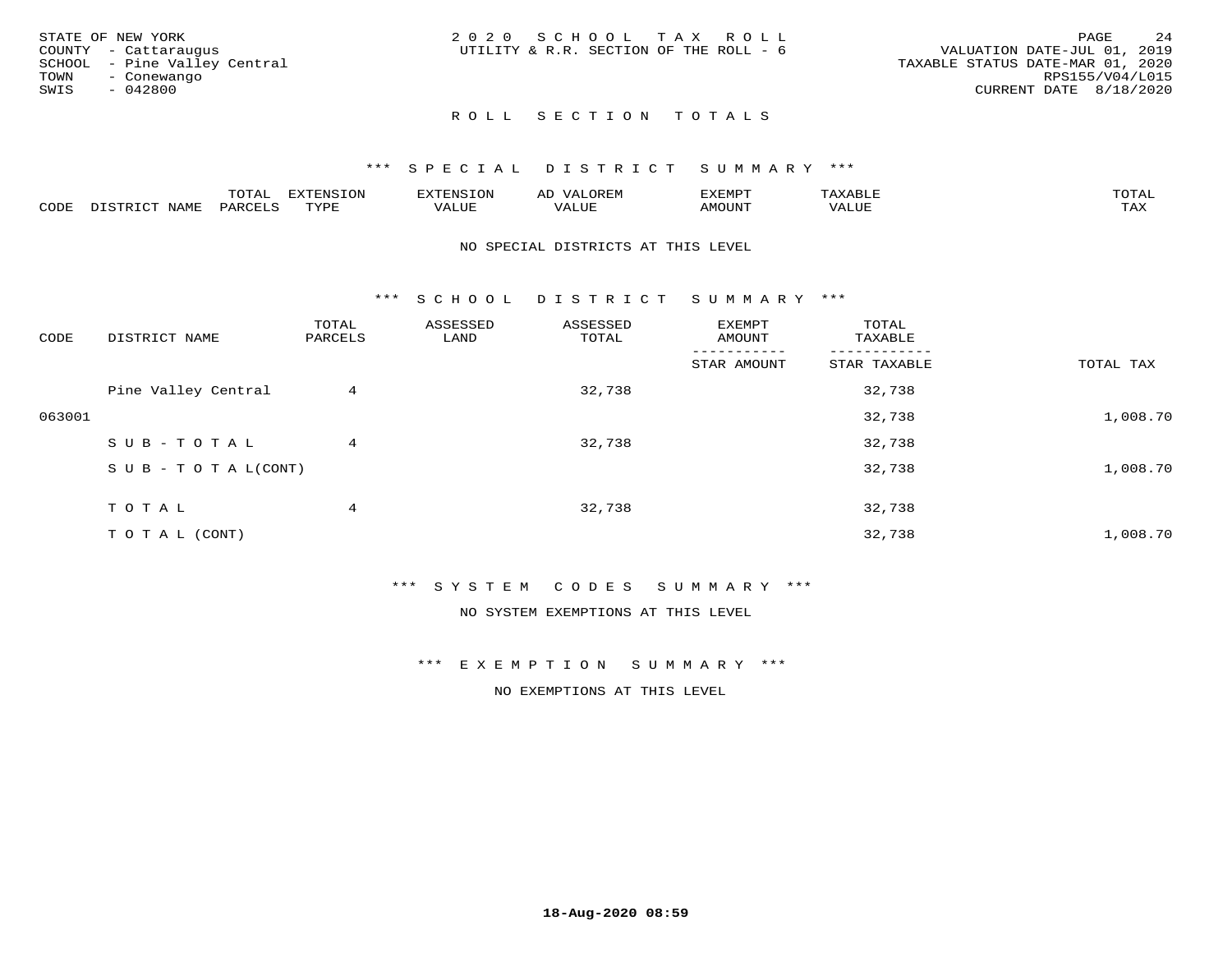| STATE OF NEW YORK<br>COUNTY - Cattaraugus<br>SCHOOL - Pine Valley Central<br>TOWN<br>- Conewango<br>SWIS<br>- 042800 | 2020 SCHOOL TAX ROLL<br>UTILITY & R.R. SECTION OF THE ROLL - 6 | 25<br>PAGE<br>VALUATION DATE-JUL 01, 2019<br>TAXABLE STATUS DATE-MAR 01, 2020<br>RPS155/V04/L015<br>CURRENT DATE 8/18/2020 |
|----------------------------------------------------------------------------------------------------------------------|----------------------------------------------------------------|----------------------------------------------------------------------------------------------------------------------------|
|                                                                                                                      | ROLL SECTION TOTALS                                            |                                                                                                                            |

| ROLL<br>SEC | DESCRIPTION        | TOTAL<br>PARCELS | ASSESSED<br>LAND | ASSESSED<br>TOTAL | <b>EXEMPT</b><br><b>AMOUNT</b> | TOTAL<br>TAXABLE | TOTAL<br>TAX |
|-------------|--------------------|------------------|------------------|-------------------|--------------------------------|------------------|--------------|
|             |                    |                  |                  |                   | STAR AMOUNT                    | STAR TAXABLE     |              |
|             | 2020-21 School Tax |                  |                  | 32,738            |                                | 32,738<br>32,738 | 1,008.70     |
|             | SPEC DIST TAXES    |                  |                  |                   |                                |                  |              |
|             | UTILITIES & N.C.   |                  |                  |                   |                                |                  | 1,008.70     |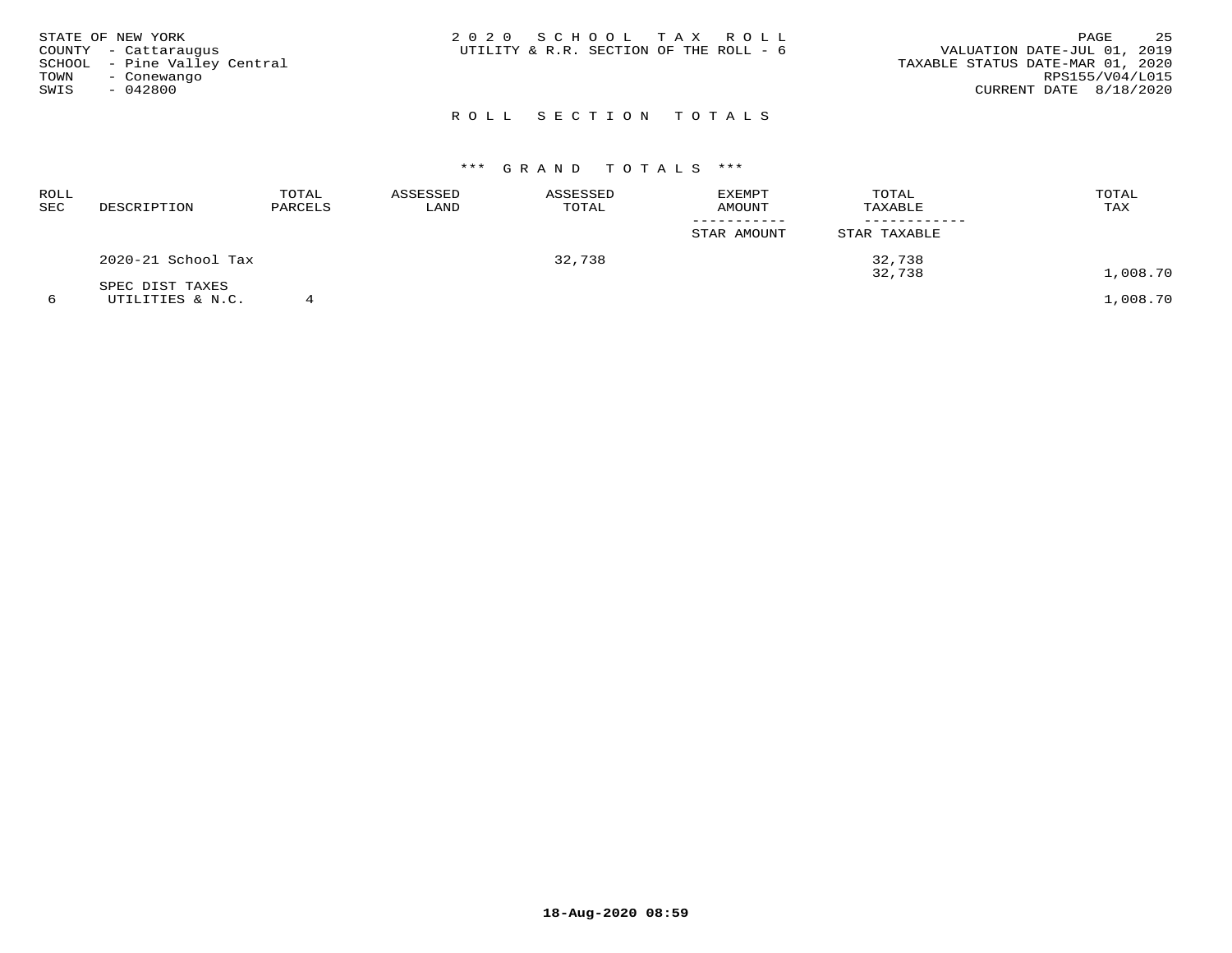| STATE OF NEW YORK<br>COUNTY<br>- Cattaraugus<br>- Pine Valley Central<br>SCHOOL<br>TOWN<br>- Conewango<br>$-042800$<br>SWIS | 2 0 2 0                                                | SCHOOL<br>WHOLLY EXEMPT SECTION OF THE ROLL - 8<br>OWNERS NAME SEQUENCE<br>UNIFORM PERCENT OF VALUE IS 051.00 |          | TAX ROLL           | TAXABLE STATUS DATE-MAR 01, 2020                       | PAGE<br>VALUATION DATE-JUL 01, 2019 | 26       |
|-----------------------------------------------------------------------------------------------------------------------------|--------------------------------------------------------|---------------------------------------------------------------------------------------------------------------|----------|--------------------|--------------------------------------------------------|-------------------------------------|----------|
| TAX MAP PARCEL NUMBER                                                                                                       | PROPERTY LOCATION & CLASS ASSESSMENT                   |                                                                                                               |          |                    |                                                        |                                     |          |
| CURRENT OWNERS NAME                                                                                                         | SCHOOL DISTRICT                                        | LAND                                                                                                          |          | TAX DESCRIPTION    | TAXABLE VALUE                                          |                                     |          |
| CURRENT OWNERS ADDRESS                                                                                                      | PARCEL SIZE/GRID COORD                                 | TOTAL                                                                                                         |          | SPECIAL DISTRICTS  |                                                        | TAX AMOUNT                          |          |
|                                                                                                                             |                                                        |                                                                                                               |          |                    | ****************** 60.002-1-32                         | ****************                    |          |
|                                                                                                                             | Town Of Conewango                                      |                                                                                                               |          |                    | <b>ACCT 0680</b>                                       |                                     |          |
| $60.002 - 1 - 32$                                                                                                           | 843 Non-ceil. rr                                       |                                                                                                               | IND DEV  | 18020              |                                                        |                                     | 8,800    |
| Catt County Industrial Dev                                                                                                  | Pine Valley Cen 063001                                 | 8,800                                                                                                         |          | 2020-21 School Tax | 0.00                                                   |                                     | 0.00     |
| PO Box 1749                                                                                                                 | 62/63 03 09                                            | 8,800                                                                                                         |          |                    |                                                        |                                     |          |
| Ellicottville, NY 14731                                                                                                     | 10% Pine Valley                                        |                                                                                                               |          |                    |                                                        |                                     |          |
|                                                                                                                             | ACRES<br>9.50                                          |                                                                                                               |          |                    |                                                        |                                     |          |
|                                                                                                                             | EAST-1019892 NRTH-0814751<br>DEED BOOK 823<br>PG-00486 |                                                                                                               |          |                    |                                                        |                                     |          |
|                                                                                                                             | FULL MARKET VALUE                                      | 17,255                                                                                                        |          |                    |                                                        |                                     |          |
|                                                                                                                             |                                                        |                                                                                                               |          | TOTAL TAX ---      |                                                        |                                     | $0.00**$ |
|                                                                                                                             |                                                        |                                                                                                               |          |                    | ************************* 51.004-1-4./2 ************** |                                     |          |
|                                                                                                                             | 5775 Co Rd 44                                          |                                                                                                               |          |                    | ACCT 0990                                              |                                     |          |
| $51.004 - 1 - 4.72$                                                                                                         | 612 School                                             |                                                                                                               | SCH-DIST | 13800              |                                                        |                                     | 19,000   |
| Shetler Mose B                                                                                                              | Pine Valley Cen 063001                                 | 4,000                                                                                                         |          | 2020-21 School Tax | 0.00                                                   |                                     | 0.00     |
| Shetler Martha H                                                                                                            | ACRES<br>1.00                                          | 19,000                                                                                                        |          |                    |                                                        |                                     |          |
| Co Rd 44                                                                                                                    | FULL MARKET VALUE                                      | 37,255                                                                                                        |          |                    |                                                        |                                     |          |
| Conewango Valley, NY 14726                                                                                                  |                                                        |                                                                                                               |          |                    |                                                        |                                     |          |
|                                                                                                                             |                                                        |                                                                                                               |          | TOTAL TAX $---$    |                                                        |                                     | $0.00**$ |
|                                                                                                                             |                                                        |                                                                                                               |          |                    |                                                        |                                     |          |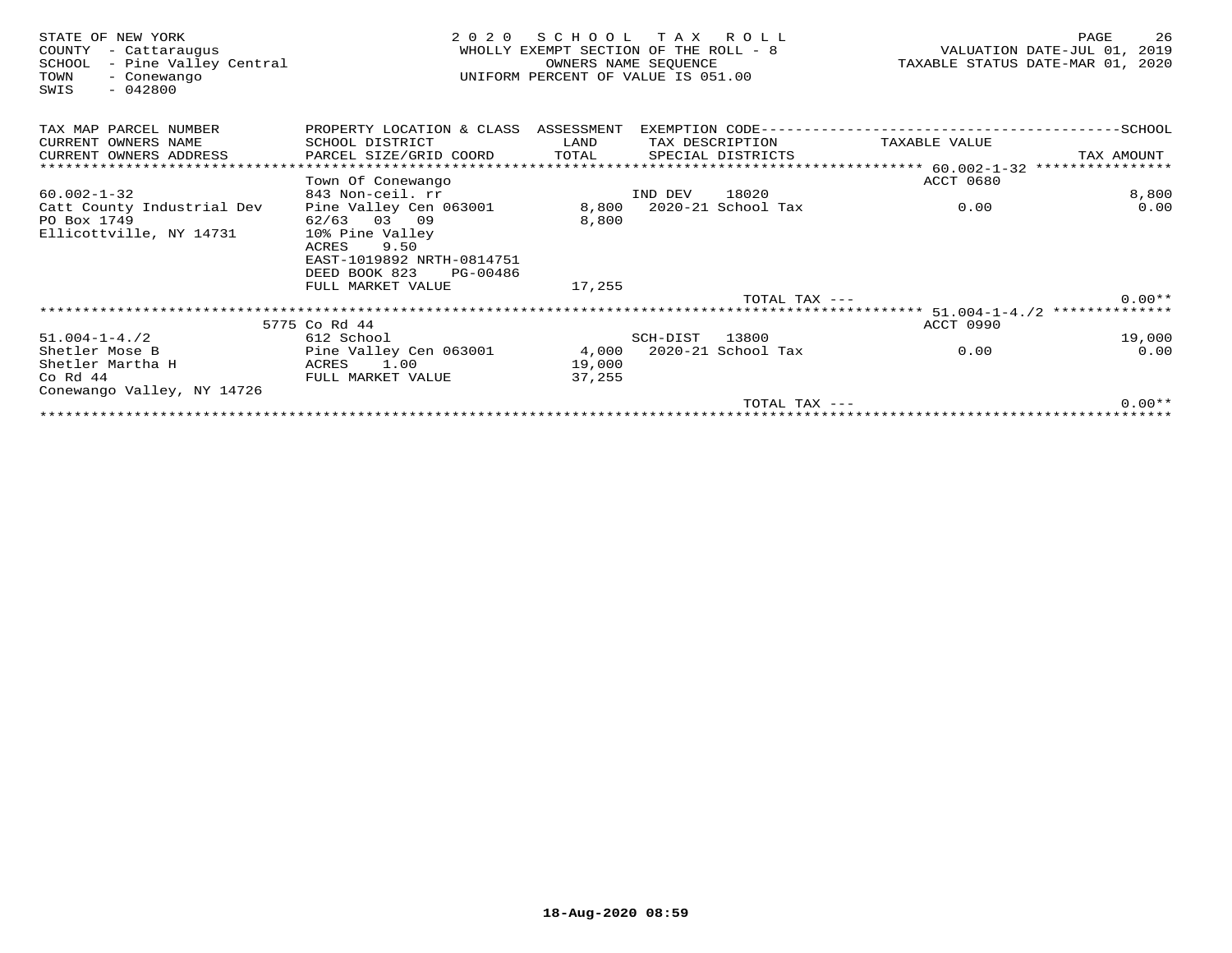| STATE OF NEW YORK<br>COUNTY - Cattaraugus<br>SCHOOL - Pine Valley Central<br>TOWN<br>- Conewango<br>SWIS<br>- 042800 | 2020 SCHOOL TAX ROLL<br>WHOLLY EXEMPT SECTION OF THE ROLL - 8 | 2.7<br>PAGE<br>VALUATION DATE-JUL 01, 2019<br>TAXABLE STATUS DATE-MAR 01, 2020<br>RPS155/V04/L015<br>CURRENT DATE 8/18/2020 |
|----------------------------------------------------------------------------------------------------------------------|---------------------------------------------------------------|-----------------------------------------------------------------------------------------------------------------------------|
|                                                                                                                      | ROLL SUB SECTION- - TOTALS                                    |                                                                                                                             |

|      |      | $m \wedge m \wedge n$<br>⊥∪⊥AL | <b>DIZPOILIC TOM</b><br>∸∪ | EN.  | .<br>AL'<br>٠، تن ١٠ | 5773570      |          | $m \wedge m \wedge n$<br>$\mathsf{L}^{\mathsf{L}}$ |
|------|------|--------------------------------|----------------------------|------|----------------------|--------------|----------|----------------------------------------------------|
| CODE | NAMF | PARO                           | TVDF<br><u>ـ د د</u>       | ALUE |                      | <b>MOUNT</b> | 7 A LU B | may<br>- ∠∡∡                                       |

#### NO SPECIAL DISTRICTS AT THIS LEVEL

\*\*\* S C H O O L D I S T R I C T S U M M A R Y \*\*\*

| CODE   | DISTRICT NAME                    | TOTAL<br>PARCELS | ASSESSED<br>LAND | ASSESSED<br>TOTAL | EXEMPT<br>AMOUNT | TOTAL<br>TAXABLE |           |
|--------|----------------------------------|------------------|------------------|-------------------|------------------|------------------|-----------|
|        |                                  |                  |                  |                   | STAR AMOUNT      | STAR TAXABLE     | TOTAL TAX |
|        | Pine Valley Central              | 2                | 12,800           | 27,800            | 27,800           |                  |           |
| 063001 |                                  |                  |                  |                   |                  |                  |           |
|        | SUB-TOTAL                        | 2                | 12,800           | 27,800            | 27,800           |                  |           |
|        | $S \cup B - T \cup T A L (CONT)$ |                  |                  |                   |                  |                  |           |
|        |                                  |                  |                  |                   |                  |                  |           |
|        | TOTAL                            | 2                | 12,800           | 27,800            | 27,800           |                  |           |
|        | T O T A L (CONT)                 |                  |                  |                   |                  |                  |           |

# \*\*\* S Y S T E M C O D E S S U M M A R Y \*\*\*

#### NO SYSTEM EXEMPTIONS AT THIS LEVEL

| CODE           | DESCRIPTION         | TOTAL<br>PARCELS | SCHOOL          |
|----------------|---------------------|------------------|-----------------|
| 13800<br>18020 | SCH-DIST<br>IND DEV |                  | 19,000<br>8,800 |
|                | TOTAL               |                  | 27,800          |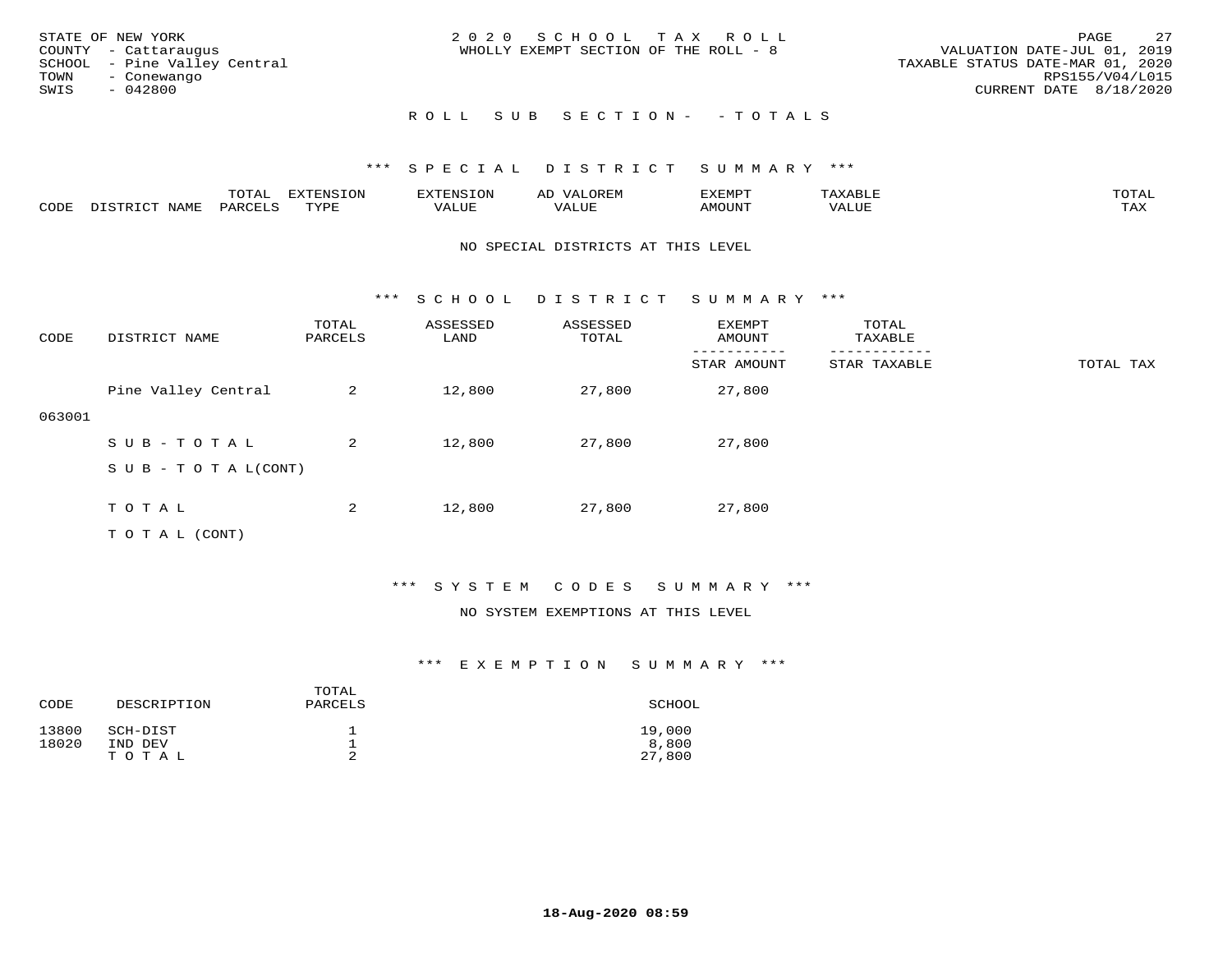| STATE OF NEW YORK<br>COUNTY - Cattaraugus<br>SCHOOL - Pine Valley Central<br>TOWN<br>- Conewango<br>$-042800$<br>SWIS | 2020 SCHOOL TAX ROLL<br>WHOLLY EXEMPT SECTION OF THE ROLL - 8 | PAGE<br>VALUATION DATE-JUL 01, 2019<br>TAXABLE STATUS DATE-MAR 01, 2020<br>CURRENT DATE 8/18/2020 | 28<br>RPS155/V04/L015 |
|-----------------------------------------------------------------------------------------------------------------------|---------------------------------------------------------------|---------------------------------------------------------------------------------------------------|-----------------------|
|                                                                                                                       | ROLL SUB SECTION- - TOTALS                                    |                                                                                                   |                       |

| <b>ROLL</b><br><b>SEC</b> | DESCRIPTION                                    | TOTAL<br>PARCELS | ASSESSED<br>LAND | ASSESSED<br>TOTAL | EXEMPT<br>AMOUNT | TOTAL<br>TAXABLE | TOTAL<br>TAX |
|---------------------------|------------------------------------------------|------------------|------------------|-------------------|------------------|------------------|--------------|
|                           |                                                |                  |                  |                   | STAR AMOUNT      | STAR TAXABLE     |              |
|                           | RS 8 TOTAL<br>SPEC DIST TAXES<br>WHOLLY EXEMPT |                  | 12,800           | 27,800            | 27,800           |                  |              |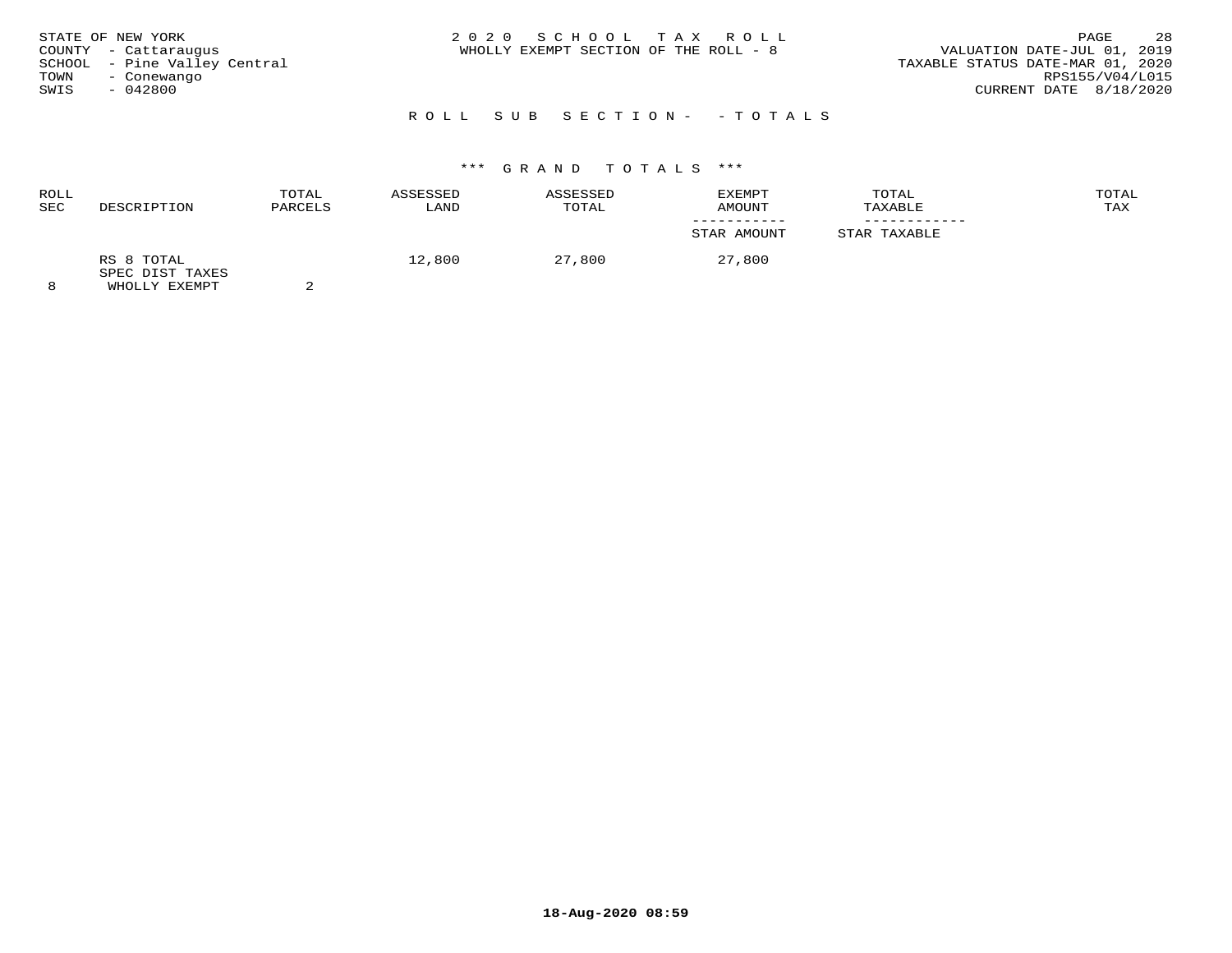|      | STATE OF NEW YORK            | 2020 SCHOOL TAX ROLL                                                 | PAGE            | 29 |
|------|------------------------------|----------------------------------------------------------------------|-----------------|----|
|      | COUNTY - Cattaraugus         | VALUATION DATE-JUL 01, 2019<br>WHOLLY EXEMPT SECTION OF THE ROLL - 8 |                 |    |
|      | SCHOOL - Pine Valley Central | TAXABLE STATUS DATE-MAR 01, 2020                                     |                 |    |
| TOWN | - Conewango                  |                                                                      | RPS155/V04/L015 |    |
| SWIS | - 042800                     | CURRENT DATE 8/18/2020                                               |                 |    |
|      |                              |                                                                      |                 |    |

# ROLL SECTION TOTALS

## \*\*\* S P E C I A L D I S T R I C T S U M M A R Y \*\*\*

|      |                  | ----<br>$\cdot$ $\rightarrow$ $\cdot$<br>. | $T \cap N$<br>--- | .               | ∸<br>∼      | SXEMP" |      | $m \wedge m \wedge$<br>$\cdots$ |
|------|------------------|--------------------------------------------|-------------------|-----------------|-------------|--------|------|---------------------------------|
| CODE | <b>NAMT</b><br>. | ⊃ TAROTT T                                 | $m \tau \tau n$   | , , , , , , , , | <b>TITT</b> | MOUNT  | LUE. | $m \times r$<br>∸∽∸             |

#### NO SPECIAL DISTRICTS AT THIS LEVEL

\*\*\* S C H O O L D I S T R I C T S U M M A R Y \*\*\*

| CODE   | DISTRICT NAME                    | TOTAL<br>PARCELS | ASSESSED<br>LAND | ASSESSED<br>TOTAL | EXEMPT<br>AMOUNT | TOTAL<br>TAXABLE |           |
|--------|----------------------------------|------------------|------------------|-------------------|------------------|------------------|-----------|
|        |                                  |                  |                  |                   | STAR AMOUNT      | STAR TAXABLE     | TOTAL TAX |
|        | Pine Valley Central              | 2                | 12,800           | 27,800            | 27,800           |                  |           |
| 063001 |                                  |                  |                  |                   |                  |                  |           |
|        | SUB-TOTAL                        | 2                | 12,800           | 27,800            | 27,800           |                  |           |
|        | $S \cup B - T \cup T A L (CONT)$ |                  |                  |                   |                  |                  |           |
|        |                                  |                  |                  |                   |                  |                  |           |
|        | TOTAL                            | 2                | 12,800           | 27,800            | 27,800           |                  |           |
|        | T O T A L (CONT)                 |                  |                  |                   |                  |                  |           |

# \*\*\* S Y S T E M C O D E S S U M M A R Y \*\*\*

#### NO SYSTEM EXEMPTIONS AT THIS LEVEL

| CODE           | DESCRIPTION         | TOTAL<br>PARCELS | SCHOOL          |
|----------------|---------------------|------------------|-----------------|
| 13800<br>18020 | SCH-DIST<br>IND DEV | ᅩ                | 19,000<br>8,800 |
|                | TOTAL               | ∠                | 27,800          |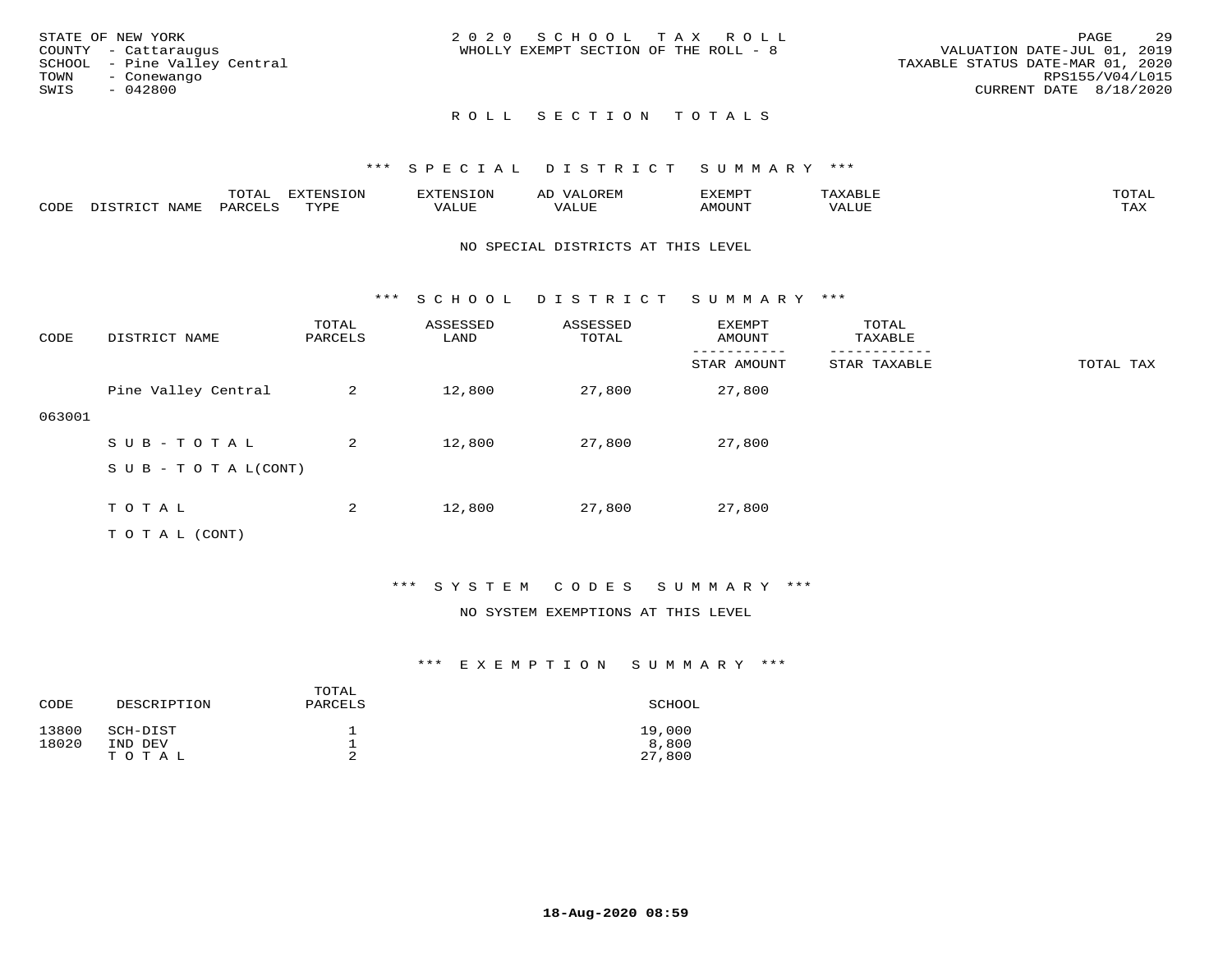| STATE OF NEW YORK<br>COUNTY - Cattaraugus<br>SCHOOL - Pine Valley Central<br>TOWN<br>- Conewango<br>SWIS<br>$-042800$ | 2020 SCHOOL TAX ROLL<br>WHOLLY EXEMPT SECTION OF THE ROLL - 8 | 30<br>PAGE<br>VALUATION DATE-JUL 01, 2019<br>TAXABLE STATUS DATE-MAR 01, 2020<br>RPS155/V04/L015<br>CURRENT DATE 8/18/2020 |
|-----------------------------------------------------------------------------------------------------------------------|---------------------------------------------------------------|----------------------------------------------------------------------------------------------------------------------------|
|                                                                                                                       | ROLL SECTION TOTALS                                           |                                                                                                                            |

| ROLL<br><b>SEC</b> | DESCRIPTION                                    | TOTAL<br>PARCELS | ASSESSED<br>LAND | ASSESSED<br>TOTAL | EXEMPT<br>AMOUNT | TOTAL<br>TAXABLE | TOTAL<br>TAX |
|--------------------|------------------------------------------------|------------------|------------------|-------------------|------------------|------------------|--------------|
|                    |                                                |                  |                  |                   | STAR AMOUNT      | STAR TAXABLE     |              |
| 8                  | RS 8 TOTAL<br>SPEC DIST TAXES<br>WHOLLY EXEMPT |                  | 12,800           | 27,800            | 27,800           |                  |              |

**18-Aug-2020 08:59**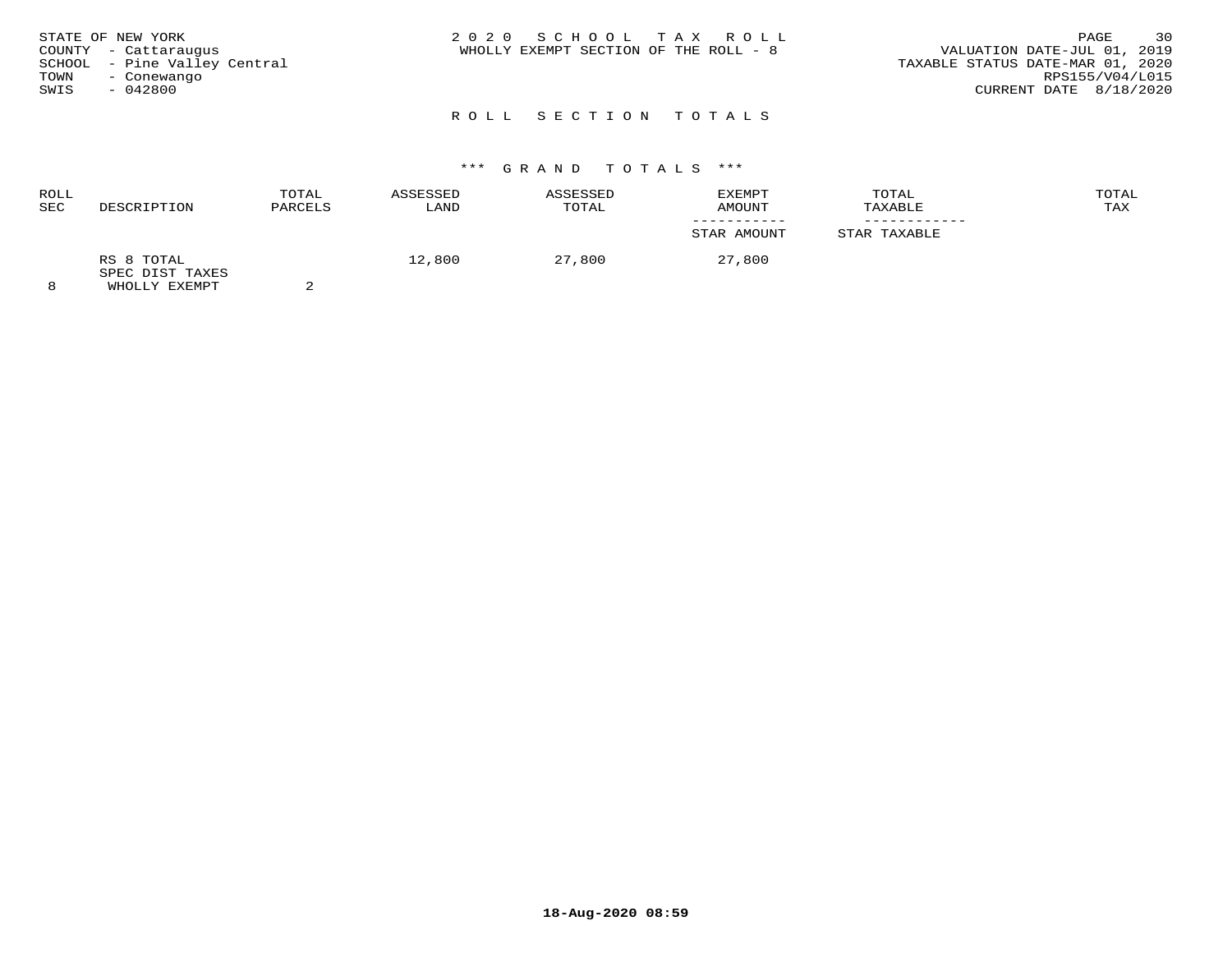| 31                               |
|----------------------------------|
| VALUATION DATE-JUL 01, 2019      |
| TAXABLE STATUS DATE-MAR 01, 2020 |
| RPS155/V04/L015                  |
| CURRENT DATE 8/18/2020           |
| PAGE                             |

|      |                             | ™∩m⊼<br>UIAI | <b>EXTENSION</b> | : N.S | A <sub>1</sub> | 'XEMP. |              | ГАХ            | ◡⊥▱⊥ |
|------|-----------------------------|--------------|------------------|-------|----------------|--------|--------------|----------------|------|
| CODE | <b>NAME</b><br>תר הרוסיים " | DARCTLS      | rvdr             | ALUE  |                | 'MOUN  | <b>7ALUE</b> | 5.7.77<br>KAII | TAX  |

NO SPECIAL DISTRICTS AT THIS LEVEL

\*\*\* S C H O O L D I S T R I C T S U M M A R Y \*\*\*

| CODE   | DISTRICT NAME              | TOTAL<br>PARCELS | ASSESSED<br>LAND | ASSESSED<br>TOTAL | <b>EXEMPT</b><br>AMOUNT | TOTAL<br>TAXABLE<br>-------- |           |            |
|--------|----------------------------|------------------|------------------|-------------------|-------------------------|------------------------------|-----------|------------|
|        |                            |                  |                  |                   | STAR AMOUNT             | STAR TAXABLE                 | TAX RATE  | TOTAL TAX  |
|        | Pine Valley Central        | 43               | 244,650          | 1147,285          | 78,564                  | 1,068,721                    |           |            |
| 063001 |                            |                  |                  |                   | 285,670                 | 783,051                      | 30.811007 | 24, 126.59 |
|        | SUB-TOTAL                  | 43               | 244,650          | 1147,285          | 78,564                  | 1,068,721                    |           |            |
|        | S U B - T O T A $L$ (CONT) |                  |                  |                   | 285,670                 | 783,051                      |           | 24, 126.59 |
|        | TOTAL                      | 43               | 244,650          | 1147,285          | 78,564                  | 1,068,721                    |           |            |
|        |                            |                  |                  |                   |                         |                              |           |            |
|        | TO TAL (CONT)              |                  |                  |                   | 285,670                 | 783,051                      |           | 24, 126.59 |

\*\*\* S Y S T E M C O D E S S U M M A R Y \*\*\*

#### NO SYSTEM EXEMPTIONS AT THIS LEVEL

| SCHOOL |
|--------|
| 19,000 |
| 8,800  |
| 10,000 |
| 291    |
| 37,573 |
|        |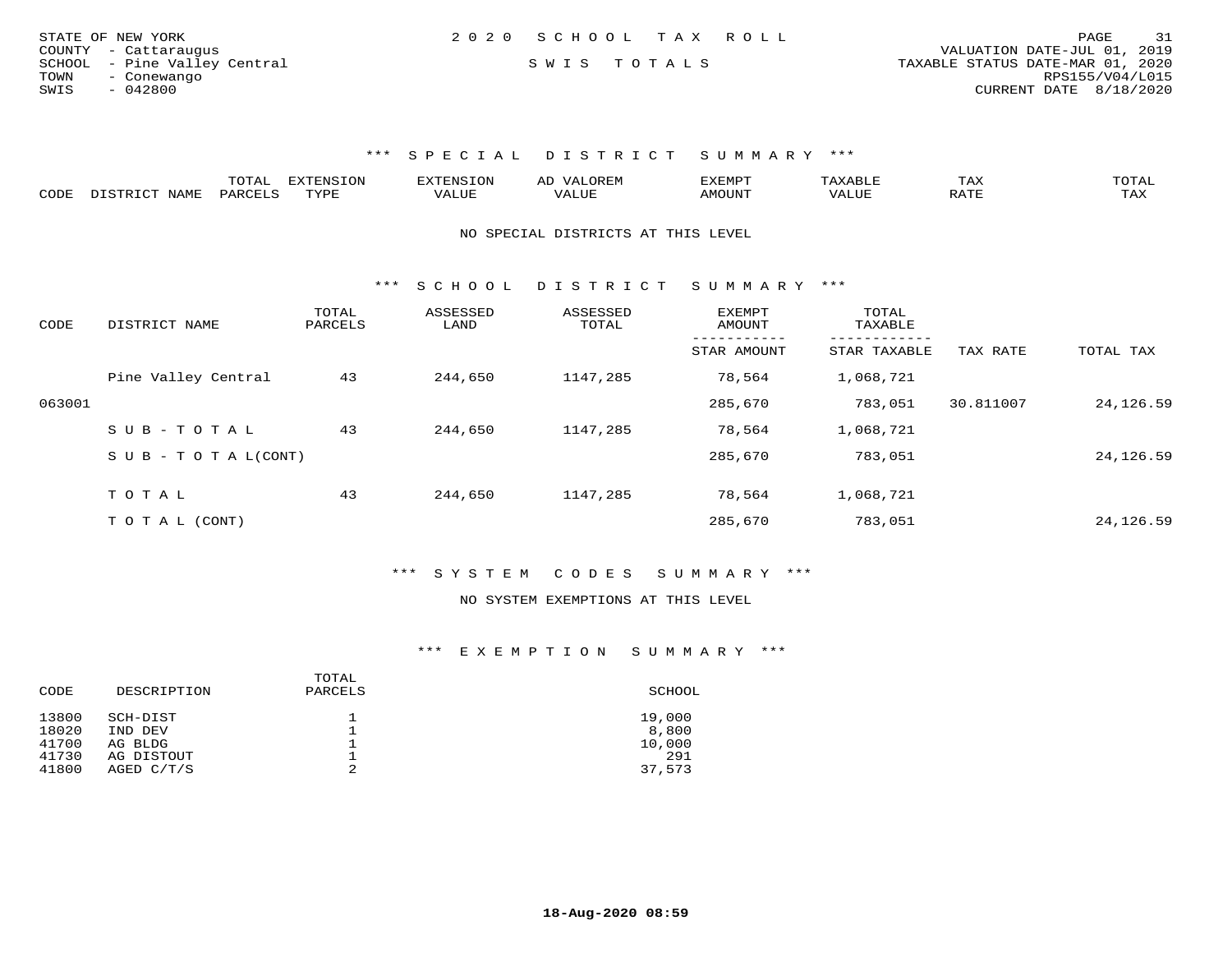| STATE OF NEW YORK            | 2020 SCHOOL TAX ROLL | 32<br>PAGE                       |
|------------------------------|----------------------|----------------------------------|
|                              |                      |                                  |
| COUNTY - Cattaraugus         |                      | VALUATION DATE-JUL 01, 2019      |
| SCHOOL - Pine Valley Central | SWIS TOTALS          | TAXABLE STATUS DATE-MAR 01, 2020 |
| TOWN<br>- Conewango          |                      | RPS155/V04/L015                  |
| $-042800$<br>SWIS            |                      | CURRENT DATE 8/18/2020           |

\*\*\* E X E M P T I O N S U M M A R Y \*\*\*

| CODE  | DESCRIPTION | TOTAL<br>PARCELS | SCHOOL  |
|-------|-------------|------------------|---------|
| 41834 | ENH STAR    | 5                | 170,170 |
| 41854 | BAS STAR    | $\mathcal{L}$    | 115,500 |
| 42100 | SILO T/C/S  |                  | 2,900   |
|       | TOTAL       | 20               | 364,234 |

| <b>ROLL</b><br><b>SEC</b> | DESCRIPTION                          | TOTAL<br>PARCELS | <b>ASSESSED</b><br>LAND | ASSESSED<br>TOTAL | <b>EXEMPT</b><br><b>AMOUNT</b> | TOTAL<br>TAXABLE          |                    |            |
|---------------------------|--------------------------------------|------------------|-------------------------|-------------------|--------------------------------|---------------------------|--------------------|------------|
|                           |                                      |                  |                         |                   | STAR AMOUNT                    | ---------<br>STAR TAXABLE | TAX<br><b>RATE</b> |            |
|                           | 2020-21 School Tax                   |                  | 231,850                 | 1064,788          | 50,764<br>285,670              | 1,014,024<br>728,354      | 30.811007          | 22, 441.31 |
| $\mathbf{1}$              | SPEC DIST TAXES<br>TAXABLE           | 35               |                         |                   |                                |                           |                    | 22, 441.31 |
|                           | 2020-21 School Tax                   |                  |                         | 21,959            |                                | 21,959<br>21,959          | 30.811007          | 676.58     |
| 5                         | SPEC DIST TAXES<br>SPECIAL FRANCHISE | 2                |                         |                   |                                |                           |                    | 676.58     |
|                           | 2020-21 School Tax                   |                  |                         | 32,738            |                                | 32,738<br>32,738          | 30.811007          | 1,008.70   |
| 6                         | SPEC DIST TAXES<br>UTILITIES & N.C.  | 4                |                         |                   |                                |                           |                    | 1,008.70   |
|                           |                                      |                  |                         |                   | 27,800                         |                           |                    |            |
| 8                         | SPEC DIST TAXES<br>WHOLLY EXEMPT     | 2                |                         |                   |                                |                           |                    |            |
|                           | 2020-21 School Tax                   |                  | 244,650                 | 1147,285          | 78,564<br>285,670              | 1,068,721<br>783,051      | 30.811007          | 24,126.59  |
|                           | SPEC DIST TAXES                      |                  |                         |                   |                                |                           |                    |            |
| $\star$                   | TOTAL<br>SUB                         | 43               |                         |                   |                                |                           |                    | 24,126.59  |
|                           | 2020-21 School Tax                   |                  | 244,650                 | 1147,285          | 78,564<br>285,670              | 1,068,721<br>783,051      | 30.811007          | 24, 126.59 |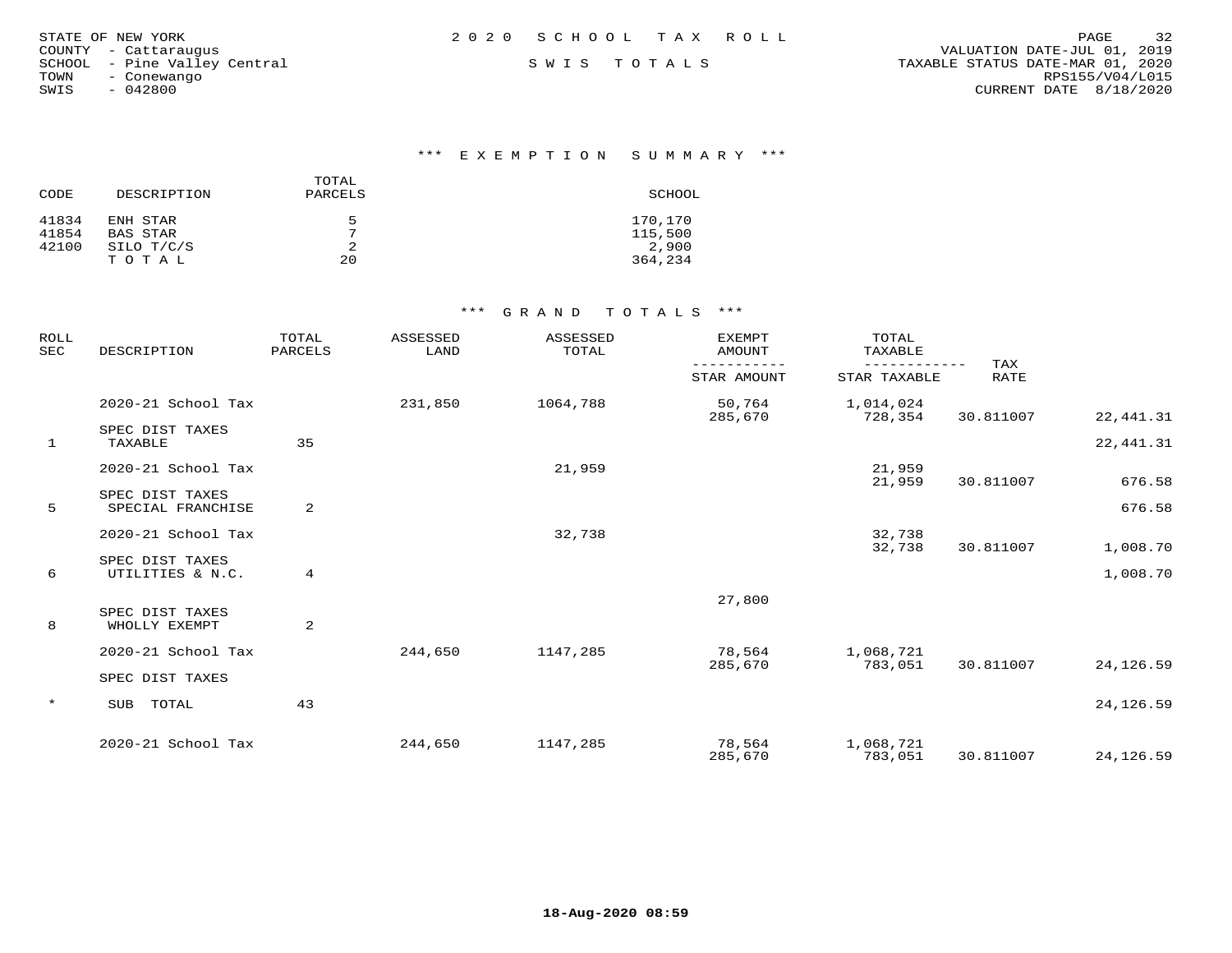| 2020 SCHOOL TAX ROLL<br>PAGE<br>STATE OF NEW YORK                               | 33 |
|---------------------------------------------------------------------------------|----|
| VALUATION DATE-JUL 01, 2019<br>COUNTY - Cattaraugus                             |    |
| SCHOOL - Pine Valley Central<br>TAXABLE STATUS DATE-MAR 01, 2020<br>SWIS TOTALS |    |
| RPS155/V04/L015<br>TOWN<br>- Conewango                                          |    |
| SWIS<br>CURRENT DATE 8/18/2020<br>- 042800                                      |    |

| ROLL<br>SEC | DESCRIPTION     | TOTAL<br>PARCELS | ASSESSED<br>LAND | ASSESSED<br>TOTAL | EXEMPT<br>AMOUNT | TOTAL<br>TAXABLE |             |
|-------------|-----------------|------------------|------------------|-------------------|------------------|------------------|-------------|
|             |                 |                  |                  |                   | STAR AMOUNT      | STAR TAXABLE     | TAX<br>RATE |
|             | SPEC DIST TAXES |                  |                  |                   |                  |                  |             |

 $**$  GRAND TOTAL 43 43 44  $43$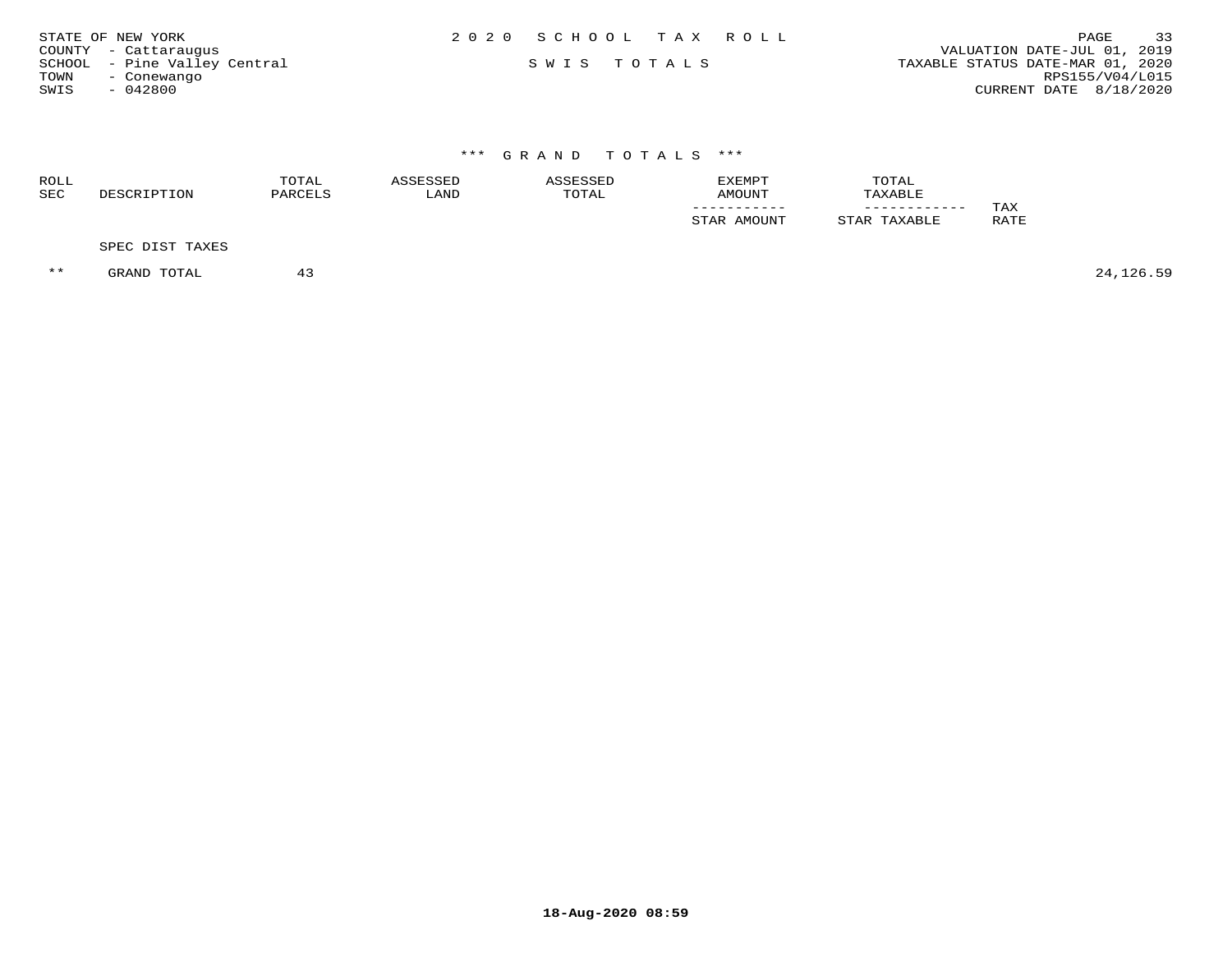| STATE OF NEW YORK<br>COUNTY - Cattaraugus<br>SCHOOL - Pine Valley Central<br>- Dayton<br>TOWN<br>VILLAGE - South Dayton<br>$-043001$<br>SWIS | 2 0 2 0                                                                                                                                      | S C H O O L     | T A X<br>ROLL ROLL<br>TAXABLE SECTION OF THE ROLL - 1<br>OWNERS NAME SEQUENCE<br>UNIFORM PERCENT OF VALUE IS 100.00 | VALUATION DATE-JUL 01, 2019<br>TAXABLE STATUS DATE-MAR 01, 2020 | PAGE<br>34                           |
|----------------------------------------------------------------------------------------------------------------------------------------------|----------------------------------------------------------------------------------------------------------------------------------------------|-----------------|---------------------------------------------------------------------------------------------------------------------|-----------------------------------------------------------------|--------------------------------------|
| TAX MAP PARCEL NUMBER<br>CURRENT OWNERS NAME<br>CURRENT OWNERS ADDRESS                                                                       | PROPERTY LOCATION & CLASS ASSESSMENT<br>SCHOOL DISTRICT<br>PARCEL SIZE/GRID COORD                                                            | LAND<br>TOTAL   | TAX DESCRIPTION<br>SPECIAL DISTRICTS                                                                                | TAXABLE VALUE                                                   | TAX AMOUNT                           |
| ***********************                                                                                                                      |                                                                                                                                              |                 |                                                                                                                     |                                                                 |                                      |
|                                                                                                                                              | 209 Pine St                                                                                                                                  |                 |                                                                                                                     | ACCT 0794                                                       | BILL<br>42                           |
| $33.033 - 5 - 37$<br>24 Seal Place LLC<br>8344 Merrill Place<br>Eden, NY 14057                                                               | 481 Att row bldg<br>Pine Valley Cen 063001<br>58 05 09<br>FRNT 50.00 DPTH 150.00<br>EAST-1022188 NRTH-0860442<br>DEED BOOK 20200 PG-4135     | 1,300<br>70,000 | 2020-21 School Tax                                                                                                  | 70,000                                                          | 1,052.67                             |
|                                                                                                                                              | FULL MARKET VALUE                                                                                                                            | 70,000          |                                                                                                                     |                                                                 |                                      |
|                                                                                                                                              |                                                                                                                                              |                 | TOTAL TAX ---                                                                                                       | DATE #1<br>AMT DUE                                              | $1,052.67**$<br>09/30/20<br>1,052.67 |
|                                                                                                                                              |                                                                                                                                              |                 | ***********************************                                                                                 | **** 33.033-2-3 ******                                          | * * * * * * * * * * *                |
| $33.033 - 2 - 3$<br>Abbey Edwin P<br>Abbey Shawn E<br>P.O. Box 145<br>Cherry Creek, NY 14723                                                 | 44 Main St<br>311 Res vac land<br>Pine Valley Cen 063001<br>58 05 09<br>FRNT 49.50 DPTH 304.00<br>EAST-1020287 NRTH-0861031                  | 1,400<br>1,400  | 2020-21 School Tax                                                                                                  | ACCT 0737<br>1,400                                              | BILL 43<br>21.05                     |
|                                                                                                                                              | DEED BOOK 29435 PG-8004                                                                                                                      |                 |                                                                                                                     |                                                                 |                                      |
|                                                                                                                                              | FULL MARKET VALUE                                                                                                                            | 1,400           |                                                                                                                     |                                                                 |                                      |
|                                                                                                                                              |                                                                                                                                              |                 | TOTAL TAX ---                                                                                                       | DATE #1<br>AMT DUE                                              | $21.05**$<br>09/30/20<br>21.05       |
|                                                                                                                                              |                                                                                                                                              |                 |                                                                                                                     |                                                                 |                                      |
|                                                                                                                                              | 46 Main St                                                                                                                                   |                 |                                                                                                                     | ACCT 0747                                                       | BILL<br>44                           |
| $33.033 - 2 - 7.2$<br>Abbey Edwin P                                                                                                          | 210 1 Family Res<br>Pine Valley Cen 063001                                                                                                   | 44,700          | 2020-21 School Tax                                                                                                  | 64,500                                                          | 969.96                               |
| Abbey Shawn E                                                                                                                                | 58 05<br>09                                                                                                                                  | 64,500          |                                                                                                                     |                                                                 |                                      |
| P.O. Box 145                                                                                                                                 | ACRES 23.04                                                                                                                                  |                 |                                                                                                                     |                                                                 |                                      |
| Cherry Creek, NY 14723                                                                                                                       | EAST-1020532 NRTH-0860650<br>DEED BOOK 29435 PG-8005                                                                                         |                 |                                                                                                                     |                                                                 |                                      |
|                                                                                                                                              | FULL MARKET VALUE                                                                                                                            | 64,500          |                                                                                                                     |                                                                 | $969.96**$                           |
|                                                                                                                                              |                                                                                                                                              |                 | TOTAL TAX ---                                                                                                       | DATE #1<br>AMT DUE                                              | 09/30/20<br>969.96                   |
|                                                                                                                                              |                                                                                                                                              |                 |                                                                                                                     |                                                                 |                                      |
|                                                                                                                                              | 316 Pine St                                                                                                                                  |                 |                                                                                                                     | ACCT 0665                                                       | <b>BILL</b><br>45                    |
| $33.033 - 4 - 30$<br>Abers Crystal<br>9822 Mosher Rd<br>South Dayton, NY 14138                                                               | 210 1 Family Res<br>Pine Valley Cen 063001<br>05 09<br>58<br>FRNT 62.50 DPTH 150.00<br>EAST-1021645 NRTH-0861095<br>DEED BOOK 00947 PG-00174 | 1,700<br>55,700 | 2020-21 School Tax                                                                                                  | 55,700                                                          | 837.62                               |
|                                                                                                                                              | FULL MARKET VALUE                                                                                                                            | 55,700          |                                                                                                                     |                                                                 |                                      |
|                                                                                                                                              |                                                                                                                                              |                 | TOTAL TAX ---                                                                                                       | DATE #1<br>AMT DUE                                              | 837.62**<br>09/30/20<br>837.62       |
|                                                                                                                                              |                                                                                                                                              |                 |                                                                                                                     |                                                                 |                                      |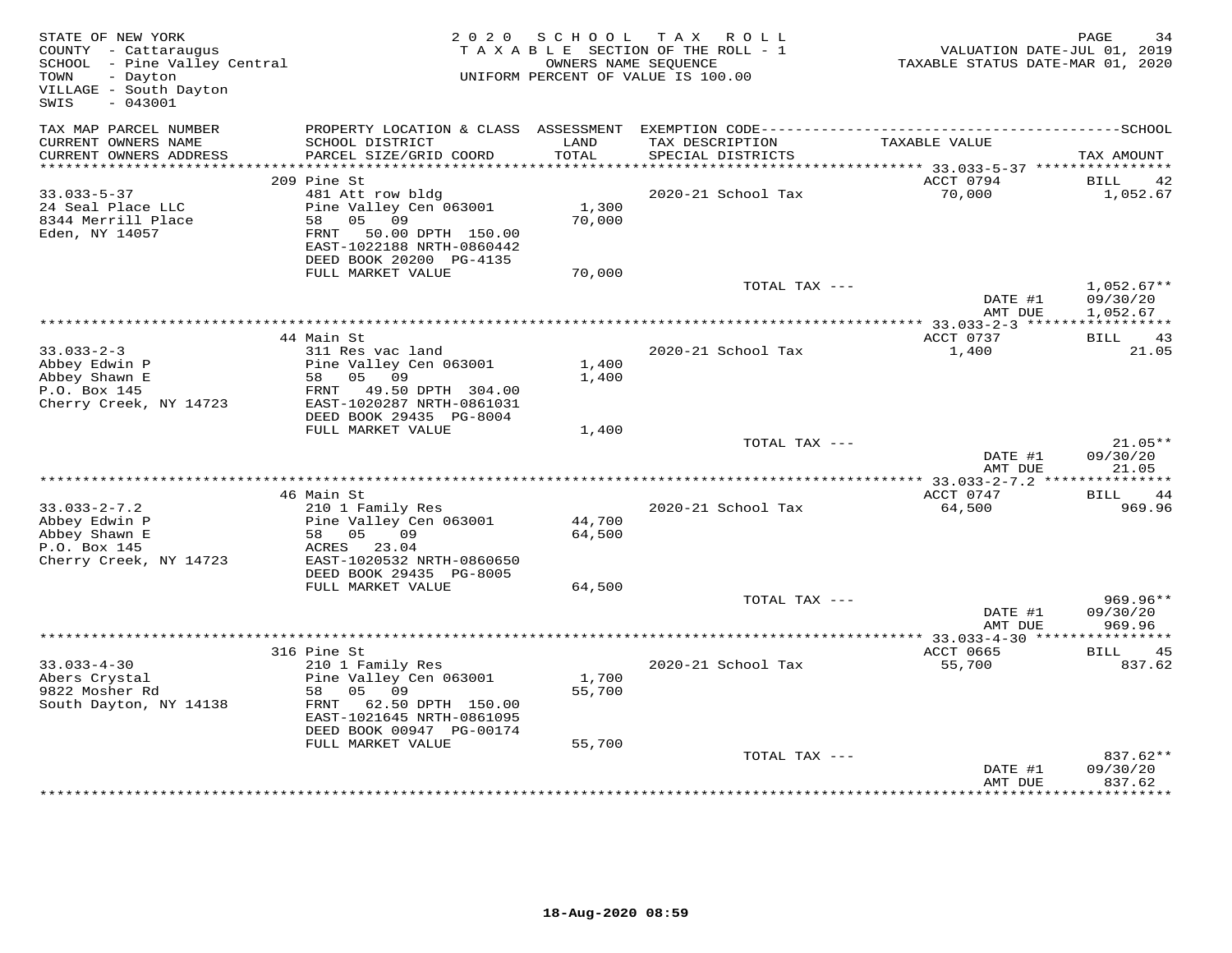| STATE OF NEW YORK<br>COUNTY - Cattaraugus<br>SCHOOL - Pine Valley Central<br>- Dayton<br>TOWN<br>VILLAGE - South Dayton<br>SWIS<br>$-043001$ |                                                                                                                                                                                   | 2020 SCHOOL               | TAX ROLL<br>TAXABLE SECTION OF THE ROLL - 1<br>OWNERS NAME SEQUENCE<br>UNIFORM PERCENT OF VALUE IS 100.00 | VALUATION DATE-JUL 01, 2019<br>TAXABLE STATUS DATE-MAR 01, 2020 | PAGE<br>35                           |
|----------------------------------------------------------------------------------------------------------------------------------------------|-----------------------------------------------------------------------------------------------------------------------------------------------------------------------------------|---------------------------|-----------------------------------------------------------------------------------------------------------|-----------------------------------------------------------------|--------------------------------------|
| TAX MAP PARCEL NUMBER<br>CURRENT OWNERS NAME<br>CURRENT OWNERS ADDRESS                                                                       | SCHOOL DISTRICT                                                                                                                                                                   | LAND<br>TOTAL             | TAX DESCRIPTION                                                                                           | TAXABLE VALUE                                                   |                                      |
|                                                                                                                                              | PARCEL SIZE/GRID COORD                                                                                                                                                            |                           | SPECIAL DISTRICTS                                                                                         |                                                                 | TAX AMOUNT                           |
|                                                                                                                                              | 409 Pine St                                                                                                                                                                       |                           |                                                                                                           | ACCT 0656                                                       | BILL<br>- 46                         |
| $33.033 - 3 - 31$<br>Abers Crystal J<br>9822 Mosher Rd<br>South Dayton, NY 14138                                                             | 210 1 Family Res<br>Pine Valley Cen 063001<br>05 09<br>58<br>FRNT 50.00 DPTH 150.00<br>EAST-1021069 NRTH-0861243<br>DEED BOOK 00933 PG-00068                                      | 1,400<br>36,700           | 2020-21 School Tax                                                                                        | 36,700                                                          | 551.90                               |
|                                                                                                                                              | FULL MARKET VALUE                                                                                                                                                                 | 36,700                    |                                                                                                           |                                                                 |                                      |
|                                                                                                                                              |                                                                                                                                                                                   |                           | TOTAL TAX ---                                                                                             | DATE #1<br>AMT DUE                                              | 551.90**<br>09/30/20<br>551.90       |
|                                                                                                                                              |                                                                                                                                                                                   |                           |                                                                                                           | ********** 33.033-6-9 *****                                     | * * * * * * * * * * *                |
| $33.033 - 6 - 9$<br>Abers Rick A<br>Abers Crystal J<br>9822 Mosher Rd<br>South Dayton, NY 14138                                              | 36 Second Ave<br>210 1 Family Res<br>Pine Valley Cen 063001<br>58 05 09<br>FRNT 60.00 DPTH 150.00<br>EAST-1021315 NRTH-0860425<br>DEED BOOK 01013 PG-00717                        | 1,700<br>37,400           | 2020-21 School Tax                                                                                        | ACCT 0717<br>37,400                                             | <b>BILL</b><br>47<br>562.42          |
|                                                                                                                                              | FULL MARKET VALUE                                                                                                                                                                 | 37,400                    |                                                                                                           |                                                                 |                                      |
|                                                                                                                                              |                                                                                                                                                                                   |                           | TOTAL TAX ---                                                                                             | DATE #1<br>AMT DUE                                              | $562.42**$<br>09/30/20<br>562.42     |
|                                                                                                                                              | Prospect St                                                                                                                                                                       |                           |                                                                                                           | **** 33.025-1-20 ****************<br>ACCT 0797                  | BILL<br>48                           |
| $33.025 - 1 - 20$<br>Ackley Dennis D<br>413 Second St<br>PO Box 181<br>South Dayton, NY 14138                                                | 311 Res vac land<br>Pine Valley Cen 063001<br>05 09<br>58<br>50.00 DPTH 150.00<br>FRNT<br>EAST-1021693 NRTH-0862126<br>DEED BOOK 6310 PG-6001                                     | 1,400<br>1,400            | 2020-21 School Tax                                                                                        | 1,400                                                           | 21.05                                |
|                                                                                                                                              | FULL MARKET VALUE                                                                                                                                                                 | 1,400                     |                                                                                                           |                                                                 |                                      |
|                                                                                                                                              |                                                                                                                                                                                   |                           | TOTAL TAX ---                                                                                             | DATE #1<br>AMT DUE                                              | $21.05**$<br>09/30/20<br>21.05       |
|                                                                                                                                              |                                                                                                                                                                                   |                           |                                                                                                           | ************ 33.025-1-21 *****                                  | * * * * * * * * * * *                |
| $33.025 - 1 - 21$<br>Ackley Dennis D<br>413 Second St<br>PO Box 181<br>South Dayton, NY 14138                                                | 413 Second St<br>210 1 Family Res<br>Pine Valley Cen 063001<br>58 05<br>09<br>FRNT 125.00 DPTH 150.00<br>EAST-1021764 NRTH-0862075<br>DEED BOOK 6310 PG-6001<br>FULL MARKET VALUE | 3,500<br>72,500<br>72,500 | 2020-21 School Tax                                                                                        | ACCT 0636<br>72,500                                             | BILL<br>49<br>1,090.26               |
|                                                                                                                                              |                                                                                                                                                                                   |                           | TOTAL TAX ---                                                                                             | DATE #1<br>AMT DUE                                              | $1,090.26**$<br>09/30/20<br>1,090.26 |
|                                                                                                                                              |                                                                                                                                                                                   |                           |                                                                                                           |                                                                 |                                      |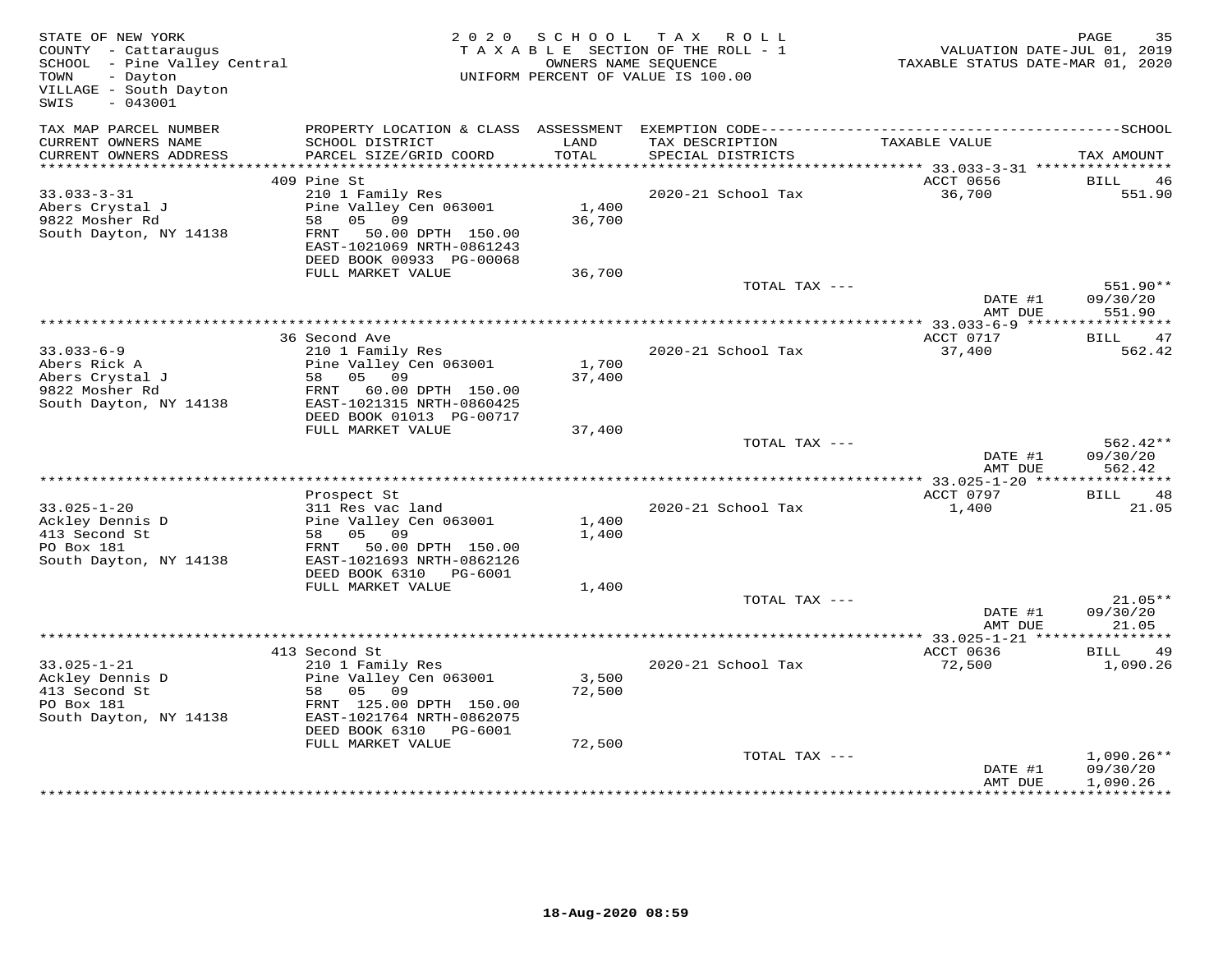| STATE OF NEW YORK<br>COUNTY - Cattaraugus<br>SCHOOL - Pine Valley Central<br>- Dayton<br>TOWN<br>VILLAGE - South Dayton<br>SWIS<br>$-043001$ | 2 0 2 0                                                                                                                                                                            | S C H O O L               | TAX ROLL<br>TAXABLE SECTION OF THE ROLL - 1<br>OWNERS NAME SEQUENCE<br>UNIFORM PERCENT OF VALUE IS 100.00 | VALUATION DATE-JUL 01, 2019<br>TAXABLE STATUS DATE-MAR 01, 2020 | PAGE<br>36                                                  |
|----------------------------------------------------------------------------------------------------------------------------------------------|------------------------------------------------------------------------------------------------------------------------------------------------------------------------------------|---------------------------|-----------------------------------------------------------------------------------------------------------|-----------------------------------------------------------------|-------------------------------------------------------------|
| TAX MAP PARCEL NUMBER<br>CURRENT OWNERS NAME<br>CURRENT OWNERS ADDRESS                                                                       | SCHOOL DISTRICT<br>PARCEL SIZE/GRID COORD                                                                                                                                          | LAND<br>TOTAL             | TAX DESCRIPTION<br>SPECIAL DISTRICTS                                                                      | TAXABLE VALUE                                                   | TAX AMOUNT                                                  |
|                                                                                                                                              |                                                                                                                                                                                    |                           |                                                                                                           |                                                                 |                                                             |
|                                                                                                                                              | 524 Pine St                                                                                                                                                                        |                           |                                                                                                           | ACCT 0694                                                       | BILL<br>-50                                                 |
| $33.025 - 1 - 26$<br>Ackley Gary I<br>Ackley Pamela M<br>12385 Cherry Creek Hill Rd<br>Conewango Valley, NY 14726                            | 484 1 use sm bld<br>Pine Valley Cen 063001<br>58 05 09<br>FRNT 195.34 DPTH 190.00<br>EAST-1020287 NRTH-0862052<br>DEED BOOK 1001 PG-00684                                          | 5,100<br>72,100           | 2020-21 School Tax                                                                                        | 72,100                                                          | 1,084.25                                                    |
|                                                                                                                                              | FULL MARKET VALUE                                                                                                                                                                  | 72,100                    |                                                                                                           |                                                                 |                                                             |
|                                                                                                                                              |                                                                                                                                                                                    |                           | TOTAL TAX ---                                                                                             | DATE #1<br>AMT DUE                                              | $1,084.25**$<br>09/30/20<br>1,084.25                        |
|                                                                                                                                              |                                                                                                                                                                                    |                           |                                                                                                           | ************** 33.033-1-6 ******                                | * * * * * * * * * * *                                       |
| $33.033 - 1 - 6$<br>Amerigas Propane Lp<br>PO Box 798<br>Valley Forge, PA 19482-9908                                                         | 555 Pine St<br>441 Fuel Store&D<br>Pine Valley Cen 063001<br>58 05 09<br>ACRES<br>1.59<br>EAST-1019405 NRTH-0862282<br>DEED BOOK 00946 PG-01158                                    | 8,800<br>57,800           | 2020-21 School Tax                                                                                        | ACCT 0829<br>57,800                                             | 51<br>BILL<br>869.20                                        |
|                                                                                                                                              | FULL MARKET VALUE                                                                                                                                                                  | 57,800                    |                                                                                                           |                                                                 |                                                             |
|                                                                                                                                              |                                                                                                                                                                                    |                           | TOTAL TAX ---                                                                                             | DATE #1<br>AMT DUE                                              | $869.20**$<br>09/30/20<br>869.20                            |
|                                                                                                                                              |                                                                                                                                                                                    |                           |                                                                                                           | **** 33.033-3-12 ****************                               |                                                             |
| $33.033 - 3 - 12$<br>Arnold JoAnne S<br>Morris John S<br>8925 W Main Rd<br>Westfield, NY 14787                                               | 113 Cherry St<br>210 1 Family Res<br>Pine Valley Cen 063001<br>05 09<br>58<br>50.00 DPTH 150.00<br>FRNT<br>EAST-1021390 NRTH-0861911<br>DEED BOOK 22632 PG-5001                    | 1,400<br>64,400           | 2020-21 School Tax                                                                                        | ACCT 0862<br>64,400                                             | BILL<br>52<br>968.45                                        |
|                                                                                                                                              | FULL MARKET VALUE                                                                                                                                                                  | 64,400                    |                                                                                                           |                                                                 |                                                             |
|                                                                                                                                              |                                                                                                                                                                                    |                           | TOTAL TAX ---                                                                                             | DATE #1<br>AMT DUE                                              | 968.45**<br>09/30/20<br>968.45                              |
|                                                                                                                                              |                                                                                                                                                                                    |                           |                                                                                                           | ******** 33.033-5-38 **                                         |                                                             |
| $33.033 - 5 - 38$<br>Astry Robert<br>Mary Kay<br>PO Box 158<br>South Dayton, NY 14138                                                        | 122 Oak St<br>484 1 use sm bld<br>Pine Valley Cen 063001<br>05 09<br>58<br>FRNT<br>60.00 DPTH 125.00<br>EAST-1022106 NRTH-0860334<br>DEED BOOK 00941 PG-00488<br>FULL MARKET VALUE | 4,000<br>71,100<br>71,100 | 2020-21 School Tax                                                                                        | ACCT 0644<br>71,100                                             | BILL<br>53<br>1,069.21                                      |
|                                                                                                                                              |                                                                                                                                                                                    |                           | TOTAL TAX ---                                                                                             | DATE #1<br>AMT DUE                                              | $1,069.21**$<br>09/30/20<br>1,069.21<br>* * * * * * * * * * |
|                                                                                                                                              |                                                                                                                                                                                    |                           |                                                                                                           |                                                                 |                                                             |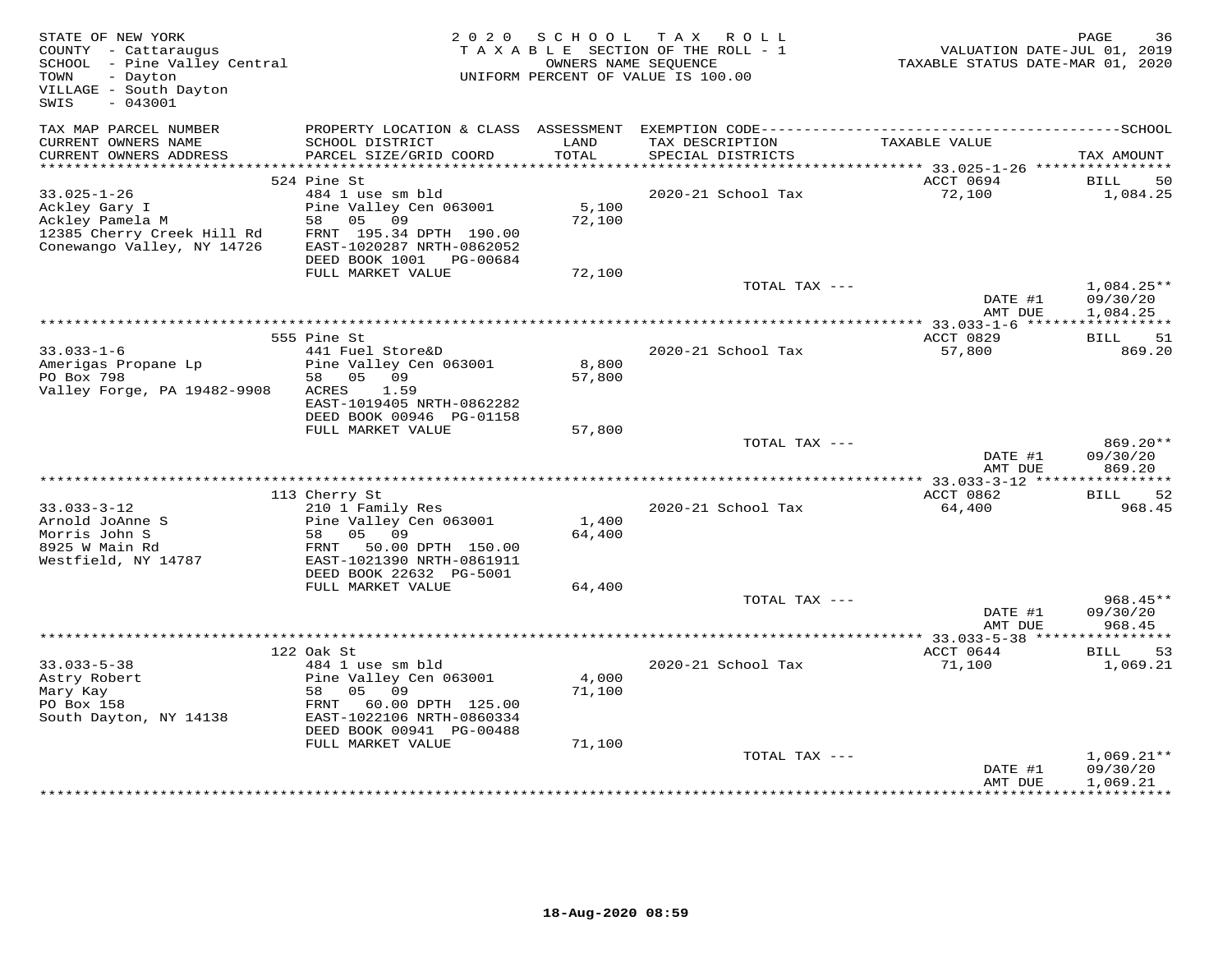| STATE OF NEW YORK<br>COUNTY - Cattaraugus<br>COUNTY - Cattaraugus<br>SCHOOL - Pine Valley Central<br>- Dayton<br>TOWN<br>VILLAGE - South Dayton<br>$-043001$<br>SWIS |                                                                                                                                                     | 2020 SCHOOL     | TAX ROLL<br>TAXABLE SECTION OF THE ROLL - 1<br>OWNERS NAME SEQUENCE<br>UNIFORM PERCENT OF VALUE IS 100.00 | VALUATION DATE-JUL 01, 2019<br>TAXABLE STATUS DATE-MAR 01, 2020 | PAGE<br>37                       |
|----------------------------------------------------------------------------------------------------------------------------------------------------------------------|-----------------------------------------------------------------------------------------------------------------------------------------------------|-----------------|-----------------------------------------------------------------------------------------------------------|-----------------------------------------------------------------|----------------------------------|
| TAX MAP PARCEL NUMBER<br>CURRENT OWNERS NAME<br>CURRENT OWNERS ADDRESS                                                                                               | PROPERTY LOCATION & CLASS ASSESSMENT<br>SCHOOL DISTRICT<br>PARCEL SIZE/GRID COORD                                                                   | LAND<br>TOTAL   | TAX DESCRIPTION<br>SPECIAL DISTRICTS                                                                      | TAXABLE VALUE                                                   | TAX AMOUNT                       |
|                                                                                                                                                                      |                                                                                                                                                     |                 |                                                                                                           |                                                                 |                                  |
|                                                                                                                                                                      | 33 First St                                                                                                                                         |                 |                                                                                                           | ACCT 5008                                                       | BILL<br>54                       |
| $33.033 - 6 - 19$<br>Astry Robert L<br>117 Oak St<br>South Dayton, NY 14138                                                                                          | 480 Mult-use bld<br>Pine Valley Cen 063001<br>Garage South Dayton<br>FRNT 60.00 DPTH 115.00<br>EAST-1021601 NRTH-0860487<br>DEED BOOK 24417 PG-2002 | 1,600<br>13,900 | 2020-21 School Tax                                                                                        | 13,900                                                          | 209.03                           |
|                                                                                                                                                                      | FULL MARKET VALUE                                                                                                                                   | 13,900          |                                                                                                           |                                                                 |                                  |
|                                                                                                                                                                      |                                                                                                                                                     |                 | TOTAL TAX ---                                                                                             | DATE #1<br>AMT DUE                                              | $209.03**$<br>09/30/20<br>209.03 |
|                                                                                                                                                                      |                                                                                                                                                     |                 |                                                                                                           | ***************** 33.033-6-37 *****************                 |                                  |
|                                                                                                                                                                      | 117 Oak St                                                                                                                                          |                 |                                                                                                           | ACCT 0826                                                       | BILL 55                          |
| $33.033 - 6 - 37$<br>33.033 v =<br>Astry Robert L                                                                                                                    | 210 1 Family Res<br>Pine Valley Cen 063001                                                                                                          |                 | ENH STAR 41834                                                                                            | 78,600                                                          | 78,600<br>1,181.99               |
| PO Box 158<br>South Dayton, NY 14138                                                                                                                                 | 58 05 09<br>FRNT 89.00 DPTH 126.00<br>EAST-1022082 NRTH-0860140<br>DEED BOOK 886<br>PG-00389                                                        | 78,600          |                                                                                                           |                                                                 |                                  |
|                                                                                                                                                                      | FULL MARKET VALUE                                                                                                                                   | 78,600          |                                                                                                           |                                                                 |                                  |
|                                                                                                                                                                      |                                                                                                                                                     |                 | TOTAL TAX ---                                                                                             | DATE #1<br>AMT DUE                                              | $66.99**$<br>09/30/20<br>66.99   |
|                                                                                                                                                                      |                                                                                                                                                     |                 |                                                                                                           |                                                                 |                                  |
|                                                                                                                                                                      | 109 Oak St                                                                                                                                          |                 |                                                                                                           | ACCT 0871                                                       | BILL<br>56                       |
| $33.033 - 6 - 38$<br>Astry Robert L                                                                                                                                  | 449 Other Storag<br>Pine Valley Cen 063001                                                                                                          | 5,600           | 2020-21 School Tax                                                                                        | 7,800                                                           | 117.30                           |
| PO Box 158<br>South Dayton, NY 14138                                                                                                                                 | 58 05 09<br>FRNT 217.00 DPTH 105.00<br>EAST-1022304 NRTH-0859992                                                                                    | 7,800           |                                                                                                           |                                                                 |                                  |
|                                                                                                                                                                      | DEED BOOK 868<br>PG-01193                                                                                                                           |                 |                                                                                                           |                                                                 |                                  |
|                                                                                                                                                                      | FULL MARKET VALUE                                                                                                                                   | 7,800           | TOTAL TAX ---                                                                                             |                                                                 | $117.30**$                       |
|                                                                                                                                                                      |                                                                                                                                                     |                 |                                                                                                           | DATE #1<br>AMT DUE                                              | 09/30/20<br>117.30               |
|                                                                                                                                                                      |                                                                                                                                                     |                 |                                                                                                           |                                                                 |                                  |
|                                                                                                                                                                      | 55 Main St                                                                                                                                          |                 |                                                                                                           | ACCT 0857                                                       | BILL 57                          |
| $33.033 - 1 - 11$<br>Baker Jeanne M<br>PO Box 128<br>South Dayton, NY 14138                                                                                          | 220 2 Family Res<br>Pine Valley Cen 063001<br>58 05 09<br>FRNT 130.50 DPTH 234.79                                                                   | 70,100          | BAS STAR 41854<br>3,600 2020-21 School Tax                                                                | 70,100                                                          | 34,660<br>1,054.17               |
|                                                                                                                                                                      | EAST-1020331 NRTH-0861452<br>DEED BOOK 861<br>PG-00331<br>FULL MARKET VALUE                                                                         | 70,100          |                                                                                                           |                                                                 |                                  |
|                                                                                                                                                                      |                                                                                                                                                     |                 | TOTAL TAX ---                                                                                             | DATE #1<br>AMT DUE                                              | $556.17**$<br>09/30/20<br>556.17 |
|                                                                                                                                                                      |                                                                                                                                                     |                 |                                                                                                           |                                                                 | ********                         |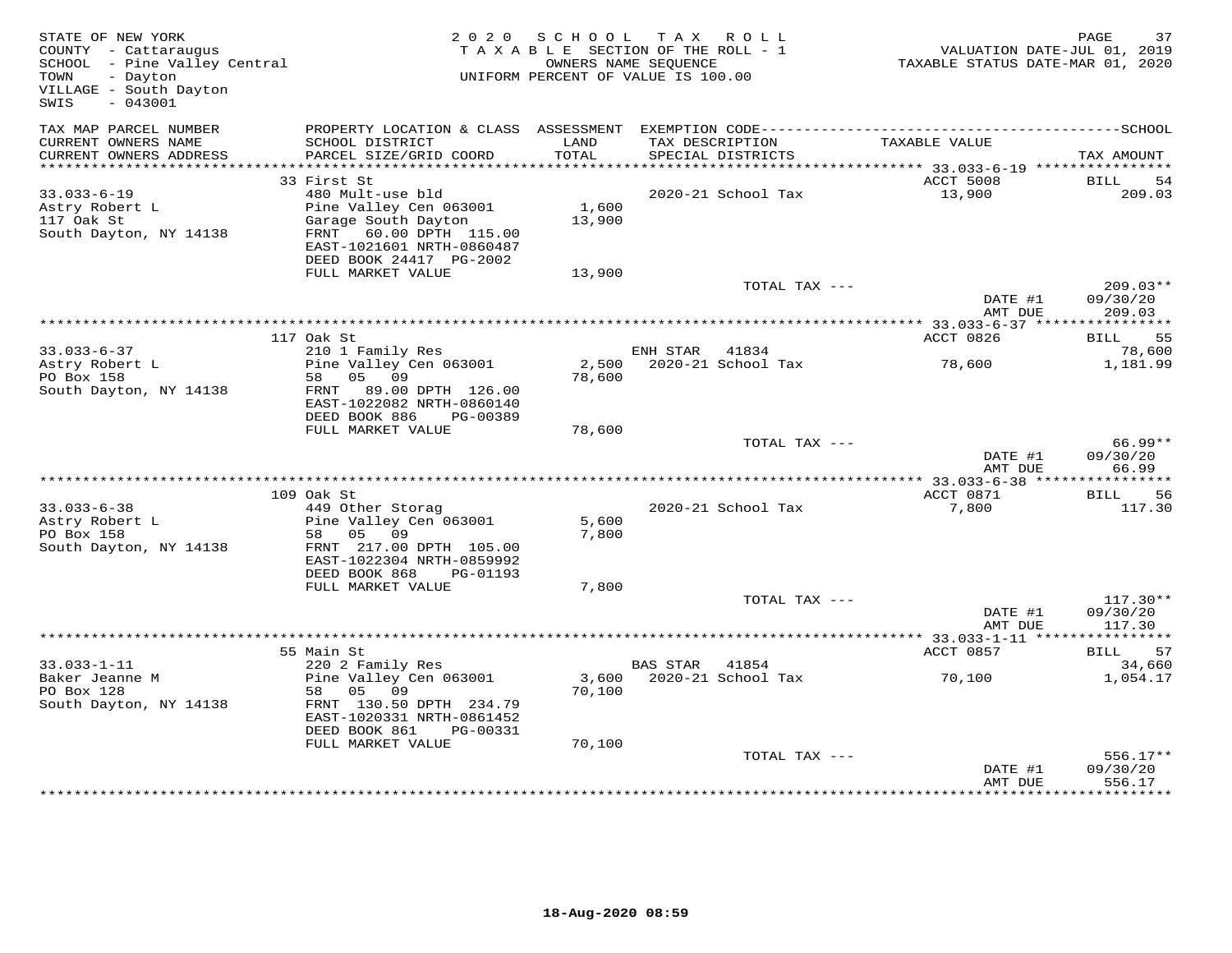| STATE OF NEW YORK<br>COUNTY - Cattaraugus<br>SCHOOL - Pine Valley Central<br>TOWN<br>- Dayton<br>VILLAGE - South Dayton<br>$-043001$<br>SWIS |                                                                                                                                                                                      |                           | 2020 SCHOOL TAX ROLL<br>TAXABLE SECTION OF THE ROLL - 1<br>OWNERS NAME SEQUENCE<br>UNIFORM PERCENT OF VALUE IS 100.00 | VALUATION DATE-JUL 01, 2019<br>TAXABLE STATUS DATE-MAR 01, 2020 | PAGE<br>38                       |
|----------------------------------------------------------------------------------------------------------------------------------------------|--------------------------------------------------------------------------------------------------------------------------------------------------------------------------------------|---------------------------|-----------------------------------------------------------------------------------------------------------------------|-----------------------------------------------------------------|----------------------------------|
| TAX MAP PARCEL NUMBER<br>CURRENT OWNERS NAME<br>CURRENT OWNERS ADDRESS                                                                       | SCHOOL DISTRICT<br>PARCEL SIZE/GRID COORD                                                                                                                                            | LAND<br>TOTAL             | TAX DESCRIPTION<br>SPECIAL DISTRICTS                                                                                  | TAXABLE VALUE                                                   | TAX AMOUNT                       |
| ************************                                                                                                                     |                                                                                                                                                                                      |                           |                                                                                                                       |                                                                 |                                  |
| $33.033 - 1 - 12.2$<br>Baker Jeanne M<br>PO Box 128<br>South Dayton, NY 14138                                                                | (off) Main St<br>311 Res vac land<br>Pine Valley Cen 063001<br>58 05<br>09<br>FRNT 173.00 DPTH 147.58<br>EAST-1020080 NRTH-0861433<br>DEED BOOK 861<br>PG-00331<br>FULL MARKET VALUE | 4,800<br>4,800<br>4,800   | 2020-21 School Tax                                                                                                    | ACCT 0978<br>4,800                                              | BILL<br>58<br>72.18              |
|                                                                                                                                              |                                                                                                                                                                                      |                           | TOTAL TAX ---                                                                                                         |                                                                 | $72.18**$                        |
|                                                                                                                                              |                                                                                                                                                                                      |                           |                                                                                                                       | DATE #1<br>AMT DUE                                              | 09/30/20<br>72.18                |
|                                                                                                                                              |                                                                                                                                                                                      |                           |                                                                                                                       |                                                                 |                                  |
| $33.033 - 2 - 6$<br>Baldwin Susan L<br>1141 Rte 83<br>South Dayton, NY 14138                                                                 | 62 Main St<br>210 1 Family Res<br>Pine Valley Cen 063001<br>58 05 09<br>FRNT 97.00 DPTH 227.00<br>BANK<br>017<br>EAST-1020598 NRTH-0861335                                           | 2,700<br>47,500           | 2020-21 School Tax                                                                                                    | ACCT 0702<br>47,500                                             | BILL 59<br>714.31                |
|                                                                                                                                              | DEED BOOK 01008 PG-00761                                                                                                                                                             |                           |                                                                                                                       |                                                                 |                                  |
|                                                                                                                                              | FULL MARKET VALUE                                                                                                                                                                    | 47,500                    | TOTAL TAX ---                                                                                                         |                                                                 | $714.31**$                       |
|                                                                                                                                              |                                                                                                                                                                                      |                           |                                                                                                                       | DATE #1<br>AMT DUE                                              | 09/30/20<br>714.31               |
|                                                                                                                                              | 63 First Ave                                                                                                                                                                         |                           |                                                                                                                       | ACCT 0801                                                       | BILL 60                          |
| $33.041 - 1 - 4$<br>Barber Wayne<br>63 First Ave<br>South Dayton, NY 14138                                                                   | 210 1 Family Res<br>Pine Valley Cen 063001<br>58 05 09<br>ACRES<br>1.31<br>EAST-1021339 NRTH-0859630<br>DEED BOOK 20190 PG-8406                                                      | 16,000<br>58,300          | 2020-21 School Tax                                                                                                    | 58,300                                                          | 876.72                           |
|                                                                                                                                              | FULL MARKET VALUE                                                                                                                                                                    | 58,300                    |                                                                                                                       |                                                                 |                                  |
|                                                                                                                                              |                                                                                                                                                                                      |                           | TOTAL TAX ---                                                                                                         | DATE #1<br>AMT DUE                                              | 876.72**<br>09/30/20<br>876.72   |
|                                                                                                                                              |                                                                                                                                                                                      |                           |                                                                                                                       |                                                                 |                                  |
| $33.033 - 4 - 36$<br>Barnes Glenn E<br>575 Danker Rd<br>South Dayton, NY 14138                                                               | 324 Pine St<br>210 1 Family Res<br>Pine Valley Cen 063001<br>58 05 09<br>FRNT 100.00 DPTH 150.00<br>EAST-1021438 NRTH-0861243<br>DEED BOOK 837<br>PG-00223<br>FULL MARKET VALUE      | 2,800<br>44,700<br>44,700 | 2020-21 School Tax                                                                                                    | ACCT 0655<br>44,700                                             | BILL 61<br>672.20                |
|                                                                                                                                              |                                                                                                                                                                                      |                           | TOTAL TAX ---                                                                                                         | DATE #1<br>AMT DUE                                              | $672.20**$<br>09/30/20<br>672.20 |
|                                                                                                                                              |                                                                                                                                                                                      |                           |                                                                                                                       |                                                                 |                                  |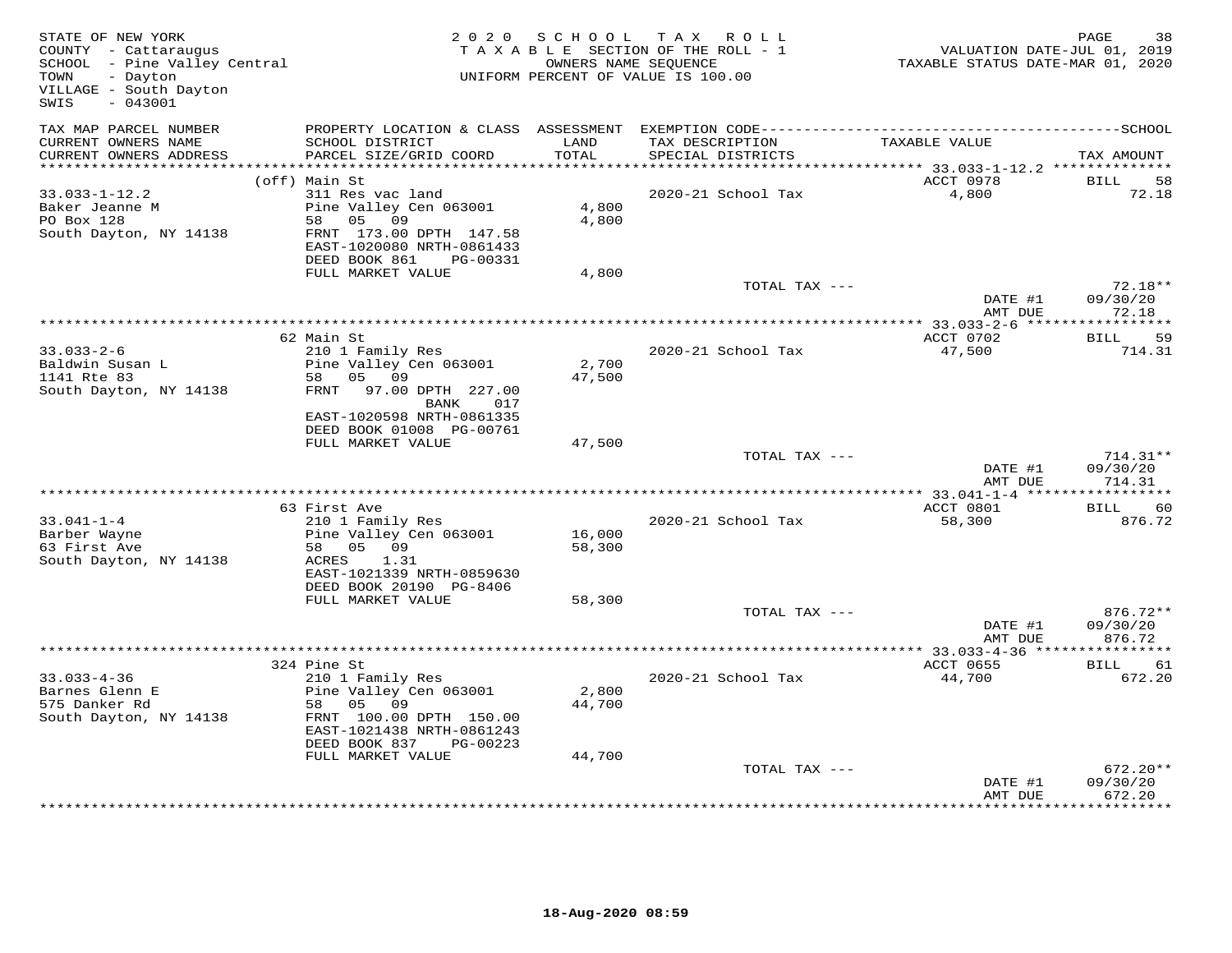| STATE OF NEW YORK<br>COUNTY - Cattaraugus<br>SCHOOL - Pine Valley Central<br>TOWN<br>- Dayton<br>VILLAGE - South Dayton<br>SWIS<br>$-043001$ | 2 0 2 0                                                                                          | S C H O O L<br>TAXABLE SECTION OF THE ROLL - 1<br>UNIFORM PERCENT OF VALUE IS 100.00 | T A X<br>OWNERS NAME SEQUENCE | R O L L                              | VALUATION DATE-JUL 01, 2019<br>TAXABLE STATUS DATE-MAR 01, 2020 | PAGE<br>39                       |
|----------------------------------------------------------------------------------------------------------------------------------------------|--------------------------------------------------------------------------------------------------|--------------------------------------------------------------------------------------|-------------------------------|--------------------------------------|-----------------------------------------------------------------|----------------------------------|
| TAX MAP PARCEL NUMBER<br>CURRENT OWNERS NAME<br>CURRENT OWNERS ADDRESS                                                                       | SCHOOL DISTRICT<br>PARCEL SIZE/GRID COORD                                                        | LAND<br>TOTAL                                                                        |                               | TAX DESCRIPTION<br>SPECIAL DISTRICTS | TAXABLE VALUE                                                   | TAX AMOUNT                       |
| ***********************                                                                                                                      |                                                                                                  |                                                                                      |                               |                                      |                                                                 |                                  |
|                                                                                                                                              | 258 Mill St                                                                                      |                                                                                      |                               |                                      | ACCT 0641                                                       | BILL<br>62                       |
| $33.034 - 2 - 9$                                                                                                                             | 112 Dairy farm                                                                                   |                                                                                      | AG DIST                       | 41720                                |                                                                 | 5,010                            |
| Bartlett Donald L Jr<br>Bartlett Janice L                                                                                                    | Pine Valley Cen 063001<br>58 05 09                                                               |                                                                                      | 24,900 ENH STAR 41834         |                                      | 104,200 2020-21 School Tax 99,190                               | 80,630<br>1,491.63               |
| 258 Mill St<br>South Dayton, NY 14138                                                                                                        | ACRES<br>8.44<br>EAST-1024309 NRTH-0861745                                                       |                                                                                      |                               |                                      |                                                                 |                                  |
| MAY BE SUBJECT TO PAYMENT<br>UNDER AGDIST LAW TIL 2024                                                                                       | DEED BOOK 00994 PG-00217<br>FULL MARKET VALUE                                                    | 104,200                                                                              |                               |                                      |                                                                 |                                  |
|                                                                                                                                              |                                                                                                  |                                                                                      |                               | TOTAL TAX ---                        | DATE #1<br>AMT DUE                                              | $376.63**$<br>09/30/20<br>376.63 |
|                                                                                                                                              |                                                                                                  |                                                                                      |                               |                                      |                                                                 |                                  |
|                                                                                                                                              | 127 Cherry St                                                                                    |                                                                                      |                               |                                      | ACCT 0677                                                       | BILL<br>63                       |
| $33.033 - 3 - 8$<br>Baskin Bennie<br>PO Box 364                                                                                              | 210 1 Family Res<br>Pine Valley Cen 063001<br>58 05 09                                           | 2,500<br>53,700                                                                      |                               | 2020-21 School Tax                   | 53,700                                                          | 807.54                           |
| South Dayton, NY 14138                                                                                                                       | FRNT<br>90.00 DPTH 150.00<br>EAST-1021133 NRTH-0862094<br>DEED BOOK 20190 PG-8068                |                                                                                      |                               |                                      |                                                                 |                                  |
|                                                                                                                                              | FULL MARKET VALUE                                                                                | 53,700                                                                               |                               |                                      |                                                                 |                                  |
|                                                                                                                                              |                                                                                                  |                                                                                      |                               | TOTAL TAX ---                        |                                                                 | 807.54**                         |
|                                                                                                                                              |                                                                                                  |                                                                                      |                               |                                      | DATE #1<br>AMT DUE                                              | 09/30/20<br>807.54               |
|                                                                                                                                              | 216 Pine St                                                                                      |                                                                                      |                               |                                      | ACCT 0643                                                       | 64<br>BILL                       |
| $33.033 - 5 - 23$                                                                                                                            | 210 1 Family Res                                                                                 |                                                                                      | BAS STAR 41854                |                                      |                                                                 | 34,660                           |
| Batt Paul C                                                                                                                                  | Pine Valley Cen 063001                                                                           | 4,200                                                                                |                               | 2020-21 School Tax                   | 92,000                                                          | 1,383.50                         |
| Weber Sherri<br>PO Box 314<br>South Dayton, NY 14138                                                                                         | 58<br>05 09<br>merged with 33.033-5-21<br>FRNT 150.00 DPTH 150.00                                | 92,000                                                                               |                               |                                      |                                                                 |                                  |
|                                                                                                                                              | EAST-1022112 NRTH-0860760<br>DEED BOOK 00948 PG-00019                                            |                                                                                      |                               |                                      |                                                                 |                                  |
|                                                                                                                                              | FULL MARKET VALUE                                                                                | 92,000                                                                               |                               |                                      |                                                                 |                                  |
|                                                                                                                                              |                                                                                                  |                                                                                      |                               | TOTAL TAX ---                        | DATE #1                                                         | 885.50**<br>09/30/20             |
|                                                                                                                                              |                                                                                                  |                                                                                      |                               |                                      | AMT DUE                                                         | 885.50                           |
|                                                                                                                                              | 119 Maple St                                                                                     |                                                                                      |                               |                                      | ACCT 0853                                                       | 65<br>BILL                       |
| $33.033 - 4 - 31$                                                                                                                            | 210 1 Family Res                                                                                 |                                                                                      | ENH STAR 41834                |                                      |                                                                 | 58,400                           |
| Beightol Jeffrey L<br>Dawley David M Pamela J B<br>Josephine Beightol<br>119 Maple St                                                        | Pine Valley Cen 063001<br>58<br>05<br>09<br>FRNT 100.00 DPTH 150.00<br>EAST-1021687 NRTH-0861250 | 2,800<br>58,400                                                                      |                               | 2020-21 School Tax                   | 58,400                                                          | 878.22                           |
| PO Box 106<br>South Dayton, NY 14138                                                                                                         | DEED BOOK 22672 PG-5002<br>FULL MARKET VALUE                                                     | 58,400                                                                               |                               |                                      |                                                                 |                                  |
|                                                                                                                                              |                                                                                                  |                                                                                      |                               | TOTAL TAX ---                        |                                                                 | $0.00**$                         |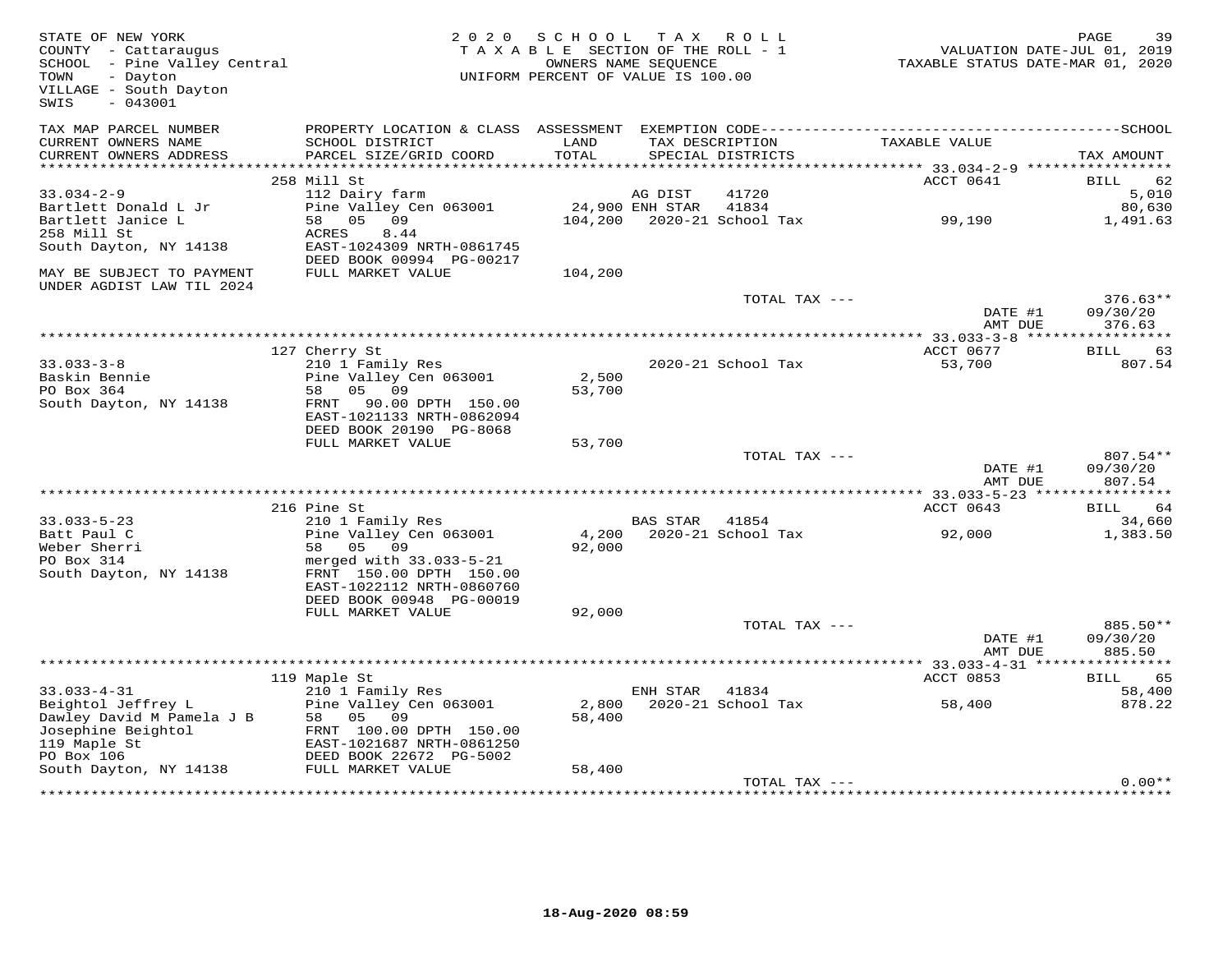| STATE OF NEW YORK<br>COUNTY - Cattaraugus<br>SCHOOL - Pine Valley Central<br>TOWN<br>- Dayton<br>VILLAGE - South Dayton<br>$-043001$<br>SWIS |                                                         | 2020 SCHOOL    | TAX ROLL<br>TAXABLE SECTION OF THE ROLL - 1<br>OWNERS NAME SEQUENCE<br>UNIFORM PERCENT OF VALUE IS 100.00 | VALUATION DATE-JUL 01, 2019<br>TAXABLE STATUS DATE-MAR 01, 2020 | PAGE               |
|----------------------------------------------------------------------------------------------------------------------------------------------|---------------------------------------------------------|----------------|-----------------------------------------------------------------------------------------------------------|-----------------------------------------------------------------|--------------------|
| TAX MAP PARCEL NUMBER<br>CURRENT OWNERS NAME                                                                                                 | PROPERTY LOCATION & CLASS ASSESSMENT<br>SCHOOL DISTRICT | LAND           | TAX DESCRIPTION                                                                                           | TAXABLE VALUE                                                   |                    |
| CURRENT OWNERS ADDRESS                                                                                                                       | PARCEL SIZE/GRID COORD                                  | TOTAL          | SPECIAL DISTRICTS                                                                                         |                                                                 | TAX AMOUNT         |
| **************************                                                                                                                   |                                                         |                |                                                                                                           |                                                                 |                    |
|                                                                                                                                              | 22 First St                                             |                |                                                                                                           | ACCT 0821                                                       | 66<br>BILL         |
| $33.033 - 6 - 26$<br>Bolles Daniel M                                                                                                         | 210 1 Family Res<br>Pine Valley Cen 063001              | 3,400          | ENH STAR<br>41834<br>2020-21 School Tax                                                                   | 82,800                                                          | 80,630<br>1,245.15 |
| Bolles Ruth E                                                                                                                                | 58<br>05<br>09                                          | 82,800         |                                                                                                           |                                                                 |                    |
| PO Box 373                                                                                                                                   | FRNT 120.00 DPTH 150.00                                 |                |                                                                                                           |                                                                 |                    |
| South Dayton, NY 14138                                                                                                                       | BANK<br>032                                             |                |                                                                                                           |                                                                 |                    |
|                                                                                                                                              | EAST-1021582 NRTH-0860197                               |                |                                                                                                           |                                                                 |                    |
|                                                                                                                                              | DEED BOOK 865<br>PG-00539                               |                |                                                                                                           |                                                                 |                    |
|                                                                                                                                              | FULL MARKET VALUE                                       | 82,800         | TOTAL TAX ---                                                                                             |                                                                 | 130.15**           |
|                                                                                                                                              |                                                         |                |                                                                                                           | DATE #1                                                         | 09/30/20           |
|                                                                                                                                              |                                                         |                |                                                                                                           | AMT DUE                                                         | 130.15             |
|                                                                                                                                              |                                                         |                |                                                                                                           |                                                                 |                    |
|                                                                                                                                              | Main St                                                 |                |                                                                                                           | ACCT 1282                                                       | BILL<br>67         |
| $33.033 - 1 - 3.3$                                                                                                                           | 311 Res vac land                                        |                | 2020-21 School Tax                                                                                        | 5,400                                                           | 81.21              |
| Bradigan Kyle<br>8259 Mile Strip Rd                                                                                                          | Pine Valley Cen 063001<br>58/02-05-09/10                | 5,400<br>5,400 |                                                                                                           |                                                                 |                    |
| South Dayton, NY 14138-9650                                                                                                                  | ACRES<br>2.15                                           |                |                                                                                                           |                                                                 |                    |
|                                                                                                                                              | EAST-1019354 NRTH-0860730                               |                |                                                                                                           |                                                                 |                    |
|                                                                                                                                              | DEED BOOK 8337 PG-6001                                  |                |                                                                                                           |                                                                 |                    |
|                                                                                                                                              | FULL MARKET VALUE                                       | 5,400          |                                                                                                           |                                                                 |                    |
|                                                                                                                                              |                                                         |                | TOTAL TAX ---                                                                                             |                                                                 | 81.21**            |
|                                                                                                                                              |                                                         |                |                                                                                                           | DATE #1<br>AMT DUE                                              | 09/30/20<br>81.21  |
|                                                                                                                                              |                                                         |                |                                                                                                           | ****** 33.033-4-14 *****                                        | ***********        |
|                                                                                                                                              | 112 Maple St                                            |                |                                                                                                           | ACCT 0718                                                       | 68<br>BILL         |
| $33.033 - 4 - 14$                                                                                                                            | 210 1 Family Res                                        |                | <b>BAS STAR</b><br>41854                                                                                  |                                                                 | 34,660             |
| Brown Adam M                                                                                                                                 | Pine Valley Cen 063001                                  | 2,800          | 2020-21 School Tax                                                                                        | 37,800                                                          | 568.44             |
| Brown Kenton L<br>89 E Main St                                                                                                               | 58<br>05<br>09<br>FRNT 100.00 DPTH 150.00               | 37,800         |                                                                                                           |                                                                 |                    |
| Fredonia, NY 14063                                                                                                                           | EAST-1021894 NRTH-0861367                               |                |                                                                                                           |                                                                 |                    |
|                                                                                                                                              | DEED BOOK 20190 PG-2645                                 |                |                                                                                                           |                                                                 |                    |
|                                                                                                                                              | FULL MARKET VALUE                                       | 37,800         |                                                                                                           |                                                                 |                    |
|                                                                                                                                              |                                                         |                | TOTAL TAX ---                                                                                             |                                                                 | $70.44**$          |
|                                                                                                                                              |                                                         |                |                                                                                                           | DATE #1                                                         | 09/30/20           |
|                                                                                                                                              |                                                         |                |                                                                                                           | AMT DUE                                                         | 70.44              |
|                                                                                                                                              | Second Ave                                              |                |                                                                                                           | ACCT 0653                                                       | 69<br>BILL         |
| $33.033 - 2 - 13.1$                                                                                                                          | 311 Res vac land                                        |                | 2020-21 School Tax                                                                                        | 3,400                                                           | 51.13              |
| Bruyer Joshua A                                                                                                                              | Pine Valley Cen 063001                                  | 3,400          |                                                                                                           |                                                                 |                    |
| Bruyer Crystal L                                                                                                                             | 58 05 09                                                | 3,400          |                                                                                                           |                                                                 |                    |
| 31 Second Ave                                                                                                                                | FRNT 120.00 DPTH 150.00                                 |                |                                                                                                           |                                                                 |                    |
| PO Box 458<br>South Dayton, NY 14138                                                                                                         | EAST-1021134 NRTH-0860514<br>DEED BOOK 17988 PG-2003    |                |                                                                                                           |                                                                 |                    |
|                                                                                                                                              | FULL MARKET VALUE                                       | 3,400          |                                                                                                           |                                                                 |                    |
|                                                                                                                                              |                                                         |                | TOTAL TAX ---                                                                                             |                                                                 | $51.13**$          |
|                                                                                                                                              |                                                         |                |                                                                                                           | DATE #1                                                         | 09/30/20           |
|                                                                                                                                              |                                                         |                |                                                                                                           | AMT DUE                                                         | 51.13              |
|                                                                                                                                              |                                                         |                |                                                                                                           |                                                                 |                    |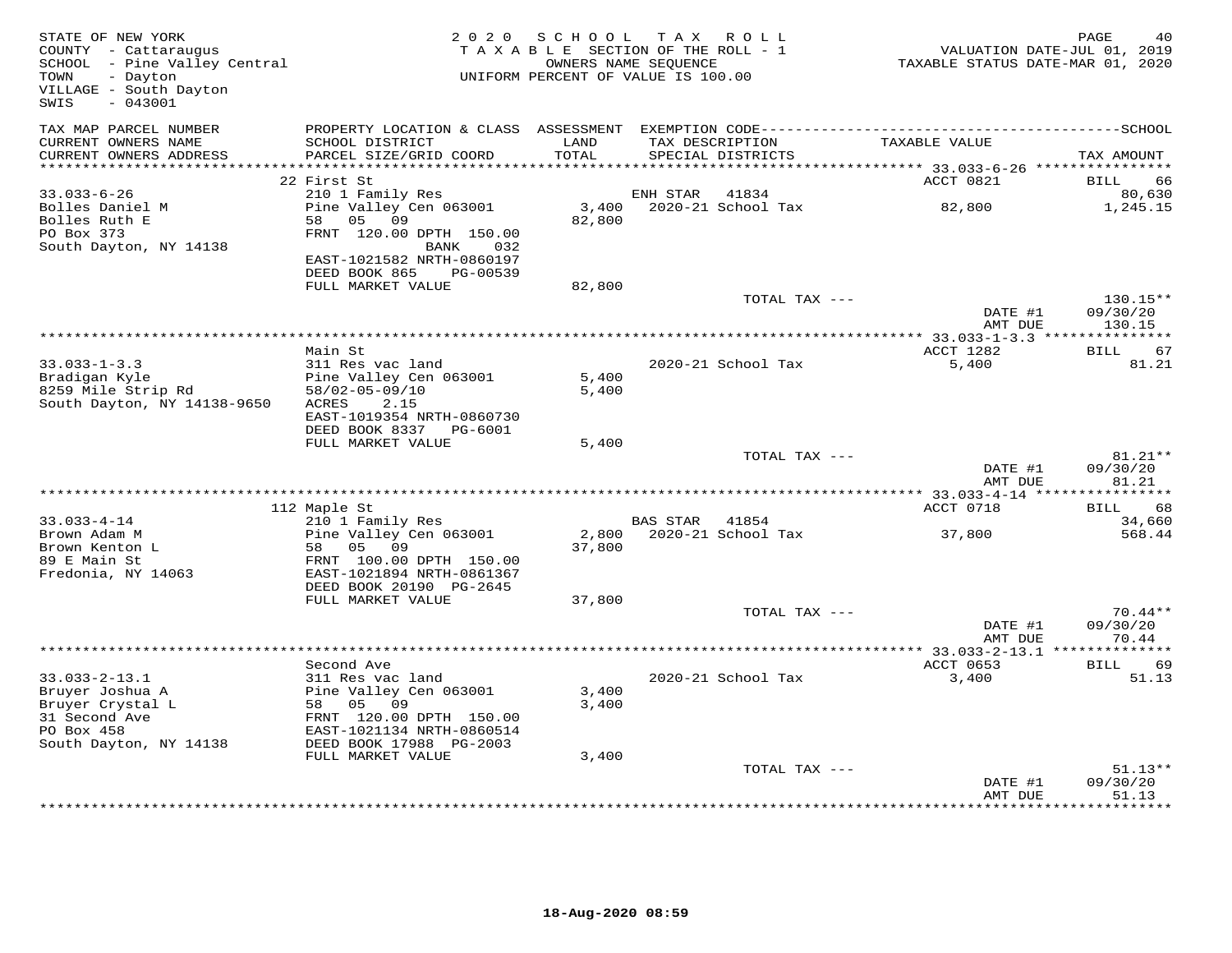| STATE OF NEW YORK<br>COUNTY - Cattaraugus<br>SCHOOL - Pine Valley Central<br>TOWN<br>- Dayton<br>VILLAGE - South Dayton<br>$-043001$<br>SWIS | 2 0 2 0                                                | SCHOOL<br>TAXABLE SECTION OF THE ROLL - 1<br>OWNERS NAME SEQUENCE<br>UNIFORM PERCENT OF VALUE IS 100.00 |                 | TAX ROLL                             | VALUATION DATE-JUL 01, 2019<br>TAXABLE STATUS DATE-MAR 01, 2020 | PAGE<br>41           |
|----------------------------------------------------------------------------------------------------------------------------------------------|--------------------------------------------------------|---------------------------------------------------------------------------------------------------------|-----------------|--------------------------------------|-----------------------------------------------------------------|----------------------|
| TAX MAP PARCEL NUMBER<br>CURRENT OWNERS NAME<br>CURRENT OWNERS ADDRESS                                                                       | SCHOOL DISTRICT<br>PARCEL SIZE/GRID COORD              | LAND<br>TOTAL                                                                                           |                 | TAX DESCRIPTION<br>SPECIAL DISTRICTS | TAXABLE VALUE                                                   | TAX AMOUNT           |
| ***********************                                                                                                                      |                                                        |                                                                                                         |                 |                                      |                                                                 |                      |
|                                                                                                                                              | 31 Second Ave                                          |                                                                                                         |                 |                                      | ACCT 0761                                                       | <b>BILL</b><br>70    |
| $33.033 - 2 - 14$<br>Bruyer Joshua A                                                                                                         | 210 1 Family Res<br>Pine Valley Cen 063001             |                                                                                                         | <b>BAS STAR</b> | 41854<br>2,500 2020-21 School Tax    | 70,000                                                          | 34,660<br>1,052.67   |
| Bruyer Crystal L                                                                                                                             | 58 05 09                                               | 70,000                                                                                                  |                 |                                      |                                                                 |                      |
| 31 Second Ave                                                                                                                                | FRNT<br>90.00 DPTH 150.00                              |                                                                                                         |                 |                                      |                                                                 |                      |
| PO Box 458                                                                                                                                   | <b>BANK</b><br>017                                     |                                                                                                         |                 |                                      |                                                                 |                      |
| South Dayton, NY 14138                                                                                                                       | EAST-1021073 NRTH-0860430                              |                                                                                                         |                 |                                      |                                                                 |                      |
|                                                                                                                                              | DEED BOOK 17988 PG-2001<br>FULL MARKET VALUE           | 70,000                                                                                                  |                 |                                      |                                                                 |                      |
|                                                                                                                                              |                                                        |                                                                                                         |                 | TOTAL TAX ---                        |                                                                 | $554.67**$           |
|                                                                                                                                              |                                                        |                                                                                                         |                 |                                      | DATE #1<br>AMT DUE                                              | 09/30/20<br>554.67   |
|                                                                                                                                              |                                                        |                                                                                                         |                 |                                      |                                                                 |                      |
| $33.033 - 3 - 15$                                                                                                                            | 311 Second St<br>210 1 Family Res                      |                                                                                                         | BAS STAR        | 41854                                | ACCT 0888                                                       | BILL<br>71<br>34,660 |
| Burkholder Alvin J                                                                                                                           | Pine Valley Cen 063001                                 |                                                                                                         |                 | 2,800 2020-21 School Tax             | 43,000                                                          | 646.64               |
| Burkholder Marilu R                                                                                                                          | 58 05 09                                               | 43,000                                                                                                  |                 |                                      |                                                                 |                      |
| PO Box 32                                                                                                                                    | FRNT 100.00 DPTH 150.00                                |                                                                                                         |                 |                                      |                                                                 |                      |
| South Dayton, NY 14138                                                                                                                       | 017<br>BANK<br>EAST-1021574 NRTH-0861780               |                                                                                                         |                 |                                      |                                                                 |                      |
|                                                                                                                                              | DEED BOOK 00967 PG-00086                               |                                                                                                         |                 |                                      |                                                                 |                      |
|                                                                                                                                              | FULL MARKET VALUE                                      | 43,000                                                                                                  |                 |                                      |                                                                 |                      |
|                                                                                                                                              |                                                        |                                                                                                         |                 | TOTAL TAX ---                        |                                                                 | 148.64**             |
|                                                                                                                                              |                                                        |                                                                                                         |                 |                                      | DATE #1                                                         | 09/30/20             |
|                                                                                                                                              |                                                        |                                                                                                         |                 |                                      | AMT DUE                                                         | 148.64               |
|                                                                                                                                              | 425 Pine St                                            |                                                                                                         |                 |                                      | ACCT 0919                                                       | 72<br>BILL           |
| $33.033 - 3 - 39$                                                                                                                            | 449 Other Storag                                       |                                                                                                         |                 | 2020-21 School Tax                   | 70,600                                                          | 1,061.69             |
| Burns Jessica L                                                                                                                              | Pine Valley Cen 063001                                 | 3,500                                                                                                   |                 |                                      |                                                                 |                      |
| 8380 Dibble Hill Rd                                                                                                                          | 58 05<br>09                                            | 70,600                                                                                                  |                 |                                      |                                                                 |                      |
| Cherry Creek, NY 14723                                                                                                                       | FRNT 181.80 DPTH 113.90<br>EAST-1020729 NRTH-0861473   |                                                                                                         |                 |                                      |                                                                 |                      |
|                                                                                                                                              | DEED BOOK 11389 PG-9002                                |                                                                                                         |                 |                                      |                                                                 |                      |
|                                                                                                                                              | FULL MARKET VALUE                                      | 70,600                                                                                                  |                 |                                      |                                                                 |                      |
|                                                                                                                                              |                                                        |                                                                                                         |                 | TOTAL TAX ---                        |                                                                 | $1,061.69**$         |
|                                                                                                                                              |                                                        |                                                                                                         |                 |                                      | DATE #1                                                         | 09/30/20             |
|                                                                                                                                              |                                                        |                                                                                                         |                 |                                      | AMT DUE                                                         | 1,061.69             |
|                                                                                                                                              | 85 First Ave                                           |                                                                                                         |                 |                                      | ACCT 0671                                                       | 73<br>BILL           |
| $33.033 - 6 - 25$                                                                                                                            | 210 1 Family Res                                       |                                                                                                         | BAS STAR        | 41854                                |                                                                 | 34,660               |
| Butcher Albert                                                                                                                               | Pine Valley Cen 063001                                 |                                                                                                         |                 | 1,700 2020-21 School Tax             | 38,900                                                          | 584.98               |
| Butcher Marily                                                                                                                               | 58<br>05<br>09                                         | 38,900                                                                                                  |                 |                                      |                                                                 |                      |
| PO Box 173<br>South Dayton, NY 14138                                                                                                         | 60.00 DPTH 150.00<br>FRNT<br>EAST-1021757 NRTH-0860185 |                                                                                                         |                 |                                      |                                                                 |                      |
|                                                                                                                                              | DEED BOOK 711<br>PG-00570                              |                                                                                                         |                 |                                      |                                                                 |                      |
|                                                                                                                                              | FULL MARKET VALUE                                      | 38,900                                                                                                  |                 |                                      |                                                                 |                      |
|                                                                                                                                              |                                                        |                                                                                                         |                 | TOTAL TAX ---                        |                                                                 | 86.98**              |
|                                                                                                                                              |                                                        |                                                                                                         |                 |                                      | DATE #1                                                         | 09/30/20             |
|                                                                                                                                              |                                                        |                                                                                                         |                 |                                      | AMT DUE                                                         | 86.98<br>.           |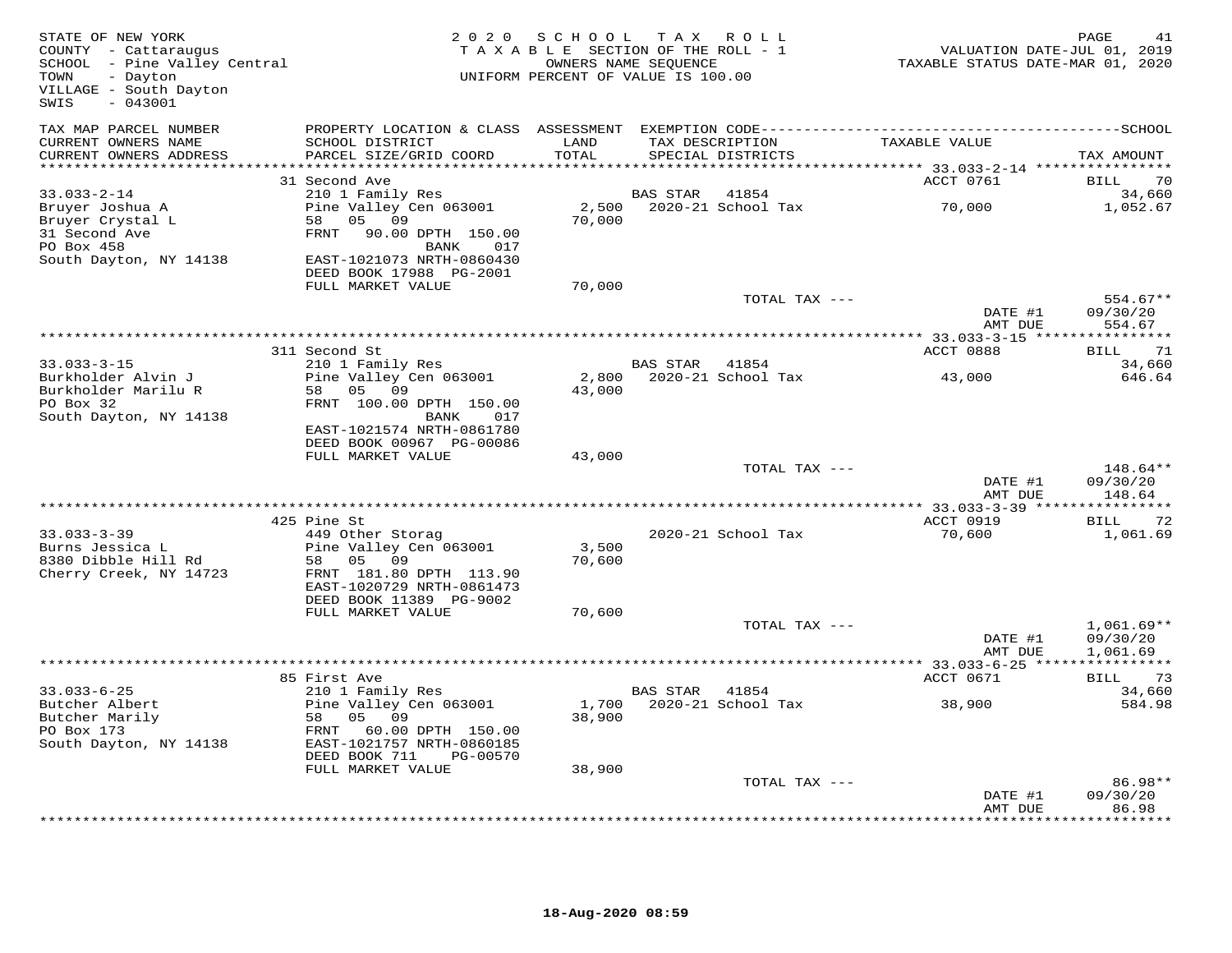| STATE OF NEW YORK<br>COUNTY - Cattaraugus<br>SCHOOL - Pine Valley Central<br>- Dayton<br>TOWN<br>VILLAGE - South Dayton<br>$-043001$<br>SWIS |                                                                                                                                                              | 2020 SCHOOL                              | TAX ROLL<br>TAXABLE SECTION OF THE ROLL - 1<br>OWNERS NAME SEQUENCE<br>UNIFORM PERCENT OF VALUE IS 100.00 | VALUATION DATE-JUL 01, 2019<br>TAXABLE STATUS DATE-MAR 01, 2020 | PAGE                   |
|----------------------------------------------------------------------------------------------------------------------------------------------|--------------------------------------------------------------------------------------------------------------------------------------------------------------|------------------------------------------|-----------------------------------------------------------------------------------------------------------|-----------------------------------------------------------------|------------------------|
| TAX MAP PARCEL NUMBER                                                                                                                        | PROPERTY LOCATION & CLASS ASSESSMENT                                                                                                                         |                                          |                                                                                                           |                                                                 |                        |
| CURRENT OWNERS NAME<br>CURRENT OWNERS ADDRESS<br>**********************                                                                      | SCHOOL DISTRICT<br>PARCEL SIZE/GRID COORD                                                                                                                    | LAND<br>TOTAL<br>* * * * * * * * * * * * | TAX DESCRIPTION<br>SPECIAL DISTRICTS                                                                      | TAXABLE VALUE                                                   | TAX AMOUNT             |
|                                                                                                                                              | 216 Maple St                                                                                                                                                 |                                          |                                                                                                           | ACCT 0669                                                       | BILL<br>74             |
| $33.033 - 3 - 5$<br>Butcher Julia<br>216 Maple St<br>PO Box 13<br>South Dayton, NY 14138                                                     | 210 1 Family Res<br>Pine Valley Cen 063001<br>58 05 09<br>75.00 DPTH 150.00<br>FRNT<br>BANK<br>032<br>EAST-1021213 NRTH-0861855                              | 2,100<br>82,700                          | 2020-21 School Tax                                                                                        | 82,700                                                          | 1,243.65               |
|                                                                                                                                              | DEED BOOK 19438 PG-2005<br>FULL MARKET VALUE                                                                                                                 | 82,700                                   |                                                                                                           |                                                                 |                        |
|                                                                                                                                              |                                                                                                                                                              |                                          | TOTAL TAX ---                                                                                             |                                                                 | $1,243.65**$           |
|                                                                                                                                              |                                                                                                                                                              |                                          |                                                                                                           | DATE #1<br>AMT DUE                                              | 09/30/20<br>1,243.65   |
|                                                                                                                                              | 120 Maple St                                                                                                                                                 |                                          |                                                                                                           | ACCT 0907                                                       | BILL<br>75             |
| $33.033 - 4 - 19$                                                                                                                            | 210 1 Family Res                                                                                                                                             |                                          | <b>BAS STAR</b><br>41854                                                                                  |                                                                 | 34,660                 |
| Butcher Kevin P<br>Butcher Diana L<br>PO Box 392<br>South Dayton, NY 14138                                                                   | Pine Valley Cen 063001<br>58 05 09<br>FRNT 100.00 DPTH 150.00<br>EAST-1021731 NRTH-0861483                                                                   | 52,900                                   | 2,800 2020-21 School Tax                                                                                  | 52,900                                                          | 795.51                 |
|                                                                                                                                              | DEED BOOK 00969 PG-00535                                                                                                                                     |                                          |                                                                                                           |                                                                 |                        |
|                                                                                                                                              | FULL MARKET VALUE                                                                                                                                            | 52,900                                   | TOTAL TAX ---                                                                                             |                                                                 | $297.51**$             |
|                                                                                                                                              |                                                                                                                                                              |                                          |                                                                                                           | DATE #1<br>AMT DUE                                              | 09/30/20<br>297.51     |
|                                                                                                                                              | 116 Maple St                                                                                                                                                 |                                          |                                                                                                           | ACCT 0731                                                       | 76                     |
| $33.033 - 4 - 16$<br>Caparco Jeffery S<br>Caparco Nicholas A<br>9365 Merrill Dr                                                              | 210 1 Family Res<br>Pine Valley Cen 063001<br>58 05 09<br>FRNT 100.00 DPTH 150.00                                                                            | 2,800<br>51,500                          | 2020-21 School Tax                                                                                        | 51,500                                                          | BILL<br>774.46         |
| South Dayton, NY 14138                                                                                                                       | EAST-1021812 NRTH-0861426<br>DEED BOOK 30779 PG-3001<br>FULL MARKET VALUE                                                                                    | 51,500                                   |                                                                                                           |                                                                 |                        |
|                                                                                                                                              |                                                                                                                                                              |                                          | TOTAL TAX ---                                                                                             | DATE #1                                                         | $774.46**$<br>09/30/20 |
|                                                                                                                                              |                                                                                                                                                              |                                          |                                                                                                           | AMT DUE                                                         | 774.46                 |
|                                                                                                                                              | (off) Main St                                                                                                                                                |                                          |                                                                                                           | ACCT 0766                                                       | BILL 77                |
| $33.025 - 1 - 1$<br>Carl L. Kerr, Trustee Carl L. Pine Valley Cen 063001<br>149 Maple St., PO Box 163<br>South Dayton, NY 14138              | 323 Vacant rural<br>58 05 09<br>Inc $33.002 - 1 - 25$ (3.26A)<br>ACRES<br>51.11<br>EAST-1020206 NRTH-0863130<br>DEED BOOK 19374 PG-7002<br>FULL MARKET VALUE | 64,700<br>64,700<br>64,700               | 2020-21 School Tax                                                                                        | 64,700                                                          | 972.96                 |
|                                                                                                                                              |                                                                                                                                                              |                                          | TOTAL TAX ---                                                                                             |                                                                 | $972.96**$             |
|                                                                                                                                              |                                                                                                                                                              |                                          |                                                                                                           | DATE #1<br>AMT DUE                                              | 09/30/20<br>972.96     |
|                                                                                                                                              |                                                                                                                                                              |                                          |                                                                                                           |                                                                 | ********               |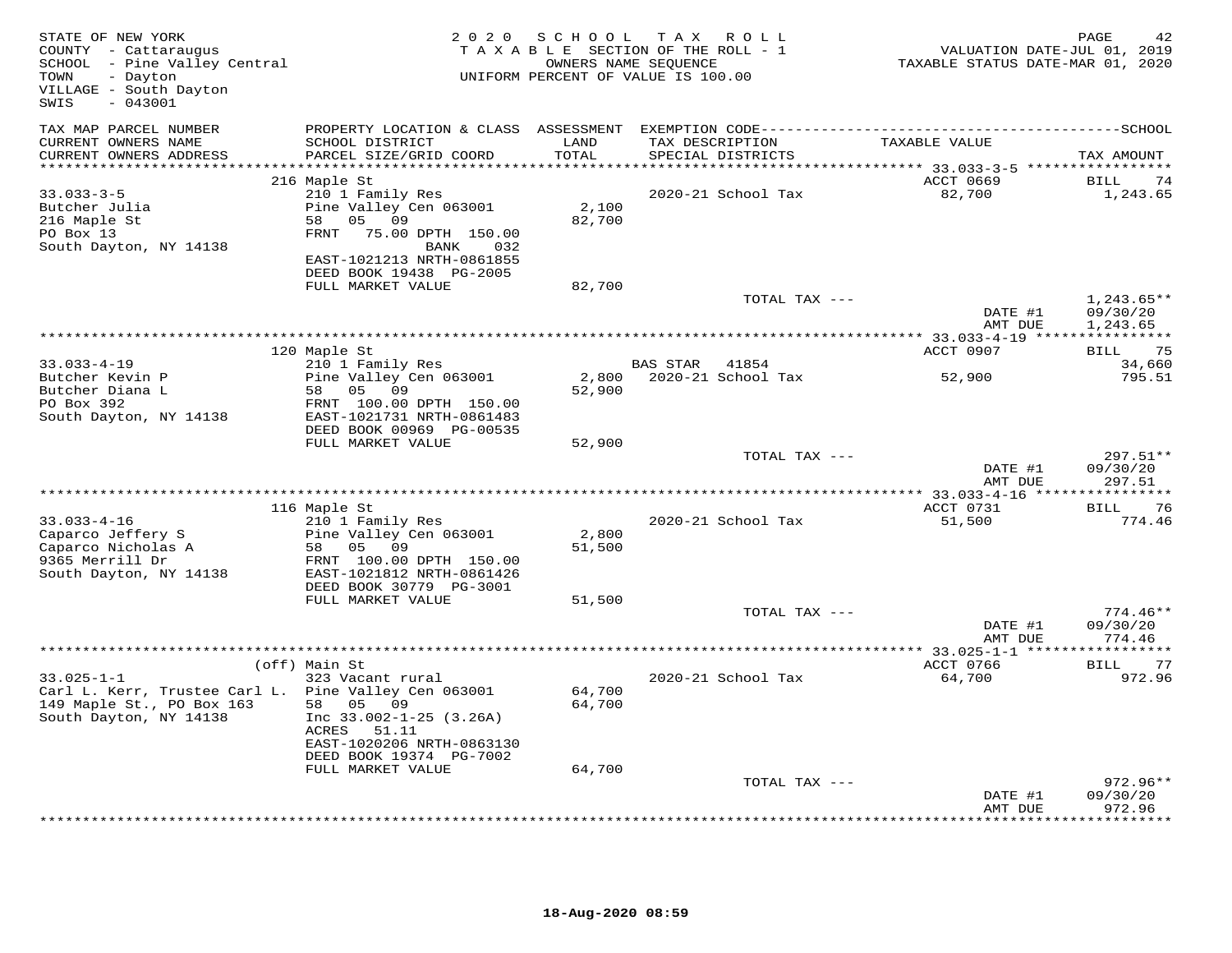| STATE OF NEW YORK<br>COUNTY - Cattaraugus<br>SCHOOL - Pine Valley Central<br>- Dayton<br>TOWN<br>VILLAGE - South Dayton<br>$-043001$<br>SWIS | 2 0 2 0                                                                                                                                           | SCHOOL            | T A X<br>R O L L<br>TAXABLE SECTION OF THE ROLL - 1<br>OWNERS NAME SEQUENCE<br>UNIFORM PERCENT OF VALUE IS 100.00 | VALUATION DATE-JUL 01, 2019<br>TAXABLE STATUS DATE-MAR 01, 2020 | PAGE<br>43                      |
|----------------------------------------------------------------------------------------------------------------------------------------------|---------------------------------------------------------------------------------------------------------------------------------------------------|-------------------|-------------------------------------------------------------------------------------------------------------------|-----------------------------------------------------------------|---------------------------------|
| TAX MAP PARCEL NUMBER                                                                                                                        |                                                                                                                                                   |                   |                                                                                                                   |                                                                 |                                 |
| CURRENT OWNERS NAME<br>CURRENT OWNERS ADDRESS                                                                                                | SCHOOL DISTRICT<br>PARCEL SIZE/GRID COORD                                                                                                         | LAND<br>TOTAL     | TAX DESCRIPTION<br>SPECIAL DISTRICTS                                                                              | TAXABLE VALUE                                                   | TAX AMOUNT                      |
| ***********************                                                                                                                      | 149 Main St                                                                                                                                       |                   |                                                                                                                   | ACCT 0765                                                       | BILL<br>78                      |
| $33.025 - 1 - 3$<br>Carl L. Kerr, Trustee Carl L.<br>149 Maple St., PO Box 163<br>South Dayton, NY 14138                                     | 446 Cold storage<br>Pine Valley Cen 063001<br>05<br>58<br>09<br><b>ACRES</b><br>2.87<br>EAST-1021177 NRTH-0862804<br>DEED BOOK 19374 PG-7002      | 27,000<br>103,000 | 2020-21 School Tax                                                                                                | 103,000                                                         | 1,548.92                        |
|                                                                                                                                              | FULL MARKET VALUE                                                                                                                                 | 103,000           | TOTAL TAX ---                                                                                                     |                                                                 | $1,548.92**$                    |
|                                                                                                                                              |                                                                                                                                                   |                   |                                                                                                                   | DATE #1<br>AMT DUE                                              | 09/30/20<br>1,548.92            |
|                                                                                                                                              |                                                                                                                                                   |                   |                                                                                                                   | ACCT 0764                                                       | 79                              |
| $33.025 - 1 - 9$<br>Carl L. Kerr, Trustee Carl L. Pine Valley Cen 063001<br>149 Maple St<br>PO Box 163<br>South Dayton, NY 14138             | Prospect St<br>311 Res vac land<br>58 05 09<br>FRNT 100.00 DPTH 200.00<br>EAST-1021767 NRTH-0862323<br>DEED BOOK 19374 PG-7001                    | 2,800<br>2,800    | 2020-21 School Tax                                                                                                | 2,800                                                           | BILL<br>42.11                   |
|                                                                                                                                              | FULL MARKET VALUE                                                                                                                                 | 2,800             |                                                                                                                   |                                                                 |                                 |
|                                                                                                                                              |                                                                                                                                                   |                   | TOTAL TAX ---                                                                                                     | DATE #1<br>AMT DUE                                              | $42.11**$<br>09/30/20<br>42.11  |
|                                                                                                                                              |                                                                                                                                                   |                   |                                                                                                                   |                                                                 |                                 |
|                                                                                                                                              | 6 First St                                                                                                                                        |                   |                                                                                                                   | ACCT 0849                                                       | -80<br>BILL                     |
| $33.033 - 6 - 32$<br>Castellano Dustin B                                                                                                     | 210 1 Family Res<br>Pine Valley Cen 063001                                                                                                        | 5,500             | BAS STAR 41854<br>2020-21 School Tax                                                                              | 60,000                                                          | 34,660<br>902.28                |
| 6 First St<br>PO Box 151<br>South Dayton, NY 14138                                                                                           | 58<br>05 09<br>FRNT 195.00 DPTH 123.00<br>EAST-1021289 NRTH-0859852<br>DEED BOOK 23484 PG-3001<br>FULL MARKET VALUE                               | 60,000<br>60,000  |                                                                                                                   |                                                                 |                                 |
|                                                                                                                                              |                                                                                                                                                   |                   | TOTAL TAX ---                                                                                                     |                                                                 | $404.28**$                      |
|                                                                                                                                              |                                                                                                                                                   |                   |                                                                                                                   | DATE #1<br>AMT DUE                                              | 09/30/20<br>404.28              |
|                                                                                                                                              |                                                                                                                                                   |                   |                                                                                                                   |                                                                 |                                 |
| $33.033 - 6 - 16$                                                                                                                            | 209 Oak St                                                                                                                                        |                   | BAS STAR<br>41854                                                                                                 | ACCT 0809                                                       | BILL<br>81<br>34,660            |
| Castellano Samuel S<br>209 Oak St<br>PO Box 406<br>S. Dayton, NY 14138                                                                       | 210 1 Family Res<br>Pine Valley Cen 063001<br>58<br>05<br>09<br>60.00 DPTH 125.00<br>FRNT<br>EAST-1021452 NRTH-0860587<br>DEED BOOK 13792 PG-9001 | 58,700            | 1,700 2020-21 School Tax                                                                                          | 58,700                                                          | 882.74                          |
|                                                                                                                                              | FULL MARKET VALUE                                                                                                                                 | 58,700            |                                                                                                                   |                                                                 |                                 |
|                                                                                                                                              |                                                                                                                                                   |                   | TOTAL TAX ---                                                                                                     | DATE #1<br>AMT DUE                                              | 384.74 **<br>09/30/20<br>384.74 |
|                                                                                                                                              |                                                                                                                                                   |                   |                                                                                                                   |                                                                 |                                 |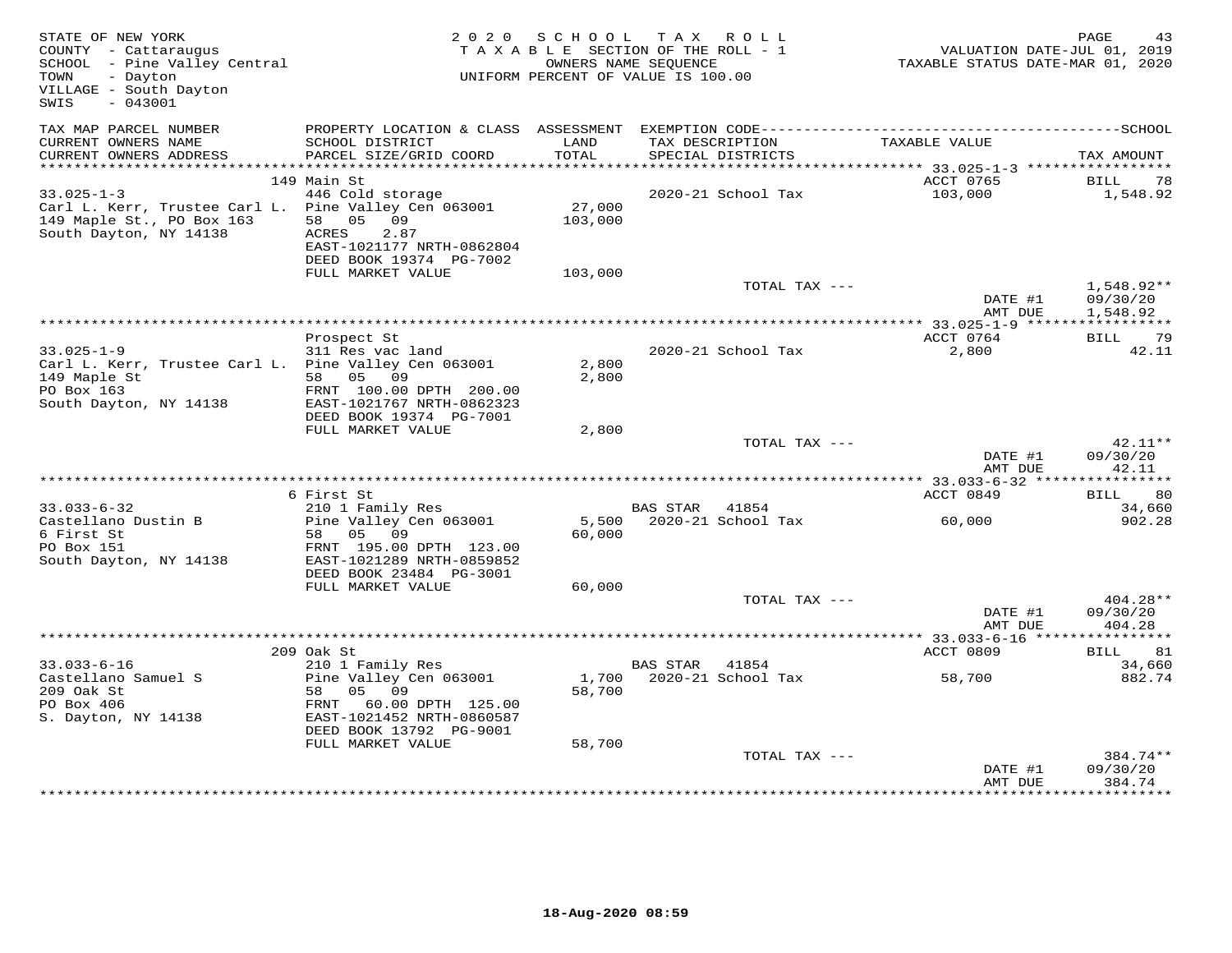| STATE OF NEW YORK<br>COUNTY - Cattaraugus<br>SCHOOL - Pine Valley Central<br>- Dayton<br>TOWN<br>VILLAGE - South Dayton<br>$-043001$<br>SWIS |                                                                                                                                         |                   | 2020 SCHOOL TAX ROLL<br>TAXABLE SECTION OF THE ROLL - 1<br>OWNERS NAME SEOUENCE<br>UNIFORM PERCENT OF VALUE IS 100.00 | VALUATION DATE-JUL 01, 2019<br>TAXABLE STATUS DATE-MAR 01, 2020 | PAGE                                 |
|----------------------------------------------------------------------------------------------------------------------------------------------|-----------------------------------------------------------------------------------------------------------------------------------------|-------------------|-----------------------------------------------------------------------------------------------------------------------|-----------------------------------------------------------------|--------------------------------------|
| TAX MAP PARCEL NUMBER<br>CURRENT OWNERS NAME                                                                                                 | SCHOOL DISTRICT                                                                                                                         | LAND              | TAX DESCRIPTION                                                                                                       | TAXABLE VALUE                                                   |                                      |
| CURRENT OWNERS ADDRESS<br>***********************                                                                                            | PARCEL SIZE/GRID COORD                                                                                                                  | TOTAL             | SPECIAL DISTRICTS                                                                                                     |                                                                 | TAX AMOUNT                           |
|                                                                                                                                              | Oak St                                                                                                                                  |                   |                                                                                                                       | ACCT 0808                                                       | BILL<br>82                           |
| $33.033 - 6 - 17$<br>Castellano Samuel S<br>209 Oak St<br>PO Box 406<br>South Dayton, NY 14138                                               | 311 Res vac land<br>Pine Valley Cen 063001<br>58 05 09<br>FRNT 60.00 DPTH 125.00<br>EAST-1021500 NRTH-0860552                           | 1,700<br>1,700    | 2020-21 School Tax                                                                                                    | 1,700                                                           | 25.56                                |
|                                                                                                                                              | DEED BOOK 13792 PG-9001                                                                                                                 |                   |                                                                                                                       |                                                                 |                                      |
|                                                                                                                                              | FULL MARKET VALUE                                                                                                                       | 1,700             |                                                                                                                       |                                                                 |                                      |
|                                                                                                                                              |                                                                                                                                         |                   | TOTAL TAX ---                                                                                                         | DATE #1<br>AMT DUE                                              | $25.56**$<br>09/30/20<br>25.56       |
|                                                                                                                                              |                                                                                                                                         |                   |                                                                                                                       |                                                                 |                                      |
|                                                                                                                                              | Oak St                                                                                                                                  |                   |                                                                                                                       | ACCT 0662                                                       | BILL 83                              |
| $33.033 - 6 - 18$<br>Castellano Samuel S<br>209 Oak St<br>PO Box 406<br>South Dayton, NY 14138                                               | 311 Res vac land<br>Pine Valley Cen 063001<br>58 05 09<br>FRNT 60.00 DPTH 57.25<br>EAST-1021569 NRTH-0860545<br>DEED BOOK 15534 PG-7001 | 1,700<br>1,700    | 2020-21 School Tax                                                                                                    | 1,700                                                           | 25.56                                |
|                                                                                                                                              | FULL MARKET VALUE                                                                                                                       | 1,700             |                                                                                                                       |                                                                 |                                      |
|                                                                                                                                              |                                                                                                                                         |                   | TOTAL TAX ---                                                                                                         | DATE #1<br>AMT DUE                                              | $25.56**$<br>09/30/20<br>25.56       |
|                                                                                                                                              |                                                                                                                                         |                   |                                                                                                                       |                                                                 |                                      |
|                                                                                                                                              | 517 Pine St                                                                                                                             |                   |                                                                                                                       | ACCT 0855                                                       | 84<br>BILL                           |
| $33.033 - 1 - 7.1$<br>Cattaraugus County Bank<br>120 Main St<br>Little Valley, NY 14755                                                      | 460 Bank/Office<br>Pine Valley Cen 063001<br>58 05 09<br>2.55<br>ACRES                                                                  | 19,400<br>550,000 | 2020-21 School Tax                                                                                                    | 550,000                                                         | 8,270.94                             |
|                                                                                                                                              | EAST-1020080 NRTH-0861847<br>DEED BOOK 17603 PG-3001                                                                                    |                   |                                                                                                                       |                                                                 |                                      |
|                                                                                                                                              | FULL MARKET VALUE                                                                                                                       | 550,000           |                                                                                                                       |                                                                 |                                      |
|                                                                                                                                              |                                                                                                                                         |                   | TOTAL TAX ---                                                                                                         | DATE #1<br>AMT DUE                                              | $8,270.94**$<br>09/30/20<br>8,270.94 |
|                                                                                                                                              |                                                                                                                                         |                   |                                                                                                                       | ***** 33.025-1-2.1 ***************                              |                                      |
|                                                                                                                                              | 157 Main St                                                                                                                             |                   |                                                                                                                       | ACCT 0823                                                       | BILL 85                              |
| $33.025 - 1 - 2.1$<br>Cettell Richard<br>157 Main St<br>S. Dayton, NY 14138                                                                  | 210 1 Family Res<br>Pine Valley Cen 063001<br>58 05 09<br>4.95 BANK<br>ACRES<br>017<br>EAST-1021372 NRTH-0863250                        | 68,000            | BAS STAR 41854<br>19,300 2020-21 School Tax                                                                           | 68,000                                                          | 34,660<br>1,022.59                   |
|                                                                                                                                              | DEED BOOK 15600 PG-4002                                                                                                                 |                   |                                                                                                                       |                                                                 |                                      |
|                                                                                                                                              | FULL MARKET VALUE                                                                                                                       | 68,000            | TOTAL TAX ---                                                                                                         | DATE #1<br>AMT DUE                                              | $524.59**$<br>09/30/20<br>524.59     |
|                                                                                                                                              |                                                                                                                                         |                   |                                                                                                                       |                                                                 |                                      |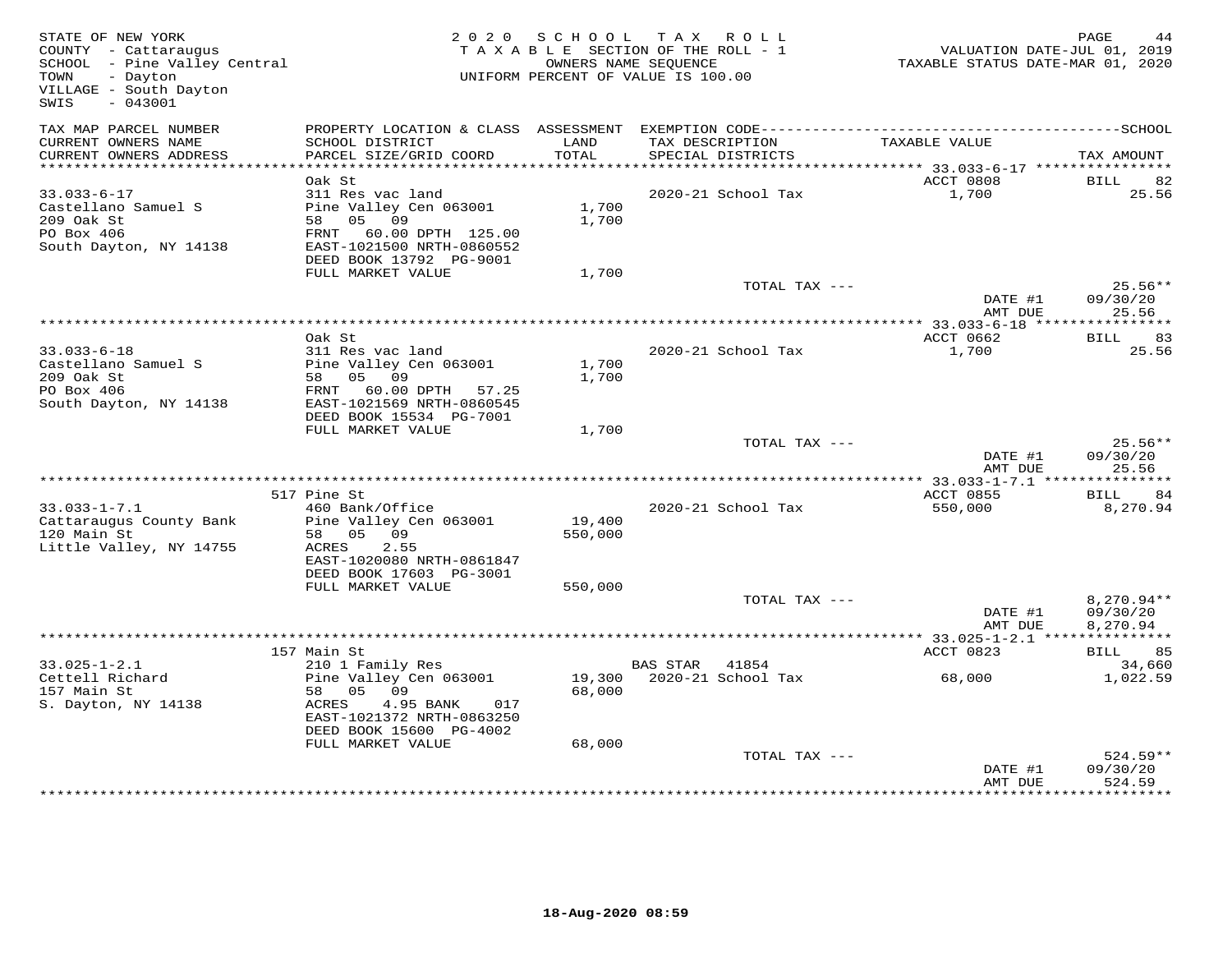| STATE OF NEW YORK<br>COUNTY - Cattaraugus<br>SCHOOL - Pine Valley Central<br>- Dayton<br>TOWN<br>VILLAGE - South Dayton<br>$-043001$<br>SWIS |                                                                                                                       | 2020 SCHOOL                  | TAX ROLL<br>TAXABLE SECTION OF THE ROLL - 1<br>OWNERS NAME SEQUENCE<br>UNIFORM PERCENT OF VALUE IS 100.00 | VALUATION DATE-JUL 01, 2019<br>TAXABLE STATUS DATE-MAR 01, 2020       | PAGE                             |
|----------------------------------------------------------------------------------------------------------------------------------------------|-----------------------------------------------------------------------------------------------------------------------|------------------------------|-----------------------------------------------------------------------------------------------------------|-----------------------------------------------------------------------|----------------------------------|
| TAX MAP PARCEL NUMBER                                                                                                                        | PROPERTY LOCATION & CLASS ASSESSMENT EXEMPTION CODE-----------------------------------SCHOOL                          |                              |                                                                                                           |                                                                       |                                  |
| CURRENT OWNERS NAME<br>CURRENT OWNERS ADDRESS                                                                                                | SCHOOL DISTRICT<br>PARCEL SIZE/GRID COORD                                                                             | LAND<br>TOTAL<br>*********** | TAX DESCRIPTION<br>SPECIAL DISTRICTS                                                                      | TAXABLE VALUE                                                         | TAX AMOUNT                       |
|                                                                                                                                              | Mill St                                                                                                               |                              |                                                                                                           | *************************** 33.034-2-10.1 **************<br>ACCT 0805 | BILL<br>86                       |
| $33.034 - 2 - 10.1$<br>Chase Ronald E II<br>Chase Cheryl A<br>12350 Rte 322                                                                  | 105 Vac farmland<br>Pine Valley Cen 063001<br>58 05 09<br>ACRES 13.35                                                 | 19,900                       | AG DIST<br>41720<br>19,900 2020-21 School Tax                                                             | 7,419                                                                 | 12,481<br>111.57                 |
| South Dayton, NY 14138                                                                                                                       | EAST-1024060 NRTH-0861141<br>DEED BOOK 18931 PG-8001                                                                  |                              |                                                                                                           |                                                                       |                                  |
| MAY BE SUBJECT TO PAYMENT<br>UNDER AGDIST LAW TIL 2024                                                                                       | FULL MARKET VALUE                                                                                                     | 19,900                       |                                                                                                           |                                                                       |                                  |
|                                                                                                                                              |                                                                                                                       |                              | TOTAL TAX ---                                                                                             |                                                                       | $111.57**$                       |
|                                                                                                                                              |                                                                                                                       |                              |                                                                                                           | DATE #1<br>AMT DUE                                                    | 09/30/20<br>111.57               |
|                                                                                                                                              |                                                                                                                       |                              |                                                                                                           | ************** 33.034-1-12 *****************                          |                                  |
|                                                                                                                                              | 28 Maple St                                                                                                           |                              |                                                                                                           | ACCT 0679                                                             | BILL<br>87                       |
| $33.034 - 1 - 12$<br>Cherry Creek Woodcraft Inc<br>PO Box 267<br>South Dayton, NY 14138                                                      | 710 Manufacture<br>Pine Valley Cen 063001<br>50 05 09<br>Pilot Ex 10/01/01<br>ACRES 11.38                             | 35,100<br>660,000            | 2020-21 School Tax                                                                                        | 660,000                                                               | 9,925.13                         |
|                                                                                                                                              | EAST-1023226 NRTH-0861910<br>DEED BOOK 5032 PG-4001                                                                   |                              |                                                                                                           |                                                                       |                                  |
|                                                                                                                                              | FULL MARKET VALUE                                                                                                     | 660,000                      | TOTAL TAX ---                                                                                             |                                                                       | $9,925.13**$                     |
|                                                                                                                                              |                                                                                                                       |                              |                                                                                                           | DATE #1<br>AMT DUE                                                    | 09/30/20<br>9,925.13             |
|                                                                                                                                              | Mill St                                                                                                               |                              |                                                                                                           | *************** 33.034-3-21.1 ***************                         | 88                               |
| $33.034 - 3 - 21.1$<br>Cherry Creek Woodcraft Inc                                                                                            | 330 Vacant comm<br>Pine Valley Cen 063001                                                                             | 18,200                       | 2020-21 School Tax                                                                                        | ACCT 0895<br>18,200                                                   | <b>BILL</b><br>273.69            |
| Inc<br>PO Box 267<br>South Dayton, NY 14138                                                                                                  | 58 05 09<br>2.00<br>ACRES<br>EAST-1022573 NRTH-0859810<br>DEED BOOK 00958 PG-01109                                    | 18,200                       |                                                                                                           |                                                                       |                                  |
|                                                                                                                                              | FULL MARKET VALUE                                                                                                     | 18,200                       |                                                                                                           |                                                                       |                                  |
|                                                                                                                                              |                                                                                                                       |                              | TOTAL TAX ---                                                                                             | DATE #1<br>AMT DUE                                                    | $273.69**$<br>09/30/20<br>273.69 |
|                                                                                                                                              |                                                                                                                       |                              |                                                                                                           |                                                                       |                                  |
| $33.042 - 1 - 1.1$<br>Cherry Creek Woodcraft Inc<br>PO Box 267<br>South Dayton, NY 14138                                                     | Mill St<br>710 Manufacture<br>Pine Valley Cen 063001<br>58/57/49 05 09<br>ACRES<br>20.50<br>EAST-1022150 NRTH-0859080 | 49,300<br>254,300            | 2020-21 School Tax                                                                                        | ACCT 0682<br>254,300                                                  | 89<br>BILL<br>3,824.18           |
|                                                                                                                                              | DEED BOOK 00958 PG-01109<br>FULL MARKET VALUE                                                                         | 254,300                      |                                                                                                           |                                                                       |                                  |
|                                                                                                                                              |                                                                                                                       |                              | TOTAL TAX ---                                                                                             | DATE #1                                                               | $3,824.18**$<br>09/30/20         |
|                                                                                                                                              |                                                                                                                       |                              |                                                                                                           | AMT DUE                                                               | 3,824.18<br>************         |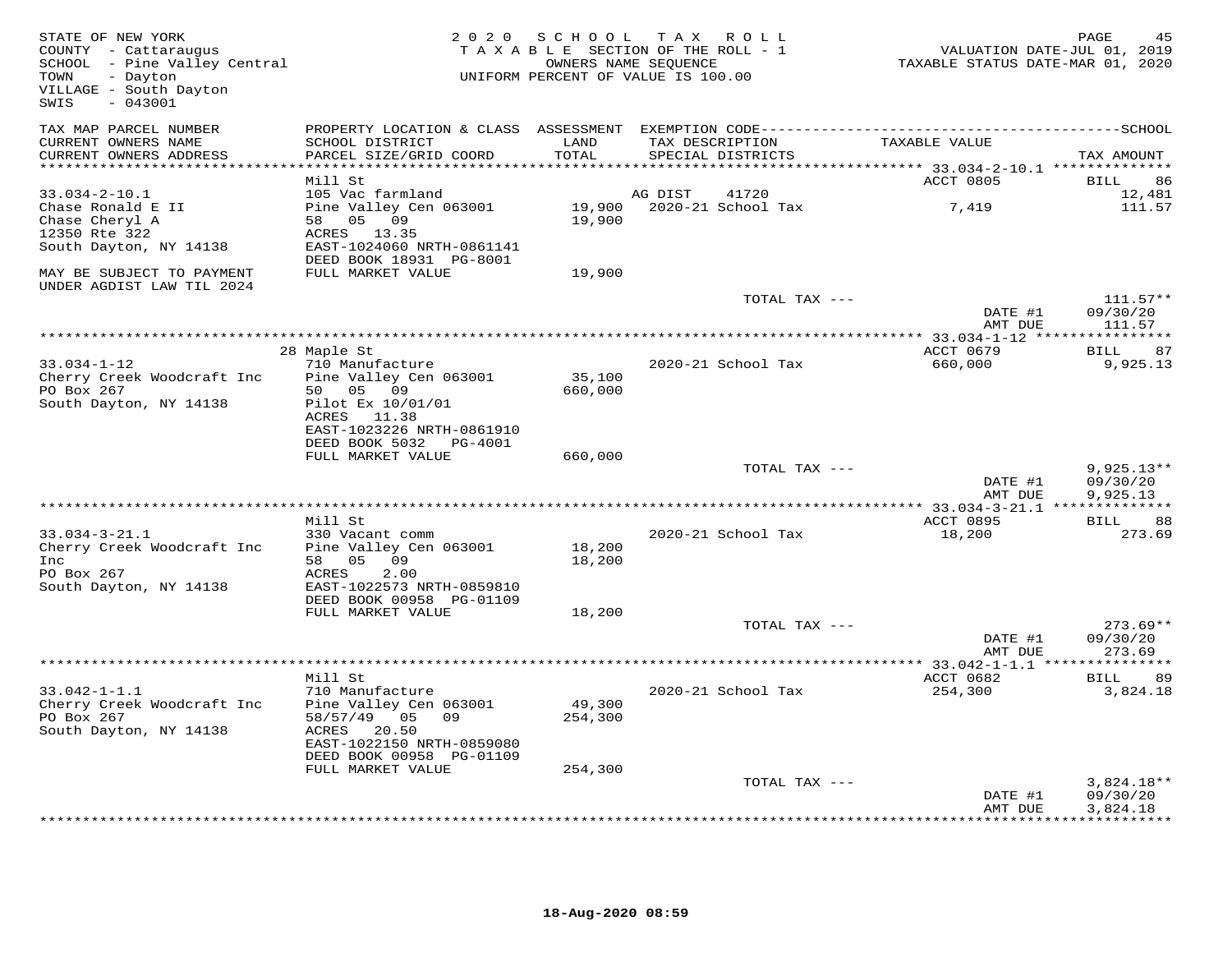| STATE OF NEW YORK<br>STATE OF NEW YORK<br>COUNTY - Cattaraugus<br>SCHOOL - Pine Valley Central<br>December<br>- Dayton<br>VILLAGE - South Dayton<br>SWIS<br>$-043001$ |                                                                                                                                           | 2020 SCHOOL TAX ROLL<br>TAXABLE SECTION OF THE ROLL - 1<br>OWNERS NAME SEQUENCE<br>UNIFORM PERCENT OF VALUE IS 100.00 |                |                                      | VALUATION DATE-JUL 01, 2019<br>TAXABLE STATUS DATE-MAR 01, 2020 | PAGE<br>46                                |
|-----------------------------------------------------------------------------------------------------------------------------------------------------------------------|-------------------------------------------------------------------------------------------------------------------------------------------|-----------------------------------------------------------------------------------------------------------------------|----------------|--------------------------------------|-----------------------------------------------------------------|-------------------------------------------|
| TAX MAP PARCEL NUMBER<br>CURRENT OWNERS NAME<br>CURRENT OWNERS ADDRESS                                                                                                | SCHOOL DISTRICT<br>PARCEL SIZE/GRID COORD                                                                                                 | LAND<br>TOTAL                                                                                                         |                | TAX DESCRIPTION<br>SPECIAL DISTRICTS | TAXABLE VALUE                                                   | TAX AMOUNT                                |
|                                                                                                                                                                       |                                                                                                                                           |                                                                                                                       |                |                                      |                                                                 |                                           |
|                                                                                                                                                                       | OFF Mill St                                                                                                                               |                                                                                                                       |                |                                      | ACCT 1330                                                       | <b>BILL</b><br>90                         |
| $33.042 - 1 - 1.4$<br>Cherry Creek Woodcraft Inc<br>PO Box 267<br>South Dayton, NY 14138                                                                              | 312 Vac w/imprv<br>Pine Valley Cen 063001 20,900<br>49/57 05 09<br>3.35<br>ACRES<br>EAST-1022599 NRTH-0859520<br>DEED BOOK 00958 PG-01109 | 21,700                                                                                                                |                | 2020-21 School Tax                   | 21,700                                                          | 326.33                                    |
|                                                                                                                                                                       | FULL MARKET VALUE                                                                                                                         | 21,700                                                                                                                |                |                                      |                                                                 |                                           |
|                                                                                                                                                                       |                                                                                                                                           |                                                                                                                       |                | TOTAL TAX ---                        | DATE #1<br>AMT DUE                                              | $326.33**$<br>09/30/20<br>326.33          |
|                                                                                                                                                                       |                                                                                                                                           |                                                                                                                       |                |                                      |                                                                 |                                           |
|                                                                                                                                                                       | 127 Oak St                                                                                                                                |                                                                                                                       |                |                                      | ACCT 0832                                                       | BILL 91                                   |
| $33.033 - 6 - 22$<br>33.033-0 LL<br>Colvenbach Bruce<br>127 Oak St<br>South Dayton, NY 14138                                                                          | 210 1 Family Res<br>Pine Valley Cen 063001<br>58 05 09<br>FRNT 120.00 DPTH 125.00                                                         | 79,100                                                                                                                | BAS STAR 41854 |                                      | 3,400 2020-21 School Tax 79,100                                 | 34,660<br>1,189.51                        |
|                                                                                                                                                                       | EAST-1021857 NRTH-0860298<br>DEED BOOK 29147 PG-4001<br>FULL MARKET VALUE                                                                 | 79,100                                                                                                                |                |                                      |                                                                 |                                           |
|                                                                                                                                                                       |                                                                                                                                           |                                                                                                                       |                | TOTAL TAX ---                        |                                                                 | 691.51**                                  |
|                                                                                                                                                                       |                                                                                                                                           |                                                                                                                       |                |                                      | DATE #1<br>AMT DUE                                              | 09/30/20<br>691.51                        |
|                                                                                                                                                                       | 117 Main St                                                                                                                               |                                                                                                                       |                |                                      | ACCT 0690                                                       | BILL 92                                   |
| $33.025 - 1 - 24$                                                                                                                                                     | 210 1 Family Res                                                                                                                          |                                                                                                                       | BAS STAR 41854 |                                      |                                                                 | 34,660                                    |
| Corkwell Kevin O<br>PO Box 15                                                                                                                                         | Pine Valley Cen 063001<br>58 05 09                                                                                                        | 98,400                                                                                                                |                | 17,300 2020-21 School Tax            | 98,400                                                          | 1,479.75                                  |
| South Dayton, NY 14138                                                                                                                                                | ACRES<br>3.10 BANK 017<br>EAST-1020575 NRTH-0862210<br>DEED BOOK 5284 PG-4002                                                             |                                                                                                                       |                |                                      |                                                                 |                                           |
|                                                                                                                                                                       | FULL MARKET VALUE                                                                                                                         | 98,400                                                                                                                |                |                                      |                                                                 |                                           |
|                                                                                                                                                                       |                                                                                                                                           |                                                                                                                       |                | TOTAL TAX ---                        | DATE #1<br>AMT DUE                                              | 981.75**<br>09/30/20<br>981.75            |
|                                                                                                                                                                       |                                                                                                                                           |                                                                                                                       |                |                                      |                                                                 |                                           |
|                                                                                                                                                                       | 60 Pine St                                                                                                                                |                                                                                                                       |                |                                      | ACCT 0847                                                       | BILL<br>93                                |
| $33.034 - 2 - 1$<br>Cortright John<br>60 Pine St<br>S. Dayton, NY 14138                                                                                               | 210 1 Family Res<br>Pine Valley Cen 063001<br>58   05   09<br>FRNT 60.00 DPTH 213.00<br>EAST-1023072 NRTH-0860028                         | 36,500                                                                                                                | BAS STAR 41854 | 1,700 2020-21 School Tax             | 36,500                                                          | 34,660<br>548.89                          |
|                                                                                                                                                                       | DEED BOOK 11334 PG-4001<br>FULL MARKET VALUE                                                                                              | 36,500                                                                                                                |                |                                      |                                                                 |                                           |
|                                                                                                                                                                       |                                                                                                                                           |                                                                                                                       |                | TOTAL TAX ---                        | DATE #1<br>AMT DUE                                              | $50.89**$<br>09/30/20<br>50.89<br>******* |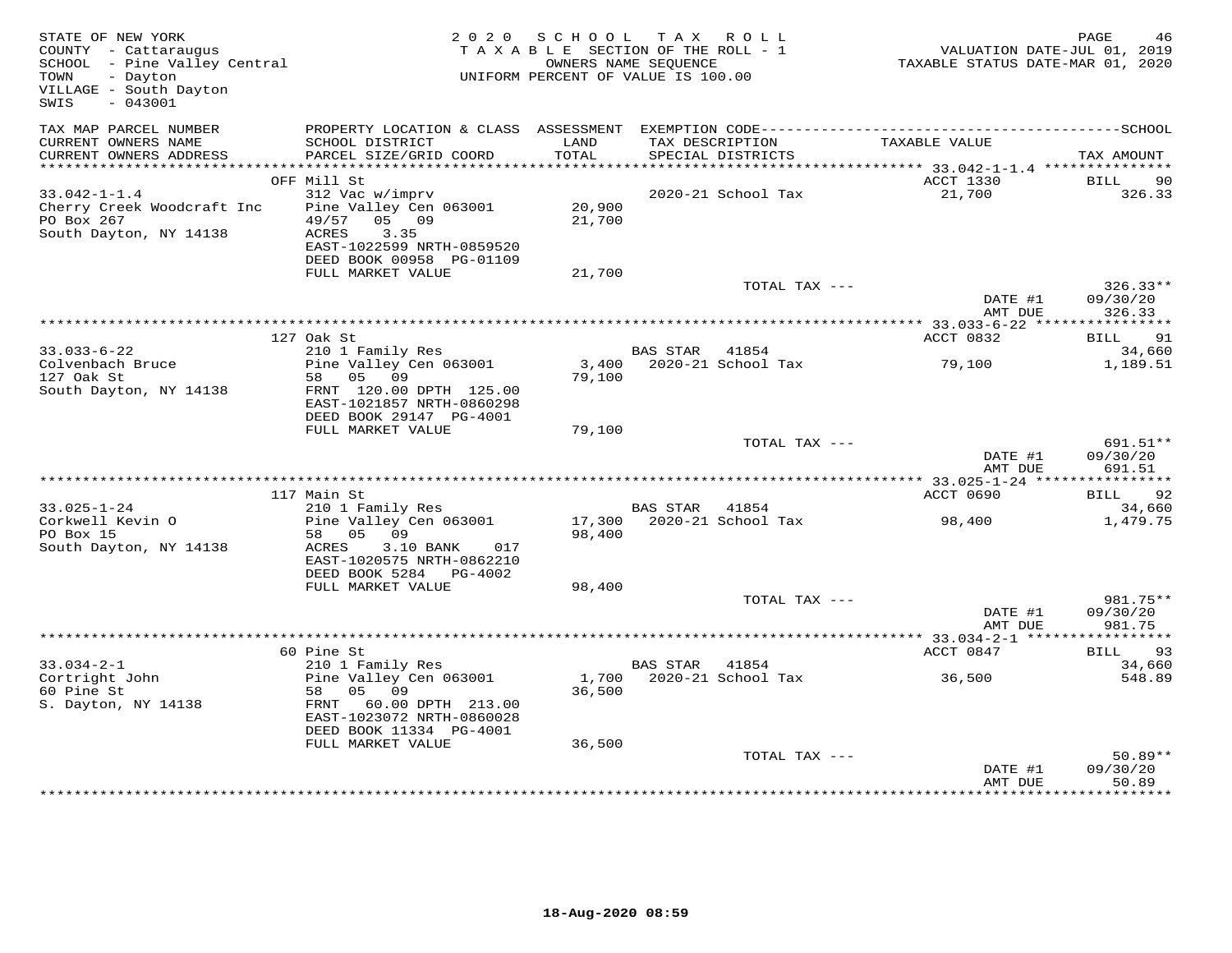| STATE OF NEW YORK<br>COUNTY - Cattaraugus<br>SCHOOL - Pine Valley Central<br>TOWN<br>- Dayton<br>VILLAGE - South Dayton<br>$-043001$<br>SWIS |                                                                                                                                                                   | 2020 SCHOOL TAX ROLL<br>TAXABLE SECTION OF THE ROLL - 1<br>UNIFORM PERCENT OF VALUE IS 100.00 | OWNERS NAME SEQUENCE |                    | TAXABLE STATUS DATE-MAR 01, 2020 | PAGE<br>47<br>VALUATION DATE-JUL 01, 2019 |
|----------------------------------------------------------------------------------------------------------------------------------------------|-------------------------------------------------------------------------------------------------------------------------------------------------------------------|-----------------------------------------------------------------------------------------------|----------------------|--------------------|----------------------------------|-------------------------------------------|
| TAX MAP PARCEL NUMBER<br>CURRENT OWNERS NAME<br>CURRENT OWNERS ADDRESS<br>*************************                                          | SCHOOL DISTRICT<br>PARCEL SIZE/GRID COORD                                                                                                                         | LAND<br>TOTAL                                                                                 | TAX DESCRIPTION      | SPECIAL DISTRICTS  | TAXABLE VALUE                    | TAX AMOUNT                                |
|                                                                                                                                              | 3 Third St                                                                                                                                                        |                                                                                               |                      |                    | ACCT 0882                        | BILL<br>94                                |
| $33.025 - 1 - 15$<br>Dahl Jason R<br>Dahl Gabriela R<br>19801 Bellehurst Loop<br>Land O Lakes, FL 34638                                      | 210 1 Family Res<br>Pine Valley Cen 063001<br>09<br>58 05<br>FRNT 100.00 DPTH 112.50<br>EAST-1021303 NRTH-0862184<br>DEED BOOK 2019 PG-15110                      | 2,800<br>53,400                                                                               |                      | 2020-21 School Tax | 53,400                           | 803.03                                    |
|                                                                                                                                              | FULL MARKET VALUE                                                                                                                                                 | 53,400                                                                                        |                      |                    |                                  |                                           |
|                                                                                                                                              |                                                                                                                                                                   |                                                                                               |                      | TOTAL TAX ---      | DATE #1<br>AMT DUE               | 803.03**<br>09/30/20<br>803.03            |
|                                                                                                                                              | 412 Second St                                                                                                                                                     |                                                                                               |                      |                    | ACCT 0711                        | BILL 95                                   |
| $33.033 - 4 - 1$                                                                                                                             | 210 1 Family Res                                                                                                                                                  |                                                                                               | BAS STAR 41854       |                    |                                  | 34,660                                    |
| Danner Michael P<br>Pillard Tracy L<br>412 Second St<br>PO Box 238<br>S. Dayton, NY 14138                                                    | Pine Valley Cen 063001<br>58 05 09<br>FRNT 150.00 DPTH 150.00<br>BANK<br>017<br>EAST-1021924 NRTH-0861967<br>DEED BOOK 11341 PG-7003                              | 4,200<br>88,400                                                                               |                      | 2020-21 School Tax | 88,400                           | 1,329.37                                  |
|                                                                                                                                              | FULL MARKET VALUE                                                                                                                                                 | 88,400                                                                                        |                      |                    |                                  |                                           |
|                                                                                                                                              |                                                                                                                                                                   |                                                                                               |                      | TOTAL TAX ---      | DATE #1<br>AMT DUE               | 831.37**<br>09/30/20<br>831.37            |
|                                                                                                                                              |                                                                                                                                                                   |                                                                                               |                      |                    |                                  |                                           |
| $33.033 - 4 - 28$                                                                                                                            | 115 Maple St<br>210 1 Family Res                                                                                                                                  |                                                                                               | <b>BAS STAR</b>      | 41854              | ACCT 0728                        | 96<br>BILL<br>34,660                      |
| Dawley Bryan C<br>PO Box 70<br>South Dayton, NY 14138                                                                                        | Pine Valley Cen 063001<br>58<br>05<br>09<br>FRNT 100.00 DPTH 150.00<br>EAST-1021769 NRTH-0861192<br>DEED BOOK 00938 PG-00672                                      | 2,800<br>49,200                                                                               |                      | 2020-21 School Tax | 49,200                           | 739.87                                    |
|                                                                                                                                              | FULL MARKET VALUE                                                                                                                                                 | 49,200                                                                                        |                      | TOTAL TAX ---      |                                  | 241.87**                                  |
|                                                                                                                                              |                                                                                                                                                                   |                                                                                               |                      |                    | DATE #1<br>AMT DUE               | 09/30/20<br>241.87                        |
|                                                                                                                                              | 123 Maple St                                                                                                                                                      |                                                                                               |                      |                    | ACCT 0795                        | 97<br>BILL                                |
| $33.033 - 4 - 33$<br>Dawley Kyle C<br>Beightol Jeffrey<br>123 Maple St<br>South Dayton, NY 14138                                             | 210 1 Family Res<br>Pine Valley Cen 063001<br>58<br>05 09<br>FRNT 100.00 DPTH 150.00<br>EAST-1021607 NRTH-0861308<br>DEED BOOK 22672 PG-5001<br>FULL MARKET VALUE | 2,800<br>57,200<br>57,200                                                                     |                      | 2020-21 School Tax | 57,200                           | 860.18                                    |
|                                                                                                                                              |                                                                                                                                                                   |                                                                                               |                      | TOTAL TAX ---      |                                  | 860.18**                                  |
|                                                                                                                                              |                                                                                                                                                                   |                                                                                               |                      |                    | DATE #1<br>AMT DUE               | 09/30/20<br>860.18                        |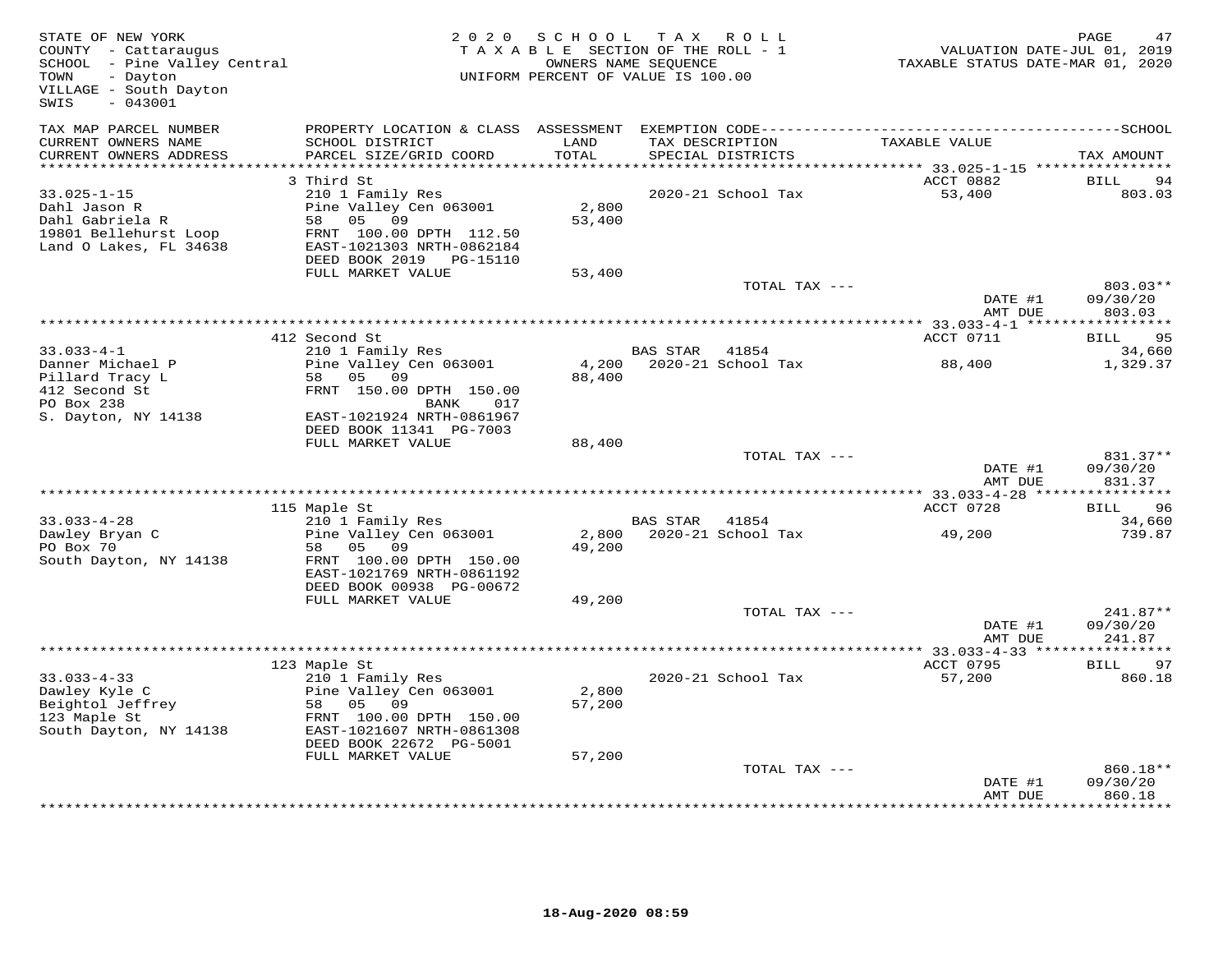| STATE OF NEW YORK<br>COUNTY - Cattaraugus<br>COUNIY - Cattaraugus<br>SCHOOL - Pine Valley Central<br>- Dayton<br>TOWN<br>VILLAGE - South Dayton<br>SWIS<br>$-043001$ |                                                                                                                                           | 2020 SCHOOL      | TAX ROLL<br>TAXABLE SECTION OF THE ROLL - 1<br>OWNERS NAME SEOUENCE<br>UNIFORM PERCENT OF VALUE IS 100.00 | VALUATION DATE-JUL 01, 2019<br>TAXABLE STATUS DATE-MAR 01, 2020 | PAGE<br>48                       |
|----------------------------------------------------------------------------------------------------------------------------------------------------------------------|-------------------------------------------------------------------------------------------------------------------------------------------|------------------|-----------------------------------------------------------------------------------------------------------|-----------------------------------------------------------------|----------------------------------|
| TAX MAP PARCEL NUMBER<br>CURRENT OWNERS NAME<br>CURRENT OWNERS ADDRESS                                                                                               | SCHOOL DISTRICT<br>PARCEL SIZE/GRID COORD                                                                                                 | LAND<br>TOTAL    | TAX DESCRIPTION<br>SPECIAL DISTRICTS                                                                      | TAXABLE VALUE                                                   | TAX AMOUNT                       |
|                                                                                                                                                                      |                                                                                                                                           |                  |                                                                                                           |                                                                 |                                  |
| $33.025 - 1 - 12$<br>DiPietro Taylor<br>453 Lakeshore Drive East<br>Dunkirk, NY 14048<br>PRIOR OWNER ON 3/01/2020                                                    | 11 Third St<br>210 1 Family Res<br>Pine Valley Cen 063001<br>58 05 09<br>Parsonage<br>FRNT 55.00 DPTH 244.00<br>EAST-1021351 NRTH-0862364 | 3,500<br>70,100  | 2020-21 School Tax                                                                                        | <b>ACCT 5018</b><br>70,100                                      | <b>BILL</b><br>98<br>1,054.17    |
| Free Methodist Church                                                                                                                                                | DEED BOOK 20200 PG-5324<br>FULL MARKET VALUE                                                                                              | 70,100           | TOTAL TAX ---                                                                                             |                                                                 | $1,054.17**$                     |
|                                                                                                                                                                      |                                                                                                                                           |                  |                                                                                                           | DATE #1<br>AMT DUE                                              | 09/30/20<br>1,054.17             |
|                                                                                                                                                                      |                                                                                                                                           |                  |                                                                                                           |                                                                 | BILL 99                          |
| $33.034 - 1 - 13.2$                                                                                                                                                  | 281 Mill St<br>270 Mfg housing                                                                                                            |                  | ENH STAR 41834                                                                                            | ACCT 1388                                                       | 50,400                           |
| Duntley Luise M<br>281 Mill St<br>South Dayton, NY 14138                                                                                                             | Pine Valley Cen 063001<br>50 05 09<br>ACRES<br>4.80                                                                                       | 23,200<br>50,400 | 2020-21 School Tax                                                                                        | 50,400                                                          | 757.92                           |
|                                                                                                                                                                      | EAST-1023915 NRTH-0861813<br>DEED BOOK 12136 PG-8001<br>FULL MARKET VALUE                                                                 | 50,400           |                                                                                                           |                                                                 |                                  |
|                                                                                                                                                                      |                                                                                                                                           |                  | TOTAL TAX ---                                                                                             |                                                                 | $0.00**$                         |
|                                                                                                                                                                      | Pine St                                                                                                                                   |                  |                                                                                                           | ACCT 1225                                                       | <b>BILL</b> 100                  |
| $33.025 - 1 - 28$<br>Dye James N<br>Dye Jennifer J<br>8568 Silver Creek Rd<br>South Dayton, NY 14138                                                                 | 311 Res vac land<br>Pine Valley Cen 063001<br>58 05 09<br>ACRES<br>5.60<br>EAST-1019833 NRTH-0862413<br>DEED BOOK 25761 PG-3001           | 12,500<br>12,500 | 2020-21 School Tax                                                                                        | 12,500                                                          | 187.98                           |
|                                                                                                                                                                      | FULL MARKET VALUE                                                                                                                         | 12,500           |                                                                                                           |                                                                 |                                  |
|                                                                                                                                                                      |                                                                                                                                           |                  | TOTAL TAX ---                                                                                             | DATE #1<br>AMT DUE                                              | 187.98**<br>09/30/20<br>187.98   |
|                                                                                                                                                                      |                                                                                                                                           |                  |                                                                                                           |                                                                 |                                  |
| $33.033 - 3 - 26$                                                                                                                                                    | 404 Pine St<br>210 1 Family Res                                                                                                           |                  | <b>BAS STAR</b><br>41854                                                                                  | ACCT 0713                                                       | BILL 101<br>34,660               |
| Eklund Londa L<br>Eklund Larry C<br>PO Box 136<br>South Dayton, NY 14138                                                                                             | Pine Valley Cen 063001<br>58 05 09<br>FRNT 100.00 DPTH 150.00<br>EAST-1021274 NRTH-0861360<br>DEED BOOK 865<br>PG-00323                   | 68,100           | 2,800 2020-21 School Tax                                                                                  | 68,100                                                          | 1,024.09                         |
|                                                                                                                                                                      | FULL MARKET VALUE                                                                                                                         | 68,100           | TOTAL TAX ---                                                                                             | DATE #1<br>AMT DUE                                              | $526.09**$<br>09/30/20<br>526.09 |
|                                                                                                                                                                      |                                                                                                                                           |                  |                                                                                                           |                                                                 |                                  |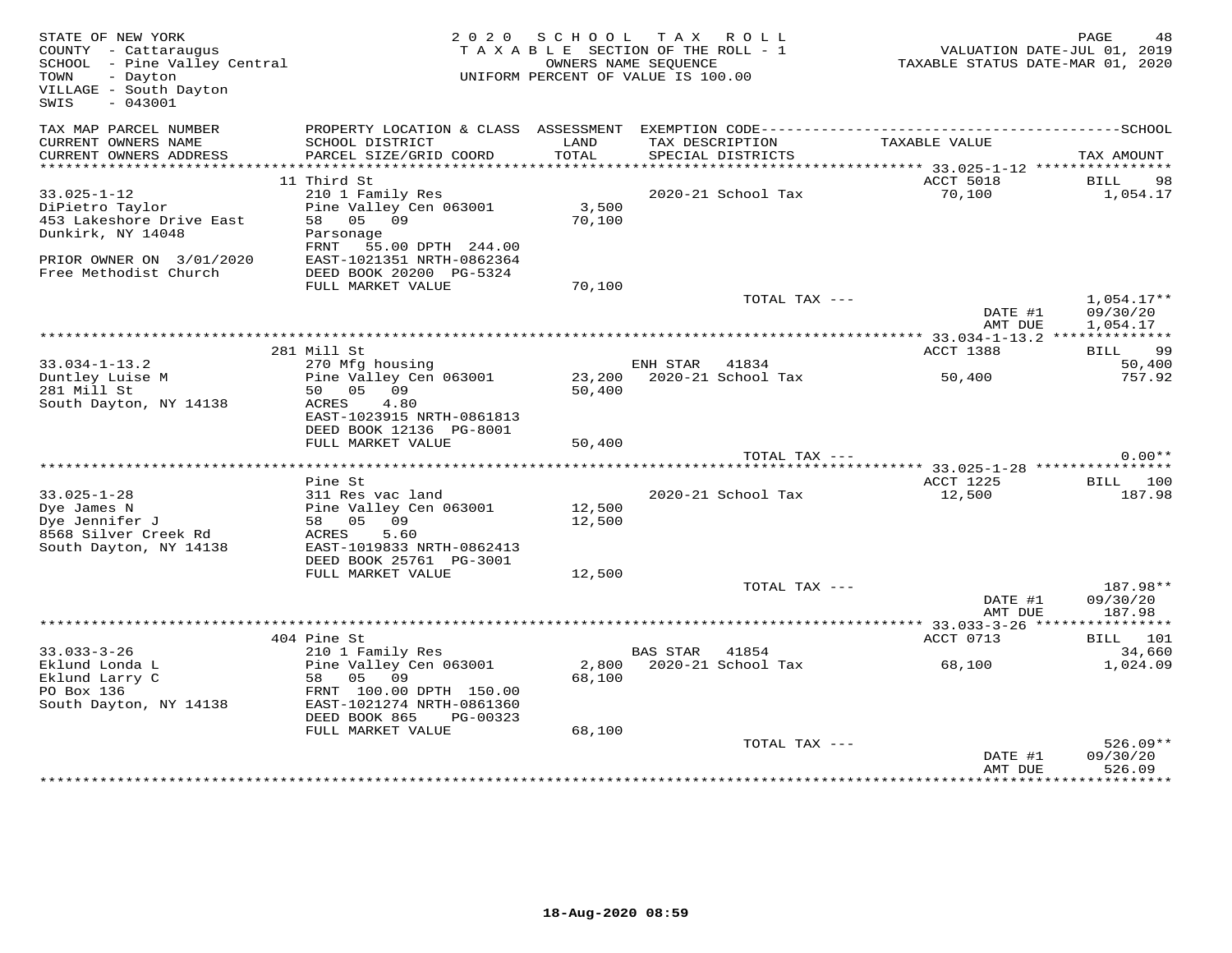| STATE OF NEW YORK<br>COUNTY - Cattaraugus<br>COUNTY - Cattaraugus<br>SCHOOL - Pine Valley Central<br>TOWN<br>- Dayton<br>VILLAGE - South Dayton<br>SWIS<br>$-043001$ |                                                                                  | 2020 SCHOOL TAX ROLL<br>TAXABLE SECTION OF THE ROLL - 1<br>UNIFORM PERCENT OF VALUE IS 100.00 | OWNERS NAME SEOUENCE |                                      | 7.00<br>VALUATION DATE-JUL 01, 2019<br>TAXABLE STATUS DATE-MAR 01, 2020 | PAGE<br>49            |
|----------------------------------------------------------------------------------------------------------------------------------------------------------------------|----------------------------------------------------------------------------------|-----------------------------------------------------------------------------------------------|----------------------|--------------------------------------|-------------------------------------------------------------------------|-----------------------|
| TAX MAP PARCEL NUMBER                                                                                                                                                |                                                                                  |                                                                                               |                      |                                      |                                                                         |                       |
| CURRENT OWNERS NAME<br>CURRENT OWNERS ADDRESS                                                                                                                        | SCHOOL DISTRICT<br>PARCEL SIZE/GRID COORD                                        | LAND<br>TOTAL                                                                                 |                      | TAX DESCRIPTION<br>SPECIAL DISTRICTS | TAXABLE VALUE                                                           | TAX AMOUNT            |
|                                                                                                                                                                      |                                                                                  |                                                                                               |                      |                                      |                                                                         |                       |
| $33.033 - 4 - 15$                                                                                                                                                    | 11 Cherry St<br>210 1 Family Res                                                 |                                                                                               | ENH STAR 41834       |                                      | ACCT 0803                                                               | BILL 102<br>67,000    |
| Ellis Jack L Jr                                                                                                                                                      | Pine Valley Cen 063001                                                           |                                                                                               |                      | 2,800 2020-21 School Tax             | 67,000                                                                  | 1,007.55              |
| PO Box 344                                                                                                                                                           | 58 05 09                                                                         | 67,000                                                                                        |                      |                                      |                                                                         |                       |
| South Dayton, NY 14138                                                                                                                                               | FRNT 100.00 DPTH 150.00<br>EAST-1022022 NRTH-0861462<br>DEED BOOK 00939 PG-00277 |                                                                                               |                      |                                      |                                                                         |                       |
|                                                                                                                                                                      | FULL MARKET VALUE                                                                | 67,000                                                                                        |                      |                                      |                                                                         |                       |
|                                                                                                                                                                      |                                                                                  |                                                                                               |                      | TOTAL TAX ---                        |                                                                         | $0.00**$              |
|                                                                                                                                                                      |                                                                                  |                                                                                               |                      |                                      |                                                                         |                       |
|                                                                                                                                                                      | 1 Mill St                                                                        |                                                                                               |                      |                                      | ACCT 0692                                                               | BILL 103              |
| $33.033 - 6 - 39$<br>Ellis Justin                                                                                                                                    | 210 1 Family Res<br>Pine Valley Cen 063001                                       | 15,100                                                                                        |                      | 2020-21 School Tax                   | 39,400                                                                  | 592.50                |
| 7 Mill St                                                                                                                                                            | 58 05 09                                                                         | 39,400                                                                                        |                      |                                      |                                                                         |                       |
| PO Box 12                                                                                                                                                            | ACRES<br>1.03 BANK 017                                                           |                                                                                               |                      |                                      |                                                                         |                       |
| South Dayton, NY 14138                                                                                                                                               | EAST-1022200 NRTH-0859859                                                        |                                                                                               |                      |                                      |                                                                         |                       |
|                                                                                                                                                                      | DEED BOOK 4334 PG-7002                                                           |                                                                                               |                      |                                      |                                                                         |                       |
|                                                                                                                                                                      | FULL MARKET VALUE                                                                | 39,400                                                                                        |                      |                                      |                                                                         |                       |
|                                                                                                                                                                      |                                                                                  |                                                                                               |                      | TOTAL TAX ---                        | DATE #1                                                                 | 592.50**<br>09/30/20  |
|                                                                                                                                                                      |                                                                                  |                                                                                               |                      |                                      | AMT DUE<br>**************** 33.033-6-21 *****************               | 592.50                |
|                                                                                                                                                                      | 133 Oak St                                                                       |                                                                                               |                      |                                      | ACCT 0872                                                               | BILL 104              |
| $33.033 - 6 - 21$                                                                                                                                                    | 210 1 Family Res                                                                 |                                                                                               |                      | 2020-21 School Tax                   | 29,500                                                                  | 443.62                |
| Ellis Laurence E                                                                                                                                                     | Pine Valley Cen 063001                                                           | 1,700                                                                                         |                      |                                      |                                                                         |                       |
| 11969 Ruckh Hill Rd                                                                                                                                                  | 58 05 09                                                                         | 29,500                                                                                        |                      |                                      |                                                                         |                       |
| PO Box 13                                                                                                                                                            | FRNT 60.00 DPTH 125.00                                                           |                                                                                               |                      |                                      |                                                                         |                       |
| Leon, NY 14751                                                                                                                                                       | EAST-1021785 NRTH-0860350<br>DEED BOOK 16175 PG-4002                             |                                                                                               |                      |                                      |                                                                         |                       |
|                                                                                                                                                                      | FULL MARKET VALUE                                                                | 29,500                                                                                        |                      |                                      |                                                                         |                       |
|                                                                                                                                                                      |                                                                                  |                                                                                               |                      | TOTAL TAX ---                        |                                                                         | $443.62**$            |
|                                                                                                                                                                      |                                                                                  |                                                                                               |                      |                                      | DATE #1                                                                 | 09/30/20              |
|                                                                                                                                                                      |                                                                                  |                                                                                               |                      |                                      | AMT DUE                                                                 | 443.62                |
|                                                                                                                                                                      |                                                                                  |                                                                                               |                      |                                      |                                                                         |                       |
| $33.033 - 6 - 6$                                                                                                                                                     | 19 First St<br>270 Mfg housing                                                   |                                                                                               | BAS STAR 41854       |                                      | ACCT 0773                                                               | BILL 105<br>34,660    |
| Ellis Rhoda                                                                                                                                                          | Pine Valley Cen 063001                                                           |                                                                                               |                      | 7,300 2020-21 School Tax             | 65,000                                                                  | 977.47                |
| Snyder Terry                                                                                                                                                         | 58 05 09                                                                         | 65,000                                                                                        |                      |                                      |                                                                         |                       |
| 19 First St                                                                                                                                                          | FRNT 260.00 DPTH 150.00                                                          |                                                                                               |                      |                                      |                                                                         |                       |
| PO Box 337                                                                                                                                                           | EAST-1021389 NRTH-0860231                                                        |                                                                                               |                      |                                      |                                                                         |                       |
| South Dayton, NY 14138                                                                                                                                               | DEED BOOK 00953 PG-00736                                                         |                                                                                               |                      |                                      |                                                                         |                       |
|                                                                                                                                                                      | FULL MARKET VALUE                                                                | 65,000                                                                                        |                      | TOTAL TAX ---                        |                                                                         | $479.47**$            |
|                                                                                                                                                                      |                                                                                  |                                                                                               |                      |                                      | DATE #1                                                                 | 09/30/20              |
|                                                                                                                                                                      |                                                                                  |                                                                                               |                      |                                      | AMT DUE                                                                 | 479.47                |
|                                                                                                                                                                      |                                                                                  |                                                                                               |                      |                                      | ***************                                                         | * * * * * * * * * * * |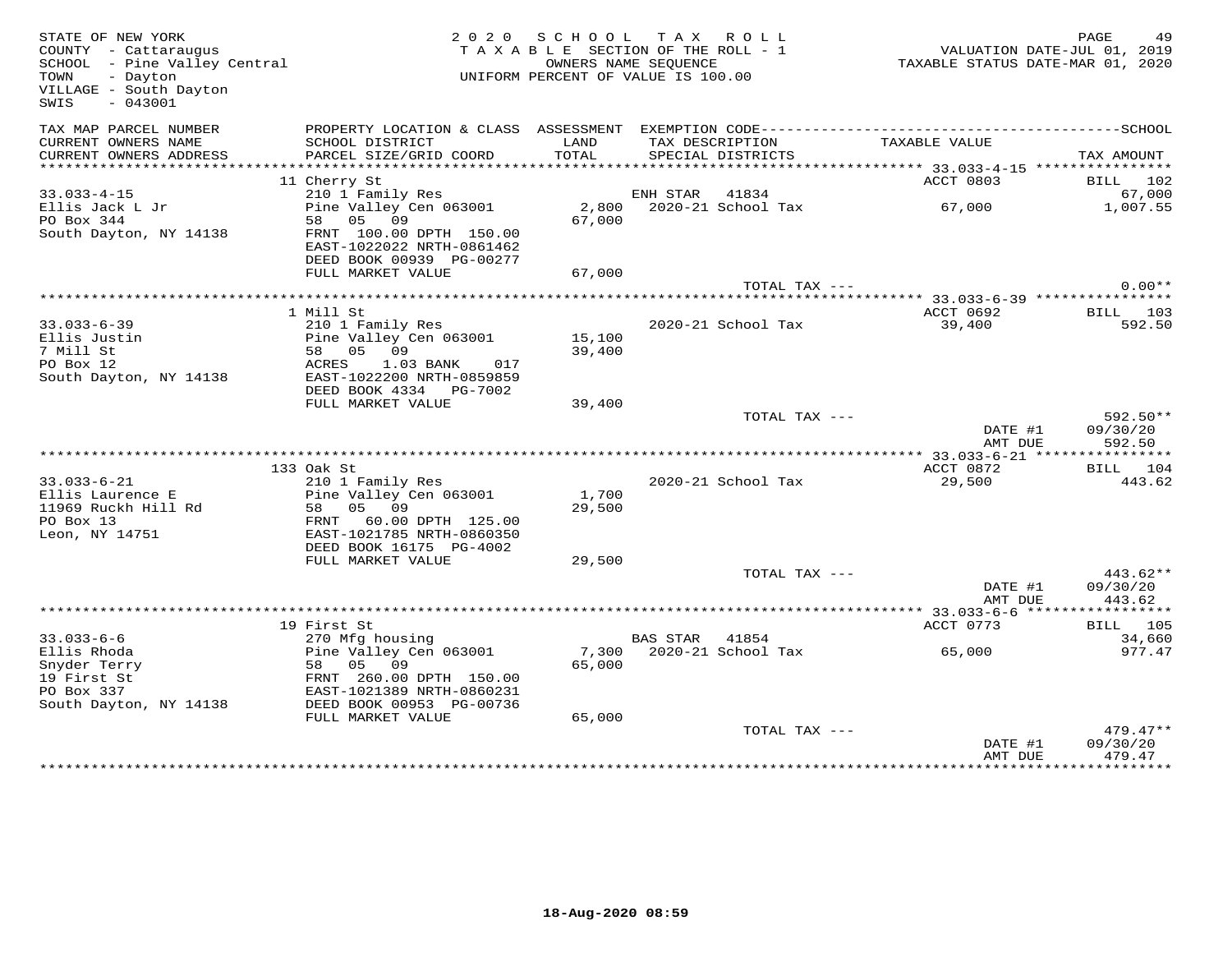| TAX MAP PARCEL NUMBER<br>PROPERTY LOCATION & CLASS ASSESSMENT<br>CURRENT OWNERS NAME<br>SCHOOL DISTRICT<br>LAND<br>TAX DESCRIPTION<br>TAXABLE VALUE<br>CURRENT OWNERS ADDRESS<br>PARCEL SIZE/GRID COORD<br>TOTAL<br>SPECIAL DISTRICTS<br>*************************<br>ACCT 0686<br>321 Pine St<br>BILL<br>106<br>$33.033 - 5 - 6$<br>210 1 Family Res<br><b>BAS STAR</b><br>41854<br>Pine Valley Cen 063001<br>2,800<br>2020-21 School Tax<br>37,600<br>Elwell Jayette<br>Elwell Roger<br>58<br>05<br>09<br>37,600<br>321 Pine St<br>FRNT 100.00 DPTH 150.00<br>PO Box 475<br>032<br>BANK<br>South Dayton, NY 14138<br>EAST-1021355 NRTH-0861039<br>DEED BOOK 01004 PG-00498<br>FULL MARKET VALUE<br>37,600<br>$67.43**$<br>TOTAL TAX ---<br>DATE #1<br>09/30/20<br>AMT DUE<br>67.43<br>*** 33.026-1-5 ****<br>107<br>2 Prospect St<br>ACCT 5031<br>BILL<br>$33.026 - 1 - 5$<br>210 1 Family Res<br>2020-21 School Tax<br>101,100<br>1,520.35<br>20,100<br>Feger Paul<br>Pine Valley Cen 063001<br>177 Tremont Ave<br>05 09<br>101,100<br>58<br>5.60<br>Kenmore, NY 14217<br>ACRES<br>EAST-1022796 NRTH-0862203<br>DEED BOOK 7591 PG-3001<br>FULL MARKET VALUE<br>101,100<br>TOTAL TAX ---<br>DATE #1<br>09/30/20<br>AMT DUE<br>1,520.35<br>**********************************<br>** 33.033-2-5.2 ****<br>56 Main St<br>ACCT 1162<br>$33.033 - 2 - 5.2$<br>310 Res Vac<br>2020-21 School Tax<br>2,800<br>Feger Paul<br>Pine Valley Cen 063001<br>2,800<br>177 Tremont Ave<br>05<br>2,800<br>58<br>09<br>Kenmore, NY 14217<br>99.94 DPTH<br>FRNT<br>65.58<br>EAST-1020561 NRTH-0861234<br>DEED BOOK 23942 PG-5006<br>FULL MARKET VALUE<br>2,800<br>TOTAL TAX ---<br>42.11**<br>09/30/20<br>DATE #1<br>AMT DUE<br>42.11<br>***********<br>ACCT 1289<br>41 Main St<br>BILL 109<br>$33.033 - 1 - 14.4$<br>20,000<br>270 Mfg housing<br>2020-21 School Tax<br>Pine Valley Cen 063001<br>Feger Paul J<br>3,000<br>20,000<br>177 Tremont Ave<br>58<br>05 09<br>FRNT 38.00 DPTH 228.80<br>Kenmore, NY 14217<br>EAST-1019993 NRTH-0861214<br>DEED BOOK 21912 PG-3005<br>FULL MARKET VALUE<br>20,000<br>TOTAL TAX ---<br>09/30/20<br>DATE #1<br>AMT DUE | STATE OF NEW YORK<br>COUNTY - Cattaraugus<br>SCHOOL - Pine Valley Central<br>TOWN<br>- Dayton<br>VILLAGE - South Dayton<br>$-043001$<br>SWIS | 2 0 2 0 | S C H O O L<br>TAXABLE SECTION OF THE ROLL - 1<br>UNIFORM PERCENT OF VALUE IS 100.00 | TAX ROLL<br>OWNERS NAME SEQUENCE |  | PAGE<br>50<br>VALUATION DATE-JUL 01, 2019<br>TAXABLE STATUS DATE-MAR 01, 2020 |
|-----------------------------------------------------------------------------------------------------------------------------------------------------------------------------------------------------------------------------------------------------------------------------------------------------------------------------------------------------------------------------------------------------------------------------------------------------------------------------------------------------------------------------------------------------------------------------------------------------------------------------------------------------------------------------------------------------------------------------------------------------------------------------------------------------------------------------------------------------------------------------------------------------------------------------------------------------------------------------------------------------------------------------------------------------------------------------------------------------------------------------------------------------------------------------------------------------------------------------------------------------------------------------------------------------------------------------------------------------------------------------------------------------------------------------------------------------------------------------------------------------------------------------------------------------------------------------------------------------------------------------------------------------------------------------------------------------------------------------------------------------------------------------------------------------------------------------------------------------------------------------------------------------------------------------------------------------------------------------------------------------------------------------------------------------------------------------------------------------------------------------------------------|----------------------------------------------------------------------------------------------------------------------------------------------|---------|--------------------------------------------------------------------------------------|----------------------------------|--|-------------------------------------------------------------------------------|
|                                                                                                                                                                                                                                                                                                                                                                                                                                                                                                                                                                                                                                                                                                                                                                                                                                                                                                                                                                                                                                                                                                                                                                                                                                                                                                                                                                                                                                                                                                                                                                                                                                                                                                                                                                                                                                                                                                                                                                                                                                                                                                                                               |                                                                                                                                              |         |                                                                                      |                                  |  | TAX AMOUNT                                                                    |
|                                                                                                                                                                                                                                                                                                                                                                                                                                                                                                                                                                                                                                                                                                                                                                                                                                                                                                                                                                                                                                                                                                                                                                                                                                                                                                                                                                                                                                                                                                                                                                                                                                                                                                                                                                                                                                                                                                                                                                                                                                                                                                                                               |                                                                                                                                              |         |                                                                                      |                                  |  |                                                                               |
|                                                                                                                                                                                                                                                                                                                                                                                                                                                                                                                                                                                                                                                                                                                                                                                                                                                                                                                                                                                                                                                                                                                                                                                                                                                                                                                                                                                                                                                                                                                                                                                                                                                                                                                                                                                                                                                                                                                                                                                                                                                                                                                                               |                                                                                                                                              |         |                                                                                      |                                  |  | 34,660<br>565.43                                                              |
|                                                                                                                                                                                                                                                                                                                                                                                                                                                                                                                                                                                                                                                                                                                                                                                                                                                                                                                                                                                                                                                                                                                                                                                                                                                                                                                                                                                                                                                                                                                                                                                                                                                                                                                                                                                                                                                                                                                                                                                                                                                                                                                                               |                                                                                                                                              |         |                                                                                      |                                  |  |                                                                               |
|                                                                                                                                                                                                                                                                                                                                                                                                                                                                                                                                                                                                                                                                                                                                                                                                                                                                                                                                                                                                                                                                                                                                                                                                                                                                                                                                                                                                                                                                                                                                                                                                                                                                                                                                                                                                                                                                                                                                                                                                                                                                                                                                               |                                                                                                                                              |         |                                                                                      |                                  |  |                                                                               |
|                                                                                                                                                                                                                                                                                                                                                                                                                                                                                                                                                                                                                                                                                                                                                                                                                                                                                                                                                                                                                                                                                                                                                                                                                                                                                                                                                                                                                                                                                                                                                                                                                                                                                                                                                                                                                                                                                                                                                                                                                                                                                                                                               |                                                                                                                                              |         |                                                                                      |                                  |  |                                                                               |
|                                                                                                                                                                                                                                                                                                                                                                                                                                                                                                                                                                                                                                                                                                                                                                                                                                                                                                                                                                                                                                                                                                                                                                                                                                                                                                                                                                                                                                                                                                                                                                                                                                                                                                                                                                                                                                                                                                                                                                                                                                                                                                                                               |                                                                                                                                              |         |                                                                                      |                                  |  |                                                                               |
|                                                                                                                                                                                                                                                                                                                                                                                                                                                                                                                                                                                                                                                                                                                                                                                                                                                                                                                                                                                                                                                                                                                                                                                                                                                                                                                                                                                                                                                                                                                                                                                                                                                                                                                                                                                                                                                                                                                                                                                                                                                                                                                                               |                                                                                                                                              |         |                                                                                      |                                  |  |                                                                               |
|                                                                                                                                                                                                                                                                                                                                                                                                                                                                                                                                                                                                                                                                                                                                                                                                                                                                                                                                                                                                                                                                                                                                                                                                                                                                                                                                                                                                                                                                                                                                                                                                                                                                                                                                                                                                                                                                                                                                                                                                                                                                                                                                               |                                                                                                                                              |         |                                                                                      |                                  |  |                                                                               |
|                                                                                                                                                                                                                                                                                                                                                                                                                                                                                                                                                                                                                                                                                                                                                                                                                                                                                                                                                                                                                                                                                                                                                                                                                                                                                                                                                                                                                                                                                                                                                                                                                                                                                                                                                                                                                                                                                                                                                                                                                                                                                                                                               |                                                                                                                                              |         |                                                                                      |                                  |  |                                                                               |
|                                                                                                                                                                                                                                                                                                                                                                                                                                                                                                                                                                                                                                                                                                                                                                                                                                                                                                                                                                                                                                                                                                                                                                                                                                                                                                                                                                                                                                                                                                                                                                                                                                                                                                                                                                                                                                                                                                                                                                                                                                                                                                                                               |                                                                                                                                              |         |                                                                                      |                                  |  | $1,520.35**$                                                                  |
|                                                                                                                                                                                                                                                                                                                                                                                                                                                                                                                                                                                                                                                                                                                                                                                                                                                                                                                                                                                                                                                                                                                                                                                                                                                                                                                                                                                                                                                                                                                                                                                                                                                                                                                                                                                                                                                                                                                                                                                                                                                                                                                                               |                                                                                                                                              |         |                                                                                      |                                  |  | ***********                                                                   |
|                                                                                                                                                                                                                                                                                                                                                                                                                                                                                                                                                                                                                                                                                                                                                                                                                                                                                                                                                                                                                                                                                                                                                                                                                                                                                                                                                                                                                                                                                                                                                                                                                                                                                                                                                                                                                                                                                                                                                                                                                                                                                                                                               |                                                                                                                                              |         |                                                                                      |                                  |  | BILL 108                                                                      |
|                                                                                                                                                                                                                                                                                                                                                                                                                                                                                                                                                                                                                                                                                                                                                                                                                                                                                                                                                                                                                                                                                                                                                                                                                                                                                                                                                                                                                                                                                                                                                                                                                                                                                                                                                                                                                                                                                                                                                                                                                                                                                                                                               |                                                                                                                                              |         |                                                                                      |                                  |  | 42.11                                                                         |
|                                                                                                                                                                                                                                                                                                                                                                                                                                                                                                                                                                                                                                                                                                                                                                                                                                                                                                                                                                                                                                                                                                                                                                                                                                                                                                                                                                                                                                                                                                                                                                                                                                                                                                                                                                                                                                                                                                                                                                                                                                                                                                                                               |                                                                                                                                              |         |                                                                                      |                                  |  |                                                                               |
|                                                                                                                                                                                                                                                                                                                                                                                                                                                                                                                                                                                                                                                                                                                                                                                                                                                                                                                                                                                                                                                                                                                                                                                                                                                                                                                                                                                                                                                                                                                                                                                                                                                                                                                                                                                                                                                                                                                                                                                                                                                                                                                                               |                                                                                                                                              |         |                                                                                      |                                  |  |                                                                               |
|                                                                                                                                                                                                                                                                                                                                                                                                                                                                                                                                                                                                                                                                                                                                                                                                                                                                                                                                                                                                                                                                                                                                                                                                                                                                                                                                                                                                                                                                                                                                                                                                                                                                                                                                                                                                                                                                                                                                                                                                                                                                                                                                               |                                                                                                                                              |         |                                                                                      |                                  |  |                                                                               |
|                                                                                                                                                                                                                                                                                                                                                                                                                                                                                                                                                                                                                                                                                                                                                                                                                                                                                                                                                                                                                                                                                                                                                                                                                                                                                                                                                                                                                                                                                                                                                                                                                                                                                                                                                                                                                                                                                                                                                                                                                                                                                                                                               |                                                                                                                                              |         |                                                                                      |                                  |  |                                                                               |
|                                                                                                                                                                                                                                                                                                                                                                                                                                                                                                                                                                                                                                                                                                                                                                                                                                                                                                                                                                                                                                                                                                                                                                                                                                                                                                                                                                                                                                                                                                                                                                                                                                                                                                                                                                                                                                                                                                                                                                                                                                                                                                                                               |                                                                                                                                              |         |                                                                                      |                                  |  | 300.76                                                                        |
|                                                                                                                                                                                                                                                                                                                                                                                                                                                                                                                                                                                                                                                                                                                                                                                                                                                                                                                                                                                                                                                                                                                                                                                                                                                                                                                                                                                                                                                                                                                                                                                                                                                                                                                                                                                                                                                                                                                                                                                                                                                                                                                                               |                                                                                                                                              |         |                                                                                      |                                  |  |                                                                               |
|                                                                                                                                                                                                                                                                                                                                                                                                                                                                                                                                                                                                                                                                                                                                                                                                                                                                                                                                                                                                                                                                                                                                                                                                                                                                                                                                                                                                                                                                                                                                                                                                                                                                                                                                                                                                                                                                                                                                                                                                                                                                                                                                               |                                                                                                                                              |         |                                                                                      |                                  |  |                                                                               |
|                                                                                                                                                                                                                                                                                                                                                                                                                                                                                                                                                                                                                                                                                                                                                                                                                                                                                                                                                                                                                                                                                                                                                                                                                                                                                                                                                                                                                                                                                                                                                                                                                                                                                                                                                                                                                                                                                                                                                                                                                                                                                                                                               |                                                                                                                                              |         |                                                                                      |                                  |  | $300.76**$<br>300.76<br>************                                          |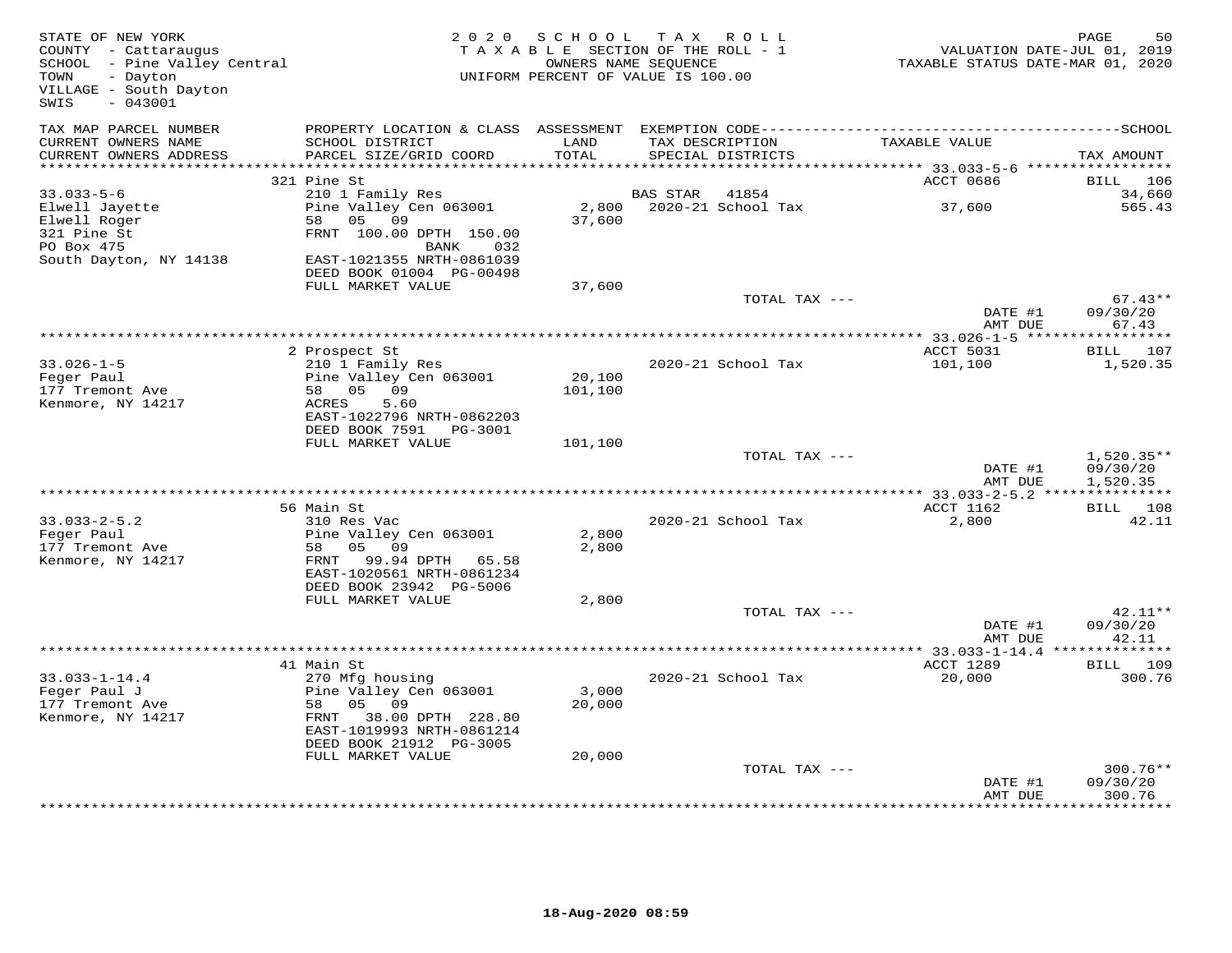| STATE OF NEW YORK<br>COUNTY - Cattaraugus<br>SCHOOL - Pine Valley Central<br>- Dayton<br>TOWN<br>VILLAGE - South Dayton<br>$-043001$<br>SWIS |                                                       | 2020 SCHOOL             | TAX ROLL<br>TAXABLE SECTION OF THE ROLL - 1<br>OWNERS NAME SEQUENCE<br>UNIFORM PERCENT OF VALUE IS 100.00 | VALUATION DATE-JUL 01, 2019<br>TAXABLE STATUS DATE-MAR 01, 2020 | PAGE<br>51         |
|----------------------------------------------------------------------------------------------------------------------------------------------|-------------------------------------------------------|-------------------------|-----------------------------------------------------------------------------------------------------------|-----------------------------------------------------------------|--------------------|
| TAX MAP PARCEL NUMBER                                                                                                                        |                                                       |                         |                                                                                                           |                                                                 |                    |
| CURRENT OWNERS NAME<br>CURRENT OWNERS ADDRESS                                                                                                | SCHOOL DISTRICT<br>PARCEL SIZE/GRID COORD             | LAND<br>TOTAL           | TAX DESCRIPTION<br>SPECIAL DISTRICTS                                                                      | TAXABLE VALUE                                                   | TAX AMOUNT         |
| **********************                                                                                                                       |                                                       | * * * * * * * * * * * * |                                                                                                           |                                                                 |                    |
|                                                                                                                                              | 135 Oaks Rd                                           |                         |                                                                                                           | ACCT 0756                                                       | <b>BILL</b> 110    |
| $33.033 - 1 - 4.1$                                                                                                                           | 311 Res vac land                                      |                         | 2020-21 School Tax                                                                                        | 3,200                                                           | 48.12              |
| Fellinger Jeffrey R<br>717 137 St NE                                                                                                         | Pine Valley Cen 063001<br>58 05 09                    | 3,200<br>3,200          |                                                                                                           |                                                                 |                    |
| Bradenton, FL 34212                                                                                                                          | FRNT 225.00 DPTH 110.00                               |                         |                                                                                                           |                                                                 |                    |
|                                                                                                                                              | EAST-1019301 NRTH-0861670                             |                         |                                                                                                           |                                                                 |                    |
|                                                                                                                                              | DEED BOOK 5808 PG-6015<br>FULL MARKET VALUE           | 3,200                   |                                                                                                           |                                                                 |                    |
|                                                                                                                                              |                                                       |                         | TOTAL TAX ---                                                                                             |                                                                 | $48.12**$          |
|                                                                                                                                              |                                                       |                         |                                                                                                           | DATE #1                                                         | 09/30/20           |
|                                                                                                                                              |                                                       |                         |                                                                                                           | AMT DUE                                                         | 48.12              |
|                                                                                                                                              | 83 First Ave                                          |                         |                                                                                                           | ACCT 0742                                                       | <b>BILL</b> 111    |
| $33.033 - 6 - 27.1$                                                                                                                          | 270 Mfg housing                                       |                         | 2020-21 School Tax                                                                                        | 16,700                                                          | 251.14             |
| Fisher James R                                                                                                                               | Pine Valley Cen 063001                                | 8,700                   |                                                                                                           |                                                                 |                    |
| 8790 Dye Rd                                                                                                                                  | 58 05 09                                              | 16,700                  |                                                                                                           |                                                                 |                    |
| South Dayton, NY 14138                                                                                                                       | 80.00 DPTH 150.00<br>FRNT                             |                         |                                                                                                           |                                                                 |                    |
|                                                                                                                                              | $0.28$ BANK<br>ACRES<br>017                           |                         |                                                                                                           |                                                                 |                    |
|                                                                                                                                              | EAST-1021687 NRTH-0860086                             |                         |                                                                                                           |                                                                 |                    |
|                                                                                                                                              | DEED BOOK 23219 PG-7001                               |                         |                                                                                                           |                                                                 |                    |
|                                                                                                                                              | FULL MARKET VALUE                                     | 16,700                  | TOTAL TAX ---                                                                                             |                                                                 | $251.14**$         |
|                                                                                                                                              |                                                       |                         |                                                                                                           | DATE #1<br>AMT DUE                                              | 09/30/20<br>251.14 |
|                                                                                                                                              |                                                       |                         |                                                                                                           |                                                                 |                    |
|                                                                                                                                              | 38 Second Ave                                         |                         |                                                                                                           | ACCT 0781                                                       | BILL 112           |
| $33.033 - 6 - 12$                                                                                                                            | 210 1 Family Res                                      |                         | BAS STAR 41854                                                                                            |                                                                 | 34,660             |
| Foster Stephen M                                                                                                                             | Pine Valley Cen 063001                                |                         | 1,700 2020-21 School Tax                                                                                  | 38,200                                                          | 574.45             |
| PO Box 82                                                                                                                                    | 58 05 09                                              | 38,200                  |                                                                                                           |                                                                 |                    |
| South Dayton, NY 14138                                                                                                                       | FRNT 60.00 DPTH 150.00                                |                         |                                                                                                           |                                                                 |                    |
|                                                                                                                                              | EAST-1021350 NRTH-0860473<br>DEED BOOK 00949 PG-00461 |                         |                                                                                                           |                                                                 |                    |
|                                                                                                                                              | FULL MARKET VALUE                                     | 38,200                  |                                                                                                           |                                                                 |                    |
|                                                                                                                                              |                                                       |                         | TOTAL TAX ---                                                                                             |                                                                 | $76.45**$          |
|                                                                                                                                              |                                                       |                         |                                                                                                           | DATE #1                                                         | 09/30/20           |
|                                                                                                                                              |                                                       |                         |                                                                                                           | AMT DUE                                                         | 76.45              |
|                                                                                                                                              |                                                       |                         |                                                                                                           |                                                                 |                    |
| $33.033 - 3 - 38$                                                                                                                            | 419 Pine St<br>210 1 Family Res                       |                         | BAS STAR<br>41854                                                                                         | ACCT 0846                                                       | BILL 113<br>34,660 |
| Frederickson Melinda                                                                                                                         | Pine Valley Cen 063001                                |                         | 2,400 2020-21 School Tax                                                                                  | 44,500                                                          | 669.19             |
| PO Box 263                                                                                                                                   | 05 09<br>58                                           | 44,500                  |                                                                                                           |                                                                 |                    |
| South Dayton, NY 14138                                                                                                                       | 85.00 DPTH 100.00<br>FRNT<br>BANK<br>012              |                         |                                                                                                           |                                                                 |                    |
|                                                                                                                                              | EAST-1020863 NRTH-0861420                             |                         |                                                                                                           |                                                                 |                    |
|                                                                                                                                              | DEED BOOK 00969 PG-00266                              |                         |                                                                                                           |                                                                 |                    |
|                                                                                                                                              | FULL MARKET VALUE                                     | 44,500                  |                                                                                                           |                                                                 |                    |
|                                                                                                                                              |                                                       |                         | TOTAL TAX ---                                                                                             |                                                                 | $171.19**$         |
|                                                                                                                                              |                                                       |                         |                                                                                                           | DATE #1<br>AMT DUE                                              | 09/30/20<br>171.19 |
|                                                                                                                                              |                                                       |                         |                                                                                                           |                                                                 | .                  |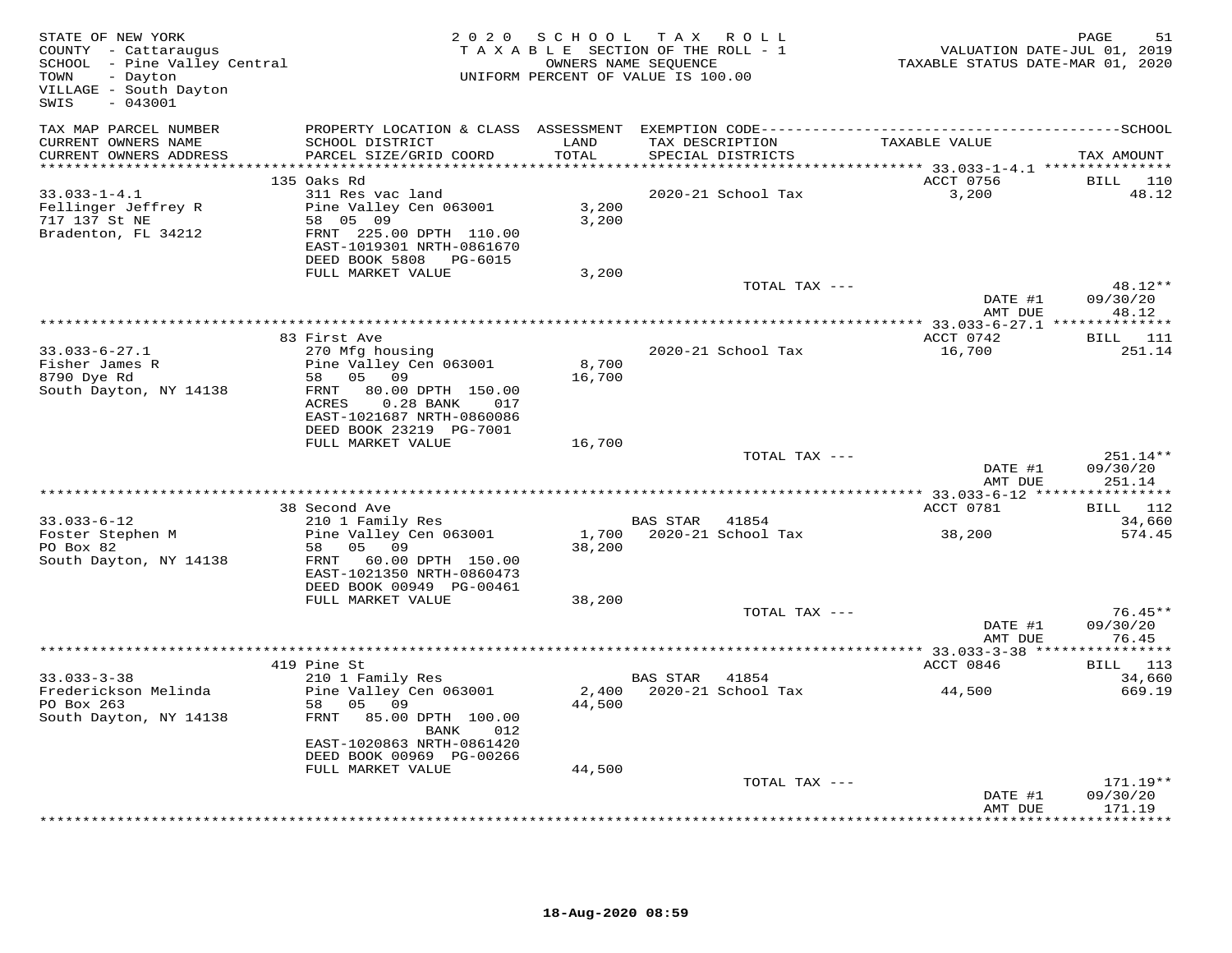| STATE OF NEW YORK<br>COUNTY - Cattaraugus<br>SCHOOL - Pine Valley Central<br>- Dayton<br>TOWN<br>VILLAGE - South Dayton<br>$-043001$<br>SWIS |                                                                           | 2020 SCHOOL     | TAX ROLL<br>TAXABLE SECTION OF THE ROLL - 1<br>OWNERS NAME SEQUENCE<br>UNIFORM PERCENT OF VALUE IS 100.00 | VALUATION DATE-JUL 01, 2019<br>TAXABLE STATUS DATE-MAR 01, 2020 | PAGE<br>52                       |
|----------------------------------------------------------------------------------------------------------------------------------------------|---------------------------------------------------------------------------|-----------------|-----------------------------------------------------------------------------------------------------------|-----------------------------------------------------------------|----------------------------------|
| TAX MAP PARCEL NUMBER                                                                                                                        |                                                                           |                 |                                                                                                           |                                                                 |                                  |
| CURRENT OWNERS NAME<br>CURRENT OWNERS ADDRESS                                                                                                | SCHOOL DISTRICT<br>PARCEL SIZE/GRID COORD                                 | LAND<br>TOTAL   | TAX DESCRIPTION<br>SPECIAL DISTRICTS                                                                      | TAXABLE VALUE                                                   | TAX AMOUNT                       |
| ***********************                                                                                                                      |                                                                           | **********      | ************************************* 33.033-5-19 ****************                                        |                                                                 |                                  |
| $33.033 - 5 - 19$                                                                                                                            | 224 Pine St<br>220 2 Family Res                                           |                 | 2020-21 School Tax                                                                                        | ACCT 0776<br>70,100                                             | BILL 114<br>1,054.17             |
| Fryer Jonathan W                                                                                                                             | Pine Valley Cen 063001                                                    | 1,700           |                                                                                                           |                                                                 |                                  |
| 224 Pine St                                                                                                                                  | 58 05 09                                                                  | 70,100          |                                                                                                           |                                                                 |                                  |
| South Dayton, NY 14138                                                                                                                       | FRNT 59.00 DPTH 150.00<br>BANK<br>017<br>EAST-1021991 NRTH-0860849        |                 |                                                                                                           |                                                                 |                                  |
|                                                                                                                                              | DEED BOOK 27899 PG-5002                                                   |                 |                                                                                                           |                                                                 |                                  |
|                                                                                                                                              | FULL MARKET VALUE                                                         | 70,100          |                                                                                                           |                                                                 |                                  |
|                                                                                                                                              |                                                                           |                 | TOTAL TAX ---                                                                                             | DATE #1                                                         | $1,054.17**$<br>09/30/20         |
|                                                                                                                                              |                                                                           |                 |                                                                                                           | AMT DUE                                                         | 1,054.17                         |
|                                                                                                                                              |                                                                           |                 |                                                                                                           |                                                                 |                                  |
|                                                                                                                                              | 68 Pine St                                                                |                 |                                                                                                           | ACCT 0740                                                       | BILL 115                         |
| $33.034 - 3 - 14$                                                                                                                            | 210 1 Family Res                                                          |                 | 2020-21 School Tax                                                                                        | 54,600                                                          | 821.08                           |
| Fye Rodger A Jr<br>68 Pine St.                                                                                                               | Pine Valley Cen 063001<br>58 05 09                                        | 3,400<br>54,600 |                                                                                                           |                                                                 |                                  |
| South Dayton, NY 14138                                                                                                                       | FRNT 120.00 DPTH 125.00<br>BANK<br>017                                    |                 |                                                                                                           |                                                                 |                                  |
|                                                                                                                                              | EAST-1022925 NRTH-0860172<br>DEED BOOK 24182 PG-9002<br>FULL MARKET VALUE | 54,600          |                                                                                                           |                                                                 |                                  |
|                                                                                                                                              |                                                                           |                 | TOTAL TAX ---                                                                                             |                                                                 | 821.08**                         |
|                                                                                                                                              |                                                                           |                 |                                                                                                           | DATE #1<br>AMT DUE                                              | 09/30/20<br>821.08               |
|                                                                                                                                              |                                                                           |                 |                                                                                                           | **************** 33.034-3-3 ******************                  |                                  |
| $33.034 - 3 - 3$                                                                                                                             | 107 Pine St<br>433 Auto body                                              |                 | 2020-21 School Tax                                                                                        | ACCT 0691<br>25,000                                             | BILL 116<br>375.95               |
| Genovese Jason                                                                                                                               | Pine Valley Cen 063001                                                    | 5,000           |                                                                                                           |                                                                 |                                  |
| 3628 Straight Rd<br>Fredonia, NY 14063                                                                                                       | 58 05 09<br>FRNT 100.00 DPTH 139.00<br>EAST-1022475 NRTH-0860248          | 25,000          |                                                                                                           |                                                                 |                                  |
|                                                                                                                                              | DEED BOOK 14280 PG-2002                                                   |                 |                                                                                                           |                                                                 |                                  |
|                                                                                                                                              | FULL MARKET VALUE                                                         | 25,000          |                                                                                                           |                                                                 |                                  |
|                                                                                                                                              |                                                                           |                 | TOTAL TAX ---                                                                                             | DATE #1<br>AMT DUE                                              | $375.95**$<br>09/30/20<br>375.95 |
|                                                                                                                                              |                                                                           |                 |                                                                                                           |                                                                 |                                  |
|                                                                                                                                              | 215 Pine St                                                               |                 |                                                                                                           | ACCT 0799                                                       | BILL 117                         |
| $33.033 - 5 - 44.1$                                                                                                                          | 426 Fast food                                                             | 2,000           | 2020-21 School Tax                                                                                        | 34,700                                                          | 521.82                           |
| Gernatt Brian<br>Gernatt Beverly                                                                                                             | Pine Valley Cen 063001<br>58 05<br>09                                     | 34,700          |                                                                                                           |                                                                 |                                  |
| 2600 Gowanda-Zoar Rd                                                                                                                         | FRNT 42.33 DPTH 75.00                                                     |                 |                                                                                                           |                                                                 |                                  |
| Gowanda, NY 14070                                                                                                                            | EAST-1022059 NRTH-0860582<br>DEED BOOK 11201 PG-6003                      |                 |                                                                                                           |                                                                 |                                  |
|                                                                                                                                              | FULL MARKET VALUE                                                         | 34,700          |                                                                                                           |                                                                 |                                  |
|                                                                                                                                              |                                                                           |                 | TOTAL TAX ---                                                                                             | DATE #1                                                         | $521.82**$<br>09/30/20           |
|                                                                                                                                              |                                                                           |                 |                                                                                                           | AMT DUE                                                         | 521.82<br>* * * * * * * *        |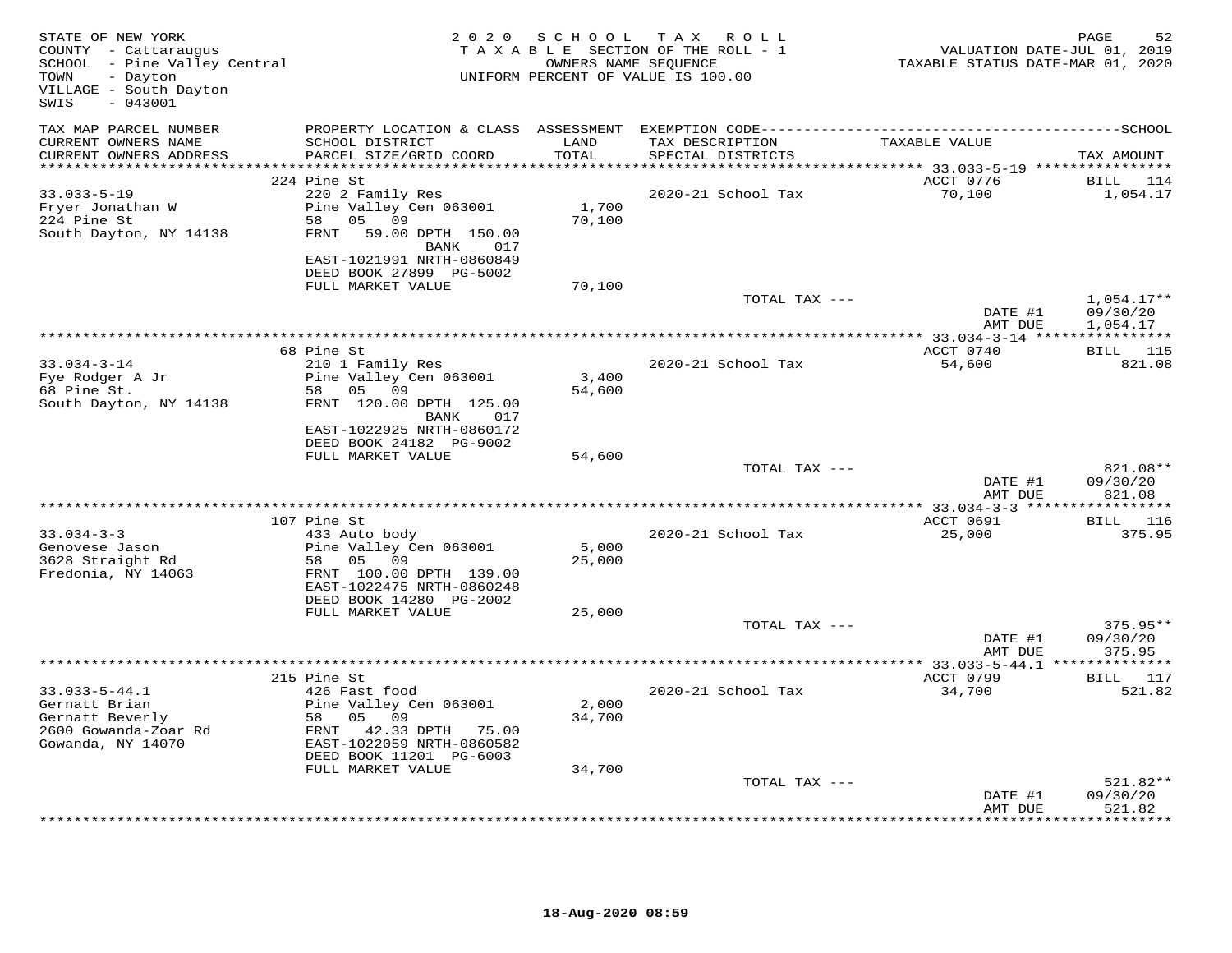| STATE OF NEW YORK<br>COUNTY - Cattaraugus<br>COUNTY - Cattaraugus<br>SCHOOL - Pine Valley Central<br>TOWN<br>- Dayton<br>VILLAGE - South Dayton<br>$-043001$<br>SWIS |                                                                                  | 2020 SCHOOL<br>TAXABLE SECTION OF THE ROLL - 1<br>UNIFORM PERCENT OF VALUE IS 100.00 | TAX ROLL<br>OWNERS NAME SEQUENCE |                                      | VALUATION DATE-JUL 01, 2019<br>TAXABLE STATUS DATE-MAR 01, 2020 | PAGE<br>53                     |
|----------------------------------------------------------------------------------------------------------------------------------------------------------------------|----------------------------------------------------------------------------------|--------------------------------------------------------------------------------------|----------------------------------|--------------------------------------|-----------------------------------------------------------------|--------------------------------|
| TAX MAP PARCEL NUMBER<br>CURRENT OWNERS NAME<br>CURRENT OWNERS ADDRESS                                                                                               | SCHOOL DISTRICT<br>PARCEL SIZE/GRID COORD                                        | LAND<br>TOTAL                                                                        |                                  | TAX DESCRIPTION<br>SPECIAL DISTRICTS | TAXABLE VALUE                                                   | TAX AMOUNT                     |
|                                                                                                                                                                      |                                                                                  |                                                                                      |                                  |                                      |                                                                 |                                |
| $33.033 - 5 - 22$                                                                                                                                                    | 47 Maple St<br>210 1 Family Res                                                  |                                                                                      | BAS STAR                         | 41854                                | ACCT 0722                                                       | <b>BILL</b><br>118<br>34,660   |
| Giannini Marily A<br>47 Maple St                                                                                                                                     | Pine Valley Cen 063001<br>58 05 09                                               | 2,800<br>65,600                                                                      |                                  | 2020-21 School Tax                   | 65,600                                                          | 986.50                         |
| PO Box 126<br>South Dayton, NY 14138                                                                                                                                 | FRNT 100.00 DPTH 150.00<br>EAST-1022217 NRTH-0860873<br>DEED BOOK 01010 PG-00291 |                                                                                      |                                  |                                      |                                                                 |                                |
|                                                                                                                                                                      | FULL MARKET VALUE                                                                | 65,600                                                                               |                                  |                                      |                                                                 |                                |
|                                                                                                                                                                      |                                                                                  |                                                                                      |                                  | TOTAL TAX ---                        | DATE #1                                                         | 488.50**<br>09/30/20           |
|                                                                                                                                                                      |                                                                                  |                                                                                      |                                  |                                      | AMT DUE                                                         | 488.50                         |
|                                                                                                                                                                      | 37 Main St                                                                       |                                                                                      |                                  |                                      | ACCT 1142                                                       | BILL 119                       |
| $33.033 - 1 - 14.2$                                                                                                                                                  | 210 1 Family Res<br>zio i ramily Res<br>Pine Valley Cen 063001                   |                                                                                      | BAS STAR 41854                   |                                      |                                                                 | 34,660                         |
| Gierszewski Mark A<br>Gierszewski Rhonda C<br>37 Main St                                                                                                             | 58 05 09<br>FRNT 112.00 DPTH 150.00                                              | 44,800                                                                               |                                  | 3,100 2020-21 School Tax             | 44,800                                                          | 673.71                         |
| South Dayton, NY 14138                                                                                                                                               | EAST-1019994 NRTH-0861140                                                        |                                                                                      |                                  |                                      |                                                                 |                                |
|                                                                                                                                                                      | DEED BOOK 2707 PG-7001<br>FULL MARKET VALUE                                      | 44,800                                                                               |                                  |                                      |                                                                 |                                |
|                                                                                                                                                                      |                                                                                  |                                                                                      |                                  | TOTAL TAX ---                        | DATE #1<br>AMT DUE                                              | $175.71**$<br>09/30/20         |
|                                                                                                                                                                      |                                                                                  |                                                                                      |                                  |                                      |                                                                 | 175.71                         |
|                                                                                                                                                                      | 210 Maple St                                                                     |                                                                                      |                                  |                                      | ACCT 0912                                                       | BILL 120                       |
| $33.033 - 3 - 18$                                                                                                                                                    | 312 Vac w/imprv                                                                  |                                                                                      |                                  | 2020-21 School Tax                   | 3,000                                                           | 45.11                          |
| Gould Donald J II<br>206 Maple St                                                                                                                                    | Pine Valley Cen 063001<br>58 05 09                                               | 2,800<br>3,000                                                                       |                                  |                                      |                                                                 |                                |
| PO Box 166<br>South Dayton, NY 14138                                                                                                                                 | FRNT 100.00 DPTH 150.00<br>EAST-1021363 NRTH-0861746                             |                                                                                      |                                  |                                      |                                                                 |                                |
|                                                                                                                                                                      | DEED BOOK 25185 PG-2001<br>FULL MARKET VALUE                                     | 3,000                                                                                |                                  |                                      |                                                                 |                                |
|                                                                                                                                                                      |                                                                                  |                                                                                      |                                  | TOTAL TAX ---                        |                                                                 | $45.11**$                      |
|                                                                                                                                                                      |                                                                                  |                                                                                      |                                  |                                      | DATE #1<br>AMT DUE                                              | 09/30/20<br>45.11              |
|                                                                                                                                                                      |                                                                                  |                                                                                      |                                  |                                      |                                                                 |                                |
| $33.033 - 3 - 17$                                                                                                                                                    | 206 Maple St<br>210 1 Family Res                                                 |                                                                                      | BAS STAR 41854                   |                                      | ACCT 0706                                                       | BILL 121<br>34,660             |
| Gould Donald John II<br>206 Maple St<br>PO Box 166                                                                                                                   | Pine Valley Cen 063001<br>58<br>05 09<br>FRNT 50.00 DPTH 150.00                  | 50,300                                                                               |                                  | 1,400 2020-21 School Tax             | 50,300                                                          | 756.42                         |
| South Dayton, NY 14138                                                                                                                                               | EAST-1021424 NRTH-0861703<br>DEED BOOK 22263 PG-6001<br>FULL MARKET VALUE        | 50,300                                                                               |                                  |                                      |                                                                 |                                |
|                                                                                                                                                                      |                                                                                  |                                                                                      |                                  | TOTAL TAX ---                        | DATE #1<br>AMT DUE                                              | 258.42**<br>09/30/20<br>258.42 |
|                                                                                                                                                                      |                                                                                  |                                                                                      |                                  |                                      |                                                                 |                                |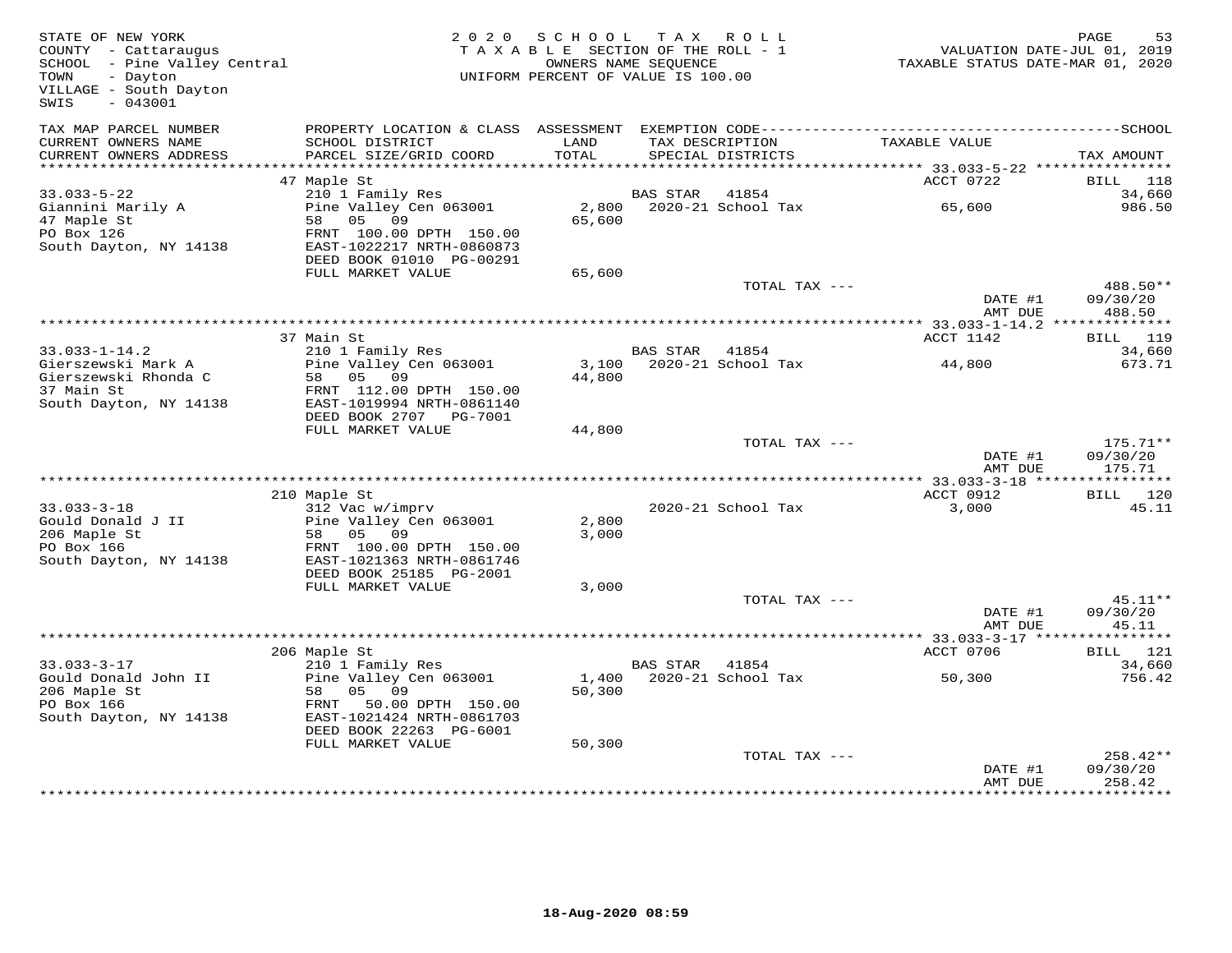| STATE OF NEW YORK<br>COUNTY - Cattaraugus<br>SCHOOL - Pine Valley Central<br>TOWN<br>- Dayton<br>VILLAGE - South Dayton<br>$-043001$<br>SWIS |                                                                                                                 | 2020 SCHOOL     | TAX ROLL<br>TAXABLE SECTION OF THE ROLL - 1<br>OWNERS NAME SEOUENCE<br>UNIFORM PERCENT OF VALUE IS 100.00 | VALUATION DATE-JUL 01, 2019<br>TAXABLE STATUS DATE-MAR 01, 2020 | PAGE<br>54                       |
|----------------------------------------------------------------------------------------------------------------------------------------------|-----------------------------------------------------------------------------------------------------------------|-----------------|-----------------------------------------------------------------------------------------------------------|-----------------------------------------------------------------|----------------------------------|
| TAX MAP PARCEL NUMBER<br>CURRENT OWNERS NAME                                                                                                 | PROPERTY LOCATION & CLASS ASSESSMENT EXEMPTION CODE-----------------------------------SCHOOL<br>SCHOOL DISTRICT | LAND            | TAX DESCRIPTION                                                                                           | TAXABLE VALUE                                                   |                                  |
| CURRENT OWNERS ADDRESS                                                                                                                       | PARCEL SIZE/GRID COORD                                                                                          | TOTAL           | SPECIAL DISTRICTS                                                                                         |                                                                 | TAX AMOUNT                       |
|                                                                                                                                              | 411 Pine St                                                                                                     |                 |                                                                                                           | ACCT 0664                                                       | BILL<br>122                      |
| $33.033 - 3 - 32$                                                                                                                            | 210 1 Family Res                                                                                                |                 | 2020-21 School Tax                                                                                        | 43,900                                                          | 660.17                           |
| Granger Dylan<br>12650 Smith Road                                                                                                            | Pine Valley Cen 063001<br>58 05 09                                                                              | 2,100<br>43,900 |                                                                                                           |                                                                 |                                  |
| South Dayton, NY 14138                                                                                                                       | FRNT 74.00 DPTH 150.00<br>EAST-1021019 NRTH-0861279                                                             |                 |                                                                                                           |                                                                 |                                  |
| PRIOR OWNER ON 3/01/2020<br>Abers Crystal                                                                                                    | DEED BOOK 20200 PG-6493<br>FULL MARKET VALUE                                                                    | 43,900          |                                                                                                           |                                                                 |                                  |
|                                                                                                                                              |                                                                                                                 |                 | TOTAL TAX ---                                                                                             | DATE #1                                                         | 660.17**<br>09/30/20             |
|                                                                                                                                              |                                                                                                                 |                 |                                                                                                           | AMT DUE                                                         | 660.17                           |
|                                                                                                                                              | 27 Cherry St                                                                                                    |                 |                                                                                                           | ACCT 5026                                                       | BILL 123                         |
| $33.033 - 4 - 20$                                                                                                                            | 311 Res vac land                                                                                                |                 | 2020-21 School Tax                                                                                        | 2,100                                                           | 31.58                            |
| Griffin Mark G                                                                                                                               | Pine Valley Cen 063001                                                                                          | 2,100           |                                                                                                           |                                                                 |                                  |
| Griffin Kristen H                                                                                                                            | 58 05 09                                                                                                        | 2,100           |                                                                                                           |                                                                 |                                  |
| 27 Cherry St                                                                                                                                 | FRNT 75.00 DPTH 150.00                                                                                          |                 |                                                                                                           |                                                                 |                                  |
| PO Box 27<br>South Dayton, NY 14138                                                                                                          | EAST-1021768 NRTH-0861643<br>DEED BOOK 14981 PG-4001                                                            |                 |                                                                                                           |                                                                 |                                  |
|                                                                                                                                              | FULL MARKET VALUE                                                                                               | 2,100           |                                                                                                           |                                                                 |                                  |
|                                                                                                                                              |                                                                                                                 |                 | TOTAL TAX ---                                                                                             |                                                                 | $31.58**$                        |
|                                                                                                                                              |                                                                                                                 |                 |                                                                                                           | DATE #1<br>AMT DUE                                              | 09/30/20<br>31.58                |
|                                                                                                                                              |                                                                                                                 |                 |                                                                                                           |                                                                 |                                  |
| $33.033 - 4 - 21$                                                                                                                            | 27 Cherry St<br>210 1 Family Res                                                                                |                 | BAS STAR 41854                                                                                            | ACCT 0703                                                       | BILL 124<br>34,660               |
| Griffin Mark G                                                                                                                               | Pine Valley Cen 063001                                                                                          |                 | 2,800 2020-21 School Tax                                                                                  | 47,100                                                          | 708.29                           |
| Griffin Kristen H                                                                                                                            | 58 05 09                                                                                                        | 47,100          |                                                                                                           |                                                                 |                                  |
| 27 Cherry St                                                                                                                                 | FRNT 101.30 DPTH 150.00                                                                                         |                 |                                                                                                           |                                                                 |                                  |
| PO Box 27                                                                                                                                    | EAST-1021698 NRTH-0861693                                                                                       |                 |                                                                                                           |                                                                 |                                  |
| South Dayton, NY 14138                                                                                                                       | DEED BOOK 14981 PG-4001<br>FULL MARKET VALUE                                                                    | 47,100          |                                                                                                           |                                                                 |                                  |
|                                                                                                                                              |                                                                                                                 |                 | TOTAL TAX ---                                                                                             |                                                                 | $210.29**$                       |
|                                                                                                                                              |                                                                                                                 |                 |                                                                                                           | DATE #1                                                         | 09/30/20                         |
|                                                                                                                                              |                                                                                                                 |                 |                                                                                                           | AMT DUE                                                         | 210.29                           |
|                                                                                                                                              | 75 First Ave                                                                                                    |                 |                                                                                                           | **************** 33.033-6-29 *****<br>ACCT 0772                 | ***********<br>BILL 125          |
| $33.033 - 6 - 29$                                                                                                                            | 210 1 Family Res                                                                                                |                 | 2020-21 School Tax                                                                                        | 31,500                                                          | 473.70                           |
| Halftown Nathan                                                                                                                              | Pine Valley Cen 063001                                                                                          | 3,400           |                                                                                                           |                                                                 |                                  |
| 124 Buffalo St                                                                                                                               | 58 05<br>09                                                                                                     | 31,500          |                                                                                                           |                                                                 |                                  |
| Gowanda, NY 14070                                                                                                                            | FRNT 120.00 DPTH 150.00<br>EAST-1021600 NRTH-0859963                                                            |                 |                                                                                                           |                                                                 |                                  |
|                                                                                                                                              | DEED BOOK 27904 PG-6006                                                                                         |                 |                                                                                                           |                                                                 |                                  |
|                                                                                                                                              | FULL MARKET VALUE                                                                                               | 31,500          |                                                                                                           |                                                                 |                                  |
|                                                                                                                                              |                                                                                                                 |                 | TOTAL TAX ---                                                                                             | DATE #1<br>AMT DUE                                              | $473.70**$<br>09/30/20<br>473.70 |
|                                                                                                                                              |                                                                                                                 |                 |                                                                                                           |                                                                 | * * * * * * * * ·                |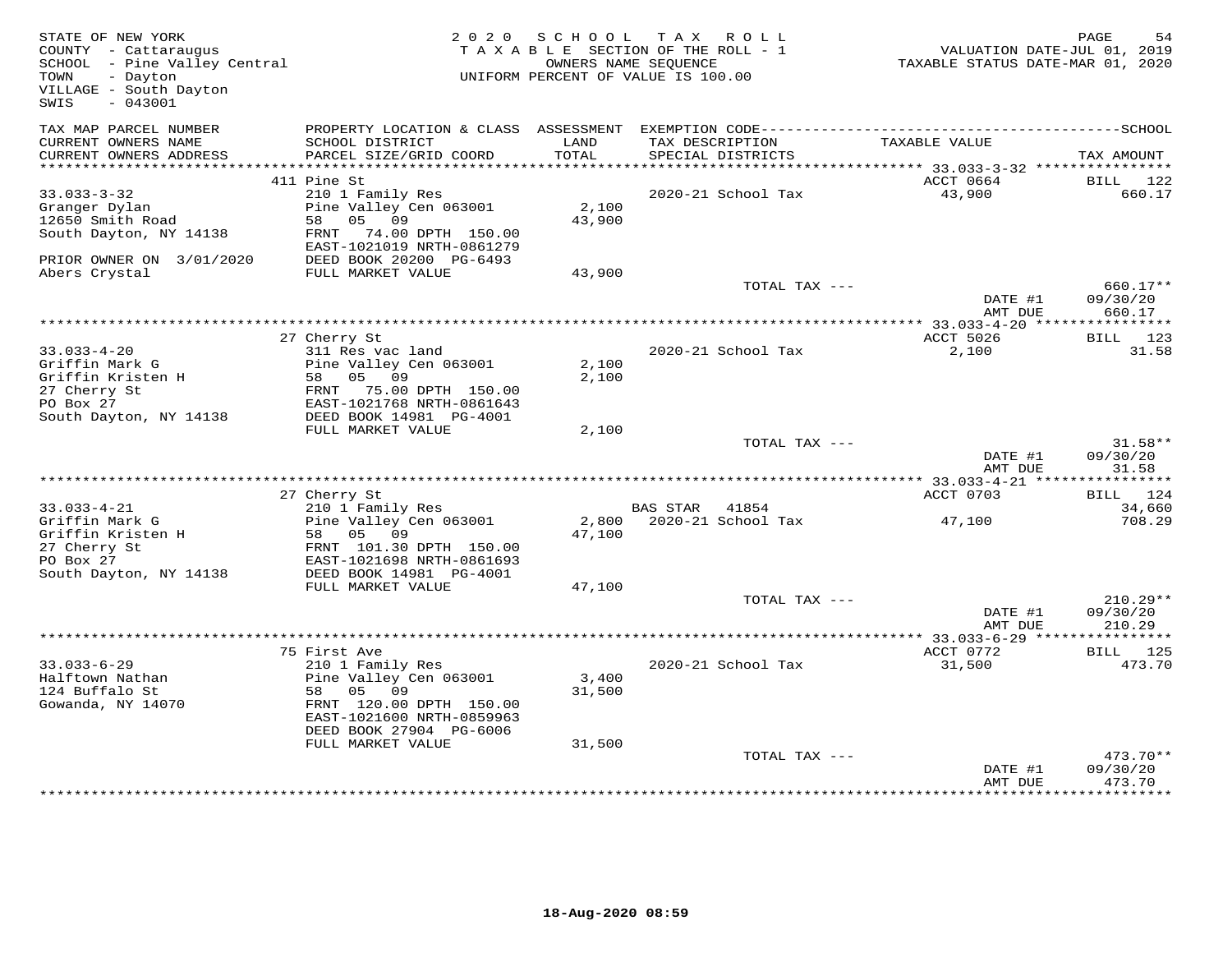| STATE OF NEW YORK<br>COUNTY - Cattaraugus<br>SCHOOL - Pine Valley Central<br>TOWN<br>- Dayton<br>VILLAGE - South Dayton<br>SWIS<br>$-043001$ |                                                      | 2020 SCHOOL<br>TAXABLE SECTION OF THE ROLL - 1<br>UNIFORM PERCENT OF VALUE IS 100.00 | TAX ROLL<br>OWNERS NAME SEOUENCE |                                      |                                                 | PAGE<br>55<br>VALUATION DATE-JUL 01, 2019<br>TAXABLE STATUS DATE-MAR 01, 2020 |
|----------------------------------------------------------------------------------------------------------------------------------------------|------------------------------------------------------|--------------------------------------------------------------------------------------|----------------------------------|--------------------------------------|-------------------------------------------------|-------------------------------------------------------------------------------|
| TAX MAP PARCEL NUMBER                                                                                                                        |                                                      |                                                                                      |                                  |                                      |                                                 |                                                                               |
| CURRENT OWNERS NAME<br>CURRENT OWNERS ADDRESS                                                                                                | SCHOOL DISTRICT<br>PARCEL SIZE/GRID COORD            | LAND<br>TOTAL                                                                        |                                  | TAX DESCRIPTION<br>SPECIAL DISTRICTS | TAXABLE VALUE                                   | TAX AMOUNT                                                                    |
| ***********************                                                                                                                      |                                                      |                                                                                      |                                  |                                      |                                                 |                                                                               |
| $33.033 - 5 - 14$                                                                                                                            | 309 Pine St<br>210 1 Family Res                      |                                                                                      | ENH STAR 41834                   |                                      | ACCT 0735                                       | BILL 126<br>50,000                                                            |
| Halloran James Life Us                                                                                                                       | Pine Valley Cen 063001                               | 4,600                                                                                |                                  | 2020-21 School Tax                   | 50,000                                          | 751.90                                                                        |
| Astry Mary                                                                                                                                   | 58 05 09                                             | 50,000                                                                               |                                  |                                      |                                                 |                                                                               |
| PO Box 197                                                                                                                                   | FRNT 40.00 DPTH 150.00                               |                                                                                      |                                  |                                      |                                                 |                                                                               |
| South Dayton, NY 14138                                                                                                                       | EAST-1021654 NRTH-0860825                            |                                                                                      |                                  |                                      |                                                 |                                                                               |
|                                                                                                                                              | DEED BOOK 00933 PG-00919                             |                                                                                      |                                  |                                      |                                                 |                                                                               |
|                                                                                                                                              | FULL MARKET VALUE                                    | 50,000                                                                               |                                  |                                      |                                                 |                                                                               |
|                                                                                                                                              |                                                      |                                                                                      |                                  | TOTAL TAX ---                        |                                                 | $0.00**$                                                                      |
|                                                                                                                                              | 420 Pine St                                          |                                                                                      |                                  |                                      | ACCT 0827                                       | BILL 127                                                                      |
| $33.033 - 3 - 22$                                                                                                                            | 210 1 Family Res                                     |                                                                                      |                                  | 2020-21 School Tax                   | 36,800                                          | 553.40                                                                        |
| Hansen Minnie A                                                                                                                              | Pine Valley Cen 063001                               | 2,800                                                                                |                                  |                                      |                                                 |                                                                               |
| Hansen-Ivett Jake                                                                                                                            | 58 05 09                                             | 36,800                                                                               |                                  |                                      |                                                 |                                                                               |
| 9424 Route 62                                                                                                                                | FRNT 100.00 DPTH 150.00                              |                                                                                      |                                  |                                      |                                                 |                                                                               |
| Gowanda, NY 14070                                                                                                                            | EAST-1020949 NRTH-0861592                            |                                                                                      |                                  |                                      |                                                 |                                                                               |
|                                                                                                                                              | DEED BOOK 20190 PG-6873                              |                                                                                      |                                  |                                      |                                                 |                                                                               |
|                                                                                                                                              | FULL MARKET VALUE                                    | 36,800                                                                               |                                  | TOTAL TAX ---                        |                                                 | $553.40**$                                                                    |
|                                                                                                                                              |                                                      |                                                                                      |                                  |                                      | DATE #1                                         | 09/30/20                                                                      |
|                                                                                                                                              |                                                      |                                                                                      |                                  |                                      | AMT DUE                                         | 553.40                                                                        |
|                                                                                                                                              |                                                      |                                                                                      |                                  |                                      | ***************** 33.033-4-24 ***************** |                                                                               |
|                                                                                                                                              | 304 Pine St                                          |                                                                                      |                                  |                                      | ACCT 0637                                       | BILL 128                                                                      |
| $33.033 - 4 - 24$                                                                                                                            | 210 1 Family Res                                     |                                                                                      |                                  | 2020-21 School Tax                   | 73,700                                          | 1,108.31                                                                      |
| Hansen Minnie A                                                                                                                              | Pine Valley Cen 063001                               | 2,800                                                                                |                                  |                                      |                                                 |                                                                               |
| Ivett Bryon R                                                                                                                                | 58 05 09                                             | 73,700                                                                               |                                  |                                      |                                                 |                                                                               |
| 9424 Route 62<br>Gowanda, NY 14070                                                                                                           | FRNT 100.00 DPTH 150.00<br>EAST-1021884 NRTH-0860925 |                                                                                      |                                  |                                      |                                                 |                                                                               |
|                                                                                                                                              | DEED BOOK 31105 PG-7003                              |                                                                                      |                                  |                                      |                                                 |                                                                               |
|                                                                                                                                              | FULL MARKET VALUE                                    | 73,700                                                                               |                                  |                                      |                                                 |                                                                               |
|                                                                                                                                              |                                                      |                                                                                      |                                  | TOTAL TAX ---                        |                                                 | $1,108.31**$                                                                  |
|                                                                                                                                              |                                                      |                                                                                      |                                  |                                      | DATE #1                                         | 09/30/20                                                                      |
|                                                                                                                                              |                                                      |                                                                                      |                                  |                                      | AMT DUE                                         | 1,108.31                                                                      |
|                                                                                                                                              |                                                      |                                                                                      |                                  |                                      |                                                 | ***********                                                                   |
|                                                                                                                                              | 213 Maple St                                         |                                                                                      |                                  |                                      | ACCT 0819                                       | BILL 129                                                                      |
| $33.033 - 3 - 19$<br>Hardy Barbara                                                                                                           | 210 1 Family Res<br>Pine Valley Cen 063001           | 4,200                                                                                | ENH STAR                         | 41834<br>2020-21 School Tax          | 110,000                                         | 80,630<br>1,654.19                                                            |
| Hardy Gary                                                                                                                                   | 58 05 09                                             | 110,000                                                                              |                                  |                                      |                                                 |                                                                               |
| PO Box 191                                                                                                                                   | FRNT 150.00 DPTH 150.00                              |                                                                                      |                                  |                                      |                                                 |                                                                               |
| South Dayton, NY 14138                                                                                                                       | EAST-1021138 NRTH-0861643                            |                                                                                      |                                  |                                      |                                                 |                                                                               |
|                                                                                                                                              | DEED BOOK 20190 PG-6582                              |                                                                                      |                                  |                                      |                                                 |                                                                               |
|                                                                                                                                              | FULL MARKET VALUE                                    | 110,000                                                                              |                                  |                                      |                                                 |                                                                               |
|                                                                                                                                              |                                                      |                                                                                      |                                  | TOTAL TAX ---                        |                                                 | 539.19**                                                                      |
|                                                                                                                                              |                                                      |                                                                                      |                                  |                                      | DATE #1                                         | 09/30/20                                                                      |
|                                                                                                                                              |                                                      |                                                                                      |                                  |                                      | AMT DUE                                         | 539.19<br>* * * * * * * * * *                                                 |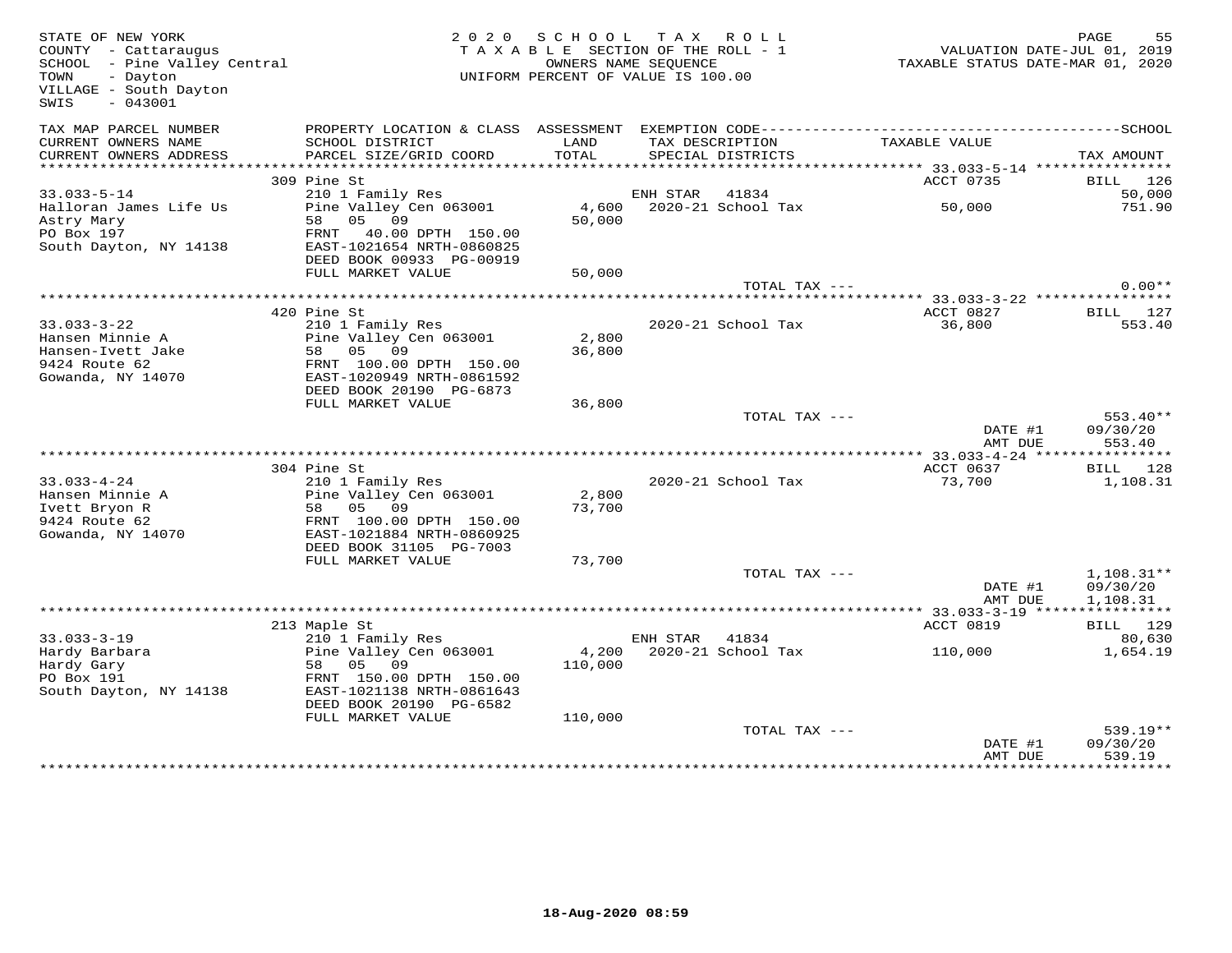| STATE OF NEW YORK<br>COUNTY - Cattaraugus<br>SCHOOL - Pine Valley Central<br>- Dayton<br>TOWN<br>VILLAGE - South Dayton<br>- 043001<br>SWIS |                                           |                      | 2020 SCHOOL TAX ROLL<br>TAXABLE SECTION OF THE ROLL - 1<br>OWNERS NAME SEOUENCE<br>UNIFORM PERCENT OF VALUE IS 100.00 | TAXABLE STATUS DATE-MAR 01, 2020           | PAGE<br>56<br>VALUATION DATE-JUL 01, 2019 |
|---------------------------------------------------------------------------------------------------------------------------------------------|-------------------------------------------|----------------------|-----------------------------------------------------------------------------------------------------------------------|--------------------------------------------|-------------------------------------------|
| TAX MAP PARCEL NUMBER                                                                                                                       | PROPERTY LOCATION & CLASS ASSESSMENT      |                      |                                                                                                                       |                                            |                                           |
| CURRENT OWNERS NAME<br>CURRENT OWNERS ADDRESS                                                                                               | SCHOOL DISTRICT<br>PARCEL SIZE/GRID COORD | LAND<br><b>TOTAL</b> | TAX DESCRIPTION<br>SPECIAL DISTRICTS                                                                                  | TAXABLE VALUE                              | TAX AMOUNT                                |
| ******************                                                                                                                          |                                           |                      | **************************                                                                                            | ************ 33.033-3-24 ***************** |                                           |
|                                                                                                                                             | 414 Pine St                               |                      |                                                                                                                       | ACCT 0818                                  | BILL 130                                  |
| $33.033 - 3 - 24$                                                                                                                           | 311 Res vac land                          |                      | 2020-21 School Tax                                                                                                    | 4,200                                      | 63.16                                     |
| Hardy Barbara<br>Hardy Gary                                                                                                                 | Pine Valley Cen 063001<br>09<br>58 05     | 4,200<br>4,200       |                                                                                                                       |                                            |                                           |
| PO Box 191                                                                                                                                  | FRNT 150.00 DPTH 150.00                   |                      |                                                                                                                       |                                            |                                           |
| South Dayton, NY 14138                                                                                                                      | EAST-1021090 NRTH-0861491                 |                      |                                                                                                                       |                                            |                                           |
|                                                                                                                                             | DEED BOOK 20190 PG-6582                   |                      |                                                                                                                       |                                            |                                           |
|                                                                                                                                             | FULL MARKET VALUE                         | 4,200                |                                                                                                                       |                                            |                                           |
|                                                                                                                                             |                                           |                      | TOTAL TAX ---                                                                                                         |                                            | $63.16**$                                 |
|                                                                                                                                             |                                           |                      |                                                                                                                       | DATE #1                                    | 09/30/20                                  |
|                                                                                                                                             |                                           |                      |                                                                                                                       | AMT DUE                                    | 63.16                                     |
|                                                                                                                                             | 114 Main St                               |                      |                                                                                                                       | ACCT 0790                                  | <b>BILL</b> 131                           |
| $33.033 - 3 - 3$                                                                                                                            | 210 1 Family Res                          |                      | BAS STAR 41854                                                                                                        |                                            | 34,660                                    |
| Hardy Gary E                                                                                                                                | Pine Valley Cen 063001                    | 2,800                | 2020-21 School Tax                                                                                                    | 91,800                                     | 1,380.50                                  |
| Hardy Janet L                                                                                                                               | 58 05<br>09                               | 91,800               |                                                                                                                       |                                            |                                           |
| 114 Main St                                                                                                                                 | FRNT 100.00 DPTH 235.00                   |                      |                                                                                                                       |                                            |                                           |
| PO Box 189                                                                                                                                  | EAST-1020997 NRTH-0861758                 |                      |                                                                                                                       |                                            |                                           |
| South Dayton, NY 14138                                                                                                                      | DEED BOOK 00994 PG-00665                  |                      |                                                                                                                       |                                            |                                           |
|                                                                                                                                             | FULL MARKET VALUE                         | 91,800               | TOTAL TAX ---                                                                                                         |                                            | 882.50**                                  |
|                                                                                                                                             |                                           |                      |                                                                                                                       | DATE #1                                    | 09/30/20                                  |
|                                                                                                                                             |                                           |                      |                                                                                                                       | AMT DUE                                    | 882.50                                    |
|                                                                                                                                             |                                           |                      |                                                                                                                       |                                            |                                           |
|                                                                                                                                             | Mill St                                   |                      |                                                                                                                       | ACCT 0650                                  | BILL 132                                  |
| $33.034 - 1 - 18$                                                                                                                           | 312 Vac w/imprv                           |                      | 2020-21 School Tax                                                                                                    | 59,300                                     | 891.76                                    |
| Harry Austin Milling Inc                                                                                                                    | Pine Valley Cen 063001                    | 4,300                |                                                                                                                       |                                            |                                           |
| PO Box 287<br>South Dayton, NY 14138                                                                                                        | 58 05 09<br>1.55<br>ACRES                 | 59,300               |                                                                                                                       |                                            |                                           |
|                                                                                                                                             | EAST-1022976 NRTH-0860730                 |                      |                                                                                                                       |                                            |                                           |
|                                                                                                                                             | FULL MARKET VALUE                         | 59,300               |                                                                                                                       |                                            |                                           |
|                                                                                                                                             |                                           |                      | TOTAL TAX ---                                                                                                         |                                            | 891.76**                                  |
|                                                                                                                                             |                                           |                      |                                                                                                                       | DATE #1                                    | 09/30/20                                  |
|                                                                                                                                             |                                           |                      |                                                                                                                       | AMT DUE                                    | 891.76                                    |
|                                                                                                                                             |                                           |                      |                                                                                                                       | ** 33.034-3-5 ******************           |                                           |
| $33.034 - 3 - 5$                                                                                                                            | 112 E Railroad St<br>443 Feed sales       |                      | 2020-21 School Tax                                                                                                    | ACCT 0651<br>167,900                       | BILL 133<br>2,524.89                      |
| Harry Austin Milling Inc                                                                                                                    | Pine Valley Cen 063001                    | 6,000                |                                                                                                                       |                                            |                                           |
| PO Box 287                                                                                                                                  | 58 05<br>09                               | 167,900              |                                                                                                                       |                                            |                                           |
| South Dayton, NY 14138                                                                                                                      | FRNT 210.00 DPTH 100.00                   |                      |                                                                                                                       |                                            |                                           |
|                                                                                                                                             | EAST-1022697 NRTH-0860496                 |                      |                                                                                                                       |                                            |                                           |
|                                                                                                                                             | FULL MARKET VALUE                         | 167,900              |                                                                                                                       |                                            |                                           |
|                                                                                                                                             |                                           |                      | TOTAL TAX ---                                                                                                         |                                            | $2,524.89**$                              |
|                                                                                                                                             |                                           |                      |                                                                                                                       | DATE #1                                    | 09/30/20<br>2,524.89                      |
|                                                                                                                                             |                                           |                      |                                                                                                                       | AMT DUE                                    |                                           |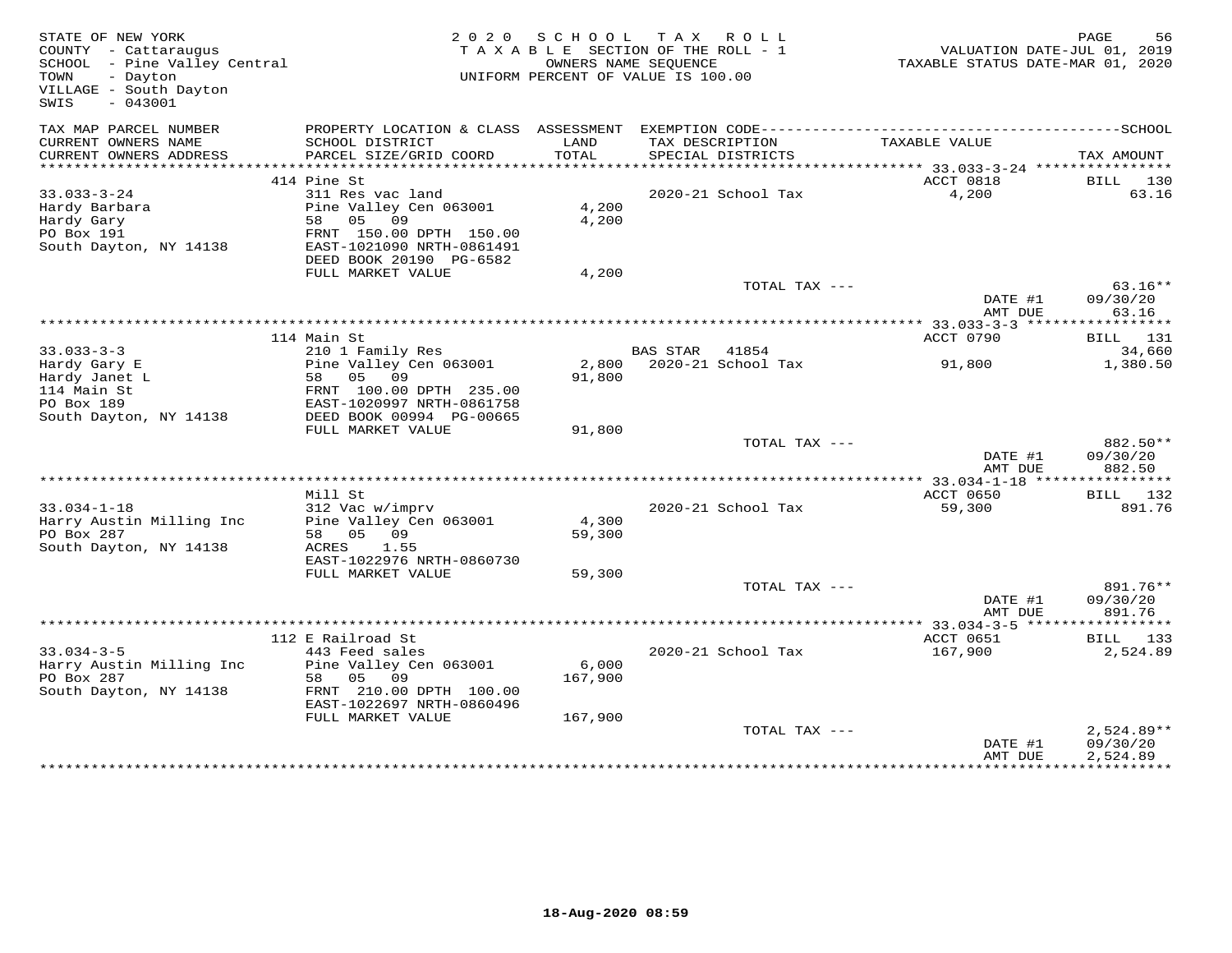| STATE OF NEW YORK<br>COUNTY - Cattaraugus<br>SCHOOL - Pine Valley Central<br>TOWN<br>- Dayton<br>VILLAGE - South Dayton<br>$-043001$<br>SWIS |                                                                                                                                                                    | 2020 SCHOOL               | TAX ROLL<br>TAXABLE SECTION OF THE ROLL - 1<br>OWNERS NAME SEQUENCE<br>UNIFORM PERCENT OF VALUE IS 100.00 | TAXABLE STATUS DATE-MAR 01, 2020 | PAGE<br>57<br>VALUATION DATE-JUL 01, 2019 |
|----------------------------------------------------------------------------------------------------------------------------------------------|--------------------------------------------------------------------------------------------------------------------------------------------------------------------|---------------------------|-----------------------------------------------------------------------------------------------------------|----------------------------------|-------------------------------------------|
| TAX MAP PARCEL NUMBER<br>CURRENT OWNERS NAME<br>CURRENT OWNERS ADDRESS                                                                       | SCHOOL DISTRICT<br>PARCEL SIZE/GRID COORD                                                                                                                          | LAND<br>TOTAL             | TAX DESCRIPTION<br>SPECIAL DISTRICTS                                                                      | TAXABLE VALUE                    | TAX AMOUNT                                |
|                                                                                                                                              | 109 Mill St                                                                                                                                                        |                           |                                                                                                           | ACCT 0687                        | BILL<br>134                               |
| $33.034 - 3 - 6$<br>Harry Austin Milling Inc<br>PO Box 287<br>South Dayton, NY 14138                                                         | 210 1 Family Res<br>Pine Valley Cen 063001<br>58 05<br>09<br>FRNT 150.00 DPTH 100.00<br>EAST-1022800 NRTH-0860460<br>DEED BOOK 00960 PG-00004<br>FULL MARKET VALUE | 4,200<br>52,100           | 2020-21 School Tax                                                                                        | 52,100                           | 783.48                                    |
|                                                                                                                                              |                                                                                                                                                                    | 52,100                    | TOTAL TAX ---                                                                                             |                                  | 783.48**                                  |
|                                                                                                                                              |                                                                                                                                                                    |                           |                                                                                                           | DATE #1<br>AMT DUE               | 09/30/20<br>783.48                        |
|                                                                                                                                              | 238 Mill St                                                                                                                                                        |                           |                                                                                                           | ACCT 0833                        | BILL 135                                  |
| $33.034 - 3 - 7$<br>Harry Austin Milling Inc<br>PO Box 287<br>South Dayton, NY 14138                                                         | 312 Vac w/imprv<br>Pine Valley Cen 063001<br>58 05<br>09<br>FRNT 70.00 DPTH 100.00<br>EAST-1022726 NRTH-0860377<br>DEED BOOK 00922 PG-01033                        | 2,000<br>10,900           | 2020-21 School Tax                                                                                        | 10,900                           | 163.92                                    |
|                                                                                                                                              | FULL MARKET VALUE                                                                                                                                                  | 10,900                    | TOTAL TAX ---                                                                                             | DATE #1<br>AMT DUE               | 163.92**<br>09/30/20<br>163.92            |
|                                                                                                                                              |                                                                                                                                                                    |                           |                                                                                                           |                                  |                                           |
|                                                                                                                                              | 27 First St                                                                                                                                                        |                           |                                                                                                           | ACCT 0714                        | BILL 136                                  |
| $33.033 - 6 - 13$<br>Harter Gary R<br>Harter Beverly<br>PO Box 367<br>South Dayton, NY 14138                                                 | 210 1 Family Res<br>Pine Valley Cen 063001<br>05 09<br>58<br>FRNT<br>70.00 DPTH 150.00<br>BANK<br>017<br>EAST-1021517 NRTH-0860453<br>DEED BOOK 00968 PG-00679     | 2,000<br>45,800           | BAS STAR 41854<br>2020-21 School Tax                                                                      | 45,800                           | 34,660<br>688.74                          |
|                                                                                                                                              | FULL MARKET VALUE                                                                                                                                                  | 45,800                    | TOTAL TAX ---                                                                                             |                                  | 190.74**                                  |
|                                                                                                                                              |                                                                                                                                                                    |                           |                                                                                                           | DATE #1<br>AMT DUE               | 09/30/20<br>190.74                        |
|                                                                                                                                              | 214 Maple St                                                                                                                                                       |                           |                                                                                                           | ACCT 0864                        | BILL 137                                  |
| $33.033 - 3 - 4$<br>Heilman Eugene<br>7819 Farrington Hollow Rd<br>Cherry Creek, NY 14723                                                    | 210 1 Family Res<br>Pine Valley Cen 063001<br>58<br>05 09<br>FRNT 100.00 DPTH 150.00<br>EAST-1021283 NRTH-0861805<br>DEED BOOK 00964 PG-00073<br>FULL MARKET VALUE | 2,800<br>18,800<br>18,800 | 2020-21 School Tax                                                                                        | 18,800                           | 282.72                                    |
|                                                                                                                                              |                                                                                                                                                                    |                           | TOTAL TAX ---                                                                                             | DATE #1<br>AMT DUE               | 282.72**<br>09/30/20<br>282.72            |
|                                                                                                                                              |                                                                                                                                                                    |                           |                                                                                                           |                                  |                                           |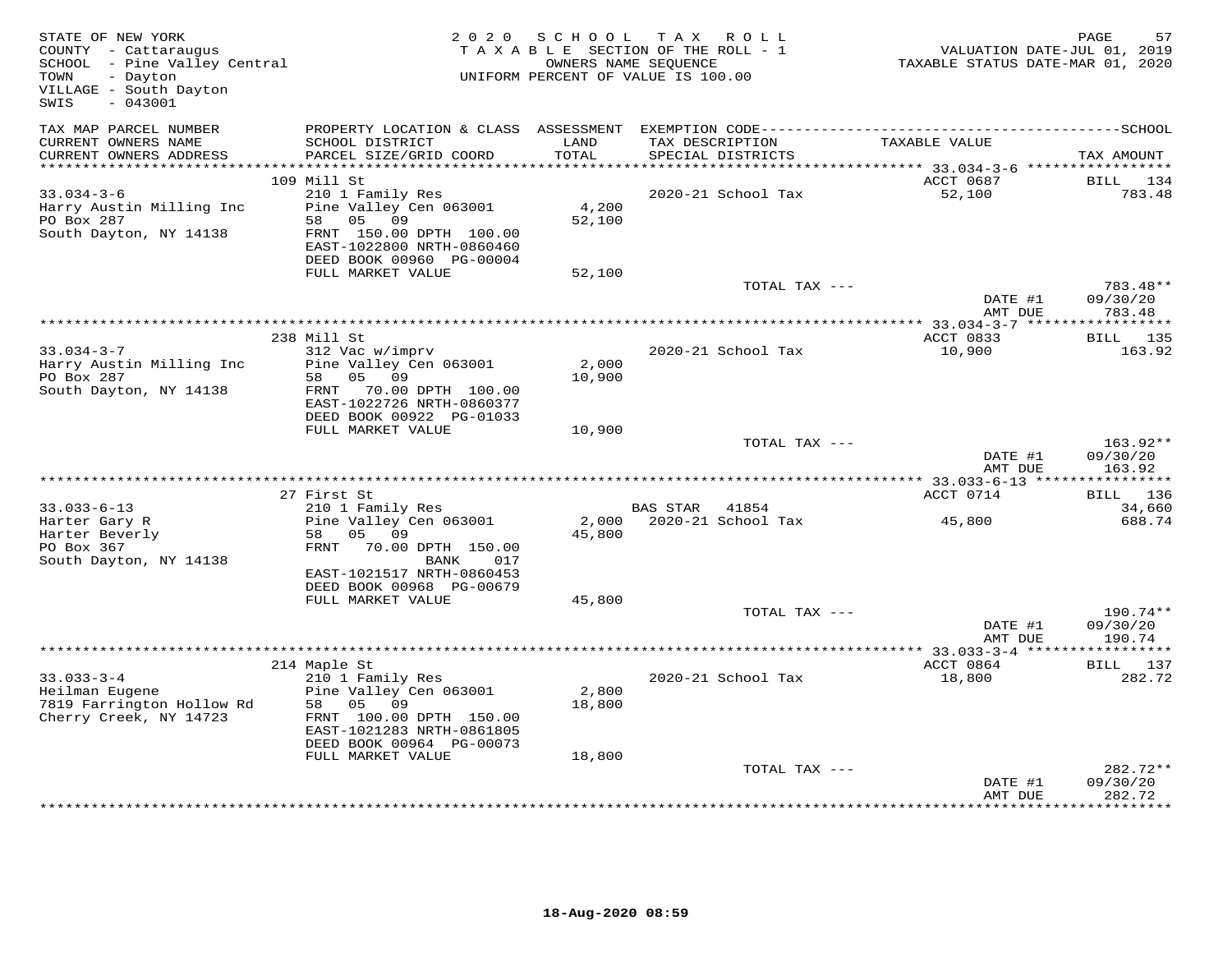| STATE OF NEW YORK<br>COUNTY - Cattaraugus<br>SCHOOL - Pine Valley Central<br>- Dayton<br>TOWN<br>VILLAGE - South Dayton<br>$-043001$<br>SWIS |                                                      | 2020 SCHOOL<br>TAXABLE SECTION OF THE ROLL - 1<br>UNIFORM PERCENT OF VALUE IS 100.00 | TAX ROLL<br>OWNERS NAME SEQUENCE |                    | TAXABLE STATUS DATE-MAR 01, 2020 | PAGE<br>58<br>VALUATION DATE-JUL 01, 2019 |
|----------------------------------------------------------------------------------------------------------------------------------------------|------------------------------------------------------|--------------------------------------------------------------------------------------|----------------------------------|--------------------|----------------------------------|-------------------------------------------|
| TAX MAP PARCEL NUMBER                                                                                                                        |                                                      |                                                                                      |                                  |                    |                                  |                                           |
| CURRENT OWNERS NAME<br>CURRENT OWNERS ADDRESS                                                                                                | SCHOOL DISTRICT<br>PARCEL SIZE/GRID COORD            | LAND<br>TOTAL                                                                        | TAX DESCRIPTION                  | SPECIAL DISTRICTS  | TAXABLE VALUE                    | TAX AMOUNT                                |
| ***********************                                                                                                                      | 103 Maple St                                         |                                                                                      |                                  |                    | ACCT 0738                        | BILL<br>138                               |
| $33.033 - 4 - 23$                                                                                                                            | 210 1 Family Res                                     |                                                                                      | BAS STAR                         | 41854              |                                  | 34,660                                    |
| Henderson Jerry R Jr.                                                                                                                        | Pine Valley Cen 063001                               | 4,200                                                                                |                                  | 2020-21 School Tax | 55,500                           | 834.61                                    |
| Henderson Crystal A                                                                                                                          | 58 05 09                                             | 55,500                                                                               |                                  |                    |                                  |                                           |
| 103 MAPLE STREET                                                                                                                             | FRNT 150.00 DPTH 150.00                              |                                                                                      |                                  |                    |                                  |                                           |
| SOUTH DAYTON, NY 14135                                                                                                                       | EAST-1021951 NRTH-0861061<br>DEED BOOK 20200 PG-6372 |                                                                                      |                                  |                    |                                  |                                           |
| PRIOR OWNER ON 3/01/2020<br>Hansen Minnie                                                                                                    | FULL MARKET VALUE                                    | 55,500                                                                               |                                  |                    |                                  |                                           |
|                                                                                                                                              |                                                      |                                                                                      |                                  | TOTAL TAX ---      | DATE #1                          | 336.61**<br>09/30/20                      |
|                                                                                                                                              |                                                      |                                                                                      |                                  |                    | AMT DUE                          | 336.61                                    |
|                                                                                                                                              |                                                      |                                                                                      |                                  |                    |                                  | ***********                               |
| $33.033 - 5 - 42$                                                                                                                            | 126 Oak St<br>210 1 Family Res                       |                                                                                      | BAS STAR                         | 41854              | ACCT 0841                        | BILL 139<br>34,660                        |
| Himes Brian K                                                                                                                                | Pine Valley Cen 063001                               | 1,800                                                                                |                                  | 2020-21 School Tax | 43,400                           | 652.65                                    |
| Himes Kim M                                                                                                                                  | 58<br>05 09                                          | 43,400                                                                               |                                  |                    |                                  |                                           |
| 4398 Route 60 St                                                                                                                             | FRNT 66.00 DPTH 150.00                               |                                                                                      |                                  |                    |                                  |                                           |
| Gerry, NY 14740                                                                                                                              | EAST-1022008 NRTH-0860405                            |                                                                                      |                                  |                    |                                  |                                           |
|                                                                                                                                              | DEED BOOK 00977 PG-00754<br>FULL MARKET VALUE        | 43,400                                                                               |                                  |                    |                                  |                                           |
|                                                                                                                                              |                                                      |                                                                                      |                                  | TOTAL TAX ---      |                                  | 154.65**                                  |
|                                                                                                                                              |                                                      |                                                                                      |                                  |                    | DATE #1<br>AMT DUE               | 09/30/20<br>154.65                        |
|                                                                                                                                              |                                                      |                                                                                      |                                  |                    |                                  |                                           |
| $33.033 - 6 - 10$                                                                                                                            | 25 First St<br>210 1 Family Res                      |                                                                                      |                                  | 2020-21 School Tax | ACCT 0739<br>37,700              | BILL 140<br>566.94                        |
| Hinds Nelson G                                                                                                                               | Pine Valley Cen 063001                               | 1,700                                                                                |                                  |                    |                                  |                                           |
| 4806 W Main Rd                                                                                                                               | 58<br>05 09                                          | 37,700                                                                               |                                  |                    |                                  |                                           |
| Fredonia, NY 14063                                                                                                                           | FRNT 60.00 DPTH 150.00                               |                                                                                      |                                  |                    |                                  |                                           |
|                                                                                                                                              | EAST-1021472 NRTH-0860386                            |                                                                                      |                                  |                    |                                  |                                           |
|                                                                                                                                              | DEED BOOK 62<br>PG-6002<br>FULL MARKET VALUE         | 37,700                                                                               |                                  |                    |                                  |                                           |
|                                                                                                                                              |                                                      |                                                                                      |                                  | TOTAL TAX ---      |                                  | $566.94**$                                |
|                                                                                                                                              |                                                      |                                                                                      |                                  |                    | DATE #1                          | 09/30/20                                  |
|                                                                                                                                              |                                                      |                                                                                      |                                  |                    | AMT DUE                          | 566.94                                    |
|                                                                                                                                              | 285 Mill St                                          |                                                                                      |                                  |                    | ACCT 0642                        | BILL 141                                  |
| $33.034 - 1 - 13.1$                                                                                                                          | 210 1 Family Res                                     |                                                                                      |                                  | 2020-21 School Tax | 77,700                           | 1,168.46                                  |
| Hohl Brian J                                                                                                                                 | Pine Valley Cen 063001                               | 10,400                                                                               |                                  |                    |                                  |                                           |
| Hohl Melissa L                                                                                                                               | 58<br>05 09                                          | 77,700                                                                               |                                  |                    |                                  |                                           |
| 285 Mill St                                                                                                                                  | FRNT 148.30 DPTH 123.00                              |                                                                                      |                                  |                    |                                  |                                           |
| South Dayton, NY 14138                                                                                                                       | EAST-1024276 NRTH-0862132<br>DEED BOOK 12263 PG-3001 |                                                                                      |                                  |                    |                                  |                                           |
|                                                                                                                                              | FULL MARKET VALUE                                    | 77,700                                                                               |                                  |                    |                                  |                                           |
|                                                                                                                                              |                                                      |                                                                                      |                                  | TOTAL TAX ---      |                                  | $1,168.46**$                              |
|                                                                                                                                              |                                                      |                                                                                      |                                  |                    | DATE #1                          | 09/30/20                                  |
|                                                                                                                                              |                                                      |                                                                                      |                                  |                    | AMT DUE                          | 1,168.46                                  |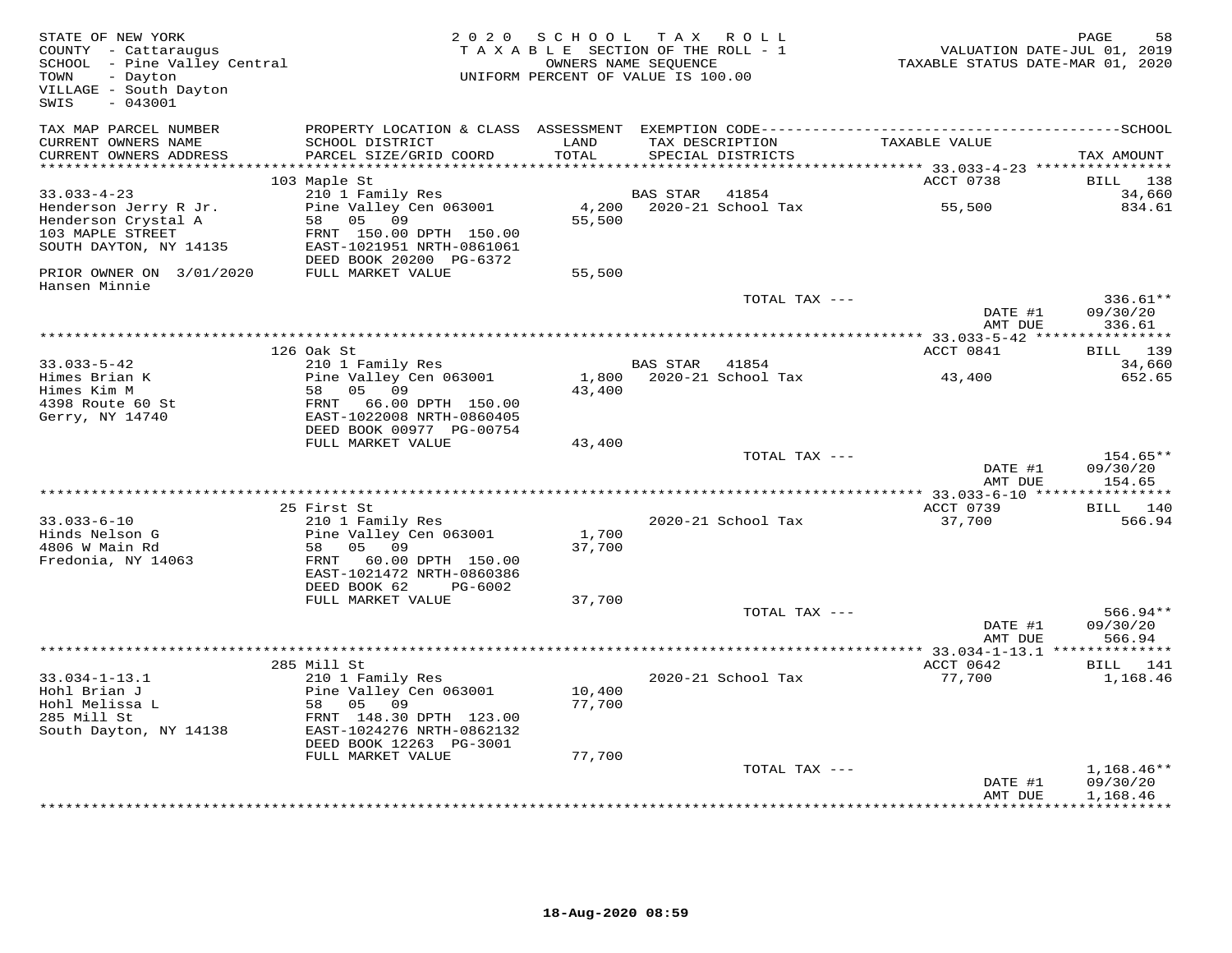| STATE OF NEW YORK<br>COUNTY - Cattaraugus<br>SCHOOL - Pine Valley Central<br>- Dayton<br>TOWN<br>VILLAGE - South Dayton<br>$-043001$<br>SWIS |                                                           | 2020 SCHOOL     | TAX ROLL<br>TAXABLE SECTION OF THE ROLL - 1<br>OWNERS NAME SEQUENCE<br>UNIFORM PERCENT OF VALUE IS 100.00 | TAXABLE STATUS DATE-MAR 01, 2020 | PAGE<br>59<br>VALUATION DATE-JUL 01, 2019 |
|----------------------------------------------------------------------------------------------------------------------------------------------|-----------------------------------------------------------|-----------------|-----------------------------------------------------------------------------------------------------------|----------------------------------|-------------------------------------------|
| TAX MAP PARCEL NUMBER                                                                                                                        |                                                           |                 |                                                                                                           |                                  |                                           |
| CURRENT OWNERS NAME                                                                                                                          | SCHOOL DISTRICT                                           | LAND            | TAX DESCRIPTION                                                                                           | TAXABLE VALUE                    |                                           |
| CURRENT OWNERS ADDRESS<br>***********************                                                                                            | PARCEL SIZE/GRID COORD<br>******************************* | TOTAL           | SPECIAL DISTRICTS                                                                                         |                                  | TAX AMOUNT                                |
|                                                                                                                                              | 79 First Ave                                              |                 |                                                                                                           | ACCT 1372                        | BILL<br>142                               |
| $33.033 - 6 - 27.2$                                                                                                                          | 210 1 Family Res                                          |                 | 2020-21 School Tax                                                                                        | 66,400                           | 998.53                                    |
| Horvath Danielle M                                                                                                                           | Pine Valley Cen 063001                                    | 2,800           |                                                                                                           |                                  |                                           |
| 79 First Ave                                                                                                                                 | 58 05<br>09                                               | 66,400          |                                                                                                           |                                  |                                           |
| South Dayton, NY 14138                                                                                                                       | FRNT 100.00 DPTH 150.00<br>ACRES<br>$0.34$ BANK<br>017    |                 |                                                                                                           |                                  |                                           |
|                                                                                                                                              | EAST-1021687 NRTH-0860086                                 |                 |                                                                                                           |                                  |                                           |
|                                                                                                                                              | DEED BOOK 22916 PG-6001                                   |                 |                                                                                                           |                                  |                                           |
|                                                                                                                                              | FULL MARKET VALUE                                         | 66,400          |                                                                                                           |                                  |                                           |
|                                                                                                                                              |                                                           |                 | TOTAL TAX ---                                                                                             | DATE #1<br>AMT DUE               | 998.53**<br>09/30/20<br>998.53            |
|                                                                                                                                              |                                                           |                 |                                                                                                           |                                  | ***********                               |
|                                                                                                                                              | 52 Main St                                                |                 |                                                                                                           | ACCT 0745                        | BILL 143                                  |
| $33.033 - 2 - 4$                                                                                                                             | 210 1 Family Res                                          |                 | ENH STAR<br>41834                                                                                         |                                  | 75,600                                    |
| Howard Carol<br>PO Box 302                                                                                                                   | Pine Valley Cen 063001<br>58 05 09                        | 2,800<br>75,600 | 2020-21 School Tax                                                                                        | 75,600                           | 1,136.88                                  |
| South Dayton, NY 14138                                                                                                                       | FRNT 100.00 DPTH 200.00                                   |                 |                                                                                                           |                                  |                                           |
|                                                                                                                                              | EAST-1020435 NRTH-0861224                                 |                 |                                                                                                           |                                  |                                           |
|                                                                                                                                              | FULL MARKET VALUE                                         | 75,600          |                                                                                                           |                                  |                                           |
|                                                                                                                                              |                                                           |                 | TOTAL TAX ---                                                                                             | DATE #1                          | 21.88**<br>09/30/20                       |
|                                                                                                                                              |                                                           |                 |                                                                                                           | AMT DUE                          | 21.88                                     |
|                                                                                                                                              |                                                           |                 |                                                                                                           |                                  |                                           |
|                                                                                                                                              | 46 Main St                                                |                 |                                                                                                           | ACCT 0747                        | 144<br>BILL                               |
| $33.033 - 2 - 7.1$<br>Howard Carol                                                                                                           | 311 Res vac land                                          | 300             | 2020-21 School Tax                                                                                        | 300                              | 4.51                                      |
| 52 Main St                                                                                                                                   | Pine Valley Cen 063001<br>58 05<br>09                     | 300             |                                                                                                           |                                  |                                           |
| South Dayton, NY 14138                                                                                                                       | 21.00 DPTH 200.00<br>FRNT                                 |                 |                                                                                                           |                                  |                                           |
|                                                                                                                                              | 0.10<br>ACRES                                             |                 |                                                                                                           |                                  |                                           |
|                                                                                                                                              | EAST-1020386 NRTH-0861186                                 |                 |                                                                                                           |                                  |                                           |
|                                                                                                                                              | DEED BOOK 29572 PG-7001                                   |                 |                                                                                                           |                                  |                                           |
|                                                                                                                                              | FULL MARKET VALUE                                         | 300             | TOTAL TAX ---                                                                                             |                                  | $4.51**$                                  |
|                                                                                                                                              |                                                           |                 |                                                                                                           | DATE #1                          | 09/30/20                                  |
|                                                                                                                                              |                                                           |                 |                                                                                                           | AMT DUE                          | 4.51                                      |
|                                                                                                                                              |                                                           |                 |                                                                                                           |                                  |                                           |
| $33.033 - 4 - 26$                                                                                                                            | 111 Maple St<br>312 Vac w/imprv                           |                 | 2020-21 School Tax                                                                                        | ACCT 0820<br>3,300               | <b>BILL</b> 145<br>49.63                  |
| Howard Christopher                                                                                                                           | Pine Valley Cen 063001                                    | 2,800           |                                                                                                           |                                  |                                           |
| Howard Jessica                                                                                                                               | 58 05 09                                                  | 3,300           |                                                                                                           |                                  |                                           |
| PO Box 90                                                                                                                                    | FRNT 100.00 DPTH 150.00                                   |                 |                                                                                                           |                                  |                                           |
| S. Dayton, NY 14138                                                                                                                          | EAST-1021851 NRTH-0861134                                 |                 |                                                                                                           |                                  |                                           |
|                                                                                                                                              | DEED BOOK 8806 PG-5001                                    |                 |                                                                                                           |                                  |                                           |
|                                                                                                                                              | FULL MARKET VALUE                                         | 3,300           | TOTAL TAX ---                                                                                             |                                  | $49.63**$                                 |
|                                                                                                                                              |                                                           |                 |                                                                                                           | DATE #1                          | 09/30/20                                  |
|                                                                                                                                              |                                                           |                 |                                                                                                           | AMT DUE                          | 49.63                                     |
|                                                                                                                                              |                                                           |                 |                                                                                                           |                                  |                                           |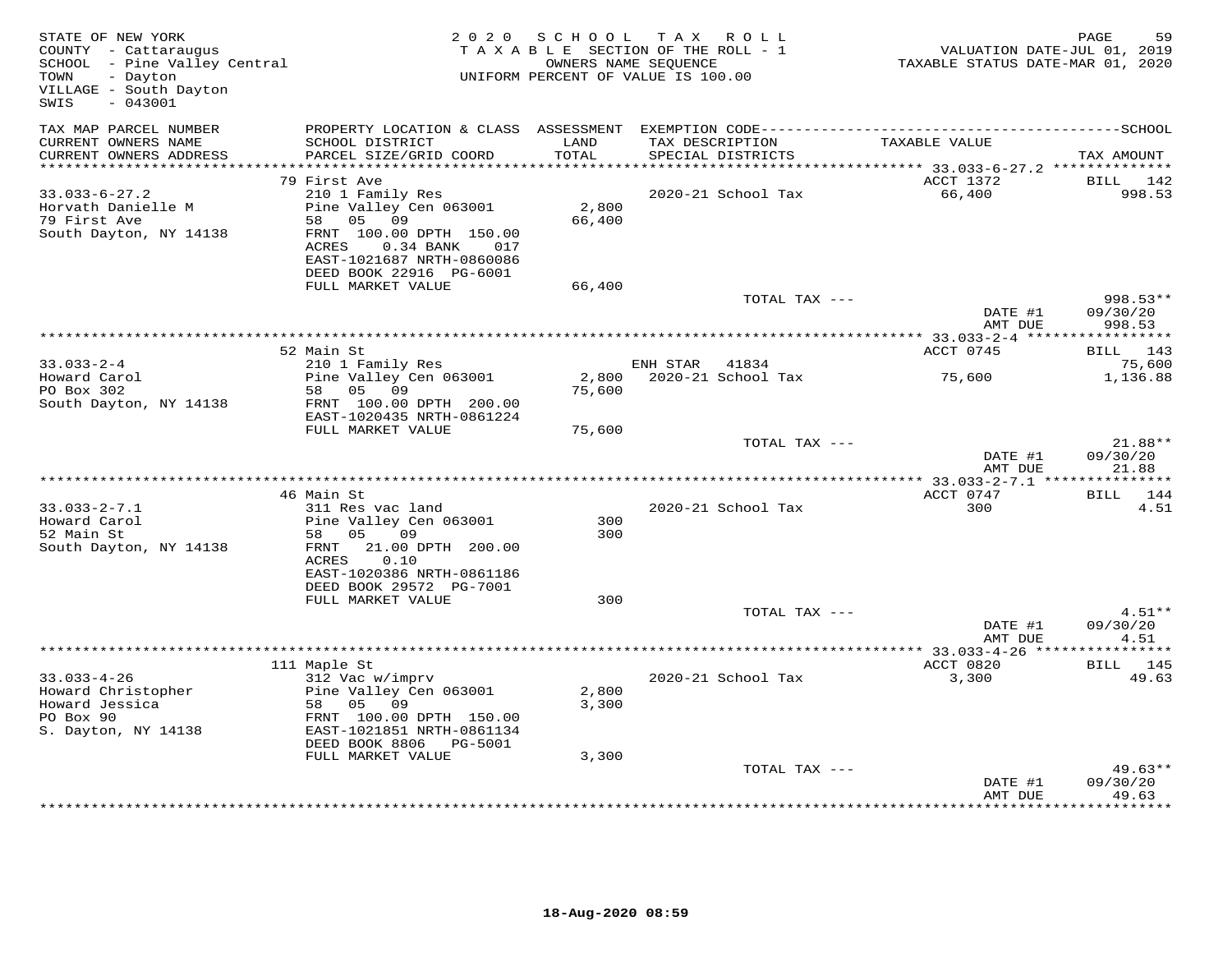| STATE OF NEW YORK<br>COUNTY - Cattaraugus<br>SCHOOL - Pine Valley Central<br>- Dayton<br>TOWN<br>VILLAGE - South Dayton<br>$-043001$<br>SWIS |                                                         |                     | 2020 SCHOOL TAX ROLL<br>TAXABLE SECTION OF THE ROLL - 1<br>OWNERS NAME SEOUENCE<br>UNIFORM PERCENT OF VALUE IS 100.00 | TAXABLE STATUS DATE-MAR 01, 2020                | PAGE<br>60<br>VALUATION DATE-JUL 01, 2019 |
|----------------------------------------------------------------------------------------------------------------------------------------------|---------------------------------------------------------|---------------------|-----------------------------------------------------------------------------------------------------------------------|-------------------------------------------------|-------------------------------------------|
| TAX MAP PARCEL NUMBER<br>CURRENT OWNERS NAME                                                                                                 | PROPERTY LOCATION & CLASS ASSESSMENT<br>SCHOOL DISTRICT | LAND                | TAX DESCRIPTION                                                                                                       | TAXABLE VALUE                                   |                                           |
| CURRENT OWNERS ADDRESS                                                                                                                       | PARCEL SIZE/GRID COORD                                  | TOTAL<br>********** | SPECIAL DISTRICTS                                                                                                     | ***************** 33.033-4-27 ***************** | TAX AMOUNT                                |
|                                                                                                                                              | 310 Pine St                                             |                     |                                                                                                                       | ACCT 0712                                       | BILL 146                                  |
| $33.033 - 4 - 27$                                                                                                                            | 210 1 Family Res                                        |                     | BAS STAR 41854                                                                                                        |                                                 | 34,660                                    |
| Howard Christopher                                                                                                                           | Pine Valley Cen 063001                                  |                     | 2,100 2020-21 School Tax                                                                                              | 79,100                                          | 1,189.51                                  |
| Howard Jessica                                                                                                                               | 58 05 09                                                | 79,100              |                                                                                                                       |                                                 |                                           |
| PO Box 90                                                                                                                                    | FRNT 75.00 DPTH 150.00                                  |                     |                                                                                                                       |                                                 |                                           |
| S. Dayton, NY 14138                                                                                                                          | EAST-1021753 NRTH-0861018<br>DEED BOOK 8806 PG-5001     |                     |                                                                                                                       |                                                 |                                           |
|                                                                                                                                              | FULL MARKET VALUE                                       | 79,100              |                                                                                                                       |                                                 |                                           |
|                                                                                                                                              |                                                         |                     | TOTAL TAX ---                                                                                                         |                                                 | 691.51**                                  |
|                                                                                                                                              |                                                         |                     |                                                                                                                       | DATE #1<br>AMT DUE                              | 09/30/20<br>691.51                        |
|                                                                                                                                              |                                                         |                     |                                                                                                                       |                                                 |                                           |
|                                                                                                                                              | Oaks Rd                                                 |                     |                                                                                                                       | ACCT 0749                                       | BILL 147                                  |
| $33.033 - 1 - 3.1$                                                                                                                           | 312 Vac w/imprv                                         |                     | 2020-21 School Tax                                                                                                    | 41,600                                          | 625.58                                    |
| Howard David R                                                                                                                               | Pine Valley Cen 063001                                  | 29,500              |                                                                                                                       |                                                 |                                           |
| 79 Allegany Rd<br>South Dayton, NY 14138                                                                                                     | 58 05 09<br>9.50<br>ACRES                               | 41,600              |                                                                                                                       |                                                 |                                           |
|                                                                                                                                              | EAST-1019599 NRTH-0860139                               |                     |                                                                                                                       |                                                 |                                           |
|                                                                                                                                              | DEED BOOK 01000 PG-00101                                |                     |                                                                                                                       |                                                 |                                           |
|                                                                                                                                              | FULL MARKET VALUE                                       | 41,600              |                                                                                                                       |                                                 |                                           |
|                                                                                                                                              |                                                         |                     | TOTAL TAX ---                                                                                                         |                                                 | $625.58**$                                |
|                                                                                                                                              |                                                         |                     |                                                                                                                       | DATE #1                                         | 09/30/20                                  |
|                                                                                                                                              |                                                         |                     |                                                                                                                       | AMT DUE                                         | 625.58<br>***********                     |
|                                                                                                                                              | 18 Main St                                              |                     |                                                                                                                       | ACCT 0988                                       | BILL 148                                  |
| $33.033 - 1 - 3.2$                                                                                                                           | 210 1 Family Res                                        |                     | ENH STAR 41834                                                                                                        |                                                 | 63,300                                    |
| Howard David R                                                                                                                               | Pine Valley Cen 063001                                  | 7,000               | 2020-21 School Tax                                                                                                    | 63,300                                          | 951.91                                    |
| Howard Nancy G                                                                                                                               | 58 05 09                                                | 63,300              |                                                                                                                       |                                                 |                                           |
| 18 Main St                                                                                                                                   | FRNT 250.00 DPTH 190.00                                 |                     |                                                                                                                       |                                                 |                                           |
| South Dayton, NY 14138                                                                                                                       | EAST-1019709 NRTH-0860622                               |                     |                                                                                                                       |                                                 |                                           |
|                                                                                                                                              | DEED BOOK 786<br>PG-00730                               |                     |                                                                                                                       |                                                 |                                           |
|                                                                                                                                              | FULL MARKET VALUE                                       | 63,300              |                                                                                                                       |                                                 | $0.00**$                                  |
|                                                                                                                                              |                                                         |                     | TOTAL TAX ---<br>************************                                                                             | ******** 33.033-2-8 *****************           |                                           |
|                                                                                                                                              | 303 Oak St                                              |                     |                                                                                                                       | ACCT 0780                                       | BILL 149                                  |
| $33.033 - 2 - 8$                                                                                                                             | 210 1 Family Res                                        |                     | BAS STAR 41854                                                                                                        |                                                 | 34,660                                    |
| Howard Harriet M                                                                                                                             | Pine Valley Cen 063001                                  | 2,800               | 2020-21 School Tax                                                                                                    | 51,300                                          | 771.45                                    |
| PO Box 5                                                                                                                                     | 58 05 09                                                | 51,300              |                                                                                                                       |                                                 |                                           |
| South Dayton, NY 14138                                                                                                                       | FRNT 100.00 DPTH 125.00                                 |                     |                                                                                                                       |                                                 |                                           |
|                                                                                                                                              | EAST-1020983 NRTH-0860939                               |                     |                                                                                                                       |                                                 |                                           |
|                                                                                                                                              | DEED BOOK 795<br>PG-00661<br>FULL MARKET VALUE          | 51,300              |                                                                                                                       |                                                 |                                           |
|                                                                                                                                              |                                                         |                     | TOTAL TAX ---                                                                                                         |                                                 | $273.45**$                                |
|                                                                                                                                              |                                                         |                     |                                                                                                                       | DATE #1                                         | 09/30/20                                  |
|                                                                                                                                              |                                                         |                     |                                                                                                                       | AMT DUE                                         | 273.45                                    |
|                                                                                                                                              |                                                         |                     |                                                                                                                       |                                                 |                                           |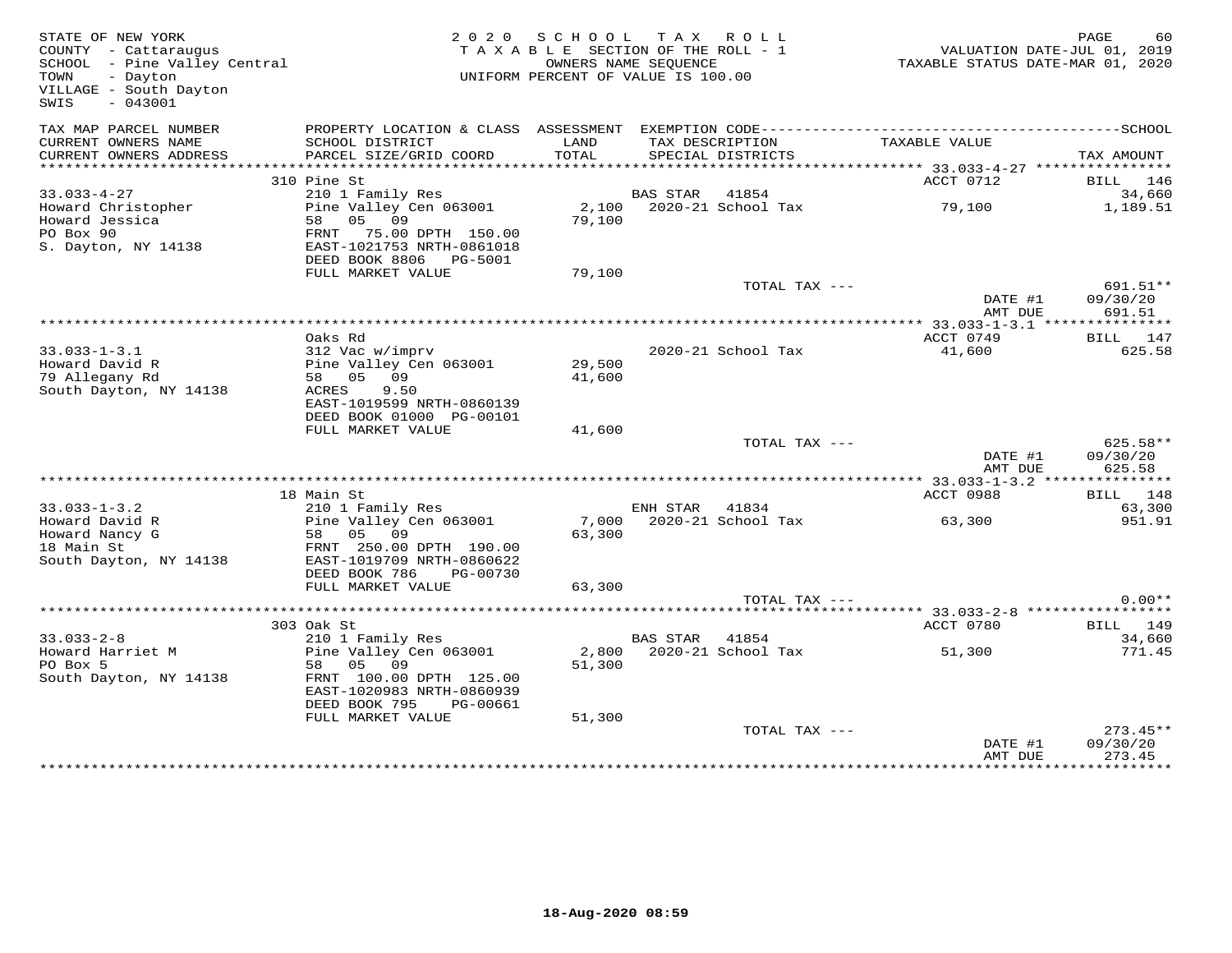| STATE OF NEW YORK<br>COUNTY - Cattaraugus<br>SCHOOL - Pine Valley Central<br>TOWN<br>- Dayton<br>VILLAGE - South Dayton<br>SWIS<br>$-043001$ |                                                                                                                                                               |                           | 2020 SCHOOL TAX ROLL<br>TAXABLE SECTION OF THE ROLL - 1<br>OWNERS NAME SEOUENCE<br>UNIFORM PERCENT OF VALUE IS 100.00 |                                     | PAGE<br>61<br>VALUATION DATE-JUL 01, 2019<br>TAXABLE STATUS DATE-MAR 01, 2020 |
|----------------------------------------------------------------------------------------------------------------------------------------------|---------------------------------------------------------------------------------------------------------------------------------------------------------------|---------------------------|-----------------------------------------------------------------------------------------------------------------------|-------------------------------------|-------------------------------------------------------------------------------|
| TAX MAP PARCEL NUMBER<br>CURRENT OWNERS NAME<br>CURRENT OWNERS ADDRESS                                                                       | SCHOOL DISTRICT<br>PARCEL SIZE/GRID COORD                                                                                                                     | LAND<br>TOTAL             | TAX DESCRIPTION<br>SPECIAL DISTRICTS                                                                                  | TAXABLE VALUE                       | TAX AMOUNT                                                                    |
| ***********************                                                                                                                      |                                                                                                                                                               |                           |                                                                                                                       |                                     |                                                                               |
|                                                                                                                                              | 118 Prospect St                                                                                                                                               |                           |                                                                                                                       | ACCT 0667                           | BILL 150                                                                      |
| $33.025 - 1 - 10$<br>Howard Joshua D<br>118 Prospect St<br>South Dayton, NY 14138                                                            | 210 1 Family Res<br>Pine Valley Cen 063001<br>58 05<br>09<br>3.68 BANK 032<br>ACRES<br>EAST-1021643 NRTH-0862624<br>DEED BOOK 20221 PG-9001                   | 65,300                    | BAS STAR 41854<br>17,900 2020-21 School Tax                                                                           | 65,300                              | 34,660<br>981.99                                                              |
|                                                                                                                                              | FULL MARKET VALUE                                                                                                                                             | 65,300                    |                                                                                                                       |                                     |                                                                               |
|                                                                                                                                              |                                                                                                                                                               |                           |                                                                                                                       | TOTAL TAX ---<br>DATE #1            | 483.99**<br>09/30/20                                                          |
|                                                                                                                                              |                                                                                                                                                               |                           |                                                                                                                       | AMT DUE                             | 483.99                                                                        |
|                                                                                                                                              | 224 Oak St                                                                                                                                                    |                           |                                                                                                                       | ACCT 0748                           | BILL 151                                                                      |
| $33.033 - 5 - 5$                                                                                                                             | 210 1 Family Res                                                                                                                                              |                           | ENH STAR 41834                                                                                                        |                                     | 50,300                                                                        |
| Howard Leslie H<br>Howard Sylvia J<br>PO Box 124<br>South Dayton, NY 14138                                                                   | Pine Valley Cen 063001<br>58 05 09<br>FRNT 95.00 DPTH 125.00<br>EAST-1021250 NRTH-0860947                                                                     | 50,300                    | 2,700 2020-21 School Tax                                                                                              | 50,300                              | 756.42                                                                        |
|                                                                                                                                              | DEED BOOK 6201 PG-2001                                                                                                                                        |                           |                                                                                                                       |                                     |                                                                               |
|                                                                                                                                              | FULL MARKET VALUE                                                                                                                                             | 50,300                    |                                                                                                                       | TOTAL TAX ---                       | $0.00**$                                                                      |
|                                                                                                                                              |                                                                                                                                                               |                           |                                                                                                                       |                                     |                                                                               |
|                                                                                                                                              | 72 Pine St                                                                                                                                                    |                           |                                                                                                                       | ACCT 1015                           | BILL 152                                                                      |
| $33.034 - 3 - 13.2$<br>Howard Ronald<br>63 Main St Apt 109<br>South Dayton, NY 14138                                                         | 210 1 Family Res<br>Pine Valley Cen 063001<br>58 05 09<br>FRNT 85.00 DPTH 125.00<br>EAST-1022811 NRTH-0860228                                                 | 2,400<br>28,000           | 2020-21 School Tax                                                                                                    | 28,000                              | 421.07                                                                        |
|                                                                                                                                              | DEED BOOK 23122 PG-9001<br>FULL MARKET VALUE                                                                                                                  | 28,000                    |                                                                                                                       |                                     |                                                                               |
|                                                                                                                                              |                                                                                                                                                               |                           |                                                                                                                       | TOTAL TAX ---<br>DATE #1<br>AMT DUE | 421.07**<br>09/30/20<br>421.07                                                |
|                                                                                                                                              |                                                                                                                                                               |                           |                                                                                                                       |                                     |                                                                               |
|                                                                                                                                              | 54 Main St                                                                                                                                                    |                           |                                                                                                                       | ACCT 0807                           | BILL 153                                                                      |
| $33.033 - 2 - 5.1$<br>HSBC BANK USA, N.A.<br>1 Mortgage Way<br>Mount Laurel, NJ 08054                                                        | 210 1 Family Res<br>Pine Valley Cen 063001<br>58 05 09<br>FRNT 99.00 DPTH 149.32<br>EAST-1020492 NRTH-0861312<br>DEED BOOK 29682 PG-9001<br>FULL MARKET VALUE | 2,800<br>46,800<br>46,800 | 2020-21 School Tax                                                                                                    | 46,800                              | 703.78                                                                        |
|                                                                                                                                              |                                                                                                                                                               |                           |                                                                                                                       | TOTAL TAX ---<br>DATE #1<br>AMT DUE | $703.78**$<br>09/30/20<br>703.78                                              |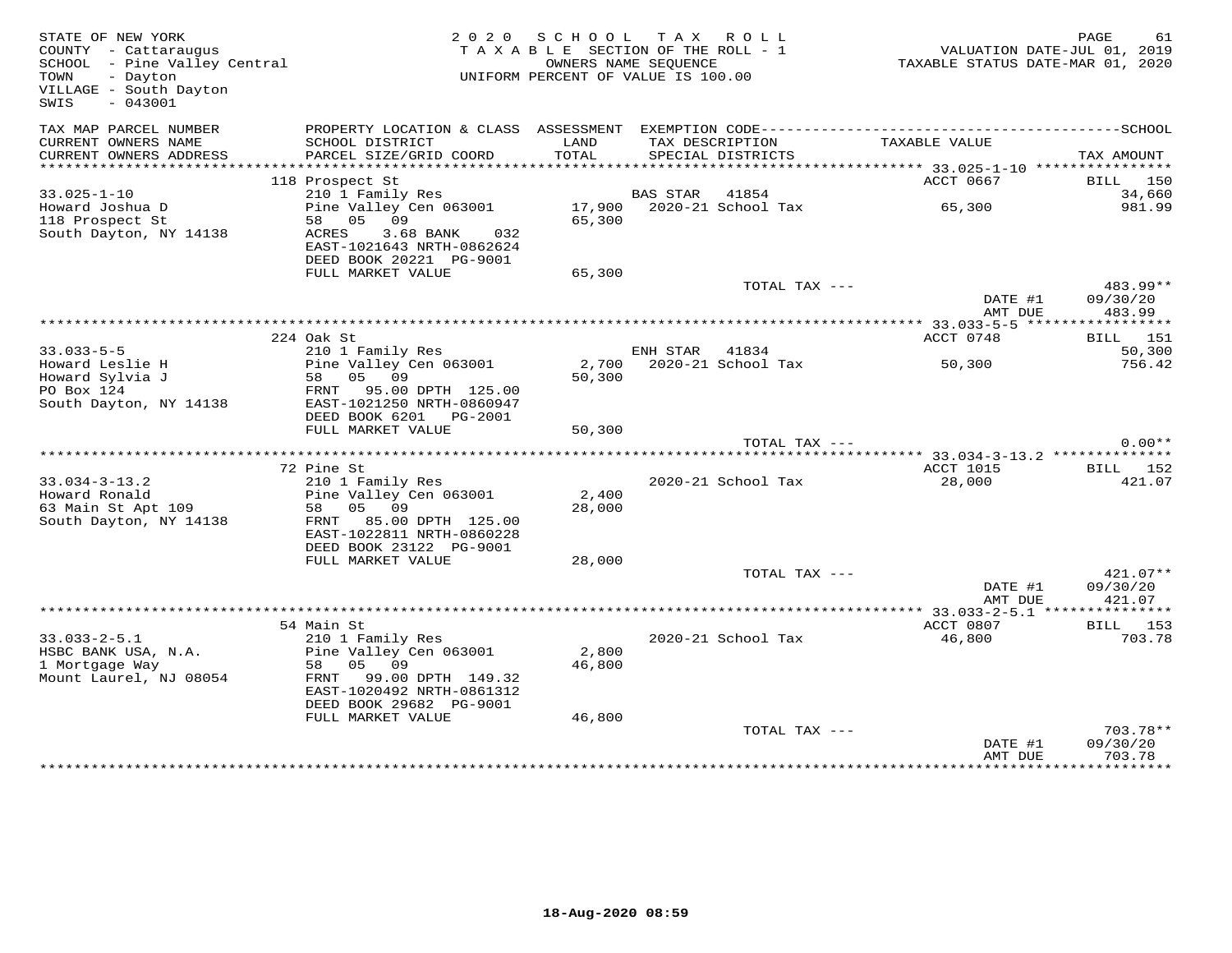| STATE OF NEW YORK<br>COUNTY - Cattaraugus<br>SCHOOL - Pine Valley Central<br>- Dayton<br>TOWN<br>VILLAGE - South Dayton<br>$-043001$<br>SWIS |                                                                                                                                                                            | 2020 SCHOOL             | TAX ROLL<br>TAXABLE SECTION OF THE ROLL - 1<br>OWNERS NAME SEQUENCE<br>UNIFORM PERCENT OF VALUE IS 100.00 | VALUATION DATE-JUL 01, 2019<br>TAXABLE STATUS DATE-MAR 01, 2020 | PAGE<br>62                           |
|----------------------------------------------------------------------------------------------------------------------------------------------|----------------------------------------------------------------------------------------------------------------------------------------------------------------------------|-------------------------|-----------------------------------------------------------------------------------------------------------|-----------------------------------------------------------------|--------------------------------------|
| TAX MAP PARCEL NUMBER<br>CURRENT OWNERS NAME<br>CURRENT OWNERS ADDRESS                                                                       | PROPERTY LOCATION & CLASS ASSESSMENT<br>SCHOOL DISTRICT<br>PARCEL SIZE/GRID COORD                                                                                          | LAND<br>TOTAL           | TAX DESCRIPTION<br>SPECIAL DISTRICTS                                                                      | TAXABLE VALUE                                                   | TAX AMOUNT                           |
| ***********************                                                                                                                      |                                                                                                                                                                            |                         |                                                                                                           |                                                                 |                                      |
| $33.033 - 2 - 10$<br>Hunt Eli R<br>225 Oak St<br>South Dayton, NY 14138                                                                      | 225 Oak St<br>210 1 Family Res<br>Pine Valley Cen 063001<br>58 05 09<br>FRNT 70.00 DPTH 125.00<br>EAST-1021141 NRTH-0860810                                                | 2,000<br>37,700         | 2020-21 School Tax                                                                                        | ACCT 0751<br>37,700                                             | BILL<br>154<br>566.94                |
|                                                                                                                                              | DEED BOOK 2019 PG-15564<br>FULL MARKET VALUE                                                                                                                               | 37,700                  |                                                                                                           |                                                                 |                                      |
|                                                                                                                                              |                                                                                                                                                                            |                         | TOTAL TAX ---                                                                                             | DATE #1<br>AMT DUE                                              | $566.94**$<br>09/30/20<br>566.94     |
|                                                                                                                                              |                                                                                                                                                                            |                         |                                                                                                           |                                                                 |                                      |
| $33.033 - 4 - 32$<br>Jarma Ace H<br>Jarma Patricia A<br>981 Ben Milam Rd<br>Cameron, TX 76520                                                | 318 Pine St<br>210 1 Family Res<br>Pine Valley Cen 063001<br>58 05 09<br>FRNT 100.00 DPTH 150.00<br>EAST-1021579 NRTH-0861142                                              | 2,800<br>69,200         | 2020-21 School Tax                                                                                        | ACCT 0786<br>69,200                                             | <b>BILL</b> 155<br>1,040.63          |
|                                                                                                                                              | DEED BOOK 20190 PG-9112<br>FULL MARKET VALUE                                                                                                                               | 69,200                  |                                                                                                           |                                                                 |                                      |
|                                                                                                                                              |                                                                                                                                                                            |                         | TOTAL TAX ---                                                                                             | DATE #1<br>AMT DUE                                              | $1,040.63**$<br>09/30/20<br>1,040.63 |
|                                                                                                                                              | 59 Pine St                                                                                                                                                                 |                         |                                                                                                           | ACCT 0759                                                       | <b>BILL</b> 156                      |
| $33.034 - 3 - 18$<br>Johnson Charles H Jr<br>Johnson Bonnie<br>8476 Wolfe Rd<br>Cattaraugus, NY 14719                                        | 210 1 Family Res<br>Pine Valley Cen 063001<br>58 05 09<br>FRNT 57.00 DPTH 302.00<br>EAST-1022908 NRTH-0859854<br>DEED BOOK 874<br>PG-00778                                 | 1,600<br>23,200         | 2020-21 School Tax                                                                                        | 23,200                                                          | 348.88                               |
|                                                                                                                                              | FULL MARKET VALUE                                                                                                                                                          | 23,200                  |                                                                                                           |                                                                 | 348.88**                             |
|                                                                                                                                              |                                                                                                                                                                            |                         | TOTAL TAX ---                                                                                             | DATE #1<br>AMT DUE                                              | 09/30/20<br>348.88                   |
|                                                                                                                                              |                                                                                                                                                                            |                         |                                                                                                           | ************ 33.026-1-2.2 ***                                   | * * * * * * * * * * *                |
| $33.026 - 1 - 2.2$<br>Johnston Gas Service Inc<br>182 Main St<br>South Dayton, NY 14138                                                      | OFF Main St<br>105 Vac farmland<br>Pine Valley Cen 063001<br>05 09<br>50 58<br>4.80<br>ACRES<br>EAST-1022969 NRTH-0863053<br>DEED BOOK 00979 PG-01023<br>FULL MARKET VALUE | 3,300<br>3,300<br>3,300 | 2020-21 School Tax                                                                                        | ACCT 1286<br>3,300                                              | <b>BILL</b> 157<br>49.63             |
|                                                                                                                                              |                                                                                                                                                                            |                         | TOTAL TAX ---                                                                                             | DATE #1<br>AMT DUE                                              | $49.63**$<br>09/30/20<br>49.63       |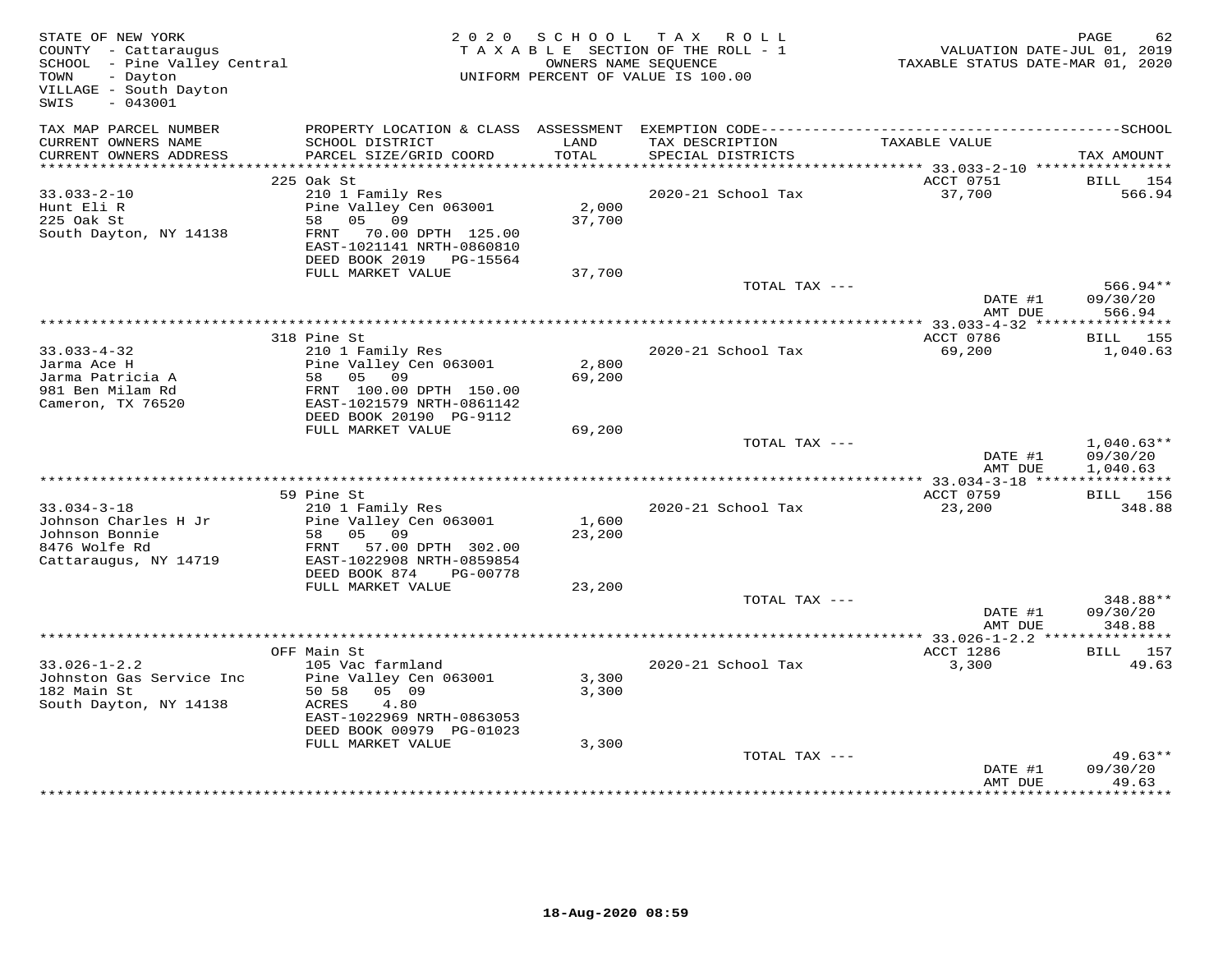| STATE OF NEW YORK<br>COUNTY - Cattaraugus<br>SCHOOL - Pine Valley Central<br>TOWN<br>- Dayton<br>VILLAGE - South Dayton<br>$-043001$<br>SWIS |                                             | 2020 SCHOOL<br>TAXABLE SECTION OF THE ROLL - 1<br>UNIFORM PERCENT OF VALUE IS 100.00 | OWNERS NAME SEQUENCE | TAX ROLL           | TAXABLE STATUS DATE-MAR 01, 2020 | PAGE<br>63<br>VALUATION DATE-JUL 01, 2019 |
|----------------------------------------------------------------------------------------------------------------------------------------------|---------------------------------------------|--------------------------------------------------------------------------------------|----------------------|--------------------|----------------------------------|-------------------------------------------|
| TAX MAP PARCEL NUMBER<br>CURRENT OWNERS NAME                                                                                                 | SCHOOL DISTRICT                             | LAND<br>TOTAL                                                                        |                      | TAX DESCRIPTION    | TAXABLE VALUE                    |                                           |
| CURRENT OWNERS ADDRESS<br>*************************                                                                                          | PARCEL SIZE/GRID COORD                      |                                                                                      |                      | SPECIAL DISTRICTS  |                                  | TAX AMOUNT                                |
|                                                                                                                                              | 314 Oak St                                  |                                                                                      |                      |                    | ACCT 0836                        | BILL 158                                  |
| $33.033 - 3 - 33$                                                                                                                            | 210 1 Family Res                            |                                                                                      | <b>BAS STAR</b>      | 41854              |                                  | 34,660                                    |
| Kahabka Thomas                                                                                                                               | Pine Valley Cen 063001                      | 3,300                                                                                |                      | 2020-21 School Tax | 41,200                           | 619.57                                    |
| 314 Oak St                                                                                                                                   | 58<br>05 09                                 | 41,200                                                                               |                      |                    |                                  |                                           |
| PO Box 196                                                                                                                                   | FRNT 117.97 DPTH<br>78.87                   |                                                                                      |                      |                    |                                  |                                           |
| South Dayton, NY 14138                                                                                                                       | 080<br>BANK                                 |                                                                                      |                      |                    |                                  |                                           |
|                                                                                                                                              | EAST-1020921 NRTH-0861220                   |                                                                                      |                      |                    |                                  |                                           |
|                                                                                                                                              | DEED BOOK 14253 PG-7001                     |                                                                                      |                      |                    |                                  |                                           |
|                                                                                                                                              | FULL MARKET VALUE                           | 41,200                                                                               |                      |                    |                                  |                                           |
|                                                                                                                                              |                                             |                                                                                      |                      | TOTAL TAX ---      | DATE #1<br>AMT DUE               | $121.57**$<br>09/30/20<br>121.57          |
|                                                                                                                                              |                                             |                                                                                      |                      |                    | ********** 33.033-4-34 ****      | ***********                               |
|                                                                                                                                              | 322 Pine St                                 |                                                                                      |                      |                    | ACCT 0775                        | BILL 159                                  |
| $33.033 - 4 - 34$                                                                                                                            | 210 1 Family Res                            |                                                                                      | BAS STAR             | 41854              |                                  | 34,660                                    |
| Kelley Frank E                                                                                                                               | Pine Valley Cen 063001                      | 2,100                                                                                |                      | 2020-21 School Tax | 67,900                           | 1,021.09                                  |
| Kelley Kathy                                                                                                                                 | 58<br>05 09                                 | 67,900                                                                               |                      |                    |                                  |                                           |
| 322 Pine St                                                                                                                                  | FRNT 75.00 DPTH 150.00                      |                                                                                      |                      |                    |                                  |                                           |
| PO Box 425                                                                                                                                   | EAST-1021508 NRTH-0861193                   |                                                                                      |                      |                    |                                  |                                           |
| S. Dayton, NY 14138                                                                                                                          | DEED BOOK 8468 PG-3002<br>FULL MARKET VALUE | 67,900                                                                               |                      |                    |                                  |                                           |
|                                                                                                                                              |                                             |                                                                                      |                      | TOTAL TAX ---      |                                  | $523.09**$                                |
|                                                                                                                                              |                                             |                                                                                      |                      |                    | DATE #1<br>AMT DUE               | 09/30/20<br>523.09                        |
|                                                                                                                                              |                                             |                                                                                      |                      |                    |                                  | ** $33.033 - 2 - 15.1$ **************     |
|                                                                                                                                              | 15 Second Ave                               |                                                                                      |                      |                    | ACCT 0763                        | BILL 160                                  |
| $33.033 - 2 - 15.1$                                                                                                                          | 210 1 Family Res                            |                                                                                      |                      | 2020-21 School Tax | 15,300                           | 230.08                                    |
| Kerr Allan A<br>Crowell Alyce Marie                                                                                                          | Pine Valley Cen 063001<br>58 05 09          | 15,300                                                                               |                      |                    |                                  |                                           |
| PO Box 73                                                                                                                                    | 1.10<br>ACRES                               | 15,300                                                                               |                      |                    |                                  |                                           |
| Dayton, NY 14041                                                                                                                             | EAST-1020876 NRTH-0860163                   |                                                                                      |                      |                    |                                  |                                           |
|                                                                                                                                              | DEED BOOK 24556 PG-6001                     |                                                                                      |                      |                    |                                  |                                           |
|                                                                                                                                              | FULL MARKET VALUE                           | 15,300                                                                               |                      |                    |                                  |                                           |
|                                                                                                                                              |                                             |                                                                                      |                      | TOTAL TAX ---      |                                  | 230.08**                                  |
|                                                                                                                                              |                                             |                                                                                      |                      |                    | DATE #1                          | 09/30/20                                  |
|                                                                                                                                              |                                             |                                                                                      |                      |                    | AMT DUE                          | 230.08                                    |
|                                                                                                                                              | Second Ave                                  |                                                                                      |                      |                    |                                  |                                           |
| $33.033 - 2 - 15.2$                                                                                                                          | 311 Res vac land                            |                                                                                      |                      | 2020-21 School Tax | ACCT 1236<br>3,500               | BILL 161<br>52.63                         |
| Kerr Allan A                                                                                                                                 | Pine Valley Cen 063001                      | 3,500                                                                                |                      |                    |                                  |                                           |
| Crowell Alyce Marie                                                                                                                          | 58<br>05 09                                 | 3,500                                                                                |                      |                    |                                  |                                           |
| PO Box 73                                                                                                                                    | FRNT 125.00 DPTH 151.39                     |                                                                                      |                      |                    |                                  |                                           |
| Dayton, NY 14041                                                                                                                             | EAST-1021009 NRTH-0860344                   |                                                                                      |                      |                    |                                  |                                           |
|                                                                                                                                              | DEED BOOK 24556 PG-6001                     |                                                                                      |                      |                    |                                  |                                           |
|                                                                                                                                              | FULL MARKET VALUE                           | 3,500                                                                                |                      |                    |                                  |                                           |
|                                                                                                                                              |                                             |                                                                                      |                      | TOTAL TAX ---      |                                  | $52.63**$                                 |
|                                                                                                                                              |                                             |                                                                                      |                      |                    | DATE #1<br>AMT DUE               | 09/30/20<br>52.63                         |
|                                                                                                                                              |                                             |                                                                                      |                      |                    |                                  |                                           |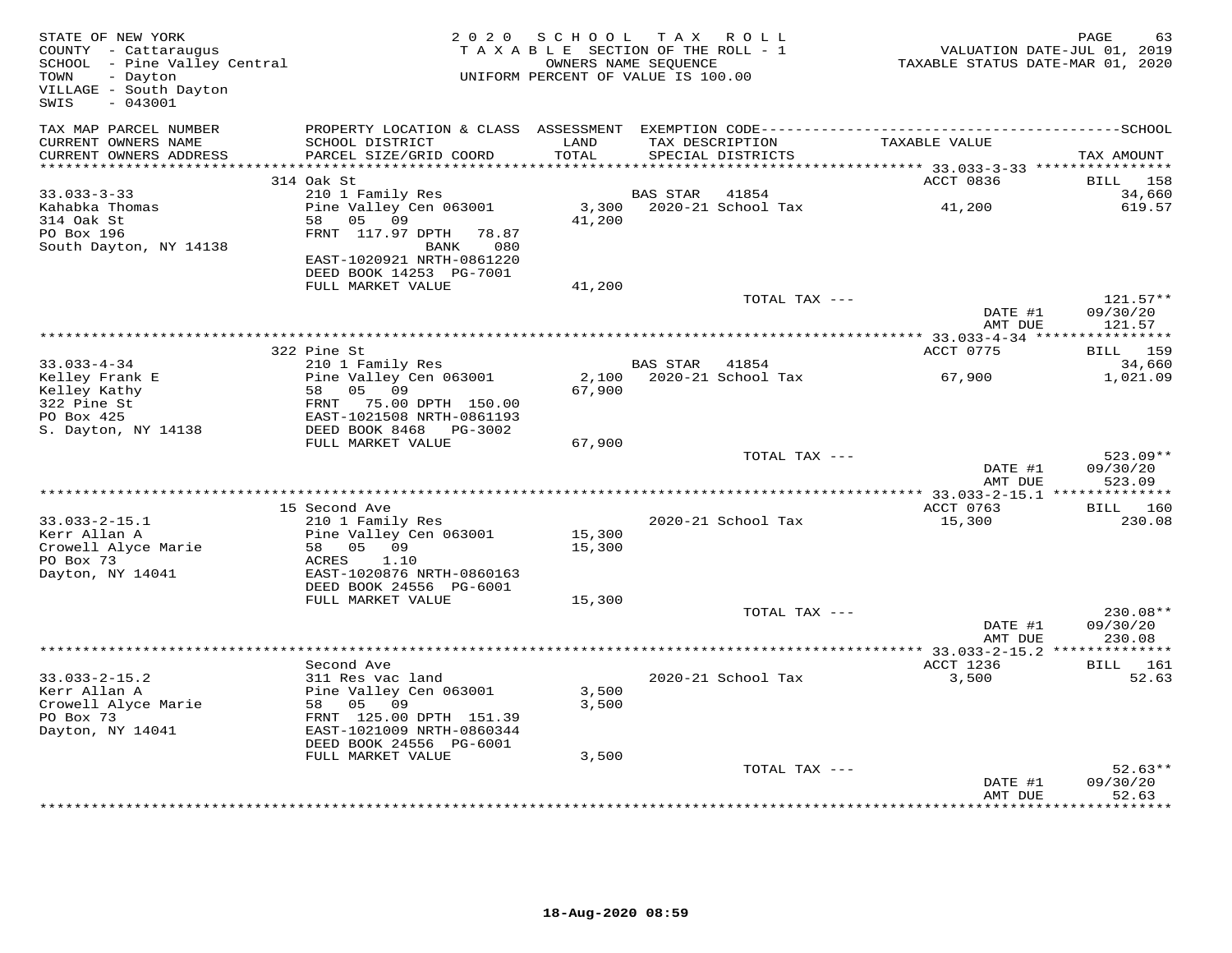| STATE OF NEW YORK<br>COUNTY - Cattaraugus<br>SCHOOL - Pine Valley Central<br>TOWN<br>- Dayton<br>VILLAGE - South Dayton<br>$-043001$<br>SWIS |                                                                                                                                                           | 2020 SCHOOL<br>TAXABLE SECTION OF THE ROLL - 1<br>OWNERS NAME SEQUENCE<br>UNIFORM PERCENT OF VALUE IS 100.00 | TAX ROLL        |                          | VALUATION DATE-JUL 01, 2019<br>TAXABLE STATUS DATE-MAR 01, 2020 | PAGE                                  |
|----------------------------------------------------------------------------------------------------------------------------------------------|-----------------------------------------------------------------------------------------------------------------------------------------------------------|--------------------------------------------------------------------------------------------------------------|-----------------|--------------------------|-----------------------------------------------------------------|---------------------------------------|
| TAX MAP PARCEL NUMBER<br>CURRENT OWNERS NAME<br>CURRENT OWNERS ADDRESS                                                                       | SCHOOL DISTRICT<br>PARCEL SIZE/GRID COORD                                                                                                                 | LAND<br>TOTAL                                                                                                | TAX DESCRIPTION | SPECIAL DISTRICTS        | TAXABLE VALUE                                                   | TAX AMOUNT                            |
| **********************                                                                                                                       |                                                                                                                                                           |                                                                                                              |                 |                          |                                                                 |                                       |
| $33.033 - 2 - 16$<br>Kerr Allan A<br>Crowell Alyce Marie<br>PO Box 73<br>Dayton, 14041                                                       | Second Ave<br>311 Res vac land<br>Pine Valley Cen 063001<br>58 05 09<br>FRNT 140.12 DPTH 155.40<br>EAST-1020739 NRTH-0859977<br>DEED BOOK 24556 PG-6001   | 3,900<br>3,900                                                                                               |                 | 2020-21 School Tax       | ACCT 0727<br>3,900                                              | BILL<br>162<br>58.65                  |
|                                                                                                                                              | FULL MARKET VALUE                                                                                                                                         | 3,900                                                                                                        |                 |                          |                                                                 |                                       |
|                                                                                                                                              |                                                                                                                                                           |                                                                                                              |                 | TOTAL TAX ---            | DATE #1<br>AMT DUE                                              | 58.65**<br>09/30/20<br>58.65          |
|                                                                                                                                              |                                                                                                                                                           |                                                                                                              |                 |                          |                                                                 |                                       |
| $33.033 - 6 - 3$<br>Kerr Allan A<br>Crowell Alyce Marie<br>PO Box 73<br>Dayton, NY 14041                                                     | 18 Second Ave<br>270 Mfg housing<br>Pine Valley Cen 063001<br>58 05 09<br>FRNT 145.20 DPTH 305.00<br>EAST-1021116 NRTH-0860020<br>DEED BOOK 24556 PG-6001 | 4,100<br>4,100                                                                                               |                 | 2020-21 School Tax       | ACCT 0700<br>4,100                                              | BILL 163<br>61.66                     |
|                                                                                                                                              | FULL MARKET VALUE                                                                                                                                         | 4,100                                                                                                        |                 |                          |                                                                 |                                       |
|                                                                                                                                              |                                                                                                                                                           |                                                                                                              |                 | TOTAL TAX ---            | DATE #1<br>AMT DUE                                              | $61.66**$<br>09/30/20<br>61.66        |
|                                                                                                                                              | 104 Maple St                                                                                                                                              |                                                                                                              |                 |                          | ACCT 0654                                                       | BILL 164                              |
| $33.033 - 4 - 11$                                                                                                                            | 210 1 Family Res                                                                                                                                          |                                                                                                              | BAS STAR 41854  |                          |                                                                 | 34,660                                |
| Kerr Melody L<br>PO Box 129<br>S. Dayton, NY 14138                                                                                           | Pine Valley Cen 063001<br>58 05 09<br>FRNT 100.00 DPTH 150.00<br>EAST-1022097 NRTH-0861223<br>DEED BOOK 11999 PG-3001                                     | 49,600                                                                                                       |                 | 2,800 2020-21 School Tax | 49,600                                                          | 745.89                                |
|                                                                                                                                              | FULL MARKET VALUE                                                                                                                                         | 49,600                                                                                                       |                 | TOTAL TAX ---            |                                                                 | 247.89**                              |
|                                                                                                                                              |                                                                                                                                                           |                                                                                                              |                 |                          | DATE #1<br>AMT DUE                                              | 09/30/20<br>247.89                    |
|                                                                                                                                              | 30 Maple St                                                                                                                                               |                                                                                                              |                 |                          | ********* 33.034-1-1 ******<br>ACCT 0909                        | ***********<br><b>BILL</b> 165        |
| $33.034 - 1 - 1$                                                                                                                             | 481 Att row bldg                                                                                                                                          |                                                                                                              | ENH STAR        | 41834                    |                                                                 | 15,480                                |
| Kerr Rev Trust I Carl L<br>30 Maple St<br>South Dayton, NY 14138                                                                             | Pine Valley Cen 063001<br>58 05 09<br>FRNT 67.00 DPTH 151.00<br>EAST-1022661 NRTH-0860827<br>DEED BOOK 19374 PG-7001                                      | 25,800                                                                                                       |                 | 1,700 2020-21 School Tax | 25,800                                                          | 387.98                                |
|                                                                                                                                              | FULL MARKET VALUE                                                                                                                                         | 25,800                                                                                                       |                 | TOTAL TAX ---            |                                                                 | 155.19**                              |
|                                                                                                                                              |                                                                                                                                                           |                                                                                                              |                 |                          | DATE #1<br>AMT DUE                                              | 09/30/20<br>155.19<br>* * * * * * * * |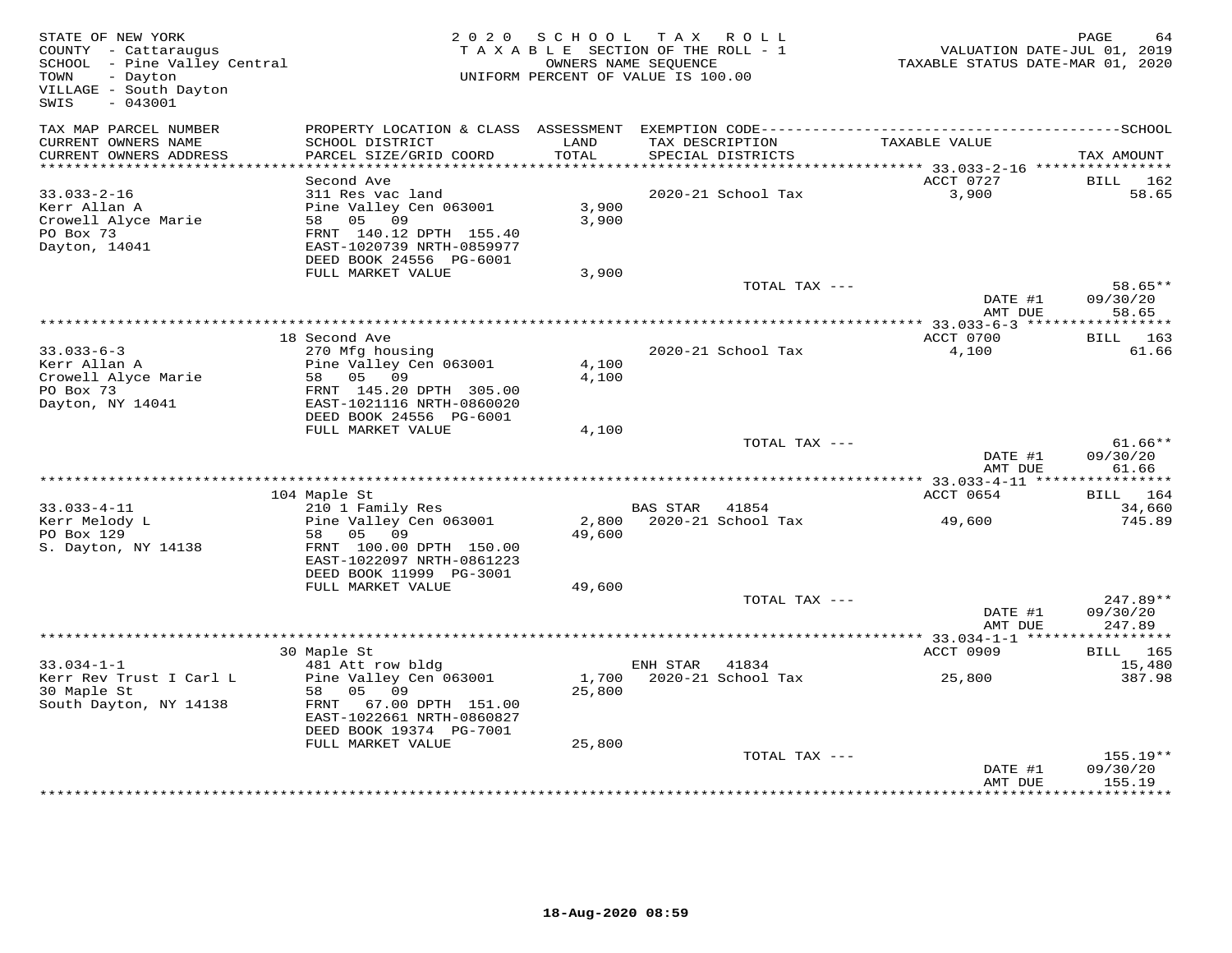| STATE OF NEW YORK<br>COUNTY - Cattaraugus<br>SCHOOL - Pine Valley Central<br>- Dayton<br>TOWN<br>VILLAGE - South Dayton<br>$-043001$<br>SWIS |                                              | 2020 SCHOOL   | TAX ROLL<br>TAXABLE SECTION OF THE ROLL - 1<br>OWNERS NAME SEQUENCE<br>UNIFORM PERCENT OF VALUE IS 100.00 | VALUATION DATE-JUL 01, 2019<br>TAXABLE STATUS DATE-MAR 01, 2020 | PAGE<br>65            |
|----------------------------------------------------------------------------------------------------------------------------------------------|----------------------------------------------|---------------|-----------------------------------------------------------------------------------------------------------|-----------------------------------------------------------------|-----------------------|
| TAX MAP PARCEL NUMBER                                                                                                                        |                                              |               |                                                                                                           |                                                                 |                       |
| CURRENT OWNERS NAME<br>CURRENT OWNERS ADDRESS                                                                                                | SCHOOL DISTRICT<br>PARCEL SIZE/GRID COORD    | LAND<br>TOTAL | TAX DESCRIPTION<br>SPECIAL DISTRICTS                                                                      | TAXABLE VALUE                                                   | TAX AMOUNT            |
| *************************                                                                                                                    |                                              |               |                                                                                                           |                                                                 |                       |
| $33.033 - 5 - 12$                                                                                                                            | 311 Pine St<br>210 1 Family Res              |               | BAS STAR<br>41854                                                                                         | ACCT 0757                                                       | BILL<br>166<br>34,660 |
| Kerr Scott                                                                                                                                   | Pine Valley Cen 063001                       | 2,500         | 2020-21 School Tax                                                                                        | 77,800                                                          | 1,169.96              |
| 311 Pine St                                                                                                                                  | 58 05 09                                     | 77,800        |                                                                                                           |                                                                 |                       |
| South Dayton, NY 14138                                                                                                                       | 88.00 DPTH 150.00<br>FRNT                    |               |                                                                                                           |                                                                 |                       |
|                                                                                                                                              | EAST-1021605 NRTH-0860861                    |               |                                                                                                           |                                                                 |                       |
|                                                                                                                                              | DEED BOOK 19410 PG-3001                      |               |                                                                                                           |                                                                 |                       |
|                                                                                                                                              | FULL MARKET VALUE                            | 77,800        |                                                                                                           |                                                                 |                       |
|                                                                                                                                              |                                              |               | TOTAL TAX ---                                                                                             |                                                                 | $671.96**$            |
|                                                                                                                                              |                                              |               |                                                                                                           | DATE #1                                                         | 09/30/20              |
|                                                                                                                                              |                                              |               |                                                                                                           | AMT DUE                                                         | 671.96                |
|                                                                                                                                              | Prospect Ave                                 |               |                                                                                                           | ACCT 5043                                                       | <b>BILL</b> 167       |
| $33.033 - 4 - 5.2$                                                                                                                           | 310 Res Vac                                  |               | 2020-21 School Tax                                                                                        | 3,500                                                           | 52.63                 |
| Killock Estate Ronald                                                                                                                        | Pine Valley Cen 063001                       | 3,500         |                                                                                                           |                                                                 |                       |
| Killock Barbara                                                                                                                              | 58 05 09                                     | 3,500         |                                                                                                           |                                                                 |                       |
| 2301 SE 29 th St                                                                                                                             | $3/9$ --merged $4-3.2$ into pr               |               |                                                                                                           |                                                                 |                       |
| Okeechobee, FL 34974                                                                                                                         | FRNT 200.00 DPTH 150.00                      |               |                                                                                                           |                                                                 |                       |
|                                                                                                                                              | EAST-1022141 NRTH-0861753                    |               |                                                                                                           |                                                                 |                       |
|                                                                                                                                              | DEED BOOK 15895 PG-4001                      |               |                                                                                                           |                                                                 |                       |
|                                                                                                                                              | FULL MARKET VALUE                            | 3,500         |                                                                                                           |                                                                 |                       |
|                                                                                                                                              |                                              |               | TOTAL TAX ---                                                                                             | DATE #1                                                         | $52.63**$<br>09/30/20 |
|                                                                                                                                              |                                              |               |                                                                                                           | AMT DUE                                                         | 52.63                 |
|                                                                                                                                              |                                              |               |                                                                                                           | ACCT 0771                                                       | BILL 168              |
| $33.033 - 3 - 7$                                                                                                                             | 224 Maple St<br>312 Vac w/imprv              |               | 2020-21 School Tax                                                                                        | 19,500                                                          | 293.24                |
| Killock Robert W                                                                                                                             | Pine Valley Cen 063001                       | 3,400         |                                                                                                           |                                                                 |                       |
| Killock Robert & Patricia L/U 58 05 09                                                                                                       |                                              | 19,500        |                                                                                                           |                                                                 |                       |
| PO Box 359                                                                                                                                   | FRNT 123.00 DPTH 150.00                      |               |                                                                                                           |                                                                 |                       |
| South Dayton, NY 14138                                                                                                                       | EAST-1021071 NRTH-0861957                    |               |                                                                                                           |                                                                 |                       |
|                                                                                                                                              | DEED BOOK 20877 PG-4001                      |               |                                                                                                           |                                                                 |                       |
|                                                                                                                                              | FULL MARKET VALUE                            | 19,500        |                                                                                                           |                                                                 |                       |
|                                                                                                                                              |                                              |               | TOTAL TAX ---                                                                                             |                                                                 | 293.24**              |
|                                                                                                                                              |                                              |               |                                                                                                           | DATE #1<br>AMT DUE                                              | 09/30/20<br>293.24    |
|                                                                                                                                              |                                              |               |                                                                                                           |                                                                 |                       |
|                                                                                                                                              | 121 Cherry St                                |               |                                                                                                           | ACCT 0770                                                       | BILL 169              |
| $33.033 - 3 - 9$                                                                                                                             | 210 1 Family Res                             |               | BAS STAR 41854                                                                                            |                                                                 | 34,660                |
| Killock Robert W                                                                                                                             | Pine Valley Cen 063001                       | 2,100         | 2020-21 School Tax                                                                                        | 88,100                                                          | 1,324.85              |
| Killock Patrica                                                                                                                              | 58 05 09                                     | 88,100        |                                                                                                           |                                                                 |                       |
| 121 Cherry St                                                                                                                                | FRNT 75.00 DPTH 150.00                       |               |                                                                                                           |                                                                 |                       |
| PO Box 359                                                                                                                                   | EAST-1021196 NRTH-0862047                    |               |                                                                                                           |                                                                 |                       |
| South Dayton, NY 14138                                                                                                                       | DEED BOOK 20877 PG-4001<br>FULL MARKET VALUE | 88,100        |                                                                                                           |                                                                 |                       |
|                                                                                                                                              |                                              |               | TOTAL TAX ---                                                                                             |                                                                 | 826.85**              |
|                                                                                                                                              |                                              |               |                                                                                                           | DATE #1                                                         | 09/30/20              |
|                                                                                                                                              |                                              |               |                                                                                                           | AMT DUE                                                         | 826.85                |
|                                                                                                                                              |                                              |               |                                                                                                           |                                                                 |                       |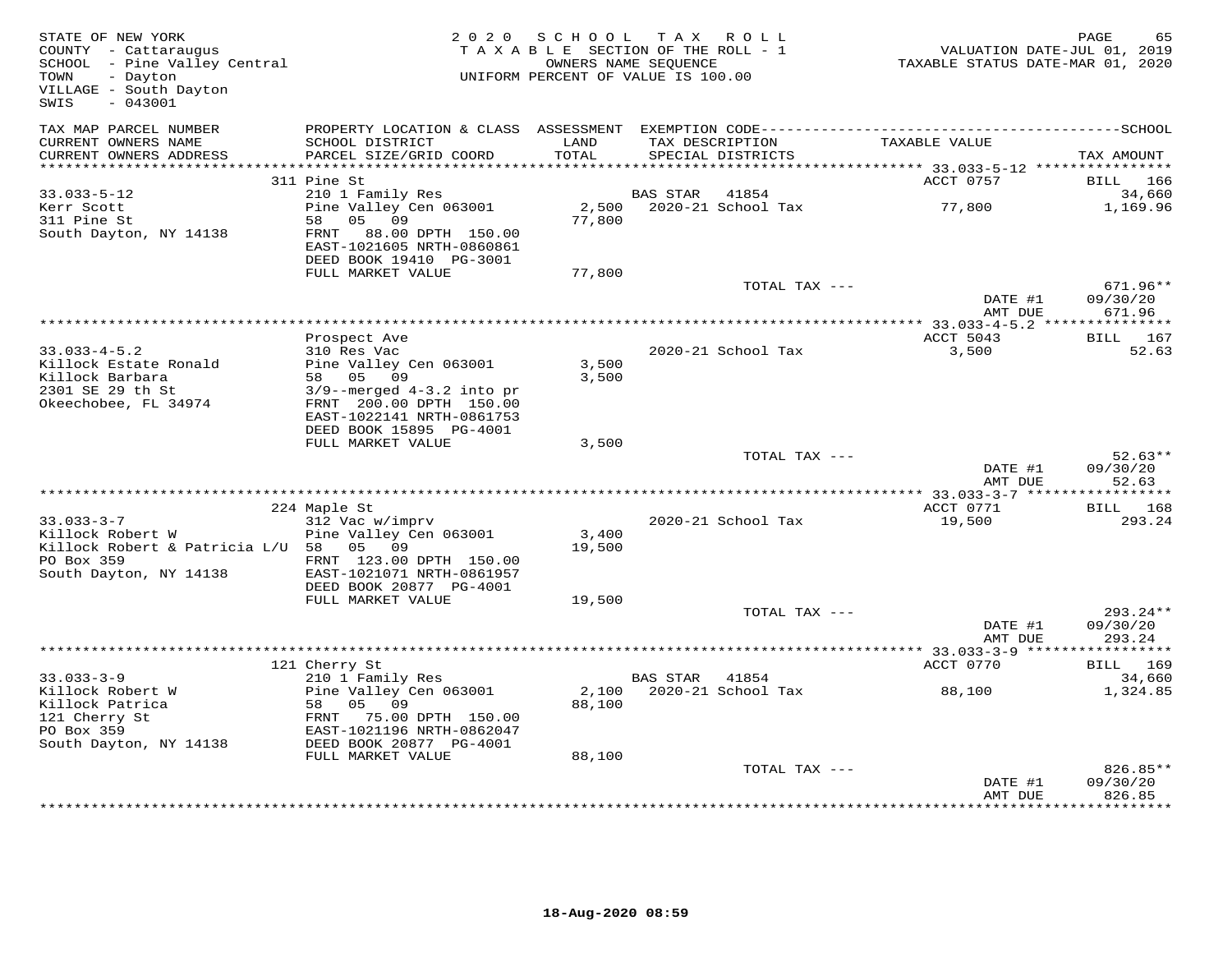| STATE OF NEW YORK<br>COUNTY - Cattaraugus<br>SCHOOL - Pine Valley Central<br>- Dayton<br>TOWN<br>VILLAGE - South Dayton<br>$-043001$<br>SWIS |                                                                                                                                     | 2020 SCHOOL      | TAX ROLL<br>TAXABLE SECTION OF THE ROLL - 1<br>OWNERS NAME SEQUENCE<br>UNIFORM PERCENT OF VALUE IS 100.00 | VALUATION DATE-JUL 01, 2019<br>TAXABLE STATUS DATE-MAR 01, 2020 | PAGE<br>66                       |
|----------------------------------------------------------------------------------------------------------------------------------------------|-------------------------------------------------------------------------------------------------------------------------------------|------------------|-----------------------------------------------------------------------------------------------------------|-----------------------------------------------------------------|----------------------------------|
| TAX MAP PARCEL NUMBER                                                                                                                        | PROPERTY LOCATION & CLASS ASSESSMENT                                                                                                |                  |                                                                                                           |                                                                 |                                  |
| CURRENT OWNERS NAME<br>CURRENT OWNERS ADDRESS                                                                                                | SCHOOL DISTRICT<br>PARCEL SIZE/GRID COORD<br>***************************                                                            | LAND<br>TOTAL    | TAX DESCRIPTION<br>SPECIAL DISTRICTS                                                                      | TAXABLE VALUE                                                   | TAX AMOUNT                       |
| **********************                                                                                                                       | Dredge Rd                                                                                                                           |                  |                                                                                                           | ACCT 0767                                                       | <b>BILL</b><br>170               |
| $33.042 - 1 - 2.1$<br>Killock Rosina M<br>Blair Milly<br>12307 Bentley Rd<br>South Dayton, NY 14138                                          | 311 Res vac land<br>Pine Valley Cen 063001<br>50 05<br>09<br>ACRES<br>2.80<br>EAST-1023266 NRTH-0859426<br>DEED BOOK 01003 PG-00260 | 19,900<br>19,900 | 2020-21 School Tax                                                                                        | 19,900                                                          | 299.26                           |
|                                                                                                                                              | FULL MARKET VALUE                                                                                                                   | 19,900           |                                                                                                           |                                                                 |                                  |
|                                                                                                                                              |                                                                                                                                     |                  | TOTAL TAX ---                                                                                             | DATE #1<br>AMT DUE                                              | $299.26**$<br>09/30/20<br>299.26 |
|                                                                                                                                              |                                                                                                                                     |                  |                                                                                                           |                                                                 |                                  |
|                                                                                                                                              | 216 Oak St                                                                                                                          |                  |                                                                                                           | ACCT 0894                                                       | BILL 171                         |
| $33.033 - 5 - 9$<br>Klepfer Bonnie C                                                                                                         | 210 1 Family Res<br>Pine Valley Cen 063001                                                                                          | 2,100            | 2020-21 School Tax                                                                                        | 60,500                                                          | 909.80                           |
| Klepfer Justin W<br>2206 Main St                                                                                                             | 09<br>58 05<br>FRNT<br>75.00 DPTH 125.00                                                                                            | 60,500           |                                                                                                           |                                                                 |                                  |
| Collins, NY 14034                                                                                                                            | EAST-1021410 NRTH-0860832<br>DEED BOOK 24795 PG-5001<br>FULL MARKET VALUE                                                           | 60,500           |                                                                                                           |                                                                 |                                  |
|                                                                                                                                              |                                                                                                                                     |                  | TOTAL TAX ---                                                                                             | DATE #1<br>AMT DUE                                              | 909.80**<br>09/30/20<br>909.80   |
|                                                                                                                                              |                                                                                                                                     |                  |                                                                                                           |                                                                 |                                  |
|                                                                                                                                              | 28 First St                                                                                                                         |                  |                                                                                                           | ACCT 0725                                                       | BILL 172                         |
| $33.033 - 6 - 23$                                                                                                                            | 210 1 Family Res                                                                                                                    |                  | <b>BAS STAR</b><br>41854                                                                                  |                                                                 | 34,660                           |
| Kortz Joseph<br>Russo Brianne<br>87 Ruggles St<br>Dunkirk, NY 14038                                                                          | Pine Valley Cen 063001<br>05<br>09<br>58<br>FRNT 120.00 DPTH 150.00<br>EAST-1021651 NRTH-0860295                                    | 3,400<br>55,100  | 2020-21 School Tax                                                                                        | 55,100                                                          | 828.60                           |
|                                                                                                                                              | DEED BOOK 20200 PG-6026<br>FULL MARKET VALUE                                                                                        |                  |                                                                                                           |                                                                 |                                  |
| PRIOR OWNER ON 3/01/2020<br>Brunswick Timothy                                                                                                |                                                                                                                                     | 55,100           |                                                                                                           |                                                                 |                                  |
|                                                                                                                                              |                                                                                                                                     |                  | TOTAL TAX ---                                                                                             | DATE #1<br>AMT DUE                                              | $330.60**$<br>09/30/20<br>330.60 |
|                                                                                                                                              |                                                                                                                                     |                  |                                                                                                           |                                                                 |                                  |
|                                                                                                                                              | Mill St                                                                                                                             |                  |                                                                                                           | ACCT 0774                                                       | BILL 173                         |
| $33.026 - 1 - 4$<br>Kraemer Gary A<br>Kraemer Linda A<br>8406 Mill St                                                                        | 105 Vac farmland<br>Pine Valley Cen 063001<br>58 05<br>09<br>1.97<br>ACRES                                                          | 1,700<br>1,700   | 2020-21 School Tax                                                                                        | 1,700                                                           | 25.56                            |
| South Dayton, NY 14138                                                                                                                       | EAST-1024410 NRTH-0862379<br>DEED BOOK 768<br>PG-00372<br>FULL MARKET VALUE                                                         | 1,700            |                                                                                                           |                                                                 |                                  |
|                                                                                                                                              |                                                                                                                                     |                  | TOTAL TAX ---                                                                                             | DATE #1                                                         | $25.56**$<br>09/30/20            |
|                                                                                                                                              |                                                                                                                                     |                  |                                                                                                           | AMT DUE                                                         | 25.56                            |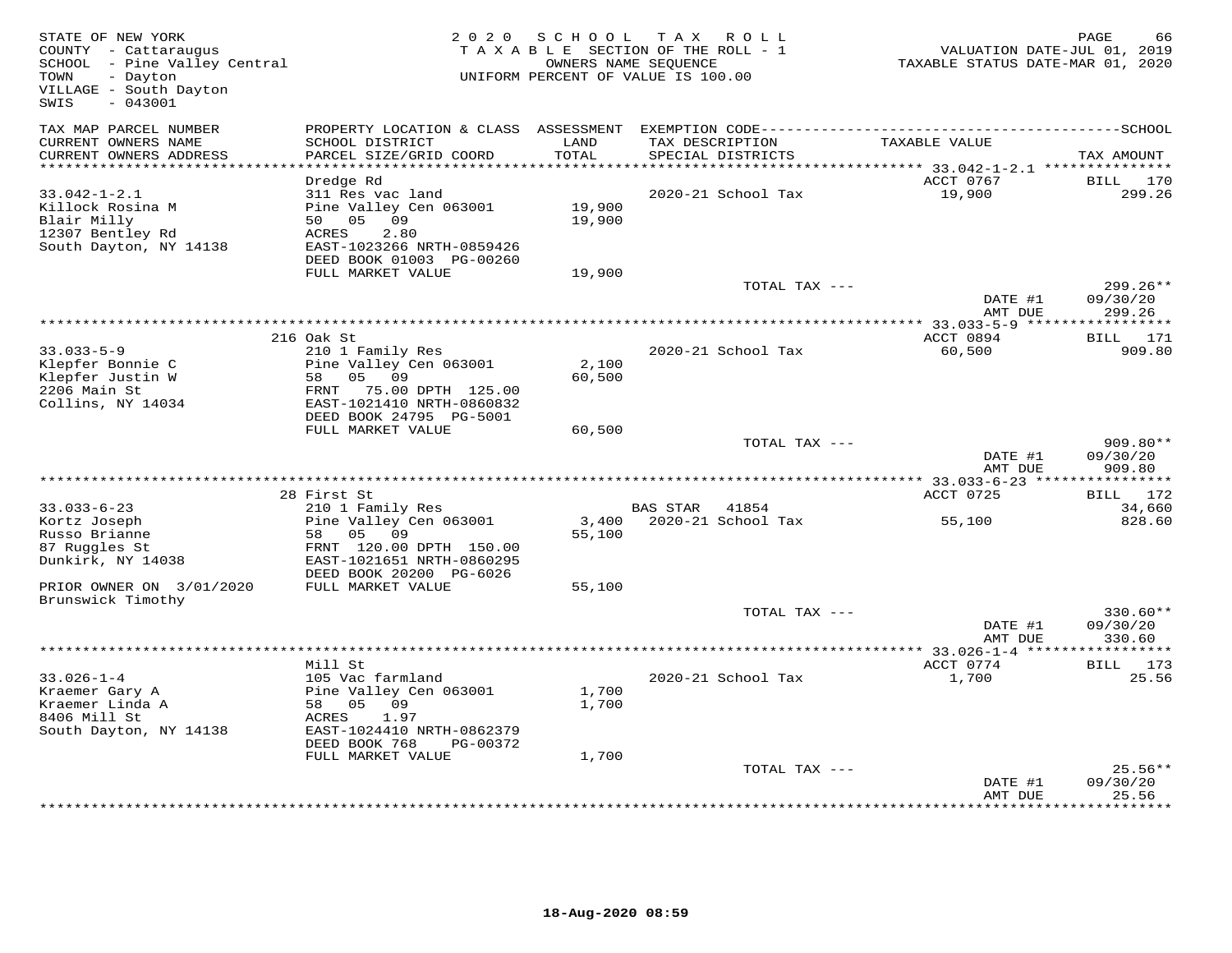| STATE OF NEW YORK<br>COUNTY - Cattaraugus<br>SCHOOL - Pine Valley Central<br>TOWN<br>- Dayton<br>VILLAGE - South Dayton<br>SWIS<br>$-043001$ |                                                                                                                                                                                | 2020 SCHOOL               | TAX ROLL<br>TAXABLE SECTION OF THE ROLL - 1<br>OWNERS NAME SEQUENCE<br>UNIFORM PERCENT OF VALUE IS 100.00 | VALUATION DATE-JUL 01, 2019<br>TAXABLE STATUS DATE-MAR 01, 2020 | PAGE<br>67                                   |
|----------------------------------------------------------------------------------------------------------------------------------------------|--------------------------------------------------------------------------------------------------------------------------------------------------------------------------------|---------------------------|-----------------------------------------------------------------------------------------------------------|-----------------------------------------------------------------|----------------------------------------------|
| TAX MAP PARCEL NUMBER<br>CURRENT OWNERS NAME<br>CURRENT OWNERS ADDRESS                                                                       | SCHOOL DISTRICT<br>PARCEL SIZE/GRID COORD                                                                                                                                      | LAND<br>TOTAL             | TAX DESCRIPTION<br>SPECIAL DISTRICTS                                                                      | TAXABLE VALUE                                                   | TAX AMOUNT                                   |
|                                                                                                                                              |                                                                                                                                                                                |                           |                                                                                                           |                                                                 |                                              |
|                                                                                                                                              | 112 Mill St                                                                                                                                                                    |                           |                                                                                                           | ACCT 0804                                                       | BILL<br>174                                  |
| $33.034 - 3 - 9$<br>Kutschke Heidi<br>112 Mill St<br>South Dayton, NY 14138                                                                  | 210 1 Family Res<br>Pine Valley Cen 063001<br>58<br>05 09<br>FRNT 116.00 DPTH 125.00<br>EAST-1022945 NRTH-0860379                                                              | 3,200<br>29,200           | 2020-21 School Tax                                                                                        | 29,200                                                          | 439.11                                       |
|                                                                                                                                              | DEED BOOK 19307 PG-7001<br>FULL MARKET VALUE                                                                                                                                   | 29,200                    |                                                                                                           |                                                                 |                                              |
|                                                                                                                                              |                                                                                                                                                                                |                           | TOTAL TAX ---                                                                                             | DATE #1<br>AMT DUE                                              | 439.11**<br>09/30/20<br>439.11               |
|                                                                                                                                              |                                                                                                                                                                                |                           |                                                                                                           | ************* 33.033-2-11 *****                                 | ***********                                  |
| $33.033 - 2 - 11$<br>Lachut Aimee<br>221 Oak St<br>South Dayton, NY 14138                                                                    | 221 Oak St<br>210 1 Family Res<br>Pine Valley Cen 063001<br>58 05 09<br>FRNT 70.00 DPTH 125.00<br>EAST-1021196 NRTH-0860769                                                    | 2,000<br>70,000           | 2020-21 School Tax                                                                                        | ACCT 0732<br>70,000                                             | BILL 175<br>1,052.67                         |
|                                                                                                                                              | DEED BOOK 29220 PG-9001                                                                                                                                                        |                           |                                                                                                           |                                                                 |                                              |
|                                                                                                                                              | FULL MARKET VALUE                                                                                                                                                              | 70,000                    | TOTAL TAX ---                                                                                             | DATE #1<br>AMT DUE                                              | $1,052.67**$<br>09/30/20<br>1,052.67         |
|                                                                                                                                              |                                                                                                                                                                                |                           |                                                                                                           | **** 33.033-3-28 *****                                          | ***********                                  |
| $33.033 - 3 - 28$<br>Laemmerhirt Ernest Philip<br>283 Lincoln Avenue<br>Dunkirk, NY 14048                                                    | 103 Second St<br>210 1 Family Res<br>Pine Valley Cen 063001<br>05 09<br>58<br>FRNT 110.00 DPTH 135.00<br>EAST-1021082 NRTH-0861088<br>DEED BOOK 30668 PG-8002                  | 3,100<br>41,100           | 2020-21 School Tax                                                                                        | ACCT 0721<br>41,100                                             | BILL 176<br>618.06                           |
|                                                                                                                                              | FULL MARKET VALUE                                                                                                                                                              | 41,100                    |                                                                                                           |                                                                 |                                              |
|                                                                                                                                              |                                                                                                                                                                                |                           | TOTAL TAX ---                                                                                             | DATE #1<br>AMT DUE                                              | $618.06**$<br>09/30/20<br>618.06             |
|                                                                                                                                              |                                                                                                                                                                                |                           |                                                                                                           | ***** 33.033-3-34 **                                            | * * * * * * * * * * *                        |
| $33.033 - 3 - 34$<br>Lambert Thomas J<br>8503 Falls Rd<br>West Falls, NY 14170                                                               | 413 Pine St<br>433 Auto body<br>Pine Valley Cen 063001<br>05 09<br>58<br>FRNT 67.50 DPTH 131.00<br>EAST-1020963 NRTH-0861328<br>DEED BOOK 904<br>PG-00561<br>FULL MARKET VALUE | 1,900<br>28,000<br>28,000 | 2020-21 School Tax                                                                                        | ACCT 0837<br>28,000                                             | BILL 177<br>421.07                           |
|                                                                                                                                              | ************************                                                                                                                                                       |                           | TOTAL TAX ---                                                                                             | DATE #1<br>AMT DUE                                              | $421.07**$<br>09/30/20<br>421.07<br>******** |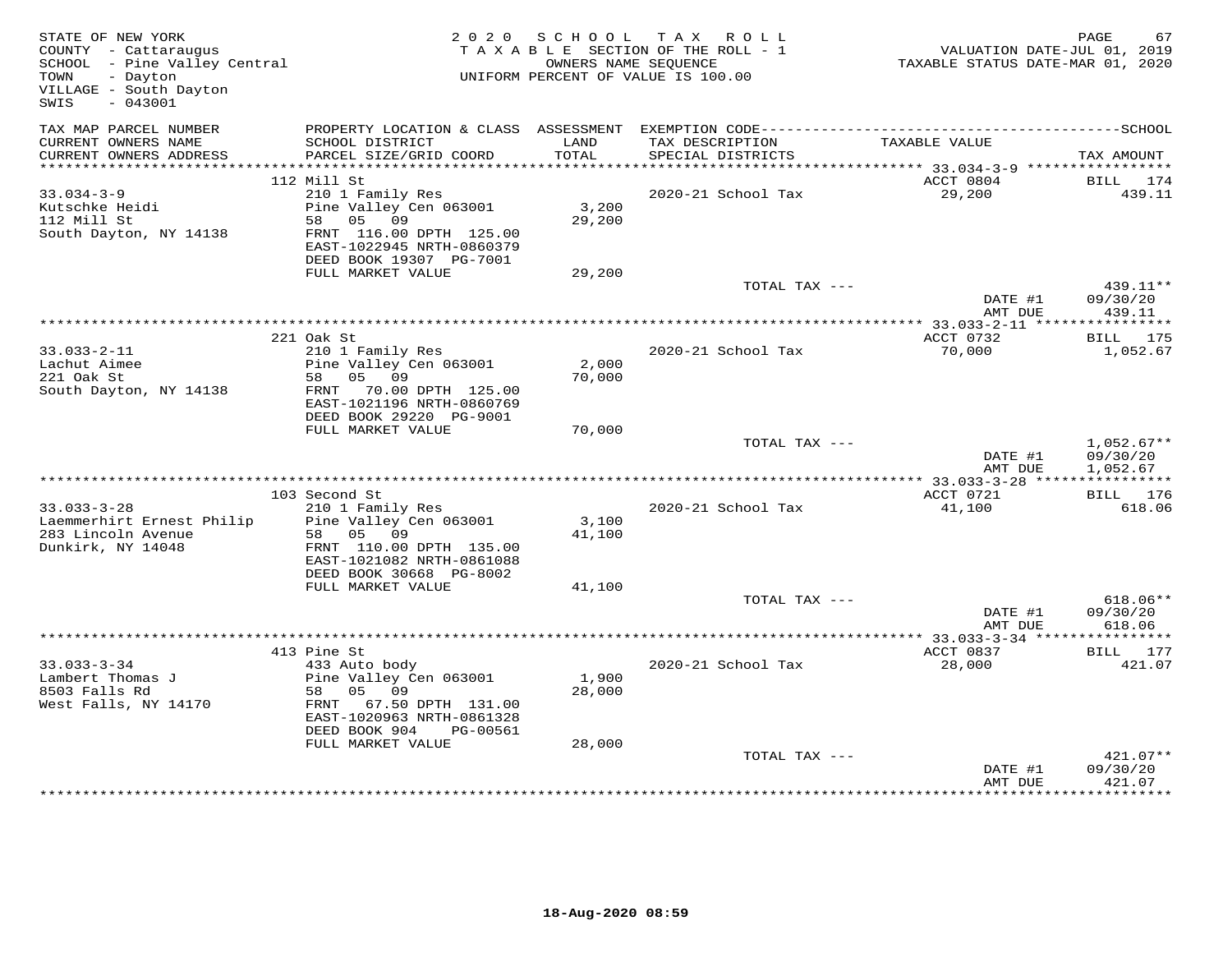| STATE OF NEW YORK<br>COUNTY - Cattaraugus<br>SCHOOL - Pine Valley Central<br>TOWN<br>- Dayton<br>VILLAGE - South Dayton<br>$-043001$<br>SWIS |                                                                                   | 2020 SCHOOL      | TAX ROLL<br>TAXABLE SECTION OF THE ROLL - 1<br>OWNERS NAME SEQUENCE<br>UNIFORM PERCENT OF VALUE IS 100.00 | VALUATION DATE-JUL 01, 2019<br>TAXABLE STATUS DATE-MAR 01, 2020 | PAGE<br>68              |
|----------------------------------------------------------------------------------------------------------------------------------------------|-----------------------------------------------------------------------------------|------------------|-----------------------------------------------------------------------------------------------------------|-----------------------------------------------------------------|-------------------------|
| TAX MAP PARCEL NUMBER<br>CURRENT OWNERS NAME<br>CURRENT OWNERS ADDRESS                                                                       | PROPERTY LOCATION & CLASS ASSESSMENT<br>SCHOOL DISTRICT<br>PARCEL SIZE/GRID COORD | LAND<br>TOTAL    | TAX DESCRIPTION<br>SPECIAL DISTRICTS                                                                      | TAXABLE VALUE                                                   | TAX AMOUNT              |
| ***********************                                                                                                                      |                                                                                   |                  |                                                                                                           |                                                                 |                         |
|                                                                                                                                              | 33 Pine St                                                                        |                  |                                                                                                           | ACCT 0657                                                       | 178<br>BILL             |
| $33.042 - 1 - 3.1$                                                                                                                           | 210 1 Family Res                                                                  |                  | 41854<br>BAS STAR                                                                                         |                                                                 | 34,660                  |
| Lawton Henry J Jr<br>Rugg Victoria L<br>33 Pine St                                                                                           | Pine Valley Cen 063001<br>05<br>49<br>09<br><b>ACRES</b><br>1.16                  | 15,500<br>70,000 | 2020-21 School Tax                                                                                        | 70,000                                                          | 1,052.67                |
| PO Box 71                                                                                                                                    | EAST-1023566 NRTH-0859571                                                         |                  |                                                                                                           |                                                                 |                         |
| S. Dayton, NY 14138                                                                                                                          | DEED BOOK 8053 PG-8001<br>FULL MARKET VALUE                                       | 70,000           |                                                                                                           |                                                                 |                         |
|                                                                                                                                              |                                                                                   |                  | TOTAL TAX ---                                                                                             |                                                                 | 554.67**                |
|                                                                                                                                              |                                                                                   |                  |                                                                                                           | DATE #1                                                         | 09/30/20                |
|                                                                                                                                              |                                                                                   |                  |                                                                                                           | AMT DUE<br>** 33.033-4-17 *****************                     | 554.67                  |
|                                                                                                                                              | 15 Cherry St                                                                      |                  |                                                                                                           | ACCT 0778                                                       | BILL 179                |
| $33.033 - 4 - 17$                                                                                                                            | 210 1 Family Res                                                                  |                  | 2020-21 School Tax                                                                                        | 76,300                                                          | 1,147.41                |
| Leach Evelyn                                                                                                                                 | Pine Valley Cen 063001                                                            | 2,800            |                                                                                                           |                                                                 |                         |
| Nobles Joan M                                                                                                                                | 58 05 09                                                                          | 76,300           |                                                                                                           |                                                                 |                         |
| Leach Evelyn Estate                                                                                                                          | FRNT 100.00 DPTH 150.00                                                           |                  |                                                                                                           |                                                                 |                         |
| 7978 83 Rte                                                                                                                                  | EAST-1021941 NRTH-0861519                                                         |                  |                                                                                                           |                                                                 |                         |
| South Dayton, NY 14138                                                                                                                       | DEED BOOK 20408 PG-3002                                                           |                  |                                                                                                           |                                                                 |                         |
|                                                                                                                                              | FULL MARKET VALUE                                                                 | 76,300           |                                                                                                           |                                                                 |                         |
|                                                                                                                                              |                                                                                   |                  | TOTAL TAX ---                                                                                             |                                                                 | $1,147.41**$            |
|                                                                                                                                              |                                                                                   |                  |                                                                                                           | DATE #1                                                         | 09/30/20                |
|                                                                                                                                              |                                                                                   |                  |                                                                                                           | AMT DUE<br>***************** 33.034-2-2 ******                  | 1,147.41<br>*********** |
|                                                                                                                                              | 110 Mechanic St                                                                   |                  |                                                                                                           | ACCT 0744                                                       | BILL 180                |
| $33.034 - 2 - 2$                                                                                                                             | 270 Mfg housing                                                                   |                  | 2020-21 School Tax                                                                                        | 5,100                                                           | 76.69                   |
| Legacy Acres, LLC                                                                                                                            | Pine Valley Cen 063001                                                            | 5,100            |                                                                                                           |                                                                 |                         |
| 8568 Silver Creek Rd                                                                                                                         | 58<br>05<br>09                                                                    | 5,100            |                                                                                                           |                                                                 |                         |
| South Dayton, NY 14138                                                                                                                       | FRNT 200.00 DPTH 162.00                                                           |                  |                                                                                                           |                                                                 |                         |
|                                                                                                                                              | 0.38<br>ACRES                                                                     |                  |                                                                                                           |                                                                 |                         |
|                                                                                                                                              | EAST-1023105 NRTH-0860126                                                         |                  |                                                                                                           |                                                                 |                         |
|                                                                                                                                              | DEED BOOK 20961 PG-9002<br>FULL MARKET VALUE                                      | 5,100            |                                                                                                           |                                                                 |                         |
|                                                                                                                                              |                                                                                   |                  | TOTAL TAX ---                                                                                             |                                                                 | $76.69**$               |
|                                                                                                                                              |                                                                                   |                  |                                                                                                           | DATE #1                                                         | 09/30/20                |
|                                                                                                                                              |                                                                                   |                  |                                                                                                           | AMT DUE                                                         | 76.69                   |
|                                                                                                                                              |                                                                                   |                  |                                                                                                           |                                                                 | * * * * * * * * * * *   |
|                                                                                                                                              | 202 Mechanic St                                                                   |                  |                                                                                                           | ACCT 0743                                                       | BILL 181                |
| $33.034 - 2 - 11$                                                                                                                            | 105 Vac farmland                                                                  |                  | AG DIST<br>41720                                                                                          |                                                                 | 24,709                  |
| Legacy Acres, LLC                                                                                                                            | Pine Valley Cen 063001                                                            |                  | 37,100 SILO T/C/S 42100                                                                                   |                                                                 | 1,650                   |
| 8568 Silver Creek Rd                                                                                                                         | 58<br>05 09                                                                       |                  | 42,200 2020-21 School Tax                                                                                 | 15,841                                                          | 238.22                  |
| South Dayton, NY 14138                                                                                                                       | ACRES 17.99                                                                       |                  |                                                                                                           |                                                                 |                         |
| MAY BE SUBJECT TO PAYMENT                                                                                                                    | EAST-1023906 NRTH-0860539<br>DEED BOOK 20961 PG-9002                              |                  |                                                                                                           |                                                                 |                         |
| UNDER AGDIST LAW TIL 2024                                                                                                                    | FULL MARKET VALUE                                                                 | 42,200           |                                                                                                           |                                                                 |                         |
|                                                                                                                                              |                                                                                   |                  | TOTAL TAX ---                                                                                             |                                                                 | $238.22**$              |
|                                                                                                                                              |                                                                                   |                  |                                                                                                           | DATE #1                                                         | 09/30/20                |
|                                                                                                                                              |                                                                                   |                  |                                                                                                           | AMT DUE                                                         | 238.22                  |
|                                                                                                                                              |                                                                                   |                  |                                                                                                           | *****************************                                   |                         |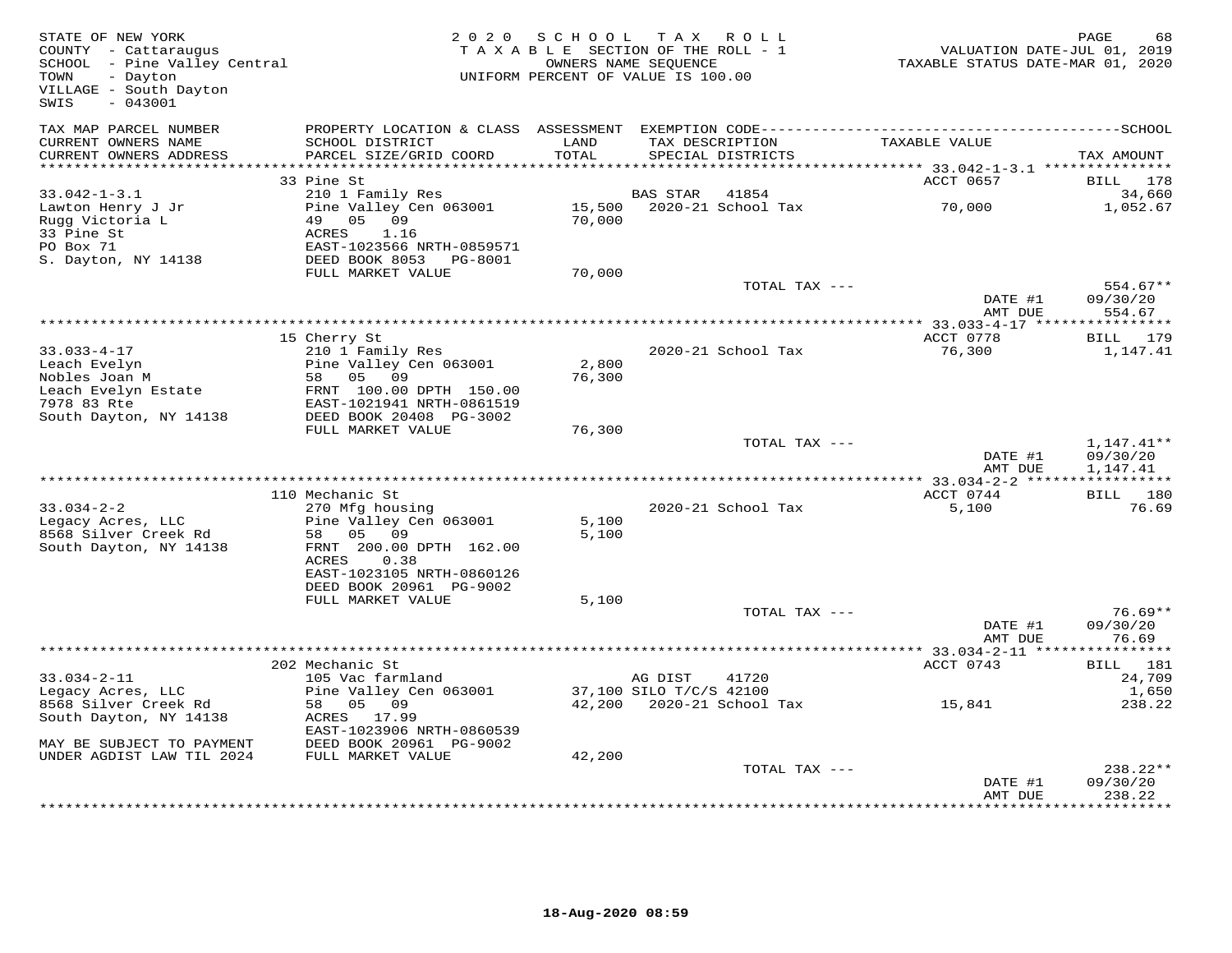| STATE OF NEW YORK<br>COUNTY - Cattaraugus<br>SCHOOL - Pine Valley Central<br>- Dayton<br>TOWN<br>VILLAGE - South Dayton<br>SWIS<br>$-043001$ |                                                                                  | 2020 SCHOOL<br>TAXABLE SECTION OF THE ROLL - 1<br>OWNERS NAME SEOUENCE<br>UNIFORM PERCENT OF VALUE IS 100.00 |                | TAX ROLL                             | VALUATION DATE-JUL 01, 2019<br>TAXABLE STATUS DATE-MAR 01, 2020 | PAGE<br>69            |
|----------------------------------------------------------------------------------------------------------------------------------------------|----------------------------------------------------------------------------------|--------------------------------------------------------------------------------------------------------------|----------------|--------------------------------------|-----------------------------------------------------------------|-----------------------|
| TAX MAP PARCEL NUMBER<br>CURRENT OWNERS NAME<br>CURRENT OWNERS ADDRESS                                                                       | SCHOOL DISTRICT<br>PARCEL SIZE/GRID COORD                                        | LAND<br>TOTAL                                                                                                |                | TAX DESCRIPTION<br>SPECIAL DISTRICTS | TAXABLE VALUE                                                   | TAX AMOUNT            |
|                                                                                                                                              |                                                                                  |                                                                                                              |                |                                      |                                                                 |                       |
|                                                                                                                                              | 47 Second Ave                                                                    |                                                                                                              |                |                                      | ACCT 0652                                                       | BILL 182              |
| $33.033 - 2 - 12$<br>Lillie Brian S                                                                                                          | 210 1 Family Res<br>Pine Valley Cen 063001                                       |                                                                                                              | BAS STAR 41854 | 3,900 2020-21 School Tax             | 99,700                                                          | 34,660<br>1,499.30    |
| PO Box 204                                                                                                                                   | 58 05 09                                                                         | 99,700                                                                                                       |                |                                      |                                                                 |                       |
| South Dayton, NY 14138                                                                                                                       | FRNT 140.00 DPTH 125.00<br>EAST-1021282 NRTH-0860709<br>DEED BOOK 01001 PG-01196 |                                                                                                              |                |                                      |                                                                 |                       |
|                                                                                                                                              | FULL MARKET VALUE                                                                | 99,700                                                                                                       |                |                                      |                                                                 |                       |
|                                                                                                                                              |                                                                                  |                                                                                                              |                | TOTAL TAX ---                        |                                                                 | $1,001.30**$          |
|                                                                                                                                              |                                                                                  |                                                                                                              |                |                                      | DATE #1<br>AMT DUE                                              | 09/30/20<br>1,001.30  |
|                                                                                                                                              | Second Ave                                                                       |                                                                                                              |                |                                      | ACCT 1319                                                       | BILL 183              |
| $33.033 - 2 - 13.2$                                                                                                                          | 311 Res vac land                                                                 |                                                                                                              |                | 2020-21 School Tax                   | 3,400                                                           | 51.13                 |
| Lillie Brian S                                                                                                                               | Pine Valley Cen 063001                                                           | 3,400                                                                                                        |                |                                      |                                                                 |                       |
| PO Box 204<br>South Dayton, NY 14138                                                                                                         | 58 05 09<br>FRNT 120.00 DPTH 150.00                                              | 3,400                                                                                                        |                |                                      |                                                                 |                       |
|                                                                                                                                              | EAST-1021205 NRTH-0860611                                                        |                                                                                                              |                |                                      |                                                                 |                       |
|                                                                                                                                              | DEED BOOK 01001 PG-01196                                                         |                                                                                                              |                |                                      |                                                                 |                       |
|                                                                                                                                              | FULL MARKET VALUE                                                                | 3,400                                                                                                        |                |                                      |                                                                 |                       |
|                                                                                                                                              |                                                                                  |                                                                                                              |                | TOTAL TAX ---                        | DATE #1                                                         | $51.13**$<br>09/30/20 |
|                                                                                                                                              |                                                                                  |                                                                                                              |                |                                      | AMT DUE                                                         | 51.13                 |
|                                                                                                                                              |                                                                                  |                                                                                                              |                |                                      |                                                                 |                       |
| $33.033 - 4 - 5.1$                                                                                                                           | 14 Cherry St                                                                     |                                                                                                              |                |                                      | ACCT 0777                                                       | BILL 184<br>80,630    |
| Lycett Prisilla S                                                                                                                            | 210 1 Family Res<br>Pine Valley Cen 063001                                       |                                                                                                              | ENH STAR 41834 | 3,500 2020-21 School Tax             | 87,900                                                          | 1,321.85              |
| 14 Cherry St                                                                                                                                 | 58 05<br>09                                                                      | 87,900                                                                                                       |                |                                      |                                                                 |                       |
| PO Box 221                                                                                                                                   | $3/9$ --merged $4-3.2$ into pr                                                   |                                                                                                              |                |                                      |                                                                 |                       |
| S. Dayton, NY 14138                                                                                                                          | FRNT 125.00 DPTH 150.00                                                          |                                                                                                              |                |                                      |                                                                 |                       |
|                                                                                                                                              | BANK<br>081<br>EAST-1022141 NRTH-0861663                                         |                                                                                                              |                |                                      |                                                                 |                       |
|                                                                                                                                              | DEED BOOK 15895 PG-4001                                                          |                                                                                                              |                |                                      |                                                                 |                       |
|                                                                                                                                              | FULL MARKET VALUE                                                                | 87,900                                                                                                       |                |                                      |                                                                 |                       |
|                                                                                                                                              |                                                                                  |                                                                                                              |                | TOTAL TAX ---                        |                                                                 | $206.85**$            |
|                                                                                                                                              |                                                                                  |                                                                                                              |                |                                      | DATE #1<br>AMT DUE                                              | 09/30/20<br>206.85    |
|                                                                                                                                              |                                                                                  |                                                                                                              |                |                                      |                                                                 |                       |
|                                                                                                                                              | 29 Main St                                                                       |                                                                                                              |                |                                      | ACCT 1288                                                       | BILL 185              |
| $33.033 - 1 - 14.3$                                                                                                                          | 270 Mfg housing                                                                  |                                                                                                              | ENH STAR 41834 |                                      |                                                                 | 30,400                |
| Manners Theodore A                                                                                                                           | Pine Valley Cen 063001                                                           |                                                                                                              |                | 3,900 2020-21 School Tax             | 30,400                                                          | 457.16                |
| Manners Margaret E<br>2560 62 nd North Ave Lot 340                                                                                           | 58 05<br>09<br>FRNT 140.00 DPTH 231.80                                           | 30,400                                                                                                       |                |                                      |                                                                 |                       |
| St. Petersburg, FL 33702                                                                                                                     | EAST-1019880 NRTH-0861090                                                        |                                                                                                              |                |                                      |                                                                 |                       |
|                                                                                                                                              | DEED BOOK 8079 PG-8003                                                           |                                                                                                              |                |                                      |                                                                 |                       |
|                                                                                                                                              | FULL MARKET VALUE                                                                | 30,400                                                                                                       |                |                                      |                                                                 |                       |
|                                                                                                                                              |                                                                                  |                                                                                                              |                | TOTAL TAX ---                        |                                                                 | $0.00**$              |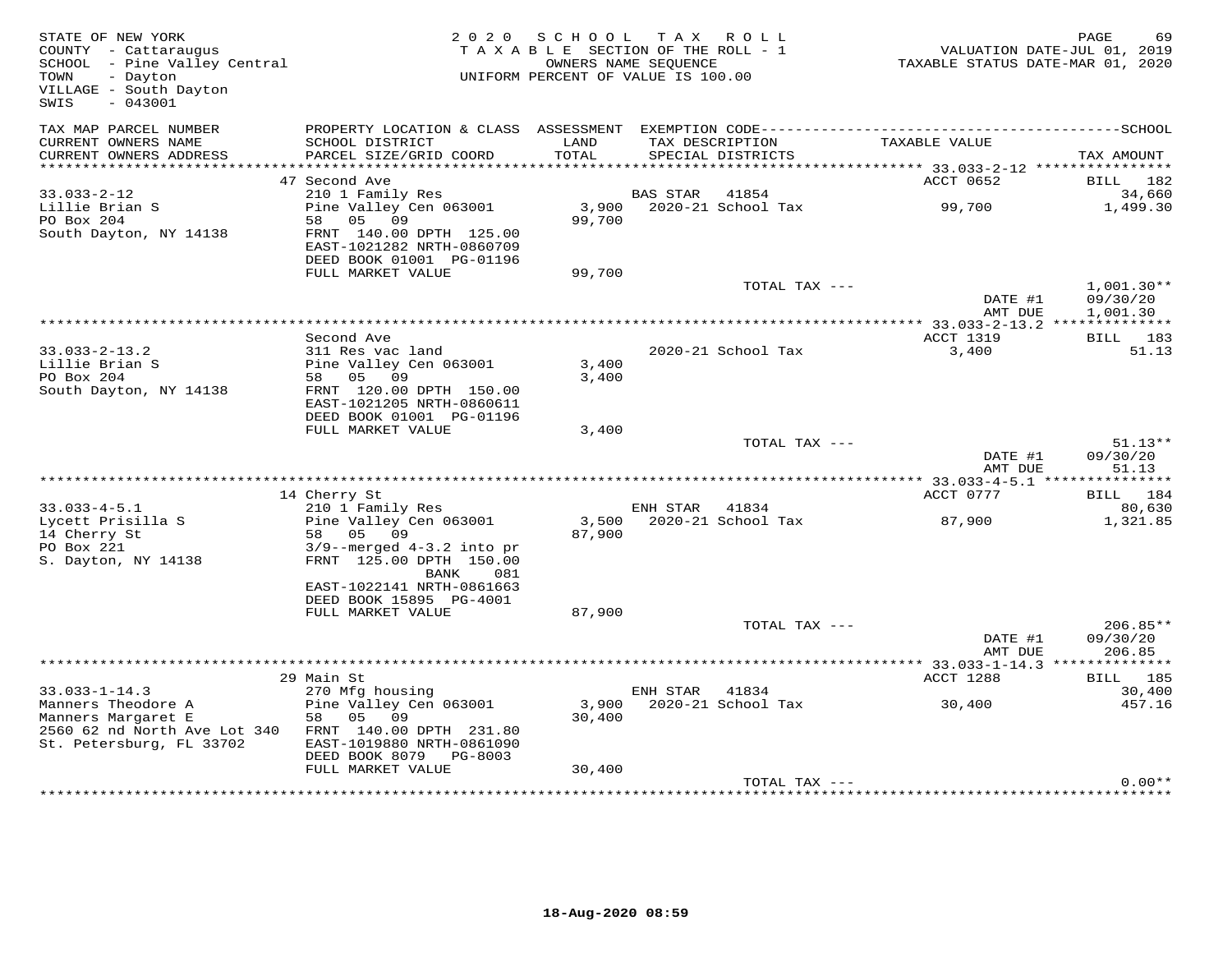| STATE OF NEW YORK<br>COUNTY - Cattaraugus<br>SCHOOL - Pine Valley Central<br>TOWN<br>- Dayton<br>VILLAGE - South Dayton<br>$-043001$<br>SWIS |                                                                                                                                                            | 2020 SCHOOL<br>TAXABLE SECTION OF THE ROLL - 1<br>UNIFORM PERCENT OF VALUE IS 100.00 | T A X<br>OWNERS NAME SEQUENCE | R O L L                              | TAXABLE STATUS DATE-MAR 01, 2020 | PAGE<br>70<br>VALUATION DATE-JUL 01, 2019             |
|----------------------------------------------------------------------------------------------------------------------------------------------|------------------------------------------------------------------------------------------------------------------------------------------------------------|--------------------------------------------------------------------------------------|-------------------------------|--------------------------------------|----------------------------------|-------------------------------------------------------|
| TAX MAP PARCEL NUMBER<br>CURRENT OWNERS NAME<br>CURRENT OWNERS ADDRESS<br>***********************                                            | SCHOOL DISTRICT<br>PARCEL SIZE/GRID COORD                                                                                                                  | LAND<br>TOTAL                                                                        |                               | TAX DESCRIPTION<br>SPECIAL DISTRICTS | TAXABLE VALUE                    | TAX AMOUNT                                            |
|                                                                                                                                              | 132 Main St                                                                                                                                                |                                                                                      |                               |                                      | ACCT 0649                        | BILL<br>186                                           |
| $33.025 - 1 - 14$<br>Marcey Diane M<br>132 Main St<br>S. Dayton, NY 14138                                                                    | 210 1 Family Res<br>Pine Valley Cen 063001<br>58 05<br>09<br>FRNT 100.00 DPTH 100.00                                                                       | 48,400                                                                               | <b>BAS STAR</b>               | 41854<br>2,800 2020-21 School Tax    | 48,400                           | 34,660<br>727.84                                      |
|                                                                                                                                              | BANK<br>017<br>EAST-1021219 NRTH-0862245<br>DEED BOOK 11044 PG-6002<br>FULL MARKET VALUE                                                                   | 48,400                                                                               |                               |                                      |                                  |                                                       |
|                                                                                                                                              |                                                                                                                                                            |                                                                                      |                               | TOTAL TAX ---                        | DATE #1<br>AMT DUE               | $229.84**$<br>09/30/20<br>229.84                      |
|                                                                                                                                              |                                                                                                                                                            | ***************************                                                          |                               |                                      | ********** 33.033-3-16 ***       | * * * * * * * * * * *                                 |
| $33.033 - 3 - 16$<br>Marcilliott Diane M                                                                                                     | 204 Maple St<br>210 1 Family Res<br>Pine Valley Cen 063001                                                                                                 |                                                                                      | BAS STAR                      | 41854<br>2,800 2020-21 School Tax    | ACCT 0670<br>65,500              | BILL 187<br>34,660<br>984.99                          |
| 8423 Homestead Ave<br>Niagara Falls, NY 14304                                                                                                | 58 05 09<br>Life Use - Florence<br>FRNT 100.00 DPTH 150.00<br>EAST-1021487 NRTH-0861657<br>DEED BOOK 11604 PG-7001                                         | 65,500                                                                               |                               |                                      |                                  |                                                       |
|                                                                                                                                              | FULL MARKET VALUE                                                                                                                                          | 65,500                                                                               |                               |                                      |                                  |                                                       |
|                                                                                                                                              |                                                                                                                                                            |                                                                                      |                               | TOTAL TAX ---                        | DATE #1<br>AMT DUE               | 486.99**<br>09/30/20<br>486.99                        |
|                                                                                                                                              |                                                                                                                                                            | ***********************************                                                  |                               |                                      | ***************** 33.025-1-27 ** | ***********                                           |
| $33.025 - 1 - 27$<br>Mardino Debra L<br>114 Second St<br>Shenandoah, VA 22849                                                                | 530 Pine St<br>270 Mfg housing<br>Pine Valley Cen 063001<br>58 05<br>09<br>FRNT 195.34 DPTH 190.00<br>EAST-1020132 NRTH-0862168<br>DEED BOOK 24217 PG-4001 | 5,500<br>30,300                                                                      |                               | 2020-21 School Tax                   | ACCT 0877<br>30,300              | BILL 188<br>455.65                                    |
|                                                                                                                                              | FULL MARKET VALUE                                                                                                                                          | 30,300                                                                               |                               |                                      |                                  |                                                       |
|                                                                                                                                              |                                                                                                                                                            |                                                                                      |                               | TOTAL TAX ---                        | DATE #1<br>AMT DUE               | 455.65**<br>09/30/20<br>455.65                        |
|                                                                                                                                              |                                                                                                                                                            |                                                                                      |                               |                                      |                                  |                                                       |
| $33.025 - 1 - 25.1$                                                                                                                          | 508 Pine St<br>210 1 Family Res                                                                                                                            |                                                                                      | BAS STAR 41854                |                                      | ACCT 0854                        | BILL 189<br>34,660                                    |
| Martin Rhona<br>508 Pine St<br>South Dayton, NY 14138                                                                                        | Pine Valley Cen 063001<br>58 05 09<br>ACRES<br>1.34<br>EAST-1020555 NRTH-0861938<br>DEED BOOK 24860 PG-5001                                                | 88,000                                                                               |                               | 16,100 2020-21 School Tax            | 88,000                           | 1,323.35                                              |
|                                                                                                                                              | FULL MARKET VALUE                                                                                                                                          | 88,000                                                                               |                               |                                      |                                  |                                                       |
|                                                                                                                                              |                                                                                                                                                            |                                                                                      |                               | TOTAL TAX ---                        | DATE #1<br>AMT DUE               | 825.35**<br>09/30/20<br>825.35<br>* * * * * * * * * * |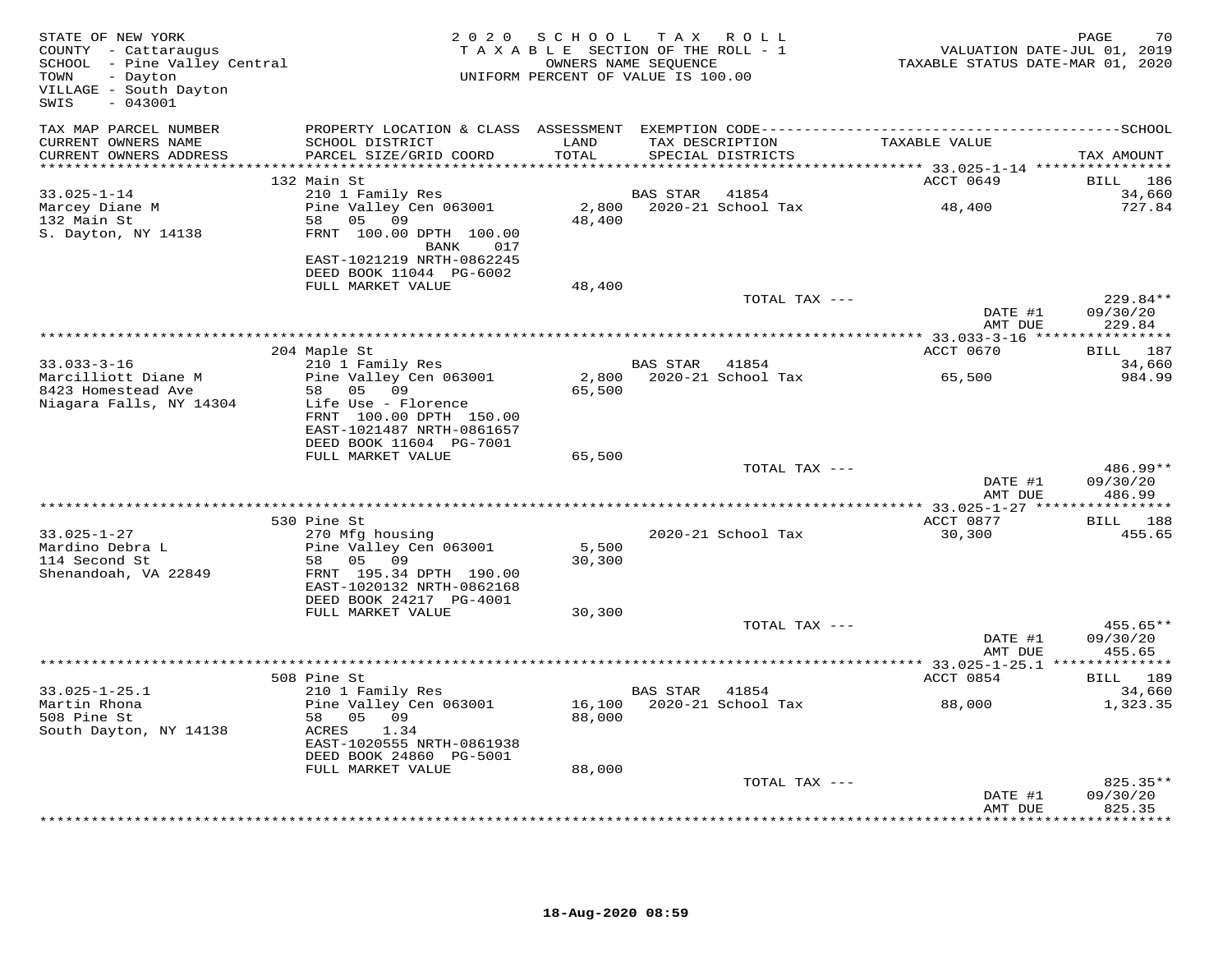| STATE OF NEW YORK<br>COUNTY - Cattaraugus<br>COUNTY - Cattaraugus<br>SCHOOL - Pine Valley Central<br>TOWN<br>- Dayton<br>VILLAGE - South Dayton<br>$-043001$<br>SWIS |                                              |         | 2020 SCHOOL TAX ROLL<br>TAXABLE SECTION OF THE ROLL - 1<br>OWNERS NAME SEQUENCE<br>UNIFORM PERCENT OF VALUE IS 100.00 | VALUATION DATE-JUL 01, 2019<br>TAXABLE STATUS DATE-MAR 01, 2020 | PAGE<br>71                           |
|----------------------------------------------------------------------------------------------------------------------------------------------------------------------|----------------------------------------------|---------|-----------------------------------------------------------------------------------------------------------------------|-----------------------------------------------------------------|--------------------------------------|
| TAX MAP PARCEL NUMBER<br>CURRENT OWNERS NAME                                                                                                                         | SCHOOL DISTRICT                              | LAND    | TAX DESCRIPTION                                                                                                       | TAXABLE VALUE                                                   |                                      |
| CURRENT OWNERS ADDRESS                                                                                                                                               | PARCEL SIZE/GRID COORD                       | TOTAL   | SPECIAL DISTRICTS                                                                                                     |                                                                 | TAX AMOUNT                           |
| ************************                                                                                                                                             |                                              |         |                                                                                                                       |                                                                 |                                      |
| $33.025 - 1 - 13$                                                                                                                                                    | 9 Third St<br>210 1 Family Res               |         | BAS STAR<br>41854                                                                                                     | ACCT 0709                                                       | BILL 190<br>34,660                   |
| Mathews Neal R                                                                                                                                                       | Pine Valley Cen 063001                       |         | 2,700 2020-21 School Tax                                                                                              | 105,200                                                         | 1,582.01                             |
| Mathews Trudy A                                                                                                                                                      | 05 09<br>58                                  | 105,200 |                                                                                                                       |                                                                 |                                      |
| 9 Third St                                                                                                                                                           | FRNT 97.00 DPTH 232.00                       |         |                                                                                                                       |                                                                 |                                      |
| So Dayton, NY 14062                                                                                                                                                  | BANK<br>017                                  |         |                                                                                                                       |                                                                 |                                      |
|                                                                                                                                                                      | EAST-1021314 NRTH-0862298                    |         |                                                                                                                       |                                                                 |                                      |
|                                                                                                                                                                      | DEED BOOK 00954 PG-00266                     |         |                                                                                                                       |                                                                 |                                      |
|                                                                                                                                                                      | FULL MARKET VALUE                            | 105,200 |                                                                                                                       |                                                                 |                                      |
|                                                                                                                                                                      |                                              |         | TOTAL TAX ---                                                                                                         | DATE #1<br>AMT DUE                                              | $1,084.01**$<br>09/30/20<br>1,084.01 |
|                                                                                                                                                                      |                                              |         |                                                                                                                       |                                                                 |                                      |
|                                                                                                                                                                      | 43 Main St                                   |         |                                                                                                                       | ACCT 0881                                                       | <b>BILL</b> 191                      |
| $33.033 - 1 - 10.1$                                                                                                                                                  | 210 1 Family Res                             |         | 2020-21 School Tax                                                                                                    | 127,600                                                         | 1,918.86                             |
| Matta Abisai P                                                                                                                                                       | Pine Valley Cen 063001                       | 22,400  | OT300 Omitted tax - School                                                                                            | 408.42 MT                                                       | 408.42                               |
| PO Box 26                                                                                                                                                            | 58 05 09                                     | 127,600 |                                                                                                                       |                                                                 |                                      |
| South Dayton, NY 14138                                                                                                                                               | ACRES<br>4.30<br>EAST-1019978 NRTH-0861615   |         |                                                                                                                       |                                                                 |                                      |
|                                                                                                                                                                      | DEED BOOK 27717 PG-4002                      |         |                                                                                                                       |                                                                 |                                      |
|                                                                                                                                                                      | FULL MARKET VALUE                            | 127,600 |                                                                                                                       |                                                                 |                                      |
|                                                                                                                                                                      |                                              |         | TOTAL TAX ---                                                                                                         |                                                                 | $2,327.28**$                         |
|                                                                                                                                                                      |                                              |         |                                                                                                                       | DATE #1<br>AMT DUE                                              | 09/30/20<br>2,327.28                 |
|                                                                                                                                                                      |                                              |         |                                                                                                                       |                                                                 |                                      |
|                                                                                                                                                                      | 12 First St                                  |         |                                                                                                                       | ACCT 0733                                                       | BILL 192                             |
| $33.033 - 6 - 30.1$<br>McPeek Rebecca J                                                                                                                              | 210 1 Family Res<br>Pine Valley Cen 063001   |         | BAS STAR<br>41854<br>6,400 2020-21 School Tax                                                                         | 85,000                                                          | 34,660<br>1,278.24                   |
| 12 First St                                                                                                                                                          | 58 05 09                                     | 85,000  |                                                                                                                       |                                                                 |                                      |
| PO Box 46                                                                                                                                                            | FRNT 230.00 DPTH 150.00                      |         |                                                                                                                       |                                                                 |                                      |
| South Dayton, NY 14138                                                                                                                                               | EAST-1021440 NRTH-0859998                    |         |                                                                                                                       |                                                                 |                                      |
|                                                                                                                                                                      | DEED BOOK 01013 PG-00940                     |         |                                                                                                                       |                                                                 |                                      |
|                                                                                                                                                                      | FULL MARKET VALUE                            | 85,000  |                                                                                                                       |                                                                 |                                      |
|                                                                                                                                                                      |                                              |         | TOTAL TAX ---                                                                                                         |                                                                 | 780.24**                             |
|                                                                                                                                                                      |                                              |         |                                                                                                                       | DATE #1<br>AMT DUE                                              | 09/30/20<br>780.24                   |
|                                                                                                                                                                      |                                              |         |                                                                                                                       |                                                                 |                                      |
|                                                                                                                                                                      | 8 Third St                                   |         |                                                                                                                       | ACCT 0817                                                       | BILL 193                             |
| $33.025 - 1 - 17$                                                                                                                                                    | 210 1 Family Res                             |         | 2020-21 School Tax                                                                                                    | 63,400                                                          | 953.41                               |
| Meacham Sasha M                                                                                                                                                      | Pine Valley Cen 063001                       | 3,500   |                                                                                                                       |                                                                 |                                      |
| 8 Third St                                                                                                                                                           | 58 05 09                                     | 63,400  |                                                                                                                       |                                                                 |                                      |
| South Dayton, NY 14138                                                                                                                                               | FRNT 125.00 DPTH 150.00                      |         |                                                                                                                       |                                                                 |                                      |
|                                                                                                                                                                      | EAST-1021516 NRTH-0862176                    |         |                                                                                                                       |                                                                 |                                      |
|                                                                                                                                                                      | DEED BOOK 30990 PG-3002<br>FULL MARKET VALUE | 63,400  |                                                                                                                       |                                                                 |                                      |
|                                                                                                                                                                      |                                              |         | TOTAL TAX ---                                                                                                         |                                                                 | 953.41**                             |
|                                                                                                                                                                      |                                              |         |                                                                                                                       | DATE #1                                                         | 09/30/20                             |
|                                                                                                                                                                      |                                              |         |                                                                                                                       | AMT DUE                                                         | 953.41                               |
|                                                                                                                                                                      |                                              |         |                                                                                                                       |                                                                 |                                      |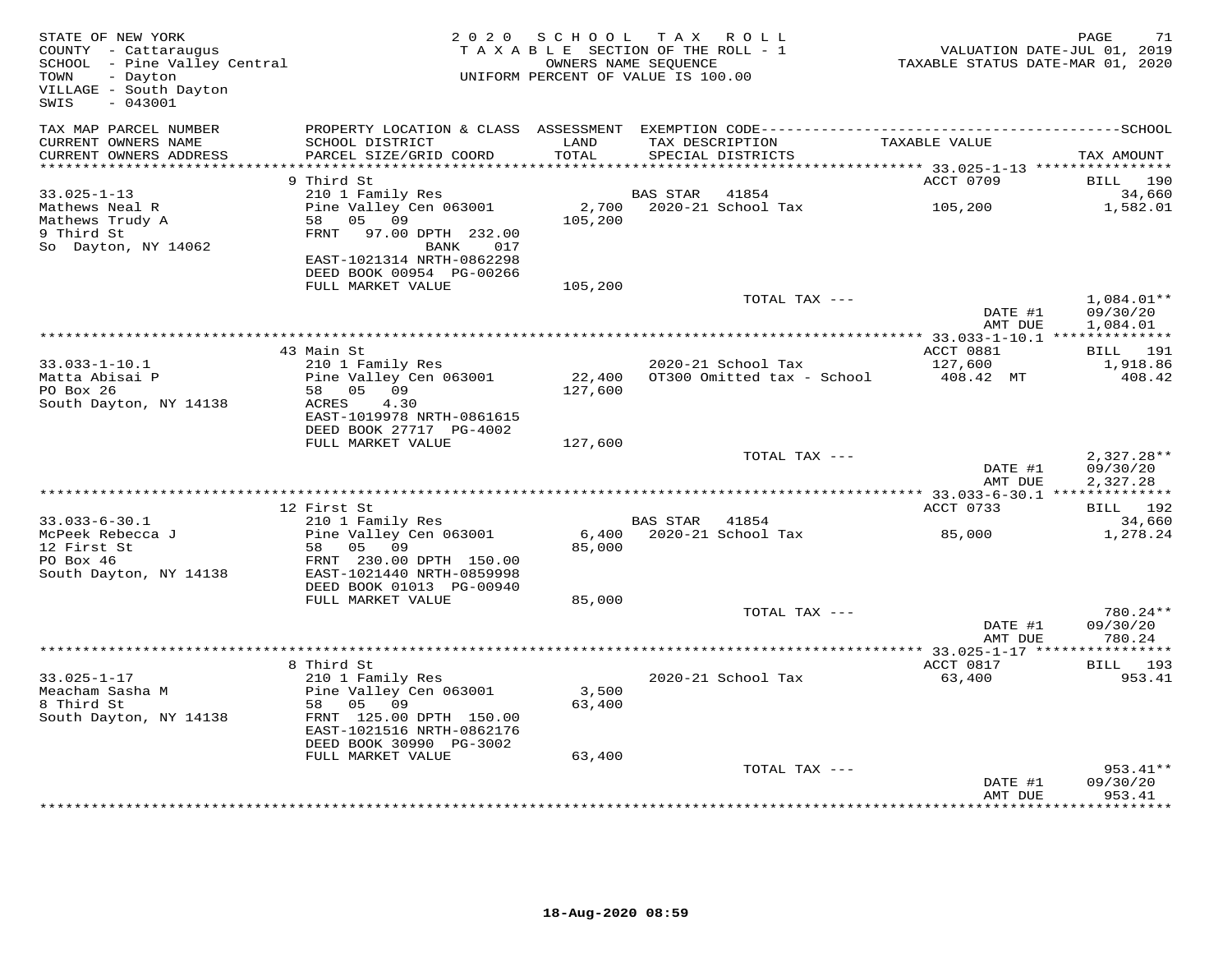| STATE OF NEW YORK<br>COUNTY - Cattaraugus<br>SCHOOL - Pine Valley Central<br>- Dayton<br>TOWN<br>VILLAGE - South Dayton<br>SWIS<br>$-043001$ |                                                                                | 2020 SCHOOL<br>TAXABLE SECTION OF THE ROLL - 1<br>UNIFORM PERCENT OF VALUE IS 100.00 | OWNERS NAME SEOUENCE | TAX ROLL                             | VALUATION DATE-JUL 01, 2019<br>TAXABLE STATUS DATE-MAR 01, 2020 | PAGE<br>72                     |
|----------------------------------------------------------------------------------------------------------------------------------------------|--------------------------------------------------------------------------------|--------------------------------------------------------------------------------------|----------------------|--------------------------------------|-----------------------------------------------------------------|--------------------------------|
| TAX MAP PARCEL NUMBER<br>CURRENT OWNERS NAME<br>CURRENT OWNERS ADDRESS                                                                       | SCHOOL DISTRICT<br>PARCEL SIZE/GRID COORD                                      | LAND<br>TOTAL                                                                        |                      | TAX DESCRIPTION<br>SPECIAL DISTRICTS | TAXABLE VALUE                                                   | TAX AMOUNT                     |
|                                                                                                                                              |                                                                                |                                                                                      |                      |                                      |                                                                 |                                |
|                                                                                                                                              | 405 Pine St                                                                    |                                                                                      |                      |                                      | ACCT 0720                                                       | BILL 194                       |
| $33.033 - 3 - 29$<br>Meacham Tim A                                                                                                           | 210 1 Family Res<br>Pine Valley Cen 063001                                     |                                                                                      | BAS STAR             | 41854<br>1,400 2020-21 School Tax    | 66,400                                                          | 34,660<br>998.53               |
| Meacham Dawn M<br>PO Box 210<br>South Dayton, NY 14138                                                                                       | 58 05 09<br>FRNT 50.00 DPTH 150.00<br>BANK<br>081                              | 66,400                                                                               |                      |                                      |                                                                 |                                |
|                                                                                                                                              | EAST-1021110 NRTH-0861219<br>DEED BOOK 00975 PG-00942<br>FULL MARKET VALUE     | 66,400                                                                               |                      |                                      |                                                                 |                                |
|                                                                                                                                              |                                                                                |                                                                                      |                      | TOTAL TAX ---                        | DATE #1                                                         | $500.53**$<br>09/30/20         |
|                                                                                                                                              |                                                                                |                                                                                      |                      |                                      | AMT DUE                                                         | 500.53                         |
|                                                                                                                                              | 5 Prospect St                                                                  |                                                                                      |                      |                                      | ACCT 0867                                                       | <b>BILL</b> 195                |
| $33.033 - 4 - 8$                                                                                                                             | 312 Vac w/imprv                                                                |                                                                                      |                      | 2020-21 School Tax                   | 3,200                                                           | 48.12                          |
| Mead Cassandra M                                                                                                                             | Pine Valley Cen 063001                                                         | 2,800                                                                                |                      |                                      |                                                                 |                                |
| 320 Central Ave<br>Hanover, NY 14136                                                                                                         | 58 05 09<br>FRNT 100.00 DPTH 150.00                                            | 3,200                                                                                |                      |                                      |                                                                 |                                |
|                                                                                                                                              | EAST-1022392 NRTH-0861631                                                      |                                                                                      |                      |                                      |                                                                 |                                |
|                                                                                                                                              | DEED BOOK 20190 PG-5057                                                        |                                                                                      |                      |                                      |                                                                 |                                |
|                                                                                                                                              | FULL MARKET VALUE                                                              | 3,200                                                                                |                      |                                      |                                                                 |                                |
|                                                                                                                                              |                                                                                |                                                                                      |                      | TOTAL TAX ---                        |                                                                 | 48.12**                        |
|                                                                                                                                              |                                                                                |                                                                                      |                      |                                      | DATE #1                                                         | 09/30/20                       |
|                                                                                                                                              |                                                                                |                                                                                      |                      |                                      | AMT DUE                                                         | 48.12                          |
|                                                                                                                                              | 41 Maple St                                                                    |                                                                                      |                      |                                      | ACCT 0754                                                       | BILL 196                       |
| $33.033 - 5 - 24$                                                                                                                            | 220 2 Family Res                                                               |                                                                                      |                      | 2020-21 School Tax                   | 40,900                                                          | 615.06                         |
| Merrill Anna                                                                                                                                 | Pine Valley Cen 063001                                                         | 2,800                                                                                |                      |                                      |                                                                 |                                |
| 3528 14 th St W Lot L7                                                                                                                       | 58 05 09                                                                       | 40,900                                                                               |                      |                                      |                                                                 |                                |
| Bradenton, FL 34205                                                                                                                          | Part Of Sublot 18 & 20<br>FRNT 100.00 DPTH 150.00<br>EAST-1022298 NRTH-0860815 |                                                                                      |                      |                                      |                                                                 |                                |
|                                                                                                                                              | DEED BOOK 00934 PG-01008                                                       |                                                                                      |                      |                                      |                                                                 |                                |
|                                                                                                                                              | FULL MARKET VALUE                                                              | 40,900                                                                               |                      |                                      |                                                                 |                                |
|                                                                                                                                              |                                                                                |                                                                                      |                      | TOTAL TAX ---                        | DATE #1<br>AMT DUE                                              | 615.06**<br>09/30/20<br>615.06 |
|                                                                                                                                              |                                                                                |                                                                                      |                      |                                      |                                                                 |                                |
|                                                                                                                                              | 5 First St                                                                     |                                                                                      |                      |                                      | ACCT 0689                                                       | BILL 197                       |
| $33.033 - 6 - 2$                                                                                                                             | 210 1 Family Res                                                               |                                                                                      | ENH STAR 41834       |                                      |                                                                 | 50,500                         |
| Meyer Mary                                                                                                                                   | Pine Valley Cen 063001                                                         |                                                                                      |                      | 4,400 2020-21 School Tax             | 50,500                                                          | 759.42                         |
| Corkwell Tina M<br>PO Box 183                                                                                                                | 58 05<br>09<br>FRNT 158.00 DPTH 193.00                                         | 50,500                                                                               |                      |                                      |                                                                 |                                |
| South Dayton, NY 14138                                                                                                                       | EAST-1021068 NRTH-0859834                                                      |                                                                                      |                      |                                      |                                                                 |                                |
|                                                                                                                                              | DEED BOOK 1032 PG-877                                                          |                                                                                      |                      |                                      |                                                                 |                                |
|                                                                                                                                              | FULL MARKET VALUE                                                              | 50,500                                                                               |                      |                                      |                                                                 |                                |
|                                                                                                                                              |                                                                                |                                                                                      |                      | TOTAL TAX ---                        |                                                                 | $0.00**$                       |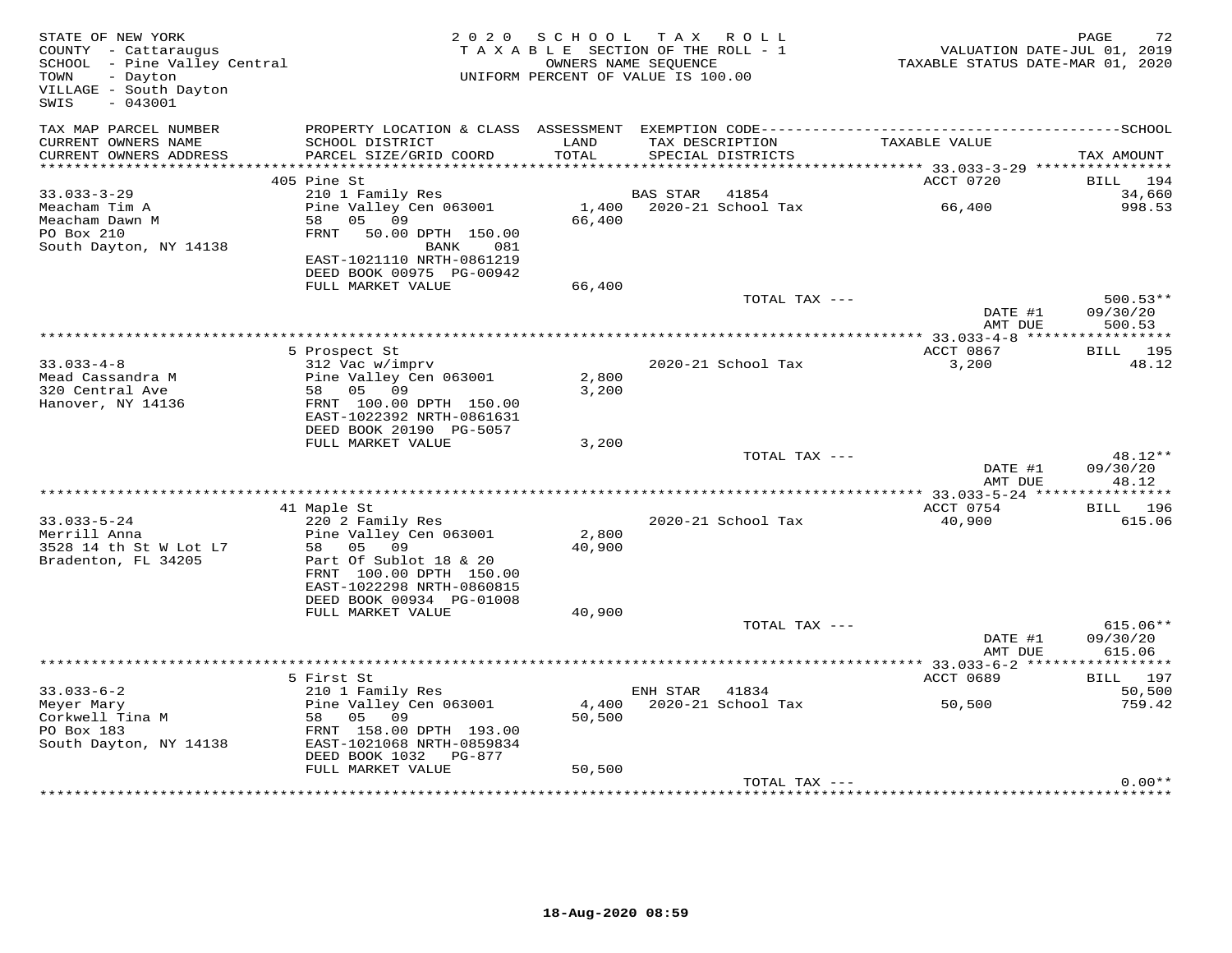| STATE OF NEW YORK<br>COUNTY - Cattaraugus<br>SCHOOL - Pine Valley Central<br>- Dayton<br>TOWN<br>VILLAGE - South Dayton<br>$-043001$<br>SWIS |                                                                                                                                 | 2020 SCHOOL     | TAX ROLL<br>TAXABLE SECTION OF THE ROLL - 1<br>OWNERS NAME SEQUENCE<br>UNIFORM PERCENT OF VALUE IS 100.00 | VALUATION DATE-JUL 01, 2019<br>TAXABLE STATUS DATE-MAR 01, 2020 | 73<br>PAGE               |
|----------------------------------------------------------------------------------------------------------------------------------------------|---------------------------------------------------------------------------------------------------------------------------------|-----------------|-----------------------------------------------------------------------------------------------------------|-----------------------------------------------------------------|--------------------------|
| TAX MAP PARCEL NUMBER<br>CURRENT OWNERS NAME                                                                                                 | SCHOOL DISTRICT                                                                                                                 | LAND            | TAX DESCRIPTION                                                                                           | TAXABLE VALUE                                                   |                          |
| CURRENT OWNERS ADDRESS                                                                                                                       | PARCEL SIZE/GRID COORD                                                                                                          | TOTAL           | SPECIAL DISTRICTS                                                                                         |                                                                 | TAX AMOUNT               |
|                                                                                                                                              | 203 Pine St                                                                                                                     |                 |                                                                                                           | ACCT 0916                                                       | BILL 198                 |
| $33.033 - 5 - 35$                                                                                                                            | 414 Hotel                                                                                                                       |                 | 2020-21 School Tax                                                                                        | 78,300                                                          | 1,177.48                 |
| Meyers Karen<br>PO Box 251<br>South Dayton, NY 14138-0251                                                                                    | Pine Valley Cen 063001<br>58 05 09<br>By Will<br>FRNT<br>70.00 DPTH 277.00<br>EAST-1022214 NRTH-0860337                         | 4,300<br>78,300 |                                                                                                           |                                                                 |                          |
|                                                                                                                                              | DEED BOOK 00922 PG-01158                                                                                                        |                 |                                                                                                           |                                                                 |                          |
|                                                                                                                                              | FULL MARKET VALUE                                                                                                               | 78,300          | TOTAL TAX ---                                                                                             | DATE #1                                                         | $1,177.48**$<br>09/30/20 |
|                                                                                                                                              |                                                                                                                                 |                 |                                                                                                           | AMT DUE                                                         | 1,177.48                 |
|                                                                                                                                              |                                                                                                                                 |                 |                                                                                                           |                                                                 |                          |
|                                                                                                                                              | 207 Pine St                                                                                                                     |                 |                                                                                                           | ACCT 0914                                                       | BILL 199                 |
| $33.033 - 5 - 36$<br>Meyers Karen L<br>PO Box 251<br>South Dayton, NY 14138-0251                                                             | 484 1 use sm bld<br>Pine Valley Cen 063001<br>05 09<br>58<br>FRNT 37.00 DPTH 150.00<br>EAST-1022223 NRTH-0860417                | 1,000<br>10,300 | 2020-21 School Tax                                                                                        | 10,300                                                          | 154.89                   |
|                                                                                                                                              | DEED BOOK 00922 PG-01160<br>FULL MARKET VALUE                                                                                   | 10,300          |                                                                                                           |                                                                 |                          |
|                                                                                                                                              |                                                                                                                                 |                 | TOTAL TAX ---                                                                                             |                                                                 | 154.89**                 |
|                                                                                                                                              |                                                                                                                                 |                 |                                                                                                           | DATE #1<br>AMT DUE                                              | 09/30/20<br>154.89       |
|                                                                                                                                              |                                                                                                                                 |                 |                                                                                                           |                                                                 |                          |
| $33.033 - 4 - 9$<br>Miller Christopher R                                                                                                     | 4 Cherry St<br>210 1 Family Res<br>Pine Valley Cen 063001                                                                       | 2,800           | 2020-21 School Tax                                                                                        | ACCT 0695<br>62,800                                             | BILL 200<br>944.39       |
| 4 Cherry St<br>South Dayton, NY 14138                                                                                                        | 58 05 09<br>FRNT 100.00 DPTH 150.00<br>BANK<br>017<br>EAST-1022303 NRTH-0861508                                                 | 62,800          |                                                                                                           |                                                                 |                          |
|                                                                                                                                              | DEED BOOK 27665 PG-2001                                                                                                         |                 |                                                                                                           |                                                                 |                          |
|                                                                                                                                              | FULL MARKET VALUE                                                                                                               | 62,800          | TOTAL TAX ---                                                                                             |                                                                 | 944.39**                 |
|                                                                                                                                              |                                                                                                                                 |                 |                                                                                                           | DATE #1<br>AMT DUE                                              | 09/30/20<br>944.39       |
|                                                                                                                                              |                                                                                                                                 |                 |                                                                                                           |                                                                 |                          |
|                                                                                                                                              | 108 Cherry St                                                                                                                   |                 |                                                                                                           | ACCT 0796                                                       | BILL 201                 |
| $33.025 - 1 - 22$                                                                                                                            | 210 1 Family Res                                                                                                                |                 | ENH STAR 41834                                                                                            |                                                                 | 51,100                   |
| Miller Jeffery B<br>Miller Linda M<br>PO Box 243<br>South Dayton, NY 14138                                                                   | Pine Valley Cen 063001<br>58<br>05<br>- 09<br>FRNT 175.00 DPTH 150.00<br>EAST-1021659 NRTH-0861966<br>DEED BOOK 901<br>PG-00421 | 51,100          | 4,900 2020-21 School Tax                                                                                  | 51,100                                                          | 768.45                   |
|                                                                                                                                              | FULL MARKET VALUE                                                                                                               | 51,100          |                                                                                                           |                                                                 |                          |
|                                                                                                                                              |                                                                                                                                 |                 | TOTAL TAX ---                                                                                             |                                                                 | $0.00**$                 |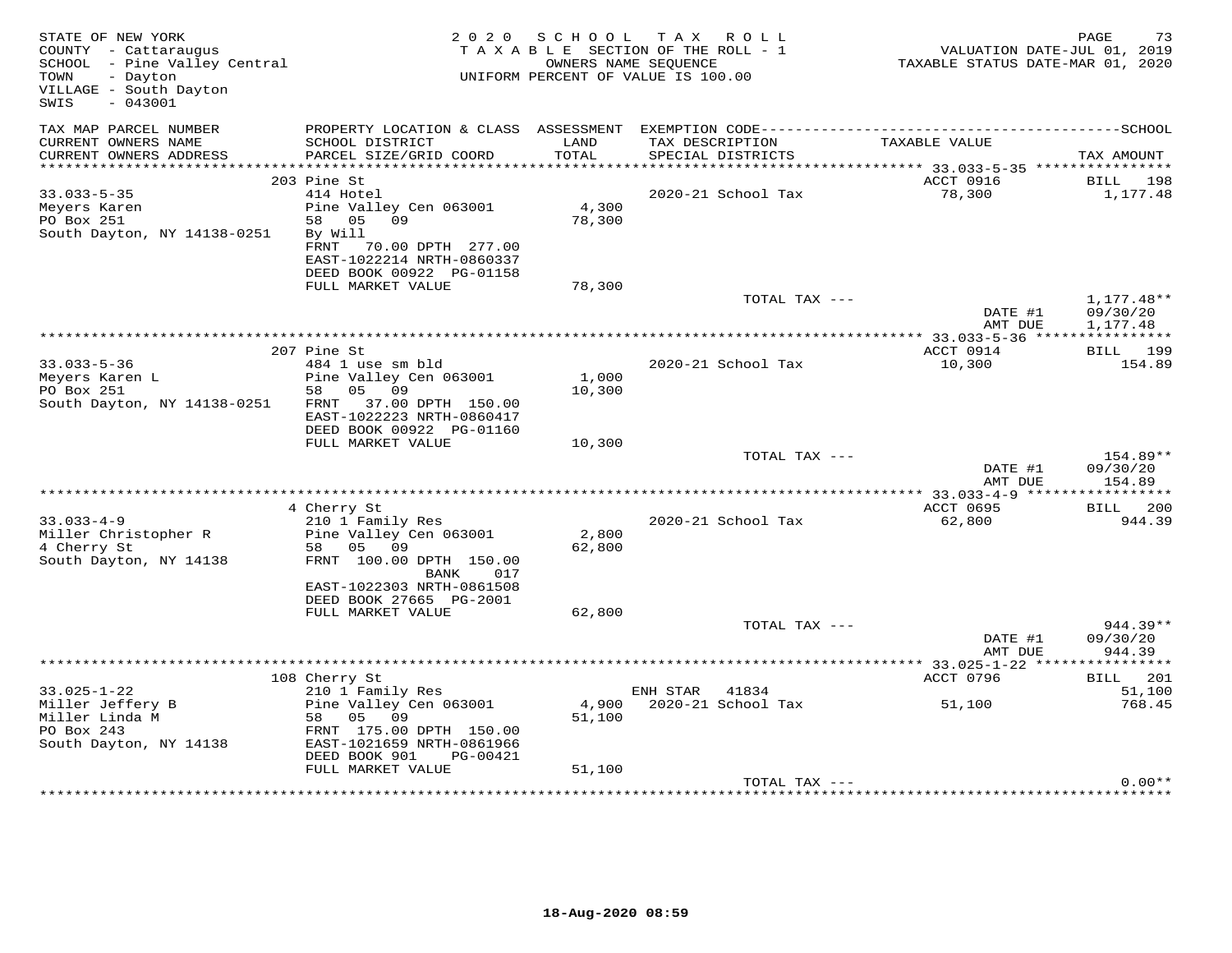| STATE OF NEW YORK<br>COUNTY - Cattaraugus<br>SCHOOL - Pine Valley Central<br>- Dayton<br>TOWN<br>VILLAGE - South Dayton<br>$-043001$<br>SWIS |                                                                                                                                                                                        | 2020 SCHOOL       | TAX ROLL<br>TAXABLE SECTION OF THE ROLL - 1<br>OWNERS NAME SEQUENCE<br>UNIFORM PERCENT OF VALUE IS 100.00 | VALUATION DATE-JUL 01, 2019<br>TAXABLE STATUS DATE-MAR 01, 2020 | PAGE<br>74                           |
|----------------------------------------------------------------------------------------------------------------------------------------------|----------------------------------------------------------------------------------------------------------------------------------------------------------------------------------------|-------------------|-----------------------------------------------------------------------------------------------------------|-----------------------------------------------------------------|--------------------------------------|
| TAX MAP PARCEL NUMBER<br>CURRENT OWNERS NAME                                                                                                 | PROPERTY LOCATION & CLASS ASSESSMENT<br>SCHOOL DISTRICT                                                                                                                                | LAND<br>TOTAL     | TAX DESCRIPTION                                                                                           | TAXABLE VALUE                                                   |                                      |
| CURRENT OWNERS ADDRESS                                                                                                                       | PARCEL SIZE/GRID COORD                                                                                                                                                                 | *********         | SPECIAL DISTRICTS                                                                                         | *********** 33.033-1-4.2 ***************                        | TAX AMOUNT                           |
| $33.033 - 1 - 4.2$                                                                                                                           | 135 Oaks Rd<br>210 1 Family Res                                                                                                                                                        |                   | 2020-21 School Tax                                                                                        | ACCT 1302<br>49,300                                             | <b>BILL</b> 202<br>741.38            |
| Mitchell Keith<br>8890 Cottage Road<br>South Dayton, NY 14138                                                                                | Pine Valley Cen 063001<br>58<br>05<br>09<br>FRNT 295.00 DPTH 230.00<br>EAST-1019357 NRTH-0861458                                                                                       | 8,300<br>49,300   |                                                                                                           |                                                                 |                                      |
|                                                                                                                                              | DEED BOOK 20200 PG-3608<br>FULL MARKET VALUE                                                                                                                                           | 49,300            |                                                                                                           |                                                                 |                                      |
|                                                                                                                                              |                                                                                                                                                                                        |                   | TOTAL TAX ---                                                                                             | DATE #1                                                         | 741.38**<br>09/30/20                 |
|                                                                                                                                              |                                                                                                                                                                                        |                   |                                                                                                           | AMT DUE                                                         | 741.38                               |
|                                                                                                                                              |                                                                                                                                                                                        |                   |                                                                                                           |                                                                 |                                      |
| $33.033 - 1 - 10.3$                                                                                                                          | 118 Oaks Rd<br>271 Mfg housings                                                                                                                                                        |                   | 2020-21 School Tax                                                                                        | ACCT 0881<br>100,000                                            | BILL 203<br>1,503.81                 |
| Mitchell Keith<br>8890 Cottage Rd<br>South Dayton, NY 14138                                                                                  | Pine Valley Cen 063001<br>58 05 09<br>ACRES<br>2.70<br>EAST-1019694 NRTH-0861298                                                                                                       | 17,500<br>100,000 |                                                                                                           |                                                                 |                                      |
|                                                                                                                                              | DEED BOOK 27717 PG-4002                                                                                                                                                                |                   |                                                                                                           |                                                                 |                                      |
|                                                                                                                                              | FULL MARKET VALUE                                                                                                                                                                      | 100,000           | TOTAL TAX ---                                                                                             | DATE #1<br>AMT DUE                                              | $1,503.81**$<br>09/30/20<br>1,503.81 |
|                                                                                                                                              |                                                                                                                                                                                        |                   |                                                                                                           | ******* 33.033-1-7.7 ***************                            |                                      |
|                                                                                                                                              | 130 Oaks Rd                                                                                                                                                                            |                   |                                                                                                           | ACCT 1223                                                       | BILL 204                             |
| $33.033 - 1 - 7.7$<br>Mitchell Keith H<br>8890 Cottage Rd<br>South Dayton, NY 14138                                                          | 271 Mfg housings<br>Pine Valley Cen 063001<br>05 09<br>58<br>land contract Woltz<br>40.00 DPTH 288.00<br>FRNT<br>0.80<br>ACRES<br>EAST-1019584 NRTH-0861617<br>DEED BOOK 27717 PG-4002 | 14,400<br>46,800  | 2020-21 School Tax                                                                                        | 46,800                                                          | 703.78                               |
|                                                                                                                                              | FULL MARKET VALUE                                                                                                                                                                      | 46,800            |                                                                                                           |                                                                 |                                      |
|                                                                                                                                              |                                                                                                                                                                                        |                   | TOTAL TAX ---                                                                                             | DATE #1<br>AMT DUE                                              | 703.78**<br>09/30/20<br>703.78       |
|                                                                                                                                              |                                                                                                                                                                                        |                   |                                                                                                           |                                                                 |                                      |
| $33.033 - 1 - 14.1$<br>Mitchell Keith H<br>8890 Cottage Rd<br>South Dayton, NY 14138                                                         | 29 Main St<br>271 Mfg housings<br>Pine Valley Cen 063001<br>58 05 09<br>FRNT 139.30 DPTH 211.20<br>EAST-1019795 NRTH-0860996<br>DEED BOOK 27717 PG-4002                                | 3,900<br>28,300   | 2020-21 School Tax                                                                                        | ACCT 0734<br>28,300                                             | BILL 205<br>425.58                   |
|                                                                                                                                              | FULL MARKET VALUE                                                                                                                                                                      | 28,300            |                                                                                                           |                                                                 |                                      |
|                                                                                                                                              |                                                                                                                                                                                        |                   | TOTAL TAX ---                                                                                             | DATE #1<br>AMT DUE                                              | 425.58**<br>09/30/20<br>425.58       |
|                                                                                                                                              |                                                                                                                                                                                        |                   |                                                                                                           | *************                                                   | * * * * * * * * * *                  |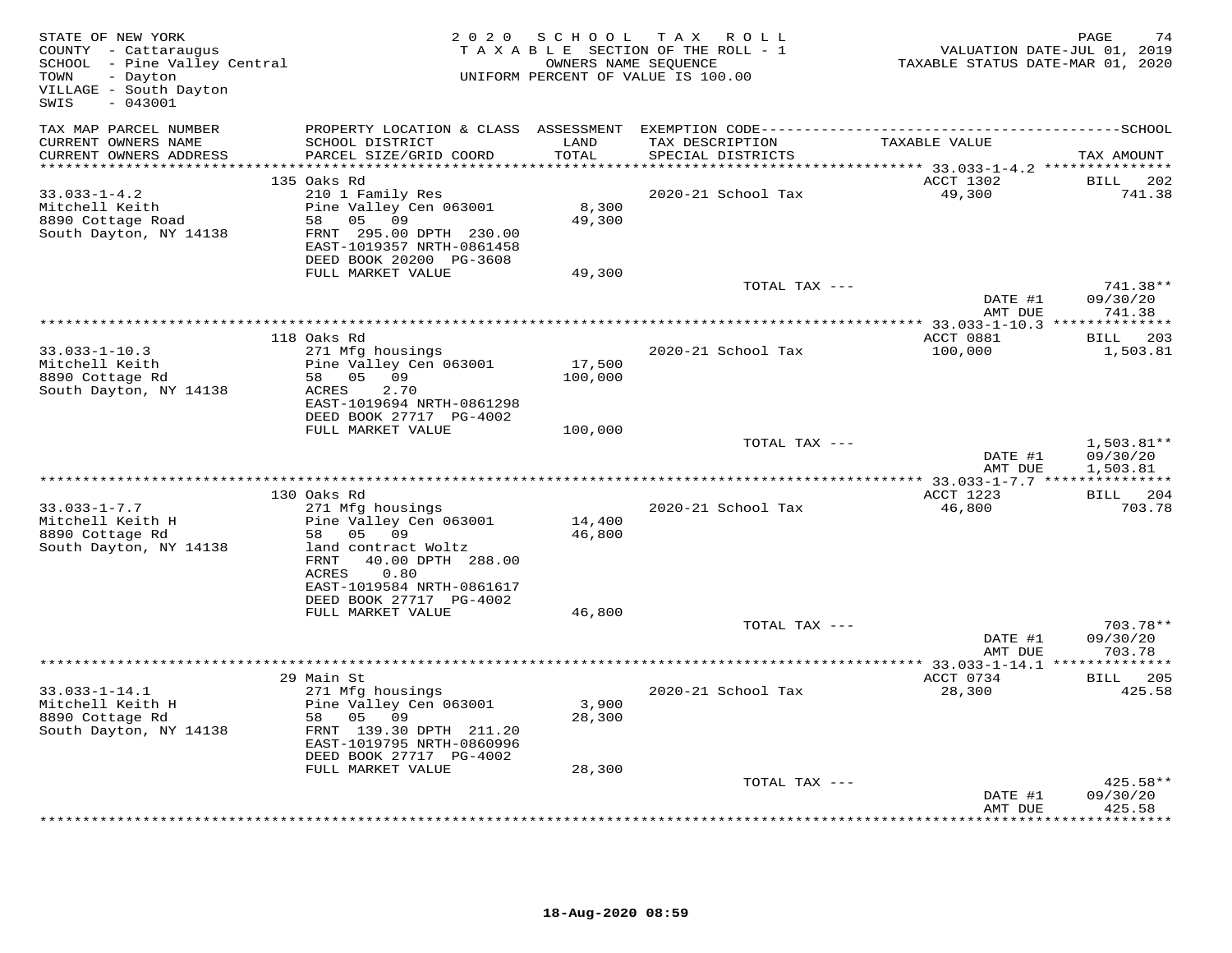| STATE OF NEW YORK<br>COUNTY - Cattaraugus<br>COUNII - Caccaraugus<br>SCHOOL - Pine Valley Central<br>TOWN<br>- Dayton<br>VILLAGE - South Dayton<br>$-043001$<br>SWIS |                                                                           | 2020 SCHOOL   | TAX ROLL<br>TAXABLE SECTION OF THE ROLL - 1<br>OWNERS NAME SEQUENCE<br>UNIFORM PERCENT OF VALUE IS 100.00 | VALUATION DATE-JUL 01, 2019<br>TAXABLE STATUS DATE-MAR 01, 2020 | PAGE<br>75                |
|----------------------------------------------------------------------------------------------------------------------------------------------------------------------|---------------------------------------------------------------------------|---------------|-----------------------------------------------------------------------------------------------------------|-----------------------------------------------------------------|---------------------------|
| TAX MAP PARCEL NUMBER                                                                                                                                                |                                                                           |               |                                                                                                           |                                                                 |                           |
| CURRENT OWNERS NAME<br>CURRENT OWNERS ADDRESS                                                                                                                        | SCHOOL DISTRICT<br>PARCEL SIZE/GRID COORD                                 | LAND<br>TOTAL | TAX DESCRIPTION<br>SPECIAL DISTRICTS                                                                      | TAXABLE VALUE                                                   | TAX AMOUNT                |
| **********************                                                                                                                                               |                                                                           | ***********   |                                                                                                           | ************ 33.033-3-1 ******************                      |                           |
|                                                                                                                                                                      | 106 Main St                                                               |               |                                                                                                           | ACCT 0789                                                       | <b>BILL</b><br>206        |
| $33.033 - 3 - 1$<br>Mitchell Keith H                                                                                                                                 | 434 Auto carwash<br>Pine Valley Cen 063001                                | 3,400         | 2020-21 School Tax                                                                                        | 50,000                                                          | 751.90                    |
| 8809 Cottage Rd                                                                                                                                                      | 58 05<br>09                                                               | 50,000        |                                                                                                           |                                                                 |                           |
| South Dayton, NY 14138                                                                                                                                               | also 424 Pine St                                                          |               |                                                                                                           |                                                                 |                           |
|                                                                                                                                                                      | FRNT 125.00 DPTH 150.00                                                   |               |                                                                                                           |                                                                 |                           |
|                                                                                                                                                                      | EAST-1020841 NRTH-0861655                                                 |               |                                                                                                           |                                                                 |                           |
|                                                                                                                                                                      | DEED BOOK 2019 PG-10455<br>FULL MARKET VALUE                              | 50,000        |                                                                                                           |                                                                 |                           |
|                                                                                                                                                                      |                                                                           |               | TOTAL TAX ---                                                                                             |                                                                 | 751.90**                  |
|                                                                                                                                                                      |                                                                           |               |                                                                                                           | DATE #1                                                         | 09/30/20                  |
|                                                                                                                                                                      |                                                                           |               |                                                                                                           | AMT DUE                                                         | 751.90                    |
|                                                                                                                                                                      | 245 Mill St                                                               |               |                                                                                                           | ************** 33.034-1-14 *****************<br>ACCT 0896       | 207<br><b>BILL</b>        |
| $33.034 - 1 - 14$                                                                                                                                                    | 210 1 Family Res                                                          |               | 2020-21 School Tax                                                                                        | 28,700                                                          | 431.59                    |
| Mitchell Keith H                                                                                                                                                     | Pine Valley Cen 063001                                                    | 18,700        |                                                                                                           |                                                                 |                           |
| 8890 Cottage Rd                                                                                                                                                      | 50 05 09                                                                  | 28,700        |                                                                                                           |                                                                 |                           |
| South Dayton, NY 14138                                                                                                                                               | combined with 33.034-1-15<br>2.25<br>ACRES                                |               |                                                                                                           |                                                                 |                           |
|                                                                                                                                                                      | EAST-1023465 NRTH-0861270<br>DEED BOOK 30136 PG-8002<br>FULL MARKET VALUE | 28,700        |                                                                                                           |                                                                 |                           |
|                                                                                                                                                                      |                                                                           |               | TOTAL TAX ---                                                                                             |                                                                 | 431.59**                  |
|                                                                                                                                                                      |                                                                           |               |                                                                                                           | DATE #1<br>AMT DUE                                              | 09/30/20<br>431.59        |
|                                                                                                                                                                      | 227 Mill St                                                               |               |                                                                                                           | ACCT 0850                                                       | BILL 208                  |
| $33.034 - 1 - 16$                                                                                                                                                    | 310 Res Vac                                                               |               | 2020-21 School Tax                                                                                        | 4,500                                                           | 67.67                     |
| Mitchell Keith H                                                                                                                                                     | Pine Valley Cen 063001                                                    | 4,500         |                                                                                                           |                                                                 |                           |
| 8890 Cottage Rd                                                                                                                                                      | 58 05 09                                                                  | 4,500         |                                                                                                           |                                                                 |                           |
| South Dayton, NY 14138                                                                                                                                               | FRNT 160.00 DPTH 220.00                                                   |               |                                                                                                           |                                                                 |                           |
|                                                                                                                                                                      | EAST-1023259 NRTH-0861083<br>DEED BOOK 27797 PG-9010                      |               |                                                                                                           |                                                                 |                           |
|                                                                                                                                                                      | FULL MARKET VALUE                                                         | 4,500         |                                                                                                           |                                                                 |                           |
|                                                                                                                                                                      |                                                                           |               | TOTAL TAX ---                                                                                             |                                                                 | $67.67**$                 |
|                                                                                                                                                                      |                                                                           |               |                                                                                                           | DATE #1                                                         | 09/30/20                  |
|                                                                                                                                                                      |                                                                           |               |                                                                                                           | AMT DUE                                                         | 67.67                     |
|                                                                                                                                                                      | 6 Maple St                                                                |               |                                                                                                           | ACCT 0865                                                       | BILL 209                  |
| $33.034 - 2 - 4$                                                                                                                                                     | 210 1 Family Res                                                          |               | 2020-21 School Tax                                                                                        | 25,800                                                          | 387.98                    |
| Mitchell Keith H                                                                                                                                                     | Pine Valley Cen 063001                                                    | 3,200         |                                                                                                           |                                                                 |                           |
| 8890 Cottage Rd                                                                                                                                                      | 50/58 05 09                                                               | 25,800        |                                                                                                           |                                                                 |                           |
| South Dayton, NY 14138                                                                                                                                               | FRNT 114.00 DPTH 120.00<br>EAST-1023123 NRTH-0860468                      |               |                                                                                                           |                                                                 |                           |
|                                                                                                                                                                      | DEED BOOK 30136 PG-8003                                                   |               |                                                                                                           |                                                                 |                           |
|                                                                                                                                                                      | FULL MARKET VALUE                                                         | 25,800        |                                                                                                           |                                                                 |                           |
|                                                                                                                                                                      |                                                                           |               | TOTAL TAX ---                                                                                             |                                                                 | 387.98**                  |
|                                                                                                                                                                      |                                                                           |               |                                                                                                           | DATE #1                                                         | 09/30/20                  |
|                                                                                                                                                                      |                                                                           |               |                                                                                                           | AMT DUE                                                         | 387.98<br>* * * * * * * * |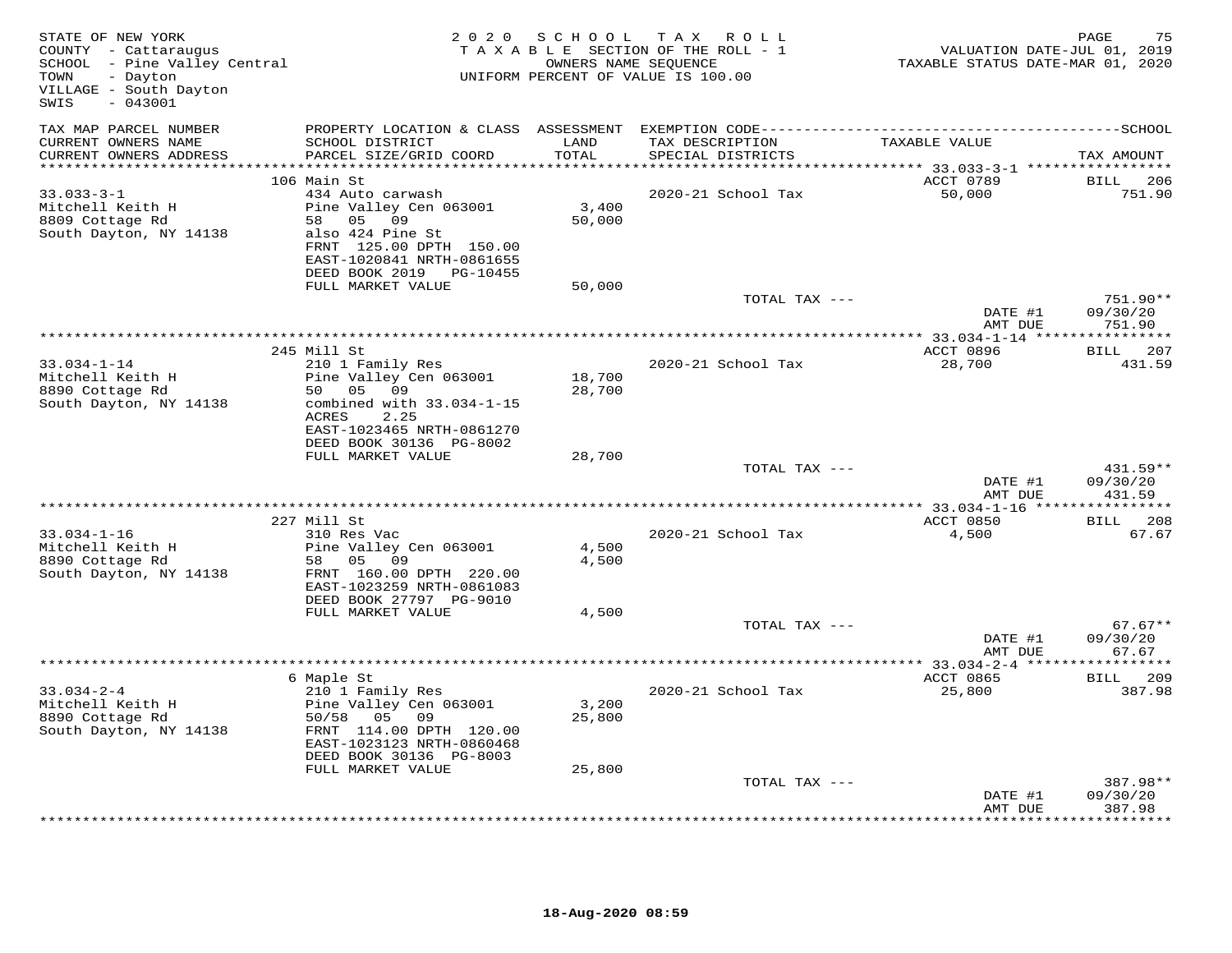| STATE OF NEW YORK<br>COUNTY - Cattaraugus<br>SCHOOL - Pine Valley Central<br>- Dayton<br>TOWN<br>VILLAGE - South Dayton<br>SWIS<br>$-043001$ |                                                                                                                                                             | 2020 SCHOOL     | TAX ROLL<br>TAXABLE SECTION OF THE ROLL - 1<br>OWNERS NAME SEQUENCE<br>UNIFORM PERCENT OF VALUE IS 100.00 | VALUATION DATE-JUL 01, 2019<br>TAXABLE STATUS DATE-MAR 01, 2020 | PAGE<br>76                       |
|----------------------------------------------------------------------------------------------------------------------------------------------|-------------------------------------------------------------------------------------------------------------------------------------------------------------|-----------------|-----------------------------------------------------------------------------------------------------------|-----------------------------------------------------------------|----------------------------------|
| TAX MAP PARCEL NUMBER<br>CURRENT OWNERS NAME<br>CURRENT OWNERS ADDRESS                                                                       | SCHOOL DISTRICT<br>PARCEL SIZE/GRID COORD                                                                                                                   | LAND<br>TOTAL   | TAX DESCRIPTION<br>SPECIAL DISTRICTS                                                                      | TAXABLE VALUE                                                   | TAX AMOUNT                       |
|                                                                                                                                              |                                                                                                                                                             |                 |                                                                                                           |                                                                 |                                  |
| $33.034 - 3 - 1.1$<br>Mitchell Keith H<br>108 Oak St<br>South Dayton, NY 14138                                                               | 108 Oak St<br>270 Mfg housing<br>Pine Valley Cen 063001<br>05 09<br>58<br>FRNT 200.00 DPTH 69.50<br>EAST-1022402 NRTH-0860091<br>DEED BOOK 2019    PG-10440 | 5,600<br>24,000 | 2020-21 School Tax                                                                                        | ACCT 0869<br>24,000                                             | BILL<br>210<br>360.91            |
|                                                                                                                                              | FULL MARKET VALUE                                                                                                                                           | 24,000          |                                                                                                           |                                                                 |                                  |
|                                                                                                                                              |                                                                                                                                                             |                 | TOTAL TAX ---                                                                                             | DATE #1<br>AMT DUE                                              | 360.91**<br>09/30/20<br>360.91   |
|                                                                                                                                              |                                                                                                                                                             |                 |                                                                                                           | ************ 33.033-3-6 ******                                  | ***********                      |
| $33.033 - 3 - 6$<br>Mosher (Utley) Tammy<br>12504 Dredge Rd<br>South Dayton, NY 14138                                                        | 220 Maple St<br>210 1 Family Res<br>Pine Valley Cen 063001<br>05 09<br>58<br>FRNT 75.00 DPTH 150.00<br>EAST-1021152 NRTH-0861898<br>DEED BOOK 23135 PG-6001 | 2,100<br>36,800 | 2020-21 School Tax                                                                                        | ACCT 0782<br>36,800                                             | <b>BILL</b> 211<br>553.40        |
|                                                                                                                                              | FULL MARKET VALUE                                                                                                                                           | 36,800          |                                                                                                           |                                                                 |                                  |
|                                                                                                                                              |                                                                                                                                                             |                 | TOTAL TAX ---                                                                                             | DATE #1<br>AMT DUE                                              | $553.40**$<br>09/30/20<br>553.40 |
|                                                                                                                                              |                                                                                                                                                             |                 |                                                                                                           |                                                                 |                                  |
| $33.033 - 4 - 12$<br>Mosher (Utley) Tammy<br>12504 Dredge Rd<br>South Dayton, NY 14138                                                       | 106 Maple St<br>210 1 Family Res<br>Pine Valley Cen 063001<br>05<br>09<br>58<br>50.00 DPTH 150.00<br>FRNT<br>EAST-1022035 NRTH-0861266                      | 1,400<br>41,300 | 2020-21 School Tax                                                                                        | ACCT 0810<br>41,300                                             | BILL 212<br>621.07               |
|                                                                                                                                              | DEED BOOK 18364 PG-6001<br>FULL MARKET VALUE                                                                                                                | 41,300          |                                                                                                           |                                                                 |                                  |
|                                                                                                                                              |                                                                                                                                                             |                 | TOTAL TAX ---                                                                                             | DATE #1<br>AMT DUE                                              | $621.07**$<br>09/30/20<br>621.07 |
|                                                                                                                                              |                                                                                                                                                             |                 |                                                                                                           |                                                                 |                                  |
| $33.033 - 5 - 7$<br>Mosher (Utley) Tammy<br>12504 Dredge Rd<br>South Dayton, NY 14138                                                        | 220 Oak St<br>210 1 Family Res<br>Pine Valley Cen 063001<br>58 05<br>09<br>FRNT 115.00 DPTH 125.00<br>EAST-1021333 NRTH-0860888                             | 49,500          | BAS STAR 41854<br>3,200 2020-21 School Tax                                                                | ACCT 0716<br>49,500                                             | BILL 213<br>34,660<br>744.38     |
|                                                                                                                                              | DEED BOOK 01000 PG-00704<br>FULL MARKET VALUE                                                                                                               | 49,500          | TOTAL TAX ---                                                                                             | DATE #1<br>AMT DUE                                              | 246.38**<br>09/30/20<br>246.38   |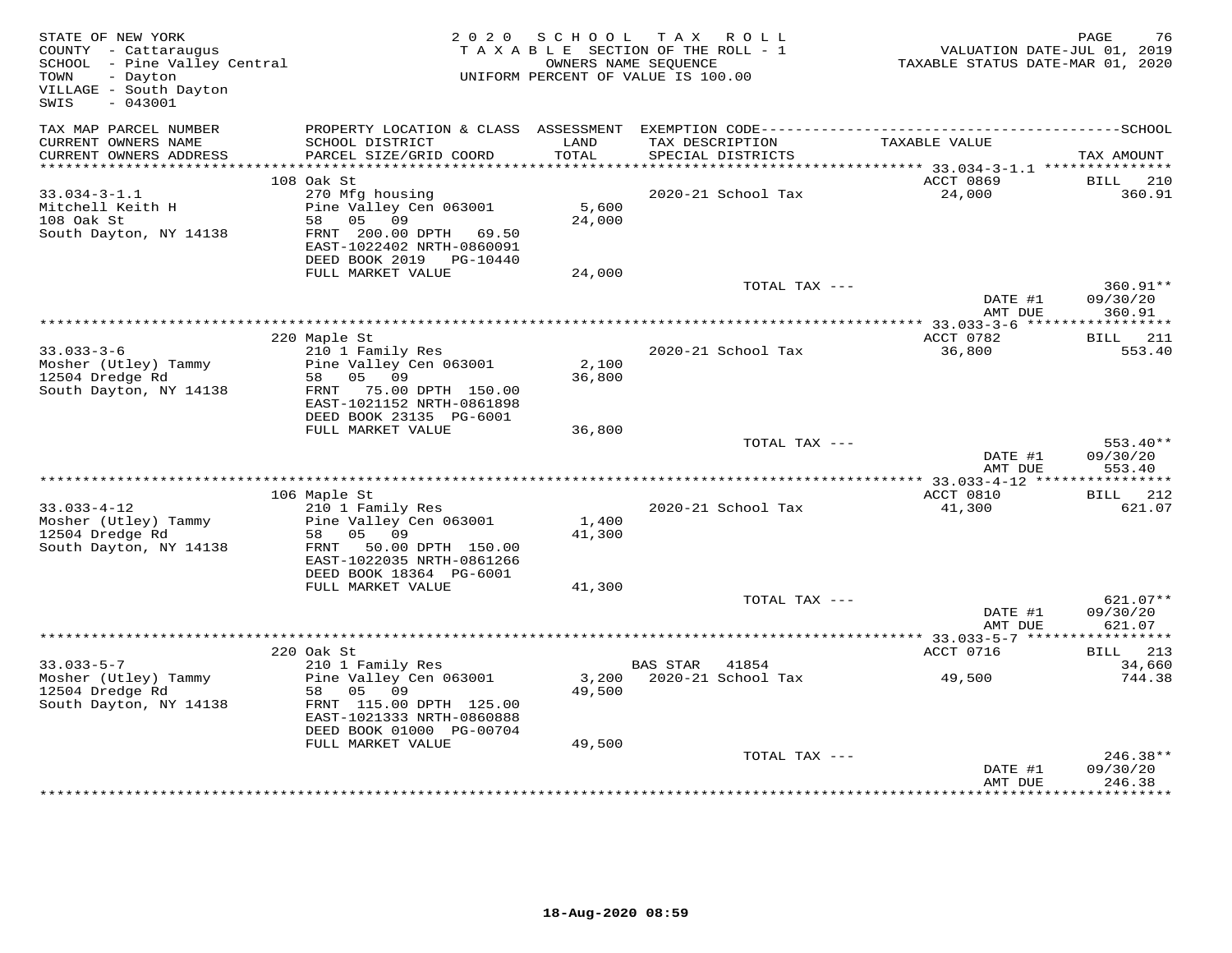| STATE OF NEW YORK<br>COUNTY - Cattaraugus<br>SCHOOL - Pine Valley Central<br>- Dayton<br>TOWN<br>VILLAGE - South Dayton<br>$-043001$<br>SWIS |                                                                                                                                                           |                 | 2020 SCHOOL TAX ROLL<br>TAXABLE SECTION OF THE ROLL - 1<br>OWNERS NAME SEQUENCE<br>UNIFORM PERCENT OF VALUE IS 100.00 | VALUATION DATE-JUL 01, 2019<br>TAXABLE STATUS DATE-MAR 01, 2020 | 77<br>PAGE                          |
|----------------------------------------------------------------------------------------------------------------------------------------------|-----------------------------------------------------------------------------------------------------------------------------------------------------------|-----------------|-----------------------------------------------------------------------------------------------------------------------|-----------------------------------------------------------------|-------------------------------------|
| TAX MAP PARCEL NUMBER<br>CURRENT OWNERS NAME<br>CURRENT OWNERS ADDRESS                                                                       | PROPERTY LOCATION & CLASS ASSESSMENT<br>SCHOOL DISTRICT<br>PARCEL SIZE/GRID COORD                                                                         | LAND<br>TOTAL   | TAX DESCRIPTION<br>SPECIAL DISTRICTS                                                                                  | TAXABLE VALUE                                                   | TAX AMOUNT                          |
| ***********************                                                                                                                      |                                                                                                                                                           |                 |                                                                                                                       |                                                                 |                                     |
| $33.033 - 4 - 13$<br>Moynihan Scott D<br>110 Maple Street<br>South Dayton, NY 14138                                                          | 110 Maple St<br>210 1 Family Res<br>Pine Valley Cen 063001<br>58 05 09<br>FRNT 100.00 DPTH 150.00<br>EAST-1021975 NRTH-0861309<br>DEED BOOK 30200 PG-3001 | 2,800<br>54,400 | 2020-21 School Tax                                                                                                    | ACCT 0723<br>54,400                                             | BILL 214<br>818.07                  |
|                                                                                                                                              | FULL MARKET VALUE                                                                                                                                         | 54,400          |                                                                                                                       |                                                                 |                                     |
|                                                                                                                                              |                                                                                                                                                           |                 | TOTAL TAX ---                                                                                                         | DATE #1<br>AMT DUE                                              | 818.07**<br>09/30/20<br>818.07      |
|                                                                                                                                              |                                                                                                                                                           |                 |                                                                                                                       |                                                                 |                                     |
|                                                                                                                                              | 139 Main St                                                                                                                                               |                 |                                                                                                                       | ACCT 0806                                                       | <b>BILL</b> 215                     |
| $33.025 - 1 - 4$<br>Nagel Richard A<br>Nagel Marlene R                                                                                       | 210 1 Family Res<br>Pine Valley Cen 063001<br>58 05 09                                                                                                    | 85,100          | ENH STAR 41834<br>19,000 2020-21 School Tax                                                                           | 85,100                                                          | 80,630<br>1,279.74                  |
| 139 Main St<br>South Dayton, NY 14138                                                                                                        | 2.39<br>ACRES<br>EAST-1021030 NRTH-0862518<br>DEED BOOK 756<br>PG-00086                                                                                   |                 |                                                                                                                       |                                                                 |                                     |
|                                                                                                                                              | FULL MARKET VALUE                                                                                                                                         | 85,100          | TOTAL TAX ---                                                                                                         |                                                                 | 164.74**                            |
|                                                                                                                                              |                                                                                                                                                           |                 |                                                                                                                       | DATE #1<br>AMT DUE                                              | 09/30/20<br>164.74                  |
|                                                                                                                                              |                                                                                                                                                           |                 |                                                                                                                       |                                                                 |                                     |
| $33.033 - 3 - 25$<br>Newcomb Gene A                                                                                                          | 408 Pine St<br>210 1 Family Res<br>Pine Valley Cen 063001                                                                                                 | 2,800           | ENH STAR 41834<br>2020-21 School Tax                                                                                  | ACCT 0741<br>50,000                                             | <b>BILL</b> 216<br>50,000<br>751.90 |
| PO Box 75<br>South Dayton, NY 14138                                                                                                          | 58 05 09<br>FRNT 100.00 DPTH 150.00<br>EAST-1021193 NRTH-0861418<br>DEED BOOK 5906    PG-7001                                                             | 50,000          |                                                                                                                       |                                                                 |                                     |
|                                                                                                                                              | FULL MARKET VALUE                                                                                                                                         | 50,000          |                                                                                                                       |                                                                 |                                     |
|                                                                                                                                              |                                                                                                                                                           |                 | TOTAL TAX ---                                                                                                         |                                                                 | $0.00**$                            |
|                                                                                                                                              |                                                                                                                                                           |                 | ********************************* 33.033-2-9 *****************                                                        |                                                                 |                                     |
| $33.033 - 2 - 9$<br>Newton Catherine<br>DO Rox 945<br>PO Box 945<br>Sinclairville, NY 14782                                                  | 227 Oak St<br>210 1 Family Res<br>Pine Valley Cen 063001<br>58 05 09<br>FRNT 120.00 DPTH 125.00<br>EAST-1021065 NRTH-0860867<br>DEED BOOK 30715 PG-2001   | 3,400<br>45,800 | 2020-21 School Tax                                                                                                    | ACCT 0845<br>45,800                                             | BILL 217<br>688.74                  |
|                                                                                                                                              | FULL MARKET VALUE                                                                                                                                         | 45,800          | TOTAL TAX ---                                                                                                         | DATE #1                                                         | 688.74**<br>09/30/20                |
|                                                                                                                                              |                                                                                                                                                           |                 |                                                                                                                       | AMT DUE                                                         | 688.74                              |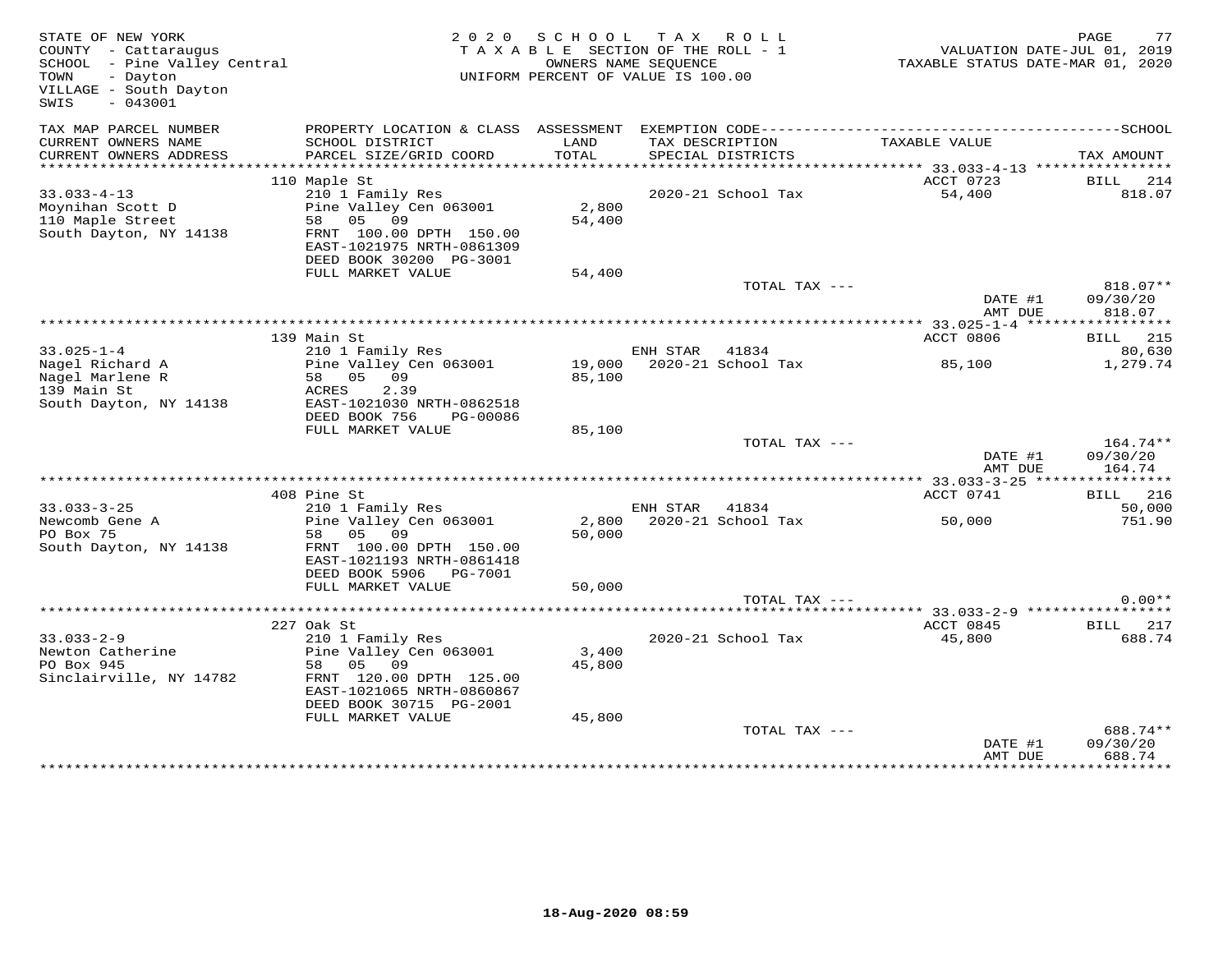| TAX MAP PARCEL NUMBER<br>PROPERTY LOCATION & CLASS ASSESSMENT<br>CURRENT OWNERS NAME<br>SCHOOL DISTRICT<br>LAND<br>TAXABLE VALUE<br>TAX DESCRIPTION<br>CURRENT OWNERS ADDRESS<br>PARCEL SIZE/GRID COORD<br>TOTAL<br>SPECIAL DISTRICTS<br>TAX AMOUNT<br>ACCT 0831<br>Pine St<br>BILL<br>218<br>$33.034 - 2 - 12.1$<br>105 Vac farmland<br>41720<br>14,214<br>AG DIST<br>Nobles Nelson B<br>Pine Valley Cen 063001<br>20,200<br>2020-21 School Tax<br>5,986<br>90.02<br>7690 Rte 83<br>$58 - 05 - 09$<br>20,200<br>South Dayton, NY 14138<br>ACRES 12.00<br>EAST-1024045 NRTH-0859969<br>MAY BE SUBJECT TO PAYMENT<br>DEED BOOK 25688 PG-9002<br>UNDER AGDIST LAW TIL 2024<br>FULL MARKET VALUE<br>20,200<br>TOTAL TAX ---<br>$90.02**$<br>DATE #1<br>09/30/20<br>AMT DUE<br>90.02<br>** 33.033-5-48 *****<br>* * * * * * * * * * *<br>ACCT 0752<br><b>BILL</b> 219<br>219 Pine St<br>$33.033 - 5 - 48$<br>210 1 Family Res<br>2020-21 School Tax<br>67,100<br>1,009.05<br>Nobles Zachary C<br>Pine Valley Cen 063001<br>1,800<br>05<br>14542 Bagdad Road<br>58<br>09<br>67,100<br>Collins, NY 14034<br>FRNT<br>65.00 DPTH 150.00<br>EAST-1021951 NRTH-0860612<br>DEED BOOK 20200 PG-6233<br>PRIOR OWNER ON 3/01/2020<br>Wells Fargo Bank, NA<br>FULL MARKET VALUE<br>67,100<br>TOTAL TAX ---<br>$1,009.05**$<br>DATE #1<br>09/30/20<br>AMT DUE<br>1,009.05<br>***************** 33.034-2-10.2 ***<br>238 Mill St<br>220<br>BILL<br>$33.034 - 2 - 10.2$<br>210 1 Family Res<br>2020-21 School Tax<br>47,100<br>708.29<br>Pine Valley Cen 063001<br>6,900<br>Ortel Stacy<br>05<br>09<br>47,100<br>238 Mill St<br>58<br>split from 33.034-2-10.1<br>South Dayton, NY 14138<br>FRNT 208.10 DPTH 231.50<br>EAST-1023629 NRTH-0861094<br>MAY BE SUBJECT TO PAYMENT<br>UNDER AGDIST LAW TIL 2024<br>DEED BOOK 2019<br>PG-17242<br>FULL MARKET VALUE<br>47,100<br>TOTAL TAX ---<br>708.29**<br>DATE #1<br>09/30/20<br>AMT DUE<br>708.29<br>***********************<br>** 33.033-5-16 **<br>206 Oak St<br>221<br>ACCT 0661<br>BILL<br>$33.033 - 5 - 16$<br>210 1 Family Res<br><b>BAS STAR</b><br>41854<br>34,660<br>Panton Jan M<br>Pine Valley Cen 063001<br>2020-21 School Tax<br>806.04<br>1,400<br>53,600<br>PO Box 213<br>58<br>05 09<br>53,600<br>So Dayton, NY 14138<br>50.00 DPTH 125.00<br>FRNT<br>EAST-1021626 NRTH-0860676<br>DEED BOOK 12540 PG-8001<br>FULL MARKET VALUE<br>53,600<br>TOTAL TAX ---<br>$308.04**$<br>09/30/20<br>DATE #1<br>308.04<br>AMT DUE<br>********* | STATE OF NEW YORK<br>COUNTY - Cattaraugus<br>SCHOOL - Pine Valley Central<br>TOWN<br>- Dayton<br>VILLAGE - South Dayton<br>$-043001$<br>SWIS | 2 0 2 0 | S C H O O L | T A X<br>ROLL<br>TAXABLE SECTION OF THE ROLL - 1<br>OWNERS NAME SEQUENCE<br>UNIFORM PERCENT OF VALUE IS 100.00 | VALUATION DATE-JUL 01, 2019<br>TAXABLE STATUS DATE-MAR 01, 2020 | 78<br>PAGE |
|--------------------------------------------------------------------------------------------------------------------------------------------------------------------------------------------------------------------------------------------------------------------------------------------------------------------------------------------------------------------------------------------------------------------------------------------------------------------------------------------------------------------------------------------------------------------------------------------------------------------------------------------------------------------------------------------------------------------------------------------------------------------------------------------------------------------------------------------------------------------------------------------------------------------------------------------------------------------------------------------------------------------------------------------------------------------------------------------------------------------------------------------------------------------------------------------------------------------------------------------------------------------------------------------------------------------------------------------------------------------------------------------------------------------------------------------------------------------------------------------------------------------------------------------------------------------------------------------------------------------------------------------------------------------------------------------------------------------------------------------------------------------------------------------------------------------------------------------------------------------------------------------------------------------------------------------------------------------------------------------------------------------------------------------------------------------------------------------------------------------------------------------------------------------------------------------------------------------------------------------------------------------------------------------------------------------------------------------------------------------------------------------------------------------------------------------------------------------------------|----------------------------------------------------------------------------------------------------------------------------------------------|---------|-------------|----------------------------------------------------------------------------------------------------------------|-----------------------------------------------------------------|------------|
|                                                                                                                                                                                                                                                                                                                                                                                                                                                                                                                                                                                                                                                                                                                                                                                                                                                                                                                                                                                                                                                                                                                                                                                                                                                                                                                                                                                                                                                                                                                                                                                                                                                                                                                                                                                                                                                                                                                                                                                                                                                                                                                                                                                                                                                                                                                                                                                                                                                                                |                                                                                                                                              |         |             |                                                                                                                |                                                                 |            |
|                                                                                                                                                                                                                                                                                                                                                                                                                                                                                                                                                                                                                                                                                                                                                                                                                                                                                                                                                                                                                                                                                                                                                                                                                                                                                                                                                                                                                                                                                                                                                                                                                                                                                                                                                                                                                                                                                                                                                                                                                                                                                                                                                                                                                                                                                                                                                                                                                                                                                |                                                                                                                                              |         |             |                                                                                                                |                                                                 |            |
|                                                                                                                                                                                                                                                                                                                                                                                                                                                                                                                                                                                                                                                                                                                                                                                                                                                                                                                                                                                                                                                                                                                                                                                                                                                                                                                                                                                                                                                                                                                                                                                                                                                                                                                                                                                                                                                                                                                                                                                                                                                                                                                                                                                                                                                                                                                                                                                                                                                                                |                                                                                                                                              |         |             |                                                                                                                |                                                                 |            |
|                                                                                                                                                                                                                                                                                                                                                                                                                                                                                                                                                                                                                                                                                                                                                                                                                                                                                                                                                                                                                                                                                                                                                                                                                                                                                                                                                                                                                                                                                                                                                                                                                                                                                                                                                                                                                                                                                                                                                                                                                                                                                                                                                                                                                                                                                                                                                                                                                                                                                |                                                                                                                                              |         |             |                                                                                                                |                                                                 |            |
|                                                                                                                                                                                                                                                                                                                                                                                                                                                                                                                                                                                                                                                                                                                                                                                                                                                                                                                                                                                                                                                                                                                                                                                                                                                                                                                                                                                                                                                                                                                                                                                                                                                                                                                                                                                                                                                                                                                                                                                                                                                                                                                                                                                                                                                                                                                                                                                                                                                                                |                                                                                                                                              |         |             |                                                                                                                |                                                                 |            |
|                                                                                                                                                                                                                                                                                                                                                                                                                                                                                                                                                                                                                                                                                                                                                                                                                                                                                                                                                                                                                                                                                                                                                                                                                                                                                                                                                                                                                                                                                                                                                                                                                                                                                                                                                                                                                                                                                                                                                                                                                                                                                                                                                                                                                                                                                                                                                                                                                                                                                |                                                                                                                                              |         |             |                                                                                                                |                                                                 |            |
|                                                                                                                                                                                                                                                                                                                                                                                                                                                                                                                                                                                                                                                                                                                                                                                                                                                                                                                                                                                                                                                                                                                                                                                                                                                                                                                                                                                                                                                                                                                                                                                                                                                                                                                                                                                                                                                                                                                                                                                                                                                                                                                                                                                                                                                                                                                                                                                                                                                                                |                                                                                                                                              |         |             |                                                                                                                |                                                                 |            |
|                                                                                                                                                                                                                                                                                                                                                                                                                                                                                                                                                                                                                                                                                                                                                                                                                                                                                                                                                                                                                                                                                                                                                                                                                                                                                                                                                                                                                                                                                                                                                                                                                                                                                                                                                                                                                                                                                                                                                                                                                                                                                                                                                                                                                                                                                                                                                                                                                                                                                |                                                                                                                                              |         |             |                                                                                                                |                                                                 |            |
|                                                                                                                                                                                                                                                                                                                                                                                                                                                                                                                                                                                                                                                                                                                                                                                                                                                                                                                                                                                                                                                                                                                                                                                                                                                                                                                                                                                                                                                                                                                                                                                                                                                                                                                                                                                                                                                                                                                                                                                                                                                                                                                                                                                                                                                                                                                                                                                                                                                                                |                                                                                                                                              |         |             |                                                                                                                |                                                                 |            |
|                                                                                                                                                                                                                                                                                                                                                                                                                                                                                                                                                                                                                                                                                                                                                                                                                                                                                                                                                                                                                                                                                                                                                                                                                                                                                                                                                                                                                                                                                                                                                                                                                                                                                                                                                                                                                                                                                                                                                                                                                                                                                                                                                                                                                                                                                                                                                                                                                                                                                |                                                                                                                                              |         |             |                                                                                                                |                                                                 |            |
|                                                                                                                                                                                                                                                                                                                                                                                                                                                                                                                                                                                                                                                                                                                                                                                                                                                                                                                                                                                                                                                                                                                                                                                                                                                                                                                                                                                                                                                                                                                                                                                                                                                                                                                                                                                                                                                                                                                                                                                                                                                                                                                                                                                                                                                                                                                                                                                                                                                                                |                                                                                                                                              |         |             |                                                                                                                |                                                                 |            |
|                                                                                                                                                                                                                                                                                                                                                                                                                                                                                                                                                                                                                                                                                                                                                                                                                                                                                                                                                                                                                                                                                                                                                                                                                                                                                                                                                                                                                                                                                                                                                                                                                                                                                                                                                                                                                                                                                                                                                                                                                                                                                                                                                                                                                                                                                                                                                                                                                                                                                |                                                                                                                                              |         |             |                                                                                                                |                                                                 |            |
|                                                                                                                                                                                                                                                                                                                                                                                                                                                                                                                                                                                                                                                                                                                                                                                                                                                                                                                                                                                                                                                                                                                                                                                                                                                                                                                                                                                                                                                                                                                                                                                                                                                                                                                                                                                                                                                                                                                                                                                                                                                                                                                                                                                                                                                                                                                                                                                                                                                                                |                                                                                                                                              |         |             |                                                                                                                |                                                                 |            |
|                                                                                                                                                                                                                                                                                                                                                                                                                                                                                                                                                                                                                                                                                                                                                                                                                                                                                                                                                                                                                                                                                                                                                                                                                                                                                                                                                                                                                                                                                                                                                                                                                                                                                                                                                                                                                                                                                                                                                                                                                                                                                                                                                                                                                                                                                                                                                                                                                                                                                |                                                                                                                                              |         |             |                                                                                                                |                                                                 |            |
|                                                                                                                                                                                                                                                                                                                                                                                                                                                                                                                                                                                                                                                                                                                                                                                                                                                                                                                                                                                                                                                                                                                                                                                                                                                                                                                                                                                                                                                                                                                                                                                                                                                                                                                                                                                                                                                                                                                                                                                                                                                                                                                                                                                                                                                                                                                                                                                                                                                                                |                                                                                                                                              |         |             |                                                                                                                |                                                                 |            |
|                                                                                                                                                                                                                                                                                                                                                                                                                                                                                                                                                                                                                                                                                                                                                                                                                                                                                                                                                                                                                                                                                                                                                                                                                                                                                                                                                                                                                                                                                                                                                                                                                                                                                                                                                                                                                                                                                                                                                                                                                                                                                                                                                                                                                                                                                                                                                                                                                                                                                |                                                                                                                                              |         |             |                                                                                                                |                                                                 |            |
|                                                                                                                                                                                                                                                                                                                                                                                                                                                                                                                                                                                                                                                                                                                                                                                                                                                                                                                                                                                                                                                                                                                                                                                                                                                                                                                                                                                                                                                                                                                                                                                                                                                                                                                                                                                                                                                                                                                                                                                                                                                                                                                                                                                                                                                                                                                                                                                                                                                                                |                                                                                                                                              |         |             |                                                                                                                |                                                                 |            |
|                                                                                                                                                                                                                                                                                                                                                                                                                                                                                                                                                                                                                                                                                                                                                                                                                                                                                                                                                                                                                                                                                                                                                                                                                                                                                                                                                                                                                                                                                                                                                                                                                                                                                                                                                                                                                                                                                                                                                                                                                                                                                                                                                                                                                                                                                                                                                                                                                                                                                |                                                                                                                                              |         |             |                                                                                                                |                                                                 |            |
|                                                                                                                                                                                                                                                                                                                                                                                                                                                                                                                                                                                                                                                                                                                                                                                                                                                                                                                                                                                                                                                                                                                                                                                                                                                                                                                                                                                                                                                                                                                                                                                                                                                                                                                                                                                                                                                                                                                                                                                                                                                                                                                                                                                                                                                                                                                                                                                                                                                                                |                                                                                                                                              |         |             |                                                                                                                |                                                                 |            |
|                                                                                                                                                                                                                                                                                                                                                                                                                                                                                                                                                                                                                                                                                                                                                                                                                                                                                                                                                                                                                                                                                                                                                                                                                                                                                                                                                                                                                                                                                                                                                                                                                                                                                                                                                                                                                                                                                                                                                                                                                                                                                                                                                                                                                                                                                                                                                                                                                                                                                |                                                                                                                                              |         |             |                                                                                                                |                                                                 |            |
|                                                                                                                                                                                                                                                                                                                                                                                                                                                                                                                                                                                                                                                                                                                                                                                                                                                                                                                                                                                                                                                                                                                                                                                                                                                                                                                                                                                                                                                                                                                                                                                                                                                                                                                                                                                                                                                                                                                                                                                                                                                                                                                                                                                                                                                                                                                                                                                                                                                                                |                                                                                                                                              |         |             |                                                                                                                |                                                                 |            |
|                                                                                                                                                                                                                                                                                                                                                                                                                                                                                                                                                                                                                                                                                                                                                                                                                                                                                                                                                                                                                                                                                                                                                                                                                                                                                                                                                                                                                                                                                                                                                                                                                                                                                                                                                                                                                                                                                                                                                                                                                                                                                                                                                                                                                                                                                                                                                                                                                                                                                |                                                                                                                                              |         |             |                                                                                                                |                                                                 |            |
|                                                                                                                                                                                                                                                                                                                                                                                                                                                                                                                                                                                                                                                                                                                                                                                                                                                                                                                                                                                                                                                                                                                                                                                                                                                                                                                                                                                                                                                                                                                                                                                                                                                                                                                                                                                                                                                                                                                                                                                                                                                                                                                                                                                                                                                                                                                                                                                                                                                                                |                                                                                                                                              |         |             |                                                                                                                |                                                                 |            |
|                                                                                                                                                                                                                                                                                                                                                                                                                                                                                                                                                                                                                                                                                                                                                                                                                                                                                                                                                                                                                                                                                                                                                                                                                                                                                                                                                                                                                                                                                                                                                                                                                                                                                                                                                                                                                                                                                                                                                                                                                                                                                                                                                                                                                                                                                                                                                                                                                                                                                |                                                                                                                                              |         |             |                                                                                                                |                                                                 |            |
|                                                                                                                                                                                                                                                                                                                                                                                                                                                                                                                                                                                                                                                                                                                                                                                                                                                                                                                                                                                                                                                                                                                                                                                                                                                                                                                                                                                                                                                                                                                                                                                                                                                                                                                                                                                                                                                                                                                                                                                                                                                                                                                                                                                                                                                                                                                                                                                                                                                                                |                                                                                                                                              |         |             |                                                                                                                |                                                                 |            |
|                                                                                                                                                                                                                                                                                                                                                                                                                                                                                                                                                                                                                                                                                                                                                                                                                                                                                                                                                                                                                                                                                                                                                                                                                                                                                                                                                                                                                                                                                                                                                                                                                                                                                                                                                                                                                                                                                                                                                                                                                                                                                                                                                                                                                                                                                                                                                                                                                                                                                |                                                                                                                                              |         |             |                                                                                                                |                                                                 |            |
|                                                                                                                                                                                                                                                                                                                                                                                                                                                                                                                                                                                                                                                                                                                                                                                                                                                                                                                                                                                                                                                                                                                                                                                                                                                                                                                                                                                                                                                                                                                                                                                                                                                                                                                                                                                                                                                                                                                                                                                                                                                                                                                                                                                                                                                                                                                                                                                                                                                                                |                                                                                                                                              |         |             |                                                                                                                |                                                                 |            |
|                                                                                                                                                                                                                                                                                                                                                                                                                                                                                                                                                                                                                                                                                                                                                                                                                                                                                                                                                                                                                                                                                                                                                                                                                                                                                                                                                                                                                                                                                                                                                                                                                                                                                                                                                                                                                                                                                                                                                                                                                                                                                                                                                                                                                                                                                                                                                                                                                                                                                |                                                                                                                                              |         |             |                                                                                                                |                                                                 |            |
|                                                                                                                                                                                                                                                                                                                                                                                                                                                                                                                                                                                                                                                                                                                                                                                                                                                                                                                                                                                                                                                                                                                                                                                                                                                                                                                                                                                                                                                                                                                                                                                                                                                                                                                                                                                                                                                                                                                                                                                                                                                                                                                                                                                                                                                                                                                                                                                                                                                                                |                                                                                                                                              |         |             |                                                                                                                |                                                                 |            |
|                                                                                                                                                                                                                                                                                                                                                                                                                                                                                                                                                                                                                                                                                                                                                                                                                                                                                                                                                                                                                                                                                                                                                                                                                                                                                                                                                                                                                                                                                                                                                                                                                                                                                                                                                                                                                                                                                                                                                                                                                                                                                                                                                                                                                                                                                                                                                                                                                                                                                |                                                                                                                                              |         |             |                                                                                                                |                                                                 |            |
|                                                                                                                                                                                                                                                                                                                                                                                                                                                                                                                                                                                                                                                                                                                                                                                                                                                                                                                                                                                                                                                                                                                                                                                                                                                                                                                                                                                                                                                                                                                                                                                                                                                                                                                                                                                                                                                                                                                                                                                                                                                                                                                                                                                                                                                                                                                                                                                                                                                                                |                                                                                                                                              |         |             |                                                                                                                |                                                                 |            |
|                                                                                                                                                                                                                                                                                                                                                                                                                                                                                                                                                                                                                                                                                                                                                                                                                                                                                                                                                                                                                                                                                                                                                                                                                                                                                                                                                                                                                                                                                                                                                                                                                                                                                                                                                                                                                                                                                                                                                                                                                                                                                                                                                                                                                                                                                                                                                                                                                                                                                |                                                                                                                                              |         |             |                                                                                                                |                                                                 |            |
|                                                                                                                                                                                                                                                                                                                                                                                                                                                                                                                                                                                                                                                                                                                                                                                                                                                                                                                                                                                                                                                                                                                                                                                                                                                                                                                                                                                                                                                                                                                                                                                                                                                                                                                                                                                                                                                                                                                                                                                                                                                                                                                                                                                                                                                                                                                                                                                                                                                                                |                                                                                                                                              |         |             |                                                                                                                |                                                                 |            |
|                                                                                                                                                                                                                                                                                                                                                                                                                                                                                                                                                                                                                                                                                                                                                                                                                                                                                                                                                                                                                                                                                                                                                                                                                                                                                                                                                                                                                                                                                                                                                                                                                                                                                                                                                                                                                                                                                                                                                                                                                                                                                                                                                                                                                                                                                                                                                                                                                                                                                |                                                                                                                                              |         |             |                                                                                                                |                                                                 |            |
|                                                                                                                                                                                                                                                                                                                                                                                                                                                                                                                                                                                                                                                                                                                                                                                                                                                                                                                                                                                                                                                                                                                                                                                                                                                                                                                                                                                                                                                                                                                                                                                                                                                                                                                                                                                                                                                                                                                                                                                                                                                                                                                                                                                                                                                                                                                                                                                                                                                                                |                                                                                                                                              |         |             |                                                                                                                |                                                                 |            |
|                                                                                                                                                                                                                                                                                                                                                                                                                                                                                                                                                                                                                                                                                                                                                                                                                                                                                                                                                                                                                                                                                                                                                                                                                                                                                                                                                                                                                                                                                                                                                                                                                                                                                                                                                                                                                                                                                                                                                                                                                                                                                                                                                                                                                                                                                                                                                                                                                                                                                |                                                                                                                                              |         |             |                                                                                                                |                                                                 |            |
|                                                                                                                                                                                                                                                                                                                                                                                                                                                                                                                                                                                                                                                                                                                                                                                                                                                                                                                                                                                                                                                                                                                                                                                                                                                                                                                                                                                                                                                                                                                                                                                                                                                                                                                                                                                                                                                                                                                                                                                                                                                                                                                                                                                                                                                                                                                                                                                                                                                                                |                                                                                                                                              |         |             |                                                                                                                |                                                                 |            |
|                                                                                                                                                                                                                                                                                                                                                                                                                                                                                                                                                                                                                                                                                                                                                                                                                                                                                                                                                                                                                                                                                                                                                                                                                                                                                                                                                                                                                                                                                                                                                                                                                                                                                                                                                                                                                                                                                                                                                                                                                                                                                                                                                                                                                                                                                                                                                                                                                                                                                |                                                                                                                                              |         |             |                                                                                                                |                                                                 |            |
|                                                                                                                                                                                                                                                                                                                                                                                                                                                                                                                                                                                                                                                                                                                                                                                                                                                                                                                                                                                                                                                                                                                                                                                                                                                                                                                                                                                                                                                                                                                                                                                                                                                                                                                                                                                                                                                                                                                                                                                                                                                                                                                                                                                                                                                                                                                                                                                                                                                                                |                                                                                                                                              |         |             |                                                                                                                |                                                                 |            |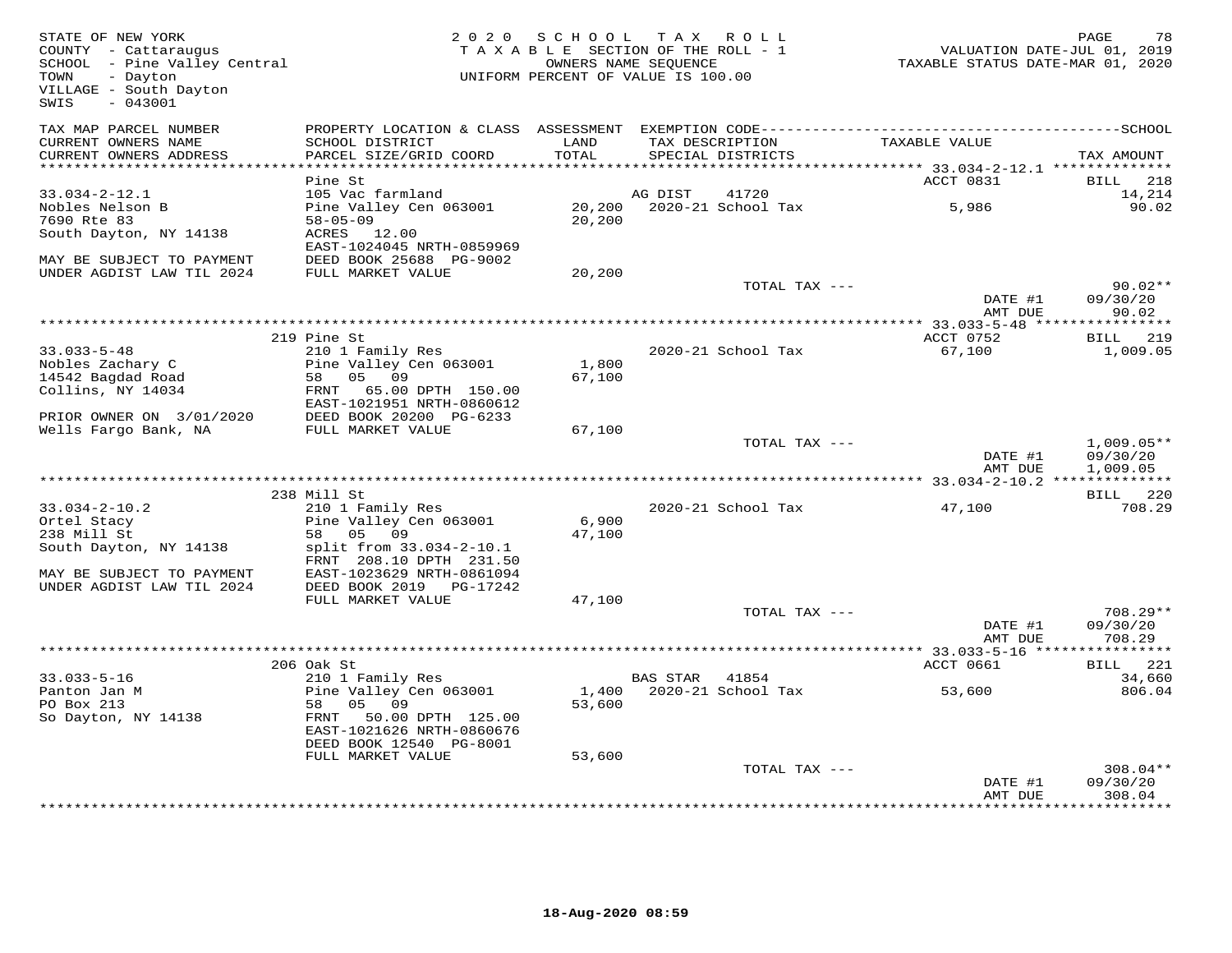| STATE OF NEW YORK<br>COUNTY - Cattaraugus<br>SCHOOL - Pine Valley Central<br>TOWN<br>- Dayton<br>VILLAGE - South Dayton<br>$-043001$<br>SWIS | 2 0 2 0                                    | SCHOOL<br>TAXABLE SECTION OF THE ROLL - 1<br>OWNERS NAME SEQUENCE<br>UNIFORM PERCENT OF VALUE IS 100.00 |                | TAX ROLL                             | VALUATION DATE-JUL 01, 2019<br>TAXABLE STATUS DATE-MAR 01, 2020 | PAGE<br>79                    |
|----------------------------------------------------------------------------------------------------------------------------------------------|--------------------------------------------|---------------------------------------------------------------------------------------------------------|----------------|--------------------------------------|-----------------------------------------------------------------|-------------------------------|
| TAX MAP PARCEL NUMBER                                                                                                                        |                                            |                                                                                                         |                |                                      |                                                                 |                               |
| CURRENT OWNERS NAME<br>CURRENT OWNERS ADDRESS                                                                                                | SCHOOL DISTRICT<br>PARCEL SIZE/GRID COORD  | LAND<br>TOTAL                                                                                           |                | TAX DESCRIPTION<br>SPECIAL DISTRICTS | TAXABLE VALUE                                                   | TAX AMOUNT                    |
| ***********************                                                                                                                      | 18 Cherry St                               |                                                                                                         |                |                                      | ACCT 0753                                                       | <b>BILL</b><br>222            |
| $33.033 - 4 - 4$                                                                                                                             | 210 1 Family Res                           |                                                                                                         | BAS STAR       | 41854                                |                                                                 | 34,660                        |
| Partyka Andrea J                                                                                                                             | Pine Valley Cen 063001                     |                                                                                                         |                | 3,500 2020-21 School Tax             | 74,000                                                          | 1,112.82                      |
| 18 Cherry St                                                                                                                                 | 58 05 09                                   | 74,000                                                                                                  |                |                                      |                                                                 |                               |
| PO Box 371                                                                                                                                   | FRNT 125.00 DPTH 150.00                    |                                                                                                         |                |                                      |                                                                 |                               |
| South Dayton, NY 14138                                                                                                                       | BANK<br>017<br>EAST-1021987 NRTH-0861736   |                                                                                                         |                |                                      |                                                                 |                               |
|                                                                                                                                              | DEED BOOK 01017 PG-00956                   |                                                                                                         |                |                                      |                                                                 |                               |
|                                                                                                                                              | FULL MARKET VALUE                          | 74,000                                                                                                  |                |                                      |                                                                 |                               |
|                                                                                                                                              |                                            |                                                                                                         |                | TOTAL TAX ---                        |                                                                 | $614.82**$                    |
|                                                                                                                                              |                                            |                                                                                                         |                |                                      | DATE #1<br>AMT DUE                                              | 09/30/20<br>614.82            |
|                                                                                                                                              |                                            |                                                                                                         |                |                                      |                                                                 |                               |
|                                                                                                                                              | 38 Main St                                 |                                                                                                         |                |                                      | ACCT 0917                                                       | 223<br><b>BILL</b>            |
| $33.033 - 2 - 2$                                                                                                                             | 312 Vac w/imprv                            |                                                                                                         |                | 2020-21 School Tax                   | 40,500                                                          | 609.04                        |
| Petersen Francis<br>Petersen Lori K                                                                                                          | Pine Valley Cen 063001<br>58 05 09         | 21,500<br>40,500                                                                                        |                |                                      |                                                                 |                               |
| 45 Main Street                                                                                                                               | ACRES<br>3.76                              |                                                                                                         |                |                                      |                                                                 |                               |
| South Dayton, NY 14138                                                                                                                       | EAST-1020067 NRTH-0860825                  |                                                                                                         |                |                                      |                                                                 |                               |
|                                                                                                                                              | DEED BOOK 30455 PG-8001                    |                                                                                                         |                |                                      |                                                                 |                               |
|                                                                                                                                              | FULL MARKET VALUE                          | 40,500                                                                                                  |                | TOTAL TAX ---                        |                                                                 | 609.04**                      |
|                                                                                                                                              |                                            |                                                                                                         |                |                                      | DATE #1                                                         | 09/30/20                      |
|                                                                                                                                              |                                            |                                                                                                         |                |                                      | AMT DUE                                                         | 609.04                        |
|                                                                                                                                              |                                            |                                                                                                         |                |                                      |                                                                 |                               |
| $33.033 - 1 - 13$                                                                                                                            | 45 Main St<br>210 1 Family Res             |                                                                                                         | ENH STAR       | 41834                                | ACCT 0785                                                       | BILL 224<br>80,630            |
| Petersen Francis R                                                                                                                           | Pine Valley Cen 063001                     | 15,100                                                                                                  |                | 2020-21 School Tax                   | 86,500                                                          | 1,300.79                      |
| Petersen Lori K                                                                                                                              | 58 05 09                                   | 86,500                                                                                                  |                |                                      |                                                                 |                               |
| 45 Main St                                                                                                                                   | merged 1-12.1 into parcl                   |                                                                                                         |                |                                      |                                                                 |                               |
| South Dayton, NY 14138                                                                                                                       | ACRES<br>1.05<br>EAST-1020186 NRTH-0861313 |                                                                                                         |                |                                      |                                                                 |                               |
|                                                                                                                                              | DEED BOOK 6513 PG-4001                     |                                                                                                         |                |                                      |                                                                 |                               |
|                                                                                                                                              | FULL MARKET VALUE                          | 86,500                                                                                                  |                |                                      |                                                                 |                               |
|                                                                                                                                              |                                            |                                                                                                         |                | TOTAL TAX ---                        |                                                                 | 185.79**                      |
|                                                                                                                                              |                                            |                                                                                                         |                |                                      | DATE #1<br>AMT DUE                                              | 09/30/20<br>185.79            |
|                                                                                                                                              |                                            |                                                                                                         |                |                                      |                                                                 |                               |
|                                                                                                                                              | 26 Cherry St                               |                                                                                                         |                |                                      | ACCT 0729                                                       | BILL 225                      |
| $33.033 - 4 - 2$                                                                                                                             | 210 1 Family Res                           |                                                                                                         | BAS STAR 41854 |                                      |                                                                 | 34,660                        |
| Pollock Stephen J<br>Pollock Joetta                                                                                                          | Pine Valley Cen 063001<br>58 05 09         | 2,800<br>75,000                                                                                         |                | 2020-21 School Tax                   | 75,000                                                          | 1,127.86                      |
| 26 Cherry St                                                                                                                                 | FRNT 100.00 DPTH 150.00                    |                                                                                                         |                |                                      |                                                                 |                               |
| PO Box 16                                                                                                                                    | EAST-1021817 NRTH-0861860                  |                                                                                                         |                |                                      |                                                                 |                               |
| South Dayton, NY 14138                                                                                                                       | DEED BOOK 6062 PG-4001                     |                                                                                                         |                |                                      |                                                                 |                               |
|                                                                                                                                              | FULL MARKET VALUE                          | 75,000                                                                                                  |                | TOTAL TAX ---                        |                                                                 | 629.86**                      |
|                                                                                                                                              |                                            |                                                                                                         |                |                                      | DATE #1                                                         | 09/30/20                      |
|                                                                                                                                              |                                            |                                                                                                         |                |                                      | AMT DUE                                                         | 629.86<br>* * * * * * * * * * |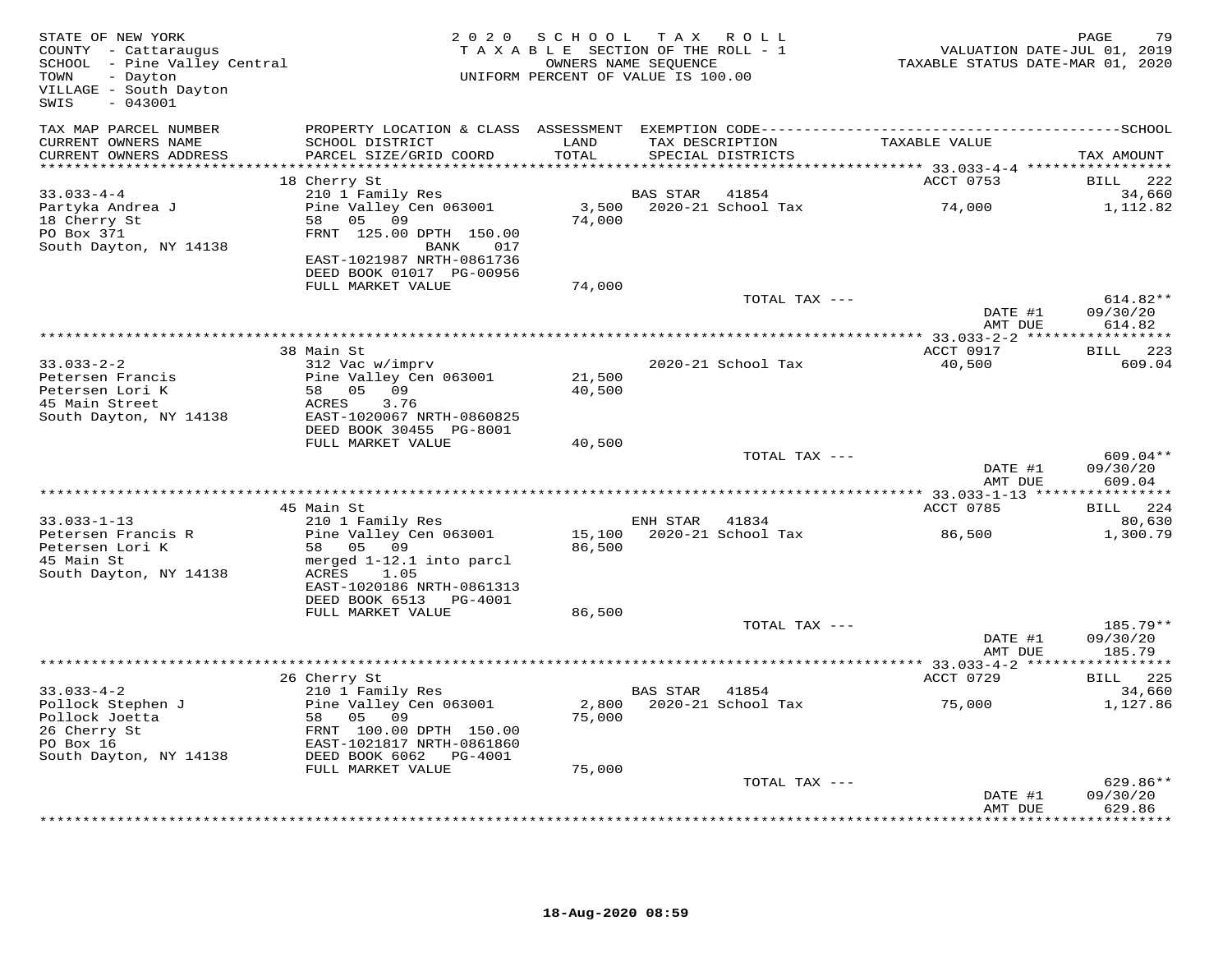| STATE OF NEW YORK<br>COUNTY - Cattaraugus<br>SCHOOL - Pine Valley Central<br>- Dayton<br>TOWN<br>VILLAGE - South Dayton<br>$-043001$<br>SWIS |                                                                                                                                           | 2020 SCHOOL TAX ROLL<br>TAXABLE SECTION OF THE ROLL - 1<br>UNIFORM PERCENT OF VALUE IS 100.00 | OWNERS NAME SEQUENCE |                          | TAXABLE STATUS DATE-MAR 01, 2020 | PAGE<br>80<br>VALUATION DATE-JUL 01, 2019 |
|----------------------------------------------------------------------------------------------------------------------------------------------|-------------------------------------------------------------------------------------------------------------------------------------------|-----------------------------------------------------------------------------------------------|----------------------|--------------------------|----------------------------------|-------------------------------------------|
| TAX MAP PARCEL NUMBER<br>CURRENT OWNERS NAME<br>CURRENT OWNERS ADDRESS                                                                       | PROPERTY LOCATION & CLASS ASSESSMENT EXEMPTION CODE-----------------------------------SCHOOL<br>SCHOOL DISTRICT<br>PARCEL SIZE/GRID COORD | LAND<br>TOTAL                                                                                 | TAX DESCRIPTION      | SPECIAL DISTRICTS        | TAXABLE VALUE                    |                                           |
| ***********************                                                                                                                      |                                                                                                                                           |                                                                                               |                      |                          |                                  | TAX AMOUNT                                |
|                                                                                                                                              | Dredge Rd                                                                                                                                 |                                                                                               |                      |                          | ACCT 0750                        | BILL 226                                  |
| $33.042 - 1 - 5$<br>Pore David<br>Pore Michele<br>150 Samaj Dr                                                                               | 323 Vacant rural<br>Pine Valley Cen 063001<br>49 05 09<br>ACRES 23.20                                                                     | 36,600<br>36,600                                                                              |                      | 2020-21 School Tax       | 36,600                           | 550.39                                    |
| Kittanning, PA 16201                                                                                                                         | EAST-1024051 NRTH-0858985<br>DEED BOOK 17820 PG-8001                                                                                      |                                                                                               |                      |                          |                                  |                                           |
|                                                                                                                                              | FULL MARKET VALUE                                                                                                                         | 36,600                                                                                        |                      | TOTAL TAX ---            | DATE #1                          | $550.39**$<br>09/30/20                    |
|                                                                                                                                              |                                                                                                                                           |                                                                                               |                      |                          | AMT DUE                          | 550.39                                    |
|                                                                                                                                              |                                                                                                                                           |                                                                                               |                      |                          |                                  |                                           |
|                                                                                                                                              | 316 Oak St                                                                                                                                |                                                                                               |                      |                          | ACCT 0640                        | <b>BILL</b> 227                           |
| $33.033 - 3 - 35$<br>Press Mary E                                                                                                            | 210 1 Family Res<br>Pine Valley Cen 063001                                                                                                | 1,700                                                                                         | BAS STAR 41854       | 2020-21 School Tax       | 36,700                           | 34,660<br>551.90                          |
| 316 Oak St                                                                                                                                   | 58 05 09                                                                                                                                  | 36,700                                                                                        |                      |                          |                                  |                                           |
| PO Box 385                                                                                                                                   | FRNT 60.00 DPTH 109.00                                                                                                                    |                                                                                               |                      |                          |                                  |                                           |
| South Dayton, NY 14138                                                                                                                       | EAST-1020863 NRTH-0861296<br>DEED BOOK 5216 PG-6002                                                                                       |                                                                                               |                      |                          |                                  |                                           |
|                                                                                                                                              | FULL MARKET VALUE                                                                                                                         | 36,700                                                                                        |                      |                          |                                  |                                           |
|                                                                                                                                              |                                                                                                                                           |                                                                                               |                      | TOTAL TAX ---            |                                  | $53.90**$                                 |
|                                                                                                                                              |                                                                                                                                           |                                                                                               |                      |                          | DATE #1<br>AMT DUE               | 09/30/20<br>53.90                         |
|                                                                                                                                              |                                                                                                                                           |                                                                                               |                      |                          |                                  |                                           |
| $33.033 - 4 - 7.2$                                                                                                                           | 9 Prospect St<br>271 Mfg housings                                                                                                         |                                                                                               | BAS STAR 41854       |                          | ACCT 0934                        | BILL 228<br>19,200                        |
| Priest Patricia A                                                                                                                            | Pine Valley Cen 063001                                                                                                                    |                                                                                               |                      | 4,200 2020-21 School Tax | 19,200                           | 288.73                                    |
| 9 Prospect Street                                                                                                                            | 58 05 09                                                                                                                                  | 19,200                                                                                        |                      |                          |                                  |                                           |
| PO Box 330                                                                                                                                   | 7 & 9 Prospect                                                                                                                            |                                                                                               |                      |                          |                                  |                                           |
| South Dayton, NY 14138                                                                                                                       | FRNT 150.00 DPTH 150.00<br>EAST-1022289 NRTH-0861705                                                                                      |                                                                                               |                      |                          |                                  |                                           |
| PRIOR OWNER ON 3/01/2020                                                                                                                     | DEED BOOK 20200 PG-6015                                                                                                                   |                                                                                               |                      |                          |                                  |                                           |
| Priest Patricia A                                                                                                                            | FULL MARKET VALUE                                                                                                                         | 19,200                                                                                        |                      |                          |                                  |                                           |
|                                                                                                                                              |                                                                                                                                           |                                                                                               |                      | TOTAL TAX ---            |                                  | $0.00**$                                  |
|                                                                                                                                              | 315 Pine St                                                                                                                               |                                                                                               |                      |                          | ACCT 0705                        | BILL 229                                  |
| $33.033 - 5 - 10$                                                                                                                            | 210 1 Family Res                                                                                                                          |                                                                                               | BAS STAR 41854       |                          |                                  | 34,660                                    |
| Puleff Annette H                                                                                                                             | Pine Valley Cen 063001                                                                                                                    |                                                                                               |                      | 3,300 2020-21 School Tax | 61,700                           | 927.85                                    |
| Gage Gretchen Alida                                                                                                                          | 58 05 09                                                                                                                                  | 61,700                                                                                        |                      |                          |                                  |                                           |
| P.O. Box 145                                                                                                                                 | FRNT 117.00 DPTH 150.00                                                                                                                   |                                                                                               |                      |                          |                                  |                                           |
| South Dayton, NY 14138                                                                                                                       | EAST-1021524 NRTH-0860919<br>DEED BOOK 20200 PG-2849                                                                                      |                                                                                               |                      |                          |                                  |                                           |
|                                                                                                                                              | FULL MARKET VALUE                                                                                                                         | 61,700                                                                                        |                      |                          |                                  |                                           |
|                                                                                                                                              |                                                                                                                                           |                                                                                               |                      | TOTAL TAX ---            | DATE #1                          | 429.85**<br>09/30/20                      |
|                                                                                                                                              |                                                                                                                                           |                                                                                               |                      |                          | AMT DUE                          | 429.85                                    |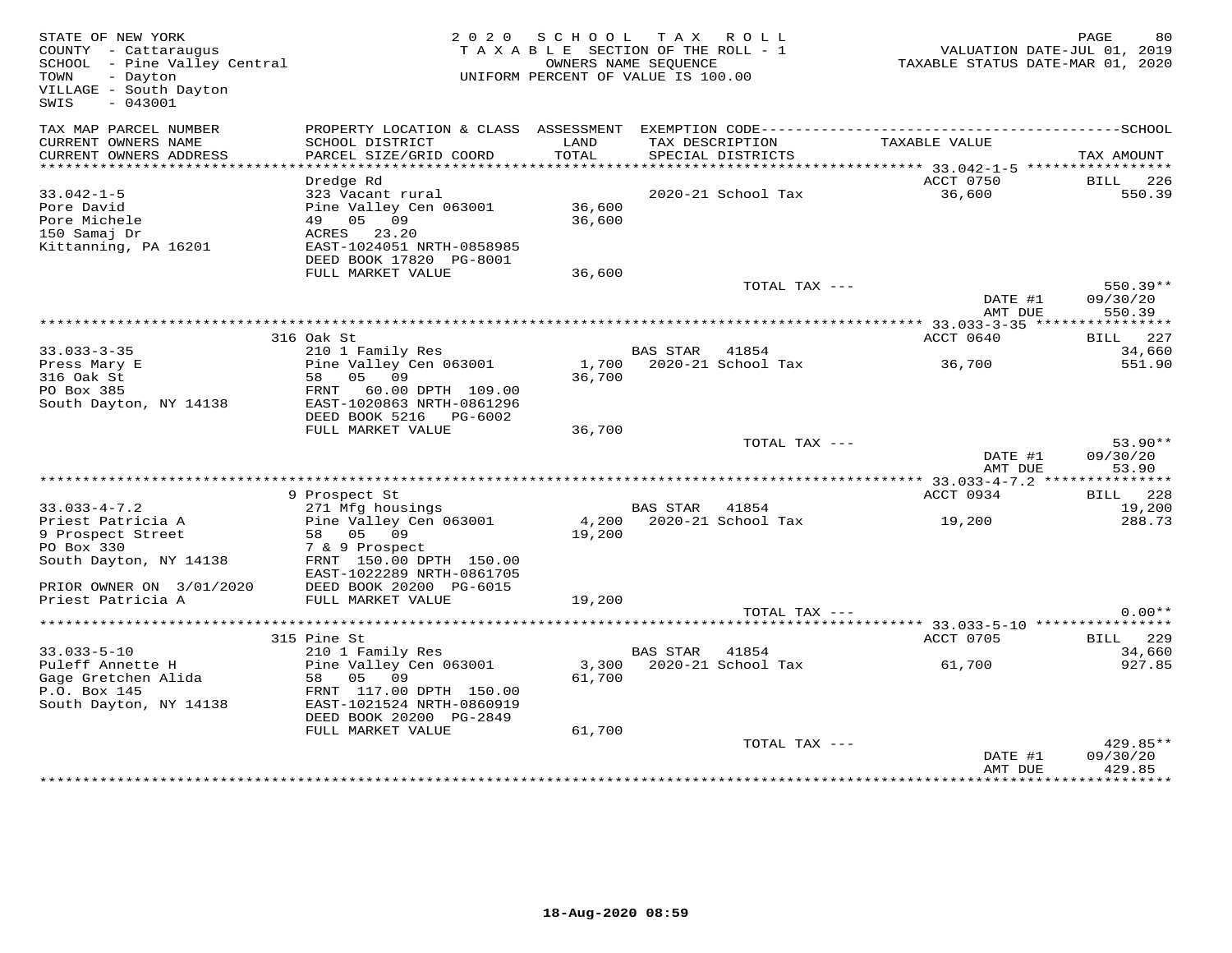| STATE OF NEW YORK<br>COUNTY - Cattaraugus<br>SCHOOL - Pine Valley Central<br>TOWN<br>- Dayton<br>VILLAGE - South Dayton<br>$-043001$<br>SWIS |                                                                                                                                                                                | 2020 SCHOOL               | TAX ROLL<br>TAXABLE SECTION OF THE ROLL - 1<br>OWNERS NAME SEQUENCE<br>UNIFORM PERCENT OF VALUE IS 100.00 | VALUATION DATE-JUL 01, 2019<br>TAXABLE STATUS DATE-MAR 01, 2020 | PAGE<br>81                       |
|----------------------------------------------------------------------------------------------------------------------------------------------|--------------------------------------------------------------------------------------------------------------------------------------------------------------------------------|---------------------------|-----------------------------------------------------------------------------------------------------------|-----------------------------------------------------------------|----------------------------------|
| TAX MAP PARCEL NUMBER<br>CURRENT OWNERS NAME<br>CURRENT OWNERS ADDRESS                                                                       | SCHOOL DISTRICT<br>PARCEL SIZE/GRID COORD                                                                                                                                      | LAND<br>TOTAL             | TAX DESCRIPTION<br>SPECIAL DISTRICTS                                                                      | TAXABLE VALUE                                                   | TAX AMOUNT                       |
| ************************                                                                                                                     |                                                                                                                                                                                |                           |                                                                                                           |                                                                 |                                  |
| $33.033 - 4 - 3.1$<br>Ramirez Doris J<br>22 Cherry St<br>PO Box 86<br>South Dayton, NY 14138                                                 | 22 Cherry St<br>210 1 Family Res<br>Pine Valley Cen 063001<br>58 05 09<br>FRNT 100.00 DPTH 150.00<br>EAST-1021967 NRTH-0861851<br>DEED BOOK 26928 PG-3002<br>FULL MARKET VALUE | 2,800<br>71,600<br>71,600 | 2020-21 School Tax                                                                                        | ACCT 0710<br>71,600                                             | 230<br>BILL<br>1,076.73          |
|                                                                                                                                              |                                                                                                                                                                                |                           | TOTAL TAX ---                                                                                             |                                                                 | $1,076.73**$                     |
|                                                                                                                                              |                                                                                                                                                                                |                           |                                                                                                           | DATE #1<br>AMT DUE                                              | 09/30/20<br>1,076.73             |
|                                                                                                                                              | 209 Maple St                                                                                                                                                                   |                           |                                                                                                           | ACCT 0874                                                       | BILL 231                         |
| $33.033 - 3 - 20$<br>Reed Kimberly A<br>PO Box 325<br>South Dayton, NY 14138                                                                 | 210 1 Family Res<br>Pine Valley Cen 063001<br>58 05 09<br>FRNT 100.00 DPTH 150.00<br>EAST-1021239 NRTH-0861570<br>DEED BOOK 21681 PG-8001                                      | 2,800<br>52,400           | 2020-21 School Tax                                                                                        | 52,400                                                          | 788.00                           |
|                                                                                                                                              | FULL MARKET VALUE                                                                                                                                                              | 52,400                    |                                                                                                           |                                                                 |                                  |
|                                                                                                                                              |                                                                                                                                                                                |                           | TOTAL TAX ---                                                                                             | DATE #1<br>AMT DUE                                              | 788.00**<br>09/30/20<br>788.00   |
|                                                                                                                                              |                                                                                                                                                                                |                           |                                                                                                           |                                                                 |                                  |
|                                                                                                                                              | 308 Pine St                                                                                                                                                                    |                           |                                                                                                           | ACCT 0802                                                       | BILL 232                         |
| $33.033 - 4 - 25$<br>Reed Kimberly A<br>PO Box 325<br>South Dayton, NY 14138                                                                 | 210 1 Family Res<br>Pine Valley Cen 063001<br>05 09<br>58<br>FRNT 75.00 DPTH 150.00<br>EAST-1021813 NRTH-0860975<br>DEED BOOK 22437 PG-6001                                    | 2,100<br>39,000           | 2020-21 School Tax                                                                                        | 39,000                                                          | 586.48                           |
|                                                                                                                                              | FULL MARKET VALUE                                                                                                                                                              | 39,000                    | TOTAL TAX ---                                                                                             |                                                                 | 586.48**                         |
|                                                                                                                                              |                                                                                                                                                                                |                           |                                                                                                           | DATE #1<br>AMT DUE                                              | 09/30/20<br>586.48               |
|                                                                                                                                              |                                                                                                                                                                                |                           |                                                                                                           |                                                                 |                                  |
| $33.033 - 3 - 21$<br>Reed Matthew A<br>Reed Danielle P<br>203 Maple St<br>PO Box 325<br>South Dayton, NY 14138                               | 203 Maple St<br>210 1 Family Res<br>Pine Valley Cen 063001<br>58 05 09<br>FRNT 150.00 DPTH 150.00<br>BANK<br>017<br>EAST-1021342 NRTH-0861498                                  | 57,700                    | BAS STAR 41854<br>4,200 2020-21 School Tax                                                                | ACCT 0848<br>57,700                                             | BILL 233<br>34,660<br>867.70     |
|                                                                                                                                              | DEED BOOK 16175 PG-20111                                                                                                                                                       |                           |                                                                                                           |                                                                 |                                  |
|                                                                                                                                              | FULL MARKET VALUE                                                                                                                                                              | 57,700                    | TOTAL TAX ---                                                                                             | DATE #1<br>AMT DUE                                              | $369.70**$<br>09/30/20<br>369.70 |
|                                                                                                                                              |                                                                                                                                                                                |                           |                                                                                                           |                                                                 |                                  |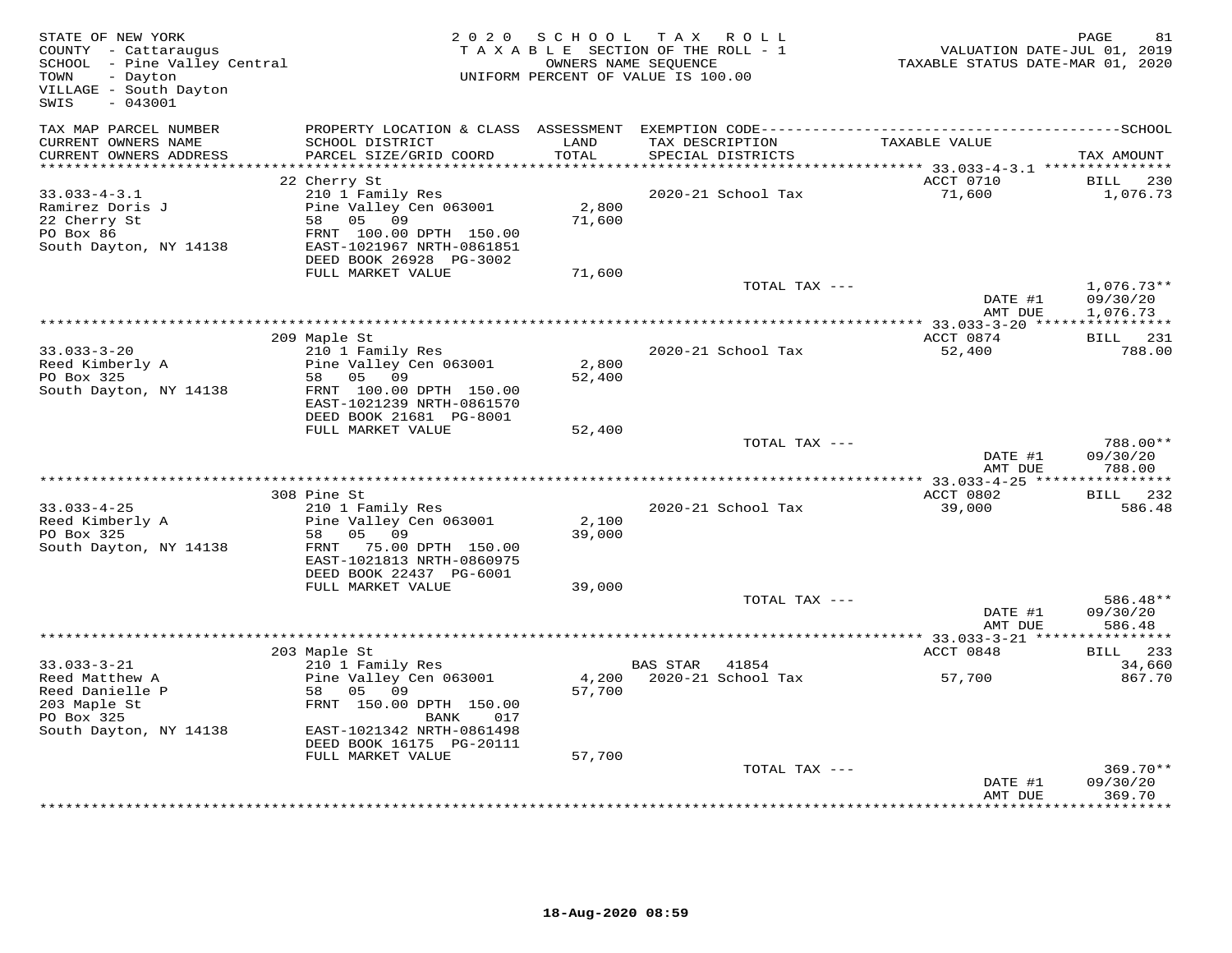| STATE OF NEW YORK<br>COUNTY - Cattaraugus<br>SCHOOL - Pine Valley Central<br>- Dayton<br>TOWN<br>VILLAGE - South Dayton<br>$-043001$<br>SWIS |                                                                                                                                        | 2020 SCHOOL       | TAX ROLL<br>TAXABLE SECTION OF THE ROLL - 1<br>OWNERS NAME SEOUENCE<br>UNIFORM PERCENT OF VALUE IS 100.00 | VALUATION DATE-JUL 01, 2019<br>TAXABLE STATUS DATE-MAR 01, 2020 | PAGE<br>82                           |
|----------------------------------------------------------------------------------------------------------------------------------------------|----------------------------------------------------------------------------------------------------------------------------------------|-------------------|-----------------------------------------------------------------------------------------------------------|-----------------------------------------------------------------|--------------------------------------|
| TAX MAP PARCEL NUMBER<br>CURRENT OWNERS NAME                                                                                                 | PROPERTY LOCATION & CLASS ASSESSMENT EXEMPTION CODE-----------------------------------SCHOOL<br>SCHOOL DISTRICT                        | LAND              | TAX DESCRIPTION                                                                                           | TAXABLE VALUE                                                   |                                      |
| CURRENT OWNERS ADDRESS<br>***********************                                                                                            | PARCEL SIZE/GRID COORD                                                                                                                 | TOTAL             | SPECIAL DISTRICTS                                                                                         |                                                                 | TAX AMOUNT                           |
|                                                                                                                                              | 417 Pine St                                                                                                                            |                   |                                                                                                           | ACCT 0892                                                       | BILL<br>234                          |
| $33.033 - 3 - 36$                                                                                                                            | 210 1 Family Res                                                                                                                       |                   | 2020-21 School Tax                                                                                        | 32,400                                                          | 487.23                               |
| Rettig Tammy<br>417 Pine St<br>South Dayton, NY 14138                                                                                        | Pine Valley Cen 063001<br>58 05 09<br>FRNT 60.00 DPTH 100.00<br>EAST-1020920 NRTH-0861380<br>DEED BOOK 28843 PG-9001                   | 1,700<br>32,400   |                                                                                                           |                                                                 |                                      |
|                                                                                                                                              | FULL MARKET VALUE                                                                                                                      | 32,400            |                                                                                                           |                                                                 |                                      |
|                                                                                                                                              |                                                                                                                                        |                   | TOTAL TAX ---                                                                                             | DATE #1<br>AMT DUE                                              | 487.23**<br>09/30/20<br>487.23       |
|                                                                                                                                              |                                                                                                                                        |                   |                                                                                                           |                                                                 |                                      |
|                                                                                                                                              | Pine St                                                                                                                                |                   |                                                                                                           | ACCT 2013001                                                    | <b>BILL</b> 235                      |
| $33.033 - 1 - 7.6$<br>RFEC V INVESTMENTS LLC<br>310 N Jefferson St #301<br>Chicago, IL 60661                                                 | 450 Retail srvce<br>Pine Valley Cen 063001<br>58 05 09<br>ACRES 1.44<br>EAST-1020013 NRTH-0861889                                      | 16,400<br>525,400 | 2020-21 School Tax                                                                                        | 525,400                                                         | 7,901.01                             |
|                                                                                                                                              | DEED BOOK 28919 PG-4001<br>FULL MARKET VALUE                                                                                           | 525,400           |                                                                                                           |                                                                 |                                      |
|                                                                                                                                              |                                                                                                                                        |                   | TOTAL TAX ---                                                                                             | DATE #1<br>AMT DUE                                              | $7,901.01**$<br>09/30/20<br>7,901.01 |
|                                                                                                                                              | 17 Mill St                                                                                                                             |                   |                                                                                                           | ACCT 0870                                                       | BILL 236                             |
| $33.034 - 3 - 1.2$<br>Richter Anthony M<br>8772 Ball Hill Rd<br>Forestville, NY 14062                                                        | 270 Mfg housing<br>Pine Valley Cen 063001<br>58 05 09<br>FRNT 69.50 DPTH 200.00<br>EAST-1022448 NRTH-0860142                           | 1,900<br>1,900    | 2020-21 School Tax                                                                                        | 1,900                                                           | 28.57                                |
|                                                                                                                                              | DEED BOOK 29466 PG-5002                                                                                                                |                   |                                                                                                           |                                                                 |                                      |
|                                                                                                                                              | FULL MARKET VALUE                                                                                                                      | 1,900             |                                                                                                           |                                                                 |                                      |
|                                                                                                                                              |                                                                                                                                        |                   | TOTAL TAX ---                                                                                             | DATE #1<br>AMT DUE                                              | $28.57**$<br>09/30/20<br>28.57       |
|                                                                                                                                              |                                                                                                                                        |                   |                                                                                                           | ********** 33.034-2-12.2 **                                     | * * * * * * * * * * *                |
|                                                                                                                                              | 46 Pine St                                                                                                                             |                   |                                                                                                           | ACCT 1256                                                       | BILL 237                             |
| $33.034 - 2 - 12.2$<br>Richter Michael R<br>PO Box 228<br>South Dayton, NY 14138                                                             | 210 1 Family Res<br>Pine Valley Cen 063001<br>$50 - 05 - 09$<br>4.00<br>ACRES<br>EAST-1023369 NRTH-0860010<br>DEED BOOK 00961 PG-00970 | 54,600            | BAS STAR 41854<br>20,100 2020-21 School Tax                                                               | 54,600                                                          | 34,660<br>821.08                     |
|                                                                                                                                              | FULL MARKET VALUE                                                                                                                      | 54,600            | TOTAL TAX ---                                                                                             | DATE #1<br>AMT DUE                                              | $323.08**$<br>09/30/20<br>323.08     |
|                                                                                                                                              |                                                                                                                                        |                   |                                                                                                           |                                                                 | *********                            |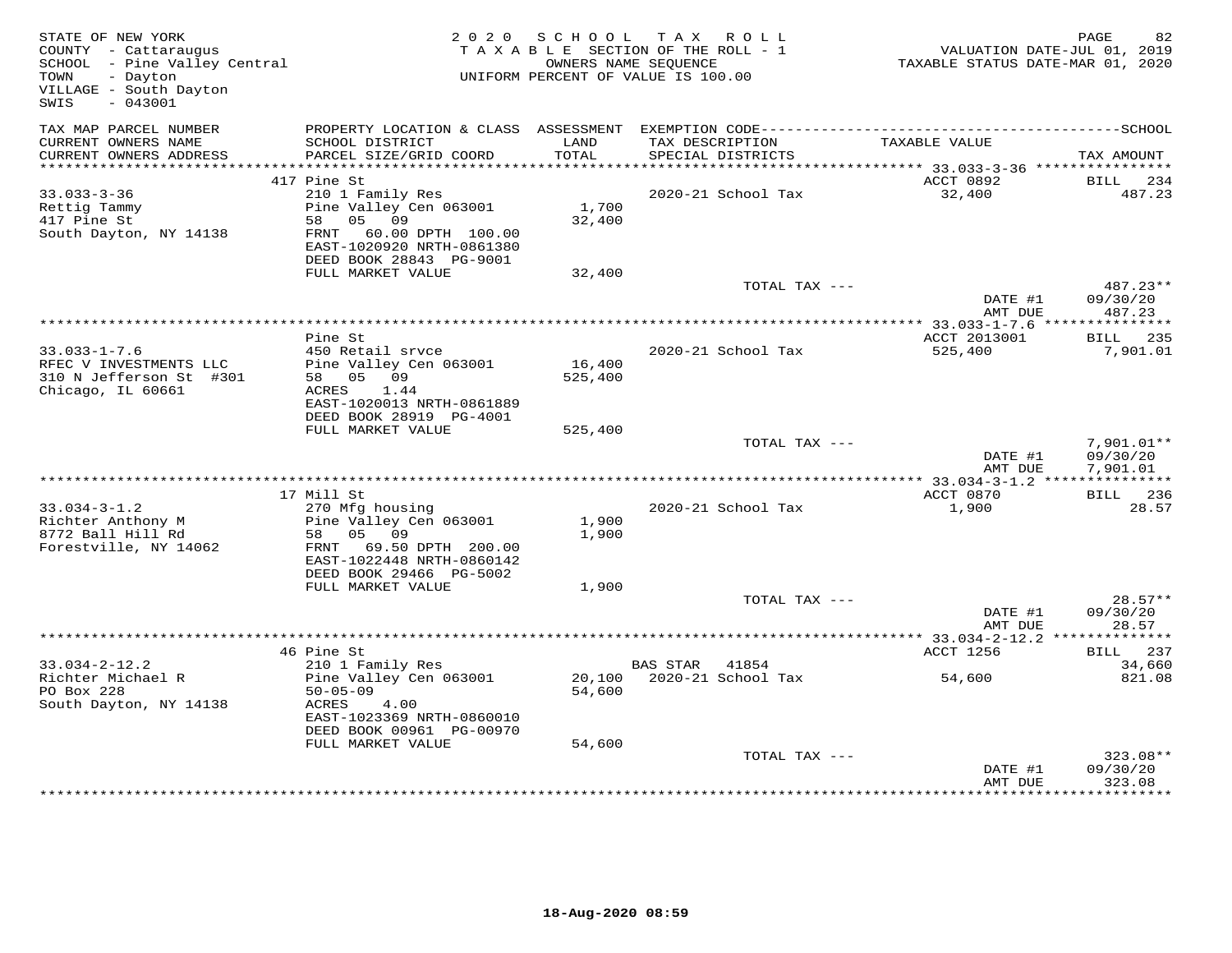| STATE OF NEW YORK<br>COUNTY - Cattaraugus<br>SCHOOL - Pine Valley Central<br>- Dayton<br>TOWN<br>VILLAGE - South Dayton<br>$-043001$<br>SWIS | 2 0 2 0                                                                                                                                     | S C H O O L     | TAX ROLL<br>TAXABLE SECTION OF THE ROLL - 1<br>OWNERS NAME SEQUENCE<br>UNIFORM PERCENT OF VALUE IS 100.00 | VALUATION DATE-JUL 01, 2019<br>TAXABLE STATUS DATE-MAR 01, 2020 | PAGE<br>83                           |
|----------------------------------------------------------------------------------------------------------------------------------------------|---------------------------------------------------------------------------------------------------------------------------------------------|-----------------|-----------------------------------------------------------------------------------------------------------|-----------------------------------------------------------------|--------------------------------------|
| TAX MAP PARCEL NUMBER<br>CURRENT OWNERS NAME<br>CURRENT OWNERS ADDRESS                                                                       | PROPERTY LOCATION & CLASS ASSESSMENT<br>SCHOOL DISTRICT<br>PARCEL SIZE/GRID COORD                                                           | LAND<br>TOTAL   | EXEMPTION CODE------------------------<br>TAX DESCRIPTION<br>SPECIAL DISTRICTS                            | TAXABLE VALUE                                                   | ----------------SCHOOL<br>TAX AMOUNT |
| **********************                                                                                                                       |                                                                                                                                             |                 |                                                                                                           |                                                                 |                                      |
| $33.033 - 4 - 7.1$<br>Rose Shawna M<br>PO Box 64<br>South Dayton, NY 14138                                                                   | 10 Cherry St<br>210 1 Family Res<br>Pine Valley Cen 063001<br>58 05<br>09<br>FRNT 150.00 DPTH 150.00<br>EAST-1022201 NRTH-0861582           | 4,200<br>57,800 | 2020-21 School Tax                                                                                        | ACCT 0828<br>57,800                                             | BILL 238<br>869.20                   |
|                                                                                                                                              | DEED BOOK 4970 PG-6001                                                                                                                      |                 |                                                                                                           |                                                                 |                                      |
|                                                                                                                                              | FULL MARKET VALUE                                                                                                                           | 57,800          | TOTAL TAX ---                                                                                             | DATE #1                                                         | 869.20**<br>09/30/20                 |
|                                                                                                                                              |                                                                                                                                             |                 |                                                                                                           | AMT DUE                                                         | 869.20                               |
|                                                                                                                                              |                                                                                                                                             |                 |                                                                                                           |                                                                 |                                      |
| $33.033 - 1 - 2$<br>Rowland Brinton F<br>25 Main St<br>South Dayton, NY 14138                                                                | 23 Main St<br>210 1 Family Res<br>Pine Valley Cen 063001<br>05<br>58<br>09<br>FRNT 105.00 DPTH 150.00                                       | 2,900<br>25,900 | 2020-21 School Tax                                                                                        | ACCT 0835<br>25,900                                             | BILL 239<br>389.49                   |
|                                                                                                                                              | EAST-1019660 NRTH-0860800<br>DEED BOOK 737<br>PG-00389<br>FULL MARKET VALUE                                                                 | 25,900          |                                                                                                           |                                                                 |                                      |
|                                                                                                                                              |                                                                                                                                             |                 | TOTAL TAX ---                                                                                             | DATE #1<br>AMT DUE                                              | 389.49**<br>09/30/20<br>389.49       |
|                                                                                                                                              |                                                                                                                                             |                 |                                                                                                           |                                                                 | ***********                          |
| $33.033 - 1 - 1$                                                                                                                             | 25 Main St<br>210 1 Family Res                                                                                                              |                 | <b>BAS STAR</b><br>41854                                                                                  | ACCT 0889                                                       | BILL 240<br>34,660                   |
| Rowland Brinton F Jr<br>25 Main St<br>South Dayton, NY 14138                                                                                 | Pine Valley Cen 063001<br>58<br>05 09<br>FRNT 69.00 DPTH 107.00<br>EAST-1019703 NRTH-0860859<br>DEED BOOK 882<br>PG-00003                   | 1,900<br>51,400 | 2020-21 School Tax                                                                                        | 51,400                                                          | 772.96                               |
|                                                                                                                                              | FULL MARKET VALUE                                                                                                                           | 51,400          |                                                                                                           |                                                                 | $274.96**$                           |
|                                                                                                                                              |                                                                                                                                             |                 | TOTAL TAX ---                                                                                             | DATE #1<br>AMT DUE                                              | 09/30/20<br>274.96                   |
|                                                                                                                                              |                                                                                                                                             |                 |                                                                                                           | ***************** 33.033-2-1 ******                             | ***********                          |
|                                                                                                                                              | 28 Main St                                                                                                                                  |                 |                                                                                                           | ACCT 0834                                                       | <b>BILL</b> 241                      |
| $33.033 - 2 - 1$<br>Rowland Sharon<br>Waite Richard<br>28 Main St<br>PO Box 397<br>South Dayton, NY 14138                                    | 210 1 Family Res<br>Pine Valley Cen 063001<br>58 05 09<br>FRNT 107.00 DPTH<br>64.00<br>EAST-1019838 NRTH-0860779<br>DEED BOOK 20224 PG-3001 | 3,000<br>14,800 | ENH STAR<br>41834<br>2020-21 School Tax                                                                   | 14,800                                                          | 14,800<br>222.56                     |
|                                                                                                                                              | FULL MARKET VALUE                                                                                                                           | 14,800          |                                                                                                           |                                                                 |                                      |
|                                                                                                                                              |                                                                                                                                             |                 | TOTAL TAX ---                                                                                             |                                                                 | $0.00**$                             |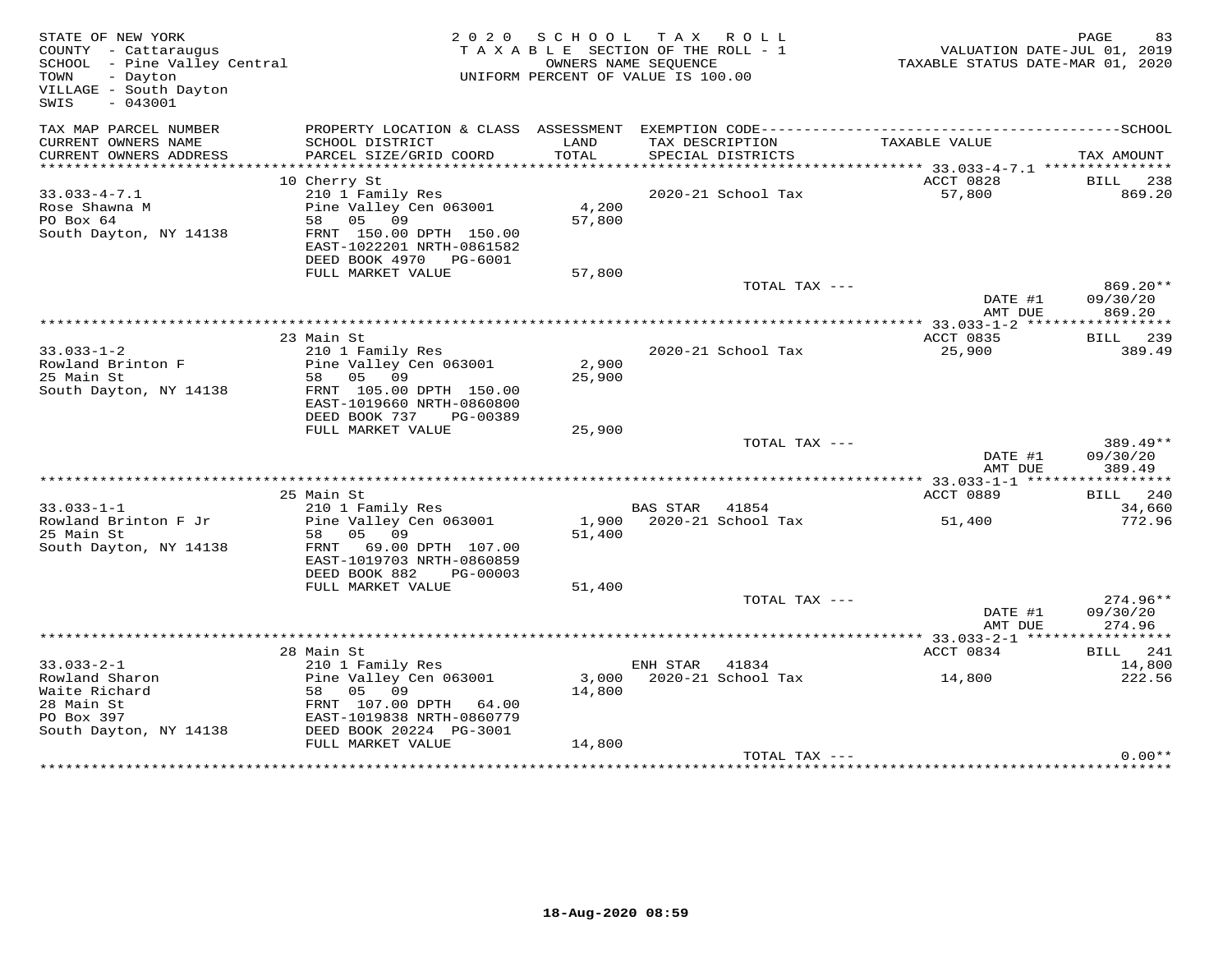| TAX MAP PARCEL NUMBER<br>TAX DESCRIPTION<br>CURRENT OWNERS NAME<br>SCHOOL DISTRICT<br>TAXABLE VALUE<br>LAND<br>CURRENT OWNERS ADDRESS<br>PARCEL SIZE/GRID COORD<br>TOTAL<br>SPECIAL DISTRICTS<br>34 Second Ave<br>ACCT 0693<br>$33.033 - 6 - 7$<br>210 1 Family Res<br>BAS STAR 41854<br>Ruckh Sharon L<br>Pine Valley Cen 063001<br>3,400<br>2020-21 School Tax<br>28,300<br>34 Second Ave<br>58 05 09<br>28,300<br>PO Box 132<br>FRNT 120.00 DPTH 150.50<br>South Dayton, NY 14138<br>EAST-1021263 NRTH-0860356<br>DEED BOOK 19628 PG-6001<br>FULL MARKET VALUE<br>28,300<br>TOTAL TAX ---<br>**************** 33.033-3-14 ****************<br>107 Cherry St<br>ACCT 5015<br>BILL<br>$33.033 - 3 - 14$<br>210 1 Family Res<br>2020-21 School Tax<br>53,400<br>Rugg Kristen<br>Pine Valley Cen 063001<br>1,400<br>107 Cherry St<br>58 05<br>09<br>53,400<br>PO Box 330<br>50.00 DPTH 150.00<br>FRNT | TAX AMOUNT<br>BILL<br>242<br>28,300<br>425.58 |
|------------------------------------------------------------------------------------------------------------------------------------------------------------------------------------------------------------------------------------------------------------------------------------------------------------------------------------------------------------------------------------------------------------------------------------------------------------------------------------------------------------------------------------------------------------------------------------------------------------------------------------------------------------------------------------------------------------------------------------------------------------------------------------------------------------------------------------------------------------------------------------------------------|-----------------------------------------------|
|                                                                                                                                                                                                                                                                                                                                                                                                                                                                                                                                                                                                                                                                                                                                                                                                                                                                                                      |                                               |
|                                                                                                                                                                                                                                                                                                                                                                                                                                                                                                                                                                                                                                                                                                                                                                                                                                                                                                      |                                               |
|                                                                                                                                                                                                                                                                                                                                                                                                                                                                                                                                                                                                                                                                                                                                                                                                                                                                                                      |                                               |
|                                                                                                                                                                                                                                                                                                                                                                                                                                                                                                                                                                                                                                                                                                                                                                                                                                                                                                      |                                               |
|                                                                                                                                                                                                                                                                                                                                                                                                                                                                                                                                                                                                                                                                                                                                                                                                                                                                                                      |                                               |
|                                                                                                                                                                                                                                                                                                                                                                                                                                                                                                                                                                                                                                                                                                                                                                                                                                                                                                      | $0.00**$                                      |
|                                                                                                                                                                                                                                                                                                                                                                                                                                                                                                                                                                                                                                                                                                                                                                                                                                                                                                      | 243                                           |
| South Dayton, NY 14138<br>EAST-1021511 NRTH-0861825                                                                                                                                                                                                                                                                                                                                                                                                                                                                                                                                                                                                                                                                                                                                                                                                                                                  | 803.03                                        |
| DEED BOOK 22634 PG-3001                                                                                                                                                                                                                                                                                                                                                                                                                                                                                                                                                                                                                                                                                                                                                                                                                                                                              |                                               |
| FULL MARKET VALUE<br>53,400                                                                                                                                                                                                                                                                                                                                                                                                                                                                                                                                                                                                                                                                                                                                                                                                                                                                          |                                               |
| TOTAL TAX ---<br>DATE #1<br>AMT DUE                                                                                                                                                                                                                                                                                                                                                                                                                                                                                                                                                                                                                                                                                                                                                                                                                                                                  | 803.03**<br>09/30/20<br>803.03                |
|                                                                                                                                                                                                                                                                                                                                                                                                                                                                                                                                                                                                                                                                                                                                                                                                                                                                                                      |                                               |
| 319 Pine St<br>ACCT 0813                                                                                                                                                                                                                                                                                                                                                                                                                                                                                                                                                                                                                                                                                                                                                                                                                                                                             | BILL 244                                      |
| $33.033 - 5 - 8$<br>210 1 Family Res<br>BAS STAR 41854<br>Rugg Ryan T<br>Pine Valley Cen 063001<br>2,800<br>2020-21 School Tax<br>73,400<br>Rugg Elizabeth A<br>58 05 09<br>73,400<br>319 Pine St<br>FRNT 100.00 DPTH 150.00<br>PO Box 177<br>BANK<br>012                                                                                                                                                                                                                                                                                                                                                                                                                                                                                                                                                                                                                                            | 34,660<br>1,103.79                            |
| S. Dayton, NY 14138<br>EAST-1021435 NRTH-0860982<br>DEED BOOK 7247 PG-5002<br>FULL MARKET VALUE<br>73,400                                                                                                                                                                                                                                                                                                                                                                                                                                                                                                                                                                                                                                                                                                                                                                                            |                                               |
| TOTAL TAX ---                                                                                                                                                                                                                                                                                                                                                                                                                                                                                                                                                                                                                                                                                                                                                                                                                                                                                        | $605.79**$                                    |
| DATE #1<br>AMT DUE                                                                                                                                                                                                                                                                                                                                                                                                                                                                                                                                                                                                                                                                                                                                                                                                                                                                                   | 09/30/20<br>605.79                            |
|                                                                                                                                                                                                                                                                                                                                                                                                                                                                                                                                                                                                                                                                                                                                                                                                                                                                                                      |                                               |
| 182 Main St<br>ACCT 0760<br>$33.026 - 1 - 2.1$<br>240 Rural res<br>41720<br>AG DIST<br>Pine Valley Cen 063001<br>42,600 BAS STAR<br>41854<br>Rupp Lynn                                                                                                                                                                                                                                                                                                                                                                                                                                                                                                                                                                                                                                                                                                                                               | BILL 245<br>9,225<br>34,660                   |
| 2020-21 School Tax<br>77,275<br>Rupp Christine M<br>58<br>05<br>09<br>86,500<br>182 Main St<br>ACRES 31.55<br>South Dayton, NY 14138<br>EAST-1022552 NRTH-0862895<br>DEED BOOK 00979 PG-01026                                                                                                                                                                                                                                                                                                                                                                                                                                                                                                                                                                                                                                                                                                        | 1,162.07                                      |
| FULL MARKET VALUE<br>MAY BE SUBJECT TO PAYMENT<br>86,500<br>UNDER AGDIST LAW TIL 2024                                                                                                                                                                                                                                                                                                                                                                                                                                                                                                                                                                                                                                                                                                                                                                                                                |                                               |
| TOTAL TAX ---<br>DATE #1<br>09/30/20<br>AMT DUE                                                                                                                                                                                                                                                                                                                                                                                                                                                                                                                                                                                                                                                                                                                                                                                                                                                      |                                               |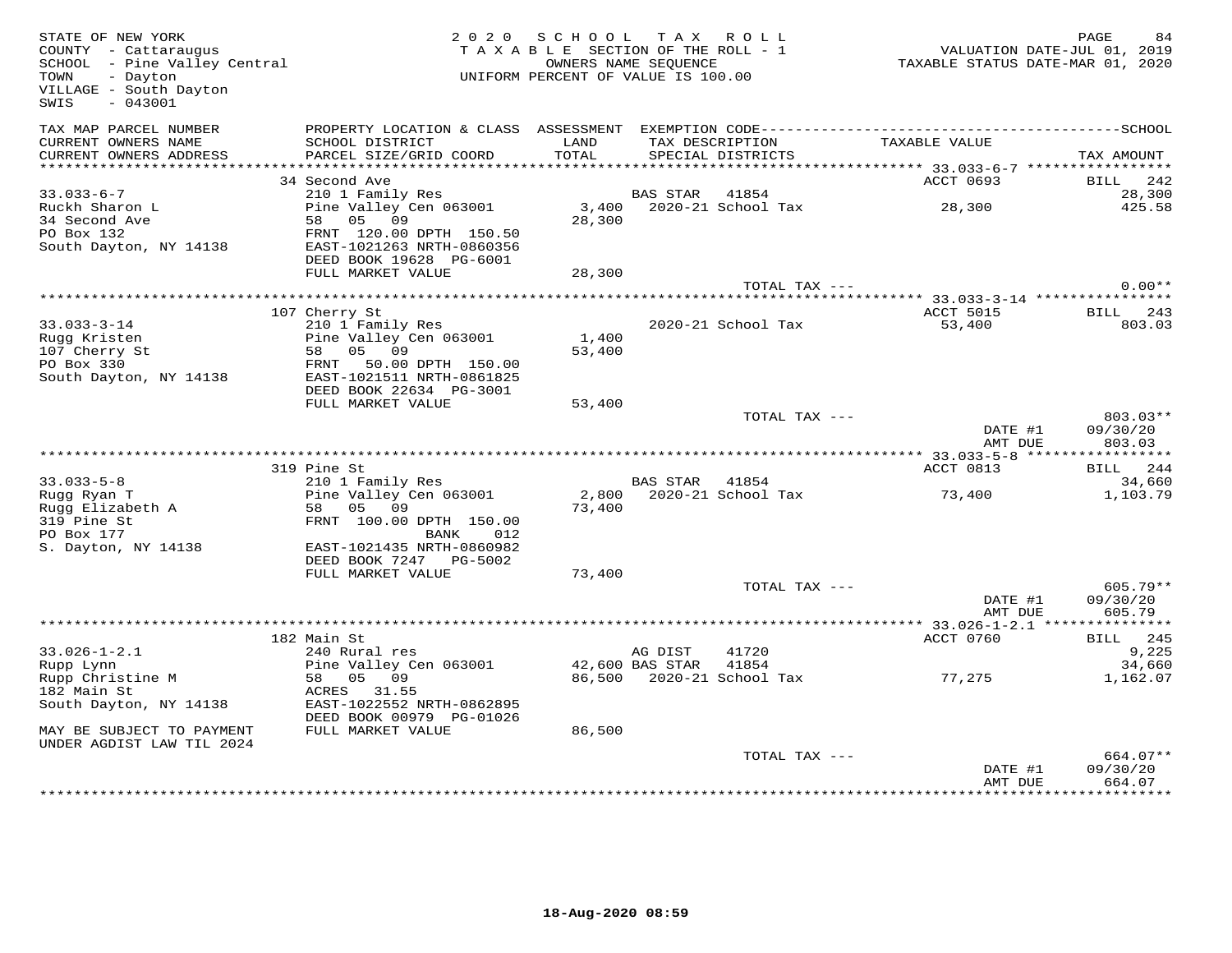| STATE OF NEW YORK<br>COUNTY - Cattaraugus<br>SCHOOL - Pine Valley Central<br>- Dayton<br>TOWN<br>VILLAGE - South Dayton<br>SWIS<br>$-043001$ | 2020                                                  | S C H O O L   | T A X<br>R O L L<br>TAXABLE SECTION OF THE ROLL - 1<br>OWNERS NAME SEQUENCE<br>UNIFORM PERCENT OF VALUE IS 100.00 | VALUATION DATE-JUL 01, 2019<br>TAXABLE STATUS DATE-MAR 01, 2020 | PAGE<br>85     |
|----------------------------------------------------------------------------------------------------------------------------------------------|-------------------------------------------------------|---------------|-------------------------------------------------------------------------------------------------------------------|-----------------------------------------------------------------|----------------|
| TAX MAP PARCEL NUMBER                                                                                                                        |                                                       |               |                                                                                                                   |                                                                 |                |
| CURRENT OWNERS NAME<br>CURRENT OWNERS ADDRESS<br>***********************                                                                     | SCHOOL DISTRICT<br>PARCEL SIZE/GRID COORD             | LAND<br>TOTAL | TAX DESCRIPTION<br>SPECIAL DISTRICTS                                                                              | TAXABLE VALUE                                                   | TAX AMOUNT     |
|                                                                                                                                              |                                                       |               |                                                                                                                   | ACCT 1287                                                       | 246            |
| $33.026 - 1 - 2.3$                                                                                                                           | Main St<br>105 Vac farmland                           |               | AG DIST<br>41720                                                                                                  |                                                                 | BILL<br>10,732 |
| Rupp Lynn                                                                                                                                    | Pine Valley Cen 063001                                | 28,100        | 2020-21 School Tax                                                                                                | 17,368                                                          | 261.18         |
| Rupp Christine M                                                                                                                             | 05 09<br>58                                           | 28,100        |                                                                                                                   |                                                                 |                |
| 182 Main St                                                                                                                                  | Inc $33.002 - 1 - 27$ (1.25Ac)                        |               |                                                                                                                   |                                                                 |                |
| South Dayton, NY 14138                                                                                                                       | Inc $24.004 - 1 - 38$ $(1.68AC)$                      |               |                                                                                                                   |                                                                 |                |
|                                                                                                                                              | ACRES<br>29.60                                        |               |                                                                                                                   |                                                                 |                |
| MAY BE SUBJECT TO PAYMENT<br>UNDER AGDIST LAW TIL 2024                                                                                       | EAST-1023478 NRTH-0863055<br>DEED BOOK 00979 PG-01026 |               |                                                                                                                   |                                                                 |                |
|                                                                                                                                              | FULL MARKET VALUE                                     | 28,100        |                                                                                                                   |                                                                 |                |
|                                                                                                                                              |                                                       |               | TOTAL TAX ---                                                                                                     |                                                                 | $261.18**$     |
|                                                                                                                                              |                                                       |               |                                                                                                                   | DATE #1                                                         | 09/30/20       |
|                                                                                                                                              |                                                       |               |                                                                                                                   | AMT DUE                                                         | 261.18         |
|                                                                                                                                              |                                                       |               |                                                                                                                   |                                                                 |                |
|                                                                                                                                              | 20 First St                                           |               |                                                                                                                   | <b>ACCT 0666</b>                                                | BILL<br>247    |
| $33.033 - 6 - 28$                                                                                                                            | 210 1 Family Res                                      |               | <b>BAS STAR</b><br>41854                                                                                          |                                                                 | 34,660         |
| Salzman Scott                                                                                                                                | Pine Valley Cen 063001                                | 2,000         | 2020-21 School Tax                                                                                                | 37,100                                                          | 557.91         |
| Salzman Victoria                                                                                                                             | 05 09<br>58                                           | 37,100        |                                                                                                                   |                                                                 |                |
| 20 First St                                                                                                                                  | merged 6-30.2 into prcl                               |               |                                                                                                                   |                                                                 |                |
| PO Box 20                                                                                                                                    | FRNT<br>70.00 DPTH 150.00                             |               |                                                                                                                   |                                                                 |                |
| South Dayton, NY 14138                                                                                                                       | BANK<br>017                                           |               |                                                                                                                   |                                                                 |                |
|                                                                                                                                              | EAST-1021530 NRTH-0860124                             |               |                                                                                                                   |                                                                 |                |
|                                                                                                                                              | DEED BOOK 5975<br>PG-3001<br>FULL MARKET VALUE        | 37,100        |                                                                                                                   |                                                                 |                |
|                                                                                                                                              |                                                       |               | TOTAL TAX ---                                                                                                     |                                                                 | $59.91**$      |
|                                                                                                                                              |                                                       |               |                                                                                                                   | DATE #1                                                         | 09/30/20       |
|                                                                                                                                              |                                                       |               |                                                                                                                   | AMT DUE                                                         | 59.91          |
|                                                                                                                                              |                                                       |               |                                                                                                                   |                                                                 |                |
|                                                                                                                                              | 121 Main St                                           |               |                                                                                                                   | ACCT 0646                                                       | BILL 248       |
| $33.025 - 1 - 5$                                                                                                                             | 210 1 Family Res                                      |               | <b>BAS STAR</b><br>41854                                                                                          |                                                                 | 34,660         |
| Sanders Bruce D                                                                                                                              | Pine Valley Cen 063001                                | 20,100        | 2020-21 School Tax                                                                                                | 91,900                                                          | 1,382.00       |
| 121 Main St                                                                                                                                  | 05 09<br>58                                           | 91,900        |                                                                                                                   |                                                                 |                |
| South Dayton, NY 14138                                                                                                                       | ACRES<br>2.92                                         |               |                                                                                                                   |                                                                 |                |
|                                                                                                                                              | EAST-1020887 NRTH-0862225                             |               |                                                                                                                   |                                                                 |                |
|                                                                                                                                              | DEED BOOK 20638 PG-5001                               |               |                                                                                                                   |                                                                 |                |
|                                                                                                                                              | FULL MARKET VALUE                                     | 91,900        | TOTAL TAX ---                                                                                                     |                                                                 | 884.00**       |
|                                                                                                                                              |                                                       |               |                                                                                                                   | DATE #1                                                         | 09/30/20       |
|                                                                                                                                              |                                                       |               |                                                                                                                   | AMT DUE                                                         | 884.00         |
|                                                                                                                                              |                                                       |               |                                                                                                                   |                                                                 |                |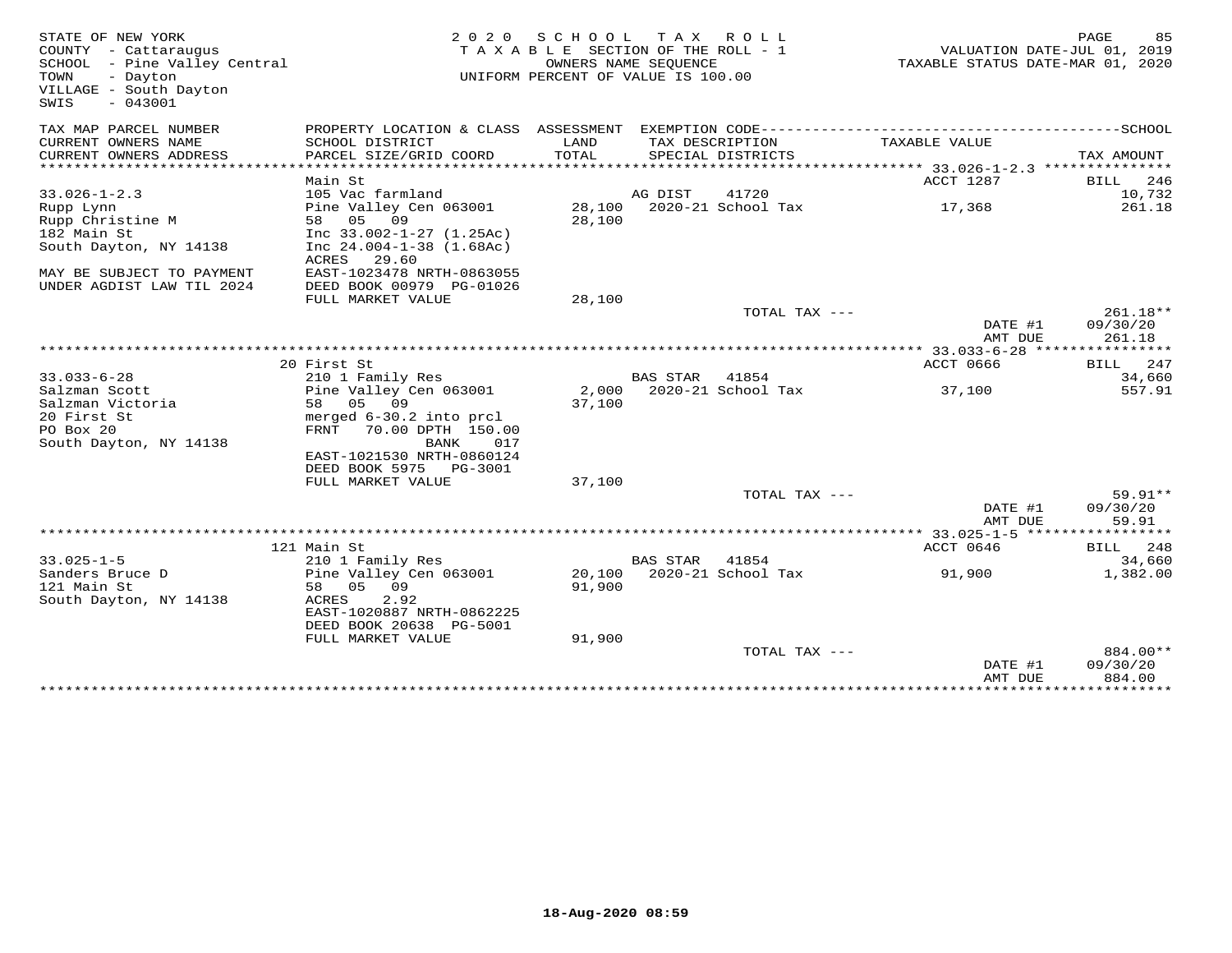| STATE OF NEW YORK<br>COUNTY - Cattaraugus<br>SCHOOL - Pine Valley Central<br>- Dayton<br>TOWN<br>VILLAGE - South Dayton<br>SWIS<br>$-043001$ |                                                            | 2020 SCHOOL TAX ROLL<br>TAXABLE SECTION OF THE ROLL - 1<br>OWNERS NAME SEQUENCE<br>UNIFORM PERCENT OF VALUE IS 100.00 |                |                                      |                    | PAGE<br>86<br>VALUATION DATE-JUL 01, 2019<br>TAXABLE STATUS DATE-MAR 01, 2020 |
|----------------------------------------------------------------------------------------------------------------------------------------------|------------------------------------------------------------|-----------------------------------------------------------------------------------------------------------------------|----------------|--------------------------------------|--------------------|-------------------------------------------------------------------------------|
| TAX MAP PARCEL NUMBER                                                                                                                        |                                                            |                                                                                                                       |                |                                      |                    |                                                                               |
| CURRENT OWNERS NAME<br>CURRENT OWNERS ADDRESS                                                                                                | SCHOOL DISTRICT<br>PARCEL SIZE/GRID COORD                  | LAND<br>TOTAL                                                                                                         |                | TAX DESCRIPTION<br>SPECIAL DISTRICTS | TAXABLE VALUE      | TAX AMOUNT                                                                    |
| ***********************                                                                                                                      |                                                            |                                                                                                                       |                |                                      |                    |                                                                               |
|                                                                                                                                              | 214 Mill St                                                |                                                                                                                       |                |                                      | ACCT 0840          | BILL 249                                                                      |
| $33.034 - 2 - 7$                                                                                                                             | 210 1 Family Res                                           |                                                                                                                       | ENH STAR       | 41834                                |                    | 43,000                                                                        |
| Sandy Richard D<br>8904 Silver Creek Rd                                                                                                      | Pine Valley Cen 063001<br>58 05 09                         | 43,000                                                                                                                |                | 3,500 2020-21 School Tax             | 43,000             | 646.64                                                                        |
| South Dayton, NY 14138                                                                                                                       | FRNT 124.00 DPTH 126.00                                    |                                                                                                                       |                |                                      |                    |                                                                               |
|                                                                                                                                              | EAST-1023201 NRTH-0860676                                  |                                                                                                                       |                |                                      |                    |                                                                               |
|                                                                                                                                              | DEED BOOK 1021 PG-600                                      |                                                                                                                       |                |                                      |                    |                                                                               |
|                                                                                                                                              | FULL MARKET VALUE                                          | 43,000                                                                                                                |                |                                      |                    |                                                                               |
|                                                                                                                                              |                                                            |                                                                                                                       |                | TOTAL TAX ---                        |                    | $0.00**$                                                                      |
|                                                                                                                                              |                                                            |                                                                                                                       |                |                                      |                    |                                                                               |
|                                                                                                                                              | 123 Oak St                                                 |                                                                                                                       |                |                                      | ACCT 0893          | BILL 250                                                                      |
| $33.033 - 6 - 35$                                                                                                                            | 311 Res vac land                                           |                                                                                                                       |                | 2020-21 School Tax                   | 1,700              | 25.56                                                                         |
| Santarelli Victor III                                                                                                                        | Pine Valley Cen 063001                                     | 1,700                                                                                                                 |                |                                      |                    |                                                                               |
| 121 Oak St                                                                                                                                   | 58 05 09                                                   | 1,700                                                                                                                 |                |                                      |                    |                                                                               |
| South Dayton, NY 14138                                                                                                                       | FRNT 60.00 DPTH 125.00<br>EAST-1021973 NRTH-0860216        |                                                                                                                       |                |                                      |                    |                                                                               |
|                                                                                                                                              | DEED BOOK 20190 PG-7552<br>FULL MARKET VALUE               | 1,700                                                                                                                 |                |                                      |                    |                                                                               |
|                                                                                                                                              |                                                            |                                                                                                                       |                | TOTAL TAX ---                        |                    | $25.56**$                                                                     |
|                                                                                                                                              |                                                            |                                                                                                                       |                |                                      | DATE #1<br>AMT DUE | 09/30/20<br>25.56                                                             |
|                                                                                                                                              |                                                            |                                                                                                                       |                |                                      |                    |                                                                               |
|                                                                                                                                              | 87 First Ave                                               |                                                                                                                       |                |                                      | ACCT 0908          | BILL 251                                                                      |
| $33.033 - 6 - 24$                                                                                                                            | 07 Filst Ave<br>210 1 Family Res<br>Pine Valley Cen 063001 |                                                                                                                       | ENH STAR 41834 |                                      |                    | 34,000                                                                        |
| Saye-Johnson Susan                                                                                                                           |                                                            |                                                                                                                       |                | 1,700 2020-21 School Tax             | 34,000             | 511.29                                                                        |
| 87 First St<br>PO Box 56                                                                                                                     | 58 05 09                                                   | 34,000                                                                                                                |                |                                      |                    |                                                                               |
| South Dayton, NY 14138                                                                                                                       | FRNT 60.00 DPTH 150.00<br>EAST-1021791 NRTH-0860234        |                                                                                                                       |                |                                      |                    |                                                                               |
|                                                                                                                                              | DEED BOOK 00931 PG-00372                                   |                                                                                                                       |                |                                      |                    |                                                                               |
|                                                                                                                                              | FULL MARKET VALUE                                          | 34,000                                                                                                                |                |                                      |                    |                                                                               |
|                                                                                                                                              |                                                            |                                                                                                                       |                | TOTAL TAX ---                        |                    | $0.00**$                                                                      |
|                                                                                                                                              |                                                            |                                                                                                                       |                |                                      |                    |                                                                               |
|                                                                                                                                              | 211 Mechanic St                                            |                                                                                                                       |                |                                      | ACCT 0890          | BILL 252                                                                      |
| $33.034 - 2 - 8$                                                                                                                             | 210 1 Family Res                                           |                                                                                                                       |                | 2020-21 School Tax                   | 53,800             | 809.05                                                                        |
| Schroeder James                                                                                                                              | Pine Valley Cen 063001                                     | 1,400                                                                                                                 |                |                                      |                    |                                                                               |
| 211 Mechanic Street                                                                                                                          | 58 05 09                                                   | 53,800                                                                                                                |                |                                      |                    |                                                                               |
| South Dayton, NY 14138                                                                                                                       | FRNT 49.00 DPTH 125.00                                     |                                                                                                                       |                |                                      |                    |                                                                               |
|                                                                                                                                              | EAST-1023303 NRTH-0860607                                  |                                                                                                                       |                |                                      |                    |                                                                               |
| PRIOR OWNER ON 3/01/2020                                                                                                                     | DEED BOOK 20200 PG-6357                                    |                                                                                                                       |                |                                      |                    |                                                                               |
| Schroeder James                                                                                                                              | FULL MARKET VALUE                                          | 53,800                                                                                                                |                | TOTAL TAX ---                        |                    | $809.05**$                                                                    |
|                                                                                                                                              |                                                            |                                                                                                                       |                |                                      | DATE #1<br>AMT DUE | 09/30/20<br>809.05                                                            |
|                                                                                                                                              |                                                            |                                                                                                                       |                |                                      |                    |                                                                               |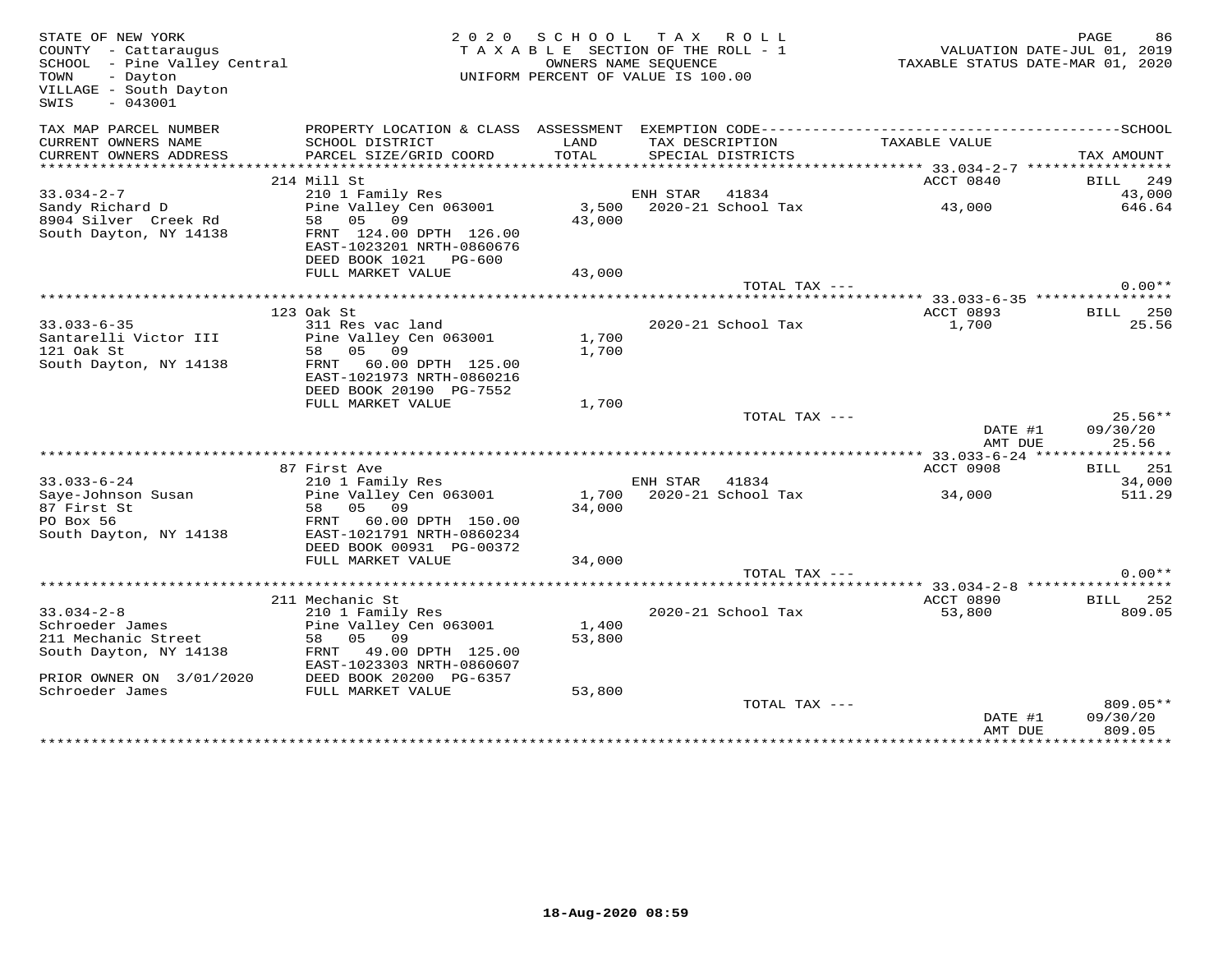| STATE OF NEW YORK<br>COUNTY - Cattaraugus<br>SCHOOL - Pine Valley Central<br>- Dayton<br>TOWN<br>VILLAGE - South Dayton<br>$-043001$<br>SWIS |                                                                                                                                                                                    | 2020 SCHOOL               | TAX ROLL<br>TAXABLE SECTION OF THE ROLL - 1<br>OWNERS NAME SEQUENCE<br>UNIFORM PERCENT OF VALUE IS 100.00 | TAXABLE STATUS DATE-MAR 01, 2020                | PAGE<br>VALUATION DATE-JUL 01, 2019   |
|----------------------------------------------------------------------------------------------------------------------------------------------|------------------------------------------------------------------------------------------------------------------------------------------------------------------------------------|---------------------------|-----------------------------------------------------------------------------------------------------------|-------------------------------------------------|---------------------------------------|
| TAX MAP PARCEL NUMBER<br>CURRENT OWNERS NAME<br>CURRENT OWNERS ADDRESS                                                                       | PROPERTY LOCATION & CLASS ASSESSMENT<br>SCHOOL DISTRICT<br>PARCEL SIZE/GRID COORD                                                                                                  | LAND<br><b>TOTAL</b>      | EXEMPTION CODE-------------------------<br>TAX DESCRIPTION<br>SPECIAL DISTRICTS                           | TAXABLE VALUE                                   | -----------------SCHOOL<br>TAX AMOUNT |
|                                                                                                                                              |                                                                                                                                                                                    |                           |                                                                                                           | ***************** 33.033-6-31 ***************** |                                       |
| $33.033 - 6 - 31$<br>Schwertfager David E<br>Schwertfager Lisa<br>PO Box 35<br>South Dayton, NY 14138                                        | 69 First Ave<br>210 1 Family Res<br>Pine Valley Cen 063001<br>58 05<br>09<br>FRNT 120.00 DPTH 150.00<br>EAST-1021531 NRTH-0859866<br>DEED BOOK 00951 PG-00252                      | 3,400<br>34,000           | 2020-21 School Tax                                                                                        | ACCT 0688<br>34,000                             | BILL<br>253<br>511.29                 |
|                                                                                                                                              | FULL MARKET VALUE                                                                                                                                                                  | 34,000                    | TOTAL TAX ---                                                                                             |                                                 | $511.29**$                            |
|                                                                                                                                              |                                                                                                                                                                                    |                           |                                                                                                           | DATE #1<br>AMT DUE                              | 09/30/20<br>511.29                    |
|                                                                                                                                              | 63 Pine St                                                                                                                                                                         |                           |                                                                                                           | ACCT 0858                                       | BILL 254                              |
| $33.034 - 3 - 17$<br>Seabolt Wayne                                                                                                           | 210 1 Family Res<br>Pine Valley Cen 063001                                                                                                                                         |                           | BAS STAR 41854<br>2,200 2020-21 School Tax                                                                | 29,700                                          | 29,700<br>446.63                      |
| Seabolt Helen<br>PO Box 63<br>South Dayton, NY 14070                                                                                         | 58<br>05 09<br>FRNT<br>80.00 DPTH 139.00<br>EAST-1022892 NRTH-0859954<br>DEED BOOK 15999 PG-9001                                                                                   | 29,700                    |                                                                                                           |                                                 |                                       |
|                                                                                                                                              | FULL MARKET VALUE                                                                                                                                                                  | 29,700                    |                                                                                                           |                                                 |                                       |
|                                                                                                                                              |                                                                                                                                                                                    |                           | TOTAL TAX ---                                                                                             |                                                 | $0.00**$                              |
|                                                                                                                                              | 105 First St                                                                                                                                                                       |                           |                                                                                                           | ACCT 0762                                       | <b>BILL</b> 255                       |
| $33.033 - 5 - 18$<br>Selig Phyllis<br>105 First St<br>South Dayton, NY 14138                                                                 | 210 1 Family Res<br>Pine Valley Cen 063001<br>58 05 09<br>FRNT 90.00 DPTH 96.00<br>EAST-1021676 NRTH-0860624<br>DEED BOOK 2019    PG-11246                                         | 2,500<br>28,800           | 2020-21 School Tax                                                                                        | 28,800                                          | 433.10                                |
|                                                                                                                                              | FULL MARKET VALUE                                                                                                                                                                  | 28,800                    |                                                                                                           |                                                 |                                       |
|                                                                                                                                              |                                                                                                                                                                                    |                           | TOTAL TAX ---                                                                                             | DATE #1<br>AMT DUE                              | 433.10**<br>09/30/20<br>433.10        |
|                                                                                                                                              |                                                                                                                                                                                    |                           |                                                                                                           |                                                 |                                       |
| $33.034 - 1 - 4$<br>Senn Karen L<br>Textor Ellsworth A<br>42 Maple Street<br>PO Box 95<br>South Dayton, NY 14138                             | 42 Maple St<br>210 1 Family Res<br>Pine Valley Cen 063001<br>05 09<br>58<br>50.00 DPTH 150.00<br>FRNT<br>EAST-1022402 NRTH-0861005<br>DEED BOOK 2019 PG-15278<br>FULL MARKET VALUE | 1,400<br>58,600<br>58,600 | 2020-21 School Tax                                                                                        | ACCT 0271<br>58,600                             | <b>BILL</b> 256<br>881.23             |
|                                                                                                                                              |                                                                                                                                                                                    |                           | TOTAL TAX ---                                                                                             | DATE #1<br>AMT DUE                              | 881.23**<br>09/30/20<br>881.23        |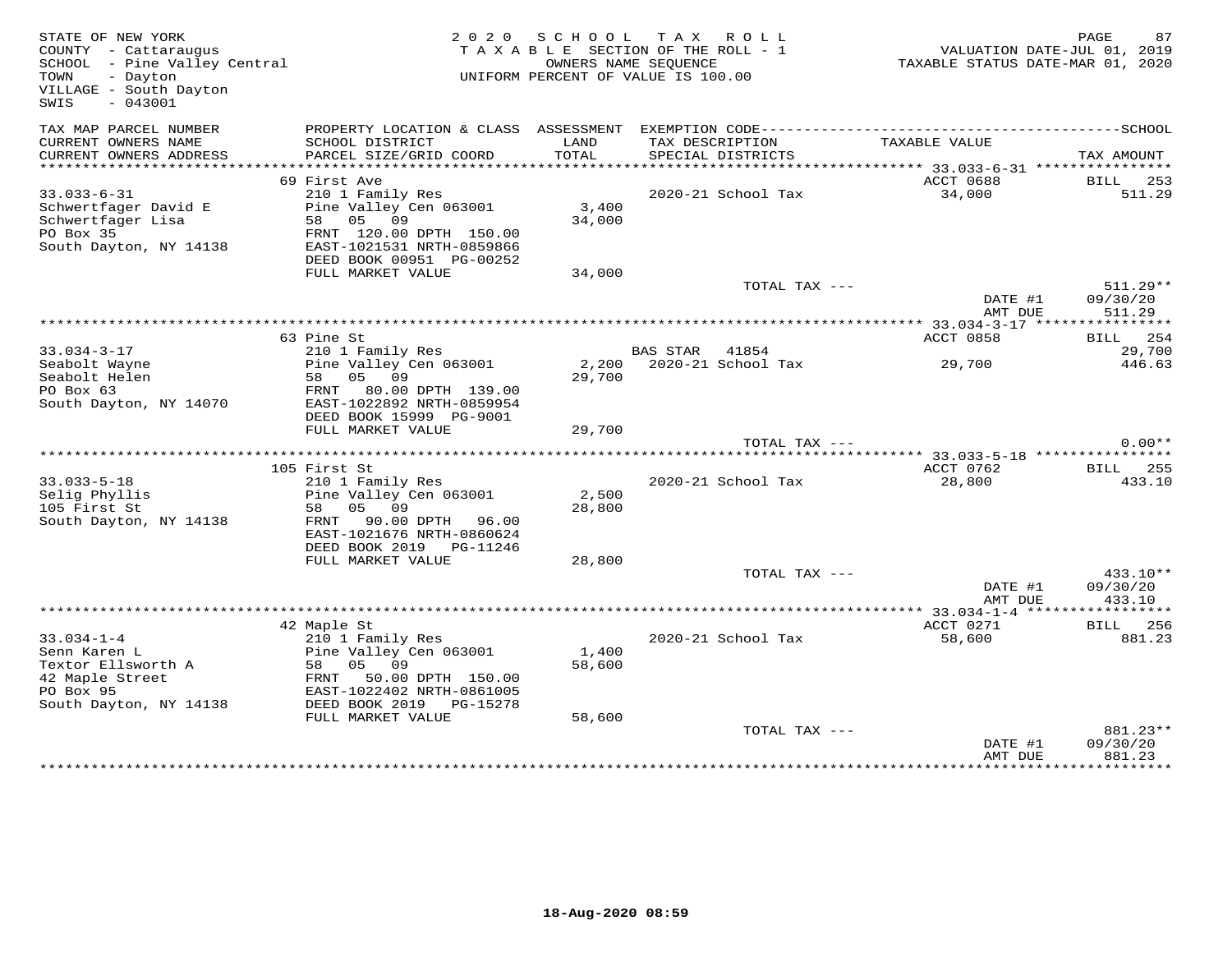| STATE OF NEW YORK<br>COUNTY - Cattaraugus<br>COUNIY - Cattaraugus<br>SCHOOL - Pine Valley Central<br>TOWN<br>- Dayton<br>VILLAGE - South Dayton<br>$-043001$<br>SWIS |                                                                                                                      | 2020 SCHOOL TAX ROLL<br>TAXABLE SECTION OF THE ROLL - 1<br>OWNERS NAME SEQUENCE<br>UNIFORM PERCENT OF VALUE IS 100.00 |                 |                          | VALUATION DATE-JUL 01, 2019<br>TAXABLE STATUS DATE-MAR 01, 2020 | PAGE<br>88                       |
|----------------------------------------------------------------------------------------------------------------------------------------------------------------------|----------------------------------------------------------------------------------------------------------------------|-----------------------------------------------------------------------------------------------------------------------|-----------------|--------------------------|-----------------------------------------------------------------|----------------------------------|
| TAX MAP PARCEL NUMBER<br>CURRENT OWNERS NAME                                                                                                                         | SCHOOL DISTRICT                                                                                                      | LAND                                                                                                                  |                 | TAX DESCRIPTION          | TAXABLE VALUE                                                   |                                  |
| CURRENT OWNERS ADDRESS                                                                                                                                               | PARCEL SIZE/GRID COORD                                                                                               | TOTAL                                                                                                                 |                 | SPECIAL DISTRICTS        |                                                                 | TAX AMOUNT                       |
|                                                                                                                                                                      | 42 Second Ave                                                                                                        |                                                                                                                       |                 |                          | ACCT 0868                                                       | BILL<br>257                      |
| $33.033 - 6 - 14$                                                                                                                                                    | 210 1 Family Res                                                                                                     |                                                                                                                       | <b>BAS STAR</b> | 41854                    |                                                                 | 34,660                           |
| Seward Jason D<br>42 Second Ave<br>PO Box 201<br>South Dayton, NY 14138                                                                                              | Pine Valley Cen 063001<br>58 05 09<br>FRNT 60.00 DPTH 150.00<br>EAST-1021384 NRTH-0860521<br>DEED BOOK 18709 PG-8001 | 55,000                                                                                                                |                 | 1,700 2020-21 School Tax | 55,000                                                          | 827.09                           |
|                                                                                                                                                                      | FULL MARKET VALUE                                                                                                    | 55,000                                                                                                                |                 |                          |                                                                 |                                  |
|                                                                                                                                                                      |                                                                                                                      |                                                                                                                       |                 | TOTAL TAX ---            | DATE #1                                                         | $329.09**$<br>09/30/20           |
|                                                                                                                                                                      |                                                                                                                      |                                                                                                                       |                 |                          | AMT DUE                                                         | 329.09                           |
|                                                                                                                                                                      | 318 Oak St                                                                                                           |                                                                                                                       |                 |                          | ACCT 0663                                                       | <b>BILL</b> 258                  |
| $33.033 - 3 - 37$                                                                                                                                                    | 210 1 Family Res                                                                                                     |                                                                                                                       |                 | 2020-21 School Tax       | 38,000                                                          | 571.45                           |
| Shaw Randi N                                                                                                                                                         | Pine Valley Cen 063001                                                                                               | 3,400                                                                                                                 |                 |                          |                                                                 |                                  |
| PO Box 235<br>South Dayton, NY 14138                                                                                                                                 | 58 05 09<br>FRNT 120.00 DPTH 98.00<br>EAST-1020800 NRTH-0861347                                                      | 38,000                                                                                                                |                 |                          |                                                                 |                                  |
|                                                                                                                                                                      | DEED BOOK 28544 PG-1                                                                                                 |                                                                                                                       |                 |                          |                                                                 |                                  |
|                                                                                                                                                                      | FULL MARKET VALUE                                                                                                    | 38,000                                                                                                                |                 |                          |                                                                 |                                  |
|                                                                                                                                                                      |                                                                                                                      |                                                                                                                       |                 | TOTAL TAX ---            | DATE #1<br>AMT DUE                                              | $571.45**$<br>09/30/20<br>571.45 |
|                                                                                                                                                                      |                                                                                                                      |                                                                                                                       |                 |                          |                                                                 |                                  |
| $33.033 - 5 - 46$                                                                                                                                                    | 217 Pine St<br>421 Restaurant                                                                                        |                                                                                                                       |                 | 2020-21 School Tax       | ACCT 0638<br>47,300                                             | <b>BILL</b> 259<br>711.30        |
| Shaw Randi N                                                                                                                                                         | Pine Valley Cen 063001                                                                                               | 1,300                                                                                                                 |                 |                          |                                                                 |                                  |
| 318 Pine St                                                                                                                                                          | 58 05 09                                                                                                             | 47,300                                                                                                                |                 |                          |                                                                 |                                  |
| South Dayton, NY 14138                                                                                                                                               | FRNT 53.67 DPTH 150.00<br>EAST-1021998 NRTH-0860578                                                                  |                                                                                                                       |                 |                          |                                                                 |                                  |
|                                                                                                                                                                      | DEED BOOK 29627 PG-7001<br>FULL MARKET VALUE                                                                         | 47,300                                                                                                                |                 |                          |                                                                 |                                  |
|                                                                                                                                                                      |                                                                                                                      |                                                                                                                       |                 | TOTAL TAX ---            |                                                                 | $711.30**$                       |
|                                                                                                                                                                      |                                                                                                                      |                                                                                                                       |                 |                          | DATE #1<br>AMT DUE                                              | 09/30/20<br>711.30               |
|                                                                                                                                                                      |                                                                                                                      |                                                                                                                       |                 |                          | ************ 33.034-3-20 **                                     | * * * * * * * * * * *            |
| $33.034 - 3 - 20$                                                                                                                                                    | 51 Pine St<br>210 1 Family Res                                                                                       |                                                                                                                       |                 | 2020-21 School Tax       | ACCT 0768<br>38,000                                             | <b>BILL</b> 260<br>571.45        |
| Sheldon Peggy L<br>Blair Milly                                                                                                                                       | Pine Valley Cen 063001<br>09<br>58 05                                                                                | 5,000<br>38,000                                                                                                       |                 |                          |                                                                 |                                  |
| BIAIT MILLY<br>Killock Rosina M Life Use FRNT 338.00 DPTH 259.70<br>12307 Bentley St EAST-1023128 NRTH-0859767<br>South Dayton, NY 14138 DEED BOOK 01003 PG-00260    |                                                                                                                      |                                                                                                                       |                 |                          |                                                                 |                                  |
|                                                                                                                                                                      | FULL MARKET VALUE                                                                                                    | 38,000                                                                                                                |                 |                          |                                                                 |                                  |
|                                                                                                                                                                      |                                                                                                                      |                                                                                                                       |                 | TOTAL TAX ---            |                                                                 | $571.45**$                       |
|                                                                                                                                                                      |                                                                                                                      |                                                                                                                       |                 |                          | DATE #1<br>AMT DUE                                              | 09/30/20<br>571.45               |
|                                                                                                                                                                      |                                                                                                                      |                                                                                                                       |                 |                          |                                                                 |                                  |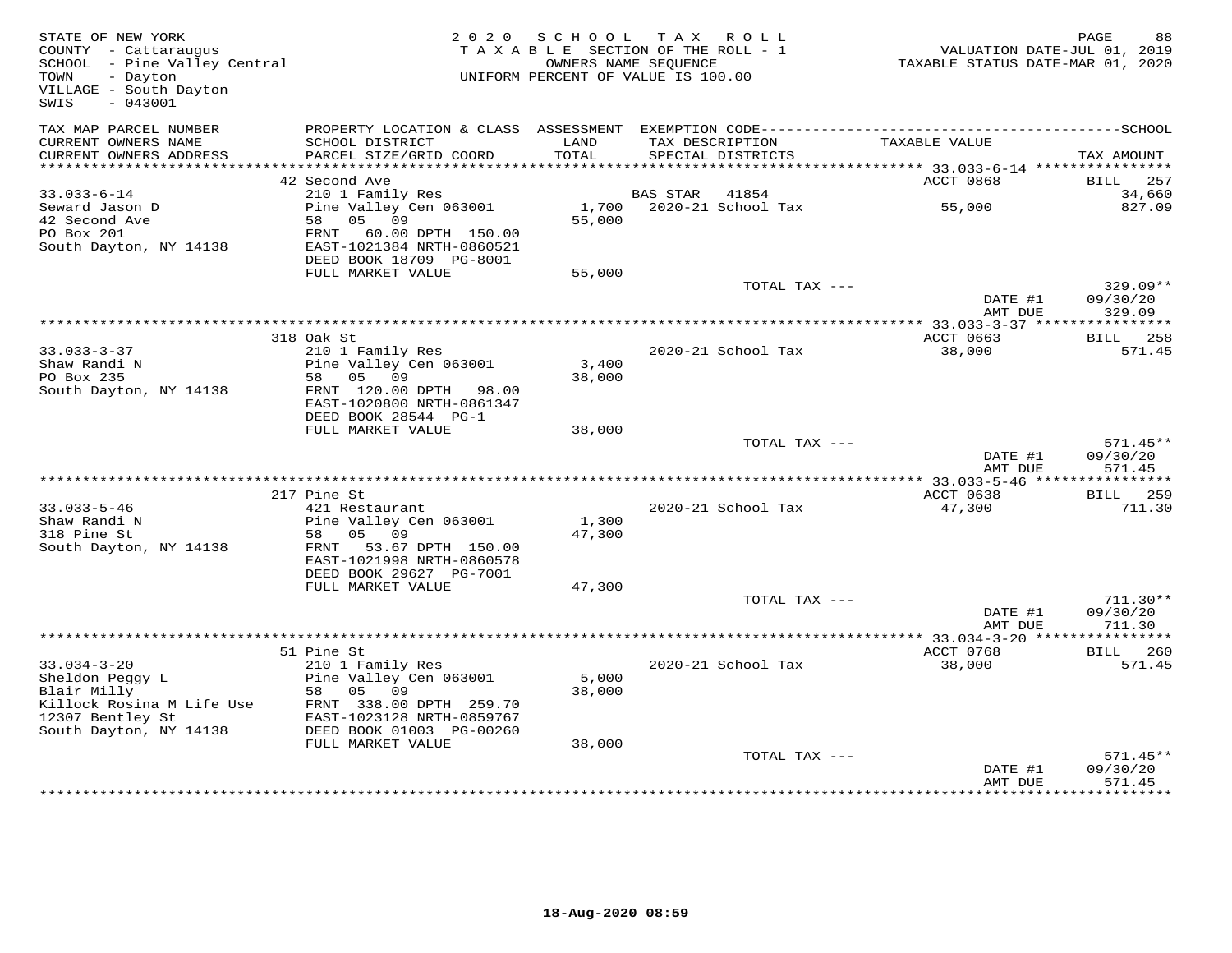| STATE OF NEW YORK<br>COUNTY - Cattaraugus<br>SCHOOL - Pine Valley Central<br>TOWN<br>- Dayton<br>VILLAGE - South Dayton<br>SWIS<br>$-043001$                     |                                                                                                                                                                           | 2020 SCHOOL<br>TAXABLE SECTION OF THE ROLL - 1<br>OWNERS NAME SEQUENCE<br>UNIFORM PERCENT OF VALUE IS 100.00 |          | TAX ROLL                             | VALUATION DATE-JUL 01, 2019<br>TAXABLE STATUS DATE-MAR 01, 2020 | PAGE<br>89                       |
|------------------------------------------------------------------------------------------------------------------------------------------------------------------|---------------------------------------------------------------------------------------------------------------------------------------------------------------------------|--------------------------------------------------------------------------------------------------------------|----------|--------------------------------------|-----------------------------------------------------------------|----------------------------------|
| TAX MAP PARCEL NUMBER<br>CURRENT OWNERS NAME<br>CURRENT OWNERS ADDRESS                                                                                           | SCHOOL DISTRICT<br>PARCEL SIZE/GRID COORD                                                                                                                                 | LAND<br>TOTAL                                                                                                |          | TAX DESCRIPTION<br>SPECIAL DISTRICTS | TAXABLE VALUE                                                   | TAX AMOUNT                       |
| ***********************                                                                                                                                          | *****************************                                                                                                                                             |                                                                                                              |          |                                      |                                                                 |                                  |
| $33.034 - 3 - 16$<br>Sheldon Timothy A<br>Sheldon Sharlene R<br>Attn: John & Daphne Cortright FRNT 114.00 DPTH 139.00<br>535 Goldmine Trl<br>Fairbanks, AK 99712 | 67 Pine St<br>210 1 Family Res<br>Pine Valley Cen 063001<br>05 09<br>58<br>BANK<br>017<br>EAST-1022813 NRTH-0860010<br>DEED BOOK 00926 PG-00064                           | 3,200<br>32,300                                                                                              |          | 2020-21 School Tax                   | ACCT 0811<br>32,300                                             | BILL<br>261<br>485.73            |
|                                                                                                                                                                  | FULL MARKET VALUE                                                                                                                                                         | 32,300                                                                                                       |          |                                      |                                                                 |                                  |
|                                                                                                                                                                  |                                                                                                                                                                           |                                                                                                              |          | TOTAL TAX ---                        | DATE #1<br>AMT DUE                                              | 485.73**<br>09/30/20<br>485.73   |
|                                                                                                                                                                  |                                                                                                                                                                           |                                                                                                              |          |                                      |                                                                 |                                  |
| $33.033 - 3 - 10$                                                                                                                                                | 119 Cherry St<br>210 1 Family Res                                                                                                                                         |                                                                                                              | BAS STAR | 41854                                | ACCT 0876                                                       | 262<br>BILL<br>34,660            |
| Smallback Thomas D<br>119 Cherry St<br>PO Box 115<br>South Dayton, NY 14138                                                                                      | Pine Valley Cen 063001<br>58 05 09<br>FRNT 100.00 DPTH 150.00<br>EAST-1021268 NRTH-0861996                                                                                | 2,800<br>57,800                                                                                              |          | 2020-21 School Tax                   | 57,800                                                          | 869.20                           |
|                                                                                                                                                                  | DEED BOOK 3830 PG-7003<br>FULL MARKET VALUE                                                                                                                               | 57,800                                                                                                       |          |                                      |                                                                 |                                  |
|                                                                                                                                                                  |                                                                                                                                                                           |                                                                                                              |          | TOTAL TAX ---                        | DATE #1<br>AMT DUE                                              | $371.20**$<br>09/30/20<br>371.20 |
|                                                                                                                                                                  |                                                                                                                                                                           |                                                                                                              |          |                                      |                                                                 |                                  |
| $33.033 - 5 - 44.2$                                                                                                                                              | R215 Pine St<br>220 2 Family Res                                                                                                                                          |                                                                                                              |          | 2020-21 School Tax                   | ACCT 1163<br>52,000                                             | BILL 263<br>781.98               |
| Smith Douglas<br>137 Oak St<br>PO Box 144<br>South Dayton, NY 14138                                                                                              | Pine Valley Cen 063001<br>58<br>05 09<br>43.00 DPTH 75.00<br>FRNT<br>EAST-1022015 NRTH-0860520<br>DEED BOOK 17637 PG-7001                                                 | 1,200<br>52,000                                                                                              |          |                                      |                                                                 |                                  |
|                                                                                                                                                                  | FULL MARKET VALUE                                                                                                                                                         | 52,000                                                                                                       |          | TOTAL TAX ---                        |                                                                 | 781.98**                         |
|                                                                                                                                                                  |                                                                                                                                                                           |                                                                                                              |          |                                      | DATE #1<br>AMT DUE                                              | 09/30/20<br>781.98               |
|                                                                                                                                                                  |                                                                                                                                                                           |                                                                                                              |          |                                      |                                                                 |                                  |
| $33.033 - 5 - 45$<br>Smith Douglas<br>137 Oak St<br>PO Box 144<br>South Dayton, NY 14138                                                                         | Oak St<br>312 Vac w/imprv<br>Pine Valley Cen 063001<br>58<br>05 09<br>FRNT 66.00 DPTH 125.00<br>EAST-1021953 NRTH-0860443<br>DEED BOOK 17637 PG-7001<br>FULL MARKET VALUE | 1,800<br>6,500<br>6,500                                                                                      |          | 2020-21 School Tax                   | ACCT 0800<br>6,500                                              | BILL 264<br>97.75                |
|                                                                                                                                                                  |                                                                                                                                                                           |                                                                                                              |          | TOTAL TAX ---                        | DATE #1                                                         | 97.75**<br>09/30/20              |
|                                                                                                                                                                  |                                                                                                                                                                           |                                                                                                              |          |                                      | AMT DUE                                                         | 97.75<br>***********             |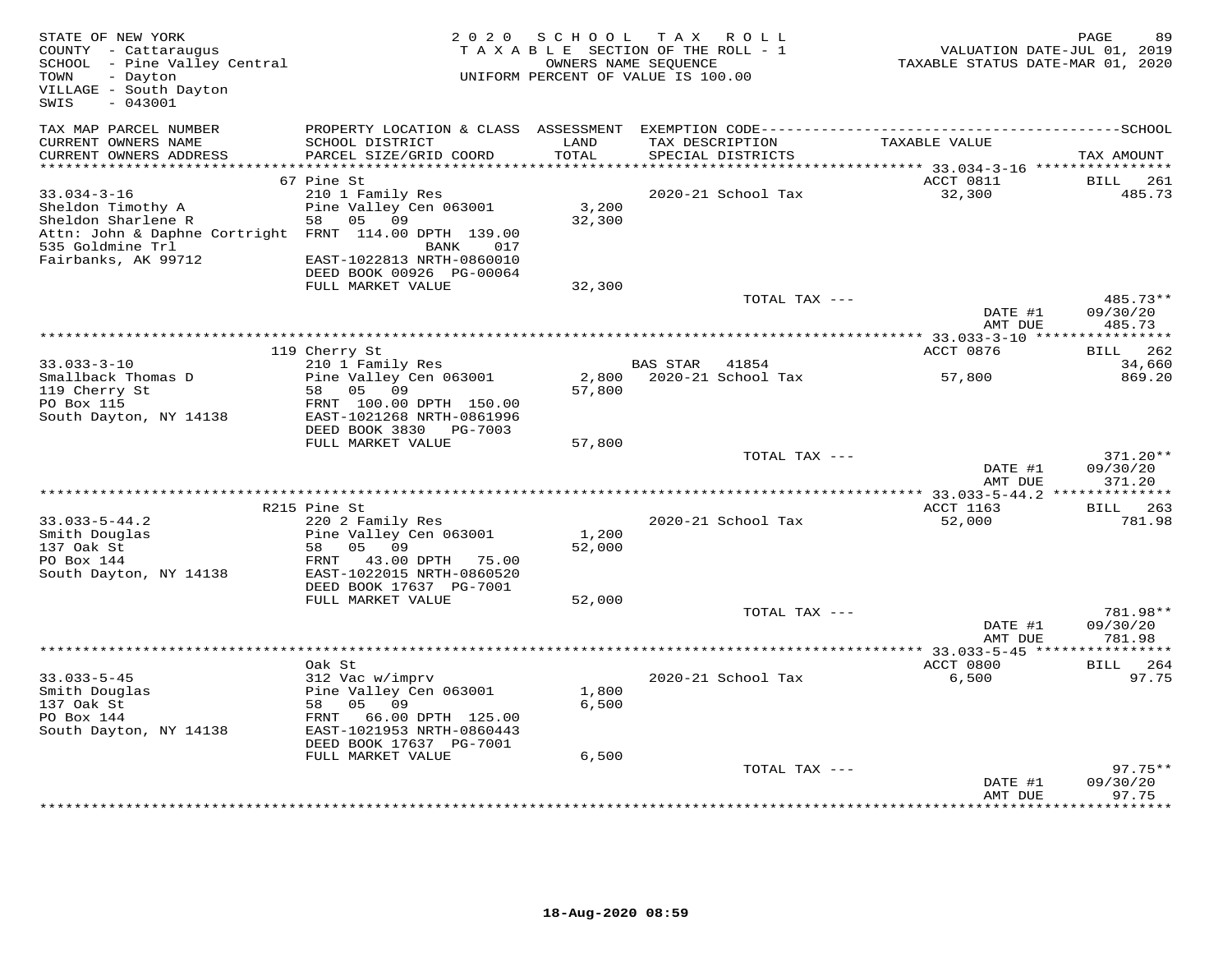| STATE OF NEW YORK<br>COUNTY - Cattaraugus<br>SCHOOL - Pine Valley Central<br>TOWN<br>- Dayton<br>VILLAGE - South Dayton<br>SWIS<br>$-043001$ |                                                                                                  | 2020 SCHOOL<br>TAXABLE SECTION OF THE ROLL - 1<br>UNIFORM PERCENT OF VALUE IS 100.00 | OWNERS NAME SEQUENCE | TAX ROLL           | VALUATION DATE-JUL 01, 2019<br>TAXABLE STATUS DATE-MAR 01, 2020 | PAGE<br>90                        |
|----------------------------------------------------------------------------------------------------------------------------------------------|--------------------------------------------------------------------------------------------------|--------------------------------------------------------------------------------------|----------------------|--------------------|-----------------------------------------------------------------|-----------------------------------|
| TAX MAP PARCEL NUMBER<br>CURRENT OWNERS NAME                                                                                                 | SCHOOL DISTRICT                                                                                  | LAND                                                                                 |                      | TAX DESCRIPTION    | TAXABLE VALUE                                                   |                                   |
| CURRENT OWNERS ADDRESS                                                                                                                       | PARCEL SIZE/GRID COORD                                                                           | TOTAL                                                                                |                      | SPECIAL DISTRICTS  |                                                                 | TAX AMOUNT                        |
|                                                                                                                                              | 137 Oak St                                                                                       |                                                                                      |                      |                    | ACCT 0658                                                       | 265<br>BILL                       |
| $33.033 - 6 - 20$                                                                                                                            | 210 1 Family Res                                                                                 |                                                                                      | BAS STAR             | 41854              |                                                                 | 34,660                            |
| Smith Douglas D                                                                                                                              | Pine Valley Cen 063001                                                                           | 3,400                                                                                |                      | 2020-21 School Tax | 93,700                                                          | 1,409.07                          |
| PO Box 144<br>South Dayton, NY 14138                                                                                                         | 58<br>05 09<br>FRNT 120.00 DPTH 125.00<br>EAST-1021711 NRTH-0860403<br>DEED BOOK 897<br>PG-00195 | 93,700                                                                               |                      |                    |                                                                 |                                   |
|                                                                                                                                              | FULL MARKET VALUE                                                                                | 93,700                                                                               |                      |                    |                                                                 |                                   |
|                                                                                                                                              |                                                                                                  |                                                                                      |                      | TOTAL TAX ---      |                                                                 | $911.07**$                        |
|                                                                                                                                              |                                                                                                  |                                                                                      |                      |                    | DATE #1<br>AMT DUE                                              | 09/30/20<br>911.07                |
|                                                                                                                                              |                                                                                                  |                                                                                      |                      |                    |                                                                 |                                   |
|                                                                                                                                              | 212 Oak St                                                                                       |                                                                                      |                      |                    | ACCT 0698                                                       | <b>BILL</b> 266                   |
| $33.033 - 5 - 11$                                                                                                                            | 314 Rural vac<10                                                                                 |                                                                                      |                      | 2020-21 School Tax | 3,800                                                           | 57.14                             |
| Smith Douglas J                                                                                                                              | Pine Valley Cen 063001                                                                           | 3,800                                                                                |                      |                    |                                                                 |                                   |
| Kolodziejewski Stephen                                                                                                                       | 58 05 09                                                                                         | 3,800                                                                                |                      |                    |                                                                 |                                   |
| 201 Oswego Ct                                                                                                                                | FRNT 135.00 DPTH 125.00                                                                          |                                                                                      |                      |                    |                                                                 |                                   |
| Mt. Laurel, NJ 08054                                                                                                                         | EAST-1021495 NRTH-0860771                                                                        |                                                                                      |                      |                    |                                                                 |                                   |
|                                                                                                                                              | DEED BOOK 5275 PG-3001<br>FULL MARKET VALUE                                                      | 3,800                                                                                |                      |                    |                                                                 |                                   |
|                                                                                                                                              |                                                                                                  |                                                                                      |                      | TOTAL TAX ---      |                                                                 | $57.14**$                         |
|                                                                                                                                              |                                                                                                  |                                                                                      |                      |                    | DATE #1<br>AMT DUE                                              | 09/30/20<br>57.14                 |
|                                                                                                                                              |                                                                                                  |                                                                                      |                      |                    |                                                                 |                                   |
|                                                                                                                                              | Pine St                                                                                          |                                                                                      |                      |                    | ACCT 1366                                                       | BILL 267                          |
| $33.025 - 1 - 25.2$                                                                                                                          | 447 Truck termnl                                                                                 |                                                                                      |                      | 2020-21 School Tax | 87,600                                                          | 1,317.34                          |
| Smith Estate Rolland                                                                                                                         | Pine Valley Cen 063001                                                                           | 9,500                                                                                |                      |                    |                                                                 |                                   |
| PO Box 69<br>South Dayton, NY 14138                                                                                                          | 58 05 09<br>2.20<br>ACRES                                                                        | 87,600                                                                               |                      |                    |                                                                 |                                   |
|                                                                                                                                              | EAST-1020489 NRTH-0861981                                                                        |                                                                                      |                      |                    |                                                                 |                                   |
|                                                                                                                                              | DEED BOOK 5783 PG-3003                                                                           |                                                                                      |                      |                    |                                                                 |                                   |
|                                                                                                                                              | FULL MARKET VALUE                                                                                | 87,600                                                                               |                      |                    |                                                                 |                                   |
|                                                                                                                                              |                                                                                                  |                                                                                      |                      | TOTAL TAX ---      |                                                                 | $1,317.34**$                      |
|                                                                                                                                              |                                                                                                  |                                                                                      |                      |                    | DATE #1                                                         | 09/30/20                          |
|                                                                                                                                              |                                                                                                  |                                                                                      |                      |                    | AMT DUE                                                         | 1,317.34<br>* * * * * * * * * * * |
|                                                                                                                                              | 309 First St                                                                                     |                                                                                      |                      |                    | *********** 33.033-4-10 ****<br>ACCT 0816                       | <b>BILL</b><br>268                |
| $33.033 - 4 - 10$                                                                                                                            | 210 1 Family Res                                                                                 |                                                                                      | <b>BAS STAR</b>      | 41854              |                                                                 | 34,660                            |
| Smith Jason R                                                                                                                                | Pine Valley Cen 063001                                                                           | 5,600                                                                                |                      | 2020-21 School Tax | 60,200                                                          | 905.29                            |
| 309 First St                                                                                                                                 | 05<br>09<br>58                                                                                   | 60,200                                                                               |                      |                    |                                                                 |                                   |
| PO Box 100                                                                                                                                   | FRNT 200.00 DPTH 150.00                                                                          |                                                                                      |                      |                    |                                                                 |                                   |
| South Dayton, NY 14138                                                                                                                       | EAST-1022144 NRTH-0861374                                                                        |                                                                                      |                      |                    |                                                                 |                                   |
|                                                                                                                                              | DEED BOOK 00981 PG-00082                                                                         |                                                                                      |                      |                    |                                                                 |                                   |
|                                                                                                                                              | FULL MARKET VALUE                                                                                | 60,200                                                                               |                      | TOTAL TAX ---      |                                                                 | $407.29**$                        |
|                                                                                                                                              |                                                                                                  |                                                                                      |                      |                    | DATE #1                                                         | 09/30/20                          |
|                                                                                                                                              |                                                                                                  |                                                                                      |                      |                    | AMT DUE                                                         | 407.29                            |
|                                                                                                                                              |                                                                                                  |                                                                                      |                      |                    |                                                                 |                                   |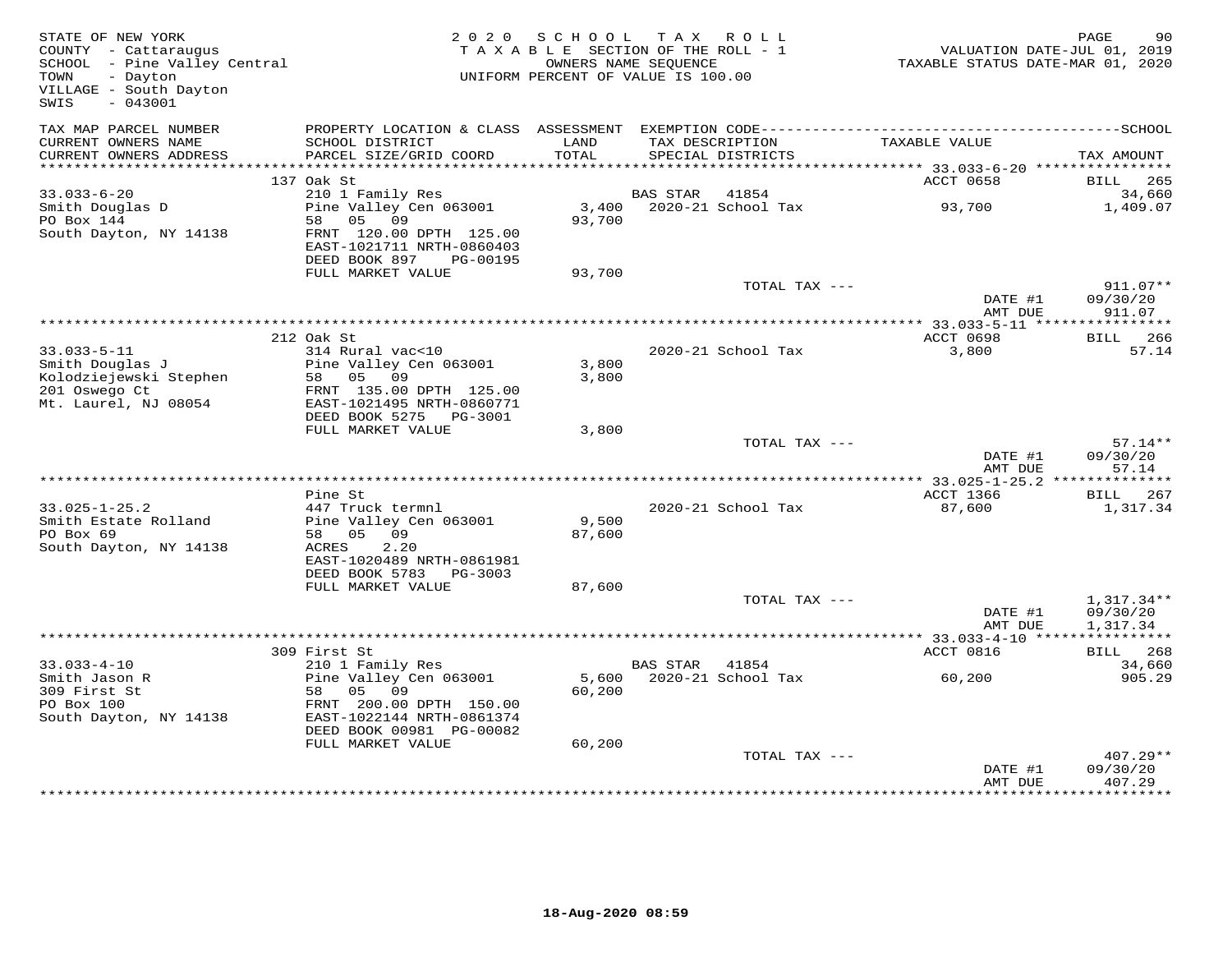| STATE OF NEW YORK<br>COUNTY - Cattaraugus<br>SCHOOL - Pine Valley Central<br>TOWN<br>- Dayton<br>VILLAGE - South Dayton<br>$-043001$<br>SWIS | 2020                      | SCHOOL<br>TAXABLE SECTION OF THE ROLL - 1<br>UNIFORM PERCENT OF VALUE IS 100.00 | T A X<br>OWNERS NAME SEQUENCE | ROLL                     | VALUATION DATE-JUL 01, 2019<br>TAXABLE STATUS DATE-MAR 01, 2020 | PAGE       | 91              |
|----------------------------------------------------------------------------------------------------------------------------------------------|---------------------------|---------------------------------------------------------------------------------|-------------------------------|--------------------------|-----------------------------------------------------------------|------------|-----------------|
| TAX MAP PARCEL NUMBER                                                                                                                        |                           |                                                                                 |                               |                          |                                                                 |            |                 |
| CURRENT OWNERS NAME                                                                                                                          | SCHOOL DISTRICT           | LAND                                                                            |                               | TAX DESCRIPTION          | TAXABLE VALUE                                                   |            |                 |
| CURRENT OWNERS ADDRESS                                                                                                                       | PARCEL SIZE/GRID COORD    | TOTAL                                                                           |                               | SPECIAL DISTRICTS        |                                                                 | TAX AMOUNT |                 |
|                                                                                                                                              | 208 Oak St                |                                                                                 |                               |                          | ACCT 0852                                                       | BILL       | 269             |
| $33.033 - 5 - 13$                                                                                                                            | 210 1 Family Res          |                                                                                 | ENH STAR                      | 41834                    |                                                                 |            | 40,300          |
| Smith John                                                                                                                                   | Pine Valley Cen 063001    | 2,000                                                                           |                               | 2020-21 School Tax       | 40,300                                                          |            | 606.03          |
| Smith Douglas J                                                                                                                              | 05 09<br>58               | 40,300                                                                          |                               |                          |                                                                 |            |                 |
| PO Box 224                                                                                                                                   | FRNT<br>70.00 DPTH 125.00 |                                                                                 |                               |                          |                                                                 |            |                 |
| South Dayton, NY 14138                                                                                                                       | EAST-1021579 NRTH-0860712 |                                                                                 |                               |                          |                                                                 |            |                 |
|                                                                                                                                              | DEED BOOK 00995 PG-00353  |                                                                                 |                               |                          |                                                                 |            |                 |
|                                                                                                                                              | FULL MARKET VALUE         | 40,300                                                                          |                               |                          |                                                                 |            |                 |
|                                                                                                                                              |                           |                                                                                 |                               | TOTAL TAX ---            |                                                                 |            | $0.00**$        |
|                                                                                                                                              | 148 Oaks Rd               |                                                                                 |                               |                          | ACCT 0887                                                       |            | BILL 270        |
| $33.033 - 1 - 5$                                                                                                                             | 270 Mfg housing           |                                                                                 | ENH STAR 41834                |                          |                                                                 |            | 40,500          |
| Smith Keith H                                                                                                                                | Pine Valley Cen 063001    | 4,900                                                                           |                               | 2020-21 School Tax       | 40,500                                                          |            | 609.04          |
| Smith Robin M                                                                                                                                | 58 05<br>09               | 40,500                                                                          |                               |                          |                                                                 |            |                 |
| PO Box 87                                                                                                                                    | FRNT 175.00 DPTH 260.00   |                                                                                 |                               |                          |                                                                 |            |                 |
| South Dayton, NY 14138                                                                                                                       | EAST-1019351 NRTH-0861959 |                                                                                 |                               |                          |                                                                 |            |                 |
|                                                                                                                                              | DEED BOOK 830<br>PG-00389 |                                                                                 |                               |                          |                                                                 |            |                 |
|                                                                                                                                              | FULL MARKET VALUE         | 40,500                                                                          |                               |                          |                                                                 |            |                 |
|                                                                                                                                              |                           |                                                                                 |                               | TOTAL TAX ---            |                                                                 |            | $0.00**$        |
|                                                                                                                                              | 110 Main St               |                                                                                 |                               |                          | ACCT 0851                                                       |            | <b>BILL</b> 271 |
| $33.033 - 3 - 2$                                                                                                                             | 210 1 Family Res          |                                                                                 | ENH STAR 41834                |                          |                                                                 |            | 56,500          |
| Smith Lucile                                                                                                                                 | Pine Valley Cen 063001    | 2,100                                                                           |                               | 2020-21 School Tax       | 56,500                                                          |            | 849.65          |
| PO Box 229                                                                                                                                   | 05 09<br>58               | 56,500                                                                          |                               |                          |                                                                 |            |                 |
| South Dayton, NY 14138                                                                                                                       | 75.00 DPTH 146.00<br>FRNT |                                                                                 |                               |                          |                                                                 |            |                 |
|                                                                                                                                              | EAST-1020902 NRTH-0861735 |                                                                                 |                               |                          |                                                                 |            |                 |
|                                                                                                                                              | DEED BOOK 551<br>PG-00171 |                                                                                 |                               |                          |                                                                 |            |                 |
|                                                                                                                                              | FULL MARKET VALUE         | 56,500                                                                          |                               |                          |                                                                 |            |                 |
|                                                                                                                                              |                           |                                                                                 |                               | TOTAL TAX ---            |                                                                 |            | $0.00**$        |
|                                                                                                                                              | 103 Pine St               |                                                                                 |                               |                          | ACCT 0758                                                       |            | <b>BILL</b> 272 |
| $33.034 - 3 - 2$                                                                                                                             | 210 1 Family Res          |                                                                                 | BAS STAR 41854                |                          |                                                                 |            | 34,660          |
| Smith Ortiz Laurie A                                                                                                                         | Pine Valley Cen 063001    |                                                                                 |                               | 2,800 2020-21 School Tax | 79,100                                                          |            | 1,189.51        |
| 103 Pine St                                                                                                                                  | 09<br>05<br>58            | 79,100                                                                          |                               |                          |                                                                 |            |                 |
| PO Box 426                                                                                                                                   | FRNT 100.00 DPTH 139.00   |                                                                                 |                               |                          |                                                                 |            |                 |
| South Dayton, NY 14138                                                                                                                       | EAST-1022557 NRTH-0860189 |                                                                                 |                               |                          |                                                                 |            |                 |
|                                                                                                                                              | DEED BOOK 14221 PG-4002   |                                                                                 |                               |                          |                                                                 |            |                 |
|                                                                                                                                              | FULL MARKET VALUE         | 79,100                                                                          |                               |                          |                                                                 |            |                 |
|                                                                                                                                              |                           |                                                                                 |                               | TOTAL TAX ---            |                                                                 |            | 691.51**        |
|                                                                                                                                              |                           |                                                                                 |                               |                          | DATE #1<br>AMT DUE                                              | 09/30/20   | 691.51          |
|                                                                                                                                              |                           |                                                                                 |                               |                          |                                                                 |            |                 |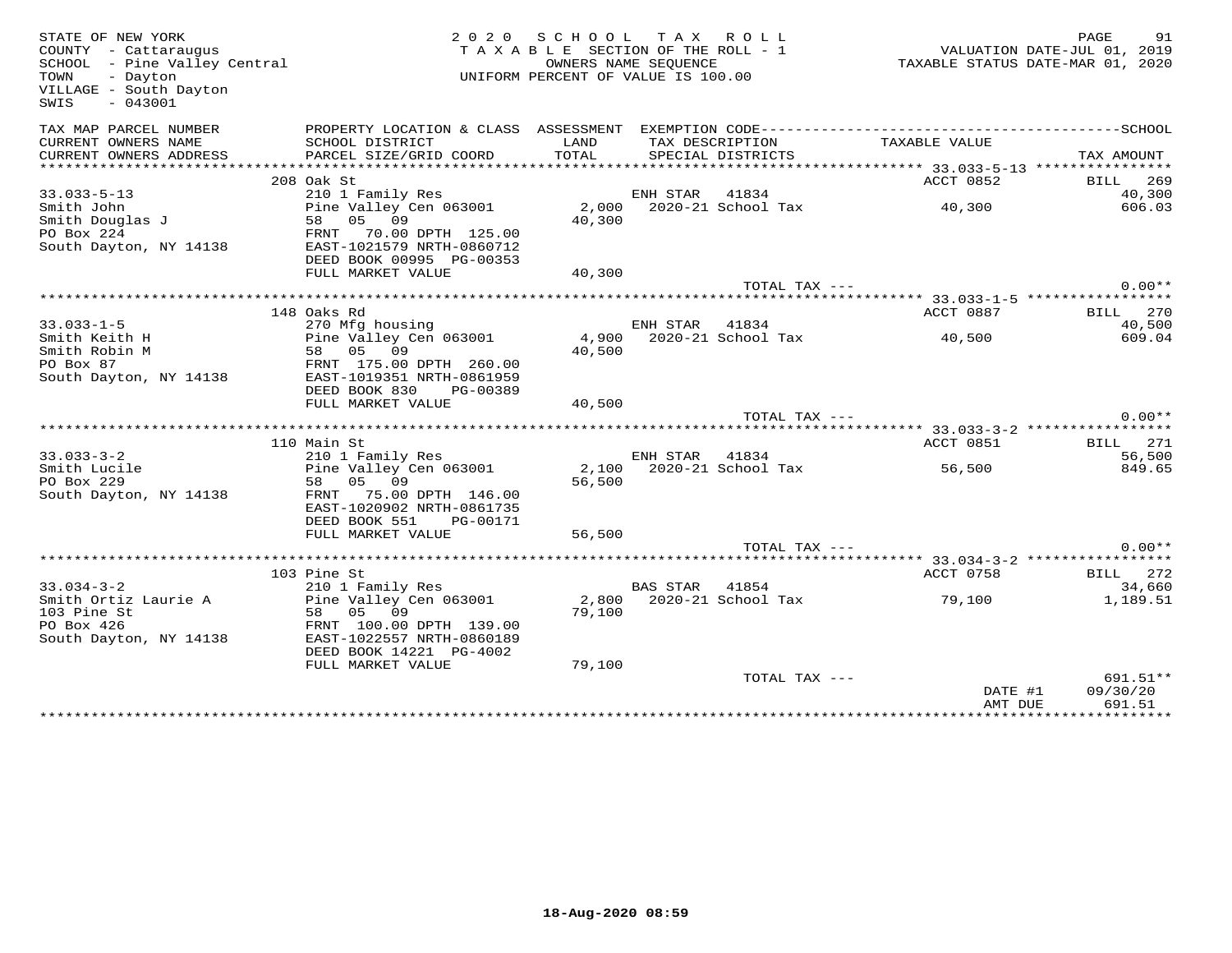| STATE OF NEW YORK<br>COUNTY - Cattaraugus<br>SCHOOL - Pine Valley Central<br>- Dayton<br>TOWN<br>VILLAGE - South Dayton<br>SWIS<br>$-043001$ |                                                      | 2020 SCHOOL   | TAX ROLL<br>TAXABLE SECTION OF THE ROLL - 1<br>OWNERS NAME SEQUENCE<br>UNIFORM PERCENT OF VALUE IS 100.00 | TAXABLE STATUS DATE-MAR 01, 2020 | PAGE<br>92<br>VALUATION DATE-JUL 01, 2019              |
|----------------------------------------------------------------------------------------------------------------------------------------------|------------------------------------------------------|---------------|-----------------------------------------------------------------------------------------------------------|----------------------------------|--------------------------------------------------------|
| TAX MAP PARCEL NUMBER                                                                                                                        |                                                      |               |                                                                                                           |                                  |                                                        |
| CURRENT OWNERS NAME<br>CURRENT OWNERS ADDRESS<br>***********************                                                                     | SCHOOL DISTRICT<br>PARCEL SIZE/GRID COORD            | LAND<br>TOTAL | TAX DESCRIPTION<br>SPECIAL DISTRICTS                                                                      | TAXABLE VALUE                    | TAX AMOUNT                                             |
|                                                                                                                                              | 19 Cherry St                                         |               |                                                                                                           | ACCT 0843                        | BILL                                                   |
| $33.033 - 4 - 18$                                                                                                                            | 210 1 Family Res                                     |               | 2020-21 School Tax                                                                                        | 52,000                           | 273<br>781.98                                          |
| Smuda III Stephen S                                                                                                                          | Pine Valley Cen 063001                               | 3,500         |                                                                                                           |                                  |                                                        |
| 19 Cherry St.                                                                                                                                | 05<br>09<br>58                                       | 52,000        |                                                                                                           |                                  |                                                        |
| South Dayton, NY 14138                                                                                                                       | Life Use<br>FRNT 125.00 DPTH 150.00                  |               |                                                                                                           |                                  |                                                        |
|                                                                                                                                              | EAST-1021850 NRTH-0861584                            |               |                                                                                                           |                                  |                                                        |
|                                                                                                                                              | DEED BOOK 2019 PG-11087                              |               |                                                                                                           |                                  |                                                        |
|                                                                                                                                              | FULL MARKET VALUE                                    | 52,000        |                                                                                                           |                                  |                                                        |
|                                                                                                                                              |                                                      |               | TOTAL TAX ---                                                                                             | DATE #1<br>AMT DUE               | 781.98**<br>09/30/20<br>781.98                         |
|                                                                                                                                              |                                                      |               |                                                                                                           |                                  | ***********                                            |
|                                                                                                                                              | 116 Cherry St                                        |               |                                                                                                           | ACCT 0668                        | BILL 274                                               |
| $33.025 - 1 - 18$                                                                                                                            | 210 1 Family Res                                     |               | <b>BAS STAR</b><br>41854                                                                                  |                                  | 34,660                                                 |
| Smuda Jacquelyn B                                                                                                                            | Pine Valley Cen 063001                               | 2,800         | 2020-21 School Tax                                                                                        | 81,300                           | 1,222.60                                               |
| 116 Cherry St<br>South Dayton, NY 14138                                                                                                      | 58 05 09<br>FRNT 100.00 DPTH 150.00                  | 81,300        |                                                                                                           |                                  |                                                        |
|                                                                                                                                              | EAST-1021452 NRTH-0862083<br>DEED BOOK 29246 PG-2001 |               |                                                                                                           |                                  |                                                        |
|                                                                                                                                              | FULL MARKET VALUE                                    | 81,300        |                                                                                                           |                                  |                                                        |
|                                                                                                                                              |                                                      |               | TOTAL TAX ---                                                                                             |                                  | 724.60**                                               |
|                                                                                                                                              |                                                      |               |                                                                                                           | DATE #1<br>AMT DUE               | 09/30/20<br>724.60<br>*** 33.025-1-23 **************** |
|                                                                                                                                              | 112 Cherry St                                        |               |                                                                                                           | ACCT 0866                        | BILL 275                                               |
| $33.025 - 1 - 23$                                                                                                                            | 312 Vac w/imprv                                      |               | 2020-21 School Tax                                                                                        | 7,900                            | 118.80                                                 |
| Smuda Stephen S III                                                                                                                          | Pine Valley Cen 063001                               | 2,100         |                                                                                                           |                                  |                                                        |
| 126 Maple St                                                                                                                                 | 58 05 09                                             | 7,900         |                                                                                                           |                                  |                                                        |
| PO Box 411<br>South Dayton, NY 14138                                                                                                         | FRNT 75.00 DPTH 150.00<br>EAST-1021557 NRTH-0862038  |               |                                                                                                           |                                  |                                                        |
|                                                                                                                                              | DEED BOOK 16175 PG-4001                              |               |                                                                                                           |                                  |                                                        |
|                                                                                                                                              | FULL MARKET VALUE                                    | 7,900         |                                                                                                           |                                  |                                                        |
|                                                                                                                                              |                                                      |               | TOTAL TAX ---                                                                                             |                                  | 118.80**                                               |
|                                                                                                                                              |                                                      |               |                                                                                                           | DATE #1                          | 09/30/20                                               |
|                                                                                                                                              |                                                      |               |                                                                                                           | AMT DUE                          | 118.80                                                 |
|                                                                                                                                              | Second Ave                                           |               |                                                                                                           | ACCT 0891                        | <b>BILL</b> 276                                        |
| $33.033 - 6 - 5$                                                                                                                             | 270 Mfg housing                                      |               | 2020-21 School Tax                                                                                        | 8,600                            | 129.33                                                 |
| Snyder Terry L                                                                                                                               | Pine Valley Cen 063001                               | 3,800         |                                                                                                           |                                  |                                                        |
| Ellis Rhoda A                                                                                                                                | 58 05 09                                             | 8,600         |                                                                                                           |                                  |                                                        |
| 19 First St<br>PO Box 337                                                                                                                    | FRNT 140.00 DPTH 150.00<br>EAST-1021221 NRTH-0860274 |               |                                                                                                           |                                  |                                                        |
| South Dayton, NY 14138                                                                                                                       | DEED BOOK 13808 PG-3001                              |               |                                                                                                           |                                  |                                                        |
|                                                                                                                                              | FULL MARKET VALUE                                    | 8,600         |                                                                                                           |                                  |                                                        |
|                                                                                                                                              |                                                      |               | TOTAL TAX ---                                                                                             |                                  | 129.33**                                               |
|                                                                                                                                              |                                                      |               |                                                                                                           | DATE #1                          | 09/30/20                                               |
|                                                                                                                                              |                                                      |               |                                                                                                           | AMT DUE                          | 129.33                                                 |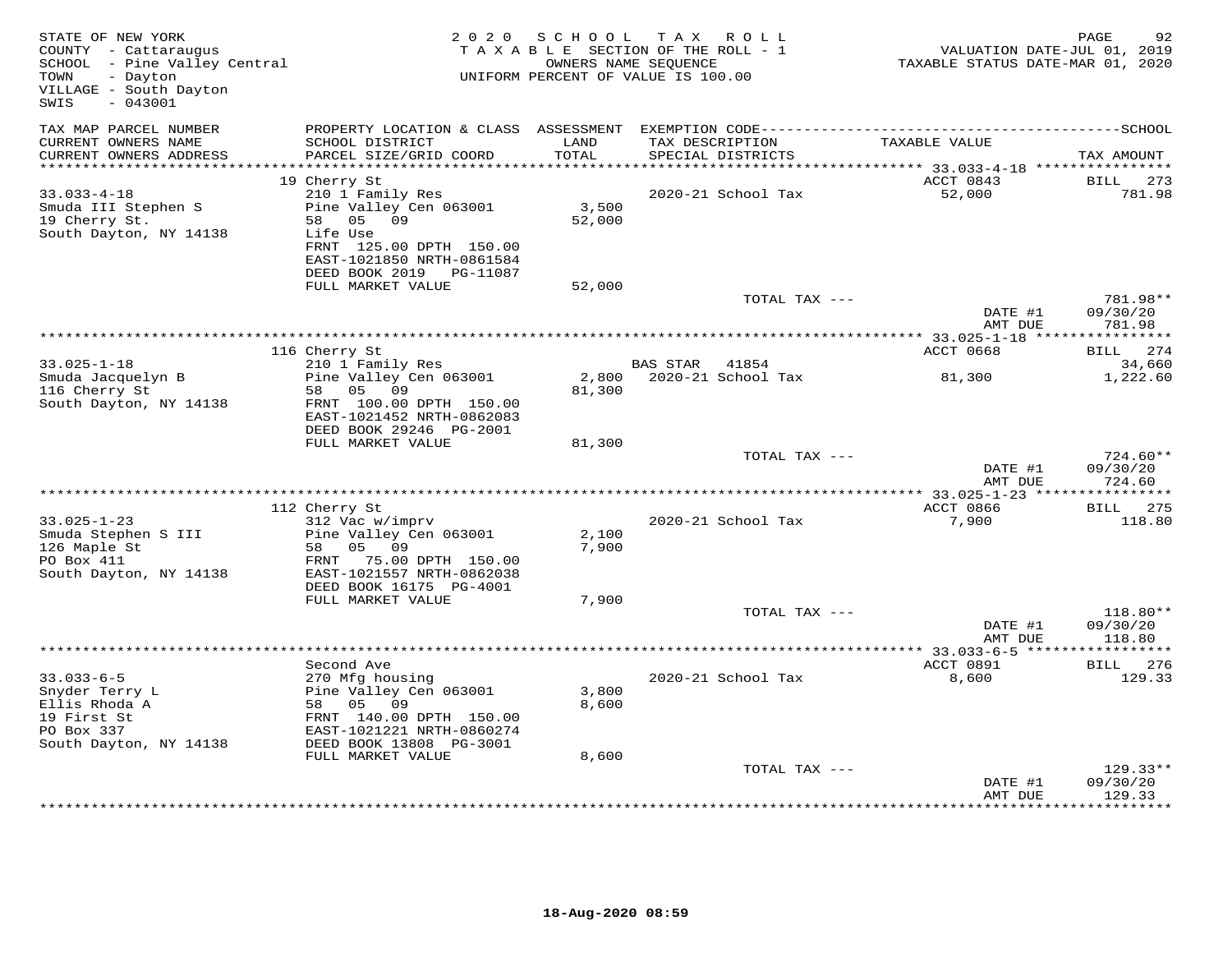| STATE OF NEW YORK<br>COUNTY - Cattaraugus<br>SCHOOL - Pine Valley Central<br>- Dayton<br>TOWN<br>VILLAGE - South Dayton<br>$-043001$<br>SWIS |                                                                                                                                           | 2020 SCHOOL      | T A X<br>R O L L<br>TAXABLE SECTION OF THE ROLL - 1<br>OWNERS NAME SEQUENCE<br>UNIFORM PERCENT OF VALUE IS 100.00 | VALUATION DATE-JUL 01, 2019<br>TAXABLE STATUS DATE-MAR 01, 2020 | 93<br>PAGE                           |
|----------------------------------------------------------------------------------------------------------------------------------------------|-------------------------------------------------------------------------------------------------------------------------------------------|------------------|-------------------------------------------------------------------------------------------------------------------|-----------------------------------------------------------------|--------------------------------------|
| TAX MAP PARCEL NUMBER<br>CURRENT OWNERS NAME<br>CURRENT OWNERS ADDRESS<br>***********************                                            | PROPERTY LOCATION & CLASS ASSESSMENT EXEMPTION CODE-----------------------------------SCHOOL<br>SCHOOL DISTRICT<br>PARCEL SIZE/GRID COORD | LAND<br>TOTAL    | TAX DESCRIPTION<br>SPECIAL DISTRICTS                                                                              | TAXABLE VALUE                                                   | TAX AMOUNT                           |
|                                                                                                                                              | Pine St & First St                                                                                                                        |                  |                                                                                                                   | ACCT 0648                                                       | <b>BILL</b><br>277                   |
| $33.033 - 5 - 50$<br>South Dayton Super Market<br>PO Box 254<br>South Dayton, NY 14138                                                       | 438 Parking lot<br>Pine Valley Cen 063001<br>58 05 09<br>Parking Lot<br>FRNT 100.00 DPTH 177.93<br>EAST-1021876 NRTH-0860645              | 3,900<br>7,200   | 2020-21 School Tax                                                                                                | 7,200                                                           | 108.27                               |
|                                                                                                                                              | DEED BOOK 00925 PG-00201                                                                                                                  |                  |                                                                                                                   |                                                                 |                                      |
|                                                                                                                                              | FULL MARKET VALUE                                                                                                                         | 7,200            | TOTAL TAX ---                                                                                                     | DATE #1                                                         | $108.27**$<br>09/30/20               |
|                                                                                                                                              |                                                                                                                                           |                  |                                                                                                                   | AMT DUE                                                         | 108.27                               |
|                                                                                                                                              | 303 Pine St                                                                                                                               |                  |                                                                                                                   | ACCT 0842                                                       | 278<br>BILL                          |
| $33.033 - 5 - 17$<br>South Dayton Supermarket Inc<br>PO Box 254                                                                              | 454 Supermarket<br>Pine Valley Cen 063001<br>$58 - 05 - 09$                                                                               | 5,600<br>387,000 | 2020-21 School Tax                                                                                                | 387,000                                                         | 5,819.74                             |
| South Dayton, NY 14138                                                                                                                       | Includes 33.033-5-15<br>FRNT 160.00 DPTH 179.00<br>EAST-1021732 NRTH-0860757<br>DEED BOOK 809<br>PG-01153                                 |                  |                                                                                                                   |                                                                 |                                      |
|                                                                                                                                              | FULL MARKET VALUE                                                                                                                         | 387,000          |                                                                                                                   |                                                                 |                                      |
|                                                                                                                                              |                                                                                                                                           |                  | TOTAL TAX ---                                                                                                     | DATE #1<br>AMT DUE                                              | $5,819.74**$<br>09/30/20<br>5,819.74 |
|                                                                                                                                              |                                                                                                                                           |                  |                                                                                                                   | **************** 33.034-1-3 ******************                  |                                      |
| $33.034 - 1 - 3$<br>Spence William E Jr                                                                                                      | 40 Maple St<br>210 1 Family Res<br>Pine Valley Cen 063001                                                                                 | 3,900            | 2020-21 School Tax                                                                                                | ACCT 0647<br>110,200                                            | <b>BILL</b><br>279<br>1,657.20       |
| 40 Maple St<br>PO Box 207<br>South Dayton, NY 14138                                                                                          | 58 05 09<br>FRNT 140.00 DPTH 150.00<br>EAST-1022480 NRTH-0860950                                                                          | 110,200          |                                                                                                                   |                                                                 |                                      |
|                                                                                                                                              | DEED BOOK 23983 PG-8001<br>FULL MARKET VALUE                                                                                              | 110,200          |                                                                                                                   |                                                                 |                                      |
|                                                                                                                                              |                                                                                                                                           |                  | TOTAL TAX ---                                                                                                     | DATE #1<br>AMT DUE                                              | $1,657.20**$<br>09/30/20<br>1,657.20 |
|                                                                                                                                              |                                                                                                                                           |                  |                                                                                                                   |                                                                 |                                      |
| $33.034 - 1 - 8$<br>Spencer Dustin<br>52 Maple St<br>South Dayton, NY 14138                                                                  | 52 Maple St<br>270 Mfg housing<br>Pine Valley Cen 063001<br>58 05<br>09<br>90.00 DPTH 150.00<br>FRNT<br>EAST-1022213 NRTH-0861138         | 2,500<br>20,100  | 2020-21 School Tax                                                                                                | ACCT 0639<br>20,100                                             | BILL 280<br>302.27                   |
|                                                                                                                                              | DEED BOOK 29907 PG-4001<br>FULL MARKET VALUE                                                                                              | 20,100           |                                                                                                                   |                                                                 |                                      |
|                                                                                                                                              |                                                                                                                                           |                  | TOTAL TAX ---                                                                                                     | DATE #1<br>AMT DUE                                              | $302.27**$<br>09/30/20<br>302.27     |
|                                                                                                                                              |                                                                                                                                           |                  |                                                                                                                   |                                                                 | ********                             |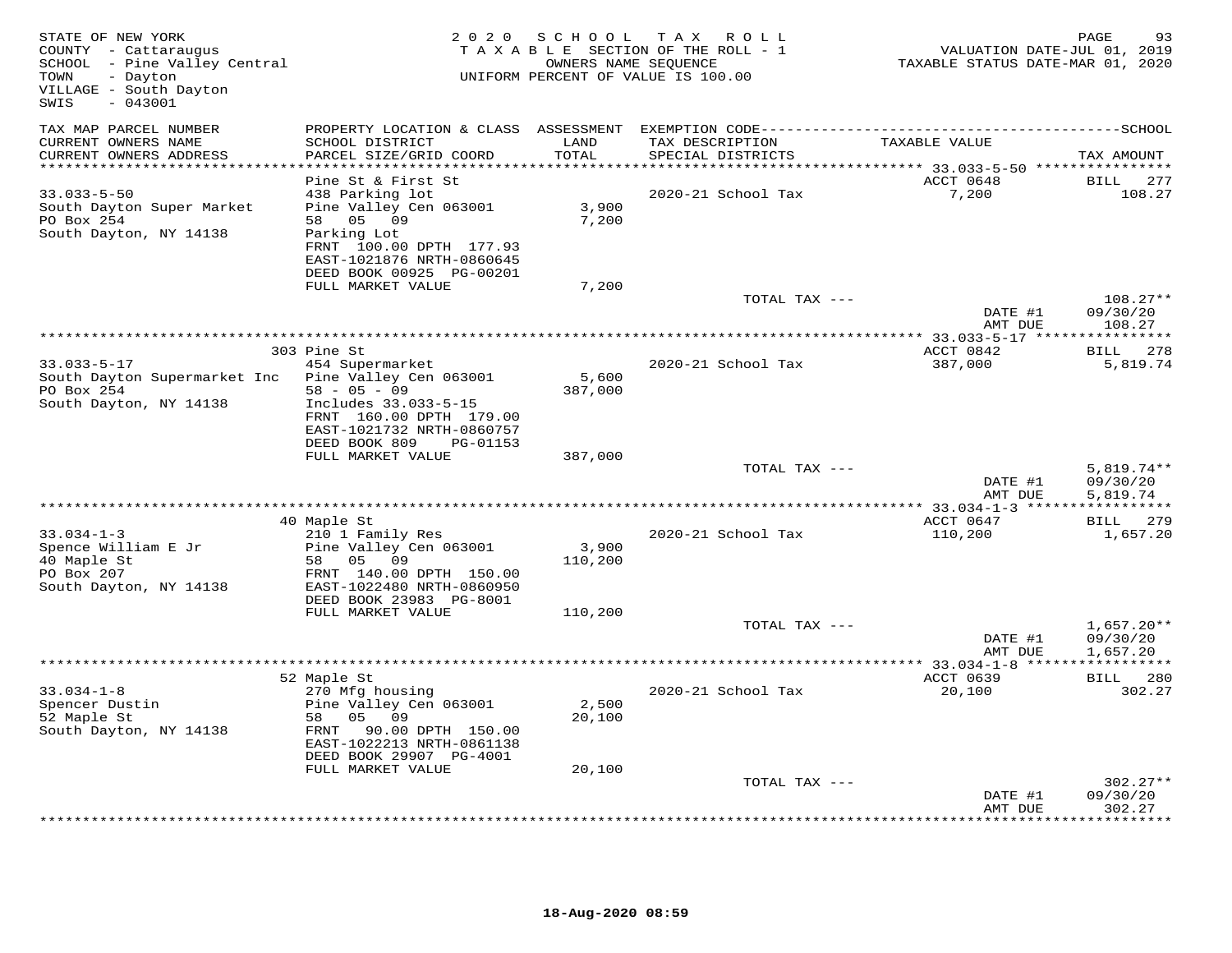| STATE OF NEW YORK<br>COUNTY - Cattaraugus<br>SCHOOL - Pine Valley Central<br>- Dayton<br>TOWN<br>VILLAGE - South Dayton<br>$-043001$<br>SWIS | 2 0 2 0                                                                                                                                               | S C H O O L      | TAX ROLL<br>TAXABLE SECTION OF THE ROLL - 1<br>OWNERS NAME SEQUENCE<br>UNIFORM PERCENT OF VALUE IS 100.00 | VALUATION DATE-JUL 01, 2019<br>TAXABLE STATUS DATE-MAR 01, 2020 | PAGE<br>94                       |
|----------------------------------------------------------------------------------------------------------------------------------------------|-------------------------------------------------------------------------------------------------------------------------------------------------------|------------------|-----------------------------------------------------------------------------------------------------------|-----------------------------------------------------------------|----------------------------------|
| TAX MAP PARCEL NUMBER<br>CURRENT OWNERS NAME<br>CURRENT OWNERS ADDRESS                                                                       | PROPERTY LOCATION & CLASS ASSESSMENT<br>SCHOOL DISTRICT<br>PARCEL SIZE/GRID COORD                                                                     | LAND<br>TOTAL    | TAX DESCRIPTION<br>SPECIAL DISTRICTS                                                                      | TAXABLE VALUE                                                   | TAX AMOUNT                       |
| ***********************                                                                                                                      |                                                                                                                                                       |                  |                                                                                                           |                                                                 |                                  |
| $33.033 - 5 - 32$<br>Steiger Nathan J<br>874 King Road<br>Forestville, NY 14062                                                              | 7 Park St<br>461 Bank<br>Pine Valley Cen 063001<br>58 05 09<br>FRNT 38.00 DPTH 44.00<br>EAST-1022316 NRTH-0860625<br>DEED BOOK 20200 PG-2989          | 1,000<br>63,900  | 2020-21 School Tax                                                                                        | ACCT 0787<br>63,900                                             | BILL<br>281<br>960.93            |
|                                                                                                                                              | FULL MARKET VALUE                                                                                                                                     | 63,900           |                                                                                                           |                                                                 |                                  |
|                                                                                                                                              |                                                                                                                                                       |                  | TOTAL TAX ---                                                                                             | DATE #1<br>AMT DUE                                              | $960.93**$<br>09/30/20<br>960.93 |
|                                                                                                                                              | * * * * * * * * * * * * * * *                                                                                                                         |                  |                                                                                                           |                                                                 |                                  |
| $33.033 - 5 - 30$<br>Sterling Misty<br>Sterling Michelle<br>421 Route 322 Apt 2<br>South Dayton, NY 14138                                    | 11 Park St<br>482 Det row bldg<br>Pine Valley Cen 063001<br>58 05 09<br>FRNT 42.50 DPTH 91.00<br>EAST-1022347 NRTH-0860700<br>DEED BOOK 20190 PG-4466 | 1,100<br>40,800  | 2020-21 School Tax                                                                                        | ACCT 0715<br>40,800                                             | BILL 282<br>613.55               |
|                                                                                                                                              | FULL MARKET VALUE                                                                                                                                     | 40,800           |                                                                                                           |                                                                 |                                  |
|                                                                                                                                              |                                                                                                                                                       |                  | TOTAL TAX ---                                                                                             | DATE #1<br>AMT DUE                                              | $613.55**$<br>09/30/20<br>613.55 |
|                                                                                                                                              | 57 Pine St                                                                                                                                            |                  |                                                                                                           | ACCT 0863                                                       | BILL 283                         |
| $33.034 - 3 - 19$<br>Sticek Kenneth<br>57 Pine St<br>PO Box 103<br>South Dayton, NY 14138                                                    | 210 1 Family Res<br>Pine Valley Cen 063001<br>05 09<br>58<br>FRNT 90.00 DPTH 302.00<br>EAST-1022968 NRTH-0859808                                      | 39,700           | BAS STAR 41854<br>2,500 2020-21 School Tax                                                                | 39,700                                                          | 34,660<br>597.01                 |
|                                                                                                                                              | DEED BOOK 799<br>PG-00547                                                                                                                             |                  |                                                                                                           |                                                                 |                                  |
|                                                                                                                                              | FULL MARKET VALUE                                                                                                                                     | 39,700           |                                                                                                           |                                                                 |                                  |
|                                                                                                                                              |                                                                                                                                                       |                  | TOTAL TAX ---                                                                                             | DATE #1<br>AMT DUE                                              | 99.01**<br>09/30/20<br>99.01     |
|                                                                                                                                              | **************************                                                                                                                            |                  |                                                                                                           | ******** 33.025-1-11 **                                         | * * * * * * * * * * *            |
| $33.025 - 1 - 11$                                                                                                                            | 13 Third St                                                                                                                                           |                  |                                                                                                           | ACCT 0886                                                       | BILL 284                         |
| Stockman Timmie J<br>Stockman Troy J<br>13 Third St<br>South Dayton, NY 14138                                                                | 210 1 Family Res<br>Pine Valley Cen 063001<br>58 05 09<br>1.20<br>ACRES<br>EAST-1021397 NRTH-0862504<br>DEED BOOK 30953 PG-6001                       | 15,600<br>98,500 | ENH STAR 41834<br>2020-21 School Tax                                                                      | 98,500                                                          | 80,630<br>1,481.25               |
|                                                                                                                                              | FULL MARKET VALUE                                                                                                                                     | 98,500           | TOTAL TAX ---                                                                                             | DATE #1<br>AMT DUE                                              | $366.25**$<br>09/30/20<br>366.25 |
|                                                                                                                                              |                                                                                                                                                       |                  |                                                                                                           |                                                                 | * * * * * * * * * ·              |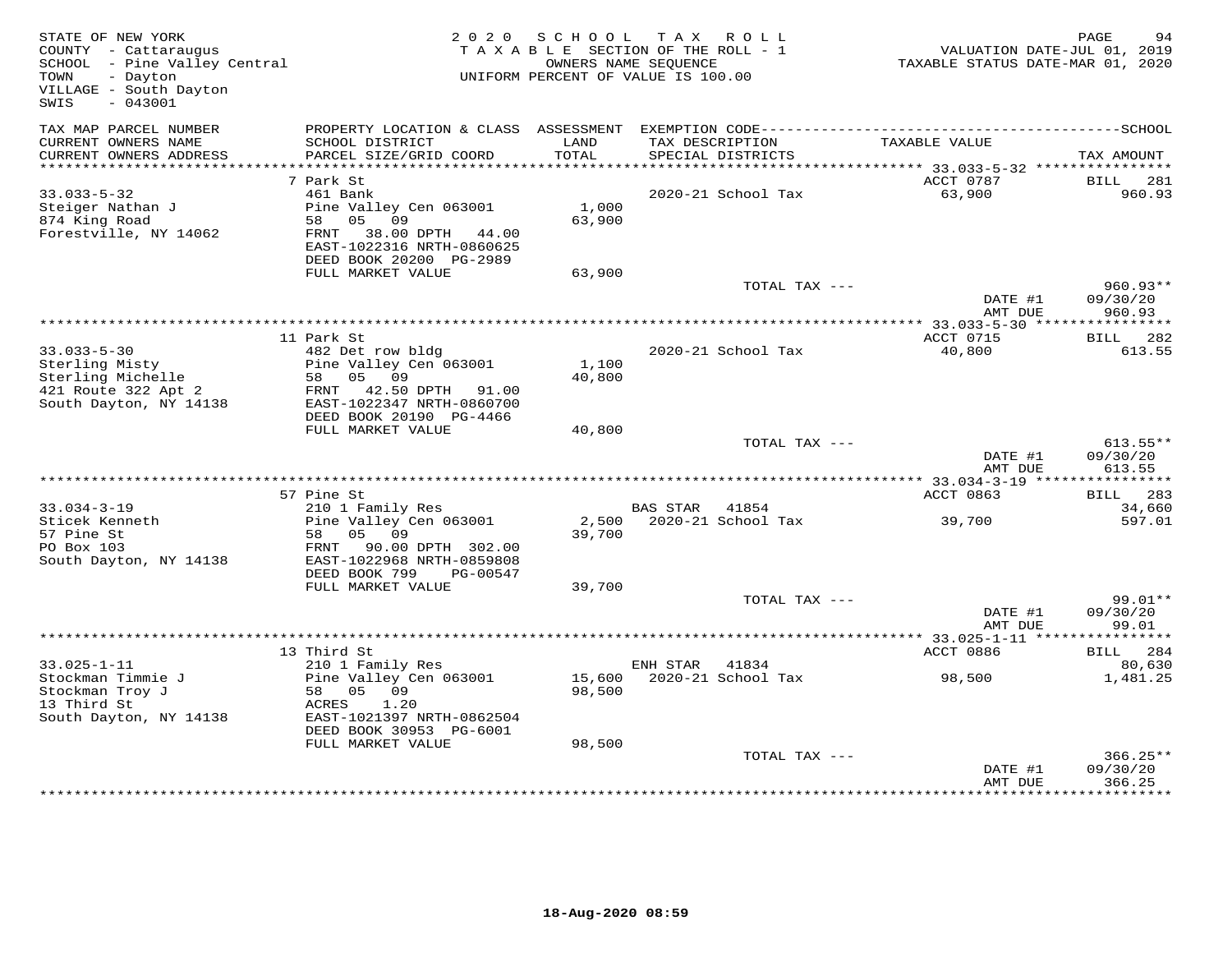| STATE OF NEW YORK<br>COUNTY - Cattaraugus<br>COONII - Caccaraugus<br>SCHOOL - Pine Valley Central<br>- Dayton<br>TOWN<br>VILLAGE - South Dayton<br>$-043001$<br>SWIS |                                                                                                                                                                          | 2020 SCHOOL<br>TAXABLE SECTION OF THE ROLL - 1<br>OWNERS NAME SEOUENCE<br>UNIFORM PERCENT OF VALUE IS 100.00 | TAX ROLL       |                                      | VALUATION DATE-JUL 01, 2019<br>TAXABLE STATUS DATE-MAR 01, 2020 | PAGE<br>95                           |
|----------------------------------------------------------------------------------------------------------------------------------------------------------------------|--------------------------------------------------------------------------------------------------------------------------------------------------------------------------|--------------------------------------------------------------------------------------------------------------|----------------|--------------------------------------|-----------------------------------------------------------------|--------------------------------------|
| TAX MAP PARCEL NUMBER<br>CURRENT OWNERS NAME<br>CURRENT OWNERS ADDRESS                                                                                               | SCHOOL DISTRICT<br>PARCEL SIZE/GRID COORD                                                                                                                                | LAND<br>TOTAL                                                                                                |                | TAX DESCRIPTION<br>SPECIAL DISTRICTS | TAXABLE VALUE                                                   |                                      |
|                                                                                                                                                                      |                                                                                                                                                                          |                                                                                                              |                |                                      |                                                                 | TAX AMOUNT                           |
|                                                                                                                                                                      | 126 Maple St                                                                                                                                                             |                                                                                                              |                |                                      | ACCT 5027                                                       | BILL 285                             |
| $33.033 - 4 - 22$<br>Stoltenberg Family Trust I<br>Steven Paul Stoltenberg Truste 58 05 09<br>12233 Route 322<br>PO Box 57<br>South Dayton, NY 14138                 | 411 Apartment<br>Pine Valley Cen 063001<br>FRNT 150.00 DPTH 150.00<br>EAST-1021631 NETH-0861EEE<br>EAST-1021631 NRTH-0861555<br>DEED BOOK 28699 PG-8001                  | 4,900<br>90,600                                                                                              |                | 2020-21 School Tax                   | 90,600                                                          | 1,362.45                             |
|                                                                                                                                                                      | FULL MARKET VALUE                                                                                                                                                        | 90,600                                                                                                       |                |                                      |                                                                 |                                      |
|                                                                                                                                                                      |                                                                                                                                                                          |                                                                                                              |                | TOTAL TAX ---                        | DATE #1<br>AMT DUE                                              | $1,362.45**$<br>09/30/20<br>1,362.45 |
|                                                                                                                                                                      |                                                                                                                                                                          |                                                                                                              |                |                                      |                                                                 |                                      |
|                                                                                                                                                                      | 74 First Ave                                                                                                                                                             |                                                                                                              |                |                                      | ACCT 0672                                                       | BILL 286                             |
| $33.033 - 6 - 42$                                                                                                                                                    | 210 1 Family Res                                                                                                                                                         |                                                                                                              | ENH STAR 41834 |                                      |                                                                 | 63,300                               |
| Strickland Jessie D<br>Strickland Karen A<br>PO Box 58<br>South Dayton, NY 14138                                                                                     | Pine Valley Cen 063001<br>58 05 09<br>FRNT 110.00 DPTH 250.46<br>BANK<br>017<br>EAST-1021766 NRTH-0859780<br>DEED BOOK 795<br>PG-01061                                   | 63,300                                                                                                       |                | 3,100 2020-21 School Tax             | 63,300                                                          | 951.91                               |
|                                                                                                                                                                      | FULL MARKET VALUE                                                                                                                                                        | 63,300                                                                                                       |                |                                      |                                                                 |                                      |
|                                                                                                                                                                      |                                                                                                                                                                          |                                                                                                              |                | TOTAL TAX ---                        |                                                                 | $0.00**$                             |
|                                                                                                                                                                      |                                                                                                                                                                          |                                                                                                              |                |                                      |                                                                 |                                      |
|                                                                                                                                                                      | 9 Park St                                                                                                                                                                |                                                                                                              |                |                                      |                                                                 | ACCT 0897 BILL 287                   |
| $33.033 - 5 - 31$<br>Sunnyvale Properties LLC<br>PO Box 193<br>South Dayton, NY 14138                                                                                | 482 Det row bldg<br>Pine Valley Cen 063001<br>58 05 09<br>FRNT 25.00 DPTH 91.00<br>EAST-1022319 NRTH-0860661<br>DEED BOOK 22927 PG-5001                                  | 2,000<br>22,200                                                                                              |                | 2020-21 School Tax                   | 22,200                                                          | 333.85                               |
|                                                                                                                                                                      | FULL MARKET VALUE                                                                                                                                                        | 22,200                                                                                                       |                |                                      |                                                                 |                                      |
|                                                                                                                                                                      |                                                                                                                                                                          |                                                                                                              |                | TOTAL TAX ---                        | DATE #1<br>AMT DUE                                              | $333.85**$<br>09/30/20<br>333.85     |
|                                                                                                                                                                      |                                                                                                                                                                          |                                                                                                              |                |                                      |                                                                 |                                      |
|                                                                                                                                                                      | 15 Park St                                                                                                                                                               |                                                                                                              |                |                                      | ACCT 0736                                                       | BILL 288                             |
| $33.033 - 5 - 28$<br>Sunnyvale Properties, LLC<br>PO Box 193<br>South Dayton, NY 14138                                                                               | 421 Restaurant<br>Pine Valley Cen 063001<br>58 05 09<br>$\texttt{FRNT}$<br>58.00 DPTH 91.00<br>EAST-1022376 NRTH-0860742<br>DEED BOOK 27886 PG-6001<br>FULL MARKET VALUE | 700<br>30,900<br>30,900                                                                                      |                | 2020-21 School Tax                   | 30,900                                                          | 464.68                               |
|                                                                                                                                                                      |                                                                                                                                                                          |                                                                                                              |                | TOTAL TAX ---                        | DATE #1<br>AMT DUE                                              | $464.68**$<br>09/30/20<br>464.68     |
|                                                                                                                                                                      |                                                                                                                                                                          |                                                                                                              |                |                                      |                                                                 | * * * * * * * * * ·                  |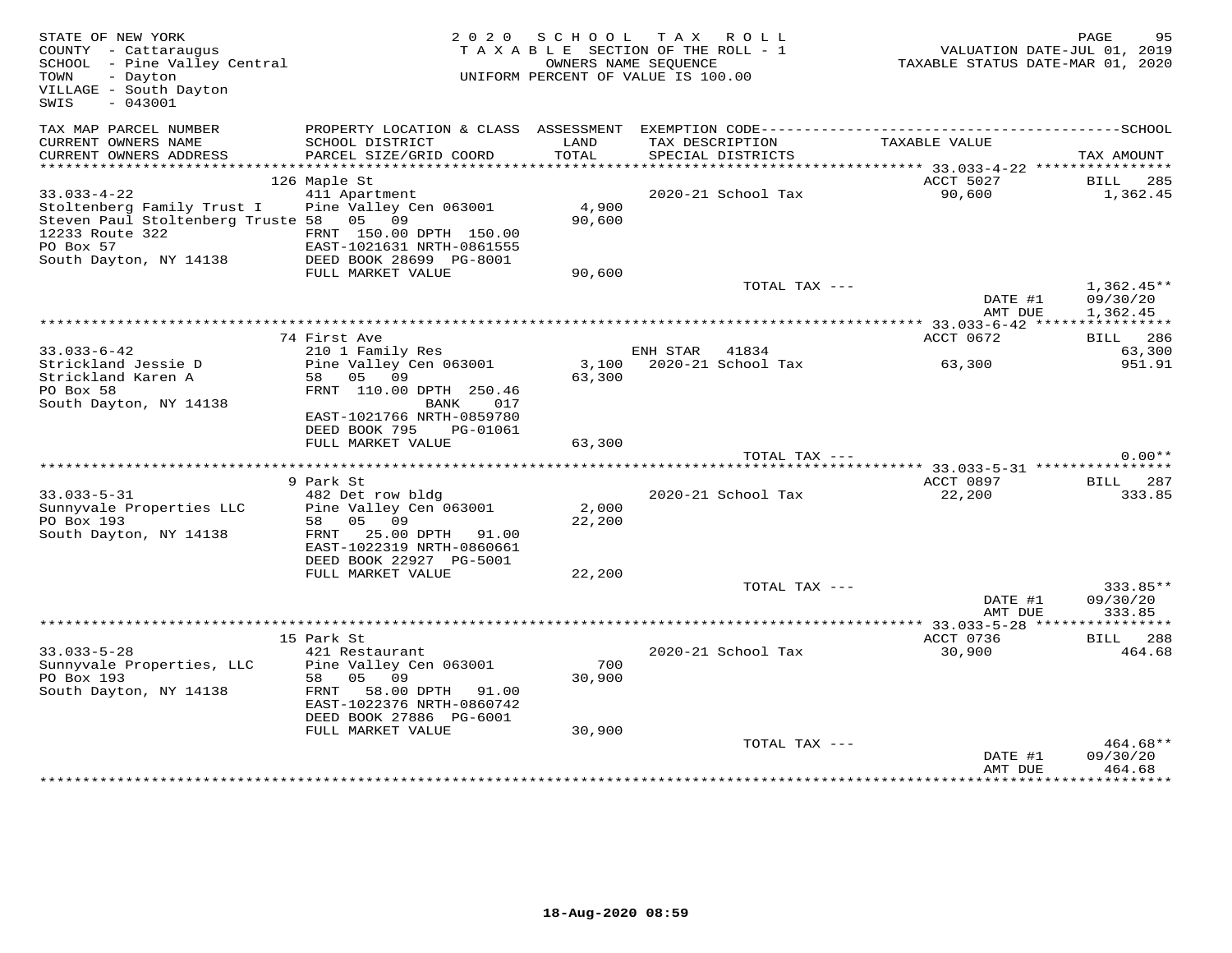| STATE OF NEW YORK<br>COUNTY - Cattaraugus<br>COONIY - Cattaraugus<br>SCHOOL - Pine Valley Central<br>- Dayton<br>TOWN<br>VILLAGE - South Dayton<br>$-043001$<br>SWIS |                                                                                     | 2020 SCHOOL<br>TAXABLE SECTION OF THE ROLL - 1<br>OWNERS NAME SEQUENCE<br>UNIFORM PERCENT OF VALUE IS 100.00 |                | TAX ROLL                             | VALUATION DATE-JUL 01, 2019<br>TAXABLE STATUS DATE-MAR 01, 2020 | PAGE<br>96                     |
|----------------------------------------------------------------------------------------------------------------------------------------------------------------------|-------------------------------------------------------------------------------------|--------------------------------------------------------------------------------------------------------------|----------------|--------------------------------------|-----------------------------------------------------------------|--------------------------------|
| TAX MAP PARCEL NUMBER                                                                                                                                                |                                                                                     |                                                                                                              |                |                                      |                                                                 |                                |
| CURRENT OWNERS NAME<br>CURRENT OWNERS ADDRESS                                                                                                                        | SCHOOL DISTRICT<br>PARCEL SIZE/GRID COORD                                           | LAND<br>TOTAL                                                                                                |                | TAX DESCRIPTION<br>SPECIAL DISTRICTS | TAXABLE VALUE                                                   | TAX AMOUNT                     |
| ***********************                                                                                                                                              |                                                                                     |                                                                                                              |                |                                      |                                                                 |                                |
| $33.033 - 6 - 34$                                                                                                                                                    | 67 First Ave<br>210 1 Family Res                                                    |                                                                                                              |                | 2020-21 School Tax                   | ACCT 0791<br>40,500                                             | <b>BILL</b><br>289<br>609.04   |
| Swank Katarina S                                                                                                                                                     | Pine Valley Cen 063001                                                              | 1,400                                                                                                        |                |                                      |                                                                 |                                |
| 67 Frist Ave                                                                                                                                                         | 58 05 09                                                                            | 40,500                                                                                                       |                |                                      |                                                                 |                                |
| South Dayton, NY 14138                                                                                                                                               | 50.00 DPTH 149.00<br>FRNT                                                           |                                                                                                              |                |                                      |                                                                 |                                |
|                                                                                                                                                                      | EAST-1021469 NRTH-0859776                                                           |                                                                                                              |                |                                      |                                                                 |                                |
|                                                                                                                                                                      | DEED BOOK 24485 PG-2                                                                |                                                                                                              |                |                                      |                                                                 |                                |
|                                                                                                                                                                      | FULL MARKET VALUE                                                                   | 40,500                                                                                                       |                |                                      |                                                                 |                                |
|                                                                                                                                                                      |                                                                                     |                                                                                                              |                | TOTAL TAX ---                        |                                                                 | 609.04**                       |
|                                                                                                                                                                      |                                                                                     |                                                                                                              |                |                                      | DATE #1<br>AMT DUE                                              | 09/30/20<br>609.04             |
|                                                                                                                                                                      |                                                                                     |                                                                                                              |                |                                      |                                                                 |                                |
|                                                                                                                                                                      | 191 Main St                                                                         |                                                                                                              |                |                                      | ACCT 1176                                                       | BILL 290                       |
| $33.025 - 1 - 2.2$                                                                                                                                                   | 210 1 Family Res                                                                    |                                                                                                              | BAS STAR 41854 |                                      |                                                                 | 34,660                         |
| Swanson Kevin R                                                                                                                                                      | Pine Valley Cen 063001                                                              |                                                                                                              |                | 17,000 2020-21 School Tax            | 84,300                                                          | 1,267.71                       |
| Swanson Kellie                                                                                                                                                       | 58 05 09                                                                            | 84,300                                                                                                       |                |                                      |                                                                 |                                |
| 191 Main St                                                                                                                                                          | Inc $33.002 - 1 - 26$ (1A)                                                          |                                                                                                              |                |                                      |                                                                 |                                |
| South Dayton, NY 14138                                                                                                                                               | ACRES<br>2.85 BANK<br>017<br>EAST-1021447 NRTH-0863636<br>DEED BOOK 884<br>PG-01141 |                                                                                                              |                |                                      |                                                                 |                                |
|                                                                                                                                                                      | FULL MARKET VALUE                                                                   | 84,300                                                                                                       |                |                                      |                                                                 |                                |
|                                                                                                                                                                      |                                                                                     |                                                                                                              |                | TOTAL TAX ---                        |                                                                 | 769.71**                       |
|                                                                                                                                                                      |                                                                                     |                                                                                                              |                |                                      | DATE #1<br>AMT DUE                                              | 09/30/20<br>769.71             |
|                                                                                                                                                                      |                                                                                     |                                                                                                              |                |                                      |                                                                 |                                |
| $33.025 - 1 - 16$                                                                                                                                                    | 12 Third St<br>210 1 Family Res                                                     |                                                                                                              | BAS STAR 41854 |                                      | ACCT 0673                                                       | <b>BILL</b> 291<br>34,660      |
| Szymanski Deborah S                                                                                                                                                  | Pine Valley Cen 063001                                                              |                                                                                                              |                | 2,100 2020-21 School Tax             | 57,200                                                          | 860.18                         |
| PO Box 30                                                                                                                                                            | 58 05 09                                                                            | 57,200                                                                                                       |                |                                      |                                                                 |                                |
| South Dayton, NY 14138                                                                                                                                               | FRNT 75.00 DPTH 150.00<br>EAST-1021572 NRTH-0862257                                 |                                                                                                              |                |                                      |                                                                 |                                |
|                                                                                                                                                                      | DEED BOOK 894<br>PG-00938                                                           |                                                                                                              |                |                                      |                                                                 |                                |
|                                                                                                                                                                      | FULL MARKET VALUE                                                                   | 57,200                                                                                                       |                |                                      |                                                                 |                                |
|                                                                                                                                                                      |                                                                                     |                                                                                                              |                | TOTAL TAX ---                        | DATE #1<br>AMT DUE                                              | 362.18**<br>09/30/20<br>362.18 |
|                                                                                                                                                                      |                                                                                     |                                                                                                              |                |                                      |                                                                 |                                |
|                                                                                                                                                                      | 111 Prospect St                                                                     |                                                                                                              |                |                                      | ACCT 0844                                                       | <b>BILL</b> 292                |
| $33.025 - 1 - 19$                                                                                                                                                    | 210 1 Family Res                                                                    |                                                                                                              |                | 2020-21 School Tax                   | 52,300                                                          | 786.49                         |
| Szymanski Derek                                                                                                                                                      | Pine Valley Cen 063001                                                              | 2,100                                                                                                        |                |                                      |                                                                 |                                |
| PO Box 141                                                                                                                                                           | 58 05 09                                                                            | 52,300                                                                                                       |                |                                      |                                                                 |                                |
| South Dayton, NY 14138                                                                                                                                               | FRNT 75.00 DPTH 150.00                                                              |                                                                                                              |                |                                      |                                                                 |                                |
|                                                                                                                                                                      | EAST-1021642 NRTH-0862161<br>DEED BOOK 28265 PG-4001                                |                                                                                                              |                |                                      |                                                                 |                                |
|                                                                                                                                                                      | FULL MARKET VALUE                                                                   | 52,300                                                                                                       |                |                                      |                                                                 |                                |
|                                                                                                                                                                      |                                                                                     |                                                                                                              |                | TOTAL TAX ---                        |                                                                 | 786.49**                       |
|                                                                                                                                                                      |                                                                                     |                                                                                                              |                |                                      | DATE #1                                                         | 09/30/20                       |
|                                                                                                                                                                      |                                                                                     |                                                                                                              |                |                                      | AMT DUE                                                         | 786.49                         |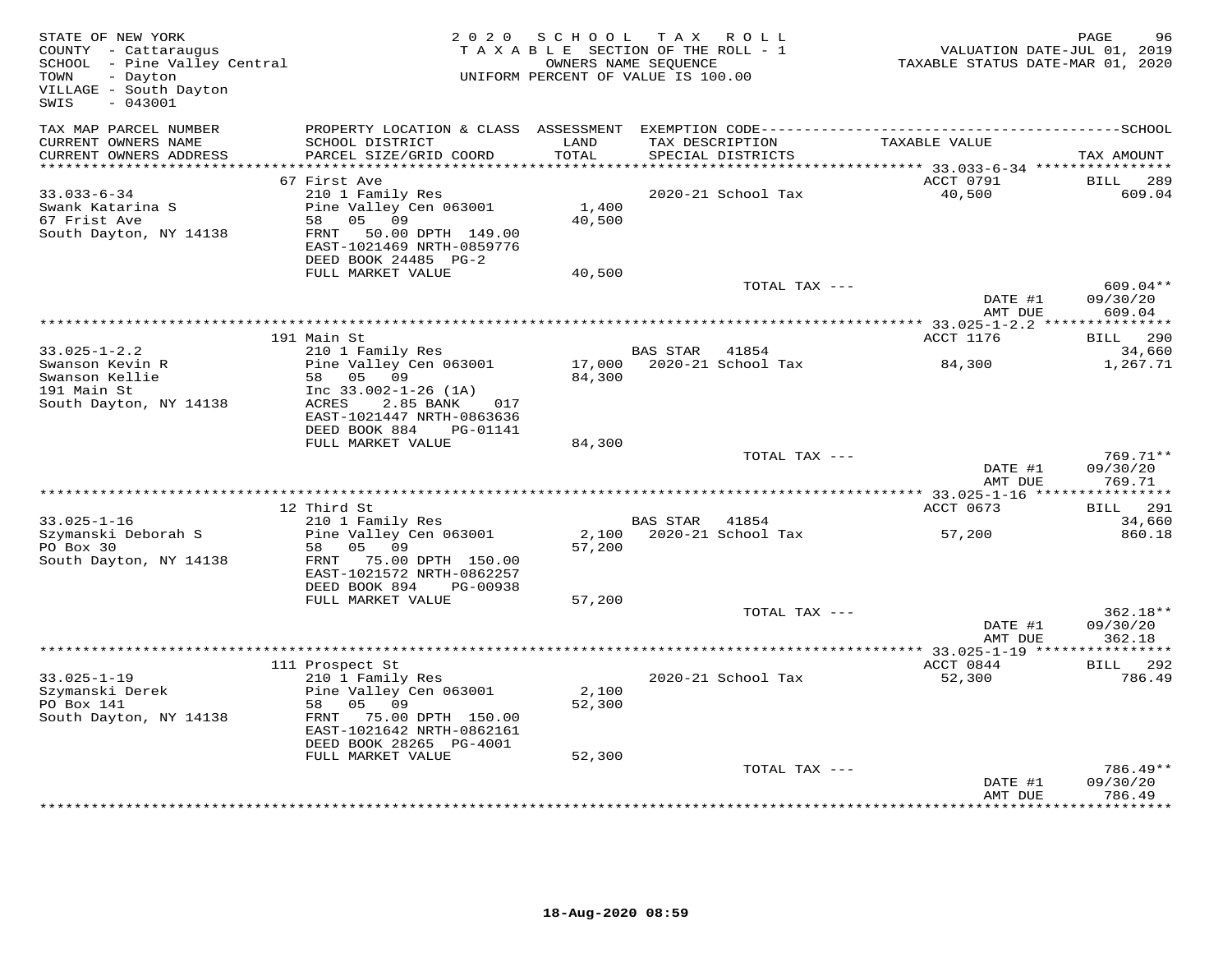| STATE OF NEW YORK<br>COUNTY - Cattaraugus<br>SCHOOL - Pine Valley Central<br>- Dayton<br>TOWN<br>VILLAGE - South Dayton<br>$-043001$<br>SWIS | 2 0 2 0                                                                                               | S C H O O L<br>TAXABLE SECTION OF THE ROLL - 1<br>UNIFORM PERCENT OF VALUE IS 100.00 | T A X<br>OWNERS NAME SEQUENCE | R O L L            |                                                          | PAGE<br>97<br>VALUATION DATE-JUL 01, 2019<br>TAXABLE STATUS DATE-MAR 01, 2020 |
|----------------------------------------------------------------------------------------------------------------------------------------------|-------------------------------------------------------------------------------------------------------|--------------------------------------------------------------------------------------|-------------------------------|--------------------|----------------------------------------------------------|-------------------------------------------------------------------------------|
| TAX MAP PARCEL NUMBER<br>CURRENT OWNERS NAME<br>CURRENT OWNERS ADDRESS                                                                       | SCHOOL DISTRICT<br>PARCEL SIZE/GRID COORD<br>**********************                                   | LAND<br>TOTAL                                                                        | TAX DESCRIPTION               | SPECIAL DISTRICTS  | TAXABLE VALUE                                            | TAX AMOUNT                                                                    |
| ***********************                                                                                                                      | Oaks Rd                                                                                               | * * * * * * * * * *                                                                  |                               |                    | ************* 33.033-1-3.4 ****************<br>ACCT 1254 | 293<br>BILL                                                                   |
| $33.033 - 1 - 3.4$                                                                                                                           | 105 Vac farmland                                                                                      |                                                                                      | AG DIST                       | 41720              |                                                          | 4,171                                                                         |
| T & M Dye Family Trust I<br>King, Rebecca & Jennifer Jo Dy 58-05-09<br>7 Allegany Rd<br>South Dayton, NY 14138                               | Pine Valley Cen 063001<br>ACRES<br>4.25<br>EAST-1019474 NRTH-0861039<br>DEED BOOK 30518 PG-9001       | 7,200<br>7,200                                                                       |                               | 2020-21 School Tax | 3,029                                                    | 45.55                                                                         |
| MAY BE SUBJECT TO PAYMENT<br>UNDER AGDIST LAW TIL 2024                                                                                       | FULL MARKET VALUE                                                                                     | 7,200                                                                                |                               |                    |                                                          |                                                                               |
|                                                                                                                                              |                                                                                                       |                                                                                      |                               | TOTAL TAX ---      | DATE #1<br>AMT DUE                                       | $45.55**$<br>09/30/20<br>45.55                                                |
|                                                                                                                                              |                                                                                                       |                                                                                      |                               |                    |                                                          |                                                                               |
| $33.041 - 1 - 1.1$                                                                                                                           | 7 Oaks Rd<br>312 Vac w/imprv                                                                          |                                                                                      | AG DIST                       | 41720              | ACCT 0707                                                | BILL 294<br>53,181                                                            |
| T & M Dye Family Trust I<br>King, Rebecca & Jennifer Jo Dy 57/58<br>7 Allegany Rd<br>South Dayton, NY 14138                                  | Pine Valley Cen 063001<br>05 09<br>$L/p$ 919-115<br>ACRES<br>56.50                                    | 88,100<br>93,000                                                                     |                               | 2020-21 School Tax | 39,819                                                   | 598.80                                                                        |
| MAY BE SUBJECT TO PAYMENT<br>UNDER AGDIST LAW TIL 2024                                                                                       | EAST-1020286 NRTH-0859167<br>DEED BOOK 30518 PG-9001<br>FULL MARKET VALUE                             | 93,000                                                                               |                               |                    |                                                          |                                                                               |
|                                                                                                                                              |                                                                                                       |                                                                                      |                               | TOTAL TAX ---      | DATE #1<br>AMT DUE                                       | 598.80**<br>09/30/20<br>598.80                                                |
|                                                                                                                                              | 7 Allegany Rd                                                                                         |                                                                                      |                               |                    | ACCT 0993                                                | * 33.041-1-1.2 ****************<br><b>BILL</b> 295                            |
| $33.041 - 1 - 1.2$                                                                                                                           | 210 1 Family Res                                                                                      |                                                                                      | <b>BAS STAR</b>               | 41854              |                                                          | 34,660                                                                        |
| T & M Dye Family Trust I<br>King, Rebecca & Jennifer Jo Dy 58<br>7 Allegany Rd<br>South Dayton, NY 14138                                     | Pine Valley Cen 063001<br>05 09<br>ACRES<br>1.31<br>EAST-1020133 NRTH-0858806                         | 15,400<br>76,700                                                                     |                               | 2020-21 School Tax | 76,700                                                   | 1,153.42                                                                      |
|                                                                                                                                              | DEED BOOK 788<br>PG-00372<br>FULL MARKET VALUE                                                        | 76,700                                                                               |                               |                    |                                                          |                                                                               |
|                                                                                                                                              |                                                                                                       |                                                                                      |                               | TOTAL TAX ---      | DATE #1<br>AMT DUE                                       | 655.42**<br>09/30/20<br>655.42                                                |
|                                                                                                                                              |                                                                                                       |                                                                                      |                               |                    |                                                          |                                                                               |
| $33.041 - 1 - 1.4$                                                                                                                           | Mill St<br>105 Vac farmland                                                                           |                                                                                      | AG DIST                       | 41720              | ACCT 1206                                                | <b>BILL</b> 296<br>4,149                                                      |
| T & M Dye Family Trust I<br>King, Rebecca & Jennifer Jo Dy 57 05<br>7 Allegany Rd<br>South Dayton, NY 14138                                  | Pine Valley Cen 063001<br>09<br>3.65<br>ACRES<br>EAST-1022494 NRTH-0858542<br>DEED BOOK 30518 PG-9001 | 5,700<br>5,700                                                                       |                               | 2020-21 School Tax | 1,551                                                    | 23.32                                                                         |
| MAY BE SUBJECT TO PAYMENT                                                                                                                    | FULL MARKET VALUE                                                                                     | 5,700                                                                                |                               |                    |                                                          |                                                                               |
| UNDER AGDIST LAW TIL 2024                                                                                                                    |                                                                                                       |                                                                                      |                               | TOTAL TAX ---      | DATE #1<br>AMT DUE                                       | $23.32**$<br>09/30/20<br>23.32                                                |
|                                                                                                                                              |                                                                                                       |                                                                                      |                               |                    |                                                          |                                                                               |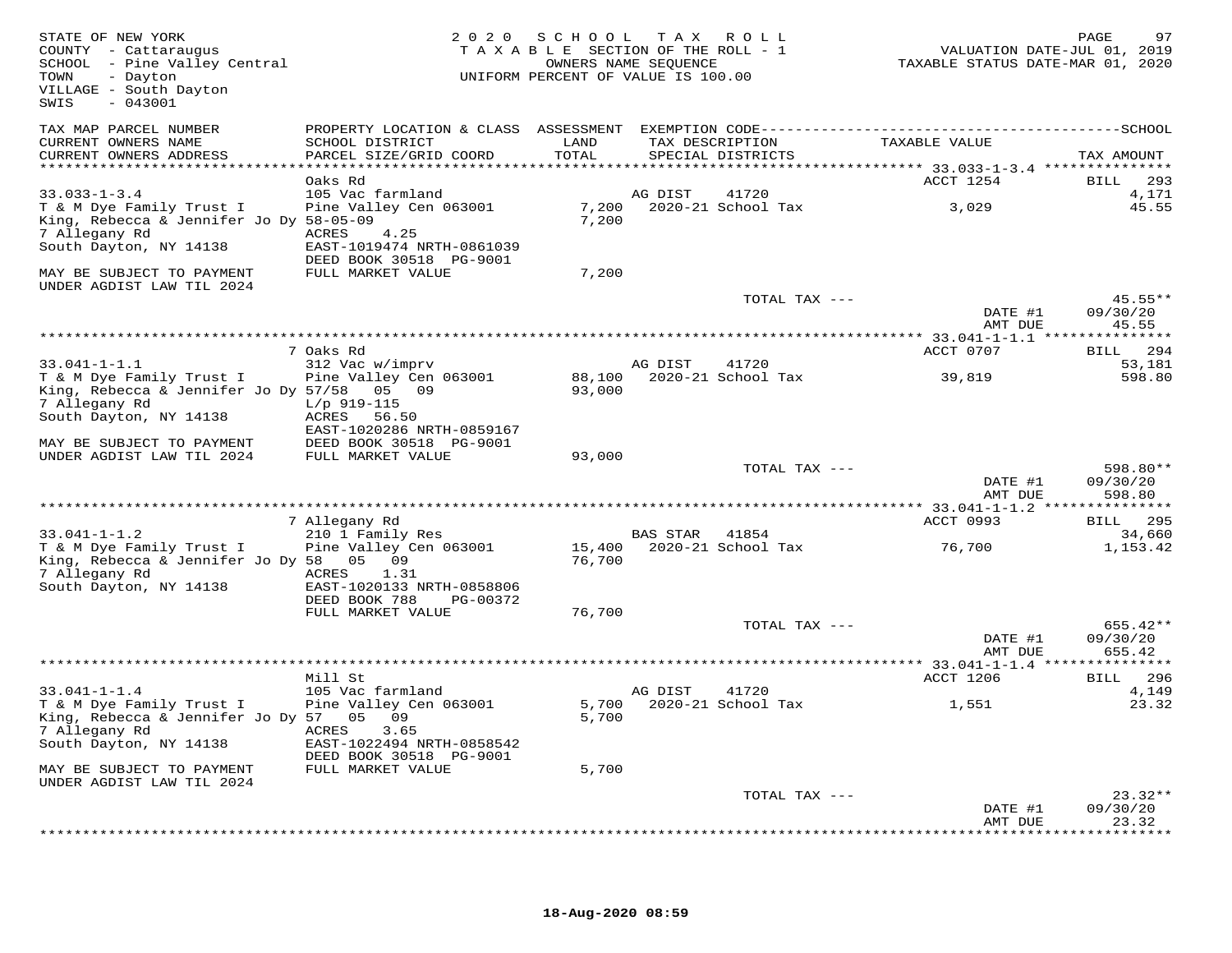| STATE OF NEW YORK<br>COUNTY - Cattaraugus<br>SCHOOL - Pine Valley Central<br>Text<br>TOWN<br>- Dayton<br>VILLAGE - South Dayton<br>$-043001$<br>SWIS |                                                     | 2020 SCHOOL TAX ROLL<br>TAXABLE SECTION OF THE ROLL - 1<br>UNIFORM PERCENT OF VALUE IS 100.00 | OWNERS NAME SEQUENCE |                                      | VALUATION DATE-JUL 01, 2019<br>TAXABLE STATUS DATE-MAR 01, 2020 | PAGE<br>98         |
|------------------------------------------------------------------------------------------------------------------------------------------------------|-----------------------------------------------------|-----------------------------------------------------------------------------------------------|----------------------|--------------------------------------|-----------------------------------------------------------------|--------------------|
| TAX MAP PARCEL NUMBER                                                                                                                                |                                                     |                                                                                               |                      |                                      |                                                                 |                    |
| CURRENT OWNERS NAME<br>CURRENT OWNERS ADDRESS                                                                                                        | SCHOOL DISTRICT<br>PARCEL SIZE/GRID COORD           | LAND<br>TOTAL                                                                                 |                      | TAX DESCRIPTION<br>SPECIAL DISTRICTS | TAXABLE VALUE                                                   | TAX AMOUNT         |
| **********************                                                                                                                               |                                                     |                                                                                               |                      |                                      |                                                                 |                    |
|                                                                                                                                                      | 46 Maple St                                         |                                                                                               | ENH STAR 41834       |                                      | ACCT 0879                                                       | BILL 297           |
| $33.034 - 1 - 6$<br>Tabak Gerd W                                                                                                                     | 210 1 Family Res<br>Pine Valley Cen 063001          |                                                                                               |                      | 1,400 2020-21 School Tax             | 49,300                                                          | 49,300<br>741.38   |
| Tabak Kathy A                                                                                                                                        | 58 05 09                                            | 49,300                                                                                        |                      |                                      |                                                                 |                    |
| PO Box 66                                                                                                                                            | FRNT 100.00 DPTH 150.00                             |                                                                                               |                      |                                      |                                                                 |                    |
| South Dayton, NY 14138                                                                                                                               | EAST-1022321 NRTH-0861063                           |                                                                                               |                      |                                      |                                                                 |                    |
|                                                                                                                                                      | DEED BOOK 762<br>PG-00366                           |                                                                                               |                      |                                      |                                                                 |                    |
|                                                                                                                                                      | FULL MARKET VALUE                                   | 49,300                                                                                        |                      |                                      |                                                                 |                    |
|                                                                                                                                                      |                                                     |                                                                                               |                      | TOTAL TAX ---                        |                                                                 | $0.00**$           |
|                                                                                                                                                      |                                                     |                                                                                               |                      |                                      |                                                                 |                    |
|                                                                                                                                                      | 48 Maple St                                         |                                                                                               |                      |                                      | ACCT 1299                                                       | BILL 298           |
| $33.034 - 1 - 7$                                                                                                                                     | 210 1 Family Res                                    |                                                                                               | BAS STAR 41854       |                                      |                                                                 | 34,660             |
| Tabak Heath G                                                                                                                                        | Pine Valley Cen 063001                              | 1,700                                                                                         |                      | 2020-21 School Tax                   | 41,000                                                          | 616.56             |
| PO Box 431                                                                                                                                           | 58 05 09                                            | 41,000                                                                                        |                      |                                      |                                                                 |                    |
| South Dayton, NY 14138                                                                                                                               | FRNT 60.00 DPTH 150.00<br>EAST-1022275 NRTH-0861094 |                                                                                               |                      |                                      |                                                                 |                    |
|                                                                                                                                                      | DEED BOOK 00992 PG-00539                            |                                                                                               |                      |                                      |                                                                 |                    |
|                                                                                                                                                      | FULL MARKET VALUE                                   | 41,000                                                                                        |                      |                                      |                                                                 |                    |
|                                                                                                                                                      |                                                     |                                                                                               |                      | TOTAL TAX ---                        |                                                                 | $118.56**$         |
|                                                                                                                                                      |                                                     |                                                                                               |                      |                                      | DATE #1<br>AMT DUE                                              | 09/30/20<br>118.56 |
|                                                                                                                                                      |                                                     |                                                                                               |                      |                                      | *********** 33.033-4-29 ***                                     | ***********        |
|                                                                                                                                                      | 312 Pine St                                         |                                                                                               |                      |                                      | ACCT 0900                                                       | BILL 299           |
| $33.033 - 4 - 29$                                                                                                                                    | 210 1 Family Res                                    |                                                                                               | ENH STAR 41834       |                                      |                                                                 | 80,630             |
| Tiller Ella M Life Us                                                                                                                                | Pine Valley Cen 063001                              | 1,700                                                                                         |                      | 2020-21 School Tax                   | 83,000                                                          | 1,248.16           |
| Sawyer Roberta May                                                                                                                                   | 58 05 09                                            | 83,000                                                                                        |                      |                                      |                                                                 |                    |
| PO Box 65                                                                                                                                            | FRNT 62.50 DPTH 150.00                              |                                                                                               |                      |                                      |                                                                 |                    |
| South Dayton, NY 14138                                                                                                                               | EAST-1021697 NRTH-0861058                           |                                                                                               |                      |                                      |                                                                 |                    |
|                                                                                                                                                      | DEED BOOK 1426 PG-7001                              |                                                                                               |                      |                                      |                                                                 |                    |
|                                                                                                                                                      | FULL MARKET VALUE                                   | 83,000                                                                                        |                      | TOTAL TAX ---                        |                                                                 | $133.16**$         |
|                                                                                                                                                      |                                                     |                                                                                               |                      |                                      | DATE #1                                                         | 09/30/20           |
|                                                                                                                                                      |                                                     |                                                                                               |                      |                                      | AMT DUE                                                         | 133.16             |
|                                                                                                                                                      |                                                     |                                                                                               |                      |                                      |                                                                 |                    |
|                                                                                                                                                      | First St & Maple St                                 |                                                                                               |                      |                                      | ACCT 5024                                                       | BILL 300           |
| $33.033 - 5 - 20$                                                                                                                                    | 312 Vac w/imprv                                     |                                                                                               |                      | 2020-21 School Tax                   | 11,800                                                          | 177.45             |
| Tore Realty Holdings LLC                                                                                                                             | Pine Valley Cen 063001                              | 4,200                                                                                         |                      |                                      |                                                                 |                    |
| 440 E Sanford Blvd Unit 3722                                                                                                                         | 58 05 09                                            | 11,800                                                                                        |                      |                                      |                                                                 |                    |
| Mt. Vernon, NY 10553                                                                                                                                 | FRNT 150.00 DPTH 150.00                             |                                                                                               |                      |                                      |                                                                 |                    |
|                                                                                                                                                      | EAST-1022115 NRTH-0860946                           |                                                                                               |                      |                                      |                                                                 |                    |
|                                                                                                                                                      | DEED BOOK 22186 PG-5001                             |                                                                                               |                      |                                      |                                                                 |                    |
|                                                                                                                                                      | FULL MARKET VALUE                                   | 11,800                                                                                        |                      |                                      |                                                                 |                    |
|                                                                                                                                                      |                                                     |                                                                                               |                      | TOTAL TAX ---                        |                                                                 | $177.45**$         |
|                                                                                                                                                      |                                                     |                                                                                               |                      |                                      | DATE #1<br>AMT DUE                                              | 09/30/20<br>177.45 |
|                                                                                                                                                      |                                                     |                                                                                               |                      |                                      | **************                                                  | **********         |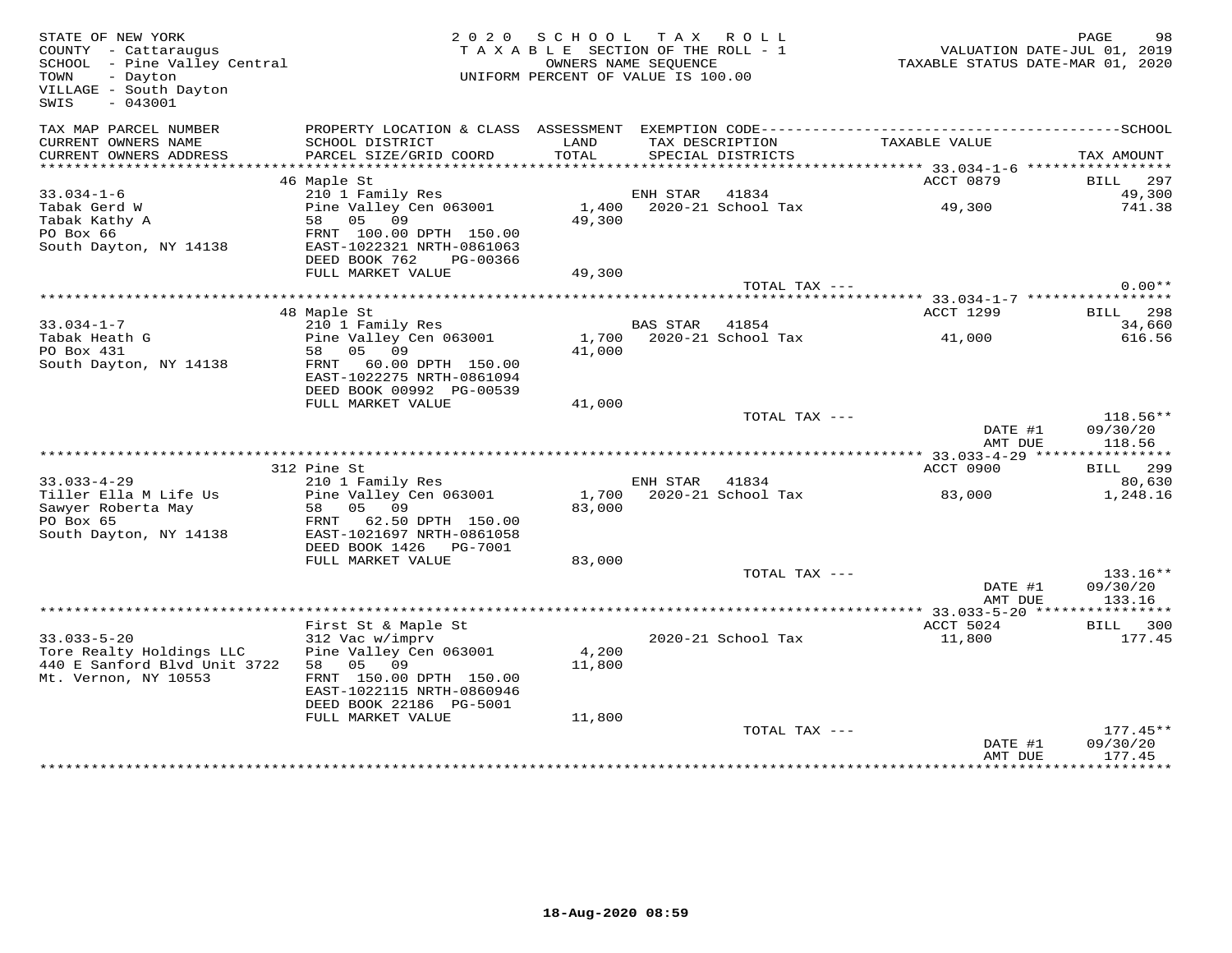| STATE OF NEW YORK<br>COUNTY - Cattaraugus<br>SCHOOL - Pine Valley Central<br>TOWN<br>- Dayton<br>VILLAGE - South Dayton<br>SWIS<br>$-043001$ | 2 0 2 0                                                                                                                                                       | S C H O O L      | T A X<br>R O L L<br>TAXABLE SECTION OF THE ROLL - 1<br>OWNERS NAME SEQUENCE<br>UNIFORM PERCENT OF VALUE IS 100.00 | VALUATION DATE-JUL 01, 2019<br>TAXABLE STATUS DATE-MAR 01, 2020 | PAGE<br>99                           |
|----------------------------------------------------------------------------------------------------------------------------------------------|---------------------------------------------------------------------------------------------------------------------------------------------------------------|------------------|-------------------------------------------------------------------------------------------------------------------|-----------------------------------------------------------------|--------------------------------------|
| TAX MAP PARCEL NUMBER<br>CURRENT OWNERS NAME<br>CURRENT OWNERS ADDRESS                                                                       | SCHOOL DISTRICT<br>PARCEL SIZE/GRID COORD                                                                                                                     | LAND<br>TOTAL    | TAX DESCRIPTION<br>SPECIAL DISTRICTS                                                                              | TAXABLE VALUE                                                   | TAX AMOUNT                           |
|                                                                                                                                              |                                                                                                                                                               |                  |                                                                                                                   |                                                                 |                                      |
| $33.033 - 5 - 51$<br>Tore Realty Holdings LLC<br>440 E Sanford Blvd Unit 3722<br>Mt. Vernon, NY 10553                                        | 222 Pine St<br>464 Office bldg.<br>Pine Valley Cen 063001<br>05 09<br>58<br>FRNT<br>39.00 DPTH 150.00<br>EAST-1022033 NRTH-0860820<br>DEED BOOK 22186 PG-5001 | 1,000<br>26,800  | 2020-21 School Tax                                                                                                | ACCT 5030<br>26,800                                             | BILL<br>301<br>403.02                |
|                                                                                                                                              | FULL MARKET VALUE                                                                                                                                             | 26,800           |                                                                                                                   |                                                                 |                                      |
|                                                                                                                                              |                                                                                                                                                               |                  | TOTAL TAX ---                                                                                                     | DATE #1<br>AMT DUE                                              | 403.02**<br>09/30/20<br>403.02       |
|                                                                                                                                              |                                                                                                                                                               |                  |                                                                                                                   | ******** 33.033-3-13 ****                                       | * * * * * * * * * * *                |
| $33.033 - 3 - 13$                                                                                                                            | 111 Cherry St<br>210 1 Family Res                                                                                                                             |                  | <b>BAS STAR</b><br>41854                                                                                          | ACCT 0873                                                       | 302<br>BILL<br>34,660                |
| Troutman Richard L<br>Troutman Jill M<br>111 Cherry St<br>PO Box 492<br>South Dayton, NY 14138                                               | Pine Valley Cen 063001<br>05 09<br>58<br>FRNT 100.00 DPTH 150.00<br>EAST-1021450 NRTH-0861868<br>DEED BOOK 1431<br>PG-7002                                    | 2,800<br>60,800  | 2020-21 School Tax                                                                                                | 60,800                                                          | 914.32                               |
|                                                                                                                                              | FULL MARKET VALUE                                                                                                                                             | 60,800           |                                                                                                                   |                                                                 |                                      |
|                                                                                                                                              |                                                                                                                                                               |                  | TOTAL TAX ---                                                                                                     | DATE #1<br>AMT DUE                                              | $416.32**$<br>09/30/20<br>416.32     |
|                                                                                                                                              |                                                                                                                                                               |                  |                                                                                                                   |                                                                 |                                      |
|                                                                                                                                              | 206 Mill St                                                                                                                                                   |                  |                                                                                                                   | ACCT 0913                                                       | BILL 303                             |
| $33.034 - 2 - 5$<br>Tyma Richard L Sr<br>Tyma Linda<br>PO Box 17<br>South Dayton, NY 14138                                                   | 210 1 Family Res<br>Pine Valley Cen 063001<br>05<br>09<br>58<br>FRNT 120.00 DPTH 125.00<br>EAST-1023062 NRTH-0860532                                          | 3,400<br>109,600 | 2020-21 School Tax                                                                                                | 109,600                                                         | 1,648.17                             |
|                                                                                                                                              | DEED BOOK 833<br>$PG-625$<br>FULL MARKET VALUE                                                                                                                | 109,600          |                                                                                                                   |                                                                 |                                      |
|                                                                                                                                              |                                                                                                                                                               |                  | TOTAL TAX ---                                                                                                     | DATE #1<br>AMT DUE                                              | $1,648.17**$<br>09/30/20<br>1,648.17 |
|                                                                                                                                              |                                                                                                                                                               |                  |                                                                                                                   |                                                                 |                                      |
|                                                                                                                                              | 73 Pine St                                                                                                                                                    |                  |                                                                                                                   | ACCT 1134                                                       | BILL 304                             |
| $33.034 - 3 - 21.2$<br>VanHorn Todd<br>PO Box 97<br>South Dayton, NY 14138                                                                   | 210 1 Family Res<br>Pine Valley Cen 063001<br>05<br>09<br>58<br>1.20 BANK<br>ACRES<br>017<br>EAST-1022708 NRTH-0859973<br>DEED BOOK 29313 PG-6002             | 15,600<br>76,700 | 2020-21 School Tax                                                                                                | 76,700                                                          | 1,153.42                             |
|                                                                                                                                              | FULL MARKET VALUE                                                                                                                                             | 76,700           | TOTAL TAX ---                                                                                                     | DATE #1<br>AMT DUE                                              | $1,153.42**$<br>09/30/20<br>1,153.42 |
|                                                                                                                                              |                                                                                                                                                               |                  |                                                                                                                   |                                                                 | * * * * * * * * * *                  |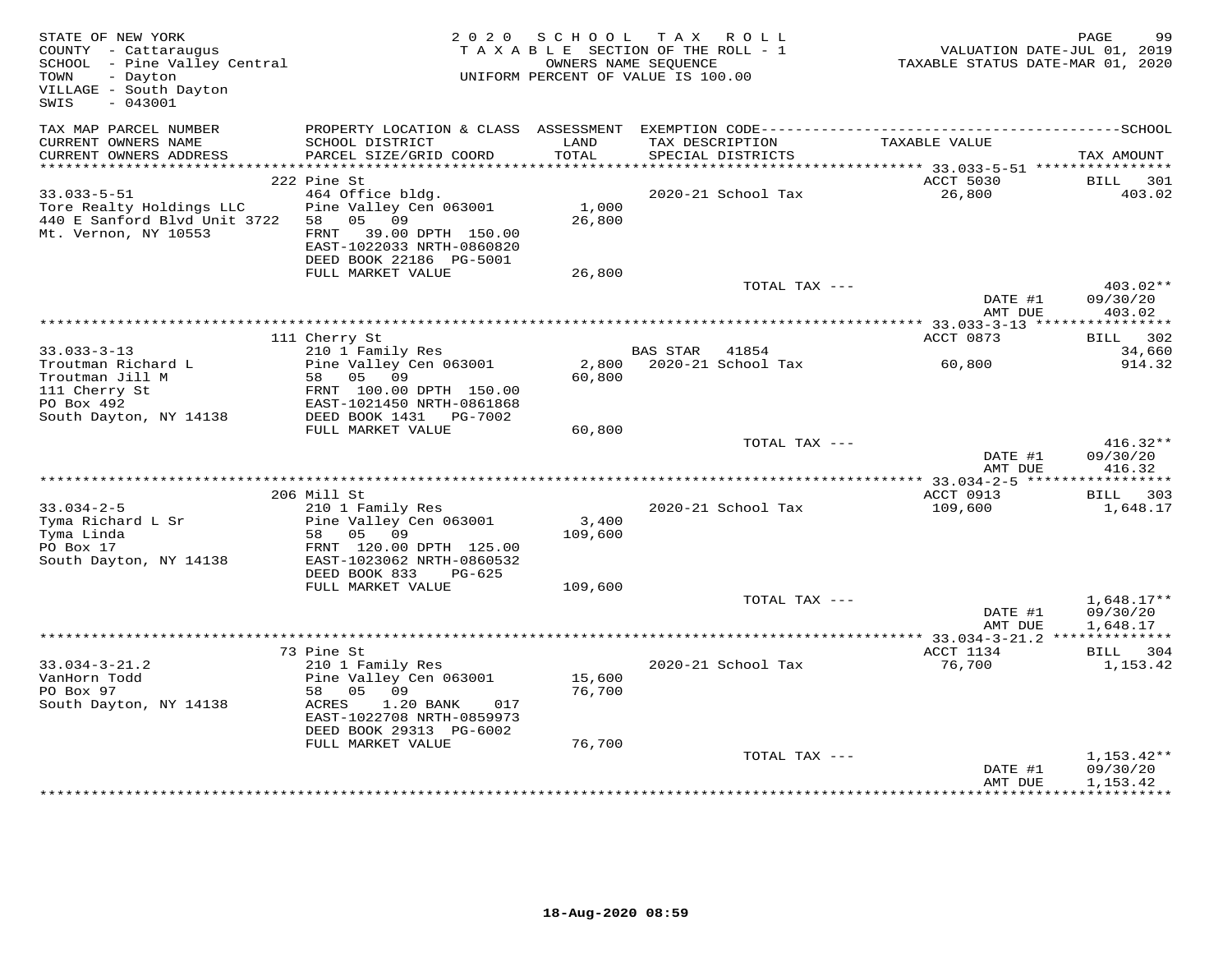| STATE OF NEW YORK<br>COUNTY - Cattaraugus<br>SCHOOL - Pine Valley Central<br>- Dayton<br>TOWN<br>VILLAGE - South Dayton<br>$-043001$<br>SWIS |                                                                                                                                                           | 2020 SCHOOL     | TAX ROLL<br>TAXABLE SECTION OF THE ROLL - 1<br>OWNERS NAME SEQUENCE<br>UNIFORM PERCENT OF VALUE IS 100.00 | VALUATION DATE-JUL 01, 2019<br>TAXABLE STATUS DATE-MAR 01, 2020 | PAGE<br>100                      |
|----------------------------------------------------------------------------------------------------------------------------------------------|-----------------------------------------------------------------------------------------------------------------------------------------------------------|-----------------|-----------------------------------------------------------------------------------------------------------|-----------------------------------------------------------------|----------------------------------|
| TAX MAP PARCEL NUMBER<br>CURRENT OWNERS NAME<br>CURRENT OWNERS ADDRESS                                                                       | PROPERTY LOCATION & CLASS ASSESSMENT<br>SCHOOL DISTRICT<br>PARCEL SIZE/GRID COORD                                                                         | LAND<br>TOTAL   | TAX DESCRIPTION<br>SPECIAL DISTRICTS                                                                      | TAXABLE VALUE                                                   | TAX AMOUNT                       |
|                                                                                                                                              |                                                                                                                                                           |                 |                                                                                                           |                                                                 |                                  |
| $33.034 - 3 - 8$<br>Volk Rodney<br>PO Box 182<br>South Dayton, NY 14138                                                                      | 108 Pine St<br>230 3 Family Res<br>Pine Valley Cen 063001<br>58 05 09<br>FRNT 200.00 DPTH 80.00<br>EAST-1022634 NRTH-0860353<br>DEED BOOK 694<br>PG-00881 | 5,600<br>70,900 | 2020-21 School Tax                                                                                        | ACCT 0875<br>70,900                                             | BILL 305<br>1,066.20             |
|                                                                                                                                              | FULL MARKET VALUE                                                                                                                                         | 70,900          | TOTAL TAX ---                                                                                             |                                                                 | $1,066.20**$                     |
|                                                                                                                                              |                                                                                                                                                           |                 |                                                                                                           | DATE #1<br>AMT DUE                                              | 09/30/20<br>1,066.20             |
|                                                                                                                                              |                                                                                                                                                           |                 |                                                                                                           | ************ 33.033-6-36 *****************                      |                                  |
| $33.033 - 6 - 36$<br>Walker James E<br>Walker Susan E<br>2908 Route 39<br>Forestville, NY 14062                                              | 121 Oak St<br>210 1 Family Res<br>Pine Valley Cen 063001<br>58 05 09<br>FRNT 60.00 DPTH 150.00<br>EAST-1022023 NRTH-0860181<br>DEED BOOK 20190 PG-2583    | 1,700<br>28,000 | 2020-21 School Tax                                                                                        | ACCT 0915<br>28,000                                             | <b>BILL</b> 306<br>421.07        |
|                                                                                                                                              | FULL MARKET VALUE                                                                                                                                         | 28,000          |                                                                                                           |                                                                 |                                  |
|                                                                                                                                              |                                                                                                                                                           |                 | TOTAL TAX ---                                                                                             | DATE #1<br>AMT DUE                                              | $421.07**$<br>09/30/20<br>421.07 |
|                                                                                                                                              |                                                                                                                                                           |                 |                                                                                                           |                                                                 |                                  |
| $33.033 - 5 - 47$<br>Walters Kenneth<br>Walters Jessie M<br>136 Oak St<br>South Dayton, NY 14138                                             | Oak St<br>310 Res Vac<br>Pine Valley Cen 063001<br>58 05 09<br>FRNT 66.00 DPTH 125.00<br>EAST-1021898 NRTH-0860483                                        | 1,800<br>1,800  | 2020-21 School Tax                                                                                        | ACCT 0884<br>1,800                                              | BILL 307<br>27.07                |
|                                                                                                                                              | DEED BOOK 28842 PG-3001                                                                                                                                   | 1,800           |                                                                                                           |                                                                 |                                  |
|                                                                                                                                              | FULL MARKET VALUE                                                                                                                                         |                 | TOTAL TAX ---                                                                                             | DATE #1<br>AMT DUE                                              | $27.07**$<br>09/30/20<br>27.07   |
|                                                                                                                                              |                                                                                                                                                           |                 |                                                                                                           |                                                                 |                                  |
|                                                                                                                                              | 136 Oak St                                                                                                                                                |                 |                                                                                                           | ACCT 0769                                                       | BILL 308                         |
| $33.033 - 5 - 49$<br>Walters Kenneth<br>Walters Jessie M<br>136 Oak St<br>South Dayton, NY 14138                                             | 210 1 Family Res<br>Pine Valley Cen 063001<br>58 05 09<br>FRNT 132.00 DPTH 97.00<br>EAST-1021810 NRTH-0860529                                             | 39,900          | BAS STAR 41854<br>3,700 2020-21 School Tax                                                                | 39,900                                                          | 34,660<br>600.02                 |
|                                                                                                                                              | DEED BOOK 28842 PG-3001<br>FULL MARKET VALUE                                                                                                              | 39,900          |                                                                                                           |                                                                 |                                  |
|                                                                                                                                              |                                                                                                                                                           |                 | TOTAL TAX ---                                                                                             | DATE #1<br>AMT DUE                                              | 102.02**<br>09/30/20<br>102.02   |
|                                                                                                                                              |                                                                                                                                                           |                 |                                                                                                           |                                                                 | **********                       |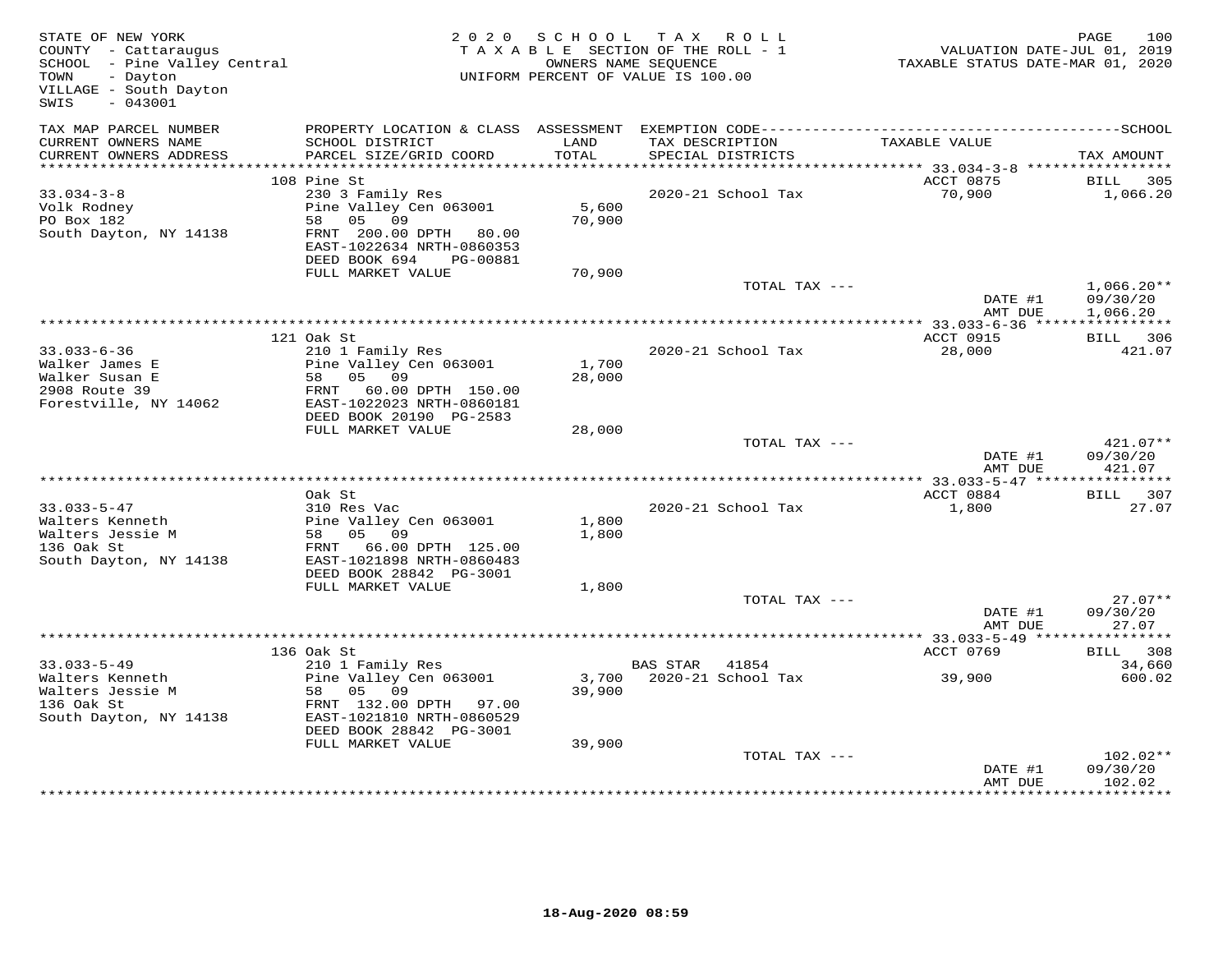| STATE OF NEW YORK<br>COUNTY - Cattaraugus<br>SCHOOL - Pine Valley Central<br>- Dayton<br>TOWN<br>VILLAGE - South Dayton<br>$-043001$<br>SWIS |                                                                                                                                                                            |                   | 2020 SCHOOL TAX ROLL<br>TAXABLE SECTION OF THE ROLL - 1<br>OWNERS NAME SEQUENCE<br>UNIFORM PERCENT OF VALUE IS 100.00 | VALUATION DATE-JUL 01, 2019<br>TAXABLE STATUS DATE-MAR 01, 2020 | 101<br>PAGE                          |
|----------------------------------------------------------------------------------------------------------------------------------------------|----------------------------------------------------------------------------------------------------------------------------------------------------------------------------|-------------------|-----------------------------------------------------------------------------------------------------------------------|-----------------------------------------------------------------|--------------------------------------|
| TAX MAP PARCEL NUMBER<br>CURRENT OWNERS NAME<br>CURRENT OWNERS ADDRESS                                                                       | PROPERTY LOCATION & CLASS ASSESSMENT<br>SCHOOL DISTRICT<br>PARCEL SIZE/GRID COORD                                                                                          | LAND<br>TOTAL     | TAX DESCRIPTION<br>SPECIAL DISTRICTS                                                                                  | TAXABLE VALUE                                                   | TAX AMOUNT                           |
| **********************                                                                                                                       | 18 Prospect St                                                                                                                                                             |                   |                                                                                                                       | ACCT 0898                                                       | <b>BILL</b> 309                      |
| $33.026 - 1 - 1$<br>Westlake Edgar George<br>PO Box 323<br>South Dayton, NY 14138                                                            | 210 1 Family Res<br>Pine Valley Cen 063001<br>58 05 09<br>ACRES 10.15 BANK 017<br>EAST-1022506 NRTH-0862322<br>DEED BOOK 28632 PG-8003                                     | 18,400<br>102,300 | 2020-21 School Tax                                                                                                    | 102,300                                                         | 1,538.40                             |
|                                                                                                                                              | FULL MARKET VALUE                                                                                                                                                          | 102,300           |                                                                                                                       |                                                                 |                                      |
|                                                                                                                                              |                                                                                                                                                                            |                   | TOTAL TAX ---                                                                                                         | DATE #1<br>AMT DUE                                              | $1,538.40**$<br>09/30/20<br>1,538.40 |
|                                                                                                                                              |                                                                                                                                                                            |                   |                                                                                                                       |                                                                 |                                      |
| $33.033 - 5 - 1$                                                                                                                             | 226 Oak St<br>210 1 Family Res                                                                                                                                             |                   | BAS STAR 41854                                                                                                        | ACCT 0822                                                       | BILL 310<br>30,200                   |
| Westling Joseph<br>Westling Betty Jo<br>226 Oak St<br>PO Box 433<br>South Dayton, NY 14138                                                   | Pine Valley Cen 063001<br>EAST-1021183 NRTH-0860995<br>DEED BOOK 4829    PG-2001                                                                                           | 30,200            | 2,100 2020-21 School Tax                                                                                              | 30,200                                                          | 454.15                               |
|                                                                                                                                              | FULL MARKET VALUE                                                                                                                                                          | 30,200            |                                                                                                                       |                                                                 |                                      |
|                                                                                                                                              |                                                                                                                                                                            |                   | TOTAL TAX ---                                                                                                         |                                                                 | $0.00**$                             |
|                                                                                                                                              | 69 Pine St                                                                                                                                                                 |                   |                                                                                                                       | ACCT 0660                                                       | BILL 311                             |
| $33.034 - 3 - 15$<br>Wickmark Bradley E<br>Wickmark Janet L<br>11246 Leon Rd<br>Cattaraugus, NY 14719                                        | 270 Mfg housing<br>Pine Valley Cen 063001<br>58 05 09<br>FRNT 55.50 DPTH 139.00<br>EAST-1022744 NRTH-0860059<br>DEED BOOK 8058 PG-2001                                     | 1,600<br>30,400   | 2020-21 School Tax                                                                                                    | 30,400                                                          | 457.16                               |
|                                                                                                                                              | FULL MARKET VALUE                                                                                                                                                          | 30,400            |                                                                                                                       |                                                                 |                                      |
|                                                                                                                                              |                                                                                                                                                                            |                   | TOTAL TAX ---                                                                                                         | DATE #1<br>AMT DUE                                              | 457.16**<br>09/30/20<br>457.16       |
|                                                                                                                                              |                                                                                                                                                                            |                   |                                                                                                                       |                                                                 |                                      |
| $33.033 - 6 - 15$<br>Wightman Jace H<br>211 Oak St<br>PO Box 383<br>S. Dayton, NY 14138                                                      | 211 Oak St<br>210 1 Family Res<br>Pine Valley Cen 063001<br>58 05 09<br>FRNT 60.00 DPTH 125.00<br>EAST-1021402 NRTH-0860622<br>DEED BOOK 9465 PG-8001<br>FULL MARKET VALUE | 33,900<br>33,900  | BAS STAR<br>41854<br>1,700 2020-21 School Tax                                                                         | ACCT 0704<br>33,900                                             | BILL 312<br>33,900<br>509.79         |
|                                                                                                                                              |                                                                                                                                                                            |                   | TOTAL TAX ---                                                                                                         | DATE #1<br>AMT DUE                                              | $11.79**$<br>09/30/20<br>11.79       |
|                                                                                                                                              |                                                                                                                                                                            |                   |                                                                                                                       |                                                                 |                                      |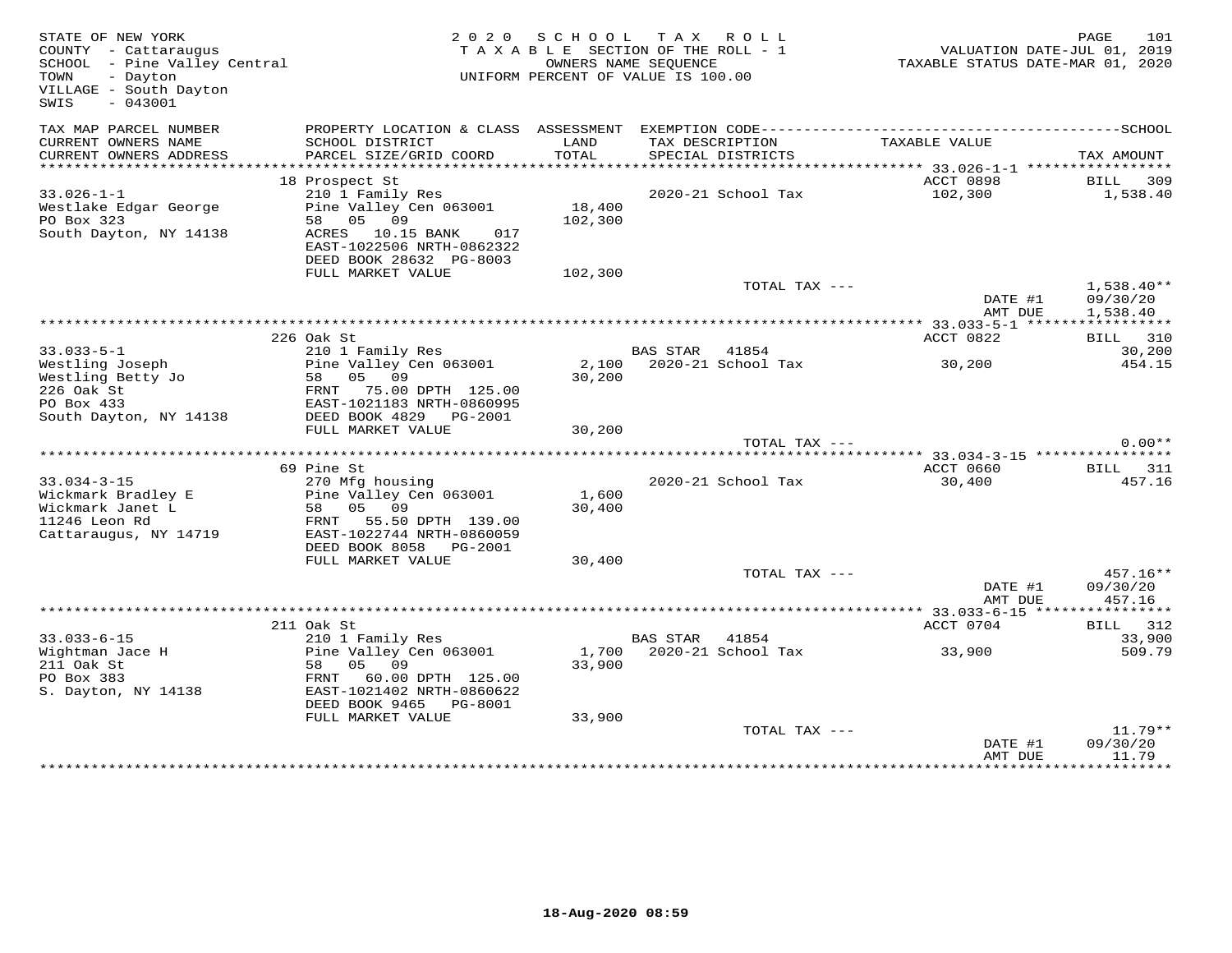| STATE OF NEW YORK<br>COUNTY - Cattaraugus<br>COUNTY - Cattaraugus<br>SCHOOL - Pine Valley Central<br>- Dayton<br>TOWN<br>VILLAGE - South Dayton<br>SWIS<br>$-043001$ |                                                                                              |                | 2020 SCHOOL TAX ROLL<br>TAXABLE SECTION OF THE ROLL - 1<br>OWNERS NAME SEQUENCE<br>UNIFORM PERCENT OF VALUE IS 100.00 | VALUATION DATE-JUL 01, 2019<br>TAXABLE STATUS DATE-MAR 01, 2020 | 102<br>PAGE                      |
|----------------------------------------------------------------------------------------------------------------------------------------------------------------------|----------------------------------------------------------------------------------------------|----------------|-----------------------------------------------------------------------------------------------------------------------|-----------------------------------------------------------------|----------------------------------|
| TAX MAP PARCEL NUMBER<br>CURRENT OWNERS NAME<br>CURRENT OWNERS ADDRESS                                                                                               | SCHOOL DISTRICT<br>PARCEL SIZE/GRID COORD                                                    | LAND<br>TOTAL  | TAX DESCRIPTION<br>SPECIAL DISTRICTS                                                                                  | TAXABLE VALUE                                                   | TAX AMOUNT                       |
|                                                                                                                                                                      |                                                                                              |                |                                                                                                                       |                                                                 |                                  |
| $33.033 - 6 - 40$                                                                                                                                                    | 88 First Ave<br>310 Res Vac                                                                  |                | 2020-21 School Tax                                                                                                    | ACCT 0880<br>6,700                                              | BILL 313<br>100.76               |
| Wilkey Edward<br>78                                                                                                                                                  | Pine Valley Cen 063001<br>58 05 09                                                           | 6,700<br>6,700 |                                                                                                                       |                                                                 |                                  |
|                                                                                                                                                                      | DEED BOOK 20200 PG-8061                                                                      |                |                                                                                                                       |                                                                 |                                  |
| PRIOR OWNER ON 3/01/2020<br>Cattaraugus County Land Bank C                                                                                                           | FULL MARKET VALUE                                                                            | 6,700          |                                                                                                                       |                                                                 |                                  |
|                                                                                                                                                                      |                                                                                              |                | TOTAL TAX ---                                                                                                         | DATE #1<br>AMT DUE                                              | $100.76**$<br>09/30/20<br>100.76 |
|                                                                                                                                                                      |                                                                                              |                |                                                                                                                       |                                                                 |                                  |
|                                                                                                                                                                      | 78 First Ave                                                                                 |                |                                                                                                                       | ACCT 0856                                                       | <b>BILL</b> 314                  |
| $33.033 - 6 - 41$<br>Wilkey Edward & Judy<br>Wilkey Timothy E<br>22 First St                                                                                         | 270 Mfg housing<br>Pine Valley Cen 063001                                                    | 66,500         | ENH STAR 41834<br>3,400 2020-21 School Tax                                                                            | 66,500                                                          | 66,500<br>1,000.03               |
| 22 First St<br>South Dayton, NY 14138 EAST-1021825 NRTH-0859883                                                                                                      | 58 05 09<br>FRNT 120.00 DPTH 208.00<br>DEED BOOK 2019 PG-11926                               |                |                                                                                                                       |                                                                 |                                  |
|                                                                                                                                                                      | FULL MARKET VALUE                                                                            | 66,500         |                                                                                                                       |                                                                 | $0.00**$                         |
|                                                                                                                                                                      |                                                                                              |                | TOTAL TAX ---                                                                                                         |                                                                 |                                  |
|                                                                                                                                                                      | 124 Oak St                                                                                   |                |                                                                                                                       | ACCT 0899 BILL 315                                              |                                  |
| $33.033 - 5 - 40$                                                                                                                                                    | 210 1 Family Res                                                                             |                | 2020-21 School Tax                                                                                                    | 43,700                                                          | 657.16                           |
| Williams Helen<br>Do Dox 233                                                                                                                                         | Pine Valley Cen 063001                                                                       | 1,700          |                                                                                                                       |                                                                 |                                  |
| South Dayton, NY 14138                                                                                                                                               | 58 05 09<br>FRNT 60.00 DPTH 125.00<br>EAST-1022058 NRTH-0860368<br>DEED BOOK 561<br>PG-00410 | 43,700         |                                                                                                                       |                                                                 |                                  |
|                                                                                                                                                                      | FULL MARKET VALUE                                                                            | 43,700         |                                                                                                                       |                                                                 |                                  |
|                                                                                                                                                                      |                                                                                              |                | TOTAL TAX ---                                                                                                         | DATE #1<br>AMT DUE                                              | $657.16**$<br>09/30/20<br>657.16 |
|                                                                                                                                                                      |                                                                                              |                |                                                                                                                       |                                                                 |                                  |
| $33.033 - 5 - 34$                                                                                                                                                    | 3 Park St<br>482 Det row bldg                                                                |                | 2020-21 School Tax                                                                                                    | ACCT 0719<br>48,800                                             | BILL 316<br>733.86               |
| Winship Craig<br>Minship Craig<br>9508 Cottage Road<br>South Dayton, NY 14138                                                                                        | Pine Valley Cen 063001<br>58 05 09<br>FRNT 35.10 DPTH 95.00<br>EAST-1022264 NRTH-0860581     | 900<br>48,800  |                                                                                                                       |                                                                 |                                  |
|                                                                                                                                                                      | DEED BOOK 21002 PG-6002<br>FULL MARKET VALUE                                                 | 48,800         |                                                                                                                       |                                                                 |                                  |
|                                                                                                                                                                      |                                                                                              |                | TOTAL TAX ---                                                                                                         | DATE #1<br>AMT DUE                                              | 733.86**<br>09/30/20<br>733.86   |
|                                                                                                                                                                      |                                                                                              |                |                                                                                                                       |                                                                 | **********                       |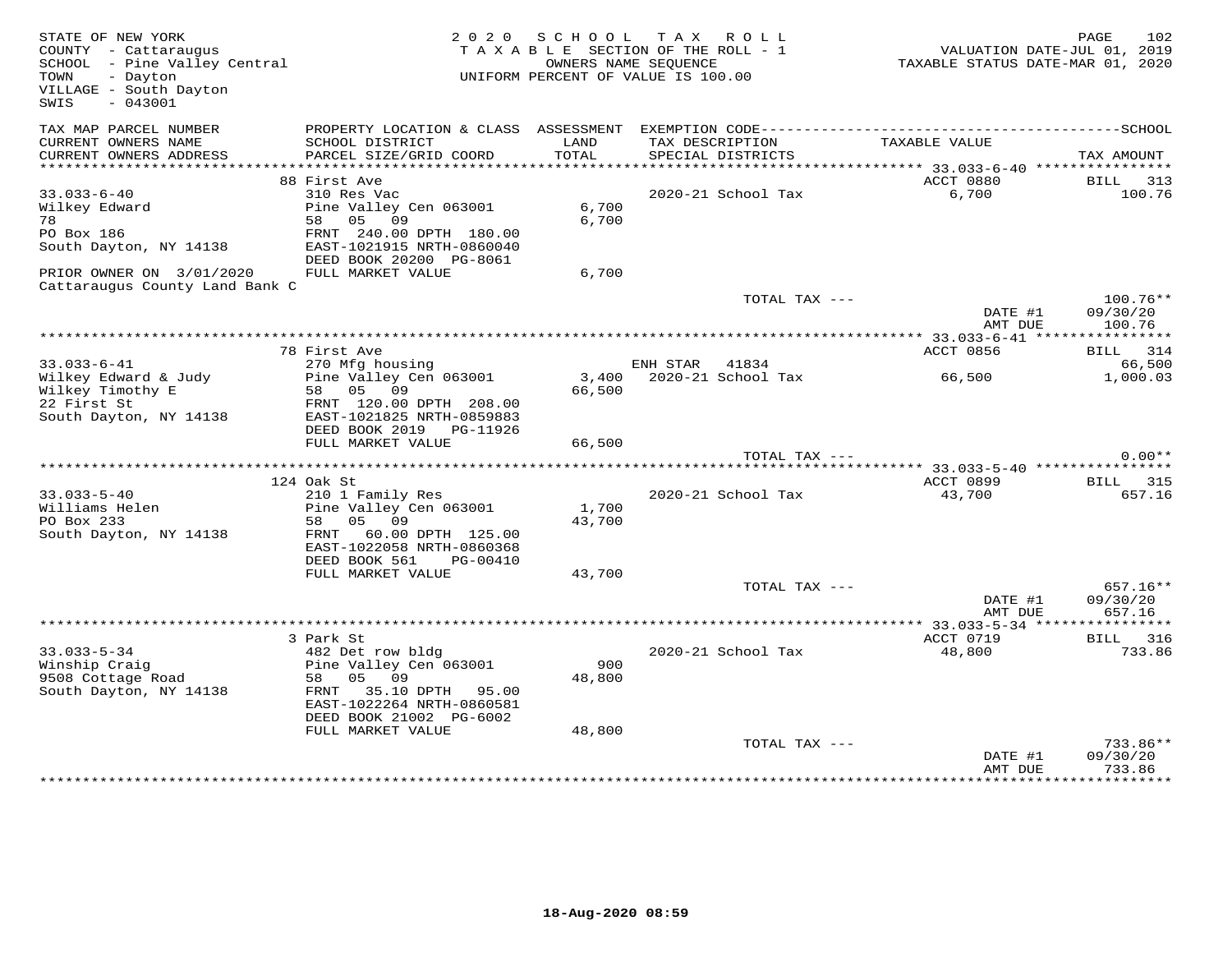| TAX MAP PARCEL NUMBER<br>PROPERTY LOCATION & CLASS ASSESSMENT<br>TAX DESCRIPTION<br>CURRENT OWNERS NAME<br>SCHOOL DISTRICT<br>LAND<br>TAXABLE VALUE<br>CURRENT OWNERS ADDRESS<br>PARCEL SIZE/GRID COORD<br>TOTAL<br>SPECIAL DISTRICTS<br>************************<br>5 Park St<br>ACCT 0902<br>BILL<br>$33.033 - 5 - 33$<br>464 Office bldg.<br>2020-21 School Tax<br>69,600<br>1,000<br>Winship Craig B<br>Pine Valley Cen 063001<br>69,600<br>9508 Cottage Road<br>58 05 09<br>South Dayton, NY 14138<br>FRNT 37.00 DPTH 91.00<br>EAST-1022281 NRTH-0860622<br>DEED BOOK 21002 PG-6002<br>FULL MARKET VALUE<br>69,600<br>TOTAL TAX ---<br>DATE #1<br>AMT DUE<br>ACCT 0903<br>Main St<br>$33.026 - 1 - 3$<br>323 Vacant rural<br>2020-21 School Tax<br>7,400<br>Pine Valley Cen 063001<br>Winship Don B<br>7,400<br>PO Box 271<br>58 05 09<br>7,400<br>South Dayton, NY 14138<br>ACRES 18.33<br>EAST-1023855 NRTH-0863467<br>DEED BOOK 760<br>PG-00095<br>FULL MARKET VALUE<br>7,400<br>TOTAL TAX ---<br>DATE #1<br>AMT DUE<br>ACCT 0814<br>125 Maple St<br>$33.033 - 4 - 35$<br>210 1 Family Res<br>BAS STAR 41854<br>Witherell Gloria<br>Pine Valley Cen 063001<br>4,200 2020-21 School Tax<br>68,000<br>PO Box 18<br>58 05 09<br>68,000<br>South Dayton, NY 14138<br>FRNT 150.00 DPTH 150.00<br>EAST-1021506 NRTH-0861380<br>DEED BOOK 864<br>PG-00112<br>FULL MARKET VALUE<br>68,000<br>TOTAL TAX ---<br>DATE #1<br>AMT DUE<br>************ 33.034-3-13.1 *<br>Mill St<br>ACCT 0905<br>$33.034 - 3 - 13.1$<br>312 Vac w/imprv<br>2020-21 School Tax<br>3,700<br>Witherell Margaret<br>Pine Valley Cen 063001<br>1,000<br>58 05 09<br>10341 Rte 62<br>3,700<br>Gowanda, NY 14070<br>FRNT 35.00 DPTH 125.00<br>EAST-1022851 NRTH-0860275<br>DEED BOOK 892<br>PG-01007<br>FULL MARKET VALUE<br>3,700 | STATE OF NEW YORK<br>COUNTY - Cattaraugus<br>SCHOOL - Pine Valley Central<br>- Dayton<br>TOWN<br>VILLAGE - South Dayton<br>$-043001$<br>SWIS | 2020 SCHOOL | TAX ROLL<br>TAXABLE SECTION OF THE ROLL - 1<br>OWNERS NAME SEQUENCE<br>UNIFORM PERCENT OF VALUE IS 100.00 | VALUATION DATE-JUL 01, 2019<br>TAXABLE STATUS DATE-MAR 01, 2020 | 103<br>PAGE                    |
|--------------------------------------------------------------------------------------------------------------------------------------------------------------------------------------------------------------------------------------------------------------------------------------------------------------------------------------------------------------------------------------------------------------------------------------------------------------------------------------------------------------------------------------------------------------------------------------------------------------------------------------------------------------------------------------------------------------------------------------------------------------------------------------------------------------------------------------------------------------------------------------------------------------------------------------------------------------------------------------------------------------------------------------------------------------------------------------------------------------------------------------------------------------------------------------------------------------------------------------------------------------------------------------------------------------------------------------------------------------------------------------------------------------------------------------------------------------------------------------------------------------------------------------------------------------------------------------------------------------------------------------------------------------------------------------------------------------------------------------------------------------------------------------------------------|----------------------------------------------------------------------------------------------------------------------------------------------|-------------|-----------------------------------------------------------------------------------------------------------|-----------------------------------------------------------------|--------------------------------|
|                                                                                                                                                                                                                                                                                                                                                                                                                                                                                                                                                                                                                                                                                                                                                                                                                                                                                                                                                                                                                                                                                                                                                                                                                                                                                                                                                                                                                                                                                                                                                                                                                                                                                                                                                                                                        |                                                                                                                                              |             |                                                                                                           |                                                                 | TAX AMOUNT                     |
|                                                                                                                                                                                                                                                                                                                                                                                                                                                                                                                                                                                                                                                                                                                                                                                                                                                                                                                                                                                                                                                                                                                                                                                                                                                                                                                                                                                                                                                                                                                                                                                                                                                                                                                                                                                                        |                                                                                                                                              |             |                                                                                                           |                                                                 |                                |
|                                                                                                                                                                                                                                                                                                                                                                                                                                                                                                                                                                                                                                                                                                                                                                                                                                                                                                                                                                                                                                                                                                                                                                                                                                                                                                                                                                                                                                                                                                                                                                                                                                                                                                                                                                                                        |                                                                                                                                              |             |                                                                                                           |                                                                 | 317<br>1,046.65                |
|                                                                                                                                                                                                                                                                                                                                                                                                                                                                                                                                                                                                                                                                                                                                                                                                                                                                                                                                                                                                                                                                                                                                                                                                                                                                                                                                                                                                                                                                                                                                                                                                                                                                                                                                                                                                        |                                                                                                                                              |             |                                                                                                           |                                                                 | $1,046.65**$<br>09/30/20       |
|                                                                                                                                                                                                                                                                                                                                                                                                                                                                                                                                                                                                                                                                                                                                                                                                                                                                                                                                                                                                                                                                                                                                                                                                                                                                                                                                                                                                                                                                                                                                                                                                                                                                                                                                                                                                        |                                                                                                                                              |             |                                                                                                           |                                                                 | 1,046.65                       |
|                                                                                                                                                                                                                                                                                                                                                                                                                                                                                                                                                                                                                                                                                                                                                                                                                                                                                                                                                                                                                                                                                                                                                                                                                                                                                                                                                                                                                                                                                                                                                                                                                                                                                                                                                                                                        |                                                                                                                                              |             |                                                                                                           |                                                                 |                                |
|                                                                                                                                                                                                                                                                                                                                                                                                                                                                                                                                                                                                                                                                                                                                                                                                                                                                                                                                                                                                                                                                                                                                                                                                                                                                                                                                                                                                                                                                                                                                                                                                                                                                                                                                                                                                        |                                                                                                                                              |             |                                                                                                           |                                                                 | BILL 318<br>111.28             |
|                                                                                                                                                                                                                                                                                                                                                                                                                                                                                                                                                                                                                                                                                                                                                                                                                                                                                                                                                                                                                                                                                                                                                                                                                                                                                                                                                                                                                                                                                                                                                                                                                                                                                                                                                                                                        |                                                                                                                                              |             |                                                                                                           |                                                                 |                                |
|                                                                                                                                                                                                                                                                                                                                                                                                                                                                                                                                                                                                                                                                                                                                                                                                                                                                                                                                                                                                                                                                                                                                                                                                                                                                                                                                                                                                                                                                                                                                                                                                                                                                                                                                                                                                        |                                                                                                                                              |             |                                                                                                           |                                                                 | 111.28**<br>09/30/20<br>111.28 |
|                                                                                                                                                                                                                                                                                                                                                                                                                                                                                                                                                                                                                                                                                                                                                                                                                                                                                                                                                                                                                                                                                                                                                                                                                                                                                                                                                                                                                                                                                                                                                                                                                                                                                                                                                                                                        |                                                                                                                                              |             |                                                                                                           |                                                                 | BILL 319                       |
|                                                                                                                                                                                                                                                                                                                                                                                                                                                                                                                                                                                                                                                                                                                                                                                                                                                                                                                                                                                                                                                                                                                                                                                                                                                                                                                                                                                                                                                                                                                                                                                                                                                                                                                                                                                                        |                                                                                                                                              |             |                                                                                                           |                                                                 | 34,660                         |
|                                                                                                                                                                                                                                                                                                                                                                                                                                                                                                                                                                                                                                                                                                                                                                                                                                                                                                                                                                                                                                                                                                                                                                                                                                                                                                                                                                                                                                                                                                                                                                                                                                                                                                                                                                                                        |                                                                                                                                              |             |                                                                                                           |                                                                 | 1,022.59                       |
|                                                                                                                                                                                                                                                                                                                                                                                                                                                                                                                                                                                                                                                                                                                                                                                                                                                                                                                                                                                                                                                                                                                                                                                                                                                                                                                                                                                                                                                                                                                                                                                                                                                                                                                                                                                                        |                                                                                                                                              |             |                                                                                                           |                                                                 | $524.59**$                     |
|                                                                                                                                                                                                                                                                                                                                                                                                                                                                                                                                                                                                                                                                                                                                                                                                                                                                                                                                                                                                                                                                                                                                                                                                                                                                                                                                                                                                                                                                                                                                                                                                                                                                                                                                                                                                        |                                                                                                                                              |             |                                                                                                           |                                                                 | 09/30/20<br>524.59             |
|                                                                                                                                                                                                                                                                                                                                                                                                                                                                                                                                                                                                                                                                                                                                                                                                                                                                                                                                                                                                                                                                                                                                                                                                                                                                                                                                                                                                                                                                                                                                                                                                                                                                                                                                                                                                        |                                                                                                                                              |             |                                                                                                           |                                                                 | * * * * * * * * * * * *        |
|                                                                                                                                                                                                                                                                                                                                                                                                                                                                                                                                                                                                                                                                                                                                                                                                                                                                                                                                                                                                                                                                                                                                                                                                                                                                                                                                                                                                                                                                                                                                                                                                                                                                                                                                                                                                        |                                                                                                                                              |             |                                                                                                           |                                                                 | BILL 320<br>55.64              |
| TOTAL TAX ---<br>DATE #1<br>AMT DUE                                                                                                                                                                                                                                                                                                                                                                                                                                                                                                                                                                                                                                                                                                                                                                                                                                                                                                                                                                                                                                                                                                                                                                                                                                                                                                                                                                                                                                                                                                                                                                                                                                                                                                                                                                    |                                                                                                                                              |             |                                                                                                           |                                                                 | $55.64**$<br>09/30/20<br>55.64 |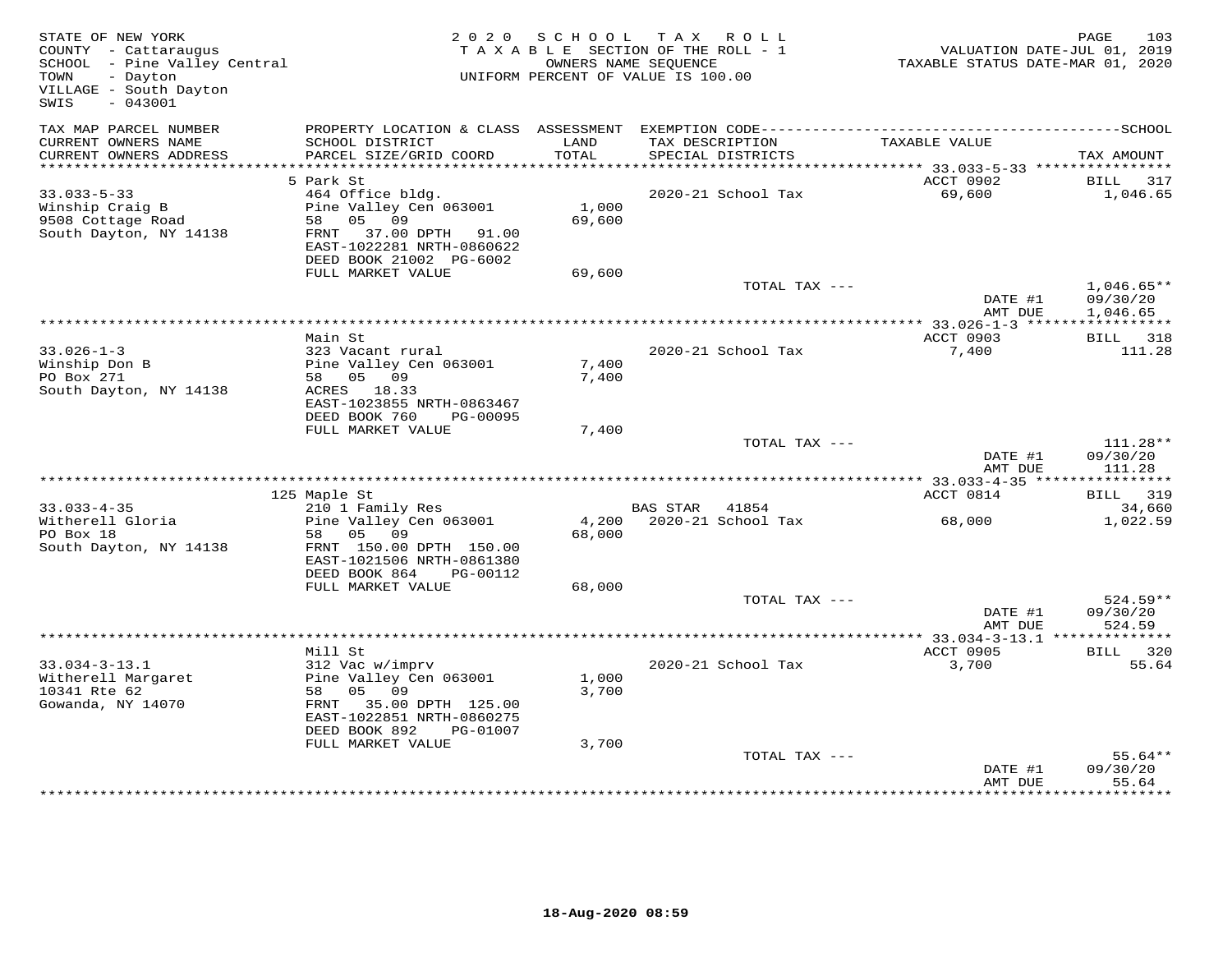| STATE OF NEW YORK<br>COUNTY - Cattaraugus<br>SCHOOL - Pine Valley Central<br>- Dayton<br>TOWN<br>VILLAGE - South Dayton<br>SWIS<br>$-043001$ |                                                      | 2020 SCHOOL TAX ROLL<br>TAXABLE SECTION OF THE ROLL - 1<br>OWNERS NAME SEQUENCE<br>UNIFORM PERCENT OF VALUE IS 100.00 |                |                    | VALUATION DATE-JUL 01, 2019<br>TAXABLE STATUS DATE-MAR 01, 2020 | PAGE       | 104       |
|----------------------------------------------------------------------------------------------------------------------------------------------|------------------------------------------------------|-----------------------------------------------------------------------------------------------------------------------|----------------|--------------------|-----------------------------------------------------------------|------------|-----------|
| TAX MAP PARCEL NUMBER                                                                                                                        |                                                      |                                                                                                                       |                |                    |                                                                 |            |           |
| CURRENT OWNERS NAME                                                                                                                          | SCHOOL DISTRICT                                      | LAND                                                                                                                  |                | TAX DESCRIPTION    | TAXABLE VALUE                                                   |            |           |
| CURRENT OWNERS ADDRESS                                                                                                                       | PARCEL SIZE/GRID COORD                               | TOTAL                                                                                                                 |                | SPECIAL DISTRICTS  |                                                                 | TAX AMOUNT |           |
|                                                                                                                                              |                                                      |                                                                                                                       |                |                    |                                                                 |            |           |
|                                                                                                                                              | 23 First St                                          |                                                                                                                       |                |                    | ACCT 0825                                                       |            | BILL 321  |
| $33.033 - 6 - 8$                                                                                                                             | 210 1 Family Res                                     |                                                                                                                       | ENH STAR       | 41834              |                                                                 |            | 40,300    |
| Woltz Betty B                                                                                                                                | Pine Valley Cen 063001                               | 1,700                                                                                                                 |                | 2020-21 School Tax | 40,300                                                          |            | 606.03    |
| Woltz Martin D                                                                                                                               | 58 05 09                                             | 40,300                                                                                                                |                |                    |                                                                 |            |           |
| 23 First St                                                                                                                                  | FRNT<br>60.00 DPTH 150.00                            |                                                                                                                       |                |                    |                                                                 |            |           |
| PO Box 164                                                                                                                                   | BANK<br>032                                          |                                                                                                                       |                |                    |                                                                 |            |           |
| South Dayton, NY 14138                                                                                                                       | EAST-1021437 NRTH-0860337<br>DEED BOOK 10559 PG-3001 |                                                                                                                       |                |                    |                                                                 |            |           |
|                                                                                                                                              | FULL MARKET VALUE                                    | 40,300                                                                                                                |                |                    |                                                                 |            |           |
|                                                                                                                                              |                                                      |                                                                                                                       |                | TOTAL TAX ---      |                                                                 |            | $0.00**$  |
|                                                                                                                                              |                                                      |                                                                                                                       |                |                    |                                                                 |            |           |
|                                                                                                                                              | 24 Second Ave                                        |                                                                                                                       |                |                    | ACCT 0885                                                       |            | BILL 322  |
| $33.033 - 6 - 4$                                                                                                                             | 210 1 Family Res                                     |                                                                                                                       | ENH STAR 41834 |                    |                                                                 |            | 59,400    |
| Wutz Thomas M                                                                                                                                | Pine Valley Cen 063001                               | 15,600                                                                                                                |                | 2020-21 School Tax | 59,400                                                          |            | 893.26    |
| Wutz Mary Ann                                                                                                                                | 58 05 09                                             | 59,400                                                                                                                |                |                    |                                                                 |            |           |
| PO Box 68                                                                                                                                    | ACRES 1.20                                           |                                                                                                                       |                |                    |                                                                 |            |           |
| South Dayton, NY 14138                                                                                                                       | EAST-1021217 NRTH-0860143                            |                                                                                                                       |                |                    |                                                                 |            |           |
|                                                                                                                                              | DEED BOOK 867<br>PG-00663                            |                                                                                                                       |                |                    |                                                                 |            |           |
|                                                                                                                                              | FULL MARKET VALUE                                    | 59,400                                                                                                                |                |                    |                                                                 |            |           |
|                                                                                                                                              |                                                      |                                                                                                                       |                | TOTAL TAX ---      |                                                                 |            | $0.00**$  |
|                                                                                                                                              |                                                      |                                                                                                                       |                |                    |                                                                 |            |           |
|                                                                                                                                              | Mechanic St                                          |                                                                                                                       |                |                    | ACCT 1241                                                       |            | BILL 323  |
| $33.034 - 3 - 10.2$                                                                                                                          | 210 1 Family Res                                     |                                                                                                                       | ENH STAR 41834 |                    |                                                                 |            | 56,000    |
| Youmans Claudia                                                                                                                              | Pine Valley Cen 063001                               | 3,400                                                                                                                 |                | 2020-21 School Tax | 56,000                                                          |            | 842.13    |
| PO Box 345                                                                                                                                   | 58 05 09                                             | 56,000                                                                                                                |                |                    |                                                                 |            |           |
| South Dayton, NY 14138                                                                                                                       | FRNT 120.00 DPTH 125.00                              |                                                                                                                       |                |                    |                                                                 |            |           |
|                                                                                                                                              | EAST-1023007 NRTH-0860263                            |                                                                                                                       |                |                    |                                                                 |            |           |
|                                                                                                                                              | DEED BOOK 00935 PG-00717<br>FULL MARKET VALUE        | 56,000                                                                                                                |                |                    |                                                                 |            |           |
|                                                                                                                                              |                                                      |                                                                                                                       |                | TOTAL TAX ---      |                                                                 |            | $0.00**$  |
|                                                                                                                                              |                                                      |                                                                                                                       |                |                    |                                                                 |            |           |
|                                                                                                                                              | 111 Maple St                                         |                                                                                                                       |                |                    | ACCT 0783                                                       |            | BILL 324  |
| $33.034 - 3 - 10.1$                                                                                                                          | 312 Vac w/imprv                                      |                                                                                                                       |                | 2020-21 School Tax | 3,300                                                           |            | 49.63     |
| Youmans Claudia J                                                                                                                            | Pine Valley Cen 063001                               | 1,700                                                                                                                 |                |                    |                                                                 |            |           |
| 111 Mechanic St                                                                                                                              | 58 05 09                                             | 3,300                                                                                                                 |                |                    |                                                                 |            |           |
| PO Box 345                                                                                                                                   | FRNT 60.00 DPTH 125.00                               |                                                                                                                       |                |                    |                                                                 |            |           |
| South Dayton, NY 14138                                                                                                                       | EAST-1023065 NRTH-0860330                            |                                                                                                                       |                |                    |                                                                 |            |           |
|                                                                                                                                              | DEED BOOK 00992 PG-00916                             |                                                                                                                       |                |                    |                                                                 |            |           |
|                                                                                                                                              | FULL MARKET VALUE                                    | 3,300                                                                                                                 |                |                    |                                                                 |            |           |
|                                                                                                                                              |                                                      |                                                                                                                       |                | TOTAL TAX ---      |                                                                 |            | $49.63**$ |
|                                                                                                                                              |                                                      |                                                                                                                       |                |                    | DATE #1                                                         | 09/30/20   |           |
|                                                                                                                                              |                                                      |                                                                                                                       |                |                    | AMT DUE                                                         |            | 49.63     |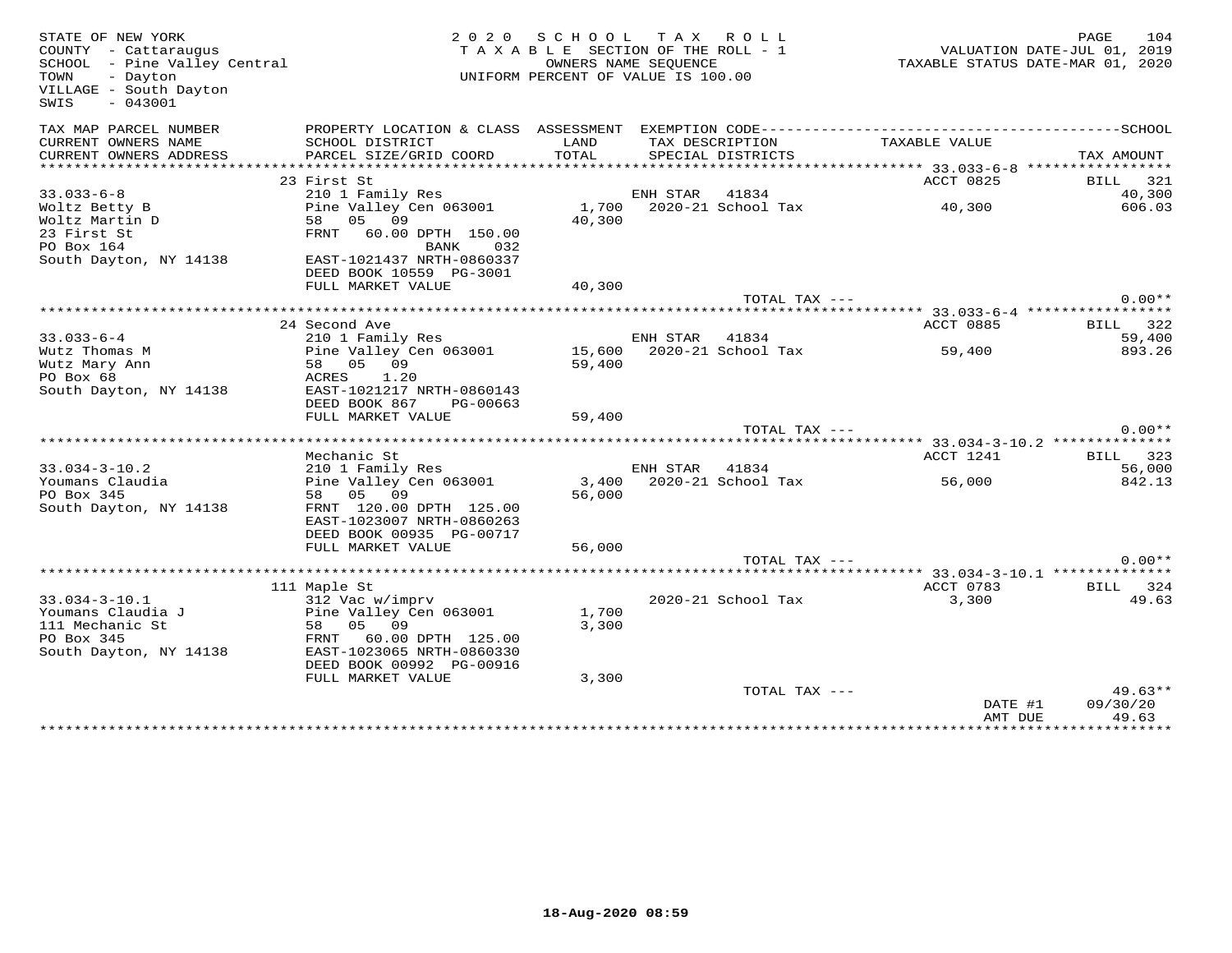| STATE OF NEW YORK<br>COUNTY - Cattaraugus<br>SCHOOL - Pine Valley Central<br>TOWN<br>- Dayton<br>VILLAGE - South Dayton<br>$-043001$<br>SWIS | 2 0 2 0                                                                           | S C H O O L<br>TAXABLE SECTION OF THE ROLL - 1<br>OWNERS NAME SEQUENCE<br>UNIFORM PERCENT OF VALUE IS 100.00 | T A X           | R O L L                              | TAXABLE STATUS DATE-MAR 01, 2020 | PAGE<br>VALUATION DATE-JUL 01, 2019 | 105              |
|----------------------------------------------------------------------------------------------------------------------------------------------|-----------------------------------------------------------------------------------|--------------------------------------------------------------------------------------------------------------|-----------------|--------------------------------------|----------------------------------|-------------------------------------|------------------|
| TAX MAP PARCEL NUMBER<br>CURRENT OWNERS NAME<br>CURRENT OWNERS ADDRESS                                                                       | PROPERTY LOCATION & CLASS ASSESSMENT<br>SCHOOL DISTRICT<br>PARCEL SIZE/GRID COORD | LAND<br>TOTAL                                                                                                |                 | TAX DESCRIPTION<br>SPECIAL DISTRICTS | TAXABLE VALUE                    | TAX AMOUNT                          |                  |
|                                                                                                                                              |                                                                                   |                                                                                                              |                 |                                      |                                  |                                     |                  |
|                                                                                                                                              | 28 Prospect St                                                                    |                                                                                                              |                 |                                      | ACCT 0910                        | BILL 325                            |                  |
| $33.025 - 1 - 7$                                                                                                                             | 210 1 Family Res                                                                  |                                                                                                              | ENH STAR 41834  |                                      |                                  |                                     | 80,630           |
| Young Judson J<br>Young Joanne K<br>28 Prospect St                                                                                           | Pine Valley Cen 063001<br>58 05<br>09<br>FRNT 200.00 DPTH 150.00                  | 95,400                                                                                                       |                 | 5,600 2020-21 School Tax             | 95,400                           |                                     | 1,434.63         |
| PO Box 102<br>South Dayton, NY 14138                                                                                                         | EAST-1022013 NRTH-0862147<br>DEED BOOK 708<br>PG-00975                            |                                                                                                              |                 |                                      |                                  |                                     |                  |
|                                                                                                                                              | FULL MARKET VALUE                                                                 | 95,400                                                                                                       |                 |                                      |                                  |                                     |                  |
|                                                                                                                                              |                                                                                   |                                                                                                              |                 | TOTAL TAX ---                        | DATE #1<br>AMT DUE               | 09/30/20<br>319.63                  | $319.63**$       |
|                                                                                                                                              |                                                                                   |                                                                                                              |                 |                                      |                                  |                                     |                  |
|                                                                                                                                              | Prospect St                                                                       |                                                                                                              |                 |                                      | ACCT 0911                        | BILL                                | 326              |
| $33.025 - 1 - 8$                                                                                                                             | 314 Rural vac<10                                                                  |                                                                                                              |                 | 2020-21 School Tax                   | 21,300                           |                                     | 320.31           |
| Young Judson J<br>Young Joanne K                                                                                                             | Pine Valley Cen 063001<br>58 05 09                                                | 21,300<br>21,300                                                                                             |                 |                                      |                                  |                                     |                  |
| 28 Prospect St                                                                                                                               | 6.70<br>ACRES                                                                     |                                                                                                              |                 |                                      |                                  |                                     |                  |
| PO Box 102                                                                                                                                   | EAST-1022092 NRTH-0862500                                                         |                                                                                                              |                 |                                      |                                  |                                     |                  |
| South Dayton, NY 14138                                                                                                                       | DEED BOOK 708<br>PG-00975                                                         |                                                                                                              |                 |                                      |                                  |                                     |                  |
|                                                                                                                                              | FULL MARKET VALUE                                                                 | 21,300                                                                                                       |                 |                                      |                                  |                                     |                  |
|                                                                                                                                              |                                                                                   |                                                                                                              |                 | TOTAL TAX ---                        | DATE #1                          | 09/30/20                            | $320.31**$       |
|                                                                                                                                              |                                                                                   |                                                                                                              |                 |                                      | AMT DUE                          | 320.31                              |                  |
|                                                                                                                                              |                                                                                   |                                                                                                              |                 |                                      |                                  |                                     |                  |
|                                                                                                                                              | 115 Cherry St                                                                     |                                                                                                              |                 |                                      | ACCT 0906                        | BILL                                | 327              |
| $33.033 - 3 - 11$<br>Youngman Christine A                                                                                                    | 210 1 Family Res<br>Pine Valley Cen 063001                                        | 2,100                                                                                                        | BAS STAR        | 41854<br>2020-21 School Tax          | 44,400                           |                                     | 34,660<br>667.69 |
| Meacham Birt<br>PO Box 146                                                                                                                   | 05 09<br>58<br>FRNT<br>75.00 DPTH 150.00                                          | 44,400                                                                                                       |                 |                                      |                                  |                                     |                  |
| South Dayton, NY 14138                                                                                                                       | BANK<br>017<br>EAST-1021338 NRTH-0861947<br>DEED BOOK 3362<br>PG-7002             |                                                                                                              |                 |                                      |                                  |                                     |                  |
|                                                                                                                                              | FULL MARKET VALUE                                                                 | 44,400                                                                                                       |                 |                                      |                                  |                                     |                  |
|                                                                                                                                              |                                                                                   |                                                                                                              |                 | TOTAL TAX ---                        | DATE #1                          | 09/30/20                            | $169.69**$       |
|                                                                                                                                              |                                                                                   |                                                                                                              |                 |                                      | AMT DUE                          | 169.69                              |                  |
|                                                                                                                                              | 4 Maple St                                                                        |                                                                                                              |                 |                                      | ACCT 0645                        | BILL 328                            |                  |
| $33.034 - 2 - 3$                                                                                                                             | 210 1 Family Res                                                                  |                                                                                                              | <b>BAS STAR</b> | 41854                                |                                  |                                     | 29,000           |
| Zollinger Geist Melanie                                                                                                                      | Pine Valley Cen 063001                                                            | 6,700                                                                                                        |                 | 2020-21 School Tax                   | 29,000                           |                                     | 436.10           |
| 4 Maple St<br>PO Box 123                                                                                                                     | 50/58 05<br>09<br>FRNT 240.00 DPTH 125.00                                         | 29,000                                                                                                       |                 |                                      |                                  |                                     |                  |
| South Dayton, NY 14138                                                                                                                       | EAST-1023229 NRTH-0860500                                                         |                                                                                                              |                 |                                      |                                  |                                     |                  |
|                                                                                                                                              | DEED BOOK 00849 PG-00901                                                          |                                                                                                              |                 |                                      |                                  |                                     |                  |
|                                                                                                                                              | FULL MARKET VALUE                                                                 | 29,000                                                                                                       |                 |                                      |                                  |                                     |                  |
|                                                                                                                                              |                                                                                   |                                                                                                              |                 | TOTAL TAX ---                        |                                  |                                     | $0.00**$         |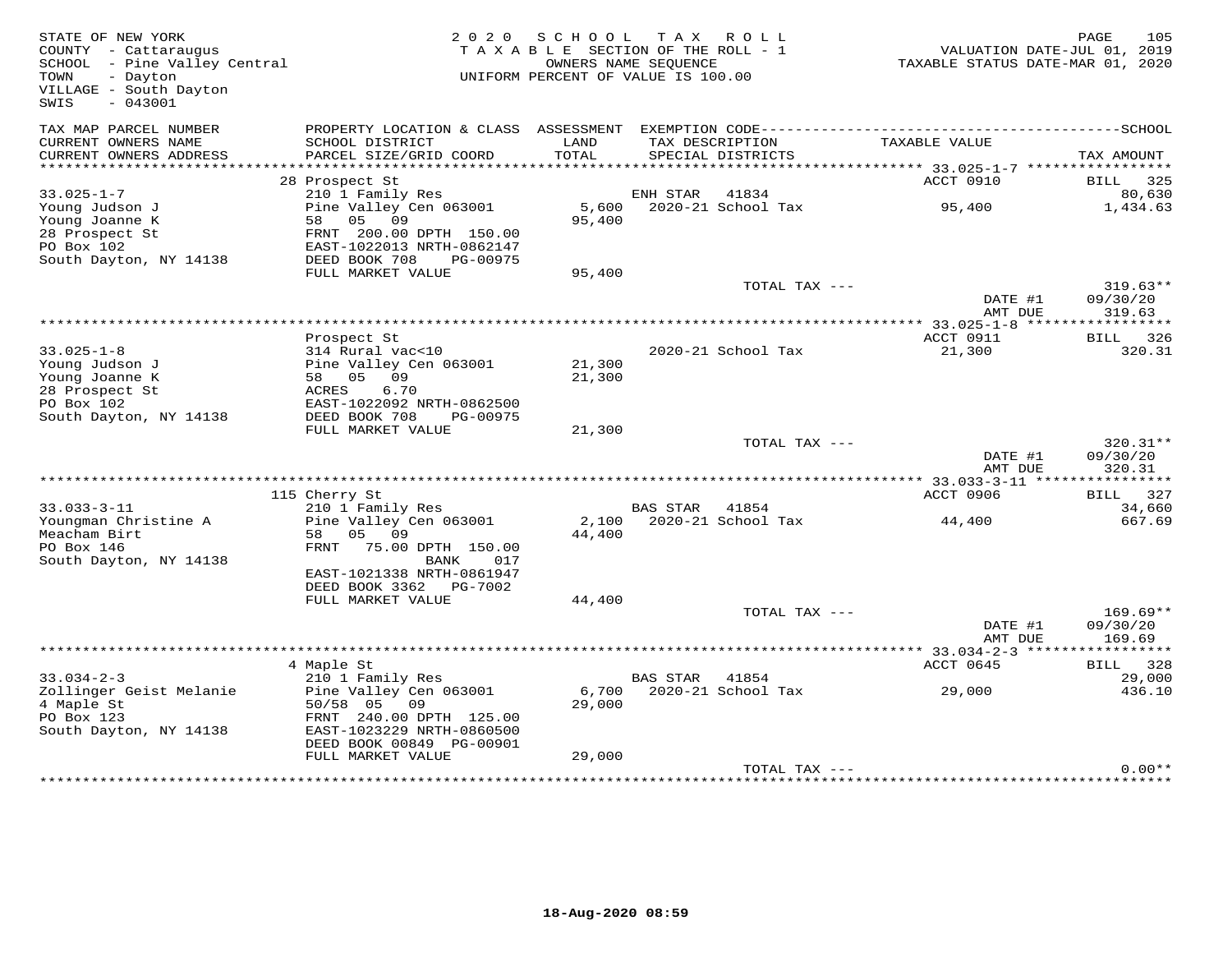| STATE OF NEW YORK<br>COUNTY - Cattaraugus<br>SCHOOL - Pine Valley Central<br>TOWN<br>- Dayton<br>VILLAGE - South Dayton<br>$-043001$<br>SWIS | 2 0 2 0                                                                | SCHOOL           | TAX ROLL<br>TAXABLE SECTION OF THE ROLL - 1<br>OWNERS NAME SEQUENCE<br>UNIFORM PERCENT OF VALUE IS 100.00 |               | TAXABLE STATUS DATE-MAR 01, 2020 | 106<br>PAGE<br>VALUATION DATE-JUL 01, 2019 |
|----------------------------------------------------------------------------------------------------------------------------------------------|------------------------------------------------------------------------|------------------|-----------------------------------------------------------------------------------------------------------|---------------|----------------------------------|--------------------------------------------|
| TAX MAP PARCEL NUMBER                                                                                                                        | PROPERTY LOCATION & CLASS ASSESSMENT                                   |                  |                                                                                                           |               |                                  |                                            |
| CURRENT OWNERS NAME<br>CURRENT OWNERS ADDRESS                                                                                                | SCHOOL DISTRICT<br>PARCEL SIZE/GRID COORD                              | LAND<br>TOTAL    | TAX DESCRIPTION<br>SPECIAL DISTRICTS                                                                      |               | TAXABLE VALUE                    | TAX AMOUNT                                 |
| ******************                                                                                                                           |                                                                        |                  |                                                                                                           |               |                                  |                                            |
|                                                                                                                                              | 219 Mill St                                                            |                  |                                                                                                           |               | ACCT 0878                        | BILL<br>329                                |
| $33.034 - 1 - 17$                                                                                                                            | 210 1 Family Res                                                       |                  | <b>BAS STAR</b>                                                                                           | 41854         |                                  | 30,800                                     |
| Zollinger Jason L<br>219 Mill St                                                                                                             | Pine Valley Cen 063001<br>58 05<br>09                                  | 15,000<br>30,800 | 2020-21 School Tax                                                                                        |               | 30,800                           | 463.17                                     |
| S. Dayton, NY 14138                                                                                                                          | Lot 50<br>1.00<br>ACRES<br>EAST-1023164 NRTH-0860938<br>DEED BOOK 9688 |                  |                                                                                                           |               |                                  |                                            |
|                                                                                                                                              | PG-6001<br>FULL MARKET VALUE                                           | 30,800           |                                                                                                           |               |                                  |                                            |
|                                                                                                                                              |                                                                        |                  |                                                                                                           | TOTAL TAX --- |                                  | $0.00**$                                   |
|                                                                                                                                              |                                                                        |                  |                                                                                                           |               |                                  |                                            |
|                                                                                                                                              | 210 Mill St                                                            |                  |                                                                                                           |               | ACCT 0812                        | 330<br>BILL                                |
| $33.034 - 2 - 6$                                                                                                                             | 210 1 Family Res                                                       |                  | ENH STAR                                                                                                  | 41834         |                                  | 47,900                                     |
| Zollinger Wanda                                                                                                                              | Pine Valley Cen 063001                                                 | 2,500            | 2020-21 School Tax                                                                                        |               | 47,900                           | 720.32                                     |
| PO Box 38                                                                                                                                    | 05 09<br>58                                                            | 47,900           |                                                                                                           |               |                                  |                                            |
| South Dayton, NY 14138                                                                                                                       | FRNT<br>90.00 DPTH 125.00<br>EAST-1023135 NRTH-0860599                 |                  |                                                                                                           |               |                                  |                                            |
|                                                                                                                                              | DEED BOOK 785<br>PG-00444                                              |                  |                                                                                                           |               |                                  |                                            |
|                                                                                                                                              | FULL MARKET VALUE                                                      | 47,900           |                                                                                                           |               |                                  | $0.00**$                                   |
|                                                                                                                                              |                                                                        |                  |                                                                                                           | TOTAL TAX --- |                                  |                                            |
|                                                                                                                                              | 308 Oak St                                                             |                  |                                                                                                           |               | <b>ACCT 0918</b>                 | BILL 331                                   |
| $33.033 - 3 - 30$                                                                                                                            | 210 1 Family Res                                                       |                  | 2020-21 School Tax                                                                                        |               | 57,000                           | 857.17                                     |
| Zynda Thomas C                                                                                                                               | Pine Valley Cen 063001                                                 | 2,600            |                                                                                                           |               |                                  |                                            |
| Zynda Kathleen M                                                                                                                             | 05 09<br>58                                                            | 57,000           |                                                                                                           |               |                                  |                                            |
| 308 Oak St                                                                                                                                   | 93.00 DPTH 95.40<br>FRNT                                               |                  |                                                                                                           |               |                                  |                                            |
| South Dayton, NY 14138                                                                                                                       | EAST-1021005 NRTH-0861144                                              |                  |                                                                                                           |               |                                  |                                            |
|                                                                                                                                              | DEED BOOK 29979 PG-2001<br>FULL MARKET VALUE                           | 57,000           |                                                                                                           |               |                                  |                                            |
|                                                                                                                                              |                                                                        |                  |                                                                                                           | TOTAL TAX --- |                                  | $857.17**$                                 |
|                                                                                                                                              |                                                                        |                  |                                                                                                           |               | DATE #1<br>AMT DUE               | 09/30/20<br>857.17                         |
|                                                                                                                                              |                                                                        |                  |                                                                                                           |               | * * * * * * * * * * * * * * *    | * * * * * * * * * * *                      |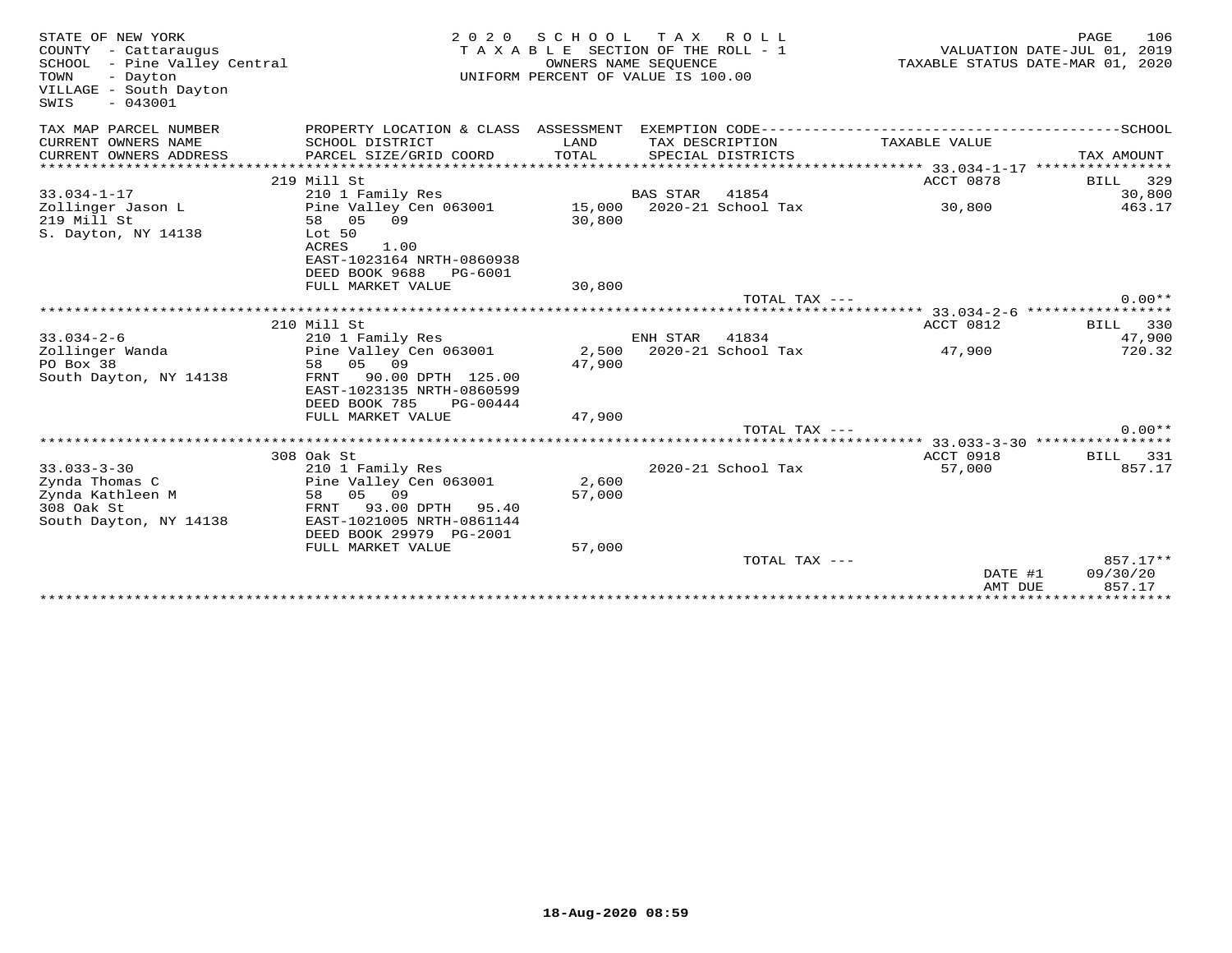| STATE OF NEW YORK            | 2020 SCHOOL TAX ROLL                  | 107<br>PAGE                      |
|------------------------------|---------------------------------------|----------------------------------|
| COUNTY - Cattaraugus         | T A X A B L E SECTION OF THE ROLL - 1 | VALUATION DATE-JUL 01, 2019      |
| SCHOOL - Pine Valley Central |                                       | TAXABLE STATUS DATE-MAR 01, 2020 |
| TOWN - Dayton                | UNIFORM PERCENT OF VALUE IS 100.00    | RPS155/V04/L015                  |
| VILLAGE - South Dayton       |                                       | CURRENT DATE 8/18/2020           |
| SWIS<br>$-043001$            |                                       |                                  |
|                              | ROLL SUB SECTION- - TOTALS            |                                  |

\*\*\* S P E C I A L D I S T R I C T S U M M A R Y \*\*\*

| CODE | DISTRICT NAME       | TOTAL<br>PARCELS | EXTENSION<br>TYPE | EXTENSION<br>VALUE | AD VALOREM<br>VALUE | EXEMPT<br>AMOUNT | TAXABLE<br>VALUE | TOTAL<br>TAX |
|------|---------------------|------------------|-------------------|--------------------|---------------------|------------------|------------------|--------------|
|      | OT300 Omitted tax - |                  | MOVTAX            | 408.42             |                     |                  | 408.42           | 408.42       |

\*\*\* S C H O O L D I S T R I C T S U M M A R Y \*\*\*

| CODE   | DISTRICT NAME       | TOTAL<br>PARCELS | ASSESSED<br>LAND | ASSESSED<br>TOTAL | <b>EXEMPT</b><br>AMOUNT | TOTAL<br>TAXABLE |            |
|--------|---------------------|------------------|------------------|-------------------|-------------------------|------------------|------------|
|        |                     |                  |                  |                   | STAR AMOUNT             | STAR TAXABLE     | TOTAL TAX  |
|        | Pine Valley Central | 290              | 1886,500         | 15932,600         | 139,522                 | 15,793,078       |            |
| 063001 |                     |                  |                  |                   | 4759,830                | 11,033,248       | 165,918.82 |
|        | $SUB - TO TAL$      | 290              | 1886,500         | 15932,600         | 139,522                 | 15,793,078       |            |
|        | SUB - TO TAL(CONT)  |                  |                  |                   | 4759,830                | 11,033,248       | 165,918.82 |
|        | TOTAL               | 290              | 1886,500         | 15932,600         | 139,522                 | 15,793,078       |            |
|        |                     |                  |                  |                   |                         |                  |            |
|        | T O T A L (CONT)    |                  |                  |                   | 4759,830                | 11,033,248       | 165,918.82 |

\*\*\* S Y S T E M C O D E S S U M M A R Y \*\*\*

## NO SYSTEM EXEMPTIONS AT THIS LEVEL

\*\*\* E X E M P T I O N S U M M A R Y \*\*\*

| DESCRIPTION | TOTAL<br>PARCELS | SCHOOL   |  |  |
|-------------|------------------|----------|--|--|
| AG DIST     | 9                | 137,872  |  |  |
| ENH STAR    | 35               | 2028,550 |  |  |
| BAS STAR    | 80               | 2731,280 |  |  |
| SILO T/C/S  |                  | 1,650    |  |  |
| TOTAL       | 125              | 4899,352 |  |  |
|             |                  |          |  |  |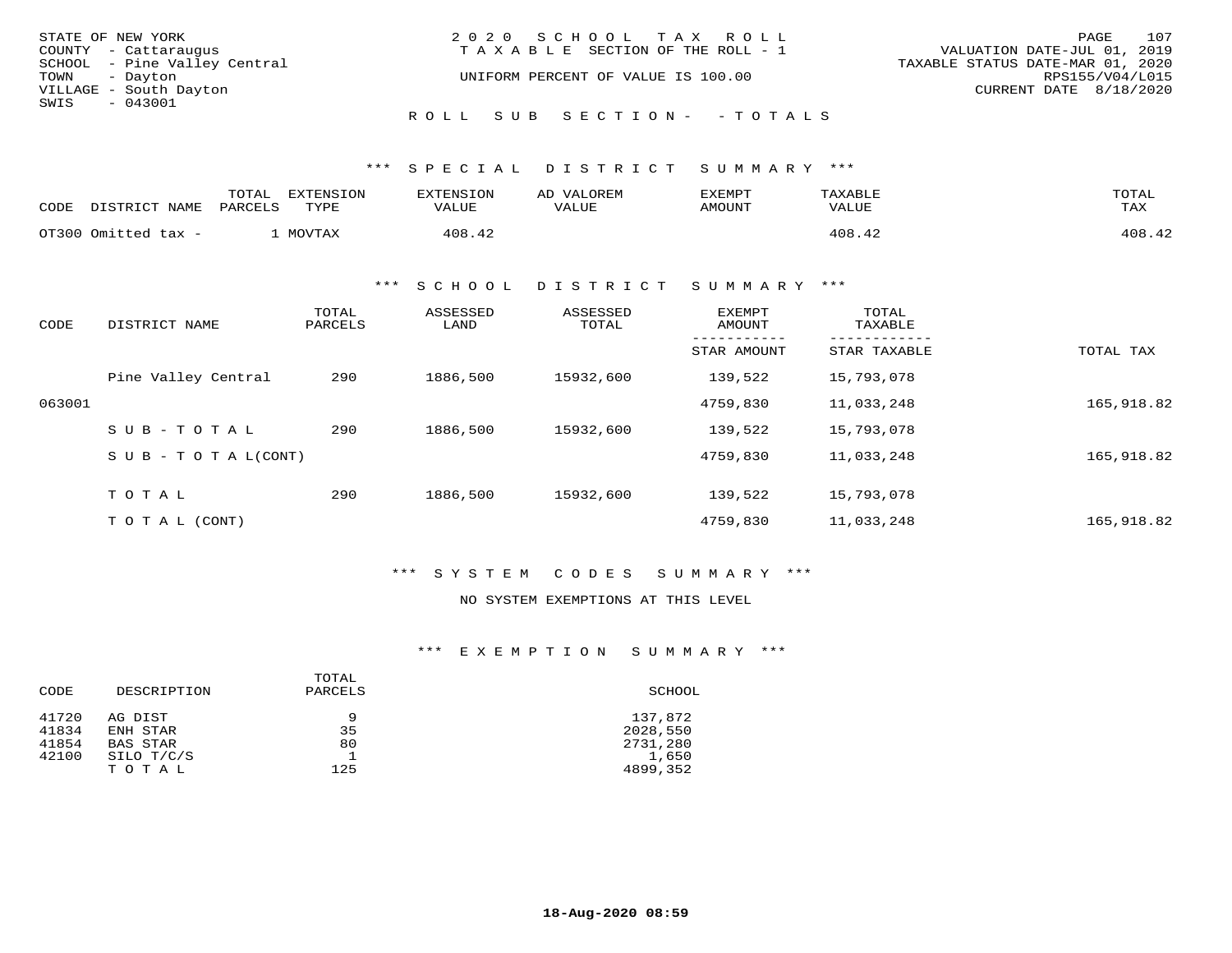| STATE OF NEW YORK |                              | 2020 SCHOOL TAX ROLL                  | 108<br>PAGE                      |
|-------------------|------------------------------|---------------------------------------|----------------------------------|
|                   | COUNTY - Cattaraugus         | T A X A B L E SECTION OF THE ROLL - 1 | VALUATION DATE-JUL 01, 2019      |
|                   | SCHOOL - Pine Valley Central |                                       | TAXABLE STATUS DATE-MAR 01, 2020 |
| TOWN - Dayton     |                              | UNIFORM PERCENT OF VALUE IS 100.00    | RPS155/V04/L015                  |
|                   | VILLAGE - South Dayton       |                                       | CURRENT DATE 8/18/2020           |
| SWIS              | $-043001$                    |                                       |                                  |
|                   |                              | ROLL SUB SECTION- - TOTALS            |                                  |

## \*\*\* G R A N D T O T A L S \*\*\*

| ROLL<br>SEC | DESCRIPTION                | TOTAL<br>PARCELS | ASSESSED<br>LAND | ASSESSED<br>TOTAL | <b>EXEMPT</b><br>AMOUNT<br>STAR AMOUNT | TOTAL<br>TAXABLE<br>STAR TAXABLE | TAX<br>RATE | TOTAL<br>TAX         |
|-------------|----------------------------|------------------|------------------|-------------------|----------------------------------------|----------------------------------|-------------|----------------------|
|             | 2020-21 School Tax         |                  | 1886,500         | 15932,600         | 139,522<br>4759,830                    | 15,793,078<br>11,033,248         |             | 165,918.82           |
|             | SPEC DIST TAXES<br>TAXABLE | 290              |                  |                   |                                        |                                  |             | 408.42<br>166,327.24 |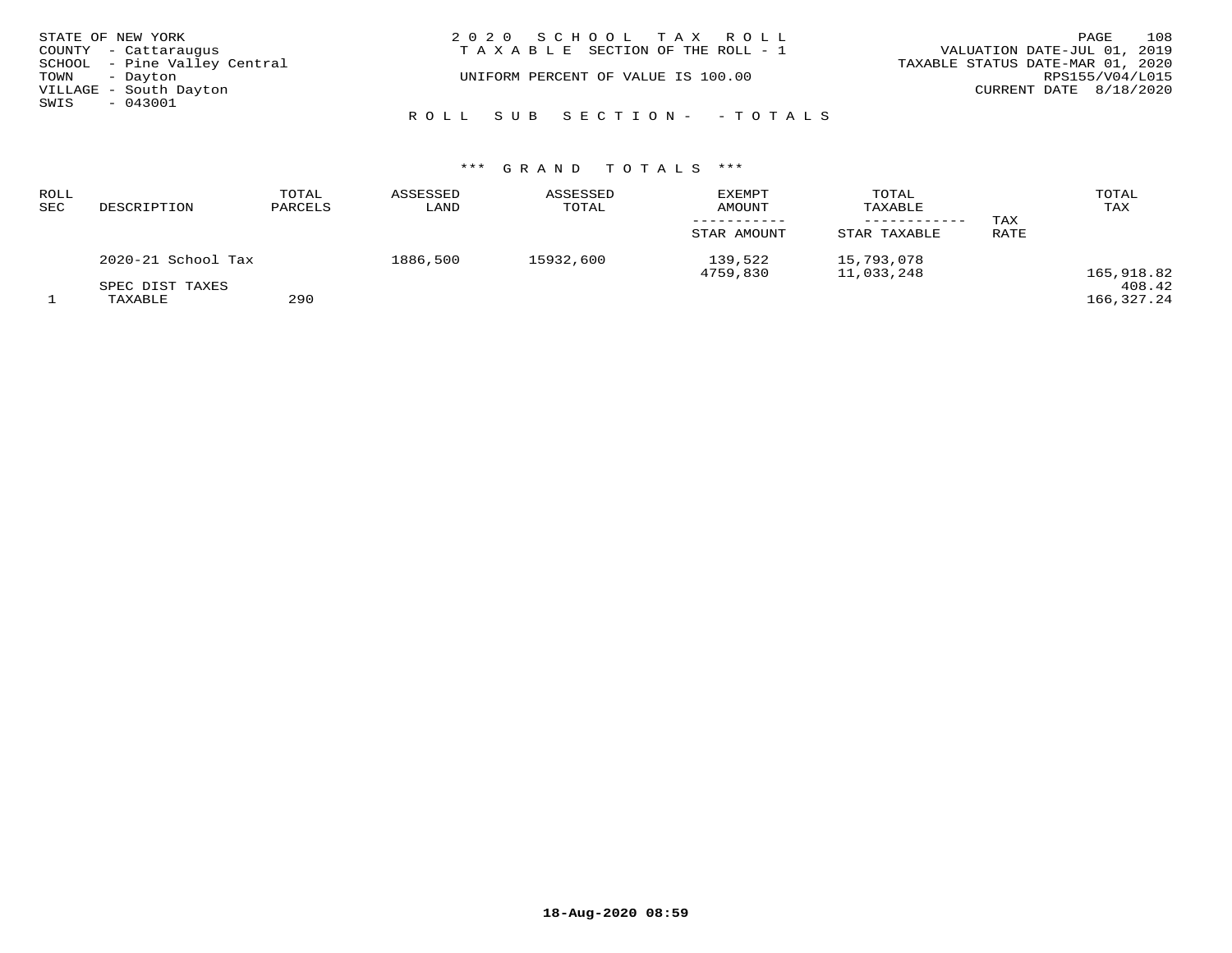| STATE OF NEW YORK<br>COUNTY - Cattaraugus<br>SCHOOL - Pine Valley Central<br>TOWN<br>- Dayton<br>VILLAGE - South Dayton<br>$-043001$<br>SWIS | 2 0 2 0                                    | SCHOOL<br>OWNERS NAME SEOUENCE | TAX ROLL<br>TAXABLE SECTION OF THE ROLL - 1<br>UNIFORM PERCENT OF VALUE IS 100.00 | SUB-SECT - 1 VALUATION DATE-JUL 01,<br>TAXABLE STATUS DATE-MAR 01, 2020 | PAGE<br>109<br>2019 |
|----------------------------------------------------------------------------------------------------------------------------------------------|--------------------------------------------|--------------------------------|-----------------------------------------------------------------------------------|-------------------------------------------------------------------------|---------------------|
| TAX MAP PARCEL NUMBER                                                                                                                        | PROPERTY LOCATION & CLASS ASSESSMENT       |                                | EXEMPTION CODE------------                                                        |                                                                         | -------------SCHOOL |
| CURRENT OWNERS NAME                                                                                                                          | SCHOOL DISTRICT                            | LAND                           | TAX DESCRIPTION                                                                   | TAXABLE VALUE                                                           |                     |
| CURRENT OWNERS ADDRESS                                                                                                                       | PARCEL SIZE/GRID COORD                     | TOTAL                          | SPECIAL DISTRICTS                                                                 |                                                                         | TAX AMOUNT          |
| ***********************                                                                                                                      |                                            |                                |                                                                                   |                                                                         |                     |
|                                                                                                                                              | Gas Well Robert Johnston                   |                                |                                                                                   | ACCT 1249                                                               | 332<br>BILL         |
| $33.026 - 1 - 2.71$                                                                                                                          | 733 Gas well                               |                                | 2020-21 School Tax                                                                | 186                                                                     | 2.80                |
| Johnston Gas Service Inc                                                                                                                     | Pine Valley Cen 063001                     | $\circ$                        |                                                                                   |                                                                         |                     |
| 182 Main St                                                                                                                                  | 2018 MCF 89                                | 186                            |                                                                                   |                                                                         |                     |
| South Dayton, NY 14138                                                                                                                       | $31 - 009 - 18254$<br>Winship-Johnston 1   |                                |                                                                                   |                                                                         |                     |
|                                                                                                                                              | 0.01<br>ACRES                              |                                |                                                                                   |                                                                         |                     |
|                                                                                                                                              | EAST-1023360 NRTH-0862935                  |                                |                                                                                   |                                                                         |                     |
|                                                                                                                                              | FULL MARKET VALUE                          | 186                            |                                                                                   |                                                                         |                     |
|                                                                                                                                              |                                            |                                | TOTAL TAX ---                                                                     |                                                                         | $2.80**$            |
|                                                                                                                                              |                                            |                                |                                                                                   | DATE #1                                                                 | 09/30/20            |
|                                                                                                                                              |                                            |                                |                                                                                   | AMT DUE                                                                 | 2.80                |
|                                                                                                                                              |                                            |                                |                                                                                   |                                                                         |                     |
|                                                                                                                                              | Gas Well Robert Johnston                   |                                |                                                                                   | <b>ACCT 1250</b>                                                        | <b>BILL</b><br>333  |
| $33.026 - 1 - 2.72$                                                                                                                          | 733 Gas well                               |                                | 2020-21 School Tax                                                                | 221                                                                     | 3.32                |
| Johnston Gas Service Inc                                                                                                                     | Pine Valley Cen 063001                     | $\overline{0}$                 |                                                                                   |                                                                         |                     |
| 182 Main St                                                                                                                                  | 2019 MCF 97                                | 221                            |                                                                                   |                                                                         |                     |
| South Dayton, NY 14138                                                                                                                       | $31 - 009 - 18939$                         |                                |                                                                                   |                                                                         |                     |
|                                                                                                                                              | Winship-Johnston 2                         |                                |                                                                                   |                                                                         |                     |
|                                                                                                                                              | ACRES<br>0.01<br>EAST-1023360 NRTH-0862935 |                                |                                                                                   |                                                                         |                     |
|                                                                                                                                              | FULL MARKET VALUE                          | 221                            |                                                                                   |                                                                         |                     |
|                                                                                                                                              |                                            |                                | TOTAL TAX ---                                                                     |                                                                         | $3.32**$            |
|                                                                                                                                              |                                            |                                |                                                                                   | DATE #1                                                                 | 09/30/20            |
|                                                                                                                                              |                                            |                                |                                                                                   | AMT DUE                                                                 | 3.32                |
|                                                                                                                                              |                                            |                                |                                                                                   |                                                                         |                     |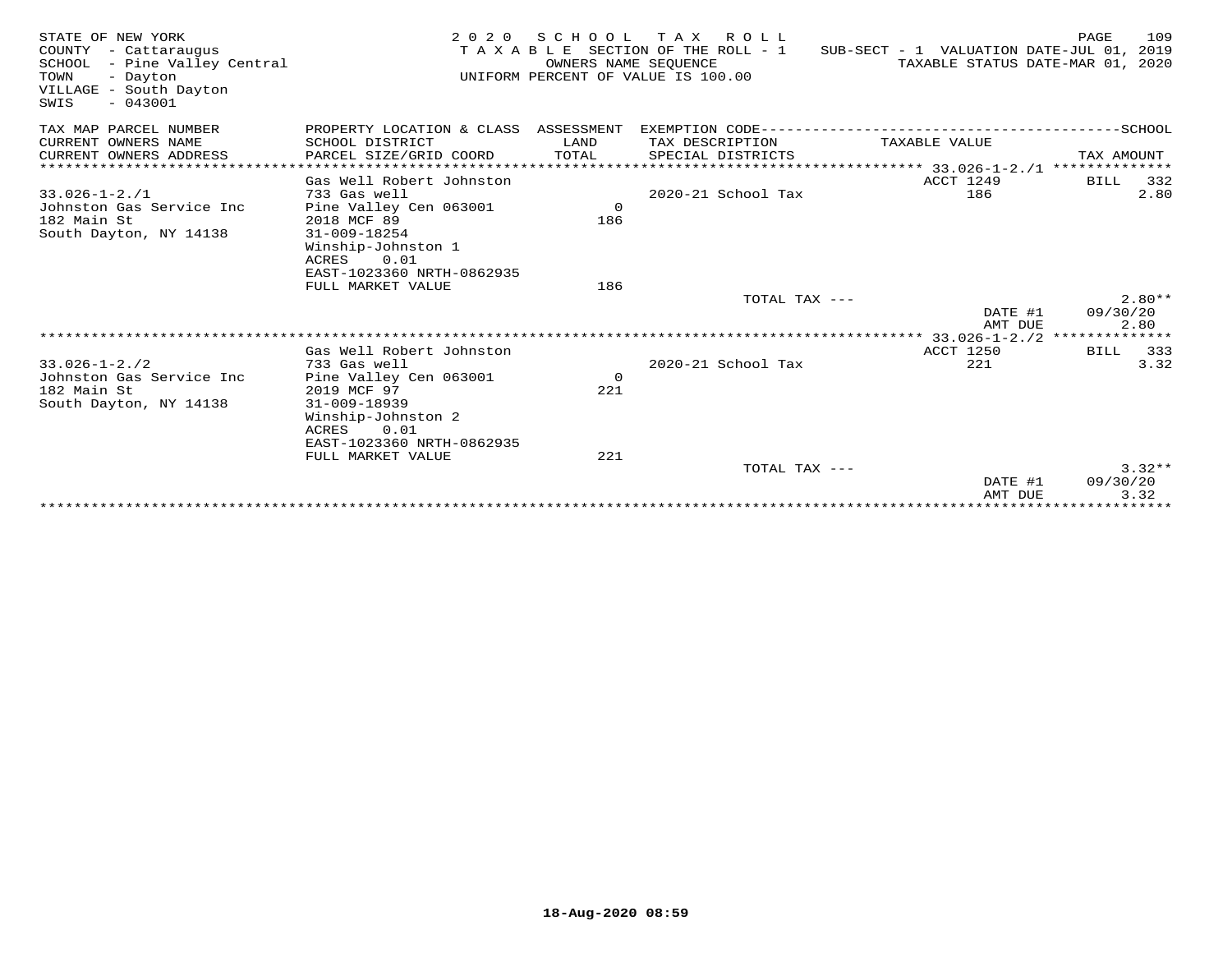| STATE OF NEW YORK            | 2020 SCHOOL TAX ROLL                  | 110<br>PAGE                              |
|------------------------------|---------------------------------------|------------------------------------------|
| COUNTY - Cattaraugus         | T A X A B L E SECTION OF THE ROLL - 1 | SUB-SECT - 1 VALUATION DATE-JUL 01, 2019 |
| SCHOOL - Pine Valley Central |                                       | TAXABLE STATUS DATE-MAR 01, 2020         |
| TOWN - Dayton                | UNIFORM PERCENT OF VALUE IS 100.00    | RPS155/V04/L015                          |
| VILLAGE - South Dayton       |                                       | CURRENT DATE 8/18/2020                   |
| SWIS<br>- 043001             |                                       |                                          |
|                              | ROLL SUB SECTION-1-TOTALS             |                                          |

### \*\*\* SPECIAL DISTRICT SUMMARY \*\*\*

|      |      | $m \wedge m \wedge n$<br>◡∸ғ | TON                              | . HUNY              | AĽ                  | ے ا      |       | $m \wedge m \wedge n$ |
|------|------|------------------------------|----------------------------------|---------------------|---------------------|----------|-------|-----------------------|
| CODE | NAMF | 'AK                          | $m \times r \times r$<br>- - - - | T T T<br>اللالمستحم | - ---<br>اللالمستعم | 57077375 | VALUF | $m \times r$<br>- −-  |

#### NO SPECIAL DISTRICTS AT THIS LEVEL

\*\*\* S C H O O L D I S T R I C T S U M M A R Y \*\*\*

| CODE   | DISTRICT NAME                    | TOTAL<br>PARCELS | ASSESSED<br>LAND | ASSESSED<br>TOTAL | EXEMPT<br>AMOUNT    | TOTAL<br>TAXABLE         |           |
|--------|----------------------------------|------------------|------------------|-------------------|---------------------|--------------------------|-----------|
|        |                                  |                  |                  |                   | ----<br>STAR AMOUNT | --------<br>STAR TAXABLE | TOTAL TAX |
|        | Pine Valley Central              | 2                |                  | 407               |                     | 407                      |           |
| 063001 |                                  |                  |                  |                   |                     | 407                      | 6.12      |
|        | SUB-TOTAL                        | $\overline{a}$   |                  | 407               |                     | 407                      |           |
|        | $S \cup B - T \cup T A L (CONT)$ |                  |                  |                   |                     | 407                      | 6.12      |
|        | TOTAL                            | $\overline{2}$   |                  | 407               |                     | 407                      |           |
|        | T O T A L (CONT)                 |                  |                  |                   |                     | 407                      | 6.12      |

\*\*\* S Y S T E M C O D E S S U M M A R Y \*\*\*

NO SYSTEM EXEMPTIONS AT THIS LEVEL

\*\*\* E X E M P T I O N S U M M A R Y \*\*\*

NO EXEMPTIONS AT THIS LEVEL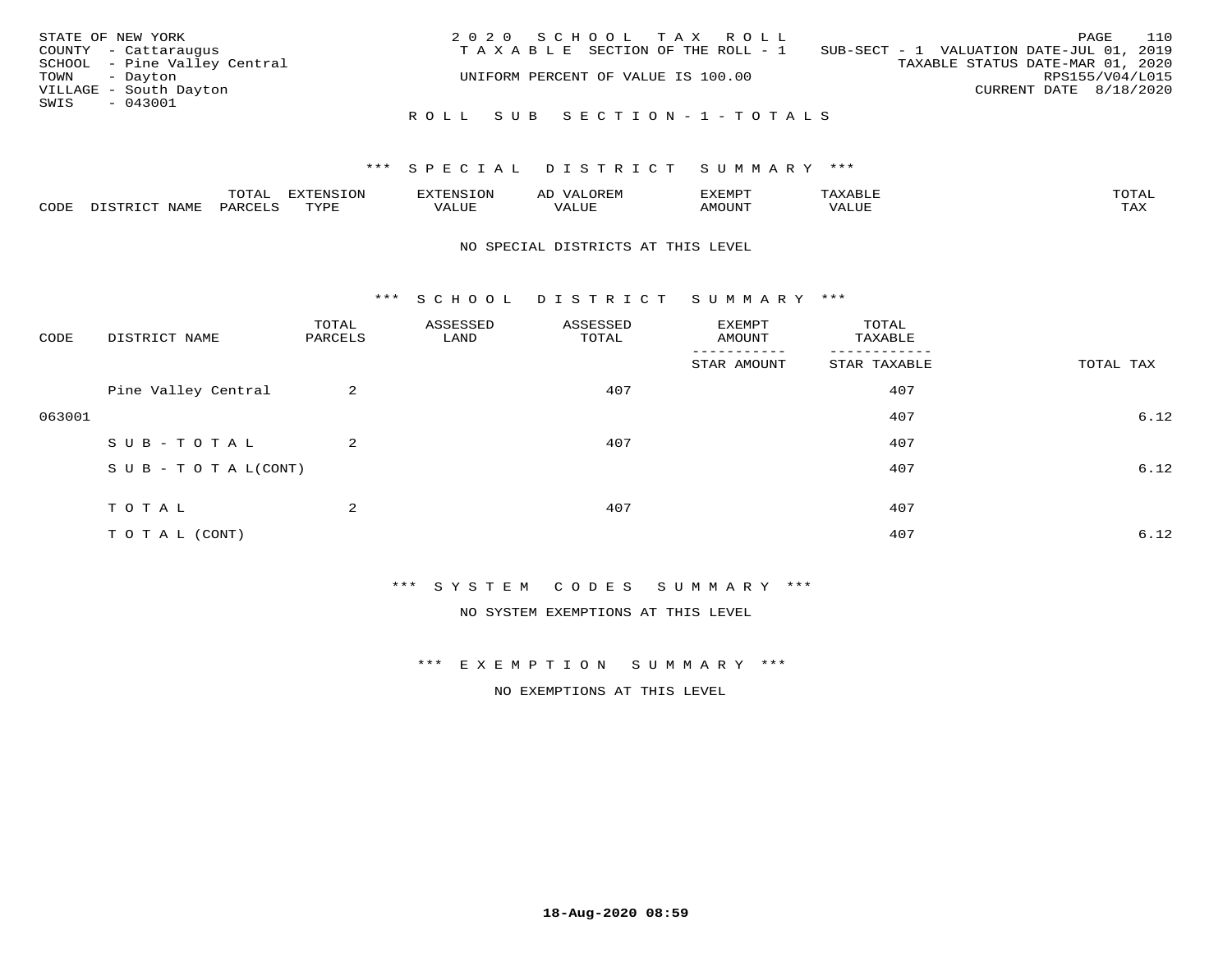| STATE OF NEW YORK |                              | 2020 SCHOOL TAX ROLL                  | 111<br>PAGE                              |
|-------------------|------------------------------|---------------------------------------|------------------------------------------|
|                   | COUNTY - Cattaraugus         | T A X A B L E SECTION OF THE ROLL - 1 | SUB-SECT - 1 VALUATION DATE-JUL 01, 2019 |
|                   | SCHOOL - Pine Valley Central |                                       | TAXABLE STATUS DATE-MAR 01, 2020         |
| TOWN - Dayton     |                              | UNIFORM PERCENT OF VALUE IS 100.00    | RPS155/V04/L015                          |
|                   | VILLAGE - South Dayton       |                                       | CURRENT DATE 8/18/2020                   |
| SWIS - 043001     |                              |                                       |                                          |
|                   |                              | ROLL SUB SECTION-1-TOTALS             |                                          |

| ROLL<br>SEC | DESCRIPTION        | TOTAL<br>PARCELS | ASSESSED<br>LAND | ASSESSED<br>TOTAL | <b>EXEMPT</b><br>AMOUNT<br>STAR AMOUNT | TOTAL<br>TAXABLE<br>------------<br>STAR TAXABLE | TAX<br>RATE | TOTAL<br>TAX |
|-------------|--------------------|------------------|------------------|-------------------|----------------------------------------|--------------------------------------------------|-------------|--------------|
|             | 2020-21 School Tax |                  | 407              |                   | 407                                    |                                                  |             |              |
|             | SPEC DIST TAXES    |                  |                  |                   |                                        | 407                                              |             | 6.12         |
|             | TAXABLE            |                  |                  |                   |                                        |                                                  |             | 6.12         |

**18-Aug-2020 08:59**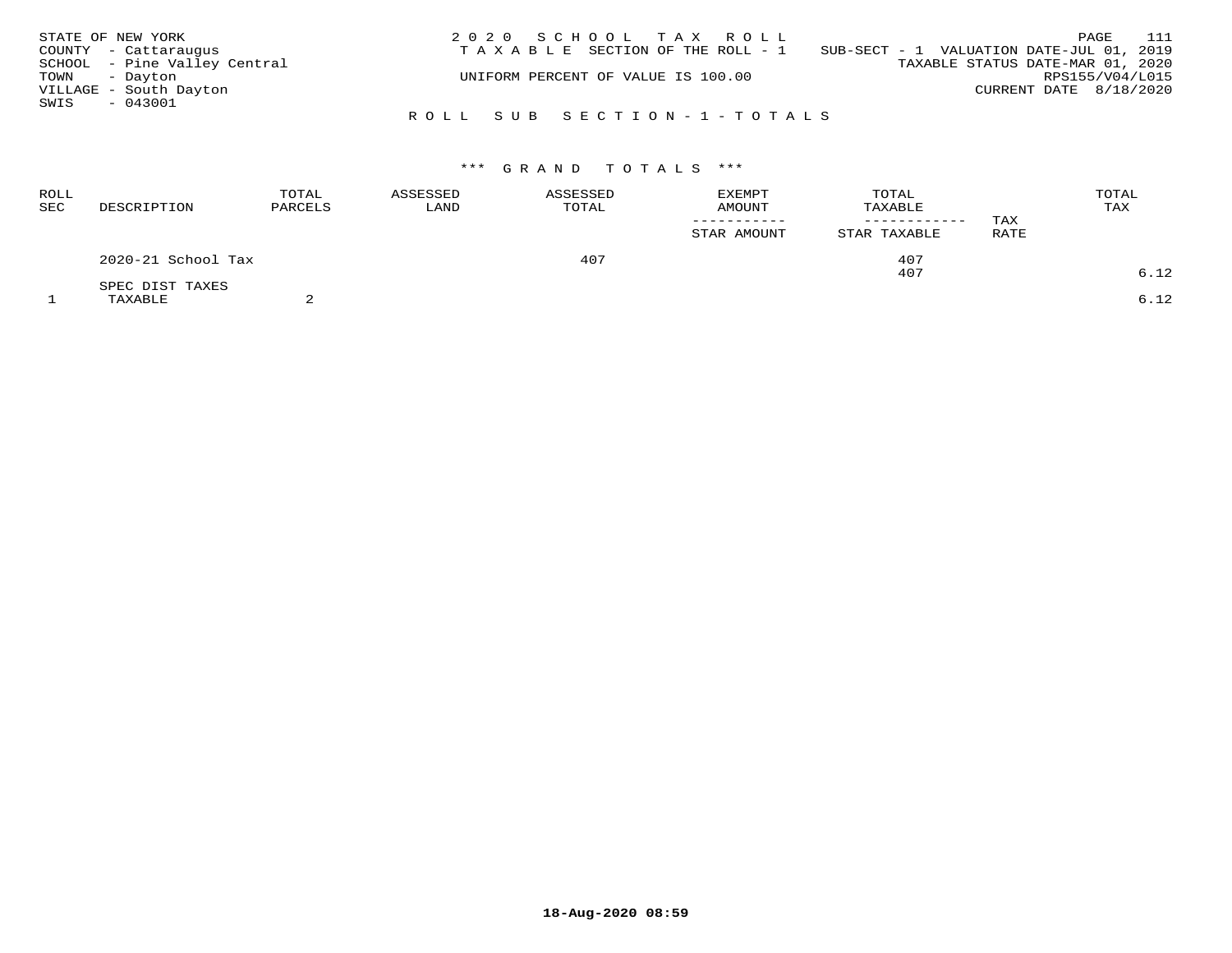| STATE OF NEW YORK<br>COUNTY<br>- Cattaraugus<br>- Pine Valley Central<br>SCHOOL<br>- Dayton<br>TOWN<br>VILLAGE - South Dayton<br>$-043001$<br>SWIS | 2020<br>TAXABLE            | SCHOOL<br>OWNERS NAME SEOUENCE | TAX ROLL<br>SECTION OF THE ROLL - 1<br>UNIFORM PERCENT OF VALUE IS 100.00 | $SUB-SECTION - 2$ VALUATION DATE-JUL 01,    | 112<br>PAGE<br>2019<br>TAXABLE STATUS DATE-MAR 01, 2020 |
|----------------------------------------------------------------------------------------------------------------------------------------------------|----------------------------|--------------------------------|---------------------------------------------------------------------------|---------------------------------------------|---------------------------------------------------------|
| TAX MAP PARCEL NUMBER                                                                                                                              | PROPERTY LOCATION & CLASS  | ASSESSMENT                     |                                                                           | EXEMPTION CODE----------------------------- | --------------SCHOOL                                    |
| CURRENT OWNERS NAME                                                                                                                                | SCHOOL DISTRICT            | LAND                           | TAX DESCRIPTION                                                           | TAXABLE VALUE                               |                                                         |
| CURRENT OWNERS ADDRESS                                                                                                                             | PARCEL SIZE/GRID COORD     | TOTAL                          | SPECIAL DISTRICTS                                                         |                                             | TAX AMOUNT                                              |
|                                                                                                                                                    |                            |                                |                                                                           |                                             |                                                         |
|                                                                                                                                                    | 214 Pine St                |                                |                                                                           | ACCT 0904                                   | BILL 334                                                |
| $33.033 - 5 - 26$                                                                                                                                  | 432 Gas station            |                                | Withdrawal 29700                                                          |                                             | 53,600                                                  |
| County of Cattaraugus                                                                                                                              | Pine Valley Cen 063001     | 2,600                          | 2020-21 School Tax                                                        | 0.00                                        | 0.00                                                    |
| 303 Court Street                                                                                                                                   | 58 05<br>09                | 53,600                         |                                                                           |                                             |                                                         |
| Little Valley, NY 14755                                                                                                                            | 100.00 DPTH 150.00<br>FRNT |                                |                                                                           |                                             |                                                         |
|                                                                                                                                                    | EAST-1022211 NRTH-0860691  |                                |                                                                           |                                             |                                                         |
|                                                                                                                                                    | DEED BOOK 31098 PG-5001    |                                |                                                                           |                                             |                                                         |
|                                                                                                                                                    | FULL MARKET VALUE          | 53,600                         |                                                                           |                                             |                                                         |
|                                                                                                                                                    |                            |                                | $TOTAL$ $TAX$ $---$                                                       |                                             | $0.00**$                                                |
|                                                                                                                                                    |                            |                                |                                                                           |                                             |                                                         |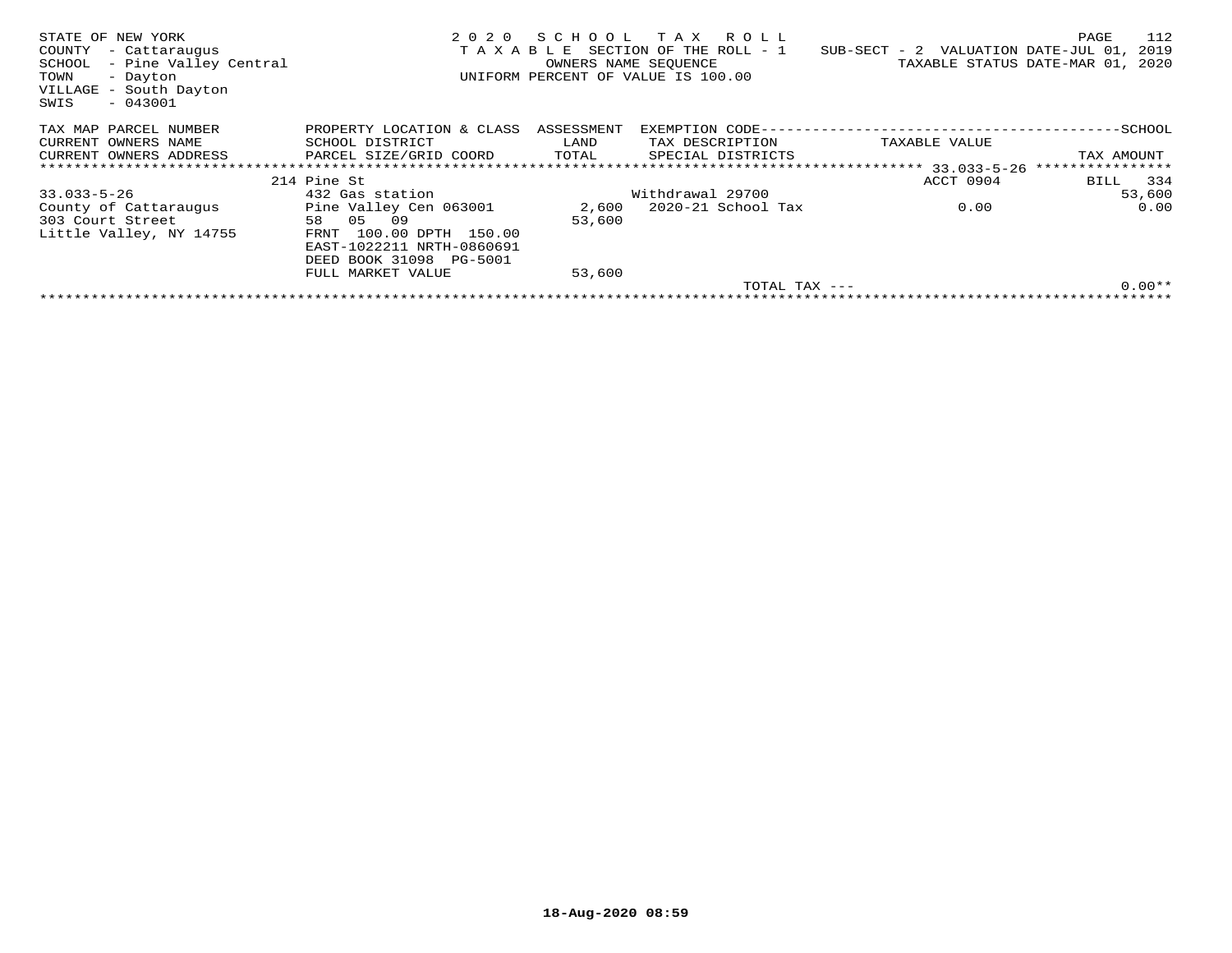| STATE OF NEW YORK            | 2020 SCHOOL TAX ROLL               | 113<br>PAGE                              |
|------------------------------|------------------------------------|------------------------------------------|
| COUNTY - Cattaraugus         | TAXABLE SECTION OF THE ROLL - 1    | SUB-SECT - 2 VALUATION DATE-JUL 01, 2019 |
| SCHOOL - Pine Valley Central |                                    | TAXABLE STATUS DATE-MAR 01, 2020         |
| TOWN - Dayton                | UNIFORM PERCENT OF VALUE IS 100.00 | RPS155/V04/L015                          |
| VILLAGE - South Dayton       |                                    | CURRENT DATE 8/18/2020                   |
| SWIS<br>$-043001$            |                                    |                                          |
|                              | ROLL SUB SECTION-2-TOTALS          |                                          |

|      |                  | TOTAL   | <b>DYMONIC TONT</b><br>7.NR TOIZ | 'ENS. | OREM<br>AL'             | דים איהו איה | $x \sim$ $\sim$ | TOTAI |
|------|------------------|---------|----------------------------------|-------|-------------------------|--------------|-----------------|-------|
| CODE | DISTRICT<br>NAME | PARCELS | TVDF<br>ت ہے۔                    | VALUE | . <del>.</del><br>VALUE | AMOUNT       | VALUE           | TAX   |

### NO SPECIAL DISTRICTS AT THIS LEVEL

\*\*\* S C H O O L D I S T R I C T S U M M A R Y \*\*\*

| CODE   | DISTRICT NAME                    | TOTAL<br>PARCELS | ASSESSED<br>LAND | ASSESSED<br>TOTAL | EXEMPT<br>AMOUNT | TOTAL<br>TAXABLE |           |
|--------|----------------------------------|------------------|------------------|-------------------|------------------|------------------|-----------|
|        |                                  |                  |                  |                   | STAR AMOUNT      | STAR TAXABLE     | TOTAL TAX |
|        | Pine Valley Central              |                  | 2,600            | 53,600            | 53,600           |                  |           |
| 063001 |                                  |                  |                  |                   |                  |                  |           |
|        | SUB-TOTAL                        |                  | 2,600            | 53,600            | 53,600           |                  |           |
|        | $S \cup B - T \cup T A L (CONT)$ |                  |                  |                   |                  |                  |           |
|        |                                  |                  |                  |                   |                  |                  |           |
|        | TOTAL                            |                  | 2,600            | 53,600            | 53,600           |                  |           |
|        | T O T A L (CONT)                 |                  |                  |                   |                  |                  |           |

## \*\*\* S Y S T E M C O D E S S U M M A R Y \*\*\*

#### NO SYSTEM EXEMPTIONS AT THIS LEVEL

## \*\*\* E X E M P T I O N S U M M A R Y \*\*\*

| CODE  | DESCRIPTION         | TOTAL<br>PARCELS | SCHOOL           |
|-------|---------------------|------------------|------------------|
| 29700 | Withdrawal<br>TOTAL |                  | 53,600<br>53,600 |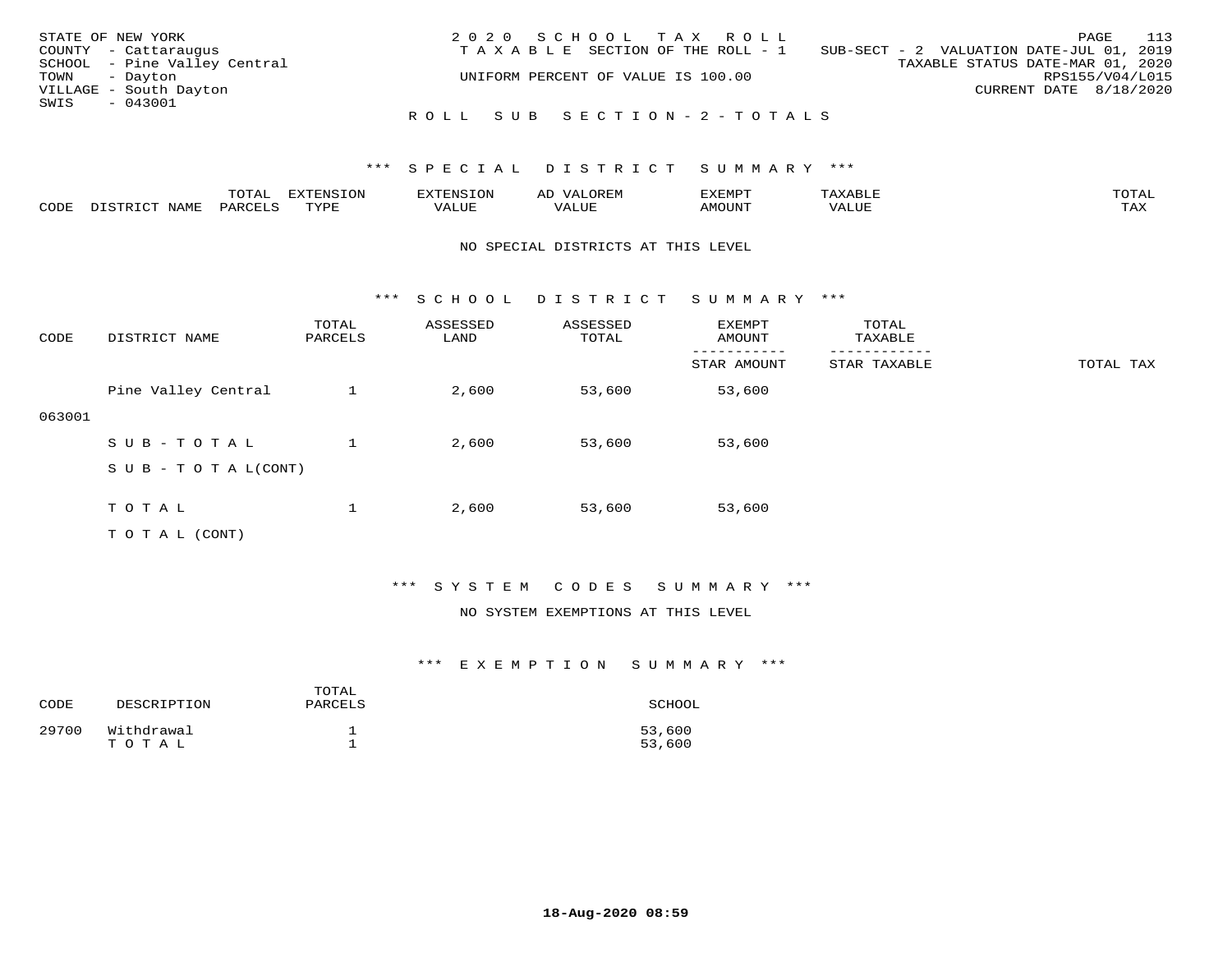|      | STATE OF NEW YORK            | 2020 SCHOOL TAX ROLL                                                           |                                  | PAGE                   | 114 |
|------|------------------------------|--------------------------------------------------------------------------------|----------------------------------|------------------------|-----|
|      | COUNTY - Cattaraugus         | T A X A B L E SECTION OF THE ROLL - 1 SUB-SECT - 2 VALUATION DATE-JUL 01, 2019 |                                  |                        |     |
|      | SCHOOL - Pine Valley Central |                                                                                | TAXABLE STATUS DATE-MAR 01, 2020 |                        |     |
|      | TOWN - Dayton                | UNIFORM PERCENT OF VALUE IS 100.00                                             |                                  | RPS155/V04/L015        |     |
|      | VILLAGE - South Dayton       |                                                                                |                                  | CURRENT DATE 8/18/2020 |     |
| SWIS | - 043001                     |                                                                                |                                  |                        |     |
|      |                              | ROLL SUB SECTION-2-TOTALS                                                      |                                  |                        |     |

| ROLL<br><b>SEC</b> | DESCRIPTION                              | TOTAL<br>PARCELS | ASSESSED<br>LAND | ASSESSED<br>TOTAL | EXEMPT<br>AMOUNT | TOTAL<br>TAXABLE | TAX  | TOTAL<br>TAX |
|--------------------|------------------------------------------|------------------|------------------|-------------------|------------------|------------------|------|--------------|
|                    |                                          |                  |                  |                   | STAR AMOUNT      | STAR TAXABLE     | RATE |              |
|                    | RS 1 TOTAL<br>SPEC DIST TAXES<br>TAXABLE |                  | 2,600            | 53,600            | 53,600           |                  |      |              |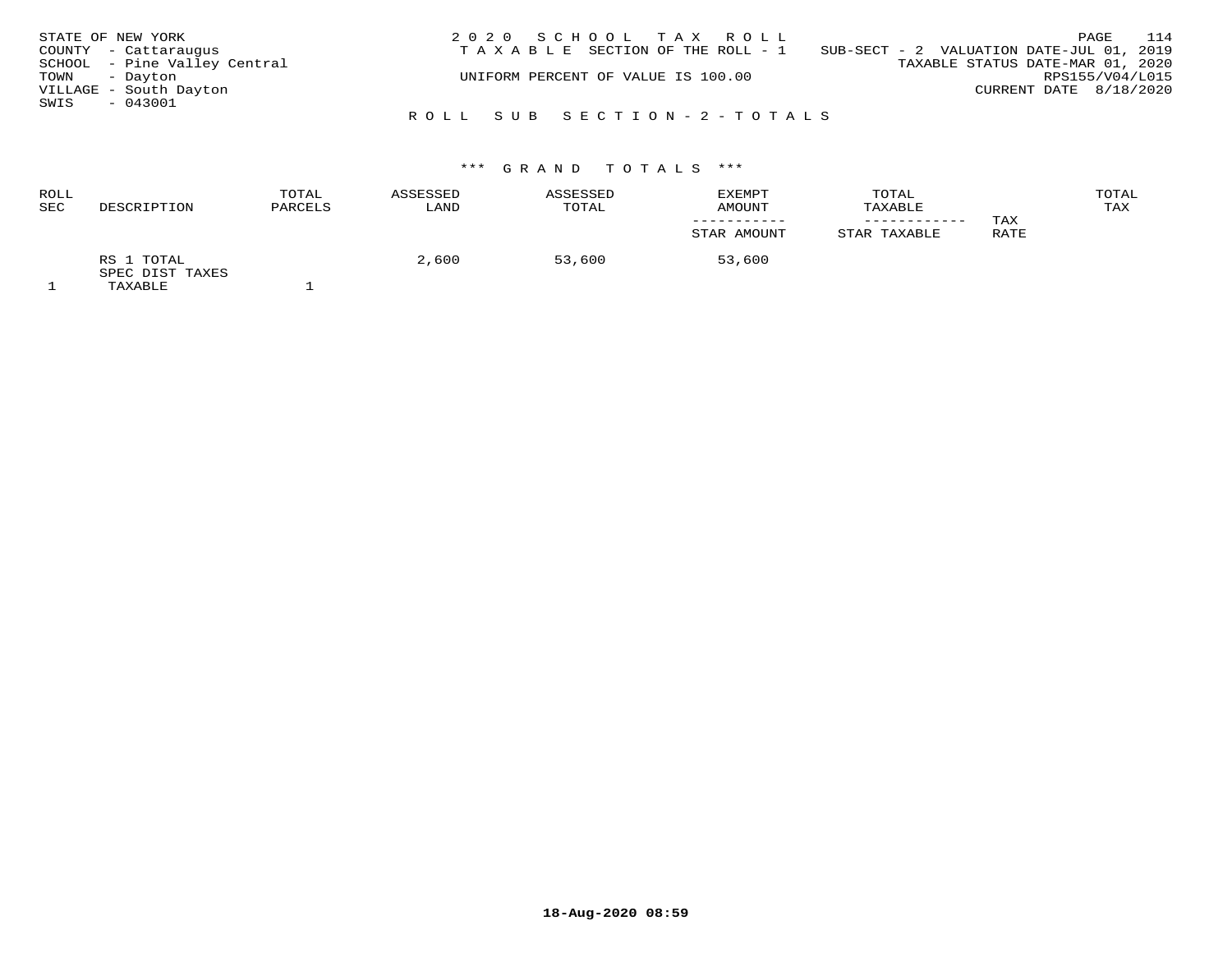|               | STATE OF NEW YORK            | 2020 SCHOOL TAX ROLL                  | PAGE                             | 115 |
|---------------|------------------------------|---------------------------------------|----------------------------------|-----|
|               | COUNTY - Cattaraugus         | T A X A B L E SECTION OF THE ROLL - 1 | VALUATION DATE-JUL 01, 2019      |     |
|               | SCHOOL - Pine Valley Central |                                       | TAXABLE STATUS DATE-MAR 01, 2020 |     |
| TOWN - Dayton |                              | UNIFORM PERCENT OF VALUE IS 100.00    | RPS155/V04/L015                  |     |
|               | VILLAGE - South Dayton       |                                       | CURRENT DATE 8/18/2020           |     |
| SWIS - 043001 |                              |                                       |                                  |     |
|               |                              | ROLL SECTION TOTALS                   |                                  |     |

| CODE | DISTRICT NAME       | TOTAL<br>PARCELS | EXTENSION<br>TYPE | EXTENSION<br>VALUE | AD VALOREM<br>VALUE | EXEMPT<br>AMOUNT | TAXABLE<br>VALUE | TOTAL<br>TAX |
|------|---------------------|------------------|-------------------|--------------------|---------------------|------------------|------------------|--------------|
|      | OT300 Omitted tax - |                  | MOVTAX            | 408.42             |                     |                  | 408.42           | 408.42       |

\*\*\* S C H O O L D I S T R I C T S U M M A R Y \*\*\*

| CODE   | DISTRICT NAME       | TOTAL<br>PARCELS | ASSESSED<br>LAND | ASSESSED<br>TOTAL | <b>EXEMPT</b><br>AMOUNT | TOTAL<br>TAXABLE |            |
|--------|---------------------|------------------|------------------|-------------------|-------------------------|------------------|------------|
|        |                     |                  |                  |                   | STAR AMOUNT             | STAR TAXABLE     | TOTAL TAX  |
|        | Pine Valley Central | 293              | 1889,100         | 15986,607         | 193,122                 | 15,793,485       |            |
| 063001 |                     |                  |                  |                   | 4759,830                | 11,033,655       | 165,924.94 |
|        | $SUB - TO TAL$      | 293              | 1889,100         | 15986,607         | 193,122                 | 15,793,485       |            |
|        | SUB - TO TAL(CONT)  |                  |                  |                   | 4759,830                | 11,033,655       | 165,924.94 |
|        | TOTAL               | 293              | 1889,100         | 15986,607         | 193,122                 | 15,793,485       |            |
|        |                     |                  |                  |                   |                         |                  |            |
|        | T O T A L (CONT)    |                  |                  |                   | 4759,830                | 11,033,655       | 165,924.94 |

\*\*\* S Y S T E M C O D E S S U M M A R Y \*\*\*

NO SYSTEM EXEMPTIONS AT THIS LEVEL

\*\*\* E X E M P T I O N S U M M A R Y \*\*\*

| DESCRIPTION<br>PARCELS<br>SCHOOL<br>CODE<br>29700<br>Withdrawal<br>53,600 |  |
|---------------------------------------------------------------------------|--|
|                                                                           |  |
|                                                                           |  |
| 41720<br>137,872<br>9<br>AG DIST                                          |  |
| 41834<br>35<br>2028,550<br>ENH STAR                                       |  |
| 41854<br>2731,280<br>80<br>BAS STAR                                       |  |
| 42100<br>SILO T/C/S<br>1,650                                              |  |
| 4952,952<br>126<br>TOTAL                                                  |  |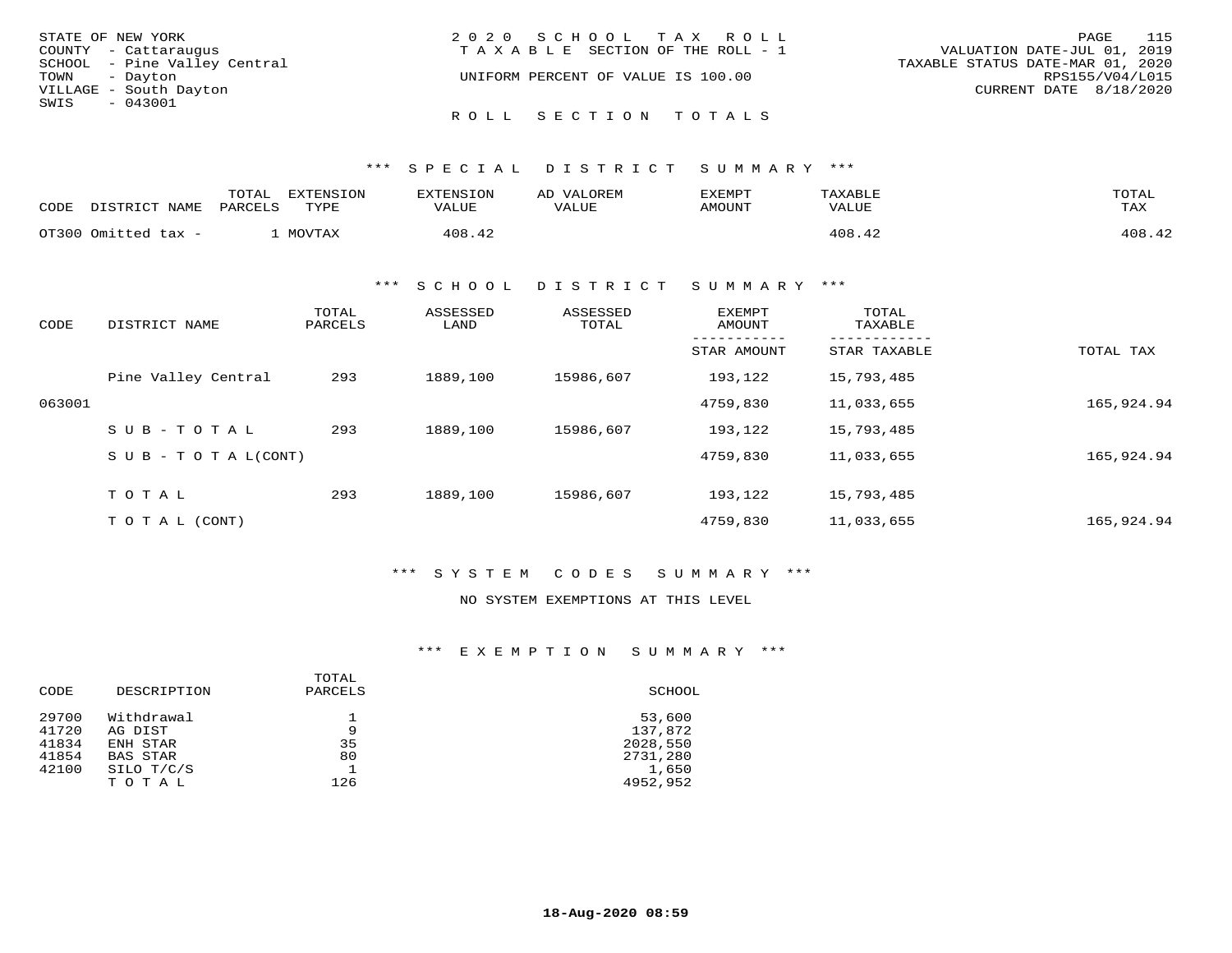| STATE OF NEW YORK            | 2020 SCHOOL TAX ROLL               | 116<br>PAGE                      |
|------------------------------|------------------------------------|----------------------------------|
| COUNTY - Cattaraugus         | TAXABLE SECTION OF THE ROLL - 1    | VALUATION DATE-JUL 01, 2019      |
| SCHOOL - Pine Valley Central |                                    | TAXABLE STATUS DATE-MAR 01, 2020 |
| TOWN - Dayton                | UNIFORM PERCENT OF VALUE IS 100.00 | RPS155/V04/L015                  |
| VILLAGE - South Dayton       |                                    | CURRENT DATE $8/18/2020$         |
| $-043001$<br>SWIS            |                                    |                                  |
|                              | ROLL SECTION TOTALS                |                                  |

| ROLL<br>SEC | DESCRIPTION                | TOTAL<br>PARCELS | ASSESSED<br>LAND | ASSESSED<br>TOTAL | <b>EXEMPT</b><br><b>AMOUNT</b><br>STAR AMOUNT | TOTAL<br>TAXABLE<br>STAR TAXABLE | TOTAL<br>TAX<br>TAX<br><b>RATE</b> |                      |
|-------------|----------------------------|------------------|------------------|-------------------|-----------------------------------------------|----------------------------------|------------------------------------|----------------------|
|             | 2020-21 School Tax         |                  | 1889,100         | 15986,607         | 193,122<br>4759,830                           | 15,793,485<br>11,033,655         |                                    | 165,924.94           |
|             | SPEC DIST TAXES<br>TAXABLE | 293              |                  |                   |                                               |                                  |                                    | 408.42<br>166,333.36 |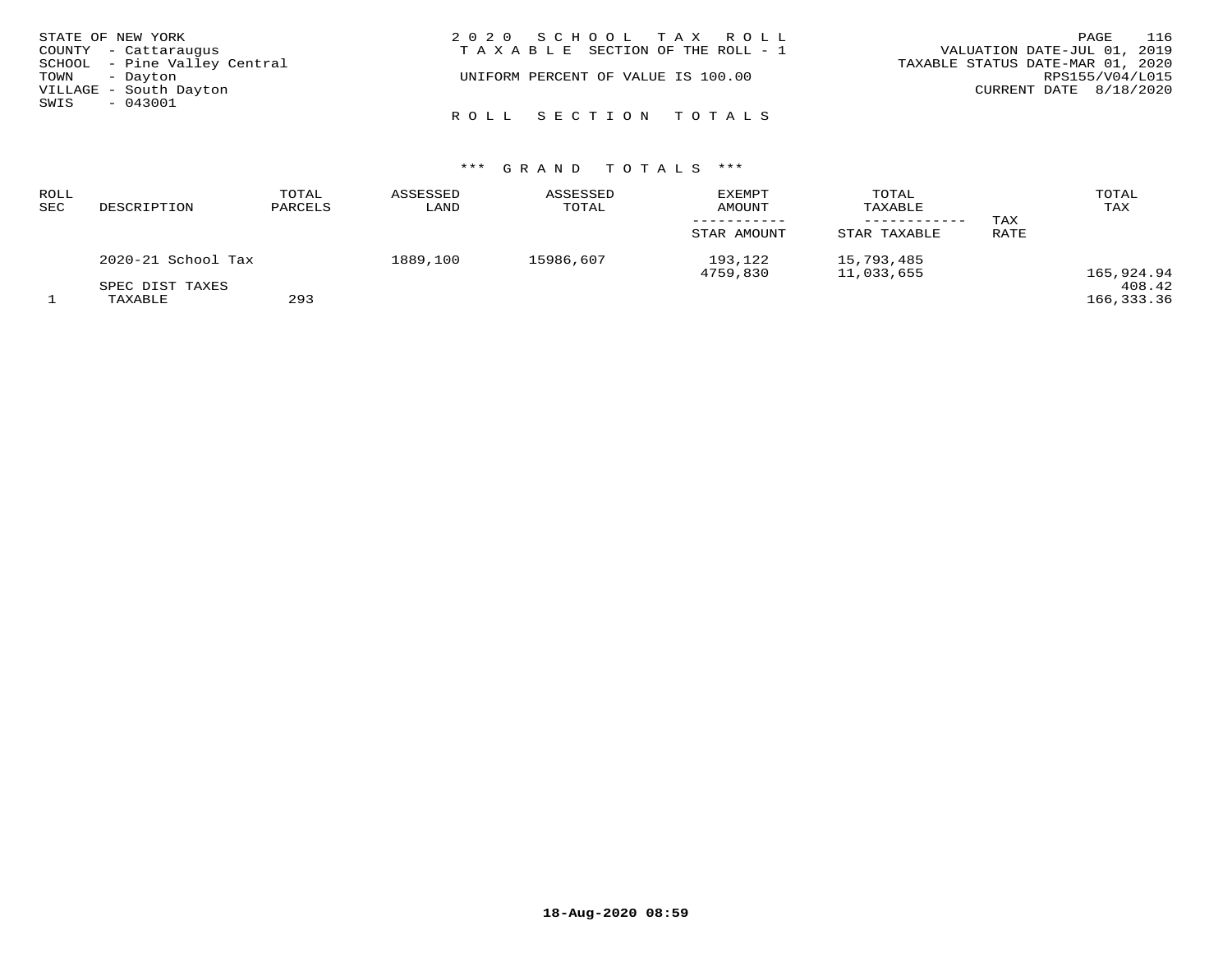| STATE OF NEW YORK<br>COUNTY - Cattaraugus<br>SCHOOL - Pine Valley Central<br>TOWN<br>- Dayton<br>VILLAGE - South Dayton<br>$-043001$<br>SWIS | 2 0 2 0                                       | SCHOOL<br>OWNERS NAME SEQUENCE | TAX ROLL<br>SPECIAL FRANCHISE SECTION OF THE ROLL - 5<br>UNIFORM PERCENT OF VALUE IS 100.00 | VALUATION DATE-JUL 01, 2019<br>TAXABLE STATUS DATE-MAR 01, 2020 | 117<br><b>PAGE</b> |
|----------------------------------------------------------------------------------------------------------------------------------------------|-----------------------------------------------|--------------------------------|---------------------------------------------------------------------------------------------|-----------------------------------------------------------------|--------------------|
| TAX MAP PARCEL NUMBER                                                                                                                        | PROPERTY LOCATION & CLASS ASSESSMENT          |                                |                                                                                             |                                                                 |                    |
| CURRENT OWNERS NAME<br>CURRENT OWNERS ADDRESS                                                                                                | SCHOOL DISTRICT<br>PARCEL SIZE/GRID COORD     | LAND<br>TOTAL                  | TAX DESCRIPTION<br>SPECIAL DISTRICTS                                                        | TAXABLE VALUE                                                   | TAX AMOUNT         |
| *******************                                                                                                                          |                                               |                                |                                                                                             | ******************** 530.001-9916-131.600/188 ***               |                    |
|                                                                                                                                              | Special Franchise                             |                                |                                                                                             | ACCT 0997                                                       | BILL<br>335        |
| 530.001-9916-131.600/188                                                                                                                     | 861 Elec & gas                                |                                | 2020-21 School Tax                                                                          | 337,101                                                         | 5,069.35           |
| New York State Electric & Gas                                                                                                                | Pine Valley Cen 063001                        | $\overline{0}$                 |                                                                                             |                                                                 |                    |
| c/o Avangrid Management Co<br>Local Tax                                                                                                      | Village Of South Dayton<br>1.0000 Pine Valley | 337,101                        |                                                                                             |                                                                 |                    |
| One City Center Fl 5                                                                                                                         | 0.01<br>ACRES                                 |                                |                                                                                             |                                                                 |                    |
| Portland, ME 04101                                                                                                                           | FULL MARKET VALUE                             | 337,101                        |                                                                                             |                                                                 |                    |
|                                                                                                                                              |                                               |                                | TOTAL TAX ---                                                                               |                                                                 | $5,069.35**$       |
|                                                                                                                                              |                                               |                                |                                                                                             | DATE #1                                                         | 09/30/20           |
| *****************************                                                                                                                |                                               |                                |                                                                                             | AMT DUE                                                         | 5,069.35           |
|                                                                                                                                              | Special Franchise                             |                                |                                                                                             | ACCT 1221                                                       | BILL<br>336        |
| 530.001-9916-901.300/188                                                                                                                     | 869 Television                                |                                | 2020-21 School Tax                                                                          | 10,875                                                          | 163.54             |
| Time Warner Cable Tax Dept                                                                                                                   | Pine Valley Cen 063001                        | $\Omega$                       |                                                                                             |                                                                 |                    |
| PO Box 7467                                                                                                                                  | Village Of South Dayton                       | 10,875                         |                                                                                             |                                                                 |                    |
| Charlotte, NC 28241-7467                                                                                                                     | 1.0000 Pine Valley                            |                                |                                                                                             |                                                                 |                    |
|                                                                                                                                              | ACRES<br>0.01                                 |                                |                                                                                             |                                                                 |                    |
|                                                                                                                                              | FULL MARKET VALUE                             | 10,875                         | TOTAL TAX $---$                                                                             |                                                                 | $163.54**$         |
|                                                                                                                                              |                                               |                                |                                                                                             | DATE #1                                                         | 09/30/20           |
|                                                                                                                                              |                                               |                                |                                                                                             | AMT DUE                                                         | 163.54             |
|                                                                                                                                              |                                               |                                |                                                                                             | $***$ 530.001-9916-631.900/188 ***                              |                    |
|                                                                                                                                              | Special Franchise                             |                                |                                                                                             | ACCT 0996                                                       | BILL 337           |
| 530.001-9916-631.900/188<br>Verizon New York Inc                                                                                             | 866 Telephone<br>Pine Valley Cen 063001       | $\Omega$                       | 2020-21 School Tax                                                                          | 36,659                                                          | 551.28             |
| PO Box 2749                                                                                                                                  | Village Of South Dayton                       | 36,659                         |                                                                                             |                                                                 |                    |
| Addison, TX 75001                                                                                                                            | 1.0000 Pine Valley                            |                                |                                                                                             |                                                                 |                    |
|                                                                                                                                              | <b>ACRES</b><br>0.01                          |                                |                                                                                             |                                                                 |                    |
|                                                                                                                                              | FULL MARKET VALUE                             | 36,659                         |                                                                                             |                                                                 |                    |
|                                                                                                                                              |                                               |                                | TOTAL TAX ---                                                                               |                                                                 | 551.28**           |
|                                                                                                                                              |                                               |                                |                                                                                             | DATE #1<br>AMT DUE                                              | 09/30/20<br>551.28 |
|                                                                                                                                              |                                               |                                |                                                                                             |                                                                 |                    |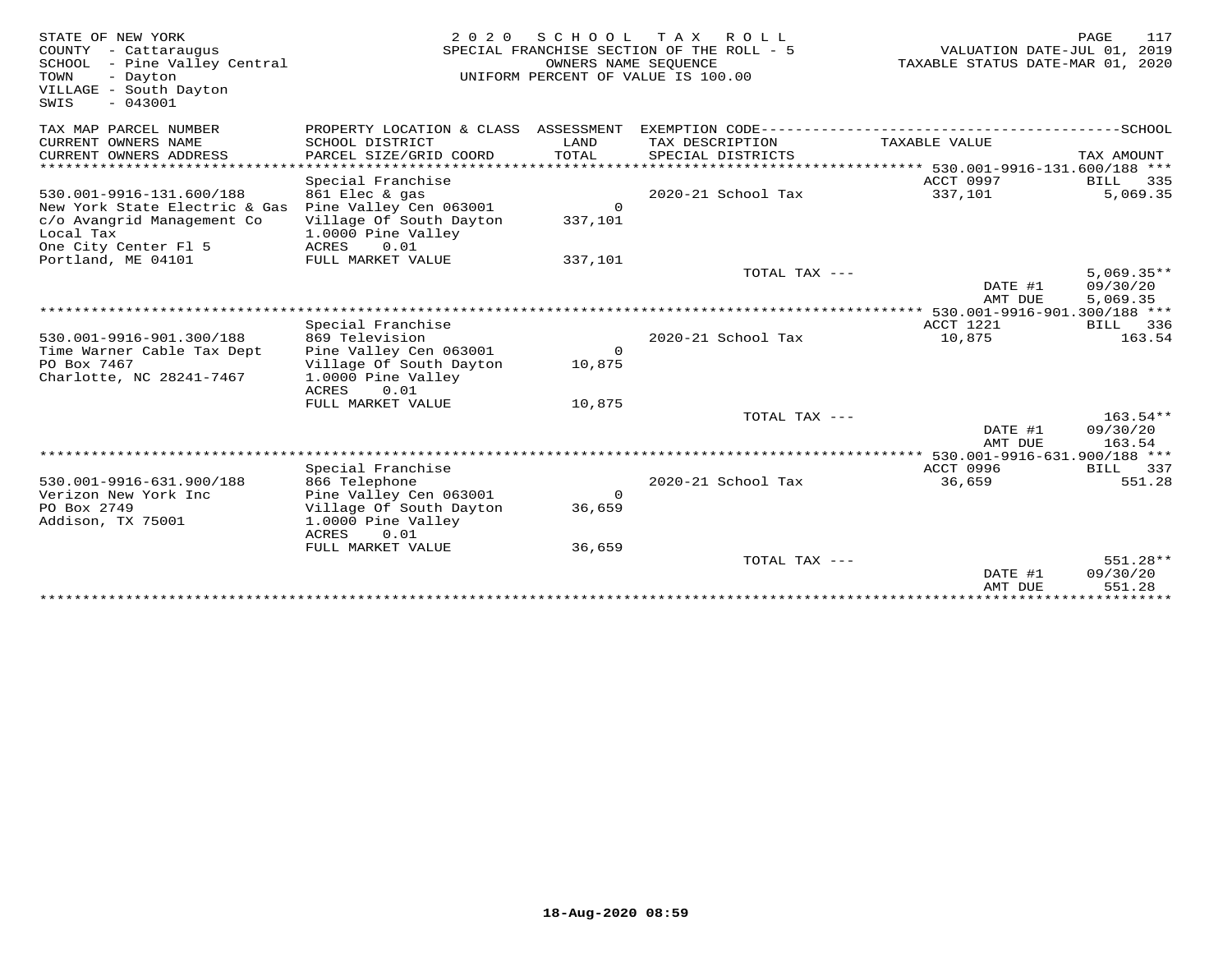|      | STATE OF NEW YORK            | 2020 SCHOOL TAX ROLL                      | 118<br>PAGE                      |
|------|------------------------------|-------------------------------------------|----------------------------------|
|      | COUNTY - Cattaraugus         | SPECIAL FRANCHISE SECTION OF THE ROLL - 5 | VALUATION DATE-JUL 01, 2019      |
|      | SCHOOL - Pine Valley Central |                                           | TAXABLE STATUS DATE-MAR 01, 2020 |
|      | TOWN - Dayton                |                                           | RPS155/V04/L015                  |
|      | VILLAGE - South Dayton       |                                           | CURRENT DATE 8/18/2020           |
| SWIS | $-043001$                    |                                           |                                  |
|      |                              | ROLL SUB SECTION- - TOTALS                |                                  |

|      | $T0$ $T1$                   | . v             | n s       | $\leftrightarrow$ | ,,, <del>,</del> ,,,,,<br>◡<br>⊐ויושג∠ | <b>ጥ</b> ଠጥ አ           |
|------|-----------------------------|-----------------|-----------|-------------------|----------------------------------------|-------------------------|
| CODE | 9A <sub>K<sub>Y</sub></sub> | $m \tau \tau n$ | $- - - -$ |                   |                                        | $- - - -$<br>. <i>.</i> |

### NO SPECIAL DISTRICTS AT THIS LEVEL

\*\*\* S C H O O L D I S T R I C T S U M M A R Y \*\*\*

| CODE   | DISTRICT NAME                    | TOTAL<br>PARCELS | ASSESSED<br>LAND | ASSESSED<br>TOTAL | EXEMPT<br>AMOUNT | TOTAL<br>TAXABLE |           |
|--------|----------------------------------|------------------|------------------|-------------------|------------------|------------------|-----------|
|        |                                  |                  |                  |                   | STAR AMOUNT      | STAR TAXABLE     | TOTAL TAX |
|        | Pine Valley Central              | 3                |                  | 384,635           |                  | 384,635          |           |
| 063001 |                                  |                  |                  |                   |                  | 384,635          | 5,784.17  |
|        | SUB-TOTAL                        | 3                |                  | 384,635           |                  | 384,635          |           |
|        | $S \cup B - T \cup T A L (CONT)$ |                  |                  |                   |                  | 384,635          | 5,784.17  |
|        | T O T A L                        | 3                |                  | 384,635           |                  | 384,635          |           |
|        | T O T A L (CONT)                 |                  |                  |                   |                  | 384,635          | 5,784.17  |

### \*\*\* S Y S T E M C O D E S S U M M A R Y \*\*\*

NO SYSTEM EXEMPTIONS AT THIS LEVEL

\*\*\* E X E M P T I O N S U M M A R Y \*\*\*

NO EXEMPTIONS AT THIS LEVEL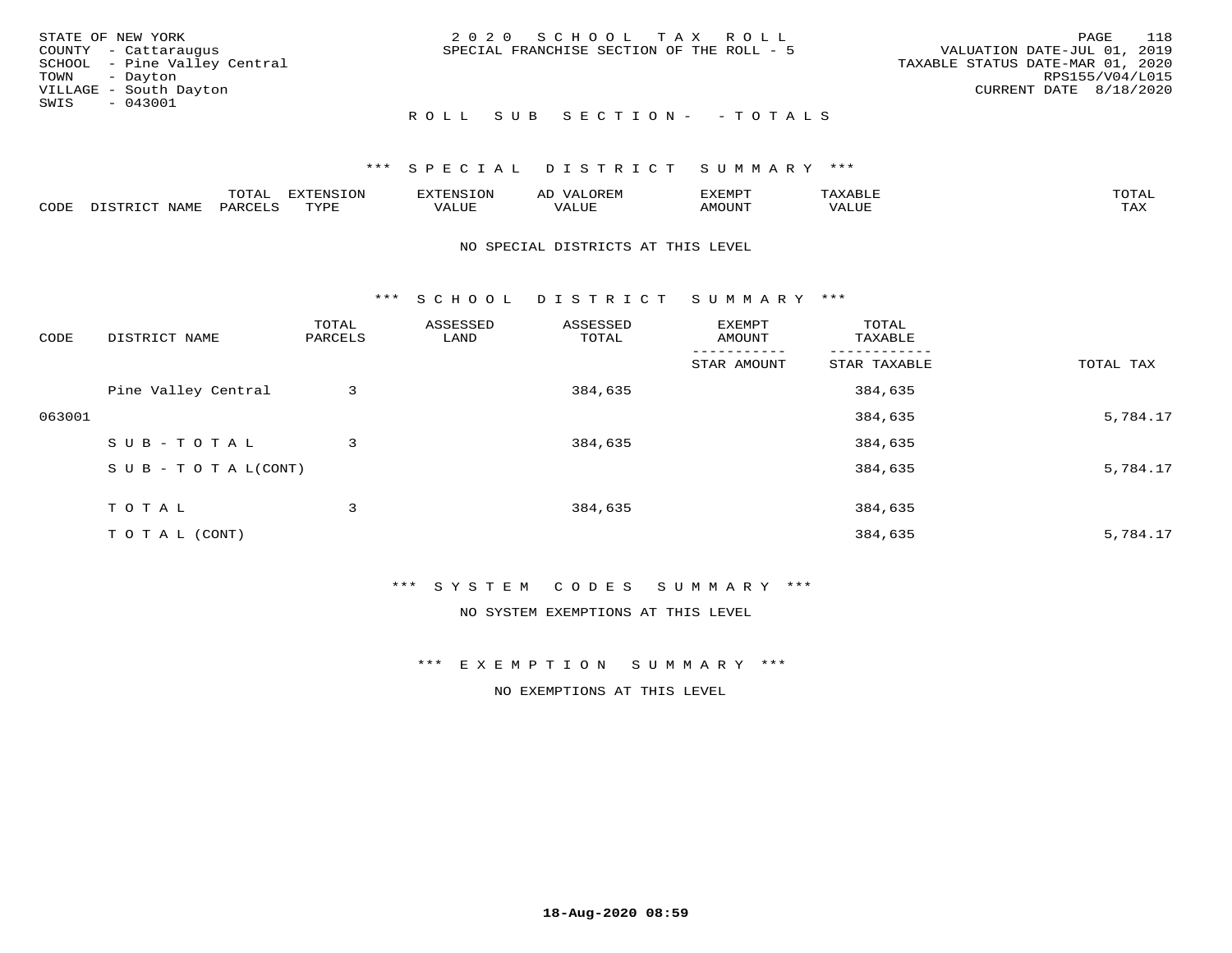| STATE OF NEW YORK            |  | 2020 SCHOOL TAX ROLL                      |                           |                                  | PAGE                     | 119 |
|------------------------------|--|-------------------------------------------|---------------------------|----------------------------------|--------------------------|-----|
| COUNTY - Cattaraugus         |  | SPECIAL FRANCHISE SECTION OF THE ROLL - 5 |                           | VALUATION DATE-JUL 01, 2019      |                          |     |
| SCHOOL - Pine Valley Central |  |                                           |                           | TAXABLE STATUS DATE-MAR 01, 2020 |                          |     |
| TOWN - Dayton                |  |                                           |                           |                                  | RPS155/V04/L015          |     |
| VILLAGE - South Dayton       |  |                                           |                           |                                  | CURRENT DATE $8/18/2020$ |     |
| SWIS<br>- 043001             |  |                                           |                           |                                  |                          |     |
|                              |  |                                           | ROLL SUB SECTION- -TOTALS |                                  |                          |     |

| ROLL<br>SEC | DESCRIPTION                          | TOTAL<br>PARCELS | ASSESSED<br>LAND | ASSESSED<br>TOTAL | <b>EXEMPT</b><br>AMOUNT | TOTAL<br>TAXABLE<br>------------ | TAX  | TOTAL<br>TAX |
|-------------|--------------------------------------|------------------|------------------|-------------------|-------------------------|----------------------------------|------|--------------|
|             |                                      |                  |                  |                   | STAR AMOUNT             | STAR TAXABLE                     | RATE |              |
|             | 2020-21 School Tax                   |                  |                  | 384,635           |                         | 384,635<br>384,635               |      | 5,784.17     |
|             | SPEC DIST TAXES<br>SPECIAL FRANCHISE |                  |                  |                   |                         |                                  |      | 5,784.17     |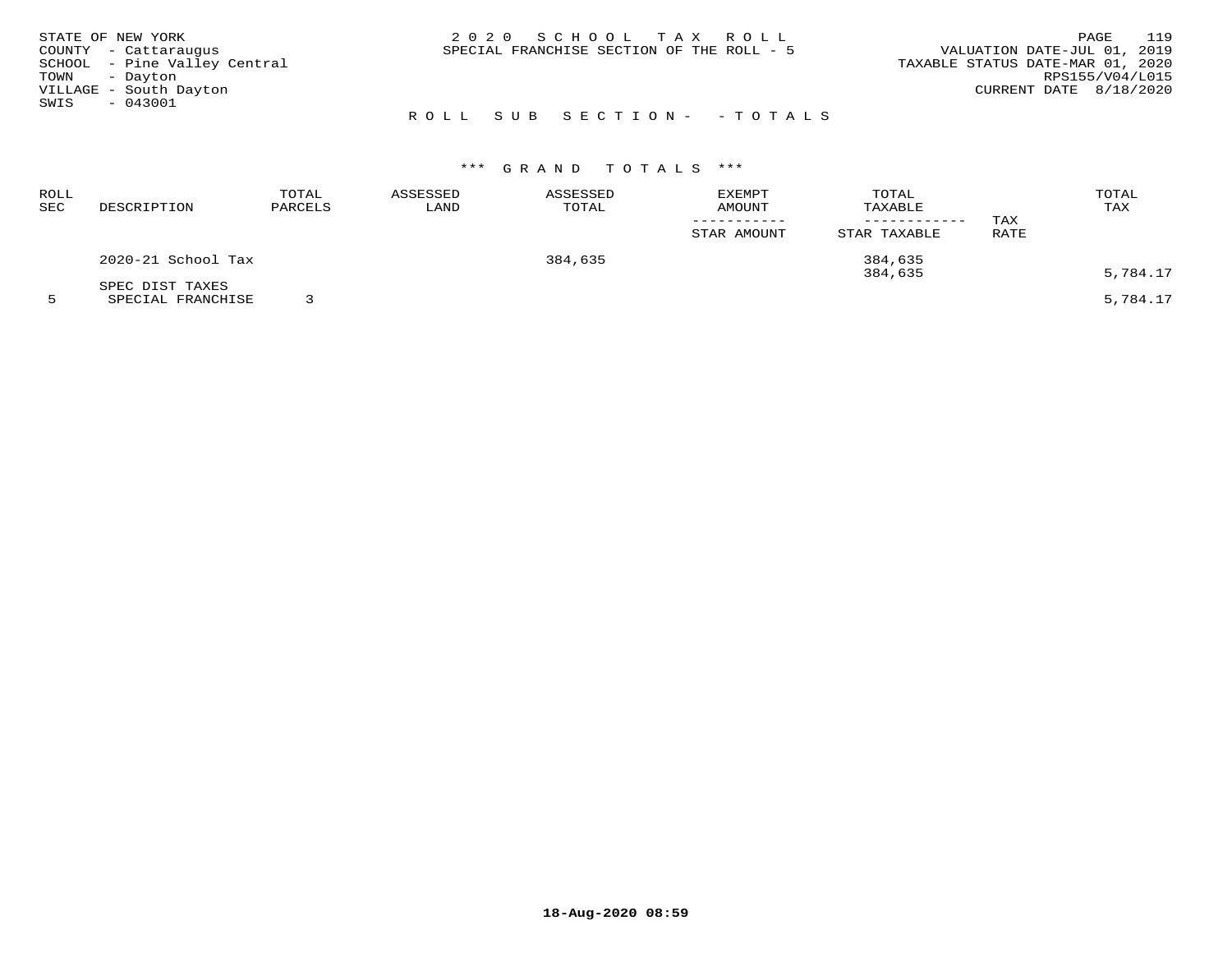| STATE OF NEW YORK            | 2020 SCHOOL TAX ROLL                      | 120<br>PAGE                      |
|------------------------------|-------------------------------------------|----------------------------------|
| COUNTY - Cattaraugus         | SPECIAL FRANCHISE SECTION OF THE ROLL - 5 | VALUATION DATE-JUL 01, 2019      |
| SCHOOL - Pine Valley Central |                                           | TAXABLE STATUS DATE-MAR 01, 2020 |
| TOWN - Dayton                |                                           | RPS155/V04/L015                  |
| VILLAGE - South Dayton       |                                           | CURRENT DATE 8/18/2020           |
| SWIS<br>$-043001$            |                                           |                                  |
|                              | ROLL SECTION TOTALS                       |                                  |

|      |                  | momz<br><u>UIAI</u> | <b>DIZPOILIC TOM</b><br>LUP | --------          | $\sim$ | ,,, <del>,</del> ,,,,,<br>. ب<br>7 A PILLE | max                | $m \wedge m \wedge n$ |
|------|------------------|---------------------|-----------------------------|-------------------|--------|--------------------------------------------|--------------------|-----------------------|
| CODE | NAM <sup>7</sup> | PARO                | TVDF                        | $- - - -$<br>ALUF | ALUL   | TUUOM4                                     | --- - ---<br>'ALUL | max 37<br>∸∽∽         |

#### NO SPECIAL DISTRICTS AT THIS LEVEL

\*\*\* S C H O O L D I S T R I C T S U M M A R Y \*\*\*

| CODE   | DISTRICT NAME                    | TOTAL<br>PARCELS | ASSESSED<br>LAND | ASSESSED<br>TOTAL | EXEMPT<br>AMOUNT | TOTAL<br>TAXABLE |           |
|--------|----------------------------------|------------------|------------------|-------------------|------------------|------------------|-----------|
|        |                                  |                  |                  |                   | STAR AMOUNT      | STAR TAXABLE     | TOTAL TAX |
|        | Pine Valley Central              | 3                |                  | 384,635           |                  | 384,635          |           |
| 063001 |                                  |                  |                  |                   |                  | 384,635          | 5,784.17  |
|        | SUB-TOTAL                        | 3                |                  | 384,635           |                  | 384,635          |           |
|        | $S \cup B - T \cup T A L (CONT)$ |                  |                  |                   |                  | 384,635          | 5,784.17  |
|        | TOTAL                            | 3                |                  | 384,635           |                  | 384,635          |           |
|        | T O T A L (CONT)                 |                  |                  |                   |                  | 384,635          | 5,784.17  |

### \*\*\* S Y S T E M C O D E S S U M M A R Y \*\*\*

NO SYSTEM EXEMPTIONS AT THIS LEVEL

\*\*\* E X E M P T I O N S U M M A R Y \*\*\*

NO EXEMPTIONS AT THIS LEVEL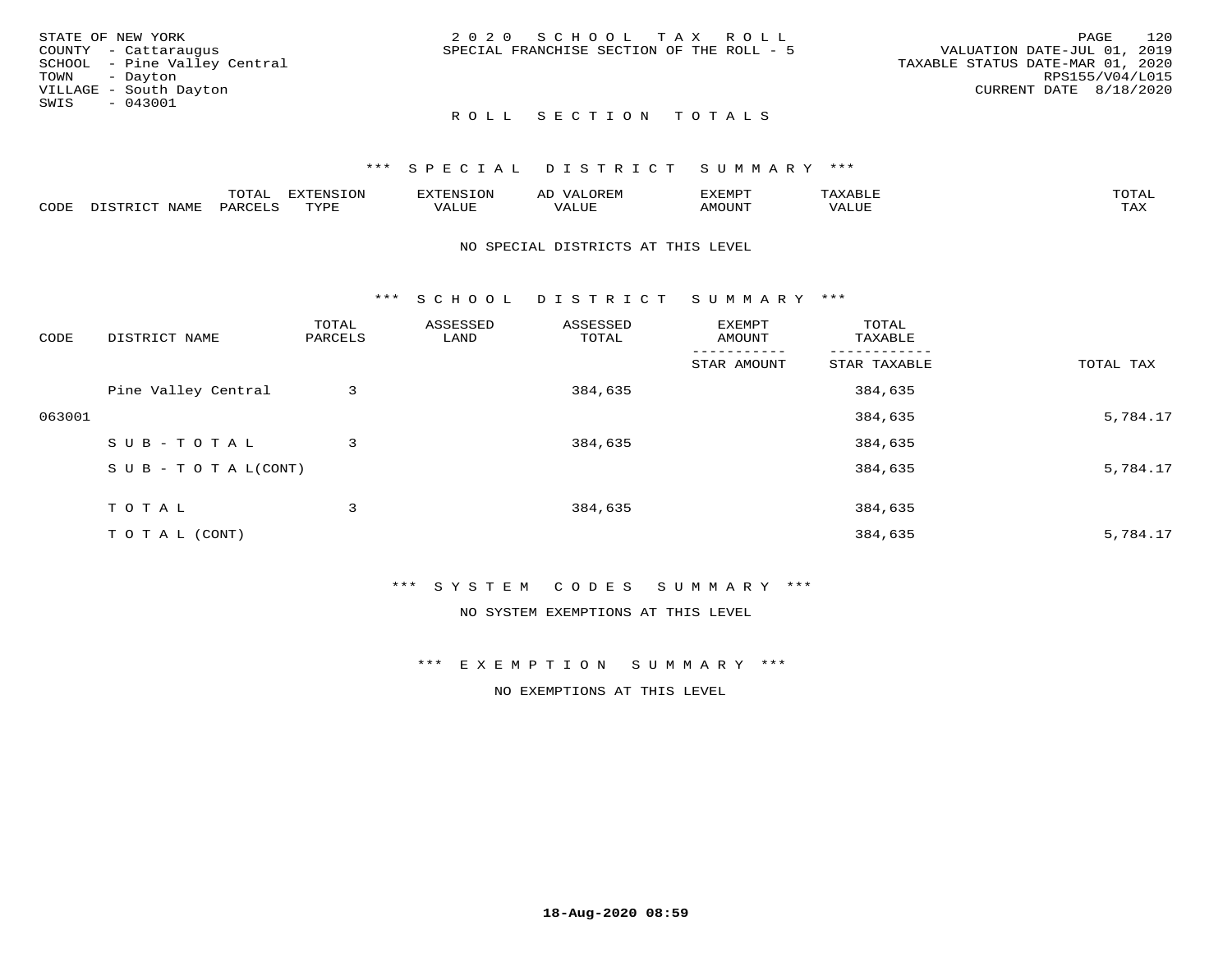|               | STATE OF NEW YORK            | 2020 SCHOOL TAX ROLL                      | PAGE                             | 121 |
|---------------|------------------------------|-------------------------------------------|----------------------------------|-----|
|               | COUNTY - Cattaraugus         | SPECIAL FRANCHISE SECTION OF THE ROLL - 5 | VALUATION DATE-JUL 01, 2019      |     |
|               | SCHOOL - Pine Valley Central |                                           | TAXABLE STATUS DATE-MAR 01, 2020 |     |
| TOWN - Dayton |                              |                                           | RPS155/V04/L015                  |     |
|               | VILLAGE - South Dayton       |                                           | CURRENT DATE 8/18/2020           |     |
| SWIS          | $-043001$                    |                                           |                                  |     |
|               |                              | ROLL SECTION TOTALS                       |                                  |     |

| ROLL<br>SEC | DESCRIPTION        | TOTAL<br>PARCELS | ASSESSED<br>LAND | ASSESSED<br>TOTAL | <b>EXEMPT</b><br><b>AMOUNT</b> | TOTAL<br>TAXABLE<br>--------- | TAX  | TOTAL<br>TAX |
|-------------|--------------------|------------------|------------------|-------------------|--------------------------------|-------------------------------|------|--------------|
|             |                    |                  |                  |                   | STAR AMOUNT                    | STAR TAXABLE                  | RATE |              |
|             | 2020-21 School Tax |                  |                  | 384,635           |                                | 384,635<br>384,635            |      | 5,784.17     |
|             | SPEC DIST TAXES    |                  |                  |                   |                                |                               |      |              |
|             | SPECIAL FRANCHISE  |                  |                  |                   |                                |                               |      | 5,784.17     |

**18-Aug-2020 08:59**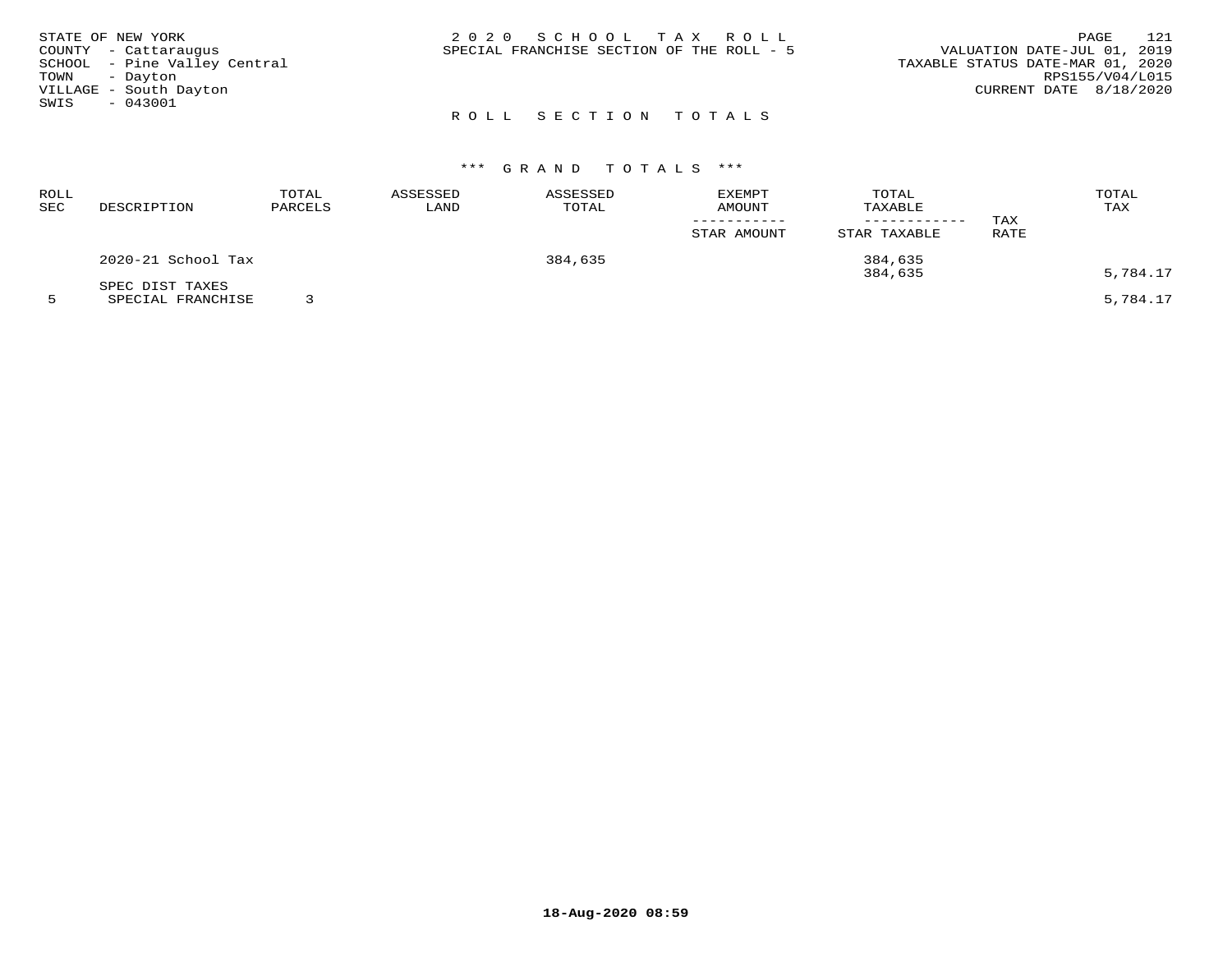| STATE OF NEW YORK<br>COUNTY - Cattaraugus<br>SCHOOL - Pine Valley Central<br>TOWN<br>- Dayton<br>VILLAGE - South Dayton<br>SWIS<br>$-043001$ |                                                                      | 2020 SCHOOL<br>OWNERS NAME SEQUENCE | TAX ROLL<br>UTILITY & R.R. SECTION OF THE ROLL - 6<br>UNIFORM PERCENT OF VALUE IS 100.00 | VALUATION DATE-JUL 01, 2019<br>TAXABLE STATUS DATE-MAR 01, 2020 | 122<br>PAGE              |
|----------------------------------------------------------------------------------------------------------------------------------------------|----------------------------------------------------------------------|-------------------------------------|------------------------------------------------------------------------------------------|-----------------------------------------------------------------|--------------------------|
| TAX MAP PARCEL NUMBER                                                                                                                        |                                                                      |                                     |                                                                                          |                                                                 |                          |
| CURRENT OWNERS NAME<br>CURRENT OWNERS ADDRESS<br>**********************                                                                      | SCHOOL DISTRICT<br>PARCEL SIZE/GRID COORD                            | LAND<br>TOTAL                       | TAX DESCRIPTION<br>SPECIAL DISTRICTS                                                     | TAXABLE VALUE                                                   | TAX AMOUNT               |
|                                                                                                                                              | First St                                                             |                                     |                                                                                          | ACCT 1310                                                       | 338<br><b>BILL</b>       |
| $33.033 - 6 - 33$                                                                                                                            | 311 Res vac land                                                     |                                     | 2020-21 School Tax                                                                       | 1,700                                                           | 25.56                    |
| New York State Electric & Gas Pine Valley Cen 063001<br>Avangrid Management Co                                                               | 60.00 DPTH 123.00<br>FRNT                                            | 1,700<br>1,700                      |                                                                                          |                                                                 |                          |
| Local Tax<br>One City Center Fl 5                                                                                                            | EAST-1021258 NRTH-0859764<br>FULL MARKET VALUE                       | 1,700                               |                                                                                          |                                                                 |                          |
| Portland, ME 04101                                                                                                                           |                                                                      |                                     | TOTAL TAX ---                                                                            |                                                                 | $25.56**$                |
|                                                                                                                                              |                                                                      |                                     |                                                                                          | DATE #1<br>AMT DUE                                              | 09/30/20<br>25.56        |
|                                                                                                                                              |                                                                      |                                     |                                                                                          |                                                                 | *********                |
|                                                                                                                                              | 38 Oaks Rd                                                           |                                     |                                                                                          | ACCT 1001                                                       | BILL<br>339              |
| $33.041 - 1 - 2$<br>New York State Electric & Gas Pine Valley Cen 063001<br>c/o Avangrid Management Co<br>Local Tax                          | 872 Elec-Substation<br>Loc #001859<br>1.0000 Pine Valley             | 21,000<br>212,171                   | 2020-21 School Tax                                                                       | 212,171                                                         | 3,190.64                 |
| One City Center Fl 5<br>Portland, ME 04101                                                                                                   | Frog Val Rd Substation<br>ACRES<br>3.26<br>EAST-1020395 NRTH-0859654 |                                     |                                                                                          |                                                                 |                          |
|                                                                                                                                              | DEED BOOK 694<br>PG-00808<br>FULL MARKET VALUE                       | 212,171                             |                                                                                          |                                                                 |                          |
|                                                                                                                                              |                                                                      |                                     | TOTAL TAX ---                                                                            |                                                                 | $3,190.64**$             |
|                                                                                                                                              |                                                                      |                                     |                                                                                          | DATE #1<br>AMT DUE                                              | 09/30/20<br>3,190.64     |
|                                                                                                                                              |                                                                      |                                     |                                                                                          | ** $630.001 - 9916 - 131.600/100$ ***                           |                          |
| 630.001-9916-131.600/100                                                                                                                     | Elec Trans Line<br>882 Elec Trans Imp                                |                                     | 2020-21 School Tax                                                                       | ACCT 1320<br>118,352                                            | BILL 340<br>1,779.79     |
| New York State Electric & Gas Pine Valley Cen 063001<br>c/o Avangrid Management Co                                                           | Loc #000080                                                          | $\Omega$<br>118,352                 |                                                                                          |                                                                 |                          |
| Local Tax<br>One City Center Fl 5                                                                                                            | 1.0000 Pine Valley<br>Lancaster Gr Trans Line                        |                                     |                                                                                          |                                                                 |                          |
| Portland, ME 04101                                                                                                                           | ACRES<br>0.01                                                        |                                     |                                                                                          |                                                                 |                          |
|                                                                                                                                              | FULL MARKET VALUE                                                    | 118,352                             | TOTAL TAX ---                                                                            |                                                                 | $1,779.79**$             |
|                                                                                                                                              |                                                                      |                                     |                                                                                          | DATE #1<br>AMT DUE                                              | 09/30/20<br>1,779.79     |
|                                                                                                                                              |                                                                      |                                     |                                                                                          |                                                                 |                          |
| 630.001-9916-131.600/188                                                                                                                     | Utility Outside Plant<br>884 Elec Dist Out                           |                                     | 2020-21 School Tax                                                                       | ACCT 1322<br>146,405                                            | BILL 341<br>2,201.65     |
| New York State Electric & Gas Pine Valley Cen 063001                                                                                         |                                                                      | $\Omega$                            |                                                                                          |                                                                 |                          |
| c/o Avangrid Management Co<br>Local Tax                                                                                                      | Loc #888888<br>1.0000 Pine Valley                                    | 146,405                             |                                                                                          |                                                                 |                          |
| One City Center Fl 5th<br>Portland, ME 04101                                                                                                 | Elec Dist<br>ACRES<br>0.01                                           |                                     |                                                                                          |                                                                 |                          |
|                                                                                                                                              | FULL MARKET VALUE                                                    | 146,405                             |                                                                                          |                                                                 |                          |
|                                                                                                                                              |                                                                      |                                     | TOTAL TAX ---                                                                            | DATE #1                                                         | $2,201.65**$<br>09/30/20 |
|                                                                                                                                              |                                                                      |                                     |                                                                                          | AMT DUE                                                         | 2,201.65                 |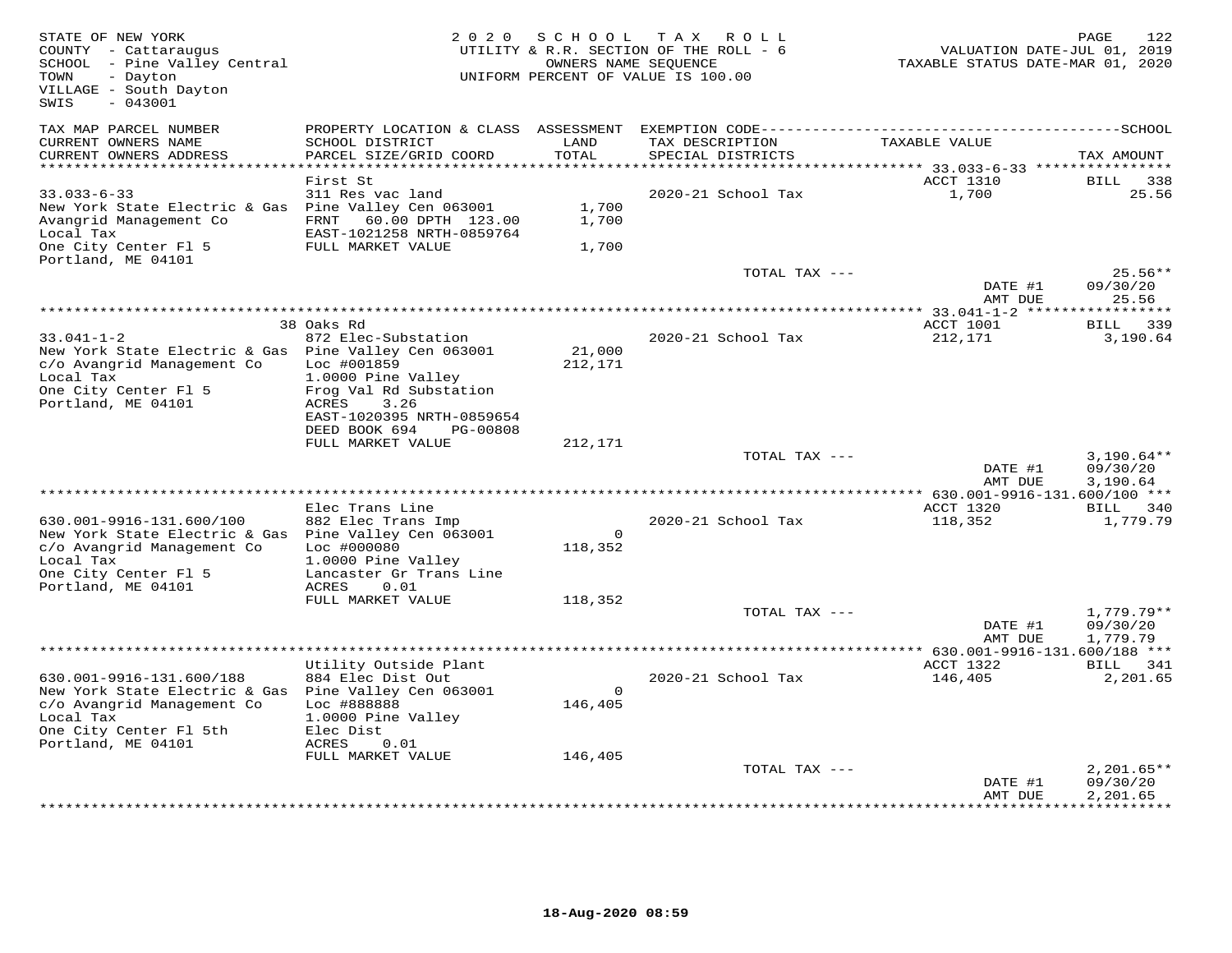| STATE OF NEW YORK<br>COUNTY - Cattaraugus<br>SCHOOL - Pine Valley Central<br>TOWN<br>- Dayton<br>VILLAGE - South Dayton<br>$-043001$<br>SWIS | 2 0 2 0                                   | SCHOOL<br>OWNERS NAME SEOUENCE | T A X<br>R O L L<br>UTILITY & R.R. SECTION OF THE ROLL - 6<br>UNIFORM PERCENT OF VALUE IS 100.00 | TAXABLE STATUS DATE-MAR 01, 2020 | 123<br>PAGE<br>VALUATION DATE-JUL 01, 2019 |
|----------------------------------------------------------------------------------------------------------------------------------------------|-------------------------------------------|--------------------------------|--------------------------------------------------------------------------------------------------|----------------------------------|--------------------------------------------|
| TAX MAP PARCEL NUMBER                                                                                                                        | PROPERTY LOCATION & CLASS ASSESSMENT      |                                | EXEMPTION CODE-----------                                                                        |                                  | ------------SCHOOL                         |
| CURRENT OWNERS NAME                                                                                                                          | SCHOOL DISTRICT                           | LAND                           | TAX DESCRIPTION                                                                                  | TAXABLE VALUE                    |                                            |
| CURRENT OWNERS ADDRESS                                                                                                                       | PARCEL SIZE/GRID COORD                    | TOTAL                          | SPECIAL DISTRICTS                                                                                |                                  | TAX AMOUNT                                 |
|                                                                                                                                              |                                           |                                |                                                                                                  |                                  |                                            |
| $33.033 - 3 - 23$                                                                                                                            | 416 Pine St<br>831 Tele Comm              |                                | 2020-21 School Tax                                                                               | ACCT 0922<br>44,133              | 342<br>BILL<br>663.68                      |
| Verizon New York Inc                                                                                                                         | Pine Valley Cen 063001                    | 3,000                          |                                                                                                  |                                  |                                            |
| PO Box 2749                                                                                                                                  | 58 05 09                                  | 44,133                         |                                                                                                  |                                  |                                            |
| Addison, TX 75001                                                                                                                            | 1.0000 Pine Valley                        |                                |                                                                                                  |                                  |                                            |
|                                                                                                                                              | Building & Land                           |                                |                                                                                                  |                                  |                                            |
|                                                                                                                                              | 50.00 DPTH 150.00<br>FRNT                 |                                |                                                                                                  |                                  |                                            |
|                                                                                                                                              | EAST-1021009 NRTH-0861549                 |                                |                                                                                                  |                                  |                                            |
|                                                                                                                                              | FULL MARKET VALUE                         | 44,133                         |                                                                                                  |                                  |                                            |
|                                                                                                                                              |                                           |                                | TOTAL TAX ---                                                                                    |                                  | $663.68**$                                 |
|                                                                                                                                              |                                           |                                |                                                                                                  | DATE #1<br>AMT DUE               | 09/30/20<br>663.68                         |
|                                                                                                                                              |                                           |                                |                                                                                                  |                                  |                                            |
|                                                                                                                                              | Utility Outside Plant                     |                                |                                                                                                  | <b>ACCT 1000</b>                 | 343<br>BILL                                |
| 630.001-9916-631.900/188                                                                                                                     | 836 Telecom. eq.                          |                                | Mass Telec 47100                                                                                 |                                  | 3,873                                      |
| Verizon New York Inc                                                                                                                         | Pine Valley Cen 063001                    | $\Omega$                       | 2020-21 School Tax                                                                               | 11,298                           | 169.90                                     |
| PO Box 2749                                                                                                                                  | Loc #888888                               | 15,171                         |                                                                                                  |                                  |                                            |
| Addison, TX 75001                                                                                                                            | 1.0000 Pine Valley                        |                                |                                                                                                  |                                  |                                            |
|                                                                                                                                              | Poles, Wire, Cable, etc                   |                                |                                                                                                  |                                  |                                            |
|                                                                                                                                              | 0.01<br><b>ACRES</b><br>FULL MARKET VALUE | 15,171                         |                                                                                                  |                                  |                                            |
|                                                                                                                                              |                                           |                                | TOTAL TAX ---                                                                                    |                                  | $169.90**$                                 |
|                                                                                                                                              |                                           |                                |                                                                                                  | DATE #1                          | 09/30/20                                   |
|                                                                                                                                              |                                           |                                |                                                                                                  | AMT DUE                          | 169.90                                     |
|                                                                                                                                              |                                           |                                |                                                                                                  |                                  |                                            |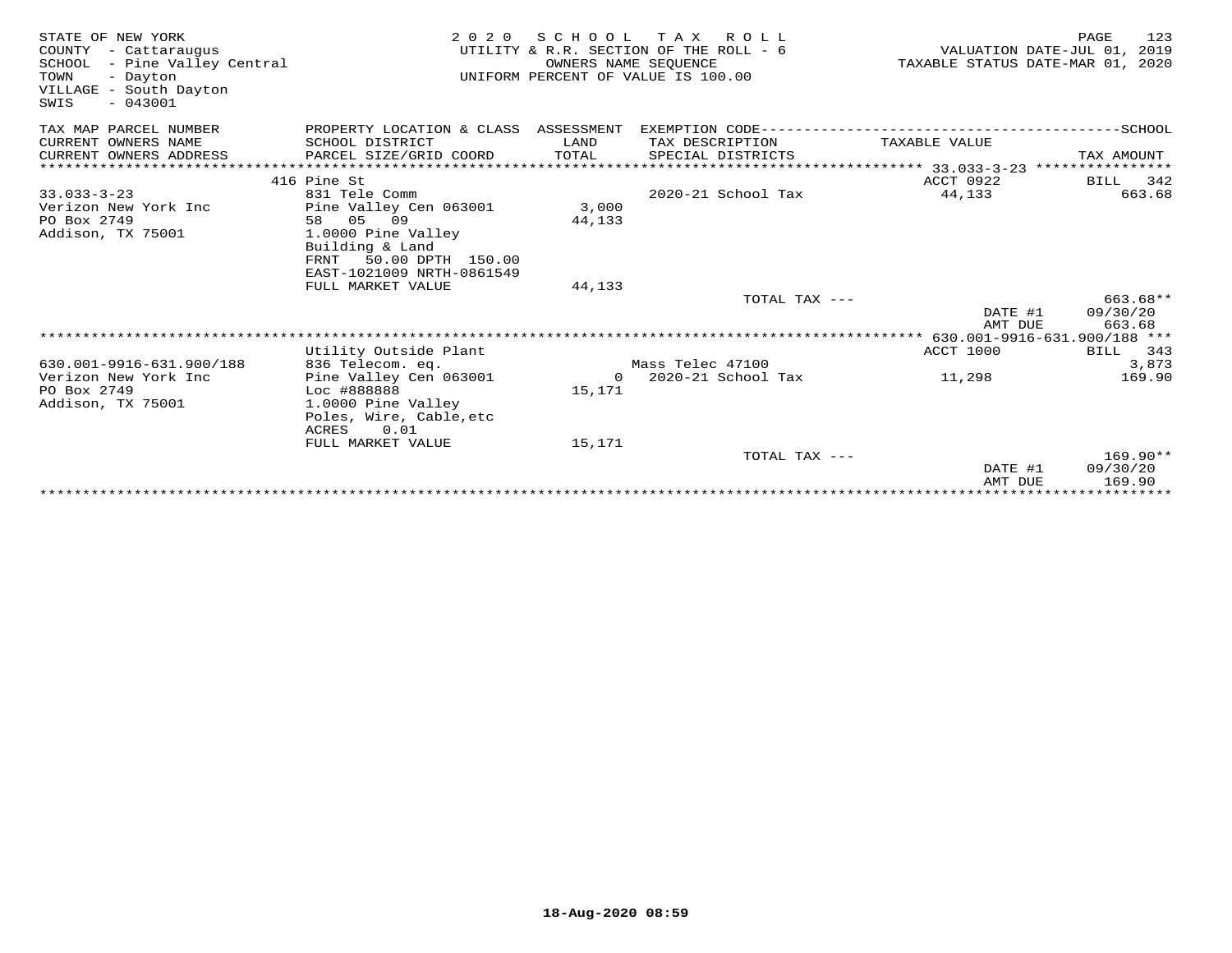| STATE OF NEW YORK |                              | 2020 SCHOOL TAX ROLL                   | 124<br>PAGE                      |
|-------------------|------------------------------|----------------------------------------|----------------------------------|
|                   | COUNTY - Cattaraugus         | UTILITY & R.R. SECTION OF THE ROLL - 6 | VALUATION DATE-JUL 01, 2019      |
|                   | SCHOOL - Pine Valley Central |                                        | TAXABLE STATUS DATE-MAR 01, 2020 |
| TOWN - Dayton     |                              | UNIFORM PERCENT OF VALUE IS 100.00     | RPS155/V04/L015                  |
|                   | VILLAGE - South Dayton       |                                        | CURRENT DATE 8/18/2020           |
| SWIS - 043001     |                              |                                        |                                  |
|                   |                              | ROLL SUB SECTION- - TOTALS             |                                  |

|      |              | momn'<br>UIAL | $\pi$<br>. vi |            | 17773500 |       | $T$ $\cap$ $T$ $\Delta$ |
|------|--------------|---------------|---------------|------------|----------|-------|-------------------------|
| CODE | <b>NTAMT</b> | PARO          | TVDF          | <b>TTT</b> | AMOUNT   | 'ALUL | max x<br>- - - - -      |

### NO SPECIAL DISTRICTS AT THIS LEVEL

\*\*\* S C H O O L D I S T R I C T S U M M A R Y \*\*\*

| CODE   | DISTRICT NAME                    | TOTAL<br>PARCELS | ASSESSED<br>LAND | ASSESSED<br>TOTAL | EXEMPT<br>AMOUNT | TOTAL<br>TAXABLE |           |
|--------|----------------------------------|------------------|------------------|-------------------|------------------|------------------|-----------|
|        |                                  |                  |                  |                   | STAR AMOUNT      | STAR TAXABLE     | TOTAL TAX |
|        | Pine Valley Central              | 6                | 25,700           | 537,932           | 3,873            | 534,059          |           |
| 063001 |                                  |                  |                  |                   |                  | 534,059          | 8,031.22  |
|        | SUB-TOTAL                        | 6                | 25,700           | 537,932           | 3,873            | 534,059          |           |
|        | $S \cup B - T \cup T A L (CONT)$ |                  |                  |                   |                  | 534,059          | 8,031.22  |
|        | TOTAL                            | 6                | 25,700           | 537,932           | 3,873            | 534,059          |           |
|        | T O T A L (CONT)                 |                  |                  |                   |                  | 534,059          | 8,031.22  |

# \*\*\* S Y S T E M C O D E S S U M M A R Y \*\*\*

### NO SYSTEM EXEMPTIONS AT THIS LEVEL

# \*\*\* E X E M P T I O N S U M M A R Y \*\*\*

| CODE  | DESCRIPTION         | TOTAL<br>PARCELS | SCHOOL         |
|-------|---------------------|------------------|----------------|
| 47100 | Mass Telec<br>TOTAL |                  | 3,873<br>3,873 |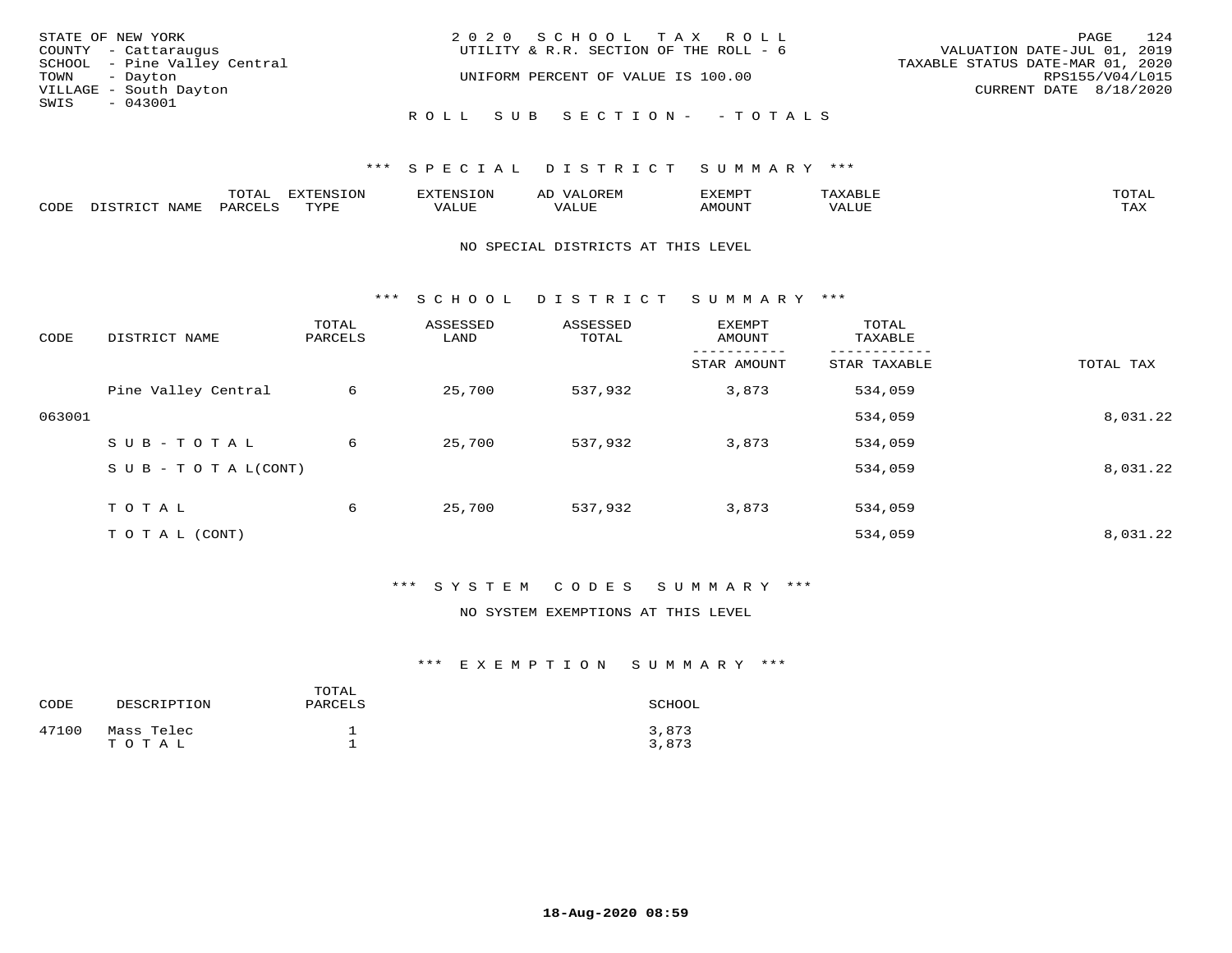| STATE OF NEW YORK    |                              | 2020 SCHOOL TAX ROLL                                                  | 125<br>PAGE            |
|----------------------|------------------------------|-----------------------------------------------------------------------|------------------------|
| COUNTY - Cattaraugus |                              | VALUATION DATE-JUL 01, 2019<br>UTILITY & R.R. SECTION OF THE ROLL - 6 |                        |
|                      | SCHOOL - Pine Valley Central | TAXABLE STATUS DATE-MAR 01, 2020                                      |                        |
| TOWN - Dayton        |                              | UNIFORM PERCENT OF VALUE IS 100.00                                    | RPS155/V04/L015        |
|                      | VILLAGE - South Dayton       |                                                                       | CURRENT DATE 8/18/2020 |
| SWIS<br>$-043001$    |                              |                                                                       |                        |
|                      |                              | ROLL SUB SECTION - - TOTALS                                           |                        |

| ROLL<br>SEC | DESCRIPTION                         | TOTAL<br>PARCELS | ASSESSED<br>LAND | ASSESSED<br>TOTAL | <b>EXEMPT</b><br><b>AMOUNT</b><br>STAR AMOUNT | TOTAL<br>TAXABLE<br>----------<br>STAR TAXABLE | TAX<br>RATE | TOTAL<br>TAX |
|-------------|-------------------------------------|------------------|------------------|-------------------|-----------------------------------------------|------------------------------------------------|-------------|--------------|
|             | 2020-21 School Tax                  |                  | 25,700           | 537,932           | 3,873                                         | 534,059<br>534,059                             |             | 8,031.22     |
|             | SPEC DIST TAXES<br>UTILITIES & N.C. |                  |                  |                   |                                               |                                                |             | 8,031.22     |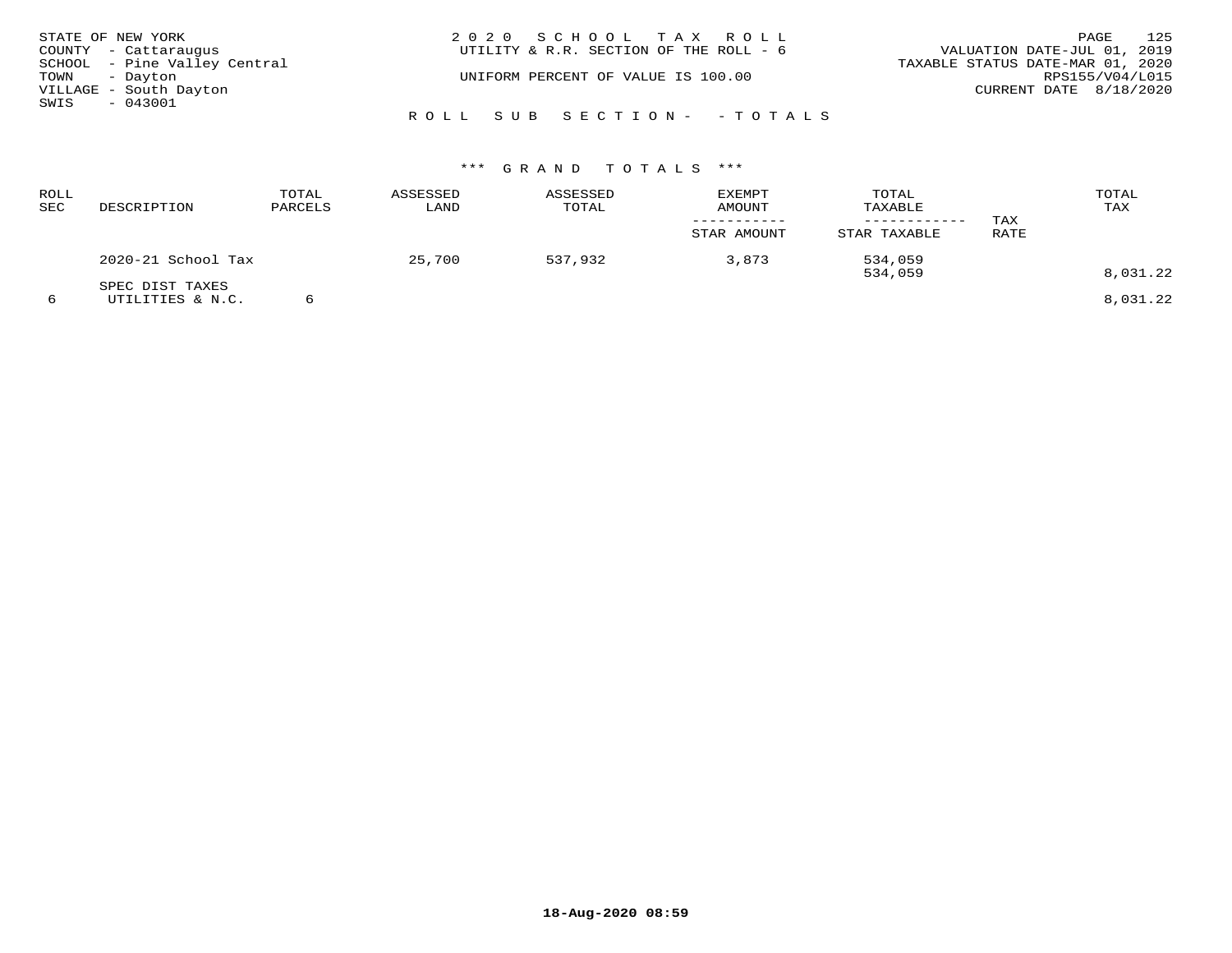| STATE OF NEW YORK            | 2020 SCHOOL TAX ROLL                   | 126<br>PAGE                      |
|------------------------------|----------------------------------------|----------------------------------|
| COUNTY - Cattaraugus         | UTILITY & R.R. SECTION OF THE ROLL - 6 | VALUATION DATE-JUL 01, 2019      |
| SCHOOL - Pine Valley Central |                                        | TAXABLE STATUS DATE-MAR 01, 2020 |
| TOWN - Dayton                | UNIFORM PERCENT OF VALUE IS 100.00     | RPS155/V04/L015                  |
| VILLAGE - South Dayton       |                                        | CURRENT DATE 8/18/2020           |
| SWIS<br>- 043001             |                                        |                                  |
|                              | ROLL SECTION TOTALS                    |                                  |

|             |      | ----<br>⊥∪⊥ <del>പ</del> | $T^{\sim}$<br>T T T T T |                       | ,,,,,,    | ,,, <del>,</del> ,,, <del>,</del><br>$\overline{\phantom{0}}$ |          | $m \wedge m \wedge n$ |
|-------------|------|--------------------------|-------------------------|-----------------------|-----------|---------------------------------------------------------------|----------|-----------------------|
| <b>PODE</b> | NAME |                          | TVDI<br>.               | 77 T TT <del>T.</del> | $- - - -$ | TUUOM                                                         | $\Delta$ | $m \times r$<br>- −-  |

#### NO SPECIAL DISTRICTS AT THIS LEVEL

\*\*\* S C H O O L D I S T R I C T S U M M A R Y \*\*\*

| CODE   | DISTRICT NAME                    | TOTAL<br>PARCELS | ASSESSED<br>LAND | ASSESSED<br>TOTAL | EXEMPT<br>AMOUNT | TOTAL<br>TAXABLE |           |
|--------|----------------------------------|------------------|------------------|-------------------|------------------|------------------|-----------|
|        |                                  |                  |                  |                   | STAR AMOUNT      | STAR TAXABLE     | TOTAL TAX |
|        | Pine Valley Central              | 6                | 25,700           | 537,932           | 3,873            | 534,059          |           |
| 063001 |                                  |                  |                  |                   |                  | 534,059          | 8,031.22  |
|        | SUB-TOTAL                        | 6                | 25,700           | 537,932           | 3,873            | 534,059          |           |
|        | $S \cup B - T \cup T A L (CONT)$ |                  |                  |                   |                  | 534,059          | 8,031.22  |
|        | TOTAL                            | 6                | 25,700           | 537,932           | 3,873            | 534,059          |           |
|        | T O T A L (CONT)                 |                  |                  |                   |                  | 534,059          | 8,031.22  |

# \*\*\* S Y S T E M C O D E S S U M M A R Y \*\*\*

### NO SYSTEM EXEMPTIONS AT THIS LEVEL

# \*\*\* E X E M P T I O N S U M M A R Y \*\*\*

| CODE  | DESCRIPTION         | TOTAL<br>PARCELS | SCHOOL         |
|-------|---------------------|------------------|----------------|
| 47100 | Mass Telec<br>TOTAL |                  | 3,873<br>3,873 |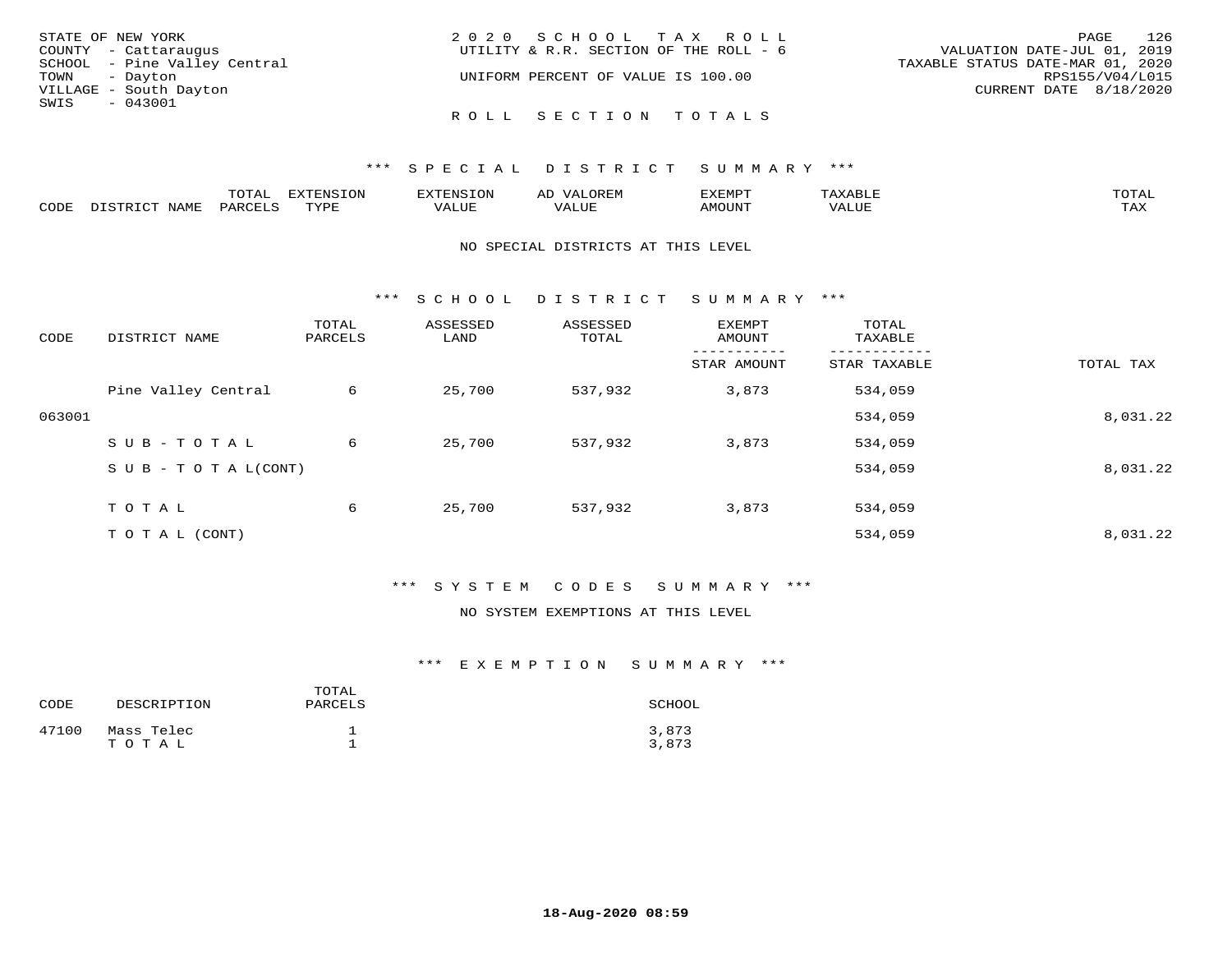| STATE OF NEW YORK            | 2020 SCHOOL TAX ROLL                   | 127<br>PAGE                      |
|------------------------------|----------------------------------------|----------------------------------|
| COUNTY - Cattaraugus         | UTILITY & R.R. SECTION OF THE ROLL - 6 | VALUATION DATE-JUL 01, 2019      |
| SCHOOL - Pine Valley Central |                                        | TAXABLE STATUS DATE-MAR 01, 2020 |
| TOWN - Dayton                | UNIFORM PERCENT OF VALUE IS 100.00     | RPS155/V04/L015                  |
| VILLAGE - South Dayton       |                                        | CURRENT DATE 8/18/2020           |
| $-043001$<br>SWIS            |                                        |                                  |
|                              | ROLL SECTION TOTALS                    |                                  |

| <b>ROLL</b><br>SEC | DESCRIPTION                         | TOTAL<br>PARCELS | ASSESSED<br>LAND | ASSESSED<br>TOTAL | <b>EXEMPT</b><br>AMOUNT<br>STAR AMOUNT | TOTAL<br>TAXABLE<br>STAR TAXABLE | TAX<br>RATE | TOTAL<br>TAX |
|--------------------|-------------------------------------|------------------|------------------|-------------------|----------------------------------------|----------------------------------|-------------|--------------|
|                    | 2020-21 School Tax                  |                  | 25,700           | 537,932           | 3,873                                  | 534,059<br>534,059               |             | 8,031.22     |
| 6                  | SPEC DIST TAXES<br>UTILITIES & N.C. |                  |                  |                   |                                        |                                  |             | 8,031.22     |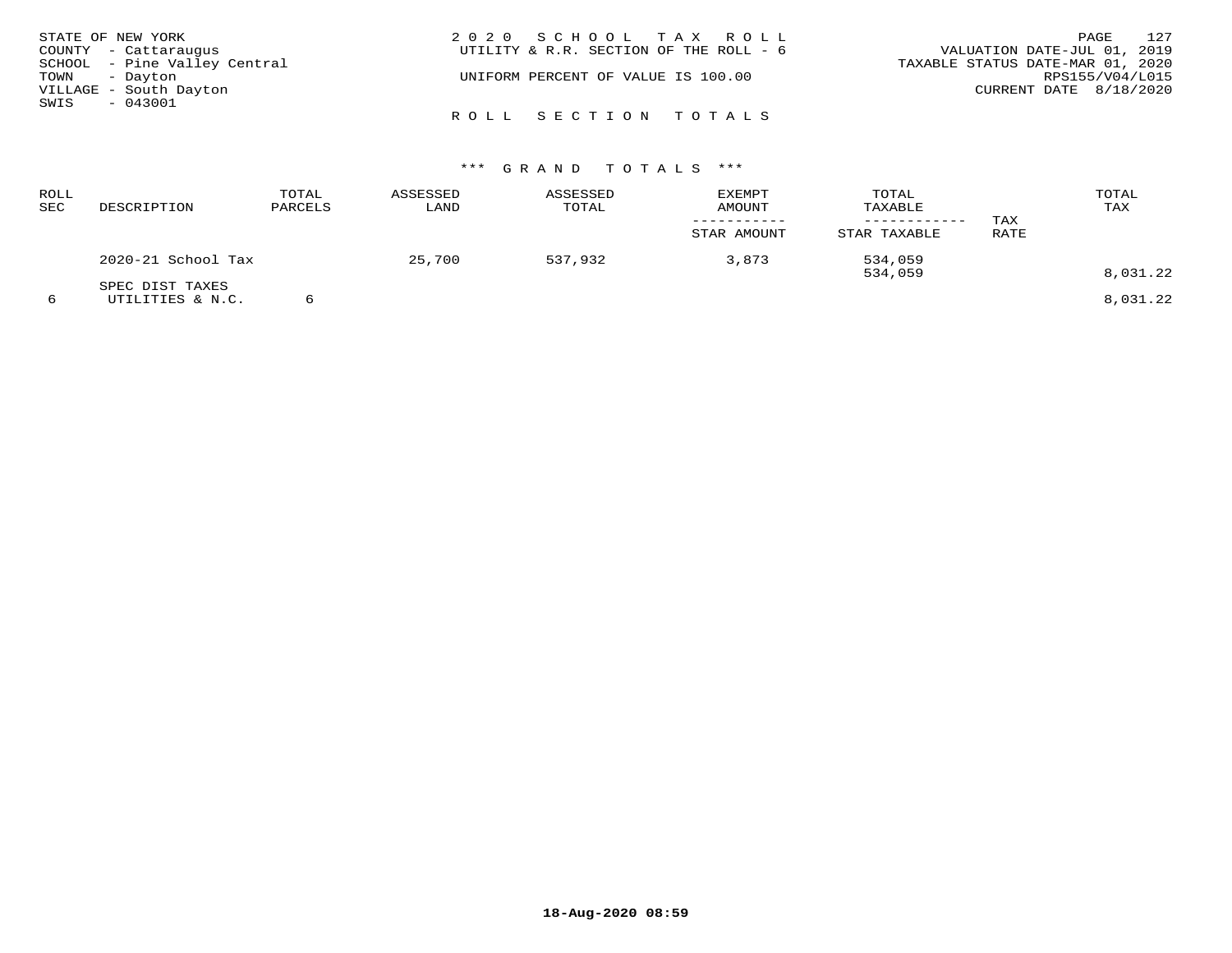| STATE OF NEW YORK<br>2 0 2 0<br>SCHOOL<br>WHOLLY EXEMPT SECTION OF THE ROLL - 8<br>COUNTY - Cattaraugus<br>SCHOOL - Pine Valley Central<br>OWNERS NAME SEQUENCE<br>- Dayton<br>UNIFORM PERCENT OF VALUE IS 100.00<br>TOWN<br>VILLAGE - South Dayton<br>SWIS<br>$-043001$ |                                                                                                                                                     |                         | TAX ROLL                             | PAGE<br>128<br>VALUATION DATE-JUL 01, 2019<br>TAXABLE STATUS DATE-MAR 01, 2020 |            |  |  |
|--------------------------------------------------------------------------------------------------------------------------------------------------------------------------------------------------------------------------------------------------------------------------|-----------------------------------------------------------------------------------------------------------------------------------------------------|-------------------------|--------------------------------------|--------------------------------------------------------------------------------|------------|--|--|
| TAX MAP PARCEL NUMBER                                                                                                                                                                                                                                                    | PROPERTY LOCATION & CLASS ASSESSMENT EXEMPTION CODE-----------------------------------SCHOOL                                                        |                         |                                      |                                                                                |            |  |  |
| CURRENT OWNERS NAME<br>CURRENT OWNERS ADDRESS<br>***********************                                                                                                                                                                                                 | SCHOOL DISTRICT<br>PARCEL SIZE/GRID COORD                                                                                                           | LAND<br>TOTAL           | TAX DESCRIPTION<br>SPECIAL DISTRICTS | TAXABLE VALUE                                                                  | TAX AMOUNT |  |  |
|                                                                                                                                                                                                                                                                          | Maple St                                                                                                                                            |                         |                                      | ACCT 0998                                                                      |            |  |  |
| $33.034 - 1 - 11.1$                                                                                                                                                                                                                                                      | 843 Non-ceil. rr                                                                                                                                    |                         | 18020<br>IND DEV                     |                                                                                | 86,333     |  |  |
| Cattaraugus County IDA<br>3 E Washington St<br>PO Box 1749<br>Ellicottville, NY 14731                                                                                                                                                                                    | Pine Valley Cen 063001<br>58 05 09<br>Vill 1.019 Mi Trk Etc<br>54% Village<br>ACRES 13.00<br>EAST-1022808 NRTH-0860730<br>DEED BOOK 823<br>PG-00486 | 33,000<br>86,333        | 2020-21 School Tax                   | 0.00                                                                           | 0.00       |  |  |
|                                                                                                                                                                                                                                                                          | FULL MARKET VALUE                                                                                                                                   | 86,333                  |                                      |                                                                                |            |  |  |
|                                                                                                                                                                                                                                                                          |                                                                                                                                                     |                         | TOTAL TAX ---                        |                                                                                | $0.00**$   |  |  |
|                                                                                                                                                                                                                                                                          | 108 Mill St                                                                                                                                         |                         |                                      | ACCT 0724                                                                      |            |  |  |
| $33.034 - 3 - 12$                                                                                                                                                                                                                                                        | 310 Res Vac                                                                                                                                         |                         | Land Banks 25900                     |                                                                                | 1,800      |  |  |
| Cattaraugus County Land Bank C Pine Valley Cen 063001<br>303 Court St<br>Little Valley, NY 14755                                                                                                                                                                         | 58 05<br>09<br>64.00 DPTH 125.00<br>FRNT<br>EAST-1022885 NRTH-0860313<br>DEED BOOK 2019 PG-11986<br>FULL MARKET VALUE                               | 1,800<br>1,800<br>1,800 | 2020-21 School Tax                   | 0.00                                                                           | 0.00       |  |  |
|                                                                                                                                                                                                                                                                          |                                                                                                                                                     |                         | TOTAL TAX ---                        |                                                                                | $0.00**$   |  |  |
|                                                                                                                                                                                                                                                                          | Pine St                                                                                                                                             |                         |                                      | ****** 33.033-5-39 ***************<br>ACCT 0675                                |            |  |  |
| $33.033 - 5 - 39$                                                                                                                                                                                                                                                        | 620 Religious                                                                                                                                       |                         | RELIGIOUS 25110                      |                                                                                | 1,400      |  |  |
| Family Church of Cattaraugus C Pine Valley Cen 063001<br>PO Box 199<br>South Dayton, NY 14138                                                                                                                                                                            | 58 05 09<br>FRNT<br>50.00 DPTH 150.00<br>EAST-1022147 NRTH-0860473<br>DEED BOOK 18737 PG-7002                                                       | 1,400<br>1,400          | 2020-21 School Tax                   | 0.00                                                                           | 0.00       |  |  |
|                                                                                                                                                                                                                                                                          | FULL MARKET VALUE                                                                                                                                   | 1,400                   |                                      |                                                                                |            |  |  |
|                                                                                                                                                                                                                                                                          |                                                                                                                                                     |                         | TOTAL TAX ---                        |                                                                                | $0.00**$   |  |  |
|                                                                                                                                                                                                                                                                          | 213 Pine St                                                                                                                                         |                         |                                      | ACCT 0838                                                                      |            |  |  |
| $33.033 - 5 - 43$                                                                                                                                                                                                                                                        | 620 Religious                                                                                                                                       |                         | WHOLLY EX 50000                      |                                                                                | 134,200    |  |  |
| Family Church of Cattaraugus C Pine Valley Cen 063001<br>PO Box 199<br>South Dayton, NY 14138                                                                                                                                                                            | 05<br>09<br>58<br>FRNT 89.00 DPTH 150.00<br>EAST-1022090 NRTH-0860512<br>DEED BOOK 18737 PG-7002                                                    | 3,900<br>134,200        | 2020-21 School Tax                   | 0.00                                                                           | 0.00       |  |  |
|                                                                                                                                                                                                                                                                          | FULL MARKET VALUE                                                                                                                                   | 134,200                 |                                      |                                                                                |            |  |  |
|                                                                                                                                                                                                                                                                          |                                                                                                                                                     |                         | TOTAL TAX ---                        |                                                                                | $0.00**$   |  |  |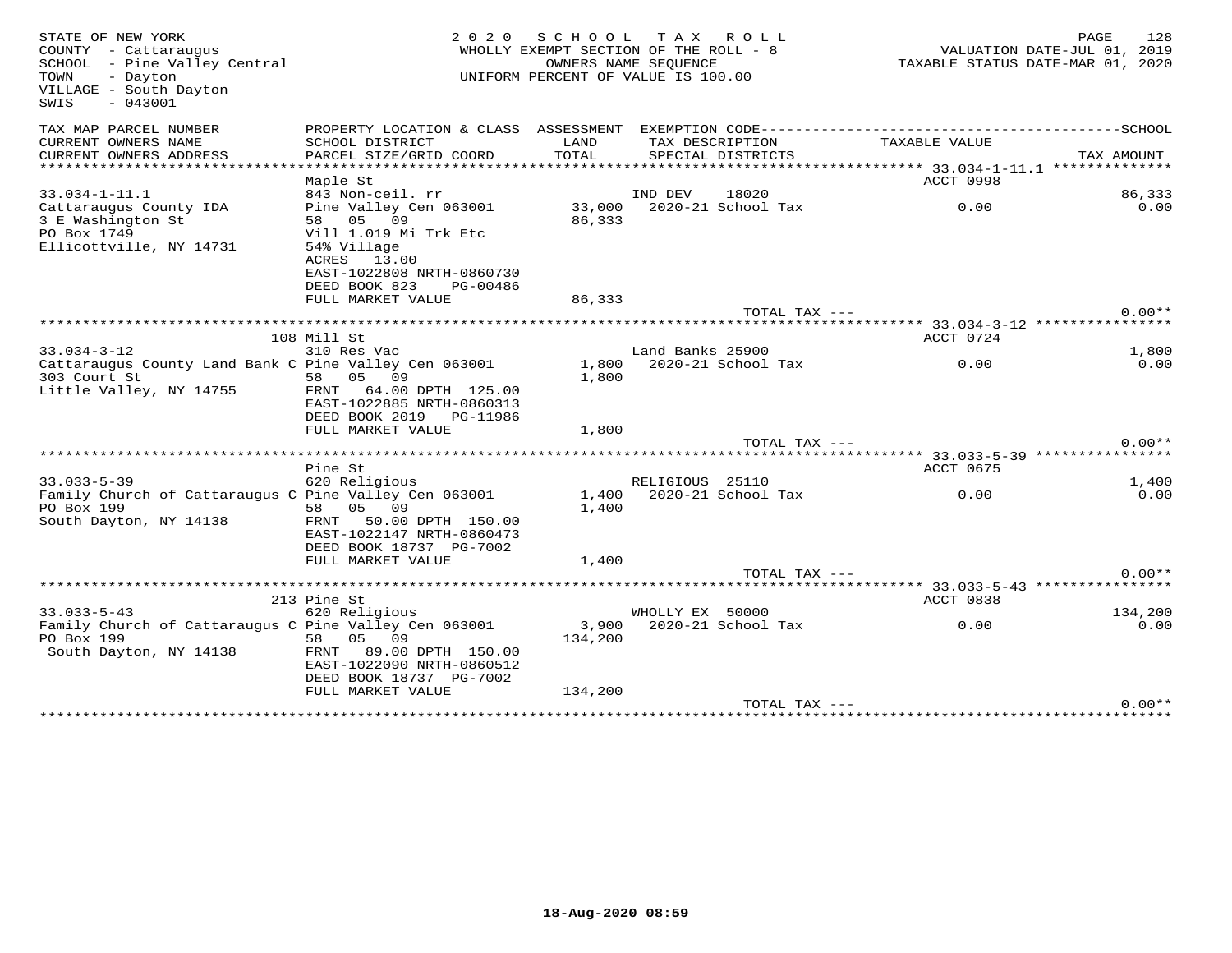| STATE OF NEW YORK<br>COUNTY - Cattaraugus<br>SCHOOL - Pine Valley Central<br>- Dayton<br>TOWN<br>VILLAGE - South Dayton<br>$-043001$<br>SWIS | 2 0 2 0                                                                 | SCHOOL TAX ROLL<br>WHOLLY EXEMPT SECTION OF THE ROLL - 8<br>UNIFORM PERCENT OF VALUE IS 100.00 | OWNERS NAME SEOUENCE |                                      | ---<br>11, VALUATION DATE-JUL 01, 2019<br>2020, TAXABLE STATUS DATE-MAR 01 | 129<br>PAGE |
|----------------------------------------------------------------------------------------------------------------------------------------------|-------------------------------------------------------------------------|------------------------------------------------------------------------------------------------|----------------------|--------------------------------------|----------------------------------------------------------------------------|-------------|
| TAX MAP PARCEL NUMBER                                                                                                                        |                                                                         |                                                                                                |                      |                                      |                                                                            |             |
| CURRENT OWNERS NAME<br>CURRENT OWNERS ADDRESS                                                                                                | SCHOOL DISTRICT<br>PARCEL SIZE/GRID COORD                               | LAND<br>TOTAL                                                                                  |                      | TAX DESCRIPTION<br>SPECIAL DISTRICTS | TAXABLE VALUE                                                              | TAX AMOUNT  |
|                                                                                                                                              |                                                                         |                                                                                                |                      |                                      |                                                                            |             |
|                                                                                                                                              | 403 Pine St                                                             |                                                                                                |                      |                                      | ACCT 0839                                                                  |             |
| $33.033 - 3 - 27$                                                                                                                            | 311 Res vac land                                                        |                                                                                                | RELIGIOUS 25110      |                                      |                                                                            | 2,100       |
| Free Methodist Church<br>of South Dayton                                                                                                     | Pine Valley Cen 063001<br>58 05 09                                      | 2,100                                                                                          |                      |                                      | 2,100 2020-21 School Tax<br>0.00                                           | 0.00        |
| PO Box 261<br>South Dayton, NY 14138                                                                                                         | FRNT 75.00 DPTH 135.00<br>EAST-1021166 NRTH-0861188                     |                                                                                                |                      |                                      |                                                                            |             |
|                                                                                                                                              | DEED BOOK 825<br>PG-00418                                               |                                                                                                |                      |                                      |                                                                            |             |
|                                                                                                                                              | FULL MARKET VALUE                                                       | 2,100                                                                                          |                      |                                      |                                                                            |             |
|                                                                                                                                              |                                                                         |                                                                                                |                      | TOTAL TAX ---                        |                                                                            | $0.00**$    |
|                                                                                                                                              |                                                                         |                                                                                                |                      |                                      |                                                                            |             |
|                                                                                                                                              | Second St                                                               |                                                                                                |                      |                                      | ACCT 0824                                                                  |             |
| $33.033 - 5 - 2$                                                                                                                             | 620 Religious                                                           |                                                                                                | RELIGIOUS 25110      |                                      |                                                                            | 7,000       |
| Free Methodist Church<br>of South Dayton<br>PO Box 261                                                                                       | Pine Valley Cen 063001<br>58 05 09<br>FRNT 50.00 DPTH 100.00            | 7,000                                                                                          |                      | 7,000 2020-21 School Tax             | 0.00                                                                       | 0.00        |
| South Dayton, NY 14138                                                                                                                       | 0.13<br>ACRES<br>EAST-1021245 NRTH-0861057<br>DEED BOOK 767<br>PG-01163 |                                                                                                |                      |                                      |                                                                            |             |
|                                                                                                                                              | FULL MARKET VALUE                                                       | 7,000                                                                                          |                      |                                      |                                                                            |             |
|                                                                                                                                              |                                                                         |                                                                                                |                      | TOTAL TAX ---                        |                                                                            | $0.00**$    |
|                                                                                                                                              |                                                                         |                                                                                                |                      |                                      |                                                                            |             |
|                                                                                                                                              | 327 Pine St                                                             |                                                                                                |                      |                                      | ACCT 5014                                                                  |             |
| $33.033 - 5 - 3$                                                                                                                             | 620 Religious                                                           |                                                                                                | RELIGIOUS 25110      |                                      |                                                                            | 150,000     |
| Free Methodist Church                                                                                                                        | Pine Valley Cen 063001                                                  | 5,000                                                                                          |                      |                                      | 2020-21 School Tax 0.00                                                    | 0.00        |
| of South Dayton                                                                                                                              | 58 05 09                                                                | 150,000                                                                                        |                      |                                      |                                                                            |             |
| PO Box 261                                                                                                                                   | FRNT 50.00 DPTH 100.00                                                  |                                                                                                |                      |                                      |                                                                            |             |
| South Dayton, NY 14138                                                                                                                       | EAST-1021268 NRTH-0861133                                               |                                                                                                |                      |                                      |                                                                            |             |
|                                                                                                                                              | DEED BOOK 00947 PG-00964                                                |                                                                                                |                      |                                      |                                                                            |             |
|                                                                                                                                              | FULL MARKET VALUE                                                       | 150,000                                                                                        |                      |                                      |                                                                            |             |
|                                                                                                                                              |                                                                         |                                                                                                |                      | TOTAL TAX ---                        |                                                                            | $0.00**$    |
|                                                                                                                                              |                                                                         |                                                                                                |                      |                                      |                                                                            |             |
|                                                                                                                                              | 325 Pine St                                                             |                                                                                                |                      |                                      | ACCT 0684                                                                  |             |
| $33.033 - 5 - 4$                                                                                                                             | 311 Res vac land                                                        |                                                                                                | RELIGIOUS 25110      |                                      |                                                                            | 1,400       |
| Free Methodist Church                                                                                                                        | Pine Valley Cen 063001                                                  |                                                                                                |                      | 1,400 2020-21 School Tax             | 0.00                                                                       | 0.00        |
| of South Dayton                                                                                                                              | 58 05 09                                                                | 1,400                                                                                          |                      |                                      |                                                                            |             |
| PO Box 261                                                                                                                                   | FRNT 50.00 DPTH 100.00                                                  |                                                                                                |                      |                                      |                                                                            |             |
| South Dayton, NY 14138                                                                                                                       | EAST-1021311 NRTH-0861102                                               |                                                                                                |                      |                                      |                                                                            |             |
|                                                                                                                                              | DEED BOOK 00944 PG-00706                                                |                                                                                                |                      |                                      |                                                                            |             |
|                                                                                                                                              | FULL MARKET VALUE                                                       | 1,400                                                                                          |                      |                                      |                                                                            |             |
|                                                                                                                                              |                                                                         |                                                                                                |                      | TOTAL TAX ---                        |                                                                            | $0.00**$    |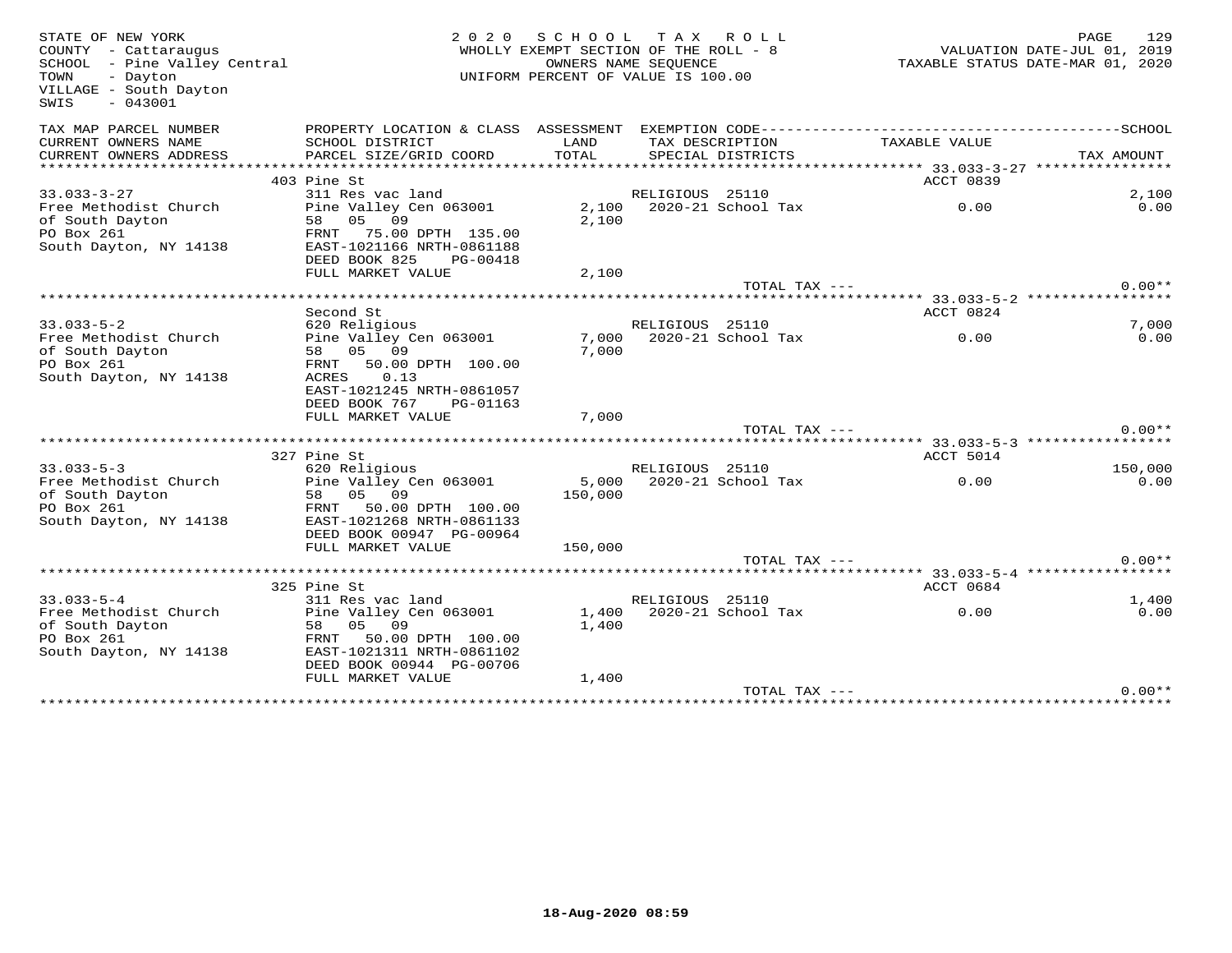| STATE OF NEW YORK<br>COUNTY - Cattaraugus<br>SCHOOL - Pine Valley Central<br>- Dayton<br>TOWN<br>VILLAGE - South Dayton<br>$-043001$<br>SWIS |                                                                                                                         | 2020 SCHOOL<br>WHOLLY EXEMPT SECTION OF THE ROLL - 8<br>OWNERS NAME SEQUENCE<br>UNIFORM PERCENT OF VALUE IS 100.00 |                  | TAX ROLL                  | VALUATION DATE-JUL 01, 2019<br>TAXABLE STATUS DATE-MAR 01, 2020 | PAGE       | 130      |
|----------------------------------------------------------------------------------------------------------------------------------------------|-------------------------------------------------------------------------------------------------------------------------|--------------------------------------------------------------------------------------------------------------------|------------------|---------------------------|-----------------------------------------------------------------|------------|----------|
| TAX MAP PARCEL NUMBER<br>CURRENT OWNERS NAME<br>CURRENT OWNERS ADDRESS                                                                       | SCHOOL DISTRICT<br>PARCEL SIZE/GRID COORD                                                                               | LAND<br>TOTAL                                                                                                      |                  | SPECIAL DISTRICTS         | TAX DESCRIPTION TAXABLE VALUE                                   | TAX AMOUNT |          |
|                                                                                                                                              |                                                                                                                         |                                                                                                                    |                  |                           |                                                                 |            |          |
| $33.033 - 1 - 10.2$                                                                                                                          | 63 Main St<br>411 Apartment                                                                                             |                                                                                                                    | NON-PROFIT 25130 |                           | ACCT 1179                                                       |            | 184,700  |
| PV Housing Dev. Fund Co. Inc. Pine Valley Cen 063001<br>715 Central Ave<br>Dunkirk, NY 14048                                                 | 58 05 09<br>ACRES<br>2.10                                                                                               | 184,700                                                                                                            |                  |                           | 18,400 2020-21 School Tax 0.00                                  |            | 0.00     |
|                                                                                                                                              | EAST-1020373 NRTH-0861604<br>DEED BOOK 7286    PG-9001<br>FULL MARKET VALUE                                             | 184,700                                                                                                            |                  |                           |                                                                 |            |          |
|                                                                                                                                              |                                                                                                                         |                                                                                                                    |                  | TOTAL TAX ---             |                                                                 |            | $0.00**$ |
|                                                                                                                                              | OFF Mill St                                                                                                             |                                                                                                                    |                  |                           | ACCT 1281                                                       |            |          |
| $33.042 - 1 - 1.2$                                                                                                                           | 534 Social org.                                                                                                         |                                                                                                                    | VETORG CTS 26100 |                           |                                                                 |            | 70,000   |
| South Dayton American Legion Pine Valley Cen 063001<br>Post 1593 Inc<br>22 Pine St                                                           | 57 05 09<br>ACRES<br>5.00                                                                                               | 70,000                                                                                                             |                  | 10,000 2020-21 School Tax | 0.00                                                            |            | 0.00     |
| South Dayton, NY 14138                                                                                                                       | EAST-1022936 NRTH-0859400<br>DEED BOOK 00978 PG-00286<br>FULL MARKET VALUE                                              | 70,000                                                                                                             |                  |                           |                                                                 |            |          |
|                                                                                                                                              |                                                                                                                         |                                                                                                                    |                  | TOTAL TAX ---             |                                                                 |            | $0.00**$ |
|                                                                                                                                              |                                                                                                                         |                                                                                                                    |                  |                           |                                                                 |            |          |
| $33.033 - 4 - 37$                                                                                                                            | 328 Pine St                                                                                                             |                                                                                                                    |                  |                           | ACCT 5011                                                       |            | 140,000  |
| South Dayton United<br>Methodist Church<br>PO Box 272<br>South Dayton, NY 14138                                                              | 620 Religious<br>Pine Valley Cen 063001<br>58 05 09<br>FRNT 50.00 DPTH 150.00<br>EAST-1021377 NRTH-0861286              | 140,000                                                                                                            | RELIGIOUS 25110  |                           | 1,400 2020-21 School Tax 0.00                                   |            | 0.00     |
|                                                                                                                                              | FULL MARKET VALUE                                                                                                       | 140,000                                                                                                            |                  |                           |                                                                 |            |          |
|                                                                                                                                              |                                                                                                                         |                                                                                                                    |                  | TOTAL TAX ---             |                                                                 |            | $0.00**$ |
|                                                                                                                                              | 34 Maple St                                                                                                             |                                                                                                                    |                  |                           | ACCT 0674                                                       |            |          |
| $33.034 - 1 - 2$                                                                                                                             | 312 Vac w/imprv                                                                                                         |                                                                                                                    | FIRE-DEPT 26400  |                           |                                                                 |            | 13,700   |
| South Dayton Vol Fire Co<br>Number 1 Inc<br>Box 88<br>South Dayton, NY 14138                                                                 | Pine Valley Cen 063001<br>58 05 09<br>FRNT 110.00 DPTH 230.00<br>EAST-1022607 NRTH-0860912<br>DEED BOOK 825<br>PG-00648 | 13,700                                                                                                             |                  | 3,100 2020-21 School Tax  | 0.00                                                            |            | 0.00     |
|                                                                                                                                              | FULL MARKET VALUE                                                                                                       | 13,700                                                                                                             |                  |                           |                                                                 |            |          |
|                                                                                                                                              |                                                                                                                         |                                                                                                                    |                  | TOTAL TAX ---             |                                                                 |            | $0.00**$ |
|                                                                                                                                              |                                                                                                                         |                                                                                                                    |                  |                           | ********* 33.034-1-10.1 *************                           |            |          |
| $33.034 - 1 - 10.1$                                                                                                                          | 34 Maple St<br>662 Police/fire                                                                                          |                                                                                                                    | FIRE-DEPT 26400  |                           | ACCT 0678                                                       |            | 292,300  |
| South Dayton Vol Fire Co<br>Number 1 Inc<br>PO Box 88                                                                                        | Pine Valley Cen 063001<br>58 05 09<br>7.10<br>ACRES                                                                     | 292,300                                                                                                            |                  |                           |                                                                 |            | 0.00     |
| South Dayton, NY 14138                                                                                                                       | EAST-1022894 NRTH-0861410<br>DEED BOOK 825<br>PG-00646<br>FULL MARKET VALUE                                             | 292,300                                                                                                            |                  |                           |                                                                 |            |          |
|                                                                                                                                              |                                                                                                                         |                                                                                                                    |                  | TOTAL TAX ---             |                                                                 |            | $0.00**$ |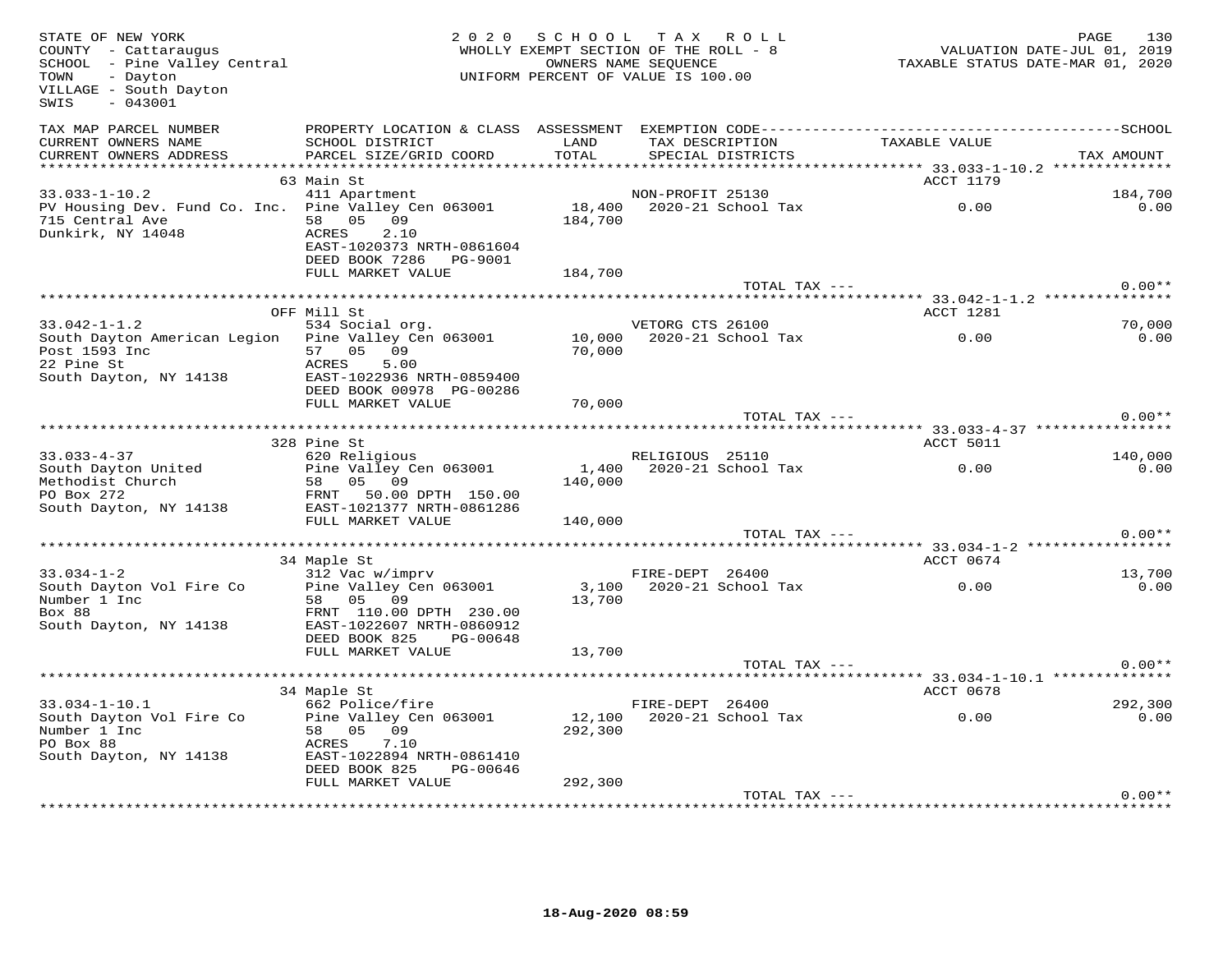| STATE OF NEW YORK<br>COUNTY - Cattaraugus<br>SCHOOL - Pine Valley Central<br>TOWN<br>- Dayton<br>VILLAGE - South Dayton<br>$-043001$<br>SWIS | 2 0 2 0                                                                                      | SCHOOL TAX ROLL<br>WHOLLY EXEMPT SECTION OF THE ROLL - 8<br>OWNERS NAME SEQUENCE<br>UNIFORM PERCENT OF VALUE IS 100.00 |                 |                                      | VALUATION DATE-JUL 01, 2019 | PAGE<br>131<br>TAXABLE STATUS DATE-MAR 01, 2020 |
|----------------------------------------------------------------------------------------------------------------------------------------------|----------------------------------------------------------------------------------------------|------------------------------------------------------------------------------------------------------------------------|-----------------|--------------------------------------|-----------------------------|-------------------------------------------------|
| TAX MAP PARCEL NUMBER                                                                                                                        | PROPERTY LOCATION & CLASS ASSESSMENT EXEMPTION CODE-----------------------------------SCHOOL |                                                                                                                        |                 |                                      |                             |                                                 |
| CURRENT OWNERS NAME<br>CURRENT OWNERS ADDRESS                                                                                                | SCHOOL DISTRICT<br>PARCEL SIZE/GRID COORD                                                    | LAND<br>TOTAL                                                                                                          |                 | TAX DESCRIPTION<br>SPECIAL DISTRICTS | TAXABLE VALUE               | TAX AMOUNT                                      |
|                                                                                                                                              |                                                                                              |                                                                                                                        |                 |                                      |                             |                                                 |
|                                                                                                                                              | Main St                                                                                      |                                                                                                                        |                 |                                      | ACCT 5005                   |                                                 |
| $33.025 - 1 - 29$                                                                                                                            | 822 Water supply                                                                             |                                                                                                                        | VG-INSIDE 13650 |                                      |                             | 495,000                                         |
| Village Of South Dayton                                                                                                                      | Pine Valley Cen 063001                                                                       | 3,200                                                                                                                  |                 | 2020-21 School Tax                   | 0.00                        | 0.00                                            |
| PO Box 269                                                                                                                                   | 59 05 09                                                                                     | 495,000                                                                                                                |                 |                                      |                             |                                                 |
| South Dayton, NY 14138                                                                                                                       | Water Tower On 33.025-1-2                                                                    |                                                                                                                        |                 |                                      |                             |                                                 |
|                                                                                                                                              | FRNT 100.00 DPTH 92.70                                                                       |                                                                                                                        |                 |                                      |                             |                                                 |
|                                                                                                                                              | EAST-1021644 NRTH-0863546<br>DEED BOOK 00346 PG-00187                                        |                                                                                                                        |                 |                                      |                             |                                                 |
|                                                                                                                                              | FULL MARKET VALUE                                                                            | 495,000                                                                                                                |                 |                                      |                             |                                                 |
|                                                                                                                                              |                                                                                              |                                                                                                                        |                 | TOTAL TAX ---                        |                             | $0.00**$                                        |
|                                                                                                                                              |                                                                                              |                                                                                                                        |                 |                                      |                             |                                                 |
|                                                                                                                                              | 547 Pine St                                                                                  |                                                                                                                        |                 |                                      | ACCT 1196                   |                                                 |
| $33.033 - 1 - 7.3$                                                                                                                           | 440 Warehouse                                                                                |                                                                                                                        | WHOLLY EX 50000 |                                      |                             | 118,000                                         |
| Village of South Dayton                                                                                                                      | Pine Valley Cen 063001                                                                       | 85,000                                                                                                                 |                 | 2020-21 School Tax                   | 0.00                        | 0.00                                            |
| 17 Park St                                                                                                                                   | 58 05 09                                                                                     | 118,000                                                                                                                |                 |                                      |                             |                                                 |
| South Dayton, NY 14138                                                                                                                       | 2.85<br>ACRES<br>EAST-1019690 NRTH-0862080                                                   |                                                                                                                        |                 |                                      |                             |                                                 |
|                                                                                                                                              | DEED BOOK 20912 PG-6002                                                                      |                                                                                                                        |                 |                                      |                             |                                                 |
|                                                                                                                                              | FULL MARKET VALUE                                                                            | 118,000                                                                                                                |                 |                                      |                             |                                                 |
|                                                                                                                                              |                                                                                              |                                                                                                                        |                 | TOTAL TAX ---                        |                             | $0.00**$                                        |
|                                                                                                                                              |                                                                                              |                                                                                                                        |                 |                                      |                             |                                                 |
|                                                                                                                                              | Oaks Rd                                                                                      |                                                                                                                        |                 |                                      | ACCT 1224                   |                                                 |
| $33.033 - 1 - 7.5$                                                                                                                           | 311 Res vac land                                                                             |                                                                                                                        | WHOLLY EX 50000 |                                      |                             | 18,900                                          |
| Village of South Dayton                                                                                                                      | Pine Valley Cen 063001                                                                       | 18,900                                                                                                                 |                 | 2020-21 School Tax                   | 0.00                        | 0.00                                            |
| 17 Park St<br>South Dayton, NY 14138                                                                                                         | 58 05 09<br>ACRES<br>2.35                                                                    | 18,900                                                                                                                 |                 |                                      |                             |                                                 |
|                                                                                                                                              | EAST-1019475 NRTH-0861881                                                                    |                                                                                                                        |                 |                                      |                             |                                                 |
|                                                                                                                                              | DEED BOOK 5783 PG-3003                                                                       |                                                                                                                        |                 |                                      |                             |                                                 |
|                                                                                                                                              | FULL MARKET VALUE                                                                            | 18,900                                                                                                                 |                 |                                      |                             |                                                 |
|                                                                                                                                              |                                                                                              |                                                                                                                        |                 | TOTAL TAX ---                        |                             | $0.00**$                                        |
|                                                                                                                                              |                                                                                              |                                                                                                                        |                 |                                      |                             |                                                 |
|                                                                                                                                              | 17 Park St                                                                                   |                                                                                                                        |                 |                                      | ACCT 5002                   |                                                 |
| $33.033 - 5 - 27$                                                                                                                            | 652 Govt bldgs                                                                               |                                                                                                                        | VG-INSIDE 13650 |                                      |                             | 95,000                                          |
| Village Of South Dayton                                                                                                                      | Pine Valley Cen 063001                                                                       |                                                                                                                        |                 |                                      | 0.00                        | 0.00                                            |
| PO Box 269<br>South Dayton, NY 14138                                                                                                         | 09<br>58 05<br>FRNT 66.00 DPTH 91.00                                                         | 95,000                                                                                                                 |                 |                                      |                             |                                                 |
|                                                                                                                                              | EAST-1022410 NRTH-0860791                                                                    |                                                                                                                        |                 |                                      |                             |                                                 |
|                                                                                                                                              | FULL MARKET VALUE                                                                            | 95,000                                                                                                                 |                 |                                      |                             |                                                 |
|                                                                                                                                              |                                                                                              |                                                                                                                        |                 | TOTAL TAX ---                        |                             | $0.00**$                                        |
|                                                                                                                                              |                                                                                              |                                                                                                                        |                 |                                      |                             |                                                 |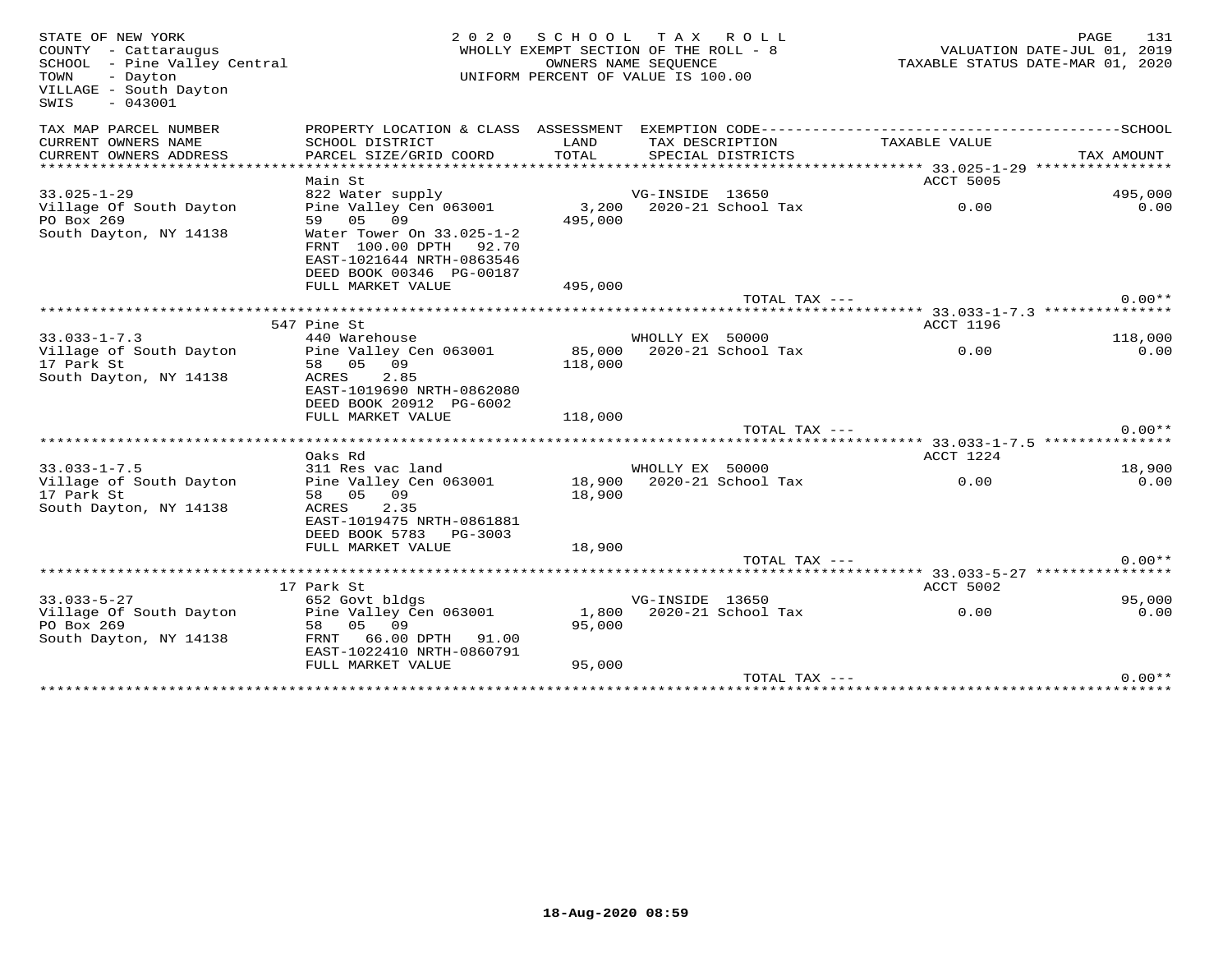| STATE OF NEW YORK<br>COUNTY - Cattaraugus<br>SCHOOL - Pine Valley Central<br>- Dayton<br>TOWN<br>VILLAGE - South Dayton<br>$-043001$<br>SWIS |                                                                                                                          | 2020 SCHOOL TAX ROLL<br>WHOLLY EXEMPT SECTION OF THE ROLL - 8<br>OWNERS NAME SEQUENCE<br>UNIFORM PERCENT OF VALUE IS 100.00 |                 |                          | ے۔۔<br>2019 , VALUATION DATE-JUL<br>2020, TAXABLE STATUS DATE-MAR | 132<br>PAGE |
|----------------------------------------------------------------------------------------------------------------------------------------------|--------------------------------------------------------------------------------------------------------------------------|-----------------------------------------------------------------------------------------------------------------------------|-----------------|--------------------------|-------------------------------------------------------------------|-------------|
| TAX MAP PARCEL NUMBER                                                                                                                        |                                                                                                                          |                                                                                                                             |                 |                          |                                                                   |             |
| CURRENT OWNERS NAME<br>CURRENT OWNERS ADDRESS                                                                                                | SCHOOL DISTRICT                   LAND         TAX DESCRIPTION                   TAXABLE VALUE<br>PARCEL SIZE/GRID COORD | TOTAL                                                                                                                       |                 | SPECIAL DISTRICTS        |                                                                   | TAX AMOUNT  |
|                                                                                                                                              |                                                                                                                          |                                                                                                                             |                 |                          |                                                                   |             |
|                                                                                                                                              | First St                                                                                                                 |                                                                                                                             |                 |                          | ACCT 5003                                                         |             |
| $33.034 - 1 - 9$                                                                                                                             | 963 Municpl park                                                                                                         |                                                                                                                             | VG-INSIDE 13650 |                          |                                                                   | 31,600      |
| Village Of South Dayton<br>PO Box 269                                                                                                        | 963 Municp1 park<br>Pine Valley Cen 063001 23,600 2020-21 School Tax<br>58 05 09 31,600                                  |                                                                                                                             |                 |                          | 0.00                                                              | 0.00        |
| South Dayton, NY 14138                                                                                                                       | ACRES<br>5.05                                                                                                            |                                                                                                                             |                 |                          |                                                                   |             |
|                                                                                                                                              | EAST-1022546 NRTH-0861299                                                                                                |                                                                                                                             |                 |                          |                                                                   |             |
|                                                                                                                                              | DEED BOOK 410 PG-00292                                                                                                   |                                                                                                                             |                 |                          |                                                                   |             |
|                                                                                                                                              | FULL MARKET VALUE                                                                                                        | 31,600                                                                                                                      |                 |                          |                                                                   |             |
|                                                                                                                                              |                                                                                                                          |                                                                                                                             |                 | TOTAL TAX ---            |                                                                   | $0.00**$    |
|                                                                                                                                              |                                                                                                                          |                                                                                                                             |                 |                          |                                                                   |             |
|                                                                                                                                              | First St                                                                                                                 |                                                                                                                             |                 |                          | ACCT 1201                                                         |             |
| $33.034 - 1 - 10.2$                                                                                                                          | 311 Res vac land                                                                                                         |                                                                                                                             | VG-INSIDE 13650 |                          |                                                                   | 1,400       |
| Village Of South Dayton<br>PO Box 269                                                                                                        | Pine Valley Cen 063001<br>58 05 09                                                                                       | 1,400                                                                                                                       |                 | 1,400 2020-21 School Tax | 0.00                                                              | 0.00        |
| South Dayton, NY 14138                                                                                                                       | FRNT 50.00 DPTH 316.00                                                                                                   |                                                                                                                             |                 |                          |                                                                   |             |
|                                                                                                                                              | EAST-1022626 NRTH-0861739                                                                                                |                                                                                                                             |                 |                          |                                                                   |             |
|                                                                                                                                              | DEED BOOK 908 PG-00019                                                                                                   |                                                                                                                             |                 |                          |                                                                   |             |
|                                                                                                                                              | FULL MARKET VALUE                                                                                                        | 1,400                                                                                                                       |                 |                          |                                                                   |             |
|                                                                                                                                              |                                                                                                                          |                                                                                                                             |                 | TOTAL TAX ---            |                                                                   | $0.00**$    |
| ******************************                                                                                                               |                                                                                                                          |                                                                                                                             |                 |                          |                                                                   |             |
|                                                                                                                                              | Maple St (Off)                                                                                                           |                                                                                                                             |                 |                          | ACCT 1202                                                         |             |
| $33.034 - 1 - 10.3$                                                                                                                          | 311 Res vac land                                                                                                         |                                                                                                                             | VG-INSIDE 13650 |                          |                                                                   | 1,300       |
| Village Of South Dayton                                                                                                                      | Pine Valley Cen 063001                                                                                                   |                                                                                                                             |                 | 1,300 2020-21 School Tax | 0.00                                                              | 0.00        |
| PO Box 269                                                                                                                                   | 58 05 09                                                                                                                 | 1,300                                                                                                                       |                 |                          |                                                                   |             |
| South Dayton, NY 14138                                                                                                                       | FRNT 46.82 DPTH 271.75                                                                                                   |                                                                                                                             |                 |                          |                                                                   |             |
|                                                                                                                                              | EAST-1023234 NRTH-0861383<br>DEED BOOK 908 PG-00021                                                                      |                                                                                                                             |                 |                          |                                                                   |             |
|                                                                                                                                              | FULL MARKET VALUE                                                                                                        | 1,300                                                                                                                       |                 |                          |                                                                   |             |
|                                                                                                                                              |                                                                                                                          |                                                                                                                             |                 | TOTAL TAX ---            |                                                                   | $0.00**$    |
|                                                                                                                                              |                                                                                                                          |                                                                                                                             |                 |                          |                                                                   |             |
|                                                                                                                                              | Pine St                                                                                                                  |                                                                                                                             |                 |                          |                                                                   |             |
| $33.034 - 1 - 11.2$                                                                                                                          | 341 Ind vac w/im                                                                                                         |                                                                                                                             | VG-INSIDE 13650 |                          |                                                                   | 3,500       |
| Village of South Dayton Pine Valley Cen 063001                                                                                               |                                                                                                                          |                                                                                                                             |                 | 3,000 2020-21 School Tax | 0.00                                                              | 0.00        |
| 17 Park St                                                                                                                                   | FRNT 301.00 DPTH 43.00                                                                                                   | 3,500                                                                                                                       |                 |                          |                                                                   |             |
| South Dayton, NY 14138                                                                                                                       | EAST-1022528 NRTH-0860541                                                                                                |                                                                                                                             |                 |                          |                                                                   |             |
|                                                                                                                                              | DEED BOOK 7334 PG-8001                                                                                                   |                                                                                                                             |                 |                          |                                                                   |             |
|                                                                                                                                              | FULL MARKET VALUE                                                                                                        | 3,500                                                                                                                       |                 | TOTAL TAX ---            |                                                                   | $0.00**$    |
|                                                                                                                                              |                                                                                                                          |                                                                                                                             |                 |                          | ********************* 33.034-3-4 ***************                  |             |
|                                                                                                                                              | Park St                                                                                                                  |                                                                                                                             |                 |                          | ACCT 5004                                                         |             |
| $33.034 - 3 - 4$                                                                                                                             | 312 Vac w/imprv                                                                                                          |                                                                                                                             | VG-INSIDE 13650 |                          |                                                                   | 4,200       |
| Village Of South Dayton                                                                                                                      | Pine Valley Cen 063001                                                                                                   |                                                                                                                             |                 |                          | 2,200 2020-21 School Tax 0.00                                     | 0.00        |
| PO Box 269                                                                                                                                   | 58 05 09                                                                                                                 | 4,200                                                                                                                       |                 |                          |                                                                   |             |
| South Dayton, NY 14138                                                                                                                       | Village Park                                                                                                             |                                                                                                                             |                 |                          |                                                                   |             |
|                                                                                                                                              | FRNT 110.00 DPTH 301.00                                                                                                  |                                                                                                                             |                 |                          |                                                                   |             |
|                                                                                                                                              | ACRES 0.55                                                                                                               |                                                                                                                             |                 |                          |                                                                   |             |
|                                                                                                                                              | EAST-1022464 NRTH-0860618                                                                                                |                                                                                                                             |                 |                          |                                                                   |             |
|                                                                                                                                              | DEED BOOK 00982 PG-00487<br>FULL MARKET VALUE                                                                            | 4,200                                                                                                                       |                 |                          |                                                                   |             |
|                                                                                                                                              |                                                                                                                          |                                                                                                                             |                 | TOTAL TAX ---            |                                                                   | $0.00**$    |
|                                                                                                                                              |                                                                                                                          |                                                                                                                             |                 |                          |                                                                   |             |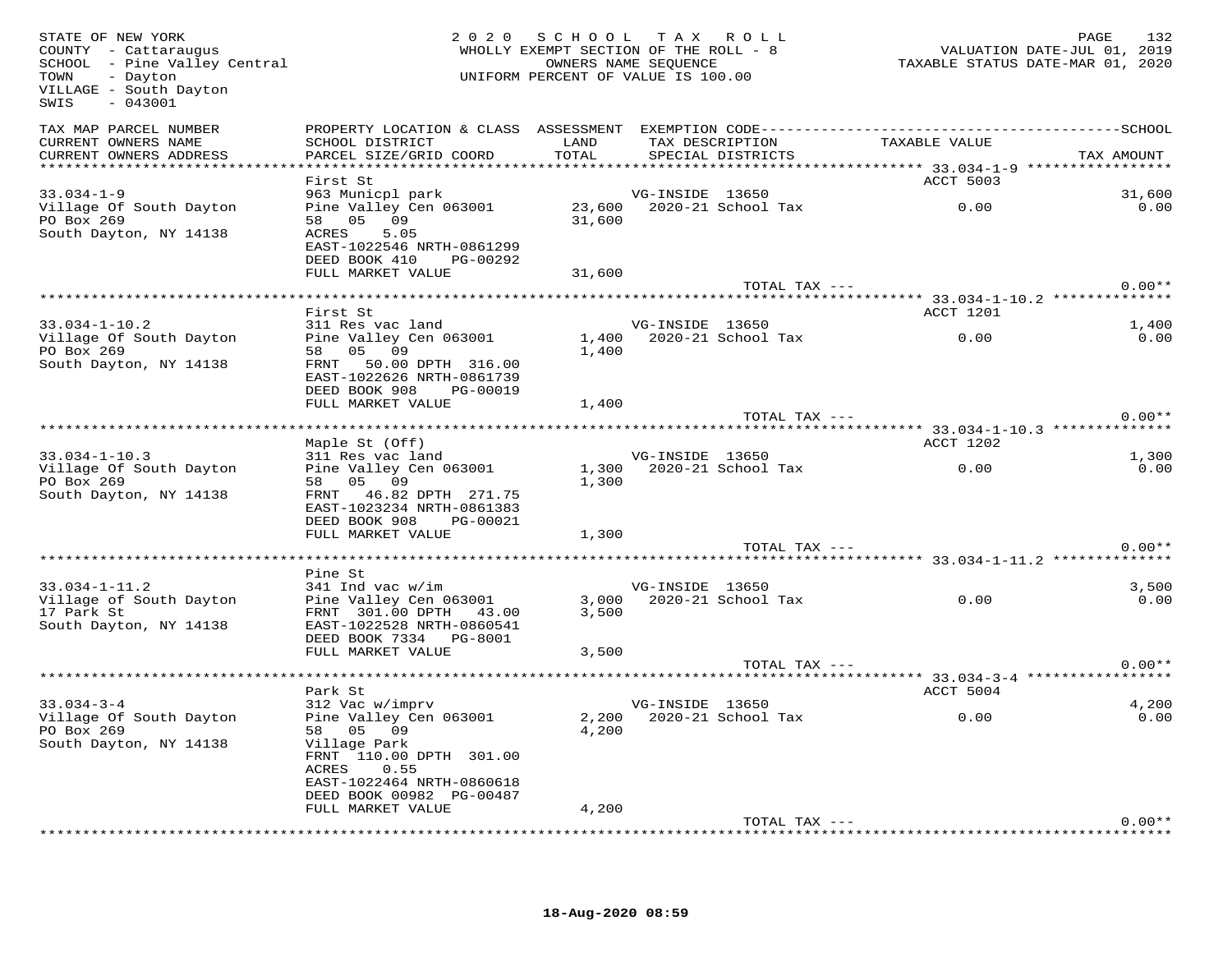| STATE OF NEW YORK<br>COUNTY - Cattaraugus<br>SCHOOL - Pine Valley Central<br>TOWN<br>- Dayton<br>VILLAGE - South Dayton<br>$-043001$<br>SWIS | 2 0 2 0                                                                                      |                | SCHOOL TAX ROLL<br>WHOLLY EXEMPT SECTION OF THE ROLL - 8<br>OWNERS NAME SEQUENCE<br>UNIFORM PERCENT OF VALUE IS 100.00 |               | VALUATION DATE-JUL 01, 2019<br>TAXABLE STATUS DATE-MAR 01, 2020 | PAGE       | 133      |
|----------------------------------------------------------------------------------------------------------------------------------------------|----------------------------------------------------------------------------------------------|----------------|------------------------------------------------------------------------------------------------------------------------|---------------|-----------------------------------------------------------------|------------|----------|
| TAX MAP PARCEL NUMBER                                                                                                                        | PROPERTY LOCATION & CLASS ASSESSMENT EXEMPTION CODE-----------------------------------SCHOOL |                |                                                                                                                        |               |                                                                 |            |          |
| CURRENT OWNERS NAME                                                                                                                          | SCHOOL DISTRICT                                                                              | LAND           | TAX DESCRIPTION                                                                                                        |               | TAXABLE VALUE                                                   |            |          |
| CURRENT OWNERS ADDRESS                                                                                                                       | PARCEL SIZE/GRID COORD                                                                       | TOTAL          | SPECIAL DISTRICTS                                                                                                      |               |                                                                 | TAX AMOUNT |          |
|                                                                                                                                              | Mill St                                                                                      |                |                                                                                                                        |               | ACCT 1328                                                       |            |          |
| $33.034 - 3 - 21.3$                                                                                                                          | 330 Vacant comm                                                                              |                | VG-INSIDE 13650                                                                                                        |               |                                                                 |            | 600      |
| Village Of South Dayton                                                                                                                      | Pine Valley Cen 063001                                                                       | 600            | 2020-21 School Tax                                                                                                     |               | 0.00                                                            |            | 0.00     |
| PO Box 269                                                                                                                                   | 49/57 05 09                                                                                  | 600            |                                                                                                                        |               |                                                                 |            |          |
| South Dayton, NY 14138                                                                                                                       | 83.00 DPTH 100.00<br>FRNT                                                                    |                |                                                                                                                        |               |                                                                 |            |          |
|                                                                                                                                              | EAST-1022331 NRTH-0859744                                                                    |                |                                                                                                                        |               |                                                                 |            |          |
|                                                                                                                                              | DEED BOOK 01010 PG-00627<br>FULL MARKET VALUE                                                | 600            |                                                                                                                        |               |                                                                 |            |          |
|                                                                                                                                              |                                                                                              |                |                                                                                                                        | TOTAL TAX --- |                                                                 |            | $0.00**$ |
|                                                                                                                                              |                                                                                              |                |                                                                                                                        |               |                                                                 |            |          |
|                                                                                                                                              | Mill St                                                                                      |                |                                                                                                                        |               | ACCT 1205                                                       |            |          |
| $33.041 - 1 - 1.3$                                                                                                                           | 330 Vacant comm                                                                              |                | VG-INSIDE 13650                                                                                                        |               |                                                                 |            | 15,800   |
| Village Of South Dayton                                                                                                                      | Pine Valley Cen 063001                                                                       | 15,800         | 2020-21 School Tax                                                                                                     |               | 0.00                                                            |            | 0.00     |
| PO Box 269<br>South Dayton, NY 14138                                                                                                         | 57 05 09<br>1.26<br>ACRES<br>EAST-1021601 NRTH-0858549<br>DEED BOOK 911<br>PG-00357          | 15,800         |                                                                                                                        |               |                                                                 |            |          |
|                                                                                                                                              | FULL MARKET VALUE                                                                            | 15,800         |                                                                                                                        |               |                                                                 |            |          |
|                                                                                                                                              |                                                                                              |                |                                                                                                                        | TOTAL TAX --- |                                                                 |            | $0.00**$ |
|                                                                                                                                              |                                                                                              |                |                                                                                                                        |               |                                                                 |            |          |
|                                                                                                                                              | 50 First Ave                                                                                 |                |                                                                                                                        |               | ACCT 0681                                                       |            |          |
| $33.041 - 1 - 5$                                                                                                                             | 710 Manufacture                                                                              |                | VG-INSIDE 13650                                                                                                        |               |                                                                 |            | 213,400  |
| Village of South Dayton                                                                                                                      | Pine Valley Cen 063001                                                                       |                | 22,300 2020-21 School Tax                                                                                              |               | 0.00                                                            |            | 0.00     |
| 17 Park Street<br>PO Box 269                                                                                                                 | 58 05 09<br>ACRES<br>3.86                                                                    | 213,400        |                                                                                                                        |               |                                                                 |            |          |
| South Dayton, NY 14138                                                                                                                       | EAST-1021448 NRTH-0859248                                                                    |                |                                                                                                                        |               |                                                                 |            |          |
|                                                                                                                                              | DEED BOOK 23968 PG-5001                                                                      |                |                                                                                                                        |               |                                                                 |            |          |
|                                                                                                                                              | FULL MARKET VALUE                                                                            | 213,400        |                                                                                                                        |               |                                                                 |            |          |
|                                                                                                                                              |                                                                                              |                |                                                                                                                        | TOTAL TAX --- |                                                                 |            | $0.00**$ |
|                                                                                                                                              |                                                                                              |                |                                                                                                                        |               |                                                                 |            |          |
|                                                                                                                                              | First Ave                                                                                    |                |                                                                                                                        |               | <b>ACCT 0680</b>                                                |            |          |
| $33.041 - 1 - 6$                                                                                                                             | 330 Vacant comm                                                                              |                | VG-INSIDE 13650                                                                                                        |               |                                                                 |            | 5,700    |
| Village of South Dayton<br>17 Park Street                                                                                                    | Pine Valley Cen 063001<br>57 05 09                                                           | 5,700<br>5,700 | 2020-21 School Tax                                                                                                     |               | 0.00                                                            |            | 0.00     |
| PO Box 269                                                                                                                                   | FRNT 104.00 DPTH 270.00                                                                      |                |                                                                                                                        |               |                                                                 |            |          |
| South Dayton, NY 14138                                                                                                                       | EAST-1021673 NRTH-0859580                                                                    |                |                                                                                                                        |               |                                                                 |            |          |
|                                                                                                                                              | DEED BOOK 23968 PG-5001                                                                      |                |                                                                                                                        |               |                                                                 |            |          |
|                                                                                                                                              | FULL MARKET VALUE                                                                            | 5,700          |                                                                                                                        | TOTAL TAX --- |                                                                 |            | $0.00**$ |
|                                                                                                                                              |                                                                                              |                |                                                                                                                        |               |                                                                 |            |          |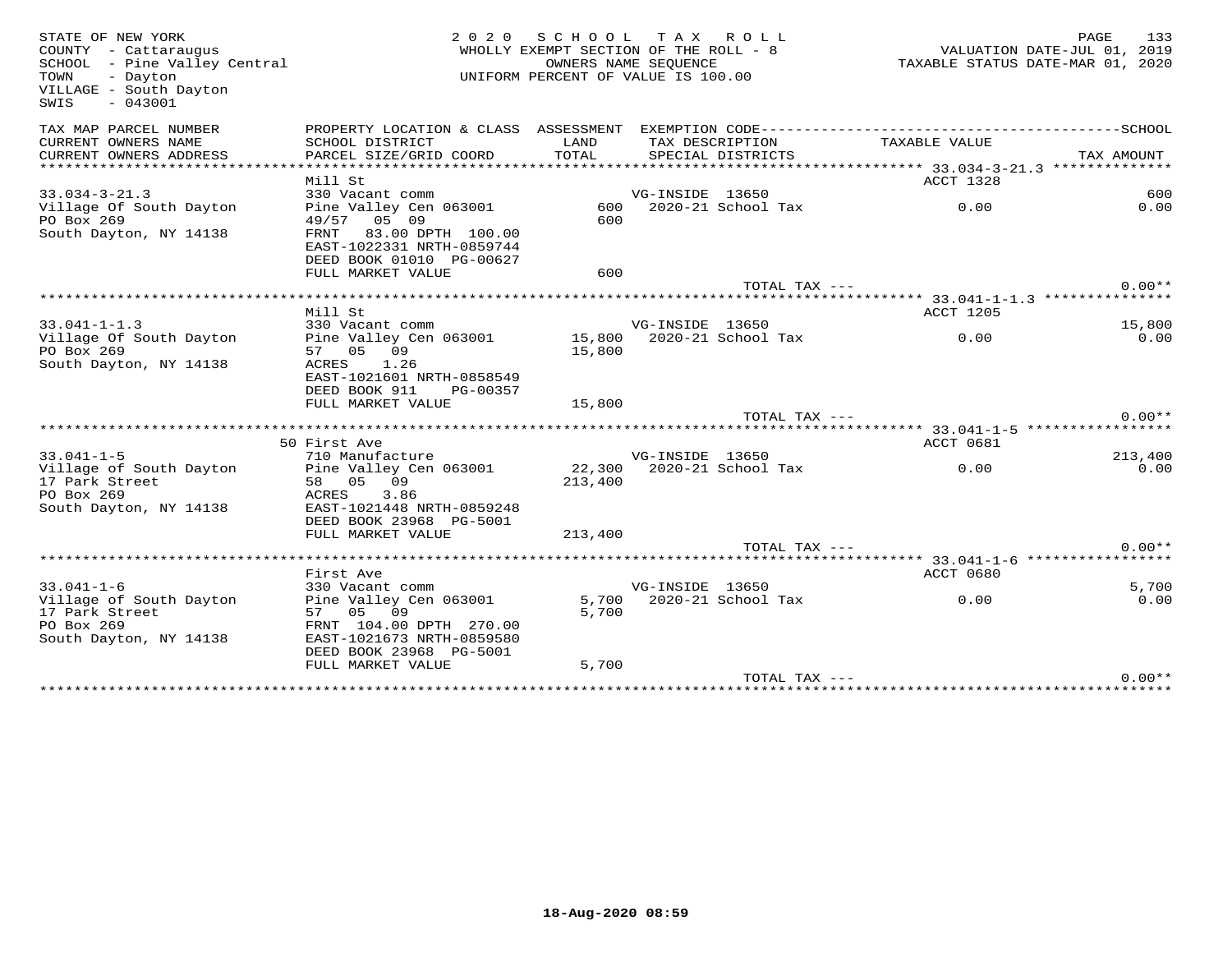| STATE OF NEW YORK<br>COUNTY - Cattaraugus<br>SCHOOL - Pine Valley Central<br>TOWN<br>- Dayton<br>VILLAGE - South Dayton<br>$-043001$<br>SWIS | 2 0 2 0                                           | SCHOOL<br>WHOLLY EXEMPT SECTION OF THE ROLL - 8<br>OWNERS NAME SEQUENCE<br>UNIFORM PERCENT OF VALUE IS 100.00 |                 | TAX ROLL                             |                                                          | PAGE<br>134<br>VALUATION DATE-JUL 01, 2019<br>TAXABLE STATUS DATE-MAR 01, 2020 |
|----------------------------------------------------------------------------------------------------------------------------------------------|---------------------------------------------------|---------------------------------------------------------------------------------------------------------------|-----------------|--------------------------------------|----------------------------------------------------------|--------------------------------------------------------------------------------|
| TAX MAP PARCEL NUMBER                                                                                                                        | PROPERTY LOCATION & CLASS ASSESSMENT              |                                                                                                               |                 |                                      |                                                          |                                                                                |
| CURRENT OWNERS NAME<br>CURRENT OWNERS ADDRESS                                                                                                | SCHOOL DISTRICT<br>PARCEL SIZE/GRID COORD         | LAND<br>TOTAL                                                                                                 |                 | TAX DESCRIPTION<br>SPECIAL DISTRICTS | TAXABLE VALUE                                            | TAX AMOUNT                                                                     |
| ***********************                                                                                                                      |                                                   |                                                                                                               |                 |                                      |                                                          |                                                                                |
|                                                                                                                                              | First Ave                                         |                                                                                                               |                 |                                      | ACCT 5009                                                |                                                                                |
| $33.041 - 1 - 7$<br>Village Of South Dayton                                                                                                  | 312 Vac w/imprv<br>Pine Valley Cen 063001         |                                                                                                               | VG-INSIDE 13650 | 4,300 2020-21 School Tax             | 0.00                                                     | 4,800<br>0.00                                                                  |
| PO Box 269                                                                                                                                   | 57/58 05 09                                       | 4,800                                                                                                         |                 |                                      |                                                          |                                                                                |
| South Dayton, NY 14138                                                                                                                       | FRNT 153.00 DPTH 155.00                           |                                                                                                               |                 |                                      |                                                          |                                                                                |
|                                                                                                                                              | EAST-1021657 NRTH-0859697                         |                                                                                                               |                 |                                      |                                                          |                                                                                |
|                                                                                                                                              | FULL MARKET VALUE                                 | 4,800                                                                                                         |                 |                                      |                                                          |                                                                                |
|                                                                                                                                              |                                                   |                                                                                                               |                 | TOTAL TAX ---                        |                                                          | $0.00**$                                                                       |
|                                                                                                                                              | Mill St                                           |                                                                                                               |                 |                                      | ACCT 1329                                                |                                                                                |
| $33.042 - 1 - 1.3$                                                                                                                           | 822 Water supply                                  |                                                                                                               | VG-INSIDE 13650 |                                      |                                                          | 50,000                                                                         |
| Village Of South Dayton                                                                                                                      | Pine Valley Cen 063001                            | 12,000                                                                                                        |                 | 2020-21 School Tax                   | 0.00                                                     | 0.00                                                                           |
| PO Box 269                                                                                                                                   | ACRES 12.00                                       | 50,000                                                                                                        |                 |                                      |                                                          |                                                                                |
| South Dayton, NY 14138                                                                                                                       | EAST-1022805 NRTH-0858831                         |                                                                                                               |                 |                                      |                                                          |                                                                                |
|                                                                                                                                              | DEED BOOK 01010 PG-00627                          |                                                                                                               |                 |                                      |                                                          |                                                                                |
|                                                                                                                                              | FULL MARKET VALUE                                 | 50,000                                                                                                        |                 |                                      |                                                          |                                                                                |
|                                                                                                                                              | **************************************            |                                                                                                               |                 | TOTAL TAX ---                        | ************************** 33.042-1-2.2 **************** | $0.00**$                                                                       |
|                                                                                                                                              | Dredge Rd                                         |                                                                                                               |                 |                                      | ACCT 1323                                                |                                                                                |
| $33.042 - 1 - 2.2$                                                                                                                           | 311 Res vac land                                  |                                                                                                               | VG-INSIDE 13650 |                                      |                                                          | 19,800                                                                         |
| Village Of South Dayton                                                                                                                      | Pine Valley Cen 063001                            | 19,800                                                                                                        |                 | 2020-21 School Tax                   | 0.00                                                     | 0.00                                                                           |
| PO Box 269                                                                                                                                   | 49 05 09                                          | 19,800                                                                                                        |                 |                                      |                                                          |                                                                                |
| South Dayton, NY 14138                                                                                                                       | ACRES<br>2.75                                     |                                                                                                               |                 |                                      |                                                          |                                                                                |
|                                                                                                                                              | EAST-1023301 NRTH-0858991                         |                                                                                                               |                 |                                      |                                                          |                                                                                |
|                                                                                                                                              | DEED BOOK 01002 PG-00839<br>FULL MARKET VALUE     | 19,800                                                                                                        |                 |                                      |                                                          |                                                                                |
|                                                                                                                                              |                                                   |                                                                                                               |                 | TOTAL TAX ---                        |                                                          | $0.00**$                                                                       |
|                                                                                                                                              |                                                   |                                                                                                               |                 |                                      |                                                          |                                                                                |
|                                                                                                                                              | Pine St                                           |                                                                                                               |                 |                                      | ACCT 5028                                                |                                                                                |
| $33.042 - 1 - 3.2$                                                                                                                           | 314 Rural vac<10                                  |                                                                                                               | VG-INSIDE 13650 |                                      |                                                          | 20,100                                                                         |
| Village Of South Dayton                                                                                                                      | Pine Valley Cen 063001                            | 20,100                                                                                                        |                 | 2020-21 School Tax                   | 0.00                                                     | 0.00                                                                           |
| PO Box 269                                                                                                                                   | 49 05 09                                          | 20,100                                                                                                        |                 |                                      |                                                          |                                                                                |
| South Dayton, NY 14138                                                                                                                       | ACRES<br>3.30<br>EAST-1023922 NRTH-0859505        |                                                                                                               |                 |                                      |                                                          |                                                                                |
|                                                                                                                                              | DEED BOOK 789<br>PG-01152                         |                                                                                                               |                 |                                      |                                                          |                                                                                |
|                                                                                                                                              | FULL MARKET VALUE                                 | 20,100                                                                                                        |                 |                                      |                                                          |                                                                                |
|                                                                                                                                              |                                                   |                                                                                                               |                 | TOTAL TAX ---                        |                                                          | $0.00**$                                                                       |
|                                                                                                                                              |                                                   |                                                                                                               |                 |                                      |                                                          |                                                                                |
|                                                                                                                                              | W. Of R.r.                                        |                                                                                                               |                 |                                      | ACCT 1115                                                |                                                                                |
| 630.001-9916-999.988/288                                                                                                                     | 744 Petro prod                                    |                                                                                                               | VG-INSIDE 13650 |                                      |                                                          | 20,000                                                                         |
| Village Of South Dayton<br>PO Box 269                                                                                                        | Pine Valley Cen 063001<br>3950 Ft Of 4 In Plastic | 20,000                                                                                                        |                 | 0 2020-21 School Tax                 | 0.00                                                     | 0.00                                                                           |
| South Dayton, NY 14138                                                                                                                       | 0.01<br>ACRES                                     |                                                                                                               |                 |                                      |                                                          |                                                                                |
|                                                                                                                                              | DEED BOOK 899<br>PG-00926                         |                                                                                                               |                 |                                      |                                                          |                                                                                |
|                                                                                                                                              | FULL MARKET VALUE                                 | 20,000                                                                                                        |                 |                                      |                                                          |                                                                                |
|                                                                                                                                              |                                                   |                                                                                                               |                 | TOTAL TAX ---                        |                                                          | $0.00**$                                                                       |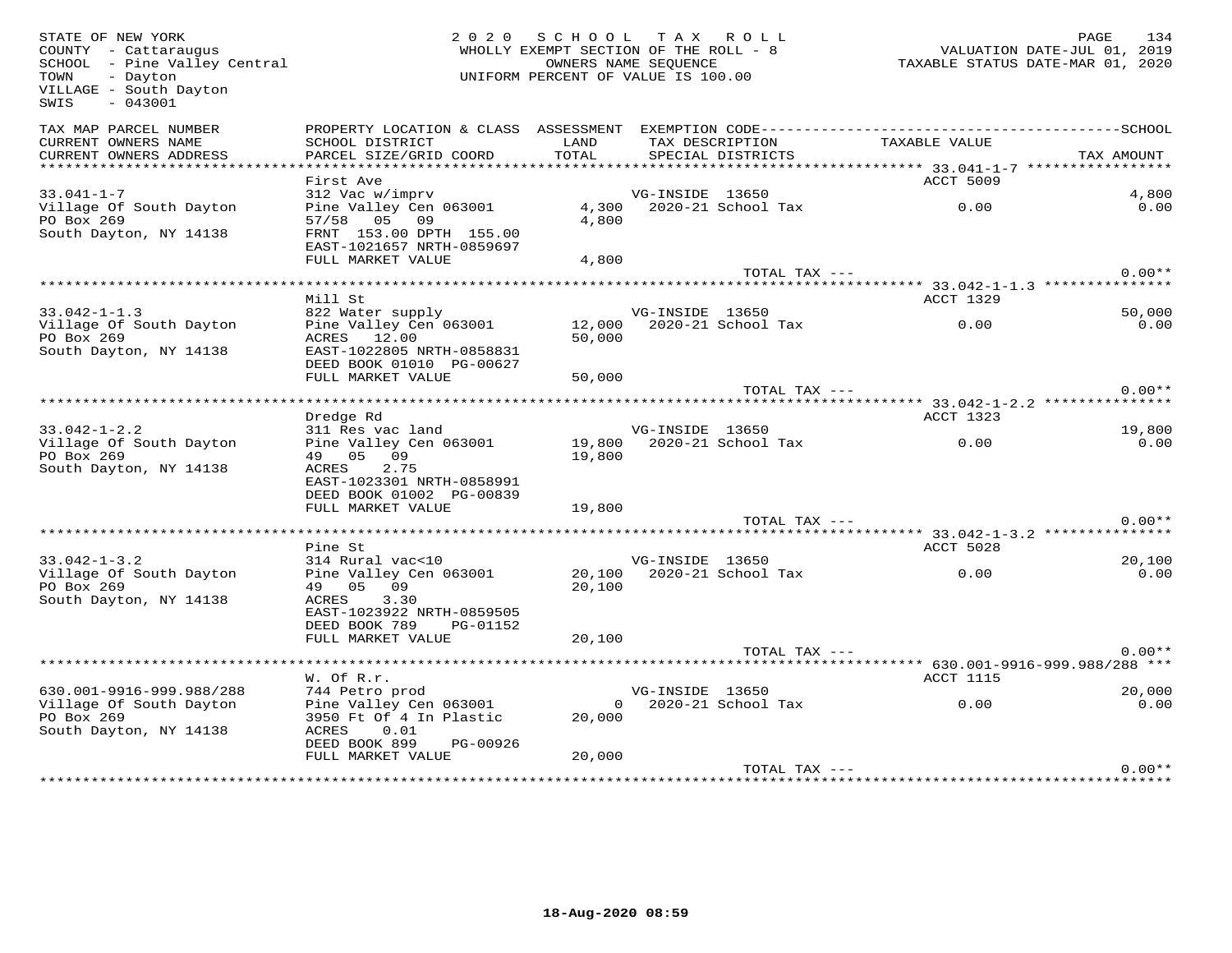| STATE OF NEW YORK            | 2020 SCHOOL TAX ROLL                  | 135<br>PAGE                      |
|------------------------------|---------------------------------------|----------------------------------|
| COUNTY - Cattaraugus         | WHOLLY EXEMPT SECTION OF THE ROLL - 8 | VALUATION DATE-JUL 01, 2019      |
| SCHOOL - Pine Valley Central |                                       | TAXABLE STATUS DATE-MAR 01, 2020 |
| TOWN - Dayton                | UNIFORM PERCENT OF VALUE IS 100.00    | RPS155/V04/L015                  |
| VILLAGE - South Dayton       |                                       | CURRENT DATE 8/18/2020           |
| SWIS<br>- 043001             |                                       |                                  |
|                              | ROLL SUB SECTION- - TOTALS            |                                  |

|      |      | momz<br>L∪⊥AI | $\pi$<br>- 1.11 |      | 21 V. PH<br>- 11 | T/T   |       | $m \wedge m \wedge n$<br>$\cdot$ $\Delta$ |
|------|------|---------------|-----------------|------|------------------|-------|-------|-------------------------------------------|
| CODE | NAMI | PARO          | TVDI<br>سديد    | ALUE | - --             | TINT. | 'ALUL | mav<br>⊥ ∠~∡∡                             |

#### NO SPECIAL DISTRICTS AT THIS LEVEL

\*\*\* S C H O O L D I S T R I C T S U M M A R Y \*\*\*

| CODE   | DISTRICT NAME             | TOTAL<br>PARCELS | ASSESSED<br>LAND | ASSESSED<br>TOTAL | EXEMPT<br>AMOUNT | TOTAL<br>TAXABLE |           |
|--------|---------------------------|------------------|------------------|-------------------|------------------|------------------|-----------|
|        |                           |                  |                  |                   | STAR AMOUNT      | STAR TAXABLE     | TOTAL TAX |
|        | Pine Valley Central       | 31               | 341,600          | 2204,033          | 2204,033         |                  |           |
| 063001 |                           |                  |                  |                   |                  |                  |           |
|        | SUB-TOTAL                 | 31               | 341,600          | 2204,033          | 2204,033         |                  |           |
|        | S U B - T O T A $L(CONT)$ |                  |                  |                   |                  |                  |           |
|        |                           |                  |                  |                   |                  |                  |           |
|        | T O T A L                 | 31               | 341,600          | 2204,033          | 2204,033         |                  |           |
|        | T O T A L (CONT)          |                  |                  |                   |                  |                  |           |

## \*\*\* S Y S T E M C O D E S S U M M A R Y \*\*\*

| CODE  | DESCRIPTION        | TOTAL<br>PARCELS | SCHOOL             |
|-------|--------------------|------------------|--------------------|
| 50000 | WHOLLY EX<br>TOTAL |                  | 271,100<br>271,100 |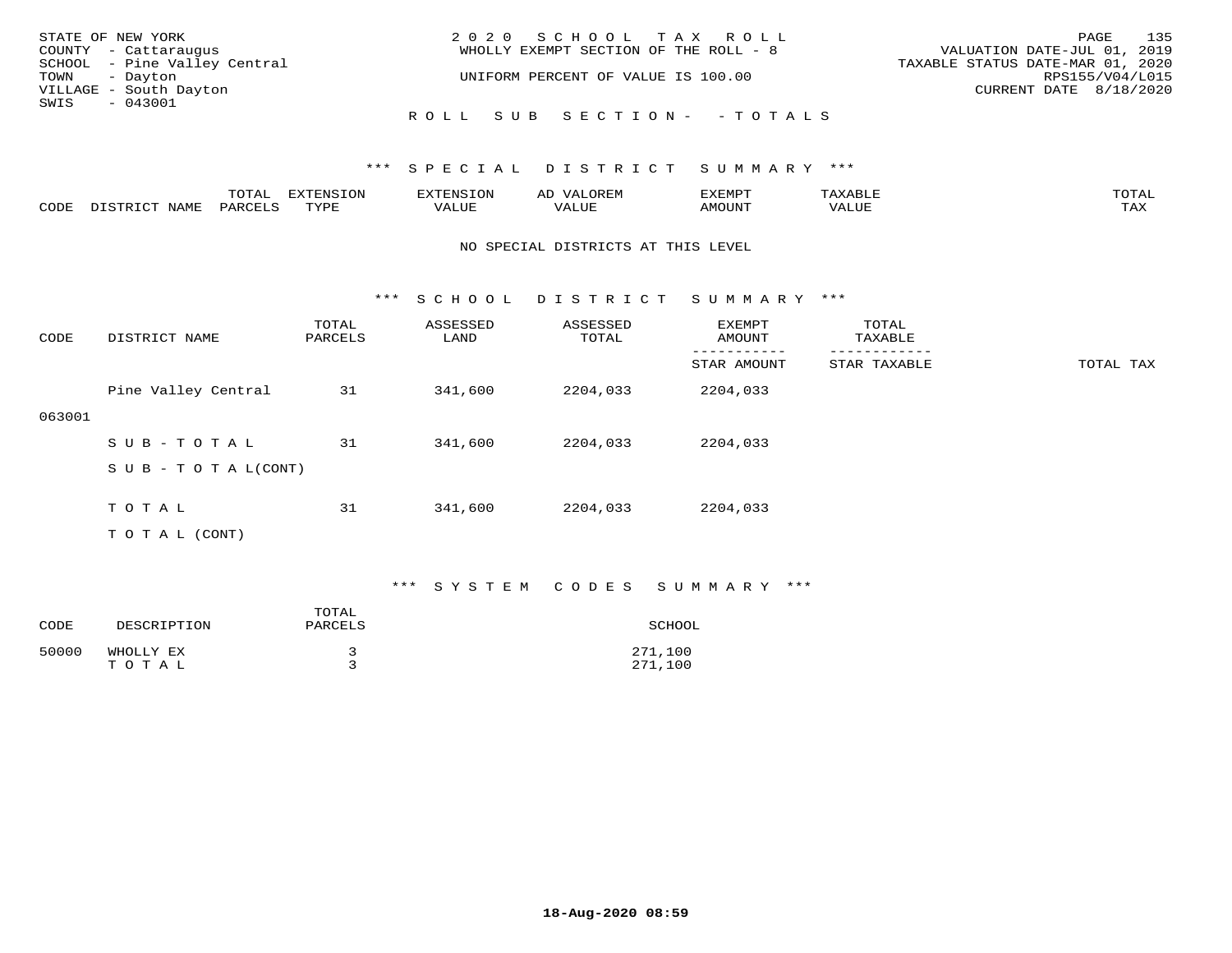| STATE OF NEW YORK            | 2020 SCHOOL TAX ROLL                  | 136<br>PAGE                      |
|------------------------------|---------------------------------------|----------------------------------|
| COUNTY - Cattaraugus         | WHOLLY EXEMPT SECTION OF THE ROLL - 8 | VALUATION DATE-JUL 01, 2019      |
| SCHOOL - Pine Valley Central |                                       | TAXABLE STATUS DATE-MAR 01, 2020 |
| TOWN<br>- Dayton             | UNIFORM PERCENT OF VALUE IS 100.00    | RPS155/V04/L015                  |
| VILLAGE - South Dayton       |                                       | CURRENT DATE 8/18/2020           |
| SWIS<br>$-043001$            |                                       |                                  |
|                              | ROLL SUB SECTION- - TOTALS            |                                  |
|                              |                                       |                                  |

# \*\*\* E X E M P T I O N S U M M A R Y \*\*\*

| CODE  | DESCRIPTION | TOTAL<br>PARCELS | SCHOOL   |
|-------|-------------|------------------|----------|
| 13650 | VG-INSIDE   | 16               | 982,200  |
| 18020 | IND DEV     |                  | 86,333   |
| 25110 | RELIGIOUS   | 6                | 301,900  |
| 25130 | NON-PROFIT  |                  | 184,700  |
| 25900 | Land Banks  |                  | 1,800    |
| 26100 | VETORG CTS  |                  | 70,000   |
| 26400 | FIRE-DEPT   | 2                | 306,000  |
|       | TOTAL       | 28               | 1932,933 |

# \*\*\* G R A N D T O T A L S \*\*\*

| ROLL<br><b>SEC</b> | DESCRIPTION                   | TOTAL<br>PARCELS | ASSESSED<br>LAND | ASSESSED<br>TOTAL | EXEMPT<br><b>AMOUNT</b> | TOTAL<br>TAXABLE | TAX  | TOTAL<br>TAX |
|--------------------|-------------------------------|------------------|------------------|-------------------|-------------------------|------------------|------|--------------|
|                    |                               |                  |                  |                   | STAR AMOUNT             | STAR TAXABLE     | RATE |              |
|                    | RS 8 TOTAL<br>SPEC DIST TAXES |                  | 341,600          | 2204,033          | 2,204,033               |                  |      |              |
| $\sim$             | ______________________        | $\sim$ $\sim$    |                  |                   |                         |                  |      |              |

8 WHOLLY EXEMPT 31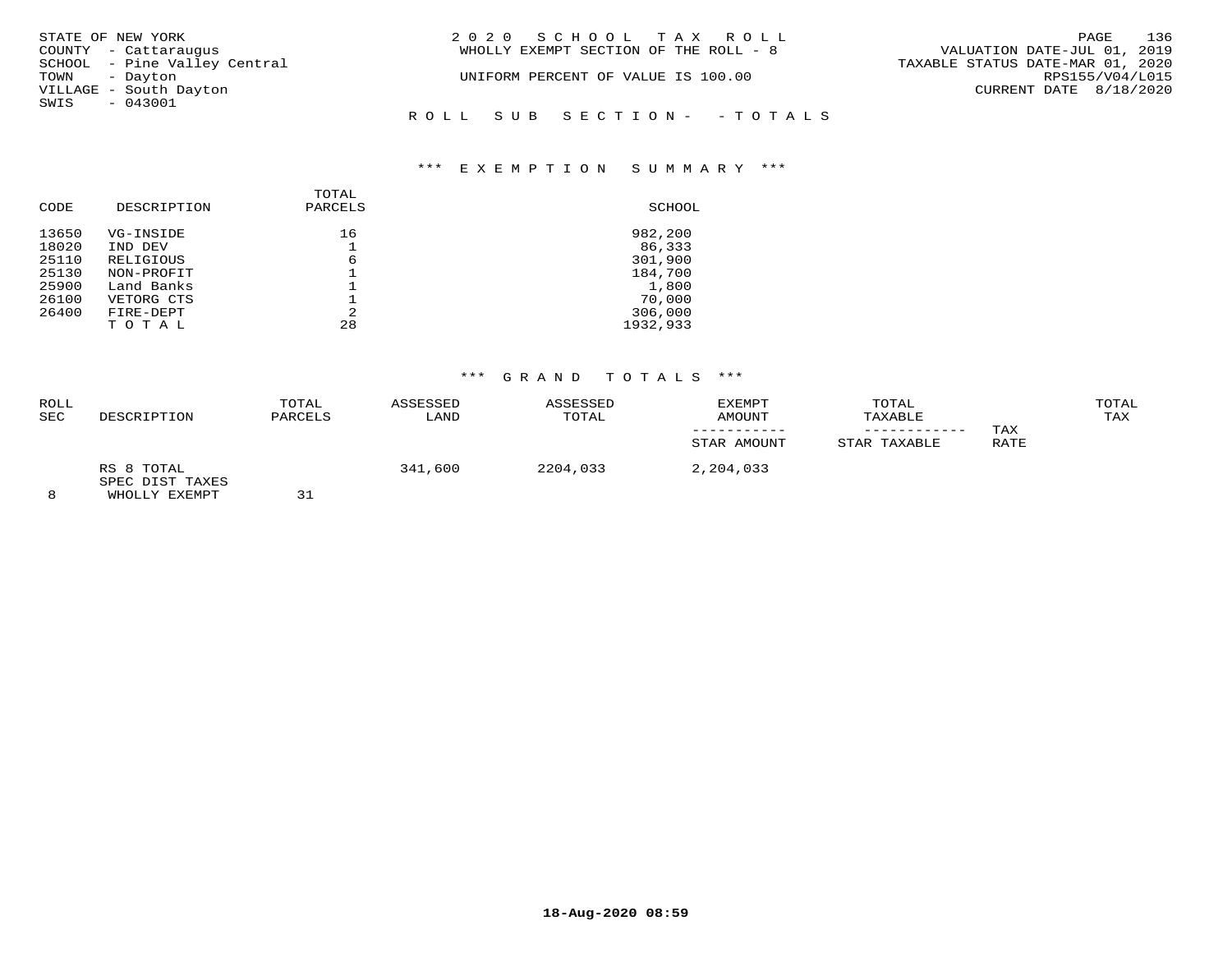| STATE OF NEW YORK            | 2020 SCHOOL TAX ROLL                  | 137<br>PAGE                      |
|------------------------------|---------------------------------------|----------------------------------|
| COUNTY - Cattaraugus         | WHOLLY EXEMPT SECTION OF THE ROLL - 8 | VALUATION DATE-JUL 01, 2019      |
| SCHOOL - Pine Valley Central |                                       | TAXABLE STATUS DATE-MAR 01, 2020 |
| TOWN - Dayton                | UNIFORM PERCENT OF VALUE IS 100.00    | RPS155/V04/L015                  |
| VILLAGE - South Dayton       |                                       | CURRENT DATE 8/18/2020           |
| SWIS<br>- 043001             |                                       |                                  |
|                              | ROLL SECTION TOTALS                   |                                  |

|      |      | $m \wedge m \wedge n$<br>· A I<br>- 777 | EXTENSION |       | UREF                                     | SXEMP. |       | TOTAI       |
|------|------|-----------------------------------------|-----------|-------|------------------------------------------|--------|-------|-------------|
| CODE | NAMF | DARCTIC                                 | TVDL      | 'ALUE | , <del>,</del> , , , , , ,<br>$\sqrt{ }$ |        | 'ALUE | max z<br>-∽ |

#### NO SPECIAL DISTRICTS AT THIS LEVEL

\*\*\* S C H O O L D I S T R I C T S U M M A R Y \*\*\*

| CODE   | DISTRICT NAME             | TOTAL<br>PARCELS | ASSESSED<br>LAND | ASSESSED<br>TOTAL | EXEMPT<br>AMOUNT | TOTAL<br>TAXABLE |           |
|--------|---------------------------|------------------|------------------|-------------------|------------------|------------------|-----------|
|        |                           |                  |                  |                   | STAR AMOUNT      | STAR TAXABLE     | TOTAL TAX |
|        | Pine Valley Central       | 31               | 341,600          | 2204,033          | 2204,033         |                  |           |
| 063001 |                           |                  |                  |                   |                  |                  |           |
|        | SUB-TOTAL                 | 31               | 341,600          | 2204,033          | 2204,033         |                  |           |
|        | S U B - T O T A $L(CONT)$ |                  |                  |                   |                  |                  |           |
|        |                           |                  |                  |                   |                  |                  |           |
|        | TOTAL                     | 31               | 341,600          | 2204,033          | 2204,033         |                  |           |
|        | T O T A L (CONT)          |                  |                  |                   |                  |                  |           |

## \*\*\* S Y S T E M C O D E S S U M M A R Y \*\*\*

| CODE  | DESCRIPTION        | TOTAL<br>PARCELS | SCHOOL             |
|-------|--------------------|------------------|--------------------|
| 50000 | WHOLLY EX<br>TOTAL |                  | 271,100<br>271,100 |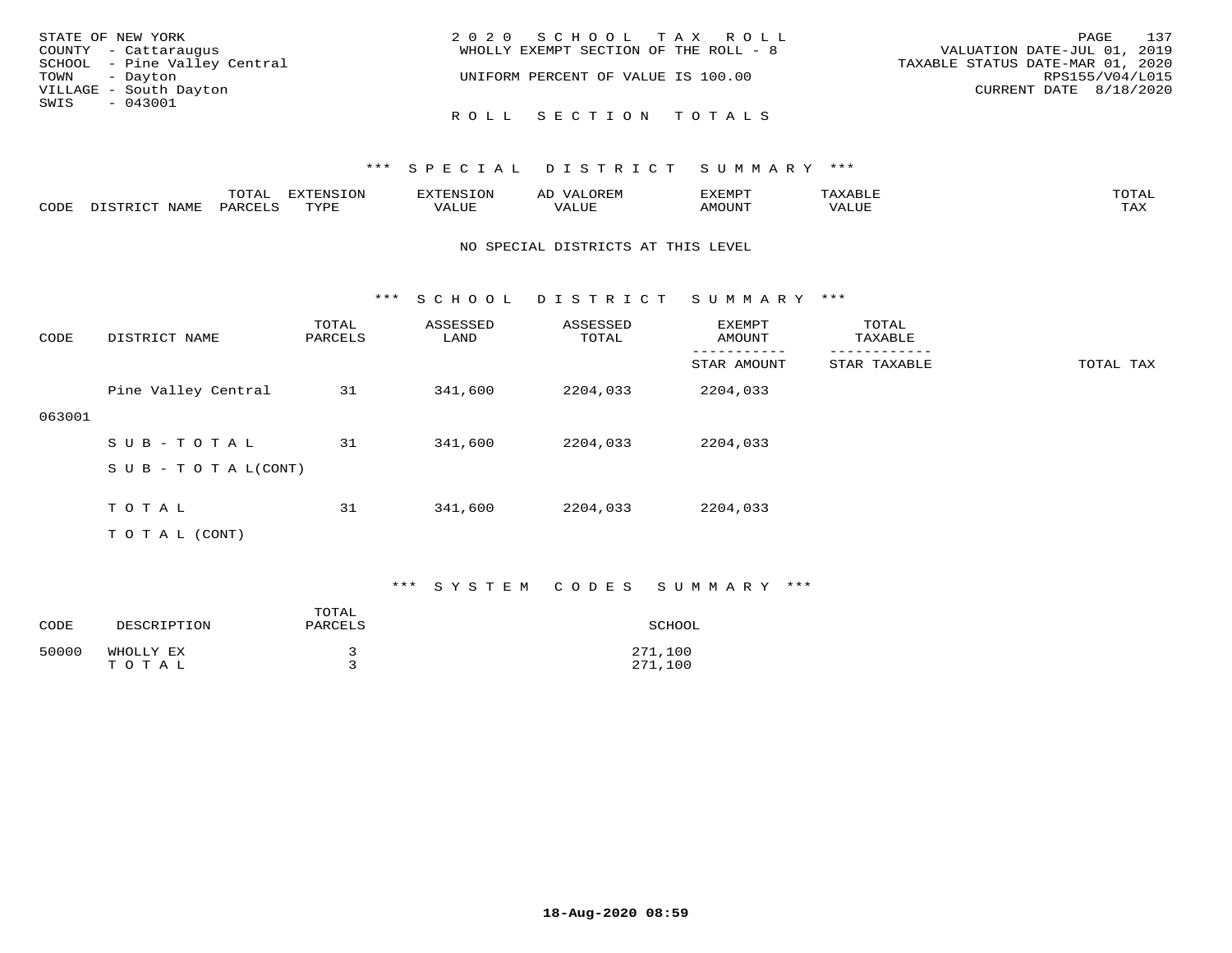| STATE OF NEW YORK            | 2020 SCHOOL TAX ROLL                  | 138<br>PAGE                      |
|------------------------------|---------------------------------------|----------------------------------|
| COUNTY - Cattaraugus         | WHOLLY EXEMPT SECTION OF THE ROLL - 8 | VALUATION DATE-JUL 01, 2019      |
| SCHOOL - Pine Valley Central |                                       | TAXABLE STATUS DATE-MAR 01, 2020 |
| TOWN - Dayton                | UNIFORM PERCENT OF VALUE IS 100.00    | RPS155/V04/L015                  |
| VILLAGE - South Dayton       |                                       | CURRENT DATE 8/18/2020           |
| SWIS - 043001                |                                       |                                  |
|                              | ROLL SECTION TOTALS                   |                                  |

## \*\*\* E X E M P T I O N S U M M A R Y \*\*\*

| CODE  | DESCRIPTION | TOTAL<br>PARCELS | SCHOOL   |
|-------|-------------|------------------|----------|
| 13650 | VG-INSIDE   | 16               | 982,200  |
| 18020 | IND DEV     |                  | 86,333   |
| 25110 | RELIGIOUS   | 6                | 301,900  |
| 25130 | NON-PROFIT  |                  | 184,700  |
| 25900 | Land Banks  |                  | 1,800    |
| 26100 | VETORG CTS  |                  | 70,000   |
| 26400 | FIRE-DEPT   | 2                | 306,000  |
|       | TOTAL       | 28               | 1932,933 |

# \*\*\* G R A N D T O T A L S \*\*\*

| <b>ROLL</b><br><b>SEC</b> | DESCRIPTION                   | TOTAL<br>PARCELS | ASSESSED<br>LAND | ASSESSED<br>TOTAL | EXEMPT<br>AMOUNT<br>STAR AMOUNT | TOTAL<br>TAXABLE<br>-----------<br>STAR TAXABLE | TAX<br>RATE | TOTAL<br>TAX |
|---------------------------|-------------------------------|------------------|------------------|-------------------|---------------------------------|-------------------------------------------------|-------------|--------------|
|                           | RS 8 TOTAL<br>SPEC DIST TAXES | --               | 341,600          | 2204,033          | 2,204,033                       |                                                 |             |              |

8 WHOLLY EXEMPT 31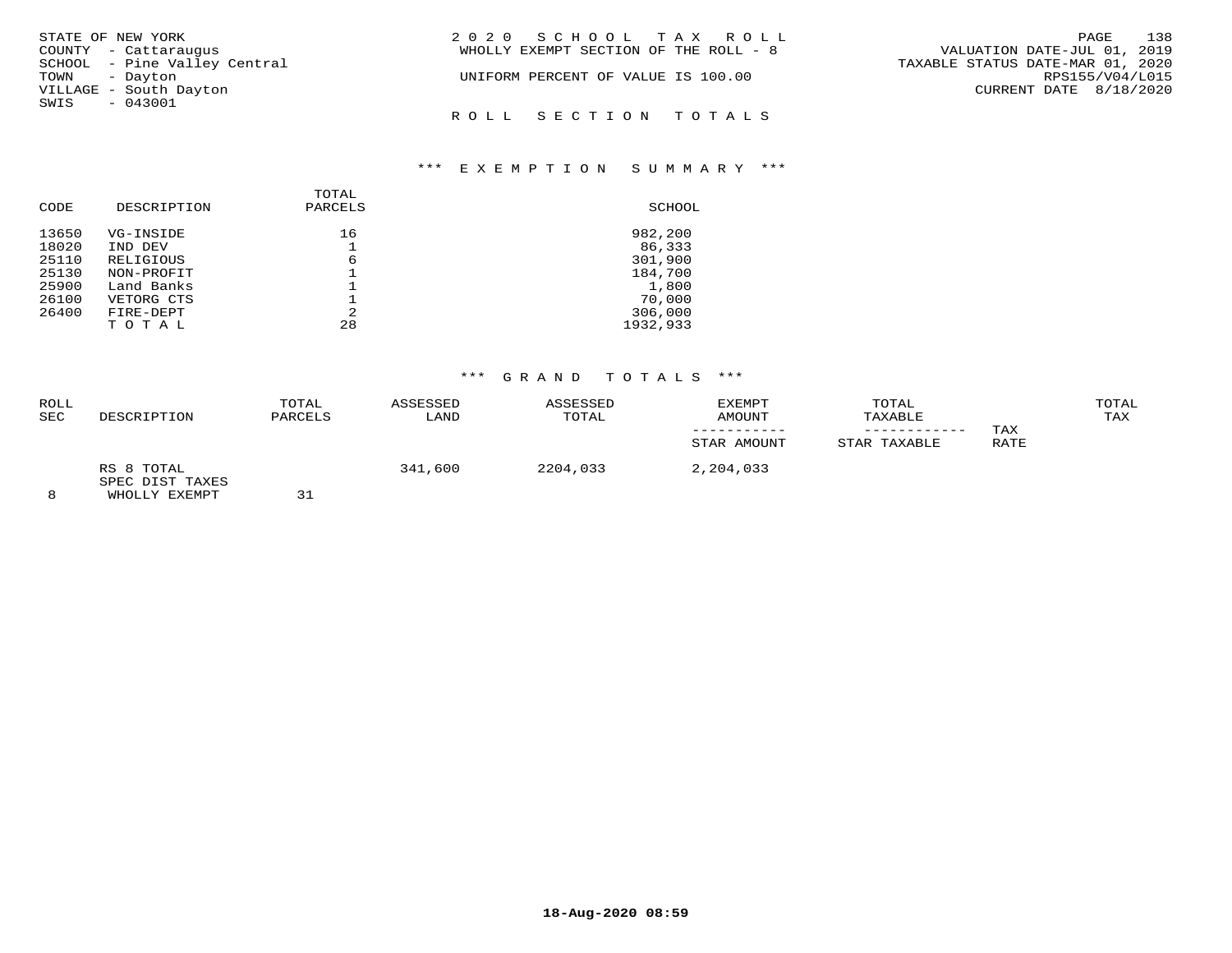| STATE OF NEW YORK            | 2020 SCHOOL TAX ROLL | 139<br>PAGE                      |
|------------------------------|----------------------|----------------------------------|
| COUNTY - Cattaraugus         |                      | VALUATION DATE-JUL 01, 2019      |
| SCHOOL - Pine Valley Central | SWIS TOTALS          | TAXABLE STATUS DATE-MAR 01, 2020 |
| TOWN<br>- Davton             |                      | RPS155/V04/L015                  |
| VILLAGE - South Dayton       |                      | CURRENT DATE 8/18/2020           |
| - 043001<br>SWIS             |                      |                                  |

| CODE | DISTRICT NAME       | TOTAL<br>EXTENSION<br>PARCELS<br>TYPE | <b>EXTENSION</b><br><b>VALUE</b> | VALOREM<br>AD<br>VALUE | EXEMPT<br>AMOUNT | TAXABLE<br><b>VALUE</b> | TAX<br>RATE | TOTAL<br>TAX |
|------|---------------------|---------------------------------------|----------------------------------|------------------------|------------------|-------------------------|-------------|--------------|
|      | OT300 Omitted tax - | MOVTAX                                | 408.42                           |                        |                  | 408.42                  |             | 408.42       |

\*\*\* S C H O O L D I S T R I C T S U M M A R Y \*\*\*

| CODE   | DISTRICT NAME                    | TOTAL<br>PARCELS | ASSESSED<br>LAND | ASSESSED<br>TOTAL | EXEMPT<br>AMOUNT | TOTAL<br>TAXABLE |           |            |
|--------|----------------------------------|------------------|------------------|-------------------|------------------|------------------|-----------|------------|
|        |                                  |                  |                  |                   | STAR AMOUNT      | STAR TAXABLE     | TAX RATE  | TOTAL TAX  |
|        | Pine Valley Central              | 333              | 2256,400         | 19113,207         | 2401,028         | 16,712,179       |           |            |
| 063001 |                                  |                  |                  |                   | 4759,830         | 11,952,349       | 15.038076 | 179,740.33 |
|        | $SUB - TO T AL$                  | 333              | 2256,400         | 19113,207         | 2401,028         | 16,712,179       |           |            |
|        | $S \cup B - T \cup T A L (CONT)$ |                  |                  |                   | 4759,830         | 11,952,349       |           | 179,740.33 |
|        |                                  |                  |                  |                   |                  |                  |           |            |
|        | TOTAL                            | 333              | 2256,400         | 19113,207         | 2401,028         | 16,712,179       |           |            |
|        | T O T A L (CONT)                 |                  |                  |                   | 4759,830         | 11,952,349       |           | 179,740.33 |

# \*\*\* S Y S T E M C O D E S S U M M A R Y \*\*\*

| CODE  | DESCRIPTION        | TOTAL<br>PARCELS | SCHOOL             |
|-------|--------------------|------------------|--------------------|
| 50000 | WHOLLY EX<br>TOTAL |                  | 271,100<br>271,100 |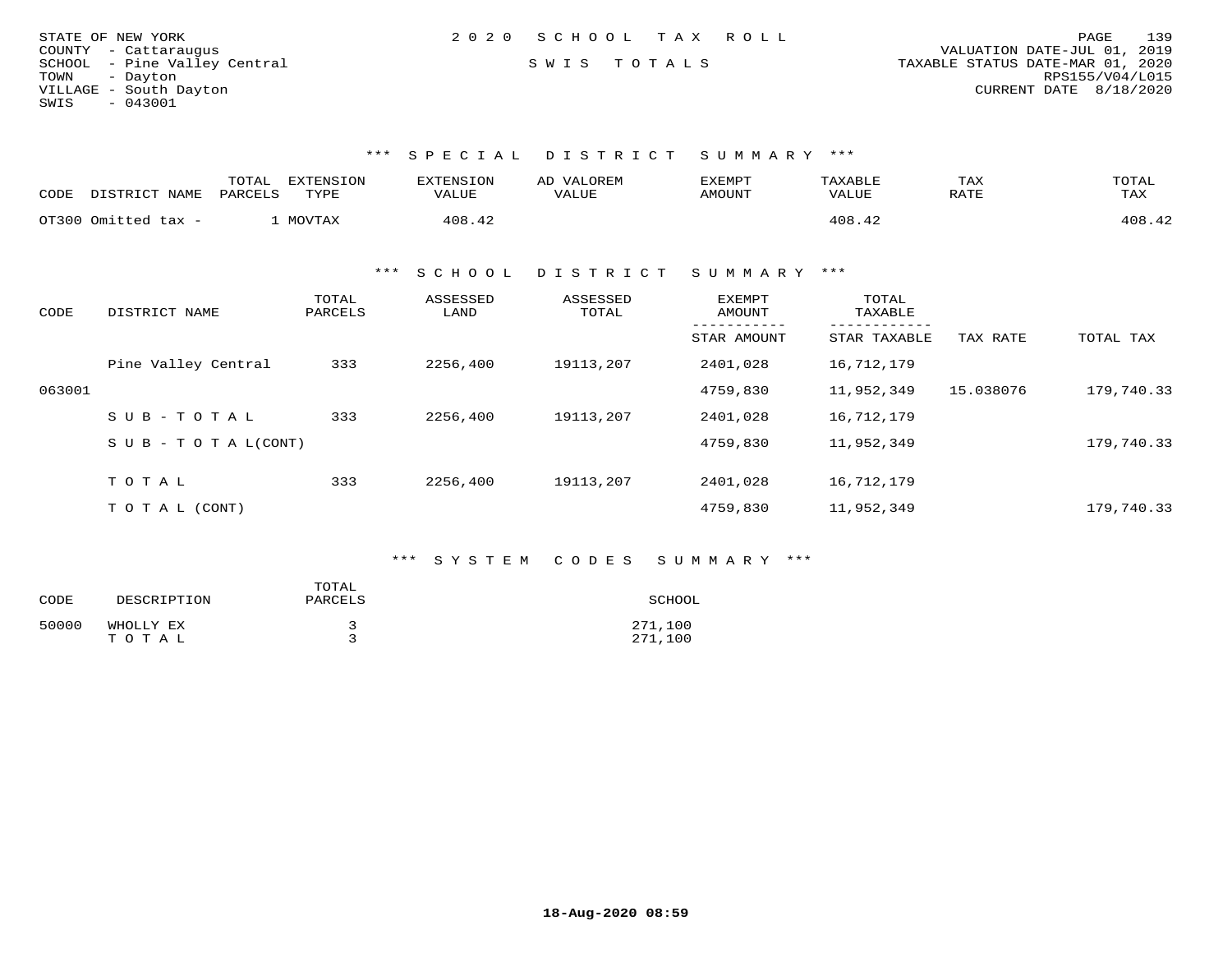SWIS - 043001

## \*\*\* E X E M P T I O N S U M M A R Y \*\*\*

| DESCRIPTION     | PARCELS | SCHOOL   |
|-----------------|---------|----------|
| VG-INSIDE       | 16      | 982,200  |
| IND DEV         |         | 86,333   |
| RELIGIOUS       | 6       | 301,900  |
| NON-PROFIT      |         | 184,700  |
| Land Banks      |         | 1,800    |
| VETORG CTS      |         | 70,000   |
| FIRE-DEPT       | 2       | 306,000  |
| Withdrawal      |         | 53,600   |
| AG DIST         | 9       | 137,872  |
| ENH STAR        | 35      | 2028,550 |
| <b>BAS STAR</b> | 80      | 2731,280 |
| SILO T/C/S      |         | 1,650    |
| Mass Telec      |         | 3,873    |
| TOTAL           | 155     | 6889,758 |
|                 |         | TOTAL    |

| ROLL<br>SEC | DESCRIPTION                          | TOTAL<br>PARCELS | ASSESSED<br>LAND | ASSESSED<br>TOTAL | <b>EXEMPT</b><br>AMOUNT | TOTAL<br>TAXABLE         |             |                      |
|-------------|--------------------------------------|------------------|------------------|-------------------|-------------------------|--------------------------|-------------|----------------------|
|             |                                      |                  |                  |                   | STAR AMOUNT             | STAR TAXABLE             | TAX<br>RATE |                      |
|             | 2020-21 School Tax                   |                  | 1889,100         | 15986,607         | 193,122<br>4759,830     | 15,793,485<br>11,033,655 | 15.038076   | 165,924.94           |
| 1           | SPEC DIST TAXES<br>TAXABLE           | 293              |                  |                   |                         |                          |             | 408.42<br>166,333.36 |
|             | 2020-21 School Tax                   |                  |                  | 384,635           |                         | 384,635<br>384,635       | 15.038076   | 5,784.17             |
| 5           | SPEC DIST TAXES<br>SPECIAL FRANCHISE | 3                |                  |                   |                         |                          |             | 5,784.17             |
|             | 2020-21 School Tax                   |                  | 25,700           | 537,932           | 3,873                   | 534,059<br>534,059       | 15.038076   | 8,031.22             |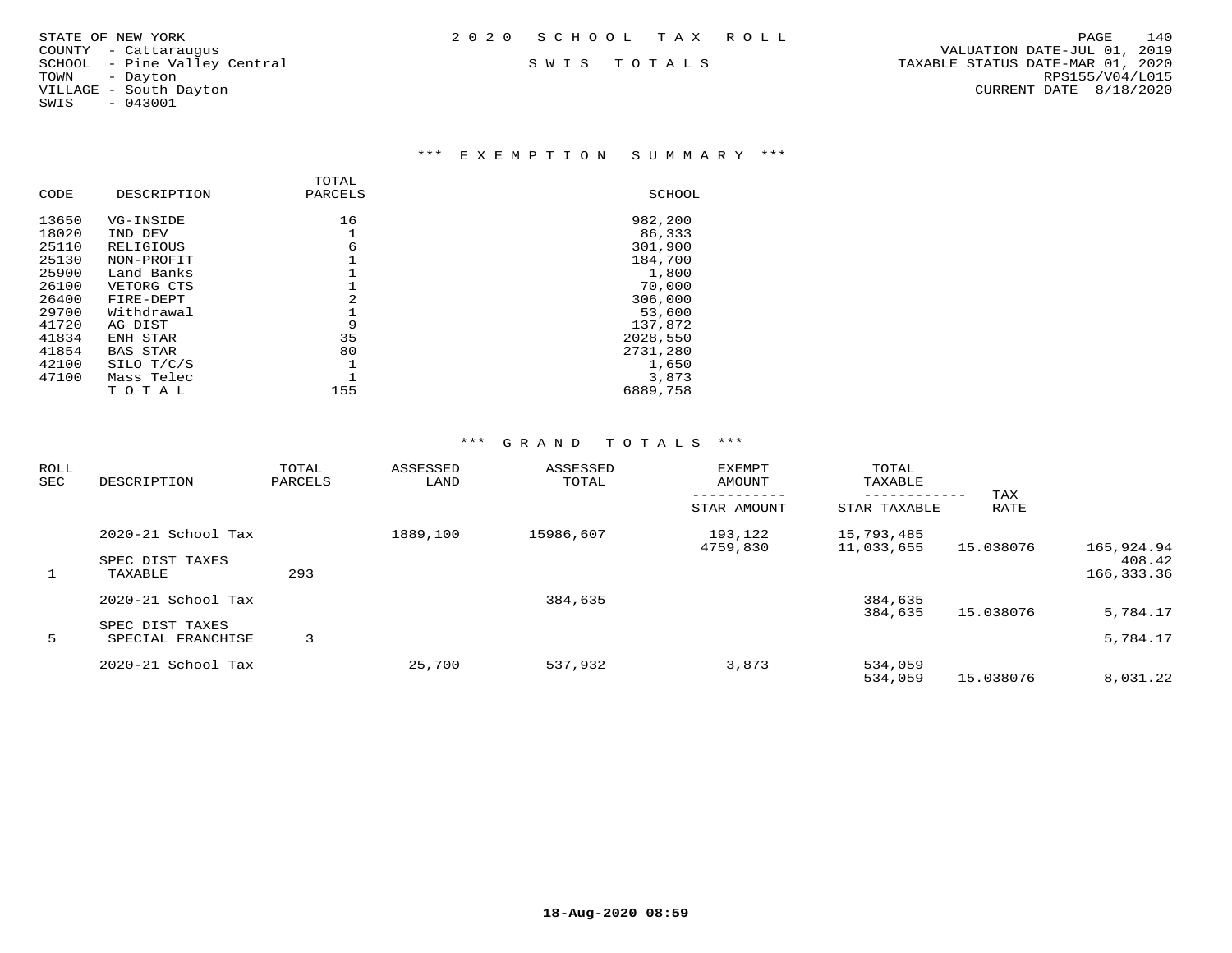| STATE OF NEW YORK            | 2020 SCHOOL TAX ROLL | PAGE<br>141                      |
|------------------------------|----------------------|----------------------------------|
| COUNTY - Cattaraugus         |                      | VALUATION DATE-JUL 01, 2019      |
| SCHOOL - Pine Valley Central | SWIS TOTALS          | TAXABLE STATUS DATE-MAR 01, 2020 |
| TOWN<br>- Davton             |                      | RPS155/V04/L015                  |
| VILLAGE - South Dayton       |                      | CURRENT DATE 8/18/2020           |
| $-043001$<br>SWIS            |                      |                                  |
|                              |                      |                                  |
|                              |                      |                                  |

| ROLL<br>SEC | DESCRIPTION                         | TOTAL<br>PARCELS | ASSESSED<br>LAND | ASSESSED<br>TOTAL | EXEMPT<br>AMOUNT      | TOTAL<br>TAXABLE<br>------------ | TAX       |                      |
|-------------|-------------------------------------|------------------|------------------|-------------------|-----------------------|----------------------------------|-----------|----------------------|
|             |                                     |                  |                  |                   | STAR AMOUNT           | STAR TAXABLE                     | RATE      |                      |
| 6           | SPEC DIST TAXES<br>UTILITIES & N.C. | 6                |                  |                   |                       |                                  |           | 8,031.22             |
|             |                                     |                  |                  |                   | 2204,033              |                                  |           |                      |
| 8           | SPEC DIST TAXES<br>WHOLLY EXEMPT    | 31               |                  |                   |                       |                                  |           |                      |
|             | 2020-21 School Tax                  |                  | 2256,400         | 19113,207         | 2,401,028             | 16,712,179                       |           |                      |
|             | SPEC DIST TAXES                     |                  |                  |                   | 4759,830              | 11,952,349                       | 15.038076 | 179,740.33<br>408.42 |
| $\star$     | TOTAL<br>SUB                        | 333              |                  |                   |                       |                                  |           | 180, 148. 75         |
|             |                                     |                  |                  |                   |                       |                                  |           |                      |
|             | 2020-21 School Tax                  |                  | 2256,400         | 19113,207         | 2,401,028<br>4759,830 | 16,712,179<br>11,952,349         | 15.038076 | 179,740.33           |
|             | SPEC DIST TAXES                     |                  |                  |                   |                       |                                  |           | 408.42               |
| $***$       | GRAND TOTAL                         | 333              |                  |                   |                       |                                  |           | 180,148.75           |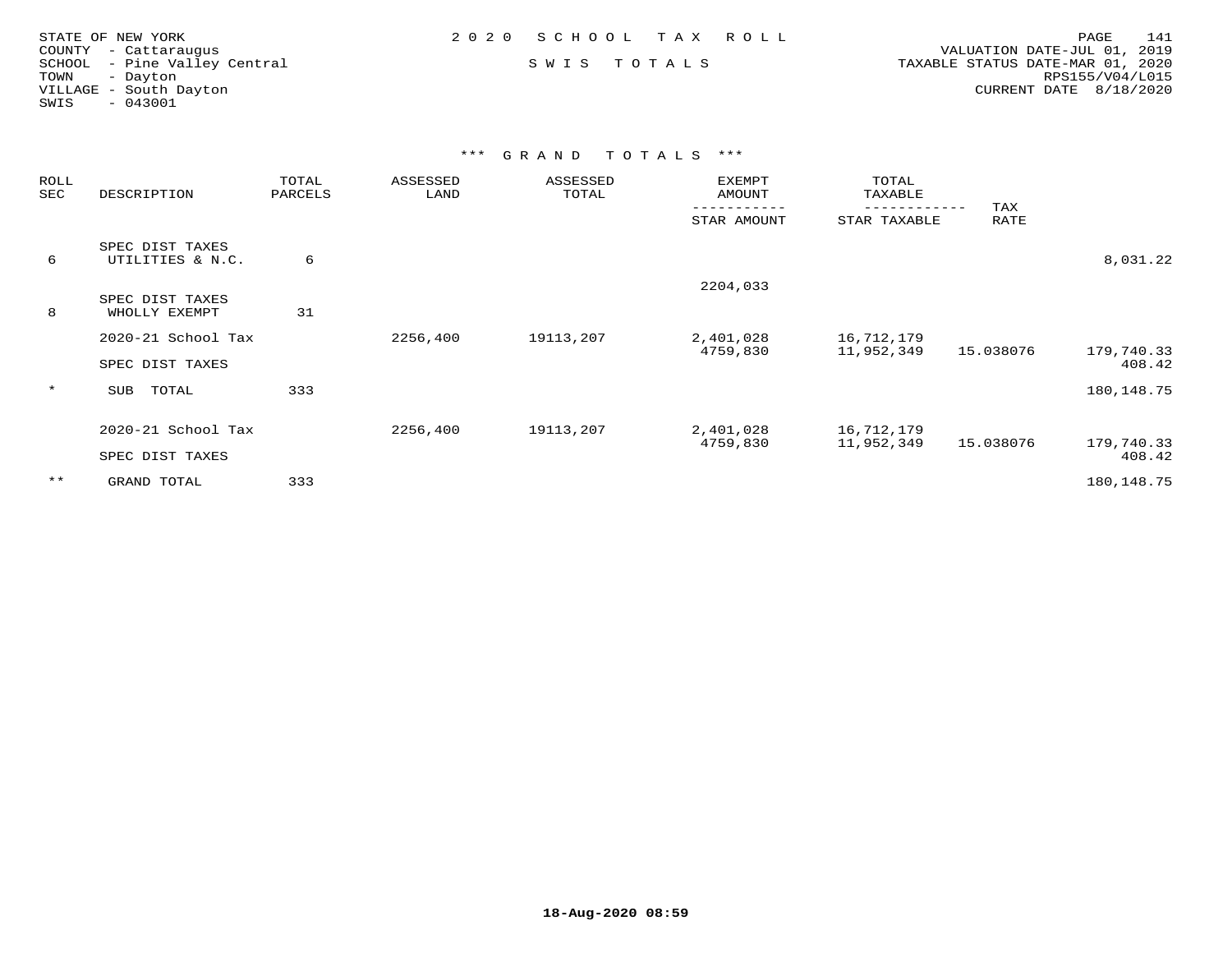| STATE OF NEW YORK<br>COUNTY - Cattaraugus<br>SCHOOL - Pine Valley Central<br>TOWN<br>- Dayton<br>$-043089$<br>SWIS |                                                   | 2020 SCHOOL   | TAX ROLL<br>TAXABLE SECTION OF THE ROLL - 1<br>OWNERS NAME SEQUENCE<br>UNIFORM PERCENT OF VALUE IS 100.00 | VALUATION DATE-JUL 01, 2019<br>TAXABLE STATUS DATE-MAR 01, 2020 | 142<br>PAGE          |
|--------------------------------------------------------------------------------------------------------------------|---------------------------------------------------|---------------|-----------------------------------------------------------------------------------------------------------|-----------------------------------------------------------------|----------------------|
| TAX MAP PARCEL NUMBER                                                                                              |                                                   |               |                                                                                                           |                                                                 |                      |
| CURRENT OWNERS NAME<br>CURRENT OWNERS ADDRESS                                                                      | SCHOOL DISTRICT<br>PARCEL SIZE/GRID COORD         | LAND<br>TOTAL | TAX DESCRIPTION<br>SPECIAL DISTRICTS                                                                      | TAXABLE VALUE                                                   | TAX AMOUNT           |
| ***********************                                                                                            |                                                   |               |                                                                                                           |                                                                 |                      |
| $24.004 - 1 - 25$                                                                                                  | 8689 Cottage-South Dayton Rd<br>240 Rural res     |               | BAS STAR 41854                                                                                            | ACCT 0001                                                       | BILL 344<br>34,660   |
| Abbey Kevin R                                                                                                      | Pine Valley Cen 063001 276,000 2020-21 School Tax |               |                                                                                                           | 311,000                                                         | 4,676.84             |
| South r<br>8689 Cottage Rd                                                                                         | 59/60 05 09                                       | 311,000       |                                                                                                           |                                                                 |                      |
| South Dayton, NY 14138                                                                                             | ACRES 234.38                                      |               |                                                                                                           |                                                                 |                      |
|                                                                                                                    | EAST-1021372 NRTH-0867525                         |               |                                                                                                           |                                                                 |                      |
|                                                                                                                    | DEED BOOK 00973 PG-00380                          |               |                                                                                                           |                                                                 |                      |
|                                                                                                                    | FULL MARKET VALUE                                 | 311,000       |                                                                                                           |                                                                 |                      |
|                                                                                                                    |                                                   |               | TOTAL TAX ---                                                                                             |                                                                 | 4,178.84**           |
|                                                                                                                    |                                                   |               |                                                                                                           | DATE #1<br>AMT DUE                                              | 09/30/20<br>4,178.84 |
|                                                                                                                    |                                                   |               |                                                                                                           |                                                                 |                      |
|                                                                                                                    | 8683 Cottage-South Dayton Rd                      |               |                                                                                                           | ACCT 1232                                                       | BILL 345             |
| $24.004 - 1 - 25.72$                                                                                               | 210 1 Family Res                                  |               | 2020-21 School Tax                                                                                        | 63,100                                                          | 948.90               |
| Abbey Kevin R                                                                                                      | Pine Valley Cen 063001                            | 15,000        |                                                                                                           |                                                                 |                      |
| 8689 Cottage Rd                                                                                                    | 59/60 05 09                                       | 63,100        |                                                                                                           |                                                                 |                      |
| South Dayton, NY 14138                                                                                             | 1.00<br>ACRES                                     |               |                                                                                                           |                                                                 |                      |
|                                                                                                                    | EAST-1021460 NRTH-0867645<br>FULL MARKET VALUE    | 63,100        |                                                                                                           |                                                                 |                      |
|                                                                                                                    |                                                   |               | TOTAL TAX ---                                                                                             |                                                                 | $948.90**$           |
|                                                                                                                    |                                                   |               |                                                                                                           | DATE #1                                                         | 09/30/20             |
|                                                                                                                    |                                                   |               |                                                                                                           | AMT DUE                                                         | 948.90               |
|                                                                                                                    |                                                   |               |                                                                                                           | *********** 25.001-2-27.3 **************                        |                      |
|                                                                                                                    | 9150 Rte 62                                       |               |                                                                                                           | ACCT 0967                                                       | BILL 346             |
| $25.001 - 2 - 27.3$                                                                                                | 270 Mfg housing                                   |               | BAS STAR 41854                                                                                            |                                                                 | 17,100               |
| Abreu Mariano<br>9150 Rte 62                                                                                       | Pine Valley Cen 063001<br>29 05 09                | 17,100        |                                                                                                           |                                                                 | 257.15               |
| Gowanda, NY 14070                                                                                                  | FRNT 115.00 DPTH 278.00                           |               |                                                                                                           |                                                                 |                      |
|                                                                                                                    | EAST-1036057 NRTH-0874381                         |               |                                                                                                           |                                                                 |                      |
|                                                                                                                    | DEED BOOK 20462 PG-3001                           |               |                                                                                                           |                                                                 |                      |
|                                                                                                                    | FULL MARKET VALUE                                 | 17,100        |                                                                                                           |                                                                 |                      |
|                                                                                                                    |                                                   |               | TOTAL TAX ---                                                                                             |                                                                 | $0.00**$             |
|                                                                                                                    |                                                   |               |                                                                                                           | ******* 33.002-1-9 *****************                            |                      |
|                                                                                                                    | Rte 322                                           |               |                                                                                                           | ACCT 0150                                                       | BILL 347             |
| $33.002 - 1 - 9$<br>Adams David                                                                                    | 323 Vacant rural<br>Pine Valley Cen 063001        | 76,000        | 2020-21 School Tax                                                                                        | 76,000                                                          | 1,142.89             |
| 4284 Elm Creek Rd                                                                                                  | 41 05 09                                          | 76,000        |                                                                                                           |                                                                 |                      |
| Randolph, NY 14772                                                                                                 | ACRES 143.37                                      |               |                                                                                                           |                                                                 |                      |
|                                                                                                                    | EAST-1028960 NRTH-0856575                         |               |                                                                                                           |                                                                 |                      |
|                                                                                                                    | DEED BOOK 11828 PG-6006                           |               |                                                                                                           |                                                                 |                      |
|                                                                                                                    | FULL MARKET VALUE                                 | 76,000        |                                                                                                           |                                                                 |                      |
|                                                                                                                    |                                                   |               | TOTAL TAX ---                                                                                             |                                                                 | $1,142.89**$         |
|                                                                                                                    |                                                   |               |                                                                                                           | DATE #1<br>AMT DUE                                              | 09/30/20<br>1,142.89 |
|                                                                                                                    | *********************************                 |               |                                                                                                           |                                                                 |                      |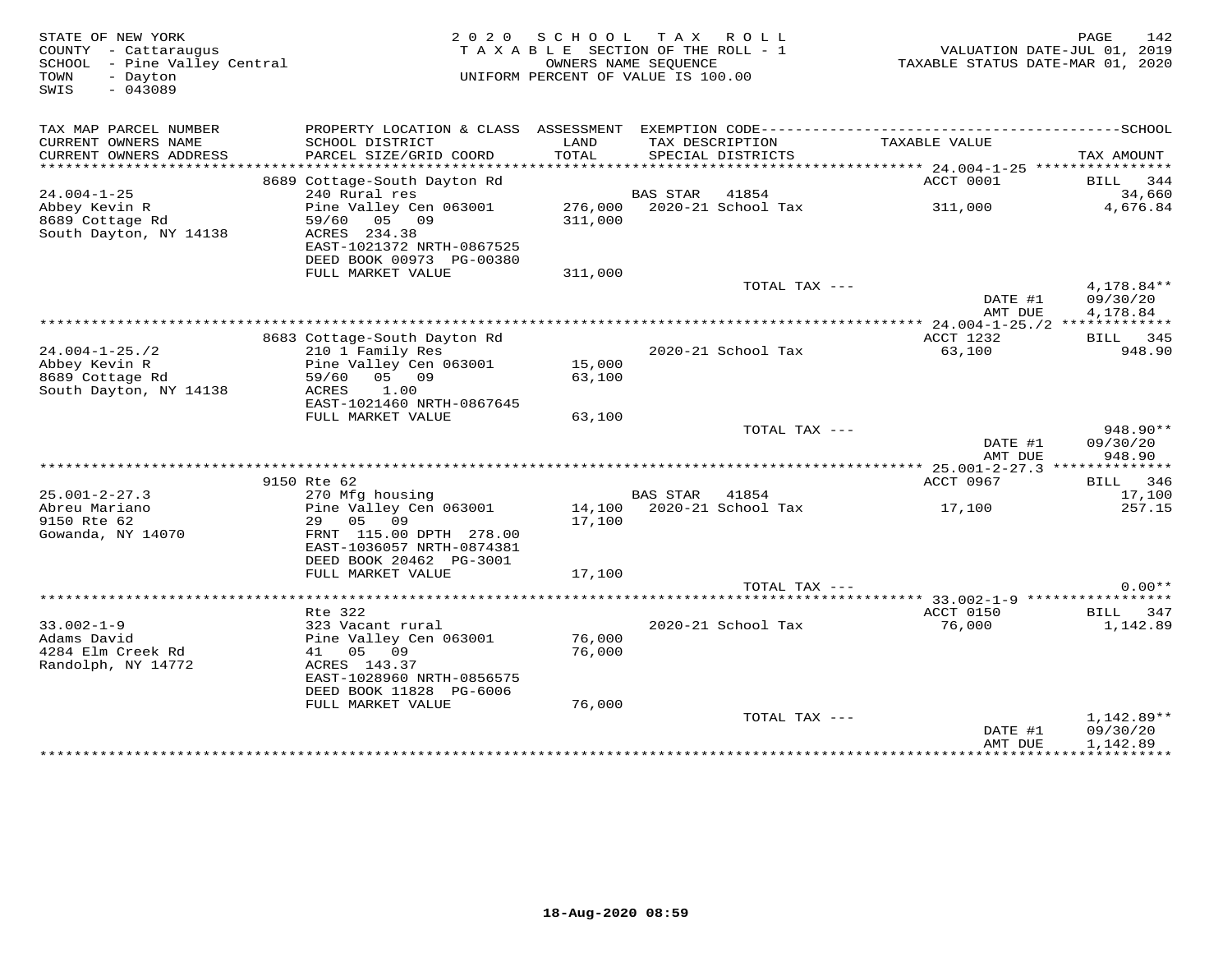| STATE OF NEW YORK<br>COUNTY - Cattaraugus<br>SCHOOL - Pine Valley Central<br>- Dayton<br>TOWN<br>SWIS<br>$-043089$ | 2 0 2 0                                                                                      | S C H O O L<br>TAXABLE SECTION OF THE ROLL - 1<br>UNIFORM PERCENT OF VALUE IS 100.00 | OWNERS NAME SEQUENCE | TAX ROLL                    | TAXABLE STATUS DATE-MAR 01, 2020        | 143<br>PAGE<br>VALUATION DATE-JUL 01, 2019 |
|--------------------------------------------------------------------------------------------------------------------|----------------------------------------------------------------------------------------------|--------------------------------------------------------------------------------------|----------------------|-----------------------------|-----------------------------------------|--------------------------------------------|
| TAX MAP PARCEL NUMBER                                                                                              | PROPERTY LOCATION & CLASS ASSESSMENT EXEMPTION CODE-----------------------------------SCHOOL |                                                                                      |                      |                             |                                         |                                            |
| CURRENT OWNERS NAME                                                                                                | SCHOOL DISTRICT                                                                              | LAND                                                                                 |                      | TAX DESCRIPTION             | TAXABLE VALUE                           |                                            |
| CURRENT OWNERS ADDRESS                                                                                             | PARCEL SIZE/GRID COORD                                                                       | TOTAL<br>*****************                                                           |                      | SPECIAL DISTRICTS           | ******** 34.001-1-28.3 **************   | TAX AMOUNT                                 |
|                                                                                                                    | Rte 62                                                                                       |                                                                                      |                      |                             | ACCT 1363                               | BILL<br>348                                |
| $34.001 - 1 - 28.3$                                                                                                | 100 Agricultural                                                                             |                                                                                      | AG DIST              | 41720                       |                                         | 60,548                                     |
| Adams David                                                                                                        | Pine Valley Cen 063001                                                                       | 93,900                                                                               |                      | 2020-21 School Tax          | 33,352                                  | 501.55                                     |
| 4284 Elm Creek Rd                                                                                                  | ACRES<br>66.00                                                                               | 93,900                                                                               |                      |                             |                                         |                                            |
| Randolph, NY 14772                                                                                                 | EAST-1033443 NRTH-0857436<br>DEED BOOK 13843 PG-3002                                         |                                                                                      |                      |                             |                                         |                                            |
| MAY BE SUBJECT TO PAYMENT                                                                                          | FULL MARKET VALUE                                                                            | 93,900                                                                               |                      |                             |                                         |                                            |
| UNDER AGDIST LAW TIL 2024                                                                                          |                                                                                              |                                                                                      |                      |                             |                                         |                                            |
|                                                                                                                    |                                                                                              |                                                                                      |                      | TOTAL TAX ---               |                                         | $501.55**$                                 |
|                                                                                                                    |                                                                                              |                                                                                      |                      |                             | DATE #1                                 | 09/30/20                                   |
|                                                                                                                    |                                                                                              | ************************                                                             |                      |                             | AMT DUE<br>*********** 34.001-1-29 ***: | 501.55<br>* * * * * * * * *                |
|                                                                                                                    | Rte 322                                                                                      |                                                                                      |                      |                             | ACCT 0398                               | 349<br>BILL                                |
| $34.001 - 1 - 29$                                                                                                  | 105 Vac farmland                                                                             |                                                                                      | AG DIST              | 41720                       |                                         | 73,034                                     |
| Adams David                                                                                                        | Pine Valley Cen 063001                                                                       | 130,900                                                                              |                      | 2020-21 School Tax          | 57,866                                  | 870.19                                     |
| Adams Lisa A<br>4284 Elm Creek Rd                                                                                  | 33 05 09<br>ACRES 99.94                                                                      | 130,900                                                                              |                      |                             |                                         |                                            |
| Randolph, NY 14772                                                                                                 | EAST-1032391 NRTH-0857610                                                                    |                                                                                      |                      |                             |                                         |                                            |
|                                                                                                                    | DEED BOOK 6794 PG-3003                                                                       |                                                                                      |                      |                             |                                         |                                            |
| MAY BE SUBJECT TO PAYMENT                                                                                          | FULL MARKET VALUE                                                                            | 130,900                                                                              |                      |                             |                                         |                                            |
| UNDER AGDIST LAW TIL 2024                                                                                          |                                                                                              |                                                                                      |                      |                             |                                         | $870.19**$                                 |
|                                                                                                                    |                                                                                              |                                                                                      |                      | TOTAL TAX ---               | DATE #1                                 | 09/30/20                                   |
|                                                                                                                    |                                                                                              |                                                                                      |                      |                             | AMT DUE                                 | 870.19                                     |
|                                                                                                                    |                                                                                              |                                                                                      |                      |                             |                                         |                                            |
|                                                                                                                    | Rte 322                                                                                      |                                                                                      |                      |                             | ACCT 0986                               | 350<br>BILL                                |
| $34.001 - 1 - 30.2$<br>Adams David                                                                                 | 105 Vac farmland<br>Pine Valley Cen 063001                                                   | 29,300                                                                               | AG DIST              | 41720<br>2020-21 School Tax | 39,042                                  | 1,158<br>587.12                            |
| Adams Lisa A                                                                                                       | 33 05 09                                                                                     | 40,200                                                                               |                      |                             |                                         |                                            |
| 4284 Elm Creek Rd                                                                                                  | ACRES<br>21.79                                                                               |                                                                                      |                      |                             |                                         |                                            |
| Randolph, NY 14772                                                                                                 | EAST-1031714 NRTH-0857385                                                                    |                                                                                      |                      |                             |                                         |                                            |
| MAY BE SUBJECT TO PAYMENT                                                                                          | DEED BOOK 6794 PG-3003<br>FULL MARKET VALUE                                                  | 40,200                                                                               |                      |                             |                                         |                                            |
| UNDER AGDIST LAW TIL 2024                                                                                          |                                                                                              |                                                                                      |                      |                             |                                         |                                            |
|                                                                                                                    |                                                                                              |                                                                                      |                      | TOTAL TAX ---               |                                         | 587.12**                                   |
|                                                                                                                    |                                                                                              |                                                                                      |                      |                             | DATE #1                                 | 09/30/20                                   |
|                                                                                                                    |                                                                                              |                                                                                      |                      |                             | AMT DUE                                 | 587.12                                     |
|                                                                                                                    | Rte 322                                                                                      |                                                                                      |                      |                             | ACCT 0990                               | BILL 351                                   |
| $34.001 - 1 - 31.2$                                                                                                | 105 Vac farmland                                                                             |                                                                                      | AG DIST              | 41720                       |                                         | 25,926                                     |
| Adams David                                                                                                        | Pine Valley Cen 063001                                                                       | 40,500                                                                               |                      | 2020-21 School Tax          | 14,574                                  | 219.16                                     |
| Adams Lisa A                                                                                                       | 33 05<br>09                                                                                  | 40,500                                                                               |                      |                             |                                         |                                            |
| 4284 Elm Creek Rd                                                                                                  | ACRES<br>29.24                                                                               |                                                                                      |                      |                             |                                         |                                            |
| Randolph, NY 14772                                                                                                 | EAST-1031300 NRTH-0857030<br>DEED BOOK 6794<br>PG-3003                                       |                                                                                      |                      |                             |                                         |                                            |
| MAY BE SUBJECT TO PAYMENT                                                                                          | FULL MARKET VALUE                                                                            | 40,500                                                                               |                      |                             |                                         |                                            |
| UNDER AGDIST LAW TIL 2024                                                                                          |                                                                                              |                                                                                      |                      |                             |                                         |                                            |
|                                                                                                                    |                                                                                              |                                                                                      |                      | TOTAL TAX ---               |                                         | $219.16**$                                 |
|                                                                                                                    |                                                                                              |                                                                                      |                      |                             | DATE #1<br>AMT DUE                      | 09/30/20<br>219.16                         |
|                                                                                                                    |                                                                                              |                                                                                      |                      |                             |                                         | * * * * * * * * * * *                      |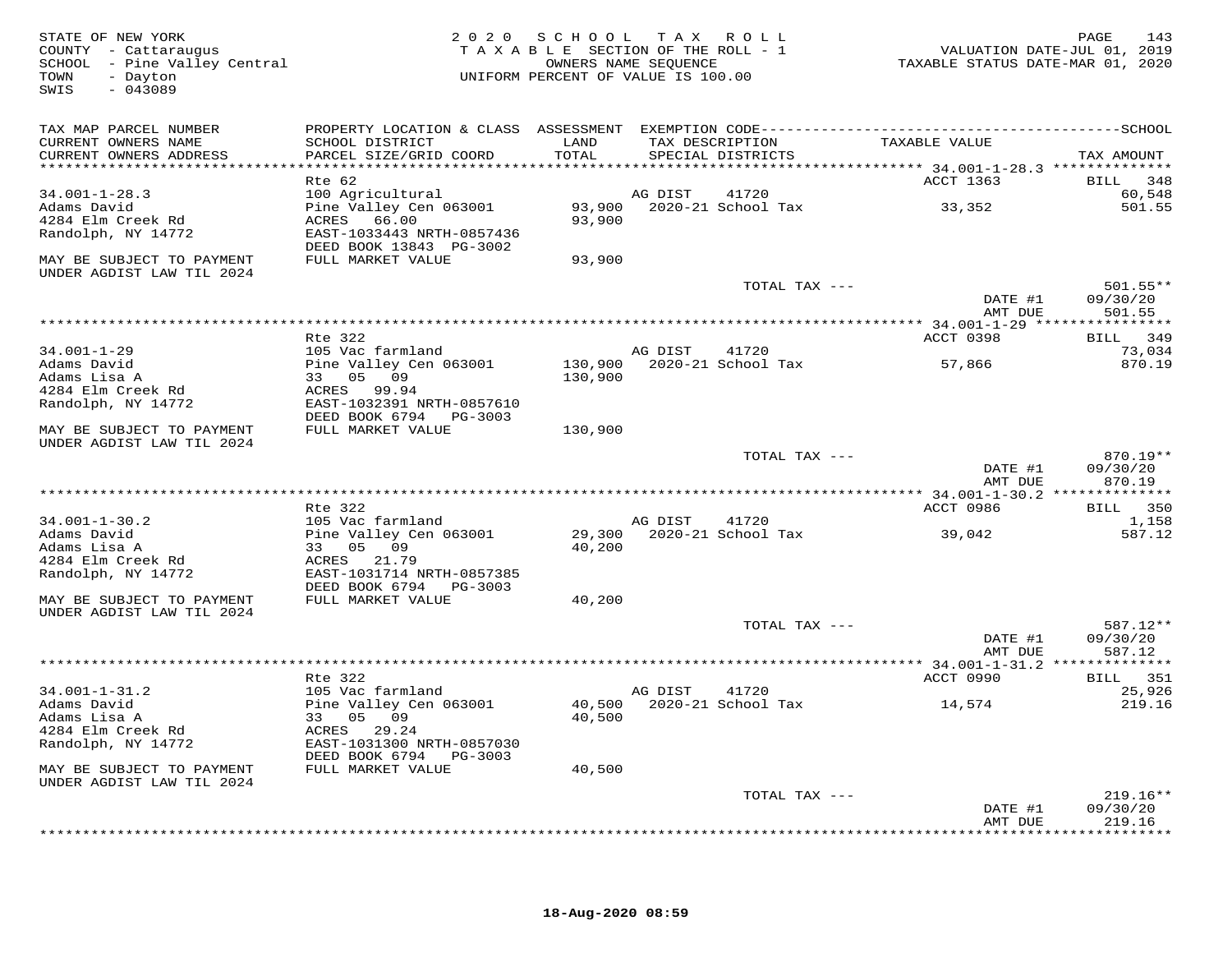| STATE OF NEW YORK<br>COUNTY - Cattaraugus<br>SCHOOL - Pine Valley Central<br>- Dayton<br>TOWN<br>$-043089$<br>SWIS | 2 0 2 0                                                                                                                         | S C H O O L<br>TAXABLE SECTION OF THE ROLL - 1<br>OWNERS NAME SEQUENCE<br>UNIFORM PERCENT OF VALUE IS 100.00 | T A X                                | R O L L            | VALUATION DATE-JUL 01, 2019<br>TAXABLE STATUS DATE-MAR 01, 2020 | PAGE<br>144                          |
|--------------------------------------------------------------------------------------------------------------------|---------------------------------------------------------------------------------------------------------------------------------|--------------------------------------------------------------------------------------------------------------|--------------------------------------|--------------------|-----------------------------------------------------------------|--------------------------------------|
| TAX MAP PARCEL NUMBER                                                                                              | PROPERTY LOCATION & CLASS ASSESSMENT                                                                                            |                                                                                                              |                                      |                    |                                                                 |                                      |
| CURRENT OWNERS NAME<br>CURRENT OWNERS ADDRESS                                                                      | SCHOOL DISTRICT<br>PARCEL SIZE/GRID COORD                                                                                       | LAND<br>TOTAL                                                                                                | TAX DESCRIPTION<br>SPECIAL DISTRICTS |                    | TAXABLE VALUE                                                   | TAX AMOUNT                           |
| **********************                                                                                             | 8659 Rte 62                                                                                                                     | *******                                                                                                      |                                      |                    | *********** 25.003-1-22 ****************<br>ACCT 0193           | BILL<br>352                          |
| $25.003 - 1 - 22$<br>Adams Penny J<br>Pagett James N<br>5016 Elm Creek Rd<br>Randolph, NY 14772                    | 210 1 Family Res<br>Pine Valley Cen 063001<br>35 05 09<br>1.15<br>ACRES<br>EAST-1034894 NRTH-0866692<br>DEED BOOK 27850 PG-9001 | 15,400<br>22,500                                                                                             |                                      | 2020-21 School Tax | 22,500                                                          | 338.36                               |
|                                                                                                                    | FULL MARKET VALUE                                                                                                               | 22,500                                                                                                       |                                      |                    |                                                                 |                                      |
|                                                                                                                    |                                                                                                                                 |                                                                                                              |                                      | TOTAL TAX ---      | DATE #1                                                         | 338.36**<br>09/30/20                 |
|                                                                                                                    |                                                                                                                                 |                                                                                                              |                                      |                    | AMT DUE                                                         | 338.36                               |
|                                                                                                                    | 11810 Markham-Wesley Rd                                                                                                         |                                                                                                              |                                      |                    | ACCT 0040                                                       | BILL 353                             |
| $25.001 - 2 - 22$                                                                                                  | 120 Field crops                                                                                                                 |                                                                                                              | BAS STAR 41854                       |                    |                                                                 | 34,660                               |
| Adams Robert J Sr<br>Adams Apryl D                                                                                 | Pine Valley Cen 063001<br>21/29<br>05 09                                                                                        | 118,900<br>243,700                                                                                           |                                      | 2020-21 School Tax | 243,700                                                         | 3,664.78                             |
| 11810 Markham-Wesley Rd<br>Gowanda, NY 14070                                                                       | ACRES 109.65<br>EAST-1039558 NRTH-0873222<br>DEED BOOK 00973 PG-00670                                                           |                                                                                                              |                                      |                    |                                                                 |                                      |
| MAY BE SUBJECT TO PAYMENT<br>UNDER AGDIST LAW TIL 2024                                                             | FULL MARKET VALUE                                                                                                               | 243,700                                                                                                      |                                      |                    |                                                                 |                                      |
|                                                                                                                    |                                                                                                                                 |                                                                                                              |                                      | TOTAL TAX ---      | DATE #1<br>AMT DUE                                              | $3,166.78**$<br>09/30/20<br>3,166.78 |
|                                                                                                                    |                                                                                                                                 |                                                                                                              |                                      |                    |                                                                 |                                      |
| $24.002 - 1 - 9$                                                                                                   | 12308 Bentley Rd<br>240 Rural res                                                                                               |                                                                                                              |                                      | 2020-21 School Tax | ACCT 0035<br>132,500                                            | BILL 354<br>1,992.55                 |
| Allenbrand Diane L<br>6525 Andrews Rd                                                                              | Pine Valley Cen 063001<br>45 05 09                                                                                              | 107,700<br>132,500                                                                                           |                                      |                    |                                                                 |                                      |
| Sinclairville, NY 14782                                                                                            | ACRES 183.90<br>EAST-1029320 NRTH-0873579<br>DEED BOOK 01017 PG-01131                                                           |                                                                                                              |                                      |                    |                                                                 |                                      |
|                                                                                                                    | FULL MARKET VALUE                                                                                                               | 132,500                                                                                                      |                                      |                    |                                                                 |                                      |
|                                                                                                                    |                                                                                                                                 |                                                                                                              |                                      | TOTAL TAX ---      |                                                                 | $1,992.55**$                         |
|                                                                                                                    |                                                                                                                                 |                                                                                                              |                                      |                    | DATE #1                                                         | 09/30/20                             |
|                                                                                                                    |                                                                                                                                 |                                                                                                              |                                      |                    | AMT DUE                                                         | 1,992.55                             |
|                                                                                                                    | White Rd                                                                                                                        |                                                                                                              |                                      |                    | ACCT 0009                                                       | BILL 355                             |
| $33.002 - 1 - 2$                                                                                                   | 105 Vac farmland                                                                                                                |                                                                                                              | AG DIST                              | 41720              |                                                                 | 107,826                              |
| Bartlett Donald L Jr<br>Bartlett Janice L<br>258 Mill St                                                           | Pine Valley Cen 063001<br>42/50 05 09<br>ACRES 150.93                                                                           | 178,500<br>178,500                                                                                           |                                      | 2020-21 School Tax | 70,674                                                          | 1,062.80                             |
| South Dayton, NY 14138                                                                                             | EAST-1026561 NRTH-0861986<br>DEED BOOK 00994 PG-00217                                                                           |                                                                                                              |                                      |                    |                                                                 |                                      |
| MAY BE SUBJECT TO PAYMENT<br>UNDER AGDIST LAW TIL 2024                                                             | FULL MARKET VALUE                                                                                                               | 178,500                                                                                                      |                                      |                    |                                                                 |                                      |
|                                                                                                                    |                                                                                                                                 |                                                                                                              |                                      | TOTAL TAX ---      |                                                                 | $1,062.80**$                         |
|                                                                                                                    |                                                                                                                                 |                                                                                                              |                                      |                    | DATE #1<br>AMT DUE                                              | 09/30/20<br>1,062.80                 |
|                                                                                                                    |                                                                                                                                 |                                                                                                              |                                      |                    |                                                                 | <b>++++++++++</b>                    |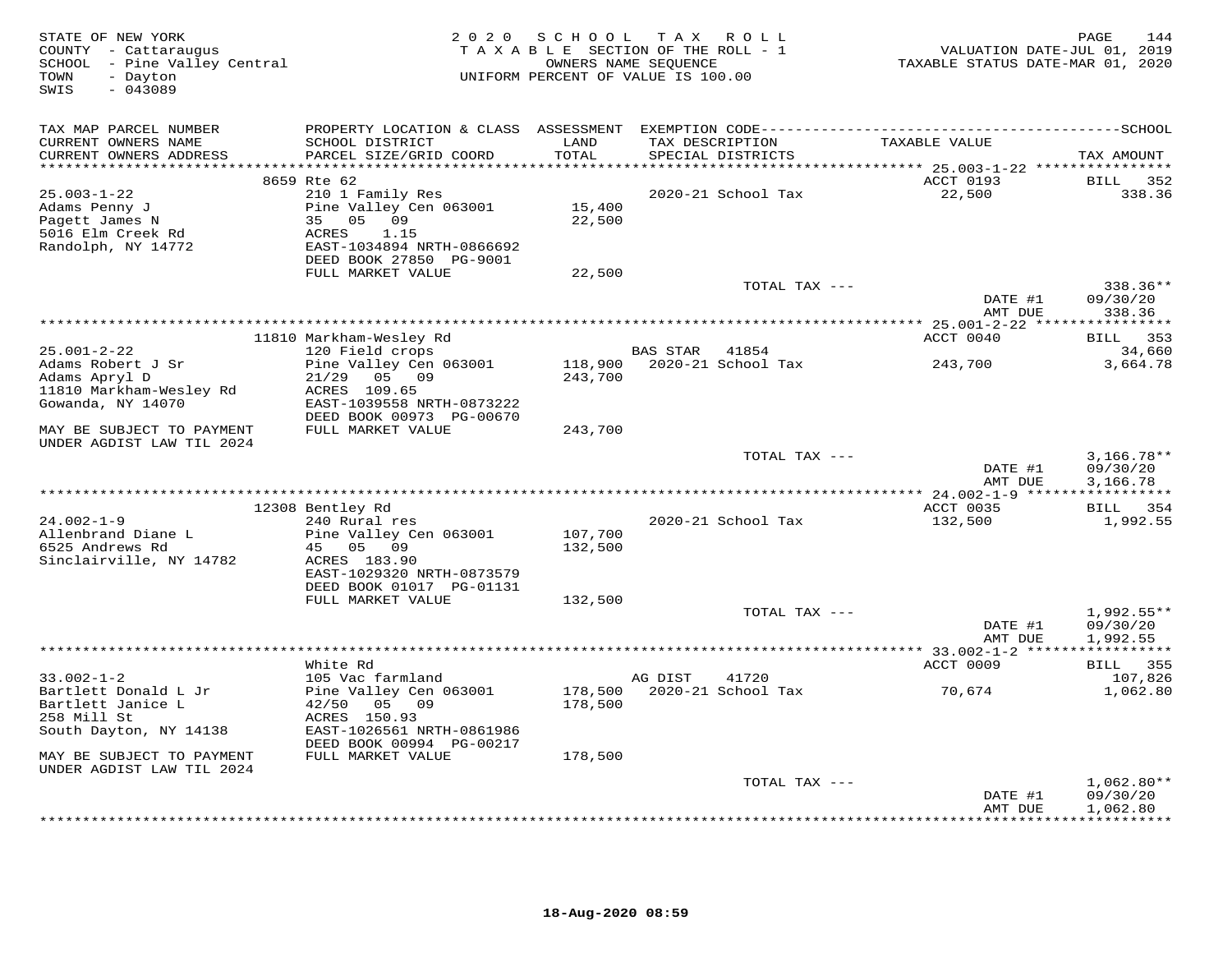| STATE OF NEW YORK<br>COUNTY - Cattaraugus<br>SCHOOL - Pine Valley Central<br>- Dayton<br>TOWN<br>SWIS<br>$-043089$ | 2 0 2 0                                                                                                       | S C H O O L<br>TAXABLE SECTION OF THE ROLL - 1<br>UNIFORM PERCENT OF VALUE IS 100.00 | OWNERS NAME SEQUENCE | TAX ROLL                             | TAXABLE STATUS DATE-MAR 01, 2020 | 145<br>PAGE<br>VALUATION DATE-JUL 01, 2019 |
|--------------------------------------------------------------------------------------------------------------------|---------------------------------------------------------------------------------------------------------------|--------------------------------------------------------------------------------------|----------------------|--------------------------------------|----------------------------------|--------------------------------------------|
| TAX MAP PARCEL NUMBER<br>CURRENT OWNERS NAME<br>CURRENT OWNERS ADDRESS                                             | SCHOOL DISTRICT<br>PARCEL SIZE/GRID COORD                                                                     | LAND<br>TOTAL                                                                        |                      | TAX DESCRIPTION<br>SPECIAL DISTRICTS | TAXABLE VALUE                    | TAX AMOUNT                                 |
| **********************                                                                                             |                                                                                                               |                                                                                      |                      |                                      |                                  |                                            |
|                                                                                                                    | White Rd                                                                                                      |                                                                                      |                      |                                      | ACCT 0010                        | BILL<br>356                                |
| $33.002 - 1 - 5$                                                                                                   | 105 Vac farmland                                                                                              |                                                                                      | AG DIST              | 41720                                |                                  | 4,895                                      |
| Bartlett Donald L Jr<br>Bartlett Janice L<br>258 Mill St                                                           | Pine Valley Cen 063001<br>42 05 09<br>ACRES 30.00                                                             | 18,300                                                                               |                      | 18,300 2020-21 School Tax            | 13,405                           | 201.59                                     |
| South Dayton, NY 14138                                                                                             | EAST-1027803 NRTH-0863186<br>DEED BOOK 00994 PG-00217                                                         |                                                                                      |                      |                                      |                                  |                                            |
| MAY BE SUBJECT TO PAYMENT<br>UNDER AGDIST LAW TIL 2024                                                             | FULL MARKET VALUE                                                                                             | 18,300                                                                               |                      |                                      |                                  |                                            |
|                                                                                                                    |                                                                                                               |                                                                                      |                      | TOTAL TAX ---                        | DATE #1<br>AMT DUE               | $201.59**$<br>09/30/20<br>201.59           |
|                                                                                                                    |                                                                                                               |                                                                                      |                      |                                      |                                  |                                            |
|                                                                                                                    | 8045 Wolfe Rd                                                                                                 |                                                                                      |                      |                                      | ACCT 0390                        | BILL 357                                   |
| $34.001 - 1 - 18$                                                                                                  | 210 1 Family Res                                                                                              |                                                                                      | <b>BAS STAR</b>      | 41854                                |                                  | 34,660                                     |
| Bennett Raymond K<br>607 Riverside Chase Cir<br>Greer, SC 29650-2521                                               | Pine Valley Cen 063001<br>25 05 09<br>ACRES<br>1.28<br>EAST-1038929 NRTH-0856580<br>DEED BOOK 01014 PG-00616  | 15,900<br>72,100                                                                     |                      | 2020-21 School Tax                   | 72,100                           | 1,084.25                                   |
|                                                                                                                    | FULL MARKET VALUE                                                                                             | 72,100                                                                               |                      |                                      |                                  |                                            |
|                                                                                                                    |                                                                                                               |                                                                                      |                      | TOTAL TAX ---                        | DATE #1<br>AMT DUE               | 586.25**<br>09/30/20<br>586.25             |
|                                                                                                                    |                                                                                                               |                                                                                      |                      |                                      |                                  |                                            |
| $24.002 - 1 - 16$                                                                                                  | 9222 Cottage-South Dayton Rd<br>210 1 Family Res                                                              |                                                                                      | ENH STAR             | 41834                                | ACCT 0384                        | BILL 358<br>48,000                         |
| Bennett Ruth<br>Bennett Kirstie M<br>9222 Cottage Rd<br>South Dayton, NY 14138                                     | Pine Valley Cen 063001<br>53 05 09<br>ACRES<br>1.66<br>EAST-1024337 NRTH-0875207<br>DEED BOOK 21512 PG-4001   | 17,100<br>48,000                                                                     |                      | 2020-21 School Tax                   | 48,000                           | 721.83                                     |
|                                                                                                                    | FULL MARKET VALUE                                                                                             | 48,000                                                                               |                      |                                      |                                  |                                            |
|                                                                                                                    |                                                                                                               |                                                                                      |                      | TOTAL TAX ---                        |                                  | $0.00**$                                   |
|                                                                                                                    |                                                                                                               |                                                                                      |                      |                                      |                                  |                                            |
| $24.004 - 1 - 11.2$                                                                                                | 8782 Cottage-South Dayton Rd<br>210 1 Family Res                                                              |                                                                                      | <b>BAS STAR</b>      | 41854                                | ACCT 1147                        | BILL 359<br>34,660                         |
| Bentham Thomas D<br>Bentham Kendrick D<br>8782 Cottage Rd<br>South Dayton, NY 14138                                | Pine Valley Cen 063001<br>52 05 09<br>2.85<br>ACRES<br>EAST-1024153 NRTH-0868302<br>DEED BOOK 857<br>PG-00798 | 20,000<br>94,600                                                                     |                      | 2020-21 School Tax                   | 94,600                           | 1,422.60                                   |
|                                                                                                                    | FULL MARKET VALUE                                                                                             | 94,600                                                                               |                      |                                      |                                  |                                            |
|                                                                                                                    |                                                                                                               |                                                                                      |                      | TOTAL TAX ---                        |                                  | $924.60**$                                 |
|                                                                                                                    |                                                                                                               |                                                                                      |                      |                                      | DATE #1<br>AMT DUE               | 09/30/20<br>924.60                         |
|                                                                                                                    |                                                                                                               |                                                                                      |                      |                                      | * * * * * * * * * * * * * * * *  | * * * * * * * * *                          |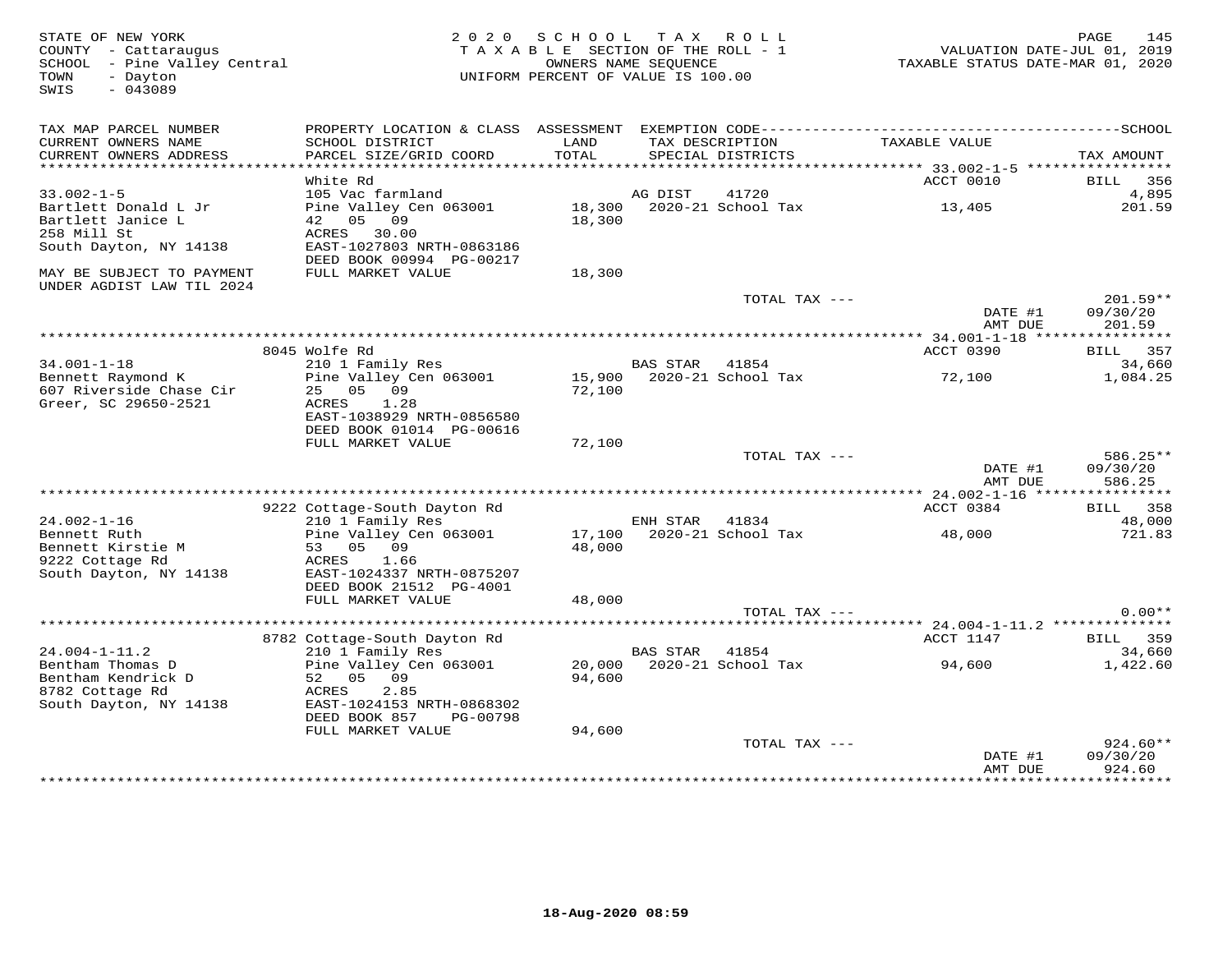| STATE OF NEW YORK<br>COUNTY - Cattaraugus<br>SCHOOL - Pine Valley Central<br>- Dayton<br>TOWN<br>SWIS<br>$-043089$                             | 2 0 2 0                                                 | SCHOOL           | TAX ROLL<br>TAXABLE SECTION OF THE ROLL - 1<br>OWNERS NAME SEQUENCE<br>UNIFORM PERCENT OF VALUE IS 100.00 |                                       | 146<br>PAGE<br>VALUATION DATE-JUL 01, 2019<br>TAXABLE STATUS DATE-MAR 01, 2020 |
|------------------------------------------------------------------------------------------------------------------------------------------------|---------------------------------------------------------|------------------|-----------------------------------------------------------------------------------------------------------|---------------------------------------|--------------------------------------------------------------------------------|
| TAX MAP PARCEL NUMBER                                                                                                                          |                                                         |                  |                                                                                                           |                                       |                                                                                |
| CURRENT OWNERS NAME<br>CURRENT OWNERS ADDRESS                                                                                                  | SCHOOL DISTRICT<br>PARCEL SIZE/GRID COORD               | LAND<br>TOTAL    | TAX DESCRIPTION<br>SPECIAL DISTRICTS                                                                      | TAXABLE VALUE                         | TAX AMOUNT                                                                     |
|                                                                                                                                                | ******************************                          |                  |                                                                                                           | ******** 25.001-1-7 ***************** |                                                                                |
| $25.001 - 1 - 7$                                                                                                                               | Rte 62<br>100 Agricultural                              |                  | AG DIST<br>41720                                                                                          | ACCT 0036                             | 360<br>BILL<br>9,753                                                           |
| Bentley Joint Rev Trust I Gord Pine Valley Cen 063001<br>Bentley Joint Rev Trust I Anit 29 05 09<br>12050 Markham Rd<br>South Dayton, NY 14138 | ACRES 17.44<br>EAST-1035580 NRTH-0875054                | 25,700<br>25,700 | 2020-21 School Tax                                                                                        | 15,947                                | 239.81                                                                         |
|                                                                                                                                                | DEED BOOK 15566 PG-4002                                 |                  |                                                                                                           |                                       |                                                                                |
| MAY BE SUBJECT TO PAYMENT                                                                                                                      | FULL MARKET VALUE                                       | 25,700           |                                                                                                           |                                       |                                                                                |
| UNDER AGDIST LAW TIL 2024                                                                                                                      |                                                         |                  |                                                                                                           | TOTAL TAX ---                         | 239.81**                                                                       |
|                                                                                                                                                |                                                         |                  |                                                                                                           | DATE #1<br>AMT DUE                    | 09/30/20<br>239.81                                                             |
|                                                                                                                                                |                                                         |                  |                                                                                                           |                                       |                                                                                |
|                                                                                                                                                | 12050 Markham Rd                                        |                  |                                                                                                           | ACCT 0039                             | BILL 361                                                                       |
| $25.001 - 1 - 29$<br>Bentley Joint Rev Trust I Gord Pine Valley Cen 063001                                                                     | 210 1 Family Res                                        | 15,700           | 2020-21 School Tax                                                                                        | 103,200                               | 1,551.93                                                                       |
| Bentley Joint Rev Trust I Anit 37 05 09<br>12050 Markhams Rd<br>South Dayton, NY 14138                                                         | FRNT 224.00 DPTH 240.00<br>EAST-1034550 NRTH-0874472    | 103,200          |                                                                                                           |                                       |                                                                                |
|                                                                                                                                                | DEED BOOK 15566 PG-4002<br>FULL MARKET VALUE            | 103,200          |                                                                                                           |                                       |                                                                                |
|                                                                                                                                                |                                                         |                  |                                                                                                           | TOTAL TAX ---                         | $1,551.93**$                                                                   |
|                                                                                                                                                |                                                         |                  |                                                                                                           | DATE #1<br>AMT DUE                    | 09/30/20<br>1,551.93                                                           |
|                                                                                                                                                |                                                         |                  |                                                                                                           |                                       |                                                                                |
| $25.001 - 1 - 30$                                                                                                                              | Markham Rd<br>100 Agricultural                          |                  | AG DIST<br>41720                                                                                          | ACCT 0037                             | BILL 362<br>12,177                                                             |
| Bentley Joint Rev Trust I Gord Pine Valley Cen 063001                                                                                          |                                                         |                  | 45,500 2020-21 School Tax                                                                                 | 33,323                                | 501.11                                                                         |
| Bentley Joint Rev Trust I Anit 37 05 09                                                                                                        |                                                         | 45,500           |                                                                                                           |                                       |                                                                                |
| 12050 Markham Rd<br>South Dayton, NY 14138                                                                                                     | ACRES 44.57<br>EAST-1034135 NRTH-0874874                |                  |                                                                                                           |                                       |                                                                                |
| MAY BE SUBJECT TO PAYMENT<br>UNDER AGDIST LAW TIL 2024                                                                                         | DEED BOOK 15566 PG-4002<br>FULL MARKET VALUE            | 45,500           |                                                                                                           |                                       |                                                                                |
|                                                                                                                                                |                                                         |                  |                                                                                                           | TOTAL TAX ---                         | 501.11**                                                                       |
|                                                                                                                                                |                                                         |                  |                                                                                                           | DATE #1<br>AMT DUE                    | 09/30/20<br>501.11                                                             |
|                                                                                                                                                |                                                         |                  |                                                                                                           |                                       |                                                                                |
|                                                                                                                                                | 12059 Markham Rd                                        |                  |                                                                                                           | ACCT 0038                             | BILL 363                                                                       |
| $25.001 - 1 - 31$<br>Bentley Robert H<br>1280 Brookfield Ave                                                                                   | 105 Vac farmland<br>Pine Valley Cen 063001<br>37 05 09  | 63,800<br>63,800 | 2020-21 School Tax                                                                                        | 63,800                                | 959.43                                                                         |
| Sunnyvale, CA 94287                                                                                                                            | Life Use<br>ACRES<br>44.84<br>EAST-1033267 NRTH-0873728 |                  |                                                                                                           |                                       |                                                                                |
|                                                                                                                                                | DEED BOOK 24061 PG-5002                                 |                  |                                                                                                           |                                       |                                                                                |
|                                                                                                                                                | FULL MARKET VALUE                                       | 63,800           |                                                                                                           |                                       |                                                                                |
|                                                                                                                                                |                                                         |                  |                                                                                                           | TOTAL TAX ---<br>DATE #1              | $959.43**$<br>09/30/20                                                         |
|                                                                                                                                                |                                                         |                  |                                                                                                           | AMT DUE                               | 959.43<br>* * * * * * * * * *                                                  |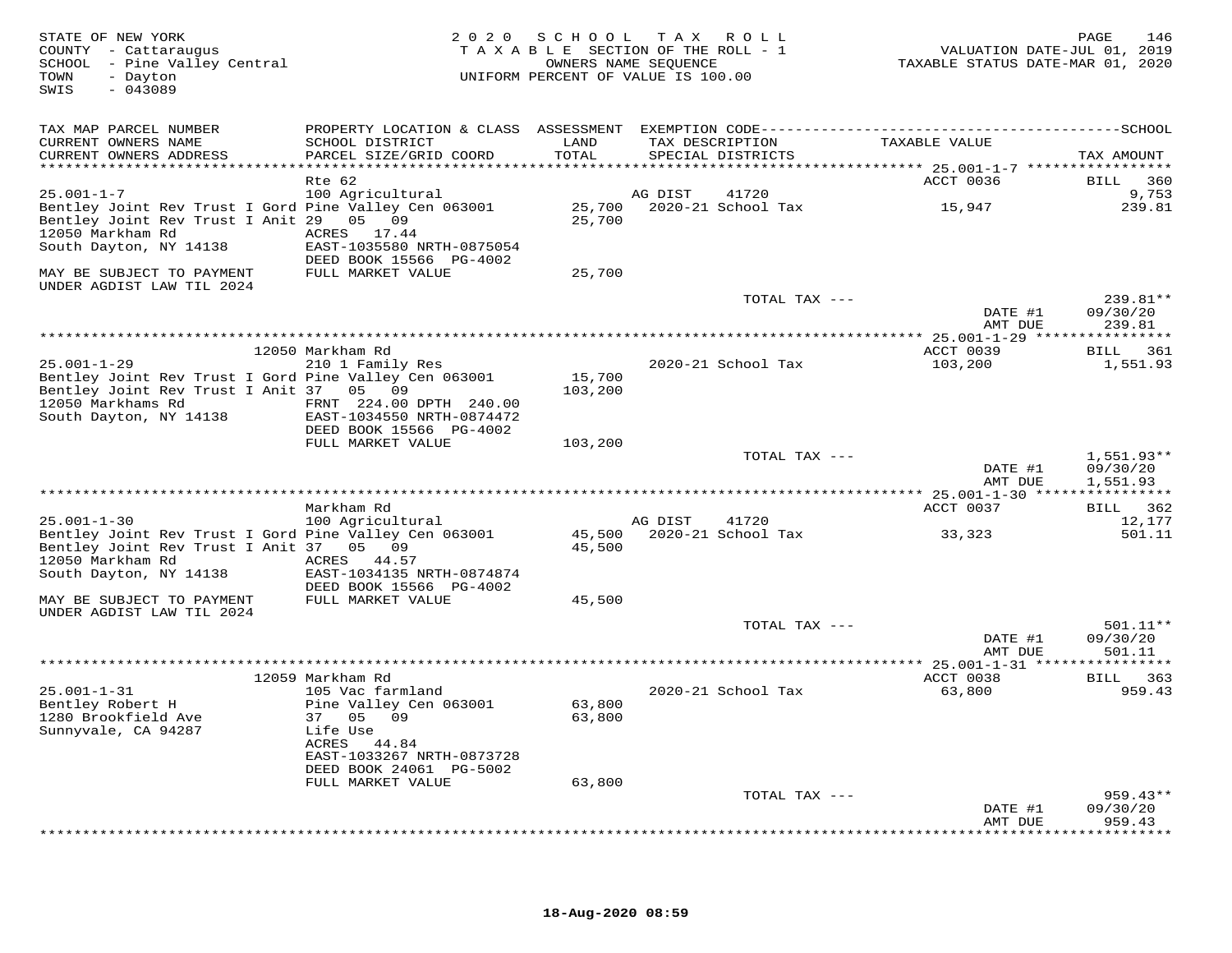FATE OF NEW YORK PAGE 147<br>COUNTY - Cattaraugus (COUNTY - Cattaraugus ) and the section of the SECTION OF THE ROLL - 1 (COUNTY - Cattaraugus<br>SCHOOL - Pine Valley Central (COUNTRE PARTE SECTION OF THE ROLL - 1 (COUNTRE STATU SWIS - 043089TAX MAP PARCEL NUMBER PROPERTY LOCATION & CLASS ASSESSMENT EXEMPTION CODE------------------------------------------SCHOOL CURRENT OWNERS NAME SCHOOL DISTRICT LAND TAX DESCRIPTION TAXABLE VALUE CURRENT OWNERS ADDRESS PARCEL SIZE/GRID COORD TOTAL SPECIAL DISTRICTS TAX AMOUNT \*\*\*\*\*\*\*\*\*\*\*\*\*\*\*\*\*\*\*\*\*\*\*\*\*\*\*\*\*\*\*\*\*\*\*\*\*\*\*\*\*\*\*\*\*\*\*\*\*\*\*\*\*\*\*\*\*\*\*\*\*\*\*\*\*\*\*\*\*\*\*\*\*\*\*\*\*\*\*\*\*\*\*\*\*\*\*\*\*\*\*\*\*\*\*\*\*\*\*\*\*\*\* 34.001-1-25.1 \*\*\*\*\*\*\*\*\*\*\*\*\*\*Meyers Corners Rd<br>
Meyers Corners Rd<br>
105 Vac farmland<br>
105 Vac farmland<br>
25 05 09 091 84,200 2020-21 School Tax 49,522 49,522<br>
25 05 09<br>
26 2020-21 School Tax 49,522 49,522<br>
26 2020-21 School Tax 49,522<br>
26 2020-21 School MAY BE SUBJECT TO PAYMENT DEED BOOK 744 PG-01123 UNDER AGDIST LAW TIL 2024 FULL MARKET VALUE 84,200 TOTAL TAX --- 744.72\*\* DATE #1 09/30/20 AMT DUE 744.72 \*\*\*\*\*\*\*\*\*\*\*\*\*\*\*\*\*\*\*\*\*\*\*\*\*\*\*\*\*\*\*\*\*\*\*\*\*\*\*\*\*\*\*\*\*\*\*\*\*\*\*\*\*\*\*\*\*\*\*\*\*\*\*\*\*\*\*\*\*\*\*\*\*\*\*\*\*\*\*\*\*\*\*\*\*\*\*\*\*\*\*\*\*\*\*\*\*\*\*\*\*\*\* 34.001-1-22.1 \*\*\*\*\*\*\*\*\*\*\*\*\*\*ACCT 0106 BILL 365 11850 E Leon Rd ACCT 0106 BILL 36567,187 34.001-1-22.1 112 Dairy farm AG DIST 41720 67,1878,320 Berg Lois A Pine Valley Cen 063001 149,200 SILO T/C/S 42100 8,320 80,630 11850 E Leon Rd 25 05 09 208,500 ENH STAR 41834 80,6301,999.96 South Dayton, NY 14138 ACRES 98.25 2020-21 School Tax 132,993 1,999.96 EAST-1037459 NRTH-0857532 MAY BE SUBJECT TO PAYMENT DEED BOOK 836 PG-00890 UNDER AGDIST LAW TIL 2024 FULL MARKET VALUE 208,500 TOTAL TAX --- 884.96\*\* DATE #1 09/30/20 AMT DUE 884.96 \*\*\*\*\*\*\*\*\*\*\*\*\*\*\*\*\*\*\*\*\*\*\*\*\*\*\*\*\*\*\*\*\*\*\*\*\*\*\*\*\*\*\*\*\*\*\*\*\*\*\*\*\*\*\*\*\*\*\*\*\*\*\*\*\*\*\*\*\*\*\*\*\*\*\*\*\*\*\*\*\*\*\*\*\*\*\*\*\*\*\*\*\*\*\*\*\*\*\*\*\*\*\* 34.001-1-26 \*\*\*\*\*\*\*\*\*\*\*\*\*\*\*\*ACCT 1039 BILL 366 Meyers Corners Rd ACCT 1039 BILL 366 12,421 34.001-1-26 105 Vac farmland AG DIST 41720 12,421160.59 Berg Lois A Pine Valley Cen 063001 23,100 2020-21 School Tax 10,679 160.5911850 E Leon Rd 25 05 09 23,100 South Dayton, NY 14138 ACRES 15.60 EAST-1035670 NRTH-0857058 MAY BE SUBJECT TO PAYMENT DEED BOOK 836 PG-00890 UNDER AGDIST LAW TIL 2024 FULL MARKET VALUE 23,100 TOTAL TAX --- 160.59\*\* DATE #1 09/30/20AMT DUE 160.59 AMT DUE 160.59<br>AMT DUE 160.59 MMT DUE 160.59<br>24.002-1-26 12990 Dye Rd 24.002-1-26 281 Multiple res ENH STAR 41834<br>2990 Dye Rd Pine Valley Cen 063001 32,500 2020-21 School Tax 103,400 17554.94<br>2990 Dye Rd 61 05 09 103,400 1 DEED BOOK 00929 PG-00400 FULL MARKET VALUE 103,400TOTAL TAX  $---$  439.94\*\* DATE #1 09/30/20 AMT DUE 439.94

\*\*\*\*\*\*\*\*\*\*\*\*\*\*\*\*\*\*\*\*\*\*\*\*\*\*\*\*\*\*\*\*\*\*\*\*\*\*\*\*\*\*\*\*\*\*\*\*\*\*\*\*\*\*\*\*\*\*\*\*\*\*\*\*\*\*\*\*\*\*\*\*\*\*\*\*\*\*\*\*\*\*\*\*\*\*\*\*\*\*\*\*\*\*\*\*\*\*\*\*\*\*\*\*\*\*\*\*\*\*\*\*\*\*\*\*\*\*\*\*\*\*\*\*\*\*\*\*\*\*\*\*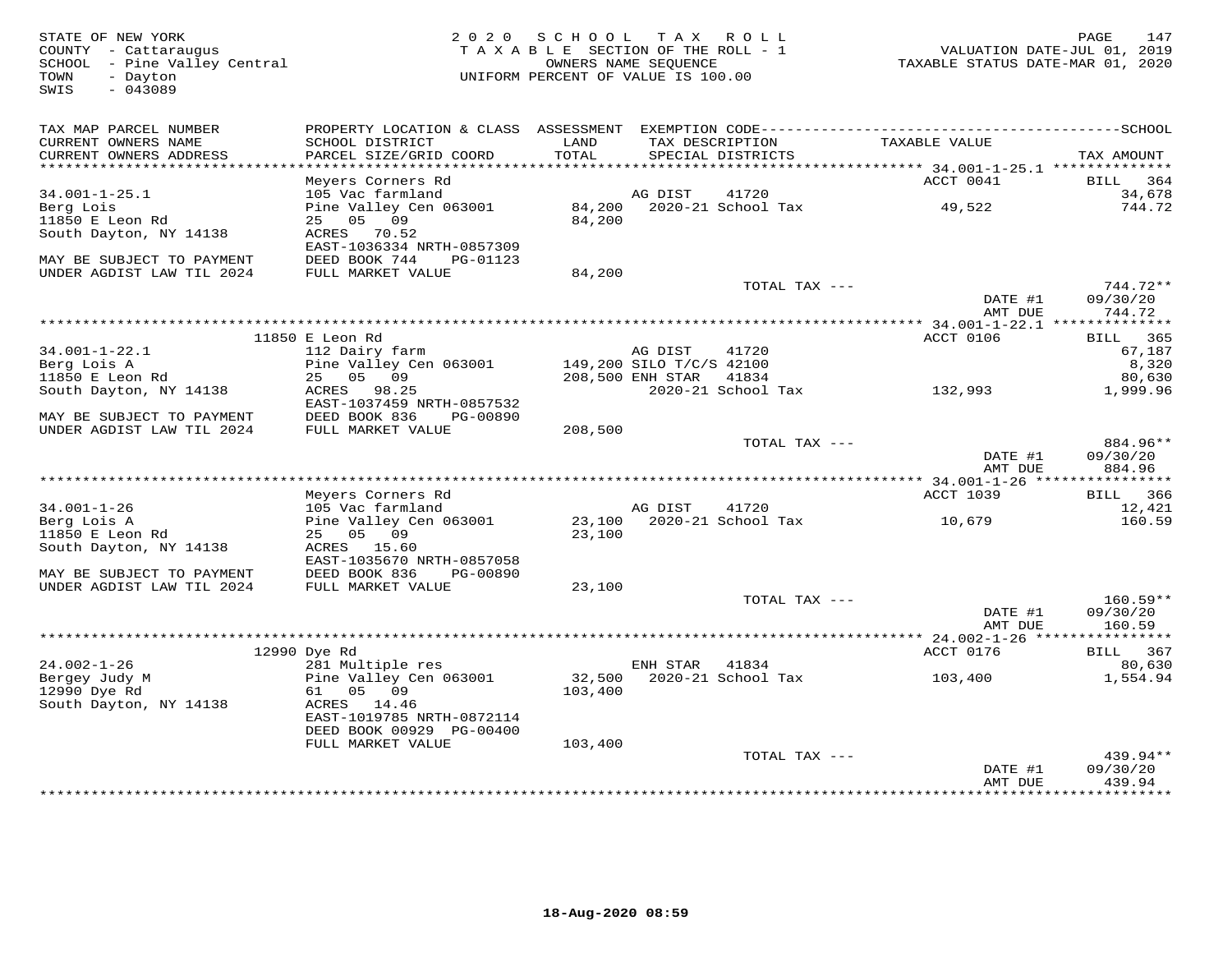| STATE OF NEW YORK<br>COUNTY - Cattaraugus<br>SCHOOL - Pine Valley Central<br>- Dayton<br>TOWN<br>$-043089$<br>SWIS                                           | 2 0 2 0                                                                                                                         | SCHOOL           | T A X<br>R O L L<br>TAXABLE SECTION OF THE ROLL - 1<br>OWNERS NAME SEQUENCE<br>UNIFORM PERCENT OF VALUE IS 100.00 | VALUATION DATE-JUL 01, 2019<br>TAXABLE STATUS DATE-MAR 01, 2020 | 148<br>PAGE                          |
|--------------------------------------------------------------------------------------------------------------------------------------------------------------|---------------------------------------------------------------------------------------------------------------------------------|------------------|-------------------------------------------------------------------------------------------------------------------|-----------------------------------------------------------------|--------------------------------------|
| TAX MAP PARCEL NUMBER                                                                                                                                        |                                                                                                                                 |                  |                                                                                                                   |                                                                 |                                      |
| CURRENT OWNERS NAME<br>CURRENT OWNERS ADDRESS<br>**********************                                                                                      | SCHOOL DISTRICT<br>PARCEL SIZE/GRID COORD<br>************************                                                           | LAND<br>TOTAL    | TAX DESCRIPTION<br>SPECIAL DISTRICTS                                                                              | TAXABLE VALUE                                                   | TAX AMOUNT                           |
|                                                                                                                                                              | Earl Hill Rd                                                                                                                    |                  |                                                                                                                   | ACCT 0048                                                       | BILL<br>368                          |
| $34.001 - 1 - 17$<br>Bierfeldt Trustee Christopher Pine Valley Cen 063001<br>Bierfeldt L & P Family Tr I<br>4104 Bucktooth Run Rd<br>Little Valley, NY 14755 | 322 Rural vac>10<br>25 05 09<br>ACRES 14.18<br>EAST-1038564 NRTH-0855802<br>DEED BOOK 23162 PG-7001                             | 18,200<br>18,200 | 2020-21 School Tax                                                                                                | 18,200                                                          | 273.69                               |
|                                                                                                                                                              | FULL MARKET VALUE                                                                                                               | 18,200           | TOTAL TAX ---                                                                                                     |                                                                 | $273.69**$                           |
|                                                                                                                                                              |                                                                                                                                 |                  |                                                                                                                   | DATE #1<br>AMT DUE                                              | 09/30/20<br>273.69                   |
|                                                                                                                                                              |                                                                                                                                 |                  | ************                                                                                                      | $* 25.001 - 1 - 14$ ****                                        |                                      |
| $25.001 - 1 - 14$<br>Bogardus Pamela D                                                                                                                       | 9114 Rte 62<br>210 1 Family Res<br>Pine Valley Cen 063001                                                                       | 13,800           | 2020-21 School Tax                                                                                                | ACCT 0222<br>57,700                                             | BILL<br>369<br>867.70                |
| 9114 Rte 62<br>PO Box 1<br>Dayton, NY 14041                                                                                                                  | 29 05<br>09<br>FRNT 180.00 DPTH 170.00<br>EAST-1035485 NRTH-0873963<br>DEED BOOK 27526 PG-5001                                  | 57,700           |                                                                                                                   |                                                                 |                                      |
|                                                                                                                                                              | FULL MARKET VALUE                                                                                                               | 57,700           |                                                                                                                   |                                                                 |                                      |
|                                                                                                                                                              |                                                                                                                                 |                  | TOTAL TAX ---                                                                                                     | DATE #1<br>AMT DUE                                              | $867.70**$<br>09/30/20<br>867.70     |
|                                                                                                                                                              |                                                                                                                                 |                  |                                                                                                                   | *** 34.001-1-37.2 ***************                               |                                      |
| $34.001 - 1 - 37.2$<br>Britt Patrick E                                                                                                                       | 8325 Rte 62<br>210 1 Family Res<br>Pine Valley Cen 063001                                                                       | 15,500           | 2020-21 School Tax                                                                                                | ACCT 1213<br>67,100                                             | BILL 370<br>1,009.05                 |
| 8325 Route 62<br>South Dayton, NY 14138                                                                                                                      | 34 05<br>09<br>1.15<br>ACRES<br>EAST-1034853 NRTH-0861190                                                                       | 67,100           |                                                                                                                   |                                                                 |                                      |
|                                                                                                                                                              | DEED BOOK 20190 PG-4366<br>FULL MARKET VALUE                                                                                    | 67,100           |                                                                                                                   |                                                                 |                                      |
|                                                                                                                                                              |                                                                                                                                 |                  | TOTAL TAX ---                                                                                                     | DATE #1<br>AMT DUE                                              | $1,009.05**$<br>09/30/20<br>1,009.05 |
|                                                                                                                                                              |                                                                                                                                 |                  |                                                                                                                   |                                                                 | ***********                          |
|                                                                                                                                                              | 9213 Cottage-South Dayton Rd                                                                                                    |                  |                                                                                                                   | ACCT 0061                                                       | 371<br>BILL                          |
| $24.002 - 1 - 17$<br>Brown Dennis C<br>Brown Rhodella M<br>805 E French Ave<br>Orange City, FL 32763                                                         | 270 Mfg housing<br>Pine Valley Cen 063001<br>53 05 09<br>ACRES<br>15.67<br>EAST-1023714 NRTH-0875268<br>DEED BOOK 13662 PG-7001 | 36,300<br>49,800 | 2020-21 School Tax                                                                                                | 49,800                                                          | 748.90                               |
|                                                                                                                                                              | FULL MARKET VALUE                                                                                                               | 49,800           |                                                                                                                   |                                                                 |                                      |
|                                                                                                                                                              |                                                                                                                                 |                  | TOTAL TAX ---                                                                                                     | DATE #1<br>AMT DUE                                              | 748.90**<br>09/30/20<br>748.90       |
|                                                                                                                                                              |                                                                                                                                 |                  |                                                                                                                   | ***************                                                 | **********                           |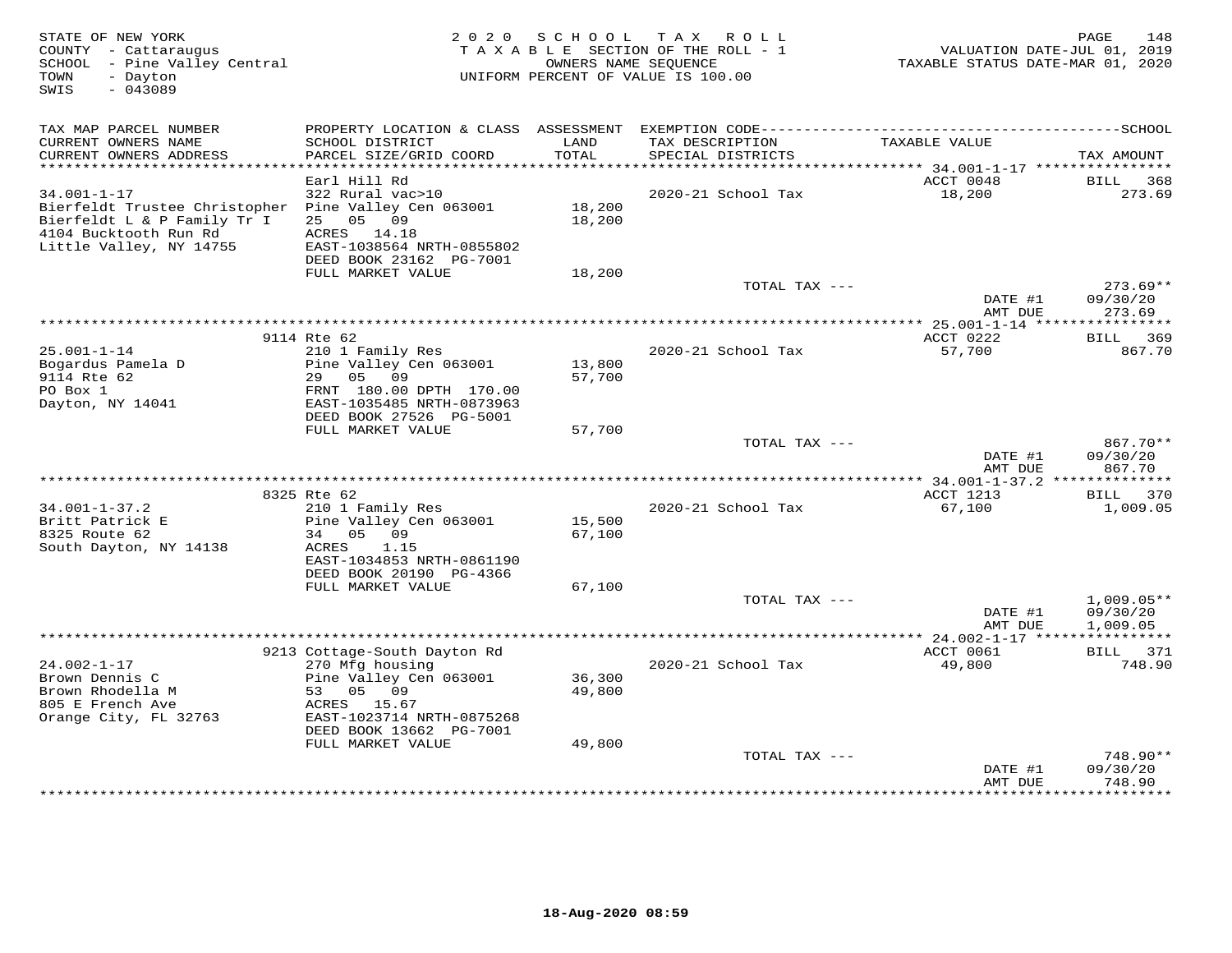| STATE OF NEW YORK<br>COUNTY - Cattaraugus<br>SCHOOL - Pine Valley Central<br>TOWN<br>- Dayton<br>$-043089$<br>SWIS |                                               |                  | 2020 SCHOOL TAX ROLL<br>TAXABLE SECTION OF THE ROLL - 1<br>OWNERS NAME SEQUENCE<br>UNIFORM PERCENT OF VALUE IS 100.00 | VALUATION DATE-JUL 01, 2019<br>TAXABLE STATUS DATE-MAR 01, 2020 | 149<br>PAGE             |
|--------------------------------------------------------------------------------------------------------------------|-----------------------------------------------|------------------|-----------------------------------------------------------------------------------------------------------------------|-----------------------------------------------------------------|-------------------------|
| TAX MAP PARCEL NUMBER                                                                                              |                                               |                  |                                                                                                                       |                                                                 |                         |
| CURRENT OWNERS NAME                                                                                                | SCHOOL DISTRICT                               | LAND             | TAX DESCRIPTION                                                                                                       | TAXABLE VALUE                                                   |                         |
| CURRENT OWNERS ADDRESS                                                                                             | PARCEL SIZE/GRID COORD                        | TOTAL            | SPECIAL DISTRICTS                                                                                                     |                                                                 | TAX AMOUNT              |
| *********************                                                                                              |                                               |                  |                                                                                                                       | ******** 24.004-1-37 *****************<br>ACCT 0065             | BILL 372                |
| $24.004 - 1 - 37$                                                                                                  | Cottage Rd<br>323 Vacant rural                |                  | 2020-21 School Tax                                                                                                    | 50,000                                                          | 751.90                  |
| Brown Edna B                                                                                                       | Pine Valley Cen 063001                        | 50,000           |                                                                                                                       |                                                                 |                         |
| 8744 S Dayton-Silver Cr Rd                                                                                         | 60  05  09                                    | 50,000           |                                                                                                                       |                                                                 |                         |
| South Dayton, NY 14138                                                                                             | ACRES 48.68                                   |                  |                                                                                                                       |                                                                 |                         |
|                                                                                                                    | EAST-1019823 NRTH-0868755                     |                  |                                                                                                                       |                                                                 |                         |
|                                                                                                                    | DEED BOOK 620<br>PG-00020                     |                  |                                                                                                                       |                                                                 |                         |
|                                                                                                                    | FULL MARKET VALUE                             | 50,000           | TOTAL TAX ---                                                                                                         |                                                                 | 751.90**                |
|                                                                                                                    |                                               |                  |                                                                                                                       | DATE #1                                                         | 09/30/20                |
|                                                                                                                    |                                               |                  |                                                                                                                       | AMT DUE                                                         | 751.90                  |
|                                                                                                                    |                                               |                  |                                                                                                                       |                                                                 |                         |
|                                                                                                                    | 12888 Rice Rd                                 |                  |                                                                                                                       | ACCT 0549                                                       | BILL 373                |
| $24.004 - 1 - 36$                                                                                                  | 210 1 Family Res                              |                  | 2020-21 School Tax                                                                                                    | 129,800                                                         | 1,951.94                |
| Brown Jamie M<br>12888 Rice Rd                                                                                     | Pine Valley Cen 063001<br>59 05 09            | 7,100<br>129,800 | OT300 Omitted tax - School 1,881.06 MT                                                                                |                                                                 | 1,881.06                |
| South Dayton, NY 14138                                                                                             | ACRES<br>1.03                                 |                  |                                                                                                                       |                                                                 |                         |
|                                                                                                                    | EAST-1021021 NRTH-0865257                     |                  |                                                                                                                       |                                                                 |                         |
|                                                                                                                    | DEED BOOK 22651 PG-6001                       |                  |                                                                                                                       |                                                                 |                         |
|                                                                                                                    | FULL MARKET VALUE                             | 129,800          |                                                                                                                       |                                                                 |                         |
|                                                                                                                    |                                               |                  | TOTAL TAX ---                                                                                                         |                                                                 | $3,833.00**$            |
|                                                                                                                    |                                               |                  |                                                                                                                       | DATE #1<br>AMT DUE                                              | 09/30/20<br>3,833.00    |
|                                                                                                                    |                                               |                  |                                                                                                                       |                                                                 |                         |
|                                                                                                                    | 8403 Rte 62                                   |                  |                                                                                                                       | ACCT 1265                                                       | BILL 374                |
| $34.001 - 1 - 41.4$                                                                                                | 423 Snack bar                                 |                  | 2020-21 School Tax                                                                                                    | 29,900                                                          | 449.64                  |
| Burchalewski Arnold                                                                                                | Pine Valley Cen 063001                        | 9,500            |                                                                                                                       |                                                                 |                         |
| Burchalewski Christine                                                                                             | 34 05 09                                      | 29,900           |                                                                                                                       |                                                                 |                         |
| 11740 Youngs Rd<br>Conewango Valley, NY 14726                                                                      | ACRES<br>2.40<br>EAST-1034794 NRTH-0862528    |                  |                                                                                                                       |                                                                 |                         |
|                                                                                                                    | DEED BOOK 00979 PG-00151                      |                  |                                                                                                                       |                                                                 |                         |
|                                                                                                                    | FULL MARKET VALUE                             | 29,900           |                                                                                                                       |                                                                 |                         |
|                                                                                                                    |                                               |                  | TOTAL TAX ---                                                                                                         |                                                                 | $449.64**$              |
|                                                                                                                    |                                               |                  |                                                                                                                       | DATE #1                                                         | 09/30/20                |
|                                                                                                                    |                                               |                  |                                                                                                                       | AMT DUE                                                         | 449.64                  |
|                                                                                                                    | 8397 Rte 62                                   |                  |                                                                                                                       | ACCT 1011                                                       | BILL 375                |
| $34.001 - 1 - 41.2$                                                                                                | 210 1 Family Res                              |                  | 2020-21 School Tax                                                                                                    | 77,800                                                          | 1,169.96                |
| Burchalewski Frances                                                                                               | Pine Valley Cen 063001                        | 14,800           |                                                                                                                       |                                                                 |                         |
| 30 Green Ter                                                                                                       | 34 05 09                                      | 77,800           |                                                                                                                       |                                                                 |                         |
| Depew, NY 14043                                                                                                    | FRNT<br>98.00 DPTH 400.00                     |                  |                                                                                                                       |                                                                 |                         |
|                                                                                                                    | ACRES<br>0.92                                 |                  |                                                                                                                       |                                                                 |                         |
|                                                                                                                    | EAST-1034793 NRTH-0862354                     |                  |                                                                                                                       |                                                                 |                         |
|                                                                                                                    | DEED BOOK 00989 PG-00053<br>FULL MARKET VALUE | 77,800           |                                                                                                                       |                                                                 |                         |
|                                                                                                                    |                                               |                  | TOTAL TAX ---                                                                                                         |                                                                 | $1,169.96**$            |
|                                                                                                                    |                                               |                  |                                                                                                                       | DATE #1                                                         | 09/30/20                |
|                                                                                                                    |                                               |                  |                                                                                                                       | AMT DUE                                                         | 1,169.96                |
|                                                                                                                    |                                               |                  |                                                                                                                       |                                                                 | * * * * * * * * * * * * |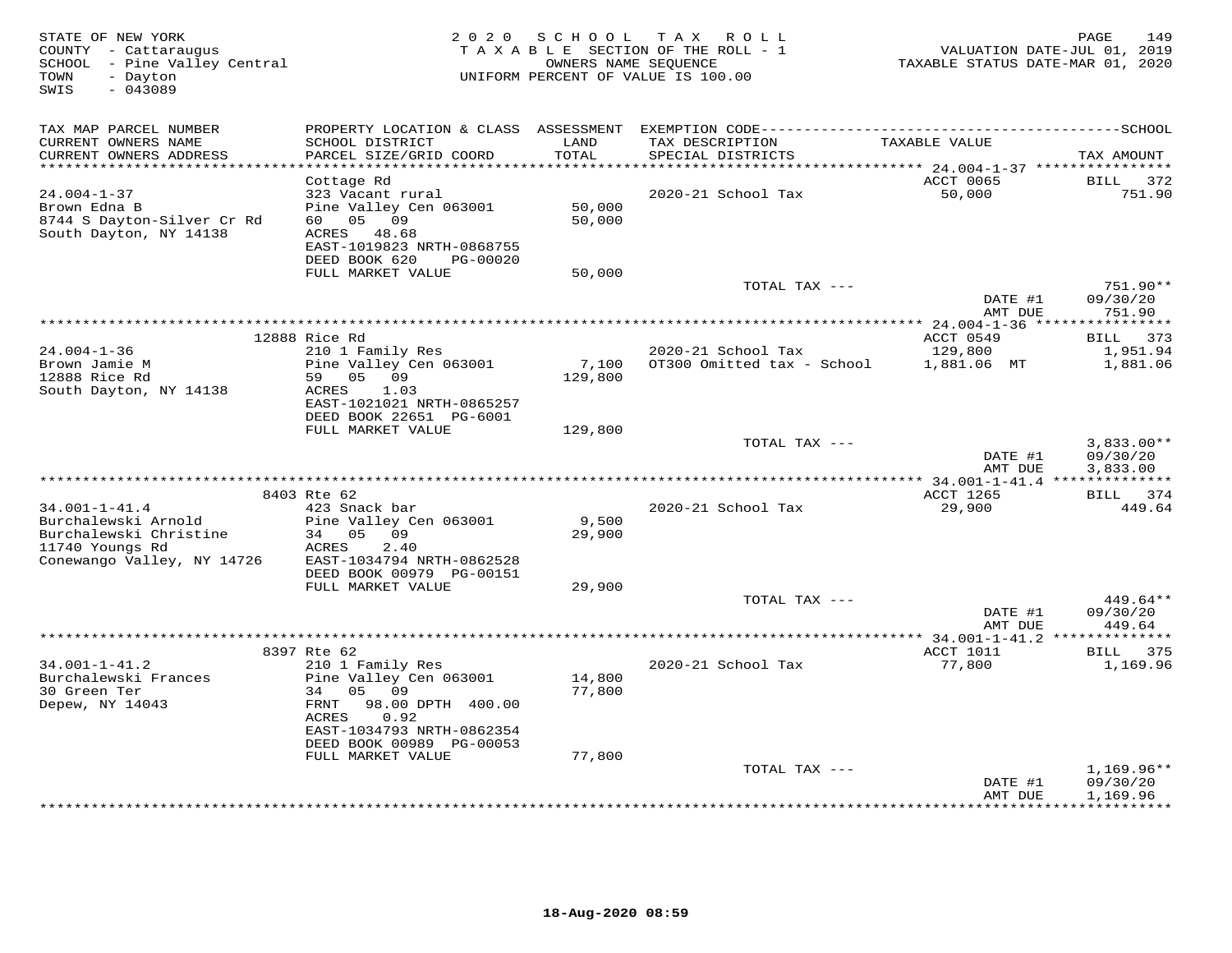| SCHOOL - Pine Valley Central<br>- Dayton<br>TOWN                               | UNIFORM PERCENT OF VALUE IS 100.00                                                                                                              | 150<br>PAGE<br>VALUATION DATE-JUL 01, 2019<br>TAXABLE STATUS DATE-MAR 01, 2020 |                                      |                                                   |                                   |
|--------------------------------------------------------------------------------|-------------------------------------------------------------------------------------------------------------------------------------------------|--------------------------------------------------------------------------------|--------------------------------------|---------------------------------------------------|-----------------------------------|
| SWIS<br>$-043089$                                                              |                                                                                                                                                 |                                                                                |                                      |                                                   |                                   |
| TAX MAP PARCEL NUMBER                                                          |                                                                                                                                                 |                                                                                |                                      |                                                   |                                   |
| CURRENT OWNERS NAME<br>CURRENT OWNERS ADDRESS<br>**********************        | SCHOOL DISTRICT<br>PARCEL SIZE/GRID COORD<br>************************                                                                           | LAND<br>TOTAL                                                                  | TAX DESCRIPTION<br>SPECIAL DISTRICTS | TAXABLE VALUE                                     | TAX AMOUNT                        |
|                                                                                | Rte 62                                                                                                                                          |                                                                                |                                      | ACCT 1262                                         | BILL<br>376                       |
| $34.001 - 1 - 41.3$<br>Burchalewski Frances<br>30 Green Ter<br>Depew, NY 14043 | 311 Res vac land<br>Pine Valley Cen 063001<br>34 05<br>09<br>ACRES<br>1.80 BANK<br>032<br>EAST-1034775 NRTH-0862193<br>DEED BOOK 00989 PG-00053 | 17,600<br>17,600                                                               | 2020-21 School Tax                   | 17,600                                            | 264.67                            |
|                                                                                | FULL MARKET VALUE                                                                                                                               | 17,600                                                                         |                                      |                                                   |                                   |
|                                                                                |                                                                                                                                                 |                                                                                | TOTAL TAX ---                        | DATE #1<br>AMT DUE                                | $264.67**$<br>09/30/20<br>264.67  |
|                                                                                |                                                                                                                                                 |                                                                                | ********************************     | **** 33.002-1-8.2 ****                            | ***********                       |
| $33.002 - 1 - 8.2$<br>Busch David E<br>Busch James E                           | Rte 322<br>300 Vacant Land<br>Pine Valley Cen 063001<br>41 05 09                                                                                | 44,500<br>44,500                                                               | 2020-21 School Tax                   | ACCT 1141<br>44,500                               | BILL 377<br>669.19                |
| 18 E Main St<br>Hamburg, NY 14075                                              | ACRES 31.10<br>EAST-1030849 NRTH-0857321<br>DEED BOOK 22922 PG-6001<br>FULL MARKET VALUE                                                        | 44,500                                                                         |                                      |                                                   |                                   |
|                                                                                |                                                                                                                                                 |                                                                                | TOTAL TAX ---                        | DATE #1<br>AMT DUE                                | $669.19**$<br>09/30/20<br>669.19  |
|                                                                                |                                                                                                                                                 |                                                                                |                                      |                                                   |                                   |
| $34.001 - 1 - 31.3$                                                            | Rte 322<br>314 Rural vac<10                                                                                                                     |                                                                                | 2020-21 School Tax                   | ACCT 1279<br>20,200                               | BILL 378<br>303.77                |
| Busch David E<br>Busch James E<br>18 E Main St                                 | Pine Valley Cen 063001<br>33 05 09<br>6.25<br>ACRES                                                                                             | 20,200<br>20,200                                                               |                                      |                                                   |                                   |
| Hamburg, NY 14075                                                              | EAST-1031222 NRTH-0858828<br>DEED BOOK 22922 PG-6001<br>FULL MARKET VALUE                                                                       | 20,200                                                                         |                                      |                                                   |                                   |
|                                                                                |                                                                                                                                                 |                                                                                | TOTAL TAX ---                        |                                                   | $303.77**$                        |
|                                                                                |                                                                                                                                                 |                                                                                |                                      | DATE #1<br>AMT DUE                                | 09/30/20<br>303.77                |
|                                                                                | Merrill Dr                                                                                                                                      |                                                                                |                                      | ****************** 24.002-1-13.3 ***<br>ACCT 1192 | ***********<br>379<br><b>BILL</b> |
| $24.002 - 1 - 13.3$                                                            | 314 Rural vac<10                                                                                                                                |                                                                                | 2020-21 School Tax                   | 17,900                                            | 269.18                            |
| Caparco Jeffery S<br>9365 Merrill Dr                                           | Pine Valley Cen 063001<br>62 05 09                                                                                                              | 17,900<br>17,900                                                               |                                      |                                                   |                                   |
| South Dayton, NY 14138                                                         | ACRES<br>1.90 BANK<br>017<br>EAST-1023047 NRTH-0875817<br>DEED BOOK 22828 PG-2001                                                               |                                                                                |                                      |                                                   |                                   |
|                                                                                | FULL MARKET VALUE                                                                                                                               | 17,900                                                                         |                                      |                                                   |                                   |
|                                                                                |                                                                                                                                                 |                                                                                | TOTAL TAX ---                        | DATE #1<br>AMT DUE                                | 269.18**<br>09/30/20<br>269.18    |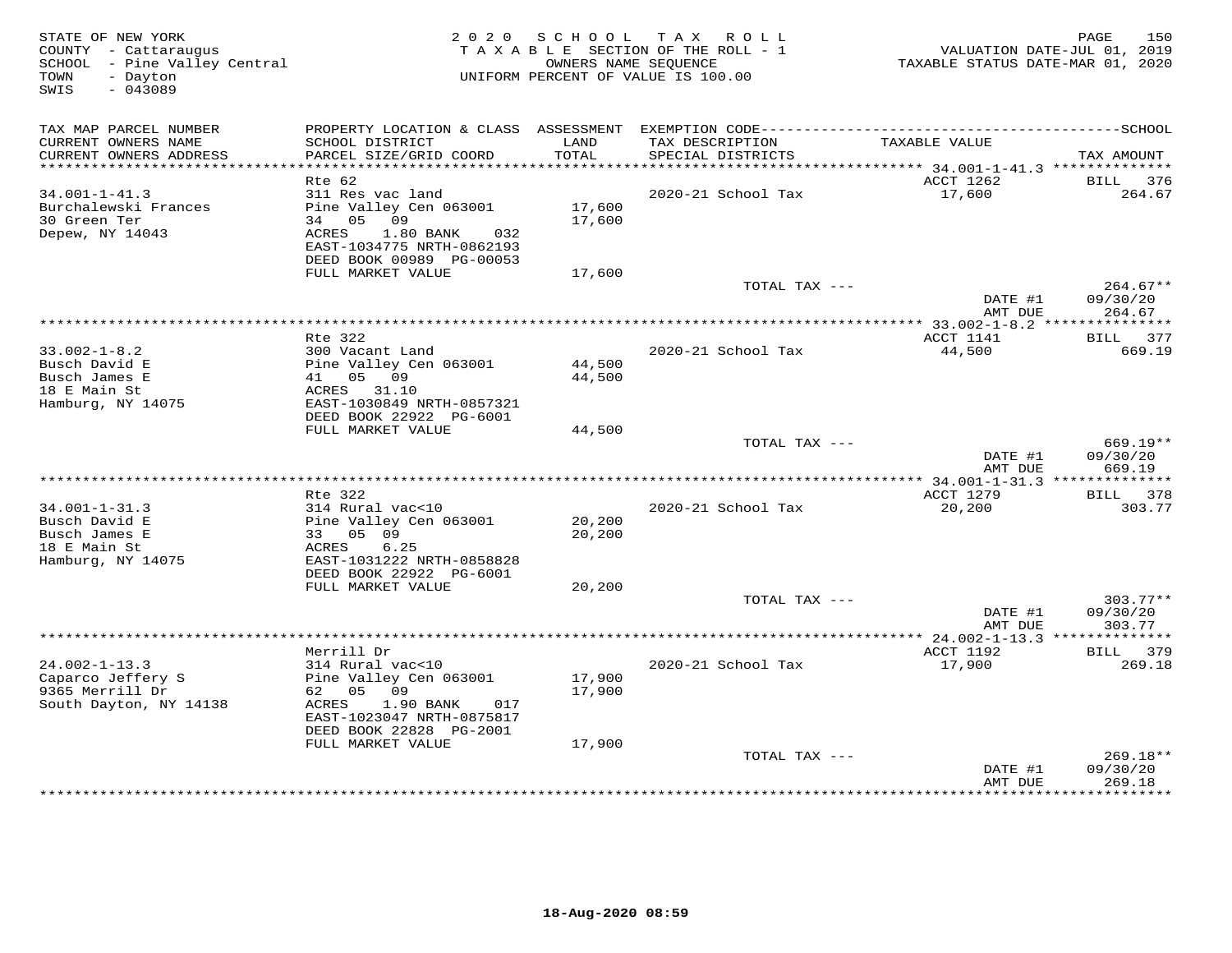| STATE OF NEW YORK<br>COUNTY - Cattaraugus<br>SCHOOL - Pine Valley Central<br>- Dayton<br>TOWN<br>$-043089$<br>SWIS | 2 0 2 0                                                                                                                                                          | SCHOOL                       | T A X<br>R O L L<br>TAXABLE SECTION OF THE ROLL - 1<br>OWNERS NAME SEQUENCE<br>UNIFORM PERCENT OF VALUE IS 100.00 | VALUATION DATE-JUL 01, 2019<br>TAXABLE STATUS DATE-MAR 01, 2020 | 151<br>PAGE                    |
|--------------------------------------------------------------------------------------------------------------------|------------------------------------------------------------------------------------------------------------------------------------------------------------------|------------------------------|-------------------------------------------------------------------------------------------------------------------|-----------------------------------------------------------------|--------------------------------|
| TAX MAP PARCEL NUMBER<br>CURRENT OWNERS NAME<br>CURRENT OWNERS ADDRESS                                             | SCHOOL DISTRICT<br>PARCEL SIZE/GRID COORD                                                                                                                        | LAND<br>TOTAL                | TAX DESCRIPTION<br>SPECIAL DISTRICTS                                                                              | TAXABLE VALUE                                                   | TAX AMOUNT                     |
|                                                                                                                    | 9365 Merrill Dr                                                                                                                                                  |                              |                                                                                                                   | ACCT 0502                                                       | <b>BILL</b><br>380             |
| $24.002 - 1 - 31$<br>Caparco Jeffery S<br>9365 Merrill Dr<br>South Daytoin, NY 14138                               | 210 1 Family Res<br>Pine Valley Cen 063001<br>62 05 09<br>ACRES<br>1.51 BANK<br>017<br>EAST-1023047 NRTH-0876022<br>DEED BOOK 22828 PG-2001<br>FULL MARKET VALUE | 16,600<br>123,700<br>123,700 | 2020-21 School Tax                                                                                                | 123,700                                                         | 1,860.21                       |
|                                                                                                                    |                                                                                                                                                                  |                              | TOTAL TAX ---                                                                                                     |                                                                 | $1,860.21**$                   |
|                                                                                                                    |                                                                                                                                                                  |                              |                                                                                                                   | DATE #1<br>AMT DUE                                              | 09/30/20<br>1,860.21           |
|                                                                                                                    | 12215 Rte 322                                                                                                                                                    |                              |                                                                                                                   | ACCT 0294                                                       | BILL 381                       |
| $34.001 - 1 - 33$<br>Charles Lewellyn<br>12215 Rte 322 Rd<br>South Dayton, NY 14138                                | 210 1 Family Res<br>Pine Valley Cen 063001<br>33 05 09<br>ACRES<br>3.95<br>EAST-1031222 NRTH-0859413<br>DEED BOOK 24695 PG-7002                                  | 21,800<br>65,900             | 2020-21 School Tax                                                                                                | 65,900                                                          | 991.01                         |
|                                                                                                                    | FULL MARKET VALUE                                                                                                                                                | 65,900                       |                                                                                                                   |                                                                 |                                |
|                                                                                                                    |                                                                                                                                                                  |                              | TOTAL TAX ---                                                                                                     | DATE #1<br>AMT DUE                                              | 991.01**<br>09/30/20<br>991.01 |
|                                                                                                                    |                                                                                                                                                                  |                              |                                                                                                                   |                                                                 |                                |
|                                                                                                                    | Rte 322                                                                                                                                                          |                              |                                                                                                                   | ACCT 0003                                                       | BILL 382                       |
| $33.002 - 1 - 6$<br>Chase Ronald E<br>Chase Cheryl A<br>12350 Rte 322<br>South Dayton, NY 14138                    | 105 Vac farmland<br>Pine Valley Cen 063001<br>42 05 09<br>ACRES 37.98<br>EAST-1029307 NRTH-0863162                                                               | 15,200<br>15,200             | 2020-21 School Tax                                                                                                | 15,200                                                          | 228.58                         |
|                                                                                                                    | DEED BOOK 13838 PG-6002                                                                                                                                          |                              |                                                                                                                   |                                                                 |                                |
|                                                                                                                    | FULL MARKET VALUE                                                                                                                                                | 15,200                       | TOTAL TAX ---                                                                                                     | DATE #1                                                         | 228.58**<br>09/30/20           |
|                                                                                                                    |                                                                                                                                                                  |                              |                                                                                                                   | AMT DUE                                                         | 228.58                         |
|                                                                                                                    | Rte 322                                                                                                                                                          |                              |                                                                                                                   | ACCT 0005                                                       | BILL 383                       |
| $33.002 - 1 - 7$<br>Chase Ronald E                                                                                 | 105 Vac farmland<br>Pine Valley Cen 063001                                                                                                                       | 115,500                      | AG DIST<br>41720<br>2020-21 School Tax                                                                            | 63,332                                                          | 52,168<br>952.39               |
| Chase Cheryl A<br>12350 Rte 322<br>South Dayton, NY 14138                                                          | 42 05 09<br>ACRES 123.78<br>EAST-1030362 NRTH-0861558<br>DEED BOOK 13838 PG-6002                                                                                 | 115,500                      |                                                                                                                   |                                                                 |                                |
| MAY BE SUBJECT TO PAYMENT<br>UNDER AGDIST LAW TIL 2024                                                             | FULL MARKET VALUE                                                                                                                                                | 115,500                      |                                                                                                                   |                                                                 |                                |
|                                                                                                                    |                                                                                                                                                                  |                              | TOTAL TAX ---                                                                                                     |                                                                 | $952.39**$                     |
|                                                                                                                    |                                                                                                                                                                  |                              |                                                                                                                   | DATE #1<br>AMT DUE                                              | 09/30/20<br>952.39             |
|                                                                                                                    |                                                                                                                                                                  |                              |                                                                                                                   |                                                                 | * * * * * * * *                |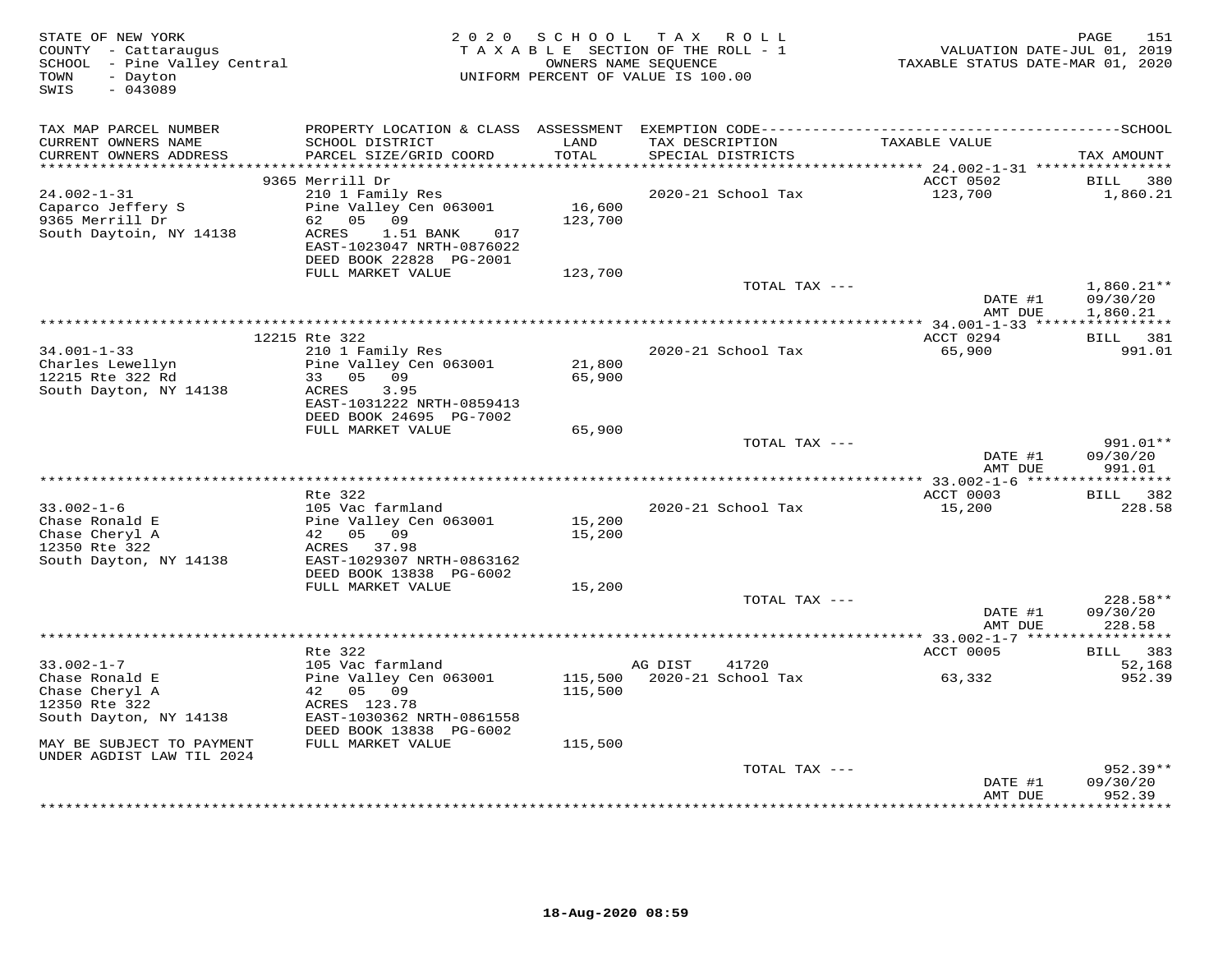| STATE OF NEW YORK<br>COUNTY - Cattaraugus<br>SCHOOL - Pine Valley Central<br>TOWN<br>- Dayton<br>$-043089$<br>SWIS | 2 0 2 0                                              | SCHOOL<br>TAXABLE SECTION OF THE ROLL - 1<br>UNIFORM PERCENT OF VALUE IS 100.00 | T A X<br>OWNERS NAME SEQUENCE | R O L L                              | VALUATION DATE-JUL 01, 2019<br>TAXABLE STATUS DATE-MAR 01, 2020 | PAGE<br>152              |
|--------------------------------------------------------------------------------------------------------------------|------------------------------------------------------|---------------------------------------------------------------------------------|-------------------------------|--------------------------------------|-----------------------------------------------------------------|--------------------------|
| TAX MAP PARCEL NUMBER                                                                                              |                                                      |                                                                                 |                               |                                      |                                                                 |                          |
| CURRENT OWNERS NAME<br>CURRENT OWNERS ADDRESS                                                                      | SCHOOL DISTRICT<br>PARCEL SIZE/GRID COORD            | LAND<br>TOTAL                                                                   |                               | TAX DESCRIPTION<br>SPECIAL DISTRICTS | TAXABLE VALUE                                                   | TAX AMOUNT               |
|                                                                                                                    |                                                      |                                                                                 |                               |                                      |                                                                 |                          |
| $33.002 - 1 - 10$                                                                                                  | 12321 Rte 322<br>112 Dairy farm                      |                                                                                 | AG BLDG                       | 41700                                | ACCT 0004                                                       | 384<br>BILL              |
| Chase Ronald E                                                                                                     | Pine Valley Cen 063001                               |                                                                                 | 249,900 AG DIST               | 41720                                |                                                                 | 53,300<br>132,634        |
| Chase Cheryl A                                                                                                     | 05 09<br>41                                          |                                                                                 | 399,600 SILO T/C/S 42100      |                                      |                                                                 | 3,700                    |
| 12350 Rte 322                                                                                                      | ACRES 177.25                                         |                                                                                 |                               | 2020-21 School Tax                   | 209,966                                                         | 3,157.48                 |
| South Dayton, NY 14138                                                                                             | EAST-1028827 NRTH-0858471<br>DEED BOOK 13838 PG-6002 |                                                                                 |                               |                                      |                                                                 |                          |
| MAY BE SUBJECT TO PAYMENT<br>UNDER AGDIST LAW TIL 2027                                                             | FULL MARKET VALUE                                    | 399,600                                                                         |                               |                                      |                                                                 |                          |
|                                                                                                                    |                                                      |                                                                                 |                               | TOTAL TAX ---                        | DATE #1                                                         | $3,157.48**$<br>09/30/20 |
|                                                                                                                    |                                                      |                                                                                 |                               |                                      | AMT DUE                                                         | 3,157.48                 |
|                                                                                                                    | 12350 Rte 322                                        |                                                                                 |                               |                                      | ACCT 0006                                                       | BILL 385                 |
| $33.002 - 1 - 11.1$                                                                                                | 105 Vac farmland                                     |                                                                                 | AG DIST                       | 41720                                |                                                                 | 67,764                   |
| Chase Ronald E                                                                                                     | Pine Valley Cen 063001                               | 117,400                                                                         |                               | 2020-21 School Tax                   | 49,636                                                          | 746.43                   |
| Chase Cheryl A                                                                                                     | 42 05 09                                             | 117,400                                                                         |                               |                                      |                                                                 |                          |
| 12350 Rte 322                                                                                                      | ACRES 101.00                                         |                                                                                 |                               |                                      |                                                                 |                          |
| South Dayton, NY 14138                                                                                             | EAST-1028729 NRTH-0860997<br>DEED BOOK 13838 PG-6002 |                                                                                 |                               |                                      |                                                                 |                          |
| MAY BE SUBJECT TO PAYMENT                                                                                          | FULL MARKET VALUE                                    | 117,400                                                                         |                               |                                      |                                                                 |                          |
| UNDER AGDIST LAW TIL 2024                                                                                          |                                                      |                                                                                 |                               |                                      |                                                                 |                          |
|                                                                                                                    |                                                      |                                                                                 |                               | TOTAL TAX ---                        |                                                                 | $746.43**$               |
|                                                                                                                    |                                                      |                                                                                 |                               |                                      | DATE #1<br>AMT DUE                                              | 09/30/20<br>746.43       |
|                                                                                                                    |                                                      |                                                                                 |                               |                                      | *********** 33.002-1-13 *****                                   | * * * * * * * *          |
| $33.002 - 1 - 13$                                                                                                  | Rte 322<br>105 Vac farmland                          |                                                                                 | AG DIST                       | 41720                                | ACCT 0007                                                       | 386<br>BILL<br>20,671    |
| Chase Ronald E                                                                                                     | Pine Valley Cen 063001                               | 47,200                                                                          |                               | 2020-21 School Tax                   | 26,529                                                          | 398.95                   |
| Chase Cheryl A                                                                                                     | 05 09<br>41/49                                       | 47,200                                                                          |                               |                                      |                                                                 |                          |
| 12350 Rte 322                                                                                                      | ACRES<br>53.06                                       |                                                                                 |                               |                                      |                                                                 |                          |
| South Dayton, NY 14138                                                                                             | EAST-1026434 NRTH-0858955                            |                                                                                 |                               |                                      |                                                                 |                          |
|                                                                                                                    | DEED BOOK 13838 PG-6002                              |                                                                                 |                               |                                      |                                                                 |                          |
| MAY BE SUBJECT TO PAYMENT<br>UNDER AGDIST LAW TIL 2024                                                             | FULL MARKET VALUE                                    | 47,200                                                                          |                               |                                      |                                                                 |                          |
|                                                                                                                    |                                                      |                                                                                 |                               | TOTAL TAX ---                        |                                                                 | 398.95**                 |
|                                                                                                                    |                                                      |                                                                                 |                               |                                      | DATE #1                                                         | 09/30/20                 |
|                                                                                                                    |                                                      |                                                                                 |                               |                                      | AMT DUE                                                         | 398.95                   |
|                                                                                                                    |                                                      |                                                                                 |                               |                                      | ************ 33.002-1-3 ******************                      |                          |
|                                                                                                                    | White Rd                                             |                                                                                 |                               |                                      | ACCT 0407                                                       | BILL 387                 |
| $33.002 - 1 - 3$<br>Chase Ronald E II                                                                              | 105 Vac farmland<br>Pine Valley Cen 063001           |                                                                                 | AG DIST                       | 41720<br>35,400 2020-21 School Tax   | 17,981                                                          | 17,419<br>270.40         |
| Chase Cheryl A                                                                                                     | 50 05 09                                             | 35,400                                                                          |                               |                                      |                                                                 |                          |
| 12350 Rte 322                                                                                                      | ACRES 38.11                                          |                                                                                 |                               |                                      |                                                                 |                          |
| South Dayton, NY 14138                                                                                             | EAST-1025808 NRTH-0861170<br>DEED BOOK 18931 PG-8001 |                                                                                 |                               |                                      |                                                                 |                          |
| MAY BE SUBJECT TO PAYMENT                                                                                          | FULL MARKET VALUE                                    | 35,400                                                                          |                               |                                      |                                                                 |                          |
| UNDER AGDIST LAW TIL 2024                                                                                          |                                                      |                                                                                 |                               |                                      |                                                                 |                          |
|                                                                                                                    |                                                      |                                                                                 |                               | TOTAL TAX ---                        | DATE #1                                                         | $270.40**$<br>09/30/20   |
|                                                                                                                    |                                                      |                                                                                 |                               |                                      | AMT DUE                                                         | 270.40                   |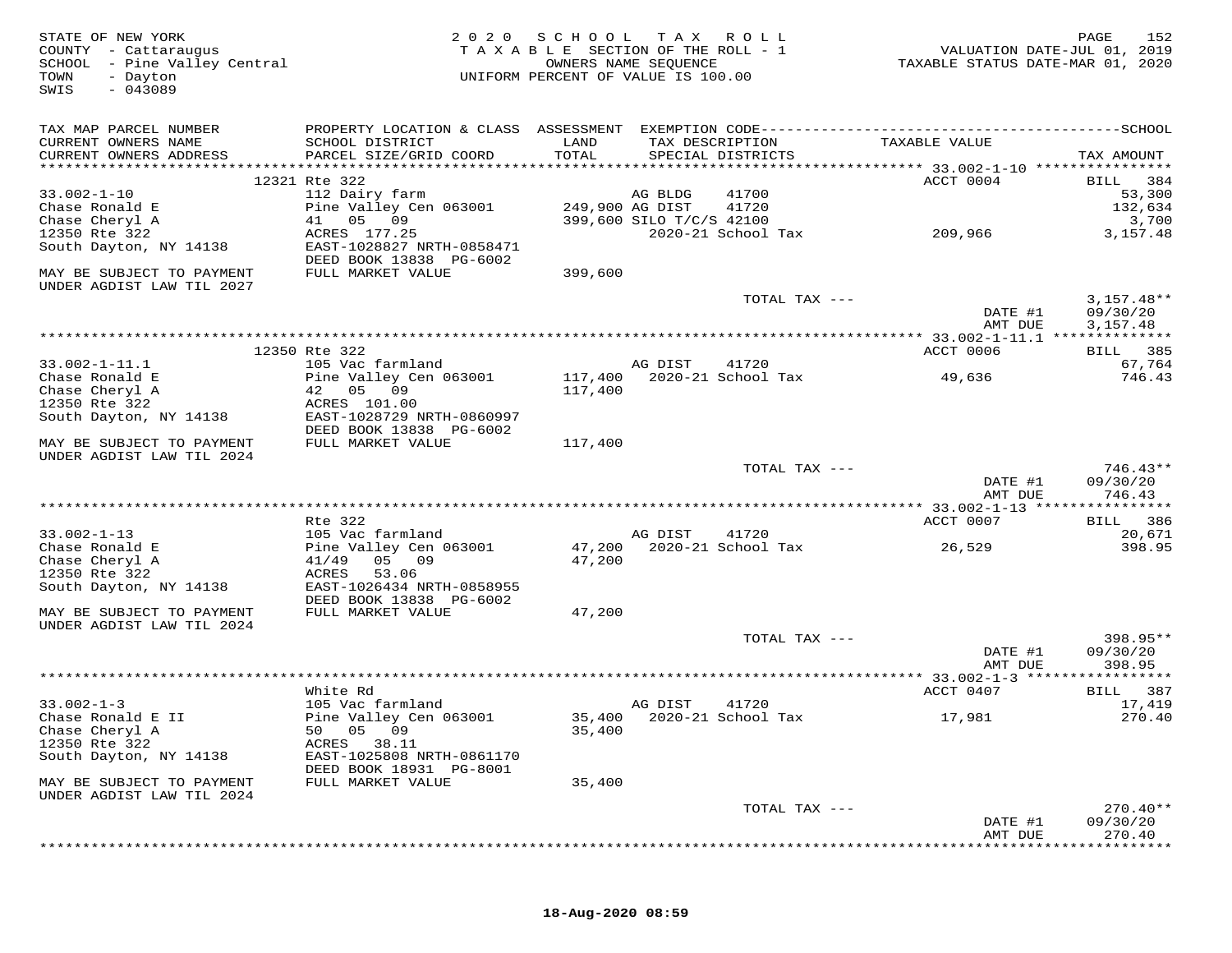| STATE OF NEW YORK<br>COUNTY - Cattaraugus<br>SCHOOL - Pine Valley Central<br>TOWN<br>- Dayton<br>SWIS<br>$-043089$ |                                                                                        |                  | 2020 SCHOOL TAX ROLL<br>TAXABLE SECTION OF THE ROLL - 1<br>OWNERS NAME SEQUENCE<br>UNIFORM PERCENT OF VALUE IS 100.00 | VALUATION DATE-JUL 01, 2019<br>TAXABLE STATUS DATE-MAR 01, 2020 | 153<br>PAGE                          |
|--------------------------------------------------------------------------------------------------------------------|----------------------------------------------------------------------------------------|------------------|-----------------------------------------------------------------------------------------------------------------------|-----------------------------------------------------------------|--------------------------------------|
| TAX MAP PARCEL NUMBER                                                                                              |                                                                                        |                  |                                                                                                                       |                                                                 |                                      |
| CURRENT OWNERS NAME<br>CURRENT OWNERS ADDRESS                                                                      | SCHOOL DISTRICT<br>PARCEL SIZE/GRID COORD                                              | LAND<br>TOTAL    | TAX DESCRIPTION<br>SPECIAL DISTRICTS                                                                                  | TAXABLE VALUE                                                   | TAX AMOUNT                           |
|                                                                                                                    | 12350 Rte 322                                                                          |                  |                                                                                                                       | ACCT 1327                                                       | BILL 388                             |
| $33.002 - 1 - 11.2$                                                                                                | 210 1 Family Res                                                                       |                  | <b>BAS STAR</b><br>41854                                                                                              |                                                                 | 34,660                               |
| Chase Ronald E II<br>Chase Cheryl A<br>12350 Rte 322<br>South Dayton, NY 14138                                     | Pine Valley Cen 063001<br>42 05 09<br>ACRES<br>4.65<br>EAST-1028750 NRTH-0859905       | 78,900           | 22,800 2020-21 School Tax                                                                                             | 78,900                                                          | 1,186.50                             |
|                                                                                                                    | DEED BOOK 13376 PG-3001                                                                |                  |                                                                                                                       |                                                                 |                                      |
|                                                                                                                    | FULL MARKET VALUE                                                                      | 78,900           | TOTAL TAX ---                                                                                                         |                                                                 | 688.50**                             |
|                                                                                                                    |                                                                                        |                  |                                                                                                                       | DATE #1                                                         | 09/30/20                             |
|                                                                                                                    |                                                                                        |                  |                                                                                                                       | AMT DUE                                                         | 688.50                               |
|                                                                                                                    |                                                                                        |                  |                                                                                                                       |                                                                 |                                      |
| $33.002 - 1 - 16$                                                                                                  | Dredge Rd<br>323 Vacant rural                                                          |                  | 2020-21 School Tax                                                                                                    | ACCT 0479<br>71,800                                             | BILL 389<br>1,079.73                 |
| Cherry Creek Woodcraft Inc<br>PO Box 267                                                                           | Pine Valley Cen 063001<br>49 05 09                                                     | 71,800<br>71,800 |                                                                                                                       |                                                                 |                                      |
| South Dayton, NY 14138                                                                                             | ACRES 69.31<br>EAST-1025463 NRTH-0856194<br>DEED BOOK 00958 PG-01109                   |                  |                                                                                                                       |                                                                 |                                      |
|                                                                                                                    | FULL MARKET VALUE                                                                      | 71,800           |                                                                                                                       |                                                                 |                                      |
|                                                                                                                    |                                                                                        |                  | TOTAL TAX ---                                                                                                         | DATE #1<br>AMT DUE                                              | $1,079.73**$<br>09/30/20<br>1,079.73 |
|                                                                                                                    |                                                                                        |                  |                                                                                                                       | ******** 33.002-1-17 *****************                          |                                      |
|                                                                                                                    | Dredge Rd                                                                              |                  |                                                                                                                       | ACCT 0478                                                       | BILL 390                             |
| $33.002 - 1 - 17$<br>Cherry Creek Woodcraft Inc                                                                    | 322 Rural vac>10<br>Pine Valley Cen 063001                                             | 21,500           | 2020-21 School Tax                                                                                                    | 21,500                                                          | 323.32                               |
| PO Box 267<br>South Dayton, NY 14138                                                                               | 45 05 09<br>ACRES 12.56                                                                | 21,500           |                                                                                                                       |                                                                 |                                      |
|                                                                                                                    | EAST-1023381 NRTH-0857911                                                              |                  |                                                                                                                       |                                                                 |                                      |
|                                                                                                                    | DEED BOOK 00958 PG-01109<br>FULL MARKET VALUE                                          | 21,500           |                                                                                                                       |                                                                 |                                      |
|                                                                                                                    |                                                                                        |                  | TOTAL TAX ---                                                                                                         |                                                                 | $323.32**$                           |
|                                                                                                                    |                                                                                        |                  |                                                                                                                       | DATE #1<br>AMT DUE                                              | 09/30/20<br>323.32                   |
|                                                                                                                    |                                                                                        |                  |                                                                                                                       |                                                                 |                                      |
| $24.004 - 1 - 7$                                                                                                   | 8907 Cottage-South Dayton Rd<br>210 1 Family Res                                       |                  | 2020-21 School Tax                                                                                                    | ACCT 0509<br>95,300                                             | BILL 391<br>1,433.13                 |
| Coia David N Jr                                                                                                    | Pine Valley Cen 063001                                                                 | 6,200            |                                                                                                                       |                                                                 |                                      |
| 8907 Cottage<br>South Dayton, NY 14138                                                                             | 60 —<br>05<br>09<br>combine $w/24.004-1-3.4$<br>FRNT 240.00 DPTH 160.00<br>BANK<br>017 | 95,300           |                                                                                                                       |                                                                 |                                      |
|                                                                                                                    | EAST-1024101 NRTH-0870471                                                              |                  |                                                                                                                       |                                                                 |                                      |
|                                                                                                                    | DEED BOOK 20139 PG-5002                                                                |                  |                                                                                                                       |                                                                 |                                      |
|                                                                                                                    | FULL MARKET VALUE                                                                      | 95,300           | TOTAL TAX ---                                                                                                         |                                                                 | $1,433.13**$                         |
|                                                                                                                    |                                                                                        |                  |                                                                                                                       | DATE #1<br>AMT DUE                                              | 09/30/20<br>1,433.13                 |
|                                                                                                                    |                                                                                        |                  |                                                                                                                       |                                                                 | <b>+++++++++</b>                     |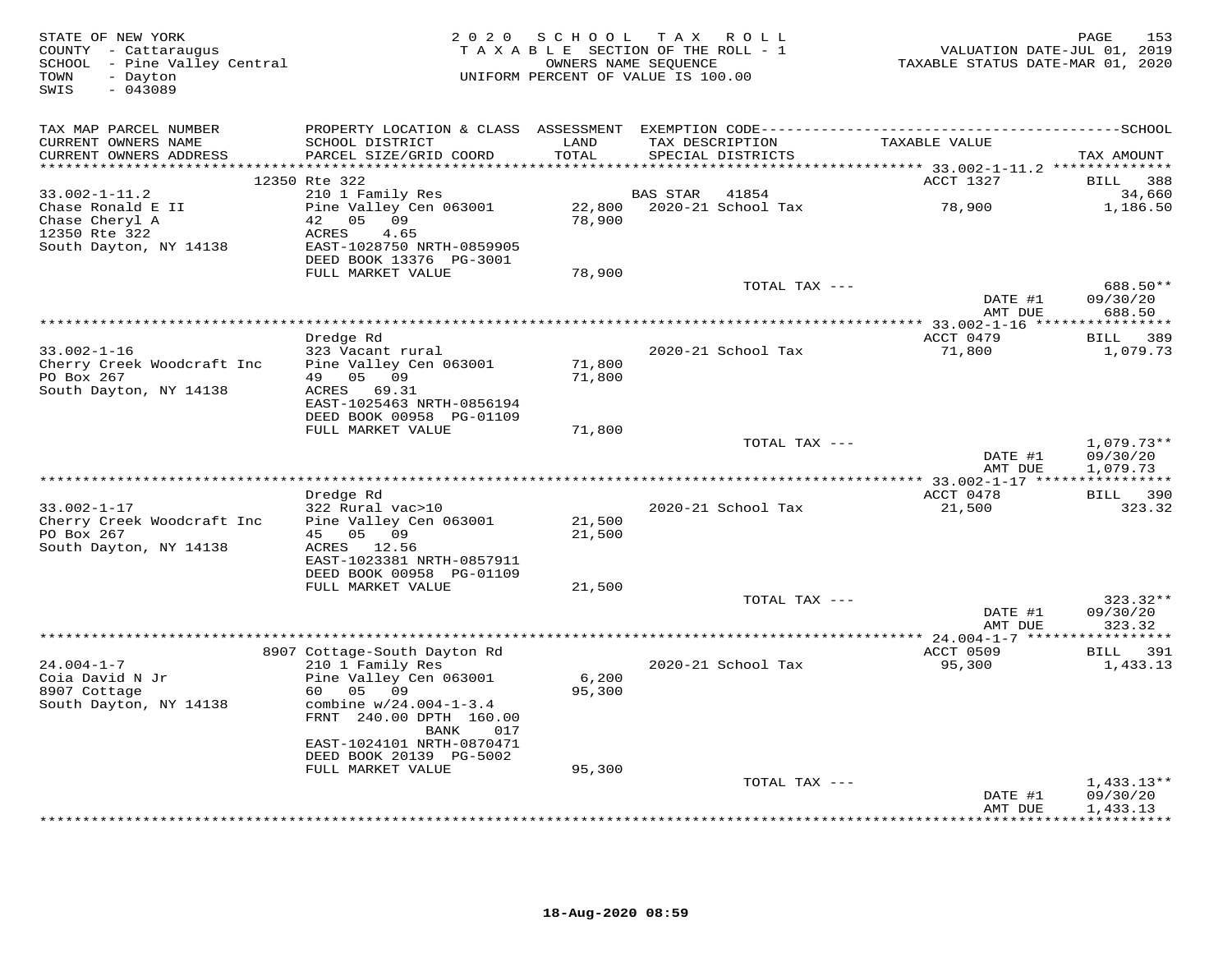| STATE OF NEW YORK<br>COUNTY - Cattaraugus<br>SCHOOL - Pine Valley Central<br>- Dayton<br>TOWN<br>SWIS<br>$-043089$ | 2 0 2 0                                                                           | S C H O O L<br>TAXABLE SECTION OF THE ROLL - 1<br>OWNERS NAME SEQUENCE<br>UNIFORM PERCENT OF VALUE IS 100.00 |          | TAX ROLL                             | TAXABLE STATUS DATE-MAR 01, 2020 | 154<br>PAGE<br>VALUATION DATE-JUL 01, 2019 |
|--------------------------------------------------------------------------------------------------------------------|-----------------------------------------------------------------------------------|--------------------------------------------------------------------------------------------------------------|----------|--------------------------------------|----------------------------------|--------------------------------------------|
| TAX MAP PARCEL NUMBER                                                                                              |                                                                                   |                                                                                                              |          |                                      |                                  |                                            |
| CURRENT OWNERS NAME<br>CURRENT OWNERS ADDRESS                                                                      | SCHOOL DISTRICT<br>PARCEL SIZE/GRID COORD                                         | LAND<br>TOTAL                                                                                                |          | TAX DESCRIPTION<br>SPECIAL DISTRICTS | TAXABLE VALUE                    | TAX AMOUNT                                 |
|                                                                                                                    | 12059 Markham Rd                                                                  |                                                                                                              |          |                                      | ACCT 0143                        | BILL<br>392                                |
| $25.001 - 1 - 28$                                                                                                  | 210 1 Family Res                                                                  |                                                                                                              | BAS STAR | 41854                                |                                  | 34,660                                     |
| Cole Tricia<br>12059 Markham Rd<br>South Dayton, NY 14138                                                          | Pine Valley Cen 063001<br>05 09<br>37<br>Life Use                                 | 18,900<br>76,100                                                                                             |          | 2020-21 School Tax                   | 76,100                           | 1,144.40                                   |
|                                                                                                                    | ACRES<br>2.34 BANK<br>017<br>EAST-1034478 NRTH-0874078<br>DEED BOOK 23084 PG-4001 |                                                                                                              |          |                                      |                                  |                                            |
|                                                                                                                    | FULL MARKET VALUE                                                                 | 76,100                                                                                                       |          |                                      |                                  |                                            |
|                                                                                                                    |                                                                                   |                                                                                                              |          | TOTAL TAX ---                        | DATE #1                          | $646.40**$<br>09/30/20                     |
|                                                                                                                    |                                                                                   |                                                                                                              |          |                                      | AMT DUE                          | 646.40                                     |
|                                                                                                                    | 11863 E Leon Rd                                                                   |                                                                                                              |          |                                      | ACCT 0107                        | 393<br>BILL                                |
| $34.001 - 1 - 22.2$                                                                                                | 210 1 Family Res                                                                  |                                                                                                              |          | 2020-21 School Tax                   | 25,000                           | 375.95                                     |
| Colson Joyce C                                                                                                     | Pine Valley Cen 063001                                                            | 11,900                                                                                                       |          |                                      |                                  |                                            |
| 9648 Rt 62                                                                                                         | 25 05 09                                                                          | 25,000                                                                                                       |          |                                      |                                  |                                            |
| Gowanda, NY 14070                                                                                                  | FRNT 140.00 DPTH 153.25<br>EAST-1037261 NRTH-0856150<br>DEED BOOK 874<br>PG-00646 |                                                                                                              |          |                                      |                                  |                                            |
|                                                                                                                    | FULL MARKET VALUE                                                                 | 25,000                                                                                                       |          |                                      |                                  |                                            |
|                                                                                                                    |                                                                                   |                                                                                                              |          | TOTAL TAX ---                        |                                  | $375.95**$                                 |
|                                                                                                                    |                                                                                   |                                                                                                              |          |                                      | DATE #1<br>AMT DUE               | 09/30/20<br>375.95                         |
|                                                                                                                    | 12858 Rice Rd                                                                     |                                                                                                              |          |                                      | ACCT 1326                        | BILL 394                                   |
| $24.004 - 1 - 35.2$                                                                                                | 210 1 Family Res                                                                  |                                                                                                              |          | 2020-21 School Tax                   | 33,900                           | 509.79                                     |
| Corkwell Christopher S                                                                                             | Pine Valley Cen 063001                                                            | 17,900                                                                                                       |          |                                      |                                  |                                            |
| 12858 Rice Rd                                                                                                      | 59 05 09                                                                          | 33,900                                                                                                       |          |                                      |                                  |                                            |
| South Dayton, NY 14138                                                                                             | ACRES<br>1.90<br>EAST-1021506 NRTH-0865298                                        |                                                                                                              |          |                                      |                                  |                                            |
|                                                                                                                    | DEED BOOK 01009 PG-00032                                                          |                                                                                                              |          |                                      |                                  |                                            |
|                                                                                                                    | FULL MARKET VALUE                                                                 | 33,900                                                                                                       |          |                                      |                                  |                                            |
|                                                                                                                    |                                                                                   |                                                                                                              |          | TOTAL TAX ---                        |                                  | $509.79**$                                 |
|                                                                                                                    |                                                                                   |                                                                                                              |          |                                      | DATE #1                          | 09/30/20                                   |
|                                                                                                                    |                                                                                   |                                                                                                              |          |                                      | AMT DUE                          | 509.79                                     |
|                                                                                                                    | 12846 Rice Rd                                                                     |                                                                                                              |          |                                      | ACCT 0112                        | BILL 395                                   |
| $24.004 - 1 - 35.1$                                                                                                | 210 1 Family Res                                                                  |                                                                                                              | ENH STAR | 41834                                |                                  | 80,630                                     |
| Corkwell Douglas C                                                                                                 | Pine Valley Cen 063001                                                            | 60,800                                                                                                       |          | 2020-21 School Tax                   | 120,900                          | 1,818.10                                   |
| 12846 Rice Rd<br>South Dayton, NY 14138                                                                            | 58 05 09<br>ACRES 33.40                                                           | 120,900                                                                                                      |          |                                      |                                  |                                            |
|                                                                                                                    | EAST-1021725 NRTH-0865670<br>DEED BOOK 01009 PG-00032                             |                                                                                                              |          |                                      |                                  |                                            |
|                                                                                                                    | FULL MARKET VALUE                                                                 | 120,900                                                                                                      |          |                                      |                                  |                                            |
|                                                                                                                    |                                                                                   |                                                                                                              |          | TOTAL TAX ---                        |                                  | 703.10**                                   |
|                                                                                                                    |                                                                                   |                                                                                                              |          |                                      | DATE #1<br>AMT DUE               | 09/30/20<br>703.10<br>**********           |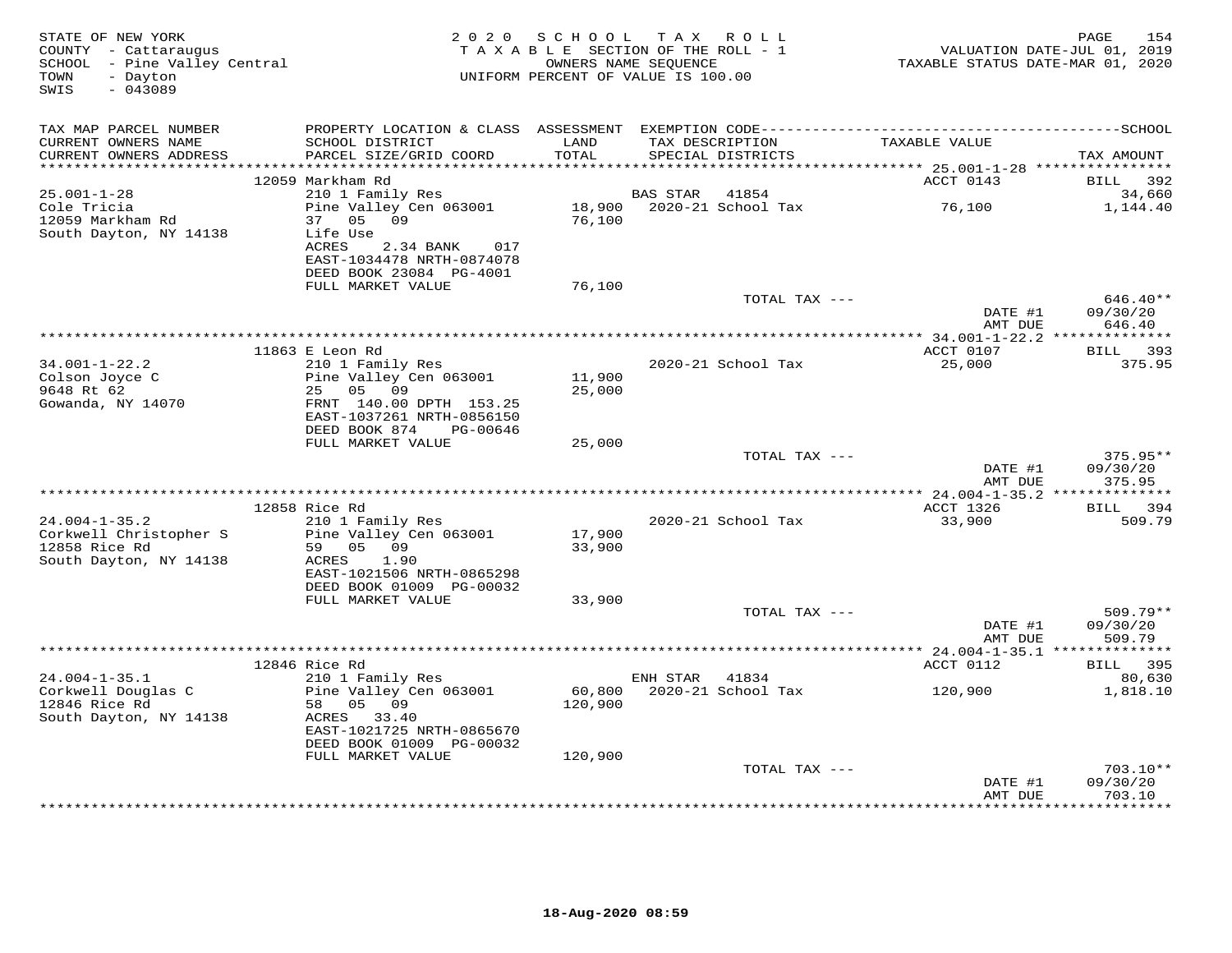| STATE OF NEW YORK<br>COUNTY - Cattaraugus<br>SCHOOL - Pine Valley Central<br>- Dayton<br>TOWN<br>SWIS<br>$-043089$ | 2 0 2 0                                   | SCHOOL TAX ROLL<br>TAXABLE SECTION OF THE ROLL - 1<br>OWNERS NAME SEQUENCE<br>UNIFORM PERCENT OF VALUE IS 100.00 |          |                                      | VALUATION DATE-JUL 01, 2019<br>TAXABLE STATUS DATE-MAR 01, 2020 | 155<br>PAGE              |
|--------------------------------------------------------------------------------------------------------------------|-------------------------------------------|------------------------------------------------------------------------------------------------------------------|----------|--------------------------------------|-----------------------------------------------------------------|--------------------------|
| TAX MAP PARCEL NUMBER                                                                                              |                                           |                                                                                                                  |          |                                      |                                                                 |                          |
| CURRENT OWNERS NAME<br>CURRENT OWNERS ADDRESS                                                                      | SCHOOL DISTRICT<br>PARCEL SIZE/GRID COORD | LAND<br>TOTAL                                                                                                    |          | TAX DESCRIPTION<br>SPECIAL DISTRICTS | TAXABLE VALUE                                                   | TAX AMOUNT               |
| *******************                                                                                                |                                           | **********                                                                                                       |          |                                      | *********** 24.002-1-24 *****************                       |                          |
|                                                                                                                    | 9137 Merrill Dr                           |                                                                                                                  |          |                                      | ACCT 0937                                                       | <b>BILL</b><br>396       |
| 24.002-1-24                                                                                                        | 240 Rural res                             |                                                                                                                  | ENH STAR | 41834                                |                                                                 | 80,630                   |
| Cortright Deborah A                                                                                                | Pine Valley Cen 063001                    | 30,100                                                                                                           |          | 2020-21 School Tax                   | 131,400                                                         | 1,976.00                 |
| PO Box 303                                                                                                         | 53 05 09                                  | 131,400                                                                                                          |          |                                      |                                                                 |                          |
| South Dayton, NY 14138                                                                                             | ACRES 10.35                               |                                                                                                                  |          |                                      |                                                                 |                          |
|                                                                                                                    | EAST-1023737 NRTH-0872456                 |                                                                                                                  |          |                                      |                                                                 |                          |
|                                                                                                                    | DEED BOOK 19705 PG-8001                   |                                                                                                                  |          |                                      |                                                                 |                          |
|                                                                                                                    | FULL MARKET VALUE                         | 131,400                                                                                                          |          |                                      |                                                                 |                          |
|                                                                                                                    |                                           |                                                                                                                  |          | TOTAL TAX ---                        |                                                                 | 861.00**                 |
|                                                                                                                    |                                           |                                                                                                                  |          |                                      | DATE #1                                                         | 09/30/20<br>861.00       |
|                                                                                                                    |                                           |                                                                                                                  |          |                                      | AMT DUE                                                         |                          |
|                                                                                                                    | Rte 62                                    |                                                                                                                  |          |                                      | ACCT 1031                                                       | BILL 397                 |
| $25.003 - 1 - 20.2$                                                                                                | 105 Vac farmland                          |                                                                                                                  | AG DIST  | 41720                                |                                                                 | 31,564                   |
| Country Side Sand & Gravel                                                                                         | Pine Valley Cen 063001                    |                                                                                                                  |          | 82,300 2020-21 School Tax            | 50,736                                                          | 762.97                   |
| 13870 Taylor Hollow Rd                                                                                             | 27 05 09                                  | 82,300                                                                                                           |          |                                      |                                                                 |                          |
| Collins, NY 14034                                                                                                  | ACRES<br>64.50                            |                                                                                                                  |          |                                      |                                                                 |                          |
|                                                                                                                    | EAST-1037523 NRTH-0865616                 |                                                                                                                  |          |                                      |                                                                 |                          |
| MAY BE SUBJECT TO PAYMENT                                                                                          | DEED BOOK 810<br>PG-00233                 |                                                                                                                  |          |                                      |                                                                 |                          |
| UNDER AGDIST LAW TIL 2024                                                                                          | FULL MARKET VALUE                         | 82,300                                                                                                           |          |                                      |                                                                 |                          |
|                                                                                                                    |                                           |                                                                                                                  |          | TOTAL TAX ---                        |                                                                 | $762.97**$               |
|                                                                                                                    |                                           |                                                                                                                  |          |                                      | DATE #1<br>AMT DUE                                              | 09/30/20<br>762.97       |
| *********************                                                                                              |                                           |                                                                                                                  |          |                                      |                                                                 |                          |
|                                                                                                                    | 8458 Rte 62                               |                                                                                                                  |          |                                      | ACCT 0120                                                       | 398<br><b>BILL</b>       |
| $34.001 - 1 - 1$                                                                                                   | 720 Mine/quarry                           |                                                                                                                  |          | 2020-21 School Tax                   | 312,600                                                         | 4,700.90                 |
| Country Side Sand & Gravel                                                                                         | Pine Valley Cen 063001                    | 312,600                                                                                                          |          |                                      |                                                                 |                          |
| 13870 Taylor Hollow Rd                                                                                             | 26 05 09                                  | 312,600                                                                                                          |          |                                      |                                                                 |                          |
| Collins, NY 14034                                                                                                  | Gas Well-Private                          |                                                                                                                  |          |                                      |                                                                 |                          |
|                                                                                                                    | ACRES 107.06                              |                                                                                                                  |          |                                      |                                                                 |                          |
|                                                                                                                    | EAST-1036807 NRTH-0862742                 |                                                                                                                  |          |                                      |                                                                 |                          |
|                                                                                                                    | DEED BOOK 661<br>PG-00105                 |                                                                                                                  |          |                                      |                                                                 |                          |
|                                                                                                                    | FULL MARKET VALUE                         | 312,600                                                                                                          |          |                                      |                                                                 |                          |
|                                                                                                                    |                                           |                                                                                                                  |          | TOTAL TAX ---                        | DATE #1                                                         | $4,700.90**$<br>09/30/20 |
|                                                                                                                    |                                           |                                                                                                                  |          |                                      | AMT DUE                                                         | 4,700.90                 |
|                                                                                                                    |                                           |                                                                                                                  |          |                                      |                                                                 |                          |
|                                                                                                                    | Rte 62                                    |                                                                                                                  |          |                                      | ACCT 0097                                                       | BILL 399                 |
| $34.001 - 1 - 2$                                                                                                   | 340 Vacant indus                          |                                                                                                                  |          | 2020-21 School Tax                   | 52,900                                                          | 795.51                   |
| Country Side Sand & Gravel                                                                                         | Pine Valley Cen 063001                    | 52,900                                                                                                           |          |                                      |                                                                 |                          |
| 13870 Taylor Hollow Rd                                                                                             | 18  05  09                                | 52,900                                                                                                           |          |                                      |                                                                 |                          |
| Collins, NY 14034                                                                                                  | ACRES 26.38                               |                                                                                                                  |          |                                      |                                                                 |                          |
|                                                                                                                    | EAST-1037104 NRTH-0862026                 |                                                                                                                  |          |                                      |                                                                 |                          |
|                                                                                                                    | DEED BOOK 794<br>PG-00105                 |                                                                                                                  |          |                                      |                                                                 |                          |
|                                                                                                                    | FULL MARKET VALUE                         | 52,900                                                                                                           |          |                                      |                                                                 | $795.51**$               |
|                                                                                                                    |                                           |                                                                                                                  |          | TOTAL TAX ---                        | DATE #1                                                         | 09/30/20                 |
|                                                                                                                    |                                           |                                                                                                                  |          |                                      | AMT DUE                                                         | 795.51                   |
|                                                                                                                    |                                           |                                                                                                                  |          |                                      |                                                                 | *********                |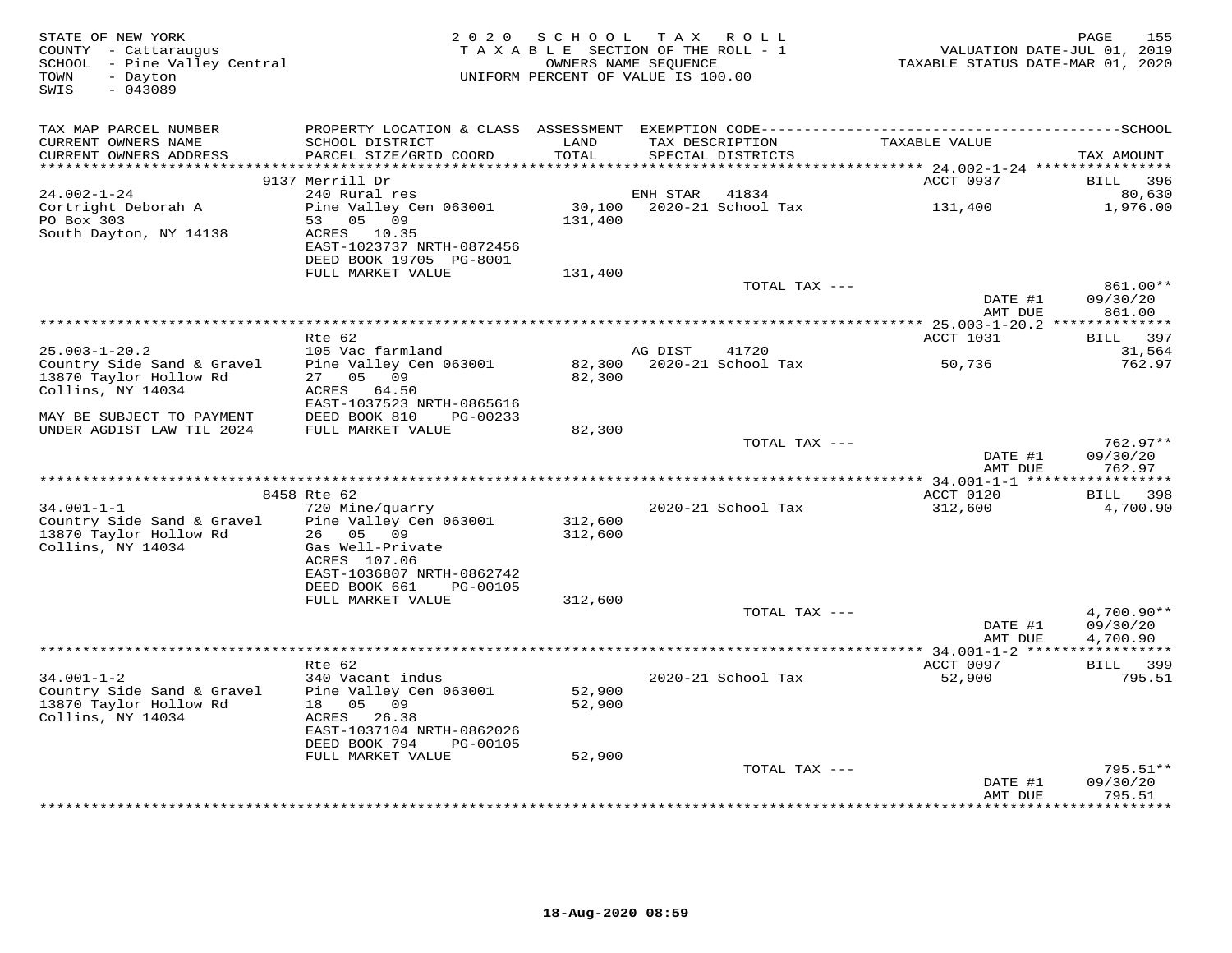| STATE OF NEW YORK<br>COUNTY - Cattaraugus<br>SCHOOL - Pine Valley Central<br>- Dayton<br>TOWN<br>$-043089$<br>SWIS | 2 0 2 0<br>S C H O O L<br>TAXABLE SECTION OF THE ROLL - 1<br>UNIFORM PERCENT OF VALUE IS 100.00                                     | 156<br>PAGE<br>VALUATION DATE-JUL 01, 2019<br>TAXABLE STATUS DATE-MAR 01, 2020 |                                      |                     |                                      |
|--------------------------------------------------------------------------------------------------------------------|-------------------------------------------------------------------------------------------------------------------------------------|--------------------------------------------------------------------------------|--------------------------------------|---------------------|--------------------------------------|
| TAX MAP PARCEL NUMBER                                                                                              |                                                                                                                                     |                                                                                |                                      |                     |                                      |
| CURRENT OWNERS NAME<br>CURRENT OWNERS ADDRESS                                                                      | SCHOOL DISTRICT<br>PARCEL SIZE/GRID COORD                                                                                           | LAND<br>TOTAL                                                                  | TAX DESCRIPTION<br>SPECIAL DISTRICTS | TAXABLE VALUE       | TAX AMOUNT                           |
| ********************                                                                                               |                                                                                                                                     |                                                                                |                                      |                     |                                      |
| $34.001 - 1 - 3.1$                                                                                                 | Rte 62<br>323 Vacant rural                                                                                                          |                                                                                | 2020-21 School Tax                   | ACCT 0118<br>55,500 | 400<br>BILL<br>834.61                |
| Country Side Sand & Gravel<br>13870 Taylor Hollow Rd<br>Collins, NY 14034                                          | Pine Valley Cen 063001<br>19 05<br>09<br>ACRES<br>68.50<br>EAST-1038467 NRTH-0862916                                                | 55,500<br>55,500                                                               |                                      |                     |                                      |
|                                                                                                                    | FULL MARKET VALUE                                                                                                                   | 55,500                                                                         |                                      |                     |                                      |
|                                                                                                                    |                                                                                                                                     |                                                                                | TOTAL TAX ---                        | DATE #1             | 834.61**<br>09/30/20                 |
|                                                                                                                    |                                                                                                                                     |                                                                                |                                      | AMT DUE             | 834.61                               |
|                                                                                                                    | E Leon Rd                                                                                                                           |                                                                                |                                      | ACCT 0372           | BILL 401                             |
| $34.001 - 1 - 20.1$                                                                                                | 105 Vac farmland                                                                                                                    |                                                                                | AG DIST<br>41720                     |                     | 390                                  |
| Country Side Sand & Gravel<br>13870 Taylor Hollow Rd<br>Collins, NY 14034                                          | Pine Valley Cen 063001<br>05 09<br>17/25<br>ACRES<br>84.85<br>EAST-1038589 NRTH-0857901                                             | 88,900                                                                         | 88,900 2020-21 School Tax            | 88,510              | 1,331.02                             |
| MAY BE SUBJECT TO PAYMENT                                                                                          | DEED BOOK 20190 PG-3151                                                                                                             |                                                                                |                                      |                     |                                      |
| UNDER AGDIST LAW TIL 2024                                                                                          | FULL MARKET VALUE                                                                                                                   | 88,900                                                                         |                                      |                     |                                      |
|                                                                                                                    |                                                                                                                                     |                                                                                | TOTAL TAX ---                        | DATE #1<br>AMT DUE  | $1,331.02**$<br>09/30/20<br>1,331.02 |
|                                                                                                                    |                                                                                                                                     |                                                                                |                                      |                     |                                      |
|                                                                                                                    | 8260 Rte 62                                                                                                                         |                                                                                |                                      | ACCT 0095           | BILL 402                             |
| $34.001 - 1 - 23$<br>Country Side Sand & Gravel<br>13870 Taylor Hollow Rd<br>Collins, NY 14034                     | 241 Rural res&ag<br>Pine Valley Cen 063001<br>26 05<br>09<br>ACRES 218.00<br>EAST-1037082 NRTH-0860722<br>DEED BOOK 794<br>PG-00105 | 213,200<br>410,100                                                             | 2020-21 School Tax                   | 410,100             | 6, 167.11                            |
|                                                                                                                    | FULL MARKET VALUE                                                                                                                   | 410,100                                                                        |                                      |                     |                                      |
|                                                                                                                    |                                                                                                                                     |                                                                                | TOTAL TAX ---                        | DATE #1<br>AMT DUE  | $6,167.11**$<br>09/30/20<br>6,167.11 |
|                                                                                                                    |                                                                                                                                     |                                                                                |                                      |                     |                                      |
|                                                                                                                    | Rte 62                                                                                                                              |                                                                                |                                      | ACCT 0098           | BILL 403                             |
| $34.001 - 1 - 24$<br>Country Side Sand & Gravel<br>13870 Taylor Hollow Rd<br>Collins, NY 14034                     | 323 Vacant rural<br>Pine Valley Cen 063001<br>25 05 09<br>23.04<br>ACRES<br>EAST-1036353 NRTH-0859151<br>DEED BOOK 808<br>PG-01158  | 20,400<br>20,400                                                               | 2020-21 School Tax                   | 20,400              | 306.78                               |
|                                                                                                                    | FULL MARKET VALUE                                                                                                                   | 20,400                                                                         |                                      |                     |                                      |
|                                                                                                                    |                                                                                                                                     |                                                                                | TOTAL TAX ---                        | DATE #1<br>AMT DUE  | 306.78**<br>09/30/20<br>306.78       |
|                                                                                                                    |                                                                                                                                     |                                                                                |                                      |                     |                                      |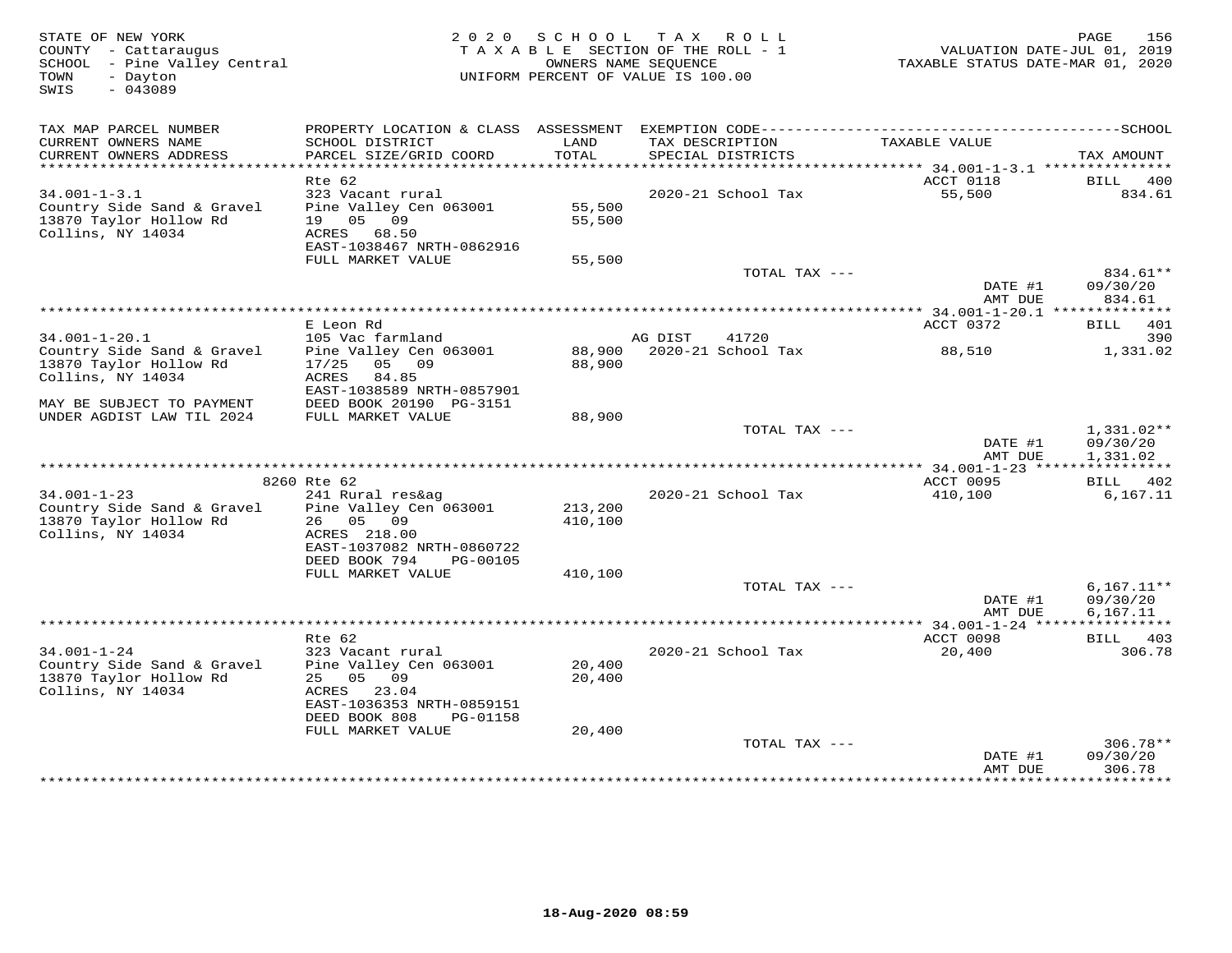| STATE OF NEW YORK<br>COUNTY - Cattaraugus<br>SCHOOL - Pine Valley Central<br>TOWN<br>- Dayton<br>$-043089$<br>SWIS | 2 0 2 0                                        | SCHOOL<br>TAXABLE SECTION OF THE ROLL - 1<br>OWNERS NAME SEOUENCE<br>UNIFORM PERCENT OF VALUE IS 100.00 |                  | TAX ROLL                    | TAXABLE STATUS DATE-MAR 01, 2020              | 157<br>PAGE<br>VALUATION DATE-JUL 01, 2019 |
|--------------------------------------------------------------------------------------------------------------------|------------------------------------------------|---------------------------------------------------------------------------------------------------------|------------------|-----------------------------|-----------------------------------------------|--------------------------------------------|
|                                                                                                                    |                                                |                                                                                                         |                  |                             |                                               |                                            |
| TAX MAP PARCEL NUMBER<br>CURRENT OWNERS NAME                                                                       | SCHOOL DISTRICT                                | LAND                                                                                                    | TAX DESCRIPTION  |                             | TAXABLE VALUE                                 |                                            |
| CURRENT OWNERS ADDRESS                                                                                             | PARCEL SIZE/GRID COORD                         | TOTAL                                                                                                   |                  | SPECIAL DISTRICTS           |                                               | TAX AMOUNT                                 |
| ******************************                                                                                     |                                                |                                                                                                         |                  |                             |                                               |                                            |
|                                                                                                                    | 8047 Rte 62                                    |                                                                                                         |                  |                             | ACCT 0585                                     | <b>BILL</b><br>404                         |
| $34.001 - 1 - 27.1$                                                                                                | 105 Vac farmland                               |                                                                                                         | AG DIST          | 41720                       |                                               | 31,351                                     |
| Country Side Sand & Gravel<br>13870 Taylor Hollow Rd                                                               | Pine Valley Cen 063001<br>05 09<br>25/33       | 76,700<br>76,700                                                                                        |                  | 2020-21 School Tax          | 45,349                                        | 681.96                                     |
| Collins, NY 14034                                                                                                  | ACRES<br>58.45<br>EAST-1035341 NRTH-0857814    |                                                                                                         |                  |                             |                                               |                                            |
| MAY BE SUBJECT TO PAYMENT                                                                                          | DEED BOOK 15480 PG-9003                        |                                                                                                         |                  |                             |                                               |                                            |
| UNDER AGDIST LAW TIL 2024                                                                                          | FULL MARKET VALUE                              | 76,700                                                                                                  |                  |                             |                                               |                                            |
|                                                                                                                    |                                                |                                                                                                         |                  | TOTAL TAX ---               |                                               | 681.96**                                   |
|                                                                                                                    |                                                |                                                                                                         |                  |                             | DATE #1                                       | 09/30/20                                   |
|                                                                                                                    |                                                |                                                                                                         |                  |                             | AMT DUE                                       | 681.96                                     |
|                                                                                                                    | Rte 62                                         |                                                                                                         |                  |                             | ** 34.001-1-36.1 ***************<br>ACCT 0128 | 405                                        |
| $34.001 - 1 - 36.1$                                                                                                | 105 Vac farmland                               |                                                                                                         | AG DISTOUT 41730 |                             |                                               | <b>BILL</b><br>52,790                      |
| Country Side Sand & Gravel                                                                                         | Pine Valley Cen 063001                         | 111,100                                                                                                 |                  | $2020 - 21$ School Tax      | 58,310                                        | 876.87                                     |
| 13870 Taylor Hollow Rd                                                                                             | 34 05 09                                       | 111,100                                                                                                 |                  |                             |                                               |                                            |
| Collins, NY 14034                                                                                                  | ACRES<br>78.01                                 |                                                                                                         |                  |                             |                                               |                                            |
|                                                                                                                    | EAST-1032969 NRTH-0860616                      |                                                                                                         |                  |                             |                                               |                                            |
| MAY BE SUBJECT TO PAYMENT<br>UNDER AGDIST LAW TIL 2027                                                             | DEED BOOK 747<br>PG-00880<br>FULL MARKET VALUE | 111,100                                                                                                 |                  |                             |                                               |                                            |
|                                                                                                                    |                                                |                                                                                                         |                  | TOTAL TAX ---               |                                               | 876.87**                                   |
|                                                                                                                    |                                                |                                                                                                         |                  |                             | DATE #1                                       | 09/30/20                                   |
|                                                                                                                    |                                                |                                                                                                         |                  |                             | AMT DUE                                       | 876.87                                     |
|                                                                                                                    |                                                |                                                                                                         |                  |                             |                                               |                                            |
| $34.001 - 1 - 37.1$                                                                                                | Rte 62<br>323 Vacant rural                     |                                                                                                         | AG DISTOUT 41730 |                             | ACCT 0429                                     | BILL 406<br>18,531                         |
| Country Side Sand & Gravel                                                                                         | Pine Valley Cen 063001                         | 57,300                                                                                                  |                  | 2020-21 School Tax          | 38,769                                        | 583.01                                     |
| 13870 Taylor Hollow Rd                                                                                             | 34 05<br>09                                    | 57,300                                                                                                  |                  |                             |                                               |                                            |
| Collins, NY 14034                                                                                                  | ACRES 65.95                                    |                                                                                                         |                  |                             |                                               |                                            |
|                                                                                                                    | EAST-1032899 NRTH-0861442                      |                                                                                                         |                  |                             |                                               |                                            |
| MAY BE SUBJECT TO PAYMENT<br>UNDER AGDIST LAW TIL 2027                                                             | DEED BOOK 00987 PG-00355<br>FULL MARKET VALUE  | 57,300                                                                                                  |                  |                             |                                               |                                            |
|                                                                                                                    |                                                |                                                                                                         |                  | TOTAL TAX ---               |                                               | 583.01**                                   |
|                                                                                                                    |                                                |                                                                                                         |                  |                             | DATE #1                                       | 09/30/20                                   |
|                                                                                                                    |                                                |                                                                                                         |                  |                             | AMT DUE                                       | 583.01                                     |
| ******************************                                                                                     |                                                |                                                                                                         |                  |                             |                                               |                                            |
|                                                                                                                    | Rte 62                                         |                                                                                                         |                  |                             | ACCT 0427                                     | 407<br>BILL                                |
| $34.001 - 1 - 41.1$<br>Country Side Sand & Gravel                                                                  | 323 Vacant rural<br>Pine Valley Cen 063001     | 53,700                                                                                                  | AG DIST          | 41720<br>2020-21 School Tax | 53,700                                        | $\cap$<br>807.54                           |
| 13870 Taylor Hollow Rd                                                                                             | 34<br>05 09                                    | 53,700                                                                                                  |                  |                             |                                               |                                            |
| Collins, NY 14034                                                                                                  | ACRES<br>70.90                                 |                                                                                                         |                  |                             |                                               |                                            |
|                                                                                                                    | EAST-1032864 NRTH-0862247                      |                                                                                                         |                  |                             |                                               |                                            |
| MAY BE SUBJECT TO PAYMENT                                                                                          | DEED BOOK 00987 PG-00355                       |                                                                                                         |                  |                             |                                               |                                            |
| UNDER AGDIST LAW TIL 2024                                                                                          | FULL MARKET VALUE                              | 53,700                                                                                                  |                  | TOTAL TAX ---               |                                               | 807.54**                                   |
|                                                                                                                    |                                                |                                                                                                         |                  |                             | DATE #1                                       | 09/30/20                                   |
|                                                                                                                    |                                                |                                                                                                         |                  |                             | AMT DUE<br>***********                        | 807.54<br>*********                        |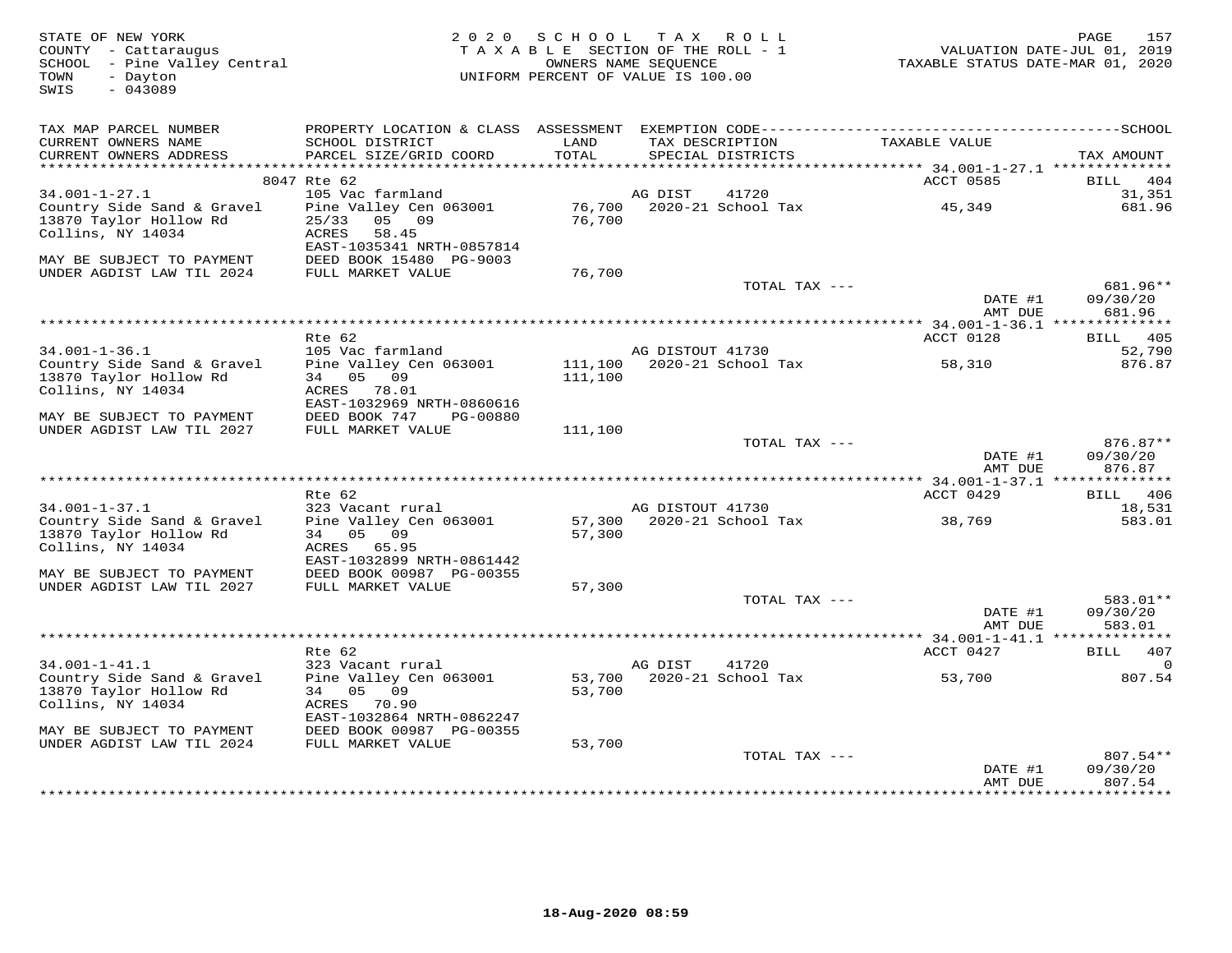| STATE OF NEW YORK<br>COUNTY - Cattaraugus<br>SCHOOL - Pine Valley Central<br>- Dayton<br>TOWN<br>$-043089$<br>SWIS            |                                                                                                                                           | OWNERS NAME SEQUENCE       | 2020 SCHOOL TAX ROLL<br>TAXABLE SECTION OF THE ROLL - 1<br>UNIFORM PERCENT OF VALUE IS 100.00 | VALUATION DATE-JUL 01, 2019<br>TAXABLE STATUS DATE-MAR 01, 2020 | 158<br>PAGE                          |
|-------------------------------------------------------------------------------------------------------------------------------|-------------------------------------------------------------------------------------------------------------------------------------------|----------------------------|-----------------------------------------------------------------------------------------------|-----------------------------------------------------------------|--------------------------------------|
| TAX MAP PARCEL NUMBER<br>CURRENT OWNERS NAME                                                                                  | SCHOOL DISTRICT                                                                                                                           | LAND                       | TAX DESCRIPTION                                                                               | TAXABLE VALUE                                                   |                                      |
| CURRENT OWNERS ADDRESS<br>***********************                                                                             | PARCEL SIZE/GRID COORD                                                                                                                    | <b>TOTAL</b>               | SPECIAL DISTRICTS                                                                             |                                                                 | TAX AMOUNT                           |
|                                                                                                                               | 8501 Rte 62                                                                                                                               |                            |                                                                                               | ACCT 0425                                                       | BILL<br>408                          |
| $34.001 - 1 - 42.1$<br>Country Side Sand & Gravel<br>13870 Taylor Hollow Rd<br>Collins, NY 14034<br>MAY BE SUBJECT TO PAYMENT | 449 Other Storag<br>Pine Valley Cen 063001<br>34/35<br>05 09<br>ACRES 144.25<br>EAST-1032997 NRTH-0863460<br>DEED BOOK 00987 PG-00355     | 80,300<br>111,200          | 2020-21 School Tax                                                                            | 111,200                                                         | 1,672.23                             |
| UNDER AGDIST LAW TIL 2027                                                                                                     | FULL MARKET VALUE                                                                                                                         | 111,200                    |                                                                                               |                                                                 |                                      |
|                                                                                                                               |                                                                                                                                           |                            | TOTAL TAX ---                                                                                 | DATE #1<br>AMT DUE                                              | $1,672.23**$<br>09/30/20<br>1,672.23 |
|                                                                                                                               |                                                                                                                                           |                            |                                                                                               | ** 25.003-1-9 ******                                            | ***********                          |
| $25.003 - 1 - 9$                                                                                                              | Rte 62<br>323 Vacant rural                                                                                                                |                            | 2020-21 School Tax                                                                            | ACCT 0075<br>45,500                                             | BILL 409<br>684.23                   |
| Country Side Sand & Gravel, In Pine Valley Cen 063001<br>13870 Taylor Hollow Rd<br>Collins, NY 14034                          | 19 05 09<br>ACRES 47.86<br>EAST-1039915 NRTH-0864197                                                                                      | 45,500<br>45,500           |                                                                                               |                                                                 |                                      |
|                                                                                                                               | DEED BOOK 22089 PG-7003                                                                                                                   |                            |                                                                                               |                                                                 |                                      |
|                                                                                                                               | FULL MARKET VALUE                                                                                                                         | 45,500                     |                                                                                               |                                                                 |                                      |
|                                                                                                                               |                                                                                                                                           |                            | TOTAL TAX ---                                                                                 | DATE #1<br>AMT DUE                                              | 684.23**<br>09/30/20<br>684.23       |
|                                                                                                                               |                                                                                                                                           |                            |                                                                                               |                                                                 |                                      |
| $25.003 - 1 - 15$<br>Country Side Sand & Gravel, In Pine Valley Cen 063001<br>13870 Taylor Hollow Rd<br>Collins, NY 14034     | Rte 62<br>323 Vacant rural<br>27 05 09<br>ACRES 55.00                                                                                     | 85,000<br>85,000           | 2020-21 School Tax                                                                            | ACCT 0074<br>85,000                                             | <b>BILL</b> 410<br>1,278.24          |
|                                                                                                                               | EAST-1037176 NRTH-0864846<br>DEED BOOK 22089 PG-7003                                                                                      |                            |                                                                                               |                                                                 |                                      |
|                                                                                                                               | FULL MARKET VALUE                                                                                                                         | 85,000                     |                                                                                               |                                                                 |                                      |
|                                                                                                                               |                                                                                                                                           |                            | TOTAL TAX ---                                                                                 | DATE #1<br>AMT DUE                                              | $1,278.24**$<br>09/30/20<br>1,278.24 |
|                                                                                                                               |                                                                                                                                           |                            |                                                                                               |                                                                 |                                      |
| $25.003 - 1 - 10.1$                                                                                                           | Rte 62<br>323 Vacant rural                                                                                                                |                            | 2020-21 School Tax                                                                            | ACCT 0117<br>64,400                                             | BILL 411<br>968.45                   |
| Country Side Sand And Gravel<br>13870 Taylor Hollow Rd<br>Collins, NY 14034                                                   | Pine Valley Cen 063001<br>05<br>09<br>27<br>ACRES<br>78.00<br>EAST-1036810 NRTH-0864079<br>DEED BOOK 656<br>PG-00555<br>FULL MARKET VALUE | 64,400<br>64,400<br>64,400 |                                                                                               |                                                                 |                                      |
|                                                                                                                               |                                                                                                                                           |                            | TOTAL TAX ---                                                                                 |                                                                 | $968.45**$                           |
|                                                                                                                               |                                                                                                                                           |                            |                                                                                               | DATE #1<br>AMT DUE                                              | 09/30/20<br>968.45<br>***********    |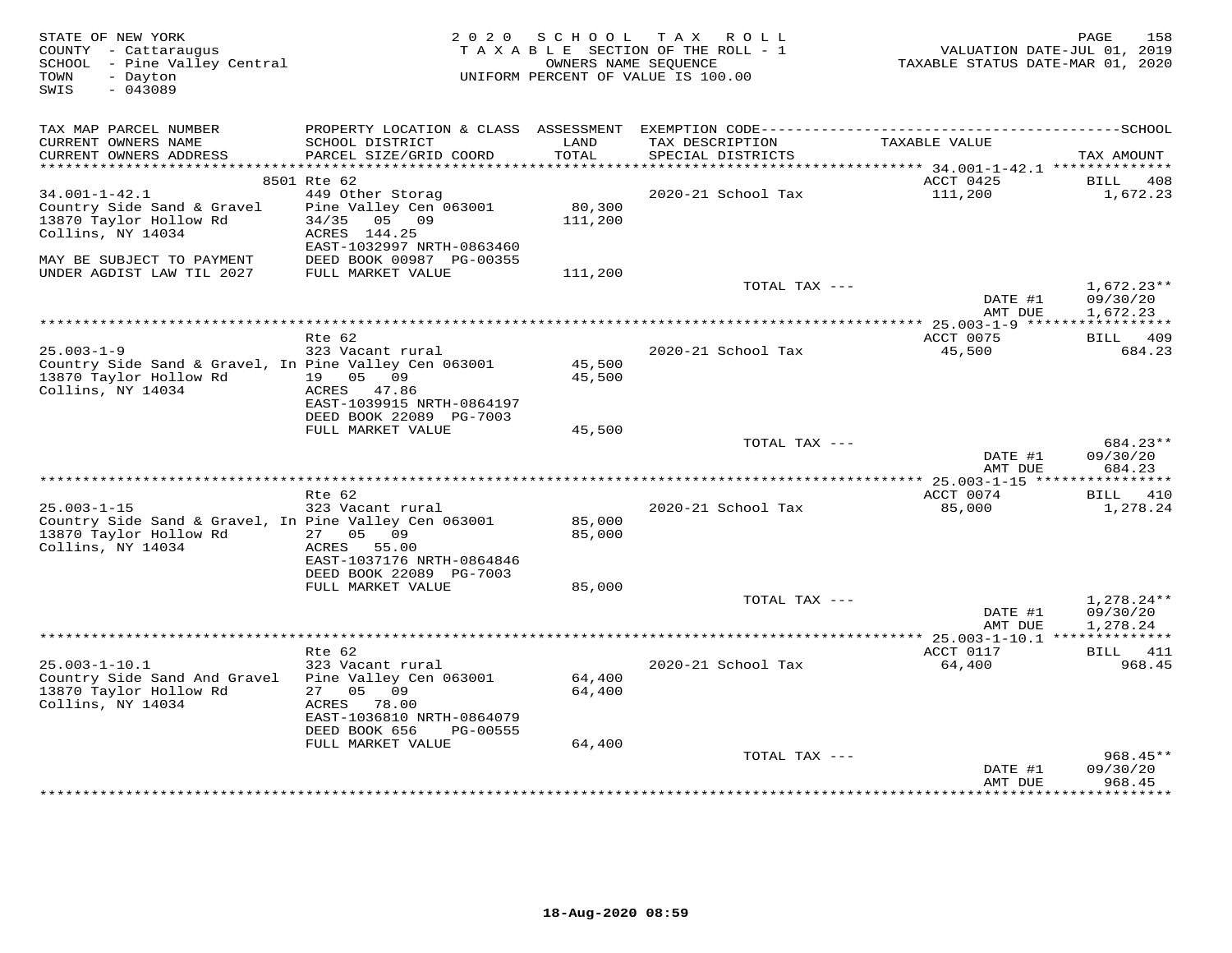| STATE OF NEW YORK<br>COUNTY - Cattaraugus<br>SCHOOL - Pine Valley Central<br>- Dayton<br>TOWN<br>$-043089$<br>SWIS | 2 0 2 0                                                                                                    | S C H O O L      | TAX ROLL<br>TAXABLE SECTION OF THE ROLL - 1<br>OWNERS NAME SEQUENCE<br>UNIFORM PERCENT OF VALUE IS 100.00 | VALUATION DATE-JUL 01, 2019<br>TAXABLE STATUS DATE-MAR 01, 2020 | 159<br>PAGE                      |
|--------------------------------------------------------------------------------------------------------------------|------------------------------------------------------------------------------------------------------------|------------------|-----------------------------------------------------------------------------------------------------------|-----------------------------------------------------------------|----------------------------------|
| TAX MAP PARCEL NUMBER                                                                                              | PROPERTY LOCATION & CLASS ASSESSMENT EXEMPTION CODE-----------------------------------SCHOOL               |                  |                                                                                                           |                                                                 |                                  |
| CURRENT OWNERS NAME<br>CURRENT OWNERS ADDRESS                                                                      | SCHOOL DISTRICT<br>PARCEL SIZE/GRID COORD                                                                  | LAND<br>TOTAL    | TAX DESCRIPTION<br>SPECIAL DISTRICTS                                                                      | TAXABLE VALUE                                                   | TAX AMOUNT                       |
| ***********************                                                                                            |                                                                                                            |                  |                                                                                                           |                                                                 |                                  |
|                                                                                                                    | Rte 62                                                                                                     |                  |                                                                                                           | ACCT 0426                                                       | BILL<br>412                      |
| $25.003 - 1 - 12.1$<br>Country Side Sand And Gravel                                                                | 321 Abandoned ag<br>Pine Valley Cen 063001                                                                 | 82,100           | AG DISTOUT 41730<br>2020-21 School Tax                                                                    | 54,315                                                          | 27,785<br>816.79                 |
| 13870 Taylor Hollow Rd<br>Collins, NY 14034<br>MAY BE SUBJECT TO PAYMENT                                           | 05 09<br>35<br>ACRES<br>67.15<br>EAST-1032948 NRTH-0864622<br>DEED BOOK 00987 PG-00355                     | 82,100           |                                                                                                           |                                                                 |                                  |
| UNDER AGDIST LAW TIL 2027                                                                                          | FULL MARKET VALUE                                                                                          | 82,100           |                                                                                                           |                                                                 |                                  |
|                                                                                                                    |                                                                                                            |                  | TOTAL TAX ---                                                                                             |                                                                 | $816.79**$                       |
|                                                                                                                    |                                                                                                            |                  |                                                                                                           | DATE #1<br>AMT DUE                                              | 09/30/20<br>816.79               |
|                                                                                                                    | Route 322                                                                                                  |                  |                                                                                                           | ACCT 1175                                                       | BILL 413                         |
| $34.001 - 1 - 35.2$                                                                                                | 312 Vac w/imprv                                                                                            |                  | 2020-21 School Tax                                                                                        | 33,200                                                          | 499.26                           |
| Countryside Sand & Gravel<br>8458 Route 63<br>South Dayton, NY 14138                                               | Pine Valley Cen 063001<br>34 05 09<br>ACRES 16.20<br>EAST-1031719 NRTH-0859945                             | 33,200<br>33,200 |                                                                                                           |                                                                 |                                  |
|                                                                                                                    | DEED BOOK 30185 PG-4005                                                                                    |                  |                                                                                                           |                                                                 |                                  |
|                                                                                                                    | FULL MARKET VALUE                                                                                          | 33,200           | TOTAL TAX ---                                                                                             |                                                                 | 499.26**                         |
|                                                                                                                    |                                                                                                            |                  |                                                                                                           | DATE #1<br>AMT DUE                                              | 09/30/20<br>499.26               |
|                                                                                                                    |                                                                                                            |                  |                                                                                                           |                                                                 |                                  |
| $25.001 - 1 - 21$                                                                                                  | 11995 School St<br>210 1 Family Res                                                                        |                  | 2020-21 School Tax                                                                                        | ACCT 0104<br>51,500                                             | <b>BILL</b> 414<br>774.46        |
| Crisanti Stephen                                                                                                   | Pine Valley Cen 063001                                                                                     | 9,000            |                                                                                                           |                                                                 |                                  |
| 11986 School St<br>Gowanda, NY 14070                                                                               | 05<br>29<br>09<br>FRNT 130.00 DPTH 140.00<br>EAST-1035370 NRTH-0873194<br>DEED BOOK 30477 PG-4001          | 51,500           |                                                                                                           |                                                                 |                                  |
|                                                                                                                    | FULL MARKET VALUE                                                                                          | 51,500           | TOTAL TAX ---                                                                                             |                                                                 | $774.46**$                       |
|                                                                                                                    |                                                                                                            |                  |                                                                                                           | DATE #1<br>AMT DUE                                              | 09/30/20<br>774.46               |
|                                                                                                                    |                                                                                                            |                  |                                                                                                           |                                                                 | *********                        |
|                                                                                                                    | 11986 School St                                                                                            |                  |                                                                                                           | ACCT 0378                                                       | 415<br>BILL                      |
| $25.001 - 1 - 19$<br>Crisanti Stephen W                                                                            | 210 1 Family Res<br>Pine Valley Cen 063001                                                                 | 15,000           | BAS STAR<br>41854<br>2020-21 School Tax                                                                   | 60,500                                                          | 34,660<br>909.80                 |
| 11986 School St<br>Gowanda, NY 14070                                                                               | 05 09<br>29<br>ACRES<br>2.33<br>EAST-1035450 NRTH-0873449<br>DEED BOOK 00941 PG-00111<br>FULL MARKET VALUE | 60,500<br>60,500 |                                                                                                           |                                                                 |                                  |
|                                                                                                                    |                                                                                                            |                  | TOTAL TAX ---                                                                                             |                                                                 | 411.80**                         |
|                                                                                                                    |                                                                                                            |                  | ************************                                                                                  | DATE #1<br>AMT DUE<br>· * * * * * * * * * * * * *               | 09/30/20<br>411.80<br>********** |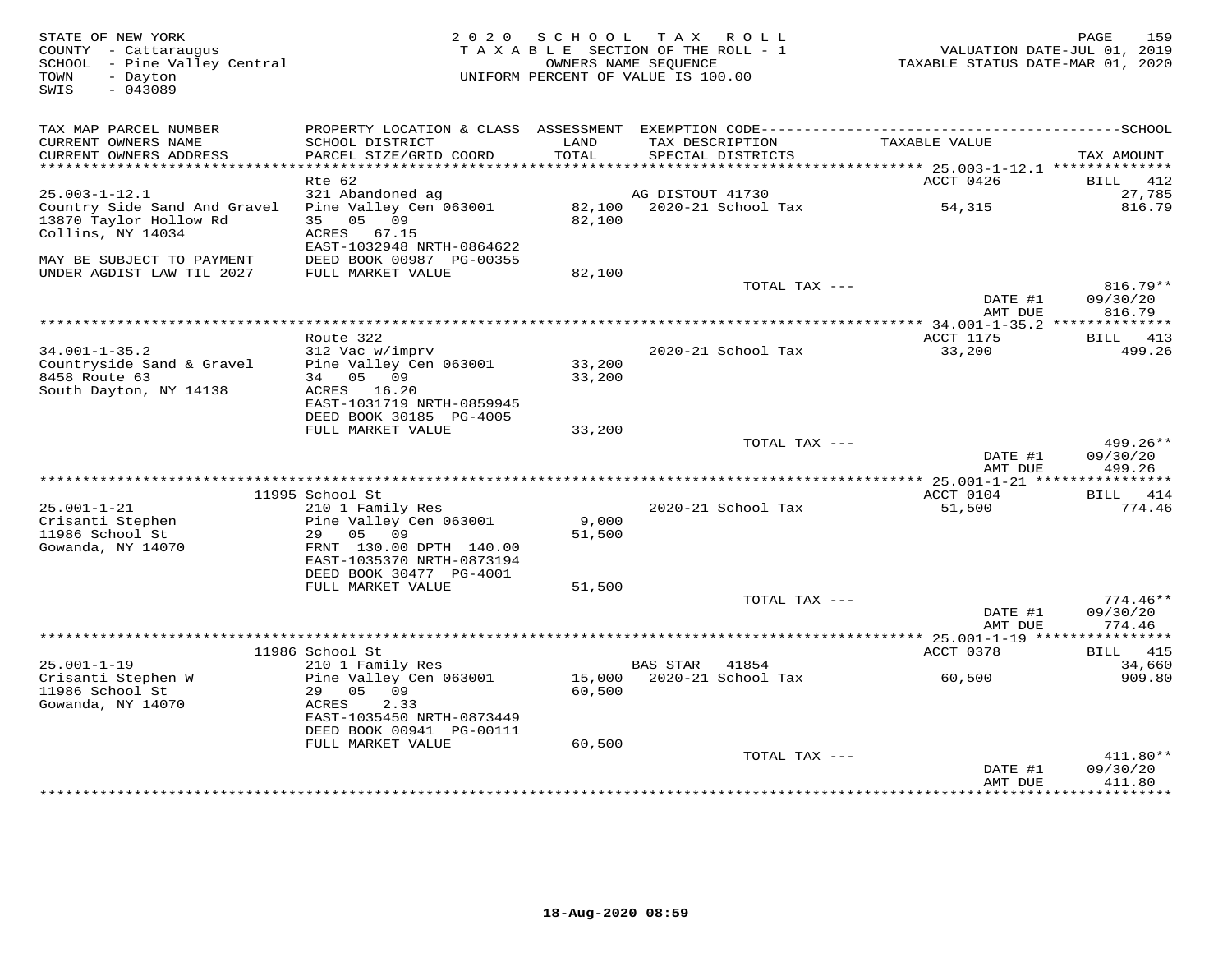| STATE OF NEW YORK<br>COUNTY - Cattaraugus<br>SCHOOL - Pine Valley Central<br>TOWN<br>- Dayton<br>$-043089$<br>SWIS | 2 0 2 0                                              | SCHOOL<br>TAXABLE SECTION OF THE ROLL - 1<br>UNIFORM PERCENT OF VALUE IS 100.00 | OWNERS NAME SEQUENCE | TAX ROLL               | TAXABLE STATUS DATE-MAR 01, 2020                 | 160<br>PAGE<br>VALUATION DATE-JUL 01, 2019 |
|--------------------------------------------------------------------------------------------------------------------|------------------------------------------------------|---------------------------------------------------------------------------------|----------------------|------------------------|--------------------------------------------------|--------------------------------------------|
| TAX MAP PARCEL NUMBER                                                                                              |                                                      |                                                                                 |                      |                        |                                                  |                                            |
| CURRENT OWNERS NAME                                                                                                | SCHOOL DISTRICT                                      | LAND<br>TOTAL                                                                   | TAX DESCRIPTION      |                        | TAXABLE VALUE                                    |                                            |
| CURRENT OWNERS ADDRESS                                                                                             | PARCEL SIZE/GRID COORD                               |                                                                                 |                      | SPECIAL DISTRICTS      |                                                  | TAX AMOUNT                                 |
|                                                                                                                    | 11982 School St                                      |                                                                                 |                      |                        | ACCT 0158                                        | BILL<br>416                                |
| $25.001 - 1 - 18$                                                                                                  | 210 1 Family Res                                     |                                                                                 |                      | 2020-21 School Tax     | 43,000                                           | 646.64                                     |
| Crisanti Steven                                                                                                    | Pine Valley Cen 063001                               | 8,900                                                                           |                      |                        |                                                  |                                            |
| 11986 School St                                                                                                    | 29<br>05<br>09                                       | 43,000                                                                          |                      |                        |                                                  |                                            |
| Gowanda, NY 14070                                                                                                  | FRNT 152.00 DPTH 115.00<br>EAST-1035777 NRTH-0873608 |                                                                                 |                      |                        |                                                  |                                            |
|                                                                                                                    | DEED BOOK 13205 PG-7001                              |                                                                                 |                      |                        |                                                  |                                            |
|                                                                                                                    | FULL MARKET VALUE                                    | 43,000                                                                          |                      |                        |                                                  |                                            |
|                                                                                                                    |                                                      |                                                                                 |                      | TOTAL TAX ---          |                                                  | 646.64**                                   |
|                                                                                                                    |                                                      |                                                                                 |                      |                        | DATE #1<br>AMT DUE                               | 09/30/20<br>646.64                         |
|                                                                                                                    |                                                      | **************************************                                          |                      |                        | ****************** 24.002-1-29.1 *************** |                                            |
|                                                                                                                    | 9189 Merrill Dr                                      |                                                                                 |                      |                        | ACCT 0252                                        | BILL 417                                   |
| $24.002 - 1 - 29.1$                                                                                                | 260 Seasonal res                                     |                                                                                 |                      | 2020-21 School Tax     | 166,300                                          | 2,500.83                                   |
| Czora Douglas J                                                                                                    | Pine Valley Cen 063001                               | 156,300                                                                         |                      |                        |                                                  |                                            |
| Czora Brian<br>1989 Aries Ave                                                                                      | 61 05 09<br>ACRES 118.36                             | 166,300                                                                         |                      |                        |                                                  |                                            |
| Derby, NY 14047                                                                                                    | EAST-1021093 NRTH-0874381                            |                                                                                 |                      |                        |                                                  |                                            |
|                                                                                                                    | DEED BOOK 00999 PG-00645                             |                                                                                 |                      |                        |                                                  |                                            |
|                                                                                                                    | FULL MARKET VALUE                                    | 166,300                                                                         |                      |                        |                                                  |                                            |
|                                                                                                                    |                                                      |                                                                                 |                      | TOTAL TAX ---          |                                                  | $2.500.83**$                               |
|                                                                                                                    |                                                      |                                                                                 |                      |                        | DATE #1<br>AMT DUE                               | 09/30/20<br>2,500.83                       |
|                                                                                                                    |                                                      |                                                                                 |                      |                        | ** 24.002-1-29.2 **************                  |                                            |
|                                                                                                                    | Merrill Dr                                           |                                                                                 |                      |                        | ACCT 0954                                        | BILL<br>418                                |
| $24.002 - 1 - 29.2$                                                                                                | 321 Abandoned ag                                     |                                                                                 |                      | 2020-21 School Tax     | 29,100                                           | 437.61                                     |
| Czora Douglas J                                                                                                    | Pine Valley Cen 063001                               | 29,100                                                                          |                      |                        |                                                  |                                            |
| Czora James<br>1989 Aries Rd                                                                                       | 61 05 09<br>ACRES 12.76                              | 29,100                                                                          |                      |                        |                                                  |                                            |
| Derby, NY 14047                                                                                                    | EAST-1022737 NRTH-0874829                            |                                                                                 |                      |                        |                                                  |                                            |
|                                                                                                                    | DEED BOOK 00999 PG-00645                             |                                                                                 |                      |                        |                                                  |                                            |
|                                                                                                                    | FULL MARKET VALUE                                    | 29,100                                                                          |                      |                        |                                                  |                                            |
|                                                                                                                    |                                                      |                                                                                 |                      | TOTAL TAX ---          | DATE #1                                          | 437.61**                                   |
|                                                                                                                    |                                                      |                                                                                 |                      |                        | AMT DUE                                          | 09/30/20<br>437.61                         |
|                                                                                                                    |                                                      |                                                                                 |                      |                        |                                                  |                                            |
|                                                                                                                    | 9160 Cottage-South Dayton Rd                         |                                                                                 |                      |                        | ACCT 0416                                        | 419<br>BILL                                |
| $24.002 - 1 - 11.1$                                                                                                | 210 1 Family Res                                     |                                                                                 | <b>BAS STAR</b>      | 41854                  |                                                  | 34,660                                     |
| Degroot Garry L<br>Degroot Cynthia C                                                                               | Pine Valley Cen 063001<br>45/53<br>05<br>09          | 99,100<br>216,700                                                               |                      | 2020-21 School Tax     | 216,700                                          | 3,258.75                                   |
| 9160 Cottage Rd                                                                                                    | 76.80<br>ACRES                                       |                                                                                 |                      |                        |                                                  |                                            |
| South Dayton, NY 14138                                                                                             | EAST-1026204 NRTH-0874215                            |                                                                                 |                      |                        |                                                  |                                            |
|                                                                                                                    | DEED BOOK 00984 PG-01071                             |                                                                                 |                      |                        |                                                  |                                            |
|                                                                                                                    | FULL MARKET VALUE                                    | 216,700                                                                         |                      |                        |                                                  |                                            |
|                                                                                                                    |                                                      |                                                                                 |                      | TOTAL TAX ---          | DATE #1                                          | $2,760.75**$<br>09/30/20                   |
|                                                                                                                    |                                                      |                                                                                 |                      |                        | AMT DUE                                          | 2,760.75                                   |
|                                                                                                                    |                                                      |                                                                                 |                      | ********************** |                                                  | ***********                                |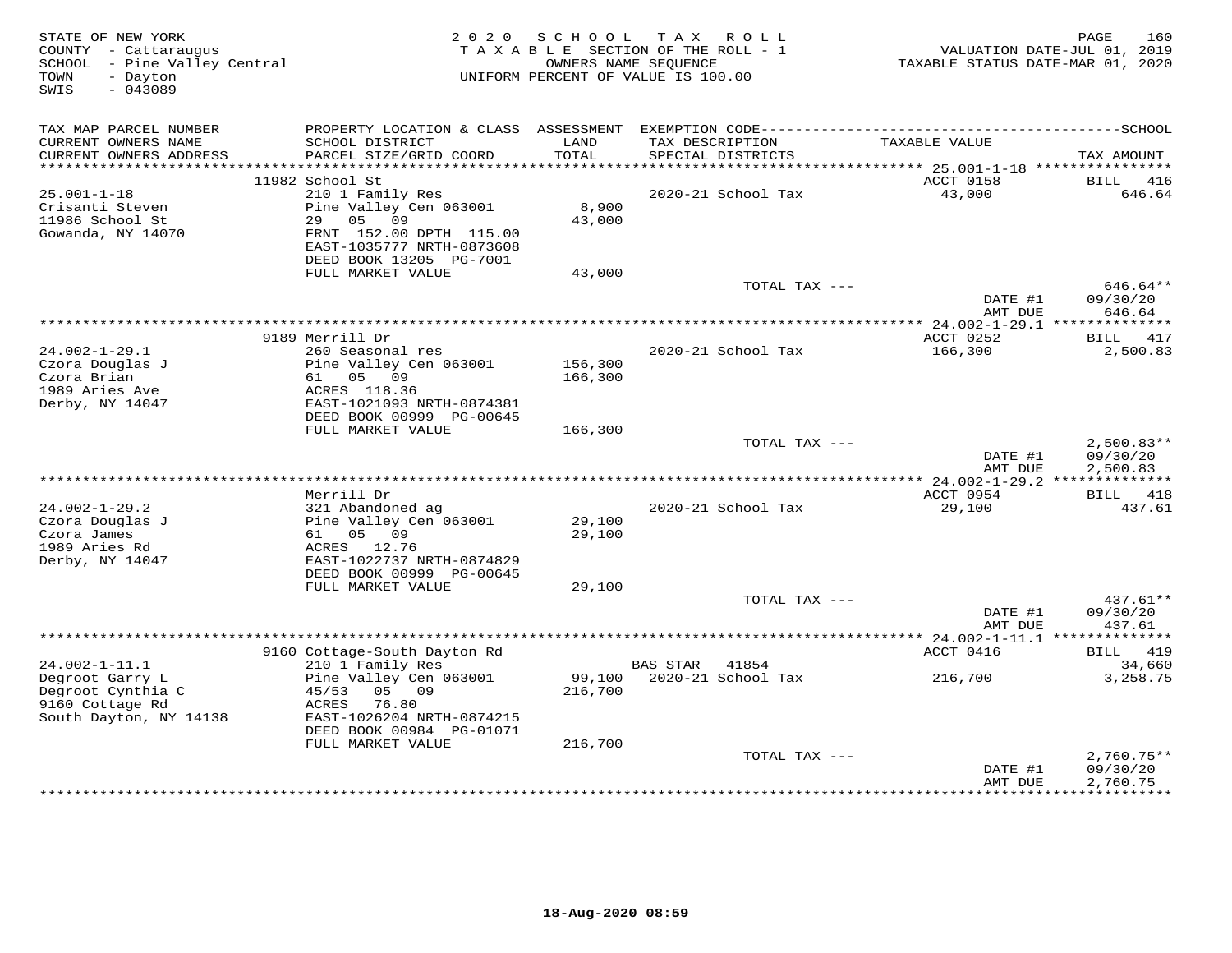| STATE OF NEW YORK<br>COUNTY - Cattaraugus<br>SCHOOL - Pine Valley Central<br>- Dayton<br>TOWN<br>$-043089$<br>SWIS | 2 0 2 0                                                | SCHOOL<br>TAXABLE SECTION OF THE ROLL - 1<br>OWNERS NAME SEQUENCE<br>UNIFORM PERCENT OF VALUE IS 100.00 |          | TAX ROLL                             | VALUATION DATE-JUL 01, 2019<br>TAXABLE STATUS DATE-MAR 01, 2020 | PAGE<br>161              |
|--------------------------------------------------------------------------------------------------------------------|--------------------------------------------------------|---------------------------------------------------------------------------------------------------------|----------|--------------------------------------|-----------------------------------------------------------------|--------------------------|
| TAX MAP PARCEL NUMBER                                                                                              |                                                        |                                                                                                         |          |                                      |                                                                 |                          |
| CURRENT OWNERS NAME<br>CURRENT OWNERS ADDRESS                                                                      | SCHOOL DISTRICT<br>PARCEL SIZE/GRID COORD              | LAND<br>TOTAL                                                                                           |          | TAX DESCRIPTION<br>SPECIAL DISTRICTS | TAXABLE VALUE                                                   | TAX AMOUNT               |
| ***********************                                                                                            |                                                        |                                                                                                         |          |                                      |                                                                 |                          |
| $34.001 - 1 - 27.2$                                                                                                | 8047 Rte 62<br>240 Rural res                           |                                                                                                         | ENH STAR | 41834                                | ACCT 1293                                                       | BILL 420<br>80,630       |
| Dzierzanowski Edward R                                                                                             | Pine Valley Cen 063001                                 | 106,000                                                                                                 |          | 2020-21 School Tax                   | 147,600                                                         | 2,219.62                 |
| Dzierzanowski Kenneth E. and K 25&33                                                                               | 04 09                                                  | 147,600                                                                                                 |          |                                      |                                                                 |                          |
| 8047 62 Rte                                                                                                        | 68.20<br>ACRES                                         |                                                                                                         |          |                                      |                                                                 |                          |
| Dayton, NY 14138                                                                                                   | EAST-1034431 NRTH-0856937                              |                                                                                                         |          |                                      |                                                                 |                          |
|                                                                                                                    | DEED BOOK 22453 PG-8001                                |                                                                                                         |          |                                      |                                                                 |                          |
|                                                                                                                    | FULL MARKET VALUE                                      | 147,600                                                                                                 |          |                                      |                                                                 |                          |
|                                                                                                                    |                                                        |                                                                                                         |          | TOTAL TAX ---                        |                                                                 | $1,104.62**$             |
|                                                                                                                    |                                                        |                                                                                                         |          |                                      | DATE #1<br>AMT DUE                                              | 09/30/20<br>1,104.62     |
|                                                                                                                    |                                                        |                                                                                                         |          |                                      | **** 24.004-1-1 ******************                              |                          |
|                                                                                                                    | Dye Rd                                                 |                                                                                                         |          |                                      | ACCT 0152                                                       | BILL 421                 |
| $24.004 - 1 - 1$                                                                                                   | 120 Field crops                                        |                                                                                                         | AG DIST  | 41720                                |                                                                 | 31,591                   |
| Emke Dwayne R                                                                                                      | Pine Valley Cen 063001                                 | 56,000                                                                                                  |          | 2020-21 School Tax                   | 24,409                                                          | 367.06                   |
| Emke Cathy R                                                                                                       | 60 05 09                                               | 56,000                                                                                                  |          |                                      |                                                                 |                          |
| 351 Rte 39                                                                                                         | 37.33<br>ACRES                                         |                                                                                                         |          |                                      |                                                                 |                          |
| Forestville, NY 14062                                                                                              | EAST-1019696 NRTH-0870740<br>DEED BOOK 18949 PG-3002   |                                                                                                         |          |                                      |                                                                 |                          |
| MAY BE SUBJECT TO PAYMENT                                                                                          | FULL MARKET VALUE                                      | 56,000                                                                                                  |          |                                      |                                                                 |                          |
| UNDER AGDIST LAW TIL 2024                                                                                          |                                                        |                                                                                                         |          |                                      |                                                                 |                          |
|                                                                                                                    |                                                        |                                                                                                         |          | TOTAL TAX ---                        |                                                                 | $367.06**$               |
|                                                                                                                    |                                                        |                                                                                                         |          |                                      | DATE #1                                                         | 09/30/20                 |
|                                                                                                                    |                                                        |                                                                                                         |          |                                      | AMT DUE                                                         | 367.06                   |
|                                                                                                                    |                                                        |                                                                                                         |          |                                      | ACCT 0192                                                       | BILL 422                 |
| $25.003 - 1 - 23$                                                                                                  | 8675 Rte 62<br>270 Mfg housing                         |                                                                                                         |          | 2020-21 School Tax                   | 89,400                                                          | 1,344.40                 |
| Falk Sherman G                                                                                                     | Pine Valley Cen 063001                                 | 52,300                                                                                                  |          |                                      |                                                                 |                          |
| Wodzinski Karen                                                                                                    | 35 05 09                                               | 89,400                                                                                                  |          |                                      |                                                                 |                          |
| 1609 S Bend Ln                                                                                                     | ACRES<br>33.21                                         |                                                                                                         |          |                                      |                                                                 |                          |
| Lake View, NY 14085                                                                                                | EAST-1034073 NRTH-0867150                              |                                                                                                         |          |                                      |                                                                 |                          |
|                                                                                                                    | DEED BOOK 15181 PG-9001                                |                                                                                                         |          |                                      |                                                                 |                          |
|                                                                                                                    | FULL MARKET VALUE                                      | 89,400                                                                                                  |          |                                      |                                                                 |                          |
|                                                                                                                    |                                                        |                                                                                                         |          | TOTAL TAX ---                        | DATE #1                                                         | $1,344.40**$<br>09/30/20 |
|                                                                                                                    |                                                        |                                                                                                         |          |                                      | AMT DUE                                                         | 1,344.40                 |
|                                                                                                                    |                                                        |                                                                                                         |          |                                      |                                                                 |                          |
|                                                                                                                    | 9273 Cottage-South Dayton Rd                           |                                                                                                         |          |                                      | ACCT 0966                                                       | BILL 423                 |
| $24.002 - 1 - 13.2$                                                                                                | 210 1 Family Res                                       |                                                                                                         |          | 2020-21 School Tax                   | 134,200                                                         | 2,018.11                 |
| Fancher Charles                                                                                                    | Pine Valley Cen 063001                                 | 35,700                                                                                                  |          |                                      |                                                                 |                          |
| Fancher Orianne                                                                                                    | 54 05 09                                               | 134,200                                                                                                 |          |                                      |                                                                 |                          |
| 9273 Cottage Rd                                                                                                    | ACRES 14.20                                            |                                                                                                         |          |                                      |                                                                 |                          |
| South Dayton, NY 14138                                                                                             | EAST-1023973 NRTH-0876018<br>DEED BOOK 767<br>PG-01185 |                                                                                                         |          |                                      |                                                                 |                          |
|                                                                                                                    | FULL MARKET VALUE                                      | 134,200                                                                                                 |          |                                      |                                                                 |                          |
|                                                                                                                    |                                                        |                                                                                                         |          | TOTAL TAX ---                        |                                                                 | $2,018.11**$             |
|                                                                                                                    |                                                        |                                                                                                         |          |                                      | DATE #1                                                         | 09/30/20                 |
|                                                                                                                    |                                                        |                                                                                                         |          |                                      | AMT DUE                                                         | 2,018.11                 |
|                                                                                                                    |                                                        |                                                                                                         |          |                                      |                                                                 | * * * * * * * * * *      |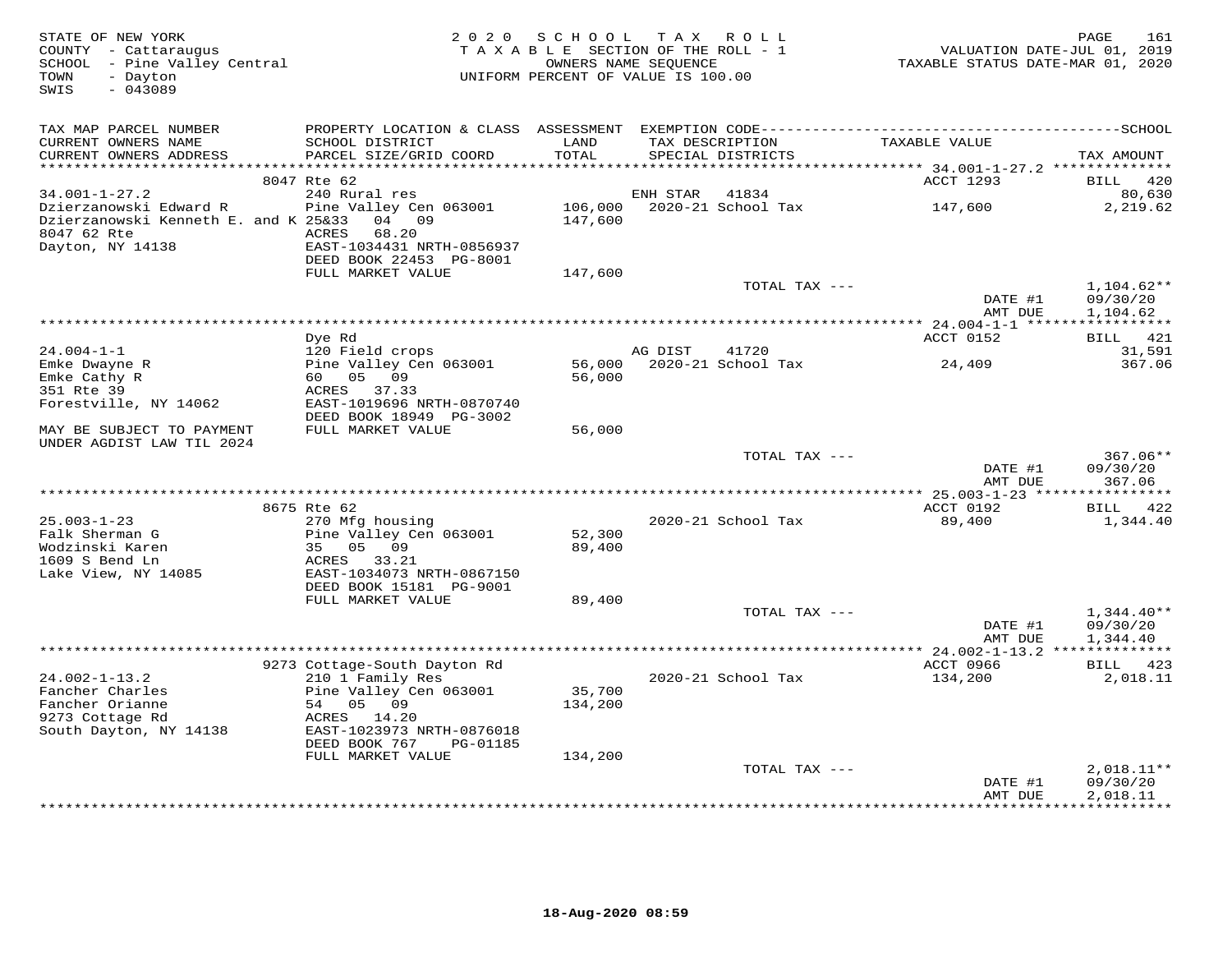| STATE OF NEW YORK<br>COUNTY - Cattaraugus<br>SCHOOL - Pine Valley Central<br>- Dayton<br>TOWN<br>$-043089$<br>SWIS |                                                      | 2020 SCHOOL<br>TAXABLE SECTION OF THE ROLL - 1<br>UNIFORM PERCENT OF VALUE IS 100.00 | T A X<br>OWNERS NAME SEQUENCE | R O L L                              | TAXABLE STATUS DATE-MAR 01, 2020 | 162<br>PAGE<br>VALUATION DATE-JUL 01, 2019 |
|--------------------------------------------------------------------------------------------------------------------|------------------------------------------------------|--------------------------------------------------------------------------------------|-------------------------------|--------------------------------------|----------------------------------|--------------------------------------------|
| TAX MAP PARCEL NUMBER<br>CURRENT OWNERS NAME                                                                       | SCHOOL DISTRICT                                      | LAND                                                                                 |                               |                                      | TAXABLE VALUE                    |                                            |
| CURRENT OWNERS ADDRESS                                                                                             | PARCEL SIZE/GRID COORD                               | TOTAL                                                                                |                               | TAX DESCRIPTION<br>SPECIAL DISTRICTS |                                  | TAX AMOUNT                                 |
|                                                                                                                    |                                                      |                                                                                      |                               |                                      |                                  |                                            |
|                                                                                                                    | 9266 Cottage-South Dayton Rd                         |                                                                                      |                               |                                      | ACCT 0375                        | BILL 424                                   |
| $24.002 - 1 - 13.1$                                                                                                | 240 Rural res                                        |                                                                                      |                               | 2020-21 School Tax                   | 153,000                          | 2,300.83                                   |
| Fancher Orianne L                                                                                                  | Pine Valley Cen 063001                               | 65,700                                                                               |                               |                                      |                                  |                                            |
| 9273 Cottage Rd<br>South Dayton, NY 14138                                                                          | 05 09<br>54/62<br>ACRES<br>38.75                     | 153,000                                                                              |                               |                                      |                                  |                                            |
|                                                                                                                    | EAST-1025685 NRTH-0875890                            |                                                                                      |                               |                                      |                                  |                                            |
|                                                                                                                    | DEED BOOK 905<br>PG-01009                            |                                                                                      |                               |                                      |                                  |                                            |
|                                                                                                                    | FULL MARKET VALUE                                    | 153,000                                                                              |                               |                                      |                                  |                                            |
|                                                                                                                    |                                                      |                                                                                      |                               | TOTAL TAX ---                        |                                  | $2,300.83**$                               |
|                                                                                                                    |                                                      |                                                                                      |                               |                                      | DATE #1<br>AMT DUE               | 09/30/20<br>2,300.83                       |
|                                                                                                                    |                                                      |                                                                                      |                               |                                      |                                  |                                            |
|                                                                                                                    | 11965 Markham-Wesley Rd                              |                                                                                      |                               |                                      | ACCT 0083                        | BILL 425                                   |
| $25.001 - 1 - 16$                                                                                                  | 210 1 Family Res                                     |                                                                                      | ENH STAR 41834                |                                      |                                  | 64,100                                     |
| Farley Robert A                                                                                                    | Pine Valley Cen 063001                               |                                                                                      |                               | 11,000 2020-21 School Tax            | 64,100                           | 963.94                                     |
| Farley Lydia                                                                                                       | 29<br>05<br>09                                       | 64,100                                                                               |                               |                                      |                                  |                                            |
| 11965 Markhams-Wesley Rd<br>South Dayton, NY 14138                                                                 | FRNT 119.00 DPTH 158.00<br>EAST-1035687 NRTH-0873989 |                                                                                      |                               |                                      |                                  |                                            |
|                                                                                                                    | DEED BOOK 788<br>PG-00883                            |                                                                                      |                               |                                      |                                  |                                            |
|                                                                                                                    | FULL MARKET VALUE                                    | 64,100                                                                               |                               |                                      |                                  |                                            |
|                                                                                                                    |                                                      |                                                                                      |                               | TOTAL TAX ---                        |                                  | $0.00**$                                   |
|                                                                                                                    |                                                      |                                                                                      |                               |                                      |                                  |                                            |
| $25.001 - 1 - 11$                                                                                                  | 9127 Rte 62<br>210 1 Family Res                      |                                                                                      |                               | 2020-21 School Tax                   | ACCT 0627<br>33,200              | BILL 426<br>499.26                         |
| Feger Paul J                                                                                                       | Pine Valley Cen 063001                               | 14,300                                                                               |                               |                                      |                                  |                                            |
| 2015 South Park Ave                                                                                                | 09<br>29<br>05                                       | 33,200                                                                               |                               |                                      |                                  |                                            |
| Buffalo, NY 14220                                                                                                  | FRNT 158.00 DPTH 206.00                              |                                                                                      |                               |                                      |                                  |                                            |
|                                                                                                                    | EAST-1035570 NRTH-0874264                            |                                                                                      |                               |                                      |                                  |                                            |
|                                                                                                                    | DEED BOOK 00982 PG-01140                             |                                                                                      |                               |                                      |                                  |                                            |
|                                                                                                                    | FULL MARKET VALUE                                    | 33,200                                                                               |                               | TOTAL TAX ---                        |                                  | 499.26**                                   |
|                                                                                                                    |                                                      |                                                                                      |                               |                                      | DATE #1                          | 09/30/20                                   |
|                                                                                                                    |                                                      |                                                                                      |                               |                                      | AMT DUE                          | 499.26                                     |
|                                                                                                                    |                                                      |                                                                                      |                               |                                      |                                  |                                            |
|                                                                                                                    | Dye Rd                                               |                                                                                      |                               |                                      | ACCT 1303                        | BILL 427                                   |
| $24.002 - 1 - 28.2$                                                                                                | 105 Vac farmland                                     |                                                                                      | AG DIST                       | 41720                                |                                  | 70,435                                     |
| G & S Morey Family Trust Glen  Pine Valley Cen 063001<br>9120 Cottage Rd                                           | 60  05  09                                           | 124,900                                                                              |                               | 124,900 2020-21 School Tax           | 54,465                           | 819.05                                     |
| South Dayton, NY 14138                                                                                             | ACRES 100.55                                         |                                                                                      |                               |                                      |                                  |                                            |
|                                                                                                                    | EAST-1021132 NRTH-0873048                            |                                                                                      |                               |                                      |                                  |                                            |
| MAY BE SUBJECT TO PAYMENT                                                                                          | DEED BOOK 26589 PG-5001                              |                                                                                      |                               |                                      |                                  |                                            |
| UNDER AGDIST LAW TIL 2024                                                                                          | FULL MARKET VALUE                                    | 124,900                                                                              |                               |                                      |                                  |                                            |
|                                                                                                                    |                                                      |                                                                                      |                               | TOTAL TAX ---                        |                                  | $819.05**$                                 |
|                                                                                                                    |                                                      |                                                                                      |                               |                                      | DATE #1<br>AMT DUE               | 09/30/20<br>819.05                         |
|                                                                                                                    |                                                      |                                                                                      |                               |                                      |                                  | ***********                                |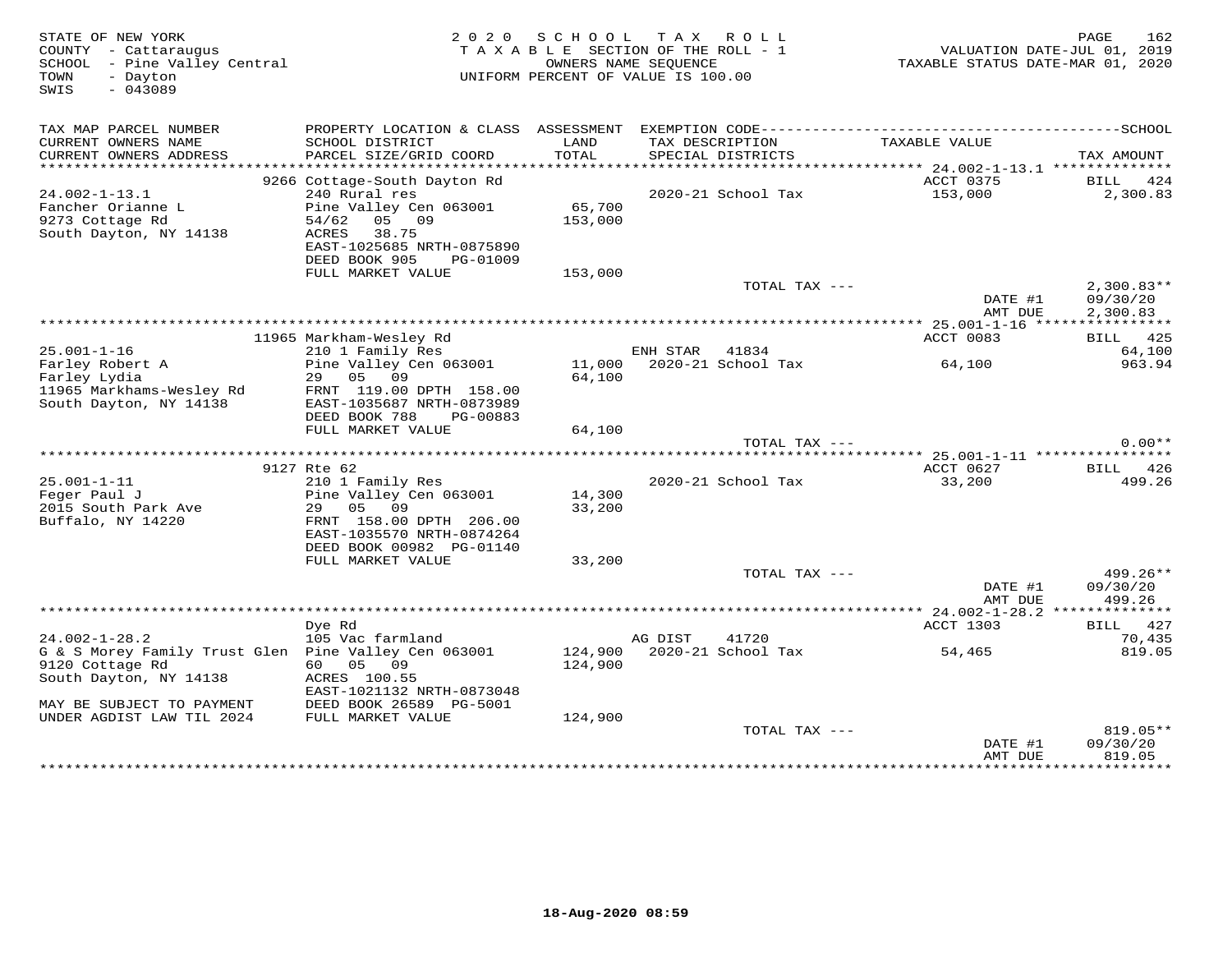| STATE OF NEW YORK<br>COUNTY - Cattaraugus<br>SCHOOL - Pine Valley Central<br>TOWN<br>- Dayton<br>$-043089$<br>SWIS | 2 0 2 0                                                                                                                 | SCHOOL          | T A X<br>ROLL<br>TAXABLE SECTION OF THE ROLL - 1<br>OWNERS NAME SEOUENCE<br>UNIFORM PERCENT OF VALUE IS 100.00 | VALUATION DATE-JUL 01, 2019<br>TAXABLE STATUS DATE-MAR 01, 2020 | 163<br>PAGE                    |
|--------------------------------------------------------------------------------------------------------------------|-------------------------------------------------------------------------------------------------------------------------|-----------------|----------------------------------------------------------------------------------------------------------------|-----------------------------------------------------------------|--------------------------------|
| TAX MAP PARCEL NUMBER<br>CURRENT OWNERS NAME<br>CURRENT OWNERS ADDRESS                                             | SCHOOL DISTRICT<br>PARCEL SIZE/GRID COORD                                                                               | LAND<br>TOTAL   | TAX DESCRIPTION<br>SPECIAL DISTRICTS                                                                           | TAXABLE VALUE                                                   | TAX AMOUNT                     |
| ***********************                                                                                            |                                                                                                                         |                 |                                                                                                                |                                                                 |                                |
| $34.001 - 1 - 40$                                                                                                  | 8393 Rte 62<br>210 1 Family Res                                                                                         |                 | 2020-21 School Tax                                                                                             | ACCT 0594<br>43,700                                             | BILL<br>428<br>657.16          |
| Gabel Grant<br>Hubbard Rebecca<br>27 W Main St<br>Gowanda, NY 14070                                                | Pine Valley Cen 063001<br>34 05 09<br>80.00 DPTH 130.00<br>FRNT<br>EAST-1034933 NRTH-0862268<br>DEED BOOK 10684 PG-4001 | 7,900<br>43,700 |                                                                                                                |                                                                 |                                |
|                                                                                                                    | FULL MARKET VALUE                                                                                                       | 43,700          |                                                                                                                |                                                                 |                                |
|                                                                                                                    |                                                                                                                         |                 | TOTAL TAX ---                                                                                                  | DATE #1                                                         | 657.16**<br>09/30/20           |
|                                                                                                                    |                                                                                                                         |                 |                                                                                                                | AMT DUE                                                         | 657.16                         |
|                                                                                                                    | 12723 Dye Rd                                                                                                            |                 |                                                                                                                | ACCT 0249                                                       | <b>BILL</b><br>429             |
| $24.004 - 1 - 4$<br>Gage James<br>12723 Dye Rd<br>South Dayton, NY 14138                                           | 210 1 Family Res<br>Pine Valley Cen 063001<br>60<br>05<br>09<br>FRNT 105.00 DPTH 165.00                                 | 7,000<br>36,100 | 2020-21 School Tax                                                                                             | 36,100                                                          | 542.87                         |
|                                                                                                                    | EAST-1023834 NRTH-0871628<br>DEED BOOK 18522 PG-5001                                                                    |                 |                                                                                                                |                                                                 |                                |
|                                                                                                                    | FULL MARKET VALUE                                                                                                       | 36,100          |                                                                                                                |                                                                 |                                |
|                                                                                                                    |                                                                                                                         |                 | TOTAL TAX ---                                                                                                  | DATE #1<br>AMT DUE                                              | 542.87**<br>09/30/20<br>542.87 |
|                                                                                                                    |                                                                                                                         |                 |                                                                                                                |                                                                 |                                |
| $24.002 - 1 - 12.2$                                                                                                | 9214 Cottage-South Dayton Rd                                                                                            |                 | BAS STAR 41854                                                                                                 | ACCT 1245                                                       | <b>BILL</b> 430<br>34,660      |
| Gage Ronald H<br>9214 Cottage Rd                                                                                   | 270 Mfg housing<br>Pine Valley Cen 063001<br>09<br>53 05                                                                | 53,200          | 19,600 2020-21 School Tax                                                                                      | 53,200                                                          | 800.03                         |
| South Dayton, NY 14138                                                                                             | ACRES<br>3.10<br>EAST-1025739 NRTH-0875071                                                                              |                 |                                                                                                                |                                                                 |                                |
|                                                                                                                    | DEED BOOK 7546<br>PG-2001                                                                                               |                 |                                                                                                                |                                                                 |                                |
|                                                                                                                    | FULL MARKET VALUE                                                                                                       | 53,200          | TOTAL TAX ---                                                                                                  |                                                                 | $302.03**$                     |
|                                                                                                                    |                                                                                                                         |                 |                                                                                                                | DATE #1<br>AMT DUE                                              | 09/30/20<br>302.03             |
|                                                                                                                    |                                                                                                                         |                 |                                                                                                                |                                                                 |                                |
|                                                                                                                    | 9214 Cottage-South Dayton Rd                                                                                            |                 |                                                                                                                | ACCT 1389                                                       | <b>BILL</b><br>431             |
| $24.002 - 1 - 12.3$<br>Gage Ronald H                                                                               | 323 Vacant rural<br>Pine Valley Cen 063001                                                                              | 91,700          | 2020-21 School Tax                                                                                             | 91,700                                                          | 1,378.99                       |
| 9214 Cottage Rd<br>South Dayton, NY 14138                                                                          | 53 05<br>09<br>ACRES 69.65<br>EAST-1025739 NRTH-0875071<br>DEED BOOK 7352<br>PG-9001                                    | 91,700          |                                                                                                                |                                                                 |                                |
|                                                                                                                    | FULL MARKET VALUE                                                                                                       | 91,700          |                                                                                                                |                                                                 |                                |
|                                                                                                                    |                                                                                                                         |                 | TOTAL TAX ---                                                                                                  |                                                                 | 1,378.99**                     |
|                                                                                                                    |                                                                                                                         |                 |                                                                                                                | DATE #1<br>AMT DUE                                              | 09/30/20<br>1,378.99           |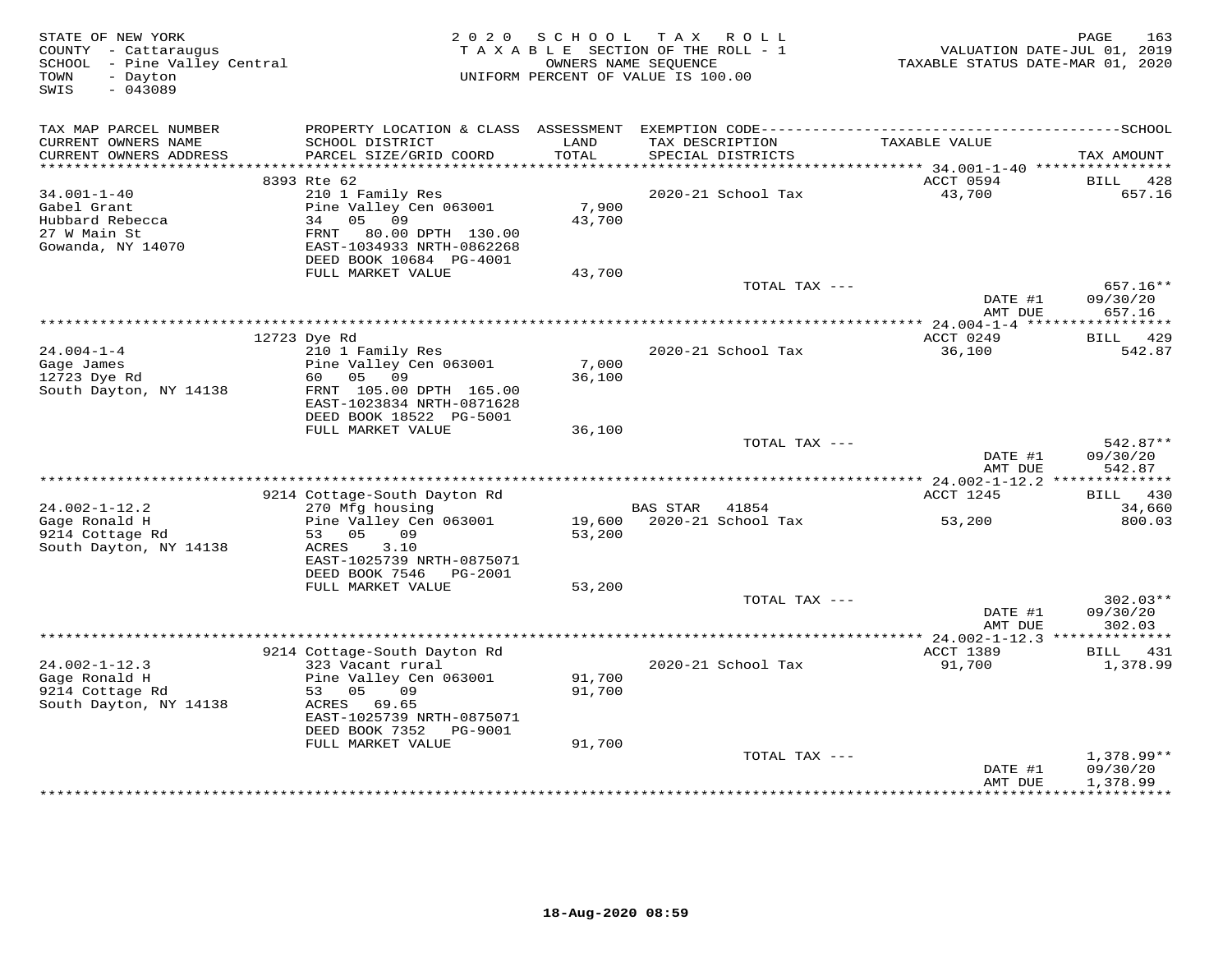| STATE OF NEW YORK<br>COUNTY - Cattaraugus<br>SCHOOL - Pine Valley Central<br>- Dayton<br>TOWN<br>$-043089$<br>SWIS | 2 0 2 0                                                                    | SCHOOL            | TAX ROLL<br>TAXABLE SECTION OF THE ROLL - 1<br>OWNERS NAME SEQUENCE<br>UNIFORM PERCENT OF VALUE IS 100.00 |                    | 164<br>PAGE<br>VALUATION DATE-JUL 01, 2019<br>TAXABLE STATUS DATE-MAR 01, 2020 |
|--------------------------------------------------------------------------------------------------------------------|----------------------------------------------------------------------------|-------------------|-----------------------------------------------------------------------------------------------------------|--------------------|--------------------------------------------------------------------------------|
| TAX MAP PARCEL NUMBER<br>CURRENT OWNERS NAME                                                                       | SCHOOL DISTRICT                                                            | LAND              | TAX DESCRIPTION                                                                                           | TAXABLE VALUE      |                                                                                |
| CURRENT OWNERS ADDRESS                                                                                             | PARCEL SIZE/GRID COORD                                                     | TOTAL             | SPECIAL DISTRICTS                                                                                         |                    | TAX AMOUNT                                                                     |
|                                                                                                                    |                                                                            |                   |                                                                                                           |                    |                                                                                |
|                                                                                                                    | Rte 62                                                                     |                   |                                                                                                           | ACCT 0096          | BILL 432                                                                       |
| $25.003 - 1 - 18$                                                                                                  | 321 Abandoned ag<br>Pine Valley Cen 063001                                 |                   | AG DISTOUT 41730<br>50,800 2020-21 School Tax                                                             | 30,984             | 19,816<br>465.94                                                               |
| Gernatt Asphalt Products Inc<br>13870 Taylor Hollow Rd<br>Collins, NY 14034                                        | 35 05 09<br>ACRES 33.70                                                    | 50,800            |                                                                                                           |                    |                                                                                |
| MAY BE SUBJECT TO PAYMENT<br>UNDER AGDIST LAW TIL 2027                                                             | EAST-1032833 NRTH-0865203<br>DEED BOOK 00987 PG-00355<br>FULL MARKET VALUE | 50,800            |                                                                                                           |                    |                                                                                |
|                                                                                                                    |                                                                            |                   |                                                                                                           | TOTAL TAX ---      | 465.94**                                                                       |
|                                                                                                                    |                                                                            |                   |                                                                                                           | DATE #1<br>AMT DUE | 09/30/20<br>465.94                                                             |
|                                                                                                                    |                                                                            |                   |                                                                                                           |                    |                                                                                |
|                                                                                                                    | $Rte$ 62                                                                   |                   | 2020-21 School Tax                                                                                        | ACCT 1350<br>3,800 | BILL 433<br>57.14                                                              |
| $34.001 - 1 - 37.4$<br>Gott Patrick                                                                                | 311 Res vac land<br>Pine Valley Cen 063001                                 | 3,800             |                                                                                                           |                    |                                                                                |
| 5129 S Orchard                                                                                                     | FRNT 147.70 DPTH 275.00                                                    | 3,800             |                                                                                                           |                    |                                                                                |
| Hamburg, NY 14075                                                                                                  | EAST-1034855 NRTH-0861512                                                  |                   |                                                                                                           |                    |                                                                                |
|                                                                                                                    | FULL MARKET VALUE                                                          | 3,800             |                                                                                                           |                    |                                                                                |
|                                                                                                                    |                                                                            |                   | TOTAL TAX ---                                                                                             | DATE #1<br>AMT DUE | $57.14**$<br>09/30/20<br>57.14                                                 |
|                                                                                                                    |                                                                            |                   |                                                                                                           |                    |                                                                                |
|                                                                                                                    | 8509 Cottage-South Dayton Rd                                               |                   |                                                                                                           | ACCT 0204          | BILL 434                                                                       |
| $24.004 - 1 - 30$                                                                                                  | 210 1 Family Res                                                           |                   | ENH STAR<br>41834                                                                                         |                    | 80,630                                                                         |
| Gould Vivian D<br>Gould Donald J<br>PO Box 85                                                                      | Pine Valley Cen 063001<br>59 05 09<br>ACRES<br>1.92                        | 17,900<br>109,000 | 2020-21 School Tax                                                                                        | 109,000            | 1,639.15                                                                       |
| South Dayton, NY 14138                                                                                             | EAST-1021642 NRTH-0863927<br>DEED BOOK 00941 PG-00229                      |                   |                                                                                                           |                    |                                                                                |
|                                                                                                                    | FULL MARKET VALUE                                                          | 109,000           | TOTAL TAX ---                                                                                             |                    | 524.15**                                                                       |
|                                                                                                                    |                                                                            |                   |                                                                                                           | DATE #1<br>AMT DUE | 09/30/20<br>524.15                                                             |
|                                                                                                                    |                                                                            |                   |                                                                                                           |                    |                                                                                |
|                                                                                                                    | 8065 Oaks Rd                                                               |                   |                                                                                                           | ACCT 1248          | BILL 435                                                                       |
| $33.002 - 1 - 22.2$<br>Granger Jon E                                                                               | 270 Mfg housing<br>Pine Valley Cen 063001                                  |                   | <b>BAS STAR</b><br>41854<br>16,900 2020-21 School Tax                                                     | 53,300             | 34,660<br>801.53                                                               |
| Granger Jody<br>8065 Oaks Rd                                                                                       | 57 05<br>09<br>1.60<br>ACRES                                               | 53,300            |                                                                                                           |                    |                                                                                |
| South Dayton, NY 14138                                                                                             | EAST-1020100 NRTH-0856800<br>DEED BOOK 00942 PG-00167<br>FULL MARKET VALUE | 53,300            |                                                                                                           |                    |                                                                                |
|                                                                                                                    |                                                                            |                   | TOTAL TAX ---                                                                                             |                    | $303.53**$                                                                     |
|                                                                                                                    |                                                                            |                   |                                                                                                           | DATE #1            | 09/30/20                                                                       |
|                                                                                                                    |                                                                            |                   |                                                                                                           | AMT DUE            | 303.53                                                                         |
|                                                                                                                    |                                                                            |                   |                                                                                                           |                    | ***********                                                                    |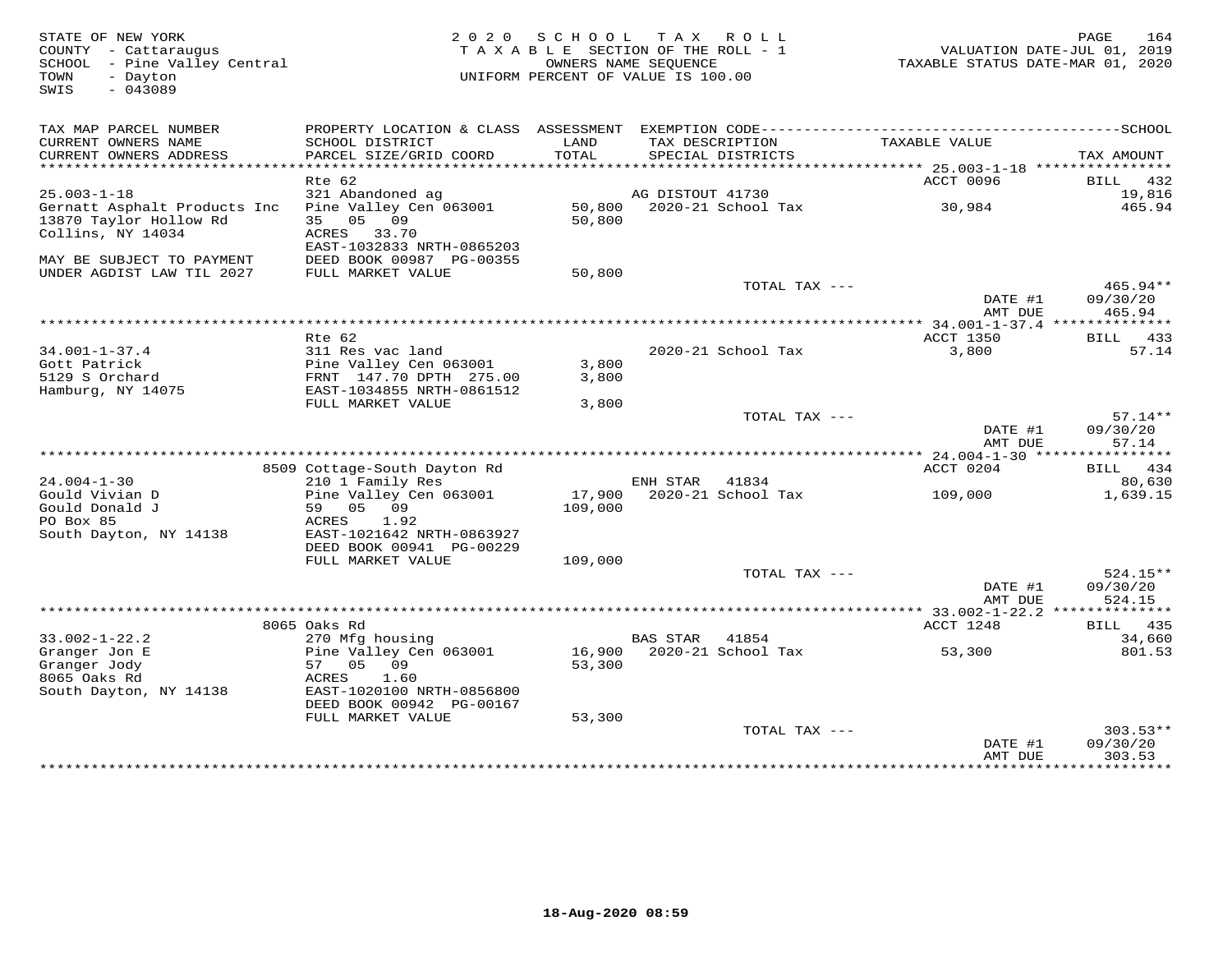| STATE OF NEW YORK<br>COUNTY - Cattaraugus<br>- Pine Valley Central<br>SCHOOL<br>TOWN<br>- Dayton<br>$-043089$<br>SWIS | 2 0 2 0                                              | SCHOOL<br>TAXABLE SECTION OF THE ROLL - 1<br>UNIFORM PERCENT OF VALUE IS 100.00 | T A X<br>OWNERS NAME SEOUENCE | R O L L            | TAXABLE STATUS DATE-MAR 01, 2020 | 165<br>PAGE<br>VALUATION DATE-JUL 01, 2019 |
|-----------------------------------------------------------------------------------------------------------------------|------------------------------------------------------|---------------------------------------------------------------------------------|-------------------------------|--------------------|----------------------------------|--------------------------------------------|
| TAX MAP PARCEL NUMBER                                                                                                 | PROPERTY LOCATION & CLASS ASSESSMENT                 |                                                                                 |                               |                    |                                  |                                            |
| CURRENT OWNERS NAME<br>CURRENT OWNERS ADDRESS                                                                         | SCHOOL DISTRICT<br>PARCEL SIZE/GRID COORD            | LAND<br>TOTAL                                                                   | TAX DESCRIPTION               | SPECIAL DISTRICTS  | TAXABLE VALUE                    | TAX AMOUNT                                 |
| ***********************                                                                                               |                                                      |                                                                                 |                               |                    |                                  |                                            |
|                                                                                                                       | Oaks Rd                                              |                                                                                 |                               |                    | ACCT 0513                        | BILL 436                                   |
| $33.002 - 1 - 24$                                                                                                     | 314 Rural vac<10                                     |                                                                                 |                               | 2020-21 School Tax | 10,400                           | 156.40                                     |
| Granger Jon E                                                                                                         | Pine Valley Cen 063001                               | 10,400                                                                          |                               |                    |                                  |                                            |
| Granger Jody<br>8065 Oakes Rd                                                                                         | 07<br>57 05<br>4.64<br>ACRES                         | 10,400                                                                          |                               |                    |                                  |                                            |
| South Dayton, NY 14138                                                                                                | EAST-1020367 NRTH-0857235                            |                                                                                 |                               |                    |                                  |                                            |
|                                                                                                                       | DEED BOOK 18864 PG-6002                              |                                                                                 |                               |                    |                                  |                                            |
|                                                                                                                       | FULL MARKET VALUE                                    | 10,400                                                                          |                               |                    |                                  |                                            |
|                                                                                                                       |                                                      |                                                                                 |                               | TOTAL TAX ---      |                                  | $156.40**$                                 |
|                                                                                                                       |                                                      |                                                                                 |                               |                    | DATE #1                          | 09/30/20                                   |
|                                                                                                                       |                                                      |                                                                                 |                               |                    | AMT DUE                          | 156.40                                     |
|                                                                                                                       | 8077 Oaks Rd                                         |                                                                                 |                               |                    | ACCT 0208                        | 437<br>BILL                                |
| $33.002 - 1 - 22.1$                                                                                                   | 281 Multiple res                                     |                                                                                 | <b>BAS STAR</b>               | 41854              |                                  | 34,660                                     |
| Granger Keith                                                                                                         | Pine Valley Cen 063001                               | 31,600                                                                          |                               | 2020-21 School Tax | 96,800                           | 1,455.69                                   |
| 8077 Oaks Rd                                                                                                          | 57<br>05<br>09                                       | 96,800                                                                          |                               |                    |                                  |                                            |
| South Dayton, NY 14138                                                                                                | ACRES 16.35                                          |                                                                                 |                               |                    |                                  |                                            |
|                                                                                                                       | EAST-1019661 NRTH-0857081<br>DEED BOOK 10799 PG-2001 |                                                                                 |                               |                    |                                  |                                            |
|                                                                                                                       | FULL MARKET VALUE                                    | 96,800                                                                          |                               |                    |                                  |                                            |
|                                                                                                                       |                                                      |                                                                                 |                               | TOTAL TAX ---      |                                  | $957.69**$                                 |
|                                                                                                                       |                                                      |                                                                                 |                               |                    | DATE #1                          | 09/30/20                                   |
|                                                                                                                       |                                                      |                                                                                 |                               |                    | AMT DUE                          | 957.69                                     |
|                                                                                                                       |                                                      |                                                                                 |                               |                    | *********** 24.002-1-33 ****     |                                            |
| $24.002 - 1 - 33$                                                                                                     | 9419 Merrill Dr<br>210 1 Family Res                  |                                                                                 | <b>BAS STAR</b>               | 41854              | ACCT 0374                        | 438<br><b>BILL</b><br>34,660               |
| Grossman Samuel W                                                                                                     | Pine Valley Cen 063001                               | 18,700                                                                          |                               | 2020-21 School Tax | 81,100                           | 1,219.59                                   |
| 9419 Merrill Dr                                                                                                       | 62<br>05<br>09                                       | 81,100                                                                          |                               |                    |                                  |                                            |
| South Dayton, NY 14138                                                                                                | ACRES<br>2.24                                        |                                                                                 |                               |                    |                                  |                                            |
|                                                                                                                       | EAST-1023045 NRTH-0876673                            |                                                                                 |                               |                    |                                  |                                            |
|                                                                                                                       | DEED BOOK 00921 PG-00836                             |                                                                                 |                               |                    |                                  |                                            |
|                                                                                                                       | FULL MARKET VALUE                                    | 81,100                                                                          |                               | TOTAL TAX ---      |                                  | $721.59**$                                 |
|                                                                                                                       |                                                      |                                                                                 |                               |                    | DATE #1                          | 09/30/20                                   |
|                                                                                                                       |                                                      |                                                                                 |                               |                    | AMT DUE                          | 721.59                                     |
|                                                                                                                       |                                                      |                                                                                 |                               |                    |                                  |                                            |
|                                                                                                                       | 9146 Rte 62                                          |                                                                                 |                               |                    | ACCT 1114                        | BILL 439                                   |
| $25.001 - 2 - 27.4$                                                                                                   | 210 1 Family Res                                     |                                                                                 | ENH STAR                      | 41834              |                                  | 39,100                                     |
| Grover Judy R<br>9146 Rte 62                                                                                          | Pine Valley Cen 063001<br>05<br>09<br>29             | 14,800<br>39,100                                                                |                               | 2020-21 School Tax | 39,100                           | 587.99                                     |
| Gowanda, NY 14070                                                                                                     | FRNT 190.00 DPTH 215.00                              |                                                                                 |                               |                    |                                  |                                            |
|                                                                                                                       | EAST-1035947 NRTH-0874340                            |                                                                                 |                               |                    |                                  |                                            |
|                                                                                                                       | DEED BOOK 835<br>PG-00847                            |                                                                                 |                               |                    |                                  |                                            |
|                                                                                                                       | FULL MARKET VALUE                                    | 39,100                                                                          |                               |                    |                                  |                                            |
|                                                                                                                       |                                                      |                                                                                 |                               | TOTAL TAX ---      |                                  | $0.00**$                                   |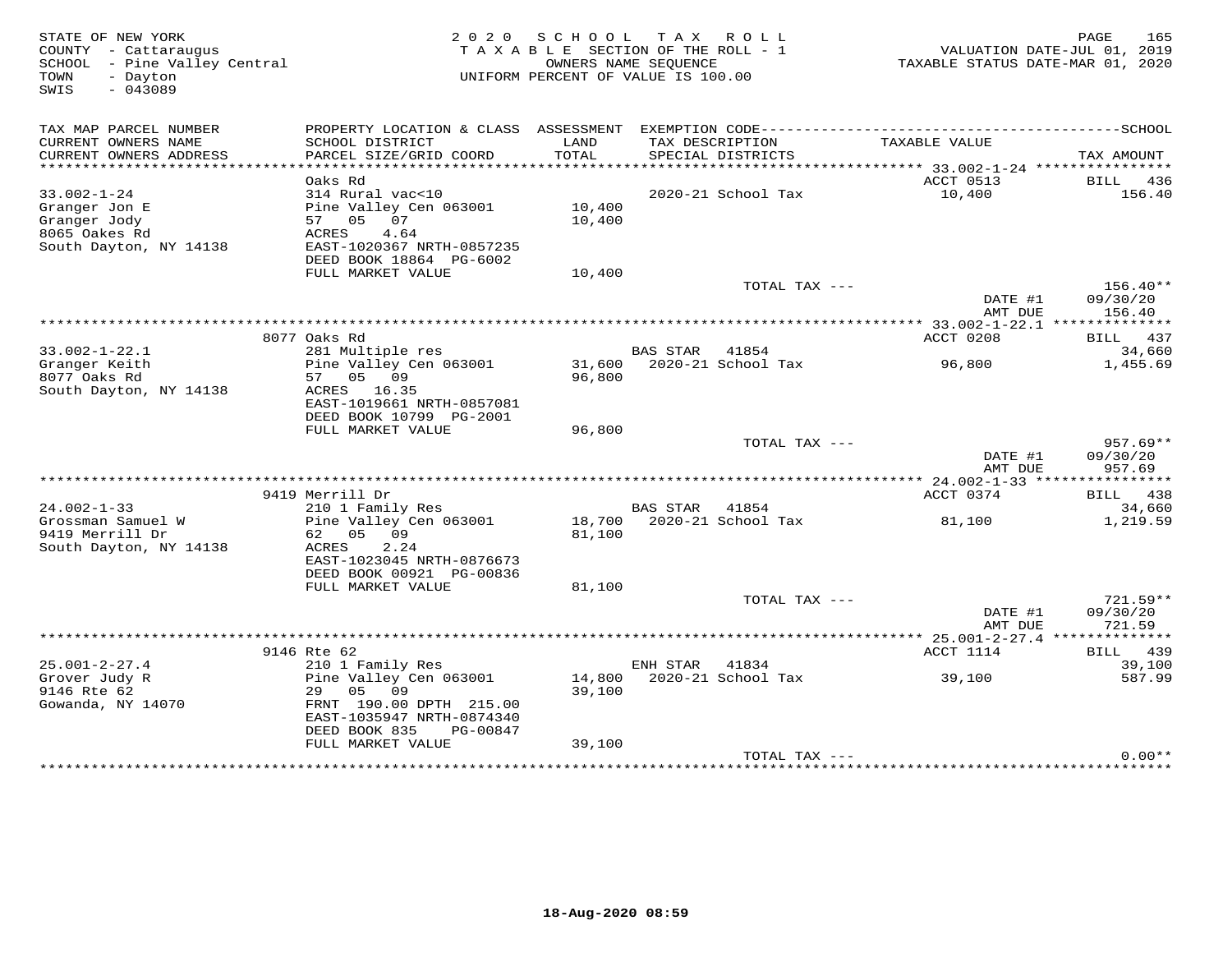| TAX MAP PARCEL NUMBER<br>PROPERTY LOCATION & CLASS<br>TAXABLE VALUE<br>CURRENT OWNERS NAME<br>SCHOOL DISTRICT<br>LAND<br>TAX DESCRIPTION<br>TOTAL<br>CURRENT OWNERS ADDRESS<br>PARCEL SIZE/GRID COORD<br>SPECIAL DISTRICTS<br>TAX AMOUNT<br>**********************<br>*********************<br>8737 Cottage-South Dayton Rd<br>ACCT 1308<br><b>BILL</b><br>440<br>$24.004 - 1 - 23.2$<br>240 Rural res<br><b>BAS STAR</b><br>41854<br>34,660<br>Gruszynski Sherry<br>Pine Valley Cen 063001<br>28,500<br>2020-21 School Tax<br>58,400<br>878.22<br>8737 Cottage Rd<br>09<br>58,400<br>$51 - 52$<br>05<br>So Dayton, NY 14138<br><b>ACRES</b><br>11.80<br>EAST-1023471 NRTH-0867730<br>DEED BOOK 00997 PG-00485<br>FULL MARKET VALUE<br>58,400<br>TOTAL TAX ---<br>380.22**<br>DATE #1<br>09/30/20<br>AMT DUE<br>380.22<br>*******************<br>**********************<br>$*$ 25.001-2-17 ***<br>**********<br>Markham-Wesley Rd<br>ACCT 0533<br>BILL 441<br>$25.001 - 2 - 17$<br>323 Vacant rural<br>2020-21 School Tax<br>20,100<br>302.27<br>Hassanwalia Harry<br>Pine Valley Cen 063001<br>20,100<br>151 Buffalo Ave Ste 606<br>22 05 09<br>20,100<br>Niagara Falls, NY 14303<br>ACRES 39.07<br>EAST-1039842 NRTH-0875942<br>DEED BOOK 28815 PG-6002<br>FULL MARKET VALUE<br>20,100<br>TOTAL TAX ---<br>$302.27**$<br>DATE #1<br>09/30/20<br>AMT DUE<br>302.27<br>ACCT 0534<br>Markham-Wesley Rd<br>BILL 442<br>$25.001 - 2 - 24.1$<br>323 Vacant rural<br>2020-21 School Tax<br>77,400<br>1,163.95<br>Hassanwalia Harry<br>Pine Valley Cen 063001<br>77,400<br>151 Buffalo Ave Apt 606<br>2.9<br>05<br>09<br>77,400<br>Niagara Falls, NY 14303<br>ACRES 113.22<br>EAST-1037781 NRTH-0874384<br>DEED BOOK 28815 PG-6002<br>FULL MARKET VALUE<br>77,400<br>TOTAL TAX ---<br>$1,163.95**$<br>DATE #1<br>09/30/20<br>AMT DUE<br>1,163.95<br>ACCT 0536<br>Markham-Wesley Rd<br>443<br><b>BILL</b><br>$25.001 - 2 - 30$<br>323 Vacant rural<br>2020-21 School Tax<br>13,200<br>198.50<br>Hassanwalia Harry<br>Pine Valley Cen 063001<br>13,200<br>151 Buffalo Ave Apt 606<br>30<br>05<br>09<br>13,200<br>Niagara Falls, NY 14303<br>20.02<br>ACRES<br>EAST-1038472 NRTH-0875669<br>DEED BOOK 28815 PG-6002<br>FULL MARKET VALUE<br>13,200<br>TOTAL TAX ---<br>$198.50**$<br>DATE #1<br>09/30/20<br>198.50<br>AMT DUE | STATE OF NEW YORK<br>COUNTY - Cattaraugus<br>SCHOOL - Pine Valley Central<br>- Dayton<br>TOWN<br>$-043089$<br>SWIS | 2 0 2 0 | SCHOOL<br>TAXABLE SECTION OF THE ROLL - 1<br>OWNERS NAME SEQUENCE<br>UNIFORM PERCENT OF VALUE IS 100.00 | T A X | R O L L | TAXABLE STATUS DATE-MAR 01, 2020 | 166<br>PAGE<br>VALUATION DATE-JUL 01, 2019 |
|----------------------------------------------------------------------------------------------------------------------------------------------------------------------------------------------------------------------------------------------------------------------------------------------------------------------------------------------------------------------------------------------------------------------------------------------------------------------------------------------------------------------------------------------------------------------------------------------------------------------------------------------------------------------------------------------------------------------------------------------------------------------------------------------------------------------------------------------------------------------------------------------------------------------------------------------------------------------------------------------------------------------------------------------------------------------------------------------------------------------------------------------------------------------------------------------------------------------------------------------------------------------------------------------------------------------------------------------------------------------------------------------------------------------------------------------------------------------------------------------------------------------------------------------------------------------------------------------------------------------------------------------------------------------------------------------------------------------------------------------------------------------------------------------------------------------------------------------------------------------------------------------------------------------------------------------------------------------------------------------------------------------------------------------------------------------------------------------------------------------------------------------------------------------------------------------------------------------------------------------------------------------------------------------------------------------|--------------------------------------------------------------------------------------------------------------------|---------|---------------------------------------------------------------------------------------------------------|-------|---------|----------------------------------|--------------------------------------------|
|                                                                                                                                                                                                                                                                                                                                                                                                                                                                                                                                                                                                                                                                                                                                                                                                                                                                                                                                                                                                                                                                                                                                                                                                                                                                                                                                                                                                                                                                                                                                                                                                                                                                                                                                                                                                                                                                                                                                                                                                                                                                                                                                                                                                                                                                                                                      |                                                                                                                    |         |                                                                                                         |       |         |                                  |                                            |
|                                                                                                                                                                                                                                                                                                                                                                                                                                                                                                                                                                                                                                                                                                                                                                                                                                                                                                                                                                                                                                                                                                                                                                                                                                                                                                                                                                                                                                                                                                                                                                                                                                                                                                                                                                                                                                                                                                                                                                                                                                                                                                                                                                                                                                                                                                                      |                                                                                                                    |         |                                                                                                         |       |         |                                  |                                            |
|                                                                                                                                                                                                                                                                                                                                                                                                                                                                                                                                                                                                                                                                                                                                                                                                                                                                                                                                                                                                                                                                                                                                                                                                                                                                                                                                                                                                                                                                                                                                                                                                                                                                                                                                                                                                                                                                                                                                                                                                                                                                                                                                                                                                                                                                                                                      |                                                                                                                    |         |                                                                                                         |       |         |                                  |                                            |
|                                                                                                                                                                                                                                                                                                                                                                                                                                                                                                                                                                                                                                                                                                                                                                                                                                                                                                                                                                                                                                                                                                                                                                                                                                                                                                                                                                                                                                                                                                                                                                                                                                                                                                                                                                                                                                                                                                                                                                                                                                                                                                                                                                                                                                                                                                                      |                                                                                                                    |         |                                                                                                         |       |         |                                  |                                            |
|                                                                                                                                                                                                                                                                                                                                                                                                                                                                                                                                                                                                                                                                                                                                                                                                                                                                                                                                                                                                                                                                                                                                                                                                                                                                                                                                                                                                                                                                                                                                                                                                                                                                                                                                                                                                                                                                                                                                                                                                                                                                                                                                                                                                                                                                                                                      |                                                                                                                    |         |                                                                                                         |       |         |                                  |                                            |
|                                                                                                                                                                                                                                                                                                                                                                                                                                                                                                                                                                                                                                                                                                                                                                                                                                                                                                                                                                                                                                                                                                                                                                                                                                                                                                                                                                                                                                                                                                                                                                                                                                                                                                                                                                                                                                                                                                                                                                                                                                                                                                                                                                                                                                                                                                                      |                                                                                                                    |         |                                                                                                         |       |         |                                  |                                            |
|                                                                                                                                                                                                                                                                                                                                                                                                                                                                                                                                                                                                                                                                                                                                                                                                                                                                                                                                                                                                                                                                                                                                                                                                                                                                                                                                                                                                                                                                                                                                                                                                                                                                                                                                                                                                                                                                                                                                                                                                                                                                                                                                                                                                                                                                                                                      |                                                                                                                    |         |                                                                                                         |       |         |                                  |                                            |
|                                                                                                                                                                                                                                                                                                                                                                                                                                                                                                                                                                                                                                                                                                                                                                                                                                                                                                                                                                                                                                                                                                                                                                                                                                                                                                                                                                                                                                                                                                                                                                                                                                                                                                                                                                                                                                                                                                                                                                                                                                                                                                                                                                                                                                                                                                                      |                                                                                                                    |         |                                                                                                         |       |         |                                  |                                            |
|                                                                                                                                                                                                                                                                                                                                                                                                                                                                                                                                                                                                                                                                                                                                                                                                                                                                                                                                                                                                                                                                                                                                                                                                                                                                                                                                                                                                                                                                                                                                                                                                                                                                                                                                                                                                                                                                                                                                                                                                                                                                                                                                                                                                                                                                                                                      |                                                                                                                    |         |                                                                                                         |       |         |                                  |                                            |
|                                                                                                                                                                                                                                                                                                                                                                                                                                                                                                                                                                                                                                                                                                                                                                                                                                                                                                                                                                                                                                                                                                                                                                                                                                                                                                                                                                                                                                                                                                                                                                                                                                                                                                                                                                                                                                                                                                                                                                                                                                                                                                                                                                                                                                                                                                                      |                                                                                                                    |         |                                                                                                         |       |         |                                  |                                            |
|                                                                                                                                                                                                                                                                                                                                                                                                                                                                                                                                                                                                                                                                                                                                                                                                                                                                                                                                                                                                                                                                                                                                                                                                                                                                                                                                                                                                                                                                                                                                                                                                                                                                                                                                                                                                                                                                                                                                                                                                                                                                                                                                                                                                                                                                                                                      |                                                                                                                    |         |                                                                                                         |       |         |                                  |                                            |
|                                                                                                                                                                                                                                                                                                                                                                                                                                                                                                                                                                                                                                                                                                                                                                                                                                                                                                                                                                                                                                                                                                                                                                                                                                                                                                                                                                                                                                                                                                                                                                                                                                                                                                                                                                                                                                                                                                                                                                                                                                                                                                                                                                                                                                                                                                                      |                                                                                                                    |         |                                                                                                         |       |         |                                  |                                            |
|                                                                                                                                                                                                                                                                                                                                                                                                                                                                                                                                                                                                                                                                                                                                                                                                                                                                                                                                                                                                                                                                                                                                                                                                                                                                                                                                                                                                                                                                                                                                                                                                                                                                                                                                                                                                                                                                                                                                                                                                                                                                                                                                                                                                                                                                                                                      |                                                                                                                    |         |                                                                                                         |       |         |                                  |                                            |
|                                                                                                                                                                                                                                                                                                                                                                                                                                                                                                                                                                                                                                                                                                                                                                                                                                                                                                                                                                                                                                                                                                                                                                                                                                                                                                                                                                                                                                                                                                                                                                                                                                                                                                                                                                                                                                                                                                                                                                                                                                                                                                                                                                                                                                                                                                                      |                                                                                                                    |         |                                                                                                         |       |         |                                  |                                            |
|                                                                                                                                                                                                                                                                                                                                                                                                                                                                                                                                                                                                                                                                                                                                                                                                                                                                                                                                                                                                                                                                                                                                                                                                                                                                                                                                                                                                                                                                                                                                                                                                                                                                                                                                                                                                                                                                                                                                                                                                                                                                                                                                                                                                                                                                                                                      |                                                                                                                    |         |                                                                                                         |       |         |                                  |                                            |
|                                                                                                                                                                                                                                                                                                                                                                                                                                                                                                                                                                                                                                                                                                                                                                                                                                                                                                                                                                                                                                                                                                                                                                                                                                                                                                                                                                                                                                                                                                                                                                                                                                                                                                                                                                                                                                                                                                                                                                                                                                                                                                                                                                                                                                                                                                                      |                                                                                                                    |         |                                                                                                         |       |         |                                  |                                            |
|                                                                                                                                                                                                                                                                                                                                                                                                                                                                                                                                                                                                                                                                                                                                                                                                                                                                                                                                                                                                                                                                                                                                                                                                                                                                                                                                                                                                                                                                                                                                                                                                                                                                                                                                                                                                                                                                                                                                                                                                                                                                                                                                                                                                                                                                                                                      |                                                                                                                    |         |                                                                                                         |       |         |                                  |                                            |
|                                                                                                                                                                                                                                                                                                                                                                                                                                                                                                                                                                                                                                                                                                                                                                                                                                                                                                                                                                                                                                                                                                                                                                                                                                                                                                                                                                                                                                                                                                                                                                                                                                                                                                                                                                                                                                                                                                                                                                                                                                                                                                                                                                                                                                                                                                                      |                                                                                                                    |         |                                                                                                         |       |         |                                  |                                            |
|                                                                                                                                                                                                                                                                                                                                                                                                                                                                                                                                                                                                                                                                                                                                                                                                                                                                                                                                                                                                                                                                                                                                                                                                                                                                                                                                                                                                                                                                                                                                                                                                                                                                                                                                                                                                                                                                                                                                                                                                                                                                                                                                                                                                                                                                                                                      |                                                                                                                    |         |                                                                                                         |       |         |                                  |                                            |
|                                                                                                                                                                                                                                                                                                                                                                                                                                                                                                                                                                                                                                                                                                                                                                                                                                                                                                                                                                                                                                                                                                                                                                                                                                                                                                                                                                                                                                                                                                                                                                                                                                                                                                                                                                                                                                                                                                                                                                                                                                                                                                                                                                                                                                                                                                                      |                                                                                                                    |         |                                                                                                         |       |         |                                  |                                            |
|                                                                                                                                                                                                                                                                                                                                                                                                                                                                                                                                                                                                                                                                                                                                                                                                                                                                                                                                                                                                                                                                                                                                                                                                                                                                                                                                                                                                                                                                                                                                                                                                                                                                                                                                                                                                                                                                                                                                                                                                                                                                                                                                                                                                                                                                                                                      |                                                                                                                    |         |                                                                                                         |       |         |                                  |                                            |
|                                                                                                                                                                                                                                                                                                                                                                                                                                                                                                                                                                                                                                                                                                                                                                                                                                                                                                                                                                                                                                                                                                                                                                                                                                                                                                                                                                                                                                                                                                                                                                                                                                                                                                                                                                                                                                                                                                                                                                                                                                                                                                                                                                                                                                                                                                                      |                                                                                                                    |         |                                                                                                         |       |         |                                  |                                            |
|                                                                                                                                                                                                                                                                                                                                                                                                                                                                                                                                                                                                                                                                                                                                                                                                                                                                                                                                                                                                                                                                                                                                                                                                                                                                                                                                                                                                                                                                                                                                                                                                                                                                                                                                                                                                                                                                                                                                                                                                                                                                                                                                                                                                                                                                                                                      |                                                                                                                    |         |                                                                                                         |       |         |                                  |                                            |
|                                                                                                                                                                                                                                                                                                                                                                                                                                                                                                                                                                                                                                                                                                                                                                                                                                                                                                                                                                                                                                                                                                                                                                                                                                                                                                                                                                                                                                                                                                                                                                                                                                                                                                                                                                                                                                                                                                                                                                                                                                                                                                                                                                                                                                                                                                                      |                                                                                                                    |         |                                                                                                         |       |         |                                  |                                            |
|                                                                                                                                                                                                                                                                                                                                                                                                                                                                                                                                                                                                                                                                                                                                                                                                                                                                                                                                                                                                                                                                                                                                                                                                                                                                                                                                                                                                                                                                                                                                                                                                                                                                                                                                                                                                                                                                                                                                                                                                                                                                                                                                                                                                                                                                                                                      |                                                                                                                    |         |                                                                                                         |       |         |                                  |                                            |
|                                                                                                                                                                                                                                                                                                                                                                                                                                                                                                                                                                                                                                                                                                                                                                                                                                                                                                                                                                                                                                                                                                                                                                                                                                                                                                                                                                                                                                                                                                                                                                                                                                                                                                                                                                                                                                                                                                                                                                                                                                                                                                                                                                                                                                                                                                                      |                                                                                                                    |         |                                                                                                         |       |         |                                  |                                            |
|                                                                                                                                                                                                                                                                                                                                                                                                                                                                                                                                                                                                                                                                                                                                                                                                                                                                                                                                                                                                                                                                                                                                                                                                                                                                                                                                                                                                                                                                                                                                                                                                                                                                                                                                                                                                                                                                                                                                                                                                                                                                                                                                                                                                                                                                                                                      |                                                                                                                    |         |                                                                                                         |       |         |                                  |                                            |
|                                                                                                                                                                                                                                                                                                                                                                                                                                                                                                                                                                                                                                                                                                                                                                                                                                                                                                                                                                                                                                                                                                                                                                                                                                                                                                                                                                                                                                                                                                                                                                                                                                                                                                                                                                                                                                                                                                                                                                                                                                                                                                                                                                                                                                                                                                                      |                                                                                                                    |         |                                                                                                         |       |         |                                  |                                            |
|                                                                                                                                                                                                                                                                                                                                                                                                                                                                                                                                                                                                                                                                                                                                                                                                                                                                                                                                                                                                                                                                                                                                                                                                                                                                                                                                                                                                                                                                                                                                                                                                                                                                                                                                                                                                                                                                                                                                                                                                                                                                                                                                                                                                                                                                                                                      |                                                                                                                    |         |                                                                                                         |       |         |                                  |                                            |
|                                                                                                                                                                                                                                                                                                                                                                                                                                                                                                                                                                                                                                                                                                                                                                                                                                                                                                                                                                                                                                                                                                                                                                                                                                                                                                                                                                                                                                                                                                                                                                                                                                                                                                                                                                                                                                                                                                                                                                                                                                                                                                                                                                                                                                                                                                                      |                                                                                                                    |         |                                                                                                         |       |         |                                  |                                            |
|                                                                                                                                                                                                                                                                                                                                                                                                                                                                                                                                                                                                                                                                                                                                                                                                                                                                                                                                                                                                                                                                                                                                                                                                                                                                                                                                                                                                                                                                                                                                                                                                                                                                                                                                                                                                                                                                                                                                                                                                                                                                                                                                                                                                                                                                                                                      |                                                                                                                    |         |                                                                                                         |       |         |                                  |                                            |
|                                                                                                                                                                                                                                                                                                                                                                                                                                                                                                                                                                                                                                                                                                                                                                                                                                                                                                                                                                                                                                                                                                                                                                                                                                                                                                                                                                                                                                                                                                                                                                                                                                                                                                                                                                                                                                                                                                                                                                                                                                                                                                                                                                                                                                                                                                                      |                                                                                                                    |         |                                                                                                         |       |         |                                  |                                            |
|                                                                                                                                                                                                                                                                                                                                                                                                                                                                                                                                                                                                                                                                                                                                                                                                                                                                                                                                                                                                                                                                                                                                                                                                                                                                                                                                                                                                                                                                                                                                                                                                                                                                                                                                                                                                                                                                                                                                                                                                                                                                                                                                                                                                                                                                                                                      |                                                                                                                    |         |                                                                                                         |       |         |                                  |                                            |
|                                                                                                                                                                                                                                                                                                                                                                                                                                                                                                                                                                                                                                                                                                                                                                                                                                                                                                                                                                                                                                                                                                                                                                                                                                                                                                                                                                                                                                                                                                                                                                                                                                                                                                                                                                                                                                                                                                                                                                                                                                                                                                                                                                                                                                                                                                                      |                                                                                                                    |         |                                                                                                         |       |         |                                  |                                            |
|                                                                                                                                                                                                                                                                                                                                                                                                                                                                                                                                                                                                                                                                                                                                                                                                                                                                                                                                                                                                                                                                                                                                                                                                                                                                                                                                                                                                                                                                                                                                                                                                                                                                                                                                                                                                                                                                                                                                                                                                                                                                                                                                                                                                                                                                                                                      |                                                                                                                    |         |                                                                                                         |       |         |                                  |                                            |
|                                                                                                                                                                                                                                                                                                                                                                                                                                                                                                                                                                                                                                                                                                                                                                                                                                                                                                                                                                                                                                                                                                                                                                                                                                                                                                                                                                                                                                                                                                                                                                                                                                                                                                                                                                                                                                                                                                                                                                                                                                                                                                                                                                                                                                                                                                                      |                                                                                                                    |         |                                                                                                         |       |         |                                  |                                            |
|                                                                                                                                                                                                                                                                                                                                                                                                                                                                                                                                                                                                                                                                                                                                                                                                                                                                                                                                                                                                                                                                                                                                                                                                                                                                                                                                                                                                                                                                                                                                                                                                                                                                                                                                                                                                                                                                                                                                                                                                                                                                                                                                                                                                                                                                                                                      |                                                                                                                    |         |                                                                                                         |       |         |                                  |                                            |
|                                                                                                                                                                                                                                                                                                                                                                                                                                                                                                                                                                                                                                                                                                                                                                                                                                                                                                                                                                                                                                                                                                                                                                                                                                                                                                                                                                                                                                                                                                                                                                                                                                                                                                                                                                                                                                                                                                                                                                                                                                                                                                                                                                                                                                                                                                                      |                                                                                                                    |         |                                                                                                         |       |         |                                  | *********                                  |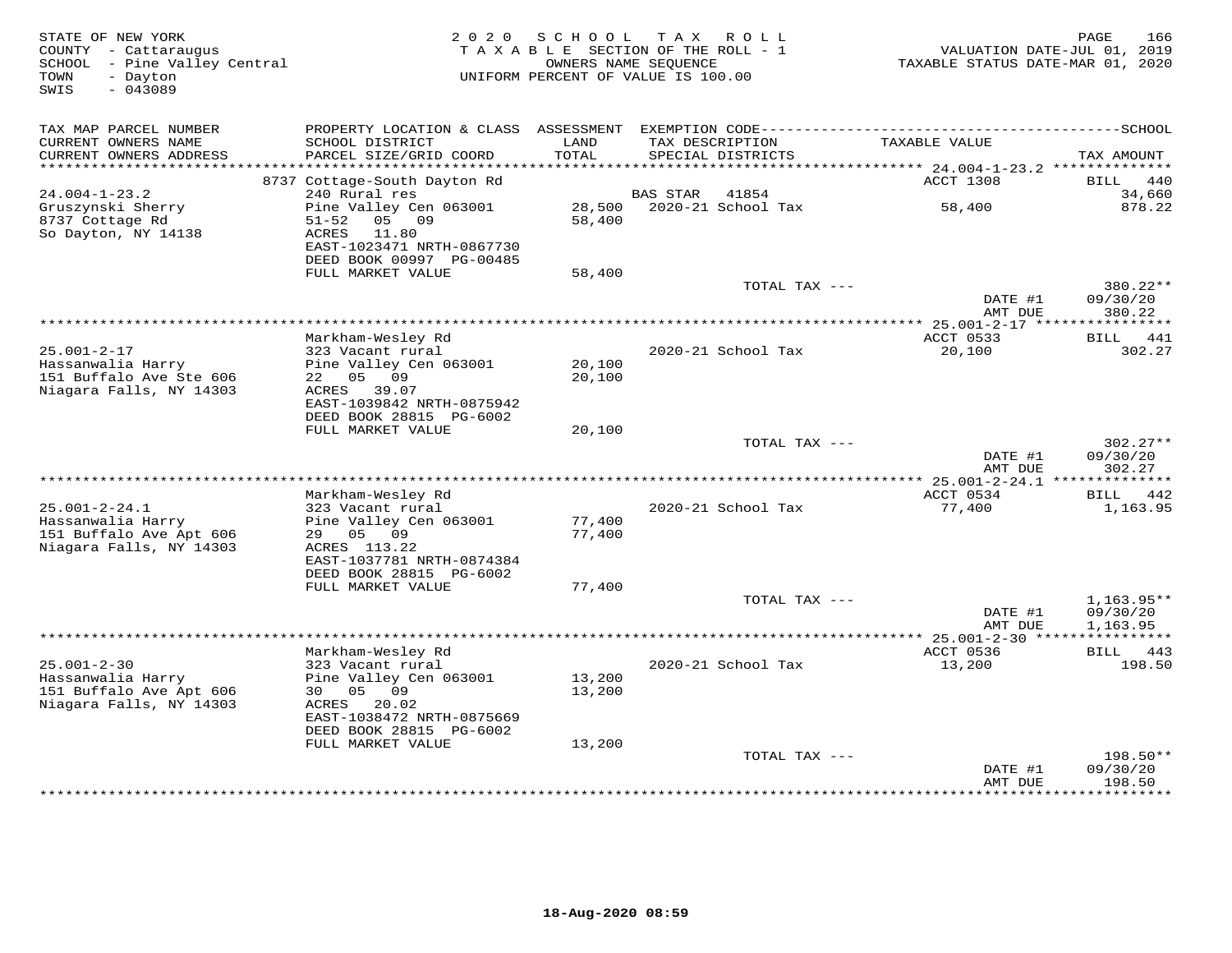| STATE OF NEW YORK<br>COUNTY - Cattaraugus<br>SCHOOL - Pine Valley Central<br>TOWN<br>- Dayton<br>$-043089$<br>SWIS |                                                | 2020 SCHOOL TAX ROLL<br>TAXABLE SECTION OF THE ROLL - 1<br>OWNERS NAME SEOUENCE<br>UNIFORM PERCENT OF VALUE IS 100.00 |                 |                            | PAGE<br>167<br>VALUATION DATE-JUL 01, 2019<br>TAXABLE STATUS DATE-MAR 01, 2020 |                       |  |
|--------------------------------------------------------------------------------------------------------------------|------------------------------------------------|-----------------------------------------------------------------------------------------------------------------------|-----------------|----------------------------|--------------------------------------------------------------------------------|-----------------------|--|
| TAX MAP PARCEL NUMBER<br>CURRENT OWNERS NAME                                                                       | SCHOOL DISTRICT                                | LAND                                                                                                                  |                 | TAX DESCRIPTION            | TAXABLE VALUE                                                                  |                       |  |
| CURRENT OWNERS ADDRESS                                                                                             | PARCEL SIZE/GRID COORD                         | TOTAL                                                                                                                 |                 | SPECIAL DISTRICTS          |                                                                                | TAX AMOUNT            |  |
|                                                                                                                    |                                                |                                                                                                                       |                 |                            |                                                                                |                       |  |
| $24.004 - 1 - 16.2$                                                                                                | 8596 White Rd<br>240 Rural res                 |                                                                                                                       | <b>BAS STAR</b> | 41854                      | ACCT 0989                                                                      | 444<br>BILL<br>34,660 |  |
| Heath Francis                                                                                                      | Pine Valley Cen 063001                         |                                                                                                                       |                 | 119,800 2020-21 School Tax | 160,000                                                                        | 2,406.09              |  |
| Heath Ruth                                                                                                         | 43 05 09                                       | 160,000                                                                                                               |                 |                            |                                                                                |                       |  |
| 8596 White Rd                                                                                                      | ACRES 117.83                                   |                                                                                                                       |                 |                            |                                                                                |                       |  |
| South Dayton, NY 14138                                                                                             | EAST-1029621 NRTH-0866640                      |                                                                                                                       |                 |                            |                                                                                |                       |  |
|                                                                                                                    | DEED BOOK 791<br>PG-00220<br>FULL MARKET VALUE | 160,000                                                                                                               |                 |                            |                                                                                |                       |  |
|                                                                                                                    |                                                |                                                                                                                       |                 | TOTAL TAX ---              |                                                                                | 1,908.09**            |  |
|                                                                                                                    |                                                |                                                                                                                       |                 |                            | DATE #1                                                                        | 09/30/20              |  |
|                                                                                                                    |                                                |                                                                                                                       |                 |                            | AMT DUE                                                                        | 1,908.09              |  |
|                                                                                                                    |                                                |                                                                                                                       |                 |                            | ****************** 24.004-1-16.1 **************                                |                       |  |
| $24.004 - 1 - 16.1$                                                                                                | 8564 White Rd<br>281 Multiple res              |                                                                                                                       | ENH STAR        | 41834                      | ACCT 0240                                                                      | BILL 445<br>80,630    |  |
| Heath Shirly J                                                                                                     | Pine Valley Cen 063001                         |                                                                                                                       |                 | 88,300 2020-21 School Tax  | 193,100                                                                        | 2,903.85              |  |
| 8564 White Rd                                                                                                      | 43 05 09                                       | 193,100                                                                                                               |                 |                            |                                                                                |                       |  |
| South Dayton, NY 14138                                                                                             | ACRES 55.85                                    |                                                                                                                       |                 |                            |                                                                                |                       |  |
|                                                                                                                    | EAST-1028869 NRTH-0865145                      |                                                                                                                       |                 |                            |                                                                                |                       |  |
|                                                                                                                    | DEED BOOK 9770 PG-2002<br>FULL MARKET VALUE    |                                                                                                                       |                 |                            |                                                                                |                       |  |
|                                                                                                                    |                                                | 193,100                                                                                                               |                 | TOTAL TAX ---              |                                                                                | $1,788.85**$          |  |
|                                                                                                                    |                                                |                                                                                                                       |                 |                            | DATE #1                                                                        | 09/30/20              |  |
|                                                                                                                    |                                                |                                                                                                                       |                 |                            | AMT DUE                                                                        | 1,788.85              |  |
|                                                                                                                    |                                                |                                                                                                                       |                 |                            |                                                                                |                       |  |
| $24.004 - 1 - 16.3$                                                                                                | White Rd<br>300 Vacant Land                    |                                                                                                                       |                 | 2020-21 School Tax         | ACCT 1338<br>36,800                                                            | BILL 446<br>553.40    |  |
| Heath Shirly J                                                                                                     | Pine Valley Cen 063001                         | 36,800                                                                                                                |                 |                            |                                                                                |                       |  |
| 8564 Mill St                                                                                                       | ACRES 176.55                                   | 36,800                                                                                                                |                 |                            |                                                                                |                       |  |
| South Dayton, NY 14138                                                                                             | EAST-1029294 NRTH-0864685                      |                                                                                                                       |                 |                            |                                                                                |                       |  |
|                                                                                                                    | DEED BOOK 1026 PG-905                          |                                                                                                                       |                 |                            |                                                                                |                       |  |
|                                                                                                                    | FULL MARKET VALUE                              | 36,800                                                                                                                |                 |                            |                                                                                |                       |  |
|                                                                                                                    |                                                |                                                                                                                       |                 | TOTAL TAX ---              | DATE #1                                                                        | 553.40**<br>09/30/20  |  |
|                                                                                                                    |                                                |                                                                                                                       |                 |                            | AMT DUE                                                                        | 553.40                |  |
|                                                                                                                    |                                                |                                                                                                                       |                 |                            |                                                                                |                       |  |
|                                                                                                                    | 9168 Rte 62                                    |                                                                                                                       |                 |                            | ACCT 0026                                                                      | BILL 447              |  |
| $25.001 - 2 - 28$                                                                                                  | 210 1 Family Res                               |                                                                                                                       | BAS STAR 41854  |                            |                                                                                | 34,660                |  |
| Heitzenrater George W<br>Heitzenrater Teresa                                                                       | Pine Valley Cen 063001<br>25 05 09             | 70,300                                                                                                                |                 | 16,800 2020-21 School Tax  | 70,300                                                                         | 1,057.18              |  |
| 9168 Rte 62                                                                                                        | ACRES<br>3.36                                  |                                                                                                                       |                 |                            |                                                                                |                       |  |
| Gowanda, NY 14070                                                                                                  | EAST-1036512 NRTH-0874722                      |                                                                                                                       |                 |                            |                                                                                |                       |  |
|                                                                                                                    | DEED BOOK 00989 PG-00370                       |                                                                                                                       |                 |                            |                                                                                |                       |  |
|                                                                                                                    | FULL MARKET VALUE                              | 70,300                                                                                                                |                 |                            |                                                                                |                       |  |
|                                                                                                                    |                                                |                                                                                                                       |                 | TOTAL TAX ---              | DATE #1                                                                        | 559.18**<br>09/30/20  |  |
|                                                                                                                    |                                                |                                                                                                                       |                 |                            | AMT DUE                                                                        | 559.18                |  |
|                                                                                                                    |                                                |                                                                                                                       |                 |                            |                                                                                | **********            |  |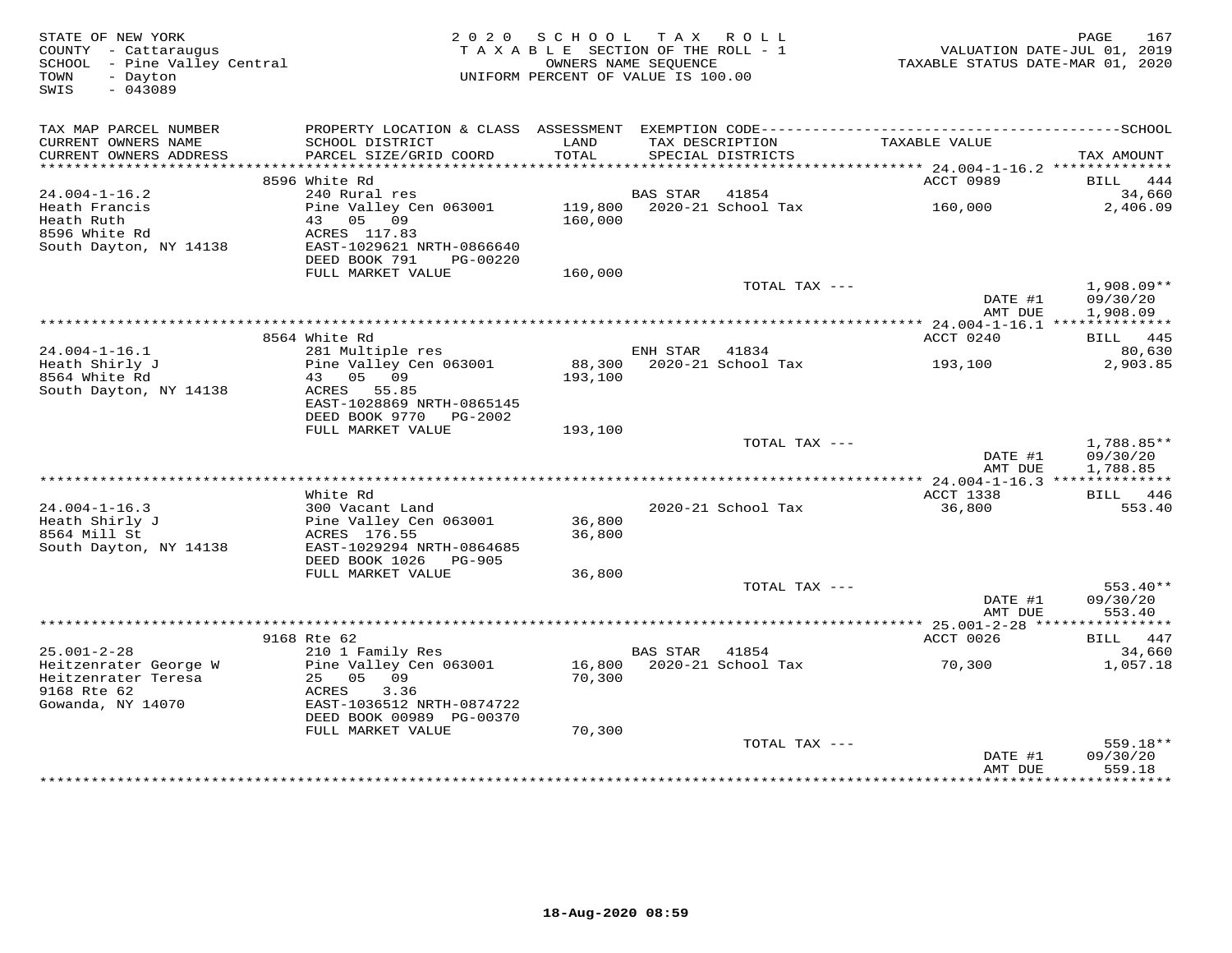| STATE OF NEW YORK<br>COUNTY - Cattaraugus<br>SCHOOL - Pine Valley Central<br>TOWN<br>- Dayton<br>$-043089$<br>SWIS | 2 0 2 0                                              | S C H O O L       | T A X<br>R O L L<br>TAXABLE SECTION OF THE ROLL - 1<br>OWNERS NAME SEQUENCE<br>UNIFORM PERCENT OF VALUE IS 100.00 | VALUATION DATE-JUL 01, 2019<br>TAXABLE STATUS DATE-MAR 01, 2020 | PAGE<br>168          |
|--------------------------------------------------------------------------------------------------------------------|------------------------------------------------------|-------------------|-------------------------------------------------------------------------------------------------------------------|-----------------------------------------------------------------|----------------------|
| TAX MAP PARCEL NUMBER                                                                                              | PROPERTY LOCATION & CLASS ASSESSMENT                 |                   |                                                                                                                   |                                                                 |                      |
| CURRENT OWNERS NAME<br>CURRENT OWNERS ADDRESS<br>*************************                                         | SCHOOL DISTRICT<br>PARCEL SIZE/GRID COORD            | LAND<br>TOTAL     | TAX DESCRIPTION<br>SPECIAL DISTRICTS                                                                              | TAXABLE VALUE                                                   | TAX AMOUNT           |
|                                                                                                                    | Dredge Rd                                            |                   |                                                                                                                   | ACCT 0260                                                       | BILL<br>448          |
| $33.002 - 1 - 19.3$                                                                                                | 105 Vac farmland                                     |                   | 2020-21 School Tax                                                                                                | 82,400                                                          | 1,239.14             |
| Hershberger Alvin R                                                                                                | Pine Valley Cen 063001                               | 82,400            |                                                                                                                   |                                                                 |                      |
| Hershberger Orrie J                                                                                                | 49/57<br>05 09                                       | 82,400            |                                                                                                                   |                                                                 |                      |
| 7994 Frog Valley Rd                                                                                                | <b>ACRES</b><br>78.20                                |                   |                                                                                                                   |                                                                 |                      |
| South Dayton, NY 14138                                                                                             | EAST-1022048 NRTH-0856565<br>DEED BOOK 28512 PG-4001 |                   |                                                                                                                   |                                                                 |                      |
| MAY BE SUBJECT TO PAYMENT                                                                                          | FULL MARKET VALUE                                    | 82,400            |                                                                                                                   |                                                                 |                      |
| UNDER AGDIST LAW TIL 2022                                                                                          |                                                      |                   | TOTAL TAX ---                                                                                                     |                                                                 | $1,239.14**$         |
|                                                                                                                    |                                                      |                   |                                                                                                                   | DATE #1<br>AMT DUE                                              | 09/30/20<br>1,239.14 |
|                                                                                                                    |                                                      |                   |                                                                                                                   |                                                                 |                      |
|                                                                                                                    | Oaks Rd                                              |                   |                                                                                                                   | ACCT 0417                                                       | BILL 449             |
| $33.002 - 1 - 21$                                                                                                  | 105 Vac farmland                                     |                   | 2020-21 School Tax                                                                                                | 19,900                                                          | 299.26               |
| Hershberger Ammon                                                                                                  | Pine Valley Cen 063001                               | 19,900            |                                                                                                                   |                                                                 |                      |
| Hershberger Lydia<br>8110 Milestrip Rd                                                                             | 57 05<br>09<br>ACRES 14.61                           | 19,900            |                                                                                                                   |                                                                 |                      |
| South Dayton, NY 14138                                                                                             | EAST-1019641 NRTH-0856239                            |                   |                                                                                                                   |                                                                 |                      |
|                                                                                                                    | DEED BOOK 20494 PG-4002                              |                   |                                                                                                                   |                                                                 |                      |
|                                                                                                                    | FULL MARKET VALUE                                    | 19,900            |                                                                                                                   |                                                                 |                      |
|                                                                                                                    |                                                      |                   | TOTAL TAX ---                                                                                                     |                                                                 | 299.26**             |
|                                                                                                                    |                                                      |                   |                                                                                                                   | DATE #1<br>AMT DUE                                              | 09/30/20<br>299.26   |
|                                                                                                                    |                                                      |                   |                                                                                                                   |                                                                 |                      |
|                                                                                                                    | 12795 Dye Rd                                         |                   |                                                                                                                   | ACCT 1370                                                       | 450<br>BILL          |
| $24.004 - 1 - 3.2$                                                                                                 | 240 Rural res                                        |                   | 2020-21 School Tax                                                                                                | 102,700                                                         | 1,544.41             |
| Hershberger Daniel H                                                                                               | Pine Valley Cen 063001                               | 69,700            |                                                                                                                   |                                                                 |                      |
| Hershberger Henry R                                                                                                | 52<br>05<br>09                                       | 102,700           |                                                                                                                   |                                                                 |                      |
| 8796 Cottage South Dayton Rd<br>South Dayton, NY 14138                                                             | 36.40<br>ACRES<br>EAST-1022759 NRTH-8701935          |                   |                                                                                                                   |                                                                 |                      |
|                                                                                                                    | DEED BOOK 21554 PG-2003                              |                   |                                                                                                                   |                                                                 |                      |
|                                                                                                                    | FULL MARKET VALUE                                    | 102,700           |                                                                                                                   |                                                                 |                      |
|                                                                                                                    |                                                      |                   | TOTAL TAX ---                                                                                                     |                                                                 | $1,544.41**$         |
|                                                                                                                    |                                                      |                   |                                                                                                                   | DATE #1<br>AMT DUE                                              | 09/30/20<br>1,544.41 |
|                                                                                                                    |                                                      |                   |                                                                                                                   |                                                                 |                      |
|                                                                                                                    | 8796 Cottage-South Dayton Rd                         |                   |                                                                                                                   | ACCT 1356                                                       | BILL 451             |
| $24.004 - 1 - 11.5$                                                                                                | 113 Cattle farm                                      |                   | BAS STAR<br>41854                                                                                                 |                                                                 | 34,660               |
| Hershberger Daniel H<br>Hershberger Henry R                                                                        | Pine Valley Cen 063001<br>ACRES<br>21.35             | 44,200<br>152,700 | 2020-21 School Tax                                                                                                | 152,700                                                         | 2,296.31             |
| 8796 Cottage South Dayton Rd                                                                                       | EAST-1024414 NRTH-0868925                            |                   |                                                                                                                   |                                                                 |                      |
| South Dayton, NY 14138                                                                                             | DEED BOOK 21554 PG-2003                              |                   |                                                                                                                   |                                                                 |                      |
|                                                                                                                    | FULL MARKET VALUE                                    | 152,700           |                                                                                                                   |                                                                 |                      |
|                                                                                                                    |                                                      |                   | TOTAL TAX ---                                                                                                     |                                                                 | 1,798.31**           |
|                                                                                                                    |                                                      |                   |                                                                                                                   | DATE #1<br>AMT DUE                                              | 09/30/20<br>1,798.31 |
|                                                                                                                    |                                                      |                   |                                                                                                                   |                                                                 |                      |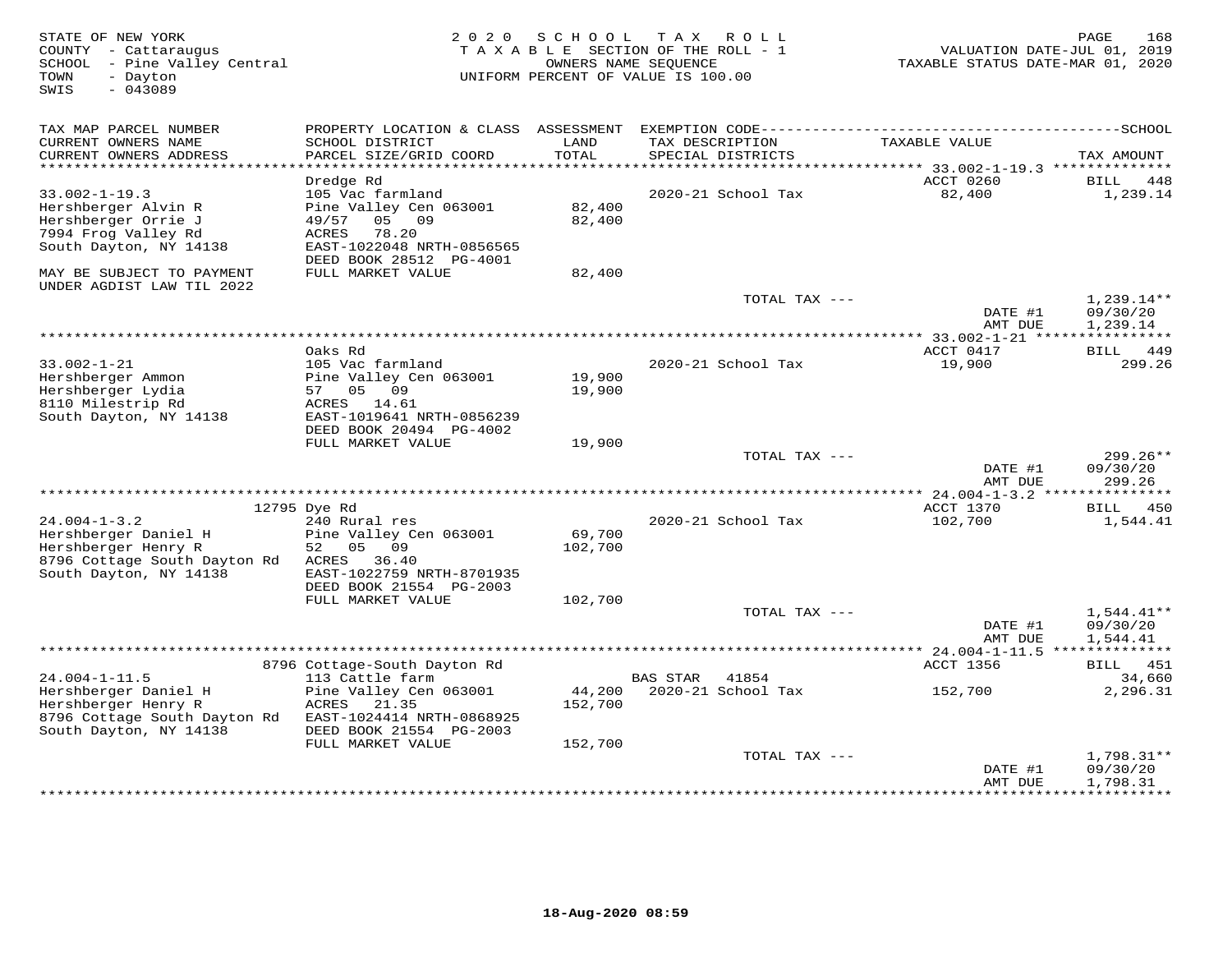| STATE OF NEW YORK<br>COUNTY - Cattaraugus<br>SCHOOL - Pine Valley Central<br>TOWN<br>- Dayton<br>$-043089$<br>SWIS | 2 0 2 0                                                                                                                                       | SCHOOL<br>TAXABLE SECTION OF THE ROLL - 1<br>UNIFORM PERCENT OF VALUE IS 100.00 | OWNERS NAME SEQUENCE     | TAX ROLL           | TAXABLE STATUS DATE-MAR 01, 2020     | 169<br>PAGE<br>VALUATION DATE-JUL 01, 2019 |
|--------------------------------------------------------------------------------------------------------------------|-----------------------------------------------------------------------------------------------------------------------------------------------|---------------------------------------------------------------------------------|--------------------------|--------------------|--------------------------------------|--------------------------------------------|
| TAX MAP PARCEL NUMBER                                                                                              |                                                                                                                                               |                                                                                 |                          |                    |                                      |                                            |
| CURRENT OWNERS NAME<br>CURRENT OWNERS ADDRESS                                                                      | SCHOOL DISTRICT<br>PARCEL SIZE/GRID COORD                                                                                                     | LAND<br>TOTAL                                                                   | TAX DESCRIPTION          | SPECIAL DISTRICTS  | TAXABLE VALUE                        | TAX AMOUNT                                 |
| **************                                                                                                     |                                                                                                                                               | ******                                                                          |                          |                    | ******* 25.001-2-29 **************** |                                            |
| $25.001 - 2 - 29$<br>Hickin Betty L<br>925 Florida Ave<br>Dundee, FL 33838                                         | 9186 Rte 62<br>270 Mfg housing<br>Pine Valley Cen 063001<br>29 05 09<br>ACRES<br>1.44<br>EAST-1036816 NRTH-0874950<br>DEED BOOK 16385 PG-6001 | 16,000<br>25,200                                                                |                          | 2020-21 School Tax | ACCT 0598<br>25,200                  | <b>BILL</b><br>452<br>378.96               |
|                                                                                                                    | FULL MARKET VALUE                                                                                                                             | 25,200                                                                          |                          |                    |                                      |                                            |
|                                                                                                                    |                                                                                                                                               |                                                                                 |                          | TOTAL TAX ---      |                                      | 378.96**                                   |
|                                                                                                                    |                                                                                                                                               |                                                                                 |                          |                    | DATE #1                              | 09/30/20                                   |
| ******************************                                                                                     |                                                                                                                                               |                                                                                 |                          |                    | AMT DUE                              | 378.96<br>* * * * * * * * *                |
|                                                                                                                    | Rte 322                                                                                                                                       |                                                                                 |                          |                    | ACCT 0267                            | 453<br>BILL                                |
| $33.002 - 1 - 14.1$<br>Howard Donald R<br>Richard Howard J<br>PO Box 302<br>South Dayton, NY 14138                 | 105 Vac farmland<br>Pine Valley Cen 063001<br>49 05 09<br>ACRES<br>22.70<br>EAST-1025308 NRTH-0858918                                         | 10,900<br>10,900                                                                |                          | 2020-21 School Tax | 10,900                               | 163.92                                     |
|                                                                                                                    | DEED BOOK 20903 PG-8001                                                                                                                       |                                                                                 |                          |                    |                                      |                                            |
|                                                                                                                    | FULL MARKET VALUE                                                                                                                             | 10,900                                                                          |                          | TOTAL TAX ---      | DATE #1                              | 163.92**<br>09/30/20                       |
|                                                                                                                    |                                                                                                                                               |                                                                                 |                          |                    | AMT DUE                              | 163.92                                     |
|                                                                                                                    |                                                                                                                                               |                                                                                 | ************************ |                    | **** 33.002-1-14.2 ****              | * * * * * * * * *                          |
|                                                                                                                    | Rte 322                                                                                                                                       |                                                                                 |                          |                    | ACCT 1186                            | BILL 454                                   |
| $33.002 - 1 - 14.2$<br>Howard Donald R<br>PO Box 302<br>South Dayton, NY 14138                                     | 105 Vac farmland<br>Pine Valley Cen 063001<br>49 05 09<br>ACRES 81.40                                                                         | 53,100<br>53,100                                                                |                          | 2020-21 School Tax | 53,100                               | 798.52                                     |
|                                                                                                                    | EAST-1025152 NRTH-0858060<br>DEED BOOK 20903 PG-8001                                                                                          |                                                                                 |                          |                    |                                      |                                            |
|                                                                                                                    | FULL MARKET VALUE                                                                                                                             | 53,100                                                                          |                          |                    |                                      |                                            |
|                                                                                                                    |                                                                                                                                               |                                                                                 |                          | TOTAL TAX ---      | DATE #1<br>AMT DUE                   | 798.52**<br>09/30/20<br>798.52             |
|                                                                                                                    |                                                                                                                                               |                                                                                 |                          |                    |                                      |                                            |
|                                                                                                                    | 11940 Markham-Wesley Rd                                                                                                                       |                                                                                 |                          |                    | ACCT 0190                            | 455<br>BILL                                |
| $25.001 - 2 - 23.1$                                                                                                | 105 Vac farmland                                                                                                                              |                                                                                 | AG DIST                  | 41720              |                                      | 40,580                                     |
| Ippolito Curt N<br>Ippolito Cari A<br>6135 Salt Rd<br>Clarence, NY 14031                                           | Pine Valley Cen 063001<br>29 05<br>09<br>9/2008-split off 1.09 acr<br>$12.45$ acres<br>ACRES 108.00                                           | 118,700<br>127,000                                                              |                          | 2020-21 School Tax | 86,420                               | 1,299.59                                   |
| MAY BE SUBJECT TO PAYMENT<br>UNDER AGDIST LAW TIL 2024                                                             | EAST-1037696 NRTH-0872811<br>DEED BOOK 10867 PG-8001                                                                                          |                                                                                 |                          |                    |                                      |                                            |
|                                                                                                                    | FULL MARKET VALUE                                                                                                                             | 127,000                                                                         |                          | TOTAL TAX ---      |                                      | $1,299.59**$                               |
|                                                                                                                    |                                                                                                                                               |                                                                                 |                          |                    | DATE #1<br>AMT DUE                   | 09/30/20<br>1,299.59                       |
|                                                                                                                    |                                                                                                                                               |                                                                                 |                          |                    |                                      | * * * * * * * * *                          |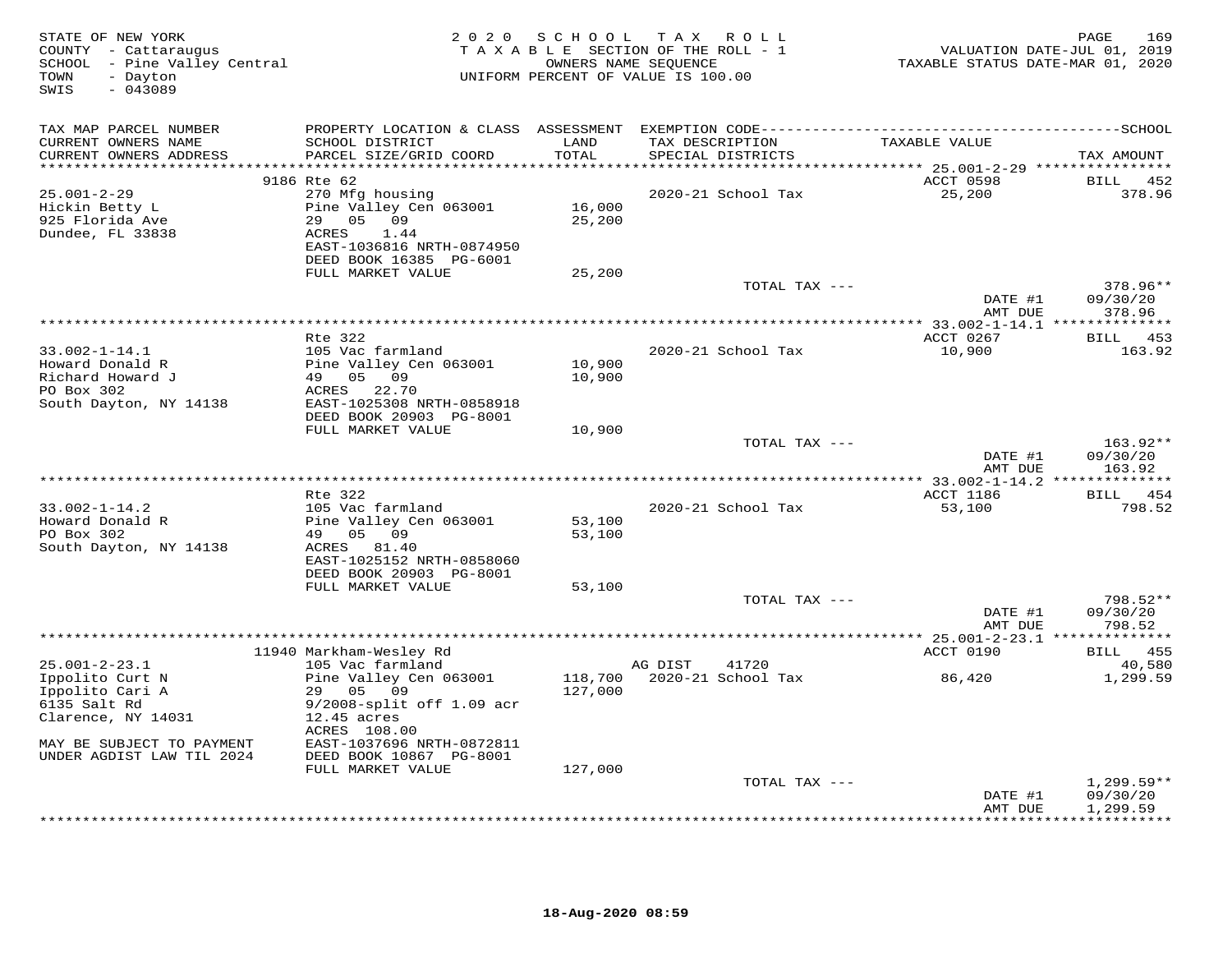| TAX MAP PARCEL NUMBER<br>TAXABLE VALUE<br>CURRENT OWNERS NAME<br>SCHOOL DISTRICT<br>LAND<br>TAX DESCRIPTION<br>PARCEL SIZE/GRID COORD<br>TOTAL<br>CURRENT OWNERS ADDRESS<br>SPECIAL DISTRICTS<br>TAX AMOUNT<br>******************<br>******<br>******* 25.001-1-8 *****************<br>9189 Rte 62<br>ACCT 0414<br><b>BILL</b><br>456<br>$25.001 - 1 - 8$<br>210 1 Family Res<br><b>BAS STAR</b><br>41854<br>34,660<br>Pine Valley Cen 063001<br>16,300<br>2020-21 School Tax<br>79,300<br>1,192.52<br>Johnson Stacy<br>9189 Rte 62<br>29<br>05 09<br>79,300<br>Gowanda, NY 14070<br>FRNT 530.00 DPTH 240.00<br>ACRES<br>1.40<br>EAST-1036539 NRTH-0875145<br>DEED BOOK 19389 PG-6001<br>79,300<br>FULL MARKET VALUE<br>694.52**<br>TOTAL TAX ---<br>DATE #1<br>09/30/20<br>AMT DUE<br>694.52<br>Merrill Dr<br>ACCT 0049<br>BILL 457<br>$24.002 - 1 - 30$<br>2020-21 School Tax<br>323 Vacant rural<br>75,200<br>1,130.86<br>JT Allegheny Timberland, LLC<br>Pine Valley Cen 063001<br>75,200<br>675 Ponce de Leon Ave. NE<br>61<br>05 09<br>75,200<br>Atlanta, GA 30308<br>51.88<br>ACRES<br>EAST-1021271 NRTH-0875424<br>DEED BOOK 153<br>PG-4002<br>FULL MARKET VALUE<br>75,200<br>TOTAL TAX ---<br>$1,130.86**$<br>DATE #1<br>09/30/20<br>AMT DUE<br>1,130.86<br>******* 33.002-1-15 *****************<br>BILL 458<br>8950 Dredge Rd<br>ACCT 0046<br>$33.002 - 1 - 15$<br>260 Seasonal res<br>2020-21 School Tax<br>53,900<br>810.55<br>Kane Mark J<br>Pine Valley Cen 063001<br>37,600<br>2051 Transit Rd<br>49 05 09<br>53,900<br>Elma, NY 14059<br>ACRES 56.26<br>EAST-1025413 NRTH-0857066<br>DEED BOOK 01003 PG-00075<br>FULL MARKET VALUE<br>53,900<br>TOTAL TAX ---<br>810.55**<br>09/30/20<br>DATE #1<br>AMT DUE<br>810.55<br>*********** 25.001-2-25 ***<br>11966 Markham-Wesley Rd<br>ACCT 0319<br>BILL 459<br>$25.001 - 2 - 25$<br>79,200<br>210 1 Family Res<br>ENH STAR<br>41834<br>Kaylor Mary<br>Pine Valley Cen 063001<br>16,500<br>2020-21 School Tax<br>79,200<br>1,191.02<br>Kaylor Estate Robert E<br>29 05<br>09<br>79,200<br>11966 Markhams-Wesley Rd<br>ACRES<br>2.65<br>Gowanda, NY 14070<br>EAST-1035947 NRTH-0873928<br>DEED BOOK 728<br>PG-01157<br>FULL MARKET VALUE<br>79,200<br>$76.02**$<br>TOTAL TAX ---<br>09/30/20<br>DATE #1<br>AMT DUE<br>76.02 | STATE OF NEW YORK<br>COUNTY - Cattaraugus<br>SCHOOL - Pine Valley Central<br>- Dayton<br>TOWN<br>SWIS<br>$-043089$ | 2 0 2 0 | SCHOOL<br>TAXABLE SECTION OF THE ROLL - 1<br>OWNERS NAME SEQUENCE<br>UNIFORM PERCENT OF VALUE IS 100.00 | T A X | R O L L | VALUATION DATE-JUL 01, 2019<br>TAXABLE STATUS DATE-MAR 01, 2020 | 170<br>PAGE     |
|-----------------------------------------------------------------------------------------------------------------------------------------------------------------------------------------------------------------------------------------------------------------------------------------------------------------------------------------------------------------------------------------------------------------------------------------------------------------------------------------------------------------------------------------------------------------------------------------------------------------------------------------------------------------------------------------------------------------------------------------------------------------------------------------------------------------------------------------------------------------------------------------------------------------------------------------------------------------------------------------------------------------------------------------------------------------------------------------------------------------------------------------------------------------------------------------------------------------------------------------------------------------------------------------------------------------------------------------------------------------------------------------------------------------------------------------------------------------------------------------------------------------------------------------------------------------------------------------------------------------------------------------------------------------------------------------------------------------------------------------------------------------------------------------------------------------------------------------------------------------------------------------------------------------------------------------------------------------------------------------------------------------------------------------------------------------------------------------------------------------------------------------------------------------------------------------------------------------------------------------------------------------------------------------|--------------------------------------------------------------------------------------------------------------------|---------|---------------------------------------------------------------------------------------------------------|-------|---------|-----------------------------------------------------------------|-----------------|
|                                                                                                                                                                                                                                                                                                                                                                                                                                                                                                                                                                                                                                                                                                                                                                                                                                                                                                                                                                                                                                                                                                                                                                                                                                                                                                                                                                                                                                                                                                                                                                                                                                                                                                                                                                                                                                                                                                                                                                                                                                                                                                                                                                                                                                                                                         |                                                                                                                    |         |                                                                                                         |       |         |                                                                 |                 |
|                                                                                                                                                                                                                                                                                                                                                                                                                                                                                                                                                                                                                                                                                                                                                                                                                                                                                                                                                                                                                                                                                                                                                                                                                                                                                                                                                                                                                                                                                                                                                                                                                                                                                                                                                                                                                                                                                                                                                                                                                                                                                                                                                                                                                                                                                         |                                                                                                                    |         |                                                                                                         |       |         |                                                                 |                 |
|                                                                                                                                                                                                                                                                                                                                                                                                                                                                                                                                                                                                                                                                                                                                                                                                                                                                                                                                                                                                                                                                                                                                                                                                                                                                                                                                                                                                                                                                                                                                                                                                                                                                                                                                                                                                                                                                                                                                                                                                                                                                                                                                                                                                                                                                                         |                                                                                                                    |         |                                                                                                         |       |         |                                                                 |                 |
|                                                                                                                                                                                                                                                                                                                                                                                                                                                                                                                                                                                                                                                                                                                                                                                                                                                                                                                                                                                                                                                                                                                                                                                                                                                                                                                                                                                                                                                                                                                                                                                                                                                                                                                                                                                                                                                                                                                                                                                                                                                                                                                                                                                                                                                                                         |                                                                                                                    |         |                                                                                                         |       |         |                                                                 |                 |
|                                                                                                                                                                                                                                                                                                                                                                                                                                                                                                                                                                                                                                                                                                                                                                                                                                                                                                                                                                                                                                                                                                                                                                                                                                                                                                                                                                                                                                                                                                                                                                                                                                                                                                                                                                                                                                                                                                                                                                                                                                                                                                                                                                                                                                                                                         |                                                                                                                    |         |                                                                                                         |       |         |                                                                 |                 |
|                                                                                                                                                                                                                                                                                                                                                                                                                                                                                                                                                                                                                                                                                                                                                                                                                                                                                                                                                                                                                                                                                                                                                                                                                                                                                                                                                                                                                                                                                                                                                                                                                                                                                                                                                                                                                                                                                                                                                                                                                                                                                                                                                                                                                                                                                         |                                                                                                                    |         |                                                                                                         |       |         |                                                                 |                 |
|                                                                                                                                                                                                                                                                                                                                                                                                                                                                                                                                                                                                                                                                                                                                                                                                                                                                                                                                                                                                                                                                                                                                                                                                                                                                                                                                                                                                                                                                                                                                                                                                                                                                                                                                                                                                                                                                                                                                                                                                                                                                                                                                                                                                                                                                                         |                                                                                                                    |         |                                                                                                         |       |         |                                                                 |                 |
|                                                                                                                                                                                                                                                                                                                                                                                                                                                                                                                                                                                                                                                                                                                                                                                                                                                                                                                                                                                                                                                                                                                                                                                                                                                                                                                                                                                                                                                                                                                                                                                                                                                                                                                                                                                                                                                                                                                                                                                                                                                                                                                                                                                                                                                                                         |                                                                                                                    |         |                                                                                                         |       |         |                                                                 |                 |
|                                                                                                                                                                                                                                                                                                                                                                                                                                                                                                                                                                                                                                                                                                                                                                                                                                                                                                                                                                                                                                                                                                                                                                                                                                                                                                                                                                                                                                                                                                                                                                                                                                                                                                                                                                                                                                                                                                                                                                                                                                                                                                                                                                                                                                                                                         |                                                                                                                    |         |                                                                                                         |       |         |                                                                 |                 |
|                                                                                                                                                                                                                                                                                                                                                                                                                                                                                                                                                                                                                                                                                                                                                                                                                                                                                                                                                                                                                                                                                                                                                                                                                                                                                                                                                                                                                                                                                                                                                                                                                                                                                                                                                                                                                                                                                                                                                                                                                                                                                                                                                                                                                                                                                         |                                                                                                                    |         |                                                                                                         |       |         |                                                                 |                 |
|                                                                                                                                                                                                                                                                                                                                                                                                                                                                                                                                                                                                                                                                                                                                                                                                                                                                                                                                                                                                                                                                                                                                                                                                                                                                                                                                                                                                                                                                                                                                                                                                                                                                                                                                                                                                                                                                                                                                                                                                                                                                                                                                                                                                                                                                                         |                                                                                                                    |         |                                                                                                         |       |         |                                                                 |                 |
|                                                                                                                                                                                                                                                                                                                                                                                                                                                                                                                                                                                                                                                                                                                                                                                                                                                                                                                                                                                                                                                                                                                                                                                                                                                                                                                                                                                                                                                                                                                                                                                                                                                                                                                                                                                                                                                                                                                                                                                                                                                                                                                                                                                                                                                                                         |                                                                                                                    |         |                                                                                                         |       |         |                                                                 |                 |
|                                                                                                                                                                                                                                                                                                                                                                                                                                                                                                                                                                                                                                                                                                                                                                                                                                                                                                                                                                                                                                                                                                                                                                                                                                                                                                                                                                                                                                                                                                                                                                                                                                                                                                                                                                                                                                                                                                                                                                                                                                                                                                                                                                                                                                                                                         |                                                                                                                    |         |                                                                                                         |       |         |                                                                 |                 |
|                                                                                                                                                                                                                                                                                                                                                                                                                                                                                                                                                                                                                                                                                                                                                                                                                                                                                                                                                                                                                                                                                                                                                                                                                                                                                                                                                                                                                                                                                                                                                                                                                                                                                                                                                                                                                                                                                                                                                                                                                                                                                                                                                                                                                                                                                         |                                                                                                                    |         |                                                                                                         |       |         |                                                                 |                 |
|                                                                                                                                                                                                                                                                                                                                                                                                                                                                                                                                                                                                                                                                                                                                                                                                                                                                                                                                                                                                                                                                                                                                                                                                                                                                                                                                                                                                                                                                                                                                                                                                                                                                                                                                                                                                                                                                                                                                                                                                                                                                                                                                                                                                                                                                                         |                                                                                                                    |         |                                                                                                         |       |         |                                                                 |                 |
|                                                                                                                                                                                                                                                                                                                                                                                                                                                                                                                                                                                                                                                                                                                                                                                                                                                                                                                                                                                                                                                                                                                                                                                                                                                                                                                                                                                                                                                                                                                                                                                                                                                                                                                                                                                                                                                                                                                                                                                                                                                                                                                                                                                                                                                                                         |                                                                                                                    |         |                                                                                                         |       |         |                                                                 |                 |
|                                                                                                                                                                                                                                                                                                                                                                                                                                                                                                                                                                                                                                                                                                                                                                                                                                                                                                                                                                                                                                                                                                                                                                                                                                                                                                                                                                                                                                                                                                                                                                                                                                                                                                                                                                                                                                                                                                                                                                                                                                                                                                                                                                                                                                                                                         |                                                                                                                    |         |                                                                                                         |       |         |                                                                 |                 |
|                                                                                                                                                                                                                                                                                                                                                                                                                                                                                                                                                                                                                                                                                                                                                                                                                                                                                                                                                                                                                                                                                                                                                                                                                                                                                                                                                                                                                                                                                                                                                                                                                                                                                                                                                                                                                                                                                                                                                                                                                                                                                                                                                                                                                                                                                         |                                                                                                                    |         |                                                                                                         |       |         |                                                                 |                 |
|                                                                                                                                                                                                                                                                                                                                                                                                                                                                                                                                                                                                                                                                                                                                                                                                                                                                                                                                                                                                                                                                                                                                                                                                                                                                                                                                                                                                                                                                                                                                                                                                                                                                                                                                                                                                                                                                                                                                                                                                                                                                                                                                                                                                                                                                                         |                                                                                                                    |         |                                                                                                         |       |         |                                                                 |                 |
|                                                                                                                                                                                                                                                                                                                                                                                                                                                                                                                                                                                                                                                                                                                                                                                                                                                                                                                                                                                                                                                                                                                                                                                                                                                                                                                                                                                                                                                                                                                                                                                                                                                                                                                                                                                                                                                                                                                                                                                                                                                                                                                                                                                                                                                                                         |                                                                                                                    |         |                                                                                                         |       |         |                                                                 |                 |
|                                                                                                                                                                                                                                                                                                                                                                                                                                                                                                                                                                                                                                                                                                                                                                                                                                                                                                                                                                                                                                                                                                                                                                                                                                                                                                                                                                                                                                                                                                                                                                                                                                                                                                                                                                                                                                                                                                                                                                                                                                                                                                                                                                                                                                                                                         |                                                                                                                    |         |                                                                                                         |       |         |                                                                 |                 |
|                                                                                                                                                                                                                                                                                                                                                                                                                                                                                                                                                                                                                                                                                                                                                                                                                                                                                                                                                                                                                                                                                                                                                                                                                                                                                                                                                                                                                                                                                                                                                                                                                                                                                                                                                                                                                                                                                                                                                                                                                                                                                                                                                                                                                                                                                         |                                                                                                                    |         |                                                                                                         |       |         |                                                                 |                 |
|                                                                                                                                                                                                                                                                                                                                                                                                                                                                                                                                                                                                                                                                                                                                                                                                                                                                                                                                                                                                                                                                                                                                                                                                                                                                                                                                                                                                                                                                                                                                                                                                                                                                                                                                                                                                                                                                                                                                                                                                                                                                                                                                                                                                                                                                                         |                                                                                                                    |         |                                                                                                         |       |         |                                                                 |                 |
|                                                                                                                                                                                                                                                                                                                                                                                                                                                                                                                                                                                                                                                                                                                                                                                                                                                                                                                                                                                                                                                                                                                                                                                                                                                                                                                                                                                                                                                                                                                                                                                                                                                                                                                                                                                                                                                                                                                                                                                                                                                                                                                                                                                                                                                                                         |                                                                                                                    |         |                                                                                                         |       |         |                                                                 |                 |
|                                                                                                                                                                                                                                                                                                                                                                                                                                                                                                                                                                                                                                                                                                                                                                                                                                                                                                                                                                                                                                                                                                                                                                                                                                                                                                                                                                                                                                                                                                                                                                                                                                                                                                                                                                                                                                                                                                                                                                                                                                                                                                                                                                                                                                                                                         |                                                                                                                    |         |                                                                                                         |       |         |                                                                 |                 |
|                                                                                                                                                                                                                                                                                                                                                                                                                                                                                                                                                                                                                                                                                                                                                                                                                                                                                                                                                                                                                                                                                                                                                                                                                                                                                                                                                                                                                                                                                                                                                                                                                                                                                                                                                                                                                                                                                                                                                                                                                                                                                                                                                                                                                                                                                         |                                                                                                                    |         |                                                                                                         |       |         |                                                                 |                 |
|                                                                                                                                                                                                                                                                                                                                                                                                                                                                                                                                                                                                                                                                                                                                                                                                                                                                                                                                                                                                                                                                                                                                                                                                                                                                                                                                                                                                                                                                                                                                                                                                                                                                                                                                                                                                                                                                                                                                                                                                                                                                                                                                                                                                                                                                                         |                                                                                                                    |         |                                                                                                         |       |         |                                                                 |                 |
|                                                                                                                                                                                                                                                                                                                                                                                                                                                                                                                                                                                                                                                                                                                                                                                                                                                                                                                                                                                                                                                                                                                                                                                                                                                                                                                                                                                                                                                                                                                                                                                                                                                                                                                                                                                                                                                                                                                                                                                                                                                                                                                                                                                                                                                                                         |                                                                                                                    |         |                                                                                                         |       |         |                                                                 |                 |
|                                                                                                                                                                                                                                                                                                                                                                                                                                                                                                                                                                                                                                                                                                                                                                                                                                                                                                                                                                                                                                                                                                                                                                                                                                                                                                                                                                                                                                                                                                                                                                                                                                                                                                                                                                                                                                                                                                                                                                                                                                                                                                                                                                                                                                                                                         |                                                                                                                    |         |                                                                                                         |       |         |                                                                 |                 |
|                                                                                                                                                                                                                                                                                                                                                                                                                                                                                                                                                                                                                                                                                                                                                                                                                                                                                                                                                                                                                                                                                                                                                                                                                                                                                                                                                                                                                                                                                                                                                                                                                                                                                                                                                                                                                                                                                                                                                                                                                                                                                                                                                                                                                                                                                         |                                                                                                                    |         |                                                                                                         |       |         |                                                                 |                 |
|                                                                                                                                                                                                                                                                                                                                                                                                                                                                                                                                                                                                                                                                                                                                                                                                                                                                                                                                                                                                                                                                                                                                                                                                                                                                                                                                                                                                                                                                                                                                                                                                                                                                                                                                                                                                                                                                                                                                                                                                                                                                                                                                                                                                                                                                                         |                                                                                                                    |         |                                                                                                         |       |         |                                                                 |                 |
|                                                                                                                                                                                                                                                                                                                                                                                                                                                                                                                                                                                                                                                                                                                                                                                                                                                                                                                                                                                                                                                                                                                                                                                                                                                                                                                                                                                                                                                                                                                                                                                                                                                                                                                                                                                                                                                                                                                                                                                                                                                                                                                                                                                                                                                                                         |                                                                                                                    |         |                                                                                                         |       |         |                                                                 |                 |
|                                                                                                                                                                                                                                                                                                                                                                                                                                                                                                                                                                                                                                                                                                                                                                                                                                                                                                                                                                                                                                                                                                                                                                                                                                                                                                                                                                                                                                                                                                                                                                                                                                                                                                                                                                                                                                                                                                                                                                                                                                                                                                                                                                                                                                                                                         |                                                                                                                    |         |                                                                                                         |       |         |                                                                 |                 |
|                                                                                                                                                                                                                                                                                                                                                                                                                                                                                                                                                                                                                                                                                                                                                                                                                                                                                                                                                                                                                                                                                                                                                                                                                                                                                                                                                                                                                                                                                                                                                                                                                                                                                                                                                                                                                                                                                                                                                                                                                                                                                                                                                                                                                                                                                         |                                                                                                                    |         |                                                                                                         |       |         |                                                                 |                 |
|                                                                                                                                                                                                                                                                                                                                                                                                                                                                                                                                                                                                                                                                                                                                                                                                                                                                                                                                                                                                                                                                                                                                                                                                                                                                                                                                                                                                                                                                                                                                                                                                                                                                                                                                                                                                                                                                                                                                                                                                                                                                                                                                                                                                                                                                                         |                                                                                                                    |         |                                                                                                         |       |         |                                                                 |                 |
|                                                                                                                                                                                                                                                                                                                                                                                                                                                                                                                                                                                                                                                                                                                                                                                                                                                                                                                                                                                                                                                                                                                                                                                                                                                                                                                                                                                                                                                                                                                                                                                                                                                                                                                                                                                                                                                                                                                                                                                                                                                                                                                                                                                                                                                                                         |                                                                                                                    |         |                                                                                                         |       |         |                                                                 |                 |
|                                                                                                                                                                                                                                                                                                                                                                                                                                                                                                                                                                                                                                                                                                                                                                                                                                                                                                                                                                                                                                                                                                                                                                                                                                                                                                                                                                                                                                                                                                                                                                                                                                                                                                                                                                                                                                                                                                                                                                                                                                                                                                                                                                                                                                                                                         |                                                                                                                    |         |                                                                                                         |       |         | *************                                                   | * * * * * * * * |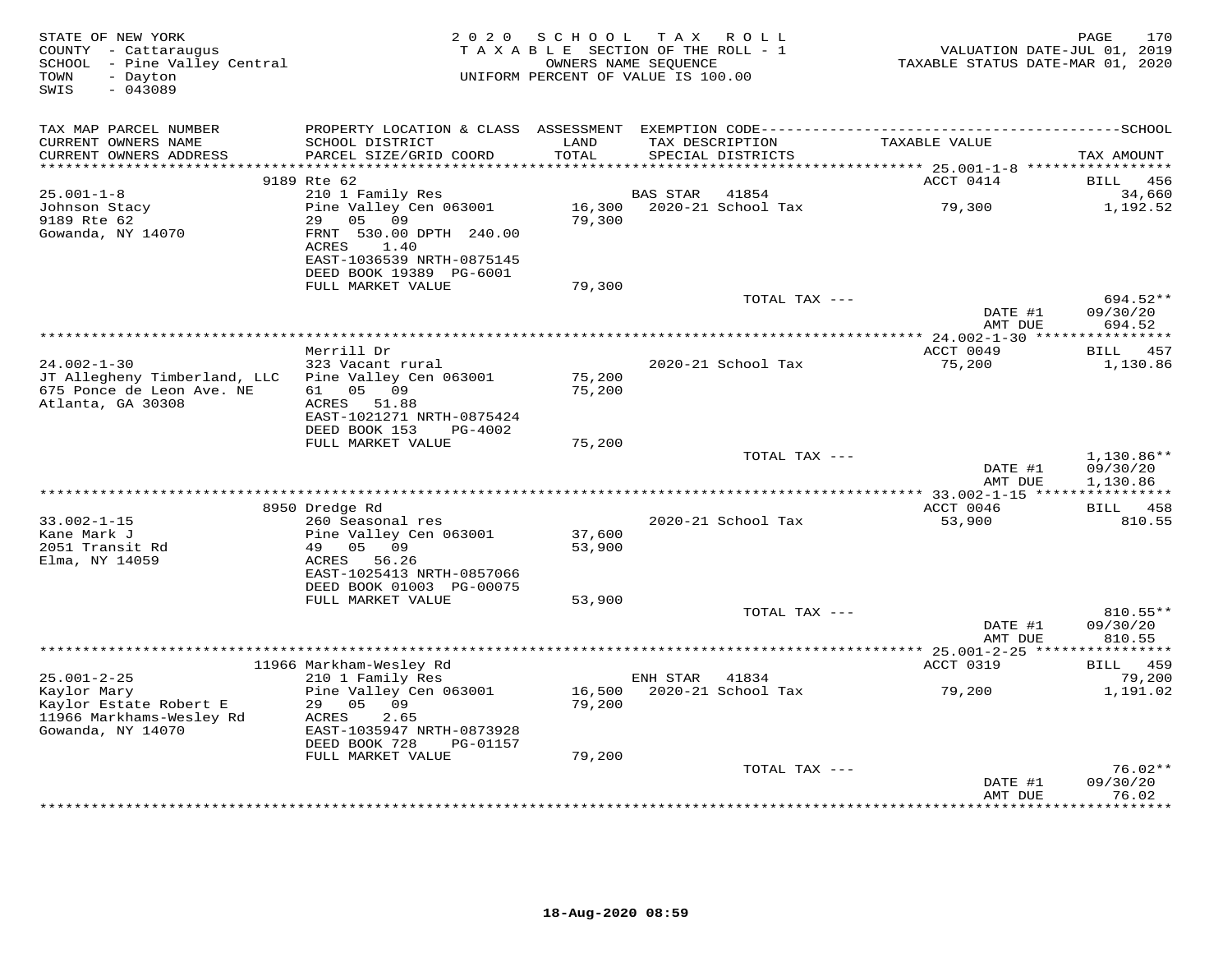| STATE OF NEW YORK<br>COUNTY - Cattaraugus<br>SCHOOL - Pine Valley Central<br>TOWN<br>- Dayton<br>SWIS<br>$-043089$ |                                                       | 2020 SCHOOL TAX ROLL<br>TAXABLE SECTION OF THE ROLL - 1<br>UNIFORM PERCENT OF VALUE IS 100.00 | OWNERS NAME SEOUENCE |                                      | VALUATION DATE-JUL 01, 2019<br>TAXABLE STATUS DATE-MAR 01, 2020 | 171<br>PAGE        |
|--------------------------------------------------------------------------------------------------------------------|-------------------------------------------------------|-----------------------------------------------------------------------------------------------|----------------------|--------------------------------------|-----------------------------------------------------------------|--------------------|
| TAX MAP PARCEL NUMBER<br>CURRENT OWNERS NAME<br>CURRENT OWNERS ADDRESS                                             | SCHOOL DISTRICT<br>PARCEL SIZE/GRID COORD             | LAND<br>TOTAL                                                                                 |                      | TAX DESCRIPTION<br>SPECIAL DISTRICTS | TAXABLE VALUE                                                   | TAX AMOUNT         |
| ***********************                                                                                            |                                                       |                                                                                               |                      |                                      |                                                                 |                    |
|                                                                                                                    | 9145 Cottage-South Dayton Rd                          |                                                                                               |                      |                                      | ACCT 1187                                                       | BILL 460           |
| $24.002 - 1 - 11.2$                                                                                                | 210 1 Family Res                                      |                                                                                               | BAS STAR             | 41854                                |                                                                 | 34,660             |
| Kennison John E Jr<br>9145 Cottage Rd<br>South Dayton, NY 14138                                                    | Pine Valley Cen 063001<br>53 05 09<br>ACRES 13.80     | 72,100                                                                                        |                      | 33,100 2020-21 School Tax            | 72,100                                                          | 1,084.25           |
|                                                                                                                    | EAST-1023788 NRTH-0873953<br>DEED BOOK 01017 PG-00831 |                                                                                               |                      |                                      |                                                                 |                    |
|                                                                                                                    | FULL MARKET VALUE                                     | 72,100                                                                                        |                      | TOTAL TAX ---                        |                                                                 | 586.25**           |
|                                                                                                                    |                                                       |                                                                                               |                      |                                      | DATE #1<br>AMT DUE                                              | 09/30/20<br>586.25 |
|                                                                                                                    |                                                       |                                                                                               |                      |                                      | ****************** 33.002-1-18.3 **************                 |                    |
|                                                                                                                    | 8143 Oaks Rd                                          |                                                                                               |                      |                                      | ACCT 5044                                                       | BILL 461           |
| $33.002 - 1 - 18.3$<br>King Micheal P                                                                              | 210 1 Family Res<br>Pine Valley Cen 063001            | 7,000                                                                                         | BAS STAR             | 41854<br>2020-21 School Tax          | 50,400                                                          | 34,660<br>757.92   |
| King Rebecca E                                                                                                     | 57 05 09                                              | 50,400                                                                                        |                      |                                      |                                                                 |                    |
| 8143 Oaks Rd                                                                                                       | Life Use                                              |                                                                                               |                      |                                      |                                                                 |                    |
| Dayton, NY 14138                                                                                                   | FRNT 210.00 DPTH 161.50                               |                                                                                               |                      |                                      |                                                                 |                    |
|                                                                                                                    | EAST-1020058 NRTH-0858416<br>DEED BOOK 15213 PG-4001  |                                                                                               |                      |                                      |                                                                 |                    |
|                                                                                                                    | FULL MARKET VALUE                                     | 50,400                                                                                        |                      |                                      |                                                                 |                    |
|                                                                                                                    |                                                       |                                                                                               |                      | TOTAL TAX ---                        |                                                                 | 259.92**           |
|                                                                                                                    |                                                       |                                                                                               |                      |                                      | DATE #1<br>AMT DUE                                              | 09/30/20<br>259.92 |
|                                                                                                                    | 11969 Markham-Wesley Rd                               |                                                                                               |                      |                                      | ACCT 0454                                                       | BILL 462           |
| $25.001 - 1 - 15$                                                                                                  | 210 1 Family Res                                      |                                                                                               | ENH STAR 41834       |                                      |                                                                 | 47,000             |
| Kittle Barbara A                                                                                                   | Pine Valley Cen 063001                                |                                                                                               |                      | 15,700 2020-21 School Tax            | 47,000                                                          | 706.79             |
| 11969 Markhams-Wesley Rd                                                                                           | 29 05 09                                              | 47,000                                                                                        |                      |                                      |                                                                 |                    |
| Gowanda, NY 14070                                                                                                  | FRNT 315.00 DPTH 170.00<br>EAST-1035637 NRTH-0874088  |                                                                                               |                      |                                      |                                                                 |                    |
|                                                                                                                    | DEED BOOK 00981 PG-00219                              |                                                                                               |                      |                                      |                                                                 |                    |
|                                                                                                                    | FULL MARKET VALUE                                     | 47,000                                                                                        |                      |                                      |                                                                 |                    |
|                                                                                                                    |                                                       |                                                                                               |                      | TOTAL TAX ---                        |                                                                 | $0.00**$           |
|                                                                                                                    | 9177 Rte 62                                           |                                                                                               |                      |                                      |                                                                 | BILL 463           |
| $25.001 - 1 - 9$                                                                                                   | 210 1 Family Res                                      |                                                                                               | BAS STAR             | 41854                                | ACCT 0146                                                       | 34,660             |
| Kittle Rocky                                                                                                       | Pine Valley Cen 063001                                |                                                                                               |                      | 13,300 2020-21 School Tax            | 60,100                                                          | 903.79             |
| Kittle Marsha J                                                                                                    | 29 05 09                                              | 60,100                                                                                        |                      |                                      |                                                                 |                    |
| 9177 Rte 62                                                                                                        | FRNT 110.00 DPTH 253.00                               |                                                                                               |                      |                                      |                                                                 |                    |
| Gowanda, NY 14070                                                                                                  | EAST-1036393 NRTH-0875030<br>DEED BOOK 01000 PG-00090 |                                                                                               |                      |                                      |                                                                 |                    |
|                                                                                                                    | FULL MARKET VALUE                                     | 60,100                                                                                        |                      |                                      |                                                                 |                    |
|                                                                                                                    |                                                       |                                                                                               |                      | TOTAL TAX ---                        |                                                                 | 405.79**           |
|                                                                                                                    |                                                       |                                                                                               |                      |                                      | DATE #1<br>AMT DUE                                              | 09/30/20<br>405.79 |
|                                                                                                                    |                                                       |                                                                                               |                      |                                      |                                                                 |                    |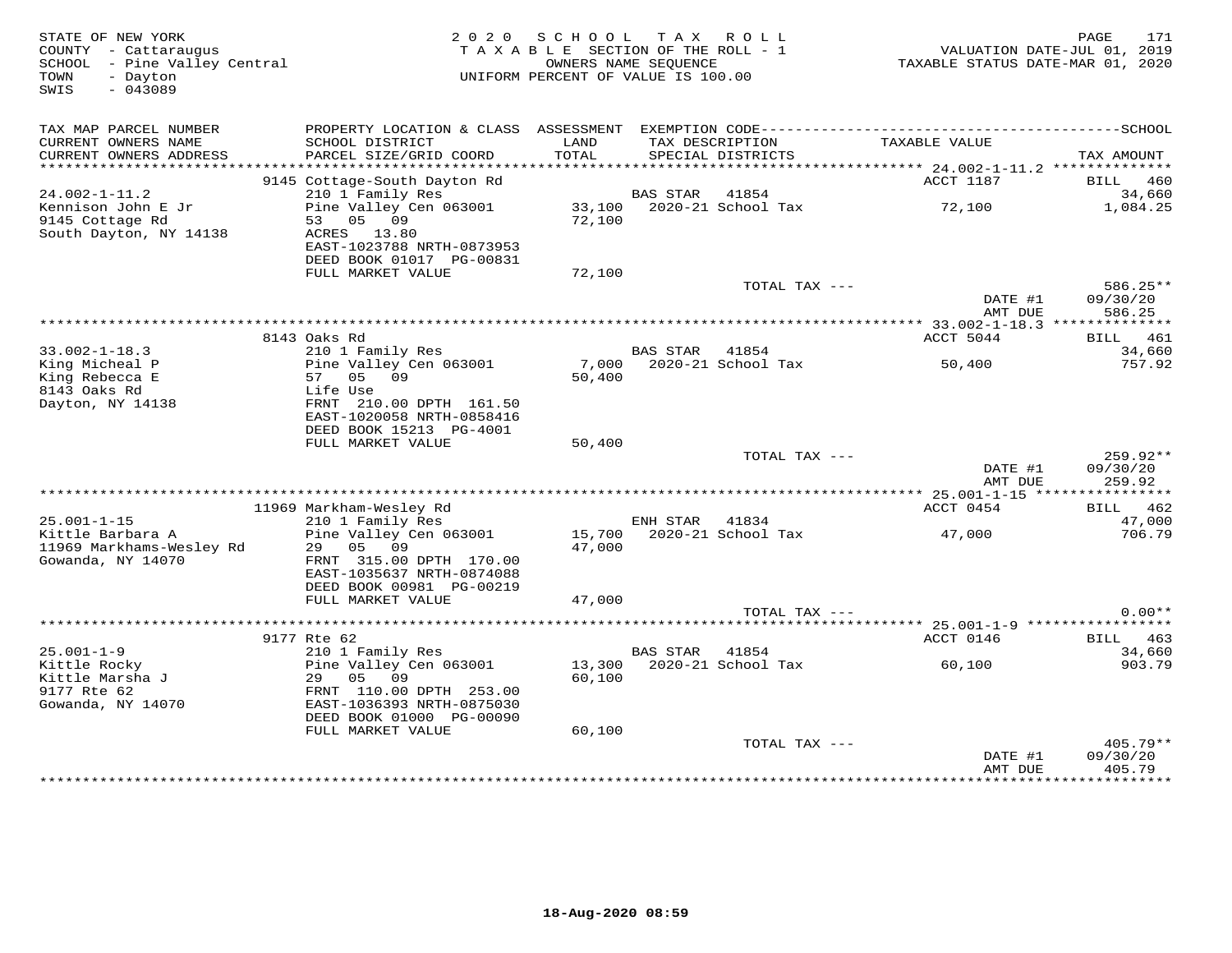| STATE OF NEW YORK<br>COUNTY - Cattaraugus<br>SCHOOL - Pine Valley Central                                                                                                                                                                    |                                                        | 2020 SCHOOL<br>TAXABLE SECTION OF THE ROLL - 1<br>OWNERS NAME SEOUENCE |                | TAX ROLL                             | VALUATION DATE-JUL 01, 2019<br>TAXABLE STATUS DATE-MAR 01, 2020 | PAGE<br>172                         |
|----------------------------------------------------------------------------------------------------------------------------------------------------------------------------------------------------------------------------------------------|--------------------------------------------------------|------------------------------------------------------------------------|----------------|--------------------------------------|-----------------------------------------------------------------|-------------------------------------|
| - Dayton<br>TOWN<br>$-043089$<br>SWIS                                                                                                                                                                                                        |                                                        | UNIFORM PERCENT OF VALUE IS 100.00                                     |                |                                      |                                                                 |                                     |
| TAX MAP PARCEL NUMBER                                                                                                                                                                                                                        |                                                        |                                                                        |                |                                      |                                                                 |                                     |
| CURRENT OWNERS NAME<br>CURRENT OWNERS ADDRESS                                                                                                                                                                                                | SCHOOL DISTRICT<br>PARCEL SIZE/GRID COORD              | LAND<br>TOTAL                                                          |                | TAX DESCRIPTION<br>SPECIAL DISTRICTS | TAXABLE VALUE                                                   |                                     |
| **********************                                                                                                                                                                                                                       |                                                        |                                                                        |                |                                      |                                                                 | TAX AMOUNT                          |
|                                                                                                                                                                                                                                              | 8776 Cottage-South Dayton Rd                           |                                                                        |                |                                      | ACCT 1391                                                       | BILL 464                            |
| $24.004 - 1 - 23.3$                                                                                                                                                                                                                          | 210 1 Family Res                                       |                                                                        | BAS STAR 41854 |                                      |                                                                 | 34,660                              |
| Kohler David J                                                                                                                                                                                                                               | Pine Valley Cen 063001                                 |                                                                        |                | 20,000 2020-21 School Tax            | 142,200                                                         | 2,138.41                            |
|                                                                                                                                                                                                                                              | ACRES<br>2.80<br>EAST-1024048 NRTH-0867982             | 142,200                                                                |                |                                      |                                                                 |                                     |
| Kohler Kristy<br>8776 Cottage-S. Dayton Rd<br>S. Dayton, NY 14138                                                                                                                                                                            | DEED BOOK 11122 PG-9001<br>FULL MARKET VALUE           | 142,200                                                                |                |                                      |                                                                 |                                     |
|                                                                                                                                                                                                                                              |                                                        |                                                                        |                | TOTAL TAX ---                        |                                                                 | $1,640.41**$                        |
|                                                                                                                                                                                                                                              |                                                        |                                                                        |                |                                      | DATE #1<br>AMT DUE                                              | 09/30/20<br>1,640.41                |
|                                                                                                                                                                                                                                              |                                                        |                                                                        |                |                                      |                                                                 |                                     |
| $24.004 - 1 - 20$                                                                                                                                                                                                                            | 8406 White Rd<br>240 Rural res                         |                                                                        | BAS STAR 41854 |                                      | ACCT 0329                                                       | BILL 465<br>34,660                  |
| Kraemer Gary A                                                                                                                                                                                                                               | Pine Valley Cen 063001                                 |                                                                        |                | 56,700 2020-21 School Tax            | 134,100                                                         | 2,016.61                            |
| Kraemer Linda A                                                                                                                                                                                                                              | $50/51$ 05 09                                          | 134,100                                                                |                |                                      |                                                                 |                                     |
| 8406 White Rd                                                                                                                                                                                                                                | ACRES 49.33                                            |                                                                        |                |                                      |                                                                 |                                     |
| South Dayton, NY 14138                                                                                                                                                                                                                       | EAST-1026348 NRTH-0863825<br>DEED BOOK 768<br>PG-00372 |                                                                        |                |                                      |                                                                 |                                     |
|                                                                                                                                                                                                                                              | FULL MARKET VALUE                                      | 134,100                                                                |                |                                      |                                                                 |                                     |
|                                                                                                                                                                                                                                              |                                                        |                                                                        |                | TOTAL TAX ---                        |                                                                 | $1,518.61**$                        |
|                                                                                                                                                                                                                                              |                                                        |                                                                        |                |                                      | DATE #1<br>AMT DUE                                              | 09/30/20<br>1,518.61                |
|                                                                                                                                                                                                                                              |                                                        |                                                                        |                |                                      |                                                                 |                                     |
| $33.002 - 1 - 1$                                                                                                                                                                                                                             | White Rd<br>105 Vac farmland                           |                                                                        |                | 2020-21 School Tax                   | ACCT 0328<br>3,600                                              | BILL 466<br>54.14                   |
| Kraemer Gary A                                                                                                                                                                                                                               | Pine Valley Cen 063001<br>50 05 00                     | 3,600                                                                  |                |                                      |                                                                 |                                     |
| Kraemer Linda A                                                                                                                                                                                                                              |                                                        | 3,600                                                                  |                |                                      |                                                                 |                                     |
| 8406 White Rd                                                                                                                                                                                                                                | ACRES<br>5.63                                          |                                                                        |                |                                      |                                                                 |                                     |
| South Dayton, NY 14138                                                                                                                                                                                                                       | EAST-1024851 NRTH-0862839<br>DEED BOOK 768<br>PG-00372 |                                                                        |                |                                      |                                                                 |                                     |
|                                                                                                                                                                                                                                              | FULL MARKET VALUE                                      | 3,600                                                                  |                |                                      |                                                                 |                                     |
|                                                                                                                                                                                                                                              |                                                        |                                                                        |                | TOTAL TAX ---                        |                                                                 | $54.14**$                           |
|                                                                                                                                                                                                                                              |                                                        |                                                                        |                |                                      | DATE #1                                                         | 09/30/20                            |
|                                                                                                                                                                                                                                              |                                                        |                                                                        |                |                                      | AMT DUE                                                         | 54.14                               |
|                                                                                                                                                                                                                                              | Markham-Wesley Rd                                      |                                                                        |                |                                      | ACCT 1525                                                       | <b>BILL</b> 467                     |
| $25.001 - 2 - 23.3$                                                                                                                                                                                                                          | 322 Rural vac>10                                       |                                                                        |                | 2020-21 School Tax                   | 13,200                                                          | 198.50                              |
| Kruchten Ippolito Elaine                                                                                                                                                                                                                     | Pine Valley Cen 063001                                 | 13,200                                                                 |                |                                      |                                                                 |                                     |
| Wilbur David                                                                                                                                                                                                                                 | ACRES 12.45                                            | 13,200                                                                 |                |                                      |                                                                 |                                     |
| 70 Hill St<br>To hill be the most consumer that the most will have the constant of the control of the most control of the control of the control of the control of the control of the control of the control of the control of the control o | EAST-1035608 NRTH-0872964                              | 13,200                                                                 |                |                                      |                                                                 |                                     |
|                                                                                                                                                                                                                                              |                                                        |                                                                        |                | TOTAL TAX ---                        |                                                                 | 198.50**                            |
|                                                                                                                                                                                                                                              |                                                        |                                                                        |                |                                      | DATE #1                                                         | 09/30/20                            |
|                                                                                                                                                                                                                                              |                                                        |                                                                        |                |                                      | AMT DUE                                                         | 198.50<br>+ + + + + + + + + + + + + |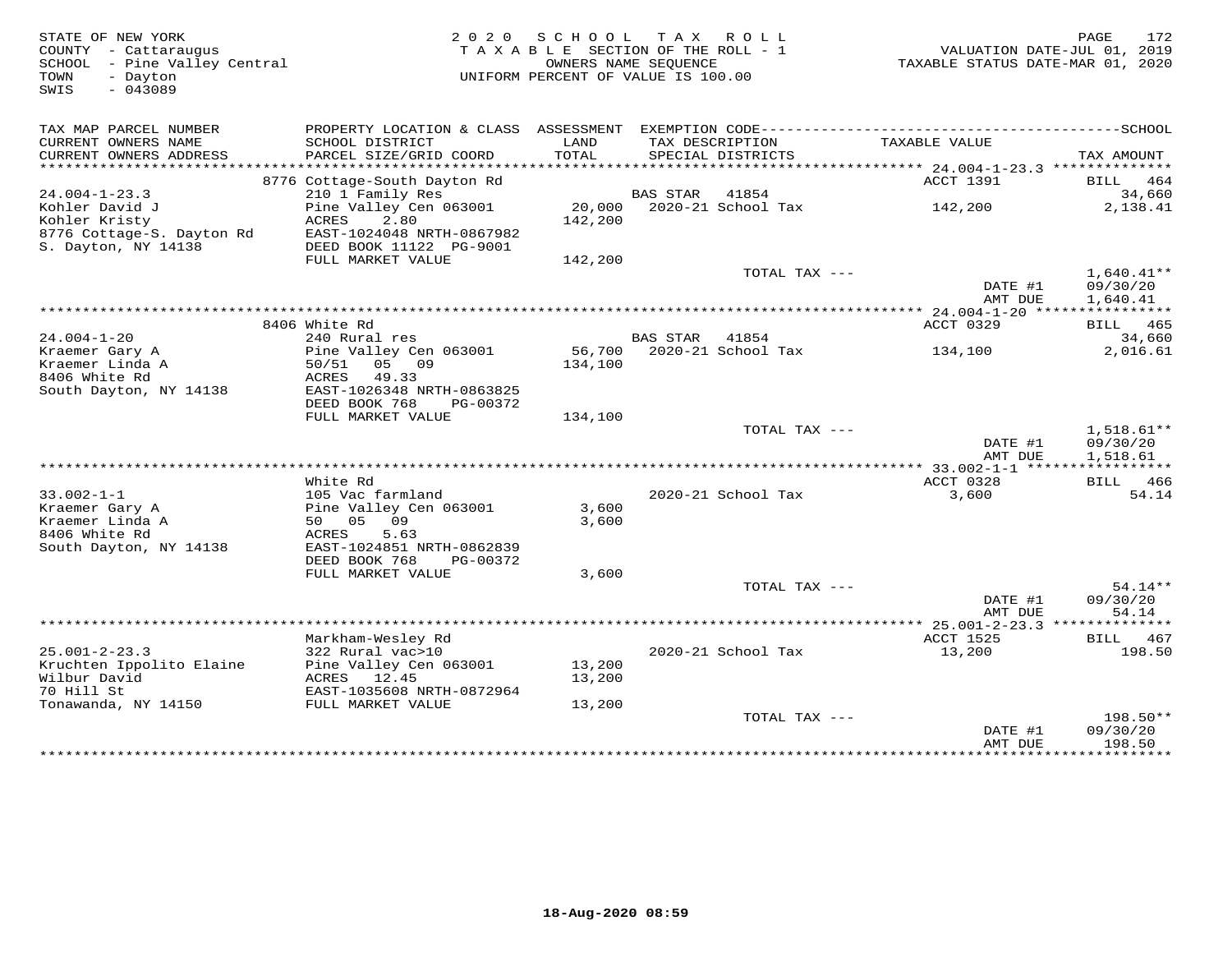| STATE OF NEW YORK<br>COUNTY - Cattaraugus<br>SCHOOL - Pine Valley Central<br>- Dayton<br>TOWN<br>SWIS<br>$-043089$ | 2 0 2 0                                         | SCHOOL<br>TAXABLE SECTION OF THE ROLL - 1<br>OWNERS NAME SEQUENCE<br>UNIFORM PERCENT OF VALUE IS 100.00 |          | TAX ROLL                             | VALUATION DATE-JUL 01, 2019<br>TAXABLE STATUS DATE-MAR 01, 2020 | 173<br>PAGE            |
|--------------------------------------------------------------------------------------------------------------------|-------------------------------------------------|---------------------------------------------------------------------------------------------------------|----------|--------------------------------------|-----------------------------------------------------------------|------------------------|
| TAX MAP PARCEL NUMBER                                                                                              |                                                 |                                                                                                         |          |                                      |                                                                 |                        |
| CURRENT OWNERS NAME<br>CURRENT OWNERS ADDRESS<br>***********************                                           | SCHOOL DISTRICT<br>PARCEL SIZE/GRID COORD       | LAND<br>TOTAL                                                                                           |          | TAX DESCRIPTION<br>SPECIAL DISTRICTS | TAXABLE VALUE                                                   | TAX AMOUNT             |
|                                                                                                                    | 8637 Rte 62                                     |                                                                                                         |          |                                      | ACCT 0257                                                       | 468<br>BILL            |
| $25.003 - 1 - 19.1$                                                                                                | 120 Field crops                                 |                                                                                                         |          | 2020-21 School Tax                   | 210,000                                                         | 3,158.00               |
| Kruszka George F Jr                                                                                                | Pine Valley Cen 063001                          | 197,900                                                                                                 |          |                                      |                                                                 |                        |
| 8637 Rte 62                                                                                                        | 35 05<br>09                                     | 210,000                                                                                                 |          |                                      |                                                                 |                        |
| PO Box 273                                                                                                         | 9/2008-split off 11.65 ac                       |                                                                                                         |          |                                      |                                                                 |                        |
| South Dayton, NY 14138                                                                                             | ACRES 155.00<br>EAST-1033059 NRTH-0866385       |                                                                                                         |          |                                      |                                                                 |                        |
|                                                                                                                    | DEED BOOK 1019 PG-1173                          |                                                                                                         |          |                                      |                                                                 |                        |
|                                                                                                                    | FULL MARKET VALUE                               | 210,000                                                                                                 |          |                                      |                                                                 |                        |
|                                                                                                                    |                                                 |                                                                                                         |          | TOTAL TAX ---                        |                                                                 | $3,158.00**$           |
|                                                                                                                    |                                                 |                                                                                                         |          |                                      | DATE #1<br>AMT DUE                                              | 09/30/20<br>3,158.00   |
|                                                                                                                    |                                                 |                                                                                                         |          |                                      | *********** 25.003-1-19.2 ***************                       |                        |
| $25.003 - 1 - 19.2$                                                                                                | 8621 Rte 62<br>210 1 Family Res                 |                                                                                                         | BAS STAR | 41854                                | ACCT 1523                                                       | BILL 469<br>34,660     |
| Kruszka George F Jr                                                                                                | Pine Valley Cen 063001                          | 32,900                                                                                                  |          | 2020-21 School Tax                   | 104,700                                                         | 1,574.49               |
| Kruszka Rose M                                                                                                     | $9/2008$ -split off $1-19$                      | 104,700                                                                                                 |          |                                      |                                                                 |                        |
| PO Box 273                                                                                                         | ACRES 11.65 BANK<br>032                         |                                                                                                         |          |                                      |                                                                 |                        |
| South Dayton, NY 14138                                                                                             | EAST-1034490 NRTH-0865819                       |                                                                                                         |          |                                      |                                                                 |                        |
|                                                                                                                    | DEED BOOK 10845 PG-5002                         |                                                                                                         |          |                                      |                                                                 |                        |
|                                                                                                                    | FULL MARKET VALUE                               | 104,700                                                                                                 |          | TOTAL TAX ---                        |                                                                 | $1,076.49**$           |
|                                                                                                                    |                                                 |                                                                                                         |          |                                      | DATE #1                                                         | 09/30/20               |
|                                                                                                                    |                                                 |                                                                                                         |          |                                      | AMT DUE                                                         | 1,076.49               |
|                                                                                                                    | *****************                               |                                                                                                         |          |                                      | *********** 25.003-1-17 *****************                       |                        |
|                                                                                                                    | 8563 Rte 62                                     |                                                                                                         |          |                                      | ACCT 0442                                                       | BILL 470               |
| $25.003 - 1 - 17$                                                                                                  | 210 1 Family Res                                |                                                                                                         | BAS STAR | 41854                                |                                                                 | 34,660                 |
| Lang Pamela F<br>432 Nevins St                                                                                     | Pine Valley Cen 063001<br>35 05<br>09           | 21,300<br>69,400                                                                                        |          | 2020-21 School Tax                   | 69,400                                                          | 1,043.64               |
| Dunkirk, NY 14048                                                                                                  | 3.65<br>ACRES                                   |                                                                                                         |          |                                      |                                                                 |                        |
|                                                                                                                    | EAST-1034775 NRTH-0865150                       |                                                                                                         |          |                                      |                                                                 |                        |
|                                                                                                                    | DEED BOOK 00937 PG-00520                        |                                                                                                         |          |                                      |                                                                 |                        |
|                                                                                                                    | FULL MARKET VALUE                               | 69,400                                                                                                  |          |                                      |                                                                 |                        |
|                                                                                                                    |                                                 |                                                                                                         |          | TOTAL TAX ---                        |                                                                 | 545.64**               |
|                                                                                                                    |                                                 |                                                                                                         |          |                                      | DATE #1<br>AMT DUE                                              | 09/30/20<br>545.64     |
|                                                                                                                    |                                                 |                                                                                                         |          |                                      | *** 24.004-1-32 ****                                            | * * * * * * * * * *    |
|                                                                                                                    | 8585 Cottage-South Dayton Rd                    |                                                                                                         |          |                                      | ACCT 0258                                                       | BILL 471               |
| $24.004 - 1 - 32$                                                                                                  | 210 1 Family Res                                |                                                                                                         | BAS STAR | 41854                                |                                                                 | 34,660                 |
| LaQuay Lisa M                                                                                                      | Pine Valley Cen 063001                          | 16,300                                                                                                  |          | 2020-21 School Tax                   | 139,200                                                         | 2,093.30               |
| LaOuay Nancy L<br>8585 Cottage Rd                                                                                  | 59 05 09<br>017                                 | 139,200                                                                                                 |          |                                      |                                                                 |                        |
| S. Dayton, NY 14138                                                                                                | ACRES<br>1.41 BANK<br>EAST-1022363 NRTH-0865180 |                                                                                                         |          |                                      |                                                                 |                        |
|                                                                                                                    | DEED BOOK 8464 PG-5001                          |                                                                                                         |          |                                      |                                                                 |                        |
|                                                                                                                    | FULL MARKET VALUE                               | 139,200                                                                                                 |          |                                      |                                                                 |                        |
|                                                                                                                    |                                                 |                                                                                                         |          | TOTAL TAX ---                        |                                                                 | $1,595.30**$           |
|                                                                                                                    |                                                 |                                                                                                         |          |                                      | DATE #1                                                         | 09/30/20               |
|                                                                                                                    |                                                 |                                                                                                         |          |                                      | AMT DUE                                                         | 1,595.30<br>********** |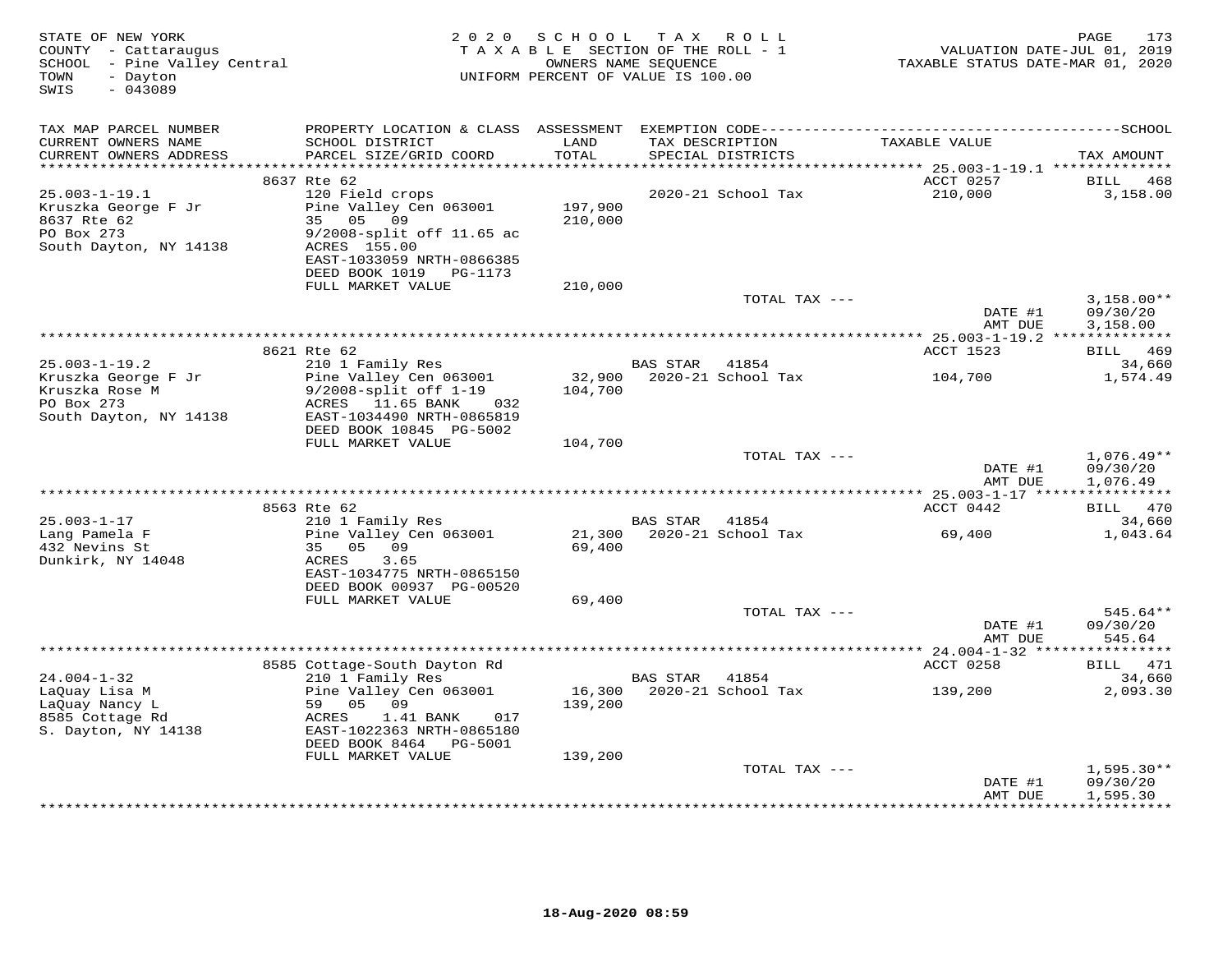| STATE OF NEW YORK<br>COUNTY - Cattaraugus<br>SCHOOL - Pine Valley Central<br>- Dayton<br>TOWN<br>SWIS<br>$-043089$ | 2 0 2 0                                                                                 | SCHOOL TAX ROLL<br>TAXABLE SECTION OF THE ROLL - 1<br>OWNERS NAME SEQUENCE<br>UNIFORM PERCENT OF VALUE IS 100.00 |                  |                                      | VALUATION DATE-JUL 01, 2019<br>TAXABLE STATUS DATE-MAR 01, 2020 | 174<br>PAGE              |
|--------------------------------------------------------------------------------------------------------------------|-----------------------------------------------------------------------------------------|------------------------------------------------------------------------------------------------------------------|------------------|--------------------------------------|-----------------------------------------------------------------|--------------------------|
| TAX MAP PARCEL NUMBER                                                                                              | PROPERTY LOCATION & CLASS ASSESSMENT                                                    |                                                                                                                  |                  |                                      |                                                                 |                          |
| CURRENT OWNERS NAME<br>CURRENT OWNERS ADDRESS                                                                      | SCHOOL DISTRICT<br>PARCEL SIZE/GRID COORD                                               | LAND<br>TOTAL                                                                                                    |                  | TAX DESCRIPTION<br>SPECIAL DISTRICTS | TAXABLE VALUE                                                   | TAX AMOUNT               |
|                                                                                                                    | 8387 Rte 62                                                                             |                                                                                                                  |                  |                                      | ACCT 0024                                                       | BILL 472                 |
| $34.001 - 1 - 39$<br>Laska Lonny<br>1440 Ellicott Creek Rd<br>Tonawanda, NY 14150                                  | 311 Res vac land<br>Pine Valley Cen 063001<br>05<br>09<br>34<br>FRNT 100.00 DPTH 166.00 | 10,200<br>10,200                                                                                                 |                  | 2020-21 School Tax                   | 10,200                                                          | 153.39                   |
|                                                                                                                    | EAST-1034916 NRTH-0862041<br>DEED BOOK 00942 PG-00418                                   |                                                                                                                  |                  |                                      |                                                                 |                          |
|                                                                                                                    | FULL MARKET VALUE                                                                       | 10,200                                                                                                           |                  |                                      |                                                                 |                          |
|                                                                                                                    |                                                                                         |                                                                                                                  |                  | TOTAL TAX ---                        | DATE #1                                                         | 153.39**<br>09/30/20     |
|                                                                                                                    |                                                                                         |                                                                                                                  |                  |                                      | AMT DUE                                                         | 153.39                   |
|                                                                                                                    | 12885 Dye Rd                                                                            |                                                                                                                  |                  |                                      | ACCT 0028                                                       | BILL 473                 |
| $24.004 - 1 - 2$                                                                                                   | 240 Rural res                                                                           |                                                                                                                  | BAS STAR 41854   |                                      |                                                                 | 34,660                   |
| Latshaw John E                                                                                                     | Pine Valley Cen 063001                                                                  | 81,000                                                                                                           |                  | 2020-21 School Tax                   | 233,100                                                         | 3,505.38                 |
| Latshaw Jacqueline L                                                                                               | 05 09<br>60/61                                                                          | 233,100                                                                                                          |                  |                                      |                                                                 |                          |
| 12885 Dye Rd<br>South Dayton, NY 14138                                                                             | ACRES<br>52.35<br>EAST-1020703 NRTH-0870864                                             |                                                                                                                  |                  |                                      |                                                                 |                          |
|                                                                                                                    | DEED BOOK 890<br>PG-00687                                                               |                                                                                                                  |                  |                                      |                                                                 |                          |
|                                                                                                                    | FULL MARKET VALUE                                                                       | 233,100                                                                                                          |                  |                                      |                                                                 |                          |
|                                                                                                                    |                                                                                         |                                                                                                                  |                  | TOTAL TAX ---                        |                                                                 | $3,007.38**$             |
|                                                                                                                    |                                                                                         |                                                                                                                  |                  |                                      | DATE #1<br>AMT DUE                                              | 09/30/20<br>3,007.38     |
|                                                                                                                    |                                                                                         |                                                                                                                  |                  |                                      |                                                                 |                          |
|                                                                                                                    | 8856 Cottage-South Dayton Rd                                                            |                                                                                                                  |                  |                                      | ACCT 1357                                                       | BILL 474                 |
| $24.004 - 1 - 11.6$                                                                                                | 112 Dairy farm                                                                          |                                                                                                                  | AG DIST          | 41720                                |                                                                 | 49,210                   |
| Lawler Brett Z                                                                                                     | Pine Valley Cen 063001                                                                  |                                                                                                                  | 115,700 BAS STAR | 41854                                |                                                                 | 34,660                   |
| Lawler Kristie L<br>8856 Cottage-South Dayton Rd<br>South Dayton, NY 14138                                         | ACRES<br>94.70<br>EAST-1025752 NRTH-0869000<br>DEED BOOK 20279 PG-2001                  | 235,500                                                                                                          |                  | 2020-21 School Tax                   | 186,290                                                         | 2,801.44                 |
|                                                                                                                    | FULL MARKET VALUE                                                                       | 235,500                                                                                                          |                  |                                      |                                                                 |                          |
| MAY BE SUBJECT TO PAYMENT                                                                                          |                                                                                         |                                                                                                                  |                  |                                      |                                                                 |                          |
| UNDER AGDIST LAW TIL 2024                                                                                          |                                                                                         |                                                                                                                  |                  |                                      |                                                                 |                          |
|                                                                                                                    |                                                                                         |                                                                                                                  |                  | TOTAL TAX ---                        | DATE #1                                                         | $2,303.44**$<br>09/30/20 |
|                                                                                                                    |                                                                                         |                                                                                                                  |                  |                                      | AMT DUE                                                         | 2,303.44                 |
|                                                                                                                    | White Rd                                                                                |                                                                                                                  |                  |                                      | ACCT 0266                                                       | BILL 475                 |
| $33.002 - 1 - 4$                                                                                                   | 105 Vac farmland                                                                        |                                                                                                                  | AG DIST          | 41720                                |                                                                 | 23,837                   |
| Legacy Acres LLC                                                                                                   | Pine Valley Cen 063001                                                                  | 41,500                                                                                                           |                  | 2020-21 School Tax                   | 17,663                                                          | 265.62                   |
| 8568 Silver Creek Rd                                                                                               | 50 05 09                                                                                | 41,500                                                                                                           |                  |                                      |                                                                 |                          |
| South Dayton, NY 14138                                                                                             | ACRES 36.96<br>EAST-1025812 NRTH-0860542                                                |                                                                                                                  |                  |                                      |                                                                 |                          |
| MAY BE SUBJECT TO PAYMENT<br>UNDER AGDIST LAW TIL 2024                                                             | DEED BOOK 20961 PG-9002<br>FULL MARKET VALUE                                            | 41,500                                                                                                           |                  |                                      |                                                                 |                          |
|                                                                                                                    |                                                                                         |                                                                                                                  |                  | TOTAL TAX ---                        |                                                                 | $265.62**$               |
|                                                                                                                    |                                                                                         |                                                                                                                  |                  |                                      | DATE #1                                                         | 09/30/20                 |
|                                                                                                                    |                                                                                         |                                                                                                                  |                  |                                      | AMT DUE                                                         | 265.62<br>*********      |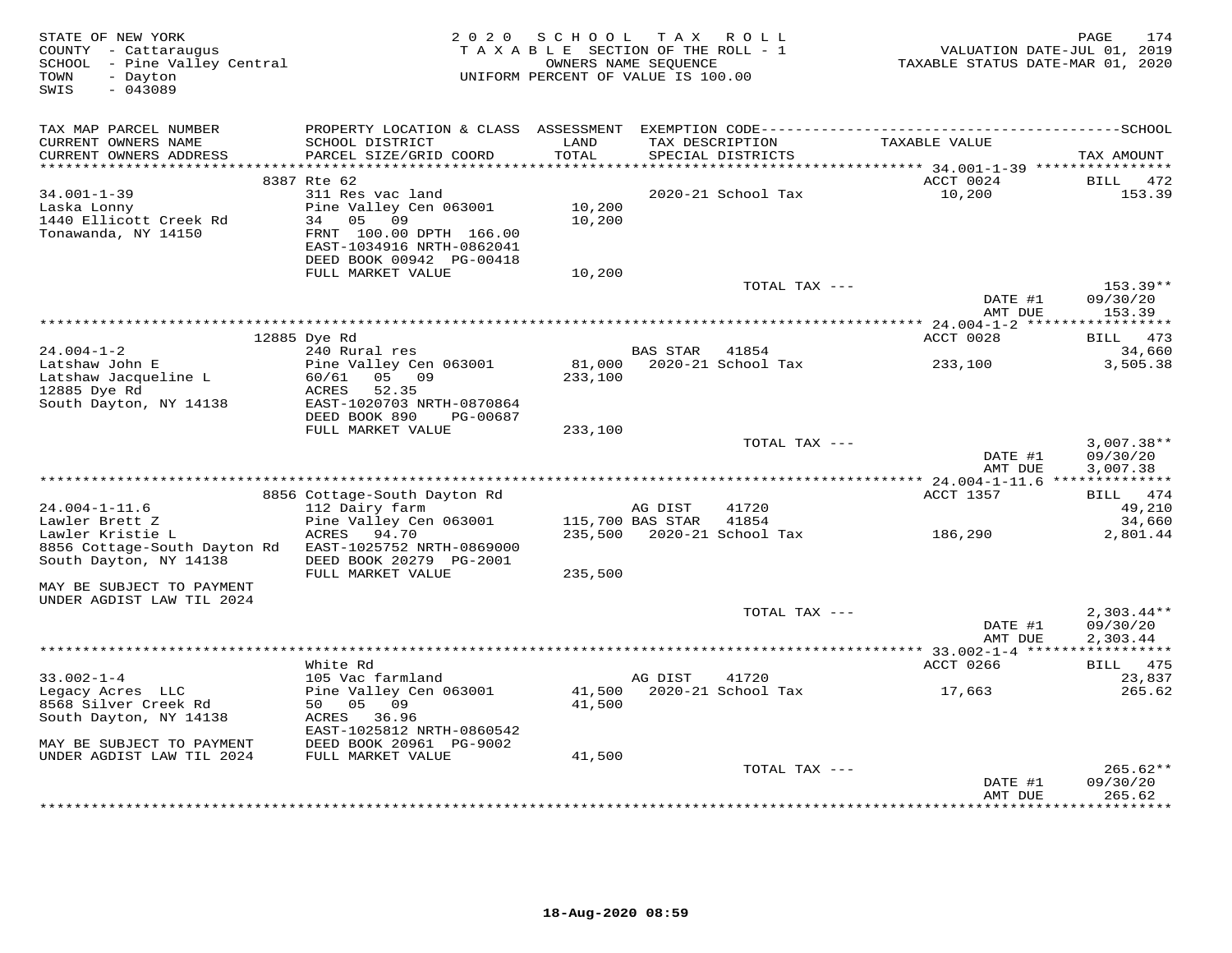| STATE OF NEW YORK<br>COUNTY - Cattaraugus<br>SCHOOL - Pine Valley Central<br>TOWN<br>- Dayton<br>$-043089$<br>SWIS | 2 0 2 0                                                                                                                                           | S C H O O L<br>TAXABLE SECTION OF THE ROLL - 1<br>UNIFORM PERCENT OF VALUE IS 100.00 | OWNERS NAME SEQUENCE                                    | TAX ROLL                    | TAXABLE STATUS DATE-MAR 01, 2020 | PAGE<br>175<br>VALUATION DATE-JUL 01, 2019 |
|--------------------------------------------------------------------------------------------------------------------|---------------------------------------------------------------------------------------------------------------------------------------------------|--------------------------------------------------------------------------------------|---------------------------------------------------------|-----------------------------|----------------------------------|--------------------------------------------|
| TAX MAP PARCEL NUMBER<br>CURRENT OWNERS NAME<br>CURRENT OWNERS ADDRESS                                             | SCHOOL DISTRICT<br>PARCEL SIZE/GRID COORD                                                                                                         | LAND<br>TOTAL                                                                        | TAX DESCRIPTION                                         | SPECIAL DISTRICTS           | TAXABLE VALUE                    | TAX AMOUNT                                 |
| $25.001 - 2 - 31$<br>LSF9 Master Part. Trust<br>13801 Wireless Way<br>Oklahoma City, OK 73134                      | 9212 Rte 62<br>210 1 Family Res<br>Pine Valley Cen 063001<br>05 09<br>30<br>ACRES<br>1.73<br>EAST-1036791 NRTH-0875773<br>DEED BOOK 29472 PG-3001 | 17,300<br>48,000                                                                     |                                                         | 2020-21 School Tax          | ACCT 0486<br>48,000              | <b>BILL</b><br>476<br>721.83               |
|                                                                                                                    | FULL MARKET VALUE                                                                                                                                 | 48,000                                                                               |                                                         | TOTAL TAX ---               | DATE #1<br>AMT DUE               | 721.83**<br>09/30/20<br>721.83             |
|                                                                                                                    |                                                                                                                                                   |                                                                                      |                                                         |                             |                                  |                                            |
| $24.004 - 1 - 10$                                                                                                  | 8857 Cottage-South Dayton Rd<br>210 1 Family Res                                                                                                  |                                                                                      | BAS STAR                                                | 41854                       | ACCT 0465                        | BILL 477<br>34,660                         |
| Lulas Donald R<br>Lulas Michelle L<br>8857 Cottage Rd<br>S. Dayton, NY 14138                                       | Pine Valley Cen 063001<br>52 05 09<br>ACRES<br>$1.01$ BANK<br>017<br>EAST-1023973 NRTH-0869613<br>DEED BOOK 13314 PG-6001                         | 15,000<br>67,300                                                                     |                                                         | 2020-21 School Tax          | 67,300                           | 1,012.06                                   |
|                                                                                                                    | FULL MARKET VALUE                                                                                                                                 | 67,300                                                                               |                                                         | TOTAL TAX ---               | DATE #1                          | 514.06**<br>09/30/20                       |
|                                                                                                                    |                                                                                                                                                   |                                                                                      |                                                         |                             | AMT DUE                          | 514.06                                     |
|                                                                                                                    | 12039 Markham Rd                                                                                                                                  |                                                                                      |                                                         |                             | ACCT 0032                        | BILL 478                                   |
| $25.001 - 1 - 27$<br>Mac Donald Patrick D<br>Mac Donald Jacqueline M<br>12039 Markham Rd<br>South Dayton, NY 14138 | 210 1 Family Res<br>Pine Valley Cen 063001<br>37<br>0.5<br>09<br>1.76 BANK<br>ACRES<br>017<br>EAST-1034717 NRTH-0874192                           | 17,400<br>81,300                                                                     | BAS STAR                                                | 41854<br>2020-21 School Tax | 81,300                           | 34,660<br>1,222.60                         |
|                                                                                                                    | DEED BOOK 01008 PG-00755<br>FULL MARKET VALUE                                                                                                     | 81,300                                                                               |                                                         |                             |                                  |                                            |
|                                                                                                                    |                                                                                                                                                   |                                                                                      |                                                         | TOTAL TAX ---               | DATE #1<br>AMT DUE               | $724.60**$<br>09/30/20<br>724.60           |
|                                                                                                                    |                                                                                                                                                   |                                                                                      |                                                         |                             |                                  |                                            |
| $25.003 - 1 - 1$<br>Markham Charles Jr<br>Markham Janet                                                            | 11751 Markham-Wesley Rd<br>120 Field crops<br>Pine Valley Cen 063001<br>28/29<br>05 09                                                            |                                                                                      | AG DIST<br>245,000 TMP GHOUSE 42120<br>321,800 BAS STAR | 41720<br>41854              | ACCT 0590                        | BILL 479<br>125,569<br>21,490<br>34,660    |
| 11751 Markhams-Wesley Rd<br>Gowanda, NY 14070<br>MAY BE SUBJECT TO PAYMENT                                         | ACRES 170.73<br>EAST-1037705 NRTH-0869866<br>DEED BOOK 762<br>PG-01045<br>FULL MARKET VALUE                                                       | 321,800                                                                              |                                                         | 2020-21 School Tax          | 174,741                          | 2,627.77                                   |
| UNDER AGDIST LAW TIL 2024                                                                                          |                                                                                                                                                   |                                                                                      |                                                         |                             |                                  |                                            |
|                                                                                                                    |                                                                                                                                                   |                                                                                      |                                                         | TOTAL TAX ---               | DATE #1<br>AMT DUE               | $2,129.77**$<br>09/30/20<br>2,129.77       |
|                                                                                                                    |                                                                                                                                                   |                                                                                      |                                                         |                             |                                  | **********                                 |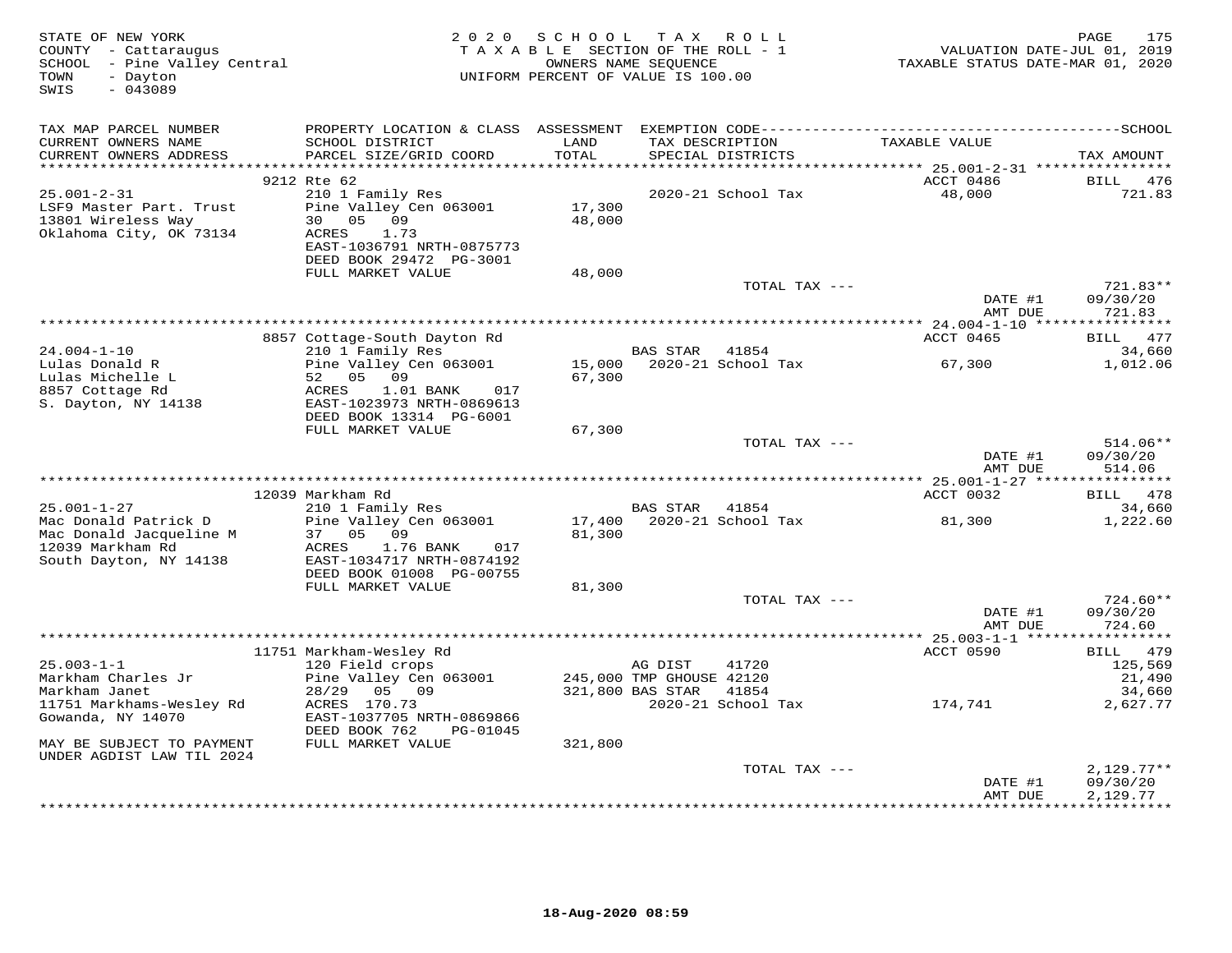| STATE OF NEW YORK<br>COUNTY - Cattaraugus<br>SCHOOL - Pine Valley Central<br>- Dayton<br>TOWN<br>$-043089$<br>SWIS | 2 0 2 0                                                 | S C H O O L<br>TAXABLE SECTION OF THE ROLL - 1<br>OWNERS NAME SEQUENCE<br>UNIFORM PERCENT OF VALUE IS 100.00 |          | TAX ROLL                             | TAXABLE STATUS DATE-MAR 01, 2020         | 176<br>PAGE<br>VALUATION DATE-JUL 01, 2019 |
|--------------------------------------------------------------------------------------------------------------------|---------------------------------------------------------|--------------------------------------------------------------------------------------------------------------|----------|--------------------------------------|------------------------------------------|--------------------------------------------|
| TAX MAP PARCEL NUMBER<br>CURRENT OWNERS NAME<br>CURRENT OWNERS ADDRESS                                             | SCHOOL DISTRICT<br>PARCEL SIZE/GRID COORD               | LAND<br>TOTAL                                                                                                |          | TAX DESCRIPTION<br>SPECIAL DISTRICTS | TAXABLE VALUE                            | TAX AMOUNT                                 |
|                                                                                                                    |                                                         |                                                                                                              |          |                                      |                                          |                                            |
|                                                                                                                    | 8644 Cottage-South Dayton Rd                            |                                                                                                              |          |                                      | ACCT 0521                                | BILL 480                                   |
| $24.004 - 1 - 22.1$                                                                                                | 112 Dairy farm                                          |                                                                                                              | AG DIST  | 41720                                |                                          | 23,869                                     |
| Masters Anthony John<br>8644 Cottage Road<br>South Dayton, NY 14138                                                | Pine Valley Cen 063001<br>51/59 05 09<br>ACRES 158.55   | 187,300                                                                                                      |          | 136,600 2020-21 School Tax           | 163,431                                  | 2,457.69                                   |
|                                                                                                                    | EAST-1025067 NRTH-0865777                               |                                                                                                              |          |                                      |                                          |                                            |
| MAY BE SUBJECT TO PAYMENT                                                                                          | DEED BOOK 19693 PG-8001                                 |                                                                                                              |          |                                      |                                          |                                            |
| UNDER AGDIST LAW TIL 2024                                                                                          | FULL MARKET VALUE                                       | 187,300                                                                                                      |          | TOTAL TAX ---                        |                                          | $2,457.69**$                               |
|                                                                                                                    |                                                         |                                                                                                              |          |                                      | DATE #1<br>AMT DUE                       | 09/30/20<br>2,457.69                       |
|                                                                                                                    |                                                         |                                                                                                              |          |                                      |                                          |                                            |
|                                                                                                                    | 8626 Cottage-South Dayton Rd                            |                                                                                                              |          |                                      | ACCT 0522                                | BILL 481                                   |
| $24.004 - 1 - 27$<br>Masters Larry M                                                                               | 270 Mfg housing<br>Pine Valley Cen 063001               |                                                                                                              | AG DIST  | 41720<br>41834                       |                                          | 11,125<br>23,675                           |
| Masters Anthony John                                                                                               | 59 05 09                                                | 24,800 ENH STAR                                                                                              |          | 34,800 2020-21 School Tax            | 23,675                                   | 356.03                                     |
| 8626 Cottage Rd                                                                                                    | ACRES 11.54                                             |                                                                                                              |          |                                      |                                          |                                            |
| South Dayton, NY 14138                                                                                             | EAST-1022912 NRTH-0865327<br>DEED BOOK 2019    PG-12007 |                                                                                                              |          |                                      |                                          |                                            |
| MAY BE SUBJECT TO PAYMENT<br>UNDER AGDIST LAW TIL 2024                                                             | FULL MARKET VALUE                                       | 34,800                                                                                                       |          |                                      |                                          |                                            |
|                                                                                                                    |                                                         |                                                                                                              |          | TOTAL TAX ---                        |                                          | $0.00**$                                   |
|                                                                                                                    | 12272 Bentley Rd                                        |                                                                                                              |          |                                      | ACCT 0034                                | BILL 482                                   |
| $24.002 - 1 - 7$                                                                                                   | 240 Rural res                                           |                                                                                                              |          | 2020-21 School Tax                   | 75,700                                   | 1,138.38                                   |
| Masters Monika A                                                                                                   | Pine Valley Cen 063001                                  | 60,700                                                                                                       |          |                                      |                                          |                                            |
| 12272 Bentley Rd                                                                                                   | 45 05 09                                                | 75,700                                                                                                       |          |                                      |                                          |                                            |
| South Dayton, NY 14136                                                                                             | ACRES 84.63                                             |                                                                                                              |          |                                      |                                          |                                            |
|                                                                                                                    | EAST-1030487 NRTH-0873224<br>DEED BOOK 24702 PG-9001    |                                                                                                              |          |                                      |                                          |                                            |
|                                                                                                                    | FULL MARKET VALUE                                       | 75,700                                                                                                       |          |                                      |                                          |                                            |
|                                                                                                                    |                                                         |                                                                                                              |          | TOTAL TAX ---                        |                                          | 1,138.38**                                 |
|                                                                                                                    |                                                         |                                                                                                              |          |                                      | DATE #1<br>AMT DUE                       | 09/30/20<br>1,138.38                       |
|                                                                                                                    |                                                         |                                                                                                              |          |                                      | *********** 34.001-1-30.1 ************** |                                            |
| $34.001 - 1 - 30.1$                                                                                                | 12189 Rte 322<br>210 1 Family Res                       |                                                                                                              | BAS STAR | 41854                                | ACCT 0219                                | BILL 483<br>34,660                         |
| Mayers James                                                                                                       | Pine Valley Cen 063001                                  |                                                                                                              |          | 18,500 2020-21 School Tax            | 46,000                                   | 691.75                                     |
| Mayers Deborah                                                                                                     | 09<br>33 05                                             | 46,000                                                                                                       |          |                                      |                                          |                                            |
| 12189 Rte 322                                                                                                      | ACRES<br>2.85                                           |                                                                                                              |          |                                      |                                          |                                            |
| South Dayton, NY 14138                                                                                             | EAST-1031721 NRTH-0859417<br>DEED BOOK 878<br>PG-01086  |                                                                                                              |          |                                      |                                          |                                            |
|                                                                                                                    | FULL MARKET VALUE                                       | 46,000                                                                                                       |          |                                      |                                          |                                            |
|                                                                                                                    |                                                         |                                                                                                              |          | TOTAL TAX ---                        |                                          | 193.75**                                   |
|                                                                                                                    |                                                         |                                                                                                              |          |                                      | DATE #1                                  | 09/30/20                                   |
|                                                                                                                    |                                                         |                                                                                                              |          |                                      | AMT DUE                                  | 193.75<br>**********                       |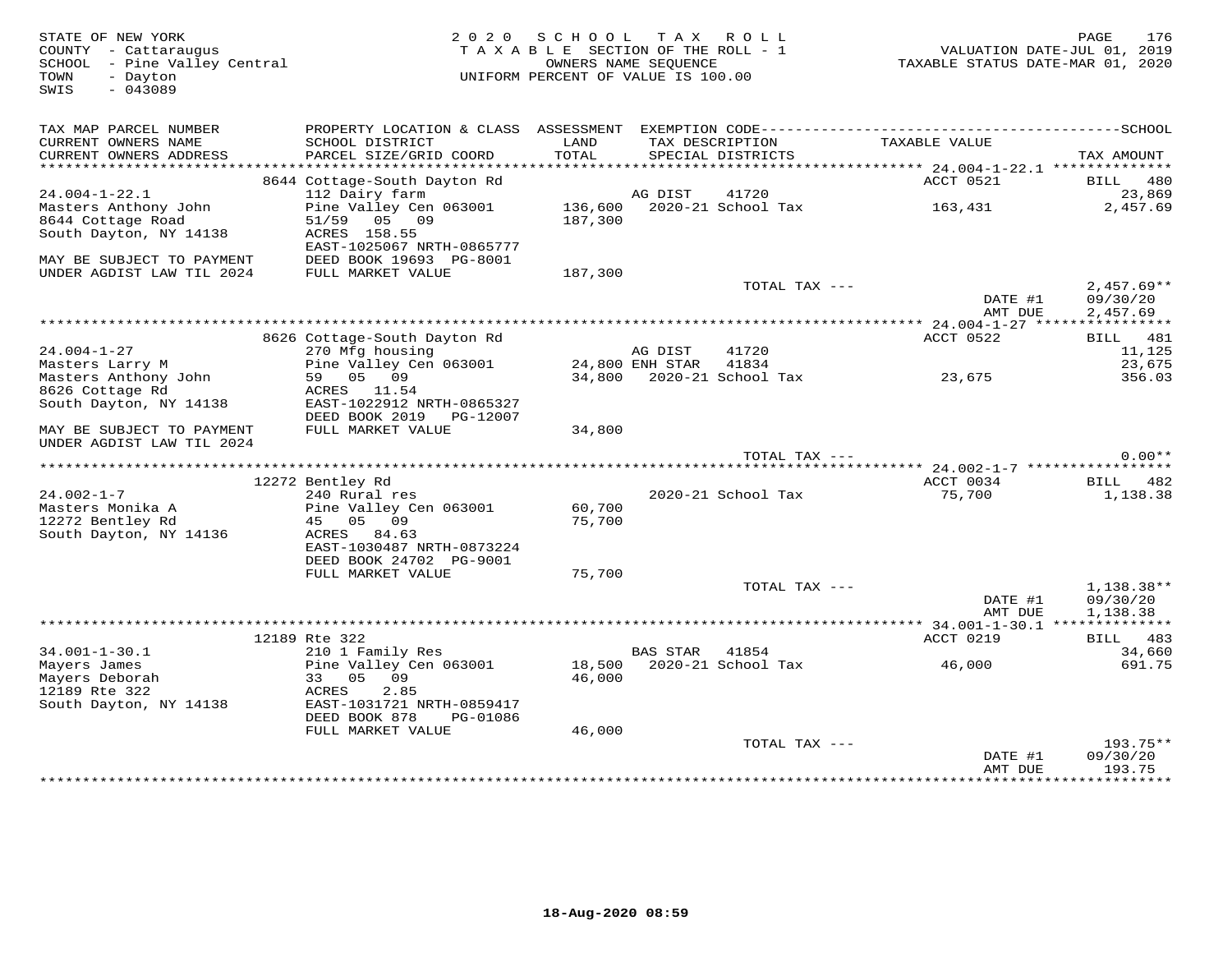| STATE OF NEW YORK<br>COUNTY - Cattaraugus<br>SCHOOL - Pine Valley Central<br>TOWN<br>- Dayton<br>SWIS<br>$-043089$ |                                                                                   | 2020 SCHOOL<br>TAXABLE SECTION OF THE ROLL - 1<br>OWNERS NAME SEQUENCE<br>UNIFORM PERCENT OF VALUE IS 100.00 | T A X           | ROLL                                 | TAXABLE STATUS DATE-MAR 01, 2020 | 177<br>PAGE<br>VALUATION DATE-JUL 01, 2019 |
|--------------------------------------------------------------------------------------------------------------------|-----------------------------------------------------------------------------------|--------------------------------------------------------------------------------------------------------------|-----------------|--------------------------------------|----------------------------------|--------------------------------------------|
| TAX MAP PARCEL NUMBER                                                                                              |                                                                                   |                                                                                                              |                 |                                      |                                  |                                            |
| CURRENT OWNERS NAME<br>CURRENT OWNERS ADDRESS                                                                      | SCHOOL DISTRICT<br>PARCEL SIZE/GRID COORD                                         | LAND<br>TOTAL                                                                                                |                 | TAX DESCRIPTION<br>SPECIAL DISTRICTS | TAXABLE VALUE                    | TAX AMOUNT                                 |
| ***********************                                                                                            | 8361 Rte 62                                                                       |                                                                                                              |                 |                                      | ACCT 0428                        | <b>BILL</b><br>484                         |
| $34.001 - 1 - 38$                                                                                                  | 271 Mfg housings                                                                  |                                                                                                              | <b>BAS STAR</b> | 41854                                |                                  | 34,660                                     |
| Meacham Deanna M<br>8361 Rte 62<br>South Dayton, NY 14138                                                          | Pine Valley Cen 063001<br>05<br>09<br>34<br>8371 also on site<br>2.50<br>ACRES    | 21,800<br>55,300                                                                                             |                 | 2020-21 School Tax                   | 55,300                           | 831.61                                     |
|                                                                                                                    | EAST-1034865 NRTH-0861786<br>DEED BOOK 881<br>PG-00082                            |                                                                                                              |                 |                                      |                                  |                                            |
|                                                                                                                    | FULL MARKET VALUE                                                                 | 55,300                                                                                                       |                 |                                      |                                  |                                            |
|                                                                                                                    |                                                                                   |                                                                                                              |                 | TOTAL TAX ---                        | DATE #1<br>AMT DUE               | 333.61**<br>09/30/20<br>333.61             |
|                                                                                                                    |                                                                                   |                                                                                                              |                 |                                      |                                  |                                            |
|                                                                                                                    | 8637 Cottage-South Dayton Rd                                                      |                                                                                                              |                 |                                      | ACCT 0025                        | 485<br><b>BILL</b>                         |
| $24.004 - 1 - 34$                                                                                                  | 281 Multiple res                                                                  |                                                                                                              | <b>BAS STAR</b> | 41854                                |                                  | 34,660                                     |
| Meier Paul R<br>Warnes Donna M                                                                                     | Pine Valley Cen 063001<br>59<br>05 09                                             | 22,500<br>165,700                                                                                            |                 | 2020-21 School Tax                   | 165,700                          | 2,491.81                                   |
| 8637 Cottage South Dayton Rd<br>South Dayton, NY 14138                                                             | ACRES<br>4.78 BANK<br>017<br>EAST-1022632 NRTH-0865821<br>DEED BOOK 20764 PG-9002 |                                                                                                              |                 |                                      |                                  |                                            |
|                                                                                                                    | FULL MARKET VALUE                                                                 | 165,700                                                                                                      |                 |                                      |                                  |                                            |
|                                                                                                                    |                                                                                   |                                                                                                              |                 | TOTAL TAX ---                        | DATE #1<br>AMT DUE               | 1,993.81**<br>09/30/20<br>1,993.81         |
|                                                                                                                    |                                                                                   |                                                                                                              |                 |                                      | ** 24.002-1-13.5 *************** |                                            |
|                                                                                                                    | 9429 Merrill Dr                                                                   |                                                                                                              |                 |                                      | ACCT 1194                        | BILL 486                                   |
| $24.002 - 1 - 13.5$                                                                                                | 240 Rural res                                                                     |                                                                                                              |                 | 2020-21 School Tax                   | 244,100                          | 3,670.79                                   |
| Merrill Brian G<br>61 Calumet Str                                                                                  | Pine Valley Cen 063001<br>62 05 09                                                | 136,600<br>244,100                                                                                           |                 |                                      |                                  |                                            |
| Depew, NY 14043                                                                                                    | ACRES 94.15<br>EAST-1021127 NRTH-0876271<br>DEED BOOK 30255 PG-7001               |                                                                                                              |                 |                                      |                                  |                                            |
|                                                                                                                    | FULL MARKET VALUE                                                                 | 244,100                                                                                                      |                 |                                      |                                  |                                            |
|                                                                                                                    |                                                                                   |                                                                                                              |                 | TOTAL TAX ---                        | DATE #1<br>AMT DUE               | $3,670.79**$<br>09/30/20<br>3,670.79       |
|                                                                                                                    |                                                                                   |                                                                                                              |                 |                                      |                                  |                                            |
|                                                                                                                    | 8865 Cottage-South Dayton Rd                                                      |                                                                                                              |                 |                                      | ACCT 1266                        | BILL 487                                   |
| $24.004 - 1 - 11.3$                                                                                                | 210 1 Family Res                                                                  |                                                                                                              | <b>BAS STAR</b> | 41854                                |                                  | 34,660                                     |
| Merrill Kevin D<br>Merrill Kristine L                                                                              | Pine Valley Cen 063001<br>52<br>05 09                                             | 32,700<br>197,100                                                                                            |                 | 2020-21 School Tax                   | 197,100                          | 2,964.00                                   |
| 8865 Cottage Rd<br>PO Box 44<br>South Dayton, NY 14138                                                             | ACRES 11.90<br>EAST-1023623 NRTH-0869965<br>DEED BOOK 00967 PG-01046              |                                                                                                              |                 |                                      |                                  |                                            |
|                                                                                                                    | FULL MARKET VALUE                                                                 | 197,100                                                                                                      |                 |                                      |                                  |                                            |
|                                                                                                                    |                                                                                   |                                                                                                              |                 | TOTAL TAX ---                        |                                  | $2,466.00**$                               |
|                                                                                                                    |                                                                                   |                                                                                                              |                 |                                      | DATE #1<br>AMT DUE               | 09/30/20<br>2,466.00                       |
|                                                                                                                    |                                                                                   |                                                                                                              |                 |                                      |                                  |                                            |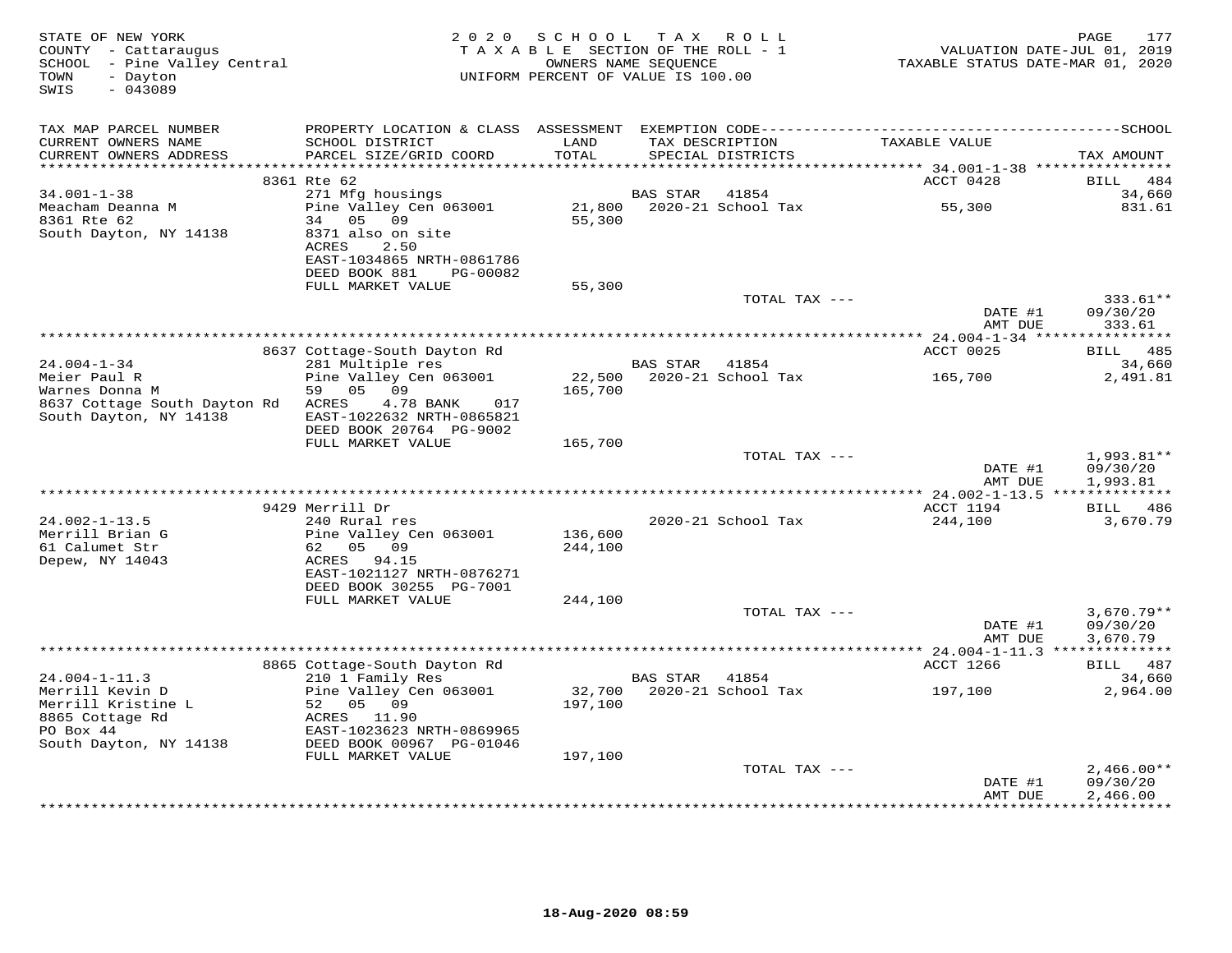| STATE OF NEW YORK<br>COUNTY - Cattaraugus<br>SCHOOL - Pine Valley Central<br>TOWN<br>- Dayton<br>$-043089$<br>SWIS | 2 0 2 0                                                                                                                                                                                | SCHOOL                     | T A X<br>R O L L<br>TAXABLE SECTION OF THE ROLL - 1<br>OWNERS NAME SEQUENCE<br>UNIFORM PERCENT OF VALUE IS 100.00 | VALUATION DATE-JUL 01, 2019<br>TAXABLE STATUS DATE-MAR 01, 2020 | 178<br>PAGE                           |
|--------------------------------------------------------------------------------------------------------------------|----------------------------------------------------------------------------------------------------------------------------------------------------------------------------------------|----------------------------|-------------------------------------------------------------------------------------------------------------------|-----------------------------------------------------------------|---------------------------------------|
| TAX MAP PARCEL NUMBER<br>CURRENT OWNERS NAME<br>CURRENT OWNERS ADDRESS                                             | SCHOOL DISTRICT<br>PARCEL SIZE/GRID COORD                                                                                                                                              | LAND<br>TOTAL              | TAX DESCRIPTION<br>SPECIAL DISTRICTS                                                                              | TAXABLE VALUE                                                   | TAX AMOUNT                            |
| *************************                                                                                          | 8658 Cottage-South Dayton Rd                                                                                                                                                           |                            |                                                                                                                   | ACCT 0358                                                       | BILL<br>488                           |
| $24.004 - 1 - 26$<br>Meyers Michael<br>8658 Cottage Rd<br>South Dayton, NY 14138                                   | 210 1 Family Res<br>Pine Valley Cen 063001<br>57/59 05 09<br>FRNT 110.00 DPTH 155.00<br>EAST-1023123 NRTH-0866237<br>DEED BOOK 31344 PG-1                                              | 2,900<br>51,100            | 2020-21 School Tax                                                                                                | 51,100                                                          | 768.45                                |
|                                                                                                                    | FULL MARKET VALUE                                                                                                                                                                      | 51,100                     | TOTAL TAX ---                                                                                                     |                                                                 | 768.45**                              |
|                                                                                                                    |                                                                                                                                                                                        |                            |                                                                                                                   | DATE #1<br>AMT DUE                                              | 09/30/20<br>768.45                    |
|                                                                                                                    |                                                                                                                                                                                        |                            |                                                                                                                   | $* 25.001 - 1 - 37$ ****************                            |                                       |
| $25.001 - 1 - 37$<br>Milks Douglas W<br>12193 Cottage-Markhams Rd<br>South Dayton, NY 14138                        | 12193 Cottage Markham Rd<br>210 1 Family Res<br>Pine Valley Cen 063001<br>05 09<br>38<br>FRNT 250.00 DPTH 209.00<br>EAST-1032117 NRTH-0876471                                          | 15,600<br>90,700           | 2020-21 School Tax                                                                                                | ACCT 0379<br>90,700                                             | BILL 489<br>1,363.95                  |
|                                                                                                                    | DEED BOOK 29239 PG-3001<br>FULL MARKET VALUE                                                                                                                                           | 90,700                     |                                                                                                                   |                                                                 |                                       |
|                                                                                                                    |                                                                                                                                                                                        |                            | TOTAL TAX $---$                                                                                                   | DATE #1<br>AMT DUE                                              | $1,363.95**$<br>09/30/20<br>1,363.95  |
|                                                                                                                    |                                                                                                                                                                                        |                            |                                                                                                                   | ***************** 24.002-1-6 *****                              |                                       |
|                                                                                                                    | Cottage Markham Rd                                                                                                                                                                     |                            |                                                                                                                   | ACCT 0380                                                       | 490<br><b>BILL</b>                    |
| $24.002 - 1 - 6$<br>Milks Family Farms<br>2436 Lenox Rd<br>Collins, NY 14034                                       | 112 Dairy farm<br>Pine Valley Cen 063001<br>$37/38/46$ 05 09<br>ACRES 469.21<br>EAST-1030472 NRTH-0877467                                                                              | 438,900<br>482,200         | 2020-21 School Tax                                                                                                | 482,200                                                         | 7,251.36                              |
|                                                                                                                    | DEED BOOK 11540 PG-3001<br>FULL MARKET VALUE                                                                                                                                           | 482,200                    |                                                                                                                   |                                                                 |                                       |
|                                                                                                                    |                                                                                                                                                                                        |                            | TOTAL TAX ---                                                                                                     | DATE #1<br>AMT DUE                                              | $7,251.36**$<br>09/30/20<br>7,251.36  |
|                                                                                                                    |                                                                                                                                                                                        |                            |                                                                                                                   |                                                                 | ***********                           |
|                                                                                                                    | 8484 Rte 62                                                                                                                                                                            |                            |                                                                                                                   | ACCT 0062                                                       | BILL 491                              |
| $25.003 - 1 - 11$<br>Miller Daniel L<br>Miller Lydia L<br>8484 Route 62<br>S. Dayton, NY 14138                     | 210 1 Family Res<br>Pine Valley Cen 063001<br>27<br>05<br>09<br>land contract Dan Miller<br>ACRES<br>1.35<br>EAST-1035133 NRTH-0863563<br>DEED BOOK 10286 PG-4001<br>FULL MARKET VALUE | 16,100<br>45,400<br>45,400 | <b>BAS STAR</b><br>41854<br>2020-21 School Tax                                                                    | 45,400                                                          | 34,660<br>682.73                      |
|                                                                                                                    |                                                                                                                                                                                        |                            | TOTAL TAX ---                                                                                                     |                                                                 | 184.73**                              |
|                                                                                                                    |                                                                                                                                                                                        |                            |                                                                                                                   | DATE #1<br>AMT DUE                                              | 09/30/20<br>184.73<br>* * * * * * * * |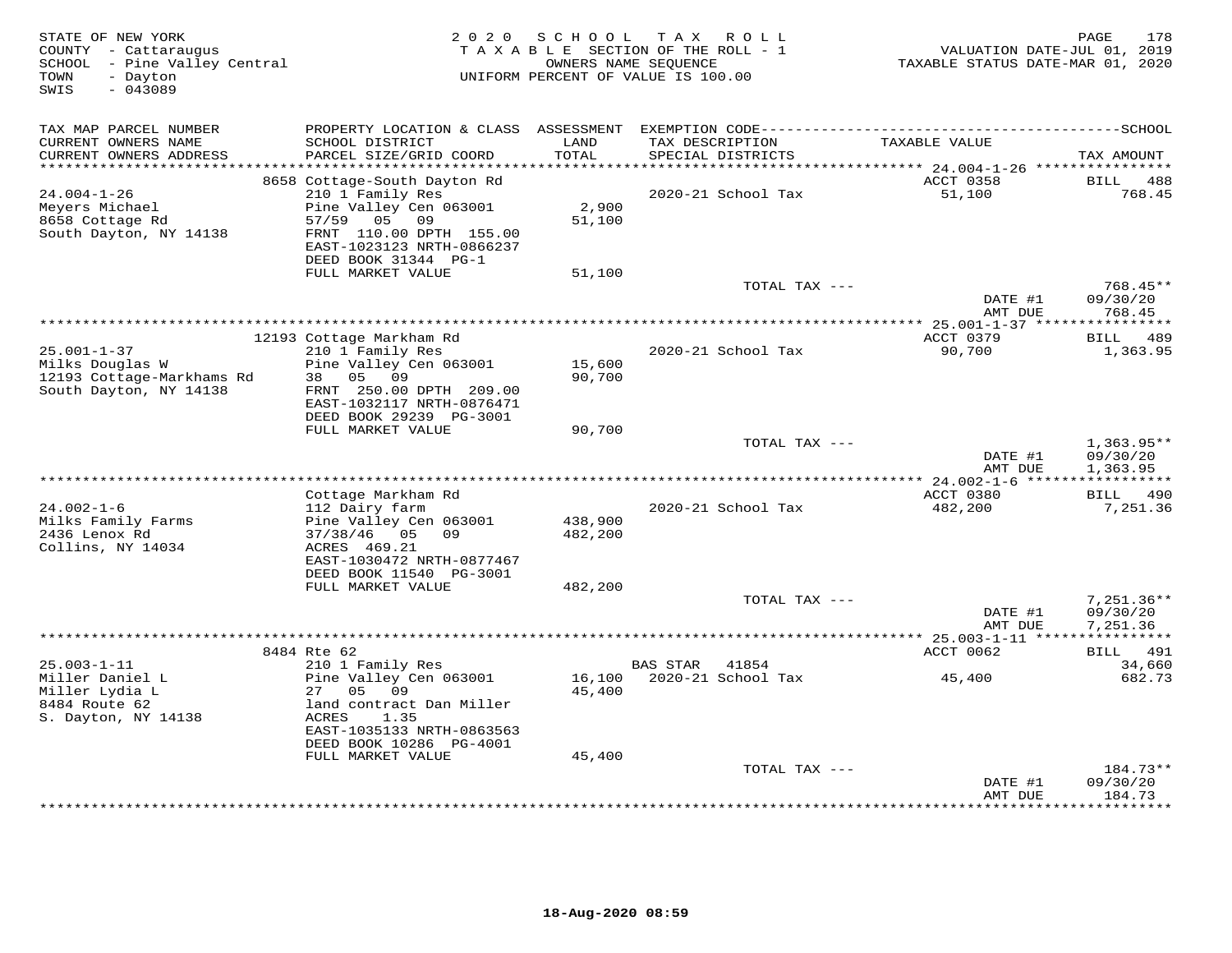| STATE OF NEW YORK<br>COUNTY - Cattaraugus<br>SCHOOL - Pine Valley Central<br>TOWN<br>- Dayton<br>SWIS<br>$-043089$ | 2 0 2 0                                          | S C H O O L | TAX ROLL<br>TAXABLE SECTION OF THE ROLL - 1<br>OWNERS NAME SEQUENCE<br>UNIFORM PERCENT OF VALUE IS 100.00 | VALUATION DATE-JUL 01, 2019<br>TAXABLE STATUS DATE-MAR 01, 2020 | 179<br>PAGE             |
|--------------------------------------------------------------------------------------------------------------------|--------------------------------------------------|-------------|-----------------------------------------------------------------------------------------------------------|-----------------------------------------------------------------|-------------------------|
| TAX MAP PARCEL NUMBER                                                                                              |                                                  |             |                                                                                                           |                                                                 |                         |
| CURRENT OWNERS NAME                                                                                                | SCHOOL DISTRICT                                  | LAND        | TAX DESCRIPTION                                                                                           | TAXABLE VALUE                                                   |                         |
| CURRENT OWNERS ADDRESS                                                                                             | PARCEL SIZE/GRID COORD                           | TOTAL       | SPECIAL DISTRICTS                                                                                         |                                                                 | TAX AMOUNT              |
|                                                                                                                    |                                                  |             |                                                                                                           |                                                                 |                         |
|                                                                                                                    | 8510 Rte 62                                      |             | 2020-21 School Tax                                                                                        | ACCT 0437                                                       | BILL 492                |
| $25.003 - 1 - 14$<br>Miller Daniel L                                                                               | 312 Vac w/imprv<br>Pine Valley Cen 063001        | 25,100      |                                                                                                           | 102,800                                                         | 1,545.91                |
| Miller Lydia L                                                                                                     | 27<br>05<br>09                                   | 102,800     |                                                                                                           |                                                                 |                         |
| 8484 Rte 62                                                                                                        | 6.00<br>ACRES                                    |             |                                                                                                           |                                                                 |                         |
| South Dayton, NY 14138                                                                                             | EAST-1035244 NRTH-0864163                        |             |                                                                                                           |                                                                 |                         |
|                                                                                                                    | DEED BOOK 19900 PG-8007                          |             |                                                                                                           |                                                                 |                         |
|                                                                                                                    | FULL MARKET VALUE                                | 102,800     |                                                                                                           |                                                                 |                         |
|                                                                                                                    |                                                  |             | TOTAL TAX ---                                                                                             |                                                                 | $1,545.91**$            |
|                                                                                                                    |                                                  |             |                                                                                                           | DATE #1                                                         | 09/30/20                |
|                                                                                                                    |                                                  |             |                                                                                                           | AMT DUE                                                         | 1,545.91                |
|                                                                                                                    | 8592 Rte 62                                      |             |                                                                                                           | ACCT 0500                                                       | <b>BILL</b> 493         |
| $25.003 - 1 - 20.1$                                                                                                | 240 Rural res                                    |             | 2020-21 School Tax                                                                                        | 93,400                                                          | 1,404.56                |
| Miller Daniel R                                                                                                    | Pine Valley Cen 063001                           | 27,800      |                                                                                                           |                                                                 |                         |
| Miller Ella D                                                                                                      | 27 05 09                                         | 93,400      |                                                                                                           |                                                                 |                         |
| 8592 62 Rte                                                                                                        | ACRES 17.25                                      |             |                                                                                                           |                                                                 |                         |
| South Dayton, NY 14138                                                                                             | EAST-1035499 NRTH-0865639                        |             |                                                                                                           |                                                                 |                         |
|                                                                                                                    | DEED BOOK 24697 PG-8001                          |             |                                                                                                           |                                                                 |                         |
|                                                                                                                    | FULL MARKET VALUE                                | 93,400      | TOTAL TAX ---                                                                                             |                                                                 | $1,404.56**$            |
|                                                                                                                    |                                                  |             |                                                                                                           | DATE #1                                                         | 09/30/20                |
|                                                                                                                    |                                                  |             |                                                                                                           | AMT DUE                                                         | 1,404.56                |
|                                                                                                                    |                                                  |             |                                                                                                           | ** 24.004-1-11.4 ***************                                |                         |
|                                                                                                                    | 12671 Bentley Rd                                 |             |                                                                                                           | <b>ACCT 1355</b>                                                | BILL 494                |
| $24.004 - 1 - 11.4$                                                                                                | 240 Rural res                                    |             | 2020-21 School Tax                                                                                        | 121,200                                                         | 1,822.61                |
| Miller Harvey R                                                                                                    | Pine Valley Cen 063001                           | 42,700      |                                                                                                           |                                                                 |                         |
| Miller Tena<br>12535 Bentley Rd                                                                                    | Wengerd-12535 Bentley lan<br>26.64<br>ACRES      | 121,200     |                                                                                                           |                                                                 |                         |
| South Dayton, NY 14138                                                                                             | EAST-1026281 NRTH-0869850                        |             |                                                                                                           |                                                                 |                         |
|                                                                                                                    | DEED BOOK 26450 PG-9001                          |             |                                                                                                           |                                                                 |                         |
|                                                                                                                    | FULL MARKET VALUE                                | 121,200     |                                                                                                           |                                                                 |                         |
|                                                                                                                    |                                                  |             | TOTAL TAX ---                                                                                             |                                                                 | $1,822.61**$            |
|                                                                                                                    |                                                  |             |                                                                                                           | DATE #1                                                         | 09/30/20                |
|                                                                                                                    |                                                  |             |                                                                                                           | AMT DUE                                                         | 1,822.61                |
|                                                                                                                    |                                                  |             |                                                                                                           | ACCT 0520                                                       | ***********<br>BILL 495 |
| $24.002 - 1 - 19$                                                                                                  | 9117 Cottage-South Dayton Rd<br>281 Multiple res |             | ENH STAR<br>41834                                                                                         |                                                                 | 80,500                  |
| Miller John R                                                                                                      | Pine Valley Cen 063001                           | 20,500      | 2020-21 School Tax                                                                                        | 80,500                                                          | 1,210.57                |
| Miller Jane E                                                                                                      | 53 05 09                                         | 80,500      |                                                                                                           |                                                                 |                         |
| 9117 Cottage Rd                                                                                                    | ACRES<br>4.86                                    |             |                                                                                                           |                                                                 |                         |
| South Dayton, NY 14138                                                                                             | EAST-1023899 NRTH-0873529                        |             |                                                                                                           |                                                                 |                         |
|                                                                                                                    | DEED BOOK 808<br>PG-01162                        |             |                                                                                                           |                                                                 |                         |
|                                                                                                                    | FULL MARKET VALUE                                | 80,500      |                                                                                                           |                                                                 |                         |
|                                                                                                                    |                                                  |             | TOTAL TAX ---                                                                                             |                                                                 | $95.57**$<br>09/30/20   |
|                                                                                                                    |                                                  |             |                                                                                                           | DATE #1<br>AMT DUE                                              | 95.57                   |
|                                                                                                                    |                                                  |             |                                                                                                           | * * * * * * * * * * * * *                                       | * * * * * * * * *       |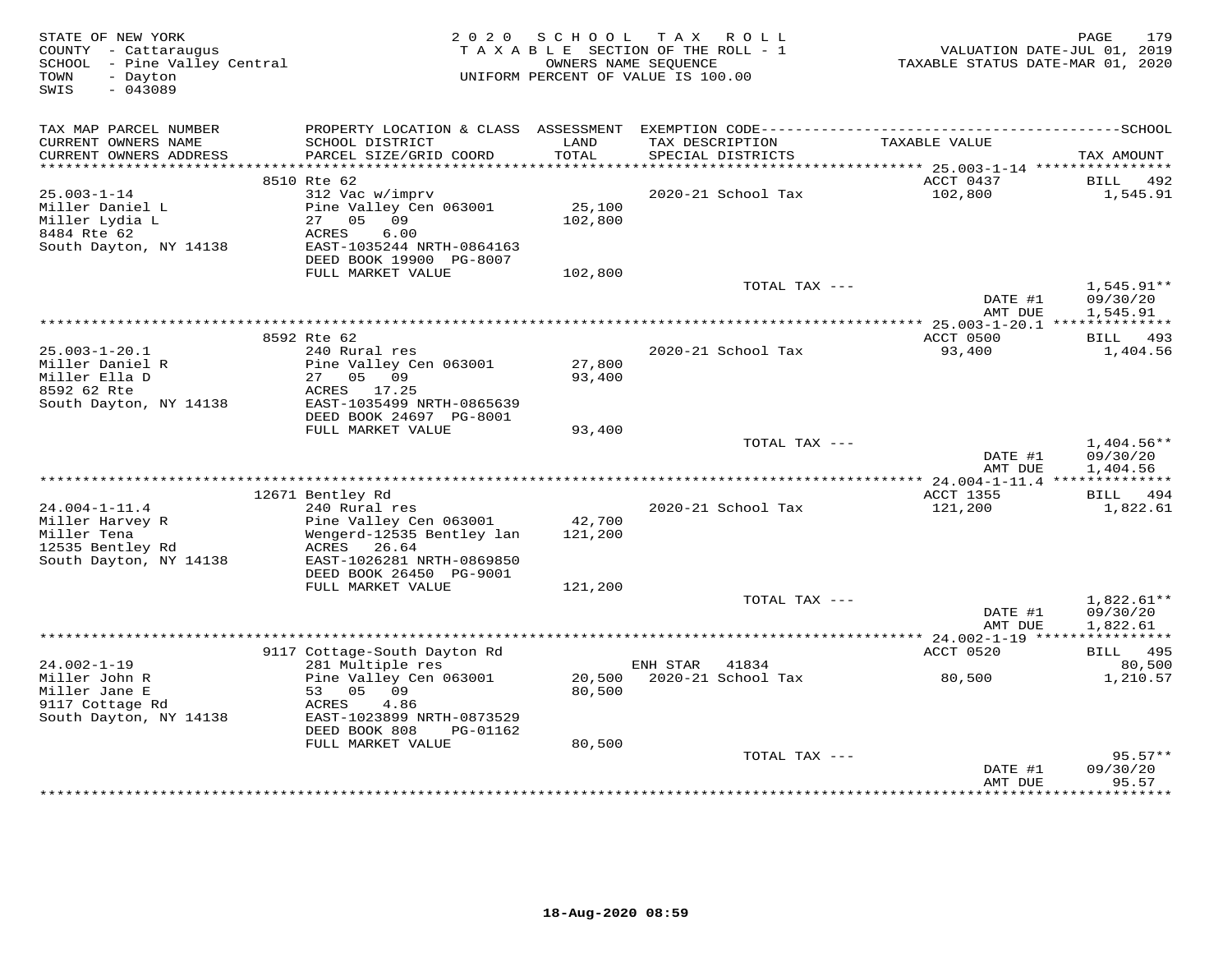| STATE OF NEW YORK<br>COUNTY - Cattaraugus<br>SCHOOL - Pine Valley Central<br>TOWN<br>- Dayton<br>SWIS<br>$-043089$ | 2 0 2 0                                                                                                       | S C H O O L<br>TAXABLE SECTION OF THE ROLL - 1<br>UNIFORM PERCENT OF VALUE IS 100.00 | T A X<br>OWNERS NAME SEQUENCE | R O L L                              | VALUATION DATE-JUL 01, 2019<br>TAXABLE STATUS DATE-MAR 01, 2020 | 180<br>PAGE                          |
|--------------------------------------------------------------------------------------------------------------------|---------------------------------------------------------------------------------------------------------------|--------------------------------------------------------------------------------------|-------------------------------|--------------------------------------|-----------------------------------------------------------------|--------------------------------------|
| TAX MAP PARCEL NUMBER<br>CURRENT OWNERS NAME<br>CURRENT OWNERS ADDRESS                                             | PROPERTY LOCATION & CLASS ASSESSMENT<br>SCHOOL DISTRICT<br>PARCEL SIZE/GRID COORD                             | LAND<br>TOTAL                                                                        |                               | TAX DESCRIPTION<br>SPECIAL DISTRICTS | TAXABLE VALUE                                                   | TAX AMOUNT                           |
| $24.004 - 1 - 29$<br>Milliman Brittany                                                                             | 8522 Cottage-South Dayton Rd<br>210 1 Family Res<br>Pine Valley Cen 063001                                    | 31,300                                                                               |                               | 2020-21 School Tax                   | ACCT 0588<br>86,000                                             | BILL 496<br>1,293.27                 |
| 8522 Cottage Rd<br>South Datyon, NY 14138                                                                          | 50/59<br>0.5<br>09<br>9.85 BANK<br>ACRES<br>017<br>EAST-1022998 NRTH-0864050<br>DEED BOOK 21851 PG-9006       | 86,000                                                                               |                               |                                      |                                                                 |                                      |
|                                                                                                                    | FULL MARKET VALUE                                                                                             | 86,000                                                                               |                               | TOTAL TAX ---                        | DATE #1<br>AMT DUE                                              | $1,293.27**$<br>09/30/20<br>1,293.27 |
|                                                                                                                    |                                                                                                               |                                                                                      |                               |                                      |                                                                 |                                      |
| $24.004 - 1 - 9$<br>Mitchell Keith<br>8890 Cottage Rd<br>S. Dayton, NY 14138                                       | 8890 Cottage-South Dayton Rd<br>210 1 Family Res<br>Pine Valley Cen 063001<br>52<br>05<br>09<br>land contract | 19,500<br>177,200                                                                    |                               | 2020-21 School Tax                   | ACCT 0313<br>177,200                                            | 497<br>BILL<br>2,664.75              |
|                                                                                                                    | ACRES<br>2.64<br>EAST-1024443 NRTH-0870226<br>DEED BOOK 14134 PG-5001<br>FULL MARKET VALUE                    | 177,200                                                                              |                               |                                      |                                                                 |                                      |
|                                                                                                                    |                                                                                                               |                                                                                      |                               | TOTAL TAX ---                        | DATE #1<br>AMT DUE                                              | $2,664.75**$<br>09/30/20<br>2,664.75 |
|                                                                                                                    | 9010 Cottage South Dayton Rd                                                                                  |                                                                                      |                               |                                      | <b>ACCT 1305</b>                                                | BILL 498                             |
| $24.002 - 1 - 10.2$                                                                                                | 312 Vac w/imprv                                                                                               |                                                                                      | AG DIST                       | 41720                                |                                                                 | 62,270                               |
| Morey Dean H<br>9009 Cottage Rd<br>South Dayton, NY 14138                                                          | Pine Valley Cen 063001<br>45/53<br>05 09<br>ACRES 103.95<br>EAST-1026300 NRTH-0872239                         | 116,200<br>135,800                                                                   |                               | 2020-21 School Tax                   | 73,530                                                          | 1,105.75                             |
| MAY BE SUBJECT TO PAYMENT                                                                                          | DEED BOOK 00997 PG-00118                                                                                      |                                                                                      |                               |                                      |                                                                 |                                      |
| UNDER AGDIST LAW TIL 2024                                                                                          | FULL MARKET VALUE                                                                                             | 135,800                                                                              |                               |                                      |                                                                 |                                      |
|                                                                                                                    |                                                                                                               |                                                                                      |                               | TOTAL TAX ---                        | DATE #1<br>AMT DUE                                              | $1,105.75**$<br>09/30/20<br>1,105.75 |
|                                                                                                                    |                                                                                                               |                                                                                      |                               |                                      |                                                                 |                                      |
| $24.002 - 1 - 10.3$                                                                                                | 9009 Cottage South Dayton Rd<br>210 1 Family Res                                                              |                                                                                      | ENH STAR                      | 41834                                | ACCT 1306                                                       | BILL 499<br>51,100                   |
| Morey Dean H<br>Morey Marvin A<br>9009 Cottage Rd<br>South Dayton, NY 14138                                        | Pine Valley Cen 063001<br>53<br>05 09<br>ACRES 12.20<br>EAST-1023724 NRTH-0871986                             | 31,800<br>51,100                                                                     |                               | 2020-21 School Tax                   | 51,100                                                          | 768.45                               |
|                                                                                                                    | DEED BOOK 00997 PG-00126<br>FULL MARKET VALUE                                                                 | 51,100                                                                               |                               |                                      |                                                                 |                                      |
|                                                                                                                    |                                                                                                               |                                                                                      |                               | TOTAL TAX ---                        |                                                                 | $0.00**$                             |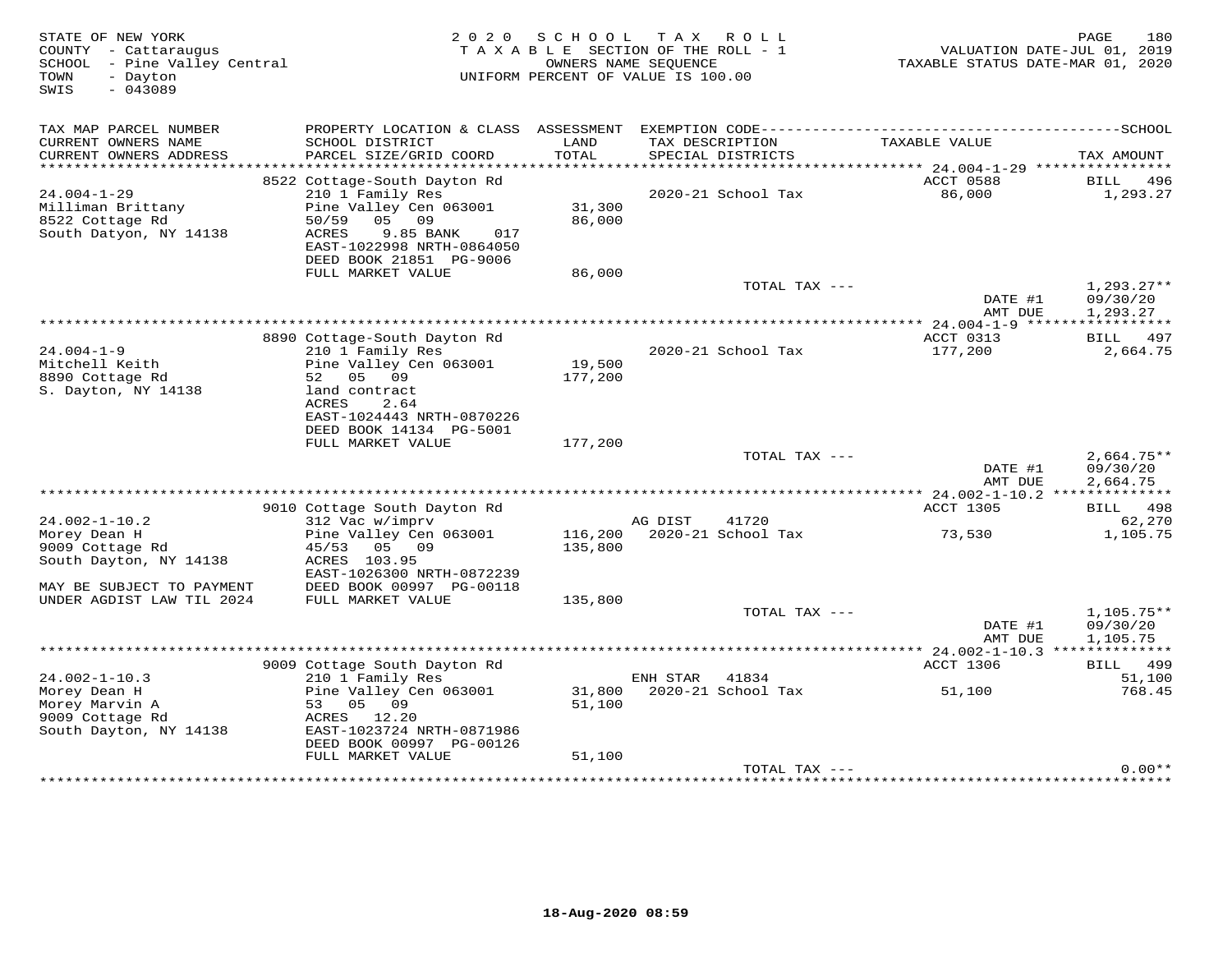FATE OF NEW YORK PAGE 181<br>COUNTY - Cattaraugus (COUNTY - Cattaraugus ) and the section of the SECTION OF THE ROLL - 1 (COUNTY - Cattaraugus<br>SCHOOL - Pine Valley Central (COUNTRE STATUS DATE-UL OI, 2019)<br>TAXABLE STATUS DATE SWIS - 043089TAX MAP PARCEL NUMBER PROPERTY LOCATION & CLASS ASSESSMENT EXEMPTION CODE------------------------------------------SCHOOL CURRENT OWNERS NAME SCHOOL DISTRICT LAND TAX DESCRIPTION TAXABLE VALUE CURRENT OWNERS ADDRESS PARCEL SIZE/GRID COORD TOTAL SPECIAL DISTRICTS TAX AMOUNT \*\*\*\*\*\*\*\*\*\*\*\*\*\*\*\*\*\*\*\*\*\*\*\*\*\*\*\*\*\*\*\*\*\*\*\*\*\*\*\*\*\*\*\*\*\*\*\*\*\*\*\*\*\*\*\*\*\*\*\*\*\*\*\*\*\*\*\*\*\*\*\*\*\*\*\*\*\*\*\*\*\*\*\*\*\*\*\*\*\*\*\*\*\*\*\*\*\*\*\*\*\*\* 24.002-1-28.1 \*\*\*\*\*\*\*\*\*\*\*\*\*\*ACCT 0393 BILL 500 dig by the Rd Accredit Control of the Maria Control of the Accredit Control of the ACCT 0393 BILL 500 BILL 500 37,073 24.002-1-28.1 312 Vac w/imprv AG DIST 41720 37,073 $314.70$ Morey Erwin H Pine Valley Cen 063001 56,100 2020-21 School Tax 20,927 314.70641 Route 83 60 05 09 58,000 South Dayton, NY 14138 ACRES 44.25 EAST-1022285 NRTH-0872336 MAY BE SUBJECT TO PAYMENT DEED BOOK 00997 PG-00122 UNDER AGDIST LAW TIL 2024 FULL MARKET VALUE 58,000 TOTAL TAX --- 314.70\*\* DATE #1 09/30/20 AMT DUE 314.70 \*\*\*\*\*\*\*\*\*\*\*\*\*\*\*\*\*\*\*\*\*\*\*\*\*\*\*\*\*\*\*\*\*\*\*\*\*\*\*\*\*\*\*\*\*\*\*\*\*\*\*\*\*\*\*\*\*\*\*\*\*\*\*\*\*\*\*\*\*\*\*\*\*\*\*\*\*\*\*\*\*\*\*\*\*\*\*\*\*\*\*\*\*\*\*\*\*\*\*\*\*\*\* 24.004-1-5 \*\*\*\*\*\*\*\*\*\*\*\*\*\*\*\*\*ACCT 0394 BILL 501 Cottage Rd ACCT 0394 BILL 50117,743 24.004-1-5 105 Vac farmland AG DIST 41720 17,743226.43 Morey Erwin H Pine Valley Cen 063001 32,800 2020-21 School Tax 15,057 226.43641 Rte 83 `2 05 09 32,800 South Dayton, NY 14138 ACRES 29.50 EAST-1025251 NRTH-0871521 MAY BE SUBJECT TO PAYMENT DEED BOOK 00997 PG-00120 UNDER AGDIST LAW TIL 2024 FULL MARKET VALUE 32,800 TOTAL TAX --- 226.43\*\* DATE #1 09/30/20 AMT DUE 226.43 \*\*\*\*\*\*\*\*\*\*\*\*\*\*\*\*\*\*\*\*\*\*\*\*\*\*\*\*\*\*\*\*\*\*\*\*\*\*\*\*\*\*\*\*\*\*\*\*\*\*\*\*\*\*\*\*\*\*\*\*\*\*\*\*\*\*\*\*\*\*\*\*\*\*\*\*\*\*\*\*\*\*\*\*\*\*\*\*\*\*\*\*\*\*\*\*\*\*\*\*\*\*\* 24.002-1-20 \*\*\*\*\*\*\*\*\*\*\*\*\*\*\*\*ACCT 0392 BILL 502 9120 Cottage-South Dayton Rd ACCT 0392 BILL 50280,630 24.002-1-20 210 1 Family Res ENH STAR 41834 80,630 1,452.68 Morey Glen & Sylvia Pine Valley Cen 063001 18,300 2020-21 School Tax 96,600 1,452.68Morey Family Trust 53 05 09 96,600 9120 Cottage Rd ACRES 2.07 South Dayton, NY 14138 EAST-1024490 NRTH-0873505 DEED BOOK 26589 PG-5001 FULL MARKET VALUE 96,600 TOTAL TAX --- 337.68\*\* DATE #1 09/30/20AMT DUE 337.68 AMT DUE 337.68 \*\*\*\*\*\*\*\*\*\*\*\*\*\*\*\*\*\*\*\*\*\*\*\*\*\*\*\*\*\*\*\*\*\*\*\*\*\*\*\*\*\*\*\*\*\*\*\*\*\*\*\*\*\*\*\*\*\*\*\*\*\*\*\*\*\*\*\*\*\*\*\*\*\*\*\*\*\*\*\*\*\*\*\*\*\*\*\*\*\*\*\*\*\*\*\*\*\*\*\*\*\*\* 24.002-1-28.3 \*\*\*\*\*\*\*\*\*\*\*\*\*\* 12868 Dye Rd ACCT 1325 BILL 503 24.002-1-28.3 220 2 Family Res BAS STAR 41854 34,660 Morey Harland A Pine Valley Cen 063001 20,000 2020-21 School Tax 164,100 2,467.75 12868 Dye Rd 61 05 09 164,100 South Dayton, NY 14138 ACRES 3.75 EAST-1021658 NRTH-0871956 DEED BOOK 01004 PG-00283 FULL MARKET VALUE 164,100 $\text{TOTAL TAX}$  ---  $1,969.75**$  DATE #1 09/30/20 AMT DUE 1,969.75\*\*\*\*\*\*\*\*\*\*\*\*\*\*\*\*\*\*\*\*\*\*\*\*\*\*\*\*\*\*\*\*\*\*\*\*\*\*\*\*\*\*\*\*\*\*\*\*\*\*\*\*\*\*\*\*\*\*\*\*\*\*\*\*\*\*\*\*\*\*\*\*\*\*\*\*\*\*\*\*\*\*\*\*\*\*\*\*\*\*\*\*\*\*\*\*\*\*\*\*\*\*\*\*\*\*\*\*\*\*\*\*\*\*\*\*\*\*\*\*\*\*\*\*\*\*\*\*\*\*\*\*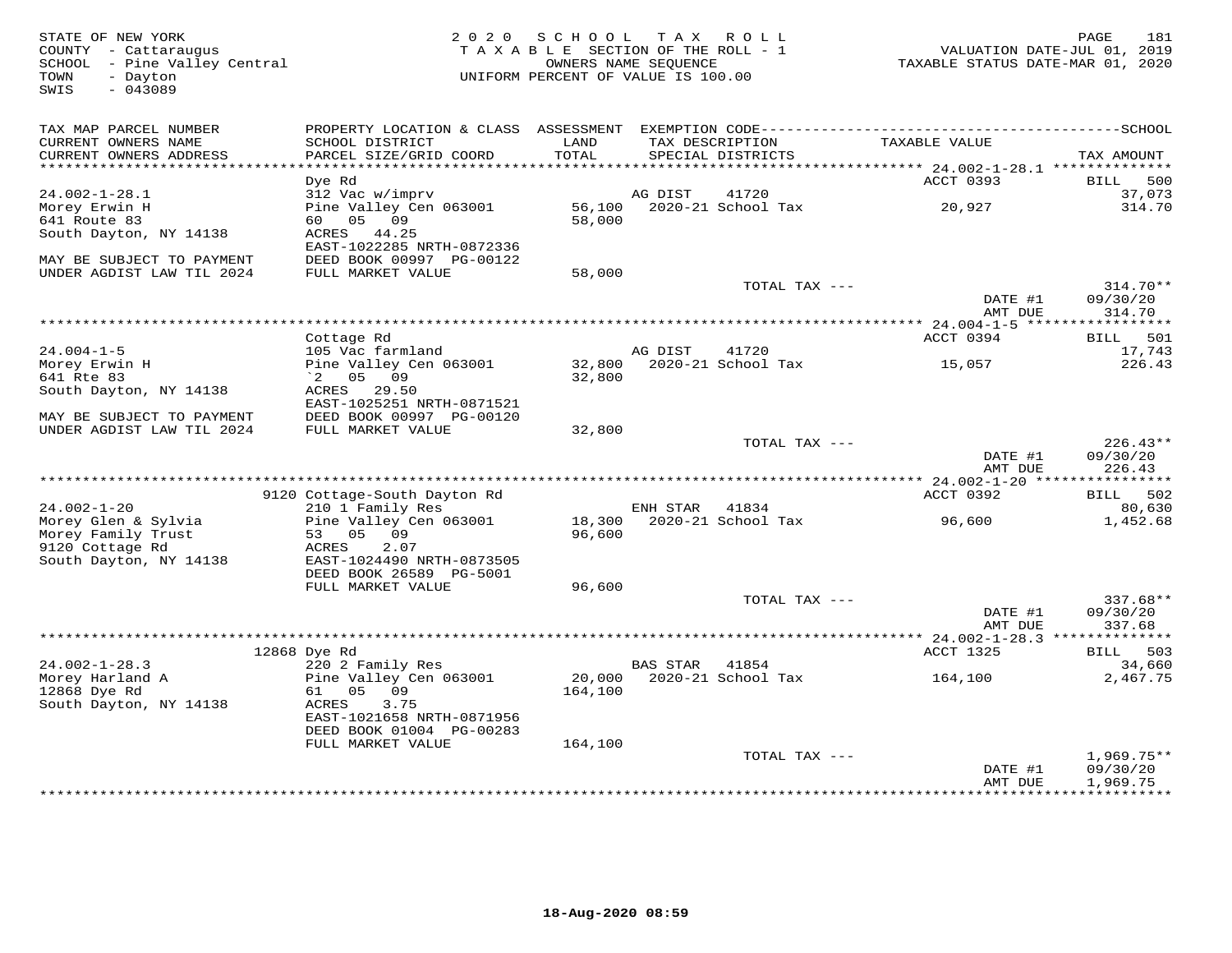| STATE OF NEW YORK<br>COUNTY - Cattaraugus<br>SCHOOL - Pine Valley Central<br>- Dayton<br>TOWN<br>$-043089$<br>SWIS | 2 0 2 0                                         | SCHOOL<br>TAXABLE SECTION OF THE ROLL - 1<br>OWNERS NAME SEQUENCE<br>UNIFORM PERCENT OF VALUE IS 100.00 |          | TAX ROLL                             | VALUATION DATE-JUL 01, 2019<br>TAXABLE STATUS DATE-MAR 01, 2020 | 182<br>PAGE            |
|--------------------------------------------------------------------------------------------------------------------|-------------------------------------------------|---------------------------------------------------------------------------------------------------------|----------|--------------------------------------|-----------------------------------------------------------------|------------------------|
| TAX MAP PARCEL NUMBER                                                                                              |                                                 |                                                                                                         |          |                                      |                                                                 |                        |
| CURRENT OWNERS NAME<br>CURRENT OWNERS ADDRESS<br>***********************                                           | SCHOOL DISTRICT<br>PARCEL SIZE/GRID COORD       | LAND<br>TOTAL                                                                                           |          | TAX DESCRIPTION<br>SPECIAL DISTRICTS | TAXABLE VALUE                                                   | TAX AMOUNT             |
|                                                                                                                    | 9009 Cottage South Dayton Rd                    |                                                                                                         |          |                                      | ACCT 0395                                                       | BILL<br>504            |
| $24.002 - 1 - 10.1$                                                                                                | 312 Vac w/imprv                                 |                                                                                                         | AG DIST  | 41720                                |                                                                 | $\Omega$               |
| Morey Marvin                                                                                                       | Pine Valley Cen 063001                          | 110,300                                                                                                 |          | 2020-21 School Tax                   | 132,400                                                         | 1,991.04               |
| 4303 Gates Rd                                                                                                      | 05 09<br>53                                     | 132,400                                                                                                 |          |                                      |                                                                 |                        |
| Jamesville, NY 13708                                                                                               | ACRES 104.30<br>EAST-1026841 NRTH-0873615       |                                                                                                         |          |                                      |                                                                 |                        |
| MAY BE SUBJECT TO PAYMENT                                                                                          | DEED BOOK 00997 PG-00116                        |                                                                                                         |          |                                      |                                                                 |                        |
| UNDER AGDIST LAW TIL 2024                                                                                          | FULL MARKET VALUE                               | 132,400                                                                                                 |          |                                      |                                                                 |                        |
|                                                                                                                    |                                                 |                                                                                                         |          | TOTAL TAX ---                        |                                                                 | $1,991.04**$           |
|                                                                                                                    |                                                 |                                                                                                         |          |                                      | DATE #1<br>AMT DUE                                              | 09/30/20<br>1,991.04   |
|                                                                                                                    |                                                 |                                                                                                         |          |                                      | $* 25.001 - 1 - 20$ *****                                       | ***********            |
|                                                                                                                    | 9068 Route 62                                   |                                                                                                         |          |                                      | ACCT 0020                                                       | BILL 505               |
| $25.001 - 1 - 20$                                                                                                  | 210 1 Family Res                                |                                                                                                         |          | 2020-21 School Tax                   | 37,500                                                          | 563.93                 |
| Morton Cort                                                                                                        | Pine Valley Cen 063001                          | 14,900                                                                                                  |          |                                      |                                                                 |                        |
| 9068 Route 62<br>South Dayton, NY 14138                                                                            | 05<br>09<br>29<br>FRNT 380.00 DPTH 140.00       | 37,500                                                                                                  |          |                                      |                                                                 |                        |
|                                                                                                                    | EAST-1035172 NRTH-0873474                       |                                                                                                         |          |                                      |                                                                 |                        |
|                                                                                                                    | DEED BOOK 20200 PG-4330                         |                                                                                                         |          |                                      |                                                                 |                        |
|                                                                                                                    | FULL MARKET VALUE                               | 37,500                                                                                                  |          |                                      |                                                                 |                        |
|                                                                                                                    |                                                 |                                                                                                         |          | TOTAL TAX ---                        | DATE #1                                                         | $563.93**$<br>09/30/20 |
|                                                                                                                    |                                                 |                                                                                                         |          |                                      | AMT DUE                                                         | 563.93                 |
|                                                                                                                    |                                                 |                                                                                                         |          |                                      | *********** 25.001-2-26 *****                                   | ***********            |
|                                                                                                                    | 11974 Markham-Wesley Rd                         |                                                                                                         |          |                                      | ACCT 0424                                                       | 506<br>BILL            |
| $25.001 - 2 - 26$<br>Mosher Dorothy L                                                                              | 210 1 Family Res<br>Pine Valley Cen 063001      |                                                                                                         | BAS STAR | 41854<br>16,000 2020-21 School Tax   | 92,000                                                          | 34,660<br>1,383.50     |
| 11974 Markham-Wesley Rd                                                                                            | 29<br>05 09                                     | 92,000                                                                                                  |          |                                      |                                                                 |                        |
| Gowanda, NY 14070                                                                                                  | ACRES<br>1.71                                   |                                                                                                         |          |                                      |                                                                 |                        |
|                                                                                                                    | EAST-1036042 NRTH-0874188                       |                                                                                                         |          |                                      |                                                                 |                        |
|                                                                                                                    | DEED BOOK 01014 PG-00932                        |                                                                                                         |          |                                      |                                                                 |                        |
|                                                                                                                    | FULL MARKET VALUE                               | 92,000                                                                                                  |          | TOTAL TAX ---                        |                                                                 | 885.50**               |
|                                                                                                                    |                                                 |                                                                                                         |          |                                      | DATE #1                                                         | 09/30/20               |
|                                                                                                                    |                                                 |                                                                                                         |          |                                      | AMT DUE                                                         | 885.50                 |
|                                                                                                                    |                                                 |                                                                                                         |          |                                      | *************** 24.004-1-31.1 **                                |                        |
| $24.004 - 1 - 31.1$                                                                                                | 8555 Cottage-South Dayton Rd<br>113 Cattle farm |                                                                                                         |          | 2020-21 School Tax                   |                                                                 | 507<br>BILL            |
| Mosher Family Trust K&B                                                                                            | Pine Valley Cen 063001                          | 43,800                                                                                                  |          |                                      | 135,100                                                         | 2,031.64               |
| Mark K. Mosher, Trustee                                                                                            | 0.5<br>09<br>59                                 | 135,100                                                                                                 |          |                                      |                                                                 |                        |
| 8555 Cottage Road                                                                                                  | ACRES<br>21.25                                  |                                                                                                         |          |                                      |                                                                 |                        |
| South Dayton, NY 14138                                                                                             | EAST-1021648 NRTH-0864448                       |                                                                                                         |          |                                      |                                                                 |                        |
|                                                                                                                    | DEED BOOK 26730 PG-2001<br>FULL MARKET VALUE    | 135,100                                                                                                 |          |                                      |                                                                 |                        |
|                                                                                                                    |                                                 |                                                                                                         |          | TOTAL TAX ---                        |                                                                 | $2,031.64**$           |
|                                                                                                                    |                                                 |                                                                                                         |          |                                      | DATE #1                                                         | 09/30/20               |
|                                                                                                                    |                                                 |                                                                                                         |          |                                      | AMT DUE                                                         | 2,031.64               |
|                                                                                                                    |                                                 |                                                                                                         |          |                                      |                                                                 |                        |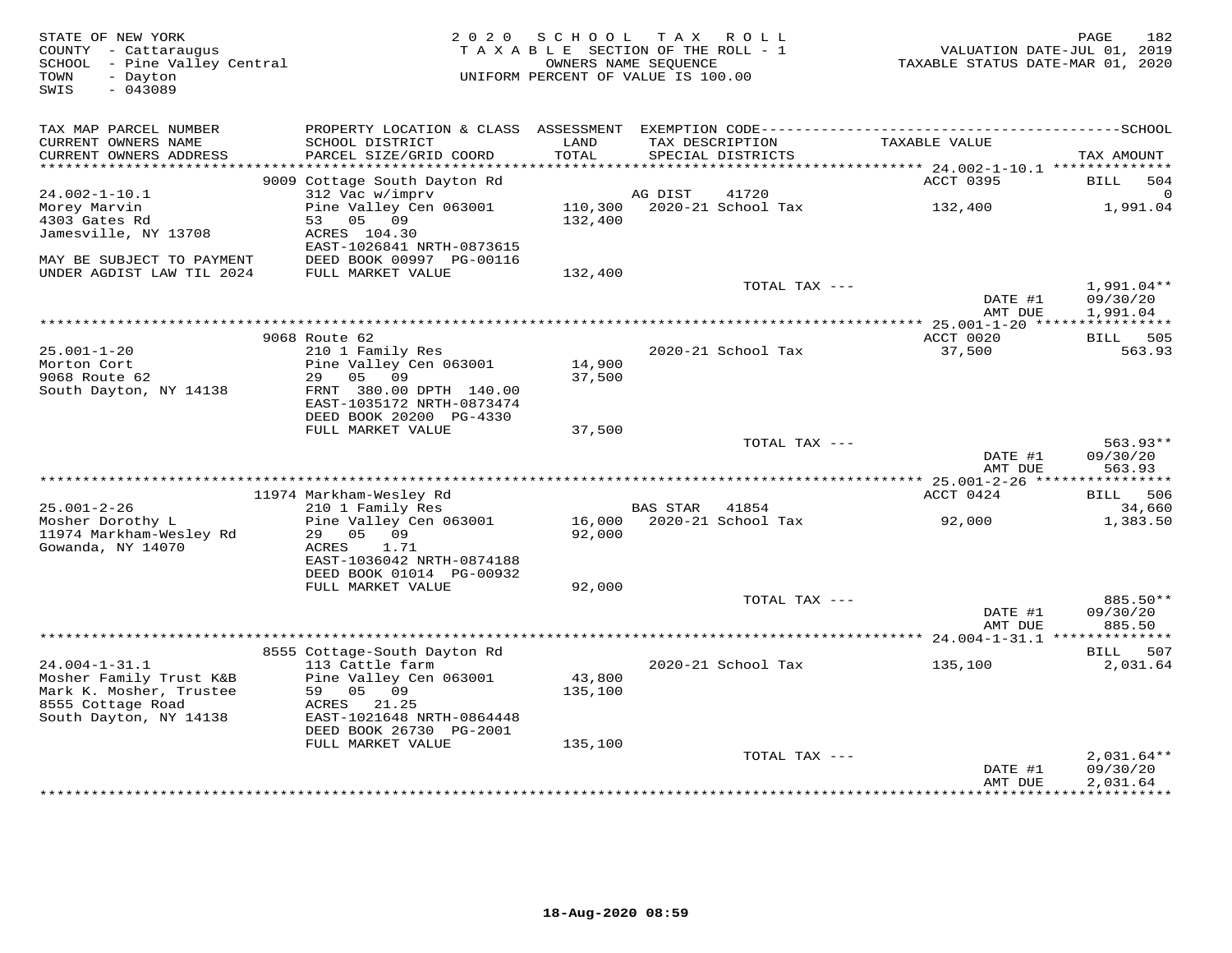| STATE OF NEW YORK<br>COUNTY - Cattaraugus<br>SCHOOL - Pine Valley Central<br>- Dayton<br>TOWN<br>$-043089$<br>SWIS | 2 0 2 0                                                                                                                                              | SCHOOL             | T A X<br>R O L L<br>TAXABLE SECTION OF THE ROLL - 1<br>OWNERS NAME SEQUENCE<br>UNIFORM PERCENT OF VALUE IS 100.00 | VALUATION DATE-JUL 01, 2019<br>TAXABLE STATUS DATE-MAR 01, 2020 | 183<br>PAGE                                   |
|--------------------------------------------------------------------------------------------------------------------|------------------------------------------------------------------------------------------------------------------------------------------------------|--------------------|-------------------------------------------------------------------------------------------------------------------|-----------------------------------------------------------------|-----------------------------------------------|
| TAX MAP PARCEL NUMBER<br>CURRENT OWNERS NAME<br>CURRENT OWNERS ADDRESS                                             | SCHOOL DISTRICT<br>PARCEL SIZE/GRID COORD                                                                                                            | LAND<br>TOTAL      | TAX DESCRIPTION<br>SPECIAL DISTRICTS                                                                              | TAXABLE VALUE                                                   | TAX AMOUNT                                    |
|                                                                                                                    |                                                                                                                                                      | * * * * * * * *    |                                                                                                                   | ********************* 24.004-1-31.2 ***********                 |                                               |
| $24.004 - 1 - 31.2$<br>Mosher Mark K<br>K&B Mosher Family Trust I<br>PO Box 287<br>South Dayton, NY 14138          | 8555 Cottage-South Dayton Rd<br>120 Field crops<br>Pine Valley Cen 063001<br>59<br>05 09<br>ACRES 102.05<br>EAST-1020204 NRTH-0864955                | 139,300<br>139,300 | 41720<br>AG DIST<br>2020-21 School Tax                                                                            | 80,571                                                          | 508<br>BILL<br>58,729<br>1,211.63             |
| MAY BE SUBJECT TO PAYMENT                                                                                          | DEED BOOK 20190 PG-8070<br>FULL MARKET VALUE                                                                                                         | 139,300            |                                                                                                                   |                                                                 |                                               |
| UNDER AGDIST LAW TIL 2024                                                                                          |                                                                                                                                                      |                    | TOTAL TAX ---                                                                                                     | DATE #1                                                         | $1,211.63**$<br>09/30/20                      |
|                                                                                                                    |                                                                                                                                                      |                    |                                                                                                                   | AMT DUE                                                         | 1,211.63                                      |
|                                                                                                                    | 9389 Merrill Dr                                                                                                                                      |                    |                                                                                                                   | ACCT 0338                                                       | 509<br>BILL                                   |
| $24.002 - 1 - 32$<br>Moss Danielle M<br>9389 Merrill Dr<br>South Dayton, NY 14138                                  | 210 1 Family Res<br>Pine Valley Cen 063001<br>62<br>05<br>09<br>ACRES<br>1.71<br>EAST-1023039 NRTH-0876224                                           | 16,700<br>155,000  | 2020-21 School Tax                                                                                                | 155,000                                                         | 2,330.90                                      |
|                                                                                                                    | DEED BOOK 28073 PG-2003                                                                                                                              |                    |                                                                                                                   |                                                                 |                                               |
|                                                                                                                    | FULL MARKET VALUE                                                                                                                                    | 155,000            | TOTAL TAX ---                                                                                                     | DATE #1<br>AMT DUE                                              | $2,330.90**$<br>09/30/20<br>2,330.90          |
|                                                                                                                    |                                                                                                                                                      |                    |                                                                                                                   | ******** 25.001-2-32.1 **************                           |                                               |
| $25.001 - 2 - 32.1$<br>Nelson Garry L<br>Nelson Gay Lynn<br>6126 McKinley Pkwy<br>Hamburg, NY 14075                | $Rte$ 62<br>105 Vac farmland<br>Pine Valley Cen 063001<br>30 05 09<br>ACRES 40.75<br>EAST-1037851 NRTH-0876081                                       | 40,200<br>40,200   | 2020-21 School Tax                                                                                                | ACCT 0413<br>40,200                                             | BILL 510<br>604.53                            |
|                                                                                                                    | DEED BOOK 10901 PG-8001                                                                                                                              |                    |                                                                                                                   |                                                                 |                                               |
|                                                                                                                    | FULL MARKET VALUE                                                                                                                                    | 40,200             | TOTAL TAX ---                                                                                                     | DATE #1<br>AMT DUE                                              | $604.53**$<br>09/30/20<br>604.53              |
|                                                                                                                    |                                                                                                                                                      |                    |                                                                                                                   |                                                                 |                                               |
| $34.001 - 1 - 28.1$<br>Nicholas John E<br>Nicholas Linda A<br>6940 Bailey Hill Rd<br>Cattaraugus, NY 14719         | 12011 Rte 322<br>311 Res vac land<br>Pine Valley Cen 063001<br>33 05<br>09<br>3.95<br>ACRES<br>EAST-1034844 NRTH-0859189<br>DEED BOOK 559<br>PG-2001 | 21,500<br>21,500   | 2020-21 School Tax                                                                                                | ACCT 0361<br>21,500                                             | BILL 511<br>323.32                            |
|                                                                                                                    | FULL MARKET VALUE                                                                                                                                    | 21,500             |                                                                                                                   |                                                                 |                                               |
|                                                                                                                    |                                                                                                                                                      |                    | TOTAL TAX ---                                                                                                     | DATE #1<br>AMT DUE<br>***************                           | $323.32**$<br>09/30/20<br>323.32<br>********* |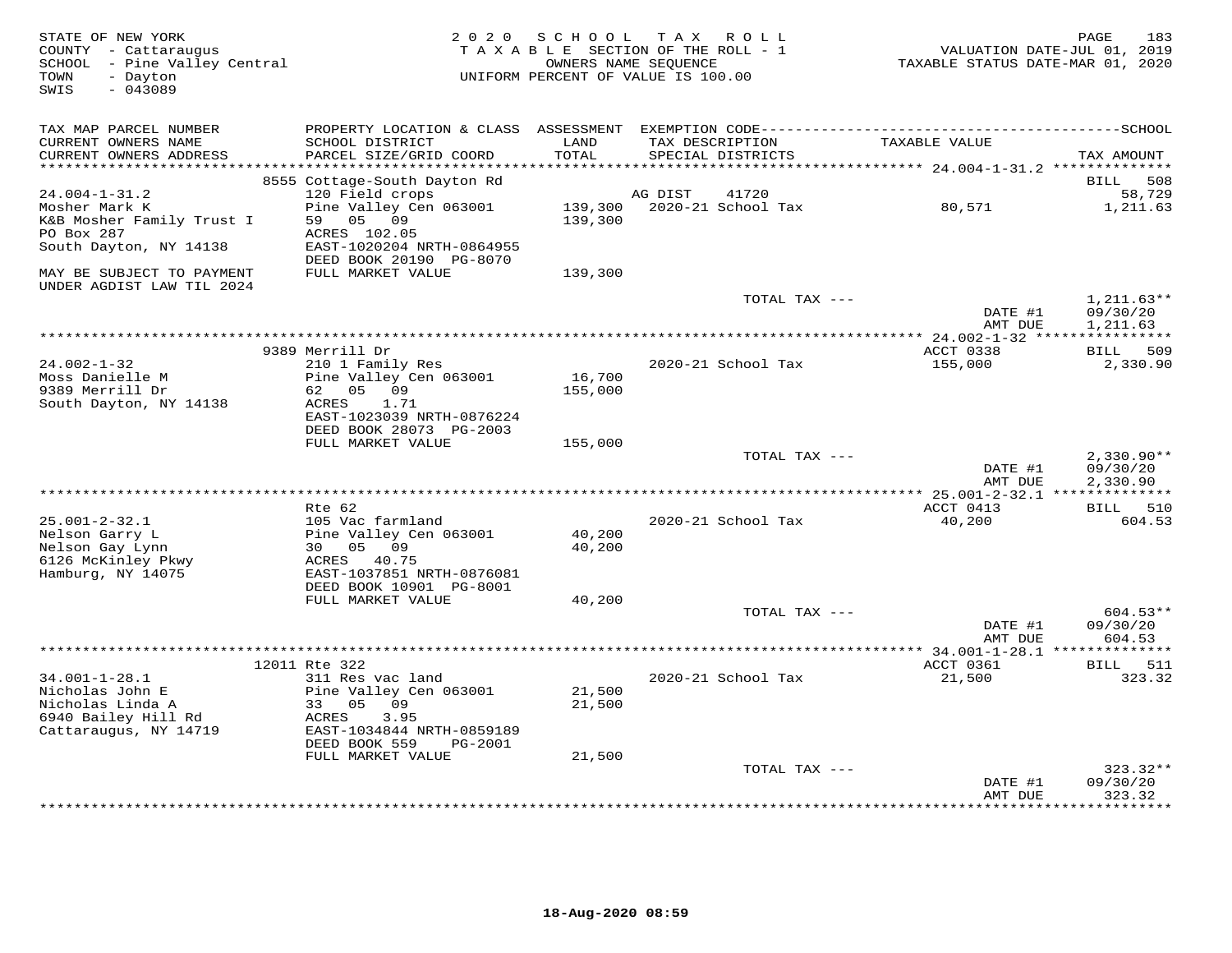FATE OF NEW YORK PAGE 184<br>COUNTY - Cattaraugus (COUNTY - Cattaraugus ) and the section of the SECTION OF THE ROLL - 1 (COUNTY - Cattaraugus<br>SCHOOL - Pine Valley Central (COUNTRE PARTE SECTION OF THE ROLL - 1 (COUNTRE STATU SWIS - 043089TAX MAP PARCEL NUMBER PROPERTY LOCATION & CLASS ASSESSMENT EXEMPTION CODE------------------------------------------SCHOOL CURRENT OWNERS NAME SCHOOL DISTRICT LAND TAX DESCRIPTION TAXABLE VALUE CURRENT OWNERS ADDRESS PARCEL SIZE/GRID COORD TOTAL SPECIAL DISTRICTS TAX AMOUNT \*\*\*\*\*\*\*\*\*\*\*\*\*\*\*\*\*\*\*\*\*\*\*\*\*\*\*\*\*\*\*\*\*\*\*\*\*\*\*\*\*\*\*\*\*\*\*\*\*\*\*\*\*\*\*\*\*\*\*\*\*\*\*\*\*\*\*\*\*\*\*\*\*\*\*\*\*\*\*\*\*\*\*\*\*\*\*\*\*\*\*\*\*\*\*\*\*\*\*\*\*\*\* 33.002-1-12 \*\*\*\*\*\*\*\*\*\*\*\*\*\*\*\*33.002-1-12 Rte 322<br>
Rte 322<br>
105 Vac farmland<br>
Nobles Nelson B Distribution of the Valley Cen 063001 41,900 2020-21 School Tax 15,082 15,082<br>
7690 Route 83 58 05 09 41,900<br>
South Dayton, NY 14138 ACRES 32.78<br>
FARY BE SUBJ DATE #1 09/30/20<br>AMT DUE 126.80 AMT DUE 226.80 \*\*\*\*\*\*\*\*\*\*\*\*\*\*\*\*\*\*\*\*\*\*\*\*\*\*\*\*\*\*\*\*\*\*\*\*\*\*\*\*\*\*\*\*\*\*\*\*\*\*\*\*\*\*\*\*\*\*\*\*\*\*\*\*\*\*\*\*\*\*\*\*\*\*\*\*\*\*\*\*\*\*\*\*\*\*\*\*\*\*\*\*\*\*\*\*\*\*\*\*\*\*\* 25.001-1-12 \*\*\*\*\*\*\*\*\*\*\*\*\*\*\*\*ACCT 0017 BILL 513 12012 Dole St ACCT 0017 BILL 51325.001-1-12 210 1 Family Res ENH STAR 41834 70,800Osterstuck Judy A Pine Valley Cen 063001 21,300 2020-21 School Tax 70,800 1,064.7012012 Dole St 29/37 05 09 70,800 South Dayton, NY 14138 ACRES 4.23 BANK 081 EAST-1035207 NRTH-0874095 DEED BOOK 861 PG-00738 FULL MARKET VALUE 70,800 TOTAL TAX --- 0.00\*\* \*\*\*\*\*\*\*\*\*\*\*\*\*\*\*\*\*\*\*\*\*\*\*\*\*\*\*\*\*\*\*\*\*\*\*\*\*\*\*\*\*\*\*\*\*\*\*\*\*\*\*\*\*\*\*\*\*\*\*\*\*\*\*\*\*\*\*\*\*\*\*\*\*\*\*\*\*\*\*\*\*\*\*\*\*\*\*\*\*\*\*\*\*\*\*\*\*\*\*\*\*\*\* 25.003-1-24 \*\*\*\*\*\*\*\*\*\*\*\*\*\*\*\* 8793 Rte 62 ACCT 0436 BILL 514 25.003-1-24 112 Dairy farm AG BLDG 41700 10,500 Pagett James N Pine Valley Cen 063001 170,500 AG DIST 41720 57,771 8793 Rte 62 36 05 09 237,600 SILO T/C/S 42100 800 South Dayton, NY 14138 ACRES 219.50 BAS STAR 41854 34,660 EAST-1033060 NRTH-0868742 2020-21 School Tax 168,529 2,534.35 MAY BE SUBJECT TO PAYMENT DEED BOOK 00997 PG-00685 UNDER AGDIST LAW TIL 2024 FULL MARKET VALUE 237,600 TOTAL TAX --- 2,036.35\*\* DATE #1 09/30/20 AMT DUE 2,036.35 \*\*\*\*\*\*\*\*\*\*\*\*\*\*\*\*\*\*\*\*\*\*\*\*\*\*\*\*\*\*\*\*\*\*\*\*\*\*\*\*\*\*\*\*\*\*\*\*\*\*\*\*\*\*\*\*\*\*\*\*\*\*\*\*\*\*\*\*\*\*\*\*\*\*\*\*\*\*\*\*\*\*\*\*\*\*\*\*\*\*\*\*\*\*\*\*\*\*\*\*\*\*\* 25.001-1-25 \*\*\*\*\*\*\*\*\*\*\*\*\*\*\*\*35.001-1-25 9047 Rte 62 Pagett Phillip Fill Dairy farm and the MCT 0101 BILL 515<br>
Pagett Phillip Pine Valley Cen 063001 207,300 AG BLDG 41700 AG HOU 17,800<br>
Pagett Catherine 27/36/37 05 09 324,300 AG BLDG 41700 AG DIG 27/3 TOTAL TAX --- 2,304.62\*\* DATE #1 09/30/20 AMT DUE 2,304.62

\*\*\*\*\*\*\*\*\*\*\*\*\*\*\*\*\*\*\*\*\*\*\*\*\*\*\*\*\*\*\*\*\*\*\*\*\*\*\*\*\*\*\*\*\*\*\*\*\*\*\*\*\*\*\*\*\*\*\*\*\*\*\*\*\*\*\*\*\*\*\*\*\*\*\*\*\*\*\*\*\*\*\*\*\*\*\*\*\*\*\*\*\*\*\*\*\*\*\*\*\*\*\*\*\*\*\*\*\*\*\*\*\*\*\*\*\*\*\*\*\*\*\*\*\*\*\*\*\*\*\*\*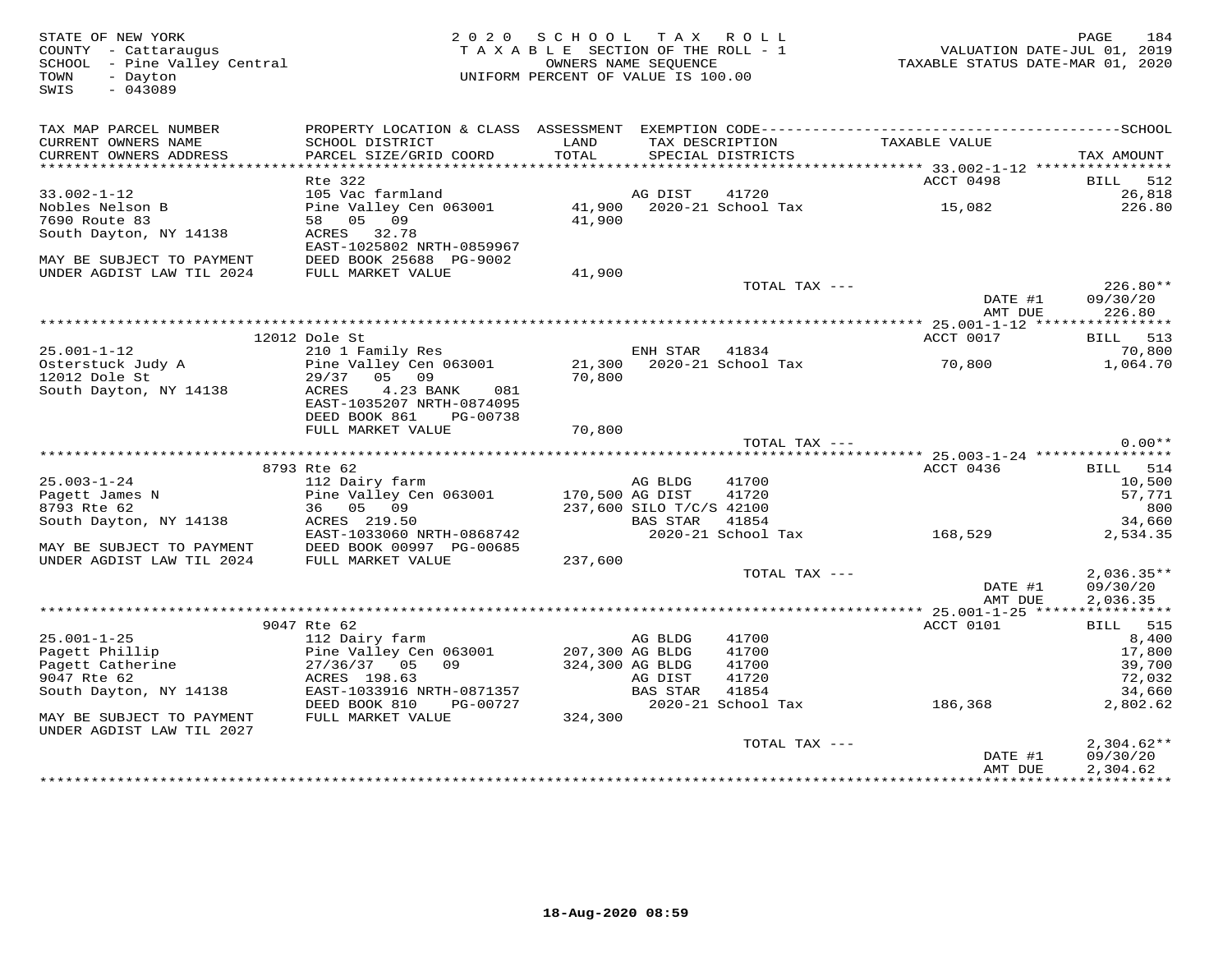| STATE OF NEW YORK<br>COUNTY - Cattaraugus<br>SCHOOL - Pine Valley Central<br>TOWN<br>- Dayton<br>$-043089$<br>SWIS | 2 0 2 0                                               | S C H O O L<br>TAXABLE SECTION OF THE ROLL - 1<br>UNIFORM PERCENT OF VALUE IS 100.00 | T A X<br>OWNERS NAME SEQUENCE | R O L L                    | VALUATION DATE-JUL 01, 2019<br>TAXABLE STATUS DATE-MAR 01, 2020 | 185<br>PAGE          |
|--------------------------------------------------------------------------------------------------------------------|-------------------------------------------------------|--------------------------------------------------------------------------------------|-------------------------------|----------------------------|-----------------------------------------------------------------|----------------------|
| TAX MAP PARCEL NUMBER                                                                                              |                                                       |                                                                                      |                               |                            |                                                                 |                      |
| CURRENT OWNERS NAME<br>CURRENT OWNERS ADDRESS                                                                      | SCHOOL DISTRICT<br>PARCEL SIZE/GRID COORD             | LAND<br>TOTAL                                                                        | TAX DESCRIPTION               | SPECIAL DISTRICTS          | TAXABLE VALUE                                                   | TAX AMOUNT           |
| ************************                                                                                           |                                                       |                                                                                      |                               |                            |                                                                 |                      |
|                                                                                                                    | Rte 62                                                |                                                                                      |                               |                            | ACCT 0435                                                       | BILL<br>516          |
| $25.003 - 1 - 26$                                                                                                  | 312 Vac w/imprv                                       |                                                                                      | AG DIST                       | 41720                      |                                                                 | 10,646               |
| Pagett Phillip<br>Pagett Catherine                                                                                 | Pine Valley Cen 063001<br>28 05<br>09                 | 33,800<br>37,400                                                                     |                               | 2020-21 School Tax         | 26,754                                                          | 402.33               |
| 9047 Us Rte 62                                                                                                     | ACRES<br>50.41                                        |                                                                                      |                               |                            |                                                                 |                      |
| South Dayton, NY 14138                                                                                             | EAST-1036536 NRTH-0867856                             |                                                                                      |                               |                            |                                                                 |                      |
|                                                                                                                    | DEED BOOK 00961 PG-01189                              |                                                                                      |                               |                            |                                                                 |                      |
| MAY BE SUBJECT TO PAYMENT<br>UNDER AGDIST LAW TIL 2024                                                             | FULL MARKET VALUE                                     | 37,400                                                                               |                               |                            |                                                                 |                      |
|                                                                                                                    |                                                       |                                                                                      |                               | TOTAL TAX ---              |                                                                 | $402.33**$           |
|                                                                                                                    |                                                       |                                                                                      |                               |                            | DATE #1<br>AMT DUE                                              | 09/30/20<br>402.33   |
|                                                                                                                    |                                                       |                                                                                      |                               |                            |                                                                 |                      |
|                                                                                                                    | Rte 62                                                |                                                                                      |                               |                            | ACCT 0099                                                       | 517<br>BILL          |
| $25.001 - 1 - 26$                                                                                                  | 105 Vac farmland                                      |                                                                                      | AG DIST                       | 41720                      |                                                                 | 20,867               |
| Pagett Phillip C                                                                                                   | Pine Valley Cen 063001                                |                                                                                      | 30,000 TMP GHOUSE 42120       |                            |                                                                 | 18,650               |
| Pagett Catherine J                                                                                                 | 37 05 09                                              |                                                                                      |                               | 50,000 2020-21 School Tax  | 10,483                                                          | 157.64               |
| 9047 Rte 62<br>South Dayton, NY 14138                                                                              | ACRES 10.47<br>EAST-1034705 NRTH-0873549              |                                                                                      |                               |                            |                                                                 |                      |
|                                                                                                                    | DEED BOOK 810<br>PG-00727                             |                                                                                      |                               |                            |                                                                 |                      |
| MAY BE SUBJECT TO PAYMENT                                                                                          | FULL MARKET VALUE                                     | 50,000                                                                               |                               |                            |                                                                 |                      |
| UNDER AGDIST LAW TIL 2024                                                                                          |                                                       |                                                                                      |                               | TOTAL TAX ---              |                                                                 | $157.64**$           |
|                                                                                                                    |                                                       |                                                                                      |                               |                            | DATE #1                                                         | 09/30/20             |
|                                                                                                                    |                                                       |                                                                                      |                               |                            | AMT DUE                                                         | 157.64               |
|                                                                                                                    |                                                       |                                                                                      |                               |                            |                                                                 |                      |
|                                                                                                                    | Cottage Markham Rd                                    |                                                                                      |                               |                            | ACCT 0439                                                       | 518<br>BILL          |
| $25.001 - 1 - 34$                                                                                                  | 105 Vac farmland                                      |                                                                                      | AG DIST                       | 41720                      |                                                                 | 10,492               |
| Pagett Phillip C                                                                                                   | Pine Valley Cen 063001<br>37 05 09                    | 27,100                                                                               |                               | 2020-21 School Tax         | 16,608                                                          | 249.75               |
| Pagett Catherine J<br>9047 Us Rte 62                                                                               | 32.41<br>ACRES                                        | 27,100                                                                               |                               |                            |                                                                 |                      |
| South Dayton, NY 14138                                                                                             | EAST-1032064 NRTH-0874731                             |                                                                                      |                               |                            |                                                                 |                      |
|                                                                                                                    | DEED BOOK 850<br>PG-00464                             |                                                                                      |                               |                            |                                                                 |                      |
| MAY BE SUBJECT TO PAYMENT                                                                                          | FULL MARKET VALUE                                     | 27,100                                                                               |                               |                            |                                                                 |                      |
| UNDER AGDIST LAW TIL 2024                                                                                          |                                                       |                                                                                      |                               |                            |                                                                 |                      |
|                                                                                                                    |                                                       |                                                                                      |                               | TOTAL TAX ---              |                                                                 | $249.75**$           |
|                                                                                                                    |                                                       |                                                                                      |                               |                            | DATE #1                                                         | 09/30/20             |
|                                                                                                                    |                                                       |                                                                                      |                               |                            | AMT DUE<br>********** 25.003-1-21 ****************              | 249.75               |
|                                                                                                                    | 8514 Rte 62                                           |                                                                                      |                               |                            | ACCT 0434                                                       | 519<br>BILL          |
| $25.003 - 1 - 21$                                                                                                  | 105 Vac farmland                                      |                                                                                      | AG DIST                       | 41720                      |                                                                 | 55,016               |
| Pagett Phillip C                                                                                                   | Pine Valley Cen 063001                                |                                                                                      |                               | 118,800 2020-21 School Tax | 63,784                                                          | 959.19               |
| Pagett Cathrine J                                                                                                  | 27 05 09                                              | 118,800                                                                              |                               |                            |                                                                 |                      |
| 9047 Rte 62                                                                                                        | ACRES 131.60                                          |                                                                                      |                               |                            |                                                                 |                      |
| South Dayton, NY 14138                                                                                             | EAST-1037098 NRTH-0866781<br>DEED BOOK 00961 PG-01189 |                                                                                      |                               |                            |                                                                 |                      |
| MAY BE SUBJECT TO PAYMENT                                                                                          | FULL MARKET VALUE                                     | 118,800                                                                              |                               |                            |                                                                 |                      |
| UNDER AGDIST LAW TIL 2024                                                                                          |                                                       |                                                                                      |                               |                            |                                                                 |                      |
|                                                                                                                    |                                                       |                                                                                      |                               | TOTAL TAX ---              |                                                                 | 959.19**<br>09/30/20 |
|                                                                                                                    |                                                       |                                                                                      |                               |                            | DATE #1<br>AMT DUE                                              | 959.19               |
|                                                                                                                    |                                                       |                                                                                      |                               |                            |                                                                 |                      |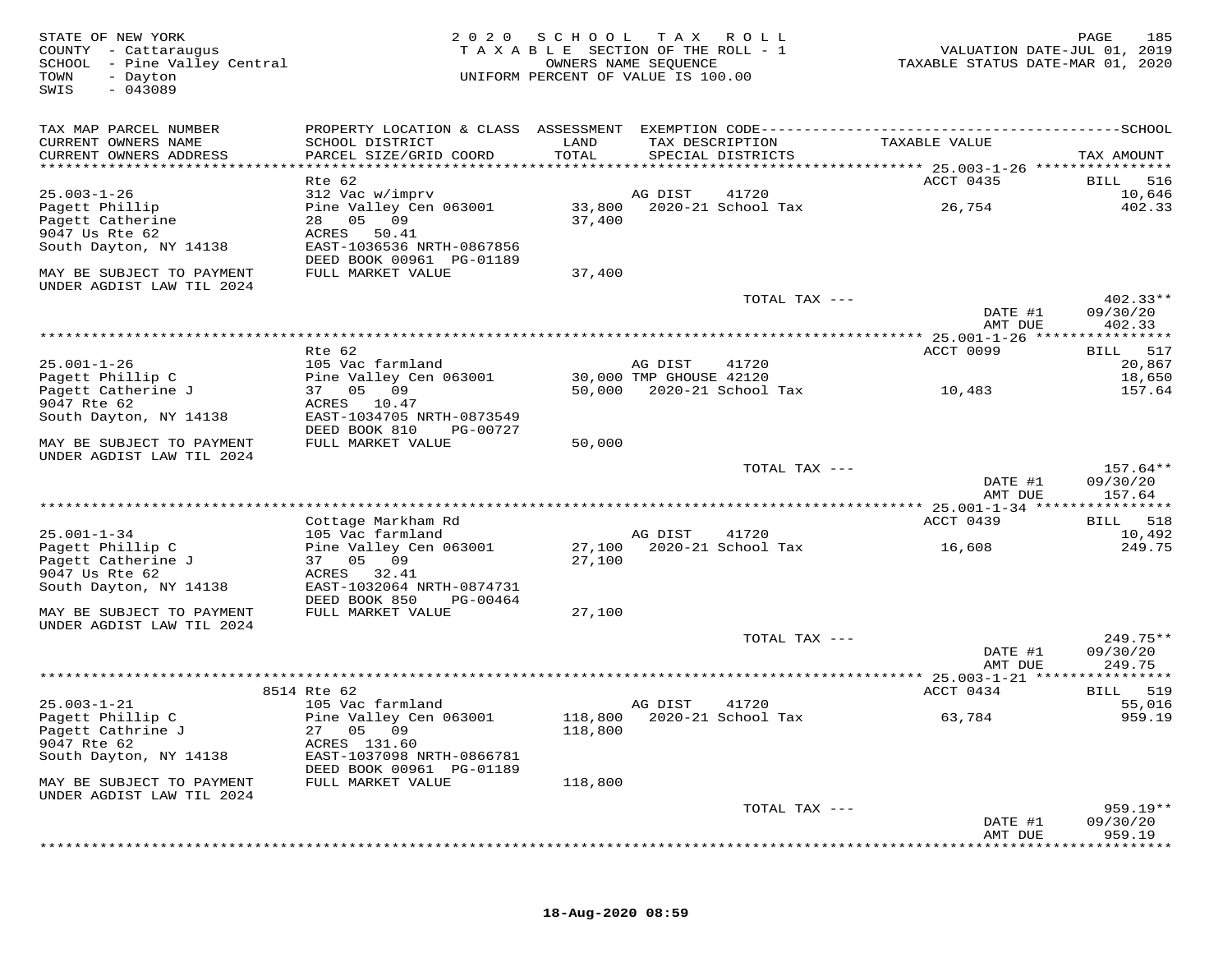| STATE OF NEW YORK<br>COUNTY - Cattaraugus<br>SCHOOL - Pine Valley Central | 2 0 2 0                                               | SCHOOL<br>TAXABLE SECTION OF THE ROLL - 1<br>OWNERS NAME SEOUENCE |         | TAX ROLL           | VALUATION DATE-JUL 01, 2019<br>TAXABLE STATUS DATE-MAR 01, 2020 | 186<br>PAGE               |
|---------------------------------------------------------------------------|-------------------------------------------------------|-------------------------------------------------------------------|---------|--------------------|-----------------------------------------------------------------|---------------------------|
| TOWN<br>- Dayton<br>$-043089$<br>SWIS                                     |                                                       | UNIFORM PERCENT OF VALUE IS 100.00                                |         |                    |                                                                 |                           |
| TAX MAP PARCEL NUMBER                                                     |                                                       |                                                                   |         |                    |                                                                 |                           |
| CURRENT OWNERS NAME                                                       | SCHOOL DISTRICT                                       | LAND                                                              |         | TAX DESCRIPTION    | TAXABLE VALUE                                                   |                           |
| CURRENT OWNERS ADDRESS<br>***********************                         | PARCEL SIZE/GRID COORD                                | TOTAL                                                             |         | SPECIAL DISTRICTS  |                                                                 | TAX AMOUNT                |
|                                                                           | 8788 Rte 62                                           |                                                                   |         |                    | ACCT 0440                                                       | <b>BILL</b><br>520        |
| $25.003 - 1 - 27.1$                                                       | 112 Dairy farm                                        |                                                                   | AG DIST | 41720              |                                                                 | 17,257                    |
| Pagett Phillip C                                                          | Pine Valley Cen 063001                                | 59,700                                                            |         | 2020-21 School Tax | 77,243                                                          | 1,161.59                  |
| 9047 Rte 62                                                               | 05<br>09<br>28                                        | 94,500                                                            |         |                    |                                                                 |                           |
| South Dayton, NY 14138                                                    | ACRES<br>49.69                                        |                                                                   |         |                    |                                                                 |                           |
| MAY BE SUBJECT TO PAYMENT                                                 | EAST-1036573 NRTH-0868594<br>DEED BOOK 00770 PG-00291 |                                                                   |         |                    |                                                                 |                           |
| UNDER RPTL483 UNTIL 2028                                                  | FULL MARKET VALUE                                     | 94,500                                                            |         |                    |                                                                 |                           |
|                                                                           |                                                       |                                                                   |         | TOTAL TAX ---      |                                                                 | 1,161.59**                |
|                                                                           |                                                       |                                                                   |         |                    | DATE #1                                                         | 09/30/20                  |
|                                                                           |                                                       |                                                                   |         |                    | AMT DUE                                                         | 1,161.59                  |
|                                                                           |                                                       | **********************************                                |         |                    | ** $25.003 - 1 - 27.2$ ***                                      | ***********               |
| $25.003 - 1 - 27.2$                                                       | Rte 62<br>105 Vac farmland                            |                                                                   | AG DIST | 41720              | ACCT 1030                                                       | 521<br>BILL<br>34,067     |
| Pagett Phillip C                                                          | Pine Valley Cen 063001                                | 80,200                                                            |         | 2020-21 School Tax | 46,133                                                          | 693.75                    |
| 9047 Us Rte 62                                                            | 28  05  09                                            | 80,200                                                            |         |                    |                                                                 |                           |
| South Dayton, NY 14138                                                    | ACRES 87.87                                           |                                                                   |         |                    |                                                                 |                           |
|                                                                           | EAST-1035837 NRTH-0870261                             |                                                                   |         |                    |                                                                 |                           |
| MAY BE SUBJECT TO PAYMENT                                                 | DEED BOOK 00770 PG-00291                              |                                                                   |         |                    |                                                                 |                           |
| UNDER AGDIST LAW TIL 2024                                                 | FULL MARKET VALUE                                     | 80,200                                                            |         | TOTAL TAX ---      |                                                                 | $693.75**$                |
|                                                                           |                                                       |                                                                   |         |                    | DATE #1                                                         | 09/30/20                  |
|                                                                           |                                                       |                                                                   |         |                    | AMT DUE                                                         | 693.75                    |
|                                                                           |                                                       |                                                                   |         |                    |                                                                 |                           |
|                                                                           | 11705 E Leon Rd                                       |                                                                   |         |                    | ACCT 0432                                                       | BILL 522                  |
| $34.001 - 1 - 16$<br>Pasinski Brandon                                     | 281 Multiple res<br>Pine Valley Cen 063001            | 21,500                                                            |         | 2020-21 School Tax | 43,500                                                          | 654.16                    |
| 356 Timberland Dr                                                         | 17 05 09                                              | 43,500                                                            |         |                    |                                                                 |                           |
| Angier, NC 27501                                                          | ACRES<br>7.88                                         |                                                                   |         |                    |                                                                 |                           |
|                                                                           | EAST-1039571 NRTH-0855714                             |                                                                   |         |                    |                                                                 |                           |
|                                                                           | DEED BOOK 29550 PG-8001                               |                                                                   |         |                    |                                                                 |                           |
|                                                                           | FULL MARKET VALUE                                     | 43,500                                                            |         |                    |                                                                 |                           |
|                                                                           |                                                       |                                                                   |         | TOTAL TAX ---      | DATE #1                                                         | 654.16**<br>09/30/20      |
|                                                                           |                                                       |                                                                   |         |                    | AMT DUE                                                         | 654.16                    |
|                                                                           |                                                       |                                                                   |         |                    | *************** 34.001-1-36.2 *****                             | * * * * * * * *           |
|                                                                           | 8305 Rte 62                                           |                                                                   |         |                    | ACCT 0965                                                       | 523<br>BILL               |
| $34.001 - 1 - 36.2$                                                       | 210 1 Family Res                                      |                                                                   |         | 2020-21 School Tax | 56,200                                                          | 845.14                    |
| Pfleuger David A                                                          | Pine Valley Cen 063001                                | 17,600                                                            |         |                    |                                                                 |                           |
| Richter Sandra<br>8305 Route 62                                           | 34<br>05<br>09<br>1.81<br>ACRES                       | 56,200                                                            |         |                    |                                                                 |                           |
| Dayton, NY 14138                                                          | EAST-1034847 NRTH-0860892                             |                                                                   |         |                    |                                                                 |                           |
|                                                                           | DEED BOOK 20190 PG-6893                               |                                                                   |         |                    |                                                                 |                           |
|                                                                           | FULL MARKET VALUE                                     | 56,200                                                            |         |                    |                                                                 |                           |
|                                                                           |                                                       |                                                                   |         | TOTAL TAX ---      |                                                                 | 845.14**                  |
|                                                                           |                                                       |                                                                   |         |                    | DATE #1                                                         | 09/30/20                  |
|                                                                           |                                                       |                                                                   |         |                    | AMT DUE                                                         | 845.14<br>* * * * * * * * |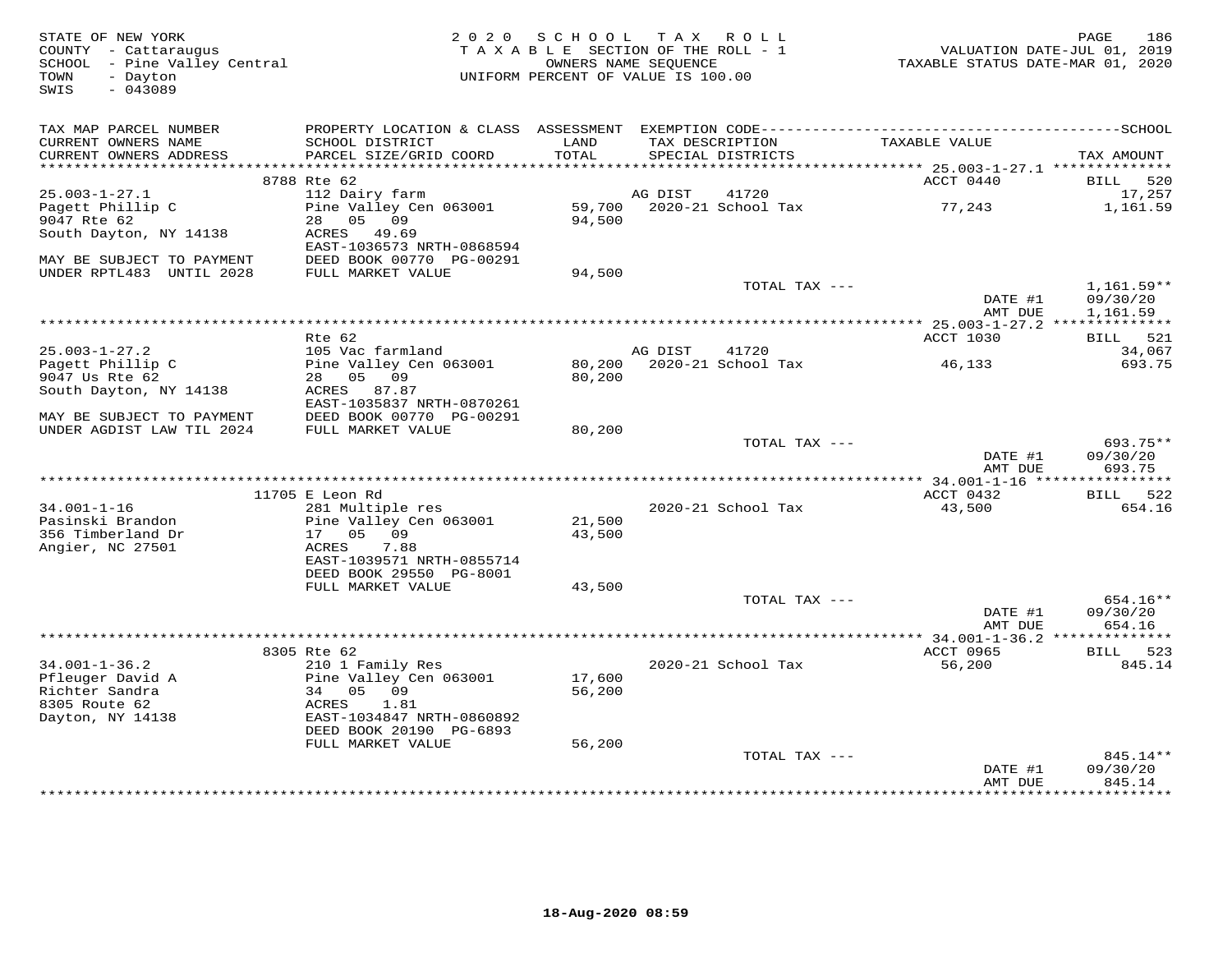| STATE OF NEW YORK<br>COUNTY - Cattaraugus<br>SCHOOL - Pine Valley Central<br>- Dayton<br>TOWN<br>SWIS<br>$-043089$ | 2 0 2 0                                          | SCHOOL<br>TAXABLE SECTION OF THE ROLL - 1<br>OWNERS NAME SEQUENCE<br>UNIFORM PERCENT OF VALUE IS 100.00 | TAX ROLL           | 187<br>PAGE<br>VALUATION DATE-JUL 01, 2019<br>TAXABLE STATUS DATE-MAR 01, 2020 |                    |                    |
|--------------------------------------------------------------------------------------------------------------------|--------------------------------------------------|---------------------------------------------------------------------------------------------------------|--------------------|--------------------------------------------------------------------------------|--------------------|--------------------|
| TAX MAP PARCEL NUMBER<br>CURRENT OWNERS NAME                                                                       | SCHOOL DISTRICT                                  | LAND                                                                                                    | TAX DESCRIPTION    |                                                                                | TAXABLE VALUE      |                    |
| CURRENT OWNERS ADDRESS                                                                                             | PARCEL SIZE/GRID COORD                           | TOTAL                                                                                                   | SPECIAL DISTRICTS  |                                                                                |                    | TAX AMOUNT         |
|                                                                                                                    |                                                  |                                                                                                         |                    |                                                                                | ACCT 0462          |                    |
| $24.004 - 1 - 24$                                                                                                  | 8781 Cottage-South Dayton Rd<br>920 Priv Hunt/Fi |                                                                                                         | 2020-21 School Tax |                                                                                | 27,700             | BILL 524<br>416.55 |
| Pine Valley Rod & Gun Club                                                                                         | Pine Valley Cen 063001                           | 23,100                                                                                                  |                    |                                                                                |                    |                    |
| PO Box 9                                                                                                           | 05 09<br>52/60                                   | 27,700                                                                                                  |                    |                                                                                |                    |                    |
| South Dayton, NY 14138                                                                                             | <b>ACRES</b><br>4.93                             |                                                                                                         |                    |                                                                                |                    |                    |
|                                                                                                                    | EAST-1023452 NRTH-0868298                        |                                                                                                         |                    |                                                                                |                    |                    |
|                                                                                                                    | DEED BOOK 690<br>PG-00593<br>FULL MARKET VALUE   | 27,700                                                                                                  |                    |                                                                                |                    |                    |
|                                                                                                                    |                                                  |                                                                                                         |                    | TOTAL TAX ---                                                                  |                    | $416.55**$         |
|                                                                                                                    |                                                  |                                                                                                         |                    |                                                                                | DATE #1            | 09/30/20           |
|                                                                                                                    |                                                  |                                                                                                         |                    |                                                                                | AMT DUE            | 416.55             |
|                                                                                                                    |                                                  |                                                                                                         |                    |                                                                                |                    |                    |
|                                                                                                                    | Dye Rd                                           |                                                                                                         |                    |                                                                                | ACCT 0557          | BILL 525           |
| $24.002 - 1 - 27$<br>Pollock Stephen J                                                                             | 105 Vac farmland<br>Pine Valley Cen 063001       | 10,800                                                                                                  | 2020-21 School Tax |                                                                                | 10,800             | 162.41             |
| Pollock Joetta                                                                                                     | 61 05 09                                         | 10,800                                                                                                  |                    |                                                                                |                    |                    |
| 26 Cherry St                                                                                                       | ACRES 10.00                                      |                                                                                                         |                    |                                                                                |                    |                    |
| PO Box 16                                                                                                          | EAST-1019785 NRTH-0872661                        |                                                                                                         |                    |                                                                                |                    |                    |
| South Dayton, NY 14138                                                                                             | DEED BOOK 00989 PG-00475                         |                                                                                                         |                    |                                                                                |                    |                    |
|                                                                                                                    | FULL MARKET VALUE                                | 10,800                                                                                                  |                    |                                                                                |                    |                    |
|                                                                                                                    |                                                  |                                                                                                         |                    | TOTAL TAX ---                                                                  |                    | $162.41**$         |
|                                                                                                                    |                                                  |                                                                                                         |                    |                                                                                | DATE #1<br>AMT DUE | 09/30/20<br>162.41 |
|                                                                                                                    |                                                  |                                                                                                         |                    |                                                                                |                    |                    |
|                                                                                                                    | 12197 Rte 322                                    |                                                                                                         |                    |                                                                                | ACCT 0467          | BILL 526           |
| $34.001 - 1 - 31.1$                                                                                                | 271 Mfg housings                                 |                                                                                                         | ENH STAR<br>41834  |                                                                                |                    | 48,700             |
| Priest Margaret                                                                                                    | Pine Valley Cen 063001                           | 25,700                                                                                                  | 2020-21 School Tax |                                                                                | 48,700             | 732.35             |
| 12197 Rte 322                                                                                                      | 33 05 09                                         | 48,700                                                                                                  |                    |                                                                                |                    |                    |
| South Dayton, NY 14138                                                                                             | 4.80<br>ACRES<br>EAST-1031492 NRTH-0859031       |                                                                                                         |                    |                                                                                |                    |                    |
|                                                                                                                    | DEED BOOK 27493 PG-9001                          |                                                                                                         |                    |                                                                                |                    |                    |
|                                                                                                                    | FULL MARKET VALUE                                | 48,700                                                                                                  |                    |                                                                                |                    |                    |
|                                                                                                                    |                                                  |                                                                                                         |                    | TOTAL TAX ---                                                                  |                    | $0.00**$           |
|                                                                                                                    |                                                  |                                                                                                         |                    |                                                                                |                    |                    |
|                                                                                                                    | Rte 322                                          |                                                                                                         |                    |                                                                                | ACCT 1228          | BILL 527           |
| $34.001 - 1 - 34$                                                                                                  | 323 Vacant rural<br>Pine Valley Cen 063001       | 1,300                                                                                                   | 2020-21 School Tax |                                                                                | 1,300              | 19.55              |
| Priest Margaret<br>Priest Michael C                                                                                | 33<br>05 09                                      | 1,300                                                                                                   |                    |                                                                                |                    |                    |
| 12197 Rte 322                                                                                                      | FRNT<br>50.00 DPTH 158.00                        |                                                                                                         |                    |                                                                                |                    |                    |
| South Dayton, NY 14138                                                                                             | EAST-1031427 NRTH-0859569                        |                                                                                                         |                    |                                                                                |                    |                    |
|                                                                                                                    | DEED BOOK 27493 PG-9001                          |                                                                                                         |                    |                                                                                |                    |                    |
|                                                                                                                    | FULL MARKET VALUE                                | 1,300                                                                                                   |                    |                                                                                |                    |                    |
|                                                                                                                    |                                                  |                                                                                                         |                    | TOTAL TAX ---                                                                  |                    | $19.55**$          |
|                                                                                                                    |                                                  |                                                                                                         |                    |                                                                                | DATE #1<br>AMT DUE | 09/30/20<br>19.55  |
|                                                                                                                    |                                                  |                                                                                                         |                    |                                                                                |                    | **********         |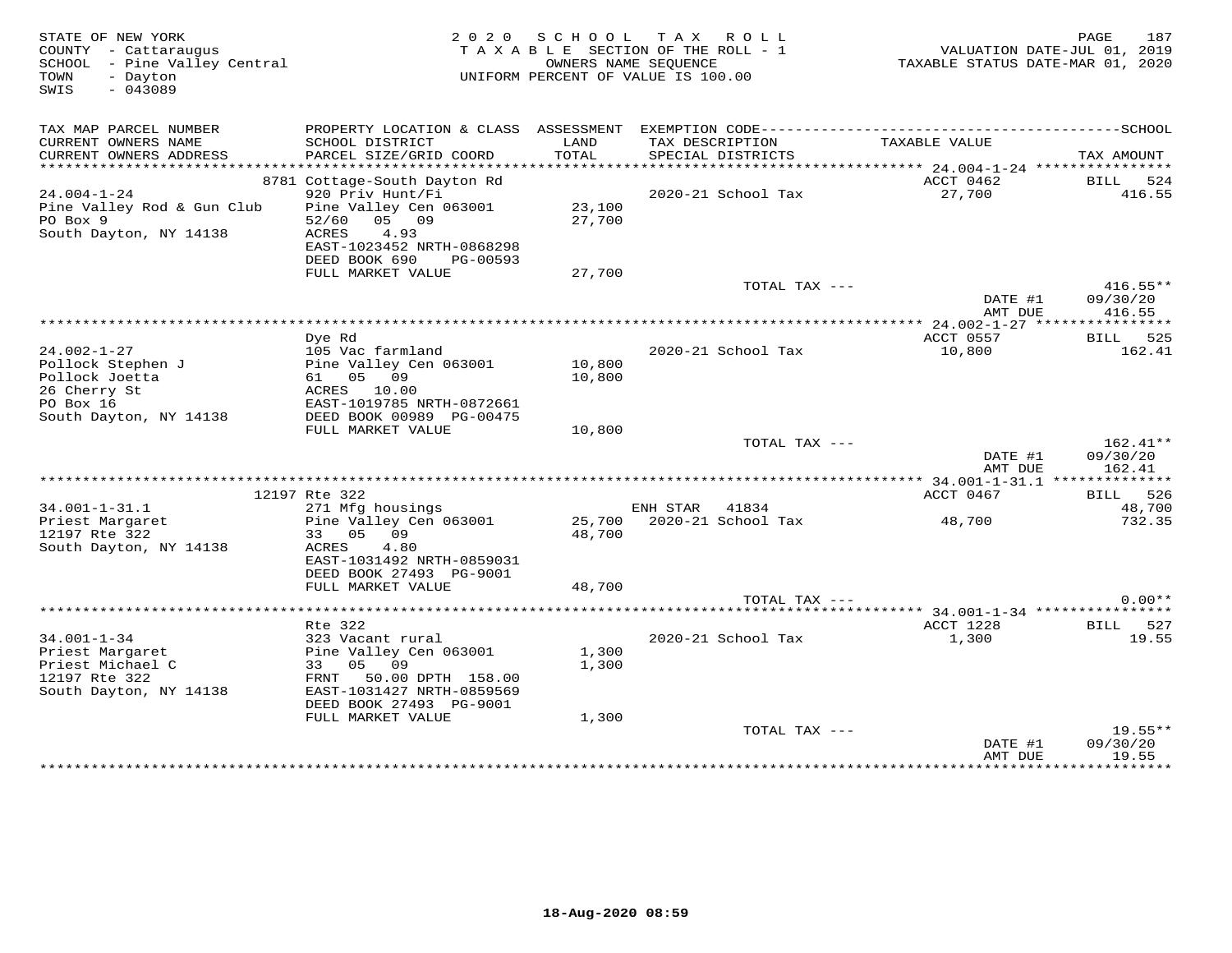| STATE OF NEW YORK<br>COUNTY - Cattaraugus<br>SCHOOL - Pine Valley Central<br>- Dayton<br>TOWN<br>$-043089$<br>SWIS | 2 0 2 0                                              | SCHOOL<br>TAXABLE SECTION OF THE ROLL - 1<br>UNIFORM PERCENT OF VALUE IS 100.00 | T A X<br>OWNERS NAME SEQUENCE | ROLL                                 | TAXABLE STATUS DATE-MAR 01, 2020 | 188<br>PAGE<br>VALUATION DATE-JUL 01, 2019 |
|--------------------------------------------------------------------------------------------------------------------|------------------------------------------------------|---------------------------------------------------------------------------------|-------------------------------|--------------------------------------|----------------------------------|--------------------------------------------|
| TAX MAP PARCEL NUMBER<br>CURRENT OWNERS NAME<br>CURRENT OWNERS ADDRESS                                             | SCHOOL DISTRICT<br>PARCEL SIZE/GRID COORD            | LAND<br>TOTAL                                                                   |                               | TAX DESCRIPTION<br>SPECIAL DISTRICTS | TAXABLE VALUE                    | TAX AMOUNT                                 |
|                                                                                                                    |                                                      |                                                                                 |                               |                                      |                                  |                                            |
|                                                                                                                    | 11742 Markham-Wesley Rd                              |                                                                                 |                               |                                      | ACCT 0199                        | BILL<br>528                                |
| $25.003 - 1 - 2$                                                                                                   | 210 1 Family Res                                     |                                                                                 | <b>BAS STAR</b>               | 41854                                |                                  | 34,660                                     |
| Raby David E<br>Raby Patrica A                                                                                     | Pine Valley Cen 063001<br>20/28<br>05 09             | 88,900<br>158,900                                                               |                               | 2020-21 School Tax                   | 158,900                          | 2,389.55                                   |
| 11742 Markhams Rd                                                                                                  | <b>ACRES</b><br>65.51                                |                                                                                 |                               |                                      |                                  |                                            |
| Gowanda, NY 14070                                                                                                  | EAST-1040614 NRTH-0870476                            |                                                                                 |                               |                                      |                                  |                                            |
|                                                                                                                    | DEED BOOK 01016 PG-00175                             |                                                                                 |                               |                                      |                                  |                                            |
|                                                                                                                    | FULL MARKET VALUE                                    | 158,900                                                                         |                               |                                      |                                  |                                            |
|                                                                                                                    |                                                      |                                                                                 |                               | TOTAL TAX ---                        |                                  | 1,891.55**                                 |
|                                                                                                                    |                                                      |                                                                                 |                               |                                      | DATE #1<br>AMT DUE               | 09/30/20<br>1,891.55                       |
|                                                                                                                    |                                                      |                                                                                 |                               |                                      |                                  |                                            |
|                                                                                                                    | 9162 Rte 62                                          |                                                                                 |                               |                                      | ACCT 0951                        | 529<br>BILL                                |
| $25.001 - 2 - 27.2$                                                                                                | 210 1 Family Res                                     |                                                                                 | <b>BAS STAR</b>               | 41854                                |                                  | 34,660                                     |
| Raiport Stephen G                                                                                                  | Pine Valley Cen 063001                               | 15,400                                                                          |                               | 2020-21 School Tax                   | 94,300                           | 1,418.09                                   |
| Raiport Stacey<br>9162 Rte 62                                                                                      | 29<br>0.5<br>09<br>1.63 BANK<br>ACRES<br>026         | 94,300                                                                          |                               |                                      |                                  |                                            |
| Gowanda, NY 14070                                                                                                  | EAST-1036209 NRTH-0874439                            |                                                                                 |                               |                                      |                                  |                                            |
|                                                                                                                    | DEED BOOK 00959 PG-01026                             |                                                                                 |                               |                                      |                                  |                                            |
|                                                                                                                    | FULL MARKET VALUE                                    | 94,300                                                                          |                               |                                      |                                  |                                            |
|                                                                                                                    |                                                      |                                                                                 |                               | TOTAL TAX ---                        |                                  | $920.09**$                                 |
|                                                                                                                    |                                                      |                                                                                 |                               |                                      | DATE #1                          | 09/30/20                                   |
|                                                                                                                    |                                                      |                                                                                 |                               |                                      | AMT DUE                          | 920.09                                     |
|                                                                                                                    | 11798 Markham-Wesley Rd                              |                                                                                 |                               |                                      | ACCT 0482                        | BILL 530                                   |
| $25.001 - 2 - 21$                                                                                                  | 113 Cattle farm                                      |                                                                                 | AG DIST                       | 41720                                |                                  | 48,243                                     |
| Ranke David                                                                                                        | Pine Valley Cen 063001                               |                                                                                 | 124,500 ENH STAR              | 41834                                |                                  | 80,630                                     |
| Ranke Ruth                                                                                                         | 20/21/28<br>04<br>09                                 | 208,000                                                                         |                               | 2020-21 School Tax                   | 159,757                          | 2,402.44                                   |
| 11798 Markham Rd                                                                                                   | ACRES 125.00                                         |                                                                                 |                               |                                      |                                  |                                            |
| Gowanda, NY 14070                                                                                                  | EAST-1040484 NRTH-0872037<br>DEED BOOK 23842 PG-2001 |                                                                                 |                               |                                      |                                  |                                            |
| MAY BE SUBJECT TO PAYMENT                                                                                          | FULL MARKET VALUE                                    | 208,000                                                                         |                               |                                      |                                  |                                            |
| UNDER AGDIST LAW TIL 2024                                                                                          |                                                      |                                                                                 |                               |                                      |                                  |                                            |
|                                                                                                                    |                                                      |                                                                                 |                               | TOTAL TAX ---                        |                                  | $1,287.44**$                               |
|                                                                                                                    |                                                      |                                                                                 |                               |                                      | DATE #1                          | 09/30/20                                   |
|                                                                                                                    |                                                      |                                                                                 |                               |                                      | AMT DUE                          | 1,287.44                                   |
|                                                                                                                    | 11780 E Leon Rd                                      |                                                                                 |                               |                                      | ACCT 1040                        | BILL 531                                   |
| $34.001 - 1 - 20.2$                                                                                                | 270 Mfg housing                                      |                                                                                 | ENH STAR                      | 41834                                |                                  | 50,800                                     |
| Roselle Cynthia                                                                                                    | Pine Valley Cen 063001                               | 18,700                                                                          |                               | 2020-21 School Tax                   | 50,800                           | 763.93                                     |
| 11780 E Leon Rd                                                                                                    | 05<br>09<br>25                                       | 50,800                                                                          |                               |                                      |                                  |                                            |
| South Dayton, NY 14138                                                                                             | 3.40<br>ACRES                                        |                                                                                 |                               |                                      |                                  |                                            |
|                                                                                                                    | EAST-1038353 NRTH-0856847                            |                                                                                 |                               |                                      |                                  |                                            |
|                                                                                                                    | DEED BOOK 825<br>PG-00318<br>FULL MARKET VALUE       | 50,800                                                                          |                               |                                      |                                  |                                            |
|                                                                                                                    |                                                      |                                                                                 |                               | TOTAL TAX ---                        |                                  | $0.00**$                                   |
|                                                                                                                    |                                                      |                                                                                 |                               |                                      |                                  |                                            |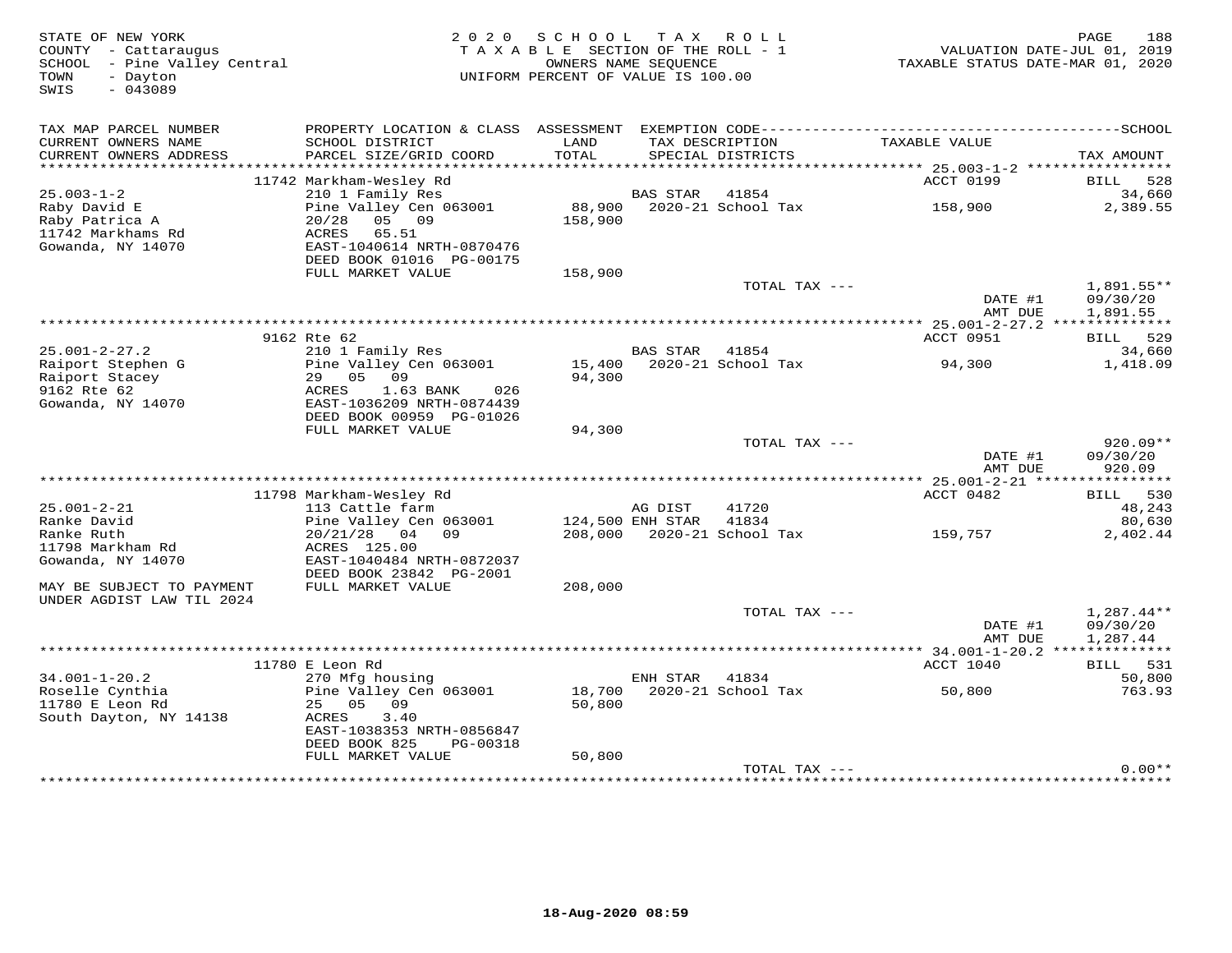| STATE OF NEW YORK<br>COUNTY - Cattaraugus<br>SCHOOL - Pine Valley Central<br>- Dayton<br>TOWN<br>$-043089$<br>SWIS | 2 0 2 0                                                                                                                             | SCHOOL           | T A X<br>ROLL<br>TAXABLE SECTION OF THE ROLL - 1<br>OWNERS NAME SEOUENCE<br>UNIFORM PERCENT OF VALUE IS 100.00 | TAXABLE STATUS DATE-MAR 01, 2020        | PAGE<br>189<br>VALUATION DATE-JUL 01, 2019 |
|--------------------------------------------------------------------------------------------------------------------|-------------------------------------------------------------------------------------------------------------------------------------|------------------|----------------------------------------------------------------------------------------------------------------|-----------------------------------------|--------------------------------------------|
| TAX MAP PARCEL NUMBER<br>CURRENT OWNERS NAME                                                                       | SCHOOL DISTRICT                                                                                                                     | LAND             | TAX DESCRIPTION                                                                                                | TAXABLE VALUE                           |                                            |
| CURRENT OWNERS ADDRESS                                                                                             | PARCEL SIZE/GRID COORD                                                                                                              | TOTAL            | SPECIAL DISTRICTS                                                                                              |                                         | TAX AMOUNT                                 |
|                                                                                                                    |                                                                                                                                     |                  |                                                                                                                |                                         |                                            |
|                                                                                                                    | 8040 Oaks Rd                                                                                                                        |                  |                                                                                                                | ACCT 0542                               | BILL<br>532                                |
| $33.002 - 1 - 20$<br>Roselle Howard III<br>Roselle Traci<br>8040 Oaks Rd<br>South Dayton, NY 14138                 | 210 1 Family Res<br>Pine Valley Cen 063001<br>57<br>05<br>09<br>FRNT 165.00 DPTH 255.00<br>BANK<br>084<br>EAST-1020523 NRTH-0856510 | 14,900<br>78,800 | 2020-21 School Tax                                                                                             | 78,800                                  | 1,185.00                                   |
|                                                                                                                    | DEED BOOK 00940 PG-00023                                                                                                            |                  |                                                                                                                |                                         |                                            |
|                                                                                                                    | FULL MARKET VALUE                                                                                                                   | 78,800           |                                                                                                                |                                         |                                            |
|                                                                                                                    |                                                                                                                                     |                  |                                                                                                                | TOTAL TAX ---<br>DATE #1<br>AMT DUE     | $1,185.00**$<br>09/30/20<br>1,185.00       |
|                                                                                                                    |                                                                                                                                     |                  |                                                                                                                |                                         |                                            |
|                                                                                                                    | 8845 Cottage-South Dayton Rd                                                                                                        |                  |                                                                                                                | ACCT 0526                               | BILL 533                                   |
| $24.004 - 1 - 11.1$<br>Scott Arthur                                                                                | 112 Dairy farm<br>Pine Valley Cen 063001                                                                                            |                  | SILO T/C/S 42100<br>119,600 ENH STAR 41834                                                                     |                                         | 1,890                                      |
| Scott Delores                                                                                                      | 52 05 09                                                                                                                            |                  |                                                                                                                | 185,400  2020-21  School Tax   183,510  | 80,630<br>2,759.64                         |
| 8845 Cottage Rd<br>South Dayton, NY 14138                                                                          | ACRES 82.80<br>EAST-1024589 NRTH-0869255<br>DEED BOOK 685<br>PG-00242<br>FULL MARKET VALUE                                          | 185,400          |                                                                                                                |                                         |                                            |
|                                                                                                                    |                                                                                                                                     |                  |                                                                                                                | TOTAL TAX ---                           | $1,644.64**$                               |
|                                                                                                                    |                                                                                                                                     |                  |                                                                                                                | DATE #1<br>AMT DUE                      | 09/30/20<br>1,644.64                       |
|                                                                                                                    |                                                                                                                                     |                  |                                                                                                                | $*******24.004-1-11.7*****************$ |                                            |
| $24.004 - 1 - 11.7$                                                                                                | Cottage-South Dayton Rd<br>311 Res vac land                                                                                         |                  | 2020-21 School Tax                                                                                             | ACCT 1358<br>19,800                     | BILL 534<br>297.75                         |
| Scott Arthur H                                                                                                     | Pine Valley Cen 063001                                                                                                              | 19,800           |                                                                                                                |                                         |                                            |
| Scott Delores J                                                                                                    | <b>ACRES</b><br>2.75                                                                                                                | 19,800           |                                                                                                                |                                         |                                            |
| 8845 Cottage-South Dayton Rd EAST-1024411 NRTH-0869987                                                             |                                                                                                                                     |                  |                                                                                                                |                                         |                                            |
| South Dayton, NY 14138                                                                                             | FULL MARKET VALUE                                                                                                                   | 19,800           |                                                                                                                |                                         |                                            |
|                                                                                                                    |                                                                                                                                     |                  |                                                                                                                | TOTAL TAX ---<br>DATE #1                | 297.75**<br>09/30/20                       |
|                                                                                                                    |                                                                                                                                     |                  |                                                                                                                | AMT DUE                                 | 297.75                                     |
|                                                                                                                    |                                                                                                                                     |                  |                                                                                                                |                                         |                                            |
|                                                                                                                    | 12011 Rte 62                                                                                                                        |                  |                                                                                                                | ACCT 0015                               | BILL 535                                   |
| $34.001 - 1 - 35.1$                                                                                                | 240 Rural res                                                                                                                       |                  | <b>BAS STAR</b><br>41854                                                                                       |                                         | 34,660                                     |
| Scott Robert L<br>Scott Kathy L<br>8237 Rte 62                                                                     | Pine Valley Cen 063001<br>34<br>05<br>09<br>ACRES<br>30.55                                                                          | 79,100           | 53,900 2020-21 School Tax                                                                                      | 79,100                                  | 1,189.51                                   |
| South Dayton, NY 14138                                                                                             | EAST-1033679 NRTH-0859907<br>DEED BOOK 24414 PG-9001                                                                                |                  |                                                                                                                |                                         |                                            |
|                                                                                                                    | FULL MARKET VALUE                                                                                                                   | 79,100           |                                                                                                                |                                         |                                            |
|                                                                                                                    |                                                                                                                                     |                  |                                                                                                                | TOTAL TAX ---<br>DATE #1<br>AMT DUE     | 691.51**<br>09/30/20<br>691.51             |
|                                                                                                                    |                                                                                                                                     |                  |                                                                                                                |                                         |                                            |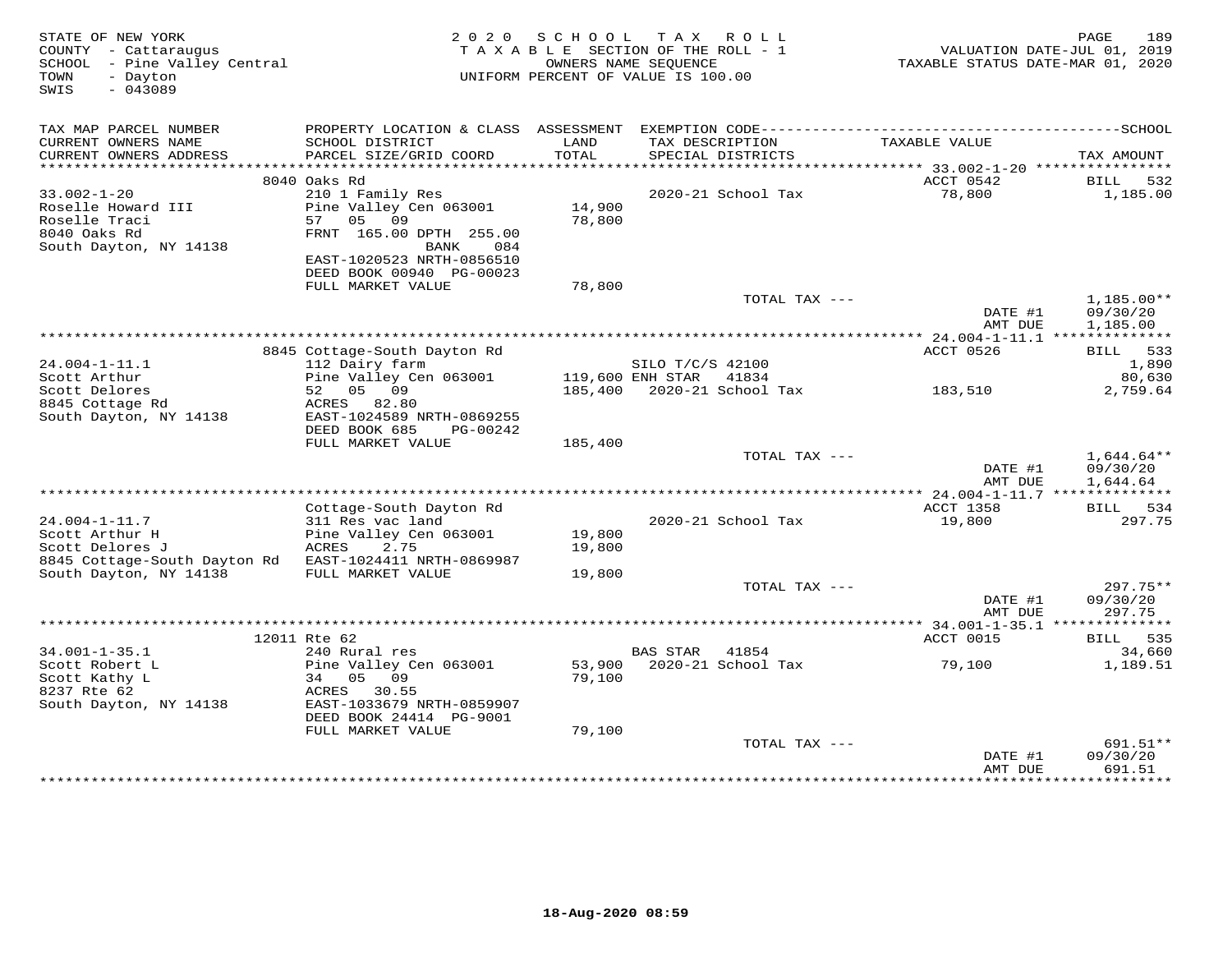| STATE OF NEW YORK<br>COUNTY - Cattaraugus<br>SCHOOL - Pine Valley Central<br>- Dayton<br>TOWN<br>$-043089$<br>SWIS | 2 0 2 0                                                |        | SCHOOL TAX ROLL<br>TAXABLE SECTION OF THE ROLL - 1<br>OWNERS NAME SEQUENCE<br>UNIFORM PERCENT OF VALUE IS 100.00 | TAXABLE STATUS DATE-MAR 01, 2020                                                             | 190<br>PAGE<br>VALUATION DATE-JUL 01, 2019 |
|--------------------------------------------------------------------------------------------------------------------|--------------------------------------------------------|--------|------------------------------------------------------------------------------------------------------------------|----------------------------------------------------------------------------------------------|--------------------------------------------|
| TAX MAP PARCEL NUMBER                                                                                              |                                                        |        |                                                                                                                  | PROPERTY LOCATION & CLASS ASSESSMENT EXEMPTION CODE-----------------------------------SCHOOL |                                            |
| CURRENT OWNERS NAME                                                                                                | SCHOOL DISTRICT                                        | LAND   | TAX DESCRIPTION                                                                                                  | TAXABLE VALUE                                                                                |                                            |
| CURRENT OWNERS ADDRESS<br>***********************                                                                  | PARCEL SIZE/GRID COORD                                 | TOTAL  | SPECIAL DISTRICTS                                                                                                |                                                                                              | TAX AMOUNT                                 |
|                                                                                                                    | Rte 62                                                 |        |                                                                                                                  | ACCT 0441                                                                                    | BILL 536                                   |
| $25.003 - 1 - 10.2$                                                                                                | 311 Res vac land                                       |        | 2020-21 School Tax                                                                                               | 18,700                                                                                       | 281.21                                     |
| Seybold Priscilla Pagett                                                                                           | Pine Valley Cen 063001                                 | 18,700 |                                                                                                                  |                                                                                              |                                            |
| 8664 N Hill Rd                                                                                                     | $26/27$ 05 09                                          | 18,700 |                                                                                                                  |                                                                                              |                                            |
| South Dayton, NY 14138                                                                                             | ACRES<br>2.25                                          |        |                                                                                                                  |                                                                                              |                                            |
|                                                                                                                    | EAST-1035309 NRTH-0863564<br>DEED BOOK 635<br>PG-00485 |        |                                                                                                                  |                                                                                              |                                            |
|                                                                                                                    | FULL MARKET VALUE                                      | 18,700 |                                                                                                                  |                                                                                              |                                            |
|                                                                                                                    |                                                        |        | TOTAL TAX ---                                                                                                    |                                                                                              | 281.21**                                   |
|                                                                                                                    |                                                        |        |                                                                                                                  | DATE #1                                                                                      | 09/30/20                                   |
|                                                                                                                    |                                                        |        |                                                                                                                  | AMT DUE                                                                                      | 281.21                                     |
|                                                                                                                    | 12307 Bentley Rd                                       |        |                                                                                                                  | ACCT 0365                                                                                    | BILL 537                                   |
| $24.002 - 1 - 8$                                                                                                   | 210 1 Family Res                                       |        | ENH STAR<br>41834                                                                                                |                                                                                              | 58,000                                     |
| Sheldon Peggy                                                                                                      | Pine Valley Cen 063001                                 | 2,800  | 2020-21 School Tax                                                                                               | 58,000                                                                                       | 872.21                                     |
| 12307 Bentley Rd                                                                                                   | 45 05 09                                               | 58,000 |                                                                                                                  |                                                                                              |                                            |
| South Dayton, NY 14138                                                                                             | FRNT 106.00 DPTH 175.00<br>EAST-1030663 NRTH-0872347   |        |                                                                                                                  |                                                                                              |                                            |
|                                                                                                                    | DEED BOOK 1004 PG-234                                  |        |                                                                                                                  |                                                                                              |                                            |
|                                                                                                                    | FULL MARKET VALUE                                      | 58,000 |                                                                                                                  |                                                                                              |                                            |
|                                                                                                                    |                                                        |        | TOTAL TAX ---                                                                                                    |                                                                                              | $0.00**$                                   |
|                                                                                                                    |                                                        |        |                                                                                                                  | ********** 25.001-1-10 ****************                                                      |                                            |
| $25.001 - 1 - 10$                                                                                                  | Rte 62<br>105 Vac farmland                             |        | 2020-21 School Tax                                                                                               | ACCT 0220<br>9,400                                                                           | BILL 538<br>141.36                         |
| Silk JoAnn                                                                                                         | Pine Valley Cen 063001                                 | 9,400  |                                                                                                                  |                                                                                              |                                            |
| 43 N Butts Ave W                                                                                                   | 29 05 09                                               | 9,400  |                                                                                                                  |                                                                                              |                                            |
| Jamestown, NY 14701                                                                                                | By Will                                                |        |                                                                                                                  |                                                                                              |                                            |
|                                                                                                                    | 6.25<br>ACRES                                          |        |                                                                                                                  |                                                                                              |                                            |
| MAY BE SUBJECT TO PAYMENT<br>UNDER AGDIST LAW TIL 2024                                                             | EAST-1035893 NRTH-0874660<br>DEED BOOK 4188<br>PG-2005 |        |                                                                                                                  |                                                                                              |                                            |
|                                                                                                                    | FULL MARKET VALUE                                      | 9,400  |                                                                                                                  |                                                                                              |                                            |
|                                                                                                                    |                                                        |        | TOTAL TAX ---                                                                                                    |                                                                                              | 141.36**                                   |
|                                                                                                                    |                                                        |        |                                                                                                                  | DATE #1                                                                                      | 09/30/20                                   |
|                                                                                                                    |                                                        |        |                                                                                                                  | AMT DUE                                                                                      | 141.36                                     |
|                                                                                                                    | 12065 Rte 322                                          |        |                                                                                                                  | ACCT 1373                                                                                    | BILL 539                                   |
| $34.001 - 1 - 28.4$                                                                                                | 270 Mfg housing                                        |        | BAS STAR<br>41854                                                                                                |                                                                                              | 26,200                                     |
| Silleman Chad                                                                                                      | Pine Valley Cen 063001                                 |        | 16,000 2020-21 School Tax                                                                                        | 26,200                                                                                       | 394.00                                     |
| 8548 Rte 62                                                                                                        | ACRES 1.30                                             | 26,200 |                                                                                                                  |                                                                                              |                                            |
| South Dayton, NY 14138                                                                                             | EAST-1033039 NRTH-0859452                              |        |                                                                                                                  |                                                                                              |                                            |
|                                                                                                                    | DEED BOOK 19513 PG-2011<br>FULL MARKET VALUE           | 26,200 |                                                                                                                  |                                                                                              |                                            |
|                                                                                                                    |                                                        |        | TOTAL TAX ---                                                                                                    |                                                                                              | $0.00**$                                   |
|                                                                                                                    |                                                        |        |                                                                                                                  |                                                                                              |                                            |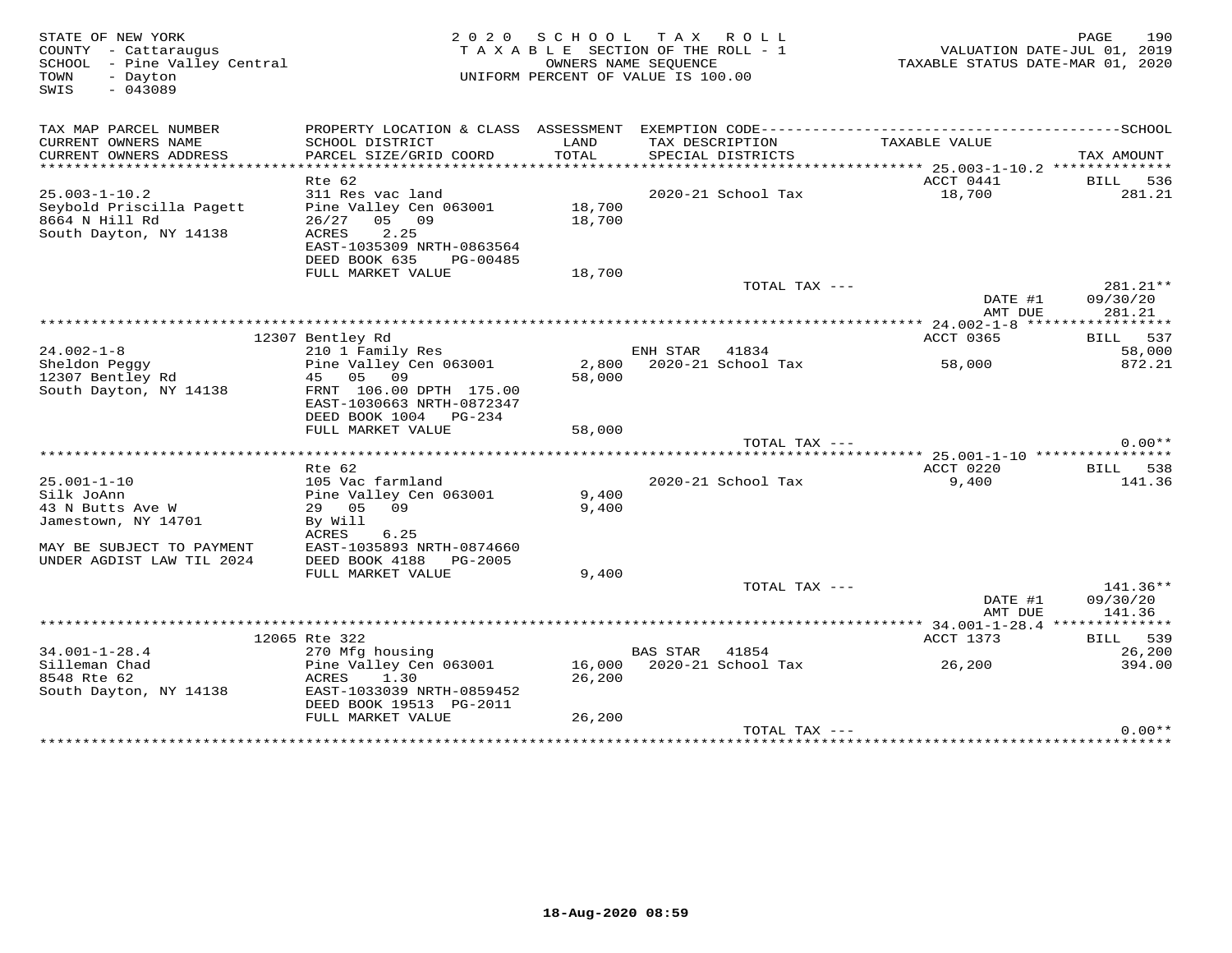| STATE OF NEW YORK<br>COUNTY - Cattaraugus<br>SCHOOL - Pine Valley Central<br>- Dayton<br>TOWN<br>SWIS<br>$-043089$ | 2 0 2 0                                                                                                           | SCHOOL           | T A X<br>R O L L<br>TAXABLE SECTION OF THE ROLL - 1<br>OWNERS NAME SEQUENCE<br>UNIFORM PERCENT OF VALUE IS 100.00 | TAXABLE STATUS DATE-MAR 01, 2020 | 191<br>PAGE<br>VALUATION DATE-JUL 01, 2019 |
|--------------------------------------------------------------------------------------------------------------------|-------------------------------------------------------------------------------------------------------------------|------------------|-------------------------------------------------------------------------------------------------------------------|----------------------------------|--------------------------------------------|
| TAX MAP PARCEL NUMBER                                                                                              |                                                                                                                   |                  |                                                                                                                   |                                  |                                            |
| CURRENT OWNERS NAME<br>CURRENT OWNERS ADDRESS<br>***********************                                           | SCHOOL DISTRICT<br>PARCEL SIZE/GRID COORD<br>******************************                                       | LAND<br>TOTAL    | TAX DESCRIPTION<br>SPECIAL DISTRICTS                                                                              | TAXABLE VALUE                    | TAX AMOUNT                                 |
|                                                                                                                    | 8548 Rte 62                                                                                                       |                  |                                                                                                                   | ACCT 0105                        | <b>BILL</b>                                |
| $25.003 - 1 - 16$<br>Silleman Chad D<br>Johnson Rebecca A<br>8548 Rte 62<br>South Dayton, NY 14138                 | 210 1 Family Res<br>Pine Valley Cen 063001<br>27<br>05<br>09<br><b>ACRES</b><br>2.75<br>EAST-1035240 NRTH-0864814 | 19,800<br>58,300 | 2020-21 School Tax                                                                                                | 58,300                           | 540<br>876.72                              |
|                                                                                                                    | DEED BOOK 18001 PG-5001                                                                                           |                  |                                                                                                                   |                                  |                                            |
|                                                                                                                    | FULL MARKET VALUE                                                                                                 | 58,300           | TOTAL TAX ---                                                                                                     |                                  | $876.72**$                                 |
|                                                                                                                    |                                                                                                                   |                  |                                                                                                                   | DATE #1<br>AMT DUE               | 09/30/20<br>876.72                         |
|                                                                                                                    |                                                                                                                   |                  |                                                                                                                   | *** 34.001-1-25.2 ************** |                                            |
|                                                                                                                    | 11923 E Leon Rd                                                                                                   |                  |                                                                                                                   | ACCT 0980                        | BILL 541                                   |
| $34.001 - 1 - 25.2$<br>Silleman Charles                                                                            | 210 1 Family Res<br>Pine Valley Cen 063001                                                                        | 22,900           | ENH STAR<br>41834<br>2020-21 School Tax                                                                           | 76,600                           | 76,600<br>1,151.92                         |
| Silleman Joan<br>11923 E Leon Rd<br>South Dayton, NY 14138                                                         | 25 05 09<br>ACRES<br>7.57<br>EAST-1036489 NRTH-0855736<br>DEED BOOK 774<br>PG-00081                               | 76,600           |                                                                                                                   |                                  |                                            |
|                                                                                                                    | FULL MARKET VALUE                                                                                                 | 76,600           |                                                                                                                   |                                  |                                            |
|                                                                                                                    |                                                                                                                   |                  | TOTAL TAX ---                                                                                                     | DATE #1<br>AMT DUE               | $36.92**$<br>09/30/20<br>36.92             |
|                                                                                                                    |                                                                                                                   |                  |                                                                                                                   |                                  |                                            |
|                                                                                                                    | Rte 322                                                                                                           |                  |                                                                                                                   | ACCT 0956                        | 542<br>BILL                                |
| $34.001 - 1 - 28.2$                                                                                                | 322 Rural vac>10                                                                                                  |                  | 2020-21 School Tax                                                                                                | 48,800                           | 733.86                                     |
| Silleman Charles                                                                                                   | Pine Valley Cen 063001                                                                                            | 48,800           |                                                                                                                   |                                  |                                            |
| Silleman Joan<br>11923 East Leon Rd                                                                                | 33 05 09<br>ACRES 41.35                                                                                           | 48,800           |                                                                                                                   |                                  |                                            |
| South Dayton, NY 14139                                                                                             | EAST-1033576 NRTH-0857942<br>DEED BOOK 00965 PG-00271                                                             |                  |                                                                                                                   |                                  |                                            |
|                                                                                                                    | FULL MARKET VALUE                                                                                                 | 48,800           |                                                                                                                   |                                  |                                            |
|                                                                                                                    |                                                                                                                   |                  | TOTAL TAX ---                                                                                                     |                                  | $733.86**$                                 |
|                                                                                                                    |                                                                                                                   |                  |                                                                                                                   | DATE #1<br>AMT DUE               | 09/30/20<br>733.86                         |
|                                                                                                                    |                                                                                                                   |                  |                                                                                                                   |                                  |                                            |
| $34.001 - 1 - 37.3$                                                                                                | 8331 Rte 62<br>210 1 Family Res                                                                                   |                  | <b>BAS STAR</b><br>41854                                                                                          | ACCT 1280                        | 543<br>BILL<br>34,660                      |
| Silleman Lisa A                                                                                                    | Pine Valley Cen 063001                                                                                            | 4,000            | 2020-21 School Tax                                                                                                | 99,000                           | 1,488.77                                   |
| 8331 Rte 62<br>South Dayton, NY 14138                                                                              | 34<br>05<br>09<br>ACRES<br>0.96<br>EAST-1034857 NRTH-0861431                                                      | 99,000           |                                                                                                                   |                                  |                                            |
|                                                                                                                    | DEED BOOK 19002 PG-7001                                                                                           |                  |                                                                                                                   |                                  |                                            |
|                                                                                                                    | FULL MARKET VALUE                                                                                                 | 99,000           | TOTAL TAX ---                                                                                                     |                                  | $990.77**$                                 |
|                                                                                                                    |                                                                                                                   |                  |                                                                                                                   | DATE #1<br>AMT DUE               | 09/30/20<br>990.77                         |
|                                                                                                                    |                                                                                                                   |                  |                                                                                                                   | ***********                      | **********                                 |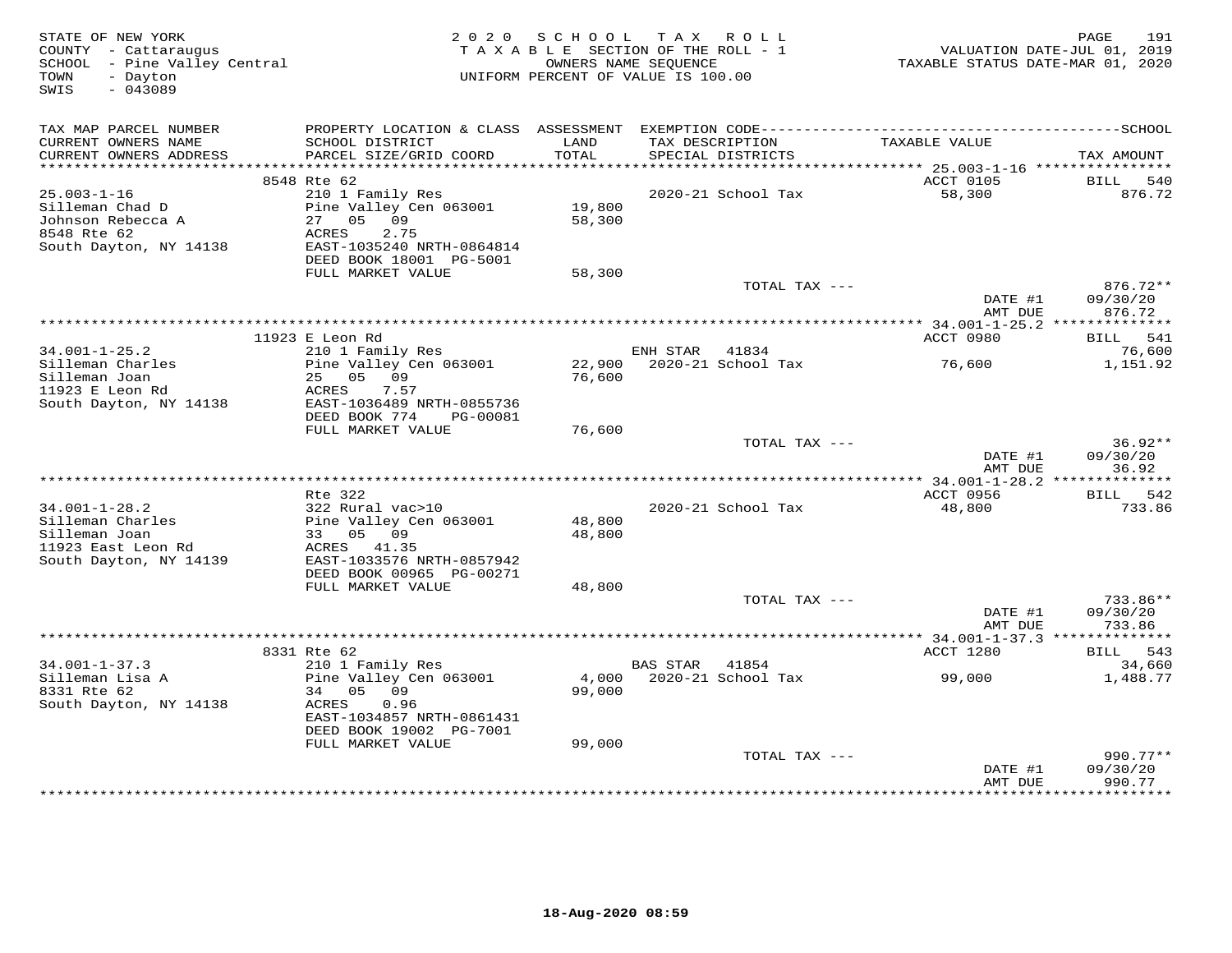| TAX MAP PARCEL NUMBER<br>CURRENT OWNERS NAME<br>SCHOOL DISTRICT<br>TAX DESCRIPTION<br>LAND<br>TAXABLE VALUE<br>CURRENT OWNERS ADDRESS<br>PARCEL SIZE/GRID COORD<br>TOTAL<br>SPECIAL DISTRICTS<br>12534 Bentley Rd<br>ACCT 1260<br>$24.004 - 1 - 12.2$<br>210 1 Family Res<br>41854<br><b>BAS STAR</b> | TAX AMOUNT<br>544<br>BILL<br>34,660<br>846.64 |
|-------------------------------------------------------------------------------------------------------------------------------------------------------------------------------------------------------------------------------------------------------------------------------------------------------|-----------------------------------------------|
|                                                                                                                                                                                                                                                                                                       |                                               |
|                                                                                                                                                                                                                                                                                                       |                                               |
|                                                                                                                                                                                                                                                                                                       |                                               |
|                                                                                                                                                                                                                                                                                                       |                                               |
| Pine Valley Cen 063001<br>3,000<br>2020-21 School Tax<br>56,300<br>Snyder Larry B<br>Snyder Cynthia S<br>$44 - 05 - 09$<br>56,300<br>12534 Bentley Rd<br>FRNT 117.10 DPTH 320.00                                                                                                                      |                                               |
| South Dayton, NY 14138<br>084<br>BANK<br>EAST-1027228 NRTH-0870578<br>DEED BOOK 962<br>PG-916<br>FULL MARKET VALUE<br>56,300                                                                                                                                                                          |                                               |
| TOTAL TAX ---<br>DATE #1<br>AMT DUE                                                                                                                                                                                                                                                                   | $348.64**$<br>09/30/20<br>348.64              |
| **** 24.004-1-14.2 ***************                                                                                                                                                                                                                                                                    |                                               |
| ACCT 1332<br>Bentley Rd                                                                                                                                                                                                                                                                               | 545<br>BILL                                   |
| $24.004 - 1 - 14.2$<br>105 Vac farmland<br>38,500<br>2020-21 School Tax<br>Snyder Larry B<br>Pine Valley Cen 063001<br>38,500<br>Snyder Cnythia<br>44 05 09<br>38,500<br>12534 Bentley Rd<br>ACRES 44.60<br>South Dayton, NY 14138<br>EAST-1028021 NRTH-0871089<br>DEED BOOK 01011 PG-00047           | 578.97                                        |
| FULL MARKET VALUE<br>38,500                                                                                                                                                                                                                                                                           |                                               |
| TOTAL TAX ---<br>DATE #1                                                                                                                                                                                                                                                                              | 578.97**<br>09/30/20                          |
| AMT DUE                                                                                                                                                                                                                                                                                               | 578.97                                        |
| 12475 Bentley Rd<br>ACCT 1530                                                                                                                                                                                                                                                                         | <b>BILL</b> 546                               |
| $24.004 - 1 - 14.4$<br>210 1 Family Res<br>ENH STAR 41834                                                                                                                                                                                                                                             | 70,000                                        |
| 2020-21 School Tax<br>Snyder Larry G<br>Pine Valley Cen 063001<br>13,500<br>70,000<br>Gage Gretchen<br>$7/10$ -splt off $1-14.3$<br>70,000<br>12475 Bentley Rd<br>ACRES<br>1.60<br>S Dayton, NY 14138<br>EAST-1028319 NRTH-0870345<br>DEED BOOK 14426 PG-7001                                         | 1,052.67                                      |
| FULL MARKET VALUE<br>70,000                                                                                                                                                                                                                                                                           |                                               |
| TOTAL TAX $---$                                                                                                                                                                                                                                                                                       | $0.00**$                                      |
|                                                                                                                                                                                                                                                                                                       |                                               |
| 12475 Bentley Rd<br>ACCT 1341<br>$24.004 - 1 - 14.3$<br>100 Agricultural<br>2020-21 School Tax<br>91,200                                                                                                                                                                                              | <b>BILL</b><br>547<br>1,371.47                |
| Snyder Larry G.<br>Pine Valley Cen 063001<br>83,400<br>Snyder Larry B<br>$7/10$ -splt 1.5 acre to Gag<br>91,200<br>12534 Bentley Rd<br>ACRES<br>56.30<br>S. Dayton, NY 14138<br>EAST-1028421 NRTH-0869122<br>DEED BOOK 14426 PG-7002<br>FULL MARKET VALUE<br>91,200                                   |                                               |
| TOTAL TAX ---                                                                                                                                                                                                                                                                                         | $1,371.47**$                                  |
| DATE #1<br>AMT DUE                                                                                                                                                                                                                                                                                    | 09/30/20                                      |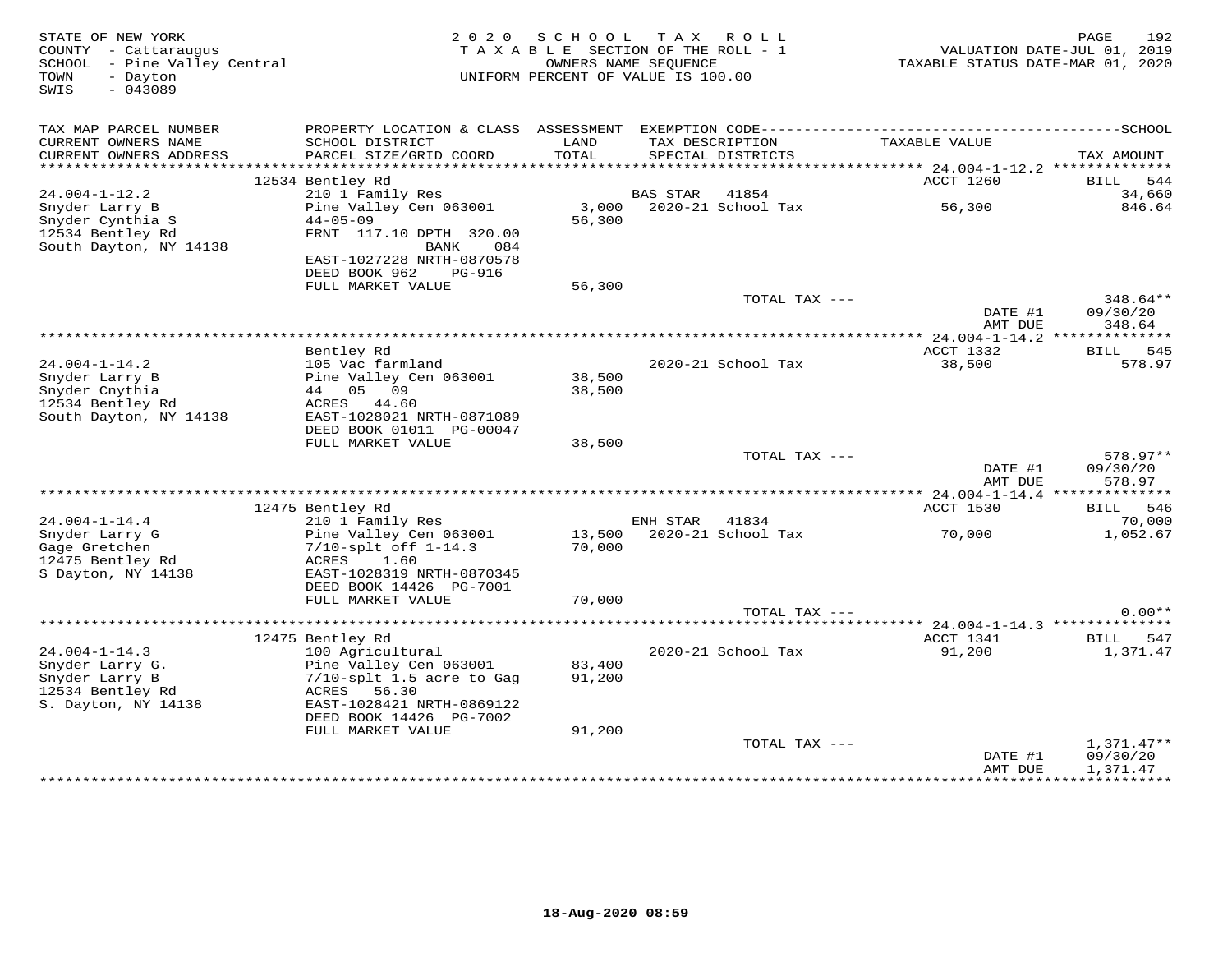| STATE OF NEW YORK<br>COUNTY - Cattaraugus<br>SCHOOL - Pine Valley Central<br>- Dayton<br>TOWN | 2 0 2 0                                              | SCHOOL<br>TAXABLE SECTION OF THE ROLL - 1<br>OWNERS NAME SEQUENCE<br>UNIFORM PERCENT OF VALUE IS 100.00 | T A X            | R O L L                   | VALUATION DATE-JUL 01, 2019<br>TAXABLE STATUS DATE-MAR 01, 2020 | 193<br>PAGE             |
|-----------------------------------------------------------------------------------------------|------------------------------------------------------|---------------------------------------------------------------------------------------------------------|------------------|---------------------------|-----------------------------------------------------------------|-------------------------|
| $-043089$<br>SWIS                                                                             |                                                      |                                                                                                         |                  |                           |                                                                 |                         |
| TAX MAP PARCEL NUMBER                                                                         |                                                      |                                                                                                         |                  |                           |                                                                 |                         |
| CURRENT OWNERS NAME                                                                           | SCHOOL DISTRICT                                      | LAND                                                                                                    |                  | TAX DESCRIPTION           | TAXABLE VALUE                                                   |                         |
| CURRENT OWNERS ADDRESS                                                                        | PARCEL SIZE/GRID COORD                               | TOTAL                                                                                                   |                  | SPECIAL DISTRICTS         |                                                                 | TAX AMOUNT              |
| ************************                                                                      |                                                      |                                                                                                         |                  |                           |                                                                 |                         |
| $24.004 - 1 - 14.1$                                                                           | 12533 Bentley Rd<br>312 Vac w/imprv                  |                                                                                                         | SILO T/C/S 42100 |                           | ACCT 0558                                                       | BILL<br>548<br>3,200    |
| Snyder Larry G. & Jane                                                                        | Pine Valley Cen 063001                               | 79,700                                                                                                  |                  | 2020-21 School Tax        | 112,900                                                         | 1,697.80                |
| Snyder Larry B                                                                                | $44 - 05 - 09$                                       | 116,100                                                                                                 |                  |                           |                                                                 |                         |
| 12534 Bentley Rd                                                                              | ACRES 52.85                                          |                                                                                                         |                  |                           |                                                                 |                         |
| S. Dayton, NY 14138                                                                           | EAST-1028030 NRTH-0869031                            |                                                                                                         |                  |                           |                                                                 |                         |
|                                                                                               | DEED BOOK 14426 PG-7002<br>FULL MARKET VALUE         | 116,100                                                                                                 |                  |                           |                                                                 |                         |
|                                                                                               |                                                      |                                                                                                         |                  | TOTAL TAX ---             |                                                                 | $1,697.80**$            |
|                                                                                               |                                                      |                                                                                                         |                  |                           | DATE #1                                                         | 09/30/20                |
|                                                                                               |                                                      |                                                                                                         |                  |                           | AMT DUE                                                         | 1,697.80<br>*********** |
|                                                                                               | 8895 Cottage-South Dayton Rd                         |                                                                                                         |                  |                           | ACCT 0587                                                       | BILL 549                |
| $24.004 - 1 - 6$                                                                              | 210 1 Family Res                                     |                                                                                                         | AG BLDG          | 41700                     |                                                                 | 13,300                  |
| Snyder Matthew                                                                                | Pine Valley Cen 063001                               |                                                                                                         |                  | 19,600 2020-21 School Tax | 88,800                                                          | 1,335.38                |
| 8895 Cottage South Dayton Rd                                                                  | 52 05 09                                             | 102,100                                                                                                 |                  |                           |                                                                 |                         |
| South Dayton, NY 14138                                                                        | ACRES<br>2.65                                        |                                                                                                         |                  |                           |                                                                 |                         |
| MAY BE SUBJECT TO PAYMENT                                                                     | EAST-1023929 NRTH-0870216<br>DEED BOOK 25883 PG-9003 |                                                                                                         |                  |                           |                                                                 |                         |
| UNDER RPTL483 UNTIL 2027                                                                      | FULL MARKET VALUE                                    | 102,100                                                                                                 |                  |                           |                                                                 |                         |
|                                                                                               |                                                      |                                                                                                         |                  | TOTAL TAX ---             |                                                                 | $1,335.38**$            |
|                                                                                               |                                                      |                                                                                                         |                  |                           | DATE #1                                                         | 09/30/20                |
|                                                                                               |                                                      |                                                                                                         |                  |                           | AMT DUE                                                         | 1,335.38                |
|                                                                                               | 8535 Rte 62                                          |                                                                                                         |                  |                           | ACCT 0422                                                       | BILL 550                |
| $25.003 - 1 - 13$                                                                             | 210 1 Family Res                                     |                                                                                                         | BAS STAR 41854   |                           |                                                                 | 34,660                  |
| Spire Anthony J                                                                               | Pine Valley Cen 063001                               |                                                                                                         |                  | 18,200 2020-21 School Tax | 80,400                                                          | 1,209.06                |
| Spire Monica S<br>8535 Rte 62                                                                 | 35 05<br>09<br>ACRES<br>2.01 BANK<br>017             | 80,400                                                                                                  |                  |                           |                                                                 |                         |
| South Dayton, NY 14138                                                                        | EAST-1034887 NRTH-0864685                            |                                                                                                         |                  |                           |                                                                 |                         |
|                                                                                               | DEED BOOK 12727 PG-9001                              |                                                                                                         |                  |                           |                                                                 |                         |
|                                                                                               | FULL MARKET VALUE                                    | 80,400                                                                                                  |                  |                           |                                                                 |                         |
|                                                                                               |                                                      |                                                                                                         |                  | TOTAL TAX ---             |                                                                 | $711.06**$              |
|                                                                                               |                                                      |                                                                                                         |                  |                           | DATE #1<br>AMT DUE                                              | 09/30/20<br>711.06      |
|                                                                                               |                                                      |                                                                                                         |                  |                           |                                                                 |                         |
|                                                                                               | 12233 Rte 322                                        |                                                                                                         |                  |                           | ACCT 0360                                                       | 551<br>BILL             |
| $33.002 - 1 - 8.1$                                                                            | 210 1 Family Res                                     |                                                                                                         | BAS STAR         | 41854                     |                                                                 | 34,660                  |
| Stoltenberg Family Trust I<br>12233 Rte 322                                                   | Pine Valley Cen 063001<br>41<br>05<br>09             | 22,600<br>97,100                                                                                        |                  | 2020-21 School Tax        | 97,100                                                          | 1,460.20                |
| PO Box 57                                                                                     | 6.00<br>ACRES                                        |                                                                                                         |                  |                           |                                                                 |                         |
| South Dayton, NY 14138                                                                        | EAST-1030802 NRTH-0859226                            |                                                                                                         |                  |                           |                                                                 |                         |
|                                                                                               | DEED BOOK 28699 PG-1                                 |                                                                                                         |                  |                           |                                                                 |                         |
|                                                                                               | FULL MARKET VALUE                                    | 97,100                                                                                                  |                  |                           |                                                                 |                         |
|                                                                                               |                                                      |                                                                                                         |                  | TOTAL TAX ---             | DATE #1                                                         | $962.20**$<br>09/30/20  |
|                                                                                               |                                                      |                                                                                                         |                  |                           | AMT DUE                                                         | 962.20                  |
|                                                                                               |                                                      |                                                                                                         |                  |                           | *************                                                   | **********              |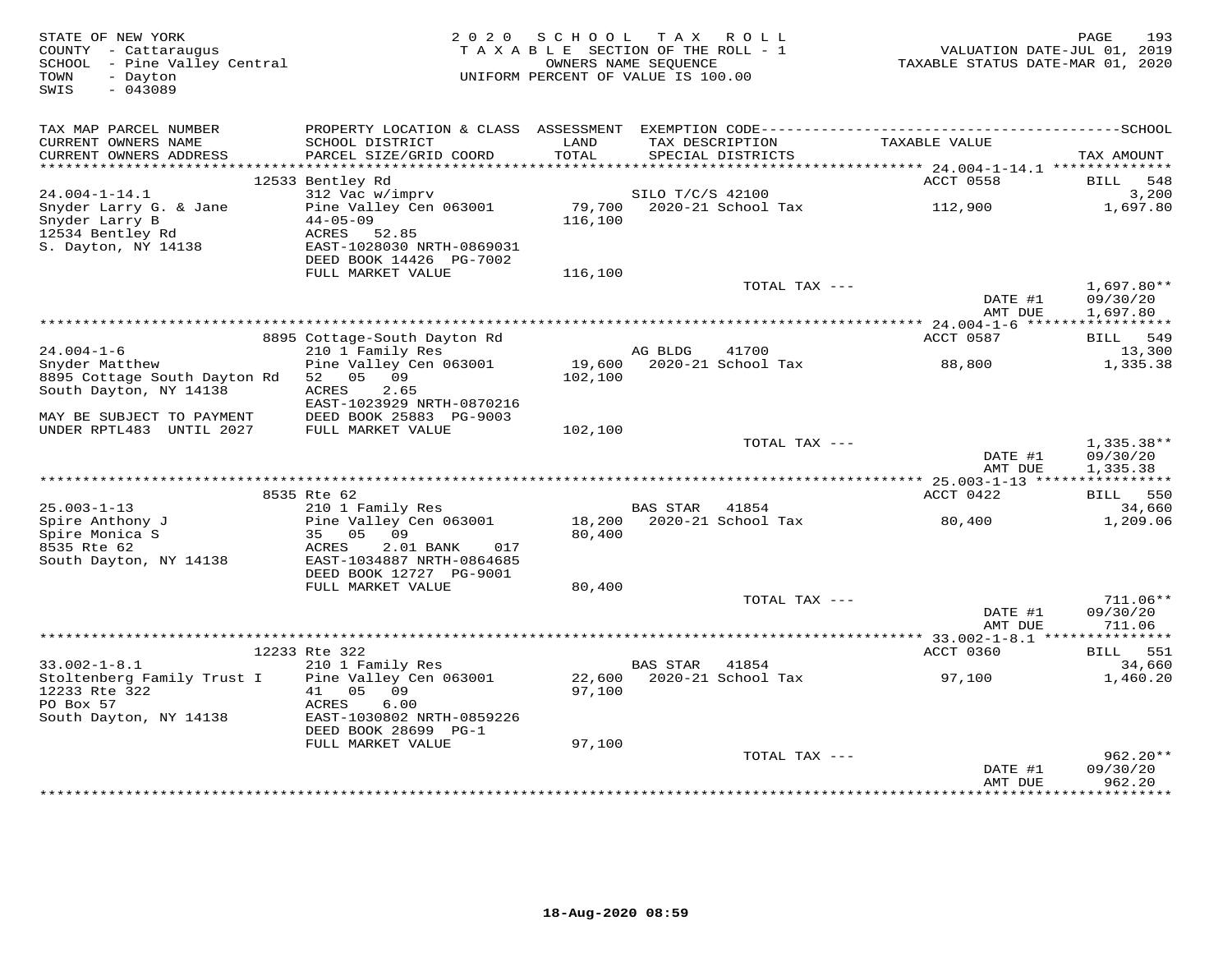| STATE OF NEW YORK<br>COUNTY - Cattaraugus<br>SCHOOL - Pine Valley Central<br>- Dayton<br>TOWN<br>SWIS<br>$-043089$ | 2 0 2 0<br>TAXABLE SECTION OF THE ROLL - 1<br>UNIFORM PERCENT OF VALUE IS 100.00        | 194<br>PAGE<br>VALUATION DATE-JUL 01, 2019<br>TAXABLE STATUS DATE-MAR 01, 2020 |                                     |                                      |                     |                                       |
|--------------------------------------------------------------------------------------------------------------------|-----------------------------------------------------------------------------------------|--------------------------------------------------------------------------------|-------------------------------------|--------------------------------------|---------------------|---------------------------------------|
| TAX MAP PARCEL NUMBER<br>CURRENT OWNERS NAME<br>CURRENT OWNERS ADDRESS                                             | PROPERTY LOCATION & CLASS<br>SCHOOL DISTRICT<br>PARCEL SIZE/GRID COORD                  | LAND<br>TOTAL                                                                  |                                     | TAX DESCRIPTION<br>SPECIAL DISTRICTS | TAXABLE VALUE       | TAX AMOUNT                            |
| **********************                                                                                             | 8601 Cottage-South Dayton Rd                                                            | ************                                                                   |                                     |                                      | ACCT 0302           | BILL<br>552                           |
| $24.004 - 1 - 33$<br>Sweda Donna<br>Attn: Donna Paternostro<br>8601 Cottage Rd                                     | 210 1 Family Res<br>Pine Valley Cen 063001<br>05<br>09<br>58<br>FRNT 160.00 DPTH 195.00 | 4,200<br>119,100                                                               | <b>BAS STAR</b>                     | 41854<br>2020-21 School Tax          | 119,100             | 34,660<br>1,791.03                    |
| South Dayton, NY 14138                                                                                             | EAST-1022472 NRTH-0865399<br>DEED BOOK 00998 PG-00208<br>FULL MARKET VALUE              | 119,100                                                                        |                                     |                                      |                     |                                       |
|                                                                                                                    |                                                                                         |                                                                                |                                     | TOTAL TAX ---                        | DATE #1<br>AMT DUE  | $1,293.03**$<br>09/30/20<br>1,293.03  |
|                                                                                                                    |                                                                                         |                                                                                |                                     |                                      |                     |                                       |
| $24.004 - 1 - 3.1$                                                                                                 | 8923 Cottage-South Dayton Rd<br>240 Rural res                                           |                                                                                | AG DIST                             | 41720                                | ACCT 0507           | BILL 553<br>15,930                    |
| Szymanski Helen R<br>Young Julie S                                                                                 | Pine Valley Cen 063001<br>52 05 09                                                      | 155,700                                                                        | 128,700 ENH STAR                    | 41834<br>2020-21 School Tax          | 139,770             | 80,630<br>2,101.87                    |
| 8923 Cottage Rd<br>South Dayton, NY 14138                                                                          | ACRES 88.90<br>EAST-1025460 NRTH-0870917<br>DEED BOOK 20139 PG-5002                     |                                                                                |                                     |                                      |                     |                                       |
| MAY BE SUBJECT TO PAYMENT<br>UNDER AGDIST LAW TIL 2024                                                             | FULL MARKET VALUE                                                                       | 155,700                                                                        |                                     |                                      |                     |                                       |
|                                                                                                                    |                                                                                         |                                                                                |                                     | TOTAL TAX $---$                      | DATE #1<br>AMT DUE  | $986.87**$<br>09/30/20<br>986.87      |
|                                                                                                                    |                                                                                         |                                                                                |                                     |                                      |                     |                                       |
| $24.004 - 1 - 3.3$<br>Szymanski Janis R                                                                            | Dye Rd<br>322 Rural vac>10<br>Pine Valley Cen 063001                                    | 51,100                                                                         |                                     | 2020-21 School Tax                   | ACCT 1371<br>51,100 | BILL 554<br>768.45                    |
| 8923 Cottage St<br>South Dayton, NY 14783                                                                          | 52 05 09<br>ACRES 36.70<br>EAST-1021840 NRTH-0870809                                    | 51,100                                                                         |                                     |                                      |                     |                                       |
|                                                                                                                    | DEED BOOK 18646 PG-6001<br>FULL MARKET VALUE                                            | 51,100                                                                         |                                     | TOTAL TAX ---                        |                     | $768.45**$                            |
|                                                                                                                    |                                                                                         |                                                                                |                                     |                                      | DATE #1<br>AMT DUE  | 09/30/20<br>768.45                    |
|                                                                                                                    |                                                                                         |                                                                                |                                     |                                      |                     |                                       |
| $33.002 - 1 - 18.1$<br>T & M Dye Family Trust I                                                                    | 8143 Oaks Rd<br>112 Dairy farm<br>Pine Valley Cen 063001                                |                                                                                | AG DIST<br>110,800 SILO T/C/S 42100 | 41720                                | ACCT 0145           | 555<br><b>BILL</b><br>49,084<br>2,900 |
| King, Rebecca & Jennifer Jo Dy 57 05 09<br>7 Allegany Rd<br>South Dayton, NY 14138                                 | Life Use<br>ACRES<br>82.75<br>EAST-1021262 NRTH-0857975                                 |                                                                                |                                     | 198,100 2020-21 School Tax           | 146,116             | 2,197.30                              |
| MAY BE SUBJECT TO PAYMENT<br>UNDER AGDIST LAW TIL 2024                                                             | DEED BOOK 30518 PG-9001<br>FULL MARKET VALUE                                            | 198,100                                                                        |                                     |                                      |                     |                                       |
|                                                                                                                    |                                                                                         |                                                                                |                                     | TOTAL TAX ---                        | DATE #1             | $2,197.30**$<br>09/30/20              |
|                                                                                                                    |                                                                                         |                                                                                |                                     |                                      | AMT DUE             | 2,197.30<br>+ + + + + + + + + +       |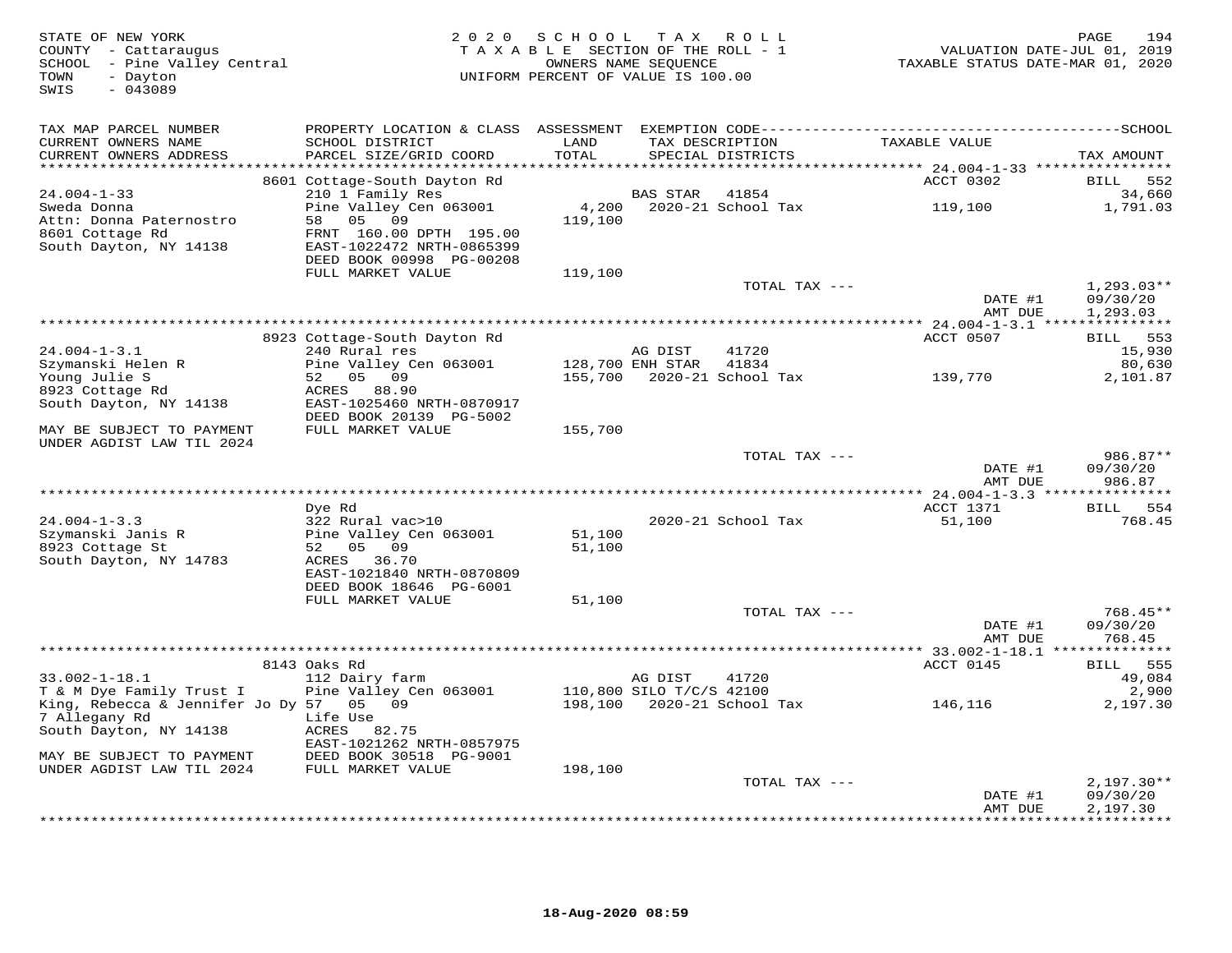| STATE OF NEW YORK<br>COUNTY - Cattaraugus<br>SCHOOL - Pine Valley Central<br>- Dayton<br>TOWN<br>$-043089$<br>SWIS | 2 0 2 0                                                   | S C H O O L<br>TAXABLE SECTION OF THE ROLL - 1<br>UNIFORM PERCENT OF VALUE IS 100.00 | T A X<br>OWNERS NAME SEOUENCE | R O L L                  | VALUATION DATE-JUL 01, 2019<br>TAXABLE STATUS DATE-MAR 01, 2020 | 195<br>PAGE                          |
|--------------------------------------------------------------------------------------------------------------------|-----------------------------------------------------------|--------------------------------------------------------------------------------------|-------------------------------|--------------------------|-----------------------------------------------------------------|--------------------------------------|
| TAX MAP PARCEL NUMBER                                                                                              |                                                           |                                                                                      |                               |                          |                                                                 |                                      |
| CURRENT OWNERS NAME<br>CURRENT OWNERS ADDRESS<br>************************                                          | SCHOOL DISTRICT<br>PARCEL SIZE/GRID COORD                 | LAND<br>TOTAL                                                                        | TAX DESCRIPTION               | SPECIAL DISTRICTS        | TAXABLE VALUE                                                   | TAX AMOUNT                           |
|                                                                                                                    | Dredge Rd                                                 |                                                                                      |                               |                          | ACCT 0260                                                       | 556<br>BILL                          |
| $33.002 - 1 - 19.1$                                                                                                | 105 Vac farmland                                          |                                                                                      | AG DIST                       | 41720                    |                                                                 | 45,845                               |
| T & M Dye Family Trust I<br>King, Rebecca & Jennifer Jo Dy 49/57                                                   | Pine Valley Cen 063001<br>05 09                           | 79,700<br>79,700                                                                     |                               | 2020-21 School Tax       | 33,855                                                          | 509.11                               |
| 7 Allegany Rd<br>South Dayton, NY 14138                                                                            | ACRES<br>56.45<br>EAST-1022048 NRTH-0856565               |                                                                                      |                               |                          |                                                                 |                                      |
| MAY BE SUBJECT TO PAYMENT                                                                                          | DEED BOOK 30518 PG-9001<br>FULL MARKET VALUE              | 79,700                                                                               |                               |                          |                                                                 |                                      |
| UNDER AGDIST LAW TIL 2024                                                                                          |                                                           |                                                                                      |                               | TOTAL TAX ---            |                                                                 | 509.11**                             |
|                                                                                                                    |                                                           |                                                                                      |                               |                          | DATE #1<br>AMT DUE                                              | 09/30/20<br>509.11                   |
|                                                                                                                    |                                                           |                                                                                      |                               |                          | ** 24.004-1-15 ****************<br><b>ACCT 0619</b>             | 557<br><b>BILL</b>                   |
| $24.004 - 1 - 15$                                                                                                  | 12411 Bentley Rd<br>240 Rural res                         |                                                                                      | BAS STAR                      | 41854                    |                                                                 | 34,660                               |
| Thompson Mark<br>12411 Bentley Rd                                                                                  | Pine Valley Cen 063001<br>$mcf$ 1                         | 110,000<br>160,000                                                                   |                               | 2020-21 School Tax       | 160,000                                                         | 2,406.09                             |
| South Dayton, NY 14138                                                                                             | 31-009-18001<br>Visco 1<br>ACRES 181.96                   |                                                                                      |                               |                          |                                                                 |                                      |
|                                                                                                                    | EAST-1030053 NRTH-0869492<br>DEED BOOK 00984 PG-00814     |                                                                                      |                               |                          |                                                                 |                                      |
|                                                                                                                    | FULL MARKET VALUE                                         | 160,000                                                                              |                               |                          |                                                                 |                                      |
|                                                                                                                    |                                                           |                                                                                      |                               | TOTAL TAX ---            | DATE #1<br>AMT DUE                                              | $1,908.09**$<br>09/30/20<br>1,908.09 |
|                                                                                                                    |                                                           |                                                                                      |                               |                          |                                                                 |                                      |
|                                                                                                                    | 8052 Oaks Rd                                              |                                                                                      |                               |                          | ACCT 0463                                                       | 558<br><b>BILL</b>                   |
| $33.002 - 1 - 23$                                                                                                  | 270 Mfg housing                                           |                                                                                      | <b>BAS STAR</b>               | 41854                    |                                                                 | 34,660                               |
| Thuman Kim<br>Thuman John<br>8052 Oaks Rd                                                                          | Pine Valley Cen 063001<br>57<br>05<br>09<br>4.61<br>ACRES | 22,900<br>77,000                                                                     |                               | 2020-21 School Tax       | 77,000                                                          | 1,157.93                             |
| South Dayton, NY 14138                                                                                             | EAST-1020662 NRTH-0856934<br>DEED BOOK 01003 PG-00083     |                                                                                      |                               |                          |                                                                 |                                      |
|                                                                                                                    | FULL MARKET VALUE                                         | 77,000                                                                               |                               |                          |                                                                 |                                      |
|                                                                                                                    |                                                           |                                                                                      |                               | TOTAL TAX ---            | DATE #1<br>AMT DUE                                              | 659.93**<br>09/30/20<br>659.93       |
|                                                                                                                    |                                                           |                                                                                      |                               | ************************ | * 24.002-1-23.1 ***************                                 |                                      |
|                                                                                                                    | 9069 Cottage-South Dayton Rd                              |                                                                                      |                               |                          | ACCT 0602                                                       | BILL 559                             |
| $24.002 - 1 - 23.1$<br>Trombley Carol A                                                                            | 312 Vac w/imprv<br>Pine Valley Cen 063001                 | 24,400                                                                               |                               | 2020-21 School Tax       | 35,000                                                          | 526.33                               |
| 9081 Cottage Rd<br>South Dayton, NY 14138                                                                          | 05 09<br>53<br>ACRES<br>6.31                              | 35,000                                                                               |                               |                          |                                                                 |                                      |
|                                                                                                                    | EAST-1023717 NRTH-0872789<br>DEED BOOK 00984 PG-00722     |                                                                                      |                               |                          |                                                                 |                                      |
|                                                                                                                    | FULL MARKET VALUE                                         | 35,000                                                                               |                               | TOTAL TAX ---            |                                                                 | $526.33**$                           |
|                                                                                                                    |                                                           |                                                                                      |                               |                          | DATE #1<br>AMT DUE                                              | 09/30/20<br>526.33                   |
|                                                                                                                    |                                                           |                                                                                      |                               |                          |                                                                 | * * * * * * *                        |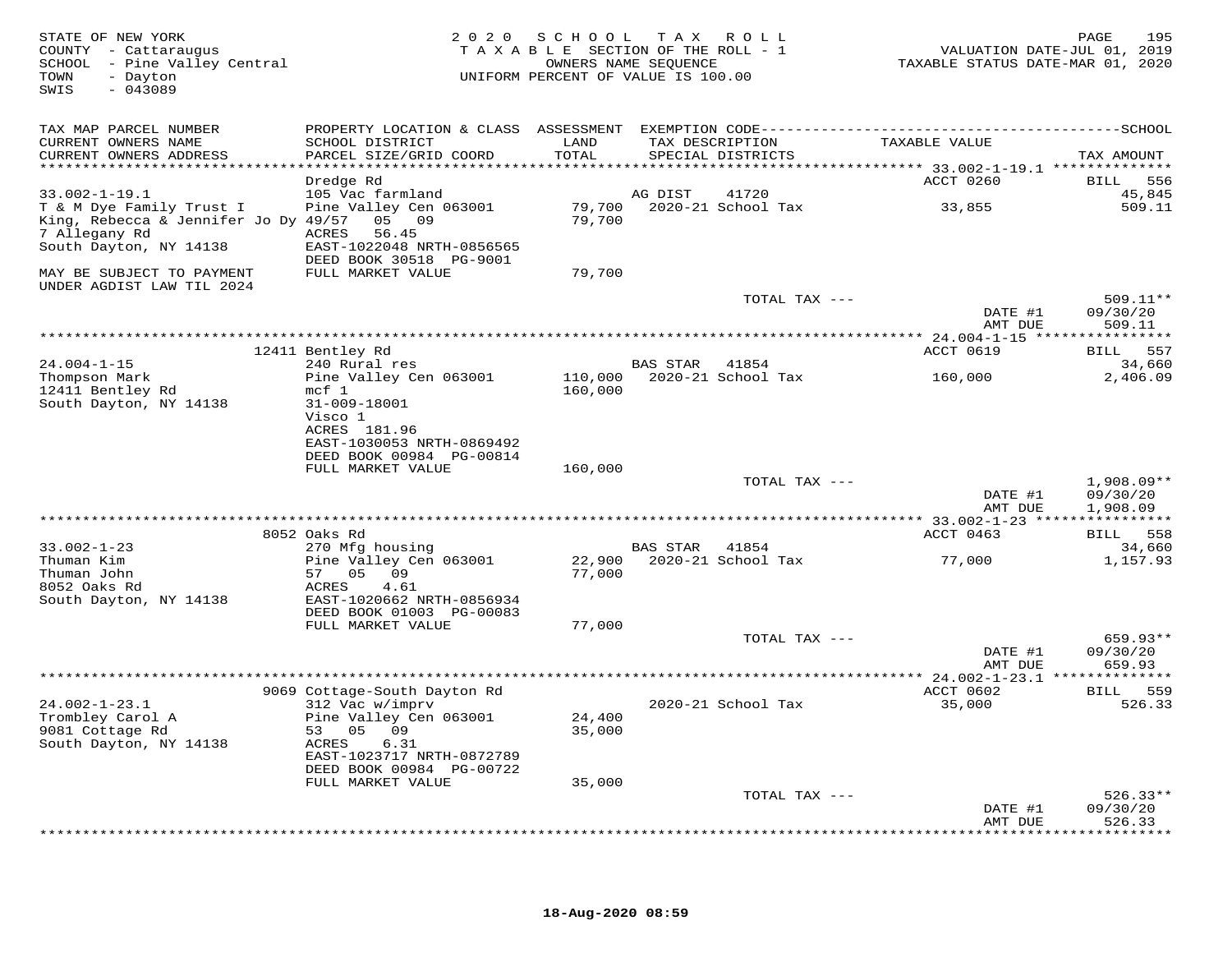| STATE OF NEW YORK<br>COUNTY - Cattaraugus<br>SCHOOL - Pine Valley Central<br>- Dayton<br>TOWN<br>$-043089$<br>SWIS | 2 0 2 0                                                          | S C H O O L<br>TAXABLE SECTION OF THE ROLL - 1<br>OWNERS NAME SEOUENCE<br>UNIFORM PERCENT OF VALUE IS 100.00 |                 | TAX ROLL                             | TAXABLE STATUS DATE-MAR 01, 2020 | PAGE<br>196<br>VALUATION DATE-JUL 01, 2019 |
|--------------------------------------------------------------------------------------------------------------------|------------------------------------------------------------------|--------------------------------------------------------------------------------------------------------------|-----------------|--------------------------------------|----------------------------------|--------------------------------------------|
|                                                                                                                    |                                                                  |                                                                                                              |                 |                                      |                                  |                                            |
| TAX MAP PARCEL NUMBER                                                                                              | PROPERTY LOCATION & CLASS ASSESSMENT                             |                                                                                                              |                 |                                      |                                  |                                            |
| CURRENT OWNERS NAME<br>CURRENT OWNERS ADDRESS                                                                      | SCHOOL DISTRICT<br>PARCEL SIZE/GRID COORD                        | LAND<br>TOTAL                                                                                                |                 | TAX DESCRIPTION<br>SPECIAL DISTRICTS | TAXABLE VALUE                    | TAX AMOUNT                                 |
| **********************                                                                                             | 9081 Cottage Rd                                                  |                                                                                                              |                 |                                      | ACCT 0599                        | <b>BILL</b><br>560                         |
| $24.002 - 1 - 22$                                                                                                  | 210 1 Family Res                                                 |                                                                                                              | <b>BAS STAR</b> | 41854                                |                                  | 34,660                                     |
| Trombley David<br>Trombley Carol<br>9081 Cottage Rd                                                                | Pine Valley Cen 063001<br>45<br>05<br>09<br><b>ACRES</b><br>1.60 | 16,900<br>146,100                                                                                            |                 | 2020-21 School Tax                   | 146,100                          | 2,197.06                                   |
| South Dayton, NY 14138                                                                                             | EAST-1024095 NRTH-0872999<br>DEED BOOK 617<br>PG-00285           |                                                                                                              |                 |                                      |                                  |                                            |
|                                                                                                                    | FULL MARKET VALUE                                                | 146,100                                                                                                      |                 |                                      |                                  |                                            |
|                                                                                                                    |                                                                  |                                                                                                              |                 | TOTAL TAX ---                        | DATE #1<br>AMT DUE               | $1,699.06**$<br>09/30/20<br>1,699.06       |
|                                                                                                                    |                                                                  | ************************************                                                                         |                 |                                      | ** 24.002-1-23.2 **************  |                                            |
|                                                                                                                    | 9077 Merrill Dr                                                  |                                                                                                              |                 |                                      | ACCT 1157                        | BILL<br>561                                |
| $24.002 - 1 - 23.2$                                                                                                | 210 1 Family Res                                                 |                                                                                                              | <b>BAS STAR</b> | 41854                                |                                  | 34,660                                     |
| Trombley David<br>Trombley Amy                                                                                     | Pine Valley Cen 063001<br>53 05<br>09                            | 17,500<br>114,300                                                                                            |                 | 2020-21 School Tax                   | 114,300                          | 1,718.85                                   |
| 9077 Merrill Dr                                                                                                    | ACRES<br>3.10                                                    |                                                                                                              |                 |                                      |                                  |                                            |
| South Dayton, NY 14138                                                                                             | EAST-1023560 NRTH-0873019                                        |                                                                                                              |                 |                                      |                                  |                                            |
|                                                                                                                    | DEED BOOK 00963 PG-00640<br>FULL MARKET VALUE                    | 114,300                                                                                                      |                 |                                      |                                  |                                            |
|                                                                                                                    |                                                                  |                                                                                                              |                 | TOTAL TAX ---                        |                                  | 1,220.85**                                 |
|                                                                                                                    |                                                                  |                                                                                                              |                 |                                      | DATE #1                          | 09/30/20                                   |
|                                                                                                                    |                                                                  |                                                                                                              |                 |                                      | AMT DUE                          | 1,220.85                                   |
|                                                                                                                    | 9062 Merrill Dr                                                  |                                                                                                              |                 |                                      | ACCT 0972                        | BILL 562                                   |
| $24.002 - 1 - 21.3$                                                                                                | 312 Vac w/imprv                                                  |                                                                                                              |                 | 2020-21 School Tax                   | 26,100                           | 392.49                                     |
| Trombley David A                                                                                                   | Pine Valley Cen 063001<br>53<br>05<br>09                         | 14,900                                                                                                       |                 |                                      |                                  |                                            |
| Trombley Carol A<br>9081 Cottage Rd                                                                                | FRNT 185.25 DPTH 225.00                                          | 26,100                                                                                                       |                 |                                      |                                  |                                            |
| South Dayton, NY 14138                                                                                             | EAST-1024187 NRTH-0873267                                        |                                                                                                              |                 |                                      |                                  |                                            |
|                                                                                                                    | DEED BOOK 29077 PG-6002                                          |                                                                                                              |                 |                                      |                                  |                                            |
|                                                                                                                    | FULL MARKET VALUE                                                | 26,100                                                                                                       |                 | TOTAL TAX ---                        |                                  | $392.49**$                                 |
|                                                                                                                    |                                                                  |                                                                                                              |                 |                                      | DATE #1                          | 09/30/20                                   |
|                                                                                                                    |                                                                  |                                                                                                              |                 |                                      | AMT DUE                          | 392.49                                     |
|                                                                                                                    | 9088 Merrill Dr                                                  |                                                                                                              |                 |                                      | ACCT 0973                        | ********<br>563<br>BILL                    |
| $24.002 - 1 - 21.2$                                                                                                | 270 Mfg housing                                                  |                                                                                                              |                 | 2020-21 School Tax                   | 20,700                           | 311.29                                     |
| Trombley David J                                                                                                   | Pine Valley Cen 063001                                           | 17,700                                                                                                       |                 |                                      |                                  |                                            |
| 9077 Merrill Dr                                                                                                    | 53<br>0.5<br>09                                                  | 20,700                                                                                                       |                 |                                      |                                  |                                            |
| S. Dayton, NY 14138                                                                                                | <b>ACRES</b><br>1.84<br>EAST-1023929 NRTH-0873280                |                                                                                                              |                 |                                      |                                  |                                            |
|                                                                                                                    | DEED BOOK 14870 PG-5001                                          |                                                                                                              |                 |                                      |                                  |                                            |
|                                                                                                                    | FULL MARKET VALUE                                                | 20,700                                                                                                       |                 |                                      |                                  |                                            |
|                                                                                                                    |                                                                  |                                                                                                              |                 | TOTAL TAX ---                        | DATE #1                          | 311.29**<br>09/30/20                       |
|                                                                                                                    |                                                                  |                                                                                                              |                 |                                      | AMT DUE<br>*********             | 311.29<br>*********                        |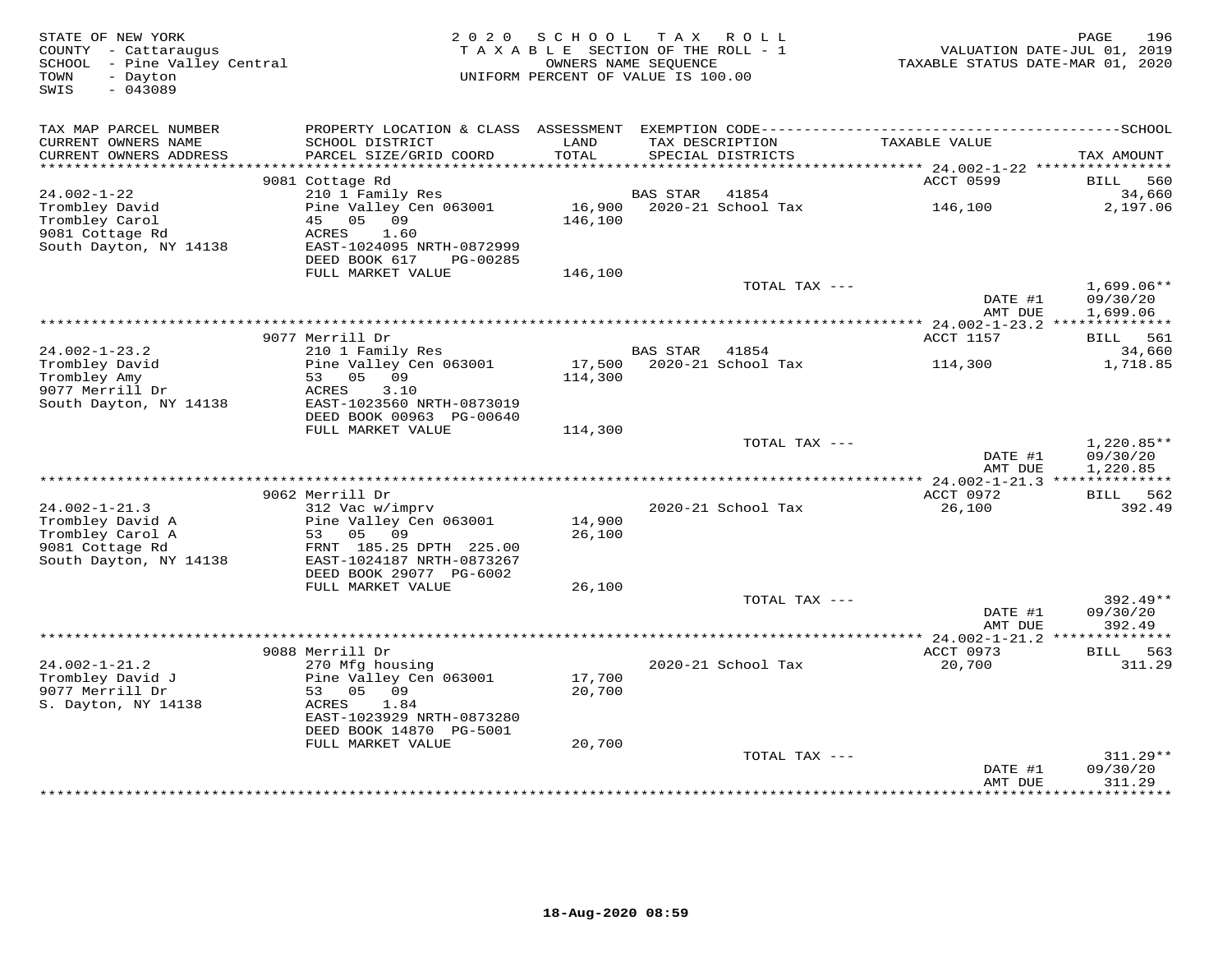| STATE OF NEW YORK<br>COUNTY - Cattaraugus<br>SCHOOL - Pine Valley Central<br>- Dayton<br>TOWN<br>$-043089$<br>SWIS |                                                                                                                                     | 2020 SCHOOL<br>TAXABLE SECTION OF THE ROLL - 1<br>OWNERS NAME SEQUENCE<br>UNIFORM PERCENT OF VALUE IS 100.00 |          | TAX ROLL                             | TAXABLE STATUS DATE-MAR 01, 2020 | 197<br>PAGE<br>VALUATION DATE-JUL 01, 2019 |
|--------------------------------------------------------------------------------------------------------------------|-------------------------------------------------------------------------------------------------------------------------------------|--------------------------------------------------------------------------------------------------------------|----------|--------------------------------------|----------------------------------|--------------------------------------------|
| TAX MAP PARCEL NUMBER                                                                                              |                                                                                                                                     |                                                                                                              |          |                                      |                                  |                                            |
| CURRENT OWNERS NAME<br>CURRENT OWNERS ADDRESS                                                                      | SCHOOL DISTRICT<br>PARCEL SIZE/GRID COORD                                                                                           | LAND<br>TOTAL                                                                                                |          | TAX DESCRIPTION<br>SPECIAL DISTRICTS | TAXABLE VALUE                    | TAX AMOUNT                                 |
|                                                                                                                    | 9209 Rte 62                                                                                                                         |                                                                                                              |          |                                      | ACCT 0603                        | BILL 564                                   |
| $25.001 - 1 - 6.1$                                                                                                 | 241 Rural res&aq                                                                                                                    |                                                                                                              | BAS STAR | 41854                                |                                  | 34,660                                     |
| Troutman Raymond L<br>9209 Rte 62<br>Gowanda, NY 14070                                                             | Pine Valley Cen 063001<br>30 05 09<br>ACRES 41.88<br>EAST-1035853 NRTH-0876006                                                      | 58,300<br>104,000                                                                                            |          | 2020-21 School Tax                   | 104,000                          | 1,563.96                                   |
|                                                                                                                    | DEED BOOK 01013 PG-00047                                                                                                            |                                                                                                              |          |                                      |                                  |                                            |
|                                                                                                                    | FULL MARKET VALUE                                                                                                                   | 104,000                                                                                                      |          | TOTAL TAX ---                        | DATE #1<br>AMT DUE               | $1,065.96**$<br>09/30/20<br>1,065.96       |
|                                                                                                                    |                                                                                                                                     |                                                                                                              |          |                                      |                                  |                                            |
|                                                                                                                    | 9191 Cottage-South Dayton Rd                                                                                                        |                                                                                                              |          |                                      | ACCT 0605                        | BILL 565                                   |
| $24.002 - 1 - 18$<br>Turnbull Jay E<br>Turnbull Bruce<br>9191 Cottage Rd<br>South Dayton, NY 14138                 | 240 Rural res<br>Pine Valley Cen 063001<br>53 05 09<br>ACRES 15.32<br>EAST-1023754 NRTH-0874562                                     | 35,100<br>53,500                                                                                             |          | 2020-21 School Tax                   | 53,500                           | 804.54                                     |
|                                                                                                                    | DEED BOOK 00963 PG-00267<br>FULL MARKET VALUE                                                                                       | 53,500                                                                                                       |          |                                      |                                  |                                            |
|                                                                                                                    |                                                                                                                                     |                                                                                                              |          | TOTAL TAX ---                        | DATE #1<br>AMT DUE               | 804.54**<br>09/30/20<br>804.54             |
|                                                                                                                    |                                                                                                                                     |                                                                                                              |          |                                      |                                  |                                            |
| $24.004 - 1 - 18$<br>Tyma Daniel J                                                                                 | 8514 White Rd<br>270 Mfg housing<br>Pine Valley Cen 063001                                                                          | 16,200                                                                                                       |          | 2020-21 School Tax                   | ACCT 0552<br>19,100              | BILL 566<br>287.23                         |
| 8514 White Rd<br>South Daytoin, NY 14138                                                                           | 51 05 09<br>2.02<br>ACRES<br>EAST-1026994 NRTH-0864883<br>DEED BOOK 3363 PG-4003                                                    | 19,100                                                                                                       |          |                                      |                                  |                                            |
|                                                                                                                    | FULL MARKET VALUE                                                                                                                   | 19,100                                                                                                       |          |                                      |                                  |                                            |
|                                                                                                                    |                                                                                                                                     |                                                                                                              |          | TOTAL TAX ---                        | DATE #1<br>AMT DUE               | $287.23**$<br>09/30/20<br>287.23           |
|                                                                                                                    |                                                                                                                                     |                                                                                                              |          |                                      |                                  |                                            |
|                                                                                                                    | 8551 Rte 62                                                                                                                         |                                                                                                              |          |                                      | ACCT 1148                        | BILL 567<br>284.22                         |
| $25.003 - 1 - 12.2$<br>Van Wormer Margaret A<br>PO Box 107<br>South Dayton, NY 14138                               | 312 Vac w/imprv<br>Pine Valley Cen 063001<br>09<br>35 05<br>ACRES<br>1.05<br>EAST-1034776 NRTH-0864927<br>DEED BOOK 858<br>PG-01013 | 15,200<br>18,900                                                                                             |          | 2020-21 School Tax                   | 18,900                           |                                            |
|                                                                                                                    | FULL MARKET VALUE                                                                                                                   | 18,900                                                                                                       |          |                                      |                                  |                                            |
|                                                                                                                    |                                                                                                                                     |                                                                                                              |          | TOTAL TAX ---                        | DATE #1<br>AMT DUE               | 284.22**<br>09/30/20<br>284.22             |
|                                                                                                                    |                                                                                                                                     |                                                                                                              |          |                                      |                                  |                                            |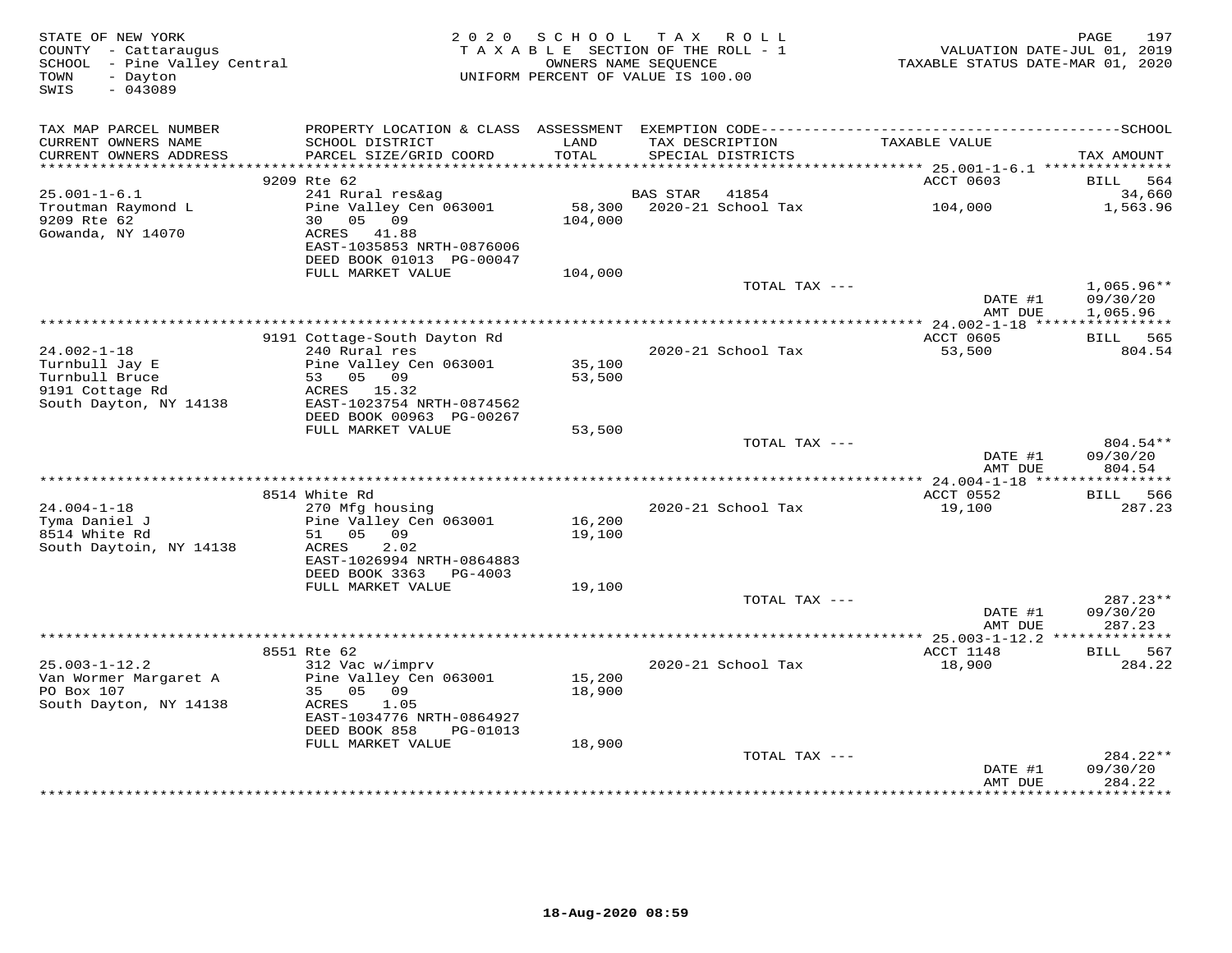| STATE OF NEW YORK<br>COUNTY - Cattaraugus<br>SCHOOL - Pine Valley Central<br>TOWN<br>- Dayton<br>$-043089$<br>SWIS |                                               | 2020 SCHOOL<br>TAXABLE SECTION OF THE ROLL - 1<br>OWNERS NAME SEQUENCE<br>UNIFORM PERCENT OF VALUE IS 100.00 | T A X          | R O L L                              | TAXABLE STATUS DATE-MAR 01, 2020 | 198<br>PAGE<br>VALUATION DATE-JUL 01, 2019 |
|--------------------------------------------------------------------------------------------------------------------|-----------------------------------------------|--------------------------------------------------------------------------------------------------------------|----------------|--------------------------------------|----------------------------------|--------------------------------------------|
| TAX MAP PARCEL NUMBER                                                                                              |                                               |                                                                                                              |                |                                      |                                  |                                            |
| CURRENT OWNERS NAME<br>CURRENT OWNERS ADDRESS<br>************************                                          | SCHOOL DISTRICT<br>PARCEL SIZE/GRID COORD     | LAND<br>TOTAL                                                                                                |                | TAX DESCRIPTION<br>SPECIAL DISTRICTS | TAXABLE VALUE                    | TAX AMOUNT                                 |
|                                                                                                                    | 9116 Merrill Dr                               |                                                                                                              |                |                                      | ACCT 0332                        | BILL 568                                   |
| 24.002-1-21.1                                                                                                      | 210 1 Family Res                              |                                                                                                              | BAS STAR       | 41854                                |                                  | 34,660                                     |
| Vanzile David J<br>Vanzile Cheryl A                                                                                | Pine Valley Cen 063001<br>53 05 09            | 21,800<br>133,100                                                                                            |                | 2020-21 School Tax                   | 133,100                          | 2,001.57                                   |
| 9116 Merrill Dr<br>South Dayton, NY 14138                                                                          | ACRES<br>4.56<br>EAST-1023467 NRTH-0873373    |                                                                                                              |                |                                      |                                  |                                            |
|                                                                                                                    | DEED BOOK 00925 PG-00690<br>FULL MARKET VALUE | 133,100                                                                                                      |                |                                      |                                  |                                            |
|                                                                                                                    |                                               |                                                                                                              |                | TOTAL TAX ---                        |                                  | $1,503.57**$                               |
|                                                                                                                    |                                               |                                                                                                              |                |                                      | DATE #1<br>AMT DUE               | 09/30/20<br>1,503.57                       |
|                                                                                                                    | 8738 Cottage-South Dayton Rd                  |                                                                                                              |                |                                      | ACCT 0622                        | BILL 569                                   |
| $24.004 - 1 - 23.1$                                                                                                | 120 Field crops                               |                                                                                                              |                | 2020-21 School Tax                   | 165,500                          | 2,488.80                                   |
| Volk Frederick A                                                                                                   | Pine Valley Cen 063001                        | 150,500                                                                                                      |                |                                      |                                  |                                            |
| Volk Joanne L                                                                                                      | 51/52 05 09                                   | 165,500                                                                                                      |                |                                      |                                  |                                            |
| 131 Frederick Dr                                                                                                   | split 2.8 acres 10/08-Koh                     |                                                                                                              |                |                                      |                                  |                                            |
| Lynchburg, VA 24502                                                                                                | ACRES 109.10<br>EAST-1025424 NRTH-0867394     |                                                                                                              |                |                                      |                                  |                                            |
|                                                                                                                    | DEED BOOK 1086 PG-6001<br>FULL MARKET VALUE   | 165,500                                                                                                      |                |                                      |                                  |                                            |
|                                                                                                                    |                                               |                                                                                                              |                | TOTAL TAX ---                        |                                  | $2,488.80**$                               |
|                                                                                                                    |                                               |                                                                                                              |                |                                      | DATE #1<br>AMT DUE               | 09/30/20<br>2,488.80                       |
|                                                                                                                    |                                               |                                                                                                              |                |                                      |                                  |                                            |
|                                                                                                                    | Bentley Rd                                    |                                                                                                              |                |                                      | ACCT 1277                        | BILL 570                                   |
| $24.004 - 1 - 12.3$                                                                                                | 312 Vac w/imprv                               |                                                                                                              |                | 2020-21 School Tax                   | 39,900                           | 600.02                                     |
| Weber Jerod M                                                                                                      | Pine Valley Cen 063001                        | 17,900                                                                                                       |                |                                      |                                  |                                            |
| 12507 Bentley Rd<br>South Dayton, NY 14138                                                                         | 44<br>05 09<br>1.90<br>ACRES                  | 39,900                                                                                                       |                |                                      |                                  |                                            |
|                                                                                                                    | EAST-1027762 NRTH-0870226                     |                                                                                                              |                |                                      |                                  |                                            |
|                                                                                                                    | DEED BOOK 16062 PG-2001                       |                                                                                                              |                |                                      |                                  |                                            |
|                                                                                                                    | FULL MARKET VALUE                             | 39,900                                                                                                       |                |                                      |                                  |                                            |
|                                                                                                                    |                                               |                                                                                                              |                | TOTAL TAX ---                        |                                  | $600.02**$                                 |
|                                                                                                                    |                                               |                                                                                                              |                |                                      | DATE #1                          | 09/30/20                                   |
|                                                                                                                    |                                               |                                                                                                              |                |                                      | AMT DUE                          | 600.02                                     |
|                                                                                                                    | 12507 Bentley Rd                              |                                                                                                              |                |                                      | ACCT 0113                        | BILL 571                                   |
| $24.004 - 1 - 13$                                                                                                  | 210 1 Family Res                              |                                                                                                              | BAS STAR 41854 |                                      |                                  | 34,660                                     |
| Weber Jerod M                                                                                                      | Pine Valley Cen 063001                        | 2,100                                                                                                        |                | 2020-21 School Tax                   | 68,000                           | 1,022.59                                   |
| 12507 Bentley Rd                                                                                                   | 44 05 09                                      | 68,000                                                                                                       |                |                                      |                                  |                                            |
| South Dayton, NY 14138                                                                                             | FRNT 81.00 DPTH 200.00                        |                                                                                                              |                |                                      |                                  |                                            |
|                                                                                                                    | EAST-1027751 NRTH-0870322                     |                                                                                                              |                |                                      |                                  |                                            |
|                                                                                                                    | DEED BOOK 16062 PG-2001<br>FULL MARKET VALUE  | 68,000                                                                                                       |                |                                      |                                  |                                            |
|                                                                                                                    |                                               |                                                                                                              |                | TOTAL TAX ---                        |                                  | $524.59**$                                 |
|                                                                                                                    |                                               |                                                                                                              |                |                                      | DATE #1                          | 09/30/20                                   |
|                                                                                                                    |                                               |                                                                                                              |                |                                      | AMT DUE                          | 524.59<br>* * * * * * * * * *              |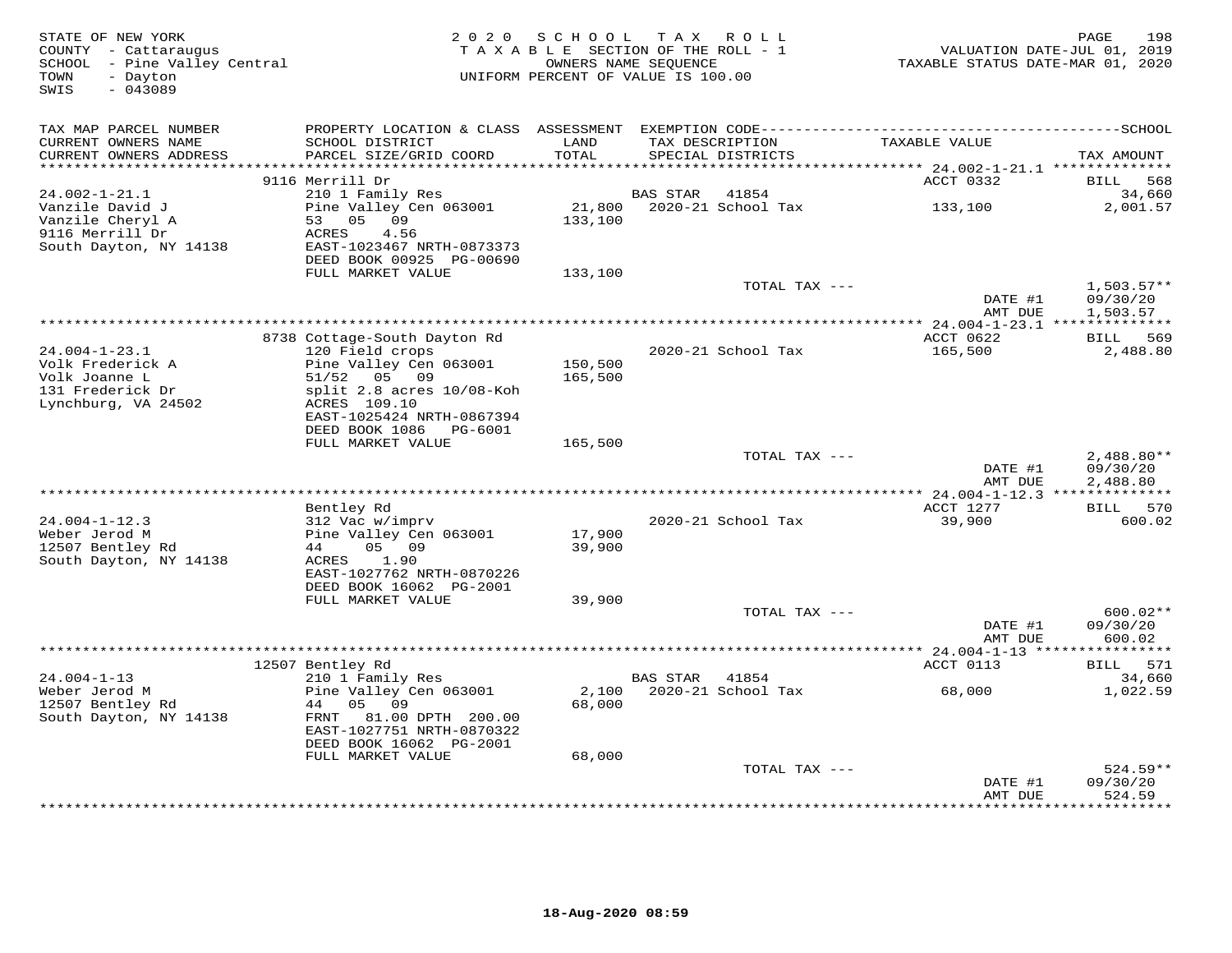| STATE OF NEW YORK<br>COUNTY - Cattaraugus<br>SCHOOL - Pine Valley Central<br>- Dayton<br>TOWN<br>$-043089$<br>SWIS | 2 0 2 0                                                                  | SCHOOL<br>TAXABLE SECTION OF THE ROLL - 1<br>OWNERS NAME SEQUENCE<br>UNIFORM PERCENT OF VALUE IS 100.00 |          | TAX ROLL                             | VALUATION DATE-JUL 01, 2019<br>TAXABLE STATUS DATE-MAR 01, 2020 | 199<br>PAGE             |
|--------------------------------------------------------------------------------------------------------------------|--------------------------------------------------------------------------|---------------------------------------------------------------------------------------------------------|----------|--------------------------------------|-----------------------------------------------------------------|-------------------------|
| TAX MAP PARCEL NUMBER<br>CURRENT OWNERS NAME<br>CURRENT OWNERS ADDRESS                                             | SCHOOL DISTRICT<br>PARCEL SIZE/GRID COORD                                | LAND<br>TOTAL                                                                                           |          | TAX DESCRIPTION<br>SPECIAL DISTRICTS | TAXABLE VALUE                                                   | TAX AMOUNT              |
|                                                                                                                    | 11939 Markham-Wesley Rd                                                  |                                                                                                         |          |                                      | ACCT 1524                                                       | BILL<br>572             |
| $25.001 - 2 - 23.2$<br>Wilbur David<br>70 Hill St                                                                  | 210 1 Family Res<br>Pine Valley Cen 063001<br>$9/2008$ -split off $2-23$ | 15,300<br>89,500                                                                                        | ENH STAR | 41834<br>2020-21 School Tax          | 89,500                                                          | 80,630<br>1,345.91      |
| Tonawanda, NY 14150                                                                                                | ACRES<br>1.09<br>EAST-1035806 NRTH-0873379<br>DEED BOOK 10867 PG-8002    |                                                                                                         |          |                                      |                                                                 |                         |
|                                                                                                                    | FULL MARKET VALUE                                                        | 89,500                                                                                                  |          |                                      |                                                                 | 230.91**                |
|                                                                                                                    |                                                                          |                                                                                                         |          | TOTAL TAX ---                        | DATE #1                                                         | 09/30/20                |
|                                                                                                                    |                                                                          |                                                                                                         |          |                                      | AMT DUE                                                         | 230.91                  |
|                                                                                                                    | 8508 Cottage-South Dayton Rd                                             |                                                                                                         |          |                                      | ACCT 0630                                                       | 573<br><b>BILL</b>      |
| $24.004 - 1 - 21$                                                                                                  | 281 Multiple res                                                         |                                                                                                         |          | 2020-21 School Tax                   | 220,000                                                         | 3,308.38                |
| Winship Don B                                                                                                      | Pine Valley Cen 063001                                                   | 113,100                                                                                                 |          |                                      |                                                                 |                         |
| PO Box 271                                                                                                         | 50/51/58/59 05 09                                                        | 220,000                                                                                                 |          |                                      |                                                                 |                         |
| South Dayton, NY 14138                                                                                             | 873/468,830/139<br>8570 also on site                                     |                                                                                                         |          |                                      |                                                                 |                         |
|                                                                                                                    | ACRES<br>97.65                                                           |                                                                                                         |          |                                      |                                                                 |                         |
|                                                                                                                    | EAST-1024076 NRTH-0864311                                                |                                                                                                         |          |                                      |                                                                 |                         |
|                                                                                                                    | DEED BOOK 760<br>PG-00095<br>FULL MARKET VALUE                           | 220,000                                                                                                 |          |                                      |                                                                 |                         |
|                                                                                                                    |                                                                          |                                                                                                         |          | TOTAL TAX ---                        |                                                                 | $3,308.38**$            |
|                                                                                                                    |                                                                          |                                                                                                         |          |                                      | DATE #1                                                         | 09/30/20                |
|                                                                                                                    |                                                                          | ********************************                                                                        |          |                                      | AMT DUE<br>*********** 25.001-1-35 *****                        | 3,308.38<br>*********** |
|                                                                                                                    | 12163 Cottage Markham Rd                                                 |                                                                                                         |          |                                      | ACCT 0634                                                       | <b>BILL</b><br>574      |
| $25.001 - 1 - 35$                                                                                                  | 240 Rural res                                                            |                                                                                                         | BAS STAR | 41854                                |                                                                 | 34,660                  |
| Wood Robert H<br>Wood Joyce F                                                                                      | Pine Valley Cen 063001<br>37 05 09                                       | 25,400<br>78,000                                                                                        |          | 2020-21 School Tax                   | 78,000                                                          | 1,172.97                |
| 12163 Cottage-Markhams Rd<br>South Dayton, NY 14138                                                                | ACRES 19.41<br>EAST-1032457 NRTH-0875295                                 |                                                                                                         |          |                                      |                                                                 |                         |
|                                                                                                                    | DEED BOOK 744<br>PG-00317                                                |                                                                                                         |          |                                      |                                                                 |                         |
|                                                                                                                    | FULL MARKET VALUE                                                        | 78,000                                                                                                  |          |                                      |                                                                 |                         |
|                                                                                                                    |                                                                          |                                                                                                         |          | TOTAL TAX ---                        | DATE #1                                                         | $674.97**$<br>09/30/20  |
|                                                                                                                    |                                                                          |                                                                                                         |          |                                      | AMT DUE                                                         | 674.97                  |
|                                                                                                                    | 12182 Cottage Markham Rd                                                 |                                                                                                         |          |                                      | ACCT 1017                                                       | 575<br>BILL             |
| $25.001 - 1 - 38$                                                                                                  | 210 1 Family Res                                                         |                                                                                                         | BAS STAR | 41854                                |                                                                 | 34,660                  |
| Wood Trevor R                                                                                                      | Pine Valley Cen 063001                                                   | 4,700                                                                                                   |          | 2020-21 School Tax                   | 63,400                                                          | 953.41                  |
| 12182 Cottage Markhams Rd<br>South Dayton, NY 14138                                                                | 38 05<br>09<br>FRNT 180.00 DPTH 215.00                                   | 63,400                                                                                                  |          |                                      |                                                                 |                         |
|                                                                                                                    | EAST-1032540 NRTH-0875868<br>DEED BOOK 5623<br>PG-7001                   |                                                                                                         |          |                                      |                                                                 |                         |
|                                                                                                                    | FULL MARKET VALUE                                                        | 63,400                                                                                                  |          |                                      |                                                                 |                         |
|                                                                                                                    |                                                                          |                                                                                                         |          | TOTAL TAX ---                        |                                                                 | 455.41**                |
|                                                                                                                    |                                                                          |                                                                                                         |          |                                      | DATE #1<br>AMT DUE                                              | 09/30/20<br>455.41      |
|                                                                                                                    |                                                                          |                                                                                                         |          |                                      | ***************                                                 | * * * * * * * * * *     |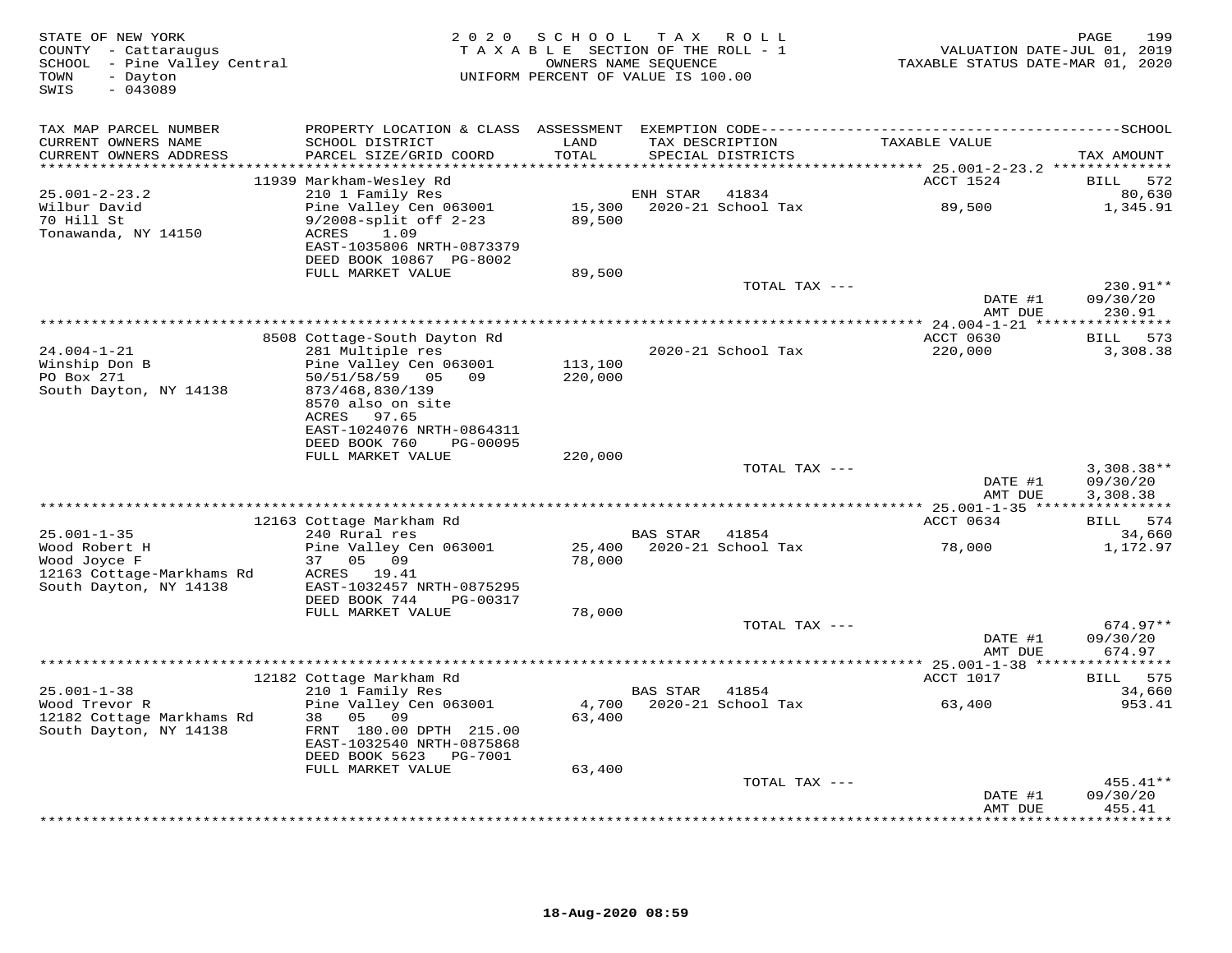| STATE OF NEW YORK<br>COUNTY - Cattaraugus<br>SCHOOL - Pine Valley Central<br>TOWN<br>- Dayton<br>SWIS<br>$-043089$ |                                                                                                                                                                  | TAXABLE SECTION OF THE ROLL - 1<br>OWNERS NAME SEQUENCE<br>UNIFORM PERCENT OF VALUE IS 100.00 | 2020 SCHOOL TAX ROLL |                                      | TAXABLE STATUS DATE-MAR 01, 2020 | 200<br>PAGE<br>VALUATION DATE-JUL 01, 2019 |
|--------------------------------------------------------------------------------------------------------------------|------------------------------------------------------------------------------------------------------------------------------------------------------------------|-----------------------------------------------------------------------------------------------|----------------------|--------------------------------------|----------------------------------|--------------------------------------------|
| TAX MAP PARCEL NUMBER<br>CURRENT OWNERS NAME<br>CURRENT OWNERS ADDRESS<br>************************                 | SCHOOL DISTRICT<br>PARCEL SIZE/GRID COORD                                                                                                                        | LAND<br>TOTAL                                                                                 |                      | TAX DESCRIPTION<br>SPECIAL DISTRICTS | TAXABLE VALUE                    | TAX AMOUNT                                 |
|                                                                                                                    | 12182 Cottage Markham Rd                                                                                                                                         |                                                                                               |                      |                                      |                                  | BILL<br>576                                |
| $25.001 - 1 - 39$<br>Wood Trevor R<br>Wood Jaclyn S<br>12182 Cottage Markhams Rd<br>South Dayton, NY 14138         | 100 Agricultural<br>Pine Valley Cen 063001<br>$37/38/46$ 05<br>09<br>ACRES<br>21.50<br>EAST-1032285 NRTH-0875682<br>DEED BOOK 23165 PG-5003<br>FULL MARKET VALUE | 22,600<br>22,600<br>22,600                                                                    |                      | 2020-21 School Tax                   | 22,600                           | 339.86                                     |
|                                                                                                                    |                                                                                                                                                                  |                                                                                               |                      | TOTAL TAX ---                        |                                  | 339.86**                                   |
|                                                                                                                    |                                                                                                                                                                  |                                                                                               |                      |                                      | DATE #1<br>AMT DUE               | 09/30/20<br>339.86                         |
|                                                                                                                    | 8491 Rte 62                                                                                                                                                      |                                                                                               |                      |                                      | ACCT 1214                        | BILL 577                                   |
| $34.001 - 1 - 42.2$<br>Woodarek Ronda A                                                                            | 210 1 Family Res<br>Pine Valley Cen 063001                                                                                                                       | 17,600                                                                                        | BAS STAR 41854       | 2020-21 School Tax                   | 63,600                           | 34,660<br>956.42                           |
| 8491 Rte 62<br>South Dayton, NY 14138                                                                              | 34 05 09<br>ACRES<br>2.00<br>EAST-1034907 NRTH-0863746<br>DEED BOOK 10668 PG-6001                                                                                | 63,600                                                                                        |                      |                                      |                                  |                                            |
|                                                                                                                    | FULL MARKET VALUE                                                                                                                                                | 63,600                                                                                        |                      | TOTAL TAX ---                        |                                  | 458.42**                                   |
|                                                                                                                    |                                                                                                                                                                  |                                                                                               |                      |                                      | DATE #1<br>AMT DUE               | 09/30/20<br>458.42                         |
|                                                                                                                    |                                                                                                                                                                  |                                                                                               |                      |                                      |                                  |                                            |
| $24.004 - 1 - 11.8$                                                                                                | 12535 Bentley Rd<br>240 Rural res                                                                                                                                |                                                                                               | BAS STAR             | 41854                                | ACCT 1355                        | BILL 578<br>34,660                         |
| Yoder Benny J<br>Yoder Edna D<br>12535 Bentley Rd<br>South Dayton, NY 14138                                        | Pine Valley Cen 063001<br>Wengerd-12535 Bentley lan<br>Split from 11.4<br>ACRES<br>7.35<br>EAST-1026910 NRTH-0869653<br>DEED BOOK 26450 PG-9001                  | 21,500<br>51,400                                                                              |                      | 2020-21 School Tax                   | 51,400                           | 772.96                                     |
|                                                                                                                    | FULL MARKET VALUE                                                                                                                                                | 51,400                                                                                        |                      |                                      |                                  |                                            |
|                                                                                                                    |                                                                                                                                                                  |                                                                                               |                      | TOTAL TAX ---                        | DATE #1<br>AMT DUE               | 274.96**<br>09/30/20<br>274.96             |
|                                                                                                                    |                                                                                                                                                                  |                                                                                               |                      |                                      |                                  |                                            |
| $25.001 - 1 - 33$<br>Ziolkowski Michael R<br>12154 Bentley Rd<br>South Dayton, NY 14138                            | 12154 Bentley Rd<br>240 Rural res<br>Pine Valley Cen 063001<br>37 05 09<br>ACRES 30.03<br>EAST-1031843 NRTH-0873980<br>DEED BOOK 24831 PG-2                      | 44,200<br>211,400                                                                             |                      | 2020-21 School Tax                   | ACCT 0217<br>211,400             | BILL 579<br>3,179.05                       |
|                                                                                                                    | FULL MARKET VALUE                                                                                                                                                | 211,400                                                                                       |                      | TOTAL TAX ---                        |                                  | $3,179.05**$                               |
|                                                                                                                    |                                                                                                                                                                  |                                                                                               |                      |                                      | DATE #1<br>AMT DUE               | 09/30/20<br>3,179.05<br>**********         |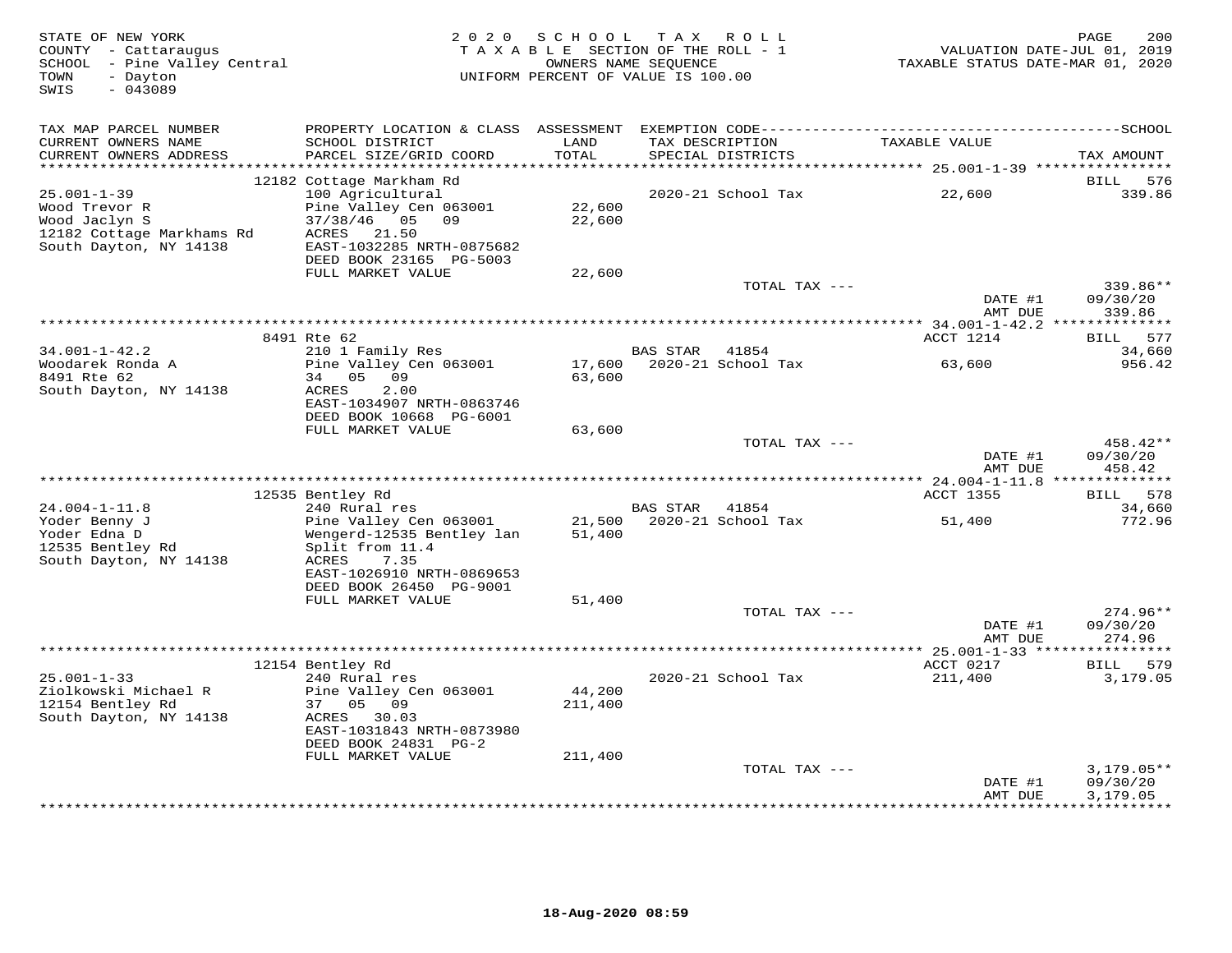| STATE OF NEW YORK<br>COUNTY - Cattaraugus         | 2020 SCHOOL TAX ROLL<br>T A X A B L E SECTION OF THE ROLL - 1 | 201<br>PAGE<br>VALUATION DATE-JUL 01, 2019          |
|---------------------------------------------------|---------------------------------------------------------------|-----------------------------------------------------|
| SCHOOL  – Pine Valley Central<br>TOWN<br>- Dayton |                                                               | TAXABLE STATUS DATE-MAR 01, 2020<br>RPS155/V04/L015 |
| SWIS<br>$-043089$                                 |                                                               | CURRENT DATE 8/18/2020                              |
|                                                   | ROLL SUB SECTION- - TOTALS                                    |                                                     |

| CODE | חים דמידים דר<br>NT 7\MTP | TOTAL<br>DARCELS | <b>EXTENSION</b><br>TYPE | VALUE  | ∵∩ਸ ਸਾM<br>LUE<br>$T\Delta$ | EXEMPT<br>AMOUNT. | <b><i>FAXARLF</i></b><br>VALUE | TOTAL<br>TAX    |
|------|---------------------------|------------------|--------------------------|--------|-----------------------------|-------------------|--------------------------------|-----------------|
|      | OT300 Omitted tax -       |                  | $M \cap T$ $T \cap R$    | 881.06 |                             |                   | 881 O6                         | 881<br>$\cap$ 6 |

#### \*\*\* S C H O O L D I S T R I C T S U M M A R Y \*\*\*

| CODE   | DISTRICT NAME                    | TOTAL<br>PARCELS | ASSESSED<br>LAND | ASSESSED<br>TOTAL | <b>EXEMPT</b><br>AMOUNT | TOTAL<br>TAXABLE |            |
|--------|----------------------------------|------------------|------------------|-------------------|-------------------------|------------------|------------|
|        |                                  |                  |                  |                   | STAR AMOUNT             | STAR TAXABLE     | TOTAL TAX  |
|        | Pine Valley Central              | 236              | 11998,500        | 21157,700         | 2102,535                | 19,055,165       |            |
| 063001 |                                  |                  |                  |                   | 3828,715                | 15,226,450       | 228,976.44 |
|        | SUB-TOTAL                        | 236              | 11998,500        | 21157,700         | 2102,535                | 19,055,165       |            |
|        | $S \cup B - T \cup T A L (CONT)$ |                  |                  |                   | 3828,715                | 15,226,450       | 228,976.44 |
|        |                                  |                  |                  |                   |                         |                  |            |
|        | TOTAL                            | 236              | 11998,500        | 21157,700         | 2102,535                | 19,055,165       |            |
|        | T O T A L (CONT)                 |                  |                  |                   | 3828,715                | 15,226,450       | 228,976.44 |

## \*\*\* S Y S T E M C O D E S S U M M A R Y \*\*\*

## NO SYSTEM EXEMPTIONS AT THIS LEVEL

## \*\*\* E X E M P T I O N S U M M A R Y \*\*\*

|       |             | TOTAL   |          |
|-------|-------------|---------|----------|
| CODE  | DESCRIPTION | PARCELS | SCHOOL   |
| 41700 | AG BLDG     | 4       | 143,000  |
| 41720 | AG DIST     | 46      | 1779,663 |
| 41730 | AG DISTOUT  | 4       | 118,922  |
| 41834 | ENH STAR    | 26      | 1775,135 |
| 41854 | BAS STAR    | 60      | 2053,580 |
| 42100 | SILO T/C/S  | 6       | 20,810   |
|       |             |         |          |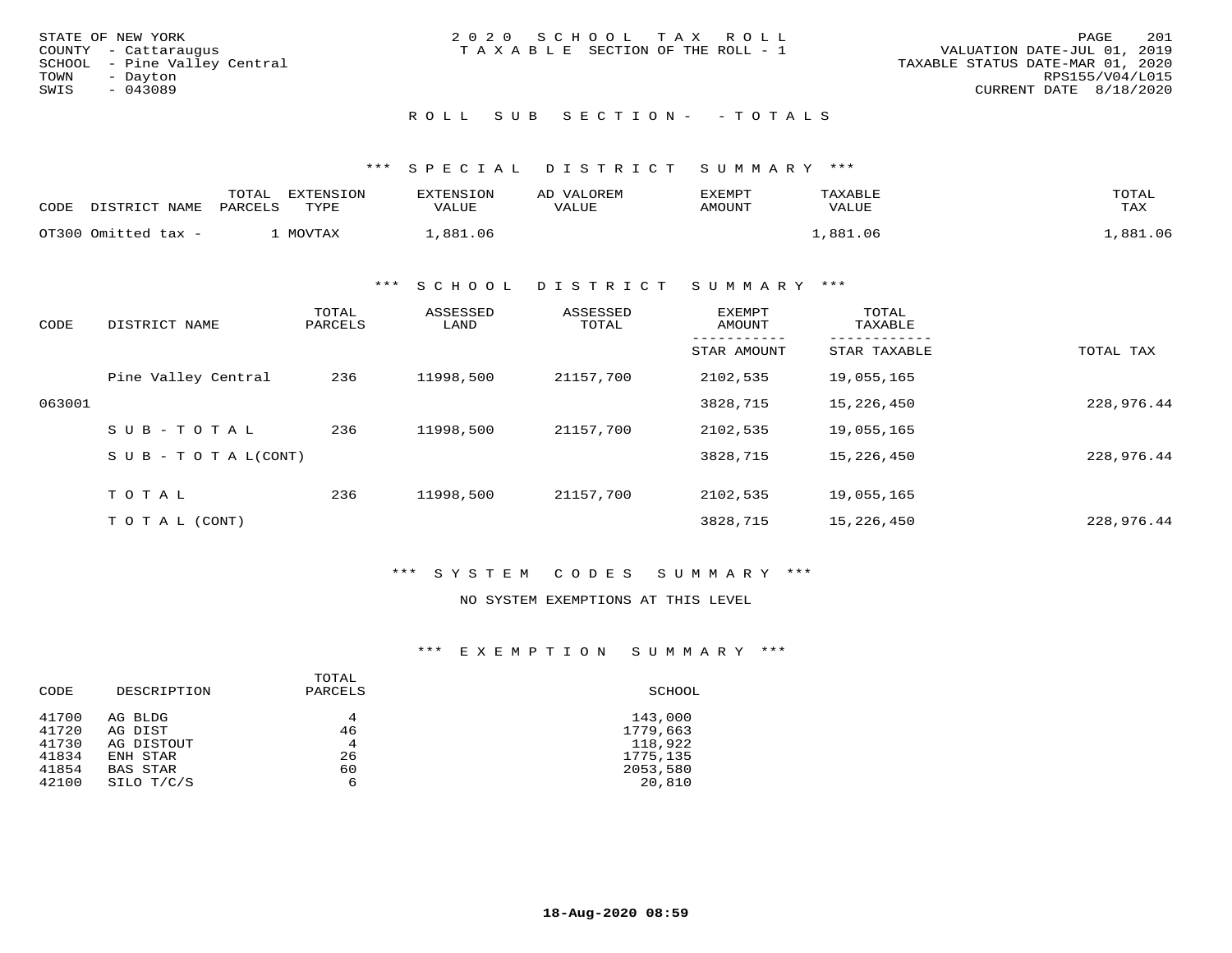| STATE OF NEW YORK<br>COUNTY - Cattaraugus<br>SCHOOL - Pine Valley Central<br>TOWN<br>- Dayton<br>SWIS<br>$-043089$ | 2020 SCHOOL TAX ROLL<br>T A X A B L E SECTION OF THE ROLL - 1 | 202<br>PAGE<br>VALUATION DATE-JUL 01, 2019<br>TAXABLE STATUS DATE-MAR 01, 2020<br>RPS155/V04/L015<br>CURRENT DATE 8/18/2020 |
|--------------------------------------------------------------------------------------------------------------------|---------------------------------------------------------------|-----------------------------------------------------------------------------------------------------------------------------|
|                                                                                                                    | ROLL SUB SECTION- - TOTALS                                    |                                                                                                                             |

# \*\*\* E X E M P T I O N S U M M A R Y \*\*\*

| CODE  | DESCRIPTION         | TOTAL<br>PARCELS | SCHOOL             |
|-------|---------------------|------------------|--------------------|
| 42120 | TMP GHOUSE<br>TOTAL | 148              | 40,140<br>5931,250 |

# \*\*\* G R A N D T O T A L S \*\*\*

| ROLL<br>SEC | DESCRIPTION                | TOTAL<br>PARCELS | ASSESSED<br>LAND | ASSESSED<br>TOTAL | <b>EXEMPT</b><br>AMOUNT<br>STAR AMOUNT | TOTAL<br>TAXABLE<br>STAR TAXABLE | TAX<br>RATE | TOTAL<br>TAX           |
|-------------|----------------------------|------------------|------------------|-------------------|----------------------------------------|----------------------------------|-------------|------------------------|
|             | 2020-21 School Tax         |                  | 11998,500        | 21157,700         | 2,102,535<br>3828,715                  | 19,055,165<br>15,226,450         |             | 228,976.44             |
|             | SPEC DIST TAXES<br>TAXABLE | 236              |                  |                   |                                        |                                  |             | 1,881.06<br>230,857.50 |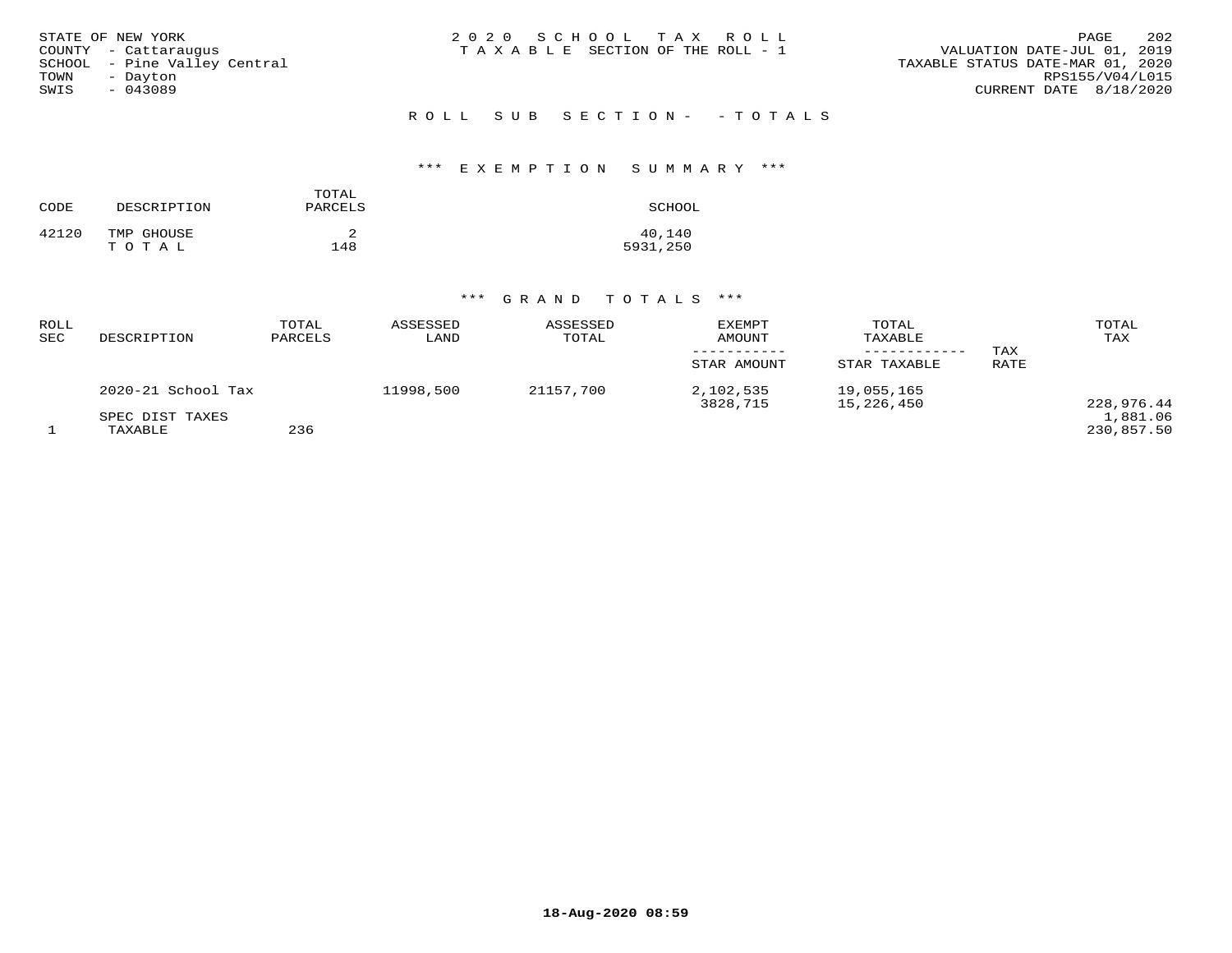| TAX MAP PARCEL NUMBER<br>TAX DESCRIPTION<br>CURRENT OWNERS NAME<br>TAXABLE VALUE<br>SCHOOL DISTRICT<br>LAND<br>TOTAL<br>CURRENT OWNERS ADDRESS<br>PARCEL SIZE/GRID COORD<br>SPECIAL DISTRICTS<br>TAX AMOUNT<br>******************************<br>ACCT 1143<br>Gas Well Nenno #1<br><b>BILL</b><br>580<br>2020-21 School Tax<br>456<br>6.86<br>$24.002 - 1 - 11. / 1$<br>733 Gas well<br>Chautauqua Energy Inc<br>Pine Valley Cen 063001<br>$\overline{0}$<br>PO Box 100<br>2018 MCF 200<br>456<br>Westfield, NY 14787<br>$31 - 009 - 18605$<br>Nenno #1<br>ACRES<br>0.01<br>EAST-1026270 NRTH-0874195<br>FULL MARKET VALUE<br>456<br>$6.86**$<br>TOTAL TAX ---<br>DATE #1<br>09/30/20<br>6.86<br>AMT DUE<br>ACCT 1144<br>BILL 581<br>Gas Well Nenno #2<br>456<br>6.86<br>$24.002 - 1 - 11.72$<br>733 Gas well<br>2020-21 School Tax<br>$\Omega$<br>Chautauqua Energy Inc<br>Pine Valley Cen 063001<br>8850 W 20 Rte<br>2018 MCF 200<br>456<br>PO Box 100<br>31-009-19338<br>Westfield, NY 14787<br>Nenno #2<br>ACRES<br>0.01<br>EAST-1026270 NRTH-0874195<br>FULL MARKET VALUE<br>456<br>$6.86**$<br>TOTAL TAX ---<br>DATE #1<br>09/30/20<br>6.86<br>AMT DUE<br>25104 Well Country Side Fee 1<br>BILL 582<br>8,279<br>$34.001 - 1 - 1.71$<br>733 Gas well<br>2020-21 School Tax<br>124.50<br>Country Side Sand & Gravel<br>Pine Valley Cen 063001<br>$\Omega$<br>13870 Taylor Hollow Rd<br>2019 MCF 3631<br>8,279<br>Collins, NY 14034<br>31-009-05327<br>Country Side Fee 1<br>FULL MARKET VALUE<br>8,279<br>$124.50**$<br>TOTAL TAX ---<br>DATE #1<br>09/30/20<br>AMT DUE<br>124.50<br>ACCT 1527<br>25104 GasW-CountrysideS&G 2<br>BILL 583<br>70.74<br>$34.001 - 1 - 36.1/1$<br>733 Gas well<br>2020-21 School Tax<br>4,704<br>Country Side Sand & Gravel<br>Pine Valley Cen 063001<br>$\circ$<br>4,704<br>13870 Taylor Hollow Rd<br>31-009-25104<br>Collins, NY 14034<br>2019 MCF 2063<br>Countryside Sand & Gravel<br>FULL MARKET VALUE<br>4,704<br>$70.74**$<br>TOTAL TAX ---<br>DATE #1<br>09/30/20<br>70.74<br>AMT DUE | STATE OF NEW YORK<br>COUNTY - Cattaraugus<br>SCHOOL - Pine Valley Central<br>- Dayton<br>TOWN<br>SWIS<br>$-043089$ |  | 2020 SCHOOL TAX ROLL<br>TAXABLE SECTION OF THE ROLL - 1<br>OWNERS NAME SEQUENCE<br>UNIFORM PERCENT OF VALUE IS 100.00 | SUB-SECT - 1 VALUATION DATE-JUL 01, 2019<br>TAXABLE STATUS DATE-MAR 01, 2020 | PAGE<br>203 |
|--------------------------------------------------------------------------------------------------------------------------------------------------------------------------------------------------------------------------------------------------------------------------------------------------------------------------------------------------------------------------------------------------------------------------------------------------------------------------------------------------------------------------------------------------------------------------------------------------------------------------------------------------------------------------------------------------------------------------------------------------------------------------------------------------------------------------------------------------------------------------------------------------------------------------------------------------------------------------------------------------------------------------------------------------------------------------------------------------------------------------------------------------------------------------------------------------------------------------------------------------------------------------------------------------------------------------------------------------------------------------------------------------------------------------------------------------------------------------------------------------------------------------------------------------------------------------------------------------------------------------------------------------------------------------------------------------------------------------------------------------------------------------------------------------------------------------------------------------------------------------------------------------------------------------------------------------------------------------------------------------------------------------------|--------------------------------------------------------------------------------------------------------------------|--|-----------------------------------------------------------------------------------------------------------------------|------------------------------------------------------------------------------|-------------|
|                                                                                                                                                                                                                                                                                                                                                                                                                                                                                                                                                                                                                                                                                                                                                                                                                                                                                                                                                                                                                                                                                                                                                                                                                                                                                                                                                                                                                                                                                                                                                                                                                                                                                                                                                                                                                                                                                                                                                                                                                                |                                                                                                                    |  |                                                                                                                       |                                                                              |             |
|                                                                                                                                                                                                                                                                                                                                                                                                                                                                                                                                                                                                                                                                                                                                                                                                                                                                                                                                                                                                                                                                                                                                                                                                                                                                                                                                                                                                                                                                                                                                                                                                                                                                                                                                                                                                                                                                                                                                                                                                                                |                                                                                                                    |  |                                                                                                                       |                                                                              |             |
|                                                                                                                                                                                                                                                                                                                                                                                                                                                                                                                                                                                                                                                                                                                                                                                                                                                                                                                                                                                                                                                                                                                                                                                                                                                                                                                                                                                                                                                                                                                                                                                                                                                                                                                                                                                                                                                                                                                                                                                                                                |                                                                                                                    |  |                                                                                                                       |                                                                              |             |
|                                                                                                                                                                                                                                                                                                                                                                                                                                                                                                                                                                                                                                                                                                                                                                                                                                                                                                                                                                                                                                                                                                                                                                                                                                                                                                                                                                                                                                                                                                                                                                                                                                                                                                                                                                                                                                                                                                                                                                                                                                |                                                                                                                    |  |                                                                                                                       |                                                                              |             |
|                                                                                                                                                                                                                                                                                                                                                                                                                                                                                                                                                                                                                                                                                                                                                                                                                                                                                                                                                                                                                                                                                                                                                                                                                                                                                                                                                                                                                                                                                                                                                                                                                                                                                                                                                                                                                                                                                                                                                                                                                                |                                                                                                                    |  |                                                                                                                       |                                                                              |             |
|                                                                                                                                                                                                                                                                                                                                                                                                                                                                                                                                                                                                                                                                                                                                                                                                                                                                                                                                                                                                                                                                                                                                                                                                                                                                                                                                                                                                                                                                                                                                                                                                                                                                                                                                                                                                                                                                                                                                                                                                                                |                                                                                                                    |  |                                                                                                                       |                                                                              |             |
|                                                                                                                                                                                                                                                                                                                                                                                                                                                                                                                                                                                                                                                                                                                                                                                                                                                                                                                                                                                                                                                                                                                                                                                                                                                                                                                                                                                                                                                                                                                                                                                                                                                                                                                                                                                                                                                                                                                                                                                                                                |                                                                                                                    |  |                                                                                                                       |                                                                              |             |
|                                                                                                                                                                                                                                                                                                                                                                                                                                                                                                                                                                                                                                                                                                                                                                                                                                                                                                                                                                                                                                                                                                                                                                                                                                                                                                                                                                                                                                                                                                                                                                                                                                                                                                                                                                                                                                                                                                                                                                                                                                |                                                                                                                    |  |                                                                                                                       |                                                                              |             |
|                                                                                                                                                                                                                                                                                                                                                                                                                                                                                                                                                                                                                                                                                                                                                                                                                                                                                                                                                                                                                                                                                                                                                                                                                                                                                                                                                                                                                                                                                                                                                                                                                                                                                                                                                                                                                                                                                                                                                                                                                                |                                                                                                                    |  |                                                                                                                       |                                                                              |             |
|                                                                                                                                                                                                                                                                                                                                                                                                                                                                                                                                                                                                                                                                                                                                                                                                                                                                                                                                                                                                                                                                                                                                                                                                                                                                                                                                                                                                                                                                                                                                                                                                                                                                                                                                                                                                                                                                                                                                                                                                                                |                                                                                                                    |  |                                                                                                                       |                                                                              |             |
|                                                                                                                                                                                                                                                                                                                                                                                                                                                                                                                                                                                                                                                                                                                                                                                                                                                                                                                                                                                                                                                                                                                                                                                                                                                                                                                                                                                                                                                                                                                                                                                                                                                                                                                                                                                                                                                                                                                                                                                                                                |                                                                                                                    |  |                                                                                                                       |                                                                              |             |
|                                                                                                                                                                                                                                                                                                                                                                                                                                                                                                                                                                                                                                                                                                                                                                                                                                                                                                                                                                                                                                                                                                                                                                                                                                                                                                                                                                                                                                                                                                                                                                                                                                                                                                                                                                                                                                                                                                                                                                                                                                |                                                                                                                    |  |                                                                                                                       |                                                                              |             |
|                                                                                                                                                                                                                                                                                                                                                                                                                                                                                                                                                                                                                                                                                                                                                                                                                                                                                                                                                                                                                                                                                                                                                                                                                                                                                                                                                                                                                                                                                                                                                                                                                                                                                                                                                                                                                                                                                                                                                                                                                                |                                                                                                                    |  |                                                                                                                       |                                                                              |             |
|                                                                                                                                                                                                                                                                                                                                                                                                                                                                                                                                                                                                                                                                                                                                                                                                                                                                                                                                                                                                                                                                                                                                                                                                                                                                                                                                                                                                                                                                                                                                                                                                                                                                                                                                                                                                                                                                                                                                                                                                                                |                                                                                                                    |  |                                                                                                                       |                                                                              |             |
|                                                                                                                                                                                                                                                                                                                                                                                                                                                                                                                                                                                                                                                                                                                                                                                                                                                                                                                                                                                                                                                                                                                                                                                                                                                                                                                                                                                                                                                                                                                                                                                                                                                                                                                                                                                                                                                                                                                                                                                                                                |                                                                                                                    |  |                                                                                                                       |                                                                              |             |
|                                                                                                                                                                                                                                                                                                                                                                                                                                                                                                                                                                                                                                                                                                                                                                                                                                                                                                                                                                                                                                                                                                                                                                                                                                                                                                                                                                                                                                                                                                                                                                                                                                                                                                                                                                                                                                                                                                                                                                                                                                |                                                                                                                    |  |                                                                                                                       |                                                                              |             |
|                                                                                                                                                                                                                                                                                                                                                                                                                                                                                                                                                                                                                                                                                                                                                                                                                                                                                                                                                                                                                                                                                                                                                                                                                                                                                                                                                                                                                                                                                                                                                                                                                                                                                                                                                                                                                                                                                                                                                                                                                                |                                                                                                                    |  |                                                                                                                       |                                                                              |             |
|                                                                                                                                                                                                                                                                                                                                                                                                                                                                                                                                                                                                                                                                                                                                                                                                                                                                                                                                                                                                                                                                                                                                                                                                                                                                                                                                                                                                                                                                                                                                                                                                                                                                                                                                                                                                                                                                                                                                                                                                                                |                                                                                                                    |  |                                                                                                                       |                                                                              |             |
|                                                                                                                                                                                                                                                                                                                                                                                                                                                                                                                                                                                                                                                                                                                                                                                                                                                                                                                                                                                                                                                                                                                                                                                                                                                                                                                                                                                                                                                                                                                                                                                                                                                                                                                                                                                                                                                                                                                                                                                                                                |                                                                                                                    |  |                                                                                                                       |                                                                              |             |
|                                                                                                                                                                                                                                                                                                                                                                                                                                                                                                                                                                                                                                                                                                                                                                                                                                                                                                                                                                                                                                                                                                                                                                                                                                                                                                                                                                                                                                                                                                                                                                                                                                                                                                                                                                                                                                                                                                                                                                                                                                |                                                                                                                    |  |                                                                                                                       |                                                                              |             |
|                                                                                                                                                                                                                                                                                                                                                                                                                                                                                                                                                                                                                                                                                                                                                                                                                                                                                                                                                                                                                                                                                                                                                                                                                                                                                                                                                                                                                                                                                                                                                                                                                                                                                                                                                                                                                                                                                                                                                                                                                                |                                                                                                                    |  |                                                                                                                       |                                                                              |             |
|                                                                                                                                                                                                                                                                                                                                                                                                                                                                                                                                                                                                                                                                                                                                                                                                                                                                                                                                                                                                                                                                                                                                                                                                                                                                                                                                                                                                                                                                                                                                                                                                                                                                                                                                                                                                                                                                                                                                                                                                                                |                                                                                                                    |  |                                                                                                                       |                                                                              |             |
|                                                                                                                                                                                                                                                                                                                                                                                                                                                                                                                                                                                                                                                                                                                                                                                                                                                                                                                                                                                                                                                                                                                                                                                                                                                                                                                                                                                                                                                                                                                                                                                                                                                                                                                                                                                                                                                                                                                                                                                                                                |                                                                                                                    |  |                                                                                                                       |                                                                              |             |
|                                                                                                                                                                                                                                                                                                                                                                                                                                                                                                                                                                                                                                                                                                                                                                                                                                                                                                                                                                                                                                                                                                                                                                                                                                                                                                                                                                                                                                                                                                                                                                                                                                                                                                                                                                                                                                                                                                                                                                                                                                |                                                                                                                    |  |                                                                                                                       |                                                                              |             |
|                                                                                                                                                                                                                                                                                                                                                                                                                                                                                                                                                                                                                                                                                                                                                                                                                                                                                                                                                                                                                                                                                                                                                                                                                                                                                                                                                                                                                                                                                                                                                                                                                                                                                                                                                                                                                                                                                                                                                                                                                                |                                                                                                                    |  |                                                                                                                       |                                                                              |             |
|                                                                                                                                                                                                                                                                                                                                                                                                                                                                                                                                                                                                                                                                                                                                                                                                                                                                                                                                                                                                                                                                                                                                                                                                                                                                                                                                                                                                                                                                                                                                                                                                                                                                                                                                                                                                                                                                                                                                                                                                                                |                                                                                                                    |  |                                                                                                                       |                                                                              |             |
|                                                                                                                                                                                                                                                                                                                                                                                                                                                                                                                                                                                                                                                                                                                                                                                                                                                                                                                                                                                                                                                                                                                                                                                                                                                                                                                                                                                                                                                                                                                                                                                                                                                                                                                                                                                                                                                                                                                                                                                                                                |                                                                                                                    |  |                                                                                                                       |                                                                              |             |
|                                                                                                                                                                                                                                                                                                                                                                                                                                                                                                                                                                                                                                                                                                                                                                                                                                                                                                                                                                                                                                                                                                                                                                                                                                                                                                                                                                                                                                                                                                                                                                                                                                                                                                                                                                                                                                                                                                                                                                                                                                |                                                                                                                    |  |                                                                                                                       |                                                                              |             |
|                                                                                                                                                                                                                                                                                                                                                                                                                                                                                                                                                                                                                                                                                                                                                                                                                                                                                                                                                                                                                                                                                                                                                                                                                                                                                                                                                                                                                                                                                                                                                                                                                                                                                                                                                                                                                                                                                                                                                                                                                                |                                                                                                                    |  |                                                                                                                       |                                                                              |             |
|                                                                                                                                                                                                                                                                                                                                                                                                                                                                                                                                                                                                                                                                                                                                                                                                                                                                                                                                                                                                                                                                                                                                                                                                                                                                                                                                                                                                                                                                                                                                                                                                                                                                                                                                                                                                                                                                                                                                                                                                                                |                                                                                                                    |  |                                                                                                                       |                                                                              |             |
|                                                                                                                                                                                                                                                                                                                                                                                                                                                                                                                                                                                                                                                                                                                                                                                                                                                                                                                                                                                                                                                                                                                                                                                                                                                                                                                                                                                                                                                                                                                                                                                                                                                                                                                                                                                                                                                                                                                                                                                                                                |                                                                                                                    |  |                                                                                                                       |                                                                              |             |
|                                                                                                                                                                                                                                                                                                                                                                                                                                                                                                                                                                                                                                                                                                                                                                                                                                                                                                                                                                                                                                                                                                                                                                                                                                                                                                                                                                                                                                                                                                                                                                                                                                                                                                                                                                                                                                                                                                                                                                                                                                |                                                                                                                    |  |                                                                                                                       |                                                                              |             |
|                                                                                                                                                                                                                                                                                                                                                                                                                                                                                                                                                                                                                                                                                                                                                                                                                                                                                                                                                                                                                                                                                                                                                                                                                                                                                                                                                                                                                                                                                                                                                                                                                                                                                                                                                                                                                                                                                                                                                                                                                                |                                                                                                                    |  |                                                                                                                       |                                                                              |             |
|                                                                                                                                                                                                                                                                                                                                                                                                                                                                                                                                                                                                                                                                                                                                                                                                                                                                                                                                                                                                                                                                                                                                                                                                                                                                                                                                                                                                                                                                                                                                                                                                                                                                                                                                                                                                                                                                                                                                                                                                                                |                                                                                                                    |  |                                                                                                                       |                                                                              |             |
|                                                                                                                                                                                                                                                                                                                                                                                                                                                                                                                                                                                                                                                                                                                                                                                                                                                                                                                                                                                                                                                                                                                                                                                                                                                                                                                                                                                                                                                                                                                                                                                                                                                                                                                                                                                                                                                                                                                                                                                                                                |                                                                                                                    |  |                                                                                                                       |                                                                              |             |
|                                                                                                                                                                                                                                                                                                                                                                                                                                                                                                                                                                                                                                                                                                                                                                                                                                                                                                                                                                                                                                                                                                                                                                                                                                                                                                                                                                                                                                                                                                                                                                                                                                                                                                                                                                                                                                                                                                                                                                                                                                |                                                                                                                    |  |                                                                                                                       |                                                                              |             |
|                                                                                                                                                                                                                                                                                                                                                                                                                                                                                                                                                                                                                                                                                                                                                                                                                                                                                                                                                                                                                                                                                                                                                                                                                                                                                                                                                                                                                                                                                                                                                                                                                                                                                                                                                                                                                                                                                                                                                                                                                                |                                                                                                                    |  |                                                                                                                       |                                                                              |             |
|                                                                                                                                                                                                                                                                                                                                                                                                                                                                                                                                                                                                                                                                                                                                                                                                                                                                                                                                                                                                                                                                                                                                                                                                                                                                                                                                                                                                                                                                                                                                                                                                                                                                                                                                                                                                                                                                                                                                                                                                                                |                                                                                                                    |  |                                                                                                                       |                                                                              |             |
|                                                                                                                                                                                                                                                                                                                                                                                                                                                                                                                                                                                                                                                                                                                                                                                                                                                                                                                                                                                                                                                                                                                                                                                                                                                                                                                                                                                                                                                                                                                                                                                                                                                                                                                                                                                                                                                                                                                                                                                                                                |                                                                                                                    |  |                                                                                                                       |                                                                              |             |
| **************                                                                                                                                                                                                                                                                                                                                                                                                                                                                                                                                                                                                                                                                                                                                                                                                                                                                                                                                                                                                                                                                                                                                                                                                                                                                                                                                                                                                                                                                                                                                                                                                                                                                                                                                                                                                                                                                                                                                                                                                                 |                                                                                                                    |  |                                                                                                                       |                                                                              | *********   |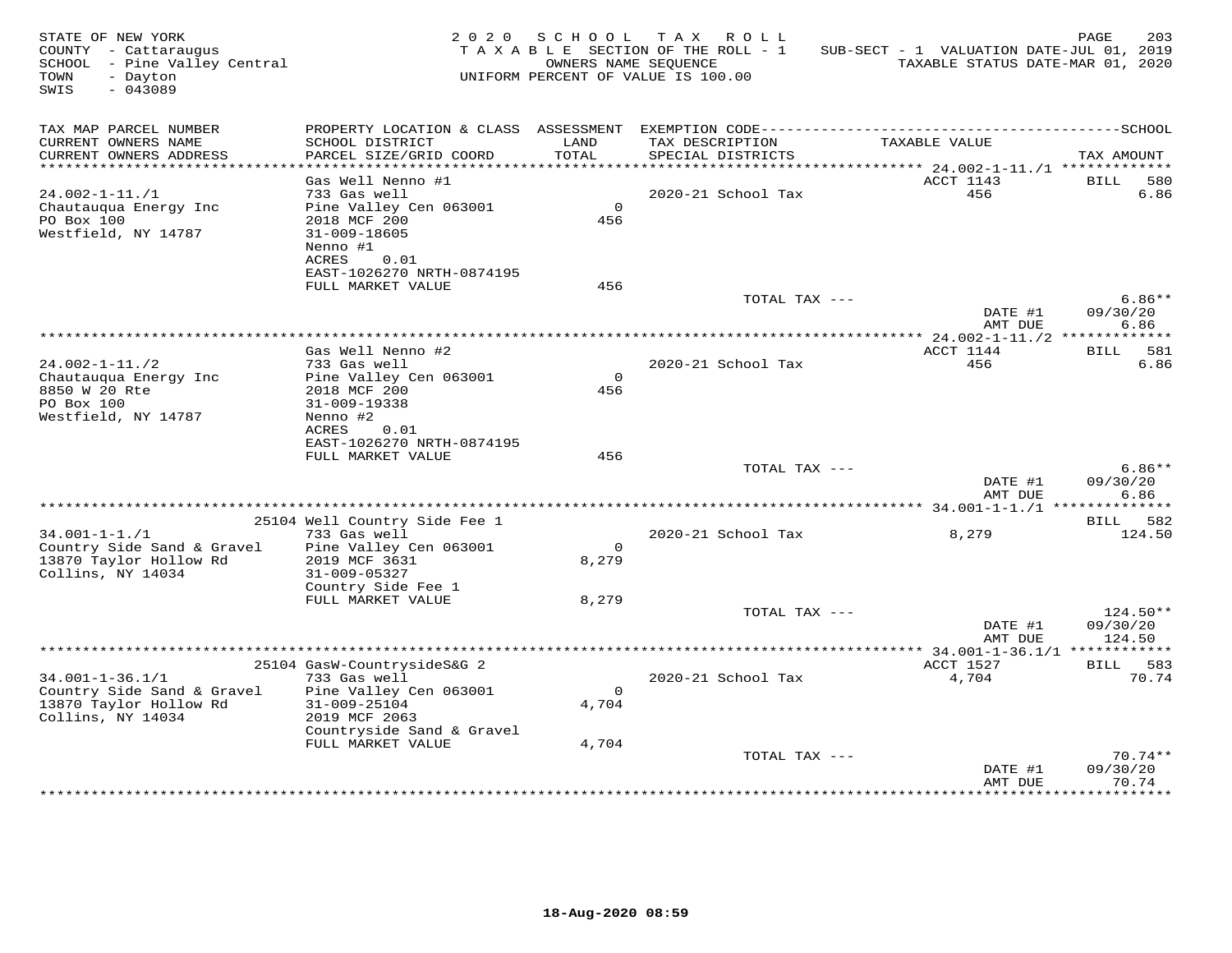| STATE OF NEW YORK<br>COUNTY - Cattaraugus<br>SCHOOL - Pine Valley Central<br>- Dayton<br>TOWN<br>$-043089$<br>SWIS |                                                                                                                                                                              |                                  | 2020 SCHOOL TAX ROLL<br>TAXABLE SECTION OF THE ROLL - 1<br>OWNERS NAME SEQUENCE<br>UNIFORM PERCENT OF VALUE IS 100.00 | SUB-SECT - 1 VALUATION DATE-JUL 01, 2019<br>TAXABLE STATUS DATE-MAR 01, 2020 | PAGE<br>204                               |
|--------------------------------------------------------------------------------------------------------------------|------------------------------------------------------------------------------------------------------------------------------------------------------------------------------|----------------------------------|-----------------------------------------------------------------------------------------------------------------------|------------------------------------------------------------------------------|-------------------------------------------|
| TAX MAP PARCEL NUMBER<br>CURRENT OWNERS NAME<br>CURRENT OWNERS ADDRESS<br>************************                 | SCHOOL DISTRICT<br>PARCEL SIZE/GRID COORD                                                                                                                                    | LAND<br>TOTAL                    | TAX DESCRIPTION<br>SPECIAL DISTRICTS                                                                                  | TAXABLE VALUE                                                                | TAX AMOUNT                                |
| $25.003 - 1 - 19. / 1$<br>Energy Vest<br>Raymond Austin<br>8643 Cottage Rd<br>South Dayton, NY 14138               | Gas Well Hills G #1<br>733 Gas well<br>Pine Valley Cen 063001<br>$MCF$ 0<br>31-009-18628<br>Hills G #1<br>ACRES<br>0.01                                                      | $\overline{0}$<br>$\Omega$       | 2020-21 School Tax                                                                                                    | ACCT 1088<br>0.00                                                            | <b>BILL</b><br>584<br>0.00                |
|                                                                                                                    | EAST-1032730 NRTH-0866295<br>FULL MARKET VALUE                                                                                                                               | $\Omega$                         | TOTAL TAX ---                                                                                                         |                                                                              | $0.00**$                                  |
| $24.002 - 1 - 6.71$<br>Nucomer Energy LLC<br>558 W 6 th St Ste 100<br>Erie, PA 16507                               | Gas Well Milks, Jr #2 #63<br>733 Gas well<br>Pine Valley Cen 063001<br>2018 MCF 1407<br>31-009-18801<br>Milks, C #6304<br>ACRES 0.01                                         | $\overline{0}$<br>3,208          | 2020-21 School Tax                                                                                                    | ACCT 1108<br>3,208                                                           | BILL 585<br>48.24                         |
|                                                                                                                    | EAST-1029200 NRTH-0877095<br>FULL MARKET VALUE                                                                                                                               | 3,208                            | TOTAL TAX ---                                                                                                         | DATE #1<br>AMT DUE                                                           | $48.24**$<br>09/30/20<br>48.24            |
| $25.001 - 1 - 32. / 1$<br>Nucomer Energy LLC<br>558 6 th St Ste 100<br>Erie, PA 16507                              | Gas Well Cooper #225<br>733 Gas well<br>Pine Valley Cen 063001<br>2018 MCF 118<br>31-009-17239<br>Cooper #225<br>ACRES<br>0.01                                               | $\overline{0}$<br>269            | 2020-21 School Tax                                                                                                    | ACCT 1051<br>269                                                             | BILL 586<br>4.05                          |
|                                                                                                                    | EAST-1032330 NRTH-0872705<br>FULL MARKET VALUE                                                                                                                               | 269                              | TOTAL TAX ---                                                                                                         | DATE #1<br>AMT DUE                                                           | $4.05**$<br>09/30/20<br>4.05              |
|                                                                                                                    |                                                                                                                                                                              |                                  |                                                                                                                       |                                                                              |                                           |
| $25.003 - 1 - 3.71$<br>Nucomer Energy LLC<br>558 W 6 th St Ste 100<br>Erie, PA 16507                               | Gas Well Wile #237<br>733 Gas well<br>Pine Valley Cen 063001<br>2018 MCF 461<br>31-009-17637<br>Wile #237<br>0.01<br>ACRES<br>EAST-1042090 NRTH-0868335<br>FULL MARKET VALUE | $\overline{0}$<br>1,051<br>1,051 | 2020-21 School Tax                                                                                                    | ACCT 1054<br>1,051                                                           | BILL 587<br>15.81                         |
|                                                                                                                    |                                                                                                                                                                              |                                  | TOTAL TAX ---                                                                                                         | DATE #1<br>AMT DUE                                                           | $15.81**$<br>09/30/20<br>15.81<br>******* |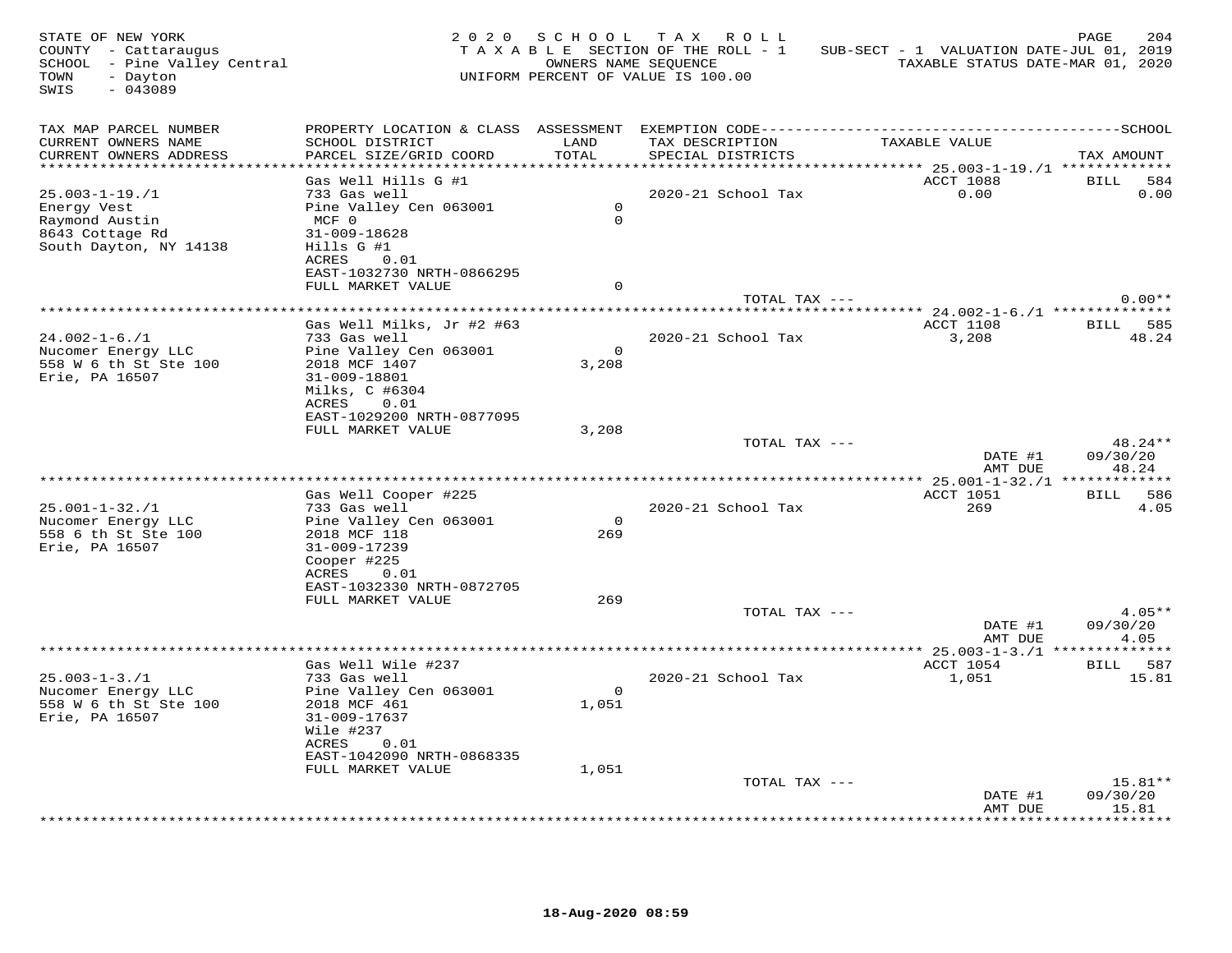| TAX MAP PARCEL NUMBER<br>CURRENT OWNERS NAME<br>SCHOOL DISTRICT<br>LAND<br>TAX DESCRIPTION<br>TAXABLE VALUE<br>PARCEL SIZE/GRID COORD<br>TOTAL<br>CURRENT OWNERS ADDRESS<br>SPECIAL DISTRICTS<br>*******************<br>********* 25.003-1-25.1/1 ************<br>ACCT 1055<br>Gas Well P Pagett #224<br>BILL<br>$25.003 - 1 - 25.1/1$<br>733 Gas well<br>2020-21 School Tax<br>1,238<br>18.62<br>$\bigcirc$<br>Pine Valley Cen 063001<br>Nucomer Energy LLC<br>558 W 6 th St Ste 100<br>2018 MCF 543<br>1,238<br>Erie, PA 16507<br>31-009-17180<br>Pagett #224<br>ACRES<br>0.01<br>EAST-1033020 NRTH-0869225<br>FULL MARKET VALUE<br>1,238<br>TOTAL TAX ---<br>DATE #1<br>AMT DUE<br>18.62<br>ACCT 1056<br>BILL 589<br>Gas Well C Pagett #223<br>733 Gas well<br>2020-21 School Tax<br>1,881<br>$25.003 - 1 - 27.2/1$<br>$\overline{0}$<br>Nucomer Energy LLC<br>Pine Valley Cen 063001<br>558 W 6 th St Ste 100<br>2018 MCF 825<br>1,881<br>Erie, PA 16507<br>31-009-17220<br>Pagett #223<br>ACRES<br>0.01 | STATE OF NEW YORK<br>COUNTY - Cattaraugus<br>SCHOOL - Pine Valley Central<br>- Dayton<br>TOWN<br>$-043089$<br>SWIS |                           | OWNERS NAME SEQUENCE | 2020 SCHOOL TAX ROLL<br>TAXABLE SECTION OF THE ROLL - 1<br>UNIFORM PERCENT OF VALUE IS 100.00 | SUB-SECT - 1 VALUATION DATE-JUL 01, 2019<br>TAXABLE STATUS DATE-MAR 01, 2020 | PAGE<br>205           |
|--------------------------------------------------------------------------------------------------------------------------------------------------------------------------------------------------------------------------------------------------------------------------------------------------------------------------------------------------------------------------------------------------------------------------------------------------------------------------------------------------------------------------------------------------------------------------------------------------------------------------------------------------------------------------------------------------------------------------------------------------------------------------------------------------------------------------------------------------------------------------------------------------------------------------------------------------------------------------------------------------------------|--------------------------------------------------------------------------------------------------------------------|---------------------------|----------------------|-----------------------------------------------------------------------------------------------|------------------------------------------------------------------------------|-----------------------|
|                                                                                                                                                                                                                                                                                                                                                                                                                                                                                                                                                                                                                                                                                                                                                                                                                                                                                                                                                                                                              |                                                                                                                    |                           |                      |                                                                                               |                                                                              |                       |
|                                                                                                                                                                                                                                                                                                                                                                                                                                                                                                                                                                                                                                                                                                                                                                                                                                                                                                                                                                                                              |                                                                                                                    |                           |                      |                                                                                               |                                                                              | TAX AMOUNT            |
|                                                                                                                                                                                                                                                                                                                                                                                                                                                                                                                                                                                                                                                                                                                                                                                                                                                                                                                                                                                                              |                                                                                                                    |                           |                      |                                                                                               |                                                                              |                       |
|                                                                                                                                                                                                                                                                                                                                                                                                                                                                                                                                                                                                                                                                                                                                                                                                                                                                                                                                                                                                              |                                                                                                                    |                           |                      |                                                                                               |                                                                              | 588                   |
|                                                                                                                                                                                                                                                                                                                                                                                                                                                                                                                                                                                                                                                                                                                                                                                                                                                                                                                                                                                                              |                                                                                                                    |                           |                      |                                                                                               |                                                                              |                       |
|                                                                                                                                                                                                                                                                                                                                                                                                                                                                                                                                                                                                                                                                                                                                                                                                                                                                                                                                                                                                              |                                                                                                                    |                           |                      |                                                                                               |                                                                              |                       |
|                                                                                                                                                                                                                                                                                                                                                                                                                                                                                                                                                                                                                                                                                                                                                                                                                                                                                                                                                                                                              |                                                                                                                    |                           |                      |                                                                                               |                                                                              |                       |
|                                                                                                                                                                                                                                                                                                                                                                                                                                                                                                                                                                                                                                                                                                                                                                                                                                                                                                                                                                                                              |                                                                                                                    |                           |                      |                                                                                               |                                                                              |                       |
|                                                                                                                                                                                                                                                                                                                                                                                                                                                                                                                                                                                                                                                                                                                                                                                                                                                                                                                                                                                                              |                                                                                                                    |                           |                      |                                                                                               |                                                                              |                       |
|                                                                                                                                                                                                                                                                                                                                                                                                                                                                                                                                                                                                                                                                                                                                                                                                                                                                                                                                                                                                              |                                                                                                                    |                           |                      |                                                                                               |                                                                              |                       |
|                                                                                                                                                                                                                                                                                                                                                                                                                                                                                                                                                                                                                                                                                                                                                                                                                                                                                                                                                                                                              |                                                                                                                    |                           |                      |                                                                                               |                                                                              | $18.62**$             |
|                                                                                                                                                                                                                                                                                                                                                                                                                                                                                                                                                                                                                                                                                                                                                                                                                                                                                                                                                                                                              |                                                                                                                    |                           |                      |                                                                                               |                                                                              | 09/30/20              |
|                                                                                                                                                                                                                                                                                                                                                                                                                                                                                                                                                                                                                                                                                                                                                                                                                                                                                                                                                                                                              |                                                                                                                    |                           |                      |                                                                                               |                                                                              |                       |
|                                                                                                                                                                                                                                                                                                                                                                                                                                                                                                                                                                                                                                                                                                                                                                                                                                                                                                                                                                                                              |                                                                                                                    |                           |                      |                                                                                               |                                                                              |                       |
|                                                                                                                                                                                                                                                                                                                                                                                                                                                                                                                                                                                                                                                                                                                                                                                                                                                                                                                                                                                                              |                                                                                                                    |                           |                      |                                                                                               |                                                                              | 28.29                 |
|                                                                                                                                                                                                                                                                                                                                                                                                                                                                                                                                                                                                                                                                                                                                                                                                                                                                                                                                                                                                              |                                                                                                                    |                           |                      |                                                                                               |                                                                              |                       |
|                                                                                                                                                                                                                                                                                                                                                                                                                                                                                                                                                                                                                                                                                                                                                                                                                                                                                                                                                                                                              |                                                                                                                    |                           |                      |                                                                                               |                                                                              |                       |
|                                                                                                                                                                                                                                                                                                                                                                                                                                                                                                                                                                                                                                                                                                                                                                                                                                                                                                                                                                                                              |                                                                                                                    |                           |                      |                                                                                               |                                                                              |                       |
|                                                                                                                                                                                                                                                                                                                                                                                                                                                                                                                                                                                                                                                                                                                                                                                                                                                                                                                                                                                                              |                                                                                                                    |                           |                      |                                                                                               |                                                                              |                       |
|                                                                                                                                                                                                                                                                                                                                                                                                                                                                                                                                                                                                                                                                                                                                                                                                                                                                                                                                                                                                              |                                                                                                                    | EAST-1035860 NRTH-0869905 |                      |                                                                                               |                                                                              |                       |
| FULL MARKET VALUE<br>1,881                                                                                                                                                                                                                                                                                                                                                                                                                                                                                                                                                                                                                                                                                                                                                                                                                                                                                                                                                                                   |                                                                                                                    |                           |                      |                                                                                               |                                                                              |                       |
| TOTAL TAX ---<br>DATE #1                                                                                                                                                                                                                                                                                                                                                                                                                                                                                                                                                                                                                                                                                                                                                                                                                                                                                                                                                                                     |                                                                                                                    |                           |                      |                                                                                               |                                                                              | $28.29**$<br>09/30/20 |
| AMT DUE                                                                                                                                                                                                                                                                                                                                                                                                                                                                                                                                                                                                                                                                                                                                                                                                                                                                                                                                                                                                      |                                                                                                                    |                           |                      |                                                                                               |                                                                              | 28.29                 |
|                                                                                                                                                                                                                                                                                                                                                                                                                                                                                                                                                                                                                                                                                                                                                                                                                                                                                                                                                                                                              |                                                                                                                    |                           |                      |                                                                                               |                                                                              |                       |
| 20924 Wolfe Rd<br>ACCT 1263                                                                                                                                                                                                                                                                                                                                                                                                                                                                                                                                                                                                                                                                                                                                                                                                                                                                                                                                                                                  |                                                                                                                    |                           |                      |                                                                                               |                                                                              | BILL 590              |
| $34.001 - 1 - 20.1/1$<br>733 Gas well<br>2020-21 School Tax<br>1,347<br>$\overline{0}$<br>Nucomer Energy LLC<br>Pine Valley Cen 063001                                                                                                                                                                                                                                                                                                                                                                                                                                                                                                                                                                                                                                                                                                                                                                                                                                                                       |                                                                                                                    |                           |                      |                                                                                               |                                                                              | 20.26                 |
| 558 W 6 th St Ste 100<br>2018 MCF 591<br>1,347                                                                                                                                                                                                                                                                                                                                                                                                                                                                                                                                                                                                                                                                                                                                                                                                                                                                                                                                                               |                                                                                                                    |                           |                      |                                                                                               |                                                                              |                       |
| Erie, PA 16507<br>31-009-20924                                                                                                                                                                                                                                                                                                                                                                                                                                                                                                                                                                                                                                                                                                                                                                                                                                                                                                                                                                               |                                                                                                                    |                           |                      |                                                                                               |                                                                              |                       |
| Mecca #1                                                                                                                                                                                                                                                                                                                                                                                                                                                                                                                                                                                                                                                                                                                                                                                                                                                                                                                                                                                                     |                                                                                                                    |                           |                      |                                                                                               |                                                                              |                       |
| FULL MARKET VALUE<br>1,347<br>TOTAL TAX ---                                                                                                                                                                                                                                                                                                                                                                                                                                                                                                                                                                                                                                                                                                                                                                                                                                                                                                                                                                  |                                                                                                                    |                           |                      |                                                                                               |                                                                              | $20.26**$             |
| DATE #1                                                                                                                                                                                                                                                                                                                                                                                                                                                                                                                                                                                                                                                                                                                                                                                                                                                                                                                                                                                                      |                                                                                                                    |                           |                      |                                                                                               |                                                                              | 09/30/20              |
| AMT DUE<br>20.26                                                                                                                                                                                                                                                                                                                                                                                                                                                                                                                                                                                                                                                                                                                                                                                                                                                                                                                                                                                             |                                                                                                                    |                           |                      |                                                                                               |                                                                              |                       |
|                                                                                                                                                                                                                                                                                                                                                                                                                                                                                                                                                                                                                                                                                                                                                                                                                                                                                                                                                                                                              |                                                                                                                    |                           |                      |                                                                                               |                                                                              |                       |
| 20840 Gas Well E Leon<br>ACCT 1264                                                                                                                                                                                                                                                                                                                                                                                                                                                                                                                                                                                                                                                                                                                                                                                                                                                                                                                                                                           |                                                                                                                    |                           |                      |                                                                                               |                                                                              | BILL 591<br>186.94    |
| $34.001 - 1 - 22.1/1$<br>733 Gas well<br>2020-21 School Tax<br>12,431<br>Nucomer Energy LLC<br>Pine Valley Cen 063001<br>$\overline{0}$                                                                                                                                                                                                                                                                                                                                                                                                                                                                                                                                                                                                                                                                                                                                                                                                                                                                      |                                                                                                                    |                           |                      |                                                                                               |                                                                              |                       |
| 558 W 6 th St Ste 100<br>2018 MCF 5452<br>12,431                                                                                                                                                                                                                                                                                                                                                                                                                                                                                                                                                                                                                                                                                                                                                                                                                                                                                                                                                             |                                                                                                                    |                           |                      |                                                                                               |                                                                              |                       |
| Erie, PA 16507<br>31-009-20840                                                                                                                                                                                                                                                                                                                                                                                                                                                                                                                                                                                                                                                                                                                                                                                                                                                                                                                                                                               |                                                                                                                    |                           |                      |                                                                                               |                                                                              |                       |
| Berg #1                                                                                                                                                                                                                                                                                                                                                                                                                                                                                                                                                                                                                                                                                                                                                                                                                                                                                                                                                                                                      |                                                                                                                    |                           |                      |                                                                                               |                                                                              |                       |
| ACRES<br>0.01<br>FULL MARKET VALUE<br>12,431                                                                                                                                                                                                                                                                                                                                                                                                                                                                                                                                                                                                                                                                                                                                                                                                                                                                                                                                                                 |                                                                                                                    |                           |                      |                                                                                               |                                                                              |                       |
| TOTAL TAX ---                                                                                                                                                                                                                                                                                                                                                                                                                                                                                                                                                                                                                                                                                                                                                                                                                                                                                                                                                                                                |                                                                                                                    |                           |                      |                                                                                               |                                                                              | 186.94**              |
| 09/30/20<br>DATE #1                                                                                                                                                                                                                                                                                                                                                                                                                                                                                                                                                                                                                                                                                                                                                                                                                                                                                                                                                                                          |                                                                                                                    |                           |                      |                                                                                               |                                                                              |                       |
| 186.94<br>AMT DUE                                                                                                                                                                                                                                                                                                                                                                                                                                                                                                                                                                                                                                                                                                                                                                                                                                                                                                                                                                                            |                                                                                                                    |                           |                      |                                                                                               |                                                                              | *********             |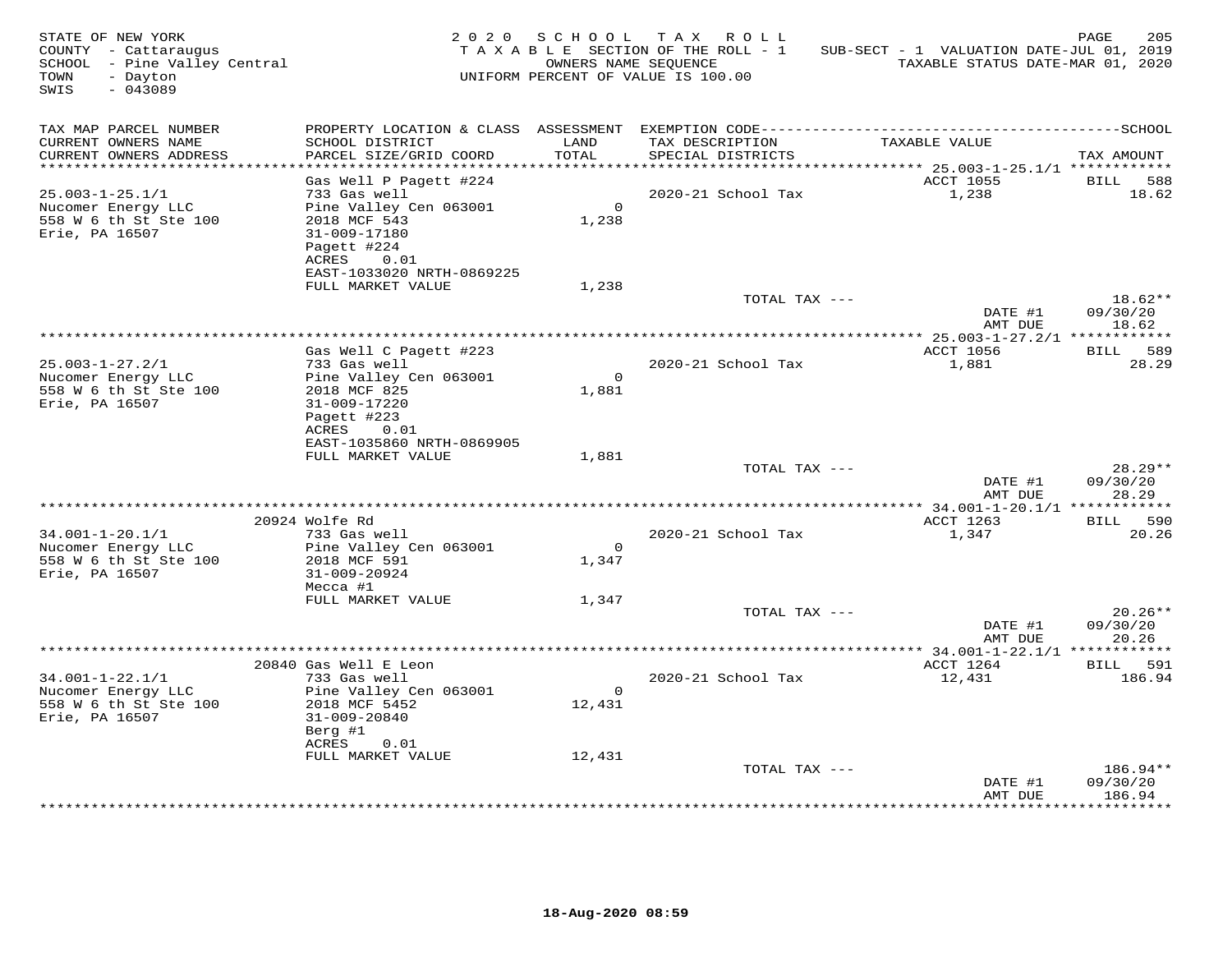| STATE OF NEW YORK<br>COUNTY - Cattaraugus<br>SCHOOL - Pine Valley Central<br>TOWN<br>- Dayton<br>$-043089$<br>SWIS |                                                                                                    |                      | 2020 SCHOOL TAX ROLL<br>TAXABLE SECTION OF THE ROLL - 1<br>OWNERS NAME SEQUENCE<br>UNIFORM PERCENT OF VALUE IS 100.00 | SUB-SECT - 1 VALUATION DATE-JUL 01, 2019<br>TAXABLE STATUS DATE-MAR 01, 2020 | 206<br>PAGE                    |
|--------------------------------------------------------------------------------------------------------------------|----------------------------------------------------------------------------------------------------|----------------------|-----------------------------------------------------------------------------------------------------------------------|------------------------------------------------------------------------------|--------------------------------|
| TAX MAP PARCEL NUMBER                                                                                              |                                                                                                    |                      |                                                                                                                       |                                                                              |                                |
| CURRENT OWNERS NAME<br>CURRENT OWNERS ADDRESS                                                                      | SCHOOL DISTRICT<br>PARCEL SIZE/GRID COORD                                                          | LAND<br>TOTAL        | TAX DESCRIPTION<br>SPECIAL DISTRICTS                                                                                  | TAXABLE VALUE                                                                | TAX AMOUNT                     |
|                                                                                                                    | 17210 Gas Well CountrysideGrave                                                                    |                      |                                                                                                                       | ACCT 1067                                                                    | <b>BILL</b><br>592             |
| $34.001 - 1 - 23.71$                                                                                               | 733 Gas well                                                                                       |                      | 2020-21 School Tax                                                                                                    | 2,086                                                                        | 31.37                          |
| Nucomer Energy LLC<br>558 W 6 th St Ste 100<br>Erie, PA 16507                                                      | Pine Valley Cen 063001<br>2018 MCF 915<br>31-009-17210<br>Countryside Gravel #231<br>ACRES<br>0.01 | $\mathbf 0$<br>2,086 |                                                                                                                       |                                                                              |                                |
|                                                                                                                    | EAST-1037030 NRTH-0860815                                                                          |                      |                                                                                                                       |                                                                              |                                |
|                                                                                                                    | FULL MARKET VALUE                                                                                  | 2,086                |                                                                                                                       |                                                                              |                                |
|                                                                                                                    |                                                                                                    |                      | TOTAL TAX ---                                                                                                         | DATE #1<br>AMT DUE                                                           | $31.37**$<br>09/30/20<br>31.37 |
|                                                                                                                    |                                                                                                    |                      |                                                                                                                       |                                                                              |                                |
|                                                                                                                    | 25499 Gas Well David #2                                                                            |                      |                                                                                                                       | ACCT 1528                                                                    | 593<br>BILL                    |
| $34.001 - 1 - 29.71$                                                                                               | 733 Gas well                                                                                       |                      | 2020-21 School Tax                                                                                                    | 0.00                                                                         | 0.00                           |
| Pan Energy Company Inc                                                                                             | Pine Valley Cen 063001                                                                             | $\mathsf{O}$         |                                                                                                                       |                                                                              |                                |
| 7301 Mile Strip Rd                                                                                                 | 2019 MCF 0                                                                                         | $\mathsf{O}$         |                                                                                                                       |                                                                              |                                |
| Orchard Park, NY 14127                                                                                             | $31 - 009 - 25500 - 00 - 01$                                                                       |                      |                                                                                                                       |                                                                              |                                |
|                                                                                                                    | David #2                                                                                           |                      |                                                                                                                       |                                                                              |                                |
|                                                                                                                    | FULL MARKET VALUE                                                                                  | $\Omega$             |                                                                                                                       |                                                                              | $0.00**$                       |
|                                                                                                                    |                                                                                                    | *******************  | TOTAL TAX ---                                                                                                         | ************************** 34.001-1-31.2/1 ************                      |                                |
|                                                                                                                    | 25499 Gas Well David #4                                                                            |                      |                                                                                                                       | ACCT 1528                                                                    | 594<br>BILL                    |
| $34.001 - 1 - 31.2/1$                                                                                              | 733 Gas well                                                                                       |                      | 2020-21 School Tax                                                                                                    | 0.00                                                                         | 0.00                           |
| Pan Energy Company Inc                                                                                             | Pine Valley Cen 063001                                                                             | $\mathsf{O}$         |                                                                                                                       |                                                                              |                                |
| 7301 Mile Strip Rd                                                                                                 | 2019 MCF 0                                                                                         | $\mathsf{O}$         |                                                                                                                       |                                                                              |                                |
| Orchard Park, NY 14127                                                                                             | $31 - 009 - 27947$                                                                                 |                      |                                                                                                                       |                                                                              |                                |
|                                                                                                                    | David #4                                                                                           |                      |                                                                                                                       |                                                                              |                                |
|                                                                                                                    | FULL MARKET VALUE                                                                                  | $\Omega$             |                                                                                                                       |                                                                              |                                |
|                                                                                                                    | **************                                                                                     |                      | TOTAL TAX ---                                                                                                         |                                                                              | $0.00**$                       |
|                                                                                                                    |                                                                                                    |                      |                                                                                                                       |                                                                              |                                |
| $33.002 - 1 - 19.1$                                                                                                | Gas Well-Dye #1 Rd<br>733 Gas well                                                                 |                      | 2020-21 School Tax                                                                                                    | ACCT 1364<br>5,146                                                           | 595<br>BILL<br>77.39           |
| PPP Future Development Inc                                                                                         | Pine Valley Cen 063001                                                                             | $\Omega$             |                                                                                                                       |                                                                              |                                |
| 9489 Alexander Rd                                                                                                  | 2018 MCF 2462                                                                                      | 5,146                |                                                                                                                       |                                                                              |                                |
| Alexander, NY 14005                                                                                                | $31 - 009 - 24224$                                                                                 |                      |                                                                                                                       |                                                                              |                                |
|                                                                                                                    | Dye 1-445                                                                                          |                      |                                                                                                                       |                                                                              |                                |
|                                                                                                                    | ACRES<br>0.01                                                                                      |                      |                                                                                                                       |                                                                              |                                |
|                                                                                                                    | FULL MARKET VALUE                                                                                  | 5,146                |                                                                                                                       |                                                                              |                                |
|                                                                                                                    |                                                                                                    |                      | TOTAL TAX ---                                                                                                         |                                                                              | $77.39**$                      |
|                                                                                                                    |                                                                                                    |                      |                                                                                                                       | DATE #1                                                                      | 09/30/20                       |
|                                                                                                                    |                                                                                                    |                      |                                                                                                                       | AMT DUE                                                                      | 77.39<br>***********           |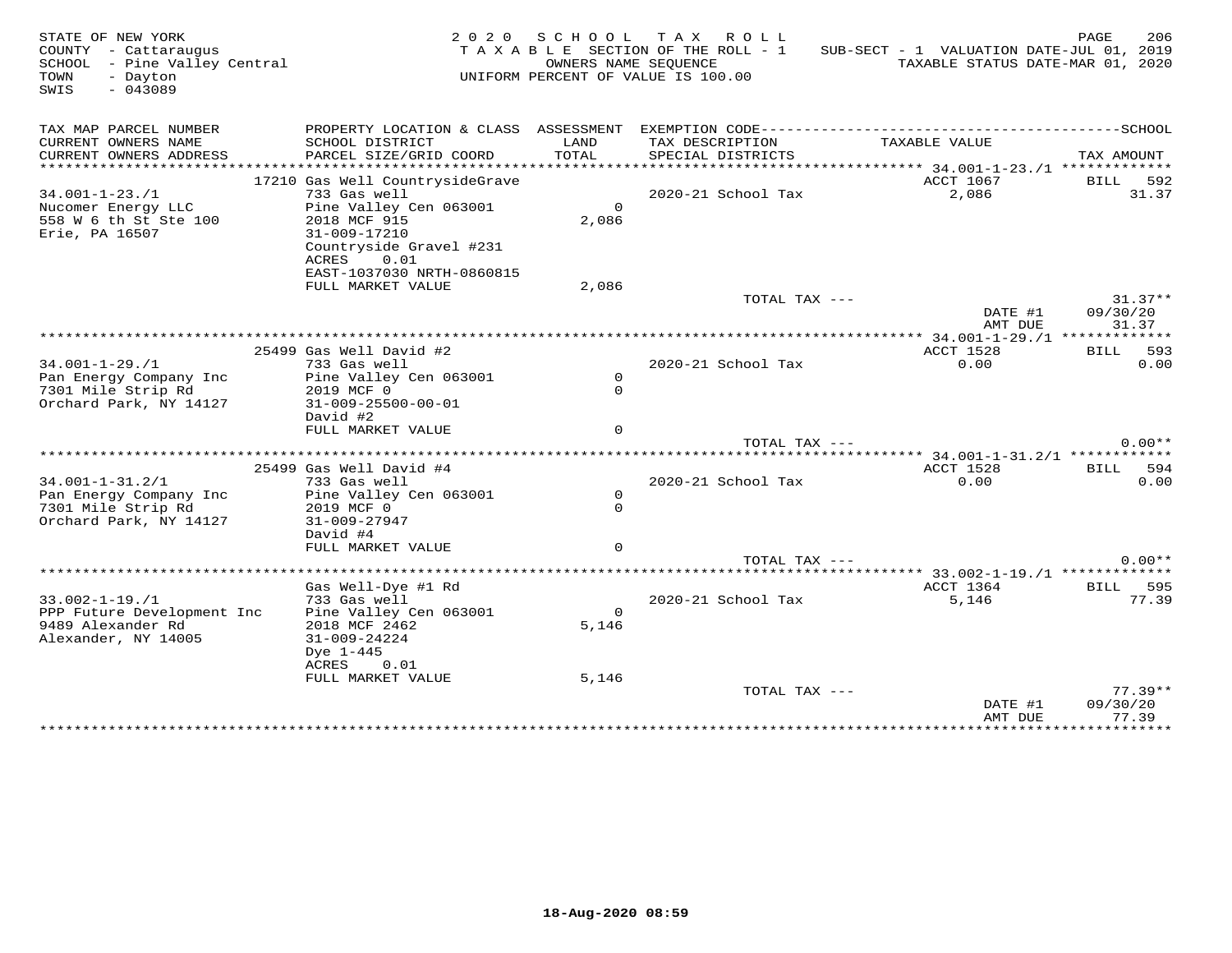| STATE OF NEW YORK<br>COUNTY - Cattaraugus<br>SCHOOL - Pine Valley Central<br>TOWN<br>- Dayton<br>SWIS<br>$-043089$ | 2020 SCHOOL TAX ROLL<br>T A X A B L E SECTION OF THE ROLL - 1 | 207<br>PAGE<br>SUB-SECT - 1 VALUATION DATE-JUL 01, 2019<br>TAXABLE STATUS DATE-MAR 01, 2020<br>RPS155/V04/L015<br>CURRENT DATE 8/18/2020 |
|--------------------------------------------------------------------------------------------------------------------|---------------------------------------------------------------|------------------------------------------------------------------------------------------------------------------------------------------|
|                                                                                                                    | ROLL SUB SECTION-1-TOTALS                                     |                                                                                                                                          |

|      |                            | ----<br>$\overline{\phantom{a}}$ | EXTENSION | <b>ENS</b>         | AL<br>$\cdots$ | דסאים אי     |                       | momn. |
|------|----------------------------|----------------------------------|-----------|--------------------|----------------|--------------|-----------------------|-------|
| CODE | $ \sim$ $-$<br><b>NAMP</b> | $\Omega$<br>'ARI                 | TVDF      | <b><i>ALUE</i></b> | 'ALUE          | <b>MOUNT</b> | . <del>.</del><br>JUI | TAX   |

#### NO SPECIAL DISTRICTS AT THIS LEVEL

\*\*\* S C H O O L D I S T R I C T S U M M A R Y \*\*\*

| CODE   | DISTRICT NAME                    | TOTAL<br>PARCELS | ASSESSED<br>LAND | ASSESSED<br>TOTAL | EXEMPT<br>AMOUNT | TOTAL<br>TAXABLE |           |
|--------|----------------------------------|------------------|------------------|-------------------|------------------|------------------|-----------|
|        |                                  |                  |                  |                   | STAR AMOUNT      | STAR TAXABLE     | TOTAL TAX |
|        | Pine Valley Central              | 16               |                  | 42,552            |                  | 42,552           |           |
| 063001 |                                  |                  |                  |                   |                  | 42,552           | 639.93    |
|        | SUB-TOTAL                        | 16               |                  | 42,552            |                  | 42,552           |           |
|        | $S \cup B - T \cup T A L (CONT)$ |                  |                  |                   |                  | 42,552           | 639.93    |
|        | TOTAL                            | 16               |                  | 42,552            |                  | 42,552           |           |
|        | T O T A L (CONT)                 |                  |                  |                   |                  | 42,552           | 639.93    |

\*\*\* S Y S T E M C O D E S S U M M A R Y \*\*\*

NO SYSTEM EXEMPTIONS AT THIS LEVEL

\*\*\* E X E M P T I O N S U M M A R Y \*\*\*

NO EXEMPTIONS AT THIS LEVEL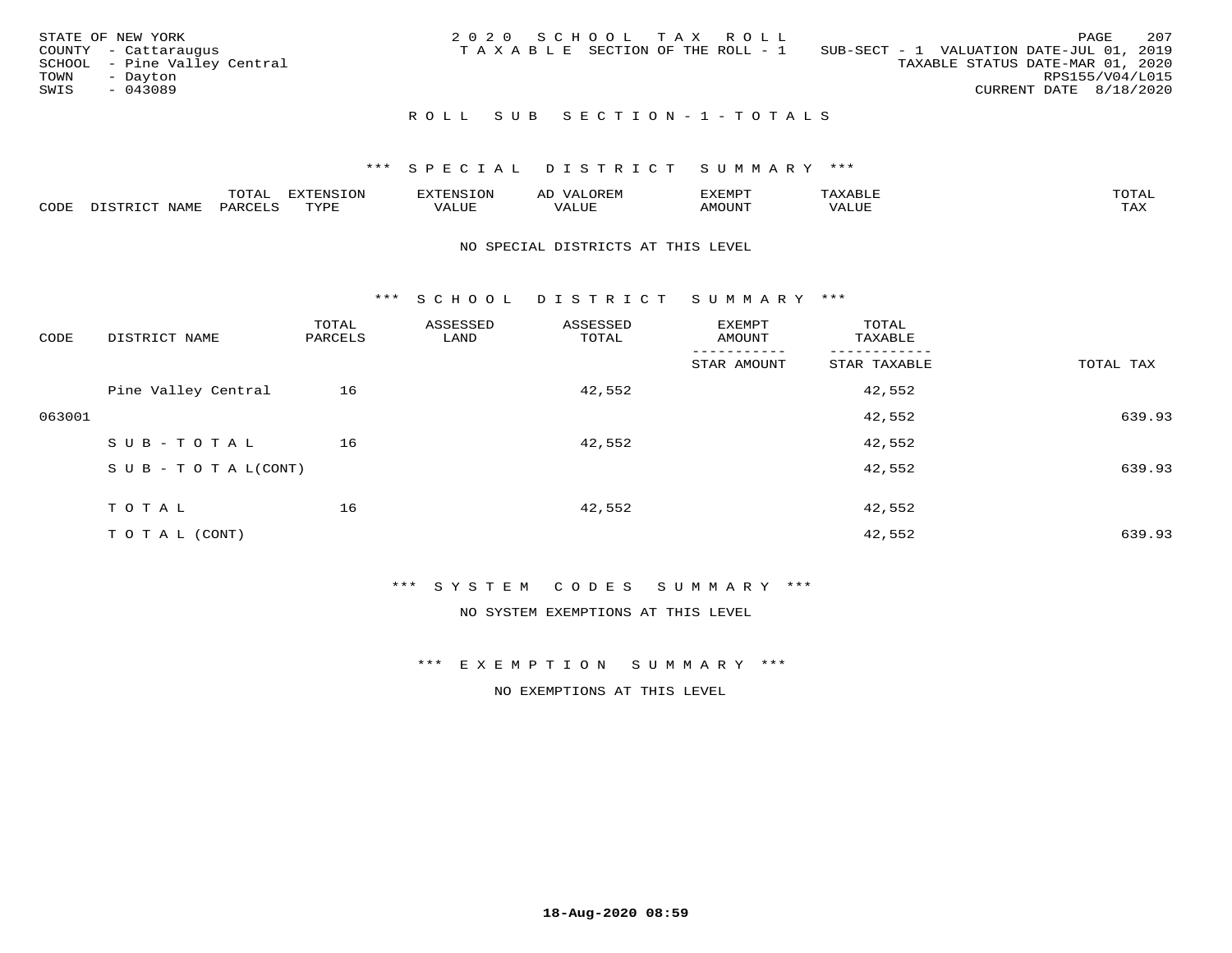| STATE OF NEW YORK<br>COUNTY - Cattaraugus<br>SCHOOL - Pine Valley Central<br>TOWN<br>- Dayton<br>SWIS<br>$-043089$ |  | 2020 SCHOOL TAX ROLL<br>TAXABLE SECTION OF THE ROLL - 1 |                           | SUB-SECT - 1 VALUATION DATE-JUL 01, 2019 | TAXABLE STATUS DATE-MAR 01, 2020 | RPS155/V04/L015<br>CURRENT DATE 8/18/2020 | PAGE | 208 |
|--------------------------------------------------------------------------------------------------------------------|--|---------------------------------------------------------|---------------------------|------------------------------------------|----------------------------------|-------------------------------------------|------|-----|
|                                                                                                                    |  |                                                         | ROLL SUB SECTION-1-TOTALS |                                          |                                  |                                           |      |     |

# \*\*\* G R A N D T O T A L S \*\*\*

| <b>ROLL</b><br>SEC | DESCRIPTION                | TOTAL<br>PARCELS | ASSESSED<br>LAND | ASSESSED<br>TOTAL | <b>EXEMPT</b><br>AMOUNT<br>STAR AMOUNT | TOTAL<br>TAXABLE<br>STAR TAXABLE | TAX<br>RATE | TOTAL<br>TAX     |
|--------------------|----------------------------|------------------|------------------|-------------------|----------------------------------------|----------------------------------|-------------|------------------|
|                    | 2020-21 School Tax         |                  |                  | 42,552            |                                        | 42,552                           |             |                  |
|                    | SPEC DIST TAXES<br>TAXABLE |                  |                  |                   |                                        | 42,552                           |             | 639.93<br>639.93 |

**18-Aug-2020 08:59**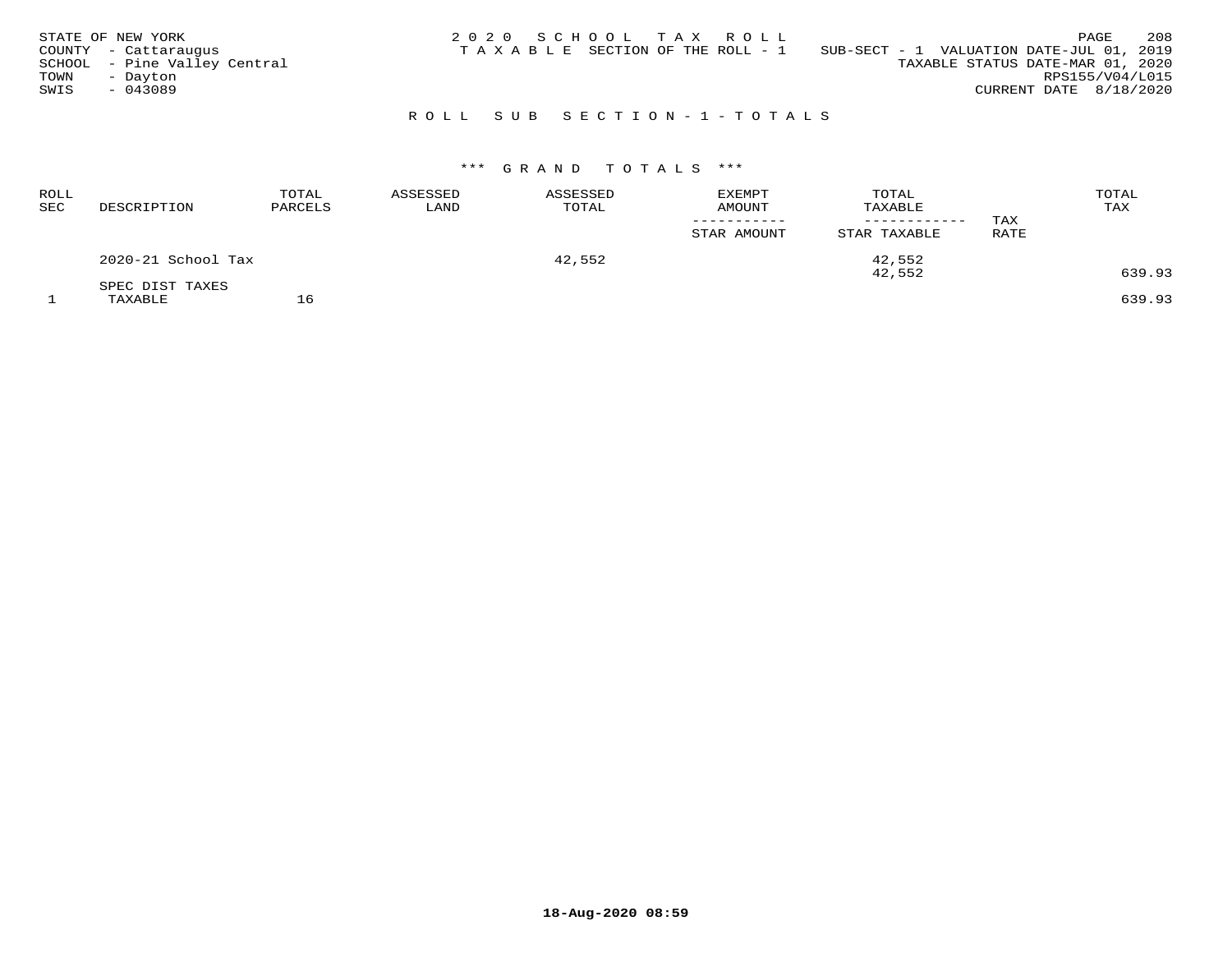| STATE OF NEW YORK<br>COUNTY<br>- Cattaraugus<br>- Pine Valley Central<br>SCHOOL<br>TOWN<br>- Dayton<br>$-043089$<br>SWIS | 2020<br>TAXABLE                                                                                                      | SCHOOL<br>OWNERS NAME SEQUENCE | R O L L<br>тах<br>SECTION OF THE ROLL - 1<br>UNIFORM PERCENT OF VALUE IS 100.00 | $SUB-SECTION - 2$                                   | 209<br>PAGE<br>VALUATION DATE-JUL 01,<br>2019<br>TAXABLE STATUS DATE-MAR 01, 2020 |
|--------------------------------------------------------------------------------------------------------------------------|----------------------------------------------------------------------------------------------------------------------|--------------------------------|---------------------------------------------------------------------------------|-----------------------------------------------------|-----------------------------------------------------------------------------------|
| TAX MAP PARCEL NUMBER<br>CURRENT OWNERS NAME<br>CURRENT OWNERS ADDRESS                                                   | PROPERTY LOCATION & CLASS<br>SCHOOL DISTRICT<br>PARCEL SIZE/GRID COORD                                               | ASSESSMENT<br>LAND<br>TOTAL    | EXEMPTION CODE---<br>TAX DESCRIPTION<br>SPECIAL DISTRICTS                       | TAXABLE VALUE<br>******************** 25.001-2-27.1 | ------------SCHOOL<br>TAX AMOUNT<br>**************                                |
|                                                                                                                          |                                                                                                                      |                                |                                                                                 | ACCT 0359                                           | 596<br>BILL                                                                       |
|                                                                                                                          | 11976 Markham-Wesley Rd                                                                                              |                                | $2020 - 21$ School Tax                                                          |                                                     |                                                                                   |
| 25.001-2-27.1                                                                                                            | 321 Abandoned ag                                                                                                     |                                |                                                                                 | 3,000                                               | 45.11                                                                             |
| County of Cattaraugus                                                                                                    | Pine Valley Cen 063001                                                                                               | 3,000                          |                                                                                 |                                                     |                                                                                   |
| 303 Court Street                                                                                                         | 29 05<br>09                                                                                                          | 3,000                          |                                                                                 |                                                     |                                                                                   |
| Little Valley, NY 14755                                                                                                  | Life Use<br>77.00 DPTH<br>52.00<br>FRNT<br>EAST-1035861 NRTH-0874292<br>DEED BOOK 20190 PG-3049<br>FULL MARKET VALUE | 3,000                          |                                                                                 |                                                     |                                                                                   |
|                                                                                                                          |                                                                                                                      |                                | TOTAL TAX ---                                                                   |                                                     | $45.11**$                                                                         |
|                                                                                                                          |                                                                                                                      |                                |                                                                                 | DATE #1                                             | 09/30/20                                                                          |
|                                                                                                                          |                                                                                                                      |                                |                                                                                 | AMT DUE                                             | 45.11                                                                             |
|                                                                                                                          |                                                                                                                      |                                |                                                                                 |                                                     |                                                                                   |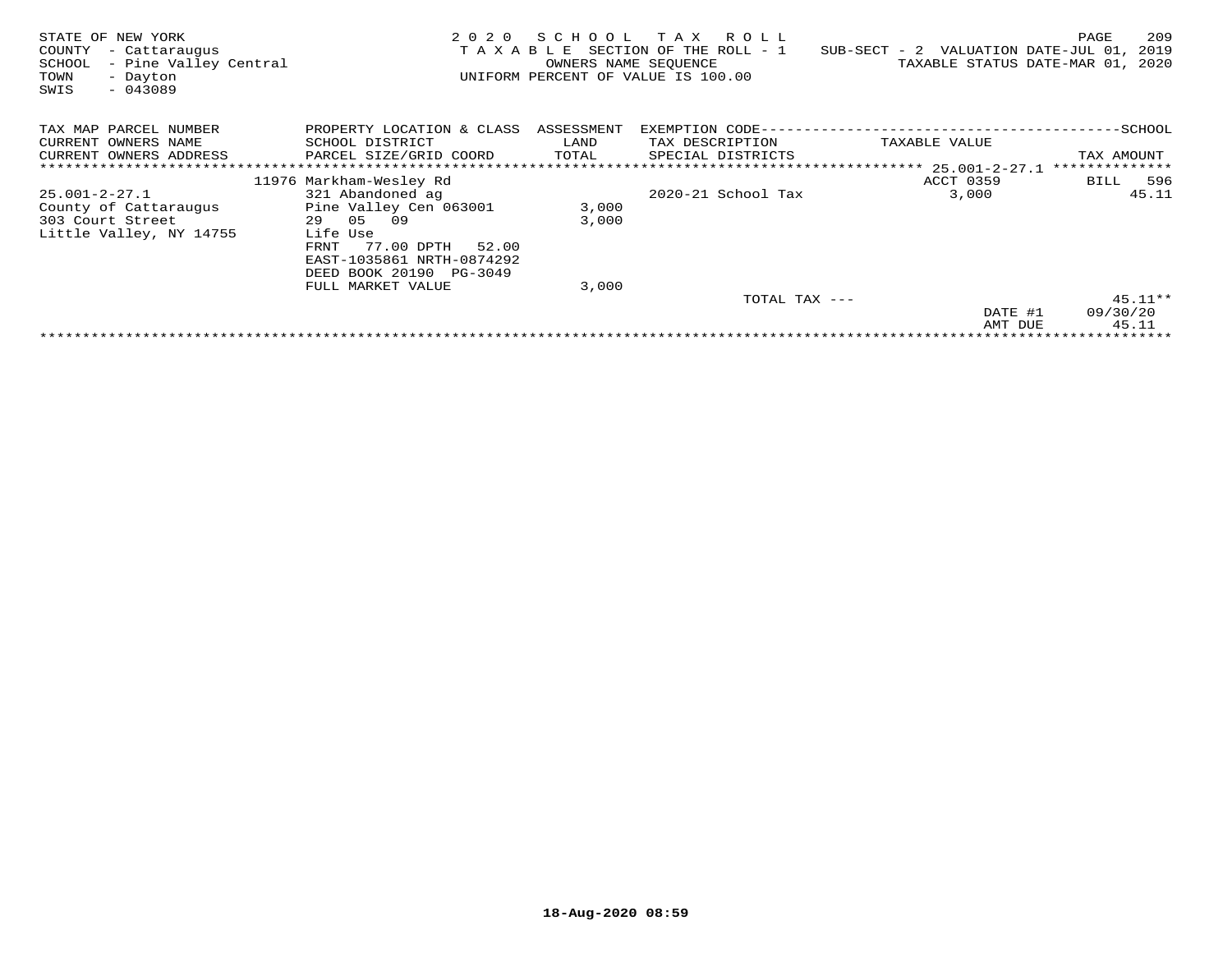| STATE OF NEW YORK<br>COUNTY - Cattaraugus<br>SCHOOL - Pine Valley Central<br>TOWN<br>- Dayton<br>SWIS<br>$-043089$ | 2020 SCHOOL TAX ROLL<br>TAXABLE SECTION OF THE ROLL - 1<br>UNIFORM PERCENT OF VALUE IS 100.00 | 210<br>PAGE<br>SUB-SECT - 2 VALUATION DATE-JUL 01, 2019<br>TAXABLE STATUS DATE-MAR 01, 2020<br>RPS155/V04/L015<br>CURRENT DATE 8/18/2020 |
|--------------------------------------------------------------------------------------------------------------------|-----------------------------------------------------------------------------------------------|------------------------------------------------------------------------------------------------------------------------------------------|
|                                                                                                                    | ROLL SUB SECTION-2-TOTALS                                                                     |                                                                                                                                          |

|      |      | $m \wedge m \wedge n$<br>◡∸ғ | TON                              | . HUNY              | AĽ                  | ے ا      |       | $m \wedge m \wedge n$ |
|------|------|------------------------------|----------------------------------|---------------------|---------------------|----------|-------|-----------------------|
| CODE | NAMF | 'AK                          | $m \times r \times r$<br>- - - - | T T T<br>اللالمستحم | - ---<br>اللالمستعم | 57077375 | VALUF | $m \times r$<br>- −-  |

#### NO SPECIAL DISTRICTS AT THIS LEVEL

\*\*\* S C H O O L D I S T R I C T S U M M A R Y \*\*\*

| CODE   | DISTRICT NAME                    | TOTAL<br>PARCELS | ASSESSED<br>LAND | ASSESSED<br>TOTAL | <b>EXEMPT</b><br>AMOUNT | TOTAL<br>TAXABLE |           |
|--------|----------------------------------|------------------|------------------|-------------------|-------------------------|------------------|-----------|
|        |                                  |                  |                  |                   | STAR AMOUNT             | STAR TAXABLE     | TOTAL TAX |
|        | Pine Valley Central              |                  | 3,000            | 3,000             |                         | 3,000            |           |
| 063001 |                                  |                  |                  |                   |                         | 3,000            | 45.11     |
|        | SUB-TOTAL                        |                  | 3,000            | 3,000             |                         | 3,000            |           |
|        | $S \cup B - T \cup T A L (CONT)$ |                  |                  |                   |                         | 3,000            | 45.11     |
|        | TOTAL                            |                  | 3,000            | 3,000             |                         | 3,000            |           |
|        | TO TAL (CONT)                    |                  |                  |                   |                         | 3,000            | 45.11     |

\*\*\* S Y S T E M C O D E S S U M M A R Y \*\*\*

NO SYSTEM EXEMPTIONS AT THIS LEVEL

\*\*\* E X E M P T I O N S U M M A R Y \*\*\*

NO EXEMPTIONS AT THIS LEVEL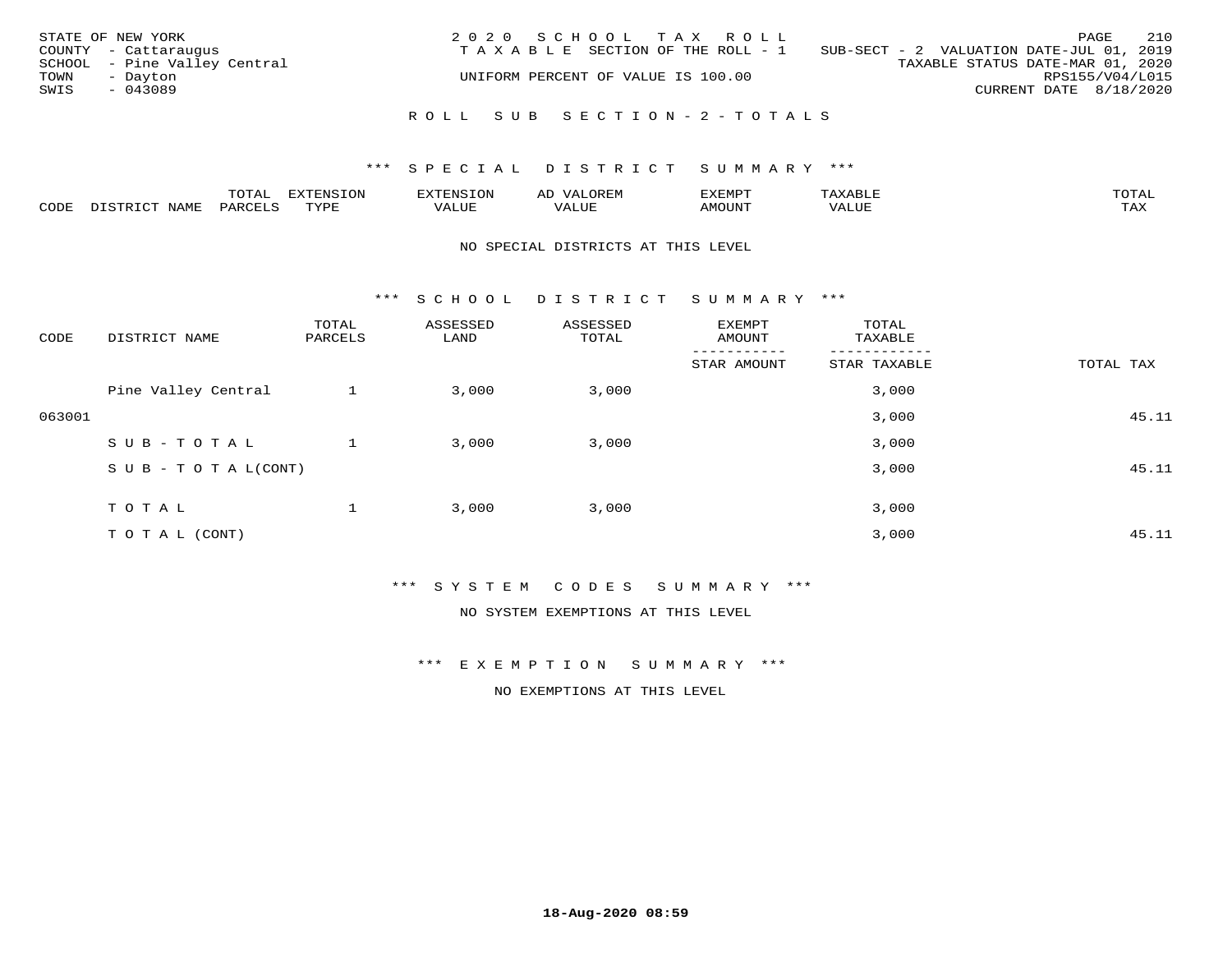|      | STATE OF NEW YORK            | 2020 SCHOOL TAX ROLL                                                           |                        | PAGE | 211 |
|------|------------------------------|--------------------------------------------------------------------------------|------------------------|------|-----|
|      | COUNTY - Cattaraugus         | T A X A B L E SECTION OF THE ROLL - 1 SUB-SECT - 2 VALUATION DATE-JUL 01, 2019 |                        |      |     |
|      | SCHOOL - Pine Valley Central | TAXABLE STATUS DATE-MAR 01, 2020                                               |                        |      |     |
| TOWN | - Dayton                     | UNIFORM PERCENT OF VALUE IS 100.00                                             | RPS155/V04/L015        |      |     |
| SWIS | $-043089$                    |                                                                                | CURRENT DATE 8/18/2020 |      |     |
|      |                              |                                                                                |                        |      |     |
|      |                              | ROLL SUB SECTION-2-TOTALS                                                      |                        |      |     |

# \*\*\* G R A N D T O T A L S \*\*\*

| ROLL<br><b>SEC</b> | DESCRIPTION                | TOTAL<br>PARCELS | ASSESSED<br>LAND | ASSESSED<br>TOTAL | <b>EXEMPT</b><br><b>AMOUNT</b><br>STAR AMOUNT | TOTAL<br>TAXABLE<br>------------<br>STAR TAXABLE | TAX<br>RATE | TOTAL<br>TAX   |
|--------------------|----------------------------|------------------|------------------|-------------------|-----------------------------------------------|--------------------------------------------------|-------------|----------------|
|                    | 2020-21 School Tax         |                  | 3,000            | 3,000             |                                               | 3,000                                            |             |                |
|                    | SPEC DIST TAXES<br>TAXABLE |                  |                  |                   |                                               | 3,000                                            |             | 45.11<br>45.11 |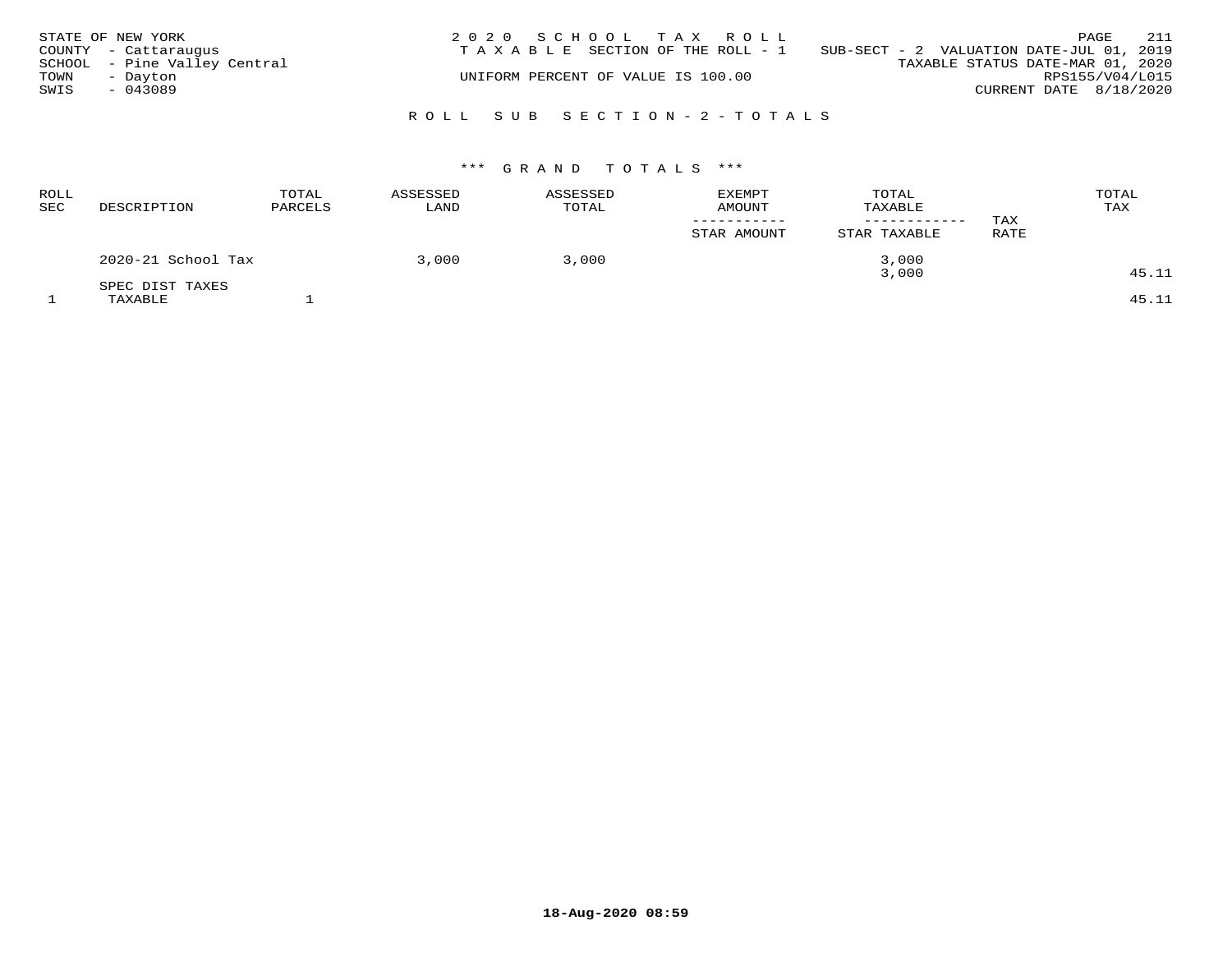| STATE OF NEW YORK<br>COUNTY<br>- Cattaraugus<br>- Pine Valley Central<br>SCHOOL<br>TOWN<br>- Dayton<br>SWIS<br>$-043089$          | TAXABLE                                                                                                                        | OWNERS NAME SEQUENCE | 2020 SCHOOL TAX ROLL<br>SECTION OF THE ROLL - 1<br>UNIFORM PERCENT OF VALUE IS 100.00 | $SUB-SECTION - A$ VALUATION DATE-JUL 01, | 212<br>PAGE<br>2019<br>TAXABLE STATUS DATE-MAR 01, 2020 |
|-----------------------------------------------------------------------------------------------------------------------------------|--------------------------------------------------------------------------------------------------------------------------------|----------------------|---------------------------------------------------------------------------------------|------------------------------------------|---------------------------------------------------------|
| TAX MAP PARCEL NUMBER<br>CURRENT OWNERS NAME<br>CURRENT OWNERS ADDRESS                                                            | PROPERTY LOCATION & CLASS ASSESSMENT<br>SCHOOL DISTRICT<br>PARCEL SIZE/GRID COORD                                              | LAND<br>TOTAL        | EXEMPTION CODE---<br>TAX DESCRIPTION<br>SPECIAL DISTRICTS                             | TAXABLE VALUE                            | -----------SCHOOL<br>TAX AMOUNT                         |
|                                                                                                                                   | Bentley Rd                                                                                                                     |                      |                                                                                       | ACCT 0448                                | BILL 597                                                |
| $25.001 - 1 - 32$<br>Peter Cooper Markhams, LLC<br>Michael P Joy, Esq.<br>Reed Smith Ctr<br>225 Fifth Ave<br>Pittsburgh, PA 15222 | 321 Abandoned ag<br>Pine Valley Cen 063001<br>36 05 09<br>ACRES 106.24<br>EAST-1032045 NRTH-0872215<br>DEED BOOK 14034 PG-8002 | 104,300<br>104,300   | 2020-21 School Tax                                                                    | 104,300                                  | 1,568.47                                                |
|                                                                                                                                   | FULL MARKET VALUE                                                                                                              | 104,300              |                                                                                       |                                          |                                                         |
|                                                                                                                                   |                                                                                                                                |                      | TOTAL TAX ---                                                                         | DATE #1                                  | $1,568.47**$<br>09/30/20                                |
|                                                                                                                                   |                                                                                                                                |                      |                                                                                       | AMT DUE                                  | 1,568.47                                                |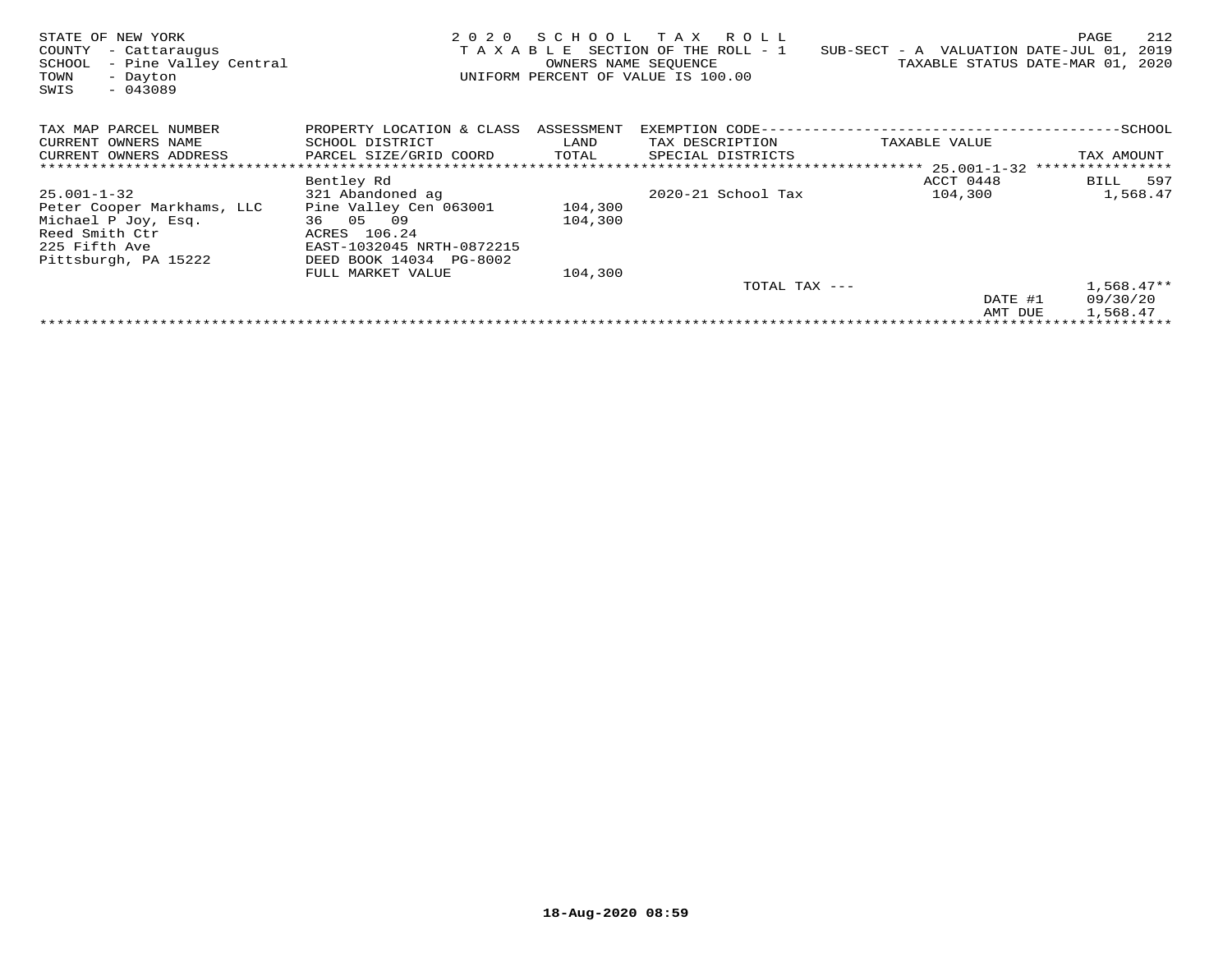| STATE OF NEW YORK<br>COUNTY - Cattaraugus<br>SCHOOL - Pine Valley Central<br>TOWN<br>- Dayton<br>SWIS<br>$-043089$ | 2020 SCHOOL TAX ROLL<br>TAXABLE SECTION OF THE ROLL - 1<br>UNIFORM PERCENT OF VALUE IS 100.00 | PAGE<br>SUB-SECT - A VALUATION DATE-JUL 01, 2019<br>TAXABLE STATUS DATE-MAR 01, 2020<br>RPS155/V04/L015<br>CURRENT DATE 8/18/2020 | 213 |
|--------------------------------------------------------------------------------------------------------------------|-----------------------------------------------------------------------------------------------|-----------------------------------------------------------------------------------------------------------------------------------|-----|
|                                                                                                                    | ROLL SUB SECTION-A-TOTALS                                                                     |                                                                                                                                   |     |

|      |              | ™∩ͲϪ<br>بمحمد ب | -OP,             | <b>FNC</b> | ΑL    | ֿישו          |       |                    |
|------|--------------|-----------------|------------------|------------|-------|---------------|-------|--------------------|
| CODE | NAME<br>– a- | PART            | mynne<br>- - - - | ALUF       | 'ALUE | <b>IMOUNT</b> | VALUE | <b>TRAV</b><br>∸∽∸ |

#### NO SPECIAL DISTRICTS AT THIS LEVEL

\*\*\* S C H O O L D I S T R I C T S U M M A R Y \*\*\*

| CODE   | DISTRICT NAME                    | TOTAL<br>PARCELS | ASSESSED<br>LAND | ASSESSED<br>TOTAL | EXEMPT<br>AMOUNT | TOTAL<br>TAXABLE |           |
|--------|----------------------------------|------------------|------------------|-------------------|------------------|------------------|-----------|
|        |                                  |                  |                  |                   | STAR AMOUNT      | STAR TAXABLE     | TOTAL TAX |
|        | Pine Valley Central              |                  | 104,300          | 104,300           |                  | 104,300          |           |
| 063001 |                                  |                  |                  |                   |                  | 104,300          | 1,568.47  |
|        | SUB-TOTAL                        |                  | 104,300          | 104,300           |                  | 104,300          |           |
|        | $S \cup B - T \cup T A L (CONT)$ |                  |                  |                   |                  | 104,300          | 1,568.47  |
|        | TOTAL                            |                  | 104,300          | 104,300           |                  | 104,300          |           |
|        | T O T A L (CONT)                 |                  |                  |                   |                  | 104,300          | 1,568.47  |

## \*\*\* S Y S T E M C O D E S S U M M A R Y \*\*\*

NO SYSTEM EXEMPTIONS AT THIS LEVEL

\*\*\* E X E M P T I O N S U M M A R Y \*\*\*

NO EXEMPTIONS AT THIS LEVEL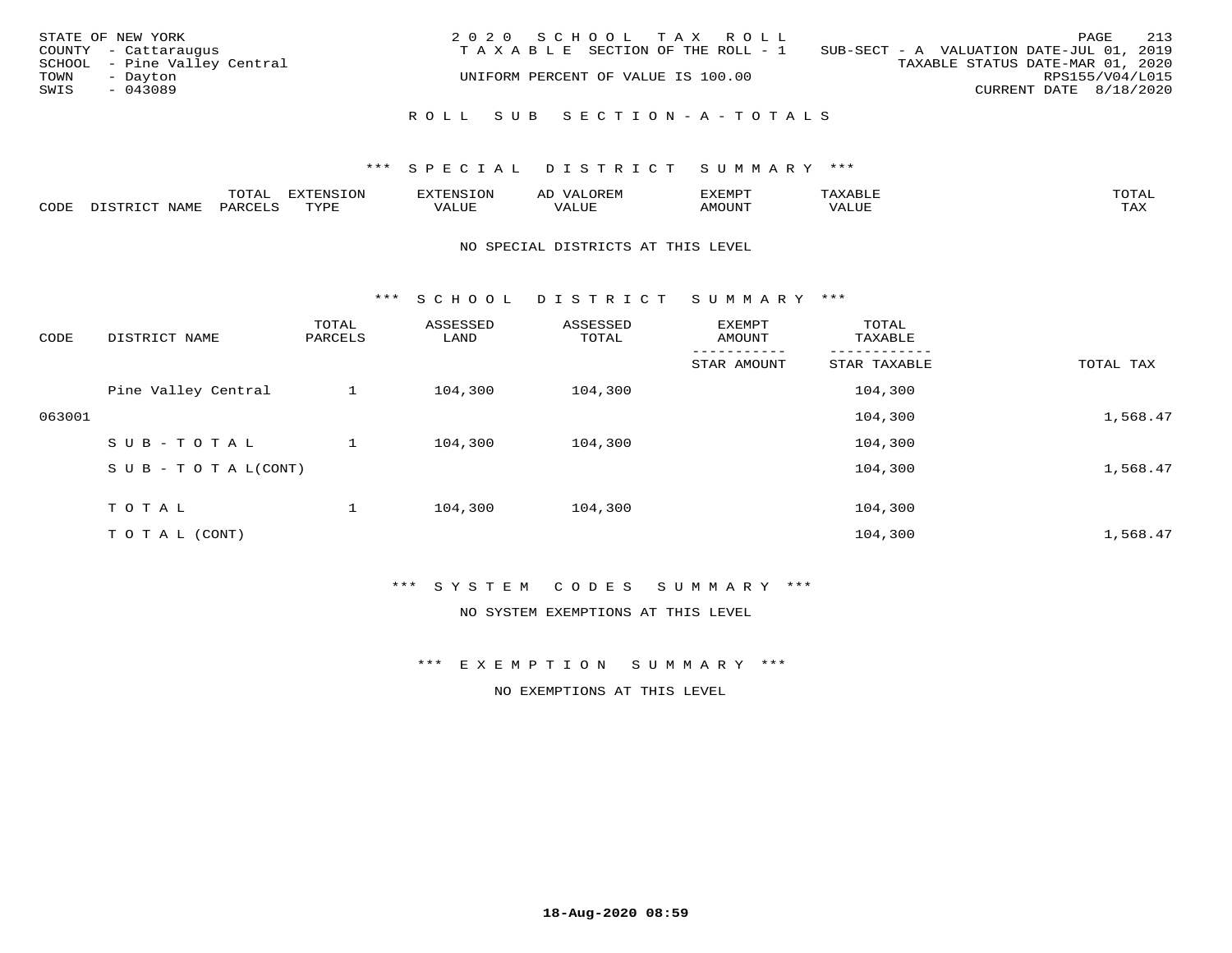|      | STATE OF NEW YORK            | 2020 SCHOOL TAX ROLL                                                           |                        | PAGE | 214 |
|------|------------------------------|--------------------------------------------------------------------------------|------------------------|------|-----|
|      | COUNTY - Cattaraugus         | T A X A B L E SECTION OF THE ROLL - 1 SUB-SECT - A VALUATION DATE-JUL 01, 2019 |                        |      |     |
|      | SCHOOL - Pine Valley Central | TAXABLE STATUS DATE-MAR 01, 2020                                               |                        |      |     |
| TOWN | - Dayton                     | UNIFORM PERCENT OF VALUE IS 100.00                                             | RPS155/V04/L015        |      |     |
| SWIS | $-043089$                    |                                                                                | CURRENT DATE 8/18/2020 |      |     |
|      |                              |                                                                                |                        |      |     |
|      |                              | ROLL SUB SECTION-A-TOTALS                                                      |                        |      |     |

# \*\*\* G R A N D T O T A L S \*\*\*

| DESCRIPTION        | TOTAL<br>PARCELS | ASSESSED<br>LAND | ASSESSED<br>TOTAL | <b>EXEMPT</b><br><b>AMOUNT</b> | TOTAL<br>TAXABLE | TAX     | TOTAL<br>TAX |
|--------------------|------------------|------------------|-------------------|--------------------------------|------------------|---------|--------------|
|                    |                  |                  |                   | STAR AMOUNT                    | STAR TAXABLE     | RATE    |              |
| 2020-21 School Tax |                  | 104,300          | 104,300           |                                | 104,300          |         | 1,568.47     |
| SPEC DIST TAXES    |                  |                  |                   |                                |                  |         | 1,568.47     |
|                    | TAXABLE          |                  |                   |                                |                  | 104,300 |              |

**18-Aug-2020 08:59**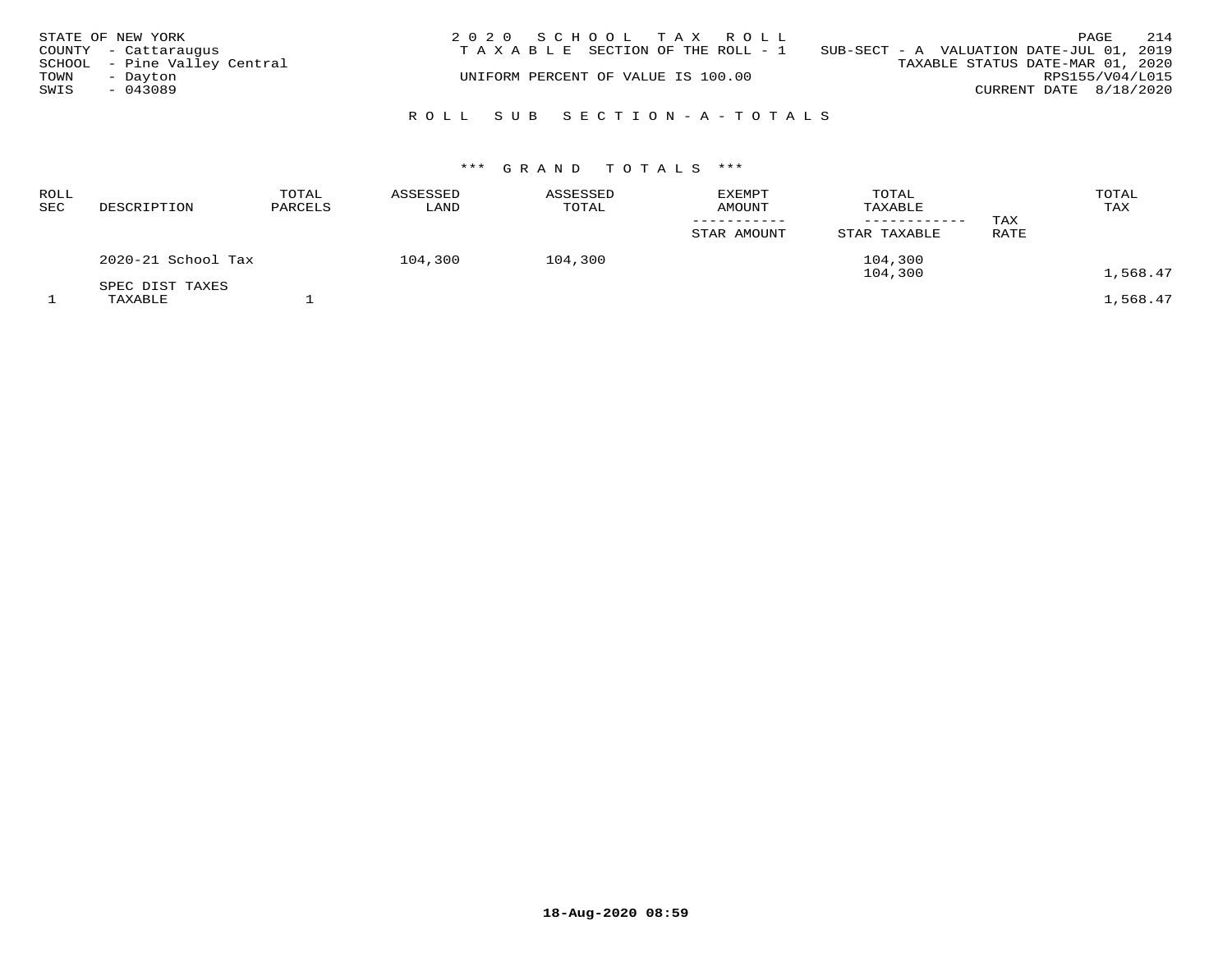| STATE OF NEW YORK            | 2020 SCHOOL TAX ROLL                  | 215<br>PAGE                      |
|------------------------------|---------------------------------------|----------------------------------|
|                              |                                       |                                  |
| COUNTY - Cattaraugus         | T A X A B L E SECTION OF THE ROLL - 1 | VALUATION DATE-JUL 01, 2019      |
| SCHOOL - Pine Valley Central |                                       | TAXABLE STATUS DATE-MAR 01, 2020 |
| TOWN<br>- Dayton             | UNIFORM PERCENT OF VALUE IS 100.00    | RPS155/V04/L015                  |
| SWIS<br>$-043089$            |                                       | CURRENT DATE 8/18/2020           |
|                              | ROLL SECTION TOTALS                   |                                  |

| CODE | DISTRICT NAME       | TOTAL<br>PARCELS | EXTENSION<br>TYPE | EXTENSION<br>VALUE | AD VALOREM<br><b>VALUE</b> | EXEMPT<br>AMOUNT | TAXABLE<br>VALUE | TOTAL<br>TAX |
|------|---------------------|------------------|-------------------|--------------------|----------------------------|------------------|------------------|--------------|
|      | OT300 Omitted tax - |                  | MOVTAX            | .881.06            |                            |                  | .881.06          | ,881.06      |

\*\*\* S C H O O L D I S T R I C T S U M M A R Y \*\*\*

| CODE   | DISTRICT NAME       | TOTAL<br>PARCELS | ASSESSED<br>LAND | ASSESSED<br>TOTAL | <b>EXEMPT</b><br>AMOUNT | TOTAL<br>TAXABLE |             |
|--------|---------------------|------------------|------------------|-------------------|-------------------------|------------------|-------------|
|        |                     |                  |                  |                   | STAR AMOUNT             | STAR TAXABLE     | TOTAL TAX   |
|        | Pine Valley Central | 254              | 12105,800        | 21307,552         | 2102,535                | 19,205,017       |             |
| 063001 |                     |                  |                  |                   | 3828,715                | 15,376,302       | 231, 229.95 |
|        | $SUB - TO TAL$      | 254              | 12105,800        | 21307,552         | 2102,535                | 19,205,017       |             |
|        | SUB - TO TAL(CONT)  |                  |                  |                   | 3828,715                | 15,376,302       | 231, 229.95 |
|        | TOTAL               | 254              | 12105,800        | 21307,552         | 2102,535                | 19,205,017       |             |
|        |                     |                  |                  |                   |                         |                  |             |
|        | T O T A L (CONT)    |                  |                  |                   | 3828,715                | 15,376,302       | 231,229.95  |

\*\*\* S Y S T E M C O D E S S U M M A R Y \*\*\*

### NO SYSTEM EXEMPTIONS AT THIS LEVEL

\*\*\* E X E M P T I O N S U M M A R Y \*\*\*

|       |             | TOTAL   |          |
|-------|-------------|---------|----------|
| CODE  | DESCRIPTION | PARCELS | SCHOOL   |
| 41700 | AG BLDG     | 4       | 143,000  |
| 41720 | AG DIST     | 46      | 1779,663 |
| 41730 | AG DISTOUT  | 4       | 118,922  |
| 41834 | ENH STAR    | 26      | 1775,135 |
| 41854 | BAS STAR    | 60      | 2053,580 |
| 42100 | SILO T/C/S  | 6       | 20,810   |
|       |             |         |          |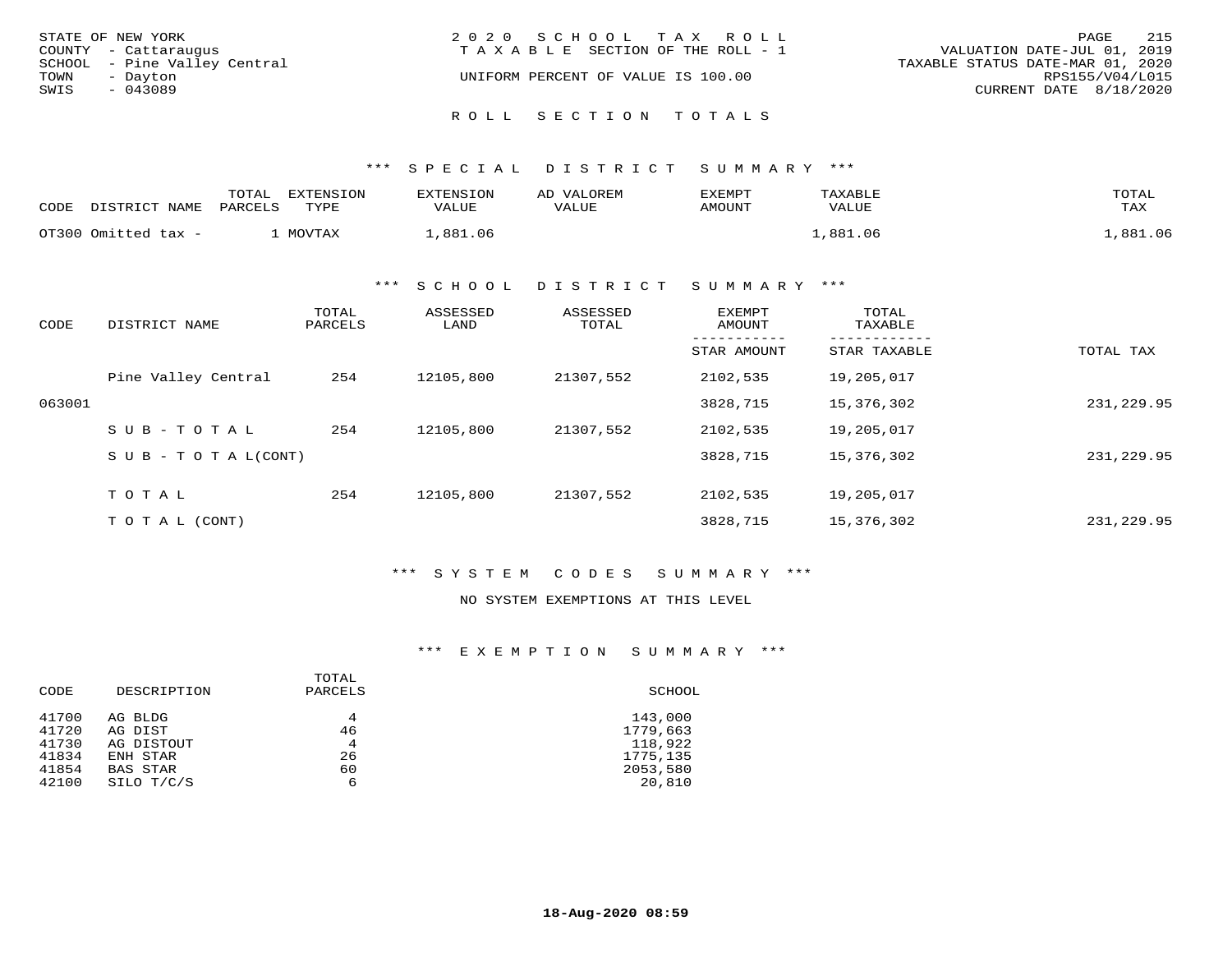| STATE OF NEW YORK                                    | 2020 SCHOOL TAX ROLL                  | 216<br>PAGE                                                     |
|------------------------------------------------------|---------------------------------------|-----------------------------------------------------------------|
| COUNTY - Cattaraugus<br>SCHOOL - Pine Valley Central | T A X A B L E SECTION OF THE ROLL - 1 | VALUATION DATE-JUL 01, 2019<br>TAXABLE STATUS DATE-MAR 01, 2020 |
| TOWN<br>- Dayton                                     | UNIFORM PERCENT OF VALUE IS 100.00    | RPS155/V04/L015                                                 |
| SWIS<br>$-043089$                                    |                                       | CURRENT DATE 8/18/2020                                          |
|                                                      | ROLL SECTION TOTALS                   |                                                                 |

# \*\*\* E X E M P T I O N S U M M A R Y \*\*\*

| CODE  | DESCRIPTION         | TOTAL<br>PARCELS | SCHOOL             |
|-------|---------------------|------------------|--------------------|
| 42120 | TMP GHOUSE<br>TOTAL | 148              | 40,140<br>5931,250 |

# \*\*\* G R A N D T O T A L S \*\*\*

| ROLL<br><b>SEC</b> | DESCRIPTION                | TOTAL<br>PARCELS | ASSESSED<br>LAND | ASSESSED<br>TOTAL | <b>EXEMPT</b><br>AMOUNT<br>STAR AMOUNT | TOTAL<br>TAXABLE<br>STAR TAXABLE | TAX<br><b>RATE</b> | TOTAL<br>TAX           |
|--------------------|----------------------------|------------------|------------------|-------------------|----------------------------------------|----------------------------------|--------------------|------------------------|
|                    | 2020-21 School Tax         |                  | 12105,800        | 21307,552         | 2,102,535<br>3828,715                  | 19,205,017<br>15,376,302         |                    | 231,229.95             |
|                    | SPEC DIST TAXES<br>TAXABLE | 254              |                  |                   |                                        |                                  |                    | 1,881.06<br>233,111.01 |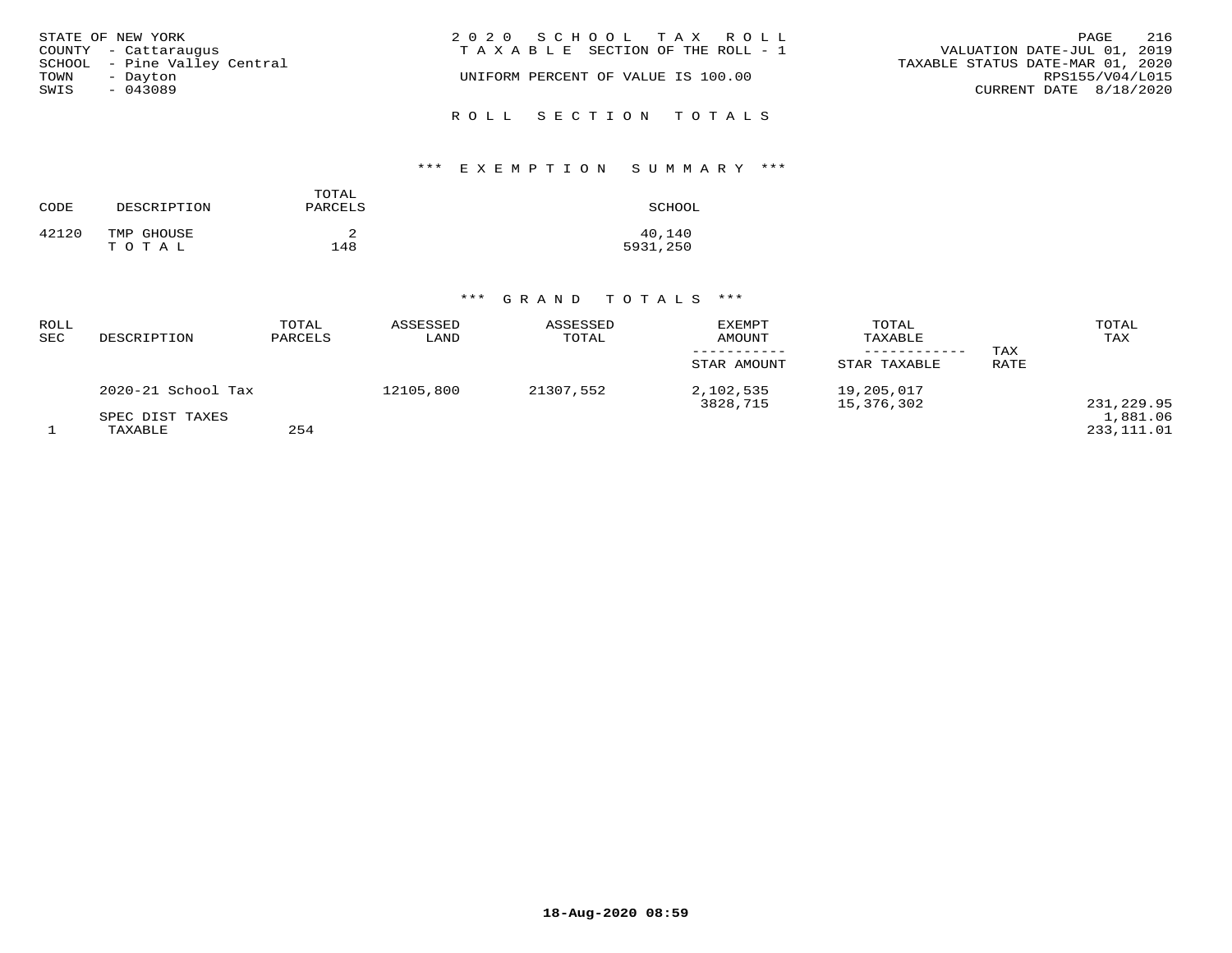| STATE OF NEW YORK<br>COUNTY - Cattaraugus<br>SCHOOL<br>- Pine Valley Central<br>TOWN<br>- Dayton<br>$-043089$<br>SWIS | 2 0 2 0                                  | OWNERS NAME SEOUENCE | SCHOOL TAX ROLL<br>SPECIAL FRANCHISE SECTION OF THE ROLL - 5<br>UNIFORM PERCENT OF VALUE IS 100.00 | VALUATION DATE-JUL 01, 2019<br>TAXABLE STATUS DATE-MAR 01, 2020 | 217<br>PAGE             |
|-----------------------------------------------------------------------------------------------------------------------|------------------------------------------|----------------------|----------------------------------------------------------------------------------------------------|-----------------------------------------------------------------|-------------------------|
| TAX MAP PARCEL NUMBER                                                                                                 |                                          |                      |                                                                                                    |                                                                 |                         |
| CURRENT OWNERS NAME                                                                                                   | SCHOOL DISTRICT                          | LAND                 | TAX DESCRIPTION                                                                                    | TAXABLE VALUE                                                   |                         |
| CURRENT OWNERS ADDRESS                                                                                                | PARCEL SIZE/GRID COORD                   | TOTAL                | SPECIAL DISTRICTS                                                                                  |                                                                 | TAX AMOUNT              |
| *************************                                                                                             |                                          |                      |                                                                                                    |                                                                 |                         |
| 530.089-9916-131.600/188                                                                                              | Special Franchise                        |                      | 2020-21 School Tax                                                                                 | ACCT 1006<br>244,153                                            | BILL<br>598<br>3,671.59 |
| New York State Electric & Gas                                                                                         | 861 Elec & gas<br>Pine Valley Cen 063001 | $\Omega$             |                                                                                                    |                                                                 |                         |
| c/o Avangrid Management Co                                                                                            | Town Of Dayton                           | 244,153              |                                                                                                    |                                                                 |                         |
| Local Tax                                                                                                             | 0.5700 Pine Valley                       |                      |                                                                                                    |                                                                 |                         |
| One City Center Fl 5                                                                                                  | ACRES<br>0.01                            |                      |                                                                                                    |                                                                 |                         |
| Portland, ME 04101                                                                                                    | FULL MARKET VALUE                        | 244,153              |                                                                                                    |                                                                 |                         |
|                                                                                                                       |                                          |                      | TOTAL TAX ---                                                                                      |                                                                 | $3,671.59**$            |
|                                                                                                                       |                                          |                      |                                                                                                    | DATE #1                                                         | 09/30/20                |
|                                                                                                                       |                                          |                      |                                                                                                    | AMT DUE                                                         | 3,671.59                |
|                                                                                                                       |                                          |                      |                                                                                                    |                                                                 |                         |
|                                                                                                                       | Special Franchise                        |                      |                                                                                                    | ACCT 1365                                                       | BILL 599<br>751.90      |
| 530.089-9916-901.300/188<br>Time Warner Cable Tax Dept.                                                               | 869 Television<br>Pine Valley Cen 063001 | $\Omega$             | 2020-21 School Tax                                                                                 | 50,000                                                          |                         |
| PO Box 7467                                                                                                           | 8.6 miles of cable                       | 50,000               |                                                                                                    |                                                                 |                         |
| Charlotte, NC 28241-7467                                                                                              | 0.01<br>ACRES                            |                      |                                                                                                    |                                                                 |                         |
|                                                                                                                       | FULL MARKET VALUE                        | 50,000               |                                                                                                    |                                                                 |                         |
|                                                                                                                       |                                          |                      | TOTAL TAX $---$                                                                                    |                                                                 | 751.90**                |
|                                                                                                                       |                                          |                      |                                                                                                    | DATE #1                                                         | 09/30/20                |
|                                                                                                                       |                                          |                      |                                                                                                    | AMT DUE                                                         | 751.90                  |
|                                                                                                                       |                                          |                      |                                                                                                    |                                                                 |                         |
|                                                                                                                       | Special Franchise                        |                      |                                                                                                    | ACCT 1007                                                       | BILL 600                |
| 530.089-9916-631.900/188                                                                                              | 861 Elec & gas                           |                      | 2020-21 School Tax                                                                                 | 56,912                                                          | 855.85                  |
| Verizon New York Inc                                                                                                  | Pine Valley Cen 063001                   | $\Omega$             |                                                                                                    |                                                                 |                         |
| PO Box 2749<br>Addison, TX 75001                                                                                      | Town Of Dayton<br>0.3900 Pine Valley     | 56,912               |                                                                                                    |                                                                 |                         |
|                                                                                                                       | 0.01<br>ACRES                            |                      |                                                                                                    |                                                                 |                         |
|                                                                                                                       | FULL MARKET VALUE                        | 56,912               |                                                                                                    |                                                                 |                         |
|                                                                                                                       |                                          |                      | TOTAL TAX ---                                                                                      |                                                                 | $855.85**$              |
|                                                                                                                       |                                          |                      |                                                                                                    | DATE #1                                                         | 09/30/20                |
|                                                                                                                       |                                          |                      |                                                                                                    | AMT DUE                                                         | 855.85                  |
|                                                                                                                       |                                          |                      |                                                                                                    | ***************************                                     |                         |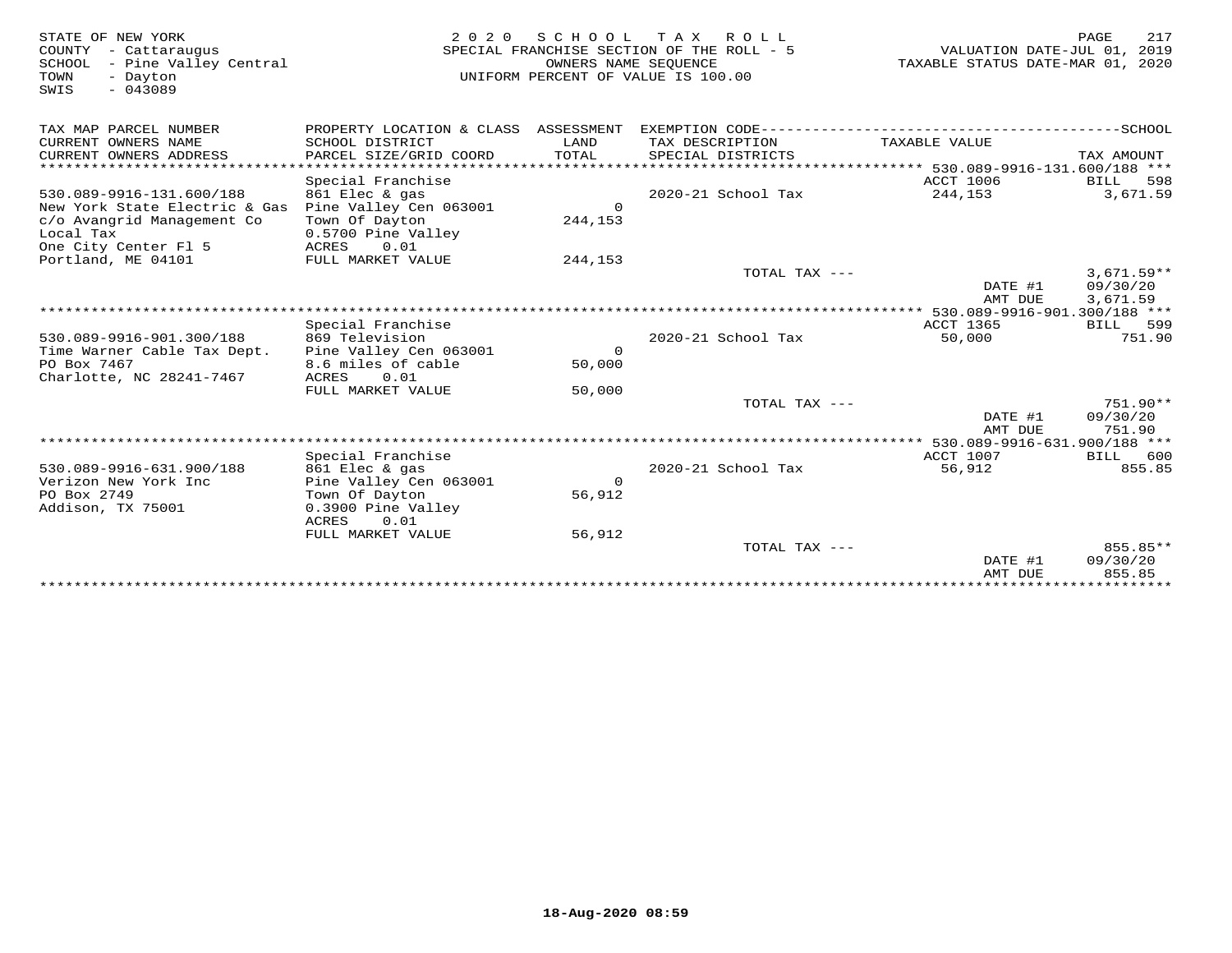| STATE OF NEW YORK<br>COUNTY - Cattaraugus<br>SCHOOL - Pine Valley Central<br>TOWN<br>- Dayton<br>SWIS<br>$-043089$ | 2020 SCHOOL TAX ROLL<br>SPECIAL FRANCHISE SECTION OF THE ROLL - 5 | - 218<br>PAGE<br>VALUATION DATE-JUL 01, 2019<br>TAXABLE STATUS DATE-MAR 01, 2020<br>RPS155/V04/L015<br>CURRENT DATE 8/18/2020 |
|--------------------------------------------------------------------------------------------------------------------|-------------------------------------------------------------------|-------------------------------------------------------------------------------------------------------------------------------|
|                                                                                                                    | ROLL SUB SECTION- - TOTALS                                        |                                                                                                                               |

|      |                            | ----<br>$\overline{\phantom{a}}$ | EXTENSION | <b>ENS</b>         | AL<br>$\cdots$ | דסאים אי     |                       | momn. |
|------|----------------------------|----------------------------------|-----------|--------------------|----------------|--------------|-----------------------|-------|
| CODE | $ \sim$ $-$<br><b>NAMP</b> | $\Omega$<br>'ARI                 | TVDF      | <b><i>ALUE</i></b> | 'ALUE          | <b>MOUNT</b> | . <del>.</del><br>JUI | TAX   |

### NO SPECIAL DISTRICTS AT THIS LEVEL

\*\*\* S C H O O L D I S T R I C T S U M M A R Y \*\*\*

| CODE   | DISTRICT NAME                    | TOTAL<br>PARCELS | ASSESSED<br>LAND | ASSESSED<br>TOTAL | EXEMPT<br>AMOUNT | TOTAL<br>TAXABLE |           |
|--------|----------------------------------|------------------|------------------|-------------------|------------------|------------------|-----------|
|        |                                  |                  |                  |                   | STAR AMOUNT      | STAR TAXABLE     | TOTAL TAX |
|        | Pine Valley Central              | 3                |                  | 351,065           |                  | 351,065          |           |
| 063001 |                                  |                  |                  |                   |                  | 351,065          | 5,279.34  |
|        | SUB-TOTAL                        | 3                |                  | 351,065           |                  | 351,065          |           |
|        | $S \cup B - T \cup T A L (CONT)$ |                  |                  |                   |                  | 351,065          | 5,279.34  |
|        | T O T A L                        | 3                |                  | 351,065           |                  | 351,065          |           |
|        | T O T A L (CONT)                 |                  |                  |                   |                  | 351,065          | 5,279.34  |

## \*\*\* S Y S T E M C O D E S S U M M A R Y \*\*\*

NO SYSTEM EXEMPTIONS AT THIS LEVEL

\*\*\* E X E M P T I O N S U M M A R Y \*\*\*

NO EXEMPTIONS AT THIS LEVEL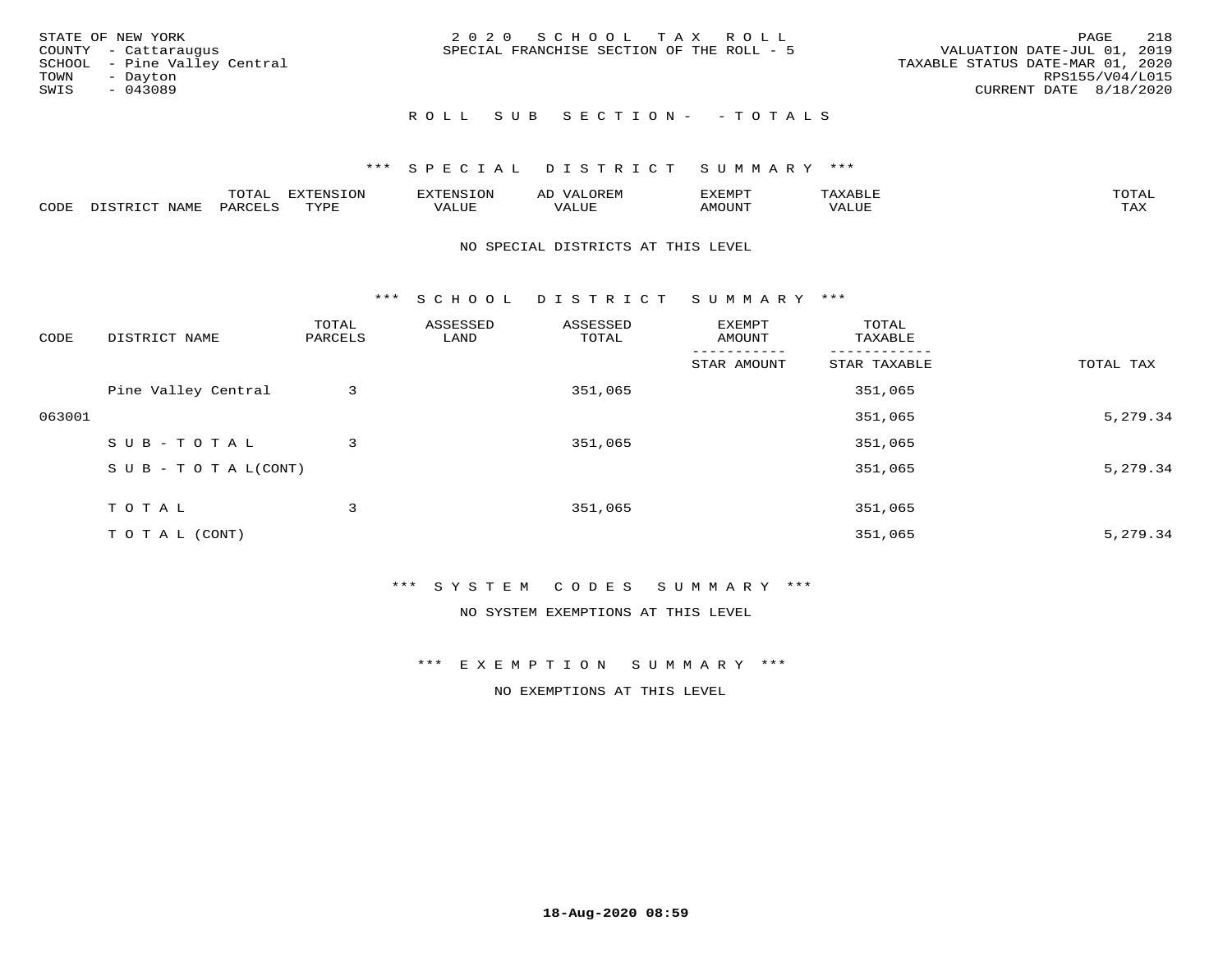| STATE OF NEW YORK<br>COUNTY - Cattaraugus<br>SCHOOL - Pine Valley Central<br>TOWN<br>- Dayton<br>SWIS<br>- 043089 | 2020 SCHOOL TAX ROLL<br>SPECIAL FRANCHISE SECTION OF THE ROLL - 5 | 219<br>PAGE<br>VALUATION DATE-JUL 01, 2019<br>TAXABLE STATUS DATE-MAR 01, 2020<br>RPS155/V04/L015<br>CURRENT DATE 8/18/2020 |
|-------------------------------------------------------------------------------------------------------------------|-------------------------------------------------------------------|-----------------------------------------------------------------------------------------------------------------------------|
|                                                                                                                   | ROLL SUB SECTION- - TOTALS                                        |                                                                                                                             |

| ROLL<br>SEC | DESCRIPTION                          | TOTAL<br>PARCELS | ASSESSED<br>LAND | ASSESSED<br>TOTAL | <b>EXEMPT</b><br>AMOUNT<br>STAR AMOUNT | TOTAL<br>TAXABLE<br>STAR TAXABLE | TAX<br>RATE | TOTAL<br>TAX |
|-------------|--------------------------------------|------------------|------------------|-------------------|----------------------------------------|----------------------------------|-------------|--------------|
|             | 2020-21 School Tax                   |                  |                  | 351,065           |                                        | 351,065<br>351,065               |             | 5,279.34     |
|             | SPEC DIST TAXES<br>SPECIAL FRANCHISE |                  |                  |                   |                                        |                                  |             | 5,279.34     |

**18-Aug-2020 08:59**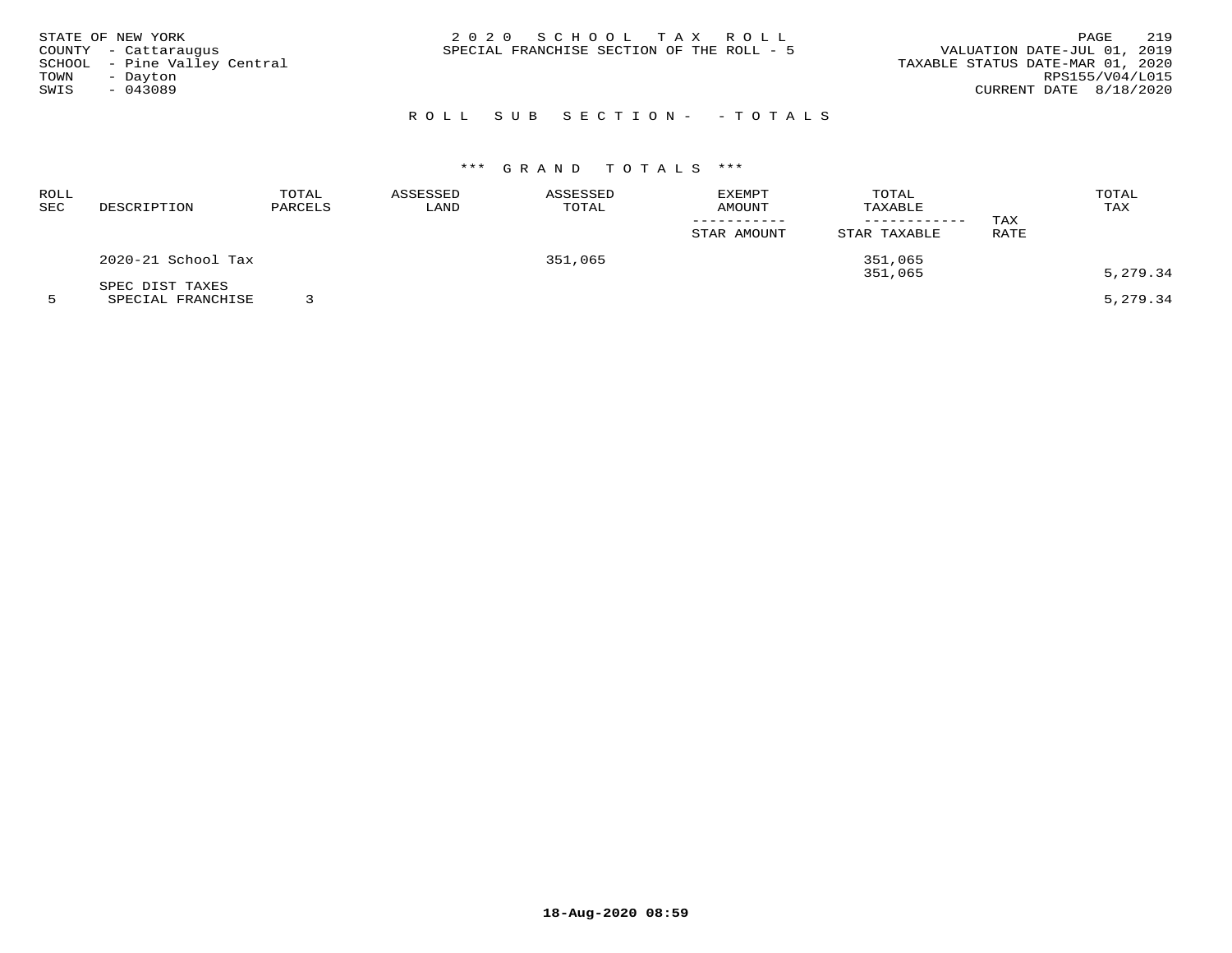| STATE OF NEW YORK            | 2020 SCHOOL TAX ROLL                      |                                  | 220<br>PAGE            |
|------------------------------|-------------------------------------------|----------------------------------|------------------------|
| COUNTY - Cattaraugus         | SPECIAL FRANCHISE SECTION OF THE ROLL - 5 | VALUATION DATE-JUL 01, 2019      |                        |
| SCHOOL - Pine Valley Central |                                           | TAXABLE STATUS DATE-MAR 01, 2020 |                        |
| TOWN<br>- Dayton             |                                           |                                  | RPS155/V04/L015        |
| SWIS<br>$-043089$            |                                           |                                  | CURRENT DATE 8/18/2020 |
|                              |                                           |                                  |                        |

### \*\*\* S P E C I A L D I S T R I C T S U M M A R Y \*\*\*

|      |                           | m∧m⊼ | <b>DVERMOTOM</b><br>LUI | TENSION       | ΑL<br>$\cdots$      | EXEMPT | $\Delta \times \Delta$<br>9 D.L | $m \wedge m \wedge n$<br>$\overline{a}$ |
|------|---------------------------|------|-------------------------|---------------|---------------------|--------|---------------------------------|-----------------------------------------|
| CODE | NTAM <sup>T</sup><br>⊥∙⊥⊥ | PARC | <b>TVDL</b>             | T T T<br>ALUF | <b>TTT</b><br>'ALUE | MOUNT  | VALUE                           | $m \times r$<br>$+$ $  +$ $-$           |

### NO SPECIAL DISTRICTS AT THIS LEVEL

\*\*\* S C H O O L D I S T R I C T S U M M A R Y \*\*\*

| CODE   | DISTRICT NAME                    | TOTAL<br>PARCELS | ASSESSED<br>LAND | ASSESSED<br>TOTAL | EXEMPT<br>AMOUNT | TOTAL<br>TAXABLE |           |
|--------|----------------------------------|------------------|------------------|-------------------|------------------|------------------|-----------|
|        |                                  |                  |                  |                   | STAR AMOUNT      | STAR TAXABLE     | TOTAL TAX |
|        | Pine Valley Central              | 3                |                  | 351,065           |                  | 351,065          |           |
| 063001 |                                  |                  |                  |                   |                  | 351,065          | 5,279.34  |
|        | SUB-TOTAL                        | 3                |                  | 351,065           |                  | 351,065          |           |
|        | $S \cup B - T \cup T A L (CONT)$ |                  |                  |                   |                  | 351,065          | 5,279.34  |
|        | TOTAL                            | 3                |                  | 351,065           |                  | 351,065          |           |
|        | T O T A L (CONT)                 |                  |                  |                   |                  | 351,065          | 5,279.34  |

## \*\*\* S Y S T E M C O D E S S U M M A R Y \*\*\*

NO SYSTEM EXEMPTIONS AT THIS LEVEL

\*\*\* E X E M P T I O N S U M M A R Y \*\*\*

NO EXEMPTIONS AT THIS LEVEL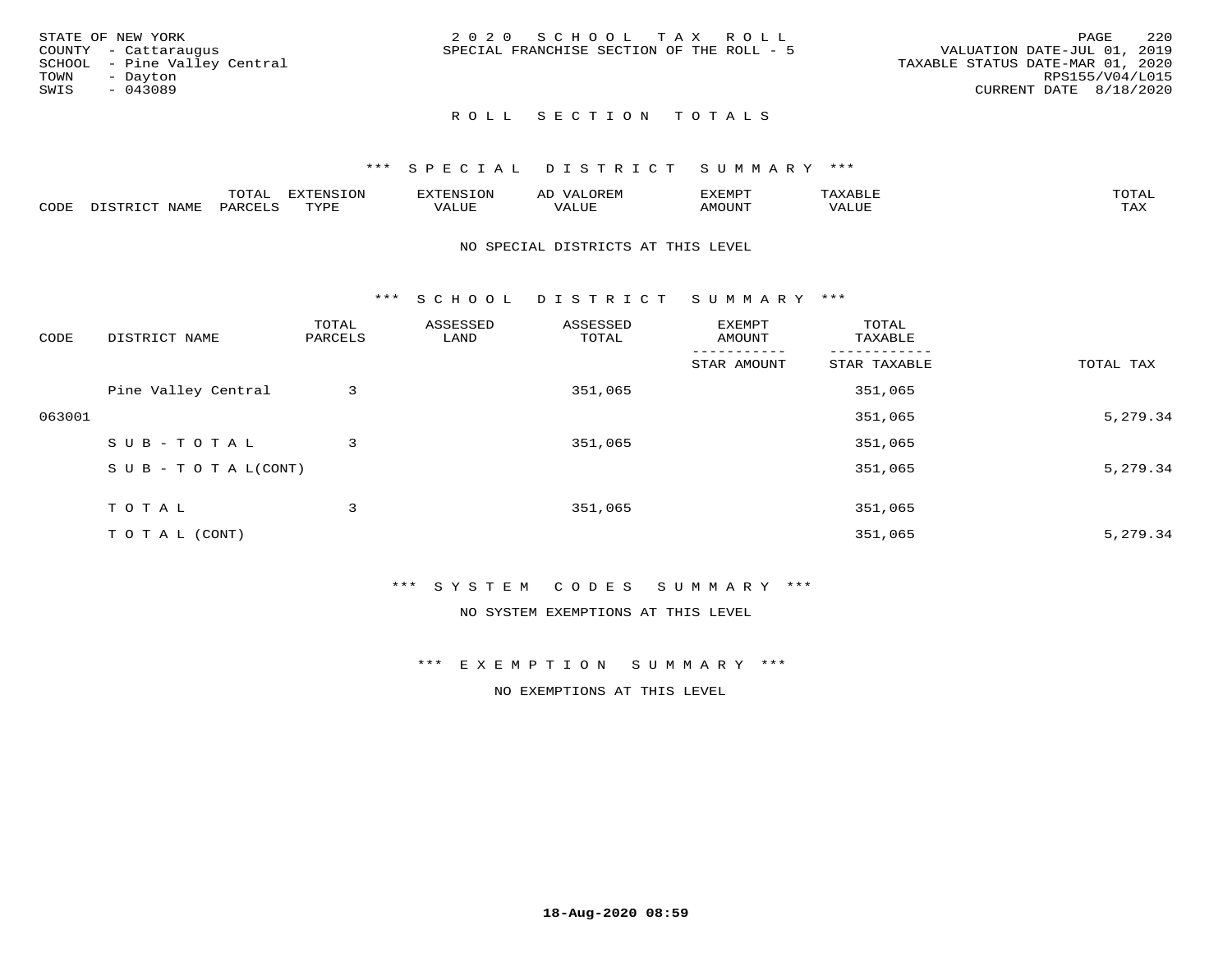| STATE OF NEW YORK<br>COUNTY - Cattaraugus<br>TOWN<br>- Dayton<br>SWIS<br>- 043089 | SCHOOL - Pine Valley Central | 2020 SCHOOL TAX ROLL<br>SPECIAL FRANCHISE SECTION OF THE ROLL - 5 | VALUATION DATE-JUL 01, 2019<br>TAXABLE STATUS DATE-MAR 01, 2020<br>RPS155/V04/L015<br>CURRENT DATE 8/18/2020 | PAGE | 221 |
|-----------------------------------------------------------------------------------|------------------------------|-------------------------------------------------------------------|--------------------------------------------------------------------------------------------------------------|------|-----|
|                                                                                   |                              |                                                                   |                                                                                                              |      |     |

# \*\*\* G R A N D T O T A L S \*\*\*

| ROLL<br>SEC | DESCRIPTION                          | TOTAL<br>PARCELS | ASSESSED<br>LAND | ASSESSED<br>TOTAL | <b>EXEMPT</b><br><b>AMOUNT</b><br>STAR AMOUNT | TOTAL<br>TAXABLE<br>----------<br>STAR TAXABLE | TAX<br>RATE | TOTAL<br>TAX         |
|-------------|--------------------------------------|------------------|------------------|-------------------|-----------------------------------------------|------------------------------------------------|-------------|----------------------|
|             | 2020-21 School Tax                   |                  |                  | 351,065           |                                               | 351,065                                        |             |                      |
|             | SPEC DIST TAXES<br>SPECIAL FRANCHISE |                  |                  |                   |                                               | 351,065                                        |             | 5,279.34<br>5,279.34 |

**18-Aug-2020 08:59**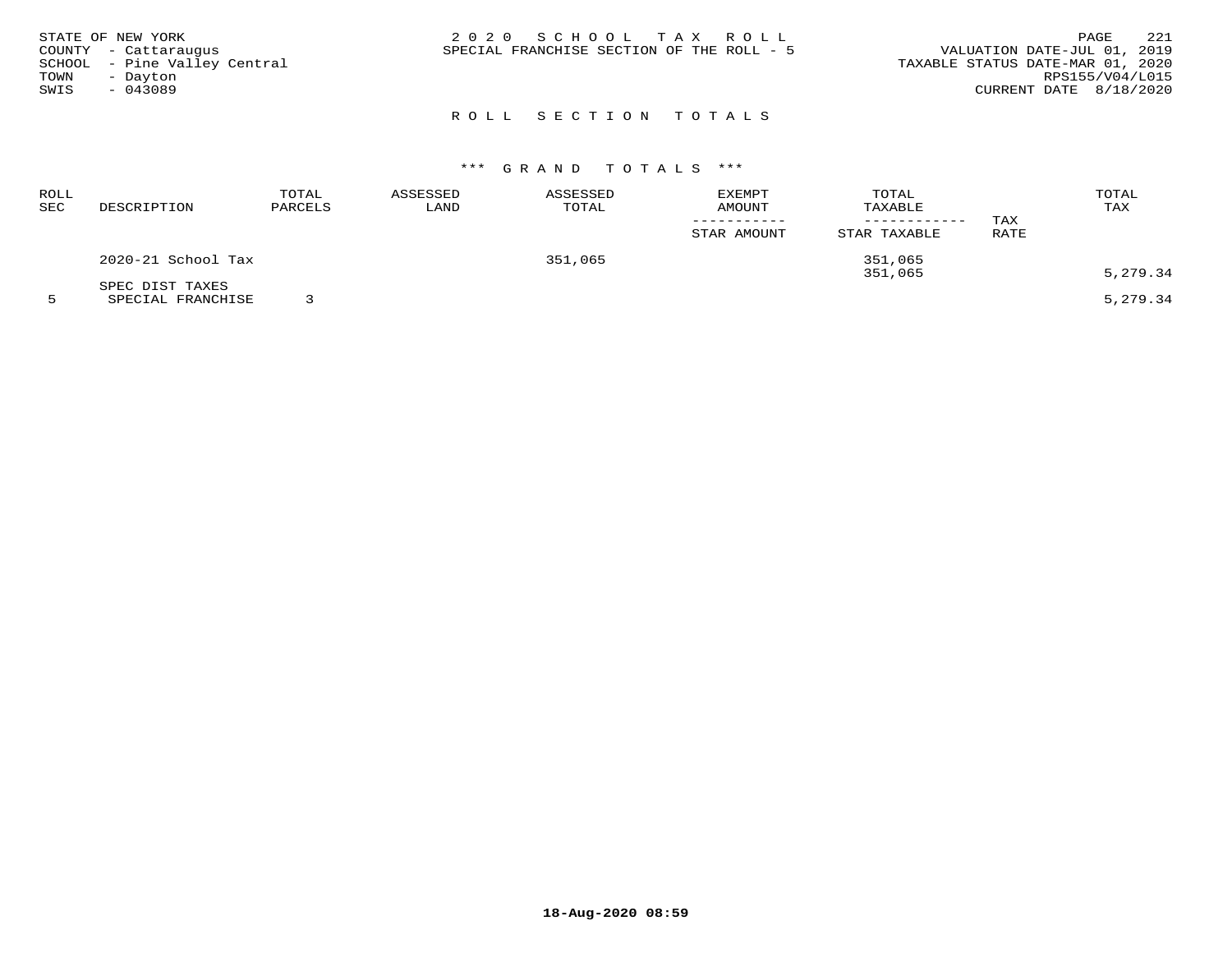| STATE OF NEW YORK<br>COUNTY - Cattaraugus<br>SCHOOL - Pine Valley Central<br>TOWN<br>- Dayton<br>$-043089$<br>SWIS |                                                                                                           | OWNERS NAME SEOUENCE | 2020 SCHOOL TAX ROLL<br>UTILITY & R.R. SECTION OF THE ROLL - 6<br>UNIFORM PERCENT OF VALUE IS 100.00 | VALUATION DATE-JUL 01, 2019<br>TAXABLE STATUS DATE-MAR 01, 2020 | 222<br>PAGE                        |
|--------------------------------------------------------------------------------------------------------------------|-----------------------------------------------------------------------------------------------------------|----------------------|------------------------------------------------------------------------------------------------------|-----------------------------------------------------------------|------------------------------------|
| TAX MAP PARCEL NUMBER                                                                                              | PROPERTY LOCATION & CLASS ASSESSMENT                                                                      |                      |                                                                                                      |                                                                 |                                    |
| CURRENT OWNERS NAME<br>CURRENT OWNERS ADDRESS                                                                      | SCHOOL DISTRICT<br>PARCEL SIZE/GRID COORD                                                                 | LAND<br>TOTAL        | TAX DESCRIPTION<br>SPECIAL DISTRICTS                                                                 | TAXABLE VALUE                                                   | TAX AMOUNT                         |
| ********************                                                                                               |                                                                                                           |                      |                                                                                                      |                                                                 |                                    |
| 630.089-9916-830.000/200                                                                                           | Outside Plant<br>883 Gas Trans Impr                                                                       |                      | 2020-21 School Tax                                                                                   | ACCT 1100<br>191,930                                            | BILL<br>601<br>2,886.26            |
| Emkey Gathering<br>558 W 6 th St Ste 200                                                                           | Pine Valley Cen 063001<br>Loc #888888                                                                     | $\Omega$<br>191,930  |                                                                                                      |                                                                 |                                    |
| Erie, PA 16507                                                                                                     | 1.0000 Pine Valley<br>Gas Trans                                                                           |                      |                                                                                                      |                                                                 |                                    |
|                                                                                                                    | <b>ACRES</b><br>0.01<br>FULL MARKET VALUE                                                                 | 191,930              |                                                                                                      |                                                                 |                                    |
|                                                                                                                    |                                                                                                           |                      | TOTAL TAX ---                                                                                        | DATE #1                                                         | $2,886.26**$<br>09/30/20           |
|                                                                                                                    |                                                                                                           |                      |                                                                                                      | AMT DUE                                                         | 2,886.26                           |
|                                                                                                                    |                                                                                                           |                      |                                                                                                      | ACCT 1024                                                       |                                    |
| 630.089-9916-131.600/188                                                                                           | Gas Supply<br>884 Elec Dist Out                                                                           |                      | $2020 - 21$ School Tax                                                                               | 309,542                                                         | BILL 602<br>4,654.92               |
| New York State Electric & Gas                                                                                      | Pine Valley Cen 063001                                                                                    | $\Omega$             |                                                                                                      |                                                                 |                                    |
| c/o Avangrid Management Co                                                                                         | Loc #888888                                                                                               | 309,542              |                                                                                                      |                                                                 |                                    |
| Local Tax                                                                                                          | 0.5500 Pine Valley                                                                                        |                      |                                                                                                      |                                                                 |                                    |
| One City Center Fl 5th<br>Portland, ME 04101                                                                       | Elec Dist<br>ACRES<br>0.01                                                                                |                      |                                                                                                      |                                                                 |                                    |
|                                                                                                                    | FULL MARKET VALUE                                                                                         | 309,542              |                                                                                                      |                                                                 |                                    |
|                                                                                                                    |                                                                                                           |                      | TOTAL TAX ---                                                                                        | DATE #1<br>AMT DUE                                              | 4,654.92**<br>09/30/20<br>4,654.92 |
|                                                                                                                    |                                                                                                           |                      |                                                                                                      | ************** 630.089-0000-631.900/1883***                     |                                    |
|                                                                                                                    | Outside Plant                                                                                             |                      |                                                                                                      | ACCT 1021                                                       | BILL 603                           |
| 630.089-0000-631.900/1883                                                                                          | 836 Telecom. eq.                                                                                          |                      | Mass Telec 47100                                                                                     |                                                                 | 110,386                            |
| Verizon New York Inc<br>PO Box 2749<br>Addison, TX 75001                                                           | Pine Valley Cen 063001<br>Loc #888888<br>0.319900 Pine Valley<br>Poles, Wire, Cable, Etc<br>ACRES<br>0.01 | $\circ$<br>153,221   | 2020-21 School Tax                                                                                   | 42,835                                                          | 644.16                             |
|                                                                                                                    | FULL MARKET VALUE                                                                                         | 153,221              |                                                                                                      |                                                                 |                                    |
|                                                                                                                    |                                                                                                           |                      | TOTAL TAX ---                                                                                        | DATE #1<br>AMT DUE                                              | $644.16**$<br>09/30/20<br>644.16   |
|                                                                                                                    |                                                                                                           |                      |                                                                                                      |                                                                 |                                    |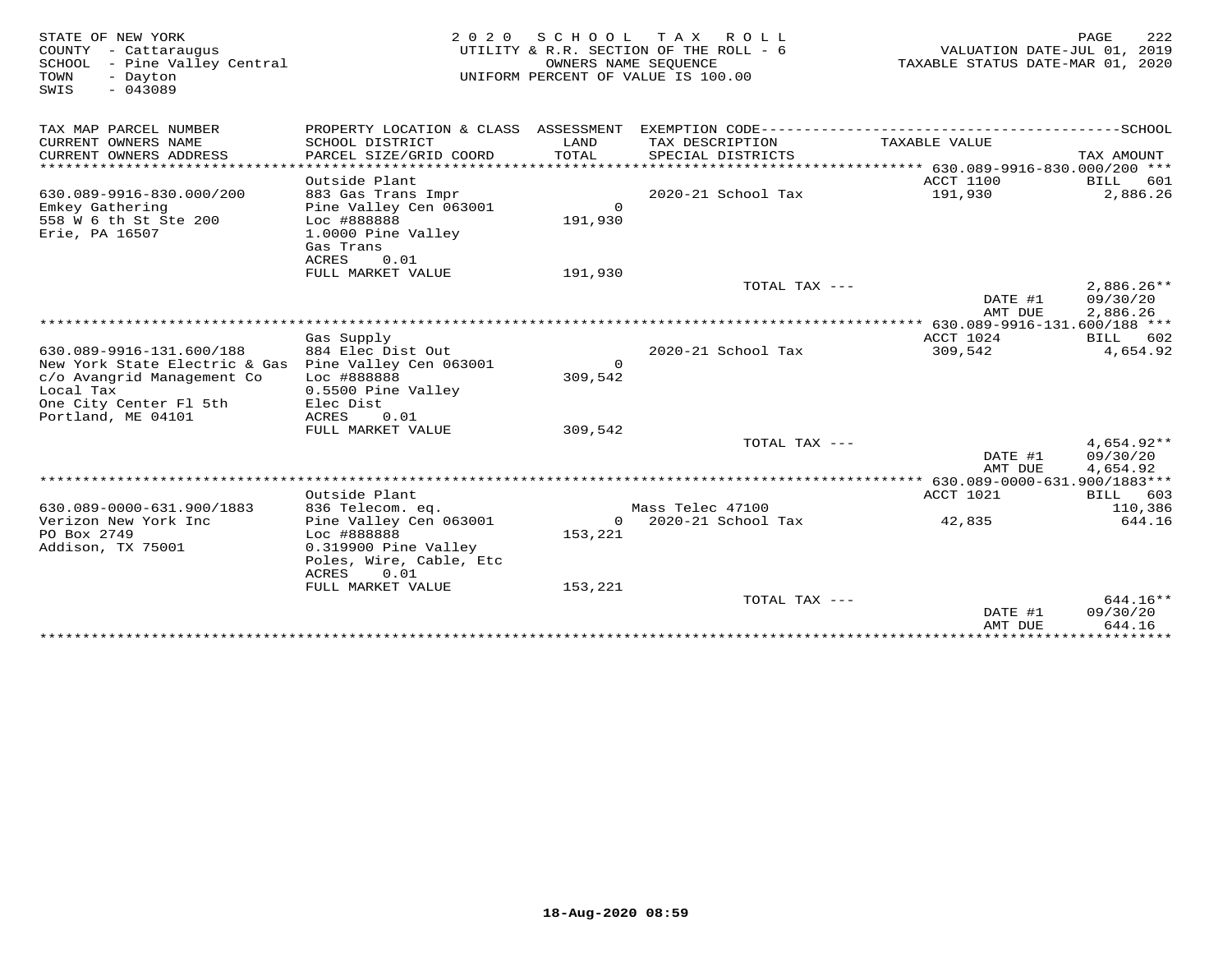| STATE OF NEW YORK            | 2020 SCHOOL TAX ROLL                   | 223<br>PAGE                      |
|------------------------------|----------------------------------------|----------------------------------|
| COUNTY - Cattaraugus         | UTILITY & R.R. SECTION OF THE ROLL - 6 | VALUATION DATE-JUL 01, 2019      |
| SCHOOL - Pine Valley Central |                                        | TAXABLE STATUS DATE-MAR 01, 2020 |
| TOWN<br>- Dayton             |                                        | RPS155/V04/L015                  |
| SWIS<br>- 043089             |                                        | CURRENT DATE 8/18/2020           |
|                              |                                        |                                  |
|                              | ROLL SUB SECTION- - TOTALS             |                                  |

|      |      | momn.<br>.UIAL | <b>DIZODALO TOM</b><br><b>1115</b><br>LUP | ר את דר            | ΑL<br>$\cdots$      | EXEMPT        | 'ΔΧΔ<br>AAABLE | momn. |
|------|------|----------------|-------------------------------------------|--------------------|---------------------|---------------|----------------|-------|
| CODE | NAME | 'ARC           | TVDF<br><u>ی ہے</u>                       | <b>TTT</b><br>ALUM | <b>TTT</b><br>7ALUE | <b>TNUOMA</b> | . ALUE         | TAX   |

#### NO SPECIAL DISTRICTS AT THIS LEVEL

\*\*\* S C H O O L D I S T R I C T S U M M A R Y \*\*\*

| CODE   | DISTRICT NAME                    | TOTAL<br>PARCELS | ASSESSED<br>LAND | ASSESSED<br>TOTAL | EXEMPT<br>AMOUNT | TOTAL<br>TAXABLE |           |
|--------|----------------------------------|------------------|------------------|-------------------|------------------|------------------|-----------|
|        |                                  |                  |                  |                   | STAR AMOUNT      | STAR TAXABLE     | TOTAL TAX |
|        | Pine Valley Central              | 3                |                  | 654,693           | 110,386          | 544,307          |           |
| 063001 |                                  |                  |                  |                   |                  | 544,307          | 8,185.34  |
|        | SUB-TOTAL                        | 3                |                  | 654,693           | 110,386          | 544,307          |           |
|        | $S \cup B - T \cup T A L (CONT)$ |                  |                  |                   |                  | 544,307          | 8,185.34  |
|        | T O T A L                        | 3                |                  | 654,693           | 110,386          | 544,307          |           |
|        | T O T A L (CONT)                 |                  |                  |                   |                  | 544,307          | 8,185.34  |

## \*\*\* S Y S T E M C O D E S S U M M A R Y \*\*\*

#### NO SYSTEM EXEMPTIONS AT THIS LEVEL

| CODE  | DESCRIPTION         | TOTAL<br>PARCELS | SCHOOL             |
|-------|---------------------|------------------|--------------------|
| 47100 | Mass Telec<br>тотаь |                  | 110,386<br>110,386 |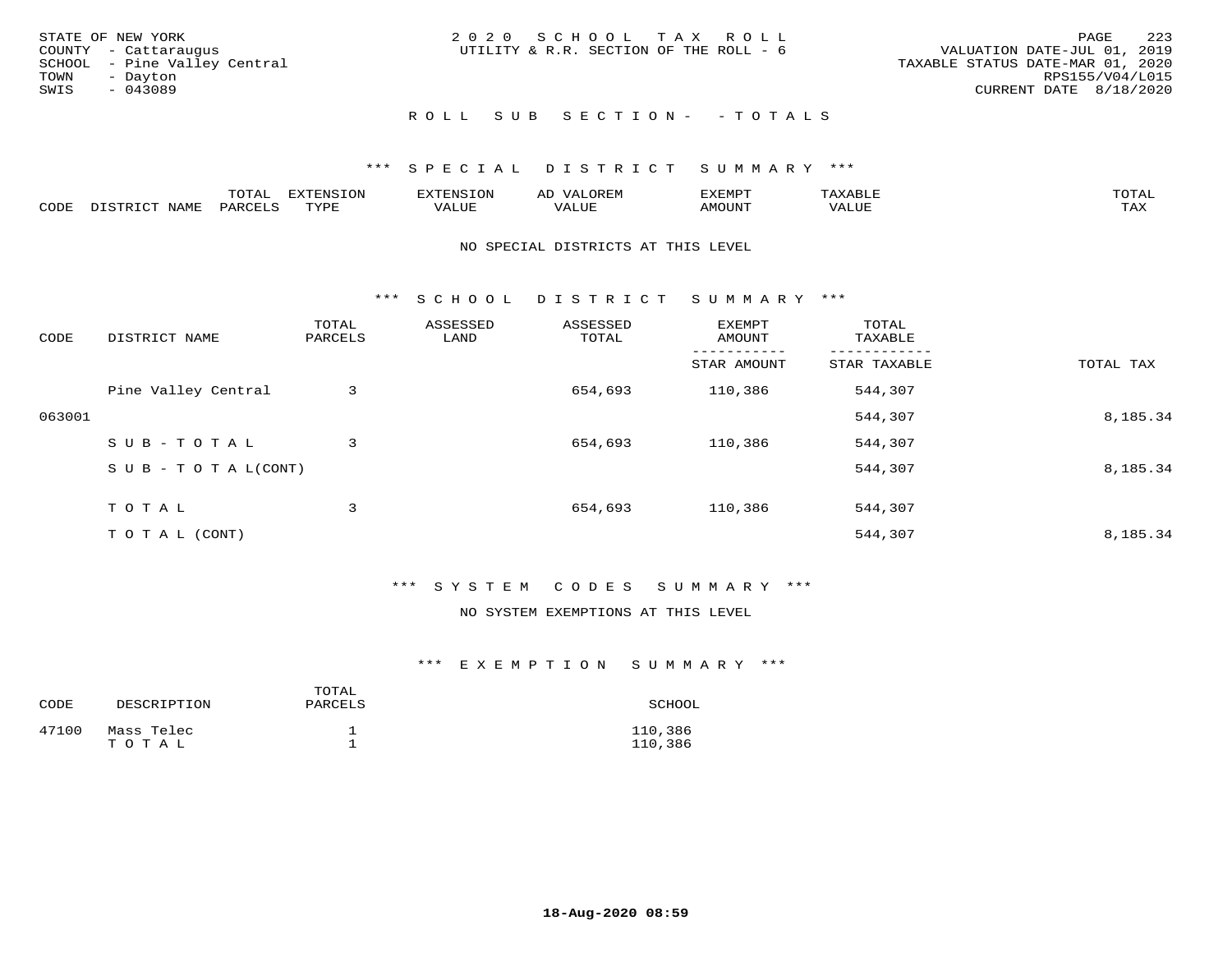| STATE OF NEW YORK<br>COUNTY - Cattaraugus<br>SCHOOL - Pine Valley Central<br>TOWN<br>- Dayton<br>SWIS<br>- 043089 | 2020 SCHOOL TAX ROLL<br>UTILITY & R.R. SECTION OF THE ROLL - 6 | 224<br>PAGE<br>VALUATION DATE-JUL 01, 2019<br>TAXABLE STATUS DATE-MAR 01, 2020<br>RPS155/V04/L015<br>CURRENT DATE 8/18/2020 |
|-------------------------------------------------------------------------------------------------------------------|----------------------------------------------------------------|-----------------------------------------------------------------------------------------------------------------------------|
|                                                                                                                   | ROLL SUB SECTION- - TOTALS                                     |                                                                                                                             |

| <b>ROLL</b><br>SEC | DESCRIPTION                         | TOTAL<br>PARCELS | ASSESSED<br>LAND | ASSESSED<br>TOTAL | <b>EXEMPT</b><br>AMOUNT<br>STAR AMOUNT | TOTAL<br>TAXABLE<br>STAR TAXABLE | TAX<br>RATE | TOTAL<br>TAX |
|--------------------|-------------------------------------|------------------|------------------|-------------------|----------------------------------------|----------------------------------|-------------|--------------|
|                    | 2020-21 School Tax                  |                  |                  | 654,693           | 110,386                                | 544,307<br>544,307               |             | 8,185.34     |
| 6                  | SPEC DIST TAXES<br>UTILITIES & N.C. |                  |                  |                   |                                        |                                  |             | 8,185.34     |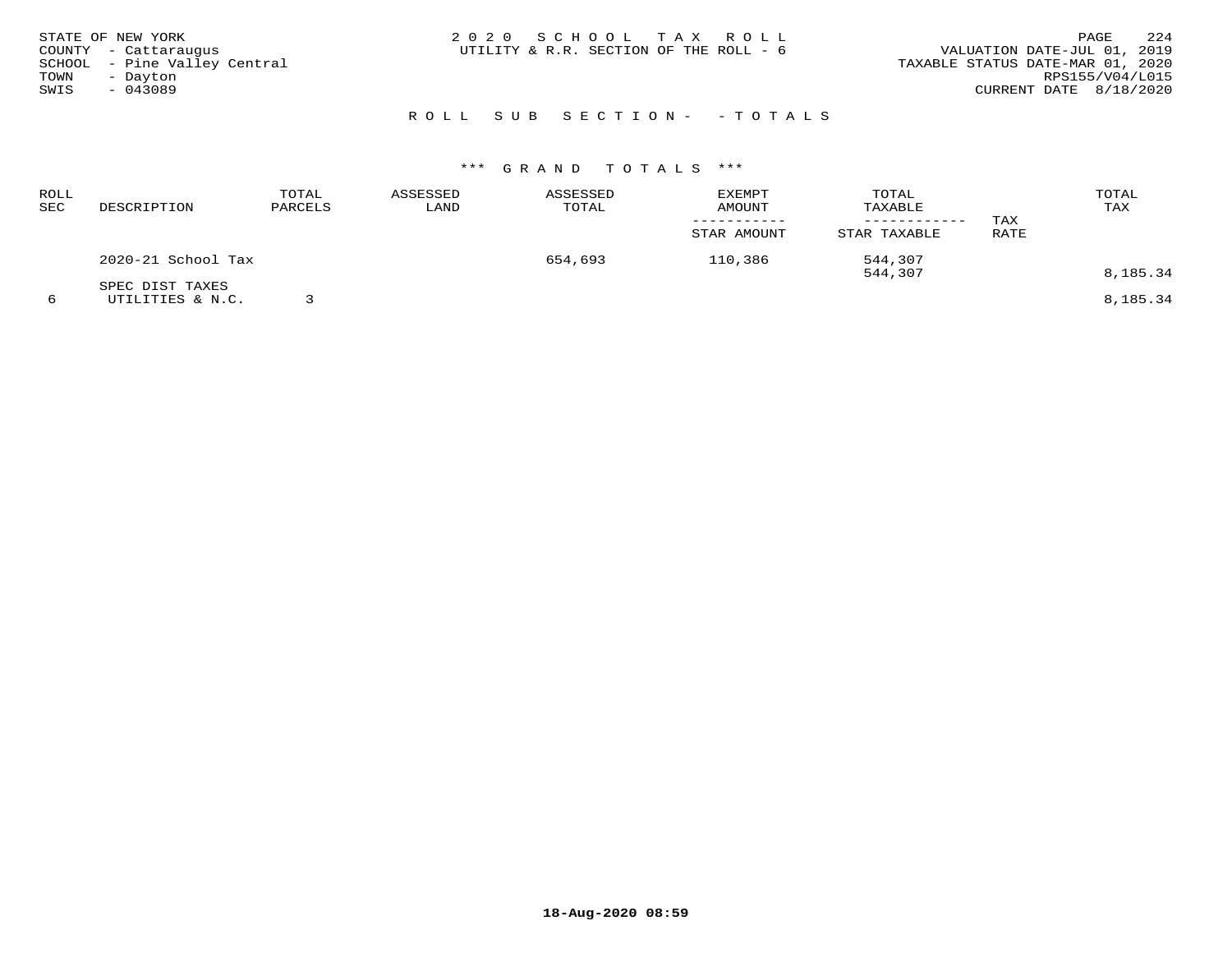|      | STATE OF NEW YORK            | 2020 SCHOOL TAX ROLL                   |  |                                  |                        | PAGE | - 225 |
|------|------------------------------|----------------------------------------|--|----------------------------------|------------------------|------|-------|
|      | COUNTY - Cattaraugus         | UTILITY & R.R. SECTION OF THE ROLL - 6 |  | VALUATION DATE-JUL 01, 2019      |                        |      |       |
|      | SCHOOL - Pine Valley Central |                                        |  | TAXABLE STATUS DATE-MAR 01, 2020 |                        |      |       |
| TOWN | - Dayton                     |                                        |  |                                  | RPS155/V04/L015        |      |       |
| SWIS | - 043089                     |                                        |  |                                  | CURRENT DATE 8/18/2020 |      |       |
|      |                              |                                        |  |                                  |                        |      |       |

#### \*\*\* S P E C I A L D I S T R I C T S U M M A R Y \*\*\*

|      |                  | momm <sup>.</sup><br>TOTAT | <b>ELIMENT OF ONT</b><br>T OTA | 'ENS   | OREM                     | CXEMPT        | $max$ is $max$ $n$       | $m \wedge m \wedge n$ |
|------|------------------|----------------------------|--------------------------------|--------|--------------------------|---------------|--------------------------|-----------------------|
| CODE | NAME<br>DISTRICT | PARCELS                    | TVDF<br>.                      | 7ALUE. | . <del>.</del><br>. ALUF | <b>AMOUNT</b> | * * * * * * * *<br>'ALUL | <b>TAY</b><br>⊥⇔∆     |

#### NO SPECIAL DISTRICTS AT THIS LEVEL

\*\*\* S C H O O L D I S T R I C T S U M M A R Y \*\*\*

| CODE   | DISTRICT NAME                    | TOTAL<br>PARCELS | ASSESSED<br>LAND | ASSESSED<br>TOTAL | EXEMPT<br>AMOUNT | TOTAL<br>TAXABLE |           |
|--------|----------------------------------|------------------|------------------|-------------------|------------------|------------------|-----------|
|        |                                  |                  |                  |                   | STAR AMOUNT      | STAR TAXABLE     | TOTAL TAX |
|        | Pine Valley Central              | 3                |                  | 654,693           | 110,386          | 544,307          |           |
| 063001 |                                  |                  |                  |                   |                  | 544,307          | 8,185.34  |
|        | SUB-TOTAL                        | 3                |                  | 654,693           | 110,386          | 544,307          |           |
|        | $S \cup B - T \cup T A L (CONT)$ |                  |                  |                   |                  | 544,307          | 8,185.34  |
|        | TOTAL                            | 3                |                  | 654,693           | 110,386          | 544,307          |           |
|        | T O T A L (CONT)                 |                  |                  |                   |                  | 544,307          | 8,185.34  |

## \*\*\* S Y S T E M C O D E S S U M M A R Y \*\*\*

## NO SYSTEM EXEMPTIONS AT THIS LEVEL

| CODE  | DESCRIPTION         | TOTAL<br>PARCELS | SCHOOL             |
|-------|---------------------|------------------|--------------------|
| 47100 | Mass Telec<br>TOTAL |                  | 110,386<br>110,386 |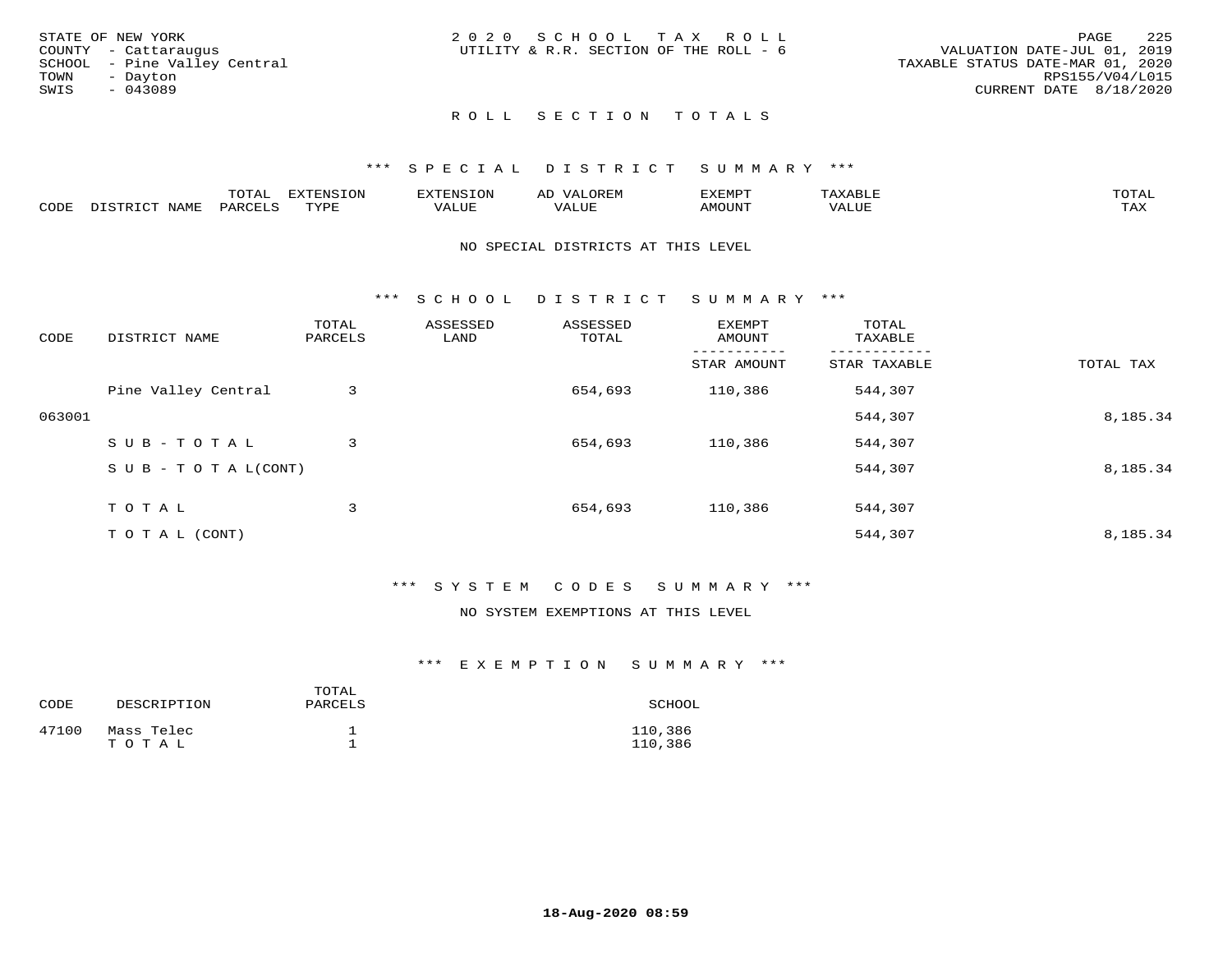| STATE OF NEW YORK<br>COUNTY - Cattaraugus<br>SCHOOL - Pine Valley Central<br>TOWN<br>- Dayton<br>SWIS<br>$-043089$ | 2020 SCHOOL TAX ROLL<br>UTILITY & R.R. SECTION OF THE ROLL - 6 | 226<br>PAGE<br>VALUATION DATE-JUL 01, 2019<br>TAXABLE STATUS DATE-MAR 01, 2020<br>RPS155/V04/L015<br>CURRENT DATE 8/18/2020 |
|--------------------------------------------------------------------------------------------------------------------|----------------------------------------------------------------|-----------------------------------------------------------------------------------------------------------------------------|
|                                                                                                                    | ROLL SECTION TOTALS                                            |                                                                                                                             |

| ROLL<br>SEC | DESCRIPTION                         | TOTAL<br>PARCELS | ASSESSED<br>LAND | ASSESSED<br>TOTAL | <b>EXEMPT</b><br><b>AMOUNT</b><br>STAR AMOUNT | TOTAL<br>TAXABLE<br>----------<br>STAR TAXABLE | TAX<br>RATE | TOTAL<br>TAX |
|-------------|-------------------------------------|------------------|------------------|-------------------|-----------------------------------------------|------------------------------------------------|-------------|--------------|
|             | 2020-21 School Tax                  |                  |                  | 654,693           | 110,386                                       | 544,307<br>544,307                             |             | 8,185.34     |
|             | SPEC DIST TAXES<br>UTILITIES & N.C. |                  |                  |                   |                                               |                                                |             | 8,185.34     |

**18-Aug-2020 08:59**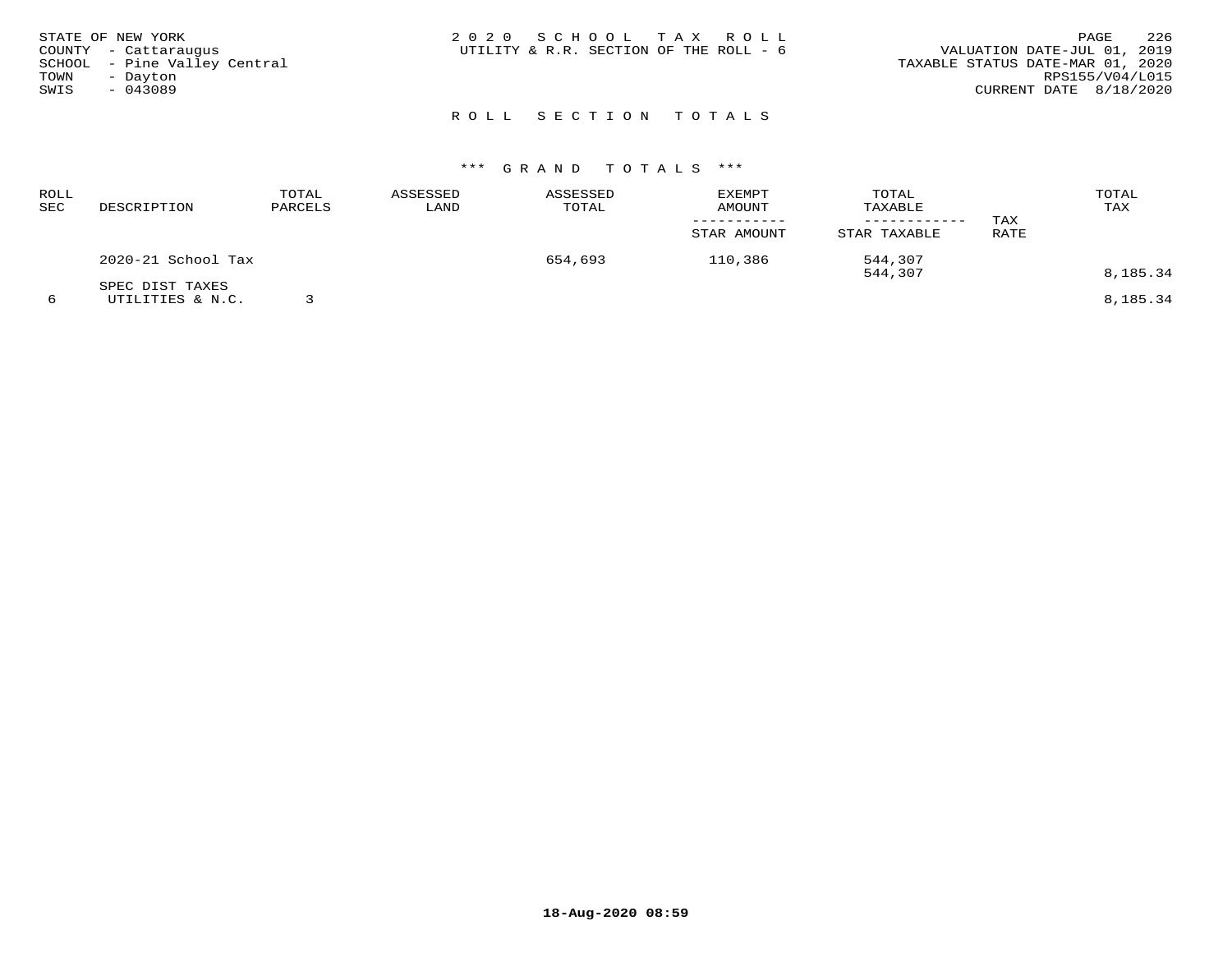STATE OF NEW YORK MORE 227<br>COUNTY - Cattaraugus (Altra 1991) ANDLLY EXEMPT SECTION OF THE ROLL - 8 (SALUATION DATE-JUL 01, 2019<br>SOHOOL - Pine Valley Central (Altra 1992) AND DONNERS NAME SEQUENCE<br>TOWN - Dayton (1, 2020) IN SWIS - 043089TAX MAP PARCEL NUMBER PROPERTY LOCATION & CLASS ASSESSMENT EXEMPTION CODE------------------------------------------SCHOOL CURRENT OWNERS NAME SCHOOL DISTRICT LAND TAX DESCRIPTION TAXABLE VALUE CURRENT OWNERS ADDRESS PARCEL SIZE/GRID COORD TOTAL SPECIAL DISTRICTS TAX AMOUNT \*\*\*\*\*\*\*\*\*\*\*\*\*\*\*\*\*\*\*\*\*\*\*\*\*\*\*\*\*\*\*\*\*\*\*\*\*\*\*\*\*\*\*\*\*\*\*\*\*\*\*\*\*\*\*\*\*\*\*\*\*\*\*\*\*\*\*\*\*\*\*\*\*\*\*\*\*\*\*\*\*\*\*\*\*\*\*\*\*\*\*\*\*\*\*\*\*\*\*\*\*\*\* 25.001-2-24.2 \*\*\*\*\*\*\*\*\*\*\*\*\*\* Rte 62 ACCT 5000 25.001-2-24.2 651 Highway gar COUNTY 13100 99,000 $0.00$ Cattaraugus County Pine Valley Cen 063001 18,600 2020-21 School Tax 0.00 0.00Little Valley, NY 14755 29 05 09 99,000 ACRES 2.21 EAST-1036823 NRTH-0875201 DEED BOOK 00541 PG-00278 FULL MARKET VALUE 99,000TOTAL TAX  $---$  0.00\*\* \*\*\*\*\*\*\*\*\*\*\*\*\*\*\*\*\*\*\*\*\*\*\*\*\*\*\*\*\*\*\*\*\*\*\*\*\*\*\*\*\*\*\*\*\*\*\*\*\*\*\*\*\*\*\*\*\*\*\*\*\*\*\*\*\*\*\*\*\*\*\*\*\*\*\*\*\*\*\*\*\*\*\*\*\*\*\*\*\*\*\*\*\*\*\*\*\*\*\*\*\*\*\* 25.001-2-32.2 \*\*\*\*\*\*\*\*\*\*\*\*\*\* Rte 62 ACCT 1208 25.001-2-32.2 642 Health bldg NON-PROFIT 25300 234,000 $0.00$ Jn Adam Developmental Ctr Pine Valley Cen 063001 20,800 2020-21 School Tax 0.00 0.009262 Us Rte 62 30 05 09 234,000 Dayton, NY 14070 ACRES 3.30 EAST-1036976 NRTH-0876438 DEED BOOK 912 PG-01123 FULL MARKET VALUE 234,000TOTAL TAX  $---$  0.00\*\* \*\*\*\*\*\*\*\*\*\*\*\*\*\*\*\*\*\*\*\*\*\*\*\*\*\*\*\*\*\*\*\*\*\*\*\*\*\*\*\*\*\*\*\*\*\*\*\*\*\*\*\*\*\*\*\*\*\*\*\*\*\*\*\*\*\*\*\*\*\*\*\*\*\*\*\*\*\*\*\*\*\*\*\*\*\*\*\*\*\*\*\*\*\*\*\*\*\*\*\*\*\*\* 25.001-1-22 \*\*\*\*\*\*\*\*\*\*\*\*\*\*\*\*School St Accredit Superintensity of the School State Accredit Superintensity of the School State Accredit Superintensity of the Accredit Superintensity of the Accredit Superintensity of the Accredit Superintensity of the  $0.00$ 25.001-1-22 311 Res vac land CEMETERY 27350 2,600 $0.00$ Markams German Cemetery Pine Valley Cen 063001 2,600 2020-21 School Tax 0.00 0.009100 Route 62 30 05 09 2,600 South Dayton, NY 14138 FRNT 160.00 DPTH 165.00 EAST-1035443 NRTH-0873057 FULL MARKET VALUE 2,600 TOTAL TAX --- 0.00\*\* \*\*\*\*\*\*\*\*\*\*\*\*\*\*\*\*\*\*\*\*\*\*\*\*\*\*\*\*\*\*\*\*\*\*\*\*\*\*\*\*\*\*\*\*\*\*\*\*\*\*\*\*\*\*\*\*\*\*\*\*\*\*\*\*\*\*\*\*\*\*\*\*\*\*\*\*\*\*\*\*\*\*\*\*\*\*\*\*\*\*\*\*\*\*\*\*\*\*\*\*\*\*\* 25.001-1-6.2 \*\*\*\*\*\*\*\*\*\*\*\*\*\*\* Rte 62 ACCT 5021 25.001-1-6.2 311 Res vac land CEMETERY 27350 16,500 $0.00$ Markham Cemetery Pine Valley Cen 063001 16,500 2020-21 School Tax 0.00 0.00Joan Greenlee 30 05 09 16,500 10701 Markham Dr ACRES 1.67 Gowanda, NY 14070 EAST-1036466 NRTH-0876037 DEED BOOK 804 PG-01153 FULL MARKET VALUE 16,500 TOTAL TAX --- 0.00\*\* \*\*\*\*\*\*\*\*\*\*\*\*\*\*\*\*\*\*\*\*\*\*\*\*\*\*\*\*\*\*\*\*\*\*\*\*\*\*\*\*\*\*\*\*\*\*\*\*\*\*\*\*\*\*\*\*\*\*\*\*\*\*\*\*\*\*\*\*\*\*\*\*\*\*\*\*\*\*\*\*\*\*\*\*\*\*\*\*\*\*\*\*\*\*\*\*\*\*\*\*\*\*\* 34.001-1-21 \*\*\*\*\*\*\*\*\*\*\*\*\*\*\*\* 11920 E Leon Rd ACCT 0593 34.001-1-21 210 1 Family Res NYS OWNED 12100 92,600 $0.00$ State Of Ny Pine Valley Cen 063001 3,100 2020-21 School Tax 0.00 0.00Attn: Office Mental Retardatio 25 05 09 92,600 Developmental Disability ACRES 1.20 44 Holland Ave EAST-1036394 NRTH-0856101 Albany, NY 12212 DEED BOOK 00926 PG-00059 FULL MARKET VALUE 92,600 TOTAL TAX --- 0.00\*\*

\*\*\*\*\*\*\*\*\*\*\*\*\*\*\*\*\*\*\*\*\*\*\*\*\*\*\*\*\*\*\*\*\*\*\*\*\*\*\*\*\*\*\*\*\*\*\*\*\*\*\*\*\*\*\*\*\*\*\*\*\*\*\*\*\*\*\*\*\*\*\*\*\*\*\*\*\*\*\*\*\*\*\*\*\*\*\*\*\*\*\*\*\*\*\*\*\*\*\*\*\*\*\*\*\*\*\*\*\*\*\*\*\*\*\*\*\*\*\*\*\*\*\*\*\*\*\*\*\*\*\*\*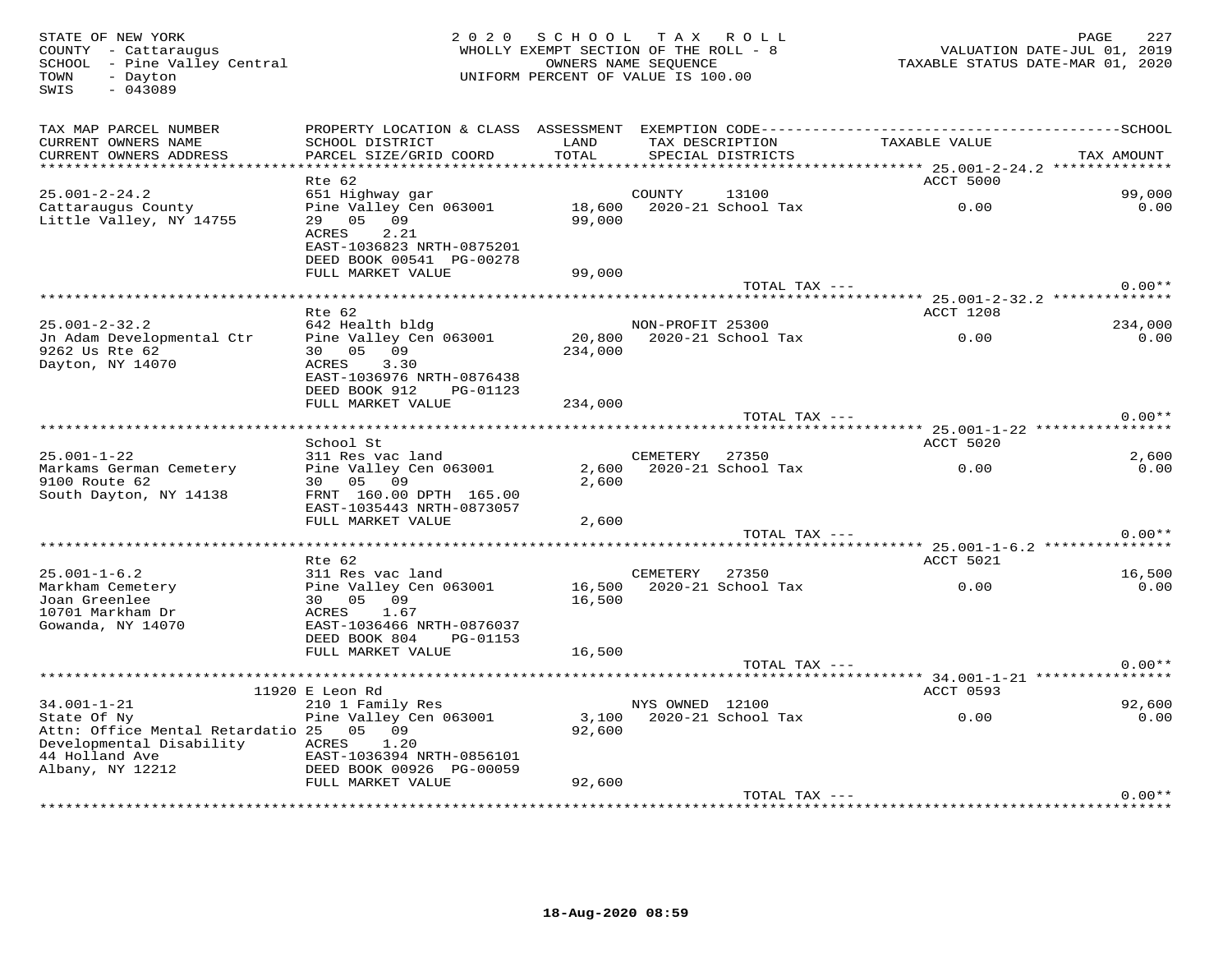| STATE OF NEW YORK<br>COUNTY - Cattaraugus<br>SCHOOL - Pine Valley Central<br>- Dayton<br>TOWN<br>SWIS<br>$-043089$ |                                                                                     | 2020 SCHOOL TAX<br>WHOLLY EXEMPT SECTION OF THE ROLL - 8<br>OWNERS NAME SEQUENCE<br>UNIFORM PERCENT OF VALUE IS 100.00 |                  | R O L L                              |               | 228<br>PAGE<br>VALUATION DATE-JUL 01, 2019<br>TAXABLE STATUS DATE-MAR 01, 2020 |
|--------------------------------------------------------------------------------------------------------------------|-------------------------------------------------------------------------------------|------------------------------------------------------------------------------------------------------------------------|------------------|--------------------------------------|---------------|--------------------------------------------------------------------------------|
| TAX MAP PARCEL NUMBER<br>CURRENT OWNERS NAME<br>CURRENT OWNERS ADDRESS                                             | SCHOOL DISTRICT<br>PARCEL SIZE/GRID COORD                                           | LAND<br>TOTAL                                                                                                          |                  | TAX DESCRIPTION<br>SPECIAL DISTRICTS | TAXABLE VALUE | TAX AMOUNT                                                                     |
|                                                                                                                    |                                                                                     |                                                                                                                        |                  |                                      |               |                                                                                |
| $25.001 - 1 - 13$                                                                                                  | 9100 Rte 62<br>651 Highway gar                                                      |                                                                                                                        | TOWN-PROP 13500  |                                      | ACCT 0346     | 230,000                                                                        |
| Town Of Dayton<br>9100 Route 62<br>South Dayton, NY 14138                                                          | Pine Valley Cen 063001<br>29 05 09<br>2.90<br>ACRES<br>EAST-1035346 NRTH-0873692    | 7,900<br>230,000                                                                                                       |                  | 2020-21 School Tax                   | 0.00          | 0.00                                                                           |
|                                                                                                                    | DEED BOOK 767<br>PG-00828                                                           |                                                                                                                        |                  |                                      |               |                                                                                |
|                                                                                                                    | FULL MARKET VALUE                                                                   | 230,000                                                                                                                |                  |                                      |               |                                                                                |
|                                                                                                                    |                                                                                     |                                                                                                                        |                  | TOTAL TAX ---                        |               | $0.00**$                                                                       |
|                                                                                                                    | Markham-Wesley Rd                                                                   |                                                                                                                        |                  |                                      | ACCT 0084     |                                                                                |
| $25.001 - 1 - 17$                                                                                                  | 311 Res vac land                                                                    |                                                                                                                        | TOWN-PROP 13500  |                                      |               | 15,500                                                                         |
| Town Of Dayton<br>South Dayton, NY 14138                                                                           | Pine Valley Cen 063001<br>29 05 09<br>ACRES<br>1.71                                 | 15,500<br>15,500                                                                                                       |                  | 2020-21 School Tax                   | 0.00          | 0.00                                                                           |
|                                                                                                                    | EAST-1035644 NRTH-0873770<br>DEED BOOK 794<br>PG-00312                              |                                                                                                                        |                  |                                      |               |                                                                                |
|                                                                                                                    | FULL MARKET VALUE                                                                   | 15,500                                                                                                                 |                  | TOTAL TAX ---                        |               | $0.00**$                                                                       |
|                                                                                                                    |                                                                                     |                                                                                                                        |                  |                                      |               |                                                                                |
|                                                                                                                    | Oaks Rd                                                                             |                                                                                                                        |                  |                                      | ACCT 1376     |                                                                                |
| $33.002 - 1 - 19.2$                                                                                                | 314 Rural vac<10                                                                    |                                                                                                                        | TOWN-PROP 13500  |                                      |               | 5,200                                                                          |
| Town of Dayton<br>9100 Route 62<br>South Dayton, NY 14138                                                          | Pine Valley Cen 063001<br>FRNT 200.00 DPTH 62.00<br>EAST-1020430 NRTH-0856249       | 5,200<br>5,200                                                                                                         |                  | 2020-21 School Tax                   | 0.00          | 0.00                                                                           |
|                                                                                                                    | FULL MARKET VALUE                                                                   | 5,200                                                                                                                  |                  |                                      |               |                                                                                |
|                                                                                                                    |                                                                                     |                                                                                                                        |                  | TOTAL TAX ---                        |               | $0.00**$                                                                       |
|                                                                                                                    | White Rd                                                                            |                                                                                                                        |                  |                                      | ACCT 5029     |                                                                                |
| $24.004 - 1 - 17$                                                                                                  | 314 Rural vac<10                                                                    |                                                                                                                        | VG-OUTSIDE 13740 |                                      |               | 19,600                                                                         |
| Village Of South Dayton<br>South Dayton, NY 14138                                                                  | Pine Valley Cen 063001<br>09<br>51 05<br>5.00<br>ACRES<br>EAST-1026830 NRTH-0865104 | 19,600                                                                                                                 |                  | 19,600 2020-21 School Tax            | 0.00          | 0.00                                                                           |
|                                                                                                                    | DEED BOOK 696<br>PG-00527                                                           |                                                                                                                        |                  |                                      |               |                                                                                |
|                                                                                                                    | FULL MARKET VALUE                                                                   | 19,600                                                                                                                 |                  |                                      |               | $0.00**$                                                                       |
|                                                                                                                    |                                                                                     |                                                                                                                        |                  | TOTAL TAX ---                        |               |                                                                                |
|                                                                                                                    | Oaks Rd                                                                             |                                                                                                                        |                  |                                      | ACCT 1207     |                                                                                |
| $33.002 - 1 - 18.2$                                                                                                | 314 Rural vac<10                                                                    |                                                                                                                        | VG-OUTSIDE 13740 |                                      |               | 17,300                                                                         |
| Village Of South Dayton<br>Park St<br>South Dayton, NY 14138                                                       | Pine Valley Cen 063001<br>57 05 09<br>ACRES<br>1.73<br>EAST-1021528 NRTH-0858417    | 17,300                                                                                                                 |                  |                                      | 0.00          | 0.00                                                                           |
|                                                                                                                    | DEED BOOK 911<br>PG-00357<br>FULL MARKET VALUE                                      | 17,300                                                                                                                 |                  |                                      |               |                                                                                |
|                                                                                                                    |                                                                                     |                                                                                                                        |                  | TOTAL TAX ---                        |               | $0.00**$                                                                       |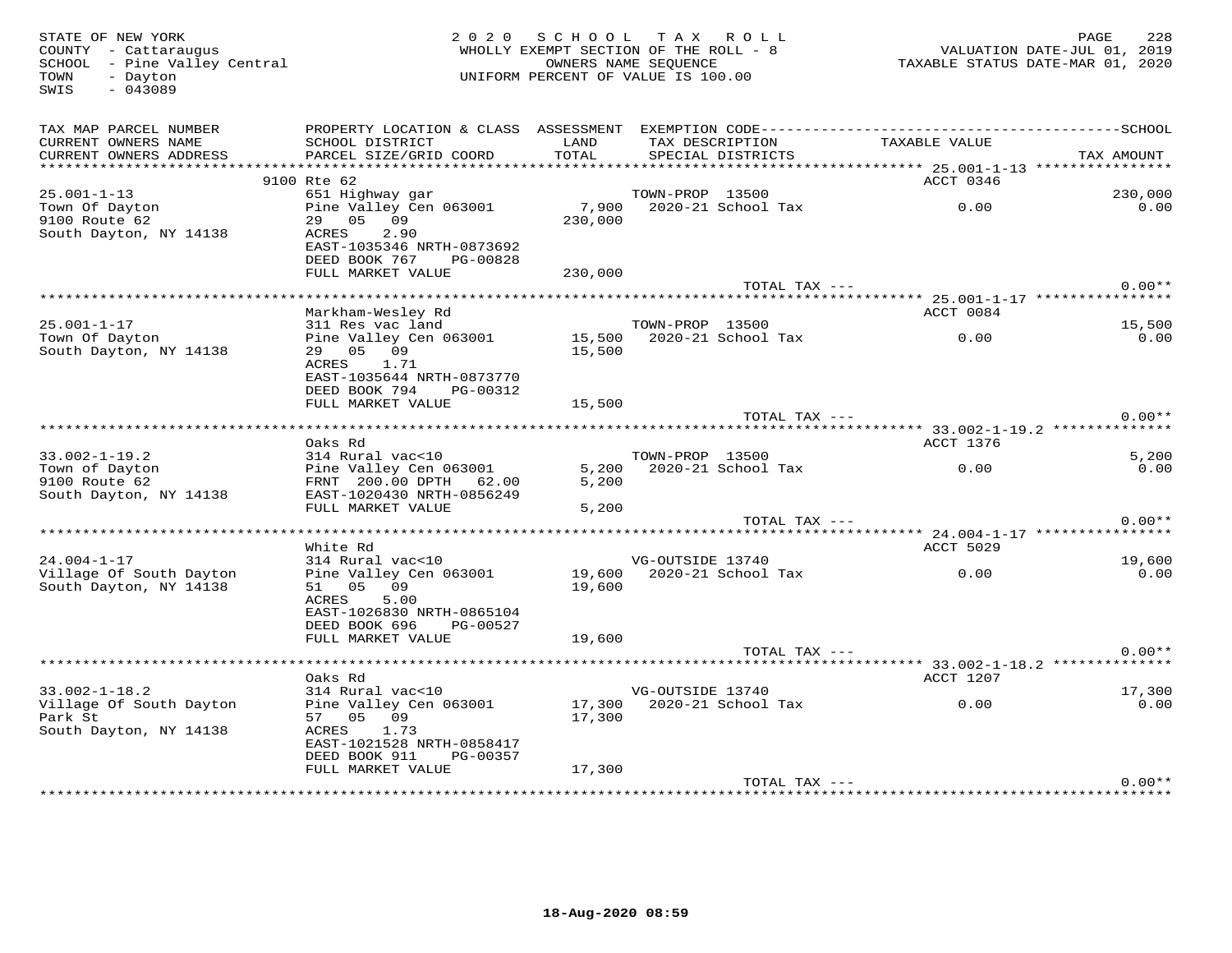| STATE OF NEW YORK<br>COUNTY - Cattaraugus<br>SCHOOL - Pine Valley Central<br>TOWN<br>- Dayton | 2020 SCHOOL TAX ROLL<br>WHOLLY EXEMPT SECTION OF THE ROLL - 8 | 229<br>PAGE<br>VALUATION DATE-JUL 01, 2019<br>TAXABLE STATUS DATE-MAR 01, 2020<br>RPS155/V04/L015 |
|-----------------------------------------------------------------------------------------------|---------------------------------------------------------------|---------------------------------------------------------------------------------------------------|
| SWIS<br>$-043089$                                                                             |                                                               | CURRENT DATE 8/18/2020                                                                            |
|                                                                                               | ROLL SUB SECTION- - TOTALS                                    |                                                                                                   |

|      |                   | TOTAL   | <b>EXTENSION</b> | EXTENSION | OREM<br>AD | EXEMPT | XABLF | TOTAI |
|------|-------------------|---------|------------------|-----------|------------|--------|-------|-------|
| CODE | NAME<br>DISTRICT. | PARCELS | TVDE             | VALUE     | VALUE      | AMOUNT | VALUE | TAX   |

#### NO SPECIAL DISTRICTS AT THIS LEVEL

\*\*\* S C H O O L D I S T R I C T S U M M A R Y \*\*\*

| CODE   | DISTRICT NAME              | TOTAL<br>PARCELS | ASSESSED<br>LAND | ASSESSED<br>TOTAL | EXEMPT<br>AMOUNT | TOTAL<br>TAXABLE |           |
|--------|----------------------------|------------------|------------------|-------------------|------------------|------------------|-----------|
|        |                            |                  |                  |                   | STAR AMOUNT      | STAR TAXABLE     | TOTAL TAX |
|        | Pine Valley Central        | 10               | 127,100          | 732,300           | 732,300          |                  |           |
| 063001 |                            |                  |                  |                   |                  |                  |           |
|        | SUB-TOTAL                  | 10               | 127,100          | 732,300           | 732,300          |                  |           |
|        | S U B - T O T A $L$ (CONT) |                  |                  |                   |                  |                  |           |
|        |                            |                  |                  |                   |                  |                  |           |
|        | TOTAL                      | 10               | 127,100          | 732,300           | 732,300          |                  |           |
|        | T O T A L (CONT)           |                  |                  |                   |                  |                  |           |

## \*\*\* S Y S T E M C O D E S S U M M A R Y \*\*\*

### NO SYSTEM EXEMPTIONS AT THIS LEVEL

| DESCRIPTION | PARCELS                                  | SCHOOL            |
|-------------|------------------------------------------|-------------------|
| NYS OWNED   |                                          | 92,600            |
|             |                                          | 99,000            |
|             |                                          | 250,700<br>36,900 |
| NON-PROFIT  |                                          | 234,000           |
|             | <b>COUNTY</b><br>TOWN-PROP<br>VG-OUTSIDE | TOTAL<br>2<br>2   |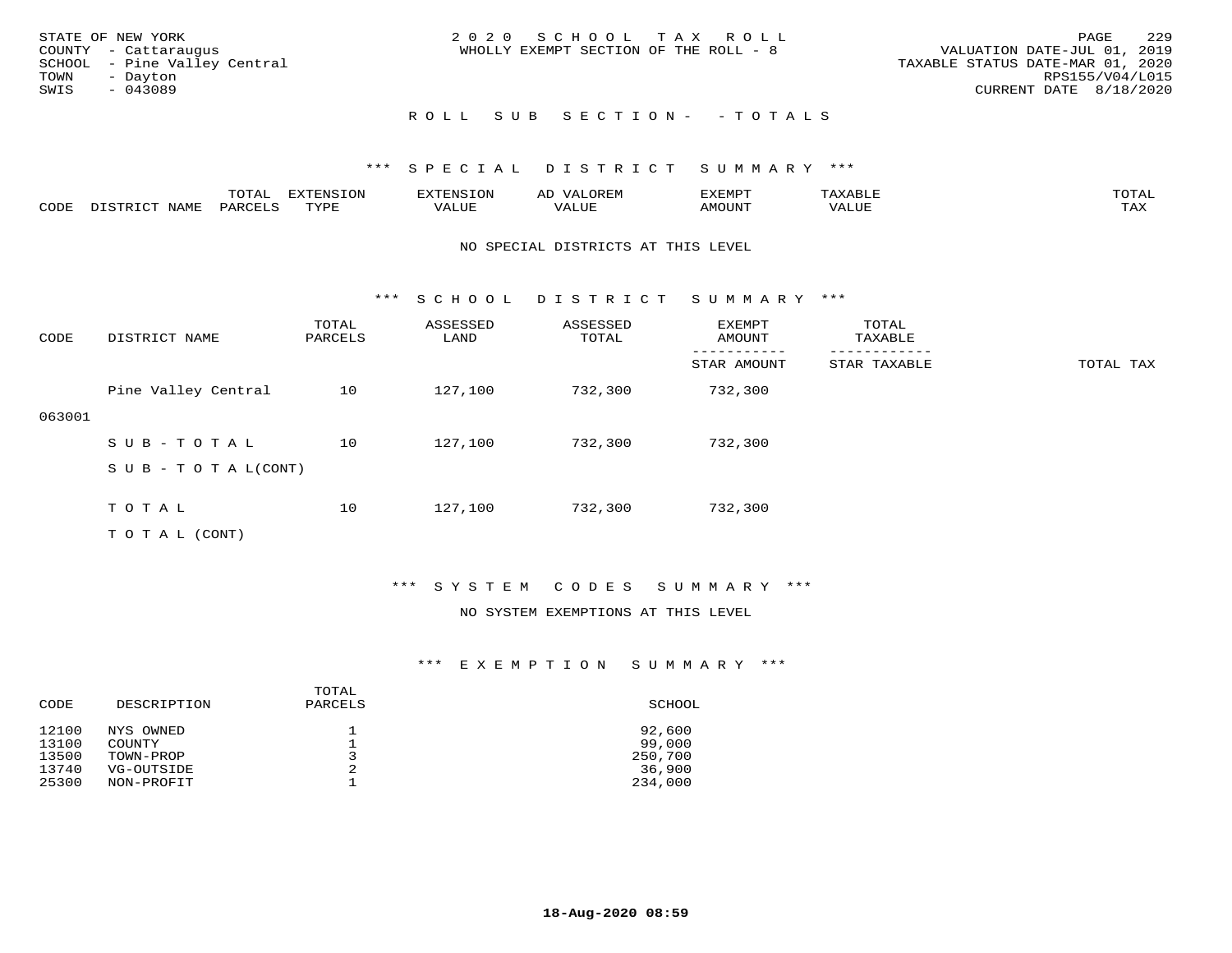| TOWN | STATE OF NEW YORK<br>COUNTY - Cattaraugus<br>SCHOOL - Pine Valley Central<br>- Dayton | 2020 SCHOOL TAX ROLL<br>VALUATION DATE-JUL 01, 2019<br>WHOLLY EXEMPT SECTION OF THE ROLL - 8<br>TAXABLE STATUS DATE-MAR 01, 2020 | PAGE<br>RPS155/V04/L015 | 230 |
|------|---------------------------------------------------------------------------------------|----------------------------------------------------------------------------------------------------------------------------------|-------------------------|-----|
| SWIS | $-043089$                                                                             | CURRENT DATE 8/18/2020                                                                                                           |                         |     |
|      |                                                                                       | ROLL SUB SECTION- - TOTALS                                                                                                       |                         |     |

## \*\*\* E X E M P T I O N S U M M A R Y \*\*\*

| CODE  | DESCRIPTION       | TOTAL<br>PARCELS | SCHOOL            |
|-------|-------------------|------------------|-------------------|
| 27350 | CEMETERY<br>TOTAL | 10               | 19,100<br>732,300 |

| ROLL<br>SEC | DESCRIPTION                                    | TOTAL<br>PARCELS | ASSESSED<br>LAND | ASSESSED<br>TOTAL | EXEMPT<br>AMOUNT<br>STAR AMOUNT | TOTAL<br>TAXABLE<br>STAR TAXABLE | TAX<br>RATE | TOTAL<br>TAX |
|-------------|------------------------------------------------|------------------|------------------|-------------------|---------------------------------|----------------------------------|-------------|--------------|
|             | RS 8 TOTAL<br>SPEC DIST TAXES<br>WHOLLY EXEMPT | 10               | 127,100          | 732,300           | 732,300                         |                                  |             |              |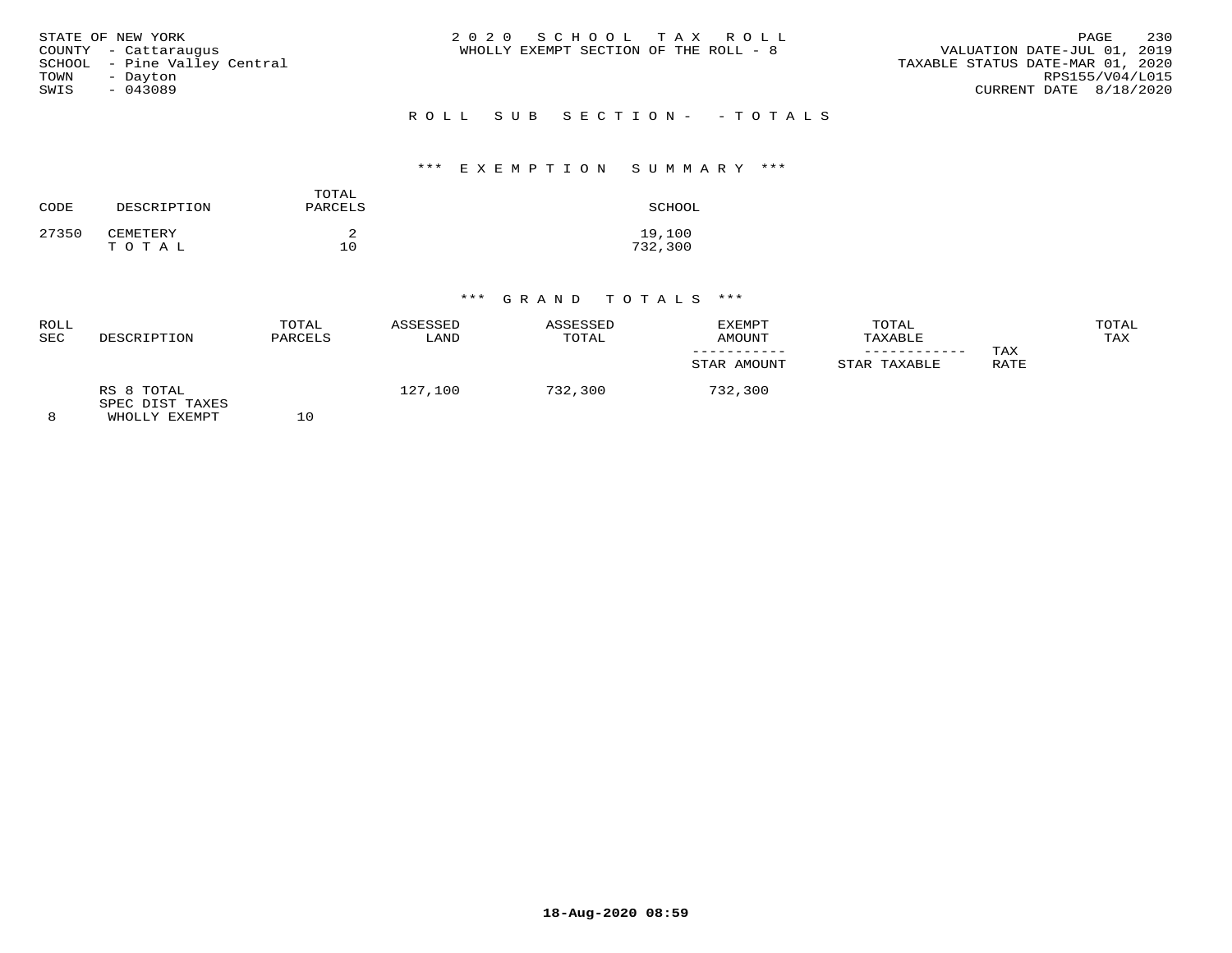|      | STATE OF NEW YORK            | 2020 SCHOOL TAX ROLL                                                 | PAGE            | -231 |
|------|------------------------------|----------------------------------------------------------------------|-----------------|------|
|      | COUNTY - Cattaraugus         | VALUATION DATE-JUL 01, 2019<br>WHOLLY EXEMPT SECTION OF THE ROLL - 8 |                 |      |
|      | SCHOOL - Pine Valley Central | TAXABLE STATUS DATE-MAR 01, 2020                                     |                 |      |
| TOWN | - Davton                     |                                                                      | RPS155/V04/L015 |      |
| SWIS | - 043089                     | CURRENT DATE 8/18/2020                                               |                 |      |
|      |                              |                                                                      |                 |      |

## \*\*\* S P E C I A L D I S T R I C T S U M M A R Y \*\*\*

|      |      | m∧m ⊼<br>.UIA. | $\pi$ |       | ⊶⊥ | יסאים צי      |             |                   |
|------|------|----------------|-------|-------|----|---------------|-------------|-------------------|
| CODE | NAME | . nAT          | mvnt  | VALUE |    | <b>AMOUNT</b> | $T$ $T$ $T$ | <b>TAY</b><br>∸∽∸ |

#### NO SPECIAL DISTRICTS AT THIS LEVEL

\*\*\* S C H O O L D I S T R I C T S U M M A R Y \*\*\*

| CODE   | DISTRICT NAME                    | TOTAL<br>PARCELS | ASSESSED<br>LAND | ASSESSED<br>TOTAL | <b>EXEMPT</b><br>AMOUNT | TOTAL<br>TAXABLE |           |
|--------|----------------------------------|------------------|------------------|-------------------|-------------------------|------------------|-----------|
|        |                                  |                  |                  |                   | STAR AMOUNT             | STAR TAXABLE     | TOTAL TAX |
|        | Pine Valley Central              | 10               | 127,100          | 732,300           | 732,300                 |                  |           |
| 063001 |                                  |                  |                  |                   |                         |                  |           |
|        | SUB-TOTAL                        | 10               | 127,100          | 732,300           | 732,300                 |                  |           |
|        | $S \cup B - T \cup T A L (CONT)$ |                  |                  |                   |                         |                  |           |
|        |                                  |                  |                  |                   |                         |                  |           |
|        | TOTAL                            | 10               | 127,100          | 732,300           | 732,300                 |                  |           |

T O T A L (CONT)

## \*\*\* S Y S T E M C O D E S S U M M A R Y \*\*\*

## NO SYSTEM EXEMPTIONS AT THIS LEVEL

| CODE  | DESCRIPTION | TOTAL<br>PARCELS | SCHOOL  |
|-------|-------------|------------------|---------|
| 12100 | NYS OWNED   |                  | 92,600  |
| 13100 | COUNTY      |                  | 99,000  |
| 13500 | TOWN-PROP   | 2                | 250,700 |
| 13740 | VG-OUTSIDE  |                  | 36,900  |
| 25300 | NON-PROFIT  |                  | 234,000 |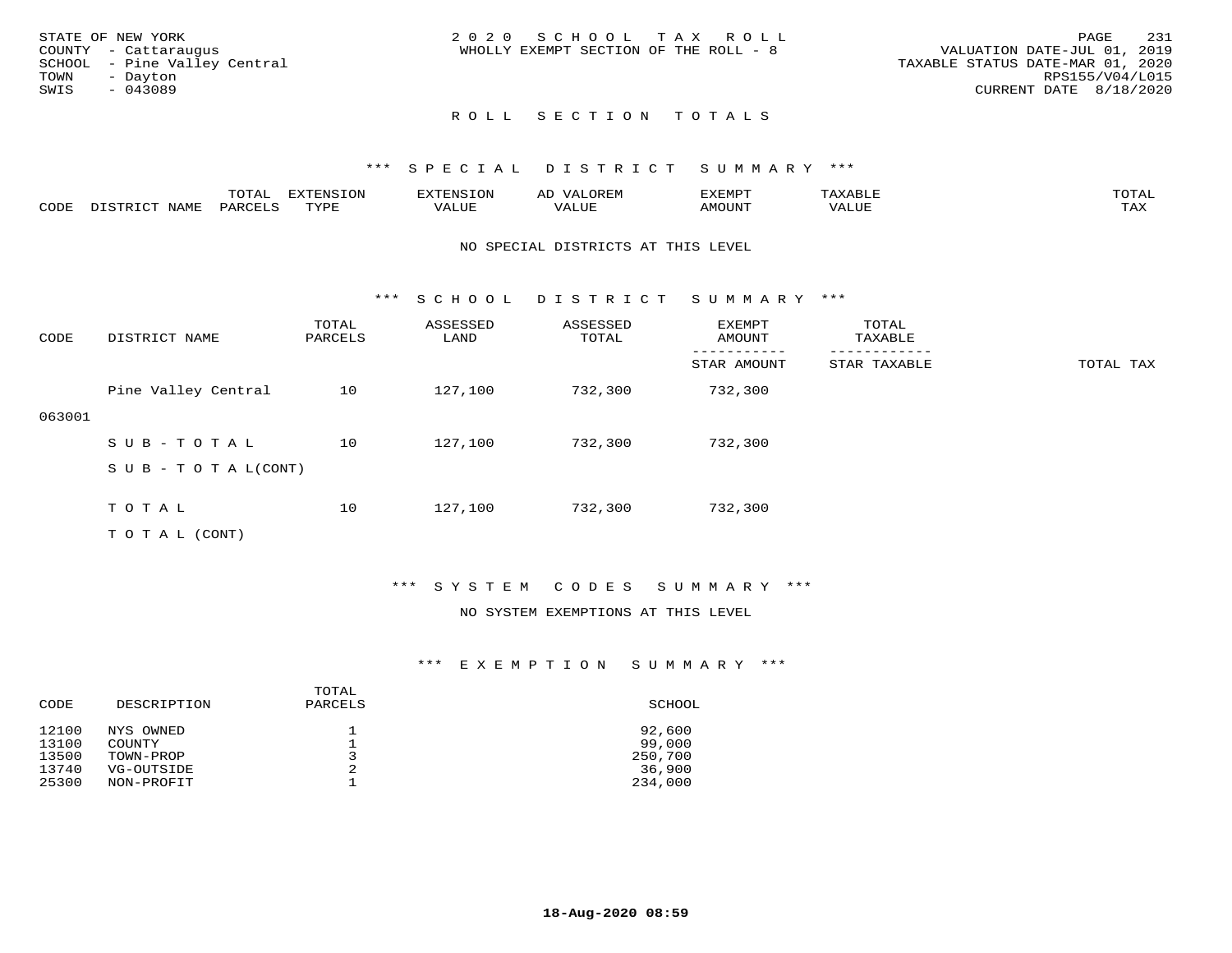|      | STATE OF NEW YORK            | 2020 SCHOOL TAX ROLL                  | PAGE                             | -232 |
|------|------------------------------|---------------------------------------|----------------------------------|------|
|      | COUNTY - Cattaraugus         | WHOLLY EXEMPT SECTION OF THE ROLL - 8 | VALUATION DATE-JUL 01, 2019      |      |
|      | SCHOOL - Pine Valley Central |                                       | TAXABLE STATUS DATE-MAR 01, 2020 |      |
| TOWN | - Davton                     |                                       | RPS155/V04/L015                  |      |
| SWIS | - 043089                     |                                       | CURRENT DATE 8/18/2020           |      |
|      |                              |                                       |                                  |      |

# R O L L S E C T I O N T O T A L S

## \*\*\* E X E M P T I O N S U M M A R Y \*\*\*

| CODE  | DESCRIPTION       | TOTAL<br>PARCELS | SCHOOL            |
|-------|-------------------|------------------|-------------------|
| 27350 | CEMETERY<br>TOTAL | 10               | 19,100<br>732,300 |

| ROLL<br><b>SEC</b> | DESCRIPTION                                    | TOTAL<br>PARCELS | ASSESSED<br>LAND | ASSESSED<br>TOTAL | <b>EXEMPT</b><br>AMOUNT<br>STAR AMOUNT | TOTAL<br>TAXABLE<br>STAR TAXABLE | TAX<br>RATE | TOTAL<br>TAX |
|--------------------|------------------------------------------------|------------------|------------------|-------------------|----------------------------------------|----------------------------------|-------------|--------------|
| 8                  | RS 8 TOTAL<br>SPEC DIST TAXES<br>WHOLLY EXEMPT | L O              | 127,100          | 732,300           | 732,300                                |                                  |             |              |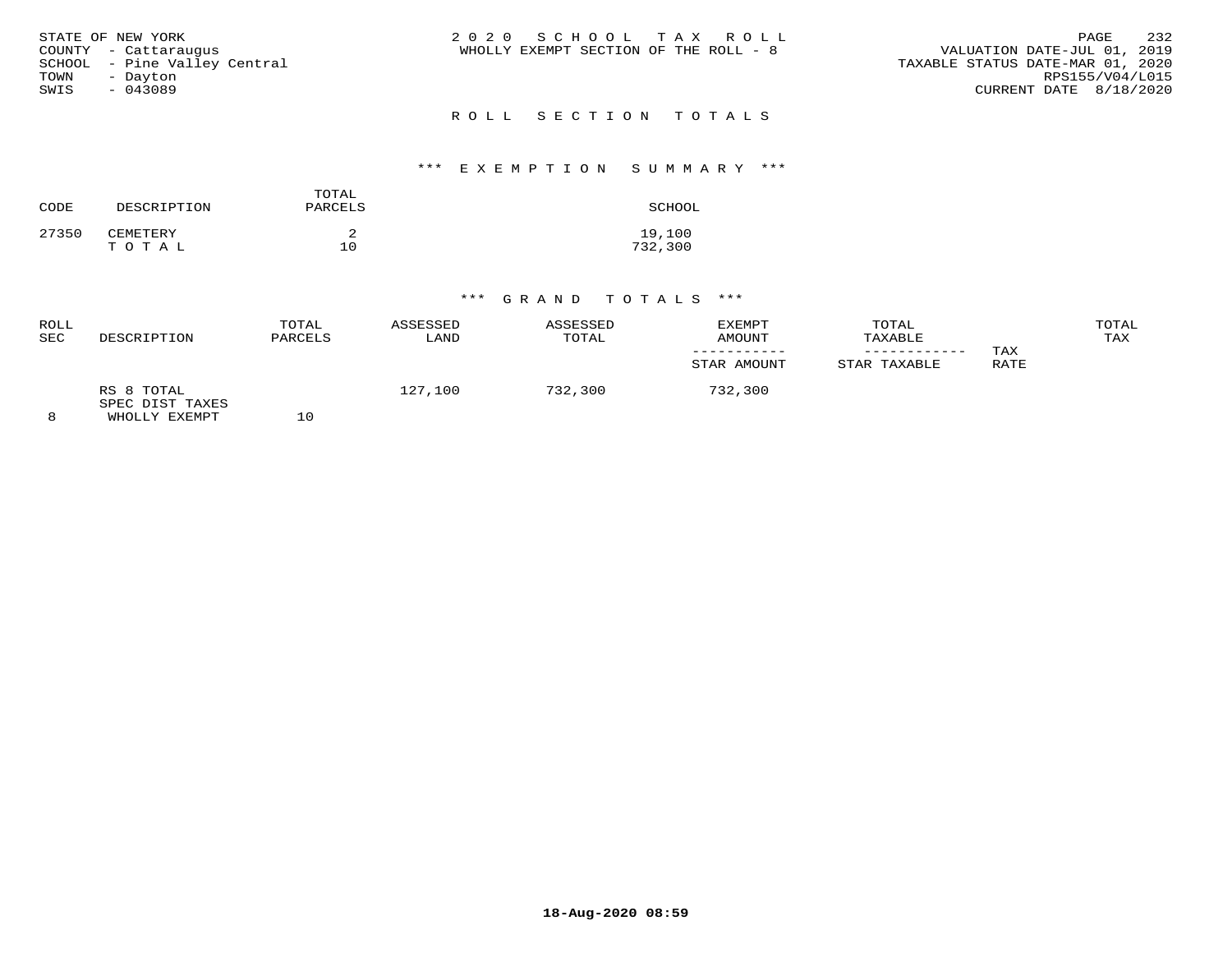| STATE OF NEW YORK            | 2020 SCHOOL TAX ROLL | 233<br>PAGE                      |
|------------------------------|----------------------|----------------------------------|
| COUNTY - Cattaraugus         |                      | VALUATION DATE-JUL 01, 2019      |
| SCHOOL - Pine Valley Central | SWIS TOTALS          | TAXABLE STATUS DATE-MAR 01, 2020 |
| TOWN<br>- Davton             |                      | RPS155/V04/L015                  |
| SWIS<br>- 043089             |                      | CURRENT DATE 8/18/2020           |

| CODE | DISTRICT NAME       | EXTENSION<br>TOTAL<br>PARCELS<br>TYPE | <b>EXTENSION</b><br>VALUE | VALOREM<br>AD<br>VALUE | EXEMPT<br>AMOUNT | TAXABLE<br>VALUE | TAX<br>RATE | TOTAL<br>TAX |
|------|---------------------|---------------------------------------|---------------------------|------------------------|------------------|------------------|-------------|--------------|
|      | OT300 Omitted tax - | MOVTAX                                | .881.06                   |                        |                  | ,881.06          |             | 881.06       |

\*\*\* S C H O O L D I S T R I C T S U M M A R Y \*\*\*

| CODE   | DISTRICT NAME                    | TOTAL<br>PARCELS | ASSESSED<br>LAND | ASSESSED<br>TOTAL | EXEMPT<br>AMOUNT | TOTAL<br>TAXABLE |           |            |
|--------|----------------------------------|------------------|------------------|-------------------|------------------|------------------|-----------|------------|
|        |                                  |                  |                  |                   | STAR AMOUNT      | STAR TAXABLE     | TAX RATE  | TOTAL TAX  |
|        | Pine Valley Central              | 270              | 12232,900        | 23045,610         | 2945,221         | 20,100,389       |           |            |
| 063001 |                                  |                  |                  |                   | 3828,715         | 16,271,674       | 15.038076 | 244,694.63 |
|        | SUB-TOTAL                        | 270              | 12232,900        | 23045,610         | 2945,221         | 20,100,389       |           |            |
|        | $S \cup B - T \cup T A L (CONT)$ |                  |                  |                   | 3828,715         | 16,271,674       |           | 244,694.63 |
|        | TOTAL                            | 270              | 12232,900        | 23045,610         | 2945,221         | 20,100,389       |           |            |
|        | T O T A L (CONT)                 |                  |                  |                   | 3828,715         | 16,271,674       |           | 244,694.63 |

\*\*\* S Y S T E M C O D E S S U M M A R Y \*\*\*

NO SYSTEM EXEMPTIONS AT THIS LEVEL

| DESCRIPTION | TOTAL<br>PARCELS | SCHOOL  |
|-------------|------------------|---------|
| NYS OWNED   |                  | 92,600  |
| COUNTY      |                  | 99,000  |
| TOWN-PROP   |                  | 250,700 |
| VG-OUTSIDE  | 2                | 36,900  |
| NON-PROFIT  |                  | 234,000 |
| CEMETERY    | 2                | 19,100  |
|             |                  |         |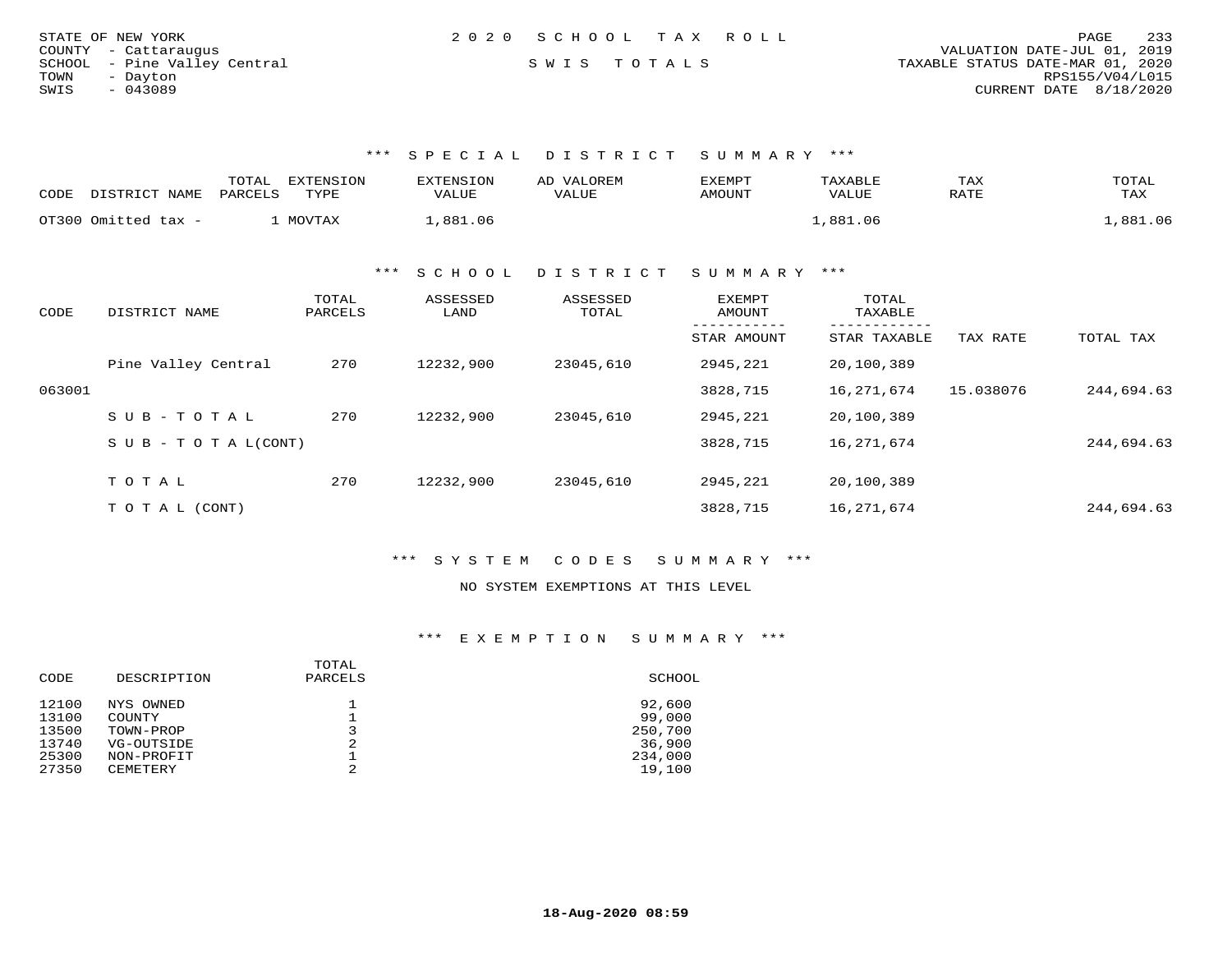## \*\*\* E X E M P T I O N S U M M A R Y \*\*\*

| CODE  | DESCRIPTION     | TOTAL<br>PARCELS | SCHOOL   |
|-------|-----------------|------------------|----------|
| 41700 | AG BLDG         | 4                | 143,000  |
| 41720 | AG DIST         | 46               | 1779,663 |
| 41730 | AG DISTOUT      | 4                | 118,922  |
| 41834 | ENH STAR        | 26               | 1775,135 |
| 41854 | <b>BAS STAR</b> | 60               | 2053,580 |
| 42100 | SILO T/C/S      | 6                | 20,810   |
| 42120 | TMP GHOUSE      | $\mathfrak{D}$   | 40,140   |
| 47100 | Mass Telec      |                  | 110,386  |
|       | TOTAL           | 159              | 6773,936 |
|       |                 |                  |          |

## \*\*\* G R A N D T O T A L S \*\*\*

| ROLL<br>SEC | DESCRIPTION                          | TOTAL<br>PARCELS | ASSESSED<br>LAND | ASSESSED<br>TOTAL | <b>EXEMPT</b><br>AMOUNT | TOTAL<br>TAXABLE         |             |                         |
|-------------|--------------------------------------|------------------|------------------|-------------------|-------------------------|--------------------------|-------------|-------------------------|
|             |                                      |                  |                  |                   | STAR AMOUNT             | STAR TAXABLE             | TAX<br>RATE |                         |
|             | 2020-21 School Tax                   |                  | 12105,800        | 21307,552         | 2,102,535<br>3828,715   | 19,205,017<br>15,376,302 | 15.038076   | 231, 229.95             |
| 1           | SPEC DIST TAXES<br>TAXABLE           | 254              |                  |                   |                         |                          |             | 1,881.06<br>233, 111.01 |
|             | 2020-21 School Tax                   |                  |                  | 351,065           |                         | 351,065                  |             |                         |
| 5           | SPEC DIST TAXES<br>SPECIAL FRANCHISE | 3                |                  |                   |                         | 351,065                  | 15.038076   | 5,279.34<br>5,279.34    |
|             | 2020-21 School Tax                   |                  |                  | 654,693           | 110,386                 | 544,307                  |             |                         |
| 6           | SPEC DIST TAXES<br>UTILITIES & N.C.  | 3                |                  |                   |                         | 544,307                  | 15.038076   | 8,185.34<br>8,185.34    |
|             | SPEC DIST TAXES                      |                  |                  |                   | 732,300                 |                          |             |                         |

8 WHOLLY EXEMPT 10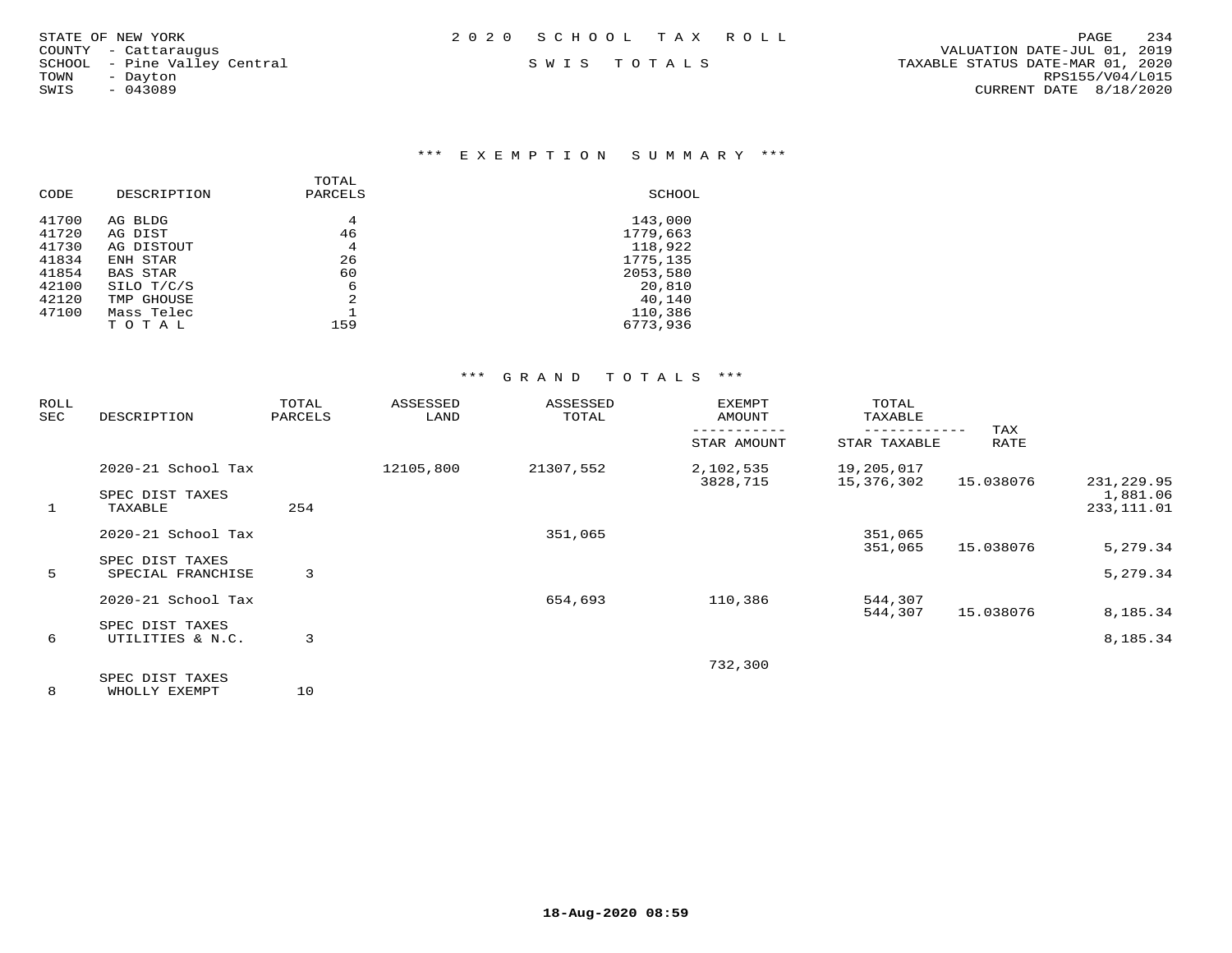|      | STATE OF NEW YORK            | 2020 SCHOOL TAX ROLL |  | 235<br>PAGE                      |
|------|------------------------------|----------------------|--|----------------------------------|
|      | COUNTY - Cattaraugus         |                      |  | VALUATION DATE-JUL 01, 2019      |
|      | SCHOOL - Pine Valley Central | SWIS TOTALS          |  | TAXABLE STATUS DATE-MAR 01, 2020 |
| TOWN | - Dayton                     |                      |  | RPS155/V04/L015                  |
| SWIS | $-043089$                    |                      |  | CURRENT DATE 8/18/2020           |
|      |                              |                      |  |                                  |
|      |                              |                      |  |                                  |

| ROLL<br>SEC | DESCRIPTION         | TOTAL<br>PARCELS | ASSESSED<br>LAND | ASSESSED<br>TOTAL | EXEMPT<br>AMOUNT      | TOTAL<br>TAXABLE                    |             |                        |
|-------------|---------------------|------------------|------------------|-------------------|-----------------------|-------------------------------------|-------------|------------------------|
|             |                     |                  |                  |                   | STAR AMOUNT           | . _ _ _ _ _ _ _ _ _<br>STAR TAXABLE | TAX<br>RATE |                        |
|             | 2020-21 School Tax  |                  | 12232,900        | 23045,610         | 2,945,221<br>3828,715 | 20,100,389<br>16,271,674            | 15.038076   | 244,694.63             |
|             | SPEC DIST TAXES     |                  |                  |                   |                       |                                     |             | 1,881.06               |
| $\star$     | TOTAL<br><b>SUB</b> | 270              |                  |                   |                       |                                     |             | 246,575.69             |
|             | 2020-21 School Tax  |                  | 12232,900        | 23045,610         | 2,945,221             | 20,100,389                          |             |                        |
|             | SPEC DIST TAXES     |                  |                  |                   | 3828,715              | 16,271,674                          | 15.038076   | 244,694.63<br>1,881.06 |
| $***$       | GRAND TOTAL         | 270              |                  |                   |                       |                                     |             | 246,575.69             |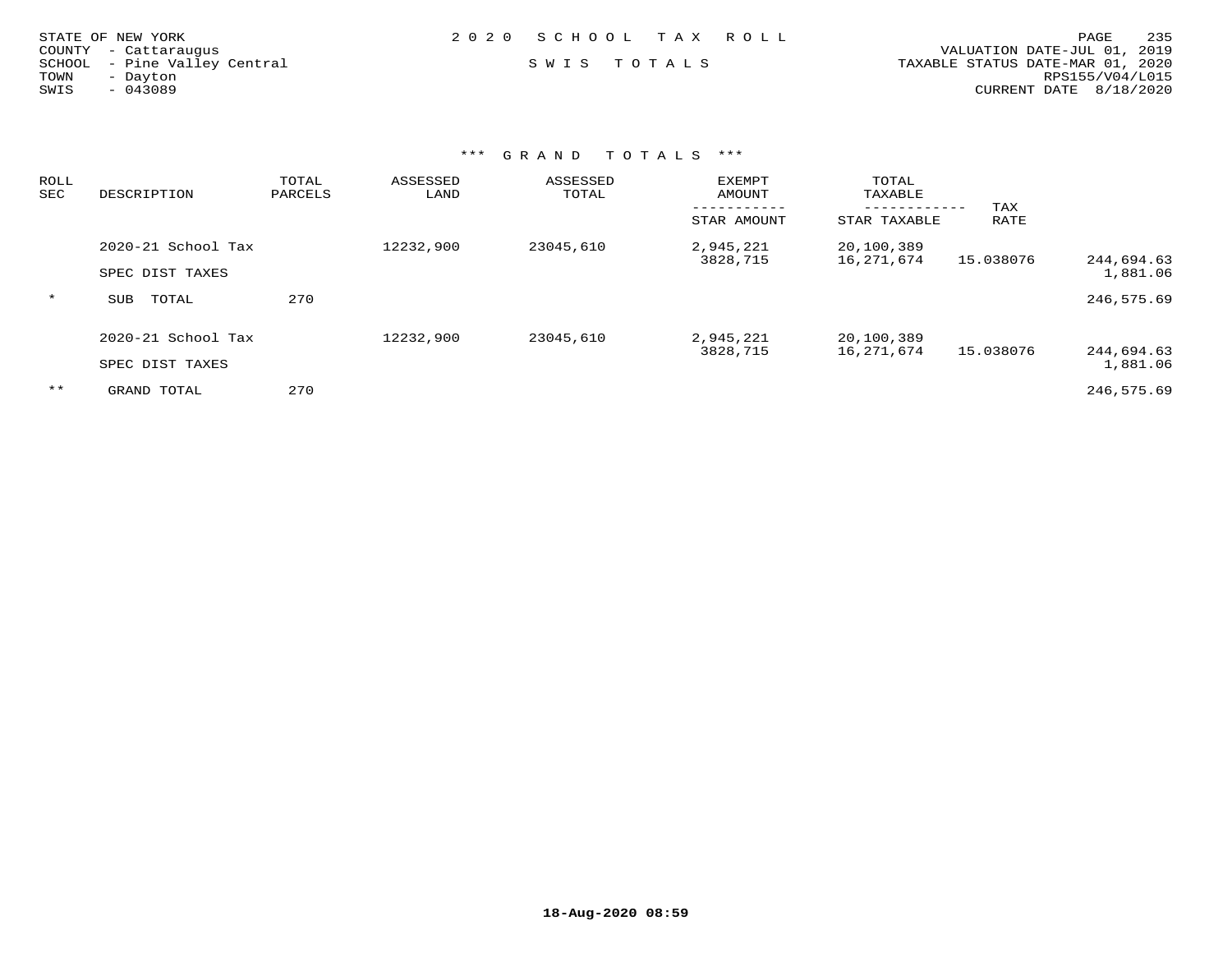| STATE OF NEW YORK<br>COUNTY - Cattaraugus<br>SCHOOL - Pine Valley Central<br>TOWN - Leon<br>$-045200$<br>SWIS |                                                      |         | 2020 SCHOOL TAX ROLL<br>TAXABLE SECTION OF THE ROLL - 1<br>OWNERS NAME SEQUENCE<br>UNIFORM PERCENT OF VALUE IS 084.00 | VALUATION DATE-JUL 01, 2019<br>TAXABLE STATUS DATE-MAR 01, 2020 | 236<br>PAGE          |
|---------------------------------------------------------------------------------------------------------------|------------------------------------------------------|---------|-----------------------------------------------------------------------------------------------------------------------|-----------------------------------------------------------------|----------------------|
| TAX MAP PARCEL NUMBER                                                                                         |                                                      |         |                                                                                                                       |                                                                 |                      |
| CURRENT OWNERS NAME                                                                                           | SCHOOL DISTRICT                                      | LAND    | TAX DESCRIPTION TAXABLE VALUE                                                                                         |                                                                 |                      |
| CURRENT OWNERS ADDRESS                                                                                        | PARCEL SIZE/GRID COORD                               | TOTAL   | SPECIAL DISTRICTS                                                                                                     |                                                                 | TAX AMOUNT           |
|                                                                                                               | 12565 Smith Rd                                       |         |                                                                                                                       | ACCT 0262                                                       | BILL 604             |
| $33.004 - 1 - 16$                                                                                             | 120 Field crops                                      | AG DIST | 41720                                                                                                                 |                                                                 | 31,411               |
| 12565 Swamp LLC                                                                                               | Pine Valley Cen 063001                               |         | 127,800 2020-21 School Tax 179,789                                                                                    |                                                                 | 3,280.11             |
| 12727 Smith Road                                                                                              | 47/54 04 09                                          | 211,200 |                                                                                                                       |                                                                 |                      |
| South Dayton, NY 14138                                                                                        | Ff 700.00                                            |         |                                                                                                                       |                                                                 |                      |
|                                                                                                               | ACRES 164.25                                         |         |                                                                                                                       |                                                                 |                      |
| MAY BE SUBJECT TO PAYMENT<br>UNDER AGDIST LAW TIL 2024                                                        | EAST-1025498 NRTH-0847486<br>DEED BOOK 27836 PG-7001 |         |                                                                                                                       |                                                                 |                      |
|                                                                                                               | FULL MARKET VALUE                                    | 251,429 |                                                                                                                       |                                                                 |                      |
|                                                                                                               |                                                      |         | TOTAL TAX ---                                                                                                         |                                                                 | $3,280.11**$         |
|                                                                                                               |                                                      |         |                                                                                                                       | DATE #1<br>AMT DUE                                              | 09/30/20<br>3,280.11 |
|                                                                                                               |                                                      |         |                                                                                                                       |                                                                 |                      |
|                                                                                                               | 12451 Eldredge Rd                                    |         |                                                                                                                       | ACCT 0575                                                       | BILL 605             |
| $51.002 - 2 - 8.2$                                                                                            | 114 Sheep farm                                       |         | NON-PROFIT 25130                                                                                                      |                                                                 | 213,000              |
| 3G Charitable Foundation                                                                                      | Pine Valley Cen 063001                               |         | 30,400 2020-21 School Tax                                                                                             | 0.00                                                            | 0.00                 |
| 64 Allen St.                                                                                                  | 42/41/49 04 09                                       | 213,000 |                                                                                                                       |                                                                 |                      |
| Gowanda, NY 14070                                                                                             | Ff 1660.00 Eldredge<br>Ff 2370.00 Us Rte 62          |         |                                                                                                                       |                                                                 |                      |
|                                                                                                               | ACRES 36.85                                          |         |                                                                                                                       |                                                                 |                      |
|                                                                                                               | EAST-1027909 NRTH-0827928                            |         |                                                                                                                       |                                                                 |                      |
|                                                                                                               | DEED BOOK 29752 PG-5001                              |         |                                                                                                                       |                                                                 |                      |
|                                                                                                               | FULL MARKET VALUE                                    | 253,571 |                                                                                                                       |                                                                 |                      |
|                                                                                                               |                                                      |         | TOTAL TAX ---                                                                                                         |                                                                 | $0.00**$             |
|                                                                                                               |                                                      |         |                                                                                                                       |                                                                 |                      |
| $33.004 - 2 - 12$                                                                                             | Cross Rd<br>322 Rural vac>10                         |         | 2020-21 School Tax                                                                                                    | ACCT 0052<br>14,000                                             | BILL 606<br>255.42   |
| Abers Jerry D                                                                                                 | Pine Valley Cen 063001<br>47   04   07               | 14,000  |                                                                                                                       |                                                                 |                      |
| Abers Holly M                                                                                                 |                                                      | 14,000  |                                                                                                                       |                                                                 |                      |
| 12550 Smith Rd                                                                                                | ACRES 14.00                                          |         |                                                                                                                       |                                                                 |                      |
| S. Dayton, NY 14138                                                                                           | EAST-1027743 NRTH-0847957                            |         |                                                                                                                       |                                                                 |                      |
|                                                                                                               | DEED BOOK 24040 PG-2002                              |         |                                                                                                                       |                                                                 |                      |
|                                                                                                               | FULL MARKET VALUE                                    | 16,667  | TOTAL TAX ---                                                                                                         |                                                                 | $255.42**$           |
|                                                                                                               |                                                      |         |                                                                                                                       | DATE #1                                                         | 09/30/20             |
|                                                                                                               |                                                      |         |                                                                                                                       | AMT DUE                                                         | 255.42               |
|                                                                                                               |                                                      |         |                                                                                                                       |                                                                 |                      |
|                                                                                                               | 12550 Smith Rd                                       |         |                                                                                                                       | ACCT 0666                                                       | BILL 607             |
| $42.002 - 1 - 8.2$                                                                                            | 210 1 Family Res                                     |         | BAS STAR 41854                                                                                                        |                                                                 | 27,300               |
| 42.002-1-0.2<br>Abers Jerry D<br>Abers Holly M<br>12550 Smith Rd                                              | Pine Valley Cen 063001                               |         | 13,300 2020-21 School Tax 161,000                                                                                     |                                                                 | 2,937.32             |
|                                                                                                               | 46 04 09                                             | 161,000 |                                                                                                                       |                                                                 |                      |
| 12550 Smith Rd<br>S. Dayton, NY 14138                                                                         | FRNT 750.00 DPTH<br>ACRES<br>7.35                    |         |                                                                                                                       |                                                                 |                      |
|                                                                                                               | EAST-1027539 NRTH-0847420                            |         |                                                                                                                       |                                                                 |                      |
|                                                                                                               | DEED BOOK 24040 PG-2002                              |         |                                                                                                                       |                                                                 |                      |
|                                                                                                               | FULL MARKET VALUE                                    | 191,667 |                                                                                                                       |                                                                 |                      |
|                                                                                                               |                                                      |         | TOTAL TAX ---                                                                                                         |                                                                 | $2,442.32**$         |
|                                                                                                               |                                                      |         |                                                                                                                       | DATE #1                                                         | 09/30/20             |
|                                                                                                               |                                                      |         |                                                                                                                       | AMT DUE                                                         | 2,442.32             |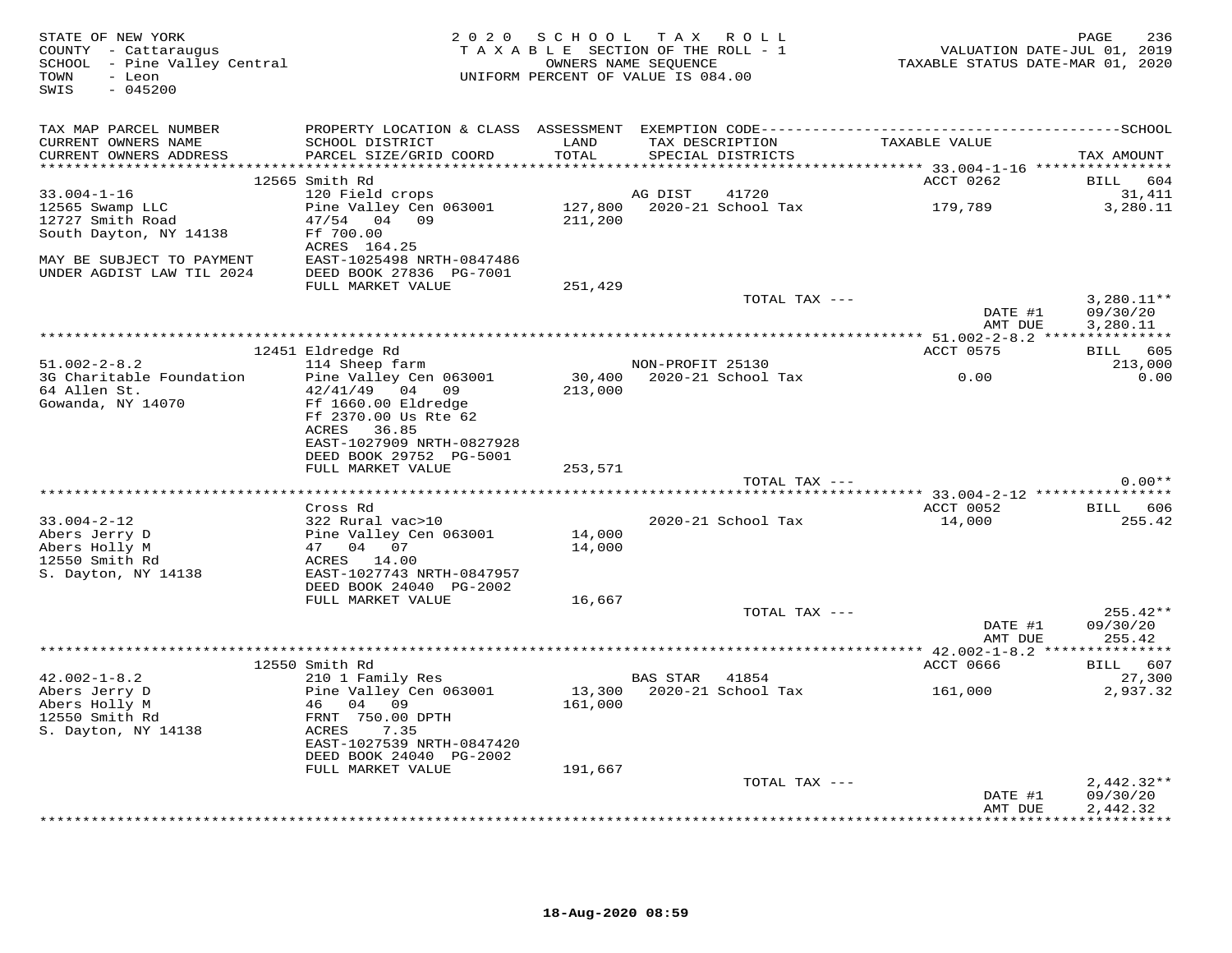| STATE OF NEW YORK<br>COUNTY - Cattaraugus<br>SCHOOL - Pine Valley Central<br>- Leon<br>TOWN<br>$-045200$<br>SWIS                       | 2 0 2 0                                                                                                                             | S C H O O L<br>TAXABLE SECTION OF THE ROLL - 1<br>OWNERS NAME SEQUENCE<br>UNIFORM PERCENT OF VALUE IS 084.00 | T A X           | <b>ROLL</b>                        | VALUATION DATE-JUL 01, 2019<br>TAXABLE STATUS DATE-MAR 01, 2020 | PAGE<br>237              |
|----------------------------------------------------------------------------------------------------------------------------------------|-------------------------------------------------------------------------------------------------------------------------------------|--------------------------------------------------------------------------------------------------------------|-----------------|------------------------------------|-----------------------------------------------------------------|--------------------------|
| TAX MAP PARCEL NUMBER<br>CURRENT OWNERS NAME<br>CURRENT OWNERS ADDRESS                                                                 | SCHOOL DISTRICT<br>PARCEL SIZE/GRID COORD                                                                                           | LAND<br>TOTAL                                                                                                | TAX DESCRIPTION | SPECIAL DISTRICTS                  | TAXABLE VALUE                                                   | TAX AMOUNT               |
|                                                                                                                                        |                                                                                                                                     |                                                                                                              |                 |                                    |                                                                 |                          |
| $42.004 - 2 - 13$<br>Ackley Gary I<br>Ackley Pamela M<br>12385 Cherry Creek Hill Rd. St FRNT 275.00 DPTH<br>Conewango Valley, NY 14726 | 12385 Cherry Creek Hill Rd<br>210 1 Family Res<br>Pine Valley Cen 063001<br>43 04 09<br>ACRES<br>12.23<br>EAST-1029221 NRTH-0835232 | 25,300<br>122,000                                                                                            |                 | 2020-21 School Tax                 | ACCT 0090<br>122,000                                            | 608<br>BILL<br>2,225.79  |
|                                                                                                                                        | DEED BOOK 1016<br>PG-165                                                                                                            |                                                                                                              |                 |                                    |                                                                 |                          |
|                                                                                                                                        | FULL MARKET VALUE                                                                                                                   | 145,238                                                                                                      |                 |                                    |                                                                 |                          |
|                                                                                                                                        |                                                                                                                                     |                                                                                                              |                 | TOTAL TAX ---                      | DATE #1                                                         | $2,225.79**$<br>09/30/20 |
|                                                                                                                                        |                                                                                                                                     |                                                                                                              |                 |                                    | AMT DUE                                                         | 2,225.79                 |
|                                                                                                                                        |                                                                                                                                     |                                                                                                              |                 |                                    |                                                                 |                          |
|                                                                                                                                        | 11554 Youngs Rd                                                                                                                     |                                                                                                              |                 |                                    | ACCT 0106                                                       | 609<br>BILL              |
| $52.001 - 1 - 16$<br>Adams<br>Kenneth Revoc Trust                                                                                      | 120 Field crops<br>Pine Valley Cen 063001                                                                                           | 28,500                                                                                                       | AG DIST         | 41720<br>2020-21 School Tax        | 9,794                                                           | 18,706<br>178.68         |
| 111292 Youngs Rd                                                                                                                       | 17 04 09                                                                                                                            | 28,500                                                                                                       |                 |                                    |                                                                 |                          |
| Cattaraugus, NY 14719                                                                                                                  | FRNT 1550.00 DPTH                                                                                                                   |                                                                                                              |                 |                                    |                                                                 |                          |
| MAY BE SUBJECT TO PAYMENT                                                                                                              | ACRES<br>24.19<br>EAST-1042154 NRTH-0824530                                                                                         |                                                                                                              |                 |                                    |                                                                 |                          |
| UNDER AGDIST LAW TIL 2024                                                                                                              | DEED BOOK 22592 PG-1                                                                                                                |                                                                                                              |                 |                                    |                                                                 |                          |
|                                                                                                                                        | FULL MARKET VALUE                                                                                                                   | 33,929                                                                                                       |                 |                                    |                                                                 |                          |
|                                                                                                                                        |                                                                                                                                     |                                                                                                              |                 | TOTAL TAX ---                      | DATE #1                                                         | 178.68**<br>09/30/20     |
|                                                                                                                                        |                                                                                                                                     |                                                                                                              |                 |                                    | AMT DUE                                                         | 178.68                   |
|                                                                                                                                        |                                                                                                                                     |                                                                                                              |                 |                                    |                                                                 |                          |
|                                                                                                                                        | Youngs Rd                                                                                                                           |                                                                                                              |                 |                                    | ACCT 0008                                                       | BILL 610                 |
| $52.002 - 1 - 31$<br>Adams<br>Kenneth Revoc Trust                                                                                      | 120 Field crops<br>Pine Valley Cen 063001                                                                                           | 34,500                                                                                                       | AG DIST         | 41720<br>2020-21 School Tax        | 71,756                                                          | 9,644<br>1,309.13        |
| 111292 Youngs Rd                                                                                                                       | 09 04 09                                                                                                                            | 81,400                                                                                                       |                 |                                    |                                                                 |                          |
| Cattaraugus, NY 14719                                                                                                                  | Ff 3835.00                                                                                                                          |                                                                                                              |                 |                                    |                                                                 |                          |
| MAY BE SUBJECT TO PAYMENT                                                                                                              | 40.94<br>ACRES<br>EAST-1044343 NRTH-0824050                                                                                         |                                                                                                              |                 |                                    |                                                                 |                          |
| UNDER AGDIST LAW TIL 2024                                                                                                              | DEED BOOK 22592 PG-1                                                                                                                |                                                                                                              |                 |                                    |                                                                 |                          |
|                                                                                                                                        | FULL MARKET VALUE                                                                                                                   | 96,905                                                                                                       |                 |                                    |                                                                 |                          |
|                                                                                                                                        |                                                                                                                                     |                                                                                                              |                 | TOTAL TAX ---                      |                                                                 | $1,309.13**$             |
|                                                                                                                                        |                                                                                                                                     |                                                                                                              |                 |                                    | DATE #1<br>AMT DUE                                              | 09/30/20<br>1,309.13     |
|                                                                                                                                        |                                                                                                                                     |                                                                                                              |                 |                                    |                                                                 |                          |
|                                                                                                                                        | Adams Rd                                                                                                                            |                                                                                                              |                 |                                    | ACCT 0012                                                       | BILL 611                 |
| $52.002 - 1 - 33$<br>Adams Kenneth Revoc Trust                                                                                         | 105 Vac farmland<br>Pine Valley Cen 063001                                                                                          |                                                                                                              | AG DIST         | 41720<br>23,000 2020-21 School Tax | 11,854                                                          | 11,146<br>216.27         |
| 111292 Youngs Rd                                                                                                                       | 01<br>04 09                                                                                                                         | 23,000                                                                                                       |                 |                                    |                                                                 |                          |
| Cattaraugus, NY 14719                                                                                                                  | Ff 1200.00 Dugway Rd                                                                                                                |                                                                                                              |                 |                                    |                                                                 |                          |
|                                                                                                                                        | Ff 1050.00 Eldredge Rd                                                                                                              |                                                                                                              |                 |                                    |                                                                 |                          |
| MAY BE SUBJECT TO PAYMENT<br>UNDER AGDIST LAW TIL 2024                                                                                 | 29.86<br>ACRES<br>EAST-1047301 NRTH-0827170                                                                                         |                                                                                                              |                 |                                    |                                                                 |                          |
|                                                                                                                                        | DEED BOOK 22592 PG-1                                                                                                                |                                                                                                              |                 |                                    |                                                                 |                          |
|                                                                                                                                        | FULL MARKET VALUE                                                                                                                   | 27,381                                                                                                       |                 |                                    |                                                                 |                          |
|                                                                                                                                        |                                                                                                                                     |                                                                                                              |                 | TOTAL TAX ---                      | DATE #1                                                         | $216.27**$<br>09/30/20   |
|                                                                                                                                        |                                                                                                                                     |                                                                                                              |                 |                                    | AMT DUE                                                         | 216.27                   |
|                                                                                                                                        |                                                                                                                                     |                                                                                                              |                 |                                    |                                                                 |                          |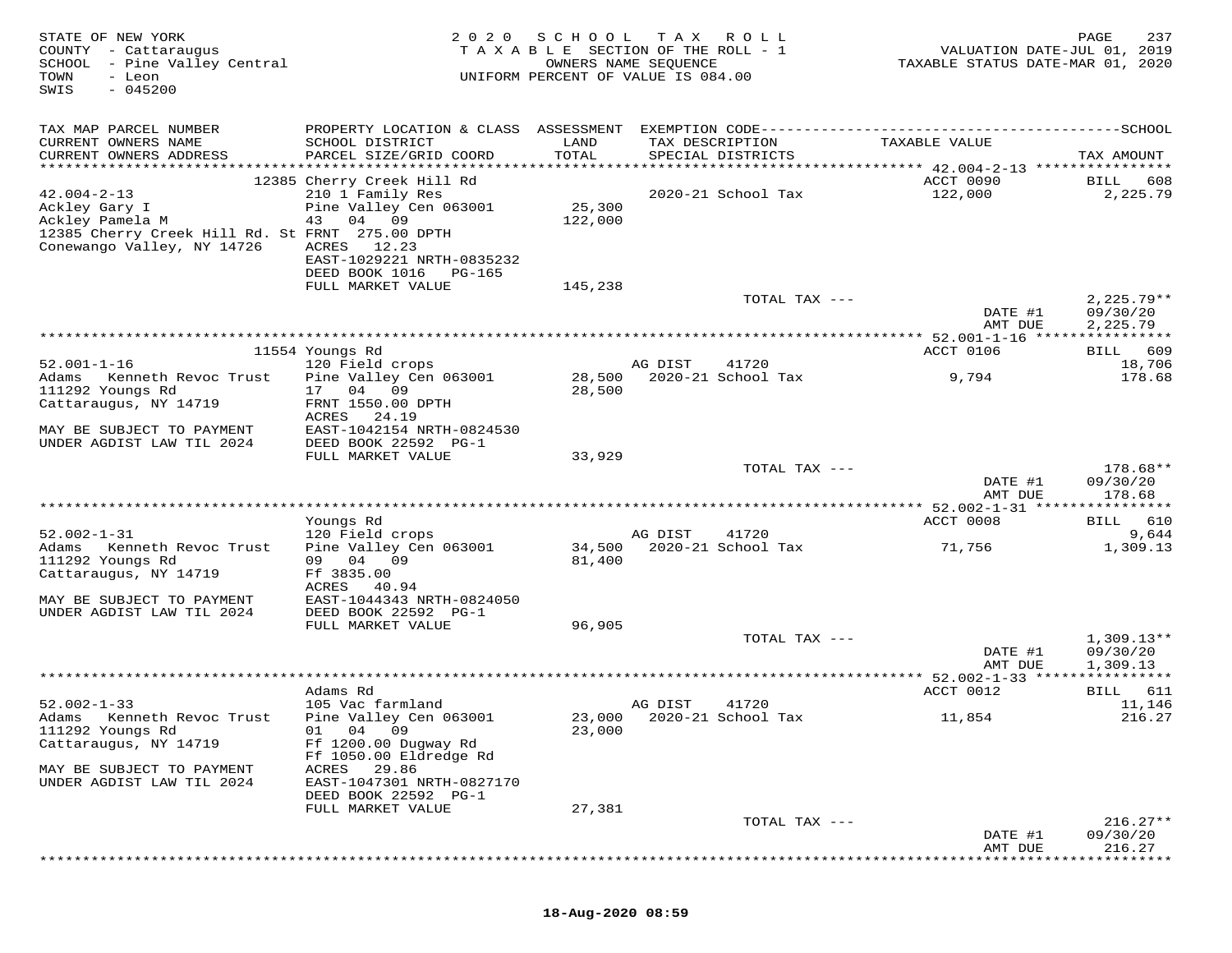| STATE OF NEW YORK<br>COUNTY - Cattaraugus<br>SCHOOL - Pine Valley Central<br>TOWN<br>- Leon<br>$-045200$<br>SWIS | 2 0 2 0                                                             | S C H O O L<br>TAXABLE SECTION OF THE ROLL - 1<br>UNIFORM PERCENT OF VALUE IS 084.00 | T A X<br>OWNERS NAME SEQUENCE | ROLL                                 | TAXABLE STATUS DATE-MAR 01, 2020                   | PAGE<br>238<br>VALUATION DATE-JUL 01, 2019 |
|------------------------------------------------------------------------------------------------------------------|---------------------------------------------------------------------|--------------------------------------------------------------------------------------|-------------------------------|--------------------------------------|----------------------------------------------------|--------------------------------------------|
| TAX MAP PARCEL NUMBER                                                                                            |                                                                     |                                                                                      |                               |                                      |                                                    |                                            |
| CURRENT OWNERS NAME<br>CURRENT OWNERS ADDRESS                                                                    | SCHOOL DISTRICT<br>PARCEL SIZE/GRID COORD                           | LAND<br>TOTAL                                                                        |                               | TAX DESCRIPTION<br>SPECIAL DISTRICTS | TAXABLE VALUE                                      | TAX AMOUNT                                 |
| **********************                                                                                           |                                                                     |                                                                                      |                               |                                      |                                                    |                                            |
| $52.002 - 1 - 39$                                                                                                | Fancher Rd<br>105 Vac farmland                                      |                                                                                      | AG DIST                       | 41720                                | ACCT 0610                                          | 612<br>BILL<br>23,999                      |
| Adams<br>Kenneth Revoc Trust<br>111292 Youngs Rd                                                                 | Pine Valley Cen 063001<br>04<br>10<br>09                            | 61,300<br>61,300                                                                     |                               | 2020-21 School Tax                   | 37,301                                             | 680.53                                     |
| Cattaraugus, NY 14719                                                                                            | Ff 1400.30 Eldredge Rd<br>Ff 1590.00 Fancher Rd                     |                                                                                      |                               |                                      |                                                    |                                            |
| MAY BE SUBJECT TO PAYMENT<br>UNDER AGDIST LAW TIL 2024                                                           | 86.30<br>ACRES<br>EAST-1044683 NRTH-0829199<br>DEED BOOK 22592 PG-1 |                                                                                      |                               |                                      |                                                    |                                            |
|                                                                                                                  | FULL MARKET VALUE                                                   | 72,976                                                                               |                               |                                      |                                                    |                                            |
|                                                                                                                  |                                                                     |                                                                                      |                               | TOTAL TAX ---                        | DATE #1                                            | 680.53**<br>09/30/20                       |
|                                                                                                                  |                                                                     |                                                                                      | ***********************       |                                      | AMT DUE<br>$*******33.004-1-23.2*****************$ | 680.53                                     |
|                                                                                                                  | 7829 Frog Valley Rd                                                 |                                                                                      |                               |                                      | ACCT 0743                                          | 613<br>BILL                                |
| $33.004 - 1 - 23.2$                                                                                              | 322 Rural vac>10                                                    |                                                                                      | AG DIST                       | 41720                                |                                                    | 17,787                                     |
| Adams David                                                                                                      | Pine Valley Cen 063001                                              | 41,700                                                                               |                               | 2020-21 School Tax                   | 23,913                                             | 436.27                                     |
| Adams Lisa                                                                                                       | 63<br>04 09                                                         | 41,700                                                                               |                               |                                      |                                                    |                                            |
| 4284 Elm Creek Rd<br>Randolph, NY 14772                                                                          | ACRES<br>49.15<br>EAST-1019888 NRTH-0852868                         |                                                                                      |                               |                                      |                                                    |                                            |
|                                                                                                                  | DEED BOOK 10414 PG-6003                                             |                                                                                      |                               |                                      |                                                    |                                            |
| MAY BE SUBJECT TO PAYMENT<br>UNDER AGDIST LAW TIL 2024                                                           | FULL MARKET VALUE                                                   | 49,643                                                                               |                               |                                      |                                                    |                                            |
|                                                                                                                  |                                                                     |                                                                                      |                               | TOTAL TAX ---                        |                                                    | 436.27**                                   |
|                                                                                                                  |                                                                     |                                                                                      |                               |                                      | DATE #1                                            | 09/30/20                                   |
|                                                                                                                  |                                                                     | ****************************                                                         |                               |                                      | AMT DUE<br>******* 33.004-2-1 *****************    | 436.27                                     |
|                                                                                                                  | Dredge Rd                                                           |                                                                                      |                               |                                      | ACCT 0120                                          | 614<br>BILL                                |
| $33.004 - 2 - 1$                                                                                                 | 910 Priv forest                                                     |                                                                                      |                               | 2020-21 School Tax                   | 60,800                                             | 1,109.25                                   |
| Adams David                                                                                                      | Pine Valley Cen 063001                                              | 60,800                                                                               |                               |                                      |                                                    |                                            |
| 4284 Elm Creek Rd                                                                                                | 04<br>09<br>48                                                      | 60,800                                                                               |                               |                                      |                                                    |                                            |
| Randolph, NY 14772                                                                                               | ACRES 142.34<br>EAST-1028157 NRTH-0855014                           |                                                                                      |                               |                                      |                                                    |                                            |
|                                                                                                                  | DEED BOOK 11828 PG-6006                                             |                                                                                      |                               |                                      |                                                    |                                            |
|                                                                                                                  | FULL MARKET VALUE                                                   | 72,381                                                                               |                               |                                      |                                                    |                                            |
|                                                                                                                  |                                                                     |                                                                                      |                               | TOTAL TAX ---                        |                                                    | $1,109.25**$                               |
|                                                                                                                  |                                                                     |                                                                                      |                               |                                      | DATE #1<br>AMT DUE                                 | 09/30/20<br>1,109.25                       |
|                                                                                                                  | * * * * * * * * * * * * * * * * *                                   |                                                                                      | ********************          |                                      | *********** 33.004-2-13 *****                      | *********                                  |
|                                                                                                                  | Cross Rd                                                            |                                                                                      |                               |                                      | ACCT 0313                                          | BILL 615                                   |
| $33.004 - 2 - 13$                                                                                                | 105 Vac farmland                                                    |                                                                                      | AG DIST                       | 41720                                |                                                    | 9,390                                      |
| Adams David                                                                                                      | Pine Valley Cen 063001                                              |                                                                                      |                               | 34,100 2020-21 School Tax            | 24,710                                             | 450.81                                     |
| Adams Lisa A<br>4284 Elm Creek Rd                                                                                | 47 04 09<br>FRNT 1820.00 DPTH                                       | 34,100                                                                               |                               |                                      |                                                    |                                            |
| Randolph, NY 14772                                                                                               | ACRES<br>49.26                                                      |                                                                                      |                               |                                      |                                                    |                                            |
|                                                                                                                  | EAST-1026631 NRTH-0848539                                           |                                                                                      |                               |                                      |                                                    |                                            |
| MAY BE SUBJECT TO PAYMENT                                                                                        | DEED BOOK 6794<br>PG-3003                                           |                                                                                      |                               |                                      |                                                    |                                            |
| UNDER AGDIST LAW TIL 2024                                                                                        | FULL MARKET VALUE                                                   | 40,595                                                                               |                               | TOTAL TAX ---                        |                                                    | 450.81**                                   |
|                                                                                                                  |                                                                     |                                                                                      |                               |                                      | DATE #1                                            | 09/30/20                                   |
|                                                                                                                  |                                                                     |                                                                                      |                               |                                      | AMT DUE                                            | 450.81                                     |

\*\*\*\*\*\*\*\*\*\*\*\*\*\*\*\*\*\*\*\*\*\*\*\*\*\*\*\*\*\*\*\*\*\*\*\*\*\*\*\*\*\*\*\*\*\*\*\*\*\*\*\*\*\*\*\*\*\*\*\*\*\*\*\*\*\*\*\*\*\*\*\*\*\*\*\*\*\*\*\*\*\*\*\*\*\*\*\*\*\*\*\*\*\*\*\*\*\*\*\*\*\*\*\*\*\*\*\*\*\*\*\*\*\*\*\*\*\*\*\*\*\*\*\*\*\*\*\*\*\*\*\*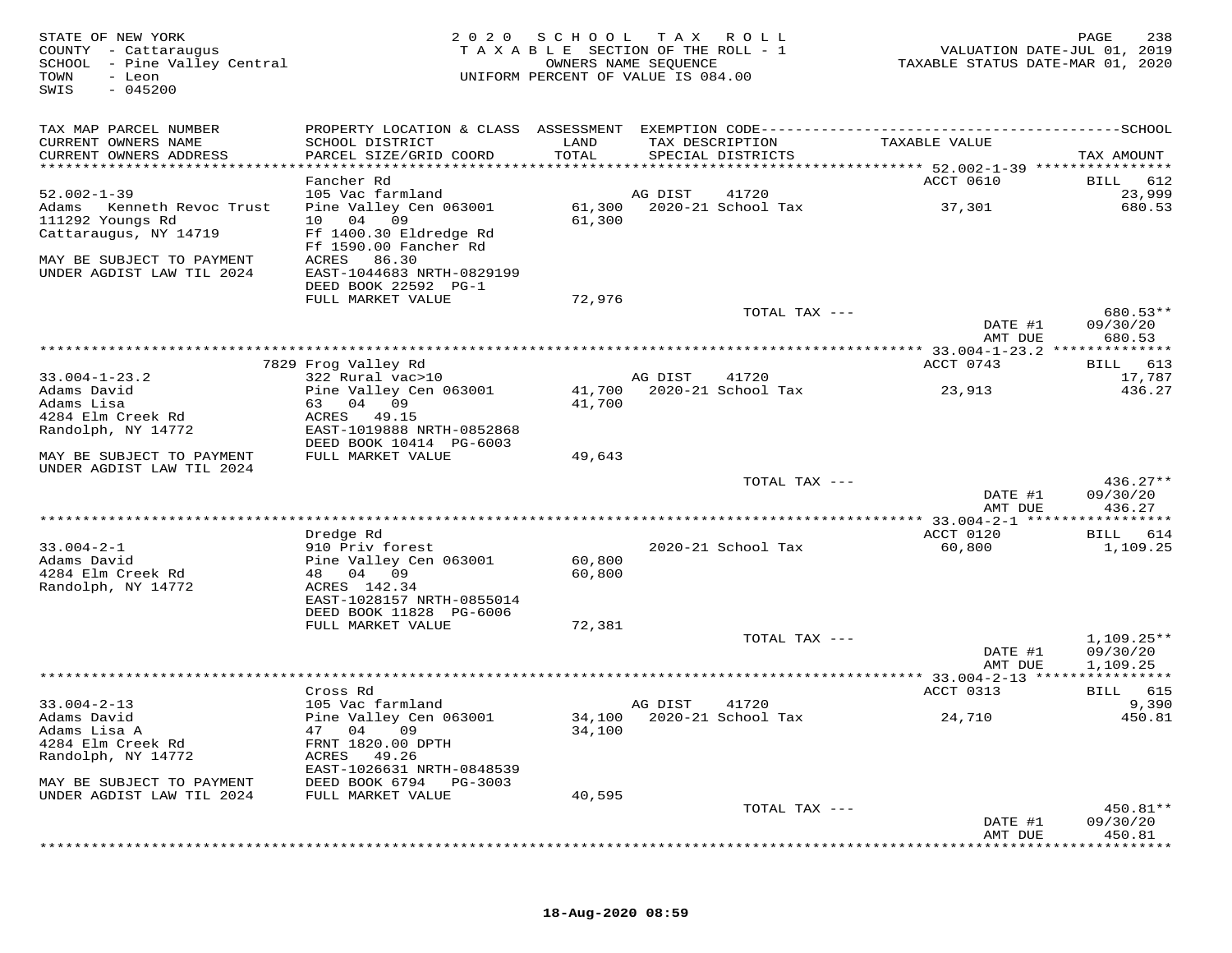| STATE OF NEW YORK<br>COUNTY - Cattaraugus<br>SCHOOL - Pine Valley Central | 2 0 2 0                                                | SCHOOL<br>TAXABLE SECTION OF THE ROLL - 1<br>OWNERS NAME SEQUENCE |         | TAX ROLL                             | TAXABLE STATUS DATE-MAR 01, 2020 | 239<br>PAGE<br>VALUATION DATE-JUL 01, 2019 |
|---------------------------------------------------------------------------|--------------------------------------------------------|-------------------------------------------------------------------|---------|--------------------------------------|----------------------------------|--------------------------------------------|
| TOWN<br>- Leon<br>$-045200$<br>SWIS                                       |                                                        | UNIFORM PERCENT OF VALUE IS 084.00                                |         |                                      |                                  |                                            |
| TAX MAP PARCEL NUMBER                                                     |                                                        |                                                                   |         |                                      |                                  |                                            |
| CURRENT OWNERS NAME<br>CURRENT OWNERS ADDRESS                             | SCHOOL DISTRICT<br>PARCEL SIZE/GRID COORD              | LAND<br>TOTAL                                                     |         | TAX DESCRIPTION<br>SPECIAL DISTRICTS | TAXABLE VALUE                    | TAX AMOUNT                                 |
|                                                                           |                                                        |                                                                   |         |                                      |                                  |                                            |
|                                                                           | 7906 Rte 62                                            |                                                                   |         |                                      | ACCT 0302                        | BILL 616                                   |
| $34.003 - 1 - 1$                                                          | 112 Dairy farm                                         |                                                                   | AG DIST | 41720                                |                                  | 54,340                                     |
| Adams David                                                               | Pine Valley Cen 063001                                 | 245,800                                                           |         | 2020-21 School Tax                   | 1083,460                         | 19,766.88                                  |
| Adams Lisa A                                                              | 48/40 04 09                                            | 1137,800                                                          |         |                                      |                                  |                                            |
| 4284 Elm Creek Rd                                                         | Ff 3850.00 Us Rte 62                                   |                                                                   |         |                                      |                                  |                                            |
| Randolph, NY 14772                                                        | Ff 495.00 Dredge Rd                                    |                                                                   |         |                                      |                                  |                                            |
|                                                                           | ACRES 335.10                                           |                                                                   |         |                                      |                                  |                                            |
| MAY BE SUBJECT TO PAYMENT<br>UNDER AGDIST LAW TIL 2024                    | EAST-1031168 NRTH-0853854<br>DEED BOOK 6794<br>PG-3003 |                                                                   |         |                                      |                                  |                                            |
|                                                                           | FULL MARKET VALUE                                      | 1354,524                                                          |         |                                      |                                  |                                            |
|                                                                           |                                                        |                                                                   |         | TOTAL TAX ---                        |                                  | 19,766.88**                                |
|                                                                           |                                                        |                                                                   |         |                                      | DATE #1                          | 09/30/20                                   |
|                                                                           |                                                        |                                                                   |         |                                      | AMT DUE                          | 19,766.88                                  |
|                                                                           |                                                        |                                                                   |         |                                      |                                  |                                            |
|                                                                           | Rte 62                                                 |                                                                   |         |                                      | ACCT 0301                        | BILL 617                                   |
| $34.003 - 1 - 2$                                                          | 105 Vac farmland                                       |                                                                   | AG DIST | 41720                                |                                  | 10,711                                     |
| Adams David<br>Adams Lisa A                                               | Pine Valley Cen 063001                                 |                                                                   |         | 36,700 2020-21 School Tax            | 25,989                           | 474.15                                     |
| 4284 Elm Creek Rd                                                         | 40 04 09<br>FRNT 200.00 DPTH                           | 36,700                                                            |         |                                      |                                  |                                            |
| Randolph, NY 14772                                                        | ACRES<br>55.60                                         |                                                                   |         |                                      |                                  |                                            |
|                                                                           | EAST-1033983 NRTH-0852373                              |                                                                   |         |                                      |                                  |                                            |
| MAY BE SUBJECT TO PAYMENT                                                 | DEED BOOK 6794 PG-3003                                 |                                                                   |         |                                      |                                  |                                            |
| UNDER AGDIST LAW TIL 2024                                                 | FULL MARKET VALUE                                      | 43,690                                                            |         |                                      |                                  |                                            |
|                                                                           |                                                        |                                                                   |         | TOTAL TAX ---                        |                                  | $474.15**$                                 |
|                                                                           |                                                        |                                                                   |         |                                      | DATE #1                          | 09/30/20                                   |
|                                                                           |                                                        |                                                                   |         |                                      | AMT DUE                          | 474.15                                     |
|                                                                           | 7906 Rte 62                                            |                                                                   |         |                                      | ACCT 0304                        | BILL 618                                   |
| $34.003 - 1 - 33.1$                                                       | 105 Vac farmland                                       |                                                                   | AG DIST | 41720                                |                                  | 20,621                                     |
| Adams David                                                               | Pine Valley Cen 063001                                 |                                                                   |         | 73,700 2020-21 School Tax            | 53,079                           | 968.38                                     |
| Adams Lisa A                                                              | 39<br>04<br>09                                         | 73,700                                                            |         |                                      |                                  |                                            |
| 4284 Elm Creek Rd                                                         | FRNT 989.97 DPTH                                       |                                                                   |         |                                      |                                  |                                            |
| Randolph, NY 14772                                                        | ACRES<br>96.30                                         |                                                                   |         |                                      |                                  |                                            |
|                                                                           | EAST-1033268 NRTH-0851147                              |                                                                   |         |                                      |                                  |                                            |
| MAY BE SUBJECT TO PAYMENT                                                 | DEED BOOK 6794<br>PG-3003                              |                                                                   |         |                                      |                                  |                                            |
| UNDER AGDIST LAW TIL 2024                                                 | FULL MARKET VALUE                                      | 87,738                                                            |         |                                      |                                  |                                            |
|                                                                           |                                                        |                                                                   |         | TOTAL TAX ---                        | DATE #1                          | 968.38**<br>09/30/20                       |
|                                                                           |                                                        |                                                                   |         |                                      | AMT DUE                          | 968.38                                     |
|                                                                           |                                                        |                                                                   |         | **********************************   | *****************************    |                                            |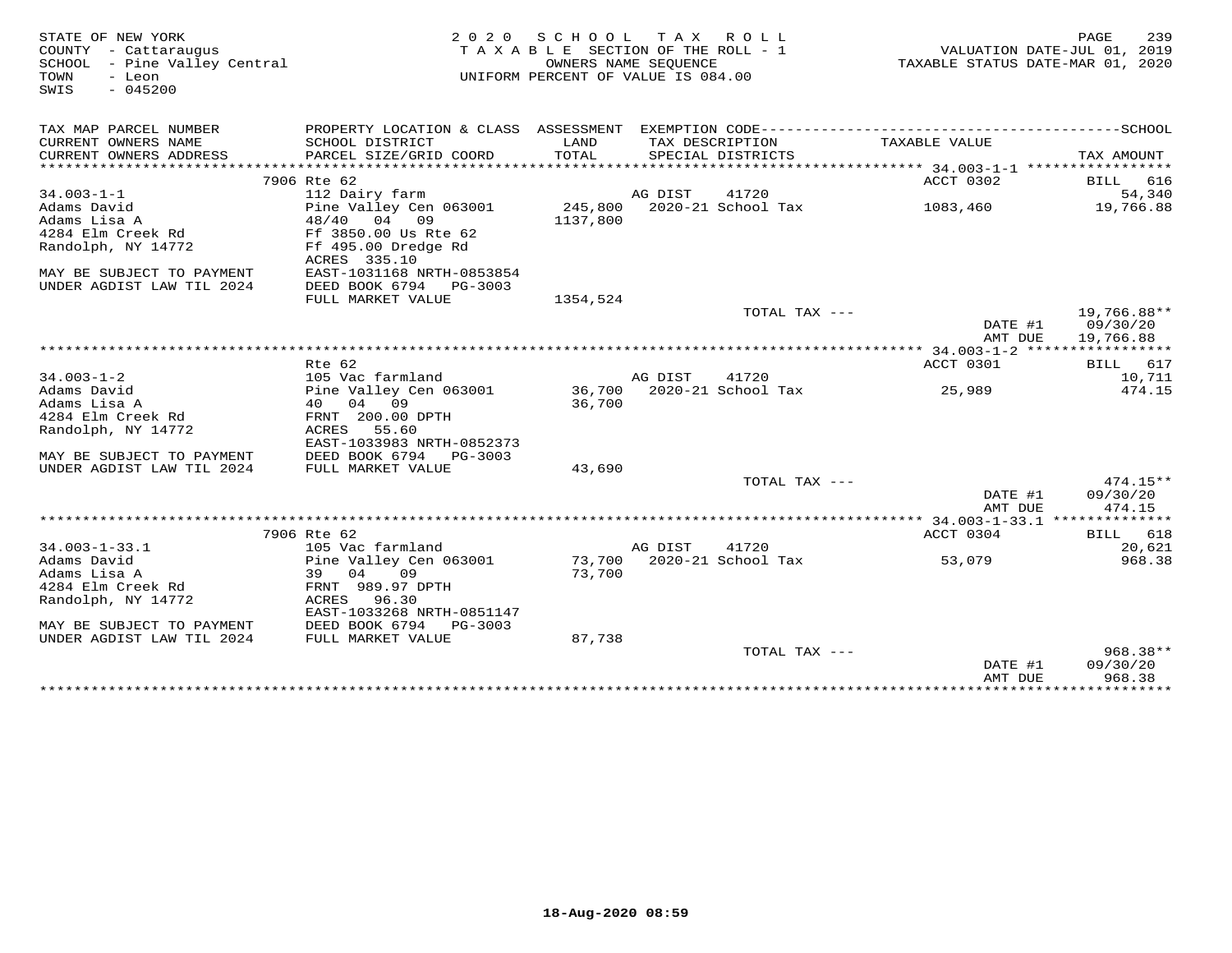STATE OF NEW YORK MESS PAGE 240 ACT MARKE 240 ACT AND RELIGE AND RELIGE STATE OF NEW YORK 2019<br>COUNTY - Cattaraugus and the section of the Roll - 1 when the NALUATION DATE-JUL 01, 2019<br>STATE STATUS DATE-MAR 01, 2020<br>TOWN -SWIS - 045200TAX MAP PARCEL NUMBER PROPERTY LOCATION & CLASS ASSESSMENT EXEMPTION CODE------------------------------------------SCHOOL CURRENT OWNERS NAME SCHOOL DISTRICT LAND TAX DESCRIPTION TAXABLE VALUE CURRENT OWNERS ADDRESS PARCEL SIZE/GRID COORD TOTAL SPECIAL DISTRICTS TAX AMOUNT \*\*\*\*\*\*\*\*\*\*\*\*\*\*\*\*\*\*\*\*\*\*\*\*\*\*\*\*\*\*\*\*\*\*\*\*\*\*\*\*\*\*\*\*\*\*\*\*\*\*\*\*\*\*\*\*\*\*\*\*\*\*\*\*\*\*\*\*\*\*\*\*\*\*\*\*\*\*\*\*\*\*\*\*\*\*\*\*\*\*\*\*\*\*\*\*\*\*\*\*\*\*\* 42.002-1-1.2 \*\*\*\*\*\*\*\*\*\*\*\*\*\*\* Kent Switch Rd ACCT 0726 BILL 619 42.002-1-1.2 105 Vac farmland AG DIST 41720 5,600 Adams David Pine Valley Cen 063001 54,500 2020-21 School Tax 48,900 892.14 Adams Lisa A 61/62 04 09 54,500 4284 Elm Creek Rd ACRES 101.25 Randolph, NY 14772 EAST-1020438 NRTH-0848638 DEED BOOK 6794 PG-3003 MAY BE SUBJECT TO PAYMENT FULL MARKET VALUE 64,881UNDER AGDIST LAW TIL 2024 TOTAL TAX --- 892.14\*\* DATE #1 09/30/20 AMT DUE 892.14 \*\*\*\*\*\*\*\*\*\*\*\*\*\*\*\*\*\*\*\*\*\*\*\*\*\*\*\*\*\*\*\*\*\*\*\*\*\*\*\*\*\*\*\*\*\*\*\*\*\*\*\*\*\*\*\*\*\*\*\*\*\*\*\*\*\*\*\*\*\*\*\*\*\*\*\*\*\*\*\*\*\*\*\*\*\*\*\*\*\*\*\*\*\*\*\*\*\*\*\*\*\*\* 42.002-1-6.1 \*\*\*\*\*\*\*\*\*\*\*\*\*\*\* Cross Rd ACCT 0731 BILL 620 42.002-1-6.1 105 Vac farmland AG DIST 41720 0 Adams David Pine Valley Cen 063001 4,200 2020-21 School Tax 4,200 76.63 Adams Lisa A 54 04 09 4,200 4284 Elm Creek Rd 46 4 9 Randolph, NY 14772 ACRES 7.28 EAST-1026598 NRTH-0847497 MAY BE SUBJECT TO PAYMENT DEED BOOK 6794 PG-3003 UNDER AGDIST LAW TIL 2024 FULL MARKET VALUE 5,000 TOTAL TAX --- 76.63\*\*DATE #1 09/30/20<br>NMT DIE 26:30 AMT DUE 76.63 \*\*\*\*\*\*\*\*\*\*\*\*\*\*\*\*\*\*\*\*\*\*\*\*\*\*\*\*\*\*\*\*\*\*\*\*\*\*\*\*\*\*\*\*\*\*\*\*\*\*\*\*\*\*\*\*\*\*\*\*\*\*\*\*\*\*\*\*\*\*\*\*\*\*\*\*\*\*\*\*\*\*\*\*\*\*\*\*\*\*\*\*\*\*\*\*\*\*\*\*\*\*\* 42.002-1-7 \*\*\*\*\*\*\*\*\*\*\*\*\*\*\*\*\*ACCT 0241 BILL 621 Chicken Rd ACCT 0241 BILL 62118,960 42.002-1-7 105 Vac farmland AG DIST 41720 18,960903.82 Adams David Pine Valley Cen 063001 68,500 2020-21 School Tax 49,540 903.82Adams Lisa A 54 04 09 68,500 4284 Elm Creek Rd FRNT 1955.00 DPTH Randolph, NY 14772 ACRES 101.42 EAST-1025994 NRTH-0844654 MAY BE SUBJECT TO PAYMENT DEED BOOK 6794 PG-3001 UNDER AGDIST LAW TIL 2024 FULL MARKET VALUE 81,548 TOTAL TAX --- 903.82\*\* DATE #1 09/30/20 AMT DUE 903.82 \*\*\*\*\*\*\*\*\*\*\*\*\*\*\*\*\*\*\*\*\*\*\*\*\*\*\*\*\*\*\*\*\*\*\*\*\*\*\*\*\*\*\*\*\*\*\*\*\*\*\*\*\*\*\*\*\*\*\*\*\*\*\*\*\*\*\*\*\*\*\*\*\*\*\*\*\*\*\*\*\*\*\*\*\*\*\*\*\*\*\*\*\*\*\*\*\*\*\*\*\*\*\* 42.002-1-8.1 \*\*\*\*\*\*\*\*\*\*\*\*\*\*\*ACCT 0303 BILL 622 Smith Rd ACCT 0303 BILL 6225,362 42.002-1-8.1 105 Vac farmland AG DIST 41720 5,362 482.34 Adams David Pine Valley Cen 063001 31,800 2020-21 School Tax 26,438 482.34Adams Lisa A 46 04 09 31,800 4284 Elm Creek Rd Chicken Rd Ff - 1015' Randolph, NY 14772 Gulf Rd Ff - 680' FRNT 1900.00 DPTH MAY BE SUBJECT TO PAYMENT ACRES 41.95 UNDER AGDIST LAW TIL 2024 EAST-1027985 NRTH-0846862 DEED BOOK 6795 PG-3003 FULL MARKET VALUE 37,857 TOTAL TAX --- 482.34\*\* DATE #1 09/30/20 AMT DUE 482.34\*\*\*\*\*\*\*\*\*\*\*\*\*\*\*\*\*\*\*\*\*\*\*\*\*\*\*\*\*\*\*\*\*\*\*\*\*\*\*\*\*\*\*\*\*\*\*\*\*\*\*\*\*\*\*\*\*\*\*\*\*\*\*\*\*\*\*\*\*\*\*\*\*\*\*\*\*\*\*\*\*\*\*\*\*\*\*\*\*\*\*\*\*\*\*\*\*\*\*\*\*\*\*\*\*\*\*\*\*\*\*\*\*\*\*\*\*\*\*\*\*\*\*\*\*\*\*\*\*\*\*\*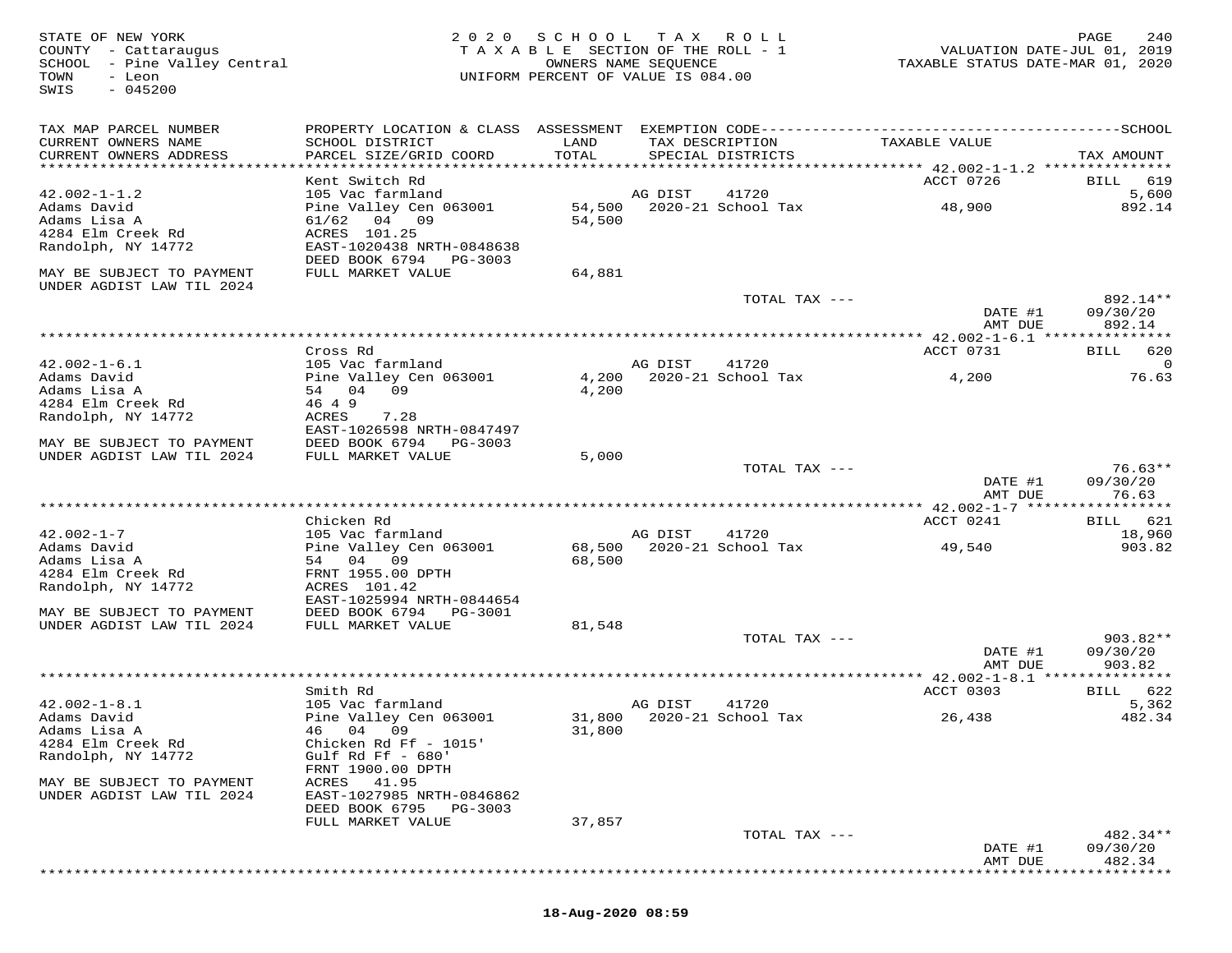| STATE OF NEW YORK<br>COUNTY - Cattaraugus<br>SCHOOL - Pine Valley Central<br>TOWN<br>- Leon<br>$-045200$<br>SWIS | 2 0 2 0                                                   | SCHOOL<br>TAXABLE SECTION OF THE ROLL - 1<br>OWNERS NAME SEQUENCE<br>UNIFORM PERCENT OF VALUE IS 084.00 | T A X    | ROLL                                 | TAXABLE STATUS DATE-MAR 01, 2020 | PAGE<br>241<br>VALUATION DATE-JUL 01, 2019 |
|------------------------------------------------------------------------------------------------------------------|-----------------------------------------------------------|---------------------------------------------------------------------------------------------------------|----------|--------------------------------------|----------------------------------|--------------------------------------------|
| TAX MAP PARCEL NUMBER                                                                                            |                                                           |                                                                                                         |          |                                      |                                  |                                            |
| CURRENT OWNERS NAME<br>CURRENT OWNERS ADDRESS                                                                    | SCHOOL DISTRICT<br>PARCEL SIZE/GRID COORD                 | LAND<br>TOTAL                                                                                           |          | TAX DESCRIPTION<br>SPECIAL DISTRICTS | TAXABLE VALUE                    | TAX AMOUNT                                 |
|                                                                                                                  | 7829 Frog Valley Rd                                       |                                                                                                         |          |                                      | ACCT 0744                        | 623<br>BILL                                |
| $33.004 - 1 - 23.3$                                                                                              | 240 Rural res                                             |                                                                                                         | BAS STAR | 41854                                |                                  | 27,300                                     |
| Adams David A.<br>Adams Lisa<br>4284 Elm Creek Road                                                              | Pine Valley Cen 063001<br>04<br>09<br>63<br>ACRES<br>4.80 | 14,600<br>95,000                                                                                        |          | 2020-21 School Tax                   | 95,000                           | 1,733.20                                   |
| Randolph, NY 14772                                                                                               | EAST-1020546 NRTH-0852594<br>DEED BOOK 23068 PG-7001      |                                                                                                         |          |                                      |                                  |                                            |
|                                                                                                                  | FULL MARKET VALUE                                         | 113,095                                                                                                 |          |                                      |                                  |                                            |
|                                                                                                                  |                                                           |                                                                                                         |          | TOTAL TAX ---                        | DATE #1<br>AMT DUE               | $1,238.20**$<br>09/30/20<br>1,238.20       |
|                                                                                                                  |                                                           |                                                                                                         |          |                                      |                                  |                                            |
|                                                                                                                  | 12468 Youngs Rd                                           |                                                                                                         |          |                                      | ACCT 0270                        | 624<br><b>BILL</b>                         |
| $51.002 - 2 - 13.1$                                                                                              | 105 Vac farmland                                          |                                                                                                         | AG DIST  | 41720                                |                                  | 38,649                                     |
| Adams Kenneth L<br>Adams Stephen L                                                                               | Pine Valley Cen 063001<br>04 09<br>41                     | 119,200<br>119,200                                                                                      |          | 2020-21 School Tax                   | 80,551                           | 1,469.59                                   |
| 11292 Youngs Rd                                                                                                  | Ff 2598.00                                                |                                                                                                         |          |                                      |                                  |                                            |
| Cattaraugus, NY 14719                                                                                            | ACRES 176.40                                              |                                                                                                         |          |                                      |                                  |                                            |
|                                                                                                                  | EAST-1029218 NRTH-0825426                                 |                                                                                                         |          |                                      |                                  |                                            |
| MAY BE SUBJECT TO PAYMENT<br>UNDER AGDIST LAW TIL 2024                                                           | DEED BOOK 00970 PG-01017<br>FULL MARKET VALUE             | 141,905                                                                                                 |          |                                      |                                  |                                            |
|                                                                                                                  |                                                           |                                                                                                         |          | TOTAL TAX ---                        |                                  | $1,469.59**$                               |
|                                                                                                                  |                                                           |                                                                                                         |          |                                      | DATE #1<br>AMT DUE               | 09/30/20<br>1,469.59                       |
| ******************************                                                                                   |                                                           |                                                                                                         |          |                                      |                                  |                                            |
| $52.002 - 1 - 4$                                                                                                 | Dugway Rd<br>105 Vac farmland                             |                                                                                                         |          | 2020-21 School Tax                   | ACCT 0233<br>85,800              | 625<br>BILL<br>1,565.35                    |
| Adams Kenneth L                                                                                                  | Pine Valley Cen 063001                                    | 85,800                                                                                                  |          |                                      |                                  |                                            |
| Adams Stephen L                                                                                                  | $02/03$ 04<br>09                                          | 85,800                                                                                                  |          |                                      |                                  |                                            |
| 11292 Youngs Rd                                                                                                  | Ff 4675.00 Dugway                                         |                                                                                                         |          |                                      |                                  |                                            |
| Cattaraugus, NY 14719                                                                                            | Ff 1750.00 Co Rd 6<br>ACRES 212.70                        |                                                                                                         |          |                                      |                                  |                                            |
|                                                                                                                  | EAST-1047747 NRTH-0830375                                 |                                                                                                         |          |                                      |                                  |                                            |
|                                                                                                                  | DEED BOOK 4013<br>PG-952                                  |                                                                                                         |          |                                      |                                  |                                            |
|                                                                                                                  | FULL MARKET VALUE                                         | 102,143                                                                                                 |          |                                      |                                  |                                            |
|                                                                                                                  |                                                           |                                                                                                         |          | TOTAL TAX ---                        | DATE #1                          | $1,565.35**$<br>09/30/20                   |
|                                                                                                                  |                                                           |                                                                                                         |          |                                      | AMT DUE                          | 1,565.35                                   |
|                                                                                                                  |                                                           |                                                                                                         |          |                                      | ***** 52.002-1-36 ****           |                                            |
| $52.002 - 1 - 36$                                                                                                | 11343 Fancher Rd<br>240 Rural res                         |                                                                                                         |          | 2020-21 School Tax                   | ACCT 0028                        | BILL<br>626                                |
| Adams Kenneth L                                                                                                  | Pine Valley Cen 063001                                    | 25,700                                                                                                  |          |                                      | 74,500                           | 1,359.19                                   |
| Adams Stephen L                                                                                                  | 10 04 09                                                  | 74,500                                                                                                  |          |                                      |                                  |                                            |
| 11292 Youngs Rd                                                                                                  | Ff 531.00 Eldredge Rd                                     |                                                                                                         |          |                                      |                                  |                                            |
| Cattaraugus, NY 14719                                                                                            | FRNT 880.00 DPTH                                          |                                                                                                         |          |                                      |                                  |                                            |
|                                                                                                                  | 24.32<br>ACRES<br>EAST-1045661 NRTH-0828811               |                                                                                                         |          |                                      |                                  |                                            |
|                                                                                                                  | DEED BOOK 1021<br>PG-100                                  |                                                                                                         |          |                                      |                                  |                                            |
|                                                                                                                  | FULL MARKET VALUE                                         | 88,690                                                                                                  |          |                                      |                                  |                                            |
|                                                                                                                  |                                                           |                                                                                                         |          | TOTAL TAX ---                        | DATE #1                          | $1,359.19**$<br>09/30/20                   |
|                                                                                                                  |                                                           |                                                                                                         |          |                                      | AMT DUE                          | 1,359.19                                   |

\*\*\*\*\*\*\*\*\*\*\*\*\*\*\*\*\*\*\*\*\*\*\*\*\*\*\*\*\*\*\*\*\*\*\*\*\*\*\*\*\*\*\*\*\*\*\*\*\*\*\*\*\*\*\*\*\*\*\*\*\*\*\*\*\*\*\*\*\*\*\*\*\*\*\*\*\*\*\*\*\*\*\*\*\*\*\*\*\*\*\*\*\*\*\*\*\*\*\*\*\*\*\*\*\*\*\*\*\*\*\*\*\*\*\*\*\*\*\*\*\*\*\*\*\*\*\*\*\*\*\*\*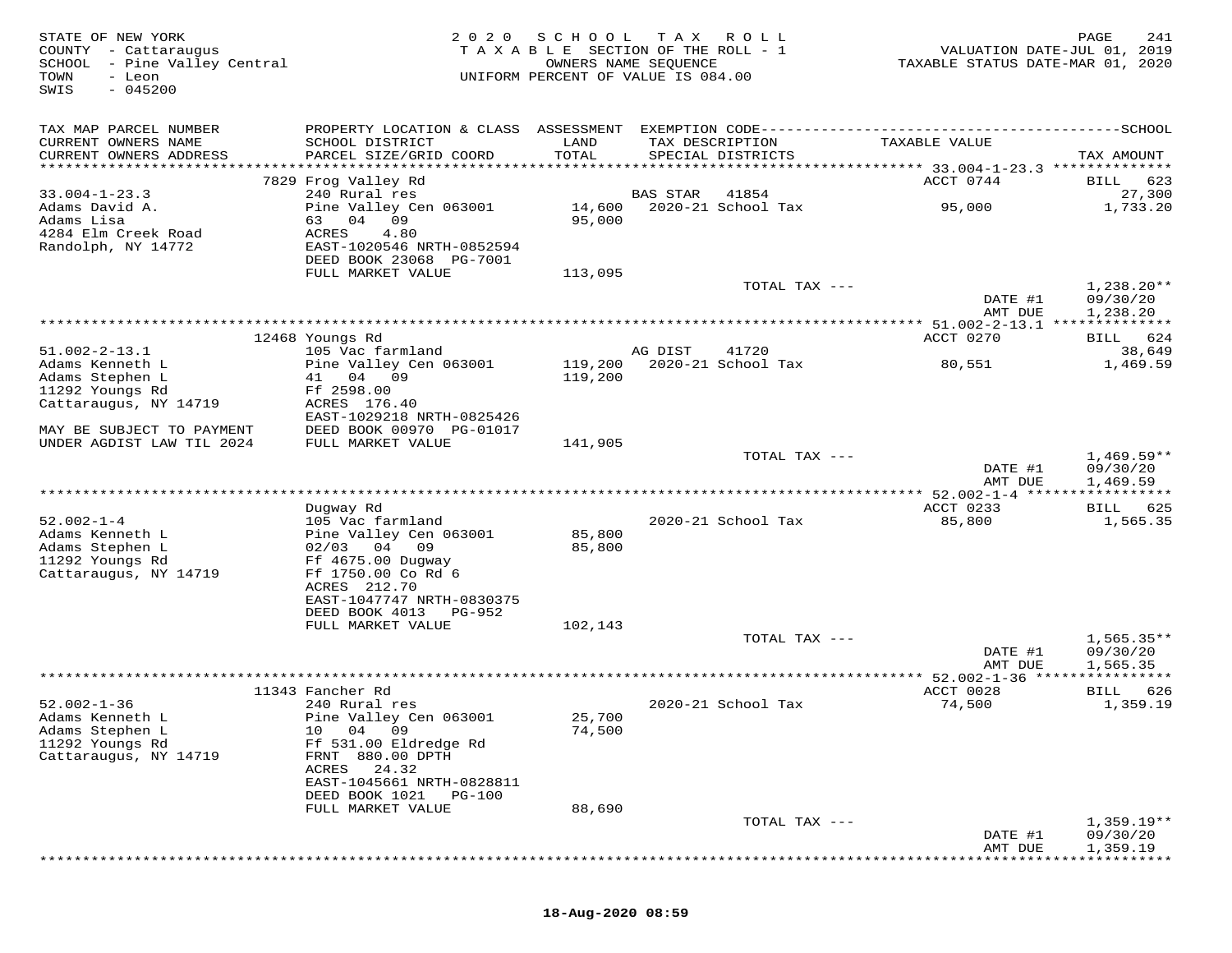| STATE OF NEW YORK<br>COUNTY - Cattaraugus<br>SCHOOL - Pine Valley Central<br>TOWN<br>- Leon<br>SWIS<br>$-045200$ | 2 0 2 0                                                | S C H O O L   | T A X<br>R O L L<br>TAXABLE SECTION OF THE ROLL - 1<br>OWNERS NAME SEQUENCE<br>UNIFORM PERCENT OF VALUE IS 084.00 | VALUATION DATE-JUL 01, 2019<br>TAXABLE STATUS DATE-MAR 01, 2020 | PAGE<br>242              |
|------------------------------------------------------------------------------------------------------------------|--------------------------------------------------------|---------------|-------------------------------------------------------------------------------------------------------------------|-----------------------------------------------------------------|--------------------------|
| TAX MAP PARCEL NUMBER                                                                                            |                                                        |               |                                                                                                                   |                                                                 |                          |
| CURRENT OWNERS NAME<br>CURRENT OWNERS ADDRESS                                                                    | SCHOOL DISTRICT<br>PARCEL SIZE/GRID COORD              | LAND<br>TOTAL | TAX DESCRIPTION<br>SPECIAL DISTRICTS                                                                              | TAXABLE VALUE                                                   | TAX AMOUNT               |
|                                                                                                                  | Fancher Rd                                             |               |                                                                                                                   | ACCT 0854                                                       | 627<br>BILL              |
| $52.002 - 1 - 40$                                                                                                | 105 Vac farmland                                       |               | 41720<br>AG DIST                                                                                                  |                                                                 | 11,861                   |
| Adams Kenneth L                                                                                                  | Pine Valley Cen 063001                                 | 24,400        | 2020-21 School Tax                                                                                                | 12,539                                                          | 228.76                   |
| Adams Steven L                                                                                                   | $10 - 4 - 9$                                           | 24,400        |                                                                                                                   |                                                                 |                          |
| 11292` Youngs Rd                                                                                                 | ACRES<br>30.45                                         |               |                                                                                                                   |                                                                 |                          |
| Cattaraugus, NY 14719                                                                                            | EAST-1043735 NRTH-0829442<br>DEED BOOK 7381<br>PG-6003 |               |                                                                                                                   |                                                                 |                          |
| MAY BE SUBJECT TO PAYMENT                                                                                        | FULL MARKET VALUE                                      | 29,048        |                                                                                                                   |                                                                 |                          |
| UNDER AGDIST LAW TIL 2024                                                                                        |                                                        |               |                                                                                                                   |                                                                 |                          |
|                                                                                                                  |                                                        |               | TOTAL TAX ---                                                                                                     | DATE #1                                                         | 228.76**<br>09/30/20     |
|                                                                                                                  |                                                        |               |                                                                                                                   | AMT DUE<br>**************** 43.003-1-12.1 **************        | 228.76                   |
|                                                                                                                  | Fancher Rd                                             |               |                                                                                                                   | ACCT 0378                                                       | 628<br>BILL              |
| $43.003 - 1 - 12.1$                                                                                              | 311 Res vac land                                       |               | 2020-21 School Tax                                                                                                | 63,900                                                          | 1,165.81                 |
| Adams Lumber Co Inc                                                                                              | Pine Valley Cen 063001                                 | 63,900        |                                                                                                                   |                                                                 |                          |
| 6052 Adams Rd                                                                                                    | 18/19<br>04 09                                         | 63,900        |                                                                                                                   |                                                                 |                          |
| Cattaraugus, NY 14719                                                                                            | Co Rd 6 Ff - 310'<br>FRNT 650.00 DPTH                  |               |                                                                                                                   |                                                                 |                          |
|                                                                                                                  | ACRES<br>94.15                                         |               |                                                                                                                   |                                                                 |                          |
|                                                                                                                  | EAST-1040333 NRTH-0831515                              |               |                                                                                                                   |                                                                 |                          |
|                                                                                                                  | DEED BOOK 327<br>PG-6002                               |               |                                                                                                                   |                                                                 |                          |
|                                                                                                                  | FULL MARKET VALUE                                      | 76,071        |                                                                                                                   |                                                                 |                          |
|                                                                                                                  |                                                        |               | TOTAL TAX ---                                                                                                     | DATE #1                                                         | $1,165.81**$<br>09/30/20 |
|                                                                                                                  |                                                        |               |                                                                                                                   | AMT DUE                                                         | 1,165.81                 |
|                                                                                                                  |                                                        |               |                                                                                                                   |                                                                 |                          |
|                                                                                                                  | Eldredge Rd (Off)                                      |               |                                                                                                                   | ACCT 0188                                                       | BILL 629                 |
| $52.001 - 1 - 12$<br>Adams Lumber Co Inc                                                                         | 910 Priv forest<br>Pine Valley Cen 063001              | 21,000        | 2020-21 School Tax                                                                                                | 21,000                                                          | 383.13                   |
| 6052 Adams Rd                                                                                                    | 18/26<br>04 09                                         | 21,000        |                                                                                                                   |                                                                 |                          |
| Cattaraugus, NY 14719                                                                                            | ACRES<br>27.00                                         |               |                                                                                                                   |                                                                 |                          |
|                                                                                                                  | EAST-1039236 NRTH-0831029                              |               |                                                                                                                   |                                                                 |                          |
|                                                                                                                  | DEED BOOK 767<br>PG-00775<br>FULL MARKET VALUE         | 25,000        |                                                                                                                   |                                                                 |                          |
|                                                                                                                  |                                                        |               | TOTAL TAX ---                                                                                                     |                                                                 | $383.13**$               |
|                                                                                                                  |                                                        |               |                                                                                                                   | DATE #1                                                         | 09/30/20                 |
|                                                                                                                  |                                                        |               |                                                                                                                   | AMT DUE                                                         | 383.13                   |
|                                                                                                                  |                                                        |               |                                                                                                                   |                                                                 | ********                 |
| $52.001 - 1 - 25$                                                                                                | 11867 Eldredge Rd<br>910 Priv forest                   |               | 2020-21 School Tax                                                                                                | ACCT 0205<br>68,000                                             | 630<br>BILL<br>1,240.61  |
| Adams Lumber Co Inc                                                                                              | Pine Valley Cen 063001                                 | 68,000        |                                                                                                                   |                                                                 |                          |
| 6052 Adams Rd                                                                                                    | 25 04 09                                               | 68,000        |                                                                                                                   |                                                                 |                          |
| Cattaraugus, NY 14719                                                                                            | FRNT 1317.36 DPTH                                      |               |                                                                                                                   |                                                                 |                          |
|                                                                                                                  | ACRES<br>68.25<br>EAST-1038261 NRTH-0826659            |               |                                                                                                                   |                                                                 |                          |
|                                                                                                                  | DEED BOOK 00908 PG-01078                               |               |                                                                                                                   |                                                                 |                          |
|                                                                                                                  | FULL MARKET VALUE                                      | 80,952        |                                                                                                                   |                                                                 |                          |
|                                                                                                                  |                                                        |               | TOTAL TAX ---                                                                                                     |                                                                 | $1,240.61**$             |
|                                                                                                                  |                                                        |               |                                                                                                                   | DATE #1<br>AMT DUE                                              | 09/30/20<br>1,240.61     |
|                                                                                                                  |                                                        |               |                                                                                                                   |                                                                 |                          |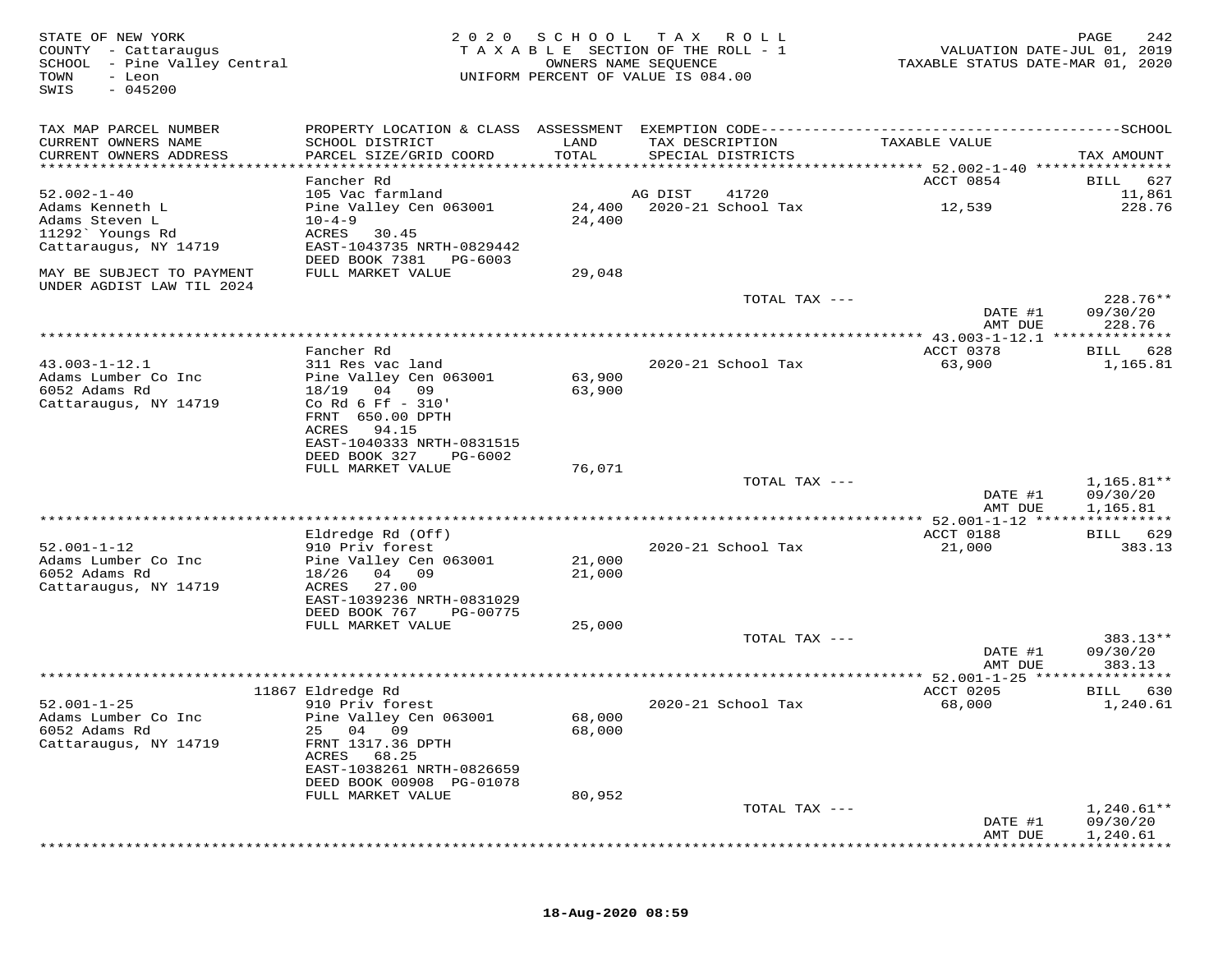| STATE OF NEW YORK<br>COUNTY - Cattaraugus<br>SCHOOL - Pine Valley Central<br>TOWN<br>- Leon<br>$-045200$<br>SWIS | 2 0 2 0                                                                                      | SCHOOL<br>OWNERS NAME SEQUENCE  | T A X<br>R O L L<br>T A X A B L E SECTION OF THE ROLL - 1<br>UNIFORM PERCENT OF VALUE IS 084.00 | VALUATION DATE-JUL 01, 2019<br>TAXABLE STATUS DATE-MAR 01, 2020 | PAGE<br>243                          |
|------------------------------------------------------------------------------------------------------------------|----------------------------------------------------------------------------------------------|---------------------------------|-------------------------------------------------------------------------------------------------|-----------------------------------------------------------------|--------------------------------------|
| TAX MAP PARCEL NUMBER                                                                                            | PROPERTY LOCATION & CLASS ASSESSMENT                                                         |                                 |                                                                                                 |                                                                 |                                      |
| CURRENT OWNERS NAME<br>CURRENT OWNERS ADDRESS                                                                    | SCHOOL DISTRICT<br>PARCEL SIZE/GRID COORD                                                    | LAND<br>TOTAL                   | TAX DESCRIPTION<br>SPECIAL DISTRICTS                                                            | TAXABLE VALUE                                                   | TAX AMOUNT                           |
| **********************                                                                                           | ************************                                                                     | * * * * * * * * * * * * * * * * |                                                                                                 | ********************************* 52.002-1-27.1 **************  |                                      |
| $52.002 - 1 - 27.1$                                                                                              | Peters Rd<br>322 Rural vac>10                                                                |                                 | 2020-21 School Tax                                                                              | ACCT 0417<br>64,600                                             | BILL<br>631<br>1,178.58              |
| Adams Lumber Co Inc<br>6052 Adams Rd<br>Cattaraugus, NY 14719                                                    | Pine Valley Cen 063001<br>04<br>09<br>01 —<br>Ff 350.00 Peters Rd                            | 64,600<br>64,600                |                                                                                                 |                                                                 |                                      |
|                                                                                                                  | Ff 2885 Eldredge Rd<br>ACRES 107.75<br>EAST-1049000 NRTH-0826060<br>DEED BOOK 00962 PG-00448 |                                 |                                                                                                 |                                                                 |                                      |
|                                                                                                                  | FULL MARKET VALUE                                                                            | 76,905                          |                                                                                                 |                                                                 |                                      |
|                                                                                                                  |                                                                                              |                                 | TOTAL TAX ---                                                                                   | DATE #1                                                         | 1,178.58**<br>09/30/20               |
|                                                                                                                  |                                                                                              |                                 |                                                                                                 | AMT DUE                                                         | 1,178.58                             |
|                                                                                                                  | Peters Rd (Off)                                                                              |                                 |                                                                                                 | ACCT 0725                                                       | 632<br>BILL                          |
| $52.002 - 1 - 27.4$<br>Adams Lumber Co Inc                                                                       | 322 Rural vac>10<br>Pine Valley Cen 063001                                                   | 62,000                          | 2020-21 School Tax                                                                              | 62,000                                                          | 1,131.14                             |
| 6052 Adams Rd<br>Cattaraugus, NY 14719                                                                           | 04 09<br>01<br>ACRES<br>99.50<br>EAST-1049319 NRTH-0824482                                   | 62,000                          |                                                                                                 |                                                                 |                                      |
|                                                                                                                  | DEED BOOK 00958 PG-00953                                                                     |                                 |                                                                                                 |                                                                 |                                      |
|                                                                                                                  | FULL MARKET VALUE                                                                            | 73,810                          | TOTAL TAX ---                                                                                   |                                                                 | 1,131.14**                           |
|                                                                                                                  |                                                                                              |                                 |                                                                                                 | DATE #1<br>AMT DUE                                              | 09/30/20<br>1,131.14                 |
|                                                                                                                  |                                                                                              |                                 |                                                                                                 |                                                                 |                                      |
|                                                                                                                  | Adams Rd                                                                                     |                                 |                                                                                                 | ACCT 0011                                                       | 633<br>BILL                          |
| $52.002 - 1 - 29$<br>Adams Lumber Co Inc                                                                         | 910 Priv forest<br>Pine Valley Cen 063001                                                    | 52,650                          | 2020-21 School Tax                                                                              | 52,650                                                          | 960.56                               |
| 6052 Adams Rd<br>Cattaraugus, NY 14719                                                                           | 01 04<br>09<br>FRNT 1500.00 DPTH                                                             | 52,650                          |                                                                                                 |                                                                 |                                      |
|                                                                                                                  | ACRES<br>52.65<br>EAST-1047367 NRTH-0825420                                                  |                                 |                                                                                                 |                                                                 |                                      |
|                                                                                                                  | DEED BOOK 894<br>PG-00207                                                                    |                                 |                                                                                                 |                                                                 |                                      |
|                                                                                                                  | FULL MARKET VALUE                                                                            | 62,679                          | TOTAL TAX ---                                                                                   |                                                                 | $960.56**$                           |
|                                                                                                                  |                                                                                              |                                 |                                                                                                 | DATE #1<br>AMT DUE                                              | 09/30/20<br>960.56                   |
|                                                                                                                  |                                                                                              |                                 |                                                                                                 |                                                                 |                                      |
|                                                                                                                  | 6052 Adams Rd                                                                                |                                 |                                                                                                 | ACCT 0014                                                       | 634<br>BILL                          |
| $52.002 - 1 - 30$<br>Adams Lumber Co Inc                                                                         | 444 Lumber yd/ml<br>Pine Valley Cen 063001                                                   | 29,700                          | 2020-21 School Tax                                                                              | 289,800                                                         | 5,287.17                             |
| 6052 Adams Rd                                                                                                    | 01 04 09                                                                                     | 289,800                         |                                                                                                 |                                                                 |                                      |
| Cattaraugus, NY 14719                                                                                            | Ff 200.00 Adams<br>Ff 910 Dugway Rd                                                          |                                 |                                                                                                 |                                                                 |                                      |
|                                                                                                                  | 19.50<br>ACRES<br>EAST-1047026 NRTH-0824416                                                  |                                 |                                                                                                 |                                                                 |                                      |
|                                                                                                                  | DEED BOOK 737<br>PG-00515                                                                    |                                 |                                                                                                 |                                                                 |                                      |
|                                                                                                                  | FULL MARKET VALUE                                                                            | 345,000                         |                                                                                                 |                                                                 |                                      |
|                                                                                                                  |                                                                                              |                                 | TOTAL TAX ---                                                                                   | DATE #1<br>AMT DUE                                              | $5,287.17**$<br>09/30/20<br>5,287.17 |
|                                                                                                                  |                                                                                              |                                 |                                                                                                 |                                                                 |                                      |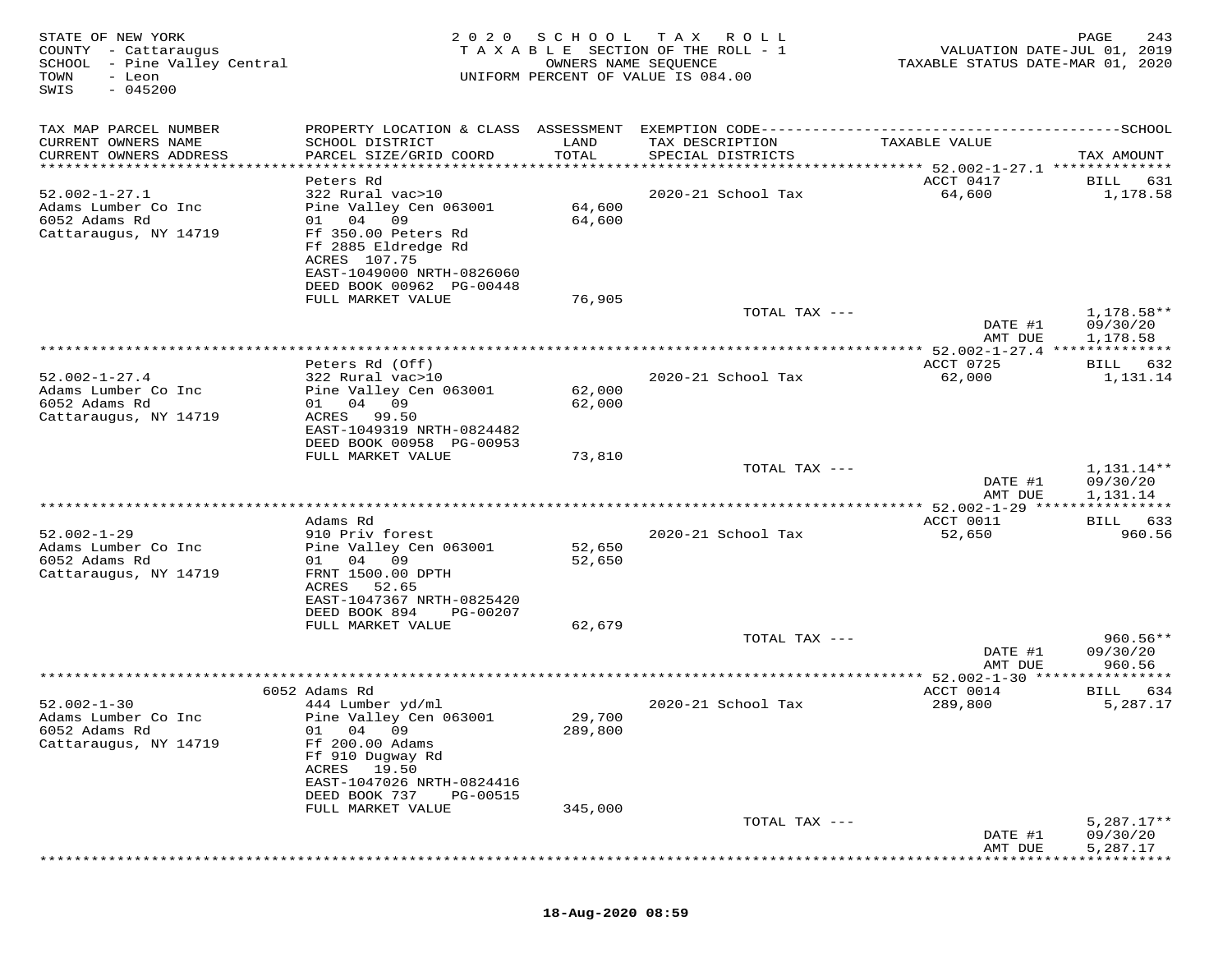| STATE OF NEW YORK<br>COUNTY - Cattaraugus<br>- Pine Valley Central<br>SCHOOL<br>TOWN<br>- Leon<br>$-045200$<br>SWIS | 2 0 2 0                                       | S C H O O L<br>TAXABLE SECTION OF THE ROLL - 1<br>UNIFORM PERCENT OF VALUE IS 084.00 | T A X<br>OWNERS NAME SEQUENCE | R O L L                   | TAXABLE STATUS DATE-MAR 01, 2020         | PAGE<br>VALUATION DATE-JUL 01, 2019     | 244           |
|---------------------------------------------------------------------------------------------------------------------|-----------------------------------------------|--------------------------------------------------------------------------------------|-------------------------------|---------------------------|------------------------------------------|-----------------------------------------|---------------|
| TAX MAP PARCEL NUMBER                                                                                               | PROPERTY LOCATION & CLASS ASSESSMENT          |                                                                                      |                               | EXEMPTION CODE----------- |                                          | -------------SCHOOL                     |               |
| CURRENT OWNERS NAME<br>SCHOOL DISTRICT                                                                              |                                               | LAND                                                                                 |                               | TAX DESCRIPTION           | TAXABLE VALUE                            |                                         |               |
| CURRENT OWNERS ADDRESS                                                                                              | PARCEL SIZE/GRID COORD                        | TOTAL                                                                                |                               | SPECIAL DISTRICTS         |                                          | TAX AMOUNT                              |               |
| ***********************                                                                                             | ********************************              |                                                                                      |                               |                           |                                          |                                         |               |
| 11583 Fancher Rd<br>$52.001 - 1 - 13.1$                                                                             | 210 1 Family Res                              |                                                                                      |                               | 2020-21 School Tax        | ACCT 0321<br>40,400                      | <b>BILL</b>                             | 635<br>737.07 |
| Adams Lumber Co, Inc.                                                                                               | Pine Valley Cen 063001                        | 40,400                                                                               |                               |                           |                                          |                                         |               |
| 6052 Adams Rd<br>18/19 04 09                                                                                        |                                               | 40,400                                                                               |                               |                           |                                          |                                         |               |
| Ff 778.00<br>Cattaraugus, NY 14719                                                                                  |                                               |                                                                                      |                               |                           |                                          |                                         |               |
| ACRES                                                                                                               | 46.58                                         |                                                                                      |                               |                           |                                          |                                         |               |
| DEED BOOK 6536                                                                                                      | EAST-1041654 NRTH-0831821<br>PG-7002          |                                                                                      |                               |                           |                                          |                                         |               |
|                                                                                                                     | FULL MARKET VALUE                             | 48,095                                                                               |                               |                           |                                          |                                         |               |
|                                                                                                                     |                                               |                                                                                      |                               | TOTAL TAX ---             |                                          | 737.07**                                |               |
|                                                                                                                     |                                               |                                                                                      |                               |                           | DATE #1                                  | 09/30/20                                |               |
|                                                                                                                     |                                               |                                                                                      | **********************        |                           | AMT DUE                                  | 737.07<br>***********                   |               |
| 11045 Eldredge Rd                                                                                                   |                                               |                                                                                      |                               |                           | ** $52.002 - 1 - 27.8$ ***<br>ACCT 0748  | BILL                                    | 636           |
| $52.002 - 1 - 27.8$                                                                                                 | 210 1 Family Res                              |                                                                                      |                               | 2020-21 School Tax        | 80,600                                   | 1,470.48                                |               |
| Adkins Josh                                                                                                         | Pine Valley Cen 063001                        | 10,600                                                                               |                               |                           |                                          |                                         |               |
| 01 04 09<br>Adkins Amanda                                                                                           |                                               | 80,600                                                                               |                               |                           |                                          |                                         |               |
| 11045 Eldredge Rd<br>Lot $#3$<br>Cattaraugus, NY 14719<br>Ff 330.00                                                 |                                               |                                                                                      |                               |                           |                                          |                                         |               |
| ACRES                                                                                                               | 4.80                                          |                                                                                      |                               |                           |                                          |                                         |               |
|                                                                                                                     | EAST-1050148 NRTH-0827446                     |                                                                                      |                               |                           |                                          |                                         |               |
|                                                                                                                     | DEED BOOK 18451 PG-3002                       |                                                                                      |                               |                           |                                          |                                         |               |
|                                                                                                                     | FULL MARKET VALUE                             | 95,952                                                                               |                               |                           |                                          |                                         |               |
|                                                                                                                     |                                               |                                                                                      |                               | TOTAL TAX ---             | DATE #1                                  | $1,470.48**$<br>09/30/20                |               |
|                                                                                                                     |                                               |                                                                                      |                               |                           | AMT DUE                                  | 1,470.48                                |               |
|                                                                                                                     |                                               |                                                                                      |                               |                           | *********** 52.001-1-17 **************** |                                         |               |
| 11642 Youngs Rd                                                                                                     |                                               |                                                                                      |                               |                           | ACCT 0016                                | BILL                                    | 637           |
| $52.001 - 1 - 17$<br>240 Rural res                                                                                  |                                               |                                                                                      | <b>BAS STAR</b>               | 41854                     |                                          |                                         | 27,300        |
| Alessi Mark<br>11642 Youngs Rd<br>17 04 09                                                                          | Pine Valley Cen 063001                        | 77,400<br>87,400                                                                     |                               | 2020-21 School Tax        | 87,400                                   | 1,594.54                                |               |
| Conewango Valley, NY 14726<br>Life Use                                                                              |                                               |                                                                                      |                               |                           |                                          |                                         |               |
|                                                                                                                     | Ff 1120 Youngs; 1750 Eldre                    |                                                                                      |                               |                           |                                          |                                         |               |
| ACRES 137.03                                                                                                        |                                               |                                                                                      |                               |                           |                                          |                                         |               |
|                                                                                                                     | EAST-1040757 NRTH-0825988                     |                                                                                      |                               |                           |                                          |                                         |               |
|                                                                                                                     | DEED BOOK 00940 PG-00473<br>FULL MARKET VALUE | 104,048                                                                              |                               |                           |                                          |                                         |               |
|                                                                                                                     |                                               |                                                                                      |                               | TOTAL TAX ---             |                                          | $1,099.54**$                            |               |
|                                                                                                                     |                                               |                                                                                      |                               |                           | DATE #1                                  | 09/30/20                                |               |
|                                                                                                                     |                                               |                                                                                      |                               |                           | AMT DUE                                  | 1,099.54<br>*************************** |               |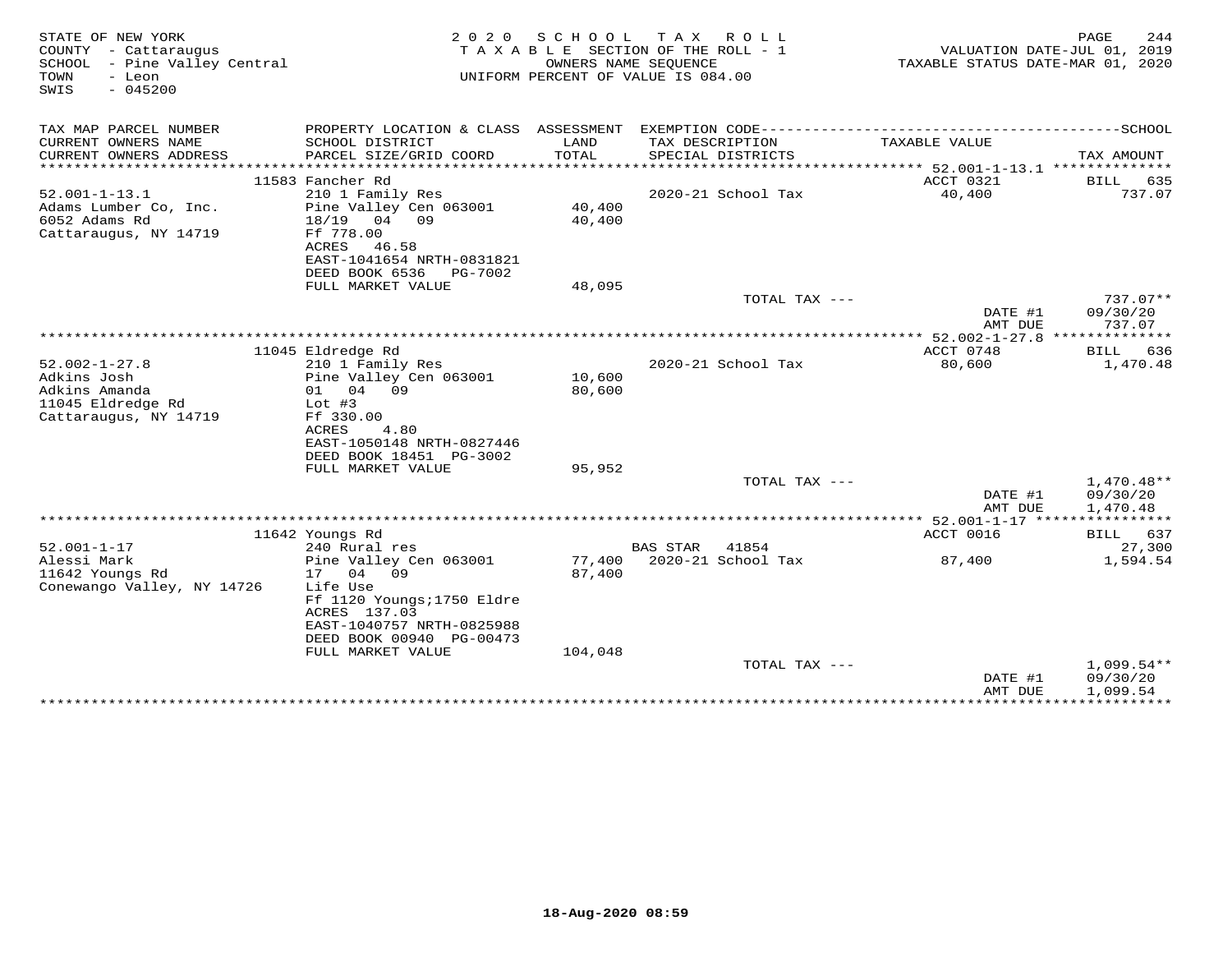| STATE OF NEW YORK<br>COUNTY - Cattaraugus<br>SCHOOL - Pine Valley Central<br>TOWN<br>- Leon<br>$-045200$<br>SWIS                   | 2 0 2 0                                                                                                              | SCHOOL<br>TAXABLE SECTION OF THE ROLL - 1<br>OWNERS NAME SEQUENCE<br>UNIFORM PERCENT OF VALUE IS 084.00 | T A X    | R O L L                              | TAXABLE STATUS DATE-MAR 01, 2020                               | 245<br>PAGE<br>VALUATION DATE-JUL 01, 2019 |
|------------------------------------------------------------------------------------------------------------------------------------|----------------------------------------------------------------------------------------------------------------------|---------------------------------------------------------------------------------------------------------|----------|--------------------------------------|----------------------------------------------------------------|--------------------------------------------|
| TAX MAP PARCEL NUMBER                                                                                                              |                                                                                                                      |                                                                                                         |          |                                      |                                                                |                                            |
| CURRENT OWNERS NAME<br>CURRENT OWNERS ADDRESS                                                                                      | SCHOOL DISTRICT<br>PARCEL SIZE/GRID COORD                                                                            | LAND<br>TOTAL                                                                                           |          | TAX DESCRIPTION<br>SPECIAL DISTRICTS | TAXABLE VALUE                                                  | TAX AMOUNT                                 |
| *********************                                                                                                              |                                                                                                                      |                                                                                                         |          |                                      |                                                                |                                            |
| $42.020 - 1 - 24.1$                                                                                                                | 12124 Leon-New Albion Rd                                                                                             |                                                                                                         | ENH STAR | 41834                                | ACCT 0162                                                      | <b>BILL</b><br>638                         |
| Allen Linda Lee<br>12124 Leon New Albion Rd                                                                                        | 210 1 Family Res<br>Pine Valley Cen 063001<br>36 04<br>09                                                            | 6,500<br>84,000                                                                                         |          | 2020-21 School Tax                   | 84,000                                                         | 63,520<br>1,532.51                         |
| Leon, NY 14751                                                                                                                     | Ff 370.00<br>FRNT<br>80.00 DPTH 215.80<br>EAST-1033113 NRTH-0835869<br>DEED BOOK 31172 PG-7004                       |                                                                                                         |          |                                      |                                                                |                                            |
|                                                                                                                                    | FULL MARKET VALUE                                                                                                    | 100,000                                                                                                 |          |                                      |                                                                |                                            |
|                                                                                                                                    |                                                                                                                      |                                                                                                         |          | TOTAL TAX ---                        | DATE #1                                                        | 429.51**<br>09/30/20                       |
|                                                                                                                                    |                                                                                                                      |                                                                                                         |          |                                      | AMT DUE                                                        | 429.51                                     |
|                                                                                                                                    | 12727 Smith Rd                                                                                                       |                                                                                                         |          |                                      | ACCT 0503                                                      | 639<br>BILL                                |
| $42.002 - 1 - 3.2$                                                                                                                 | 210 1 Family Res                                                                                                     |                                                                                                         | ENH STAR | 41834                                |                                                                | 53,000                                     |
| Amanda Austin, Trustee N & K M Pine Valley Cen 063001<br>Trust I u/a dtd November __<br>12727 Smith Road<br>South Dayton, NY 14138 | 54 04 09<br>FRNT 500.00 DPTH<br>ACRES<br>4.73<br>EAST-1023568 NRTH-0847156                                           | 14,500<br>53,000                                                                                        |          | 2020-21 School Tax                   | 53,000                                                         | 966.94                                     |
|                                                                                                                                    | DEED BOOK 26672 PG-5001                                                                                              |                                                                                                         |          |                                      |                                                                |                                            |
|                                                                                                                                    | FULL MARKET VALUE                                                                                                    | 63,095                                                                                                  |          |                                      |                                                                | $0.00**$                                   |
|                                                                                                                                    |                                                                                                                      |                                                                                                         |          | TOTAL TAX ---                        | ******************************** 42.002-1-9 ****************** |                                            |
|                                                                                                                                    | 7437 Smith Rd                                                                                                        |                                                                                                         |          |                                      | ACCT 0229                                                      | BILL<br>640                                |
| $42.002 - 1 - 9$                                                                                                                   | 312 Vac w/imprv                                                                                                      |                                                                                                         |          | 2020-21 School Tax                   | 14,400                                                         | 262.72                                     |
| Amanda Austin, Trustee N & K M Pine Valley Cen 063001<br>Trust I u/a dtd November __<br>12727 Smith Road<br>South Dayton, NY 14138 | 46 04 09<br>Ff 535.00<br>ACRES 18.13                                                                                 | 14,000<br>14,400                                                                                        |          |                                      |                                                                |                                            |
|                                                                                                                                    | EAST-1027849 NRTH-0845891<br>DEED BOOK 26672 PG-5001                                                                 |                                                                                                         |          |                                      |                                                                |                                            |
|                                                                                                                                    | FULL MARKET VALUE                                                                                                    | 17,143                                                                                                  |          |                                      |                                                                |                                            |
|                                                                                                                                    |                                                                                                                      |                                                                                                         |          | TOTAL TAX ---                        | DATE #1                                                        | 262.72**<br>09/30/20                       |
|                                                                                                                                    |                                                                                                                      |                                                                                                         |          |                                      | AMT DUE                                                        | 262.72<br>***********                      |
|                                                                                                                                    | 11055 Leon-New Albion Rd (Co 6)                                                                                      |                                                                                                         |          |                                      | ACCT 0203                                                      | 641<br>BILL                                |
| $52.002 - 1 - 6$                                                                                                                   | 210 1 Family Res                                                                                                     |                                                                                                         | ENH STAR | 41834                                |                                                                | 51,700                                     |
| Anderson Christine<br>11055 Leon-New Albion Rd<br>Cattaraugus, NY 14719                                                            | Pine Valley Cen 063001<br>$02/03$ 04 09<br>$L/u$ - Thomas Kelly                                                      | 12,500<br>51,700                                                                                        |          | 2020-21 School Tax                   | 51,700                                                         | 943.23                                     |
|                                                                                                                                    | Ff 100.00<br>3.75 BANK<br>ACRES<br>017<br>EAST-1049761 NRTH-0831627<br>DEED BOOK 00993 PG-00731<br>FULL MARKET VALUE | 61,548                                                                                                  |          |                                      |                                                                |                                            |
|                                                                                                                                    |                                                                                                                      |                                                                                                         |          | TOTAL TAX ---                        |                                                                | $0.00**$                                   |
|                                                                                                                                    |                                                                                                                      |                                                                                                         |          |                                      |                                                                |                                            |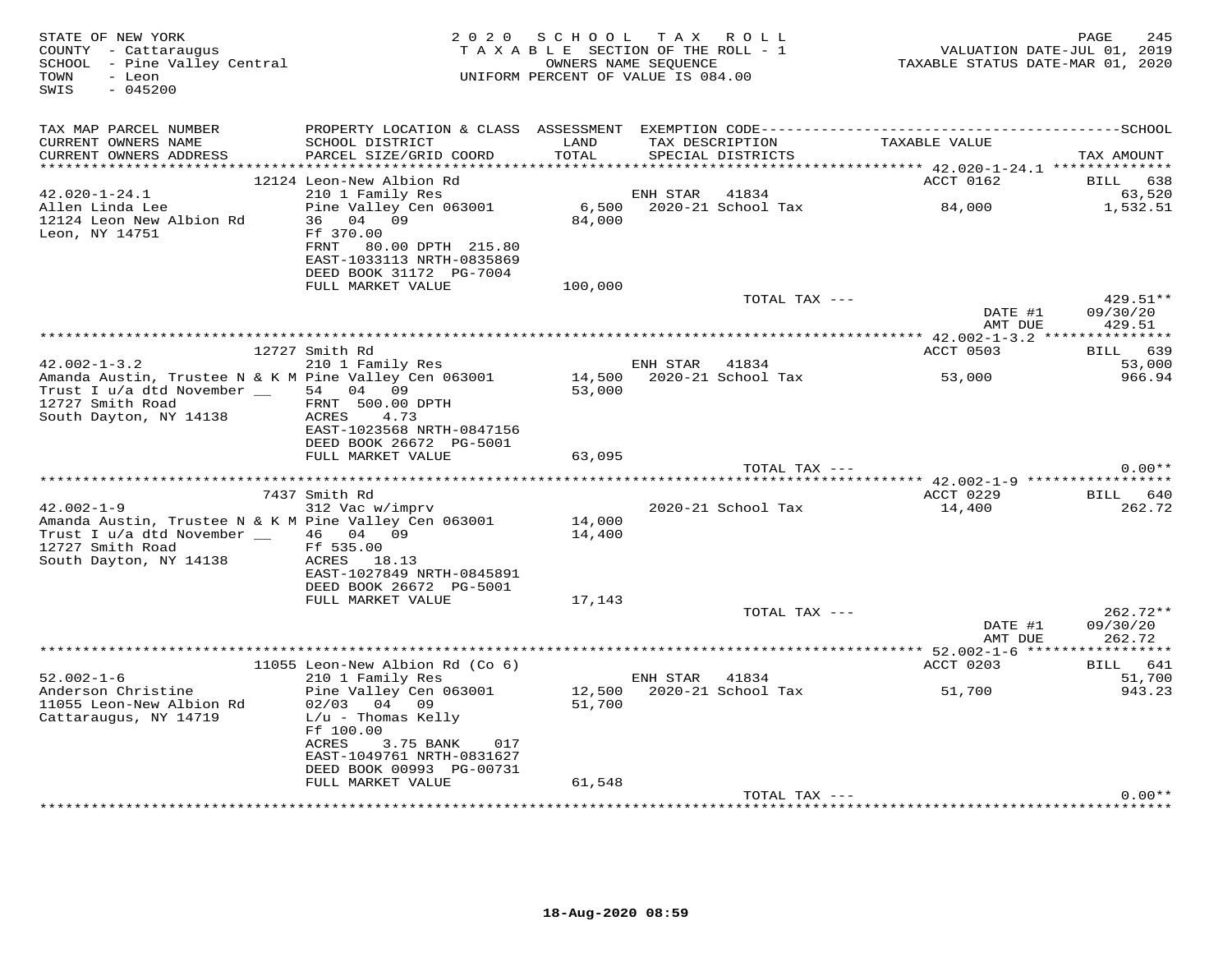| STATE OF NEW YORK<br>COUNTY - Cattaraugus<br>SCHOOL - Pine Valley Central<br>- Leon<br>TOWN<br>$-045200$<br>SWIS | 2020                                                                                                                                                      | SCHOOL            | T A X<br>R O L L<br>TAXABLE SECTION OF THE ROLL - 1<br>OWNERS NAME SEQUENCE<br>UNIFORM PERCENT OF VALUE IS 084.00 | TAXABLE STATUS DATE-MAR 01, 2020                    | PAGE<br>246<br>VALUATION DATE-JUL 01, 2019 |
|------------------------------------------------------------------------------------------------------------------|-----------------------------------------------------------------------------------------------------------------------------------------------------------|-------------------|-------------------------------------------------------------------------------------------------------------------|-----------------------------------------------------|--------------------------------------------|
| TAX MAP PARCEL NUMBER                                                                                            |                                                                                                                                                           |                   |                                                                                                                   |                                                     |                                            |
| CURRENT OWNERS NAME<br>CURRENT OWNERS ADDRESS                                                                    | SCHOOL DISTRICT<br>PARCEL SIZE/GRID COORD                                                                                                                 | LAND<br>TOTAL     | TAX DESCRIPTION<br>SPECIAL DISTRICTS                                                                              | TAXABLE VALUE                                       | TAX AMOUNT                                 |
|                                                                                                                  | 6742 Rte 62                                                                                                                                               |                   |                                                                                                                   | ACCT 0007                                           | 642<br>BILL                                |
| $42.020 - 1 - 36$                                                                                                | 210 1 Family Res                                                                                                                                          |                   | 41854<br>BAS STAR                                                                                                 |                                                     | 27,300                                     |
| Andula Linda<br>6742 Rte 62<br>Conewango Valley, NY 14726                                                        | Pine Valley Cen 063001<br>35<br>04<br>09<br>FRNT 136.00 DPTH<br>77.88<br>EAST-1031188 NRTH-0835473<br>DEED BOOK 10887 PG-7001                             | 6,100<br>38,600   | 2020-21 School Tax                                                                                                | 38,600                                              | 704.23                                     |
|                                                                                                                  | FULL MARKET VALUE                                                                                                                                         | 45,952            |                                                                                                                   |                                                     |                                            |
|                                                                                                                  |                                                                                                                                                           |                   | TOTAL TAX ---                                                                                                     | DATE #1                                             | $209.23**$<br>09/30/20                     |
|                                                                                                                  |                                                                                                                                                           |                   |                                                                                                                   | AMT DUE<br>*********** 43.004-1-12 **************** | 209.23                                     |
|                                                                                                                  | 6715 Bailey Hill Rd                                                                                                                                       |                   |                                                                                                                   | ACCT 0029                                           | 643<br>BILL                                |
| $43.004 - 1 - 12$                                                                                                | 240 Rural res                                                                                                                                             |                   | 41854<br>BAS STAR                                                                                                 |                                                     | 27,300                                     |
| Bailey Chris A.<br>6715 Bailey Hill Rd<br>Cattaraugus, NY 14719                                                  | Pine Valley Cen 063001<br>09<br>03 04<br>Lee Bailey Jr has life us<br>Ff 1660.00<br>17.82 BANK<br>ACRES<br>007                                            | 28,700<br>117,400 | 2020-21 School Tax                                                                                                | 117,400                                             | 2,141.87                                   |
|                                                                                                                  | EAST-1048417 NRTH-0835205<br>DEED BOOK 28122 PG-8001                                                                                                      |                   |                                                                                                                   |                                                     |                                            |
|                                                                                                                  | FULL MARKET VALUE                                                                                                                                         | 139,762           |                                                                                                                   |                                                     |                                            |
|                                                                                                                  |                                                                                                                                                           |                   | TOTAL TAX ---                                                                                                     | DATE #1<br>AMT DUE                                  | $1,646.87**$<br>09/30/20<br>1,646.87       |
|                                                                                                                  |                                                                                                                                                           |                   |                                                                                                                   |                                                     |                                            |
|                                                                                                                  | 6918 Bailey Hill Rd                                                                                                                                       |                   |                                                                                                                   | ACCT 0020                                           | 644<br>BILL                                |
| $43.004 - 1 - 4$<br>Bailey Joshua A.<br>Bailey Ashley M.<br>6918 Bailey Hill Road<br>Cattaraugus, NY 14719       | 210 1 Family Res<br>Pine Valley Cen 063001<br>04 09<br>04<br>Life Use<br>FRNT 132.00 DPTH 180.00<br>BANK<br>017                                           | 6,600<br>56,400   | 2020-21 School Tax                                                                                                | 56,400                                              | 1,028.97                                   |
|                                                                                                                  | EAST-1049199 NRTH-0838660<br>DEED BOOK 19533 PG-3001                                                                                                      |                   |                                                                                                                   |                                                     |                                            |
|                                                                                                                  | FULL MARKET VALUE                                                                                                                                         | 67,143            |                                                                                                                   |                                                     |                                            |
|                                                                                                                  |                                                                                                                                                           |                   | TOTAL TAX ---                                                                                                     | DATE #1<br>AMT DUE                                  | $1,028.97**$<br>09/30/20<br>1,028.97       |
|                                                                                                                  |                                                                                                                                                           |                   |                                                                                                                   | ************* 42.004-2-14 *****************         |                                            |
|                                                                                                                  | 12286 Cherry Creek Hill Rd                                                                                                                                |                   |                                                                                                                   | ACCT 0087                                           | BILL<br>645                                |
| $42.004 - 2 - 14$<br>Baker James A<br>Baker Diane E<br>12284 Cherry Creek Hill<br>Conewango Valley, NY 14726     | 210 1 Family Res<br>Pine Valley Cen 063001<br>04 09<br>44<br>FRNT 1300.00 DPTH<br>7.81<br>ACRES<br>EAST-1030030 NRTH-0835933<br>DEED BOOK 801<br>PG-00995 | 19,500<br>52,100  | 2020-21 School Tax                                                                                                | 52,100                                              | 950.52                                     |
|                                                                                                                  | FULL MARKET VALUE                                                                                                                                         | 62,024            | TOTAL TAX ---                                                                                                     |                                                     | 950.52**                                   |
|                                                                                                                  |                                                                                                                                                           |                   |                                                                                                                   | DATE #1<br>AMT DUE                                  | 09/30/20<br>950.52                         |
|                                                                                                                  |                                                                                                                                                           |                   |                                                                                                                   |                                                     |                                            |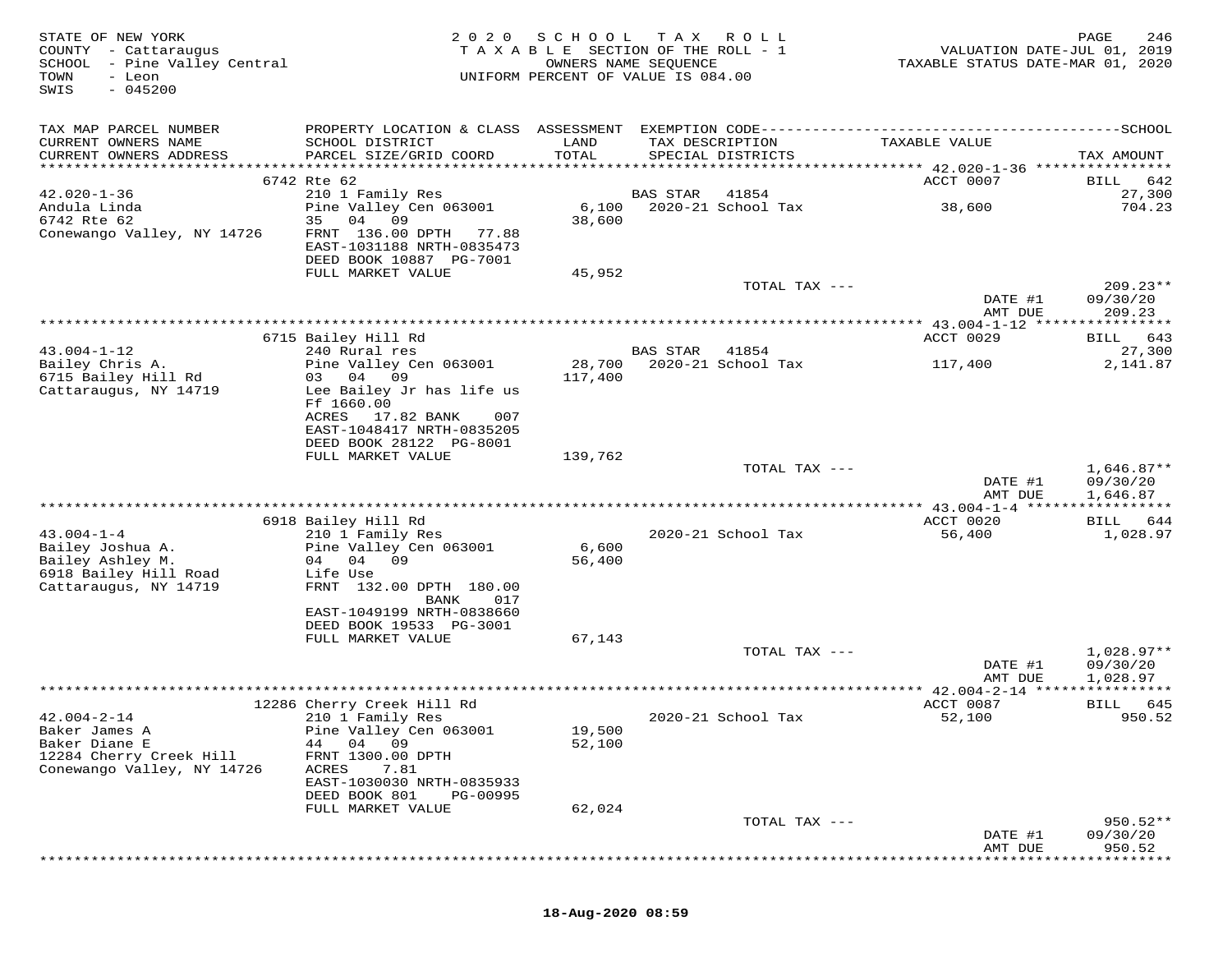STATE OF NEW YORK MESS PAGE 247<br>COUNTY - Cattaraugus (COUNTY - Cattaraugus and the section of the SECTION OF THE ROLL - 1 (COUNTY - Cattaraugu<br>SCHOOL - Pine Valley Central (2019) (COUNT ANNE SECTION OF THE ROLL - 1 (CALUAT SWIS - 045200TAX MAP PARCEL NUMBER PROPERTY LOCATION & CLASS ASSESSMENT EXEMPTION CODE------------------------------------------SCHOOL CURRENT OWNERS NAME SCHOOL DISTRICT LAND TAX DESCRIPTION TAXABLE VALUE CURRENT OWNERS ADDRESS PARCEL SIZE/GRID COORD TOTAL SPECIAL DISTRICTS TAX AMOUNT \*\*\*\*\*\*\*\*\*\*\*\*\*\*\*\*\*\*\*\*\*\*\*\*\*\*\*\*\*\*\*\*\*\*\*\*\*\*\*\*\*\*\*\*\*\*\*\*\*\*\*\*\*\*\*\*\*\*\*\*\*\*\*\*\*\*\*\*\*\*\*\*\*\*\*\*\*\*\*\*\*\*\*\*\*\*\*\*\*\*\*\*\*\*\*\*\*\*\*\*\*\*\* 42.020-1-1 \*\*\*\*\*\*\*\*\*\*\*\*\*\*\*\*\* 12284 Cherry Creek Hill Rd ACCT 0091 BILL 646 42.020-1-1 210 1 Family Res ENH STAR 41834 56,700 Baker James A Pine Valley Cen 063001 6,500 2020-21 School Tax 56,700 1,034.45 Baker Diane E 44 04 09 56,700 12284 Cherry Creek Hill Rd FRNT 66.00 DPTH 290.00 Conewango Valley, NY 14726 BANK 017 EAST-1030567 NRTH-0835939 DEED BOOK 896 PG-00011 FULL MARKET VALUE 67,500TOTAL TAX  $---$  0.00\*\* \*\*\*\*\*\*\*\*\*\*\*\*\*\*\*\*\*\*\*\*\*\*\*\*\*\*\*\*\*\*\*\*\*\*\*\*\*\*\*\*\*\*\*\*\*\*\*\*\*\*\*\*\*\*\*\*\*\*\*\*\*\*\*\*\*\*\*\*\*\*\*\*\*\*\*\*\*\*\*\*\*\*\*\*\*\*\*\*\*\*\*\*\*\*\*\*\*\*\*\*\*\*\* 52.001-1-13.2 \*\*\*\*\*\*\*\*\*\*\*\*\*\*ACCT 0957 BILL 647 11583 Fancher Rd ACCT 0957 BILL 647 $62,500$ 52.001-1-13.2 210 1 Family Res 41834 62,500 1,140.26 Baker Pamela Pine Valley Cen 063001 15,000 2020-21 School Tax 62,500 1,140.2611583 Fancher Rd 18/19 04 09 62,500 Cattaraugus, NY 14719 Ff 778.00 ACRES 5.00 BANK 017 EAST-1041567 NRTH-0832932 DEED BOOK 24240 PG-9001 FULL MARKET VALUE 74,405 TOTAL TAX --- 37.26\*\* DATE #1 09/30/20 AMT DUE 37.26 \*\*\*\*\*\*\*\*\*\*\*\*\*\*\*\*\*\*\*\*\*\*\*\*\*\*\*\*\*\*\*\*\*\*\*\*\*\*\*\*\*\*\*\*\*\*\*\*\*\*\*\*\*\*\*\*\*\*\*\*\*\*\*\*\*\*\*\*\*\*\*\*\*\*\*\*\*\*\*\*\*\*\*\*\*\*\*\*\*\*\*\*\*\*\*\*\*\*\*\*\*\*\* 34.003-1-27.5 \*\*\*\*\*\*\*\*\*\*\*\*\*\* 10291 Ruckh Hill Rd ACCT 0728 BILL 648414.14 34.003-1-27.5 260 Seasonal res 2020-21 School Tax 22,700 414.14Bannister Thomas M Pine Valley Cen 063001 12,700 Bannister Laura 39 04 09 22,700 2707 Lakewood Ave ACRES 3.85 Hamburg, NY 14075 EAST-1033906 NRTH-0847970 DEED BOOK 9905 PG-7001 FULL MARKET VALUE 27,024TOTAL TAX ---  $414.14**$  DATE #1 09/30/20AMT DUE 414.14 AMT DUE 414.14 \*\*\*\*\*\*\*\*\*\*\*\*\*\*\*\*\*\*\*\*\*\*\*\*\*\*\*\*\*\*\*\*\*\*\*\*\*\*\*\*\*\*\*\*\*\*\*\*\*\*\*\*\*\*\*\*\*\*\*\*\*\*\*\*\*\*\*\*\*\*\*\*\*\*\*\*\*\*\*\*\*\*\*\*\*\*\*\*\*\*\*\*\*\*\*\*\*\*\*\*\*\*\* 34.003-1-27.6 \*\*\*\*\*\*\*\*\*\*\*\*\*\* 10291 Ruckh Hill Rd ACCT 0777 BILL 64934.003-1-27.6 314 Rural vac<10 2020-21 School Tax 4,000 72.98Bannister Thomas M Pine Valley Cen 063001 4,000 Bannister Laura 39/4/9 4,000 2707 Lakewood Ave ACRES 3.95 Hamburg, NY 14075 EAST-1033971 NRTH-0848363 DEED BOOK 9905 PG-7001 FULL MARKET VALUE 4,762 TOTAL TAX --- 72.98\*\* DATE #1 09/30/20 AMT DUE 72.98\*\*\*\*\*\*\*\*\*\*\*\*\*\*\*\*\*\*\*\*\*\*\*\*\*\*\*\*\*\*\*\*\*\*\*\*\*\*\*\*\*\*\*\*\*\*\*\*\*\*\*\*\*\*\*\*\*\*\*\*\*\*\*\*\*\*\*\*\*\*\*\*\*\*\*\*\*\*\*\*\*\*\*\*\*\*\*\*\*\*\*\*\*\*\*\*\*\*\*\*\*\*\*\*\*\*\*\*\*\*\*\*\*\*\*\*\*\*\*\*\*\*\*\*\*\*\*\*\*\*\*\*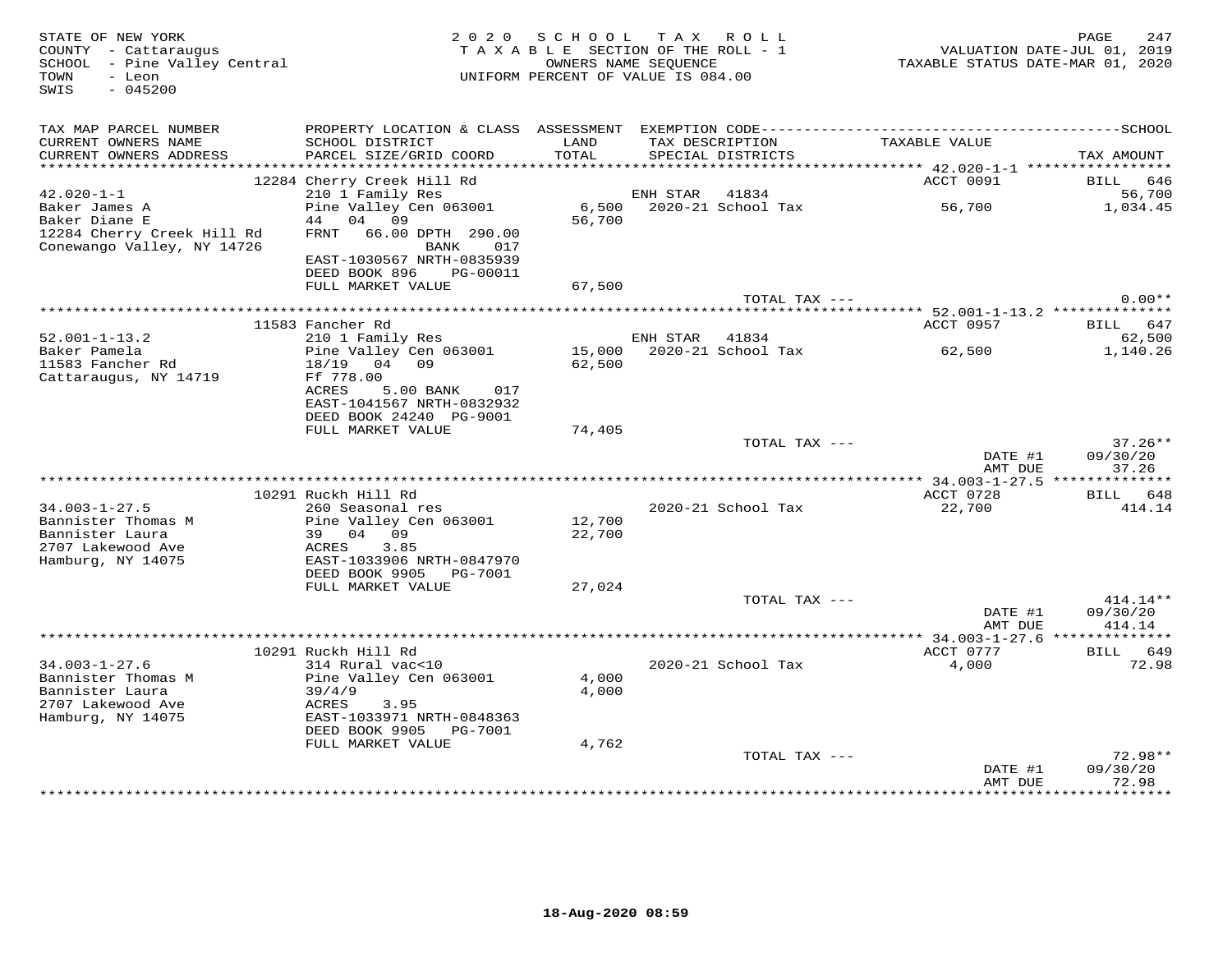| STATE OF NEW YORK<br>COUNTY - Cattaraugus<br>SCHOOL - Pine Valley Central<br>- Leon<br>TOWN<br>$-045200$<br>SWIS |                                                                               | 2020 SCHOOL     | TAX ROLL<br>TAXABLE SECTION OF THE ROLL - 1<br>OWNERS NAME SEQUENCE<br>UNIFORM PERCENT OF VALUE IS 084.00 | VALUATION DATE-JUL 01, 2019<br>TAXABLE STATUS DATE-MAR 01, 2020 | PAGE<br>248            |
|------------------------------------------------------------------------------------------------------------------|-------------------------------------------------------------------------------|-----------------|-----------------------------------------------------------------------------------------------------------|-----------------------------------------------------------------|------------------------|
| TAX MAP PARCEL NUMBER                                                                                            |                                                                               |                 |                                                                                                           |                                                                 |                        |
| CURRENT OWNERS NAME<br>CURRENT OWNERS ADDRESS<br>***********************                                         | SCHOOL DISTRICT<br>PARCEL SIZE/GRID COORD<br>******************************** | LAND<br>TOTAL   | TAX DESCRIPTION<br>SPECIAL DISTRICTS                                                                      | TAXABLE VALUE                                                   | TAX AMOUNT             |
|                                                                                                                  | 12122 Ruckh Hill Rd                                                           |                 |                                                                                                           | ACCT 0729                                                       | BILL<br>650            |
| $34.003 - 1 - 29.8$                                                                                              | 314 Rural vac<10                                                              |                 | 2020-21 School Tax                                                                                        | 9,600                                                           | 175.14                 |
| Barrett Zachery                                                                                                  | Pine Valley Cen 063001                                                        | 9,600           |                                                                                                           |                                                                 |                        |
| 12128 Ruckh Hill Rd                                                                                              | 39 04 09                                                                      | 9,600           |                                                                                                           |                                                                 |                        |
| South Dayton, NY 14138                                                                                           | ACRES<br>4.30                                                                 |                 |                                                                                                           |                                                                 |                        |
|                                                                                                                  | EAST-1032782 NRTH-0848262                                                     |                 |                                                                                                           |                                                                 |                        |
|                                                                                                                  | DEED BOOK 26921 PG-5001<br>FULL MARKET VALUE                                  |                 |                                                                                                           |                                                                 |                        |
|                                                                                                                  |                                                                               | 11,429          | TOTAL TAX ---                                                                                             |                                                                 | 175.14**               |
|                                                                                                                  |                                                                               |                 |                                                                                                           | DATE #1                                                         | 09/30/20               |
|                                                                                                                  |                                                                               |                 |                                                                                                           | AMT DUE                                                         | 175.14                 |
|                                                                                                                  |                                                                               |                 |                                                                                                           |                                                                 |                        |
|                                                                                                                  | 12128 Ruckh Hill Rd                                                           |                 |                                                                                                           | ACCT 0740                                                       | BILL 651               |
| $34.003 - 1 - 29.9$                                                                                              | 210 1 Family Res                                                              |                 | 2020-21 School Tax                                                                                        | 58,600                                                          | 1,069.11               |
| Barrett Zachery<br>12128 Ruckh Hill Rd                                                                           | Pine Valley Cen 063001<br>39 04 09                                            | 7,900<br>58,600 |                                                                                                           |                                                                 |                        |
| South Dayton, NY 14138                                                                                           | 1.45<br>ACRES                                                                 |                 |                                                                                                           |                                                                 |                        |
|                                                                                                                  | EAST-1033072 NRTH-0848073                                                     |                 |                                                                                                           |                                                                 |                        |
|                                                                                                                  | DEED BOOK 26921 PG-5001                                                       |                 |                                                                                                           |                                                                 |                        |
|                                                                                                                  | FULL MARKET VALUE                                                             | 69,762          |                                                                                                           |                                                                 |                        |
|                                                                                                                  |                                                                               |                 | TOTAL TAX ---                                                                                             |                                                                 | $1,069.11**$           |
|                                                                                                                  |                                                                               |                 |                                                                                                           | DATE #1                                                         | 09/30/20               |
|                                                                                                                  |                                                                               |                 |                                                                                                           | AMT DUE                                                         | 1,069.11               |
|                                                                                                                  | Ruckh Hill Rd                                                                 |                 |                                                                                                           | ACCT 0741                                                       | BILL 652               |
| $34.003 - 1 - 29.10$                                                                                             | 314 Rural vac<10                                                              |                 | 2020-21 School Tax                                                                                        | 6,800                                                           | 124.06                 |
| Barrett Zachery                                                                                                  | Pine Valley Cen 063001                                                        | 6,800           |                                                                                                           |                                                                 |                        |
| 12128 Ruckh Hill Rd                                                                                              | 39 04 09                                                                      | 6,800           |                                                                                                           |                                                                 |                        |
| South Dayton, NY 14138                                                                                           | ACRES<br>2.90                                                                 |                 |                                                                                                           |                                                                 |                        |
|                                                                                                                  | EAST-1033013 NRTH-0848534                                                     |                 |                                                                                                           |                                                                 |                        |
|                                                                                                                  | DEED BOOK 26921 PG-5001<br>FULL MARKET VALUE                                  | 8,095           |                                                                                                           |                                                                 |                        |
|                                                                                                                  |                                                                               |                 | TOTAL TAX ---                                                                                             |                                                                 | 124.06**               |
|                                                                                                                  |                                                                               |                 |                                                                                                           | DATE #1                                                         | 09/30/20               |
|                                                                                                                  |                                                                               |                 |                                                                                                           | AMT DUE                                                         | 124.06                 |
|                                                                                                                  |                                                                               |                 |                                                                                                           |                                                                 |                        |
|                                                                                                                  | 11027 Leon-New Albion Rd                                                      |                 |                                                                                                           | ACCT 0085                                                       | BILL 653               |
| $43.004 - 1 - 8.3$                                                                                               | 240 Rural res                                                                 |                 | ENH STAR 41834                                                                                            |                                                                 | 63,520                 |
| Beck David E                                                                                                     | Pine Valley Cen 063001                                                        | 37,600          | 2020-21 School Tax                                                                                        | 133,900                                                         | 2,442.90               |
| Beck Nancy M<br>11027 Leon Rd                                                                                    | 03 04 09<br>David Beck House                                                  | 133,900         |                                                                                                           |                                                                 |                        |
| Cattaraugus, NY 14719                                                                                            | ACRES 33.04                                                                   |                 |                                                                                                           |                                                                 |                        |
|                                                                                                                  | EAST-1050482 NRTH-0833127                                                     |                 |                                                                                                           |                                                                 |                        |
|                                                                                                                  | DEED BOOK 17565 PG-6002                                                       |                 |                                                                                                           |                                                                 |                        |
|                                                                                                                  | FULL MARKET VALUE                                                             | 159,405         |                                                                                                           |                                                                 |                        |
|                                                                                                                  |                                                                               |                 | TOTAL TAX ---                                                                                             |                                                                 | $1,339.90**$           |
|                                                                                                                  |                                                                               |                 |                                                                                                           | DATE #1                                                         | 09/30/20               |
|                                                                                                                  |                                                                               |                 | *********************************                                                                         | AMT DUE                                                         | 1,339.90<br>********** |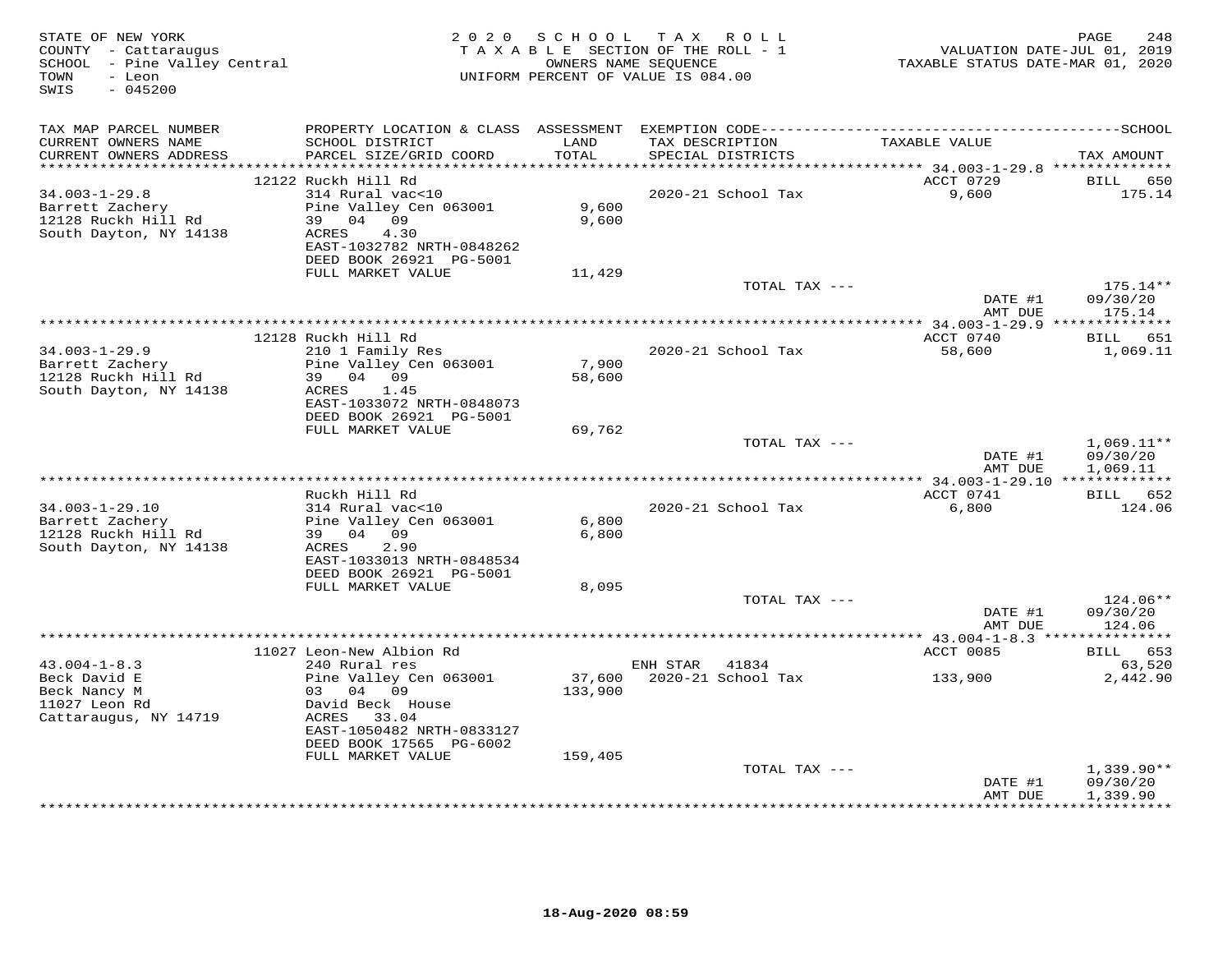| STATE OF NEW YORK<br>COUNTY - Cattaraugus<br>SCHOOL - Pine Valley Central<br>- Leon<br>TOWN<br>SWIS<br>$-045200$ | 2 0 2 0                                                                                      | S C H O O L   | T A X<br>ROLL<br>TAXABLE SECTION OF THE ROLL - 1<br>OWNERS NAME SEQUENCE<br>UNIFORM PERCENT OF VALUE IS 084.00 | TAXABLE STATUS DATE-MAR 01, 2020 | PAGE<br>249<br>VALUATION DATE-JUL 01, 2019 |
|------------------------------------------------------------------------------------------------------------------|----------------------------------------------------------------------------------------------|---------------|----------------------------------------------------------------------------------------------------------------|----------------------------------|--------------------------------------------|
| TAX MAP PARCEL NUMBER                                                                                            | PROPERTY LOCATION & CLASS ASSESSMENT EXEMPTION CODE-----------------------------------SCHOOL |               |                                                                                                                |                                  |                                            |
| CURRENT OWNERS NAME<br>CURRENT OWNERS ADDRESS                                                                    | SCHOOL DISTRICT<br>PARCEL SIZE/GRID COORD                                                    | LAND<br>TOTAL | TAX DESCRIPTION<br>SPECIAL DISTRICTS                                                                           | TAXABLE VALUE                    | TAX AMOUNT                                 |
|                                                                                                                  | 7594 Frog Valley Rd                                                                          |               |                                                                                                                | ACCT 0437                        | BILL 654                                   |
| $33.004 - 1 - 20$                                                                                                | 312 Vac w/imprv                                                                              |               | 2020-21 School Tax                                                                                             | 39,200                           | 715.17                                     |
| Beck David P.                                                                                                    | Pine Valley Cen 063001                                                                       | 24,300        |                                                                                                                |                                  |                                            |
| Beck Michele M.                                                                                                  | 55 04 09                                                                                     | 39,200        |                                                                                                                |                                  |                                            |
| 2891 Lockport Rd<br>Sanborn, NY 14132                                                                            | Life Use - Casimera<br>FRNT 436.00 DPTH<br>ACRES 10.83                                       |               |                                                                                                                |                                  |                                            |
|                                                                                                                  | EAST-1022257 NRTH-0848702<br>DEED BOOK 24679 PG-4001                                         |               |                                                                                                                |                                  |                                            |
|                                                                                                                  | FULL MARKET VALUE                                                                            | 46,667        |                                                                                                                |                                  |                                            |
|                                                                                                                  |                                                                                              |               | TOTAL TAX ---                                                                                                  | DATE #1                          | $715.17**$<br>09/30/20                     |
|                                                                                                                  |                                                                                              |               |                                                                                                                | AMT DUE                          | 715.17                                     |
|                                                                                                                  | 7855 Frog Valley Rd                                                                          |               |                                                                                                                | ACCT 0518                        | BILL<br>655                                |
| $33.004 - 1 - 24.3$                                                                                              | 210 1 Family Res                                                                             |               | 2020-21 School Tax                                                                                             | 53,000                           | 966.94                                     |
| Becker Michael E                                                                                                 | Pine Valley Cen 063001                                                                       | 6,600         |                                                                                                                |                                  |                                            |
| 12486 Cole Rd                                                                                                    | 64 04 09                                                                                     | 53,000        |                                                                                                                |                                  |                                            |
| Perrysburg, NY 14129                                                                                             | FRNT 700.00 DPTH 30.00<br>EAST-1020606 NRTH-0853329                                          |               |                                                                                                                |                                  |                                            |
|                                                                                                                  | DEED BOOK 00964 PG-00997                                                                     |               |                                                                                                                |                                  |                                            |
|                                                                                                                  | FULL MARKET VALUE                                                                            | 63,095        |                                                                                                                |                                  |                                            |
|                                                                                                                  |                                                                                              |               | TOTAL TAX ---                                                                                                  |                                  | $966.94**$                                 |
|                                                                                                                  |                                                                                              |               |                                                                                                                | DATE #1                          | 09/30/20                                   |
|                                                                                                                  |                                                                                              |               |                                                                                                                | AMT DUE                          | 966.94                                     |
|                                                                                                                  | Frog Valley                                                                                  |               |                                                                                                                | ACCT 0909                        | BILL 656                                   |
| $33.004 - 1 - 26$                                                                                                | 270 Mfg housing                                                                              |               | 2020-21 School Tax                                                                                             | 18,300                           | 333.87                                     |
| Becker Michael E                                                                                                 | Pine Valley Cen 063001                                                                       | 4,600         |                                                                                                                |                                  |                                            |
| Becker Annmarie                                                                                                  | 1.90<br>ACRES                                                                                | 18,300        |                                                                                                                |                                  |                                            |
| 12486 Cole Rd<br>Perrysburg, NY 14129                                                                            | EAST-1020495 NRTH-0854278<br>DEED BOOK 21893 PG-9001                                         |               |                                                                                                                |                                  |                                            |
|                                                                                                                  | FULL MARKET VALUE                                                                            | 21,786        |                                                                                                                |                                  |                                            |
|                                                                                                                  |                                                                                              |               | TOTAL TAX ---                                                                                                  |                                  | 333.87**                                   |
|                                                                                                                  |                                                                                              |               |                                                                                                                | DATE #1<br>AMT DUE               | 09/30/20<br>333.87                         |
|                                                                                                                  |                                                                                              |               |                                                                                                                |                                  | * * * * * * * * *                          |
|                                                                                                                  | 7559 Alderbottom Rd                                                                          |               |                                                                                                                | ACCT 0340                        | 657<br>BILL                                |
| $34.003 - 1 - 16$                                                                                                | 240 Rural res                                                                                |               | BAS STAR<br>41854                                                                                              |                                  | 27,300                                     |
| Benes Rudolf E.                                                                                                  | Pine Valley Cen 063001                                                                       | 33,100        | 2020-21 School Tax                                                                                             | 55,000                           | 1,003.43                                   |
| Benes Sally A.<br>4275 Zenner Road                                                                               | 23/22<br>04 09                                                                               | 55,000        |                                                                                                                |                                  |                                            |
| Eden, NY 14057                                                                                                   | Alderbottom Rd Ff - 630'<br>FRNT 805.00 DPTH                                                 |               |                                                                                                                |                                  |                                            |
|                                                                                                                  | ACRES<br>25.09                                                                               |               |                                                                                                                |                                  |                                            |
|                                                                                                                  | EAST-1041467 NRTH-0848045                                                                    |               |                                                                                                                |                                  |                                            |
|                                                                                                                  | DEED BOOK 29719 PG-2001                                                                      |               |                                                                                                                |                                  |                                            |
|                                                                                                                  | FULL MARKET VALUE                                                                            | 65,476        |                                                                                                                |                                  |                                            |
|                                                                                                                  |                                                                                              |               | TOTAL TAX ---                                                                                                  | DATE #1                          | $508.43**$<br>09/30/20                     |
|                                                                                                                  |                                                                                              |               |                                                                                                                | AMT DUE                          | 508.43                                     |
|                                                                                                                  |                                                                                              |               |                                                                                                                |                                  | *******                                    |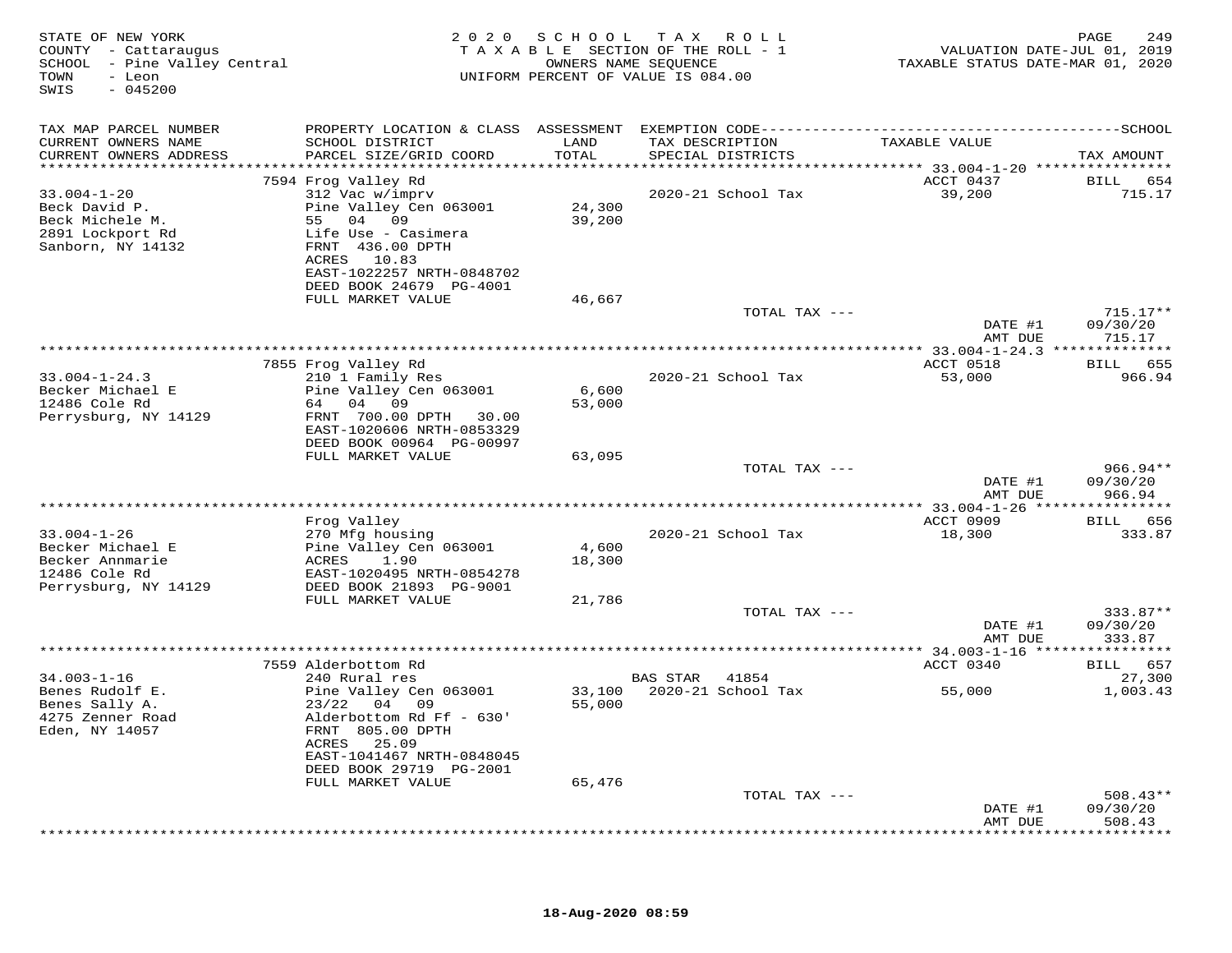| STATE OF NEW YORK<br>COUNTY - Cattaraugus<br>SCHOOL - Pine Valley Central<br>TOWN<br>- Leon<br>$-045200$<br>SWIS                                                         |                                                                     |         | 2020 SCHOOL TAX ROLL<br>T A X A B L E SECTION OF THE ROLL - 1<br>OWNERS NAME SEQUENCE<br>UNIFORM PERCENT OF VALUE IS 084.00 |                               | 250<br>PAGE<br>VALUATION DATE-JUL 01, 2019<br>TAXABLE STATUS DATE-MAR 01, 2020 |
|--------------------------------------------------------------------------------------------------------------------------------------------------------------------------|---------------------------------------------------------------------|---------|-----------------------------------------------------------------------------------------------------------------------------|-------------------------------|--------------------------------------------------------------------------------|
| TAX MAP PARCEL NUMBER                                                                                                                                                    |                                                                     |         |                                                                                                                             |                               |                                                                                |
| CURRENT OWNERS NAME<br>CURRENT OWNERS ADDRESS                                                                                                                            | SCHOOL DISTRICT LAND<br>PARCEL SIZE/GRID COORD                      | TOTAL   | SPECIAL DISTRICTS                                                                                                           | TAX DESCRIPTION TAXABLE VALUE | TAX AMOUNT                                                                     |
|                                                                                                                                                                          | 7029 Rte 62                                                         |         |                                                                                                                             | ACCT 0718                     | BILL 658                                                                       |
| $42.002 - 1 - 23.7$                                                                                                                                                      | 240 Rural res                                                       |         | BAS STAR 41854                                                                                                              |                               | 27,300                                                                         |
| Berg Linda<br>7029 Rte 62                                                                                                                                                | Pine Valley Cen 063001 38,800 2020-21 School Tax 98,400<br>45 04 09 | 98,400  |                                                                                                                             |                               | 1,795.23                                                                       |
| Conewango Valley, NY 14726                                                                                                                                               | Ff 704.00<br>ACRES 35.40                                            |         |                                                                                                                             |                               |                                                                                |
|                                                                                                                                                                          | EAST-1030002 NRTH-0840033                                           |         |                                                                                                                             |                               |                                                                                |
|                                                                                                                                                                          | DEED BOOK 5688 PG-3001<br>FULL MARKET VALUE                         | 117,143 |                                                                                                                             |                               |                                                                                |
|                                                                                                                                                                          |                                                                     |         |                                                                                                                             | TOTAL TAX ---                 | $1,300.23**$                                                                   |
|                                                                                                                                                                          |                                                                     |         |                                                                                                                             |                               | DATE #1<br>09/30/20<br>AMT DUE<br>1,300.23                                     |
|                                                                                                                                                                          |                                                                     |         |                                                                                                                             |                               |                                                                                |
| $43.003 - 1 - 18.3$                                                                                                                                                      | 6528 Town Hill Rd<br>120 Field crops                                |         |                                                                                                                             | ACCT 0779                     | BILL 659<br>27,300                                                             |
|                                                                                                                                                                          | Pine Valley Cen 063001                                              |         | BAS STAR 41854<br>34,300 2020-21 School Tax                                                                                 | 120,000                       | 2,189.31                                                                       |
| Bobseine Katy-Jan<br>6528 Town Hill Rd                                                                                                                                   | 27 4 9                                                              | 120,000 |                                                                                                                             |                               |                                                                                |
| Conewango Valley, NY 14726                                                                                                                                               | ACRES 41.40<br>EAST-1036107 NRTH-0832610                            |         |                                                                                                                             |                               |                                                                                |
|                                                                                                                                                                          | DEED BOOK 18352 PG-7001                                             |         |                                                                                                                             |                               |                                                                                |
|                                                                                                                                                                          | FULL MARKET VALUE                                                   | 142,857 |                                                                                                                             |                               |                                                                                |
|                                                                                                                                                                          |                                                                     |         |                                                                                                                             | TOTAL TAX ---                 | $1,694.31**$                                                                   |
|                                                                                                                                                                          |                                                                     |         |                                                                                                                             |                               | DATE #1<br>09/30/20<br>1,694.31<br>AMT DUE                                     |
|                                                                                                                                                                          |                                                                     |         |                                                                                                                             |                               |                                                                                |
|                                                                                                                                                                          | Town Hill Rd                                                        |         |                                                                                                                             | ACCT 0358                     | BILL 660                                                                       |
| $52.001 - 1 - 6$                                                                                                                                                         | 311 Res vac land                                                    | 500     | 2020-21 School Tax                                                                                                          | 500                           | 9.12                                                                           |
|                                                                                                                                                                          |                                                                     | 500     |                                                                                                                             |                               |                                                                                |
| Pobseine Katy-Jan Pine Valley Cen 063001<br>Quamme Jacob 26 04 09<br>6528 Town Hill Road FRNT 150.00 DPTH 150.00<br>Conewango Valley, NY 14726 EAST-1035085 NRTH-0830756 |                                                                     |         |                                                                                                                             |                               |                                                                                |
|                                                                                                                                                                          | DEED BOOK 24950 PG-8001                                             |         |                                                                                                                             |                               |                                                                                |
|                                                                                                                                                                          | FULL MARKET VALUE                                                   | 595     |                                                                                                                             |                               |                                                                                |
|                                                                                                                                                                          |                                                                     |         |                                                                                                                             | TOTAL TAX ---                 | $9.12**$                                                                       |
|                                                                                                                                                                          |                                                                     |         |                                                                                                                             |                               | DATE #1<br>09/30/20<br>9.12                                                    |
|                                                                                                                                                                          |                                                                     |         |                                                                                                                             |                               | AMT DUE                                                                        |
|                                                                                                                                                                          | 6440 Town Hill Rd                                                   |         |                                                                                                                             | ACCT 0281                     | BILL 661                                                                       |
| $52.001 - 1 - 7.1$                                                                                                                                                       | 112 Dairy farm                                                      |         | AG DISTOUT 41730                                                                                                            |                               | 8,413                                                                          |
| Bobseine Katy-Jan<br>Quamme Jacob                                                                                                                                        | Pine Valley Cen 063001 30,800 2020-21 School Tax 45,387<br>26 04 09 | 53,800  |                                                                                                                             |                               | 828.05                                                                         |
| 6528 Town Hill Road                                                                                                                                                      | Ff 975.00                                                           |         |                                                                                                                             |                               |                                                                                |
| Conewango Valley, NY 14726                                                                                                                                               | ACRES 48.80                                                         |         |                                                                                                                             |                               |                                                                                |
| MAY BE SUBJECT TO PAYMENT                                                                                                                                                | EAST-1036408 NRTH-0831233<br>DEED BOOK 24950 PG-8001                |         |                                                                                                                             |                               |                                                                                |
| UNDER AGDIST LAW TIL 2027                                                                                                                                                | FULL MARKET VALUE                                                   | 64,048  |                                                                                                                             |                               |                                                                                |
|                                                                                                                                                                          |                                                                     |         |                                                                                                                             | TOTAL TAX ---                 | 828.05**                                                                       |
|                                                                                                                                                                          |                                                                     |         |                                                                                                                             |                               | 09/30/20<br>DATE #1                                                            |
|                                                                                                                                                                          |                                                                     |         |                                                                                                                             |                               | 828.05<br>AMT DUE<br><b>++++++++++</b>                                         |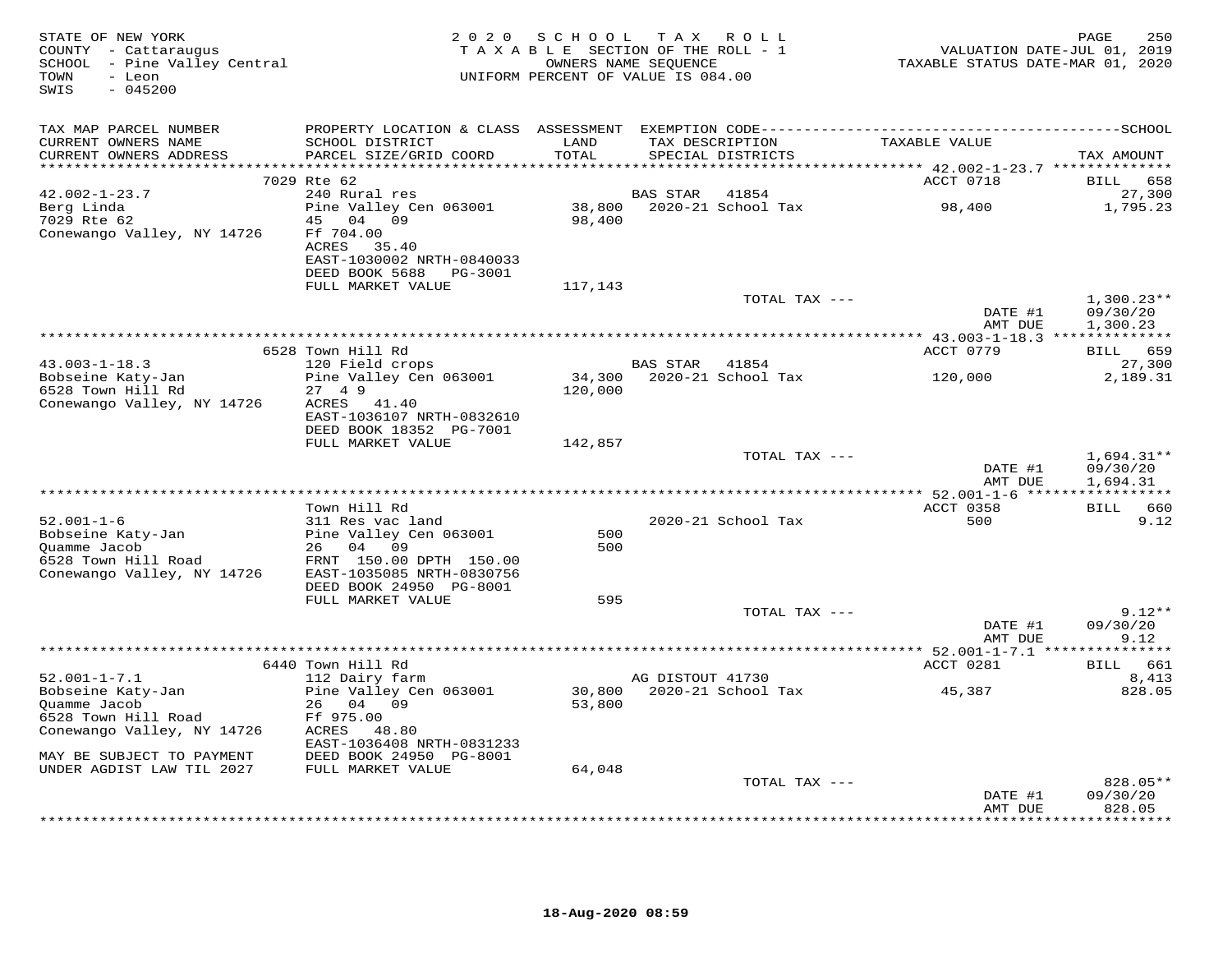| STATE OF NEW YORK<br>COUNTY - Cattaraugus<br>SCHOOL - Pine Valley Central<br>TOWN<br>- Leon<br>$-045200$<br>SWIS | 2 0 2 0                                                | S C H O O L      | TAX ROLL<br>TAXABLE SECTION OF THE ROLL - 1<br>OWNERS NAME SEQUENCE<br>UNIFORM PERCENT OF VALUE IS 084.00 | VALUATION DATE-JUL 01, 2019<br>TAXABLE STATUS DATE-MAR 01, 2020 | 251<br>PAGE            |
|------------------------------------------------------------------------------------------------------------------|--------------------------------------------------------|------------------|-----------------------------------------------------------------------------------------------------------|-----------------------------------------------------------------|------------------------|
| TAX MAP PARCEL NUMBER                                                                                            |                                                        |                  |                                                                                                           |                                                                 |                        |
| CURRENT OWNERS NAME                                                                                              | SCHOOL DISTRICT                                        | LAND             | TAX DESCRIPTION                                                                                           | TAXABLE VALUE                                                   |                        |
| CURRENT OWNERS ADDRESS                                                                                           | PARCEL SIZE/GRID COORD                                 | TOTAL            | SPECIAL DISTRICTS                                                                                         |                                                                 | TAX AMOUNT             |
|                                                                                                                  | 6440 Town Hill Rd                                      |                  |                                                                                                           | ACCT 0950                                                       | BILL 662               |
| $52.001 - 1 - 7.3$                                                                                               | 311 Res vac land                                       |                  | 2020-21 School Tax                                                                                        | 2,800                                                           | 51.08                  |
| Bobseine Katy-Jan                                                                                                | Pine Valley Cen 063001                                 | 2,800            |                                                                                                           |                                                                 |                        |
| Quamme Jacob<br>6528 Town Hill Rd                                                                                | 26 04 09<br>Ff 975.00                                  | 2,800            |                                                                                                           |                                                                 |                        |
| Conewango Valley, NY 14726                                                                                       | ACRES<br>5.00                                          |                  |                                                                                                           |                                                                 |                        |
|                                                                                                                  | EAST-1036408 NRTH-0831233                              |                  |                                                                                                           |                                                                 |                        |
|                                                                                                                  | DEED BOOK 29864 PG-8001                                |                  |                                                                                                           |                                                                 |                        |
|                                                                                                                  | FULL MARKET VALUE                                      | 3,333            | TOTAL TAX ---                                                                                             |                                                                 | $51.08**$              |
|                                                                                                                  |                                                        |                  |                                                                                                           | DATE #1                                                         | 09/30/20               |
|                                                                                                                  |                                                        |                  |                                                                                                           | AMT DUE                                                         | 51.08                  |
|                                                                                                                  | Town Hill Rd (Off)                                     |                  |                                                                                                           | ACCT 0139                                                       | BILL 663               |
| $52.001 - 1 - 8$                                                                                                 | 910 Priv forest                                        |                  | 2020-21 School Tax                                                                                        | 16,000                                                          | 291.91                 |
| Bobseine Katy-Jan                                                                                                | Pine Valley Cen 063001                                 | 16,000           |                                                                                                           |                                                                 |                        |
| Quamme Jacob                                                                                                     | 26 04 09                                               | 16,000           |                                                                                                           |                                                                 |                        |
| 6528 Town Hill Rd<br>Conewango Valley, NY 14726                                                                  | ACRES 29.06<br>EAST-1038205 NRTH-0831237               |                  |                                                                                                           |                                                                 |                        |
|                                                                                                                  | DEED BOOK 24950 PG-8002                                |                  |                                                                                                           |                                                                 |                        |
|                                                                                                                  | FULL MARKET VALUE                                      | 19,048           |                                                                                                           |                                                                 |                        |
|                                                                                                                  |                                                        |                  | TOTAL TAX ---                                                                                             |                                                                 | $291.91**$             |
|                                                                                                                  |                                                        |                  |                                                                                                           | DATE #1<br>AMT DUE                                              | 09/30/20<br>291.91     |
|                                                                                                                  |                                                        |                  |                                                                                                           |                                                                 |                        |
|                                                                                                                  | 7667 Rte 62                                            |                  |                                                                                                           | ACCT 0039                                                       | BILL 664               |
| $33.004 - 2 - 8$<br>Borda William                                                                                | 120 Field crops<br>Pine Valley Cen 063001              | 106,800 ENH STAR | 41720<br>AG DIST<br>41834                                                                                 |                                                                 | 4,932<br>63,520        |
| 7667 Rte 62                                                                                                      | 47 04 09                                               |                  | 142,000 2020-21 School Tax                                                                                | 137,068                                                         | 2,500.70               |
| South Dayton, NY 14138                                                                                           | Ff 2000.00 Us Rte 62                                   |                  |                                                                                                           |                                                                 |                        |
| MAY BE SUBJECT TO PAYMENT                                                                                        | Ff 2121.00 Dredge Rd<br>ACRES 186.71                   |                  |                                                                                                           |                                                                 |                        |
| UNDER AGDIST LAW TIL 2024                                                                                        | EAST-1029664 NRTH-0850149                              |                  |                                                                                                           |                                                                 |                        |
|                                                                                                                  | DEED BOOK 719<br>PG-00146                              |                  |                                                                                                           |                                                                 |                        |
|                                                                                                                  | FULL MARKET VALUE                                      | 169,048          |                                                                                                           |                                                                 |                        |
|                                                                                                                  |                                                        |                  | TOTAL TAX ---                                                                                             | DATE #1                                                         | 1,397.70**<br>09/30/20 |
|                                                                                                                  |                                                        |                  |                                                                                                           | AMT DUE                                                         | 1,397.70               |
|                                                                                                                  |                                                        |                  |                                                                                                           |                                                                 |                        |
| $52.002 - 1 - 17.3$                                                                                              | 11130 Eldredge Rd                                      |                  |                                                                                                           | ACCT 0557                                                       | BILL 665               |
| Boskat Arthur                                                                                                    | 210 1 Family Res<br>Pine Valley Cen 063001             |                  | ENH STAR<br>41834<br>8,900 2020-21 School Tax                                                             | 70,700                                                          | 63,520<br>1,289.87     |
| Boskat Anna L                                                                                                    | 02 04 09                                               | 70,700           |                                                                                                           |                                                                 |                        |
| 11130 Eldredge Rd                                                                                                | FRNT 200.00 DPTH                                       |                  |                                                                                                           |                                                                 |                        |
| Cattaraugus, NY 14719                                                                                            | 1.95<br>ACRES                                          |                  |                                                                                                           |                                                                 |                        |
|                                                                                                                  | EAST-1048719 NRTH-0828038<br>DEED BOOK 848<br>PG-00099 |                  |                                                                                                           |                                                                 |                        |
|                                                                                                                  | FULL MARKET VALUE                                      | 84,167           |                                                                                                           |                                                                 |                        |
|                                                                                                                  |                                                        |                  | TOTAL TAX ---                                                                                             |                                                                 | 186.87**               |
|                                                                                                                  |                                                        |                  |                                                                                                           | DATE #1<br>AMT DUE                                              | 09/30/20<br>186.87     |
|                                                                                                                  |                                                        |                  |                                                                                                           |                                                                 |                        |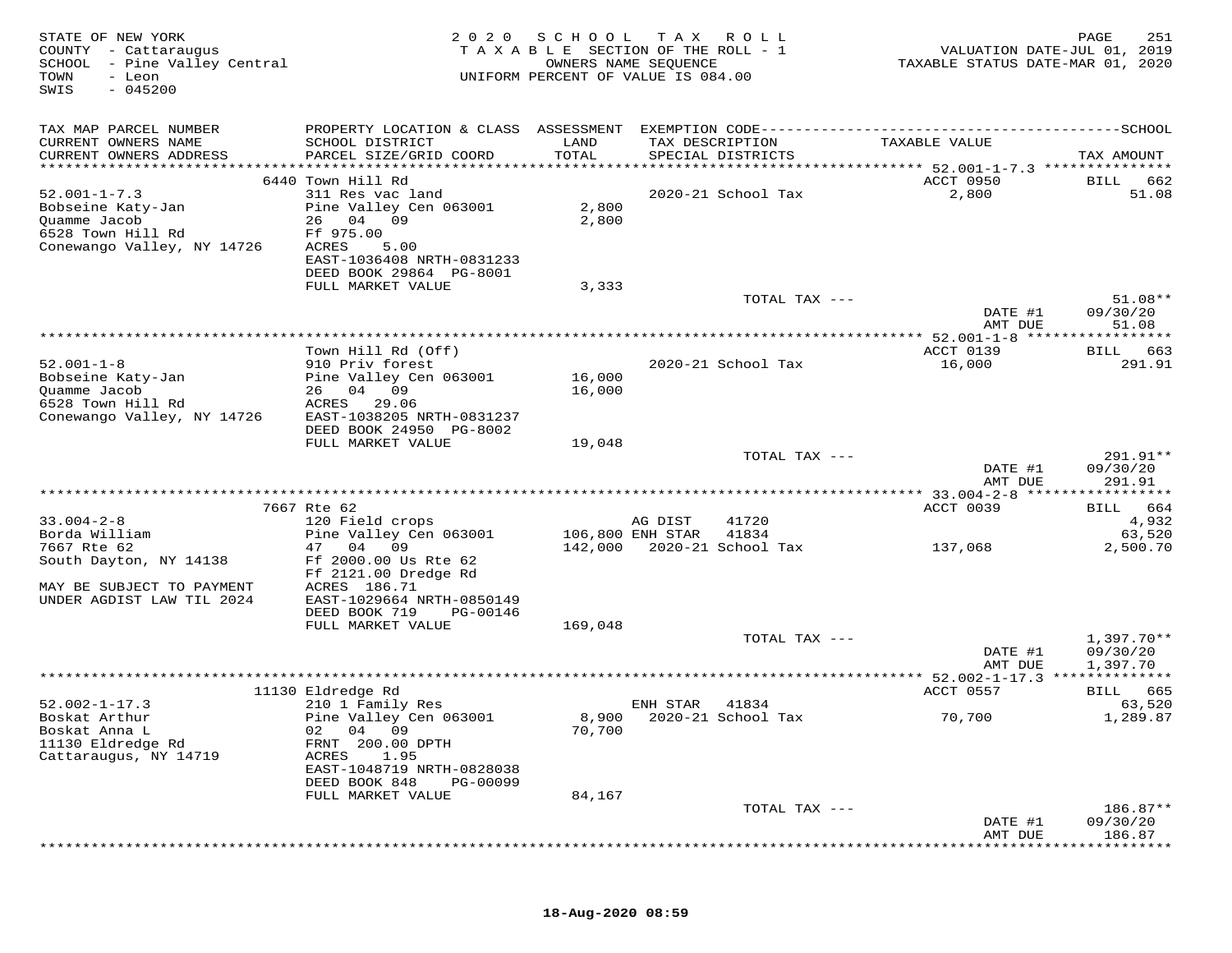| STATE OF NEW YORK<br>COUNTY - Cattaraugus<br>SCHOOL - Pine Valley Central<br>TOWN<br>- Leon<br>$-045200$<br>SWIS | 2 0 2 0<br>SCHOOL<br>TAX ROLL<br>TAXABLE SECTION OF THE ROLL - 1<br>OWNERS NAME SEQUENCE<br>UNIFORM PERCENT OF VALUE IS 084.00 |                 |                 |                                      |                    | PAGE<br>252<br>VALUATION DATE-JUL 01, 2019<br>TAXABLE STATUS DATE-MAR 01, 2020 |  |
|------------------------------------------------------------------------------------------------------------------|--------------------------------------------------------------------------------------------------------------------------------|-----------------|-----------------|--------------------------------------|--------------------|--------------------------------------------------------------------------------|--|
| TAX MAP PARCEL NUMBER<br>CURRENT OWNERS NAME<br>CURRENT OWNERS ADDRESS                                           | SCHOOL DISTRICT<br>PARCEL SIZE/GRID COORD                                                                                      | LAND<br>TOTAL   |                 | TAX DESCRIPTION<br>SPECIAL DISTRICTS | TAXABLE VALUE      | TAX AMOUNT                                                                     |  |
|                                                                                                                  | 11880 Ruckh Hill Rd                                                                                                            |                 |                 |                                      | ACCT 0800          | BILL 666                                                                       |  |
| $34.003 - 1 - 26.2$<br>Bradigan Guglielmi Lori A<br>11880 Ruckh Hill Rd<br>South Dayton, NY 14138                | 210 1 Family Res<br>Pine Valley Cen 063001<br>$31 - 4 - 9$<br><b>ACRES</b><br>2.65 BANK<br>017                                 | 50,000          | <b>BAS STAR</b> | 41854<br>10,300 2020-21 School Tax   | 50,000             | 27,300<br>912.21                                                               |  |
|                                                                                                                  | EAST-1036770 NRTH-0847795<br>DEED BOOK 1006 PG-857                                                                             |                 |                 |                                      |                    |                                                                                |  |
|                                                                                                                  | FULL MARKET VALUE                                                                                                              | 59,524          |                 |                                      |                    |                                                                                |  |
|                                                                                                                  |                                                                                                                                |                 |                 | TOTAL TAX ---                        | DATE #1            | $417.21**$<br>09/30/20                                                         |  |
|                                                                                                                  |                                                                                                                                |                 |                 |                                      | AMT DUE            | 417.21                                                                         |  |
|                                                                                                                  | 6304 Riga Rd                                                                                                                   |                 |                 |                                      | ACCT 0473          | BILL 667                                                                       |  |
| 51.002-2-24.2                                                                                                    | 270 Mfg housing                                                                                                                |                 | BAS STAR        | 41854                                |                    | 27,300                                                                         |  |
| Bradigan David B<br>Bradigan Tammy M<br>6304 Riga Rd<br>Conewango Valley, NY 14726                               | Pine Valley Cen 063001<br>42 04 09<br>FRNT 196.80 DPTH 255.00<br>EAST-1027281 NRTH-0829242<br>DEED BOOK 00948 PG-00873         | 7,200<br>72,400 |                 | 2020-21 School Tax                   | 72,400             | 1,320.88                                                                       |  |
|                                                                                                                  | FULL MARKET VALUE                                                                                                              | 86,190          |                 |                                      |                    |                                                                                |  |
|                                                                                                                  |                                                                                                                                |                 |                 | TOTAL TAX ---                        | DATE #1<br>AMT DUE | 825.88**<br>09/30/20<br>825.88                                                 |  |
|                                                                                                                  |                                                                                                                                |                 |                 |                                      |                    |                                                                                |  |
|                                                                                                                  | 11078 Peters Rd                                                                                                                |                 |                 |                                      | ACCT 0755          | BILL 668                                                                       |  |
| $52.002 - 1 - 27.15$<br>Bradigan Thomas R                                                                        | 210 1 Family Res<br>Pine Valley Cen 063001                                                                                     | 14,800 BAS STAR | AG BLDG         | 41700<br>41854                       |                    | 15,000<br>27,300                                                               |  |
| 11078 Peters Rd<br>Cattaraugus, NY 14719                                                                         | 01 04 09<br>Lot $#11$<br>Ff 315.00<br>ACRES<br>4.90<br>EAST-1049571 NRTH-0826939                                               |                 |                 | 110,200 2020-21 School Tax           | 95,200             | 1,736.85                                                                       |  |
|                                                                                                                  | DEED BOOK 2720 PG-8005                                                                                                         |                 |                 |                                      |                    |                                                                                |  |
|                                                                                                                  | FULL MARKET VALUE                                                                                                              | 131,190         |                 | TOTAL TAX ---                        |                    | $1,241.85**$                                                                   |  |
|                                                                                                                  |                                                                                                                                |                 |                 |                                      | DATE #1<br>AMT DUE | 09/30/20<br>1,241.85                                                           |  |
|                                                                                                                  | 12125 Leon-New Albion Rd                                                                                                       |                 |                 |                                      | ACCT 0368          | BILL 669                                                                       |  |
| $42.020 - 1 - 25$                                                                                                | 210 1 Family Res                                                                                                               |                 | ENH STAR        | 41834                                |                    | 56,000                                                                         |  |
| Bromley Carol B<br>Bromley Jeffery<br>12125 Leon-New Albion Rd<br>PO Box 218<br>Leon, NY 14726                   | Pine Valley Cen 063001<br>35 04 09<br>Ff 400.00<br>1.45<br>ACRES<br>EAST-1033217 NRTH-0835642<br>DEED BOOK 17300 PG-8001       | 56,000          |                 | 7,900 2020-21 School Tax             | 56,000             | 1,021.68                                                                       |  |
|                                                                                                                  | FULL MARKET VALUE                                                                                                              | 66,667          |                 |                                      |                    |                                                                                |  |
|                                                                                                                  |                                                                                                                                |                 |                 | TOTAL TAX ---                        |                    | $0.00**$                                                                       |  |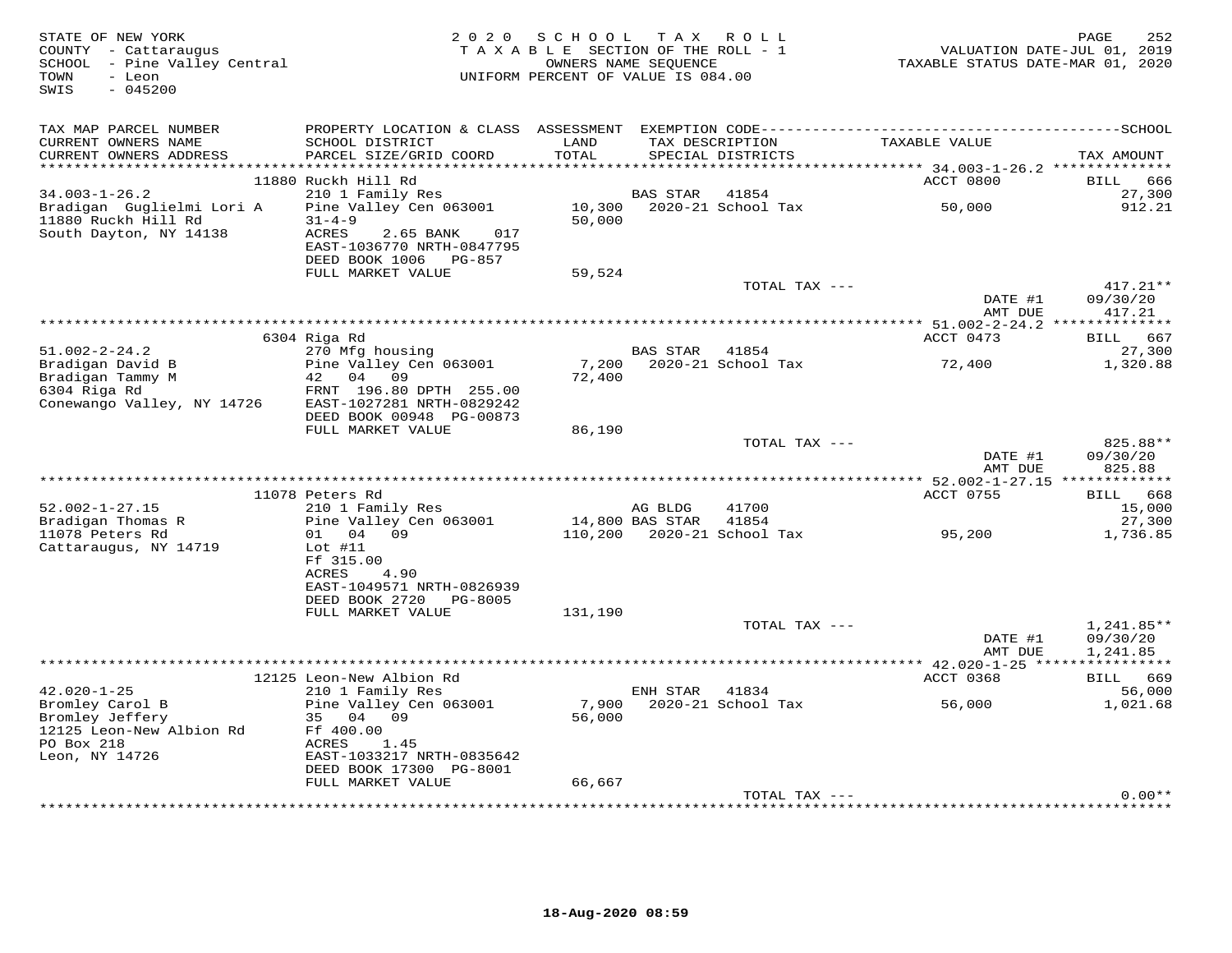| STATE OF NEW YORK<br>COUNTY - Cattaraugus<br>SCHOOL - Pine Valley Central<br>- Leon<br>TOWN<br>$-045200$<br>SWIS | 2 0 2 0                                             | SCHOOL<br>TAXABLE SECTION OF THE ROLL - 1<br>OWNERS NAME SEOUENCE<br>UNIFORM PERCENT OF VALUE IS 084.00 | T A X           | ROLL                                 | VALUATION DATE-JUL 01, 2019<br>TAXABLE STATUS DATE-MAR 01, 2020 | PAGE<br>253        |
|------------------------------------------------------------------------------------------------------------------|-----------------------------------------------------|---------------------------------------------------------------------------------------------------------|-----------------|--------------------------------------|-----------------------------------------------------------------|--------------------|
| TAX MAP PARCEL NUMBER                                                                                            |                                                     |                                                                                                         |                 |                                      |                                                                 |                    |
| CURRENT OWNERS NAME<br>CURRENT OWNERS ADDRESS                                                                    | SCHOOL DISTRICT<br>PARCEL SIZE/GRID COORD           | LAND<br>TOTAL                                                                                           |                 | TAX DESCRIPTION<br>SPECIAL DISTRICTS | TAXABLE VALUE                                                   | TAX AMOUNT         |
| **********************                                                                                           |                                                     |                                                                                                         |                 |                                      |                                                                 |                    |
|                                                                                                                  | 12091 Ruckh Hill Rd                                 |                                                                                                         |                 |                                      | ACCT 0565                                                       | BILL 670           |
| $43.001 - 1 - 1.2$<br>Bromley Jeffrey E                                                                          | 210 1 Family Res<br>Pine Valley Cen 063001          | 12,000                                                                                                  | ENH STAR        | 41834<br>2020-21 School Tax          | 105,840                                                         | 63,520<br>1,930.97 |
| Bromley Patricia L<br>12091 Ruckh Hill Rd<br>S. Dayton, NY 14138                                                 | 38 04 09<br>Life Use<br>Ff 1966.14<br>ACRES<br>3.50 | 105,840                                                                                                 |                 |                                      |                                                                 |                    |
|                                                                                                                  | EAST-1033497 NRTH-0847475                           |                                                                                                         |                 |                                      |                                                                 |                    |
|                                                                                                                  | DEED BOOK 15937 PG-8001                             |                                                                                                         |                 |                                      |                                                                 |                    |
|                                                                                                                  | FULL MARKET VALUE                                   | 126,000                                                                                                 |                 |                                      |                                                                 |                    |
|                                                                                                                  |                                                     |                                                                                                         |                 | TOTAL TAX ---                        |                                                                 | $827.97**$         |
|                                                                                                                  |                                                     |                                                                                                         |                 |                                      | DATE #1                                                         | 09/30/20           |
|                                                                                                                  |                                                     |                                                                                                         |                 |                                      | AMT DUE                                                         | 827.97             |
|                                                                                                                  | Ruckh Hill Rd                                       |                                                                                                         |                 |                                      | ACCT 0960                                                       | 671<br>BILL        |
| $43.001 - 1 - 1.6$                                                                                               | 320 Rural vacant                                    |                                                                                                         |                 | 2020-21 School Tax                   | 5,000                                                           | 91.22              |
| Bromley Jeffrey E                                                                                                | Pine Valley Cen 063001                              | 5,000                                                                                                   |                 |                                      |                                                                 |                    |
| Bromley Patricia L                                                                                               | 38 04 09                                            | 5,000                                                                                                   |                 |                                      |                                                                 |                    |
| 6924 Rt 62                                                                                                       | Life Use                                            |                                                                                                         |                 |                                      |                                                                 |                    |
| Conewango Valley, NY 14726                                                                                       | Ff 1966.14                                          |                                                                                                         |                 |                                      |                                                                 |                    |
|                                                                                                                  | ACRES<br>12.35                                      |                                                                                                         |                 |                                      |                                                                 |                    |
|                                                                                                                  | EAST-1034852 NRTH-0845570                           |                                                                                                         |                 |                                      |                                                                 |                    |
|                                                                                                                  | DEED BOOK 15937 PG-8001                             |                                                                                                         |                 |                                      |                                                                 |                    |
|                                                                                                                  | FULL MARKET VALUE                                   | 5,952                                                                                                   |                 |                                      |                                                                 |                    |
|                                                                                                                  |                                                     |                                                                                                         |                 | TOTAL TAX ---                        |                                                                 | $91.22**$          |
|                                                                                                                  |                                                     |                                                                                                         |                 |                                      | DATE #1                                                         | 09/30/20           |
|                                                                                                                  |                                                     |                                                                                                         |                 |                                      | AMT DUE                                                         | 91.22              |
|                                                                                                                  | 12569 Dredge Rd                                     |                                                                                                         |                 |                                      | ACCT 0045                                                       | BILL 672           |
| $33.004 - 2 - 14$                                                                                                | 120 Field crops                                     |                                                                                                         | AG DIST         | 41720                                |                                                                 | 8,796              |
| Bromley Jerry L                                                                                                  | Pine Valley Cen 063001                              |                                                                                                         | 52,000 BAS STAR | 41854                                |                                                                 | 27,300             |
| Bromley Tammy L                                                                                                  | 47<br>04<br>09                                      |                                                                                                         |                 | 132,000 2020-21 School Tax           | 123,204                                                         | 2,247.76           |
| 12569 Dredge Rd                                                                                                  | Ff 1190.00 Dredge Rd                                |                                                                                                         |                 |                                      |                                                                 |                    |
| South Dayton, NY 14138                                                                                           | Ff 2175.00 Crossroad<br><b>ACRES</b><br>62.86       |                                                                                                         |                 |                                      |                                                                 |                    |
| MAY BE SUBJECT TO PAYMENT                                                                                        | EAST-1026680 NRTH-0850548                           |                                                                                                         |                 |                                      |                                                                 |                    |
| UNDER AGDIST LAW TIL 2024                                                                                        | DEED BOOK 429<br>PG-4003                            |                                                                                                         |                 |                                      |                                                                 |                    |
|                                                                                                                  | FULL MARKET VALUE                                   | 157,143                                                                                                 |                 |                                      |                                                                 |                    |
|                                                                                                                  |                                                     |                                                                                                         |                 | TOTAL TAX ---                        |                                                                 | 1,752.76**         |
|                                                                                                                  |                                                     |                                                                                                         |                 |                                      | DATE #1                                                         | 09/30/20           |
|                                                                                                                  |                                                     |                                                                                                         |                 |                                      | AMT DUE                                                         | 1,752.76           |
|                                                                                                                  |                                                     |                                                                                                         |                 | ********************************     | *****************************                                   |                    |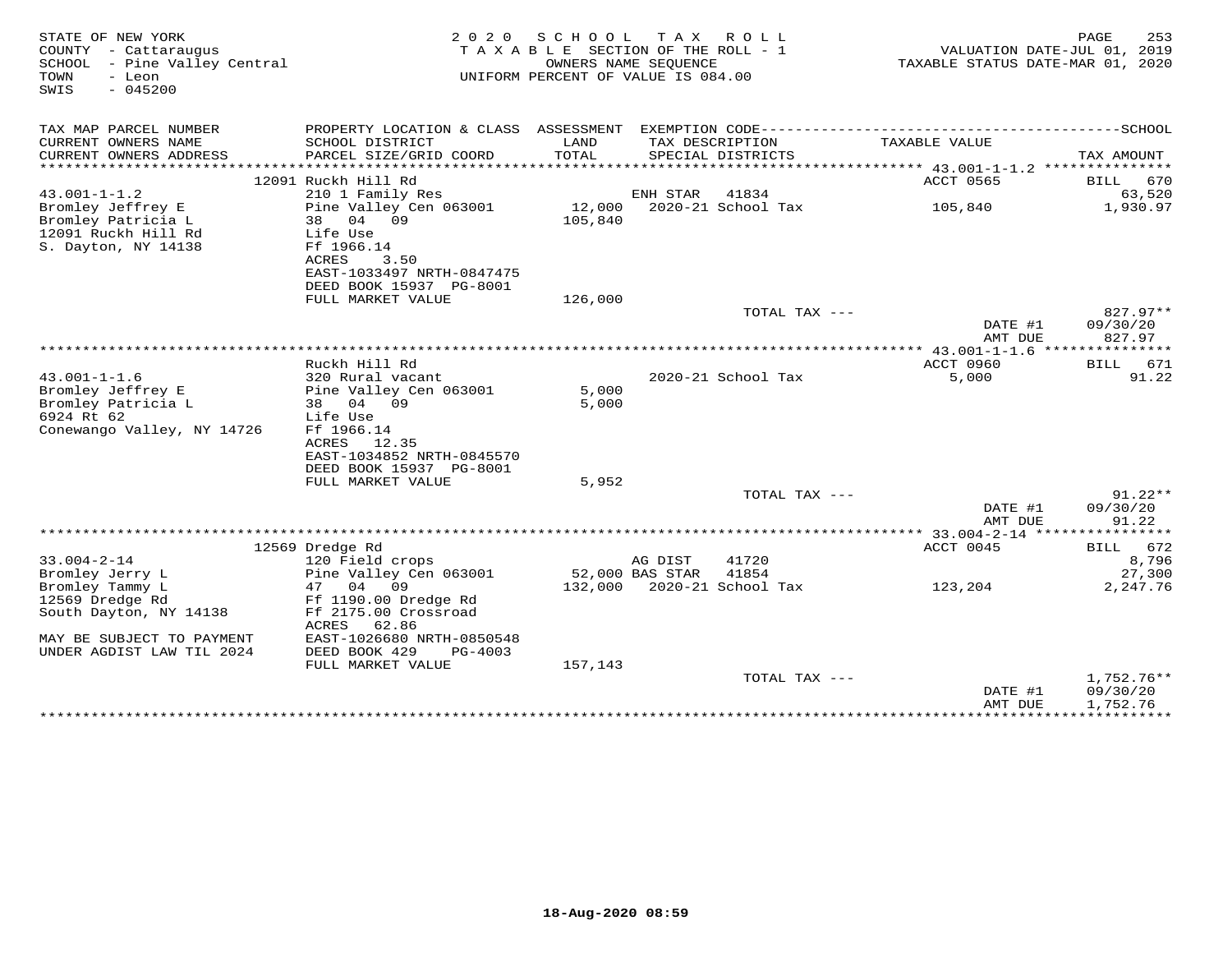| STATE OF NEW YORK<br>COUNTY - Cattaraugus<br>SCHOOL - Pine Valley Central<br>TOWN<br>- Leon<br>$-045200$<br>SWIS |                                           | 2020 SCHOOL<br>TAXABLE SECTION OF THE ROLL - 1<br>UNIFORM PERCENT OF VALUE IS 084.00 | OWNERS NAME SEOUENCE | TAX ROLL                             | VALUATION DATE-JUL 01, 2019<br>TAXABLE STATUS DATE-MAR 01, 2020 | 254<br>PAGE          |
|------------------------------------------------------------------------------------------------------------------|-------------------------------------------|--------------------------------------------------------------------------------------|----------------------|--------------------------------------|-----------------------------------------------------------------|----------------------|
| TAX MAP PARCEL NUMBER                                                                                            |                                           |                                                                                      |                      |                                      |                                                                 |                      |
| CURRENT OWNERS NAME<br>CURRENT OWNERS ADDRESS                                                                    | SCHOOL DISTRICT<br>PARCEL SIZE/GRID COORD | LAND<br>TOTAL                                                                        |                      | TAX DESCRIPTION<br>SPECIAL DISTRICTS | TAXABLE VALUE                                                   | TAX AMOUNT           |
| *************************                                                                                        |                                           |                                                                                      |                      |                                      |                                                                 |                      |
|                                                                                                                  | Ruckh Hill Rd                             |                                                                                      |                      |                                      | ACCT 0050                                                       | 673<br><b>BILL</b>   |
| $43.001 - 1 - 1.1$                                                                                               | 105 Vac farmland                          |                                                                                      | AG DIST              | 41720                                |                                                                 | 11,471               |
| BROMLEY JODI L.                                                                                                  | Pine Valley Cen 063001<br>38 04 09        | 41,300<br>41,300                                                                     |                      | 2020-21 School Tax                   | 29,829                                                          | 544.21               |
| 12169 Ruckh Hill Rd<br>South Dayton, NY 14138                                                                    | Ff 750.00                                 |                                                                                      |                      |                                      |                                                                 |                      |
|                                                                                                                  | ACRES<br>70.00                            |                                                                                      |                      |                                      |                                                                 |                      |
| MAY BE SUBJECT TO PAYMENT                                                                                        | EAST-1033667 NRTH-0846535                 |                                                                                      |                      |                                      |                                                                 |                      |
| UNDER AGDIST LAW TIL 2024                                                                                        | DEED BOOK 30675 PG-8001                   |                                                                                      |                      |                                      |                                                                 |                      |
|                                                                                                                  | FULL MARKET VALUE                         | 49,167                                                                               |                      |                                      |                                                                 |                      |
|                                                                                                                  |                                           |                                                                                      |                      | TOTAL TAX ---                        | DATE #1                                                         | 544.21**<br>09/30/20 |
|                                                                                                                  |                                           |                                                                                      |                      |                                      | AMT DUE                                                         | 544.21               |
|                                                                                                                  |                                           |                                                                                      |                      |                                      |                                                                 |                      |
|                                                                                                                  | 12169 Ruckh Hill Rd                       |                                                                                      |                      |                                      | ACCT 0809                                                       | BILL 674             |
| $43.001 - 1 - 1.4$                                                                                               | 270 Mfg housing                           |                                                                                      |                      | 2020-21 School Tax                   | 21,000                                                          | 383.13               |
| Bromley Jodi L.<br>12169 Ruckh Hill Rd                                                                           | Pine Valley Cen 063001<br>38/4/9          | 7,000<br>21,000                                                                      |                      |                                      |                                                                 |                      |
| South Dayton, NY 14138                                                                                           | ACRES<br>1.00                             |                                                                                      |                      |                                      |                                                                 |                      |
|                                                                                                                  | EAST-1032495 NRTH-0847499                 |                                                                                      |                      |                                      |                                                                 |                      |
|                                                                                                                  | DEED BOOK 30342 PG-3001                   |                                                                                      |                      |                                      |                                                                 |                      |
|                                                                                                                  | FULL MARKET VALUE                         | 25,000                                                                               |                      |                                      |                                                                 |                      |
|                                                                                                                  |                                           |                                                                                      |                      | TOTAL TAX ---                        | DATE #1                                                         | 383.13**<br>09/30/20 |
|                                                                                                                  |                                           |                                                                                      |                      |                                      | AMT DUE                                                         | 383.13               |
|                                                                                                                  |                                           | ******************************                                                       |                      |                                      | ********* 43.003-1-7.3 **                                       | **********           |
|                                                                                                                  | 6903 Kellogg Hill Rd                      |                                                                                      |                      |                                      | ACCT 0727                                                       | <b>BILL</b><br>675   |
| $43.003 - 1 - 7.3$                                                                                               | 240 Rural res                             |                                                                                      | AG DIST              | 41720                                |                                                                 | 7,247                |
| Bromley John K                                                                                                   | Pine Valley Cen 063001                    |                                                                                      | 24,600 BAS STAR      | 41854                                |                                                                 | 27,300               |
| 6903 Kellogg Hill Rd<br>Conewango Valley, NY 14726                                                               | 28 04 09<br>ACRES 28.45                   | 96,400                                                                               |                      | 2020-21 School Tax                   | 89,153                                                          | 1,626.53             |
|                                                                                                                  | EAST-1037984 NRTH-0838325                 |                                                                                      |                      |                                      |                                                                 |                      |
| MAY BE SUBJECT TO PAYMENT                                                                                        | DEED BOOK 12657 PG-7002                   |                                                                                      |                      |                                      |                                                                 |                      |
| UNDER AGDIST LAW TIL 2024                                                                                        | FULL MARKET VALUE                         | 114,762                                                                              |                      |                                      |                                                                 |                      |
|                                                                                                                  |                                           |                                                                                      |                      | TOTAL TAX ---                        |                                                                 | $1,131.53**$         |
|                                                                                                                  |                                           |                                                                                      |                      |                                      | DATE #1<br>AMT DUE                                              | 09/30/20<br>1,131.53 |
|                                                                                                                  |                                           |                                                                                      |                      |                                      | ***** 43.001-1-1.5 ***************                              |                      |
|                                                                                                                  | 12091 Ruckh Hill Rd                       |                                                                                      |                      |                                      | ACCT 0959                                                       | BILL 676             |
| $43.001 - 1 - 1.5$                                                                                               | 320 Rural vacant                          |                                                                                      | AG DIST              | 41720                                |                                                                 | 10,392               |
| Bromley Katy Lane                                                                                                | Pine Valley Cen 063001                    | 20,160                                                                               |                      | 2020-21 School Tax                   | 9,768                                                           | 178.21               |
| PO Box 57<br>Conewango, NY 14726                                                                                 | 38 04 09<br>Life Use                      | 20,160                                                                               |                      |                                      |                                                                 |                      |
|                                                                                                                  | Ff 1966.14                                |                                                                                      |                      |                                      |                                                                 |                      |
| MAY BE SUBJECT TO PAYMENT                                                                                        | ACRES<br>22.30                            |                                                                                      |                      |                                      |                                                                 |                      |
| UNDER AGDIST LAW TIL 2024                                                                                        | EAST-1034626 NRTH-0847180                 |                                                                                      |                      |                                      |                                                                 |                      |
|                                                                                                                  | DEED BOOK 17589 PG-9001                   |                                                                                      |                      |                                      |                                                                 |                      |
|                                                                                                                  | FULL MARKET VALUE                         | 24,000                                                                               |                      | TOTAL TAX ---                        |                                                                 | $178.21**$           |
|                                                                                                                  |                                           |                                                                                      |                      |                                      | DATE #1                                                         | 09/30/20             |
|                                                                                                                  |                                           |                                                                                      |                      |                                      | AMT DUE                                                         | 178.21               |
|                                                                                                                  |                                           |                                                                                      |                      |                                      |                                                                 | * * * * * * * *      |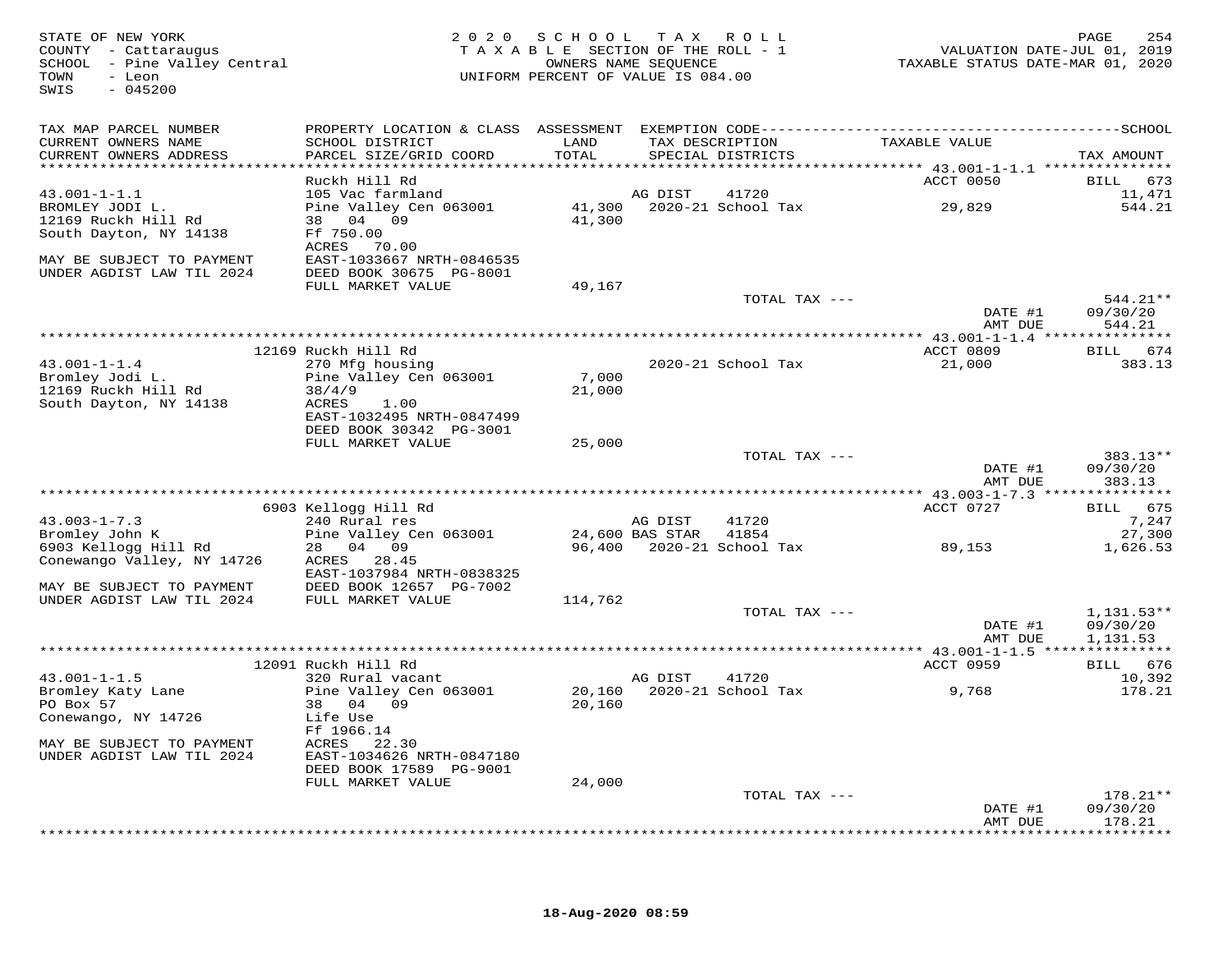| STATE OF NEW YORK<br>COUNTY - Cattaraugus<br>SCHOOL - Pine Valley Central<br>TOWN<br>- Leon<br>SWIS<br>$-045200$ | 2 0 2 0<br>S C H O O L<br>TAX ROLL<br>TAXABLE SECTION OF THE ROLL - 1<br>OWNERS NAME SEQUENCE<br>UNIFORM PERCENT OF VALUE IS 084.00 |               |                                      |                                              | 255<br>PAGE<br>VALUATION DATE-JUL 01, 2019<br>TAXABLE STATUS DATE-MAR 01, 2020 |
|------------------------------------------------------------------------------------------------------------------|-------------------------------------------------------------------------------------------------------------------------------------|---------------|--------------------------------------|----------------------------------------------|--------------------------------------------------------------------------------|
| TAX MAP PARCEL NUMBER                                                                                            |                                                                                                                                     |               |                                      |                                              |                                                                                |
| CURRENT OWNERS NAME<br>CURRENT OWNERS ADDRESS                                                                    | SCHOOL DISTRICT<br>PARCEL SIZE/GRID COORD                                                                                           | LAND<br>TOTAL | TAX DESCRIPTION<br>SPECIAL DISTRICTS | TAXABLE VALUE                                | TAX AMOUNT                                                                     |
|                                                                                                                  | 12121 Slew Rd                                                                                                                       |               |                                      | ACCT 0297                                    | BILL 677                                                                       |
| $43.003 - 1 - 3$                                                                                                 | 314 Rural vac<10                                                                                                                    |               | 2020-21 School Tax                   | 4,900                                        | 89.40                                                                          |
| Bromley Londa C                                                                                                  | Pine Valley Cen 063001                                                                                                              | 4,900         |                                      |                                              |                                                                                |
| 6737 Alterbottom Rd                                                                                              | 36/28 04 09                                                                                                                         | 4,900         |                                      |                                              |                                                                                |
| Conewango Valley, NY 14726                                                                                       | ACRES<br>4.87                                                                                                                       |               |                                      |                                              |                                                                                |
|                                                                                                                  | EAST-1033782 NRTH-0839285                                                                                                           |               |                                      |                                              |                                                                                |
|                                                                                                                  | DEED BOOK 13693 PG-3001<br>FULL MARKET VALUE                                                                                        | 5,833         |                                      |                                              |                                                                                |
|                                                                                                                  |                                                                                                                                     |               | TOTAL TAX ---                        |                                              | 89.40**                                                                        |
|                                                                                                                  |                                                                                                                                     |               |                                      | DATE #1                                      | 09/30/20                                                                       |
|                                                                                                                  |                                                                                                                                     |               |                                      | AMT DUE                                      | 89.40                                                                          |
|                                                                                                                  |                                                                                                                                     |               |                                      |                                              |                                                                                |
| $52.002 - 1 - 7.1$                                                                                               | 6369 Canyon Dr<br>314 Rural vac<10                                                                                                  |               | 2020-21 School Tax                   | ACCT 0457<br>5,300                           | BILL<br>678<br>96.69                                                           |
| Brown Gary P                                                                                                     | Pine Valley Cen 063001                                                                                                              | 5,300         |                                      |                                              |                                                                                |
| 12 Green St                                                                                                      | 02 04 09                                                                                                                            | 5,300         |                                      |                                              |                                                                                |
| Randolph, NY 14772                                                                                               | $Lot-17$                                                                                                                            |               |                                      |                                              |                                                                                |
|                                                                                                                  | Ff 304.00                                                                                                                           |               |                                      |                                              |                                                                                |
|                                                                                                                  | 2.16<br>ACRES                                                                                                                       |               |                                      |                                              |                                                                                |
|                                                                                                                  | EAST-1048791 NRTH-0830049<br>DEED BOOK 00963 PG-00199                                                                               |               |                                      |                                              |                                                                                |
|                                                                                                                  | FULL MARKET VALUE                                                                                                                   | 6,310         |                                      |                                              |                                                                                |
|                                                                                                                  |                                                                                                                                     |               | TOTAL TAX ---                        |                                              | $96.69**$                                                                      |
|                                                                                                                  |                                                                                                                                     |               |                                      | DATE #1                                      | 09/30/20                                                                       |
|                                                                                                                  |                                                                                                                                     |               |                                      | AMT DUE                                      | 96.69                                                                          |
|                                                                                                                  | 6369 Canyon Dr                                                                                                                      |               |                                      | ACCT 0569                                    | BILL 679                                                                       |
| $52.002 - 1 - 7.2$                                                                                               | 312 Vac w/imprv                                                                                                                     |               | 2020-21 School Tax                   | 20,000                                       | 364.88                                                                         |
| Brown Gary P                                                                                                     | Pine Valley Cen 063001                                                                                                              | 11,200        |                                      |                                              |                                                                                |
| 12 Green St                                                                                                      | 02 04 09                                                                                                                            | 20,000        |                                      |                                              |                                                                                |
| Randolph, NY 14772                                                                                               | Ff 304.00                                                                                                                           |               |                                      |                                              |                                                                                |
|                                                                                                                  | ACRES<br>3.08                                                                                                                       |               |                                      |                                              |                                                                                |
|                                                                                                                  | EAST-1048780 NRTH-0829822<br>DEED BOOK 00963 PG-00199                                                                               |               |                                      |                                              |                                                                                |
|                                                                                                                  | FULL MARKET VALUE                                                                                                                   | 23,810        |                                      |                                              |                                                                                |
|                                                                                                                  |                                                                                                                                     |               | TOTAL TAX ---                        |                                              | 364.88**                                                                       |
|                                                                                                                  |                                                                                                                                     |               |                                      | DATE #1                                      | 09/30/20                                                                       |
|                                                                                                                  |                                                                                                                                     |               | *********************                | AMT DUE                                      | 364.88                                                                         |
|                                                                                                                  | 11224 Leon-New Albion Rd                                                                                                            |               |                                      | ** 43.004-1-18 ****************<br>ACCT 0178 | BILL 680                                                                       |
| $43.004 - 1 - 18$                                                                                                | 260 Seasonal res                                                                                                                    |               | 2020-21 School Tax                   | 21,900                                       | 399.55                                                                         |
| Brundage Melvin F                                                                                                | Pine Valley Cen 063001                                                                                                              | 6,700         |                                      |                                              |                                                                                |
| Brundage Jean M                                                                                                  | 03 04 09                                                                                                                            | 21,900        |                                      |                                              |                                                                                |
| 181 Frederick Rd                                                                                                 | FRNT<br>99.00 DPTH 260.00                                                                                                           |               |                                      |                                              |                                                                                |
| Tonawanda, NY 14150                                                                                              | EAST-1046882 NRTH-0833253                                                                                                           |               |                                      |                                              |                                                                                |
|                                                                                                                  | DEED BOOK 00930 PG-00735<br>FULL MARKET VALUE                                                                                       | 26,071        |                                      |                                              |                                                                                |
|                                                                                                                  |                                                                                                                                     |               | TOTAL TAX ---                        |                                              | $399.55**$                                                                     |
|                                                                                                                  |                                                                                                                                     |               |                                      | DATE #1                                      | 09/30/20                                                                       |
|                                                                                                                  |                                                                                                                                     |               |                                      | AMT DUE                                      | 399.55                                                                         |
|                                                                                                                  |                                                                                                                                     |               |                                      |                                              | * * * * * * *                                                                  |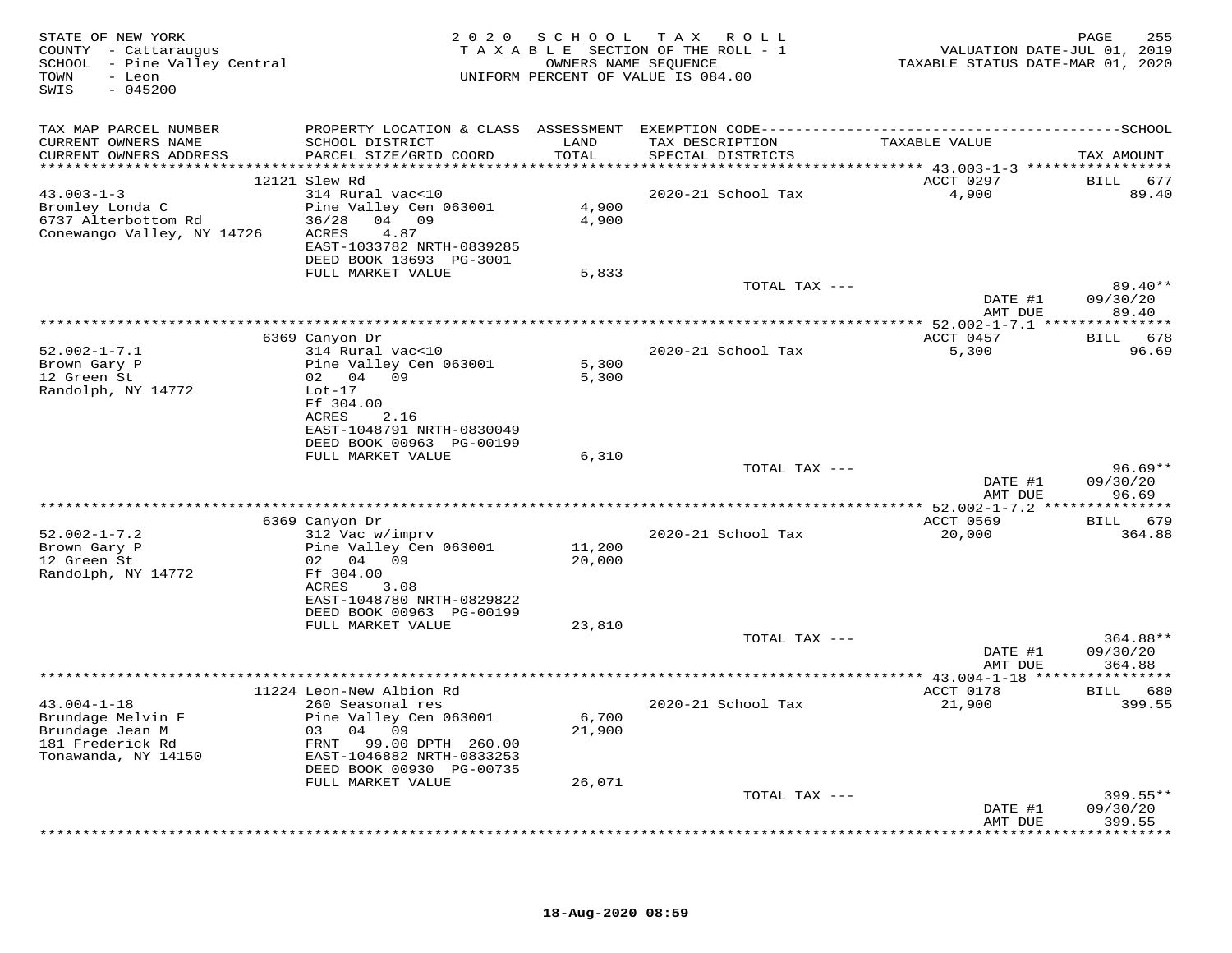| TAX MAP PARCEL NUMBER<br>CURRENT OWNERS NAME<br>SCHOOL DISTRICT<br>LAND<br>TAX DESCRIPTION<br>TAXABLE VALUE<br>CURRENT OWNERS ADDRESS<br>PARCEL SIZE/GRID COORD<br>TOTAL<br>SPECIAL DISTRICTS<br>TAX AMOUNT<br>***********************<br>ACCT 0916<br>Rte 62<br>BILL 681<br>22,700<br>$42.002 - 1 - 13.3$<br>322 Rural vac>10<br>2020-21 School Tax<br>414.14<br>Pine Valley Cen 063001<br>22,700<br>Bugman Chad<br>46 04 09<br>14 Massachusetts St<br>22,700<br>PO Box 131<br>Ff 1625.00<br>Dalton, NY 14836<br>ACRES 23.95<br>EAST-1030525 NRTH-0845664<br>DEED BOOK 794<br>PG-00308<br>FULL MARKET VALUE<br>27,024<br>TOTAL TAX ---<br>414.14**<br>09/30/20<br>DATE #1<br>414.14<br>AMT DUE<br>ACCT 0914<br>Leon-New Albion Rd<br>BILL 682<br>$43.003 - 1 - 6.3$<br>31,100<br>567.40<br>312 Vac w/imprv<br>2020-21 School Tax<br>Bugman Chad<br>Pine Valley Cen 063001<br>21,100<br>PO Box 131<br>28/27 04 09<br>31,100<br>Dalton, NY 14836<br>Ff 460.00<br>ACRES<br>30.10<br>EAST-1035430 NRTH-0837881<br>DEED BOOK 12671 PG-3001<br>FULL MARKET VALUE<br>37,024<br>TOTAL TAX ---<br>$567.40**$<br>DATE #1<br>09/30/20<br>567.40<br>AMT DUE<br>BILL 683<br>11037 Leon-New Albion Rd<br>ACCT 0955<br>$43.004 - 1 - 8.2$<br>27,300<br>240 Rural res<br>BAS STAR 41854<br>2020-21 School Tax<br>2,076.19<br>Burdick Tammy J<br>Pine Valley Cen 063001<br>37,600<br>113,800<br>03 04 09<br>11037 Leon Rd<br>113,800<br>Cattaraugus, NY 14719<br>David Beck House<br>ACRES 33.05<br>EAST-1049999 NRTH-0833127<br>DEED BOOK 17565 PG-6001<br>FULL MARKET VALUE<br>135,476<br>1,581.19**<br>TOTAL TAX ---<br>DATE #1<br>09/30/20<br>AMT DUE<br>1,581.19<br>*****************************<br>* 33.004-2-2 ******************<br>ACCT 0242<br>BILL 684<br>Dredge Rd<br>$33.004 - 2 - 2$<br>120 Field crops<br>2020-21 School Tax<br>11,400<br>207.98<br>Pine Valley Cen 063001<br>11,400<br>Busch James E<br>18 East Main St<br>48 04 09<br>11,400<br>Hamburg, NY 14075<br>ACRES 14.30<br>EAST-1030913 NRTH-0855024<br>DEED BOOK 22922 PG-6001<br>FULL MARKET VALUE<br>13,571<br>$207.98**$<br>TOTAL TAX ---<br>DATE #1<br>09/30/20<br>AMT DUE<br>207.98<br>********* | STATE OF NEW YORK<br>COUNTY - Cattaraugus<br>SCHOOL - Pine Valley Central<br>TOWN<br>- Leon<br>SWIS<br>$-045200$ | 2020 SCHOOL TAX<br>TAXABLE SECTION OF THE ROLL - 1<br>UNIFORM PERCENT OF VALUE IS 084.00 | 256<br>PAGE<br>VALUATION DATE-JUL 01, 2019<br>TAXABLE STATUS DATE-MAR 01, 2020 |  |  |
|-------------------------------------------------------------------------------------------------------------------------------------------------------------------------------------------------------------------------------------------------------------------------------------------------------------------------------------------------------------------------------------------------------------------------------------------------------------------------------------------------------------------------------------------------------------------------------------------------------------------------------------------------------------------------------------------------------------------------------------------------------------------------------------------------------------------------------------------------------------------------------------------------------------------------------------------------------------------------------------------------------------------------------------------------------------------------------------------------------------------------------------------------------------------------------------------------------------------------------------------------------------------------------------------------------------------------------------------------------------------------------------------------------------------------------------------------------------------------------------------------------------------------------------------------------------------------------------------------------------------------------------------------------------------------------------------------------------------------------------------------------------------------------------------------------------------------------------------------------------------------------------------------------------------------------------------------------------------------------------------------------------------------------------------------------------------------------------------------------------------------------------------------------------------|------------------------------------------------------------------------------------------------------------------|------------------------------------------------------------------------------------------|--------------------------------------------------------------------------------|--|--|
|                                                                                                                                                                                                                                                                                                                                                                                                                                                                                                                                                                                                                                                                                                                                                                                                                                                                                                                                                                                                                                                                                                                                                                                                                                                                                                                                                                                                                                                                                                                                                                                                                                                                                                                                                                                                                                                                                                                                                                                                                                                                                                                                                                   |                                                                                                                  |                                                                                          |                                                                                |  |  |
|                                                                                                                                                                                                                                                                                                                                                                                                                                                                                                                                                                                                                                                                                                                                                                                                                                                                                                                                                                                                                                                                                                                                                                                                                                                                                                                                                                                                                                                                                                                                                                                                                                                                                                                                                                                                                                                                                                                                                                                                                                                                                                                                                                   |                                                                                                                  |                                                                                          |                                                                                |  |  |
|                                                                                                                                                                                                                                                                                                                                                                                                                                                                                                                                                                                                                                                                                                                                                                                                                                                                                                                                                                                                                                                                                                                                                                                                                                                                                                                                                                                                                                                                                                                                                                                                                                                                                                                                                                                                                                                                                                                                                                                                                                                                                                                                                                   |                                                                                                                  |                                                                                          |                                                                                |  |  |
|                                                                                                                                                                                                                                                                                                                                                                                                                                                                                                                                                                                                                                                                                                                                                                                                                                                                                                                                                                                                                                                                                                                                                                                                                                                                                                                                                                                                                                                                                                                                                                                                                                                                                                                                                                                                                                                                                                                                                                                                                                                                                                                                                                   |                                                                                                                  |                                                                                          |                                                                                |  |  |
|                                                                                                                                                                                                                                                                                                                                                                                                                                                                                                                                                                                                                                                                                                                                                                                                                                                                                                                                                                                                                                                                                                                                                                                                                                                                                                                                                                                                                                                                                                                                                                                                                                                                                                                                                                                                                                                                                                                                                                                                                                                                                                                                                                   |                                                                                                                  |                                                                                          |                                                                                |  |  |
|                                                                                                                                                                                                                                                                                                                                                                                                                                                                                                                                                                                                                                                                                                                                                                                                                                                                                                                                                                                                                                                                                                                                                                                                                                                                                                                                                                                                                                                                                                                                                                                                                                                                                                                                                                                                                                                                                                                                                                                                                                                                                                                                                                   |                                                                                                                  |                                                                                          |                                                                                |  |  |
|                                                                                                                                                                                                                                                                                                                                                                                                                                                                                                                                                                                                                                                                                                                                                                                                                                                                                                                                                                                                                                                                                                                                                                                                                                                                                                                                                                                                                                                                                                                                                                                                                                                                                                                                                                                                                                                                                                                                                                                                                                                                                                                                                                   |                                                                                                                  |                                                                                          |                                                                                |  |  |
|                                                                                                                                                                                                                                                                                                                                                                                                                                                                                                                                                                                                                                                                                                                                                                                                                                                                                                                                                                                                                                                                                                                                                                                                                                                                                                                                                                                                                                                                                                                                                                                                                                                                                                                                                                                                                                                                                                                                                                                                                                                                                                                                                                   |                                                                                                                  |                                                                                          |                                                                                |  |  |
|                                                                                                                                                                                                                                                                                                                                                                                                                                                                                                                                                                                                                                                                                                                                                                                                                                                                                                                                                                                                                                                                                                                                                                                                                                                                                                                                                                                                                                                                                                                                                                                                                                                                                                                                                                                                                                                                                                                                                                                                                                                                                                                                                                   |                                                                                                                  |                                                                                          |                                                                                |  |  |
|                                                                                                                                                                                                                                                                                                                                                                                                                                                                                                                                                                                                                                                                                                                                                                                                                                                                                                                                                                                                                                                                                                                                                                                                                                                                                                                                                                                                                                                                                                                                                                                                                                                                                                                                                                                                                                                                                                                                                                                                                                                                                                                                                                   |                                                                                                                  |                                                                                          |                                                                                |  |  |
|                                                                                                                                                                                                                                                                                                                                                                                                                                                                                                                                                                                                                                                                                                                                                                                                                                                                                                                                                                                                                                                                                                                                                                                                                                                                                                                                                                                                                                                                                                                                                                                                                                                                                                                                                                                                                                                                                                                                                                                                                                                                                                                                                                   |                                                                                                                  |                                                                                          |                                                                                |  |  |
|                                                                                                                                                                                                                                                                                                                                                                                                                                                                                                                                                                                                                                                                                                                                                                                                                                                                                                                                                                                                                                                                                                                                                                                                                                                                                                                                                                                                                                                                                                                                                                                                                                                                                                                                                                                                                                                                                                                                                                                                                                                                                                                                                                   |                                                                                                                  |                                                                                          |                                                                                |  |  |
|                                                                                                                                                                                                                                                                                                                                                                                                                                                                                                                                                                                                                                                                                                                                                                                                                                                                                                                                                                                                                                                                                                                                                                                                                                                                                                                                                                                                                                                                                                                                                                                                                                                                                                                                                                                                                                                                                                                                                                                                                                                                                                                                                                   |                                                                                                                  |                                                                                          |                                                                                |  |  |
|                                                                                                                                                                                                                                                                                                                                                                                                                                                                                                                                                                                                                                                                                                                                                                                                                                                                                                                                                                                                                                                                                                                                                                                                                                                                                                                                                                                                                                                                                                                                                                                                                                                                                                                                                                                                                                                                                                                                                                                                                                                                                                                                                                   |                                                                                                                  |                                                                                          |                                                                                |  |  |
|                                                                                                                                                                                                                                                                                                                                                                                                                                                                                                                                                                                                                                                                                                                                                                                                                                                                                                                                                                                                                                                                                                                                                                                                                                                                                                                                                                                                                                                                                                                                                                                                                                                                                                                                                                                                                                                                                                                                                                                                                                                                                                                                                                   |                                                                                                                  |                                                                                          |                                                                                |  |  |
|                                                                                                                                                                                                                                                                                                                                                                                                                                                                                                                                                                                                                                                                                                                                                                                                                                                                                                                                                                                                                                                                                                                                                                                                                                                                                                                                                                                                                                                                                                                                                                                                                                                                                                                                                                                                                                                                                                                                                                                                                                                                                                                                                                   |                                                                                                                  |                                                                                          |                                                                                |  |  |
|                                                                                                                                                                                                                                                                                                                                                                                                                                                                                                                                                                                                                                                                                                                                                                                                                                                                                                                                                                                                                                                                                                                                                                                                                                                                                                                                                                                                                                                                                                                                                                                                                                                                                                                                                                                                                                                                                                                                                                                                                                                                                                                                                                   |                                                                                                                  |                                                                                          |                                                                                |  |  |
|                                                                                                                                                                                                                                                                                                                                                                                                                                                                                                                                                                                                                                                                                                                                                                                                                                                                                                                                                                                                                                                                                                                                                                                                                                                                                                                                                                                                                                                                                                                                                                                                                                                                                                                                                                                                                                                                                                                                                                                                                                                                                                                                                                   |                                                                                                                  |                                                                                          |                                                                                |  |  |
|                                                                                                                                                                                                                                                                                                                                                                                                                                                                                                                                                                                                                                                                                                                                                                                                                                                                                                                                                                                                                                                                                                                                                                                                                                                                                                                                                                                                                                                                                                                                                                                                                                                                                                                                                                                                                                                                                                                                                                                                                                                                                                                                                                   |                                                                                                                  |                                                                                          |                                                                                |  |  |
|                                                                                                                                                                                                                                                                                                                                                                                                                                                                                                                                                                                                                                                                                                                                                                                                                                                                                                                                                                                                                                                                                                                                                                                                                                                                                                                                                                                                                                                                                                                                                                                                                                                                                                                                                                                                                                                                                                                                                                                                                                                                                                                                                                   |                                                                                                                  |                                                                                          |                                                                                |  |  |
|                                                                                                                                                                                                                                                                                                                                                                                                                                                                                                                                                                                                                                                                                                                                                                                                                                                                                                                                                                                                                                                                                                                                                                                                                                                                                                                                                                                                                                                                                                                                                                                                                                                                                                                                                                                                                                                                                                                                                                                                                                                                                                                                                                   |                                                                                                                  |                                                                                          |                                                                                |  |  |
|                                                                                                                                                                                                                                                                                                                                                                                                                                                                                                                                                                                                                                                                                                                                                                                                                                                                                                                                                                                                                                                                                                                                                                                                                                                                                                                                                                                                                                                                                                                                                                                                                                                                                                                                                                                                                                                                                                                                                                                                                                                                                                                                                                   |                                                                                                                  |                                                                                          |                                                                                |  |  |
|                                                                                                                                                                                                                                                                                                                                                                                                                                                                                                                                                                                                                                                                                                                                                                                                                                                                                                                                                                                                                                                                                                                                                                                                                                                                                                                                                                                                                                                                                                                                                                                                                                                                                                                                                                                                                                                                                                                                                                                                                                                                                                                                                                   |                                                                                                                  |                                                                                          |                                                                                |  |  |
|                                                                                                                                                                                                                                                                                                                                                                                                                                                                                                                                                                                                                                                                                                                                                                                                                                                                                                                                                                                                                                                                                                                                                                                                                                                                                                                                                                                                                                                                                                                                                                                                                                                                                                                                                                                                                                                                                                                                                                                                                                                                                                                                                                   |                                                                                                                  |                                                                                          |                                                                                |  |  |
|                                                                                                                                                                                                                                                                                                                                                                                                                                                                                                                                                                                                                                                                                                                                                                                                                                                                                                                                                                                                                                                                                                                                                                                                                                                                                                                                                                                                                                                                                                                                                                                                                                                                                                                                                                                                                                                                                                                                                                                                                                                                                                                                                                   |                                                                                                                  |                                                                                          |                                                                                |  |  |
|                                                                                                                                                                                                                                                                                                                                                                                                                                                                                                                                                                                                                                                                                                                                                                                                                                                                                                                                                                                                                                                                                                                                                                                                                                                                                                                                                                                                                                                                                                                                                                                                                                                                                                                                                                                                                                                                                                                                                                                                                                                                                                                                                                   |                                                                                                                  |                                                                                          |                                                                                |  |  |
|                                                                                                                                                                                                                                                                                                                                                                                                                                                                                                                                                                                                                                                                                                                                                                                                                                                                                                                                                                                                                                                                                                                                                                                                                                                                                                                                                                                                                                                                                                                                                                                                                                                                                                                                                                                                                                                                                                                                                                                                                                                                                                                                                                   |                                                                                                                  |                                                                                          |                                                                                |  |  |
|                                                                                                                                                                                                                                                                                                                                                                                                                                                                                                                                                                                                                                                                                                                                                                                                                                                                                                                                                                                                                                                                                                                                                                                                                                                                                                                                                                                                                                                                                                                                                                                                                                                                                                                                                                                                                                                                                                                                                                                                                                                                                                                                                                   |                                                                                                                  |                                                                                          |                                                                                |  |  |
|                                                                                                                                                                                                                                                                                                                                                                                                                                                                                                                                                                                                                                                                                                                                                                                                                                                                                                                                                                                                                                                                                                                                                                                                                                                                                                                                                                                                                                                                                                                                                                                                                                                                                                                                                                                                                                                                                                                                                                                                                                                                                                                                                                   |                                                                                                                  |                                                                                          |                                                                                |  |  |
|                                                                                                                                                                                                                                                                                                                                                                                                                                                                                                                                                                                                                                                                                                                                                                                                                                                                                                                                                                                                                                                                                                                                                                                                                                                                                                                                                                                                                                                                                                                                                                                                                                                                                                                                                                                                                                                                                                                                                                                                                                                                                                                                                                   |                                                                                                                  |                                                                                          |                                                                                |  |  |
|                                                                                                                                                                                                                                                                                                                                                                                                                                                                                                                                                                                                                                                                                                                                                                                                                                                                                                                                                                                                                                                                                                                                                                                                                                                                                                                                                                                                                                                                                                                                                                                                                                                                                                                                                                                                                                                                                                                                                                                                                                                                                                                                                                   |                                                                                                                  |                                                                                          |                                                                                |  |  |
|                                                                                                                                                                                                                                                                                                                                                                                                                                                                                                                                                                                                                                                                                                                                                                                                                                                                                                                                                                                                                                                                                                                                                                                                                                                                                                                                                                                                                                                                                                                                                                                                                                                                                                                                                                                                                                                                                                                                                                                                                                                                                                                                                                   |                                                                                                                  |                                                                                          |                                                                                |  |  |
|                                                                                                                                                                                                                                                                                                                                                                                                                                                                                                                                                                                                                                                                                                                                                                                                                                                                                                                                                                                                                                                                                                                                                                                                                                                                                                                                                                                                                                                                                                                                                                                                                                                                                                                                                                                                                                                                                                                                                                                                                                                                                                                                                                   |                                                                                                                  |                                                                                          |                                                                                |  |  |
|                                                                                                                                                                                                                                                                                                                                                                                                                                                                                                                                                                                                                                                                                                                                                                                                                                                                                                                                                                                                                                                                                                                                                                                                                                                                                                                                                                                                                                                                                                                                                                                                                                                                                                                                                                                                                                                                                                                                                                                                                                                                                                                                                                   |                                                                                                                  |                                                                                          |                                                                                |  |  |
|                                                                                                                                                                                                                                                                                                                                                                                                                                                                                                                                                                                                                                                                                                                                                                                                                                                                                                                                                                                                                                                                                                                                                                                                                                                                                                                                                                                                                                                                                                                                                                                                                                                                                                                                                                                                                                                                                                                                                                                                                                                                                                                                                                   |                                                                                                                  |                                                                                          |                                                                                |  |  |
|                                                                                                                                                                                                                                                                                                                                                                                                                                                                                                                                                                                                                                                                                                                                                                                                                                                                                                                                                                                                                                                                                                                                                                                                                                                                                                                                                                                                                                                                                                                                                                                                                                                                                                                                                                                                                                                                                                                                                                                                                                                                                                                                                                   |                                                                                                                  |                                                                                          |                                                                                |  |  |
|                                                                                                                                                                                                                                                                                                                                                                                                                                                                                                                                                                                                                                                                                                                                                                                                                                                                                                                                                                                                                                                                                                                                                                                                                                                                                                                                                                                                                                                                                                                                                                                                                                                                                                                                                                                                                                                                                                                                                                                                                                                                                                                                                                   |                                                                                                                  |                                                                                          |                                                                                |  |  |
|                                                                                                                                                                                                                                                                                                                                                                                                                                                                                                                                                                                                                                                                                                                                                                                                                                                                                                                                                                                                                                                                                                                                                                                                                                                                                                                                                                                                                                                                                                                                                                                                                                                                                                                                                                                                                                                                                                                                                                                                                                                                                                                                                                   |                                                                                                                  |                                                                                          |                                                                                |  |  |
|                                                                                                                                                                                                                                                                                                                                                                                                                                                                                                                                                                                                                                                                                                                                                                                                                                                                                                                                                                                                                                                                                                                                                                                                                                                                                                                                                                                                                                                                                                                                                                                                                                                                                                                                                                                                                                                                                                                                                                                                                                                                                                                                                                   |                                                                                                                  |                                                                                          |                                                                                |  |  |
|                                                                                                                                                                                                                                                                                                                                                                                                                                                                                                                                                                                                                                                                                                                                                                                                                                                                                                                                                                                                                                                                                                                                                                                                                                                                                                                                                                                                                                                                                                                                                                                                                                                                                                                                                                                                                                                                                                                                                                                                                                                                                                                                                                   |                                                                                                                  |                                                                                          |                                                                                |  |  |
|                                                                                                                                                                                                                                                                                                                                                                                                                                                                                                                                                                                                                                                                                                                                                                                                                                                                                                                                                                                                                                                                                                                                                                                                                                                                                                                                                                                                                                                                                                                                                                                                                                                                                                                                                                                                                                                                                                                                                                                                                                                                                                                                                                   |                                                                                                                  |                                                                                          |                                                                                |  |  |
|                                                                                                                                                                                                                                                                                                                                                                                                                                                                                                                                                                                                                                                                                                                                                                                                                                                                                                                                                                                                                                                                                                                                                                                                                                                                                                                                                                                                                                                                                                                                                                                                                                                                                                                                                                                                                                                                                                                                                                                                                                                                                                                                                                   |                                                                                                                  |                                                                                          |                                                                                |  |  |
|                                                                                                                                                                                                                                                                                                                                                                                                                                                                                                                                                                                                                                                                                                                                                                                                                                                                                                                                                                                                                                                                                                                                                                                                                                                                                                                                                                                                                                                                                                                                                                                                                                                                                                                                                                                                                                                                                                                                                                                                                                                                                                                                                                   |                                                                                                                  |                                                                                          |                                                                                |  |  |
|                                                                                                                                                                                                                                                                                                                                                                                                                                                                                                                                                                                                                                                                                                                                                                                                                                                                                                                                                                                                                                                                                                                                                                                                                                                                                                                                                                                                                                                                                                                                                                                                                                                                                                                                                                                                                                                                                                                                                                                                                                                                                                                                                                   |                                                                                                                  |                                                                                          |                                                                                |  |  |
|                                                                                                                                                                                                                                                                                                                                                                                                                                                                                                                                                                                                                                                                                                                                                                                                                                                                                                                                                                                                                                                                                                                                                                                                                                                                                                                                                                                                                                                                                                                                                                                                                                                                                                                                                                                                                                                                                                                                                                                                                                                                                                                                                                   |                                                                                                                  |                                                                                          |                                                                                |  |  |
|                                                                                                                                                                                                                                                                                                                                                                                                                                                                                                                                                                                                                                                                                                                                                                                                                                                                                                                                                                                                                                                                                                                                                                                                                                                                                                                                                                                                                                                                                                                                                                                                                                                                                                                                                                                                                                                                                                                                                                                                                                                                                                                                                                   |                                                                                                                  |                                                                                          |                                                                                |  |  |
|                                                                                                                                                                                                                                                                                                                                                                                                                                                                                                                                                                                                                                                                                                                                                                                                                                                                                                                                                                                                                                                                                                                                                                                                                                                                                                                                                                                                                                                                                                                                                                                                                                                                                                                                                                                                                                                                                                                                                                                                                                                                                                                                                                   |                                                                                                                  |                                                                                          |                                                                                |  |  |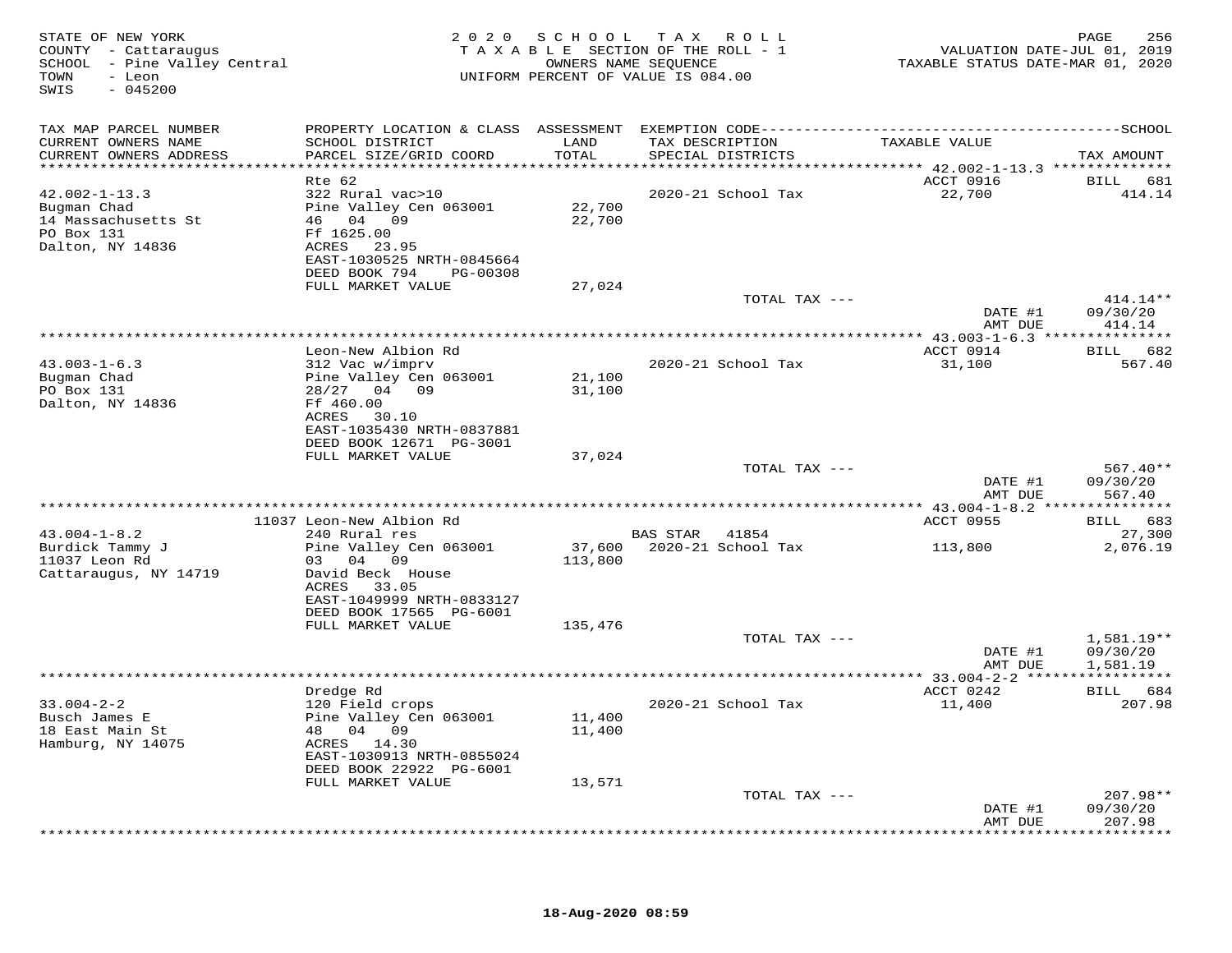| STATE OF NEW YORK<br>COUNTY - Cattaraugus<br>SCHOOL - Pine Valley Central<br>- Leon<br>TOWN<br>$-045200$<br>SWIS   | 2 0 2 0<br>TAXABLE SECTION OF THE ROLL - 1<br>UNIFORM PERCENT OF VALUE IS 084.00                                                                      | 257<br>PAGE<br>VALUATION DATE-JUL 01, 2019<br>TAXABLE STATUS DATE-MAR 01, 2020 |                 |                                      |                                               |                                      |
|--------------------------------------------------------------------------------------------------------------------|-------------------------------------------------------------------------------------------------------------------------------------------------------|--------------------------------------------------------------------------------|-----------------|--------------------------------------|-----------------------------------------------|--------------------------------------|
| TAX MAP PARCEL NUMBER                                                                                              | PROPERTY LOCATION & CLASS ASSESSMENT                                                                                                                  |                                                                                |                 |                                      |                                               |                                      |
| CURRENT OWNERS NAME<br>CURRENT OWNERS ADDRESS<br>************************                                          | SCHOOL DISTRICT<br>PARCEL SIZE/GRID COORD                                                                                                             | LAND<br>TOTAL                                                                  |                 | TAX DESCRIPTION<br>SPECIAL DISTRICTS | TAXABLE VALUE                                 | TAX AMOUNT                           |
|                                                                                                                    | 12811 Cherry Creek Hill Rd                                                                                                                            |                                                                                |                 |                                      | ACCT 0814                                     | BILL<br>685                          |
| $42.004 - 2 - 3.2$<br>Byler Andy L<br>Byler Elizabeth J<br>12811 Cherry Creek-Leon RD<br>Conewango Creek, NY 14726 | 240 Rural res<br>Pine Valley Cen 063001<br>58/4/9<br>ACRES<br>1.55<br>EAST-1022496 NRTH-0835631<br>DEED BOOK 24068 PG-6004                            | 8,100<br>32,500                                                                |                 | 2020-21 School Tax                   | 32,500                                        | 592.94                               |
|                                                                                                                    | FULL MARKET VALUE                                                                                                                                     | 38,690                                                                         |                 |                                      |                                               | 592.94**                             |
|                                                                                                                    |                                                                                                                                                       |                                                                                |                 | TOTAL TAX ---                        | DATE #1<br>AMT DUE                            | 09/30/20<br>592.94                   |
|                                                                                                                    |                                                                                                                                                       | *********************************                                              |                 |                                      | *********** 42.004-2-3.3 ****************     |                                      |
| $42.004 - 2 - 3.3$<br>Byler Andy L<br>Byler Elizabeth J<br>12811 Cherry Creek-Leon RD<br>Conewango Creek, NY 14726 | 6733 West Road<br>314 Rural vac<10<br>Pine Valley Cen 063001<br>$58 - 4 - 9$<br>ACRES<br>1.20<br>EAST-1022234 NRTH-0835632<br>DEED BOOK 24068 PG-6004 | 3,400<br>3,400                                                                 |                 | $2020 - 21$ School Tax               | ACCT 0810<br>3,400                            | BILL 686<br>62.03                    |
|                                                                                                                    | FULL MARKET VALUE                                                                                                                                     | 4,048                                                                          |                 |                                      |                                               |                                      |
|                                                                                                                    |                                                                                                                                                       |                                                                                |                 | TOTAL TAX ---                        | DATE #1<br>AMT DUE                            | $62.03**$<br>09/30/20<br>62.03       |
|                                                                                                                    | 11883 Eldredge Rd                                                                                                                                     |                                                                                |                 |                                      | ACCT 0858                                     | BILL 687                             |
| $52.001 - 1 - 26.2$                                                                                                | 112 Dairy farm                                                                                                                                        |                                                                                | AG DIST         | 41720                                |                                               | 8,164                                |
| Byler Eli D                                                                                                        | Pine Valley Cen 063001                                                                                                                                |                                                                                | 35,200 BAS STAR | 41854                                |                                               | 27,300                               |
| Byler Mattie<br>11883 Eldredge Rd<br>Conewango Valley, NY 14726                                                    | $25 - 4 - 9$<br>ACRES<br>44.14<br>EAST-1037130 NRTH-0826416<br>DEED BOOK 10155 PG-4001                                                                |                                                                                |                 | 127,600 2020-21 School Tax           | 119,436                                       | 2,179.02                             |
| MAY BE SUBJECT TO PAYMENT<br>UNDER AGDIST LAW TIL 2024                                                             | FULL MARKET VALUE                                                                                                                                     | 151,905                                                                        |                 |                                      |                                               |                                      |
|                                                                                                                    |                                                                                                                                                       |                                                                                |                 | TOTAL TAX ---                        | DATE #1<br>AMT DUE                            | $1,684.02**$<br>09/30/20<br>1,684.02 |
|                                                                                                                    |                                                                                                                                                       |                                                                                |                 |                                      | **************** 52.001-1-26.1 ************** |                                      |
|                                                                                                                    | 11883 Eldredge Rd                                                                                                                                     |                                                                                |                 |                                      | ACCT 0252                                     | BILL 688                             |
| $52.001 - 1 - 26.1$<br>Byler Eli D.<br>Byler Mattie E.<br>11883 Eldredge Rd<br>Conewango Valley, NY 14726          | 270 Mfg housing<br>Pine Valley Cen 063001<br>25 04 09<br>Ff 960.00<br>ACRES<br>10.00<br>EAST-1037122 NRTH-0826545                                     | 16,000<br>50,000                                                               | ENH STAR        | 41834<br>2020-21 School Tax          | 50,000                                        | 50,000<br>912.21                     |
|                                                                                                                    | DEED BOOK 26434 PG-2002<br>FULL MARKET VALUE                                                                                                          | 59,524                                                                         |                 | TOTAL TAX ---                        |                                               | $0.00**$                             |
|                                                                                                                    |                                                                                                                                                       |                                                                                |                 |                                      |                                               |                                      |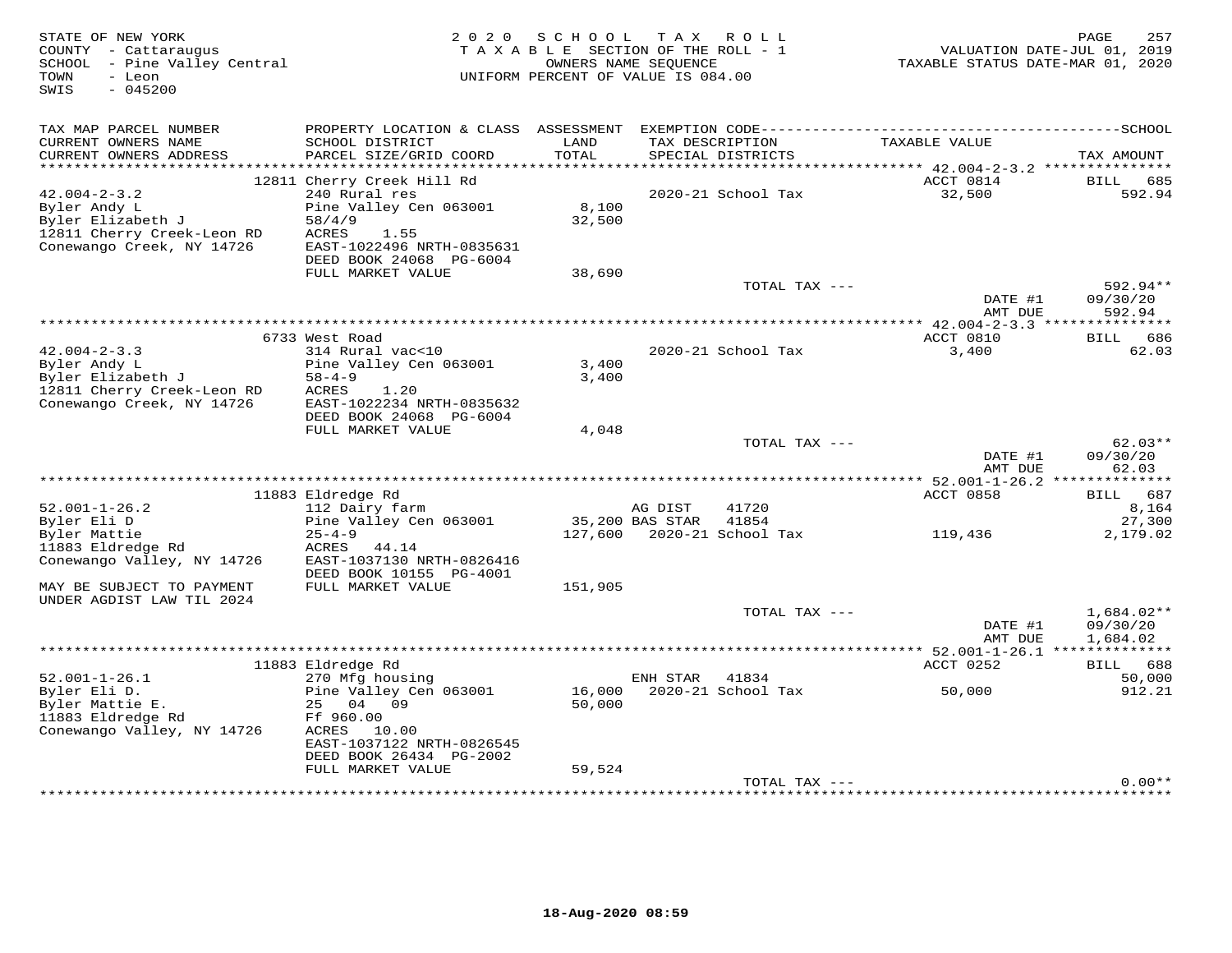| STATE OF NEW YORK<br>COUNTY - Cattaraugus<br>SCHOOL - Pine Valley Central<br>- Leon<br>TOWN<br>SWIS<br>$-045200$ |                                                                                                  | 2020 SCHOOL<br>TAXABLE SECTION OF THE ROLL - 1<br>OWNERS NAME SEQUENCE<br>UNIFORM PERCENT OF VALUE IS 084.00 |                | TAX ROLL                             | TAXABLE STATUS DATE-MAR 01, 2020 | PAGE<br>258<br>VALUATION DATE-JUL 01, 2019 |
|------------------------------------------------------------------------------------------------------------------|--------------------------------------------------------------------------------------------------|--------------------------------------------------------------------------------------------------------------|----------------|--------------------------------------|----------------------------------|--------------------------------------------|
| TAX MAP PARCEL NUMBER                                                                                            |                                                                                                  |                                                                                                              |                |                                      |                                  |                                            |
| CURRENT OWNERS NAME<br>CURRENT OWNERS ADDRESS<br>************************                                        | SCHOOL DISTRICT<br>PARCEL SIZE/GRID COORD                                                        | LAND<br>TOTAL                                                                                                |                | TAX DESCRIPTION<br>SPECIAL DISTRICTS | TAXABLE VALUE                    | TAX AMOUNT                                 |
|                                                                                                                  |                                                                                                  |                                                                                                              |                |                                      |                                  | <b>BILL</b><br>689                         |
| $42.020 - 1 - 3$                                                                                                 | 12270 Cherry Creek Hill Rd<br>210 1 Family Res                                                   |                                                                                                              | BAS STAR       | 41854                                | ACCT 0123                        | 27,300                                     |
| Campbell Benjie J.                                                                                               | Pine Valley Cen 063001                                                                           | 6,600                                                                                                        |                | 2020-21 School Tax                   | 64,300                           | 1,173.10                                   |
| 1178 Lone Elm Rd<br>Wakahachie, TX 75167                                                                         | 44<br>04 09<br>FRNT<br>82.00 DPTH 290.00<br>EAST-1030797 NRTH-0835938<br>DEED BOOK 22253 PG-5001 | 64,300                                                                                                       |                |                                      |                                  |                                            |
|                                                                                                                  | FULL MARKET VALUE                                                                                | 76,548                                                                                                       |                |                                      |                                  |                                            |
|                                                                                                                  |                                                                                                  |                                                                                                              |                | TOTAL TAX ---                        |                                  | $678.10**$                                 |
|                                                                                                                  |                                                                                                  |                                                                                                              |                |                                      | DATE #1<br>AMT DUE               | 09/30/20<br>678.10                         |
|                                                                                                                  |                                                                                                  |                                                                                                              |                |                                      |                                  |                                            |
|                                                                                                                  | 11104 Leon-New Albion Rd                                                                         |                                                                                                              |                |                                      | ACCT 0369                        | BILL 690                                   |
| $43.004 - 1 - 9$                                                                                                 | 270 Mfg housing                                                                                  |                                                                                                              | ENH STAR 41834 |                                      |                                  | 57,900                                     |
| Campbell Tyler M                                                                                                 | Pine Valley Cen 063001                                                                           |                                                                                                              |                | 17,400 2020-21 School Tax            | 57,900                           | 1,056.34                                   |
| Campbell Ashley N                                                                                                | 03 04 09                                                                                         | 57,900                                                                                                       |                |                                      |                                  |                                            |
| 151 Dawson Drive                                                                                                 | Ff 1035.00                                                                                       |                                                                                                              |                |                                      |                                  |                                            |
| Gowanda, NY 14070                                                                                                | 6.53<br>ACRES<br>EAST-1049282 NRTH-0832618                                                       |                                                                                                              |                |                                      |                                  |                                            |
|                                                                                                                  | DEED BOOK 20200 PG-2826                                                                          |                                                                                                              |                |                                      |                                  |                                            |
|                                                                                                                  | FULL MARKET VALUE                                                                                | 68,929                                                                                                       |                |                                      |                                  |                                            |
|                                                                                                                  |                                                                                                  |                                                                                                              |                | TOTAL TAX ---                        |                                  | $0.00**$                                   |
|                                                                                                                  |                                                                                                  |                                                                                                              |                |                                      | **** 52.001-1-14.2 ************* |                                            |
|                                                                                                                  | 11466 Fancher Rd                                                                                 |                                                                                                              |                |                                      | ACCT 0605                        | BILL 691                                   |
| $52.001 - 1 - 14.2$                                                                                              | 112 Dairy farm                                                                                   |                                                                                                              |                | 2020-21 School Tax                   | 324,000                          | 5,911.13                                   |
| Carnrite Farms LLC<br>5375 Lakeside Rd                                                                           | Pine Valley Cen 063001                                                                           | 117,600                                                                                                      |                |                                      |                                  |                                            |
| Dunkirk, NY 14048                                                                                                | 10/11/18/19 04 09<br>Ff 6960.00                                                                  | 324,000                                                                                                      |                |                                      |                                  |                                            |
|                                                                                                                  | ACRES 184.60                                                                                     |                                                                                                              |                |                                      |                                  |                                            |
|                                                                                                                  | EAST-1043441 NRTH-0830720                                                                        |                                                                                                              |                |                                      |                                  |                                            |
|                                                                                                                  | DEED BOOK 24368 PG-6001                                                                          |                                                                                                              |                |                                      |                                  |                                            |
|                                                                                                                  | FULL MARKET VALUE                                                                                | 385,714                                                                                                      |                |                                      |                                  |                                            |
|                                                                                                                  |                                                                                                  |                                                                                                              |                | TOTAL TAX ---                        |                                  | $5,911.13**$                               |
|                                                                                                                  |                                                                                                  |                                                                                                              |                |                                      | DATE #1                          | 09/30/20                                   |
|                                                                                                                  |                                                                                                  |                                                                                                              |                |                                      | AMT DUE                          | 5,911.13                                   |
|                                                                                                                  | 11172 Leon-New Albion Rd                                                                         |                                                                                                              |                |                                      | ACCT 0024                        | BILL 692                                   |
| $43.004 - 1 - 14$                                                                                                | 210 1 Family Res                                                                                 |                                                                                                              | ENH STAR 41834 |                                      |                                  | 63,520                                     |
| Carter Michael Sr                                                                                                | Pine Valley Cen 063001                                                                           | 9,700                                                                                                        |                | 2020-21 School Tax                   | 95,000                           | 1,733.20                                   |
| Carter Susan                                                                                                     | 03 04 09                                                                                         | 95,000                                                                                                       |                |                                      |                                  |                                            |
| 11172 Leon-New Albion Rd                                                                                         | Ff 203.00                                                                                        |                                                                                                              |                |                                      |                                  |                                            |
| Cattaraugus, NY 14719                                                                                            | ACRES<br>2.36                                                                                    |                                                                                                              |                |                                      |                                  |                                            |
|                                                                                                                  | EAST-1047814 NRTH-0833334<br>DEED BOOK 795<br>PG-00269                                           |                                                                                                              |                |                                      |                                  |                                            |
|                                                                                                                  | FULL MARKET VALUE                                                                                | 113,095                                                                                                      |                |                                      |                                  |                                            |
|                                                                                                                  |                                                                                                  |                                                                                                              |                | TOTAL TAX ---                        |                                  | 630.20**                                   |
|                                                                                                                  |                                                                                                  |                                                                                                              |                |                                      | DATE #1                          | 09/30/20                                   |
|                                                                                                                  |                                                                                                  |                                                                                                              |                |                                      | AMT DUE                          | 630.20                                     |
|                                                                                                                  |                                                                                                  |                                                                                                              |                | ***********************************  |                                  | ********                                   |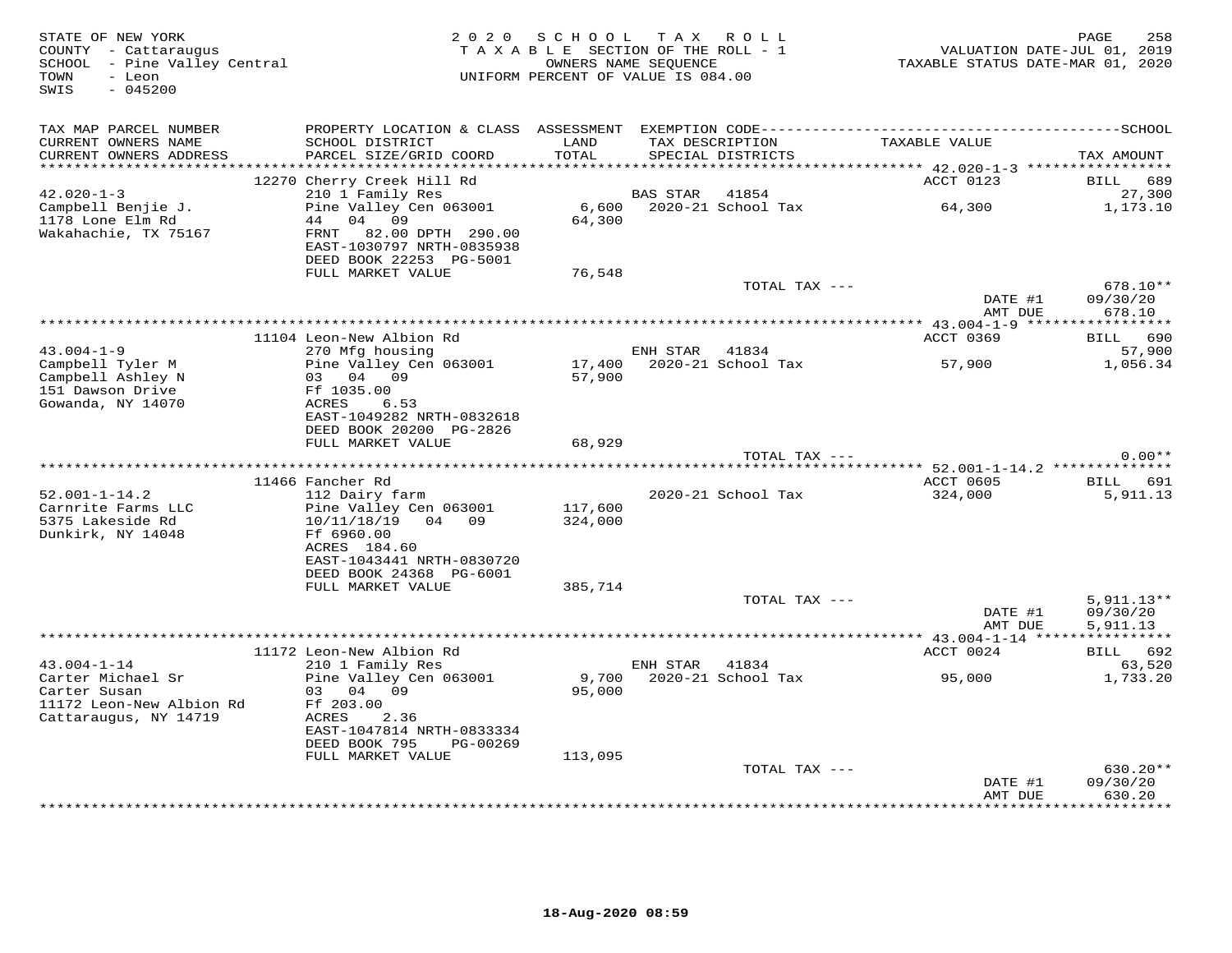| STATE OF NEW YORK<br>COUNTY - Cattaraugus<br>SCHOOL - Pine Valley Central<br>TOWN<br>- Leon<br>$-045200$<br>SWIS | 2 0 2 0<br>TAXABLE SECTION OF THE ROLL - 1<br>UNIFORM PERCENT OF VALUE IS 084.00 | TAXABLE STATUS DATE-MAR 01, 2020 | 259<br>PAGE<br>VALUATION DATE-JUL 01, 2019 |                    |                        |                       |
|------------------------------------------------------------------------------------------------------------------|----------------------------------------------------------------------------------|----------------------------------|--------------------------------------------|--------------------|------------------------|-----------------------|
| TAX MAP PARCEL NUMBER                                                                                            |                                                                                  |                                  |                                            |                    |                        |                       |
| CURRENT OWNERS NAME<br>CURRENT OWNERS ADDRESS                                                                    | SCHOOL DISTRICT<br>PARCEL SIZE/GRID COORD                                        | LAND<br>TOTAL                    | TAX DESCRIPTION                            | SPECIAL DISTRICTS  | TAXABLE VALUE          | TAX AMOUNT            |
|                                                                                                                  |                                                                                  |                                  |                                            |                    |                        |                       |
| $42.004 - 2 - 11$                                                                                                | 6720 Riga Rd<br>240 Rural res                                                    |                                  | ENH STAR                                   | 41834              | ACCT 0351              | BILL<br>693<br>63,520 |
| Caughel David A                                                                                                  | Pine Valley Cen 063001                                                           | 30,000                           |                                            | 2020-21 School Tax | 172,000                | 3,138.00              |
| Caughel Martha C                                                                                                 | 09<br>04<br>43                                                                   | 172,000                          |                                            |                    |                        |                       |
| 6720 Riga Rd                                                                                                     | Raggie Rd Ff - $740'$                                                            |                                  |                                            |                    |                        |                       |
| Conewango Valley, NY 14726                                                                                       | FRNT 1153.10 DPTH                                                                |                                  |                                            |                    |                        |                       |
|                                                                                                                  | 20.06<br>ACRES                                                                   |                                  |                                            |                    |                        |                       |
|                                                                                                                  | EAST-1027754 NRTH-0835386<br>DEED BOOK 883                                       |                                  |                                            |                    |                        |                       |
|                                                                                                                  | PG-01062<br>FULL MARKET VALUE                                                    | 204,762                          |                                            |                    |                        |                       |
|                                                                                                                  |                                                                                  |                                  |                                            | TOTAL TAX $---$    |                        | $2,035.00**$          |
|                                                                                                                  |                                                                                  |                                  |                                            |                    | DATE #1                | 09/30/20              |
|                                                                                                                  |                                                                                  |                                  |                                            |                    | AMT DUE                | 2,035.00              |
|                                                                                                                  |                                                                                  |                                  | ***********************                    |                    | $***$ 33.004-1-9 ***** |                       |
|                                                                                                                  | Dredge Rd                                                                        |                                  |                                            |                    | ACCT 0063              | 694<br>BILL           |
| $33.004 - 1 - 9$<br>Chaffin Donald M Jr                                                                          | 322 Rural vac>10<br>Pine Valley Cen 063001                                       | 22,100                           |                                            | 2020-21 School Tax | 22,100                 | 403.20                |
| Chaffin Michelle L                                                                                               | 64 04 09                                                                         | 22,100                           |                                            |                    |                        |                       |
| 148 Rte 62                                                                                                       | Ff 870.00                                                                        |                                  |                                            |                    |                        |                       |
| Conewango Valley, NY 14726                                                                                       | ACRES<br>13.50                                                                   |                                  |                                            |                    |                        |                       |
|                                                                                                                  | EAST-1024813 NRTH-0852635                                                        |                                  |                                            |                    |                        |                       |
|                                                                                                                  | DEED BOOK 7678<br>PG-5001                                                        |                                  |                                            |                    |                        |                       |
|                                                                                                                  | FULL MARKET VALUE                                                                | 26,310                           |                                            |                    |                        |                       |
|                                                                                                                  |                                                                                  |                                  |                                            | TOTAL TAX $---$    |                        | $403.20**$            |
|                                                                                                                  |                                                                                  |                                  |                                            |                    | DATE #1<br>AMT DUE     | 09/30/20<br>403.20    |
|                                                                                                                  |                                                                                  |                                  |                                            |                    | *** 33.004-1-5 ******  | ****                  |
|                                                                                                                  | 7982 Dredge Rd                                                                   |                                  |                                            |                    | ACCT 0101              | 695<br>BILL           |
| $33.004 - 1 - 5$                                                                                                 | 312 Vac w/imprv                                                                  |                                  |                                            | 2020-21 School Tax | 34,700                 | 633.07                |
| Checko Nicholas                                                                                                  | Pine Valley Cen 063001                                                           | 26,900                           |                                            |                    |                        |                       |
| Checko Alan                                                                                                      | 64 04 09                                                                         | 34,700                           |                                            |                    |                        |                       |
| 45 Allegany                                                                                                      | Ff 435.00                                                                        |                                  |                                            |                    |                        |                       |
| Buffalo, NY 14220                                                                                                | ACRES<br>17.81<br>EAST-1025007 NRTH-0855484                                      |                                  |                                            |                    |                        |                       |
|                                                                                                                  | DEED BOOK 30811 PG-7001                                                          |                                  |                                            |                    |                        |                       |
|                                                                                                                  | FULL MARKET VALUE                                                                | 41,310                           |                                            |                    |                        |                       |
|                                                                                                                  |                                                                                  |                                  |                                            | TOTAL TAX ---      |                        | $633.07**$            |
|                                                                                                                  |                                                                                  |                                  |                                            |                    | DATE #1                | 09/30/20              |
|                                                                                                                  |                                                                                  |                                  |                                            |                    | AMT DUE                | 633.07                |
|                                                                                                                  |                                                                                  |                                  |                                            |                    | *************          | ************          |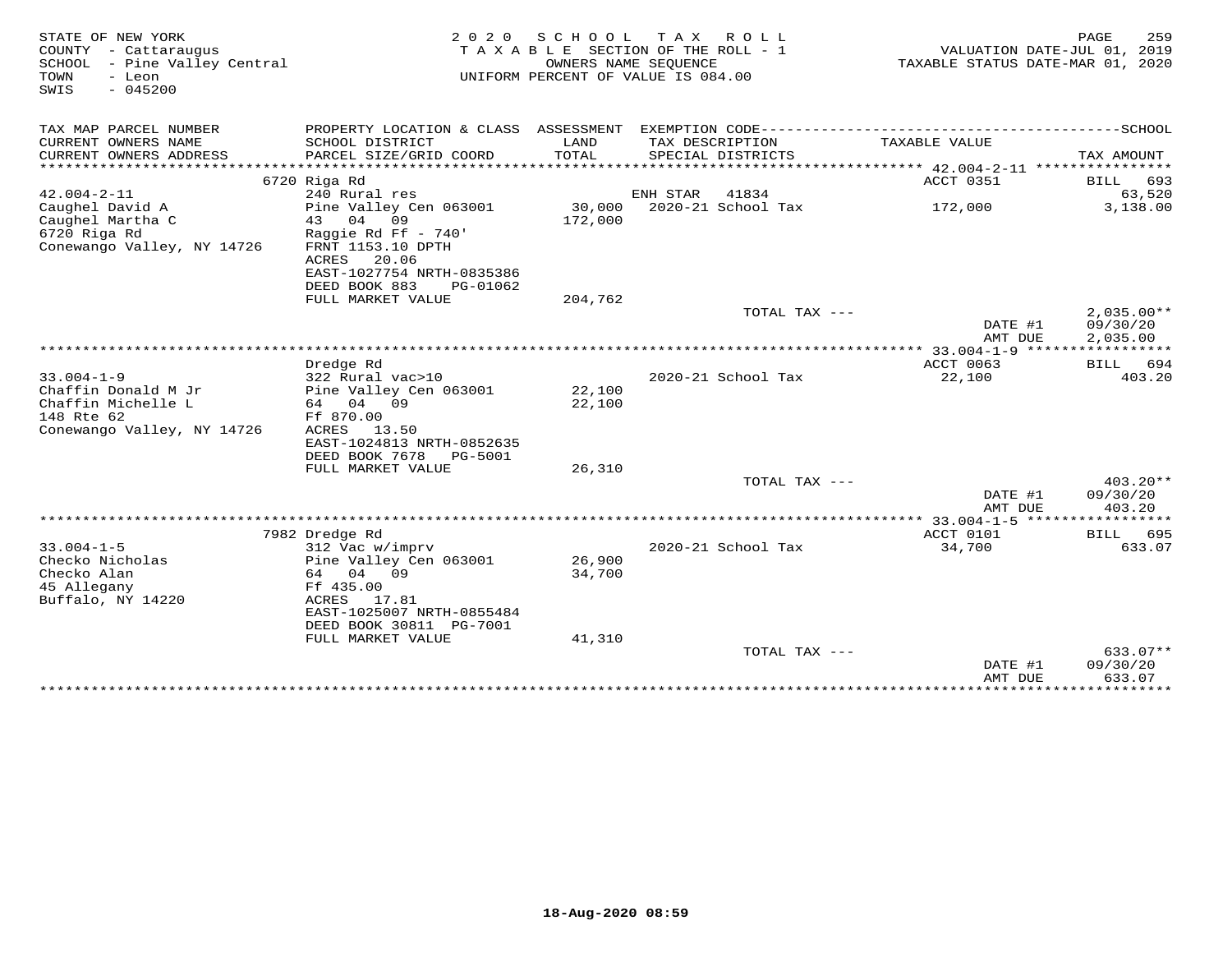| STATE OF NEW YORK<br>COUNTY - Cattaraugus<br>SCHOOL - Pine Valley Central<br>TOWN<br>- Leon<br>SWIS<br>$-045200$ |                                                                                             |                   | 2020 SCHOOL TAX ROLL<br>TAXABLE SECTION OF THE ROLL - 1<br>OWNERS NAME SEQUENCE<br>UNIFORM PERCENT OF VALUE IS 084.00 |               | VALUATION DATE-JUL 01, 2019<br>TAXABLE STATUS DATE-MAR 01, 2020 | 260<br>PAGE           |
|------------------------------------------------------------------------------------------------------------------|---------------------------------------------------------------------------------------------|-------------------|-----------------------------------------------------------------------------------------------------------------------|---------------|-----------------------------------------------------------------|-----------------------|
| TAX MAP PARCEL NUMBER                                                                                            |                                                                                             |                   |                                                                                                                       |               |                                                                 |                       |
| CURRENT OWNERS NAME<br>CURRENT OWNERS ADDRESS                                                                    | SCHOOL DISTRICT<br>PARCEL SIZE/GRID COORD                                                   | LAND<br>TOTAL     | TAX DESCRIPTION<br>SPECIAL DISTRICTS                                                                                  |               | TAXABLE VALUE                                                   | TAX AMOUNT            |
|                                                                                                                  |                                                                                             |                   |                                                                                                                       |               |                                                                 |                       |
|                                                                                                                  | 6737 Alderbottom Rd                                                                         |                   |                                                                                                                       |               | ACCT 0288                                                       | 696<br>BILL           |
| $43.003 - 1 - 16.1$                                                                                              | 270 Mfg housing                                                                             |                   | BAS STAR                                                                                                              | 41854         |                                                                 | 27,300                |
| Clark James L                                                                                                    | Pine Valley Cen 063001                                                                      |                   | 6,500 2020-21 School Tax                                                                                              |               | 42,000                                                          | 766.26                |
| 6737 Alderbottom Rd<br>Leon, NY 14751                                                                            | 27 04 09<br>FRNT 200.00 DPTH 100.00<br>EAST-1038450 NRTH-0835341<br>DEED BOOK 10096 PG-8002 | 42,000            |                                                                                                                       |               |                                                                 |                       |
|                                                                                                                  | FULL MARKET VALUE                                                                           | 50,000            |                                                                                                                       |               |                                                                 |                       |
|                                                                                                                  |                                                                                             |                   |                                                                                                                       | TOTAL TAX --- |                                                                 | 271.26**              |
|                                                                                                                  |                                                                                             |                   |                                                                                                                       |               | DATE #1<br>AMT DUE                                              | 09/30/20<br>271.26    |
|                                                                                                                  |                                                                                             |                   |                                                                                                                       |               |                                                                 |                       |
|                                                                                                                  | 7775 Kellogg Hill Rd                                                                        |                   |                                                                                                                       |               | ACCT 0216                                                       | BILL 697              |
| $34.003 - 1 - 22$                                                                                                | 260 Seasonal res                                                                            |                   | 2020-21 School Tax                                                                                                    |               | 40,300                                                          | 735.24                |
| Clemens Patrick D                                                                                                | Pine Valley Cen 063001                                                                      | 9,200             |                                                                                                                       |               |                                                                 |                       |
| 703 Montgomery Drive<br>Brunswick, OH 44212                                                                      | 31 04 09<br>FRNT 185.00 DPTH                                                                | 40,300            |                                                                                                                       |               |                                                                 |                       |
|                                                                                                                  | ACRES<br>2.09                                                                               |                   |                                                                                                                       |               |                                                                 |                       |
|                                                                                                                  | EAST-1038884 NRTH-0851638                                                                   |                   |                                                                                                                       |               |                                                                 |                       |
|                                                                                                                  | DEED BOOK 20190 PG-7507                                                                     |                   |                                                                                                                       |               |                                                                 |                       |
|                                                                                                                  | FULL MARKET VALUE                                                                           | 47,976            |                                                                                                                       |               |                                                                 |                       |
|                                                                                                                  |                                                                                             |                   |                                                                                                                       | TOTAL TAX --- | DATE #1                                                         | 735.24 **<br>09/30/20 |
|                                                                                                                  |                                                                                             |                   |                                                                                                                       |               | AMT DUE                                                         | 735.24                |
|                                                                                                                  |                                                                                             |                   |                                                                                                                       |               |                                                                 |                       |
|                                                                                                                  | 12232 Leon-New Albion Rd                                                                    |                   |                                                                                                                       |               | ACCT 0069                                                       | BILL 698              |
| $42.020 - 1 - 12$                                                                                                | 210 1 Family Res                                                                            |                   | BAS STAR 41854                                                                                                        |               |                                                                 | 27,300                |
| Cleveland June M                                                                                                 | Pine Valley Cen 063001<br>36 04 09                                                          | 45,400            | 6,500 2020-21 School Tax                                                                                              |               | 45,400                                                          | 828.29                |
| 12232 Leon-New Abion Rd<br>Conewango Valley, NY 14726                                                            | Life Use - Doris                                                                            |                   |                                                                                                                       |               |                                                                 |                       |
|                                                                                                                  | FRNT 56.10 DPTH 332.72                                                                      |                   |                                                                                                                       |               |                                                                 |                       |
|                                                                                                                  | EAST-1031401 NRTH-0835949                                                                   |                   |                                                                                                                       |               |                                                                 |                       |
|                                                                                                                  | DEED BOOK 00968 PG-01060                                                                    |                   |                                                                                                                       |               |                                                                 |                       |
|                                                                                                                  | FULL MARKET VALUE                                                                           | 54,048            |                                                                                                                       |               |                                                                 | $333.29**$            |
|                                                                                                                  |                                                                                             |                   |                                                                                                                       | TOTAL TAX --- | DATE #1                                                         | 09/30/20              |
|                                                                                                                  |                                                                                             |                   |                                                                                                                       |               | AMT DUE                                                         | 333.29                |
|                                                                                                                  |                                                                                             |                   |                                                                                                                       |               |                                                                 |                       |
|                                                                                                                  | 7364 Rte 62                                                                                 |                   |                                                                                                                       |               | ACCT 0246                                                       | BILL 699              |
| $43.001 - 1 - 33$                                                                                                | 120 Field crops                                                                             |                   | AG BLDG                                                                                                               | 41700         |                                                                 | 29,000                |
| Coblentz Crist B<br>Coblentz Lizzie J                                                                            | Pine Valley Cen 063001<br>38 04 09                                                          | 32,900<br>107,000 | 2020-21 School Tax                                                                                                    |               | 78,000                                                          | 1,423.05              |
| 7364 Route 62                                                                                                    | FRNT 930.00 DPTH                                                                            |                   |                                                                                                                       |               |                                                                 |                       |
| South Dayton, NY 14138                                                                                           | ACRES 60.63                                                                                 |                   |                                                                                                                       |               |                                                                 |                       |
|                                                                                                                  | EAST-1032645 NRTH-0844923                                                                   |                   |                                                                                                                       |               |                                                                 |                       |
|                                                                                                                  | DEED BOOK 30189 PG-7001                                                                     |                   |                                                                                                                       |               |                                                                 |                       |
|                                                                                                                  | FULL MARKET VALUE                                                                           | 127,381           |                                                                                                                       | TOTAL TAX --- |                                                                 | $1,423.05**$          |
|                                                                                                                  |                                                                                             |                   |                                                                                                                       |               | DATE #1                                                         | 09/30/20              |
|                                                                                                                  |                                                                                             |                   |                                                                                                                       |               | AMT DUE                                                         | 1,423.05              |
|                                                                                                                  |                                                                                             |                   |                                                                                                                       |               |                                                                 |                       |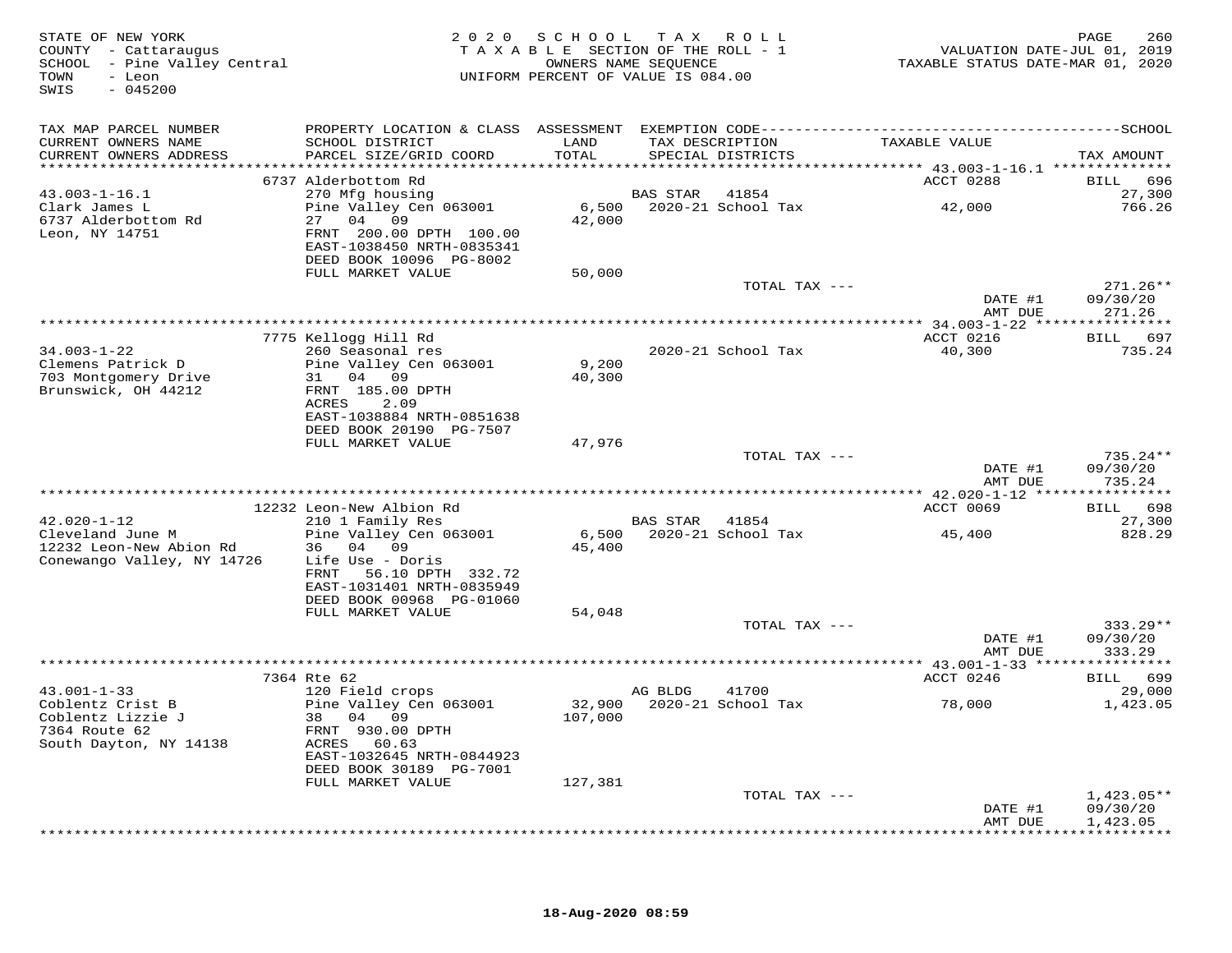| STATE OF NEW YORK<br>COUNTY - Cattaraugus<br>SCHOOL - Pine Valley Central<br>- Leon<br>TOWN<br>$-045200$<br>SWIS | 2 0 2 0                                                                                                                                                | SCHOOL<br>OWNERS NAME SEQUENCE | TAX ROLL<br>TAXABLE SECTION OF THE ROLL - 1<br>UNIFORM PERCENT OF VALUE IS 084.00 | TAXABLE STATUS DATE-MAR 01, 2020                          | PAGE<br>261<br>VALUATION DATE-JUL 01, 2019 |
|------------------------------------------------------------------------------------------------------------------|--------------------------------------------------------------------------------------------------------------------------------------------------------|--------------------------------|-----------------------------------------------------------------------------------|-----------------------------------------------------------|--------------------------------------------|
| TAX MAP PARCEL NUMBER                                                                                            |                                                                                                                                                        |                                |                                                                                   |                                                           |                                            |
| CURRENT OWNERS NAME<br>CURRENT OWNERS ADDRESS                                                                    | SCHOOL DISTRICT<br>PARCEL SIZE/GRID COORD                                                                                                              | LAND<br><b>TOTAL</b>           | TAX DESCRIPTION<br>SPECIAL DISTRICTS                                              | TAXABLE VALUE                                             | TAX AMOUNT                                 |
|                                                                                                                  |                                                                                                                                                        |                                |                                                                                   |                                                           |                                            |
| $43.001 - 1 - 28$<br>Coblentz Henry<br>Coblentz Tena<br>5464 Myers Rd                                            | 7120 Rte 62<br>210 1 Family Res<br>Pine Valley Cen 063001<br>37<br>04 09<br>FRNT 482.00 DPTH                                                           | 7,600<br>21,600                | 2020-21 School Tax                                                                | ACCT 0114<br>21,600                                       | 700<br>BILL<br>394.08                      |
| Conewango Valley, NY 14726                                                                                       | 1.28<br>ACRES<br>EAST-1031240 NRTH-0841565<br>DEED BOOK 26414 PG-2001<br>FULL MARKET VALUE                                                             | 25,714                         |                                                                                   |                                                           |                                            |
|                                                                                                                  |                                                                                                                                                        |                                | TOTAL TAX ---                                                                     |                                                           | 394.08**                                   |
|                                                                                                                  |                                                                                                                                                        |                                |                                                                                   | DATE #1<br>AMT DUE                                        | 09/30/20<br>394.08                         |
|                                                                                                                  | 7250 Rte 62                                                                                                                                            |                                |                                                                                   | *************** 43.001-1-29.2 **************<br>ACCT 0558 | BILL<br>701                                |
| $43.001 - 1 - 29.2$                                                                                              | 210 1 Family Res                                                                                                                                       |                                | <b>BAS STAR</b><br>41854                                                          |                                                           | 27,300                                     |
| Coblentz Henry<br>Coblentz Tena<br>7250 Rte 62<br>South Dayton, NY 14138                                         | Pine Valley Cen 063001<br>$37/38$ 04 09<br>FRNT 257.00 DPTH<br>8.00<br>ACRES<br>EAST-1031673 NRTH-0843618<br>DEED BOOK 24839 PG-4001                   | 19,800<br>90,000               | 2020-21 School Tax                                                                | 90,000                                                    | 1,641.98                                   |
|                                                                                                                  | FULL MARKET VALUE                                                                                                                                      | 107,143                        |                                                                                   |                                                           |                                            |
|                                                                                                                  |                                                                                                                                                        |                                | TOTAL TAX ---                                                                     | DATE #1<br>AMT DUE                                        | 1,146.98**<br>09/30/20<br>1,146.98         |
|                                                                                                                  |                                                                                                                                                        |                                |                                                                                   |                                                           |                                            |
|                                                                                                                  | 7138 Rte 62                                                                                                                                            |                                |                                                                                   | ACCT 0022                                                 | BILL 702                                   |
| $43.001 - 1 - 29.4$<br>Coblentz Henry<br>Coblentz Tena<br>5464 Myers Rd<br>Conewango Valley, NY 14726            | 311 Res vac land<br>Pine Valley Cen 063001<br>$37/38$ 04 09<br>Ff 1600.00 Us Rte 62<br>Ff 170.00 Slew Rd<br>ACRES<br>1.00<br>EAST-1033144 NRTH-0842656 | 2,000<br>2,000                 | 2020-21 School Tax                                                                | 2,000                                                     | 36.49                                      |
|                                                                                                                  | DEED BOOK 27662 PG-4001                                                                                                                                |                                |                                                                                   |                                                           |                                            |
|                                                                                                                  | FULL MARKET VALUE                                                                                                                                      | 2,381                          | TOTAL TAX ---                                                                     |                                                           | $36.49**$                                  |
|                                                                                                                  |                                                                                                                                                        |                                |                                                                                   | DATE #1<br>AMT DUE<br>***************                     | 09/30/20<br>36.49<br>************          |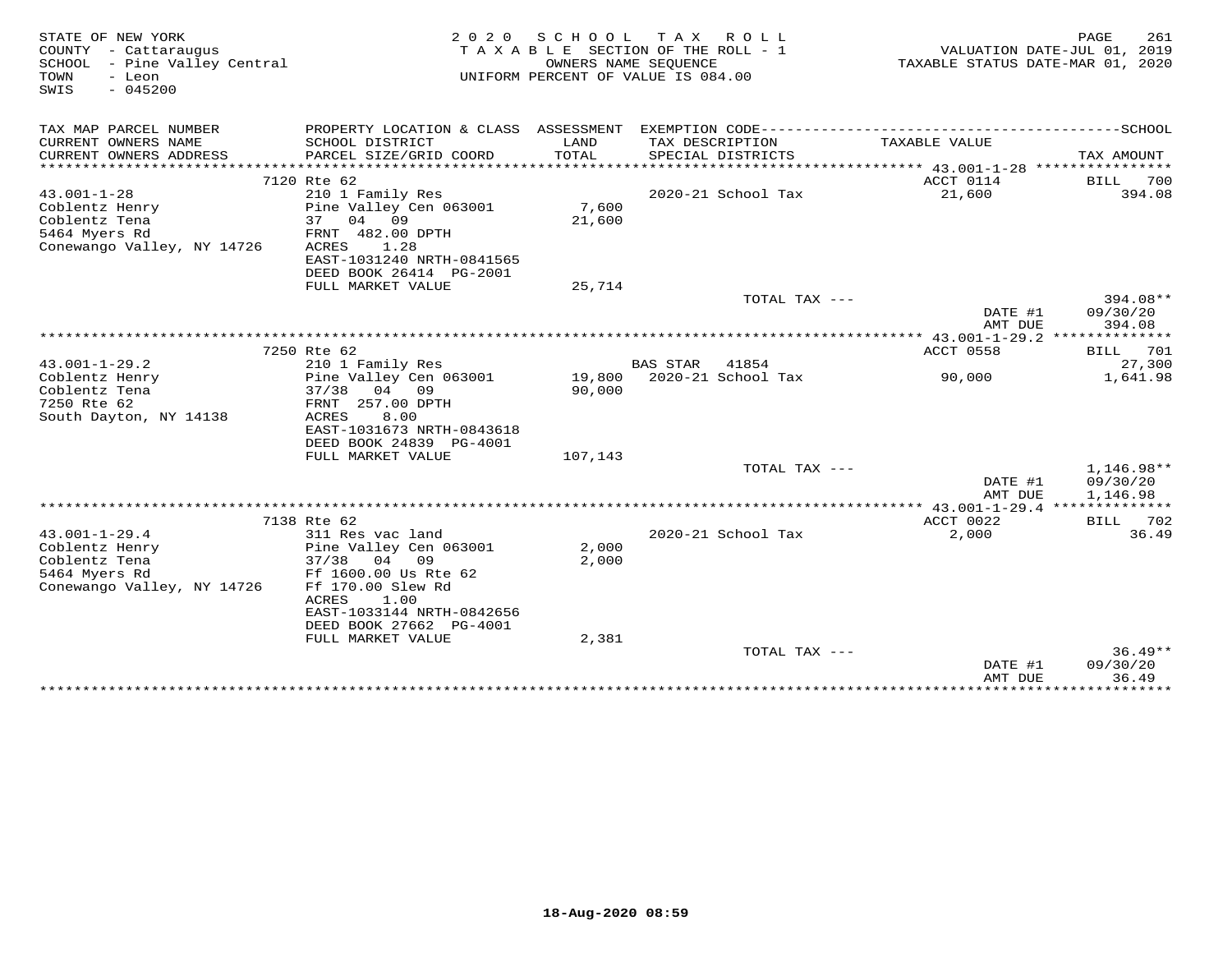| TAX MAP PARCEL NUMBER<br>TAXABLE VALUE<br>LAND<br>CURRENT OWNERS NAME<br>SCHOOL DISTRICT<br>TAX DESCRIPTION<br>CURRENT OWNERS ADDRESS<br>PARCEL SIZE/GRID COORD<br>TOTAL<br>SPECIAL DISTRICTS<br>TAX AMOUNT<br>6728 Rte 62<br>BILL 703<br>ACCT 0400<br>27,300<br>42.020-1-52<br>210 1 Family Res<br>BAS STAR<br>41854<br>6,300 2020-21 School Tax 30,000<br>Pine Valley Cen 063001<br>Colburn Cheri L<br>6728 Rte 62<br>547.33<br>30,000<br>35 04 09<br>Conewango Valley, NY 14726<br>FRNT<br>99.00 DPTH 110.00<br>EAST-1031172 NRTH-0835186<br>DEED BOOK 2576 PG-4001<br>FULL MARKET VALUE<br>35,714<br>$52.33**$<br>TOTAL TAX ---<br>DATE #1<br>09/30/20<br>52.33<br>AMT DUE<br>ACCT 0571<br>BILL 704<br>6829 Rte 62<br>$42.004 - 1 - 13.4$<br>210 1 Family Res<br>BAS STAR 41854<br>27,300<br>Colvin Kathryn<br>6829 Rte 62<br>Pine Valley Cen 063001<br>1,789.76<br>6829 Rte 62<br>44 04 09<br>98,100<br>Conewango Valley, NY 14726<br>FRNT 173.53 DPTH 215.68<br>EAST-1030976 NRTH-0836817<br>DEED BOOK 3186 PG-2002<br>FULL MARKET VALUE<br>116,786<br>TOTAL TAX ---<br>$1,294.76**$<br>DATE #1<br>09/30/20<br>AMT DUE<br>1,294.76<br>ACCT 0073<br>BILL 705<br>Alderbottom Rd<br>323 Vacant rural<br>$43.003 - 1 - 9$<br>2020-21 School Tax<br>7,700<br>140.48<br>Pine Valley Cen 063001<br>7,700<br>Connelly Edith<br>Attn: David Snyder<br>20 04 09<br>7,700<br>12476 Leon-Cherry Creek Rd<br>ACRES<br>5.00<br>Conewango Valley, NY 14726<br>EAST-1040962 NRTH-0839146<br>DEED BOOK 616<br>PG-00103<br>FULL MARKET VALUE<br>9,167<br>140.48**<br>TOTAL TAX ---<br>DATE #1<br>09/30/20<br>140.48<br>AMT DUE<br>BILL 706<br>7268 Rte 62<br>ACCT 0328<br>$43.001 - 1 - 30$<br>210 1 Family Res<br>27,300<br>BAS STAR 41854<br>Cooper Robert Jr<br>Pine Valley Cen 063001<br>1,249.73<br>Covert Sharon<br>38 04 09<br>68,500<br>7268 Rte 62<br>FRNT 185.00 DPTH 203.00<br>So. Dayton, NY 14138<br>BANK<br>017<br>EAST-1031302 NRTH-0843748<br>DEED BOOK 6700 PG-6001<br>81,548<br>FULL MARKET VALUE<br>$754.73**$<br>TOTAL TAX ---<br>09/30/20<br>DATE #1<br>754.73<br>AMT DUE<br>* * * * * * * * * * | STATE OF NEW YORK<br>COUNTY - Cattaraugus<br>SCHOOL - Pine Valley Central<br>TOWN<br>- Leon<br>SWIS<br>$-045200$ | 2 0 2 0 | SCHOOL TAX ROLL<br>TAXABLE SECTION OF THE ROLL - 1 | OWNERS NAME SEQUENCE<br>UNIFORM PERCENT OF VALUE IS 084.00 | VALUATION DATE-JUL 01, 2019<br>TAXABLE STATUS DATE-MAR 01, 2020 | 262<br>PAGE |
|-----------------------------------------------------------------------------------------------------------------------------------------------------------------------------------------------------------------------------------------------------------------------------------------------------------------------------------------------------------------------------------------------------------------------------------------------------------------------------------------------------------------------------------------------------------------------------------------------------------------------------------------------------------------------------------------------------------------------------------------------------------------------------------------------------------------------------------------------------------------------------------------------------------------------------------------------------------------------------------------------------------------------------------------------------------------------------------------------------------------------------------------------------------------------------------------------------------------------------------------------------------------------------------------------------------------------------------------------------------------------------------------------------------------------------------------------------------------------------------------------------------------------------------------------------------------------------------------------------------------------------------------------------------------------------------------------------------------------------------------------------------------------------------------------------------------------------------------------------------------------------------------------------------------------------------------------------------------------------------------------------------------------------------------------------------------------------------------------------------|------------------------------------------------------------------------------------------------------------------|---------|----------------------------------------------------|------------------------------------------------------------|-----------------------------------------------------------------|-------------|
|                                                                                                                                                                                                                                                                                                                                                                                                                                                                                                                                                                                                                                                                                                                                                                                                                                                                                                                                                                                                                                                                                                                                                                                                                                                                                                                                                                                                                                                                                                                                                                                                                                                                                                                                                                                                                                                                                                                                                                                                                                                                                                           |                                                                                                                  |         |                                                    |                                                            |                                                                 |             |
|                                                                                                                                                                                                                                                                                                                                                                                                                                                                                                                                                                                                                                                                                                                                                                                                                                                                                                                                                                                                                                                                                                                                                                                                                                                                                                                                                                                                                                                                                                                                                                                                                                                                                                                                                                                                                                                                                                                                                                                                                                                                                                           |                                                                                                                  |         |                                                    |                                                            |                                                                 |             |
|                                                                                                                                                                                                                                                                                                                                                                                                                                                                                                                                                                                                                                                                                                                                                                                                                                                                                                                                                                                                                                                                                                                                                                                                                                                                                                                                                                                                                                                                                                                                                                                                                                                                                                                                                                                                                                                                                                                                                                                                                                                                                                           |                                                                                                                  |         |                                                    |                                                            |                                                                 |             |
|                                                                                                                                                                                                                                                                                                                                                                                                                                                                                                                                                                                                                                                                                                                                                                                                                                                                                                                                                                                                                                                                                                                                                                                                                                                                                                                                                                                                                                                                                                                                                                                                                                                                                                                                                                                                                                                                                                                                                                                                                                                                                                           |                                                                                                                  |         |                                                    |                                                            |                                                                 |             |
|                                                                                                                                                                                                                                                                                                                                                                                                                                                                                                                                                                                                                                                                                                                                                                                                                                                                                                                                                                                                                                                                                                                                                                                                                                                                                                                                                                                                                                                                                                                                                                                                                                                                                                                                                                                                                                                                                                                                                                                                                                                                                                           |                                                                                                                  |         |                                                    |                                                            |                                                                 |             |
|                                                                                                                                                                                                                                                                                                                                                                                                                                                                                                                                                                                                                                                                                                                                                                                                                                                                                                                                                                                                                                                                                                                                                                                                                                                                                                                                                                                                                                                                                                                                                                                                                                                                                                                                                                                                                                                                                                                                                                                                                                                                                                           |                                                                                                                  |         |                                                    |                                                            |                                                                 |             |
|                                                                                                                                                                                                                                                                                                                                                                                                                                                                                                                                                                                                                                                                                                                                                                                                                                                                                                                                                                                                                                                                                                                                                                                                                                                                                                                                                                                                                                                                                                                                                                                                                                                                                                                                                                                                                                                                                                                                                                                                                                                                                                           |                                                                                                                  |         |                                                    |                                                            |                                                                 |             |
|                                                                                                                                                                                                                                                                                                                                                                                                                                                                                                                                                                                                                                                                                                                                                                                                                                                                                                                                                                                                                                                                                                                                                                                                                                                                                                                                                                                                                                                                                                                                                                                                                                                                                                                                                                                                                                                                                                                                                                                                                                                                                                           |                                                                                                                  |         |                                                    |                                                            |                                                                 |             |
|                                                                                                                                                                                                                                                                                                                                                                                                                                                                                                                                                                                                                                                                                                                                                                                                                                                                                                                                                                                                                                                                                                                                                                                                                                                                                                                                                                                                                                                                                                                                                                                                                                                                                                                                                                                                                                                                                                                                                                                                                                                                                                           |                                                                                                                  |         |                                                    |                                                            |                                                                 |             |
|                                                                                                                                                                                                                                                                                                                                                                                                                                                                                                                                                                                                                                                                                                                                                                                                                                                                                                                                                                                                                                                                                                                                                                                                                                                                                                                                                                                                                                                                                                                                                                                                                                                                                                                                                                                                                                                                                                                                                                                                                                                                                                           |                                                                                                                  |         |                                                    |                                                            |                                                                 |             |
|                                                                                                                                                                                                                                                                                                                                                                                                                                                                                                                                                                                                                                                                                                                                                                                                                                                                                                                                                                                                                                                                                                                                                                                                                                                                                                                                                                                                                                                                                                                                                                                                                                                                                                                                                                                                                                                                                                                                                                                                                                                                                                           |                                                                                                                  |         |                                                    |                                                            |                                                                 |             |
|                                                                                                                                                                                                                                                                                                                                                                                                                                                                                                                                                                                                                                                                                                                                                                                                                                                                                                                                                                                                                                                                                                                                                                                                                                                                                                                                                                                                                                                                                                                                                                                                                                                                                                                                                                                                                                                                                                                                                                                                                                                                                                           |                                                                                                                  |         |                                                    |                                                            |                                                                 |             |
|                                                                                                                                                                                                                                                                                                                                                                                                                                                                                                                                                                                                                                                                                                                                                                                                                                                                                                                                                                                                                                                                                                                                                                                                                                                                                                                                                                                                                                                                                                                                                                                                                                                                                                                                                                                                                                                                                                                                                                                                                                                                                                           |                                                                                                                  |         |                                                    |                                                            |                                                                 |             |
|                                                                                                                                                                                                                                                                                                                                                                                                                                                                                                                                                                                                                                                                                                                                                                                                                                                                                                                                                                                                                                                                                                                                                                                                                                                                                                                                                                                                                                                                                                                                                                                                                                                                                                                                                                                                                                                                                                                                                                                                                                                                                                           |                                                                                                                  |         |                                                    |                                                            |                                                                 |             |
|                                                                                                                                                                                                                                                                                                                                                                                                                                                                                                                                                                                                                                                                                                                                                                                                                                                                                                                                                                                                                                                                                                                                                                                                                                                                                                                                                                                                                                                                                                                                                                                                                                                                                                                                                                                                                                                                                                                                                                                                                                                                                                           |                                                                                                                  |         |                                                    |                                                            |                                                                 |             |
|                                                                                                                                                                                                                                                                                                                                                                                                                                                                                                                                                                                                                                                                                                                                                                                                                                                                                                                                                                                                                                                                                                                                                                                                                                                                                                                                                                                                                                                                                                                                                                                                                                                                                                                                                                                                                                                                                                                                                                                                                                                                                                           |                                                                                                                  |         |                                                    |                                                            |                                                                 |             |
|                                                                                                                                                                                                                                                                                                                                                                                                                                                                                                                                                                                                                                                                                                                                                                                                                                                                                                                                                                                                                                                                                                                                                                                                                                                                                                                                                                                                                                                                                                                                                                                                                                                                                                                                                                                                                                                                                                                                                                                                                                                                                                           |                                                                                                                  |         |                                                    |                                                            |                                                                 |             |
|                                                                                                                                                                                                                                                                                                                                                                                                                                                                                                                                                                                                                                                                                                                                                                                                                                                                                                                                                                                                                                                                                                                                                                                                                                                                                                                                                                                                                                                                                                                                                                                                                                                                                                                                                                                                                                                                                                                                                                                                                                                                                                           |                                                                                                                  |         |                                                    |                                                            |                                                                 |             |
|                                                                                                                                                                                                                                                                                                                                                                                                                                                                                                                                                                                                                                                                                                                                                                                                                                                                                                                                                                                                                                                                                                                                                                                                                                                                                                                                                                                                                                                                                                                                                                                                                                                                                                                                                                                                                                                                                                                                                                                                                                                                                                           |                                                                                                                  |         |                                                    |                                                            |                                                                 |             |
|                                                                                                                                                                                                                                                                                                                                                                                                                                                                                                                                                                                                                                                                                                                                                                                                                                                                                                                                                                                                                                                                                                                                                                                                                                                                                                                                                                                                                                                                                                                                                                                                                                                                                                                                                                                                                                                                                                                                                                                                                                                                                                           |                                                                                                                  |         |                                                    |                                                            |                                                                 |             |
|                                                                                                                                                                                                                                                                                                                                                                                                                                                                                                                                                                                                                                                                                                                                                                                                                                                                                                                                                                                                                                                                                                                                                                                                                                                                                                                                                                                                                                                                                                                                                                                                                                                                                                                                                                                                                                                                                                                                                                                                                                                                                                           |                                                                                                                  |         |                                                    |                                                            |                                                                 |             |
|                                                                                                                                                                                                                                                                                                                                                                                                                                                                                                                                                                                                                                                                                                                                                                                                                                                                                                                                                                                                                                                                                                                                                                                                                                                                                                                                                                                                                                                                                                                                                                                                                                                                                                                                                                                                                                                                                                                                                                                                                                                                                                           |                                                                                                                  |         |                                                    |                                                            |                                                                 |             |
|                                                                                                                                                                                                                                                                                                                                                                                                                                                                                                                                                                                                                                                                                                                                                                                                                                                                                                                                                                                                                                                                                                                                                                                                                                                                                                                                                                                                                                                                                                                                                                                                                                                                                                                                                                                                                                                                                                                                                                                                                                                                                                           |                                                                                                                  |         |                                                    |                                                            |                                                                 |             |
|                                                                                                                                                                                                                                                                                                                                                                                                                                                                                                                                                                                                                                                                                                                                                                                                                                                                                                                                                                                                                                                                                                                                                                                                                                                                                                                                                                                                                                                                                                                                                                                                                                                                                                                                                                                                                                                                                                                                                                                                                                                                                                           |                                                                                                                  |         |                                                    |                                                            |                                                                 |             |
|                                                                                                                                                                                                                                                                                                                                                                                                                                                                                                                                                                                                                                                                                                                                                                                                                                                                                                                                                                                                                                                                                                                                                                                                                                                                                                                                                                                                                                                                                                                                                                                                                                                                                                                                                                                                                                                                                                                                                                                                                                                                                                           |                                                                                                                  |         |                                                    |                                                            |                                                                 |             |
|                                                                                                                                                                                                                                                                                                                                                                                                                                                                                                                                                                                                                                                                                                                                                                                                                                                                                                                                                                                                                                                                                                                                                                                                                                                                                                                                                                                                                                                                                                                                                                                                                                                                                                                                                                                                                                                                                                                                                                                                                                                                                                           |                                                                                                                  |         |                                                    |                                                            |                                                                 |             |
|                                                                                                                                                                                                                                                                                                                                                                                                                                                                                                                                                                                                                                                                                                                                                                                                                                                                                                                                                                                                                                                                                                                                                                                                                                                                                                                                                                                                                                                                                                                                                                                                                                                                                                                                                                                                                                                                                                                                                                                                                                                                                                           |                                                                                                                  |         |                                                    |                                                            |                                                                 |             |
|                                                                                                                                                                                                                                                                                                                                                                                                                                                                                                                                                                                                                                                                                                                                                                                                                                                                                                                                                                                                                                                                                                                                                                                                                                                                                                                                                                                                                                                                                                                                                                                                                                                                                                                                                                                                                                                                                                                                                                                                                                                                                                           |                                                                                                                  |         |                                                    |                                                            |                                                                 |             |
|                                                                                                                                                                                                                                                                                                                                                                                                                                                                                                                                                                                                                                                                                                                                                                                                                                                                                                                                                                                                                                                                                                                                                                                                                                                                                                                                                                                                                                                                                                                                                                                                                                                                                                                                                                                                                                                                                                                                                                                                                                                                                                           |                                                                                                                  |         |                                                    |                                                            |                                                                 |             |
|                                                                                                                                                                                                                                                                                                                                                                                                                                                                                                                                                                                                                                                                                                                                                                                                                                                                                                                                                                                                                                                                                                                                                                                                                                                                                                                                                                                                                                                                                                                                                                                                                                                                                                                                                                                                                                                                                                                                                                                                                                                                                                           |                                                                                                                  |         |                                                    |                                                            |                                                                 |             |
|                                                                                                                                                                                                                                                                                                                                                                                                                                                                                                                                                                                                                                                                                                                                                                                                                                                                                                                                                                                                                                                                                                                                                                                                                                                                                                                                                                                                                                                                                                                                                                                                                                                                                                                                                                                                                                                                                                                                                                                                                                                                                                           |                                                                                                                  |         |                                                    |                                                            |                                                                 |             |
|                                                                                                                                                                                                                                                                                                                                                                                                                                                                                                                                                                                                                                                                                                                                                                                                                                                                                                                                                                                                                                                                                                                                                                                                                                                                                                                                                                                                                                                                                                                                                                                                                                                                                                                                                                                                                                                                                                                                                                                                                                                                                                           |                                                                                                                  |         |                                                    |                                                            |                                                                 |             |
|                                                                                                                                                                                                                                                                                                                                                                                                                                                                                                                                                                                                                                                                                                                                                                                                                                                                                                                                                                                                                                                                                                                                                                                                                                                                                                                                                                                                                                                                                                                                                                                                                                                                                                                                                                                                                                                                                                                                                                                                                                                                                                           |                                                                                                                  |         |                                                    |                                                            |                                                                 |             |
|                                                                                                                                                                                                                                                                                                                                                                                                                                                                                                                                                                                                                                                                                                                                                                                                                                                                                                                                                                                                                                                                                                                                                                                                                                                                                                                                                                                                                                                                                                                                                                                                                                                                                                                                                                                                                                                                                                                                                                                                                                                                                                           |                                                                                                                  |         |                                                    |                                                            |                                                                 |             |
|                                                                                                                                                                                                                                                                                                                                                                                                                                                                                                                                                                                                                                                                                                                                                                                                                                                                                                                                                                                                                                                                                                                                                                                                                                                                                                                                                                                                                                                                                                                                                                                                                                                                                                                                                                                                                                                                                                                                                                                                                                                                                                           |                                                                                                                  |         |                                                    |                                                            |                                                                 |             |
|                                                                                                                                                                                                                                                                                                                                                                                                                                                                                                                                                                                                                                                                                                                                                                                                                                                                                                                                                                                                                                                                                                                                                                                                                                                                                                                                                                                                                                                                                                                                                                                                                                                                                                                                                                                                                                                                                                                                                                                                                                                                                                           |                                                                                                                  |         |                                                    |                                                            |                                                                 |             |
|                                                                                                                                                                                                                                                                                                                                                                                                                                                                                                                                                                                                                                                                                                                                                                                                                                                                                                                                                                                                                                                                                                                                                                                                                                                                                                                                                                                                                                                                                                                                                                                                                                                                                                                                                                                                                                                                                                                                                                                                                                                                                                           |                                                                                                                  |         |                                                    |                                                            |                                                                 |             |
|                                                                                                                                                                                                                                                                                                                                                                                                                                                                                                                                                                                                                                                                                                                                                                                                                                                                                                                                                                                                                                                                                                                                                                                                                                                                                                                                                                                                                                                                                                                                                                                                                                                                                                                                                                                                                                                                                                                                                                                                                                                                                                           |                                                                                                                  |         |                                                    |                                                            |                                                                 |             |
|                                                                                                                                                                                                                                                                                                                                                                                                                                                                                                                                                                                                                                                                                                                                                                                                                                                                                                                                                                                                                                                                                                                                                                                                                                                                                                                                                                                                                                                                                                                                                                                                                                                                                                                                                                                                                                                                                                                                                                                                                                                                                                           |                                                                                                                  |         |                                                    |                                                            |                                                                 |             |
|                                                                                                                                                                                                                                                                                                                                                                                                                                                                                                                                                                                                                                                                                                                                                                                                                                                                                                                                                                                                                                                                                                                                                                                                                                                                                                                                                                                                                                                                                                                                                                                                                                                                                                                                                                                                                                                                                                                                                                                                                                                                                                           |                                                                                                                  |         |                                                    |                                                            |                                                                 |             |
|                                                                                                                                                                                                                                                                                                                                                                                                                                                                                                                                                                                                                                                                                                                                                                                                                                                                                                                                                                                                                                                                                                                                                                                                                                                                                                                                                                                                                                                                                                                                                                                                                                                                                                                                                                                                                                                                                                                                                                                                                                                                                                           |                                                                                                                  |         |                                                    |                                                            |                                                                 |             |
|                                                                                                                                                                                                                                                                                                                                                                                                                                                                                                                                                                                                                                                                                                                                                                                                                                                                                                                                                                                                                                                                                                                                                                                                                                                                                                                                                                                                                                                                                                                                                                                                                                                                                                                                                                                                                                                                                                                                                                                                                                                                                                           |                                                                                                                  |         |                                                    |                                                            |                                                                 |             |
|                                                                                                                                                                                                                                                                                                                                                                                                                                                                                                                                                                                                                                                                                                                                                                                                                                                                                                                                                                                                                                                                                                                                                                                                                                                                                                                                                                                                                                                                                                                                                                                                                                                                                                                                                                                                                                                                                                                                                                                                                                                                                                           |                                                                                                                  |         |                                                    |                                                            |                                                                 |             |
|                                                                                                                                                                                                                                                                                                                                                                                                                                                                                                                                                                                                                                                                                                                                                                                                                                                                                                                                                                                                                                                                                                                                                                                                                                                                                                                                                                                                                                                                                                                                                                                                                                                                                                                                                                                                                                                                                                                                                                                                                                                                                                           |                                                                                                                  |         |                                                    |                                                            |                                                                 |             |
|                                                                                                                                                                                                                                                                                                                                                                                                                                                                                                                                                                                                                                                                                                                                                                                                                                                                                                                                                                                                                                                                                                                                                                                                                                                                                                                                                                                                                                                                                                                                                                                                                                                                                                                                                                                                                                                                                                                                                                                                                                                                                                           |                                                                                                                  |         |                                                    |                                                            |                                                                 |             |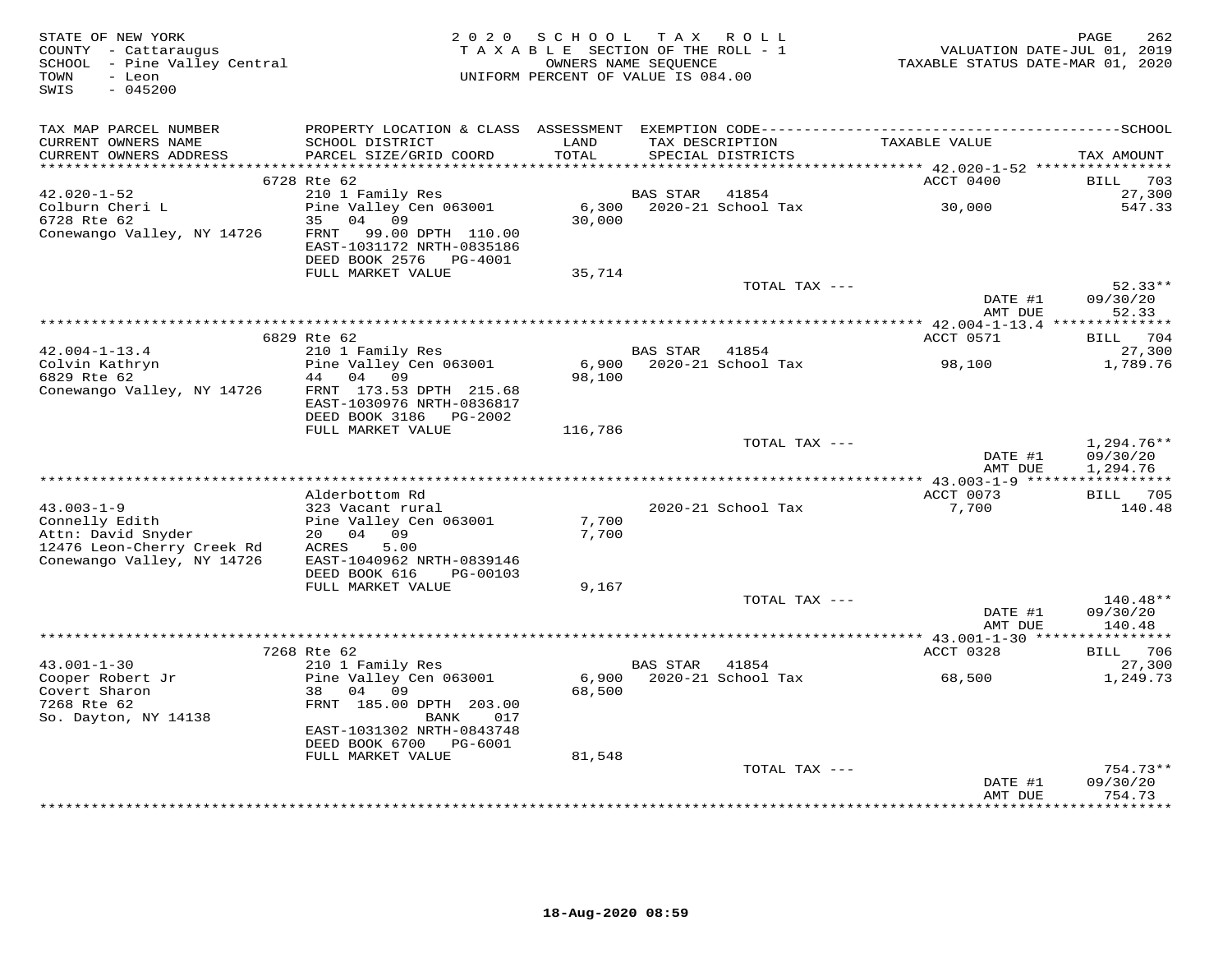| STATE OF NEW YORK<br>COUNTY - Cattaraugus<br>SCHOOL - Pine Valley Central<br>- Leon<br>TOWN<br>$-045200$<br>SWIS |                                               | 2020 SCHOOL<br>TAXABLE SECTION OF THE ROLL - 1<br>OWNERS NAME SEOUENCE<br>UNIFORM PERCENT OF VALUE IS 084.00 | T A X    | R O L L                              | TAXABLE STATUS DATE-MAR 01, 2020 | PAGE<br>263<br>VALUATION DATE-JUL 01, 2019 |
|------------------------------------------------------------------------------------------------------------------|-----------------------------------------------|--------------------------------------------------------------------------------------------------------------|----------|--------------------------------------|----------------------------------|--------------------------------------------|
| TAX MAP PARCEL NUMBER                                                                                            |                                               |                                                                                                              |          |                                      |                                  |                                            |
| CURRENT OWNERS NAME<br>CURRENT OWNERS ADDRESS                                                                    | SCHOOL DISTRICT<br>PARCEL SIZE/GRID COORD     | LAND<br>TOTAL                                                                                                |          | TAX DESCRIPTION<br>SPECIAL DISTRICTS | TAXABLE VALUE                    | TAX AMOUNT                                 |
| ************************                                                                                         |                                               |                                                                                                              |          |                                      |                                  |                                            |
| $42.020 - 1 - 14$                                                                                                | 12222 Leon-New Albion Rd<br>312 Vac w/imprv   |                                                                                                              |          | 2020-21 School Tax                   | ACCT 0342<br>1,400               | BILL 707<br>25.54                          |
| Corson Timothy                                                                                                   | Pine Valley Cen 063001                        | 1,200                                                                                                        |          |                                      |                                  |                                            |
| Schmitt Joseph B                                                                                                 | 36 04 09                                      | 1,400                                                                                                        |          |                                      |                                  |                                            |
| PO Box 82                                                                                                        | FRNT 105.00 DPTH 120.00                       |                                                                                                              |          |                                      |                                  |                                            |
| Leon, NY 14751                                                                                                   | EAST-1031572 NRTH-0835825                     |                                                                                                              |          |                                      |                                  |                                            |
|                                                                                                                  | DEED BOOK 25265 PG-4001                       |                                                                                                              |          |                                      |                                  |                                            |
|                                                                                                                  | FULL MARKET VALUE                             | 1,667                                                                                                        |          |                                      |                                  |                                            |
|                                                                                                                  |                                               |                                                                                                              |          | TOTAL TAX ---                        |                                  | $25.54**$                                  |
|                                                                                                                  |                                               |                                                                                                              |          |                                      | DATE #1                          | 09/30/20                                   |
|                                                                                                                  |                                               |                                                                                                              |          |                                      | AMT DUE                          | 25.54<br>* * * * * * * *                   |
|                                                                                                                  | 12229 Leon-New Albion Rd                      |                                                                                                              |          |                                      | ACCT 0154                        | 708<br>BILL                                |
| $42.020 - 1 - 32$                                                                                                | 210 1 Family Res                              |                                                                                                              | BAS STAR | 41854                                |                                  | 27,300                                     |
| Corson Timothy J                                                                                                 | Pine Valley Cen 063001                        | 6,800                                                                                                        |          | 2020-21 School Tax                   | 61,100                           | 1,114.72                                   |
| Schmitt Joseph B                                                                                                 | 04 09<br>35                                   | 61,100                                                                                                       |          |                                      |                                  |                                            |
| PO Box 82                                                                                                        | FRNT 263.00 DPTH 122.00                       |                                                                                                              |          |                                      |                                  |                                            |
| Leon, NY 14751                                                                                                   | EAST-1031509 NRTH-0835670                     |                                                                                                              |          |                                      |                                  |                                            |
|                                                                                                                  | DEED BOOK 19895 PG-6001                       |                                                                                                              |          |                                      |                                  |                                            |
|                                                                                                                  | FULL MARKET VALUE                             | 72,738                                                                                                       |          |                                      |                                  |                                            |
|                                                                                                                  |                                               |                                                                                                              |          | TOTAL TAX ---                        |                                  | $619.72**$                                 |
|                                                                                                                  |                                               |                                                                                                              |          |                                      | DATE #1                          | 09/30/20                                   |
|                                                                                                                  |                                               |                                                                                                              |          |                                      | AMT DUE                          | 619.72                                     |
|                                                                                                                  | Rte 62 & Youngs Rd                            |                                                                                                              |          |                                      | ACCT 0719                        | BILL 709                                   |
| $51.002 - 2 - 16.2$                                                                                              | 721 Sand&gravel                               |                                                                                                              | AG DIST  | 41720                                |                                  | 37,420                                     |
| Country Side Sand & Gravel Inc Pine Valley Cen 063001                                                            |                                               | 180,000                                                                                                      |          | 2020-21 School Tax                   | 142,580                          | 2,601.26                                   |
| 13870 Taylor Hollow Rd                                                                                           | 49 04 09                                      | 180,000                                                                                                      |          |                                      |                                  |                                            |
| Collins, NY 14034                                                                                                | Ff 1665.00 Us Rte 62                          |                                                                                                              |          |                                      |                                  |                                            |
|                                                                                                                  | Ff 1470.00 Youngs Rd                          |                                                                                                              |          |                                      |                                  |                                            |
| MAY BE SUBJECT TO PAYMENT                                                                                        | <b>ACRES</b><br>39.00                         |                                                                                                              |          |                                      |                                  |                                            |
| UNDER AGDIST LAW TIL 2024                                                                                        | EAST-1026172 NRTH-0824695                     |                                                                                                              |          |                                      |                                  |                                            |
|                                                                                                                  | DEED BOOK 00950 PG-00283<br>FULL MARKET VALUE | 214,286                                                                                                      |          |                                      |                                  |                                            |
|                                                                                                                  |                                               |                                                                                                              |          | TOTAL TAX ---                        |                                  | $2,601.26**$                               |
|                                                                                                                  |                                               |                                                                                                              |          |                                      | DATE #1                          | 09/30/20                                   |
|                                                                                                                  |                                               |                                                                                                              |          |                                      | AMT DUE                          | 2,601.26                                   |
|                                                                                                                  |                                               |                                                                                                              |          |                                      |                                  |                                            |
|                                                                                                                  | West Rd                                       |                                                                                                              |          |                                      | ACCT 0149                        | BILL 710                                   |
| $42.002 - 1 - 23.1$                                                                                              | 721 Sand&gravel                               |                                                                                                              |          | 2020-21 School Tax                   | 136,600                          | 2,492.16                                   |
| Countryside Sand & Gravel Inc Pine Valley Cen 063001                                                             |                                               | 136,600                                                                                                      |          |                                      |                                  |                                            |
| 13870 Taylor Hollow Rd                                                                                           | 45 04 09                                      | 136,600                                                                                                      |          |                                      |                                  |                                            |
| Collins, NY 14034                                                                                                | FRNT 1340.00 DPTH<br>ACRES<br>62.60           |                                                                                                              |          |                                      |                                  |                                            |
| MAY BE SUBJECT TO PAYMENT                                                                                        | EAST-1028278 NRTH-0840634                     |                                                                                                              |          |                                      |                                  |                                            |
| UNDER AGDIST LAW TIL 2024                                                                                        | DEED BOOK 752<br>PG-00944                     |                                                                                                              |          |                                      |                                  |                                            |
|                                                                                                                  | FULL MARKET VALUE                             | 162,619                                                                                                      |          |                                      |                                  |                                            |
|                                                                                                                  |                                               |                                                                                                              |          | TOTAL TAX ---                        |                                  | $2,492.16**$                               |
|                                                                                                                  |                                               |                                                                                                              |          |                                      | DATE #1                          | 09/30/20                                   |
|                                                                                                                  |                                               |                                                                                                              |          |                                      | AMT DUE                          | 2,492.16                                   |
|                                                                                                                  |                                               |                                                                                                              |          |                                      |                                  | ***********                                |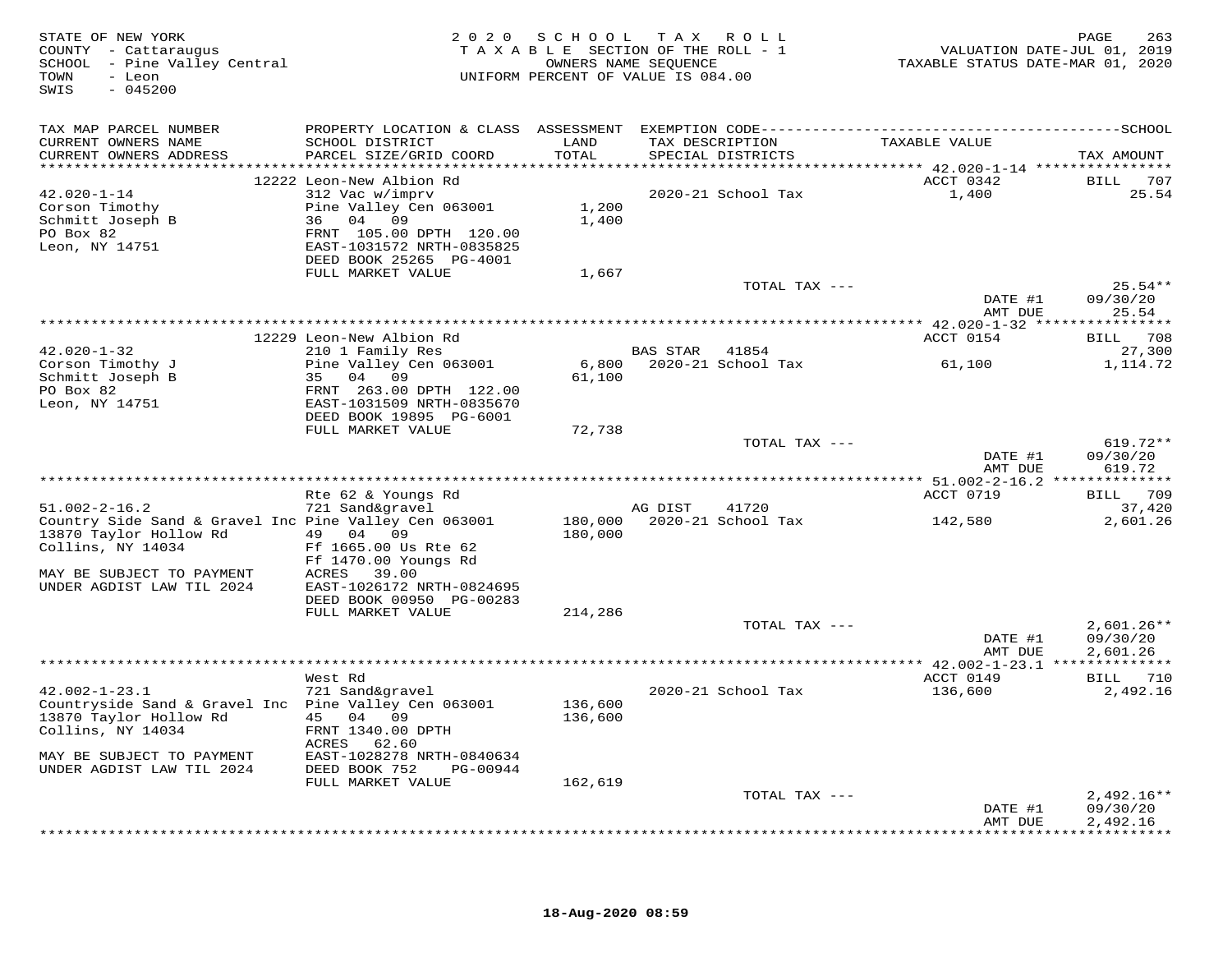| STATE OF NEW YORK<br>COUNTY - Cattaraugus<br>SCHOOL - Pine Valley Central<br>- Leon<br>TOWN<br>$-045200$<br>SWIS | 2 0 2 0                                                                 | SCHOOL<br>TAXABLE SECTION OF THE ROLL - 1<br>OWNERS NAME SEQUENCE<br>UNIFORM PERCENT OF VALUE IS 084.00 | TAXABLE STATUS DATE-MAR 01, 2020               | PAGE<br>264<br>VALUATION DATE-JUL 01, 2019 |                                  |
|------------------------------------------------------------------------------------------------------------------|-------------------------------------------------------------------------|---------------------------------------------------------------------------------------------------------|------------------------------------------------|--------------------------------------------|----------------------------------|
| TAX MAP PARCEL NUMBER                                                                                            | PROPERTY LOCATION & CLASS ASSESSMENT                                    |                                                                                                         |                                                |                                            |                                  |
| CURRENT OWNERS NAME<br>CURRENT OWNERS ADDRESS<br>**********************                                          | SCHOOL DISTRICT<br>PARCEL SIZE/GRID COORD                               | LAND<br>TOTAL                                                                                           | TAX DESCRIPTION<br>SPECIAL DISTRICTS           | TAXABLE VALUE                              | TAX AMOUNT                       |
|                                                                                                                  | 11078 Eldredge Rd                                                       |                                                                                                         |                                                | <b>ACCT 0664</b>                           | BILL<br>711                      |
| $52.002 - 1 - 21.4$<br>Cox Robert L                                                                              | 210 1 Family Res<br>Pine Valley Cen 063001                              | 7,800                                                                                                   | 2020-21 School Tax                             | 37,600                                     | 685.98                           |
| Cox Donna L<br>11078 Eldredge Rd<br>Cattaraugus, NY 14719                                                        | 02 04 09<br>Ff 163.30<br>ACRES<br>1.40                                  | 37,600                                                                                                  |                                                |                                            |                                  |
|                                                                                                                  | EAST-1049581 NRTH-0828022<br>DEED BOOK 00929 PG-00592                   |                                                                                                         |                                                |                                            |                                  |
|                                                                                                                  | FULL MARKET VALUE                                                       | 44,762                                                                                                  |                                                |                                            |                                  |
|                                                                                                                  |                                                                         |                                                                                                         | TOTAL TAX ---                                  | DATE #1<br>AMT DUE                         | 685.98**<br>09/30/20<br>685.98   |
|                                                                                                                  |                                                                         |                                                                                                         |                                                |                                            |                                  |
|                                                                                                                  | 11100 Eldredge Rd &Blue Bird Ln                                         |                                                                                                         |                                                | ACCT 0001                                  | 712<br><b>BILL</b>               |
| $52.002 - 1 - 21.1$<br>Cox Robert L.                                                                             | 270 Mfg housing<br>Pine Valley Cen 063001                               | 11,900                                                                                                  | <b>BAS STAR</b><br>41854<br>2020-21 School Tax | 53,100                                     | 27,300<br>968.77                 |
| 11078 Eldredge Road                                                                                              | 04 09<br>02                                                             | 53,100                                                                                                  |                                                |                                            |                                  |
| Cattaraugus, NY 14719                                                                                            | Ff 370 Blue Bird Lane<br>Ff 380 Eldredge Rd<br>ACRES<br>3.45            |                                                                                                         |                                                |                                            |                                  |
|                                                                                                                  | EAST-1049335 NRTH-0828004                                               |                                                                                                         |                                                |                                            |                                  |
|                                                                                                                  | DEED BOOK 29832 PG-3002<br>FULL MARKET VALUE                            | 63,214                                                                                                  |                                                |                                            |                                  |
|                                                                                                                  |                                                                         |                                                                                                         | TOTAL TAX ---                                  | DATE #1                                    | $473.77**$<br>09/30/20           |
|                                                                                                                  |                                                                         |                                                                                                         |                                                | AMT DUE                                    | 473.77                           |
|                                                                                                                  | Bluebird Ln                                                             |                                                                                                         |                                                | ACCT 0591                                  | 713<br>BILL                      |
| $52.002 - 1 - 20.2$                                                                                              | 314 Rural vac<10                                                        |                                                                                                         | 2020-21 School Tax                             | 8,900                                      | 162.37                           |
| Cox Timothy L<br>Cox Susan L<br>11068 Eldredge Rd                                                                | Pine Valley Cen 063001<br>02 04<br>09<br>Ff 500.00                      | 8,900<br>8,900                                                                                          |                                                |                                            |                                  |
| Cattaraugus, NY 14719                                                                                            | ACRES<br>3.95<br>EAST-1049705 NRTH-0828392<br>DEED BOOK 880<br>PG-01147 |                                                                                                         |                                                |                                            |                                  |
|                                                                                                                  | FULL MARKET VALUE                                                       | 10,595                                                                                                  |                                                |                                            |                                  |
|                                                                                                                  |                                                                         |                                                                                                         | TOTAL TAX ---                                  | DATE #1<br>AMT DUE                         | $162.37**$<br>09/30/20<br>162.37 |
|                                                                                                                  | *******************************                                         |                                                                                                         |                                                | ******************************             |                                  |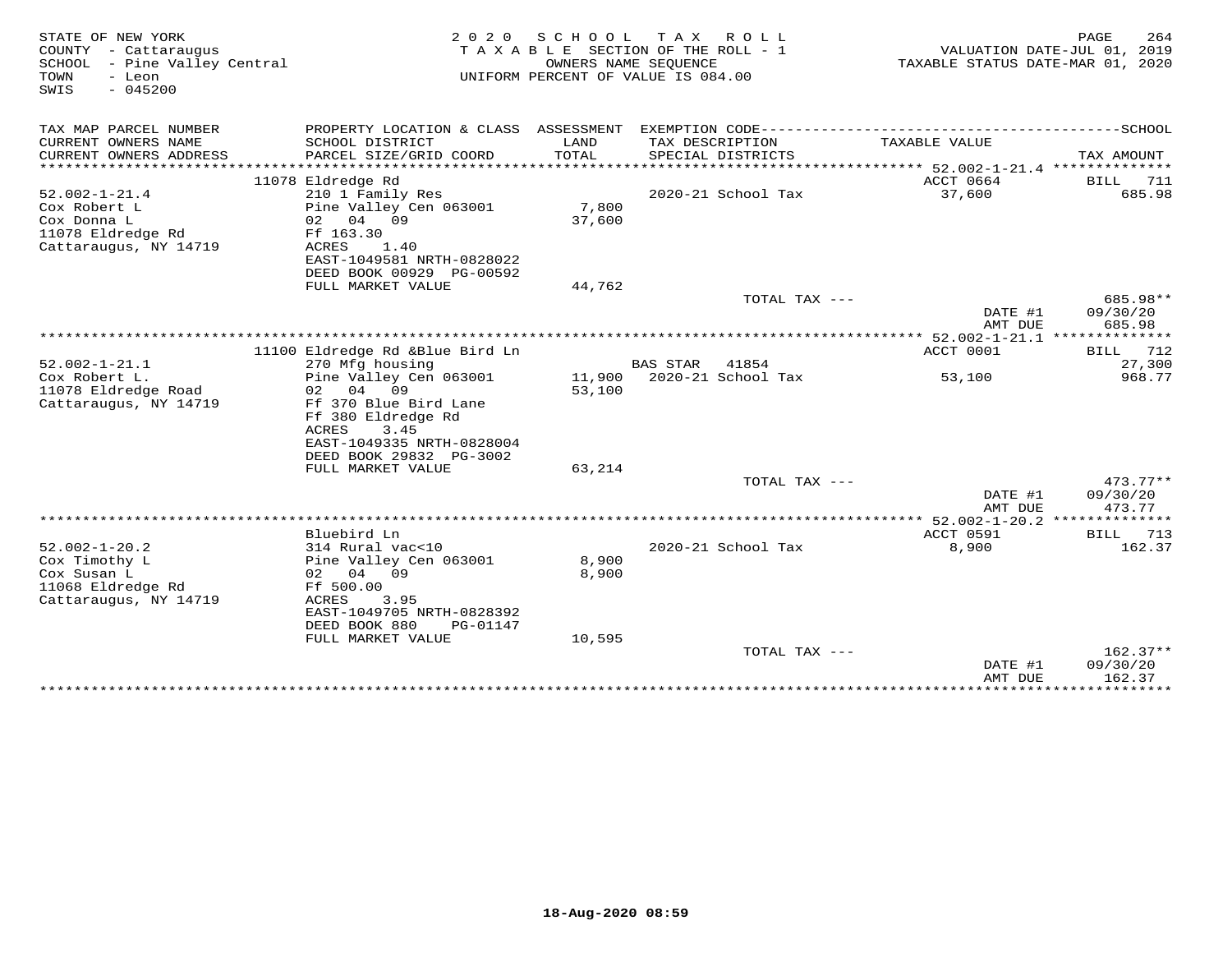| STATE OF NEW YORK<br>COUNTY - Cattaraugus<br>SCHOOL - Pine Valley Central<br>- Leon<br>TOWN<br>$-045200$<br>SWIS | 2 0 2 0<br>TAXABLE SECTION OF THE ROLL - 1<br>UNIFORM PERCENT OF VALUE IS 084.00                                       | VALUATION DATE-JUL 01, 2019<br>TAXABLE STATUS DATE-MAR 01, 2020 | PAGE<br>265 |                                      |                    |                                           |
|------------------------------------------------------------------------------------------------------------------|------------------------------------------------------------------------------------------------------------------------|-----------------------------------------------------------------|-------------|--------------------------------------|--------------------|-------------------------------------------|
| TAX MAP PARCEL NUMBER                                                                                            |                                                                                                                        |                                                                 |             |                                      |                    |                                           |
| CURRENT OWNERS NAME<br>CURRENT OWNERS ADDRESS                                                                    | SCHOOL DISTRICT<br>PARCEL SIZE/GRID COORD                                                                              | LAND<br>TOTAL                                                   |             | TAX DESCRIPTION<br>SPECIAL DISTRICTS | TAXABLE VALUE      | TAX AMOUNT                                |
|                                                                                                                  |                                                                                                                        |                                                                 |             |                                      | ACCT 0665          | <b>BILL</b><br>714                        |
| $52.002 - 1 - 21.5$                                                                                              | 11068 Eldredge Rd<br>210 1 Family Res                                                                                  |                                                                 | BAS STAR    | 41854                                |                    | 27,300                                    |
| Cox Timothy L<br>Cox Susan L                                                                                     | Pine Valley Cen 063001<br>02 04 09                                                                                     | 7,800<br>35,400                                                 |             | 2020-21 School Tax                   | 35,400             | 645.85                                    |
| 11068 Eldredge Rd<br>Cattaraugus, NY 14719                                                                       | Ff 163.30<br>ACRES<br>1.40<br>EAST-1049747 NRTH-0828020                                                                |                                                                 |             |                                      |                    |                                           |
|                                                                                                                  | DEED BOOK 00929 PG-00594<br>FULL MARKET VALUE                                                                          | 42,143                                                          |             |                                      |                    |                                           |
|                                                                                                                  |                                                                                                                        |                                                                 |             | TOTAL TAX ---                        |                    | 150.85**                                  |
|                                                                                                                  |                                                                                                                        |                                                                 |             |                                      | DATE #1<br>AMT DUE | 09/30/20<br>150.85                        |
|                                                                                                                  | 11156 Leon-New Albion Rd                                                                                               |                                                                 |             |                                      | ACCT 0258          | BILL 715                                  |
| $43.004 - 1 - 11$                                                                                                | 240 Rural res                                                                                                          |                                                                 | BAS STAR    | 41854                                |                    | 27,300                                    |
| Criss Monet L                                                                                                    | Pine Valley Cen 063001                                                                                                 | 11,800                                                          |             | 2020-21 School Tax                   | 37,800             | 689.63                                    |
| Criss Mary S                                                                                                     | 03 04 09                                                                                                               | 37,800                                                          |             |                                      |                    |                                           |
| 67 Main St Apt 306<br>Salamanca, NY 14779                                                                        | Ff 337.00<br>ACRES<br>3.42<br>EAST-1048069 NRTH-0833285                                                                |                                                                 |             |                                      |                    |                                           |
| PRIOR OWNER ON 3/01/2020<br>Criss Steven                                                                         | DEED BOOK 20200 PG-5657<br>FULL MARKET VALUE                                                                           | 45,000                                                          |             |                                      |                    |                                           |
|                                                                                                                  |                                                                                                                        |                                                                 |             | TOTAL TAX ---                        |                    | $194.63**$                                |
|                                                                                                                  |                                                                                                                        |                                                                 |             |                                      | DATE #1<br>AMT DUE | 09/30/20<br>194.63                        |
|                                                                                                                  |                                                                                                                        |                                                                 |             |                                      |                    |                                           |
|                                                                                                                  | 12412 Cherry Creek Hill Rd                                                                                             |                                                                 |             |                                      | ACCT 0489          | BILL 716                                  |
| $42.004 - 1 - 17.2$                                                                                              | 210 1 Family Res                                                                                                       |                                                                 | BAS STAR    | 41854                                |                    | 27,300                                    |
| Cross Margaret M<br>12412 Cherry Creek Hill<br>Conewango Valley, NY 14726                                        | Pine Valley Cen 063001<br>44 04 09<br>FRNT 130.00 DPTH 125.00<br>EAST-1028660 NRTH-0835859<br>DEED BOOK 00937 PG-00599 | 6,400<br>145,000                                                |             | 2020-21 School Tax                   | 145,000            | 2,645.41                                  |
|                                                                                                                  | FULL MARKET VALUE                                                                                                      | 172,619                                                         |             |                                      |                    |                                           |
|                                                                                                                  |                                                                                                                        |                                                                 |             | TOTAL TAX ---                        | DATE #1<br>AMT DUE | $2,150.41**$<br>09/30/20<br>2,150.41      |
|                                                                                                                  |                                                                                                                        |                                                                 |             |                                      |                    |                                           |
|                                                                                                                  | 12416 Cherry Creek Hill Rd                                                                                             |                                                                 |             |                                      | ACCT 0116          | BILL 717                                  |
| $42.004 - 1 - 17.1$<br>Cross Ralph                                                                               | 312 Vac w/imprv<br>Pine Valley Cen 063001                                                                              | 2,500                                                           |             | 2020-21 School Tax                   | 9,600              | 175.14                                    |
| Cross Margaret<br>12412 Cherry Creek Hill Rd<br>Conewango, NY 14726                                              | 44 04<br>09<br>FRNT 130.00 DPTH 125.00<br>EAST-1028534 NRTH-0835859<br>DEED BOOK 1109<br>PG-7001                       | 9,600                                                           |             |                                      |                    |                                           |
|                                                                                                                  | FULL MARKET VALUE                                                                                                      | 11,429                                                          |             |                                      |                    |                                           |
|                                                                                                                  |                                                                                                                        |                                                                 |             | TOTAL TAX ---                        |                    | $175.14**$                                |
|                                                                                                                  |                                                                                                                        |                                                                 |             |                                      | DATE #1<br>AMT DUE | 09/30/20<br>175.14<br>* * * * * * * * * * |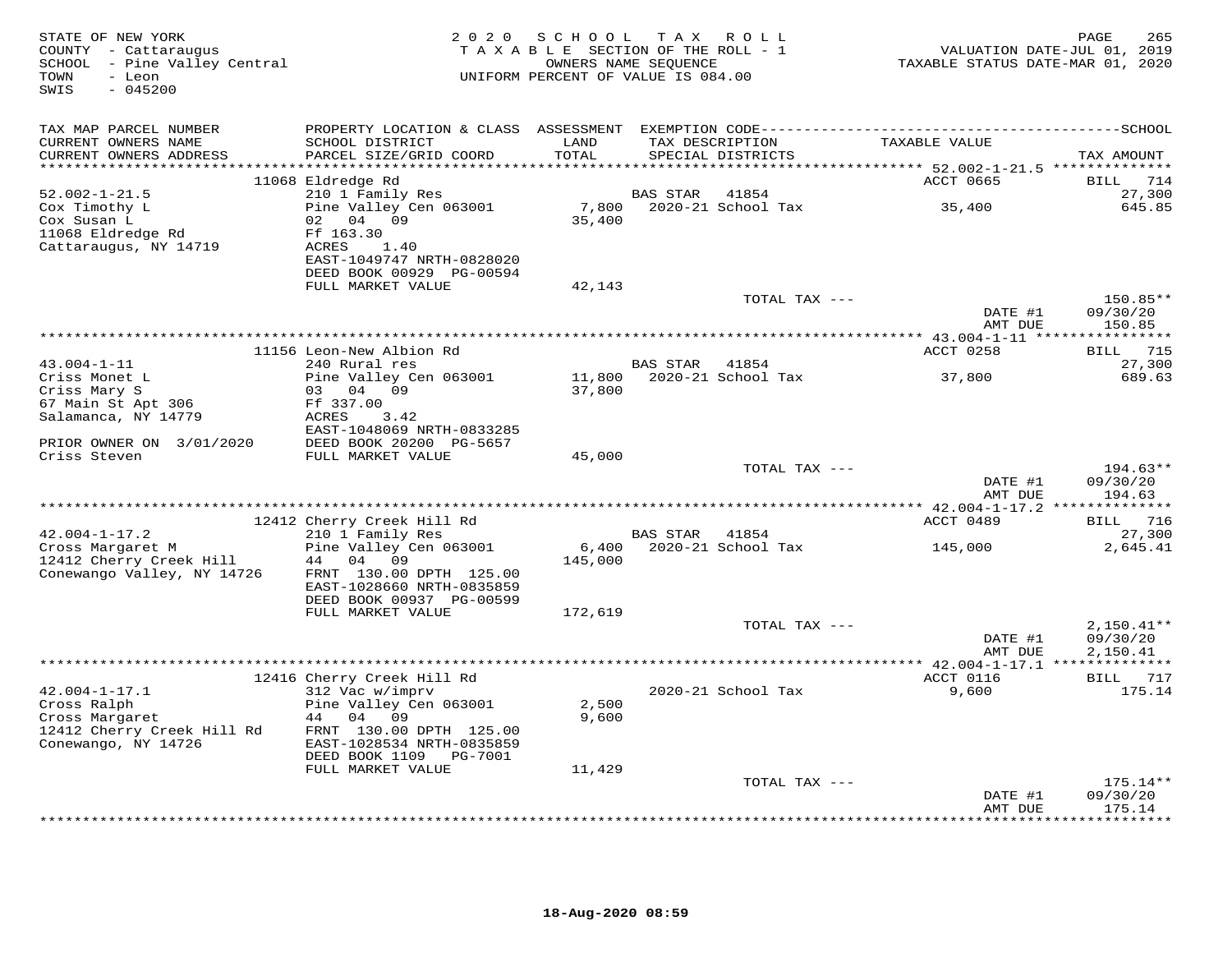| STATE OF NEW YORK<br>COUNTY - Cattaraugus<br>SCHOOL - Pine Valley Central<br>- Leon<br>TOWN<br>$-045200$<br>SWIS      | 2020                                                                                                                            |                   | SCHOOL TAX ROLL<br>TAXABLE SECTION OF THE ROLL - 1<br>OWNERS NAME SEQUENCE<br>UNIFORM PERCENT OF VALUE IS 084.00 | VALUATION DATE-JUL 01, 2019<br>TAXABLE STATUS DATE-MAR 01, 2020 | 266<br>PAGE                    |
|-----------------------------------------------------------------------------------------------------------------------|---------------------------------------------------------------------------------------------------------------------------------|-------------------|------------------------------------------------------------------------------------------------------------------|-----------------------------------------------------------------|--------------------------------|
| TAX MAP PARCEL NUMBER                                                                                                 |                                                                                                                                 |                   |                                                                                                                  |                                                                 |                                |
| CURRENT OWNERS NAME<br>CURRENT OWNERS ADDRESS                                                                         | SCHOOL DISTRICT<br>PARCEL SIZE/GRID COORD                                                                                       | LAND<br>TOTAL     | TAX DESCRIPTION<br>SPECIAL DISTRICTS                                                                             | TAXABLE VALUE                                                   | TAX AMOUNT                     |
| $42.004 - 1 - 16.1$<br>Cross Ralph M<br>Cross Margaretq M<br>12412 Cherry Creek Hill Rd<br>Conewango Valley, NY 14726 | 12392 Cherry Creek Hill Rd<br>270 Mfg housing<br>Pine Valley Cen 063001<br>44/4/9<br>ACRES<br>8.95<br>EAST-1028912 NRTH-0836329 | 21,300<br>40,000  | 2020-21 School Tax                                                                                               | ACCT 0846<br>40,000                                             | BILL 718<br>729.77             |
|                                                                                                                       | DEED BOOK 26904 PG-9002<br>FULL MARKET VALUE                                                                                    | 47,619            |                                                                                                                  |                                                                 |                                |
|                                                                                                                       |                                                                                                                                 |                   | TOTAL TAX ---                                                                                                    | DATE #1                                                         | $729.77**$<br>09/30/20         |
| *****************************                                                                                         |                                                                                                                                 |                   |                                                                                                                  | AMT DUE                                                         | 729.77                         |
|                                                                                                                       | 12392 Cherry Creek Hill Rd                                                                                                      |                   |                                                                                                                  | ACCT 0830                                                       | BILL 719                       |
| $42.004 - 1 - 16.2$<br>Cross Ralph M<br>Cross Margaret M<br>12412 Cherry Creek Hill Rd                                | 314 Rural vac<10<br>Pine Valley Cen 063001<br>44 04 09<br>60.00 DPTH 125.00<br>FRNT                                             | 800<br>800        | 2020-21 School Tax                                                                                               | 800                                                             | 14.60                          |
| Conewango Valley, NY 14726                                                                                            | EAST-1028748 NRTH-0835871<br>DEED BOOK 808<br>PG-5001<br>FULL MARKET VALUE                                                      | 952               |                                                                                                                  |                                                                 |                                |
|                                                                                                                       |                                                                                                                                 |                   | TOTAL TAX ---                                                                                                    | DATE #1<br>AMT DUE                                              | $14.60**$<br>09/30/20<br>14.60 |
|                                                                                                                       |                                                                                                                                 |                   |                                                                                                                  |                                                                 |                                |
| $34.003 - 1 - 6$                                                                                                      | 7968 Rte 62<br>210 1 Family Res                                                                                                 |                   | ENH STAR 41834                                                                                                   | ACCT 0306                                                       | BILL 720<br>63,520             |
| Crouse Family Trust I<br>Crouse (L/U) Dennis G Sr<br>7928 Route 62<br>S. Dayton, NY 14138                             | Pine Valley Cen 063001<br>40 04 09<br>FRNT 1050.00 DPTH<br>ACRES<br>7.95                                                        | 11,100<br>125,600 | 2020-21 School Tax                                                                                               | 125,600                                                         | 2,291.47                       |
|                                                                                                                       | EAST-1034881 NRTH-0854700<br>DEED BOOK 15316 PG-7002                                                                            |                   |                                                                                                                  |                                                                 |                                |
|                                                                                                                       | FULL MARKET VALUE                                                                                                               | 149,524           |                                                                                                                  |                                                                 |                                |
|                                                                                                                       |                                                                                                                                 |                   | TOTAL TAX ---                                                                                                    | DATE #1                                                         | $1,188.47**$<br>09/30/20       |
|                                                                                                                       |                                                                                                                                 |                   |                                                                                                                  | AMT DUE                                                         | 1,188.47                       |
|                                                                                                                       | 7928 Rte 62                                                                                                                     |                   |                                                                                                                  | ACCT 0305                                                       | BILL 721                       |
| $34.003 - 1 - 4$                                                                                                      | 105 Vac farmland                                                                                                                |                   | 41720<br>AG DIST                                                                                                 |                                                                 | 3,372                          |
| Crouse Stephen R<br>PO Box 156<br>South Dayton, NY 14138                                                              | Pine Valley Cen 063001<br>40 04 09<br>Ff 865.00<br>ACRES<br>26.39                                                               | 20,100<br>20,100  | 2020-21 School Tax                                                                                               | 16,728                                                          | 305.19                         |
| MAY BE SUBJECT TO PAYMENT<br>UNDER AGDIST LAW TIL 2024                                                                | EAST-1034134 NRTH-0855215<br>DEED BOOK 1020 PG-648                                                                              |                   |                                                                                                                  |                                                                 |                                |
|                                                                                                                       | FULL MARKET VALUE                                                                                                               | 23,929            | TOTAL TAX ---                                                                                                    |                                                                 | $305.19**$                     |
|                                                                                                                       |                                                                                                                                 |                   |                                                                                                                  | DATE #1<br>AMT DUE                                              | 09/30/20<br>305.19             |
|                                                                                                                       |                                                                                                                                 |                   |                                                                                                                  |                                                                 | <b>+++++++</b>                 |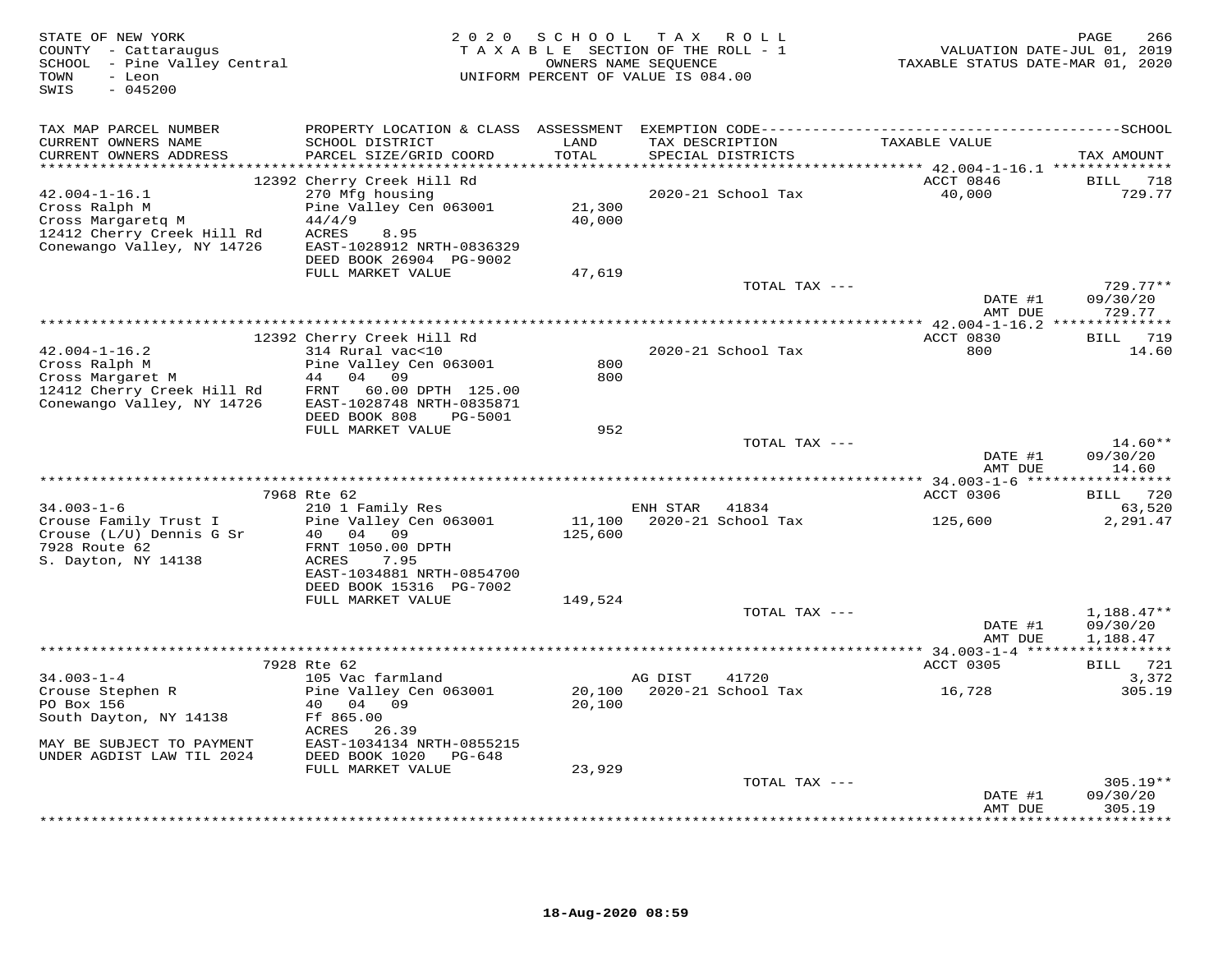| STATE OF NEW YORK<br>COUNTY - Cattaraugus<br>SCHOOL - Pine Valley Central<br>TOWN<br>- Leon<br>$-045200$<br>SWIS |                                              | 2020 SCHOOL TAX ROLL<br>TAXABLE SECTION OF THE ROLL - 1<br>UNIFORM PERCENT OF VALUE IS 084.00 | OWNERS NAME SEQUENCE |                                      | TAXABLE STATUS DATE-MAR 01, 2020 | 267<br>PAGE<br>VALUATION DATE-JUL 01, 2019 |
|------------------------------------------------------------------------------------------------------------------|----------------------------------------------|-----------------------------------------------------------------------------------------------|----------------------|--------------------------------------|----------------------------------|--------------------------------------------|
| TAX MAP PARCEL NUMBER                                                                                            |                                              |                                                                                               |                      |                                      |                                  |                                            |
| CURRENT OWNERS NAME<br>CURRENT OWNERS ADDRESS                                                                    | SCHOOL DISTRICT<br>PARCEL SIZE/GRID COORD    | LAND<br>TOTAL                                                                                 |                      | TAX DESCRIPTION<br>SPECIAL DISTRICTS | TAXABLE VALUE                    | TAX AMOUNT                                 |
|                                                                                                                  | 7928 Rte 62                                  |                                                                                               |                      |                                      | ACCT 0307                        | BILL 722                                   |
| $34.003 - 1 - 7$                                                                                                 | 120 Field crops                              |                                                                                               | AG DIST              | 41720                                |                                  | 3,934                                      |
| Crouse Stephen R                                                                                                 | Pine Valley Cen 063001 40,600 BAS STAR 41854 |                                                                                               |                      |                                      |                                  | 27,300                                     |
| PO Box 156                                                                                                       | 40 04 09                                     |                                                                                               |                      | 141,000  2020-21  School Tax         | 137,066                          | 2,500.66                                   |
| South Dayton, NY 14138                                                                                           | FRNT 700.00 DPTH<br>ACRES<br>56.24           |                                                                                               |                      |                                      |                                  |                                            |
| MAY BE SUBJECT TO PAYMENT                                                                                        | EAST-1035261 NRTH-0853364                    |                                                                                               |                      |                                      |                                  |                                            |
| UNDER AGDIST LAW TIL 2024                                                                                        | DEED BOOK 1020 PG-648                        |                                                                                               |                      |                                      |                                  |                                            |
|                                                                                                                  | FULL MARKET VALUE                            | 167,857                                                                                       |                      |                                      |                                  |                                            |
|                                                                                                                  |                                              |                                                                                               |                      | TOTAL TAX ---                        |                                  | $2,005.66**$                               |
|                                                                                                                  |                                              |                                                                                               |                      |                                      | DATE #1<br>AMT DUE               | 09/30/20<br>2,005.66                       |
|                                                                                                                  |                                              |                                                                                               |                      |                                      |                                  |                                            |
|                                                                                                                  | Riga Rd                                      |                                                                                               |                      |                                      | ACCT 0760                        | BILL 723                                   |
| $42.004 - 2 - 28.2$                                                                                              | 837 Cell Tower                               |                                                                                               | AG DIST              | 41720                                |                                  | 13,924                                     |
| Crown Atlantic Company Ll                                                                                        | Pine Valley Cen 063001                       |                                                                                               |                      | 32,300 2020-21 School Tax            | 360,376                          | 6,574.78                                   |
| 4017 Washington Rd<br>Mc Murray, PA 15317                                                                        | 43 04 09<br>Ff 719.00                        | 374,300                                                                                       |                      |                                      |                                  |                                            |
|                                                                                                                  | ACRES 23.85                                  |                                                                                               |                      |                                      |                                  |                                            |
| MAY BE SUBJECT TO PAYMENT                                                                                        | EAST-1027911 NRTH-0834649                    |                                                                                               |                      |                                      |                                  |                                            |
| UNDER AGDIST LAW TIL 2024                                                                                        | DEED BOOK 999<br>PG-207                      |                                                                                               |                      |                                      |                                  |                                            |
|                                                                                                                  | FULL MARKET VALUE                            | 445,595                                                                                       |                      |                                      |                                  | $6,574.78**$                               |
|                                                                                                                  |                                              |                                                                                               |                      | TOTAL TAX ---                        | DATE #1                          | 09/30/20                                   |
|                                                                                                                  |                                              |                                                                                               |                      |                                      | AMT DUE                          | 6,574.78                                   |
|                                                                                                                  |                                              |                                                                                               |                      |                                      |                                  |                                            |
|                                                                                                                  | 12166 Leon-New Albion Rd                     |                                                                                               |                      |                                      | ACCT 0547                        | BILL 724                                   |
| $42.020 - 1 - 20.2$<br>Cullen Eugene                                                                             | 314 Rural vac<10<br>Pine Valley Cen 063001   | 2,300                                                                                         |                      | 2020-21 School Tax                   | 2,300                            | 41.96                                      |
| 12148 Leon-New Albion Rd                                                                                         | 36 04 09                                     | 2,300                                                                                         |                      |                                      |                                  |                                            |
| Conewango Valley, NY 14726                                                                                       | FRNT 106.90 DPTH 409.30                      |                                                                                               |                      |                                      |                                  |                                            |
|                                                                                                                  | EAST-1032461 NRTH-0835971                    |                                                                                               |                      |                                      |                                  |                                            |
|                                                                                                                  | DEED BOOK 00984 PG-01129                     |                                                                                               |                      |                                      |                                  |                                            |
|                                                                                                                  | FULL MARKET VALUE                            | 2,738                                                                                         |                      | TOTAL TAX ---                        |                                  | $41.96**$                                  |
|                                                                                                                  |                                              |                                                                                               |                      |                                      | DATE #1                          | 09/30/20                                   |
|                                                                                                                  |                                              |                                                                                               |                      |                                      | AMT DUE                          | 41.96                                      |
|                                                                                                                  |                                              |                                                                                               |                      |                                      |                                  |                                            |
| $51.002 - 2 - 24.3$                                                                                              | 6358 Riga Rd<br>312 Vac w/imprv              |                                                                                               | BAS STAR             |                                      | ACCT 0739                        | BILL 725<br>20,691                         |
| Cullen Glenn E                                                                                                   | Pine Valley Cen 063001                       |                                                                                               |                      | 41854                                | 20,900                           | 381.30                                     |
| 6358 Riga Rd                                                                                                     | 42 04 09                                     | 20,900                                                                                        |                      |                                      |                                  |                                            |
| Conewango Valley, NY 14726                                                                                       | FRNT 730.00 DPTH<br>ACRES<br>6.20            |                                                                                               |                      |                                      |                                  |                                            |
|                                                                                                                  | EAST-0037923 NRTH-0082949                    |                                                                                               |                      |                                      |                                  |                                            |
|                                                                                                                  | DEED BOOK 00975 PG-00562                     |                                                                                               |                      |                                      |                                  |                                            |
|                                                                                                                  | FULL MARKET VALUE                            | 24,881                                                                                        |                      |                                      |                                  |                                            |
|                                                                                                                  |                                              |                                                                                               |                      | TOTAL TAX ---                        | DATE #1                          | $3.81**$<br>09/30/20                       |
|                                                                                                                  |                                              |                                                                                               |                      |                                      | AMT DUE                          | 3.81                                       |
|                                                                                                                  |                                              |                                                                                               |                      |                                      |                                  |                                            |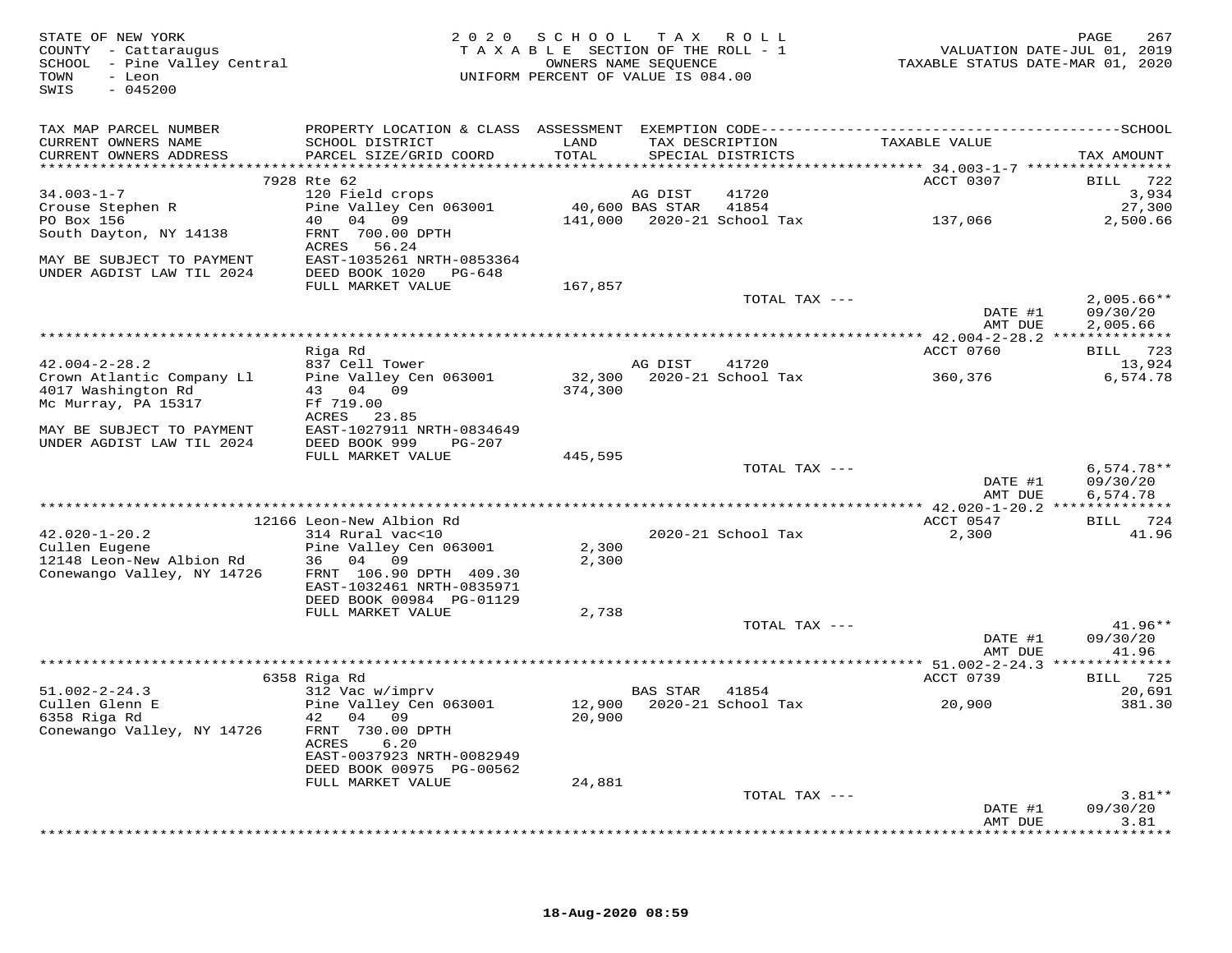| STATE OF NEW YORK<br>COUNTY - Cattaraugus<br>SCHOOL - Pine Valley Central<br>- Leon<br>TOWN<br>SWIS<br>$-045200$ | 2 0 2 0                                                               | SCHOOL<br>TAXABLE SECTION OF THE ROLL - 1<br>UNIFORM PERCENT OF VALUE IS 084.00 | OWNERS NAME SEQUENCE | TAX ROLL                             | TAXABLE STATUS DATE-MAR 01, 2020                 | 268<br>PAGE<br>VALUATION DATE-JUL 01, 2019 |
|------------------------------------------------------------------------------------------------------------------|-----------------------------------------------------------------------|---------------------------------------------------------------------------------|----------------------|--------------------------------------|--------------------------------------------------|--------------------------------------------|
| TAX MAP PARCEL NUMBER                                                                                            |                                                                       |                                                                                 |                      |                                      |                                                  |                                            |
| CURRENT OWNERS NAME<br>CURRENT OWNERS ADDRESS<br>***********************                                         | SCHOOL DISTRICT<br>PARCEL SIZE/GRID COORD                             | LAND<br>TOTAL                                                                   |                      | TAX DESCRIPTION<br>SPECIAL DISTRICTS | TAXABLE VALUE                                    | TAX AMOUNT                                 |
|                                                                                                                  | 12148 Leon-New Albion Rd                                              |                                                                                 |                      |                                      | ACCT 0126                                        | 726<br>BILL                                |
| $42.020 - 1 - 22$                                                                                                | 210 1 Family Res                                                      |                                                                                 | ENH STAR             | 41834                                |                                                  | 63,520                                     |
| Cullen Mary G L/U<br>Eller Tanya<br>12148 Leon-New Albion Rd                                                     | Pine Valley Cen 063001<br>04 09<br>36<br>Ff 170.00                    | 7,800<br>76,000                                                                 |                      | 2020-21 School Tax                   | 76,000                                           | 1,386.56                                   |
| Leon, NY 14726                                                                                                   | ACRES<br>1.38<br>EAST-1032819 NRTH-0835943<br>DEED BOOK 28088 PG-8001 |                                                                                 |                      |                                      |                                                  |                                            |
|                                                                                                                  | FULL MARKET VALUE                                                     | 90,476                                                                          |                      |                                      |                                                  |                                            |
|                                                                                                                  |                                                                       |                                                                                 |                      | TOTAL TAX ---                        | DATE #1<br>AMT DUE                               | 283.56**<br>09/30/20<br>283.56             |
|                                                                                                                  |                                                                       |                                                                                 |                      |                                      |                                                  | ***********                                |
| $42.004 - 2 - 1$                                                                                                 | 12999 Cherry Creek Hill Rd<br>210 1 Family Res                        |                                                                                 |                      | 2020-21 School Tax                   | ACCT 0132<br>88,000                              | BILL 727                                   |
| Czajkowski Joanne                                                                                                | Pine Valley Cen 063001                                                | 24,600                                                                          |                      |                                      |                                                  | 1,605.49                                   |
| 12999 Leon-Cherry Creek Hill R 58 04 09                                                                          |                                                                       | 88,000                                                                          |                      |                                      |                                                  |                                            |
| Conewango Valley, NY 14726                                                                                       | Ff 1560.00                                                            |                                                                                 |                      |                                      |                                                  |                                            |
|                                                                                                                  | ACRES<br>42.19                                                        |                                                                                 |                      |                                      |                                                  |                                            |
|                                                                                                                  | EAST-1019973 NRTH-0835149<br>DEED BOOK 00964 PG-00553                 |                                                                                 |                      |                                      |                                                  |                                            |
|                                                                                                                  | FULL MARKET VALUE                                                     | 104,762                                                                         |                      |                                      |                                                  |                                            |
|                                                                                                                  |                                                                       |                                                                                 |                      | TOTAL TAX ---                        |                                                  | $1,605.49**$                               |
|                                                                                                                  |                                                                       |                                                                                 |                      |                                      | DATE #1<br>AMT DUE                               | 09/30/20<br>1,605.49                       |
|                                                                                                                  |                                                                       |                                                                                 |                      |                                      |                                                  |                                            |
| $43.001 - 1 - 24$                                                                                                | 11804 Slew Rd<br>210 1 Family Res                                     |                                                                                 | ENH STAR             | 41834                                | ACCT 0143                                        | BILL 728<br>45,000                         |
| Davies Ralph                                                                                                     | Pine Valley Cen 063001                                                | 15,800                                                                          |                      | 2020-21 School Tax                   | 45,000                                           | 820.99                                     |
| 11804 Slew                                                                                                       | 29<br>04<br>09                                                        | 45,000                                                                          |                      |                                      |                                                  |                                            |
| Conewango Valley, NY 14726                                                                                       | FRNT 660.00 DPTH                                                      |                                                                                 |                      |                                      |                                                  |                                            |
|                                                                                                                  | 5.51<br>ACRES<br>EAST-1037937 NRTH-0841753                            |                                                                                 |                      |                                      |                                                  |                                            |
|                                                                                                                  | DEED BOOK 830<br>PG-00934                                             |                                                                                 |                      |                                      |                                                  |                                            |
|                                                                                                                  | FULL MARKET VALUE                                                     | 53,571                                                                          |                      |                                      |                                                  |                                            |
|                                                                                                                  |                                                                       |                                                                                 |                      | TOTAL TAX ---                        |                                                  | $0.00**$                                   |
|                                                                                                                  | off US Route 62                                                       |                                                                                 |                      |                                      | ****** 42.002-1-15.8 **************<br>ACCT 0932 | <b>BILL</b> 729                            |
| $42.002 - 1 - 15.8$                                                                                              | 105 Vac farmland                                                      |                                                                                 |                      | 2020-21 School Tax                   | 3,500                                            | 63.85                                      |
| Detweiler Benny                                                                                                  | Pine Valley Cen 063001                                                | 3,500                                                                           |                      |                                      |                                                  |                                            |
| Detweiler Malinda                                                                                                | 6.96<br>ACRES                                                         | 3,500                                                                           |                      |                                      |                                                  |                                            |
| 7363 Smith Rd                                                                                                    | EAST-1029666 NRTH-0844616<br>DEED BOOK 24206 PG-5001                  |                                                                                 |                      |                                      |                                                  |                                            |
| South Dayton, NY 14138                                                                                           | FULL MARKET VALUE                                                     | 4,167                                                                           |                      |                                      |                                                  |                                            |
|                                                                                                                  |                                                                       |                                                                                 |                      | TOTAL TAX ---                        |                                                  | $63.85**$                                  |
|                                                                                                                  |                                                                       |                                                                                 |                      |                                      | DATE #1<br>AMT DUE                               | 09/30/20<br>63.85                          |
|                                                                                                                  |                                                                       |                                                                                 |                      |                                      |                                                  |                                            |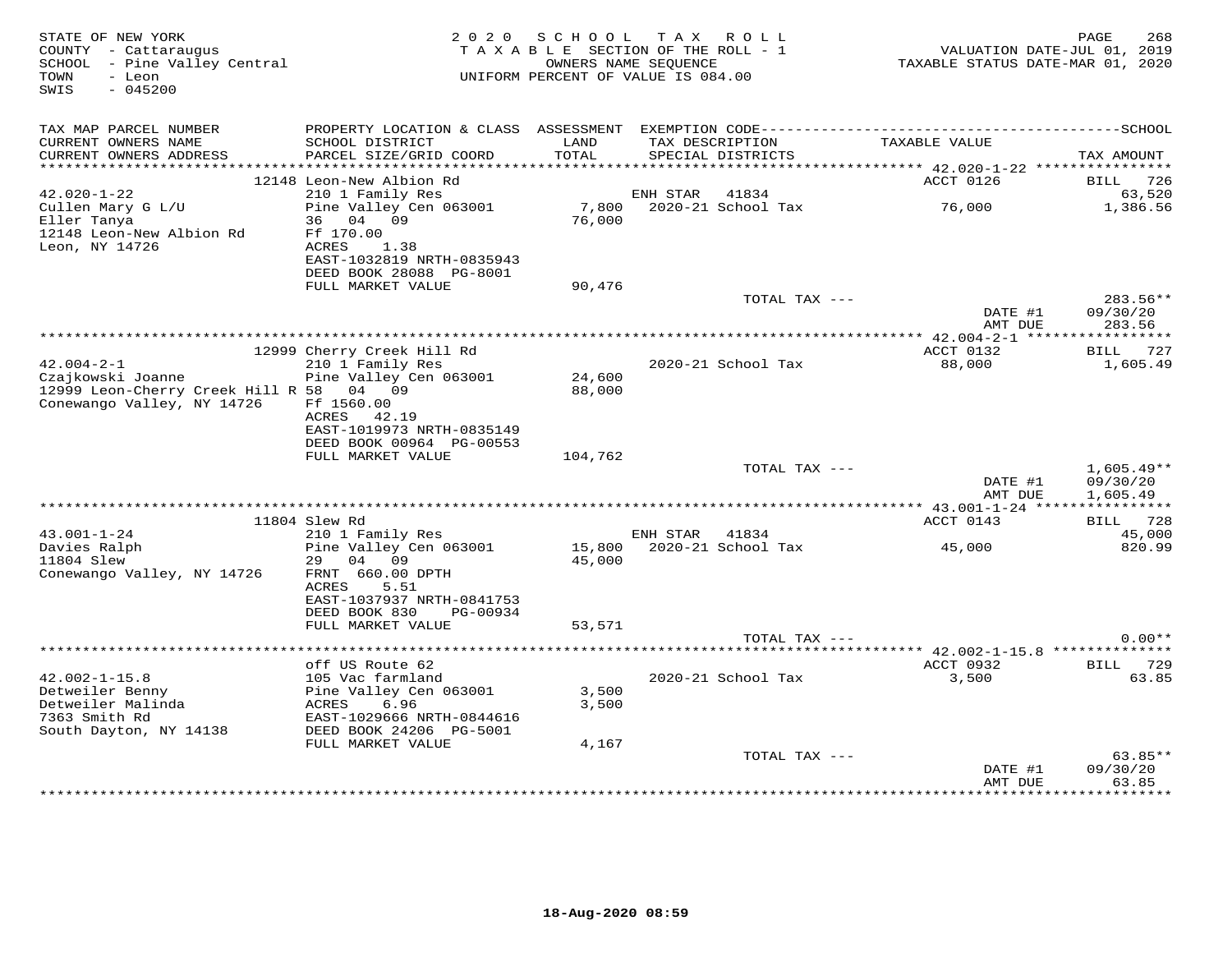| TAX MAP PARCEL NUMBER<br>CURRENT OWNERS NAME<br>LAND<br>TAXABLE VALUE<br>SCHOOL DISTRICT<br>TAX DESCRIPTION<br>CURRENT OWNERS ADDRESS<br>PARCEL SIZE/GRID COORD<br>TOTAL<br>SPECIAL DISTRICTS<br>TAX AMOUNT<br>***********************<br>7363 Smith Rd<br>ACCT 0831<br>730<br>BILL<br>$42.002 - 1 - 16.2$<br>112 Dairy farm<br>AG BLDG<br>41700<br>46,000<br>Detweiler Benny<br>Pine Valley Cen 063001<br>61,400 AG DIST<br>41720<br>23,162<br>Detweiler Malinda<br>46 04 09<br>160,000 BAS STAR<br>41854<br>27,300<br>7363 Smith Rd<br>Chicken Rd Ff - 1460'<br>2020-21 School Tax<br>90,838<br>1,657.27<br>South Dayton, NY 14138<br>ACRES<br>80.70<br>EAST-1028239 NRTH-0844729<br>MAY BE SUBJECT TO PAYMENT<br>DEED BOOK 24206 PG-5001<br>UNDER AGDIST LAW TIL 2024<br>FULL MARKET VALUE<br>190,476<br>$1,162.27**$<br>TOTAL TAX ---<br>DATE #1<br>09/30/20<br>AMT DUE<br>1,162.27<br>*************************<br>*********** 51.002-2-9.2 ****************<br>BILL 731<br>Rte 62<br>ACCT 0848<br>$51.002 - 2 - 9.2$<br>105 Vac farmland<br>2020-21 School Tax<br>22,200<br>405.02<br>Detweiler Emanuel<br>Pine Valley Cen 063001<br>22,200<br>Detweiler Katie<br>41 49 4 9<br>22,200<br>6141 Cooper Road<br>ACRES<br>34.00<br>Conewango Valley, NY 14726<br>EAST-1029127 NRTH-9284130<br>DEED BOOK 27026 PG-2001<br>FULL MARKET VALUE<br>26,429<br>$405.02**$<br>TOTAL TAX ---<br>DATE #1<br>09/30/20<br>AMT DUE<br>405.02<br>6143 Cooper Rd<br>ACCT 0179<br><b>BILL</b><br>732<br>$51.002 - 2 - 16.1$<br>112 Dairy farm<br>2020-21 School Tax<br>158,800<br>2,897.18<br>Detweiler Emanuel<br>Pine Valley Cen 063001<br>38,100<br>Detweiler Katie<br>158,800<br>49 04 09<br>6141 Cooper Road<br>Ff 1160.00 Cooper Rd<br>Conewango Valley, NY 14726<br>ACRES 41.30<br>EAST-1026155 NRTH-0825951<br>DEED BOOK 27026 PG-2001<br>FULL MARKET VALUE<br>189,048<br>TOTAL TAX ---<br>$2,897.18**$<br>DATE #1<br>09/30/20<br>AMT DUE<br>2,897.18<br>7163 Smith Rd<br>ACCT 0049<br><b>BILL</b><br>733<br>$42.002 - 1 - 20.1$<br>105 Vac farmland<br>2020-21 School Tax<br>4,000<br>72.98<br>Detweiler Emanuel N<br>Pine Valley Cen 063001<br>4,000<br>Detweiler Katie J<br>45 04 09<br>4,000<br>7363 Smith Rd<br>Ff 330.00<br>South Dayton, NY 14738<br>ACRES<br>8.05 BANK<br>007<br>EAST-1030170 NRTH-0842807<br>DEED BOOK 16116 PG-6001<br>FULL MARKET VALUE<br>4,762<br>TOTAL TAX ---<br>$72.98**$<br>09/30/20<br>DATE #1<br>72.98<br>AMT DUE<br>* * * * * * *<br>* * * * * * * * | STATE OF NEW YORK<br>COUNTY - Cattaraugus<br>SCHOOL - Pine Valley Central<br>- Leon<br>TOWN<br>$-045200$<br>SWIS | 2 0 2 0 | SCHOOL TAX ROLL<br>TAXABLE SECTION OF THE ROLL - 1<br>OWNERS NAME SEQUENCE<br>UNIFORM PERCENT OF VALUE IS 084.00 |  | TAXABLE STATUS DATE-MAR 01, 2020 | 269<br>PAGE<br>VALUATION DATE-JUL 01, 2019 |
|------------------------------------------------------------------------------------------------------------------------------------------------------------------------------------------------------------------------------------------------------------------------------------------------------------------------------------------------------------------------------------------------------------------------------------------------------------------------------------------------------------------------------------------------------------------------------------------------------------------------------------------------------------------------------------------------------------------------------------------------------------------------------------------------------------------------------------------------------------------------------------------------------------------------------------------------------------------------------------------------------------------------------------------------------------------------------------------------------------------------------------------------------------------------------------------------------------------------------------------------------------------------------------------------------------------------------------------------------------------------------------------------------------------------------------------------------------------------------------------------------------------------------------------------------------------------------------------------------------------------------------------------------------------------------------------------------------------------------------------------------------------------------------------------------------------------------------------------------------------------------------------------------------------------------------------------------------------------------------------------------------------------------------------------------------------------------------------------------------------------------------------------------------------------------------------------------------------------------------------------------------------------------------------------------------------------------------------------------------------------------------------------------------------------------------------------------------------------------------|------------------------------------------------------------------------------------------------------------------|---------|------------------------------------------------------------------------------------------------------------------|--|----------------------------------|--------------------------------------------|
|                                                                                                                                                                                                                                                                                                                                                                                                                                                                                                                                                                                                                                                                                                                                                                                                                                                                                                                                                                                                                                                                                                                                                                                                                                                                                                                                                                                                                                                                                                                                                                                                                                                                                                                                                                                                                                                                                                                                                                                                                                                                                                                                                                                                                                                                                                                                                                                                                                                                                    |                                                                                                                  |         |                                                                                                                  |  |                                  |                                            |
|                                                                                                                                                                                                                                                                                                                                                                                                                                                                                                                                                                                                                                                                                                                                                                                                                                                                                                                                                                                                                                                                                                                                                                                                                                                                                                                                                                                                                                                                                                                                                                                                                                                                                                                                                                                                                                                                                                                                                                                                                                                                                                                                                                                                                                                                                                                                                                                                                                                                                    |                                                                                                                  |         |                                                                                                                  |  |                                  |                                            |
|                                                                                                                                                                                                                                                                                                                                                                                                                                                                                                                                                                                                                                                                                                                                                                                                                                                                                                                                                                                                                                                                                                                                                                                                                                                                                                                                                                                                                                                                                                                                                                                                                                                                                                                                                                                                                                                                                                                                                                                                                                                                                                                                                                                                                                                                                                                                                                                                                                                                                    |                                                                                                                  |         |                                                                                                                  |  |                                  |                                            |
|                                                                                                                                                                                                                                                                                                                                                                                                                                                                                                                                                                                                                                                                                                                                                                                                                                                                                                                                                                                                                                                                                                                                                                                                                                                                                                                                                                                                                                                                                                                                                                                                                                                                                                                                                                                                                                                                                                                                                                                                                                                                                                                                                                                                                                                                                                                                                                                                                                                                                    |                                                                                                                  |         |                                                                                                                  |  |                                  |                                            |
|                                                                                                                                                                                                                                                                                                                                                                                                                                                                                                                                                                                                                                                                                                                                                                                                                                                                                                                                                                                                                                                                                                                                                                                                                                                                                                                                                                                                                                                                                                                                                                                                                                                                                                                                                                                                                                                                                                                                                                                                                                                                                                                                                                                                                                                                                                                                                                                                                                                                                    |                                                                                                                  |         |                                                                                                                  |  |                                  |                                            |
|                                                                                                                                                                                                                                                                                                                                                                                                                                                                                                                                                                                                                                                                                                                                                                                                                                                                                                                                                                                                                                                                                                                                                                                                                                                                                                                                                                                                                                                                                                                                                                                                                                                                                                                                                                                                                                                                                                                                                                                                                                                                                                                                                                                                                                                                                                                                                                                                                                                                                    |                                                                                                                  |         |                                                                                                                  |  |                                  |                                            |
|                                                                                                                                                                                                                                                                                                                                                                                                                                                                                                                                                                                                                                                                                                                                                                                                                                                                                                                                                                                                                                                                                                                                                                                                                                                                                                                                                                                                                                                                                                                                                                                                                                                                                                                                                                                                                                                                                                                                                                                                                                                                                                                                                                                                                                                                                                                                                                                                                                                                                    |                                                                                                                  |         |                                                                                                                  |  |                                  |                                            |
|                                                                                                                                                                                                                                                                                                                                                                                                                                                                                                                                                                                                                                                                                                                                                                                                                                                                                                                                                                                                                                                                                                                                                                                                                                                                                                                                                                                                                                                                                                                                                                                                                                                                                                                                                                                                                                                                                                                                                                                                                                                                                                                                                                                                                                                                                                                                                                                                                                                                                    |                                                                                                                  |         |                                                                                                                  |  |                                  |                                            |
|                                                                                                                                                                                                                                                                                                                                                                                                                                                                                                                                                                                                                                                                                                                                                                                                                                                                                                                                                                                                                                                                                                                                                                                                                                                                                                                                                                                                                                                                                                                                                                                                                                                                                                                                                                                                                                                                                                                                                                                                                                                                                                                                                                                                                                                                                                                                                                                                                                                                                    |                                                                                                                  |         |                                                                                                                  |  |                                  |                                            |
|                                                                                                                                                                                                                                                                                                                                                                                                                                                                                                                                                                                                                                                                                                                                                                                                                                                                                                                                                                                                                                                                                                                                                                                                                                                                                                                                                                                                                                                                                                                                                                                                                                                                                                                                                                                                                                                                                                                                                                                                                                                                                                                                                                                                                                                                                                                                                                                                                                                                                    |                                                                                                                  |         |                                                                                                                  |  |                                  |                                            |
|                                                                                                                                                                                                                                                                                                                                                                                                                                                                                                                                                                                                                                                                                                                                                                                                                                                                                                                                                                                                                                                                                                                                                                                                                                                                                                                                                                                                                                                                                                                                                                                                                                                                                                                                                                                                                                                                                                                                                                                                                                                                                                                                                                                                                                                                                                                                                                                                                                                                                    |                                                                                                                  |         |                                                                                                                  |  |                                  |                                            |
|                                                                                                                                                                                                                                                                                                                                                                                                                                                                                                                                                                                                                                                                                                                                                                                                                                                                                                                                                                                                                                                                                                                                                                                                                                                                                                                                                                                                                                                                                                                                                                                                                                                                                                                                                                                                                                                                                                                                                                                                                                                                                                                                                                                                                                                                                                                                                                                                                                                                                    |                                                                                                                  |         |                                                                                                                  |  |                                  |                                            |
|                                                                                                                                                                                                                                                                                                                                                                                                                                                                                                                                                                                                                                                                                                                                                                                                                                                                                                                                                                                                                                                                                                                                                                                                                                                                                                                                                                                                                                                                                                                                                                                                                                                                                                                                                                                                                                                                                                                                                                                                                                                                                                                                                                                                                                                                                                                                                                                                                                                                                    |                                                                                                                  |         |                                                                                                                  |  |                                  |                                            |
|                                                                                                                                                                                                                                                                                                                                                                                                                                                                                                                                                                                                                                                                                                                                                                                                                                                                                                                                                                                                                                                                                                                                                                                                                                                                                                                                                                                                                                                                                                                                                                                                                                                                                                                                                                                                                                                                                                                                                                                                                                                                                                                                                                                                                                                                                                                                                                                                                                                                                    |                                                                                                                  |         |                                                                                                                  |  |                                  |                                            |
|                                                                                                                                                                                                                                                                                                                                                                                                                                                                                                                                                                                                                                                                                                                                                                                                                                                                                                                                                                                                                                                                                                                                                                                                                                                                                                                                                                                                                                                                                                                                                                                                                                                                                                                                                                                                                                                                                                                                                                                                                                                                                                                                                                                                                                                                                                                                                                                                                                                                                    |                                                                                                                  |         |                                                                                                                  |  |                                  |                                            |
|                                                                                                                                                                                                                                                                                                                                                                                                                                                                                                                                                                                                                                                                                                                                                                                                                                                                                                                                                                                                                                                                                                                                                                                                                                                                                                                                                                                                                                                                                                                                                                                                                                                                                                                                                                                                                                                                                                                                                                                                                                                                                                                                                                                                                                                                                                                                                                                                                                                                                    |                                                                                                                  |         |                                                                                                                  |  |                                  |                                            |
|                                                                                                                                                                                                                                                                                                                                                                                                                                                                                                                                                                                                                                                                                                                                                                                                                                                                                                                                                                                                                                                                                                                                                                                                                                                                                                                                                                                                                                                                                                                                                                                                                                                                                                                                                                                                                                                                                                                                                                                                                                                                                                                                                                                                                                                                                                                                                                                                                                                                                    |                                                                                                                  |         |                                                                                                                  |  |                                  |                                            |
|                                                                                                                                                                                                                                                                                                                                                                                                                                                                                                                                                                                                                                                                                                                                                                                                                                                                                                                                                                                                                                                                                                                                                                                                                                                                                                                                                                                                                                                                                                                                                                                                                                                                                                                                                                                                                                                                                                                                                                                                                                                                                                                                                                                                                                                                                                                                                                                                                                                                                    |                                                                                                                  |         |                                                                                                                  |  |                                  |                                            |
|                                                                                                                                                                                                                                                                                                                                                                                                                                                                                                                                                                                                                                                                                                                                                                                                                                                                                                                                                                                                                                                                                                                                                                                                                                                                                                                                                                                                                                                                                                                                                                                                                                                                                                                                                                                                                                                                                                                                                                                                                                                                                                                                                                                                                                                                                                                                                                                                                                                                                    |                                                                                                                  |         |                                                                                                                  |  |                                  |                                            |
|                                                                                                                                                                                                                                                                                                                                                                                                                                                                                                                                                                                                                                                                                                                                                                                                                                                                                                                                                                                                                                                                                                                                                                                                                                                                                                                                                                                                                                                                                                                                                                                                                                                                                                                                                                                                                                                                                                                                                                                                                                                                                                                                                                                                                                                                                                                                                                                                                                                                                    |                                                                                                                  |         |                                                                                                                  |  |                                  |                                            |
|                                                                                                                                                                                                                                                                                                                                                                                                                                                                                                                                                                                                                                                                                                                                                                                                                                                                                                                                                                                                                                                                                                                                                                                                                                                                                                                                                                                                                                                                                                                                                                                                                                                                                                                                                                                                                                                                                                                                                                                                                                                                                                                                                                                                                                                                                                                                                                                                                                                                                    |                                                                                                                  |         |                                                                                                                  |  |                                  |                                            |
|                                                                                                                                                                                                                                                                                                                                                                                                                                                                                                                                                                                                                                                                                                                                                                                                                                                                                                                                                                                                                                                                                                                                                                                                                                                                                                                                                                                                                                                                                                                                                                                                                                                                                                                                                                                                                                                                                                                                                                                                                                                                                                                                                                                                                                                                                                                                                                                                                                                                                    |                                                                                                                  |         |                                                                                                                  |  |                                  |                                            |
|                                                                                                                                                                                                                                                                                                                                                                                                                                                                                                                                                                                                                                                                                                                                                                                                                                                                                                                                                                                                                                                                                                                                                                                                                                                                                                                                                                                                                                                                                                                                                                                                                                                                                                                                                                                                                                                                                                                                                                                                                                                                                                                                                                                                                                                                                                                                                                                                                                                                                    |                                                                                                                  |         |                                                                                                                  |  |                                  |                                            |
|                                                                                                                                                                                                                                                                                                                                                                                                                                                                                                                                                                                                                                                                                                                                                                                                                                                                                                                                                                                                                                                                                                                                                                                                                                                                                                                                                                                                                                                                                                                                                                                                                                                                                                                                                                                                                                                                                                                                                                                                                                                                                                                                                                                                                                                                                                                                                                                                                                                                                    |                                                                                                                  |         |                                                                                                                  |  |                                  |                                            |
|                                                                                                                                                                                                                                                                                                                                                                                                                                                                                                                                                                                                                                                                                                                                                                                                                                                                                                                                                                                                                                                                                                                                                                                                                                                                                                                                                                                                                                                                                                                                                                                                                                                                                                                                                                                                                                                                                                                                                                                                                                                                                                                                                                                                                                                                                                                                                                                                                                                                                    |                                                                                                                  |         |                                                                                                                  |  |                                  |                                            |
|                                                                                                                                                                                                                                                                                                                                                                                                                                                                                                                                                                                                                                                                                                                                                                                                                                                                                                                                                                                                                                                                                                                                                                                                                                                                                                                                                                                                                                                                                                                                                                                                                                                                                                                                                                                                                                                                                                                                                                                                                                                                                                                                                                                                                                                                                                                                                                                                                                                                                    |                                                                                                                  |         |                                                                                                                  |  |                                  |                                            |
|                                                                                                                                                                                                                                                                                                                                                                                                                                                                                                                                                                                                                                                                                                                                                                                                                                                                                                                                                                                                                                                                                                                                                                                                                                                                                                                                                                                                                                                                                                                                                                                                                                                                                                                                                                                                                                                                                                                                                                                                                                                                                                                                                                                                                                                                                                                                                                                                                                                                                    |                                                                                                                  |         |                                                                                                                  |  |                                  |                                            |
|                                                                                                                                                                                                                                                                                                                                                                                                                                                                                                                                                                                                                                                                                                                                                                                                                                                                                                                                                                                                                                                                                                                                                                                                                                                                                                                                                                                                                                                                                                                                                                                                                                                                                                                                                                                                                                                                                                                                                                                                                                                                                                                                                                                                                                                                                                                                                                                                                                                                                    |                                                                                                                  |         |                                                                                                                  |  |                                  |                                            |
|                                                                                                                                                                                                                                                                                                                                                                                                                                                                                                                                                                                                                                                                                                                                                                                                                                                                                                                                                                                                                                                                                                                                                                                                                                                                                                                                                                                                                                                                                                                                                                                                                                                                                                                                                                                                                                                                                                                                                                                                                                                                                                                                                                                                                                                                                                                                                                                                                                                                                    |                                                                                                                  |         |                                                                                                                  |  |                                  |                                            |
|                                                                                                                                                                                                                                                                                                                                                                                                                                                                                                                                                                                                                                                                                                                                                                                                                                                                                                                                                                                                                                                                                                                                                                                                                                                                                                                                                                                                                                                                                                                                                                                                                                                                                                                                                                                                                                                                                                                                                                                                                                                                                                                                                                                                                                                                                                                                                                                                                                                                                    |                                                                                                                  |         |                                                                                                                  |  |                                  |                                            |
|                                                                                                                                                                                                                                                                                                                                                                                                                                                                                                                                                                                                                                                                                                                                                                                                                                                                                                                                                                                                                                                                                                                                                                                                                                                                                                                                                                                                                                                                                                                                                                                                                                                                                                                                                                                                                                                                                                                                                                                                                                                                                                                                                                                                                                                                                                                                                                                                                                                                                    |                                                                                                                  |         |                                                                                                                  |  |                                  |                                            |
|                                                                                                                                                                                                                                                                                                                                                                                                                                                                                                                                                                                                                                                                                                                                                                                                                                                                                                                                                                                                                                                                                                                                                                                                                                                                                                                                                                                                                                                                                                                                                                                                                                                                                                                                                                                                                                                                                                                                                                                                                                                                                                                                                                                                                                                                                                                                                                                                                                                                                    |                                                                                                                  |         |                                                                                                                  |  |                                  |                                            |
|                                                                                                                                                                                                                                                                                                                                                                                                                                                                                                                                                                                                                                                                                                                                                                                                                                                                                                                                                                                                                                                                                                                                                                                                                                                                                                                                                                                                                                                                                                                                                                                                                                                                                                                                                                                                                                                                                                                                                                                                                                                                                                                                                                                                                                                                                                                                                                                                                                                                                    |                                                                                                                  |         |                                                                                                                  |  |                                  |                                            |
|                                                                                                                                                                                                                                                                                                                                                                                                                                                                                                                                                                                                                                                                                                                                                                                                                                                                                                                                                                                                                                                                                                                                                                                                                                                                                                                                                                                                                                                                                                                                                                                                                                                                                                                                                                                                                                                                                                                                                                                                                                                                                                                                                                                                                                                                                                                                                                                                                                                                                    |                                                                                                                  |         |                                                                                                                  |  |                                  |                                            |
|                                                                                                                                                                                                                                                                                                                                                                                                                                                                                                                                                                                                                                                                                                                                                                                                                                                                                                                                                                                                                                                                                                                                                                                                                                                                                                                                                                                                                                                                                                                                                                                                                                                                                                                                                                                                                                                                                                                                                                                                                                                                                                                                                                                                                                                                                                                                                                                                                                                                                    |                                                                                                                  |         |                                                                                                                  |  |                                  |                                            |
|                                                                                                                                                                                                                                                                                                                                                                                                                                                                                                                                                                                                                                                                                                                                                                                                                                                                                                                                                                                                                                                                                                                                                                                                                                                                                                                                                                                                                                                                                                                                                                                                                                                                                                                                                                                                                                                                                                                                                                                                                                                                                                                                                                                                                                                                                                                                                                                                                                                                                    |                                                                                                                  |         |                                                                                                                  |  |                                  |                                            |
|                                                                                                                                                                                                                                                                                                                                                                                                                                                                                                                                                                                                                                                                                                                                                                                                                                                                                                                                                                                                                                                                                                                                                                                                                                                                                                                                                                                                                                                                                                                                                                                                                                                                                                                                                                                                                                                                                                                                                                                                                                                                                                                                                                                                                                                                                                                                                                                                                                                                                    |                                                                                                                  |         |                                                                                                                  |  |                                  |                                            |
|                                                                                                                                                                                                                                                                                                                                                                                                                                                                                                                                                                                                                                                                                                                                                                                                                                                                                                                                                                                                                                                                                                                                                                                                                                                                                                                                                                                                                                                                                                                                                                                                                                                                                                                                                                                                                                                                                                                                                                                                                                                                                                                                                                                                                                                                                                                                                                                                                                                                                    |                                                                                                                  |         |                                                                                                                  |  |                                  |                                            |
|                                                                                                                                                                                                                                                                                                                                                                                                                                                                                                                                                                                                                                                                                                                                                                                                                                                                                                                                                                                                                                                                                                                                                                                                                                                                                                                                                                                                                                                                                                                                                                                                                                                                                                                                                                                                                                                                                                                                                                                                                                                                                                                                                                                                                                                                                                                                                                                                                                                                                    |                                                                                                                  |         |                                                                                                                  |  |                                  |                                            |
|                                                                                                                                                                                                                                                                                                                                                                                                                                                                                                                                                                                                                                                                                                                                                                                                                                                                                                                                                                                                                                                                                                                                                                                                                                                                                                                                                                                                                                                                                                                                                                                                                                                                                                                                                                                                                                                                                                                                                                                                                                                                                                                                                                                                                                                                                                                                                                                                                                                                                    |                                                                                                                  |         |                                                                                                                  |  |                                  |                                            |
|                                                                                                                                                                                                                                                                                                                                                                                                                                                                                                                                                                                                                                                                                                                                                                                                                                                                                                                                                                                                                                                                                                                                                                                                                                                                                                                                                                                                                                                                                                                                                                                                                                                                                                                                                                                                                                                                                                                                                                                                                                                                                                                                                                                                                                                                                                                                                                                                                                                                                    |                                                                                                                  |         |                                                                                                                  |  |                                  |                                            |
|                                                                                                                                                                                                                                                                                                                                                                                                                                                                                                                                                                                                                                                                                                                                                                                                                                                                                                                                                                                                                                                                                                                                                                                                                                                                                                                                                                                                                                                                                                                                                                                                                                                                                                                                                                                                                                                                                                                                                                                                                                                                                                                                                                                                                                                                                                                                                                                                                                                                                    |                                                                                                                  |         |                                                                                                                  |  |                                  |                                            |
|                                                                                                                                                                                                                                                                                                                                                                                                                                                                                                                                                                                                                                                                                                                                                                                                                                                                                                                                                                                                                                                                                                                                                                                                                                                                                                                                                                                                                                                                                                                                                                                                                                                                                                                                                                                                                                                                                                                                                                                                                                                                                                                                                                                                                                                                                                                                                                                                                                                                                    |                                                                                                                  |         |                                                                                                                  |  |                                  |                                            |
|                                                                                                                                                                                                                                                                                                                                                                                                                                                                                                                                                                                                                                                                                                                                                                                                                                                                                                                                                                                                                                                                                                                                                                                                                                                                                                                                                                                                                                                                                                                                                                                                                                                                                                                                                                                                                                                                                                                                                                                                                                                                                                                                                                                                                                                                                                                                                                                                                                                                                    |                                                                                                                  |         |                                                                                                                  |  |                                  |                                            |
|                                                                                                                                                                                                                                                                                                                                                                                                                                                                                                                                                                                                                                                                                                                                                                                                                                                                                                                                                                                                                                                                                                                                                                                                                                                                                                                                                                                                                                                                                                                                                                                                                                                                                                                                                                                                                                                                                                                                                                                                                                                                                                                                                                                                                                                                                                                                                                                                                                                                                    |                                                                                                                  |         |                                                                                                                  |  |                                  |                                            |
|                                                                                                                                                                                                                                                                                                                                                                                                                                                                                                                                                                                                                                                                                                                                                                                                                                                                                                                                                                                                                                                                                                                                                                                                                                                                                                                                                                                                                                                                                                                                                                                                                                                                                                                                                                                                                                                                                                                                                                                                                                                                                                                                                                                                                                                                                                                                                                                                                                                                                    |                                                                                                                  |         |                                                                                                                  |  |                                  |                                            |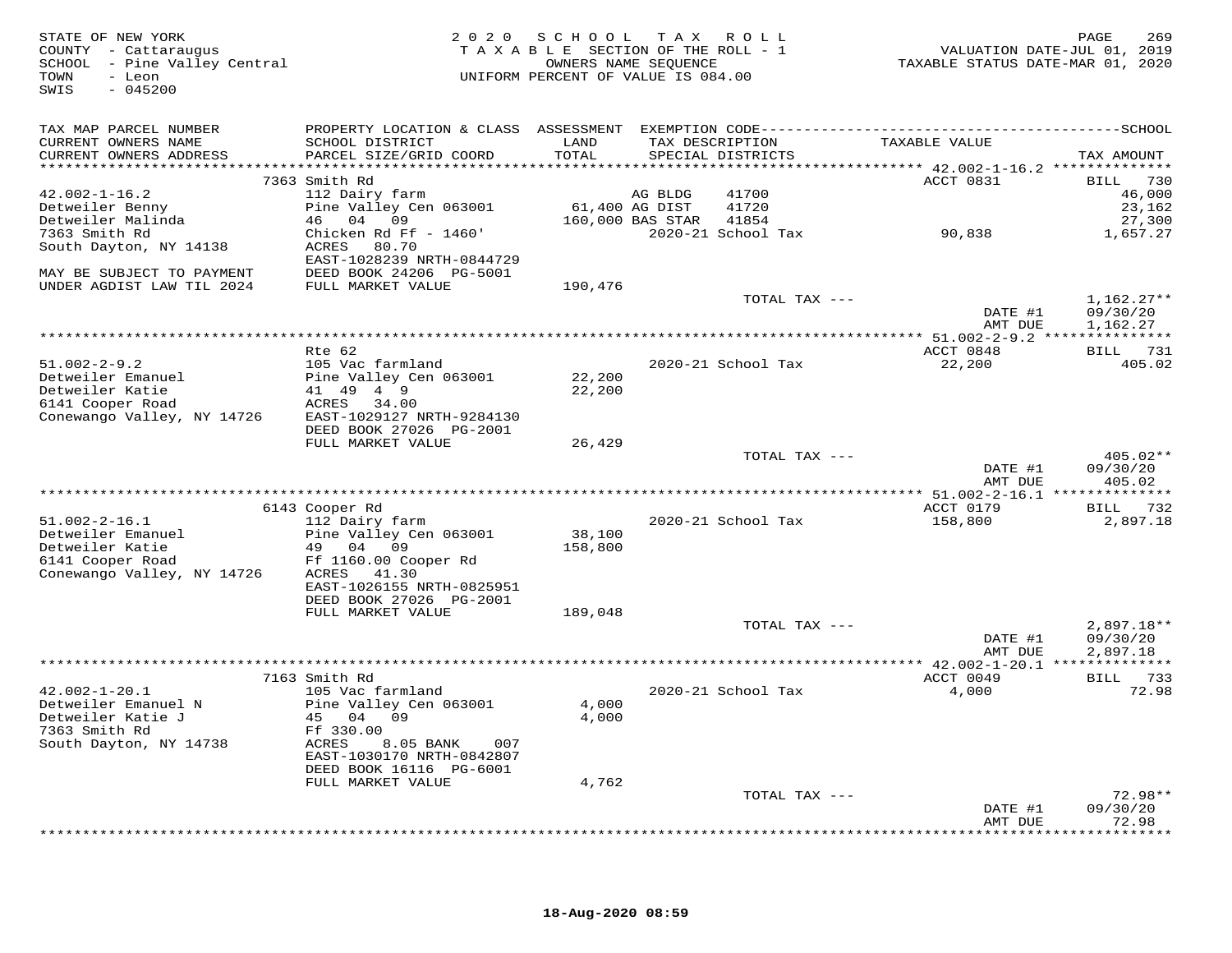| STATE OF NEW YORK<br>COUNTY - Cattaraugus<br>SCHOOL - Pine Valley Central<br>TOWN<br>- Leon<br>SWIS<br>$-045200$ |                                                                                                                                                                      | 2020 SCHOOL TAX ROLL<br>TAXABLE SECTION OF THE ROLL - 1<br>OWNERS NAME SEQUENCE<br>UNIFORM PERCENT OF VALUE IS 084.00 |                  |                                      |                        | 2012<br>2019 , VALUATION DATE-JUL<br>2019 TAXABLE STATUS DATE-MAR | PAGE<br>270                    |
|------------------------------------------------------------------------------------------------------------------|----------------------------------------------------------------------------------------------------------------------------------------------------------------------|-----------------------------------------------------------------------------------------------------------------------|------------------|--------------------------------------|------------------------|-------------------------------------------------------------------|--------------------------------|
| TAX MAP PARCEL NUMBER<br>CURRENT OWNERS NAME<br>CURRENT OWNERS ADDRESS                                           | SCHOOL DISTRICT<br>PARCEL SIZE/GRID COORD                                                                                                                            | LAND<br>TOTAL                                                                                                         |                  | TAX DESCRIPTION<br>SPECIAL DISTRICTS |                        | TAXABLE VALUE                                                     | TAX AMOUNT                     |
|                                                                                                                  |                                                                                                                                                                      |                                                                                                                       |                  |                                      |                        |                                                                   |                                |
| $42.002 - 1 - 24.3$<br>Detweiler Emanuel N<br>Detweiler Katie J<br>7363 Smith Rd<br>South Dayton, NY 14738       | 7163 West Rd<br>120 Field crops<br>Pine Valley Cen 063001<br>45 04 09<br>Smith Ff 2080; West Ff<br>2785; Chicken Ff 1980<br>ACRES 19.10<br>EAST-1030261 NRTH-0842190 | 15,300<br>15,300                                                                                                      |                  | 2020-21 School Tax                   |                        | ACCT 0947<br>15,300                                               | <b>BILL</b><br>734<br>279.14   |
|                                                                                                                  | DEED BOOK 16116 PG-6001<br>FULL MARKET VALUE                                                                                                                         |                                                                                                                       |                  |                                      |                        |                                                                   |                                |
|                                                                                                                  |                                                                                                                                                                      | 18,214                                                                                                                |                  |                                      | TOTAL TAX ---          | DATE #1                                                           | $279.14**$<br>09/30/20         |
|                                                                                                                  |                                                                                                                                                                      |                                                                                                                       |                  |                                      |                        | AMT DUE                                                           | 279.14                         |
|                                                                                                                  | 12546 Flat Iron Rd                                                                                                                                                   |                                                                                                                       |                  |                                      |                        | ACCT 0207                                                         | BILL 735                       |
| $51.002 - 2 - 18.3$                                                                                              | 105 Vac farmland                                                                                                                                                     |                                                                                                                       | AG DISTOUT 41730 |                                      |                        |                                                                   | 2,869                          |
| Detweiler Emanuel N<br>Detweiler Katie J<br>6141 Cooper Rd<br>Conewango Valley, NY 14726                         | Pine Valley Cen 063001<br>49 04 09<br>Life Use<br>Ff 1800 Flat Iron; 1260 Us                                                                                         | 5,600                                                                                                                 |                  |                                      |                        | 2,731                                                             | 49.82                          |
| MAY BE SUBJECT TO PAYMENT<br>UNDER AGDIST LAW TIL 2027                                                           | ACRES<br>5.20<br>EAST-1026209 NRTH-0827033<br>DEED BOOK 27583 PG-8001<br>FULL MARKET VALUE                                                                           | 6,667                                                                                                                 |                  |                                      |                        |                                                                   |                                |
|                                                                                                                  |                                                                                                                                                                      |                                                                                                                       |                  |                                      | TOTAL TAX ---          | DATE #1<br>AMT DUE                                                | $49.82**$<br>09/30/20<br>49.82 |
|                                                                                                                  |                                                                                                                                                                      |                                                                                                                       |                  |                                      |                        |                                                                   |                                |
|                                                                                                                  | 6916 west Rd                                                                                                                                                         |                                                                                                                       |                  |                                      |                        | ACCT 9000                                                         | BILL 736                       |
| $42.004 - 1 - 6.1/3$<br>Detweiler Noah<br>Hostetler Raymond<br>5016 west Rd                                      | 210 1 Family Res<br>Pine Valley Cen 063001<br>0.01<br>ACRES<br>FULL MARKET VALUE                                                                                     | 23,600<br>28,095                                                                                                      | BAS STAR 41854   |                                      | $0$ 2020-21 School Tax | 23,600                                                            | 23,600<br>430.56               |
| Conewango Valley, NY 14726                                                                                       |                                                                                                                                                                      |                                                                                                                       |                  |                                      |                        |                                                                   |                                |
|                                                                                                                  |                                                                                                                                                                      |                                                                                                                       |                  |                                      | TOTAL TAX ---          |                                                                   | $0.00**$                       |
|                                                                                                                  | Alderbottom Rd                                                                                                                                                       |                                                                                                                       |                  |                                      |                        | ACCT 0098                                                         | BILL 737                       |
| $43.001 - 1 - 18$<br>Dole John<br>1071 Cress Rd<br>Phelps, NY 14532                                              | 322 Rural vac>10<br>Pine Valley Cen 063001<br>21 04 09<br>Ff 300.00<br>ACRES 20.98<br>EAST-1041595 NRTH-0839742<br>DEED BOOK 21945 PG-9002<br>FULL MARKET VALUE      | 21,000<br>21,000<br>25,000                                                                                            |                  | 2020-21 School Tax                   |                        | 21,000                                                            | 383.13                         |
|                                                                                                                  |                                                                                                                                                                      |                                                                                                                       |                  |                                      | TOTAL TAX ---          |                                                                   | 383.13**                       |
|                                                                                                                  |                                                                                                                                                                      |                                                                                                                       |                  |                                      |                        | DATE #1<br>AMT DUE                                                | 09/30/20<br>383.13             |
|                                                                                                                  |                                                                                                                                                                      |                                                                                                                       |                  |                                      |                        |                                                                   | * * * * * * * * *              |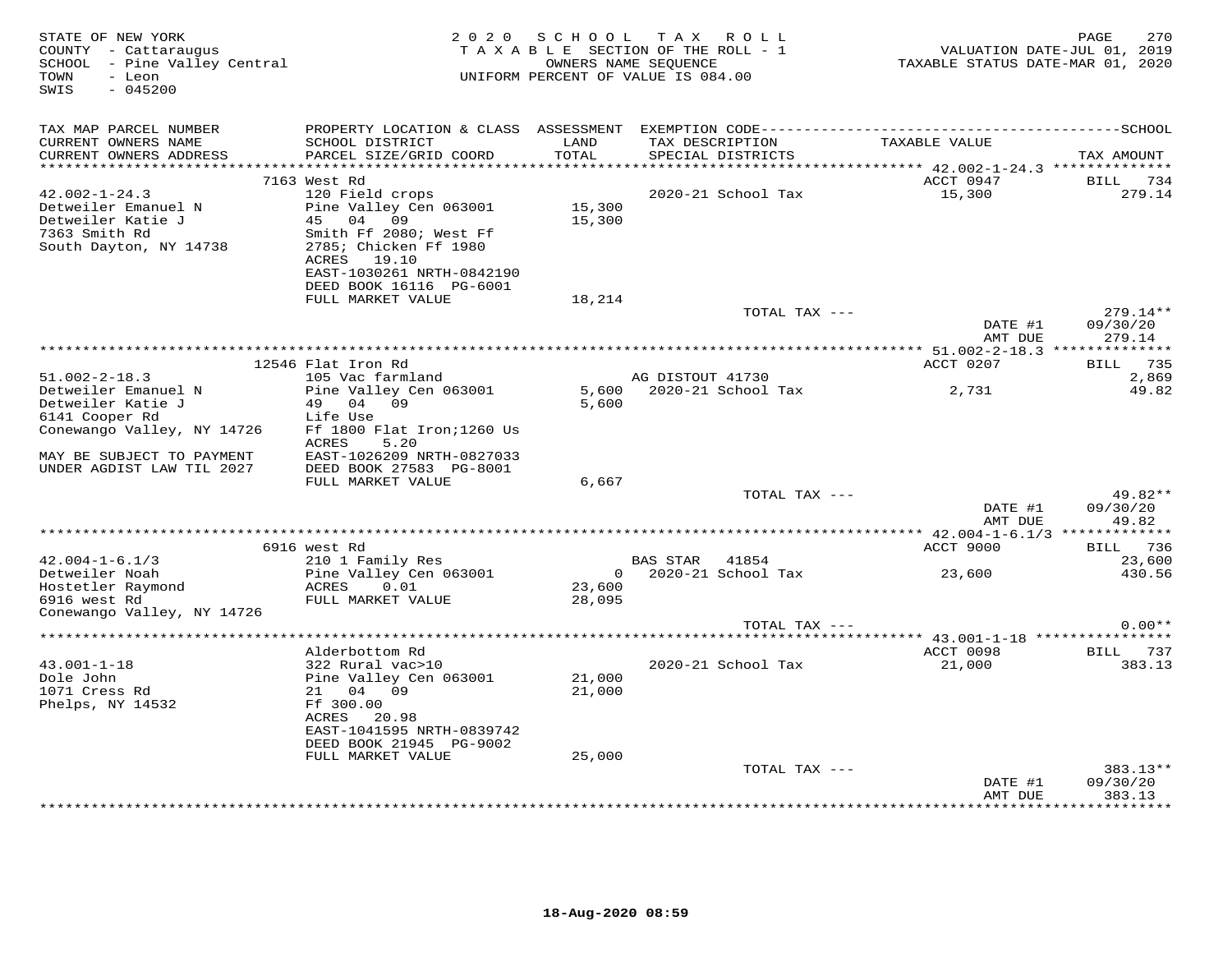| STATE OF NEW YORK<br>COUNTY - Cattaraugus<br>COUNTY - Cattaraugus<br>SCHOOL - Pine Valley Central<br>TOWN<br>- Leon<br>$-045200$<br>SWIS |                                                                                                                                           | 2020 SCHOOL<br>TAXABLE SECTION OF THE ROLL - 1<br>OWNERS NAME SEQUENCE<br>UNIFORM PERCENT OF VALUE IS 084.00 |                 | TAX ROLL                             | VALUATION DATE-JUL 01, 2019<br>TAXABLE STATUS DATE-MAR 01, 2020 | 271<br>PAGE                        |
|------------------------------------------------------------------------------------------------------------------------------------------|-------------------------------------------------------------------------------------------------------------------------------------------|--------------------------------------------------------------------------------------------------------------|-----------------|--------------------------------------|-----------------------------------------------------------------|------------------------------------|
| TAX MAP PARCEL NUMBER<br>CURRENT OWNERS NAME<br>CURRENT OWNERS ADDRESS                                                                   | PROPERTY LOCATION & CLASS ASSESSMENT EXEMPTION CODE-----------------------------------SCHOOL<br>SCHOOL DISTRICT<br>PARCEL SIZE/GRID COORD | LAND<br>TOTAL                                                                                                |                 | TAX DESCRIPTION<br>SPECIAL DISTRICTS | TAXABLE VALUE                                                   | TAX AMOUNT                         |
| ***********************                                                                                                                  |                                                                                                                                           |                                                                                                              |                 |                                      |                                                                 |                                    |
| $42.020 - 1 - 40$                                                                                                                        | 6720 Fox Turn Rd<br>240 Rural res                                                                                                         |                                                                                                              | <b>BAS STAR</b> | 41854                                | ACCT 0165                                                       | BILL 738<br>27,300                 |
| Doner Sarah J                                                                                                                            | Pine Valley Cen 063001                                                                                                                    | 29,300                                                                                                       |                 | 2020-21 School Tax                   | 60,000                                                          | 1,094.65                           |
| 6720 Fox Turn Rd<br>Leon, NY 14751                                                                                                       | 35 04 09<br>FRNT 100.00 DPTH<br>ACRES 18.76<br>EAST-1031720 NRTH-0834952<br>DEED BOOK 10262 PG-6004                                       | 60,000                                                                                                       |                 |                                      |                                                                 |                                    |
|                                                                                                                                          | FULL MARKET VALUE                                                                                                                         | 71,429                                                                                                       |                 |                                      |                                                                 |                                    |
|                                                                                                                                          |                                                                                                                                           |                                                                                                              |                 | TOTAL TAX ---                        | DATE #1<br>AMT DUE                                              | $599.65**$<br>09/30/20<br>599.65   |
|                                                                                                                                          |                                                                                                                                           |                                                                                                              |                 |                                      |                                                                 |                                    |
|                                                                                                                                          | 11194 Leon-New Albion & Bailey                                                                                                            |                                                                                                              |                 |                                      | ACCT 0231                                                       | BILL 739                           |
| $43.004 - 1 - 15$<br>Dorman David<br>6583 Bailey Hill Rd                                                                                 | 210 1 Family Res<br>Pine Valley Cen 063001<br>03 04 09                                                                                    | 35,000                                                                                                       | BAS STAR 41854  | 7,000 2020-21 School Tax             | 35,000                                                          | 27,300<br>638.55                   |
| Cattaraugus, NY 14719                                                                                                                    | FRNT 100.00 DPTH 440.00<br>EAST-1047380 NRTH-0833298<br>DEED BOOK 1020 PG-1160                                                            |                                                                                                              |                 |                                      |                                                                 |                                    |
|                                                                                                                                          | FULL MARKET VALUE                                                                                                                         | 41,667                                                                                                       |                 |                                      |                                                                 |                                    |
|                                                                                                                                          |                                                                                                                                           |                                                                                                              |                 | TOTAL TAX ---                        | DATE #1<br>AMT DUE                                              | 143.55**<br>09/30/20<br>143.55     |
|                                                                                                                                          |                                                                                                                                           |                                                                                                              |                 |                                      |                                                                 |                                    |
|                                                                                                                                          | 11232 Leon-New Albion Rd                                                                                                                  |                                                                                                              |                 |                                      | ACCT 0102                                                       | BILL 740                           |
| $43.004 - 1 - 19$                                                                                                                        | 210 1 Family Res                                                                                                                          |                                                                                                              | ENH STAR 41834  |                                      | 55,700                                                          | 55,700                             |
| Dorman Leo G<br>Dorman Louise B<br>11232 Leon-New Albion Rd                                                                              | Pine Valley Cen 063001<br>11 04 09<br>FRNT 200.00 DPTH 375.00                                                                             | 8,400<br>55,700                                                                                              |                 | 2020-21 School Tax                   |                                                                 | 1,016.20                           |
| Cattaraugus, NY 14719                                                                                                                    | EAST-1046761 NRTH-0833229<br>DEED BOOK 17285 PG-2002                                                                                      |                                                                                                              |                 |                                      |                                                                 |                                    |
|                                                                                                                                          | FULL MARKET VALUE                                                                                                                         | 66,310                                                                                                       |                 | TOTAL TAX ---                        |                                                                 | $0.00**$                           |
|                                                                                                                                          |                                                                                                                                           |                                                                                                              |                 |                                      |                                                                 |                                    |
|                                                                                                                                          | 7078 Rte 62                                                                                                                               |                                                                                                              |                 |                                      | ACCT 0464                                                       | <b>BILL</b> 741                    |
| $43.001 - 1 - 26.2$                                                                                                                      | 270 Mfg housing                                                                                                                           |                                                                                                              |                 | 2020-21 School Tax                   | 60,000                                                          | 1,094.65                           |
| Durfey Jennifer                                                                                                                          | Pine Valley Cen 063001                                                                                                                    | 19,700                                                                                                       |                 |                                      |                                                                 |                                    |
| 7078 Route 62<br>Conewango Valley, NY 14726                                                                                              | 37 04 09<br>FRNT 551.00 DPTH                                                                                                              | 60,000                                                                                                       |                 |                                      |                                                                 |                                    |
|                                                                                                                                          | 7.93<br>ACRES<br>EAST-1031497 NRTH-0841042                                                                                                |                                                                                                              |                 |                                      |                                                                 |                                    |
|                                                                                                                                          | DEED BOOK 25850 PG-3002<br>FULL MARKET VALUE                                                                                              |                                                                                                              |                 |                                      |                                                                 |                                    |
|                                                                                                                                          |                                                                                                                                           | 71,429                                                                                                       |                 | TOTAL TAX ---                        |                                                                 | $1,094.65**$                       |
|                                                                                                                                          |                                                                                                                                           |                                                                                                              |                 |                                      | DATE #1<br>AMT DUE                                              | 09/30/20<br>1,094.65<br>********** |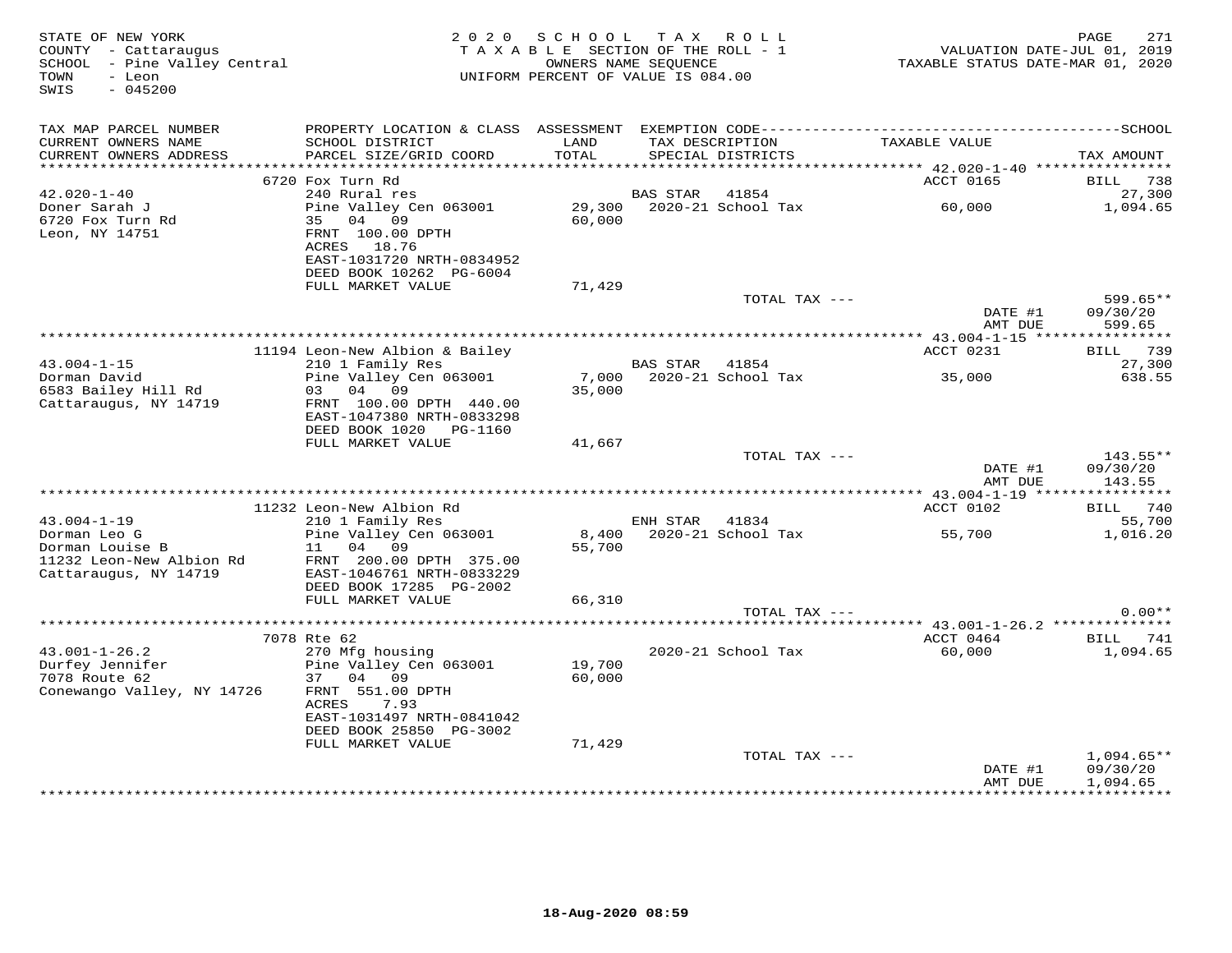| STATE OF NEW YORK<br>COUNTY - Cattaraugus<br>SCHOOL - Pine Valley Central<br>- Leon<br>TOWN<br>SWIS<br>$-045200$ |                                                                                                                                                                | 2020 SCHOOL TAX ROLL<br>TAXABLE SECTION OF THE ROLL - 1<br>OWNERS NAME SEQUENCE<br>UNIFORM PERCENT OF VALUE IS 084.00 |                |                           | TAXABLE STATUS DATE-MAR 01, 2020 | 272<br>PAGE<br>VALUATION DATE-JUL 01, 2019 |
|------------------------------------------------------------------------------------------------------------------|----------------------------------------------------------------------------------------------------------------------------------------------------------------|-----------------------------------------------------------------------------------------------------------------------|----------------|---------------------------|----------------------------------|--------------------------------------------|
| TAX MAP PARCEL NUMBER<br>CURRENT OWNERS NAME<br>CURRENT OWNERS ADDRESS                                           | SCHOOL DISTRICT LAND<br>PARCEL SIZE/GRID COORD                                                                                                                 | TOTAL                                                                                                                 |                | SPECIAL DISTRICTS         | TAX DESCRIPTION TAXABLE VALUE    | TAX AMOUNT                                 |
|                                                                                                                  | 7357 Rte 62                                                                                                                                                    |                                                                                                                       |                |                           | ACCT 0040                        | BILL 742                                   |
| $42.002 - 1 - 14$<br>Durham Kenneth<br>7357 Route 62<br>South Dayton, NY 14138                                   | 270 Mfg housing<br>Pine Valley Cen 063001<br>46 04 09<br>FRNT 264.00 DPTH<br>ACRES 1.08<br>EAST-1031052 NRTH-0844995                                           | 25,000                                                                                                                | BAS STAR 41854 |                           |                                  | 25,000<br>456.11                           |
|                                                                                                                  | DEED BOOK 16071 PG-4002                                                                                                                                        |                                                                                                                       |                |                           |                                  |                                            |
|                                                                                                                  | FULL MARKET VALUE                                                                                                                                              | 29,762                                                                                                                |                |                           |                                  |                                            |
|                                                                                                                  |                                                                                                                                                                |                                                                                                                       |                | TOTAL TAX ---             |                                  | $0.00**$                                   |
|                                                                                                                  | 11876 Ruckh Hill Rd                                                                                                                                            |                                                                                                                       |                |                           | ACCT 0349                        | BILL 743                                   |
| $34.003 - 1 - 26.1$                                                                                              | 210 1 Family Res                                                                                                                                               |                                                                                                                       | ENH STAR 41834 |                           |                                  | 51,000                                     |
| DUROLEK MARILYN A                                                                                                | Pine Valley Cen 063001                                                                                                                                         |                                                                                                                       |                | 18,800 2020-21 School Tax | 51,000                           | 930.45                                     |
| DUROLEK BRANDON see attache<br>11876 RUCKH HILL ROAD<br>SOUTH DAYTON, NY 14138                                   | 31 04 09<br>FRNT 655.00 DPTH<br>ACRES<br>7.35<br>EAST-1037020 NRTH-0847991<br>DEED BOOK 2019 PG-17286                                                          | 51,000                                                                                                                |                |                           |                                  |                                            |
|                                                                                                                  | FULL MARKET VALUE                                                                                                                                              | 60,714                                                                                                                |                | TOTAL TAX ---             |                                  | $0.00**$                                   |
|                                                                                                                  |                                                                                                                                                                |                                                                                                                       |                |                           |                                  |                                            |
|                                                                                                                  | 6328 Canyon Dr                                                                                                                                                 |                                                                                                                       |                |                           | ACCT 0485                        | BILL 744                                   |
| $52.002 - 1 - 15.2$<br>DURRETT Gregory A.<br>DURRETT ALBERT E.<br>4385 ROBIN LANE<br>HAMBURG, NY 14075           | 260 Seasonal res<br>Pine Valley Cen 063001<br>02 04 09<br>Larchmont East-Lot 14<br>Ff 425 Canyon; bb Ln 520'<br>2.14<br>ACRES<br>EAST-1049393 NRTH-0829479     | 9,300<br>40,600                                                                                                       |                | 2020-21 School Tax        | 40,600                           | 740.72                                     |
|                                                                                                                  | DEED BOOK 26008 PG-5001                                                                                                                                        |                                                                                                                       |                |                           |                                  |                                            |
|                                                                                                                  | FULL MARKET VALUE                                                                                                                                              | 48,333                                                                                                                |                |                           |                                  |                                            |
|                                                                                                                  |                                                                                                                                                                |                                                                                                                       |                | TOTAL TAX ---             | DATE #1<br>AMT DUE               | 740.72**<br>09/30/20<br>740.72             |
|                                                                                                                  | 12008 Ruckh Hill Rd                                                                                                                                            |                                                                                                                       |                |                           | ACCT 0107                        | BILL 745                                   |
| $34.003 - 1 - 27.1$<br>Dustin Est Alwood W<br>Mary Ann Dustin<br>12008 Ruckh Hill Rd<br>South Dayton, NY 14138   | 240 Rural res<br>Pine Valley Cen 063001<br>39 04 09<br>Ff 938.13<br>ACRES 26.05<br>EAST-1034607 NRTH-0848185<br>DEED BOOK 726<br>PG-00241<br>FULL MARKET VALUE | 86,800<br>103,333                                                                                                     | ENH STAR 41834 | 33,600 2020-21 School Tax | 86,800                           | 63,520<br>1,583.60                         |
|                                                                                                                  |                                                                                                                                                                |                                                                                                                       |                | TOTAL TAX ---             |                                  | $480.60**$                                 |
|                                                                                                                  |                                                                                                                                                                |                                                                                                                       |                |                           | DATE #1<br>AMT DUE               | 09/30/20<br>480.60<br>***********          |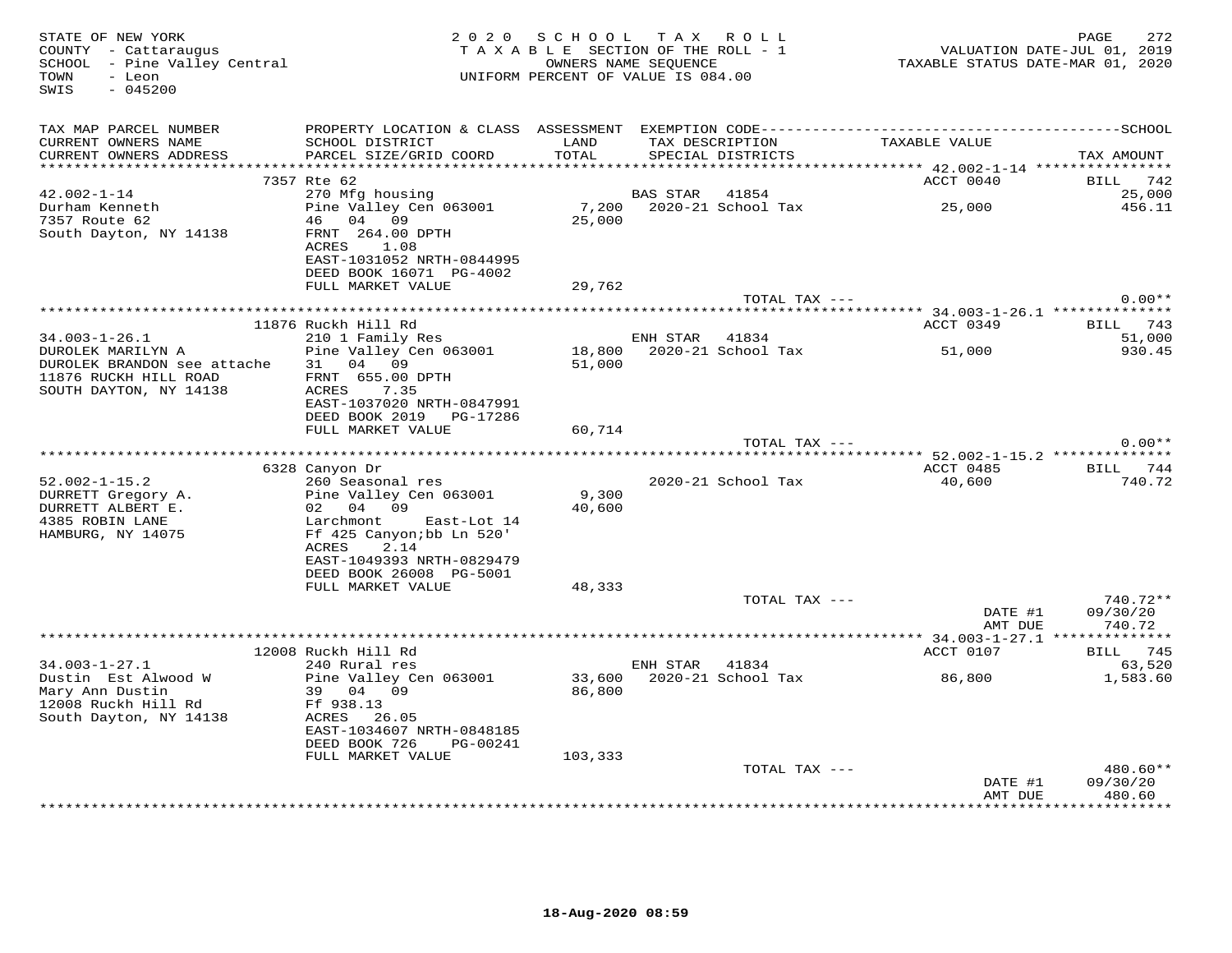| STATE OF NEW YORK<br>COUNTY - Cattaraugus<br>SCHOOL - Pine Valley Central<br>TOWN<br>- Leon<br>$-045200$<br>SWIS | 2 0 2 0                                                                                                                                                                                 | SCHOOL                     | T A X<br>R O L L<br>TAXABLE SECTION OF THE ROLL - 1<br>OWNERS NAME SEQUENCE<br>UNIFORM PERCENT OF VALUE IS 084.00 | TAXABLE STATUS DATE-MAR 01, 2020               | PAGE<br>273<br>VALUATION DATE-JUL 01, 2019 |
|------------------------------------------------------------------------------------------------------------------|-----------------------------------------------------------------------------------------------------------------------------------------------------------------------------------------|----------------------------|-------------------------------------------------------------------------------------------------------------------|------------------------------------------------|--------------------------------------------|
| TAX MAP PARCEL NUMBER                                                                                            |                                                                                                                                                                                         |                            |                                                                                                                   |                                                |                                            |
| CURRENT OWNERS NAME<br>CURRENT OWNERS ADDRESS                                                                    | SCHOOL DISTRICT<br>PARCEL SIZE/GRID COORD                                                                                                                                               | LAND<br>TOTAL              | TAX DESCRIPTION<br>SPECIAL DISTRICTS                                                                              | TAXABLE VALUE                                  | TAX AMOUNT                                 |
| ***********************                                                                                          |                                                                                                                                                                                         |                            |                                                                                                                   |                                                |                                            |
|                                                                                                                  | Ruckh Hill Rd                                                                                                                                                                           |                            |                                                                                                                   | ACCT 0545                                      | 746<br>BILL                                |
| $34.003 - 1 - 27.4$<br>Dustin Alwood                                                                             | 314 Rural vac<10<br>Pine Valley Cen 063001                                                                                                                                              | 3,000                      | 2020-21 School Tax                                                                                                | 3,000                                          | 54.73                                      |
| Dustin, Est                                                                                                      | 39 04<br>09                                                                                                                                                                             | 3,000                      |                                                                                                                   |                                                |                                            |
| 12008 Ruchk Hill Rd                                                                                              | FRNT 150.00 DPTH 266.00                                                                                                                                                                 |                            |                                                                                                                   |                                                |                                            |
| South Dayton, NY 14138                                                                                           | EAST-1034634 NRTH-0847765                                                                                                                                                               |                            |                                                                                                                   |                                                |                                            |
|                                                                                                                  | DEED BOOK 1016<br>PG-205                                                                                                                                                                |                            |                                                                                                                   |                                                |                                            |
|                                                                                                                  | FULL MARKET VALUE                                                                                                                                                                       | 3,571                      | TOTAL TAX ---                                                                                                     |                                                | $54.73**$                                  |
|                                                                                                                  |                                                                                                                                                                                         |                            |                                                                                                                   | DATE #1                                        | 09/30/20                                   |
|                                                                                                                  |                                                                                                                                                                                         |                            |                                                                                                                   | AMT DUE                                        | 54.73                                      |
|                                                                                                                  | 7105 Alderbottom Rd                                                                                                                                                                     |                            | **************************************                                                                            | *********** 43.001-1-20 *******<br>ACCT 0237   | 747<br>BILL                                |
| $43.001 - 1 - 20$                                                                                                | 260 Seasonal res                                                                                                                                                                        |                            | 2020-21 School Tax                                                                                                | 29,300                                         | 534.56                                     |
| Dybalski Robert                                                                                                  | Pine Valley Cen 063001                                                                                                                                                                  | 17,100                     |                                                                                                                   |                                                |                                            |
| McCarthy Yvonne                                                                                                  | 04 09<br>21                                                                                                                                                                             | 29,300                     |                                                                                                                   |                                                |                                            |
| 4 Drake Ave                                                                                                      | FRNT 345.00 DPTH<br><b>ACRES</b>                                                                                                                                                        |                            |                                                                                                                   |                                                |                                            |
| Silver Creek, NY 14136                                                                                           | 7.90<br>EAST-1040492 NRTH-0840710                                                                                                                                                       |                            |                                                                                                                   |                                                |                                            |
|                                                                                                                  | DEED BOOK 24700 PG-9001                                                                                                                                                                 |                            |                                                                                                                   |                                                |                                            |
|                                                                                                                  | FULL MARKET VALUE                                                                                                                                                                       | 34,881                     |                                                                                                                   |                                                |                                            |
|                                                                                                                  |                                                                                                                                                                                         |                            | TOTAL TAX ---                                                                                                     | DATE #1                                        | $534.56**$<br>09/30/20                     |
|                                                                                                                  |                                                                                                                                                                                         |                            |                                                                                                                   | AMT DUE                                        | 534.56                                     |
|                                                                                                                  |                                                                                                                                                                                         |                            |                                                                                                                   |                                                |                                            |
|                                                                                                                  | Kellogg Hill Rd                                                                                                                                                                         |                            |                                                                                                                   | ACCT 0109                                      | BILL 748                                   |
| $34.003 - 1 - 8.1$<br>Dye James N.K.                                                                             | 322 Rural vac>10<br>Pine Valley Cen 063001                                                                                                                                              | 40,100                     | AG DIST<br>41720<br>2020-21 School Tax                                                                            | 26,060                                         | 14,040<br>475.44                           |
| Dye Jennifer J.                                                                                                  | 04 09<br>32                                                                                                                                                                             | 40,100                     |                                                                                                                   |                                                |                                            |
| 8568 Silver Creek Rd.                                                                                            | Ff 697.00                                                                                                                                                                               |                            |                                                                                                                   |                                                |                                            |
| South Dayton, NY 14138                                                                                           | ACRES<br>45.90                                                                                                                                                                          |                            |                                                                                                                   |                                                |                                            |
|                                                                                                                  |                                                                                                                                                                                         |                            |                                                                                                                   |                                                |                                            |
| UNDER AGDIST LAW TIL 2024                                                                                        | FULL MARKET VALUE                                                                                                                                                                       |                            |                                                                                                                   |                                                |                                            |
|                                                                                                                  |                                                                                                                                                                                         |                            | TOTAL TAX ---                                                                                                     |                                                | $475.44**$                                 |
|                                                                                                                  |                                                                                                                                                                                         |                            |                                                                                                                   | DATE #1                                        | 09/30/20                                   |
|                                                                                                                  | <b>+++++++++++++++++++++</b>                                                                                                                                                            |                            |                                                                                                                   |                                                |                                            |
|                                                                                                                  |                                                                                                                                                                                         |                            |                                                                                                                   |                                                | 749                                        |
| $52.002 - 1 - 17.2$                                                                                              | 260 Seasonal res                                                                                                                                                                        |                            | 2020-21 School Tax                                                                                                | 27,900                                         | 509.01                                     |
| Dziengielewski David F                                                                                           |                                                                                                                                                                                         | 20,900                     |                                                                                                                   |                                                |                                            |
|                                                                                                                  |                                                                                                                                                                                         |                            |                                                                                                                   |                                                |                                            |
|                                                                                                                  |                                                                                                                                                                                         |                            |                                                                                                                   |                                                |                                            |
|                                                                                                                  | ACRES<br>2.90                                                                                                                                                                           |                            |                                                                                                                   |                                                |                                            |
|                                                                                                                  | EAST-1048798 NRTH-0828733                                                                                                                                                               |                            |                                                                                                                   |                                                |                                            |
|                                                                                                                  |                                                                                                                                                                                         |                            |                                                                                                                   |                                                |                                            |
|                                                                                                                  |                                                                                                                                                                                         |                            | TOTAL TAX ---                                                                                                     |                                                | 509.01**                                   |
|                                                                                                                  |                                                                                                                                                                                         |                            |                                                                                                                   | DATE #1                                        | 09/30/20                                   |
|                                                                                                                  |                                                                                                                                                                                         |                            |                                                                                                                   | AMT DUE                                        | 509.01                                     |
| MAY BE SUBJECT TO PAYMENT<br>260 Canton St<br>Depew, NY 14043                                                    | EAST-1037895 NRTH-0854051<br>DEED BOOK 26207 PG-3001<br>6277 Canyon Dr<br>Pine Valley Cen 063001<br>02 04 09<br>Larchmont<br>Ff 360.00<br>DEED BOOK 00982 PG-00790<br>FULL MARKET VALUE | 47,738<br>27,900<br>33,214 | **********************                                                                                            | AMT DUE<br>** $52.002 - 1 - 17.2$<br>ACCT 0541 | 475.44<br>BILL                             |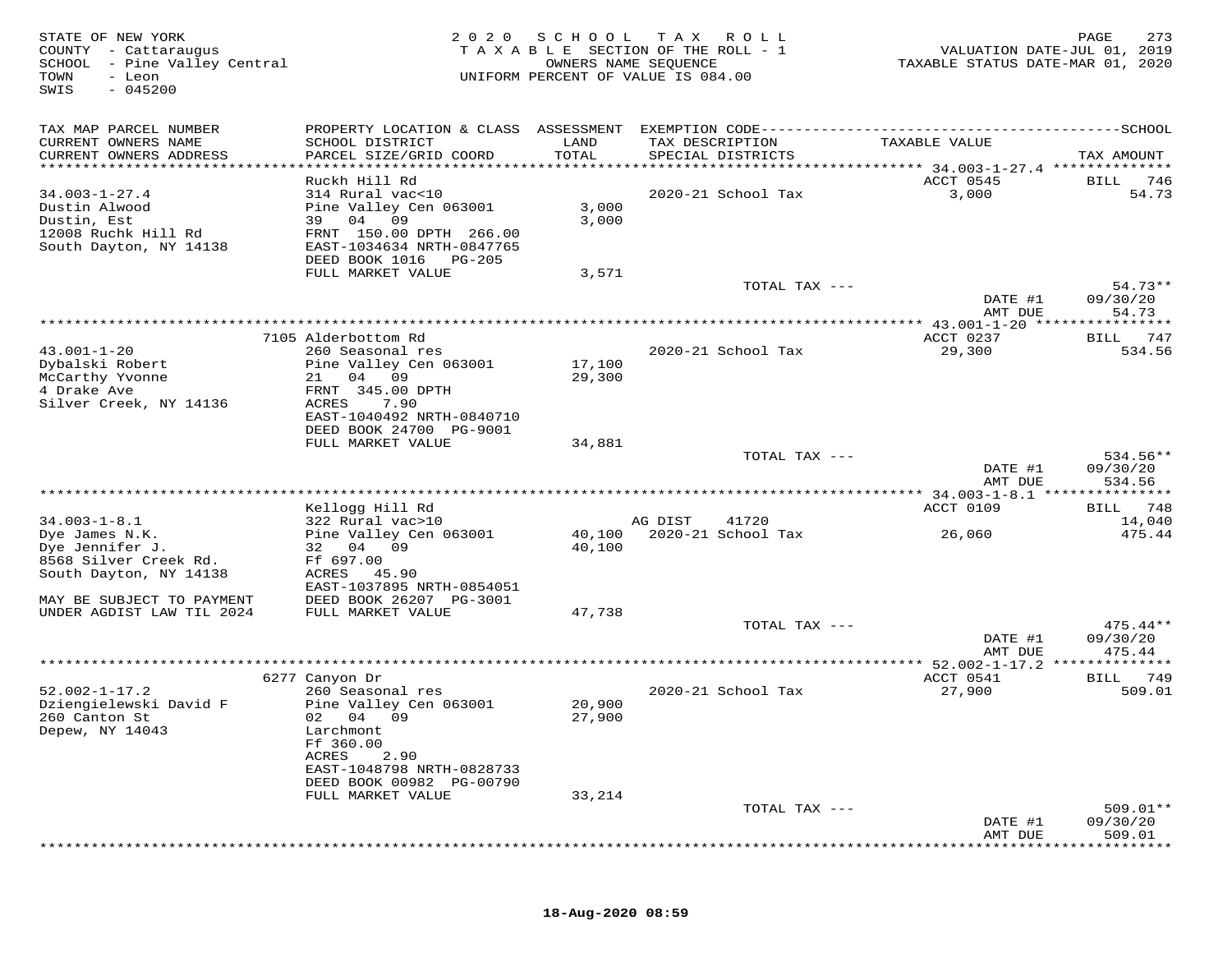| STATE OF NEW YORK<br>COUNTY - Cattaraugus<br>SCHOOL - Pine Valley Central<br>- Leon<br>TOWN<br>$-045200$<br>SWIS                 | 2020                                                            | SCHOOL<br>OWNERS NAME SEQUENCE | T A X<br>R O L L<br>T A X A B L E SECTION OF THE ROLL - 1<br>UNIFORM PERCENT OF VALUE IS 084.00 |                                    | 274<br>PAGE<br>VALUATION DATE-JUL 01, 2019<br>TAXABLE STATUS DATE-MAR 01, 2020 |
|----------------------------------------------------------------------------------------------------------------------------------|-----------------------------------------------------------------|--------------------------------|-------------------------------------------------------------------------------------------------|------------------------------------|--------------------------------------------------------------------------------|
| TAX MAP PARCEL NUMBER<br>CURRENT OWNERS NAME<br>CURRENT OWNERS ADDRESS                                                           | SCHOOL DISTRICT<br>PARCEL SIZE/GRID COORD                       | LAND<br>TOTAL                  | TAX DESCRIPTION<br>SPECIAL DISTRICTS                                                            | TAXABLE VALUE                      | TAX AMOUNT                                                                     |
| ************************                                                                                                         |                                                                 |                                |                                                                                                 |                                    |                                                                                |
|                                                                                                                                  | 8047 Rte 62                                                     |                                |                                                                                                 | ACCT 0375                          | BILL<br>750                                                                    |
| $34.003 - 1 - 5$<br>Dzierzanowski Edward R. and Ma Pine Valley Cen 063001<br>Dzierzanowski Kenneth E. and K 32/40<br>8047 62 Rte | 314 Rural vac<10<br>04<br>09<br>Co Rd 35 Ff 400.00              | 6,300<br>6,300                 | 2020-21 School Tax                                                                              | 6,300                              | 114.94                                                                         |
| Dayton, NY 14138                                                                                                                 | FRNT 425.00 DPTH<br>ACRES<br>2.67<br>EAST-1035042 NRTH-0855458  |                                |                                                                                                 |                                    |                                                                                |
|                                                                                                                                  | DEED BOOK 22453 PG-8001<br>FULL MARKET VALUE                    | 7,500                          |                                                                                                 |                                    |                                                                                |
|                                                                                                                                  |                                                                 |                                |                                                                                                 | TOTAL TAX ---<br>DATE #1           | 114.94**<br>09/30/20                                                           |
|                                                                                                                                  |                                                                 |                                |                                                                                                 | AMT DUE                            | 114.94                                                                         |
|                                                                                                                                  | 6651 Rte 62                                                     |                                |                                                                                                 | ACCT 0111                          | <b>BILL</b> 751                                                                |
| $42.004 - 2 - 17.3$                                                                                                              | 240 Rural res                                                   |                                | 2020-21 School Tax                                                                              | 32,000                             | 583.81                                                                         |
| Ebel Gary M                                                                                                                      | Pine Valley Cen 063001                                          | 7,000                          |                                                                                                 |                                    |                                                                                |
| Baker Katherine M<br>6623 Rte 62                                                                                                 | 43<br>04<br>09<br>1.00<br>ACRES                                 | 32,000                         |                                                                                                 |                                    |                                                                                |
| Conewango Valley, NY 14726                                                                                                       | EAST-1030256 NRTH-0834256                                       |                                |                                                                                                 |                                    |                                                                                |
|                                                                                                                                  | DEED BOOK 26742 PG-2001<br>FULL MARKET VALUE                    | 38,095                         |                                                                                                 |                                    |                                                                                |
|                                                                                                                                  |                                                                 |                                |                                                                                                 | TOTAL TAX ---                      | 583.81**                                                                       |
|                                                                                                                                  |                                                                 |                                |                                                                                                 | DATE #1<br>AMT DUE                 | 09/30/20<br>583.81                                                             |
|                                                                                                                                  |                                                                 |                                |                                                                                                 | **************** 42.004-2-18 ***** | ********                                                                       |
| $42.004 - 2 - 18$                                                                                                                | 6623 Rte 62<br>210 1 Family Res                                 |                                | <b>BAS STAR</b><br>41854                                                                        | ACCT 0053                          | 752<br>BILL<br>27,300                                                          |
| Ebel Gary M<br>Baker Katherine                                                                                                   | Pine Valley Cen 063001<br>04 09<br>43                           | 37,400<br>97,100               | 2020-21 School Tax                                                                              | 97,100                             | 1,771.51                                                                       |
| 6623 Rte 62<br>Conewango Valley, NY 14726                                                                                        | FRNT 210.00 DPTH<br>ACRES<br>32.60<br>EAST-1030017 NRTH-0834061 |                                |                                                                                                 |                                    |                                                                                |
|                                                                                                                                  | DEED BOOK 815<br>PG-00905<br>FULL MARKET VALUE                  | 115,595                        |                                                                                                 |                                    |                                                                                |
|                                                                                                                                  |                                                                 |                                |                                                                                                 | TOTAL TAX ---                      | $1,276.51**$                                                                   |
|                                                                                                                                  |                                                                 |                                |                                                                                                 | DATE #1<br>AMT DUE                 | 09/30/20<br>1,276.51                                                           |
|                                                                                                                                  |                                                                 |                                |                                                                                                 |                                    |                                                                                |
| $42.004 - 1 - 9$                                                                                                                 | 6793 Riga Rd<br>210 1 Family Res                                |                                | ENH STAR<br>41834                                                                               | ACCT 0110                          | BILL 753<br>63,520                                                             |
| Ebel James<br>Ebel Barbara A                                                                                                     | Pine Valley Cen 063001<br>04 09<br>44                           | 8,000<br>75,000                | 2020-21 School Tax                                                                              | 75,000                             | 1,368.32                                                                       |
| 6793 Riga Rd<br>Conewango Valley, NY 14726                                                                                       | FRNT 222.00 DPTH<br>ACRES<br>1.49<br>EAST-1026971 NRTH-0836342  |                                |                                                                                                 |                                    |                                                                                |
|                                                                                                                                  | DEED BOOK 838<br>PG-00616<br>FULL MARKET VALUE                  | 89,286                         |                                                                                                 |                                    |                                                                                |
|                                                                                                                                  |                                                                 |                                |                                                                                                 | TOTAL TAX ---                      | $265.32**$                                                                     |
|                                                                                                                                  |                                                                 |                                |                                                                                                 | DATE #1<br>AMT DUE                 | 09/30/20<br>265.32                                                             |
|                                                                                                                                  |                                                                 |                                |                                                                                                 |                                    |                                                                                |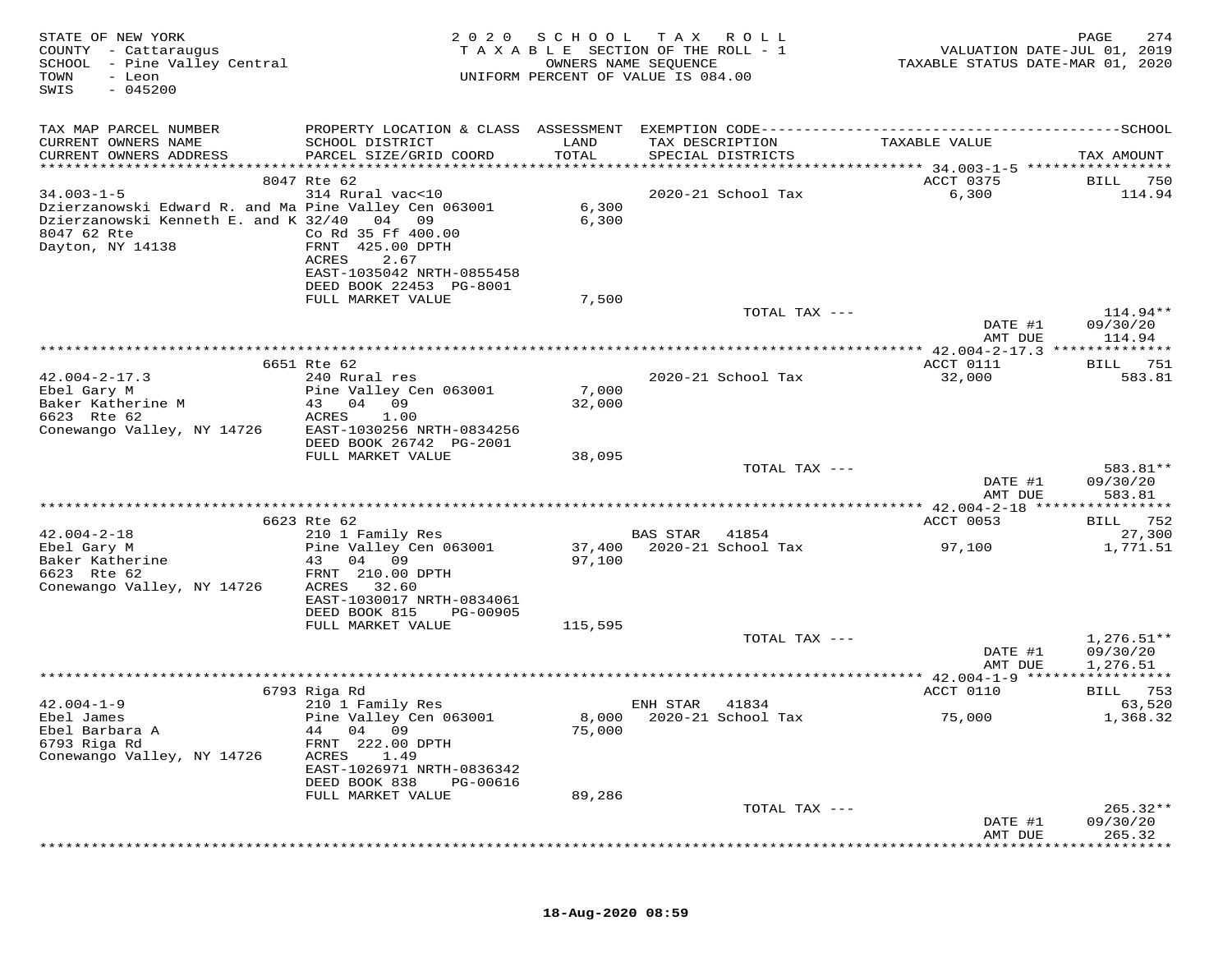| STATE OF NEW YORK<br>COUNTY - Cattaraugus<br>SCHOOL - Pine Valley Central<br>TOWN<br>- Leon<br>$-045200$<br>SWIS | 2 0 2 0                                                                                              | TAXABLE SECTION OF THE ROLL - 1<br>UNIFORM PERCENT OF VALUE IS 084.00 | SCHOOL TAX ROLL<br>OWNERS NAME SEQUENCE                 |                                    | VALUATION DATE-JUL 01, 2019<br>TAXABLE STATUS DATE-MAR 01, 2020 | 275<br>PAGE                                    |
|------------------------------------------------------------------------------------------------------------------|------------------------------------------------------------------------------------------------------|-----------------------------------------------------------------------|---------------------------------------------------------|------------------------------------|-----------------------------------------------------------------|------------------------------------------------|
| TAX MAP PARCEL NUMBER<br>CURRENT OWNERS NAME<br>CURRENT OWNERS ADDRESS<br>***********************                | SCHOOL DISTRICT<br>PARCEL SIZE/GRID COORD                                                            | LAND<br>TOTAL                                                         | TAX DESCRIPTION                                         | SPECIAL DISTRICTS                  | TAXABLE VALUE                                                   | TAX AMOUNT                                     |
|                                                                                                                  | 6661 Rte 62                                                                                          |                                                                       |                                                         |                                    | ACCT 0175                                                       | BILL 754                                       |
| $42.004 - 2 - 16$<br>Ebel John A<br>Ebel Kelly J<br>6661 Rte 62<br>Leon, NY 14751                                | 210 1 Family Res<br>Pine Valley Cen 063001<br>43 04 09<br>ACRES<br>8.80<br>EAST-1030431 NRTH-0834576 | 97,000                                                                | BAS STAR                                                | 41854<br>14,100 2020-21 School Tax | 97,000                                                          | 27,300<br>1,769.69                             |
|                                                                                                                  | DEED BOOK 20549 PG-5001                                                                              |                                                                       |                                                         |                                    |                                                                 |                                                |
|                                                                                                                  | FULL MARKET VALUE                                                                                    | 115,476                                                               |                                                         |                                    |                                                                 |                                                |
|                                                                                                                  |                                                                                                      |                                                                       |                                                         | TOTAL TAX ---                      | DATE #1                                                         | $1,274.69**$<br>09/30/20                       |
|                                                                                                                  |                                                                                                      |                                                                       |                                                         |                                    | AMT DUE                                                         | 1,274.69                                       |
|                                                                                                                  | 6576 Riga Rd                                                                                         |                                                                       |                                                         |                                    | ACCT 0027                                                       | BILL 755                                       |
| 42.004-2-24<br>Ebel John A<br>Ebel James R<br>6793 Riga Rd<br>Conewango Valley, NY 14726                         | 322 Rural vac>10<br>Pine Valley Cen 063001<br>43 04 09<br>FRNT 640.00 DPTH<br>ACRES<br>29.40         | 31,600<br>31,600                                                      |                                                         | 2020-21 School Tax                 | 31,600                                                          | 576.52                                         |
|                                                                                                                  | EAST-1028178 NRTH-0832817<br>DEED BOOK 00980 PG-00890                                                |                                                                       |                                                         |                                    |                                                                 |                                                |
|                                                                                                                  | FULL MARKET VALUE                                                                                    | 37,619                                                                |                                                         |                                    |                                                                 |                                                |
|                                                                                                                  |                                                                                                      |                                                                       |                                                         | TOTAL TAX ---                      | DATE #1<br>AMT DUE                                              | $576.52**$<br>09/30/20<br>576.52               |
|                                                                                                                  |                                                                                                      |                                                                       |                                                         |                                    |                                                                 |                                                |
| $33.004 - 1 - 15$                                                                                                | Cross Rd<br>105 Vac farmland                                                                         |                                                                       | AG DIST                                                 | 41720                              | ACCT 0510                                                       | BILL 756<br>13,134                             |
| Eden Valley Farm, LLC<br>3940 Hardt Rd<br>Eden, NY 14057                                                         | Pine Valley Cen 063001<br>47 04 09<br>FRNT 1115.00 DPTH                                              | 42,100<br>42,100                                                      |                                                         | 2020-21 School Tax                 | 28,966                                                          | 528.46                                         |
| MAY BE SUBJECT TO PAYMENT<br>UNDER AGDIST LAW TIL 2024                                                           | ACRES 62.41<br>EAST-1024814 NRTH-0849975<br>DEED BOOK 24591 PG-9001<br>FULL MARKET VALUE             | 50,119                                                                |                                                         |                                    |                                                                 |                                                |
|                                                                                                                  |                                                                                                      |                                                                       |                                                         | TOTAL TAX ---                      | DATE #1<br>AMT DUE                                              | $528.46**$<br>09/30/20<br>528.46               |
|                                                                                                                  |                                                                                                      |                                                                       |                                                         |                                    |                                                                 |                                                |
| $33.004 - 2 - 15.1$<br>Eden Valley Farm, LLC<br>3940 Hardt Rd<br>Eden, NY 14057                                  | Dredge Rd<br>112 Dairy farm<br>Pine Valley Cen 063001<br>48,64/4/9<br>ACRES 90.80                    | 61,300 AG DIST                                                        | AG BLDG<br>165,500 TMP GHOUSE 42120<br>TMP GHOUSE 42120 | 41700<br>41720                     | ACCT 0377                                                       | BILL 757<br>10,000<br>8,638<br>8,000<br>10,000 |
| MAY BE SUBJECT TO PAYMENT                                                                                        | EAST-1026063 NRTH-0852701<br>DEED BOOK 24591 PG-9001                                                 |                                                                       |                                                         | 2020-21 School Tax                 | 128,862                                                         | 2,350.99                                       |
| UNDER AGDIST LAW TIL 2024                                                                                        | FULL MARKET VALUE                                                                                    | 197,024                                                               |                                                         |                                    |                                                                 |                                                |
|                                                                                                                  |                                                                                                      |                                                                       |                                                         | TOTAL TAX ---                      | DATE #1                                                         | $2,350.99**$<br>09/30/20                       |
|                                                                                                                  |                                                                                                      |                                                                       |                                                         |                                    | AMT DUE                                                         | 2,350.99<br><b>++++++++++</b>                  |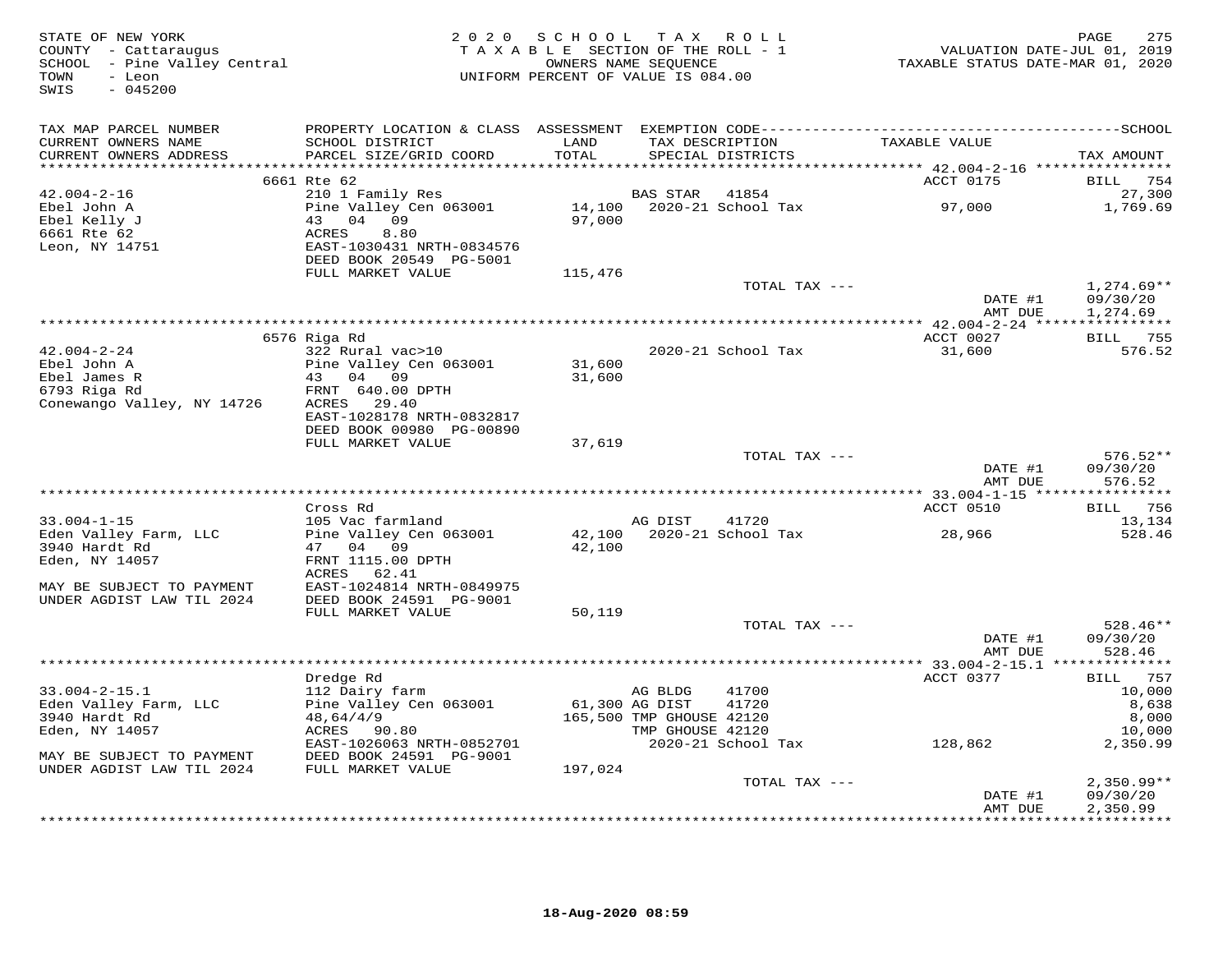| STATE OF NEW YORK<br>COUNTY - Cattaraugus<br>SCHOOL - Pine Valley Central<br>TOWN<br>- Leon<br>$-045200$<br>SWIS | 2 0 2 0                                                                                                                            | SCHOOL<br>OWNERS NAME SEQUENCE | T A X<br>R O L L<br>TAXABLE SECTION OF THE ROLL - 1<br>UNIFORM PERCENT OF VALUE IS 084.00 | TAXABLE STATUS DATE-MAR 01, 2020     | 276<br>PAGE<br>VALUATION DATE-JUL 01, 2019 |
|------------------------------------------------------------------------------------------------------------------|------------------------------------------------------------------------------------------------------------------------------------|--------------------------------|-------------------------------------------------------------------------------------------|--------------------------------------|--------------------------------------------|
| TAX MAP PARCEL NUMBER                                                                                            | PROPERTY LOCATION & CLASS ASSESSMENT                                                                                               |                                | EXEMPTION CODE------------                                                                | ------------                         | $------SCHOOL$                             |
| CURRENT OWNERS NAME<br>CURRENT OWNERS ADDRESS                                                                    | SCHOOL DISTRICT<br>PARCEL SIZE/GRID COORD                                                                                          | LAND<br>TOTAL                  | TAX DESCRIPTION<br>SPECIAL DISTRICTS                                                      | TAXABLE VALUE                        | TAX AMOUNT                                 |
| *******************                                                                                              |                                                                                                                                    | *******                        | *************                                                                             | ******* 43.001-1-29.1 ************** |                                            |
| $43.001 - 1 - 29.1$                                                                                              | 7138 Rte 62<br>112 Dairy farm                                                                                                      |                                | 2020-21 School Tax                                                                        | ACCT 0022<br>159,000                 | 758<br>BILL<br>2,900.83                    |
| Eden Valley Farm, LLC<br>3940 4930 Hardt Road<br>Eden, NY 14057                                                  | Pine Valley Cen 063001<br>37/38<br>04 09<br>Ff 1600.00 Us Rte 62<br>Ff 170.00 Slew Rd<br>ACRES 176.19<br>EAST-1033144 NRTH-0842656 | 100,000<br>159,000             |                                                                                           |                                      |                                            |
|                                                                                                                  | DEED BOOK 26093 PG-2001                                                                                                            |                                |                                                                                           |                                      |                                            |
|                                                                                                                  | FULL MARKET VALUE                                                                                                                  | 189,286                        |                                                                                           |                                      |                                            |
|                                                                                                                  |                                                                                                                                    |                                | TOTAL TAX ---                                                                             |                                      | $2,900.83**$                               |
|                                                                                                                  |                                                                                                                                    |                                |                                                                                           | DATE #1<br>AMT DUE                   | 09/30/20<br>2,900.83                       |
|                                                                                                                  |                                                                                                                                    |                                |                                                                                           | **** 33.004-1-2.1 ***                |                                            |
|                                                                                                                  | 7923 Frog Valley Rd                                                                                                                |                                |                                                                                           | ACCT 0190                            | 759<br>BILL                                |
| $33.004 - 1 - 2.1$                                                                                               | 314 Rural vac<10<br>Pine Valley Cen 063001                                                                                         |                                | 2020-21 School Tax                                                                        | 1,000                                | 18.24                                      |
| Edwards Ronn J.<br>133 Cooper Rd                                                                                 | 09<br>04<br>64                                                                                                                     | 1,000<br>1,000                 |                                                                                           |                                      |                                            |
| Rochester, NY 14617                                                                                              | ACRES<br>0.25                                                                                                                      |                                |                                                                                           |                                      |                                            |
|                                                                                                                  | EAST-1020621 NRTH-0855214                                                                                                          |                                |                                                                                           |                                      |                                            |
|                                                                                                                  | DEED BOOK 30042 PG-7010                                                                                                            |                                |                                                                                           |                                      |                                            |
|                                                                                                                  | FULL MARKET VALUE                                                                                                                  | 1,190                          | TOTAL TAX ---                                                                             |                                      | $18.24**$                                  |
|                                                                                                                  |                                                                                                                                    |                                |                                                                                           | DATE #1                              | 09/30/20                                   |
|                                                                                                                  |                                                                                                                                    |                                |                                                                                           | AMT DUE                              | 18.24                                      |
|                                                                                                                  |                                                                                                                                    |                                |                                                                                           |                                      | * * * * * * * *                            |
| $43.003 - 1 - 11.2$                                                                                              | 11649 Leon-New Albion Rd                                                                                                           |                                | 2020-21 School Tax                                                                        | ACCT 0602                            | 760<br>BILL<br>974.24                      |
| Eganski Kenneth J.                                                                                               | 210 1 Family Res<br>Pine Valley Cen 063001                                                                                         | 9,600                          |                                                                                           | 53,400                               |                                            |
| 11634 Leon-New Albion Road                                                                                       | 04<br>19<br>09                                                                                                                     | 53,400                         |                                                                                           |                                      |                                            |
| Cattaraugus, NY 14719                                                                                            | Leon-New Albion Ff - 500'<br>FRNT 540.00 DPTH                                                                                      |                                |                                                                                           |                                      |                                            |
|                                                                                                                  | 2.30<br>ACRES<br>EAST-1040729 NRTH-0833862<br>DEED BOOK 20190 PG-8786                                                              |                                |                                                                                           |                                      |                                            |
|                                                                                                                  | FULL MARKET VALUE                                                                                                                  | 63,571                         |                                                                                           |                                      |                                            |
|                                                                                                                  |                                                                                                                                    |                                | TOTAL TAX ---                                                                             |                                      | $974.24**$                                 |
|                                                                                                                  |                                                                                                                                    |                                |                                                                                           | DATE #1<br>AMT DUE                   | 09/30/20<br>974.24                         |
|                                                                                                                  |                                                                                                                                    |                                |                                                                                           | $*$ 43.003-1-11.3                    |                                            |
|                                                                                                                  | 11634 Leon-New Albion Rd                                                                                                           |                                |                                                                                           | ACCT 0604                            | BILL<br>761                                |
| $43.003 - 1 - 11.3$                                                                                              | 270 Mfg housing                                                                                                                    |                                | 2020-21 School Tax                                                                        | 18,800                               | 342.99                                     |
| Eganski Kenneth J.<br>11634 Leon-New Albion Road                                                                 | Pine Valley Cen 063001<br>04<br>19<br>09                                                                                           | 8,700<br>18,800                |                                                                                           |                                      |                                            |
| Cattaraugus, NY 14719                                                                                            | 280.00 DPTH<br>FRNT                                                                                                                |                                |                                                                                           |                                      |                                            |
|                                                                                                                  | 1.85<br>ACRES                                                                                                                      |                                |                                                                                           |                                      |                                            |
|                                                                                                                  | EAST-1040823 NRTH-0834142                                                                                                          |                                |                                                                                           |                                      |                                            |
|                                                                                                                  | DEED BOOK 20190 PG-8786<br>FULL MARKET VALUE                                                                                       | 22,381                         |                                                                                           |                                      |                                            |
|                                                                                                                  |                                                                                                                                    |                                | TOTAL TAX ---                                                                             |                                      | $342.99**$                                 |
|                                                                                                                  |                                                                                                                                    |                                |                                                                                           | DATE #1                              | 09/30/20                                   |
|                                                                                                                  |                                                                                                                                    |                                |                                                                                           | AMT DUE                              | 342.99                                     |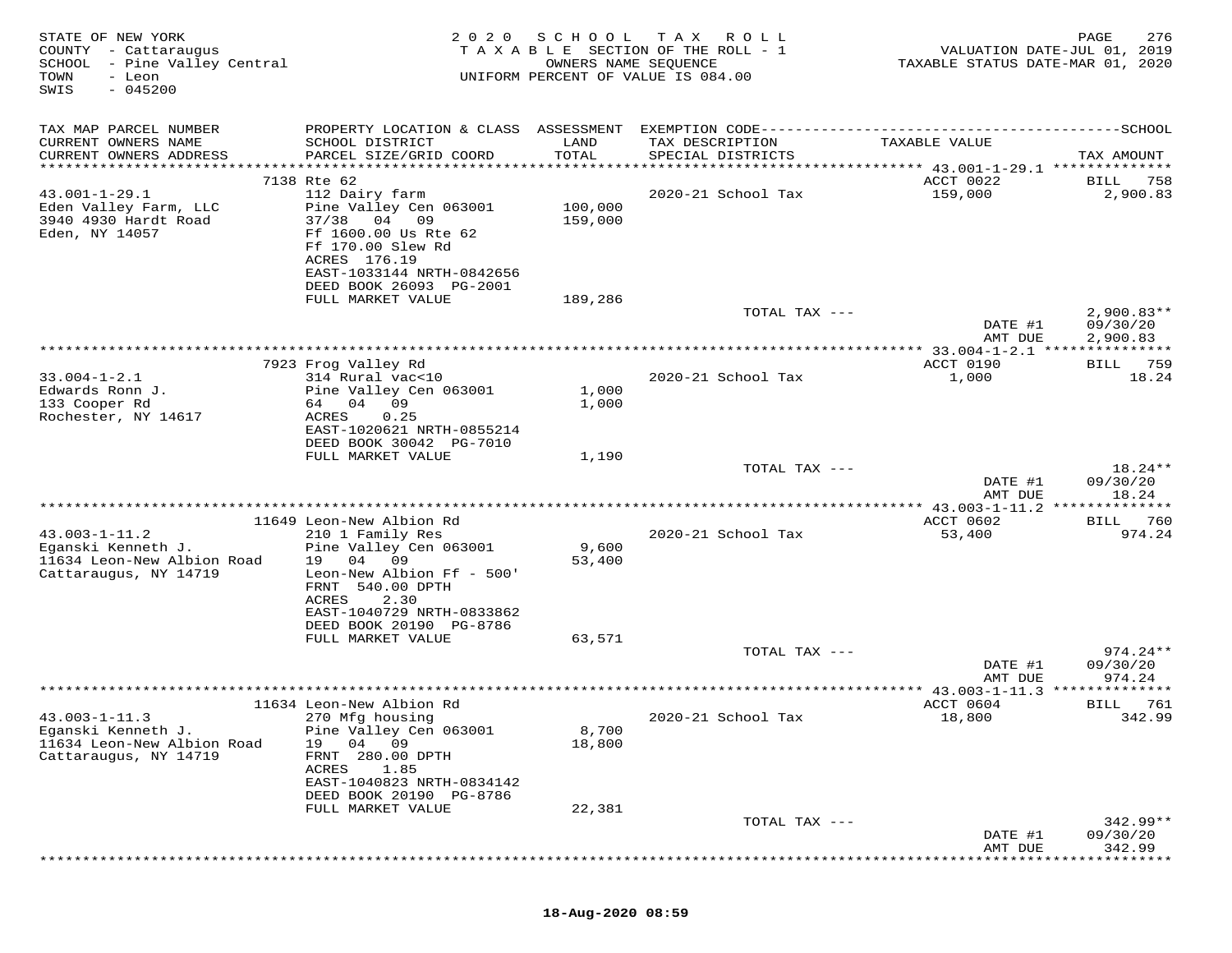| STATE OF NEW YORK<br>COUNTY - Cattaraugus<br>SCHOOL - Pine Valley Central<br>- Leon<br>TOWN<br>$-045200$<br>SWIS |                                                                                             |                | 2020 SCHOOL TAX ROLL<br>TAXABLE SECTION OF THE ROLL - 1<br>OWNERS NAME SEQUENCE<br>UNIFORM PERCENT OF VALUE IS 084.00 | VALUATION DATE-JUL 01, 2019<br>TAXABLE STATUS DATE-MAR 01, 2020 | 277<br>PAGE                      |
|------------------------------------------------------------------------------------------------------------------|---------------------------------------------------------------------------------------------|----------------|-----------------------------------------------------------------------------------------------------------------------|-----------------------------------------------------------------|----------------------------------|
| TAX MAP PARCEL NUMBER                                                                                            |                                                                                             |                |                                                                                                                       |                                                                 |                                  |
| CURRENT OWNERS NAME<br>CURRENT OWNERS ADDRESS                                                                    | SCHOOL DISTRICT<br>PARCEL SIZE/GRID COORD                                                   | LAND<br>TOTAL  | TAX DESCRIPTION<br>SPECIAL DISTRICTS                                                                                  | TAXABLE VALUE                                                   | TAX AMOUNT                       |
| $42.020 - 1 - 21$                                                                                                | 12148 Leon-New Albion Rd<br>314 Rural vac<10                                                |                | 2020-21 School Tax                                                                                                    | <b>ACCT 0035</b><br>4,200                                       | BILL 762<br>76.63                |
| Eller Tanya E.<br>12148 Leon-New Albion Rd<br>Leon, NY 14726                                                     | Pine Valley Cen 063001<br>36 04 09<br>Life Use<br>FRNT 161.40 DPTH<br>ACRES<br>2.09         | 4,200<br>4,200 |                                                                                                                       |                                                                 |                                  |
|                                                                                                                  | EAST-1032637 NRTH-0835994<br>DEED BOOK 28088 PG-8001                                        |                |                                                                                                                       |                                                                 |                                  |
|                                                                                                                  | FULL MARKET VALUE                                                                           | 5,000          | TOTAL TAX ---                                                                                                         | DATE #1                                                         | $76.63**$<br>09/30/20            |
|                                                                                                                  |                                                                                             |                |                                                                                                                       | AMT DUE                                                         | 76.63                            |
|                                                                                                                  | 7209 Rte 62                                                                                 |                |                                                                                                                       | ACCT 0693                                                       | BILL 763                         |
| $42.002 - 1 - 20.3$<br>Elliott Emily                                                                             | 270 Mfg housing<br>Pine Valley Cen 063001                                                   | 6,900          | 2020-21 School Tax                                                                                                    | 39,200                                                          | 715.17                           |
| 7209 Rte 62<br>South Dayton, NY 14138                                                                            | 45 04 09<br>FRNT 150.00 DPTH 265.00<br>EAST-1030991 NRTH-0842705<br>DEED BOOK 30582 PG-5001 | 39,200         |                                                                                                                       |                                                                 |                                  |
|                                                                                                                  | FULL MARKET VALUE                                                                           | 46,667         | TOTAL TAX ---                                                                                                         |                                                                 | $715.17**$                       |
|                                                                                                                  |                                                                                             |                |                                                                                                                       | DATE #1<br>AMT DUE                                              | 09/30/20<br>715.17               |
|                                                                                                                  |                                                                                             |                |                                                                                                                       |                                                                 |                                  |
|                                                                                                                  | Rte 62                                                                                      |                |                                                                                                                       | ACCT 0912                                                       | BILL 764                         |
| $42.002 - 1 - 20.5$<br>Elliott Emily<br>7209 Rte 62                                                              | 311 Res vac land<br>Pine Valley Cen 063001<br>45 04 09                                      | 6,600<br>6,600 | 2020-21 School Tax                                                                                                    | 6,600                                                           | 120.41                           |
| South Dayton, NY 14138                                                                                           | Ff 360.30<br>FRNT 150.00 DPTH 147.70<br>EAST-1030790 NRTH-0842709                           |                |                                                                                                                       |                                                                 |                                  |
|                                                                                                                  | DEED BOOK 30582 PG-5001<br>FULL MARKET VALUE                                                | 7,857          |                                                                                                                       |                                                                 |                                  |
|                                                                                                                  |                                                                                             |                | TOTAL TAX ---                                                                                                         | DATE #1<br>AMT DUE                                              | $120.41**$<br>09/30/20<br>120.41 |
|                                                                                                                  |                                                                                             |                |                                                                                                                       |                                                                 |                                  |
|                                                                                                                  | 7233 Rte 62                                                                                 |                |                                                                                                                       | ACCT 0113                                                       | BILL 765                         |
| $42.002 - 1 - 19$<br>Elliott Orlo & Elizabeth L/U Pine Valley Cen 063001                                         | 210 1 Family Res                                                                            |                | ENH STAR 41834<br>8,200 2020-21 School Tax                                                                            | 76,000                                                          | 63,520<br>1,386.56               |
| Brainard Cindy L<br>7233 Route 62<br>South Dayton, NY 14138                                                      | 45 04 09<br>ACRES<br>1.60<br>EAST-1030924 NRTH-0843212                                      | 76,000         |                                                                                                                       |                                                                 |                                  |
|                                                                                                                  | DEED BOOK 25725 PG-2001<br>FULL MARKET VALUE                                                | 90,476         |                                                                                                                       |                                                                 |                                  |
|                                                                                                                  |                                                                                             |                | TOTAL TAX ---                                                                                                         |                                                                 | $283.56**$                       |
|                                                                                                                  |                                                                                             |                |                                                                                                                       | DATE #1<br>AMT DUE                                              | 09/30/20<br>283.56               |
|                                                                                                                  |                                                                                             |                |                                                                                                                       | *************                                                   | * * * * * * * * * ·              |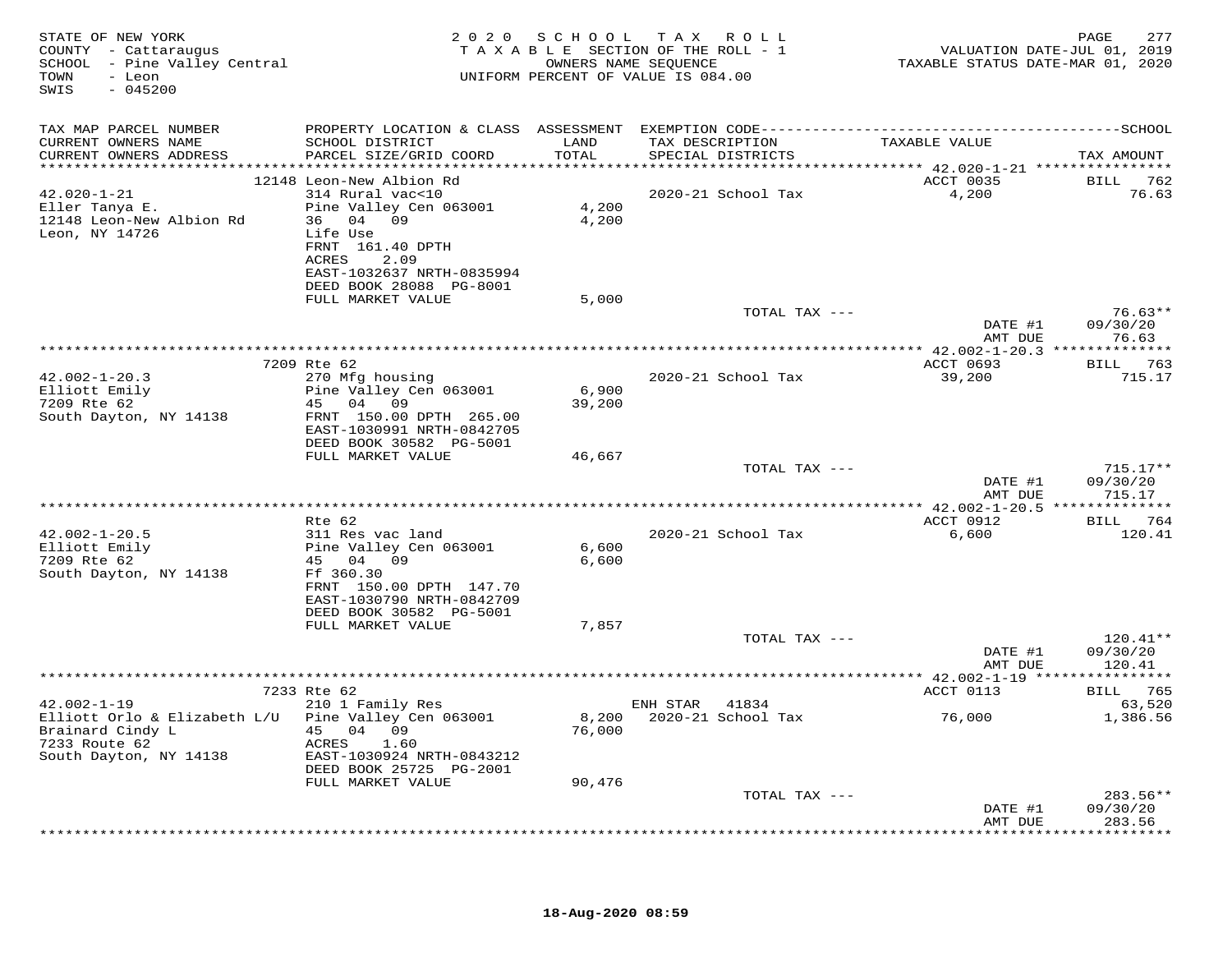| - GITATE OF NEW YORK<br>COUNTY - Cattaraugus<br>SCHOOL - Pine Valley Central Maritimes (SCHOOL - Pine Valley Central Maritimes (SCHOOL - Pine Valley Central<br>MIFORM PERCENT OF VALUE IS 084.00 |                                                                                                                                           | 2020 SCHOOL TAX ROLL |         | T A X A B L E SECTION OF THE ROLL - 1<br>OWNERS NAME SEQUENCE | 278 - PAGE<br>2019 ,010 VALUATION DATE-JUL<br>2020 ,011 TAXABLE STATUS DATE-MAR | PAGE<br>278                          |
|---------------------------------------------------------------------------------------------------------------------------------------------------------------------------------------------------|-------------------------------------------------------------------------------------------------------------------------------------------|----------------------|---------|---------------------------------------------------------------|---------------------------------------------------------------------------------|--------------------------------------|
| TAX MAP PARCEL NUMBER                                                                                                                                                                             |                                                                                                                                           |                      |         |                                                               |                                                                                 |                                      |
| CURRENT OWNERS NAME<br>CURRENT OWNERS ADDRESS                                                                                                                                                     | SCHOOL DISTRICT<br>PARCEL SIZE/GRID COORD                                                                                                 | LAND<br>TOTAL        |         | TAX DESCRIPTION<br>SPECIAL DISTRICTS                          | TAXABLE VALUE                                                                   | TAX AMOUNT                           |
| ***********************                                                                                                                                                                           |                                                                                                                                           |                      |         |                                                               |                                                                                 |                                      |
| $42.002 - 1 - 20.2$<br>Elliott Orlo K L/U<br>Elliott Elizabeth L/U<br>7233 Route 62<br>South Dayton, NY 14138                                                                                     | 7233 Rte 62<br>270 Mfg housing<br>Pine Valley Cen 063001<br>45 04 09<br>Ff 360.30<br>FRNT 150.00 DPTH 260.00<br>EAST-1030989 NRTH-0842862 | 6,900<br>25,700      |         | 2020-21 School Tax                                            | ACCT 0692<br>25,700                                                             | BILL 766<br>468.88                   |
|                                                                                                                                                                                                   | DEED BOOK 20200 PG-6371                                                                                                                   |                      |         |                                                               |                                                                                 |                                      |
|                                                                                                                                                                                                   | FULL MARKET VALUE                                                                                                                         | 30,595               |         |                                                               |                                                                                 |                                      |
|                                                                                                                                                                                                   |                                                                                                                                           |                      |         | TOTAL TAX ---                                                 | DATE #1                                                                         | 468.88**<br>09/30/20                 |
|                                                                                                                                                                                                   |                                                                                                                                           |                      |         |                                                               | AMT DUE                                                                         | 468.88                               |
|                                                                                                                                                                                                   |                                                                                                                                           |                      |         |                                                               |                                                                                 |                                      |
|                                                                                                                                                                                                   | 11969 Ruckh Hill Rd                                                                                                                       |                      |         |                                                               | ACCT 0125                                                                       | BILL 767                             |
| $43.001 - 1 - 2.1$<br>Ellis Carol                                                                                                                                                                 | 240 Rural res<br>Pine Valley Cen 063001                                                                                                   | 78,300 AG DIST       | AG BLDG | 41700<br>41720                                                |                                                                                 | 15,000<br>21,098                     |
| PO Box 105                                                                                                                                                                                        | 29/30 04 09 210,900 ENH STAR 41834                                                                                                        |                      |         |                                                               |                                                                                 | 63,520                               |
| Leon, NY 14751                                                                                                                                                                                    | ACRES 117.75<br>EAST-1035650 NRTH-0845636                                                                                                 |                      |         |                                                               | 2020-21 School Tax 174,802                                                      | 3,189.13                             |
| MAY BE SUBJECT TO PAYMENT DEED BOOK 735 PG-00521 UNDER AGDIST LAW TIL 2024 FULL MARKET VALUE 251,071                                                                                              |                                                                                                                                           |                      |         |                                                               |                                                                                 |                                      |
|                                                                                                                                                                                                   |                                                                                                                                           |                      |         | TOTAL TAX ---                                                 | DATE #1<br>AMT DUE                                                              | $2,086.13**$<br>09/30/20<br>2,086.13 |
|                                                                                                                                                                                                   |                                                                                                                                           |                      |         |                                                               |                                                                                 |                                      |
|                                                                                                                                                                                                   | 6794 Rte 62                                                                                                                               |                      |         |                                                               | ACCT 0326                                                                       | BILL 768                             |
| $43.003 - 1 - 25$                                                                                                                                                                                 | 210 1 Family Res                                                                                                                          |                      |         | BAS STAR 41854<br>13,900 2020-21 School Tax                   |                                                                                 | 27,300                               |
| Ellis Christopher P<br>PO Box 105<br>Leon, NY 14751                                                                                                                                               | Pine Valley Cen 063001<br>36 04 09<br>Ff 299.00<br>ACRES<br>4.47 BANK 017<br>EAST-1031491 NRTH-0836389<br>DEED BOOK 8812    PG-7001       | 42,300               |         |                                                               | 42,300                                                                          | 771.73                               |
|                                                                                                                                                                                                   | FULL MARKET VALUE                                                                                                                         | 50,357               |         |                                                               |                                                                                 |                                      |
|                                                                                                                                                                                                   |                                                                                                                                           |                      |         | TOTAL TAX ---                                                 | DATE #1<br>AMT DUE                                                              | $276.73**$<br>09/30/20<br>276.73     |
|                                                                                                                                                                                                   |                                                                                                                                           |                      |         |                                                               |                                                                                 |                                      |
|                                                                                                                                                                                                   | 12204 Leon-New Albion Rd                                                                                                                  |                      |         |                                                               | <b>ACCT 0005</b>                                                                | BILL 769                             |
| $42.020 - 1 - 16$<br>Ellis Diane M<br>Ellis Rhoda<br>12204 Leon-New Albion Rd<br>Conewango Valley, NY 14726                                                                                       | 240 Rural res<br>Pine Valley Cen 063001<br>36 04 09<br>FRNT 112.80 DPTH 363.70<br>EAST-1031874 NRTH-0835959<br>DEED BOOK 12115 PG-3001    | 83,250               |         | BAS STAR 41854                                                |                                                                                 | 27,300<br>1,518.83                   |
|                                                                                                                                                                                                   | FULL MARKET VALUE                                                                                                                         | 99,107               |         |                                                               |                                                                                 |                                      |
|                                                                                                                                                                                                   |                                                                                                                                           |                      |         | TOTAL TAX ---                                                 | DATE #1<br>AMT DUE                                                              | $1,023.83**$<br>09/30/20<br>1,023.83 |
|                                                                                                                                                                                                   |                                                                                                                                           |                      |         |                                                               |                                                                                 | <b>++++++++++++</b>                  |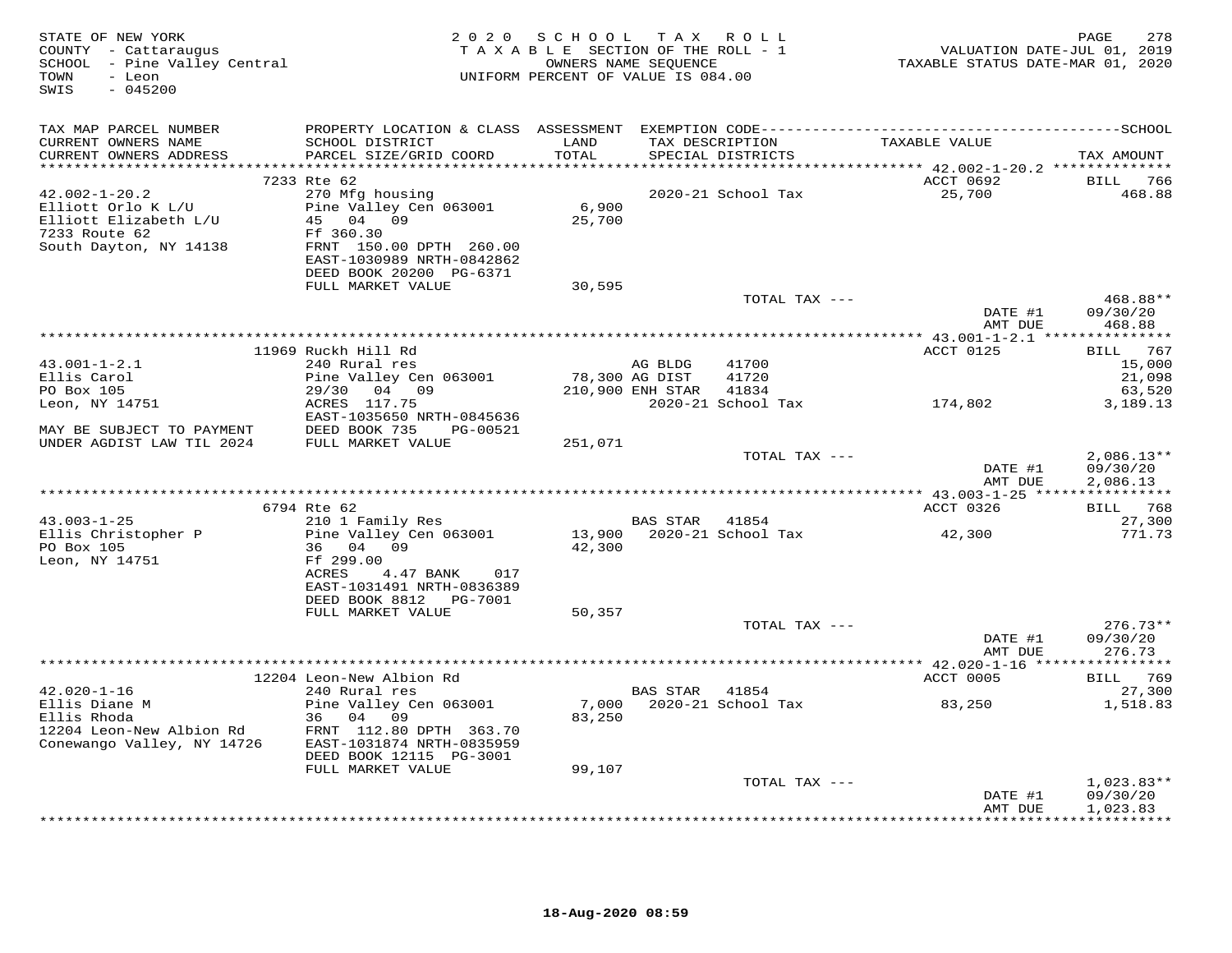| STATE OF NEW YORK<br>COUNTY - Cattaraugus<br>SCHOOL - Pine Valley Central<br>- Leon<br>TOWN<br>$-045200$<br>SWIS | 2 0 2 0<br>TAXABLE SECTION OF THE ROLL - 1<br>UNIFORM PERCENT OF VALUE IS 084.00                                                                          | PAGE<br>VALUATION DATE-JUL 01, 2019<br>TAXABLE STATUS DATE-MAR 01, 2020 |                                      |                     |                                           |
|------------------------------------------------------------------------------------------------------------------|-----------------------------------------------------------------------------------------------------------------------------------------------------------|-------------------------------------------------------------------------|--------------------------------------|---------------------|-------------------------------------------|
| TAX MAP PARCEL NUMBER<br>CURRENT OWNERS NAME                                                                     | SCHOOL DISTRICT                                                                                                                                           | LAND                                                                    | TAX DESCRIPTION                      | TAXABLE VALUE       |                                           |
| CURRENT OWNERS ADDRESS                                                                                           | PARCEL SIZE/GRID COORD                                                                                                                                    | TOTAL                                                                   | SPECIAL DISTRICTS                    |                     | TAX AMOUNT                                |
|                                                                                                                  | 6712 Fox Turn Rd                                                                                                                                          |                                                                         |                                      | ACCT 0619           | BILL 770                                  |
| $42.020 - 1 - 39$<br>Ellis Ellicott J Jr<br>9979 New Albion Rd<br>Cattaraugus, NY 14719                          | 312 Vac w/imprv<br>Pine Valley Cen 063001<br>35 04 09<br>Land Contract<br>FRNT 179.52 DPTH 198.00<br>EAST-1031206 NRTH-0834949<br>DEED BOOK 10689 PG-2001 | 3,800<br>4,100                                                          | 2020-21 School Tax                   | 4,100               | 74.80                                     |
|                                                                                                                  | FULL MARKET VALUE                                                                                                                                         | 4,881                                                                   |                                      |                     |                                           |
|                                                                                                                  |                                                                                                                                                           |                                                                         | TOTAL TAX ---                        | DATE #1<br>AMT DUE  | 74.80**<br>09/30/20<br>74.80              |
|                                                                                                                  | 12240 Leon-New Albion Rd                                                                                                                                  |                                                                         |                                      | ACCT 0068           | BILL 771                                  |
| $42.020 - 1 - 10$<br>Ellis Jerome C                                                                              | 210 1 Family Res<br>Pine Valley Cen 063001                                                                                                                | 6,800                                                                   | ENH STAR 41834<br>2020-21 School Tax | 73,700              | 63,520<br>1,344.60                        |
| Ellis Cheryl J<br>PO Box 17<br>Leon, NY 14751                                                                    | 36 04 09<br>87.00 DPTH 332.72<br>FRNT<br>017<br>BANK<br>EAST-1031274 NRTH-0835953<br>DEED BOOK 890<br>PG-00655                                            | 73,700                                                                  |                                      |                     |                                           |
|                                                                                                                  | FULL MARKET VALUE                                                                                                                                         | 87,738                                                                  |                                      |                     |                                           |
|                                                                                                                  |                                                                                                                                                           |                                                                         | TOTAL TAX ---                        | DATE #1<br>AMT DUE  | $241.60**$<br>09/30/20<br>241.60          |
|                                                                                                                  |                                                                                                                                                           |                                                                         |                                      |                     |                                           |
| $33.004 - 1 - 3.3$<br>Ellis Rhoda A<br>Snyder Talon L                                                            | 7961 Dredge Rd<br>240 Rural res<br>Pine Valley Cen 063001<br>$64 - 4 - 9$                                                                                 | 15,300<br>45,000                                                        | 2020-21 School Tax                   | ACCT 0842<br>45,000 | BILL 772<br>820.99                        |
| 19 First St<br>South Dayton, NY 14138                                                                            | ACRES 15.55<br>EAST-1023041 NRTH-0855017<br>DEED BOOK 18780 PG-9001                                                                                       |                                                                         |                                      |                     |                                           |
|                                                                                                                  | FULL MARKET VALUE                                                                                                                                         | 53,571                                                                  |                                      |                     |                                           |
|                                                                                                                  |                                                                                                                                                           |                                                                         | TOTAL TAX ---                        | DATE #1<br>AMT DUE  | 820.99**<br>09/30/20<br>820.99            |
|                                                                                                                  |                                                                                                                                                           |                                                                         |                                      | ACCT 0119           |                                           |
| $33.004 - 1 - 4$<br>Ellis Rhoda A<br>Snyder Talon L<br>19 First Street<br>South Dayton, NY 14138                 | Dredge Rd<br>105 Vac farmland<br>Pine Valley Cen 063001<br>64 04 09<br>FRNT 895.00 DPTH<br>ACRES 37.26                                                    | 22,000<br>22,000                                                        | 2020-21 School Tax                   | 22,000              | BILL 773<br>401.37                        |
|                                                                                                                  | EAST-1023312 NRTH-0854353<br>DEED BOOK 20190 PG-3934<br>FULL MARKET VALUE                                                                                 | 26,190                                                                  |                                      |                     |                                           |
|                                                                                                                  |                                                                                                                                                           |                                                                         | TOTAL TAX ---                        |                     | $401.37**$                                |
|                                                                                                                  |                                                                                                                                                           |                                                                         |                                      | DATE #1<br>AMT DUE  | 09/30/20<br>401.37<br>* * * * * * * * * * |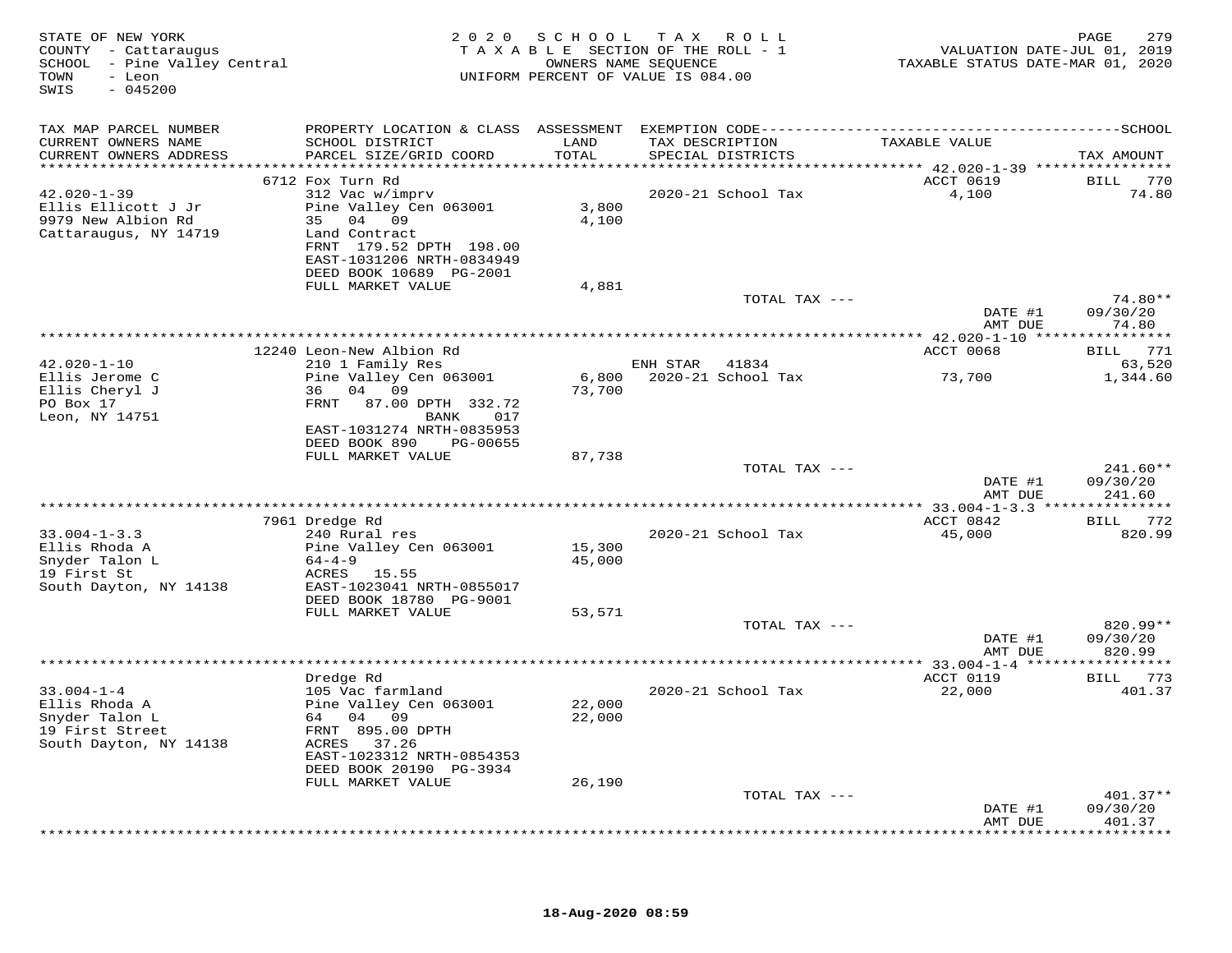| STATE OF NEW YORK<br>COUNTY - Cattaraugus<br>SCHOOL - Pine Valley Central<br>TOWN<br>- Leon<br>$-045200$<br>SWIS |                                                                                              |                  | 2020 SCHOOL TAX ROLL<br>TAXABLE SECTION OF THE ROLL - 1<br>OWNERS NAME SEQUENCE<br>UNIFORM PERCENT OF VALUE IS 084.00 | VALUATION DATE-JUL 01, 2019<br>TAXABLE STATUS DATE-MAR 01, 2020 | 280<br>PAGE                    |
|------------------------------------------------------------------------------------------------------------------|----------------------------------------------------------------------------------------------|------------------|-----------------------------------------------------------------------------------------------------------------------|-----------------------------------------------------------------|--------------------------------|
| TAX MAP PARCEL NUMBER                                                                                            | PROPERTY LOCATION & CLASS ASSESSMENT EXEMPTION CODE-----------------------------------SCHOOL |                  |                                                                                                                       |                                                                 |                                |
| CURRENT OWNERS NAME<br>CURRENT OWNERS ADDRESS                                                                    | SCHOOL DISTRICT<br>PARCEL SIZE/GRID COORD                                                    | LAND<br>TOTAL    | TAX DESCRIPTION<br>SPECIAL DISTRICTS                                                                                  | TAXABLE VALUE                                                   | TAX AMOUNT                     |
|                                                                                                                  | 12188 Leon-New Albion Rd                                                                     |                  |                                                                                                                       | ACCT 0330                                                       | BILL 774                       |
| $42.020 - 1 - 18$                                                                                                | 210 1 Family Res                                                                             |                  | BAS STAR<br>41854                                                                                                     |                                                                 | 27,300                         |
| Ellis Robert<br>Ellis Jacqueline<br>12188 Leon-New Abion Rd                                                      | Pine Valley Cen 063001<br>36 04 09<br>FRNT 82.50 DPTH 380.90                                 | 6,800<br>73,800  | 2020-21 School Tax                                                                                                    | 73,800                                                          | 1,346.42                       |
| Conewango Valley, NY 14726                                                                                       | EAST-1032145 NRTH-0835968<br>DEED BOOK 874<br>PG-00965                                       |                  |                                                                                                                       |                                                                 |                                |
|                                                                                                                  | FULL MARKET VALUE                                                                            | 87,857           | TOTAL TAX ---                                                                                                         |                                                                 | 851.42**                       |
|                                                                                                                  |                                                                                              |                  |                                                                                                                       | DATE #1<br>AMT DUE                                              | 09/30/20<br>851.42             |
|                                                                                                                  |                                                                                              |                  |                                                                                                                       |                                                                 |                                |
|                                                                                                                  | Leon-New Albion Rd                                                                           |                  |                                                                                                                       | ACCT 0004                                                       | BILL 775                       |
| $43.003 - 1 - 24.1$<br>Ellis Robert<br>12188 Leon-New Albion Rd<br>Conewango Valley, NY 14726                    | 323 Vacant rural<br>Pine Valley Cen 063001<br>36 04 09<br>3.90<br>ACRES                      | 6,800<br>6,800   | 2020-21 School Tax                                                                                                    | 6,800                                                           | 124.06                         |
|                                                                                                                  | EAST-1032037 NRTH-0836328<br>DEED BOOK 3233 PG-3001                                          |                  |                                                                                                                       |                                                                 |                                |
|                                                                                                                  | FULL MARKET VALUE                                                                            | 8,095            |                                                                                                                       |                                                                 |                                |
|                                                                                                                  |                                                                                              |                  | TOTAL TAX ---                                                                                                         | DATE #1<br>AMT DUE                                              | 124.06**<br>09/30/20<br>124.06 |
|                                                                                                                  |                                                                                              |                  |                                                                                                                       |                                                                 |                                |
|                                                                                                                  | Peters Rd                                                                                    |                  |                                                                                                                       | ACCT 0724                                                       | BILL 776                       |
| $52.002 - 1 - 27.3$<br>Emke Wendy<br>301 Allen St                                                                | 312 Vac w/imprv<br>Pine Valley Cen 063001<br>01 04 09                                        | 11,000<br>11,400 | 2020-21 School Tax                                                                                                    | 11,400                                                          | 207.98                         |
| Jamestown, NY 14701                                                                                              | $lot$ #7<br>Ff 440.00                                                                        |                  |                                                                                                                       |                                                                 |                                |
|                                                                                                                  | ACRES<br>3.00<br>EAST-1048389 NRTH-0827615                                                   |                  |                                                                                                                       |                                                                 |                                |
|                                                                                                                  | DEED BOOK 14423 PG-2001<br>FULL MARKET VALUE                                                 | 13,571           |                                                                                                                       |                                                                 |                                |
|                                                                                                                  |                                                                                              |                  | TOTAL TAX ---                                                                                                         |                                                                 | 207.98**                       |
|                                                                                                                  |                                                                                              |                  |                                                                                                                       | DATE #1<br>AMT DUE                                              | 09/30/20<br>207.98             |
|                                                                                                                  |                                                                                              |                  |                                                                                                                       |                                                                 |                                |
| $42.020 - 1 - 7.1$                                                                                               | 6770 Rte 62<br>210 1 Family Res                                                              |                  | 2020-21 School Tax                                                                                                    | ACCT 0410<br>12,900                                             | BILL 777<br>235.35             |
| Emmick Ryan<br>6786 62 Rte                                                                                       | Pine Valley Cen 063001<br>36 04 09                                                           | 7,900<br>12,900  |                                                                                                                       |                                                                 |                                |
| Conewango Valley, NY 14751                                                                                       | FRNT 65.66 DPTH<br>ACRES<br>1.45                                                             |                  |                                                                                                                       |                                                                 |                                |
|                                                                                                                  | EAST-1031511 NRTH-0836167<br>DEED BOOK 16067 PG-7004<br>FULL MARKET VALUE                    | 15,357           |                                                                                                                       |                                                                 |                                |
|                                                                                                                  |                                                                                              |                  | TOTAL TAX ---                                                                                                         |                                                                 | $235.35**$                     |
|                                                                                                                  |                                                                                              |                  |                                                                                                                       | DATE #1<br>AMT DUE                                              | 09/30/20<br>235.35             |
|                                                                                                                  |                                                                                              |                  |                                                                                                                       |                                                                 | ***********                    |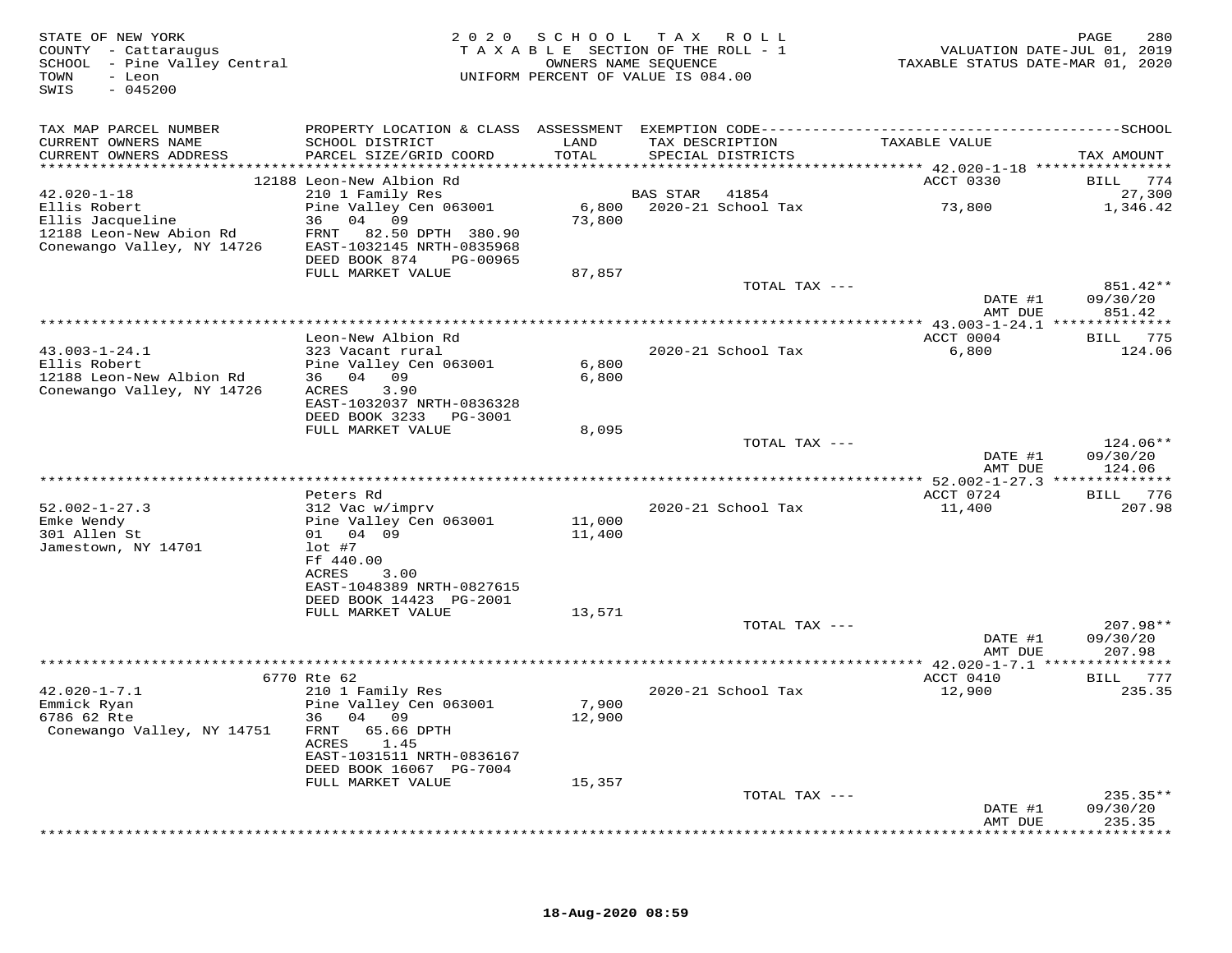| STATE OF NEW YORK<br>COUNTY - Cattaraugus<br>SCHOOL - Pine Valley Central<br>TOWN<br>- Leon<br>$-045200$<br>SWIS |                                                                 |                | 2020 SCHOOL TAX ROLL<br>TAXABLE SECTION OF THE ROLL - 1<br>OWNERS NAME SEQUENCE<br>UNIFORM PERCENT OF VALUE IS 084.00 | VALUATION DATE-JUL 01, 2019<br>TAXABLE STATUS DATE-MAR 01, 2020 | 281<br>PAGE                    |
|------------------------------------------------------------------------------------------------------------------|-----------------------------------------------------------------|----------------|-----------------------------------------------------------------------------------------------------------------------|-----------------------------------------------------------------|--------------------------------|
| TAX MAP PARCEL NUMBER<br>CURRENT OWNERS NAME<br>CURRENT OWNERS ADDRESS                                           | SCHOOL DISTRICT<br>PARCEL SIZE/GRID COORD                       | LAND<br>TOTAL  | TAX DESCRIPTION<br>SPECIAL DISTRICTS                                                                                  | TAXABLE VALUE                                                   | TAX AMOUNT                     |
|                                                                                                                  |                                                                 |                |                                                                                                                       |                                                                 |                                |
|                                                                                                                  | 6786 Rte 62                                                     |                |                                                                                                                       | ACCT 0483                                                       | BILL 778                       |
| $42.020 - 1 - 7.2$                                                                                               | 210 1 Family Res                                                |                | BAS STAR 41854                                                                                                        |                                                                 | 27,300                         |
| Emmick Ryan<br>6786 Rte 62<br>Leon, NY 14751                                                                     | Pine Valley Cen 063001<br>36 04 09<br>FRNT 90.00 DPTH 142.00    | 65,000         |                                                                                                                       |                                                                 | 1,185.87                       |
|                                                                                                                  | BANK 017<br>EAST-1031225 NRTH-0836182<br>DEED BOOK 6956 PG-3002 |                |                                                                                                                       |                                                                 |                                |
|                                                                                                                  | FULL MARKET VALUE                                               | 77,381         |                                                                                                                       |                                                                 |                                |
|                                                                                                                  |                                                                 |                | TOTAL TAX ---                                                                                                         | DATE #1<br>AMT DUE                                              | 690.87**<br>09/30/20<br>690.87 |
|                                                                                                                  |                                                                 |                |                                                                                                                       |                                                                 |                                |
|                                                                                                                  | Rte 62                                                          |                |                                                                                                                       | ACCT 0411                                                       | BILL 779                       |
| $42.020 - 1 - 8$                                                                                                 | 311 Res vac land                                                |                | 2020-21 School Tax                                                                                                    | 1,100                                                           | 20.07                          |
| Emmick Ryan<br>6786 62 Rte                                                                                       | Pine Valley Cen 063001<br>36 04 09                              | 1,100<br>1,100 |                                                                                                                       |                                                                 |                                |
| Conewango Valley, NY 14751                                                                                       | FRNT 73.85 DPTH 66.00                                           |                |                                                                                                                       |                                                                 |                                |
|                                                                                                                  | EAST-1031188 NRTH-0836034                                       |                |                                                                                                                       |                                                                 |                                |
|                                                                                                                  | DEED BOOK 16067 PG-7004                                         |                |                                                                                                                       |                                                                 |                                |
|                                                                                                                  | FULL MARKET VALUE                                               | 1,310          | TOTAL TAX ---                                                                                                         |                                                                 | $20.07**$                      |
|                                                                                                                  |                                                                 |                |                                                                                                                       | DATE #1                                                         | 09/30/20                       |
|                                                                                                                  |                                                                 |                |                                                                                                                       | AMT DUE                                                         | 20.07                          |
|                                                                                                                  |                                                                 |                |                                                                                                                       |                                                                 |                                |
|                                                                                                                  | 12722 Flat Iron Rd                                              |                |                                                                                                                       | ACCT 0130                                                       | BILL 780                       |
| $51.002 - 1 - 8$<br>Ennis Anne                                                                                   | 210 1 Family Res<br>Pine Valley Cen 063001                      |                | BAS STAR 41854<br>11,300 2020-21 School Tax                                                                           | 65,000                                                          | 27,300<br>1,185.87             |
| 12722 Flat Iron Rd                                                                                               | 49 04 09                                                        | 65,000         |                                                                                                                       |                                                                 |                                |
| Conewango Valley, NY 14726                                                                                       | Ff 471.00                                                       |                |                                                                                                                       |                                                                 |                                |
|                                                                                                                  | 3.15<br>ACRES                                                   |                |                                                                                                                       |                                                                 |                                |
|                                                                                                                  | EAST-1023666 NRTH-0827492<br>DEED BOOK 9615 PG-4001             |                |                                                                                                                       |                                                                 |                                |
|                                                                                                                  | FULL MARKET VALUE                                               | 77,381         |                                                                                                                       |                                                                 |                                |
|                                                                                                                  |                                                                 |                | TOTAL TAX ---                                                                                                         |                                                                 | 690.87**                       |
|                                                                                                                  |                                                                 |                |                                                                                                                       | DATE #1                                                         | 09/30/20                       |
|                                                                                                                  |                                                                 |                |                                                                                                                       | AMT DUE                                                         | 690.87                         |
|                                                                                                                  | 6312 West Rd                                                    |                |                                                                                                                       | ACCT 0221                                                       | BILL 781                       |
| $51.002 - 1 - 4$                                                                                                 | 113 Cattle farm                                                 |                | BAS STAR 41854                                                                                                        |                                                                 | 27,300                         |
| Ennis Jason                                                                                                      | Pine Valley Cen 063001                                          |                | 45,500 2020-21 School Tax                                                                                             | 132,300                                                         | 2, 413.71                      |
| 6312 West Rd                                                                                                     | 50 04 09                                                        | 132,300        |                                                                                                                       |                                                                 |                                |
| Conewango Valley, NY 14726                                                                                       | Ff 520.00<br>ACRES 62.66<br>EAST-1024389 NRTH-0829461           |                |                                                                                                                       |                                                                 |                                |
|                                                                                                                  | DEED BOOK 9615 PG-2001                                          |                |                                                                                                                       |                                                                 |                                |
|                                                                                                                  | FULL MARKET VALUE                                               | 157,500        |                                                                                                                       |                                                                 |                                |
|                                                                                                                  |                                                                 |                | TOTAL TAX ---                                                                                                         |                                                                 | $1,918.71**$                   |
|                                                                                                                  |                                                                 |                |                                                                                                                       | DATE #1<br>AMT DUE                                              | 09/30/20<br>1,918.71           |
|                                                                                                                  |                                                                 |                | *********************************                                                                                     | ************************                                        |                                |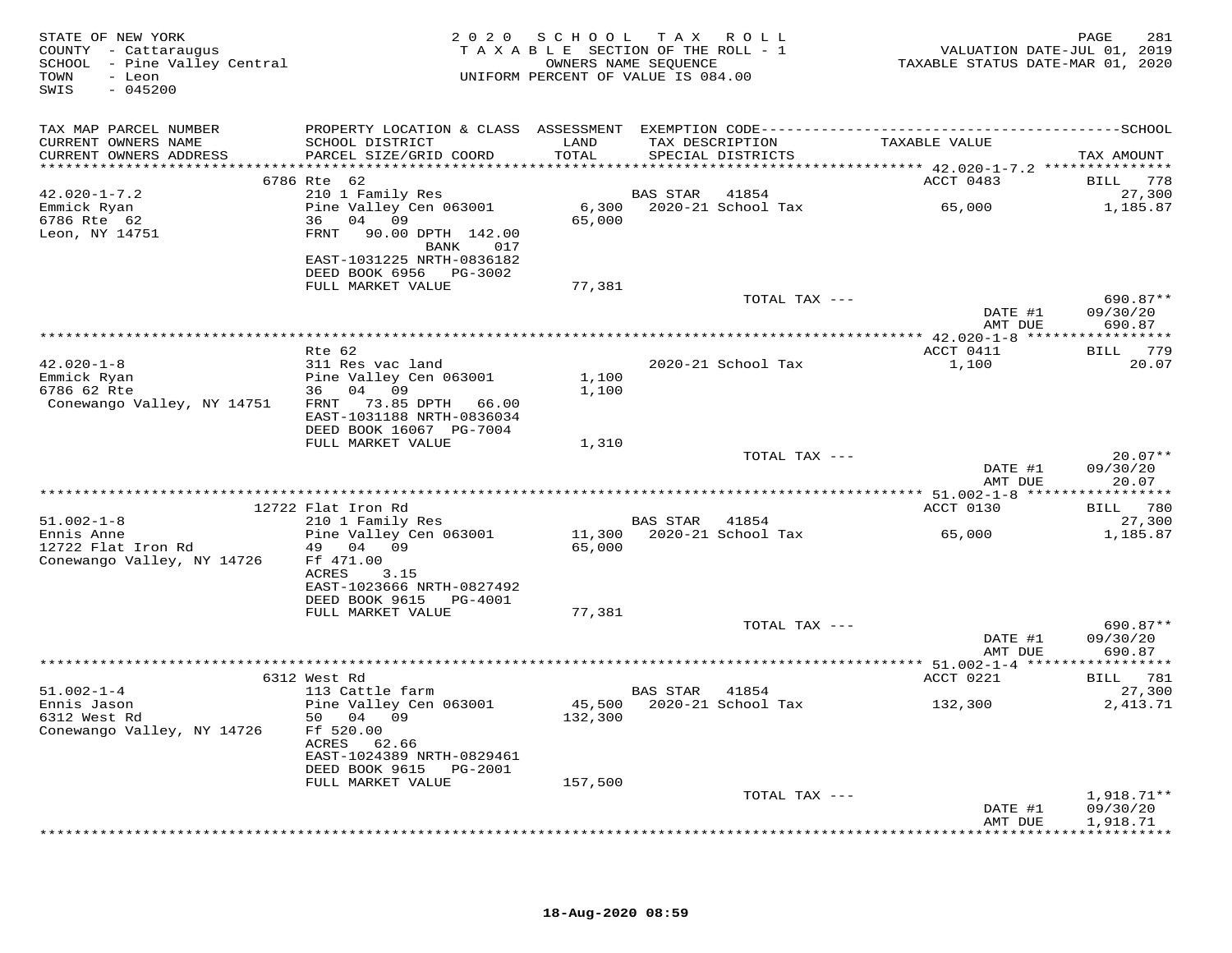| STATE OF NEW YORK<br>COUNTY - Cattaraugus<br>- Pine Valley Central<br>SCHOOL<br>TOWN<br>- Leon<br>$-045200$<br>SWIS | 2 0 2 0                                                                              | SCHOOL<br>OWNERS NAME SEQUENCE | T A X<br>R O L L<br>TAXABLE SECTION OF THE ROLL - 1<br>UNIFORM PERCENT OF VALUE IS 084.00 | VALUATION DATE-JUL 01, 2019<br>TAXABLE STATUS DATE-MAR 01, 2020 | 282<br>PAGE                    |
|---------------------------------------------------------------------------------------------------------------------|--------------------------------------------------------------------------------------|--------------------------------|-------------------------------------------------------------------------------------------|-----------------------------------------------------------------|--------------------------------|
| TAX MAP PARCEL NUMBER                                                                                               |                                                                                      |                                |                                                                                           |                                                                 |                                |
| CURRENT OWNERS NAME<br>CURRENT OWNERS ADDRESS<br>*******************                                                | SCHOOL DISTRICT<br>PARCEL SIZE/GRID COORD                                            | LAND<br>TOTAL                  | TAX DESCRIPTION<br>SPECIAL DISTRICTS<br>****************************                      | TAXABLE VALUE                                                   | TAX AMOUNT                     |
|                                                                                                                     | Rte 62                                                                               |                                |                                                                                           | ****************** 42.020-1-51.1 ***************<br>ACCT 0361   | BILL<br>782                    |
| $42.020 - 1 - 51.1$<br>Ennis Joshua G                                                                               | 322 Rural vac>10<br>Pine Valley Cen 063001                                           | 24,000                         | 2020-21 School Tax                                                                        | 24,000                                                          | 437.86                         |
| Ennis Nicole<br>Rte 62<br>PO Box 131                                                                                | 04<br>43<br>09<br>Co Rd 6 Ff 170.00<br>Ff 295.00                                     | 24,000                         |                                                                                           |                                                                 |                                |
| Leon, NY 14751                                                                                                      | ACRES<br>24.65 BANK<br>017<br>EAST-1030177 NRTH-0835306<br>DEED BOOK 8341<br>PG-9005 |                                |                                                                                           |                                                                 |                                |
|                                                                                                                     | FULL MARKET VALUE                                                                    | 28,571                         |                                                                                           |                                                                 |                                |
|                                                                                                                     |                                                                                      |                                | TOTAL TAX ---                                                                             | DATE #1<br>AMT DUE                                              | 437.86**<br>09/30/20<br>437.86 |
|                                                                                                                     |                                                                                      |                                |                                                                                           |                                                                 |                                |
|                                                                                                                     | 11926 Leon-New Albion Rd                                                             |                                |                                                                                           | ACCT 0134                                                       | 783<br>BILL                    |
| $43.003 - 1 - 19$                                                                                                   | 210 1 Family Res                                                                     |                                | ENH STAR<br>41834                                                                         |                                                                 | 63,520                         |
| Exford Linda                                                                                                        | Pine Valley Cen 063001                                                               |                                | 25,000 2020-21 School Tax                                                                 | 78,000                                                          | 1,423.05                       |
| 11926 Leon-New Albion Rd                                                                                            | 27<br>04<br>09                                                                       | 78,000                         |                                                                                           |                                                                 |                                |
| Conewango Valley, NY 14726                                                                                          | FRNT 940.00 DPTH                                                                     |                                |                                                                                           |                                                                 |                                |
|                                                                                                                     | ACRES<br>11.74<br>EAST-1036320 NRTH-0835405                                          |                                |                                                                                           |                                                                 |                                |
|                                                                                                                     | DEED BOOK 689<br>PG-00313                                                            |                                |                                                                                           |                                                                 |                                |
|                                                                                                                     | FULL MARKET VALUE                                                                    | 92,857                         |                                                                                           |                                                                 |                                |
|                                                                                                                     |                                                                                      |                                | TOTAL TAX ---                                                                             |                                                                 | 320.05**                       |
|                                                                                                                     |                                                                                      |                                |                                                                                           | DATE #1<br>AMT DUE                                              | 09/30/20<br>320.05             |
|                                                                                                                     |                                                                                      |                                |                                                                                           |                                                                 | ********                       |
| $42.004 - 1 - 1$                                                                                                    | 12950 Cherry Creek Hill Rd<br>312 Vac w/imprv                                        |                                | 2020-21 School Tax                                                                        | ACCT 0100<br>40,900                                             | BILL 784<br>746.19             |
| Fair Michael                                                                                                        | Pine Valley Cen 063001                                                               | 33,100                         |                                                                                           |                                                                 |                                |
| 5670 Deer Creek Dr                                                                                                  | 59<br>04 09                                                                          | 40,900                         |                                                                                           |                                                                 |                                |
| Willoughby, OH 44094                                                                                                | Ff 675.00                                                                            |                                |                                                                                           |                                                                 |                                |
|                                                                                                                     | ACRES<br>25.11                                                                       |                                |                                                                                           |                                                                 |                                |
|                                                                                                                     | EAST-1019536 NRTH-0836591                                                            |                                |                                                                                           |                                                                 |                                |
|                                                                                                                     | DEED BOOK 00958 PG-01058                                                             |                                |                                                                                           |                                                                 |                                |
|                                                                                                                     | FULL MARKET VALUE                                                                    | 48,690                         |                                                                                           |                                                                 |                                |
|                                                                                                                     |                                                                                      |                                | TOTAL TAX ---                                                                             | DATE #1                                                         | $746.19**$<br>09/30/20         |
|                                                                                                                     |                                                                                      |                                |                                                                                           | AMT DUE                                                         | 746.19                         |
|                                                                                                                     | *******************************                                                      |                                | **********************                                                                    | ***************                                                 | ************                   |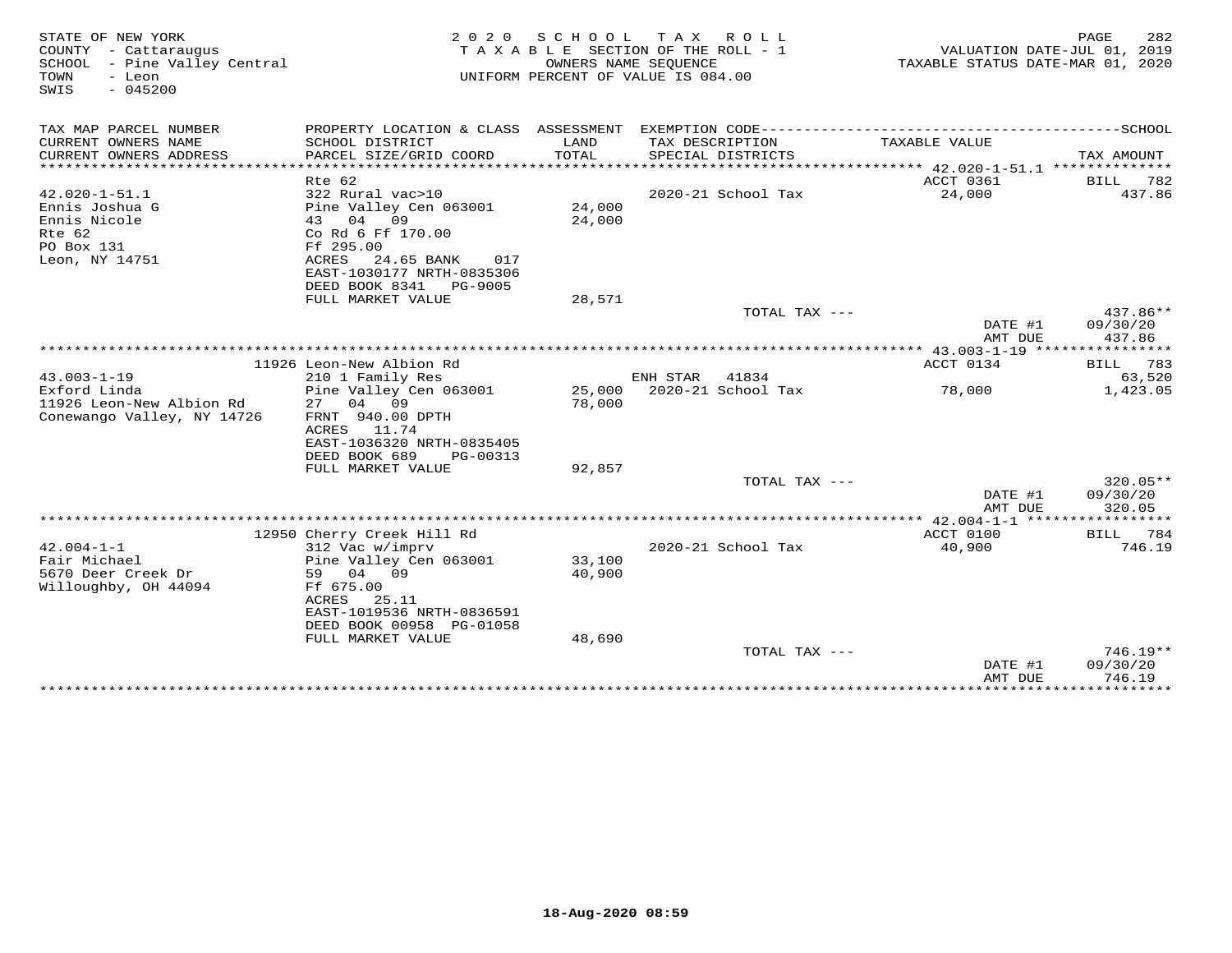| STATE OF NEW YORK<br>COUNTY - Cattaraugus<br>SCHOOL - Pine Valley Central<br>- Leon<br>TOWN<br>SWIS<br>$-045200$          | 2 0 2 0                                                                                                                                           | S C H O O L<br>TAXABLE SECTION OF THE ROLL - 1<br>OWNERS NAME SEQUENCE<br>UNIFORM PERCENT OF VALUE IS 084.00 | T A X           | R O L L                     | VALUATION DATE-JUL 01, 2019<br>TAXABLE STATUS DATE-MAR 01, 2020 | PAGE<br>283                          |
|---------------------------------------------------------------------------------------------------------------------------|---------------------------------------------------------------------------------------------------------------------------------------------------|--------------------------------------------------------------------------------------------------------------|-----------------|-----------------------------|-----------------------------------------------------------------|--------------------------------------|
| TAX MAP PARCEL NUMBER<br>CURRENT OWNERS NAME                                                                              | SCHOOL DISTRICT                                                                                                                                   | LAND                                                                                                         |                 | TAX DESCRIPTION             | TAXABLE VALUE                                                   |                                      |
| CURRENT OWNERS ADDRESS                                                                                                    | PARCEL SIZE/GRID COORD                                                                                                                            | TOTAL                                                                                                        |                 | SPECIAL DISTRICTS           |                                                                 | TAX AMOUNT                           |
|                                                                                                                           | 7985 Kellogg Hill Rd                                                                                                                              |                                                                                                              |                 |                             | ACCT 0567                                                       | 785<br>BILL                          |
| $34.003 - 1 - 8.3$                                                                                                        | 120 Field crops                                                                                                                                   |                                                                                                              | <b>BAS STAR</b> | 41854                       |                                                                 | 27,300                               |
| Farner Michael<br>7985 Kellogg Hill Rd<br>South Dayton, NY 14138                                                          | Pine Valley Cen 063001<br>32<br>04<br>09<br>Ff 1078.00<br>ACRES<br>58.30<br>EAST-1037911 NRTH-0854998<br>DEED BOOK 00981 PG-00355                 | 44,200<br>107,400                                                                                            |                 | 2020-21 School Tax          | 107,400                                                         | 1,959.43                             |
|                                                                                                                           | FULL MARKET VALUE                                                                                                                                 | 127,857                                                                                                      |                 |                             |                                                                 |                                      |
|                                                                                                                           |                                                                                                                                                   |                                                                                                              |                 | TOTAL TAX ---               | DATE #1<br>AMT DUE                                              | $1,464.43**$<br>09/30/20<br>1,464.43 |
|                                                                                                                           |                                                                                                                                                   |                                                                                                              |                 |                             |                                                                 |                                      |
|                                                                                                                           | 6782 Alderbottom Rd                                                                                                                               |                                                                                                              |                 |                             | ACCT 0030                                                       | BILL 786                             |
| $43.003 - 1 - 8$<br>Farnham Chris T<br>6782 Alderbottom Rd<br>Conewango Valley, NY 14726                                  | 280 Res Multiple<br>Pine Valley Cen 063001<br>20/28<br>04 09<br>FRNT 2770.00 DPTH<br>ACRES<br>73.40                                               | 55,400<br>85,400                                                                                             | BAS STAR        | 41854<br>2020-21 School Tax | 85,400                                                          | 27,300<br>1,558.06                   |
|                                                                                                                           | EAST-1039775 NRTH-0836930<br>DEED BOOK 7870                                                                                                       |                                                                                                              |                 |                             |                                                                 |                                      |
|                                                                                                                           | PG-7001<br>FULL MARKET VALUE                                                                                                                      | 101,667                                                                                                      |                 |                             |                                                                 |                                      |
|                                                                                                                           |                                                                                                                                                   |                                                                                                              |                 | TOTAL TAX ---               |                                                                 | $1,063.06**$                         |
|                                                                                                                           |                                                                                                                                                   |                                                                                                              |                 |                             | DATE #1<br>AMT DUE                                              | 09/30/20<br>1,063.06                 |
|                                                                                                                           | 7640 Rte 62                                                                                                                                       |                                                                                                              |                 |                             | ACCT 0348                                                       | BILL 787                             |
| $34.003 - 1 - 31$                                                                                                         | 112 Dairy farm                                                                                                                                    |                                                                                                              | AG DIST         | 41720                       |                                                                 | 15,435                               |
| Felton Kathleen<br>135 Richmond Rd<br>Warwick, MA 01378                                                                   | Pine Valley Cen 063001<br>39<br>04<br>09<br>Ff 946.60                                                                                             | 65,100<br>85,100                                                                                             |                 | 2020-21 School Tax          | 69,665                                                          | 1,270.98                             |
| MAY BE SUBJECT TO PAYMENT<br>UNDER AGDIST LAW TIL 2024                                                                    | ACRES<br>89.10<br>EAST-1033183 NRTH-0849209<br>FULL MARKET VALUE                                                                                  | 101,310                                                                                                      |                 |                             |                                                                 |                                      |
|                                                                                                                           |                                                                                                                                                   |                                                                                                              |                 | TOTAL TAX ---               | DATE #1<br>AMT DUE                                              | $1,270.98**$<br>09/30/20<br>1,270.98 |
|                                                                                                                           |                                                                                                                                                   |                                                                                                              |                 |                             | *********** 42.020-1-19 *****************                       |                                      |
|                                                                                                                           | 12180 Leon-New Albion Rd                                                                                                                          |                                                                                                              |                 |                             | ACCT 0033                                                       | BILL 788                             |
| $42.020 - 1 - 19$<br>Fiebelkorn Ida LU<br>Fiebelkorn Craig/Joel<br>12180 Leon-New Albion Rd<br>Conewango Valley, NY 14726 | 210 1 Family Res<br>Pine Valley Cen 063001<br>36<br>04<br>- 09<br>FRNT 107.00 DPTH 373.00<br>EAST-1032244 NRTH-0835964<br>DEED BOOK 27722 PG-7001 | 7,000<br>42,600                                                                                              | ENH STAR        | 41834<br>2020-21 School Tax | 42,600                                                          | 42,600<br>777.20                     |
|                                                                                                                           | FULL MARKET VALUE                                                                                                                                 | 50,714                                                                                                       |                 |                             |                                                                 |                                      |
|                                                                                                                           |                                                                                                                                                   |                                                                                                              |                 | TOTAL TAX ---               |                                                                 | $0.00**$                             |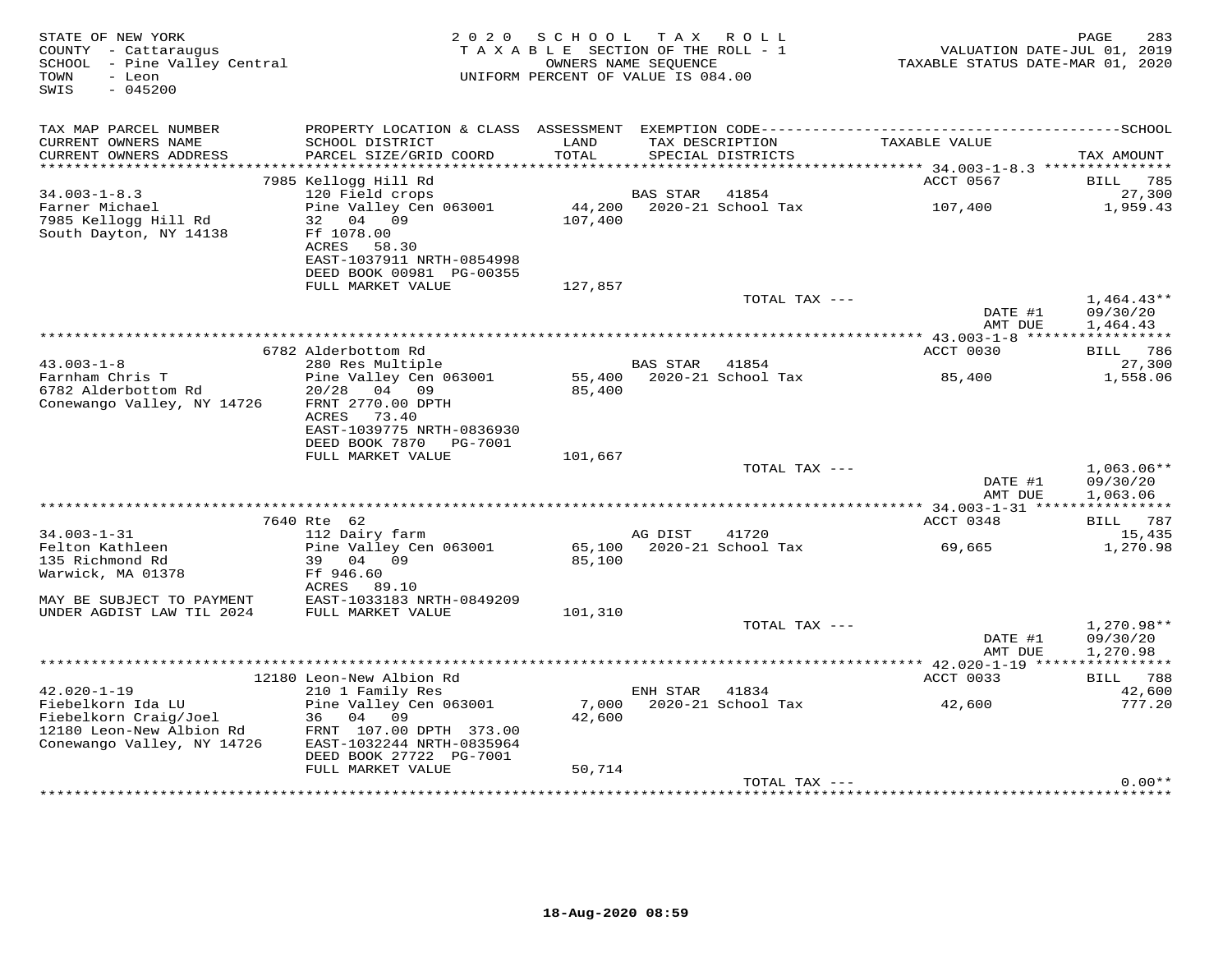| STATE OF NEW YORK<br>COUNTY - Cattaraugus<br>SCHOOL - Pine Valley Central<br>TOWN<br>- Leon<br>SWIS<br>$-045200$ |                                                     | 2020 SCHOOL   | T A X<br>R O L L<br>TAXABLE SECTION OF THE ROLL - 1<br>OWNERS NAME SEQUENCE<br>UNIFORM PERCENT OF VALUE IS 084.00 | VALUATION DATE-JUL 01, 2019<br>TAXABLE STATUS DATE-MAR 01, 2020 | PAGE<br>284          |
|------------------------------------------------------------------------------------------------------------------|-----------------------------------------------------|---------------|-------------------------------------------------------------------------------------------------------------------|-----------------------------------------------------------------|----------------------|
| TAX MAP PARCEL NUMBER                                                                                            |                                                     |               |                                                                                                                   |                                                                 |                      |
| CURRENT OWNERS NAME<br>CURRENT OWNERS ADDRESS<br>******************************                                  | SCHOOL DISTRICT<br>PARCEL SIZE/GRID COORD           | LAND<br>TOTAL | TAX DESCRIPTION<br>SPECIAL DISTRICTS                                                                              | TAXABLE VALUE                                                   | TAX AMOUNT           |
|                                                                                                                  | Kellogg Hill Rd                                     |               |                                                                                                                   | ACCT 0374                                                       | 789<br>BILL          |
| $34.003 - 1 - 20$                                                                                                | 322 Rural vac>10                                    |               | 41720<br>AG DIST                                                                                                  |                                                                 | 12,386               |
| Fiebelkorn Joel                                                                                                  | Pine Valley Cen 063001                              | 51,700        | 2020-21 School Tax                                                                                                | 39,314                                                          | 717.25               |
| Fiebelkorn Sheila                                                                                                | 31 04 09                                            | 51,700        |                                                                                                                   |                                                                 |                      |
| 7765 Kellogg Hill Rd<br>South Dayton, NY 14138                                                                   | FRNT 645.00 DPTH<br>ACRES 73.72                     |               |                                                                                                                   |                                                                 |                      |
|                                                                                                                  | EAST-1037519 NRTH-0851140                           |               |                                                                                                                   |                                                                 |                      |
| MAY BE SUBJECT TO PAYMENT                                                                                        | DEED BOOK 23283 PG-9002                             |               |                                                                                                                   |                                                                 |                      |
| UNDER AGDIST LAW TIL 2024                                                                                        | FULL MARKET VALUE                                   | 61,548        |                                                                                                                   |                                                                 |                      |
|                                                                                                                  |                                                     |               | TOTAL TAX ---                                                                                                     |                                                                 | $717.25**$           |
|                                                                                                                  |                                                     |               |                                                                                                                   | DATE #1                                                         | 09/30/20             |
|                                                                                                                  |                                                     |               |                                                                                                                   | AMT DUE                                                         | 717.25               |
|                                                                                                                  | 6750 Rte 62                                         |               |                                                                                                                   | ACCT 0092                                                       | BILL 790             |
| $42.020 - 1 - 35$                                                                                                | 432 Gas station                                     |               | 2020-21 School Tax                                                                                                | 64,300                                                          | 1,173.10             |
| Fiebelkorn Joel                                                                                                  | Pine Valley Cen 063001                              | 5,100         |                                                                                                                   |                                                                 |                      |
| Fiebelkorn Sheila M                                                                                              | 35 04 09                                            | 64,300        |                                                                                                                   |                                                                 |                      |
| 7765 Kellogg Hill Rd<br>South Dayton, NY 14138                                                                   | FRNT 104.00 DPTH 85.00<br>EAST-1031192 NRTH-0835590 |               |                                                                                                                   |                                                                 |                      |
|                                                                                                                  | DEED BOOK 00967 PG-01017                            |               |                                                                                                                   |                                                                 |                      |
|                                                                                                                  | FULL MARKET VALUE                                   | 76,548        |                                                                                                                   |                                                                 |                      |
|                                                                                                                  |                                                     |               | TOTAL TAX ---                                                                                                     |                                                                 | $1,173.10**$         |
|                                                                                                                  |                                                     |               |                                                                                                                   | DATE #1                                                         | 09/30/20             |
|                                                                                                                  |                                                     |               |                                                                                                                   | AMT DUE                                                         | 1,173.10             |
|                                                                                                                  | 7765 Kellogg Hill Rd                                |               |                                                                                                                   | ACCT 0019                                                       | BILL 791             |
| $34.003 - 1 - 21$                                                                                                | 210 1 Family Res                                    |               | BAS STAR<br>41854                                                                                                 |                                                                 | 27,300               |
| Fiebelkorn Joel A                                                                                                | Pine Valley Cen 063001                              | 10,800        | 2020-21 School Tax                                                                                                | 80,000                                                          | 1,459.54             |
| Fiebelkorn Sheila M                                                                                              | 31<br>04<br>09                                      | 80,000        |                                                                                                                   |                                                                 |                      |
| 7765 Kellogg Hill Rd<br>South Dayton, NY 14138                                                                   | FRNT 265.00 DPTH<br>ACRES<br>2.88                   |               |                                                                                                                   |                                                                 |                      |
|                                                                                                                  | EAST-1038884 NRTH-0851408                           |               |                                                                                                                   |                                                                 |                      |
|                                                                                                                  | DEED BOOK 995<br>PG-581                             |               |                                                                                                                   |                                                                 |                      |
|                                                                                                                  | FULL MARKET VALUE                                   | 95,238        |                                                                                                                   |                                                                 |                      |
|                                                                                                                  |                                                     |               | TOTAL TAX ---                                                                                                     |                                                                 | $964.54**$           |
|                                                                                                                  |                                                     |               |                                                                                                                   | DATE #1<br>AMT DUE                                              | 09/30/20<br>964.54   |
|                                                                                                                  |                                                     |               |                                                                                                                   |                                                                 |                      |
|                                                                                                                  | 6435 Town Hill Rd                                   |               |                                                                                                                   | ACCT 0071                                                       | 792<br>BILL          |
| $52.001 - 1 - 3$                                                                                                 | 210 1 Family Res                                    |               | 2020-21 School Tax                                                                                                | 82,700                                                          | 1,508.80             |
| Filey Patrick J.                                                                                                 | Pine Valley Cen 063001                              | 17,700        |                                                                                                                   |                                                                 |                      |
| Filey Jocelyn M.<br>292 Southwood Dr.                                                                            | 34 04 09                                            | 82,700        |                                                                                                                   |                                                                 |                      |
| Buffalo, NY 14223                                                                                                | Ff 1275.00<br>ACRES<br>9.90                         |               |                                                                                                                   |                                                                 |                      |
|                                                                                                                  | EAST-1034797 NRTH-0831251                           |               |                                                                                                                   |                                                                 |                      |
|                                                                                                                  | DEED BOOK 20559 PG-8002                             |               |                                                                                                                   |                                                                 |                      |
|                                                                                                                  | FULL MARKET VALUE                                   | 98,452        |                                                                                                                   |                                                                 |                      |
|                                                                                                                  |                                                     |               | TOTAL TAX ---                                                                                                     |                                                                 | $1,508.80**$         |
|                                                                                                                  |                                                     |               |                                                                                                                   | DATE #1<br>AMT DUE                                              | 09/30/20<br>1,508.80 |
|                                                                                                                  |                                                     |               |                                                                                                                   |                                                                 | * * * * * * * * * ·  |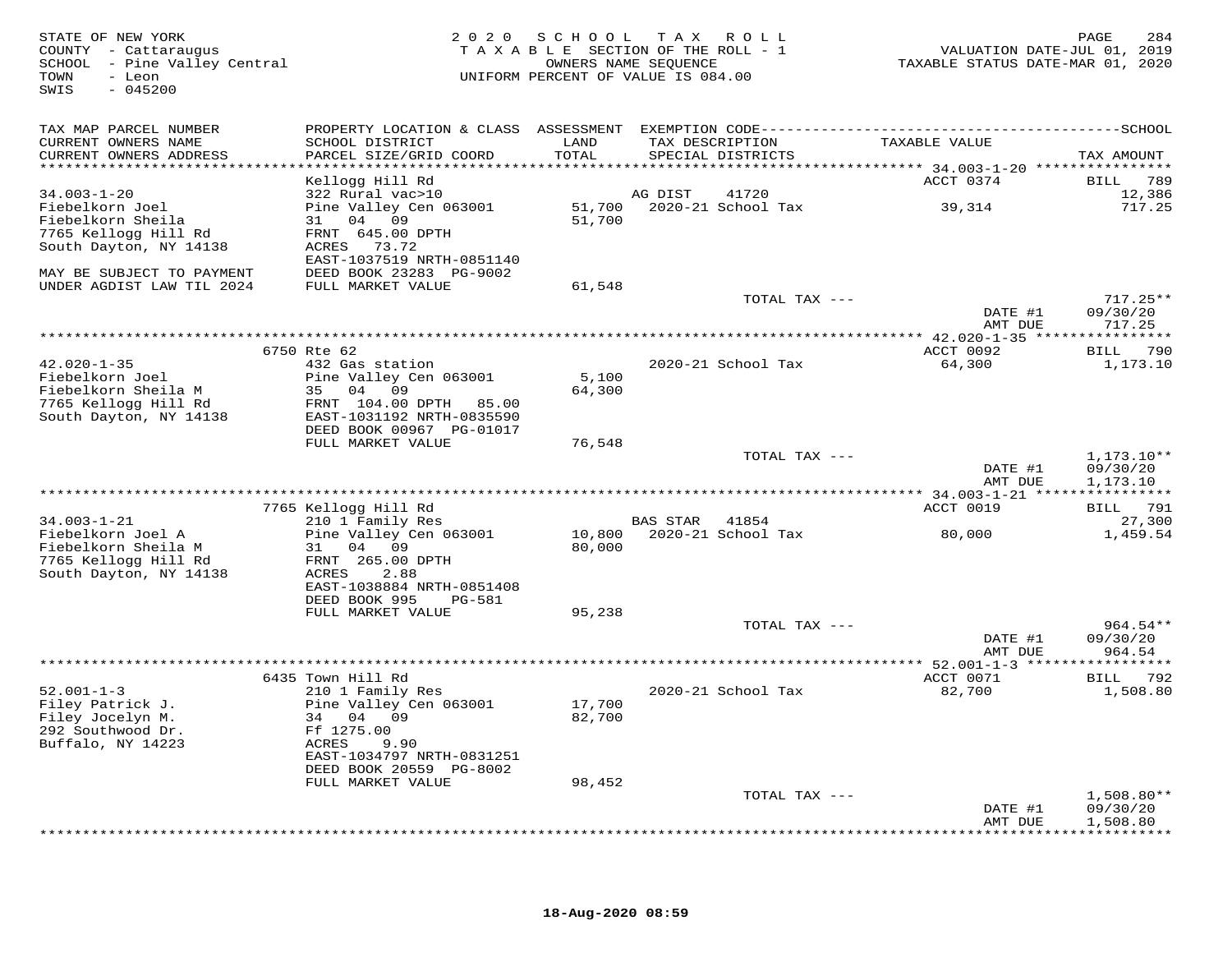| STATE OF NEW YORK<br>COUNTY - Cattaraugus<br>SCHOOL - Pine Valley Central<br>TOWN<br>- Leon<br>SWIS<br>$-045200$ |                                                                                | 2020 SCHOOL TAX ROLL<br>TAXABLE SECTION OF THE ROLL - 1<br>OWNERS NAME SEQUENCE<br>UNIFORM PERCENT OF VALUE IS 084.00 |                |                                      | VALUATION DATE-JUL 01, 2019<br>TAXABLE STATUS DATE-MAR 01, 2020 | 285<br>PAGE          |
|------------------------------------------------------------------------------------------------------------------|--------------------------------------------------------------------------------|-----------------------------------------------------------------------------------------------------------------------|----------------|--------------------------------------|-----------------------------------------------------------------|----------------------|
| TAX MAP PARCEL NUMBER                                                                                            |                                                                                |                                                                                                                       |                |                                      |                                                                 |                      |
| CURRENT OWNERS NAME<br>CURRENT OWNERS ADDRESS                                                                    | SCHOOL DISTRICT<br>PARCEL SIZE/GRID COORD                                      | LAND<br>TOTAL                                                                                                         |                | TAX DESCRIPTION<br>SPECIAL DISTRICTS | TAXABLE VALUE                                                   | TAX AMOUNT           |
|                                                                                                                  |                                                                                |                                                                                                                       |                |                                      |                                                                 |                      |
| $42.020 - 1 - 20.1$                                                                                              | 12174 Leon-New Albion Rd<br>210 1 Family Res                                   |                                                                                                                       | BAS STAR 41854 |                                      | <b>ACCT 0399</b>                                                | BILL 793<br>27,300   |
| Filock Fredrick S                                                                                                | Pine Valley Cen 063001                                                         |                                                                                                                       |                | 6,900 2020-21 School Tax             | 70,000                                                          | 1,277.09             |
| Filock Margaret M                                                                                                | 36 04 09                                                                       | 70,000                                                                                                                |                |                                      |                                                                 |                      |
| 12174 Leon-New Albion Rd<br>Conewango Valley, NY 14726                                                           | FRNT 92.00 DPTH 387.50<br>EAST-1032352 NRTH-0835978<br>DEED BOOK 10798 PG-7001 |                                                                                                                       |                |                                      |                                                                 |                      |
|                                                                                                                  | FULL MARKET VALUE                                                              | 83,333                                                                                                                |                |                                      |                                                                 |                      |
|                                                                                                                  |                                                                                |                                                                                                                       |                | TOTAL TAX ---                        | DATE #1                                                         | 782.09**<br>09/30/20 |
|                                                                                                                  |                                                                                |                                                                                                                       |                |                                      | AMT DUE                                                         | 782.09               |
|                                                                                                                  | Alderbottom Rd                                                                 |                                                                                                                       |                |                                      | ACCT 0435                                                       | BILL 794             |
| $43.001 - 1 - 13$                                                                                                | 314 Rural vac<10                                                               |                                                                                                                       |                | 2020-21 School Tax                   | 7,200                                                           | 131.36               |
| Finiki Richard P                                                                                                 | Pine Valley Cen 063001                                                         | 7,200                                                                                                                 |                |                                      |                                                                 |                      |
| 101 Wheatfield St                                                                                                | 21 04 09                                                                       | 7,200                                                                                                                 |                |                                      |                                                                 |                      |
| North Tonawanda, NY 14120-6826 FRNT 275.00 DPTH                                                                  |                                                                                |                                                                                                                       |                |                                      |                                                                 |                      |
|                                                                                                                  | ACRES 3.12<br>EAST-1041269 NRTH-0842182                                        |                                                                                                                       |                |                                      |                                                                 |                      |
|                                                                                                                  | DEED BOOK 901 PG-00179                                                         |                                                                                                                       |                |                                      |                                                                 |                      |
|                                                                                                                  | FULL MARKET VALUE                                                              | 8,571                                                                                                                 |                |                                      |                                                                 |                      |
|                                                                                                                  |                                                                                |                                                                                                                       |                | TOTAL TAX ---                        |                                                                 | 131.36**             |
|                                                                                                                  |                                                                                |                                                                                                                       |                |                                      | DATE #1<br>AMT DUE                                              | 09/30/20<br>131.36   |
|                                                                                                                  |                                                                                |                                                                                                                       |                |                                      |                                                                 | BILL 795             |
| $43.001 - 1 - 3$                                                                                                 | 11899 Ruckh Hill Rd<br>240 Rural res                                           |                                                                                                                       | BAS STAR 41854 |                                      | ACCT 0137                                                       | 27,300               |
| Flagg Frances L/U B                                                                                              | Pine Valley Cen 063001                                                         |                                                                                                                       |                | 55,000 2020-21 School Tax            | 89,000                                                          | 1,623.74             |
| Flagg Jacob                                                                                                      | 30 04 09                                                                       | 89,000                                                                                                                |                |                                      |                                                                 |                      |
| 11899 Ruckh Hill Rd                                                                                              | Ff 740.00                                                                      |                                                                                                                       |                |                                      |                                                                 |                      |
| South Dayton, NY 14138                                                                                           | ACRES 72.09<br>EAST-1036573 NRTH-0845556                                       |                                                                                                                       |                |                                      |                                                                 |                      |
|                                                                                                                  | DEED BOOK 22435 PG-9001                                                        |                                                                                                                       |                |                                      |                                                                 |                      |
|                                                                                                                  | FULL MARKET VALUE                                                              | 105,952                                                                                                               |                |                                      |                                                                 |                      |
|                                                                                                                  |                                                                                |                                                                                                                       |                | TOTAL TAX ---                        |                                                                 | 1,128.74**           |
|                                                                                                                  |                                                                                |                                                                                                                       |                |                                      | DATE #1                                                         | 09/30/20             |
|                                                                                                                  |                                                                                |                                                                                                                       |                |                                      | AMT DUE                                                         | 1,128.74             |
|                                                                                                                  | 12213 Leon-New Albion Rd                                                       |                                                                                                                       |                |                                      | ACCT 0204                                                       | BILL 796             |
| $42.020 - 1 - 15$                                                                                                | 311 Res vac land                                                               |                                                                                                                       |                | 2020-21 School Tax                   | 4,700                                                           | 85.75                |
| $42.020 - 1 - 1$<br>France Lloyd E<br>$\frac{6 \text{ h} - 1}{2}$                                                | Pine Valley Cen 063001                                                         | 4,700                                                                                                                 |                |                                      |                                                                 |                      |
|                                                                                                                  | 36 04 09                                                                       | 4,700                                                                                                                 |                |                                      |                                                                 |                      |
| 12213 Leon-New Albion Rd<br>Leon, NY ` 14751                                                                     | FRNT 180.00 DPTH<br>ACRES 1.85                                                 |                                                                                                                       |                |                                      |                                                                 |                      |
|                                                                                                                  | EAST-1031695 NRTH-0835962                                                      |                                                                                                                       |                |                                      |                                                                 |                      |
|                                                                                                                  | DEED BOOK 1516 PG-8002                                                         |                                                                                                                       |                |                                      |                                                                 |                      |
|                                                                                                                  | FULL MARKET VALUE                                                              | 5,595                                                                                                                 |                |                                      |                                                                 |                      |
|                                                                                                                  |                                                                                |                                                                                                                       |                | TOTAL TAX ---                        |                                                                 | $85.75**$            |
|                                                                                                                  |                                                                                |                                                                                                                       |                |                                      | DATE #1<br>AMT DUE                                              | 09/30/20<br>85.75    |
|                                                                                                                  |                                                                                |                                                                                                                       |                |                                      |                                                                 | *******              |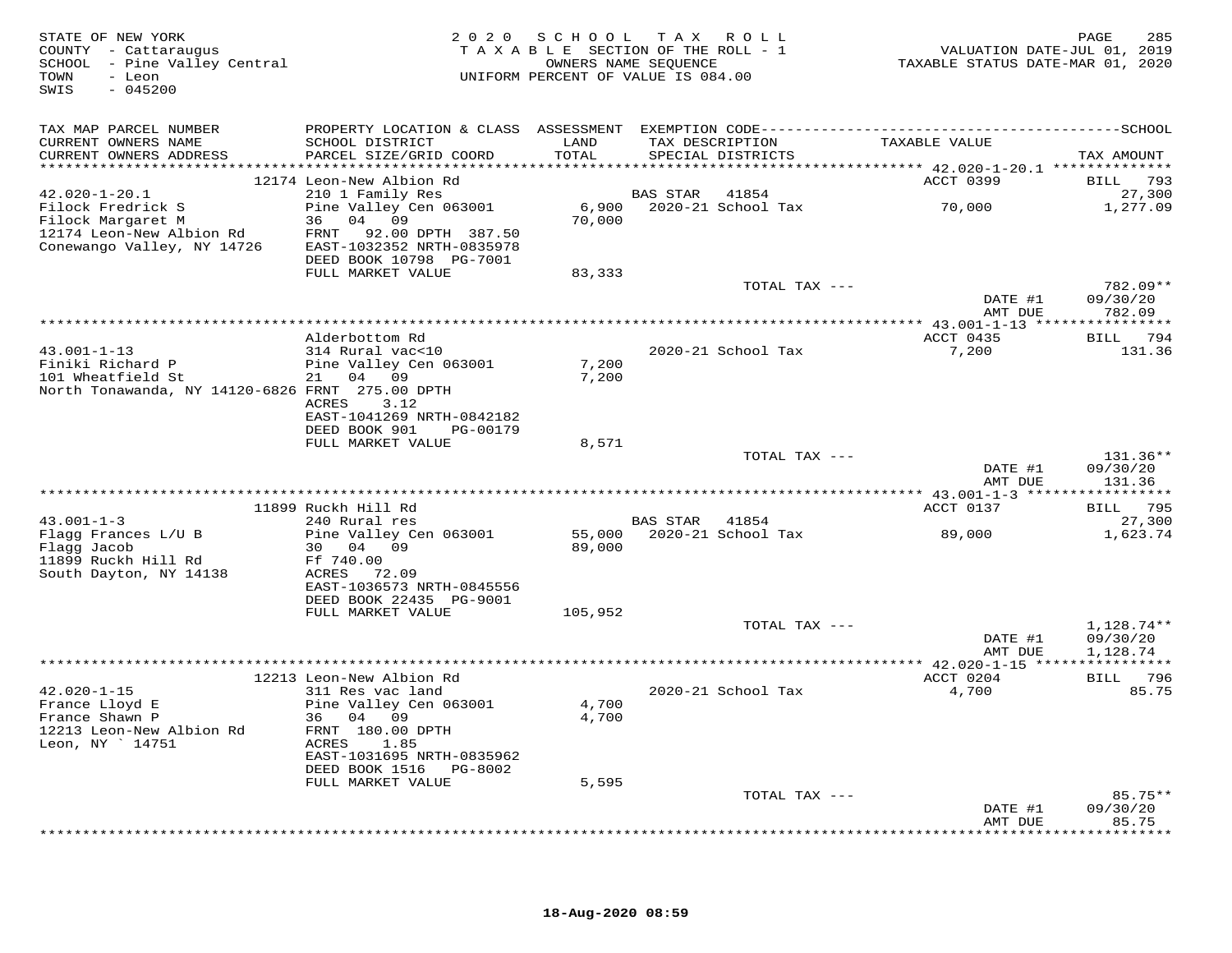| STATE OF NEW YORK<br>COUNTY - Cattaraugus<br>SCHOOL - Pine Valley Central<br>TOWN<br>- Leon<br>$-045200$<br>SWIS | 2 0 2 0                                                          | SCHOOL        | T A X<br>R O L L<br>TAXABLE SECTION OF THE ROLL - 1<br>OWNERS NAME SEQUENCE<br>UNIFORM PERCENT OF VALUE IS 084.00 | VALUATION DATE-JUL 01, 2019<br>TAXABLE STATUS DATE-MAR 01, 2020 | PAGE<br>286        |
|------------------------------------------------------------------------------------------------------------------|------------------------------------------------------------------|---------------|-------------------------------------------------------------------------------------------------------------------|-----------------------------------------------------------------|--------------------|
| TAX MAP PARCEL NUMBER                                                                                            |                                                                  |               |                                                                                                                   |                                                                 |                    |
| CURRENT OWNERS NAME<br>CURRENT OWNERS ADDRESS                                                                    | SCHOOL DISTRICT<br>PARCEL SIZE/GRID COORD                        | LAND<br>TOTAL | TAX DESCRIPTION<br>SPECIAL DISTRICTS                                                                              | TAXABLE VALUE                                                   | TAX AMOUNT         |
| ***********************                                                                                          |                                                                  |               |                                                                                                                   |                                                                 |                    |
| $42.020 - 1 - 31.1$                                                                                              | 12213 Leon-New Albion Rd<br>210 1 Family Res                     |               | <b>BAS STAR</b><br>41854                                                                                          | ACCT 0037                                                       | BILL 797<br>27,300 |
| France Shawn P                                                                                                   | Pine Valley Cen 063001                                           | 7,000         | 2020-21 School Tax                                                                                                | 32,200                                                          | 587.46             |
| 12213 Leon-New Albion Rd<br>Leon, NY 14751                                                                       | 35 04 09<br>FRNT 145.00 DPTH 295.00<br>EAST-1031716 NRTH-0835590 | 32,200        |                                                                                                                   |                                                                 |                    |
|                                                                                                                  | DEED BOOK 1516 PG-8002                                           |               |                                                                                                                   |                                                                 |                    |
|                                                                                                                  | FULL MARKET VALUE                                                | 38,333        | TOTAL TAX ---                                                                                                     |                                                                 | $92.46**$          |
|                                                                                                                  |                                                                  |               |                                                                                                                   | DATE #1<br>AMT DUE                                              | 09/30/20<br>92.46  |
|                                                                                                                  |                                                                  |               |                                                                                                                   | **** 42.004-2-32 *****************                              |                    |
|                                                                                                                  | 6658 West Rd                                                     |               |                                                                                                                   | ACCT 0291                                                       | 798<br>BILL        |
| $42.004 - 2 - 32$                                                                                                | 314 Rural vac<10                                                 |               | 2020-21 School Tax                                                                                                | 4,700                                                           | 85.75              |
| Francis James                                                                                                    | Pine Valley Cen 063001                                           | 4,700         |                                                                                                                   |                                                                 |                    |
| Francis Adrienne U<br>4048 McLaughlin Dr                                                                         | 51 04 09                                                         | 4,700         |                                                                                                                   |                                                                 |                    |
| Tallahassee, FL 32309                                                                                            | FRNT 250.00 DPTH<br>ACRES<br>1.83                                |               |                                                                                                                   |                                                                 |                    |
|                                                                                                                  | EAST-1023322 NRTH-0833748                                        |               |                                                                                                                   |                                                                 |                    |
|                                                                                                                  | DEED BOOK 7438<br>PG-7003                                        |               |                                                                                                                   |                                                                 |                    |
|                                                                                                                  | FULL MARKET VALUE                                                | 5,595         |                                                                                                                   |                                                                 |                    |
|                                                                                                                  |                                                                  |               | TOTAL TAX ---                                                                                                     |                                                                 | $85.75**$          |
|                                                                                                                  |                                                                  |               |                                                                                                                   | DATE #1                                                         | 09/30/20           |
|                                                                                                                  |                                                                  |               |                                                                                                                   | AMT DUE                                                         | 85.75              |
|                                                                                                                  | 6658 West Rd                                                     |               |                                                                                                                   | ACCT 0289                                                       | BILL<br>799        |
| $42.004 - 2 - 33$                                                                                                | 210 1 Family Res                                                 |               | 2020-21 School Tax                                                                                                | 90,700                                                          | 1,654.75           |
| Francis James                                                                                                    | Pine Valley Cen 063001                                           | 12,300        |                                                                                                                   |                                                                 |                    |
| Francis Adrienne U                                                                                               | 51<br>04 09                                                      | 90,700        |                                                                                                                   |                                                                 |                    |
| 4048 McLaughlin Dr<br>Tallahassee, FL 32309                                                                      | FRNT 495.00 DPTH<br>3.65                                         |               |                                                                                                                   |                                                                 |                    |
|                                                                                                                  | ACRES<br>EAST-1023322 NRTH-0834096                               |               |                                                                                                                   |                                                                 |                    |
|                                                                                                                  | DEED BOOK 7438<br>PG-7003                                        |               |                                                                                                                   |                                                                 |                    |
|                                                                                                                  | FULL MARKET VALUE                                                | 107,976       |                                                                                                                   |                                                                 |                    |
|                                                                                                                  |                                                                  |               | TOTAL TAX ---                                                                                                     |                                                                 | $1,654.75**$       |
|                                                                                                                  |                                                                  |               |                                                                                                                   | DATE #1                                                         | 09/30/20           |
|                                                                                                                  |                                                                  |               | *************************************                                                                             | AMT DUE<br>******* 52.002-1-12 ****************                 | 1,654.75           |
|                                                                                                                  | $11018$ Pine Dr                                                  |               |                                                                                                                   | ACCT 0453                                                       | BILL 800           |
| $52.002 - 1 - 12$                                                                                                | 210 1 Family Res                                                 |               | 41834<br>ENH STAR                                                                                                 |                                                                 | 63,520             |
| Fronczak David C                                                                                                 | Pine Valley Cen 063001                                           | 16,000        | 2020-21 School Tax                                                                                                | 120,200                                                         | 2,192.95           |
| Fronczak Margaret A                                                                                              | 02 04 09                                                         | 120,200       |                                                                                                                   |                                                                 |                    |
| $11018$ Pine Dr                                                                                                  | $Lot-8$                                                          |               |                                                                                                                   |                                                                 |                    |
| Cattaraugus, NY 14719                                                                                            | FRNT 204.00 DPTH<br>ACRES<br>5.60                                |               |                                                                                                                   |                                                                 |                    |
|                                                                                                                  | EAST-1050556 NRTH-0829586                                        |               |                                                                                                                   |                                                                 |                    |
|                                                                                                                  | DEED BOOK 7957<br>PG-7001                                        |               |                                                                                                                   |                                                                 |                    |
|                                                                                                                  | FULL MARKET VALUE                                                | 143,095       |                                                                                                                   |                                                                 |                    |
|                                                                                                                  |                                                                  |               | TOTAL TAX ---                                                                                                     |                                                                 | $1,089.95**$       |
|                                                                                                                  |                                                                  |               |                                                                                                                   | DATE #1                                                         | 09/30/20           |
|                                                                                                                  |                                                                  |               |                                                                                                                   | AMT DUE                                                         | 1,089.95           |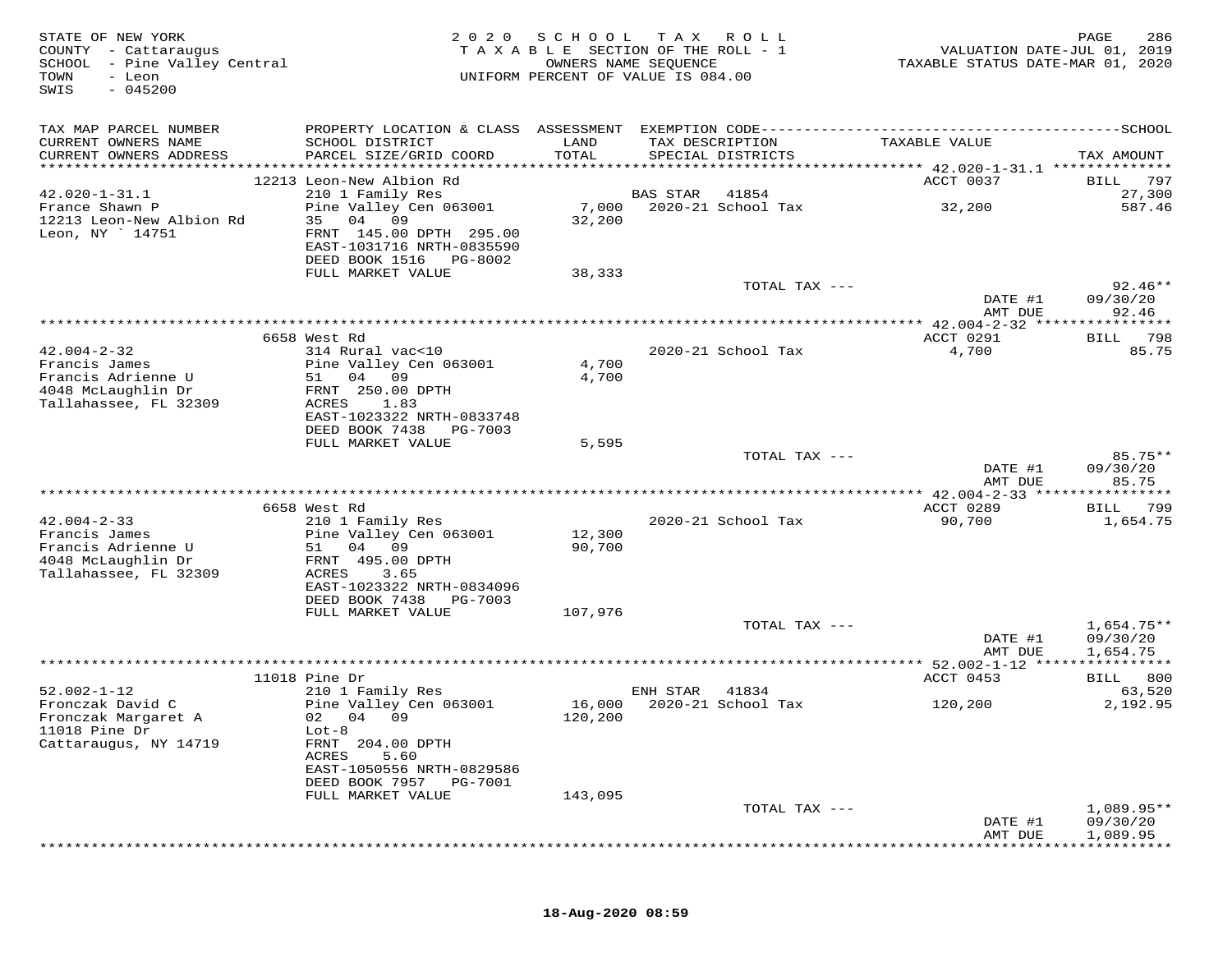| STATE OF NEW YORK<br>COUNTY - Cattaraugus<br>SCHOOL - Pine Valley Central<br>- Leon<br>TOWN<br>$-045200$<br>SWIS |                                                                                              | 2020 SCHOOL TAX ROLL<br>TAXABLE SECTION OF THE ROLL - 1<br>OWNERS NAME SEOUENCE<br>UNIFORM PERCENT OF VALUE IS 084.00 |                 |                                      | TAXABLE STATUS DATE-MAR 01, 2020             | PAGE<br>287<br>VALUATION DATE-JUL 01, 2019 |
|------------------------------------------------------------------------------------------------------------------|----------------------------------------------------------------------------------------------|-----------------------------------------------------------------------------------------------------------------------|-----------------|--------------------------------------|----------------------------------------------|--------------------------------------------|
|                                                                                                                  |                                                                                              |                                                                                                                       |                 |                                      |                                              |                                            |
| TAX MAP PARCEL NUMBER                                                                                            | PROPERTY LOCATION & CLASS ASSESSMENT EXEMPTION CODE-----------------------------------SCHOOL |                                                                                                                       |                 |                                      |                                              |                                            |
| CURRENT OWNERS NAME<br>CURRENT OWNERS ADDRESS                                                                    | SCHOOL DISTRICT<br>PARCEL SIZE/GRID COORD                                                    | LAND<br>TOTAL                                                                                                         |                 | TAX DESCRIPTION<br>SPECIAL DISTRICTS | TAXABLE VALUE                                | TAX AMOUNT                                 |
|                                                                                                                  |                                                                                              |                                                                                                                       |                 |                                      |                                              |                                            |
| $42.004 - 1 - 13.2$                                                                                              | 6843 Rte 62<br>210 1 Family Res                                                              |                                                                                                                       | <b>BAS STAR</b> | 41854                                | ACCT 0520                                    | 801<br>BILL<br>27,300                      |
| Frost Barry D                                                                                                    | Pine Valley Cen 063001                                                                       | 7,200                                                                                                                 |                 | 2020-21 School Tax                   | 71,000                                       | 1,295.34                                   |
| Frost Doreen                                                                                                     | 44 04 09                                                                                     | 71,000                                                                                                                |                 |                                      |                                              |                                            |
| 6843 Rte 62                                                                                                      | FRNT 222.00 DPTH 222.00                                                                      |                                                                                                                       |                 |                                      |                                              |                                            |
| Conewango Valley, NY 14726                                                                                       | EAST-1030977 NRTH-0836997                                                                    |                                                                                                                       |                 |                                      |                                              |                                            |
|                                                                                                                  | DEED BOOK 00936 PG-00163<br>FULL MARKET VALUE                                                | 84,524                                                                                                                |                 |                                      |                                              |                                            |
|                                                                                                                  |                                                                                              |                                                                                                                       |                 | TOTAL TAX ---                        |                                              | 800.34**                                   |
|                                                                                                                  |                                                                                              |                                                                                                                       |                 |                                      | DATE #1                                      | 09/30/20                                   |
|                                                                                                                  |                                                                                              |                                                                                                                       |                 |                                      | AMT DUE                                      | 800.34                                     |
|                                                                                                                  |                                                                                              |                                                                                                                       |                 |                                      | ************** 34.003-1-27.2 *************** |                                            |
| $34.003 - 1 - 27.2$                                                                                              | Ruckh Hill Rd<br>312 Vac w/imprv                                                             |                                                                                                                       |                 | 2020-21 School Tax                   | ACCT 0474<br>4,100                           | BILL 802<br>74.80                          |
| Frost Phillip 0                                                                                                  | Pine Valley Cen 063001                                                                       | 2,800                                                                                                                 |                 |                                      |                                              |                                            |
| 12618 Cottage Rd                                                                                                 | 09 04 09                                                                                     | 4,100                                                                                                                 |                 |                                      |                                              |                                            |
| South Dayton, NY 14138                                                                                           | FRNT 159.00 DPTH 175.00                                                                      |                                                                                                                       |                 |                                      |                                              |                                            |
|                                                                                                                  | EAST-1033680 NRTH-0847720<br>DEED BOOK 766<br>PG-00691                                       |                                                                                                                       |                 |                                      |                                              |                                            |
|                                                                                                                  | FULL MARKET VALUE                                                                            | 4,881                                                                                                                 |                 |                                      |                                              |                                            |
|                                                                                                                  |                                                                                              |                                                                                                                       |                 | TOTAL TAX ---                        |                                              | $74.80**$                                  |
|                                                                                                                  |                                                                                              |                                                                                                                       |                 |                                      | DATE #1                                      | 09/30/20                                   |
|                                                                                                                  |                                                                                              |                                                                                                                       |                 |                                      | AMT DUE                                      | 74.80                                      |
|                                                                                                                  | 12132 Leon-New Albion Rd                                                                     |                                                                                                                       |                 |                                      | ACCT 0821                                    | BILL 803                                   |
| $42.020 - 1 - 24.2$                                                                                              | 210 1 Family Res                                                                             |                                                                                                                       | BAS STAR 41854  |                                      |                                              | 27,300                                     |
| Gabel Michelle M                                                                                                 | Pine Valley Cen 063001                                                                       |                                                                                                                       |                 | 6,600 2020-21 School Tax             | 69,600                                       | 1,269.80                                   |
| 12132 Leon-New Albion                                                                                            | 36/4/9                                                                                       | 69,600                                                                                                                |                 |                                      |                                              |                                            |
| Conewango Valley, NY 14726                                                                                       | FRNT 130.00 DPTH 165.00                                                                      |                                                                                                                       |                 |                                      |                                              |                                            |
|                                                                                                                  | EAST-1033210 NRTH-0835875<br>DEED BOOK 1184    PG-5001                                       |                                                                                                                       |                 |                                      |                                              |                                            |
|                                                                                                                  | FULL MARKET VALUE                                                                            | 82,857                                                                                                                |                 |                                      |                                              |                                            |
|                                                                                                                  |                                                                                              |                                                                                                                       |                 | TOTAL TAX ---                        |                                              | $774.80**$                                 |
|                                                                                                                  |                                                                                              |                                                                                                                       |                 |                                      | DATE #1                                      | 09/30/20                                   |
|                                                                                                                  |                                                                                              |                                                                                                                       |                 |                                      | AMT DUE                                      | 774.80                                     |
|                                                                                                                  | 6266 Bluebird Ln                                                                             |                                                                                                                       |                 |                                      | ACCT 0458                                    | BILL 804                                   |
| $52.002 - 1 - 20.1$                                                                                              | 260 Seasonal res                                                                             |                                                                                                                       |                 | 2020-21 School Tax                   | 23,900                                       | 436.04                                     |
| Gaglani Rainy                                                                                                    | Pine Valley Cen 063001                                                                       | 6,900                                                                                                                 |                 |                                      |                                              |                                            |
| Gaglani Judith                                                                                                   | 02 04 09                                                                                     | 23,900                                                                                                                |                 |                                      |                                              |                                            |
| RR 5 Hagersville Ont Can                                                                                         | FRNT 200.00 DPTH 190.00                                                                      |                                                                                                                       |                 |                                      |                                              |                                            |
| NOA 1HO,                                                                                                         | EAST-1049401 NRTH-0828317<br>DEED BOOK 00917 PG-00224                                        |                                                                                                                       |                 |                                      |                                              |                                            |
|                                                                                                                  | FULL MARKET VALUE                                                                            | 28,452                                                                                                                |                 |                                      |                                              |                                            |
|                                                                                                                  |                                                                                              |                                                                                                                       |                 | TOTAL TAX ---                        |                                              | 436.04**                                   |
|                                                                                                                  |                                                                                              |                                                                                                                       |                 |                                      | DATE #1                                      | 09/30/20                                   |
|                                                                                                                  |                                                                                              |                                                                                                                       |                 |                                      | AMT DUE<br>****************                  | 436.04<br>**********                       |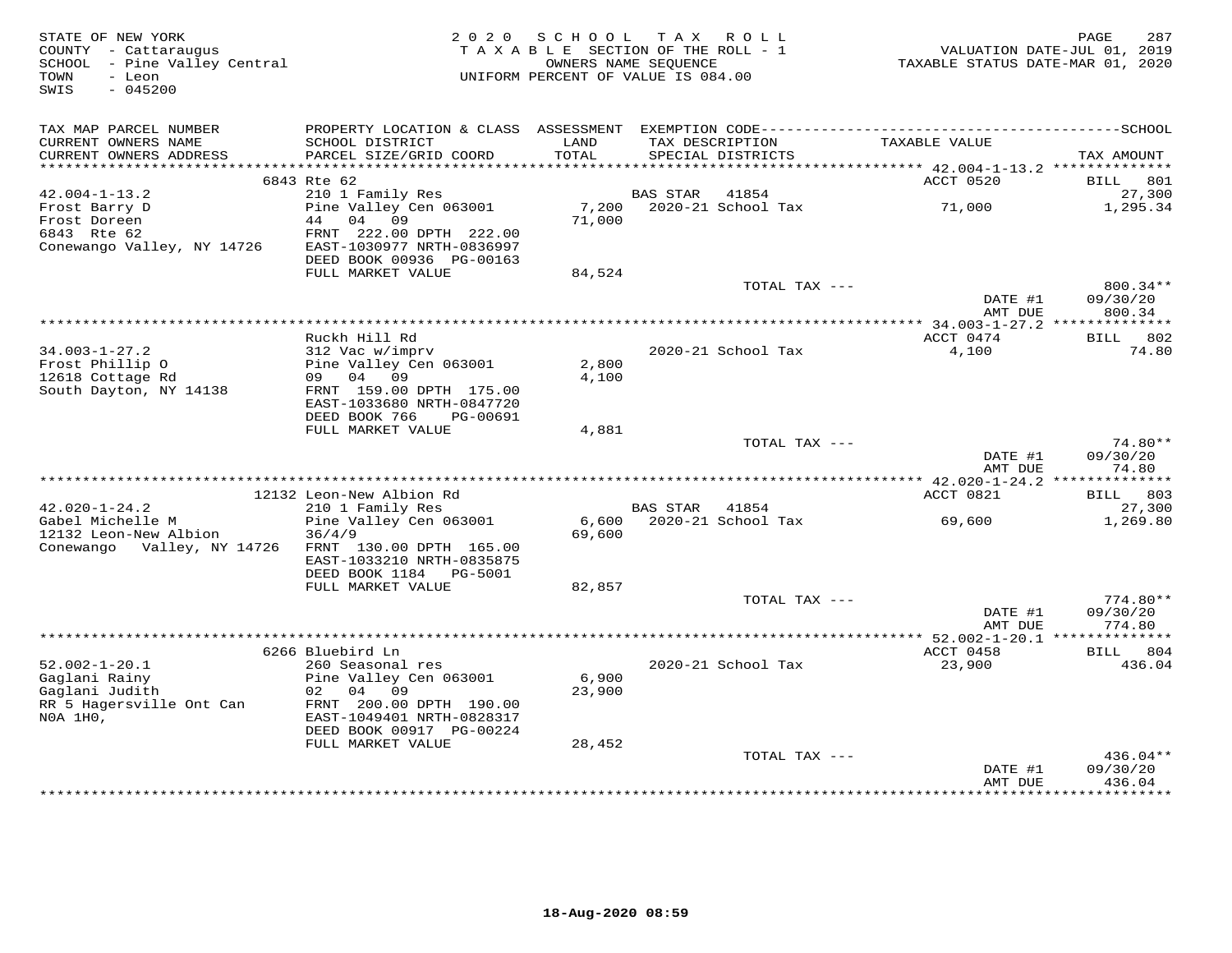| STATE OF NEW YORK<br>COUNTY - Cattaraugus<br>SCHOOL - Pine Valley Central<br>TOWN<br>- Leon<br>SWIS<br>$-045200$ | 2 0 2 0                                    | SCHOOL TAX       | R O L L<br>TAXABLE SECTION OF THE ROLL - 1<br>OWNERS NAME SEOUENCE<br>UNIFORM PERCENT OF VALUE IS 084.00 | VALUATION DATE-JUL 01, 2019<br>TAXABLE STATUS DATE-MAR 01, 2020 | 288<br>PAGE          |
|------------------------------------------------------------------------------------------------------------------|--------------------------------------------|------------------|----------------------------------------------------------------------------------------------------------|-----------------------------------------------------------------|----------------------|
| TAX MAP PARCEL NUMBER                                                                                            |                                            |                  |                                                                                                          |                                                                 |                      |
| CURRENT OWNERS NAME<br>CURRENT OWNERS ADDRESS                                                                    | SCHOOL DISTRICT<br>PARCEL SIZE/GRID COORD  | LAND<br>TOTAL    | TAX DESCRIPTION<br>SPECIAL DISTRICTS                                                                     | TAXABLE VALUE                                                   | TAX AMOUNT           |
|                                                                                                                  |                                            |                  |                                                                                                          |                                                                 |                      |
|                                                                                                                  | 6257 Larch Ln                              |                  |                                                                                                          | ACCT 0441                                                       | BILL<br>805          |
| $52.002 - 1 - 23$                                                                                                | 210 1 Family Res                           |                  | 2020-21 School Tax                                                                                       | 44,500                                                          | 811.87               |
| Gailor Edward D                                                                                                  | Pine Valley Cen 063001                     | 10,500           |                                                                                                          |                                                                 |                      |
| 61 Ardmore PL                                                                                                    | 02 04<br>09                                | 44,500           |                                                                                                          |                                                                 |                      |
| Buffalo, NY 14213                                                                                                | $Lot-E18$<br>FRNT 340.00 DPTH              |                  |                                                                                                          |                                                                 |                      |
|                                                                                                                  | ACRES<br>2.76                              |                  |                                                                                                          |                                                                 |                      |
|                                                                                                                  | EAST-1050280 NRTH-0828387                  |                  |                                                                                                          |                                                                 |                      |
|                                                                                                                  | DEED BOOK 28720 PG-5001                    |                  |                                                                                                          |                                                                 |                      |
|                                                                                                                  | FULL MARKET VALUE                          | 52,976           |                                                                                                          |                                                                 |                      |
|                                                                                                                  |                                            |                  | TOTAL TAX ---                                                                                            | DATE #1                                                         | 811.87**<br>09/30/20 |
|                                                                                                                  |                                            |                  |                                                                                                          | AMT DUE                                                         | 811.87               |
|                                                                                                                  |                                            |                  |                                                                                                          |                                                                 |                      |
|                                                                                                                  | 7500 Kellogg Hill Rd                       |                  |                                                                                                          | ACCT 0145                                                       | 806<br><b>BILL</b>   |
| $34.003 - 1 - 17$                                                                                                | 312 Vac w/imprv                            |                  | 2020-21 School Tax                                                                                       | 99,900                                                          | 1,822.60             |
| GARDNER DONALD J.<br>1980 Baseline Road                                                                          | Pine Valley Cen 063001<br>23/31 04 09      | 92,400<br>99,900 |                                                                                                          |                                                                 |                      |
| GRAND ISLAND, NY 14072                                                                                           | Kellogg Hill Ff - 2585'                    |                  |                                                                                                          |                                                                 |                      |
|                                                                                                                  | Monkey-2020';Ruckh-1100'                   |                  |                                                                                                          |                                                                 |                      |
|                                                                                                                  | ACRES 200.32                               |                  |                                                                                                          |                                                                 |                      |
|                                                                                                                  | EAST-1039963 NRTH-0848914                  |                  |                                                                                                          |                                                                 |                      |
|                                                                                                                  | DEED BOOK 20200 PG-3801                    |                  |                                                                                                          |                                                                 |                      |
|                                                                                                                  | FULL MARKET VALUE                          | 118,929          | TOTAL TAX ---                                                                                            |                                                                 | $1,822.60**$         |
|                                                                                                                  |                                            |                  |                                                                                                          | DATE #1                                                         | 09/30/20             |
|                                                                                                                  |                                            |                  |                                                                                                          | AMT DUE                                                         | 1,822.60             |
|                                                                                                                  |                                            |                  |                                                                                                          |                                                                 |                      |
|                                                                                                                  | Kellogg Hill Rd                            |                  |                                                                                                          | ACCT 0144                                                       | BILL 807             |
| $43.001 - 1 - 7$<br>GARDNER DONALD J.                                                                            | 320 Rural vacant<br>Pine Valley Cen 063001 | 51,700           | 2020-21 School Tax                                                                                       | 51,700                                                          | 943.23               |
| 1980 Baseline Road                                                                                               | 30 04 09                                   | 51,700           |                                                                                                          |                                                                 |                      |
| GRAND ISLAND, NY 14072                                                                                           | Kellogg Hill Rd Ff 3020.0                  |                  |                                                                                                          |                                                                 |                      |
|                                                                                                                  | ACRES<br>73.74                             |                  |                                                                                                          |                                                                 |                      |
|                                                                                                                  | EAST-1038546 NRTH-0845074                  |                  |                                                                                                          |                                                                 |                      |
|                                                                                                                  | DEED BOOK 20200 PG-3801                    |                  |                                                                                                          |                                                                 |                      |
|                                                                                                                  | FULL MARKET VALUE                          | 61,548           | TOTAL TAX $---$                                                                                          |                                                                 | $943.23**$           |
|                                                                                                                  |                                            |                  |                                                                                                          | DATE #1                                                         | 09/30/20             |
|                                                                                                                  |                                            |                  |                                                                                                          | AMT DUE                                                         | 943.23               |
|                                                                                                                  |                                            |                  |                                                                                                          | ****************************                                    |                      |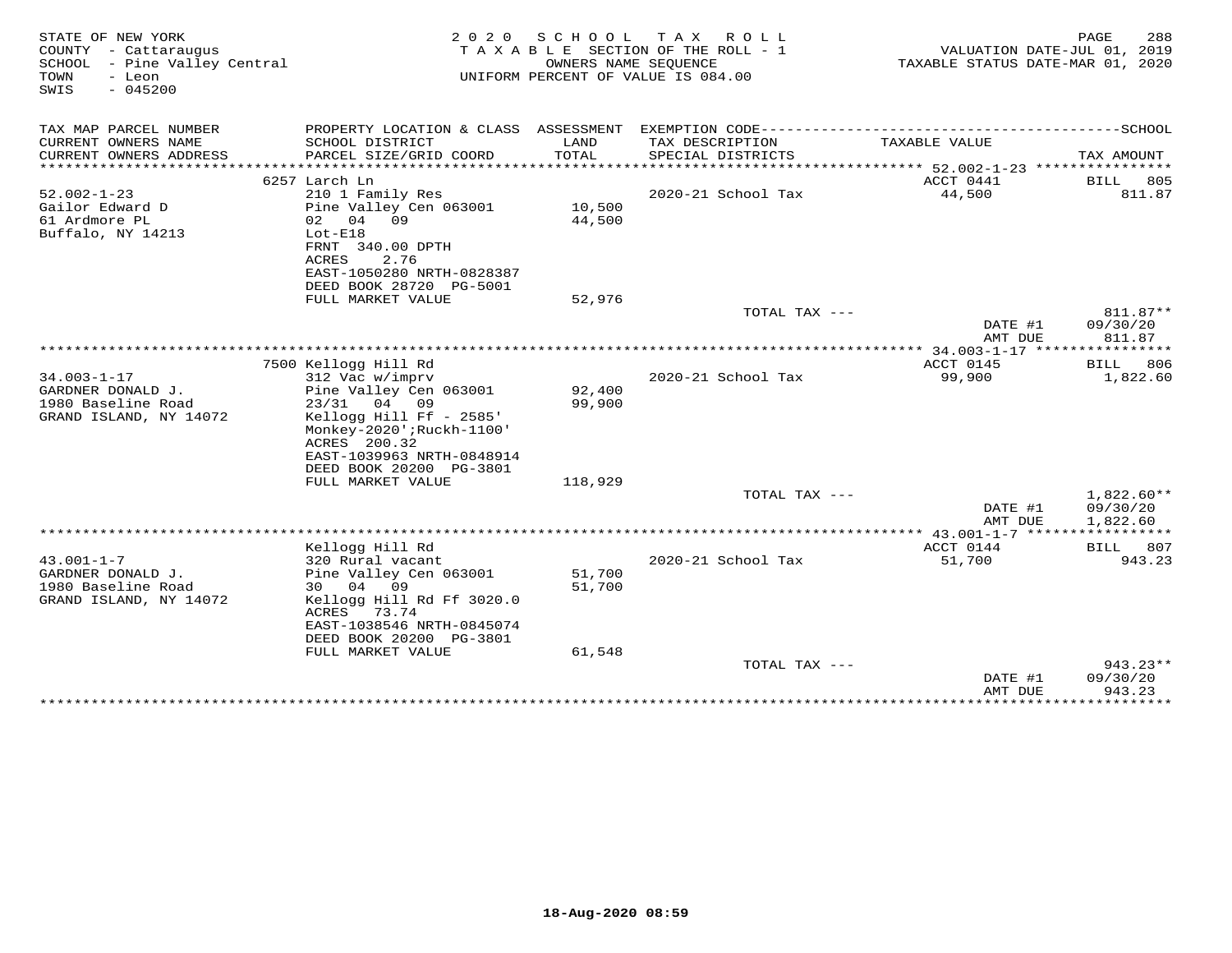| STATE OF NEW YORK<br>COUNTY - Cattaraugus<br>SCHOOL - Pine Valley Central<br>TOWN<br>- Leon<br>$-045200$<br>SWIS | 2 0 2 0                                                                                                     | SCHOOL            | T A X<br>R O L L<br>TAXABLE SECTION OF THE ROLL - 1<br>OWNERS NAME SEQUENCE<br>UNIFORM PERCENT OF VALUE IS 084.00 | VALUATION DATE-JUL 01, 2019<br>TAXABLE STATUS DATE-MAR 01, 2020 | PAGE<br>289                        |
|------------------------------------------------------------------------------------------------------------------|-------------------------------------------------------------------------------------------------------------|-------------------|-------------------------------------------------------------------------------------------------------------------|-----------------------------------------------------------------|------------------------------------|
| TAX MAP PARCEL NUMBER                                                                                            | PROPERTY LOCATION & CLASS ASSESSMENT                                                                        |                   |                                                                                                                   |                                                                 | -------------SCHOOL                |
| CURRENT OWNERS NAME<br>CURRENT OWNERS ADDRESS                                                                    | SCHOOL DISTRICT<br>PARCEL SIZE/GRID COORD                                                                   | LAND<br>TOTAL     | TAX DESCRIPTION<br>SPECIAL DISTRICTS                                                                              | TAXABLE VALUE                                                   | TAX AMOUNT                         |
| *********************                                                                                            |                                                                                                             |                   |                                                                                                                   |                                                                 |                                    |
| $43.001 - 1 - 8$<br>GARDNER DONALD J.<br>1980 Baseline Road<br>GRAND ISLAND, NY 14072                            | Kellogg Hill Rd<br>321 Abandoned ag<br>Pine Valley Cen 063001<br>$22/29$ 04 09<br>Kellogg Hill Rd Ff - 5925 | 81,400<br>81,400  | 2020-21 School Tax                                                                                                | ACCT 0146<br>81,400                                             | 808<br>BILL<br>1,485.08            |
|                                                                                                                  | Slew Rd Ff - 795'<br>ACRES 163.52<br>EAST-1039182 NRTH-0844473<br>DEED BOOK 20200 PG-3801                   |                   |                                                                                                                   |                                                                 |                                    |
|                                                                                                                  | FULL MARKET VALUE                                                                                           | 96,905            |                                                                                                                   |                                                                 |                                    |
|                                                                                                                  |                                                                                                             |                   | TOTAL TAX ---                                                                                                     | DATE #1<br>AMT DUE                                              | 1,485.08**<br>09/30/20<br>1,485.08 |
|                                                                                                                  | *******************                                                                                         |                   | ******************************                                                                                    | *********** 43.002-1-11 *****************                       |                                    |
|                                                                                                                  | Bailey Hill Rd                                                                                              |                   |                                                                                                                   | ACCT 0057                                                       | BILL 809                           |
| $43.002 - 1 - 11$<br>Gorski Tammy L<br>1624 Olean Rd<br>South Wales, NY 14139                                    | 312 Vac w/imprv<br>Pine Valley Cen 063001<br>05 04 09<br>ACRES<br>1.25                                      | 7,500<br>9,200    | 2020-21 School Tax                                                                                                | 9,200                                                           | 167.85                             |
|                                                                                                                  | EAST-1049002 NRTH-0839807<br>DEED BOOK 1013<br><b>PG-118</b><br>FULL MARKET VALUE                           | 10,952            |                                                                                                                   |                                                                 |                                    |
|                                                                                                                  |                                                                                                             |                   | TOTAL TAX ---                                                                                                     | DATE #1                                                         | $167.85**$<br>09/30/20             |
|                                                                                                                  |                                                                                                             |                   |                                                                                                                   | AMT DUE                                                         | 167.85                             |
|                                                                                                                  | 7308 Rte 62                                                                                                 |                   |                                                                                                                   | ACCT 0573                                                       | BILL 810                           |
| $43.001 - 1 - 31.2$<br>Green Christopher P.                                                                      | 112 Dairy farm                                                                                              |                   | BAS STAR<br>41854<br>2020-21 School Tax                                                                           |                                                                 | 27,300<br>2,439.25                 |
| 7308 Route 62<br>South Dayton, NY 14138                                                                          | Pine Valley Cen 063001<br>38 04 09<br>Ff 270.00                                                             | 41,600<br>133,700 |                                                                                                                   | 133,700                                                         |                                    |
|                                                                                                                  | ACRES<br>53.60<br>EAST-1033215 NRTH-0844142<br>DEED BOOK 21570 PG-7001                                      |                   |                                                                                                                   |                                                                 |                                    |
|                                                                                                                  | FULL MARKET VALUE                                                                                           | 159,167           |                                                                                                                   |                                                                 |                                    |
|                                                                                                                  |                                                                                                             |                   | TOTAL TAX ---                                                                                                     |                                                                 | $1,944.25**$                       |
|                                                                                                                  |                                                                                                             |                   |                                                                                                                   | DATE #1<br>AMT DUE                                              | 09/30/20<br>1,944.25               |
|                                                                                                                  |                                                                                                             |                   | ***********************************                                                                               | *** 43.001-1-31.1 **************                                |                                    |
| $43.001 - 1 - 31.1$                                                                                              | 7296 Rte 62<br>270 Mfg housing                                                                              |                   | 2020-21 School Tax                                                                                                | ACCT 0124<br>21,700                                             | BILL 811<br>395.90                 |
| Green Christopher Perry<br>7308 Rte 62<br>S. Dayton, NY 14138                                                    | Pine Valley Cen 063001<br>04 09<br>38<br>FRNT 357.00 DPTH<br>ACRES<br>1.85                                  | 8,700<br>21,700   |                                                                                                                   |                                                                 |                                    |
|                                                                                                                  | EAST-1031311 NRTH-0844018<br>DEED BOOK 27281 PG-6001                                                        |                   |                                                                                                                   |                                                                 |                                    |
|                                                                                                                  | FULL MARKET VALUE                                                                                           | 25,833            |                                                                                                                   |                                                                 |                                    |
|                                                                                                                  |                                                                                                             |                   | TOTAL TAX ---                                                                                                     | DATE #1                                                         | $395.90**$<br>09/30/20             |
|                                                                                                                  |                                                                                                             |                   |                                                                                                                   | AMT DUE<br>********                                             | 395.90<br>* * * * * * * *          |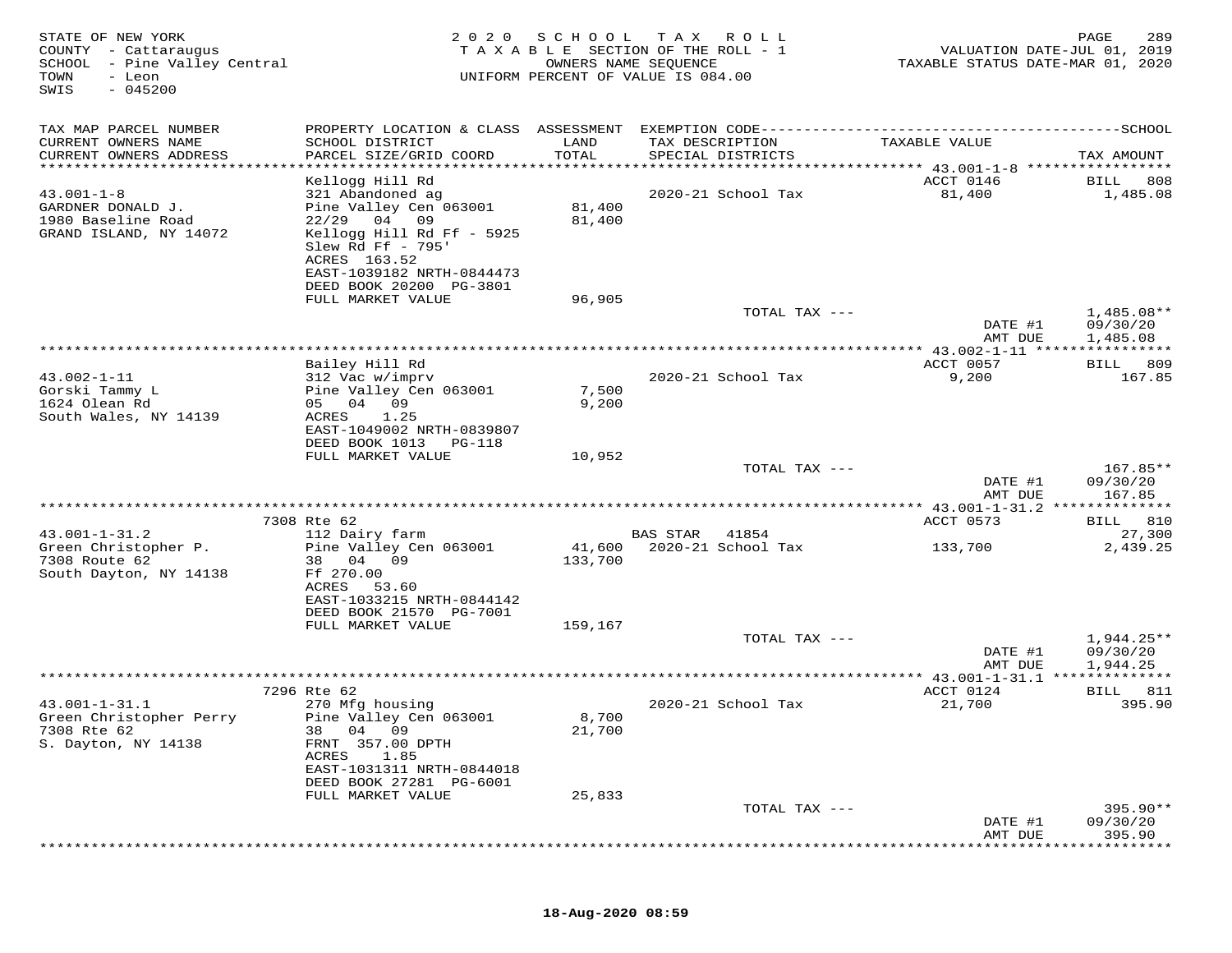| STATE OF NEW YORK<br>COUNTY - Cattaraugus<br>SCHOOL - Pine Valley Central<br>- Leon<br>TOWN<br>$-045200$<br>SWIS | 2 0 2 0                                              | SCHOOL TAX ROLL<br>TAXABLE SECTION OF THE ROLL - 1<br>OWNERS NAME SEQUENCE<br>UNIFORM PERCENT OF VALUE IS 084.00 |          |                                      | VALUATION DATE-JUL 01, 2019<br>TAXABLE STATUS DATE-MAR 01, 2020 | PAGE<br>290     |
|------------------------------------------------------------------------------------------------------------------|------------------------------------------------------|------------------------------------------------------------------------------------------------------------------|----------|--------------------------------------|-----------------------------------------------------------------|-----------------|
| TAX MAP PARCEL NUMBER                                                                                            |                                                      |                                                                                                                  |          |                                      |                                                                 |                 |
| CURRENT OWNERS NAME<br>CURRENT OWNERS ADDRESS                                                                    | SCHOOL DISTRICT<br>PARCEL SIZE/GRID COORD            | LAND<br>TOTAL                                                                                                    |          | TAX DESCRIPTION<br>SPECIAL DISTRICTS | TAXABLE VALUE                                                   | TAX AMOUNT      |
|                                                                                                                  |                                                      |                                                                                                                  |          |                                      |                                                                 |                 |
|                                                                                                                  | 6721 Riga Rd                                         |                                                                                                                  |          |                                      | ACCT 0164                                                       | <b>BILL</b> 812 |
| $42.004 - 2 - 9$                                                                                                 | 210 1 Family Res                                     |                                                                                                                  | ENH STAR | 41834                                |                                                                 | 18,400          |
| Green Clarence<br>6721 Riga Rd                                                                                   | Pine Valley Cen 063001                               |                                                                                                                  |          |                                      | 6,900 2020-21 School Tax 18,400                                 | 335.69          |
|                                                                                                                  | 51 04 09<br>FRNT 264.00 DPTH 135.00                  | 18,400                                                                                                           |          |                                      |                                                                 |                 |
| Conewango Valley, NY 14726                                                                                       | EAST-1027062 NRTH-0835260                            |                                                                                                                  |          |                                      |                                                                 |                 |
|                                                                                                                  | DEED BOOK 536<br>PG-00032                            |                                                                                                                  |          |                                      |                                                                 |                 |
|                                                                                                                  | FULL MARKET VALUE                                    | 21,905                                                                                                           |          |                                      |                                                                 |                 |
|                                                                                                                  |                                                      |                                                                                                                  |          | TOTAL TAX ---                        |                                                                 | $0.00**$        |
|                                                                                                                  | 11585 Fancher Rd                                     |                                                                                                                  |          |                                      | ********* 52.001-1-14.9 *************<br>ACCT 0605              | BILL 813        |
| $52.001 - 1 - 14.9$                                                                                              | 220 2 Family Res                                     |                                                                                                                  |          | 2020-21 School Tax                   | 128,800                                                         | 2,349.85        |
| Green Cole J.                                                                                                    | Pine Valley Cen 063001                               | 8,400                                                                                                            |          |                                      |                                                                 |                 |
| Covert Alicia                                                                                                    | 10/11/18/19 04 09                                    | 128,800                                                                                                          |          |                                      |                                                                 |                 |
| 11585 Fancher Hill Rd.                                                                                           | Ff 6960.00                                           |                                                                                                                  |          |                                      |                                                                 |                 |
| Cattaraugus, NY 14719                                                                                            | ACRES<br>2.15 BANK 017                               |                                                                                                                  |          |                                      |                                                                 |                 |
|                                                                                                                  | EAST-1043441 NRTH-0830720<br>DEED BOOK 29033 PG-4001 |                                                                                                                  |          |                                      |                                                                 |                 |
|                                                                                                                  | FULL MARKET VALUE                                    | 153,333                                                                                                          |          |                                      |                                                                 |                 |
|                                                                                                                  |                                                      |                                                                                                                  |          | TOTAL TAX ---                        |                                                                 | $2,349.85**$    |
|                                                                                                                  |                                                      |                                                                                                                  |          |                                      | DATE #1                                                         | 09/30/20        |
|                                                                                                                  |                                                      |                                                                                                                  |          |                                      | AMT DUE                                                         | 2,349.85        |
|                                                                                                                  | 12273 Cherry Creek Hill Rd                           |                                                                                                                  |          |                                      | ACCT 0080                                                       | BILL 814        |
| $42.020 - 1 - 50$                                                                                                | 210 1 Family Res                                     |                                                                                                                  | ENH STAR | 41834                                |                                                                 | 56,000          |
| Green Robert E.                                                                                                  | Pine Valley Cen 063001                               |                                                                                                                  |          | 6,500 2020-21 School Tax             | 56,000                                                          | 1,021.68        |
| 12273 Cherry Creek Hill Road 43 04 09                                                                            |                                                      | 56,000                                                                                                           |          |                                      |                                                                 |                 |
| Conewango, NY 14726                                                                                              | FRNT 107.00 DPTH 175.00                              |                                                                                                                  |          |                                      |                                                                 |                 |
|                                                                                                                  | EAST-1030702 NRTH-0835658                            |                                                                                                                  |          |                                      |                                                                 |                 |
|                                                                                                                  | DEED BOOK 20190 PG-7638<br>FULL MARKET VALUE         | 66,667                                                                                                           |          |                                      |                                                                 |                 |
|                                                                                                                  |                                                      |                                                                                                                  |          | TOTAL TAX ---                        |                                                                 | $0.00**$        |
|                                                                                                                  |                                                      |                                                                                                                  |          |                                      |                                                                 |                 |
|                                                                                                                  | 12269 Cherry Creek Hill Rd                           |                                                                                                                  |          |                                      | ACCT 0169                                                       | <b>BILL</b> 815 |
| $42.020 - 1 - 49$                                                                                                | 210 1 Family Res                                     |                                                                                                                  | ENH STAR | 41834                                |                                                                 | 54,500          |
| Grover Ruth E                                                                                                    | Pine Valley Cen 063001                               | 54,500                                                                                                           |          | 6,600 2020-21 School Tax             | 54,500                                                          | 994.31          |
| 12269 Cherry Creek Hill Rd                                                                                       | FRNT 116.00 DPTH 175.00                              |                                                                                                                  |          |                                      |                                                                 |                 |
| Conewango Valley, NY 14726                                                                                       | EAST-1030803 NRTH-0835670                            |                                                                                                                  |          |                                      |                                                                 |                 |
|                                                                                                                  | DEED BOOK 18255 PG-8001                              |                                                                                                                  |          |                                      |                                                                 |                 |
|                                                                                                                  | FULL MARKET VALUE                                    | 64,881                                                                                                           |          |                                      |                                                                 |                 |
|                                                                                                                  |                                                      |                                                                                                                  |          | TOTAL TAX ---                        |                                                                 | $0.00**$        |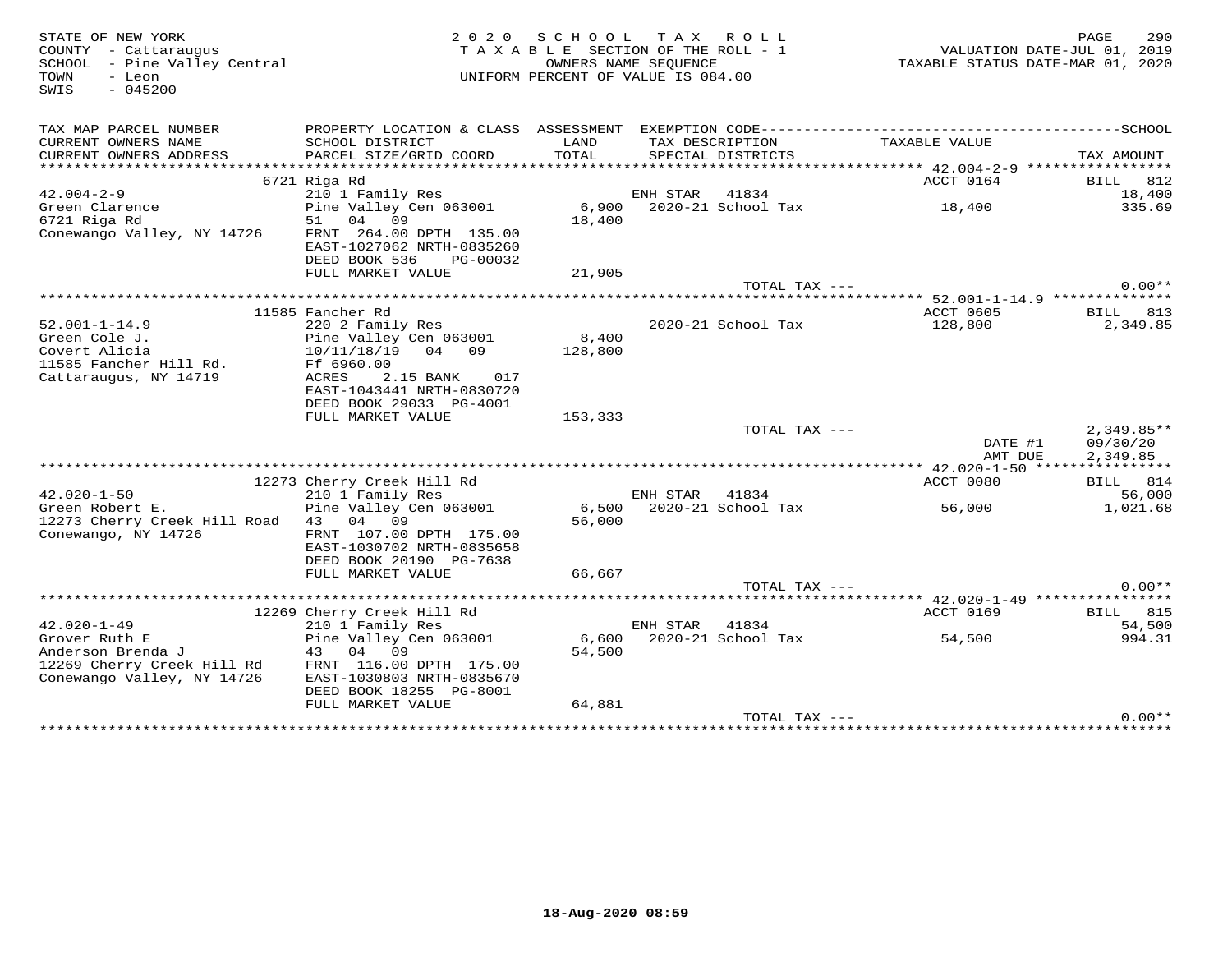| STATE OF NEW YORK<br>COUNTY - Cattaraugus<br>SCHOOL - Pine Valley Central<br>TOWN<br>- Leon<br>SWIS<br>$-045200$ | 2 0 2 0                                               | SCHOOL<br>TAXABLE SECTION OF THE ROLL - 1<br>OWNERS NAME SEQUENCE<br>UNIFORM PERCENT OF VALUE IS 084.00 |                 | TAX ROLL           | VALUATION DATE-JUL 01, 2019<br>TAXABLE STATUS DATE-MAR 01, 2020 | 291<br>PAGE                  |
|------------------------------------------------------------------------------------------------------------------|-------------------------------------------------------|---------------------------------------------------------------------------------------------------------|-----------------|--------------------|-----------------------------------------------------------------|------------------------------|
| TAX MAP PARCEL NUMBER<br>CURRENT OWNERS NAME                                                                     | SCHOOL DISTRICT                                       | LAND                                                                                                    |                 | TAX DESCRIPTION    | TAXABLE VALUE                                                   |                              |
| CURRENT OWNERS ADDRESS                                                                                           | PARCEL SIZE/GRID COORD                                | TOTAL                                                                                                   |                 | SPECIAL DISTRICTS  |                                                                 | TAX AMOUNT                   |
| ***********************                                                                                          | 12041 Leon-New Albion Rd                              |                                                                                                         |                 |                    | ACCT 0801                                                       | <b>BILL</b><br>816           |
| $43.003 - 1 - 22.6$                                                                                              | 210 1 Family Res                                      |                                                                                                         | <b>BAS STAR</b> | 41854              |                                                                 | 27,300                       |
| Gugino Frank P                                                                                                   | Pine Valley Cen 063001                                | 7,000                                                                                                   |                 | 2020-21 School Tax | 80,000                                                          | 1,459.54                     |
| Gugino Deborah                                                                                                   | 35/4/9                                                | 80,000                                                                                                  |                 |                    |                                                                 |                              |
| 12041 Leon-New Albion Rd                                                                                         | ACRES<br>1.00 BANK<br>017                             |                                                                                                         |                 |                    |                                                                 |                              |
| Conewango Valley, NY 14726                                                                                       | EAST-1034413 NRTH-0835618<br>DEED BOOK 1007 PG-329    |                                                                                                         |                 |                    |                                                                 |                              |
|                                                                                                                  | FULL MARKET VALUE                                     | 95,238                                                                                                  |                 |                    |                                                                 |                              |
|                                                                                                                  |                                                       |                                                                                                         |                 | TOTAL TAX ---      |                                                                 | $964.54**$                   |
|                                                                                                                  |                                                       |                                                                                                         |                 |                    | DATE #1                                                         | 09/30/20                     |
|                                                                                                                  |                                                       |                                                                                                         |                 |                    | AMT DUE                                                         | 964.54                       |
|                                                                                                                  | Cherry Creek Hill Rd                                  |                                                                                                         |                 |                    | ACCT 0172                                                       | BILL 817                     |
| $42.004 - 1 - 2$                                                                                                 | 323 Vacant rural                                      |                                                                                                         |                 | 2020-21 School Tax | 28,700                                                          | 523.61                       |
| Hackney John H                                                                                                   | Pine Valley Cen 063001                                | 28,700                                                                                                  |                 |                    |                                                                 |                              |
| 50 Hewitt Ave                                                                                                    | 59 04 09                                              | 28,700                                                                                                  |                 |                    |                                                                 |                              |
| Buffalo, NY 14215                                                                                                | FRNT 1330.00 DPTH<br>ACRES<br>50.35                   |                                                                                                         |                 |                    |                                                                 |                              |
|                                                                                                                  | EAST-1020528 NRTH-0836598                             |                                                                                                         |                 |                    |                                                                 |                              |
|                                                                                                                  | DEED BOOK 722<br>PG-00969                             |                                                                                                         |                 |                    |                                                                 |                              |
|                                                                                                                  | FULL MARKET VALUE                                     | 34,167                                                                                                  |                 |                    |                                                                 |                              |
|                                                                                                                  |                                                       |                                                                                                         |                 | TOTAL TAX ---      | DATE #1                                                         | $523.61**$<br>09/30/20       |
|                                                                                                                  |                                                       |                                                                                                         |                 |                    | AMT DUE                                                         | 523.61                       |
|                                                                                                                  |                                                       |                                                                                                         |                 |                    |                                                                 |                              |
| $34.003 - 1 - 29.1$                                                                                              | 12158 Ruckh Hill Rd<br>210 1 Family Res               |                                                                                                         | ENH STAR        | 41834              | ACCT 0194                                                       | <b>BILL</b><br>818<br>39,300 |
| Haeberle James                                                                                                   | Pine Valley Cen 063001                                | 14,800                                                                                                  |                 | 2020-21 School Tax | 39,300                                                          | 717.00                       |
| Haeberle Gwendolyn                                                                                               | 39 04 09                                              | 39,300                                                                                                  |                 |                    |                                                                 |                              |
| 12158 Ruckh Hill Rd                                                                                              | FRNT 330.00 DPTH                                      |                                                                                                         |                 |                    |                                                                 |                              |
| South Dayton, NY 14138                                                                                           | ACRES<br>4.90<br>EAST-1032750 NRTH-0847905            |                                                                                                         |                 |                    |                                                                 |                              |
|                                                                                                                  | DEED BOOK 00925 PG-00152                              |                                                                                                         |                 |                    |                                                                 |                              |
|                                                                                                                  | FULL MARKET VALUE                                     | 46,786                                                                                                  |                 |                    |                                                                 |                              |
|                                                                                                                  |                                                       |                                                                                                         |                 | TOTAL TAX ---      |                                                                 | $0.00**$                     |
|                                                                                                                  |                                                       |                                                                                                         |                 |                    |                                                                 |                              |
| $43.003 - 1 - 4.1$                                                                                               | 12012 Leon-New Albion Rd<br>210 1 Family Res          |                                                                                                         | BAS STAR 41854  |                    | ACCT 0176                                                       | BILL 819<br>27,300           |
| Hallett Clyde III                                                                                                | Pine Valley Cen 063001                                | 9,500                                                                                                   |                 | 2020-21 School Tax | 73,100                                                          | 1,333.65                     |
| Hallett Yvonne                                                                                                   | 04 09<br>36                                           | 73,100                                                                                                  |                 |                    |                                                                 |                              |
| 12012 Leon-New Albion Rd                                                                                         | FRNT 440.00 DPTH                                      |                                                                                                         |                 |                    |                                                                 |                              |
| Conewango Valley, NY 14726                                                                                       | ACRES<br>2.25 BANK<br>017                             |                                                                                                         |                 |                    |                                                                 |                              |
|                                                                                                                  | EAST-1034972 NRTH-0835862<br>DEED BOOK 00929 PG-00798 |                                                                                                         |                 |                    |                                                                 |                              |
|                                                                                                                  | FULL MARKET VALUE                                     | 87,024                                                                                                  |                 |                    |                                                                 |                              |
|                                                                                                                  |                                                       |                                                                                                         |                 | TOTAL TAX ---      |                                                                 | 838.65**                     |
|                                                                                                                  |                                                       |                                                                                                         |                 |                    | DATE #1                                                         | 09/30/20                     |
|                                                                                                                  |                                                       |                                                                                                         |                 |                    | AMT DUE                                                         | 838.65<br>* * * * * * * *    |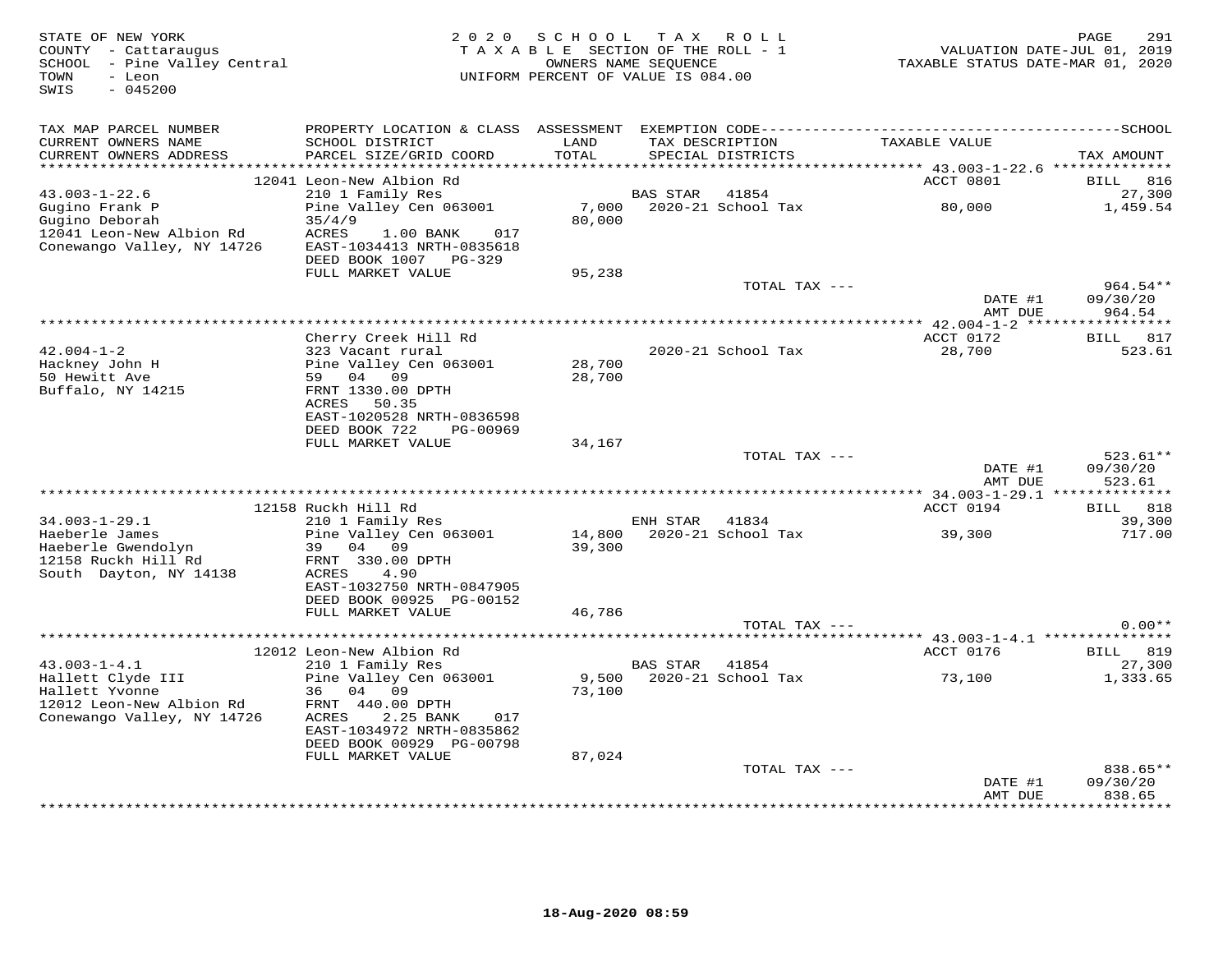| STATE OF NEW YORK<br>COUNTY<br>- Cattaraugus<br>SCHOOL<br>- Pine Valley Central<br>TOWN<br>- Leon<br>$-045200$<br>SWIS | 2 0 2 0<br>TAXABLE                                   | S C H O O L<br>OWNERS NAME SEOUENCE | T A X<br>ROLL<br>SECTION OF THE ROLL - 1<br>UNIFORM PERCENT OF VALUE IS 084.00 | TAXABLE STATUS DATE-MAR 01, 2020 | PAGE<br>292<br>VALUATION DATE-JUL 01, 2019 |
|------------------------------------------------------------------------------------------------------------------------|------------------------------------------------------|-------------------------------------|--------------------------------------------------------------------------------|----------------------------------|--------------------------------------------|
| TAX MAP PARCEL NUMBER                                                                                                  | PROPERTY LOCATION & CLASS ASSESSMENT                 |                                     |                                                                                |                                  |                                            |
| CURRENT OWNERS NAME<br>CURRENT OWNERS ADDRESS<br>***********************                                               | SCHOOL DISTRICT<br>PARCEL SIZE/GRID COORD            | LAND<br>TOTAL                       | TAX DESCRIPTION<br>SPECIAL DISTRICTS                                           | TAXABLE VALUE                    | TAX AMOUNT                                 |
|                                                                                                                        | 12026 Leon-New Albion Rd                             |                                     |                                                                                | ACCT 0611                        | <b>BILL</b><br>820                         |
| $43.003 - 1 - 4.3$                                                                                                     | 314 Rural vac<10                                     |                                     | 2020-21 School Tax                                                             | 2,300                            | 41.96                                      |
| Hallett Clyde III                                                                                                      | Pine Valley Cen 063001                               | 2,300                               |                                                                                |                                  |                                            |
| Hallett Yvonne                                                                                                         | 36<br>04<br>09                                       | 2,300                               |                                                                                |                                  |                                            |
| 12026 Leon-New Albion Rd<br>Conewango Valley, NY 14726                                                                 | 46.20 DPTH 228.27<br><b>FRNT</b><br>017<br>BANK      |                                     |                                                                                |                                  |                                            |
|                                                                                                                        | EAST-1034726 NRTH-0835886                            |                                     |                                                                                |                                  |                                            |
|                                                                                                                        | DEED BOOK 881<br>PG-01033                            |                                     |                                                                                |                                  |                                            |
|                                                                                                                        | FULL MARKET VALUE                                    | 2,738                               |                                                                                |                                  |                                            |
|                                                                                                                        |                                                      |                                     | TOTAL TAX ---                                                                  | DATE #1                          | $41.96**$<br>09/30/20                      |
|                                                                                                                        |                                                      |                                     |                                                                                | AMT DUE                          | 41.96                                      |
|                                                                                                                        |                                                      |                                     | ************************                                                       | ******* 52.002-1-27.6            | * * * * * * * *                            |
|                                                                                                                        | 11101 Eldredge Rd                                    |                                     |                                                                                | ACCT 0746                        | 821<br>BILL                                |
| $52.002 - 1 - 27.6$                                                                                                    | 260 Seasonal res                                     |                                     | 2020-21 School Tax                                                             | 40,000                           | 729.77                                     |
| Hart Aaron                                                                                                             | Pine Valley Cen 063001                               | 14,400                              |                                                                                |                                  |                                            |
| Hart Lynnette                                                                                                          | 04 09<br>01                                          | 40,000                              |                                                                                |                                  |                                            |
| 11101 Eldredge Rd.                                                                                                     | $1$ ot #5                                            |                                     |                                                                                |                                  |                                            |
| Cattaraugus, NY 14719                                                                                                  | Ff 515.00                                            |                                     |                                                                                |                                  |                                            |
|                                                                                                                        | <b>ACRES</b><br>4.70                                 |                                     |                                                                                |                                  |                                            |
|                                                                                                                        | EAST-1049303 NRTH-0827574<br>DEED BOOK 23021 PG-6002 |                                     |                                                                                |                                  |                                            |
|                                                                                                                        | FULL MARKET VALUE                                    | 47,619                              |                                                                                |                                  |                                            |
|                                                                                                                        |                                                      |                                     | TOTAL TAX ---                                                                  |                                  | $729.77**$                                 |
|                                                                                                                        |                                                      |                                     |                                                                                | DATE #1                          | 09/30/20                                   |
|                                                                                                                        |                                                      |                                     |                                                                                | AMT DUE                          | 729.77                                     |
|                                                                                                                        |                                                      |                                     |                                                                                | ** 52.002-1-27.7 **************  |                                            |
|                                                                                                                        | Eldredge Rd                                          |                                     |                                                                                | ACCT 0747                        | 822<br>BILL                                |
| $52.002 - 1 - 27.7$                                                                                                    | 314 Rural vac<10                                     |                                     | 2020-21 School Tax                                                             | 10,500                           | 191.56                                     |
| Hart Aaron                                                                                                             | Pine Valley Cen 063001                               | 10,500                              |                                                                                |                                  |                                            |
| Hart Lynnette                                                                                                          | 04<br>09<br>01                                       | 10,500                              |                                                                                |                                  |                                            |
| 11101 Eldredge Rd.                                                                                                     | $1$ ot #4                                            |                                     |                                                                                |                                  |                                            |
| Cattaraugus, NY 14719                                                                                                  | Ff 425.00<br><b>ACRES</b><br>4.75                    |                                     |                                                                                |                                  |                                            |
|                                                                                                                        | EAST-1049788 NRTH-0827516                            |                                     |                                                                                |                                  |                                            |
|                                                                                                                        | DEED BOOK 23021 PG-6002                              |                                     |                                                                                |                                  |                                            |
|                                                                                                                        | FULL MARKET VALUE                                    | 12,500                              |                                                                                |                                  |                                            |
|                                                                                                                        |                                                      |                                     | TOTAL TAX ---                                                                  |                                  | 191.56**                                   |
|                                                                                                                        |                                                      |                                     |                                                                                | DATE #1                          | 09/30/20                                   |
|                                                                                                                        |                                                      |                                     |                                                                                | AMT DUE                          | 191.56                                     |
|                                                                                                                        |                                                      |                                     |                                                                                | ************                     | **********                                 |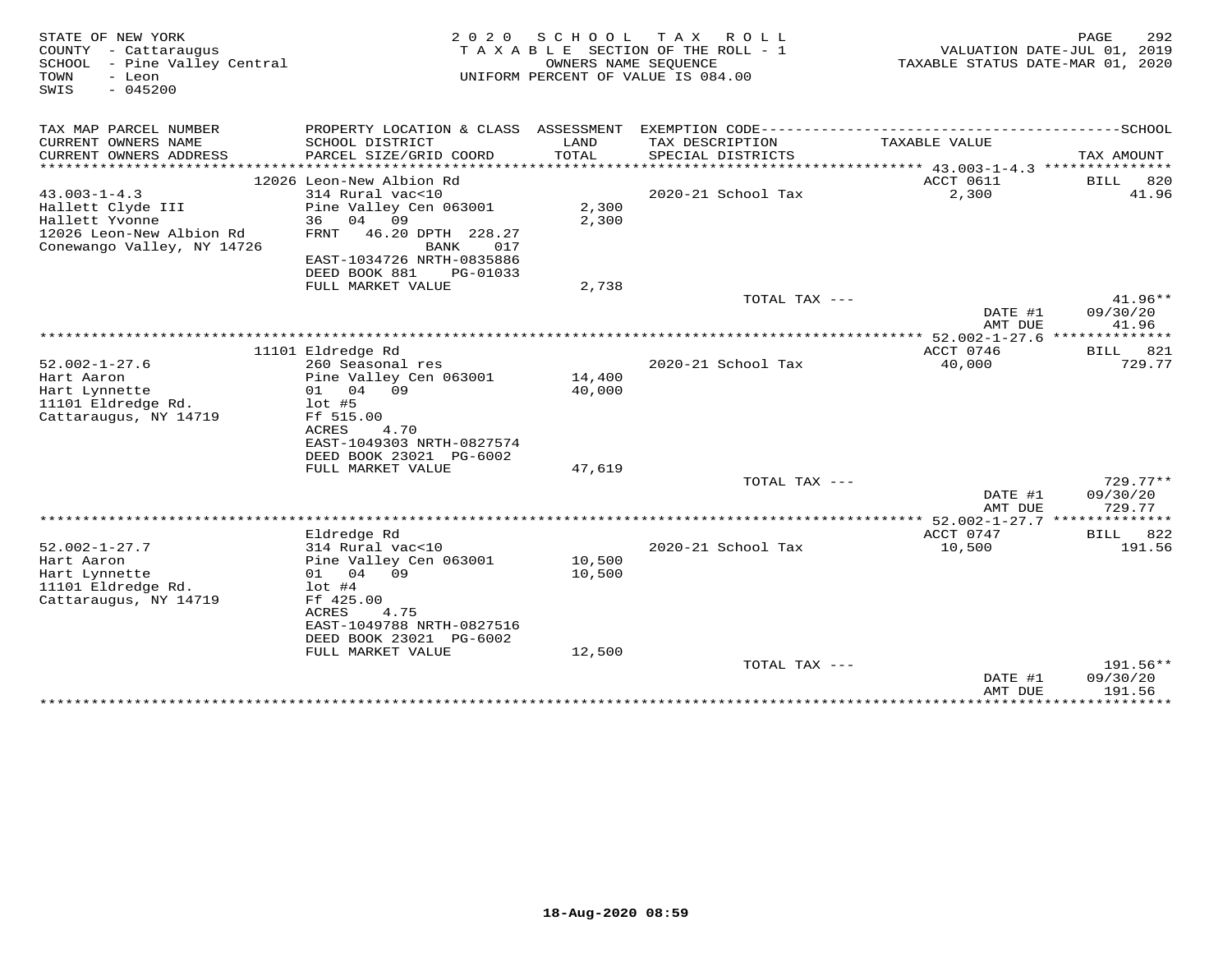| STATE OF NEW YORK<br>COUNTY - Cattaraugus<br>SCHOOL<br>- Pine Valley Central<br>TOWN<br>- Leon<br>$-045200$<br>SWIS | 2020                                                                            | S C H O O L<br>TAXABLE SECTION OF THE ROLL - 1<br>OWNERS NAME SEQUENCE<br>UNIFORM PERCENT OF VALUE IS 084.00 | T A X           | R O L L                     | VALUATION DATE-JUL 01, 2019<br>TAXABLE STATUS DATE-MAR 01, 2020 | 293<br>PAGE                 |
|---------------------------------------------------------------------------------------------------------------------|---------------------------------------------------------------------------------|--------------------------------------------------------------------------------------------------------------|-----------------|-----------------------------|-----------------------------------------------------------------|-----------------------------|
| TAX MAP PARCEL NUMBER<br>CURRENT OWNERS NAME                                                                        | SCHOOL DISTRICT                                                                 | LAND                                                                                                         |                 | TAX DESCRIPTION             | TAXABLE VALUE                                                   |                             |
| CURRENT OWNERS ADDRESS<br>***********************                                                                   | PARCEL SIZE/GRID COORD                                                          | TOTAL                                                                                                        |                 | SPECIAL DISTRICTS           |                                                                 | TAX AMOUNT                  |
|                                                                                                                     | 6773 Cherry Creek Hill Rd                                                       |                                                                                                              |                 |                             | ACCT 0780                                                       | 823<br>BILL                 |
| $42.004 - 1 - 5.2$                                                                                                  | 210 1 Family Res                                                                |                                                                                                              |                 | 2020-21 School Tax          | 89,200                                                          | 1,627.38                    |
| Hartwig Keith C.<br>6773 Cherry Creek Hill Road<br>Conewango Valley, NY 14726                                       | Pine Valley Cen 063001<br>59<br>04<br>09<br>West Rd Ff $-130'$<br>ACRES<br>9.75 | 15,900<br>89,200                                                                                             |                 |                             |                                                                 |                             |
|                                                                                                                     | EAST-1022919 NRTH-0837078<br>DEED BOOK 29825 PG-6002                            |                                                                                                              |                 |                             |                                                                 |                             |
|                                                                                                                     | FULL MARKET VALUE                                                               | 106,190                                                                                                      |                 | TOTAL TAX ---               |                                                                 | $1,627.38**$                |
|                                                                                                                     |                                                                                 |                                                                                                              |                 |                             | DATE #1<br>AMT DUE                                              | 09/30/20<br>1,627.38        |
|                                                                                                                     | *************************************                                           |                                                                                                              |                 |                             | *********** 42.020-1-47 *****************                       |                             |
| $42.020 - 1 - 47$                                                                                                   | 6749 Rte 62                                                                     |                                                                                                              |                 |                             | ACCT 0115                                                       | 824<br>BILL                 |
| Haskins Scott T.                                                                                                    | 210 1 Family Res<br>Pine Valley Cen 063001                                      | 6,400                                                                                                        | <b>BAS STAR</b> | 41854<br>2020-21 School Tax | 42,000                                                          | 27,300<br>766.26            |
| 6749 Route 62                                                                                                       | 04 09<br>43                                                                     | 42,000                                                                                                       |                 |                             |                                                                 |                             |
| Conewango Valley, NY 14726                                                                                          | FRNT<br>56.10 DPTH 263.90                                                       |                                                                                                              |                 |                             |                                                                 |                             |
|                                                                                                                     | BANK<br>017<br>EAST-1030951 NRTH-0835593                                        |                                                                                                              |                 |                             |                                                                 |                             |
|                                                                                                                     | DEED BOOK 23904 PG-6001                                                         |                                                                                                              |                 |                             |                                                                 |                             |
|                                                                                                                     | FULL MARKET VALUE                                                               | 50,000                                                                                                       |                 |                             |                                                                 |                             |
|                                                                                                                     |                                                                                 |                                                                                                              |                 | TOTAL TAX ---               | DATE #1                                                         | $271.26**$<br>09/30/20      |
|                                                                                                                     |                                                                                 |                                                                                                              |                 |                             | AMT DUE<br>************ 42.002-1-16.3 *****                     | 271.26<br>: * * * * * * * * |
|                                                                                                                     | 7396 Smith Rd                                                                   |                                                                                                              |                 |                             | ACCT 0834                                                       | 825<br>BILL                 |
| $42.002 - 1 - 16.3$                                                                                                 | 270 Mfg housing                                                                 |                                                                                                              | <b>BAS STAR</b> | 41854                       |                                                                 | 27,300                      |
| Herman Brian J<br>7396 Smith Rd                                                                                     | Pine Valley Cen 063001<br>46 4 9                                                | 9,500<br>63,600                                                                                              |                 | 2020-21 School Tax          | 63,600                                                          | 1,160.33                    |
| South Dayton, NY 14138                                                                                              | ACRES<br>2.25 BANK<br>089                                                       |                                                                                                              |                 |                             |                                                                 |                             |
|                                                                                                                     | EAST-1029018 NRTH-0845538                                                       |                                                                                                              |                 |                             |                                                                 |                             |
| PRIOR OWNER ON 3/01/2020<br>ELBERSON BRETT C.                                                                       | DEED BOOK 20200 PG-7172<br>FULL MARKET VALUE                                    |                                                                                                              |                 |                             |                                                                 |                             |
|                                                                                                                     |                                                                                 | 75,714                                                                                                       |                 | TOTAL TAX ---               |                                                                 | 665.33**                    |
|                                                                                                                     |                                                                                 |                                                                                                              |                 |                             | DATE #1<br>AMT DUE                                              | 09/30/20<br>665.33          |
|                                                                                                                     |                                                                                 | ********************************                                                                             |                 |                             | ** 42.002-1-24.1                                                | ********                    |
| $42.002 - 1 - 24.1$                                                                                                 | 7163 Smith Rd<br>240 Rural res                                                  |                                                                                                              |                 | 2020-21 School Tax          | ACCT 0048<br>130,000                                            | 826<br>BILL<br>2,371.75     |
| Herman Kevin                                                                                                        | Pine Valley Cen 063001                                                          | 17,200                                                                                                       |                 |                             |                                                                 |                             |
| Herman Jennifer                                                                                                     | 45 04 09                                                                        | 130,000                                                                                                      |                 |                             |                                                                 |                             |
| 7163 Smith Rd                                                                                                       | Smith Ff 2080; West Ff<br>2785; Chicken Ff 1980                                 |                                                                                                              |                 |                             |                                                                 |                             |
| South Dayton, NY 14138                                                                                              | 17.10<br>ACRES                                                                  |                                                                                                              |                 |                             |                                                                 |                             |
|                                                                                                                     | EAST-1028968 NRTH-0842197                                                       |                                                                                                              |                 |                             |                                                                 |                             |
|                                                                                                                     | DEED BOOK 25461 PG-7002                                                         |                                                                                                              |                 |                             |                                                                 |                             |
|                                                                                                                     | FULL MARKET VALUE                                                               | 154,762                                                                                                      |                 | TOTAL TAX ---               |                                                                 | $2,371.75**$                |
|                                                                                                                     |                                                                                 |                                                                                                              |                 |                             | DATE #1                                                         | 09/30/20                    |
|                                                                                                                     |                                                                                 |                                                                                                              |                 |                             | AMT DUE                                                         | 2,371.75                    |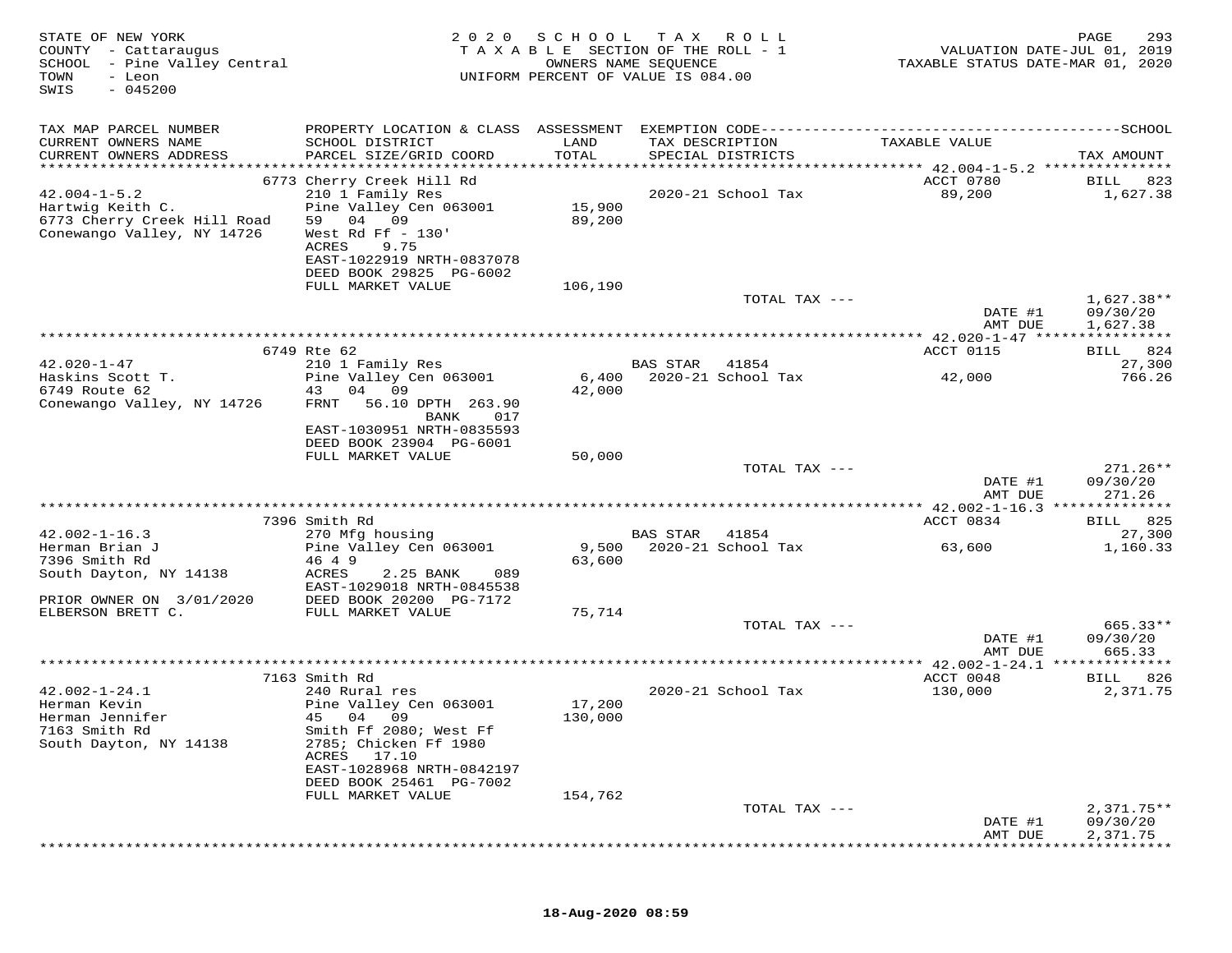| STATE OF NEW YORK<br>COUNTY - Cattaraugus<br>SCHOOL - Pine Valley Central<br>TOWN<br>$-$ Leon<br>$-045200$<br>SWIS | 2 0 2 0                                      | SCHOOL         | TAX ROLL<br>TAXABLE SECTION OF THE ROLL - 1<br>OWNERS NAME SEQUENCE<br>UNIFORM PERCENT OF VALUE IS 084.00 |               | TAXABLE STATUS DATE-MAR 01, 2020      | PAGE<br>294<br>VALUATION DATE-JUL 01, 2019 |
|--------------------------------------------------------------------------------------------------------------------|----------------------------------------------|----------------|-----------------------------------------------------------------------------------------------------------|---------------|---------------------------------------|--------------------------------------------|
| TAX MAP PARCEL NUMBER                                                                                              |                                              |                |                                                                                                           |               |                                       |                                            |
| CURRENT OWNERS NAME                                                                                                | SCHOOL DISTRICT                              | LAND           | TAX DESCRIPTION                                                                                           |               | TAXABLE VALUE                         |                                            |
| CURRENT OWNERS ADDRESS                                                                                             | PARCEL SIZE/GRID COORD                       | TOTAL          | SPECIAL DISTRICTS                                                                                         |               |                                       | TAX AMOUNT                                 |
|                                                                                                                    | 7994 Frog Valley Rd                          |                |                                                                                                           |               | ACCT 0580                             | 827<br><b>BILL</b>                         |
| $33.004 - 1 - 2.2$                                                                                                 | 210 1 Family Res                             |                | AG BLDG                                                                                                   | 41700         |                                       | 6,600                                      |
| Hershberger Alvin R                                                                                                | Pine Valley Cen 063001                       | 20,500 AG DIST |                                                                                                           | 41720         |                                       | 10,224                                     |
| Hershberger Orrie J                                                                                                | 63/64 04 09                                  |                | 130,000 2020-21 School Tax                                                                                |               | 113,176                               | 2,064.81                                   |
| 7994 Frog Valley                                                                                                   | Ff 435.00 Dredge Rd                          |                |                                                                                                           |               |                                       |                                            |
| South Dayton, NY 14138                                                                                             | ACRES<br>76.75                               |                |                                                                                                           |               |                                       |                                            |
|                                                                                                                    | EAST-1020915 NRTH-0855000                    |                |                                                                                                           |               |                                       |                                            |
| MAY BE SUBJECT TO PAYMENT<br>UNDER AGDIST LAW TIL 2024                                                             | DEED BOOK 28512 PG-4001<br>FULL MARKET VALUE | 154,762        |                                                                                                           |               |                                       |                                            |
|                                                                                                                    |                                              |                |                                                                                                           | TOTAL TAX --- |                                       | $2,064.81**$                               |
|                                                                                                                    |                                              |                |                                                                                                           |               | DATE #1                               | 09/30/20                                   |
|                                                                                                                    |                                              |                |                                                                                                           |               | AMT DUE                               | 2,064.81                                   |
|                                                                                                                    |                                              |                |                                                                                                           |               |                                       |                                            |
|                                                                                                                    | Frog Valley Rd                               |                |                                                                                                           |               | ACCT 0317                             | BILL 828                                   |
| $33.004 - 1 - 1$                                                                                                   | 314 Rural vac<10                             |                | 2020-21 School Tax                                                                                        |               | 5,780                                 | 105.45                                     |
| HERSHBERGER AMMON<br>HERSHBERGER LYDIA                                                                             | Pine Valley Cen 063001<br>63 04 09           | 5,780<br>5,780 |                                                                                                           |               |                                       |                                            |
| 8110 MILESTRIP ROAD                                                                                                | ACRES<br>5.78                                |                |                                                                                                           |               |                                       |                                            |
| S. DAYTON, NY 14138                                                                                                | EAST-1019432 NRTH-0855438                    |                |                                                                                                           |               |                                       |                                            |
|                                                                                                                    | DEED BOOK 20494 PG-4002                      |                |                                                                                                           |               |                                       |                                            |
|                                                                                                                    | FULL MARKET VALUE                            | 6,881          |                                                                                                           |               |                                       |                                            |
|                                                                                                                    |                                              |                |                                                                                                           | TOTAL TAX --- |                                       | $105.45**$                                 |
|                                                                                                                    |                                              |                |                                                                                                           |               | DATE #1                               | 09/30/20<br>105.45                         |
|                                                                                                                    | *******************************              |                |                                                                                                           |               | AMT DUE<br>******** 52.001-1-31 ***** | ***********                                |
|                                                                                                                    | 12083 Eldredge Rd                            |                |                                                                                                           |               | ACCT 0284                             | 829<br><b>BILL</b>                         |
| $52.001 - 1 - 31$                                                                                                  | 112 Dairy farm                               |                | BAS STAR 41854                                                                                            |               |                                       | 27,300                                     |
| Hershberger Henry                                                                                                  | Pine Valley Cen 063001                       |                | 66,500 2020-21 School Tax                                                                                 |               | 193,500                               | 3,530.26                                   |
| Hershberger Malinda                                                                                                | 33 04 09                                     | 193,500        |                                                                                                           |               |                                       |                                            |
| 12083 Eldredge Rd                                                                                                  | Ff 1520.00                                   |                |                                                                                                           |               |                                       |                                            |
| Conewango Valley, NY 14726                                                                                         | ACRES 99.97<br>EAST-1033459 NRTH-0826404     |                |                                                                                                           |               |                                       |                                            |
|                                                                                                                    | DEED BOOK 00956 PG-00032                     |                |                                                                                                           |               |                                       |                                            |
|                                                                                                                    | FULL MARKET VALUE                            | 230,357        |                                                                                                           |               |                                       |                                            |
|                                                                                                                    |                                              |                |                                                                                                           | TOTAL TAX --- |                                       | $3,035.26**$                               |
|                                                                                                                    |                                              |                |                                                                                                           |               | DATE #1                               | 09/30/20                                   |
|                                                                                                                    |                                              |                |                                                                                                           |               | AMT DUE                               | 3,035.26                                   |
|                                                                                                                    |                                              |                |                                                                                                           |               |                                       |                                            |
| $52.001 - 1 - 30.3$                                                                                                | 11850 Eldredge Rd<br>210 1 Family Res        |                | 2020-21 School Tax                                                                                        |               | ACCT 0624<br>38,600                   | BILL 830<br>704.23                         |
| Hershberger Henry R                                                                                                | Pine Valley Cen 063001                       | 10,600         |                                                                                                           |               |                                       |                                            |
| Hershberger Malinda                                                                                                | 33 04 09                                     | 38,600         |                                                                                                           |               |                                       |                                            |
| 12083 Eldridge Rd                                                                                                  | Ff 314.00                                    |                |                                                                                                           |               |                                       |                                            |
| Conewango Valley, NY 14726                                                                                         | ACRES<br>2.80                                |                |                                                                                                           |               |                                       |                                            |
|                                                                                                                    | EAST-1034373 NRTH-0827631                    |                |                                                                                                           |               |                                       |                                            |
|                                                                                                                    | DEED BOOK 21298 PG-9002                      |                |                                                                                                           |               |                                       |                                            |
|                                                                                                                    | FULL MARKET VALUE                            | 45,952         |                                                                                                           | TOTAL TAX --- |                                       | $704.23**$                                 |
|                                                                                                                    |                                              |                |                                                                                                           |               | DATE #1                               | 09/30/20                                   |
|                                                                                                                    |                                              |                |                                                                                                           |               | AMT DUE                               | 704.23                                     |
|                                                                                                                    |                                              |                |                                                                                                           |               |                                       | ********                                   |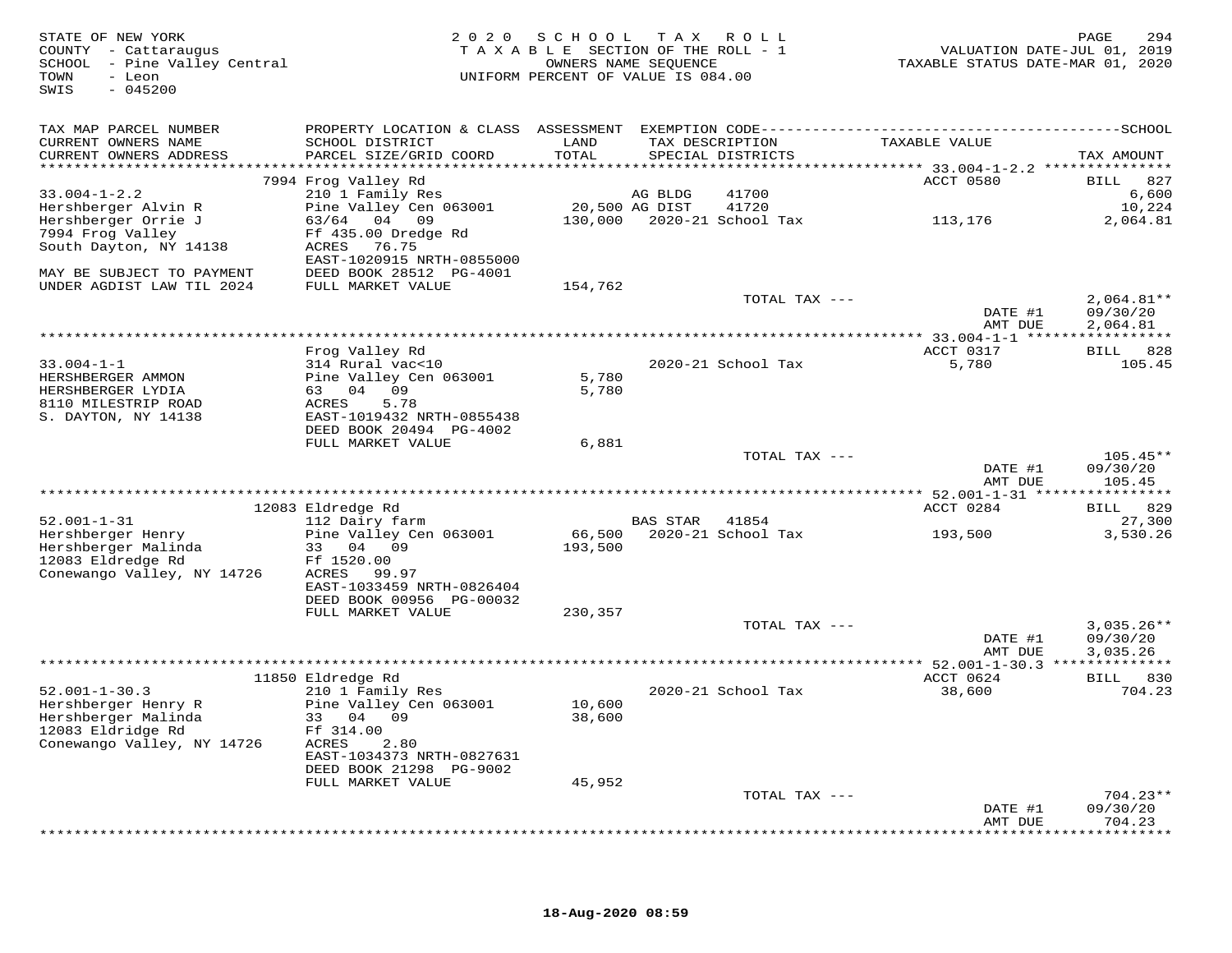| STATE OF NEW YORK<br>COUNTY - Cattaraugus<br>SCHOOL - Pine Valley Central<br>TOWN<br>- Leon<br>$-045200$<br>SWIS | 2 0 2 0                                                                                                                                          | S C H O O L                | T A X<br>R O L L<br>TAXABLE SECTION OF THE ROLL - 1<br>OWNERS NAME SEQUENCE<br>UNIFORM PERCENT OF VALUE IS 084.00 | VALUATION DATE-JUL 01, 2019<br>TAXABLE STATUS DATE-MAR 01, 2020 | 295<br>PAGE                          |
|------------------------------------------------------------------------------------------------------------------|--------------------------------------------------------------------------------------------------------------------------------------------------|----------------------------|-------------------------------------------------------------------------------------------------------------------|-----------------------------------------------------------------|--------------------------------------|
| TAX MAP PARCEL NUMBER                                                                                            |                                                                                                                                                  |                            |                                                                                                                   |                                                                 |                                      |
| CURRENT OWNERS NAME<br>CURRENT OWNERS ADDRESS<br>********************                                            | SCHOOL DISTRICT<br>PARCEL SIZE/GRID COORD                                                                                                        | LAND<br>TOTAL<br>******    | TAX DESCRIPTION<br>SPECIAL DISTRICTS                                                                              | TAXABLE VALUE                                                   | TAX AMOUNT                           |
|                                                                                                                  | 12620 Flat Iron Rd                                                                                                                               |                            |                                                                                                                   | ******* 51.002-1-10 ****************<br>ACCT 0388               | <b>BILL</b><br>831                   |
| $51.002 - 1 - 10$<br>Hershberger John R<br>Hershberger Edna<br>12620 Flat Iron Rd<br>Conewango Valley, NY 14726  | 311 Res vac land<br>Pine Valley Cen 063001<br>50<br>04<br>09<br>FRNT 270.00 DPTH 140.00<br>EAST-1025239 NRTH-0827114<br>DEED BOOK 00928 PG-00813 | 6,900<br>6,900             | 2020-21 School Tax                                                                                                | 6,900                                                           | 125.89                               |
|                                                                                                                  | FULL MARKET VALUE                                                                                                                                | 8,214                      |                                                                                                                   |                                                                 |                                      |
|                                                                                                                  |                                                                                                                                                  |                            | TOTAL TAX ---                                                                                                     | DATE #1<br>AMT DUE                                              | 125.89**<br>09/30/20<br>125.89       |
|                                                                                                                  |                                                                                                                                                  |                            |                                                                                                                   |                                                                 | * * * * * * * * *                    |
|                                                                                                                  | 12636 Flat Iron Rd                                                                                                                               |                            |                                                                                                                   | ACCT 0475                                                       | 832<br>BILL                          |
| $51.002 - 1 - 11.2$                                                                                              | 210 1 Family Res                                                                                                                                 |                            | <b>BAS STAR</b><br>41854                                                                                          |                                                                 | 27,300                               |
| Hershberger John R<br>Hershberger Edna<br>12636 Flat Iron Rd<br>Conewango Valley, NY 14726                       | Pine Valley Cen 063001<br>49<br>04<br>09<br>Ff 105.00<br>ACRES<br>2.11<br>EAST-1025183 NRTH-0827269<br>DEED BOOK 891<br>PG-01199                 | 9,200<br>49,300            | 2020-21 School Tax                                                                                                | 49,300                                                          | 899.44                               |
|                                                                                                                  | FULL MARKET VALUE                                                                                                                                | 58,690                     |                                                                                                                   |                                                                 |                                      |
|                                                                                                                  |                                                                                                                                                  |                            | TOTAL TAX ---                                                                                                     | DATE #1<br>AMT DUE                                              | $404.44**$<br>09/30/20<br>404.44     |
|                                                                                                                  |                                                                                                                                                  |                            |                                                                                                                   |                                                                 | *********                            |
| $34.003 - 1 - 32.2$                                                                                              | 7676 Rte 62<br>120 Field crops                                                                                                                   |                            | AG DISTOUT 41730                                                                                                  | ACCT 0824                                                       | 833<br>BILL                          |
| Hershberger Raymond A.<br>Hershberger Ada E.<br>7676 Route 62<br>South Dayton, NY 14138                          | Pine Valley Cen 063001<br>39<br>04<br>09<br>69.50<br>ACRES<br>EAST-1033170 NRTH-0850152                                                          | 46,000<br>125,000          | 2020-21 School Tax                                                                                                | 125,000                                                         | 2,280.53                             |
|                                                                                                                  | DEED BOOK 25986 PG-2001                                                                                                                          |                            |                                                                                                                   |                                                                 |                                      |
| MAY BE SUBJECT TO PAYMENT<br>UNDER AGDIST LAW TIL 2027                                                           | FULL MARKET VALUE                                                                                                                                | 148,810                    |                                                                                                                   |                                                                 |                                      |
|                                                                                                                  |                                                                                                                                                  |                            | TOTAL TAX ---                                                                                                     | DATE #1<br>AMT DUE                                              | $2,280.53**$<br>09/30/20<br>2,280.53 |
|                                                                                                                  |                                                                                                                                                  |                            |                                                                                                                   |                                                                 |                                      |
| $42.002 - 1 - 15.10$                                                                                             | 7323 Rte 62<br>240 Rural res                                                                                                                     |                            | 41854<br>BAS STAR                                                                                                 | ACCT 0954                                                       | BILL 834<br>27,300                   |
| Hershberger Raymond J.<br>Hershberger Emma<br>7323 Route 62<br>South Dayton, NY 14138                            | Pine Valley Cen 063001<br>46<br>04<br>09<br>ACRES<br>8.65<br>EAST-0103053 NRTH-0844564<br>DEED BOOK 24298 PG-5001<br>FULL MARKET VALUE           | 15,500<br>79,300<br>94,405 | 2020-21 School Tax                                                                                                | 79,300                                                          | 1,446.77                             |
|                                                                                                                  |                                                                                                                                                  |                            | TOTAL TAX ---                                                                                                     |                                                                 | $951.77**$                           |
|                                                                                                                  |                                                                                                                                                  |                            |                                                                                                                   | DATE #1<br>AMT DUE                                              | 09/30/20<br>951.77                   |
|                                                                                                                  |                                                                                                                                                  |                            |                                                                                                                   |                                                                 | .                                    |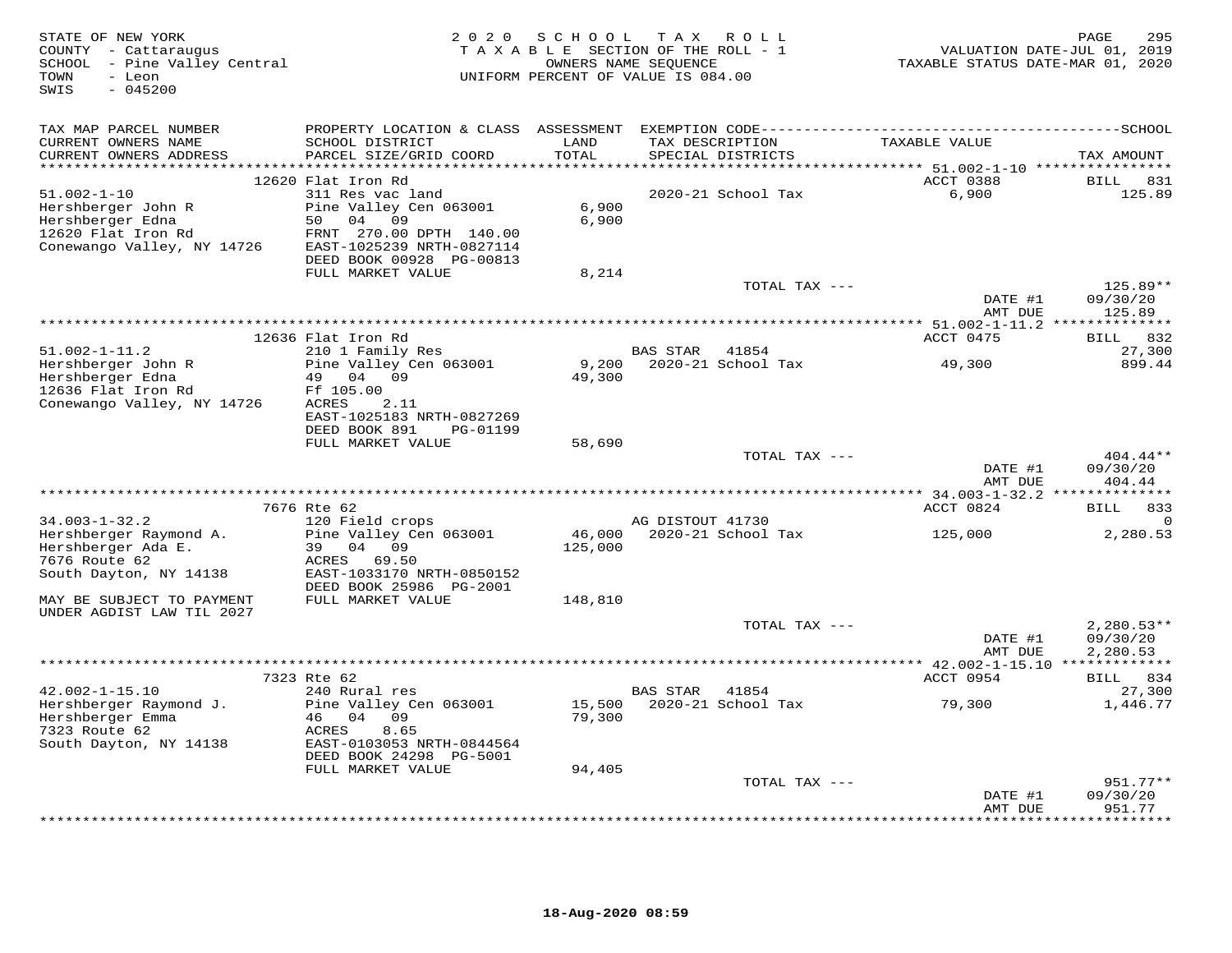| STATE OF NEW YORK<br>COUNTY - Cattaraugus<br>SCHOOL - Pine Valley Central<br>- Leon<br>TOWN<br>$-045200$<br>SWIS | 2020                                                    | SCHOOL<br>TAXABLE SECTION OF THE ROLL - 1<br>OWNERS NAME SEQUENCE<br>UNIFORM PERCENT OF VALUE IS 084.00 | T A X           | R O L L                   | VALUATION DATE-JUL 01, 2019<br>TAXABLE STATUS DATE-MAR 01, 2020 | PAGE<br>296           |
|------------------------------------------------------------------------------------------------------------------|---------------------------------------------------------|---------------------------------------------------------------------------------------------------------|-----------------|---------------------------|-----------------------------------------------------------------|-----------------------|
| TAX MAP PARCEL NUMBER                                                                                            |                                                         |                                                                                                         |                 |                           |                                                                 |                       |
| CURRENT OWNERS NAME<br>CURRENT OWNERS ADDRESS                                                                    | SCHOOL DISTRICT<br>PARCEL SIZE/GRID COORD               | LAND<br>TOTAL                                                                                           | TAX DESCRIPTION | SPECIAL DISTRICTS         | TAXABLE VALUE                                                   | TAX AMOUNT            |
|                                                                                                                  |                                                         |                                                                                                         |                 |                           |                                                                 |                       |
|                                                                                                                  | 12189 Leon-New Albion Rd                                |                                                                                                         |                 |                           | ACCT 0082                                                       | BILL 835              |
| $42.020 - 1 - 29$                                                                                                | 210 1 Family Res                                        |                                                                                                         | <b>BAS STAR</b> | 41854                     |                                                                 | 27,300                |
| Hill Adam P<br>12189 Leon-New Alboin Rd                                                                          | Pine Valley Cen 063001<br>35 04 09                      | 15,100<br>78,600                                                                                        |                 | 2020-21 School Tax        | 78,600                                                          | 1,434.00              |
| Conewango Valley, NY 14726                                                                                       | Ff 151.10                                               |                                                                                                         |                 |                           |                                                                 |                       |
|                                                                                                                  | ACRES<br>5.04                                           |                                                                                                         |                 |                           |                                                                 |                       |
|                                                                                                                  | EAST-1032268 NRTH-0835390                               |                                                                                                         |                 |                           |                                                                 |                       |
|                                                                                                                  | DEED BOOK 16757 PG-6001<br>FULL MARKET VALUE            | 93,571                                                                                                  |                 |                           |                                                                 |                       |
|                                                                                                                  |                                                         |                                                                                                         |                 | TOTAL TAX ---             |                                                                 | 939.00**              |
|                                                                                                                  |                                                         |                                                                                                         |                 |                           | DATE #1                                                         | 09/30/20              |
|                                                                                                                  |                                                         |                                                                                                         |                 |                           | AMT DUE                                                         | 939.00                |
|                                                                                                                  |                                                         |                                                                                                         |                 |                           | ACCT 0183                                                       |                       |
| $42.020 - 1 - 28$                                                                                                | 12173 Leon-New Albion Rd<br>220 2 Family Res            |                                                                                                         | ENH STAR        | 41834                     |                                                                 | 836<br>BILL<br>63,520 |
| Hill Loris                                                                                                       | Pine Valley Cen 063001                                  | 7,300                                                                                                   |                 | 2020-21 School Tax        | 82,900                                                          | 1,512.45              |
| 12173 Leon-New Albion Rd                                                                                         | 35 04 09                                                | 82,900                                                                                                  |                 |                           |                                                                 |                       |
| Conewango Valley, NY 14726                                                                                       | Ff 315.00                                               |                                                                                                         |                 |                           |                                                                 |                       |
|                                                                                                                  | ACRES<br>1.17<br>EAST-1032364 NRTH-0835645              |                                                                                                         |                 |                           |                                                                 |                       |
|                                                                                                                  | DEED BOOK 740<br>PG-00164                               |                                                                                                         |                 |                           |                                                                 |                       |
|                                                                                                                  | FULL MARKET VALUE                                       | 98,690                                                                                                  |                 |                           |                                                                 |                       |
|                                                                                                                  |                                                         |                                                                                                         |                 | TOTAL TAX ---             |                                                                 | 409.45**              |
|                                                                                                                  |                                                         |                                                                                                         |                 |                           | DATE #1<br>AMT DUE                                              | 09/30/20<br>409.45    |
|                                                                                                                  |                                                         |                                                                                                         |                 |                           |                                                                 |                       |
|                                                                                                                  | Peters Rd                                               |                                                                                                         |                 |                           | ACCT 0757                                                       | 837<br>BILL           |
| $52.002 - 1 - 27.17$                                                                                             | 314 Rural vac<10                                        |                                                                                                         |                 | 2020-21 School Tax        | 7,100                                                           | 129.53                |
| Hiller Alexander<br>451 Wildwood Ave                                                                             | Pine Valley Cen 063001<br>01 04<br>09                   | 7,100                                                                                                   |                 |                           |                                                                 |                       |
| Salamanca, NY 14779                                                                                              | Ff 340.00                                               | 7,100                                                                                                   |                 |                           |                                                                 |                       |
|                                                                                                                  | ACRES<br>3.05                                           |                                                                                                         |                 |                           |                                                                 |                       |
|                                                                                                                  | EAST-1048984 NRTH-0827215                               |                                                                                                         |                 |                           |                                                                 |                       |
|                                                                                                                  | DEED BOOK 25784 PG-9005                                 |                                                                                                         |                 |                           |                                                                 |                       |
|                                                                                                                  | FULL MARKET VALUE                                       | 8,452                                                                                                   |                 | TOTAL TAX ---             |                                                                 | $129.53**$            |
|                                                                                                                  |                                                         |                                                                                                         |                 |                           | DATE #1                                                         | 09/30/20              |
|                                                                                                                  |                                                         |                                                                                                         |                 |                           | AMT DUE                                                         | 129.53                |
|                                                                                                                  |                                                         |                                                                                                         |                 |                           |                                                                 |                       |
| $42.004 - 1 - 4$                                                                                                 | 12854 Cherry Creek Hill Rd<br>210 1 Family Res          |                                                                                                         | BAS STAR        | 41854                     | ACCT 0136                                                       | BILL 838<br>27,300    |
| Hilton Timothy T                                                                                                 | Pine Valley Cen 063001                                  |                                                                                                         |                 | 23,400 2020-21 School Tax | 58,700                                                          | 1,070.94              |
| Hilton Kathy L                                                                                                   | 59<br>04 09                                             | 58,700                                                                                                  |                 |                           |                                                                 |                       |
| 12854 Leon-Cherry Creek Rd                                                                                       | Ff 263.00                                               |                                                                                                         |                 |                           |                                                                 |                       |
| Conewang Valley, NY 14726                                                                                        | ACRES<br>10.22 BANK<br>017<br>EAST-1021593 NRTH-0836607 |                                                                                                         |                 |                           |                                                                 |                       |
|                                                                                                                  | DEED BOOK 00958 PG-00856                                |                                                                                                         |                 |                           |                                                                 |                       |
|                                                                                                                  | FULL MARKET VALUE                                       | 69,881                                                                                                  |                 |                           |                                                                 |                       |
|                                                                                                                  |                                                         |                                                                                                         |                 | TOTAL TAX ---             |                                                                 | 575.94**              |
|                                                                                                                  |                                                         |                                                                                                         |                 |                           | DATE #1<br>AMT DUE                                              | 09/30/20<br>575.94    |
|                                                                                                                  |                                                         |                                                                                                         |                 |                           |                                                                 |                       |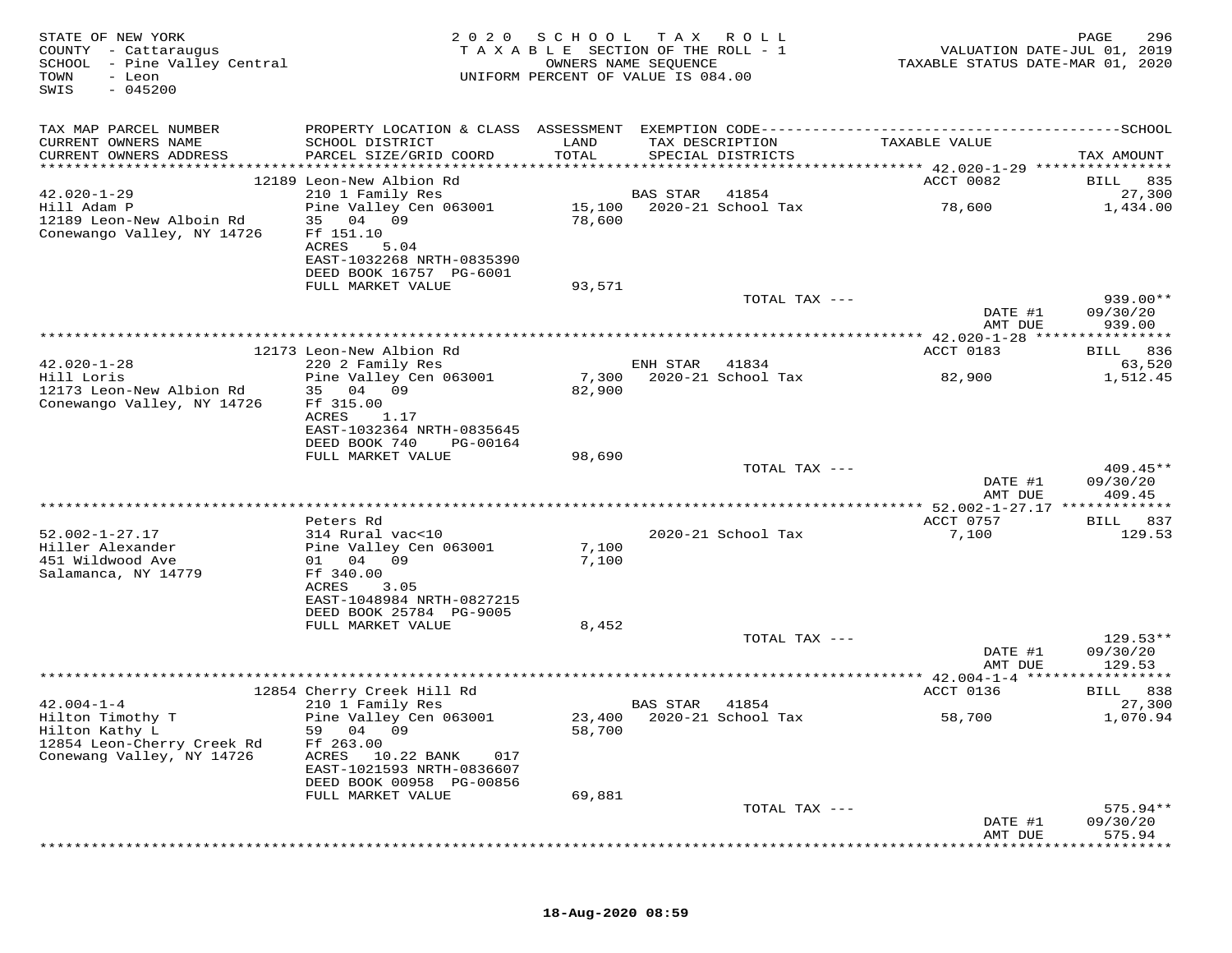| STATE OF NEW YORK<br>COUNTY - Cattaraugus<br>SCHOOL - Pine Valley Central<br>- Leon<br>TOWN<br>$-045200$<br>SWIS |                                                                  | 2020 SCHOOL TAX ROLL<br>TAXABLE SECTION OF THE ROLL - 1<br>UNIFORM PERCENT OF VALUE IS 084.00 |                | OWNERS NAME SEQUENCE                 | VALUATION DATE-JUL 01, 2019<br>TAXABLE STATUS DATE-MAR 01, 2020 | PAGE<br>297                      |
|------------------------------------------------------------------------------------------------------------------|------------------------------------------------------------------|-----------------------------------------------------------------------------------------------|----------------|--------------------------------------|-----------------------------------------------------------------|----------------------------------|
| TAX MAP PARCEL NUMBER                                                                                            |                                                                  |                                                                                               |                |                                      |                                                                 |                                  |
| CURRENT OWNERS NAME<br>CURRENT OWNERS ADDRESS                                                                    | SCHOOL DISTRICT<br>PARCEL SIZE/GRID COORD                        | LAND<br>TOTAL                                                                                 |                | TAX DESCRIPTION<br>SPECIAL DISTRICTS | TAXABLE VALUE                                                   | TAX AMOUNT                       |
| **********************                                                                                           |                                                                  | ****************                                                                              |                |                                      | **************************** 43.003-1-28.2 **************       |                                  |
| $43.003 - 1 - 28.2$                                                                                              | 6844 Rte 62<br>270 Mfg housing                                   |                                                                                               | BAS STAR       | 41854                                | ACCT 0521                                                       | BILL 839<br>27,300               |
| Hinkley Karen M<br>Hinkley Arthur H<br>PO Box 85                                                                 | Pine Valley Cen 063001<br>36 04 09<br>FRNT 200.00 DPTH           | 38,000                                                                                        |                | 7,500 2020-21 School Tax             | 38,000                                                          | 693.28                           |
| Leon, NY 14751                                                                                                   | ACRES 1.25<br>EAST-1031293 NRTH-0837168<br>DEED BOOK 1017 PG-758 |                                                                                               |                |                                      |                                                                 |                                  |
|                                                                                                                  | FULL MARKET VALUE                                                | 45,238                                                                                        |                |                                      |                                                                 |                                  |
|                                                                                                                  |                                                                  |                                                                                               |                | TOTAL TAX ---                        |                                                                 | 198.28**                         |
|                                                                                                                  |                                                                  |                                                                                               |                |                                      | DATE #1<br>AMT DUE                                              | 09/30/20<br>198.28               |
|                                                                                                                  |                                                                  |                                                                                               |                |                                      | ****************** 52.001-1-4 ******************                |                                  |
| $52.001 - 1 - 4$                                                                                                 | 6317 Town Hill Rd<br>210 1 Family Res                            |                                                                                               | ENH STAR 41834 |                                      | ACCT 0316                                                       | BILL 840<br>63,520               |
| Hintermeier Ann L                                                                                                | Pine Valley Cen 063001                                           |                                                                                               |                | 10,300 2020-21 School Tax            | 133,000                                                         | 2,426.48                         |
| 6317 Town Hill Rd                                                                                                | 34 04 09                                                         | 133,000                                                                                       |                |                                      |                                                                 |                                  |
| Conewango Valley, NY 14726                                                                                       | Ff 830.00                                                        |                                                                                               |                |                                      |                                                                 |                                  |
|                                                                                                                  | ACRES<br>2.65 BANK<br>089                                        |                                                                                               |                |                                      |                                                                 |                                  |
|                                                                                                                  | EAST-1034807 NRTH-0829480<br>DEED BOOK 994<br>PG-369             |                                                                                               |                |                                      |                                                                 |                                  |
|                                                                                                                  | FULL MARKET VALUE                                                | 158,333                                                                                       |                |                                      |                                                                 |                                  |
|                                                                                                                  |                                                                  |                                                                                               |                | TOTAL TAX ---                        |                                                                 | $1,323.48**$                     |
|                                                                                                                  |                                                                  |                                                                                               |                |                                      | DATE #1                                                         | 09/30/20                         |
| ******************************                                                                                   |                                                                  |                                                                                               |                |                                      | AMT DUE                                                         | 1,323.48                         |
|                                                                                                                  | Alderbottom Rd                                                   |                                                                                               |                |                                      | ACCT 0695                                                       | BILL 841                         |
| $43.001 - 1 - 9.3$                                                                                               | 311 Res vac land                                                 |                                                                                               |                | 2020-21 School Tax                   | 12,900                                                          | 235.35                           |
| Hipp Jeffrey P                                                                                                   | Pine Valley Cen 063001                                           | 12,900                                                                                        |                |                                      |                                                                 |                                  |
| 4240 State Route 316 West                                                                                        | 22 04 09                                                         | 12,900                                                                                        |                |                                      |                                                                 |                                  |
| Ashville, OH 43132                                                                                               | ACRES 12.75<br>EAST-1041639 NRTH-0846019                         |                                                                                               |                |                                      |                                                                 |                                  |
|                                                                                                                  | DEED BOOK 20190 PG-9480                                          |                                                                                               |                |                                      |                                                                 |                                  |
|                                                                                                                  | FULL MARKET VALUE                                                | 15,357                                                                                        |                |                                      |                                                                 |                                  |
|                                                                                                                  |                                                                  |                                                                                               |                | TOTAL TAX ---                        | DATE #1<br>AMT DUE                                              | $235.35**$<br>09/30/20<br>235.35 |
|                                                                                                                  |                                                                  |                                                                                               |                |                                      |                                                                 |                                  |
|                                                                                                                  | Alderbottom Rd                                                   |                                                                                               |                |                                      | ACCT 0696                                                       | BILL 842                         |
| $43.001 - 1 - 9.4$<br>Hipp Jeffrey P                                                                             | 311 Res vac land<br>Pine Valley Cen 063001                       | 20,700                                                                                        |                | 2020-21 School Tax                   | 20,700                                                          | 377.66                           |
| 4240 Route 316 West                                                                                              | 22 04 09                                                         | 20,700                                                                                        |                |                                      |                                                                 |                                  |
| Ashville, OH 43103                                                                                               | ACRES 16.45                                                      |                                                                                               |                |                                      |                                                                 |                                  |
|                                                                                                                  | EAST-1041352 NRTH-0845663                                        |                                                                                               |                |                                      |                                                                 |                                  |
|                                                                                                                  | DEED BOOK 14611 PG-6001                                          |                                                                                               |                |                                      |                                                                 |                                  |
|                                                                                                                  | FULL MARKET VALUE                                                | 24,643                                                                                        |                | TOTAL TAX ---                        |                                                                 | $377.66**$                       |
|                                                                                                                  |                                                                  |                                                                                               |                |                                      | DATE #1                                                         | 09/30/20                         |
|                                                                                                                  |                                                                  |                                                                                               |                |                                      | AMT DUE                                                         | 377.66                           |
|                                                                                                                  |                                                                  |                                                                                               |                |                                      |                                                                 | ********                         |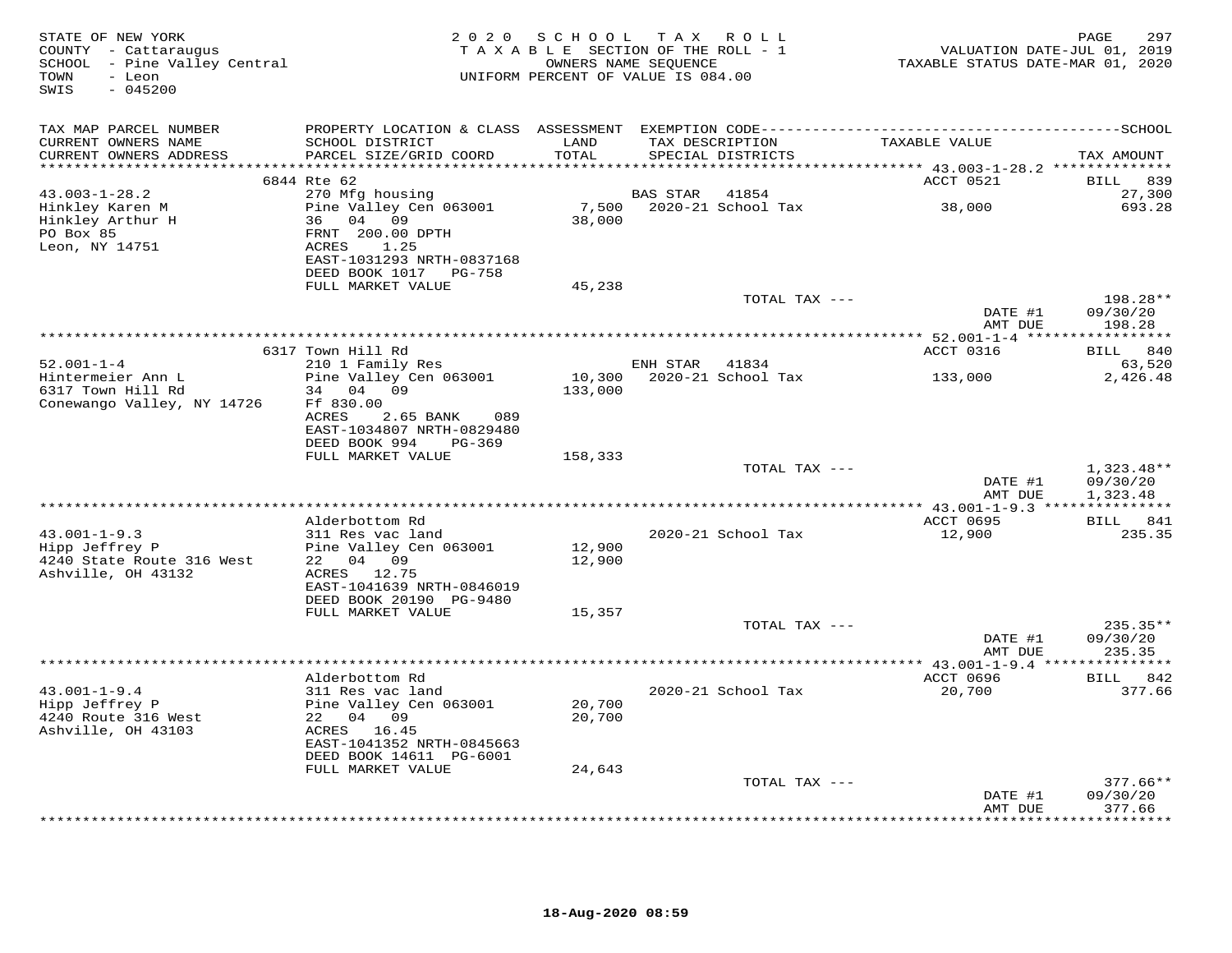| STATE OF NEW YORK<br>COUNTY - Cattaraugus<br>SCHOOL - Pine Valley Central<br>TOWN<br>- Leon<br>$-045200$<br>SWIS | 2 0 2 0                                                                                      | S C H O O L      | TAX ROLL<br>TAXABLE SECTION OF THE ROLL - 1<br>OWNERS NAME SEQUENCE<br>UNIFORM PERCENT OF VALUE IS 084.00 | VALUATION DATE-JUL 01, 2019<br>TAXABLE STATUS DATE-MAR 01, 2020 | PAGE<br>298                    |
|------------------------------------------------------------------------------------------------------------------|----------------------------------------------------------------------------------------------|------------------|-----------------------------------------------------------------------------------------------------------|-----------------------------------------------------------------|--------------------------------|
| TAX MAP PARCEL NUMBER                                                                                            | PROPERTY LOCATION & CLASS ASSESSMENT EXEMPTION CODE-----------------------------------SCHOOL |                  |                                                                                                           |                                                                 |                                |
| CURRENT OWNERS NAME<br>CURRENT OWNERS ADDRESS<br>***********************                                         | SCHOOL DISTRICT<br>PARCEL SIZE/GRID COORD                                                    | LAND<br>TOTAL    | TAX DESCRIPTION<br>SPECIAL DISTRICTS                                                                      | TAXABLE VALUE                                                   | TAX AMOUNT                     |
|                                                                                                                  | 12025 Leon-New Albion Rd                                                                     |                  |                                                                                                           | ACCT 0856                                                       | 843<br>BILL                    |
| $43.003 - 1 - 22.7$                                                                                              | 449 Other Storag                                                                             |                  | 2020-21 School Tax                                                                                        | 231,250                                                         | 4,218.97                       |
| Hirschman Development LLC                                                                                        | Pine Valley Cen 063001                                                                       | 14,700           |                                                                                                           |                                                                 |                                |
| 6585 Town Hill Rd                                                                                                | 35 4 9                                                                                       | 231,250          |                                                                                                           |                                                                 |                                |
| Conewango Valley, NY 14726                                                                                       | ACRES<br>4.85                                                                                |                  |                                                                                                           |                                                                 |                                |
|                                                                                                                  | EAST-1034663 NRTH-0835455                                                                    |                  |                                                                                                           |                                                                 |                                |
|                                                                                                                  | DEED BOOK 10346 PG-83545<br>FULL MARKET VALUE                                                | 275,298          |                                                                                                           |                                                                 |                                |
|                                                                                                                  |                                                                                              |                  | TOTAL TAX ---                                                                                             |                                                                 | $4,218.97**$                   |
|                                                                                                                  |                                                                                              |                  |                                                                                                           | DATE #1                                                         | 09/30/20                       |
|                                                                                                                  |                                                                                              |                  |                                                                                                           | AMT DUE                                                         | 4,218.97                       |
|                                                                                                                  |                                                                                              |                  |                                                                                                           |                                                                 |                                |
| $43.003 - 1 - 22.5$                                                                                              | 12033 Leon-New Albion Rd<br>312 Vac w/imprv                                                  |                  | 2020-21 School Tax                                                                                        | ACCT 0778<br>10,000                                             | BILL 844<br>182.44             |
| Hirschman Development, Inc.                                                                                      | Pine Valley Cen 063001                                                                       | 7,000            |                                                                                                           |                                                                 |                                |
| 6585 Town Hill Rd                                                                                                | 1.00<br>ACRES                                                                                | 10,000           |                                                                                                           |                                                                 |                                |
| Conewango Valley, NY 14726                                                                                       | EAST-1034640 NRTH-0835613                                                                    |                  |                                                                                                           |                                                                 |                                |
|                                                                                                                  | DEED BOOK 22816 PG-2001                                                                      |                  |                                                                                                           |                                                                 |                                |
|                                                                                                                  | FULL MARKET VALUE                                                                            | 11,905           |                                                                                                           |                                                                 |                                |
|                                                                                                                  |                                                                                              |                  | TOTAL TAX ---                                                                                             | DATE #1<br>AMT DUE                                              | 182.44**<br>09/30/20<br>182.44 |
|                                                                                                                  |                                                                                              |                  |                                                                                                           | *** 42.020-1-38 *****************                               |                                |
|                                                                                                                  | 6732 Rte 62                                                                                  |                  |                                                                                                           | ACCT 0031                                                       | <b>BILL</b><br>845             |
| $42.020 - 1 - 38$                                                                                                | 210 1 Family Res                                                                             |                  | 2020-21 School Tax                                                                                        | 36,200                                                          | 660.44                         |
| Hitchcock Brenda L<br>50 Summervale Dr                                                                           | Pine Valley Cen 063001<br>35<br>04<br>09                                                     | 5,200<br>36,200  |                                                                                                           |                                                                 |                                |
| Randolph, NY 14772                                                                                               | 99.00 DPTH 92.00<br>FRNT                                                                     |                  |                                                                                                           |                                                                 |                                |
|                                                                                                                  | EAST-1031183 NRTH-0835289                                                                    |                  |                                                                                                           |                                                                 |                                |
|                                                                                                                  | DEED BOOK 1187    PG-5001                                                                    |                  |                                                                                                           |                                                                 |                                |
|                                                                                                                  | FULL MARKET VALUE                                                                            | 43,095           | TOTAL TAX ---                                                                                             |                                                                 | 660.44**                       |
|                                                                                                                  |                                                                                              |                  |                                                                                                           | DATE #1                                                         | 09/30/20                       |
|                                                                                                                  |                                                                                              |                  |                                                                                                           | AMT DUE                                                         | 660.44                         |
|                                                                                                                  |                                                                                              |                  |                                                                                                           | ******* 52.002-1-24.1 **                                        | ***********                    |
|                                                                                                                  | Pine Dr                                                                                      |                  |                                                                                                           | ACCT 0443                                                       | <b>BILL</b><br>846             |
| $52.002 - 1 - 24.1$                                                                                              | 314 Rural vac<10                                                                             |                  | 2020-21 School Tax                                                                                        | 11,700                                                          | 213.46                         |
| Holevinski Richard A<br>Holevinski Steven                                                                        | Pine Valley Cen 063001<br>02 04 09                                                           | 11,700<br>11,700 |                                                                                                           |                                                                 |                                |
| 174 Delaware St                                                                                                  | Lot 6                                                                                        |                  |                                                                                                           |                                                                 |                                |
| Tonawanda, NY 14150                                                                                              | Ff 290 Larch; 410 Pike                                                                       |                  |                                                                                                           |                                                                 |                                |
|                                                                                                                  | ACRES<br>5.45                                                                                |                  |                                                                                                           |                                                                 |                                |
|                                                                                                                  | EAST-1050754 NRTH-0829577                                                                    |                  |                                                                                                           |                                                                 |                                |
|                                                                                                                  | DEED BOOK 00951 PG-00407<br>FULL MARKET VALUE                                                | 13,929           |                                                                                                           |                                                                 |                                |
|                                                                                                                  |                                                                                              |                  | TOTAL TAX ---                                                                                             |                                                                 | $213.46**$                     |
|                                                                                                                  |                                                                                              |                  |                                                                                                           | DATE #1                                                         | 09/30/20                       |
|                                                                                                                  |                                                                                              |                  |                                                                                                           | AMT DUE                                                         | 213.46<br>* * * * * * * *      |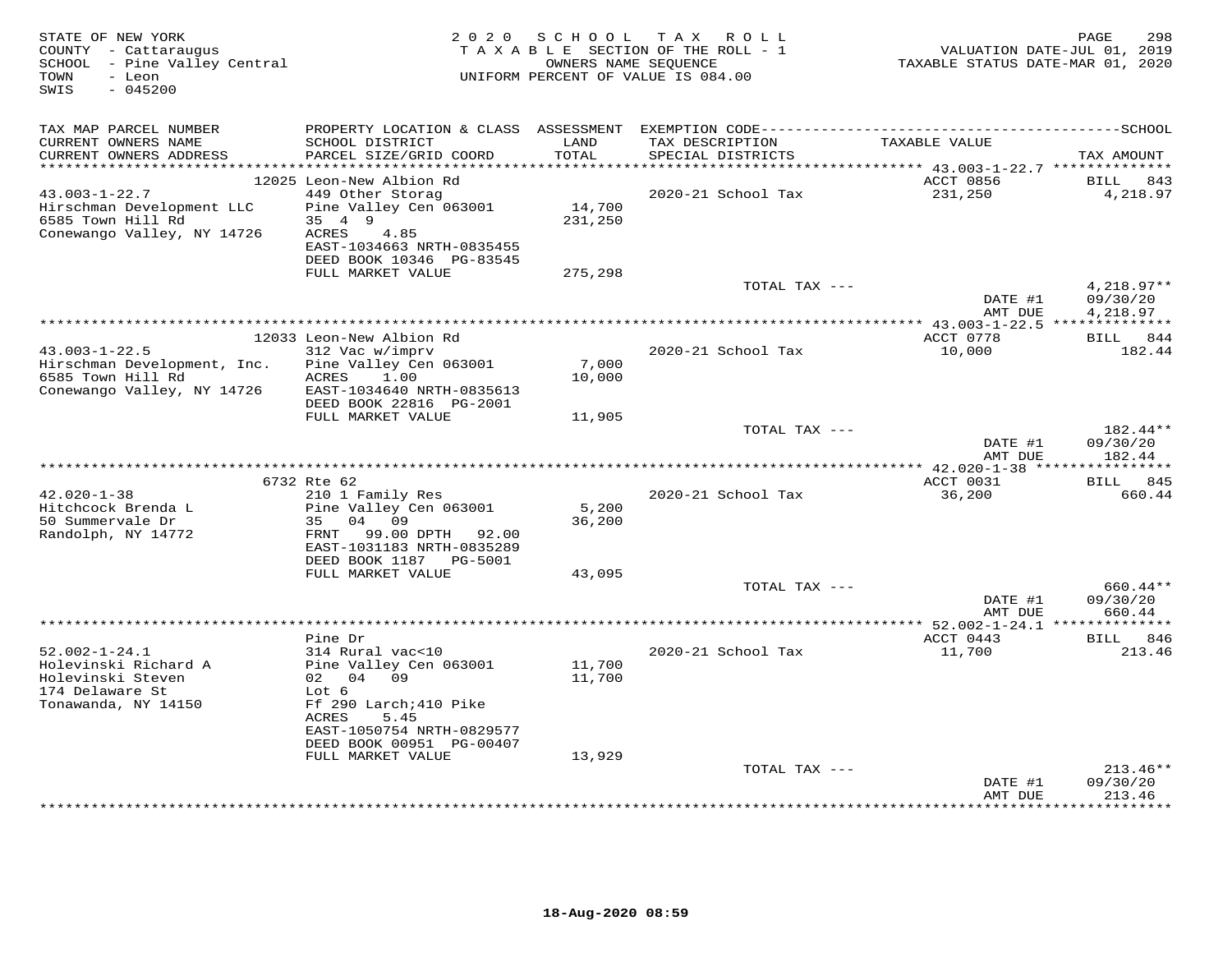| STATE OF NEW YORK<br>STATE OF NEW YORA<br>COUNTY - Cattaraugus<br>SCHOOL - Pine Valley Central<br>TOWN<br>- Leon<br>$-045200$<br>SWIS | 2 0 2 0                                         | SCHOOL TAX ROLL<br>TAXABLE SECTION OF THE ROLL - 1<br>OWNERS NAME SEOUENCE<br>UNIFORM PERCENT OF VALUE IS 084.00 |         | ROLL – 1           | 299<br>701, VALUATION DATE-JUL 01, 2019<br>7020, TAXABLE STATUS DATE-MAR 01 | 299<br>PAGE              |
|---------------------------------------------------------------------------------------------------------------------------------------|-------------------------------------------------|------------------------------------------------------------------------------------------------------------------|---------|--------------------|-----------------------------------------------------------------------------|--------------------------|
| TAX MAP PARCEL NUMBER                                                                                                                 |                                                 |                                                                                                                  |         |                    |                                                                             |                          |
| CURRENT OWNERS NAME                                                                                                                   | SCHOOL DISTRICT                                 | LAND                                                                                                             |         |                    |                                                                             |                          |
| CURRENT OWNERS ADDRESS                                                                                                                | PARCEL SIZE/GRID COORD                          | TOTAL                                                                                                            |         | SPECIAL DISTRICTS  |                                                                             | TAX AMOUNT               |
|                                                                                                                                       | 6704 Riga Rd                                    |                                                                                                                  |         |                    | ACCT 0170                                                                   | BILL 847                 |
| $42.004 - 2 - 10$                                                                                                                     | 270 Mfg housing                                 |                                                                                                                  |         | ENH STAR 41834     |                                                                             | 23,600                   |
| Hornburg Elmer A<br>Green Marla J                                                                                                     | Pine Valley Cen 063001                          |                                                                                                                  |         |                    | 7,800 2020-21 School Tax 23,600                                             | 430.56                   |
|                                                                                                                                       | 43 04 09                                        | 23,600                                                                                                           |         |                    |                                                                             |                          |
| Attn: Marla Green<br>PC Box 293<br>Cherry Creek, NY 14723<br>Cherry Creek, NY 14723<br>EAST-1027321 NRTH-0834914                      |                                                 |                                                                                                                  |         |                    |                                                                             |                          |
|                                                                                                                                       |                                                 |                                                                                                                  |         |                    |                                                                             |                          |
|                                                                                                                                       | DEED BOOK 882<br>PG-00836                       |                                                                                                                  |         |                    |                                                                             |                          |
|                                                                                                                                       | FULL MARKET VALUE                               | 28,095                                                                                                           |         |                    |                                                                             |                          |
|                                                                                                                                       |                                                 |                                                                                                                  |         | TOTAL TAX ---      |                                                                             | $0.00**$                 |
|                                                                                                                                       |                                                 |                                                                                                                  |         |                    |                                                                             |                          |
|                                                                                                                                       | 6440 Town Hill Rd                               |                                                                                                                  |         |                    | ACCT 0950 BILL 848                                                          |                          |
| $52.001 - 1 - 7.2$                                                                                                                    | 112 Dairy farm<br>Pine Valley Cen 063001 11,400 |                                                                                                                  |         | 2020-21 School Tax | 78,200                                                                      | 1,426.70                 |
| Hostetler Andy<br>Hostetler Ada<br>6440 Town Hill Rd                                                                                  | 26 04 09                                        | 78,200                                                                                                           |         |                    |                                                                             |                          |
|                                                                                                                                       | Ff 975.00                                       |                                                                                                                  |         |                    |                                                                             |                          |
| Conewango Valley N, NY 14726 ACRES                                                                                                    | 9.55                                            |                                                                                                                  |         |                    |                                                                             |                          |
|                                                                                                                                       | EAST-1036408 NRTH-0831233                       |                                                                                                                  |         |                    |                                                                             |                          |
|                                                                                                                                       | DEED BOOK 28919 PG-7002                         |                                                                                                                  |         |                    |                                                                             |                          |
|                                                                                                                                       | FULL MARKET VALUE                               | 93,095                                                                                                           |         |                    |                                                                             |                          |
|                                                                                                                                       |                                                 |                                                                                                                  |         | TOTAL TAX ---      | DATE #1                                                                     | $1.426.70**$<br>09/30/20 |
|                                                                                                                                       |                                                 |                                                                                                                  |         |                    | AMT DUE                                                                     | 1,426.70                 |
|                                                                                                                                       |                                                 |                                                                                                                  |         |                    |                                                                             |                          |
|                                                                                                                                       | 6427 West Rd                                    |                                                                                                                  |         |                    | ACCT 0607                                                                   | BILL 849                 |
| $51.002 - 1 - 1.3$                                                                                                                    | 112 Dairy farm                                  |                                                                                                                  | AG DIST | 41720              |                                                                             | 13,116                   |
| Hostetler Bennie B                                                                                                                    | Pine Valley Cen 063001 54,100 BAS STAR          |                                                                                                                  |         | 41854              |                                                                             | 27,300                   |
| Hosteller Sarah<br>Tior Most Rd                                                                                                       | 57 04 09                                        |                                                                                                                  |         |                    | 138,100  2020-21  School Tax  124,984                                       | 2,280.23                 |
| Conewango Valley, NY 14726                                                                                                            | Ff 675.00<br>ACRES 76.07                        |                                                                                                                  |         |                    |                                                                             |                          |
|                                                                                                                                       | EAST-1021840 NRTH-0830585                       |                                                                                                                  |         |                    |                                                                             |                          |
| MAY BE SUBJECT TO PAYMENT                                                                                                             | DEED BOOK 903<br>PG-00443                       |                                                                                                                  |         |                    |                                                                             |                          |
| UNDER AGDIST LAW TIL 2024                                                                                                             | FULL MARKET VALUE                               | 164,405                                                                                                          |         |                    |                                                                             |                          |
|                                                                                                                                       |                                                 |                                                                                                                  |         | TOTAL TAX ---      |                                                                             | $1,785.23**$             |
|                                                                                                                                       |                                                 |                                                                                                                  |         |                    | DATE #1                                                                     | 09/30/20                 |
|                                                                                                                                       |                                                 |                                                                                                                  |         |                    | AMT DUE                                                                     | 1,785.23                 |
|                                                                                                                                       | 11030 Peters Rd                                 |                                                                                                                  |         |                    | ACCT 0752                                                                   | BILL 850                 |
| $52.002 - 1 - 27.12$                                                                                                                  | 210 1 Family Res                                |                                                                                                                  | AG BLDG | 41700              |                                                                             | 23,000                   |
| Hostetler Crist                                                                                                                       | Pine Valley Cen 063001 29,000 BAS STAR 41854    |                                                                                                                  |         |                    |                                                                             | 27,300                   |
| Hostetler Susie                                                                                                                       | 01 04 09                                        |                                                                                                                  |         |                    | 99,500 2020-21 School Tax 76,500                                            | 1,395.68                 |
| 11030 Peters Rd                                                                                                                       | Lot $#14$                                       |                                                                                                                  |         |                    |                                                                             |                          |
| Cattaraugus, NY 14719                                                                                                                 | Ff 340.00                                       |                                                                                                                  |         |                    |                                                                             |                          |
| MAY BE SUBJECT TO PAYMENT                                                                                                             | ACRES 18.25<br>EAST-1050376 NRTH-0826592        |                                                                                                                  |         |                    |                                                                             |                          |
| UNDER RPTL483 UNTIL 2020                                                                                                              | DEED BOOK 11260 PG-3001                         |                                                                                                                  |         |                    |                                                                             |                          |
|                                                                                                                                       | FULL MARKET VALUE                               | 118,452                                                                                                          |         |                    |                                                                             |                          |
|                                                                                                                                       |                                                 |                                                                                                                  |         | TOTAL TAX ---      |                                                                             | $900.68**$               |
|                                                                                                                                       |                                                 |                                                                                                                  |         |                    | DATE #1                                                                     | 09/30/20                 |
|                                                                                                                                       |                                                 |                                                                                                                  |         |                    | AMT DUE                                                                     | 900.68<br>*********      |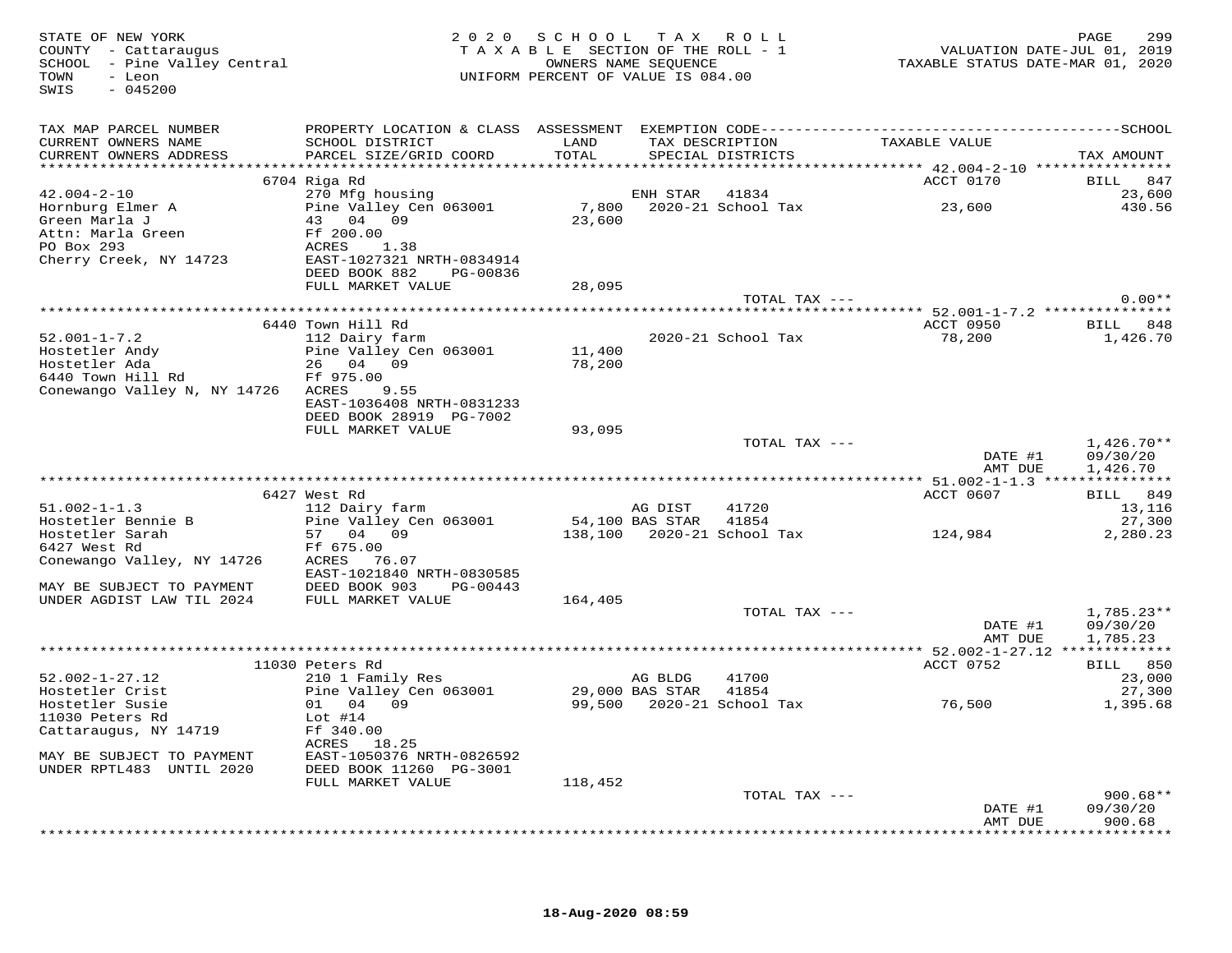| STATE OF NEW YORK<br>COUNTY - Cattaraugus<br>SCHOOL - Pine Valley Central<br>TOWN<br>- Leon<br>$-045200$<br>SWIS | 2 0 2 0                                        | SCHOOL         | TAX ROLL<br>TAXABLE SECTION OF THE ROLL - 1<br>OWNERS NAME SEQUENCE<br>UNIFORM PERCENT OF VALUE IS 084.00 | VALUATION DATE-JUL 01, 2019<br>TAXABLE STATUS DATE-MAR 01, 2020 | 300<br>PAGE          |
|------------------------------------------------------------------------------------------------------------------|------------------------------------------------|----------------|-----------------------------------------------------------------------------------------------------------|-----------------------------------------------------------------|----------------------|
| TAX MAP PARCEL NUMBER                                                                                            |                                                |                |                                                                                                           |                                                                 |                      |
| CURRENT OWNERS NAME<br>CURRENT OWNERS ADDRESS                                                                    | SCHOOL DISTRICT<br>PARCEL SIZE/GRID COORD      | LAND<br>TOTAL  | TAX DESCRIPTION<br>SPECIAL DISTRICTS                                                                      | TAXABLE VALUE                                                   | TAX AMOUNT           |
|                                                                                                                  |                                                |                |                                                                                                           |                                                                 |                      |
|                                                                                                                  | 6533 West Rd                                   |                |                                                                                                           | ACCT 0405                                                       | BILL 851             |
| $42.004 - 2 - 34$<br>Hostetler Eli                                                                               | 112 Dairy farm<br>Pine Valley Cen 063001       |                | AG DISTOUT 41730                                                                                          | 120,142                                                         | 17,858<br>2,191.90   |
| Hostetler Emma                                                                                                   | 58 04 09                                       | 138,000        |                                                                                                           |                                                                 |                      |
| 6533 West Rd                                                                                                     | FRNT 1380.00 DPTH                              |                |                                                                                                           |                                                                 |                      |
| Conewango Valley, NY 14726                                                                                       | ACRES 121.80<br>EAST-1021177 NRTH-0832827      |                |                                                                                                           |                                                                 |                      |
| MAY BE SUBJECT TO PAYMENT<br>UNDER AGDIST LAW TIL 2027                                                           | DEED BOOK 25743 PG-6001<br>FULL MARKET VALUE   | 164,286        |                                                                                                           |                                                                 |                      |
|                                                                                                                  |                                                |                | TOTAL TAX ---                                                                                             |                                                                 | $2,191.90**$         |
|                                                                                                                  |                                                |                |                                                                                                           | DATE #1<br>AMT DUE                                              | 09/30/20<br>2,191.90 |
|                                                                                                                  |                                                |                |                                                                                                           |                                                                 |                      |
|                                                                                                                  | Flat Iron Rd                                   |                |                                                                                                           | ACCT 0192                                                       | BILL 852             |
| $51.002 - 1 - 13$                                                                                                | 105 Vac farmland                               |                | AG DISTOUT 41730                                                                                          |                                                                 | 387                  |
| Hostetler Eli Y<br>Hostetler Martha                                                                              | Pine Valley Cen 063001<br>49 04 09             | 11,100         | 11,100 2020-21 School Tax                                                                                 | 10,713                                                          | 195.45               |
| Flat Iron Rd                                                                                                     | Life Use                                       |                |                                                                                                           |                                                                 |                      |
| Conewango Valley, NY 14726                                                                                       | Ff 950.00                                      |                |                                                                                                           |                                                                 |                      |
|                                                                                                                  | ACRES 22.15                                    |                |                                                                                                           |                                                                 |                      |
| MAY BE SUBJECT TO PAYMENT                                                                                        | EAST-1023699 NRTH-0824366                      |                |                                                                                                           |                                                                 |                      |
| UNDER AGDIST LAW TIL 2027                                                                                        | DEED BOOK 00926 PG-00518                       |                |                                                                                                           |                                                                 |                      |
|                                                                                                                  | FULL MARKET VALUE                              | 13,214         |                                                                                                           |                                                                 | $195.45**$           |
|                                                                                                                  |                                                |                | TOTAL TAX ---                                                                                             | DATE #1                                                         | 09/30/20             |
|                                                                                                                  |                                                |                |                                                                                                           | AMT DUE                                                         | 195.45               |
|                                                                                                                  |                                                |                |                                                                                                           |                                                                 |                      |
|                                                                                                                  | 12539 Youngs Rd                                |                |                                                                                                           | ACCT 0808                                                       | BILL 853             |
| $51.002 - 1 - 12.3$                                                                                              | 314 Rural vac<10                               |                | 2020-21 School Tax                                                                                        | 1,000                                                           | 18.24                |
| Hostetler Harvey E<br>Hostetler Drusilla L                                                                       | Pine Valley Cen 063001<br>49/4/9               | 1,000<br>1,000 |                                                                                                           |                                                                 |                      |
| 12433 Youngs Rd                                                                                                  | ACRES<br>2.45                                  |                |                                                                                                           |                                                                 |                      |
| Conewango Valley, NY 14726                                                                                       | EAST-1025965 NRTH-0823991                      |                |                                                                                                           |                                                                 |                      |
|                                                                                                                  | DEED BOOK 22116 PG-7002                        |                |                                                                                                           |                                                                 |                      |
|                                                                                                                  | FULL MARKET VALUE                              | 1,190          |                                                                                                           |                                                                 |                      |
|                                                                                                                  |                                                |                | TOTAL TAX ---                                                                                             |                                                                 | $18.24**$            |
|                                                                                                                  |                                                |                |                                                                                                           | DATE #1<br>AMT DUE                                              | 09/30/20<br>18.24    |
|                                                                                                                  |                                                |                |                                                                                                           |                                                                 |                      |
|                                                                                                                  | 6455 West Rd                                   |                |                                                                                                           | ACCT 0606                                                       | BILL 854             |
| $51.002 - 1 - 1.2$                                                                                               | 112 Dairy farm                                 |                | AG DIST<br>41720                                                                                          |                                                                 | 8,550                |
| Hostetler John                                                                                                   | Pine Valley Cen 063001                         |                | 42,500 2020-21 School Tax                                                                                 | 90,750                                                          | 1,655.66             |
| Hostetler Sarah                                                                                                  | 57 04 09                                       | 99,300         |                                                                                                           |                                                                 |                      |
| 6455 West Road                                                                                                   | Ff 615.00<br>ACRES                             |                |                                                                                                           |                                                                 |                      |
| Conewango Valley, NY 14726<br>MAY BE SUBJECT TO PAYMENT                                                          | 55.50<br>EAST-1021148 NRTH-0831288<br>PG-11272 |                |                                                                                                           |                                                                 |                      |
| UNDER AGDIST LAW TIL 2024                                                                                        | DEED BOOK 2019<br>FULL MARKET VALUE            | 118,214        |                                                                                                           |                                                                 |                      |
|                                                                                                                  |                                                |                | TOTAL TAX ---                                                                                             |                                                                 | $1,655.66**$         |
|                                                                                                                  |                                                |                |                                                                                                           | DATE #1<br>AMT DUE                                              | 09/30/20<br>1,655.66 |
|                                                                                                                  |                                                |                |                                                                                                           |                                                                 |                      |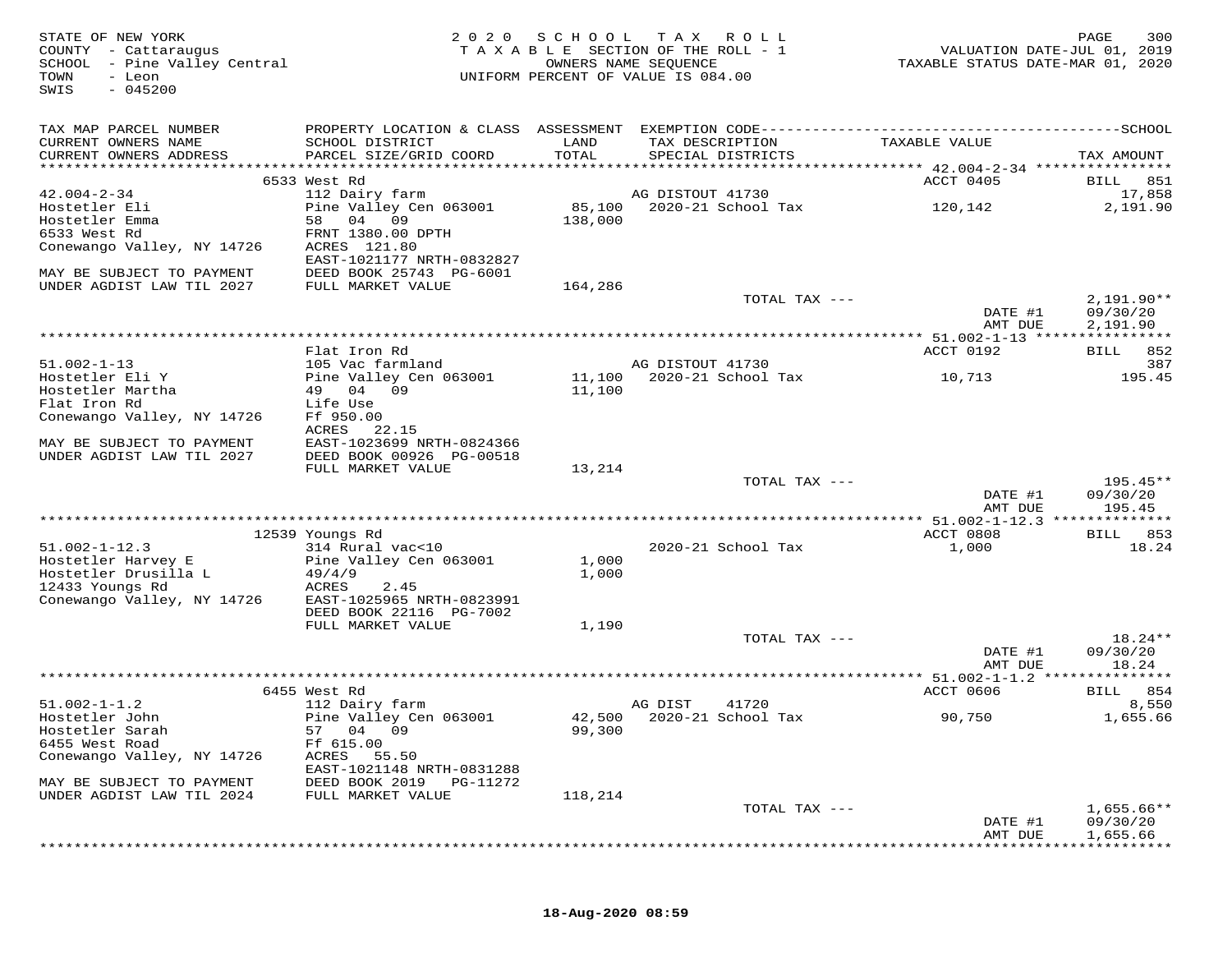| STATE OF NEW YORK<br>COUNTY - Cattaraugus<br>SCHOOL - Pine Valley Central<br>- Leon<br>TOWN<br>$-045200$<br>SWIS | 2 0 2 0                                      | SCHOOL<br>TAXABLE SECTION OF THE ROLL - 1<br>UNIFORM PERCENT OF VALUE IS 084.00 | T A X<br>OWNERS NAME SEQUENCE | R O L L                              | TAXABLE STATUS DATE-MAR 01, 2020 | PAGE<br>301<br>VALUATION DATE-JUL 01, 2019 |
|------------------------------------------------------------------------------------------------------------------|----------------------------------------------|---------------------------------------------------------------------------------|-------------------------------|--------------------------------------|----------------------------------|--------------------------------------------|
| TAX MAP PARCEL NUMBER                                                                                            |                                              |                                                                                 |                               |                                      |                                  |                                            |
| CURRENT OWNERS NAME<br>CURRENT OWNERS ADDRESS                                                                    | SCHOOL DISTRICT<br>PARCEL SIZE/GRID COORD    | LAND<br>TOTAL                                                                   |                               | TAX DESCRIPTION<br>SPECIAL DISTRICTS | TAXABLE VALUE                    | TAX AMOUNT                                 |
|                                                                                                                  | 6514 West Rd                                 |                                                                                 |                               |                                      | ACCT 0376                        | BILL 855                                   |
| $51.002 - 1 - 2$                                                                                                 | 112 Dairy farm                               |                                                                                 | AG DIST                       | 41720                                |                                  | 20,896                                     |
| Hostetler John                                                                                                   | Pine Valley Cen 063001                       |                                                                                 | 67,200 BAS STAR               | 41854                                |                                  | 27,300                                     |
| Hostetler Elizabeth                                                                                              | 50/51<br>04 09                               |                                                                                 |                               | 120,000 2020-21 School Tax           | 99,104                           | 1,808.07                                   |
| 6514 West Rd                                                                                                     | Ff 1790.00                                   |                                                                                 |                               |                                      |                                  |                                            |
| Conewango Valley, NY 14726                                                                                       | ACRES<br>79.28<br>EAST-1024163 NRTH-0831193  |                                                                                 |                               |                                      |                                  |                                            |
| MAY BE SUBJECT TO PAYMENT                                                                                        | DEED BOOK 00965 PG-00073                     |                                                                                 |                               |                                      |                                  |                                            |
| UNDER AGDIST LAW TIL 2024                                                                                        | FULL MARKET VALUE                            | 142,857                                                                         |                               |                                      |                                  |                                            |
|                                                                                                                  |                                              |                                                                                 |                               | TOTAL TAX ---                        |                                  | $1,313.07**$                               |
|                                                                                                                  |                                              |                                                                                 |                               |                                      | DATE #1                          | 09/30/20                                   |
|                                                                                                                  |                                              |                                                                                 |                               |                                      | AMT DUE                          | 1,313.07                                   |
|                                                                                                                  | 12166 Eldredge Rd                            |                                                                                 |                               |                                      | ACCT 0403                        | BILL 856                                   |
| $52.001 - 1 - 37$                                                                                                | 112 Dairy farm                               |                                                                                 | AG DIST                       | 41720                                |                                  | 13,576                                     |
| Hostetler John B                                                                                                 | Pine Valley Cen 063001                       | 62,600                                                                          |                               | 2020-21 School Tax                   | 61,424                           | 1,120.63                                   |
| Hostetler Elizabeth M<br>12163 Eldredge Rd                                                                       | 33 04 09<br>Ff 1130.00                       | 75,000                                                                          |                               |                                      |                                  |                                            |
| Conewango Valley, NY 14726                                                                                       | ACRES<br>92.42                               |                                                                                 |                               |                                      |                                  |                                            |
|                                                                                                                  | EAST-1031994 NRTH-0826280                    |                                                                                 |                               |                                      |                                  |                                            |
| MAY BE SUBJECT TO PAYMENT                                                                                        | DEED BOOK 15698 PG-2001                      |                                                                                 |                               |                                      |                                  |                                            |
| UNDER AGDIST LAW TIL 2024                                                                                        | FULL MARKET VALUE                            | 89,286                                                                          |                               |                                      |                                  |                                            |
|                                                                                                                  |                                              |                                                                                 |                               | TOTAL TAX ---                        | DATE #1                          | $1,120.63**$<br>09/30/20                   |
|                                                                                                                  |                                              |                                                                                 |                               |                                      | AMT DUE                          | 1,120.63                                   |
|                                                                                                                  |                                              |                                                                                 |                               |                                      |                                  |                                            |
|                                                                                                                  | 12163 Eldredge Rd                            |                                                                                 |                               |                                      | ACCT 0404                        | BILL 857                                   |
| $52.001 - 1 - 38$                                                                                                | 112 Dairy farm                               |                                                                                 | AG DIST                       | 41720                                |                                  | 10,690                                     |
| Hostetler John B<br>Hostetler Elizabeth M                                                                        | Pine Valley Cen 063001<br>34 04 09           |                                                                                 | 46,000 BAS STAR               | 41854<br>89,000 2020-21 School Tax   | 78,310                           | 27,300<br>1,428.70                         |
| 12163 Eldredge Rd                                                                                                | Ff 2140.00                                   |                                                                                 |                               |                                      |                                  |                                            |
| Conewango Valley, NY 14726                                                                                       | ACRES<br>75.00                               |                                                                                 |                               |                                      |                                  |                                            |
|                                                                                                                  | EAST-1032553 NRTH-0828716                    |                                                                                 |                               |                                      |                                  |                                            |
| MAY BE SUBJECT TO PAYMENT<br>UNDER AGDIST LAW TIL 2024                                                           | DEED BOOK 15698 PG-2001<br>FULL MARKET VALUE | 105,952                                                                         |                               |                                      |                                  |                                            |
|                                                                                                                  |                                              |                                                                                 |                               | TOTAL TAX ---                        |                                  | 933.70**                                   |
|                                                                                                                  |                                              |                                                                                 |                               |                                      | DATE #1                          | 09/30/20                                   |
|                                                                                                                  |                                              |                                                                                 |                               |                                      | AMT DUE                          | 933.70                                     |
|                                                                                                                  |                                              |                                                                                 |                               |                                      |                                  |                                            |
| $42.002 - 1 - 21$                                                                                                | 7137 Rte 62<br>210 1 Family Res              |                                                                                 | BAS STAR                      | 41854                                | ACCT 0389                        | BILL 858<br>27,300                         |
| Hostetler Joseph C                                                                                               | Pine Valley Cen 063001                       |                                                                                 |                               | 18,600 2020-21 School Tax            | 80,000                           | 1,459.54                                   |
| Hostetler Christ J                                                                                               | 45 04 09                                     | 80,000                                                                          |                               |                                      |                                  |                                            |
| 7137 Rte 62                                                                                                      | West Rd Ff 410.00                            |                                                                                 |                               |                                      |                                  |                                            |
| South Dayton, NY 14138                                                                                           | Us Rte 62 Ff 990.00                          |                                                                                 |                               |                                      |                                  |                                            |
|                                                                                                                  | ACRES<br>9.66<br>EAST-1030918 NRTH-0842139   |                                                                                 |                               |                                      |                                  |                                            |
|                                                                                                                  | DEED BOOK 22178 PG-5001                      |                                                                                 |                               |                                      |                                  |                                            |
|                                                                                                                  | FULL MARKET VALUE                            | 95,238                                                                          |                               |                                      |                                  |                                            |
|                                                                                                                  |                                              |                                                                                 |                               | TOTAL TAX ---                        |                                  | 964.54**                                   |
|                                                                                                                  |                                              |                                                                                 |                               |                                      | DATE #1<br>AMT DUE               | 09/30/20<br>964.54                         |
|                                                                                                                  |                                              |                                                                                 |                               |                                      |                                  |                                            |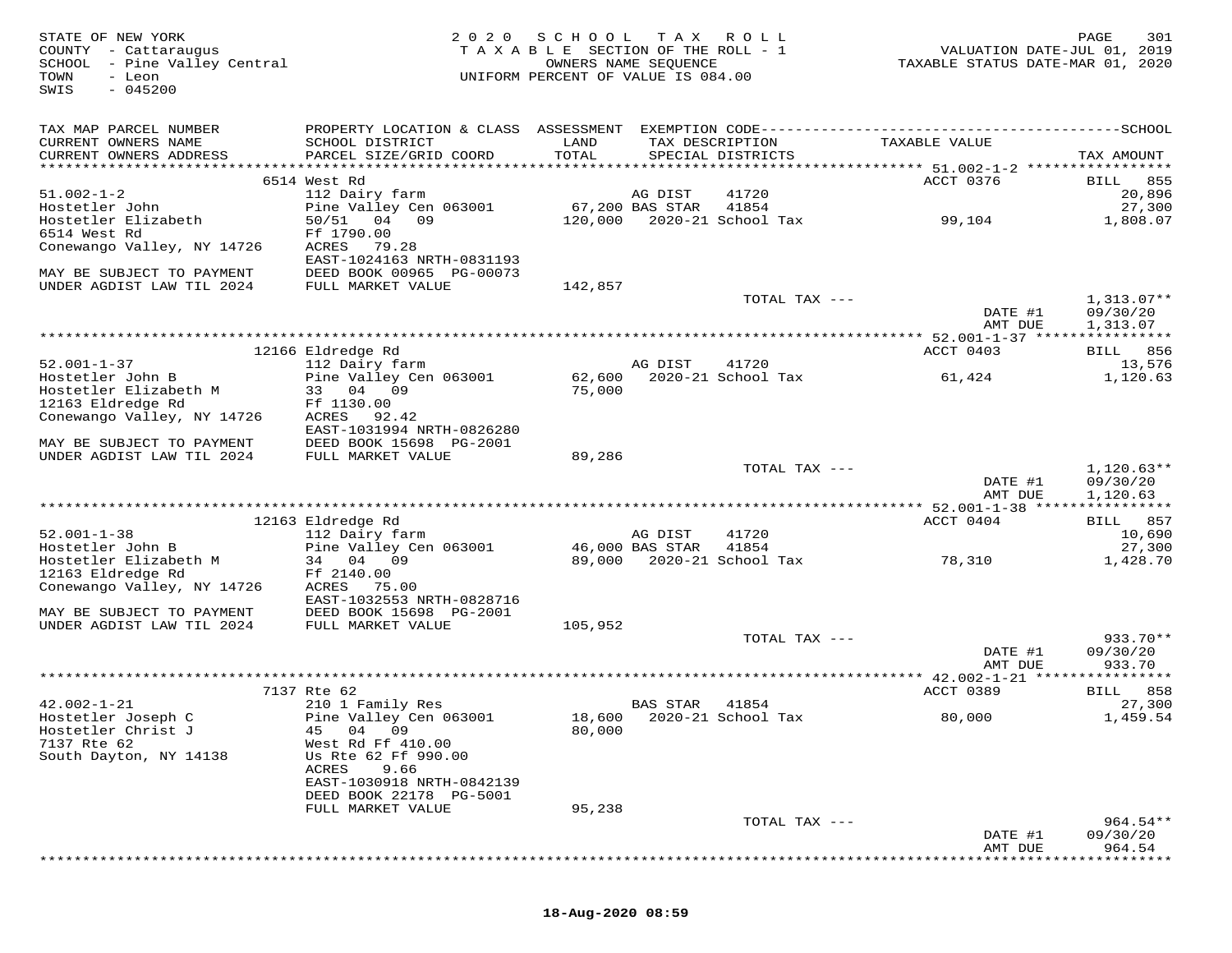| STATE OF NEW YORK<br>COUNTY - Cattaraugus<br>SCHOOL - Pine Valley Central<br>- Leon<br>TOWN<br>$-045200$<br>SWIS | 2 0 2 0                                                                                    | SCHOOL<br>TAXABLE SECTION OF THE ROLL - 1<br>OWNERS NAME SEQUENCE<br>UNIFORM PERCENT OF VALUE IS 084.00 |         | TAX ROLL                   | VALUATION DATE-JUL 01, 2019<br>TAXABLE STATUS DATE-MAR 01, 2020 | PAGE<br>302                     |
|------------------------------------------------------------------------------------------------------------------|--------------------------------------------------------------------------------------------|---------------------------------------------------------------------------------------------------------|---------|----------------------------|-----------------------------------------------------------------|---------------------------------|
| TAX MAP PARCEL NUMBER<br>CURRENT OWNERS NAME                                                                     | SCHOOL DISTRICT                                                                            | LAND                                                                                                    |         | TAX DESCRIPTION            | TAXABLE VALUE                                                   |                                 |
| CURRENT OWNERS ADDRESS                                                                                           | PARCEL SIZE/GRID COORD                                                                     | TOTAL                                                                                                   |         | SPECIAL DISTRICTS          |                                                                 | TAX AMOUNT                      |
| **********************                                                                                           |                                                                                            |                                                                                                         |         |                            |                                                                 |                                 |
| $33.004 - 1 - 22.5$<br>Hostetler Lewis D.<br>Hostetler Melinda                                                   | 7638 Frog Valley Rd<br>210 1 Family Res<br>Pine Valley Cen 063001<br>$55 - 4 - 9$          | 14,700<br>59,000                                                                                        |         | 2020-21 School Tax         | ACCT 0845<br>59,000                                             | BILL<br>859<br>1,076.41         |
| 7638 Frog Valley Road<br>South Dayton, NY 14138                                                                  | ACRES<br>4.85<br>EAST-1021992 NRTH-0850607<br>DEED BOOK 30479 PG-8001<br>FULL MARKET VALUE | 70,238                                                                                                  |         |                            |                                                                 |                                 |
|                                                                                                                  |                                                                                            |                                                                                                         |         | TOTAL TAX ---              |                                                                 | $1,076.41**$                    |
|                                                                                                                  |                                                                                            |                                                                                                         |         |                            | DATE #1<br>AMT DUE                                              | 09/30/20<br>1,076.41            |
|                                                                                                                  |                                                                                            |                                                                                                         |         |                            |                                                                 |                                 |
|                                                                                                                  | 6910 West Rd                                                                               |                                                                                                         |         |                            | ACCT 0097                                                       | BILL 860                        |
| $42.004 - 1 - 6.1$                                                                                               | 112 Dairy farm                                                                             |                                                                                                         | AG DIST | 41720                      |                                                                 | 26,585                          |
| Hostetler Raymond B                                                                                              | Pine Valley Cen 063001                                                                     | 125,400 BAS STAR                                                                                        |         | 41854                      |                                                                 | 27,300                          |
| Hostetler Mary N                                                                                                 | 52 04 09                                                                                   |                                                                                                         |         | 164,600 2020-21 School Tax | 138,015                                                         | 2,517.98                        |
| 6910 West Rd                                                                                                     | Raggie Rd Ff - 990'                                                                        |                                                                                                         |         |                            |                                                                 |                                 |
| Conewango Valley, NY 14726                                                                                       | FRNT 3100.00 DPTH<br>ACRES 220.27                                                          |                                                                                                         |         |                            |                                                                 |                                 |
| MAY BE SUBJECT TO PAYMENT<br>UNDER AGDIST LAW TIL 2024                                                           | EAST-1024513 NRTH-0838970<br>DEED BOOK 996<br>PG-154                                       |                                                                                                         |         |                            |                                                                 |                                 |
|                                                                                                                  | FULL MARKET VALUE                                                                          | 195,952                                                                                                 |         |                            |                                                                 |                                 |
|                                                                                                                  |                                                                                            |                                                                                                         |         | TOTAL TAX ---              |                                                                 | $2,022.98**$                    |
|                                                                                                                  |                                                                                            |                                                                                                         |         |                            | DATE #1                                                         | 09/30/20                        |
| *****************************                                                                                    |                                                                                            |                                                                                                         |         |                            | AMT DUE                                                         | 2,022.98                        |
|                                                                                                                  | West Rd                                                                                    |                                                                                                         |         |                            | ***************** 42.004-1-37 *****************<br>ACCT 0802    | BILL 861                        |
| $42.004 - 1 - 37$                                                                                                | 105 Vac farmland                                                                           |                                                                                                         |         | 2020-21 School Tax         | 7,600                                                           | 138.66                          |
| Hostetler Raymond B                                                                                              | Pine Valley Cen 063001                                                                     | 7,600                                                                                                   |         |                            |                                                                 |                                 |
| 6910 West Rd                                                                                                     | ACRES 25.34                                                                                | 7,600                                                                                                   |         |                            |                                                                 |                                 |
| Conewango Valley, NY 14726                                                                                       | EAST-1022211 NRTH-0839402<br>DEED BOOK 1004 PG-623                                         |                                                                                                         |         |                            |                                                                 |                                 |
|                                                                                                                  | FULL MARKET VALUE                                                                          | 9,048                                                                                                   |         |                            |                                                                 |                                 |
|                                                                                                                  |                                                                                            |                                                                                                         |         | TOTAL TAX ---              |                                                                 | $138.66**$                      |
|                                                                                                                  |                                                                                            |                                                                                                         |         |                            | DATE #1                                                         | 09/30/20                        |
|                                                                                                                  |                                                                                            |                                                                                                         |         |                            | AMT DUE                                                         | 138.66                          |
|                                                                                                                  |                                                                                            |                                                                                                         |         |                            |                                                                 |                                 |
|                                                                                                                  | 6491 West Rd                                                                               |                                                                                                         |         |                            | ACCT 0282                                                       | BILL 862                        |
| $51.002 - 1 - 1.1$                                                                                               | 112 Dairy farm                                                                             |                                                                                                         |         | 2020-21 School Tax         | 120,600                                                         | 2,200.25                        |
| Hostetler Raymond B<br>Hostetler Emma J                                                                          | Pine Valley Cen 063001<br>57 04 09                                                         | 38,100<br>120,600                                                                                       |         |                            |                                                                 |                                 |
| 6491 West Rd                                                                                                     | Ff 500.00                                                                                  |                                                                                                         |         |                            |                                                                 |                                 |
| Conewango Valley, NY 14726                                                                                       | ACRES 49.15                                                                                |                                                                                                         |         |                            |                                                                 |                                 |
|                                                                                                                  | EAST-1021112 NRTH-0831893                                                                  |                                                                                                         |         |                            |                                                                 |                                 |
|                                                                                                                  | DEED BOOK 27038 PG-9001                                                                    |                                                                                                         |         |                            |                                                                 |                                 |
|                                                                                                                  | FULL MARKET VALUE                                                                          | 143,571                                                                                                 |         |                            |                                                                 |                                 |
|                                                                                                                  |                                                                                            |                                                                                                         |         | TOTAL TAX ---              |                                                                 | $2,200.25**$                    |
|                                                                                                                  |                                                                                            |                                                                                                         |         |                            | DATE #1                                                         | 09/30/20                        |
|                                                                                                                  |                                                                                            |                                                                                                         |         |                            | AMT DUE                                                         | 2,200.25<br><b>++++++++++++</b> |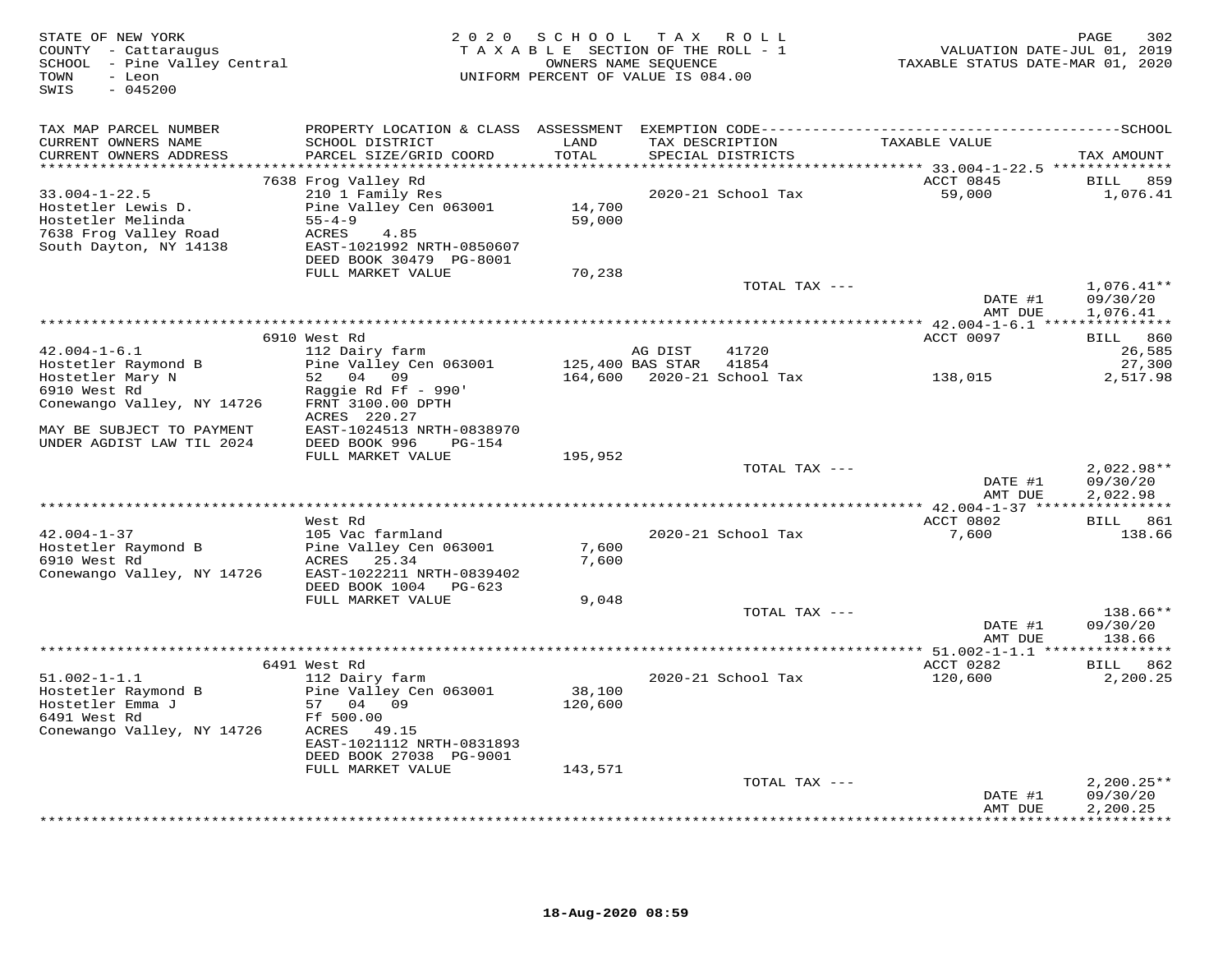| STATE OF NEW YORK<br>COUNTY - Cattaraugus<br>SCHOOL - Pine Valley Central<br>TOWN<br>- Leon<br>SWIS<br>$-045200$ |                                                | 2020 SCHOOL TAX ROLL<br>TAXABLE SECTION OF THE ROLL - 1<br>OWNERS NAME SEQUENCE<br>UNIFORM PERCENT OF VALUE IS 084.00 |                |                                        | TAXABLE STATUS DATE-MAR 01, 2020 | 303<br>PAGE<br>VALUATION DATE-JUL 01, 2019 |
|------------------------------------------------------------------------------------------------------------------|------------------------------------------------|-----------------------------------------------------------------------------------------------------------------------|----------------|----------------------------------------|----------------------------------|--------------------------------------------|
| TAX MAP PARCEL NUMBER                                                                                            |                                                |                                                                                                                       |                |                                        |                                  |                                            |
| CURRENT OWNERS NAME<br>CURRENT OWNERS ADDRESS                                                                    | SCHOOL DISTRICT<br>PARCEL SIZE/GRID COORD      | LAND<br>TOTAL                                                                                                         |                | TAX DESCRIPTION<br>SPECIAL DISTRICTS   | TAXABLE VALUE                    | TAX AMOUNT                                 |
| ***********************                                                                                          |                                                |                                                                                                                       |                |                                        |                                  |                                            |
| $42.004 - 1 - 15.3$                                                                                              | 12322 Cherry Creek Hill Rd<br>210 1 Family Res |                                                                                                                       | ENH STAR       | 41834                                  | ACCT 0833                        | BILL<br>863<br>63,520                      |
| Howard Alvin F                                                                                                   | Pine Valley Cen 063001                         | 9,000                                                                                                                 |                | 2020-21 School Tax                     | 80,000                           | 1,459.54                                   |
| Howard Lucy                                                                                                      | 44/4/9                                         | 80,000                                                                                                                |                |                                        |                                  |                                            |
| 12322 Cherry Creek Hill Rd                                                                                       | ACRES<br>2.00                                  |                                                                                                                       |                |                                        |                                  |                                            |
| Conewango Valley, NY 14726                                                                                       | EAST-1030082 NRTH-0836330                      |                                                                                                                       |                |                                        |                                  |                                            |
|                                                                                                                  | DEED BOOK 2154 PG-6001<br>FULL MARKET VALUE    | 95,238                                                                                                                |                |                                        |                                  |                                            |
|                                                                                                                  |                                                |                                                                                                                       |                | TOTAL TAX ---                          |                                  | $356.54**$                                 |
|                                                                                                                  |                                                |                                                                                                                       |                |                                        | DATE #1                          | 09/30/20                                   |
|                                                                                                                  |                                                |                                                                                                                       |                |                                        | AMT DUE                          | 356.54                                     |
|                                                                                                                  |                                                |                                                                                                                       |                |                                        |                                  |                                            |
| $42.002 - 1 - 15.3$                                                                                              | 7280 Smith Rd<br>270 Mfg housing               |                                                                                                                       | BAS STAR 41854 |                                        | ACCT 0476                        | BILL 864<br>27,300                         |
| Howard Scott                                                                                                     | Pine Valley Cen 063001                         | 8,700                                                                                                                 |                | 2020-21 School Tax                     | 66,000                           | 1,204.12                                   |
| Howard Leslie A                                                                                                  | 46 04 09                                       | 66,000                                                                                                                |                |                                        |                                  |                                            |
| 7280 Xura Smith Rd                                                                                               | Ff 305.00                                      |                                                                                                                       |                |                                        |                                  |                                            |
| South Dayton, NY 14138                                                                                           | ACRES<br>1.87                                  |                                                                                                                       |                |                                        |                                  |                                            |
|                                                                                                                  | EAST-1029361 NRTH-0843995                      |                                                                                                                       |                |                                        |                                  |                                            |
|                                                                                                                  | DEED BOOK 00980 PG-01157<br>FULL MARKET VALUE  | 78,571                                                                                                                |                |                                        |                                  |                                            |
|                                                                                                                  |                                                |                                                                                                                       |                | TOTAL TAX ---                          |                                  | $709.12**$                                 |
|                                                                                                                  |                                                |                                                                                                                       |                |                                        | DATE #1                          | 09/30/20                                   |
|                                                                                                                  |                                                |                                                                                                                       |                |                                        | AMT DUE                          | 709.12                                     |
|                                                                                                                  |                                                |                                                                                                                       |                |                                        |                                  |                                            |
| $42.002 - 1 - 15.7$                                                                                              | off US Route 62<br>311 Res vac land            |                                                                                                                       |                | 2020-21 School Tax                     | ACCT 0903<br>12,200              | <b>BILL</b> 865<br>222.58                  |
| Howard Scott C                                                                                                   | Pine Valley Cen 063001                         | 12,200                                                                                                                |                |                                        |                                  |                                            |
| 7280 Smith Hill Rd                                                                                               | ACRES<br>5.72                                  | 12,200                                                                                                                |                |                                        |                                  |                                            |
| South Dayton, NY 14138                                                                                           | EAST-1029677 NRTH-0844123                      |                                                                                                                       |                |                                        |                                  |                                            |
|                                                                                                                  | DEED BOOK 12154 PG-5002                        |                                                                                                                       |                |                                        |                                  |                                            |
|                                                                                                                  | FULL MARKET VALUE                              | 14,524                                                                                                                |                |                                        |                                  |                                            |
|                                                                                                                  |                                                |                                                                                                                       |                | TOTAL TAX ---                          | DATE #1                          | 222.58**<br>09/30/20                       |
|                                                                                                                  |                                                |                                                                                                                       |                |                                        | AMT DUE                          | 222.58                                     |
|                                                                                                                  |                                                |                                                                                                                       |                |                                        |                                  |                                            |
|                                                                                                                  | 12692 Flat Iron Rd                             |                                                                                                                       |                |                                        | ACCT 0329                        | BILL 866                                   |
| $51.002 - 1 - 9.1$                                                                                               | 210 1 Family Res                               |                                                                                                                       | ENH STAR 41834 |                                        |                                  | 63,520                                     |
| Isler Norman C.<br>Isler Shila L.                                                                                | Pine Valley Cen 063001<br>49<br>04<br>09       | 6,400<br>68,800                                                                                                       |                | 2020-21 School Tax                     | 68,800                           | 1,255.20                                   |
| 31 Cattaraugus Street                                                                                            | FRNT 450.00 DPTH                               |                                                                                                                       |                |                                        |                                  |                                            |
| Springville, NY 14141                                                                                            | ACRES<br>0.70                                  |                                                                                                                       |                |                                        |                                  |                                            |
|                                                                                                                  | EAST-1024075 NRTH-0827577                      |                                                                                                                       |                |                                        |                                  |                                            |
|                                                                                                                  | DEED BOOK 20190 PG-8971                        |                                                                                                                       |                |                                        |                                  |                                            |
|                                                                                                                  | FULL MARKET VALUE                              | 81,905                                                                                                                |                |                                        |                                  | $152.20**$                                 |
|                                                                                                                  |                                                |                                                                                                                       |                | TOTAL TAX ---                          | DATE #1                          | 09/30/20                                   |
|                                                                                                                  |                                                |                                                                                                                       |                |                                        | AMT DUE                          | 152.20                                     |
|                                                                                                                  |                                                |                                                                                                                       |                | ************************************** | · * * * * * * * * * * * * *      | ********                                   |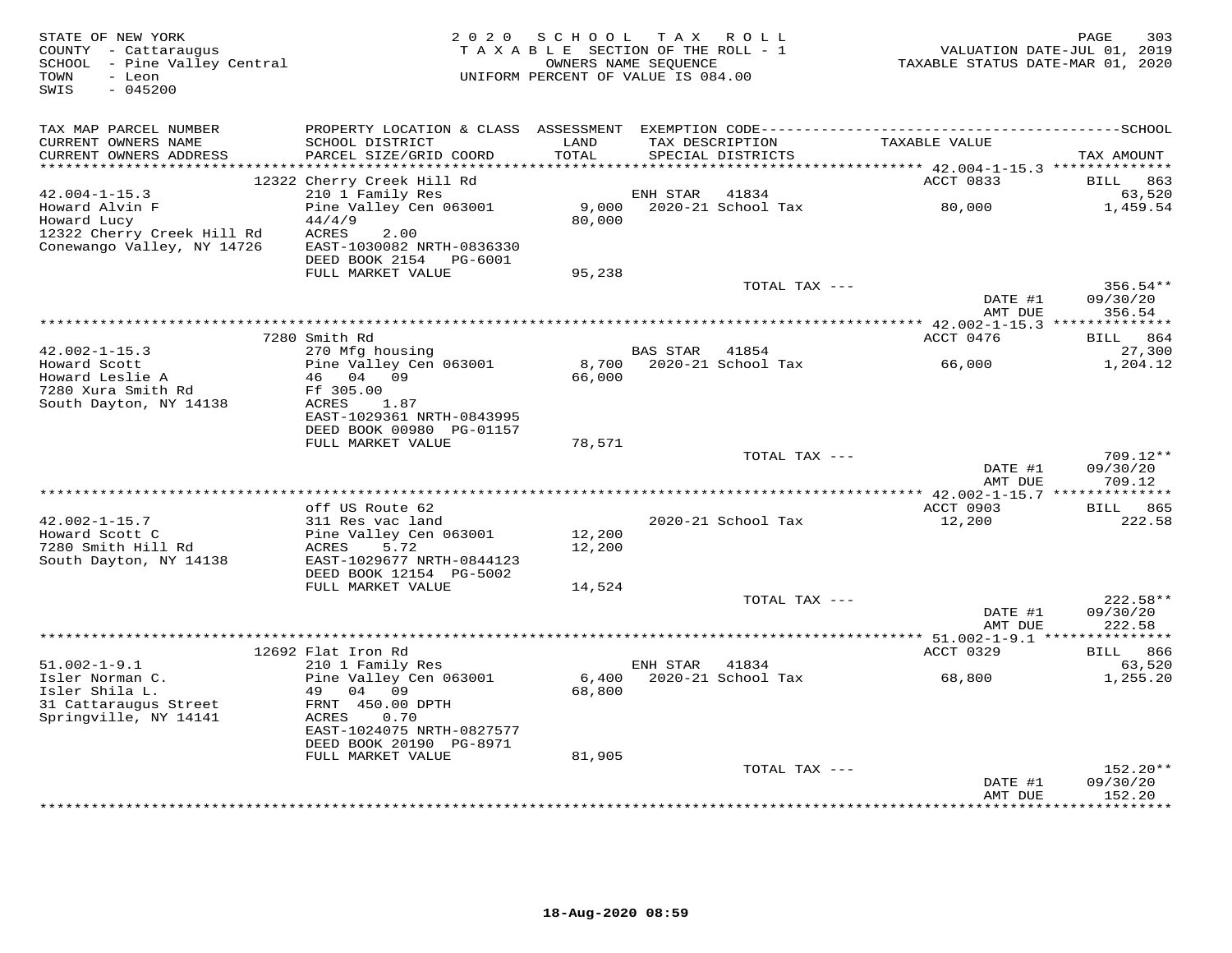| TAX MAP PARCEL NUMBER<br>CURRENT OWNERS NAME<br>SCHOOL DISTRICT<br>LAND<br>TAX DESCRIPTION<br>TAXABLE VALUE<br>PARCEL SIZE/GRID COORD<br>TOTAL<br>CURRENT OWNERS ADDRESS<br>SPECIAL DISTRICTS<br>TAX AMOUNT<br>12698 Flat Iron Rd<br>ACCT 0329<br><b>BILL</b><br>867<br>$51.002 - 1 - 9.2$<br>210 1 Family Res<br>2020-21 School Tax<br>34,000<br>620.30<br>Isler Norman C.<br>Pine Valley Cen 063001<br>10,000<br>Isler Shila L.<br>49<br>34,000<br>04 09<br>31 Cattaraugus Street<br>FRNT 450.00 DPTH<br>Springville, NY 14141<br>ACRES<br>5.00<br>EAST-1024075 NRTH-0827577<br>DEED BOOK 20190 PG-8971<br>FULL MARKET VALUE<br>40,476<br>$620.30**$<br>TOTAL TAX ---<br>DATE #1<br>09/30/20<br>620.30<br>AMT DUE<br>************* 43.001-1-35 ****<br>* * * * * * * * * *<br>7424 Rte 62<br>ACCT 0493<br>BILL<br>868<br>$43.001 - 1 - 35$<br>210 1 Family Res<br>CW_10_VET/ 41150<br>0<br>Izzio Joseph E<br>Pine Valley Cen 063001<br>52,200 AG DISTOUT 41730<br>12,654<br>38 04 09<br>173,200 BAS STAR<br>Rizzo Lisa C<br>41854<br>27,300<br>7424 Rte 62<br>Ff 885.00<br>2020-21 School Tax<br>160,546<br>2,929.04<br>017<br>South Dayton, NY 14138<br>ACRES<br>69.10 BANK<br>EAST-1032751 NRTH-0846130<br>MAY BE SUBJECT TO PAYMENT<br>DEED BOOK 1016<br>PG-788<br>UNDER AGDIST LAW TIL 2027<br>FULL MARKET VALUE<br>206,190<br>$2,434.04**$<br>TOTAL TAX ---<br>DATE #1<br>09/30/20<br>2,434.04<br>AMT DUE<br>6520 Riga Rd<br>ACCT 0463<br>BILL 869<br>$42.004 - 2 - 21$<br>312 Vac w/imprv<br>2020-21 School Tax<br>20,900<br>381.30<br>Jaworek David<br>Pine Valley Cen 063001<br>18,200<br>43 04<br>Jaworek Beverly A<br>09<br>20,900<br>2749 Creekview CondoC<br>Raggie Rd Ff $-160'$<br>North Tonawanda, NY 14120<br>FRNT 200.00 DPTH<br>ACRES<br>7.00<br>EAST-1028146 NRTH-0832247<br>DEED BOOK 00935 PG-00628<br>FULL MARKET VALUE<br>24,881<br>$381.30**$<br>TOTAL TAX ---<br>DATE #1<br>09/30/20<br>AMT DUE<br>381.30<br>ACCT 0736<br>870<br>Eldredge Rd<br>BILL<br>$52.001 - 1 - 15.3$<br>314 Rural vac<10<br>2020-21 School Tax<br>5,900<br>107.64<br>Jennal John<br>Pine Valley Cen 063001<br>5,900<br>Jennal Pamela J<br>17<br>04 09<br>5,900<br>6440 Stevens<br>Ff 582.00<br>Hamburg, NY 14075<br>2.45<br>ACRES<br>EAST-1042758 NRTH-0827635<br>DEED BOOK 00974 PG-00657<br>7,024<br>FULL MARKET VALUE<br>$107.64**$<br>TOTAL TAX ---<br>DATE #1<br>09/30/20<br>107.64<br>AMT DUE | STATE OF NEW YORK<br>COUNTY - Cattaraugus<br>SCHOOL - Pine Valley Central<br>TOWN<br>- Leon<br>$-045200$<br>SWIS | 2020 | SCHOOL | T A X<br>R O L L<br>T A X A B L E SECTION OF THE ROLL - 1<br>OWNERS NAME SEQUENCE<br>UNIFORM PERCENT OF VALUE IS 084.00 | TAXABLE STATUS DATE-MAR 01, 2020 | 304<br>PAGE<br>VALUATION DATE-JUL 01, 2019 |
|-------------------------------------------------------------------------------------------------------------------------------------------------------------------------------------------------------------------------------------------------------------------------------------------------------------------------------------------------------------------------------------------------------------------------------------------------------------------------------------------------------------------------------------------------------------------------------------------------------------------------------------------------------------------------------------------------------------------------------------------------------------------------------------------------------------------------------------------------------------------------------------------------------------------------------------------------------------------------------------------------------------------------------------------------------------------------------------------------------------------------------------------------------------------------------------------------------------------------------------------------------------------------------------------------------------------------------------------------------------------------------------------------------------------------------------------------------------------------------------------------------------------------------------------------------------------------------------------------------------------------------------------------------------------------------------------------------------------------------------------------------------------------------------------------------------------------------------------------------------------------------------------------------------------------------------------------------------------------------------------------------------------------------------------------------------------------------------------------------------------------------------------------------------------------------------------------------------------------------------------------------------------------------------------------------------------------------------------------------------------------------------------------------|------------------------------------------------------------------------------------------------------------------|------|--------|-------------------------------------------------------------------------------------------------------------------------|----------------------------------|--------------------------------------------|
|                                                                                                                                                                                                                                                                                                                                                                                                                                                                                                                                                                                                                                                                                                                                                                                                                                                                                                                                                                                                                                                                                                                                                                                                                                                                                                                                                                                                                                                                                                                                                                                                                                                                                                                                                                                                                                                                                                                                                                                                                                                                                                                                                                                                                                                                                                                                                                                                       |                                                                                                                  |      |        |                                                                                                                         |                                  |                                            |
|                                                                                                                                                                                                                                                                                                                                                                                                                                                                                                                                                                                                                                                                                                                                                                                                                                                                                                                                                                                                                                                                                                                                                                                                                                                                                                                                                                                                                                                                                                                                                                                                                                                                                                                                                                                                                                                                                                                                                                                                                                                                                                                                                                                                                                                                                                                                                                                                       |                                                                                                                  |      |        |                                                                                                                         |                                  |                                            |
|                                                                                                                                                                                                                                                                                                                                                                                                                                                                                                                                                                                                                                                                                                                                                                                                                                                                                                                                                                                                                                                                                                                                                                                                                                                                                                                                                                                                                                                                                                                                                                                                                                                                                                                                                                                                                                                                                                                                                                                                                                                                                                                                                                                                                                                                                                                                                                                                       |                                                                                                                  |      |        |                                                                                                                         |                                  |                                            |
|                                                                                                                                                                                                                                                                                                                                                                                                                                                                                                                                                                                                                                                                                                                                                                                                                                                                                                                                                                                                                                                                                                                                                                                                                                                                                                                                                                                                                                                                                                                                                                                                                                                                                                                                                                                                                                                                                                                                                                                                                                                                                                                                                                                                                                                                                                                                                                                                       |                                                                                                                  |      |        |                                                                                                                         |                                  |                                            |
|                                                                                                                                                                                                                                                                                                                                                                                                                                                                                                                                                                                                                                                                                                                                                                                                                                                                                                                                                                                                                                                                                                                                                                                                                                                                                                                                                                                                                                                                                                                                                                                                                                                                                                                                                                                                                                                                                                                                                                                                                                                                                                                                                                                                                                                                                                                                                                                                       |                                                                                                                  |      |        |                                                                                                                         |                                  |                                            |
|                                                                                                                                                                                                                                                                                                                                                                                                                                                                                                                                                                                                                                                                                                                                                                                                                                                                                                                                                                                                                                                                                                                                                                                                                                                                                                                                                                                                                                                                                                                                                                                                                                                                                                                                                                                                                                                                                                                                                                                                                                                                                                                                                                                                                                                                                                                                                                                                       |                                                                                                                  |      |        |                                                                                                                         |                                  |                                            |
|                                                                                                                                                                                                                                                                                                                                                                                                                                                                                                                                                                                                                                                                                                                                                                                                                                                                                                                                                                                                                                                                                                                                                                                                                                                                                                                                                                                                                                                                                                                                                                                                                                                                                                                                                                                                                                                                                                                                                                                                                                                                                                                                                                                                                                                                                                                                                                                                       |                                                                                                                  |      |        |                                                                                                                         |                                  |                                            |
|                                                                                                                                                                                                                                                                                                                                                                                                                                                                                                                                                                                                                                                                                                                                                                                                                                                                                                                                                                                                                                                                                                                                                                                                                                                                                                                                                                                                                                                                                                                                                                                                                                                                                                                                                                                                                                                                                                                                                                                                                                                                                                                                                                                                                                                                                                                                                                                                       |                                                                                                                  |      |        |                                                                                                                         |                                  |                                            |
|                                                                                                                                                                                                                                                                                                                                                                                                                                                                                                                                                                                                                                                                                                                                                                                                                                                                                                                                                                                                                                                                                                                                                                                                                                                                                                                                                                                                                                                                                                                                                                                                                                                                                                                                                                                                                                                                                                                                                                                                                                                                                                                                                                                                                                                                                                                                                                                                       |                                                                                                                  |      |        |                                                                                                                         |                                  |                                            |
|                                                                                                                                                                                                                                                                                                                                                                                                                                                                                                                                                                                                                                                                                                                                                                                                                                                                                                                                                                                                                                                                                                                                                                                                                                                                                                                                                                                                                                                                                                                                                                                                                                                                                                                                                                                                                                                                                                                                                                                                                                                                                                                                                                                                                                                                                                                                                                                                       |                                                                                                                  |      |        |                                                                                                                         |                                  |                                            |
|                                                                                                                                                                                                                                                                                                                                                                                                                                                                                                                                                                                                                                                                                                                                                                                                                                                                                                                                                                                                                                                                                                                                                                                                                                                                                                                                                                                                                                                                                                                                                                                                                                                                                                                                                                                                                                                                                                                                                                                                                                                                                                                                                                                                                                                                                                                                                                                                       |                                                                                                                  |      |        |                                                                                                                         |                                  |                                            |
|                                                                                                                                                                                                                                                                                                                                                                                                                                                                                                                                                                                                                                                                                                                                                                                                                                                                                                                                                                                                                                                                                                                                                                                                                                                                                                                                                                                                                                                                                                                                                                                                                                                                                                                                                                                                                                                                                                                                                                                                                                                                                                                                                                                                                                                                                                                                                                                                       |                                                                                                                  |      |        |                                                                                                                         |                                  |                                            |
|                                                                                                                                                                                                                                                                                                                                                                                                                                                                                                                                                                                                                                                                                                                                                                                                                                                                                                                                                                                                                                                                                                                                                                                                                                                                                                                                                                                                                                                                                                                                                                                                                                                                                                                                                                                                                                                                                                                                                                                                                                                                                                                                                                                                                                                                                                                                                                                                       |                                                                                                                  |      |        |                                                                                                                         |                                  |                                            |
|                                                                                                                                                                                                                                                                                                                                                                                                                                                                                                                                                                                                                                                                                                                                                                                                                                                                                                                                                                                                                                                                                                                                                                                                                                                                                                                                                                                                                                                                                                                                                                                                                                                                                                                                                                                                                                                                                                                                                                                                                                                                                                                                                                                                                                                                                                                                                                                                       |                                                                                                                  |      |        |                                                                                                                         |                                  |                                            |
|                                                                                                                                                                                                                                                                                                                                                                                                                                                                                                                                                                                                                                                                                                                                                                                                                                                                                                                                                                                                                                                                                                                                                                                                                                                                                                                                                                                                                                                                                                                                                                                                                                                                                                                                                                                                                                                                                                                                                                                                                                                                                                                                                                                                                                                                                                                                                                                                       |                                                                                                                  |      |        |                                                                                                                         |                                  |                                            |
|                                                                                                                                                                                                                                                                                                                                                                                                                                                                                                                                                                                                                                                                                                                                                                                                                                                                                                                                                                                                                                                                                                                                                                                                                                                                                                                                                                                                                                                                                                                                                                                                                                                                                                                                                                                                                                                                                                                                                                                                                                                                                                                                                                                                                                                                                                                                                                                                       |                                                                                                                  |      |        |                                                                                                                         |                                  |                                            |
|                                                                                                                                                                                                                                                                                                                                                                                                                                                                                                                                                                                                                                                                                                                                                                                                                                                                                                                                                                                                                                                                                                                                                                                                                                                                                                                                                                                                                                                                                                                                                                                                                                                                                                                                                                                                                                                                                                                                                                                                                                                                                                                                                                                                                                                                                                                                                                                                       |                                                                                                                  |      |        |                                                                                                                         |                                  |                                            |
|                                                                                                                                                                                                                                                                                                                                                                                                                                                                                                                                                                                                                                                                                                                                                                                                                                                                                                                                                                                                                                                                                                                                                                                                                                                                                                                                                                                                                                                                                                                                                                                                                                                                                                                                                                                                                                                                                                                                                                                                                                                                                                                                                                                                                                                                                                                                                                                                       |                                                                                                                  |      |        |                                                                                                                         |                                  |                                            |
|                                                                                                                                                                                                                                                                                                                                                                                                                                                                                                                                                                                                                                                                                                                                                                                                                                                                                                                                                                                                                                                                                                                                                                                                                                                                                                                                                                                                                                                                                                                                                                                                                                                                                                                                                                                                                                                                                                                                                                                                                                                                                                                                                                                                                                                                                                                                                                                                       |                                                                                                                  |      |        |                                                                                                                         |                                  |                                            |
|                                                                                                                                                                                                                                                                                                                                                                                                                                                                                                                                                                                                                                                                                                                                                                                                                                                                                                                                                                                                                                                                                                                                                                                                                                                                                                                                                                                                                                                                                                                                                                                                                                                                                                                                                                                                                                                                                                                                                                                                                                                                                                                                                                                                                                                                                                                                                                                                       |                                                                                                                  |      |        |                                                                                                                         |                                  |                                            |
|                                                                                                                                                                                                                                                                                                                                                                                                                                                                                                                                                                                                                                                                                                                                                                                                                                                                                                                                                                                                                                                                                                                                                                                                                                                                                                                                                                                                                                                                                                                                                                                                                                                                                                                                                                                                                                                                                                                                                                                                                                                                                                                                                                                                                                                                                                                                                                                                       |                                                                                                                  |      |        |                                                                                                                         |                                  |                                            |
|                                                                                                                                                                                                                                                                                                                                                                                                                                                                                                                                                                                                                                                                                                                                                                                                                                                                                                                                                                                                                                                                                                                                                                                                                                                                                                                                                                                                                                                                                                                                                                                                                                                                                                                                                                                                                                                                                                                                                                                                                                                                                                                                                                                                                                                                                                                                                                                                       |                                                                                                                  |      |        |                                                                                                                         |                                  |                                            |
|                                                                                                                                                                                                                                                                                                                                                                                                                                                                                                                                                                                                                                                                                                                                                                                                                                                                                                                                                                                                                                                                                                                                                                                                                                                                                                                                                                                                                                                                                                                                                                                                                                                                                                                                                                                                                                                                                                                                                                                                                                                                                                                                                                                                                                                                                                                                                                                                       |                                                                                                                  |      |        |                                                                                                                         |                                  |                                            |
|                                                                                                                                                                                                                                                                                                                                                                                                                                                                                                                                                                                                                                                                                                                                                                                                                                                                                                                                                                                                                                                                                                                                                                                                                                                                                                                                                                                                                                                                                                                                                                                                                                                                                                                                                                                                                                                                                                                                                                                                                                                                                                                                                                                                                                                                                                                                                                                                       |                                                                                                                  |      |        |                                                                                                                         |                                  |                                            |
|                                                                                                                                                                                                                                                                                                                                                                                                                                                                                                                                                                                                                                                                                                                                                                                                                                                                                                                                                                                                                                                                                                                                                                                                                                                                                                                                                                                                                                                                                                                                                                                                                                                                                                                                                                                                                                                                                                                                                                                                                                                                                                                                                                                                                                                                                                                                                                                                       |                                                                                                                  |      |        |                                                                                                                         |                                  |                                            |
|                                                                                                                                                                                                                                                                                                                                                                                                                                                                                                                                                                                                                                                                                                                                                                                                                                                                                                                                                                                                                                                                                                                                                                                                                                                                                                                                                                                                                                                                                                                                                                                                                                                                                                                                                                                                                                                                                                                                                                                                                                                                                                                                                                                                                                                                                                                                                                                                       |                                                                                                                  |      |        |                                                                                                                         |                                  |                                            |
|                                                                                                                                                                                                                                                                                                                                                                                                                                                                                                                                                                                                                                                                                                                                                                                                                                                                                                                                                                                                                                                                                                                                                                                                                                                                                                                                                                                                                                                                                                                                                                                                                                                                                                                                                                                                                                                                                                                                                                                                                                                                                                                                                                                                                                                                                                                                                                                                       |                                                                                                                  |      |        |                                                                                                                         |                                  |                                            |
|                                                                                                                                                                                                                                                                                                                                                                                                                                                                                                                                                                                                                                                                                                                                                                                                                                                                                                                                                                                                                                                                                                                                                                                                                                                                                                                                                                                                                                                                                                                                                                                                                                                                                                                                                                                                                                                                                                                                                                                                                                                                                                                                                                                                                                                                                                                                                                                                       |                                                                                                                  |      |        |                                                                                                                         |                                  |                                            |
|                                                                                                                                                                                                                                                                                                                                                                                                                                                                                                                                                                                                                                                                                                                                                                                                                                                                                                                                                                                                                                                                                                                                                                                                                                                                                                                                                                                                                                                                                                                                                                                                                                                                                                                                                                                                                                                                                                                                                                                                                                                                                                                                                                                                                                                                                                                                                                                                       |                                                                                                                  |      |        |                                                                                                                         |                                  |                                            |
|                                                                                                                                                                                                                                                                                                                                                                                                                                                                                                                                                                                                                                                                                                                                                                                                                                                                                                                                                                                                                                                                                                                                                                                                                                                                                                                                                                                                                                                                                                                                                                                                                                                                                                                                                                                                                                                                                                                                                                                                                                                                                                                                                                                                                                                                                                                                                                                                       |                                                                                                                  |      |        |                                                                                                                         |                                  |                                            |
|                                                                                                                                                                                                                                                                                                                                                                                                                                                                                                                                                                                                                                                                                                                                                                                                                                                                                                                                                                                                                                                                                                                                                                                                                                                                                                                                                                                                                                                                                                                                                                                                                                                                                                                                                                                                                                                                                                                                                                                                                                                                                                                                                                                                                                                                                                                                                                                                       |                                                                                                                  |      |        |                                                                                                                         |                                  |                                            |
|                                                                                                                                                                                                                                                                                                                                                                                                                                                                                                                                                                                                                                                                                                                                                                                                                                                                                                                                                                                                                                                                                                                                                                                                                                                                                                                                                                                                                                                                                                                                                                                                                                                                                                                                                                                                                                                                                                                                                                                                                                                                                                                                                                                                                                                                                                                                                                                                       |                                                                                                                  |      |        |                                                                                                                         |                                  |                                            |
|                                                                                                                                                                                                                                                                                                                                                                                                                                                                                                                                                                                                                                                                                                                                                                                                                                                                                                                                                                                                                                                                                                                                                                                                                                                                                                                                                                                                                                                                                                                                                                                                                                                                                                                                                                                                                                                                                                                                                                                                                                                                                                                                                                                                                                                                                                                                                                                                       |                                                                                                                  |      |        |                                                                                                                         |                                  |                                            |
|                                                                                                                                                                                                                                                                                                                                                                                                                                                                                                                                                                                                                                                                                                                                                                                                                                                                                                                                                                                                                                                                                                                                                                                                                                                                                                                                                                                                                                                                                                                                                                                                                                                                                                                                                                                                                                                                                                                                                                                                                                                                                                                                                                                                                                                                                                                                                                                                       |                                                                                                                  |      |        |                                                                                                                         |                                  |                                            |
|                                                                                                                                                                                                                                                                                                                                                                                                                                                                                                                                                                                                                                                                                                                                                                                                                                                                                                                                                                                                                                                                                                                                                                                                                                                                                                                                                                                                                                                                                                                                                                                                                                                                                                                                                                                                                                                                                                                                                                                                                                                                                                                                                                                                                                                                                                                                                                                                       |                                                                                                                  |      |        |                                                                                                                         |                                  |                                            |
|                                                                                                                                                                                                                                                                                                                                                                                                                                                                                                                                                                                                                                                                                                                                                                                                                                                                                                                                                                                                                                                                                                                                                                                                                                                                                                                                                                                                                                                                                                                                                                                                                                                                                                                                                                                                                                                                                                                                                                                                                                                                                                                                                                                                                                                                                                                                                                                                       |                                                                                                                  |      |        |                                                                                                                         |                                  |                                            |
|                                                                                                                                                                                                                                                                                                                                                                                                                                                                                                                                                                                                                                                                                                                                                                                                                                                                                                                                                                                                                                                                                                                                                                                                                                                                                                                                                                                                                                                                                                                                                                                                                                                                                                                                                                                                                                                                                                                                                                                                                                                                                                                                                                                                                                                                                                                                                                                                       |                                                                                                                  |      |        |                                                                                                                         |                                  |                                            |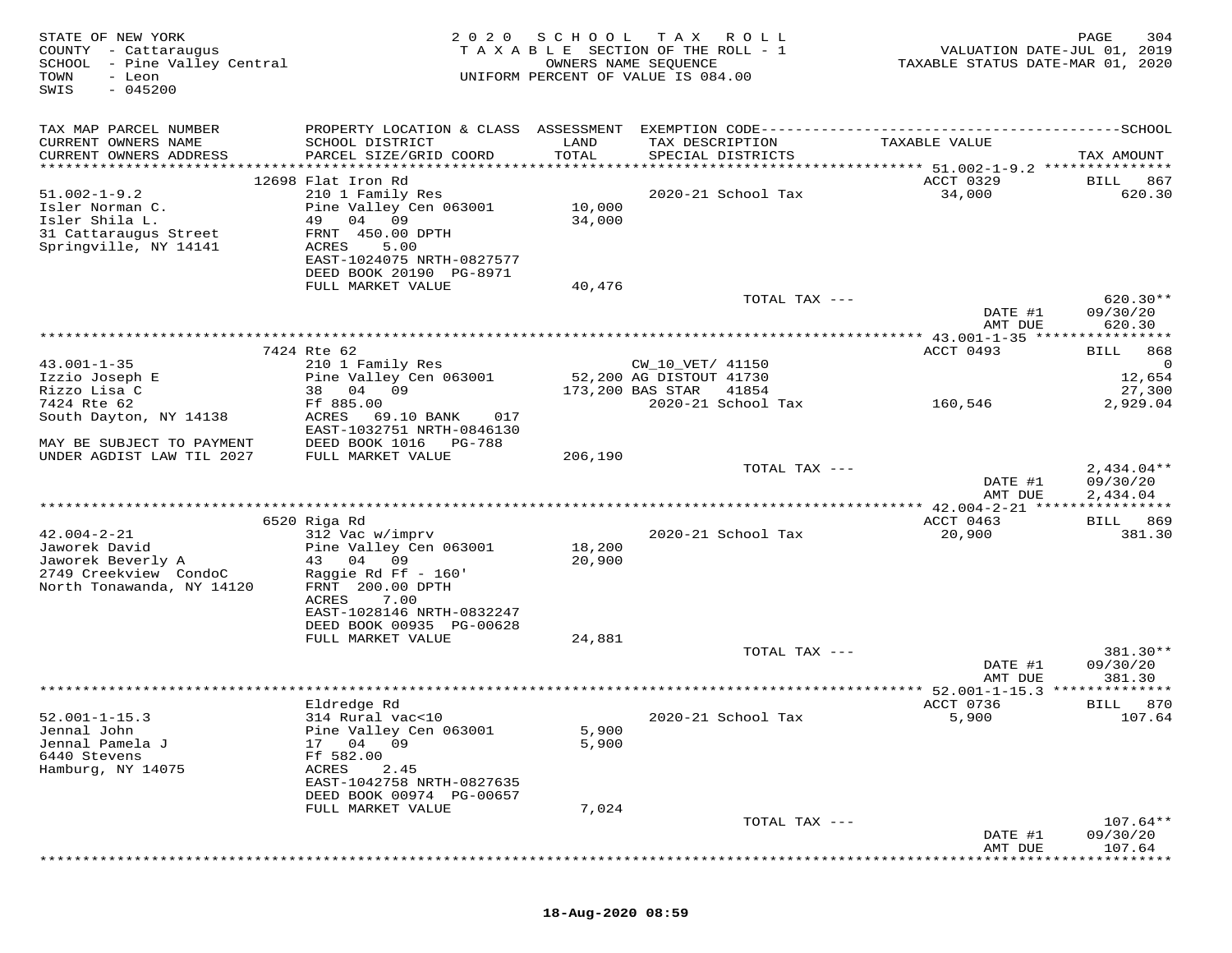| STATE OF NEW YORK<br>COUNTY - Cattaraugus<br>SCHOOL - Pine Valley Central<br>TOWN<br>- Leon<br>$-045200$<br>SWIS | 2020                                                                                                                                                                            | SCHOOL             | T A X<br>ROLL ROLL<br>TAXABLE SECTION OF THE ROLL - 1<br>OWNERS NAME SEQUENCE<br>UNIFORM PERCENT OF VALUE IS 084.00 | VALUATION DATE-JUL 01, 2019<br>TAXABLE STATUS DATE-MAR 01, 2020 | PAGE<br>305                          |
|------------------------------------------------------------------------------------------------------------------|---------------------------------------------------------------------------------------------------------------------------------------------------------------------------------|--------------------|---------------------------------------------------------------------------------------------------------------------|-----------------------------------------------------------------|--------------------------------------|
| TAX MAP PARCEL NUMBER<br>CURRENT OWNERS NAME<br>CURRENT OWNERS ADDRESS<br>**********************                 | PROPERTY LOCATION & CLASS ASSESSMENT<br>SCHOOL DISTRICT<br>PARCEL SIZE/GRID COORD                                                                                               | LAND<br>TOTAL      | TAX DESCRIPTION<br>SPECIAL DISTRICTS                                                                                | TAXABLE VALUE                                                   | TAX AMOUNT                           |
|                                                                                                                  | 7548 Frog Valley Rd                                                                                                                                                             |                    |                                                                                                                     | ACCT 0439                                                       | BILL<br>871                          |
| $33.004 - 1 - 19$<br>Johnson Charles M<br>Johnson Constance M<br>11578 Shaw Rd<br>Perrysburg, NY 14129           | 311 Res vac land<br>Pine Valley Cen 063001<br>09<br>55<br>04<br>Xura Rd Ff $-215$<br>FRNT 700.00 DPTH<br>ACRES<br>14.70<br>EAST-1022181 NRTH-0848185<br>DEED BOOK 21438 PG-2001 | 10,500<br>10,500   | 2020-21 School Tax                                                                                                  | 10,500                                                          | 191.56                               |
|                                                                                                                  | FULL MARKET VALUE                                                                                                                                                               | 12,500             |                                                                                                                     |                                                                 |                                      |
|                                                                                                                  |                                                                                                                                                                                 |                    | TOTAL TAX ---                                                                                                       | DATE #1<br>AMT DUE                                              | 191.56**<br>09/30/20<br>191.56       |
|                                                                                                                  |                                                                                                                                                                                 |                    |                                                                                                                     |                                                                 |                                      |
| $43.001 - 1 - 9.2$                                                                                               | Alderbottom Rd<br>240 Rural res                                                                                                                                                 |                    | <b>BAS STAR</b><br>41854                                                                                            | ACCT 0694                                                       | 872<br>BILL<br>27,300                |
| Johnson Sandra L<br>Harris Deborah<br>7529 Alderbottom Rd<br>Conewango Valley, NY 14726                          | Pine Valley Cen 063001<br>22 04 09<br>ACRES<br>38.30 BANK<br>017<br>EAST-1040928 NRTH-0846884                                                                                   | 28,000<br>118,300  | 2020-21 School Tax                                                                                                  | 118,300                                                         | 2,158.29                             |
|                                                                                                                  | DEED BOOK 00941 PG-00853<br>FULL MARKET VALUE                                                                                                                                   | 140,833            |                                                                                                                     |                                                                 |                                      |
|                                                                                                                  |                                                                                                                                                                                 |                    | TOTAL TAX ---                                                                                                       | DATE #1<br>AMT DUE                                              | $1,663.29**$<br>09/30/20<br>1,663.29 |
|                                                                                                                  |                                                                                                                                                                                 |                    |                                                                                                                     | ****************** 43.004-1-5 ******                            | ***********                          |
|                                                                                                                  | 6896 Bailey Hill Rd                                                                                                                                                             |                    |                                                                                                                     | ACCT 0021                                                       | 873<br>BILL                          |
| $43.004 - 1 - 5$<br>Josh Bailey LLC<br>6896 Bailey Hill Rd<br>Cattaraugus, NY 14719<br>MAY BE SUBJECT TO PAYMENT | 112 Dairy farm<br>Pine Valley Cen 063001<br>04 04<br>09<br>Ff 3265 Bailey Hill Rd<br>Ff 1595 Tug Hill Rd<br>ACRES 136.47                                                        | 105,800<br>228,800 | AG DIST<br>41720<br>2020-21 School Tax                                                                              | 194,137                                                         | 34,663<br>3,541.88                   |
| UNDER AGDIST LAW TIL 2024                                                                                        | EAST-1049992 NRTH-0837338<br>DEED BOOK 27018 PG-7003                                                                                                                            |                    |                                                                                                                     |                                                                 |                                      |
|                                                                                                                  | FULL MARKET VALUE                                                                                                                                                               | 272,381            | TOTAL TAX ---                                                                                                       |                                                                 | 3,541.88**                           |
|                                                                                                                  |                                                                                                                                                                                 |                    |                                                                                                                     | DATE #1<br>AMT DUE                                              | 09/30/20<br>3,541.88                 |
|                                                                                                                  |                                                                                                                                                                                 |                    |                                                                                                                     | ************** 43.003-1-7.2 ****                                | ***********                          |
| $43.003 - 1 - 7.2$<br>JT Allegheny Timberland, LLC<br>675 Ponce de Leon Ave. NE<br>Atlanta, GA 30308             | Alderbottom Rd<br>910 Priv forest<br>Pine Valley Cen 063001<br>20/28<br>04<br>09<br>Alderbottom Rd Ff - 4150'<br>ACRES 111.75<br>EAST-1038759 NRTH-0837804                      | 134,000<br>134,000 | 2020-21 School Tax                                                                                                  | ACCT 0690<br>134,000                                            | BILL<br>874<br>2,444.72              |
|                                                                                                                  | DEED BOOK 9327<br>PG-3001                                                                                                                                                       |                    |                                                                                                                     |                                                                 |                                      |
|                                                                                                                  | FULL MARKET VALUE                                                                                                                                                               | 159,524            |                                                                                                                     |                                                                 |                                      |
|                                                                                                                  |                                                                                                                                                                                 |                    | TOTAL TAX ---                                                                                                       | DATE #1<br>AMT DUE                                              | $2,444.72**$<br>09/30/20<br>2,444.72 |
|                                                                                                                  |                                                                                                                                                                                 |                    |                                                                                                                     |                                                                 |                                      |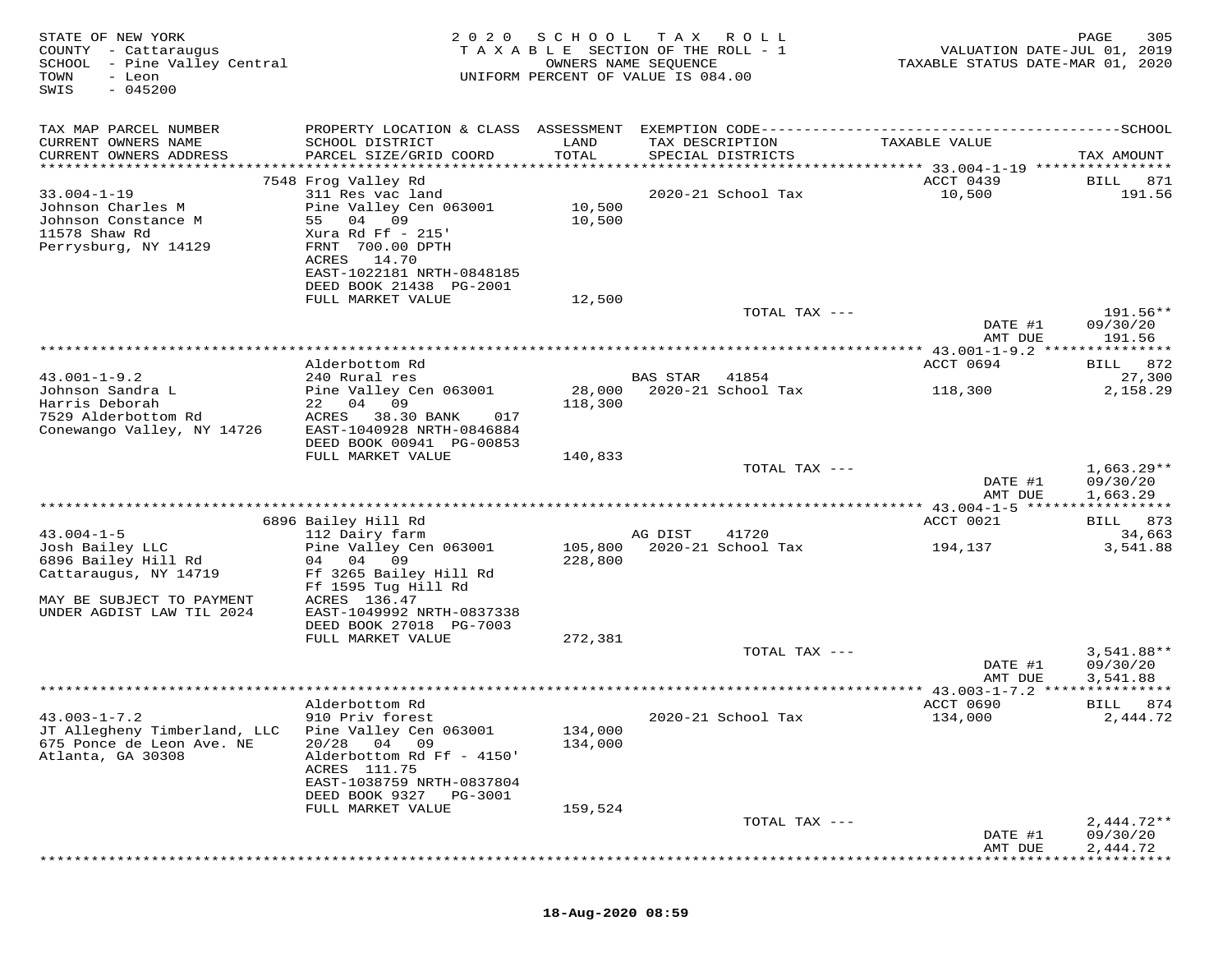| STATE OF NEW YORK<br>COUNTY - Cattaraugus<br>SCHOOL - Pine Valley Central<br>TOWN<br>- Leon<br>$-045200$<br>SWIS                                                     |                                                                                                             | 2020 SCHOOL                  | TAX ROLL<br>TAXABLE SECTION OF THE ROLL - 1<br>OWNERS NAME SEOUENCE<br>UNIFORM PERCENT OF VALUE IS 084.00 | VALUATION DATE-JUL 01, 2019<br>TAXABLE STATUS DATE-MAR 01, 2020 | 306<br>PAGE                          |
|----------------------------------------------------------------------------------------------------------------------------------------------------------------------|-------------------------------------------------------------------------------------------------------------|------------------------------|-----------------------------------------------------------------------------------------------------------|-----------------------------------------------------------------|--------------------------------------|
| TAX MAP PARCEL NUMBER                                                                                                                                                |                                                                                                             |                              |                                                                                                           |                                                                 |                                      |
| CURRENT OWNERS NAME<br>CURRENT OWNERS ADDRESS<br>******************                                                                                                  | SCHOOL DISTRICT<br>PARCEL SIZE/GRID COORD<br>* * * * * * * * * * * * * * *                                  | LAND<br>TOTAL<br>*********** | TAX DESCRIPTION<br>SPECIAL DISTRICTS                                                                      | TAXABLE VALUE                                                   | TAX AMOUNT                           |
|                                                                                                                                                                      | 11077 Leon-New Albion Rd                                                                                    |                              |                                                                                                           | *********** 52.002-1-5 ***********<br>ACCT 0323                 | 875<br>BILL                          |
| $52.002 - 1 - 5$                                                                                                                                                     | 270 Mfg housing                                                                                             |                              | FOREST/A74 47460                                                                                          |                                                                 | 32,920                               |
| Kashuba Keith<br>Kashuba Daniel<br>218 E. Grand Blvd<br>Cheektowaga, NY 14225                                                                                        | Pine Valley Cen 063001<br>$02/03$ 04 09<br>Ff 770.00 Co Rd 6<br>ACRES 100.51<br>EAST-1049750 NRTH-0831122   | 77,000                       | 50,700 2020-21 School Tax                                                                                 | 44,080                                                          | 804.20                               |
| PRIOR OWNER ON 3/01/2020<br>Kashuba Daniel R. L/U                                                                                                                    | DEED BOOK 23007 PG-7001<br>FULL MARKET VALUE                                                                | 91,667                       |                                                                                                           |                                                                 |                                      |
| MAY BE SUBJECT TO PAYMENT<br>UNDER RPTL480A UNTIL 2029                                                                                                               |                                                                                                             |                              |                                                                                                           |                                                                 |                                      |
|                                                                                                                                                                      |                                                                                                             |                              | TOTAL TAX ---                                                                                             | DATE #1<br>AMT DUE                                              | 804.20**<br>09/30/20<br>804.20       |
|                                                                                                                                                                      |                                                                                                             |                              |                                                                                                           | ****** 52.001-1-2 *****************                             |                                      |
|                                                                                                                                                                      | Town Hill Rd                                                                                                |                              |                                                                                                           | ACCT 0009                                                       | 876<br>BILL                          |
| $52.001 - 1 - 2$<br>Kenneth L. Adams, Trustee of t Pine Valley Cen 063001<br>Kenneth L.Adams Revocable Trus 34 04 09<br>111292 Youngs Road<br>Cattaraugus, NY 14719  | 322 Rural vac>10<br>Ff 700.00<br>ACRES 88.95<br>EAST-1033798 NRTH-0830779<br>DEED BOOK 22346 PG-7001        | 57,800<br>57,800             | 2020-21 School Tax                                                                                        | 57,800                                                          | 1,054.52                             |
|                                                                                                                                                                      | FULL MARKET VALUE                                                                                           | 68,810                       |                                                                                                           |                                                                 |                                      |
|                                                                                                                                                                      |                                                                                                             |                              | TOTAL TAX ---                                                                                             | DATE #1<br>AMT DUE                                              | $1,054.52**$<br>09/30/20<br>1,054.52 |
|                                                                                                                                                                      |                                                                                                             |                              |                                                                                                           | **************** 52.001-1-40 ********                           |                                      |
|                                                                                                                                                                      | Eldredge Rd                                                                                                 |                              |                                                                                                           | ACCT 0010                                                       | BILL<br>877                          |
| $52.001 - 1 - 40$<br>Kenneth L. Adams, Trustee of t Pine Valley Cen 063001<br>Kenneth L.Adams Revocable Trus 34 04 09<br>111292 Youngs Road<br>Cattaraugus, NY 14719 | 910 Priv forest<br>ACRES 22.07<br>EAST-1033250 NRTH-0829403<br>DEED BOOK 22346 PG-7001<br>FULL MARKET VALUE | 18,500<br>18,500<br>22,024   | 2020-21 School Tax                                                                                        | 18,500                                                          | 337.52                               |
|                                                                                                                                                                      |                                                                                                             |                              | TOTAL TAX ---                                                                                             |                                                                 | $337.52**$                           |
|                                                                                                                                                                      |                                                                                                             |                              |                                                                                                           | DATE #1<br>AMT DUE<br>**************                            | 09/30/20<br>337.52<br>**********     |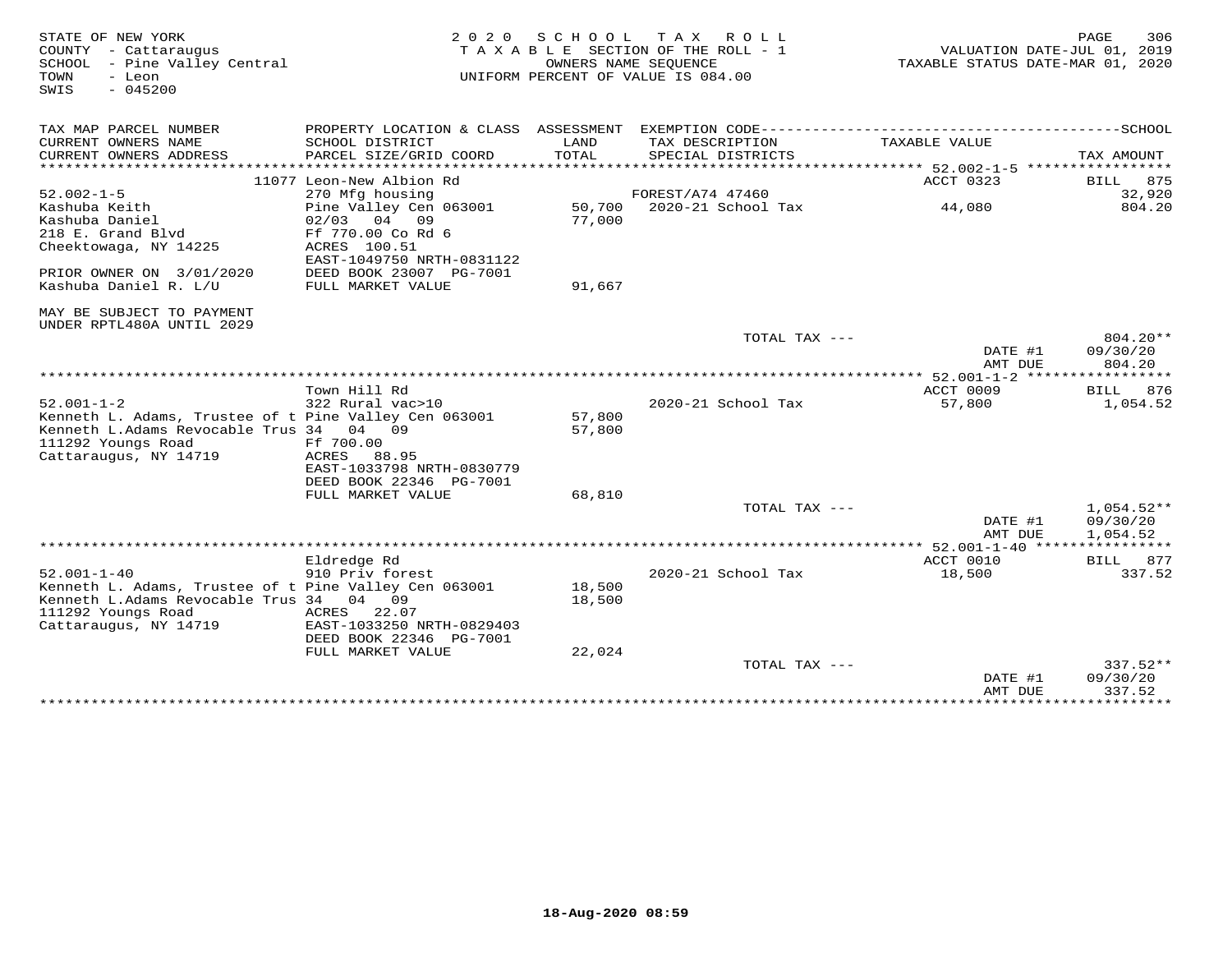| STATE OF NEW YORK<br>COUNTY - Cattaraugus<br>SCHOOL - Pine Valley Central<br>- Leon<br>TOWN<br>$-045200$<br>SWIS | 2 0 2 0                                                                                                                                                                       | SCHOOL            | T A X<br>R O L L<br>TAXABLE SECTION OF THE ROLL - 1<br>OWNERS NAME SEQUENCE<br>UNIFORM PERCENT OF VALUE IS 084.00 | TAXABLE STATUS DATE-MAR 01, 2020 | 307<br>PAGE<br>VALUATION DATE-JUL 01, 2019 |
|------------------------------------------------------------------------------------------------------------------|-------------------------------------------------------------------------------------------------------------------------------------------------------------------------------|-------------------|-------------------------------------------------------------------------------------------------------------------|----------------------------------|--------------------------------------------|
| TAX MAP PARCEL NUMBER<br>CURRENT OWNERS NAME<br>CURRENT OWNERS ADDRESS                                           | PROPERTY LOCATION & CLASS ASSESSMENT<br>SCHOOL DISTRICT<br>PARCEL SIZE/GRID COORD                                                                                             | LAND<br>TOTAL     | TAX DESCRIPTION<br>SPECIAL DISTRICTS                                                                              | TAXABLE VALUE                    | TAX AMOUNT                                 |
| $34.003 - 1 - 28$<br>Kennison John M<br>12122 Ruckh Hill Rd<br>South Dayton, NY 14138                            | 12122 Ruckh Hill Rd<br>210 1 Family Res<br>Pine Valley Cen 063001<br>04 09<br>39<br>FRNT 417.50 DPTH<br>3.76<br>ACRES<br>EAST-1033387 NRTH-0847827<br>DEED BOOK 26966 PG-4001 | 12,500<br>176,900 | 2020-21 School Tax                                                                                                | ACCT 0038<br>176,900             | 878<br>BILL<br>3,227.40                    |
|                                                                                                                  | FULL MARKET VALUE                                                                                                                                                             | 210,595           | TOTAL TAX ---                                                                                                     | DATE #1                          | $3,227.40**$<br>09/30/20                   |
|                                                                                                                  | 12122 Ruckh Hill Rd                                                                                                                                                           |                   |                                                                                                                   | AMT DUE<br>ACCT 0617             | 3,227.40<br><b>BILL</b><br>879             |
| $34.003 - 1 - 29.6$<br>Kennison John M<br>12122 Ruckh Hill Rd<br>South Dayton, NY 14138                          | 314 Rural vac<10<br>Pine Valley Cen 063001<br>04 09<br>39<br>ACRES<br>1.10<br>EAST-1033108 NRTH-0847798<br>DEED BOOK 26966 PG-4001                                            | 3,000<br>3,000    | 2020-21 School Tax                                                                                                | 3,000                            | 54.73                                      |
|                                                                                                                  | FULL MARKET VALUE                                                                                                                                                             | 3,571             | TOTAL TAX ---                                                                                                     | DATE #1                          | 54.73**<br>09/30/20                        |
|                                                                                                                  |                                                                                                                                                                               |                   |                                                                                                                   | AMT DUE                          | 54.73                                      |
| $42.004 - 1 - 18.2$                                                                                              | 12148 Cherry Creek Hill Rd                                                                                                                                                    |                   | ENH STAR 41834                                                                                                    | ACCT 0574                        | BILL 880                                   |
| Keppel Douglas<br>PO Box 125<br>Leon, NY 14751                                                                   | 210 1 Family Res<br>Pine Valley Cen 063001<br>44<br>04<br>09<br>FRNT 152.00 DPTH 125.00<br>EAST-1028393 NRTH-0835858                                                          | 6,500<br>79,000   | 2020-21 School Tax                                                                                                | 79,000                           | 63,520<br>1,441.29                         |
|                                                                                                                  | DEED BOOK 00953 PG-00558<br>FULL MARKET VALUE                                                                                                                                 | 94,048            | TOTAL TAX ---                                                                                                     |                                  | 338.29**                                   |
|                                                                                                                  |                                                                                                                                                                               |                   |                                                                                                                   | DATE #1<br>AMT DUE               | 09/30/20<br>338.29                         |
|                                                                                                                  | 6345 Riga Rd                                                                                                                                                                  |                   |                                                                                                                   | ACCT 0491                        | BILL 881                                   |
| $51.002 - 2 - 25.3$<br>Kickbush Jean M<br>6345 Riga Rd<br>Conewango Valley, NY 14726                             | 210 1 Family Res<br>Pine Valley Cen 063001<br>50 04 09<br>Ff 250.00<br>ACRES<br>51.96<br>EAST-1026193 NRTH-0829345                                                            | 40,000<br>70,200  | ENH STAR<br>41834<br>2020-21 School Tax                                                                           | 70,200                           | 63,520<br>1,280.74                         |
|                                                                                                                  | DEED BOOK 17717 PG-5001<br>FULL MARKET VALUE                                                                                                                                  | 83,571            | TOTAL TAX ---                                                                                                     |                                  | $177.74**$                                 |
|                                                                                                                  |                                                                                                                                                                               |                   |                                                                                                                   | DATE #1<br>AMT DUE               | 09/30/20<br>177.74                         |
|                                                                                                                  |                                                                                                                                                                               |                   |                                                                                                                   |                                  | * * * * * * * *                            |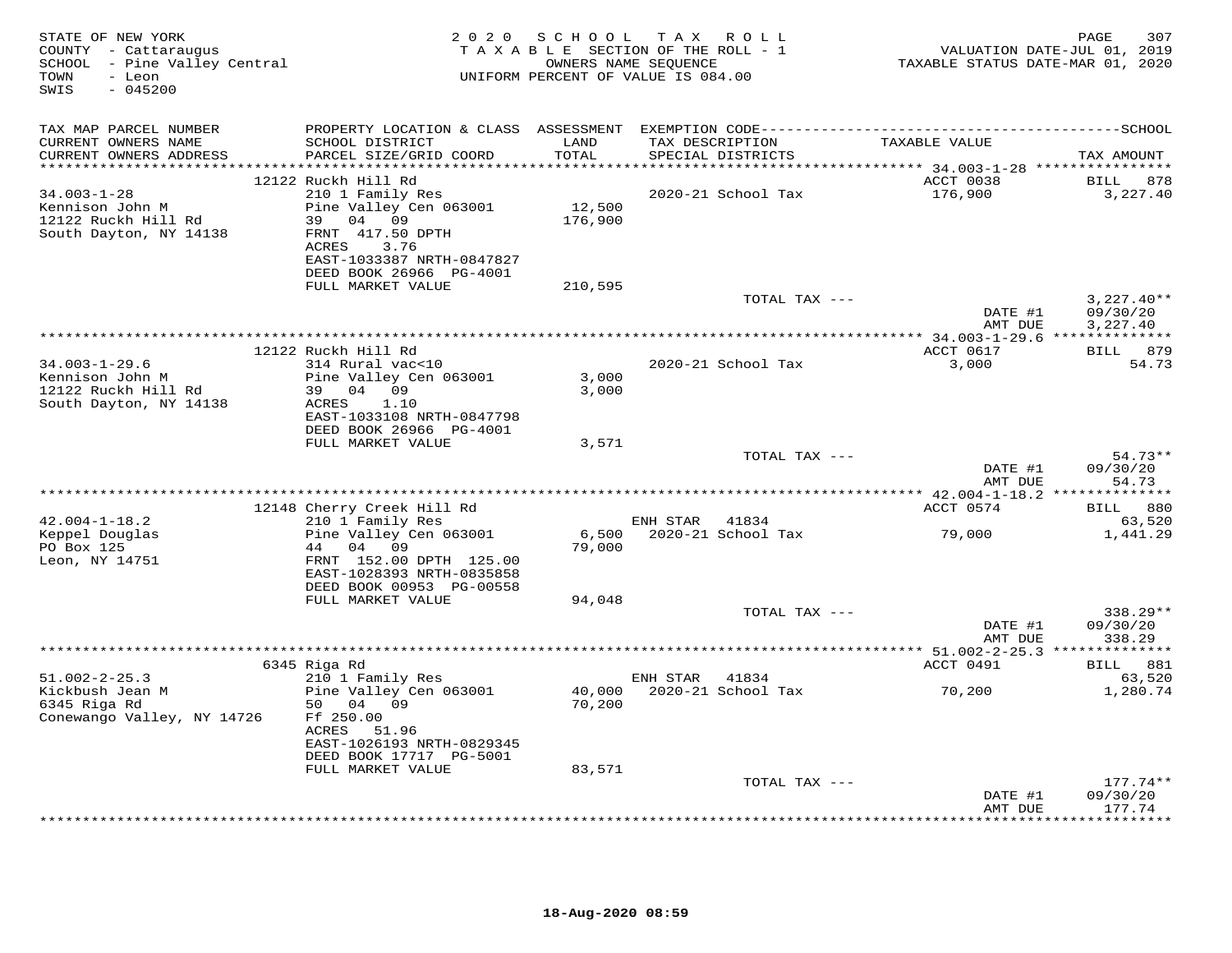| STATE OF NEW YORK<br>COUNTY - Cattaraugus<br>SCHOOL - Pine Valley Central<br>TOWN<br>- Leon<br>SWIS<br>$-045200$ | 2 0 2 0                                            | S C H O O L      | T A X<br>R O L L<br>TAXABLE SECTION OF THE ROLL - 1<br>OWNERS NAME SEQUENCE<br>UNIFORM PERCENT OF VALUE IS 084.00 | VALUATION DATE-JUL 01, 2019<br>TAXABLE STATUS DATE-MAR 01, 2020 | PAGE<br>308        |
|------------------------------------------------------------------------------------------------------------------|----------------------------------------------------|------------------|-------------------------------------------------------------------------------------------------------------------|-----------------------------------------------------------------|--------------------|
| TAX MAP PARCEL NUMBER                                                                                            |                                                    |                  |                                                                                                                   |                                                                 |                    |
| CURRENT OWNERS NAME<br>CURRENT OWNERS ADDRESS                                                                    | SCHOOL DISTRICT<br>PARCEL SIZE/GRID COORD          | LAND<br>TOTAL    | TAX DESCRIPTION<br>SPECIAL DISTRICTS                                                                              | TAXABLE VALUE                                                   | TAX AMOUNT         |
|                                                                                                                  |                                                    |                  |                                                                                                                   |                                                                 |                    |
|                                                                                                                  | 12546 Flat Iron Rd                                 |                  |                                                                                                                   | ACCT 0207                                                       | BILL 882           |
| $51.002 - 2 - 18.1$<br>Kickbush Stacy L                                                                          | 312 Vac w/imprv<br>Pine Valley Cen 063001          |                  | AG DISTOUT 41730                                                                                                  | 30,561                                                          | 2,439<br>557.56    |
| Kickbush Andrea G                                                                                                | 49 04 09                                           | 33,000           | 21,800 2020-21 School Tax                                                                                         |                                                                 |                    |
| 12532 Flatiron Rd                                                                                                | Life Use                                           |                  |                                                                                                                   |                                                                 |                    |
| Conewango Valley, NY 14726                                                                                       | Ff 1800 Flat Iron; 1260 Us                         |                  |                                                                                                                   |                                                                 |                    |
| MAY BE SUBJECT TO PAYMENT                                                                                        | ACRES<br>25.94<br>EAST-1026209 NRTH-0827033        |                  |                                                                                                                   |                                                                 |                    |
| UNDER AGDIST LAW TIL 2027                                                                                        | DEED BOOK 27583 PG-8001                            |                  |                                                                                                                   |                                                                 |                    |
|                                                                                                                  | FULL MARKET VALUE                                  | 39,286           |                                                                                                                   |                                                                 |                    |
|                                                                                                                  |                                                    |                  | TOTAL TAX ---                                                                                                     |                                                                 | $557.56**$         |
|                                                                                                                  |                                                    |                  |                                                                                                                   | DATE #1                                                         | 09/30/20           |
|                                                                                                                  |                                                    |                  |                                                                                                                   | AMT DUE                                                         | 557.56             |
|                                                                                                                  | 12532 Flat Iron Rd                                 |                  |                                                                                                                   | ACCT 0467                                                       | BILL 883           |
| $51.002 - 2 - 18.2$                                                                                              | 210 1 Family Res                                   |                  | ENH STAR<br>41834                                                                                                 |                                                                 | 63,520             |
| Kickbush Stacy L                                                                                                 | Pine Valley Cen 063001                             | 7,100            | 2020-21 School Tax                                                                                                | 93,800                                                          | 1,711.31           |
| Kickbush Andrea<br>12532 Flat Iron Rd                                                                            | 49<br>04 09<br>FRNT 160.00 DPTH 290.00             | 93,800           |                                                                                                                   |                                                                 |                    |
| Conewango Valley, NY 14726                                                                                       | EAST-1026642 NRTH-0827666                          |                  |                                                                                                                   |                                                                 |                    |
|                                                                                                                  | DEED BOOK 760<br>PG-01067                          |                  |                                                                                                                   |                                                                 |                    |
|                                                                                                                  | FULL MARKET VALUE                                  | 111,667          | TOTAL TAX ---                                                                                                     |                                                                 | $608.31**$         |
|                                                                                                                  |                                                    |                  |                                                                                                                   | DATE #1<br>AMT DUE                                              | 09/30/20<br>608.31 |
|                                                                                                                  |                                                    |                  |                                                                                                                   |                                                                 |                    |
|                                                                                                                  | 6360 Canyon Dr                                     |                  |                                                                                                                   | ACCT 0448                                                       | BILL<br>884        |
| $52.002 - 1 - 8$                                                                                                 | 314 Rural vac<10                                   |                  | 2020-21 School Tax                                                                                                | 10,700                                                          | 195.21             |
| Kiendl Stephen R<br>Box 503                                                                                      | Pine Valley Cen 063001<br>02 04 09                 | 10,700<br>10,700 |                                                                                                                   |                                                                 |                    |
| Ellington, NY 14732                                                                                              | $Lot-13$                                           |                  |                                                                                                                   |                                                                 |                    |
|                                                                                                                  | Ff360 Canyon;80 Blue Bird                          |                  |                                                                                                                   |                                                                 |                    |
|                                                                                                                  | ACRES<br>4.86                                      |                  |                                                                                                                   |                                                                 |                    |
|                                                                                                                  | EAST-1049190 NRTH-0829993<br>DEED BOOK 1016 PG-634 |                  |                                                                                                                   |                                                                 |                    |
|                                                                                                                  | FULL MARKET VALUE                                  | 12,738           |                                                                                                                   |                                                                 |                    |
|                                                                                                                  |                                                    |                  | TOTAL TAX ---                                                                                                     |                                                                 | 195.21**           |
|                                                                                                                  |                                                    |                  |                                                                                                                   | DATE #1                                                         | 09/30/20           |
|                                                                                                                  |                                                    |                  |                                                                                                                   | AMT DUE                                                         | 195.21             |
|                                                                                                                  | 12512 Flat Iron Rd                                 |                  |                                                                                                                   | ACCT 0015                                                       | BILL<br>885        |
| $51.002 - 2 - 21$                                                                                                | 312 Vac w/imprv                                    |                  | 2020-21 School Tax                                                                                                | 9,000                                                           | 164.20             |
| Kilmer Derek L                                                                                                   | Pine Valley Cen 063001                             | 4,200            |                                                                                                                   |                                                                 |                    |
| 431 Arborshade Dr<br>Inwood, WV 25428                                                                            | 49 04<br>09<br>Conewango Valley Plant              | 9,000            |                                                                                                                   |                                                                 |                    |
|                                                                                                                  | Ff 440.00                                          |                  |                                                                                                                   |                                                                 |                    |
|                                                                                                                  | ACRES<br>1.34                                      |                  |                                                                                                                   |                                                                 |                    |
|                                                                                                                  | EAST-1026841 NRTH-0827757                          |                  |                                                                                                                   |                                                                 |                    |
|                                                                                                                  | DEED BOOK 22378 PG-8001<br>FULL MARKET VALUE       | 10,714           |                                                                                                                   |                                                                 |                    |
|                                                                                                                  |                                                    |                  | TOTAL TAX ---                                                                                                     |                                                                 | $164.20**$         |
|                                                                                                                  |                                                    |                  |                                                                                                                   | DATE #1                                                         | 09/30/20           |
|                                                                                                                  |                                                    |                  |                                                                                                                   | AMT DUE                                                         | 164.20             |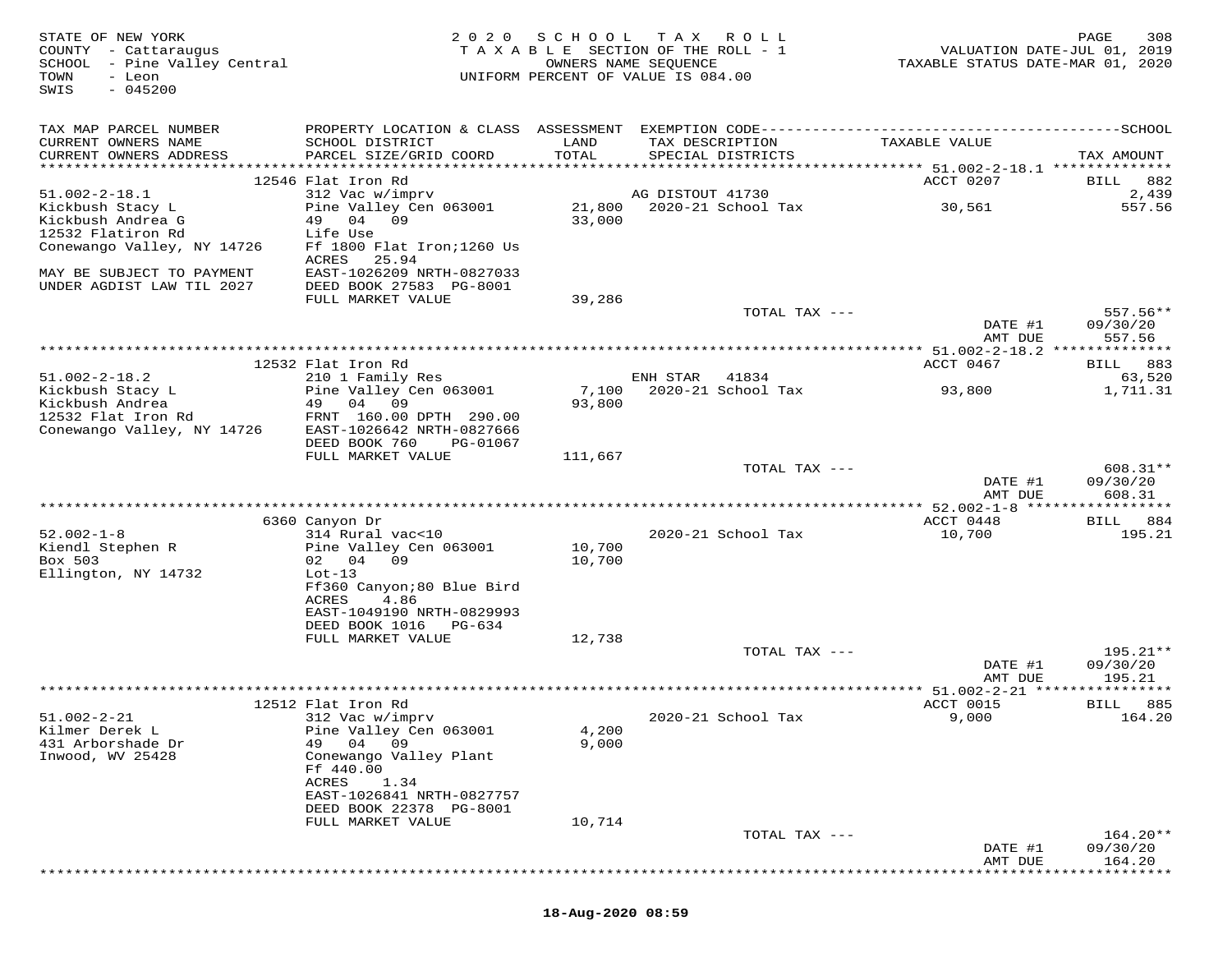| STATE OF NEW YORK<br>COUNTY - Cattaraugus<br>SCHOOL - Pine Valley Central<br>TOWN<br>- Leon<br>$-045200$<br>SWIS | 2 0 2 0                                                               | SCHOOL           | TAX ROLL<br>TAXABLE SECTION OF THE ROLL - 1<br>OWNERS NAME SEQUENCE<br>UNIFORM PERCENT OF VALUE IS 084.00 | TAXABLE STATUS DATE-MAR 01, 2020 | PAGE<br>309<br>VALUATION DATE-JUL 01, 2019 |
|------------------------------------------------------------------------------------------------------------------|-----------------------------------------------------------------------|------------------|-----------------------------------------------------------------------------------------------------------|----------------------------------|--------------------------------------------|
| TAX MAP PARCEL NUMBER                                                                                            |                                                                       |                  |                                                                                                           |                                  |                                            |
| CURRENT OWNERS NAME<br>CURRENT OWNERS ADDRESS                                                                    | SCHOOL DISTRICT<br>PARCEL SIZE/GRID COORD                             | LAND<br>TOTAL    | TAX DESCRIPTION<br>SPECIAL DISTRICTS                                                                      | TAXABLE VALUE                    | TAX AMOUNT                                 |
|                                                                                                                  | 7920 Kellogg Hill Rd                                                  |                  |                                                                                                           | ACCT 0592                        | 886<br>BILL                                |
| $34.003 - 1 - 8.4$                                                                                               | 120 Field crops                                                       |                  | 41854<br>BAS STAR                                                                                         |                                  | 27,300                                     |
| Klaus Mary C                                                                                                     | Pine Valley Cen 063001                                                | 36,100           | 2020-21 School Tax                                                                                        | 167,200                          | 3,050.43                                   |
| Slattery Kathleen<br>7920 Kellogg Hill Rd<br>South Dayton, NY 14138                                              | 24 04 09<br>Ff 1925.00<br>ACRES<br>48.15<br>EAST-1039689 NRTH-0854563 | 167,200          |                                                                                                           |                                  |                                            |
|                                                                                                                  |                                                                       |                  |                                                                                                           |                                  |                                            |
|                                                                                                                  | DEED BOOK 00960 PG-00422<br>FULL MARKET VALUE                         | 199,048          |                                                                                                           |                                  |                                            |
|                                                                                                                  |                                                                       |                  | TOTAL TAX ---                                                                                             |                                  | $2,555.43**$                               |
|                                                                                                                  |                                                                       |                  |                                                                                                           | DATE #1<br>AMT DUE               | 09/30/20<br>2,555.43                       |
|                                                                                                                  |                                                                       |                  |                                                                                                           |                                  |                                            |
|                                                                                                                  | 11046 Eldredge Rd                                                     |                  |                                                                                                           | ACCT 0584                        | 887<br>BILL                                |
| $52.002 - 1 - 21.2$                                                                                              | 210 1 Family Res                                                      |                  | 2020-21 School Tax                                                                                        | 94,400                           | 1,722.25                                   |
| Korzen David R<br>11046 Eldredge Rd                                                                              | Pine Valley Cen 063001<br>02 04 09                                    | 11,000<br>94,400 |                                                                                                           |                                  |                                            |
| Cattaraugus, NY 14719                                                                                            | Ff 350.00                                                             |                  |                                                                                                           |                                  |                                            |
|                                                                                                                  | ACRES<br>3.00                                                         |                  |                                                                                                           |                                  |                                            |
|                                                                                                                  | EAST-1050008 NRTH-0828018                                             |                  |                                                                                                           |                                  |                                            |
|                                                                                                                  | DEED BOOK 883<br>PG-00514                                             |                  |                                                                                                           |                                  |                                            |
|                                                                                                                  | FULL MARKET VALUE                                                     | 112,381          |                                                                                                           |                                  |                                            |
|                                                                                                                  |                                                                       |                  | TOTAL TAX ---                                                                                             |                                  | $1,722.25**$                               |
|                                                                                                                  |                                                                       |                  |                                                                                                           | DATE #1<br>AMT DUE               | 09/30/20<br>1,722.25                       |
|                                                                                                                  |                                                                       |                  |                                                                                                           |                                  |                                            |
|                                                                                                                  | 11484 Leon-New Albion Rd                                              |                  |                                                                                                           | ACCT 0215                        | 888<br>BILL                                |
| $43.004 - 1 - 22.1$                                                                                              | 260 Seasonal res                                                      |                  | 2020-21 School Tax                                                                                        | 92,300                           | 1,683.94                                   |
| Krysztof Rodney J                                                                                                | Pine Valley Cen 063001                                                | 72,300           |                                                                                                           |                                  |                                            |
| Krysztof Cynthia                                                                                                 | 11/19 04 09                                                           | 92,300           |                                                                                                           |                                  |                                            |
| 1841 N Forest Rd                                                                                                 | Ff 2875 Leon-New Albion                                               |                  |                                                                                                           |                                  |                                            |
| Williamsville, NY 14221                                                                                          | Ff 1580 Kysor Hill Rd                                                 |                  |                                                                                                           |                                  |                                            |
|                                                                                                                  | ACRES 119.90                                                          |                  |                                                                                                           |                                  |                                            |
|                                                                                                                  | EAST-1043878 NRTH-0834235                                             |                  |                                                                                                           |                                  |                                            |
|                                                                                                                  | DEED BOOK 804<br>PG-01050                                             |                  |                                                                                                           |                                  |                                            |
|                                                                                                                  | FULL MARKET VALUE                                                     | 109,881          | TOTAL TAX ---                                                                                             |                                  | 1,683.94**                                 |
|                                                                                                                  |                                                                       |                  |                                                                                                           | DATE #1                          | 09/30/20                                   |
|                                                                                                                  |                                                                       |                  |                                                                                                           | AMT DUE                          | 1,683.94                                   |
|                                                                                                                  |                                                                       |                  |                                                                                                           |                                  | ***************************                |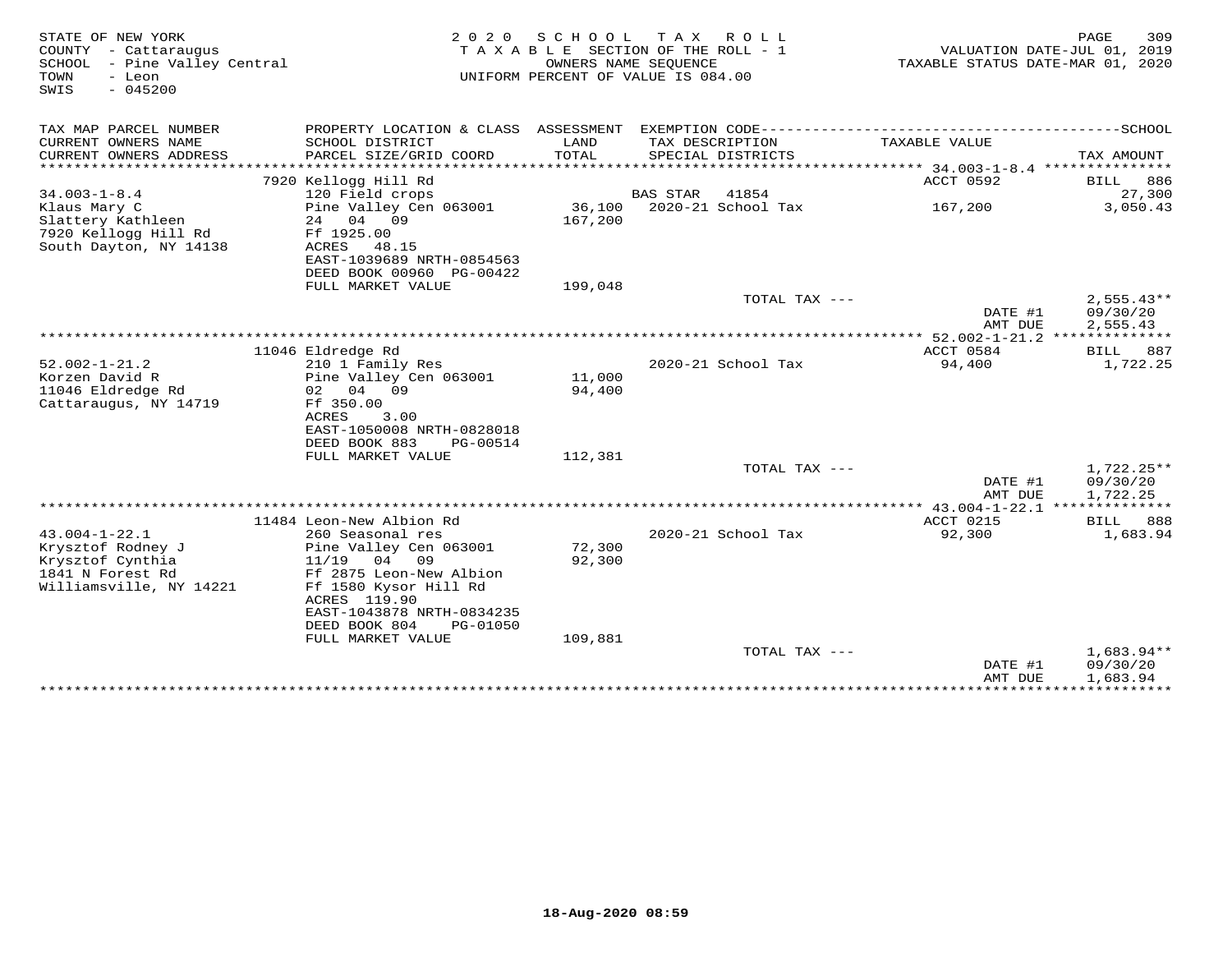| STATE OF NEW YORK<br>COUNTY - Cattaraugus<br>SCHOOL - Pine Valley Central<br>TOWN<br>- Leon<br>$-045200$<br>SWIS | 2 0 2 0                                                                                                                                   |         | SCHOOL TAX ROLL<br>TAXABLE SECTION OF THE ROLL - 1<br>OWNERS NAME SEQUENCE<br>UNIFORM PERCENT OF VALUE IS 084.00 | TAXABLE STATUS DATE-MAR 01, 2020 | PAGE<br>310<br>VALUATION DATE-JUL 01, 2019 |
|------------------------------------------------------------------------------------------------------------------|-------------------------------------------------------------------------------------------------------------------------------------------|---------|------------------------------------------------------------------------------------------------------------------|----------------------------------|--------------------------------------------|
| TAX MAP PARCEL NUMBER<br>CURRENT OWNERS NAME                                                                     | SCHOOL DISTRICT                                                                                                                           | LAND    | TAX DESCRIPTION                                                                                                  | TAXABLE VALUE                    |                                            |
| CURRENT OWNERS ADDRESS                                                                                           | PARCEL SIZE/GRID COORD                                                                                                                    | TOTAL   | SPECIAL DISTRICTS                                                                                                |                                  | TAX AMOUNT                                 |
|                                                                                                                  | 11763 Ruckh Hill Rd                                                                                                                       |         | 53 PCT OF VALUE USED FOR EXEMPTION PURPOSES ACCT 0249                                                            |                                  | BILL 889                                   |
| $43.001 - 1 - 6$                                                                                                 | 210 1 Family Res                                                                                                                          |         | AGED C/T/S 41800                                                                                                 |                                  | 32,330                                     |
| Krzanowicz Kathleen M                                                                                            | Pine Valley Cen 063001 36,900 ENH STAR 41834                                                                                              |         |                                                                                                                  |                                  | 63,520                                     |
| 11763 Ruckh Hill Rd<br>South Dayton, NY 14138                                                                    | 30 04 09<br>FRNT 1845.00 DPTH<br>20.81 BANK<br>ACRES<br>084<br>EAST-1038640 NRTH-0847051<br>DEED BOOK 00925 PG-00922<br>FULL MARKET VALUE | 145,238 |                                                                                                                  |                                  | 1,635.96                                   |
|                                                                                                                  |                                                                                                                                           |         | TOTAL TAX ---                                                                                                    |                                  | $532.96**$                                 |
|                                                                                                                  |                                                                                                                                           |         |                                                                                                                  | DATE #1                          | 09/30/20                                   |
|                                                                                                                  |                                                                                                                                           |         |                                                                                                                  | AMT DUE                          | 532.96                                     |
|                                                                                                                  | Alderbottom Rd                                                                                                                            |         |                                                                                                                  | ACCT 0238                        | BILL 890                                   |
| $43.001 - 1 - 12.1$                                                                                              | 312 Vac w/imprv                                                                                                                           |         | 2020-21 School Tax                                                                                               | 27,000                           | 492.59                                     |
| Kurdziel Carolyn                                                                                                 | Pine Valley Cen 063001                                                                                                                    | 18,000  |                                                                                                                  |                                  |                                            |
| 7231 Alderbottom Rd<br>Conewango Valley, NY 14726                                                                | 21 04 09<br>Ff 690.00                                                                                                                     | 27,000  |                                                                                                                  |                                  |                                            |
|                                                                                                                  | ACRES 16.25                                                                                                                               |         |                                                                                                                  |                                  |                                            |
|                                                                                                                  | EAST-1042096 NRTH-0842363                                                                                                                 |         |                                                                                                                  |                                  |                                            |
|                                                                                                                  | DEED BOOK 30142 PG-8001<br>FULL MARKET VALUE                                                                                              | 32,143  |                                                                                                                  |                                  |                                            |
|                                                                                                                  |                                                                                                                                           |         | TOTAL TAX ---                                                                                                    |                                  | 492.59**                                   |
|                                                                                                                  |                                                                                                                                           |         |                                                                                                                  | DATE #1                          | 09/30/20                                   |
|                                                                                                                  |                                                                                                                                           |         |                                                                                                                  | AMT DUE                          | 492.59                                     |
|                                                                                                                  | 7231 Alderbottom Rd                                                                                                                       |         |                                                                                                                  | ACCT 0613                        | 891<br>BILL                                |
| $43.001 - 1 - 12.2$                                                                                              | 240 Rural res                                                                                                                             |         | 2020-21 School Tax                                                                                               | 60,000                           | 1,094.65                                   |
| Kurdziel Carolyn                                                                                                 | Pine Valley Cen 063001                                                                                                                    | 25,700  |                                                                                                                  |                                  |                                            |
| 7231 Alderbottom Rd<br>Conewango Valley, NY 14726                                                                | 21 04 09<br>FRNT 675.00 DPTH                                                                                                              | 60,000  |                                                                                                                  |                                  |                                            |
|                                                                                                                  | ACRES<br>27.15                                                                                                                            |         |                                                                                                                  |                                  |                                            |
|                                                                                                                  | EAST-1040794 NRTH-0842559                                                                                                                 |         |                                                                                                                  |                                  |                                            |
|                                                                                                                  | DEED BOOK 30142 PG-8001<br>FULL MARKET VALUE                                                                                              | 71,429  |                                                                                                                  |                                  |                                            |
|                                                                                                                  |                                                                                                                                           |         | TOTAL TAX ---                                                                                                    |                                  | $1,094.65**$                               |
|                                                                                                                  |                                                                                                                                           |         |                                                                                                                  | DATE #1                          | 09/30/20                                   |
|                                                                                                                  |                                                                                                                                           |         |                                                                                                                  | AMT DUE                          | 1,094.65                                   |
|                                                                                                                  | 12671 Cherry Creek Hill Rd                                                                                                                |         |                                                                                                                  | ACCT 0140                        | BILL 892                                   |
| $42.004 - 2 - 7$                                                                                                 | 210 1 Family Res                                                                                                                          |         | VETCOM CTS 41130                                                                                                 |                                  |                                            |
| Lampack Matthew R.                                                                                               | Pine Valley Cen 063001 19,500 VETDIS CTS 41140                                                                                            |         |                                                                                                                  |                                  |                                            |
| Lampack Denise E.                                                                                                | 51 04 09                                                                                                                                  |         | 197,800 2020-21 School Tax                                                                                       | 197,800                          | 3,608.71                                   |
| 12671 Cherry Creek Hill Road<br>Conewango Valley (LeoNY 14726                                                    | Ff 270.00<br>ACRES<br>7.79                                                                                                                |         |                                                                                                                  |                                  |                                            |
|                                                                                                                  | EAST-1024510 NRTH-0835355                                                                                                                 |         |                                                                                                                  |                                  |                                            |
|                                                                                                                  | DEED BOOK 27804 PG-6001                                                                                                                   |         |                                                                                                                  |                                  |                                            |
|                                                                                                                  | FULL MARKET VALUE                                                                                                                         | 235,476 | TOTAL TAX ---                                                                                                    |                                  | $3,608.71**$                               |
|                                                                                                                  |                                                                                                                                           |         |                                                                                                                  | DATE #1                          | 09/30/20                                   |
|                                                                                                                  |                                                                                                                                           |         |                                                                                                                  | AMT DUE                          | 3,608.71                                   |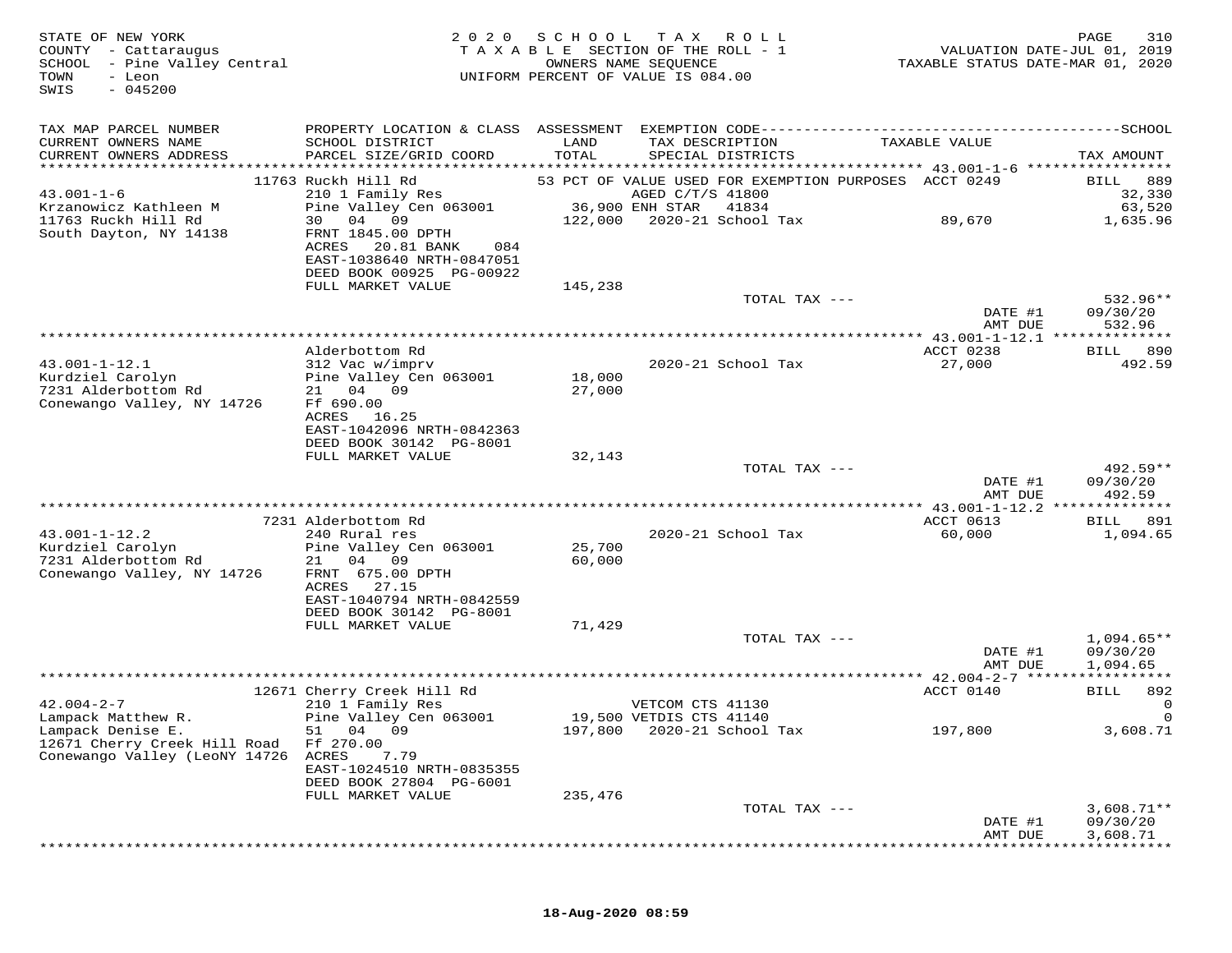| STATE OF NEW YORK<br>COUNTY - Cattaraugus<br>SCHOOL - Pine Valley Central<br>TOWN<br>- Leon<br>$-045200$<br>SWIS | 2 0 2 0                                                                                                                                                                       | SCHOOL<br>OWNERS NAME SEQUENCE | T A X<br>ROLL<br>T A X A B L E SECTION OF THE ROLL - 1<br>UNIFORM PERCENT OF VALUE IS 084.00 | VALUATION DATE-JUL 01, 2019<br>TAXABLE STATUS DATE-MAR 01, 2020 | PAGE<br>311                          |
|------------------------------------------------------------------------------------------------------------------|-------------------------------------------------------------------------------------------------------------------------------------------------------------------------------|--------------------------------|----------------------------------------------------------------------------------------------|-----------------------------------------------------------------|--------------------------------------|
| TAX MAP PARCEL NUMBER<br>CURRENT OWNERS NAME<br>CURRENT OWNERS ADDRESS<br>******************                     | PROPERTY LOCATION & CLASS ASSESSMENT<br>SCHOOL DISTRICT<br>PARCEL SIZE/GRID COORD                                                                                             | LAND<br>TOTAL<br>******        | TAX DESCRIPTION<br>SPECIAL DISTRICTS<br>***************                                      | TAXABLE VALUE<br>******* 34.003-1-19 ****************           | TAX AMOUNT                           |
| $34.003 - 1 - 19$<br>Lamprecht James<br>Lamprecht Christine<br>7 Gregory Ct<br>Depew, NY 14043                   | 11850 Ruckh Hill Rd<br>240 Rural res<br>Pine Valley Cen 063001<br>04 09<br>31<br>FRNT 700.00 DPTH<br>ACRES<br>51.85<br>EAST-1037645 NRTH-0849120<br>DEED BOOK 793<br>PG-01066 | 46,900<br>116,900              | 2020-21 School Tax                                                                           | ACCT 0219<br>116,900                                            | BILL<br>893<br>2,132.75              |
|                                                                                                                  | FULL MARKET VALUE                                                                                                                                                             | 139,167                        | TOTAL TAX ---                                                                                | DATE #1<br>AMT DUE                                              | $2,132.75**$<br>09/30/20<br>2,132.75 |
|                                                                                                                  |                                                                                                                                                                               |                                |                                                                                              | *************** 34.003-1-25 *****************                   |                                      |
| $34.003 - 1 - 25$<br>Lamprecht James<br>Lamprecht Christine<br>7 Gregory Ct<br>Depew, NY 14043                   | 11926 Ruckh Hill Rd<br>312 Vac w/imprv<br>Pine Valley Cen 063001<br>31 04<br>09<br>FRNT 1515.00 DPTH<br>ACRES 140.10                                                          | 74,300<br>84,700               | 2020-21 School Tax                                                                           | ACCT 0333<br>84,700                                             | 894<br>BILL<br>1,545.28              |
|                                                                                                                  | EAST-1036146 NRTH-0849189<br>DEED BOOK 760<br>PG-00147<br>FULL MARKET VALUE                                                                                                   | 100,833                        |                                                                                              |                                                                 |                                      |
|                                                                                                                  |                                                                                                                                                                               |                                | TOTAL TAX ---                                                                                | DATE #1<br>AMT DUE                                              | $1,545.28**$<br>09/30/20<br>1,545.28 |
|                                                                                                                  |                                                                                                                                                                               |                                |                                                                                              |                                                                 |                                      |
| $42.004 - 2 - 28.1$<br>Lampson Louise H<br>12346 Eldredge Rd<br>Conewango Valley, NY 14726                       | Riga Rd<br>323 Vacant rural<br>Pine Valley Cen 063001<br>04 09<br>43<br>12.95<br>ACRES                                                                                        | 9,200<br>9,200                 | 2020-21 School Tax                                                                           | ACCT 0088<br>9,200                                              | 895<br><b>BILL</b><br>167.85         |
|                                                                                                                  | EAST-1028557 NRTH-0834419<br>DEED BOOK 00962 PG-00918<br>FULL MARKET VALUE                                                                                                    | 10,952                         | TOTAL TAX ---                                                                                |                                                                 | 167.85**                             |
|                                                                                                                  |                                                                                                                                                                               |                                |                                                                                              | DATE #1<br>AMT DUE                                              | 09/30/20<br>167.85                   |
|                                                                                                                  | Eldredge Rd                                                                                                                                                                   |                                |                                                                                              | ******* 51.002-2-8.1 ***************<br>ACCT 0002               | 896<br>BILL                          |
| $51.002 - 2 - 8.1$<br>Lampson Louise H<br>12346 Eldridge Rd<br>Conewango Valley, NY 14726                        | 314 Rural vac<10<br>Pine Valley Cen 063001<br>42 04 09<br>Life Use<br>Ff 600.00                                                                                               | 8,000<br>8,000                 | 2020-21 School Tax                                                                           | 8,000                                                           | 145.95                               |
|                                                                                                                  | ACRES<br>3.50<br>EAST-1029379 NRTH-0827981<br>DEED BOOK 843<br>PG-00398<br>FULL MARKET VALUE                                                                                  | 9,524                          |                                                                                              |                                                                 |                                      |
|                                                                                                                  |                                                                                                                                                                               |                                | TOTAL TAX ---                                                                                | DATE #1                                                         | 145.95**<br>09/30/20                 |
|                                                                                                                  |                                                                                                                                                                               |                                |                                                                                              | AMT DUE                                                         | 145.95                               |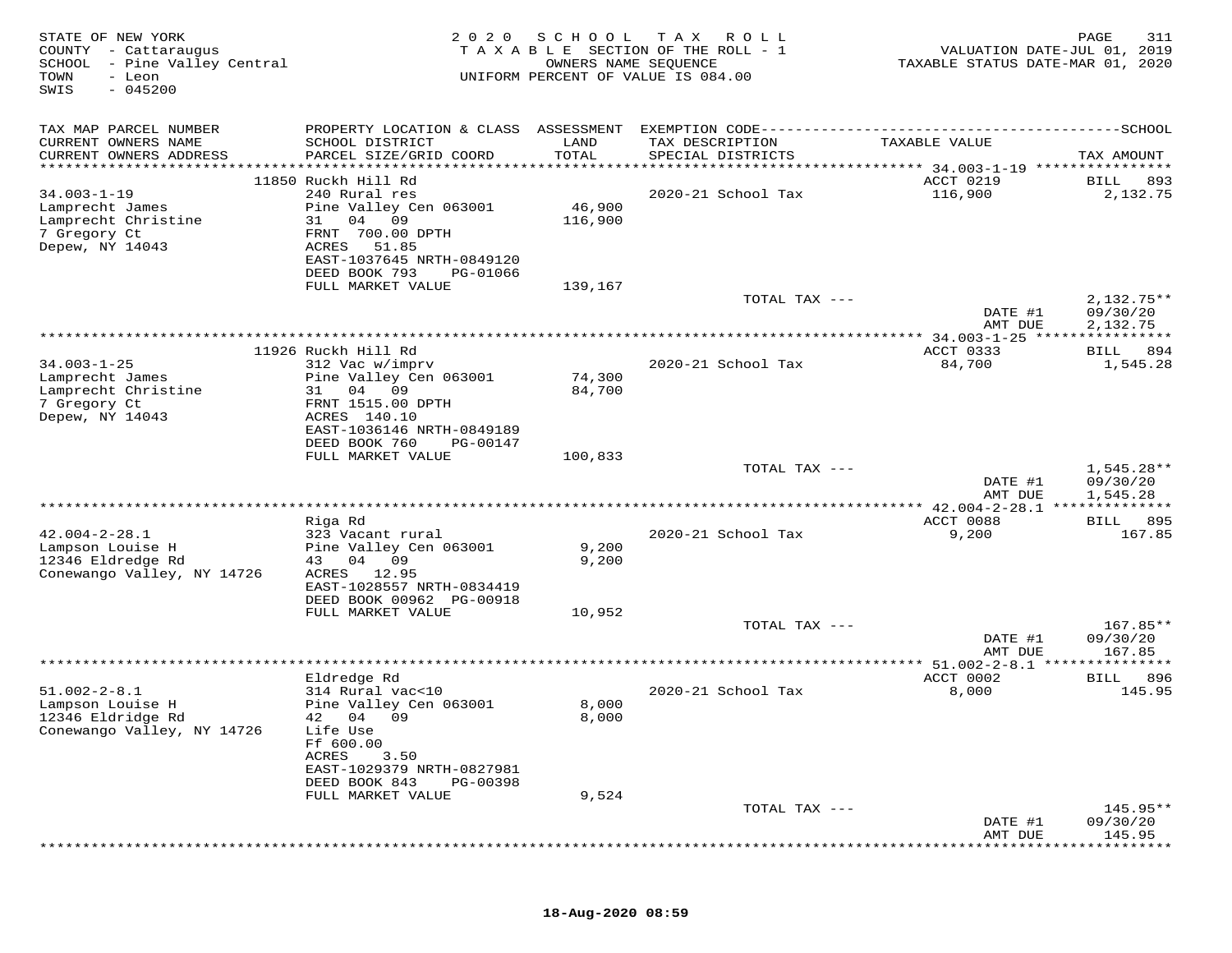| STATE OF NEW YORK<br>COUNTY - Cattaraugus<br>SCHOOL - Pine Valley Central<br>- Leon<br>TOWN<br>$-045200$<br>SWIS | 2 0 2 0                                        | S C H O O L                 | TAX ROLL<br>TAXABLE SECTION OF THE ROLL - 1<br>OWNERS NAME SEQUENCE<br>UNIFORM PERCENT OF VALUE IS 084.00 |                                                               | PAGE<br>312<br>VALUATION DATE-JUL 01, 2019<br>TAXABLE STATUS DATE-MAR 01, 2020 |
|------------------------------------------------------------------------------------------------------------------|------------------------------------------------|-----------------------------|-----------------------------------------------------------------------------------------------------------|---------------------------------------------------------------|--------------------------------------------------------------------------------|
| TAX MAP PARCEL NUMBER                                                                                            | PROPERTY LOCATION & CLASS ASSESSMENT           |                             |                                                                                                           | EXEMPTION CODE----------------------------                    | -------------SCHOOL                                                            |
| CURRENT OWNERS NAME                                                                                              | SCHOOL DISTRICT                                | LAND                        | TAX DESCRIPTION                                                                                           | TAXABLE VALUE                                                 |                                                                                |
| CURRENT OWNERS ADDRESS<br>***********************                                                                | PARCEL SIZE/GRID COORD                         | TOTAL                       | SPECIAL DISTRICTS                                                                                         |                                                               | TAX AMOUNT                                                                     |
|                                                                                                                  | 12346 Eldredge Rd                              |                             |                                                                                                           | ACCT 0583                                                     |                                                                                |
| $51.002 - 2 - 8.6$                                                                                               | 240 Rural res                                  |                             | ENH STAR<br>41834                                                                                         |                                                               | 897<br>BILL<br>63,520                                                          |
| Lampson Louise H                                                                                                 | Pine Valley Cen 063001                         |                             | 20,200 2020-21 School Tax                                                                                 | 116,300                                                       | 2,121.80                                                                       |
| Lampson Edmon D                                                                                                  | 42 04 09                                       | 116,300                     |                                                                                                           |                                                               |                                                                                |
| 12346 Eldredge Rd                                                                                                | Ff 1100.00                                     |                             |                                                                                                           |                                                               |                                                                                |
| Conewango Valley, NY 14726                                                                                       | ACRES<br>27.33                                 |                             |                                                                                                           |                                                               |                                                                                |
|                                                                                                                  | EAST-1029583 NRTH-0828716                      |                             |                                                                                                           |                                                               |                                                                                |
|                                                                                                                  | DEED BOOK 00962 PG-00918                       |                             |                                                                                                           |                                                               |                                                                                |
|                                                                                                                  | FULL MARKET VALUE                              | 138,452                     | TOTAL TAX ---                                                                                             |                                                               | $1,018.80**$                                                                   |
|                                                                                                                  |                                                |                             |                                                                                                           | DATE #1                                                       | 09/30/20                                                                       |
|                                                                                                                  |                                                |                             |                                                                                                           | AMT DUE                                                       | 1,018.80                                                                       |
|                                                                                                                  | ***************                                | *************************** |                                                                                                           | ********* 51.002-2-23 ****************                        |                                                                                |
|                                                                                                                  | Riga Rd                                        |                             |                                                                                                           | ACCT 0222                                                     | BILL<br>898                                                                    |
| $51.002 - 2 - 23$                                                                                                | 105 Vac farmland                               |                             | 2020-21 School Tax                                                                                        | 28,400                                                        | 518.14                                                                         |
| Lampson Louise H                                                                                                 | Pine Valley Cen 063001                         | 28,400                      |                                                                                                           |                                                               |                                                                                |
| 12346 Eldredge Rd<br>Conewango Valley, NY 14726                                                                  | 50 04 09<br>Ff 680.00                          | 28,400                      |                                                                                                           |                                                               |                                                                                |
|                                                                                                                  | ACRES<br>37.60                                 |                             |                                                                                                           |                                                               |                                                                                |
|                                                                                                                  | EAST-1026148 NRTH-0828318                      |                             |                                                                                                           |                                                               |                                                                                |
|                                                                                                                  | DEED BOOK 00962 PG-00918                       |                             |                                                                                                           |                                                               |                                                                                |
|                                                                                                                  | FULL MARKET VALUE                              | 33,810                      |                                                                                                           |                                                               |                                                                                |
|                                                                                                                  |                                                |                             | TOTAL TAX ---                                                                                             |                                                               | 518.14**                                                                       |
|                                                                                                                  |                                                |                             |                                                                                                           | DATE #1                                                       | 09/30/20                                                                       |
|                                                                                                                  |                                                |                             |                                                                                                           | AMT DUE                                                       | 518.14                                                                         |
|                                                                                                                  | 6747 Rte 62                                    |                             |                                                                                                           | *********** 42.020-1-46 *****************<br><b>ACCT 0199</b> | 899<br>BILL                                                                    |
| $42.020 - 1 - 46$                                                                                                | 220 2 Family Res                               |                             | 2020-21 School Tax                                                                                        | 40,000                                                        | 729.77                                                                         |
| Lange Kevin M                                                                                                    | Pine Valley Cen 063001                         | 5,200                       |                                                                                                           |                                                               |                                                                                |
| 6747 Rte 62                                                                                                      | 43 04 09                                       | 40,000                      |                                                                                                           |                                                               |                                                                                |
| Leon, NY 14751                                                                                                   | $L/p$ 986-1054                                 |                             |                                                                                                           |                                                               |                                                                                |
|                                                                                                                  | 73.20 DPTH 122.70<br>FRNT                      |                             |                                                                                                           |                                                               |                                                                                |
|                                                                                                                  | 017<br>BANK                                    |                             |                                                                                                           |                                                               |                                                                                |
|                                                                                                                  | EAST-1031019 NRTH-0835531                      |                             |                                                                                                           |                                                               |                                                                                |
|                                                                                                                  | DEED BOOK 5108<br>PG-8002<br>FULL MARKET VALUE | 47,619                      |                                                                                                           |                                                               |                                                                                |
|                                                                                                                  |                                                |                             |                                                                                                           | TOTAL TAX $---$                                               | $729.77**$                                                                     |
|                                                                                                                  |                                                |                             |                                                                                                           | DATE #1                                                       | 09/30/20                                                                       |
|                                                                                                                  |                                                |                             |                                                                                                           | AMT DUE                                                       | 729.77                                                                         |
|                                                                                                                  | ******************************                 |                             |                                                                                                           | *************                                                 | ***********                                                                    |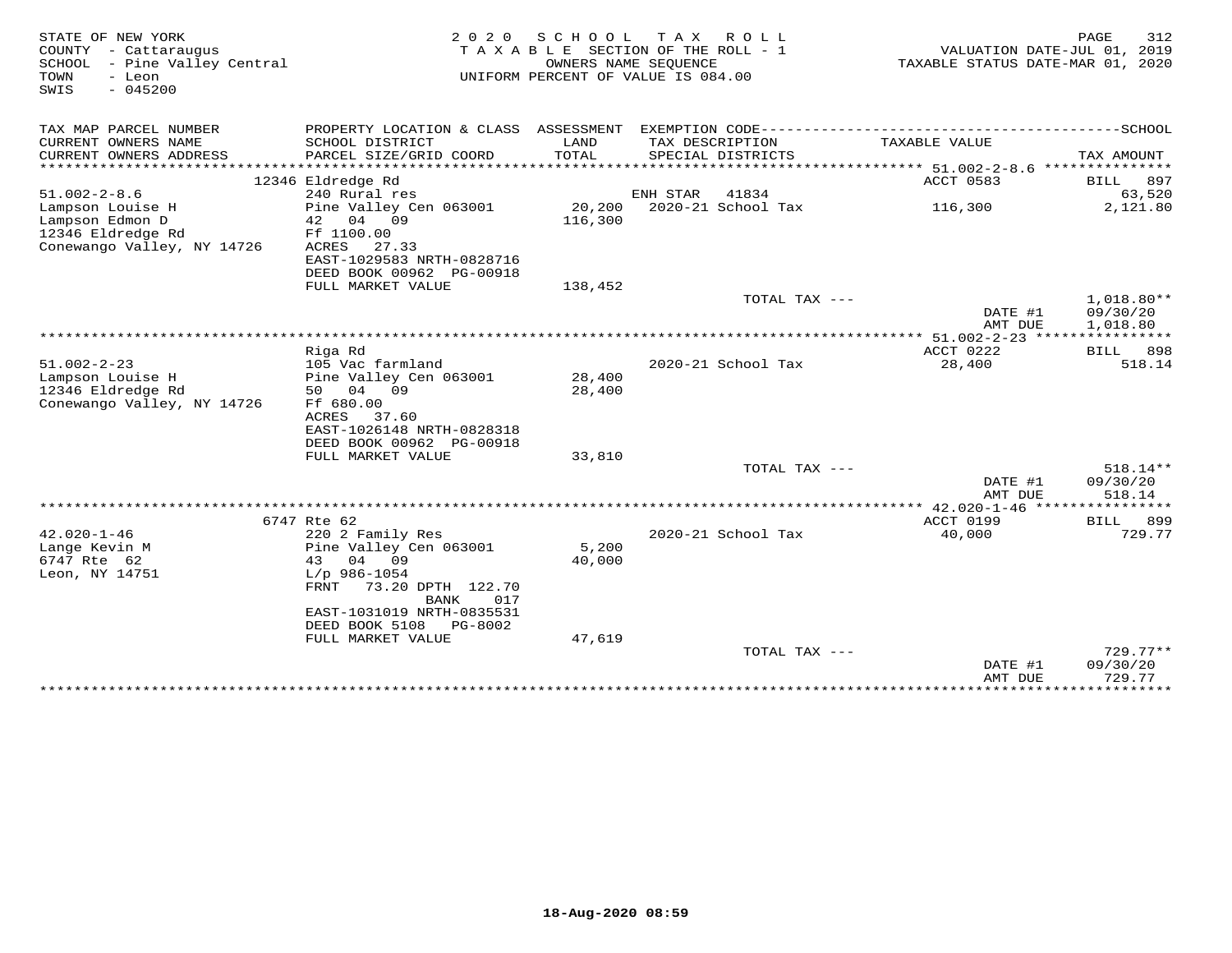| STATE OF NEW YORK<br>COUNTY - Cattaraugus<br>SCHOOL - Pine Valley Central<br>TOWN<br>- Leon<br>$-045200$<br>SWIS | 2 0 2 0                                    | SCHOOL<br>TAXABLE SECTION OF THE ROLL - 1<br>OWNERS NAME SEQUENCE<br>UNIFORM PERCENT OF VALUE IS 084.00 | T A X           | ROLL                                 | TAXABLE STATUS DATE-MAR 01, 2020 | 313<br>PAGE<br>VALUATION DATE-JUL 01, 2019 |
|------------------------------------------------------------------------------------------------------------------|--------------------------------------------|---------------------------------------------------------------------------------------------------------|-----------------|--------------------------------------|----------------------------------|--------------------------------------------|
| TAX MAP PARCEL NUMBER                                                                                            | PROPERTY LOCATION & CLASS ASSESSMENT       |                                                                                                         |                 |                                      |                                  |                                            |
| CURRENT OWNERS NAME<br>CURRENT OWNERS ADDRESS                                                                    | SCHOOL DISTRICT<br>PARCEL SIZE/GRID COORD  | LAND<br>TOTAL                                                                                           |                 | TAX DESCRIPTION<br>SPECIAL DISTRICTS | TAXABLE VALUE                    | TAX AMOUNT                                 |
|                                                                                                                  |                                            |                                                                                                         |                 |                                      |                                  |                                            |
|                                                                                                                  | 12778 Smith Rd                             |                                                                                                         |                 |                                      | ACCT 0367                        | 900<br>BILL                                |
| $33.004 - 1 - 17.3$                                                                                              | 210 1 Family Res                           |                                                                                                         | <b>BAS STAR</b> | 41854                                |                                  | 27,300                                     |
| Langless Elizabeth M<br>12778 Smith Rd                                                                           | Pine Valley Cen 063001<br>04 09<br>54      | 5,300<br>69,700                                                                                         |                 | 2020-21 School Tax                   | 69,700                           | 1,271.62                                   |
| South Dayton, NY 14138                                                                                           | Ff 950.00                                  |                                                                                                         |                 |                                      |                                  |                                            |
|                                                                                                                  | ACRES<br>1.15<br>EAST-1022780 NRTH-0847569 |                                                                                                         |                 |                                      |                                  |                                            |
|                                                                                                                  | DEED BOOK 23412 PG-9001                    |                                                                                                         |                 |                                      |                                  |                                            |
|                                                                                                                  | FULL MARKET VALUE                          | 82,976                                                                                                  |                 |                                      |                                  |                                            |
|                                                                                                                  |                                            |                                                                                                         |                 | TOTAL TAX ---                        |                                  | $776.62**$                                 |
|                                                                                                                  |                                            |                                                                                                         |                 |                                      | DATE #1                          | 09/30/20                                   |
|                                                                                                                  |                                            |                                                                                                         |                 |                                      | AMT DUE                          | 776.62                                     |
|                                                                                                                  |                                            |                                                                                                         |                 |                                      |                                  |                                            |
|                                                                                                                  | Frog Valley Rd                             |                                                                                                         |                 |                                      | ACCT 0159                        | <b>BILL</b><br>901                         |
| $33.004 - 1 - 11$                                                                                                | 322 Rural vac>10                           | 14,400                                                                                                  | AG DIST         | 41720<br>2020-21 School Tax          |                                  | $\Omega$<br>262.72                         |
| Legacy Acres, LLC<br>8568 Silver CreeK Rd                                                                        | Pine Valley Cen 063001<br>64 04<br>09      | 14,400                                                                                                  |                 |                                      | 14,400                           |                                            |
| South Dayton, NY 14138                                                                                           | Ff 455.00                                  |                                                                                                         |                 |                                      |                                  |                                            |
|                                                                                                                  | ACRES<br>31.49                             |                                                                                                         |                 |                                      |                                  |                                            |
| MAY BE SUBJECT TO PAYMENT                                                                                        | EAST-1022365 NRTH-0852810                  |                                                                                                         |                 |                                      |                                  |                                            |
| UNDER AGDIST LAW TIL 2024                                                                                        | DEED BOOK 24310 PG-6002                    |                                                                                                         |                 |                                      |                                  |                                            |
|                                                                                                                  | FULL MARKET VALUE                          | 17,143                                                                                                  |                 |                                      |                                  |                                            |
|                                                                                                                  |                                            |                                                                                                         |                 | TOTAL TAX ---                        |                                  | $262.72**$                                 |
|                                                                                                                  |                                            |                                                                                                         |                 |                                      | DATE #1<br>AMT DUE               | 09/30/20<br>262.72                         |
|                                                                                                                  |                                            |                                                                                                         |                 |                                      |                                  |                                            |
|                                                                                                                  | 7815 Dredge Rd                             |                                                                                                         |                 |                                      | ACCT 0160                        | BILL<br>902                                |
| $33.004 - 1 - 12.1$<br>Legacy Acres, LLC                                                                         | 105 Vac farmland<br>Pine Valley Cen 063001 | 36,200                                                                                                  | AG DIST         | 41720<br>2020-21 School Tax          | 20,474                           | 15,726<br>373.53                           |
| 8568 Silver CreeK Rd                                                                                             | 64 04 09                                   | 36,200                                                                                                  |                 |                                      |                                  |                                            |
| South Dayton, NY 14138                                                                                           | Dredge Rd Ff 455.22                        |                                                                                                         |                 |                                      |                                  |                                            |
|                                                                                                                  | Frog Valley Ff 470.00                      |                                                                                                         |                 |                                      |                                  |                                            |
| MAY BE SUBJECT TO PAYMENT                                                                                        | ACRES<br>35.36                             |                                                                                                         |                 |                                      |                                  |                                            |
| UNDER AGDIST LAW TIL 2024                                                                                        | EAST-1022576 NRTH-0852366                  |                                                                                                         |                 |                                      |                                  |                                            |
|                                                                                                                  | DEED BOOK 24310 PG-6002                    |                                                                                                         |                 |                                      |                                  |                                            |
|                                                                                                                  | FULL MARKET VALUE                          | 43,095                                                                                                  |                 |                                      |                                  |                                            |
|                                                                                                                  |                                            |                                                                                                         |                 | TOTAL TAX ---                        |                                  | $373.53**$                                 |
|                                                                                                                  |                                            |                                                                                                         |                 |                                      | DATE #1<br>AMT DUE               | 09/30/20<br>373.53                         |
|                                                                                                                  |                                            |                                                                                                         |                 |                                      | ***************                  | ************                               |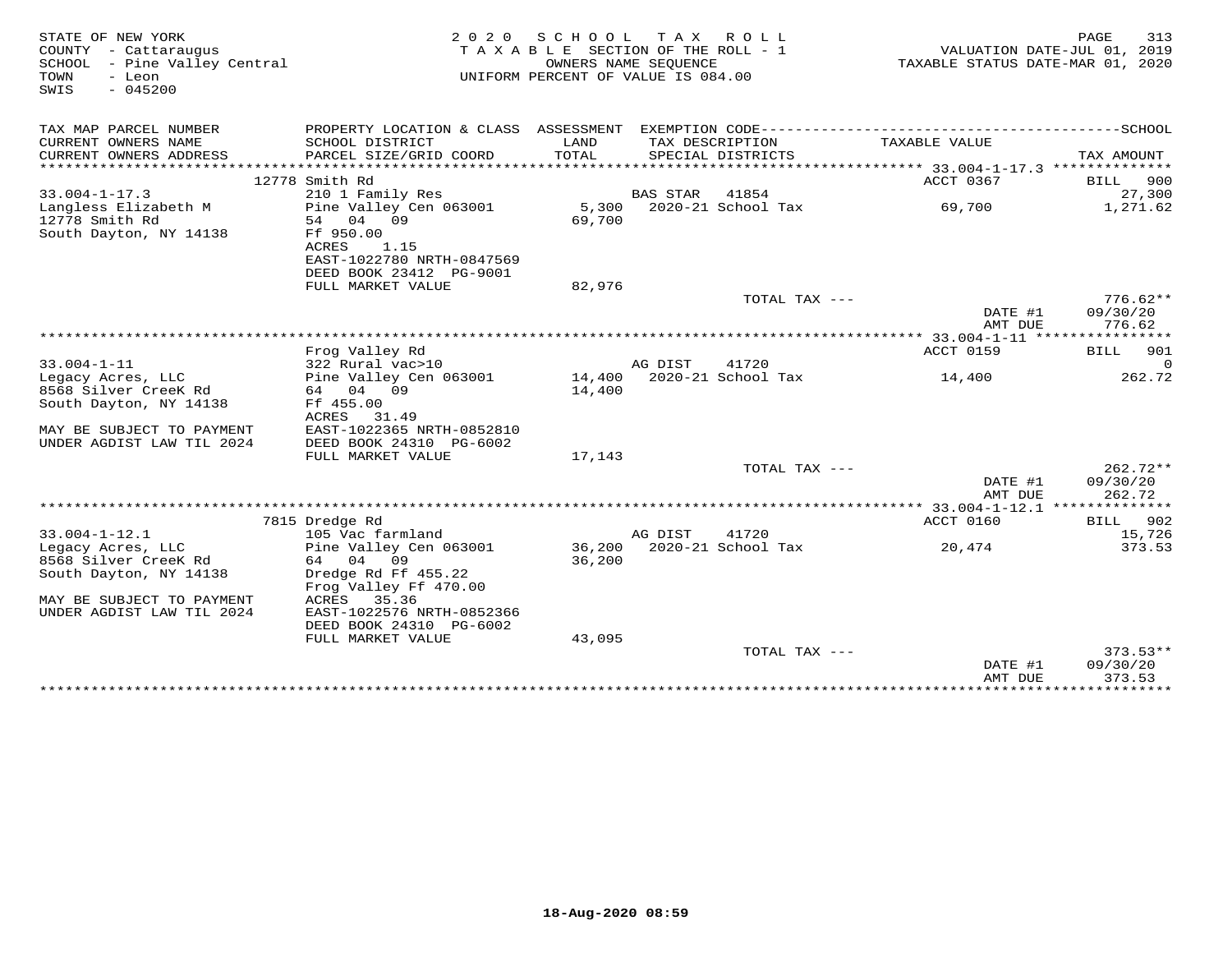| STATE OF NEW YORK<br>COUNTY - Cattaraugus<br>SCHOOL - Pine Valley Central<br>TOWN<br>- Leon<br>$-045200$<br>SWIS |                                                                                                                                               | 2020 SCHOOL TAX ROLL<br>TAXABLE SECTION OF THE ROLL - 1<br>UNIFORM PERCENT OF VALUE IS 084.00 | OWNERS NAME SEQUENCE     |                                      | VALUATION DATE-JUL 01, 2019<br>TAXABLE STATUS DATE-MAR 01, 2020 | 314<br>PAGE                      |
|------------------------------------------------------------------------------------------------------------------|-----------------------------------------------------------------------------------------------------------------------------------------------|-----------------------------------------------------------------------------------------------|--------------------------|--------------------------------------|-----------------------------------------------------------------|----------------------------------|
| TAX MAP PARCEL NUMBER<br>CURRENT OWNERS NAME<br>CURRENT OWNERS ADDRESS                                           | SCHOOL DISTRICT<br>PARCEL SIZE/GRID COORD                                                                                                     | LAND<br>TOTAL                                                                                 |                          | TAX DESCRIPTION<br>SPECIAL DISTRICTS | TAXABLE VALUE                                                   | TAX AMOUNT                       |
|                                                                                                                  | 7784 Dredge Rd                                                                                                                                |                                                                                               |                          |                                      | ACCT 0108                                                       | 903<br>BILL                      |
| $33.004 - 1 - 13.1$<br>Legacy Acres, LLC<br>8568 Silver Creek Rd<br>South Dayton, NY 14138                       | 312 Vac w/imprv<br>Pine Valley Cen 063001<br>64 04 09<br>Ff 2750.00<br>ACRES 34.85                                                            | 43,000                                                                                        | AG DIST                  | 41720                                | 28,366                                                          | 14,634<br>517.52                 |
| MAY BE SUBJECT TO PAYMENT<br>UNDER AGDIST LAW TIL 2024                                                           | EAST-1022803 NRTH-0851874<br>DEED BOOK 20855 PG-3001<br>FULL MARKET VALUE                                                                     | 51,190                                                                                        |                          |                                      |                                                                 |                                  |
|                                                                                                                  |                                                                                                                                               |                                                                                               |                          | TOTAL TAX ---                        | DATE #1<br>AMT DUE                                              | $517.52**$<br>09/30/20<br>517.52 |
|                                                                                                                  |                                                                                                                                               |                                                                                               |                          |                                      |                                                                 |                                  |
| $51.002 - 2 - 1.2$                                                                                               | 6531 Riga Rd<br>210 1 Family Res                                                                                                              |                                                                                               | AGED S<br>8,700 ENH STAR | 41804<br>41834                       | ACCT 0572                                                       | BILL 904<br>34,850               |
| Lengerich Alta<br>6531 Riga Rd<br>Conewango Valley, NY 14726                                                     | Pine Valley Cen 063001<br>51 04 09<br>Ff 250.00<br>ACRES<br>1.85<br>EAST-1026978 NRTH-0832375<br>DEED BOOK 869<br>PG-00417                    |                                                                                               |                          | 69,700 2020-21 School Tax            | 34,850                                                          | 34,850<br>635.81                 |
|                                                                                                                  | FULL MARKET VALUE                                                                                                                             | 82,976                                                                                        |                          |                                      |                                                                 |                                  |
|                                                                                                                  |                                                                                                                                               |                                                                                               |                          | TOTAL TAX ---                        |                                                                 | $0.00**$                         |
|                                                                                                                  | Bluebird Ln                                                                                                                                   |                                                                                               |                          |                                      | ACCT 0450                                                       | BILL 905                         |
| $52.002 - 1 - 16$<br>Lewis Lale<br>97 Elaine Court<br>Cheektowaga, NY 14225                                      | 314 Rural vac<10<br>Pine Valley Cen 063001<br>02 04 09<br>$Lot-11$<br>Ff 800 Bb Ln; 227 Pike Dr<br>ACRES<br>6.68<br>EAST-1049845 NRTH-0829400 | 13,700<br>13,700                                                                              |                          | 2020-21 School Tax                   | 13,700                                                          | 249.95                           |
|                                                                                                                  | DEED BOOK 00930 PG-00001<br>FULL MARKET VALUE                                                                                                 | 16,310                                                                                        |                          |                                      |                                                                 |                                  |
|                                                                                                                  |                                                                                                                                               |                                                                                               |                          | TOTAL TAX ---                        | DATE #1<br>AMT DUE                                              | 249.95**<br>09/30/20<br>249.95   |
|                                                                                                                  |                                                                                                                                               |                                                                                               |                          |                                      |                                                                 |                                  |
|                                                                                                                  | 6329 Canyon Dr                                                                                                                                |                                                                                               |                          |                                      | ACCT 0454                                                       | BILL 906                         |
| $52.002 - 1 - 15.1$<br>Lewis William<br>Lewis Joseph<br>97 Elaine Court<br>Cheektowaga, NY 14225                 | 260 Seasonal res<br>Pine Valley Cen 063001<br>02 04 09<br>$Lot-14$<br>Ff 675.00<br>2.88<br>ACRES<br>EAST-1049065 NRTH-0829565                 | 12,300<br>46,500                                                                              |                          | 2020-21 School Tax                   | 46,500                                                          | 848.36                           |
|                                                                                                                  | DEED BOOK 997<br>$PG-99$                                                                                                                      |                                                                                               |                          |                                      |                                                                 |                                  |
|                                                                                                                  | FULL MARKET VALUE                                                                                                                             | 55,357                                                                                        |                          | TOTAL TAX ---                        | DATE #1                                                         | 848.36**<br>09/30/20             |
|                                                                                                                  |                                                                                                                                               |                                                                                               |                          |                                      | AMT DUE                                                         | 848.36                           |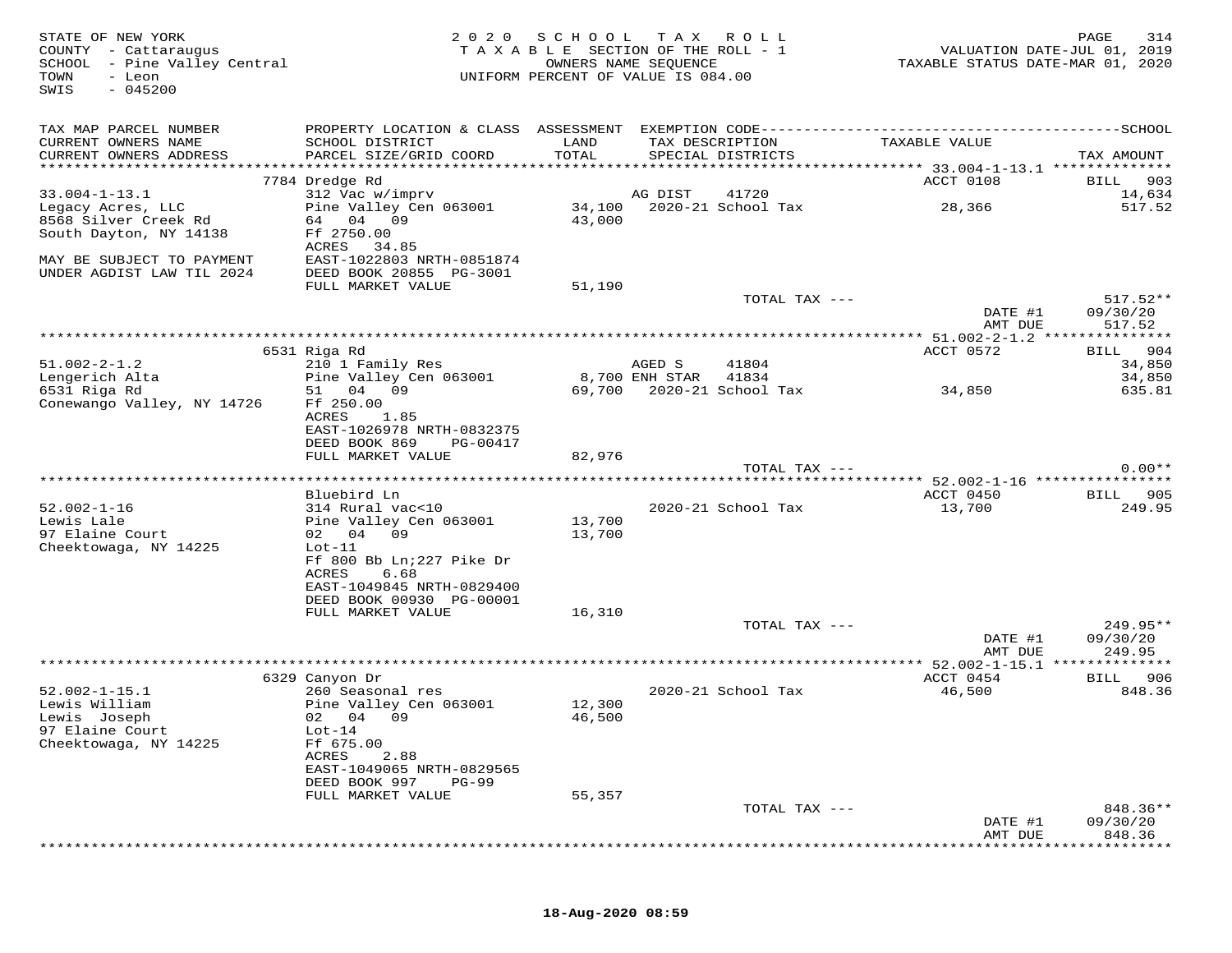| STATE OF NEW YORK<br>COUNTY - Cattaraugus<br>SCHOOL - Pine Valley Central<br>TOWN<br>- Leon<br>$-045200$<br>SWIS | 2 0 2 0                                                                                                                                                                                                                      | SCHOOL<br>OWNERS NAME SEQUENCE | T A X<br>R O L L<br>TAXABLE SECTION OF THE ROLL - 1<br>UNIFORM PERCENT OF VALUE IS 084.00 | VALUATION DATE-JUL 01, 2019<br>TAXABLE STATUS DATE-MAR 01, 2020 | PAGE<br>315                                |
|------------------------------------------------------------------------------------------------------------------|------------------------------------------------------------------------------------------------------------------------------------------------------------------------------------------------------------------------------|--------------------------------|-------------------------------------------------------------------------------------------|-----------------------------------------------------------------|--------------------------------------------|
| TAX MAP PARCEL NUMBER<br>CURRENT OWNERS NAME<br>CURRENT OWNERS ADDRESS<br>*******************                    | PROPERTY LOCATION & CLASS ASSESSMENT<br>SCHOOL DISTRICT<br>PARCEL SIZE/GRID COORD                                                                                                                                            | LAND<br>TOTAL<br>***********   | EXEMPTION CODE------------------------<br>TAX DESCRIPTION<br>SPECIAL DISTRICTS            | TAXABLE VALUE                                                   | ---------SCHOOL<br>TAX AMOUNT              |
| $43.001 - 1 - 19$<br>Liszkiewicz Michael<br>Laudisio Michael<br>9688 Dutch Hill Rd<br>West Valley, NY 14171      | Alderbottom Rd<br>312 Vac w/imprv<br>Pine Valley Cen 063001<br>21 04 09<br>FRNT 125.00 DPTH<br>1.26<br>ACRES<br>EAST-1040469 NRTH-0840200<br>DEED BOOK 26567 PG-6001<br>FULL MARKET VALUE                                    | 5,200<br>15,000<br>17,857      | 2020-21 School Tax                                                                        | ******** 43.001-1-19 ****************<br>ACCT 0099<br>15,000    | 907<br>BILL<br>273.66                      |
|                                                                                                                  |                                                                                                                                                                                                                              |                                | TOTAL TAX ---                                                                             | DATE #1<br>AMT DUE                                              | $273.66**$<br>09/30/20<br>273.66           |
| $43.001 - 1 - 14$<br>Liszkiewicz Michael P<br>Laudisio Michael<br>9688 Dutch Hill<br>West Valley, NY 14171       | Alderbottom Rd<br>322 Rural vac>10<br>Pine Valley Cen 063001<br>21 04 09<br>Ff 975.00<br>ACRES<br>44.55                                                                                                                      | 39,400<br>39,400               | 2020-21 School Tax                                                                        | ACCT 0341<br>39,400                                             | * * * * * * * * *<br>908<br>BILL<br>718.82 |
|                                                                                                                  | EAST-1041512 NRTH-0841639<br>DEED BOOK 12909 PG-2002<br>FULL MARKET VALUE                                                                                                                                                    | 46,905                         | TOTAL TAX ---                                                                             | DATE #1<br>AMT DUE                                              | $718.82**$<br>09/30/20<br>718.82           |
|                                                                                                                  |                                                                                                                                                                                                                              |                                |                                                                                           |                                                                 |                                            |
| $42.004 - 2 - 19.5$<br>Lovallo Christopher<br>Mays Lauren A<br>46 Montfort Dr<br>Cheektowaga, NY 14225           | 6608 Rte 62<br>260 Seasonal res<br>Pine Valley Cen 063001<br>43 04 09<br>Ff 200.00<br>ACRES<br>1.70<br>EAST-1029813 NRTH-0833045<br>DEED BOOK 12274 PG-8002<br>FULL MARKET VALUE                                             | 4,900<br>18,700<br>22,262      | 2020-21 School Tax                                                                        | ACCT 0601<br>18,700                                             | 909<br>BILL<br>341.17                      |
|                                                                                                                  |                                                                                                                                                                                                                              |                                | TOTAL TAX ---                                                                             | DATE #1<br>AMT DUE                                              | $341.17**$<br>09/30/20<br>341.17           |
|                                                                                                                  |                                                                                                                                                                                                                              |                                |                                                                                           | $* 34.003 - 1 - 13$ **                                          |                                            |
| $34.003 - 1 - 13$<br>Luce Kale<br>Luce Christina<br>104 South St<br>Cattaraugus, NY 14719                        | 7760 Kellogg Hill Rd<br>240 Rural res<br>Pine Valley Cen 063001<br>04<br>09<br>23<br>Life Use<br>FRNT 785.00 DPTH<br>51.90 BANK<br>ACRES<br>017<br>EAST-1040592 NRTH-0851325<br>DEED BOOK 24399 PG-2002<br>FULL MARKET VALUE | 47,000<br>77,600<br>92,381     | 2020-21 School Tax                                                                        | ACCT 0373<br>77,600                                             | BILL<br>910<br>1,415.75                    |
|                                                                                                                  |                                                                                                                                                                                                                              |                                | TOTAL TAX ---                                                                             | DATE #1<br>AMT DUE                                              | $1,415.75**$<br>09/30/20<br>1,415.75       |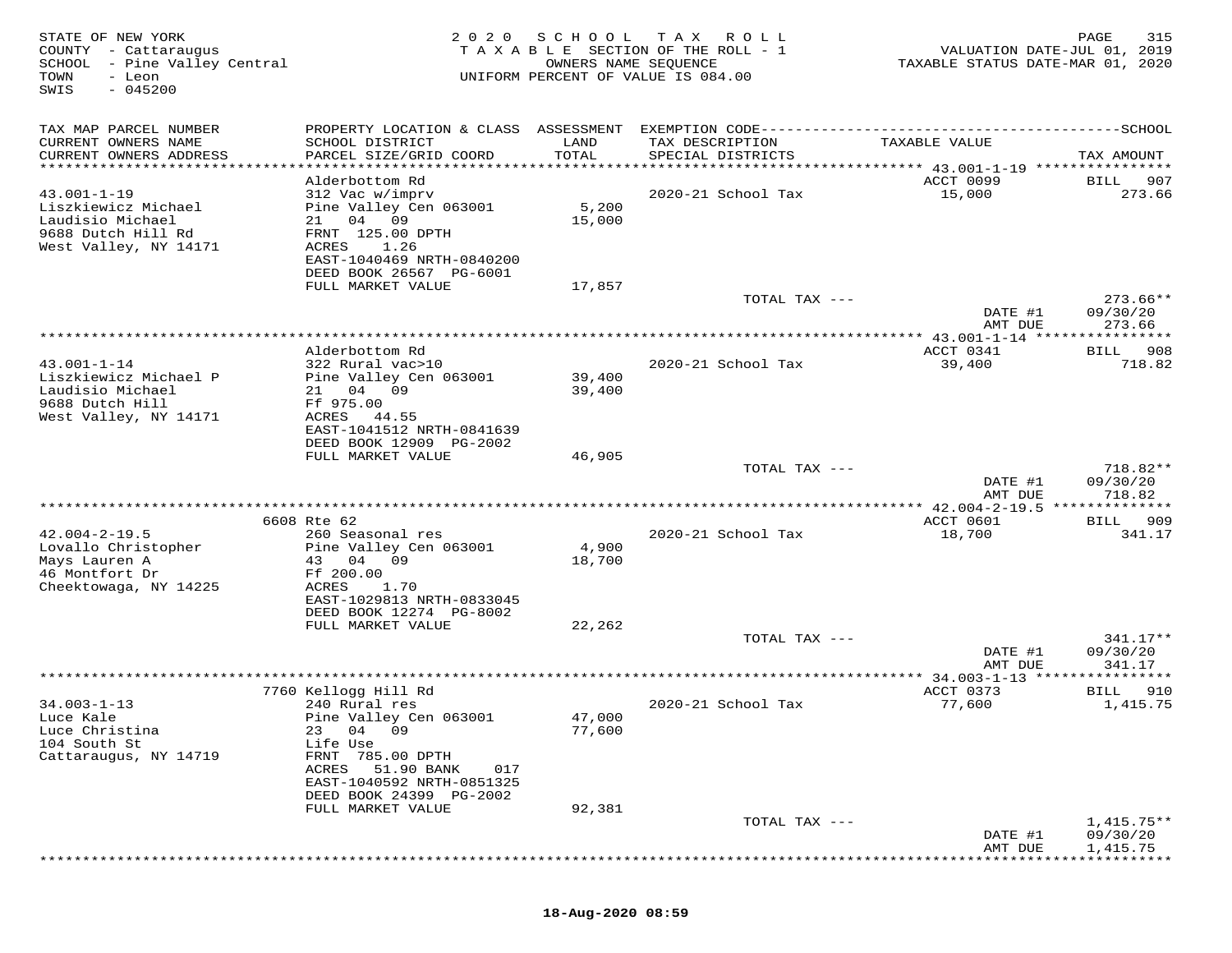| STATE OF NEW YORK<br>COUNTY - Cattaraugus<br>SCHOOL - Pine Valley Central<br>- Leon<br>TOWN<br>$-045200$<br>SWIS |                                                                                                                                                             |                   | 2020 SCHOOL TAX ROLL<br>TAXABLE SECTION OF THE ROLL - 1<br>OWNERS NAME SEQUENCE<br>UNIFORM PERCENT OF VALUE IS 084.00 | VALUATION DATE-JUL 01, 2019<br>TAXABLE STATUS DATE-MAR 01, 2020 | 316<br>PAGE            |
|------------------------------------------------------------------------------------------------------------------|-------------------------------------------------------------------------------------------------------------------------------------------------------------|-------------------|-----------------------------------------------------------------------------------------------------------------------|-----------------------------------------------------------------|------------------------|
| TAX MAP PARCEL NUMBER                                                                                            |                                                                                                                                                             |                   |                                                                                                                       |                                                                 |                        |
| CURRENT OWNERS NAME<br>CURRENT OWNERS ADDRESS                                                                    | SCHOOL DISTRICT<br>PARCEL SIZE/GRID COORD                                                                                                                   | LAND<br>TOTAL     | TAX DESCRIPTION<br>SPECIAL DISTRICTS                                                                                  | TAXABLE VALUE                                                   | TAX AMOUNT             |
|                                                                                                                  | 12681 Smith Rd                                                                                                                                              |                   | *********************************                                                                                     | *********** 42.002-1-4 ******************<br>ACCT 0240          | BILL 911               |
| $42.002 - 1 - 4$<br>Lugowski Richard J<br>12681 Smith Rd<br>South Dayton, NY 14138                               | 105 Vac farmland<br>Pine Valley Cen 063001<br>54 04 09<br>Ff 550.00<br>ACRES 50.79<br>EAST-1024067 NRTH-0845639                                             | 22,000<br>22,000  | 2020-21 School Tax                                                                                                    | 22,000                                                          | 401.37                 |
|                                                                                                                  | DEED BOOK 16246 PG-4003<br>FULL MARKET VALUE                                                                                                                | 26,190            |                                                                                                                       |                                                                 |                        |
|                                                                                                                  |                                                                                                                                                             |                   | TOTAL TAX ---                                                                                                         | DATE #1                                                         | 401.37**<br>09/30/20   |
|                                                                                                                  |                                                                                                                                                             |                   |                                                                                                                       | AMT DUE                                                         | 401.37                 |
|                                                                                                                  | ***********************************                                                                                                                         |                   |                                                                                                                       | *********** 42.002-1-5 ******************                       |                        |
| $42.002 - 1 - 5$                                                                                                 | 12681 Smith Rd<br>240 Rural res                                                                                                                             |                   | ENH STAR 41834                                                                                                        | ACCT 0239                                                       | BILL 912<br>58,000     |
| Lugowski Richard J<br>12681 Smith Rd<br>South Dayton, NY 14138                                                   | Pine Valley Cen 063001<br>54 04 09<br>Ff 555.00<br>ACRES 52.25                                                                                              | 58,000            | 41,900 2020-21 School Tax                                                                                             | 58,000                                                          | 1,058.16               |
|                                                                                                                  | EAST-1024621 NRTH-0845629<br>DEED BOOK 16246 PG-4003<br>FULL MARKET VALUE                                                                                   | 69,048            |                                                                                                                       |                                                                 |                        |
|                                                                                                                  |                                                                                                                                                             |                   | TOTAL TAX ---                                                                                                         |                                                                 | $0.00**$               |
|                                                                                                                  | ******************************<br>****************                                                                                                          |                   |                                                                                                                       | ************************************9200-1-9 ****************** |                        |
|                                                                                                                  | 6762 Leon-New Albion Rd                                                                                                                                     |                   |                                                                                                                       | ACCT 0086                                                       | BILL 913               |
| $42.020 - 1 - 9$<br>Lulas Donald L<br>PO Box 42<br>Leon, NY 14751                                                | 485 >luse sm bld<br>Pine Valley Cen 063001<br>36 04 09<br>Co Rd 6 Ff - 72'<br>FRNT 207.01 DPTH 72.00<br>EAST-1031192 NRTH-0835887<br>DEED BOOK 2604 PG-8001 | 78,500            | BAS STAR 41854<br>6,400 2020-21 School Tax                                                                            | 78,500                                                          | 27,300<br>1,432.17     |
|                                                                                                                  | FULL MARKET VALUE                                                                                                                                           | 93,452            |                                                                                                                       |                                                                 |                        |
|                                                                                                                  |                                                                                                                                                             |                   | TOTAL TAX ---                                                                                                         | DATE #1                                                         | $937.17**$<br>09/30/20 |
|                                                                                                                  |                                                                                                                                                             |                   |                                                                                                                       | AMT DUE                                                         | 937.17                 |
|                                                                                                                  | 12570 Flat Iron Rd                                                                                                                                          |                   |                                                                                                                       | ACCT 0189                                                       | BILL 914               |
| $51.002 - 2 - 19$                                                                                                | 240 Rural res                                                                                                                                               |                   | ENH STAR 41834                                                                                                        |                                                                 | 63,520                 |
| Lumia Apryl<br>Mansfield Melodee A<br>35 N Ralph Ave<br>Falconer, NY 14733                                       | Pine Valley Cen 063001<br>49 04 09<br>FRNT 870.00 DPTH<br>ACRES 11.87<br>EAST-1025745 NRTH-0827504<br>DEED BOOK 20737 PG-9001<br>FULL MARKET VALUE          | 99,600<br>118,571 | 25,100 2020-21 School Tax                                                                                             | 99,600                                                          | 1,817.12               |
|                                                                                                                  |                                                                                                                                                             |                   | TOTAL TAX ---                                                                                                         |                                                                 | $714.12**$             |
|                                                                                                                  |                                                                                                                                                             |                   |                                                                                                                       | DATE #1<br>AMT DUE                                              | 09/30/20<br>714.12     |
|                                                                                                                  |                                                                                                                                                             |                   |                                                                                                                       |                                                                 | .                      |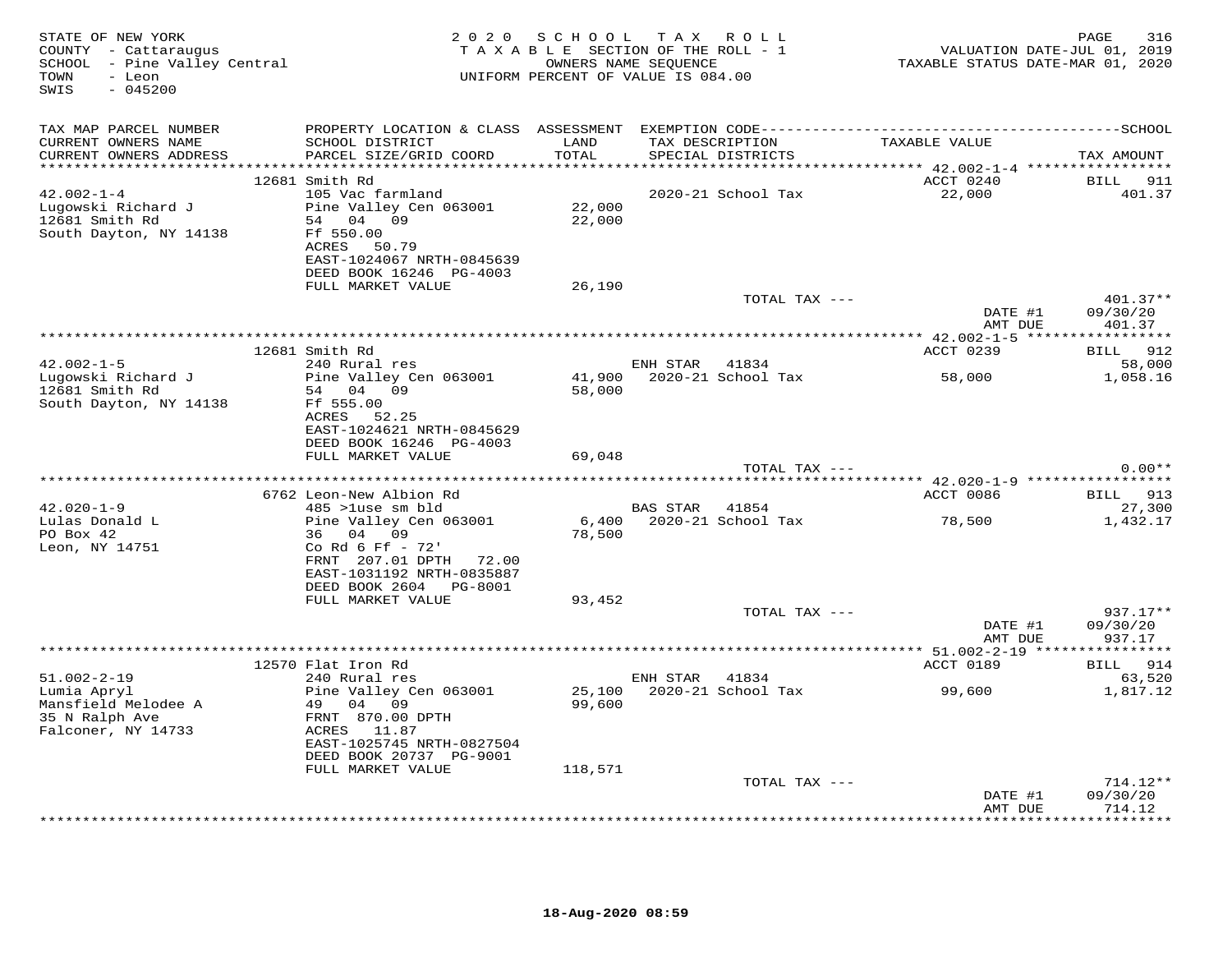| STATE OF NEW YORK<br>COUNTY - Cattaraugus<br>SCHOOL - Pine Valley Central<br>TOWN<br>- Leon<br>SWIS<br>$-045200$ | 2 0 2 0                                                                                                                                                         | SCHOOL           | T A X<br>R O L L<br>TAXABLE SECTION OF THE ROLL - 1<br>OWNERS NAME SEQUENCE<br>UNIFORM PERCENT OF VALUE IS 084.00 | VALUATION DATE-JUL 01, 2019<br>TAXABLE STATUS DATE-MAR 01, 2020 | 317<br>PAGE                          |
|------------------------------------------------------------------------------------------------------------------|-----------------------------------------------------------------------------------------------------------------------------------------------------------------|------------------|-------------------------------------------------------------------------------------------------------------------|-----------------------------------------------------------------|--------------------------------------|
| TAX MAP PARCEL NUMBER<br>CURRENT OWNERS NAME<br>CURRENT OWNERS ADDRESS                                           | SCHOOL DISTRICT<br>PARCEL SIZE/GRID COORD                                                                                                                       | LAND<br>TOTAL    | TAX DESCRIPTION<br>SPECIAL DISTRICTS                                                                              | TAXABLE VALUE                                                   | TAX AMOUNT                           |
|                                                                                                                  | 12157 Leon-New Albion Rd                                                                                                                                        |                  |                                                                                                                   | ACCT 0103                                                       | <b>BILL</b> 915                      |
| $42.020 - 1 - 27.1$<br>Lyndsley Christina L<br>12157 Leon New albion Rd<br>Leon, NY 14726                        | 210 1 Family Res<br>Pine Valley Cen 063001<br>35 04 09<br>FRNT 305.00 DPTH<br>ACRES<br>1.39 BANK<br>017<br>EAST-1032685 NRTH-0835623<br>DEED BOOK 16165 PG-3001 | 7,800<br>82,700  | BAS STAR<br>41854<br>2020-21 School Tax                                                                           | 82,700                                                          | 27,300<br>1,508.80                   |
|                                                                                                                  | FULL MARKET VALUE                                                                                                                                               | 98,452           |                                                                                                                   |                                                                 |                                      |
|                                                                                                                  |                                                                                                                                                                 |                  | TOTAL TAX ---                                                                                                     | DATE #1<br>AMT DUE                                              | $1,013.80**$<br>09/30/20<br>1,013.80 |
|                                                                                                                  |                                                                                                                                                                 |                  |                                                                                                                   |                                                                 |                                      |
|                                                                                                                  | 6771 Rte 62                                                                                                                                                     |                  |                                                                                                                   | ACCT 0243                                                       | 916<br>BILL                          |
| $42.020 - 1 - 4$<br>Lyons John K<br>Lyons Kirk N<br>9652 Rte 62<br>PO Box 124                                    | 210 1 Family Res<br>Pine Valley Cen 063001<br>44 04 09<br>FRNT 224.78 DPTH<br>ACRES<br>1.30                                                                     | 7,600<br>42,600  | 2020-21 School Tax                                                                                                | 42,600                                                          | 777.20                               |
| Dayton, NY 14041                                                                                                 | EAST-1030964 NRTH-0835975<br>DEED BOOK 23084 PG-9001<br>FULL MARKET VALUE                                                                                       | 50,714           |                                                                                                                   |                                                                 |                                      |
|                                                                                                                  |                                                                                                                                                                 |                  | TOTAL TAX ---                                                                                                     | DATE #1<br>AMT DUE                                              | $777.20**$<br>09/30/20<br>777.20     |
|                                                                                                                  |                                                                                                                                                                 |                  |                                                                                                                   |                                                                 | * * * * * * * * *                    |
| $33.004 - 1 - 3.1$<br>Machovina Timothy R<br>4053 Saponac Dr                                                     | Dredge Rd<br>312 Vac w/imprv<br>Pine Valley Cen 063001<br>64 04 09                                                                                              | 16,100<br>21,000 | 2020-21 School Tax                                                                                                | ACCT 0157<br>21,000                                             | 917<br>BILL<br>383.13                |
| Crossville, TN 38572                                                                                             | Ff 480.00<br>ACRES<br>5.70<br>EAST-1023171 NRTH-0855047<br>DEED BOOK 3867<br>PG-3001                                                                            |                  |                                                                                                                   |                                                                 |                                      |
|                                                                                                                  | FULL MARKET VALUE                                                                                                                                               | 25,000           |                                                                                                                   |                                                                 |                                      |
|                                                                                                                  |                                                                                                                                                                 |                  | TOTAL TAX ---                                                                                                     | DATE #1<br>AMT DUE                                              | 383.13**<br>09/30/20<br>383.13       |
|                                                                                                                  |                                                                                                                                                                 |                  |                                                                                                                   | ********* 52.002-1-27.5 ***                                     | ******                               |
| $52.002 - 1 - 27.5$<br>Maciuba Rodney R                                                                          | 11133 Eldredge Rd<br>260 Seasonal res<br>Pine Valley Cen 063001                                                                                                 | 11,600           | 2020-21 School Tax                                                                                                | ACCT 0745<br>40,700                                             | 918<br>BILL<br>742.54                |
| Maciuba Colleen M<br>190 Broadway St<br>West Seneca, NY 14224                                                    | 01 04<br>09<br>Lot #6<br>Ff 455.00<br>3.30<br>ACRES<br>EAST-1048793 NRTH-0827620<br>DEED BOOK 1007<br>PG-643                                                    | 40,700           |                                                                                                                   |                                                                 |                                      |
|                                                                                                                  | FULL MARKET VALUE                                                                                                                                               | 48,452           | TOTAL TAX ---                                                                                                     |                                                                 | 742.54**                             |
|                                                                                                                  |                                                                                                                                                                 |                  |                                                                                                                   | DATE #1<br>AMT DUE                                              | 09/30/20<br>742.54                   |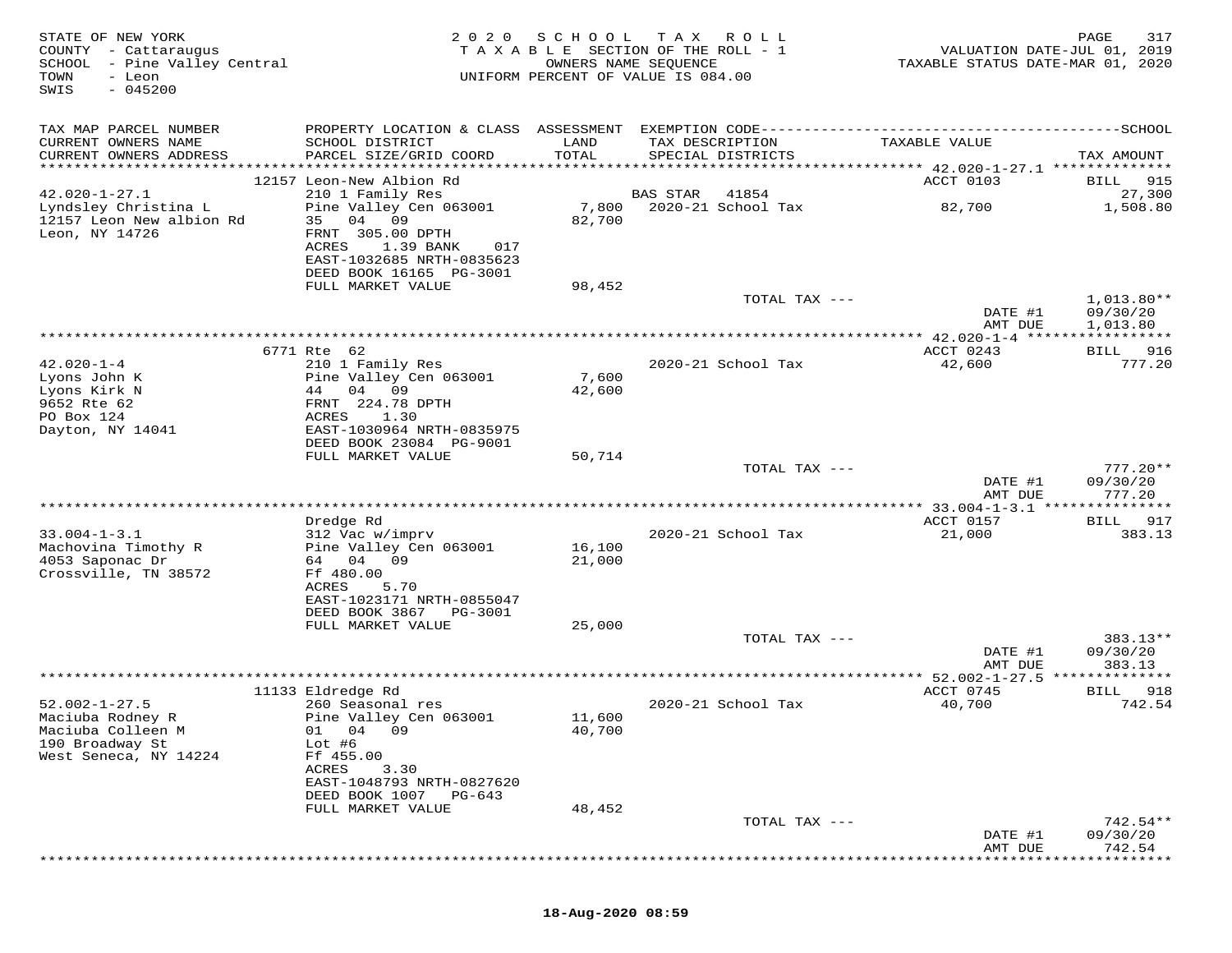| STATE OF NEW YORK<br>COUNTY - Cattaraugus<br>SCHOOL - Pine Valley Central<br>TOWN<br>- Leon<br>$-045200$<br>SWIS |                                                                                              |               | 2020 SCHOOL TAX ROLL<br>TAXABLE SECTION OF THE ROLL - 1<br>OWNERS NAME SEQUENCE<br>UNIFORM PERCENT OF VALUE IS 084.00 | VALUATION DATE-JUL 01, 2019<br>TAXABLE STATUS DATE-MAR 01, 2020 | 318<br>PAGE          |
|------------------------------------------------------------------------------------------------------------------|----------------------------------------------------------------------------------------------|---------------|-----------------------------------------------------------------------------------------------------------------------|-----------------------------------------------------------------|----------------------|
| TAX MAP PARCEL NUMBER                                                                                            | PROPERTY LOCATION & CLASS ASSESSMENT EXEMPTION CODE-----------------------------------SCHOOL |               |                                                                                                                       |                                                                 |                      |
| CURRENT OWNERS NAME<br>CURRENT OWNERS ADDRESS                                                                    | SCHOOL DISTRICT<br>PARCEL SIZE/GRID COORD                                                    | LAND<br>TOTAL | TAX DESCRIPTION<br>SPECIAL DISTRICTS                                                                                  | TAXABLE VALUE                                                   | TAX AMOUNT           |
| ***********************                                                                                          | 7238 Smith Rd                                                                                |               |                                                                                                                       | ACCT 0298                                                       | BILL 919             |
| $42.002 - 1 - 15.11$                                                                                             | 270 Mfg housing                                                                              |               | 2020-21 School Tax                                                                                                    | 57,800                                                          | 1,054.52             |
| Mack Dakota                                                                                                      | Pine Valley Cen 063001                                                                       | 7,800         |                                                                                                                       |                                                                 |                      |
| 7238 Smith Road                                                                                                  | 45/46 04 09                                                                                  | 57,800        |                                                                                                                       |                                                                 |                      |
| South Dayton, NY 14738                                                                                           | Smith Rd Ff $-315'$<br>ACRES<br>1.40                                                         |               |                                                                                                                       |                                                                 |                      |
|                                                                                                                  | EAST-1030258 NRTH-0843436                                                                    |               |                                                                                                                       |                                                                 |                      |
|                                                                                                                  | DEED BOOK 20190 PG-8967                                                                      |               |                                                                                                                       |                                                                 |                      |
|                                                                                                                  | FULL MARKET VALUE                                                                            | 68,810        |                                                                                                                       |                                                                 |                      |
|                                                                                                                  |                                                                                              |               | TOTAL TAX ---                                                                                                         |                                                                 | $1,054.52**$         |
|                                                                                                                  |                                                                                              |               |                                                                                                                       | DATE #1<br>AMT DUE                                              | 09/30/20<br>1,054.52 |
|                                                                                                                  | **********************                                                                       |               |                                                                                                                       |                                                                 |                      |
|                                                                                                                  | 7323 Rte 62                                                                                  |               |                                                                                                                       | ACCT 0949                                                       | BILL 920             |
| $42.002 - 1 - 15.9$                                                                                              | 120 Field crops                                                                              |               | AG DIST<br>41720                                                                                                      |                                                                 | 4,746                |
| Mammoser Gerald<br>Mammoser Ronald                                                                               | Pine Valley Cen 063001<br>46 04 09                                                           | 12,000        | 12,000 2020-21 School Tax                                                                                             | 7,254                                                           | 132.34               |
| 3940 Hardt Rd                                                                                                    | ACRES 11.95                                                                                  |               |                                                                                                                       |                                                                 |                      |
| Eden, NY 14057                                                                                                   | EAST-1030769 NRTH-0844256                                                                    |               |                                                                                                                       |                                                                 |                      |
|                                                                                                                  | DEED BOOK 16112 PG-4002                                                                      |               |                                                                                                                       |                                                                 |                      |
| MAY BE SUBJECT TO PAYMENT<br>UNDER AGDIST LAW TIL 2024                                                           | FULL MARKET VALUE                                                                            | 14,286        |                                                                                                                       |                                                                 |                      |
|                                                                                                                  |                                                                                              |               | TOTAL TAX ---                                                                                                         |                                                                 | 132.34**             |
|                                                                                                                  |                                                                                              |               |                                                                                                                       | DATE #1                                                         | 09/30/20             |
|                                                                                                                  |                                                                                              |               |                                                                                                                       | AMT DUE                                                         | 132.34               |
|                                                                                                                  |                                                                                              |               |                                                                                                                       |                                                                 |                      |
| $43.002 - 1 - 10.3$                                                                                              | 6960 Bailey Hill Rd<br>260 Seasonal res                                                      |               | 2020-21 School Tax                                                                                                    | ACCT 0645<br>44,900                                             | BILL 921<br>819.17   |
| Marquardt James R                                                                                                | Pine Valley Cen 063001                                                                       | 21,200        |                                                                                                                       |                                                                 |                      |
| 9554 Keller Rd                                                                                                   | 04 04 09                                                                                     | 44,900        |                                                                                                                       |                                                                 |                      |
| PO Box 291                                                                                                       | ACRES<br>8.90                                                                                |               |                                                                                                                       |                                                                 |                      |
| Clarence, NY 14031                                                                                               | EAST-1049975 NRTH-0840496                                                                    |               |                                                                                                                       |                                                                 |                      |
|                                                                                                                  | DEED BOOK 4175 PG-7001<br>FULL MARKET VALUE                                                  | 53,452        |                                                                                                                       |                                                                 |                      |
|                                                                                                                  |                                                                                              |               | TOTAL TAX ---                                                                                                         |                                                                 | $819.17**$           |
|                                                                                                                  |                                                                                              |               |                                                                                                                       | DATE #1                                                         | 09/30/20             |
|                                                                                                                  |                                                                                              |               |                                                                                                                       | AMT DUE                                                         | 819.17               |
|                                                                                                                  | 6268 Canyon Dr & Blue Bird Ln                                                                |               |                                                                                                                       | ACCT 0440                                                       | BILL 922             |
| $52.002 - 1 - 19$                                                                                                | 260 Seasonal res                                                                             |               | 2020-21 School Tax                                                                                                    | 39,900                                                          | 727.94               |
| Martin Robert                                                                                                    | Pine Valley Cen 063001                                                                       | 13,800        |                                                                                                                       |                                                                 |                      |
| 6502 Omphalius Rd                                                                                                | 02 04 09                                                                                     | 39,900        |                                                                                                                       |                                                                 |                      |
| Colden, NY 14033                                                                                                 | Ff 720 Canyon; 760 Bb Lane                                                                   |               |                                                                                                                       |                                                                 |                      |
|                                                                                                                  | ACRES<br>4.38<br>EAST-1049140 NRTH-0828373                                                   |               |                                                                                                                       |                                                                 |                      |
|                                                                                                                  | DEED BOOK 801 PG-01018                                                                       |               |                                                                                                                       |                                                                 |                      |
|                                                                                                                  | FULL MARKET VALUE                                                                            | 47,500        |                                                                                                                       |                                                                 |                      |
|                                                                                                                  |                                                                                              |               | TOTAL TAX ---                                                                                                         |                                                                 | 727.94**             |
|                                                                                                                  |                                                                                              |               |                                                                                                                       | DATE #1                                                         | 09/30/20             |
|                                                                                                                  |                                                                                              |               |                                                                                                                       | AMT DUE                                                         | 727.94               |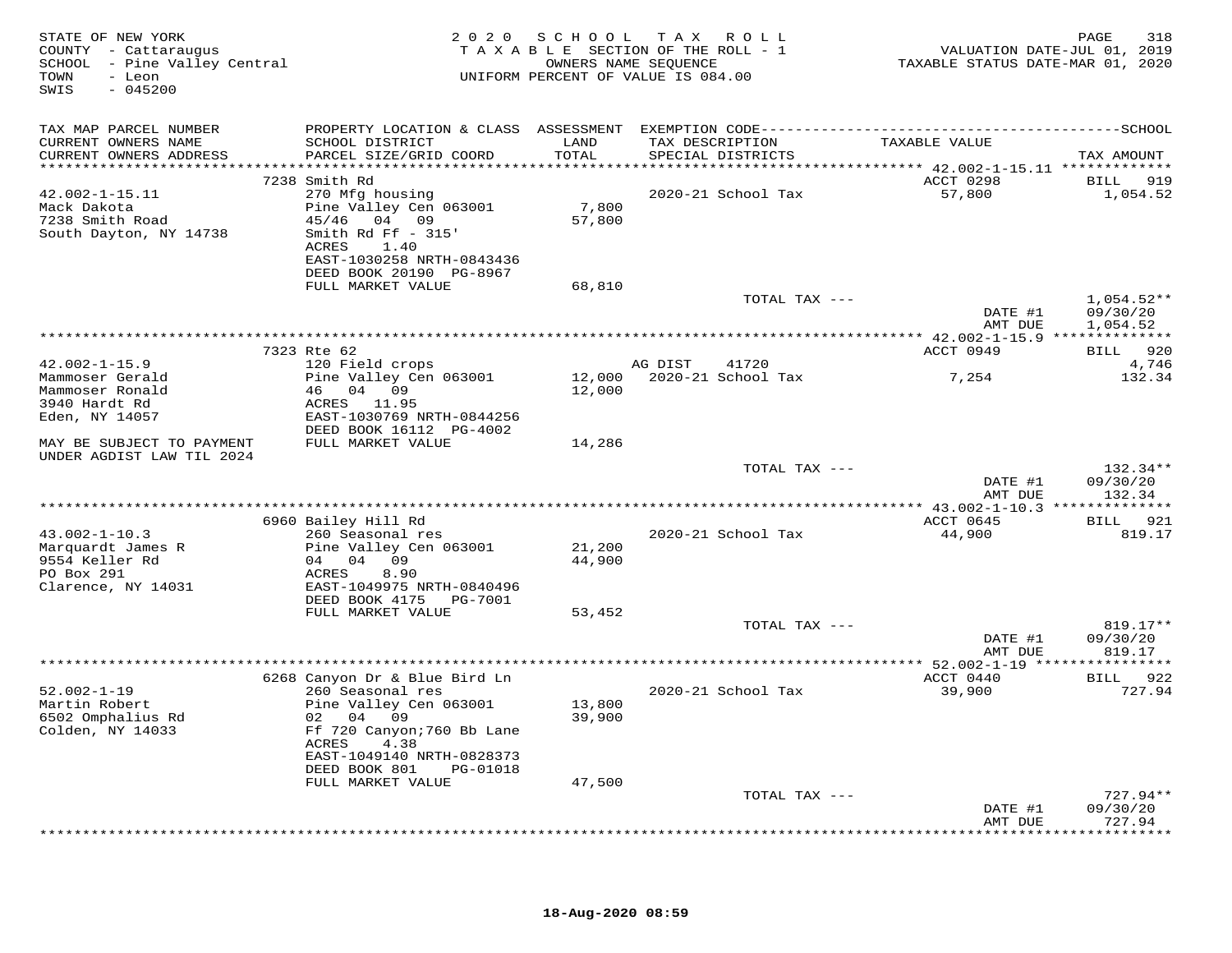| STATE OF NEW YORK<br>COUNTY - Cattaraugus<br>SCHOOL - Pine Valley Central<br>TOWN<br>- Leon<br>$-045200$<br>SWIS | 2 0 2 0                                               | SCHOOL<br>OWNERS NAME SEQUENCE | T A X<br>R O L L<br>TAXABLE SECTION OF THE ROLL - 1<br>UNIFORM PERCENT OF VALUE IS 084.00 | VALUATION DATE-JUL 01, 2019<br>TAXABLE STATUS DATE-MAR 01, 2020 | 319<br>PAGE              |
|------------------------------------------------------------------------------------------------------------------|-------------------------------------------------------|--------------------------------|-------------------------------------------------------------------------------------------|-----------------------------------------------------------------|--------------------------|
| TAX MAP PARCEL NUMBER                                                                                            |                                                       |                                |                                                                                           |                                                                 |                          |
| CURRENT OWNERS NAME<br>CURRENT OWNERS ADDRESS                                                                    | SCHOOL DISTRICT<br>PARCEL SIZE/GRID COORD             | LAND<br>TOTAL                  | TAX DESCRIPTION<br>SPECIAL DISTRICTS                                                      | TAXABLE VALUE                                                   | TAX AMOUNT               |
|                                                                                                                  |                                                       |                                |                                                                                           |                                                                 |                          |
| $52.002 - 1 - 25$                                                                                                | 11032 Eldredge Rd<br>210 1 Family Res                 |                                | ENH STAR<br>41834                                                                         | ACCT 0461                                                       | 923<br>BILL<br>60,000    |
| Mazauski Stephen J                                                                                               | Pine Valley Cen 063001                                | 19,900                         | 2020-21 School Tax                                                                        | 60,000                                                          | 1,094.65                 |
| Mazauski Anne E                                                                                                  | 09<br>02 04                                           | 60,000                         |                                                                                           |                                                                 |                          |
| 11032 Eldredge Rd                                                                                                | $Lot-E19$                                             |                                |                                                                                           |                                                                 |                          |
| Cattaraugus, NY 14719                                                                                            | Ff 320 Eldredge; 415 Larch                            |                                |                                                                                           |                                                                 |                          |
|                                                                                                                  | ACRES<br>8.04                                         |                                |                                                                                           |                                                                 |                          |
|                                                                                                                  | EAST-1050442 NRTH-0827670<br>DEED BOOK 00931 PG-00822 |                                |                                                                                           |                                                                 |                          |
|                                                                                                                  | FULL MARKET VALUE                                     | 71,429                         |                                                                                           |                                                                 |                          |
|                                                                                                                  |                                                       |                                | TOTAL TAX ---                                                                             |                                                                 | $0.00**$                 |
|                                                                                                                  |                                                       |                                |                                                                                           |                                                                 |                          |
|                                                                                                                  | 11529 Youngs Rd                                       |                                |                                                                                           | ACCT 0589                                                       | BILL 924                 |
| $52.001 - 1 - 15.2$                                                                                              | 312 Vac w/imprv                                       |                                | 2020-21 School Tax                                                                        | 109,100                                                         | 1,990.44                 |
| Mccroskey George<br>Mccroskey Barbara                                                                            | Pine Valley Cen 063001<br>09/17 04 09                 | 87,100<br>109,100              |                                                                                           |                                                                 |                          |
| 6 Parkway                                                                                                        | FRNT 115.00 DPTH                                      |                                |                                                                                           |                                                                 |                          |
| Silver Creek, NY 14136                                                                                           | ACRES 182.60                                          |                                |                                                                                           |                                                                 |                          |
|                                                                                                                  | EAST-1042916 NRTH-0826070                             |                                |                                                                                           |                                                                 |                          |
|                                                                                                                  | DEED BOOK 880<br>PG-00407                             |                                |                                                                                           |                                                                 |                          |
|                                                                                                                  | FULL MARKET VALUE                                     | 129,881                        |                                                                                           |                                                                 |                          |
|                                                                                                                  |                                                       |                                | TOTAL TAX ---                                                                             | DATE #1                                                         | $1,990.44**$<br>09/30/20 |
|                                                                                                                  |                                                       |                                |                                                                                           | AMT DUE                                                         | 1,990.44                 |
|                                                                                                                  |                                                       |                                |                                                                                           |                                                                 |                          |
|                                                                                                                  | 12081 Ruckh Hill Rd                                   |                                |                                                                                           | ACCT 0544                                                       | BILL 925                 |
| $34.003 - 1 - 27.3$                                                                                              | 312 Vac w/imprv                                       |                                | 2020-21 School Tax                                                                        | 24,900                                                          | 454.28                   |
| MCNERNEY JAIME L.                                                                                                | Pine Valley Cen 063001                                | 22,900                         |                                                                                           |                                                                 |                          |
| BUGMAN JAMES C., JR.<br>163 MARIEMONT                                                                            | 04 09<br>39<br>FRNT<br>10.00 DPTH                     | 24,900                         |                                                                                           |                                                                 |                          |
| BUFFALO, NY 14220                                                                                                | ACRES<br>9.94                                         |                                |                                                                                           |                                                                 |                          |
|                                                                                                                  | EAST-1033499 NRTH-0848319                             |                                |                                                                                           |                                                                 |                          |
|                                                                                                                  | DEED BOOK 30671 PG-8002                               |                                |                                                                                           |                                                                 |                          |
|                                                                                                                  | FULL MARKET VALUE                                     | 29,643                         |                                                                                           |                                                                 |                          |
|                                                                                                                  |                                                       |                                | TOTAL TAX ---                                                                             |                                                                 | 454.28**                 |
|                                                                                                                  |                                                       |                                |                                                                                           | DATE #1<br>AMT DUE                                              | 09/30/20<br>454.28       |
|                                                                                                                  |                                                       |                                |                                                                                           |                                                                 |                          |
|                                                                                                                  | 12043 Gulf Rd                                         |                                |                                                                                           | ACCT 0161                                                       | BILL 926                 |
| $42.002 - 1 - 10$                                                                                                | 281 Multiple res                                      |                                | B STAR MH 41864                                                                           |                                                                 | 27,300                   |
| Metzger David A                                                                                                  | Pine Valley Cen 063001                                | 48,400                         | 2020-21 School Tax                                                                        | 259,200                                                         | 4,728.90                 |
| Metzger Carolanne                                                                                                | 46 04 09                                              | 259,200                        |                                                                                           |                                                                 |                          |
| 12403 Gulf Rd                                                                                                    | Ff 1065 Zura Smith Rd                                 |                                |                                                                                           |                                                                 |                          |
| South Dayton, NY 14138                                                                                           | Ff 1335 Gulf Rd<br>28.98 BANK<br>ACRES<br>012         |                                |                                                                                           |                                                                 |                          |
|                                                                                                                  | EAST-1029012 NRTH-0846417                             |                                |                                                                                           |                                                                 |                          |
|                                                                                                                  | DEED BOOK 16679 PG-6002                               |                                |                                                                                           |                                                                 |                          |
|                                                                                                                  | FULL MARKET VALUE                                     | 308,571                        |                                                                                           |                                                                 |                          |
|                                                                                                                  |                                                       |                                | TOTAL TAX ---                                                                             |                                                                 | $4,233.90**$             |
|                                                                                                                  |                                                       |                                |                                                                                           | DATE #1                                                         | 09/30/20                 |
|                                                                                                                  |                                                       |                                |                                                                                           | AMT DUE                                                         | 4,233.90                 |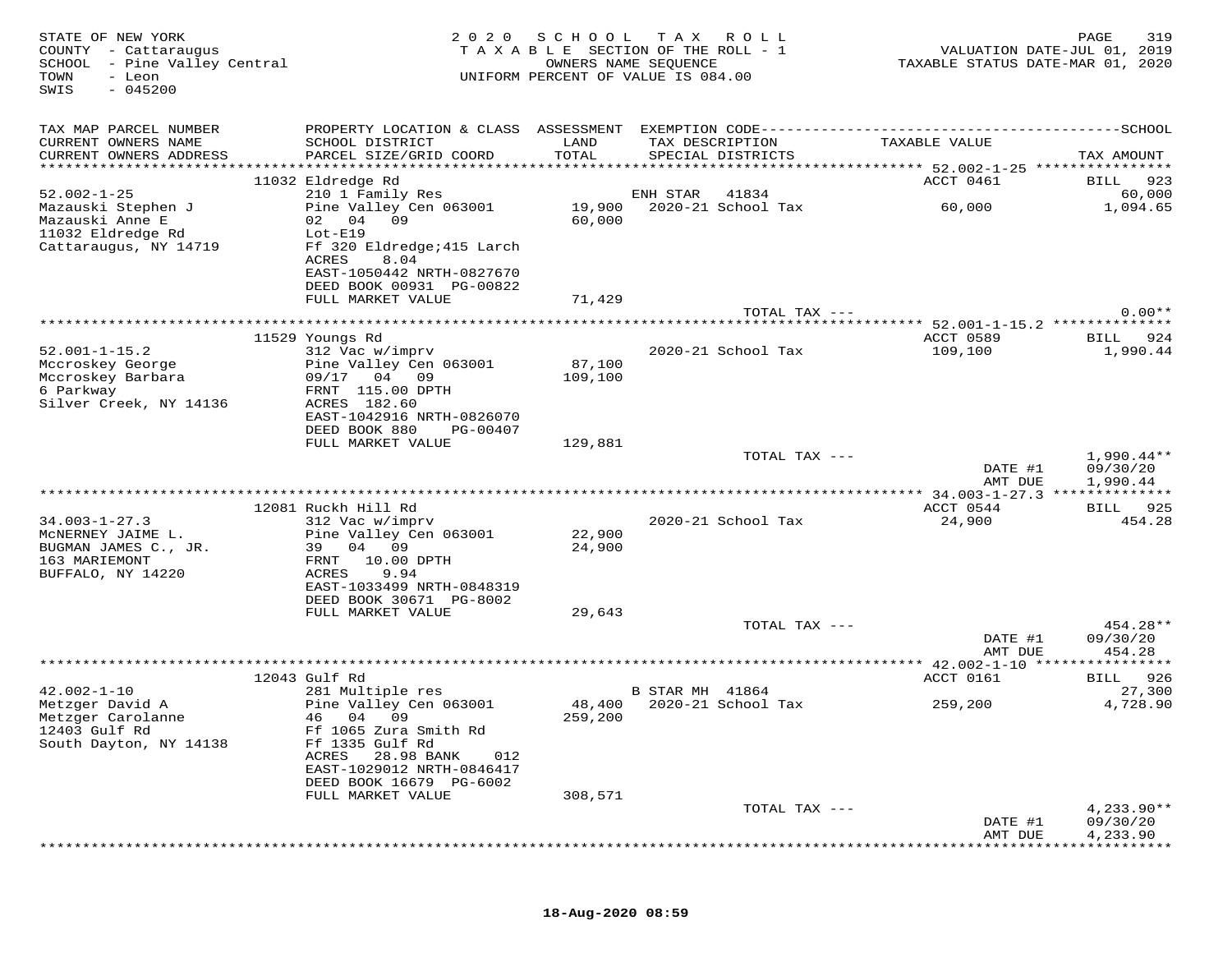| STATE OF NEW YORK<br>COUNTY - Cattaraugus<br>SCHOOL<br>- Pine Valley Central<br>TOWN<br>- Leon<br>$-045200$<br>SWIS | 2 0 2 0                                                                                                                                                                               | S C H O O L       | T A X<br>R O L L<br>TAXABLE SECTION OF THE ROLL - 1<br>OWNERS NAME SEOUENCE<br>UNIFORM PERCENT OF VALUE IS 084.00 | VALUATION DATE-JUL 01, 2019<br>TAXABLE STATUS DATE-MAR 01, 2020 | PAGE<br>320                          |
|---------------------------------------------------------------------------------------------------------------------|---------------------------------------------------------------------------------------------------------------------------------------------------------------------------------------|-------------------|-------------------------------------------------------------------------------------------------------------------|-----------------------------------------------------------------|--------------------------------------|
| TAX MAP PARCEL NUMBER                                                                                               |                                                                                                                                                                                       |                   |                                                                                                                   |                                                                 |                                      |
| CURRENT OWNERS NAME<br>CURRENT OWNERS ADDRESS<br>************************                                           | SCHOOL DISTRICT<br>PARCEL SIZE/GRID COORD                                                                                                                                             | LAND<br>TOTAL     | TAX DESCRIPTION<br>SPECIAL DISTRICTS                                                                              | TAXABLE VALUE                                                   | TAX AMOUNT                           |
|                                                                                                                     | Rte 62                                                                                                                                                                                |                   |                                                                                                                   | ACCT 0163                                                       | BILL<br>927                          |
| $42.002 - 1 - 12$<br>Metzger David A<br>Metzger Carolanne<br>12403 Gulf Rd<br>South Dayton, NY 14138                | 280 Res Multiple<br>Pine Valley Cen 063001<br>46 04 09<br>Rte 62 Ff - 835'<br>FRNT 1750.00 DPTH<br>34.64 BANK<br>ACRES<br>012<br>EAST-1030284 NRTH-0847175<br>DEED BOOK 16679 PG-6002 | 44,900<br>323,400 | 2020-21 School Tax                                                                                                | 323,400                                                         | 5,900.18                             |
|                                                                                                                     | FULL MARKET VALUE                                                                                                                                                                     | 385,000           |                                                                                                                   |                                                                 |                                      |
|                                                                                                                     |                                                                                                                                                                                       |                   | TOTAL TAX ---                                                                                                     | DATE #1<br>AMT DUE                                              | $5.900.18**$<br>09/30/20<br>5,900.18 |
|                                                                                                                     |                                                                                                                                                                                       |                   |                                                                                                                   |                                                                 |                                      |
| $42.002 - 1 - 13.2$<br>Metzger David A                                                                              | Gulf Rd<br>330 Vacant comm<br>Pine Valley Cen 063001                                                                                                                                  | 26,100            | 2020-21 School Tax                                                                                                | ACCT 0646<br>26,100                                             | 928<br>BILL<br>476.17                |
| Metzger Carolanne<br>12403 Gulf Rd<br>South Dayton, NY 14138                                                        | 46 04 09<br>24.20 BANK<br>ACRES<br>012<br>EAST-1029694 NRTH-0845937<br>DEED BOOK 16679 PG-6002                                                                                        | 26,100            |                                                                                                                   |                                                                 |                                      |
|                                                                                                                     | FULL MARKET VALUE                                                                                                                                                                     | 31,071            |                                                                                                                   |                                                                 |                                      |
|                                                                                                                     |                                                                                                                                                                                       |                   | TOTAL TAX ---                                                                                                     | DATE #1<br>AMT DUE                                              | $476.17**$<br>09/30/20<br>476.17     |
|                                                                                                                     |                                                                                                                                                                                       |                   |                                                                                                                   |                                                                 |                                      |
|                                                                                                                     | 12650 Smith Rd                                                                                                                                                                        |                   |                                                                                                                   | ACCT 0759                                                       | 929<br>BILL                          |
| $42.002 - 1 - 34$<br>Meyers Amy<br>Granger Jason<br>12650 Smith Rd<br>South Dayton, NY 14138                        | 270 Mfg housing<br>Pine Valley Cen 063001<br>54 04 09<br>Ff 300.00<br>1.00<br>ACRES<br>EAST-1025069 NRTH-0847495<br>DEED BOOK 00985 PG-00553                                          | 7,000<br>41,800   | <b>BAS STAR</b><br>41854<br>2020-21 School Tax                                                                    | 41,800                                                          | 27,300<br>762.61                     |
|                                                                                                                     | FULL MARKET VALUE                                                                                                                                                                     | 49,762            | TOTAL TAX ---                                                                                                     | DATE #1<br>AMT DUE                                              | $267.61**$<br>09/30/20<br>267.61     |
|                                                                                                                     |                                                                                                                                                                                       |                   |                                                                                                                   |                                                                 |                                      |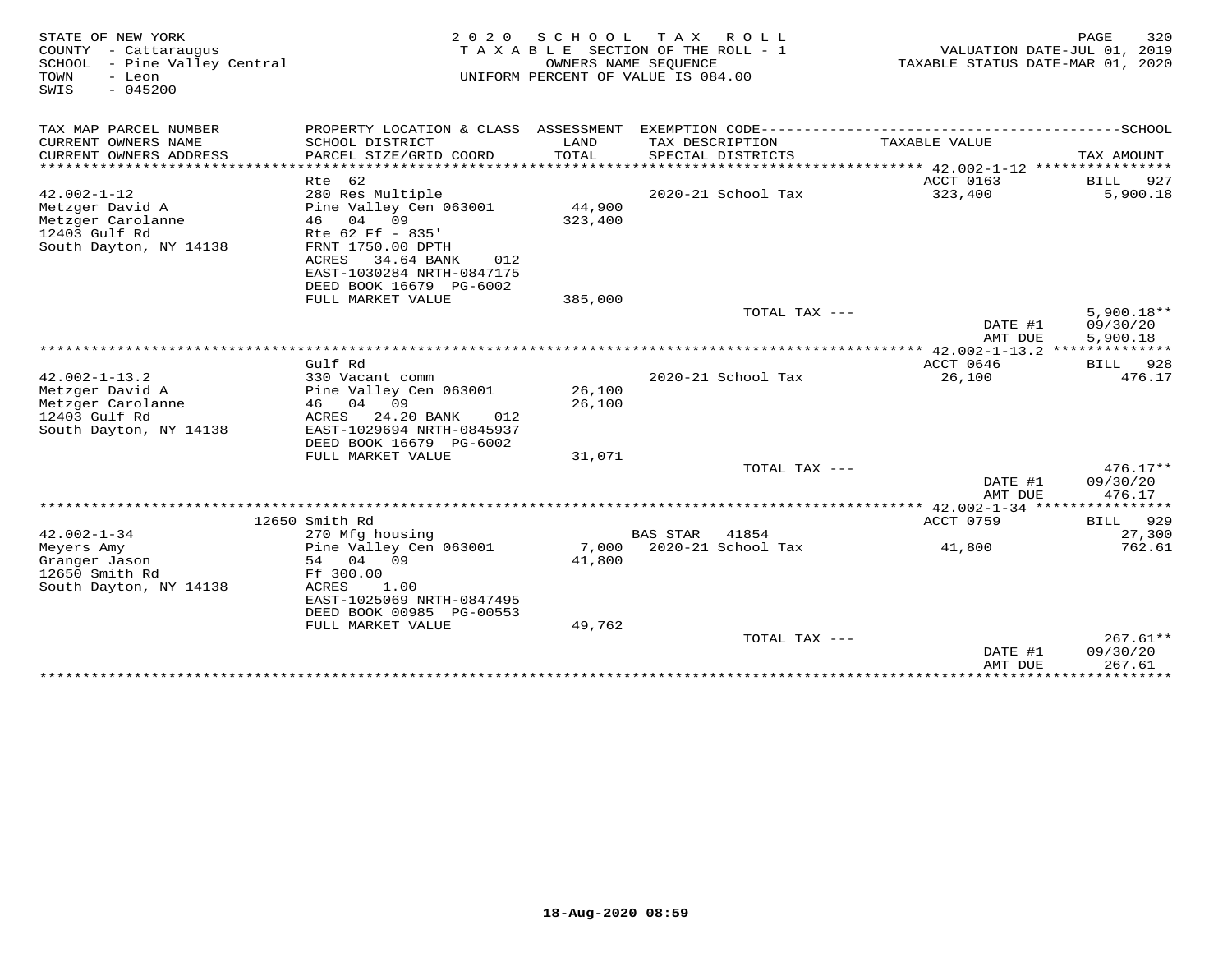| STATE OF NEW YORK<br>COUNTY - Cattaraugus<br>SCHOOL - Pine Valley Central<br>TOWN<br>- Leon<br>$-045200$<br>SWIS |                                                                                 | 2020 SCHOOL TAX ROLL<br>TAXABLE SECTION OF THE ROLL - 1<br>UNIFORM PERCENT OF VALUE IS 084.00 |                 | OWNERS NAME SEOUENCE | TAXABLE STATUS DATE-MAR 01, 2020 | VALUATION DATE-JUL 01, 2019 | PAGE                 | 321          |
|------------------------------------------------------------------------------------------------------------------|---------------------------------------------------------------------------------|-----------------------------------------------------------------------------------------------|-----------------|----------------------|----------------------------------|-----------------------------|----------------------|--------------|
| TAX MAP PARCEL NUMBER                                                                                            |                                                                                 |                                                                                               |                 |                      |                                  |                             |                      |              |
| CURRENT OWNERS NAME<br>CURRENT OWNERS ADDRESS                                                                    | SCHOOL DISTRICT<br>PARCEL SIZE/GRID COORD                                       | LAND<br>TOTAL                                                                                 | TAX DESCRIPTION | SPECIAL DISTRICTS    | TAXABLE VALUE                    |                             | TAX AMOUNT           |              |
|                                                                                                                  | 12756 Smith Rd                                                                  |                                                                                               |                 |                      | ACCT 0621                        |                             | BILL 930             |              |
| $33.004 - 1 - 17.2$                                                                                              | 112 Dairy farm                                                                  |                                                                                               | AG DIST         | 41720                |                                  |                             |                      | 16,917       |
| Meyers Matthew N.                                                                                                | Pine Valley Cen 063001 61,850 BAS STAR 41854                                    |                                                                                               |                 |                      |                                  |                             |                      | 27,300       |
| 12756 Smith Rd                                                                                                   | 54/55/47 01 09                                                                  |                                                                                               |                 |                      | 183,833                          |                             |                      | 3,353.89     |
| South Dayton, NY 14138                                                                                           | Ff 690.00                                                                       |                                                                                               |                 |                      |                                  |                             |                      |              |
| MAY BE SUBJECT TO PAYMENT<br>UNDER AGDIST LAW TIL 2024                                                           | ACRES 83.53 BANK<br>017<br>EAST-1023091 NRTH-0848743<br>DEED BOOK 21960 PG-2001 |                                                                                               |                 |                      |                                  |                             |                      |              |
|                                                                                                                  | FULL MARKET VALUE                                                               | 238,988                                                                                       |                 |                      |                                  |                             |                      |              |
|                                                                                                                  |                                                                                 |                                                                                               |                 | TOTAL TAX ---        |                                  |                             | $2,858.89**$         |              |
|                                                                                                                  |                                                                                 |                                                                                               |                 |                      |                                  | DATE #1                     | 09/30/20             |              |
|                                                                                                                  |                                                                                 |                                                                                               |                 |                      |                                  | AMT DUE                     | 2,858.89             |              |
|                                                                                                                  | Smith Rd                                                                        |                                                                                               |                 |                      | ACCT 0260                        |                             | BILL 931             |              |
| $42.002 - 1 - 3.1$                                                                                               | 910 Priv forest                                                                 |                                                                                               |                 | 2020-21 School Tax   | 75,300                           |                             |                      | 1,373.79     |
| Michael L Meyers, trustee J & Pine Valley Cen 063001                                                             |                                                                                 | 75,300                                                                                        |                 |                      |                                  |                             |                      |              |
| Trust I u/a dtd 1-28-19                                                                                          | 54/60 04 09                                                                     | 75,300                                                                                        |                 |                      |                                  |                             |                      |              |
| 12615 Smith Road                                                                                                 | FRNT 440.00 DPTH                                                                |                                                                                               |                 |                      |                                  |                             |                      |              |
| South Dayton, NY 14138                                                                                           | ACRES 250.90<br>EAST-1022463 NRTH-0844202                                       |                                                                                               |                 |                      |                                  |                             |                      |              |
|                                                                                                                  | DEED BOOK 31083 PG-5001                                                         |                                                                                               |                 |                      |                                  |                             |                      |              |
|                                                                                                                  | FULL MARKET VALUE                                                               | 89,643                                                                                        |                 |                      |                                  |                             |                      |              |
|                                                                                                                  |                                                                                 |                                                                                               |                 | TOTAL TAX ---        |                                  |                             | $1,373.79**$         |              |
|                                                                                                                  |                                                                                 |                                                                                               |                 |                      |                                  | DATE #1                     | 09/30/20             |              |
|                                                                                                                  |                                                                                 |                                                                                               |                 |                      |                                  | AMT DUE                     | 1,373.79             |              |
|                                                                                                                  | 12615 Smith Rd                                                                  |                                                                                               |                 |                      | ACCT 0603                        |                             | BILL 932             |              |
| $42.002 - 1 - 33$                                                                                                | 210 1 Family Res                                                                |                                                                                               |                 | 2020-21 School Tax   | 67,300                           |                             |                      | 1,227.84     |
| Michael L Meyers, trustee J & Pine Valley Cen 063001                                                             |                                                                                 | 17,000                                                                                        |                 |                      |                                  |                             |                      |              |
| Trust I u/a dtd January 28, L 54 04 09                                                                           |                                                                                 | 67,300                                                                                        |                 |                      |                                  |                             |                      |              |
| 12615 Smith Road<br>South Dayton, NY 14138                                                                       | FRNT 807.00 DPTH<br>ACRES<br>6.25                                               |                                                                                               |                 |                      |                                  |                             |                      |              |
|                                                                                                                  | EAST-1025304 NRTH-0847201                                                       |                                                                                               |                 |                      |                                  |                             |                      |              |
|                                                                                                                  | DEED BOOK 31083 PG-5001                                                         |                                                                                               |                 |                      |                                  |                             |                      |              |
|                                                                                                                  | FULL MARKET VALUE                                                               | 80,119                                                                                        |                 |                      |                                  |                             |                      |              |
|                                                                                                                  |                                                                                 |                                                                                               |                 | TOTAL TAX ---        |                                  |                             | $1,227.84**$         |              |
|                                                                                                                  |                                                                                 |                                                                                               |                 |                      |                                  | DATE #1<br>AMT DUE          | 09/30/20<br>1,227.84 |              |
|                                                                                                                  |                                                                                 |                                                                                               |                 |                      |                                  |                             |                      |              |
|                                                                                                                  | 11939 Ruckh Hill Rd                                                             |                                                                                               |                 |                      | ACCT 0911                        |                             | BILL 933             |              |
| $43.001 - 1 - 2.2$                                                                                               | 210 1 Family Res                                                                |                                                                                               |                 | 2020-21 School Tax   | 161,600                          |                             |                      | 2,948.26     |
| Mihalko Paul J.                                                                                                  | Pine Valley Cen 063001                                                          | 8,800                                                                                         |                 |                      |                                  |                             |                      |              |
| Mihalko Kerry L.<br>PO Box 174                                                                                   | 29/30 04 09<br>ACRES<br>1.90 BANK 005                                           | 161,600                                                                                       |                 |                      |                                  |                             |                      |              |
| Cherry Creek, NY 14723                                                                                           | EAST-1036124 NRTH-0847331                                                       |                                                                                               |                 |                      |                                  |                             |                      |              |
|                                                                                                                  | DEED BOOK 20898 PG-4002                                                         |                                                                                               |                 |                      |                                  |                             |                      |              |
|                                                                                                                  | FULL MARKET VALUE                                                               | 192,381                                                                                       |                 |                      |                                  |                             |                      |              |
|                                                                                                                  |                                                                                 |                                                                                               |                 | TOTAL TAX ---        |                                  |                             |                      | $2,948.26**$ |
|                                                                                                                  |                                                                                 |                                                                                               |                 |                      |                                  | DATE #1<br>AMT DUE          | 09/30/20<br>2,948.26 |              |
|                                                                                                                  |                                                                                 |                                                                                               |                 |                      |                                  |                             |                      |              |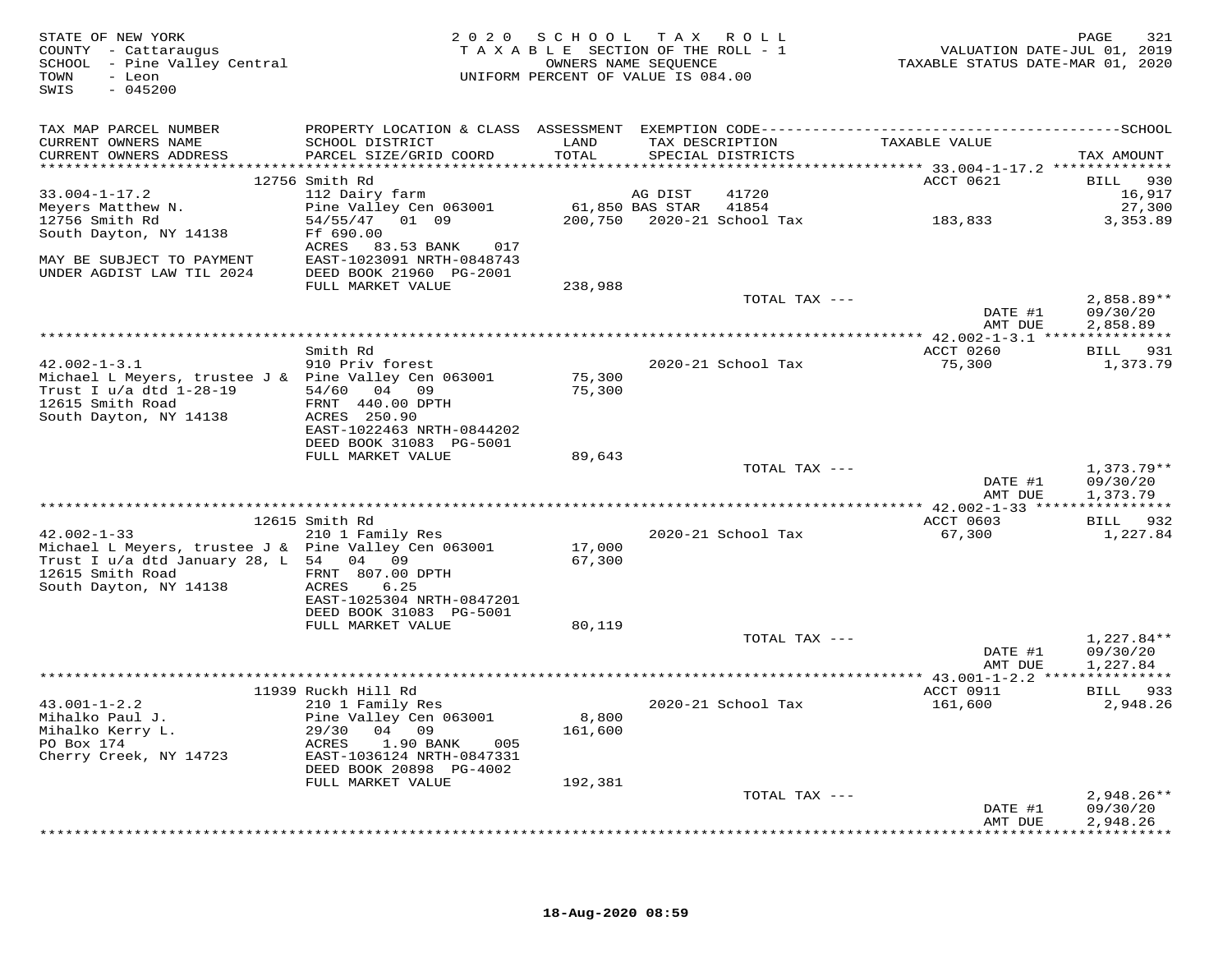| STATE OF NEW YORK<br>COUNTY - Cattaraugus<br>- Pine Valley Central<br>SCHOOL<br>TOWN<br>- Leon<br>$-045200$<br>SWIS | 2020                                                                                                                                                                 | SCHOOL            | T A X<br>R O L L<br>TAXABLE SECTION OF THE ROLL - 1<br>OWNERS NAME SEQUENCE<br>UNIFORM PERCENT OF VALUE IS 084.00 | TAXABLE STATUS DATE-MAR 01, 2020      | PAGE<br>322<br>VALUATION DATE-JUL 01, 2019 |
|---------------------------------------------------------------------------------------------------------------------|----------------------------------------------------------------------------------------------------------------------------------------------------------------------|-------------------|-------------------------------------------------------------------------------------------------------------------|---------------------------------------|--------------------------------------------|
| TAX MAP PARCEL NUMBER<br>CURRENT OWNERS NAME<br>CURRENT OWNERS ADDRESS                                              | PROPERTY LOCATION & CLASS ASSESSMENT<br>SCHOOL DISTRICT<br>PARCEL SIZE/GRID COORD                                                                                    | LAND<br>TOTAL     | TAX DESCRIPTION<br>SPECIAL DISTRICTS                                                                              | TAXABLE VALUE                         | TAX AMOUNT                                 |
| *******************                                                                                                 | ***********************                                                                                                                                              | *******           |                                                                                                                   | ******** 43.001-1-29.3 ************** |                                            |
| $43.001 - 1 - 29.3$<br>Miller Adam J.<br>7138 Rte 62<br>South Dayton, NY                                            | 7138 Rte 62<br>240 Rural res<br>Pine Valley Cen 063001<br>37/38<br>04 09<br>Ff 1600.00 Us Rte 62<br>Ff 170.00 Slew Rd<br>ACRES<br>13.41<br>EAST-1033144 NRTH-0842656 | 17,700<br>79,000  | 2020-21 School Tax                                                                                                | ACCT 0022<br>79,000                   | 934<br>BILL<br>1,441.29                    |
|                                                                                                                     | DEED BOOK 27589 PG-3002                                                                                                                                              |                   |                                                                                                                   |                                       |                                            |
|                                                                                                                     | FULL MARKET VALUE                                                                                                                                                    | 94,048            | TOTAL TAX ---                                                                                                     | DATE #1                               | $1,441.29**$<br>09/30/20                   |
|                                                                                                                     |                                                                                                                                                                      |                   |                                                                                                                   | AMT DUE                               | 1,441.29                                   |
|                                                                                                                     | 12106 Leon-New Albion Rd                                                                                                                                             |                   |                                                                                                                   | ACCT 0056                             | BILL 935                                   |
| $43.003 - 1 - 2$                                                                                                    | 112 Dairy farm                                                                                                                                                       |                   | <b>BAS STAR</b><br>41854                                                                                          |                                       | 27,300                                     |
| Miller Andrew D<br>Miller Elizabeth A<br>12106 Leon-New Albion Rd<br>Conewango Valley, NY 14726                     | Pine Valley Cen 063001<br>36 04<br>09<br>Slew Rd Ff $-340'$<br>FRNT 610.00 DPTH<br>56.04<br>ACRES                                                                    | 38,800<br>112,800 | 2020-21 School Tax                                                                                                | 112,800                               | 2,057.95                                   |
|                                                                                                                     | EAST-1033544 NRTH-0837445<br>DEED BOOK 12148 PG-2001                                                                                                                 |                   |                                                                                                                   |                                       |                                            |
|                                                                                                                     | FULL MARKET VALUE                                                                                                                                                    | 134,286           |                                                                                                                   |                                       |                                            |
|                                                                                                                     |                                                                                                                                                                      |                   | TOTAL TAX ---                                                                                                     | DATE #1<br>AMT DUE                    | $1,562.95**$<br>09/30/20<br>1,562.95       |
|                                                                                                                     |                                                                                                                                                                      |                   |                                                                                                                   | ***** 43.003-1-24.2 **************    |                                            |
| $43.003 - 1 - 24.2$<br>Miller Andrew D                                                                              | 12106 Leon-New Albion Rd<br>105 Vac farmland<br>Pine Valley Cen 063001                                                                                               | 14,900            | 2020-21 School Tax                                                                                                | ACCT 0512<br>14,900                   | BILL 936<br>271.84                         |
| Miller Elizabeth A<br>12106 Leon-New Albion Rd<br>Conewango Valley, NY 14726                                        | 36 04 09<br>ACRES<br>20.70<br>EAST-1032374 NRTH-0836705<br>DEED BOOK 12148 PG-2001                                                                                   | 14,900            |                                                                                                                   |                                       |                                            |
|                                                                                                                     | FULL MARKET VALUE                                                                                                                                                    | 17,738            |                                                                                                                   |                                       |                                            |
|                                                                                                                     |                                                                                                                                                                      |                   | TOTAL TAX ---                                                                                                     | DATE #1<br>AMT DUE                    | 271.84**<br>09/30/20<br>271.84             |
|                                                                                                                     |                                                                                                                                                                      |                   |                                                                                                                   | $*$ 52.001-1-14.6                     |                                            |
| $52.001 - 1 - 14.6$                                                                                                 | 11644 Eldredge Rd<br>210 1 Family Res                                                                                                                                | 13,400            | 2020-21 School Tax                                                                                                | ACCT 0828<br>70,000                   | 937<br>BILL<br>1,277.09                    |
| Miller Andy A<br>Miller Tena A<br>11644 Eldredge Road<br>Conewango Valley, NY 14726                                 | Pine Valley Cen 063001<br>04 09<br>18<br>Ff 1250.00<br>ACRES<br>13.85<br>EAST-1040564 NRTH-0828895<br>DEED BOOK 20190 PG-8688<br>FULL MARKET VALUE                   | 70,000<br>83,333  |                                                                                                                   |                                       |                                            |
|                                                                                                                     |                                                                                                                                                                      |                   | TOTAL TAX ---                                                                                                     |                                       | $1,277.09**$                               |
|                                                                                                                     |                                                                                                                                                                      |                   |                                                                                                                   | DATE #1<br>AMT DUE                    | 09/30/20<br>1,277.09                       |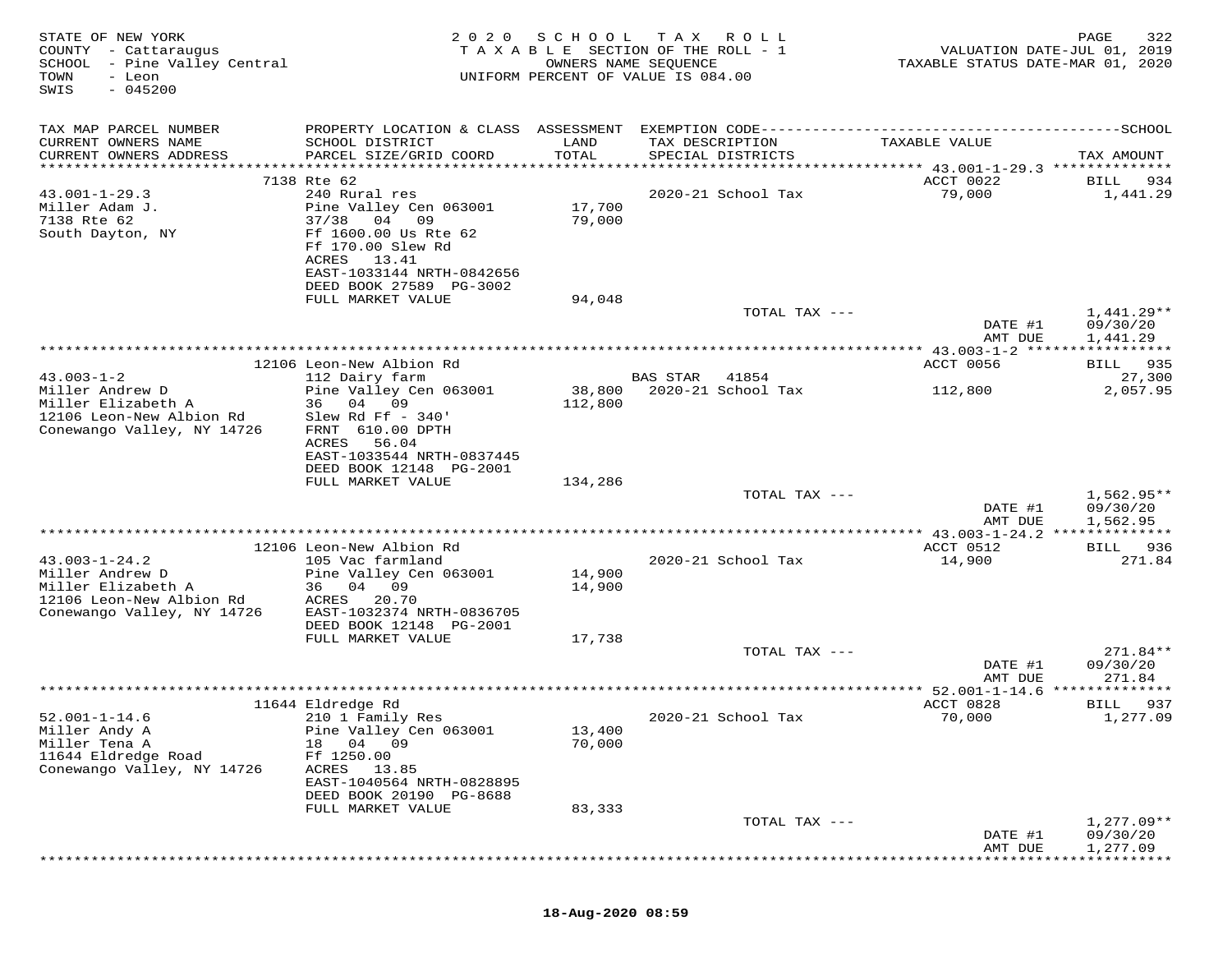| STATE OF NEW YORK<br>COUNTY - Cattaraugus<br>SCHOOL - Pine Valley Central<br>- Leon<br>TOWN<br>$-045200$<br>SWIS |                                                      |         | 2020 SCHOOL TAX ROLL<br>TAXABLE SECTION OF THE ROLL - 1<br>OWNERS NAME SEOUENCE<br>UNIFORM PERCENT OF VALUE IS 084.00 | VALUATION DATE-JUL 01, 2019<br>TAXABLE STATUS DATE-MAR 01, 2020 | PAGE<br>323          |
|------------------------------------------------------------------------------------------------------------------|------------------------------------------------------|---------|-----------------------------------------------------------------------------------------------------------------------|-----------------------------------------------------------------|----------------------|
| TAX MAP PARCEL NUMBER                                                                                            |                                                      |         |                                                                                                                       |                                                                 |                      |
| CURRENT OWNERS NAME                                                                                              | SCHOOL DISTRICT                                      | LAND    | TAX DESCRIPTION                                                                                                       | TAXABLE VALUE                                                   |                      |
| CURRENT OWNERS ADDRESS                                                                                           | PARCEL SIZE/GRID COORD                               | TOTAL   | SPECIAL DISTRICTS                                                                                                     |                                                                 | TAX AMOUNT           |
| *************************                                                                                        |                                                      |         |                                                                                                                       |                                                                 |                      |
|                                                                                                                  | Duqway Rd                                            |         |                                                                                                                       | ACCT 0089<br>25,000                                             | BILL<br>938          |
| $52.002 - 1 - 1$                                                                                                 | 322 Rural vac>10                                     | 25,000  | 2020-21 School Tax                                                                                                    |                                                                 | 456.11               |
| Miller Andy D<br>Miller Elizabeth A                                                                              | Pine Valley Cen 063001<br>11 04 09                   | 25,000  |                                                                                                                       |                                                                 |                      |
| 12106 Leon New Albion Road                                                                                       | Ff 970.00                                            |         |                                                                                                                       |                                                                 |                      |
| Conewango Valley, NY 14726                                                                                       | ACRES 27.50                                          |         |                                                                                                                       |                                                                 |                      |
|                                                                                                                  | EAST-1046282 NRTH-0832277                            |         |                                                                                                                       |                                                                 |                      |
|                                                                                                                  | DEED BOOK 22870 PG-3001                              |         |                                                                                                                       |                                                                 |                      |
|                                                                                                                  | FULL MARKET VALUE                                    | 29,762  |                                                                                                                       |                                                                 |                      |
|                                                                                                                  |                                                      |         | TOTAL TAX ---                                                                                                         |                                                                 | $456.11**$           |
|                                                                                                                  |                                                      |         |                                                                                                                       | DATE #1<br>AMT DUE                                              | 09/30/20<br>456.11   |
|                                                                                                                  |                                                      |         |                                                                                                                       |                                                                 |                      |
|                                                                                                                  | 12624 Youngs Rd                                      |         |                                                                                                                       | ACCT 0200                                                       | 939<br><b>BILL</b>   |
| $51.002 - 1 - 12.4$                                                                                              | 210 1 Family Res                                     |         | 2020-21 School Tax                                                                                                    | 50,000                                                          | 912.21               |
| Miller Clara J                                                                                                   | Pine Valley Cen 063001                               | 9,300   |                                                                                                                       |                                                                 |                      |
| Miller Abe J                                                                                                     | 49 04 09                                             | 50,000  |                                                                                                                       |                                                                 |                      |
| 12624 Youngs Rd                                                                                                  | Ff 3200.00                                           |         |                                                                                                                       |                                                                 |                      |
| Conewango Valley, NY 14726                                                                                       | ACRES<br>4.85                                        |         |                                                                                                                       |                                                                 |                      |
| MAY BE SUBJECT TO PAYMENT                                                                                        | EAST-1024755 NRTH-0824847<br>DEED BOOK 27765 PG-3001 |         |                                                                                                                       |                                                                 |                      |
| UNDER AGDIST LAW TIL 2023                                                                                        | FULL MARKET VALUE                                    | 59,524  |                                                                                                                       |                                                                 |                      |
|                                                                                                                  |                                                      |         | TOTAL TAX ---                                                                                                         |                                                                 | $912.21**$           |
|                                                                                                                  |                                                      |         |                                                                                                                       | DATE #1                                                         | 09/30/20             |
|                                                                                                                  |                                                      |         |                                                                                                                       | AMT DUE                                                         | 912.21               |
|                                                                                                                  |                                                      |         |                                                                                                                       | ************* 52.001-1-14.3 **************                      |                      |
|                                                                                                                  | 11598 Eldredge Rd                                    |         |                                                                                                                       | ACCT 0608                                                       | BILL 940             |
| $52.001 - 1 - 14.3$                                                                                              | 112 Dairy farm                                       |         | <b>BAS STAR</b><br>41854                                                                                              |                                                                 | 27,300               |
| Miller Crist C                                                                                                   | Pine Valley Cen 063001                               | 57,700  | $2020 - 21$ School Tax                                                                                                | 154,500                                                         | 2,818.73             |
| Miller Clara E                                                                                                   | 18 04 09                                             | 154,500 |                                                                                                                       |                                                                 |                      |
| 11598 Eldredge Rd                                                                                                | Ff 1145.00                                           |         |                                                                                                                       |                                                                 |                      |
| Conewango Valley, NY 14726                                                                                       | ACRES 75.35                                          |         |                                                                                                                       |                                                                 |                      |
|                                                                                                                  | EAST-1041280 NRTH-0829216                            |         |                                                                                                                       |                                                                 |                      |
|                                                                                                                  | DEED BOOK 903<br>PG-00001                            |         |                                                                                                                       |                                                                 |                      |
|                                                                                                                  | FULL MARKET VALUE                                    | 183,929 |                                                                                                                       |                                                                 |                      |
|                                                                                                                  |                                                      |         | TOTAL TAX ---                                                                                                         |                                                                 | $2,323.73**$         |
|                                                                                                                  |                                                      |         |                                                                                                                       | DATE #1<br>AMT DUE                                              | 09/30/20<br>2,323.73 |
|                                                                                                                  |                                                      |         |                                                                                                                       |                                                                 |                      |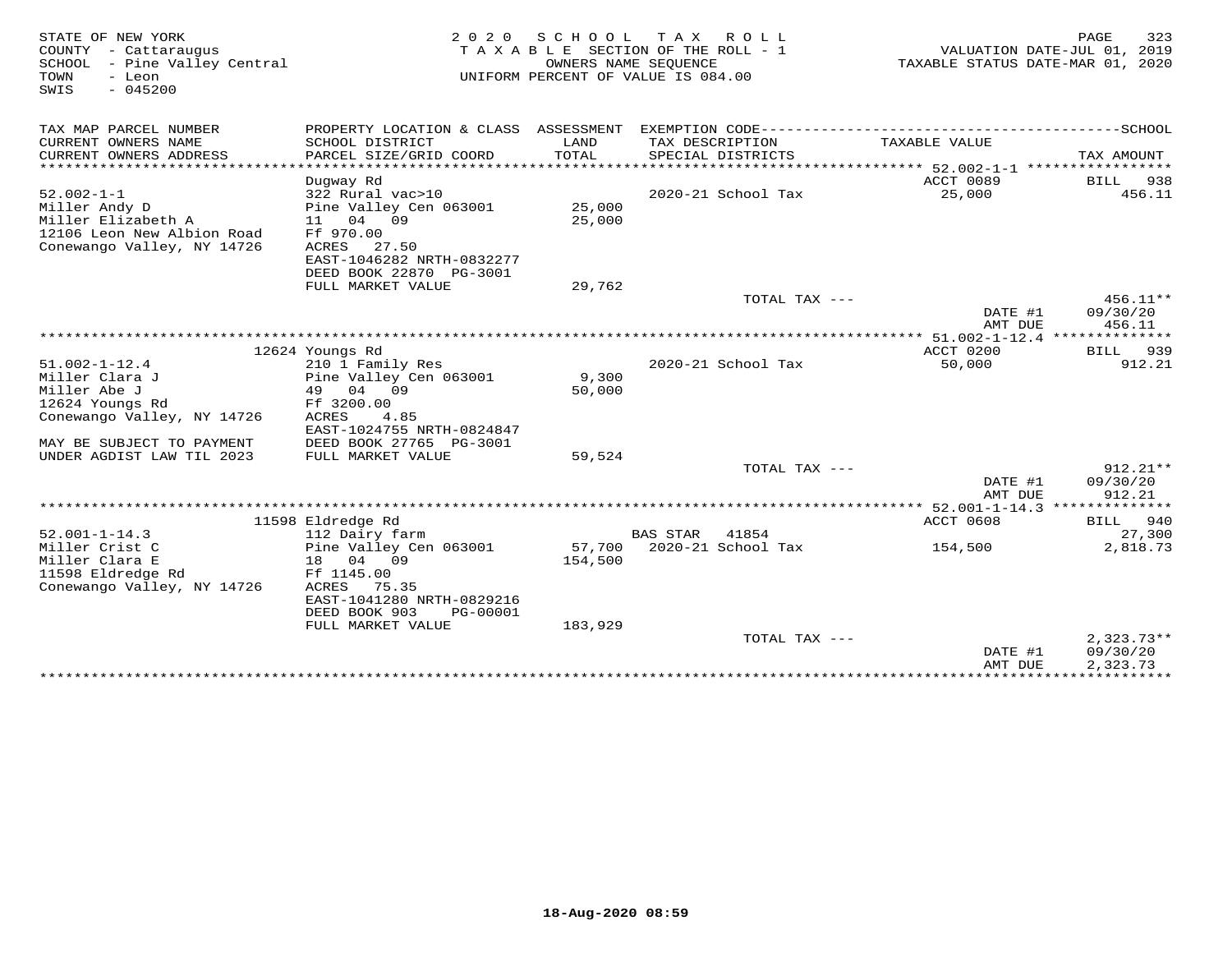| STATE OF NEW YORK<br>COUNTY - Cattaraugus<br>SCHOOL - Pine Valley Central<br>TOWN<br>- Leon | 2 0 2 0                                                                        | SCHOOL<br>TAXABLE SECTION OF THE ROLL - 1<br>UNIFORM PERCENT OF VALUE IS 084.00 | T A X<br>OWNERS NAME SEQUENCE | R O L L                    | TAXABLE STATUS DATE-MAR 01, 2020 | PAGE<br>VALUATION DATE-JUL 01, 2019 | 324           |
|---------------------------------------------------------------------------------------------|--------------------------------------------------------------------------------|---------------------------------------------------------------------------------|-------------------------------|----------------------------|----------------------------------|-------------------------------------|---------------|
| $-045200$<br>SWIS                                                                           |                                                                                |                                                                                 |                               |                            |                                  |                                     |               |
| TAX MAP PARCEL NUMBER                                                                       | PROPERTY LOCATION & CLASS ASSESSMENT EXEMPTION CODE--------------------------- |                                                                                 |                               |                            |                                  | -------------SCHOOL                 |               |
| CURRENT OWNERS NAME                                                                         | SCHOOL DISTRICT                                                                | LAND                                                                            |                               | TAX DESCRIPTION            | TAXABLE VALUE                    |                                     |               |
| CURRENT OWNERS ADDRESS                                                                      | PARCEL SIZE/GRID COORD                                                         | TOTAL                                                                           |                               | SPECIAL DISTRICTS          |                                  | TAX AMOUNT                          |               |
|                                                                                             |                                                                                |                                                                                 |                               |                            | ACCT 0827                        |                                     |               |
| $52.001 - 1 - 14.5$                                                                         | 11670 Eldredge Rd<br>112 Dairy farm                                            |                                                                                 | AG DIST                       | 41720                      |                                  | BILL                                | 941<br>10,867 |
| Miller Danny A                                                                              | Pine Valley Cen 063001                                                         |                                                                                 | 51,600 BAS STAR               | 41854                      |                                  |                                     | 27,300        |
| Miller Edne L                                                                               | 18 04 09                                                                       |                                                                                 |                               | 151,200 2020-21 School Tax | 140,333                          |                                     | 2,560.27      |
| 11670 Elredge Rd                                                                            | Ff 1250.00                                                                     |                                                                                 |                               |                            |                                  |                                     |               |
| Conewango Valley, NY 14726                                                                  | ACRES<br>61.98                                                                 |                                                                                 |                               |                            |                                  |                                     |               |
|                                                                                             | EAST-1039526 NRTH-0827279                                                      |                                                                                 |                               |                            |                                  |                                     |               |
| MAY BE SUBJECT TO PAYMENT                                                                   | DEED BOOK 12585 PG-7001                                                        |                                                                                 |                               |                            |                                  |                                     |               |
| UNDER AGDIST LAW TIL 2024                                                                   | FULL MARKET VALUE                                                              | 180,000                                                                         |                               |                            |                                  |                                     |               |
|                                                                                             |                                                                                |                                                                                 |                               | TOTAL TAX ---              |                                  |                                     | $2,065.27**$  |
|                                                                                             |                                                                                |                                                                                 |                               |                            | DATE #1                          |                                     | 09/30/20      |
|                                                                                             |                                                                                |                                                                                 |                               |                            | AMT DUE                          |                                     | 2,065.27      |
|                                                                                             |                                                                                |                                                                                 |                               |                            |                                  |                                     |               |
|                                                                                             | 6661 Riga Rd                                                                   |                                                                                 |                               |                            | ACCT 0267                        | BILL                                | 942           |
| $42.004 - 2 - 29$                                                                           | 112 Dairy farm                                                                 |                                                                                 | AG DIST                       | 41720                      |                                  |                                     | 14,932        |
| Miller Eli DE                                                                               | Pine Valley Cen 063001                                                         |                                                                                 | 73,200 BAS STAR               | 41854                      |                                  |                                     | 27,300        |
| Miller Rosa                                                                                 | 51 04 09                                                                       |                                                                                 | 156,300 B STAR MH 41864       |                            |                                  |                                     | 27,300        |
| 6661 Riga Rd                                                                                | Ff 2335.00                                                                     |                                                                                 |                               | 2020-21 School Tax         | 141,368                          |                                     | 2,579.15      |
| Conewango Valley, NY 14726                                                                  | ACRES 99.64                                                                    |                                                                                 |                               |                            |                                  |                                     |               |
|                                                                                             | EAST-1026202 NRTH-0833762                                                      |                                                                                 |                               |                            |                                  |                                     |               |
| MAY BE SUBJECT TO PAYMENT                                                                   | DEED BOOK 749<br>PG-3002                                                       |                                                                                 |                               |                            |                                  |                                     |               |
| UNDER AGDIST LAW TIL 2024                                                                   | FULL MARKET VALUE                                                              | 186,071                                                                         |                               |                            |                                  |                                     |               |
|                                                                                             |                                                                                |                                                                                 |                               | TOTAL TAX ---              |                                  |                                     | $1,589.15**$  |
|                                                                                             |                                                                                |                                                                                 |                               |                            | DATE #1                          |                                     | 09/30/20      |
|                                                                                             |                                                                                |                                                                                 |                               |                            | AMT DUE                          |                                     | 1,589.15      |
|                                                                                             | 11935 Eldredge Rd                                                              |                                                                                 |                               |                            | ACCT 0643                        |                                     | BILL 943      |
| $52.001 - 1 - 27.2$                                                                         | 112 Dairy farm                                                                 |                                                                                 | AG DIST                       | 41720                      |                                  |                                     | 26,065        |
| Miller Eli E.E.                                                                             | Pine Valley Cen 063001                                                         |                                                                                 | 76,200 BAS STAR               | 41854                      |                                  |                                     | 27,300        |
| Miller Edna M                                                                               | 25 04 09                                                                       |                                                                                 |                               | 174,900 2020-21 School Tax | 148,835                          |                                     | 2,715.38      |
| 11935 Eldredge Rd                                                                           | Ff 1400 Town Hill Rd                                                           |                                                                                 |                               |                            |                                  |                                     |               |
| Conewango Valley, NY 14726                                                                  | FRNT 1640.00 DPTH                                                              |                                                                                 |                               |                            |                                  |                                     |               |
|                                                                                             | ACRES<br>93.40                                                                 |                                                                                 |                               |                            |                                  |                                     |               |
| MAY BE SUBJECT TO PAYMENT                                                                   | EAST-1035896 NRTH-0826522                                                      |                                                                                 |                               |                            |                                  |                                     |               |
| UNDER AGDIST LAW TIL 2024                                                                   | DEED BOOK 00919 PG-00506                                                       |                                                                                 |                               |                            |                                  |                                     |               |
|                                                                                             | FULL MARKET VALUE                                                              | 208,214                                                                         |                               |                            |                                  |                                     |               |
|                                                                                             |                                                                                |                                                                                 |                               | TOTAL TAX ---              |                                  |                                     | $2,220.38**$  |
|                                                                                             |                                                                                |                                                                                 |                               |                            | DATE #1                          |                                     | 09/30/20      |
|                                                                                             |                                                                                |                                                                                 |                               |                            | AMT DUE                          | 2,220.38                            |               |
|                                                                                             |                                                                                |                                                                                 |                               |                            | ******************************   |                                     |               |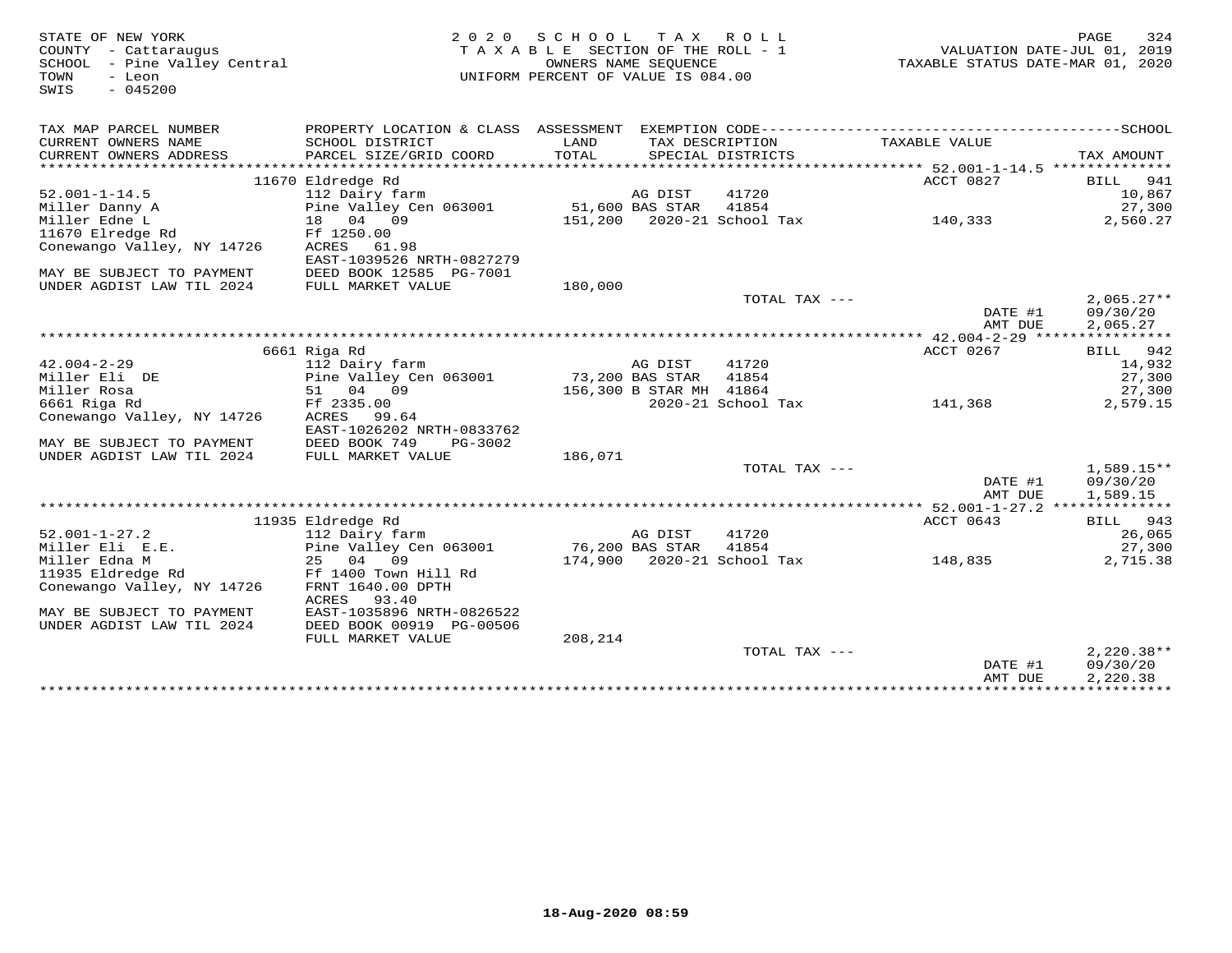| STATE OF NEW YORK<br>COUNTY - Cattaraugus<br>SCHOOL - Pine Valley Central<br>TOWN<br>- Leon<br>$-045200$<br>SWIS | 2020                                                                                    | SCHOOL<br>TAXABLE SECTION OF THE ROLL - 1<br>UNIFORM PERCENT OF VALUE IS 084.00 | T A X<br>OWNERS NAME SEQUENCE | R O L L                              |                                                    | 325<br>PAGE<br>VALUATION DATE-JUL 01, 2019<br>TAXABLE STATUS DATE-MAR 01, 2020 |
|------------------------------------------------------------------------------------------------------------------|-----------------------------------------------------------------------------------------|---------------------------------------------------------------------------------|-------------------------------|--------------------------------------|----------------------------------------------------|--------------------------------------------------------------------------------|
| TAX MAP PARCEL NUMBER                                                                                            |                                                                                         |                                                                                 |                               |                                      |                                                    |                                                                                |
| CURRENT OWNERS NAME<br>CURRENT OWNERS ADDRESS                                                                    | SCHOOL DISTRICT<br>PARCEL SIZE/GRID COORD                                               | LAND<br>TOTAL                                                                   |                               | TAX DESCRIPTION<br>SPECIAL DISTRICTS | TAXABLE VALUE                                      | TAX AMOUNT                                                                     |
|                                                                                                                  |                                                                                         |                                                                                 |                               |                                      |                                                    |                                                                                |
| $42.004 - 1 - 7$                                                                                                 | 6793 West Rd<br>112 Dairy farm                                                          |                                                                                 | BAS STAR                      | 41854                                | ACCT 0265                                          | 944<br>BILL<br>27,300                                                          |
| Miller Eli C                                                                                                     | Pine Valley Cen 063001                                                                  |                                                                                 | 57,200 BAS STAR               | 41854                                |                                                    | 27,300                                                                         |
| Miller Mattie N                                                                                                  | 52<br>04<br>09                                                                          | 118,000                                                                         |                               | 2020-21 School Tax                   | 118,000                                            | 2,152.82                                                                       |
| 6793 West Rd<br>Conewango Valley, NY 14726                                                                       | Ff 1540.00 Co Rd 6<br>Ff 1830.00 West Rd<br>ACRES<br>79.33<br>EAST-1024304 NRTH-0836716 |                                                                                 |                               |                                      |                                                    |                                                                                |
|                                                                                                                  | DEED BOOK 3635<br>PG-4001                                                               |                                                                                 |                               |                                      |                                                    |                                                                                |
|                                                                                                                  | FULL MARKET VALUE                                                                       | 140,476                                                                         |                               |                                      |                                                    |                                                                                |
|                                                                                                                  |                                                                                         |                                                                                 |                               | TOTAL TAX ---                        | DATE #1                                            | 1,162.82**<br>09/30/20                                                         |
|                                                                                                                  |                                                                                         |                                                                                 |                               |                                      | AMT DUE                                            | 1,162.82                                                                       |
|                                                                                                                  | 6773 Cherry Creek Hill Rd                                                               |                                                                                 |                               |                                      | ACCT 0780                                          | BILL 945                                                                       |
| $42.004 - 1 - 5.4$                                                                                               | 321 Abandoned ag                                                                        |                                                                                 |                               | 2020-21 School Tax                   | 20,000                                             | 364.88                                                                         |
| Miller Eli C.                                                                                                    | Pine Valley Cen 063001                                                                  | 20,000                                                                          |                               |                                      |                                                    |                                                                                |
| Miller Mattie N.                                                                                                 | 59 04 09                                                                                | 20,000                                                                          |                               |                                      |                                                    |                                                                                |
| 6793 West Road                                                                                                   | West Rd Ff $-130'$                                                                      |                                                                                 |                               |                                      |                                                    |                                                                                |
| Conewango Valley, NY 14726                                                                                       | ACRES<br>20.00<br>EAST-1022922 NRTH-0837515                                             |                                                                                 |                               |                                      |                                                    |                                                                                |
|                                                                                                                  | DEED BOOK 20634 PG-7002                                                                 |                                                                                 |                               |                                      |                                                    |                                                                                |
|                                                                                                                  | FULL MARKET VALUE                                                                       | 23,810                                                                          |                               |                                      |                                                    |                                                                                |
|                                                                                                                  |                                                                                         |                                                                                 |                               | TOTAL TAX ---                        |                                                    | 364.88**                                                                       |
|                                                                                                                  |                                                                                         |                                                                                 |                               |                                      | DATE #1                                            | 09/30/20                                                                       |
|                                                                                                                  |                                                                                         |                                                                                 |                               |                                      | AMT DUE<br>********** 34.003-1-33.2 ************** | 364.88                                                                         |
|                                                                                                                  | 7772 Rte 62                                                                             |                                                                                 |                               |                                      | ACCT 0499                                          | 946<br>BILL                                                                    |
| $34.003 - 1 - 33.2$                                                                                              | 210 1 Family Res                                                                        |                                                                                 | AG BLDG                       | 41700                                |                                                    | 60,000                                                                         |
| Miller Eli E                                                                                                     | Pine Valley Cen 063001                                                                  |                                                                                 | 15,600 AG BLDG                | 41700                                |                                                    | 46,300                                                                         |
| Miller Mary E                                                                                                    | 04<br>09<br>39                                                                          |                                                                                 | 185,000 BAS STAR              | 41854                                |                                                    | 27,300                                                                         |
| 7772 Route 62                                                                                                    | FRNT 240.00 DPTH                                                                        |                                                                                 |                               | 2020-21 School Tax                   | 78,700                                             | 1,435.82                                                                       |
| S. Dayton, NY 14138                                                                                              | ACRES<br>5.38<br>EAST-1032005 NRTH-0851536                                              |                                                                                 |                               |                                      |                                                    |                                                                                |
| MAY BE SUBJECT TO PAYMENT                                                                                        | DEED BOOK 15132 PG-9001                                                                 |                                                                                 |                               |                                      |                                                    |                                                                                |
| UNDER RPTL483 UNTIL 2028                                                                                         | FULL MARKET VALUE                                                                       | 220,238                                                                         |                               |                                      |                                                    |                                                                                |
|                                                                                                                  |                                                                                         |                                                                                 |                               | TOTAL TAX ---                        |                                                    | 940.82**                                                                       |
|                                                                                                                  |                                                                                         |                                                                                 |                               |                                      | DATE #1                                            | 09/30/20                                                                       |
|                                                                                                                  |                                                                                         |                                                                                 |                               |                                      | AMT DUE                                            | 940.82                                                                         |
|                                                                                                                  |                                                                                         |                                                                                 |                               |                                      | ************* 42.004-1-19 *****************        |                                                                                |
| $42.004 - 1 - 19$                                                                                                | 12539 Cherry Creek Hill Rd                                                              |                                                                                 |                               | 2020-21 School Tax                   | ACCT 0095                                          | 947<br>BILL<br>346.64                                                          |
| Miller Eli I                                                                                                     | 105 Vac farmland<br>Pine Valley Cen 063001                                              | 19,000                                                                          |                               |                                      | 19,000                                             |                                                                                |
| Miller Barbara Y                                                                                                 | 04 09<br>44                                                                             | 19,000                                                                          |                               |                                      |                                                    |                                                                                |
| 12539 Leon-New Albion Rd                                                                                         | 400.00 DPTH<br>FRNT                                                                     |                                                                                 |                               |                                      |                                                    |                                                                                |
| Conewango Valley, NY 14726                                                                                       | ACRES<br>23.71                                                                          |                                                                                 |                               |                                      |                                                    |                                                                                |
|                                                                                                                  | EAST-1028181 NRTH-0836364                                                               |                                                                                 |                               |                                      |                                                    |                                                                                |
|                                                                                                                  | DEED BOOK 761<br>PG-00248                                                               |                                                                                 |                               |                                      |                                                    |                                                                                |
|                                                                                                                  | FULL MARKET VALUE                                                                       | 22,619                                                                          |                               |                                      |                                                    |                                                                                |
|                                                                                                                  |                                                                                         |                                                                                 |                               | TOTAL TAX ---                        | DATE #1                                            | $346.64**$<br>09/30/20                                                         |
|                                                                                                                  |                                                                                         |                                                                                 |                               |                                      | AMT DUE                                            | 346.64                                                                         |
|                                                                                                                  |                                                                                         |                                                                                 |                               |                                      |                                                    |                                                                                |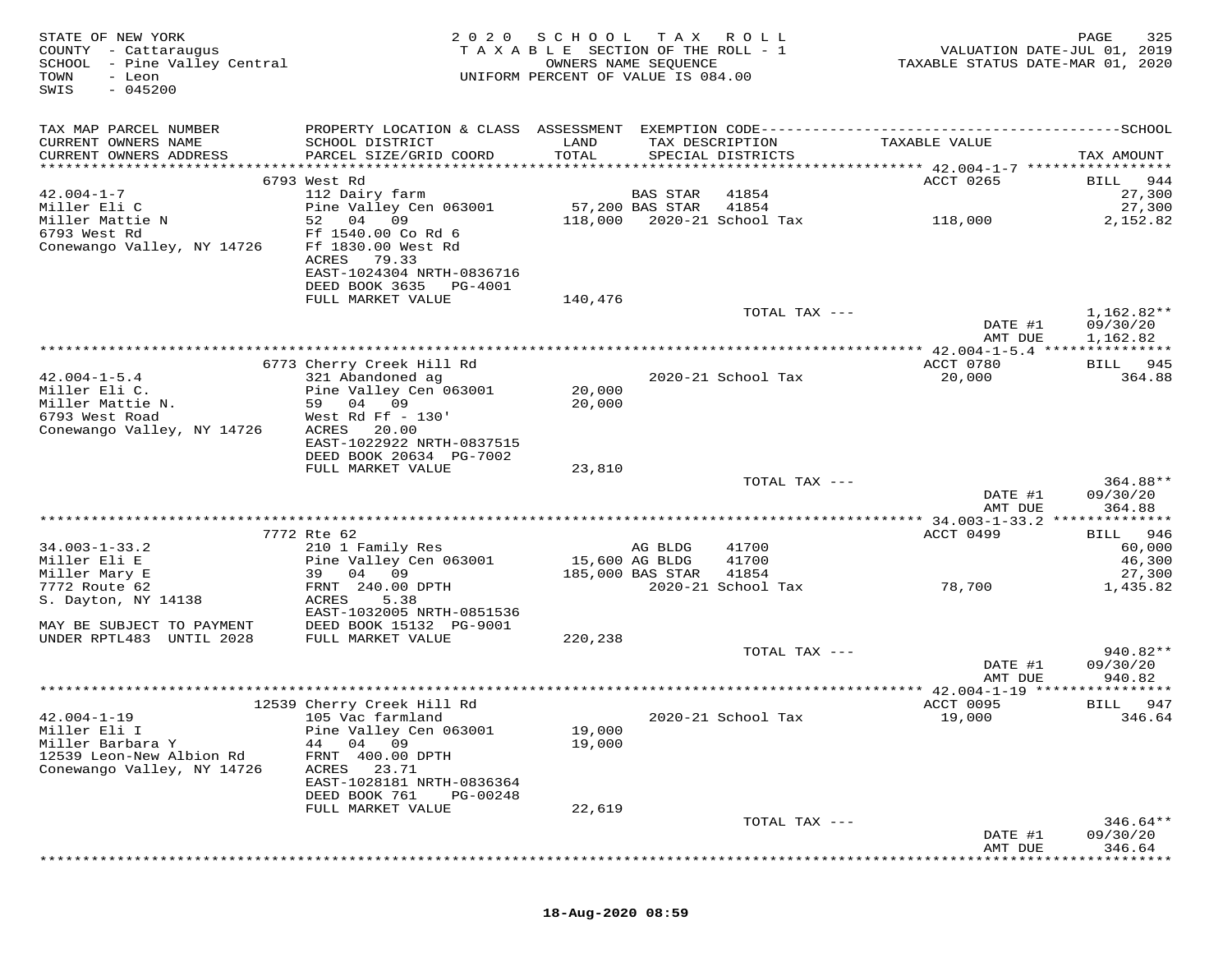| STATE OF NEW YORK<br>COUNTY - Cattaraugus<br>SCHOOL - Pine Valley Central<br>TOWN<br>- Leon<br>$-045200$<br>SWIS | 2 0 2 0                                                                                                                                                                                                 | S C H O O L                      | T A X<br>ROLL<br>TAXABLE SECTION OF THE ROLL - 1<br>OWNERS NAME SEQUENCE<br>UNIFORM PERCENT OF VALUE IS 084.00 | VALUATION DATE-JUL 01, 2019<br>TAXABLE STATUS DATE-MAR 01, 2020 | PAGE<br>326                    |
|------------------------------------------------------------------------------------------------------------------|---------------------------------------------------------------------------------------------------------------------------------------------------------------------------------------------------------|----------------------------------|----------------------------------------------------------------------------------------------------------------|-----------------------------------------------------------------|--------------------------------|
| TAX MAP PARCEL NUMBER<br>CURRENT OWNERS NAME<br>CURRENT OWNERS ADDRESS<br>*********************                  | PROPERTY LOCATION & CLASS ASSESSMENT<br>SCHOOL DISTRICT<br>PARCEL SIZE/GRID COORD                                                                                                                       | LAND<br>TOTAL<br>*************** | TAX DESCRIPTION<br>SPECIAL DISTRICTS<br>***************                                                        | TAXABLE VALUE<br>******** 42.004-1-21 *****************         | TAX AMOUNT                     |
| $42.004 - 1 - 21$<br>Miller Eli I<br>Miller Barbara Y<br>12539 Leon-New Albion Rd<br>Conewango Valley, NY 14726  | Cherry Creek Hill Rd<br>105 Vac farmland<br>Pine Valley Cen 063001<br>52 04 09<br>Raggie Rd Ff $-440'$<br>FRNT 2380.00 DPTH<br>ACRES<br>34.24<br>EAST-1025891 NRTH-0836114<br>DEED BOOK 785<br>PG-00478 | 20,300<br>20,300                 | 2020-21 School Tax                                                                                             | ACCT 0393<br>20,300                                             | BILL<br>948<br>370.36          |
|                                                                                                                  | FULL MARKET VALUE                                                                                                                                                                                       | 24,167                           | TOTAL TAX ---                                                                                                  |                                                                 | $370.36**$                     |
|                                                                                                                  |                                                                                                                                                                                                         |                                  |                                                                                                                | DATE #1<br>AMT DUE                                              | 09/30/20<br>370.36             |
|                                                                                                                  | 12539 Cherry Creek Hill Rd                                                                                                                                                                              |                                  |                                                                                                                | ACCT 0094                                                       | 949<br>BILL                    |
| $42.004 - 2 - 8.1$                                                                                               | 112 Dairy farm                                                                                                                                                                                          |                                  | AGED C/T/S 41810                                                                                               |                                                                 | 31,250                         |
| Miller Eli I<br>12539 Cherry Creek Hill                                                                          | Pine Valley Cen 063001<br>04<br>09<br>51                                                                                                                                                                | 62,500                           | 27,000 BAS STAR<br>41854<br>2020-21 School Tax                                                                 | 31,250                                                          | 27,300<br>570.13               |
| Conewango Valley, NY 14726                                                                                       | Ff 655.00 Raggie Rd<br>Ff 1675.00 Leon-Cherry Cr<br>ACRES<br>47.15<br>EAST-1025915 NRTH-0835261<br>DEED BOOK 29942 PG-9002<br>FULL MARKET VALUE                                                         | 74,405                           |                                                                                                                |                                                                 |                                |
|                                                                                                                  |                                                                                                                                                                                                         |                                  | TOTAL TAX ---                                                                                                  |                                                                 | $75.13**$                      |
|                                                                                                                  |                                                                                                                                                                                                         |                                  |                                                                                                                | DATE #1<br>AMT DUE                                              | 09/30/20<br>75.13              |
|                                                                                                                  | 12116 Leon-New Albion Rd                                                                                                                                                                                |                                  |                                                                                                                | ********* 42.020-1-24.3 **************<br>ACCT 0835             | 950<br>BILL                    |
| $42.020 - 1 - 24.3$<br>Miller Eli I<br>Miller Saloma E<br>12539 Leon-Cherry Creek Rd                             | 210 1 Family Res<br>Pine Valley Cen 063001<br>36 4 9<br>ACRES<br>1.00                                                                                                                                   | 7,000<br>52,000                  | 2020-21 School Tax                                                                                             | 52,000                                                          | 948.70                         |
| Conewango Valley, NY 14726                                                                                       | EAST-1033247 NRTH-0835882<br>DEED BOOK 1476 PG-5003<br>FULL MARKET VALUE                                                                                                                                | 61,905                           |                                                                                                                |                                                                 |                                |
|                                                                                                                  |                                                                                                                                                                                                         |                                  | TOTAL TAX ---                                                                                                  | DATE #1<br>AMT DUE                                              | 948.70**<br>09/30/20<br>948.70 |
|                                                                                                                  |                                                                                                                                                                                                         |                                  |                                                                                                                | ** 51.002-1-14 ***                                              |                                |
|                                                                                                                  | 12684 Flat Iron Rd                                                                                                                                                                                      |                                  |                                                                                                                | ACCT 0402                                                       | 951<br>BILL                    |
| $51.002 - 1 - 14$<br>Miller Emanuel D<br>Miller Ada E<br>6063 Flatiron Rd                                        | 105 Vac farmland<br>Pine Valley Cen 063001<br>49<br>04<br>-09<br>Ff 510.00 Youngs Rd                                                                                                                    | 4,600<br>4,600                   | 2020-21 School Tax                                                                                             | 4,600                                                           | 83.92                          |
| Conewango Valley, NY 14726                                                                                       | Ff 1000.00 West Rd<br>ACRES<br>9.15<br>EAST-1023393 NRTH-0825312<br>DEED BOOK 11498 PG-6001                                                                                                             |                                  |                                                                                                                |                                                                 |                                |
|                                                                                                                  | FULL MARKET VALUE                                                                                                                                                                                       | 5,476                            |                                                                                                                |                                                                 |                                |
|                                                                                                                  |                                                                                                                                                                                                         |                                  | TOTAL TAX ---                                                                                                  | DATE #1<br>AMT DUE                                              | $83.92**$<br>09/30/20<br>83.92 |
|                                                                                                                  |                                                                                                                                                                                                         |                                  |                                                                                                                | * * * * * * * * *                                               | * * * * * * *                  |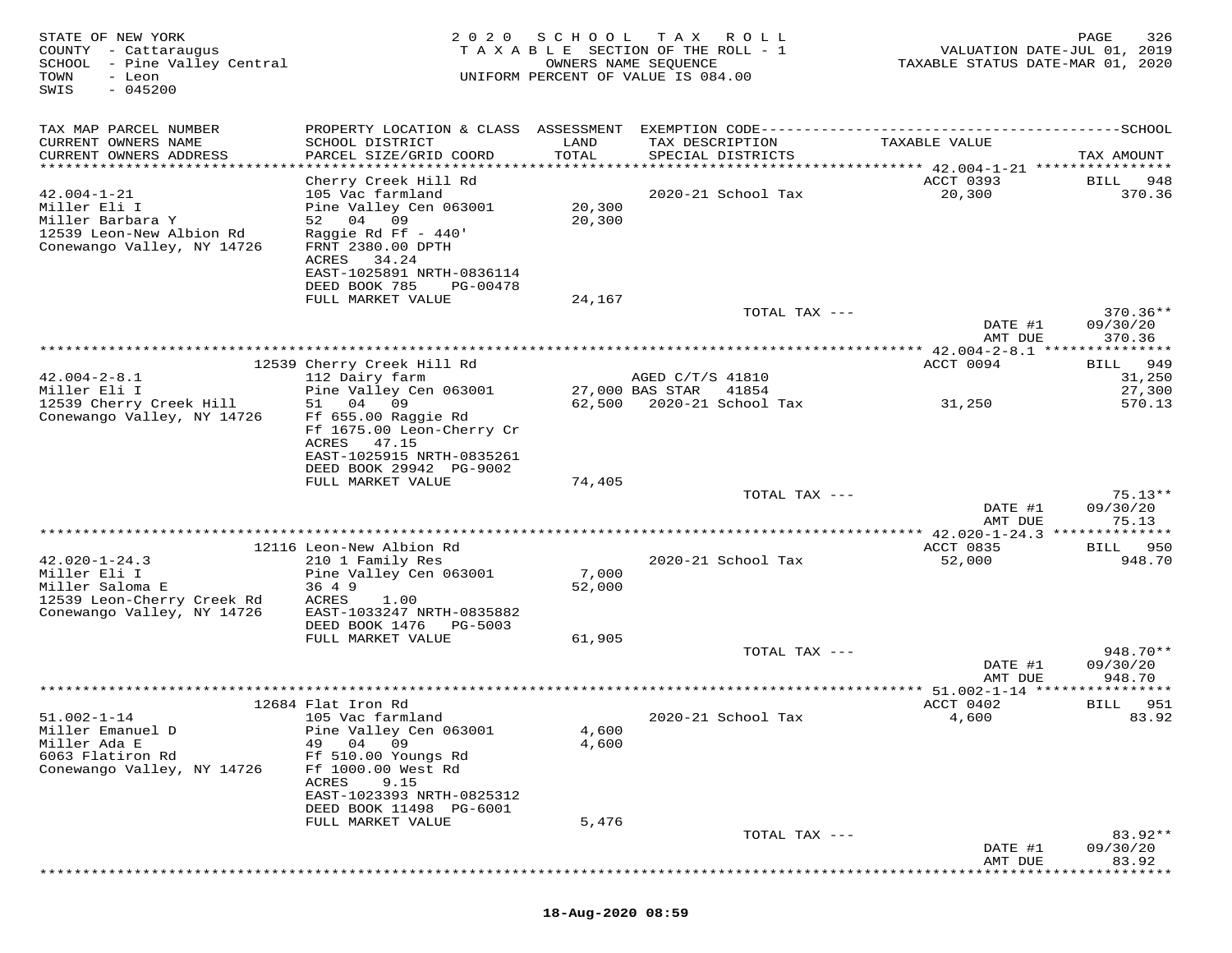| STATE OF NEW YORK<br>COUNTY - Cattaraugus<br>SCHOOL - Pine Valley Central<br>TOWN<br>- Leon<br>$-045200$<br>SWIS | 2 0 2 0                                  | S C H O O L | T A X<br>R O L L<br>TAXABLE SECTION OF THE ROLL - 1<br>OWNERS NAME SEQUENCE<br>UNIFORM PERCENT OF VALUE IS 084.00 | TAXABLE STATUS DATE-MAR 01, 2020 | 327<br>PAGE<br>VALUATION DATE-JUL 01, 2019 |
|------------------------------------------------------------------------------------------------------------------|------------------------------------------|-------------|-------------------------------------------------------------------------------------------------------------------|----------------------------------|--------------------------------------------|
| TAX MAP PARCEL NUMBER                                                                                            |                                          |             |                                                                                                                   |                                  |                                            |
| CURRENT OWNERS NAME                                                                                              | SCHOOL DISTRICT                          | LAND        | TAX DESCRIPTION                                                                                                   | TAXABLE VALUE                    |                                            |
| CURRENT OWNERS ADDRESS                                                                                           | PARCEL SIZE/GRID COORD                   | TOTAL       | SPECIAL DISTRICTS                                                                                                 |                                  | TAX AMOUNT                                 |
|                                                                                                                  |                                          |             |                                                                                                                   |                                  |                                            |
| $51.002 - 1 - 15.1$                                                                                              | 12684 Youngs Rd<br>112 Dairy farm        |             | 2020-21 School Tax                                                                                                | ACCT 0401<br>87,200              | BILL<br>952<br>1,590.90                    |
| Miller Emanuel D                                                                                                 | Pine Valley Cen 063001                   | 26,000      |                                                                                                                   |                                  |                                            |
| Miller Ada E                                                                                                     | 49 04<br>09                              | 87,200      |                                                                                                                   |                                  |                                            |
| 6063 Flatiron Rd                                                                                                 | Ff 215.00 West Rd                        |             |                                                                                                                   |                                  |                                            |
| Conewango Valley, NY 14726                                                                                       | FRNT 1270.00 DPTH                        |             |                                                                                                                   |                                  |                                            |
|                                                                                                                  | ACRES<br>22.15                           |             |                                                                                                                   |                                  |                                            |
|                                                                                                                  | EAST-1023846 NRTH-0826018                |             |                                                                                                                   |                                  |                                            |
|                                                                                                                  | DEED BOOK 11498 PG-6001                  |             |                                                                                                                   |                                  |                                            |
|                                                                                                                  | FULL MARKET VALUE                        | 103,810     |                                                                                                                   |                                  |                                            |
|                                                                                                                  |                                          |             | TOTAL TAX ---                                                                                                     |                                  | $1,590.90**$                               |
|                                                                                                                  |                                          |             |                                                                                                                   | DATE #1                          | 09/30/20                                   |
|                                                                                                                  |                                          |             |                                                                                                                   | AMT DUE                          | 1,590.90                                   |
|                                                                                                                  |                                          |             |                                                                                                                   |                                  |                                            |
| $42.004 - 1 - 10$                                                                                                | 6896 Riga Rd                             |             | AG DIST<br>41720                                                                                                  | ACCT 0275                        | BILL 953<br>10,350                         |
| Miller Emanuel J                                                                                                 | 112 Dairy farm<br>Pine Valley Cen 063001 |             | 51,000 2020-21 School Tax                                                                                         | 113,650                          | 2,073.45                                   |
| Miller Elizabeth H                                                                                               | 44 04<br>09                              | 124,000     |                                                                                                                   |                                  |                                            |
| 6896 Riga Rd                                                                                                     | FRNT 3450.00 DPTH                        |             |                                                                                                                   |                                  |                                            |
| Conewango Valley, NY 14726                                                                                       | ACRES<br>72.20                           |             |                                                                                                                   |                                  |                                            |
|                                                                                                                  | EAST-1027394 NRTH-0838550                |             |                                                                                                                   |                                  |                                            |
| MAY BE SUBJECT TO PAYMENT                                                                                        | DEED BOOK 31174 PG-6001                  |             |                                                                                                                   |                                  |                                            |
| UNDER AGDIST LAW TIL 2024                                                                                        | FULL MARKET VALUE                        | 147,619     |                                                                                                                   |                                  |                                            |
|                                                                                                                  |                                          |             | TOTAL TAX ---                                                                                                     |                                  | $2,073.45**$                               |
|                                                                                                                  |                                          |             |                                                                                                                   | DATE #1                          | 09/30/20                                   |
|                                                                                                                  |                                          |             |                                                                                                                   | AMT DUE                          | 2,073.45                                   |
|                                                                                                                  |                                          |             |                                                                                                                   |                                  |                                            |
|                                                                                                                  | 12375 Dredge Rd                          |             |                                                                                                                   | ACCT 0047                        | BILL 954                                   |
| $33.004 - 2 - 7$                                                                                                 | 113 Cattle farm                          |             | <b>BAS STAR</b><br>41854                                                                                          |                                  | 27,300                                     |
| Miller Emanuel L                                                                                                 | Pine Valley Cen 063001                   | 24,700      | 2020-21 School Tax                                                                                                | 98,700                           | 1,800.70                                   |
| Miller Lizzie J<br>12375 Dredge Rd                                                                               | 04 09<br>47<br>FRNT 1750.00 DPTH         | 98,700      |                                                                                                                   |                                  |                                            |
| South Dayton, NY 14138                                                                                           | ACRES<br>47.47                           |             |                                                                                                                   |                                  |                                            |
|                                                                                                                  | EAST-1028161 NRTH-0851081                |             |                                                                                                                   |                                  |                                            |
|                                                                                                                  | DEED BOOK 18058 PG-5001                  |             |                                                                                                                   |                                  |                                            |
|                                                                                                                  | FULL MARKET VALUE                        | 117,500     |                                                                                                                   |                                  |                                            |
|                                                                                                                  |                                          |             | TOTAL TAX $---$                                                                                                   |                                  | $1,305.70**$                               |
|                                                                                                                  |                                          |             |                                                                                                                   | DATE #1                          | 09/30/20                                   |
|                                                                                                                  |                                          |             |                                                                                                                   | AMT DUE                          | 1,305.70                                   |
|                                                                                                                  |                                          |             |                                                                                                                   | ****************************     |                                            |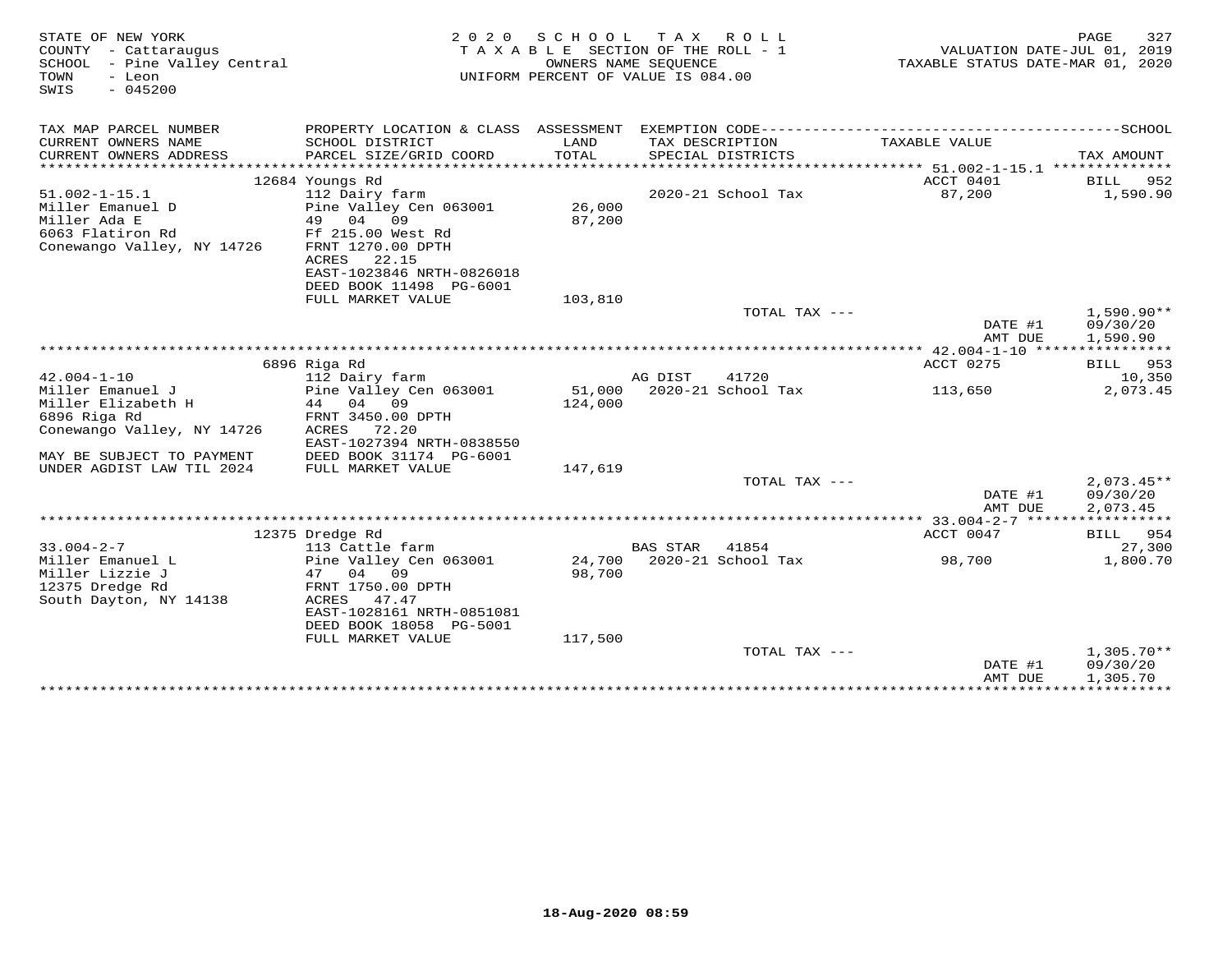| STATE OF NEW YORK<br>COUNTY - Cattaraugus<br>SCHOOL - Pine Valley Central<br>- Leon<br>TOWN |                                         | 2020 SCHOOL TAX ROLL<br>TAXABLE SECTION OF THE ROLL - 1<br>UNIFORM PERCENT OF VALUE IS 084.00 | OWNERS NAME SEQUENCE |                            | VALUATION DATE-JUL 01, 2019<br>TAXABLE STATUS DATE-MAR 01, 2020 | PAGE<br>328              |
|---------------------------------------------------------------------------------------------|-----------------------------------------|-----------------------------------------------------------------------------------------------|----------------------|----------------------------|-----------------------------------------------------------------|--------------------------|
| $-045200$<br>SWIS                                                                           |                                         |                                                                                               |                      |                            |                                                                 |                          |
| TAX MAP PARCEL NUMBER                                                                       |                                         |                                                                                               |                      |                            |                                                                 |                          |
| CURRENT OWNERS NAME                                                                         | SCHOOL DISTRICT                         | LAND                                                                                          |                      | TAX DESCRIPTION            | TAXABLE VALUE                                                   |                          |
| CURRENT OWNERS ADDRESS                                                                      | PARCEL SIZE/GRID COORD                  | TOTAL                                                                                         |                      | SPECIAL DISTRICTS          |                                                                 | TAX AMOUNT               |
|                                                                                             |                                         |                                                                                               |                      |                            |                                                                 |                          |
|                                                                                             | 6063 Flat Iron Rd                       |                                                                                               |                      |                            | ACCT 0286                                                       | <b>BILL</b> 955          |
| $51.002 - 1 - 16$                                                                           | 112 Dairy farm                          |                                                                                               | AG DIST              | 41720                      |                                                                 | 5,827                    |
| MILLER EMMANUEL D. and ADA                                                                  | Pine Valley Cen 063001 111,600 BAS STAR |                                                                                               |                      | 41854                      |                                                                 | 27,300                   |
| MILLER DAVID E.                                                                             | 56 04 09                                |                                                                                               |                      | 177,800 2020-21 School Tax | 171,973                                                         | 3,137.51                 |
| 6063 FLAT IRON ROAD                                                                         | Ff 1975.00                              |                                                                                               |                      |                            |                                                                 |                          |
| LEON, NY 14726                                                                              | ACRES 188.46                            |                                                                                               |                      |                            |                                                                 |                          |
|                                                                                             | EAST-1021129 NRTH-0824948               |                                                                                               |                      |                            |                                                                 |                          |
| MAY BE SUBJECT TO PAYMENT                                                                   | DEED BOOK 22379 PG-4001                 |                                                                                               |                      |                            |                                                                 |                          |
| UNDER AGDIST LAW TIL 2024                                                                   | FULL MARKET VALUE                       | 211,667                                                                                       |                      | TOTAL TAX ---              |                                                                 |                          |
|                                                                                             |                                         |                                                                                               |                      |                            | DATE #1                                                         | $2,642.51**$<br>09/30/20 |
|                                                                                             |                                         |                                                                                               |                      |                            | AMT DUE                                                         | 2,642.51                 |
|                                                                                             |                                         |                                                                                               |                      |                            |                                                                 |                          |
|                                                                                             | 6257 Town Hill Rd                       |                                                                                               |                      |                            | ACCT 0268                                                       | <b>BILL</b> 956          |
| $52.001 - 1 - 27.1$                                                                         | 105 Vac farmland                        |                                                                                               | AG DIST              | 41720                      |                                                                 | 2,985                    |
| Miller Enos E.E.                                                                            | Pine Valley Cen 063001                  |                                                                                               |                      | 9,600 2020-21 School Tax   | 6,615                                                           | 120.69                   |
| Miller Jemima D                                                                             | 25 04 09                                | 9,600                                                                                         |                      |                            |                                                                 |                          |
| 6257 Town Hill Rd                                                                           | Ff 1462.00                              |                                                                                               |                      |                            |                                                                 |                          |
| Conewango Valley, NY 14726                                                                  | ACRES 12.00                             |                                                                                               |                      |                            |                                                                 |                          |
|                                                                                             | EAST-1035186 NRTH-0825694               |                                                                                               |                      |                            |                                                                 |                          |
| MAY BE SUBJECT TO PAYMENT                                                                   | DEED BOOK 00919 PG-00504                |                                                                                               |                      |                            |                                                                 |                          |
| UNDER AGDIST LAW TIL 2024                                                                   | FULL MARKET VALUE                       | 11,429                                                                                        |                      |                            |                                                                 |                          |
|                                                                                             |                                         |                                                                                               |                      | TOTAL TAX ---              |                                                                 | $120.69**$               |
|                                                                                             |                                         |                                                                                               |                      |                            | DATE #1                                                         | 09/30/20                 |
|                                                                                             |                                         |                                                                                               |                      |                            | AMT DUE                                                         | 120.69                   |
|                                                                                             |                                         |                                                                                               |                      |                            |                                                                 |                          |
|                                                                                             | 11883 Eldredge Rd                       |                                                                                               |                      |                            | ACCT 0253                                                       | BILL 957                 |
| $52.001 - 1 - 10$                                                                           | 105 Vac farmland                        |                                                                                               | AG DIST              | 41720                      |                                                                 | 5,849                    |
| Miller Enos E.E.                                                                            | Pine Valley Cen 063001                  | 33,000                                                                                        |                      | 2020-21 School Tax         | 27,151                                                          | 495.35                   |
| Miller Jemima D                                                                             | 26 04 09                                | 33,000                                                                                        |                      |                            |                                                                 |                          |
| 6257 Town Hill Rd                                                                           | Ff 1235.00                              |                                                                                               |                      |                            |                                                                 |                          |
| Conewango Valley, NY 14726                                                                  | ACRES 52.25                             |                                                                                               |                      |                            |                                                                 |                          |
|                                                                                             | EAST-1037021 NRTH-0828843               |                                                                                               |                      |                            |                                                                 |                          |
| MAY BE SUBJECT TO PAYMENT                                                                   | DEED BOOK 3834 PG-9001                  |                                                                                               |                      |                            |                                                                 |                          |
| UNDER AGDIST LAW TIL 2024                                                                   | FULL MARKET VALUE                       | 39,286                                                                                        |                      |                            |                                                                 |                          |
|                                                                                             |                                         |                                                                                               |                      | TOTAL TAX ---              |                                                                 | $495.35**$               |
|                                                                                             |                                         |                                                                                               |                      |                            | DATE #1                                                         | 09/30/20                 |
|                                                                                             |                                         |                                                                                               |                      |                            | AMT DUE                                                         | 495.35<br>***********    |
|                                                                                             |                                         |                                                                                               |                      |                            |                                                                 |                          |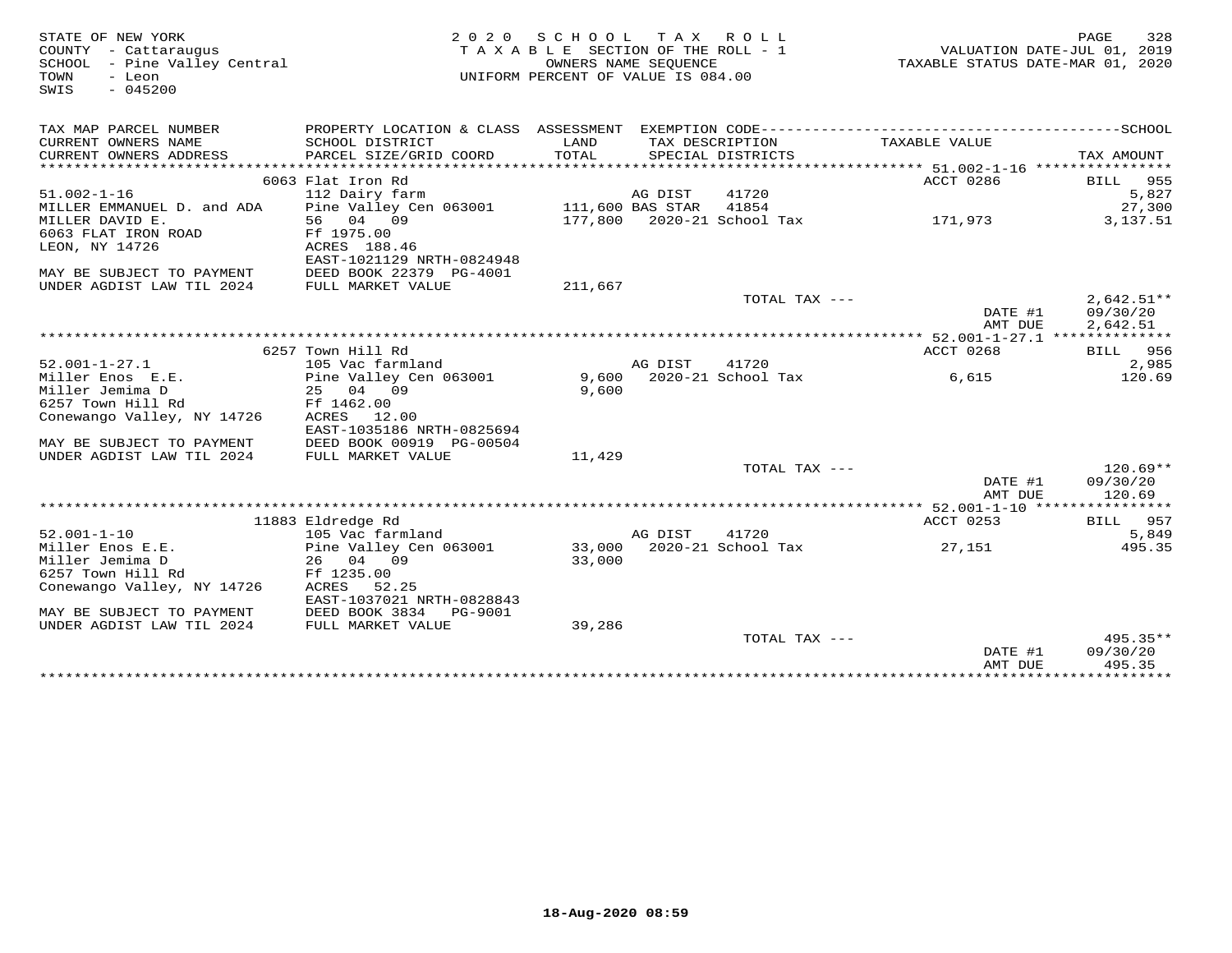| STATE OF NEW YORK<br>COUNTY - Cattaraugus<br>SCHOOL - Pine Valley Central<br>- Leon<br>TOWN<br>$-045200$<br>SWIS | 2020                                         | SCHOOL<br>TAXABLE SECTION OF THE ROLL - 1<br>UNIFORM PERCENT OF VALUE IS 084.00 | T A X<br>OWNERS NAME SEQUENCE | R O L L            | TAXABLE STATUS DATE-MAR 01, 2020              | 329<br>PAGE<br>VALUATION DATE-JUL 01, 2019 |
|------------------------------------------------------------------------------------------------------------------|----------------------------------------------|---------------------------------------------------------------------------------|-------------------------------|--------------------|-----------------------------------------------|--------------------------------------------|
| TAX MAP PARCEL NUMBER                                                                                            |                                              |                                                                                 |                               |                    |                                               |                                            |
| CURRENT OWNERS NAME<br>CURRENT OWNERS ADDRESS                                                                    | SCHOOL DISTRICT<br>PARCEL SIZE/GRID COORD    | LAND<br>TOTAL                                                                   | TAX DESCRIPTION               | SPECIAL DISTRICTS  | TAXABLE VALUE                                 | TAX AMOUNT                                 |
|                                                                                                                  | 6257 Town Hill Rd                            |                                                                                 |                               |                    | ACCT 0269                                     | 958<br>BILL                                |
| $52.001 - 1 - 39$                                                                                                | 112 Dairy farm                               |                                                                                 | AG DIST                       | 41720              |                                               | 7,693                                      |
| Miller Enos E.E.                                                                                                 | Pine Valley Cen 063001                       |                                                                                 | 35,700 BAS STAR               | 41854              |                                               | 27,300                                     |
| Miller Jemima D                                                                                                  | 34 04<br>09                                  | 127,900                                                                         |                               | 2020-21 School Tax | 120,207                                       | 2,193.08                                   |
| 6257 Town Hill Rd                                                                                                | Ff 1140.00 Town Hill Rd                      |                                                                                 |                               |                    |                                               |                                            |
| Conewango Valley, NY 14726                                                                                       | Ff 1205.00 Eldredge Rd<br>ACRES<br>49.39     |                                                                                 |                               |                    |                                               |                                            |
| MAY BE SUBJECT TO PAYMENT                                                                                        | EAST-1034315 NRTH-0828785                    |                                                                                 |                               |                    |                                               |                                            |
| UNDER AGDIST LAW TIL 2024                                                                                        | DEED BOOK 00919 PG-00504                     |                                                                                 |                               |                    |                                               |                                            |
|                                                                                                                  | FULL MARKET VALUE                            | 152,262                                                                         |                               |                    |                                               |                                            |
|                                                                                                                  |                                              |                                                                                 |                               | TOTAL TAX ---      |                                               | $1,698.08**$                               |
|                                                                                                                  |                                              |                                                                                 |                               |                    | DATE #1<br>AMT DUE                            | 09/30/20<br>1,698.08                       |
|                                                                                                                  |                                              |                                                                                 |                               |                    |                                               |                                            |
|                                                                                                                  | 6846 Riga Rd                                 |                                                                                 |                               |                    | ACCT 0278                                     | 959<br>BILL                                |
| $42.004 - 1 - 8$                                                                                                 | 112 Dairy farm                               |                                                                                 | AG DISTOUT 41730              |                    |                                               | 14,927                                     |
| Miller Enos I                                                                                                    | Pine Valley Cen 063001                       |                                                                                 | 58,500 BAS STAR               | 41854              |                                               | 27,300                                     |
| Miller Rebecca M<br>6846 Riga Rd                                                                                 | 52<br>04 09<br>FRNT 1975.00 DPTH             | 145,200                                                                         |                               | 2020-21 School Tax | 130,273                                       | 2,376.73                                   |
| Conewango Valley, NY 14726                                                                                       | ACRES<br>75.30                               |                                                                                 |                               |                    |                                               |                                            |
|                                                                                                                  | EAST-1027002 NRTH-0837124                    |                                                                                 |                               |                    |                                               |                                            |
| MAY BE SUBJECT TO PAYMENT                                                                                        | DEED BOOK 00930 PG-01151                     |                                                                                 |                               |                    |                                               |                                            |
| UNDER AGDIST LAW TIL 2027                                                                                        | FULL MARKET VALUE                            | 172,857                                                                         |                               |                    |                                               |                                            |
|                                                                                                                  |                                              |                                                                                 |                               | TOTAL TAX ---      | DATE #1                                       | 1,881.73**<br>09/30/20                     |
|                                                                                                                  |                                              |                                                                                 |                               |                    | AMT DUE                                       | 1,881.73                                   |
|                                                                                                                  |                                              |                                                                                 |                               |                    | ************ 51.002-2-22 ****************     |                                            |
|                                                                                                                  | 6227 Riga Rd                                 |                                                                                 |                               |                    | ACCT 0285                                     | BILL 960                                   |
| $51.002 - 2 - 22$                                                                                                | 210 1 Family Res                             |                                                                                 | <b>BAS STAR</b>               | 41854              |                                               | 27,300                                     |
| Miller Ervin J<br>Miller Iva E                                                                                   | Pine Valley Cen 063001<br>04<br>09<br>50     | 10,100<br>93,000                                                                |                               | 2020-21 School Tax | 93,000                                        | 1,696.71                                   |
| 6227 Riga Rd                                                                                                     | Ff 200.00                                    |                                                                                 |                               |                    |                                               |                                            |
| Conewango Valley, NY 14726                                                                                       | ACRES<br>2.57                                |                                                                                 |                               |                    |                                               |                                            |
|                                                                                                                  | EAST-1026898 NRTH-0827952                    |                                                                                 |                               |                    |                                               |                                            |
|                                                                                                                  | DEED BOOK 27014 PG-5001                      |                                                                                 |                               |                    |                                               |                                            |
|                                                                                                                  | FULL MARKET VALUE                            | 110,714                                                                         |                               | TOTAL TAX ---      |                                               | 1,201.71**                                 |
|                                                                                                                  |                                              |                                                                                 |                               |                    | DATE #1                                       | 09/30/20                                   |
|                                                                                                                  |                                              |                                                                                 |                               |                    | AMT DUE                                       | 1,201.71                                   |
|                                                                                                                  |                                              |                                                                                 |                               |                    | *************** 33.004-1-6 ****************** |                                            |
| $33.004 - 1 - 6$                                                                                                 | Dredge Rd<br>105 Vac farmland                |                                                                                 |                               | 2020-21 School Tax | ACCT 0118<br>32,500                           | BILL<br>961<br>592.94                      |
| Miller Henry E.                                                                                                  | Pine Valley Cen 063001                       | 32,500                                                                          |                               |                    |                                               |                                            |
| Miller Franey N.                                                                                                 | 04 09<br>64                                  | 32,500                                                                          |                               |                    |                                               |                                            |
| 12641 Dredge Rd                                                                                                  | FRNT 2225.00 DPTH                            |                                                                                 |                               |                    |                                               |                                            |
| South Dayton, NY 14138                                                                                           | ACRES<br>53.99                               |                                                                                 |                               |                    |                                               |                                            |
|                                                                                                                  | EAST-1024810 NRTH-0854309                    |                                                                                 |                               |                    |                                               |                                            |
|                                                                                                                  | DEED BOOK 23941 PG-4001<br>FULL MARKET VALUE | 38,690                                                                          |                               |                    |                                               |                                            |
|                                                                                                                  |                                              |                                                                                 |                               | TOTAL TAX ---      |                                               | $592.94**$                                 |
|                                                                                                                  |                                              |                                                                                 |                               |                    | DATE #1                                       | 09/30/20                                   |
|                                                                                                                  |                                              |                                                                                 |                               |                    | AMT DUE                                       | 592.94                                     |
|                                                                                                                  |                                              |                                                                                 |                               |                    |                                               |                                            |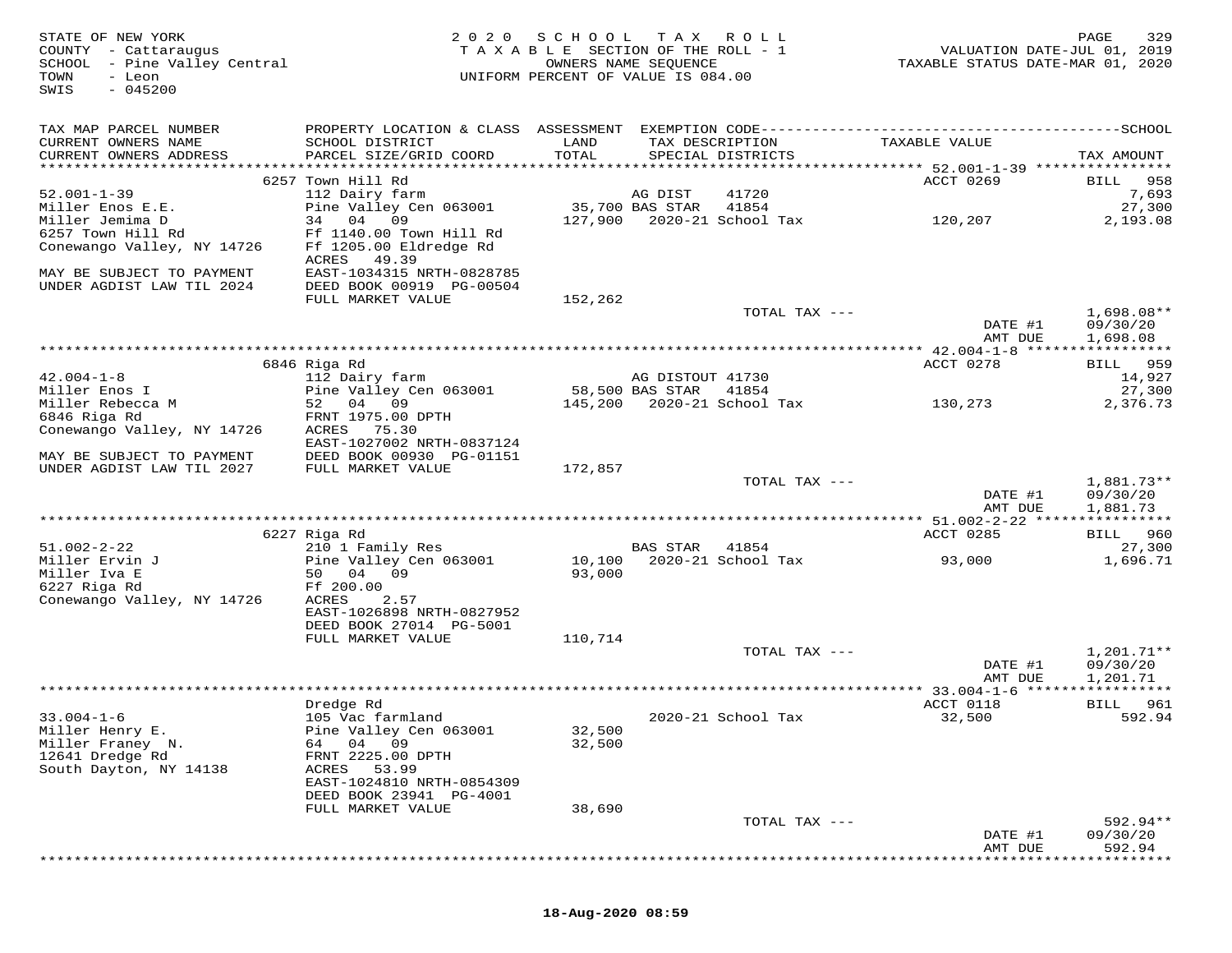| STATE OF NEW YORK<br>COUNTY - Cattaraugus<br>SCHOOL - Pine Valley Central<br>- Leon<br>TOWN<br>$-045200$<br>SWIS |                                                                                      |         | 2020 SCHOOL TAX ROLL<br>TAXABLE SECTION OF THE ROLL - 1<br>OWNERS NAME SEQUENCE<br>UNIFORM PERCENT OF VALUE IS 084.00 | TAXABLE STATUS DATE-MAR 01, 2020 | PAGE<br>330<br>VALUATION DATE-JUL 01, 2019 |
|------------------------------------------------------------------------------------------------------------------|--------------------------------------------------------------------------------------|---------|-----------------------------------------------------------------------------------------------------------------------|----------------------------------|--------------------------------------------|
| TAX MAP PARCEL NUMBER                                                                                            |                                                                                      |         |                                                                                                                       |                                  |                                            |
| CURRENT OWNERS NAME                                                                                              | SCHOOL DISTRICT                                                                      | LAND    | TAX DESCRIPTION                                                                                                       | TAXABLE VALUE                    |                                            |
| CURRENT OWNERS ADDRESS                                                                                           | PARCEL SIZE/GRID COORD                                                               | TOTAL   | SPECIAL DISTRICTS                                                                                                     |                                  | TAX AMOUNT                                 |
|                                                                                                                  | 12641 Dredge Rd                                                                      |         |                                                                                                                       | ACCT 0117                        | 962<br>BILL                                |
| $33.004 - 1 - 14$                                                                                                | 112 Dairy farm                                                                       |         | 2020-21 School Tax                                                                                                    | 117,800                          | 2,149.17                                   |
| Miller Henry E.                                                                                                  | Pine Valley Cen 063001                                                               | 37,900  |                                                                                                                       |                                  |                                            |
| Miller Franey N.                                                                                                 | 47 04 09                                                                             | 117,800 |                                                                                                                       |                                  |                                            |
| 12641 Dredge Rd<br>South Dayton, NY 14138                                                                        | Deed Includes Parcel 4&6<br>Crossroad Ff - 1090'<br>FRNT 1440.00 DPTH<br>ACRES 49.91 |         |                                                                                                                       |                                  |                                            |
|                                                                                                                  | EAST-1025036 NRTH-0851048<br>DEED BOOK 23941 PG-4001                                 |         |                                                                                                                       |                                  |                                            |
|                                                                                                                  | FULL MARKET VALUE                                                                    | 140,238 |                                                                                                                       |                                  |                                            |
|                                                                                                                  |                                                                                      |         | TOTAL TAX ---                                                                                                         |                                  | $2,149.17**$                               |
|                                                                                                                  |                                                                                      |         |                                                                                                                       | DATE #1                          | 09/30/20                                   |
|                                                                                                                  |                                                                                      |         |                                                                                                                       | AMT DUE                          | 2,149.17                                   |
|                                                                                                                  | Dredge Rd                                                                            |         |                                                                                                                       | ACCT 0804                        | BILL 963                                   |
| $33.004 - 2 - 15.2$                                                                                              | 105 Vac farmland                                                                     |         | 2020-21 School Tax                                                                                                    | 6,200                            | 113.11                                     |
| Miller Henry E.                                                                                                  | Pine Valley Cen 063001<br>7.80                                                       | 6,200   |                                                                                                                       |                                  |                                            |
| Miller Franey N.<br>12641 Dredge Rd                                                                              | ACRES<br>EAST-1025232 NRTH-0851836                                                   | 6,200   |                                                                                                                       |                                  |                                            |
| South Dayton, NY 14138                                                                                           | DEED BOOK 23941 PG-4001                                                              |         |                                                                                                                       |                                  |                                            |
|                                                                                                                  | FULL MARKET VALUE                                                                    | 7,381   |                                                                                                                       |                                  |                                            |
|                                                                                                                  |                                                                                      |         | TOTAL TAX ---                                                                                                         | DATE #1                          | $113.11**$<br>09/30/20                     |
|                                                                                                                  |                                                                                      |         |                                                                                                                       | AMT DUE                          | 113.11                                     |
|                                                                                                                  |                                                                                      |         |                                                                                                                       |                                  |                                            |
|                                                                                                                  | 7402 Rte 62                                                                          |         |                                                                                                                       | ACCT 0852                        | BILL 964                                   |
| $43.001 - 1 - 34.2$<br>Miller Jacob J                                                                            | 210 1 Family Res<br>Pine Valley Cen 063001                                           | 26,600  | BAS STAR 41854<br>2020-21 School Tax                                                                                  | 77,400                           | 27,300<br>1,412.10                         |
| Miller Anna J.                                                                                                   | $38 - 3 - 4$                                                                         | 77,400  |                                                                                                                       |                                  |                                            |
| 7402 Rte 62                                                                                                      | ACRES 14.40                                                                          |         |                                                                                                                       |                                  |                                            |
| South Dayton, NY 14138                                                                                           | EAST-1031953 NRTH-0845611                                                            |         |                                                                                                                       |                                  |                                            |
|                                                                                                                  | DEED BOOK 29941 PG-6001<br>FULL MARKET VALUE                                         | 92,143  |                                                                                                                       |                                  |                                            |
|                                                                                                                  |                                                                                      |         | TOTAL TAX ---                                                                                                         |                                  | $917.10**$                                 |
|                                                                                                                  |                                                                                      |         |                                                                                                                       | DATE #1                          | 09/30/20                                   |
|                                                                                                                  |                                                                                      |         |                                                                                                                       | AMT DUE                          | 917.10                                     |
|                                                                                                                  | 6584 Riga Rd                                                                         |         |                                                                                                                       | ACCT 0498                        | BILL 965                                   |
| $42.004 - 2 - 25.2$                                                                                              | 240 Rural res                                                                        |         | BAS STAR<br>41854                                                                                                     |                                  | 27,300                                     |
| Miller John D                                                                                                    | Pine Valley Cen 063001                                                               |         | 26,300 2020-21 School Tax                                                                                             | 91,800                           | 1,674.82                                   |
| Miller Katie J                                                                                                   | 43 04 09                                                                             | 91,800  |                                                                                                                       |                                  |                                            |
| 6584 Riga Rd<br>Conewango Valley, NY 14726                                                                       | Ff 240.00<br>ACRES 10.88                                                             |         |                                                                                                                       |                                  |                                            |
|                                                                                                                  | EAST-1028181 NRTH-0833262                                                            |         |                                                                                                                       |                                  |                                            |
|                                                                                                                  | DEED BOOK 25912 PG-7001                                                              |         |                                                                                                                       |                                  |                                            |
|                                                                                                                  | FULL MARKET VALUE                                                                    | 109,286 |                                                                                                                       |                                  |                                            |
|                                                                                                                  |                                                                                      |         | TOTAL TAX ---                                                                                                         | DATE #1                          | $1,179.82**$<br>09/30/20                   |
|                                                                                                                  |                                                                                      |         |                                                                                                                       | AMT DUE                          | 1,179.82                                   |
|                                                                                                                  |                                                                                      |         |                                                                                                                       |                                  |                                            |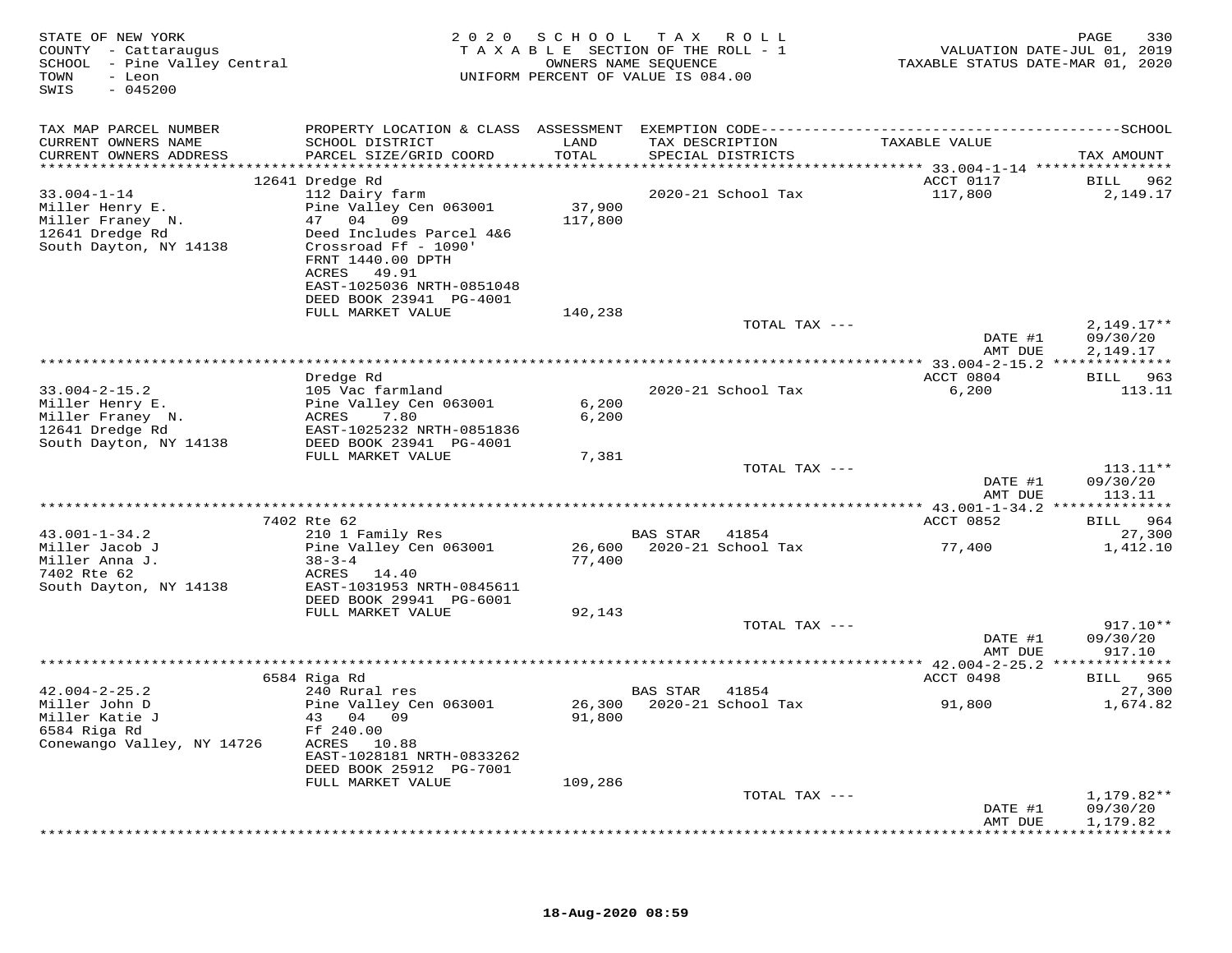| STATE OF NEW YORK<br>COUNTY - Cattaraugus<br>SCHOOL - Pine Valley Central<br>TOWN<br>- Leon<br>$-045200$<br>SWIS | 2020                                                                                                                                      | SCHOOL TAX<br>TAXABLE SECTION OF THE ROLL - 1<br>UNIFORM PERCENT OF VALUE IS 084.00 | OWNERS NAME SEQUENCE  | ROLL ROLL                            | VALUATION DATE-JUL 01, 2019<br>TAXABLE STATUS DATE-MAR 01, 2020 | 331<br>PAGE          |
|------------------------------------------------------------------------------------------------------------------|-------------------------------------------------------------------------------------------------------------------------------------------|-------------------------------------------------------------------------------------|-----------------------|--------------------------------------|-----------------------------------------------------------------|----------------------|
| TAX MAP PARCEL NUMBER<br>CURRENT OWNERS NAME<br>CURRENT OWNERS ADDRESS                                           | PROPERTY LOCATION & CLASS ASSESSMENT EXEMPTION CODE-----------------------------------SCHOOL<br>SCHOOL DISTRICT<br>PARCEL SIZE/GRID COORD | LAND<br>TOTAL                                                                       |                       | TAX DESCRIPTION<br>SPECIAL DISTRICTS | TAXABLE VALUE                                                   | TAX AMOUNT           |
|                                                                                                                  |                                                                                                                                           |                                                                                     |                       |                                      |                                                                 |                      |
|                                                                                                                  | 6124 Flat Iron Rd                                                                                                                         |                                                                                     |                       |                                      | ACCT 0523                                                       | BILL<br>966          |
| $51.002 - 1 - 15.3$                                                                                              | 210 1 Family Res                                                                                                                          |                                                                                     | CLERGY                | 41400                                |                                                                 | 1,500                |
| Miller John M<br>Miller Gertrude J                                                                               | Pine Valley Cen 063001<br>49 04 09                                                                                                        | 7,300 AGED S                                                                        | 46,000 ENH STAR 41834 | 41804                                |                                                                 | 22,250<br>22,250     |
| 6124 Flat Iron Rd                                                                                                | Ff 140.00                                                                                                                                 |                                                                                     |                       | 2020-21 School Tax                   | 22,250                                                          | 405.93               |
| Conewango Valley, NY 14726                                                                                       | 1.15<br>ACRES                                                                                                                             |                                                                                     |                       |                                      |                                                                 |                      |
|                                                                                                                  | EAST-1023306 NRTH-0826253                                                                                                                 |                                                                                     |                       |                                      |                                                                 |                      |
|                                                                                                                  | DEED BOOK 00956 PG-00733                                                                                                                  |                                                                                     |                       |                                      |                                                                 |                      |
|                                                                                                                  | FULL MARKET VALUE                                                                                                                         | 54,762                                                                              |                       | TOTAL TAX ---                        |                                                                 | $0.00**$             |
|                                                                                                                  |                                                                                                                                           |                                                                                     |                       |                                      |                                                                 |                      |
|                                                                                                                  | 6173 Flat Iron Rd                                                                                                                         |                                                                                     |                       |                                      | ACCT 0280                                                       | BILL 967             |
| $51.002 - 1 - 18$                                                                                                | 112 Dairy farm                                                                                                                            |                                                                                     | TMP GHOUSE 42120      |                                      |                                                                 | 30,000               |
| Miller John M                                                                                                    | Pine Valley Cen 063001                                                                                                                    | 35,800 BAS STAR                                                                     |                       | 41854                                |                                                                 | 27,300               |
| Miller Gertrude J<br>6124 Flat Iron Rd                                                                           | 56 04 09<br>Rabers buying land contra                                                                                                     |                                                                                     |                       |                                      | 94,200                                                          | 1,718.60             |
| Conewango Valley, NY 14726                                                                                       | Ff 660.00                                                                                                                                 |                                                                                     |                       |                                      |                                                                 |                      |
|                                                                                                                  | ACRES<br>60.53                                                                                                                            |                                                                                     |                       |                                      |                                                                 |                      |
|                                                                                                                  | EAST-1021169 NRTH-0827134                                                                                                                 |                                                                                     |                       |                                      |                                                                 |                      |
|                                                                                                                  | DEED BOOK 17855 PG-3001<br>FULL MARKET VALUE                                                                                              | 147,857                                                                             |                       |                                      |                                                                 |                      |
|                                                                                                                  |                                                                                                                                           |                                                                                     |                       | TOTAL TAX ---                        |                                                                 | $1,223.60**$         |
|                                                                                                                  |                                                                                                                                           |                                                                                     |                       |                                      | DATE #1<br>AMT DUE                                              | 09/30/20<br>1,223.60 |
|                                                                                                                  |                                                                                                                                           |                                                                                     |                       |                                      |                                                                 |                      |
|                                                                                                                  | 6630 Riga Rd                                                                                                                              |                                                                                     |                       |                                      | ACCT 0447                                                       | BILL 968             |
| $42.004 - 2 - 26$                                                                                                | 210 1 Family Res                                                                                                                          |                                                                                     | BAS STAR 41854        | 20,400 2020-21 School Tax            |                                                                 | 27,300               |
| Miller Joseph<br>Miller Mattie                                                                                   | Pine Valley Cen 063001<br>43 04 09                                                                                                        | 70,400                                                                              |                       |                                      | 70,400                                                          | 1,284.39             |
| 6630 Riga Rd                                                                                                     | Ff 232.60                                                                                                                                 |                                                                                     |                       |                                      |                                                                 |                      |
| Conewango Valley, NY 14726                                                                                       | ACRES<br>21.85                                                                                                                            |                                                                                     |                       |                                      |                                                                 |                      |
|                                                                                                                  | EAST-1028139 NRTH-0833856                                                                                                                 |                                                                                     |                       |                                      |                                                                 |                      |
|                                                                                                                  | DEED BOOK 1817 PG-5001<br>FULL MARKET VALUE                                                                                               | 83,810                                                                              |                       |                                      |                                                                 |                      |
|                                                                                                                  |                                                                                                                                           |                                                                                     |                       | TOTAL TAX ---                        |                                                                 | 789.39**             |
|                                                                                                                  |                                                                                                                                           |                                                                                     |                       |                                      | DATE #1                                                         | 09/30/20             |
|                                                                                                                  |                                                                                                                                           |                                                                                     |                       |                                      | AMT DUE                                                         | 789.39               |
|                                                                                                                  |                                                                                                                                           |                                                                                     |                       |                                      | *********** $42.004-2-5.2$                                      | ***************      |
| $42.004 - 2 - 5.2$                                                                                               | 6678 West Rd<br>112 Dairy farm                                                                                                            |                                                                                     | BAS STAR              | 41854                                | ACCT 0472                                                       | BILL 969<br>27,300   |
| Miller Joseph C                                                                                                  | Pine Valley Cen 063001                                                                                                                    | 31,100                                                                              |                       | 2020-21 School Tax                   | 88,600                                                          | 1,616.44             |
| Miller Edna J                                                                                                    | 51 04 09                                                                                                                                  | 88,600                                                                              |                       |                                      |                                                                 |                      |
| 6678 West Rd                                                                                                     | L/p 735-1058 Ff 1390 West                                                                                                                 |                                                                                     |                       |                                      |                                                                 |                      |
| Conewango Valley, NY 14726                                                                                       | Ff 1155 Co Rd 6                                                                                                                           |                                                                                     |                       |                                      |                                                                 |                      |
|                                                                                                                  | ACRES<br>34.85<br>EAST-1023735 NRTH-0835110                                                                                               |                                                                                     |                       |                                      |                                                                 |                      |
|                                                                                                                  | DEED BOOK 487<br>PG-9001                                                                                                                  |                                                                                     |                       |                                      |                                                                 |                      |
|                                                                                                                  | FULL MARKET VALUE                                                                                                                         | 105,476                                                                             |                       |                                      |                                                                 |                      |
|                                                                                                                  |                                                                                                                                           |                                                                                     |                       | TOTAL TAX ---                        |                                                                 | $1,121.44**$         |
|                                                                                                                  |                                                                                                                                           |                                                                                     |                       |                                      | DATE #1                                                         | 09/30/20             |
|                                                                                                                  |                                                                                                                                           |                                                                                     |                       |                                      | AMT DUE                                                         | 1,121.44             |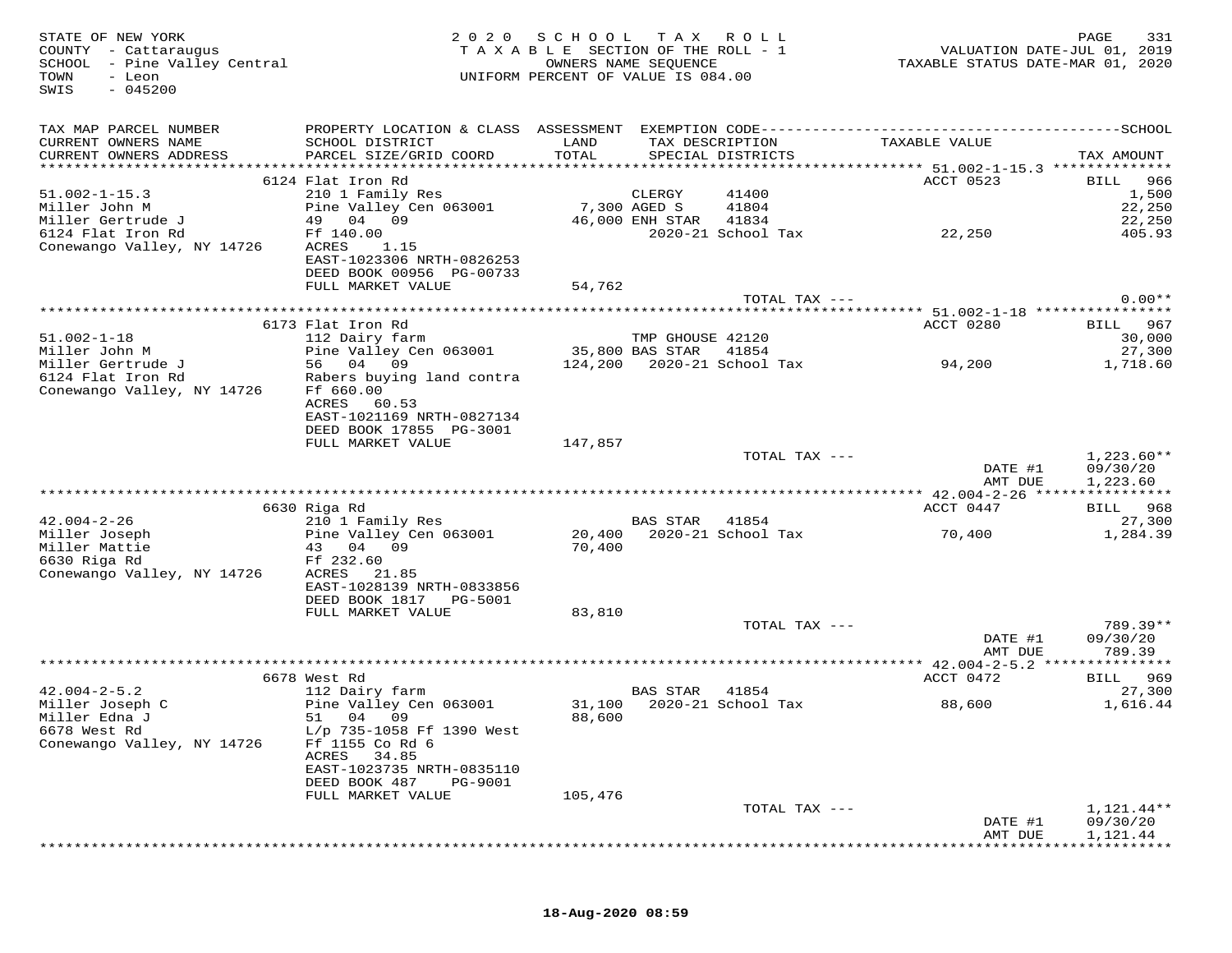| STATE OF NEW YORK<br>COUNTY - Cattaraugus<br>SCHOOL - Pine Valley Central<br>And The Valley Central<br>$-045200$<br>SWIS |                                                                       | 2020 SCHOOL TAX ROLL |                | OWNERS NAME SEQUENCE<br>UNIFORM PERCENT OF VALUE IS 084.00 | rAGE 532<br>VALUATION DATE-JUL 01, 2019<br>TAXABLE STATUS DATE-MAR 01, 2020 | PAGE<br>332            |
|--------------------------------------------------------------------------------------------------------------------------|-----------------------------------------------------------------------|----------------------|----------------|------------------------------------------------------------|-----------------------------------------------------------------------------|------------------------|
| TAX MAP PARCEL NUMBER                                                                                                    |                                                                       |                      |                |                                                            |                                                                             |                        |
| CURRENT OWNERS NAME                                                                                                      | SCHOOL DISTRICT                                                       | LAND                 |                | TAX DESCRIPTION                                            | TAXABLE VALUE                                                               |                        |
| CURRENT OWNERS ADDRESS                                                                                                   | PARCEL SIZE/GRID COORD                                                | TOTAL                |                | SPECIAL DISTRICTS                                          |                                                                             | TAX AMOUNT             |
|                                                                                                                          | 7024 West Rd                                                          |                      |                |                                                            | ACCT 5005                                                                   | BILL 970               |
| $42.002 - 1 - 32$                                                                                                        | 210 1 Family Res                                                      |                      | AG BLDG        | 41700                                                      |                                                                             | 25,200                 |
| Miller Levi<br>Miller Edna<br>7047 West Rd                                                                               | Pine Valley Cen 063001                                                |                      |                | 7,000 BAS STAR 41854                                       |                                                                             | 27,300                 |
|                                                                                                                          | 53 04 09                                                              |                      |                |                                                            |                                                                             | 1,094.65               |
| 7047 West Rd                                                                                                             | Ff 330.00                                                             |                      |                |                                                            |                                                                             |                        |
| Conewango Valley, NY 14726                                                                                               | ACRES<br>1.15                                                         |                      |                |                                                            |                                                                             |                        |
| MAY BE SUBJECT TO PAYMENT                                                                                                | EAST-1025612 NRTH-0840706<br>DEED BOOK 29518 PG-5001                  |                      |                |                                                            |                                                                             |                        |
| UNDER RPTL483 UNTIL 2029                                                                                                 | FULL MARKET VALUE                                                     | 101,429              |                |                                                            |                                                                             |                        |
|                                                                                                                          |                                                                       |                      |                | TOTAL TAX ---                                              |                                                                             | $599.65**$             |
|                                                                                                                          |                                                                       |                      |                |                                                            | DATE #1                                                                     | 09/30/20               |
|                                                                                                                          |                                                                       |                      |                |                                                            | AMT DUE                                                                     | 599.65                 |
|                                                                                                                          |                                                                       |                      |                |                                                            |                                                                             |                        |
|                                                                                                                          | 6602 Riga Rd                                                          |                      |                |                                                            | ACCT 0459                                                                   | BILL 971               |
| $42.004 - 2 - 25.1$                                                                                                      | 210 1 Family Res<br>24,400 BAS STAR 41854<br>Pine Valley Cen 063001   |                      |                |                                                            |                                                                             | 25,000<br>27,300       |
|                                                                                                                          | 43 04 09                                                              |                      |                |                                                            | 101,600 2020-21 School Tax 76,600                                           | 1,397.51               |
| Miller Levi D<br>Miller Mary D<br>6602 Riga Rd<br>6602 Riga Rd                                                           | FRNT 240.00 DPTH                                                      |                      |                |                                                            |                                                                             |                        |
| Conewango Valley, NY 14726                                                                                               | ACRES 10.88                                                           |                      |                |                                                            |                                                                             |                        |
|                                                                                                                          | EAST-1028162 NRTH-0833501                                             |                      |                |                                                            |                                                                             |                        |
|                                                                                                                          | DEED BOOK 26955 PG-3001                                               |                      |                |                                                            |                                                                             |                        |
|                                                                                                                          | FULL MARKET VALUE                                                     | 120,952              |                |                                                            |                                                                             |                        |
|                                                                                                                          |                                                                       |                      |                | TOTAL TAX ---                                              | DATE #1                                                                     | $902.51**$<br>09/30/20 |
|                                                                                                                          |                                                                       |                      |                |                                                            | AMT DUE                                                                     | 902.51                 |
|                                                                                                                          |                                                                       |                      |                |                                                            |                                                                             |                        |
|                                                                                                                          | 6413 Riga Rd                                                          |                      |                |                                                            | ACCT 0003                                                                   | BILL 972               |
| $51.002 - 2 - 1.1$                                                                                                       | 112 Dairy farm                                                        |                      | AG BLDG        | 41700                                                      |                                                                             | 21,600                 |
| Miller Levi E                                                                                                            | Pine Valley Cen 063001 75,300 AG DIST<br>50/51 04 09 186,500 BAS STAR |                      |                | 41720                                                      |                                                                             | 17,376                 |
| Miller Sarah N<br>6413 Riga Rd                                                                                           | Ff 2280.00                                                            |                      |                | 41854                                                      | 2020-21 School Tax 147,524                                                  | 27,300<br>2,691.46     |
| Conewango Valley, NY 14726                                                                                               | ACRES 106.10                                                          |                      |                |                                                            |                                                                             |                        |
|                                                                                                                          | EAST-1026218 NRTH-0831162                                             |                      |                |                                                            |                                                                             |                        |
| MAY BE SUBJECT TO PAYMENT                                                                                                | DEED BOOK 877<br>PG-01014                                             |                      |                |                                                            |                                                                             |                        |
| UNDER AGDIST LAW TIL 2024                                                                                                | FULL MARKET VALUE                                                     | 222,024              |                |                                                            |                                                                             |                        |
|                                                                                                                          |                                                                       |                      |                | TOTAL TAX ---                                              |                                                                             | $2,196.46**$           |
|                                                                                                                          |                                                                       |                      |                |                                                            | DATE #1                                                                     | 09/30/20               |
|                                                                                                                          |                                                                       |                      |                |                                                            | AMT DUE                                                                     | 2,196.46               |
|                                                                                                                          | 12369 West Rd                                                         |                      |                |                                                            | ACCT 0495                                                                   | BILL 973               |
| $42.002 - 1 - 23.3$                                                                                                      | 210 1 Family Res                                                      |                      | BAS STAR 41854 |                                                            |                                                                             | 27,300                 |
|                                                                                                                          | Pine Valley Cen $063001$ 11,500 2020-21 School Tax                    |                      |                |                                                            | 60,000                                                                      | 1,094.65               |
| Miller Menno EE<br>Miller Martha H<br>12369 West Rd                                                                      | 45 04 09                                                              | 60,000               |                |                                                            |                                                                             |                        |
|                                                                                                                          | ACRES 10.40                                                           |                      |                |                                                            |                                                                             |                        |
| Conewango Valley, NY 14726 EAST-1029555 NRTH-0840618                                                                     |                                                                       |                      |                |                                                            |                                                                             |                        |
|                                                                                                                          | DEED BOOK 00949 PG-01119<br>FULL MARKET VALUE                         | 71,429               |                |                                                            |                                                                             |                        |
|                                                                                                                          |                                                                       |                      |                | TOTAL TAX ---                                              |                                                                             | $599.65**$             |
|                                                                                                                          |                                                                       |                      |                |                                                            | DATE #1                                                                     | 09/30/20               |
|                                                                                                                          |                                                                       |                      |                |                                                            | AMT DUE                                                                     | 599.65                 |
|                                                                                                                          |                                                                       |                      |                |                                                            |                                                                             | **********             |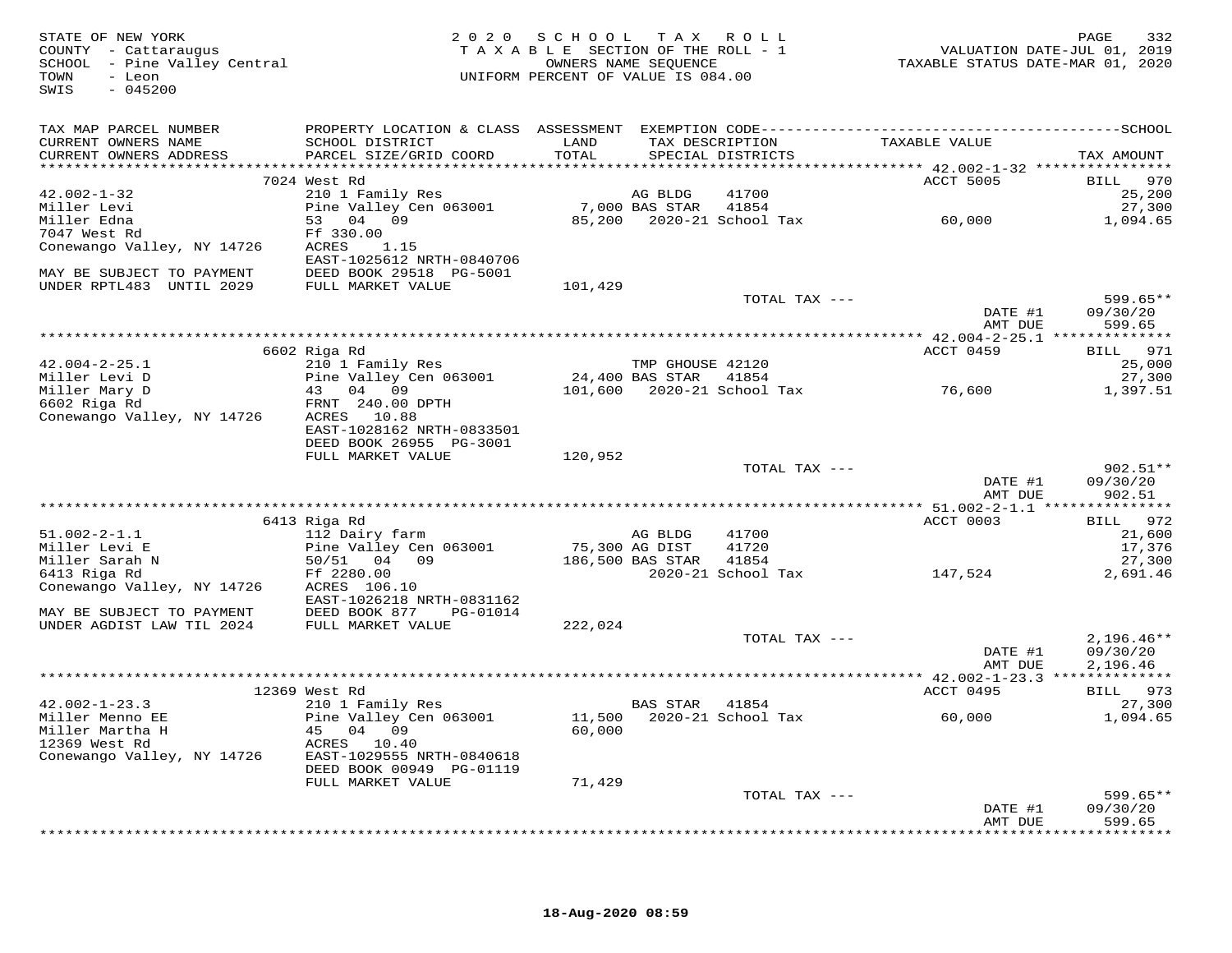| STATE OF NEW YORK<br>COUNTY - Cattaraugus<br>SCHOOL - Pine Valley Central<br>- Leon<br>TOWN<br>$-045200$<br>SWIS | 2 0 2 0                                                         | SCHOOL TAX<br>TAXABLE SECTION OF THE ROLL - 1<br>OWNERS NAME SEQUENCE<br>UNIFORM PERCENT OF VALUE IS 084.00 |                  | R O L L            | TAXABLE STATUS DATE-MAR 01, 2020                      | PAGE<br>333<br>VALUATION DATE-JUL 01, 2019 |
|------------------------------------------------------------------------------------------------------------------|-----------------------------------------------------------------|-------------------------------------------------------------------------------------------------------------|------------------|--------------------|-------------------------------------------------------|--------------------------------------------|
| TAX MAP PARCEL NUMBER                                                                                            |                                                                 |                                                                                                             |                  |                    |                                                       |                                            |
| CURRENT OWNERS NAME<br>CURRENT OWNERS ADDRESS                                                                    | SCHOOL DISTRICT<br>PARCEL SIZE/GRID COORD                       | LAND<br>TOTAL                                                                                               | TAX DESCRIPTION  | SPECIAL DISTRICTS  | TAXABLE VALUE                                         | TAX AMOUNT                                 |
|                                                                                                                  | 11201 Leon-New Albion Rd                                        |                                                                                                             |                  |                    | ACCT 0345                                             | BILL 974                                   |
| $52.002 - 1 - 3$                                                                                                 | 210 1 Family Res                                                |                                                                                                             | BAS STAR         | 41854              |                                                       | 27,300                                     |
| Miller Michelle<br>Rowland Genevieve<br>11201 Leon-New Albion Rd<br>Cattaraugus, NY 14719                        | Pine Valley Cen 063001<br>03 04 09<br>Life Use<br>ACRES<br>7.35 | 18,800<br>58,000                                                                                            |                  | 2020-21 School Tax | 58,000                                                | 1,058.16                                   |
|                                                                                                                  | EAST-1047005 NRTH-0832817<br>DEED BOOK 1984<br>PG-4002          |                                                                                                             |                  |                    |                                                       |                                            |
|                                                                                                                  | FULL MARKET VALUE                                               | 69,048                                                                                                      |                  | TOTAL TAX ---      |                                                       | $563.16**$                                 |
|                                                                                                                  |                                                                 |                                                                                                             |                  |                    | DATE #1<br>AMT DUE                                    | 09/30/20<br>563.16                         |
|                                                                                                                  |                                                                 |                                                                                                             |                  |                    |                                                       |                                            |
|                                                                                                                  | 11792 Eldredge Rd                                               |                                                                                                             |                  |                    | ACCT 0096                                             | 975<br>BILL                                |
| $52.001 - 1 - 11$                                                                                                | 112 Dairy farm                                                  |                                                                                                             | AG DISTOUT 41730 | 2020-21 School Tax |                                                       | 38,219                                     |
| Miller Roman D<br>Miller Sarah D                                                                                 | Pine Valley Cen 063001<br>26 04 09                              | 93,300<br>155,300                                                                                           |                  |                    | 117,081                                               | 2,136.05                                   |
| 11806 Eldredge Rd                                                                                                | Ff 1360.00                                                      |                                                                                                             |                  |                    |                                                       |                                            |
| Conewango Valley, NY 14726                                                                                       | ACRES 118.70                                                    |                                                                                                             |                  |                    |                                                       |                                            |
|                                                                                                                  | EAST-1038969 NRTH-0829000                                       |                                                                                                             |                  |                    |                                                       |                                            |
| MAY BE SUBJECT TO PAYMENT<br>UNDER AGDIST LAW TIL 2027                                                           | DEED BOOK 26022 PG-7001<br>FULL MARKET VALUE                    | 184,881                                                                                                     |                  |                    |                                                       |                                            |
|                                                                                                                  |                                                                 |                                                                                                             |                  | TOTAL TAX ---      |                                                       | $2,136.05**$                               |
|                                                                                                                  |                                                                 |                                                                                                             |                  |                    | DATE #1<br>AMT DUE                                    | 09/30/20<br>2,136.05                       |
|                                                                                                                  |                                                                 |                                                                                                             |                  |                    |                                                       |                                            |
|                                                                                                                  | 12654 Youngs Rd                                                 |                                                                                                             |                  |                    | 40 PCT OF VALUE USED FOR EXEMPTION PURPOSES ACCT 0200 | 976<br>BILL                                |
| $51.002 - 1 - 12.1$<br>Miller Samuel D                                                                           | 112 Dairy farm<br>Pine Valley Cen 063001                        | 46,000 AGED C/T/S 41800                                                                                     | AG DIST          | 41720              |                                                       | 0<br>31,960                                |
| Miller Naomi                                                                                                     | 49 04 09                                                        |                                                                                                             | 159,800 ENH STAR | 41834              |                                                       | 63,520                                     |
| 12654 Youngs Rd                                                                                                  | Ff 3200.00                                                      |                                                                                                             |                  | 2020-21 School Tax | 127,840                                               | 2,332.34                                   |
| Conewango Valley, NY 14726                                                                                       | ACRES<br>56.60<br>EAST-1024755 NRTH-0824847                     |                                                                                                             |                  |                    |                                                       |                                            |
| MAY BE SUBJECT TO PAYMENT                                                                                        | DEED BOOK 1011<br>PG-1041                                       |                                                                                                             |                  |                    |                                                       |                                            |
| UNDER AGDIST LAW TIL 2024                                                                                        | FULL MARKET VALUE                                               | 190,238                                                                                                     |                  |                    |                                                       |                                            |
|                                                                                                                  |                                                                 |                                                                                                             |                  | TOTAL TAX ---      |                                                       | $1,229.34**$                               |
|                                                                                                                  |                                                                 |                                                                                                             |                  |                    | DATE #1                                               | 09/30/20                                   |
|                                                                                                                  |                                                                 |                                                                                                             |                  |                    | AMT DUE                                               | 1,229.34                                   |
|                                                                                                                  | 11884 Leon-New Albion Rd                                        |                                                                                                             |                  |                    | ACCT 0497                                             | BILL 977                                   |
| $43.003 - 1 - 16.3$                                                                                              | 113 Cattle farm                                                 |                                                                                                             |                  | 2020-21 School Tax | 9,000                                                 | 164.20                                     |
| Milliman Calvin                                                                                                  | Pine Valley Cen 063001                                          | 9,000                                                                                                       |                  |                    |                                                       |                                            |
| Milliman Ashley<br>6666 Town Hill Rd                                                                             | 27 04 09<br>Leon-New Albion Ff - 320'                           | 9,000                                                                                                       |                  |                    |                                                       |                                            |
| Conewango Valley, NY 14726                                                                                       | FRNT 800.00 DPTH                                                |                                                                                                             |                  |                    |                                                       |                                            |
|                                                                                                                  | ACRES 15.30                                                     |                                                                                                             |                  |                    |                                                       |                                            |
| MAY BE SUBJECT TO PAYMENT                                                                                        | EAST-1036901 NRTH-0835064                                       |                                                                                                             |                  |                    |                                                       |                                            |
| UNDER AGDIST LAW TIL 2026                                                                                        | DEED BOOK 30192 PG-6001<br>FULL MARKET VALUE                    | 10,714                                                                                                      |                  |                    |                                                       |                                            |
|                                                                                                                  |                                                                 |                                                                                                             |                  | TOTAL TAX $---$    |                                                       | $164.20**$                                 |
|                                                                                                                  |                                                                 |                                                                                                             |                  |                    | DATE #1                                               | 09/30/20                                   |
|                                                                                                                  |                                                                 |                                                                                                             |                  |                    | AMT DUE                                               | 164.20                                     |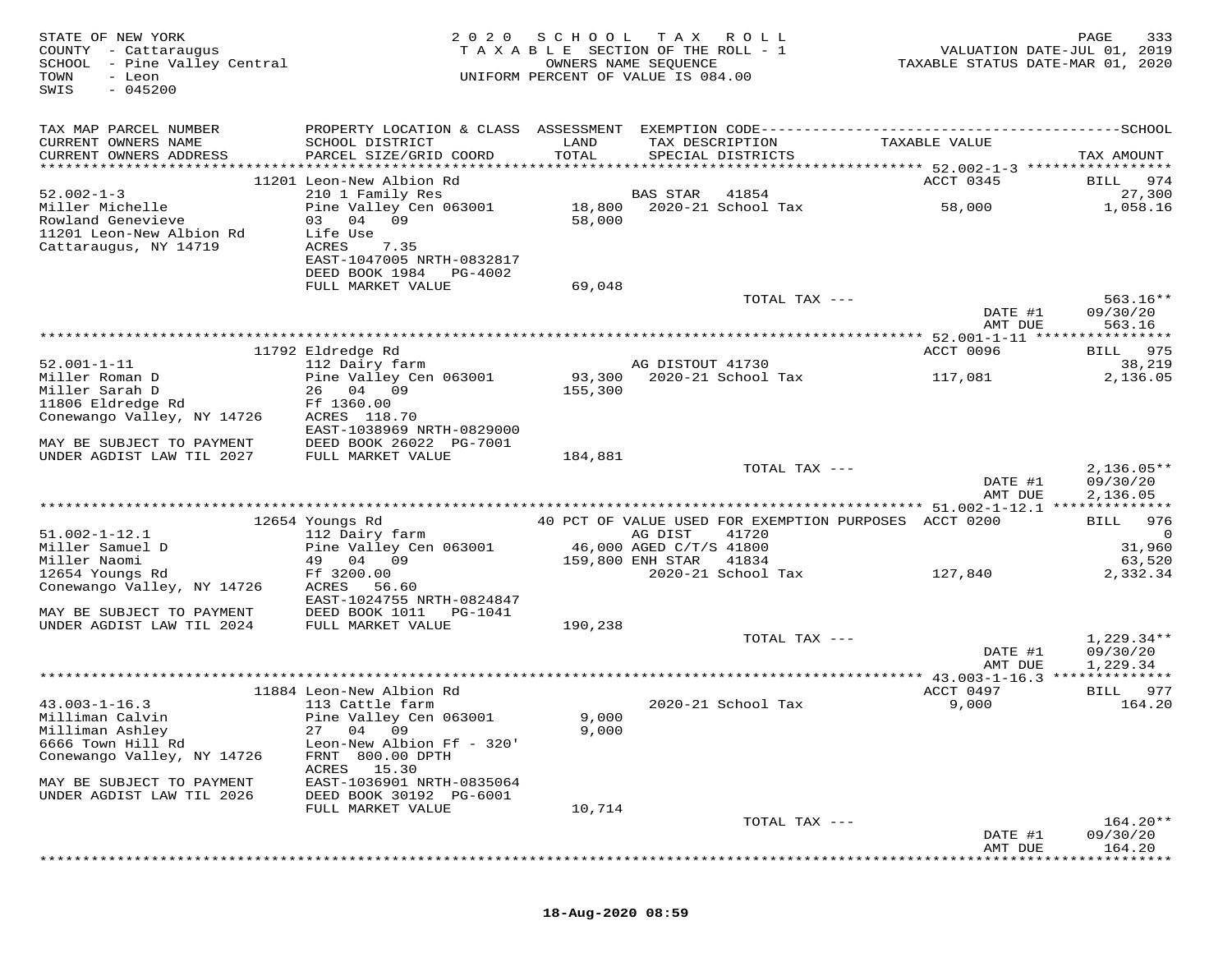| STATE OF NEW YORK<br>COUNTY - Cattaraugus<br>SCHOOL - Pine Valley Central<br>TOWN<br>- Leon<br>$-045200$<br>SWIS | 2 0 2 0                                      |               | SCHOOL TAX ROLL<br>TAXABLE SECTION OF THE ROLL - 1<br>OWNERS NAME SEQUENCE<br>UNIFORM PERCENT OF VALUE IS 084.00 | VALUATION DATE-JUL 01, 2019<br>TAXABLE STATUS DATE-MAR 01, 2020 | 334<br>PAGE                     |
|------------------------------------------------------------------------------------------------------------------|----------------------------------------------|---------------|------------------------------------------------------------------------------------------------------------------|-----------------------------------------------------------------|---------------------------------|
| TAX MAP PARCEL NUMBER                                                                                            |                                              |               |                                                                                                                  |                                                                 |                                 |
| CURRENT OWNERS NAME<br>CURRENT OWNERS ADDRESS                                                                    | SCHOOL DISTRICT<br>PARCEL SIZE/GRID COORD    | LAND<br>TOTAL | TAX DESCRIPTION<br>SPECIAL DISTRICTS                                                                             | TAXABLE VALUE                                                   | TAX AMOUNT                      |
| ******************                                                                                               |                                              | ***********   |                                                                                                                  | *********** 42.020-1-54 *****************                       |                                 |
|                                                                                                                  | $Rte$ 62 (Off)                               |               |                                                                                                                  | ACCT 0121                                                       | <b>BILL</b><br>978              |
| $42.020 - 1 - 54$                                                                                                | 314 Rural vac<10                             |               | 2020-21 School Tax                                                                                               | 4,900                                                           | 89.40                           |
| Milliman Calvin M                                                                                                | Pine Valley Cen 063001                       | 4,900         |                                                                                                                  |                                                                 |                                 |
| 6666 Town Hill Rd                                                                                                | 35 04 09                                     | 4,900         |                                                                                                                  |                                                                 |                                 |
| Conewango VAlley, NY 14726                                                                                       | 5.15<br>ACRES<br>EAST-1031262 NRTH-0834153   |               |                                                                                                                  |                                                                 |                                 |
|                                                                                                                  | DEED BOOK 43<br>PG-1001                      |               |                                                                                                                  |                                                                 |                                 |
|                                                                                                                  | FULL MARKET VALUE                            | 5,833         |                                                                                                                  |                                                                 |                                 |
|                                                                                                                  |                                              |               | TOTAL TAX ---                                                                                                    |                                                                 | $89.40**$                       |
|                                                                                                                  |                                              |               |                                                                                                                  | DATE #1                                                         | 09/30/20                        |
|                                                                                                                  |                                              |               |                                                                                                                  | AMT DUE                                                         | 89.40                           |
|                                                                                                                  |                                              |               |                                                                                                                  |                                                                 |                                 |
| $42.020 - 1 - 34$                                                                                                | 6756 Co Rd 6 & Us Rte 62<br>425 Bar          |               | 2020-21 School Tax                                                                                               | ACCT 0167<br>32,500                                             | 979<br>BILL<br>592.94           |
| Milliman Calvin M.                                                                                               | Pine Valley Cen 063001                       | 3,900         |                                                                                                                  |                                                                 |                                 |
| Milliman Ashley E.                                                                                               | 35 04 09                                     | 32,500        |                                                                                                                  |                                                                 |                                 |
| 6666 Town Hill Rd                                                                                                | FRNT<br>84.48 DPTH<br>80.22                  |               |                                                                                                                  |                                                                 |                                 |
| Conewango Valley, NY 14726                                                                                       | 0.56<br>ACRES                                |               |                                                                                                                  |                                                                 |                                 |
|                                                                                                                  | EAST-1031193 NRTH-0835688                    |               |                                                                                                                  |                                                                 |                                 |
|                                                                                                                  | DEED BOOK 30136 PG-9008<br>FULL MARKET VALUE | 38,690        |                                                                                                                  |                                                                 |                                 |
|                                                                                                                  |                                              |               | TOTAL TAX ---                                                                                                    |                                                                 | 592.94**                        |
|                                                                                                                  |                                              |               |                                                                                                                  | DATE #1                                                         | 09/30/20                        |
|                                                                                                                  |                                              |               |                                                                                                                  | AMT DUE                                                         | 592.94                          |
|                                                                                                                  |                                              |               |                                                                                                                  |                                                                 |                                 |
|                                                                                                                  | 6666 Town Hill Rd                            |               |                                                                                                                  | ACCT 0862                                                       | 980<br><b>BILL</b>              |
| $43.003 - 1 - 18.6$<br>Milliman Calvin M.                                                                        | 210 1 Family Res                             | 17,200        | BAS STAR 41854<br>2020-21 School Tax                                                                             |                                                                 | 27,300<br>2,820.56              |
| Milliman Ashley E.                                                                                               | Pine Valley Cen 063001<br>$27 - 4 - 9$       | 154,600       |                                                                                                                  | 154,600                                                         |                                 |
| 6666 Town Hill Road                                                                                              | ACRES 13.75                                  |               |                                                                                                                  |                                                                 |                                 |
| Conewango Valley, NY 14726                                                                                       | EAST-1036525 NRTH-0834285                    |               |                                                                                                                  |                                                                 |                                 |
|                                                                                                                  | DEED BOOK 23276 PG-2001                      |               |                                                                                                                  |                                                                 |                                 |
|                                                                                                                  | FULL MARKET VALUE                            | 184,048       |                                                                                                                  |                                                                 |                                 |
|                                                                                                                  |                                              |               | TOTAL TAX ---                                                                                                    |                                                                 | $2,325.56**$<br>09/30/20        |
|                                                                                                                  |                                              |               |                                                                                                                  | DATE #1<br>AMT DUE                                              | 2,325.56                        |
|                                                                                                                  |                                              |               |                                                                                                                  |                                                                 |                                 |
|                                                                                                                  | 6627 Kysor Hill Rd                           |               |                                                                                                                  | ACCT 0668                                                       | BILL 981                        |
| $43.003 - 1 - 11.5$                                                                                              | 240 Rural res                                |               | BAS STAR<br>41854                                                                                                |                                                                 | 27,300                          |
| Milliman Lane C                                                                                                  | Pine Valley Cen 063001                       | 24,800        | 2020-21 School Tax                                                                                               | 109,000                                                         | 1,988.62                        |
| 6627 Kysor Hill Rd                                                                                               | 19 04 09                                     | 109,000       |                                                                                                                  |                                                                 |                                 |
| Cattaraugus, NY 14719                                                                                            | Ff 1625.00<br>ACRES 18.10                    |               |                                                                                                                  |                                                                 |                                 |
|                                                                                                                  | EAST-1042466 NRTH-0834928                    |               |                                                                                                                  |                                                                 |                                 |
|                                                                                                                  | DEED BOOK 00953 PG-00071                     |               |                                                                                                                  |                                                                 |                                 |
|                                                                                                                  | FULL MARKET VALUE                            | 129,762       |                                                                                                                  |                                                                 |                                 |
|                                                                                                                  |                                              |               | TOTAL TAX ---                                                                                                    |                                                                 | $1,493.62**$                    |
|                                                                                                                  |                                              |               |                                                                                                                  | DATE #1                                                         | 09/30/20                        |
|                                                                                                                  |                                              |               |                                                                                                                  | AMT DUE                                                         | 1,493.62<br>+ + + + + + + + + + |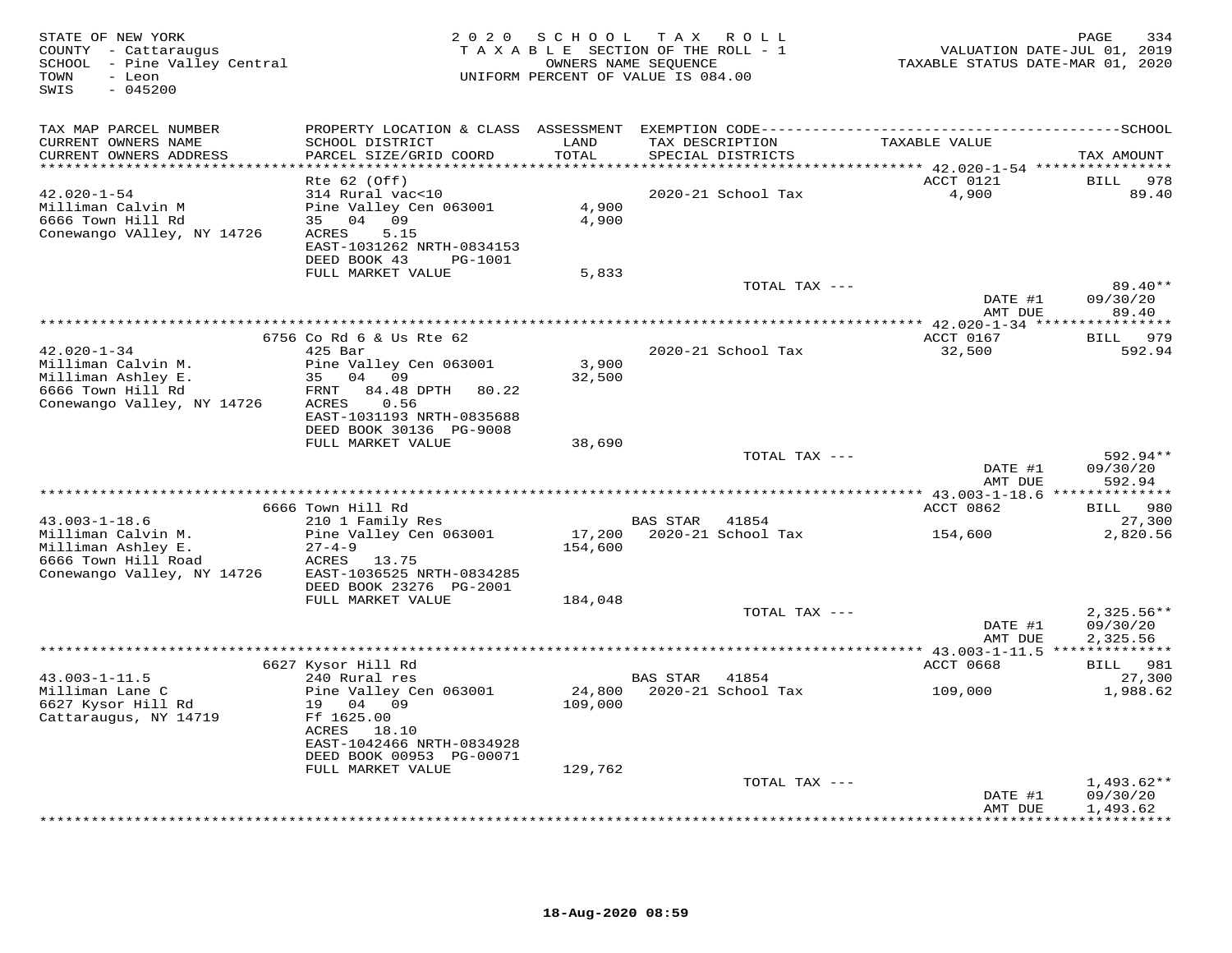| STATE OF NEW YORK<br>COUNTY - Cattaraugus<br>SCHOOL - Pine Valley Central<br>TOWN<br>- Leon<br>$-045200$<br>SWIS | 2 0 2 0                                                                                                             | SCHOOL<br>TAXABLE SECTION OF THE ROLL - 1<br>UNIFORM PERCENT OF VALUE IS 084.00 | T A X<br>OWNERS NAME SEQUENCE | ROLL                                 | VALUATION DATE-JUL 01, 2019<br>TAXABLE STATUS DATE-MAR 01, 2020 | 335<br>PAGE                          |
|------------------------------------------------------------------------------------------------------------------|---------------------------------------------------------------------------------------------------------------------|---------------------------------------------------------------------------------|-------------------------------|--------------------------------------|-----------------------------------------------------------------|--------------------------------------|
| TAX MAP PARCEL NUMBER                                                                                            |                                                                                                                     |                                                                                 |                               |                                      |                                                                 |                                      |
| CURRENT OWNERS NAME<br>CURRENT OWNERS ADDRESS                                                                    | SCHOOL DISTRICT<br>PARCEL SIZE/GRID COORD                                                                           | LAND<br>TOTAL                                                                   |                               | TAX DESCRIPTION<br>SPECIAL DISTRICTS | TAXABLE VALUE                                                   | TAX AMOUNT                           |
|                                                                                                                  | 11664 Leon-New Albion Rd                                                                                            |                                                                                 |                               |                                      | ACCT 0054                                                       | BILL 982                             |
| $43.003 - 1 - 14$<br>MILLIMAN LEE<br>MILLIMAN DEBORA<br>11720 LEON-NEW ABLION ROAD<br>LEON, NY 14751             | 312 Vac w/imprv<br>Pine Valley Cen 063001<br>19 04<br>09<br>Ff 196.00<br>ACRES<br>1.00<br>EAST-1040289 NRTH-0834043 | 3,000<br>38,500                                                                 |                               | 2020-21 School Tax                   | 38,500                                                          | 702.40                               |
|                                                                                                                  | DEED BOOK 26552 PG-9002<br>FULL MARKET VALUE                                                                        | 45,833                                                                          |                               |                                      |                                                                 |                                      |
|                                                                                                                  |                                                                                                                     |                                                                                 |                               | TOTAL TAX ---                        | DATE #1                                                         | $702.40**$<br>09/30/20               |
|                                                                                                                  |                                                                                                                     |                                                                                 |                               |                                      | AMT DUE                                                         | 702.40                               |
|                                                                                                                  | 11720 Leon-New Albion Rd                                                                                            |                                                                                 |                               |                                      | ACCT 0412                                                       | 983<br>BILL                          |
| $43.003 - 1 - 11.1$                                                                                              | 105 Vac farmland                                                                                                    |                                                                                 | AG DIST                       | 41720                                |                                                                 | 19,960                               |
| Milliman Lee C                                                                                                   | Pine Valley Cen 063001                                                                                              | 59,100                                                                          |                               | 2020-21 School Tax                   | 39,140                                                          | 714.08                               |
| Milliman Debora A<br>11720 Leon-New Albion Rd                                                                    | 19/20<br>04 09<br>Ff 1520'                                                                                          | 59,100                                                                          |                               |                                      |                                                                 |                                      |
| Cattaraugus, NY 14719                                                                                            | ACRES<br>90.45                                                                                                      |                                                                                 |                               |                                      |                                                                 |                                      |
| MAY BE SUBJECT TO PAYMENT                                                                                        | EAST-1041436 NRTH-0835035<br>DEED BOOK 00932 PG-00751                                                               |                                                                                 |                               |                                      |                                                                 |                                      |
| UNDER AGDIST LAW TIL 2024                                                                                        | FULL MARKET VALUE                                                                                                   | 70,357                                                                          |                               |                                      |                                                                 |                                      |
|                                                                                                                  |                                                                                                                     |                                                                                 |                               | TOTAL TAX ---                        | DATE #1<br>AMT DUE                                              | 714.08**<br>09/30/20<br>714.08       |
|                                                                                                                  |                                                                                                                     |                                                                                 |                               |                                      |                                                                 |                                      |
|                                                                                                                  | 11720 Leon-New Albion Rd                                                                                            |                                                                                 |                               |                                      | ACCT 0186                                                       | BILL 984                             |
| $43.003 - 1 - 13$<br>Milliman Lee C                                                                              | 120 Field crops<br>Pine Valley Cen 063001                                                                           |                                                                                 | AG DIST<br>88,200 BAS STAR    | 41720<br>41854                       |                                                                 | 9,236<br>27,300                      |
| Milliman Debora<br>11720 Leon-New Albion Rd<br>Cattaraugus, NY 14719                                             | 19 04 09<br>FRNT 1300.00 DPTH<br>ACRES 123.65                                                                       |                                                                                 |                               | 235,000 2020-21 School Tax           | 225,764                                                         | 4,118.89                             |
| MAY BE SUBJECT TO PAYMENT                                                                                        | EAST-1039672 NRTH-0833738<br>DEED BOOK 846<br>PG-00499                                                              |                                                                                 |                               |                                      |                                                                 |                                      |
| UNDER AGDIST LAW TIL 2024                                                                                        | FULL MARKET VALUE                                                                                                   | 279,762                                                                         |                               |                                      |                                                                 |                                      |
|                                                                                                                  |                                                                                                                     |                                                                                 |                               | TOTAL TAX ---                        | DATE #1<br>AMT DUE                                              | $3,623.89**$<br>09/30/20<br>3,623.89 |
|                                                                                                                  |                                                                                                                     |                                                                                 |                               |                                      |                                                                 |                                      |
|                                                                                                                  | 11720 Leon-New Albion Rd                                                                                            |                                                                                 |                               |                                      | ACCT 0187                                                       | BILL 985                             |
| $43.003 - 1 - 18.1$<br>Milliman Lee C                                                                            | 120 Field crops<br>Pine Valley Cen 063001                                                                           |                                                                                 | AG DIST                       | 41720<br>107,400 2020-21 School Tax  | 78,265                                                          | 29,135<br>1,427.88                   |
| Milliman Debora A                                                                                                | 27 04 09                                                                                                            | 107,400                                                                         |                               |                                      |                                                                 |                                      |
| 11720 Leon-New Albion Rd<br>Cattaraugus, NY 14719                                                                | Alderbottom Rd Ff - 1350'<br>Town Hill Rd Ff $-$ 3320'<br>FRNT 2880.00 DPTH                                         |                                                                                 |                               |                                      |                                                                 |                                      |
| MAY BE SUBJECT TO PAYMENT<br>UNDER AGDIST LAW TIL 2024                                                           | ACRES 161.45<br>EAST-1037711 NRTH-0833298                                                                           |                                                                                 |                               |                                      |                                                                 |                                      |
|                                                                                                                  | DEED BOOK 846<br>PG-00499                                                                                           |                                                                                 |                               |                                      |                                                                 |                                      |
|                                                                                                                  | FULL MARKET VALUE                                                                                                   | 127,857                                                                         |                               |                                      |                                                                 |                                      |
|                                                                                                                  |                                                                                                                     |                                                                                 |                               | TOTAL TAX ---                        | DATE #1                                                         | 1,427.88**<br>09/30/20               |
|                                                                                                                  |                                                                                                                     |                                                                                 |                               |                                      | AMT DUE                                                         | 1,427.88                             |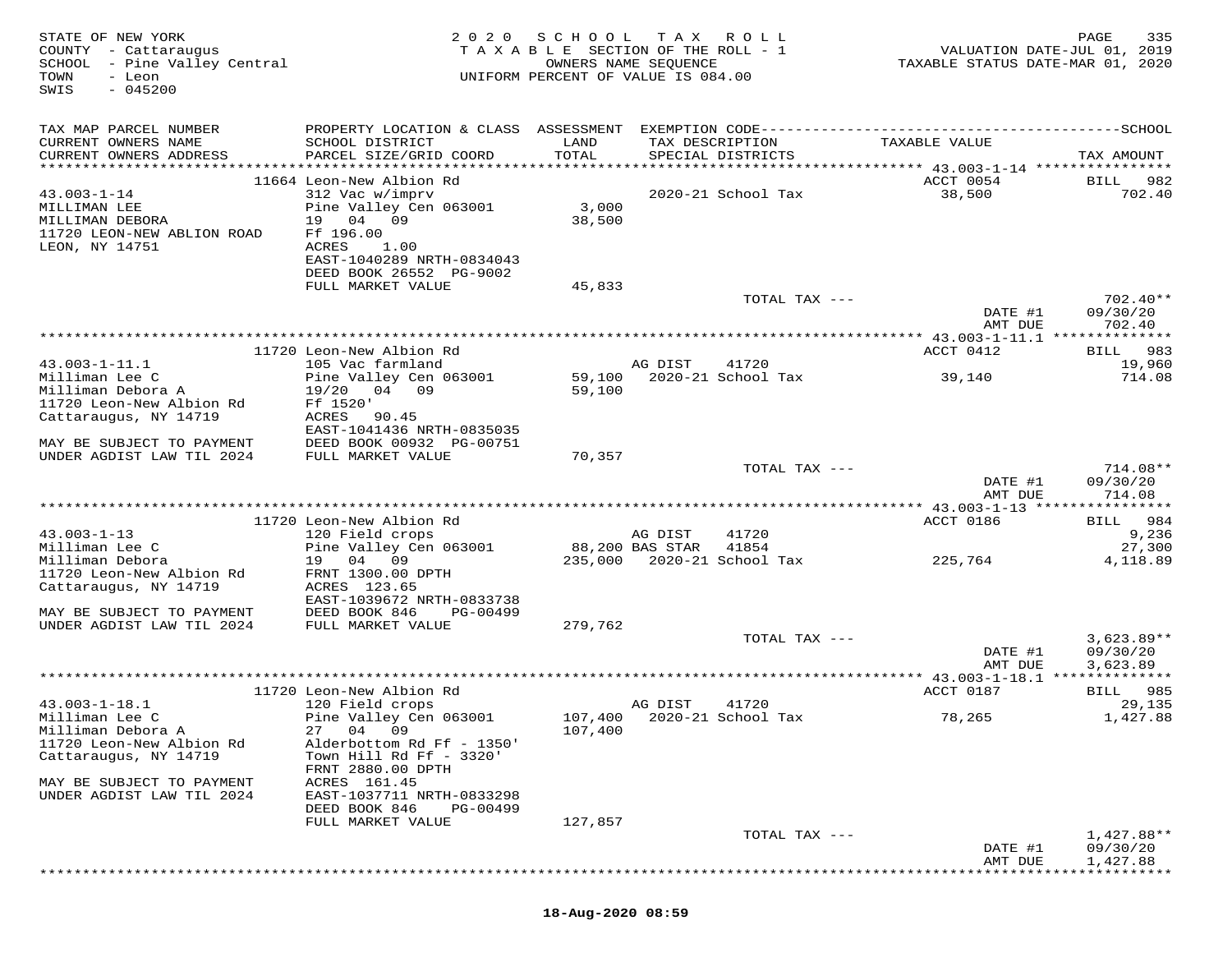| STATE OF NEW YORK<br>COUNTY - Cattaraugus<br>SCHOOL - Pine Valley Central<br>- Leon<br>TOWN<br>$-045200$<br>SWIS | 2 0 2 0                                                   | SCHOOL TAX<br>TAXABLE SECTION OF THE ROLL - 1<br>OWNERS NAME SEQUENCE<br>UNIFORM PERCENT OF VALUE IS 084.00 |                 | R O L L                              | VALUATION DATE-JUL 01, 2019<br>TAXABLE STATUS DATE-MAR 01, 2020  | PAGE<br>336              |
|------------------------------------------------------------------------------------------------------------------|-----------------------------------------------------------|-------------------------------------------------------------------------------------------------------------|-----------------|--------------------------------------|------------------------------------------------------------------|--------------------------|
| TAX MAP PARCEL NUMBER                                                                                            |                                                           |                                                                                                             |                 |                                      |                                                                  |                          |
| CURRENT OWNERS NAME<br>CURRENT OWNERS ADDRESS                                                                    | SCHOOL DISTRICT<br>PARCEL SIZE/GRID COORD                 | LAND<br>TOTAL                                                                                               |                 | TAX DESCRIPTION<br>SPECIAL DISTRICTS | TAXABLE VALUE                                                    | TAX AMOUNT               |
| **********************                                                                                           |                                                           |                                                                                                             |                 |                                      | *********************************** 43.001-1-1.3 *************** |                          |
| $43.001 - 1 - 1.3$                                                                                               | 7494 Rte 62<br>240 Rural res                              |                                                                                                             | <b>BAS STAR</b> | 41854                                | ACCT 0595                                                        | BILL<br>986<br>27,300    |
| Milliman Lyle C<br>Milliman Leslie J                                                                             | Pine Valley Cen 063001<br>38 04 09                        | 31,400<br>120,000                                                                                           |                 | 2020-21 School Tax                   | 120,000                                                          | 2,189.31                 |
| 7494 Rte 62<br>South Dayton, NY 14138                                                                            | Ff 1990.00<br>ACRES<br>22.25<br>EAST-1031793 NRTH-0847171 |                                                                                                             |                 |                                      |                                                                  |                          |
|                                                                                                                  | DEED BOOK 895<br>PG-00730<br>FULL MARKET VALUE            | 142,857                                                                                                     |                 |                                      |                                                                  |                          |
|                                                                                                                  |                                                           |                                                                                                             |                 | TOTAL TAX ---                        | DATE #1                                                          | $1,694.31**$<br>09/30/20 |
|                                                                                                                  |                                                           |                                                                                                             |                 |                                      | AMT DUE                                                          | 1,694.31                 |
|                                                                                                                  |                                                           |                                                                                                             |                 |                                      |                                                                  |                          |
| $43.003 - 1 - 10$                                                                                                | Alderbottom Rd<br>323 Vacant rural                        |                                                                                                             |                 | 2020-21 School Tax                   | ACCT 0217<br>6,120                                               | BILL 987<br>111.65       |
| Milliman Lyle C                                                                                                  | Pine Valley Cen 063001                                    | 6,120                                                                                                       |                 |                                      |                                                                  |                          |
| Milliman Leslie J                                                                                                | 20 04 09                                                  | 6,120                                                                                                       |                 |                                      |                                                                  |                          |
| 7494 Rte 62                                                                                                      | ACRES 15.00                                               |                                                                                                             |                 |                                      |                                                                  |                          |
| South Dayton, NY 14138                                                                                           | EAST-1041480 NRTH-0839050                                 |                                                                                                             |                 |                                      |                                                                  |                          |
|                                                                                                                  | DEED BOOK 897<br>PG-00898                                 |                                                                                                             |                 |                                      |                                                                  |                          |
|                                                                                                                  | FULL MARKET VALUE                                         | 7,286                                                                                                       |                 |                                      |                                                                  | $111.65**$               |
|                                                                                                                  |                                                           |                                                                                                             |                 | TOTAL TAX ---                        | DATE #1                                                          | 09/30/20                 |
|                                                                                                                  |                                                           |                                                                                                             |                 |                                      | AMT DUE                                                          | 111.65                   |
|                                                                                                                  |                                                           | **************************************                                                                      |                 |                                      | ***** 43.003-1-30 ****************                               |                          |
|                                                                                                                  | Kysor Hill Rd                                             |                                                                                                             |                 |                                      | ACCT 0551                                                        | BILL 988                 |
| $43.003 - 1 - 30$                                                                                                | 105 Vac farmland                                          |                                                                                                             |                 | 2020-21 School Tax                   | 65,280                                                           | 1,190.98                 |
| Milliman Lyle C                                                                                                  | Pine Valley Cen 063001                                    | 65,280                                                                                                      |                 |                                      |                                                                  |                          |
| Milliman Leslie J<br>7494 Rte 62                                                                                 | 20 04 09<br>ACRES 160.00                                  | 65,280                                                                                                      |                 |                                      |                                                                  |                          |
| South Dayton, NY 14138                                                                                           | EAST-1041990 NRTH-0837573                                 |                                                                                                             |                 |                                      |                                                                  |                          |
|                                                                                                                  | DEED BOOK 897<br>PG-00898                                 |                                                                                                             |                 |                                      |                                                                  |                          |
|                                                                                                                  | FULL MARKET VALUE                                         | 77,714                                                                                                      |                 |                                      |                                                                  |                          |
|                                                                                                                  |                                                           |                                                                                                             |                 | TOTAL TAX ---                        |                                                                  | 1,190.98**               |
|                                                                                                                  |                                                           |                                                                                                             |                 |                                      | DATE #1                                                          | 09/30/20                 |
|                                                                                                                  |                                                           |                                                                                                             |                 |                                      | AMT DUE                                                          | 1,190.98                 |
|                                                                                                                  | Kysor Hill Rd                                             |                                                                                                             |                 |                                      | ACCT 0552                                                        | BILL 989                 |
| $43.003 - 1 - 31$                                                                                                | 323 Vacant rural                                          |                                                                                                             |                 | 2020-21 School Tax                   | 9,120                                                            | 166.39                   |
| Milliman Lyle C                                                                                                  | Pine Valley Cen 063001                                    | 9,120                                                                                                       |                 |                                      |                                                                  |                          |
| Milliman Leslie J                                                                                                | 20  04  09                                                | 9,120                                                                                                       |                 |                                      |                                                                  |                          |
| 7494 Rte 62                                                                                                      | ACRES 22.35                                               |                                                                                                             |                 |                                      |                                                                  |                          |
| South Dayton, NY 14138                                                                                           | EAST-1040618 NRTH-0837151<br>DEED BOOK 897<br>PG-00898    |                                                                                                             |                 |                                      |                                                                  |                          |
|                                                                                                                  | FULL MARKET VALUE                                         | 10,857                                                                                                      |                 |                                      |                                                                  |                          |
|                                                                                                                  |                                                           |                                                                                                             |                 | TOTAL TAX ---                        |                                                                  | $166.39**$               |
|                                                                                                                  |                                                           |                                                                                                             |                 |                                      | DATE #1<br>AMT DUE                                               | 09/30/20<br>166.39       |
|                                                                                                                  |                                                           |                                                                                                             |                 |                                      |                                                                  | *********                |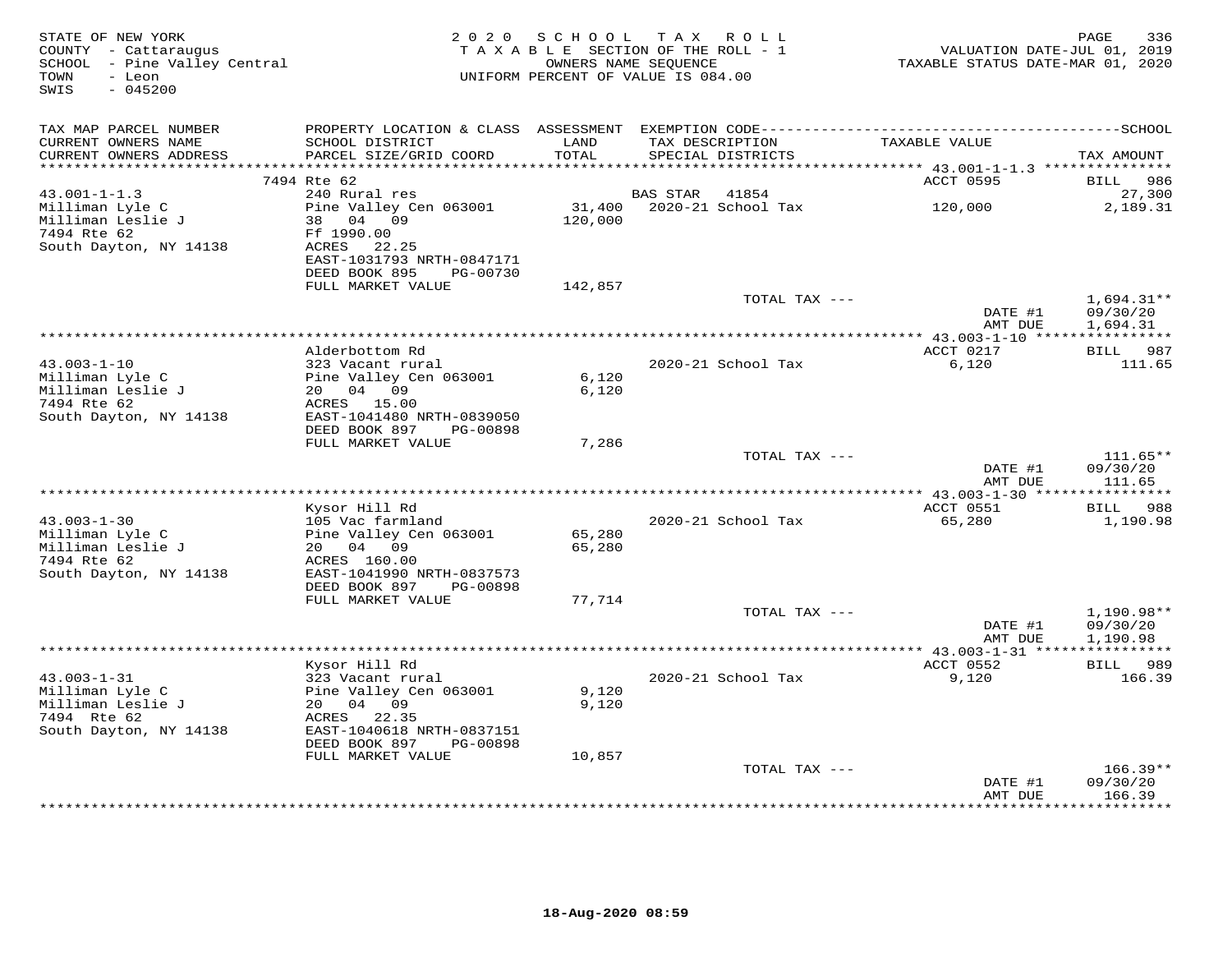| STATE OF NEW YORK<br>COUNTY - Cattaraugus<br>SCHOOL - Pine Valley Central<br>- Leon<br>TOWN<br>$-045200$<br>SWIS | 2 0 2 0                                                                                                                                      | SCHOOL<br>TAXABLE SECTION OF THE ROLL - 1<br>OWNERS NAME SEQUENCE<br>UNIFORM PERCENT OF VALUE IS 084.00 | T A X           | ROLL                                 | VALUATION DATE-JUL 01, 2019<br>TAXABLE STATUS DATE-MAR 01, 2020 | PAGE<br>337                          |
|------------------------------------------------------------------------------------------------------------------|----------------------------------------------------------------------------------------------------------------------------------------------|---------------------------------------------------------------------------------------------------------|-----------------|--------------------------------------|-----------------------------------------------------------------|--------------------------------------|
| TAX MAP PARCEL NUMBER                                                                                            | PROPERTY LOCATION & CLASS ASSESSMENT EXEMPTION CODE-----------------------------------SCHOOL                                                 |                                                                                                         |                 |                                      |                                                                 |                                      |
| CURRENT OWNERS NAME<br>CURRENT OWNERS ADDRESS<br>********************                                            | SCHOOL DISTRICT<br>PARCEL SIZE/GRID COORD                                                                                                    | LAND<br>TOTAL                                                                                           |                 | TAX DESCRIPTION<br>SPECIAL DISTRICTS | TAXABLE VALUE                                                   | TAX AMOUNT                           |
|                                                                                                                  |                                                                                                                                              |                                                                                                         |                 |                                      |                                                                 |                                      |
| $43.003 - 1 - 11.4$                                                                                              | 11600 Fancher Rd<br>240 Rural res                                                                                                            |                                                                                                         | <b>BAS STAR</b> | 41854                                | ACCT 0667                                                       | 990<br>BILL<br>27,300                |
| Milliman Lynn<br>Milliman Lisa<br>11600 Fancher Hill<br>Cattaraugus, NY 14719                                    | Pine Valley Cen 063001<br>19 04<br>09<br>Ff 2100.00 Leon-New Albio<br>Ff 1230.00 Fancher Rd<br>31.75<br>ACRES                                | 37,000<br>135,000                                                                                       |                 | 2020-21 School Tax                   | 135,000                                                         | 2,462.97                             |
|                                                                                                                  | EAST-1042100 NRTH-0833390<br>DEED BOOK 00932 PG-00753                                                                                        |                                                                                                         |                 |                                      |                                                                 |                                      |
|                                                                                                                  | FULL MARKET VALUE                                                                                                                            | 160,714                                                                                                 |                 |                                      |                                                                 |                                      |
|                                                                                                                  |                                                                                                                                              |                                                                                                         |                 | TOTAL TAX ---                        | DATE #1<br>AMT DUE                                              | $1,967.97**$<br>09/30/20<br>1,967.97 |
|                                                                                                                  |                                                                                                                                              |                                                                                                         |                 |                                      |                                                                 |                                      |
|                                                                                                                  | Fancher Rd                                                                                                                                   |                                                                                                         |                 |                                      | ACCT 0112                                                       | BILL 991                             |
| $52.001 - 1 - 14.1$<br>Milliman Lynn<br>Milliman Lisa<br>11600 Fancher Hill Rd<br>Cattaraugus, NY 14719          | 314 Rural vac<10<br>Pine Valley Cen 063001<br>19 04 09<br>Ff 640.00<br>ACRES<br>4.75<br>EAST-1042349 NRTH-0832768<br>DEED BOOK 26640 PG-6001 | 2,400<br>2,400                                                                                          |                 | 2020-21 School Tax                   | 2,400                                                           | 43.79                                |
|                                                                                                                  | FULL MARKET VALUE                                                                                                                            | 2,857                                                                                                   |                 |                                      |                                                                 |                                      |
|                                                                                                                  |                                                                                                                                              |                                                                                                         |                 | TOTAL TAX $---$                      |                                                                 | $43.79**$                            |
|                                                                                                                  |                                                                                                                                              |                                                                                                         |                 |                                      | DATE #1<br>AMT DUE                                              | 09/30/20<br>43.79                    |
|                                                                                                                  |                                                                                                                                              |                                                                                                         |                 |                                      |                                                                 |                                      |
|                                                                                                                  | 7702 Kellogg Hill Rd                                                                                                                         |                                                                                                         |                 |                                      | ACCT 0293                                                       | BILL 992                             |
| $34.003 - 1 - 14$<br>Moffit Eric L<br>Moffit Richard C<br>7702 Kellogg Hill Rd                                   | 240 Rural res<br>Pine Valley Cen 063001<br>23<br>04 09<br>Life Use                                                                           | 97,000                                                                                                  | <b>BAS STAR</b> | 41854<br>45,500 2020-21 School Tax   | 97,000                                                          | 27,300<br>1,769.69                   |
| South Dayton, NY 14138                                                                                           | FRNT 750.00 DPTH<br>ACRES<br>48.89<br>EAST-1040587 NRTH-0850558<br>DEED BOOK 910<br>PG-00939<br>FULL MARKET VALUE                            | 115,476                                                                                                 |                 |                                      |                                                                 |                                      |
|                                                                                                                  |                                                                                                                                              |                                                                                                         |                 | TOTAL TAX ---                        |                                                                 | $1,274.69**$                         |
|                                                                                                                  |                                                                                                                                              |                                                                                                         |                 |                                      | DATE #1<br>AMT DUE<br>******************************            | 09/30/20<br>1,274.69                 |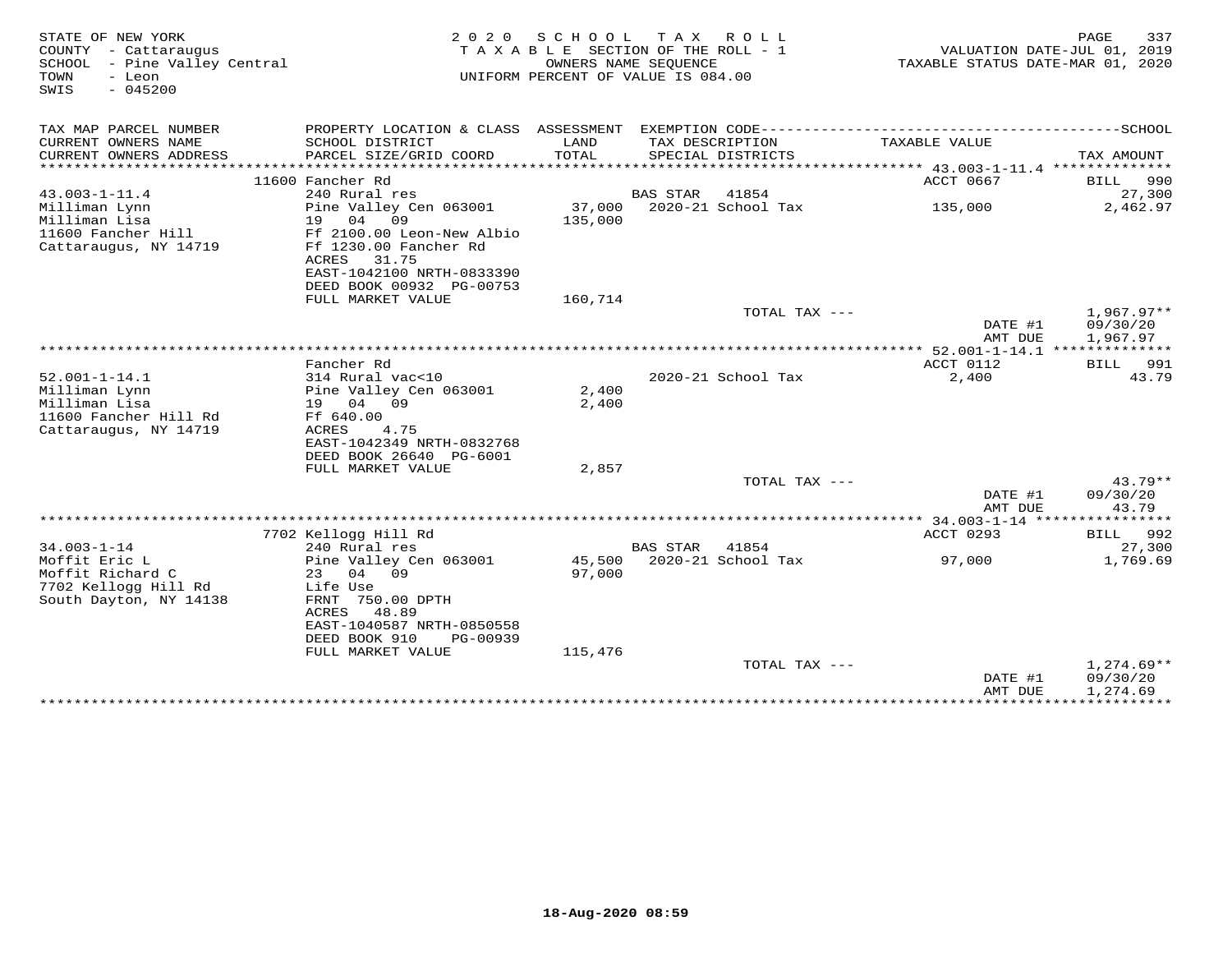| STATE OF NEW YORK<br>COUNTY - Cattaraugus<br>SCHOOL - Pine Valley Central<br>TOWN<br>- Leon<br>$-045200$<br>SWIS | 2 0 2 0                                       | SCHOOL<br>TAXABLE SECTION OF THE ROLL - 1<br>OWNERS NAME SEQUENCE<br>UNIFORM PERCENT OF VALUE IS 084.00 | TAX ROLL        |                            | TAXABLE STATUS DATE-MAR 01, 2020 | 338<br>PAGE<br>VALUATION DATE-JUL 01, 2019 |
|------------------------------------------------------------------------------------------------------------------|-----------------------------------------------|---------------------------------------------------------------------------------------------------------|-----------------|----------------------------|----------------------------------|--------------------------------------------|
| TAX MAP PARCEL NUMBER                                                                                            |                                               |                                                                                                         |                 |                            |                                  |                                            |
| CURRENT OWNERS NAME                                                                                              | SCHOOL DISTRICT                               | LAND                                                                                                    | TAX DESCRIPTION |                            | TAXABLE VALUE                    |                                            |
| CURRENT OWNERS ADDRESS                                                                                           | PARCEL SIZE/GRID COORD                        | TOTAL                                                                                                   |                 | SPECIAL DISTRICTS          |                                  | TAX AMOUNT                                 |
|                                                                                                                  | 6612 Rte 62                                   |                                                                                                         |                 |                            | ACCT 0344                        | BILL 993                                   |
| $42.004 - 2 - 19.1$                                                                                              | 105 Vac farmland                              |                                                                                                         |                 | 2020-21 School Tax         | 61,360                           | 1,119.46                                   |
| Moffit Richard C Jr                                                                                              | Pine Valley Cen 063001                        | 61,360                                                                                                  |                 |                            |                                  |                                            |
| 6608 Rte 62                                                                                                      | $35/43$ 04 09                                 | 61,360                                                                                                  |                 |                            |                                  |                                            |
| Conewango Valley, NY 14726                                                                                       | Life Use - Genevieve                          |                                                                                                         |                 |                            |                                  |                                            |
|                                                                                                                  | FRNT 760.00 DPTH                              |                                                                                                         |                 |                            |                                  |                                            |
|                                                                                                                  | ACRES 121.80                                  |                                                                                                         |                 |                            |                                  |                                            |
|                                                                                                                  | EAST-1030995 NRTH-0832858                     |                                                                                                         |                 |                            |                                  |                                            |
|                                                                                                                  | DEED BOOK 00949 PG-00031<br>FULL MARKET VALUE | 73,048                                                                                                  |                 |                            |                                  |                                            |
|                                                                                                                  |                                               |                                                                                                         |                 | TOTAL TAX ---              |                                  | $1,119.46**$                               |
|                                                                                                                  |                                               |                                                                                                         |                 |                            | DATE #1                          | 09/30/20                                   |
|                                                                                                                  |                                               |                                                                                                         |                 |                            | AMT DUE                          | 1,119.46                                   |
|                                                                                                                  |                                               |                                                                                                         |                 |                            |                                  |                                            |
|                                                                                                                  | 6608 Rte 62                                   |                                                                                                         |                 |                            | ACCT 0735                        | BILL 994                                   |
| $42.004 - 2 - 19.6$                                                                                              | 210 1 Family Res                              |                                                                                                         | <b>BAS STAR</b> | 41854                      |                                  | 27,300                                     |
| Moffit Richard C Jr<br>6608 Rte 62                                                                               | Pine Valley Cen 063001<br>04<br>43<br>09      | 62,700                                                                                                  |                 | 17,000 2020-21 School Tax  | 62,700                           | 1,143.91                                   |
| Conewango Valley, NY 14726                                                                                       | Ff 800.00                                     |                                                                                                         |                 |                            |                                  |                                            |
|                                                                                                                  | <b>ACRES</b><br>6.70 BANK<br>017              |                                                                                                         |                 |                            |                                  |                                            |
|                                                                                                                  | EAST-1030066 NRTH-0833478                     |                                                                                                         |                 |                            |                                  |                                            |
|                                                                                                                  | DEED BOOK 00973 PG-00998                      |                                                                                                         |                 |                            |                                  |                                            |
|                                                                                                                  | FULL MARKET VALUE                             | 74,643                                                                                                  |                 |                            |                                  |                                            |
|                                                                                                                  |                                               |                                                                                                         |                 | TOTAL TAX ---              |                                  | 648.91**                                   |
|                                                                                                                  |                                               |                                                                                                         |                 |                            | DATE #1                          | 09/30/20                                   |
|                                                                                                                  |                                               |                                                                                                         |                 |                            | AMT DUE                          | 648.91                                     |
|                                                                                                                  | 7585 Kellogg Hill Rd                          |                                                                                                         |                 |                            | ACCT 0294                        | <b>BILL</b> 995                            |
| $34.003 - 1 - 18$                                                                                                | 270 Mfg housing                               |                                                                                                         | BAS STAR        | 41854                      |                                  | 27,300                                     |
| Moffitt Richard L/U                                                                                              | Pine Valley Cen 063001                        |                                                                                                         |                 | 33,400 2020-21 School Tax  | 77,000                           | 1,404.80                                   |
| Miller Michelle                                                                                                  | 04 09<br>31                                   | 77,000                                                                                                  |                 |                            |                                  |                                            |
| 7585 Kellog Hill Rd                                                                                              | FRNT 1000.00 DPTH                             |                                                                                                         |                 |                            |                                  |                                            |
| South Dayton, NY 14138                                                                                           | ACRES<br>25.63                                |                                                                                                         |                 |                            |                                  |                                            |
|                                                                                                                  | EAST-1038566 NRTH-0850129                     |                                                                                                         |                 |                            |                                  |                                            |
|                                                                                                                  | DEED BOOK 22263 PG-9001<br>FULL MARKET VALUE  | 91,667                                                                                                  |                 |                            |                                  |                                            |
|                                                                                                                  |                                               |                                                                                                         |                 | TOTAL TAX ---              |                                  | $909.80**$                                 |
|                                                                                                                  |                                               |                                                                                                         |                 |                            | DATE #1                          | 09/30/20                                   |
|                                                                                                                  |                                               |                                                                                                         |                 |                            | AMT DUE                          | 909.80                                     |
|                                                                                                                  |                                               |                                                                                                         |                 | ************************** | * * * * * * * * * * * * * * * *  | ************                               |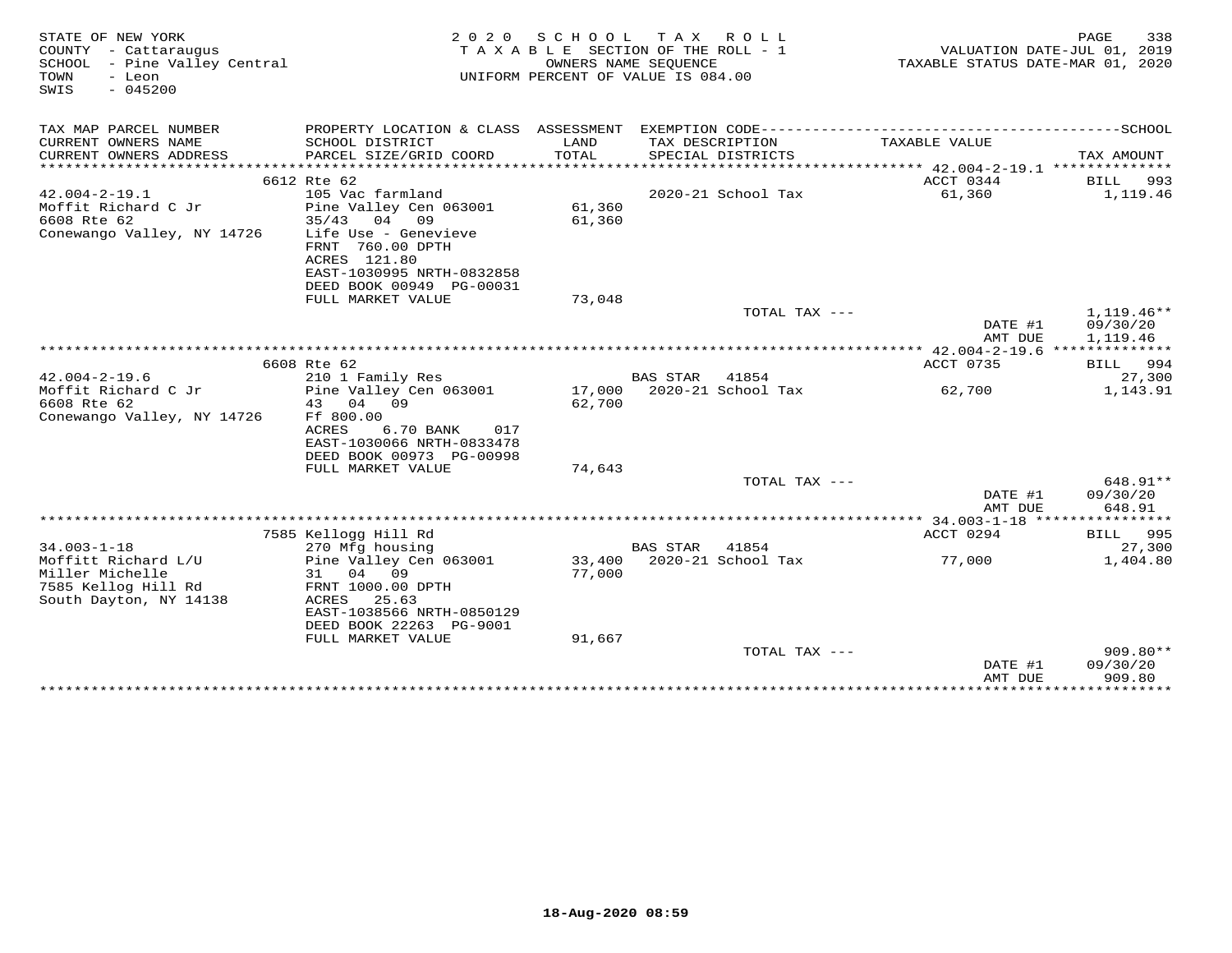| STATE OF NEW YORK<br>COUNTY - Cattaraugus<br>SCHOOL - Pine Valley Central<br>TOWN<br>- Leon<br>$-045200$<br>SWIS | 2 0 2 0                                                                                                                                                                                             | SCHOOL                    | T A X<br>R O L L<br>TAXABLE SECTION OF THE ROLL - 1<br>OWNERS NAME SEQUENCE<br>UNIFORM PERCENT OF VALUE IS 084.00 | VALUATION DATE-JUL 01, 2019<br>TAXABLE STATUS DATE-MAR 01, 2020 | 339<br>PAGE                                |
|------------------------------------------------------------------------------------------------------------------|-----------------------------------------------------------------------------------------------------------------------------------------------------------------------------------------------------|---------------------------|-------------------------------------------------------------------------------------------------------------------|-----------------------------------------------------------------|--------------------------------------------|
| TAX MAP PARCEL NUMBER<br>CURRENT OWNERS NAME<br>CURRENT OWNERS ADDRESS                                           | SCHOOL DISTRICT<br>PARCEL SIZE/GRID COORD                                                                                                                                                           | LAND<br>TOTAL             | TAX DESCRIPTION<br>SPECIAL DISTRICTS                                                                              | TAXABLE VALUE                                                   | TAX AMOUNT                                 |
| $43.004 - 1 - 20$<br>Morgan Tricia E<br>11276 Leon Rd<br>Cattaraugus, NY 14719                                   | 11276 Leon-New Albion Rd<br>210 1 Family Res<br>Pine Valley Cen 063001<br>11<br>04<br>09<br>Ff 480.00<br>ACRES<br>1.35<br>EAST-1046167 NRTH-0832982<br>DEED BOOK 24549 PG-2001<br>FULL MARKET VALUE | 7,700<br>37,000<br>44,048 | 2020-21 School Tax                                                                                                | ACCT 0355<br>37,000                                             | 996<br>BILL<br>675.04                      |
|                                                                                                                  |                                                                                                                                                                                                     |                           | TOTAL TAX ---                                                                                                     | DATE #1<br>AMT DUE                                              | $675.04**$<br>09/30/20<br>675.04           |
| $43.001 - 1 - 21$<br>Mortellaro Paul F<br>Mortellaro Sheila<br>5081 Stewart Rd<br>Blasdell, NY 14219             | Alderbottom Rd<br>260 Seasonal res<br>Pine Valley Cen 063001<br>21 04 09<br>Ff 720.00<br>ACRES<br>14.40                                                                                             | 26,600<br>54,400          | 2020-21 School Tax                                                                                                | *********** 43.001-1-21 *****<br>ACCT 0236<br>54,400            | * * * * * * * * *<br>997<br>BILL<br>992.49 |
|                                                                                                                  | EAST-1040627 NRTH-0841190<br>DEED BOOK 00991 PG-00205<br>FULL MARKET VALUE                                                                                                                          | 64,762                    | TOTAL TAX ---                                                                                                     | DATE #1<br>AMT DUE                                              | 992.49**<br>09/30/20<br>992.49             |
|                                                                                                                  |                                                                                                                                                                                                     |                           |                                                                                                                   |                                                                 |                                            |
| $33.004 - 2 - 10.2$<br>Mosher Diana L<br>12330 Gulf Rd<br>South Dayton, NY 14138                                 | 12330 Gulf Rd<br>210 1 Family Res<br>Pine Valley Cen 063001<br>47 04<br>09<br>Ff 630.00<br>ACRES<br>2.70<br>EAST-1029826 NRTH-0847739<br>DEED BOOK 00982 PG-00344                                   | 10,400<br>106,000         | <b>BAS STAR</b><br>41854<br>2020-21 School Tax                                                                    | ACCT 0543<br>106,000                                            | 998<br>BILL<br>27,300<br>1,933.89          |
|                                                                                                                  | FULL MARKET VALUE                                                                                                                                                                                   | 126,190                   | TOTAL TAX ---                                                                                                     | DATE #1                                                         | $1,438.89**$<br>09/30/20                   |
|                                                                                                                  |                                                                                                                                                                                                     |                           |                                                                                                                   | AMT DUE<br>********* 33.004-2-4.1 ***                           | 1,438.89<br>* * * * * * * * * * *          |
|                                                                                                                  | 12270 Dredge Rd                                                                                                                                                                                     |                           |                                                                                                                   | ACCT 0046                                                       | 999<br><b>BILL</b>                         |
| $33.004 - 2 - 4.1$<br>Mosher Elizabeth O<br>12296 Gulf Rd<br>S. Dayton, NY 14138                                 | 112 Dairy farm<br>Pine Valley Cen 063001<br>48<br>04<br>09<br>Bromley<br>FRNT 2214.40 DPTH                                                                                                          | 90,000<br>129,900         | AG DIST<br>41720<br>2020-21 School Tax                                                                            | 102,808                                                         | 27,092<br>1,875.65                         |
| MAY BE SUBJECT TO PAYMENT<br>UNDER AGDIST LAW TIL 2024                                                           | ACRES 104.40<br>EAST-1030011 NRTH-0852704<br>DEED BOOK 8152<br>PG-9004<br>FULL MARKET VALUE                                                                                                         | 154,643                   |                                                                                                                   |                                                                 |                                            |
|                                                                                                                  |                                                                                                                                                                                                     |                           | TOTAL TAX ---                                                                                                     | DATE #1<br>AMT DUE                                              | $1,875.65**$<br>09/30/20<br>1,875.65       |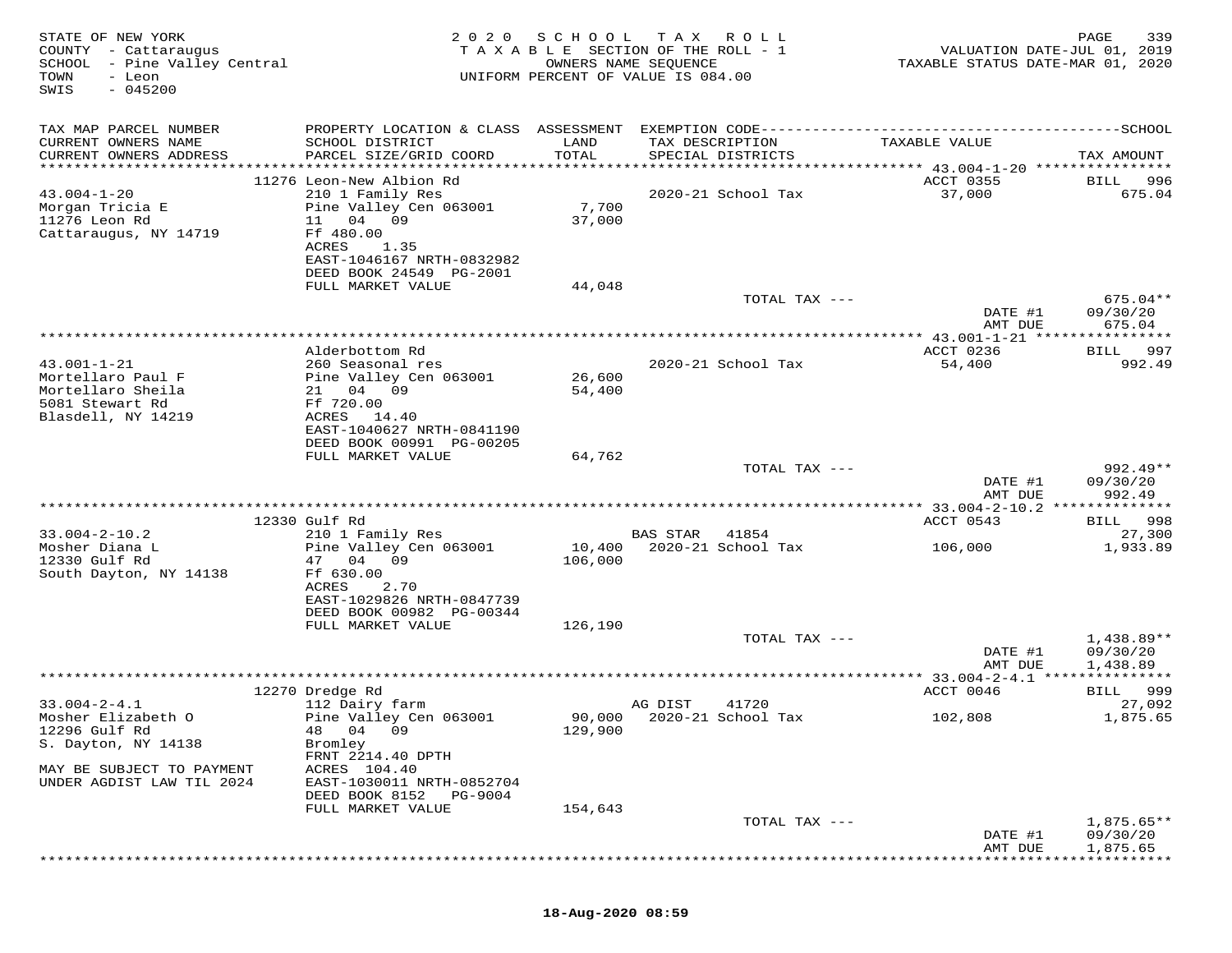| STATE OF NEW YORK<br>COUNTY - Cattaraugus<br>SCHOOL - Pine Valley Central<br>TOWN<br>- Leon<br>$-045200$<br>SWIS |                                            | 2020 SCHOOL TAX ROLL<br>TAXABLE SECTION OF THE ROLL - 1<br>OWNERS NAME SEQUENCE<br>UNIFORM PERCENT OF VALUE IS 084.00 |          |                                   | TAXABLE STATUS DATE-MAR 01, 2020 | PAGE<br>340<br>VALUATION DATE-JUL 01, 2019 |
|------------------------------------------------------------------------------------------------------------------|--------------------------------------------|-----------------------------------------------------------------------------------------------------------------------|----------|-----------------------------------|----------------------------------|--------------------------------------------|
| TAX MAP PARCEL NUMBER                                                                                            |                                            |                                                                                                                       |          |                                   |                                  |                                            |
| CURRENT OWNERS NAME<br>CURRENT OWNERS ADDRESS                                                                    | SCHOOL DISTRICT                            | LAND<br>TOTAL                                                                                                         |          | TAX DESCRIPTION                   | TAXABLE VALUE                    |                                            |
|                                                                                                                  | PARCEL SIZE/GRID COORD                     |                                                                                                                       |          | SPECIAL DISTRICTS                 |                                  | TAX AMOUNT                                 |
|                                                                                                                  | 12296 Rte 62                               |                                                                                                                       |          |                                   | ACCT 0332                        | <b>BILL</b> 1000                           |
| $33.004 - 2 - 10.1$                                                                                              | 105 Vac farmland                           |                                                                                                                       | AG DIST  | 41720                             |                                  | 19,347                                     |
| Mosher Elizabeth O                                                                                               | Pine Valley Cen 063001                     |                                                                                                                       |          | 61,100 2020-21 School Tax         | 41,753                           | 761.75                                     |
| 12296 Gulf Rd                                                                                                    | 04<br>09<br>47                             | 61,100                                                                                                                |          |                                   |                                  |                                            |
| South Dayton, NY 14138                                                                                           | Rte 62 Rr - 1000'<br>$Ff - 1035'$          |                                                                                                                       |          |                                   |                                  |                                            |
| MAY BE SUBJECT TO PAYMENT<br>UNDER AGDIST LAW TIL 2024                                                           | ACRES 99.85<br>EAST-1029036 NRTH-0848509   |                                                                                                                       |          |                                   |                                  |                                            |
|                                                                                                                  | DEED BOOK 18324 PG-9001                    |                                                                                                                       |          |                                   |                                  |                                            |
|                                                                                                                  | FULL MARKET VALUE                          | 72,738                                                                                                                |          |                                   |                                  |                                            |
|                                                                                                                  |                                            |                                                                                                                       |          | TOTAL TAX ---                     |                                  | 761.75**                                   |
|                                                                                                                  |                                            |                                                                                                                       |          |                                   | DATE #1                          | 09/30/20                                   |
|                                                                                                                  |                                            |                                                                                                                       |          |                                   | AMT DUE                          | 761.75                                     |
|                                                                                                                  |                                            |                                                                                                                       |          |                                   |                                  |                                            |
|                                                                                                                  | 12296 Gulf Rd                              |                                                                                                                       |          |                                   | ACCT 0837                        | <b>BILL</b> 1001                           |
| $33.004 - 2 - 10.3$<br>Mosher Everett N                                                                          | 210 1 Family Res<br>Pine Valley Cen 063001 |                                                                                                                       | BAS STAR | 41854<br>7,700 2020-21 School Tax |                                  | 27,300<br>1,911.99                         |
| Mosher Elizabeth O                                                                                               | $047 - 04 - 09$                            | 104,800                                                                                                               |          |                                   | 104,800                          |                                            |
| 12296 Gulf Rd                                                                                                    | split from 10.1 11/2000                    |                                                                                                                       |          |                                   |                                  |                                            |
| South Dayton, NY 14138                                                                                           | ACRES<br>1.35                              |                                                                                                                       |          |                                   |                                  |                                            |
|                                                                                                                  | EAST-0381938 NRTH-0847683                  |                                                                                                                       |          |                                   |                                  |                                            |
|                                                                                                                  | DEED BOOK 00998 PG-00255                   |                                                                                                                       |          |                                   |                                  |                                            |
|                                                                                                                  | FULL MARKET VALUE                          | 124,762                                                                                                               |          |                                   |                                  |                                            |
|                                                                                                                  |                                            |                                                                                                                       |          | TOTAL TAX ---                     |                                  | $1,416.99**$                               |
|                                                                                                                  |                                            |                                                                                                                       |          |                                   | DATE #1                          | 09/30/20                                   |
|                                                                                                                  |                                            |                                                                                                                       |          |                                   | AMT DUE                          | 1,416.99                                   |
|                                                                                                                  |                                            |                                                                                                                       |          |                                   |                                  |                                            |
|                                                                                                                  | 12504 Dredge Rd                            |                                                                                                                       |          |                                   | ACCT 0244                        | <b>BILL</b> 1002                           |
| $33.004 - 2 - 5$                                                                                                 | 105 Vac farmland                           |                                                                                                                       | AG DIST  | 41720                             |                                  | 3,893                                      |
| Mosher Everett N Jr                                                                                              | Pine Valley Cen 063001                     |                                                                                                                       |          | 23,900 2020-21 School Tax         | 20,007                           | 365.01                                     |
| 12504 Dredge Rd                                                                                                  | 48 04 09                                   | 23,900                                                                                                                |          |                                   |                                  |                                            |
| S. Dayton, NY 14138                                                                                              | FRNT 655.00 DPTH<br>29.90<br>ACRES         |                                                                                                                       |          |                                   |                                  |                                            |
| MAY BE SUBJECT TO PAYMENT                                                                                        | EAST-1028521 NRTH-0852692                  |                                                                                                                       |          |                                   |                                  |                                            |
| UNDER AGDIST LAW TIL 2024                                                                                        | DEED BOOK 8152<br>PG-9003                  |                                                                                                                       |          |                                   |                                  |                                            |
|                                                                                                                  | FULL MARKET VALUE                          | 28,452                                                                                                                |          |                                   |                                  |                                            |
|                                                                                                                  |                                            |                                                                                                                       |          | TOTAL TAX $---$                   |                                  | $365.01**$                                 |
|                                                                                                                  |                                            |                                                                                                                       |          |                                   | DATE #1                          | 09/30/20                                   |
|                                                                                                                  |                                            |                                                                                                                       |          |                                   | AMT DUE                          | 365.01                                     |
|                                                                                                                  |                                            |                                                                                                                       |          |                                   |                                  |                                            |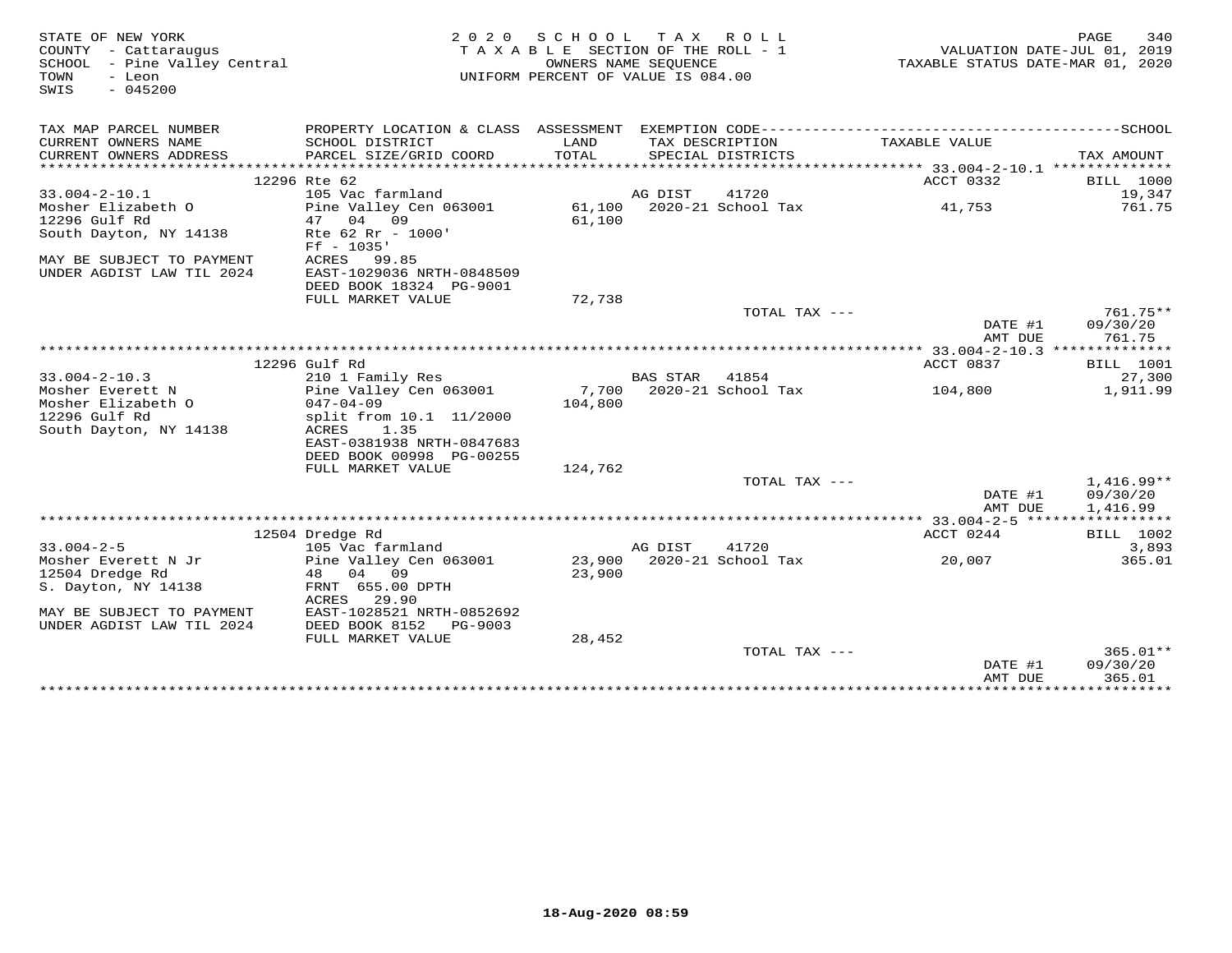| STATE OF NEW YORK<br>COUNTY - Cattaraugus<br>SCHOOL - Pine Valley Central<br>TOWN<br>- Leon<br>$-045200$<br>SWIS | 2 0 2 0                                     | SCHOOL<br>TAXABLE SECTION OF THE ROLL - 1<br>OWNERS NAME SEQUENCE<br>UNIFORM PERCENT OF VALUE IS 084.00 | T A X    | ROLL                                 | TAXABLE STATUS DATE-MAR 01, 2020 | PAGE<br>341<br>VALUATION DATE-JUL 01, 2019 |
|------------------------------------------------------------------------------------------------------------------|---------------------------------------------|---------------------------------------------------------------------------------------------------------|----------|--------------------------------------|----------------------------------|--------------------------------------------|
| TAX MAP PARCEL NUMBER                                                                                            |                                             |                                                                                                         |          |                                      |                                  |                                            |
| CURRENT OWNERS NAME<br>CURRENT OWNERS ADDRESS                                                                    | SCHOOL DISTRICT<br>PARCEL SIZE/GRID COORD   | LAND<br>TOTAL                                                                                           |          | TAX DESCRIPTION<br>SPECIAL DISTRICTS | TAXABLE VALUE                    | TAX AMOUNT                                 |
|                                                                                                                  | 12504 Dredge Rd                             |                                                                                                         |          |                                      | ACCT 0245                        | BILL 1003                                  |
| $33.004 - 2 - 6$                                                                                                 | 112 Dairy farm                              |                                                                                                         | AG DIST  | 41720                                |                                  | 3,325                                      |
| Mosher Everett N Jr                                                                                              | Pine Valley Cen 063001                      | 38,300 BAS STAR                                                                                         |          | 41854                                |                                  | 27,300                                     |
| 12504 Dredge Rd                                                                                                  | 48 04 09                                    | 117,200                                                                                                 |          | 2020-21 School Tax                   | 113,875                          | 2,077.56                                   |
| S. Dayton, NY 14138                                                                                              | Ff 880.00                                   |                                                                                                         |          |                                      |                                  |                                            |
| MAY BE SUBJECT TO PAYMENT                                                                                        | ACRES<br>40.17<br>EAST-1027755 NRTH-0852687 |                                                                                                         |          |                                      |                                  |                                            |
| UNDER AGDIST LAW TIL 2024                                                                                        | DEED BOOK 8152<br>PG-9003                   |                                                                                                         |          |                                      |                                  |                                            |
|                                                                                                                  | FULL MARKET VALUE                           | 139,524                                                                                                 |          |                                      |                                  |                                            |
|                                                                                                                  |                                             |                                                                                                         |          | TOTAL TAX ---                        |                                  | 1,582.56**                                 |
|                                                                                                                  |                                             |                                                                                                         |          |                                      | DATE #1                          | 09/30/20                                   |
|                                                                                                                  |                                             |                                                                                                         |          |                                      | AMT DUE                          | 1,582.56                                   |
|                                                                                                                  | 12042 Leon-New Albion Rd                    |                                                                                                         |          |                                      | ACCT 0511                        | <b>BILL</b> 1004                           |
| $43.003 - 1 - 4.2$                                                                                               | 117 Horse farm                              |                                                                                                         | BAS STAR | 41854                                |                                  | 27,300                                     |
| Mosher Mark K                                                                                                    | Pine Valley Cen 063001                      | 61,800                                                                                                  |          | 2020-21 School Tax                   | 210,000                          | 3,831.28                                   |
| Mosher Anita L                                                                                                   | 36 04 09                                    | 210,000                                                                                                 |          |                                      |                                  |                                            |
| 12042 Leon-New Albion Rd<br>Conewango Valley, NY 14726                                                           | Ff 750.00<br>ACRES<br>99.61                 |                                                                                                         |          |                                      |                                  |                                            |
|                                                                                                                  | EAST-1034472 NRTH-0837669                   |                                                                                                         |          |                                      |                                  |                                            |
|                                                                                                                  | DEED BOOK 00961 PG-00354                    |                                                                                                         |          |                                      |                                  |                                            |
|                                                                                                                  | FULL MARKET VALUE                           | 250,000                                                                                                 |          |                                      |                                  |                                            |
|                                                                                                                  |                                             |                                                                                                         |          | TOTAL TAX ---                        |                                  | $3,336.28**$                               |
|                                                                                                                  |                                             |                                                                                                         |          |                                      | DATE #1                          | 09/30/20                                   |
|                                                                                                                  |                                             |                                                                                                         |          |                                      | AMT DUE                          | 3,336.28                                   |
|                                                                                                                  | 11753 Eldredge Rd                           |                                                                                                         |          |                                      | ACCT 0254                        | <b>BILL</b> 1005                           |
| $52.001 - 1 - 18.1$                                                                                              | 210 1 Family Res                            |                                                                                                         |          | 2020-21 School Tax                   | 38,000                           | 693.28                                     |
| Mosher Tammy M.                                                                                                  | Pine Valley Cen 063001                      | 8,500                                                                                                   |          |                                      |                                  |                                            |
| 12504 Dredge Rd                                                                                                  | 17/18 04 09                                 | 38,000                                                                                                  |          |                                      |                                  |                                            |
| South Dayton, NY 14138                                                                                           | Ff 855.00<br>ACRES<br>1.75                  |                                                                                                         |          |                                      |                                  |                                            |
|                                                                                                                  | EAST-1039370 NRTH-0826609                   |                                                                                                         |          |                                      |                                  |                                            |
|                                                                                                                  | DEED BOOK 19796 PG-4006                     |                                                                                                         |          |                                      |                                  |                                            |
|                                                                                                                  | FULL MARKET VALUE                           | 45,238                                                                                                  |          |                                      |                                  |                                            |
|                                                                                                                  |                                             |                                                                                                         |          | TOTAL TAX ---                        |                                  | 693.28**                                   |
|                                                                                                                  |                                             |                                                                                                         |          |                                      | DATE #1<br>AMT DUE               | 09/30/20<br>693.28                         |
|                                                                                                                  |                                             |                                                                                                         |          |                                      |                                  |                                            |
|                                                                                                                  | Alderbottom Rd                              |                                                                                                         |          |                                      | ACCT 0738                        | <b>BILL</b> 1006                           |
| $43.001 - 1 - 9.5$                                                                                               | 311 Res vac land                            |                                                                                                         |          | 2020-21 School Tax                   | 26,000                           | 474.35                                     |
| Mossop Lucas A                                                                                                   | Pine Valley Cen 063001                      | 26,000                                                                                                  |          |                                      |                                  |                                            |
| 8374 Southwestern Blvd<br>Angola, NY 14006                                                                       | 22 04 09<br>FRNT 130.00 DPTH                | 26,000                                                                                                  |          |                                      |                                  |                                            |
|                                                                                                                  | ACRES<br>42.75                              |                                                                                                         |          |                                      |                                  |                                            |
|                                                                                                                  | EAST-1042359 NRTH-0846859                   |                                                                                                         |          |                                      |                                  |                                            |
|                                                                                                                  | DEED BOOK 25584 PG-9002                     |                                                                                                         |          |                                      |                                  |                                            |
|                                                                                                                  | FULL MARKET VALUE                           | 30,952                                                                                                  |          |                                      |                                  |                                            |
|                                                                                                                  |                                             |                                                                                                         |          | TOTAL TAX ---                        |                                  | $474.35**$                                 |
|                                                                                                                  |                                             |                                                                                                         |          |                                      | DATE #1<br>AMT DUE               | 09/30/20<br>474.35                         |
|                                                                                                                  |                                             |                                                                                                         |          |                                      |                                  |                                            |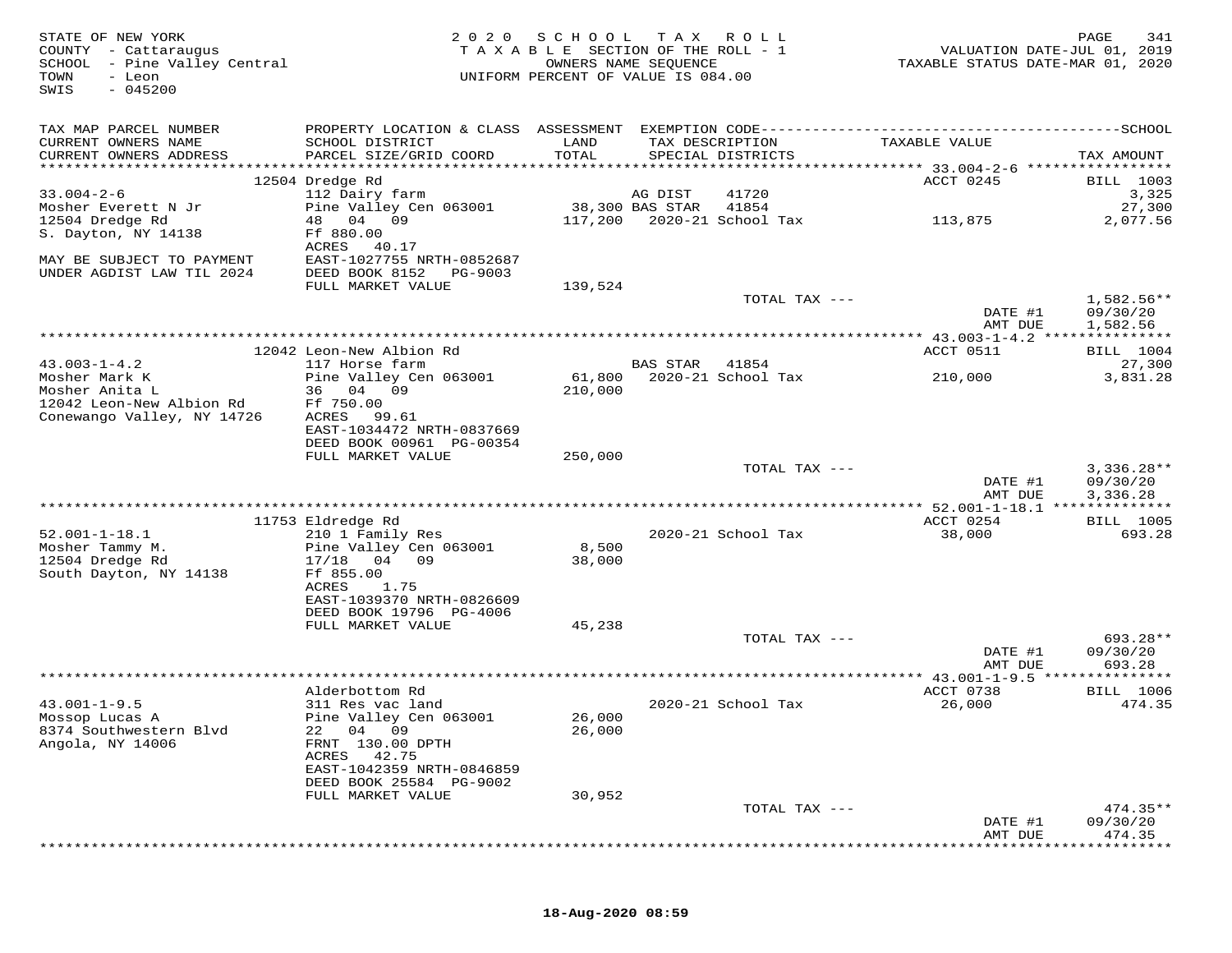| STATE OF NEW YORK<br>COUNTY - Cattaraugus<br>SCHOOL - Pine Valley Central<br>TOWN<br>- Leon<br>$-045200$<br>SWIS | 2 0 2 0                                                                                                                                                             | S C H O O L<br>TAXABLE SECTION OF THE ROLL - 1<br>OWNERS NAME SEQUENCE<br>UNIFORM PERCENT OF VALUE IS 084.00 | T A X    | ROLL ROLL                            | VALUATION DATE-JUL 01, 2019<br>TAXABLE STATUS DATE-MAR 01, 2020 | PAGE<br>342                                                     |
|------------------------------------------------------------------------------------------------------------------|---------------------------------------------------------------------------------------------------------------------------------------------------------------------|--------------------------------------------------------------------------------------------------------------|----------|--------------------------------------|-----------------------------------------------------------------|-----------------------------------------------------------------|
| TAX MAP PARCEL NUMBER<br>CURRENT OWNERS NAME<br>CURRENT OWNERS ADDRESS                                           | SCHOOL DISTRICT<br>PARCEL SIZE/GRID COORD                                                                                                                           | LAND<br>TOTAL                                                                                                |          | TAX DESCRIPTION<br>SPECIAL DISTRICTS | TAXABLE VALUE                                                   | TAX AMOUNT                                                      |
| ***********************                                                                                          |                                                                                                                                                                     |                                                                                                              |          |                                      |                                                                 |                                                                 |
| $43.001 - 1 - 9.6$<br>Mossop Lucas A<br>8374 Southwestern Blvd<br>Angola, NY 14006                               | Alderbottom Rd<br>311 Res vac land<br>Pine Valley Cen 063001<br>22 04 09<br>FRNT 130.00 DPTH<br>ACRES 11.75<br>EAST-1042359 NRTH-0846859<br>DEED BOOK 25584 PG-9002 | 13,100<br>13,100                                                                                             |          | 2020-21 School Tax                   | ACCT 0738<br>13,100                                             | <b>BILL</b> 1007<br>239.00                                      |
|                                                                                                                  | FULL MARKET VALUE                                                                                                                                                   | 15,595                                                                                                       |          |                                      |                                                                 |                                                                 |
|                                                                                                                  |                                                                                                                                                                     |                                                                                                              |          | TOTAL TAX ---                        | DATE #1<br>AMT DUE                                              | 239.00**<br>09/30/20<br>239.00                                  |
|                                                                                                                  |                                                                                                                                                                     |                                                                                                              |          |                                      |                                                                 |                                                                 |
| $43.002 - 1 - 10.4$<br>Nadler Charles B<br>12710 Brucker Rd                                                      | Bailey Hill Rd<br>322 Rural vac>10<br>Pine Valley Cen 063001<br>05 04 09                                                                                            | 21,500<br>21,500                                                                                             |          | 2020-21 School Tax                   | ACCT 0687<br>21,500                                             | <b>BILL</b> 1008<br>392.25                                      |
| Akron, NY 14001                                                                                                  | ACRES 12.50<br>EAST-1050077 NRTH-0840225<br>DEED BOOK 00936 PG-00036<br>FULL MARKET VALUE                                                                           | 25,595                                                                                                       |          |                                      |                                                                 |                                                                 |
|                                                                                                                  |                                                                                                                                                                     |                                                                                                              |          | TOTAL TAX ---                        | DATE #1                                                         | 392.25**<br>09/30/20                                            |
|                                                                                                                  |                                                                                                                                                                     |                                                                                                              |          |                                      | AMT DUE<br>*** 43.004-1-3.2 ***************                     | 392.25                                                          |
|                                                                                                                  | 6929 Bailey Hill Rd                                                                                                                                                 |                                                                                                              |          |                                      | ACCT 0720                                                       | <b>BILL</b> 1009                                                |
| $43.004 - 1 - 3.2$<br>Nagle Farm Lp<br>6929 Bailey Hill Rd<br>Cattaraugus, NY 14719                              | 105 Vac farmland<br>Pine Valley Cen 063001<br>04 04 09<br>ACRES 190.45<br>EAST-1047954 NRTH-0837536<br>DEED BOOK 00951 PG-00308                                     | 83,600<br>83,600                                                                                             |          | 2020-21 School Tax                   | 83,600                                                          | 1,525.22                                                        |
|                                                                                                                  | FULL MARKET VALUE                                                                                                                                                   | 99,524                                                                                                       |          |                                      |                                                                 |                                                                 |
|                                                                                                                  |                                                                                                                                                                     |                                                                                                              |          | TOTAL TAX ---                        | DATE #1<br>AMT DUE                                              | $1,525.22**$<br>09/30/20<br>1,525.22<br>* * * * * * * * * * * * |
|                                                                                                                  | 6929 Bailey Hill Rd                                                                                                                                                 |                                                                                                              |          |                                      | **** $43.004 - 1 - 3.1$ ***<br>ACCT 0314                        | BILL 1010                                                       |
| $43.004 - 1 - 3.1$                                                                                               | 210 1 Family Res                                                                                                                                                    |                                                                                                              | ENH STAR | 41834                                |                                                                 | 63,520                                                          |
| Nagle Helen S<br>6929 Bailey Hill Rd<br>Cattaraugus, NY 14719                                                    | Pine Valley Cen 063001<br>04 04 09<br>2.75<br>ACRES<br>EAST-1048926 NRTH-0838857<br>DEED BOOK 886<br>PG-00711                                                       | 10,500<br>105,900                                                                                            |          | 2020-21 School Tax                   | 105,900                                                         | 1,932.06                                                        |
|                                                                                                                  | FULL MARKET VALUE                                                                                                                                                   | 126,071                                                                                                      |          | TOTAL TAX ---                        |                                                                 | 829.06**                                                        |
|                                                                                                                  |                                                                                                                                                                     |                                                                                                              |          | ***********************              | DATE #1<br>AMT DUE<br>*********                                 | 09/30/20<br>829.06<br>*********                                 |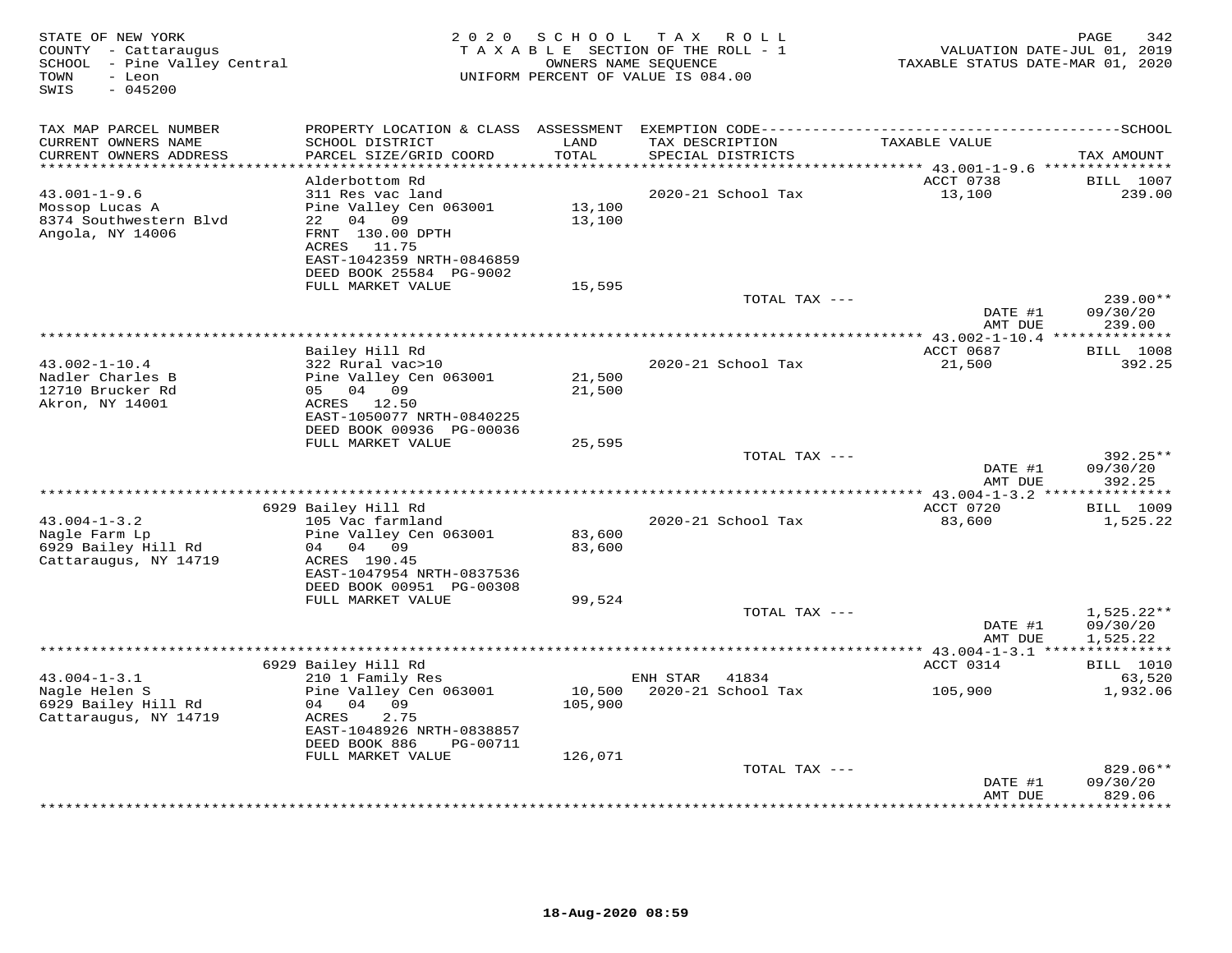| TAX MAP PARCEL NUMBER<br>TAXABLE VALUE<br>CURRENT OWNERS NAME<br>SCHOOL DISTRICT<br>LAND<br>TAX DESCRIPTION<br>PARCEL SIZE/GRID COORD<br>TOTAL<br>CURRENT OWNERS ADDRESS<br>SPECIAL DISTRICTS<br>TAX AMOUNT<br>************************<br>6983 Bailey Hill Rd<br>ACCT 0142<br><b>BILL</b> 1011<br>240 Rural res<br>210,100<br>$43.002 - 1 - 10.1$<br>2020-21 School Tax<br>3,833.11<br>Nicholas John E<br>Pine Valley Cen 063001<br>42,900<br>6940 Bailey Hill Rd<br>04 09<br>04/05<br>210,100<br>Cattaraugus, NY 14719-9546<br>ACRES<br>43.60<br>EAST-1050017 NRTH-0839543<br>DEED BOOK 00921 PG-01135<br>FULL MARKET VALUE<br>250,119<br>TOTAL TAX ---<br>$3,833.11**$<br>DATE #1<br>09/30/20<br>AMT DUE<br>3,833.11<br>6281 Riga Rd<br>ACCT 0480<br>BILL 1012<br>$51.002 - 2 - 25.2$<br>2020-21 School Tax<br>4,000<br>314 Rural vac<10<br>72.98<br>Niedbalski Carol<br>Pine Valley Cen 063001<br>4,000<br>662 Taunton Pl<br>50 04 09<br>4,000<br>Buffalo, NY 14216<br>Ff 270.00<br>ACRES<br>1.52<br>EAST-1027022 NRTH-0828893<br>DEED BOOK 767<br>PG-01041<br>FULL MARKET VALUE<br>4,762<br>72.98**<br>TOTAL TAX ---<br>DATE #1<br>09/30/20<br>AMT DUE<br>72.98<br>**********************************<br>********** 33.004-1-22.2 **<br>* * * * * * * * * * *<br>Frog Valley Rd<br>ACCT 0494<br>BILL 1013<br>$33.004 - 1 - 22.2$<br>105 Vac farmland<br>AG DIST<br>41720<br>14,791<br>Nobles Nelson B<br>Pine Valley Cen 063001<br>47,800 2020-21 School Tax<br>33,009<br>602.22<br>62 04 09<br>7690 Rte 83<br>47,800<br>South Dayton, NY 14138<br>ACRES 62.90<br>EAST-1020259 NRTH-0850259<br>MAY BE SUBJECT TO PAYMENT<br>DEED BOOK 10050 PG-3001<br>UNDER AGDIST LAW TIL 2024<br>FULL MARKET VALUE<br>56,905<br>TOTAL TAX ---<br>$602.22**$<br>DATE #1<br>09/30/20<br>AMT DUE<br>602.22<br>************ 42.002-1-23.2 **************<br>ACCT 0484<br>7029 West Rd<br>BILL 1014<br>$42.002 - 1 - 23.2$<br>105 Vac farmland<br>AG DIST<br>41720<br>13,418<br>Nobles Nelson B<br>Pine Valley Cen 063001<br>38,700<br>2020-21 School Tax<br>25,282<br>461.25<br>7724 83 Rte<br>45 04 09<br>38,700<br>South Dayton, NY 14138<br>Ff 2165.00 West Rd<br>Ff 1250.00 Us Rte 62<br>MAY BE SUBJECT TO PAYMENT<br>ACRES<br>52.00<br>UNDER AGDIST LAW TIL 2024<br>EAST-1030145 NRTH-0841099<br>DEED BOOK 25688 PG-9002<br>FULL MARKET VALUE<br>46,071<br>TOTAL TAX ---<br>461.25**<br>DATE #1<br>09/30/20<br>AMT DUE<br>461.25<br>******** | STATE OF NEW YORK<br>COUNTY - Cattaraugus<br>SCHOOL - Pine Valley Central<br>- Leon<br>TOWN<br>$-045200$<br>SWIS |  | 2020 SCHOOL TAX ROLL<br>TAXABLE SECTION OF THE ROLL - 1<br>OWNERS NAME SEQUENCE<br>UNIFORM PERCENT OF VALUE IS 084.00 | TAXABLE STATUS DATE-MAR 01, 2020 | 343<br>PAGE<br>VALUATION DATE-JUL 01, 2019 |
|---------------------------------------------------------------------------------------------------------------------------------------------------------------------------------------------------------------------------------------------------------------------------------------------------------------------------------------------------------------------------------------------------------------------------------------------------------------------------------------------------------------------------------------------------------------------------------------------------------------------------------------------------------------------------------------------------------------------------------------------------------------------------------------------------------------------------------------------------------------------------------------------------------------------------------------------------------------------------------------------------------------------------------------------------------------------------------------------------------------------------------------------------------------------------------------------------------------------------------------------------------------------------------------------------------------------------------------------------------------------------------------------------------------------------------------------------------------------------------------------------------------------------------------------------------------------------------------------------------------------------------------------------------------------------------------------------------------------------------------------------------------------------------------------------------------------------------------------------------------------------------------------------------------------------------------------------------------------------------------------------------------------------------------------------------------------------------------------------------------------------------------------------------------------------------------------------------------------------------------------------------------------------------------------------------------------------------------------------------------------------------------------------------------------------------------|------------------------------------------------------------------------------------------------------------------|--|-----------------------------------------------------------------------------------------------------------------------|----------------------------------|--------------------------------------------|
|                                                                                                                                                                                                                                                                                                                                                                                                                                                                                                                                                                                                                                                                                                                                                                                                                                                                                                                                                                                                                                                                                                                                                                                                                                                                                                                                                                                                                                                                                                                                                                                                                                                                                                                                                                                                                                                                                                                                                                                                                                                                                                                                                                                                                                                                                                                                                                                                                                       |                                                                                                                  |  |                                                                                                                       |                                  |                                            |
|                                                                                                                                                                                                                                                                                                                                                                                                                                                                                                                                                                                                                                                                                                                                                                                                                                                                                                                                                                                                                                                                                                                                                                                                                                                                                                                                                                                                                                                                                                                                                                                                                                                                                                                                                                                                                                                                                                                                                                                                                                                                                                                                                                                                                                                                                                                                                                                                                                       |                                                                                                                  |  |                                                                                                                       |                                  |                                            |
|                                                                                                                                                                                                                                                                                                                                                                                                                                                                                                                                                                                                                                                                                                                                                                                                                                                                                                                                                                                                                                                                                                                                                                                                                                                                                                                                                                                                                                                                                                                                                                                                                                                                                                                                                                                                                                                                                                                                                                                                                                                                                                                                                                                                                                                                                                                                                                                                                                       |                                                                                                                  |  |                                                                                                                       |                                  |                                            |
|                                                                                                                                                                                                                                                                                                                                                                                                                                                                                                                                                                                                                                                                                                                                                                                                                                                                                                                                                                                                                                                                                                                                                                                                                                                                                                                                                                                                                                                                                                                                                                                                                                                                                                                                                                                                                                                                                                                                                                                                                                                                                                                                                                                                                                                                                                                                                                                                                                       |                                                                                                                  |  |                                                                                                                       |                                  |                                            |
|                                                                                                                                                                                                                                                                                                                                                                                                                                                                                                                                                                                                                                                                                                                                                                                                                                                                                                                                                                                                                                                                                                                                                                                                                                                                                                                                                                                                                                                                                                                                                                                                                                                                                                                                                                                                                                                                                                                                                                                                                                                                                                                                                                                                                                                                                                                                                                                                                                       |                                                                                                                  |  |                                                                                                                       |                                  |                                            |
|                                                                                                                                                                                                                                                                                                                                                                                                                                                                                                                                                                                                                                                                                                                                                                                                                                                                                                                                                                                                                                                                                                                                                                                                                                                                                                                                                                                                                                                                                                                                                                                                                                                                                                                                                                                                                                                                                                                                                                                                                                                                                                                                                                                                                                                                                                                                                                                                                                       |                                                                                                                  |  |                                                                                                                       |                                  |                                            |
|                                                                                                                                                                                                                                                                                                                                                                                                                                                                                                                                                                                                                                                                                                                                                                                                                                                                                                                                                                                                                                                                                                                                                                                                                                                                                                                                                                                                                                                                                                                                                                                                                                                                                                                                                                                                                                                                                                                                                                                                                                                                                                                                                                                                                                                                                                                                                                                                                                       |                                                                                                                  |  |                                                                                                                       |                                  |                                            |
|                                                                                                                                                                                                                                                                                                                                                                                                                                                                                                                                                                                                                                                                                                                                                                                                                                                                                                                                                                                                                                                                                                                                                                                                                                                                                                                                                                                                                                                                                                                                                                                                                                                                                                                                                                                                                                                                                                                                                                                                                                                                                                                                                                                                                                                                                                                                                                                                                                       |                                                                                                                  |  |                                                                                                                       |                                  |                                            |
|                                                                                                                                                                                                                                                                                                                                                                                                                                                                                                                                                                                                                                                                                                                                                                                                                                                                                                                                                                                                                                                                                                                                                                                                                                                                                                                                                                                                                                                                                                                                                                                                                                                                                                                                                                                                                                                                                                                                                                                                                                                                                                                                                                                                                                                                                                                                                                                                                                       |                                                                                                                  |  |                                                                                                                       |                                  |                                            |
|                                                                                                                                                                                                                                                                                                                                                                                                                                                                                                                                                                                                                                                                                                                                                                                                                                                                                                                                                                                                                                                                                                                                                                                                                                                                                                                                                                                                                                                                                                                                                                                                                                                                                                                                                                                                                                                                                                                                                                                                                                                                                                                                                                                                                                                                                                                                                                                                                                       |                                                                                                                  |  |                                                                                                                       |                                  |                                            |
|                                                                                                                                                                                                                                                                                                                                                                                                                                                                                                                                                                                                                                                                                                                                                                                                                                                                                                                                                                                                                                                                                                                                                                                                                                                                                                                                                                                                                                                                                                                                                                                                                                                                                                                                                                                                                                                                                                                                                                                                                                                                                                                                                                                                                                                                                                                                                                                                                                       |                                                                                                                  |  |                                                                                                                       |                                  |                                            |
|                                                                                                                                                                                                                                                                                                                                                                                                                                                                                                                                                                                                                                                                                                                                                                                                                                                                                                                                                                                                                                                                                                                                                                                                                                                                                                                                                                                                                                                                                                                                                                                                                                                                                                                                                                                                                                                                                                                                                                                                                                                                                                                                                                                                                                                                                                                                                                                                                                       |                                                                                                                  |  |                                                                                                                       |                                  |                                            |
|                                                                                                                                                                                                                                                                                                                                                                                                                                                                                                                                                                                                                                                                                                                                                                                                                                                                                                                                                                                                                                                                                                                                                                                                                                                                                                                                                                                                                                                                                                                                                                                                                                                                                                                                                                                                                                                                                                                                                                                                                                                                                                                                                                                                                                                                                                                                                                                                                                       |                                                                                                                  |  |                                                                                                                       |                                  |                                            |
|                                                                                                                                                                                                                                                                                                                                                                                                                                                                                                                                                                                                                                                                                                                                                                                                                                                                                                                                                                                                                                                                                                                                                                                                                                                                                                                                                                                                                                                                                                                                                                                                                                                                                                                                                                                                                                                                                                                                                                                                                                                                                                                                                                                                                                                                                                                                                                                                                                       |                                                                                                                  |  |                                                                                                                       |                                  |                                            |
|                                                                                                                                                                                                                                                                                                                                                                                                                                                                                                                                                                                                                                                                                                                                                                                                                                                                                                                                                                                                                                                                                                                                                                                                                                                                                                                                                                                                                                                                                                                                                                                                                                                                                                                                                                                                                                                                                                                                                                                                                                                                                                                                                                                                                                                                                                                                                                                                                                       |                                                                                                                  |  |                                                                                                                       |                                  |                                            |
|                                                                                                                                                                                                                                                                                                                                                                                                                                                                                                                                                                                                                                                                                                                                                                                                                                                                                                                                                                                                                                                                                                                                                                                                                                                                                                                                                                                                                                                                                                                                                                                                                                                                                                                                                                                                                                                                                                                                                                                                                                                                                                                                                                                                                                                                                                                                                                                                                                       |                                                                                                                  |  |                                                                                                                       |                                  |                                            |
|                                                                                                                                                                                                                                                                                                                                                                                                                                                                                                                                                                                                                                                                                                                                                                                                                                                                                                                                                                                                                                                                                                                                                                                                                                                                                                                                                                                                                                                                                                                                                                                                                                                                                                                                                                                                                                                                                                                                                                                                                                                                                                                                                                                                                                                                                                                                                                                                                                       |                                                                                                                  |  |                                                                                                                       |                                  |                                            |
|                                                                                                                                                                                                                                                                                                                                                                                                                                                                                                                                                                                                                                                                                                                                                                                                                                                                                                                                                                                                                                                                                                                                                                                                                                                                                                                                                                                                                                                                                                                                                                                                                                                                                                                                                                                                                                                                                                                                                                                                                                                                                                                                                                                                                                                                                                                                                                                                                                       |                                                                                                                  |  |                                                                                                                       |                                  |                                            |
|                                                                                                                                                                                                                                                                                                                                                                                                                                                                                                                                                                                                                                                                                                                                                                                                                                                                                                                                                                                                                                                                                                                                                                                                                                                                                                                                                                                                                                                                                                                                                                                                                                                                                                                                                                                                                                                                                                                                                                                                                                                                                                                                                                                                                                                                                                                                                                                                                                       |                                                                                                                  |  |                                                                                                                       |                                  |                                            |
|                                                                                                                                                                                                                                                                                                                                                                                                                                                                                                                                                                                                                                                                                                                                                                                                                                                                                                                                                                                                                                                                                                                                                                                                                                                                                                                                                                                                                                                                                                                                                                                                                                                                                                                                                                                                                                                                                                                                                                                                                                                                                                                                                                                                                                                                                                                                                                                                                                       |                                                                                                                  |  |                                                                                                                       |                                  |                                            |
|                                                                                                                                                                                                                                                                                                                                                                                                                                                                                                                                                                                                                                                                                                                                                                                                                                                                                                                                                                                                                                                                                                                                                                                                                                                                                                                                                                                                                                                                                                                                                                                                                                                                                                                                                                                                                                                                                                                                                                                                                                                                                                                                                                                                                                                                                                                                                                                                                                       |                                                                                                                  |  |                                                                                                                       |                                  |                                            |
|                                                                                                                                                                                                                                                                                                                                                                                                                                                                                                                                                                                                                                                                                                                                                                                                                                                                                                                                                                                                                                                                                                                                                                                                                                                                                                                                                                                                                                                                                                                                                                                                                                                                                                                                                                                                                                                                                                                                                                                                                                                                                                                                                                                                                                                                                                                                                                                                                                       |                                                                                                                  |  |                                                                                                                       |                                  |                                            |
|                                                                                                                                                                                                                                                                                                                                                                                                                                                                                                                                                                                                                                                                                                                                                                                                                                                                                                                                                                                                                                                                                                                                                                                                                                                                                                                                                                                                                                                                                                                                                                                                                                                                                                                                                                                                                                                                                                                                                                                                                                                                                                                                                                                                                                                                                                                                                                                                                                       |                                                                                                                  |  |                                                                                                                       |                                  |                                            |
|                                                                                                                                                                                                                                                                                                                                                                                                                                                                                                                                                                                                                                                                                                                                                                                                                                                                                                                                                                                                                                                                                                                                                                                                                                                                                                                                                                                                                                                                                                                                                                                                                                                                                                                                                                                                                                                                                                                                                                                                                                                                                                                                                                                                                                                                                                                                                                                                                                       |                                                                                                                  |  |                                                                                                                       |                                  |                                            |
|                                                                                                                                                                                                                                                                                                                                                                                                                                                                                                                                                                                                                                                                                                                                                                                                                                                                                                                                                                                                                                                                                                                                                                                                                                                                                                                                                                                                                                                                                                                                                                                                                                                                                                                                                                                                                                                                                                                                                                                                                                                                                                                                                                                                                                                                                                                                                                                                                                       |                                                                                                                  |  |                                                                                                                       |                                  |                                            |
|                                                                                                                                                                                                                                                                                                                                                                                                                                                                                                                                                                                                                                                                                                                                                                                                                                                                                                                                                                                                                                                                                                                                                                                                                                                                                                                                                                                                                                                                                                                                                                                                                                                                                                                                                                                                                                                                                                                                                                                                                                                                                                                                                                                                                                                                                                                                                                                                                                       |                                                                                                                  |  |                                                                                                                       |                                  |                                            |
|                                                                                                                                                                                                                                                                                                                                                                                                                                                                                                                                                                                                                                                                                                                                                                                                                                                                                                                                                                                                                                                                                                                                                                                                                                                                                                                                                                                                                                                                                                                                                                                                                                                                                                                                                                                                                                                                                                                                                                                                                                                                                                                                                                                                                                                                                                                                                                                                                                       |                                                                                                                  |  |                                                                                                                       |                                  |                                            |
|                                                                                                                                                                                                                                                                                                                                                                                                                                                                                                                                                                                                                                                                                                                                                                                                                                                                                                                                                                                                                                                                                                                                                                                                                                                                                                                                                                                                                                                                                                                                                                                                                                                                                                                                                                                                                                                                                                                                                                                                                                                                                                                                                                                                                                                                                                                                                                                                                                       |                                                                                                                  |  |                                                                                                                       |                                  |                                            |
|                                                                                                                                                                                                                                                                                                                                                                                                                                                                                                                                                                                                                                                                                                                                                                                                                                                                                                                                                                                                                                                                                                                                                                                                                                                                                                                                                                                                                                                                                                                                                                                                                                                                                                                                                                                                                                                                                                                                                                                                                                                                                                                                                                                                                                                                                                                                                                                                                                       |                                                                                                                  |  |                                                                                                                       |                                  |                                            |
|                                                                                                                                                                                                                                                                                                                                                                                                                                                                                                                                                                                                                                                                                                                                                                                                                                                                                                                                                                                                                                                                                                                                                                                                                                                                                                                                                                                                                                                                                                                                                                                                                                                                                                                                                                                                                                                                                                                                                                                                                                                                                                                                                                                                                                                                                                                                                                                                                                       |                                                                                                                  |  |                                                                                                                       |                                  |                                            |
|                                                                                                                                                                                                                                                                                                                                                                                                                                                                                                                                                                                                                                                                                                                                                                                                                                                                                                                                                                                                                                                                                                                                                                                                                                                                                                                                                                                                                                                                                                                                                                                                                                                                                                                                                                                                                                                                                                                                                                                                                                                                                                                                                                                                                                                                                                                                                                                                                                       |                                                                                                                  |  |                                                                                                                       |                                  |                                            |
|                                                                                                                                                                                                                                                                                                                                                                                                                                                                                                                                                                                                                                                                                                                                                                                                                                                                                                                                                                                                                                                                                                                                                                                                                                                                                                                                                                                                                                                                                                                                                                                                                                                                                                                                                                                                                                                                                                                                                                                                                                                                                                                                                                                                                                                                                                                                                                                                                                       |                                                                                                                  |  |                                                                                                                       |                                  |                                            |
|                                                                                                                                                                                                                                                                                                                                                                                                                                                                                                                                                                                                                                                                                                                                                                                                                                                                                                                                                                                                                                                                                                                                                                                                                                                                                                                                                                                                                                                                                                                                                                                                                                                                                                                                                                                                                                                                                                                                                                                                                                                                                                                                                                                                                                                                                                                                                                                                                                       |                                                                                                                  |  |                                                                                                                       |                                  |                                            |
|                                                                                                                                                                                                                                                                                                                                                                                                                                                                                                                                                                                                                                                                                                                                                                                                                                                                                                                                                                                                                                                                                                                                                                                                                                                                                                                                                                                                                                                                                                                                                                                                                                                                                                                                                                                                                                                                                                                                                                                                                                                                                                                                                                                                                                                                                                                                                                                                                                       |                                                                                                                  |  |                                                                                                                       |                                  |                                            |
|                                                                                                                                                                                                                                                                                                                                                                                                                                                                                                                                                                                                                                                                                                                                                                                                                                                                                                                                                                                                                                                                                                                                                                                                                                                                                                                                                                                                                                                                                                                                                                                                                                                                                                                                                                                                                                                                                                                                                                                                                                                                                                                                                                                                                                                                                                                                                                                                                                       |                                                                                                                  |  |                                                                                                                       |                                  |                                            |
|                                                                                                                                                                                                                                                                                                                                                                                                                                                                                                                                                                                                                                                                                                                                                                                                                                                                                                                                                                                                                                                                                                                                                                                                                                                                                                                                                                                                                                                                                                                                                                                                                                                                                                                                                                                                                                                                                                                                                                                                                                                                                                                                                                                                                                                                                                                                                                                                                                       |                                                                                                                  |  |                                                                                                                       |                                  |                                            |
|                                                                                                                                                                                                                                                                                                                                                                                                                                                                                                                                                                                                                                                                                                                                                                                                                                                                                                                                                                                                                                                                                                                                                                                                                                                                                                                                                                                                                                                                                                                                                                                                                                                                                                                                                                                                                                                                                                                                                                                                                                                                                                                                                                                                                                                                                                                                                                                                                                       |                                                                                                                  |  |                                                                                                                       |                                  |                                            |
|                                                                                                                                                                                                                                                                                                                                                                                                                                                                                                                                                                                                                                                                                                                                                                                                                                                                                                                                                                                                                                                                                                                                                                                                                                                                                                                                                                                                                                                                                                                                                                                                                                                                                                                                                                                                                                                                                                                                                                                                                                                                                                                                                                                                                                                                                                                                                                                                                                       |                                                                                                                  |  |                                                                                                                       |                                  |                                            |
|                                                                                                                                                                                                                                                                                                                                                                                                                                                                                                                                                                                                                                                                                                                                                                                                                                                                                                                                                                                                                                                                                                                                                                                                                                                                                                                                                                                                                                                                                                                                                                                                                                                                                                                                                                                                                                                                                                                                                                                                                                                                                                                                                                                                                                                                                                                                                                                                                                       |                                                                                                                  |  |                                                                                                                       |                                  |                                            |
|                                                                                                                                                                                                                                                                                                                                                                                                                                                                                                                                                                                                                                                                                                                                                                                                                                                                                                                                                                                                                                                                                                                                                                                                                                                                                                                                                                                                                                                                                                                                                                                                                                                                                                                                                                                                                                                                                                                                                                                                                                                                                                                                                                                                                                                                                                                                                                                                                                       |                                                                                                                  |  |                                                                                                                       |                                  |                                            |
|                                                                                                                                                                                                                                                                                                                                                                                                                                                                                                                                                                                                                                                                                                                                                                                                                                                                                                                                                                                                                                                                                                                                                                                                                                                                                                                                                                                                                                                                                                                                                                                                                                                                                                                                                                                                                                                                                                                                                                                                                                                                                                                                                                                                                                                                                                                                                                                                                                       |                                                                                                                  |  |                                                                                                                       |                                  |                                            |
|                                                                                                                                                                                                                                                                                                                                                                                                                                                                                                                                                                                                                                                                                                                                                                                                                                                                                                                                                                                                                                                                                                                                                                                                                                                                                                                                                                                                                                                                                                                                                                                                                                                                                                                                                                                                                                                                                                                                                                                                                                                                                                                                                                                                                                                                                                                                                                                                                                       |                                                                                                                  |  |                                                                                                                       |                                  |                                            |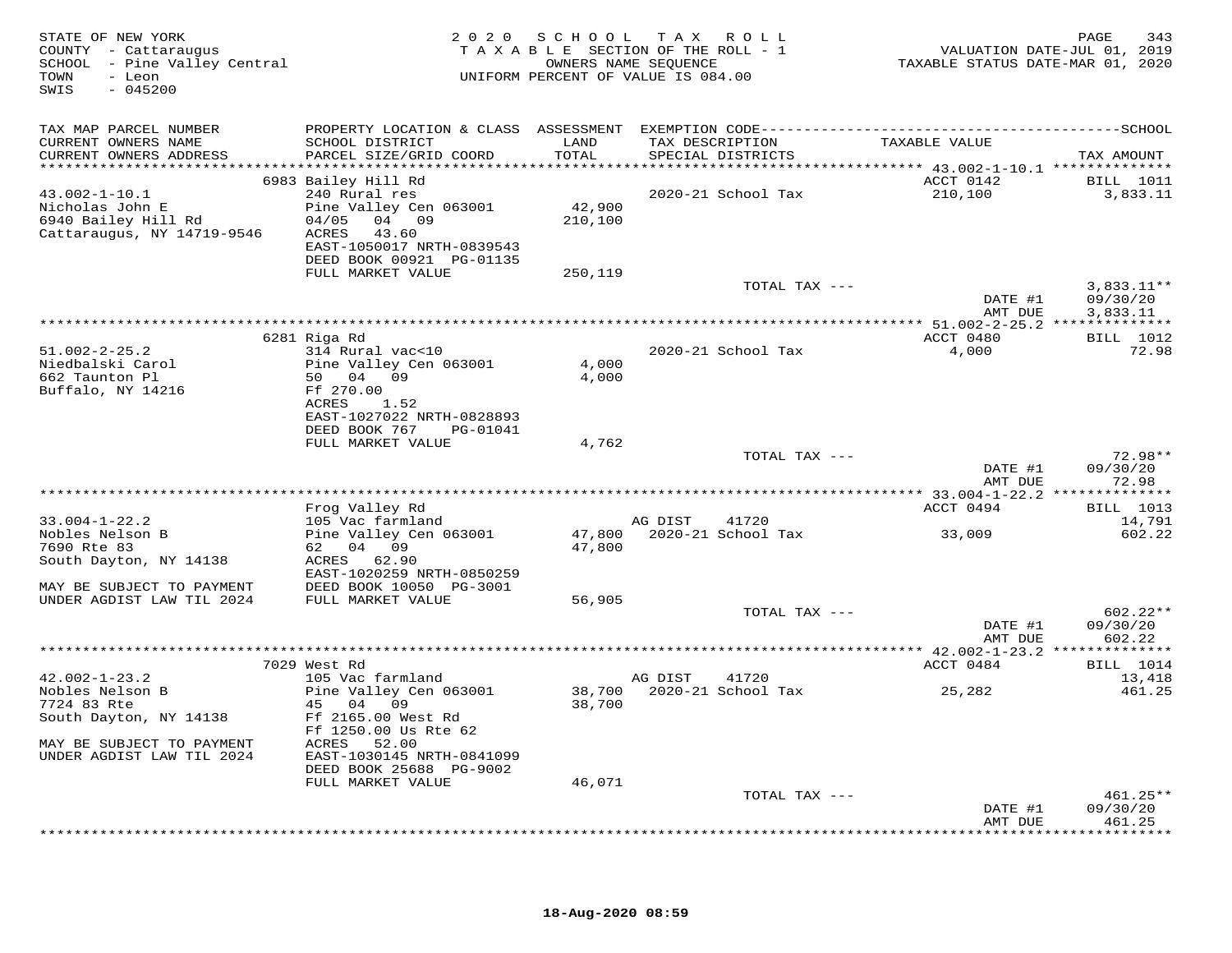| STATE OF NEW YORK<br>COUNTY - Cattaraugus<br>SCHOOL - Pine Valley Central<br>- Leon<br>TOWN<br>$-045200$<br>SWIS | 2 0 2 0                                                           | SCHOOL<br>TAXABLE SECTION OF THE ROLL - 1<br>UNIFORM PERCENT OF VALUE IS 084.00 | T A X<br>OWNERS NAME SEOUENCE | ROLL                               | TAXABLE STATUS DATE-MAR 01, 2020      | PAGE<br>344<br>VALUATION DATE-JUL 01, 2019 |
|------------------------------------------------------------------------------------------------------------------|-------------------------------------------------------------------|---------------------------------------------------------------------------------|-------------------------------|------------------------------------|---------------------------------------|--------------------------------------------|
| TAX MAP PARCEL NUMBER                                                                                            |                                                                   |                                                                                 |                               |                                    |                                       |                                            |
| CURRENT OWNERS NAME<br>CURRENT OWNERS ADDRESS<br>***********************                                         | SCHOOL DISTRICT<br>PARCEL SIZE/GRID COORD                         | LAND<br>TOTAL                                                                   | TAX DESCRIPTION               | SPECIAL DISTRICTS                  | TAXABLE VALUE                         | TAX AMOUNT                                 |
|                                                                                                                  | West Rd                                                           |                                                                                 |                               |                                    | ACCT 0951                             | <b>BILL</b> 1015                           |
| $42.002 - 1 - 24.4$                                                                                              | 120 Field crops                                                   |                                                                                 | AG DIST                       | 41720                              |                                       | 34,519                                     |
| Nobles Nelson B<br>7690 Rt 83                                                                                    | Pine Valley Cen 063001<br>45 04<br>09                             | 65,400<br>65,400                                                                |                               | 2020-21 School Tax                 | 30,881                                | 563.40                                     |
| South Dayton, NY 14738<br>MAY BE SUBJECT TO PAYMENT                                                              | Smith Ff 2080; West Ff<br>2785; Chicken Ff 1980<br>ACRES<br>60.00 |                                                                                 |                               |                                    |                                       |                                            |
| UNDER AGDIST LAW TIL 2024                                                                                        | EAST-1028555 NRTH-0842673<br>DEED BOOK 16129 PG-5002              |                                                                                 |                               |                                    |                                       |                                            |
|                                                                                                                  | FULL MARKET VALUE                                                 | 77,857                                                                          |                               |                                    |                                       |                                            |
|                                                                                                                  |                                                                   |                                                                                 |                               | TOTAL TAX ---                      |                                       | $563.40**$                                 |
|                                                                                                                  |                                                                   |                                                                                 |                               |                                    | DATE #1                               | 09/30/20                                   |
|                                                                                                                  |                                                                   |                                                                                 |                               |                                    | AMT DUE                               | 563.40                                     |
|                                                                                                                  | 6861 Rte 62                                                       |                                                                                 |                               |                                    | ACCT 0336                             | <b>BILL</b> 1016                           |
| $42.004 - 1 - 11$                                                                                                | 112 Dairy farm                                                    |                                                                                 | AG BLDG                       | 41700                              |                                       | 50,000                                     |
| Nobles Nelson B                                                                                                  | Pine Valley Cen 063001                                            | 110,800 AG DIST                                                                 |                               | 41720                              |                                       | 26,551                                     |
| 7724 83 Rte                                                                                                      | 44 04 09                                                          |                                                                                 | 363,800 TMP GHOUSE 42120      |                                    |                                       | 35,000                                     |
| South Dayton, NY 14138                                                                                           | Ff 2325.00<br>ACRES 152.53                                        |                                                                                 | <b>BAS STAR</b>               | 41854<br>2020-21 School Tax        | 252,249                               | 27,300<br>4,602.08                         |
| PRIOR OWNER ON 3/01/2020<br>WATERMAN DAREN E.                                                                    | EAST-1029695 NRTH-0838432<br>DEED BOOK 20200 PG-5471              |                                                                                 |                               |                                    |                                       |                                            |
|                                                                                                                  | FULL MARKET VALUE                                                 | 433,095                                                                         |                               |                                    |                                       |                                            |
| MAY BE SUBJECT TO PAYMENT<br>UNDER AGDIST LAW TIL 2024                                                           |                                                                   |                                                                                 |                               |                                    |                                       |                                            |
|                                                                                                                  |                                                                   |                                                                                 |                               | TOTAL TAX ---                      |                                       | 4,107.08**                                 |
|                                                                                                                  |                                                                   |                                                                                 |                               |                                    | DATE #1<br>AMT DUE                    | 09/30/20<br>4,107.08                       |
|                                                                                                                  |                                                                   |                                                                                 |                               |                                    | ******** 43.001-1-16.1 ************** |                                            |
|                                                                                                                  | 7094 Alderbottom Rd                                               |                                                                                 |                               |                                    | ACCT 0180                             | <b>BILL</b> 1017                           |
| $43.001 - 1 - 16.1$                                                                                              | 312 Vac w/imprv                                                   |                                                                                 |                               | 2020-21 School Tax                 | 50,000                                | 912.21                                     |
| O'Connor Ida Jean                                                                                                | Pine Valley Cen 063001                                            | 25,000                                                                          |                               |                                    |                                       |                                            |
| O'Connor Jason B.                                                                                                | 21<br>04 09                                                       | 50,000                                                                          |                               |                                    |                                       |                                            |
| 30 Tremaine Ave<br>Kenmore, NY 14217                                                                             | FRNT 350.00 DPTH<br>ACRES 13.34                                   |                                                                                 |                               |                                    |                                       |                                            |
|                                                                                                                  | EAST-1041408 NRTH-0840384                                         |                                                                                 |                               |                                    |                                       |                                            |
|                                                                                                                  | DEED BOOK 20200 PG-3544                                           |                                                                                 |                               |                                    |                                       |                                            |
|                                                                                                                  | FULL MARKET VALUE                                                 | 59,524                                                                          |                               |                                    |                                       |                                            |
|                                                                                                                  |                                                                   |                                                                                 |                               | TOTAL TAX ---                      |                                       | $912.21**$                                 |
|                                                                                                                  |                                                                   |                                                                                 |                               |                                    | DATE #1                               | 09/30/20                                   |
|                                                                                                                  |                                                                   |                                                                                 |                               | ********************************** | AMT DUE<br>****************           | 912.21<br>***********                      |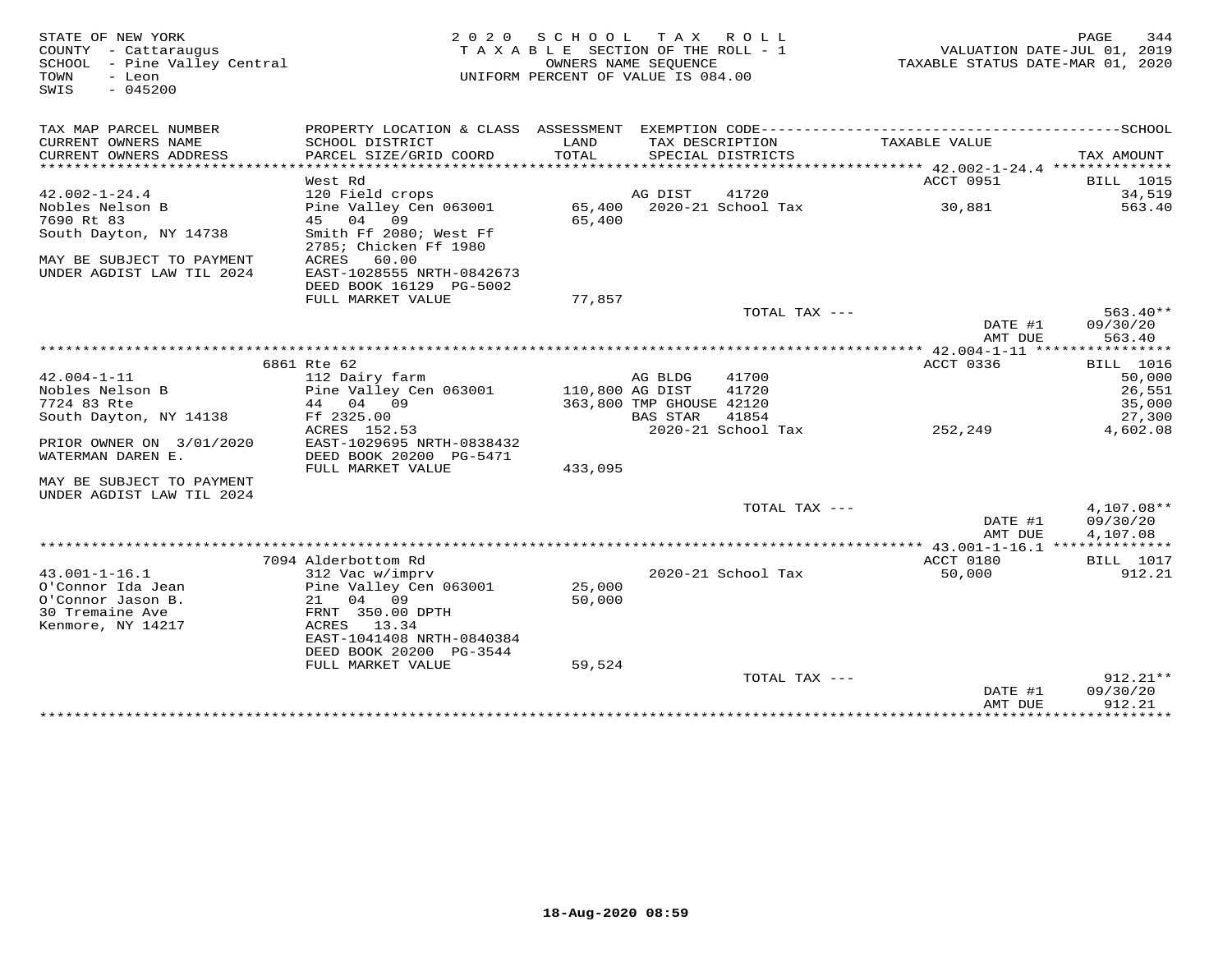| STATE OF NEW YORK<br>COUNTY - Cattaraugus<br>SCHOOL - Pine Valley Central<br>TOWN<br>- Leon<br>$-045200$<br>SWIS | 2 0 2 0                                      | SCHOOL        | T A X<br>ROLL ROLL<br>T A X A B L E SECTION OF THE ROLL - 1<br>OWNERS NAME SEQUENCE<br>UNIFORM PERCENT OF VALUE IS 084.00 | VALUATION DATE-JUL 01, 2019<br>TAXABLE STATUS DATE-MAR 01, 2020 | 345<br>PAGE                     |
|------------------------------------------------------------------------------------------------------------------|----------------------------------------------|---------------|---------------------------------------------------------------------------------------------------------------------------|-----------------------------------------------------------------|---------------------------------|
| TAX MAP PARCEL NUMBER                                                                                            | PROPERTY LOCATION & CLASS ASSESSMENT         |               |                                                                                                                           |                                                                 |                                 |
| CURRENT OWNERS NAME<br>CURRENT OWNERS ADDRESS                                                                    | SCHOOL DISTRICT<br>PARCEL SIZE/GRID COORD    | LAND<br>TOTAL | TAX DESCRIPTION<br>SPECIAL DISTRICTS                                                                                      | TAXABLE VALUE                                                   | TAX AMOUNT                      |
| **********************                                                                                           |                                              |               |                                                                                                                           |                                                                 |                                 |
|                                                                                                                  | 7118 Alderbottom Rd                          |               |                                                                                                                           | ACCT 0070                                                       | BILL 1018                       |
| $43.001 - 1 - 15$                                                                                                | 312 Vac w/imprv                              |               | 2020-21 School Tax                                                                                                        | 52,300                                                          | 954.17                          |
| $O'Connor$ Jean $(L/U)$                                                                                          | Pine Valley Cen 063001                       | 32,300        |                                                                                                                           |                                                                 |                                 |
| 30 Tremaine Ave<br>Kenmore, NY 14217                                                                             | 04 09<br>21<br>FRNT 700.00 DPTH              | 52,300        |                                                                                                                           |                                                                 |                                 |
|                                                                                                                  | 23.80<br>ACRES                               |               |                                                                                                                           |                                                                 |                                 |
|                                                                                                                  | EAST-1041784 NRTH-0840820                    |               |                                                                                                                           |                                                                 |                                 |
|                                                                                                                  | DEED BOOK 20533 PG-2001                      |               |                                                                                                                           |                                                                 |                                 |
|                                                                                                                  | FULL MARKET VALUE                            | 62,262        |                                                                                                                           |                                                                 |                                 |
|                                                                                                                  |                                              |               | TOTAL TAX ---                                                                                                             | DATE #1                                                         | 954.17**<br>09/30/20            |
|                                                                                                                  |                                              |               |                                                                                                                           | AMT DUE                                                         | 954.17                          |
|                                                                                                                  |                                              |               |                                                                                                                           |                                                                 |                                 |
|                                                                                                                  | 7225 Rte 62                                  |               |                                                                                                                           | ACCT 0937                                                       | <b>BILL</b> 1019                |
| $42.002 - 1 - 20.6$<br>O'Leary Mary                                                                              | 210 1 Family Res<br>Pine Valley Cen 063001   | 9,600         | 2020-21 School Tax                                                                                                        | 89,200                                                          | 1,627.38                        |
| 7225 Route 62 RR                                                                                                 | 45<br>04<br>09                               | 89,200        |                                                                                                                           |                                                                 |                                 |
| South Dayton, NY 14138                                                                                           | Ff 360.30                                    |               |                                                                                                                           |                                                                 |                                 |
|                                                                                                                  | ACRES<br>2.30 BANK<br>032                    |               |                                                                                                                           |                                                                 |                                 |
|                                                                                                                  | EAST-1030888 NRTH-0843032                    |               |                                                                                                                           |                                                                 |                                 |
|                                                                                                                  | DEED BOOK 24773 PG-5001<br>FULL MARKET VALUE | 106,190       |                                                                                                                           |                                                                 |                                 |
|                                                                                                                  |                                              |               | TOTAL TAX ---                                                                                                             |                                                                 | $1,627.38**$                    |
|                                                                                                                  |                                              |               |                                                                                                                           | DATE #1                                                         | 09/30/20                        |
|                                                                                                                  |                                              |               |                                                                                                                           | AMT DUE                                                         | 1,627.38                        |
|                                                                                                                  | 11823 Ruckh Hill Rd                          |               |                                                                                                                           | *** 43.001-1-5 *****<br>ACCT 0320                               | ***********<br><b>BILL</b> 1020 |
| $43.001 - 1 - 5$                                                                                                 | 240 Rural res                                |               | 2020-21 School Tax                                                                                                        | 105,600                                                         | 1,926.59                        |
| Osswald Irene E L/U                                                                                              | Pine Valley Cen 063001                       | 59,800        |                                                                                                                           |                                                                 |                                 |
| 40 Huth Rd                                                                                                       | 30 04 09                                     | 105,600       |                                                                                                                           |                                                                 |                                 |
| Cheektawaga, NY 14225                                                                                            | Ff 935.00                                    |               |                                                                                                                           |                                                                 |                                 |
|                                                                                                                  | ACRES<br>83.99<br>EAST-1037603 NRTH-0845457  |               |                                                                                                                           |                                                                 |                                 |
|                                                                                                                  | DEED BOOK 1032<br>PG-1107                    |               |                                                                                                                           |                                                                 |                                 |
|                                                                                                                  | FULL MARKET VALUE                            | 125,714       |                                                                                                                           |                                                                 |                                 |
|                                                                                                                  |                                              |               | TOTAL TAX ---                                                                                                             |                                                                 | $1,926.59**$                    |
|                                                                                                                  |                                              |               |                                                                                                                           | DATE #1                                                         | 09/30/20                        |
|                                                                                                                  |                                              |               |                                                                                                                           | AMT DUE                                                         | 1,926.59<br>**************      |
|                                                                                                                  | 7265 Rte 62                                  |               |                                                                                                                           | ACCT 0298                                                       | BILL 1021                       |
| $42.002 - 1 - 15.2$                                                                                              | 240 Rural res                                |               | BAS STAR<br>41854                                                                                                         |                                                                 | 27,300                          |
| Overturf Rodney A                                                                                                | Pine Valley Cen 063001                       | 29,000        | 2020-21 School Tax                                                                                                        | 109,800                                                         | 2,003.21                        |
| Overturf Roxanne                                                                                                 | 04 09<br>45/46                               | 109,800       |                                                                                                                           |                                                                 |                                 |
| 7265 Rte 62<br>South Dayton, NY 14138                                                                            | Smith Rd $Ff - 315'$<br>ACRES<br>31.30       |               |                                                                                                                           |                                                                 |                                 |
|                                                                                                                  | EAST-1030258 NRTH-0843436                    |               |                                                                                                                           |                                                                 |                                 |
|                                                                                                                  | DEED BOOK 305<br>PG-7002                     |               |                                                                                                                           |                                                                 |                                 |
|                                                                                                                  | FULL MARKET VALUE                            | 130,714       |                                                                                                                           |                                                                 |                                 |
|                                                                                                                  |                                              |               | TOTAL TAX ---                                                                                                             |                                                                 | $1,508.21**$                    |
|                                                                                                                  |                                              |               |                                                                                                                           | DATE #1<br>AMT DUE                                              | 09/30/20<br>1,508.21            |
|                                                                                                                  |                                              |               |                                                                                                                           |                                                                 |                                 |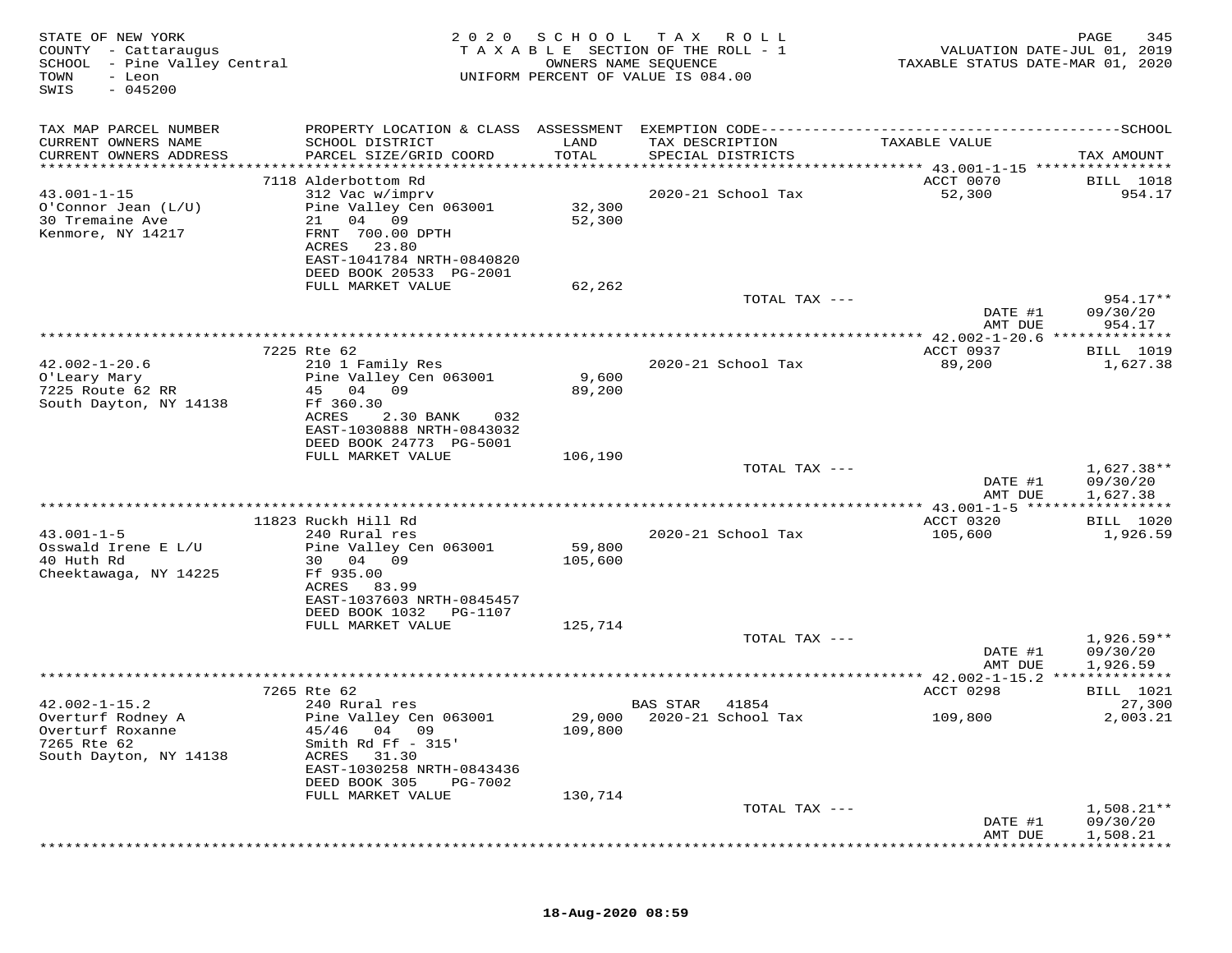| STATE OF NEW YORK<br>COUNTY - Cattaraugus<br>SCHOOL - Pine Valley Central<br>TOWN<br>- Leon<br>SWIS<br>$-045200$ | 2 0 2 0                                                | SCHOOL             | TAX ROLL<br>TAXABLE SECTION OF THE ROLL - 1<br>OWNERS NAME SEOUENCE<br>UNIFORM PERCENT OF VALUE IS 084.00 | VALUATION DATE-JUL 01, 2019<br>TAXABLE STATUS DATE-MAR 01, 2020 | PAGE<br>346          |
|------------------------------------------------------------------------------------------------------------------|--------------------------------------------------------|--------------------|-----------------------------------------------------------------------------------------------------------|-----------------------------------------------------------------|----------------------|
| TAX MAP PARCEL NUMBER                                                                                            |                                                        |                    |                                                                                                           |                                                                 |                      |
| CURRENT OWNERS NAME<br>CURRENT OWNERS ADDRESS                                                                    | SCHOOL DISTRICT<br>PARCEL SIZE/GRID COORD              | LAND<br>TOTAL      | TAX DESCRIPTION<br>SPECIAL DISTRICTS                                                                      | TAXABLE VALUE                                                   | TAX AMOUNT           |
|                                                                                                                  | 7839 Kellogg Hill Rd                                   |                    |                                                                                                           | ACCT 0346                                                       | <b>BILL</b> 1022     |
| $34.003 - 1 - 12$                                                                                                | 120 Field crops                                        |                    | AG DISTOUT 41730                                                                                          |                                                                 | 11,736               |
| Pagett Clarence G<br>Snyder Hill Rd                                                                              | Pine Valley Cen 063001<br>24/32<br>04 09               | 115,900<br>122,600 | 2020-21 School Tax                                                                                        | 110,864                                                         | 2,022.63             |
| Cattaraugus, NY 14719                                                                                            | FRNT 1900.00 DPTH<br>ACRES 232.13                      |                    |                                                                                                           |                                                                 |                      |
| MAY BE SUBJECT TO PAYMENT<br>UNDER AGDIST LAW TIL 2027                                                           | EAST-1038973 NRTH-0852683<br>DEED BOOK 904<br>PG-00454 |                    |                                                                                                           |                                                                 |                      |
|                                                                                                                  | FULL MARKET VALUE                                      | 145,952            | TOTAL TAX ---                                                                                             |                                                                 | $2,022.63**$         |
|                                                                                                                  |                                                        |                    |                                                                                                           | DATE #1<br>AMT DUE                                              | 09/30/20<br>2,022.63 |
|                                                                                                                  |                                                        |                    |                                                                                                           |                                                                 |                      |
|                                                                                                                  | Kellogg Hill Rd (Off)                                  |                    |                                                                                                           | ACCT 0147                                                       | BILL 1023            |
| $34.003 - 1 - 23$<br>Pagett Clarence G                                                                           | 322 Rural vac>10<br>Pine Valley Cen 063001             | 12,800             | 2020-21 School Tax                                                                                        | 12,800                                                          | 233.53               |
| Snyder Hill Rd                                                                                                   | 32 04 09                                               | 12,800             |                                                                                                           |                                                                 |                      |
| Cattaraugus, NY 14719                                                                                            | 23.52<br>ACRES                                         |                    |                                                                                                           |                                                                 |                      |
|                                                                                                                  | EAST-1035717 NRTH-0852163<br>DEED BOOK 904<br>PG-00454 |                    |                                                                                                           |                                                                 |                      |
|                                                                                                                  | FULL MARKET VALUE                                      | 15,238             |                                                                                                           |                                                                 |                      |
|                                                                                                                  |                                                        |                    | TOTAL TAX ---                                                                                             |                                                                 | $233.53**$           |
|                                                                                                                  |                                                        |                    |                                                                                                           | DATE #1<br>AMT DUE                                              | 09/30/20<br>233.53   |
|                                                                                                                  |                                                        |                    |                                                                                                           |                                                                 |                      |
|                                                                                                                  | Kellogg Hill Rd                                        |                    |                                                                                                           | ACCT 0148                                                       | <b>BILL</b> 1024     |
| $34.003 - 1 - 24$                                                                                                | 322 Rural vac>10                                       |                    | 2020-21 School Tax                                                                                        | 14,300                                                          | 260.89               |
| Pagett Clarence G<br>Snyder Hill Rd                                                                              | Pine Valley Cen 063001<br>31<br>04 09                  | 14,300<br>14,300   |                                                                                                           |                                                                 |                      |
| Cattaraugus, NY 14719                                                                                            | ACRES<br>26.60                                         |                    |                                                                                                           |                                                                 |                      |
|                                                                                                                  | EAST-1035631 NRTH-0851207                              |                    |                                                                                                           |                                                                 |                      |
|                                                                                                                  | DEED BOOK 904<br>PG-00454                              |                    |                                                                                                           |                                                                 |                      |
|                                                                                                                  | FULL MARKET VALUE                                      | 17,024             | TOTAL TAX ---                                                                                             |                                                                 | $260.89**$           |
|                                                                                                                  |                                                        |                    |                                                                                                           | DATE #1<br>AMT DUE                                              | 09/30/20<br>260.89   |
|                                                                                                                  | ***************                                        |                    | *************************************                                                                     | ********** 33.004-2-9 *****                                     | **********           |
|                                                                                                                  | 7609 Rte 62                                            |                    |                                                                                                           | ACCT 0362                                                       | <b>BILL</b> 1025     |
| $33.004 - 2 - 9$<br>Palmer Robert D                                                                              | 210 1 Family Res<br>Pine Valley Cen 063001             | 9,000              | ENH STAR<br>41834<br>2020-21 School Tax                                                                   | 55,000                                                          | 55,000<br>1,003.43   |
| 7609 Rte 62                                                                                                      | 47 04<br>09                                            | 55,000             |                                                                                                           |                                                                 |                      |
| South Dayton, NY 14138-9746                                                                                      | 330.00 Ff                                              |                    |                                                                                                           |                                                                 |                      |
|                                                                                                                  | ACRES<br>2.81                                          |                    |                                                                                                           |                                                                 |                      |
|                                                                                                                  | EAST-1030973 NRTH-0848812                              |                    |                                                                                                           |                                                                 |                      |
|                                                                                                                  | DEED BOOK 00944 PG-00851<br>FULL MARKET VALUE          | 65,476             |                                                                                                           |                                                                 |                      |
|                                                                                                                  |                                                        |                    | TOTAL TAX ---                                                                                             |                                                                 | $0.00**$             |
|                                                                                                                  |                                                        |                    |                                                                                                           |                                                                 |                      |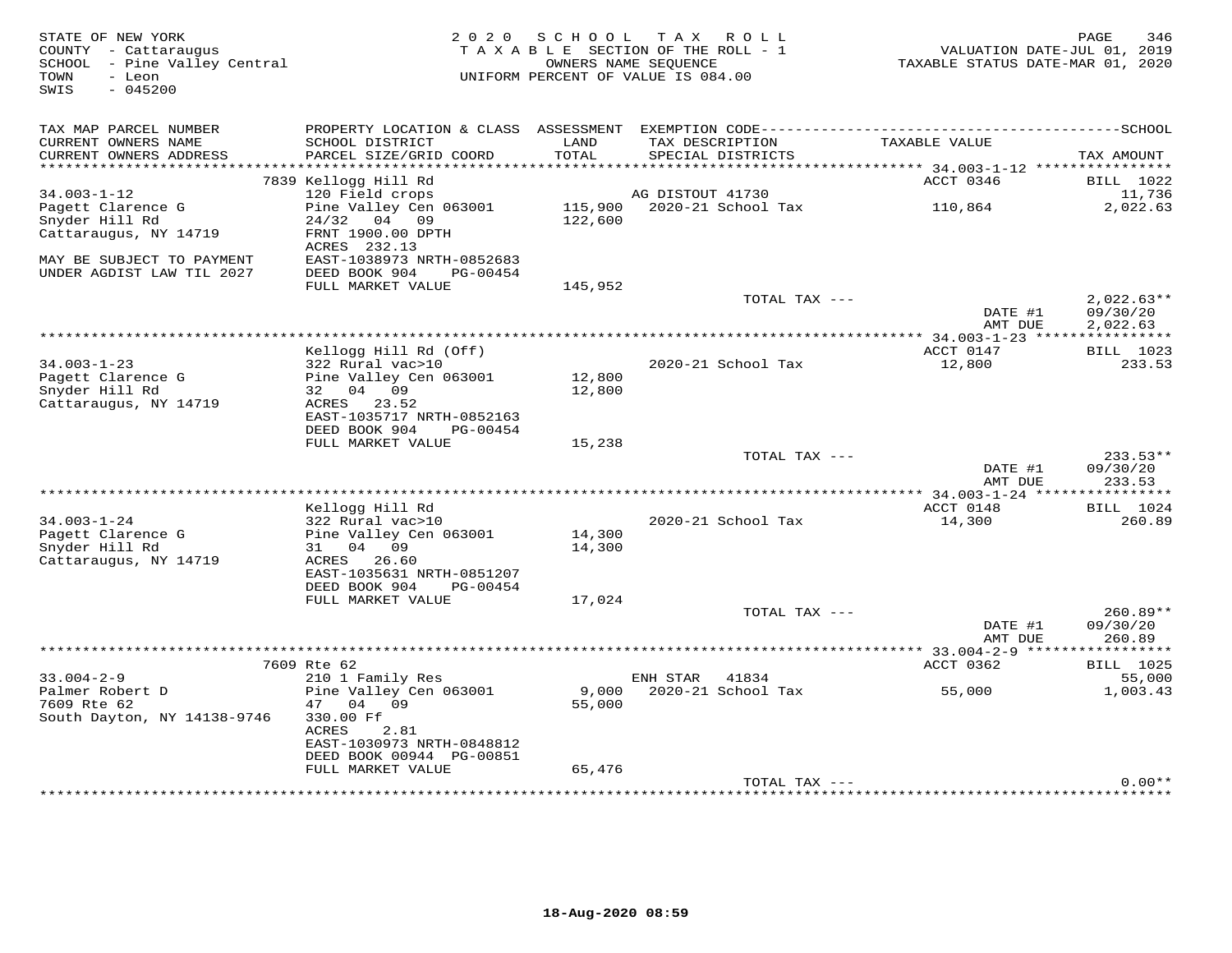| STATE OF NEW YORK<br>COUNTY - Cattaraugus<br>SCHOOL - Pine Valley Central<br>TOWN<br>- Leon<br>SWIS<br>$-045200$ | 2 0 2 0                                                                                           | SCHOOL  | T A X<br>R O L L<br>TAXABLE SECTION OF THE ROLL - 1<br>OWNERS NAME SEQUENCE<br>UNIFORM PERCENT OF VALUE IS 084.00 | VALUATION DATE-JUL 01, 2019<br>TAXABLE STATUS DATE-MAR 01, 2020 | 347<br>PAGE            |
|------------------------------------------------------------------------------------------------------------------|---------------------------------------------------------------------------------------------------|---------|-------------------------------------------------------------------------------------------------------------------|-----------------------------------------------------------------|------------------------|
| TAX MAP PARCEL NUMBER<br>CURRENT OWNERS NAME                                                                     | PROPERTY LOCATION & CLASS ASSESSMENT EXEMPTION CODE---------------------------<br>SCHOOL DISTRICT | LAND    | TAX DESCRIPTION                                                                                                   | TAXABLE VALUE                                                   | --------------SCHOOL   |
| CURRENT OWNERS ADDRESS<br>**********************                                                                 | PARCEL SIZE/GRID COORD                                                                            | TOTAL   | SPECIAL DISTRICTS                                                                                                 |                                                                 | TAX AMOUNT             |
|                                                                                                                  | 7750 Frog Valley Rd                                                                               |         |                                                                                                                   | ACCT 0616                                                       | BILL 1026              |
| $33.004 - 1 - 22.3$                                                                                              | 112 Dairy farm                                                                                    |         | 2020-21 School Tax                                                                                                | 94,700                                                          | 1,727.73               |
| Pannella Georgio                                                                                                 | Pine Valley Cen 063001                                                                            | 77,700  |                                                                                                                   |                                                                 |                        |
| 7301 Milestrip Rd<br>Orchard Park, NY 14127                                                                      | 55 04<br>09<br>Ff 1455.00                                                                         | 94,700  |                                                                                                                   |                                                                 |                        |
|                                                                                                                  | ACRES<br>98.35                                                                                    |         |                                                                                                                   |                                                                 |                        |
|                                                                                                                  | EAST-1022748 NRTH-0850815                                                                         |         |                                                                                                                   |                                                                 |                        |
|                                                                                                                  | DEED BOOK 00947 PG-00641                                                                          |         |                                                                                                                   |                                                                 |                        |
|                                                                                                                  | FULL MARKET VALUE                                                                                 | 112,738 | TOTAL TAX ---                                                                                                     |                                                                 | $1,727.73**$           |
|                                                                                                                  |                                                                                                   |         |                                                                                                                   | DATE #1                                                         | 09/30/20               |
|                                                                                                                  |                                                                                                   |         |                                                                                                                   | AMT DUE                                                         | 1,727.73               |
|                                                                                                                  | 7900 Frog Valley Rd                                                                               |         |                                                                                                                   | ACCT 0471                                                       | <b>BILL</b> 1027       |
| $33.004 - 1 - 24.1$                                                                                              | 210 1 Family Res                                                                                  |         | <b>BAS STAR</b><br>41854                                                                                          |                                                                 | 27,300                 |
| Peterson Klayton B                                                                                               | Pine Valley Cen 063001                                                                            | 17,760  | 2020-21 School Tax                                                                                                | 39,000                                                          | 711.52                 |
| PO Box 1093                                                                                                      | 64 04 09                                                                                          | 39,000  |                                                                                                                   |                                                                 |                        |
| Buffalo, NY 14207                                                                                                | Ff 250.00<br>ACRES<br>9.85                                                                        |         |                                                                                                                   |                                                                 |                        |
|                                                                                                                  | EAST-1021380 NRTH-0853344                                                                         |         |                                                                                                                   |                                                                 |                        |
|                                                                                                                  | DEED BOOK 1008<br>PG-513                                                                          |         |                                                                                                                   |                                                                 |                        |
|                                                                                                                  | FULL MARKET VALUE                                                                                 | 46,429  | TOTAL TAX ---                                                                                                     |                                                                 | $216.52**$             |
|                                                                                                                  |                                                                                                   |         |                                                                                                                   | DATE #1                                                         | 09/30/20               |
|                                                                                                                  |                                                                                                   |         |                                                                                                                   | AMT DUE                                                         | 216.52                 |
|                                                                                                                  | 12276 Cherry Creek Hill Rd                                                                        |         |                                                                                                                   | ********** 42.020-1-2.1 ***************<br>ACCT 0182            | BILL 1028              |
| $42.020 - 1 - 2.1$                                                                                               | 210 1 Family Res                                                                                  |         | BAS STAR<br>41854                                                                                                 |                                                                 | 27,300                 |
| Pickup Charles R                                                                                                 | Pine Valley Cen 063001                                                                            | 7,100   | 2020-21 School Tax                                                                                                | 60,500                                                          | 1,103.77               |
| Pickup Marilyn J                                                                                                 | 09<br>04<br>44                                                                                    | 60,500  |                                                                                                                   |                                                                 |                        |
| PO Box 48<br>Leon, NY 14751                                                                                      | FRNT 156.00 DPTH 290.00<br>EAST-1030679 NRTH-0835937                                              |         |                                                                                                                   |                                                                 |                        |
|                                                                                                                  | DEED BOOK 1007<br>PG-968                                                                          |         |                                                                                                                   |                                                                 |                        |
|                                                                                                                  | FULL MARKET VALUE                                                                                 | 72,024  |                                                                                                                   |                                                                 |                        |
|                                                                                                                  |                                                                                                   |         | TOTAL TAX ---                                                                                                     | DATE #1                                                         | $608.77**$<br>09/30/20 |
|                                                                                                                  |                                                                                                   |         |                                                                                                                   | AMT DUE                                                         | 608.77                 |
|                                                                                                                  |                                                                                                   |         |                                                                                                                   |                                                                 |                        |
| $42.020 - 1 - 51.2$                                                                                              | 6741 Rte 62<br>240 Rural res                                                                      |         | 2020-21 School Tax                                                                                                | ACCT 0361<br>86,000                                             | BILL 1029<br>1,569.00  |
| Pilarski Timothy                                                                                                 | Pine Valley Cen 063001                                                                            | 11,700  |                                                                                                                   |                                                                 |                        |
| 6741 Route 62                                                                                                    | 43 04<br>09                                                                                       | 86,000  |                                                                                                                   |                                                                 |                        |
| Conewango Valley, NY 14726                                                                                       | Co Rd 6 Ff 170.00                                                                                 |         |                                                                                                                   |                                                                 |                        |
|                                                                                                                  | Ff 295.00<br>ACRES<br>4.85 BANK<br>017                                                            |         |                                                                                                                   |                                                                 |                        |
|                                                                                                                  | EAST-1030177 NRTH-0835306                                                                         |         |                                                                                                                   |                                                                 |                        |
|                                                                                                                  | DEED BOOK 20190 PG-9904                                                                           |         |                                                                                                                   |                                                                 |                        |
|                                                                                                                  | FULL MARKET VALUE                                                                                 | 102,381 | TOTAL TAX ---                                                                                                     |                                                                 | $1,569.00**$           |
|                                                                                                                  |                                                                                                   |         |                                                                                                                   | DATE #1                                                         | 09/30/20               |
|                                                                                                                  |                                                                                                   |         |                                                                                                                   | AMT DUE                                                         | 1,569.00               |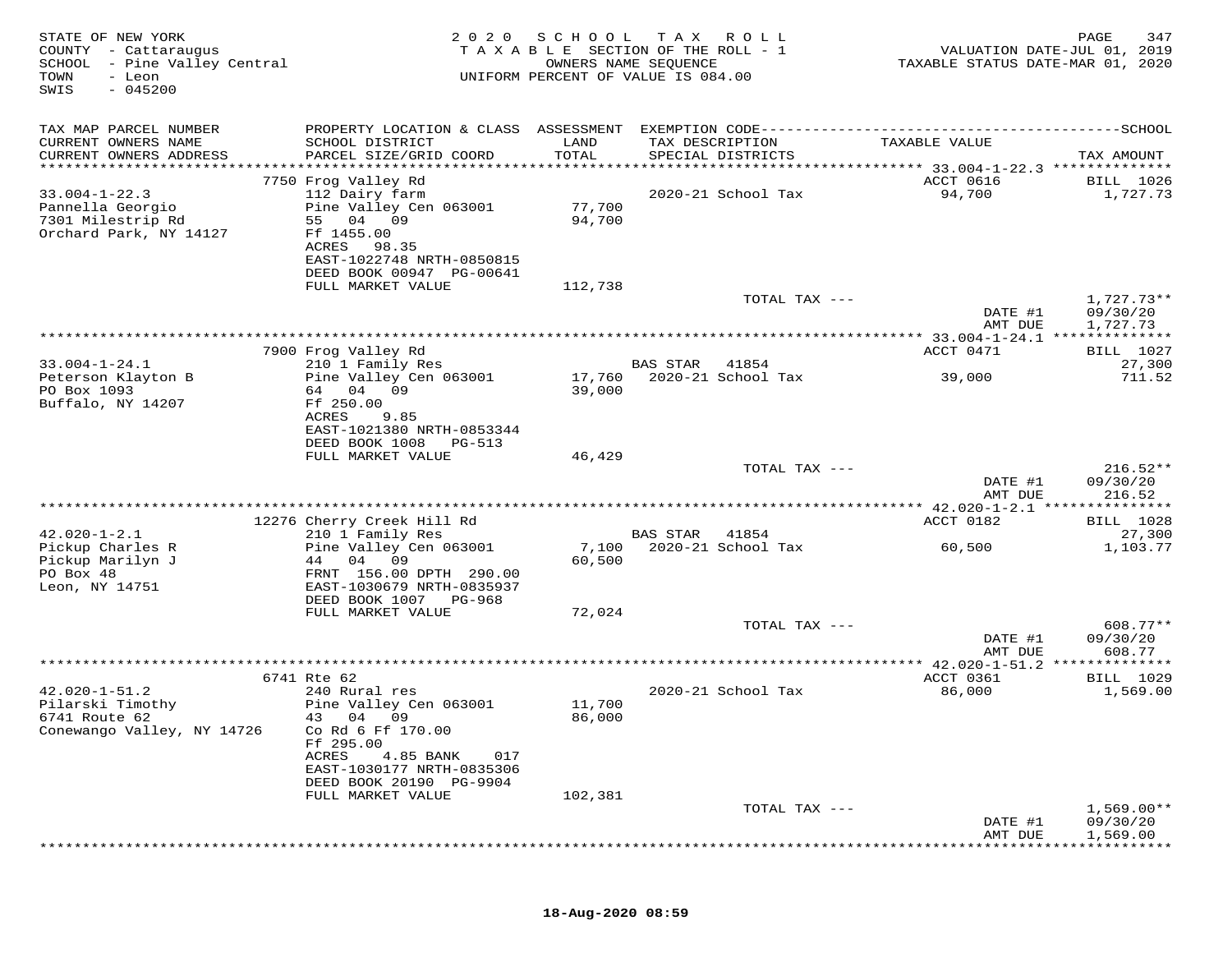| STATE OF NEW YORK<br>COUNTY - Cattaraugus<br>COUNTY - Cattaraugus<br>SCHOOL - Pine Valley Central<br>TOWN<br>- Leon<br>$-045200$<br>SWIS |                                                                             | 2020 SCHOOL TAX ROLL<br>UNIFORM PERCENT OF VALUE IS 084.00 |                      | T A X A B L E SECTION OF THE ROLL - 1<br>OWNERS NAME SEQUENCE | 7102<br>7019 , VALUATION DATE-JUL<br>7019 TAXABLE STATUS DATE-MAR | PAGE<br>348          |
|------------------------------------------------------------------------------------------------------------------------------------------|-----------------------------------------------------------------------------|------------------------------------------------------------|----------------------|---------------------------------------------------------------|-------------------------------------------------------------------|----------------------|
| TAX MAP PARCEL NUMBER<br>CURRENT OWNERS NAME<br>CURRENT OWNERS ADDRESS                                                                   | SCHOOL DISTRICT LAND<br>PARCEL SIZE/GRID COORD                              | TOTAL                                                      |                      | SPECIAL DISTRICTS                                             | TAX DESCRIPTION TAXABLE VALUE                                     | TAX AMOUNT           |
|                                                                                                                                          | 6266 West Rd                                                                |                                                            |                      |                                                               | ACCT 0838                                                         | BILL 1030            |
| $51.002 - 1 - 5.2$                                                                                                                       | 240 Rural res                                                               |                                                            | AG BLDG              | 41700                                                         |                                                                   | 11,100               |
| Pimm Adelia                                                                                                                              | Pine Valley Cen 063001                                                      |                                                            | 6,500 BAS STAR 41854 |                                                               |                                                                   | 27,300               |
| 6266 West Rd                                                                                                                             | $50 - 4 - 9$                                                                |                                                            |                      |                                                               | 56,000 2020-21 School Tax 44,900                                  | 819.17               |
| Conewango Valley, NY 14726                                                                                                               | FRNT<br>55.00 DPTH 313.20<br>EAST-0374983 NRTH-0828259                      |                                                            |                      |                                                               |                                                                   |                      |
| MAY BE SUBJECT TO PAYMENT                                                                                                                | DEED BOOK 9427 PG-8001                                                      |                                                            |                      |                                                               |                                                                   |                      |
| UNDER RPTL483 UNTIL 2027                                                                                                                 | FULL MARKET VALUE                                                           | 66,667                                                     |                      | TOTAL TAX ---                                                 |                                                                   | $324.17**$           |
|                                                                                                                                          |                                                                             |                                                            |                      |                                                               | DATE #1                                                           | 09/30/20             |
|                                                                                                                                          |                                                                             |                                                            |                      |                                                               | AMT DUE                                                           | 324.17               |
|                                                                                                                                          |                                                                             |                                                            |                      |                                                               |                                                                   |                      |
|                                                                                                                                          | 6309 West Rd                                                                |                                                            |                      |                                                               | ACCT 0839                                                         | <b>BILL</b> 1031     |
| $51.002 - 1 - 21.2$                                                                                                                      | 210 1 Family Res                                                            |                                                            | AG DIST              | 41720                                                         |                                                                   | 4,153                |
| Pimm Fred E                                                                                                                              | Pine Valley Cen 063001                                                      | 12,800 BAS STAR 41854                                      |                      |                                                               |                                                                   | 27,300               |
| Pimm Alta A                                                                                                                              | $57 - 4 - 9$                                                                |                                                            |                      |                                                               | $120,000$ 2020-21 School Tax $115,847$                            | 2,113.54             |
| 6309 West Rd                                                                                                                             | 3.90<br>ACRES                                                               |                                                            |                      |                                                               |                                                                   |                      |
| Conewango Valley, NY 14726                                                                                                               | EAST-1022908 NRTH-0828767<br>DEED BOOK 3048 PG-4001                         |                                                            |                      |                                                               |                                                                   |                      |
| MAY BE SUBJECT TO PAYMENT<br>UNDER AGDIST LAW TIL 2024                                                                                   | FULL MARKET VALUE                                                           | 142,857                                                    |                      |                                                               |                                                                   |                      |
|                                                                                                                                          |                                                                             |                                                            |                      | TOTAL TAX ---                                                 |                                                                   | $1,618.54**$         |
|                                                                                                                                          |                                                                             |                                                            |                      |                                                               | DATE #1<br>AMT DUE                                                | 09/30/20<br>1,618.54 |
|                                                                                                                                          |                                                                             |                                                            |                      |                                                               |                                                                   |                      |
|                                                                                                                                          | 6204 West Rd                                                                |                                                            |                      |                                                               | ACCT 0128                                                         | BILL 1032            |
| $51.002 - 1 - 5.1$                                                                                                                       | 112 Dairy farm                                                              |                                                            | AG DIST              | 41720                                                         |                                                                   | $\overline{0}$       |
| Pimmsview Holdings LLC<br>6266 West Rd                                                                                                   | Pine Valley Cen 063001<br>50 04 09                                          | 478,400                                                    |                      | 24,700 2020-21 School Tax                                     | 478,400                                                           | 8,728.03             |
| Conewango Valley, NY 14726                                                                                                               | Ff 870.00<br>ACRES 41.65                                                    |                                                            |                      |                                                               |                                                                   |                      |
| MAY BE SUBJECT TO PAYMENT<br>UNDER AGDIST LAW TIL 2024                                                                                   | EAST-1024231 NRTH-0828283<br>DEED BOOK 2969    PG-7001<br>FULL MARKET VALUE | 569,524                                                    |                      |                                                               |                                                                   |                      |
|                                                                                                                                          |                                                                             |                                                            |                      | TOTAL TAX ---                                                 |                                                                   | 8,728.03**           |
|                                                                                                                                          |                                                                             |                                                            |                      |                                                               | DATE #1<br>AMT DUE                                                | 09/30/20<br>8,728.03 |
|                                                                                                                                          |                                                                             |                                                            |                      |                                                               |                                                                   |                      |
|                                                                                                                                          | 6309 West Rd                                                                |                                                            |                      |                                                               | ACCT 0762                                                         | <b>BILL</b> 1033     |
| $51.002 - 1 - 6.2$                                                                                                                       | 105 Vac farmland                                                            |                                                            | AG DIST              | 41720                                                         |                                                                   | 0                    |
| Pimmsview Holdings LLC<br>6266 West Rd                                                                                                   | Pine Valley Cen 063001<br>57 04 09                                          | 3,800                                                      |                      | 3,800 2020-21 School Tax                                      | 3,800                                                             | 69.33                |
| Conewango Valley, NY 14726                                                                                                               | Ff 420.00<br>ACRES<br>4.75                                                  |                                                            |                      |                                                               |                                                                   |                      |
| MAY BE SUBJECT TO PAYMENT<br>UNDER AGDIST LAW TIL 2024                                                                                   | EAST-1023426 NRTH-0827650<br>DEED BOOK 2969    PG-7001                      |                                                            |                      |                                                               |                                                                   |                      |
|                                                                                                                                          | FULL MARKET VALUE                                                           | 4,524                                                      |                      | TOTAL TAX ---                                                 |                                                                   | $69.33**$            |
|                                                                                                                                          |                                                                             |                                                            |                      |                                                               | DATE #1<br>AMT DUE                                                | 09/30/20<br>69.33    |
|                                                                                                                                          |                                                                             |                                                            |                      |                                                               |                                                                   | *********            |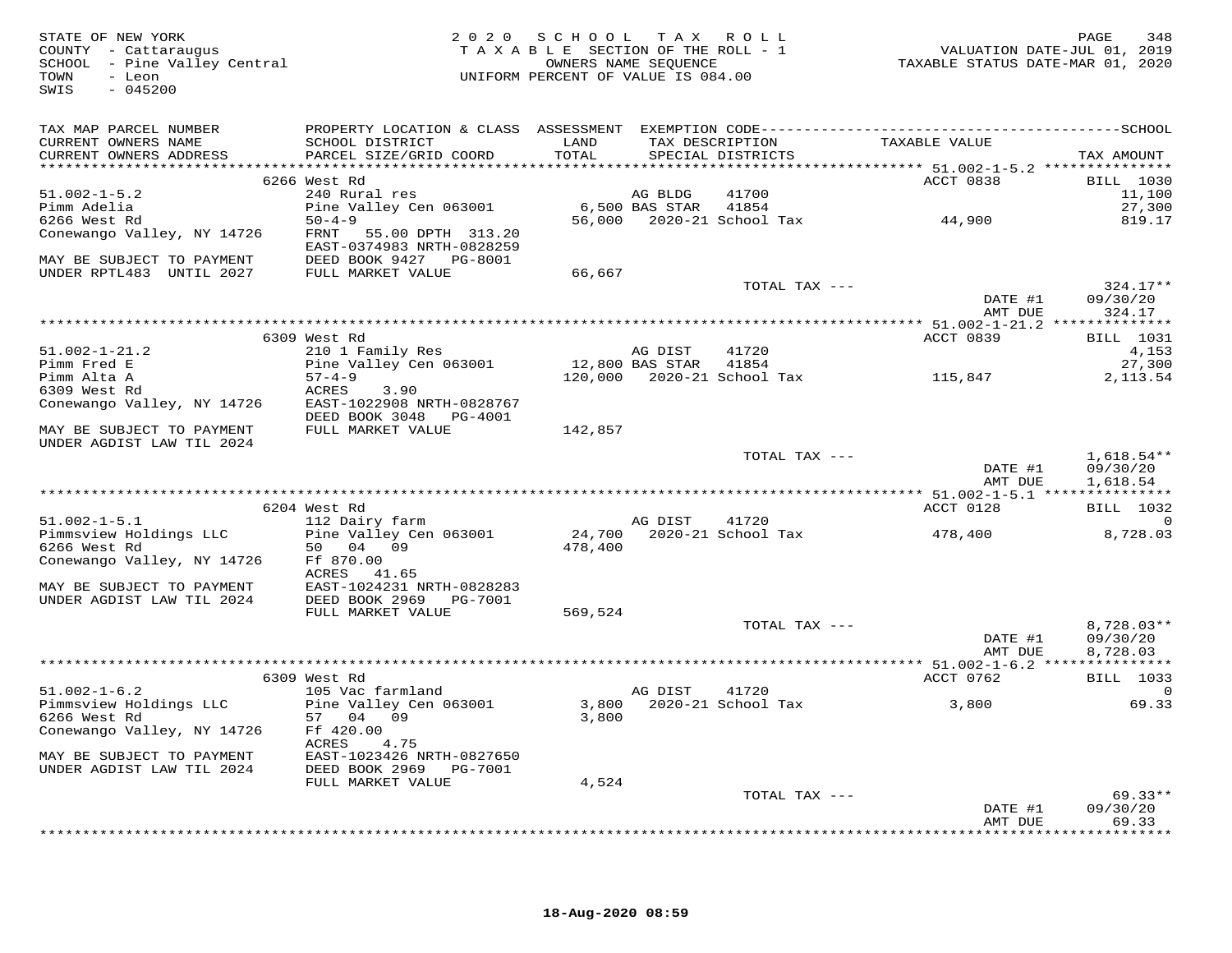| STATE OF NEW YORK<br>COUNTY - Cattaraugus<br>SCHOOL - Pine Valley Central<br>TOWN<br>- Leon<br>SWIS<br>$-045200$ |                                            | 2020 SCHOOL TAX ROLL<br>TAXABLE SECTION OF THE ROLL - 1<br>OWNERS NAME SEQUENCE<br>UNIFORM PERCENT OF VALUE IS 084.00 |               |                                      | TAXABLE STATUS DATE-MAR 01, 2020 | 349<br>PAGE<br>VALUATION DATE-JUL 01, 2019 |
|------------------------------------------------------------------------------------------------------------------|--------------------------------------------|-----------------------------------------------------------------------------------------------------------------------|---------------|--------------------------------------|----------------------------------|--------------------------------------------|
| TAX MAP PARCEL NUMBER                                                                                            |                                            |                                                                                                                       |               |                                      |                                  |                                            |
| CURRENT OWNERS NAME<br>CURRENT OWNERS ADDRESS                                                                    | SCHOOL DISTRICT<br>PARCEL SIZE/GRID COORD  | LAND<br>TOTAL                                                                                                         |               | TAX DESCRIPTION<br>SPECIAL DISTRICTS | TAXABLE VALUE                    | TAX AMOUNT                                 |
|                                                                                                                  | 6167 Flat Iron Rd                          |                                                                                                                       |               |                                      | ACCT 0225                        | <b>BILL</b> 1034                           |
| $51.002 - 1 - 17.1$                                                                                              | 270 Mfg housing                            |                                                                                                                       | AG DIST       | 41720                                |                                  | 1,660                                      |
| Pimmsview Holdings LLC<br>6266 West Rd                                                                           | Pine Valley Cen 063001<br>$56 - 04 - 09$   | 35,900                                                                                                                |               | 10,900 2020-21 School Tax            | 34,240                           | 624.68                                     |
| Conewango Valley, NY 14726                                                                                       | 5.85<br>ACRES<br>EAST-1023001 NRTH-0826351 |                                                                                                                       |               |                                      |                                  |                                            |
| MAY BE SUBJECT TO PAYMENT                                                                                        | DEED BOOK 2969 PG-7001                     |                                                                                                                       |               |                                      |                                  |                                            |
| UNDER AGDIST LAW TIL 2024                                                                                        | FULL MARKET VALUE                          | 42,738                                                                                                                |               |                                      |                                  |                                            |
|                                                                                                                  |                                            |                                                                                                                       |               | TOTAL TAX ---                        | DATE #1<br>AMT DUE               | $624.68**$<br>09/30/20<br>624.68           |
|                                                                                                                  |                                            |                                                                                                                       |               |                                      |                                  |                                            |
|                                                                                                                  | 6167 Flat Iron Rd                          |                                                                                                                       |               |                                      | ACCT 0772                        | <b>BILL</b> 1035                           |
| $51.002 - 1 - 17.2$                                                                                              | 105 Vac farmland                           |                                                                                                                       | AG DIST 41720 |                                      |                                  | 11,147                                     |
| Pimmsview Holdings LLC                                                                                           | Pine Valley Cen 063001                     | 50,300                                                                                                                |               | 2020-21 School Tax                   | 39,153                           | 714.32                                     |
| 6266 West Rd<br>Conewango Valley, NY 14726                                                                       | ACRES 68.50<br>EAST-1021171 NRTH-0826386   | 50,300                                                                                                                |               |                                      |                                  |                                            |
|                                                                                                                  | DEED BOOK 2969    PG-7001                  |                                                                                                                       |               |                                      |                                  |                                            |
| MAY BE SUBJECT TO PAYMENT<br>UNDER AGDIST LAW TIL 2024                                                           | FULL MARKET VALUE                          | 59,881                                                                                                                |               |                                      |                                  |                                            |
|                                                                                                                  |                                            |                                                                                                                       |               | TOTAL TAX ---                        |                                  | $714.32**$                                 |
|                                                                                                                  |                                            |                                                                                                                       |               |                                      | DATE #1<br>AMT DUE               | 09/30/20<br>714.32                         |
|                                                                                                                  | 6204 West Rd                               |                                                                                                                       |               |                                      | ACCT 0224                        | <b>BILL</b> 1036                           |
| $51.002 - 1 - 19$                                                                                                | 105 Vac farmland                           |                                                                                                                       | AG DIST       | 41720                                |                                  | 2,382                                      |
| Pimmsview Holdings LLC                                                                                           | Pine Valley Cen 063001                     |                                                                                                                       |               | 14,500    2020-21    School Tax      | 12,118                           | 221.08                                     |
| 6266 West Rd                                                                                                     | 56 04 09                                   | 14,500                                                                                                                |               |                                      |                                  |                                            |
| Conewango Valley, NY 14726                                                                                       | Ff 365.00                                  |                                                                                                                       |               |                                      |                                  |                                            |
| MAY BE SUBJECT TO PAYMENT                                                                                        | ACRES 19.18<br>EAST-1022051 NRTH-0827651   |                                                                                                                       |               |                                      |                                  |                                            |
| UNDER AGDIST LAW TIL 2024                                                                                        | DEED BOOK 2969<br>PG-7001                  |                                                                                                                       |               |                                      |                                  |                                            |
|                                                                                                                  | FULL MARKET VALUE                          | 17,262                                                                                                                |               |                                      |                                  |                                            |
|                                                                                                                  |                                            |                                                                                                                       |               | TOTAL TAX ---                        |                                  | 221.08**                                   |
|                                                                                                                  |                                            |                                                                                                                       |               |                                      | DATE #1                          | 09/30/20                                   |
|                                                                                                                  |                                            |                                                                                                                       |               |                                      | AMT DUE                          | 221.08                                     |
|                                                                                                                  | West Rd (Off) (Co Rd 44)                   |                                                                                                                       |               |                                      | ACCT 0127                        | <b>BILL</b> 1037                           |
| $51.002 - 1 - 20$                                                                                                | 105 Vac farmland                           |                                                                                                                       | AG DIST       | 41720                                |                                  | 4,762                                      |
| Pimmsview Holdings LLC                                                                                           | Pine Valley Cen 063001                     |                                                                                                                       |               | 11,400 2020-21 School Tax            | 6,638                            | 121.11                                     |
| 6266 West Rd                                                                                                     | 56 04 09                                   | 11,400                                                                                                                |               |                                      |                                  |                                            |
| Conewango Valley, NY 14726                                                                                       | ACRES 15.27<br>EAST-1020082 NRTH-0827655   |                                                                                                                       |               |                                      |                                  |                                            |
| MAY BE SUBJECT TO PAYMENT                                                                                        | DEED BOOK 2969 PG-7001                     |                                                                                                                       |               |                                      |                                  |                                            |
| UNDER AGDIST LAW TIL 2024                                                                                        | FULL MARKET VALUE                          | 13,571                                                                                                                |               |                                      |                                  |                                            |
|                                                                                                                  |                                            |                                                                                                                       |               | TOTAL TAX ---                        |                                  | $121.11**$                                 |
|                                                                                                                  |                                            |                                                                                                                       |               |                                      | DATE #1                          | 09/30/20                                   |
|                                                                                                                  |                                            |                                                                                                                       |               |                                      | AMT DUE                          | 121.11<br>* * * * * * * * * *              |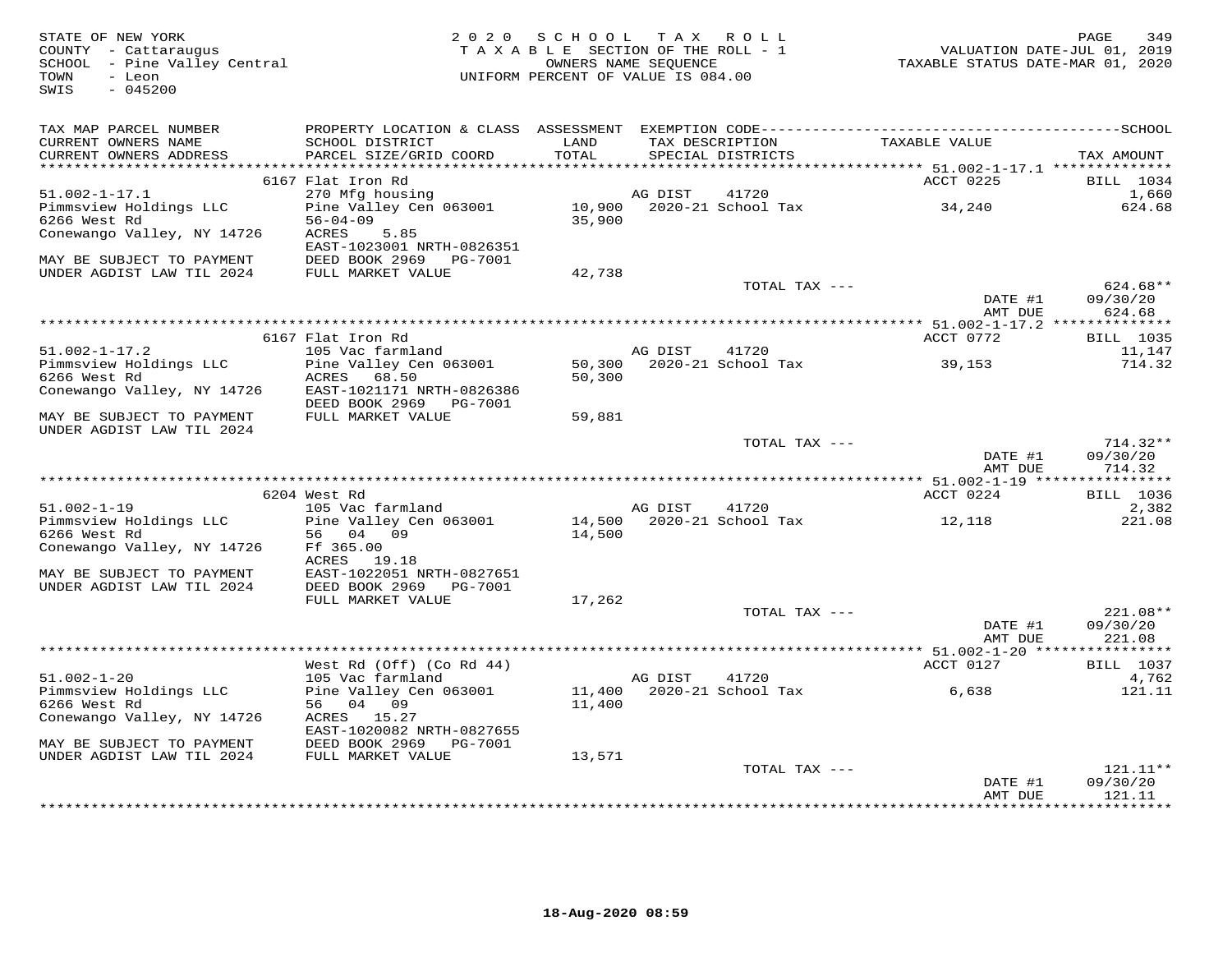| STATE OF NEW YORK<br>COUNTY - Cattaraugus<br>SCHOOL<br>- Pine Valley Central<br>- Leon<br>TOWN<br>$-045200$<br>SWIS |                                                                                              | 2020 SCHOOL TAX ROLL<br>TAXABLE SECTION OF THE ROLL - 1<br>OWNERS NAME SEQUENCE<br>UNIFORM PERCENT OF VALUE IS 084.00 |         |                                      | VALUATION DATE-JUL 01, 2019<br>TAXABLE STATUS DATE-MAR 01, 2020 | 350<br>PAGE        |
|---------------------------------------------------------------------------------------------------------------------|----------------------------------------------------------------------------------------------|-----------------------------------------------------------------------------------------------------------------------|---------|--------------------------------------|-----------------------------------------------------------------|--------------------|
| TAX MAP PARCEL NUMBER                                                                                               | PROPERTY LOCATION & CLASS ASSESSMENT EXEMPTION CODE-----------------------------------SCHOOL |                                                                                                                       |         |                                      |                                                                 |                    |
| CURRENT OWNERS NAME<br>CURRENT OWNERS ADDRESS                                                                       | SCHOOL DISTRICT<br>PARCEL SIZE/GRID COORD                                                    | LAND<br>TOTAL                                                                                                         |         | TAX DESCRIPTION<br>SPECIAL DISTRICTS | TAXABLE VALUE                                                   | TAX AMOUNT         |
|                                                                                                                     |                                                                                              |                                                                                                                       |         |                                      |                                                                 |                    |
|                                                                                                                     | 6309 West Rd                                                                                 |                                                                                                                       |         |                                      | ACCT 0129                                                       | <b>BILL</b> 1038   |
| $51.002 - 1 - 21.1$                                                                                                 | 105 Vac farmland                                                                             |                                                                                                                       | AG DIST | 41720                                |                                                                 | 29,473             |
| Pimmsview Holdings LLC<br>6266 West Rd                                                                              | Pine Valley Cen 063001<br>57 04<br>09                                                        | 114,100                                                                                                               |         | 114,100 2020-21 School Tax           | 84,627                                                          | 1,543.95           |
| Conewango Valley, NY 14726                                                                                          | Ff 2390.00<br>ACRES 177.37                                                                   |                                                                                                                       |         |                                      |                                                                 |                    |
| MAY BE SUBJECT TO PAYMENT<br>UNDER AGDIST LAW TIL 2024                                                              | EAST-1021493 NRTH-0828789<br>DEED BOOK 2969<br>PG-7001                                       |                                                                                                                       |         |                                      |                                                                 |                    |
|                                                                                                                     | FULL MARKET VALUE                                                                            | 135,833                                                                                                               |         |                                      |                                                                 |                    |
|                                                                                                                     |                                                                                              |                                                                                                                       |         | TOTAL TAX ---                        |                                                                 | $1.543.95**$       |
|                                                                                                                     |                                                                                              |                                                                                                                       |         |                                      | DATE #1                                                         | 09/30/20           |
|                                                                                                                     |                                                                                              |                                                                                                                       |         |                                      | AMT DUE                                                         | 1,543.95           |
|                                                                                                                     |                                                                                              |                                                                                                                       |         |                                      |                                                                 |                    |
| $51.002 - 1 - 22$                                                                                                   | 6204 West Rd<br>105 Vac farmland                                                             |                                                                                                                       | AG DIST | 41720                                | ACCT 0223                                                       | BILL 1039<br>9,546 |
| Pimmsview Holdings LLC                                                                                              | Pine Valley Cen 063001                                                                       | 27,600                                                                                                                |         | 2020-21 School Tax                   | 18,054                                                          | 329.38             |
| 6266 West Rd                                                                                                        | 57 04<br>09                                                                                  | 27,600                                                                                                                |         |                                      |                                                                 |                    |
| Conewango Valley, NY 14726                                                                                          | Ff 50.00 West Rd                                                                             |                                                                                                                       |         |                                      |                                                                 |                    |
|                                                                                                                     | Ff 200.00 Raggie Rd                                                                          |                                                                                                                       |         |                                      |                                                                 |                    |
| MAY BE SUBJECT TO PAYMENT                                                                                           | ACRES<br>41.39                                                                               |                                                                                                                       |         |                                      |                                                                 |                    |
| UNDER AGDIST LAW TIL 2024                                                                                           | EAST-1020661 NRTH-0829976                                                                    |                                                                                                                       |         |                                      |                                                                 |                    |
|                                                                                                                     | DEED BOOK 2969 PG-7001                                                                       |                                                                                                                       |         |                                      |                                                                 |                    |
|                                                                                                                     | FULL MARKET VALUE                                                                            | 32,857                                                                                                                |         |                                      |                                                                 |                    |
|                                                                                                                     |                                                                                              |                                                                                                                       |         | TOTAL TAX ---                        |                                                                 | $329.38**$         |
|                                                                                                                     |                                                                                              |                                                                                                                       |         |                                      | DATE #1<br>AMT DUE                                              | 09/30/20<br>329.38 |
|                                                                                                                     |                                                                                              |                                                                                                                       |         |                                      |                                                                 |                    |
|                                                                                                                     | 11883 Eldredge Rd                                                                            |                                                                                                                       |         |                                      | <b>ACCT 0255</b>                                                | BILL 1040          |
| $51.002 - 2 - 7$                                                                                                    | 105 Vac farmland                                                                             |                                                                                                                       | AG DIST | 41720                                |                                                                 | 21,632             |
| Pimmsview Holdings LLC                                                                                              | Pine Valley Cen 063001                                                                       |                                                                                                                       |         | 53,500 2020-21 School Tax            | 31,868                                                          | 581.41             |
| 6266 West Rd                                                                                                        | 04 09<br>34/42                                                                               | 53,500                                                                                                                |         |                                      |                                                                 |                    |
| Conewango Valley, NY 14726                                                                                          | Ff 1610.00                                                                                   |                                                                                                                       |         |                                      |                                                                 |                    |
|                                                                                                                     | ACRES<br>73.10                                                                               |                                                                                                                       |         |                                      |                                                                 |                    |
| MAY BE SUBJECT TO PAYMENT                                                                                           | EAST-1030832 NRTH-0828895                                                                    |                                                                                                                       |         |                                      |                                                                 |                    |
| UNDER AGDIST LAW TIL 2024                                                                                           | DEED BOOK 2969<br>PG-7001                                                                    |                                                                                                                       |         |                                      |                                                                 |                    |
|                                                                                                                     | FULL MARKET VALUE                                                                            | 63,690                                                                                                                |         | TOTAL TAX ---                        |                                                                 | 581.41**           |
|                                                                                                                     |                                                                                              |                                                                                                                       |         |                                      | DATE #1                                                         | 09/30/20           |
|                                                                                                                     |                                                                                              |                                                                                                                       |         |                                      | AMT DUE                                                         | 581.41             |
|                                                                                                                     |                                                                                              |                                                                                                                       |         |                                      |                                                                 |                    |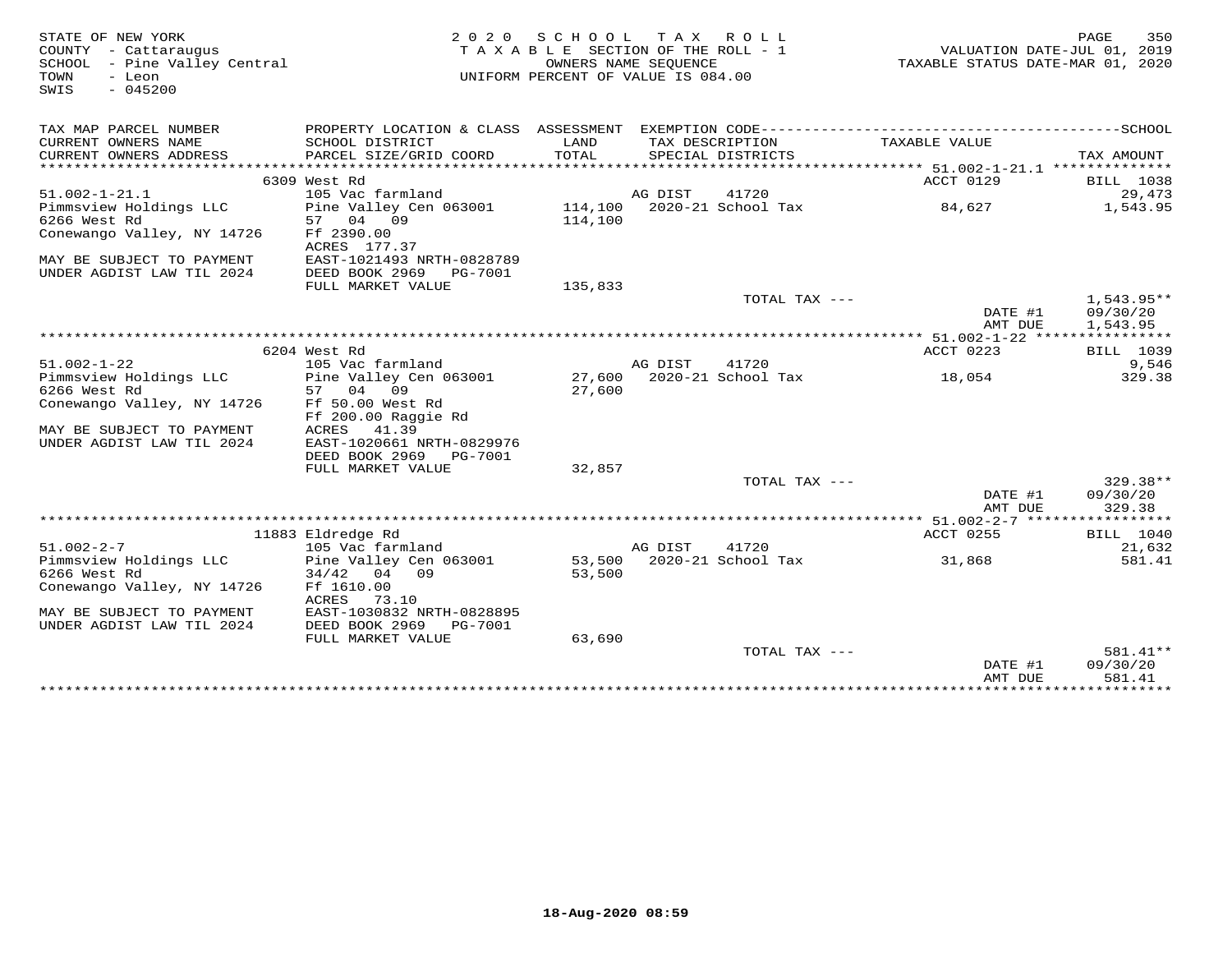| STATE OF NEW YORK<br>COUNTY - Cattaraugus<br>SCHOOL - Pine Valley Central<br>- Leon<br>TOWN<br>$-045200$<br>SWIS | 2 0 2 0                                                                                                              | SCHOOL TAX ROLL<br>TAXABLE SECTION OF THE ROLL - 1<br>OWNERS NAME SEQUENCE<br>UNIFORM PERCENT OF VALUE IS 084.00 |                |                                      | VALUATION DATE-JUL 01, 2019<br>TAXABLE STATUS DATE-MAR 01, 2020 | 351<br>PAGE                      |
|------------------------------------------------------------------------------------------------------------------|----------------------------------------------------------------------------------------------------------------------|------------------------------------------------------------------------------------------------------------------|----------------|--------------------------------------|-----------------------------------------------------------------|----------------------------------|
| TAX MAP PARCEL NUMBER                                                                                            |                                                                                                                      |                                                                                                                  |                |                                      |                                                                 |                                  |
| CURRENT OWNERS NAME<br>CURRENT OWNERS ADDRESS                                                                    | SCHOOL DISTRICT<br>PARCEL SIZE/GRID COORD                                                                            | LAND<br>TOTAL                                                                                                    |                | TAX DESCRIPTION<br>SPECIAL DISTRICTS | TAXABLE VALUE                                                   | TAX AMOUNT                       |
| **********************                                                                                           |                                                                                                                      |                                                                                                                  |                |                                      |                                                                 |                                  |
|                                                                                                                  | 7752 Frog Valley Rd                                                                                                  |                                                                                                                  |                |                                      | ACCT 0064                                                       | <b>BILL</b> 1041                 |
| 33.004-1-22.1                                                                                                    | 210 1 Family Res                                                                                                     |                                                                                                                  | ENH STAR       | 41834                                | 65,200                                                          | 63,520                           |
| Pionack Gerald M<br>7752 Frog Valley Rd<br>South Dayton, NY 14138                                                | Pine Valley Cen 063001<br>55 04 09<br>FRNT 349.00 DPTH 117.00<br>EAST-1021211 NRTH-0851448<br>DEED BOOK 6687 PG-2003 | 7,000<br>65,200                                                                                                  |                | 2020-21 School Tax                   |                                                                 | 1,189.52                         |
|                                                                                                                  | FULL MARKET VALUE                                                                                                    | 77,619                                                                                                           |                |                                      |                                                                 |                                  |
|                                                                                                                  |                                                                                                                      |                                                                                                                  |                | TOTAL TAX ---                        |                                                                 | $86.52**$                        |
|                                                                                                                  |                                                                                                                      |                                                                                                                  |                |                                      | DATE #1                                                         | 09/30/20                         |
|                                                                                                                  |                                                                                                                      |                                                                                                                  |                |                                      | AMT DUE                                                         | 86.52                            |
|                                                                                                                  | 12366 Gulf Rd                                                                                                        |                                                                                                                  |                |                                      | ACCT 0251                                                       | <b>BILL</b> 1042                 |
| $42.002 - 1 - 11$                                                                                                | 270 Mfg housing                                                                                                      |                                                                                                                  |                | 2020-21 School Tax                   | 29,600                                                          | 540.03                           |
| Prior George<br>12346 Gulf Rd                                                                                    | Pine Valley Cen 063001<br>46 04 09                                                                                   | 11,600<br>29,600                                                                                                 |                |                                      |                                                                 |                                  |
| South Dayton, NY 14138'                                                                                          | FRNT 780.00 DPTH<br>3.29<br>ACRES<br>EAST-1029086 NRTH-0847452                                                       |                                                                                                                  |                |                                      |                                                                 |                                  |
|                                                                                                                  | DEED BOOK 1014 PG-760                                                                                                |                                                                                                                  |                |                                      |                                                                 |                                  |
|                                                                                                                  | FULL MARKET VALUE                                                                                                    | 35,238                                                                                                           |                | TOTAL TAX ---                        |                                                                 | $540.03**$                       |
|                                                                                                                  |                                                                                                                      |                                                                                                                  |                |                                      | DATE #1<br>AMT DUE                                              | 09/30/20<br>540.03               |
|                                                                                                                  |                                                                                                                      |                                                                                                                  |                |                                      |                                                                 |                                  |
|                                                                                                                  | 12346 Gulf Rd<br>240 Rural res                                                                                       |                                                                                                                  |                |                                      | ACCT 0353                                                       | <b>BILL</b> 1043                 |
| $33.004 - 2 - 11$<br>Prior George T                                                                              | Pine Valley Cen 063001                                                                                               | 15,000                                                                                                           | ENH STAR 41834 | 2020-21 School Tax                   | 78,600                                                          | 63,520<br>1,434.00               |
| Prior Sandra<br>12346 Gulf Rd                                                                                    | 47 04 09<br>ACRES<br>5.02                                                                                            | 78,600                                                                                                           |                |                                      |                                                                 |                                  |
| South Dayton, NY 14138                                                                                           | EAST-1029134 NRTH-0847773<br>DEED BOOK 00984 PG-00518                                                                |                                                                                                                  |                |                                      |                                                                 |                                  |
|                                                                                                                  | FULL MARKET VALUE                                                                                                    | 93,571                                                                                                           |                |                                      |                                                                 |                                  |
|                                                                                                                  |                                                                                                                      |                                                                                                                  |                | TOTAL TAX ---                        | DATE #1<br>AMT DUE                                              | $331.00**$<br>09/30/20<br>331.00 |
|                                                                                                                  |                                                                                                                      |                                                                                                                  |                |                                      |                                                                 |                                  |
|                                                                                                                  | 7060 Riga Rd                                                                                                         |                                                                                                                  |                |                                      | ACCT 0553                                                       | <b>BILL</b> 1044                 |
| $42.002 - 1 - 23.6$<br>Pritchard Susan<br>7060 Riga Rd                                                           | 270 Mfg housing<br>Pine Valley Cen 063001<br>45 04 09                                                                | 20,000<br>42,000                                                                                                 |                | 2020-21 School Tax                   | 42,000                                                          | 766.26                           |
| Conewango Valley, NY 14726                                                                                       | FRNT 780.58 DPTH<br>ACRES<br>8.15                                                                                    |                                                                                                                  |                |                                      |                                                                 |                                  |
|                                                                                                                  | EAST-1027397 NRTH-0840369<br>DEED BOOK 00923 PG-00410<br>FULL MARKET VALUE                                           | 50,000                                                                                                           |                |                                      |                                                                 |                                  |
|                                                                                                                  |                                                                                                                      |                                                                                                                  |                | TOTAL TAX ---                        |                                                                 | $766.26**$                       |
|                                                                                                                  |                                                                                                                      |                                                                                                                  |                |                                      | DATE #1<br>AMT DUE                                              | 09/30/20<br>766.26               |
|                                                                                                                  |                                                                                                                      |                                                                                                                  |                |                                      |                                                                 | .                                |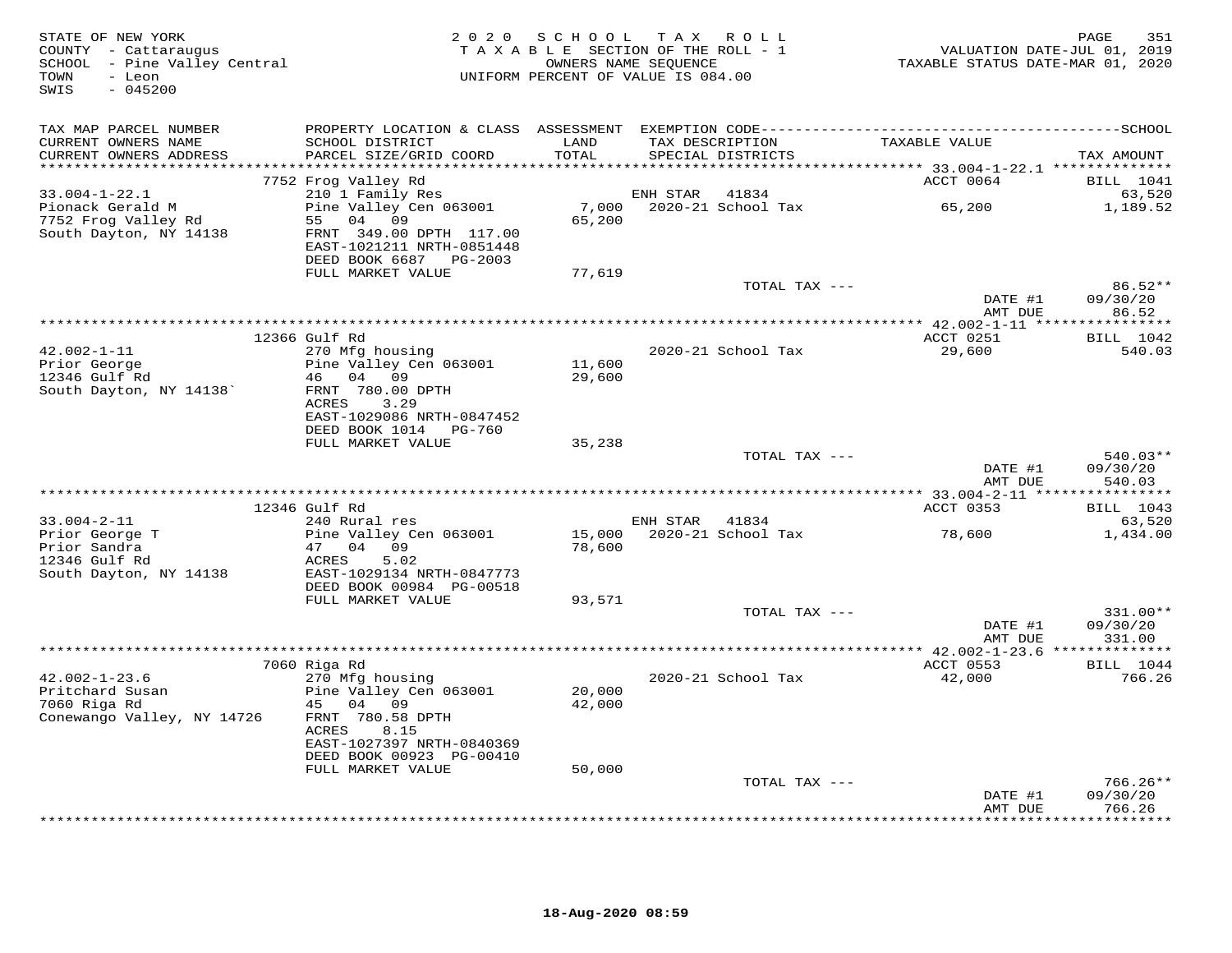| STATE OF NEW YORK<br>COUNTY - Cattaraugus<br>SCHOOL - Pine Valley Central<br>TOWN<br>- Leon<br>$-045200$<br>SWIS | 2020                                                    | SCHOOL           | T A X<br>R O L L<br>TAXABLE SECTION OF THE ROLL - 1<br>OWNERS NAME SEQUENCE<br>UNIFORM PERCENT OF VALUE IS 084.00 | VALUATION DATE-JUL 01, 2019<br>TAXABLE STATUS DATE-MAR 01, 2020 | PAGE<br>352                    |
|------------------------------------------------------------------------------------------------------------------|---------------------------------------------------------|------------------|-------------------------------------------------------------------------------------------------------------------|-----------------------------------------------------------------|--------------------------------|
| TAX MAP PARCEL NUMBER<br>CURRENT OWNERS NAME                                                                     | PROPERTY LOCATION & CLASS ASSESSMENT<br>SCHOOL DISTRICT | LAND             | TAX DESCRIPTION                                                                                                   | TAXABLE VALUE                                                   |                                |
| CURRENT OWNERS ADDRESS<br>***********************                                                                | PARCEL SIZE/GRID COORD                                  | TOTAL            | SPECIAL DISTRICTS                                                                                                 |                                                                 | TAX AMOUNT                     |
|                                                                                                                  | 6295 Canyon Dr                                          |                  |                                                                                                                   | ACCT 0456                                                       | <b>BILL</b> 1045               |
| $52.002 - 1 - 14$                                                                                                | 270 Mfg housing                                         |                  | 2020-21 School Tax                                                                                                | 19,700                                                          | 359.41                         |
| Probst Mark D<br>Probst Sarah R<br>122 Lemoine Ave                                                               | Pine Valley Cen 063001<br>02 04 09<br>$Lot-16$          | 17,700<br>19,700 |                                                                                                                   |                                                                 |                                |
| Cheektowaga, NY 14227                                                                                            | Ff 426.00<br>ACRES<br>5.61<br>EAST-1048863 NRTH-0829172 |                  |                                                                                                                   |                                                                 |                                |
|                                                                                                                  | DEED BOOK 16014 PG-7001                                 |                  |                                                                                                                   |                                                                 |                                |
|                                                                                                                  | FULL MARKET VALUE                                       | 23,452           |                                                                                                                   |                                                                 |                                |
|                                                                                                                  |                                                         |                  | TOTAL TAX ---                                                                                                     | DATE #1<br>AMT DUE                                              | 359.41**<br>09/30/20<br>359.41 |
|                                                                                                                  |                                                         |                  |                                                                                                                   |                                                                 |                                |
|                                                                                                                  | Rte 62                                                  |                  |                                                                                                                   | ACCT 0337                                                       | <b>BILL</b> 1046               |
| $43.003 - 1 - 1.6$<br>Proefrock Kari                                                                             | 105 Vac farmland                                        |                  | AG DISTOUT 41730<br>2020-21 School Tax                                                                            |                                                                 | 4,775<br>409.13                |
| Proefrock Matthew                                                                                                | Pine Valley Cen 063001<br>36 04 09                      | 27,200<br>27,200 |                                                                                                                   | 22,425                                                          |                                |
| 6924 Rt 62                                                                                                       | ACRES<br>45.40                                          |                  |                                                                                                                   |                                                                 |                                |
| Conewango Valley, NY 14726                                                                                       | EAST-1032206 NRTH-0838226                               |                  |                                                                                                                   |                                                                 |                                |
|                                                                                                                  | DEED BOOK 23979 PG-4001                                 |                  |                                                                                                                   |                                                                 |                                |
| MAY BE SUBJECT TO PAYMENT<br>UNDER AGDIST LAW TIL 2027                                                           | FULL MARKET VALUE                                       | 32,381           |                                                                                                                   |                                                                 |                                |
|                                                                                                                  |                                                         |                  | TOTAL TAX ---                                                                                                     |                                                                 | $409.13**$                     |
|                                                                                                                  |                                                         |                  |                                                                                                                   | DATE #1                                                         | 09/30/20                       |
|                                                                                                                  |                                                         |                  | ****************************                                                                                      | AMT DUE                                                         | 409.13                         |
|                                                                                                                  | Alderbottom Rd                                          |                  |                                                                                                                   | ********* 43.001-1-9.7 ***************<br>ACCT 0694             | <b>BILL</b> 1047               |
| $43.001 - 1 - 9.7$                                                                                               | 314 Rural vac<10                                        |                  | 2020-21 School Tax                                                                                                | 12,300                                                          | 224.40                         |
| Puleff Annette                                                                                                   | Pine Valley Cen 063001                                  | 12,300           |                                                                                                                   |                                                                 |                                |
| Harris Emily                                                                                                     | 09<br>22 04                                             | 12,300           |                                                                                                                   |                                                                 |                                |
| 315 Pine Str<br>South Dayton, NY 14138                                                                           | ACRES<br>6.60 BANK<br>017<br>EAST-1040928 NRTH-0846884  |                  |                                                                                                                   |                                                                 |                                |
|                                                                                                                  | DEED BOOK 28956 PG-4001                                 |                  |                                                                                                                   |                                                                 |                                |
|                                                                                                                  | FULL MARKET VALUE                                       | 14,643           |                                                                                                                   |                                                                 |                                |
|                                                                                                                  |                                                         |                  | TOTAL TAX ---                                                                                                     |                                                                 | $224.40**$                     |
|                                                                                                                  |                                                         |                  |                                                                                                                   | DATE #1                                                         | 09/30/20                       |
|                                                                                                                  |                                                         |                  |                                                                                                                   | AMT DUE                                                         | 224.40                         |
|                                                                                                                  | Cherry Creek Hill Rd                                    |                  |                                                                                                                   | ACCT 0017                                                       | <b>BILL</b> 1048               |
| $42.004 - 1 - 15.1$                                                                                              | 314 Rural vac<10                                        |                  | 2020-21 School Tax                                                                                                | 23,000                                                          | 419.62                         |
| Raber Adam                                                                                                       | Pine Valley Cen 063001                                  | 23,000           |                                                                                                                   |                                                                 |                                |
| Raber Sarah                                                                                                      | 04 09<br>44                                             | 23,000           |                                                                                                                   |                                                                 |                                |
| 6370 Rte 62<br>Conewango Valley, NY 14726                                                                        | Ff 1325.00<br>ACRES<br>44.05                            |                  |                                                                                                                   |                                                                 |                                |
|                                                                                                                  | EAST-1029869 NRTH-0836809                               |                  |                                                                                                                   |                                                                 |                                |
|                                                                                                                  | DEED BOOK 2345<br>PG-3001                               |                  |                                                                                                                   |                                                                 |                                |
|                                                                                                                  | FULL MARKET VALUE                                       | 27,381           |                                                                                                                   |                                                                 |                                |
|                                                                                                                  |                                                         |                  | TOTAL TAX ---                                                                                                     |                                                                 | $419.62**$                     |
|                                                                                                                  |                                                         |                  |                                                                                                                   | DATE #1<br>AMT DUE                                              | 09/30/20<br>419.62             |
|                                                                                                                  |                                                         |                  |                                                                                                                   |                                                                 |                                |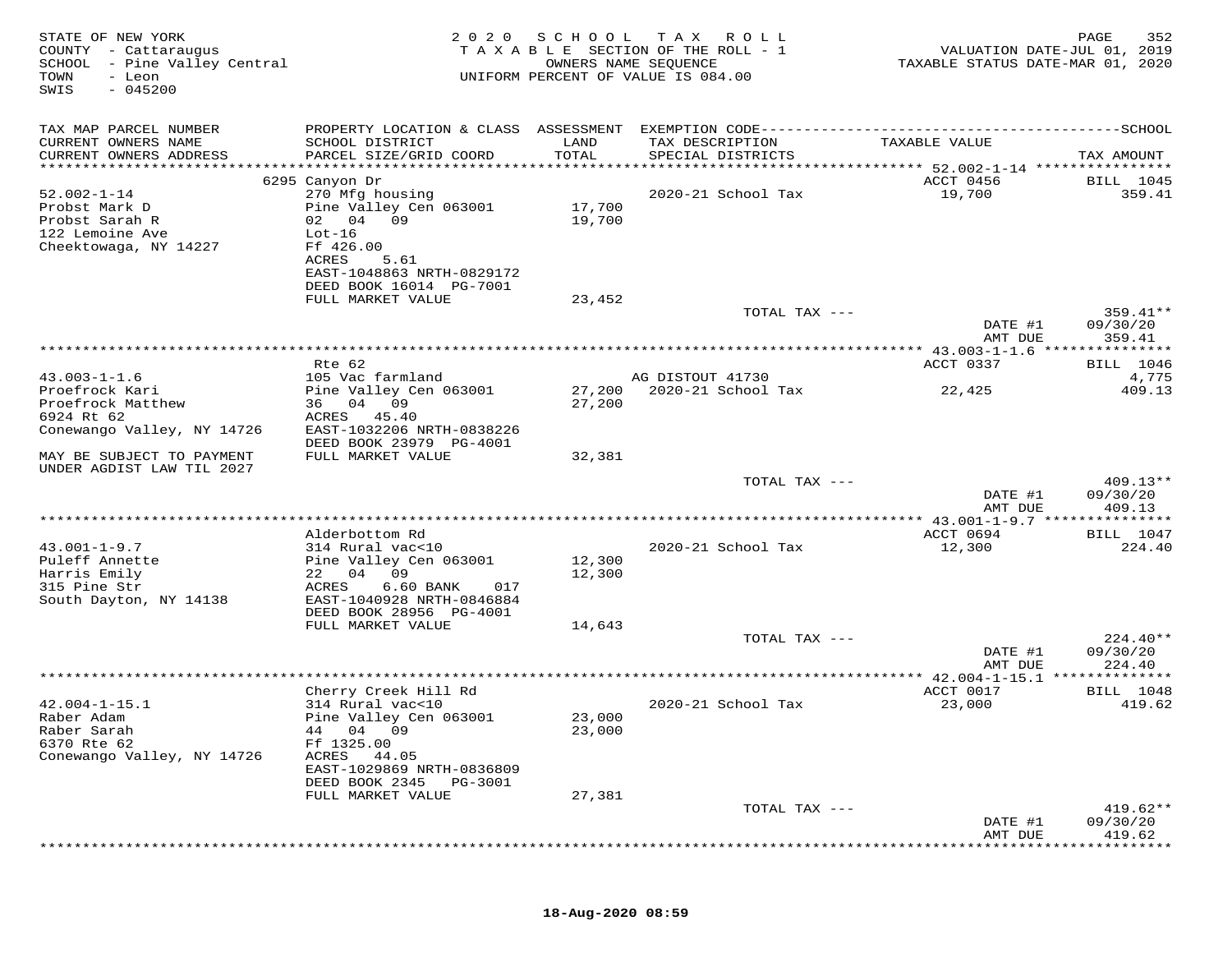| STATE OF NEW YORK<br>COUNTY - Cattaraugus<br>SCHOOL - Pine Valley Central<br>TOWN<br>- Leon<br>$-045200$<br>SWIS | 2 0 2 0                                                                    |                 | SCHOOL TAX ROLL<br>TAXABLE SECTION OF THE ROLL - 1<br>OWNERS NAME SEQUENCE<br>UNIFORM PERCENT OF VALUE IS 084.00 | VALUATION DATE-JUL 01, 2019<br>TAXABLE STATUS DATE-MAR 01, 2020 | PAGE<br>353                          |
|------------------------------------------------------------------------------------------------------------------|----------------------------------------------------------------------------|-----------------|------------------------------------------------------------------------------------------------------------------|-----------------------------------------------------------------|--------------------------------------|
| TAX MAP PARCEL NUMBER                                                                                            |                                                                            |                 |                                                                                                                  |                                                                 |                                      |
| CURRENT OWNERS NAME<br>CURRENT OWNERS ADDRESS                                                                    | SCHOOL DISTRICT<br>PARCEL SIZE/GRID COORD                                  | LAND<br>TOTAL   | TAX DESCRIPTION<br>SPECIAL DISTRICTS                                                                             | TAXABLE VALUE                                                   | TAX AMOUNT                           |
|                                                                                                                  |                                                                            |                 |                                                                                                                  |                                                                 |                                      |
|                                                                                                                  | 6742 Kellogg Hill Rd                                                       |                 |                                                                                                                  | ACCT 0496                                                       | BILL 1049                            |
| $43.003 - 1 - 16.2$                                                                                              | 112 Dairy farm                                                             |                 | AG DISTOUT 41730                                                                                                 |                                                                 | 4,932                                |
| Raber Adam                                                                                                       | Pine Valley Cen 063001                                                     |                 | 24,100 2020-21 School Tax                                                                                        | 69,368                                                          | 1,265.56                             |
| Raber Mary                                                                                                       | 27 04 09                                                                   | 74,300          |                                                                                                                  |                                                                 |                                      |
| 6742 Kellogg Hill Rd<br>Conewango Valley, NY 14726                                                               | Alderbottom Rd Ff - 430'<br>Kellogg Hill Rd Ff - 690'<br>FRNT 1155.00 DPTH |                 |                                                                                                                  |                                                                 |                                      |
| MAY BE SUBJECT TO PAYMENT<br>UNDER AGDIST LAW TIL 2027                                                           | ACRES<br>25.34<br>EAST-1037813 NRTH-0835315<br>DEED BOOK 30193 PG-2001     |                 |                                                                                                                  |                                                                 |                                      |
|                                                                                                                  | FULL MARKET VALUE                                                          | 88,452          |                                                                                                                  |                                                                 |                                      |
|                                                                                                                  |                                                                            |                 | TOTAL TAX ---                                                                                                    | DATE #1<br>AMT DUE                                              | $1,265.56**$<br>09/30/20<br>1,265.56 |
|                                                                                                                  |                                                                            |                 |                                                                                                                  |                                                                 |                                      |
|                                                                                                                  | 6370 Rte 62 S Rd                                                           |                 |                                                                                                                  | ACCT 0469                                                       | <b>BILL</b> 1050                     |
| $51.002 - 2 - 6$                                                                                                 | 240 Rural res                                                              |                 | AGED C/T/S 41800                                                                                                 |                                                                 | 54,000                               |
| Raber Adam                                                                                                       | Pine Valley Cen 063001                                                     | 35,700 BAS STAR | 41854                                                                                                            |                                                                 | 27,300                               |
| Raber Sarah H                                                                                                    | 42 04 09                                                                   |                 | 108,000 2020-21 School Tax                                                                                       | 54,000                                                          | 985.19                               |
| 6370 Rte 62                                                                                                      | Cp 240-Blacksmith Shop                                                     |                 |                                                                                                                  |                                                                 |                                      |
| Conewango Valley, NY 14726                                                                                       | Ff 820.00<br>ACRES<br>58.35<br>EAST-1028693 NRTH-0829326                   |                 |                                                                                                                  |                                                                 |                                      |
|                                                                                                                  | DEED BOOK 970<br>PG-1044                                                   |                 |                                                                                                                  |                                                                 |                                      |
|                                                                                                                  | FULL MARKET VALUE                                                          | 128,571         |                                                                                                                  |                                                                 |                                      |
|                                                                                                                  |                                                                            |                 | TOTAL TAX ---                                                                                                    |                                                                 | $490.19**$                           |
|                                                                                                                  |                                                                            |                 |                                                                                                                  | DATE #1<br>AMT DUE                                              | 09/30/20<br>490.19                   |
|                                                                                                                  |                                                                            |                 |                                                                                                                  |                                                                 |                                      |
|                                                                                                                  | 12367 Eldredge Rd                                                          |                 |                                                                                                                  | ACCT 0859                                                       | BILL 1051                            |
| $51.002 - 2 - 8.7$                                                                                               | 210 1 Family Res                                                           |                 | <b>BAS STAR</b><br>41854                                                                                         |                                                                 | 27,300                               |
| Raber Andy A                                                                                                     | Pine Valley Cen 063001                                                     |                 | 11,300 2020-21 School Tax                                                                                        | 78,000                                                          | 1,423.05                             |
| Raber Malinda J                                                                                                  | $41$ $42$ $49 - 4 - 9$                                                     | 78,000          |                                                                                                                  |                                                                 |                                      |
| 12367 Eldredge Rd                                                                                                | ACRES<br>3.15                                                              |                 |                                                                                                                  |                                                                 |                                      |
| Conewangao Valley, NY 14726                                                                                      | EAST-1028967 NRTH-0828097                                                  |                 |                                                                                                                  |                                                                 |                                      |
|                                                                                                                  | DEED BOOK 20051 PG-2001                                                    |                 |                                                                                                                  |                                                                 |                                      |
|                                                                                                                  | FULL MARKET VALUE                                                          | 92,857          |                                                                                                                  |                                                                 |                                      |
|                                                                                                                  |                                                                            |                 | TOTAL TAX $---$                                                                                                  |                                                                 | $928.05**$                           |
|                                                                                                                  |                                                                            |                 |                                                                                                                  | DATE #1                                                         | 09/30/20                             |
|                                                                                                                  |                                                                            |                 |                                                                                                                  | AMT DUE<br>*****************************                        | 928.05                               |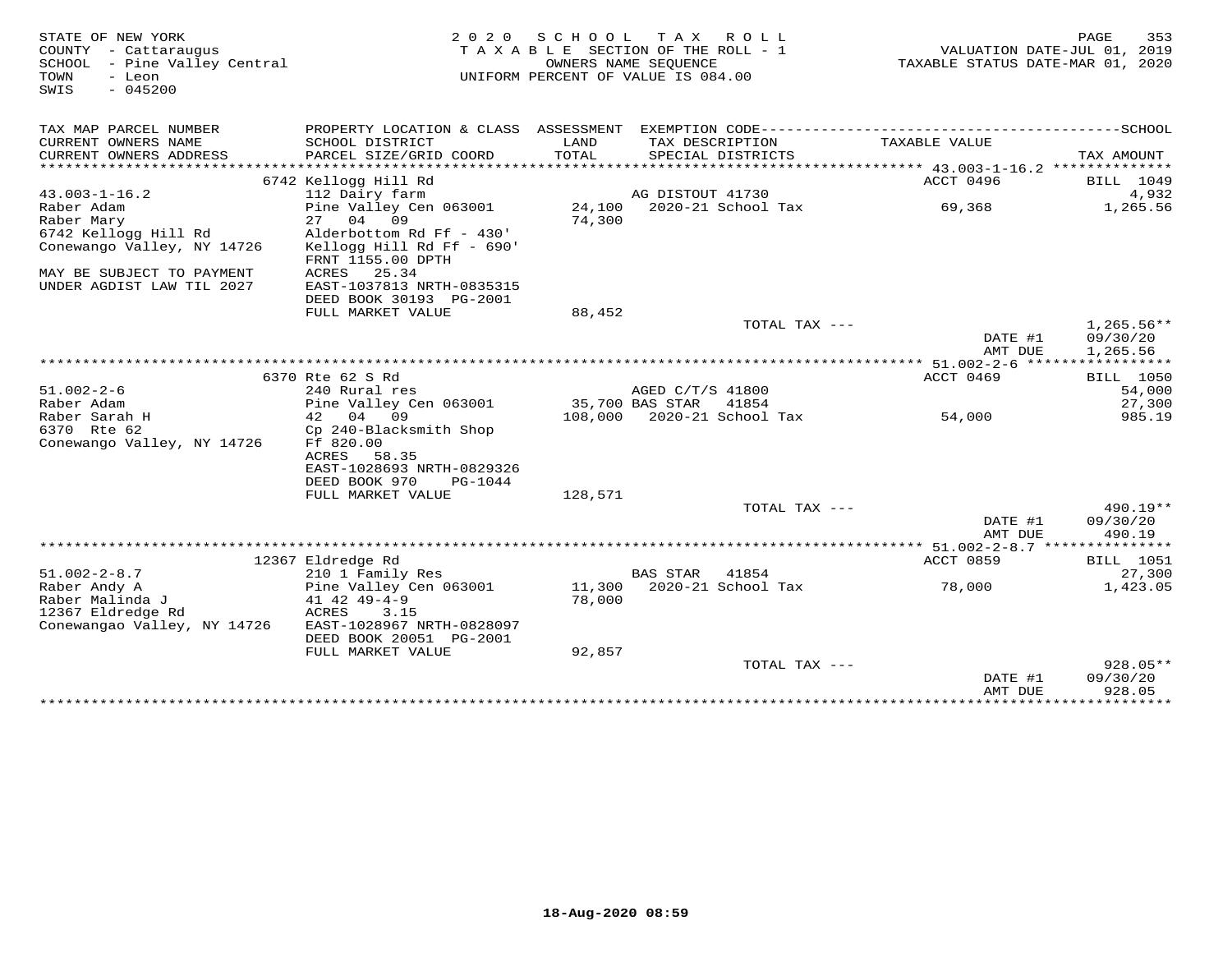| TAX MAP PARCEL NUMBER<br>PROPERTY LOCATION & CLASS ASSESSMENT<br>CURRENT OWNERS NAME<br>SCHOOL DISTRICT<br>LAND<br>TAX DESCRIPTION<br>TAXABLE VALUE<br>CURRENT OWNERS ADDRESS<br>PARCEL SIZE/GRID COORD<br>TOTAL<br>SPECIAL DISTRICTS<br>TAX AMOUNT<br>***********************<br>11490 Eldredge Rd<br>ACCT 0853<br><b>BILL</b> 1052<br>112 Dairy farm<br>AG DIST<br>41720<br>30,679<br>$52.001 - 1 - 14.7$<br>Pine Valley Cen 063001<br>81,900 2020-21 School Tax<br>3,454.01<br>Raber Andy A.<br>189,321<br>Raber Malinda J.<br>$10 - 11 - 18$ , $19 - 4 - 9$<br>220,000<br>11490 Eldredge Rd.<br>ACRES 109.80<br>Conewango Valley, NY 14726<br>EAST-1042735 NRTH-0829263<br>DEED BOOK 20190 PG-5936<br>MAY BE SUBJECT TO PAYMENT<br>FULL MARKET VALUE<br>261,905<br>UNDER AGDIST LAW TIL 2024<br>$3.454.01**$<br>TOTAL TAX $---$<br>DATE #1<br>09/30/20<br>AMT DUE<br>3,454.01<br>********** 52.001-1-30.1 **************<br>6151 Town Hill Rd<br>ACCT 0273<br><b>BILL</b> 1053<br>$52.001 - 1 - 30.1$<br>280 Res Multiple<br>AG DISTOUT 41730<br>4,132<br>36,700<br>Raber Bennie A<br>Pine Valley Cen 063001<br>2020-21 School Tax<br>2,150.41<br>117,868<br>Raber Ada<br>33 04 09<br>122,000<br>6151 Town Hill Rd<br>Ff 1400.00 Town Hill Rd<br>Conewango Valley, NY 14726<br>Ff 425.00 Eldredge Rd<br>ACRES<br>20.95<br>EAST-1034615 NRTH-0827049<br>MAY BE SUBJECT TO PAYMENT<br>UNDER AGDIST LAW TIL 2027<br>DEED BOOK 30935 PG-4001<br>145,238<br>FULL MARKET VALUE<br>TOTAL TAX ---<br>$2,150.41**$<br>DATE #1<br>09/30/20<br>2,150.41<br>AMT DUE<br>6156 Rte 62<br>ACCT 0201<br><b>BILL</b> 1054<br>$51.002 - 2 - 9.1$<br><b>BAS STAR</b><br>27,300<br>112 Dairy farm<br>41854<br>Raber Crist A<br>Pine Valley Cen 063001<br>44,500 2020-21 School Tax<br>2,154.64<br>118,100<br>Raber Mattie L<br>41/49 04 09<br>118,100<br>6156 Route 62<br>Ff 80.00<br>Conewango Valley, NY 14726<br>ACRES<br>62.50<br>EAST-1028012 NRTH-0826581<br>DEED BOOK 15461 PG-5001<br>FULL MARKET VALUE<br>140,595<br>TOTAL TAX ---<br>$1,659.64**$<br>DATE #1<br>09/30/20<br>AMT DUE<br>1,659.64 | STATE OF NEW YORK<br>COUNTY - Cattaraugus<br>SCHOOL - Pine Valley Central<br>- Leon<br>TOWN<br>$-045200$<br>SWIS | 2 0 2 0 | SCHOOL TAX ROLL<br>TAXABLE SECTION OF THE ROLL - 1<br>OWNERS NAME SEQUENCE<br>UNIFORM PERCENT OF VALUE IS 084.00 |  | TAXABLE STATUS DATE-MAR 01, 2020 | 354<br>PAGE<br>VALUATION DATE-JUL 01, 2019 |
|------------------------------------------------------------------------------------------------------------------------------------------------------------------------------------------------------------------------------------------------------------------------------------------------------------------------------------------------------------------------------------------------------------------------------------------------------------------------------------------------------------------------------------------------------------------------------------------------------------------------------------------------------------------------------------------------------------------------------------------------------------------------------------------------------------------------------------------------------------------------------------------------------------------------------------------------------------------------------------------------------------------------------------------------------------------------------------------------------------------------------------------------------------------------------------------------------------------------------------------------------------------------------------------------------------------------------------------------------------------------------------------------------------------------------------------------------------------------------------------------------------------------------------------------------------------------------------------------------------------------------------------------------------------------------------------------------------------------------------------------------------------------------------------------------------------------------------------------------------------------------------------------------------------------------------------------------------------------------------------------------------------------------------------------------------------------------------------|------------------------------------------------------------------------------------------------------------------|---------|------------------------------------------------------------------------------------------------------------------|--|----------------------------------|--------------------------------------------|
|                                                                                                                                                                                                                                                                                                                                                                                                                                                                                                                                                                                                                                                                                                                                                                                                                                                                                                                                                                                                                                                                                                                                                                                                                                                                                                                                                                                                                                                                                                                                                                                                                                                                                                                                                                                                                                                                                                                                                                                                                                                                                          |                                                                                                                  |         |                                                                                                                  |  |                                  |                                            |
|                                                                                                                                                                                                                                                                                                                                                                                                                                                                                                                                                                                                                                                                                                                                                                                                                                                                                                                                                                                                                                                                                                                                                                                                                                                                                                                                                                                                                                                                                                                                                                                                                                                                                                                                                                                                                                                                                                                                                                                                                                                                                          |                                                                                                                  |         |                                                                                                                  |  |                                  |                                            |
|                                                                                                                                                                                                                                                                                                                                                                                                                                                                                                                                                                                                                                                                                                                                                                                                                                                                                                                                                                                                                                                                                                                                                                                                                                                                                                                                                                                                                                                                                                                                                                                                                                                                                                                                                                                                                                                                                                                                                                                                                                                                                          |                                                                                                                  |         |                                                                                                                  |  |                                  |                                            |
|                                                                                                                                                                                                                                                                                                                                                                                                                                                                                                                                                                                                                                                                                                                                                                                                                                                                                                                                                                                                                                                                                                                                                                                                                                                                                                                                                                                                                                                                                                                                                                                                                                                                                                                                                                                                                                                                                                                                                                                                                                                                                          |                                                                                                                  |         |                                                                                                                  |  |                                  |                                            |
|                                                                                                                                                                                                                                                                                                                                                                                                                                                                                                                                                                                                                                                                                                                                                                                                                                                                                                                                                                                                                                                                                                                                                                                                                                                                                                                                                                                                                                                                                                                                                                                                                                                                                                                                                                                                                                                                                                                                                                                                                                                                                          |                                                                                                                  |         |                                                                                                                  |  |                                  |                                            |
|                                                                                                                                                                                                                                                                                                                                                                                                                                                                                                                                                                                                                                                                                                                                                                                                                                                                                                                                                                                                                                                                                                                                                                                                                                                                                                                                                                                                                                                                                                                                                                                                                                                                                                                                                                                                                                                                                                                                                                                                                                                                                          |                                                                                                                  |         |                                                                                                                  |  |                                  |                                            |
|                                                                                                                                                                                                                                                                                                                                                                                                                                                                                                                                                                                                                                                                                                                                                                                                                                                                                                                                                                                                                                                                                                                                                                                                                                                                                                                                                                                                                                                                                                                                                                                                                                                                                                                                                                                                                                                                                                                                                                                                                                                                                          |                                                                                                                  |         |                                                                                                                  |  |                                  |                                            |
|                                                                                                                                                                                                                                                                                                                                                                                                                                                                                                                                                                                                                                                                                                                                                                                                                                                                                                                                                                                                                                                                                                                                                                                                                                                                                                                                                                                                                                                                                                                                                                                                                                                                                                                                                                                                                                                                                                                                                                                                                                                                                          |                                                                                                                  |         |                                                                                                                  |  |                                  |                                            |
|                                                                                                                                                                                                                                                                                                                                                                                                                                                                                                                                                                                                                                                                                                                                                                                                                                                                                                                                                                                                                                                                                                                                                                                                                                                                                                                                                                                                                                                                                                                                                                                                                                                                                                                                                                                                                                                                                                                                                                                                                                                                                          |                                                                                                                  |         |                                                                                                                  |  |                                  |                                            |
|                                                                                                                                                                                                                                                                                                                                                                                                                                                                                                                                                                                                                                                                                                                                                                                                                                                                                                                                                                                                                                                                                                                                                                                                                                                                                                                                                                                                                                                                                                                                                                                                                                                                                                                                                                                                                                                                                                                                                                                                                                                                                          |                                                                                                                  |         |                                                                                                                  |  |                                  |                                            |
|                                                                                                                                                                                                                                                                                                                                                                                                                                                                                                                                                                                                                                                                                                                                                                                                                                                                                                                                                                                                                                                                                                                                                                                                                                                                                                                                                                                                                                                                                                                                                                                                                                                                                                                                                                                                                                                                                                                                                                                                                                                                                          |                                                                                                                  |         |                                                                                                                  |  |                                  |                                            |
|                                                                                                                                                                                                                                                                                                                                                                                                                                                                                                                                                                                                                                                                                                                                                                                                                                                                                                                                                                                                                                                                                                                                                                                                                                                                                                                                                                                                                                                                                                                                                                                                                                                                                                                                                                                                                                                                                                                                                                                                                                                                                          |                                                                                                                  |         |                                                                                                                  |  |                                  |                                            |
|                                                                                                                                                                                                                                                                                                                                                                                                                                                                                                                                                                                                                                                                                                                                                                                                                                                                                                                                                                                                                                                                                                                                                                                                                                                                                                                                                                                                                                                                                                                                                                                                                                                                                                                                                                                                                                                                                                                                                                                                                                                                                          |                                                                                                                  |         |                                                                                                                  |  |                                  |                                            |
|                                                                                                                                                                                                                                                                                                                                                                                                                                                                                                                                                                                                                                                                                                                                                                                                                                                                                                                                                                                                                                                                                                                                                                                                                                                                                                                                                                                                                                                                                                                                                                                                                                                                                                                                                                                                                                                                                                                                                                                                                                                                                          |                                                                                                                  |         |                                                                                                                  |  |                                  |                                            |
|                                                                                                                                                                                                                                                                                                                                                                                                                                                                                                                                                                                                                                                                                                                                                                                                                                                                                                                                                                                                                                                                                                                                                                                                                                                                                                                                                                                                                                                                                                                                                                                                                                                                                                                                                                                                                                                                                                                                                                                                                                                                                          |                                                                                                                  |         |                                                                                                                  |  |                                  |                                            |
|                                                                                                                                                                                                                                                                                                                                                                                                                                                                                                                                                                                                                                                                                                                                                                                                                                                                                                                                                                                                                                                                                                                                                                                                                                                                                                                                                                                                                                                                                                                                                                                                                                                                                                                                                                                                                                                                                                                                                                                                                                                                                          |                                                                                                                  |         |                                                                                                                  |  |                                  |                                            |
|                                                                                                                                                                                                                                                                                                                                                                                                                                                                                                                                                                                                                                                                                                                                                                                                                                                                                                                                                                                                                                                                                                                                                                                                                                                                                                                                                                                                                                                                                                                                                                                                                                                                                                                                                                                                                                                                                                                                                                                                                                                                                          |                                                                                                                  |         |                                                                                                                  |  |                                  |                                            |
|                                                                                                                                                                                                                                                                                                                                                                                                                                                                                                                                                                                                                                                                                                                                                                                                                                                                                                                                                                                                                                                                                                                                                                                                                                                                                                                                                                                                                                                                                                                                                                                                                                                                                                                                                                                                                                                                                                                                                                                                                                                                                          |                                                                                                                  |         |                                                                                                                  |  |                                  |                                            |
|                                                                                                                                                                                                                                                                                                                                                                                                                                                                                                                                                                                                                                                                                                                                                                                                                                                                                                                                                                                                                                                                                                                                                                                                                                                                                                                                                                                                                                                                                                                                                                                                                                                                                                                                                                                                                                                                                                                                                                                                                                                                                          |                                                                                                                  |         |                                                                                                                  |  |                                  |                                            |
|                                                                                                                                                                                                                                                                                                                                                                                                                                                                                                                                                                                                                                                                                                                                                                                                                                                                                                                                                                                                                                                                                                                                                                                                                                                                                                                                                                                                                                                                                                                                                                                                                                                                                                                                                                                                                                                                                                                                                                                                                                                                                          |                                                                                                                  |         |                                                                                                                  |  |                                  |                                            |
|                                                                                                                                                                                                                                                                                                                                                                                                                                                                                                                                                                                                                                                                                                                                                                                                                                                                                                                                                                                                                                                                                                                                                                                                                                                                                                                                                                                                                                                                                                                                                                                                                                                                                                                                                                                                                                                                                                                                                                                                                                                                                          |                                                                                                                  |         |                                                                                                                  |  |                                  |                                            |
|                                                                                                                                                                                                                                                                                                                                                                                                                                                                                                                                                                                                                                                                                                                                                                                                                                                                                                                                                                                                                                                                                                                                                                                                                                                                                                                                                                                                                                                                                                                                                                                                                                                                                                                                                                                                                                                                                                                                                                                                                                                                                          |                                                                                                                  |         |                                                                                                                  |  |                                  |                                            |
|                                                                                                                                                                                                                                                                                                                                                                                                                                                                                                                                                                                                                                                                                                                                                                                                                                                                                                                                                                                                                                                                                                                                                                                                                                                                                                                                                                                                                                                                                                                                                                                                                                                                                                                                                                                                                                                                                                                                                                                                                                                                                          |                                                                                                                  |         |                                                                                                                  |  |                                  |                                            |
|                                                                                                                                                                                                                                                                                                                                                                                                                                                                                                                                                                                                                                                                                                                                                                                                                                                                                                                                                                                                                                                                                                                                                                                                                                                                                                                                                                                                                                                                                                                                                                                                                                                                                                                                                                                                                                                                                                                                                                                                                                                                                          |                                                                                                                  |         |                                                                                                                  |  |                                  |                                            |
|                                                                                                                                                                                                                                                                                                                                                                                                                                                                                                                                                                                                                                                                                                                                                                                                                                                                                                                                                                                                                                                                                                                                                                                                                                                                                                                                                                                                                                                                                                                                                                                                                                                                                                                                                                                                                                                                                                                                                                                                                                                                                          |                                                                                                                  |         |                                                                                                                  |  |                                  |                                            |
|                                                                                                                                                                                                                                                                                                                                                                                                                                                                                                                                                                                                                                                                                                                                                                                                                                                                                                                                                                                                                                                                                                                                                                                                                                                                                                                                                                                                                                                                                                                                                                                                                                                                                                                                                                                                                                                                                                                                                                                                                                                                                          |                                                                                                                  |         |                                                                                                                  |  |                                  |                                            |
|                                                                                                                                                                                                                                                                                                                                                                                                                                                                                                                                                                                                                                                                                                                                                                                                                                                                                                                                                                                                                                                                                                                                                                                                                                                                                                                                                                                                                                                                                                                                                                                                                                                                                                                                                                                                                                                                                                                                                                                                                                                                                          |                                                                                                                  |         |                                                                                                                  |  |                                  |                                            |
|                                                                                                                                                                                                                                                                                                                                                                                                                                                                                                                                                                                                                                                                                                                                                                                                                                                                                                                                                                                                                                                                                                                                                                                                                                                                                                                                                                                                                                                                                                                                                                                                                                                                                                                                                                                                                                                                                                                                                                                                                                                                                          |                                                                                                                  |         |                                                                                                                  |  |                                  |                                            |
|                                                                                                                                                                                                                                                                                                                                                                                                                                                                                                                                                                                                                                                                                                                                                                                                                                                                                                                                                                                                                                                                                                                                                                                                                                                                                                                                                                                                                                                                                                                                                                                                                                                                                                                                                                                                                                                                                                                                                                                                                                                                                          |                                                                                                                  |         |                                                                                                                  |  |                                  |                                            |
|                                                                                                                                                                                                                                                                                                                                                                                                                                                                                                                                                                                                                                                                                                                                                                                                                                                                                                                                                                                                                                                                                                                                                                                                                                                                                                                                                                                                                                                                                                                                                                                                                                                                                                                                                                                                                                                                                                                                                                                                                                                                                          |                                                                                                                  |         |                                                                                                                  |  |                                  |                                            |
|                                                                                                                                                                                                                                                                                                                                                                                                                                                                                                                                                                                                                                                                                                                                                                                                                                                                                                                                                                                                                                                                                                                                                                                                                                                                                                                                                                                                                                                                                                                                                                                                                                                                                                                                                                                                                                                                                                                                                                                                                                                                                          |                                                                                                                  |         |                                                                                                                  |  |                                  |                                            |
|                                                                                                                                                                                                                                                                                                                                                                                                                                                                                                                                                                                                                                                                                                                                                                                                                                                                                                                                                                                                                                                                                                                                                                                                                                                                                                                                                                                                                                                                                                                                                                                                                                                                                                                                                                                                                                                                                                                                                                                                                                                                                          |                                                                                                                  |         |                                                                                                                  |  |                                  |                                            |
|                                                                                                                                                                                                                                                                                                                                                                                                                                                                                                                                                                                                                                                                                                                                                                                                                                                                                                                                                                                                                                                                                                                                                                                                                                                                                                                                                                                                                                                                                                                                                                                                                                                                                                                                                                                                                                                                                                                                                                                                                                                                                          |                                                                                                                  |         |                                                                                                                  |  |                                  |                                            |
|                                                                                                                                                                                                                                                                                                                                                                                                                                                                                                                                                                                                                                                                                                                                                                                                                                                                                                                                                                                                                                                                                                                                                                                                                                                                                                                                                                                                                                                                                                                                                                                                                                                                                                                                                                                                                                                                                                                                                                                                                                                                                          |                                                                                                                  |         |                                                                                                                  |  |                                  |                                            |
|                                                                                                                                                                                                                                                                                                                                                                                                                                                                                                                                                                                                                                                                                                                                                                                                                                                                                                                                                                                                                                                                                                                                                                                                                                                                                                                                                                                                                                                                                                                                                                                                                                                                                                                                                                                                                                                                                                                                                                                                                                                                                          |                                                                                                                  |         |                                                                                                                  |  |                                  |                                            |
|                                                                                                                                                                                                                                                                                                                                                                                                                                                                                                                                                                                                                                                                                                                                                                                                                                                                                                                                                                                                                                                                                                                                                                                                                                                                                                                                                                                                                                                                                                                                                                                                                                                                                                                                                                                                                                                                                                                                                                                                                                                                                          |                                                                                                                  |         |                                                                                                                  |  |                                  |                                            |
|                                                                                                                                                                                                                                                                                                                                                                                                                                                                                                                                                                                                                                                                                                                                                                                                                                                                                                                                                                                                                                                                                                                                                                                                                                                                                                                                                                                                                                                                                                                                                                                                                                                                                                                                                                                                                                                                                                                                                                                                                                                                                          |                                                                                                                  |         |                                                                                                                  |  |                                  |                                            |
|                                                                                                                                                                                                                                                                                                                                                                                                                                                                                                                                                                                                                                                                                                                                                                                                                                                                                                                                                                                                                                                                                                                                                                                                                                                                                                                                                                                                                                                                                                                                                                                                                                                                                                                                                                                                                                                                                                                                                                                                                                                                                          |                                                                                                                  |         |                                                                                                                  |  |                                  |                                            |
|                                                                                                                                                                                                                                                                                                                                                                                                                                                                                                                                                                                                                                                                                                                                                                                                                                                                                                                                                                                                                                                                                                                                                                                                                                                                                                                                                                                                                                                                                                                                                                                                                                                                                                                                                                                                                                                                                                                                                                                                                                                                                          |                                                                                                                  |         |                                                                                                                  |  |                                  |                                            |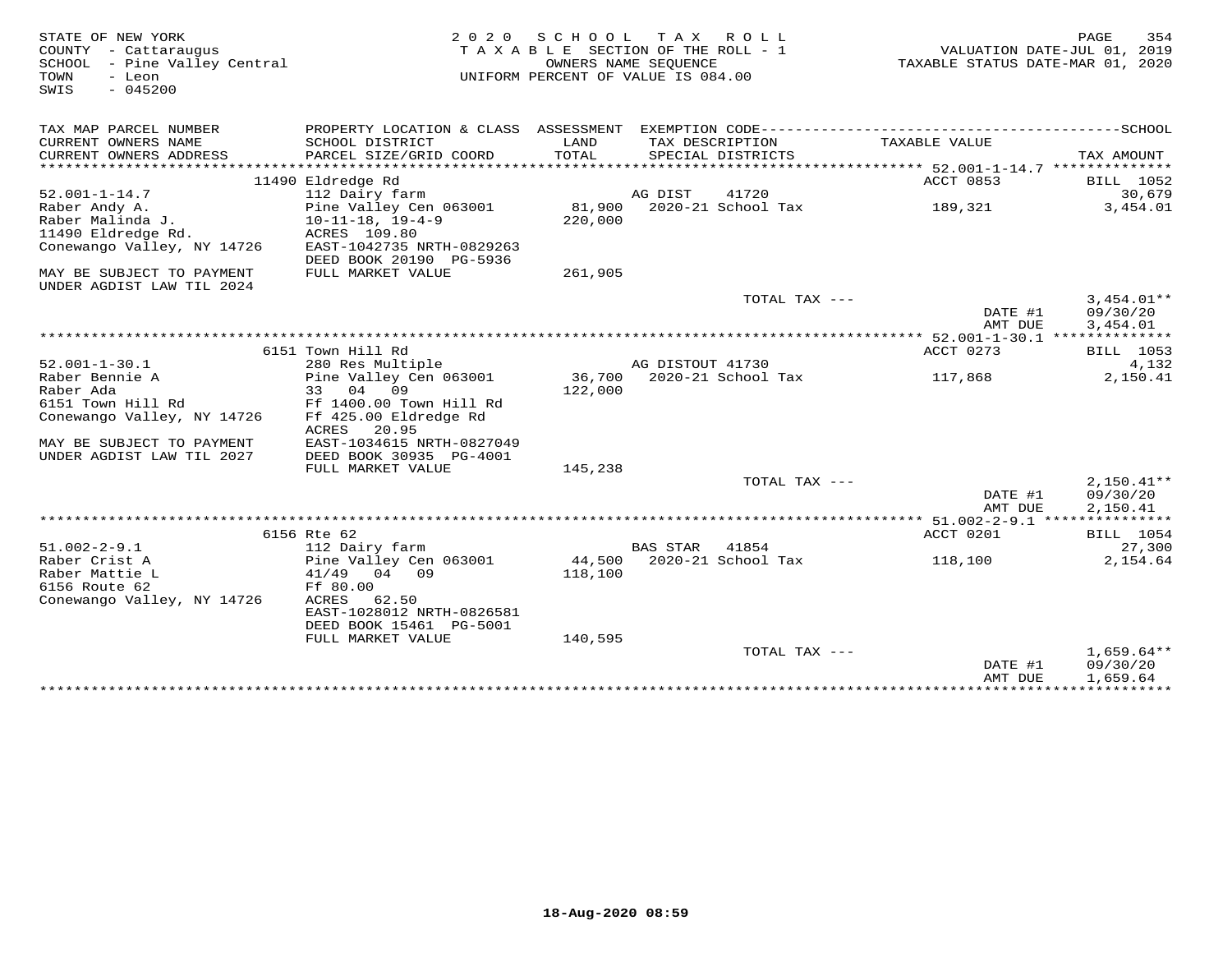| STATE OF NEW YORK<br>COUNTY - Cattaraugus<br>SCHOOL - Pine Valley Central<br>TOWN<br>- Leon<br>$-045200$<br>SWIS |                                                                                   | 2020 SCHOOL TAX ROLL<br>TAXABLE SECTION OF THE ROLL - 1<br>OWNERS NAME SEOUENCE<br>UNIFORM PERCENT OF VALUE IS 084.00 |          |                                      | TAXABLE STATUS DATE-MAR 01, 2020 | 355<br>PAGE<br>VALUATION DATE-JUL 01, 2019 |
|------------------------------------------------------------------------------------------------------------------|-----------------------------------------------------------------------------------|-----------------------------------------------------------------------------------------------------------------------|----------|--------------------------------------|----------------------------------|--------------------------------------------|
| TAX MAP PARCEL NUMBER                                                                                            |                                                                                   |                                                                                                                       |          |                                      |                                  |                                            |
| CURRENT OWNERS NAME<br>CURRENT OWNERS ADDRESS<br>***********************                                         | SCHOOL DISTRICT<br>PARCEL SIZE/GRID COORD                                         | LAND<br>TOTAL                                                                                                         |          | TAX DESCRIPTION<br>SPECIAL DISTRICTS | TAXABLE VALUE                    | TAX AMOUNT                                 |
|                                                                                                                  | 6241 Kelly Rd                                                                     |                                                                                                                       |          |                                      | ACCT 0081                        | BILL 1055                                  |
| $51.002 - 2 - 24.1$                                                                                              | 210 1 Family Res                                                                  |                                                                                                                       | BAS STAR | 41854                                |                                  | 27,300                                     |
| Raber Dan<br>Raber Lizzie Ann<br>6241 Kelly Rd<br>Conewango Valley, NY 14726                                     | Pine Valley Cen 063001<br>42 04<br>09<br>Ff 290.00 Us Rte 62<br>Ff 1260 Raggie Rd | 61,700                                                                                                                |          | 21,100 2020-21 School Tax            | 61,700                           | 1,125.67                                   |
|                                                                                                                  | 8.80<br>ACRES<br>EAST-1027391 NRTH-0828800<br>DEED BOOK 20831 PG-9001             |                                                                                                                       |          |                                      |                                  |                                            |
|                                                                                                                  | FULL MARKET VALUE                                                                 | 73,452                                                                                                                |          |                                      |                                  |                                            |
|                                                                                                                  |                                                                                   |                                                                                                                       |          | TOTAL TAX ---                        | DATE #1<br>AMT DUE               | $630.67**$<br>09/30/20<br>630.67           |
|                                                                                                                  |                                                                                   |                                                                                                                       |          |                                      |                                  |                                            |
|                                                                                                                  | 6535 Town Hill Rd                                                                 |                                                                                                                       |          |                                      | <b>ACCT 0168</b>                 | <b>BILL</b> 1056                           |
| $43.003 - 1 - 23$<br>Raber Emanuel E                                                                             | 112 Dairy farm<br>Pine Valley Cen 063001                                          |                                                                                                                       | BAS STAR | 41854<br>53,100 2020-21 School Tax   | 97,600                           | 27,300<br>1,780.64                         |
| Raber Emma A                                                                                                     | 27/35<br>04 09                                                                    | 97,600                                                                                                                |          |                                      |                                  |                                            |
| 6535 Town Hill Rd                                                                                                | FRNT 1360.00 DPTH                                                                 |                                                                                                                       |          |                                      |                                  |                                            |
| Conewango Valley, NY 14726                                                                                       | ACRES<br>82.84                                                                    |                                                                                                                       |          |                                      |                                  |                                            |
|                                                                                                                  | EAST-1034062 NRTH-0832616                                                         |                                                                                                                       |          |                                      |                                  |                                            |
|                                                                                                                  | DEED BOOK 00980 PG-01170                                                          |                                                                                                                       |          |                                      |                                  |                                            |
|                                                                                                                  | FULL MARKET VALUE                                                                 | 116,190                                                                                                               |          |                                      |                                  |                                            |
|                                                                                                                  |                                                                                   |                                                                                                                       |          | TOTAL TAX ---                        |                                  | $1,285.64**$                               |
|                                                                                                                  |                                                                                   |                                                                                                                       |          |                                      | DATE #1<br>AMT DUE               | 09/30/20<br>1,285.64                       |
|                                                                                                                  |                                                                                   |                                                                                                                       |          |                                      |                                  |                                            |
|                                                                                                                  | 12580 Smith Rd                                                                    |                                                                                                                       |          |                                      | ACCT 0564                        | <b>BILL</b> 1057                           |
| $42.002 - 1 - 6.3$                                                                                               | 210 1 Family Res                                                                  |                                                                                                                       |          | 2020-21 School Tax                   | 40,100                           | 731.59                                     |
| Raber Stephen N.                                                                                                 | Pine Valley Cen 063001                                                            | 7,700                                                                                                                 |          |                                      |                                  |                                            |
| Raber Sarah D.                                                                                                   | 54 04<br>09                                                                       | 40,100                                                                                                                |          |                                      |                                  |                                            |
| 12580 Smith Hill Road<br>South Dayton, NY 14138                                                                  | Xura Smith Rd Ff-1160.00<br>Crossroad Ff - 85'                                    |                                                                                                                       |          |                                      |                                  |                                            |
|                                                                                                                  | ACRES<br>1.35<br>EAST-1026462 NRTH-0847352                                        |                                                                                                                       |          |                                      |                                  |                                            |
|                                                                                                                  | DEED BOOK 30948 PG-5001                                                           |                                                                                                                       |          |                                      |                                  |                                            |
|                                                                                                                  | FULL MARKET VALUE                                                                 | 47,738                                                                                                                |          |                                      |                                  |                                            |
|                                                                                                                  |                                                                                   |                                                                                                                       |          | TOTAL TAX ---                        |                                  | $731.59**$                                 |
|                                                                                                                  |                                                                                   |                                                                                                                       |          |                                      | DATE #1                          | 09/30/20                                   |
|                                                                                                                  |                                                                                   |                                                                                                                       |          |                                      | AMT DUE                          | 731.59                                     |
|                                                                                                                  |                                                                                   |                                                                                                                       |          |                                      |                                  |                                            |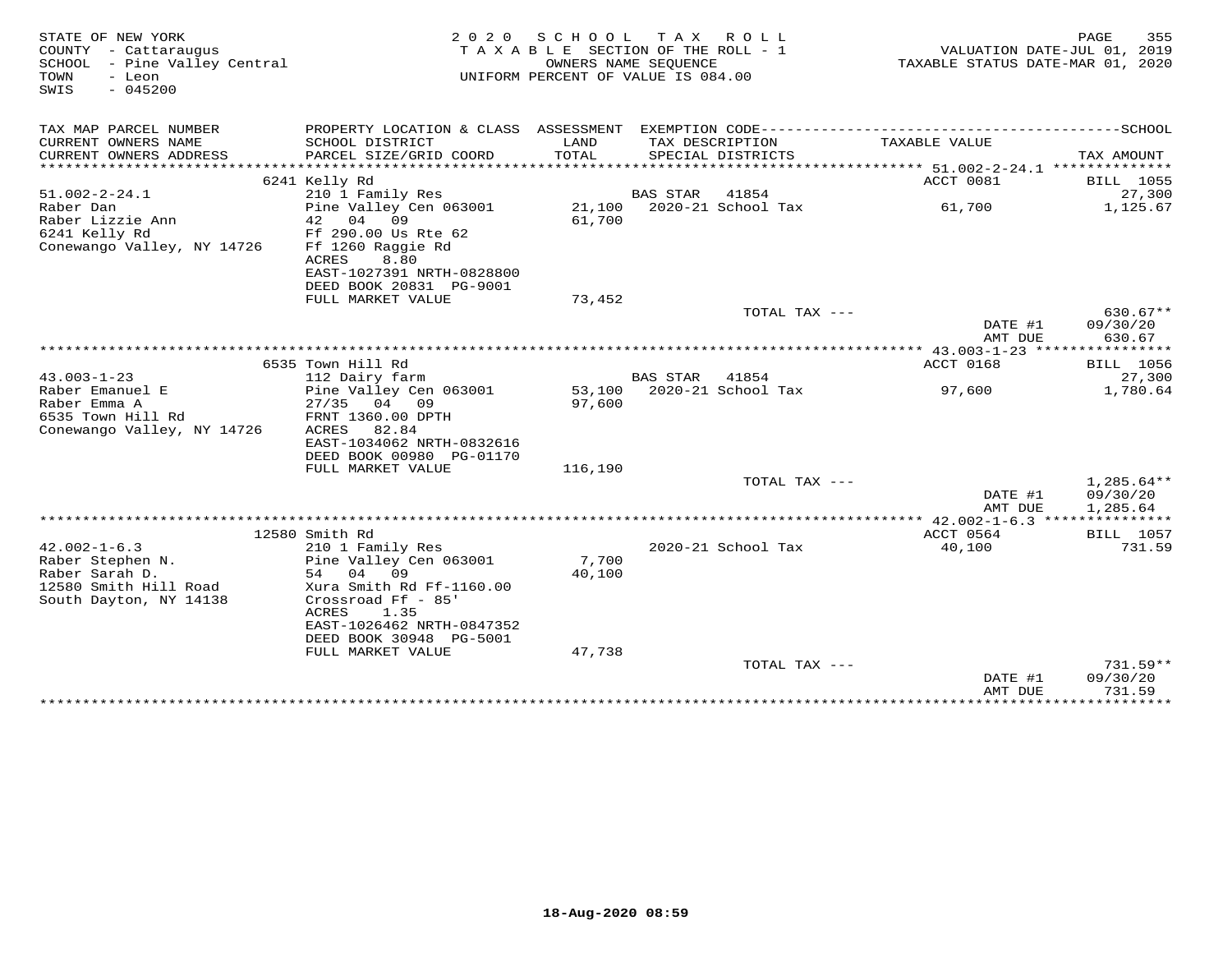| STATE OF NEW YORK<br>COUNTY - Cattaraugus<br>SCHOOL - Pine Valley Central<br>- Leon<br>TOWN<br>$-045200$<br>SWIS | 2 0 2 0                                                                                                                                                          | SCHOOL            | T A X<br>ROLL ROLL<br>TAXABLE SECTION OF THE ROLL - 1<br>OWNERS NAME SEQUENCE<br>UNIFORM PERCENT OF VALUE IS 084.00 | VALUATION DATE-JUL 01, 2019<br>TAXABLE STATUS DATE-MAR 01, 2020 | PAGE<br>356                          |
|------------------------------------------------------------------------------------------------------------------|------------------------------------------------------------------------------------------------------------------------------------------------------------------|-------------------|---------------------------------------------------------------------------------------------------------------------|-----------------------------------------------------------------|--------------------------------------|
| TAX MAP PARCEL NUMBER                                                                                            |                                                                                                                                                                  |                   |                                                                                                                     |                                                                 |                                      |
| CURRENT OWNERS NAME<br>CURRENT OWNERS ADDRESS<br>***********************                                         | SCHOOL DISTRICT<br>PARCEL SIZE/GRID COORD                                                                                                                        | LAND<br>TOTAL     | TAX DESCRIPTION<br>SPECIAL DISTRICTS                                                                                | TAXABLE VALUE                                                   | TAX AMOUNT                           |
|                                                                                                                  | Alderbottom Rd                                                                                                                                                   |                   |                                                                                                                     | ACCT 0958                                                       | BILL 1058                            |
| $43.001 - 1 - 11.3$<br>RANKUS LUCAS A.<br>1631 PONTIAC ROAD<br>ANGOLA, NY 14063                                  | 322 Rural vac>10<br>Pine Valley Cen 063001<br>$21/22$ 04 09<br>Ff 1080.00                                                                                        | 26,000<br>26,000  | 2020-21 School Tax                                                                                                  | 26,000                                                          | 474.35                               |
|                                                                                                                  | ACRES<br>20.00<br>EAST-1040831 NRTH-0843369<br>DEED BOOK 29208 PG-7001                                                                                           |                   |                                                                                                                     |                                                                 |                                      |
|                                                                                                                  | FULL MARKET VALUE                                                                                                                                                | 30,952            |                                                                                                                     |                                                                 |                                      |
|                                                                                                                  |                                                                                                                                                                  |                   | TOTAL TAX ---                                                                                                       | DATE #1<br>AMT DUE                                              | $474.35**$<br>09/30/20<br>474.35     |
|                                                                                                                  |                                                                                                                                                                  |                   |                                                                                                                     |                                                                 |                                      |
|                                                                                                                  | 7252 Alderbottom Rd                                                                                                                                              |                   |                                                                                                                     | ACCT 0540                                                       | BILL 1059                            |
| $43.001 - 1 - 11.2$<br>Rankus Lukas<br>1631 Pontiac Rd<br>Angola, NY 14006                                       | 260 Seasonal res<br>Pine Valley Cen 063001<br>$21/22$ 04 09<br>Ff 1080.00<br>ACRES<br>36.30<br>EAST-1042122 NRTH-0843213<br>DEED BOOK 30360 PG-6001              | 55,300<br>114,400 | 2020-21 School Tax                                                                                                  | 114,400                                                         | 2,087.14                             |
|                                                                                                                  | FULL MARKET VALUE                                                                                                                                                | 136,190           |                                                                                                                     |                                                                 |                                      |
|                                                                                                                  |                                                                                                                                                                  |                   | TOTAL TAX ---                                                                                                       | DATE #1<br>AMT DUE                                              | $2,087.14**$<br>09/30/20<br>2,087.14 |
|                                                                                                                  |                                                                                                                                                                  |                   |                                                                                                                     |                                                                 |                                      |
|                                                                                                                  | 11024 Pine Dr                                                                                                                                                    |                   |                                                                                                                     | ACCT 0451                                                       | BILL 1060                            |
| $52.002 - 1 - 10$<br>Reagle Stephen Lee<br>1532 Brant-N.Collins Rd<br>North Colllins, NY 14111                   | 314 Rural vac<10<br>Pine Valley Cen 063001<br>02 04 09<br>$Lot-10$<br>FRNT 200.00 DPTH<br>ACRES<br>6.04<br>EAST-1050157 NRTH-0829593<br>DEED BOOK 00979 PG-00955 | 12,700<br>12,700  | 2020-21 School Tax                                                                                                  | 12,700                                                          | 231.70                               |
|                                                                                                                  | FULL MARKET VALUE                                                                                                                                                | 15,119            | TOTAL TAX ---                                                                                                       | DATE #1                                                         | 231.70**<br>09/30/20                 |
|                                                                                                                  | ********************************                                                                                                                                 |                   |                                                                                                                     | AMT DUE<br>****************                                     | 231.70<br>**************             |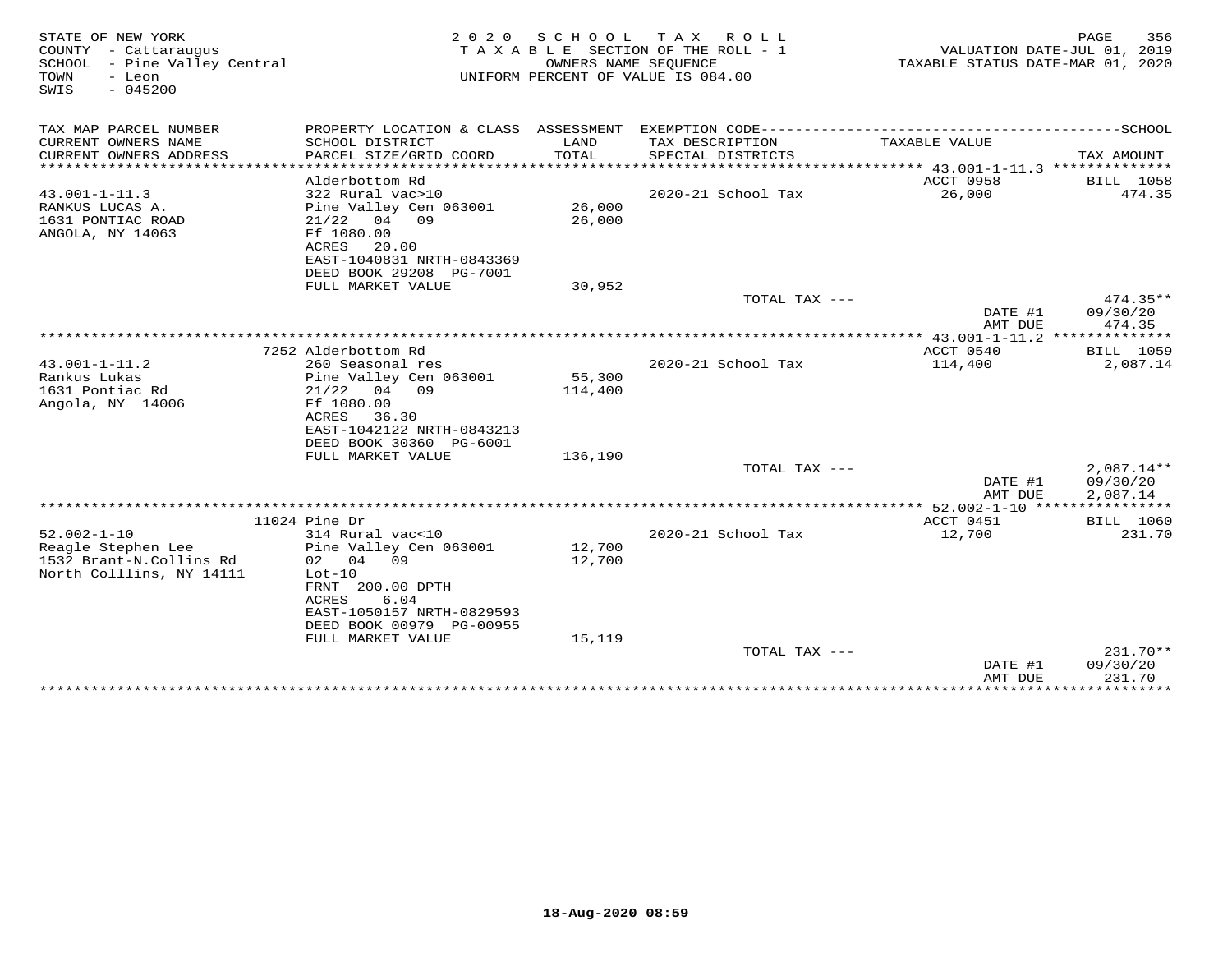| STATE OF NEW YORK<br>COUNTY - Cattaraugus<br>SCHOOL - Pine Valley Central<br>- Leon<br>TOWN<br>SWIS<br>$-045200$ |                                                                                                                                    | 2020 SCHOOL<br>TAXABLE SECTION OF THE ROLL - 1<br>UNIFORM PERCENT OF VALUE IS 084.00 | OWNERS NAME SEQUENCE | TAX ROLL                             | VALUATION DATE-JUL 01, 2019<br>TAXABLE STATUS DATE-MAR 01, 2020 | 357<br>PAGE                          |
|------------------------------------------------------------------------------------------------------------------|------------------------------------------------------------------------------------------------------------------------------------|--------------------------------------------------------------------------------------|----------------------|--------------------------------------|-----------------------------------------------------------------|--------------------------------------|
| TAX MAP PARCEL NUMBER<br>CURRENT OWNERS NAME<br>CURRENT OWNERS ADDRESS                                           | SCHOOL DISTRICT<br>PARCEL SIZE/GRID COORD                                                                                          | LAND<br>TOTAL                                                                        |                      | TAX DESCRIPTION<br>SPECIAL DISTRICTS | TAXABLE VALUE                                                   | TAX AMOUNT                           |
|                                                                                                                  |                                                                                                                                    |                                                                                      |                      |                                      |                                                                 |                                      |
|                                                                                                                  | 7662 Rte 62                                                                                                                        |                                                                                      |                      |                                      | ACCT 0235                                                       | <b>BILL</b> 1061                     |
| $34.003 - 1 - 32.1$                                                                                              | 240 Rural res                                                                                                                      |                                                                                      | BAS STAR             | 41854                                |                                                                 | 27,300                               |
| Rebmann Joseph Scott<br>7662 Rte 62<br>South Dayton, NY 14138                                                    | Pine Valley Cen 063001<br>39 04 09<br>ACRES 10.25<br>EAST-1031766 NRTH-0849914                                                     | 23,400<br>98,000                                                                     |                      | 2020-21 School Tax                   | 98,000                                                          | 1,787.93                             |
|                                                                                                                  | DEED BOOK 23242 PG-4002<br>FULL MARKET VALUE                                                                                       | 116,667                                                                              |                      |                                      |                                                                 |                                      |
|                                                                                                                  |                                                                                                                                    |                                                                                      |                      | TOTAL TAX ---                        | DATE #1<br>AMT DUE                                              | $1,292.93**$<br>09/30/20<br>1,292.93 |
|                                                                                                                  |                                                                                                                                    |                                                                                      |                      |                                      |                                                                 |                                      |
| $42.002 - 1 - 23.5$<br>Rebmann William T<br>Rebmann John D<br>13863 Sara Lane<br>Collins, NY 14034               | 12483 West Rd<br>312 Vac w/imprv<br>Pine Valley Cen 063001<br>45 04 09<br>West Rd Ff $-455$ '<br>FRNT 883.00 DPTH<br>ACRES<br>9.20 | 17,700<br>35,300                                                                     |                      | 2020-21 School Tax                   | ACCT 0579<br>35,300                                             | BILL 1062<br>644.02                  |
|                                                                                                                  | EAST-1027398 NRTH-0841202<br>DEED BOOK 20200 PG-3614<br>FULL MARKET VALUE                                                          | 42,024                                                                               |                      |                                      |                                                                 |                                      |
|                                                                                                                  |                                                                                                                                    |                                                                                      |                      | TOTAL TAX ---                        | DATE #1<br>AMT DUE                                              | 644.02**<br>09/30/20<br>644.02       |
|                                                                                                                  |                                                                                                                                    |                                                                                      |                      |                                      |                                                                 |                                      |
|                                                                                                                  | 11082 Tug Hill Rd                                                                                                                  |                                                                                      |                      |                                      | ACCT 0436                                                       | BILL 1063                            |
| $43.004 - 1 - 6$<br>Reger Aaron J<br>11082 Tug Hill Rd<br>Cattaraugus, NY 14719                                  | 210 1 Family Res<br>Pine Valley Cen 063001<br>04 04 09<br>FRNT 150.00 DPTH 125.00<br>EAST-1049375 NRTH-0835717                     | 6,500<br>82,000                                                                      | BAS STAR 41854       | 2020-21 School Tax                   | 82,000                                                          | 27,300<br>1,496.03                   |
|                                                                                                                  | DEED BOOK 1001 PG-1194<br>FULL MARKET VALUE                                                                                        | 97,619                                                                               |                      |                                      |                                                                 |                                      |
|                                                                                                                  |                                                                                                                                    |                                                                                      |                      | TOTAL TAX ---                        | DATE #1<br>AMT DUE                                              | $1,001.03**$<br>09/30/20<br>1,001.03 |
|                                                                                                                  |                                                                                                                                    |                                                                                      |                      |                                      |                                                                 |                                      |
| $43.004 - 1 - 7.2$<br>Reger Aaron J<br>Reger Robyn<br>11082 Tug Hill Rd<br>Cattaraugus, NY 14719                 | Bailey Hill Rd<br>321 Abandoned ag<br>Pine Valley Cen 063001<br>ACRES 40.00<br>FULL MARKET VALUE                                   | 32,000<br>32,000<br>38,095                                                           |                      | 2020-21 School Tax                   | 32,000                                                          | BILL 1064<br>583.81                  |
|                                                                                                                  |                                                                                                                                    |                                                                                      |                      | TOTAL TAX ---                        | DATE #1<br>AMT DUE                                              | 583.81**<br>09/30/20<br>583.81       |
|                                                                                                                  |                                                                                                                                    |                                                                                      |                      |                                      |                                                                 | ********                             |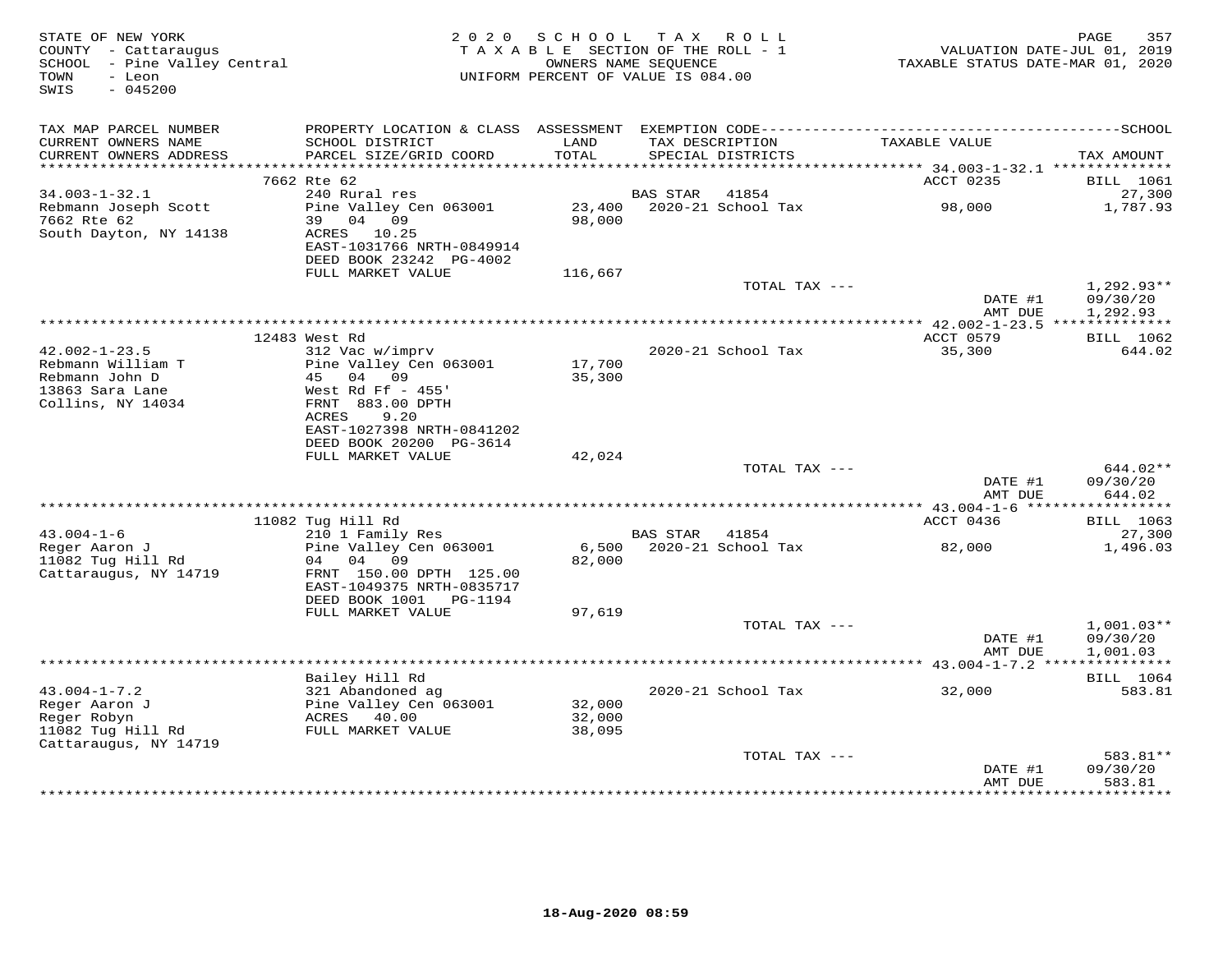| STATE OF NEW YORK<br>COUNTY - Cattaraugus<br>SCHOOL - Pine Valley Central<br>TOWN<br>- Leon<br>$-045200$<br>SWIS |                                                                                                                                              |                 | 2020 SCHOOL TAX ROLL<br>TAXABLE SECTION OF THE ROLL - 1<br>OWNERS NAME SEQUENCE<br>UNIFORM PERCENT OF VALUE IS 084.00 | VALUATION DATE-JUL 01, 2019<br>TAXABLE STATUS DATE-MAR 01, 2020 | 358<br>PAGE                          |
|------------------------------------------------------------------------------------------------------------------|----------------------------------------------------------------------------------------------------------------------------------------------|-----------------|-----------------------------------------------------------------------------------------------------------------------|-----------------------------------------------------------------|--------------------------------------|
| TAX MAP PARCEL NUMBER<br>CURRENT OWNERS NAME<br>CURRENT OWNERS ADDRESS                                           | SCHOOL DISTRICT<br>PARCEL SIZE/GRID COORD                                                                                                    | LAND<br>TOTAL   | TAX DESCRIPTION<br>SPECIAL DISTRICTS                                                                                  | TAXABLE VALUE                                                   | TAX AMOUNT                           |
|                                                                                                                  | 6705 Rte 62                                                                                                                                  |                 |                                                                                                                       | ACCT 5009                                                       | <b>BILL</b> 1065                     |
| 42.020-1-43<br>Reukauf John<br>Reukauf Alicia<br>6708 Rte 62<br>Conewango Valley, NY 14726                       | 312 Vac w/imprv<br>Pine Valley Cen 063001<br>43 04 09<br>FRNT<br>66.00 DPTH 140.00<br>EAST-1030866 NRTH-0834942<br>DEED BOOK 00932 PG-00599  | 2,000<br>9,000  | 2020-21 School Tax                                                                                                    | 9,000                                                           | 164.20                               |
|                                                                                                                  | FULL MARKET VALUE                                                                                                                            | 10,714          | TOTAL TAX ---                                                                                                         |                                                                 | $164.20**$                           |
|                                                                                                                  |                                                                                                                                              |                 |                                                                                                                       | DATE #1<br>AMT DUE                                              | 09/30/20<br>164.20                   |
|                                                                                                                  |                                                                                                                                              |                 |                                                                                                                       |                                                                 |                                      |
|                                                                                                                  | 6708 Rte 62                                                                                                                                  |                 |                                                                                                                       | ACCT 0138                                                       | <b>BILL</b> 1066                     |
| $42.020 - 1 - 44$<br>Reukauf John<br>Reukauf Alicia<br>Reukauf Alicia                                            | 210 1 Family Res<br>Pine Valley Cen 063001<br>43 04 09<br>ACRES<br>1.01                                                                      | 92,000          | BAS STAR 41854<br>7,000 2020-21 School Tax                                                                            | 92,000                                                          | 27,300<br>1,678.47                   |
| Conewango Valley, NY 14726                                                                                       | EAST-1030922 NRTH-0835076<br>DEED BOOK 00932 PG-00599<br>FULL MARKET VALUE                                                                   | 109,524         |                                                                                                                       |                                                                 |                                      |
|                                                                                                                  |                                                                                                                                              |                 | TOTAL TAX ---                                                                                                         | DATE #1<br>AMT DUE                                              | $1,183.47**$<br>09/30/20<br>1,183.47 |
|                                                                                                                  |                                                                                                                                              |                 |                                                                                                                       |                                                                 |                                      |
| $42.020 - 1 - 42$<br>Reukauf John P<br>Reukauf Alicia A<br>6708 Rte 62<br>Conewango Valley, NY 14726             | 6703 Rte 62<br>311 Res vac land<br>Pine Valley Cen 063001<br>43 04 09<br>FRNT 430.00 DPTH<br>ACRES<br>1.27                                   | 3,500<br>3,500  | 2020-21 School Tax                                                                                                    | ACCT 0025<br>3,500                                              | BILL 1067<br>63.85                   |
|                                                                                                                  | EAST-1030696 NRTH-0834798<br>DEED BOOK 878<br>PG-00219<br>FULL MARKET VALUE                                                                  | 4,167           |                                                                                                                       |                                                                 |                                      |
|                                                                                                                  |                                                                                                                                              |                 | TOTAL TAX ---                                                                                                         | DATE #1                                                         | $63.85**$<br>09/30/20                |
|                                                                                                                  |                                                                                                                                              |                 |                                                                                                                       | AMT DUE                                                         | 63.85                                |
|                                                                                                                  | 6882 Rte 62                                                                                                                                  |                 |                                                                                                                       | ACCT 0034                                                       | <b>BILL</b> 1068                     |
| $43.003 - 1 - 29$<br>Richter Andrew P.<br>1065 Butcher Rd<br>1065 Butcher Rd<br>South Dayton, NY 14138           | 210 1 Family Res<br>Pine Valley Cen 063001<br>36 04 09<br>Ff 250.00<br>ACRES<br>1.70<br>EAST-1031305 NRTH-0837704<br>DEED BOOK 26115 PG-5002 | 8,400<br>73,100 | 2020-21 School Tax                                                                                                    | 73,100                                                          | 1,333.65                             |
|                                                                                                                  | FULL MARKET VALUE                                                                                                                            | 87,024          |                                                                                                                       |                                                                 |                                      |
|                                                                                                                  |                                                                                                                                              |                 | TOTAL TAX ---                                                                                                         | DATE #1<br>AMT DUE                                              | $1,333.65**$<br>09/30/20<br>1,333.65 |
|                                                                                                                  |                                                                                                                                              |                 |                                                                                                                       |                                                                 | + + + + + + + + + + + + +            |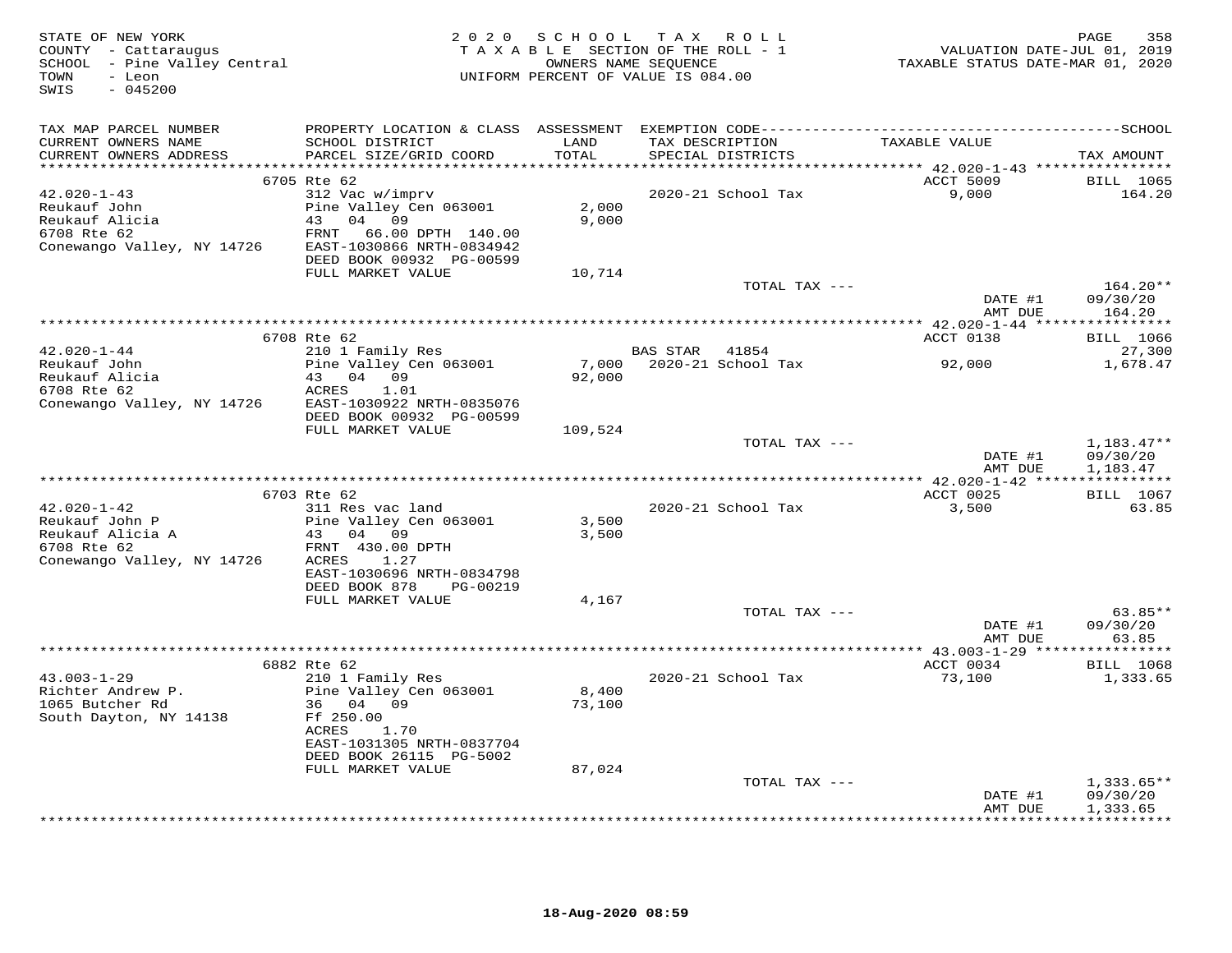| STATE OF NEW YORK<br>COUNTY - Cattaraugus<br>SCHOOL - Pine Valley Central<br>TOWN<br>- Leon<br>$-045200$<br>SWIS | 2 0 2 0                                    | S C H O O L<br>TAXABLE SECTION OF THE ROLL - 1<br>UNIFORM PERCENT OF VALUE IS 084.00 | T A X<br>OWNERS NAME SEQUENCE | R O L L                              | VALUATION DATE-JUL 01, 2019<br>TAXABLE STATUS DATE-MAR 01, 2020 | 359<br>PAGE              |
|------------------------------------------------------------------------------------------------------------------|--------------------------------------------|--------------------------------------------------------------------------------------|-------------------------------|--------------------------------------|-----------------------------------------------------------------|--------------------------|
| TAX MAP PARCEL NUMBER                                                                                            |                                            |                                                                                      |                               |                                      |                                                                 |                          |
| CURRENT OWNERS NAME<br>CURRENT OWNERS ADDRESS                                                                    | SCHOOL DISTRICT<br>PARCEL SIZE/GRID COORD  | LAND<br>TOTAL                                                                        |                               | TAX DESCRIPTION<br>SPECIAL DISTRICTS | TAXABLE VALUE                                                   | TAX AMOUNT               |
|                                                                                                                  |                                            |                                                                                      |                               |                                      |                                                                 |                          |
|                                                                                                                  | 12218 Ruckh                                |                                                                                      |                               |                                      | ACCT 0486                                                       | <b>BILL</b> 1069         |
| $34.003 - 1 - 29.2$                                                                                              | 270 Mfg housing                            |                                                                                      | AG DIST                       | 41720                                |                                                                 | 9,081                    |
| Richter Patrick H.                                                                                               | Pine Valley Cen 063001                     | 29,600                                                                               |                               | 2020-21 School Tax                   | 90,019                                                          | 1,642.33                 |
| Richter Fatima                                                                                                   | 39<br>04<br>09                             | 99,100                                                                               |                               |                                      |                                                                 |                          |
| 12218 Ruckh Hill Road                                                                                            | Ff 895.00 Us Rte 62                        |                                                                                      |                               |                                      |                                                                 |                          |
| South Dayton, NY 14138                                                                                           | Ff 898.00 Ruckh Rd<br>ACRES                |                                                                                      |                               |                                      |                                                                 |                          |
| MAY BE SUBJECT TO PAYMENT                                                                                        | 30.60<br>EAST-1031912 NRTH-0848216         |                                                                                      |                               |                                      |                                                                 |                          |
| UNDER AGDIST LAW TIL 2024                                                                                        | DEED BOOK 26115 PG-5001                    |                                                                                      |                               |                                      |                                                                 |                          |
|                                                                                                                  | FULL MARKET VALUE                          | 117,976                                                                              |                               |                                      |                                                                 |                          |
|                                                                                                                  |                                            |                                                                                      |                               | TOTAL TAX ---                        |                                                                 | $1,642.33**$             |
|                                                                                                                  |                                            |                                                                                      |                               |                                      | DATE #1                                                         | 09/30/20                 |
|                                                                                                                  |                                            |                                                                                      |                               |                                      | AMT DUE                                                         | 1,642.33                 |
|                                                                                                                  |                                            |                                                                                      |                               |                                      | *********** 52.002-1-27.10 *************                        |                          |
| $52.002 - 1 - 27.10$                                                                                             | 11003 Eldredge Rd                          |                                                                                      |                               | 2020-21 School Tax                   | ACCT 0750                                                       | BILL 1070                |
| Riddle James P                                                                                                   | 210 1 Family Res<br>Pine Valley Cen 063001 | 14,700                                                                               |                               |                                      | 65,500                                                          | 1,195.00                 |
| 11003 Eldredge Rd                                                                                                | 04 09<br>01 —                              | 65,500                                                                               |                               |                                      |                                                                 |                          |
| Cattaraugus, NY 14719                                                                                            | $Lot$ #1                                   |                                                                                      |                               |                                      |                                                                 |                          |
|                                                                                                                  | Ff 250.00                                  |                                                                                      |                               |                                      |                                                                 |                          |
|                                                                                                                  | ACRES<br>4.85                              |                                                                                      |                               |                                      |                                                                 |                          |
|                                                                                                                  | EAST-1050715 NRTH-0827334                  |                                                                                      |                               |                                      |                                                                 |                          |
|                                                                                                                  | DEED BOOK 17434 PG-3001                    |                                                                                      |                               |                                      |                                                                 |                          |
|                                                                                                                  | FULL MARKET VALUE                          | 77,976                                                                               |                               |                                      |                                                                 |                          |
|                                                                                                                  |                                            |                                                                                      |                               | TOTAL TAX ---                        |                                                                 | $1,195.00**$             |
|                                                                                                                  |                                            |                                                                                      |                               |                                      | DATE #1                                                         | 09/30/20                 |
|                                                                                                                  |                                            |                                                                                      |                               |                                      | AMT DUE                                                         | 1,195.00                 |
|                                                                                                                  |                                            |                                                                                      |                               |                                      | *********** 43.003-1-1.1 ****************                       |                          |
|                                                                                                                  | 6954 Rte 62                                |                                                                                      |                               |                                      | ACCT 0934                                                       | <b>BILL</b> 1071         |
| $43.003 - 1 - 1.1$                                                                                               | 210 1 Family Res                           |                                                                                      | BAS STAR                      | 41854                                |                                                                 | 27,300                   |
| Riley Danny<br>6954 Rte 62                                                                                       | Pine Valley Cen 063001<br>36 04<br>09      | 9,900                                                                                |                               | 2020-21 School Tax                   | 54,800                                                          | 999.78                   |
| Conewango Valley, NY 14726                                                                                       | 2.45<br>ACRES                              | 54,800                                                                               |                               |                                      |                                                                 |                          |
|                                                                                                                  | EAST-1031301 NRTH-0838980                  |                                                                                      |                               |                                      |                                                                 |                          |
|                                                                                                                  | DEED BOOK 13497 PG-3003                    |                                                                                      |                               |                                      |                                                                 |                          |
|                                                                                                                  | FULL MARKET VALUE                          | 65,238                                                                               |                               |                                      |                                                                 |                          |
|                                                                                                                  |                                            |                                                                                      |                               | TOTAL TAX ---                        |                                                                 | 504.78**                 |
|                                                                                                                  |                                            |                                                                                      |                               |                                      | DATE #1                                                         | 09/30/20                 |
|                                                                                                                  |                                            |                                                                                      |                               |                                      | AMT DUE                                                         | 504.78                   |
|                                                                                                                  |                                            |                                                                                      |                               |                                      | *************** 43.003-1-1.2 ****************                   |                          |
|                                                                                                                  | 6996 Slew Rd                               |                                                                                      |                               |                                      | ACCT 0585                                                       | BILL 1072                |
| $43.003 - 1 - 1.2$                                                                                               | 210 1 Family Res                           |                                                                                      |                               | 2020-21 School Tax                   | 66,900                                                          | 1,220.54                 |
| Riley Danny O                                                                                                    | Pine Valley Cen 063001                     | 6,900                                                                                |                               |                                      |                                                                 |                          |
| Riley Catherine                                                                                                  | 04 09<br>36                                | 66,900                                                                               |                               |                                      |                                                                 |                          |
| 6954 Rt 62                                                                                                       | FRNT 123.20 DPTH 293.92                    |                                                                                      |                               |                                      |                                                                 |                          |
| Conewango Valley, NY 14726                                                                                       | EAST-1031314 NRTH-0839565                  |                                                                                      |                               |                                      |                                                                 |                          |
|                                                                                                                  | DEED BOOK 886<br>PG-00069                  |                                                                                      |                               |                                      |                                                                 |                          |
|                                                                                                                  | FULL MARKET VALUE                          | 79,643                                                                               |                               |                                      |                                                                 |                          |
|                                                                                                                  |                                            |                                                                                      |                               | TOTAL TAX ---                        | DATE #1                                                         | $1,220.54**$<br>09/30/20 |
|                                                                                                                  |                                            |                                                                                      |                               |                                      | AMT DUE                                                         | 1,220.54                 |
|                                                                                                                  |                                            |                                                                                      |                               |                                      |                                                                 |                          |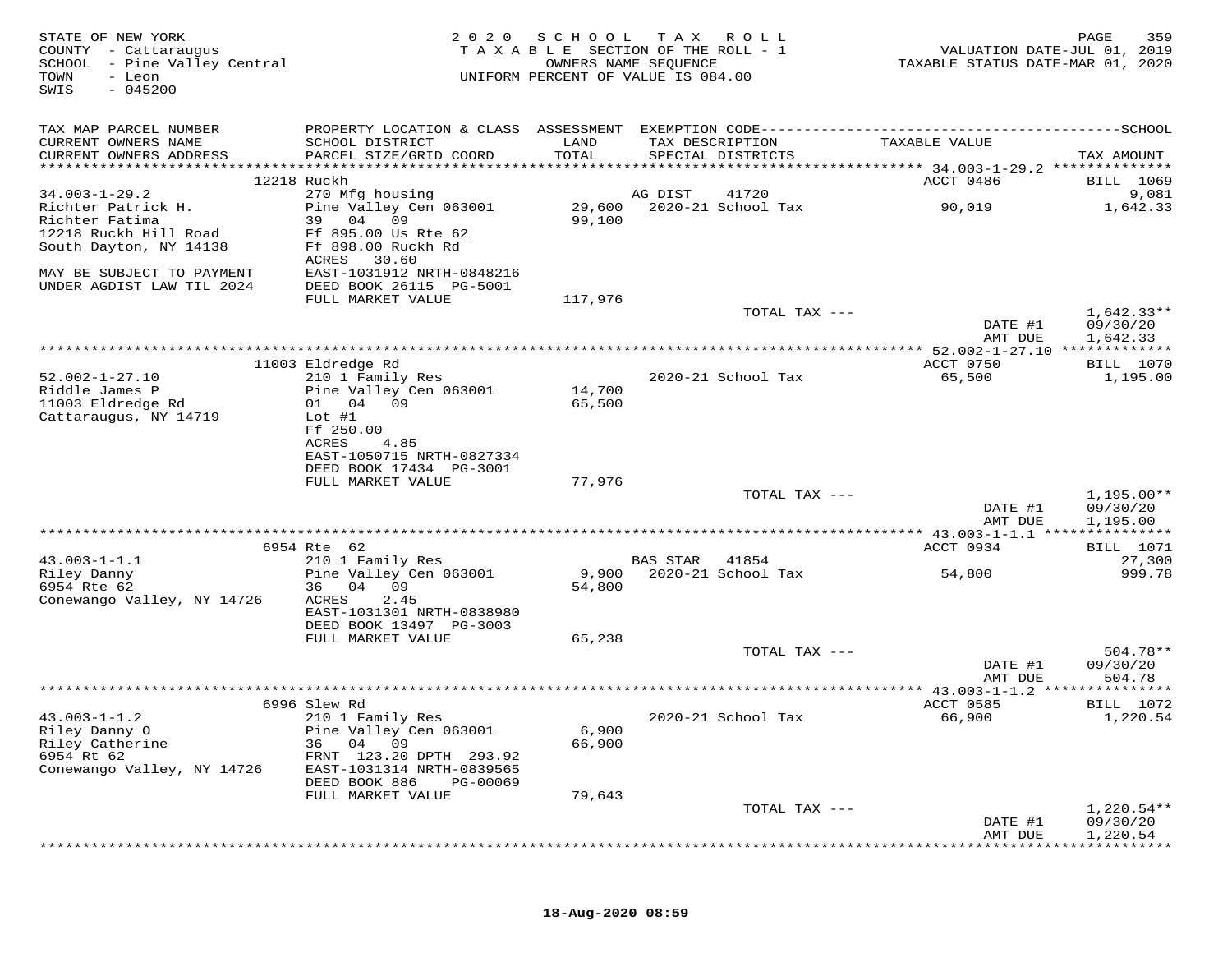| STATE OF NEW YORK<br>COUNTY - Cattaraugus<br>SCHOOL - Pine Valley Central<br>- Leon<br>TOWN<br>$-045200$<br>SWIS | 2 0 2 0                                                                                                                                                       | S C H O O L     | TAX ROLL<br>TAXABLE SECTION OF THE ROLL - 1<br>OWNERS NAME SEQUENCE<br>UNIFORM PERCENT OF VALUE IS 084.00 | VALUATION DATE-JUL 01, 2019<br>TAXABLE STATUS DATE-MAR 01, 2020 | PAGE<br>360                          |
|------------------------------------------------------------------------------------------------------------------|---------------------------------------------------------------------------------------------------------------------------------------------------------------|-----------------|-----------------------------------------------------------------------------------------------------------|-----------------------------------------------------------------|--------------------------------------|
| TAX MAP PARCEL NUMBER                                                                                            |                                                                                                                                                               |                 |                                                                                                           |                                                                 |                                      |
| CURRENT OWNERS NAME<br>CURRENT OWNERS ADDRESS                                                                    | SCHOOL DISTRICT<br>PARCEL SIZE/GRID COORD                                                                                                                     | LAND<br>TOTAL   | TAX DESCRIPTION<br>SPECIAL DISTRICTS                                                                      | TAXABLE VALUE                                                   | TAX AMOUNT                           |
| **********************                                                                                           |                                                                                                                                                               | *********       |                                                                                                           | ********** 43.003-1-1.3 ***************                         |                                      |
| $43.003 - 1 - 1.3$<br>Riley Danny O<br>6996 Rte 62<br>Conewango Valley, NY 14726                                 | Rte 62<br>314 Rural vac<10<br>Pine Valley Cen 063001<br>36 04 09<br>FRNT 207.02 DPTH<br>1.26<br>ACRES<br>EAST-1031304 NRTH-0839412<br>DEED BOOK 13497 PG-3003 | 3,500<br>3,500  | 2020-21 School Tax                                                                                        | ACCT 0614<br>3,500                                              | BILL 1073<br>63.85                   |
|                                                                                                                  | FULL MARKET VALUE                                                                                                                                             | 4,167           |                                                                                                           |                                                                 |                                      |
|                                                                                                                  |                                                                                                                                                               |                 | TOTAL TAX ---                                                                                             |                                                                 | $63.85**$                            |
|                                                                                                                  |                                                                                                                                                               |                 |                                                                                                           | DATE #1<br>AMT DUE                                              | 09/30/20<br>63.85                    |
|                                                                                                                  |                                                                                                                                                               |                 |                                                                                                           | ************ 43.003-1-1.4 ****                                  | ***********                          |
| $43.003 - 1 - 1.4$                                                                                               | Rte 62<br>314 Rural vac<10                                                                                                                                    |                 | 2020-21 School Tax                                                                                        | ACCT 0615<br>3,500                                              | <b>BILL</b> 1074<br>63.85            |
| Riley Danny O<br>6996 Rte 62<br>Conewango Valley, NY 14726                                                       | Pine Valley Cen 063001<br>36 04 09<br>FRNT 207.02 DPTH                                                                                                        | 3,500<br>3,500  |                                                                                                           |                                                                 |                                      |
|                                                                                                                  | 1.26<br>ACRES<br>EAST-1031308 NRTH-0839224<br>DEED BOOK 13497 PG-3003                                                                                         |                 |                                                                                                           |                                                                 |                                      |
|                                                                                                                  | FULL MARKET VALUE                                                                                                                                             | 4,167           |                                                                                                           |                                                                 |                                      |
|                                                                                                                  |                                                                                                                                                               |                 | TOTAL TAX ---                                                                                             | DATE #1                                                         | $63.85**$<br>09/30/20                |
|                                                                                                                  |                                                                                                                                                               |                 |                                                                                                           | AMT DUE                                                         | 63.85                                |
|                                                                                                                  |                                                                                                                                                               |                 |                                                                                                           | ************ 43.003-1-1.5 ****                                  | * * * * * * * * * * *                |
| $43.003 - 1 - 1.5$                                                                                               | 12201 Slew Rd<br>210 1 Family Res                                                                                                                             |                 | AG DISTOUT 41730                                                                                          | ACCT 0803                                                       | <b>BILL</b> 1075<br>6,199            |
| Riley Michael J                                                                                                  | Pine Valley Cen 063001                                                                                                                                        |                 | 37,700 BAS STAR 41854                                                                                     |                                                                 | 27,300                               |
| PO Box 104<br>South Dayton, NY 14138                                                                             | ACRES 45.00<br>EAST-1032394 NRTH-0083908<br>DEED BOOK 1003 PG-851                                                                                             | 150,800         | 2020-21 School Tax                                                                                        | 144,601                                                         | 2,638.13                             |
| MAY BE SUBJECT TO PAYMENT<br>UNDER AGDIST LAW TIL 2027                                                           | FULL MARKET VALUE                                                                                                                                             | 179,524         |                                                                                                           |                                                                 |                                      |
|                                                                                                                  |                                                                                                                                                               |                 | TOTAL TAX ---                                                                                             | DATE #1<br>AMT DUE                                              | $2,143.13**$<br>09/30/20<br>2,143.13 |
|                                                                                                                  |                                                                                                                                                               |                 |                                                                                                           |                                                                 |                                      |
|                                                                                                                  | 6736 Rte 62                                                                                                                                                   |                 |                                                                                                           | ACCT 0093                                                       | <b>BILL</b> 1076                     |
| $42.020 - 1 - 37$<br>Riley Ryan<br>Riley Mercedes<br>6736 Route 62                                               | 210 1 Family Res<br>Pine Valley Cen 063001<br>35 04<br>09<br>62.00 DPTH 84.00<br>FRNT                                                                         | 3,000<br>35,000 | 2020-21 School Tax                                                                                        | 35,000                                                          | 638.55                               |
| Cherry Creek, N 14723                                                                                            | EAST-1031190 NRTH-0835374<br>DEED BOOK 24801 PG-9001                                                                                                          |                 |                                                                                                           |                                                                 |                                      |
|                                                                                                                  | FULL MARKET VALUE                                                                                                                                             | 41,667          | TOTAL TAX ---                                                                                             |                                                                 | $638.55**$                           |
|                                                                                                                  |                                                                                                                                                               |                 |                                                                                                           | DATE #1<br>AMT DUE                                              | 09/30/20<br>638.55                   |
|                                                                                                                  |                                                                                                                                                               |                 |                                                                                                           |                                                                 | * * * * * * * *                      |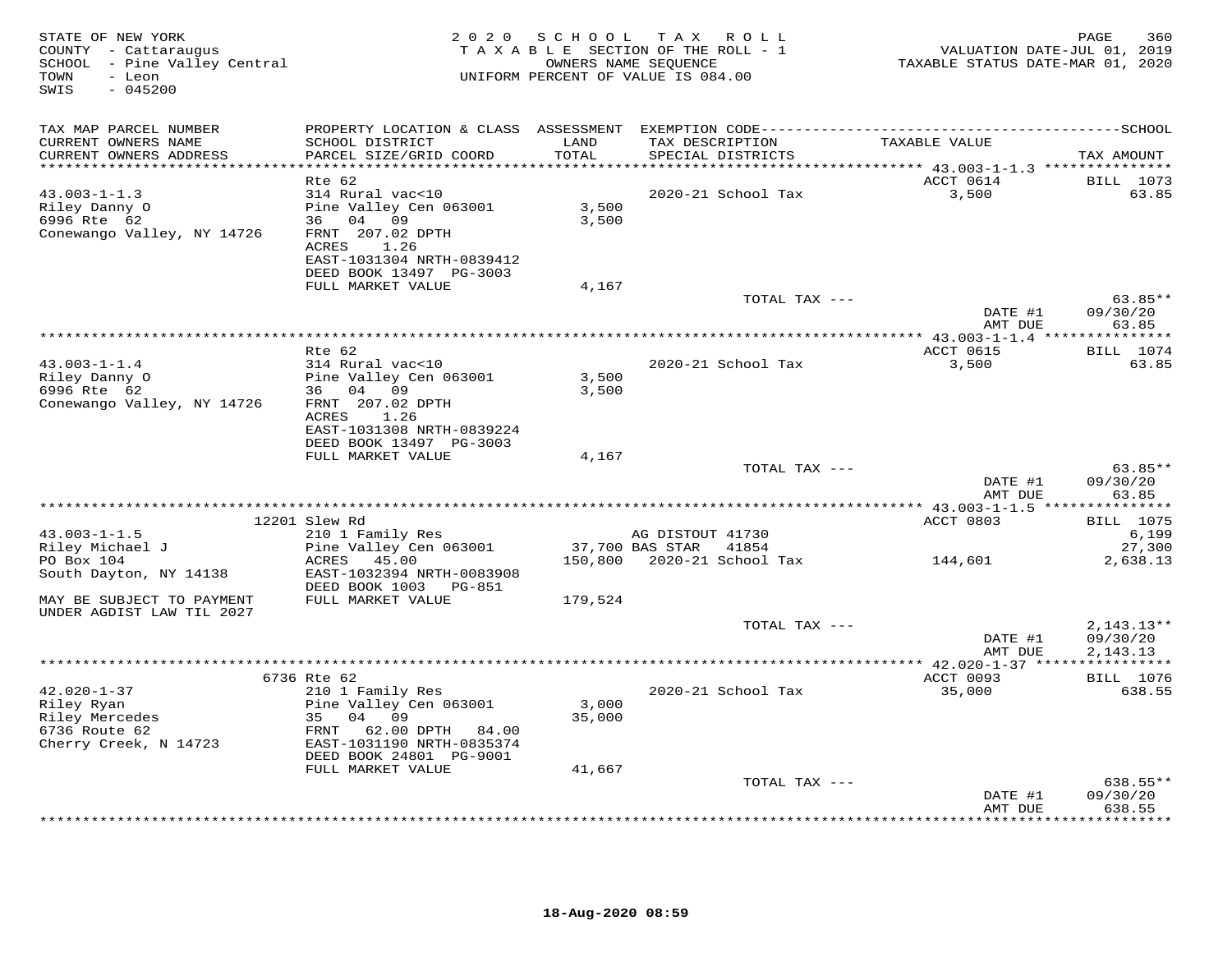| STATE OF NEW YORK<br>COUNTY - Cattaraugus<br>SCHOOL - Pine Valley Central<br>- Leon<br>TOWN<br>$-045200$<br>SWIS | 2 0 2 0<br>TAXABLE SECTION OF THE ROLL - 1<br>UNIFORM PERCENT OF VALUE IS 084.00 | VALUATION DATE-JUL 01, 2019<br>TAXABLE STATUS DATE-MAR 01, 2020 | PAGE<br>361                            |               |                             |
|------------------------------------------------------------------------------------------------------------------|----------------------------------------------------------------------------------|-----------------------------------------------------------------|----------------------------------------|---------------|-----------------------------|
| TAX MAP PARCEL NUMBER                                                                                            | PROPERTY LOCATION & CLASS ASSESSMENT                                             |                                                                 |                                        |               |                             |
| CURRENT OWNERS NAME                                                                                              | SCHOOL DISTRICT                                                                  | LAND                                                            | TAX DESCRIPTION                        | TAXABLE VALUE |                             |
| CURRENT OWNERS ADDRESS                                                                                           | PARCEL SIZE/GRID COORD                                                           | TOTAL                                                           | SPECIAL DISTRICTS                      |               | TAX AMOUNT                  |
| ********************                                                                                             |                                                                                  |                                                                 |                                        |               | *****                       |
| $43.001 - 1 - 23$                                                                                                | Slew Rd<br>910 Priv forest                                                       |                                                                 | FOREST/A74 47460                       | ACCT 0387     | <b>BILL</b> 1077<br>243,840 |
| Ro Von Ltd                                                                                                       | Pine Valley Cen 063001                                                           | 304,800                                                         | 2020-21 School Tax                     | 60,960        | 1,112.17                    |
| R. Volgenau                                                                                                      | 29/37 04<br>09                                                                   | 304,800                                                         |                                        |               |                             |
| 2867 Five Mile                                                                                                   | FRNT 5430.00 DPTH                                                                |                                                                 |                                        |               |                             |
| Allegany, NY 14706                                                                                               | ACRES 268.92                                                                     |                                                                 |                                        |               |                             |
|                                                                                                                  | EAST-1036201 NRTH-0841232                                                        |                                                                 |                                        |               |                             |
| MAY BE SUBJECT TO PAYMENT                                                                                        | DEED BOOK 859<br>PG-00607                                                        |                                                                 |                                        |               |                             |
| UNDER RPTL480A UNTIL 2029                                                                                        | FULL MARKET VALUE                                                                | 362,857                                                         |                                        |               |                             |
|                                                                                                                  |                                                                                  |                                                                 | TOTAL TAX ---                          |               | 1,112.17**                  |
|                                                                                                                  |                                                                                  |                                                                 |                                        | DATE #1       | 09/30/20                    |
|                                                                                                                  |                                                                                  |                                                                 |                                        | AMT DUE       | 1,112.17                    |
|                                                                                                                  | Kysor Hill Rd                                                                    |                                                                 |                                        | ACCT 0774     | <b>BILL</b> 1078            |
| $43.002 - 1 - 13$                                                                                                | 910 Priv forest                                                                  |                                                                 | FOREST/A74 47460                       |               | 209,600                     |
| Ro Von Ltd                                                                                                       | Pine Valley Cen 063001                                                           | 262,000                                                         | 2020-21 School Tax                     | 52,400        | 956.00                      |
| R Volegnau                                                                                                       | ACRES 305.29                                                                     | 262,000                                                         |                                        |               |                             |
| 2867 Five Mile Rd                                                                                                | EAST-1044503 NRTH-0841490                                                        |                                                                 |                                        |               |                             |
| Allegany, NY 14706                                                                                               | FULL MARKET VALUE                                                                | 311,905                                                         |                                        |               |                             |
| MAY BE SUBJECT TO PAYMENT                                                                                        |                                                                                  |                                                                 |                                        |               |                             |
| UNDER RPTL480A UNTIL 2029                                                                                        |                                                                                  |                                                                 |                                        |               |                             |
|                                                                                                                  |                                                                                  |                                                                 | TOTAL TAX ---                          |               | $956.00**$                  |
|                                                                                                                  |                                                                                  |                                                                 |                                        | DATE #1       | 09/30/20                    |
|                                                                                                                  |                                                                                  |                                                                 |                                        | AMT DUE       | 956.00                      |
| ******************************                                                                                   |                                                                                  |                                                                 |                                        |               |                             |
|                                                                                                                  | Kellogg Hill Rd                                                                  |                                                                 |                                        | ACCT 0386     | <b>BILL</b> 1079            |
| $43.003 - 1 - 7.1$<br>Ro Von Ltd                                                                                 | 910 Priv forest<br>Pine Valley Cen 063001                                        | 155,300                                                         | FOREST/A74 47460<br>2020-21 School Tax | 31,060        | 124,240<br>566.67           |
| R Volgenau                                                                                                       | 28/29 04 09                                                                      | 155,300                                                         |                                        |               |                             |
| 2867 Five Mile Rd                                                                                                | Slew Rd Ff $-790$                                                                |                                                                 |                                        |               |                             |
| Allegany, NY 14706                                                                                               | FRNT 6210.00 DPTH                                                                |                                                                 |                                        |               |                             |
|                                                                                                                  | ACRES 146.00                                                                     |                                                                 |                                        |               |                             |
| MAY BE SUBJECT TO PAYMENT                                                                                        | EAST-1037714 NRTH-0838857                                                        |                                                                 |                                        |               |                             |
| UNDER RPTL480A UNTIL 2029                                                                                        | DEED BOOK 859<br>PG-00603                                                        |                                                                 |                                        |               |                             |
|                                                                                                                  | FULL MARKET VALUE                                                                | 184,881                                                         |                                        |               |                             |
|                                                                                                                  |                                                                                  |                                                                 | TOTAL TAX $---$                        |               | $566.67**$                  |
|                                                                                                                  |                                                                                  |                                                                 |                                        | DATE #1       | 09/30/20                    |
|                                                                                                                  |                                                                                  |                                                                 |                                        | AMT DUE       | 566.67                      |
|                                                                                                                  |                                                                                  |                                                                 |                                        |               |                             |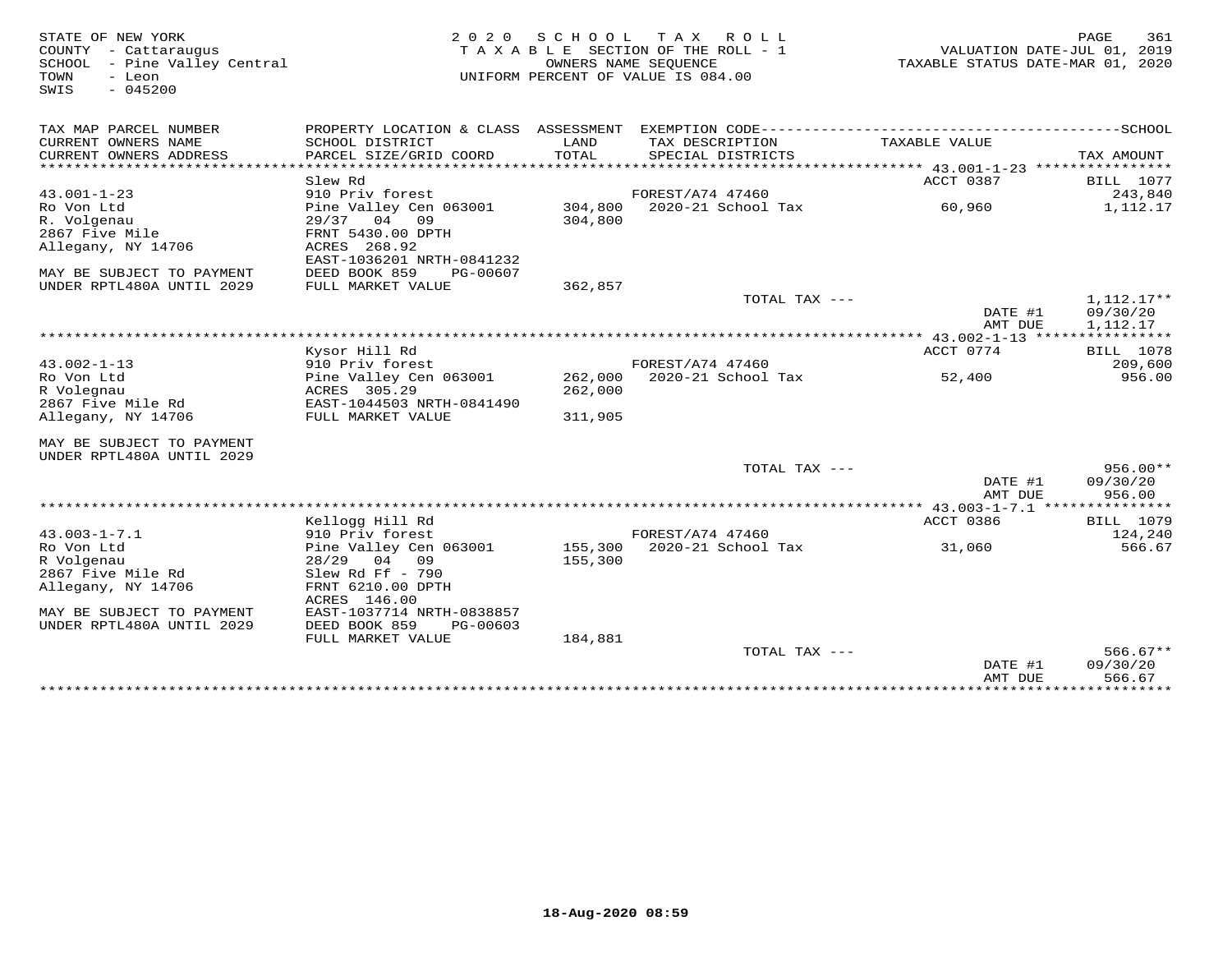| TAX MAP PARCEL NUMBER<br>TAXABLE VALUE<br>CURRENT OWNERS NAME<br>SCHOOL DISTRICT<br>LAND<br>TAX DESCRIPTION<br>TOTAL<br>CURRENT OWNERS ADDRESS<br>PARCEL SIZE/GRID COORD<br>SPECIAL DISTRICTS<br>TAX AMOUNT<br>*****************************<br>ACCT 0382<br>Kysor Hill Rd<br><b>BILL</b> 1080<br>$43.004 - 1 - 1$<br>910 Priv forest<br>FOREST/A74 47460<br>82,400<br>20,600<br>103,000 2020-21 School Tax<br>Pine Valley Cen 063001<br>Ro Von Ltd<br>375.83<br>R Volgenau<br>12/13 04 09<br>103,000<br>2867 Five Mile Rd<br>FRNT 2665.00 DPTH<br>Allegany, NY 14706<br>ACRES 93.94<br>EAST-1045812 NRTH-0839395<br>DEED BOOK 859 PG-00605<br>MAY BE SUBJECT TO PAYMENT<br>FULL MARKET VALUE<br>UNDER RPTL480A UNTIL 2029<br>122,619<br>TOTAL TAX ---<br>$375.83**$<br>DATE #1<br>09/30/20<br>AMT DUE<br>375.83<br>BILL 1081<br>ACCT 0383<br>Kysor Hill Rd<br>910 Priv forest<br>$43.004 - 1 - 23$<br>FOREST/A74 47460<br>129,440<br>Pine Valley Cen 063001 161,800 2020-21 School Tax 32,360<br>Ro Von Ltd<br>590.38<br>R Volgenau<br>12 04 09<br>161,800<br>2867 Five Mile Rd<br>FRNT 4805.00 DPTH<br>Allegany, NY 14706<br>ACRES 161.41<br>EAST-1043941 NRTH-0837572<br>DEED BOOK 859 PG-00605<br>MAY BE SUBJECT TO PAYMENT<br>UNDER RPTL480A UNTIL 2029<br>FULL MARKET VALUE<br>192,619<br>TOTAL TAX ---<br>590.38**<br>DATE #1<br>09/30/20<br>AMT DUE<br>590.38<br>ACCT 0177<br><b>BILL</b> 1082<br>12161 Leon-New Albion Rd<br>$42.020 - 1 - 26$<br>210 1 Family Res<br>ENH STAR 41834<br>61,000<br>8,800 2020-21 School Tax<br>Rolfe Harold R<br>Pine Valley Cen 063001<br>1,112.90<br>61,000<br>Rolfe Carol<br>35 04 09<br>61,000<br>12161 Leon Rd<br>Ff 15.00<br>Conewango Valley, NY 14726<br>ACRES 1.92<br>EAST-1032756 NRTH-0835448<br>DEED BOOK 00953 PG-00326<br>FULL MARKET VALUE<br>72,619<br>$9.90**$<br>TOTAL TAX ---<br>DATE #1<br>09/30/20<br>AMT DUE<br>9.90<br>*******************<br>ACCT 0620<br><b>BILL</b> 1083<br>Fox Turn Rd<br>$42.020 - 1 - 53$<br>311 Res vac land<br>2020-21 School Tax<br>600<br>10.95<br>Pine Valley Cen 063001<br>600<br>Rowland Genevieve<br>Mofitt Richard<br>35 04 09<br>600<br>Ellis Elliott Sr & Jr<br>Ellis Elliott Sr & Jr<br>Ellis Elliott Sr & Jr<br>ENT 1931100 NPTH 2024650<br>6612 Rte 62<br>EAST-1031123 NRTH-0834650<br>Conewango Valley, NY 14726<br>DEED BOOK 813<br>PG-159<br>714<br>FULL MARKET VALUE<br>TOTAL TAX ---<br>$10.95**$<br>09/30/20<br>DATE #1<br>10.95<br>AMT DUE | STATE OF NEW YORK<br>COUNTY - Cattaraugus<br>SCHOOL - Pine Valley Central<br>TOWN<br>- Leon<br>$-045200$<br>SWIS |  | 2020 SCHOOL TAX ROLL<br>TAXABLE SECTION OF THE ROLL - 1<br>OWNERS NAME SEQUENCE<br>UNIFORM PERCENT OF VALUE IS 084.00 | VALUATION DATE-JUL 01, 2019<br>TAXABLE STATUS DATE-MAR 01, 2020 | PAGE<br>362         |
|------------------------------------------------------------------------------------------------------------------------------------------------------------------------------------------------------------------------------------------------------------------------------------------------------------------------------------------------------------------------------------------------------------------------------------------------------------------------------------------------------------------------------------------------------------------------------------------------------------------------------------------------------------------------------------------------------------------------------------------------------------------------------------------------------------------------------------------------------------------------------------------------------------------------------------------------------------------------------------------------------------------------------------------------------------------------------------------------------------------------------------------------------------------------------------------------------------------------------------------------------------------------------------------------------------------------------------------------------------------------------------------------------------------------------------------------------------------------------------------------------------------------------------------------------------------------------------------------------------------------------------------------------------------------------------------------------------------------------------------------------------------------------------------------------------------------------------------------------------------------------------------------------------------------------------------------------------------------------------------------------------------------------------------------------------------------------------------------------------------------------------------------------------------------------------------------------------------------------------------------------------------------------------------------------------------------------------------------------------------------------------------------------------------------------------------------------|------------------------------------------------------------------------------------------------------------------|--|-----------------------------------------------------------------------------------------------------------------------|-----------------------------------------------------------------|---------------------|
|                                                                                                                                                                                                                                                                                                                                                                                                                                                                                                                                                                                                                                                                                                                                                                                                                                                                                                                                                                                                                                                                                                                                                                                                                                                                                                                                                                                                                                                                                                                                                                                                                                                                                                                                                                                                                                                                                                                                                                                                                                                                                                                                                                                                                                                                                                                                                                                                                                                      |                                                                                                                  |  |                                                                                                                       |                                                                 |                     |
|                                                                                                                                                                                                                                                                                                                                                                                                                                                                                                                                                                                                                                                                                                                                                                                                                                                                                                                                                                                                                                                                                                                                                                                                                                                                                                                                                                                                                                                                                                                                                                                                                                                                                                                                                                                                                                                                                                                                                                                                                                                                                                                                                                                                                                                                                                                                                                                                                                                      |                                                                                                                  |  |                                                                                                                       |                                                                 |                     |
|                                                                                                                                                                                                                                                                                                                                                                                                                                                                                                                                                                                                                                                                                                                                                                                                                                                                                                                                                                                                                                                                                                                                                                                                                                                                                                                                                                                                                                                                                                                                                                                                                                                                                                                                                                                                                                                                                                                                                                                                                                                                                                                                                                                                                                                                                                                                                                                                                                                      |                                                                                                                  |  |                                                                                                                       |                                                                 |                     |
|                                                                                                                                                                                                                                                                                                                                                                                                                                                                                                                                                                                                                                                                                                                                                                                                                                                                                                                                                                                                                                                                                                                                                                                                                                                                                                                                                                                                                                                                                                                                                                                                                                                                                                                                                                                                                                                                                                                                                                                                                                                                                                                                                                                                                                                                                                                                                                                                                                                      |                                                                                                                  |  |                                                                                                                       |                                                                 |                     |
|                                                                                                                                                                                                                                                                                                                                                                                                                                                                                                                                                                                                                                                                                                                                                                                                                                                                                                                                                                                                                                                                                                                                                                                                                                                                                                                                                                                                                                                                                                                                                                                                                                                                                                                                                                                                                                                                                                                                                                                                                                                                                                                                                                                                                                                                                                                                                                                                                                                      |                                                                                                                  |  |                                                                                                                       |                                                                 |                     |
|                                                                                                                                                                                                                                                                                                                                                                                                                                                                                                                                                                                                                                                                                                                                                                                                                                                                                                                                                                                                                                                                                                                                                                                                                                                                                                                                                                                                                                                                                                                                                                                                                                                                                                                                                                                                                                                                                                                                                                                                                                                                                                                                                                                                                                                                                                                                                                                                                                                      |                                                                                                                  |  |                                                                                                                       |                                                                 |                     |
|                                                                                                                                                                                                                                                                                                                                                                                                                                                                                                                                                                                                                                                                                                                                                                                                                                                                                                                                                                                                                                                                                                                                                                                                                                                                                                                                                                                                                                                                                                                                                                                                                                                                                                                                                                                                                                                                                                                                                                                                                                                                                                                                                                                                                                                                                                                                                                                                                                                      |                                                                                                                  |  |                                                                                                                       |                                                                 |                     |
|                                                                                                                                                                                                                                                                                                                                                                                                                                                                                                                                                                                                                                                                                                                                                                                                                                                                                                                                                                                                                                                                                                                                                                                                                                                                                                                                                                                                                                                                                                                                                                                                                                                                                                                                                                                                                                                                                                                                                                                                                                                                                                                                                                                                                                                                                                                                                                                                                                                      |                                                                                                                  |  |                                                                                                                       |                                                                 |                     |
|                                                                                                                                                                                                                                                                                                                                                                                                                                                                                                                                                                                                                                                                                                                                                                                                                                                                                                                                                                                                                                                                                                                                                                                                                                                                                                                                                                                                                                                                                                                                                                                                                                                                                                                                                                                                                                                                                                                                                                                                                                                                                                                                                                                                                                                                                                                                                                                                                                                      |                                                                                                                  |  |                                                                                                                       |                                                                 |                     |
|                                                                                                                                                                                                                                                                                                                                                                                                                                                                                                                                                                                                                                                                                                                                                                                                                                                                                                                                                                                                                                                                                                                                                                                                                                                                                                                                                                                                                                                                                                                                                                                                                                                                                                                                                                                                                                                                                                                                                                                                                                                                                                                                                                                                                                                                                                                                                                                                                                                      |                                                                                                                  |  |                                                                                                                       |                                                                 |                     |
|                                                                                                                                                                                                                                                                                                                                                                                                                                                                                                                                                                                                                                                                                                                                                                                                                                                                                                                                                                                                                                                                                                                                                                                                                                                                                                                                                                                                                                                                                                                                                                                                                                                                                                                                                                                                                                                                                                                                                                                                                                                                                                                                                                                                                                                                                                                                                                                                                                                      |                                                                                                                  |  |                                                                                                                       |                                                                 |                     |
|                                                                                                                                                                                                                                                                                                                                                                                                                                                                                                                                                                                                                                                                                                                                                                                                                                                                                                                                                                                                                                                                                                                                                                                                                                                                                                                                                                                                                                                                                                                                                                                                                                                                                                                                                                                                                                                                                                                                                                                                                                                                                                                                                                                                                                                                                                                                                                                                                                                      |                                                                                                                  |  |                                                                                                                       |                                                                 |                     |
|                                                                                                                                                                                                                                                                                                                                                                                                                                                                                                                                                                                                                                                                                                                                                                                                                                                                                                                                                                                                                                                                                                                                                                                                                                                                                                                                                                                                                                                                                                                                                                                                                                                                                                                                                                                                                                                                                                                                                                                                                                                                                                                                                                                                                                                                                                                                                                                                                                                      |                                                                                                                  |  |                                                                                                                       |                                                                 |                     |
|                                                                                                                                                                                                                                                                                                                                                                                                                                                                                                                                                                                                                                                                                                                                                                                                                                                                                                                                                                                                                                                                                                                                                                                                                                                                                                                                                                                                                                                                                                                                                                                                                                                                                                                                                                                                                                                                                                                                                                                                                                                                                                                                                                                                                                                                                                                                                                                                                                                      |                                                                                                                  |  |                                                                                                                       |                                                                 |                     |
|                                                                                                                                                                                                                                                                                                                                                                                                                                                                                                                                                                                                                                                                                                                                                                                                                                                                                                                                                                                                                                                                                                                                                                                                                                                                                                                                                                                                                                                                                                                                                                                                                                                                                                                                                                                                                                                                                                                                                                                                                                                                                                                                                                                                                                                                                                                                                                                                                                                      |                                                                                                                  |  |                                                                                                                       |                                                                 |                     |
|                                                                                                                                                                                                                                                                                                                                                                                                                                                                                                                                                                                                                                                                                                                                                                                                                                                                                                                                                                                                                                                                                                                                                                                                                                                                                                                                                                                                                                                                                                                                                                                                                                                                                                                                                                                                                                                                                                                                                                                                                                                                                                                                                                                                                                                                                                                                                                                                                                                      |                                                                                                                  |  |                                                                                                                       |                                                                 |                     |
|                                                                                                                                                                                                                                                                                                                                                                                                                                                                                                                                                                                                                                                                                                                                                                                                                                                                                                                                                                                                                                                                                                                                                                                                                                                                                                                                                                                                                                                                                                                                                                                                                                                                                                                                                                                                                                                                                                                                                                                                                                                                                                                                                                                                                                                                                                                                                                                                                                                      |                                                                                                                  |  |                                                                                                                       |                                                                 |                     |
|                                                                                                                                                                                                                                                                                                                                                                                                                                                                                                                                                                                                                                                                                                                                                                                                                                                                                                                                                                                                                                                                                                                                                                                                                                                                                                                                                                                                                                                                                                                                                                                                                                                                                                                                                                                                                                                                                                                                                                                                                                                                                                                                                                                                                                                                                                                                                                                                                                                      |                                                                                                                  |  |                                                                                                                       |                                                                 |                     |
|                                                                                                                                                                                                                                                                                                                                                                                                                                                                                                                                                                                                                                                                                                                                                                                                                                                                                                                                                                                                                                                                                                                                                                                                                                                                                                                                                                                                                                                                                                                                                                                                                                                                                                                                                                                                                                                                                                                                                                                                                                                                                                                                                                                                                                                                                                                                                                                                                                                      |                                                                                                                  |  |                                                                                                                       |                                                                 |                     |
|                                                                                                                                                                                                                                                                                                                                                                                                                                                                                                                                                                                                                                                                                                                                                                                                                                                                                                                                                                                                                                                                                                                                                                                                                                                                                                                                                                                                                                                                                                                                                                                                                                                                                                                                                                                                                                                                                                                                                                                                                                                                                                                                                                                                                                                                                                                                                                                                                                                      |                                                                                                                  |  |                                                                                                                       |                                                                 |                     |
|                                                                                                                                                                                                                                                                                                                                                                                                                                                                                                                                                                                                                                                                                                                                                                                                                                                                                                                                                                                                                                                                                                                                                                                                                                                                                                                                                                                                                                                                                                                                                                                                                                                                                                                                                                                                                                                                                                                                                                                                                                                                                                                                                                                                                                                                                                                                                                                                                                                      |                                                                                                                  |  |                                                                                                                       |                                                                 |                     |
|                                                                                                                                                                                                                                                                                                                                                                                                                                                                                                                                                                                                                                                                                                                                                                                                                                                                                                                                                                                                                                                                                                                                                                                                                                                                                                                                                                                                                                                                                                                                                                                                                                                                                                                                                                                                                                                                                                                                                                                                                                                                                                                                                                                                                                                                                                                                                                                                                                                      |                                                                                                                  |  |                                                                                                                       |                                                                 |                     |
|                                                                                                                                                                                                                                                                                                                                                                                                                                                                                                                                                                                                                                                                                                                                                                                                                                                                                                                                                                                                                                                                                                                                                                                                                                                                                                                                                                                                                                                                                                                                                                                                                                                                                                                                                                                                                                                                                                                                                                                                                                                                                                                                                                                                                                                                                                                                                                                                                                                      |                                                                                                                  |  |                                                                                                                       |                                                                 |                     |
|                                                                                                                                                                                                                                                                                                                                                                                                                                                                                                                                                                                                                                                                                                                                                                                                                                                                                                                                                                                                                                                                                                                                                                                                                                                                                                                                                                                                                                                                                                                                                                                                                                                                                                                                                                                                                                                                                                                                                                                                                                                                                                                                                                                                                                                                                                                                                                                                                                                      |                                                                                                                  |  |                                                                                                                       |                                                                 |                     |
|                                                                                                                                                                                                                                                                                                                                                                                                                                                                                                                                                                                                                                                                                                                                                                                                                                                                                                                                                                                                                                                                                                                                                                                                                                                                                                                                                                                                                                                                                                                                                                                                                                                                                                                                                                                                                                                                                                                                                                                                                                                                                                                                                                                                                                                                                                                                                                                                                                                      |                                                                                                                  |  |                                                                                                                       |                                                                 |                     |
|                                                                                                                                                                                                                                                                                                                                                                                                                                                                                                                                                                                                                                                                                                                                                                                                                                                                                                                                                                                                                                                                                                                                                                                                                                                                                                                                                                                                                                                                                                                                                                                                                                                                                                                                                                                                                                                                                                                                                                                                                                                                                                                                                                                                                                                                                                                                                                                                                                                      |                                                                                                                  |  |                                                                                                                       |                                                                 |                     |
|                                                                                                                                                                                                                                                                                                                                                                                                                                                                                                                                                                                                                                                                                                                                                                                                                                                                                                                                                                                                                                                                                                                                                                                                                                                                                                                                                                                                                                                                                                                                                                                                                                                                                                                                                                                                                                                                                                                                                                                                                                                                                                                                                                                                                                                                                                                                                                                                                                                      |                                                                                                                  |  |                                                                                                                       |                                                                 |                     |
|                                                                                                                                                                                                                                                                                                                                                                                                                                                                                                                                                                                                                                                                                                                                                                                                                                                                                                                                                                                                                                                                                                                                                                                                                                                                                                                                                                                                                                                                                                                                                                                                                                                                                                                                                                                                                                                                                                                                                                                                                                                                                                                                                                                                                                                                                                                                                                                                                                                      |                                                                                                                  |  |                                                                                                                       |                                                                 |                     |
|                                                                                                                                                                                                                                                                                                                                                                                                                                                                                                                                                                                                                                                                                                                                                                                                                                                                                                                                                                                                                                                                                                                                                                                                                                                                                                                                                                                                                                                                                                                                                                                                                                                                                                                                                                                                                                                                                                                                                                                                                                                                                                                                                                                                                                                                                                                                                                                                                                                      |                                                                                                                  |  |                                                                                                                       |                                                                 |                     |
|                                                                                                                                                                                                                                                                                                                                                                                                                                                                                                                                                                                                                                                                                                                                                                                                                                                                                                                                                                                                                                                                                                                                                                                                                                                                                                                                                                                                                                                                                                                                                                                                                                                                                                                                                                                                                                                                                                                                                                                                                                                                                                                                                                                                                                                                                                                                                                                                                                                      |                                                                                                                  |  |                                                                                                                       |                                                                 |                     |
|                                                                                                                                                                                                                                                                                                                                                                                                                                                                                                                                                                                                                                                                                                                                                                                                                                                                                                                                                                                                                                                                                                                                                                                                                                                                                                                                                                                                                                                                                                                                                                                                                                                                                                                                                                                                                                                                                                                                                                                                                                                                                                                                                                                                                                                                                                                                                                                                                                                      |                                                                                                                  |  |                                                                                                                       |                                                                 |                     |
|                                                                                                                                                                                                                                                                                                                                                                                                                                                                                                                                                                                                                                                                                                                                                                                                                                                                                                                                                                                                                                                                                                                                                                                                                                                                                                                                                                                                                                                                                                                                                                                                                                                                                                                                                                                                                                                                                                                                                                                                                                                                                                                                                                                                                                                                                                                                                                                                                                                      |                                                                                                                  |  |                                                                                                                       |                                                                 |                     |
|                                                                                                                                                                                                                                                                                                                                                                                                                                                                                                                                                                                                                                                                                                                                                                                                                                                                                                                                                                                                                                                                                                                                                                                                                                                                                                                                                                                                                                                                                                                                                                                                                                                                                                                                                                                                                                                                                                                                                                                                                                                                                                                                                                                                                                                                                                                                                                                                                                                      |                                                                                                                  |  |                                                                                                                       |                                                                 |                     |
|                                                                                                                                                                                                                                                                                                                                                                                                                                                                                                                                                                                                                                                                                                                                                                                                                                                                                                                                                                                                                                                                                                                                                                                                                                                                                                                                                                                                                                                                                                                                                                                                                                                                                                                                                                                                                                                                                                                                                                                                                                                                                                                                                                                                                                                                                                                                                                                                                                                      |                                                                                                                  |  |                                                                                                                       |                                                                 |                     |
|                                                                                                                                                                                                                                                                                                                                                                                                                                                                                                                                                                                                                                                                                                                                                                                                                                                                                                                                                                                                                                                                                                                                                                                                                                                                                                                                                                                                                                                                                                                                                                                                                                                                                                                                                                                                                                                                                                                                                                                                                                                                                                                                                                                                                                                                                                                                                                                                                                                      |                                                                                                                  |  |                                                                                                                       |                                                                 |                     |
|                                                                                                                                                                                                                                                                                                                                                                                                                                                                                                                                                                                                                                                                                                                                                                                                                                                                                                                                                                                                                                                                                                                                                                                                                                                                                                                                                                                                                                                                                                                                                                                                                                                                                                                                                                                                                                                                                                                                                                                                                                                                                                                                                                                                                                                                                                                                                                                                                                                      |                                                                                                                  |  |                                                                                                                       |                                                                 |                     |
|                                                                                                                                                                                                                                                                                                                                                                                                                                                                                                                                                                                                                                                                                                                                                                                                                                                                                                                                                                                                                                                                                                                                                                                                                                                                                                                                                                                                                                                                                                                                                                                                                                                                                                                                                                                                                                                                                                                                                                                                                                                                                                                                                                                                                                                                                                                                                                                                                                                      |                                                                                                                  |  |                                                                                                                       |                                                                 |                     |
|                                                                                                                                                                                                                                                                                                                                                                                                                                                                                                                                                                                                                                                                                                                                                                                                                                                                                                                                                                                                                                                                                                                                                                                                                                                                                                                                                                                                                                                                                                                                                                                                                                                                                                                                                                                                                                                                                                                                                                                                                                                                                                                                                                                                                                                                                                                                                                                                                                                      |                                                                                                                  |  |                                                                                                                       |                                                                 |                     |
|                                                                                                                                                                                                                                                                                                                                                                                                                                                                                                                                                                                                                                                                                                                                                                                                                                                                                                                                                                                                                                                                                                                                                                                                                                                                                                                                                                                                                                                                                                                                                                                                                                                                                                                                                                                                                                                                                                                                                                                                                                                                                                                                                                                                                                                                                                                                                                                                                                                      |                                                                                                                  |  |                                                                                                                       |                                                                 | * * * * * * * * * * |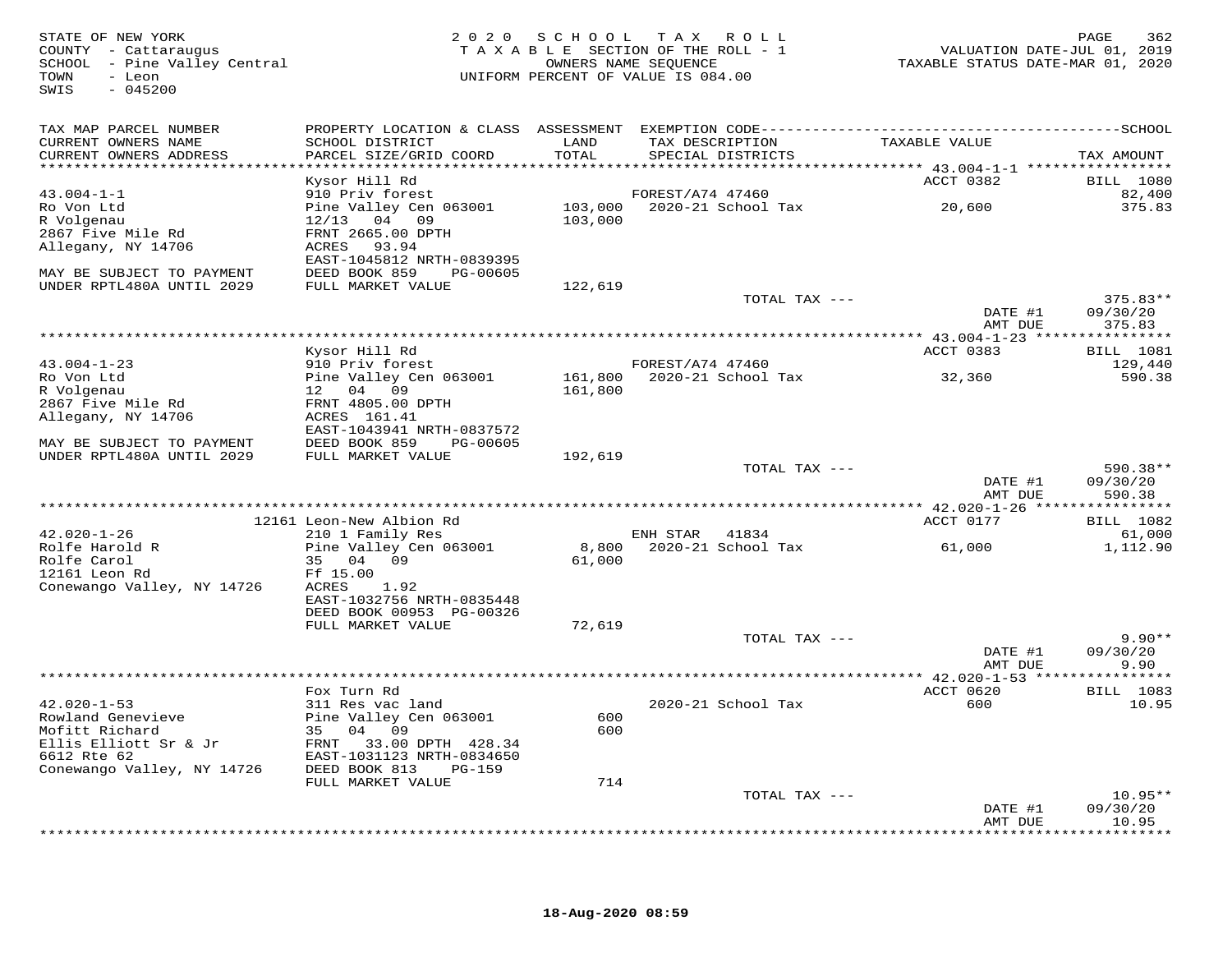| STATE OF NEW YORK<br>COUNTY - Cattaraugus<br>SCHOOL - Pine Valley Central<br>TOWN<br>- Leon<br>$-045200$<br>SWIS                             |                                                                                                                                           |                  | 2020 SCHOOL TAX ROLL<br>TAXABLE SECTION OF THE ROLL - 1<br>OWNERS NAME SEQUENCE<br>UNIFORM PERCENT OF VALUE IS 084.00 | VALUATION DATE-JUL 01, 2019<br>TAXABLE STATUS DATE-MAR 01, 2020 | PAGE<br>363                                   |
|----------------------------------------------------------------------------------------------------------------------------------------------|-------------------------------------------------------------------------------------------------------------------------------------------|------------------|-----------------------------------------------------------------------------------------------------------------------|-----------------------------------------------------------------|-----------------------------------------------|
| TAX MAP PARCEL NUMBER                                                                                                                        |                                                                                                                                           |                  |                                                                                                                       |                                                                 |                                               |
| CURRENT OWNERS NAME<br>CURRENT OWNERS ADDRESS                                                                                                | SCHOOL DISTRICT<br>PARCEL SIZE/GRID COORD                                                                                                 | LAND<br>TOTAL    | TAX DESCRIPTION<br>SPECIAL DISTRICTS                                                                                  | TAXABLE VALUE                                                   | TAX AMOUNT                                    |
|                                                                                                                                              | 7385 Xura Smith Rd                                                                                                                        |                  |                                                                                                                       | ACCT 0363                                                       | BILL 1084                                     |
| $42.002 - 1 - 16.1$                                                                                                                          | 210 1 Family Res                                                                                                                          |                  | BAS STAR 41854                                                                                                        |                                                                 | 27,300                                        |
| Roxanne Schell & Eric Herman, Pine Valley Cen 063001<br>Herman Family Trust I u/a Octo 46 04 09<br>7385 Smith Road<br>South Dayton, NY 14783 | FRNT 2060.00 DPTH<br>ACRES<br>5.00<br>EAST-1028830 NRTH-0845446<br>DEED BOOK 28567 PG-8001                                                | 178,800          | 15,000 2020-21 School Tax                                                                                             | 178,800                                                         | 3,262.07                                      |
|                                                                                                                                              | FULL MARKET VALUE                                                                                                                         | 212,857          |                                                                                                                       |                                                                 |                                               |
|                                                                                                                                              |                                                                                                                                           |                  | TOTAL TAX ---                                                                                                         | DATE #1<br>AMT DUE                                              | $2,767.07**$<br>09/30/20<br>2,767.07          |
|                                                                                                                                              |                                                                                                                                           |                  |                                                                                                                       |                                                                 |                                               |
|                                                                                                                                              | Rte 62                                                                                                                                    |                  |                                                                                                                       | ACCT 0133                                                       | <b>BILL</b> 1085                              |
| $42.004 - 2 - 20$<br>Rublee Dale A<br>345 W 88th. St. 8th Floor Apt 43 04 09<br>New York, NY 10024                                           | 312 Vac w/imprv<br>Pine Valley Cen 063001<br>Ff 1750.00                                                                                   | 29,500<br>46,700 | 2020-21 School Tax                                                                                                    | 46,700                                                          | 852.00                                        |
|                                                                                                                                              | ACRES 19.10<br>EAST-1029388 NRTH-0833526<br>DEED BOOK 903<br>PG-00701                                                                     |                  |                                                                                                                       |                                                                 |                                               |
|                                                                                                                                              | FULL MARKET VALUE                                                                                                                         | 55,595           | TOTAL TAX ---                                                                                                         |                                                                 | 852.00**                                      |
|                                                                                                                                              |                                                                                                                                           |                  |                                                                                                                       | DATE #1<br>AMT DUE                                              | 09/30/20<br>852.00                            |
|                                                                                                                                              |                                                                                                                                           |                  |                                                                                                                       |                                                                 |                                               |
|                                                                                                                                              | Rte 62                                                                                                                                    |                  |                                                                                                                       | ACCT 0587                                                       | <b>BILL</b> 1086                              |
| $42.004 - 2 - 36$<br>Rublee Dale A<br>345 W 88 St. 8th Floor Apt 8F 43 04 09<br>New York, NY 10024                                           | 314 Rural vac<10<br>Pine Valley Cen 063001<br>Ff 370.00<br>ACRES<br>1.30                                                                  | 3,600<br>3,600   | 2020-21 School Tax                                                                                                    | 3,600                                                           | 65.68                                         |
|                                                                                                                                              | EAST-1029054 NRTH-0831952                                                                                                                 |                  |                                                                                                                       |                                                                 |                                               |
|                                                                                                                                              | DEED BOOK 903<br>PG-00701<br>FULL MARKET VALUE                                                                                            | 4,286            |                                                                                                                       |                                                                 |                                               |
|                                                                                                                                              |                                                                                                                                           |                  | TOTAL TAX ---                                                                                                         | DATE #1<br>AMT DUE                                              | $65.68**$<br>09/30/20<br>65.68                |
|                                                                                                                                              |                                                                                                                                           |                  |                                                                                                                       |                                                                 |                                               |
|                                                                                                                                              | 12566 Dredge Rd                                                                                                                           |                  |                                                                                                                       | ACCT 0962                                                       | <b>BILL</b> 1087                              |
| $33.004 - 2 - 15.3$<br>Ruszkowski Brian R.<br>12566 Dredge Rd<br>South Dayton, NY 14138                                                      | 210 1 Family Res<br>Pine Valley Cen 063001<br>48,64/4/9<br>ACRES<br>1.50 BANK 017<br>EAST-1026703 NRTH-0851782<br>DEED BOOK 22581 PG-7001 | 73,300           | BAS STAR 41854<br>8,000 2020-21 School Tax                                                                            | 73,300                                                          | 27,300<br>1,337.30                            |
|                                                                                                                                              | FULL MARKET VALUE                                                                                                                         | 87,262           |                                                                                                                       |                                                                 |                                               |
|                                                                                                                                              |                                                                                                                                           |                  | TOTAL TAX ---                                                                                                         | DATE #1<br>AMT DUE                                              | 842.30**<br>09/30/20<br>842.30<br>*********** |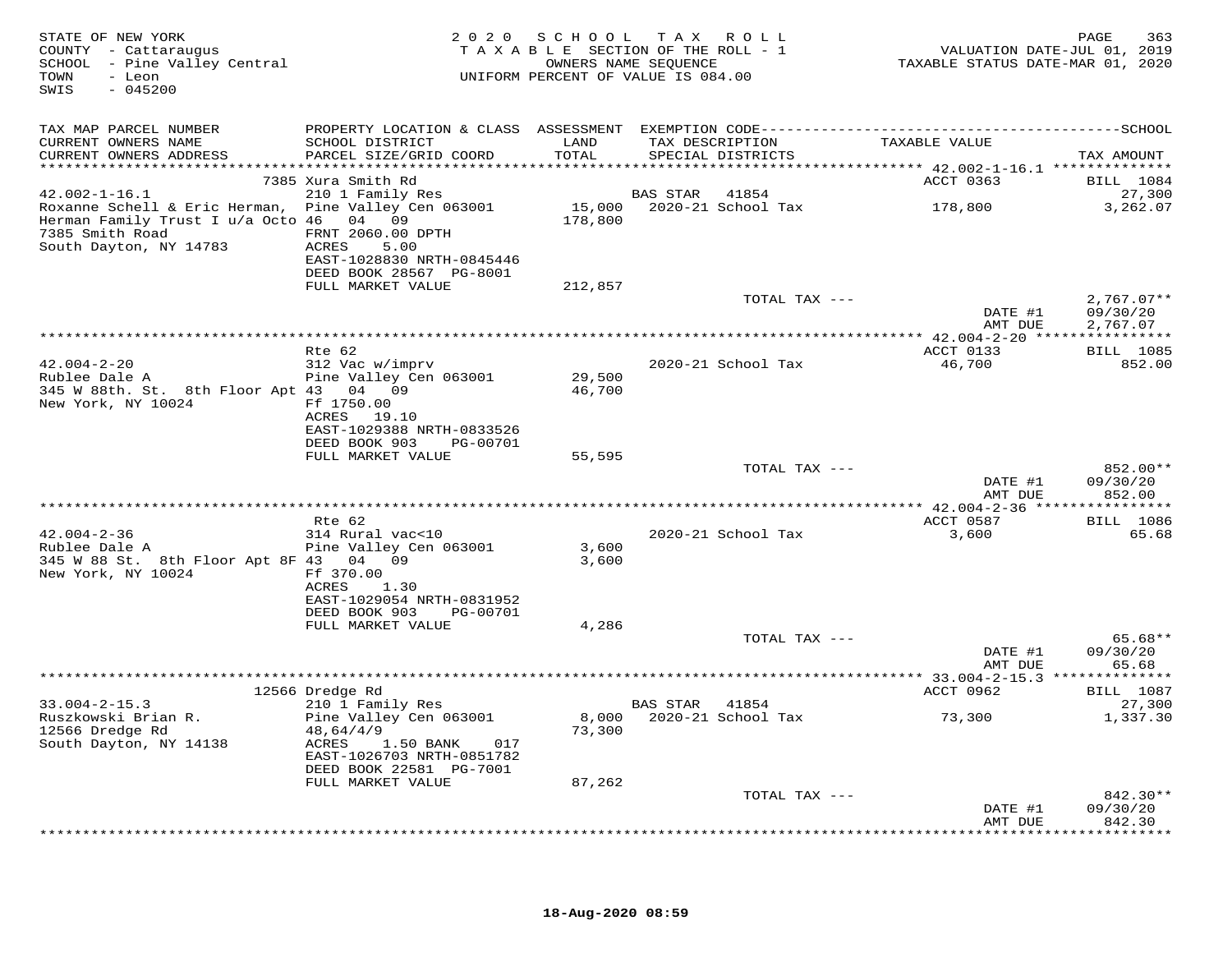| STATE OF NEW YORK<br>COUNTY - Cattaraugus<br>SCHOOL - Pine Valley Central<br>TOWN<br>- Leon<br>$-045200$<br>SWIS |                                                                                                                                                               | 2020 SCHOOL TAX ROLL<br>TAXABLE SECTION OF THE ROLL - 1<br>UNIFORM PERCENT OF VALUE IS 084.00 | OWNERS NAME SEOUENCE |                                      | TAXABLE STATUS DATE-MAR 01, 2020 | PAGE<br>364<br>VALUATION DATE-JUL 01, 2019 |
|------------------------------------------------------------------------------------------------------------------|---------------------------------------------------------------------------------------------------------------------------------------------------------------|-----------------------------------------------------------------------------------------------|----------------------|--------------------------------------|----------------------------------|--------------------------------------------|
| TAX MAP PARCEL NUMBER                                                                                            |                                                                                                                                                               |                                                                                               |                      |                                      |                                  |                                            |
| CURRENT OWNERS NAME<br>CURRENT OWNERS ADDRESS                                                                    | SCHOOL DISTRICT<br>PARCEL SIZE/GRID COORD                                                                                                                     | LAND<br>TOTAL                                                                                 |                      | TAX DESCRIPTION<br>SPECIAL DISTRICTS | TAXABLE VALUE                    | TAX AMOUNT                                 |
|                                                                                                                  |                                                                                                                                                               |                                                                                               |                      |                                      |                                  |                                            |
| $42.004 - 2 - 12$                                                                                                | 12427 Cherry Creek Hill Rd                                                                                                                                    |                                                                                               | ENH STAR             | 41834                                | ACCT 0380                        | <b>BILL</b> 1088<br>40,000                 |
| Ruth Deryl J                                                                                                     | 210 1 Family Res<br>Pine Valley Cen 063001                                                                                                                    |                                                                                               |                      | 22,200 2020-21 School Tax            | 40,000                           | 729.77                                     |
| 12427 Cherry Creek Hill Rd<br>Conewango Valley, NY 14726                                                         | 43 04 09<br>Ff 639.54<br>ACRES<br>9.50<br>EAST-1028634 NRTH-0835415<br>DEED BOOK 00990 PG-01114                                                               | 40,000                                                                                        |                      |                                      |                                  |                                            |
|                                                                                                                  | FULL MARKET VALUE                                                                                                                                             | 47,619                                                                                        |                      |                                      |                                  |                                            |
|                                                                                                                  |                                                                                                                                                               |                                                                                               |                      | TOTAL TAX ---                        |                                  | $0.00**$                                   |
|                                                                                                                  |                                                                                                                                                               |                                                                                               |                      |                                      |                                  |                                            |
|                                                                                                                  | 7950 Rte 62                                                                                                                                                   |                                                                                               |                      |                                      | ACCT 0153                        | <b>BILL</b> 1089                           |
| $34.003 - 1 - 3$<br>Sadovsky Denice M                                                                            | 210 1 Family Res<br>Pine Valley Cen 063001                                                                                                                    | 6,500                                                                                         | BAS STAR 41854       | 2020-21 School Tax                   | 56,400                           | 27,300<br>1,028.97                         |
| 7950 Route 62                                                                                                    | 40 04 09                                                                                                                                                      | 56,400                                                                                        |                      |                                      |                                  |                                            |
| S. Dayton, NY 14138                                                                                              | FRNT 121.00 DPTH 144.00<br>EAST-1034307 NRTH-0854299<br>DEED BOOK 14429 PG-7001                                                                               |                                                                                               |                      |                                      |                                  |                                            |
|                                                                                                                  | FULL MARKET VALUE                                                                                                                                             | 67,143                                                                                        |                      | TOTAL TAX ---                        |                                  | 533.97**                                   |
|                                                                                                                  |                                                                                                                                                               |                                                                                               |                      |                                      | DATE #1<br>AMT DUE               | 09/30/20<br>533.97                         |
|                                                                                                                  |                                                                                                                                                               |                                                                                               |                      |                                      |                                  |                                            |
|                                                                                                                  | 6849 Rte 62                                                                                                                                                   |                                                                                               |                      |                                      | ACCT 0141                        | <b>BILL</b> 1090                           |
| $42.004 - 1 - 12$                                                                                                | 210 1 Family Res                                                                                                                                              |                                                                                               | BAS STAR             | 41854                                |                                  | 27,300                                     |
| Samuelson Michael<br>6849 Rte 62                                                                                 | Pine Valley Cen 063001<br>44 04 09                                                                                                                            | 69,200                                                                                        |                      | 6,800 2020-21 School Tax             | 69,200                           | 1,262.50                                   |
| Conewango Valley, NY 14726                                                                                       | FRNT 220.00 DPTH 140.00<br>084<br>BANK<br>EAST-1031021 NRTH-0837238                                                                                           |                                                                                               |                      |                                      |                                  |                                            |
|                                                                                                                  | DEED BOOK 183<br>PG-6001                                                                                                                                      |                                                                                               |                      |                                      |                                  |                                            |
|                                                                                                                  | FULL MARKET VALUE                                                                                                                                             | 82,381                                                                                        |                      |                                      |                                  |                                            |
|                                                                                                                  |                                                                                                                                                               |                                                                                               |                      | TOTAL TAX ---                        |                                  | 767.50**                                   |
|                                                                                                                  |                                                                                                                                                               |                                                                                               |                      |                                      | DATE #1<br>AMT DUE               | 09/30/20<br>767.50                         |
|                                                                                                                  | Riga Rd                                                                                                                                                       |                                                                                               |                      |                                      | ACCT 0445                        | <b>BILL</b> 1091                           |
| $42.004 - 2 - 22$                                                                                                | 312 Vac w/imprv                                                                                                                                               |                                                                                               |                      | 2020-21 School Tax                   | 29,800                           | 543.68                                     |
| Sawyer Edward N<br>6531 Riga Rd<br>Conewango Valley, NY 14726                                                    | Pine Valley Cen 063001<br>43 04<br>09<br>Ff 160.00 Raggie Rd<br>Ff 100.00 Us Rte 62<br>ACRES<br>7.32<br>EAST-1028174 NRTH-0832415<br>DEED BOOK 00961 PG-00281 | 18,700<br>29,800                                                                              |                      |                                      |                                  |                                            |
|                                                                                                                  | FULL MARKET VALUE                                                                                                                                             | 35,476                                                                                        |                      |                                      |                                  |                                            |
|                                                                                                                  |                                                                                                                                                               |                                                                                               |                      | TOTAL TAX ---                        |                                  | 543.68**                                   |
|                                                                                                                  |                                                                                                                                                               |                                                                                               |                      |                                      | DATE #1<br>AMT DUE               | 09/30/20<br>543.68                         |
|                                                                                                                  |                                                                                                                                                               |                                                                                               |                      |                                      |                                  | ********                                   |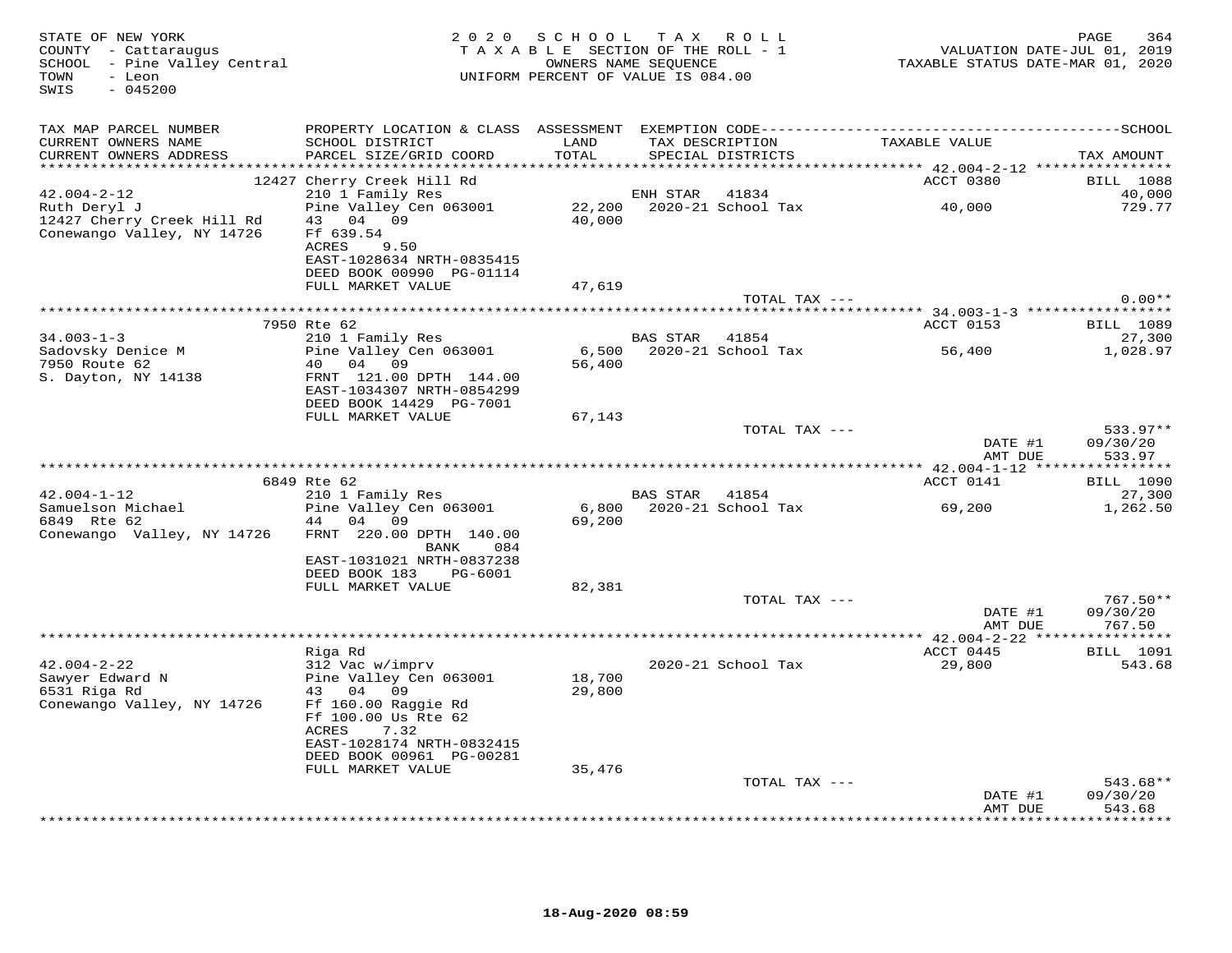| STATE OF NEW YORK<br>COUNTY - Cattaraugus<br>SCHOOL - Pine Valley Central<br>TOWN<br>- Leon<br>$-045200$<br>SWIS |                                                                                                                | 2020 SCHOOL TAX ROLL<br>TAXABLE SECTION OF THE ROLL - 1<br>OWNERS NAME SEQUENCE<br>UNIFORM PERCENT OF VALUE IS 084.00 |                |                                      | VALUATION DATE-JUL 01, 2019<br>TAXABLE STATUS DATE-MAR 01, 2020 | 365<br>PAGE                                   |
|------------------------------------------------------------------------------------------------------------------|----------------------------------------------------------------------------------------------------------------|-----------------------------------------------------------------------------------------------------------------------|----------------|--------------------------------------|-----------------------------------------------------------------|-----------------------------------------------|
| TAX MAP PARCEL NUMBER                                                                                            |                                                                                                                |                                                                                                                       |                |                                      |                                                                 |                                               |
| CURRENT OWNERS NAME<br>CURRENT OWNERS ADDRESS                                                                    | SCHOOL DISTRICT<br>PARCEL SIZE/GRID COORD                                                                      | LAND<br>TOTAL                                                                                                         |                | TAX DESCRIPTION<br>SPECIAL DISTRICTS | TAXABLE VALUE                                                   | TAX AMOUNT                                    |
| $42.004 - 1 - 18.1$<br>Scanlon Samantha K<br>12440 Cherry Creek Hill Rd<br>Conewango Valley, NY 14726            | 12440 Cherry Creek Hill Rd<br>270 Mfg housing<br>Pine Valley Cen 063001<br>44 04 09<br>FRNT 238.00 DPTH 125.00 | 6,800<br>33,900                                                                                                       |                | 2020-21 School Tax                   | ACCT 0407<br>33,900                                             | <b>BILL</b> 1092<br>618.48                    |
|                                                                                                                  | EAST-1028197 NRTH-0835857<br>DEED BOOK 25232 PG-6001<br>FULL MARKET VALUE                                      | 40,357                                                                                                                |                |                                      |                                                                 |                                               |
|                                                                                                                  |                                                                                                                |                                                                                                                       |                | TOTAL TAX ---                        | DATE #1                                                         | $618.48**$<br>09/30/20                        |
|                                                                                                                  |                                                                                                                |                                                                                                                       |                |                                      | AMT DUE                                                         | 618.48                                        |
|                                                                                                                  | 7895 Kellogg Hill Rd                                                                                           |                                                                                                                       |                |                                      | ACCT 0322                                                       | <b>BILL</b> 1093                              |
| $34.003 - 1 - 10$<br>Scharf Lloyd P<br>Scharf Susan E                                                            | 210 1 Family Res<br>Pine Valley Cen 063001<br>32 04 09                                                         | 6,600<br>40,800                                                                                                       | BAS STAR 41854 | 2020-21 School Tax                   | 40,800                                                          | 27,300<br>744.36                              |
| 7895 Kellogg Hill Rd<br>South Dayton, NY 14138-9730                                                              | FRNT 150.00 DPTH 140.00<br>EAST-1039038 NRTH-0853694<br>DEED BOOK 00983 PG-01137                               |                                                                                                                       |                |                                      |                                                                 |                                               |
|                                                                                                                  | FULL MARKET VALUE                                                                                              | 48,571                                                                                                                |                | TOTAL TAX ---                        | DATE #1                                                         | $249.36**$<br>09/30/20                        |
|                                                                                                                  |                                                                                                                |                                                                                                                       |                |                                      | AMT DUE                                                         | 249.36                                        |
|                                                                                                                  | 7111 West Rd                                                                                                   |                                                                                                                       |                |                                      | ACCT 0191                                                       | <b>BILL</b> 1094                              |
| $42.002 - 1 - 25$                                                                                                | 240 Rural res                                                                                                  |                                                                                                                       | ENH STAR 41834 |                                      |                                                                 | 63,520                                        |
| Scherman William Charles<br>7111 West Rd<br>Conewango Valley, NY 14726                                           | Pine Valley Cen 063001<br>53 04 09<br>West $Rd - 625'$<br>FRNT 1980.00 DPTH<br>ACRES<br>28.72                  | 35,200<br>120,600                                                                                                     |                | 2020-21 School Tax                   | 120,600                                                         | 2,200.25                                      |
|                                                                                                                  | EAST-1026802 NRTH-0842679<br>DEED BOOK 811<br>PG-00567<br>FULL MARKET VALUE                                    | 143,571                                                                                                               |                |                                      |                                                                 |                                               |
|                                                                                                                  |                                                                                                                |                                                                                                                       |                | TOTAL TAX ---                        |                                                                 | $1,097.25**$                                  |
|                                                                                                                  |                                                                                                                |                                                                                                                       |                |                                      | DATE #1<br>AMT DUE                                              | 09/30/20<br>1,097.25                          |
|                                                                                                                  | 12135 Leon-New Albion Rd                                                                                       |                                                                                                                       |                |                                      | ACCT 0477                                                       | <b>BILL</b> 1095                              |
| $42.020 - 1 - 27.2$<br>SCHULTZ ERIC<br>SCHULTZ LISA<br>11962 LEON-NEW ALBION ROAD                                | 270 Mfg housing<br>Pine Valley Cen 063001<br>35 04 09                                                          | 6,900<br>21,400                                                                                                       |                | 2020-21 School Tax                   | 21,400                                                          | 390.43                                        |
| CONEWANGO VALLEY, NY 14726                                                                                       | rents trailer<br>FRNT 194.00 DPTH 200.00<br>EAST-1032939 NRTH-0835623<br>DEED BOOK 30365 PG-9002               |                                                                                                                       |                |                                      |                                                                 |                                               |
|                                                                                                                  | FULL MARKET VALUE                                                                                              | 25,476                                                                                                                |                |                                      |                                                                 |                                               |
|                                                                                                                  |                                                                                                                |                                                                                                                       |                | TOTAL TAX ---                        | DATE #1<br>AMT DUE                                              | $390.43**$<br>09/30/20<br>390.43<br>********* |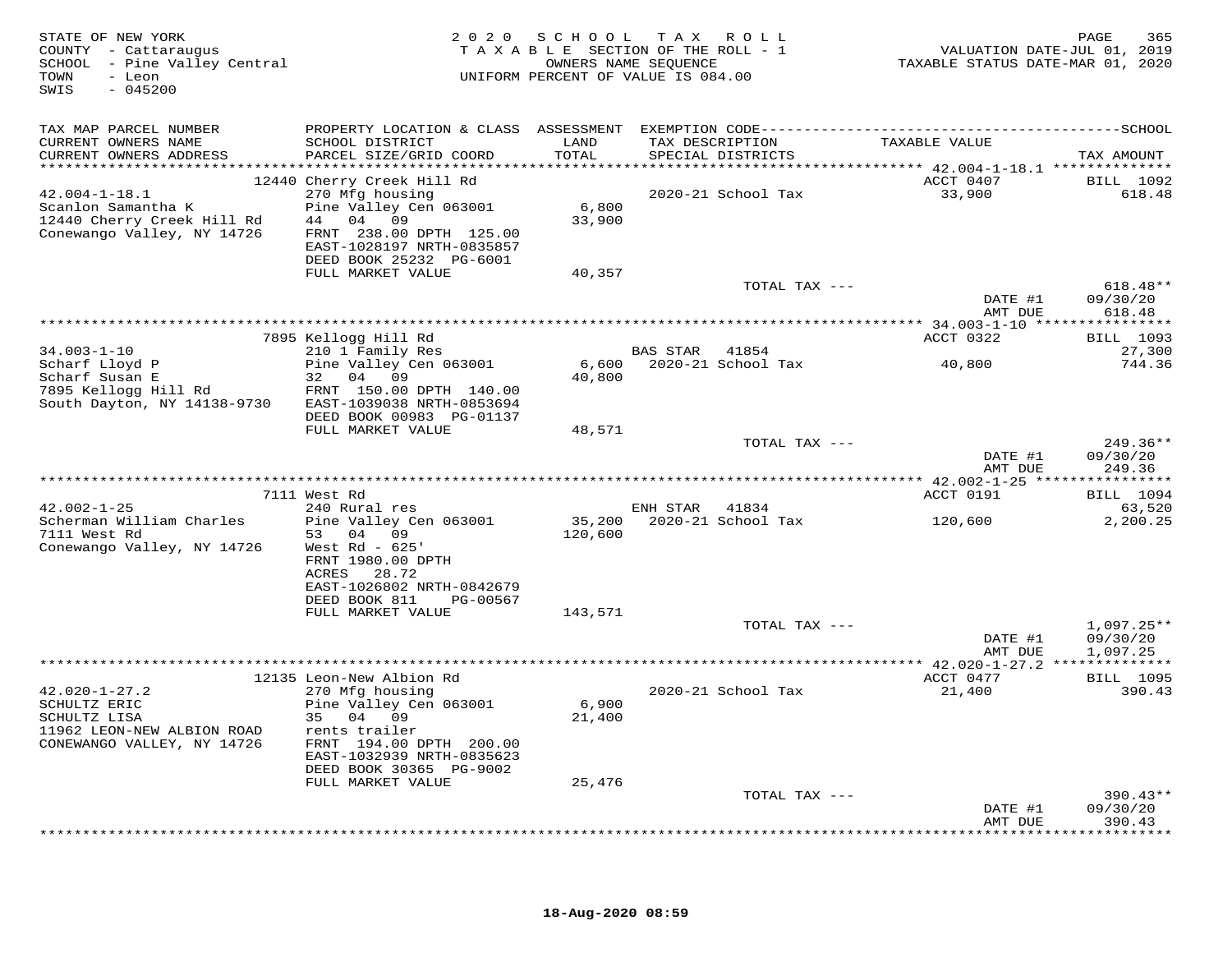| STATE OF NEW YORK<br>COUNTY - Cattaraugus<br>- Pine Valley Central<br>SCHOOL<br>TOWN<br>- Leon<br>$-045200$<br>SWIS | 2 0 2 0                                                                                                                                                                            | SCHOOL<br>TAXABLE SECTION OF THE ROLL - 1<br>UNIFORM PERCENT OF VALUE IS 084.00 | T A X<br>OWNERS NAME SEQUENCE        | R O L L                     | VALUATION DATE-JUL 01, 2019<br>TAXABLE STATUS DATE-MAR 01, 2020 | PAGE<br>366                    |
|---------------------------------------------------------------------------------------------------------------------|------------------------------------------------------------------------------------------------------------------------------------------------------------------------------------|---------------------------------------------------------------------------------|--------------------------------------|-----------------------------|-----------------------------------------------------------------|--------------------------------|
| TAX MAP PARCEL NUMBER<br>CURRENT OWNERS NAME<br>CURRENT OWNERS ADDRESS                                              | PROPERTY LOCATION & CLASS ASSESSMENT EXEMPTION CODE-----------------------------------SCHOOL<br>SCHOOL DISTRICT<br>PARCEL SIZE/GRID COORD                                          | LAND<br>TOTAL                                                                   | TAX DESCRIPTION<br>SPECIAL DISTRICTS |                             | TAXABLE VALUE                                                   | TAX AMOUNT                     |
|                                                                                                                     |                                                                                                                                                                                    |                                                                                 |                                      |                             |                                                                 |                                |
| $43.003 - 1 - 21$<br>Schultz Eric E<br>Schultz Lisa M<br>11962 Leon-New Albion Rd<br>Conewango Valley, NY 14726     | 11962 Leon-New Albion Rd<br>210 1 Family Res<br>Pine Valley Cen 063001<br>27 04<br>09<br>FRNT 320.00 DPTH<br>ACRES<br>2.24<br>EAST-1035757 NRTH-0835588<br>DEED BOOK 23198 PG-6002 | 9,500<br>60,000                                                                 |                                      | 2020-21 School Tax          | ACCT 0356<br>60,000                                             | <b>BILL</b> 1096<br>1,094.65   |
|                                                                                                                     | FULL MARKET VALUE                                                                                                                                                                  | 71,429                                                                          |                                      |                             |                                                                 |                                |
|                                                                                                                     |                                                                                                                                                                                    |                                                                                 |                                      | TOTAL TAX ---               | DATE #1<br>AMT DUE                                              | $1,094.65**$<br>09/30/20       |
|                                                                                                                     |                                                                                                                                                                                    |                                                                                 |                                      |                             |                                                                 | 1,094.65                       |
|                                                                                                                     | 7396 Rte 62                                                                                                                                                                        |                                                                                 |                                      |                             | ACCT 0295                                                       | <b>BILL</b> 1097               |
| $43.001 - 1 - 34.1$<br>Scriven Janice M.<br>7396 Route 62                                                           | 240 Rural res<br>Pine Valley Cen 063001<br>03<br>04<br>38                                                                                                                          | 9,000<br>69,000                                                                 | <b>BAS STAR</b>                      | 41854<br>2020-21 School Tax | 69,000                                                          | 27,300<br>1,258.85             |
| South Dayton, NY 14138                                                                                              | FRNT 465.00 DPTH<br>ACRES<br>2.00 BANK<br>017<br>EAST-1031344 NRTH-0845527<br>DEED BOOK 27938 PG-2002<br>FULL MARKET VALUE                                                         | 82,143                                                                          |                                      |                             |                                                                 |                                |
|                                                                                                                     |                                                                                                                                                                                    |                                                                                 |                                      | TOTAL TAX ---               |                                                                 | $763.85**$                     |
|                                                                                                                     |                                                                                                                                                                                    |                                                                                 |                                      |                             | DATE #1<br>AMT DUE                                              | 09/30/20<br>763.85             |
|                                                                                                                     |                                                                                                                                                                                    |                                                                                 |                                      |                             |                                                                 | * * * * * * * *                |
| $52.002 - 1 - 41$                                                                                                   | 11465 Fancher Rd                                                                                                                                                                   |                                                                                 |                                      |                             | ACCT 0605                                                       | <b>BILL</b> 1098               |
| Searles Margit J.<br>11465 Fancher Hill Rd                                                                          | 210 1 Family Res<br>Pine Valley Cen 063001<br>04<br>10/11/18/19<br>09                                                                                                              | 10,400<br>87,000                                                                |                                      | 2020-21 School Tax          | 87,000                                                          | 1,587.25                       |
| Cattaraugus, NY 14719                                                                                               | Ff 6960.00<br>ACRES<br>4.90 BANK<br>017                                                                                                                                            |                                                                                 |                                      |                             |                                                                 |                                |
|                                                                                                                     | EAST-1043441 NRTH-0830720<br>DEED BOOK 28160 PG-5002                                                                                                                               |                                                                                 |                                      |                             |                                                                 |                                |
|                                                                                                                     | FULL MARKET VALUE                                                                                                                                                                  | 103,571                                                                         |                                      | TOTAL TAX ---               | DATE #1                                                         | $1,587.25**$<br>09/30/20       |
|                                                                                                                     |                                                                                                                                                                                    |                                                                                 |                                      |                             | AMT DUE                                                         | 1,587.25                       |
|                                                                                                                     |                                                                                                                                                                                    |                                                                                 |                                      |                             | ** 52.002-1-35                                                  |                                |
| $52.002 - 1 - 35$                                                                                                   | 11268 Fancher Rd<br>270 Mfg housing                                                                                                                                                |                                                                                 |                                      | 2020-21 School Tax          | ACCT 0226<br>38,800                                             | <b>BILL</b> 1099<br>707.88     |
| Senn Michael P                                                                                                      | Pine Valley Cen 063001                                                                                                                                                             | 31,100                                                                          |                                      |                             |                                                                 |                                |
| Senn Mary E<br>5676 Ellis Rd<br>Orchard Park, NY 14127                                                              | 04<br>09<br>10<br>Ff 410.00 Eldredge Rd<br>Ff 980 Dugway; 1000 Fanche                                                                                                              | 38,800                                                                          |                                      |                             |                                                                 |                                |
|                                                                                                                     | 21.85<br>ACRES<br>EAST-1046334 NRTH-0828554<br>DEED BOOK 00960 PG-01179                                                                                                            |                                                                                 |                                      |                             |                                                                 |                                |
|                                                                                                                     | FULL MARKET VALUE                                                                                                                                                                  | 46,190                                                                          |                                      |                             |                                                                 |                                |
|                                                                                                                     |                                                                                                                                                                                    |                                                                                 |                                      | TOTAL TAX ---               | DATE #1<br>AMT DUE                                              | 707.88**<br>09/30/20<br>707.88 |
|                                                                                                                     |                                                                                                                                                                                    |                                                                                 |                                      |                             |                                                                 |                                |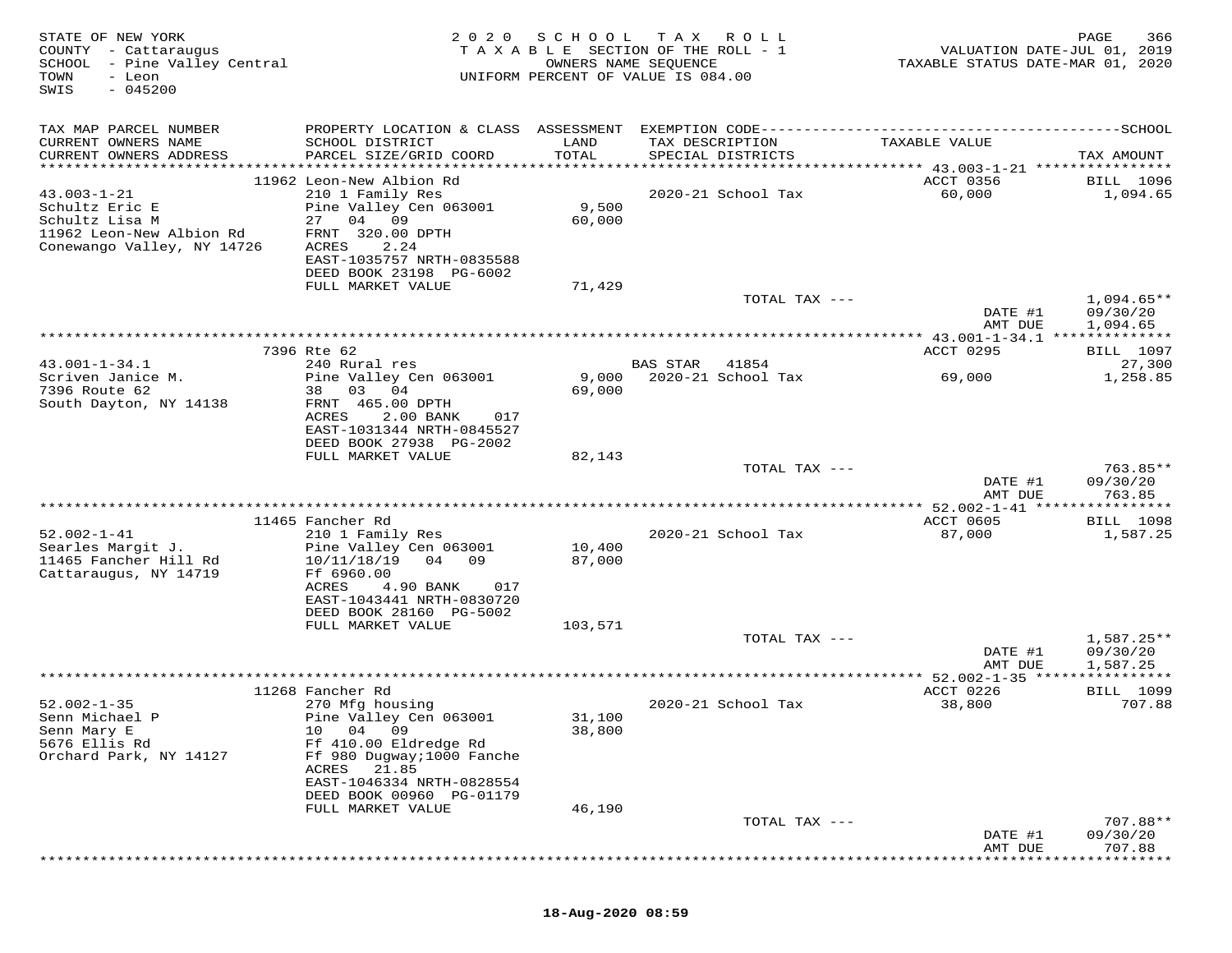| STATE OF NEW YORK<br>COUNTY - Cattaraugus<br>SCHOOL - Pine Valley Central<br>- Leon<br>TOWN<br>$-045200$<br>SWIS |                                              | 2020 SCHOOL TAX ROLL<br>TAXABLE SECTION OF THE ROLL - 1<br>OWNERS NAME SEQUENCE<br>UNIFORM PERCENT OF VALUE IS 084.00 |                 |                    | VALUATION DATE-JUL 01, 2019<br>TAXABLE STATUS DATE-MAR 01, 2020 | 367<br>PAGE                |
|------------------------------------------------------------------------------------------------------------------|----------------------------------------------|-----------------------------------------------------------------------------------------------------------------------|-----------------|--------------------|-----------------------------------------------------------------|----------------------------|
| TAX MAP PARCEL NUMBER                                                                                            |                                              |                                                                                                                       |                 |                    |                                                                 |                            |
| CURRENT OWNERS NAME                                                                                              | SCHOOL DISTRICT                              | LAND                                                                                                                  | TAX DESCRIPTION |                    | TAXABLE VALUE                                                   |                            |
| CURRENT OWNERS ADDRESS                                                                                           | PARCEL SIZE/GRID COORD                       | TOTAL                                                                                                                 |                 | SPECIAL DISTRICTS  |                                                                 | TAX AMOUNT                 |
|                                                                                                                  | 7857 Dredge Rd                               |                                                                                                                       |                 |                    | ACCT 0352                                                       | <b>BILL</b> 1100           |
| $33.004 - 1 - 7$                                                                                                 | 240 Rural res                                |                                                                                                                       | ENH STAR 41834  |                    |                                                                 | 63,520                     |
| Sercu Carol A                                                                                                    | Pine Valley Cen 063001                       |                                                                                                                       |                 |                    |                                                                 | 1,485.08                   |
| 7841 Dredge Rd                                                                                                   | 64 04 09                                     | 81,400                                                                                                                |                 |                    |                                                                 |                            |
| South Dayton, NY 14138                                                                                           | FRNT 895.00 DPTH<br>ACRES 39.81              |                                                                                                                       |                 |                    |                                                                 |                            |
|                                                                                                                  | EAST-1023380 NRTH-0853462                    |                                                                                                                       |                 |                    |                                                                 |                            |
|                                                                                                                  | DEED BOOK 731 PG-00730                       |                                                                                                                       |                 |                    |                                                                 |                            |
|                                                                                                                  | FULL MARKET VALUE                            | 96,905                                                                                                                |                 | TOTAL TAX ---      |                                                                 | 382.08**                   |
|                                                                                                                  |                                              |                                                                                                                       |                 |                    | DATE #1                                                         | 09/30/20                   |
|                                                                                                                  |                                              |                                                                                                                       |                 |                    | AMT DUE                                                         | 382.08                     |
|                                                                                                                  |                                              |                                                                                                                       |                 |                    |                                                                 |                            |
| $33.004 - 1 - 10$                                                                                                | 7841 Dredge Rd<br>312 Vac w/imprv            |                                                                                                                       |                 | 2020-21 School Tax | ACCT 0072<br>11,000                                             | <b>BILL</b> 1101<br>200.69 |
| Sercu Carol A                                                                                                    | Pine Valley Cen 063001                       | 9,400                                                                                                                 |                 |                    |                                                                 |                            |
| 7841 Dredge Rd                                                                                                   | 64 04 09                                     | 11,000                                                                                                                |                 |                    |                                                                 |                            |
| South Dayton, NY 14138                                                                                           | 420.00                                       |                                                                                                                       |                 |                    |                                                                 |                            |
|                                                                                                                  | ACRES<br>4.02<br>EAST-1024197 NRTH-0852802   |                                                                                                                       |                 |                    |                                                                 |                            |
|                                                                                                                  | DEED BOOK 00975 PG-00658                     |                                                                                                                       |                 |                    |                                                                 |                            |
|                                                                                                                  | FULL MARKET VALUE                            | 13,095                                                                                                                |                 |                    |                                                                 |                            |
|                                                                                                                  |                                              |                                                                                                                       |                 | TOTAL TAX ---      |                                                                 | $200.69**$                 |
|                                                                                                                  |                                              |                                                                                                                       |                 |                    | DATE #1<br>AMT DUE                                              | 09/30/20<br>200.69         |
|                                                                                                                  |                                              |                                                                                                                       |                 |                    |                                                                 |                            |
|                                                                                                                  | Rte 62                                       |                                                                                                                       |                 |                    | ACCT 0296                                                       | <b>BILL</b> 1102           |
| $42.002 - 1 - 15.1$<br>Serwon Michael                                                                            | 105 Vac farmland<br>Pine Valley Cen 063001   | 5,000                                                                                                                 |                 | 2020-21 School Tax | 5,000                                                           | 91.22                      |
| 4 Creekside Dr                                                                                                   | 46 04 09                                     | 5,000                                                                                                                 |                 |                    |                                                                 |                            |
| Lackawanna, NY 14218                                                                                             | 7.78<br>ACRES                                |                                                                                                                       |                 |                    |                                                                 |                            |
|                                                                                                                  | EAST-1030250 NRTH-0844182                    |                                                                                                                       |                 |                    |                                                                 |                            |
|                                                                                                                  | DEED BOOK 18922 PG-5004<br>FULL MARKET VALUE | 5,952                                                                                                                 |                 |                    |                                                                 |                            |
|                                                                                                                  |                                              |                                                                                                                       |                 | TOTAL TAX ---      |                                                                 | $91.22**$                  |
|                                                                                                                  |                                              |                                                                                                                       |                 |                    | DATE #1                                                         | 09/30/20                   |
|                                                                                                                  |                                              |                                                                                                                       |                 |                    | AMT DUE                                                         | 91.22                      |
|                                                                                                                  | 7388 Alderbottom Rd                          |                                                                                                                       |                 |                    | ACCT 0354                                                       | <b>BILL</b> 1103           |
| $43.001 - 1 - 10$                                                                                                | 312 Vac w/imprv                              |                                                                                                                       |                 | 2020-21 School Tax | 62,800                                                          | 1,145.74                   |
| SHERER BARRY A.                                                                                                  | Pine Valley Cen 063001                       | 57,800                                                                                                                |                 |                    |                                                                 |                            |
| SHERER-YOUNG CHRISTINE A.                                                                                        | 22 04 09                                     | 62,800                                                                                                                |                 |                    |                                                                 |                            |
| 11430 HIVIEW COURT<br>MARILLA, NY 14102                                                                          | FRNT 1445.00 DPTH<br>ACRES 79.02             |                                                                                                                       |                 |                    |                                                                 |                            |
|                                                                                                                  | EAST-1041544 NRTH-0844683                    |                                                                                                                       |                 |                    |                                                                 |                            |
|                                                                                                                  | DEED BOOK 27083 PG-9001                      |                                                                                                                       |                 |                    |                                                                 |                            |
|                                                                                                                  | FULL MARKET VALUE                            | 74,762                                                                                                                |                 |                    |                                                                 |                            |
|                                                                                                                  |                                              |                                                                                                                       |                 | TOTAL TAX ---      | DATE #1                                                         | $1,145.74**$<br>09/30/20   |
|                                                                                                                  |                                              |                                                                                                                       |                 |                    | AMT DUE                                                         | 1,145.74                   |
|                                                                                                                  |                                              |                                                                                                                       |                 |                    |                                                                 |                            |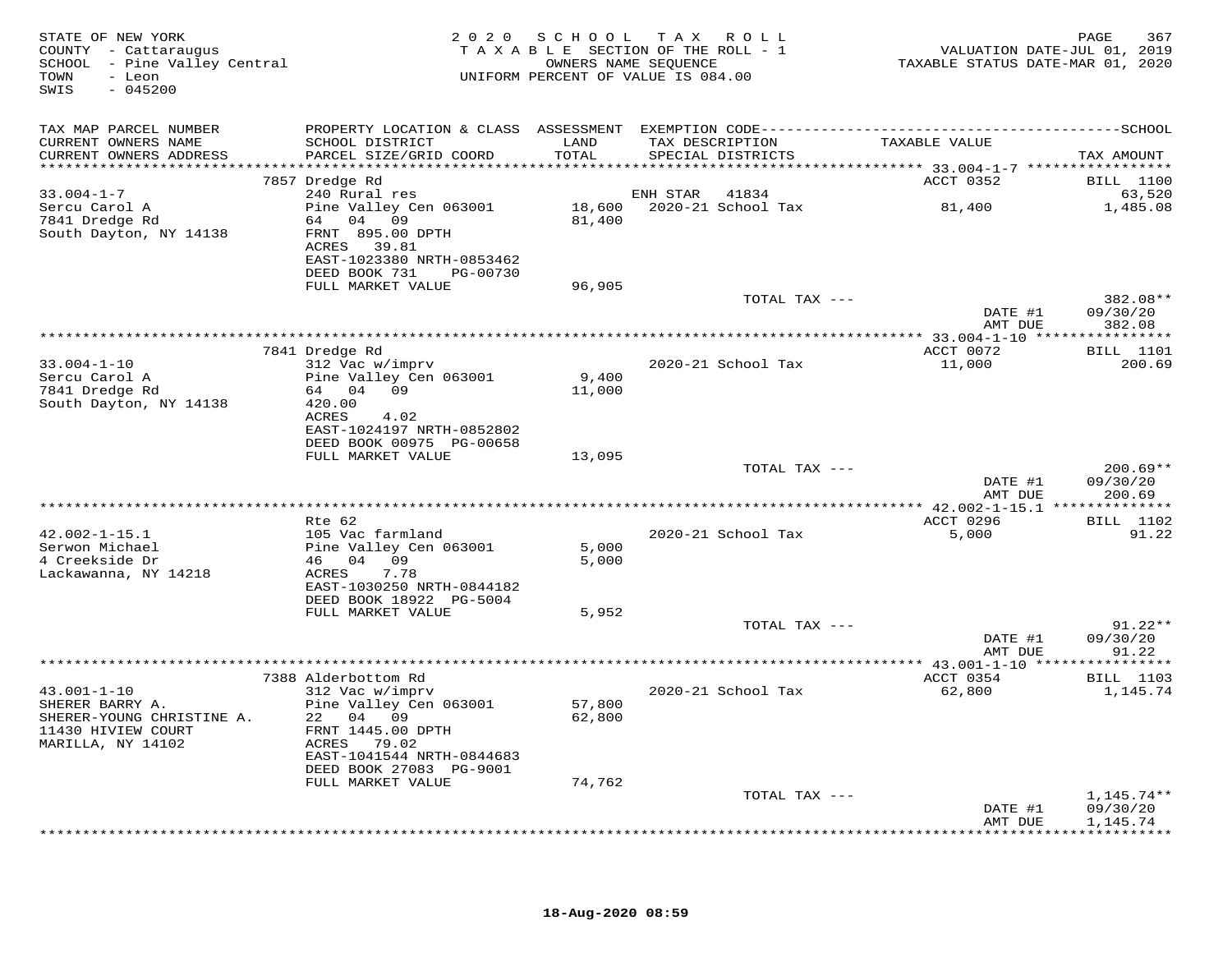| TAX MAP PARCEL NUMBER<br>CURRENT OWNERS NAME<br>SCHOOL DISTRICT<br>LAND<br>TAX DESCRIPTION<br>TAXABLE VALUE<br>TOTAL<br>CURRENT OWNERS ADDRESS<br>PARCEL SIZE/GRID COORD<br>SPECIAL DISTRICTS<br>6370 Town Hill Rd<br>ACCT 0279<br>$52.001 - 1 - 9.1$<br>112 Dairy farm<br>AG BLDG<br>41700<br>Pine Valley Cen 063001<br>Shetler Dannie I<br>110,400 AG DIST<br>41720<br>Shetler Elizabeth D<br>26 04 09<br>206,800 BAS STAR<br>41854<br>6370 Town Hill Rd<br>FRNT 4170.00 DPTH<br>2020-21 School Tax<br>136,743<br>2,494.77<br>Conewango Valley, NY 14726<br>ACRES 135.85<br>EAST-1036173 NRTH-0830125<br>MAY BE SUBJECT TO PAYMENT<br>DEED BOOK 27671 PG-6004<br>UNDER AGDIST LAW TIL 2024<br>246,190<br>FULL MARKET VALUE<br>$1,999.77**$<br>TOTAL TAX ---<br>DATE #1<br>AMT DUE<br>Earl Hill Rd (Co Rd 35)<br>ACCT 0562<br>$34.003 - 1 - 8.2$<br>45,900<br>322 Rural vac>10<br>2020-21 School Tax<br>Silleman Charles L<br>Pine Valley Cen 063001<br>45,900<br>45,900<br>Silleman Joan<br>32 04 09<br>FRNT 610.00 DPTH<br>11923 E Leon Rd<br>South Dayton, NY 14138<br>65.85<br>ACRES<br>EAST-1035960 NRTH-0854601<br>DEED BOOK 863<br>PG-00592<br>FULL MARKET VALUE<br>54,643<br>TOTAL TAX ---<br>DATE #1<br>09/30/20<br>AMT DUE<br>ACCT 0556<br>11621 Fancher Rd<br>$43.003 - 1 - 12.2$<br>210 1 Family Res<br><b>BAS STAR</b><br>41854<br>11,700<br>126,500<br>Silleman Drew C<br>Pine Valley Cen 063001<br>2020-21 School Tax<br>2,307.89<br>Pfaffenbach Darlene D<br>19 04 09<br>126,500<br>11621 Fancher Rd<br>Ff 450.00<br>Cattaraugus, NY 14719<br>ACRES<br>3.35<br>EAST-1041031 NRTH-0833345<br>DEED BOOK 13090 PG-9001<br>FULL MARKET VALUE<br>150,595<br>TOTAL TAX ---<br>DATE #1<br>AMT DUE<br>ACCT 0776<br>7990 Rte 62<br>$34.003 - 1 - 8.6$<br>240 Rural res<br>BAS STAR<br>41854<br>12,100 2020-21 School Tax<br>Silleman Joshua D.<br>Pine Valley Cen 063001<br>120,000<br>7990 Route 62<br>32<br>04 09<br>120,000<br>South Dayton, NY 14138<br>off Earl hill Rd<br>3.55 BANK<br>ACRES<br>017<br>EAST-1035398 NRTH-0855237<br>DEED BOOK 19265 PG-6001<br>FULL MARKET VALUE<br>142,857<br>TOTAL TAX --- | STATE OF NEW YORK<br>COUNTY - Cattaraugus<br>SCHOOL - Pine Valley Central<br>TOWN<br>- Leon<br>$-045200$<br>SWIS | 2020 SCHOOL<br>TAXABLE SECTION OF THE ROLL - 1<br>UNIFORM PERCENT OF VALUE IS 084.00 | T A X<br>OWNERS NAME SEQUENCE | R O L L | TAXABLE STATUS DATE-MAR 01, 2020 | PAGE<br>368<br>VALUATION DATE-JUL 01, 2019 |
|----------------------------------------------------------------------------------------------------------------------------------------------------------------------------------------------------------------------------------------------------------------------------------------------------------------------------------------------------------------------------------------------------------------------------------------------------------------------------------------------------------------------------------------------------------------------------------------------------------------------------------------------------------------------------------------------------------------------------------------------------------------------------------------------------------------------------------------------------------------------------------------------------------------------------------------------------------------------------------------------------------------------------------------------------------------------------------------------------------------------------------------------------------------------------------------------------------------------------------------------------------------------------------------------------------------------------------------------------------------------------------------------------------------------------------------------------------------------------------------------------------------------------------------------------------------------------------------------------------------------------------------------------------------------------------------------------------------------------------------------------------------------------------------------------------------------------------------------------------------------------------------------------------------------------------------------------------------------------------------------------------------------------------------------------------------------------------------------------------------------------|------------------------------------------------------------------------------------------------------------------|--------------------------------------------------------------------------------------|-------------------------------|---------|----------------------------------|--------------------------------------------|
|                                                                                                                                                                                                                                                                                                                                                                                                                                                                                                                                                                                                                                                                                                                                                                                                                                                                                                                                                                                                                                                                                                                                                                                                                                                                                                                                                                                                                                                                                                                                                                                                                                                                                                                                                                                                                                                                                                                                                                                                                                                                                                                            |                                                                                                                  |                                                                                      |                               |         |                                  |                                            |
|                                                                                                                                                                                                                                                                                                                                                                                                                                                                                                                                                                                                                                                                                                                                                                                                                                                                                                                                                                                                                                                                                                                                                                                                                                                                                                                                                                                                                                                                                                                                                                                                                                                                                                                                                                                                                                                                                                                                                                                                                                                                                                                            |                                                                                                                  |                                                                                      |                               |         |                                  |                                            |
|                                                                                                                                                                                                                                                                                                                                                                                                                                                                                                                                                                                                                                                                                                                                                                                                                                                                                                                                                                                                                                                                                                                                                                                                                                                                                                                                                                                                                                                                                                                                                                                                                                                                                                                                                                                                                                                                                                                                                                                                                                                                                                                            |                                                                                                                  |                                                                                      |                               |         |                                  | TAX AMOUNT                                 |
|                                                                                                                                                                                                                                                                                                                                                                                                                                                                                                                                                                                                                                                                                                                                                                                                                                                                                                                                                                                                                                                                                                                                                                                                                                                                                                                                                                                                                                                                                                                                                                                                                                                                                                                                                                                                                                                                                                                                                                                                                                                                                                                            |                                                                                                                  |                                                                                      |                               |         |                                  | <b>BILL</b> 1104                           |
|                                                                                                                                                                                                                                                                                                                                                                                                                                                                                                                                                                                                                                                                                                                                                                                                                                                                                                                                                                                                                                                                                                                                                                                                                                                                                                                                                                                                                                                                                                                                                                                                                                                                                                                                                                                                                                                                                                                                                                                                                                                                                                                            |                                                                                                                  |                                                                                      |                               |         |                                  | 20,000                                     |
|                                                                                                                                                                                                                                                                                                                                                                                                                                                                                                                                                                                                                                                                                                                                                                                                                                                                                                                                                                                                                                                                                                                                                                                                                                                                                                                                                                                                                                                                                                                                                                                                                                                                                                                                                                                                                                                                                                                                                                                                                                                                                                                            |                                                                                                                  |                                                                                      |                               |         |                                  | 50,057                                     |
|                                                                                                                                                                                                                                                                                                                                                                                                                                                                                                                                                                                                                                                                                                                                                                                                                                                                                                                                                                                                                                                                                                                                                                                                                                                                                                                                                                                                                                                                                                                                                                                                                                                                                                                                                                                                                                                                                                                                                                                                                                                                                                                            |                                                                                                                  |                                                                                      |                               |         |                                  | 27,300                                     |
|                                                                                                                                                                                                                                                                                                                                                                                                                                                                                                                                                                                                                                                                                                                                                                                                                                                                                                                                                                                                                                                                                                                                                                                                                                                                                                                                                                                                                                                                                                                                                                                                                                                                                                                                                                                                                                                                                                                                                                                                                                                                                                                            |                                                                                                                  |                                                                                      |                               |         |                                  |                                            |
|                                                                                                                                                                                                                                                                                                                                                                                                                                                                                                                                                                                                                                                                                                                                                                                                                                                                                                                                                                                                                                                                                                                                                                                                                                                                                                                                                                                                                                                                                                                                                                                                                                                                                                                                                                                                                                                                                                                                                                                                                                                                                                                            |                                                                                                                  |                                                                                      |                               |         |                                  |                                            |
|                                                                                                                                                                                                                                                                                                                                                                                                                                                                                                                                                                                                                                                                                                                                                                                                                                                                                                                                                                                                                                                                                                                                                                                                                                                                                                                                                                                                                                                                                                                                                                                                                                                                                                                                                                                                                                                                                                                                                                                                                                                                                                                            |                                                                                                                  |                                                                                      |                               |         |                                  |                                            |
|                                                                                                                                                                                                                                                                                                                                                                                                                                                                                                                                                                                                                                                                                                                                                                                                                                                                                                                                                                                                                                                                                                                                                                                                                                                                                                                                                                                                                                                                                                                                                                                                                                                                                                                                                                                                                                                                                                                                                                                                                                                                                                                            |                                                                                                                  |                                                                                      |                               |         |                                  |                                            |
|                                                                                                                                                                                                                                                                                                                                                                                                                                                                                                                                                                                                                                                                                                                                                                                                                                                                                                                                                                                                                                                                                                                                                                                                                                                                                                                                                                                                                                                                                                                                                                                                                                                                                                                                                                                                                                                                                                                                                                                                                                                                                                                            |                                                                                                                  |                                                                                      |                               |         |                                  | 09/30/20                                   |
|                                                                                                                                                                                                                                                                                                                                                                                                                                                                                                                                                                                                                                                                                                                                                                                                                                                                                                                                                                                                                                                                                                                                                                                                                                                                                                                                                                                                                                                                                                                                                                                                                                                                                                                                                                                                                                                                                                                                                                                                                                                                                                                            |                                                                                                                  |                                                                                      |                               |         |                                  | 1,999.77                                   |
|                                                                                                                                                                                                                                                                                                                                                                                                                                                                                                                                                                                                                                                                                                                                                                                                                                                                                                                                                                                                                                                                                                                                                                                                                                                                                                                                                                                                                                                                                                                                                                                                                                                                                                                                                                                                                                                                                                                                                                                                                                                                                                                            |                                                                                                                  |                                                                                      |                               |         |                                  |                                            |
|                                                                                                                                                                                                                                                                                                                                                                                                                                                                                                                                                                                                                                                                                                                                                                                                                                                                                                                                                                                                                                                                                                                                                                                                                                                                                                                                                                                                                                                                                                                                                                                                                                                                                                                                                                                                                                                                                                                                                                                                                                                                                                                            |                                                                                                                  |                                                                                      |                               |         |                                  | <b>BILL</b> 1105<br>837.41                 |
|                                                                                                                                                                                                                                                                                                                                                                                                                                                                                                                                                                                                                                                                                                                                                                                                                                                                                                                                                                                                                                                                                                                                                                                                                                                                                                                                                                                                                                                                                                                                                                                                                                                                                                                                                                                                                                                                                                                                                                                                                                                                                                                            |                                                                                                                  |                                                                                      |                               |         |                                  |                                            |
|                                                                                                                                                                                                                                                                                                                                                                                                                                                                                                                                                                                                                                                                                                                                                                                                                                                                                                                                                                                                                                                                                                                                                                                                                                                                                                                                                                                                                                                                                                                                                                                                                                                                                                                                                                                                                                                                                                                                                                                                                                                                                                                            |                                                                                                                  |                                                                                      |                               |         |                                  |                                            |
|                                                                                                                                                                                                                                                                                                                                                                                                                                                                                                                                                                                                                                                                                                                                                                                                                                                                                                                                                                                                                                                                                                                                                                                                                                                                                                                                                                                                                                                                                                                                                                                                                                                                                                                                                                                                                                                                                                                                                                                                                                                                                                                            |                                                                                                                  |                                                                                      |                               |         |                                  |                                            |
|                                                                                                                                                                                                                                                                                                                                                                                                                                                                                                                                                                                                                                                                                                                                                                                                                                                                                                                                                                                                                                                                                                                                                                                                                                                                                                                                                                                                                                                                                                                                                                                                                                                                                                                                                                                                                                                                                                                                                                                                                                                                                                                            |                                                                                                                  |                                                                                      |                               |         |                                  |                                            |
|                                                                                                                                                                                                                                                                                                                                                                                                                                                                                                                                                                                                                                                                                                                                                                                                                                                                                                                                                                                                                                                                                                                                                                                                                                                                                                                                                                                                                                                                                                                                                                                                                                                                                                                                                                                                                                                                                                                                                                                                                                                                                                                            |                                                                                                                  |                                                                                      |                               |         |                                  |                                            |
|                                                                                                                                                                                                                                                                                                                                                                                                                                                                                                                                                                                                                                                                                                                                                                                                                                                                                                                                                                                                                                                                                                                                                                                                                                                                                                                                                                                                                                                                                                                                                                                                                                                                                                                                                                                                                                                                                                                                                                                                                                                                                                                            |                                                                                                                  |                                                                                      |                               |         |                                  |                                            |
|                                                                                                                                                                                                                                                                                                                                                                                                                                                                                                                                                                                                                                                                                                                                                                                                                                                                                                                                                                                                                                                                                                                                                                                                                                                                                                                                                                                                                                                                                                                                                                                                                                                                                                                                                                                                                                                                                                                                                                                                                                                                                                                            |                                                                                                                  |                                                                                      |                               |         |                                  | 837.41**                                   |
|                                                                                                                                                                                                                                                                                                                                                                                                                                                                                                                                                                                                                                                                                                                                                                                                                                                                                                                                                                                                                                                                                                                                                                                                                                                                                                                                                                                                                                                                                                                                                                                                                                                                                                                                                                                                                                                                                                                                                                                                                                                                                                                            |                                                                                                                  |                                                                                      |                               |         |                                  | 837.41                                     |
|                                                                                                                                                                                                                                                                                                                                                                                                                                                                                                                                                                                                                                                                                                                                                                                                                                                                                                                                                                                                                                                                                                                                                                                                                                                                                                                                                                                                                                                                                                                                                                                                                                                                                                                                                                                                                                                                                                                                                                                                                                                                                                                            |                                                                                                                  |                                                                                      |                               |         |                                  |                                            |
|                                                                                                                                                                                                                                                                                                                                                                                                                                                                                                                                                                                                                                                                                                                                                                                                                                                                                                                                                                                                                                                                                                                                                                                                                                                                                                                                                                                                                                                                                                                                                                                                                                                                                                                                                                                                                                                                                                                                                                                                                                                                                                                            |                                                                                                                  |                                                                                      |                               |         |                                  | <b>BILL</b> 1106                           |
|                                                                                                                                                                                                                                                                                                                                                                                                                                                                                                                                                                                                                                                                                                                                                                                                                                                                                                                                                                                                                                                                                                                                                                                                                                                                                                                                                                                                                                                                                                                                                                                                                                                                                                                                                                                                                                                                                                                                                                                                                                                                                                                            |                                                                                                                  |                                                                                      |                               |         |                                  | 27,300                                     |
|                                                                                                                                                                                                                                                                                                                                                                                                                                                                                                                                                                                                                                                                                                                                                                                                                                                                                                                                                                                                                                                                                                                                                                                                                                                                                                                                                                                                                                                                                                                                                                                                                                                                                                                                                                                                                                                                                                                                                                                                                                                                                                                            |                                                                                                                  |                                                                                      |                               |         |                                  |                                            |
|                                                                                                                                                                                                                                                                                                                                                                                                                                                                                                                                                                                                                                                                                                                                                                                                                                                                                                                                                                                                                                                                                                                                                                                                                                                                                                                                                                                                                                                                                                                                                                                                                                                                                                                                                                                                                                                                                                                                                                                                                                                                                                                            |                                                                                                                  |                                                                                      |                               |         |                                  |                                            |
|                                                                                                                                                                                                                                                                                                                                                                                                                                                                                                                                                                                                                                                                                                                                                                                                                                                                                                                                                                                                                                                                                                                                                                                                                                                                                                                                                                                                                                                                                                                                                                                                                                                                                                                                                                                                                                                                                                                                                                                                                                                                                                                            |                                                                                                                  |                                                                                      |                               |         |                                  |                                            |
|                                                                                                                                                                                                                                                                                                                                                                                                                                                                                                                                                                                                                                                                                                                                                                                                                                                                                                                                                                                                                                                                                                                                                                                                                                                                                                                                                                                                                                                                                                                                                                                                                                                                                                                                                                                                                                                                                                                                                                                                                                                                                                                            |                                                                                                                  |                                                                                      |                               |         |                                  |                                            |
|                                                                                                                                                                                                                                                                                                                                                                                                                                                                                                                                                                                                                                                                                                                                                                                                                                                                                                                                                                                                                                                                                                                                                                                                                                                                                                                                                                                                                                                                                                                                                                                                                                                                                                                                                                                                                                                                                                                                                                                                                                                                                                                            |                                                                                                                  |                                                                                      |                               |         |                                  |                                            |
|                                                                                                                                                                                                                                                                                                                                                                                                                                                                                                                                                                                                                                                                                                                                                                                                                                                                                                                                                                                                                                                                                                                                                                                                                                                                                                                                                                                                                                                                                                                                                                                                                                                                                                                                                                                                                                                                                                                                                                                                                                                                                                                            |                                                                                                                  |                                                                                      |                               |         |                                  | 1,812.89**                                 |
|                                                                                                                                                                                                                                                                                                                                                                                                                                                                                                                                                                                                                                                                                                                                                                                                                                                                                                                                                                                                                                                                                                                                                                                                                                                                                                                                                                                                                                                                                                                                                                                                                                                                                                                                                                                                                                                                                                                                                                                                                                                                                                                            |                                                                                                                  |                                                                                      |                               |         |                                  | 09/30/20                                   |
|                                                                                                                                                                                                                                                                                                                                                                                                                                                                                                                                                                                                                                                                                                                                                                                                                                                                                                                                                                                                                                                                                                                                                                                                                                                                                                                                                                                                                                                                                                                                                                                                                                                                                                                                                                                                                                                                                                                                                                                                                                                                                                                            |                                                                                                                  |                                                                                      |                               |         |                                  | 1,812.89                                   |
|                                                                                                                                                                                                                                                                                                                                                                                                                                                                                                                                                                                                                                                                                                                                                                                                                                                                                                                                                                                                                                                                                                                                                                                                                                                                                                                                                                                                                                                                                                                                                                                                                                                                                                                                                                                                                                                                                                                                                                                                                                                                                                                            |                                                                                                                  |                                                                                      |                               |         |                                  | <b>BILL</b> 1107                           |
|                                                                                                                                                                                                                                                                                                                                                                                                                                                                                                                                                                                                                                                                                                                                                                                                                                                                                                                                                                                                                                                                                                                                                                                                                                                                                                                                                                                                                                                                                                                                                                                                                                                                                                                                                                                                                                                                                                                                                                                                                                                                                                                            |                                                                                                                  |                                                                                      |                               |         |                                  | 27,300                                     |
|                                                                                                                                                                                                                                                                                                                                                                                                                                                                                                                                                                                                                                                                                                                                                                                                                                                                                                                                                                                                                                                                                                                                                                                                                                                                                                                                                                                                                                                                                                                                                                                                                                                                                                                                                                                                                                                                                                                                                                                                                                                                                                                            |                                                                                                                  |                                                                                      |                               |         |                                  | 2,189.31                                   |
|                                                                                                                                                                                                                                                                                                                                                                                                                                                                                                                                                                                                                                                                                                                                                                                                                                                                                                                                                                                                                                                                                                                                                                                                                                                                                                                                                                                                                                                                                                                                                                                                                                                                                                                                                                                                                                                                                                                                                                                                                                                                                                                            |                                                                                                                  |                                                                                      |                               |         |                                  |                                            |
|                                                                                                                                                                                                                                                                                                                                                                                                                                                                                                                                                                                                                                                                                                                                                                                                                                                                                                                                                                                                                                                                                                                                                                                                                                                                                                                                                                                                                                                                                                                                                                                                                                                                                                                                                                                                                                                                                                                                                                                                                                                                                                                            |                                                                                                                  |                                                                                      |                               |         |                                  |                                            |
|                                                                                                                                                                                                                                                                                                                                                                                                                                                                                                                                                                                                                                                                                                                                                                                                                                                                                                                                                                                                                                                                                                                                                                                                                                                                                                                                                                                                                                                                                                                                                                                                                                                                                                                                                                                                                                                                                                                                                                                                                                                                                                                            |                                                                                                                  |                                                                                      |                               |         |                                  |                                            |
|                                                                                                                                                                                                                                                                                                                                                                                                                                                                                                                                                                                                                                                                                                                                                                                                                                                                                                                                                                                                                                                                                                                                                                                                                                                                                                                                                                                                                                                                                                                                                                                                                                                                                                                                                                                                                                                                                                                                                                                                                                                                                                                            |                                                                                                                  |                                                                                      |                               |         |                                  |                                            |
|                                                                                                                                                                                                                                                                                                                                                                                                                                                                                                                                                                                                                                                                                                                                                                                                                                                                                                                                                                                                                                                                                                                                                                                                                                                                                                                                                                                                                                                                                                                                                                                                                                                                                                                                                                                                                                                                                                                                                                                                                                                                                                                            |                                                                                                                  |                                                                                      |                               |         |                                  | $1,694.31**$                               |
| DATE #1                                                                                                                                                                                                                                                                                                                                                                                                                                                                                                                                                                                                                                                                                                                                                                                                                                                                                                                                                                                                                                                                                                                                                                                                                                                                                                                                                                                                                                                                                                                                                                                                                                                                                                                                                                                                                                                                                                                                                                                                                                                                                                                    |                                                                                                                  |                                                                                      |                               |         |                                  | 09/30/20                                   |
| AMT DUE                                                                                                                                                                                                                                                                                                                                                                                                                                                                                                                                                                                                                                                                                                                                                                                                                                                                                                                                                                                                                                                                                                                                                                                                                                                                                                                                                                                                                                                                                                                                                                                                                                                                                                                                                                                                                                                                                                                                                                                                                                                                                                                    |                                                                                                                  |                                                                                      |                               |         |                                  | 1,694.31                                   |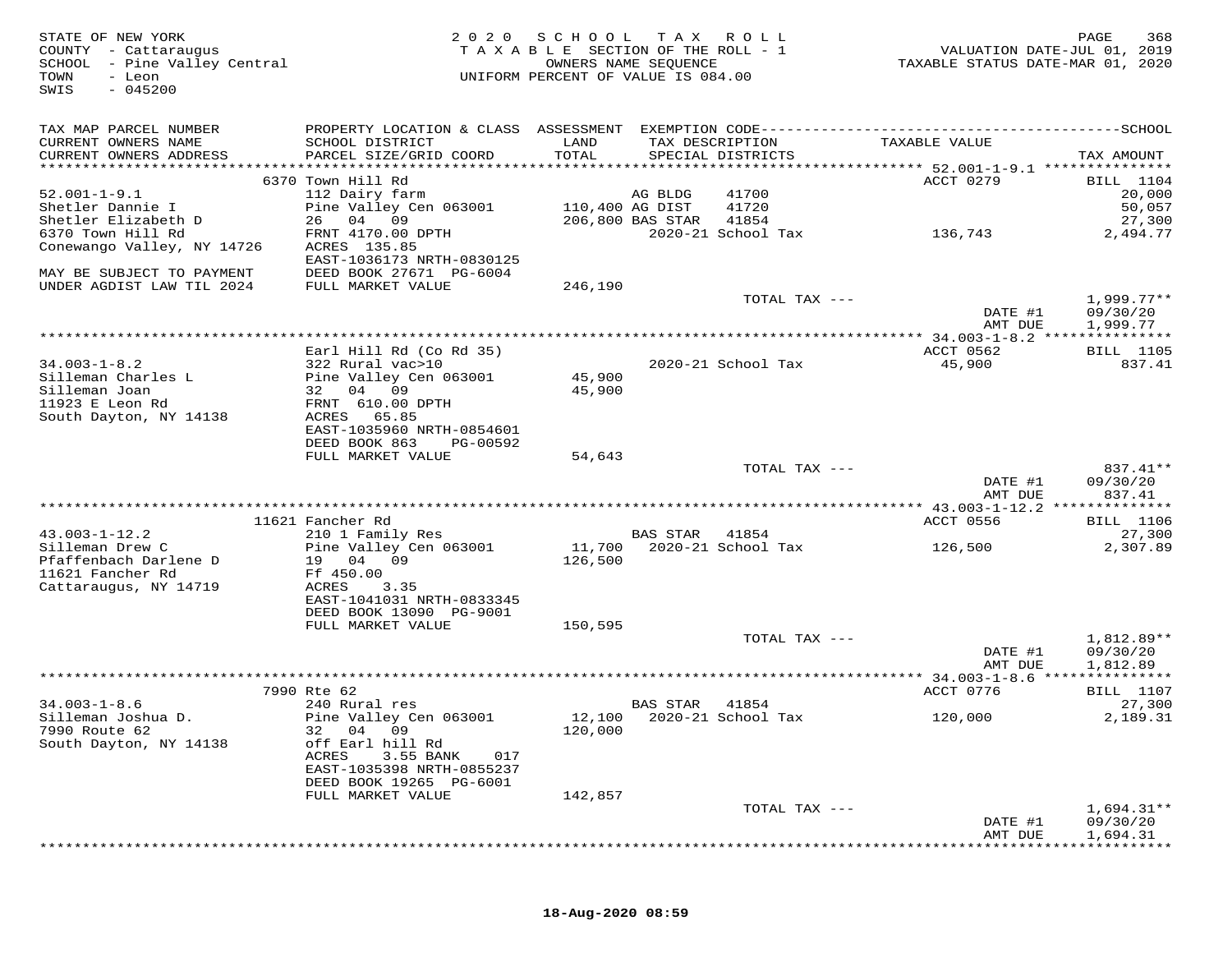| STATE OF NEW YORK<br>COUNTY - Cattaraugus<br>SCHOOL - Pine Valley Central<br>TOWN<br>- Leon<br>$-045200$<br>SWIS | 2 0 2 0                                              | SCHOOL        | T A X<br>ROLL<br>TAXABLE SECTION OF THE ROLL - 1<br>OWNERS NAME SEQUENCE<br>UNIFORM PERCENT OF VALUE IS 084.00 | VALUATION DATE-JUL 01, 2019<br>TAXABLE STATUS DATE-MAR 01, 2020 | PAGE<br>369                |
|------------------------------------------------------------------------------------------------------------------|------------------------------------------------------|---------------|----------------------------------------------------------------------------------------------------------------|-----------------------------------------------------------------|----------------------------|
| TAX MAP PARCEL NUMBER                                                                                            |                                                      |               |                                                                                                                |                                                                 |                            |
| CURRENT OWNERS NAME<br>CURRENT OWNERS ADDRESS                                                                    | SCHOOL DISTRICT<br>PARCEL SIZE/GRID COORD            | LAND<br>TOTAL | TAX DESCRIPTION<br>SPECIAL DISTRICTS                                                                           | TAXABLE VALUE                                                   | TAX AMOUNT                 |
| **********************                                                                                           |                                                      |               |                                                                                                                |                                                                 |                            |
| $43.001 - 1 - 11.1$                                                                                              | 7308 Alderbottom Rd<br>322 Rural vac>10              |               | 2020-21 School Tax                                                                                             | ACCT 0152<br>26,000                                             | <b>BILL</b> 1108<br>474.35 |
| Sim William G                                                                                                    | Pine Valley Cen 063001                               | 26,000        |                                                                                                                |                                                                 |                            |
| 4307 Camp Rd                                                                                                     | 22<br>04 09                                          | 26,000        |                                                                                                                |                                                                 |                            |
| Hamburg, NY 14075                                                                                                | FRNT 340.00 DPTH<br>ACRES<br>20.00                   |               |                                                                                                                |                                                                 |                            |
|                                                                                                                  | EAST-1041630 NRTH-0843886                            |               |                                                                                                                |                                                                 |                            |
|                                                                                                                  | DEED BOOK 00939 PG-01180                             |               |                                                                                                                |                                                                 |                            |
|                                                                                                                  | FULL MARKET VALUE                                    | 30,952        |                                                                                                                |                                                                 |                            |
|                                                                                                                  |                                                      |               | TOTAL TAX ---                                                                                                  | DATE #1                                                         | $474.35**$<br>09/30/20     |
|                                                                                                                  |                                                      |               |                                                                                                                | AMT DUE                                                         | 474.35                     |
|                                                                                                                  |                                                      |               |                                                                                                                |                                                                 |                            |
|                                                                                                                  | 7051 West Rd                                         |               |                                                                                                                | ACCT 0359                                                       | <b>BILL</b> 1109           |
| $42.002 - 1 - 28$<br>Slabaugh David D                                                                            | 112 Dairy farm<br>Pine Valley Cen 063001             |               | AG DISTOUT 41730<br>132,300 BAS STAR<br>41854                                                                  |                                                                 | 27,203<br>27,300           |
| Slabaugh Verba A                                                                                                 | 53 04 09                                             |               | 175,000 2020-21 School Tax                                                                                     | 147,797                                                         | 2,696.44                   |
| 7051 West Rd                                                                                                     | ACRES 230.39                                         |               |                                                                                                                |                                                                 |                            |
| Conewango Valley, NY 14726                                                                                       | EAST-1024714 NRTH-0842109<br>DEED BOOK 11263 PG-7001 |               |                                                                                                                |                                                                 |                            |
| MAY BE SUBJECT TO PAYMENT<br>UNDER AGDIST LAW TIL 2027                                                           | FULL MARKET VALUE                                    | 208,333       |                                                                                                                |                                                                 |                            |
|                                                                                                                  |                                                      |               | TOTAL TAX ---                                                                                                  |                                                                 | $2,201.44**$               |
|                                                                                                                  |                                                      |               |                                                                                                                | DATE #1<br>AMT DUE                                              | 09/30/20<br>2,201.44       |
|                                                                                                                  | 11925 Leon-New Albion Rd                             |               |                                                                                                                | ACCT 0193                                                       | BILL 1110                  |
| $43.003 - 1 - 20$                                                                                                | 210 1 Family Res                                     |               | <b>BAS STAR</b><br>41854                                                                                       |                                                                 | 27,300                     |
| Slabaugh Samuel A                                                                                                | Pine Valley Cen 063001                               | 6,800         | 2020-21 School Tax                                                                                             | 90,000                                                          | 1,641.98                   |
| Slabaugh Ella B                                                                                                  | 04<br>09<br>27                                       | 90,000        |                                                                                                                |                                                                 |                            |
| 11926 Leon-New Ablion Rd<br>Conewango Valley, NY 14726                                                           | Slabaugh Land Contract<br>Town Hill Rd Ff - 125'     |               |                                                                                                                |                                                                 |                            |
|                                                                                                                  | FRNT 253.00 DPTH 125.00                              |               |                                                                                                                |                                                                 |                            |
|                                                                                                                  | EAST-1036082 NRTH-0835037                            |               |                                                                                                                |                                                                 |                            |
|                                                                                                                  | DEED BOOK 16960 PG-4004<br>FULL MARKET VALUE         | 107,143       |                                                                                                                |                                                                 |                            |
|                                                                                                                  |                                                      |               | TOTAL TAX ---                                                                                                  |                                                                 | 1,146.98**                 |
|                                                                                                                  |                                                      |               |                                                                                                                | DATE #1<br>AMT DUE                                              | 09/30/20<br>1,146.98       |
|                                                                                                                  | 11925 Leon-New Albion Rd                             |               |                                                                                                                | ACCT 0581                                                       | <b>BILL</b> 1111           |
| $43.003 - 1 - 22.4$                                                                                              | 105 Vac farmland                                     |               | 2020-21 School Tax                                                                                             | 6,200                                                           | 113.11                     |
| Slabaugh Samuel A                                                                                                | Pine Valley Cen 063001                               | 6,200         |                                                                                                                |                                                                 |                            |
| Slabaugh Ella B                                                                                                  | 27<br>04<br>09                                       | 6,200         |                                                                                                                |                                                                 |                            |
| 11926 Leon-New Ablion Rd<br>Conewango Valley, NY 14726                                                           | Slabaugh buying land cont<br>Co Rd 6 Ff - 700'       |               |                                                                                                                |                                                                 |                            |
|                                                                                                                  | FRNT 140.00 DPTH                                     |               |                                                                                                                |                                                                 |                            |
|                                                                                                                  | ACRES<br>7.70                                        |               |                                                                                                                |                                                                 |                            |
|                                                                                                                  | EAST-1035709 NRTH-0835103<br>DEED BOOK 16960 PG-4004 |               |                                                                                                                |                                                                 |                            |
|                                                                                                                  |                                                      |               |                                                                                                                |                                                                 |                            |
|                                                                                                                  | FULL MARKET VALUE                                    | 7,381         |                                                                                                                |                                                                 |                            |
|                                                                                                                  |                                                      |               | TOTAL TAX ---                                                                                                  |                                                                 | $113.11**$                 |
|                                                                                                                  |                                                      |               |                                                                                                                | DATE #1<br>AMT DUE                                              | 09/30/20<br>113.11         |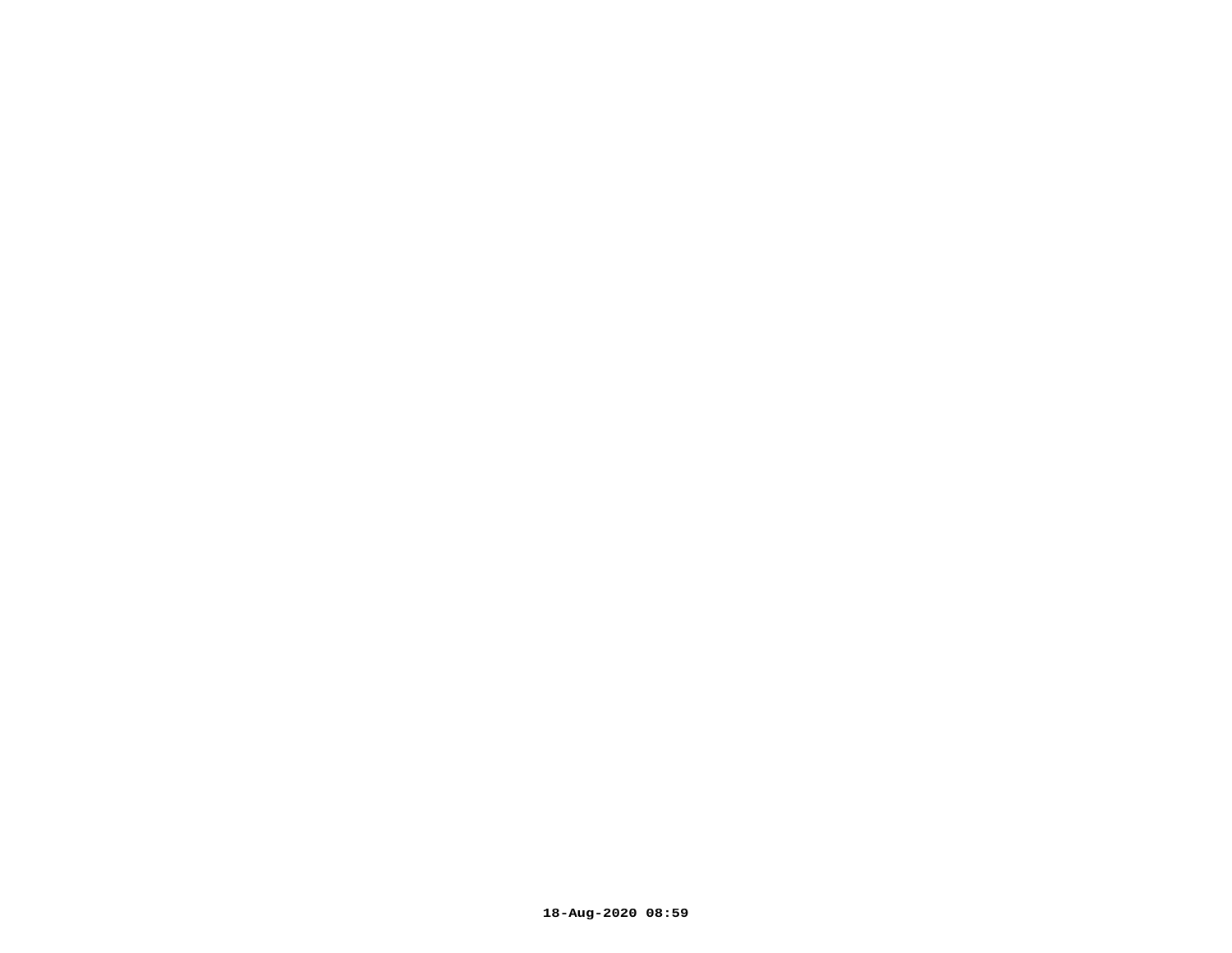| STATE OF NEW YORK<br>COUNTY - Cattaraugus<br>SCHOOL - Pine Valley Central<br>TOWN<br>- Leon<br>$-045200$<br>SWIS        | 2 0 2 0                                                                                                                                                                  | S C H O O L<br>TAXABLE SECTION OF THE ROLL - 1<br>OWNERS NAME SEOUENCE<br>UNIFORM PERCENT OF VALUE IS 084.00 | T A X           | ROLL                                       | TAXABLE STATUS DATE-MAR 01, 2020     | PAGE<br>VALUATION DATE-JUL 01, 2019 | 370                                   |
|-------------------------------------------------------------------------------------------------------------------------|--------------------------------------------------------------------------------------------------------------------------------------------------------------------------|--------------------------------------------------------------------------------------------------------------|-----------------|--------------------------------------------|--------------------------------------|-------------------------------------|---------------------------------------|
| TAX MAP PARCEL NUMBER                                                                                                   | PROPERTY LOCATION & CLASS ASSESSMENT                                                                                                                                     |                                                                                                              |                 | EXEMPTION CODE---------------------------- |                                      | --------------SCHOOL                |                                       |
| CURRENT OWNERS NAME<br>CURRENT OWNERS ADDRESS<br>***********************                                                | SCHOOL DISTRICT<br>PARCEL SIZE/GRID COORD                                                                                                                                | LAND<br>TOTAL                                                                                                |                 | TAX DESCRIPTION<br>SPECIAL DISTRICTS       | TAXABLE VALUE                        |                                     | TAX AMOUNT                            |
|                                                                                                                         | 11098 Peters Rd                                                                                                                                                          |                                                                                                              |                 |                                            | ACCT 0756                            |                                     | BILL 1112                             |
| $52.002 - 1 - 27.16$                                                                                                    | 210 1 Family Res                                                                                                                                                         |                                                                                                              | <b>BAS STAR</b> | 41854                                      |                                      |                                     | 27,300                                |
| Slavey Sherry<br>11098 Peters Rd<br>Cattaraugus, NY 14719                                                               | Pine Valley Cen 063001<br>04<br>09<br>01<br>Lot $#10$<br>Ff 400.00<br>ACRES<br>4.80<br>EAST-1049285 NRTH-0827082                                                         | 14,600<br>61,600                                                                                             |                 | 2020-21 School Tax                         | 61,600                               |                                     | 1,123.84                              |
|                                                                                                                         | DEED BOOK 998<br>$PG-103$                                                                                                                                                |                                                                                                              |                 |                                            |                                      |                                     |                                       |
|                                                                                                                         | FULL MARKET VALUE                                                                                                                                                        | 73,333                                                                                                       |                 |                                            |                                      |                                     |                                       |
|                                                                                                                         |                                                                                                                                                                          |                                                                                                              |                 | TOTAL TAX ---                              | DATE #1                              |                                     | 628.84**<br>09/30/20                  |
|                                                                                                                         |                                                                                                                                                                          |                                                                                                              |                 |                                            | AMT DUE<br>** $52.002 - 1 - 22$ **** |                                     | 628.84<br>********                    |
|                                                                                                                         | 11022 Eldredge /Larch Lane Dr R                                                                                                                                          |                                                                                                              |                 |                                            | ACCT 0460                            |                                     | <b>BILL</b> 1113                      |
| $52.002 - 1 - 22$<br>Slavinski Charles F<br>Slavinski Sharon L<br>11022 Eldredge Rd/Larch Lane<br>Cattaraugus, NY 14719 | 260 Seasonal res<br>Pine Valley Cen 063001<br>02 04<br>09<br>$Lot-5$<br>Ff 370 Larch Ln<br>Ff 550 Pike; 350 Bb Lane<br><b>ACRES</b><br>6.09<br>EAST-1050092 NRTH-0828686 | 16,700<br>45,000                                                                                             |                 | 2020-21 School Tax                         | 45,000                               |                                     | 820.99                                |
|                                                                                                                         | DEED BOOK 4516<br>PG-5001<br>FULL MARKET VALUE                                                                                                                           | 53,571                                                                                                       |                 |                                            |                                      |                                     |                                       |
|                                                                                                                         |                                                                                                                                                                          |                                                                                                              |                 | TOTAL TAX ---                              | DATE #1                              |                                     | 820.99**<br>09/30/20                  |
|                                                                                                                         |                                                                                                                                                                          |                                                                                                              |                 |                                            | AMT DUE                              |                                     | 820.99                                |
|                                                                                                                         | Leon-New Albion Rd                                                                                                                                                       |                                                                                                              |                 |                                            | ** $43.003 - 1 - 6.5$<br>ACCT 0914   |                                     | * * * * * * * * *<br><b>BILL</b> 1114 |
| $43.003 - 1 - 6.5$<br>Slawek Mark<br>Slawek Laura A.<br>9 Princess Drive<br>Cheektowaga, NY 14225                       | 312 Vac w/imprv<br>Pine Valley Cen 063001<br>28/27<br>04 09<br>Ff 460.00<br>ACRES<br>28.15<br>EAST-1035430 NRTH-0837881<br>DEED BOOK 21714 PG-5001                       | 30,000<br>30,000                                                                                             |                 | 2020-21 School Tax                         | 30,000                               |                                     | 547.33                                |
|                                                                                                                         | FULL MARKET VALUE                                                                                                                                                        | 35,714                                                                                                       |                 |                                            |                                      |                                     |                                       |
|                                                                                                                         |                                                                                                                                                                          |                                                                                                              |                 | TOTAL TAX ---                              | DATE #1<br>AMT DUE                   |                                     | 547.33**<br>09/30/20<br>547.33        |
|                                                                                                                         |                                                                                                                                                                          |                                                                                                              |                 |                                            | *************                        |                                     | *********                             |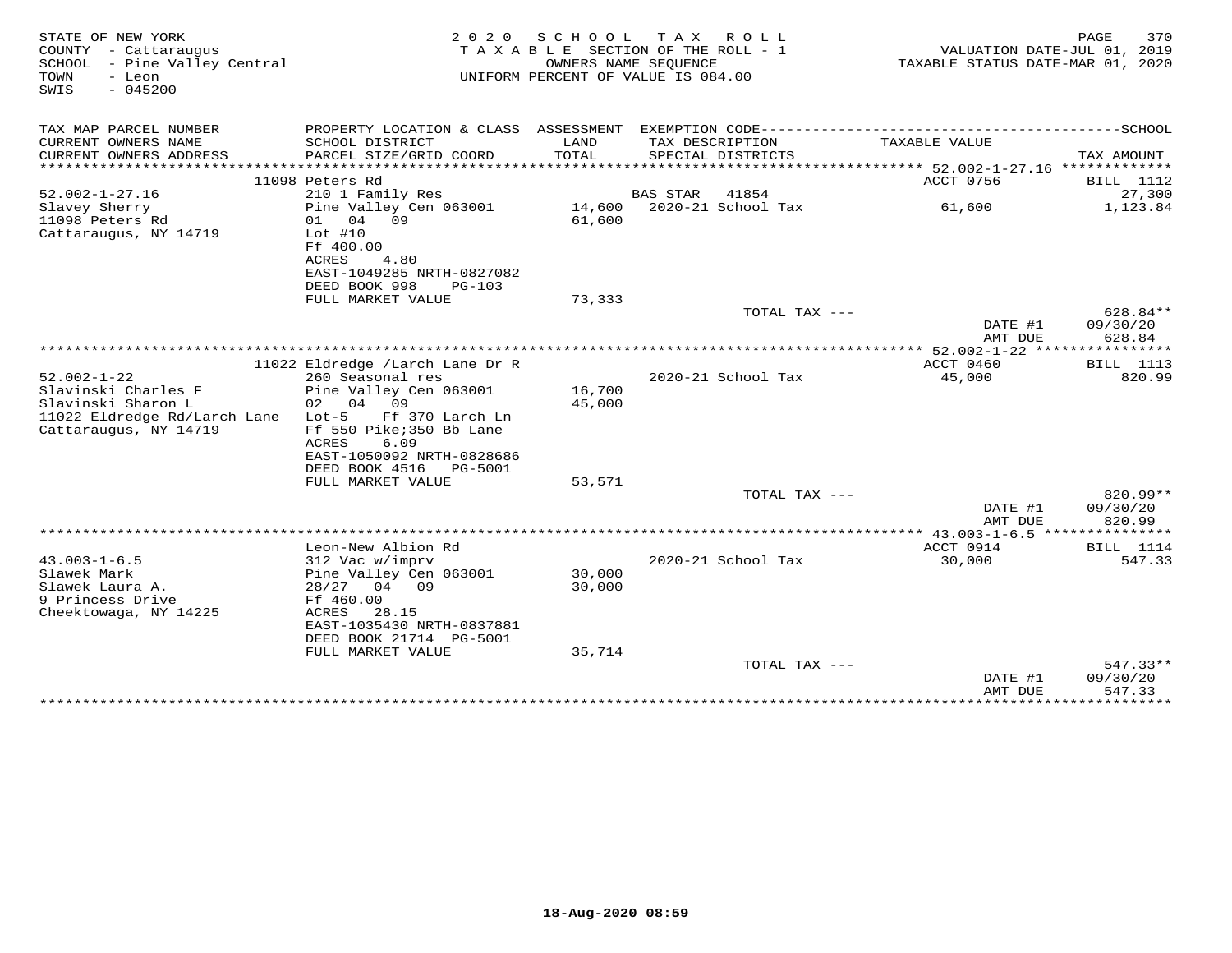| STATE OF NEW YORK<br>COUNTY - Cattaraugus<br>SCHOOL - Pine Valley Central<br>TOWN<br>- Leon<br>SWIS<br>$-045200$ | 2 0 2 0                                             | SCHOOL           | T A X<br>R O L L<br>TAXABLE SECTION OF THE ROLL - 1<br>OWNERS NAME SEQUENCE<br>UNIFORM PERCENT OF VALUE IS 084.00 | VALUATION DATE-JUL 01, 2019<br>TAXABLE STATUS DATE-MAR 01, 2020 | 371<br>PAGE              |
|------------------------------------------------------------------------------------------------------------------|-----------------------------------------------------|------------------|-------------------------------------------------------------------------------------------------------------------|-----------------------------------------------------------------|--------------------------|
| TAX MAP PARCEL NUMBER                                                                                            |                                                     |                  |                                                                                                                   |                                                                 |                          |
| CURRENT OWNERS NAME                                                                                              | SCHOOL DISTRICT                                     | LAND<br>TOTAL    | TAX DESCRIPTION                                                                                                   | TAXABLE VALUE                                                   |                          |
| CURRENT OWNERS ADDRESS                                                                                           | PARCEL SIZE/GRID COORD                              |                  | SPECIAL DISTRICTS                                                                                                 |                                                                 | TAX AMOUNT               |
|                                                                                                                  | 11356 Leon-New Albion Rd                            |                  |                                                                                                                   | ACCT 0360                                                       | <b>BILL</b> 1115         |
| $43.004 - 1 - 21$                                                                                                | 260 Seasonal res                                    |                  | 2020-21 School Tax                                                                                                | 57,000                                                          | 1,039.92                 |
| Sloan Family Trust                                                                                               | Pine Valley Cen 063001                              | 45,500           |                                                                                                                   |                                                                 |                          |
| 55 W Royal Pky                                                                                                   | 11 04 09                                            | 57,000           |                                                                                                                   |                                                                 |                          |
| Williamsville, NY 14221                                                                                          | Ff 820.00<br>ACRES<br>48.86                         |                  |                                                                                                                   |                                                                 |                          |
|                                                                                                                  | EAST-1045370 NRTH-0834330                           |                  |                                                                                                                   |                                                                 |                          |
|                                                                                                                  | DEED BOOK 6180<br>PG-5001                           |                  |                                                                                                                   |                                                                 |                          |
|                                                                                                                  | FULL MARKET VALUE                                   | 67,857           |                                                                                                                   |                                                                 |                          |
|                                                                                                                  |                                                     |                  | TOTAL TAX ---                                                                                                     | DATE #1                                                         | $1,039.92**$<br>09/30/20 |
|                                                                                                                  |                                                     |                  |                                                                                                                   | AMT DUE                                                         | 1,039.92                 |
|                                                                                                                  |                                                     |                  |                                                                                                                   |                                                                 |                          |
|                                                                                                                  | Alderbottom Rd                                      |                  |                                                                                                                   | ACCT 0214                                                       | <b>BILL</b> 1116         |
| $43.001 - 1 - 17$                                                                                                | 322 Rural vac>10                                    |                  | 2020-21 School Tax                                                                                                | 23,500                                                          | 428.74                   |
| Smith Alice Kraus<br>PO Box 1030                                                                                 | Pine Valley Cen 063001<br>21 04 09                  | 23,500<br>23,500 |                                                                                                                   |                                                                 |                          |
| Lehigh Acres, FL 33970                                                                                           | FRNT 265.00 DPTH                                    |                  |                                                                                                                   |                                                                 |                          |
|                                                                                                                  | ACRES 15.85                                         |                  |                                                                                                                   |                                                                 |                          |
|                                                                                                                  | EAST-1041525 NRTH-0840069                           |                  |                                                                                                                   |                                                                 |                          |
|                                                                                                                  | DEED BOOK 00943 PG-00487<br>FULL MARKET VALUE       | 27,976           |                                                                                                                   |                                                                 |                          |
|                                                                                                                  |                                                     |                  | TOTAL TAX ---                                                                                                     |                                                                 | 428.74**                 |
|                                                                                                                  |                                                     |                  |                                                                                                                   | DATE #1                                                         | 09/30/20                 |
|                                                                                                                  |                                                     |                  |                                                                                                                   | AMT DUE                                                         | 428.74                   |
|                                                                                                                  | 12929 Kent Switch Rd                                |                  |                                                                                                                   | ACCT 0044                                                       | <b>BILL</b> 1117         |
| $42.002 - 1 - 1.1$                                                                                               | 112 Dairy farm                                      |                  | AG BLDG<br>41700                                                                                                  |                                                                 | 25,000                   |
| Smith Larry                                                                                                      | Pine Valley Cen 063001                              |                  | 80,600 AG DISTOUT 41730                                                                                           |                                                                 | 16,929                   |
| 12929 Kent Switch Rd                                                                                             | 61/62<br>04 09                                      |                  | 174,600 2020-21 School Tax                                                                                        | 132,671                                                         | 2,420.48                 |
| South Dayton, NY 14138                                                                                           | ACRES 110.55                                        |                  |                                                                                                                   |                                                                 |                          |
| MAY BE SUBJECT TO PAYMENT                                                                                        | EAST-1020055 NRTH-0846311<br>DEED BOOK 1017 PG-1181 |                  |                                                                                                                   |                                                                 |                          |
| UNDER AGDIST LAW TIL 2027                                                                                        | FULL MARKET VALUE                                   | 207,857          |                                                                                                                   |                                                                 |                          |
|                                                                                                                  |                                                     |                  | TOTAL TAX ---                                                                                                     |                                                                 | $2,420.48**$             |
|                                                                                                                  |                                                     |                  |                                                                                                                   | DATE #1                                                         | 09/30/20                 |
|                                                                                                                  |                                                     |                  |                                                                                                                   | AMT DUE                                                         | 2,420.48                 |
|                                                                                                                  | 11116 Eldredge Rd & Canyon Dr                       |                  |                                                                                                                   | ACCT 0444                                                       | BILL 1118                |
| $52.002 - 1 - 17.1$                                                                                              | 210 1 Family Res                                    |                  | 41834<br>ENH STAR                                                                                                 |                                                                 | 63,520                   |
| Smith Ralph                                                                                                      | Pine Valley Cen 063001                              | 12,100           | 2020-21 School Tax                                                                                                | 72,100                                                          | 1,315.41                 |
| Smith Anne E                                                                                                     | 02 04 09                                            | 72,100           |                                                                                                                   |                                                                 |                          |
| 11116 Eldredge Rd                                                                                                | Ff 240.00 Eldredge Rd                               |                  |                                                                                                                   |                                                                 |                          |
| Cattaraugus, NY 14719                                                                                            | Ff 840.00 Canyon Dr<br>3.55 BANK<br>ACRES<br>017    |                  |                                                                                                                   |                                                                 |                          |
|                                                                                                                  | EAST-1048826 NRTH-0828225                           |                  |                                                                                                                   |                                                                 |                          |
|                                                                                                                  | DEED BOOK 864<br>PG-01095                           |                  |                                                                                                                   |                                                                 |                          |
|                                                                                                                  | FULL MARKET VALUE                                   | 85,833           |                                                                                                                   |                                                                 |                          |
|                                                                                                                  |                                                     |                  | TOTAL TAX ---                                                                                                     | DATE #1                                                         | $212.41**$<br>09/30/20   |
|                                                                                                                  |                                                     |                  |                                                                                                                   | AMT DUE                                                         | 212.41                   |
|                                                                                                                  |                                                     |                  |                                                                                                                   |                                                                 |                          |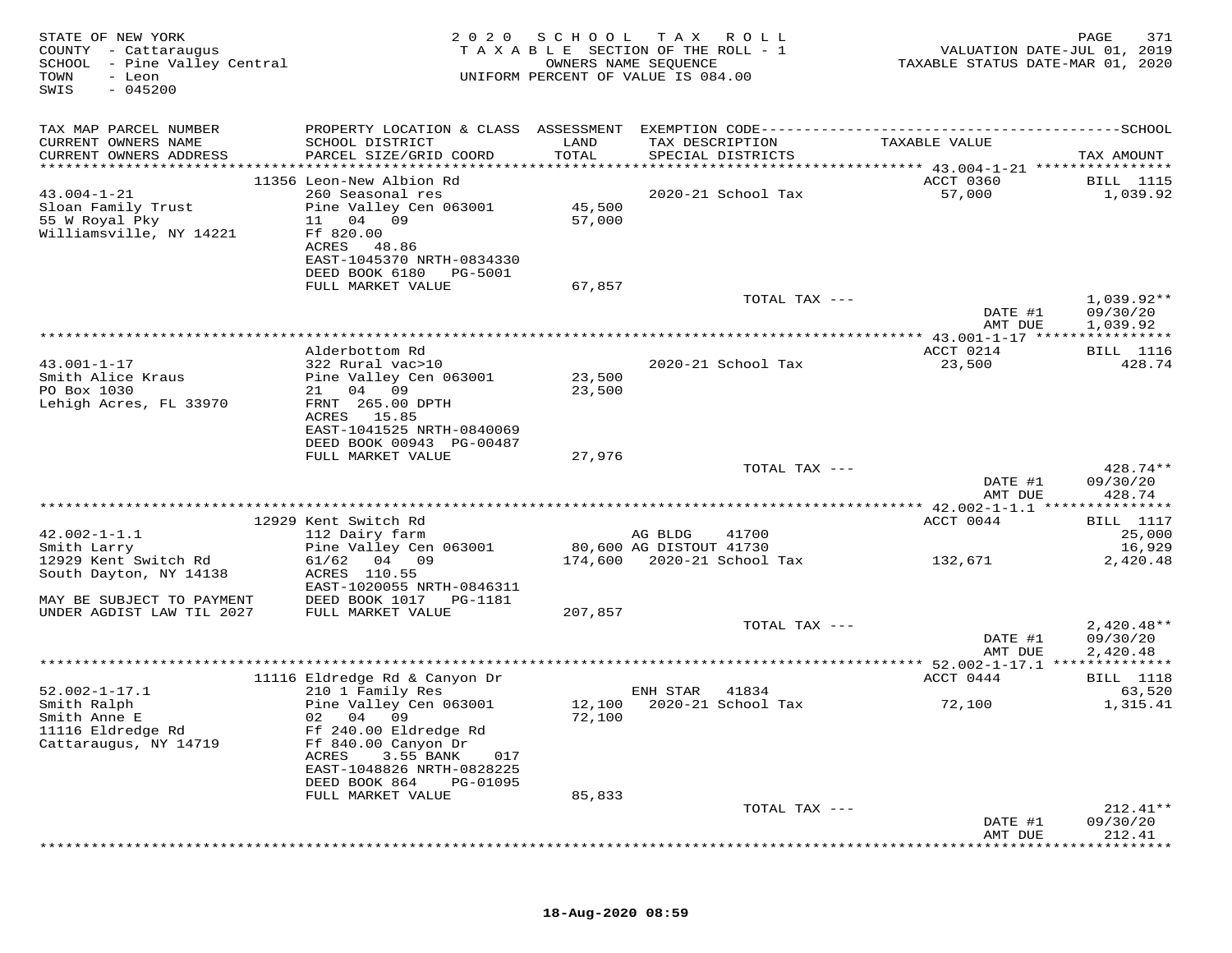| STATE OF NEW YORK<br>COUNTY - Cattaraugus<br>SCHOOL - Pine Valley Central<br>- Leon<br>TOWN<br>$-045200$<br>SWIS | 2 0 2 0                                                                                                                                                                                       | SCHOOL                     | T A X<br>R O L L<br>TAXABLE SECTION OF THE ROLL - 1<br>OWNERS NAME SEQUENCE<br>UNIFORM PERCENT OF VALUE IS 084.00 | VALUATION DATE-JUL 01, 2019<br>TAXABLE STATUS DATE-MAR 01, 2020                  | 372<br>PAGE                        |
|------------------------------------------------------------------------------------------------------------------|-----------------------------------------------------------------------------------------------------------------------------------------------------------------------------------------------|----------------------------|-------------------------------------------------------------------------------------------------------------------|----------------------------------------------------------------------------------|------------------------------------|
| TAX MAP PARCEL NUMBER<br>CURRENT OWNERS NAME<br>CURRENT OWNERS ADDRESS<br>********************                   | PROPERTY LOCATION & CLASS ASSESSMENT<br>SCHOOL DISTRICT<br>PARCEL SIZE/GRID COORD                                                                                                             | LAND<br>TOTAL<br>********* | TAX DESCRIPTION<br>SPECIAL DISTRICTS                                                                              | TAXABLE VALUE<br>********************************* 43.003-1-15 ***************** | TAX AMOUNT                         |
| $43.003 - 1 - 15$<br>Snyder Daniel<br>2756 Brady Way<br>Layton, UT 84041                                         | 6717 Alderbottom Rd<br>260 Seasonal res<br>Pine Valley Cen 063001<br>27<br>04<br>09<br>FRNT 200.00 DPTH 100.00<br>EAST-1038286 NRTH-0835215<br>DEED BOOK 8049<br>PG-5001<br>FULL MARKET VALUE | 6,500<br>38,000<br>45,238  | 2020-21 School Tax<br>TOTAL TAX ---                                                                               | ACCT 0409<br>38,000                                                              | BILL 1119<br>693.28<br>693.28**    |
|                                                                                                                  |                                                                                                                                                                                               |                            |                                                                                                                   | DATE #1<br>AMT DUE                                                               | 09/30/20<br>693.28                 |
|                                                                                                                  |                                                                                                                                                                                               |                            |                                                                                                                   |                                                                                  |                                    |
| $42.004 - 1 - 20$<br>Snyder David L<br>Snyder Judith A                                                           | 12476 Cherry Creek Hill Rd<br>210 1 Family Res<br>Pine Valley Cen 063001<br>44<br>04<br>09                                                                                                    | 14,700<br>94,400           | ENH STAR<br>41834<br>2020-21 School Tax                                                                           | ACCT 0364<br>94,400                                                              | BILL 1120<br>63,520<br>1,722.25    |
| 12476 Cherry Creek Hill Rd<br>Conewango Valley, NY 14726                                                         | Ff 490.00 Leon-Cherry Cr<br>Ff 420.00 Raggie Rd<br>ACRES<br>4.85<br>EAST-1027420 NRTH-0836013<br>DEED BOOK 14169 PG-3001<br>FULL MARKET VALUE                                                 | 112,381                    |                                                                                                                   |                                                                                  |                                    |
|                                                                                                                  |                                                                                                                                                                                               |                            | TOTAL TAX ---                                                                                                     |                                                                                  | $619.25**$                         |
|                                                                                                                  |                                                                                                                                                                                               |                            |                                                                                                                   | DATE #1<br>AMT DUE                                                               | 09/30/20<br>619.25                 |
|                                                                                                                  | Riga Rd                                                                                                                                                                                       |                            |                                                                                                                   | ACCT 0365                                                                        | BILL 1121                          |
| $51.002 - 2 - 2$<br>Sobieraj Edward<br>Sobieraj Leona<br>127 Fieldcrest Ct<br>West Seneca, NY 14224              | 270 Mfg housing<br>Pine Valley Cen 063001<br>42/43<br>04<br>09<br>Ff 2360.00 Raggie Rd<br>Ff 2650 Us Rte 62<br>71.56<br>ACRES<br>EAST-1027870 NRTH-0831138                                    | 54,800<br>77,900           | 2020-21 School Tax                                                                                                | 77,900                                                                           | 1,421.22                           |
|                                                                                                                  | DEED BOOK 14236 PG-7001<br>FULL MARKET VALUE                                                                                                                                                  | 92,738                     |                                                                                                                   |                                                                                  |                                    |
|                                                                                                                  |                                                                                                                                                                                               |                            | TOTAL TAX ---                                                                                                     | DATE #1<br>AMT DUE                                                               | 1,421.22**<br>09/30/20<br>1,421.22 |
|                                                                                                                  |                                                                                                                                                                                               |                            |                                                                                                                   | ** 42.020-1-48 ***                                                               | *********                          |
| $42.020 - 1 - 48$<br>SPILLER BRIAN<br>6757 Route 62<br>Leon, NY 14726                                            | 6757 Co Rd 6 & Rte 62<br>210 1 Family Res<br>Pine Valley Cen 063001<br>04<br>09<br>43<br>FRNT 214.00 DPTH 118.80<br>EAST-1030967 NRTH-0835676<br>DEED BOOK 30802 PG-5001<br>FULL MARKET VALUE | 6,700<br>96,000<br>114,286 | 2020-21 School Tax                                                                                                | ACCT 0135<br>96,000                                                              | BILL 1122<br>1,751.44              |
|                                                                                                                  |                                                                                                                                                                                               |                            | TOTAL TAX ---                                                                                                     |                                                                                  | $1,751.44**$                       |
|                                                                                                                  |                                                                                                                                                                                               |                            |                                                                                                                   | DATE #1<br>AMT DUE                                                               | 09/30/20<br>1,751.44               |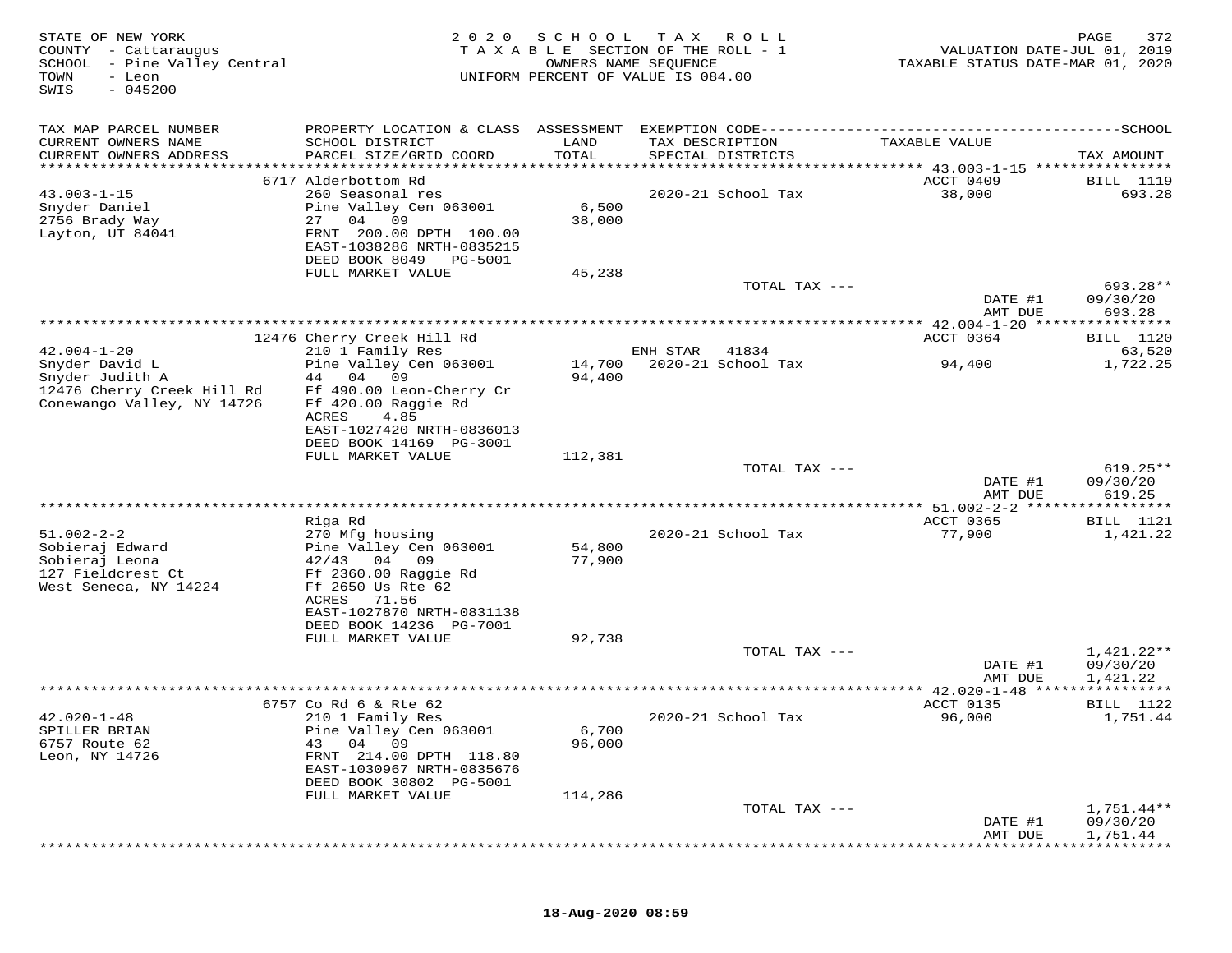| STATE OF NEW YORK<br>COUNTY - Cattaraugus<br>SCHOOL - Pine Valley Central<br>- Leon<br>TOWN<br>$-045200$<br>SWIS |                                           | 2020 SCHOOL TAX ROLL<br>TAXABLE SECTION OF THE ROLL - 1<br>UNIFORM PERCENT OF VALUE IS 084.00 | OWNERS NAME SEQUENCE |                                      | VALUATION DATE-JUL 01, 2019<br>TAXABLE STATUS DATE-MAR 01, 2020 | PAGE<br>373         |
|------------------------------------------------------------------------------------------------------------------|-------------------------------------------|-----------------------------------------------------------------------------------------------|----------------------|--------------------------------------|-----------------------------------------------------------------|---------------------|
| TAX MAP PARCEL NUMBER                                                                                            |                                           |                                                                                               |                      |                                      |                                                                 |                     |
| CURRENT OWNERS NAME<br>CURRENT OWNERS ADDRESS                                                                    | SCHOOL DISTRICT<br>PARCEL SIZE/GRID COORD | LAND<br>TOTAL                                                                                 |                      | TAX DESCRIPTION<br>SPECIAL DISTRICTS | TAXABLE VALUE                                                   | TAX AMOUNT          |
|                                                                                                                  |                                           |                                                                                               |                      |                                      |                                                                 |                     |
| $43.003 - 1 - 22.2$                                                                                              | 6585 Town Hill Rd<br>120 Field crops      |                                                                                               | AG BLDG              | 41700                                | ACCT 0501                                                       | BILL 1123<br>35,000 |
| Stankey Kathy A                                                                                                  | Pine Valley Cen 063001 153,600 AG DIST    |                                                                                               |                      | 41720                                |                                                                 | 47,835              |
| 6585 Town Hill Rd                                                                                                | 27/35 04 09                               |                                                                                               | 350,000 BAS STAR     | 41854                                |                                                                 | 27,300              |
| Conewango Valley, NY 14726                                                                                       | Ff 450.00                                 |                                                                                               |                      | 2020-21 School Tax                   | 267,165                                                         | 4,874.22            |
|                                                                                                                  | ACRES 216.60                              |                                                                                               |                      |                                      |                                                                 |                     |
| MAY BE SUBJECT TO PAYMENT                                                                                        | EAST-1033950 NRTH-0834102                 |                                                                                               |                      |                                      |                                                                 |                     |
| UNDER AGDIST LAW TIL 2024                                                                                        | DEED BOOK 822<br>PG-00876                 |                                                                                               |                      |                                      |                                                                 |                     |
|                                                                                                                  | FULL MARKET VALUE                         | 416,667                                                                                       |                      |                                      |                                                                 |                     |
|                                                                                                                  |                                           |                                                                                               |                      | TOTAL TAX ---                        |                                                                 | $4,379.22**$        |
|                                                                                                                  |                                           |                                                                                               |                      |                                      | DATE #1                                                         | 09/30/20            |
|                                                                                                                  |                                           |                                                                                               |                      |                                      | AMT DUE                                                         | 4,379.22            |
|                                                                                                                  |                                           |                                                                                               |                      |                                      |                                                                 |                     |
|                                                                                                                  | Rte 62                                    |                                                                                               |                      |                                      | ACCT 0940                                                       | <b>BILL</b> 1124    |
| $51.002 - 2 - 9.3$                                                                                               | 105 Vac farmland                          |                                                                                               |                      | 2020-21 School Tax                   | 1,200                                                           | 21.89               |
| Stankey Randy<br>12293 Eldredge Rd                                                                               | Pine Valley Cen 063001<br>41 49 4 9       | 1,200<br>1,200                                                                                |                      |                                      |                                                                 |                     |
| Conewango Valley, NY 14726                                                                                       | ACRES<br>1.50                             |                                                                                               |                      |                                      |                                                                 |                     |
|                                                                                                                  | EAST-1029861 NRTH-0827740                 |                                                                                               |                      |                                      |                                                                 |                     |
|                                                                                                                  | DEED BOOK 14613 PG-2001                   |                                                                                               |                      |                                      |                                                                 |                     |
|                                                                                                                  | FULL MARKET VALUE                         | 1,429                                                                                         |                      |                                      |                                                                 |                     |
|                                                                                                                  |                                           |                                                                                               |                      | TOTAL TAX ---                        |                                                                 | $21.89**$           |
|                                                                                                                  |                                           |                                                                                               |                      |                                      | DATE #1                                                         | 09/30/20            |
|                                                                                                                  |                                           |                                                                                               |                      |                                      | AMT DUE                                                         | 21.89               |
|                                                                                                                  |                                           |                                                                                               |                      |                                      |                                                                 |                     |
|                                                                                                                  | 12293 Eldredge Rd                         |                                                                                               |                      |                                      | ACCT 0287                                                       | <b>BILL</b> 1125    |
| $51.002 - 2 - 10$                                                                                                | 240 Rural res                             |                                                                                               | <b>BAS STAR</b>      | 41854                                |                                                                 | 27,300              |
| Stankey Randy                                                                                                    | Pine Valley Cen 063001                    |                                                                                               |                      | 43,300 2020-21 School Tax            | 153,600                                                         | 2,802.31            |
| 12293 Eldredge Rd<br>Conewango Valley, NY 14726                                                                  | 33/41/42 04 09<br>Ff 1400.00              | 153,600                                                                                       |                      |                                      |                                                                 |                     |
|                                                                                                                  | ACRES<br>44.33                            |                                                                                               |                      |                                      |                                                                 |                     |
|                                                                                                                  | EAST-1030815 NRTH-0827277                 |                                                                                               |                      |                                      |                                                                 |                     |
|                                                                                                                  | DEED BOOK 764<br>PG-00541                 |                                                                                               |                      |                                      |                                                                 |                     |
|                                                                                                                  | FULL MARKET VALUE                         | 182,857                                                                                       |                      |                                      |                                                                 |                     |
|                                                                                                                  |                                           |                                                                                               |                      | TOTAL TAX ---                        |                                                                 | $2,307.31**$        |
|                                                                                                                  |                                           |                                                                                               |                      |                                      | DATE #1                                                         | 09/30/20            |
|                                                                                                                  |                                           |                                                                                               |                      |                                      | AMT DUE                                                         | 2,307.31            |
|                                                                                                                  |                                           |                                                                                               |                      |                                      |                                                                 |                     |
|                                                                                                                  | 7544 Rte 62                               |                                                                                               |                      |                                      | ACCT 0371                                                       | <b>BILL</b> 1126    |
| $34.003 - 1 - 30$                                                                                                | 210 1 Family Res                          |                                                                                               | BAS STAR             | 41854                                |                                                                 | 27,300              |
| Stefanik Ryan                                                                                                    | Pine Valley Cen 063001                    | 7,500                                                                                         |                      | 2020-21 School Tax                   | 78,900                                                          | 1,439.47            |
| Stefanik Lynn<br>7544 Rte 62                                                                                     | 39 04 09                                  | 78,900                                                                                        |                      |                                      |                                                                 |                     |
| South Dayton, NY 14138                                                                                           | FRNT 180.00 DPTH 300.00<br>ACRES<br>1.24  |                                                                                               |                      |                                      |                                                                 |                     |
|                                                                                                                  | EAST-1031376 NRTH-0847735                 |                                                                                               |                      |                                      |                                                                 |                     |
|                                                                                                                  | DEED BOOK 00936 PG-00034                  |                                                                                               |                      |                                      |                                                                 |                     |
|                                                                                                                  | FULL MARKET VALUE                         | 93,929                                                                                        |                      |                                      |                                                                 |                     |
|                                                                                                                  |                                           |                                                                                               |                      | TOTAL TAX ---                        |                                                                 | $944.47**$          |
|                                                                                                                  |                                           |                                                                                               |                      |                                      | DATE #1                                                         | 09/30/20            |
|                                                                                                                  |                                           |                                                                                               |                      |                                      | AMT DUE                                                         | 944.47              |
|                                                                                                                  |                                           |                                                                                               |                      |                                      |                                                                 |                     |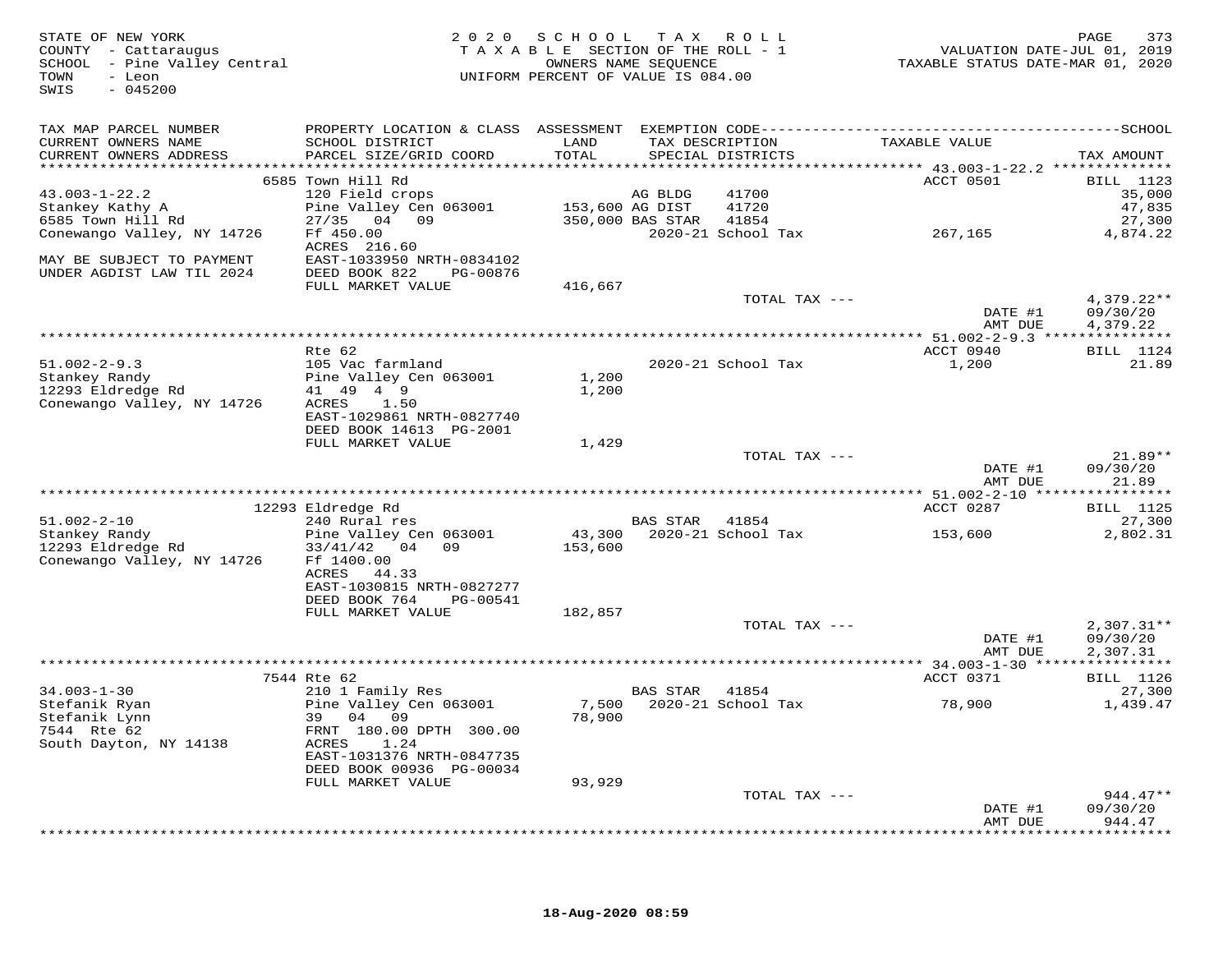| STATE OF NEW YORK<br>COUNTY - Cattaraugus<br>SCHOOL - Pine Valley Central<br>- Leon<br>TOWN<br>$-045200$<br>SWIS | 2 0 2 0                                                                                                                                            | SCHOOL           | T A X<br>R O L L<br>TAXABLE SECTION OF THE ROLL - 1<br>OWNERS NAME SEQUENCE<br>UNIFORM PERCENT OF VALUE IS 084.00 | PAGE<br>VALUATION DATE-JUL 01, 2019<br>TAXABLE STATUS DATE-MAR 01, 2020 |                                  |  |
|------------------------------------------------------------------------------------------------------------------|----------------------------------------------------------------------------------------------------------------------------------------------------|------------------|-------------------------------------------------------------------------------------------------------------------|-------------------------------------------------------------------------|----------------------------------|--|
| TAX MAP PARCEL NUMBER                                                                                            | PROPERTY LOCATION & CLASS ASSESSMENT                                                                                                               |                  |                                                                                                                   |                                                                         |                                  |  |
| CURRENT OWNERS NAME<br>CURRENT OWNERS ADDRESS                                                                    | SCHOOL DISTRICT<br>PARCEL SIZE/GRID COORD                                                                                                          | LAND<br>TOTAL    | TAX DESCRIPTION<br>SPECIAL DISTRICTS                                                                              | TAXABLE VALUE                                                           | TAX AMOUNT                       |  |
| **********************                                                                                           | 11027 Leon-New Albion Rd                                                                                                                           | **********       |                                                                                                                   | ACCT 0085                                                               | BILL 1127                        |  |
| $43.004 - 1 - 8.1$<br>Sterling Joan E<br>Sterling Misty L<br>11027 Leon-New Albion Rd<br>Cattaraugus, NY 14719   | 320 Rural vacant<br>Pine Valley Cen 063001<br>03 04 09<br>David Beck House<br>ACRES 10.85<br>EAST-1050805 NRTH-0833127                             | 17,200<br>17,200 | 2020-21 School Tax                                                                                                | 17,200                                                                  | 313.80                           |  |
|                                                                                                                  | DEED BOOK 1765<br>PG-6003                                                                                                                          |                  |                                                                                                                   |                                                                         |                                  |  |
|                                                                                                                  | FULL MARKET VALUE                                                                                                                                  | 20,476           |                                                                                                                   |                                                                         |                                  |  |
|                                                                                                                  |                                                                                                                                                    |                  | TOTAL TAX ---                                                                                                     | DATE #1<br>AMT DUE                                                      | $313.80**$<br>09/30/20<br>313.80 |  |
|                                                                                                                  |                                                                                                                                                    |                  |                                                                                                                   |                                                                         |                                  |  |
|                                                                                                                  | 6696 Rte 62                                                                                                                                        |                  |                                                                                                                   | ACCT 0350                                                               | <b>BILL</b> 1128                 |  |
| $42.004 - 2 - 15$<br>Sterling Kevin<br>10999 Leon Rd.<br>Cattaraugus, NY 14719                                   | 270 Mfg housing<br>Pine Valley Cen 063001<br>43<br>04 09<br>FRNT 175.00 DPTH                                                                       | 7,100<br>21,300  | 2020-21 School Tax                                                                                                | 21,300                                                                  | 388.60                           |  |
|                                                                                                                  | ACRES<br>1.03<br>EAST-1030966 NRTH-0834660<br>DEED BOOK 30415 PG-8001<br>FULL MARKET VALUE                                                         | 25,357           |                                                                                                                   |                                                                         |                                  |  |
|                                                                                                                  |                                                                                                                                                    |                  | TOTAL TAX $---$                                                                                                   |                                                                         | $388.60**$                       |  |
|                                                                                                                  |                                                                                                                                                    |                  |                                                                                                                   | DATE #1<br>AMT DUE                                                      | 09/30/20<br>388.60               |  |
|                                                                                                                  | 6702 Rte 62                                                                                                                                        |                  |                                                                                                                   | ***************** 42.004-2-19.4 ***************<br>ACCT 0479            | <b>BILL</b> 1129                 |  |
| $42.004 - 2 - 19.4$<br>Sterling Kevin                                                                            | 270 Mfg housing<br>Pine Valley Cen 063001                                                                                                          | 8,100            | 2020-21 School Tax                                                                                                | 21,100                                                                  | 384.95                           |  |
| 10999 Leon Rd.<br>Cattaraugus, NY 14719                                                                          | 43 04 09<br>FRNT 295.00 DPTH 230.00<br>EAST-1031025 NRTH-0834839<br>DEED BOOK 30415 PG-8001                                                        | 21,100           |                                                                                                                   |                                                                         |                                  |  |
|                                                                                                                  | FULL MARKET VALUE                                                                                                                                  | 25,119           |                                                                                                                   |                                                                         |                                  |  |
|                                                                                                                  |                                                                                                                                                    |                  | TOTAL TAX ---                                                                                                     | DATE #1<br>AMT DUE                                                      | 384.95**<br>09/30/20<br>384.95   |  |
|                                                                                                                  |                                                                                                                                                    |                  |                                                                                                                   |                                                                         |                                  |  |
| $42.020 - 1 - 13$<br>Sterling Michelle M.<br>12228 Leon Rd.<br>Conewango Valley, NY 14726                        | 12228 Leon-New Albion Rd<br>210 1 Family Res<br>Pine Valley Cen 063001<br>04<br>36<br>09<br>FRNT<br>95.70 DPTH 332.72<br>EAST-1031495 NRTH-0835966 | 6,800<br>30,000  | 2020-21 School Tax                                                                                                | ACCT 0083<br>30,000                                                     | <b>BILL</b> 1130<br>547.33       |  |
|                                                                                                                  | DEED BOOK 30415 PG-8002                                                                                                                            |                  |                                                                                                                   |                                                                         |                                  |  |
|                                                                                                                  | FULL MARKET VALUE                                                                                                                                  | 35,714           | TOTAL TAX ---                                                                                                     | DATE #1                                                                 | $547.33**$<br>09/30/20           |  |
|                                                                                                                  |                                                                                                                                                    |                  |                                                                                                                   | AMT DUE                                                                 | 547.33<br>* * * * * * * *        |  |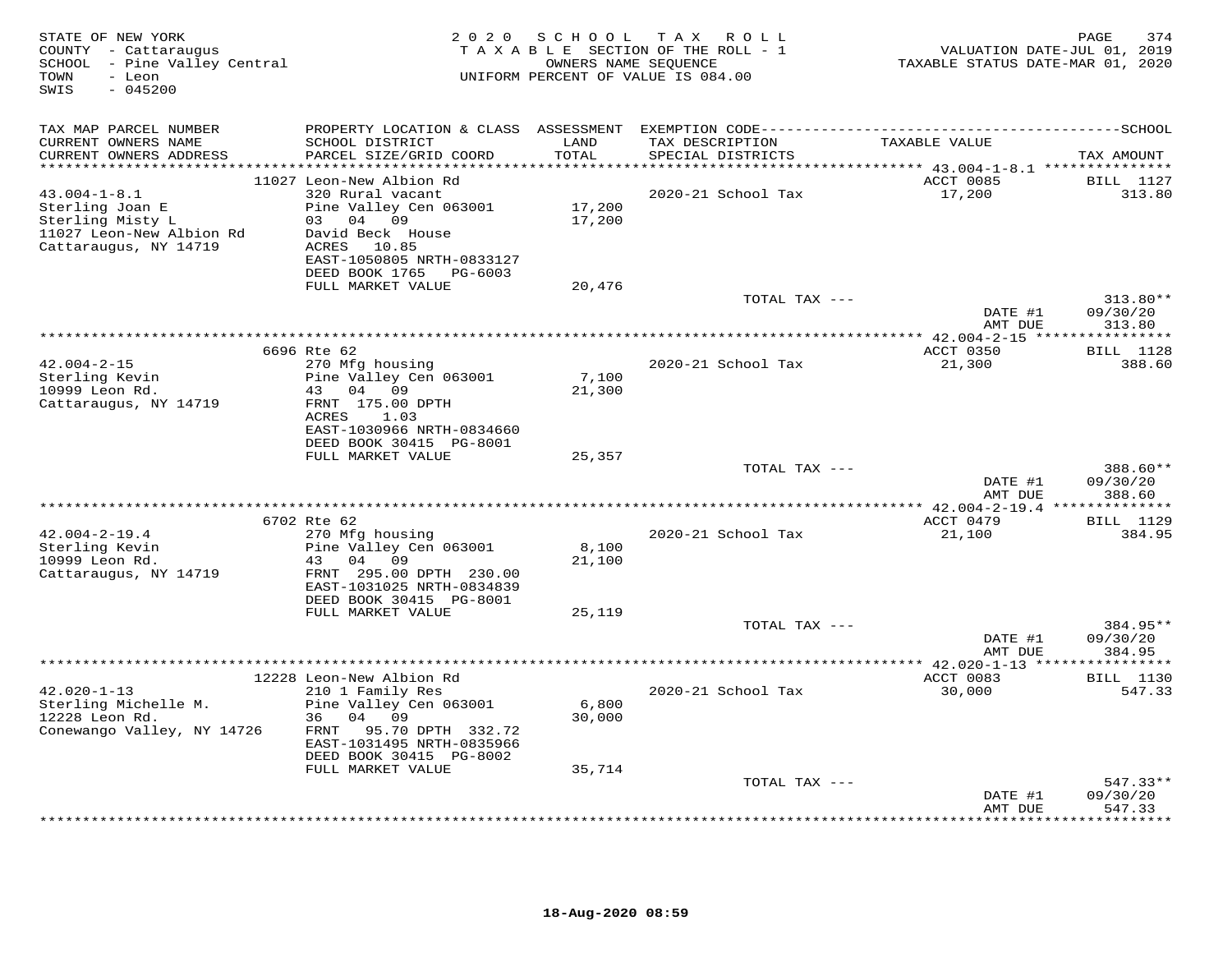|                                                                                                                                                                      | ------------SCHOOL<br>TAX AMOUNT |
|----------------------------------------------------------------------------------------------------------------------------------------------------------------------|----------------------------------|
| TAX MAP PARCEL NUMBER<br>PROPERTY LOCATION & CLASS ASSESSMENT<br>EXEMPTION CODE----------------------------                                                          |                                  |
| CURRENT OWNERS NAME<br>SCHOOL DISTRICT<br>LAND<br>TAX DESCRIPTION<br>TAXABLE VALUE<br>TOTAL<br>CURRENT OWNERS ADDRESS<br>PARCEL SIZE/GRID COORD<br>SPECIAL DISTRICTS |                                  |
| *********************<br>***********************<br>********************************<br>******** 43.003-1-28.1 **************<br>6868 Rte 62                         |                                  |
| ACCT 0418<br>$43.003 - 1 - 28.1$<br>210 1 Family Res<br>2020-21 School Tax<br>20,000                                                                                 | <b>BILL</b> 1131<br>364.88       |
| 9,900<br>Stockman Troy J<br>Pine Valley Cen 063001                                                                                                                   |                                  |
| 36 04 09<br>20,000<br>PO Box 195                                                                                                                                     |                                  |
| Collins, NY 14034<br>FRNT 320.00 DPTH                                                                                                                                |                                  |
| ACRES<br>2.45                                                                                                                                                        |                                  |
| EAST-1031591 NRTH-0837621<br>DEED BOOK 25180 PG-6003                                                                                                                 |                                  |
| FULL MARKET VALUE<br>23,810                                                                                                                                          |                                  |
| TOTAL TAX ---                                                                                                                                                        | 364.88**                         |
| DATE #1                                                                                                                                                              | 09/30/20                         |
| AMT DUE                                                                                                                                                              | 364.88                           |
| 6868 Rte 62<br>ACCT 0904                                                                                                                                             | <b>BILL</b> 1132                 |
| $43.003 - 1 - 28.3$<br>312 Vac w/imprv<br>2020-21 School Tax<br>35,000                                                                                               | 638.55                           |
| 29,700<br>Stockman Troy J<br>Pine Valley Cen 063001                                                                                                                  |                                  |
| 04 09<br>PO Box 195<br>36<br>35,000                                                                                                                                  |                                  |
| Collins, NY 14034<br>FRNT 320.00 DPTH                                                                                                                                |                                  |
| ACRES<br>26.20<br>EAST-1032233 NRTH-0837380                                                                                                                          |                                  |
| DEED BOOK 11458 PG-6002                                                                                                                                              |                                  |
| FULL MARKET VALUE<br>41,667                                                                                                                                          |                                  |
| TOTAL TAX ---                                                                                                                                                        | 638.55**                         |
| DATE #1<br>AMT DUE                                                                                                                                                   | 09/30/20<br>638.55               |
|                                                                                                                                                                      |                                  |
| ACCT 0915<br>Alderbottom Rd                                                                                                                                          | <b>BILL</b> 1133                 |
| $43.003 - 1 - 7.4$<br>32,600<br>311 Res vac land<br>2020-21 School Tax                                                                                               | 594.76                           |
| Stone Michael C<br>Pine Valley Cen 063001<br>32,600                                                                                                                  |                                  |
| Stone Dianne L<br>20/28<br>04<br>09<br>32,600<br>2613 Stright Rd<br>Alderbottom Rd Ff - 4150'                                                                        |                                  |
| Fredonia, NY 14063<br>ACRES<br>31.00                                                                                                                                 |                                  |
| EAST-1040331 NRTH-0838917                                                                                                                                            |                                  |
| DEED BOOK 13385 PG-5004                                                                                                                                              |                                  |
| FULL MARKET VALUE<br>38,810                                                                                                                                          |                                  |
| TOTAL TAX ---<br>DATE #1                                                                                                                                             | 594.76**<br>09/30/20             |
| AMT DUE                                                                                                                                                              | 594.76                           |
| $* 52.002 - 1 - 34$ ***                                                                                                                                              |                                  |
| Eldredge Rd<br>ACCT 0372                                                                                                                                             | BILL 1134                        |
| $52.002 - 1 - 34$<br>314 Rural vac<10<br>2020-21 School Tax<br>4,500<br>Sturm William F<br>Pine Valley Cen 063001<br>4,500                                           | 82.10                            |
| 7298 Erie Rd<br>4,500<br>10 04<br>09                                                                                                                                 |                                  |
| Derby, NY 14047<br>Ff 409.50                                                                                                                                         |                                  |
| ACRES<br>2.86                                                                                                                                                        |                                  |
| EAST-1046128 NRTH-0827976                                                                                                                                            |                                  |
| DEED BOOK 910<br>PG-00142<br>5,357<br>FULL MARKET VALUE                                                                                                              |                                  |
| TOTAL TAX ---                                                                                                                                                        | $82.10**$                        |
| DATE #1                                                                                                                                                              | 09/30/20                         |
| AMT DUE                                                                                                                                                              | 82.10                            |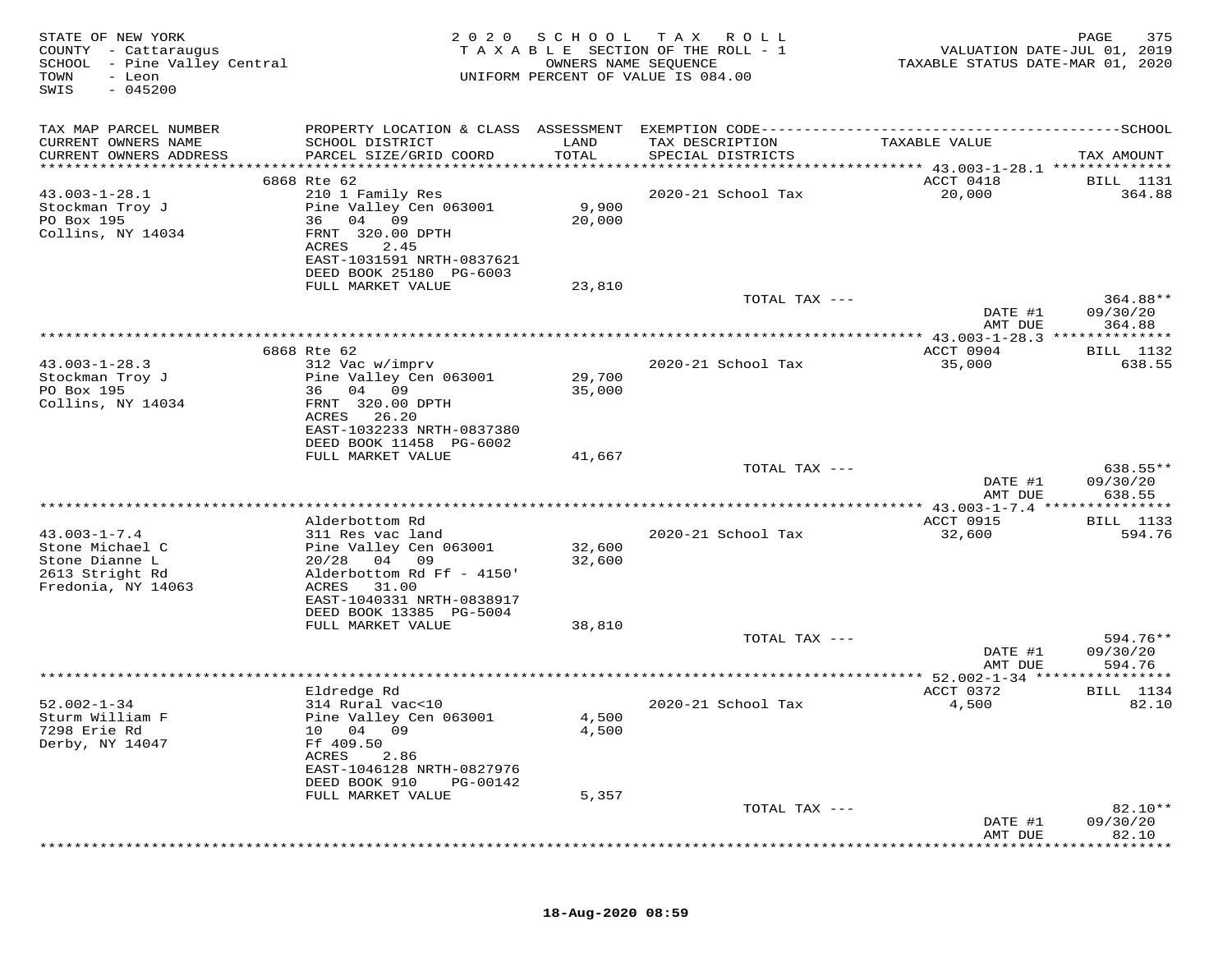| STATE OF NEW YORK<br>COUNTY - Cattaraugus<br>SCHOOL - Pine Valley Central<br>- Leon<br>TOWN<br>SWIS<br>$-045200$ | 2 0 2 0                                                                                                     | SCHOOL<br>OWNERS NAME SEQUENCE | T A X<br>R O L L<br>TAXABLE SECTION OF THE ROLL - 1<br>UNIFORM PERCENT OF VALUE IS 084.00 | TAXABLE STATUS DATE-MAR 01, 2020        | 376<br>PAGE<br>VALUATION DATE-JUL 01, 2019 |
|------------------------------------------------------------------------------------------------------------------|-------------------------------------------------------------------------------------------------------------|--------------------------------|-------------------------------------------------------------------------------------------|-----------------------------------------|--------------------------------------------|
| TAX MAP PARCEL NUMBER                                                                                            | PROPERTY LOCATION & CLASS ASSESSMENT EXEMPTION CODE----------------------------                             |                                |                                                                                           |                                         | ------------SCHOOL                         |
| CURRENT OWNERS NAME<br>CURRENT OWNERS ADDRESS<br>***********************                                         | SCHOOL DISTRICT<br>PARCEL SIZE/GRID COORD                                                                   | LAND<br>TOTAL                  | TAX DESCRIPTION<br>SPECIAL DISTRICTS                                                      | TAXABLE VALUE                           | TAX AMOUNT                                 |
|                                                                                                                  | Dugway Rd                                                                                                   |                                |                                                                                           | ACCT 0470                               | <b>BILL</b> 1135                           |
| $52.002 - 1 - 37$<br>Sturm William F<br>Sturm Carol A.<br>7298 Erie Road<br>Derby, NY 14047                      | 314 Rural vac<10<br>Pine Valley Cen 063001<br>04<br>09<br>10<br>Ff 535.00 Fancher Rd<br>Ff 500.00 Dugway Rd | 52,700<br>52,700               | 2020-21 School Tax                                                                        | 52,700                                  | 961.47                                     |
|                                                                                                                  | 2.83<br>ACRES<br>EAST-1046603 NRTH-0829174<br>DEED BOOK 22331 PG-3001                                       |                                |                                                                                           |                                         |                                            |
|                                                                                                                  | FULL MARKET VALUE                                                                                           | 62,738                         | TOTAL TAX ---                                                                             |                                         | $961.47**$                                 |
|                                                                                                                  |                                                                                                             |                                |                                                                                           | DATE #1<br>AMT DUE                      | 09/30/20<br>961.47                         |
|                                                                                                                  |                                                                                                             |                                |                                                                                           |                                         | * * * * * * * * *                          |
| $52.001 - 1 - 15.1$<br>Stutzman Andy<br>Stutzman Ella<br>11545 Eldredge Road                                     | 11545 Eldredge Rd<br>210 1 Family Res<br>Pine Valley Cen 063001<br>17 04 09<br>Ff 166.00                    | 7,400<br>98,800                | 2020-21 School Tax                                                                        | ACCT 0196<br>98,800                     | BILL 1136<br>1,802.53                      |
| Conewango Valley, NY 14726                                                                                       | ACRES<br>1.20<br>EAST-1042255 NRTH-0827625<br>DEED BOOK 26093 PG-6001<br>FULL MARKET VALUE                  | 117,619                        |                                                                                           |                                         |                                            |
|                                                                                                                  |                                                                                                             |                                | TOTAL TAX ---                                                                             |                                         | $1,802.53**$                               |
|                                                                                                                  |                                                                                                             |                                |                                                                                           | DATE #1<br>AMT DUE                      | 09/30/20<br>1,802.53                       |
|                                                                                                                  | Eldredge Rd                                                                                                 |                                |                                                                                           | ACCT 0737                               | <b>BILL</b> 1137                           |
| $52.001 - 1 - 15.4$<br>Stutzman Andy<br>Stutzman Ella<br>11545 Eldredge Road<br>Conewango Valley, NY 14726       | 314 Rural vac<10<br>Pine Valley Cen 063001<br>17 04 09<br>Ff 509.20<br>ACRES<br>3.70                        | 7,400<br>7,400                 | 2020-21 School Tax                                                                        | 7,400                                   | 135.01                                     |
|                                                                                                                  | EAST-1041915 NRTH-0827626<br>DEED BOOK 26093 PG-6001<br>FULL MARKET VALUE                                   | 8,810                          | TOTAL TAX ---                                                                             |                                         | 135.01**                                   |
|                                                                                                                  |                                                                                                             |                                |                                                                                           | DATE #1                                 | 09/30/20                                   |
|                                                                                                                  |                                                                                                             |                                |                                                                                           | AMT DUE<br>**** $52.001 - 1 - 15.5$ *** | 135.01<br>***********                      |
| $52.001 - 1 - 15.5$                                                                                              | Eldredge Rd<br>311 Res vac land                                                                             |                                | 2020-21 School Tax                                                                        | ACCT 0900<br>3,500                      | <b>BILL</b> 1138<br>63.85                  |
| Stutzman Andy<br>Stutzman Ella<br>11545 Eldredge Road<br>Conewango Valley, NY 14726                              | Pine Valley Cen 063001<br>1.75<br>ACRES<br>EAST-1042788 NRTH-0827623<br>DEED BOOK 26093 PG-6001             | 3,500<br>3,500                 |                                                                                           |                                         |                                            |
|                                                                                                                  | FULL MARKET VALUE                                                                                           | 4,167                          |                                                                                           |                                         |                                            |
|                                                                                                                  |                                                                                                             |                                | TOTAL TAX ---                                                                             | DATE #1<br>AMT DUE                      | $63.85**$<br>09/30/20<br>63.85             |
|                                                                                                                  |                                                                                                             |                                |                                                                                           |                                         | * * * * * * * *                            |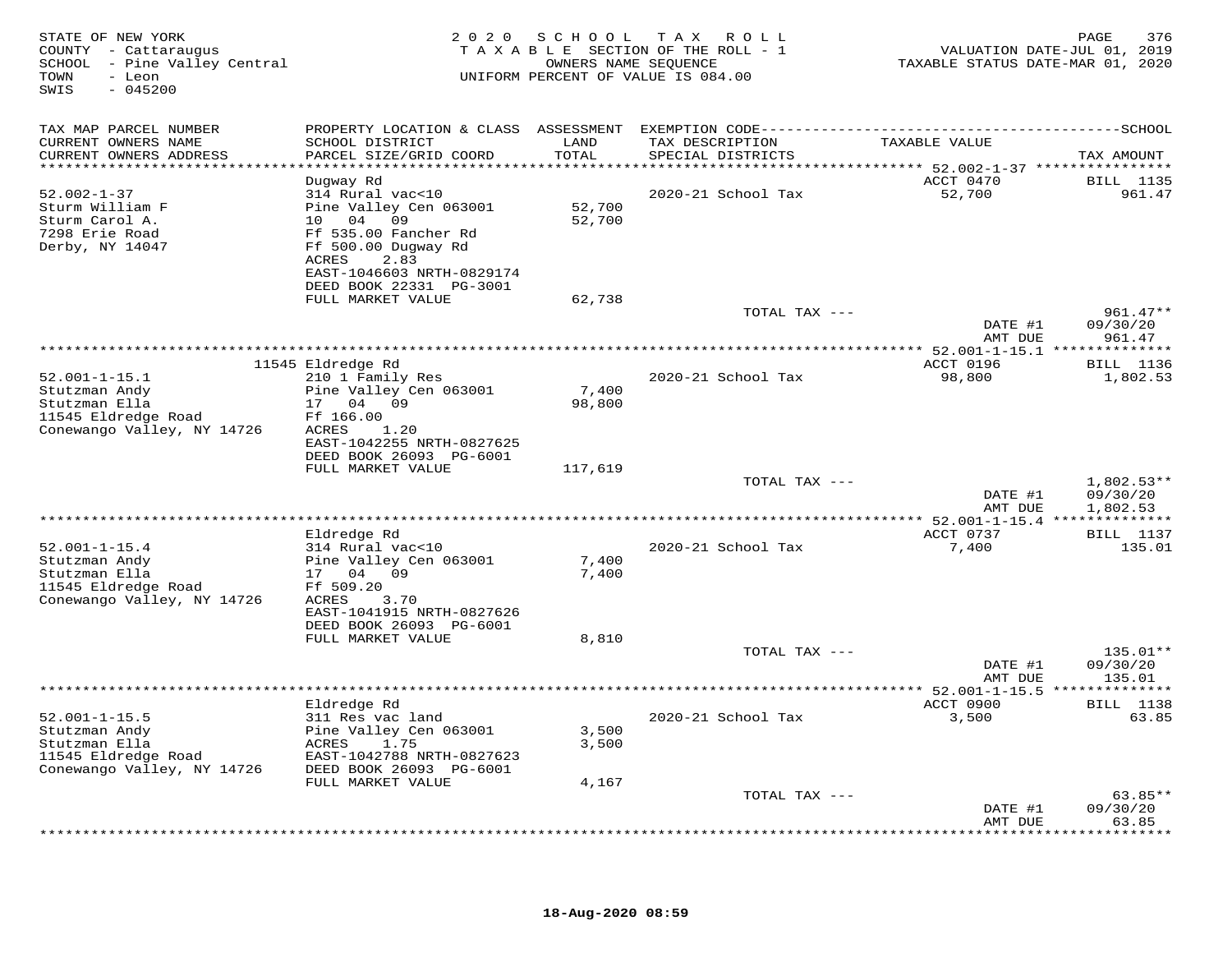| STATE OF NEW YORK<br>COUNTY - Cattaraugus<br>SCHOOL<br>- Pine Valley Central<br>- Leon<br>TOWN<br>$-045200$<br>SWIS | 2 0 2 0                                                                                      | S C H O O L<br>TAXABLE SECTION OF THE ROLL - 1<br>OWNERS NAME SEQUENCE<br>UNIFORM PERCENT OF VALUE IS 084.00 |                 | TAX ROLL                              | VALUATION DATE-JUL 01, 2019<br>TAXABLE STATUS DATE-MAR 01, 2020 | 377<br>PAGE        |
|---------------------------------------------------------------------------------------------------------------------|----------------------------------------------------------------------------------------------|--------------------------------------------------------------------------------------------------------------|-----------------|---------------------------------------|-----------------------------------------------------------------|--------------------|
| TAX MAP PARCEL NUMBER                                                                                               | PROPERTY LOCATION & CLASS ASSESSMENT EXEMPTION CODE-----------------------------------SCHOOL |                                                                                                              |                 |                                       |                                                                 |                    |
| CURRENT OWNERS NAME<br>CURRENT OWNERS ADDRESS<br>*************************                                          | SCHOOL DISTRICT<br>PARCEL SIZE/GRID COORD                                                    | LAND<br>TOTAL                                                                                                |                 | TAX DESCRIPTION<br>SPECIAL DISTRICTS  | TAXABLE VALUE                                                   | TAX AMOUNT         |
|                                                                                                                     |                                                                                              |                                                                                                              |                 |                                       |                                                                 |                    |
| $42.004 - 2 - 31$                                                                                                   | 6627 West Rd<br>105 Vac farmland                                                             |                                                                                                              | AG DIST         | 41720                                 | ACCT 0272                                                       | BILL 1139<br>3,906 |
| Stutzman Noah                                                                                                       | Pine Valley Cen 063001                                                                       | 20,300                                                                                                       |                 | 2020-21 School Tax                    | 16,394                                                          | 299.10             |
| 6627 West Rd                                                                                                        | 04<br>09<br>51                                                                               | 20,300                                                                                                       |                 |                                       |                                                                 |                    |
| Conewango Valley, NY 14726                                                                                          | has no frontage<br>ACRES<br>34.20                                                            |                                                                                                              |                 |                                       |                                                                 |                    |
| MAY BE SUBJECT TO PAYMENT<br>UNDER AGDIST LAW TIL 2024                                                              | EAST-1024300 NRTH-0834138<br>DEED BOOK 13559 PG-2004                                         |                                                                                                              |                 |                                       |                                                                 |                    |
|                                                                                                                     | FULL MARKET VALUE                                                                            | 24,167                                                                                                       |                 |                                       |                                                                 |                    |
|                                                                                                                     |                                                                                              |                                                                                                              |                 | TOTAL TAX ---                         |                                                                 | $299.10**$         |
|                                                                                                                     |                                                                                              |                                                                                                              |                 |                                       | DATE #1                                                         | 09/30/20           |
|                                                                                                                     |                                                                                              |                                                                                                              |                 |                                       | AMT DUE                                                         | 299.10             |
|                                                                                                                     |                                                                                              | ***************************                                                                                  |                 |                                       | ****** 42.004-2-35 ****************                             |                    |
|                                                                                                                     | 6627 West Rd                                                                                 |                                                                                                              |                 |                                       | ACCT 0274                                                       | BILL 1140          |
| $42.004 - 2 - 35$                                                                                                   | 112 Dairy farm                                                                               |                                                                                                              | AG DIST         | 41720                                 |                                                                 | 16,546             |
| Stutzman Noah<br>6627 West Rd                                                                                       | Pine Valley Cen 063001<br>58<br>04<br>09                                                     |                                                                                                              | 63,900 BAS STAR | 41854<br>106,100 2020-21 School Tax   | 89,554                                                          | 27,300<br>1,633.84 |
| Conewango Valley, NY 14726                                                                                          | Ff 1045.00                                                                                   |                                                                                                              |                 |                                       |                                                                 |                    |
|                                                                                                                     | ACRES<br>95.94                                                                               |                                                                                                              |                 |                                       |                                                                 |                    |
| MAY BE SUBJECT TO PAYMENT                                                                                           | EAST-1021144 NRTH-0834035                                                                    |                                                                                                              |                 |                                       |                                                                 |                    |
| UNDER AGDIST LAW TIL 2024                                                                                           | DEED BOOK 13559 PG-2004                                                                      |                                                                                                              |                 |                                       |                                                                 |                    |
|                                                                                                                     | FULL MARKET VALUE                                                                            | 126,310                                                                                                      |                 |                                       |                                                                 |                    |
|                                                                                                                     |                                                                                              |                                                                                                              |                 | TOTAL TAX ---                         |                                                                 | 1,138.84**         |
|                                                                                                                     |                                                                                              |                                                                                                              |                 |                                       | DATE #1                                                         | 09/30/20           |
|                                                                                                                     |                                                                                              |                                                                                                              |                 |                                       | AMT DUE                                                         | 1,138.84           |
|                                                                                                                     |                                                                                              |                                                                                                              |                 |                                       | ** 43.004-1-7.3 ****************                                |                    |
|                                                                                                                     | Bailey Hill Rd                                                                               |                                                                                                              |                 |                                       | ACCT 0381                                                       | <b>BILL</b> 1141   |
| $43.004 - 1 - 7.3$                                                                                                  | 260 Seasonal res                                                                             |                                                                                                              |                 | 2020-21 School Tax                    | 10,000                                                          | 182.44             |
| Sudbrook Larry D                                                                                                    | Pine Valley Cen 063001                                                                       | 8,800                                                                                                        |                 |                                       |                                                                 |                    |
| Sudbrook Beverly A                                                                                                  | 03 04 09                                                                                     | 10,000                                                                                                       |                 |                                       |                                                                 |                    |
| 419 Langmaid Ln                                                                                                     | Ff 1240 Bailey Hill Rd                                                                       |                                                                                                              |                 |                                       |                                                                 |                    |
| Bradford, PA 16701                                                                                                  | Ff 1735 Tug Hill Rd                                                                          |                                                                                                              |                 |                                       |                                                                 |                    |
|                                                                                                                     | 2.40<br>ACRES                                                                                |                                                                                                              |                 |                                       |                                                                 |                    |
|                                                                                                                     | EAST-1049820 NRTH-0835071                                                                    |                                                                                                              |                 |                                       |                                                                 |                    |
|                                                                                                                     | DEED BOOK 30840 PG-2002                                                                      |                                                                                                              |                 |                                       |                                                                 |                    |
|                                                                                                                     | FULL MARKET VALUE                                                                            | 11,905                                                                                                       |                 | TOTAL TAX ---                         |                                                                 | 182.44**           |
|                                                                                                                     |                                                                                              |                                                                                                              |                 |                                       | DATE #1                                                         | 09/30/20           |
|                                                                                                                     |                                                                                              |                                                                                                              |                 |                                       | AMT DUE                                                         | 182.44             |
|                                                                                                                     |                                                                                              |                                                                                                              |                 | * * * * * * * * * * * * * * * * * * * | ***************                                                 | *************      |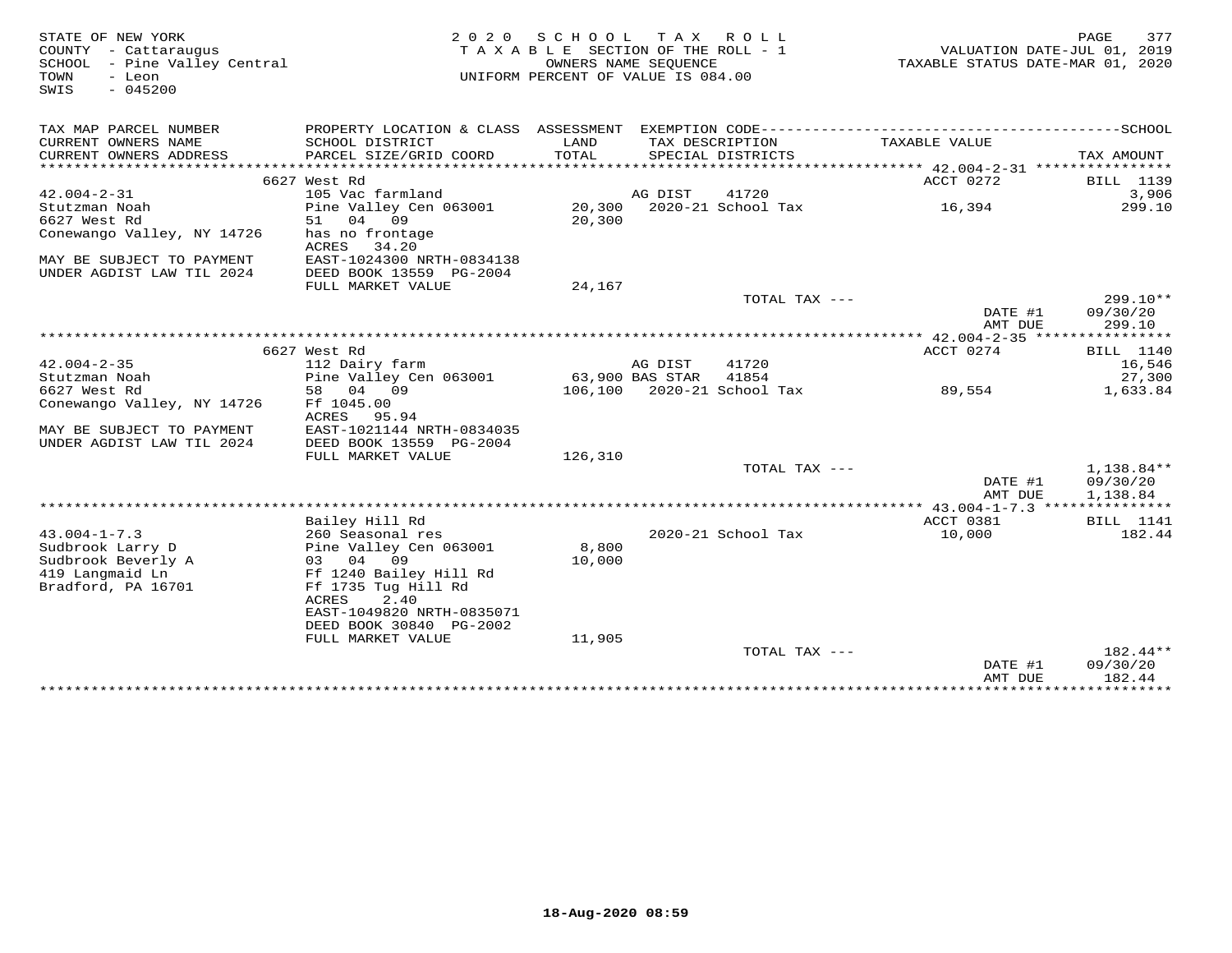| STATE OF NEW YORK<br>COUNTY - Cattaraugus<br>SCHOOL - Pine Valley Central<br>- Leon<br>TOWN<br>SWIS<br>$-045200$ |                                                                  | 2020 SCHOOL<br>TAXABLE SECTION OF THE ROLL - 1<br>OWNERS NAME SEOUENCE<br>UNIFORM PERCENT OF VALUE IS 084.00 |                | TAX ROLL                 | TAXABLE STATUS DATE-MAR 01, 2020 | 378<br>PAGE<br>VALUATION DATE-JUL 01, 2019 |
|------------------------------------------------------------------------------------------------------------------|------------------------------------------------------------------|--------------------------------------------------------------------------------------------------------------|----------------|--------------------------|----------------------------------|--------------------------------------------|
| TAX MAP PARCEL NUMBER<br>CURRENT OWNERS NAME                                                                     | SCHOOL DISTRICT                                                  | LAND                                                                                                         |                | TAX DESCRIPTION          | TAXABLE VALUE                    |                                            |
| CURRENT OWNERS ADDRESS                                                                                           | PARCEL SIZE/GRID COORD                                           | TOTAL                                                                                                        |                | SPECIAL DISTRICTS        |                                  | TAX AMOUNT                                 |
|                                                                                                                  | 6544 West Rd                                                     |                                                                                                              |                |                          | ACCT 0910                        | <b>BILL</b> 1142                           |
| $51.002 - 1 - 2.72$                                                                                              | 210 1 Family Res                                                 |                                                                                                              | BAS STAR 41854 |                          |                                  | 27,300                                     |
| Swartzentruber Joseph E<br>6544 West Rd<br>Conewango Valley, NY 14726                                            | Pine Valley Cen 063001<br>ACRES<br>0.50<br>FULL MARKET VALUE     | 41,800<br>49,762                                                                                             |                | 3,500 2020-21 School Tax | 41,800                           | 762.61                                     |
|                                                                                                                  |                                                                  |                                                                                                              |                | TOTAL TAX ---            | DATE #1<br>AMT DUE               | $267.61**$<br>09/30/20<br>267.61           |
|                                                                                                                  |                                                                  |                                                                                                              |                |                          |                                  |                                            |
| $34.003 - 1 - 29.7$<br>Szabo Peter                                                                               | 12140 Ruckh Hill Rd<br>312 Vac w/imprv<br>Pine Valley Cen 063001 | 6,900                                                                                                        |                | 2020-21 School Tax       | ACCT 0623<br>17,000              | <b>BILL</b> 1143<br>310.15                 |
| Szabo Barbara A<br>5465 Mapleton Rd<br>Lockport, NY 14094                                                        | 39 04 09<br>FRNT 200.00 DPTH 175.00<br>EAST-1032568 NRTH-0847734 | 17,000                                                                                                       |                |                          |                                  |                                            |
|                                                                                                                  | DEED BOOK 00985 PG-01004<br>FULL MARKET VALUE                    | 20,238                                                                                                       |                |                          |                                  |                                            |
|                                                                                                                  |                                                                  |                                                                                                              |                | TOTAL TAX ---            | DATE #1                          | $310.15**$<br>09/30/20                     |
|                                                                                                                  |                                                                  |                                                                                                              |                |                          | AMT DUE                          | 310.15                                     |
|                                                                                                                  | 6715 Bailey Hill Rd                                              |                                                                                                              |                |                          | ACCT 0935                        | BILL 1144                                  |
| $43.004 - 1 - 12.71$                                                                                             | 871 Elec-Gas Fac                                                 |                                                                                                              |                | 2020-21 School Tax       | 29,500                           | 538.20                                     |
| Tower Associates, LLC<br>700 Universe Blyd<br>Juno Beach, FL 33408                                               | Pine Valley Cen 063001<br>03 04 09<br>ACRES<br>0.01              | $\overline{0}$<br>29,500                                                                                     |                |                          |                                  |                                            |
|                                                                                                                  | EAST-1048417 NRTH-0835205<br>DEED BOOK 1481    PG-8001           |                                                                                                              |                |                          |                                  |                                            |
|                                                                                                                  | FULL MARKET VALUE                                                | 35,119                                                                                                       |                | TOTAL TAX ---            |                                  | 538.20**                                   |
|                                                                                                                  |                                                                  |                                                                                                              |                |                          | DATE #1<br>AMT DUE               | 09/30/20<br>538.20                         |
|                                                                                                                  |                                                                  |                                                                                                              |                |                          |                                  |                                            |
| $42.004 - 1 - 6.2$<br>Traber Daniel A                                                                            | 6927 Riga Rd<br>210 1 Family Res<br>Pine Valley Cen 063001       | 8,700                                                                                                        |                | 2020-21 School Tax       | ACCT 0481<br>108,500             | <b>BILL</b> 1145<br>1,979.50               |
| 18914 2nd St<br>Eagle River, AK 99577                                                                            | 04 09<br>52<br>FRNT 270.00 DPTH<br>ACRES<br>1.84                 | 108,500                                                                                                      |                |                          |                                  |                                            |
|                                                                                                                  | EAST-1026973 NRTH-0838549<br>DEED BOOK 766<br>PG-00242           |                                                                                                              |                |                          |                                  |                                            |
|                                                                                                                  | FULL MARKET VALUE                                                | 129,167                                                                                                      |                | TOTAL TAX ---            | DATE #1                          | $1,979.50**$<br>09/30/20                   |
|                                                                                                                  |                                                                  |                                                                                                              |                |                          | AMT DUE                          | 1,979.50<br>****************************   |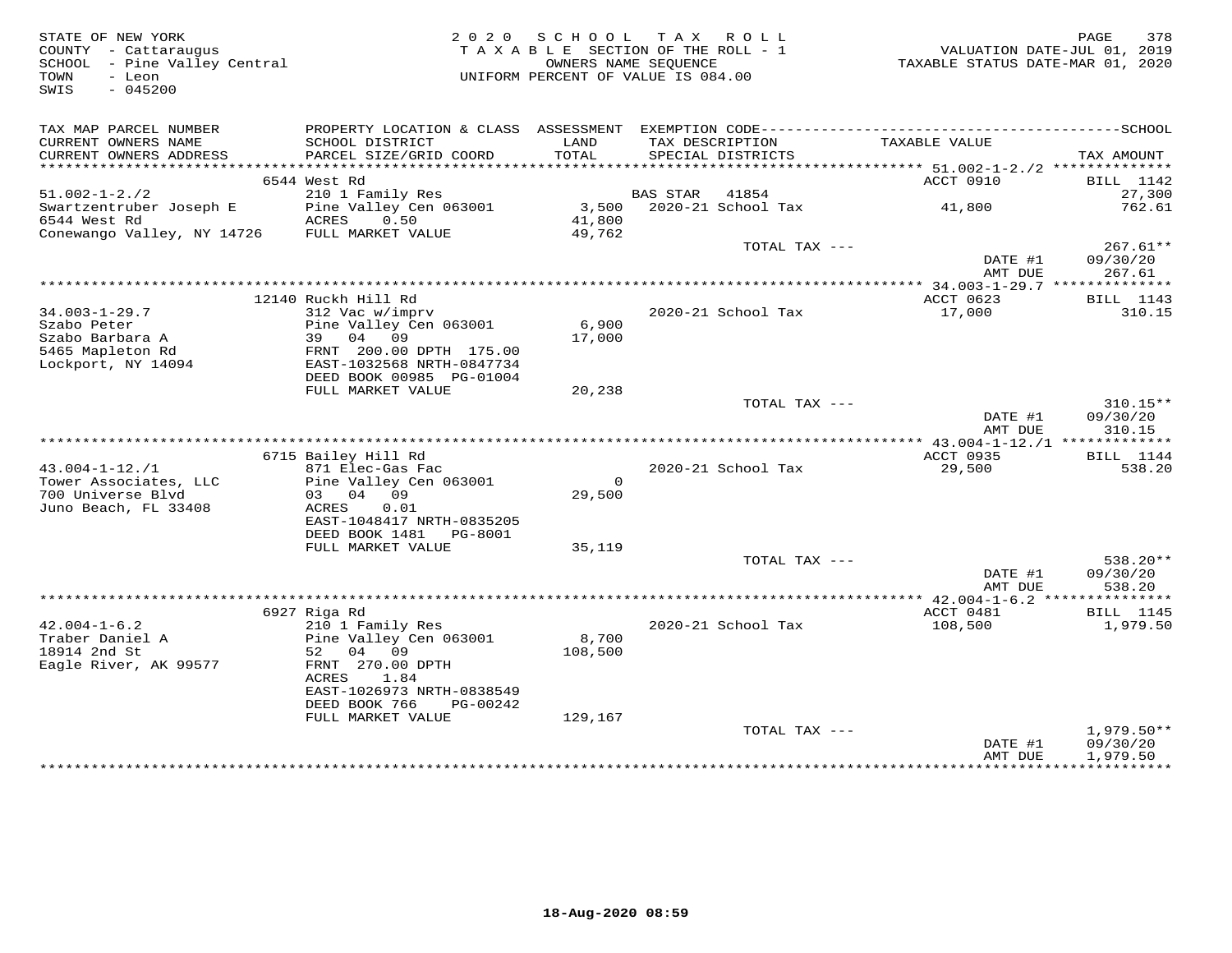| TAX MAP PARCEL NUMBER<br>TAXABLE VALUE<br>CURRENT OWNERS NAME<br>SCHOOL DISTRICT<br>LAND<br>TAX DESCRIPTION<br>PARCEL SIZE/GRID COORD<br>TOTAL<br>CURRENT OWNERS ADDRESS<br>SPECIAL DISTRICTS<br>TAX AMOUNT<br>ACCT 0379<br>12138 Leon-New Albion Rd<br><b>BILL</b> 1146<br>$42.020 - 1 - 23$<br>63,520<br>210 1 Family Res<br>ENH STAR<br>41834<br>9,600<br>75,800<br>Traber Richard<br>Pine Valley Cen 063001<br>2020-21 School Tax<br>1,382.91<br>Traber Joan<br>75,800<br>36 04 09<br>12138 Leon-New Albion Rd<br>FRNT 95.00 DPTH<br>Conewango Valley, NY 14726<br>ACRES<br>2.30<br>EAST-1032987 NRTH-0836103<br>DEED BOOK 771<br>PG-00165<br>FULL MARKET VALUE<br>90,238<br>TOTAL TAX ---<br>$279.91**$<br>DATE #1<br>09/30/20<br>279.91<br>AMT DUE<br>7004 Riga Rd<br>ACCT 0514<br><b>BILL</b> 1147<br>210 1 Family Res<br>$42.002 - 1 - 23.4$<br>27,300<br>BAS STAR 41854<br>8,800 2020-21 School Tax<br>Traber Robert E<br>Pine Valley Cen 063001<br>90,800<br>1,656.57<br>Traber Phyllis<br>45 04 09<br>90,800<br>7004 Riga Rd<br>Ff 300.00<br>Conewango Valley, NY 14726<br>ACRES<br>1.90<br>EAST-1027310 NRTH-0839817<br>DEED BOOK 899<br>PG-00288<br>FULL MARKET VALUE<br>108,095<br>TOTAL TAX ---<br>$1,161.57**$<br>DATE #1<br>09/30/20<br>AMT DUE<br>1,161.57<br><b>BILL</b> 1148<br>7138 Kellogg Hill Rd<br>ACCT 0171<br>$43.001 - 1 - 22$<br>240 Rural res<br>BAS STAR 41854<br>27,300<br>66,300 2020-21 School Tax<br>Troyer Jr. Walter<br>Pine Valley Cen 063001<br>2,554.19<br>140,000<br>1708 Pork Road<br>21 04 09<br>140,000<br>Alderbottom Rd Ff - 290'<br>Clymer, NY 14724<br>ACRES 100.36<br>EAST-1039624 NRTH-0841548<br>DEED BOOK 20190 PG-8788<br>FULL MARKET VALUE<br>166,667<br>$2,059.19**$<br>TOTAL TAX ---<br>DATE #1<br>09/30/20<br>AMT DUE<br>2,059.19<br>ACCT 0335<br><b>BILL</b> 1149<br>West Rd<br>$42.002 - 1 - 29$<br>910 Priv forest<br>2020-21 School Tax<br>147,200<br>2,685.55<br>Two Dog Ranch LLC<br>Pine Valley Cen 063001<br>147,200<br>1540 Towerwood Rd<br>59/60 04 09<br>147,200<br>Grand Island, NY 14072<br>ACRES 284.17<br>EAST-1020499 NRTH-0839839<br>DEED BOOK 27916 PG-5002<br>FULL MARKET VALUE<br>175,238<br>TOTAL TAX ---<br>$2,685.55**$<br>DATE #1<br>09/30/20<br>2,685.55<br>AMT DUE | STATE OF NEW YORK<br>COUNTY - Cattaraugus<br>SCHOOL - Pine Valley Central<br>TOWN<br>- Leon<br>$-045200$<br>SWIS | 2020 SCHOOL TAX ROLL<br>TAXABLE SECTION OF THE ROLL - 1<br>UNIFORM PERCENT OF VALUE IS 084.00 | OWNERS NAME SEQUENCE | TAXABLE STATUS DATE-MAR 01, 2020 | 379<br>PAGE<br>VALUATION DATE-JUL 01, 2019 |
|-------------------------------------------------------------------------------------------------------------------------------------------------------------------------------------------------------------------------------------------------------------------------------------------------------------------------------------------------------------------------------------------------------------------------------------------------------------------------------------------------------------------------------------------------------------------------------------------------------------------------------------------------------------------------------------------------------------------------------------------------------------------------------------------------------------------------------------------------------------------------------------------------------------------------------------------------------------------------------------------------------------------------------------------------------------------------------------------------------------------------------------------------------------------------------------------------------------------------------------------------------------------------------------------------------------------------------------------------------------------------------------------------------------------------------------------------------------------------------------------------------------------------------------------------------------------------------------------------------------------------------------------------------------------------------------------------------------------------------------------------------------------------------------------------------------------------------------------------------------------------------------------------------------------------------------------------------------------------------------------------------------------------------------------------------------------------------------------------------------------------------------------------------------------------------------------------------------------------------------------------------|------------------------------------------------------------------------------------------------------------------|-----------------------------------------------------------------------------------------------|----------------------|----------------------------------|--------------------------------------------|
|                                                                                                                                                                                                                                                                                                                                                                                                                                                                                                                                                                                                                                                                                                                                                                                                                                                                                                                                                                                                                                                                                                                                                                                                                                                                                                                                                                                                                                                                                                                                                                                                                                                                                                                                                                                                                                                                                                                                                                                                                                                                                                                                                                                                                                                       |                                                                                                                  |                                                                                               |                      |                                  |                                            |
|                                                                                                                                                                                                                                                                                                                                                                                                                                                                                                                                                                                                                                                                                                                                                                                                                                                                                                                                                                                                                                                                                                                                                                                                                                                                                                                                                                                                                                                                                                                                                                                                                                                                                                                                                                                                                                                                                                                                                                                                                                                                                                                                                                                                                                                       |                                                                                                                  |                                                                                               |                      |                                  |                                            |
|                                                                                                                                                                                                                                                                                                                                                                                                                                                                                                                                                                                                                                                                                                                                                                                                                                                                                                                                                                                                                                                                                                                                                                                                                                                                                                                                                                                                                                                                                                                                                                                                                                                                                                                                                                                                                                                                                                                                                                                                                                                                                                                                                                                                                                                       |                                                                                                                  |                                                                                               |                      |                                  |                                            |
|                                                                                                                                                                                                                                                                                                                                                                                                                                                                                                                                                                                                                                                                                                                                                                                                                                                                                                                                                                                                                                                                                                                                                                                                                                                                                                                                                                                                                                                                                                                                                                                                                                                                                                                                                                                                                                                                                                                                                                                                                                                                                                                                                                                                                                                       |                                                                                                                  |                                                                                               |                      |                                  |                                            |
|                                                                                                                                                                                                                                                                                                                                                                                                                                                                                                                                                                                                                                                                                                                                                                                                                                                                                                                                                                                                                                                                                                                                                                                                                                                                                                                                                                                                                                                                                                                                                                                                                                                                                                                                                                                                                                                                                                                                                                                                                                                                                                                                                                                                                                                       |                                                                                                                  |                                                                                               |                      |                                  |                                            |
|                                                                                                                                                                                                                                                                                                                                                                                                                                                                                                                                                                                                                                                                                                                                                                                                                                                                                                                                                                                                                                                                                                                                                                                                                                                                                                                                                                                                                                                                                                                                                                                                                                                                                                                                                                                                                                                                                                                                                                                                                                                                                                                                                                                                                                                       |                                                                                                                  |                                                                                               |                      |                                  |                                            |
|                                                                                                                                                                                                                                                                                                                                                                                                                                                                                                                                                                                                                                                                                                                                                                                                                                                                                                                                                                                                                                                                                                                                                                                                                                                                                                                                                                                                                                                                                                                                                                                                                                                                                                                                                                                                                                                                                                                                                                                                                                                                                                                                                                                                                                                       |                                                                                                                  |                                                                                               |                      |                                  |                                            |
|                                                                                                                                                                                                                                                                                                                                                                                                                                                                                                                                                                                                                                                                                                                                                                                                                                                                                                                                                                                                                                                                                                                                                                                                                                                                                                                                                                                                                                                                                                                                                                                                                                                                                                                                                                                                                                                                                                                                                                                                                                                                                                                                                                                                                                                       |                                                                                                                  |                                                                                               |                      |                                  |                                            |
|                                                                                                                                                                                                                                                                                                                                                                                                                                                                                                                                                                                                                                                                                                                                                                                                                                                                                                                                                                                                                                                                                                                                                                                                                                                                                                                                                                                                                                                                                                                                                                                                                                                                                                                                                                                                                                                                                                                                                                                                                                                                                                                                                                                                                                                       |                                                                                                                  |                                                                                               |                      |                                  |                                            |
|                                                                                                                                                                                                                                                                                                                                                                                                                                                                                                                                                                                                                                                                                                                                                                                                                                                                                                                                                                                                                                                                                                                                                                                                                                                                                                                                                                                                                                                                                                                                                                                                                                                                                                                                                                                                                                                                                                                                                                                                                                                                                                                                                                                                                                                       |                                                                                                                  |                                                                                               |                      |                                  |                                            |
|                                                                                                                                                                                                                                                                                                                                                                                                                                                                                                                                                                                                                                                                                                                                                                                                                                                                                                                                                                                                                                                                                                                                                                                                                                                                                                                                                                                                                                                                                                                                                                                                                                                                                                                                                                                                                                                                                                                                                                                                                                                                                                                                                                                                                                                       |                                                                                                                  |                                                                                               |                      |                                  |                                            |
|                                                                                                                                                                                                                                                                                                                                                                                                                                                                                                                                                                                                                                                                                                                                                                                                                                                                                                                                                                                                                                                                                                                                                                                                                                                                                                                                                                                                                                                                                                                                                                                                                                                                                                                                                                                                                                                                                                                                                                                                                                                                                                                                                                                                                                                       |                                                                                                                  |                                                                                               |                      |                                  |                                            |
|                                                                                                                                                                                                                                                                                                                                                                                                                                                                                                                                                                                                                                                                                                                                                                                                                                                                                                                                                                                                                                                                                                                                                                                                                                                                                                                                                                                                                                                                                                                                                                                                                                                                                                                                                                                                                                                                                                                                                                                                                                                                                                                                                                                                                                                       |                                                                                                                  |                                                                                               |                      |                                  |                                            |
|                                                                                                                                                                                                                                                                                                                                                                                                                                                                                                                                                                                                                                                                                                                                                                                                                                                                                                                                                                                                                                                                                                                                                                                                                                                                                                                                                                                                                                                                                                                                                                                                                                                                                                                                                                                                                                                                                                                                                                                                                                                                                                                                                                                                                                                       |                                                                                                                  |                                                                                               |                      |                                  |                                            |
|                                                                                                                                                                                                                                                                                                                                                                                                                                                                                                                                                                                                                                                                                                                                                                                                                                                                                                                                                                                                                                                                                                                                                                                                                                                                                                                                                                                                                                                                                                                                                                                                                                                                                                                                                                                                                                                                                                                                                                                                                                                                                                                                                                                                                                                       |                                                                                                                  |                                                                                               |                      |                                  |                                            |
|                                                                                                                                                                                                                                                                                                                                                                                                                                                                                                                                                                                                                                                                                                                                                                                                                                                                                                                                                                                                                                                                                                                                                                                                                                                                                                                                                                                                                                                                                                                                                                                                                                                                                                                                                                                                                                                                                                                                                                                                                                                                                                                                                                                                                                                       |                                                                                                                  |                                                                                               |                      |                                  |                                            |
|                                                                                                                                                                                                                                                                                                                                                                                                                                                                                                                                                                                                                                                                                                                                                                                                                                                                                                                                                                                                                                                                                                                                                                                                                                                                                                                                                                                                                                                                                                                                                                                                                                                                                                                                                                                                                                                                                                                                                                                                                                                                                                                                                                                                                                                       |                                                                                                                  |                                                                                               |                      |                                  |                                            |
|                                                                                                                                                                                                                                                                                                                                                                                                                                                                                                                                                                                                                                                                                                                                                                                                                                                                                                                                                                                                                                                                                                                                                                                                                                                                                                                                                                                                                                                                                                                                                                                                                                                                                                                                                                                                                                                                                                                                                                                                                                                                                                                                                                                                                                                       |                                                                                                                  |                                                                                               |                      |                                  |                                            |
|                                                                                                                                                                                                                                                                                                                                                                                                                                                                                                                                                                                                                                                                                                                                                                                                                                                                                                                                                                                                                                                                                                                                                                                                                                                                                                                                                                                                                                                                                                                                                                                                                                                                                                                                                                                                                                                                                                                                                                                                                                                                                                                                                                                                                                                       |                                                                                                                  |                                                                                               |                      |                                  |                                            |
|                                                                                                                                                                                                                                                                                                                                                                                                                                                                                                                                                                                                                                                                                                                                                                                                                                                                                                                                                                                                                                                                                                                                                                                                                                                                                                                                                                                                                                                                                                                                                                                                                                                                                                                                                                                                                                                                                                                                                                                                                                                                                                                                                                                                                                                       |                                                                                                                  |                                                                                               |                      |                                  |                                            |
|                                                                                                                                                                                                                                                                                                                                                                                                                                                                                                                                                                                                                                                                                                                                                                                                                                                                                                                                                                                                                                                                                                                                                                                                                                                                                                                                                                                                                                                                                                                                                                                                                                                                                                                                                                                                                                                                                                                                                                                                                                                                                                                                                                                                                                                       |                                                                                                                  |                                                                                               |                      |                                  |                                            |
|                                                                                                                                                                                                                                                                                                                                                                                                                                                                                                                                                                                                                                                                                                                                                                                                                                                                                                                                                                                                                                                                                                                                                                                                                                                                                                                                                                                                                                                                                                                                                                                                                                                                                                                                                                                                                                                                                                                                                                                                                                                                                                                                                                                                                                                       |                                                                                                                  |                                                                                               |                      |                                  |                                            |
|                                                                                                                                                                                                                                                                                                                                                                                                                                                                                                                                                                                                                                                                                                                                                                                                                                                                                                                                                                                                                                                                                                                                                                                                                                                                                                                                                                                                                                                                                                                                                                                                                                                                                                                                                                                                                                                                                                                                                                                                                                                                                                                                                                                                                                                       |                                                                                                                  |                                                                                               |                      |                                  |                                            |
|                                                                                                                                                                                                                                                                                                                                                                                                                                                                                                                                                                                                                                                                                                                                                                                                                                                                                                                                                                                                                                                                                                                                                                                                                                                                                                                                                                                                                                                                                                                                                                                                                                                                                                                                                                                                                                                                                                                                                                                                                                                                                                                                                                                                                                                       |                                                                                                                  |                                                                                               |                      |                                  |                                            |
|                                                                                                                                                                                                                                                                                                                                                                                                                                                                                                                                                                                                                                                                                                                                                                                                                                                                                                                                                                                                                                                                                                                                                                                                                                                                                                                                                                                                                                                                                                                                                                                                                                                                                                                                                                                                                                                                                                                                                                                                                                                                                                                                                                                                                                                       |                                                                                                                  |                                                                                               |                      |                                  |                                            |
|                                                                                                                                                                                                                                                                                                                                                                                                                                                                                                                                                                                                                                                                                                                                                                                                                                                                                                                                                                                                                                                                                                                                                                                                                                                                                                                                                                                                                                                                                                                                                                                                                                                                                                                                                                                                                                                                                                                                                                                                                                                                                                                                                                                                                                                       |                                                                                                                  |                                                                                               |                      |                                  |                                            |
|                                                                                                                                                                                                                                                                                                                                                                                                                                                                                                                                                                                                                                                                                                                                                                                                                                                                                                                                                                                                                                                                                                                                                                                                                                                                                                                                                                                                                                                                                                                                                                                                                                                                                                                                                                                                                                                                                                                                                                                                                                                                                                                                                                                                                                                       |                                                                                                                  |                                                                                               |                      |                                  |                                            |
|                                                                                                                                                                                                                                                                                                                                                                                                                                                                                                                                                                                                                                                                                                                                                                                                                                                                                                                                                                                                                                                                                                                                                                                                                                                                                                                                                                                                                                                                                                                                                                                                                                                                                                                                                                                                                                                                                                                                                                                                                                                                                                                                                                                                                                                       |                                                                                                                  |                                                                                               |                      |                                  |                                            |
|                                                                                                                                                                                                                                                                                                                                                                                                                                                                                                                                                                                                                                                                                                                                                                                                                                                                                                                                                                                                                                                                                                                                                                                                                                                                                                                                                                                                                                                                                                                                                                                                                                                                                                                                                                                                                                                                                                                                                                                                                                                                                                                                                                                                                                                       |                                                                                                                  |                                                                                               |                      |                                  |                                            |
|                                                                                                                                                                                                                                                                                                                                                                                                                                                                                                                                                                                                                                                                                                                                                                                                                                                                                                                                                                                                                                                                                                                                                                                                                                                                                                                                                                                                                                                                                                                                                                                                                                                                                                                                                                                                                                                                                                                                                                                                                                                                                                                                                                                                                                                       |                                                                                                                  |                                                                                               |                      |                                  |                                            |
|                                                                                                                                                                                                                                                                                                                                                                                                                                                                                                                                                                                                                                                                                                                                                                                                                                                                                                                                                                                                                                                                                                                                                                                                                                                                                                                                                                                                                                                                                                                                                                                                                                                                                                                                                                                                                                                                                                                                                                                                                                                                                                                                                                                                                                                       |                                                                                                                  |                                                                                               |                      |                                  |                                            |
|                                                                                                                                                                                                                                                                                                                                                                                                                                                                                                                                                                                                                                                                                                                                                                                                                                                                                                                                                                                                                                                                                                                                                                                                                                                                                                                                                                                                                                                                                                                                                                                                                                                                                                                                                                                                                                                                                                                                                                                                                                                                                                                                                                                                                                                       |                                                                                                                  |                                                                                               |                      |                                  |                                            |
|                                                                                                                                                                                                                                                                                                                                                                                                                                                                                                                                                                                                                                                                                                                                                                                                                                                                                                                                                                                                                                                                                                                                                                                                                                                                                                                                                                                                                                                                                                                                                                                                                                                                                                                                                                                                                                                                                                                                                                                                                                                                                                                                                                                                                                                       |                                                                                                                  |                                                                                               |                      |                                  |                                            |
|                                                                                                                                                                                                                                                                                                                                                                                                                                                                                                                                                                                                                                                                                                                                                                                                                                                                                                                                                                                                                                                                                                                                                                                                                                                                                                                                                                                                                                                                                                                                                                                                                                                                                                                                                                                                                                                                                                                                                                                                                                                                                                                                                                                                                                                       |                                                                                                                  |                                                                                               |                      |                                  |                                            |
|                                                                                                                                                                                                                                                                                                                                                                                                                                                                                                                                                                                                                                                                                                                                                                                                                                                                                                                                                                                                                                                                                                                                                                                                                                                                                                                                                                                                                                                                                                                                                                                                                                                                                                                                                                                                                                                                                                                                                                                                                                                                                                                                                                                                                                                       |                                                                                                                  |                                                                                               |                      |                                  |                                            |
|                                                                                                                                                                                                                                                                                                                                                                                                                                                                                                                                                                                                                                                                                                                                                                                                                                                                                                                                                                                                                                                                                                                                                                                                                                                                                                                                                                                                                                                                                                                                                                                                                                                                                                                                                                                                                                                                                                                                                                                                                                                                                                                                                                                                                                                       |                                                                                                                  |                                                                                               |                      |                                  |                                            |
|                                                                                                                                                                                                                                                                                                                                                                                                                                                                                                                                                                                                                                                                                                                                                                                                                                                                                                                                                                                                                                                                                                                                                                                                                                                                                                                                                                                                                                                                                                                                                                                                                                                                                                                                                                                                                                                                                                                                                                                                                                                                                                                                                                                                                                                       |                                                                                                                  |                                                                                               |                      |                                  |                                            |
|                                                                                                                                                                                                                                                                                                                                                                                                                                                                                                                                                                                                                                                                                                                                                                                                                                                                                                                                                                                                                                                                                                                                                                                                                                                                                                                                                                                                                                                                                                                                                                                                                                                                                                                                                                                                                                                                                                                                                                                                                                                                                                                                                                                                                                                       |                                                                                                                  |                                                                                               |                      |                                  |                                            |
|                                                                                                                                                                                                                                                                                                                                                                                                                                                                                                                                                                                                                                                                                                                                                                                                                                                                                                                                                                                                                                                                                                                                                                                                                                                                                                                                                                                                                                                                                                                                                                                                                                                                                                                                                                                                                                                                                                                                                                                                                                                                                                                                                                                                                                                       |                                                                                                                  |                                                                                               |                      |                                  |                                            |
|                                                                                                                                                                                                                                                                                                                                                                                                                                                                                                                                                                                                                                                                                                                                                                                                                                                                                                                                                                                                                                                                                                                                                                                                                                                                                                                                                                                                                                                                                                                                                                                                                                                                                                                                                                                                                                                                                                                                                                                                                                                                                                                                                                                                                                                       |                                                                                                                  |                                                                                               |                      |                                  |                                            |
|                                                                                                                                                                                                                                                                                                                                                                                                                                                                                                                                                                                                                                                                                                                                                                                                                                                                                                                                                                                                                                                                                                                                                                                                                                                                                                                                                                                                                                                                                                                                                                                                                                                                                                                                                                                                                                                                                                                                                                                                                                                                                                                                                                                                                                                       |                                                                                                                  |                                                                                               |                      |                                  |                                            |
|                                                                                                                                                                                                                                                                                                                                                                                                                                                                                                                                                                                                                                                                                                                                                                                                                                                                                                                                                                                                                                                                                                                                                                                                                                                                                                                                                                                                                                                                                                                                                                                                                                                                                                                                                                                                                                                                                                                                                                                                                                                                                                                                                                                                                                                       |                                                                                                                  |                                                                                               |                      |                                  |                                            |
|                                                                                                                                                                                                                                                                                                                                                                                                                                                                                                                                                                                                                                                                                                                                                                                                                                                                                                                                                                                                                                                                                                                                                                                                                                                                                                                                                                                                                                                                                                                                                                                                                                                                                                                                                                                                                                                                                                                                                                                                                                                                                                                                                                                                                                                       |                                                                                                                  |                                                                                               |                      |                                  |                                            |
|                                                                                                                                                                                                                                                                                                                                                                                                                                                                                                                                                                                                                                                                                                                                                                                                                                                                                                                                                                                                                                                                                                                                                                                                                                                                                                                                                                                                                                                                                                                                                                                                                                                                                                                                                                                                                                                                                                                                                                                                                                                                                                                                                                                                                                                       |                                                                                                                  |                                                                                               |                      |                                  |                                            |
|                                                                                                                                                                                                                                                                                                                                                                                                                                                                                                                                                                                                                                                                                                                                                                                                                                                                                                                                                                                                                                                                                                                                                                                                                                                                                                                                                                                                                                                                                                                                                                                                                                                                                                                                                                                                                                                                                                                                                                                                                                                                                                                                                                                                                                                       |                                                                                                                  |                                                                                               |                      |                                  |                                            |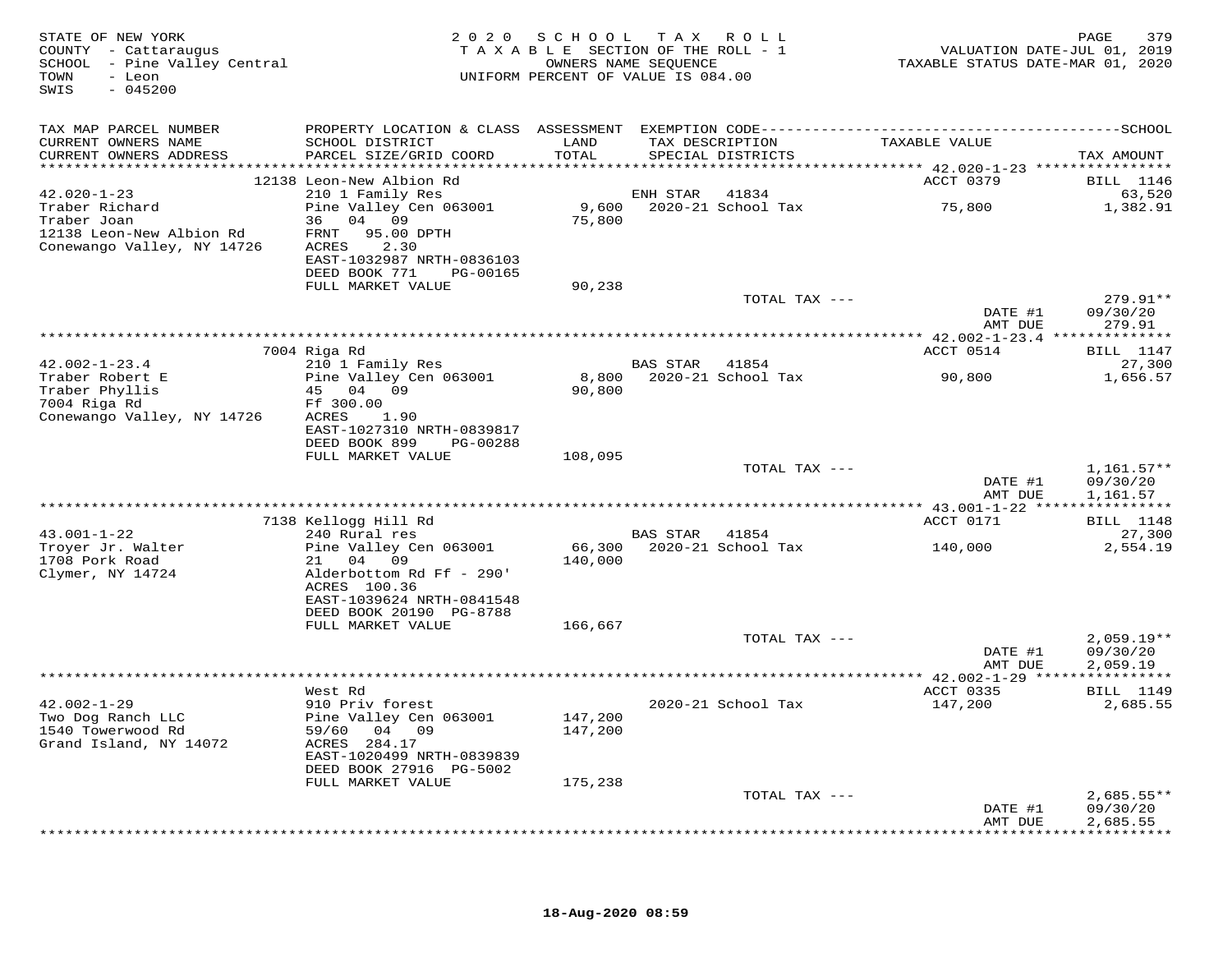| STATE OF NEW YORK<br>COUNTY - Cattaraugus<br>SCHOOL - Pine Valley Central<br>- Leon<br>TOWN<br>$-045200$<br>SWIS | 2020 SCHOOL TAX ROLL<br>TAXABLE SECTION OF THE ROLL - 1<br>UNIFORM PERCENT OF VALUE IS 084.00                                                   | TAXABLE STATUS DATE-MAR 01, 2020 | 380<br>PAGE<br>VALUATION DATE-JUL 01, 2019 |                      |                                      |
|------------------------------------------------------------------------------------------------------------------|-------------------------------------------------------------------------------------------------------------------------------------------------|----------------------------------|--------------------------------------------|----------------------|--------------------------------------|
| TAX MAP PARCEL NUMBER                                                                                            |                                                                                                                                                 |                                  |                                            |                      |                                      |
| CURRENT OWNERS NAME<br>CURRENT OWNERS ADDRESS                                                                    | SCHOOL DISTRICT<br>PARCEL SIZE/GRID COORD                                                                                                       | LAND<br>TOTAL                    | TAX DESCRIPTION<br>SPECIAL DISTRICTS       | TAXABLE VALUE        | TAX AMOUNT                           |
|                                                                                                                  | 11988 Leon-New Albion Rd                                                                                                                        |                                  |                                            | ACCT 0913            | <b>BILL</b> 1150                     |
| $43.003 - 1 - 6.2$                                                                                               | 312 Vac w/imprv                                                                                                                                 |                                  | 2020-21 School Tax                         | 139,800              | 2,550.54                             |
| Tyers Phil<br>831 Partridge Dr<br>Burlington, Ont. Canada<br>L7T2Z6                                              | Pine Valley Cen 063001<br>28/27 04 09<br>Ff 460.00<br>65.55<br>ACRES<br>EAST-1035561 NRTH-0838103<br>DEED BOOK 12828 PG-3002                    | 50,000<br>139,800                |                                            |                      |                                      |
|                                                                                                                  | FULL MARKET VALUE                                                                                                                               | 166,429                          |                                            |                      |                                      |
|                                                                                                                  |                                                                                                                                                 |                                  | TOTAL TAX ---                              | DATE #1<br>AMT DUE   | $2,550.54**$<br>09/30/20<br>2,550.54 |
|                                                                                                                  |                                                                                                                                                 |                                  |                                            |                      |                                      |
|                                                                                                                  | 25237 Wutz 3                                                                                                                                    |                                  |                                            | ACCT 0942            | <b>BILL</b> 1151                     |
| $42.002 - 1 - 2.71$<br>US Energy Development Corp                                                                | 733 Gas well<br>Pine Valley Cen 063001                                                                                                          | $\overline{0}$                   | 2020-21 School Tax                         | 2,239                | 40.85                                |
| 2350 Forest Rd                                                                                                   | ACRES<br>0.01                                                                                                                                   | 2,239                            |                                            |                      |                                      |
| Getzfille, NY 14068                                                                                              | FULL MARKET VALUE                                                                                                                               | 2,665                            |                                            |                      |                                      |
|                                                                                                                  |                                                                                                                                                 |                                  | TOTAL TAX ---                              | DATE #1<br>AMT DUE   | 40.85**<br>09/30/20<br>40.85         |
|                                                                                                                  |                                                                                                                                                 |                                  |                                            |                      |                                      |
|                                                                                                                  | 6016 Rte 62                                                                                                                                     |                                  |                                            | ACCT 0312            | <b>BILL</b> 1152                     |
| $51.002 - 2 - 14.1$                                                                                              | 210 1 Family Res                                                                                                                                |                                  | 2020-21 School Tax                         | 75,000               | 1,368.32                             |
| Valley View Cheese Fund<br>6028 Rte 62<br>Conewango Valley, NY 14726                                             | Pine Valley Cen 063001<br>04 09<br>49<br>FRNT 410.00 DPTH 30.00<br>EAST-1027090 NRTH-0824162                                                    | 6,300<br>75,000                  |                                            |                      |                                      |
|                                                                                                                  | DEED BOOK 738<br>PG-00362<br>FULL MARKET VALUE                                                                                                  | 89,286                           |                                            |                      |                                      |
|                                                                                                                  |                                                                                                                                                 |                                  | TOTAL TAX ---                              |                      | $1,368.32**$                         |
|                                                                                                                  |                                                                                                                                                 |                                  |                                            | DATE #1<br>AMT DUE   | 09/30/20<br>1,368.32                 |
|                                                                                                                  |                                                                                                                                                 |                                  |                                            |                      |                                      |
| $51.002 - 2 - 14.2$                                                                                              | 6028 Rte 62<br>710 Manufacture                                                                                                                  |                                  | 2020-21 School Tax                         | ACCT 0517<br>300,000 | <b>BILL</b> 1153<br>5,473.26         |
| Valley View Cheese Fund<br>6016 Rte 62<br>Conewango Valley, NY 14726                                             | Pine Valley Cen 063001<br>49 04 09<br>Ff 1080.00<br>8.65<br>ACRES<br>EAST-1026958 NRTH-0825031<br>DEED BOOK 00978 PG-00799<br>FULL MARKET VALUE | 20,800<br>300,000<br>357,143     |                                            |                      |                                      |
|                                                                                                                  |                                                                                                                                                 |                                  | TOTAL TAX ---                              |                      | $5,473.26**$                         |
|                                                                                                                  |                                                                                                                                                 |                                  |                                            | DATE #1<br>AMT DUE   | 09/30/20<br>5,473.26                 |
|                                                                                                                  |                                                                                                                                                 |                                  |                                            |                      |                                      |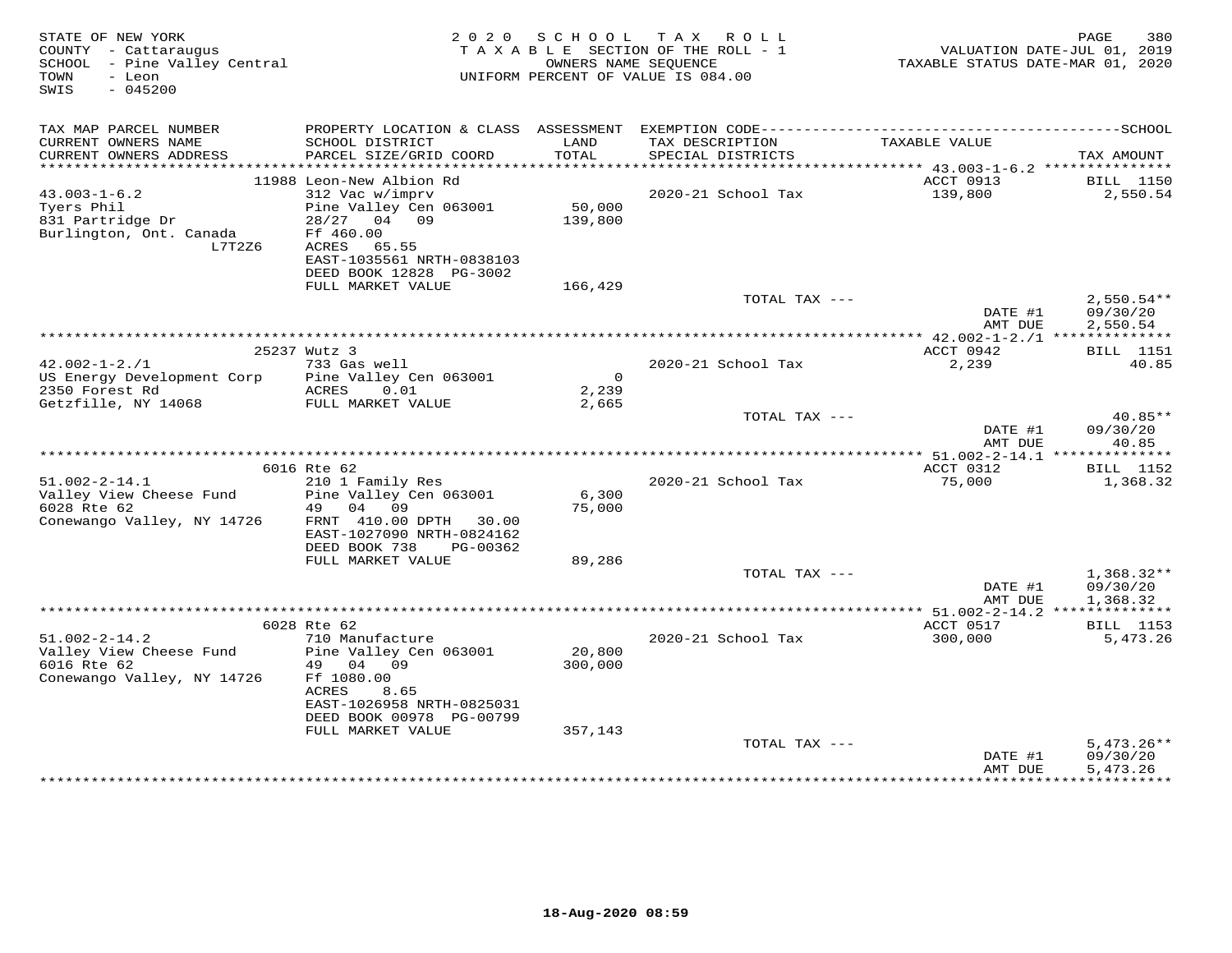| STATE OF NEW YORK<br>COUNTY - Cattaraugus<br>SCHOOL - Pine Valley Central<br>TOWN<br>- Leon<br>$-045200$<br>SWIS | 2020                                                 | SCHOOL<br>OWNERS NAME SEQUENCE | T A X<br>R O L L<br>TAXABLE SECTION OF THE ROLL - 1<br>UNIFORM PERCENT OF VALUE IS 084.00 | VALUATION DATE-JUL 01, 2019<br>TAXABLE STATUS DATE-MAR 01, 2020 | 381<br>PAGE                        |
|------------------------------------------------------------------------------------------------------------------|------------------------------------------------------|--------------------------------|-------------------------------------------------------------------------------------------|-----------------------------------------------------------------|------------------------------------|
| TAX MAP PARCEL NUMBER                                                                                            |                                                      |                                |                                                                                           |                                                                 |                                    |
| CURRENT OWNERS NAME<br>CURRENT OWNERS ADDRESS                                                                    | SCHOOL DISTRICT<br>PARCEL SIZE/GRID COORD            | LAND<br>TOTAL                  | TAX DESCRIPTION<br>SPECIAL DISTRICTS                                                      | TAXABLE VALUE                                                   | TAX AMOUNT                         |
| ***********************                                                                                          |                                                      |                                |                                                                                           |                                                                 |                                    |
| $52.002 - 1 - 27.18$                                                                                             | Peters Rd<br>270 Mfg housing                         |                                | 2020-21 School Tax                                                                        | ACCT 0758<br>9,900                                              | <b>BILL</b> 1154<br>180.62         |
| Van Wie Michael                                                                                                  | Pine Valley Cen 063001                               | 9,900                          |                                                                                           |                                                                 |                                    |
| Van Wie Jean                                                                                                     | 01 04 09                                             | 9,900                          |                                                                                           |                                                                 |                                    |
| 2261 Oakley Pl                                                                                                   | $1$ ot #8                                            |                                |                                                                                           |                                                                 |                                    |
| Lakeview, NY 14085                                                                                               | Ff 340.00                                            |                                |                                                                                           |                                                                 |                                    |
|                                                                                                                  | ACRES<br>2.45                                        |                                |                                                                                           |                                                                 |                                    |
|                                                                                                                  | EAST-1048701 NRTH-0827357<br>DEED BOOK 14186 PG-4001 |                                |                                                                                           |                                                                 |                                    |
|                                                                                                                  | FULL MARKET VALUE                                    | 11,786                         |                                                                                           |                                                                 |                                    |
|                                                                                                                  |                                                      |                                | TOTAL TAX ---                                                                             |                                                                 | 180.62**                           |
|                                                                                                                  |                                                      |                                |                                                                                           | DATE #1<br>AMT DUE                                              | 09/30/20<br>180.62                 |
|                                                                                                                  |                                                      |                                |                                                                                           | ** $43.002 - 1 - 1$ *****                                       | * * * * * * * * *                  |
|                                                                                                                  | Alderbottom Rd                                       |                                |                                                                                           | ACCT 0155                                                       | <b>BILL</b> 1155                   |
| $43.002 - 1 - 1$                                                                                                 | 312 Vac w/imprv                                      |                                | 2020-21 School Tax                                                                        | 95,700                                                          | 1,745.97                           |
| Vanhorn Mark                                                                                                     | Pine Valley Cen 063001                               | 68,000                         |                                                                                           |                                                                 |                                    |
| 110 Royal Parkway East<br>Williamsville, NY 14221                                                                | 13/14/22<br>04<br>09<br>ACRES 158.55                 | 95,700                         |                                                                                           |                                                                 |                                    |
|                                                                                                                  | EAST-1043857 NRTH-0844904                            |                                |                                                                                           |                                                                 |                                    |
|                                                                                                                  | DEED BOOK 00960 PG-00652                             |                                |                                                                                           |                                                                 |                                    |
|                                                                                                                  | FULL MARKET VALUE                                    | 113,929                        |                                                                                           |                                                                 |                                    |
|                                                                                                                  |                                                      |                                | TOTAL TAX ---                                                                             |                                                                 | $1,745.97**$                       |
|                                                                                                                  |                                                      |                                |                                                                                           | DATE #1<br>AMT DUE                                              | 09/30/20<br>1,745.97               |
|                                                                                                                  |                                                      |                                |                                                                                           |                                                                 | * * * * * * *                      |
|                                                                                                                  | 7829 Frog Valley Rd                                  |                                |                                                                                           | ACCT 0158                                                       | BILL 1156                          |
| $33.004 - 1 - 23.1$                                                                                              | 312 Vac w/imprv                                      |                                | 2020-21 School Tax                                                                        | 29,800                                                          | 543.68                             |
| Velasquez James J                                                                                                | Pine Valley Cen 063001                               | 24,300                         |                                                                                           |                                                                 |                                    |
| Velasquez James R                                                                                                | $62,63-4-9$                                          | 29,800                         |                                                                                           |                                                                 |                                    |
| 23 Colton<br>Lackawanna, NY 14218                                                                                | ACRES<br>42.80<br>EAST-1020097 NRTH-0851493          |                                |                                                                                           |                                                                 |                                    |
|                                                                                                                  | DEED BOOK 5136<br>PG-6002                            |                                |                                                                                           |                                                                 |                                    |
|                                                                                                                  | FULL MARKET VALUE                                    | 35,476                         |                                                                                           |                                                                 |                                    |
|                                                                                                                  |                                                      |                                | TOTAL TAX ---                                                                             |                                                                 | 543.68**                           |
|                                                                                                                  |                                                      |                                |                                                                                           | DATE #1                                                         | 09/30/20                           |
|                                                                                                                  |                                                      |                                | **********************                                                                    | AMT DUE                                                         | 543.68                             |
|                                                                                                                  | 11004 Eldredge Rd                                    |                                |                                                                                           | ***** 52.002-1-26 ****<br>ACCT 0462                             | * * * * * * * * * * *<br>BILL 1157 |
| $52.002 - 1 - 26$                                                                                                | 312 Vac w/imprv                                      |                                | 2020-21 School Tax                                                                        | 24,200                                                          | 441.51                             |
| Vicaretti Dominic G Sr                                                                                           | Pine Valley Cen 063001                               | 22,200                         |                                                                                           |                                                                 |                                    |
| 4222 Abbott Pkwy                                                                                                 | 02 04 09                                             | 24,200                         |                                                                                           |                                                                 |                                    |
| Blasdell, NY 14219                                                                                               | $Lot-E20$                                            |                                |                                                                                           |                                                                 |                                    |
|                                                                                                                  | Ff 270 Eldredge; 460 Larch                           |                                |                                                                                           |                                                                 |                                    |
|                                                                                                                  | 8.67<br>ACRES<br>EAST-1050708 NRTH-0828042           |                                |                                                                                           |                                                                 |                                    |
|                                                                                                                  | DEED BOOK 16975 PG-7001                              |                                |                                                                                           |                                                                 |                                    |
|                                                                                                                  | FULL MARKET VALUE                                    | 28,810                         |                                                                                           |                                                                 |                                    |
|                                                                                                                  |                                                      |                                | TOTAL TAX ---                                                                             |                                                                 | 441.51**                           |
|                                                                                                                  |                                                      |                                |                                                                                           | DATE #1                                                         | 09/30/20                           |
|                                                                                                                  |                                                      |                                |                                                                                           | AMT DUE                                                         | 441.51                             |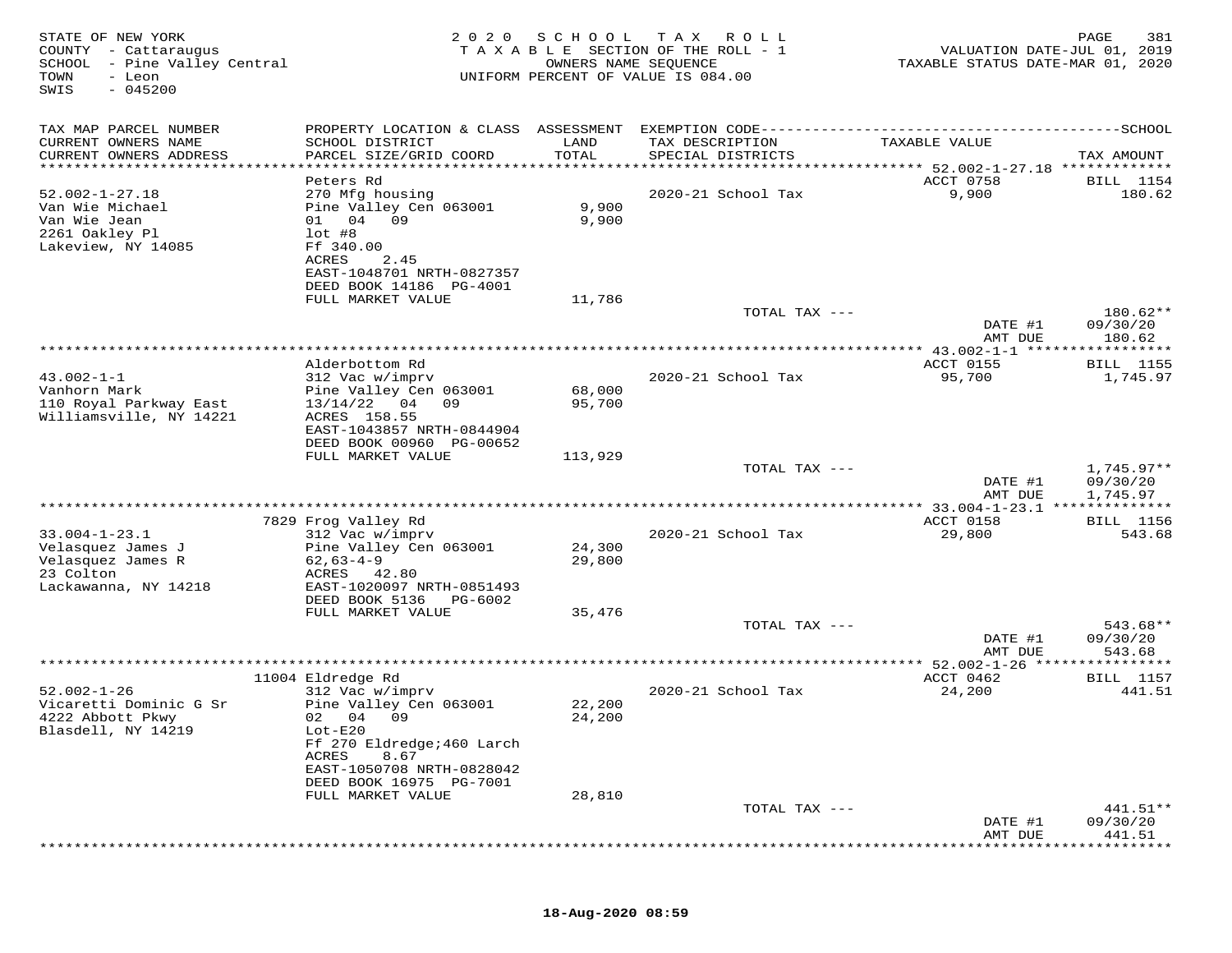| STATE OF NEW YORK<br>COUNTY - Cattaraugus<br>SCHOOL<br>- Pine Valley Central<br>- Leon<br>TOWN<br>$-045200$<br>SWIS | 2020                                                                                                                                                   | SCHOOL<br>TAXABLE SECTION OF THE ROLL - 1<br>UNIFORM PERCENT OF VALUE IS 084.00 | T A X<br>OWNERS NAME SEQUENCE | R O L L                     | TAXABLE STATUS DATE-MAR 01, 2020                       | 382<br>PAGE<br>VALUATION DATE-JUL 01, 2019 |
|---------------------------------------------------------------------------------------------------------------------|--------------------------------------------------------------------------------------------------------------------------------------------------------|---------------------------------------------------------------------------------|-------------------------------|-----------------------------|--------------------------------------------------------|--------------------------------------------|
| TAX MAP PARCEL NUMBER<br>CURRENT OWNERS NAME<br>CURRENT OWNERS ADDRESS                                              | SCHOOL DISTRICT<br>PARCEL SIZE/GRID COORD                                                                                                              | LAND<br>TOTAL                                                                   | TAX DESCRIPTION               | SPECIAL DISTRICTS           | TAXABLE VALUE                                          | TAX AMOUNT                                 |
| ***********************                                                                                             |                                                                                                                                                        |                                                                                 |                               |                             |                                                        |                                            |
|                                                                                                                     | 6708 Bailey Hill Rd                                                                                                                                    |                                                                                 |                               |                             | ACCT 0381                                              | BILL 1158                                  |
| $43.004 - 1 - 7.1$<br>Villa Edgar T II                                                                              | 210 1 Family Res<br>Pine Valley Cen 063001                                                                                                             | 10,000                                                                          | ENH STAR                      | 41834<br>2020-21 School Tax | 68,000                                                 | 63,520<br>1,240.61                         |
| 6708 Bailey Hill Rd<br>Cattaraugus, NY 14719                                                                        | 04<br>09<br>03<br>Ff 1240 Bailey Hill Rd<br>Ff 1735 Tug Hill Rd<br>ACRES<br>3.40 BANK<br>017<br>EAST-1049820 NRTH-0835071<br>DEED BOOK 888<br>PG-01001 | 68,000                                                                          |                               |                             |                                                        |                                            |
|                                                                                                                     | FULL MARKET VALUE                                                                                                                                      | 80,952                                                                          |                               |                             |                                                        |                                            |
|                                                                                                                     |                                                                                                                                                        |                                                                                 |                               | TOTAL TAX ---               | DATE #1                                                | $137.61**$<br>09/30/20                     |
|                                                                                                                     |                                                                                                                                                        |                                                                                 |                               |                             | AMT DUE                                                | 137.61                                     |
|                                                                                                                     | 7616 Frog Valley Rd                                                                                                                                    |                                                                                 |                               |                             | ACCT 0716                                              | <b>BILL</b> 1159                           |
| $33.004 - 1 - 22.4$                                                                                                 | 312 Vac w/imprv                                                                                                                                        |                                                                                 |                               | 2020-21 School Tax          | 28,000                                                 | 510.84                                     |
| Vogel Frederick Michael<br>Vogel Jacqueline M.<br>948 W. Alaura<br>Alden, NY 14004                                  | Pine Valley Cen 063001<br>55<br>04<br>09<br>Life Use<br>FRNT 300.00 DPTH                                                                               | 13,200<br>28,000                                                                |                               |                             |                                                        |                                            |
|                                                                                                                     | ACRES<br>13.90<br>EAST-1022550 NRTH-0849784<br>DEED BOOK 29414 PG-2002<br>FULL MARKET VALUE                                                            | 33,333                                                                          |                               |                             |                                                        |                                            |
|                                                                                                                     |                                                                                                                                                        |                                                                                 |                               | TOTAL TAX ---               | DATE #1                                                | 510.84**<br>09/30/20                       |
|                                                                                                                     |                                                                                                                                                        |                                                                                 |                               |                             | AMT DUE                                                | 510.84                                     |
|                                                                                                                     | 12236 Leon-New Albion Rd                                                                                                                               |                                                                                 |                               |                             | ********* 42.020-1-11 *****************<br>ACCT 0334   | <b>BILL</b> 1160                           |
| $42.020 - 1 - 11$                                                                                                   | 210 1 Family Res                                                                                                                                       |                                                                                 | <b>BAS STAR</b>               | 41854                       |                                                        | 27,300                                     |
| Waite Timothy L<br>10 Coldspring Rd<br>Randolph, NY 14772                                                           | Pine Valley Cen 063001<br>04 09<br>36<br>56.10 DPTH 332.72<br>FRNT                                                                                     | 6,500<br>42,700                                                                 |                               | 2020-21 School Tax          | 42,700                                                 | 779.03                                     |
|                                                                                                                     | EAST-1031348 NRTH-0835952<br>DEED BOOK 30034 PG-4001                                                                                                   |                                                                                 |                               |                             |                                                        |                                            |
|                                                                                                                     | FULL MARKET VALUE                                                                                                                                      | 50,833                                                                          |                               | TOTAL TAX ---               |                                                        | $284.03**$                                 |
|                                                                                                                     |                                                                                                                                                        |                                                                                 |                               |                             | DATE #1<br>AMT DUE                                     | 09/30/20<br>284.03                         |
|                                                                                                                     | Bailey Hill Rd                                                                                                                                         |                                                                                 |                               |                             | ************ 43.002-1-10.2 **************<br>ACCT 0644 | BILL 1161                                  |
| $43.002 - 1 - 10.2$<br>Walters James<br>Walters Patricia<br>105 October LN<br>Amherst, NY 14228                     | 322 Rural vac>10<br>Pine Valley Cen 063001<br>04 09<br>05<br>ACRES<br>45.80<br>EAST-1047999 NRTH-0840062                                               | 20,500<br>20,500                                                                |                               | 2020-21 School Tax          | 20,500                                                 | 374.01                                     |
|                                                                                                                     | DEED BOOK 25451 PG-7001<br>FULL MARKET VALUE                                                                                                           | 24,405                                                                          |                               |                             |                                                        |                                            |
|                                                                                                                     |                                                                                                                                                        |                                                                                 |                               | TOTAL TAX ---               |                                                        | $374.01**$                                 |
|                                                                                                                     |                                                                                                                                                        |                                                                                 |                               |                             | DATE #1<br>AMT DUE                                     | 09/30/20<br>374.01                         |
|                                                                                                                     |                                                                                                                                                        |                                                                                 |                               |                             |                                                        |                                            |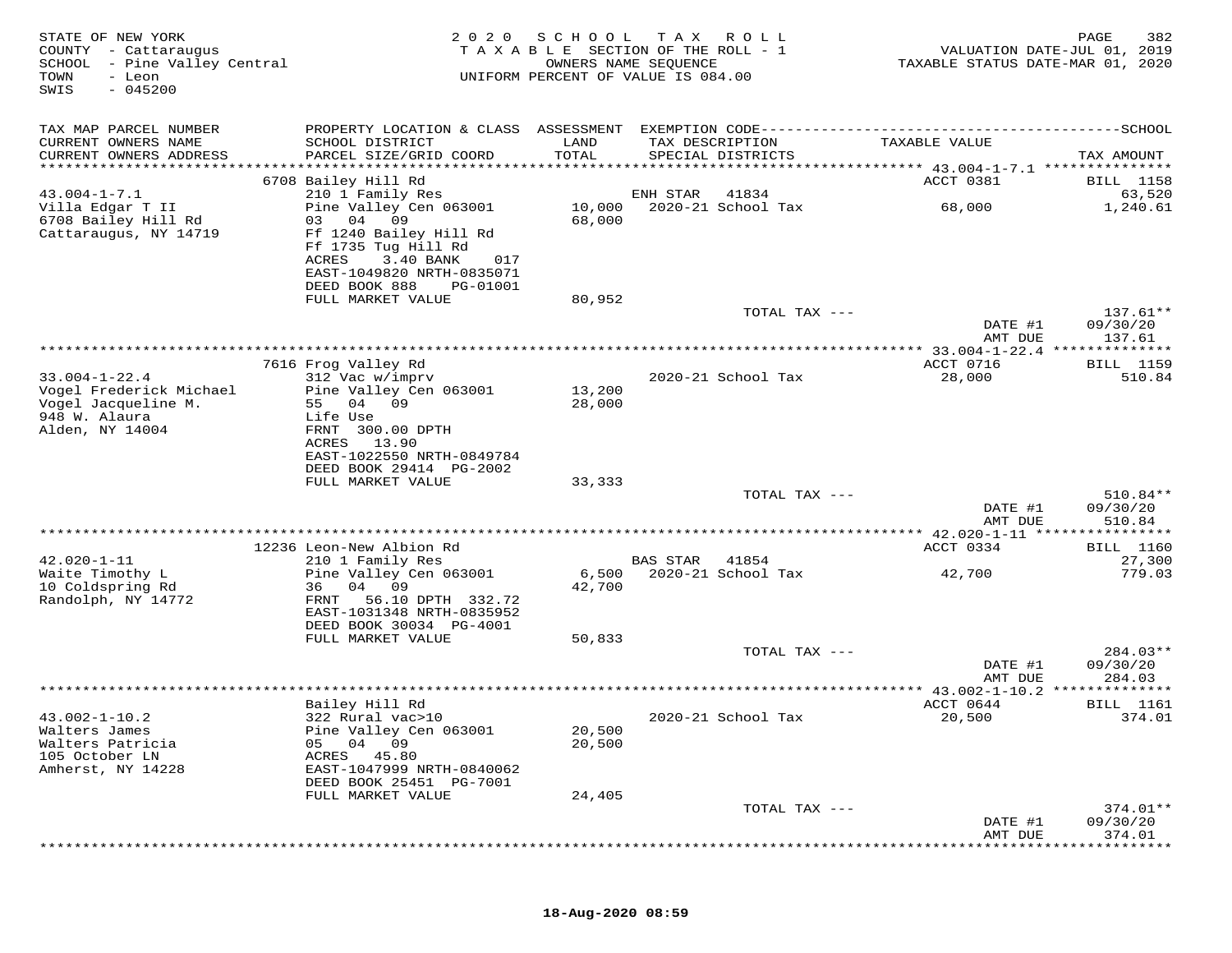| STATE OF NEW YORK<br>COUNTY - Cattaraugus<br>SCHOOL - Pine Valley Central<br>TOWN<br>- Leon<br>$-045200$<br>SWIS | 2 0 2 0                                              | S C H O O L<br>OWNERS NAME SEQUENCE | T A X<br>R O L L<br>TAXABLE SECTION OF THE ROLL - 1<br>UNIFORM PERCENT OF VALUE IS 084.00 | VALUATION DATE-JUL 01, 2019<br>TAXABLE STATUS DATE-MAR 01, 2020 | 383<br>PAGE              |
|------------------------------------------------------------------------------------------------------------------|------------------------------------------------------|-------------------------------------|-------------------------------------------------------------------------------------------|-----------------------------------------------------------------|--------------------------|
| TAX MAP PARCEL NUMBER                                                                                            |                                                      |                                     |                                                                                           |                                                                 |                          |
| CURRENT OWNERS NAME<br>CURRENT OWNERS ADDRESS<br>***********************                                         | SCHOOL DISTRICT<br>PARCEL SIZE/GRID COORD            | LAND<br>TOTAL                       | TAX DESCRIPTION<br>SPECIAL DISTRICTS                                                      | TAXABLE VALUE                                                   | TAX AMOUNT               |
|                                                                                                                  | 6983 Bailey Hill Rd                                  |                                     |                                                                                           | ACCT 0644                                                       | BILL 1162                |
| $43.002 - 1 - 10.5$                                                                                              | 240 Rural res                                        |                                     | 2020-21 School Tax                                                                        | 179,500                                                         | 3,274.84                 |
| Walters James J.                                                                                                 | Pine Valley Cen 063001                               | 10,500                              |                                                                                           |                                                                 |                          |
| Walters Patricia L.                                                                                              | 05 04<br>09                                          | 179,500                             |                                                                                           |                                                                 |                          |
| 105 October Lane                                                                                                 | ACRES<br>8.00 BANK<br>032                            |                                     |                                                                                           |                                                                 |                          |
| Amherst, NY 14228                                                                                                | EAST-1047999 NRTH-0840062                            |                                     |                                                                                           |                                                                 |                          |
|                                                                                                                  | DEED BOOK 22480 PG-8003                              |                                     |                                                                                           |                                                                 |                          |
|                                                                                                                  | FULL MARKET VALUE                                    | 213,690                             | TOTAL TAX ---                                                                             |                                                                 | $3,274.84**$             |
|                                                                                                                  |                                                      |                                     |                                                                                           | DATE #1                                                         | 09/30/20                 |
|                                                                                                                  |                                                      |                                     |                                                                                           | AMT DUE                                                         | 3,274.84                 |
|                                                                                                                  |                                                      |                                     |                                                                                           | *********** 51.002-2-11 *****************                       |                          |
|                                                                                                                  | Youngs Rd                                            |                                     |                                                                                           | ACCT 0392                                                       | BILL 1163                |
| $51.002 - 2 - 11$                                                                                                | 105 Vac farmland                                     |                                     | 2020-21 School Tax                                                                        | 19,600                                                          | 357.59                   |
| Wawrzyniak Thomas J                                                                                              | Pine Valley Cen 063001                               | 19,600                              |                                                                                           |                                                                 |                          |
| Wawrzyniak Mary<br>145 Robert Dr                                                                                 | 41 04 09<br>Ff 600.00                                | 19,600                              |                                                                                           |                                                                 |                          |
| Lancaster, NY 14086                                                                                              | ACRES<br>30.10                                       |                                     |                                                                                           |                                                                 |                          |
|                                                                                                                  | EAST-1030813 NRTH-0824999                            |                                     |                                                                                           |                                                                 |                          |
|                                                                                                                  | DEED BOOK 870<br>PG-01005                            |                                     |                                                                                           |                                                                 |                          |
|                                                                                                                  | FULL MARKET VALUE                                    | 23,333                              |                                                                                           |                                                                 |                          |
|                                                                                                                  |                                                      |                                     | TOTAL TAX ---                                                                             |                                                                 | $357.59**$               |
|                                                                                                                  |                                                      |                                     |                                                                                           | DATE #1                                                         | 09/30/20                 |
|                                                                                                                  |                                                      |                                     |                                                                                           | AMT DUE                                                         | 357.59                   |
|                                                                                                                  | $11016$ Pine Dr                                      |                                     |                                                                                           | ACCT 0452                                                       | <b>BILL</b> 1164         |
| $52.002 - 1 - 11$                                                                                                | 311 Res vac land                                     |                                     | 2020-21 School Tax                                                                        | 12,600                                                          | 229.88                   |
| Webb Kevin                                                                                                       | Pine Valley Cen 063001                               | 12,600                              |                                                                                           |                                                                 |                          |
| 519 Sweet Home Road                                                                                              | 02<br>04<br>09                                       | 12,600                              |                                                                                           |                                                                 |                          |
| Amherst, NY                                                                                                      | Ff 200.00                                            |                                     |                                                                                           |                                                                 |                          |
|                                                                                                                  | 6.03<br>ACRES                                        |                                     |                                                                                           |                                                                 |                          |
|                                                                                                                  | EAST-1050358 NRTH-0829591<br>DEED BOOK 27642 PG-2001 |                                     |                                                                                           |                                                                 |                          |
|                                                                                                                  | FULL MARKET VALUE                                    | 15,000                              |                                                                                           |                                                                 |                          |
|                                                                                                                  |                                                      |                                     | TOTAL TAX ---                                                                             |                                                                 | 229.88**                 |
|                                                                                                                  |                                                      |                                     |                                                                                           | DATE #1                                                         | 09/30/20                 |
|                                                                                                                  |                                                      |                                     |                                                                                           | AMT DUE                                                         | 229.88                   |
|                                                                                                                  |                                                      |                                     | **********************                                                                    | ******* $43.003 - 1 - 16.5$                                     | *********                |
|                                                                                                                  | 11884 Leon-New Albion Rd                             |                                     |                                                                                           | ACCT 0497                                                       | <b>BILL</b> 1165         |
| $43.003 - 1 - 16.5$<br>Wengerd Daniel N                                                                          | 113 Cattle farm<br>Pine Valley Cen 063001            |                                     | 41700<br>AG BLDG<br>13,000 AG DISTOUT 41730                                               |                                                                 | 5,000<br>$\Omega$        |
| 11884 Leon-New Albion Rd                                                                                         | 27 04 09                                             | 73,000                              | 2020-21 School Tax                                                                        | 68,000                                                          | 1,240.61                 |
| Conewango Valley, NY 14726                                                                                       | Leon-New Albion Ff - 320'                            |                                     |                                                                                           |                                                                 |                          |
|                                                                                                                  | FRNT 800.00 DPTH                                     |                                     |                                                                                           |                                                                 |                          |
| MAY BE SUBJECT TO PAYMENT                                                                                        | ACRES<br>7.50                                        |                                     |                                                                                           |                                                                 |                          |
| UNDER AGDIST LAW TIL 2027                                                                                        | EAST-1036901 NRTH-0835064                            |                                     |                                                                                           |                                                                 |                          |
|                                                                                                                  | DEED BOOK 30192 PG-6001                              |                                     |                                                                                           |                                                                 |                          |
|                                                                                                                  | FULL MARKET VALUE                                    | 86,905                              |                                                                                           |                                                                 |                          |
|                                                                                                                  |                                                      |                                     | TOTAL TAX ---                                                                             | DATE #1                                                         | $1,240.61**$<br>09/30/20 |
|                                                                                                                  |                                                      |                                     |                                                                                           | AMT DUE                                                         | 1,240.61                 |
|                                                                                                                  |                                                      |                                     |                                                                                           |                                                                 |                          |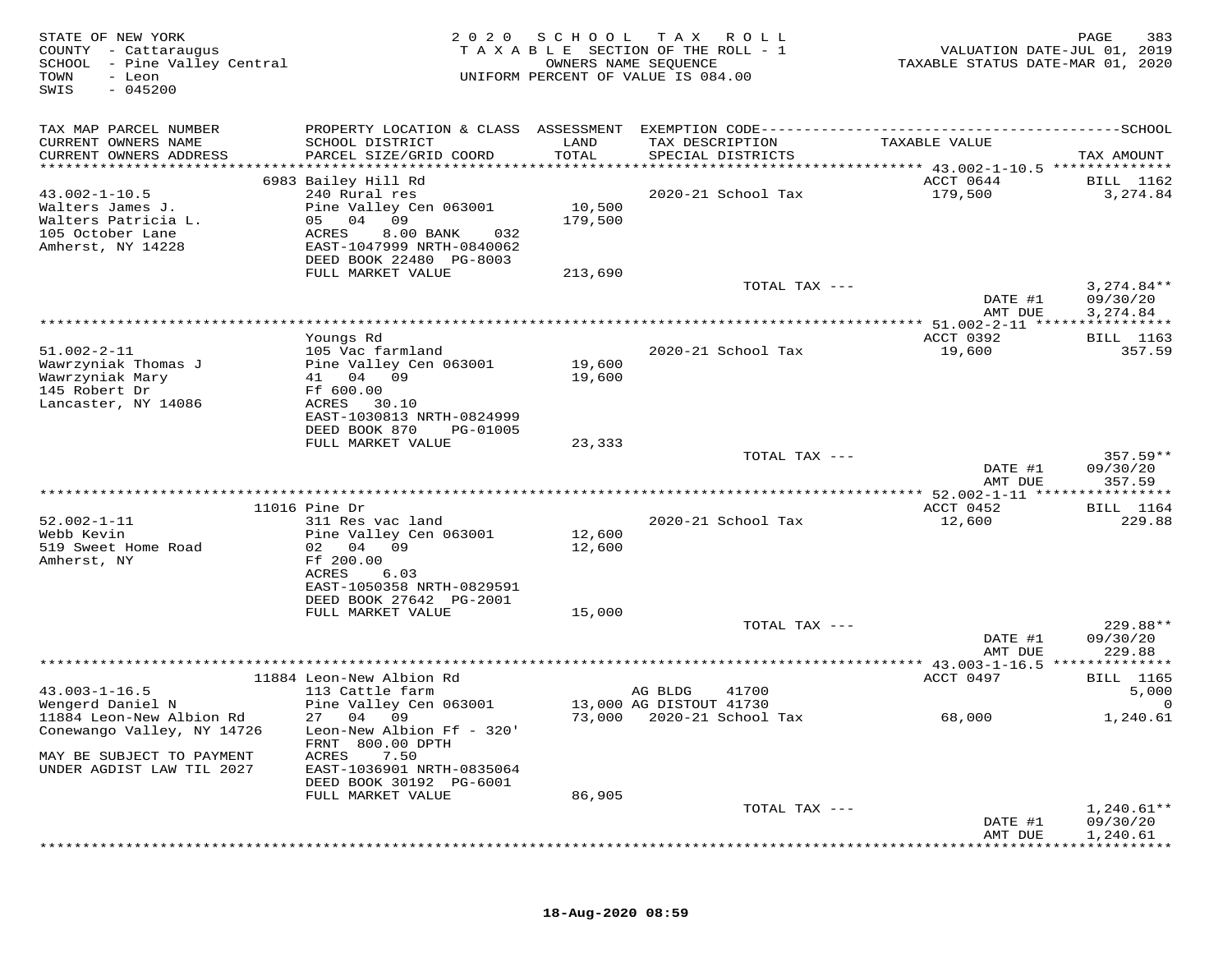| STATE OF NEW YORK<br>COUNTY - Cattaraugus<br>SCHOOL - Pine Valley Central<br>- Leon<br>TOWN<br>SWIS<br>$-045200$ |                                                      | 2020 SCHOOL TAX ROLL<br>TAXABLE SECTION OF THE ROLL - 1<br>UNIFORM PERCENT OF VALUE IS 084.00 | OWNERS NAME SEQUENCE |                           | TAXABLE STATUS DATE-MAR 01, 2020                             | PAGE<br>384<br>VALUATION DATE-JUL 01, 2019 |
|------------------------------------------------------------------------------------------------------------------|------------------------------------------------------|-----------------------------------------------------------------------------------------------|----------------------|---------------------------|--------------------------------------------------------------|--------------------------------------------|
| TAX MAP PARCEL NUMBER<br>CURRENT OWNERS NAME                                                                     | SCHOOL DISTRICT                                      | LAND                                                                                          |                      | TAX DESCRIPTION           | TAXABLE VALUE                                                |                                            |
| CURRENT OWNERS ADDRESS                                                                                           | PARCEL SIZE/GRID COORD                               | TOTAL                                                                                         |                      | SPECIAL DISTRICTS         |                                                              | TAX AMOUNT                                 |
| **********************                                                                                           | ****************************<br>12176 Slew Rd        | ****************                                                                              |                      |                           | ACCT 0849                                                    | <b>BILL</b> 1166                           |
| $43.001 - 1 - 25.2$                                                                                              | 113 Cattle farm                                      |                                                                                               | AG DIST              | 41720                     |                                                              | 5,752                                      |
| Wengerd David N                                                                                                  | Pine Valley Cen 063001                               |                                                                                               | 20,400 BAS STAR      | 41854                     |                                                              | 27,300                                     |
| Wengerd Ada L                                                                                                    | 37 04 09                                             |                                                                                               |                      | 90,300 2020-21 School Tax | 84,548                                                       | 1,542.51                                   |
| 12176 Slew Rd<br>Conewango Valley, NY 14726                                                                      | 20.85<br>ACRES<br>EAST-1032805 NRTH-0840166          |                                                                                               |                      |                           |                                                              |                                            |
|                                                                                                                  | DEED BOOK 23184 PG-6001                              |                                                                                               |                      |                           |                                                              |                                            |
| MAY BE SUBJECT TO PAYMENT<br>UNDER AGDIST LAW TIL 2024                                                           | FULL MARKET VALUE                                    | 107,500                                                                                       |                      |                           |                                                              |                                            |
|                                                                                                                  |                                                      |                                                                                               |                      | TOTAL TAX ---             |                                                              | $1,047.51**$                               |
|                                                                                                                  |                                                      |                                                                                               |                      |                           | DATE #1<br>AMT DUE                                           | 09/30/20<br>1,047.51                       |
|                                                                                                                  |                                                      |                                                                                               |                      |                           |                                                              |                                            |
| $33.004 - 1 - 13.2$                                                                                              | Frog Valley Rd<br>314 Rural vac<10                   |                                                                                               |                      | 2020-21 School Tax        | ACCT 0723<br>7,000                                           | <b>BILL</b> 1167<br>127.71                 |
| Wengerd Eli W                                                                                                    | Pine Valley Cen 063001                               | 7,000                                                                                         |                      |                           |                                                              |                                            |
| 8555 Mill Str                                                                                                    | 64 04 09                                             | 7,000                                                                                         |                      |                           |                                                              |                                            |
| South Dayton, NY 14138                                                                                           | Ff 290.00<br>ACRES<br>3.00                           |                                                                                               |                      |                           |                                                              |                                            |
| PRIOR OWNER ON 3/01/2020<br>Wengerd Eli W.                                                                       | EAST-1021177 NRTH-0852008<br>DEED BOOK 20200 PG-5382 |                                                                                               |                      |                           |                                                              |                                            |
|                                                                                                                  | FULL MARKET VALUE                                    | 8,333                                                                                         |                      |                           |                                                              |                                            |
|                                                                                                                  |                                                      |                                                                                               |                      | TOTAL TAX ---             |                                                              | $127.71**$                                 |
|                                                                                                                  |                                                      |                                                                                               |                      |                           | DATE #1<br>AMT DUE                                           | 09/30/20<br>127.71                         |
|                                                                                                                  |                                                      |                                                                                               |                      |                           |                                                              | **********                                 |
|                                                                                                                  | 7088 West Rd                                         |                                                                                               |                      |                           | ACCT 0263                                                    | <b>BILL</b> 1168                           |
| $42.002 - 1 - 26$                                                                                                | 112 Dairy farm                                       |                                                                                               | <b>BAS STAR</b>      | 41854                     |                                                              | 27,300                                     |
| Wengerd Jacob N<br>Wengerd Mary D                                                                                | Pine Valley Cen 063001<br>53 04 09                   | 21,800<br>98,300                                                                              |                      | 2020-21 School Tax        | 98,300                                                       | 1,793.41                                   |
| 7088 West Rd                                                                                                     | Raggie Rd Ff - 890'                                  |                                                                                               |                      |                           |                                                              |                                            |
| Conewango Valley, NY 14726                                                                                       | FRNT 1930.00 DPTH                                    |                                                                                               |                      |                           |                                                              |                                            |
|                                                                                                                  | ACRES<br>27.05                                       |                                                                                               |                      |                           |                                                              |                                            |
|                                                                                                                  | EAST-1026460 NRTH-0841164                            |                                                                                               |                      |                           |                                                              |                                            |
|                                                                                                                  | DEED BOOK 899<br>PG-00135<br>FULL MARKET VALUE       | 117,024                                                                                       |                      |                           |                                                              |                                            |
|                                                                                                                  |                                                      |                                                                                               |                      | TOTAL TAX ---             |                                                              | $1,298.41**$                               |
|                                                                                                                  |                                                      |                                                                                               |                      |                           | DATE #1                                                      | 09/30/20                                   |
|                                                                                                                  |                                                      |                                                                                               |                      |                           | AMT DUE                                                      | 1,298.41                                   |
|                                                                                                                  | Youngs Rd                                            |                                                                                               |                      |                           | ***************** 51.002-2-13.2 ***************<br>ACCT 0817 | <b>BILL</b> 1169                           |
| $51.002 - 2 - 13.2$                                                                                              | 105 Vac farmland                                     |                                                                                               |                      | 2020-21 School Tax        | 14,200                                                       | 259.07                                     |
| Wengerd Levi                                                                                                     | Pine Valley Cen 063001                               | 14,200                                                                                        |                      |                           |                                                              |                                            |
| 12449 Youngs Rd                                                                                                  | ACRES 17.75                                          | 14,200                                                                                        |                      |                           |                                                              |                                            |
| Conewango Ny, NY 14726                                                                                           | FULL MARKET VALUE                                    | 16,905                                                                                        |                      |                           |                                                              |                                            |
|                                                                                                                  |                                                      |                                                                                               |                      | TOTAL TAX ---             | DATE #1                                                      | $259.07**$<br>09/30/20                     |
|                                                                                                                  |                                                      |                                                                                               |                      |                           | AMT DUE                                                      | 259.07                                     |
|                                                                                                                  |                                                      |                                                                                               |                      |                           |                                                              |                                            |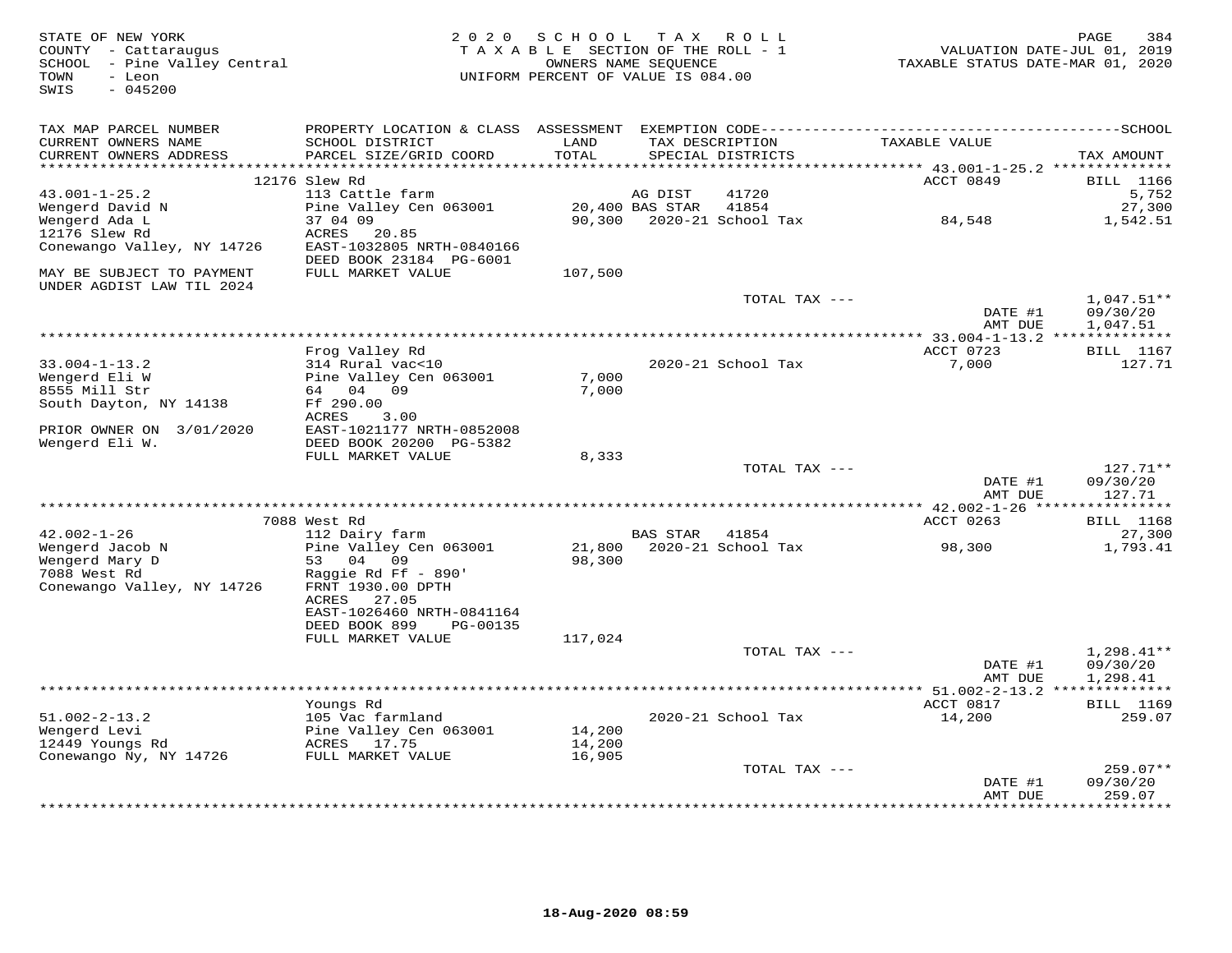| STATE OF NEW YORK<br>COUNTY - Cattaraugus<br>SCHOOL - Pine Valley Central<br>TOWN<br>- Leon<br>$-045200$<br>SWIS | 2 0 2 0                                                                    | S C H O O L            | T A X<br>R O L L<br>TAXABLE SECTION OF THE ROLL - 1<br>OWNERS NAME SEQUENCE<br>UNIFORM PERCENT OF VALUE IS 084.00 | VALUATION DATE-JUL 01, 2019<br>TAXABLE STATUS DATE-MAR 01, 2020 | PAGE<br>385                    |
|------------------------------------------------------------------------------------------------------------------|----------------------------------------------------------------------------|------------------------|-------------------------------------------------------------------------------------------------------------------|-----------------------------------------------------------------|--------------------------------|
| TAX MAP PARCEL NUMBER                                                                                            |                                                                            |                        |                                                                                                                   |                                                                 |                                |
| CURRENT OWNERS NAME<br>CURRENT OWNERS ADDRESS                                                                    | SCHOOL DISTRICT<br>PARCEL SIZE/GRID COORD                                  | LAND<br>TOTAL          | TAX DESCRIPTION<br>SPECIAL DISTRICTS                                                                              | TAXABLE VALUE                                                   | TAX AMOUNT                     |
|                                                                                                                  |                                                                            |                        |                                                                                                                   |                                                                 |                                |
| $43.003 - 1 - 6.1$                                                                                               | 11988 Leon-New Albion Rd<br>112 Dairy farm                                 |                        | 41854<br><b>BAS STAR</b>                                                                                          | ACCT 0105                                                       | BILL 1170<br>27,300            |
| Wengerd Levi N                                                                                                   | Pine Valley Cen 063001                                                     | 18,400                 | 2020-21 School Tax                                                                                                | 70,000                                                          | 1,277.09                       |
| Wengerd Lizzle A<br>11988 Leon-New Albion Rd<br>Conewango Valley, NY 14726                                       | 04 09<br>28/27<br>Ff 460.00<br>19.40<br>ACRES<br>EAST-1036024 NRTH-0836028 | 70,000                 |                                                                                                                   |                                                                 |                                |
|                                                                                                                  | DEED BOOK 14006 PG-5002                                                    |                        |                                                                                                                   |                                                                 |                                |
|                                                                                                                  | FULL MARKET VALUE                                                          | 83,333                 |                                                                                                                   |                                                                 |                                |
|                                                                                                                  |                                                                            |                        | TOTAL TAX ---                                                                                                     | DATE #1                                                         | 782.09**<br>09/30/20           |
|                                                                                                                  |                                                                            |                        |                                                                                                                   | AMT DUE                                                         | 782.09                         |
|                                                                                                                  | Leon-New Albion Rd                                                         |                        |                                                                                                                   | ACCT 0927                                                       | <b>BILL</b> 1171               |
| $43.003 - 1 - 6.4$                                                                                               | 105 Vac farmland                                                           |                        | 2020-21 School Tax                                                                                                | 3,100                                                           | 56.56                          |
| Wengerd Levi N<br>Wengerd Lizzle A<br>11988 Leon-New Albion Rd<br>Conewango Valley, NY 14726                     | Pine Valley Cen 063001<br>28/27<br>04 09<br>Ff 460.00<br>5.17<br>ACRES     | 3,100<br>3,100         |                                                                                                                   |                                                                 |                                |
|                                                                                                                  | EAST-1035768 NRTH-0837746<br>DEED BOOK 14006 PG-5002                       |                        |                                                                                                                   |                                                                 |                                |
|                                                                                                                  | FULL MARKET VALUE                                                          | 3,690                  |                                                                                                                   |                                                                 |                                |
|                                                                                                                  |                                                                            |                        | TOTAL TAX ---                                                                                                     | DATE #1<br>AMT DUE                                              | $56.56**$<br>09/30/20<br>56.56 |
|                                                                                                                  |                                                                            | ********************** |                                                                                                                   | *** $51.002 - 2 - 12.1$ *                                       | * * * * * * * *                |
| $51.002 - 2 - 12.1$                                                                                              | Youngs Rd<br>105 Vac farmland                                              |                        | 2020-21 School Tax                                                                                                | ACCT 0264                                                       | <b>BILL</b> 1172               |
| Wengerd Levi N                                                                                                   | Pine Valley Cen 063001                                                     | 2,600                  |                                                                                                                   | 2,600                                                           | 47.43                          |
| Wengerd Amanda L<br>Youngs Rd<br>Conewango Valley, NY 14726                                                      | 41<br>04<br>09<br>Ff 680.50<br>ACRES<br>3.30                               | 2,600                  |                                                                                                                   |                                                                 |                                |
|                                                                                                                  | EAST-1028838 NRTH-0824383<br>DEED BOOK 820<br>PG-71                        |                        |                                                                                                                   |                                                                 |                                |
|                                                                                                                  | FULL MARKET VALUE                                                          | 3,095                  | TOTAL TAX ---                                                                                                     |                                                                 | $47.43**$                      |
|                                                                                                                  |                                                                            |                        |                                                                                                                   | DATE #1<br>AMT DUE                                              | 09/30/20<br>47.43              |
|                                                                                                                  |                                                                            |                        |                                                                                                                   | ** $51.002 - 2 - 13.4$ **                                       | * * * * * * * *                |
|                                                                                                                  | 12468 Youngs Rd                                                            |                        |                                                                                                                   | ACCT 0818                                                       | <b>BILL</b> 1173               |
| $51.002 - 2 - 13.4$<br>Wengerd Levi N<br>Wengerd Amanda                                                          | 210 1 Family Res<br>Pine Valley Cen 063001<br>ACRES<br>1.85                | 8,700<br>48,000        | 2020-21 School Tax                                                                                                | 48,000                                                          | 875.72                         |
| 12449 Youngs Rd<br>Conewango Valley, NY 14726                                                                    | EAST-1027639 NRTH-0824061<br>DEED BOOK 29419 PG-5001                       |                        |                                                                                                                   |                                                                 |                                |
|                                                                                                                  | FULL MARKET VALUE                                                          | 57,143                 |                                                                                                                   |                                                                 |                                |
|                                                                                                                  |                                                                            |                        | TOTAL TAX ---                                                                                                     |                                                                 | $875.72**$                     |
|                                                                                                                  |                                                                            |                        |                                                                                                                   | DATE #1<br>AMT DUE                                              | 09/30/20<br>875.72             |
|                                                                                                                  |                                                                            |                        |                                                                                                                   |                                                                 | .                              |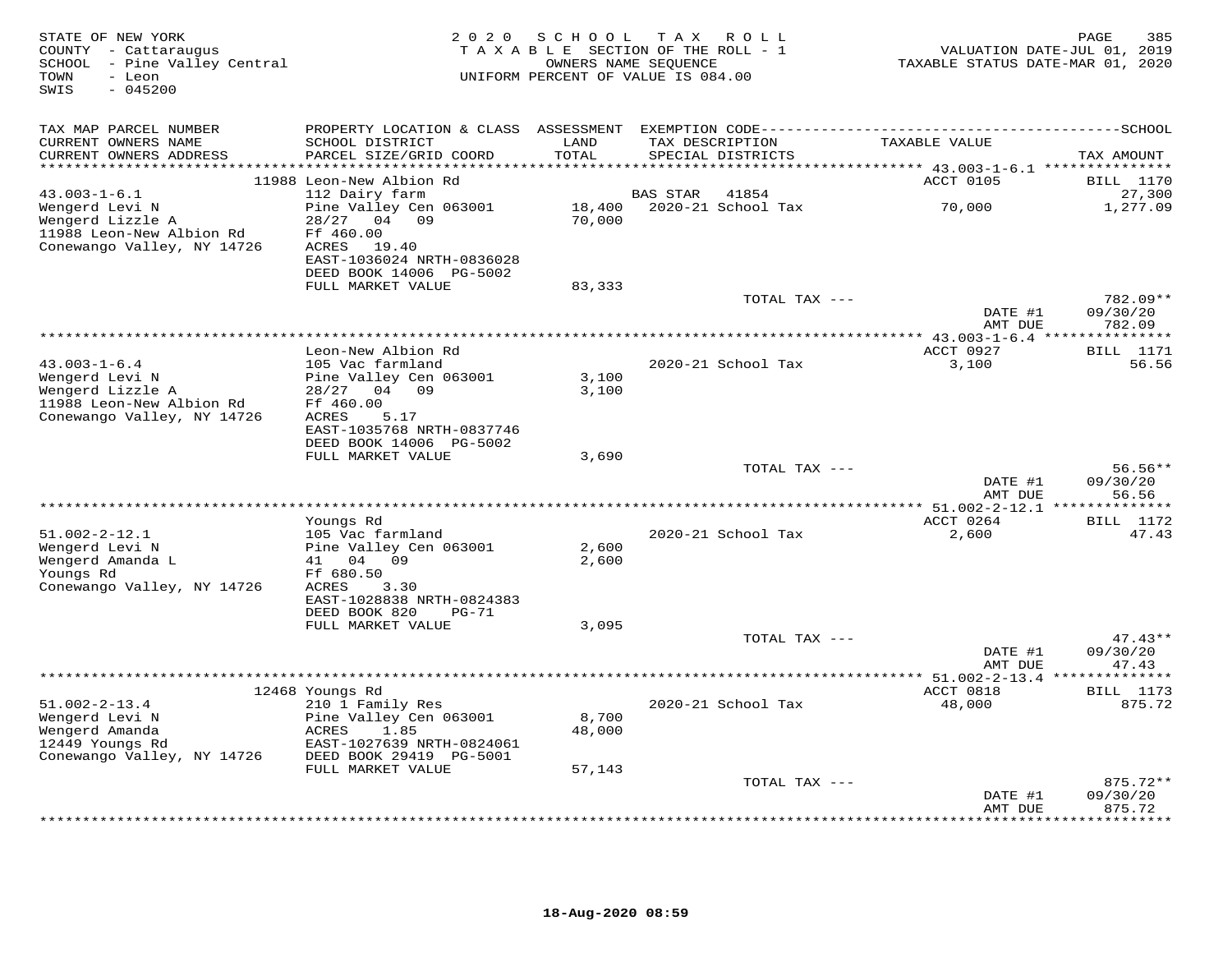| STATE OF NEW YORK<br>COUNTY - Cattaraugus<br>SCHOOL - Pine Valley Central<br>TOWN<br>- Leon<br>$-045200$<br>SWIS | 2 0 2 0                                                                                      | S C H O O L<br>TAXABLE SECTION OF THE ROLL - 1<br>UNIFORM PERCENT OF VALUE IS 084.00 | OWNERS NAME SEQUENCE | TAX ROLL                             | VALUATION DATE-JUL 01, 2019<br>TAXABLE STATUS DATE-MAR 01, 2020 | PAGE<br>386               |
|------------------------------------------------------------------------------------------------------------------|----------------------------------------------------------------------------------------------|--------------------------------------------------------------------------------------|----------------------|--------------------------------------|-----------------------------------------------------------------|---------------------------|
| TAX MAP PARCEL NUMBER                                                                                            | PROPERTY LOCATION & CLASS ASSESSMENT EXEMPTION CODE-----------------------------------SCHOOL |                                                                                      |                      |                                      |                                                                 |                           |
| CURRENT OWNERS NAME<br>CURRENT OWNERS ADDRESS                                                                    | SCHOOL DISTRICT<br>PARCEL SIZE/GRID COORD                                                    | LAND<br>TOTAL                                                                        |                      | TAX DESCRIPTION<br>SPECIAL DISTRICTS | TAXABLE VALUE                                                   | TAX AMOUNT                |
|                                                                                                                  | 6988 West Rd                                                                                 |                                                                                      |                      |                                      | ACCT 0208                                                       | BILL 1174                 |
| $42.002 - 1 - 27$                                                                                                | 210 1 Family Res                                                                             |                                                                                      | AG BLDG              | 41700                                |                                                                 | 2,100                     |
| Wengerd Noah E                                                                                                   | Pine Valley Cen 063001                                                                       | 30,900 AG BLDG                                                                       |                      | 41700                                |                                                                 | 50,400                    |
| Wengerd Edna A                                                                                                   | 53 04 09                                                                                     |                                                                                      | 176,500 BAS STAR     | 41854                                |                                                                 | 27,300                    |
| 6988 West Rd                                                                                                     | FRNT 1090.00 DPTH                                                                            |                                                                                      |                      | 2020-21 School Tax                   | 124,000                                                         | 2,262.28                  |
| Conewango Valley, NY 14726                                                                                       | ACRES 46.75<br>EAST-1026171 NRTH-0840165                                                     |                                                                                      |                      |                                      |                                                                 |                           |
| MAY BE SUBJECT TO PAYMENT                                                                                        | DEED BOOK 1005<br>PG-615                                                                     |                                                                                      |                      |                                      |                                                                 |                           |
| UNDER RPTL483 UNTIL 2029                                                                                         | FULL MARKET VALUE                                                                            | 210,119                                                                              |                      |                                      |                                                                 |                           |
|                                                                                                                  |                                                                                              |                                                                                      |                      | TOTAL TAX ---                        |                                                                 | $1,767.28**$              |
|                                                                                                                  |                                                                                              |                                                                                      |                      |                                      | DATE #1                                                         | 09/30/20                  |
|                                                                                                                  |                                                                                              |                                                                                      |                      |                                      | AMT DUE                                                         | 1,767.28                  |
|                                                                                                                  |                                                                                              |                                                                                      |                      |                                      |                                                                 |                           |
|                                                                                                                  | 11858 Leon-New Albion Rd                                                                     |                                                                                      |                      |                                      | ACCT 0497                                                       | <b>BILL</b> 1175          |
| $43.003 - 1 - 16.4$                                                                                              | 210 1 Family Res                                                                             |                                                                                      | BAS STAR             | 41854                                |                                                                 | 27,300                    |
| Wengerd Noah N<br>Miller Levi D                                                                                  | Pine Valley Cen 063001<br>27 04 09                                                           | 7,000<br>28,000                                                                      |                      | 2020-21 School Tax                   | 28,000                                                          | 510.84                    |
|                                                                                                                  | Leon-New Albion Ff - 320'                                                                    |                                                                                      |                      |                                      |                                                                 |                           |
| 11123 Chautauqua Rd<br>Cattaraugus, NY 14719                                                                     | FRNT 800.00 DPTH<br>ACRES<br>0.86                                                            |                                                                                      |                      |                                      |                                                                 |                           |
| PRIOR OWNER ON 3/01/2020                                                                                         | EAST-1037149 NRTH-0834981                                                                    |                                                                                      |                      |                                      |                                                                 |                           |
| Wengerd Noah N Jr                                                                                                | DEED BOOK 20200 PG-8298<br>FULL MARKET VALUE                                                 | 33,333                                                                               |                      |                                      |                                                                 |                           |
| MAY BE SUBJECT TO PAYMENT                                                                                        |                                                                                              |                                                                                      |                      |                                      |                                                                 |                           |
| UNDER AGDIST LAW TIL 2023                                                                                        |                                                                                              |                                                                                      |                      |                                      |                                                                 |                           |
|                                                                                                                  |                                                                                              |                                                                                      |                      | TOTAL TAX ---                        | DATE #1                                                         | 15.84**<br>09/30/20       |
|                                                                                                                  |                                                                                              |                                                                                      |                      |                                      | AMT DUE                                                         | 15.84                     |
|                                                                                                                  |                                                                                              |                                                                                      |                      |                                      | *************** 43.004-1-10 *******                             | ********                  |
|                                                                                                                  | Leon-New Albion Rd/bailey                                                                    |                                                                                      |                      |                                      | ACCT 0259                                                       | BILL 1176                 |
| $43.004 - 1 - 10$                                                                                                | 321 Abandoned ag                                                                             |                                                                                      |                      | 2020-21 School Tax                   | 34,500                                                          | 629.43                    |
| West Daniel E<br>West Stephanie                                                                                  | Pine Valley Cen 063001<br>03 04 09                                                           | 34,500<br>34,500                                                                     |                      |                                      |                                                                 |                           |
| 6588 Bailey Hill Rd                                                                                              | Ff 700 Leon-New Albion Rd                                                                    |                                                                                      |                      |                                      |                                                                 |                           |
| Cattaraugus, NY 14719                                                                                            | Ff 350 Bailey Hill Rd                                                                        |                                                                                      |                      |                                      |                                                                 |                           |
|                                                                                                                  | ACRES 68.54                                                                                  |                                                                                      |                      |                                      |                                                                 |                           |
|                                                                                                                  | EAST-1048961 NRTH-0833713                                                                    |                                                                                      |                      |                                      |                                                                 |                           |
|                                                                                                                  | DEED BOOK 16305 PG-7001                                                                      |                                                                                      |                      |                                      |                                                                 |                           |
|                                                                                                                  | FULL MARKET VALUE                                                                            | 41,071                                                                               |                      |                                      |                                                                 |                           |
|                                                                                                                  |                                                                                              |                                                                                      |                      | TOTAL TAX ---                        |                                                                 | $629.43**$                |
|                                                                                                                  |                                                                                              |                                                                                      |                      |                                      | DATE #1                                                         | 09/30/20                  |
|                                                                                                                  |                                                                                              |                                                                                      |                      |                                      | AMT DUE                                                         | 629.43                    |
|                                                                                                                  |                                                                                              |                                                                                      |                      |                                      | <b>++++++++++++++++</b>                                         | * * * * * * * * * * * * * |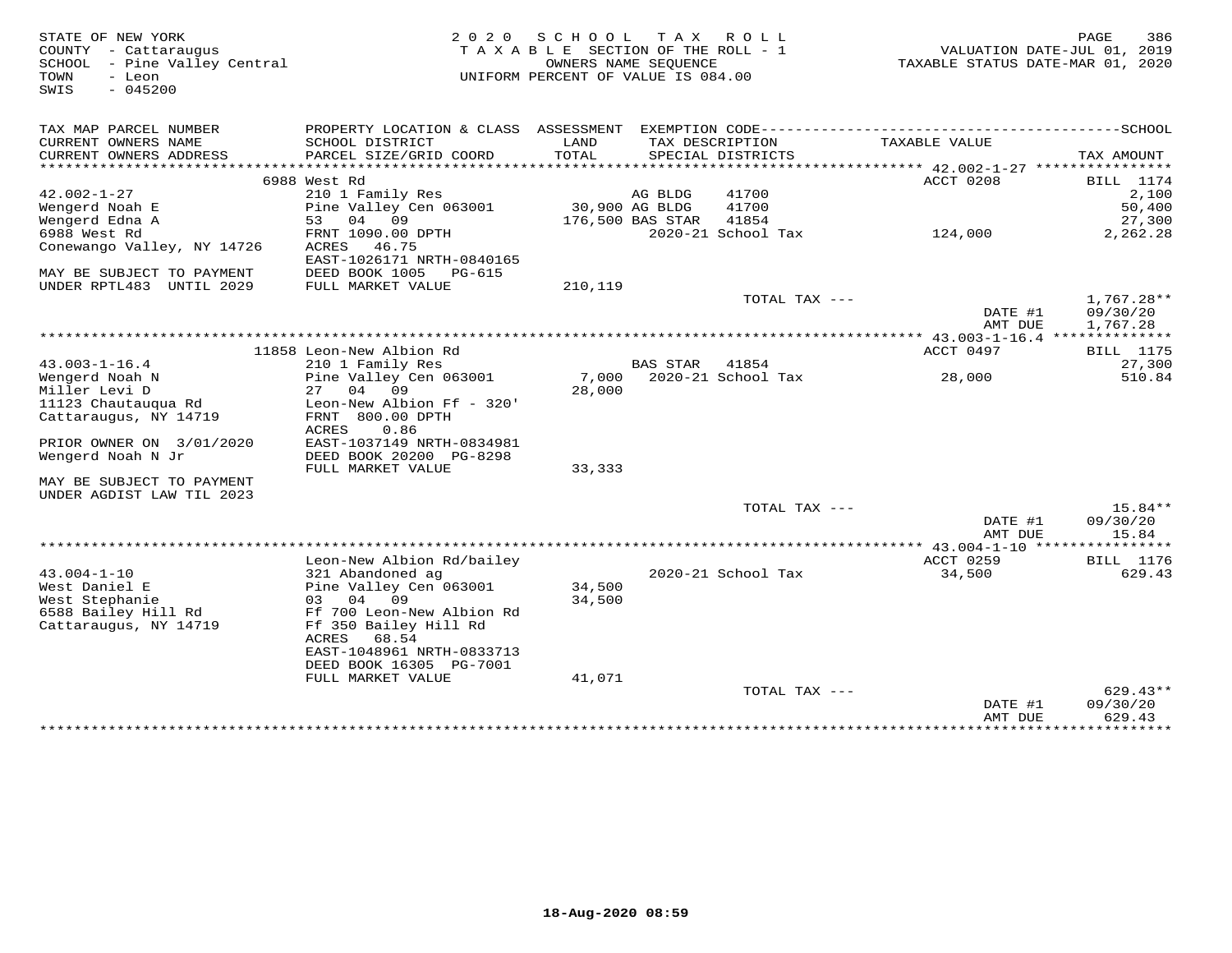| STATE OF NEW YORK<br>COUNTY - Cattaraugus<br>SCHOOL<br>- Pine Valley Central<br>TOWN<br>- Leon<br>$-045200$<br>SWIS | 2 0 2 0<br>S C H O O L<br>T A X<br>ROLL<br>TAXABLE SECTION OF THE ROLL - 1<br>OWNERS NAME SEQUENCE<br>UNIFORM PERCENT OF VALUE IS 084.00                                       |                  |                 |                                      | TAXABLE STATUS DATE-MAR 01, 2020     | 387<br>PAGE<br>VALUATION DATE-JUL 01, 2019                          |
|---------------------------------------------------------------------------------------------------------------------|--------------------------------------------------------------------------------------------------------------------------------------------------------------------------------|------------------|-----------------|--------------------------------------|--------------------------------------|---------------------------------------------------------------------|
| TAX MAP PARCEL NUMBER                                                                                               | PROPERTY LOCATION & CLASS ASSESSMENT                                                                                                                                           |                  |                 |                                      |                                      |                                                                     |
| CURRENT OWNERS NAME<br>CURRENT OWNERS ADDRESS<br>*********************                                              | SCHOOL DISTRICT<br>PARCEL SIZE/GRID COORD                                                                                                                                      | LAND<br>TOTAL    |                 | TAX DESCRIPTION<br>SPECIAL DISTRICTS | TAXABLE VALUE                        | TAX AMOUNT                                                          |
|                                                                                                                     | 6588 Bailey Hill Rd                                                                                                                                                            |                  |                 |                                      | ACCT 0319                            | BILL 1177                                                           |
| $43.004 - 1 - 13.1$                                                                                                 | 210 1 Family Res                                                                                                                                                               |                  | <b>BAS STAR</b> | 41854                                |                                      | 27,300                                                              |
| West Daniel E<br>West Stephanie<br>6588 Bailey Hill Rd                                                              | Pine Valley Cen 063001<br>03<br>04<br>09<br>Life Use Ff 240 Co Rd 6                                                                                                            | 9,900<br>120,000 |                 | 2020-21 School Tax                   | 120,000                              | 2,189.31                                                            |
| Cattaraugus, NY 14719                                                                                               | Ff 443.00 Bailey Rd<br>ACRES<br>2.44<br>EAST-1047591 NRTH-0833330<br>DEED BOOK 16303 PG-2001                                                                                   |                  |                 |                                      |                                      |                                                                     |
|                                                                                                                     | FULL MARKET VALUE                                                                                                                                                              | 142,857          |                 |                                      |                                      |                                                                     |
|                                                                                                                     |                                                                                                                                                                                |                  |                 | TOTAL TAX ---                        |                                      | $1,694.31**$                                                        |
|                                                                                                                     |                                                                                                                                                                                |                  |                 |                                      | DATE #1<br>AMT DUE                   | 09/30/20<br>1,694.31                                                |
|                                                                                                                     |                                                                                                                                                                                |                  |                 |                                      | ******* 43.004-1-17 **************** |                                                                     |
| $43.004 - 1 - 17$<br>West Daniel E<br>6588 Bailey Hill Rd<br>Cattaraugus, NY 14719                                  | Leon-New Albion Rd<br>321 Abandoned ag<br>Pine Valley Cen 063001<br>04 09<br>03<br>Ff 230 Leon-New Albion Rd<br>Ff 1030 Bailey Hill Rd<br>ACRES<br>53.60                       | 24,700<br>24,700 |                 | 2020-21 School Tax                   | ACCT 0232<br>24,700                  | BILL 1178<br>450.63                                                 |
|                                                                                                                     | EAST-1047356 NRTH-0834612<br>DEED BOOK 1012<br>PG-452<br>FULL MARKET VALUE                                                                                                     | 29,405           |                 |                                      |                                      |                                                                     |
|                                                                                                                     |                                                                                                                                                                                |                  |                 | TOTAL TAX ---                        | DATE #1<br>AMT DUE                   | $450.63**$<br>09/30/20<br>450.63                                    |
|                                                                                                                     |                                                                                                                                                                                |                  |                 |                                      |                                      |                                                                     |
| $43.004 - 1 - 16$<br>West Diane<br>Buckhardt Cindy<br>6606 Bailey Hill Rd<br>Cattaraugus, NY 14719                  | 11210 Leon-New Albion Rd Rd<br>210 1 Family Res<br>Pine Valley Cen 063001<br>04<br>09<br>03<br>FRNT 124.99 DPTH 200.00<br>EAST-1047243 NRTH-0833228<br>DEED BOOK 18343 PG-2001 | 6,700<br>62,100  |                 | 2020-21 School Tax                   | ACCT 0055<br>62,100                  | BILL 1179<br>1,132.97                                               |
|                                                                                                                     | FULL MARKET VALUE                                                                                                                                                              | 73,929           |                 | TOTAL TAX ---                        | DATE #1<br>AMT DUE                   | $1,132.97**$<br>09/30/20<br>1,132.97<br>*************************** |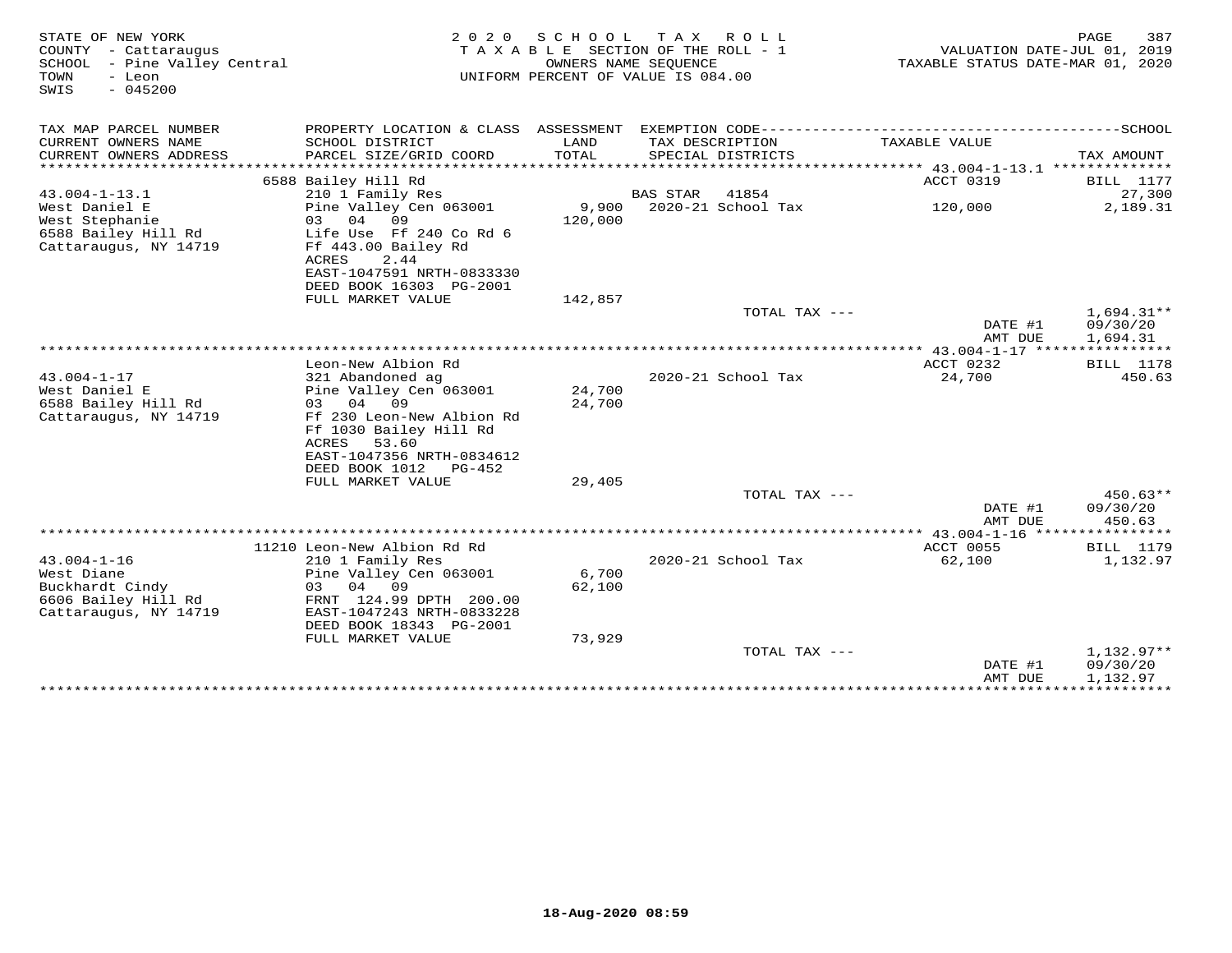| STATE OF NEW YORK<br>COUNTY - Cattaraugus<br>SCHOOL - Pine Valley Central<br>TOWN<br>- Leon<br>$-045200$<br>SWIS | 2 0 2 0                                                                 | SCHOOL        | T A X<br>R O L L<br>TAXABLE SECTION OF THE ROLL - 1<br>OWNERS NAME SEOUENCE<br>UNIFORM PERCENT OF VALUE IS 084.00 | VALUATION DATE-JUL 01, 2019<br>TAXABLE STATUS DATE-MAR 01, 2020 | 388<br>PAGE                          |
|------------------------------------------------------------------------------------------------------------------|-------------------------------------------------------------------------|---------------|-------------------------------------------------------------------------------------------------------------------|-----------------------------------------------------------------|--------------------------------------|
| TAX MAP PARCEL NUMBER                                                                                            |                                                                         |               |                                                                                                                   |                                                                 |                                      |
| CURRENT OWNERS NAME<br>CURRENT OWNERS ADDRESS                                                                    | SCHOOL DISTRICT<br>PARCEL SIZE/GRID COORD                               | LAND<br>TOTAL | TAX DESCRIPTION<br>SPECIAL DISTRICTS                                                                              | TAXABLE VALUE                                                   | TAX AMOUNT                           |
| ************************                                                                                         |                                                                         |               |                                                                                                                   |                                                                 |                                      |
| $43.004 - 1 - 13.2$                                                                                              | 6606 Bailey Hill Rd<br>210 1 Family Res                                 |               | BAS STAR<br>41854                                                                                                 | ACCT 0500                                                       | <b>BILL</b> 1180<br>27,300           |
| West Randall R<br>West Diane E<br>6606 Bailey Hill Rd                                                            | Pine Valley Cen 063001<br>03 04 09<br>Ff 1070.00                        | 113,300       | 16,700 2020-21 School Tax                                                                                         | 113,300                                                         | 2,067.07                             |
| Cattaraugus, NY 14719                                                                                            | ACRES<br>6.04<br>EAST-1047811 NRTH-0833881<br>DEED BOOK 794<br>PG-01121 |               |                                                                                                                   |                                                                 |                                      |
|                                                                                                                  | FULL MARKET VALUE                                                       | 134,881       |                                                                                                                   |                                                                 |                                      |
|                                                                                                                  |                                                                         |               | TOTAL TAX ---                                                                                                     | DATE #1<br>AMT DUE                                              | $1,572.07**$<br>09/30/20<br>1,572.07 |
|                                                                                                                  |                                                                         |               |                                                                                                                   | ******* 43.004-1-2 ******                                       | ***********                          |
|                                                                                                                  | 11246 Leon-New Albion Rd                                                |               |                                                                                                                   | ACCT 0416                                                       | BILL 1181                            |
| $43.004 - 1 - 2$                                                                                                 | 120 Field crops                                                         |               | AG DISTOUT 41730                                                                                                  |                                                                 | 7,362                                |
| Wickmark Bradley                                                                                                 | Pine Valley Cen 063001                                                  |               | 97,300 ENH STAR<br>41834                                                                                          |                                                                 | 63,520                               |
| Wickmark Janet                                                                                                   | $11/12$ 04 09                                                           |               | 160,000 2020-21 School Tax                                                                                        | 152,638                                                         | 2,784.76                             |
| 11246 Leon-New Albion Rd                                                                                         | Ff 1970 Kysor Hill Rd                                                   |               |                                                                                                                   |                                                                 |                                      |
| Cattaraugus, NY 14719                                                                                            | FRNT 1970.00 DPTH                                                       |               |                                                                                                                   |                                                                 |                                      |
|                                                                                                                  | ACRES 191.95                                                            |               |                                                                                                                   |                                                                 |                                      |
| MAY BE SUBJECT TO PAYMENT<br>UNDER AGDIST LAW TIL 2027                                                           | EAST-1046036 NRTH-0836122<br>DEED BOOK 760<br>PG-1984                   |               |                                                                                                                   |                                                                 |                                      |
|                                                                                                                  | FULL MARKET VALUE                                                       | 190,476       |                                                                                                                   |                                                                 |                                      |
|                                                                                                                  |                                                                         |               | TOTAL TAX ---                                                                                                     |                                                                 | 1,681.76**                           |
|                                                                                                                  |                                                                         |               |                                                                                                                   | DATE #1                                                         | 09/30/20                             |
|                                                                                                                  |                                                                         |               |                                                                                                                   | AMT DUE                                                         | 1,681.76                             |
|                                                                                                                  |                                                                         |               |                                                                                                                   | *********** 33.004-1-12.2 **************                        |                                      |
|                                                                                                                  | 7815 Dredge Rd                                                          |               |                                                                                                                   | ACCT 0160                                                       | BILL 1182                            |
| $33.004 - 1 - 12.2$                                                                                              | 240 Rural res                                                           |               | 2020-21 School Tax                                                                                                | 74,400                                                          | 1,357.37                             |
| Wightman Rebecca J.                                                                                              | Pine Valley Cen 063001                                                  | 8,400         |                                                                                                                   |                                                                 |                                      |
| 7815 Dredge Rd.                                                                                                  | 64 04 09                                                                | 74,400        |                                                                                                                   |                                                                 |                                      |
| S. Dayton, NY 14138                                                                                              | Dredge Rd Ff 455.22                                                     |               |                                                                                                                   |                                                                 |                                      |
|                                                                                                                  | Frog Valley Ff 470.00                                                   |               |                                                                                                                   |                                                                 |                                      |
| MAY BE SUBJECT TO PAYMENT<br>UNDER AGDIST LAW TIL 2020                                                           | ACRES<br>4.25<br>EAST-1022576 NRTH-0852366                              |               |                                                                                                                   |                                                                 |                                      |
|                                                                                                                  | DEED BOOK 24926 PG-7001                                                 |               |                                                                                                                   |                                                                 |                                      |
|                                                                                                                  | FULL MARKET VALUE                                                       | 88,571        |                                                                                                                   |                                                                 |                                      |
|                                                                                                                  |                                                                         |               | TOTAL TAX ---                                                                                                     |                                                                 | $1,357.37**$                         |
|                                                                                                                  |                                                                         |               |                                                                                                                   | DATE #1<br>AMT DUE                                              | 09/30/20<br>1,357.37                 |
|                                                                                                                  |                                                                         |               |                                                                                                                   | *****************************                                   |                                      |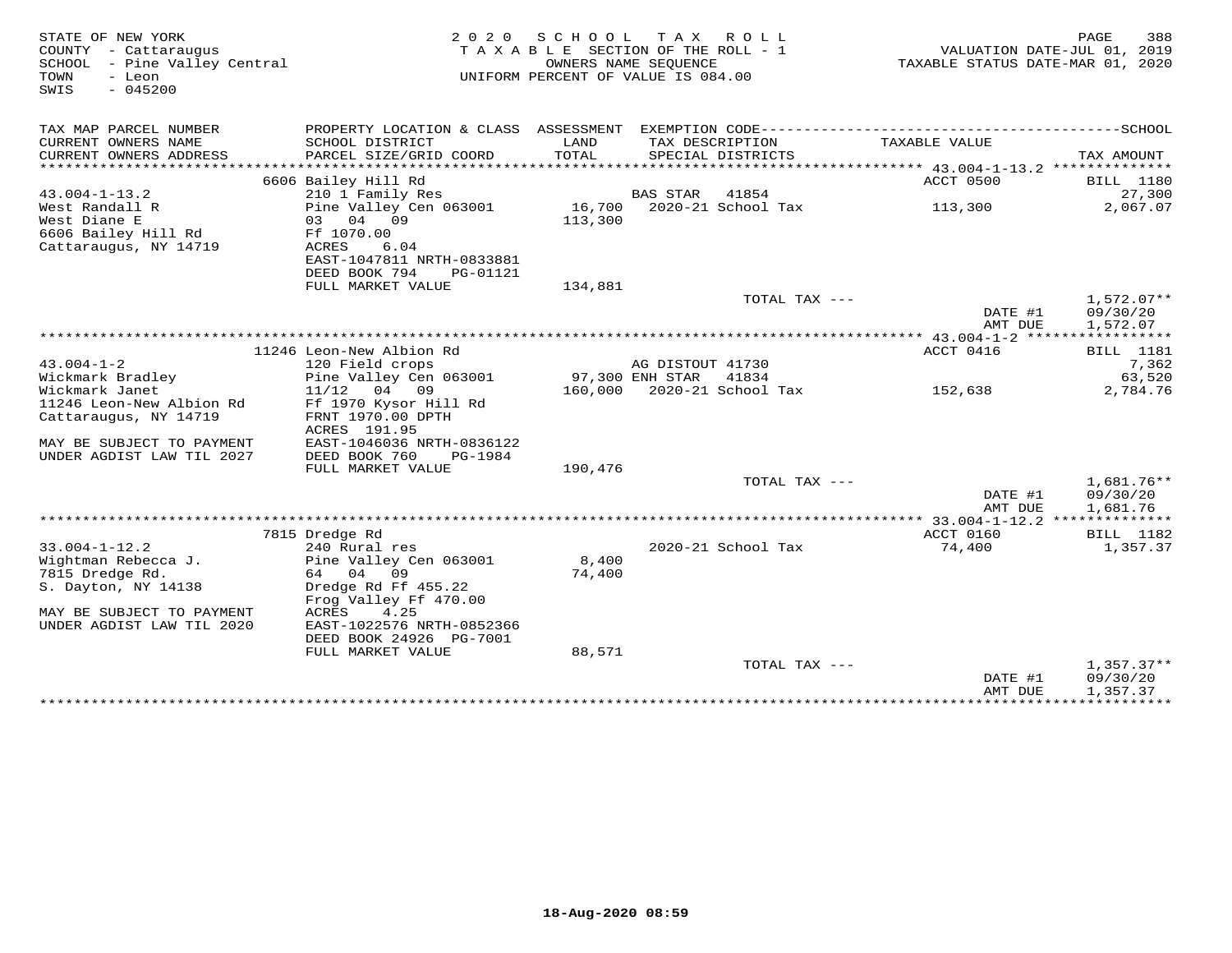| STATE OF NEW YORK<br>COUNTY - Cattaraugus<br>SCHOOL - Pine Valley Central<br>- Leon<br>TOWN<br>$-045200$<br>SWIS |                                              |                | 2020 SCHOOL TAX ROLL<br>TAXABLE SECTION OF THE ROLL - 1<br>OWNERS NAME SEQUENCE<br>UNIFORM PERCENT OF VALUE IS 084.00 |               | TAXABLE STATUS DATE-MAR 01, 2020 | PAGE<br>VALUATION DATE-JUL 01, 2019 | 389        |
|------------------------------------------------------------------------------------------------------------------|----------------------------------------------|----------------|-----------------------------------------------------------------------------------------------------------------------|---------------|----------------------------------|-------------------------------------|------------|
| TAX MAP PARCEL NUMBER                                                                                            |                                              |                |                                                                                                                       |               |                                  |                                     |            |
| CURRENT OWNERS NAME<br>CURRENT OWNERS ADDRESS                                                                    | SCHOOL DISTRICT<br>PARCEL SIZE/GRID COORD    | LAND<br>TOTAL  | TAX DESCRIPTION<br>SPECIAL DISTRICTS                                                                                  |               | TAXABLE VALUE                    | TAX AMOUNT                          |            |
|                                                                                                                  | 6793 Rte 62                                  |                |                                                                                                                       |               | ACCT 0546                        | BILL 1183                           |            |
| $42.004 - 1 - 15.2$                                                                                              | 210 1 Family Res                             |                | ENH STAR 41834                                                                                                        |               |                                  |                                     | 55,000     |
| Will Robert L                                                                                                    | Pine Valley Cen 063001                       |                |                                                                                                                       |               | 55,000                           | 1,003.43                            |            |
| Will Bernice M<br>111 Bernice M                                                                                  | 44 04 09                                     | 55,000         |                                                                                                                       |               |                                  |                                     |            |
|                                                                                                                  | FRNT 622.38 DPTH                             |                |                                                                                                                       |               |                                  |                                     |            |
| Conewango Valley, NY 14726 ACRES 9.70                                                                            | EAST-1030851 NRTH-0836623                    |                |                                                                                                                       |               |                                  |                                     |            |
|                                                                                                                  | DEED BOOK 837 PG-00985                       |                |                                                                                                                       |               |                                  |                                     |            |
|                                                                                                                  | FULL MARKET VALUE                            | 65,476         |                                                                                                                       |               |                                  |                                     |            |
|                                                                                                                  |                                              |                |                                                                                                                       | TOTAL TAX --- |                                  |                                     | $0.00**$   |
|                                                                                                                  |                                              |                |                                                                                                                       |               |                                  |                                     |            |
|                                                                                                                  | 11062 Peters Rd                              |                |                                                                                                                       |               | ACCT 0754 BILL 1184              |                                     |            |
| $52.002 - 1 - 27.14$<br>Williams Mark A.                                                                         | 270 Mfg housing<br>Pine Valley Cen 063001    | 15,200         | 2020-21 School Tax                                                                                                    |               | 16,000                           |                                     | 291.91     |
| Williams Brenda K.                                                                                               | 01 04 09                                     | 16,000         |                                                                                                                       |               |                                  |                                     |            |
| 3043 Lebanon Rd                                                                                                  | Olrogg buying on cont fr                     |                |                                                                                                                       |               |                                  |                                     |            |
| Randolph, NY 14772                                                                                               | Ff 300.00                                    |                |                                                                                                                       |               |                                  |                                     |            |
|                                                                                                                  | ACRES 5.10                                   |                |                                                                                                                       |               |                                  |                                     |            |
|                                                                                                                  | EAST-1049825 NRTH-0826809                    |                |                                                                                                                       |               |                                  |                                     |            |
|                                                                                                                  | DEED BOOK 23942 PG-5009<br>FULL MARKET VALUE |                |                                                                                                                       |               |                                  |                                     |            |
|                                                                                                                  |                                              | 19,048         |                                                                                                                       | TOTAL TAX --- |                                  |                                     | 291.91**   |
|                                                                                                                  |                                              |                |                                                                                                                       |               | DATE #1                          | 09/30/20                            |            |
|                                                                                                                  |                                              |                |                                                                                                                       |               | AMT DUE                          |                                     | 291.91     |
|                                                                                                                  |                                              |                |                                                                                                                       |               |                                  |                                     |            |
|                                                                                                                  | 11877 Ruckh Hill Rd                          |                |                                                                                                                       |               | ACCT 0357                        | <b>BILL</b> 1185                    |            |
| $43.001 - 1 - 4$                                                                                                 | 240 Rural res                                |                | ENH STAR 41834<br>30,000 2020-21 School Tax                                                                           |               |                                  |                                     | 63,520     |
| Williams William<br>Williams Katrina                                                                             | Pine Valley Cen 063001<br>30 04 09           | 86,300         |                                                                                                                       |               | 86,300                           |                                     | 1,574.48   |
| 11877 Ruckh Hill Rd                                                                                              | FRNT 350.00 DPTH                             |                |                                                                                                                       |               |                                  |                                     |            |
| South Dayton, NY 14138                                                                                           | ACRES 20.06                                  |                |                                                                                                                       |               |                                  |                                     |            |
|                                                                                                                  | EAST-1037127 NRTH-0846364                    |                |                                                                                                                       |               |                                  |                                     |            |
|                                                                                                                  | DEED BOOK 803 PG-00343                       |                |                                                                                                                       |               |                                  |                                     |            |
|                                                                                                                  | FULL MARKET VALUE                            | 102,738        |                                                                                                                       |               |                                  |                                     | $471.48**$ |
|                                                                                                                  |                                              |                |                                                                                                                       | TOTAL TAX --- | DATE #1                          | 09/30/20                            |            |
|                                                                                                                  |                                              |                |                                                                                                                       |               | AMT DUE                          |                                     | 471.48     |
|                                                                                                                  |                                              |                |                                                                                                                       |               |                                  |                                     |            |
|                                                                                                                  | 7016 Slew Rd                                 |                |                                                                                                                       |               | ACCT 0847                        | <b>BILL</b> 1186                    |            |
| $43.001 - 1 - 25.3$                                                                                              | 105 Vac farmland                             |                | 2020-21 School Tax                                                                                                    |               | 6,800                            |                                     | 124.06     |
| Williams William C<br>William Katrina A                                                                          | Pine Valley Cen 063001<br>37 4 9             | 6,800<br>6,800 |                                                                                                                       |               |                                  |                                     |            |
| 11877 Ruckh Hill Road                                                                                            | ACRES 8.45                                   |                |                                                                                                                       |               |                                  |                                     |            |
| South Dayton, NY 14138                                                                                           | EAST-1033783 NRTH-0840255                    |                |                                                                                                                       |               |                                  |                                     |            |
|                                                                                                                  | DEED BOOK 24872 PG-9001                      |                |                                                                                                                       |               |                                  |                                     |            |
| MAY BE SUBJECT TO PAYMENT                                                                                        | FULL MARKET VALUE                            | 8,095          |                                                                                                                       |               |                                  |                                     |            |
| UNDER AGDIST LAW TIL 2022                                                                                        |                                              |                |                                                                                                                       |               |                                  |                                     |            |
|                                                                                                                  |                                              |                |                                                                                                                       | TOTAL TAX --- |                                  |                                     | $124.06**$ |
|                                                                                                                  |                                              |                |                                                                                                                       |               | DATE #1<br>AMT DUE               | 09/30/20<br>124.06                  |            |
|                                                                                                                  |                                              |                |                                                                                                                       |               |                                  | **********                          |            |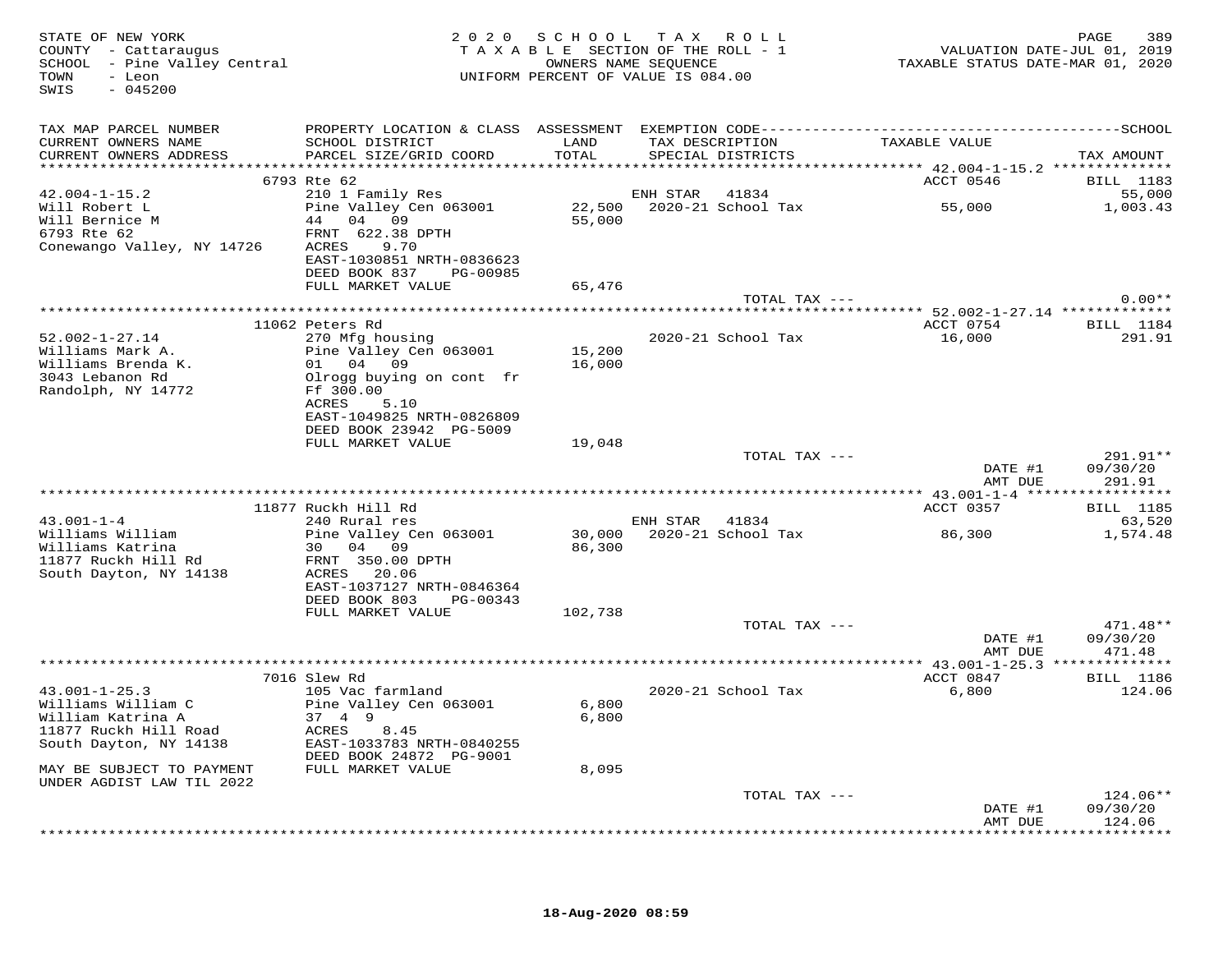| STATE OF NEW YORK<br>COUNTY - Cattaraugus<br>SCHOOL - Pine Valley Central<br>TOWN<br>- Leon<br>$-045200$<br>SWIS |                                                                                                                      | 2020 SCHOOL      | T A X<br>R O L L<br>TAXABLE SECTION OF THE ROLL - 1<br>OWNERS NAME SEQUENCE<br>UNIFORM PERCENT OF VALUE IS 084.00 | VALUATION DATE-JUL 01, 2019<br>TAXABLE STATUS DATE-MAR 01, 2020 | 390<br>PAGE                |
|------------------------------------------------------------------------------------------------------------------|----------------------------------------------------------------------------------------------------------------------|------------------|-------------------------------------------------------------------------------------------------------------------|-----------------------------------------------------------------|----------------------------|
| TAX MAP PARCEL NUMBER                                                                                            |                                                                                                                      |                  | PROPERTY LOCATION & CLASS ASSESSMENT EXEMPTION CODE-----------------------------------SCHOOL                      |                                                                 |                            |
| CURRENT OWNERS NAME<br>CURRENT OWNERS ADDRESS                                                                    | SCHOOL DISTRICT<br>PARCEL SIZE/GRID COORD                                                                            | LAND<br>TOTAL    | TAX DESCRIPTION<br>SPECIAL DISTRICTS                                                                              | TAXABLE VALUE                                                   | TAX AMOUNT                 |
| *************************                                                                                        |                                                                                                                      |                  |                                                                                                                   |                                                                 |                            |
| $43.001 - 1 - 25.4$<br>Williams William C<br>Williams Katrina A<br>11877 Ruckh Hill Rd<br>South Dayton, NY 14138 | Slew Rd<br>314 Rural vac<10<br>Pine Valley Cen 063001<br>$37 - 4 - 9$<br>ACRES<br>33.45<br>EAST-1033648 NRTH-0840917 | 16,800<br>16,800 | 2020-21 School Tax                                                                                                | ACCT 0861<br>16,800                                             | <b>BILL</b> 1187<br>306.50 |
|                                                                                                                  | DEED BOOK 12731 PG-6001                                                                                              |                  |                                                                                                                   |                                                                 |                            |
|                                                                                                                  | FULL MARKET VALUE                                                                                                    | 20,000           | TOTAL TAX ---                                                                                                     |                                                                 | $306.50**$                 |
|                                                                                                                  |                                                                                                                      |                  |                                                                                                                   | DATE #1<br>AMT DUE                                              | 09/30/20<br>306.50         |
|                                                                                                                  |                                                                                                                      |                  |                                                                                                                   |                                                                 |                            |
|                                                                                                                  | 6284 Canyon Dr                                                                                                       |                  |                                                                                                                   | ACCT 0455                                                       | <b>BILL</b> 1188           |
| $52.002 - 1 - 18$                                                                                                | 210 1 Family Res                                                                                                     |                  | <b>BAS STAR</b><br>41854                                                                                          |                                                                 | 27,300                     |
| Wilson Leo E                                                                                                     | Pine Valley Cen 063001                                                                                               | 22,500           | 2020-21 School Tax                                                                                                | 40,000                                                          | 729.77                     |
| PO Box 245<br>CATTARAUGUS, NY 14719                                                                              | 02 04 09<br>$Lot-15$                                                                                                 | 40,000           |                                                                                                                   |                                                                 |                            |
|                                                                                                                  | Ff 750 Canyon; 1050 Bb Ln                                                                                            |                  |                                                                                                                   |                                                                 |                            |
|                                                                                                                  | ACRES<br>9.71 BANK<br>017                                                                                            |                  |                                                                                                                   |                                                                 |                            |
|                                                                                                                  | EAST-1049414 NRTH-0828953                                                                                            |                  |                                                                                                                   |                                                                 |                            |
|                                                                                                                  | DEED BOOK 1017 PG-812                                                                                                |                  |                                                                                                                   |                                                                 |                            |
|                                                                                                                  | FULL MARKET VALUE                                                                                                    | 47,619           | TOTAL TAX ---                                                                                                     |                                                                 | $234.77**$                 |
|                                                                                                                  |                                                                                                                      |                  |                                                                                                                   | DATE #1                                                         | 09/30/20                   |
|                                                                                                                  |                                                                                                                      |                  |                                                                                                                   | AMT DUE                                                         | 234.77                     |
|                                                                                                                  |                                                                                                                      |                  |                                                                                                                   |                                                                 | * * * * * * * *            |
| $42.004 - 1 - 5.3$                                                                                               | Cherry Creek Hill Rd<br>321 Abandoned ag                                                                             |                  | 2020-21 School Tax                                                                                                | ACCT 0277<br>46,300                                             | BILL 1189<br>844.71        |
| Wittmer Perry                                                                                                    | Pine Valley Cen 063001                                                                                               | 46,300           |                                                                                                                   |                                                                 |                            |
| Wittmer Gail                                                                                                     | 59<br>04 09                                                                                                          | 46,300           |                                                                                                                   |                                                                 |                            |
| 31 Roland Ave                                                                                                    | West Rd Ff $-130'$                                                                                                   |                  |                                                                                                                   |                                                                 |                            |
| Lackawanna, NY 14218                                                                                             | 80.00<br>ACRES                                                                                                       |                  |                                                                                                                   |                                                                 |                            |
|                                                                                                                  | EAST-1022164 NRTH-0837458<br>DEED BOOK 19720 PG-2001                                                                 |                  |                                                                                                                   |                                                                 |                            |
|                                                                                                                  | FULL MARKET VALUE                                                                                                    | 55,119           |                                                                                                                   |                                                                 |                            |
|                                                                                                                  |                                                                                                                      |                  | TOTAL TAX ---                                                                                                     |                                                                 | 844.71**                   |
|                                                                                                                  |                                                                                                                      |                  |                                                                                                                   | DATE #1                                                         | 09/30/20                   |
|                                                                                                                  |                                                                                                                      |                  | ***********************************                                                                               | AMT DUE<br>** 42.004-1-5.1                                      | 844.71                     |
|                                                                                                                  | Cherry Creek Hill Rd                                                                                                 |                  |                                                                                                                   | ACCT 0277                                                       | <b>BILL</b> 1190           |
| $42.004 - 1 - 5.1$                                                                                               | 321 Abandoned ag                                                                                                     |                  | 2020-21 School Tax                                                                                                | 14,700                                                          | 268.19                     |
| Wittmer Perry C.                                                                                                 | Pine Valley Cen 063001                                                                                               | 14,700           |                                                                                                                   |                                                                 |                            |
| Wittmer Gail E.<br>31 Roland Avenue                                                                              | 04 09<br>59<br>West Rd Ff - 130'                                                                                     | 14,700           |                                                                                                                   |                                                                 |                            |
| Lackawanna, NY 14218                                                                                             | ACRES<br>25.40                                                                                                       |                  |                                                                                                                   |                                                                 |                            |
|                                                                                                                  | EAST-1022164 NRTH-0837458                                                                                            |                  |                                                                                                                   |                                                                 |                            |
|                                                                                                                  | DEED BOOK 23413 PG-4003                                                                                              |                  |                                                                                                                   |                                                                 |                            |
|                                                                                                                  | FULL MARKET VALUE                                                                                                    | 17,500           |                                                                                                                   |                                                                 |                            |
|                                                                                                                  |                                                                                                                      |                  | TOTAL TAX ---                                                                                                     | DATE #1                                                         | $268.19**$<br>09/30/20     |
|                                                                                                                  |                                                                                                                      |                  |                                                                                                                   | AMT DUE                                                         | 268.19                     |
|                                                                                                                  |                                                                                                                      |                  |                                                                                                                   |                                                                 |                            |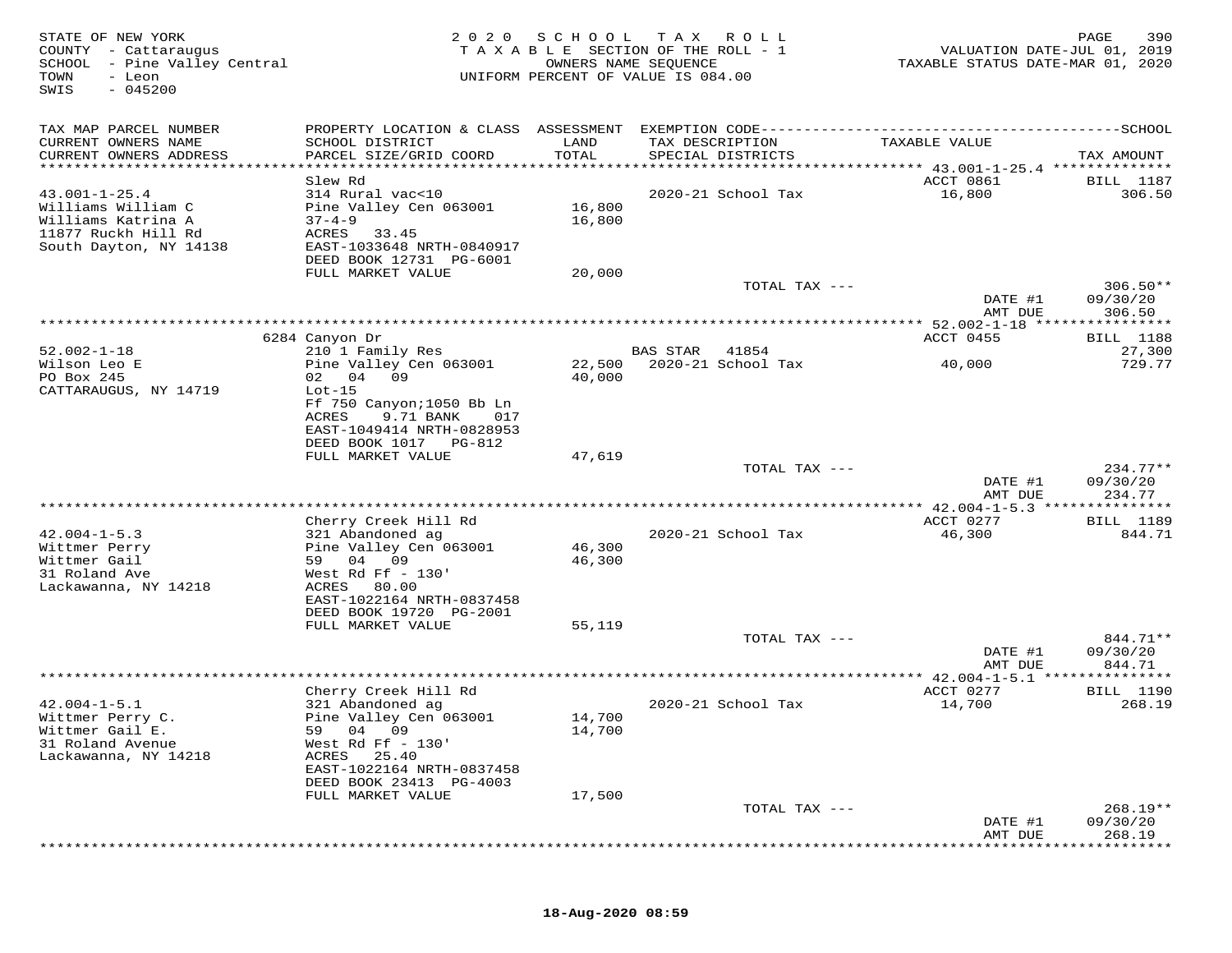| STATE OF NEW YORK<br>COUNTY - Cattaraugus<br>SCHOOL - Pine Valley Central<br>TOWN<br>- Leon<br>$-045200$<br>SWIS | 2 0 2 0                                     | SCHOOL<br>TAXABLE SECTION OF THE ROLL - 1<br>OWNERS NAME SEQUENCE<br>UNIFORM PERCENT OF VALUE IS 084.00 | TAX ROLL        |                    | TAXABLE STATUS DATE-MAR 01, 2020 | PAGE<br>391<br>VALUATION DATE-JUL 01, 2019 |
|------------------------------------------------------------------------------------------------------------------|---------------------------------------------|---------------------------------------------------------------------------------------------------------|-----------------|--------------------|----------------------------------|--------------------------------------------|
| TAX MAP PARCEL NUMBER                                                                                            |                                             |                                                                                                         |                 |                    |                                  |                                            |
| CURRENT OWNERS NAME                                                                                              | SCHOOL DISTRICT                             | LAND                                                                                                    | TAX DESCRIPTION |                    | TAXABLE VALUE                    |                                            |
| CURRENT OWNERS ADDRESS                                                                                           | PARCEL SIZE/GRID COORD                      | TOTAL                                                                                                   |                 | SPECIAL DISTRICTS  |                                  | TAX AMOUNT                                 |
|                                                                                                                  | 12864 Cherry Creek Hill Rd                  |                                                                                                         |                 |                    | ACCT 0026                        | BILL 1191                                  |
| $42.004 - 1 - 3$                                                                                                 | 210 1 Family Res                            |                                                                                                         | BAS STAR        | 41854              |                                  | 27,300                                     |
| Wright Vern                                                                                                      | Pine Valley Cen 063001                      | 23,700                                                                                                  |                 | 2020-21 School Tax | 62,700                           | 1,143.91                                   |
| Wright Tracie<br>12864 Cherry Creek Hill Rd                                                                      | 59 04 09<br>FRNT 263.00 DPTH                | 62,700                                                                                                  |                 |                    |                                  |                                            |
| Conewango Valley, NY 14726                                                                                       | ACRES 10.45                                 |                                                                                                         |                 |                    |                                  |                                            |
|                                                                                                                  | EAST-1021328 NRTH-0836604                   |                                                                                                         |                 |                    |                                  |                                            |
|                                                                                                                  | DEED BOOK 856<br>PG-00766                   |                                                                                                         |                 |                    |                                  |                                            |
|                                                                                                                  | FULL MARKET VALUE                           | 74,643                                                                                                  |                 | TOTAL TAX ---      |                                  | 648.91**                                   |
|                                                                                                                  |                                             |                                                                                                         |                 |                    | DATE #1                          | 09/30/20                                   |
|                                                                                                                  |                                             |                                                                                                         |                 |                    | AMT DUE                          | 648.91                                     |
|                                                                                                                  | Smith Rd                                    |                                                                                                         |                 |                    | ACCT 0419                        | <b>BILL</b> 1192                           |
| $42.002 - 1 - 2$                                                                                                 | 312 Vac w/imprv                             |                                                                                                         |                 | 2020-21 School Tax | 64,000                           | 1,167.63                                   |
| Wutz David 1/4 int                                                                                               | Pine Valley Cen 063001                      | 61,000                                                                                                  |                 |                    |                                  |                                            |
| Wutz Daniel 3/4 int                                                                                              | 54 04 09                                    | 64,000                                                                                                  |                 |                    |                                  |                                            |
| 5029 Fairgrounds Rd<br>Hamburg, NY 14075                                                                         | Ff 930.00<br>ACRES 142.20                   |                                                                                                         |                 |                    |                                  |                                            |
|                                                                                                                  | EAST-1021125 NRTH-0845453                   |                                                                                                         |                 |                    |                                  |                                            |
|                                                                                                                  | DEED BOOK 23406 PG-4001                     |                                                                                                         |                 |                    |                                  |                                            |
|                                                                                                                  | FULL MARKET VALUE                           | 76,190                                                                                                  |                 | TOTAL TAX ---      |                                  | $1,167.63**$                               |
|                                                                                                                  |                                             |                                                                                                         |                 |                    | DATE #1                          | 09/30/20                                   |
|                                                                                                                  |                                             |                                                                                                         |                 |                    | AMT DUE                          | 1,167.63                                   |
|                                                                                                                  |                                             |                                                                                                         |                 |                    |                                  |                                            |
| $42.002 - 1 - 31$                                                                                                | Xura Smith Rd (Off)<br>323 Vacant rural     |                                                                                                         |                 | 2020-21 School Tax | ACCT 0420<br>33,200              | <b>BILL</b> 1193<br>605.71                 |
| Wutz David 1/4 int                                                                                               | Pine Valley Cen 063001                      | 33,200                                                                                                  |                 |                    |                                  |                                            |
| Wutz Daniel 3/4 int                                                                                              | 60 04 09                                    | 33,200                                                                                                  |                 |                    |                                  |                                            |
| 5029 Fairgrounds Rd<br>Hamburg, NY 14075                                                                         | ACRES 52.50<br>EAST-1020085 NRTH-0842854    |                                                                                                         |                 |                    |                                  |                                            |
|                                                                                                                  | DEED BOOK 23406 PG-4001                     |                                                                                                         |                 |                    |                                  |                                            |
|                                                                                                                  | FULL MARKET VALUE                           | 39,524                                                                                                  |                 |                    |                                  |                                            |
|                                                                                                                  |                                             |                                                                                                         |                 | TOTAL TAX ---      |                                  | 605.71**                                   |
|                                                                                                                  |                                             |                                                                                                         |                 |                    | DATE #1<br>AMT DUE               | 09/30/20<br>605.71                         |
|                                                                                                                  |                                             |                                                                                                         |                 |                    |                                  |                                            |
|                                                                                                                  | 7016 Rte 62                                 |                                                                                                         |                 |                    | ACCT 0066                        | <b>BILL</b> 1194                           |
| $43.001 - 1 - 25.1$<br>Yoder David J                                                                             | 120 Field crops<br>Pine Valley Cen 063001   | 39,800 AG BLDG                                                                                          | AG BLDG         | 41700<br>41700     |                                  | 6,800<br>81,400                            |
| Yoder Elizabeth A                                                                                                | 37 04 09                                    | 206,400 AG DIST                                                                                         |                 | 41720              |                                  | 7,003                                      |
| 7016 Route 62                                                                                                    | Ff 2635.00 Slew Rd                          |                                                                                                         | BAS STAR 41854  |                    |                                  | 27,300                                     |
| Conewango Valley, NY 14726                                                                                       | Ff 965.00 Us Rte 62                         |                                                                                                         |                 | 2020-21 School Tax | 111,197                          | 2,028.70                                   |
| MAY BE SUBJECT TO PAYMENT                                                                                        | 58.25<br>ACRES<br>EAST-1032152 NRTH-0840748 |                                                                                                         |                 |                    |                                  |                                            |
| UNDER AGDIST LAW TIL 2027                                                                                        | DEED BOOK 16616 PG-7001                     |                                                                                                         |                 |                    |                                  |                                            |
|                                                                                                                  | FULL MARKET VALUE                           | 245,714                                                                                                 |                 |                    |                                  |                                            |
|                                                                                                                  |                                             |                                                                                                         |                 | TOTAL TAX ---      |                                  | $1,533.70**$                               |
|                                                                                                                  |                                             |                                                                                                         |                 |                    | DATE #1<br>AMT DUE               | 09/30/20<br>1,533.70                       |
|                                                                                                                  |                                             |                                                                                                         |                 |                    |                                  |                                            |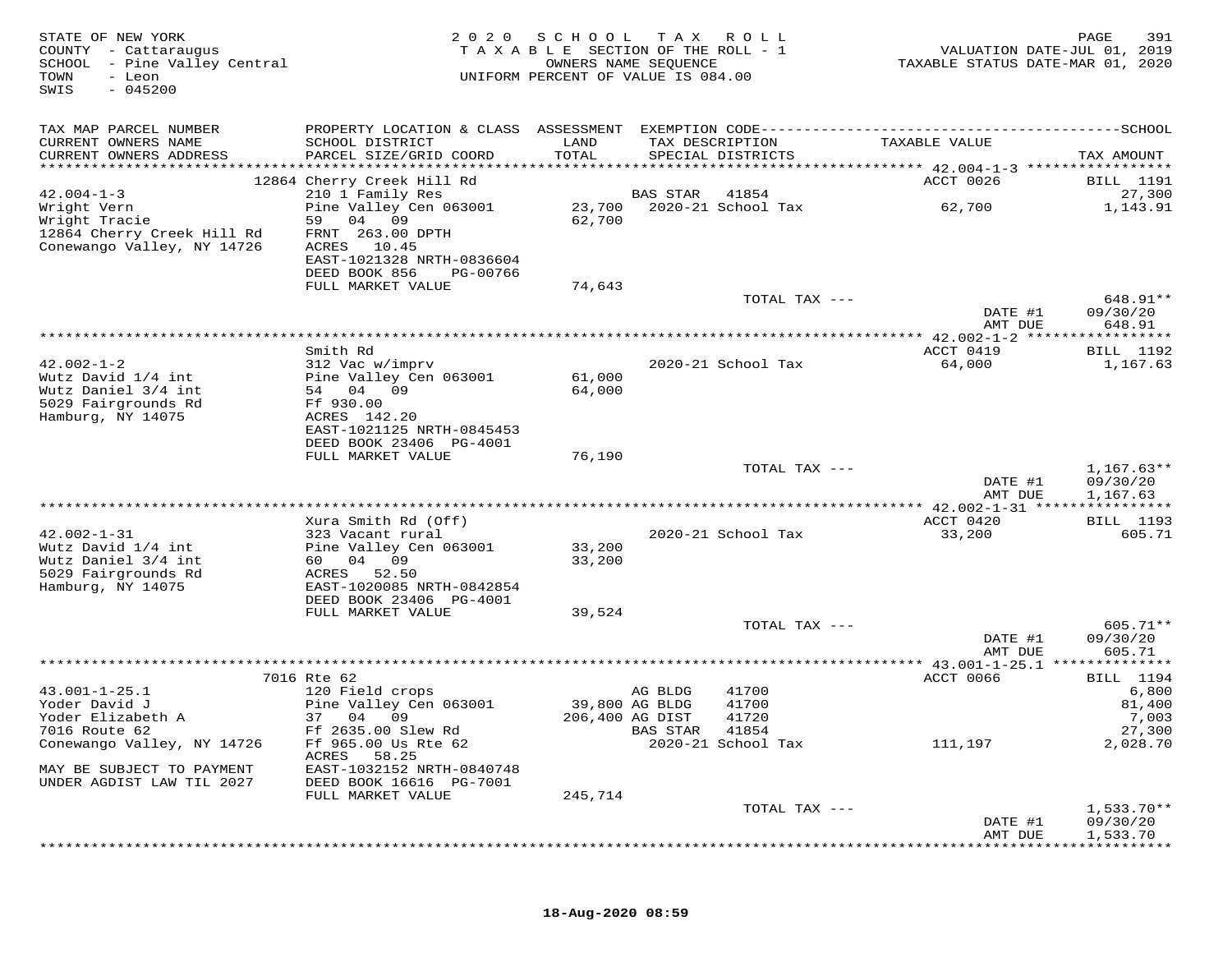| STATE OF NEW YORK<br>COUNTY - Cattaraugus<br>SCHOOL - Pine Valley Central<br>TOWN<br>- Leon<br>SWIS<br>$-045200$ |                                                                          | 2020 SCHOOL TAX ROLL<br>TAXABLE SECTION OF THE ROLL - 1<br>UNIFORM PERCENT OF VALUE IS 084.00 | OWNERS NAME SEOUENCE                            |                    | VALUATION DATE-JUL 01, 2019<br>TAXABLE STATUS DATE-MAR 01, 2020 | 392<br>PAGE                          |
|------------------------------------------------------------------------------------------------------------------|--------------------------------------------------------------------------|-----------------------------------------------------------------------------------------------|-------------------------------------------------|--------------------|-----------------------------------------------------------------|--------------------------------------|
| TAX MAP PARCEL NUMBER                                                                                            |                                                                          |                                                                                               |                                                 |                    |                                                                 |                                      |
| CURRENT OWNERS NAME<br>CURRENT OWNERS ADDRESS                                                                    | SCHOOL DISTRICT<br>PARCEL SIZE/GRID COORD                                | LAND<br>TOTAL                                                                                 | TAX DESCRIPTION                                 | SPECIAL DISTRICTS  | TAXABLE VALUE                                                   | TAX AMOUNT                           |
| ***********************                                                                                          |                                                                          |                                                                                               |                                                 |                    |                                                                 |                                      |
|                                                                                                                  | 12745 Flat Iron Rd                                                       |                                                                                               |                                                 |                    | ACCT 0421                                                       | <b>BILL</b> 1195                     |
| $51.002 - 1 - 11.1$                                                                                              | 112 Dairy farm                                                           |                                                                                               | AG DISTOUT 41730                                |                    |                                                                 | 5,907                                |
| Yoder Ella                                                                                                       | Pine Valley Cen 063001                                                   | 52,500 ENH STAR                                                                               |                                                 | 41834              |                                                                 | 63,520                               |
| 12745 Flat Iron Rd<br>Conewango Valley, NY 14726                                                                 | 49 04<br>09<br>Ff 2200 Flat Iron Rd<br>Ff 980 West Rd                    |                                                                                               |                                                 |                    | 230,893                                                         | 4,212.46                             |
| MAY BE SUBJECT TO PAYMENT<br>UNDER AGDIST LAW TIL 2027                                                           | 65.15<br>ACRES<br>EAST-1024491 NRTH-0826835<br>DEED BOOK 827<br>PG-00543 |                                                                                               |                                                 |                    |                                                                 |                                      |
|                                                                                                                  | FULL MARKET VALUE                                                        | 281,905                                                                                       |                                                 |                    |                                                                 |                                      |
|                                                                                                                  |                                                                          |                                                                                               |                                                 | TOTAL TAX ---      | DATE #1<br>AMT DUE                                              | $3,109.46**$<br>09/30/20<br>3,109.46 |
|                                                                                                                  |                                                                          |                                                                                               |                                                 |                    |                                                                 |                                      |
|                                                                                                                  | Cherry Creek Hill Rd                                                     |                                                                                               |                                                 |                    | ACCT 0220                                                       | <b>BILL</b> 1196                     |
| $42.004 - 2 - 2$                                                                                                 | 105 Vac farmland                                                         |                                                                                               | AG DISTOUT 41730                                |                    |                                                                 | 413                                  |
| Yoder Harvey A                                                                                                   | Pine Valley Cen 063001                                                   |                                                                                               | 6,800 2020-21 School Tax                        |                    | 6,387                                                           | 116.53                               |
| Yoder Anna D<br>6733 West & county Rd 6                                                                          | 58 04 09<br>Ff 500.00                                                    | 6.800                                                                                         |                                                 |                    |                                                                 |                                      |
| Conewango Valley, NY 14726                                                                                       | ACRES 13.81<br>EAST-1021003 NRTH-0835148                                 |                                                                                               |                                                 |                    |                                                                 |                                      |
| MAY BE SUBJECT TO PAYMENT                                                                                        | DEED BOOK 1019 PG-148                                                    |                                                                                               |                                                 |                    |                                                                 |                                      |
| UNDER AGDIST LAW TIL 2027                                                                                        | FULL MARKET VALUE                                                        | 8,095                                                                                         |                                                 |                    |                                                                 |                                      |
|                                                                                                                  |                                                                          |                                                                                               |                                                 | TOTAL TAX ---      | DATE #1                                                         | $116.53**$<br>09/30/20               |
|                                                                                                                  |                                                                          |                                                                                               |                                                 |                    | AMT DUE                                                         | 116.53                               |
|                                                                                                                  |                                                                          |                                                                                               |                                                 |                    |                                                                 |                                      |
|                                                                                                                  | 6733 West Rd                                                             |                                                                                               |                                                 |                    | ACCT 0041                                                       | <b>BILL</b> 1197                     |
| $42.004 - 2 - 3.1$                                                                                               | 112 Dairy farm                                                           |                                                                                               | AG DISTOUT 41730                                |                    |                                                                 | 240                                  |
| Yoder Harvey A<br>Yoder Anna D                                                                                   | Pine Valley Cen 063001<br>58 04 09                                       |                                                                                               | 29,600 BUS C/T/S 47610<br>91,600 BAS STAR 41854 |                    |                                                                 | 467<br>27,300                        |
| 6733 West Rd & Co Rd 6                                                                                           | West Rd Ff - 925'                                                        |                                                                                               |                                                 | 2020-21 School Tax | 90,893                                                          | 1,658.27                             |
| Conewango Valley, NY 14726                                                                                       | FRNT 1590.00 DPTH<br>ACRES<br>49.75                                      |                                                                                               |                                                 |                    |                                                                 |                                      |
| MAY BE SUBJECT TO PAYMENT<br>UNDER AGDIST LAW TIL 2027                                                           | EAST-1022188 NRTH-0835193<br>DEED BOOK 1019 PG-148                       |                                                                                               |                                                 |                    |                                                                 |                                      |
|                                                                                                                  | FULL MARKET VALUE                                                        | 109,048                                                                                       |                                                 |                    |                                                                 |                                      |
|                                                                                                                  |                                                                          |                                                                                               |                                                 | TOTAL TAX ---      | DATE #1<br>AMT DUE                                              | $1,163.27**$<br>09/30/20<br>1,163.27 |
|                                                                                                                  |                                                                          |                                                                                               |                                                 |                    |                                                                 |                                      |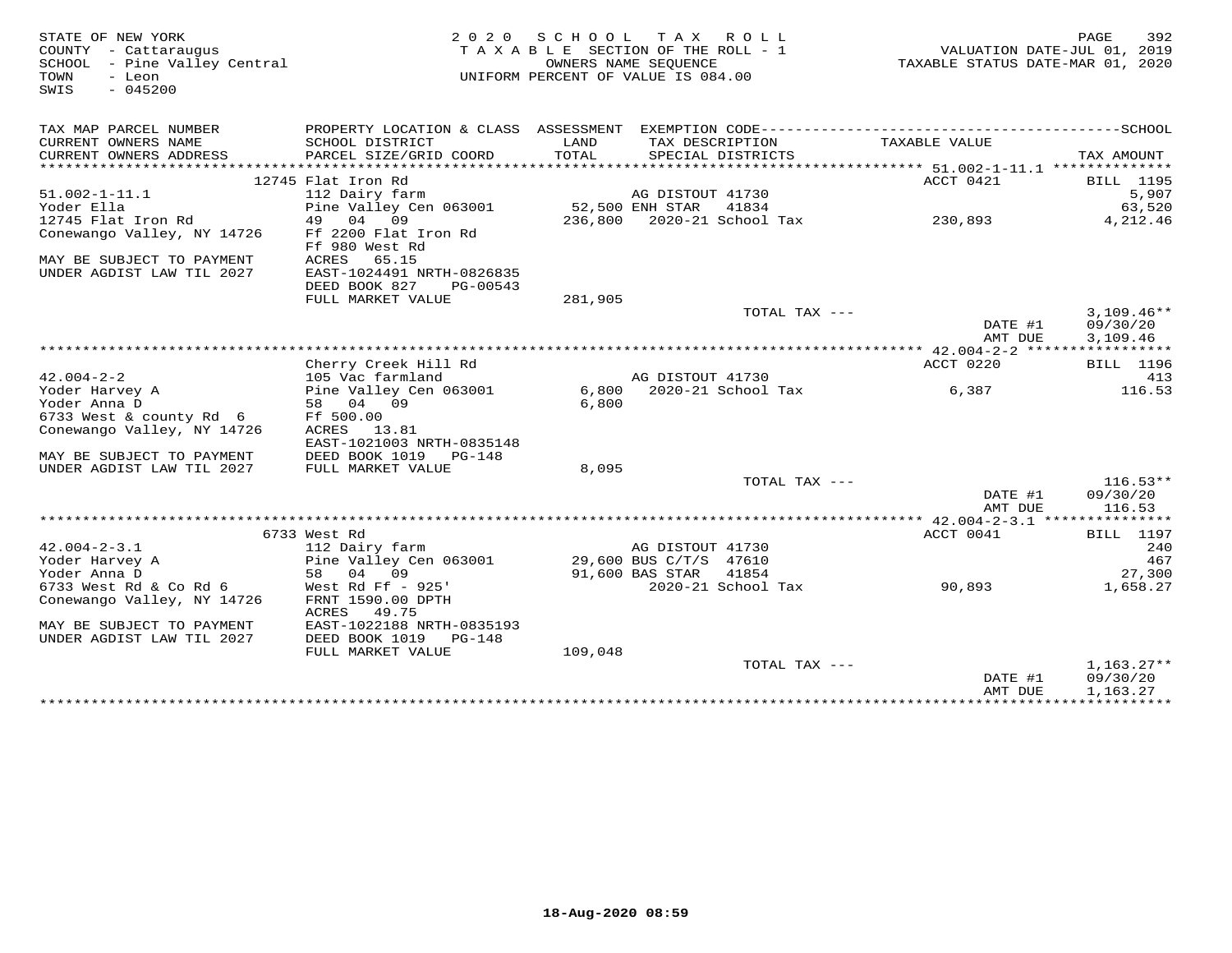| STATE OF NEW YORK<br>COUNTY - Cattaraugus<br>SCHOOL - Pine Valley Central<br>TOWN<br>- Leon<br>$-045200$<br>SWIS | 2 0 2 0<br>TAXABLE SECTION OF THE ROLL - 1<br>UNIFORM PERCENT OF VALUE IS 084.00 | TAXABLE STATUS DATE-MAR 01, 2020 | 393<br>PAGE<br>VALUATION DATE-JUL 01, 2019   |                                             |                                     |
|------------------------------------------------------------------------------------------------------------------|----------------------------------------------------------------------------------|----------------------------------|----------------------------------------------|---------------------------------------------|-------------------------------------|
| TAX MAP PARCEL NUMBER                                                                                            |                                                                                  |                                  |                                              |                                             |                                     |
| CURRENT OWNERS NAME                                                                                              | SCHOOL DISTRICT                                                                  | LAND                             | TAX DESCRIPTION                              | TAXABLE VALUE                               |                                     |
| CURRENT OWNERS ADDRESS                                                                                           | PARCEL SIZE/GRID COORD                                                           | TOTAL                            | SPECIAL DISTRICTS                            |                                             | TAX AMOUNT                          |
| *************************                                                                                        |                                                                                  |                                  |                                              |                                             |                                     |
|                                                                                                                  | Town Hill Rd                                                                     |                                  |                                              | ACCT 0577                                   | <b>BILL</b> 1198                    |
| $52.001 - 1 - 30.2$                                                                                              | 105 Vac farmland                                                                 |                                  | 2020-21 School Tax                           | 16,700                                      | 304.68                              |
| Yoder John J<br>Yoder Elizabeth E                                                                                | Pine Valley Cen 063001<br>33 04 09                                               | 16,700<br>16,700                 |                                              |                                             |                                     |
| 12060 Youngs Rd                                                                                                  | Ff 1428.00                                                                       |                                  |                                              |                                             |                                     |
| Conewango Valley, NY 14726                                                                                       | ACRES<br>24.20                                                                   |                                  |                                              |                                             |                                     |
|                                                                                                                  | EAST-1034586 NRTH-0825686                                                        |                                  |                                              |                                             |                                     |
|                                                                                                                  | DEED BOOK 873<br>PG-00661                                                        |                                  |                                              |                                             |                                     |
|                                                                                                                  | FULL MARKET VALUE                                                                | 19,881                           |                                              |                                             |                                     |
|                                                                                                                  |                                                                                  |                                  | TOTAL TAX $---$                              |                                             | $304.68**$                          |
|                                                                                                                  |                                                                                  |                                  |                                              | DATE #1                                     | 09/30/20                            |
|                                                                                                                  |                                                                                  |                                  |                                              | AMT DUE                                     | 304.68                              |
|                                                                                                                  |                                                                                  |                                  |                                              | ************* 52.001-1-1 ****************** |                                     |
|                                                                                                                  | 12326 Marsh Rd                                                                   |                                  |                                              | ACCT 0276                                   | <b>BILL</b> 1199                    |
| $52.001 - 1 - 1$<br>Yoder Levi A                                                                                 | 112 Dairy farm<br>Pine Valley Cen 063001                                         |                                  | AG DISTOUT 41730<br>108,300 TMP GHOUSE 42120 |                                             | 25,116<br>12,000                    |
| Yoder Rachel E                                                                                                   | $34/42$ 04 09                                                                    |                                  | 191,000 2020-21 School Tax                   | 153,884                                     | 2,807.49                            |
| 12326 Marsh Road                                                                                                 | Ff 1520.00                                                                       |                                  |                                              |                                             |                                     |
| Conewango Valley, NY 14726                                                                                       | ACRES 195.43                                                                     |                                  |                                              |                                             |                                     |
|                                                                                                                  | EAST-1030718 NRTH-0830835                                                        |                                  |                                              |                                             |                                     |
| MAY BE SUBJECT TO PAYMENT                                                                                        | DEED BOOK 20190 PG-3919                                                          |                                  |                                              |                                             |                                     |
| UNDER AGDIST LAW TIL 2027                                                                                        | FULL MARKET VALUE                                                                | 227,381                          |                                              |                                             |                                     |
|                                                                                                                  |                                                                                  |                                  | TOTAL TAX ---                                |                                             | $2,807.49**$                        |
|                                                                                                                  |                                                                                  |                                  |                                              | DATE #1                                     | 09/30/20                            |
|                                                                                                                  |                                                                                  |                                  |                                              | AMT DUE                                     | 2,807.49                            |
|                                                                                                                  |                                                                                  |                                  |                                              | ACCT 0094                                   |                                     |
| $42.004 - 2 - 8.4$                                                                                               | 12609 Cherry Creek Hill Rd<br>112 Dairy farm                                     |                                  | 2020-21 School Tax                           | 21,000                                      | <b>BILL</b> 1200<br>383.13          |
| Yoder Levi J                                                                                                     | Pine Valley Cen 063001                                                           | 1,300                            |                                              |                                             |                                     |
| Yoder Barbara E                                                                                                  | 04<br>09<br>51                                                                   | 21,000                           |                                              |                                             |                                     |
| 12609 Cherry Creek Hill Rd                                                                                       | Ff 655.00 Raggie Rd                                                              |                                  |                                              |                                             |                                     |
| Leon, NY                                                                                                         | Ff 1675.00 Leon-Cherry Cr                                                        |                                  |                                              |                                             |                                     |
|                                                                                                                  | ACRES<br>1.40                                                                    |                                  |                                              |                                             |                                     |
|                                                                                                                  | EAST-1025915 NRTH-0835261                                                        |                                  |                                              |                                             |                                     |
|                                                                                                                  | DEED BOOK 29942 PG-1                                                             |                                  |                                              |                                             |                                     |
|                                                                                                                  | FULL MARKET VALUE                                                                | 25,000                           |                                              |                                             |                                     |
|                                                                                                                  |                                                                                  |                                  | TOTAL TAX ---                                |                                             | 383.13**                            |
|                                                                                                                  |                                                                                  |                                  |                                              | DATE #1                                     | 09/30/20                            |
|                                                                                                                  |                                                                                  |                                  |                                              | AMT DUE<br>**************                   | 383.13<br>* * * * * * * * * * * * * |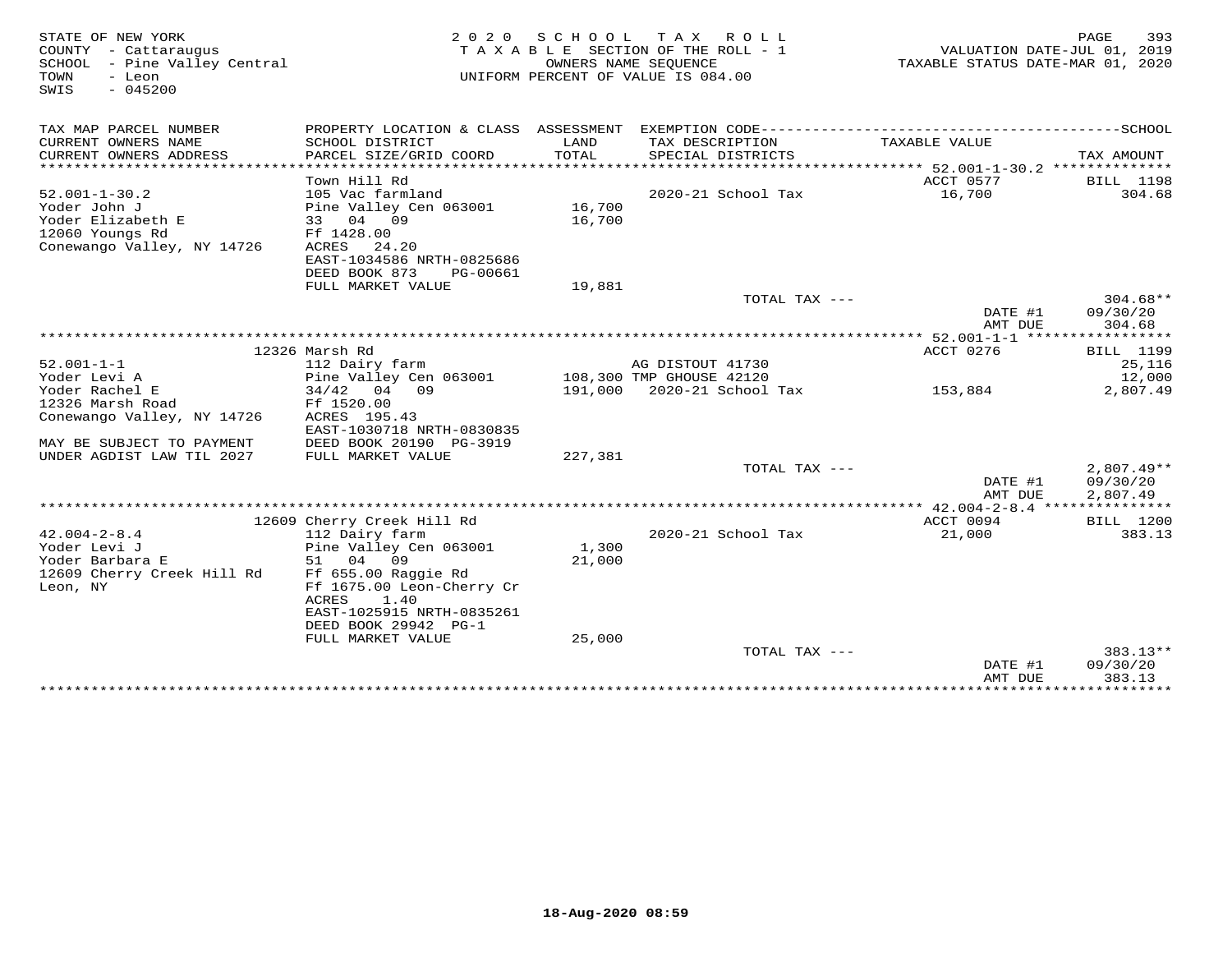| STATE OF NEW YORK<br>COUNTY - Cattaraugus<br>SCHOOL - Pine Valley Central<br>TOWN<br>- Leon<br>$-045200$<br>SWIS | 2 0 2 0                                                                                      | SCHOOL<br>TAXABLE SECTION OF THE ROLL - 1<br>UNIFORM PERCENT OF VALUE IS 084.00 | OWNERS NAME SEQUENCE | TAX ROLL                             | VALUATION DATE-JUL 01, 2019<br>TAXABLE STATUS DATE-MAR 01, 2020 | 394<br>PAGE        |
|------------------------------------------------------------------------------------------------------------------|----------------------------------------------------------------------------------------------|---------------------------------------------------------------------------------|----------------------|--------------------------------------|-----------------------------------------------------------------|--------------------|
| TAX MAP PARCEL NUMBER                                                                                            | PROPERTY LOCATION & CLASS ASSESSMENT EXEMPTION CODE-----------------------------------SCHOOL |                                                                                 |                      |                                      |                                                                 |                    |
| CURRENT OWNERS NAME<br>CURRENT OWNERS ADDRESS                                                                    | SCHOOL DISTRICT<br>PARCEL SIZE/GRID COORD                                                    | LAND<br>TOTAL                                                                   |                      | TAX DESCRIPTION<br>SPECIAL DISTRICTS | TAXABLE VALUE                                                   | TAX AMOUNT         |
|                                                                                                                  |                                                                                              |                                                                                 |                      |                                      |                                                                 |                    |
|                                                                                                                  | 6580 West Rd                                                                                 |                                                                                 |                      |                                      | ACCT 0250                                                       | BILL 1201          |
| $42.004 - 2 - 30$                                                                                                | 112 Dairy farm                                                                               |                                                                                 | AG DIST              | 41720                                |                                                                 | 28,498             |
| Yoder Levi J                                                                                                     | Pine Valley Cen 063001                                                                       |                                                                                 | 81,000 ENH STAR      | 41834                                |                                                                 | 63,520             |
| Yoder Sarah                                                                                                      | 51 04 09                                                                                     |                                                                                 |                      | 167,500 2020-21 School Tax           | 139,002                                                         | 2,535.98           |
| 6580 West Rd                                                                                                     | FRNT 1500.00 DPTH                                                                            |                                                                                 |                      |                                      |                                                                 |                    |
| Conewango Valley, NY 14726                                                                                       | ACRES<br>95.04                                                                               |                                                                                 |                      |                                      |                                                                 |                    |
|                                                                                                                  | EAST-1024447 NRTH-0832832                                                                    |                                                                                 |                      |                                      |                                                                 |                    |
| MAY BE SUBJECT TO PAYMENT<br>UNDER AGDIST LAW TIL 2024                                                           | DEED BOOK 763<br>PG-00895<br>FULL MARKET VALUE                                               | 199,405                                                                         |                      |                                      |                                                                 |                    |
|                                                                                                                  |                                                                                              |                                                                                 |                      | TOTAL TAX ---                        |                                                                 | $1,432.98**$       |
|                                                                                                                  |                                                                                              |                                                                                 |                      |                                      | DATE #1                                                         | 09/30/20           |
|                                                                                                                  |                                                                                              |                                                                                 |                      |                                      | AMT DUE                                                         | 1,432.98           |
|                                                                                                                  |                                                                                              |                                                                                 |                      |                                      |                                                                 |                    |
|                                                                                                                  | 12609 Cherry Creek Hill Rd                                                                   |                                                                                 |                      |                                      | ACCT 0468                                                       | BILL 1202          |
| $42.004 - 2 - 8.2$                                                                                               | 210 1 Family Res                                                                             |                                                                                 | AG BLDG              | 41700                                |                                                                 | 28,600             |
| Yoder Levi J.                                                                                                    | Pine Valley Cen 063001                                                                       |                                                                                 | 8,600 BAS STAR       | 41854                                |                                                                 | 27,300             |
| Yoder Barbara E.                                                                                                 | 51 04 09                                                                                     |                                                                                 |                      | 78,600 2020-21 School Tax            | 50,000                                                          | 912.21             |
| 12609 Cherry Creek Hill                                                                                          | $Cp-210$                                                                                     |                                                                                 |                      |                                      |                                                                 |                    |
| Conewango Valley, NY 14726                                                                                       | FRNT 520.00 DPTH                                                                             |                                                                                 |                      |                                      |                                                                 |                    |
|                                                                                                                  | ACRES<br>1.78 BANK<br>027                                                                    |                                                                                 |                      |                                      |                                                                 |                    |
| MAY BE SUBJECT TO PAYMENT<br>UNDER RPTL483 UNTIL 2029                                                            | EAST-1025635 NRTH-0835675                                                                    |                                                                                 |                      |                                      |                                                                 |                    |
|                                                                                                                  | DEED BOOK 29942 PG-9002<br>FULL MARKET VALUE                                                 | 93,571                                                                          |                      |                                      |                                                                 |                    |
|                                                                                                                  |                                                                                              |                                                                                 |                      | TOTAL TAX ---                        |                                                                 | $417.21**$         |
|                                                                                                                  |                                                                                              |                                                                                 |                      |                                      | DATE #1<br>AMT DUE                                              | 09/30/20<br>417.21 |
|                                                                                                                  |                                                                                              |                                                                                 |                      |                                      |                                                                 |                    |
|                                                                                                                  | 6092 Rte 62                                                                                  |                                                                                 |                      |                                      | ACCT 0438                                                       | BILL 1203          |
| $51.002 - 2 - 17$                                                                                                | 210 1 Family Res                                                                             |                                                                                 | <b>BAS STAR</b>      | 41854                                |                                                                 | 27,300             |
| Yoder Lewis A                                                                                                    | Pine Valley Cen 063001                                                                       |                                                                                 |                      | 15,500 2020-21 School Tax            | 85,500                                                          | 1,559.88           |
| Yoder Emma E                                                                                                     | 49 04 09                                                                                     | 85,500                                                                          |                      |                                      |                                                                 |                    |
| 6092 Route 62                                                                                                    | Ff 440.00                                                                                    |                                                                                 |                      |                                      |                                                                 |                    |
| Conewango Valley, NY 14726                                                                                       | ACRES<br>4.00                                                                                |                                                                                 |                      |                                      |                                                                 |                    |
|                                                                                                                  | EAST-1026796 NRTH-0825678                                                                    |                                                                                 |                      |                                      |                                                                 |                    |
|                                                                                                                  | DEED BOOK 15742 PG-8001<br>FULL MARKET VALUE                                                 | 101,786                                                                         |                      |                                      |                                                                 |                    |
|                                                                                                                  |                                                                                              |                                                                                 |                      | TOTAL TAX ---                        |                                                                 | $1,064.88**$       |
|                                                                                                                  |                                                                                              |                                                                                 |                      |                                      | DATE #1                                                         | 09/30/20           |
|                                                                                                                  |                                                                                              |                                                                                 |                      |                                      | AMT DUE                                                         | 1,064.88           |
|                                                                                                                  |                                                                                              |                                                                                 |                      | *******************************      |                                                                 |                    |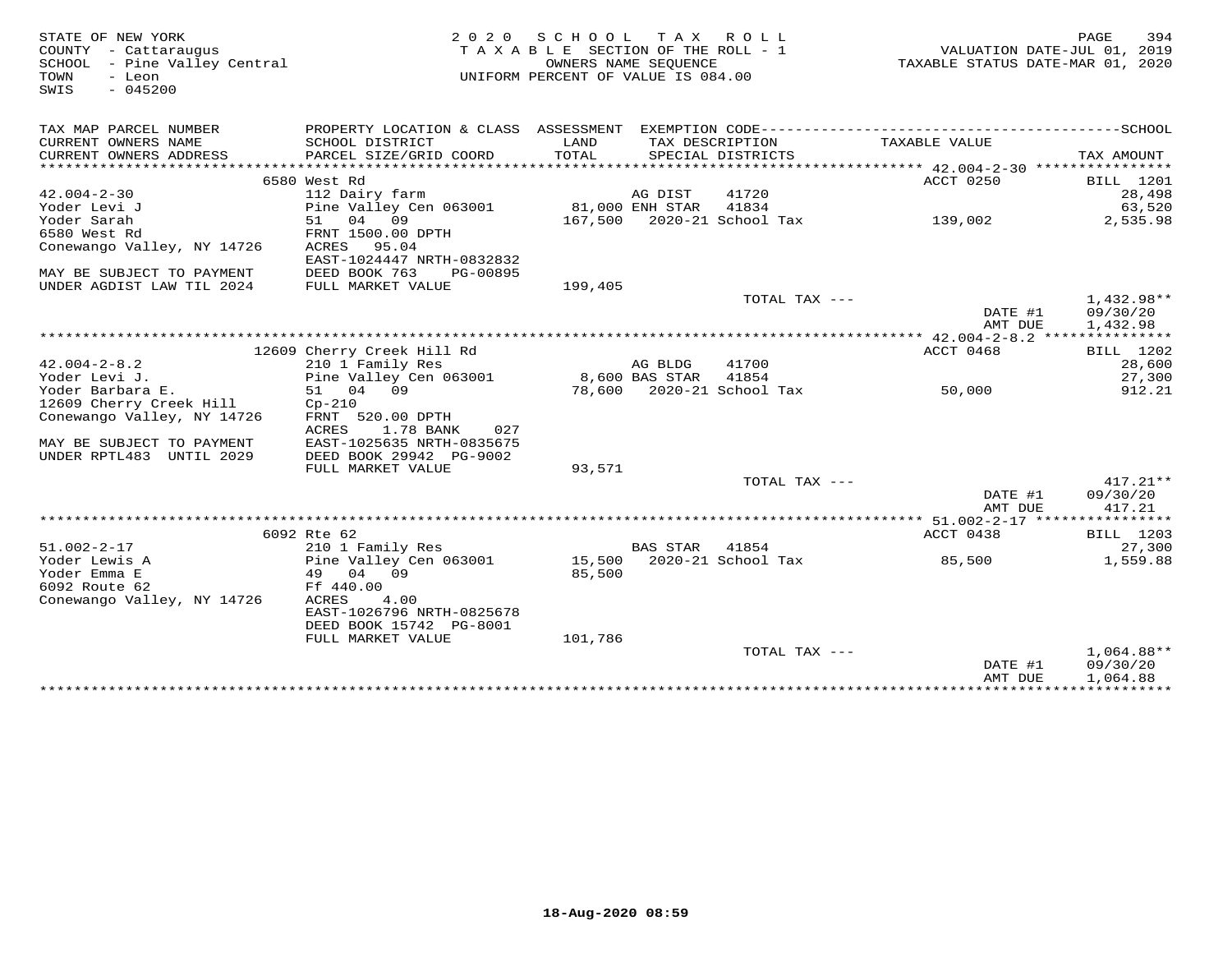| STATE OF NEW YORK<br>COUNTY - Cattaraugus<br>SCHOOL - Pine Valley Central<br>TOWN<br>- Leon<br>$-045200$<br>SWIS | 2 0 2 0                                                  |               | SCHOOL TAX ROLL<br>TAXABLE SECTION OF THE ROLL - 1<br>OWNERS NAME SEQUENCE<br>UNIFORM PERCENT OF VALUE IS 084.00 | VALUATION DATE-JUL 01, 2019<br>TAXABLE STATUS DATE-MAR 01, 2020 | PAGE<br>395            |
|------------------------------------------------------------------------------------------------------------------|----------------------------------------------------------|---------------|------------------------------------------------------------------------------------------------------------------|-----------------------------------------------------------------|------------------------|
| TAX MAP PARCEL NUMBER                                                                                            |                                                          |               |                                                                                                                  |                                                                 |                        |
| CURRENT OWNERS NAME<br>CURRENT OWNERS ADDRESS                                                                    | SCHOOL DISTRICT<br>PARCEL SIZE/GRID COORD                | LAND<br>TOTAL | TAX DESCRIPTION<br>SPECIAL DISTRICTS                                                                             | TAXABLE VALUE                                                   | TAX AMOUNT             |
|                                                                                                                  | 7457 Rte 62                                              |               |                                                                                                                  | ACCT 0197                                                       | BILL 1204              |
| $42.002 - 1 - 13.1$                                                                                              | 210 1 Family Res                                         |               | BAS STAR<br>41854                                                                                                |                                                                 | 27,300                 |
| Yoder Mosie J<br>Yoder Elizabeth D                                                                               | Pine Valley Cen 063001<br>46 04 09                       | 62,000        | 14,400 2020-21 School Tax                                                                                        | 62,000                                                          | 1,131.14               |
| 7457 Route 62<br>South Dayton, NY 14138                                                                          | Ff 1625.00<br>ACRES<br>4.70<br>EAST-1030958 NRTH-0846273 |               |                                                                                                                  |                                                                 |                        |
|                                                                                                                  | DEED BOOK 2019 PG-10300<br>FULL MARKET VALUE             | 73,810        |                                                                                                                  |                                                                 |                        |
|                                                                                                                  |                                                          |               | TOTAL TAX ---                                                                                                    |                                                                 | 636.14**               |
|                                                                                                                  |                                                          |               |                                                                                                                  | DATE #1<br>AMT DUE                                              | 09/30/20<br>636.14     |
|                                                                                                                  | Rte 62                                                   |               |                                                                                                                  | ACCT 0916                                                       | BILL 1205              |
| $42.002 - 1 - 13.4$                                                                                              | 322 Rural vac>10                                         |               | 2020-21 School Tax                                                                                               | 10,000                                                          | 182.44                 |
| Yoder Mosie J                                                                                                    | Pine Valley Cen 063001                                   | 10,000        |                                                                                                                  |                                                                 |                        |
| Yoder Elizabeth D                                                                                                | 46 04 09                                                 | 10,000        |                                                                                                                  |                                                                 |                        |
| 7457 Route 62<br>South Dayton, NY 14138                                                                          | Ff 1625.00<br>ACRES 10.80                                |               |                                                                                                                  |                                                                 |                        |
|                                                                                                                  | EAST-1030525 NRTH-0845664                                |               |                                                                                                                  |                                                                 |                        |
|                                                                                                                  | DEED BOOK 2019<br>PG-10300                               |               |                                                                                                                  |                                                                 |                        |
|                                                                                                                  | FULL MARKET VALUE                                        | 11,905        |                                                                                                                  |                                                                 |                        |
|                                                                                                                  |                                                          |               | TOTAL TAX ---                                                                                                    | DATE #1                                                         | $182.44**$<br>09/30/20 |
|                                                                                                                  |                                                          |               |                                                                                                                  | AMT DUE                                                         | 182.44                 |
|                                                                                                                  |                                                          |               |                                                                                                                  |                                                                 |                        |
|                                                                                                                  | Rte 62                                                   |               |                                                                                                                  | ACCT 0916                                                       | <b>BILL</b> 1206       |
| $42.002 - 1 - 13.5$<br>Yoder Mosie J                                                                             | 322 Rural vac>10<br>Pine Valley Cen 063001               | 12,000        | 2020-21 School Tax                                                                                               | 12,000                                                          | 218.93                 |
| Yoder Elizabeth D                                                                                                | 46 04 09                                                 | 12,000        |                                                                                                                  |                                                                 |                        |
| 7457 Route 62                                                                                                    | Ff 1625.00                                               |               |                                                                                                                  |                                                                 |                        |
| South Dayton, NY 14138                                                                                           | ACRES 12.45                                              |               |                                                                                                                  |                                                                 |                        |
|                                                                                                                  | EAST-1030525 NRTH-0845664<br>DEED BOOK 2019<br>PG-10299  |               |                                                                                                                  |                                                                 |                        |
|                                                                                                                  | FULL MARKET VALUE                                        | 14,286        |                                                                                                                  |                                                                 |                        |
|                                                                                                                  |                                                          |               | TOTAL TAX ---                                                                                                    |                                                                 | $218.93**$             |
|                                                                                                                  |                                                          |               |                                                                                                                  | DATE #1                                                         | 09/30/20               |
|                                                                                                                  |                                                          |               |                                                                                                                  | AMT DUE                                                         | 218.93                 |
|                                                                                                                  | 7288 Chicken Rd                                          |               |                                                                                                                  | ACCT 0292                                                       | <b>BILL</b> 1207       |
| $42.002 - 1 - 17$                                                                                                | 240 Rural res                                            |               | BAS STAR<br>41854                                                                                                |                                                                 | 27,300                 |
| Yoder Sam A                                                                                                      | Pine Valley Cen 063001                                   |               | 30,800 2020-21 School Tax                                                                                        | 105,000                                                         | 1,915.64               |
| Yoder Rachel J<br>7288 Chicken Rd                                                                                | 46 04 09<br>FRNT 500.00 DPTH                             | 105,000       |                                                                                                                  |                                                                 |                        |
| South Dayton, NY 14138                                                                                           | ACRES<br>37.04                                           |               |                                                                                                                  |                                                                 |                        |
|                                                                                                                  | EAST-1027603 NRTH-0843367                                |               |                                                                                                                  |                                                                 |                        |
|                                                                                                                  | DEED BOOK 12358 PG-3001                                  |               |                                                                                                                  |                                                                 |                        |
|                                                                                                                  | FULL MARKET VALUE                                        | 125,000       | TOTAL TAX ---                                                                                                    |                                                                 | $1,420.64**$           |
|                                                                                                                  |                                                          |               |                                                                                                                  | DATE #1                                                         | 09/30/20               |
|                                                                                                                  |                                                          |               |                                                                                                                  | AMT DUE                                                         | 1,420.64               |
|                                                                                                                  |                                                          |               |                                                                                                                  |                                                                 |                        |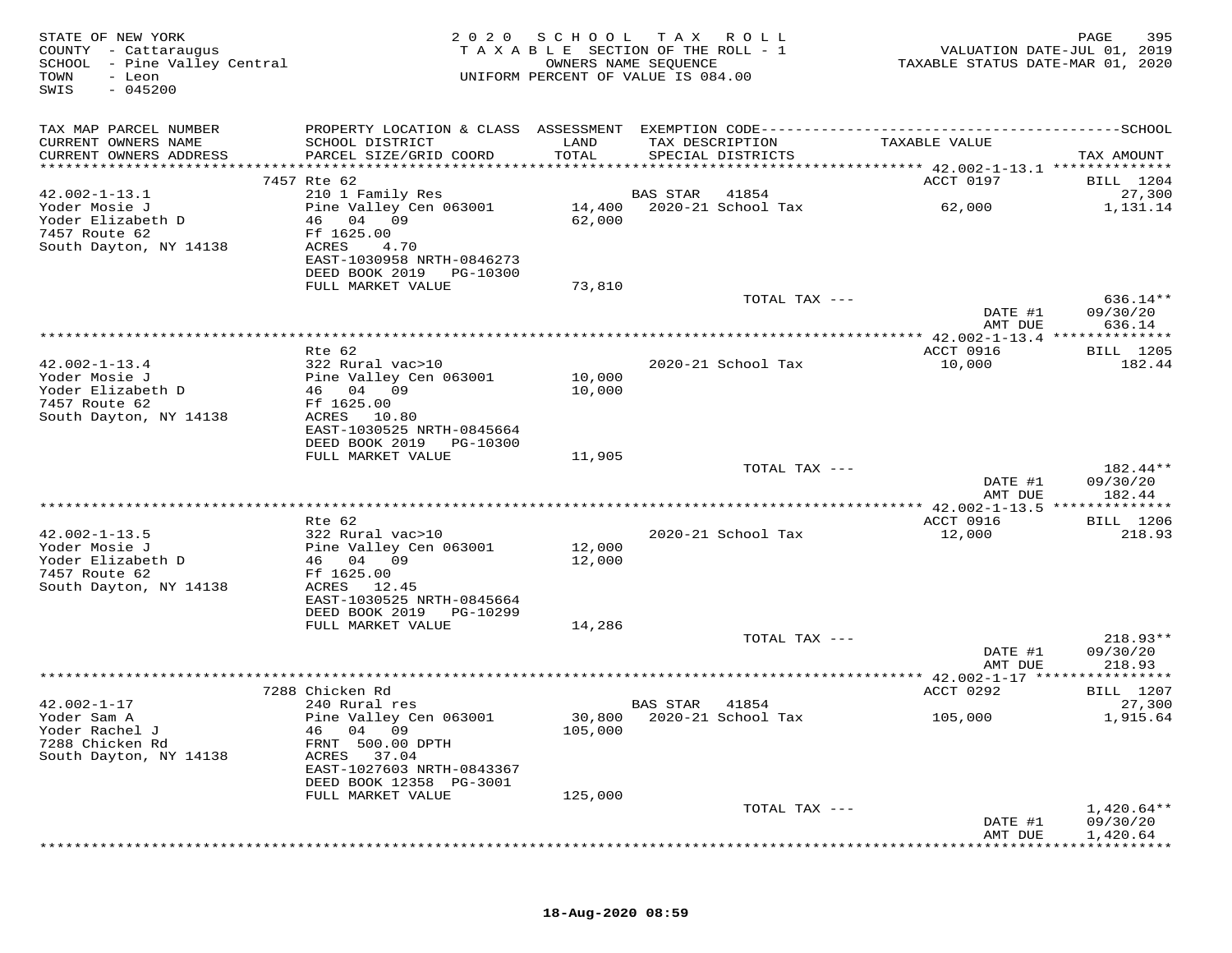| STATE OF NEW YORK<br>- Cattaraugus<br>COUNTY<br>- Pine Valley Central<br>SCHOOL<br>TOWN<br>- Leon<br>$-045200$<br>SWIS | 2 0 2 0                              | SCHOOL<br>OWNERS NAME SEOUENCE | T A X<br>R O L L<br>TAXABLE SECTION OF THE ROLL - 1<br>UNIFORM PERCENT OF VALUE IS 084.00 | VALUATION DATE-JUL 01,<br>TAXABLE STATUS DATE-MAR 01, | 396<br>PAGE<br>2019<br>2020 |
|------------------------------------------------------------------------------------------------------------------------|--------------------------------------|--------------------------------|-------------------------------------------------------------------------------------------|-------------------------------------------------------|-----------------------------|
| TAX MAP PARCEL NUMBER                                                                                                  | PROPERTY LOCATION & CLASS ASSESSMENT |                                |                                                                                           |                                                       |                             |
| CURRENT OWNERS NAME                                                                                                    | SCHOOL DISTRICT                      | LAND                           | TAX DESCRIPTION                                                                           | TAXABLE VALUE                                         |                             |
| CURRENT OWNERS ADDRESS                                                                                                 | PARCEL SIZE/GRID COORD               | TOTAL                          | SPECIAL DISTRICTS                                                                         |                                                       | TAX AMOUNT                  |
| ******************************                                                                                         |                                      |                                |                                                                                           |                                                       |                             |
|                                                                                                                        | Frog Valley Rd                       |                                |                                                                                           | ACCT 0730                                             | BILL 1208                   |
| $33.004 - 1 - 3.2$                                                                                                     | 105 Vac farmland                     |                                | 2020-21 School Tax                                                                        | 9,600                                                 | 175.14                      |
| Zollinger Lawrence A                                                                                                   | Pine Valley Cen 063001<br>64 04 09   | 9,600<br>9,600                 |                                                                                           |                                                       |                             |
| Zollinger Ehrich R<br>4 Maple St                                                                                       | 17.80<br>ACRES                       |                                |                                                                                           |                                                       |                             |
| PO Box 123                                                                                                             | EAST-0383090 NRTH-0855030            |                                |                                                                                           |                                                       |                             |
| South Dayton, NY 14138                                                                                                 | DEED BOOK 17501 PG-9001              |                                |                                                                                           |                                                       |                             |
|                                                                                                                        | FULL MARKET VALUE                    | 11,429                         |                                                                                           |                                                       |                             |
|                                                                                                                        |                                      |                                | TOTAL TAX ---                                                                             |                                                       | $175.14**$                  |
|                                                                                                                        |                                      |                                |                                                                                           | DATE #1<br>AMT DUE                                    | 09/30/20<br>175.14          |
|                                                                                                                        |                                      |                                |                                                                                           |                                                       |                             |
|                                                                                                                        | Frog Valley Rd                       |                                |                                                                                           | ACCT 0173                                             | BILL 1209                   |
| $33.004 - 1 - 24.2$                                                                                                    | 105 Vac farmland                     |                                | 2020-21 School Tax                                                                        | 18,700                                                | 341.17                      |
| Zollinger Lawrence A                                                                                                   | Pine Valley Cen 063001               | 17,200                         |                                                                                           |                                                       |                             |
| Zolllinger Ehrich R<br>4 Maple St                                                                                      | 64 04 09<br>FRNT 470.00 DPTH         | 18,700                         |                                                                                           |                                                       |                             |
| PO Box 123                                                                                                             | 19.31<br>ACRES                       |                                |                                                                                           |                                                       |                             |
| South Dayton, NY 14138                                                                                                 | EAST-1021489 NRTH-0854590            |                                |                                                                                           |                                                       |                             |
|                                                                                                                        | DEED BOOK 17779 PG-9001              |                                |                                                                                           |                                                       |                             |
|                                                                                                                        | FULL MARKET VALUE                    | 22,262                         |                                                                                           |                                                       |                             |
|                                                                                                                        |                                      |                                | TOTAL TAX ---                                                                             |                                                       | $341.17**$                  |
|                                                                                                                        |                                      |                                |                                                                                           | DATE #1<br>AMT DUE                                    | 09/30/20<br>341.17          |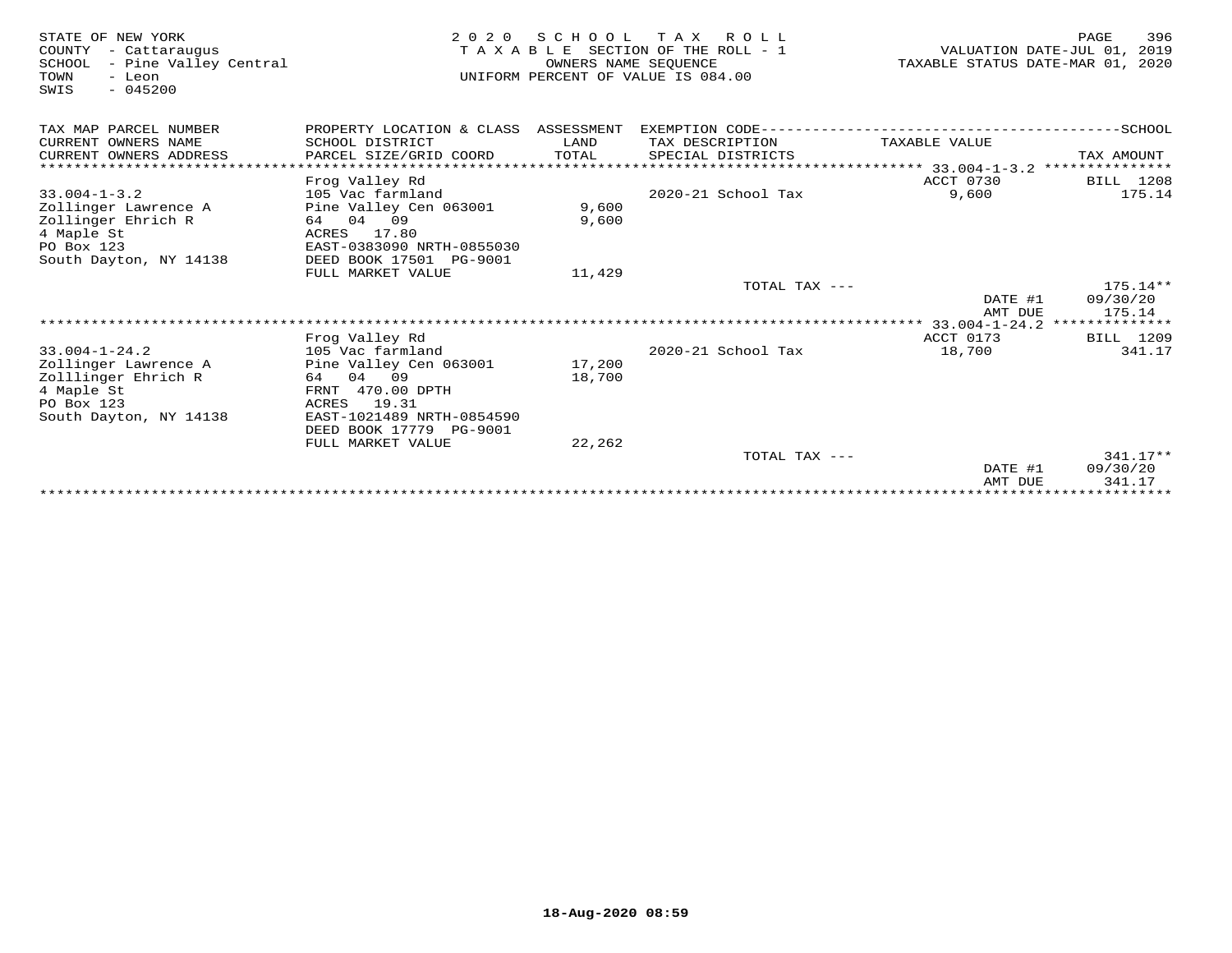| STATE OF NEW YORK<br>COUNTY - Cattaraugus      | 2020 SCHOOL TAX ROLL<br>T A X A B L E SECTION OF THE ROLL - 1 | 397<br>PAGE<br>VALUATION DATE-JUL 01, 2019          |
|------------------------------------------------|---------------------------------------------------------------|-----------------------------------------------------|
| SCHOOL - Pine Valley Central<br>TOWN<br>- Leon | UNIFORM PERCENT OF VALUE IS 084.00                            | TAXABLE STATUS DATE-MAR 01, 2020<br>RPS155/V04/L015 |
| SWIS<br>$-045200$                              |                                                               | CURRENT DATE 8/18/2020                              |
|                                                | ROLL SUB SECTION- - TOTALS                                    |                                                     |

|      |                               | mom n<br><b>⊥∪⊥</b> ⊥ | <b>DIZPOIATO TOM</b><br>∟UĿ | AD<br>URPIN | ,,, <del>,</del> ,,, <del>,</del> ,<br>ֿ ש<br>. ۱٬۱۳۰٬۰۰۰ |                         | $m \wedge m \wedge n$ |
|------|-------------------------------|-----------------------|-----------------------------|-------------|-----------------------------------------------------------|-------------------------|-----------------------|
| CODE | NTAM <sup>7</sup><br>- ∖∽- 11 | PAR(                  | TVDF                        | கபப         | <b>MOTTNT</b>                                             | $- - - -$<br>$\sqrt{2}$ | $m \times r$<br>- −-  |

#### NO SPECIAL DISTRICTS AT THIS LEVEL

\*\*\* S C H O O L D I S T R I C T S U M M A R Y \*\*\*

| CODE   | DISTRICT NAME                    | TOTAL<br>PARCELS | ASSESSED<br>LAND | ASSESSED<br>TOTAL | EXEMPT<br>AMOUNT | TOTAL<br>TAXABLE |            |
|--------|----------------------------------|------------------|------------------|-------------------|------------------|------------------|------------|
|        |                                  |                  |                  |                   | STAR AMOUNT      | STAR TAXABLE     | TOTAL TAX  |
|        | Pine Valley Central              | 606              | 16768,580        | 43103,199         | 3473,235         | 39,629,964       |            |
| 063001 |                                  |                  |                  |                   | 8192,691         | 31, 437, 273     | 573,548.32 |
|        | $SUB - TO TAL$                   | 606              | 16768,580        | 43103,199         | 3473,235         | 39,629,964       |            |
|        | $S \cup B - T \cup T A L (CONT)$ |                  |                  |                   | 8192,691         | 31, 437, 273     | 573,548.32 |
|        | TOTAL                            | 606              | 16768,580        | 43103,199         | 3473,235         | 39,629,964       |            |
|        | T O T A L (CONT)                 |                  |                  |                   | 8192,691         | 31,437,273       | 573,548.32 |

## \*\*\* S Y S T E M C O D E S S U M M A R Y \*\*\*

#### NO SYSTEM EXEMPTIONS AT THIS LEVEL

## \*\*\* E X E M P T I O N S U M M A R Y \*\*\*

| TOTAL<br>DESCRIPTION<br>PARCELS<br>CODE | SCHOOL  |
|-----------------------------------------|---------|
| 25130<br>NON-PROFIT                     | 213,000 |
| 41130<br>VETCOM CTS                     |         |
| 41140<br>VETDIS CTS                     |         |
| 41150<br>$CW$ 10 $VET/$                 |         |
| 41400<br>CLERGY                         | 1,500   |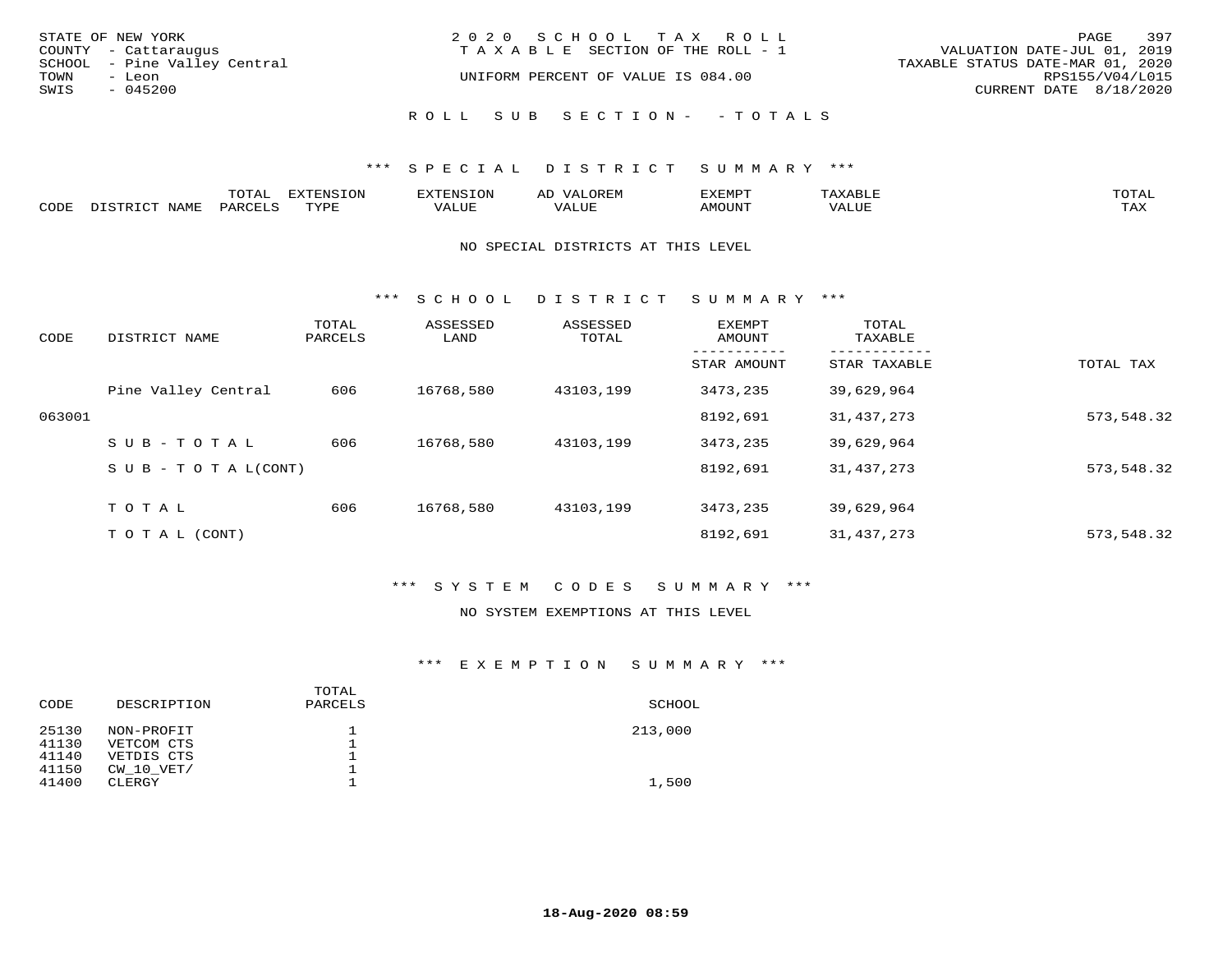| STATE OF NEW YORK<br>COUNTY - Cattaraugus      | 2020 SCHOOL TAX ROLL<br>TAXABLE SECTION OF THE ROLL - 1 | 398<br>PAGE<br>VALUATION DATE-JUL 01, 2019          |
|------------------------------------------------|---------------------------------------------------------|-----------------------------------------------------|
| SCHOOL - Pine Valley Central<br>TOWN<br>- Leon | UNIFORM PERCENT OF VALUE IS 084.00                      | TAXABLE STATUS DATE-MAR 01, 2020<br>RPS155/V04/L015 |
| SWIS<br>$-045200$                              |                                                         | CURRENT DATE 8/18/2020                              |
|                                                | ROLL SUB SECTION- - TOTALS                              |                                                     |

## \*\*\* E X E M P T I O N S U M M A R Y \*\*\*

| CODE           | DESCRIPTION           | TOTAL<br>PARCELS | SCHOOL              |
|----------------|-----------------------|------------------|---------------------|
| 41700          | AG BLDG               | 19               | 613,100             |
| 41720<br>41730 | AG DIST<br>AG DISTOUT | 86<br>22         | 1283,378<br>212,710 |
| 41800          | AGED C/T/S            | 3                | 118,290             |
| 41804          | AGED S                | 2                | 57,100              |
| 41810          | AGED C/T/S            |                  | 31,250              |
| 41834          | ENH STAR              | 64               | 3700,800            |
| 41854          | <b>BAS STAR</b>       | 162              | 4437,291            |
| 41864          | B STAR MH             | 2                | 54,600              |
| 42120          | TMP GHOUSE            | 5                | 120,000             |
| 47460          | FOREST/A74            | 6                | 822,440             |
| 47610          | BUS C/T/S             |                  | 467                 |
|                | TOTAL                 | 378              | 11665,926           |

| <b>ROLL</b><br>SEC | DESCRIPTION                | TOTAL<br>PARCELS | ASSESSED<br>LAND | ASSESSED<br>TOTAL | <b>EXEMPT</b><br>AMOUNT<br>STAR AMOUNT | TOTAL<br>TAXABLE<br>STAR TAXABLE | TAX<br>RATE | TOTAL<br>TAX |
|--------------------|----------------------------|------------------|------------------|-------------------|----------------------------------------|----------------------------------|-------------|--------------|
|                    | 2020-21 School Tax         |                  | 16768,580        | 43103,199         | 3,473,235<br>8192,691                  | 39,629,964<br>31,437,273         |             | 573,548.32   |
|                    | SPEC DIST TAXES<br>TAXABLE | 606              |                  |                   |                                        |                                  |             | 573,548.32   |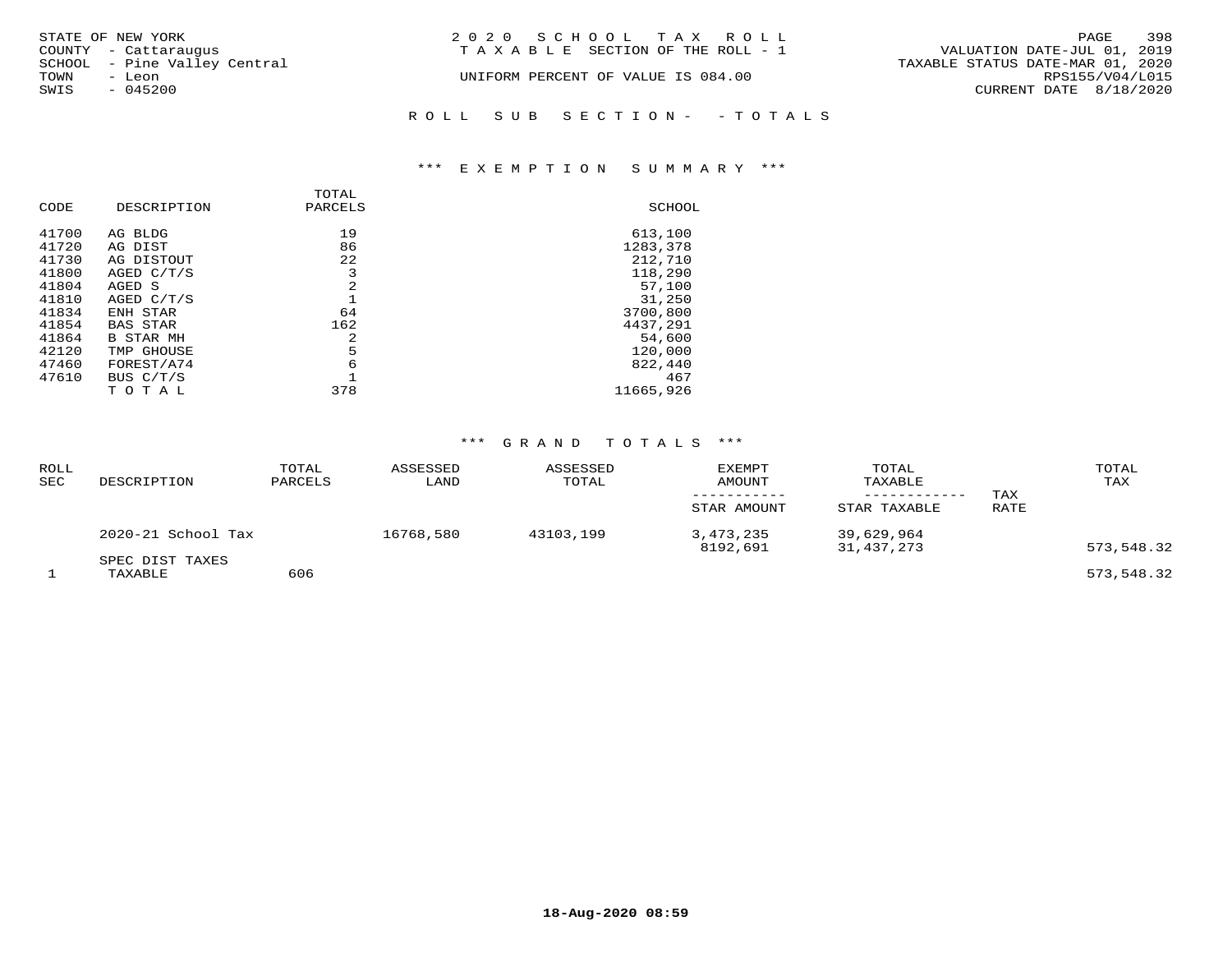| STATE OF NEW YORK<br>COUNTY - Cattaraugus<br>SCHOOL - Pine Valley Central<br>TOWN<br>- Leon<br>SWIS<br>$-045200$ |                                                                   |                         | 2020 SCHOOL TAX ROLL<br>TAXABLE SECTION OF THE ROLL - 1<br>OWNERS NAME SEOUENCE<br>UNIFORM PERCENT OF VALUE IS 084.00 | SUB-SECT - 1 VALUATION DATE-JUL 01, 2019<br>TAXABLE STATUS DATE-MAR 01, 2020 | 399<br>PAGE                    |
|------------------------------------------------------------------------------------------------------------------|-------------------------------------------------------------------|-------------------------|-----------------------------------------------------------------------------------------------------------------------|------------------------------------------------------------------------------|--------------------------------|
| TAX MAP PARCEL NUMBER<br>CURRENT OWNERS NAME<br>CURRENT OWNERS ADDRESS                                           | SCHOOL DISTRICT<br>PARCEL SIZE/GRID COORD                         | LAND<br>TOTAL           | TAX DESCRIPTION<br>SPECIAL DISTRICTS                                                                                  | TAXABLE VALUE                                                                | TAX AMOUNT                     |
|                                                                                                                  |                                                                   |                         |                                                                                                                       |                                                                              |                                |
| $51.002 - 1 - 1.1/1$                                                                                             | 21789 Miller #1<br>733 Gas well                                   |                         | 2020-21 School Tax                                                                                                    | ACCT 0656<br>8,439                                                           | <b>BILL</b> 1210<br>153.96     |
| Empire Energy E&P LLC<br>100 East Chautauqua St<br>PO Box 187                                                    | Pine Valley Cen 063001<br>2188 Mcf<br>$31 - 009$                  | $\overline{0}$<br>8,439 |                                                                                                                       |                                                                              |                                |
| Mayville, NY 14757                                                                                               | ACRES<br>0.01<br>EAST-1021190 NRTH-0831765<br>FULL MARKET VALUE   | 10,046                  |                                                                                                                       |                                                                              |                                |
|                                                                                                                  |                                                                   |                         | TOTAL TAX ---                                                                                                         | DATE #1<br>AMT DUE                                                           | 153.96**<br>09/30/20<br>153.96 |
|                                                                                                                  |                                                                   |                         |                                                                                                                       |                                                                              |                                |
|                                                                                                                  | 21965 Miller S Unit #3                                            |                         |                                                                                                                       | ACCT 0534                                                                    | BILL 1211                      |
| $43.003 - 1 - 11./1$                                                                                             | 733 Gas well                                                      | $\Omega$                | 2020-21 School Tax                                                                                                    | 0.00                                                                         | 0.00                           |
| Great Lakes Energy Partners<br>PO Box 550<br>Hartville, OH 44632                                                 | Pine Valley Cen 063001<br>4942 Mcf<br>$31 - 009$<br>0.01<br>ACRES | $\Omega$                |                                                                                                                       |                                                                              |                                |
|                                                                                                                  | EAST-1041749 NRTH-0836365                                         |                         |                                                                                                                       |                                                                              |                                |
|                                                                                                                  | FULL MARKET VALUE                                                 | $\Omega$                |                                                                                                                       |                                                                              |                                |
|                                                                                                                  |                                                                   |                         | TOTAL TAX ---                                                                                                         |                                                                              | $0.00**$                       |
|                                                                                                                  | $22443$ Yoder, amos #3                                            |                         |                                                                                                                       | ACCT 0701                                                                    | BILL 1212                      |
| $52.001 - 1 - 1.71$                                                                                              | 733 Gas well                                                      |                         | 2020-21 School Tax                                                                                                    | 365                                                                          | 6.66                           |
| Masoodi Ghulam S                                                                                                 | Pine Valley Cen 063001                                            | $\circ$                 |                                                                                                                       |                                                                              |                                |
| PO Box 2136                                                                                                      | 6206 Mcf                                                          | 365                     |                                                                                                                       |                                                                              |                                |
| Buffalo, NY 14240                                                                                                | $31 - 009$<br>ACRES<br>0.01                                       |                         |                                                                                                                       |                                                                              |                                |
|                                                                                                                  | EAST-1032199 NRTH-0830835                                         |                         |                                                                                                                       |                                                                              |                                |
|                                                                                                                  | DEED BOOK 00986 PG-00678                                          |                         |                                                                                                                       |                                                                              |                                |
|                                                                                                                  | FULL MARKET VALUE                                                 | 435                     |                                                                                                                       |                                                                              |                                |
|                                                                                                                  |                                                                   |                         | TOTAL TAX ---                                                                                                         | DATE #1<br>AMT DUE                                                           | $6.66**$<br>09/30/20<br>6.66   |
|                                                                                                                  |                                                                   |                         |                                                                                                                       |                                                                              |                                |
|                                                                                                                  | 22427 Yoder, amos #2                                              |                         |                                                                                                                       | ACCT 0702                                                                    | <b>BILL</b> 1213               |
| $52.001 - 1 - 1.72$<br>Masoodi Ghulam S                                                                          | 733 Gas well<br>Pine Valley Cen 063001                            | $\Omega$                | 2020-21 School Tax                                                                                                    | 331                                                                          | 6.04                           |
| PO Box 2136                                                                                                      | 4146 Mcf                                                          | 331                     |                                                                                                                       |                                                                              |                                |
| Buffalo, NY 14240                                                                                                | $31 - 009$<br>ACRES<br>0.01<br>EAST-1032199 NRTH-0830835          |                         |                                                                                                                       |                                                                              |                                |
|                                                                                                                  | DEED BOOK 00986 PG-00678<br>FULL MARKET VALUE                     | 394                     |                                                                                                                       |                                                                              |                                |
|                                                                                                                  |                                                                   |                         | TOTAL TAX ---                                                                                                         | DATE #1                                                                      | $6.04**$<br>09/30/20           |
|                                                                                                                  |                                                                   |                         |                                                                                                                       | AMT DUE                                                                      | 6.04                           |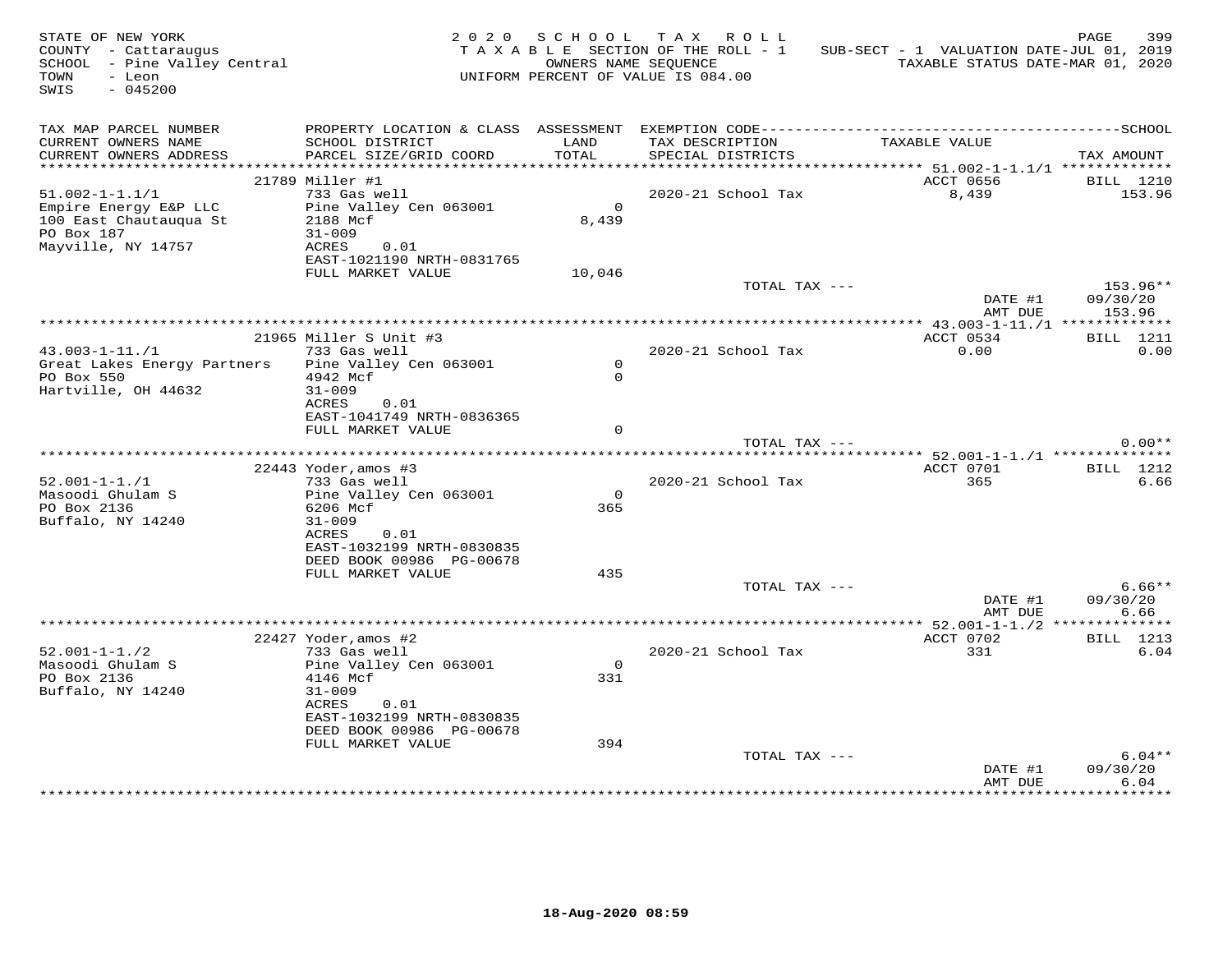| STATE OF NEW YORK<br>COUNTY - Cattaraugus<br>SCHOOL - Pine Valley Central<br>TOWN<br>- Leon<br>SWIS<br>$-045200$ |                                                                                                                                          |                | 2020 SCHOOL TAX ROLL<br>T A X A B L E SECTION OF THE ROLL - 1<br>OWNERS NAME SEQUENCE<br>UNIFORM PERCENT OF VALUE IS 084.00 | SUB-SECT - 1 VALUATION DATE-JUL 01, 2019<br>TAXABLE STATUS DATE-MAR 01, 2020 | 400<br>PAGE                  |
|------------------------------------------------------------------------------------------------------------------|------------------------------------------------------------------------------------------------------------------------------------------|----------------|-----------------------------------------------------------------------------------------------------------------------------|------------------------------------------------------------------------------|------------------------------|
| TAX MAP PARCEL NUMBER<br>CURRENT OWNERS NAME<br>CURRENT OWNERS ADDRESS                                           | SCHOOL DISTRICT<br>PARCEL SIZE/GRID COORD                                                                                                | LAND<br>TOTAL  | TAX DESCRIPTION<br>SPECIAL DISTRICTS                                                                                        | TAXABLE VALUE                                                                | TAX AMOUNT                   |
|                                                                                                                  |                                                                                                                                          |                |                                                                                                                             |                                                                              |                              |
| $52.001 - 1 - 9.1/1$<br>Masoodi Ghulam S<br>PO Box 2136<br>Buffalo, NY 14240                                     | 22304 Miller, alvin #1<br>733 Gas well<br>Pine Valley Cen 063001<br>1342 Mcf<br>$31 - 009$<br>ACRES<br>0.01<br>EAST-1036289 NRTH-0830125 | $\circ$<br>147 | 2020-21 School Tax                                                                                                          | ACCT 0703<br>147                                                             | BILL 1214<br>2.68            |
|                                                                                                                  | DEED BOOK 00986 PG-00678<br>FULL MARKET VALUE                                                                                            |                |                                                                                                                             |                                                                              |                              |
|                                                                                                                  |                                                                                                                                          | 175            | TOTAL TAX ---                                                                                                               | DATE #1                                                                      | $2.68**$<br>09/30/20         |
|                                                                                                                  |                                                                                                                                          |                |                                                                                                                             | AMT DUE                                                                      | 2.68                         |
|                                                                                                                  | 22301 Lamprecht #1                                                                                                                       |                |                                                                                                                             | ACCT 0670                                                                    | <b>BILL</b> 1215             |
| $34.003 - 1 - 19.71$<br>Masoodi Mini Ventures Inc<br>PO Box 2136<br>Buffalo, NY 14240                            | 733 Gas well<br>Pine Valley Cen 063001<br>1139 Mcf<br>$31 - 009$                                                                         | $\Omega$<br>80 | 2020-21 School Tax                                                                                                          | 80                                                                           | 1.46                         |
|                                                                                                                  | ACRES<br>0.01<br>EAST-1037680 NRTH-0849145<br>FULL MARKET VALUE                                                                          | 95             | TOTAL TAX ---                                                                                                               |                                                                              | $1.46**$                     |
|                                                                                                                  |                                                                                                                                          |                |                                                                                                                             | DATE #1<br>AMT DUE                                                           | 09/30/20<br>1.46             |
|                                                                                                                  |                                                                                                                                          |                |                                                                                                                             |                                                                              |                              |
|                                                                                                                  | 22336 Lamprecht #3                                                                                                                       |                |                                                                                                                             | ACCT 0671                                                                    | <b>BILL</b> 1216             |
| $34.003 - 1 - 19.72$<br>Masoodi Mini Ventures Inc<br>PO Box 2136<br>Buffalo, NY 14240                            | 733 Gas well<br>Pine Valley Cen 063001<br>6782 Mcf<br>$31 - 009$<br>ACRES<br>0.01                                                        | $\circ$<br>264 | 2020-21 School Tax                                                                                                          | 264                                                                          | 4.82                         |
|                                                                                                                  | EAST-1037680 NRTH-0849145<br>FULL MARKET VALUE                                                                                           | 314            |                                                                                                                             |                                                                              |                              |
|                                                                                                                  |                                                                                                                                          |                | TOTAL TAX ---                                                                                                               | DATE #1<br>AMT DUE                                                           | $4.82**$<br>09/30/20<br>4.82 |
|                                                                                                                  | * * * * * * * * * *                                                                                                                      |                |                                                                                                                             | ************ 34.003-1-25./1 **************                                   |                              |
| $34.003 - 1 - 25. / 1$                                                                                           | 22335 Lamprecht #2<br>733 Gas well                                                                                                       |                | 2020-21 School Tax                                                                                                          | ACCT 0672<br>223                                                             | BILL 1217<br>4.07            |
| Masoodi Mini Ventures Inc<br>PO Box 2136<br>Buffalo, NY 14240                                                    | Pine Valley Cen 063001<br>3428 Mcf<br>$31 - 009$<br>ACRES<br>0.01<br>EAST-1036210 NRTH-0849205                                           | $\circ$<br>223 |                                                                                                                             |                                                                              |                              |
|                                                                                                                  | FULL MARKET VALUE                                                                                                                        | 265            | TOTAL TAX ---                                                                                                               |                                                                              | $4.07**$                     |
|                                                                                                                  |                                                                                                                                          |                |                                                                                                                             | DATE #1<br>AMT DUE                                                           | 09/30/20<br>4.07<br>******** |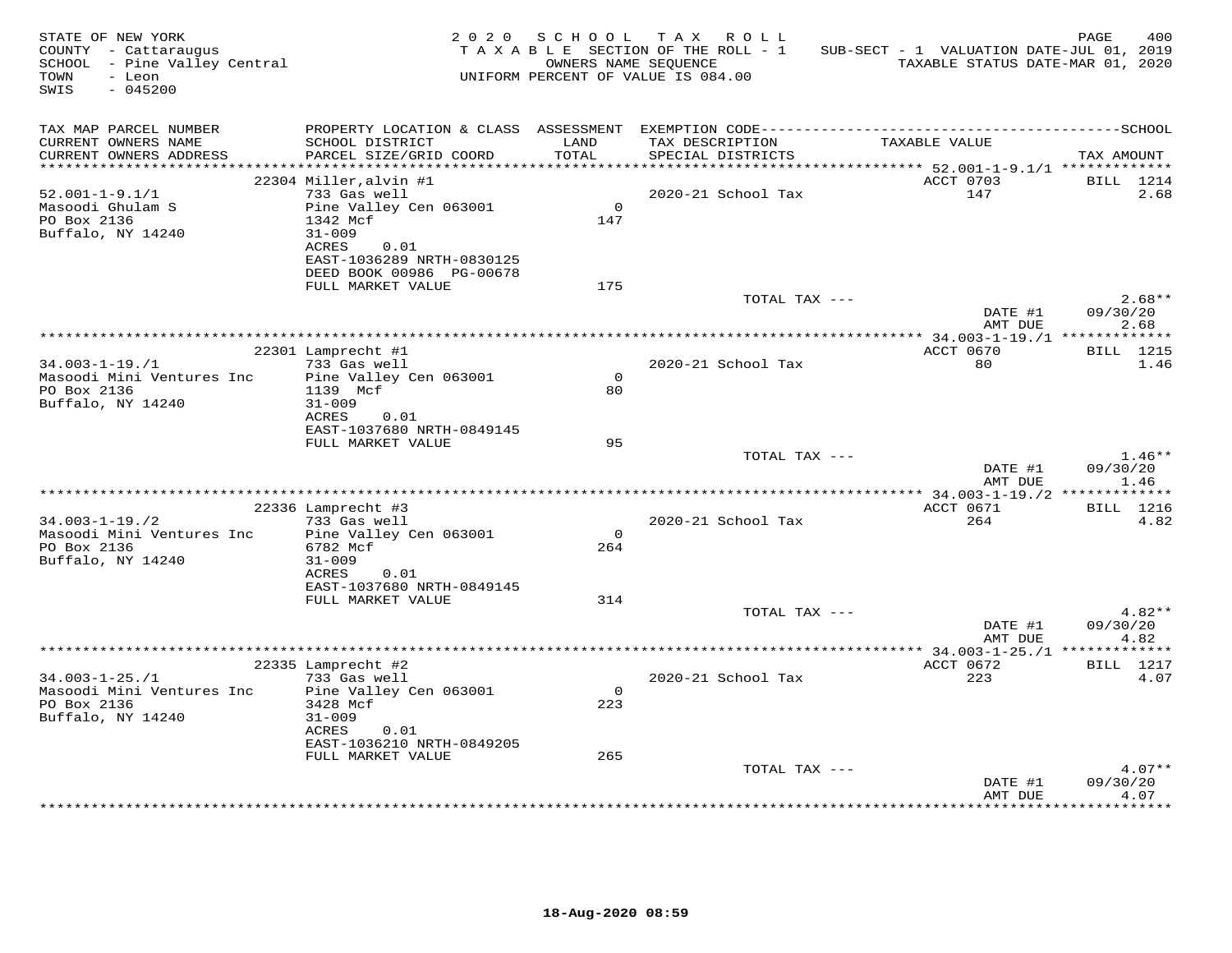| STATE OF NEW YORK<br>COUNTY - Cattaraugus<br>SCHOOL - Pine Valley Central<br>TOWN<br>- Leon<br>$-045200$<br>SWIS |                                            |                | 2020 SCHOOL TAX ROLL<br>TAXABLE SECTION OF THE ROLL - 1<br>OWNERS NAME SEQUENCE<br>UNIFORM PERCENT OF VALUE IS 084.00 | SUB-SECT - 1 VALUATION DATE-JUL 01, 2019<br>TAXABLE STATUS DATE-MAR 01, 2020 | PAGE<br>401              |
|------------------------------------------------------------------------------------------------------------------|--------------------------------------------|----------------|-----------------------------------------------------------------------------------------------------------------------|------------------------------------------------------------------------------|--------------------------|
| TAX MAP PARCEL NUMBER<br>CURRENT OWNERS NAME<br>CURRENT OWNERS ADDRESS                                           | SCHOOL DISTRICT<br>PARCEL SIZE/GRID COORD  | LAND<br>TOTAL  | TAX DESCRIPTION<br>SPECIAL DISTRICTS                                                                                  | TAXABLE VALUE                                                                | TAX AMOUNT               |
|                                                                                                                  |                                            |                |                                                                                                                       |                                                                              |                          |
| $34.003 - 1 - 27.1/1$                                                                                            | 22315 Dustin #1<br>733 Gas well            |                | 2020-21 School Tax                                                                                                    | ACCT 0673<br>56                                                              | <b>BILL</b> 1218<br>1.02 |
| Masoodi Mini Ventures Inc                                                                                        | Pine Valley Cen 063001                     | $\overline{0}$ |                                                                                                                       |                                                                              |                          |
| PO Box 2136                                                                                                      | 625 Mcf                                    | 56             |                                                                                                                       |                                                                              |                          |
| Buffalo, NY 14240                                                                                                | $31 - 009$<br>ACRES<br>0.01                |                |                                                                                                                       |                                                                              |                          |
|                                                                                                                  | EAST-1034310 NRTH-0848185                  |                |                                                                                                                       |                                                                              |                          |
|                                                                                                                  | FULL MARKET VALUE                          | 67             |                                                                                                                       |                                                                              |                          |
|                                                                                                                  |                                            |                | TOTAL TAX ---                                                                                                         |                                                                              | $1.02**$                 |
|                                                                                                                  |                                            |                |                                                                                                                       | DATE #1<br>AMT DUE                                                           | 09/30/20<br>1.02         |
|                                                                                                                  | 22316 Seeloff #1                           |                |                                                                                                                       | ACCT 0674                                                                    | <b>BILL</b> 1219         |
| $34.003 - 1 - 29.1/1$                                                                                            | 733 Gas well                               |                | 2020-21 School Tax                                                                                                    | 86                                                                           | 1.57                     |
| Masoodi Mini Ventures Inc                                                                                        | Pine Valley Cen 063001                     | $\Omega$       |                                                                                                                       |                                                                              |                          |
| PO Box 2136                                                                                                      | 997 Mcf                                    | 86             |                                                                                                                       |                                                                              |                          |
| Buffalo, NY 14240                                                                                                | $31 - 009$                                 |                |                                                                                                                       |                                                                              |                          |
|                                                                                                                  | ACRES<br>0.01<br>EAST-1032740 NRTH-0848055 |                |                                                                                                                       |                                                                              |                          |
|                                                                                                                  | FULL MARKET VALUE                          | 102            |                                                                                                                       |                                                                              |                          |
|                                                                                                                  |                                            |                | TOTAL TAX ---                                                                                                         |                                                                              | $1.57**$                 |
|                                                                                                                  |                                            |                |                                                                                                                       | DATE #1<br>AMT DUE                                                           | 09/30/20<br>1.57         |
|                                                                                                                  |                                            |                |                                                                                                                       |                                                                              |                          |
| $42.004 - 1 - 11./1$                                                                                             | 22160 Richter #1<br>733 Gas well           |                | 2020-21 School Tax                                                                                                    | ACCT 0648<br>5 <sup>5</sup>                                                  | <b>BILL</b> 1220<br>0.09 |
| Masoodi Mini Ventures Inc                                                                                        | Pine Valley Cen 063001                     | $\circ$        |                                                                                                                       |                                                                              |                          |
| PO Box 2136                                                                                                      | 1494 Mcf                                   | 5              |                                                                                                                       |                                                                              |                          |
| Buffalo, NY 14240                                                                                                | $31 - 009$                                 |                |                                                                                                                       |                                                                              |                          |
|                                                                                                                  | ACRES<br>0.01<br>EAST-1029700 NRTH-0838645 |                |                                                                                                                       |                                                                              |                          |
|                                                                                                                  | FULL MARKET VALUE                          | 6              |                                                                                                                       |                                                                              |                          |
|                                                                                                                  |                                            |                | TOTAL TAX ---                                                                                                         |                                                                              | $0.09**$                 |
|                                                                                                                  |                                            |                |                                                                                                                       | DATE #1                                                                      | 09/30/20                 |
|                                                                                                                  |                                            |                |                                                                                                                       | AMT DUE                                                                      | 0.09                     |
|                                                                                                                  | 22166 Bromley K Unit #1                    |                |                                                                                                                       | ********** 43.001-1-1.1/1 **************<br>ACCT 0649                        | <b>BILL</b> 1221         |
| $43.001 - 1 - 1.1/1$                                                                                             | 733 Gas well                               |                | 2020-21 School Tax                                                                                                    | 622                                                                          | 11.35                    |
| Masoodi Mini Ventures Inc                                                                                        | Pine Valley Cen 063001                     | $\Omega$       |                                                                                                                       |                                                                              |                          |
| PO Box 2136                                                                                                      | 2124Mcf                                    | 622            |                                                                                                                       |                                                                              |                          |
| Buffalo, NY 14240                                                                                                | $31 - 009$<br>ACRES 0.01                   |                |                                                                                                                       |                                                                              |                          |
|                                                                                                                  | EAST-1033480 NRTH-0847115                  |                |                                                                                                                       |                                                                              |                          |
|                                                                                                                  | FULL MARKET VALUE                          | 740            |                                                                                                                       |                                                                              |                          |
|                                                                                                                  |                                            |                | TOTAL TAX ---                                                                                                         |                                                                              | $11.35**$                |
|                                                                                                                  |                                            |                |                                                                                                                       | DATE #1                                                                      | 09/30/20                 |
|                                                                                                                  |                                            |                |                                                                                                                       | AMT DUE                                                                      | 11.35                    |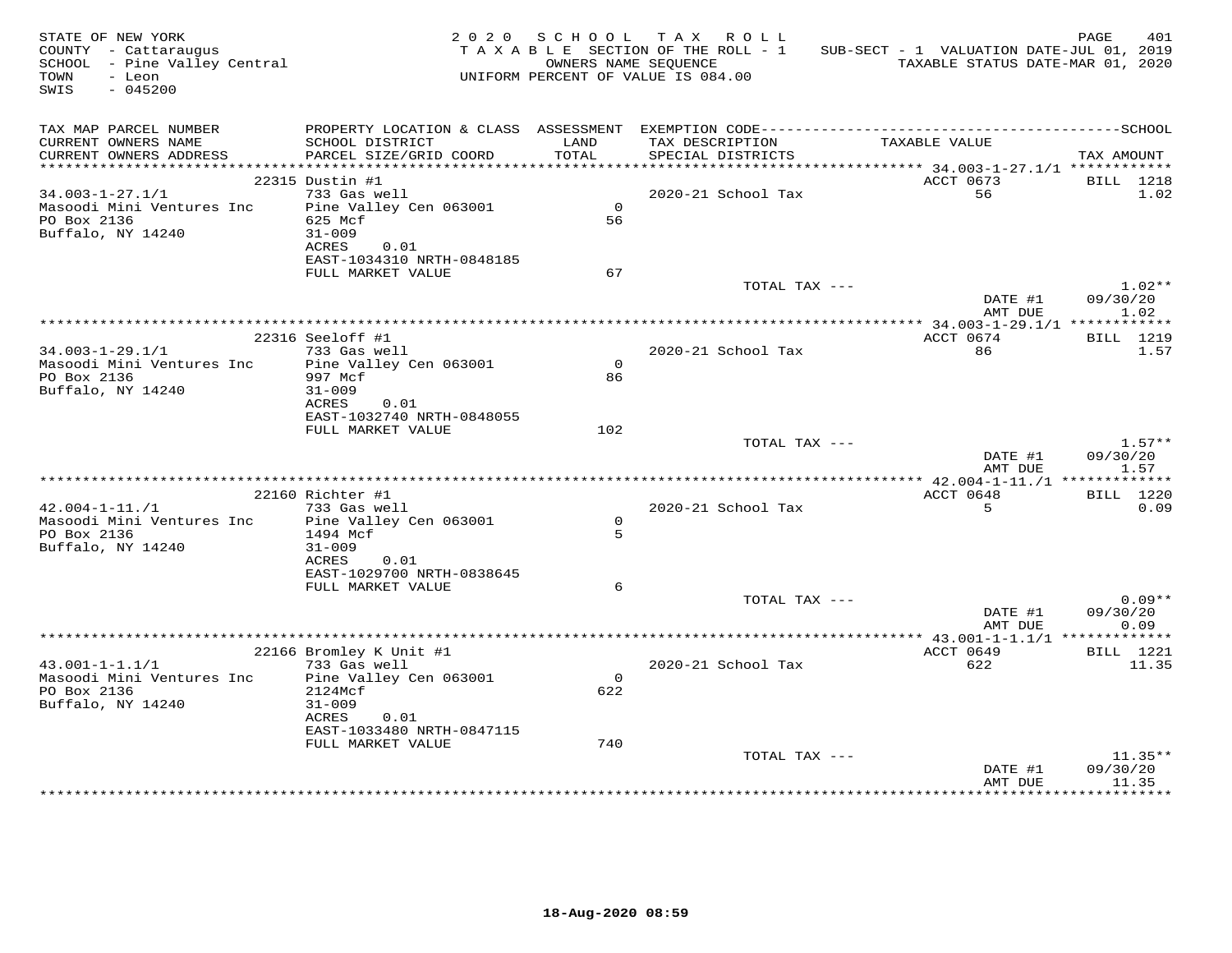| STATE OF NEW YORK<br>COUNTY - Cattaraugus<br>SCHOOL - Pine Valley Central<br>TOWN<br>- Leon<br>SWIS<br>$-045200$ |                                           |                | 2020 SCHOOL TAX ROLL<br>TAXABLE SECTION OF THE ROLL - 1<br>OWNERS NAME SEOUENCE<br>UNIFORM PERCENT OF VALUE IS 084.00 | SUB-SECT - 1 VALUATION DATE-JUL 01, 2019<br>TAXABLE STATUS DATE-MAR 01, 2020 | 402<br>PAGE          |
|------------------------------------------------------------------------------------------------------------------|-------------------------------------------|----------------|-----------------------------------------------------------------------------------------------------------------------|------------------------------------------------------------------------------|----------------------|
| TAX MAP PARCEL NUMBER<br>CURRENT OWNERS NAME<br>CURRENT OWNERS ADDRESS                                           | SCHOOL DISTRICT<br>PARCEL SIZE/GRID COORD | LAND<br>TOTAL  | TAX DESCRIPTION<br>SPECIAL DISTRICTS                                                                                  | TAXABLE VALUE                                                                | TAX AMOUNT           |
|                                                                                                                  |                                           |                |                                                                                                                       |                                                                              |                      |
|                                                                                                                  | 22229 Milliman #1                         |                |                                                                                                                       | ACCT 0650                                                                    | BILL 1222            |
| $43.001 - 1 - 1.3/1$                                                                                             | 733 Gas well                              | $\overline{0}$ | 2020-21 School Tax                                                                                                    | 99                                                                           | 1.81                 |
| Masoodi Mini Ventures Inc<br>PO Box 2136                                                                         | Pine Valley Cen 063001<br>23 Mcf          | 99             |                                                                                                                       |                                                                              |                      |
| Buffalo, NY 14240                                                                                                | $31 - 009$                                |                |                                                                                                                       |                                                                              |                      |
|                                                                                                                  | ACRES<br>0.01                             |                |                                                                                                                       |                                                                              |                      |
|                                                                                                                  | EAST-1031780 NRTH-0847135                 |                |                                                                                                                       |                                                                              |                      |
|                                                                                                                  | FULL MARKET VALUE                         | 118            |                                                                                                                       |                                                                              |                      |
|                                                                                                                  |                                           |                | TOTAL TAX ---                                                                                                         | DATE #1                                                                      | $1.81**$<br>09/30/20 |
|                                                                                                                  |                                           |                |                                                                                                                       | AMT DUE                                                                      | 1.81                 |
|                                                                                                                  |                                           |                |                                                                                                                       |                                                                              |                      |
|                                                                                                                  | 22230 Ellis Unit #1                       |                |                                                                                                                       | ACCT 0651                                                                    | BILL 1223            |
| $43.001 - 1 - 2.71$                                                                                              | 733 Gas well                              |                | 2020-21 School Tax                                                                                                    | 133                                                                          | 2.43                 |
| Masoodi Mini Ventures Inc                                                                                        | Pine Valley Cen 063001                    | $\Omega$       |                                                                                                                       |                                                                              |                      |
| PO Box 2136<br>Buffalo, NY 14240                                                                                 | 1941Mcf<br>$31 - 009$                     | 133            |                                                                                                                       |                                                                              |                      |
|                                                                                                                  | 0.01<br>ACRES                             |                |                                                                                                                       |                                                                              |                      |
|                                                                                                                  | EAST-1035680 NRTH-0845215                 |                |                                                                                                                       |                                                                              |                      |
|                                                                                                                  | FULL MARKET VALUE                         | 158            |                                                                                                                       |                                                                              |                      |
|                                                                                                                  |                                           |                | TOTAL TAX ---                                                                                                         |                                                                              | $2.43**$             |
|                                                                                                                  |                                           |                |                                                                                                                       | DATE #1<br>AMT DUE                                                           | 09/30/20<br>2.43     |
|                                                                                                                  |                                           |                |                                                                                                                       |                                                                              |                      |
|                                                                                                                  | 22237 Ellis #2                            |                |                                                                                                                       | ACCT 0652                                                                    | <b>BILL</b> 1224     |
| $43.001 - 1 - 2.72$                                                                                              | 733 Gas well                              |                | 2020-21 School Tax                                                                                                    | 241                                                                          | 4.40                 |
| Masoodi Mini Ventures Inc                                                                                        | Pine Valley Cen 063001                    | $\circ$        |                                                                                                                       |                                                                              |                      |
| PO Box 2136                                                                                                      | 1393 Mcf                                  | 241            |                                                                                                                       |                                                                              |                      |
| Buffalo, NY 14240                                                                                                | $31 - 009$<br>ACRES<br>0.01               |                |                                                                                                                       |                                                                              |                      |
|                                                                                                                  | EAST-1035680 NRTH-0845215                 |                |                                                                                                                       |                                                                              |                      |
|                                                                                                                  | FULL MARKET VALUE                         | 287            |                                                                                                                       |                                                                              |                      |
|                                                                                                                  |                                           |                | TOTAL TAX ---                                                                                                         |                                                                              | $4.40**$             |
|                                                                                                                  |                                           |                |                                                                                                                       | DATE #1                                                                      | 09/30/20             |
|                                                                                                                  |                                           |                |                                                                                                                       | AMT DUE                                                                      | 4.40                 |
|                                                                                                                  | 22303 Flagg #1                            |                |                                                                                                                       | ACCT 0697                                                                    | <b>BILL</b> 1225     |
| $43.001 - 1 - 3.71$                                                                                              | 733 Gas well                              |                | 2020-21 School Tax                                                                                                    | 381                                                                          | 6.95                 |
| Masoodi Mini Ventures Inc                                                                                        | Pine Valley Cen 063001                    | $\Omega$       |                                                                                                                       |                                                                              |                      |
| PO Box 2136                                                                                                      | 4466 Mcf                                  | 381            |                                                                                                                       |                                                                              |                      |
| Buffalo, NY 14227                                                                                                | $31 - 009$<br>ACRES<br>0.01               |                |                                                                                                                       |                                                                              |                      |
|                                                                                                                  | EAST-1036630 NRTH-0845565                 |                |                                                                                                                       |                                                                              |                      |
|                                                                                                                  | FULL MARKET VALUE                         | 454            |                                                                                                                       |                                                                              |                      |
|                                                                                                                  |                                           |                | TOTAL TAX ---                                                                                                         |                                                                              | $6.95**$             |
|                                                                                                                  |                                           |                |                                                                                                                       | DATE #1                                                                      | 09/30/20             |
|                                                                                                                  |                                           |                |                                                                                                                       | AMT DUE                                                                      | 6.95                 |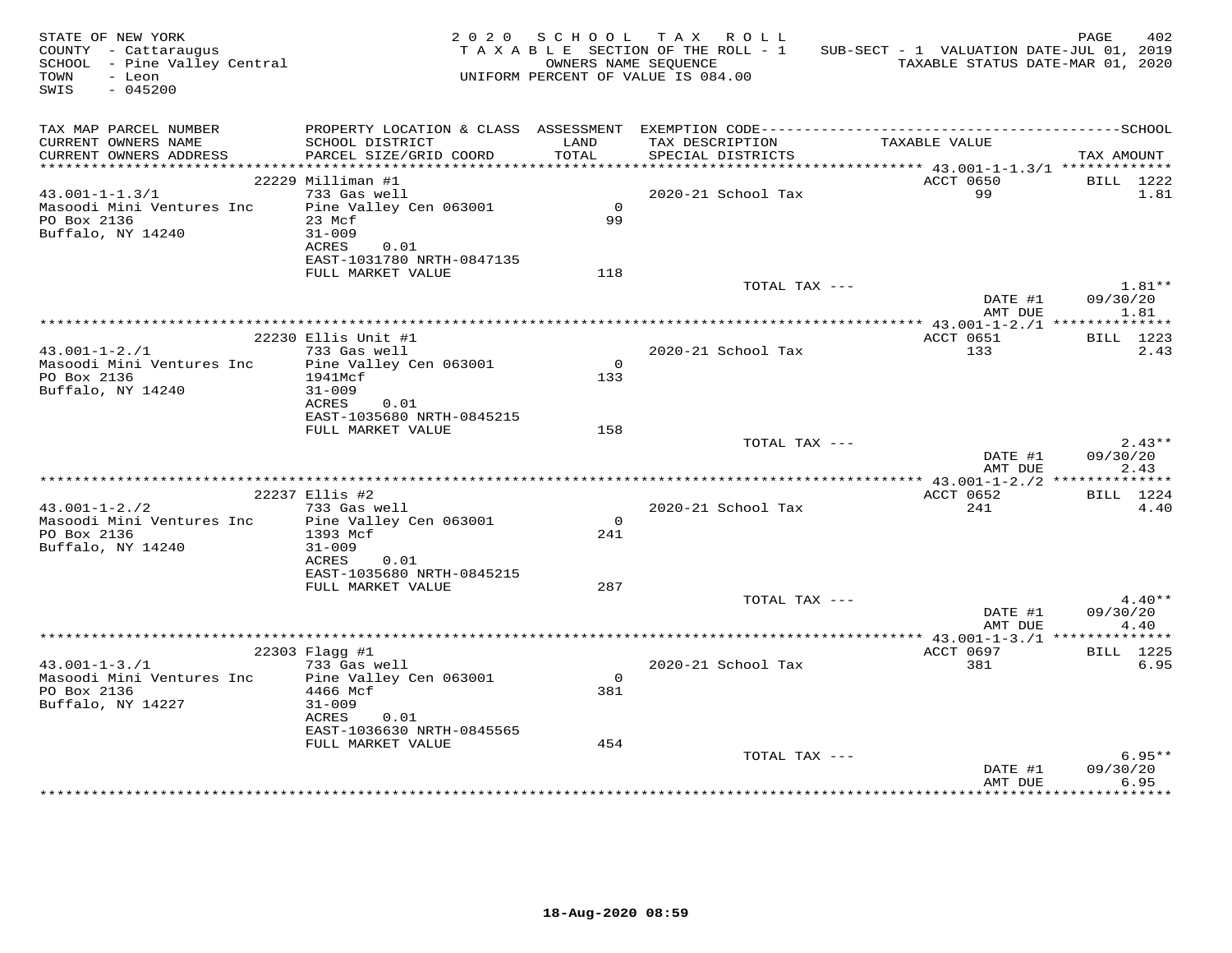| STATE OF NEW YORK<br>SIAIE OF NEW IONN<br>COUNTY - Cattaraugus<br>SCHOOL - Pine Valley Central<br>TOWN<br>- Leon<br>SWIS<br>$-045200$ |                                                                     |                | 2020 SCHOOL TAX ROLL<br>TAXABLE SECTION OF THE ROLL - 1<br>OWNERS NAME SEQUENCE<br>UNIFORM PERCENT OF VALUE IS 084.00 | SUB-SECT - 1 VALUATION DATE-JUL 01, 2019<br>TAXABLE STATUS DATE-MAR 01, 2020 | PAGE<br>403                  |
|---------------------------------------------------------------------------------------------------------------------------------------|---------------------------------------------------------------------|----------------|-----------------------------------------------------------------------------------------------------------------------|------------------------------------------------------------------------------|------------------------------|
| TAX MAP PARCEL NUMBER<br>CURRENT OWNERS NAME<br>CURRENT OWNERS ADDRESS                                                                | SCHOOL DISTRICT<br>PARCEL SIZE/GRID COORD                           | LAND<br>TOTAL  | TAX DESCRIPTION<br>SPECIAL DISTRICTS                                                                                  | TAXABLE VALUE                                                                | TAX AMOUNT                   |
|                                                                                                                                       |                                                                     |                |                                                                                                                       |                                                                              |                              |
| $43.001 - 1 - 3.72$                                                                                                                   | 22309 Flagg #2<br>733 Gas well                                      |                | 2020-21 School Tax                                                                                                    | ACCT 0679<br>44                                                              | BILL 1226<br>0.80            |
| Masoodi Mini Ventures Inc<br>PO Box 2136<br>Buffalo, NY 14240                                                                         | Pine Valley Cen 063001<br>504 Mcf<br>$31 - 009$<br>ACRES<br>0.01    | $\Omega$<br>44 |                                                                                                                       |                                                                              |                              |
|                                                                                                                                       | EAST-1036630 NRTH-0845565                                           |                |                                                                                                                       |                                                                              |                              |
|                                                                                                                                       | FULL MARKET VALUE                                                   | 52             | TOTAL TAX ---                                                                                                         |                                                                              | $0.80**$                     |
|                                                                                                                                       |                                                                     |                |                                                                                                                       | DATE #1<br>AMT DUE                                                           | 09/30/20<br>0.80             |
|                                                                                                                                       |                                                                     |                |                                                                                                                       | ACCT 0680                                                                    |                              |
| $43.001 - 1 - 5.71$<br>Masoodi Mini Ventures Inc                                                                                      | $22334$ Osswald #1<br>733 Gas well<br>Pine Valley Cen 063001        | $\Omega$       | 2020-21 School Tax                                                                                                    | 65                                                                           | <b>BILL</b> 1227<br>1.19     |
| PO Box 2136<br>Buffalo, NY 14240                                                                                                      | 755 Mcf<br>$31 - 009$<br>ACRES<br>0.01<br>EAST-1037660 NRTH-0845255 | 65             |                                                                                                                       |                                                                              |                              |
|                                                                                                                                       | FULL MARKET VALUE                                                   | 77             |                                                                                                                       |                                                                              |                              |
|                                                                                                                                       |                                                                     |                | TOTAL TAX ---                                                                                                         | DATE #1<br>AMT DUE                                                           | $1.19**$<br>09/30/20<br>1.19 |
|                                                                                                                                       |                                                                     |                |                                                                                                                       |                                                                              |                              |
|                                                                                                                                       | $22346$ Charles #1                                                  |                |                                                                                                                       | ACCT 0698                                                                    | <b>BILL</b> 1228             |
| $43.001 - 1 - 25.71$<br>Masoodi Mini Ventures Inc Pine Valley Cen 063001                                                              | 733 Gas well                                                        | $\circ$        | 2020-21 School Tax                                                                                                    | 65                                                                           | 1.19                         |
| PO Box 2136<br>Buffalo, NY 14240                                                                                                      | 825 Mcf<br>$31 - 009$                                               | 65             |                                                                                                                       |                                                                              |                              |
|                                                                                                                                       | ACRES<br>0.01<br>EAST-1031480 NRTH-0836425<br>FULL MARKET VALUE     | 77             |                                                                                                                       |                                                                              |                              |
|                                                                                                                                       |                                                                     |                | TOTAL TAX ---                                                                                                         | DATE #1<br>AMT DUE                                                           | $1.19**$<br>09/30/20<br>1.19 |
|                                                                                                                                       |                                                                     |                |                                                                                                                       |                                                                              |                              |
|                                                                                                                                       | 22470 Hochstetler, jacob #1                                         |                |                                                                                                                       | ACCT 0699                                                                    | BILL 1229                    |
| $43.001 - 1 - 29.1/1$<br>Masoodi Mini Ventures Inc Pine Valley Cen 063001                                                             | 733 Gas well                                                        | $\Omega$       | 2020-21 School Tax                                                                                                    | 214                                                                          | 3.90                         |
| PO Box 2136<br>Buffalo, NY 14240                                                                                                      | 2005 Mcf<br>$31 - 009$<br>ACRES 0.01<br>EAST-1031290 NRTH-0837715   | 214            |                                                                                                                       |                                                                              |                              |
|                                                                                                                                       | FULL MARKET VALUE                                                   | 255            |                                                                                                                       |                                                                              |                              |
|                                                                                                                                       |                                                                     |                | TOTAL TAX ---                                                                                                         | DATE #1<br>AMT DUE                                                           | $3.90**$<br>09/30/20<br>3.90 |
|                                                                                                                                       |                                                                     |                |                                                                                                                       |                                                                              | ******                       |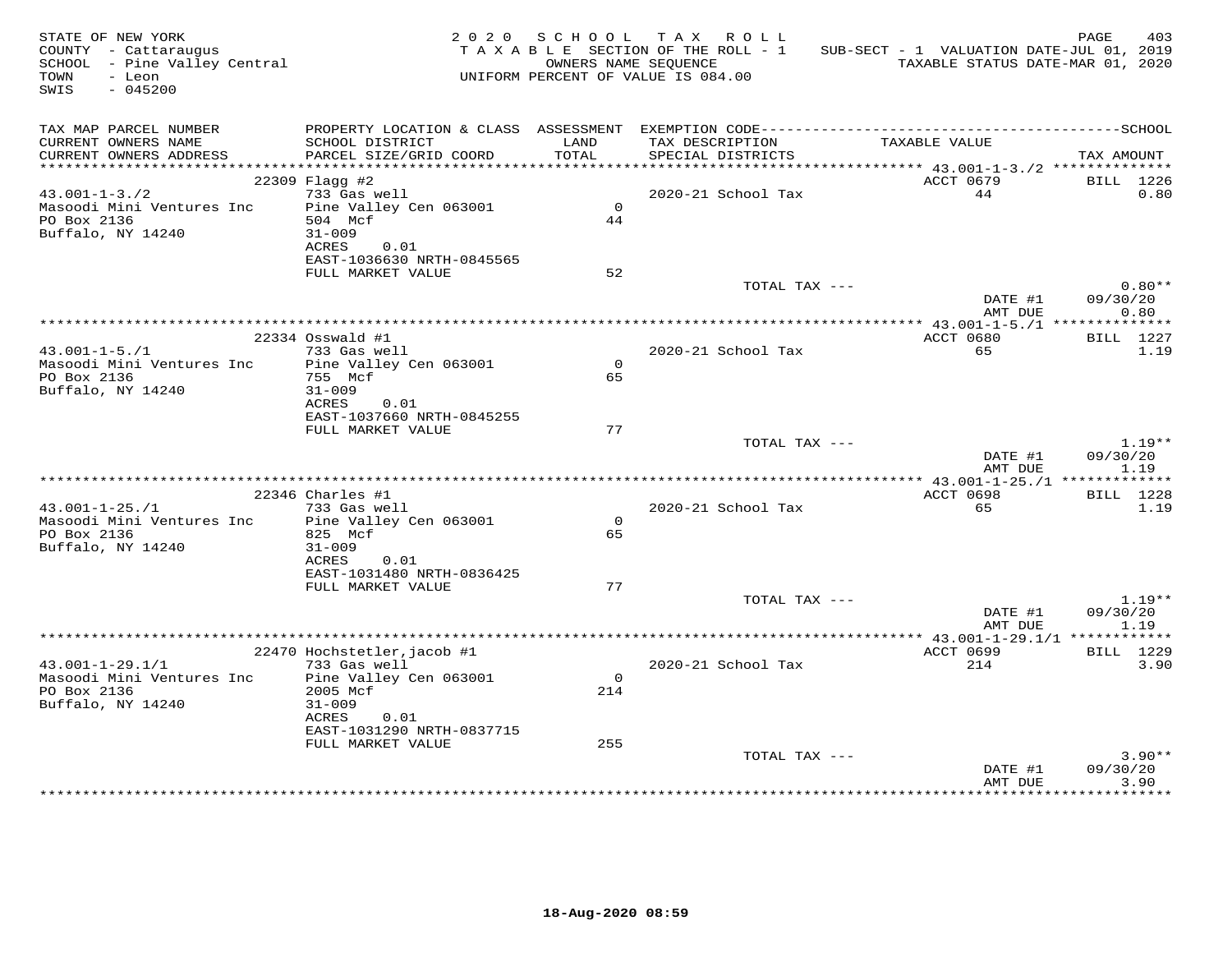| STATE OF NEW YORK<br>COUNTY - Cattaraugus<br>SCHOOL - Pine Valley Central<br>TOWN<br>- Leon<br>SWIS<br>$-045200$ |                           |                | 2020 SCHOOL TAX ROLL<br>TAXABLE SECTION OF THE ROLL - 1<br>OWNERS NAME SEOUENCE<br>UNIFORM PERCENT OF VALUE IS 084.00 | SUB-SECT - 1 VALUATION DATE-JUL 01, 2019 | PAGE<br>404<br>TAXABLE STATUS DATE-MAR 01, 2020 |
|------------------------------------------------------------------------------------------------------------------|---------------------------|----------------|-----------------------------------------------------------------------------------------------------------------------|------------------------------------------|-------------------------------------------------|
| TAX MAP PARCEL NUMBER                                                                                            |                           |                |                                                                                                                       |                                          |                                                 |
| CURRENT OWNERS NAME                                                                                              | SCHOOL DISTRICT           | LAND           | TAX DESCRIPTION                                                                                                       | TAXABLE VALUE                            |                                                 |
| CURRENT OWNERS ADDRESS                                                                                           | PARCEL SIZE/GRID COORD    | TOTAL          | SPECIAL DISTRICTS                                                                                                     |                                          | TAX AMOUNT                                      |
|                                                                                                                  | 22272 Ruckh #1            |                |                                                                                                                       | ACCT 0700                                | BILL 1230                                       |
| $43.001 - 1 - 32.71$                                                                                             | 733 Gas well              |                | 2020-21 School Tax                                                                                                    | 0.00                                     | 0.00                                            |
| Masoodi Mini Ventures Inc                                                                                        | Pine Valley Cen 063001    | $\overline{0}$ |                                                                                                                       |                                          |                                                 |
| PO Box 2136                                                                                                      | 0 Mcf                     | $\Omega$       |                                                                                                                       |                                          |                                                 |
| Buffalo, NY 14240                                                                                                | $31 - 009$                |                |                                                                                                                       |                                          |                                                 |
|                                                                                                                  | ACRES<br>0.01             |                |                                                                                                                       |                                          |                                                 |
|                                                                                                                  | EAST-1034660 NRTH-0844935 |                |                                                                                                                       |                                          |                                                 |
|                                                                                                                  | FULL MARKET VALUE         | $\Omega$       |                                                                                                                       |                                          |                                                 |
|                                                                                                                  |                           |                | TOTAL TAX ---                                                                                                         |                                          | $0.00**$                                        |
|                                                                                                                  | 22268 Bell #2             |                |                                                                                                                       | ACCT 0653                                | BILL 1231                                       |
| $43.001 - 1 - 33.71$                                                                                             | 733 Gas well              |                | 2020-21 School Tax                                                                                                    | 0.00                                     | 0.00                                            |
| Masoodi Mini Ventures Inc                                                                                        | Pine Valley Cen 063001    | $\circ$        |                                                                                                                       |                                          |                                                 |
| PO Box 2136                                                                                                      | Mcf                       | $\Omega$       |                                                                                                                       |                                          |                                                 |
| Buffalo, NY 14240                                                                                                | $31 - 009$                |                |                                                                                                                       |                                          |                                                 |
|                                                                                                                  | ACRES<br>0.01             |                |                                                                                                                       |                                          |                                                 |
|                                                                                                                  | EAST-1032600 NRTH-0844985 |                |                                                                                                                       |                                          |                                                 |
|                                                                                                                  | FULL MARKET VALUE         | $\Omega$       |                                                                                                                       |                                          |                                                 |
|                                                                                                                  |                           |                | TOTAL TAX ---                                                                                                         |                                          | $0.00**$                                        |
|                                                                                                                  | 22271 Bell #1             |                |                                                                                                                       | ACCT 0654                                | BILL 1232                                       |
| $43.001 - 1 - 35.71$                                                                                             | 733 Gas well              |                | 2020-21 School Tax                                                                                                    | 164                                      | 2.99                                            |
| Masoodi Mini Ventures Inc                                                                                        | Pine Valley Cen 063001    | $\Omega$       |                                                                                                                       |                                          |                                                 |
| PO Box 2136                                                                                                      | 1577 Mcf                  | 164            |                                                                                                                       |                                          |                                                 |
| Buffalo, NY 14240                                                                                                | $31 - 009$                |                |                                                                                                                       |                                          |                                                 |
|                                                                                                                  | ACRES<br>0.01             |                |                                                                                                                       |                                          |                                                 |
|                                                                                                                  | EAST-1032580 NRTH-0845975 |                |                                                                                                                       |                                          |                                                 |
|                                                                                                                  | FULL MARKET VALUE         | 195            |                                                                                                                       |                                          | $2.99**$                                        |
|                                                                                                                  |                           |                | TOTAL TAX ---                                                                                                         | DATE #1                                  | 09/30/20                                        |
|                                                                                                                  |                           |                |                                                                                                                       | AMT DUE                                  | 2.99                                            |
|                                                                                                                  |                           |                |                                                                                                                       |                                          |                                                 |
|                                                                                                                  | 22159 Riley #1            |                |                                                                                                                       | ACCT 0655                                | BILL 1233                                       |
| $43.003 - 1 - 1.1/1$                                                                                             | 733 Gas well              |                | 2020-21 School Tax                                                                                                    | 529                                      | 9.65                                            |
| Masoodi Mini Ventures Inc                                                                                        | Pine Valley Cen 063001    | $\circ$        |                                                                                                                       |                                          |                                                 |
| PO Box 2136                                                                                                      | 4504 Mcf                  | 529            |                                                                                                                       |                                          |                                                 |
| Buffalo, NY 14240                                                                                                | $31 - 009$                |                |                                                                                                                       |                                          |                                                 |
|                                                                                                                  | ACRES<br>0.01             |                |                                                                                                                       |                                          |                                                 |
|                                                                                                                  | EAST-1032310 NRTH-0838745 | 630            |                                                                                                                       |                                          |                                                 |
|                                                                                                                  | FULL MARKET VALUE         |                | TOTAL TAX ---                                                                                                         |                                          | $9.65**$                                        |
|                                                                                                                  |                           |                |                                                                                                                       | DATE #1                                  | 09/30/20                                        |
|                                                                                                                  |                           |                |                                                                                                                       | AMT DUE                                  | 9.65                                            |
|                                                                                                                  |                           |                |                                                                                                                       |                                          |                                                 |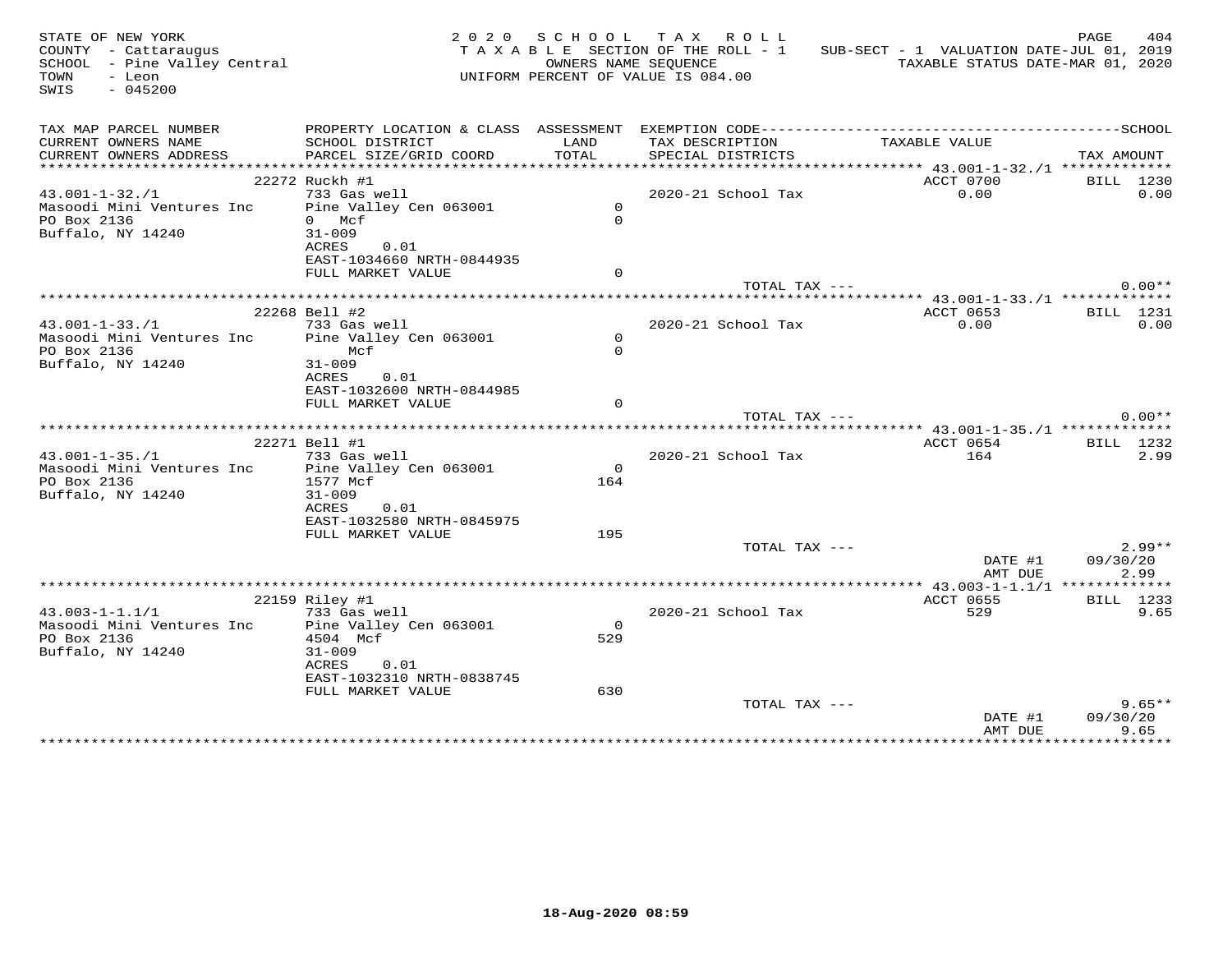| STATE OF NEW YORK<br>COUNTY - Cattaraugus<br>SCHOOL - Pine Valley Central<br>TOWN<br>- Leon<br>$-045200$<br>SWIS |                                                                                                                                     | OWNERS NAME SEQUENCE    | 2020 SCHOOL TAX ROLL<br>TAXABLE SECTION OF THE ROLL - 1<br>UNIFORM PERCENT OF VALUE IS 084.00 | SUB-SECT - 1 VALUATION DATE-JUL 01, 2019<br>TAXABLE STATUS DATE-MAR 01, 2020 | PAGE<br>405                    |
|------------------------------------------------------------------------------------------------------------------|-------------------------------------------------------------------------------------------------------------------------------------|-------------------------|-----------------------------------------------------------------------------------------------|------------------------------------------------------------------------------|--------------------------------|
| TAX MAP PARCEL NUMBER<br>CURRENT OWNERS NAME<br>CURRENT OWNERS ADDRESS                                           | SCHOOL DISTRICT<br>PARCEL SIZE/GRID COORD                                                                                           | LAND<br><b>TOTAL</b>    | TAX DESCRIPTION<br>SPECIAL DISTRICTS                                                          | TAXABLE VALUE                                                                | TAX AMOUNT                     |
| ***********************                                                                                          |                                                                                                                                     |                         |                                                                                               |                                                                              |                                |
| $43.003 - 1 - 18.1/1$<br>Milliman Lee<br>Milliman Debora A<br>11720 Leon-New Albion Rd<br>Cattaraugus, NY 14719  | 16717 Hochstetler M #1<br>733 Gas well<br>Pine Valley Cen 063001<br>587 Mcf<br>$31 - 009$<br>ACRES<br>0.01                          | $\overline{0}$<br>1,741 | 2020-21 School Tax                                                                            | ACCT 0535<br>1,741                                                           | BILL 1234<br>31.76             |
|                                                                                                                  | EAST-1037639 NRTH-0833575<br>FULL MARKET VALUE                                                                                      | 2,073                   |                                                                                               |                                                                              |                                |
|                                                                                                                  |                                                                                                                                     |                         | TOTAL TAX ---                                                                                 | DATE #1<br>AMT DUE                                                           | $31.76**$<br>09/30/20<br>31.76 |
|                                                                                                                  |                                                                                                                                     |                         |                                                                                               |                                                                              |                                |
|                                                                                                                  | 22675 Shetler, m #1                                                                                                                 |                         |                                                                                               | ACCT 0765                                                                    | BILL 1235                      |
| $33.004 - 1 - 24.1/1$<br>Nornew Inc<br>300 Capital St Ste 200<br>Charleston, WV 25301                            | 733 Gas well<br>Pine Valley Cen 063001<br>12946 Mcf<br>$31 - 009$<br>ACRES<br>0.01                                                  | $\Omega$<br>8,905       | 2020-21 School Tax                                                                            | 8,905                                                                        | 162.46                         |
|                                                                                                                  | FULL MARKET VALUE                                                                                                                   | 10,601                  | TOTAL TAX ---                                                                                 | DATE #1                                                                      | 162.46**<br>09/30/20           |
|                                                                                                                  |                                                                                                                                     |                         |                                                                                               | AMT DUE                                                                      | 162.46                         |
|                                                                                                                  | 23320 Shetler, m #2A                                                                                                                |                         |                                                                                               | ACCT 0769                                                                    | BILL 1236                      |
| $33.004 - 1 - 24.1/2$<br>Nornew Inc<br>300 Capital St Ste 200<br>Charleston, WV 25301                            | 733 Gas well<br>Pine Valley Cen 063001<br>6775 Mcf<br>$31 - 009$<br>ACRES<br>0.01                                                   | $\Omega$<br>4,979       | 2020-21 School Tax                                                                            | 4,979                                                                        | 90.84                          |
|                                                                                                                  | EAST-1021541 NRTH-0853163<br>FULL MARKET VALUE                                                                                      | 5,927                   |                                                                                               |                                                                              |                                |
|                                                                                                                  |                                                                                                                                     |                         | TOTAL TAX ---                                                                                 | DATE #1<br>AMT DUE                                                           | $90.84**$<br>09/30/20<br>90.84 |
|                                                                                                                  |                                                                                                                                     |                         |                                                                                               | ************* 42.002-1-1.2/1 *************                                   |                                |
| $42.002 - 1 - 1.2/1$<br>Nornew Inc<br>300 Capital St Ste 200<br>Charleston, WV 25301                             | 23388 Mosher #1<br>733 Gas well<br>Pine Valley Cen 063001<br>898<br>Mcf<br>$31 - 009$<br>ACRES<br>0.01<br>EAST-1020560 NRTH-0848675 | $\overline{0}$<br>7,300 | 2020-21 School Tax                                                                            | ACCT 0770<br>7,300                                                           | <b>BILL</b> 1237<br>133.18     |
|                                                                                                                  | FULL MARKET VALUE                                                                                                                   | 8,690                   | TOTAL TAX ---                                                                                 | DATE #1<br>AMT DUE                                                           | 133.18**<br>09/30/20<br>133.18 |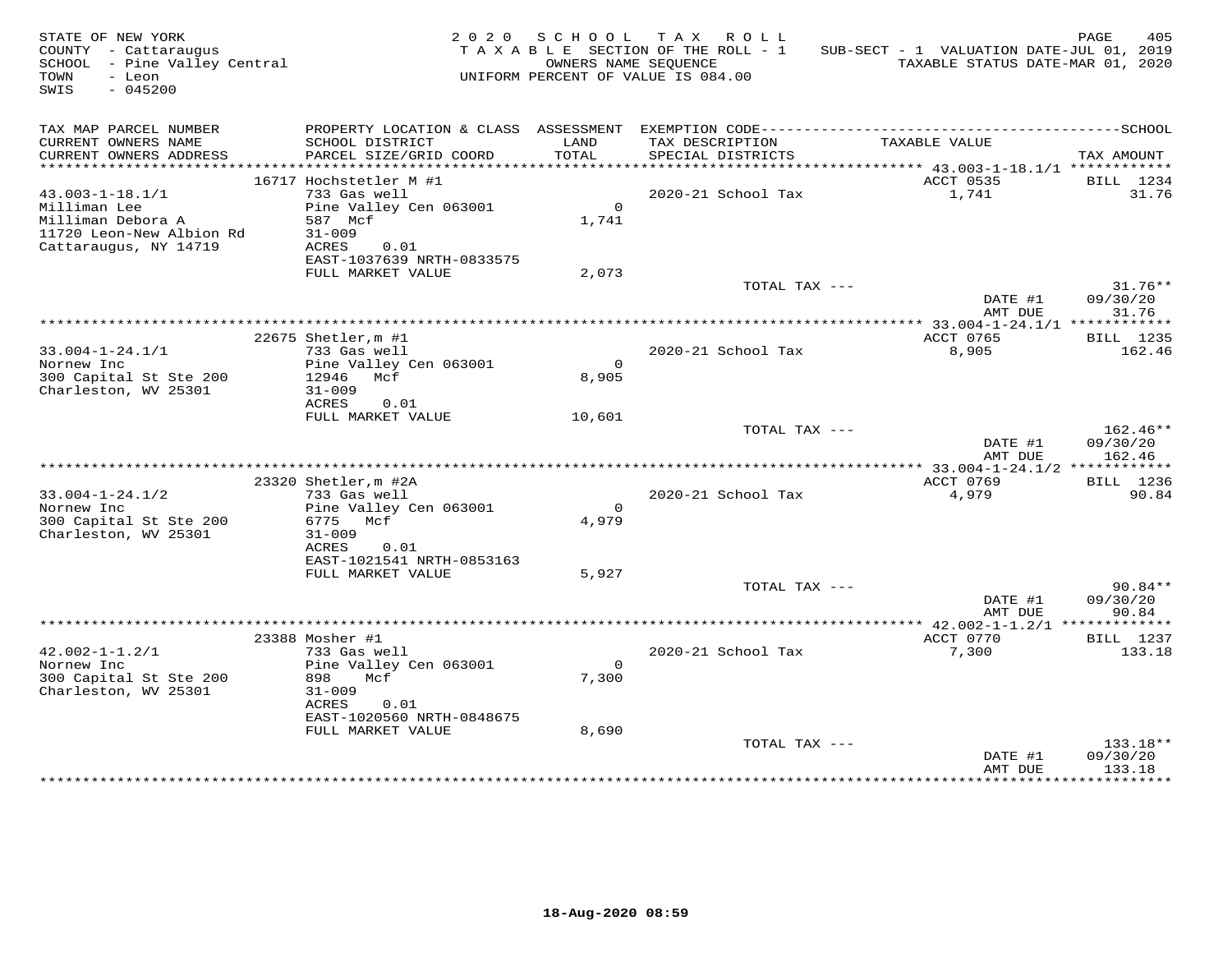| STATE OF NEW YORK<br>COUNTY - Cattaraugus<br>SCHOOL - Pine Valley Central<br>TOWN<br>- Leon<br>SWIS<br>$-045200$ |                                                                                                                                                           | OWNERS NAME SEQUENCE                | 2020 SCHOOL TAX ROLL<br>TAXABLE SECTION OF THE ROLL - 1<br>UNIFORM PERCENT OF VALUE IS 084.00 | SUB-SECT - 1 VALUATION DATE-JUL 01, 2019<br>TAXABLE STATUS DATE-MAR 01, 2020 | PAGE<br>406                    |
|------------------------------------------------------------------------------------------------------------------|-----------------------------------------------------------------------------------------------------------------------------------------------------------|-------------------------------------|-----------------------------------------------------------------------------------------------|------------------------------------------------------------------------------|--------------------------------|
| TAX MAP PARCEL NUMBER<br>CURRENT OWNERS NAME<br>CURRENT OWNERS ADDRESS                                           | PROPERTY LOCATION & CLASS ASSESSMENT<br>SCHOOL DISTRICT<br>PARCEL SIZE/GRID COORD                                                                         | LAND<br>TOTAL                       | TAX DESCRIPTION<br>SPECIAL DISTRICTS                                                          | TAXABLE VALUE                                                                | TAX AMOUNT                     |
| ***********************<br>$52.001 - 1 - 38. / 1$<br>Nornew Inc.<br>Wengerd N.<br>300 Capitol St Ste 200         | *****************************<br>23381 N.Wengerd Eldredge Rd<br>733 Gas well<br>Pine Valley Cen 063001<br>#1<br>ACRES<br>0.01                             | $\Omega$<br>15,627                  | 2020-21 School Tax                                                                            | ACCT 0806<br>15,627                                                          | BILL 1238<br>285.10            |
| Charleston, WV 25301                                                                                             | FULL MARKET VALUE                                                                                                                                         | 18,604                              | TOTAL TAX ---                                                                                 | DATE #1<br>AMT DUE                                                           | 285.10**<br>09/30/20<br>285.10 |
| $34.003 - 1 - 8.2/1$<br>Nucomer Energy LLC<br>558 West 6th St Ste 100<br>Erie, PA 16507                          | 21777 Silleman #1<br>733 Gas well<br>Pine Valley Cen 063001<br>2689<br>Mcf<br>$31 - 009$<br>ACRES<br>0.01<br>EAST-1035930 NRTH-0854685                    | $\Omega$<br>1,296                   | 2020-21 School Tax                                                                            | ACCT 0598<br>1,296                                                           | BILL 1239<br>23.64             |
|                                                                                                                  | FULL MARKET VALUE                                                                                                                                         | 1,543                               | TOTAL TAX ---                                                                                 | DATE #1<br>AMT DUE                                                           | $23.64**$<br>09/30/20<br>23.64 |
|                                                                                                                  |                                                                                                                                                           |                                     |                                                                                               |                                                                              |                                |
| $34.003 - 1 - 8.3/1$<br>Nucomer Energy LLC<br>558 West 6th St Ste 100<br>Erie, PA 16507                          | 21193 Shetler E #1<br>733 Gas well<br>Pine Valley Cen 063001<br>1327 mcf<br>$31 - 009$<br>ACRES<br>0.01<br>EAST-1038380 NRTH-0854705<br>FULL MARKET VALUE | $\mathbf 0$<br>$\Omega$<br>$\Omega$ | 2020-21 School Tax                                                                            | ACCT 0590<br>0.00                                                            | <b>BILL</b> 1240<br>0.00       |
|                                                                                                                  |                                                                                                                                                           |                                     | TOTAL TAX ---                                                                                 |                                                                              | $0.00**$                       |
| $34.003 - 1 - 8.3/2$<br>Nucomer Energy LLC<br>558 West 6th St Ste 100<br>Erie, PA 16507                          | 21138 Shelter E #2<br>733 Gas well<br>Pine Valley Cen 063001<br>863 Mcf<br>$31 - 009$<br>ACRES<br>0.01<br>EAST-1038380 NRTH-0854705<br>FULL MARKET VALUE  | $\circ$<br>$\Omega$<br>$\mathbf{0}$ | 2020-21 School Tax                                                                            | ACCT 0618<br>0.00                                                            | BILL 1241<br>0.00              |
|                                                                                                                  |                                                                                                                                                           |                                     | TOTAL TAX ---                                                                                 |                                                                              | $0.00**$                       |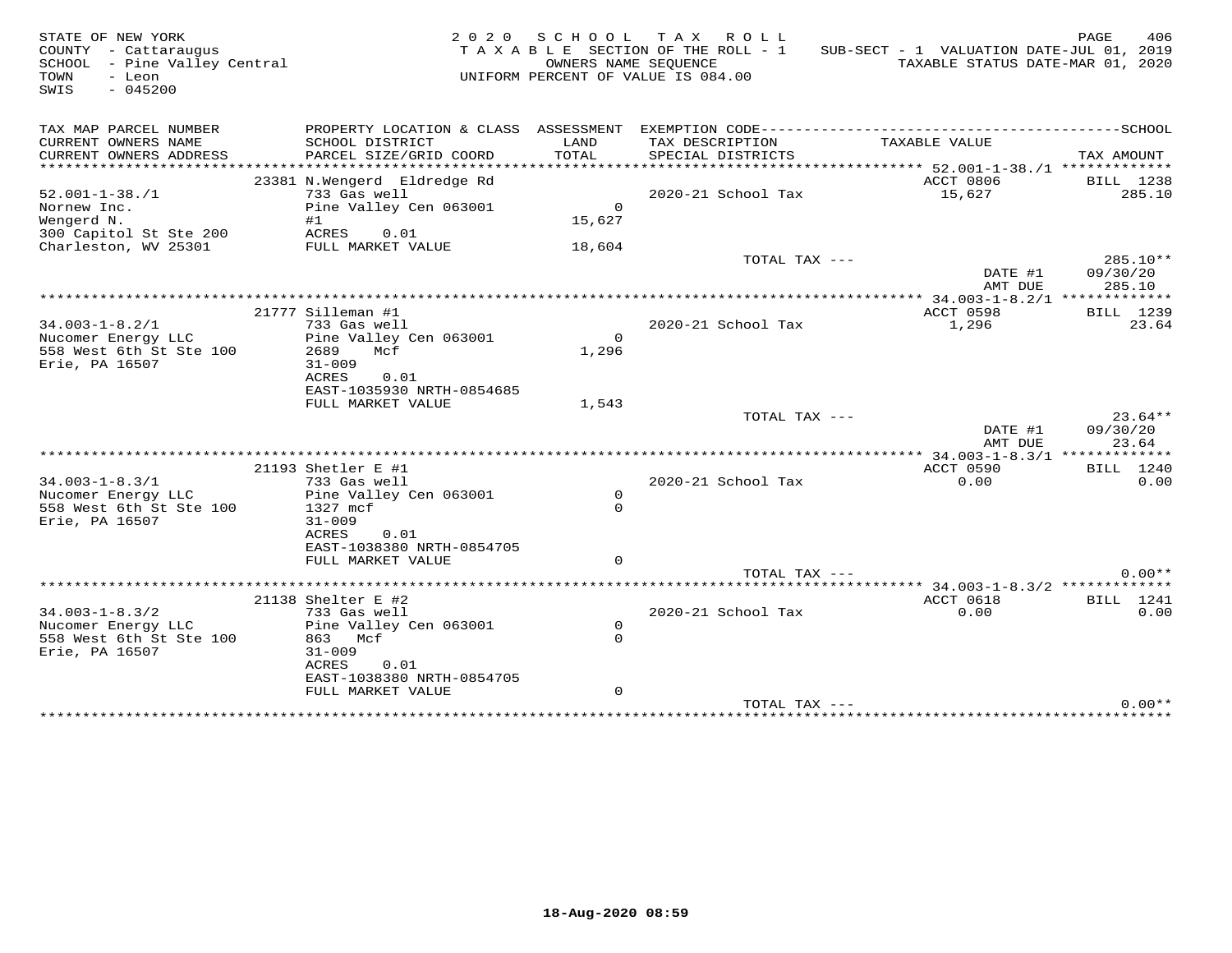| STATE OF NEW YORK<br>COUNTY - Cattaraugus<br>SCHOOL - Pine Valley Central<br>TOWN<br>- Leon<br>$-045200$<br>SWIS |                                                                                  |                          | 2020 SCHOOL TAX ROLL<br>TAXABLE SECTION OF THE ROLL - 1<br>OWNERS NAME SEQUENCE<br>UNIFORM PERCENT OF VALUE IS 084.00 | SUB-SECT - 1 VALUATION DATE-JUL 01, 2019<br>TAXABLE STATUS DATE-MAR 01, 2020 | PAGE<br>407                    |
|------------------------------------------------------------------------------------------------------------------|----------------------------------------------------------------------------------|--------------------------|-----------------------------------------------------------------------------------------------------------------------|------------------------------------------------------------------------------|--------------------------------|
| TAX MAP PARCEL NUMBER<br>CURRENT OWNERS NAME                                                                     | SCHOOL DISTRICT                                                                  | LAND                     | TAX DESCRIPTION                                                                                                       | TAXABLE VALUE                                                                |                                |
| CURRENT OWNERS ADDRESS                                                                                           | PARCEL SIZE/GRID COORD                                                           | TOTAL                    | SPECIAL DISTRICTS                                                                                                     |                                                                              | TAX AMOUNT                     |
|                                                                                                                  | 21194 Shetler E #4                                                               |                          |                                                                                                                       | ACCT 0599                                                                    | BILL 1242                      |
| $34.003 - 1 - 12$ ./1                                                                                            | 733 Gas well                                                                     |                          | 2020-21 School Tax                                                                                                    | 143                                                                          | 2.61                           |
| Nucomer Energy LLC<br>558 West 6th St Ste 100<br>Erie, PA 16507                                                  | Pine Valley Cen 063001<br>1392 Mcf<br>$31 - 009$<br>ACRES<br>0.01                | $\Omega$<br>143          |                                                                                                                       |                                                                              |                                |
|                                                                                                                  | EAST-1039070 NRTH-0852705<br>FULL MARKET VALUE                                   | 170                      |                                                                                                                       |                                                                              |                                |
|                                                                                                                  |                                                                                  |                          | TOTAL TAX ---                                                                                                         | DATE #1                                                                      | $2.61**$<br>09/30/20           |
|                                                                                                                  |                                                                                  |                          |                                                                                                                       | AMT DUE                                                                      | 2.61                           |
|                                                                                                                  | 21173 Pagett #1                                                                  |                          |                                                                                                                       | ACCT 0600                                                                    | BILL 1243                      |
| $34.003 - 1 - 12.72$                                                                                             | 733 Gas well                                                                     |                          | 2020-21 School Tax                                                                                                    | 0.00                                                                         | 0.00                           |
| Nucomer Energy LLC<br>558 West 6th St Ste 100<br>Erie, PA 16507                                                  | Pine Valley Cen 063001<br>1729 Mcf<br>$31 - 009$<br>ACRES<br>0.01                | $\mathbf{0}$<br>$\Omega$ |                                                                                                                       |                                                                              |                                |
|                                                                                                                  | EAST-1039070 NRTH-0852705<br>FULL MARKET VALUE                                   | $\Omega$                 |                                                                                                                       |                                                                              |                                |
|                                                                                                                  |                                                                                  |                          | TOTAL TAX ---                                                                                                         |                                                                              | $0.00**$                       |
|                                                                                                                  | 21926 Mosher                                                                     |                          |                                                                                                                       | ACCT 0634                                                                    | BILL 1244                      |
| $34.003 - 1 - 1.71$                                                                                              | 733 Gas well                                                                     |                          | 2020-21 School Tax                                                                                                    | 152                                                                          | 2.77                           |
| Pan Energy Co.<br>7301 Mile Strip Rd<br>Orchard Park, NY 14127                                                   | Pine Valley Cen 063001<br>0 Mcf<br>$31 - 009$                                    | $\overline{0}$<br>152    |                                                                                                                       |                                                                              |                                |
|                                                                                                                  | ACRES<br>0.01<br>EAST-1030110 NRTH-0852675<br>FULL MARKET VALUE                  | 181                      |                                                                                                                       |                                                                              |                                |
|                                                                                                                  |                                                                                  |                          | TOTAL TAX ---                                                                                                         | DATE #1<br>AMT DUE                                                           | $2.77**$<br>09/30/20<br>2.77   |
|                                                                                                                  |                                                                                  |                          |                                                                                                                       |                                                                              |                                |
|                                                                                                                  | 25501 Rte 62                                                                     |                          |                                                                                                                       | ACCT 0905                                                                    | BILL 1245                      |
| $34.003 - 1 - 2.72$<br>Pan Energy Company Inc.<br>7301 Mile Strip Rd<br>Orchard, NY 14127                        | 733 Gas well<br>Pine Valley Cen 063001<br>31-009-25501<br>Adams #3<br>ACRES 0.01 | $\overline{0}$<br>39,734 | 2020-21 School Tax                                                                                                    | 39,734                                                                       | 724.92                         |
|                                                                                                                  | EAST-1033983 NRTH-0852373<br>FULL MARKET VALUE                                   | 47,302                   |                                                                                                                       |                                                                              |                                |
|                                                                                                                  |                                                                                  |                          | TOTAL TAX ---                                                                                                         | DATE #1<br>AMT DUE                                                           | 724.92**<br>09/30/20<br>724.92 |
|                                                                                                                  |                                                                                  |                          |                                                                                                                       |                                                                              |                                |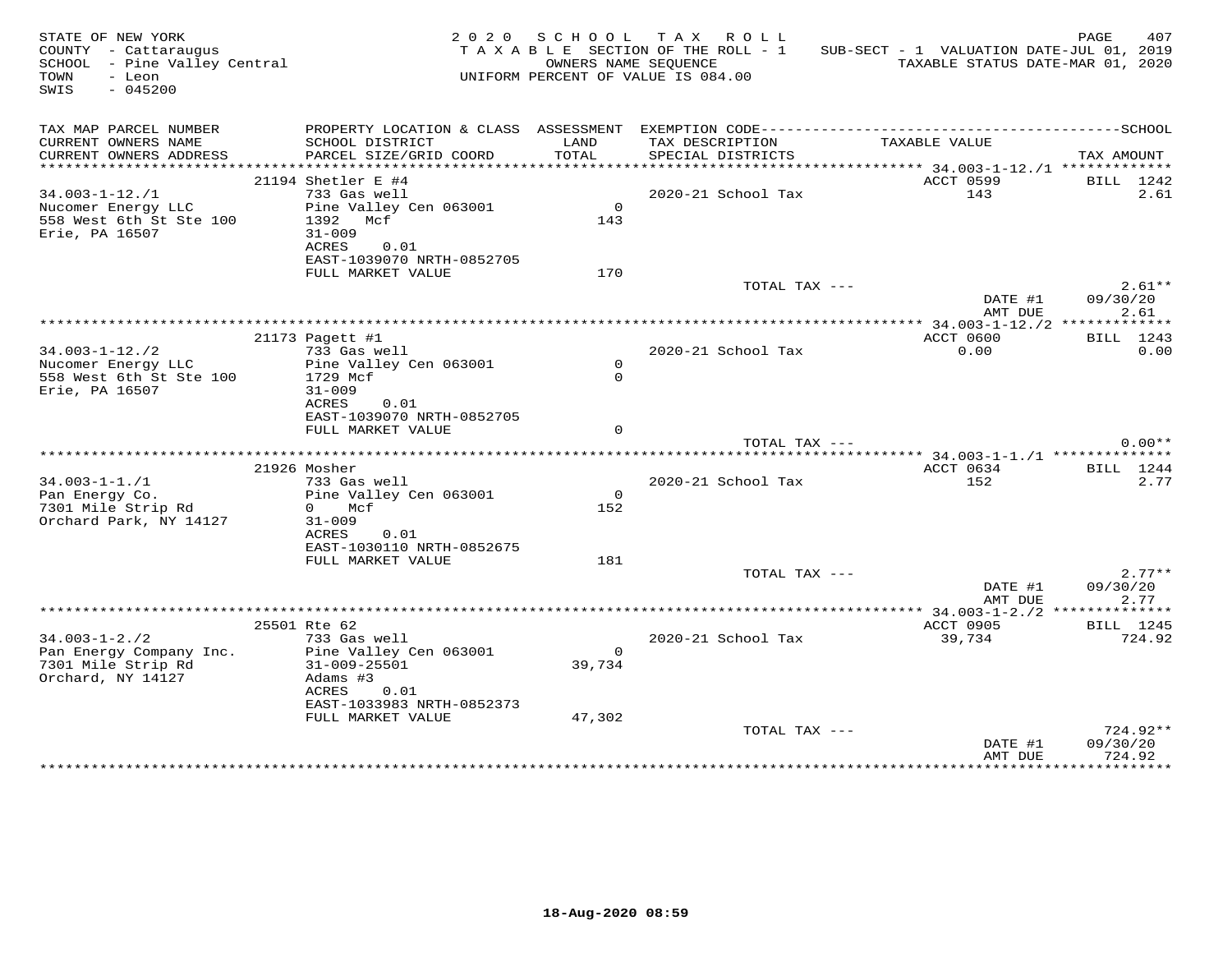| STATE OF NEW YORK<br>COUNTY - Cattaraugus<br>SCHOOL - Pine Valley Central<br>TOWN<br>- Leon<br>SWIS<br>$-045200$ | 2 0 2 0                                                                                                        | S C H O O L<br>OWNERS NAME SEQUENCE | TAX ROLL<br>TAXABLE SECTION OF THE ROLL - 1<br>UNIFORM PERCENT OF VALUE IS 084.00 | SUB-SECT - 1 VALUATION DATE-JUL 01, 2019<br>TAXABLE STATUS DATE-MAR 01, 2020 | PAGE<br>408                    |
|------------------------------------------------------------------------------------------------------------------|----------------------------------------------------------------------------------------------------------------|-------------------------------------|-----------------------------------------------------------------------------------|------------------------------------------------------------------------------|--------------------------------|
| TAX MAP PARCEL NUMBER<br>CURRENT OWNERS NAME<br>CURRENT OWNERS ADDRESS                                           | SCHOOL DISTRICT<br>PARCEL SIZE/GRID COORD                                                                      | LAND<br>TOTAL                       | TAX DESCRIPTION<br>SPECIAL DISTRICTS                                              | TAXABLE VALUE                                                                | TAX AMOUNT                     |
|                                                                                                                  |                                                                                                                |                                     |                                                                                   |                                                                              |                                |
| $34.003 - 1 - 33.1/1$<br>Pan Energy Company Inc.<br>7301 Mile Strip Rd<br>Orchard Park, NY 14127                 | $Rte$ 62<br>733 Gas well<br>Pine Valley Cen 063001<br>2019 MCF 0<br>$31 - 009 - 25499$<br>David #1             | $\Omega$<br>8,672                   | 2020-21 School Tax                                                                | ACCT 0906<br>8,672                                                           | BILL 1246<br>158.21            |
|                                                                                                                  | <b>ACRES</b><br>0.01<br>EAST-0006794 NRTH-0003003                                                              |                                     |                                                                                   |                                                                              |                                |
|                                                                                                                  | FULL MARKET VALUE                                                                                              | 10,324                              | TOTAL TAX ---                                                                     |                                                                              | $158.21**$                     |
|                                                                                                                  |                                                                                                                |                                     |                                                                                   | DATE #1<br>AMT DUE                                                           | 09/30/20<br>158.21             |
|                                                                                                                  |                                                                                                                |                                     |                                                                                   |                                                                              |                                |
|                                                                                                                  | 16716 Meyers B #1                                                                                              |                                     |                                                                                   | ACCT 0528                                                                    | BILL 1247                      |
| $33.004 - 1 - 16. / 1$<br>Range Resources Appalachia<br><b>KE Andrews</b><br>PO Box 870849<br>Mesquite, TX 75187 | 733 Gas well<br>Pine Valley Cen 063001<br>1856 Mcf<br>$31 - 009$<br>ACRES<br>0.01                              | $\circ$<br>2,718                    | 2020-21 School Tax                                                                | 2,718                                                                        | 49.59                          |
|                                                                                                                  | EAST-1025010 NRTH-0848375<br>FULL MARKET VALUE                                                                 | 3,236                               |                                                                                   |                                                                              |                                |
|                                                                                                                  |                                                                                                                |                                     | TOTAL TAX ---                                                                     | DATE #1<br>AMT DUE                                                           | 49.59**<br>09/30/20<br>49.59   |
|                                                                                                                  |                                                                                                                |                                     |                                                                                   | ******** 33.004-2-6./1 **************                                        |                                |
|                                                                                                                  | 21935 Bell F                                                                                                   |                                     |                                                                                   | ACCT 0635                                                                    | <b>BILL</b> 1248               |
| $33.004 - 2 - 6.71$<br>Range Resources Appalachia<br><b>KE</b> Andrews<br>PO Box 870849<br>Mesquite, TX 75187    | 733 Gas well<br>Pine Valley Cen 063001<br>1243 Mcf<br>$31 - 009$<br>ACRES<br>0.01<br>EAST-1027790 NRTH-0852695 | $\overline{0}$<br>5,581             | 2020-21 School Tax                                                                | 5,581                                                                        | 101.82                         |
|                                                                                                                  | FULL MARKET VALUE                                                                                              | 6,644                               |                                                                                   |                                                                              |                                |
|                                                                                                                  |                                                                                                                |                                     | TOTAL TAX ---                                                                     | DATE #1<br>AMT DUE                                                           | 101.82**<br>09/30/20<br>101.82 |
|                                                                                                                  | 21919 Bromley/lux #1                                                                                           |                                     |                                                                                   | ACCT 0636                                                                    | BILL 1249                      |
| $33.004 - 2 - 14.71$                                                                                             | 733 Gas well                                                                                                   |                                     | 2020-21 School Tax                                                                | 1,626                                                                        | 29.67                          |
| Range Resources Appalachia<br><b>KE Andrews</b><br>PO Box 870849                                                 | Pine Valley Cen 063001<br>2070 Mcf<br>$31 - 009$                                                               | $\Omega$<br>1,626                   |                                                                                   |                                                                              |                                |
| Mesquite, TX 75187                                                                                               | ACRES<br>0.01<br>EAST-1026680 NRTH-0850605                                                                     |                                     |                                                                                   |                                                                              |                                |
|                                                                                                                  | FULL MARKET VALUE                                                                                              | 1,936                               |                                                                                   |                                                                              |                                |
|                                                                                                                  |                                                                                                                |                                     | TOTAL TAX ---                                                                     | DATE #1<br>AMT DUE                                                           | $29.67**$<br>09/30/20<br>29.67 |
|                                                                                                                  |                                                                                                                |                                     |                                                                                   | ****************                                                             | ***********                    |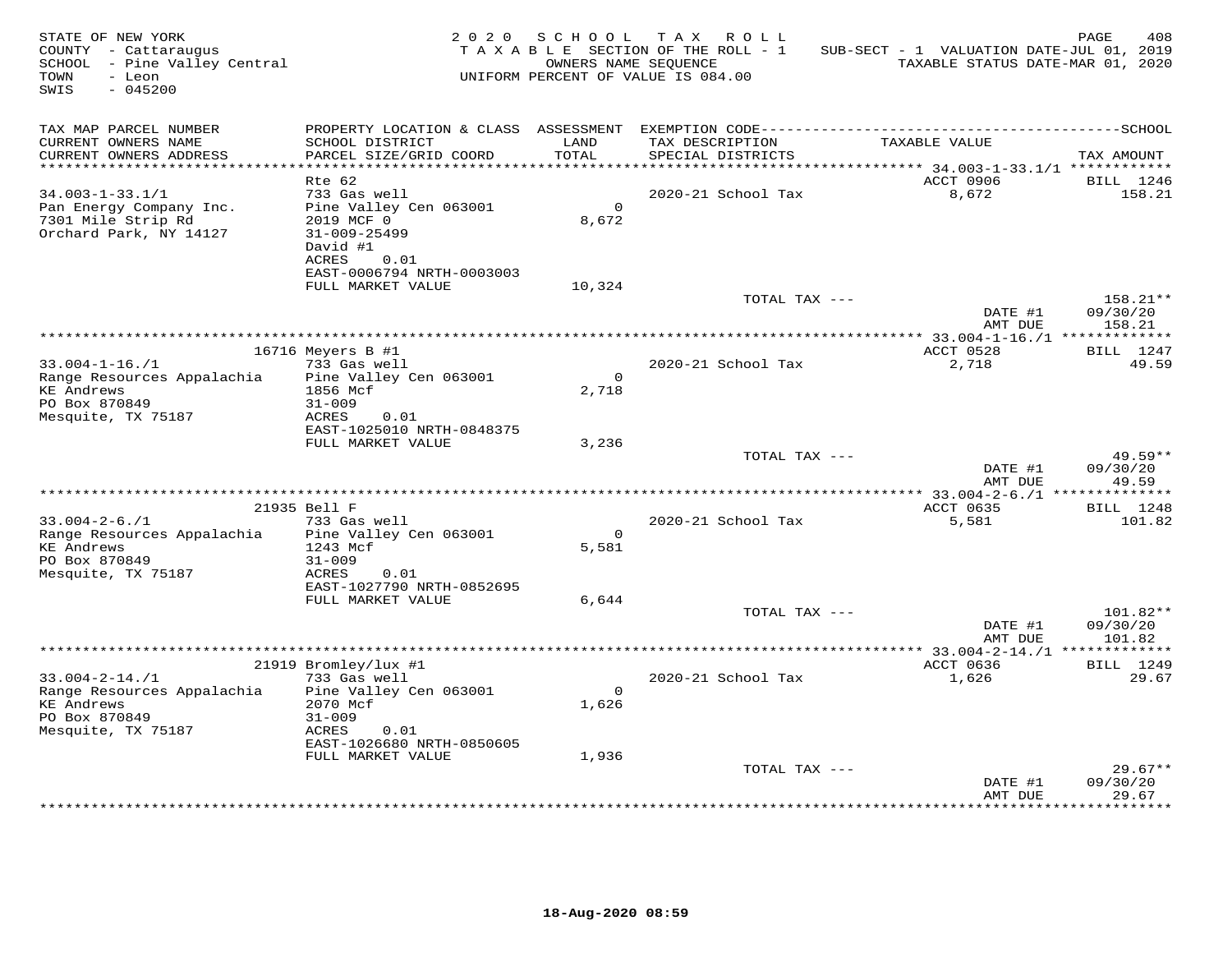| STATE OF NEW YORK<br>COUNTY - Cattaraugus<br>SCHOOL - Pine Valley Central<br>TOWN<br>- Leon<br>$-045200$<br>SWIS |                                                | 2020 SCHOOL      | TAX ROLL<br>TAXABLE SECTION OF THE ROLL - 1<br>OWNERS NAME SEOUENCE<br>UNIFORM PERCENT OF VALUE IS 084.00 | SUB-SECT - 1 VALUATION DATE-JUL 01, 2019<br>TAXABLE STATUS DATE-MAR 01, 2020 | 409<br>PAGE        |
|------------------------------------------------------------------------------------------------------------------|------------------------------------------------|------------------|-----------------------------------------------------------------------------------------------------------|------------------------------------------------------------------------------|--------------------|
| TAX MAP PARCEL NUMBER<br>CURRENT OWNERS NAME<br>CURRENT OWNERS ADDRESS                                           | SCHOOL DISTRICT<br>PARCEL SIZE/GRID COORD      | LAND<br>TOTAL    | TAX DESCRIPTION<br>SPECIAL DISTRICTS                                                                      | TAXABLE VALUE                                                                | TAX AMOUNT         |
| **********************                                                                                           |                                                |                  |                                                                                                           |                                                                              |                    |
|                                                                                                                  | 16849 Meyers B #2                              |                  |                                                                                                           | ACCT 0530                                                                    | <b>BILL</b> 1250   |
| $42.002 - 1 - 3.1/1$                                                                                             | 733 Gas well                                   |                  | 2020-21 School Tax                                                                                        | 4,659                                                                        | 85.00              |
| Range Resources Appalachia<br><b>KE</b> Andrews                                                                  | Pine Valley Cen 063001<br>3383 Mcf             | $\circ$<br>4,659 |                                                                                                           |                                                                              |                    |
| PO Box 870849                                                                                                    | $31 - 009$                                     |                  |                                                                                                           |                                                                              |                    |
| Mesquite, TX 75187                                                                                               | ACRES<br>0.01                                  |                  |                                                                                                           |                                                                              |                    |
|                                                                                                                  | EAST-1022990 NRTH-0845345                      |                  |                                                                                                           |                                                                              |                    |
|                                                                                                                  | FULL MARKET VALUE                              | 5,546            |                                                                                                           |                                                                              |                    |
|                                                                                                                  |                                                |                  | TOTAL TAX ---                                                                                             |                                                                              | $85.00**$          |
|                                                                                                                  |                                                |                  |                                                                                                           | DATE #1<br>AMT DUE                                                           | 09/30/20<br>85.00  |
|                                                                                                                  |                                                |                  |                                                                                                           |                                                                              |                    |
|                                                                                                                  | 22322-23 Countryside S&q #1 & #2               |                  |                                                                                                           | ACCT 0675                                                                    | <b>BILL</b> 1251   |
| $42.002 - 1 - 23.1/1$                                                                                            | 733 Gas well                                   |                  | 2020-21 School Tax                                                                                        | 4,465                                                                        | 81.46              |
| Range Resources Appalachia                                                                                       | Pine Valley Cen 063001                         | $\Omega$         |                                                                                                           |                                                                              |                    |
| <b>KE Andrews</b>                                                                                                | 1826 Mcf                                       | 4,465            |                                                                                                           |                                                                              |                    |
| PO Box 870849                                                                                                    | $31 - 009$<br>ACRES                            |                  |                                                                                                           |                                                                              |                    |
| Mesquite, TX 75187                                                                                               | 0.01<br>EAST-1028260 NRTH-0840675              |                  |                                                                                                           |                                                                              |                    |
|                                                                                                                  | FULL MARKET VALUE                              | 5,315            |                                                                                                           |                                                                              |                    |
|                                                                                                                  |                                                |                  | TOTAL TAX ---                                                                                             |                                                                              | $81.46**$          |
|                                                                                                                  |                                                |                  |                                                                                                           | DATE #1                                                                      | 09/30/20           |
|                                                                                                                  |                                                |                  |                                                                                                           | AMT DUE                                                                      | 81.46              |
|                                                                                                                  |                                                |                  |                                                                                                           | ACCT 0531                                                                    | BILL 1252          |
| $42.002 - 1 - 24.71$                                                                                             | 16782 Bromley J #1<br>733 Gas well             |                  | 2020-21 School Tax                                                                                        | 3,498                                                                        | 63.82              |
| Range Resources Appalachia                                                                                       | Pine Valley Cen 063001                         | $\circ$          |                                                                                                           |                                                                              |                    |
| <b>KE Andrews</b>                                                                                                | 2870 Mcf                                       | 3,498            |                                                                                                           |                                                                              |                    |
| PO Box 870849                                                                                                    | $31 - 009$                                     |                  |                                                                                                           |                                                                              |                    |
| Mesquite, TX 75187                                                                                               | ACRES<br>0.01                                  |                  |                                                                                                           |                                                                              |                    |
|                                                                                                                  | EAST-1030370 NRTH-0842985<br>FULL MARKET VALUE | 4,164            |                                                                                                           |                                                                              |                    |
|                                                                                                                  |                                                |                  | TOTAL TAX ---                                                                                             |                                                                              | 63.82**            |
|                                                                                                                  |                                                |                  |                                                                                                           | DATE #1                                                                      | 09/30/20           |
|                                                                                                                  |                                                |                  |                                                                                                           | AMT DUE                                                                      | 63.82              |
|                                                                                                                  |                                                |                  |                                                                                                           | ************** 42.002-1-26./1 **************                                 |                    |
|                                                                                                                  | 22228 Wengerd #1                               |                  |                                                                                                           | ACCT 0647                                                                    | BILL 1253          |
| $42.002 - 1 - 26. / 1$                                                                                           | 733 Gas well                                   | $\Omega$         | 2020-21 School Tax                                                                                        | 8,966                                                                        | 163.58             |
| Range Resources Appalachia<br><b>KE Andrews</b>                                                                  | Pine Valley Cen 063001<br>16353Mcf             | 8,966            |                                                                                                           |                                                                              |                    |
| PO Box 870849                                                                                                    | $31 - 009$                                     |                  |                                                                                                           |                                                                              |                    |
| Mesquite, TX 75187                                                                                               | 0.01<br>ACRES                                  |                  |                                                                                                           |                                                                              |                    |
|                                                                                                                  | EAST-1026490 NRTH-0841225                      |                  |                                                                                                           |                                                                              |                    |
|                                                                                                                  | FULL MARKET VALUE                              | 10,674           |                                                                                                           |                                                                              |                    |
|                                                                                                                  |                                                |                  | TOTAL TAX ---                                                                                             |                                                                              | 163.58**           |
|                                                                                                                  |                                                |                  |                                                                                                           | DATE #1<br>AMT DUE                                                           | 09/30/20<br>163.58 |
|                                                                                                                  |                                                |                  |                                                                                                           |                                                                              |                    |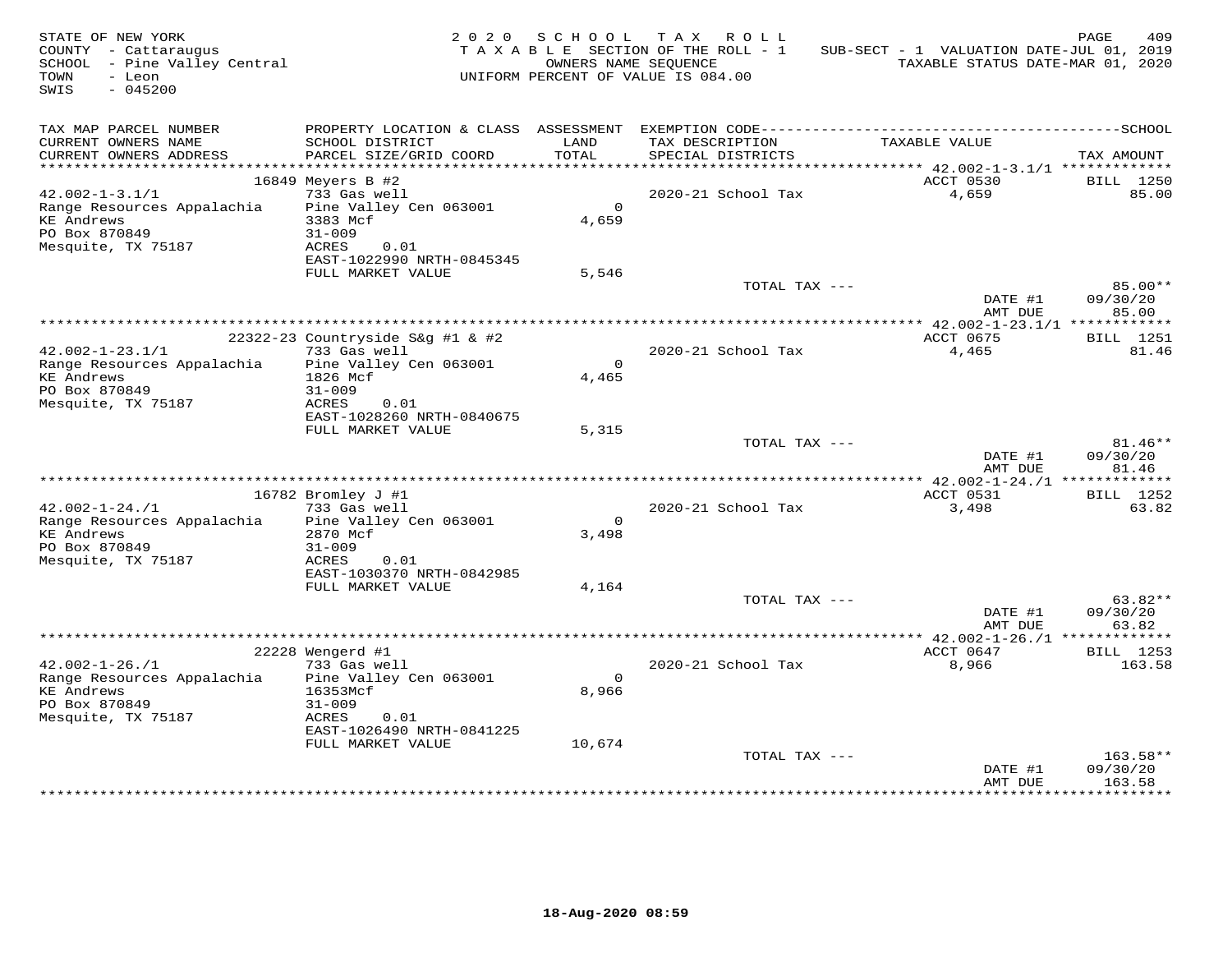| STATE OF NEW YORK<br>COUNTY - Cattaraugus<br>SCHOOL - Pine Valley Central<br>TOWN<br>- Leon<br>SWIS<br>$-045200$ |                                                                                                                                       | 2020 SCHOOL<br>OWNERS NAME SEOUENCE | TAX ROLL<br>TAXABLE SECTION OF THE ROLL - 1<br>UNIFORM PERCENT OF VALUE IS 084.00 | SUB-SECT - 1 VALUATION DATE-JUL 01, 2019<br>TAXABLE STATUS DATE-MAR 01, 2020 | PAGE<br>410                    |
|------------------------------------------------------------------------------------------------------------------|---------------------------------------------------------------------------------------------------------------------------------------|-------------------------------------|-----------------------------------------------------------------------------------|------------------------------------------------------------------------------|--------------------------------|
| TAX MAP PARCEL NUMBER<br>CURRENT OWNERS NAME<br>CURRENT OWNERS ADDRESS                                           | SCHOOL DISTRICT<br>PARCEL SIZE/GRID COORD                                                                                             | LAND<br>TOTAL                       | TAX DESCRIPTION<br>SPECIAL DISTRICTS                                              | TAXABLE VALUE                                                                | TAX AMOUNT                     |
|                                                                                                                  | 22319 Detweiler N #1                                                                                                                  |                                     |                                                                                   | ACCT 0677                                                                    | BILL 1254                      |
| $42.004 - 1 - 6.1/1$<br>Range Resources Appalachia<br>KE Andrews<br>PO Box 870849<br>Mesquite, TX 75187          | 733 Gas well<br>Pine Valley Cen 063001<br>2436 Mcf<br>$31 - 009$<br>0.01<br>ACRES<br>EAST-1024950 NRTH-0838665                        | $\Omega$<br>2,903                   | 2020-21 School Tax                                                                | 2,903                                                                        | 52.96                          |
|                                                                                                                  | FULL MARKET VALUE                                                                                                                     | 3,456                               | TOTAL TAX ---                                                                     | DATE #1                                                                      | $52.96**$<br>09/30/20          |
|                                                                                                                  |                                                                                                                                       |                                     |                                                                                   | AMT DUE                                                                      | 52.96                          |
|                                                                                                                  | 16784 Miller I #1                                                                                                                     |                                     |                                                                                   | ************* 42.004-1-10./1 **************<br>ACCT 0532                     | <b>BILL</b> 1255               |
| $42.004 - 1 - 10.71$<br>Range Resources Appalachia<br><b>KE Andrews</b><br>PO Box 870849                         | 733 Gas well<br>Pine Valley Cen 063001<br>$31 - 009$<br>ACRES<br>0.01                                                                 | $\Omega$<br>8,556                   | 2020-21 School Tax                                                                | 8,556                                                                        | 156.10                         |
| Mesquite, TX 75187                                                                                               | EAST-1027850 NRTH-0838115<br>FULL MARKET VALUE                                                                                        | 10,186                              | TOTAL TAX ---                                                                     |                                                                              | 156.10**                       |
|                                                                                                                  |                                                                                                                                       |                                     |                                                                                   | DATE #1<br>AMT DUE                                                           | 09/30/20<br>156.10             |
|                                                                                                                  |                                                                                                                                       |                                     |                                                                                   |                                                                              |                                |
|                                                                                                                  | 22452 Miller Eli #2                                                                                                                   |                                     |                                                                                   | ACCT 0704                                                                    | BILL 1256                      |
| $42.004 - 1 - 21. / 1$<br>Range Resources Appalachia<br><b>KE Andrews</b><br>PO Box 870849<br>Mesquite, TX 75187 | 733 Gas well<br>Pine Valley Cen 063001<br>1715 Mcf<br>$31 - 009$<br>ACRES<br>0.01                                                     | $\Omega$<br>2,545                   | 2020-21 School Tax                                                                | 2,545                                                                        | 46.43                          |
|                                                                                                                  | EAST-1025890 NRTH-0836085<br>FULL MARKET VALUE                                                                                        | 3,030                               |                                                                                   |                                                                              |                                |
|                                                                                                                  |                                                                                                                                       |                                     | TOTAL TAX ---                                                                     | DATE #1<br>AMT DUE                                                           | $46.43**$<br>09/30/20<br>46.43 |
|                                                                                                                  |                                                                                                                                       |                                     |                                                                                   |                                                                              |                                |
| $42.004 - 2 - 8.1/1$<br>Range Resources Appalachia<br>KE Andrews<br>PO Box 870849<br>Mesquite, TX 75187          | 22449 Miller Eli #1<br>733 Gas well<br>Pine Valley Cen 063001<br>4787 Mcf<br>$31 - 009$<br>ACRES<br>0.01<br>EAST-1025880 NRTH-0835325 | $\overline{0}$<br>2,787             | 2020-21 School Tax                                                                | ACCT 0705<br>2,787                                                           | <b>BILL</b> 1257<br>50.85      |
|                                                                                                                  | FULL MARKET VALUE                                                                                                                     | 3,318                               | TOTAL TAX ---                                                                     | DATE #1<br>AMT DUE                                                           | $50.85**$<br>09/30/20<br>50.85 |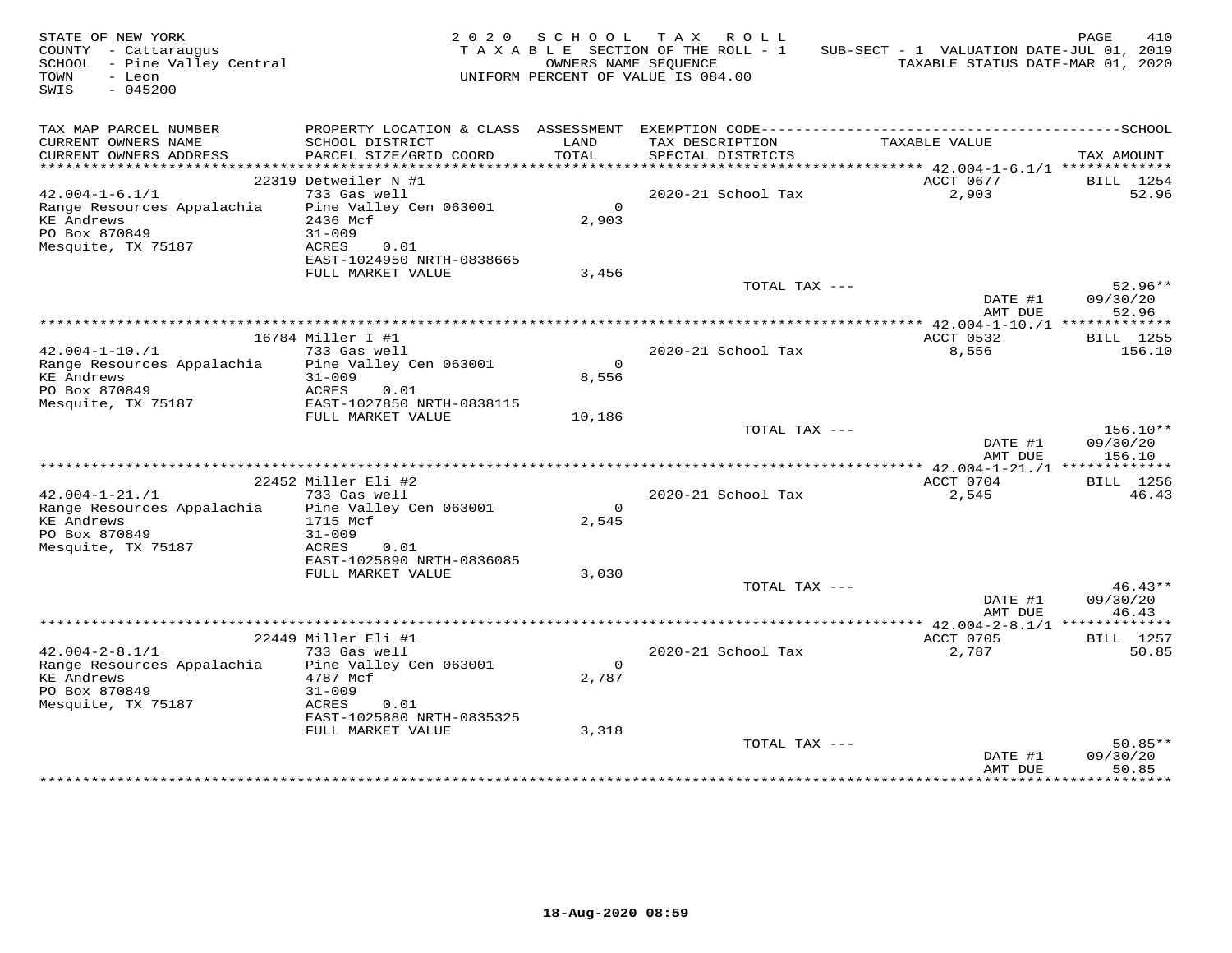| STATE OF NEW YORK<br>COUNTY - Cattaraugus<br>SCHOOL - Pine Valley Central<br>TOWN<br>- Leon<br>$-045200$<br>SWIS |                                            | 2020 SCHOOL   | TAX ROLL<br>TAXABLE SECTION OF THE ROLL - 1<br>OWNERS NAME SEQUENCE<br>UNIFORM PERCENT OF VALUE IS 084.00 | SUB-SECT - 1 VALUATION DATE-JUL 01, 2019<br>TAXABLE STATUS DATE-MAR 01, 2020 | PAGE<br>411         |
|------------------------------------------------------------------------------------------------------------------|--------------------------------------------|---------------|-----------------------------------------------------------------------------------------------------------|------------------------------------------------------------------------------|---------------------|
| TAX MAP PARCEL NUMBER<br>CURRENT OWNERS NAME<br>CURRENT OWNERS ADDRESS                                           | SCHOOL DISTRICT<br>PARCEL SIZE/GRID COORD  | LAND<br>TOTAL | TAX DESCRIPTION<br>SPECIAL DISTRICTS                                                                      | TAXABLE VALUE                                                                | TAX AMOUNT          |
|                                                                                                                  |                                            |               |                                                                                                           |                                                                              |                     |
|                                                                                                                  | 22433-34 Moffitt/stankey #1 & #2           |               |                                                                                                           | ACCT 0706                                                                    | BILL 1258           |
| $42.004 - 2 - 19.1/1$<br>Range Resources Appalachia                                                              | 733 Gas well<br>Pine Valley Cen 063001     | $\Omega$      | 2020-21 School Tax                                                                                        | 7,906                                                                        | 144.24              |
| <b>KE</b> Andrews                                                                                                | 13603 Mcf                                  | 7,906         |                                                                                                           |                                                                              |                     |
| PO Box 870849                                                                                                    | $31 - 009$                                 |               |                                                                                                           |                                                                              |                     |
| Mesquite, TX 75187                                                                                               | ACRES<br>0.01                              |               |                                                                                                           |                                                                              |                     |
|                                                                                                                  | EAST-1030769 NRTH-0832925                  |               |                                                                                                           |                                                                              |                     |
|                                                                                                                  | FULL MARKET VALUE                          | 9,412         | TOTAL TAX ---                                                                                             |                                                                              | 144.24**            |
|                                                                                                                  |                                            |               |                                                                                                           | DATE #1<br>AMT DUE                                                           | 09/30/20<br>144.24  |
|                                                                                                                  |                                            |               |                                                                                                           | *************** 42.004-2-30./1 *************                                 |                     |
| $42.004 - 2 - 30.71$                                                                                             | 22269 Levi Yoder #1<br>733 Gas well        |               | 2020-21 School Tax                                                                                        | ACCT 0678<br>6,809                                                           | BILL 1259<br>124.22 |
| Range Resources Appalachia                                                                                       | Pine Valley Cen 063001                     | $\Omega$      |                                                                                                           |                                                                              |                     |
| <b>KE</b> Andrews                                                                                                | 6096 Mcf                                   | 6,809         |                                                                                                           |                                                                              |                     |
| PO Box 870849                                                                                                    | $31 - 009$                                 |               |                                                                                                           |                                                                              |                     |
| Mesquite, TX 75187                                                                                               | ACRES<br>0.01<br>EAST-1024500 NRTH-0832945 |               |                                                                                                           |                                                                              |                     |
|                                                                                                                  | FULL MARKET VALUE                          | 8,106         |                                                                                                           |                                                                              |                     |
|                                                                                                                  |                                            |               | TOTAL TAX ---                                                                                             |                                                                              | 124.22**            |
|                                                                                                                  |                                            |               |                                                                                                           | DATE #1                                                                      | 09/30/20            |
|                                                                                                                  |                                            |               |                                                                                                           | AMT DUE                                                                      | 124.22              |
|                                                                                                                  | 21949 Hostetler                            |               |                                                                                                           | ACCT 0637                                                                    | BILL 1260           |
| $43.003 - 1 - 4.2/1$                                                                                             | 733 Gas well                               |               | 2020-21 School Tax                                                                                        | 3,967                                                                        | 72.37               |
| Range Resources Appalachia                                                                                       | Pine Valley Cen 063001                     | $\Omega$      |                                                                                                           |                                                                              |                     |
| <b>KE Andrews</b>                                                                                                | 5101 Mcf                                   | 3,967         |                                                                                                           |                                                                              |                     |
| PO Box 870849<br>Mesquite, TX 75187                                                                              | $31 - 009$<br>ACRES<br>0.01                |               |                                                                                                           |                                                                              |                     |
|                                                                                                                  | EAST-1034560 NRTH-0837655                  |               |                                                                                                           |                                                                              |                     |
|                                                                                                                  | FULL MARKET VALUE                          | 4,723         |                                                                                                           |                                                                              |                     |
|                                                                                                                  |                                            |               | TOTAL TAX ---                                                                                             |                                                                              | $72.37**$           |
|                                                                                                                  |                                            |               |                                                                                                           | DATE #1                                                                      | 09/30/20            |
|                                                                                                                  |                                            |               |                                                                                                           | AMT DUE                                                                      | 72.37               |
|                                                                                                                  | 22448 Hostetler J #2                       |               |                                                                                                           | ACCT 0707                                                                    | BILL 1261           |
| $43.003 - 1 - 4.2/2$                                                                                             | 733 Gas well                               |               | 2020-21 School Tax                                                                                        | 1,813                                                                        | 33.08               |
| Range Resources Appalachia                                                                                       | Pine Valley Cen 063001                     | $\Omega$      |                                                                                                           |                                                                              |                     |
| KEAndrews                                                                                                        | 2327 Mcf                                   | 1,813         |                                                                                                           |                                                                              |                     |
| PO Box 870849<br>Mesquite, TX 75187                                                                              | $31 - 009$<br>ACRES<br>0.01                |               |                                                                                                           |                                                                              |                     |
|                                                                                                                  | EAST-1034560 NRTH-0837655                  |               |                                                                                                           |                                                                              |                     |
|                                                                                                                  | FULL MARKET VALUE                          | 2,158         |                                                                                                           |                                                                              |                     |
|                                                                                                                  |                                            |               | TOTAL TAX ---                                                                                             |                                                                              | $33.08**$           |
|                                                                                                                  |                                            |               |                                                                                                           | DATE #1<br>AMT DUE                                                           | 09/30/20<br>33.08   |
|                                                                                                                  |                                            |               |                                                                                                           | * * * * * * * * * * * * * * * * * *                                          | **********          |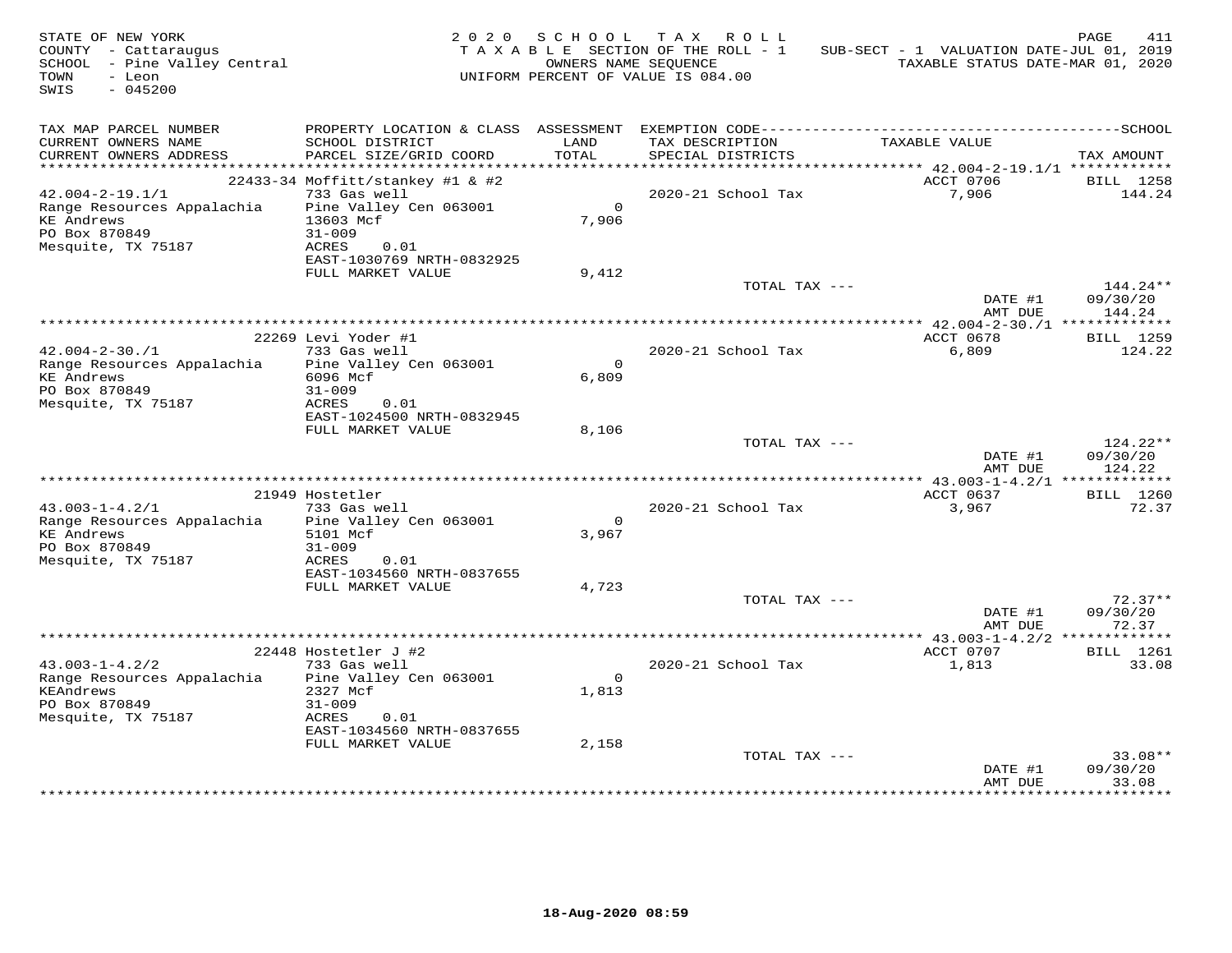| STATE OF NEW YORK<br>COUNTY - Cattaraugus<br>SCHOOL - Pine Valley Central<br>- Leon<br>TOWN<br>$-045200$<br>SWIS |                                                                                                            | OWNERS NAME SEOUENCE    | 2020 SCHOOL TAX ROLL<br>TAXABLE SECTION OF THE ROLL - 1<br>UNIFORM PERCENT OF VALUE IS 084.00 | SUB-SECT - 1 VALUATION DATE-JUL 01, 2019               | PAGE<br>412<br>TAXABLE STATUS DATE-MAR 01, 2020 |
|------------------------------------------------------------------------------------------------------------------|------------------------------------------------------------------------------------------------------------|-------------------------|-----------------------------------------------------------------------------------------------|--------------------------------------------------------|-------------------------------------------------|
| TAX MAP PARCEL NUMBER<br>CURRENT OWNERS NAME<br>CURRENT OWNERS ADDRESS                                           | SCHOOL DISTRICT<br>PARCEL SIZE/GRID COORD                                                                  | LAND<br>TOTAL           | TAX DESCRIPTION<br>SPECIAL DISTRICTS                                                          | TAXABLE VALUE                                          | TAX AMOUNT                                      |
| ***********************                                                                                          |                                                                                                            |                         |                                                                                               |                                                        |                                                 |
| $43.003 - 1 - 6.71$<br>Range Resources Appalachia<br><b>KE</b> Andrews<br>PO Box 870849<br>Mesquite, TX 75187    | $22308$ Slabaugh A #1<br>733 Gas well<br>Pine Valley Cen 063001<br>1632 Mcf<br>$31 - 009$<br>ACRES<br>0.01 | $\overline{0}$<br>3,441 | 2020-21 School Tax                                                                            | ACCT 0681<br>3,441                                     | BILL 1262<br>62.78                              |
|                                                                                                                  | EAST-1035929 NRTH-0837655<br>FULL MARKET VALUE                                                             | 4,096                   |                                                                                               |                                                        |                                                 |
|                                                                                                                  |                                                                                                            |                         | TOTAL TAX ---                                                                                 | DATE #1                                                | $62.78**$<br>09/30/20                           |
|                                                                                                                  |                                                                                                            |                         |                                                                                               | AMT DUE<br>************* 43.003-1-6./2 *************** | 62.78                                           |
|                                                                                                                  | 22444 Slabaugh A #2                                                                                        |                         |                                                                                               | ACCT 0708                                              | BILL 1263                                       |
| $43.003 - 1 - 6.72$<br>Range Resources Appalachia<br><b>KE</b> Andrews                                           | 733 Gas well<br>Pine Valley Cen 063001<br>1391 Mcf                                                         | $\Omega$<br>2,256       | 2020-21 School Tax                                                                            | 2,256                                                  | 41.16                                           |
| PO Box 870849<br>Mesquite, TX 75187                                                                              | $31 - 009$<br>EAST-1035929 NRTH-0837655<br>FULL MARKET VALUE                                               |                         |                                                                                               |                                                        |                                                 |
|                                                                                                                  |                                                                                                            | 2,686                   | TOTAL TAX ---                                                                                 | DATE #1<br>AMT DUE                                     | $41.16**$<br>09/30/20<br>41.16                  |
|                                                                                                                  |                                                                                                            |                         |                                                                                               |                                                        |                                                 |
|                                                                                                                  | 16718 Miller D Lp-1                                                                                        |                         |                                                                                               | ACCT 0537                                              | BILL 1264                                       |
| $43.004 - 1 - 8.71$<br>Range Resources Appalachia<br><b>KE</b> Andrews<br>PO Box 870849<br>Mesquite, TX 75187    | 733 Gas well<br>Pine Valley Cen 063001<br>4047 Mcf<br>$31 - 009$<br>ACRES<br>0.01                          | $\Omega$<br>2,766       | 2020-21 School Tax                                                                            | 2,766                                                  | 50.46                                           |
|                                                                                                                  | EAST-1050309 NRTH-0833235<br>FULL MARKET VALUE                                                             | 3,293                   |                                                                                               |                                                        |                                                 |
|                                                                                                                  |                                                                                                            |                         | TOTAL TAX ---                                                                                 | DATE #1<br>AMT DUE                                     | $50.46**$<br>09/30/20<br>50.46                  |
|                                                                                                                  |                                                                                                            |                         |                                                                                               | ************** 51.002-1-1.2/1 **************           |                                                 |
|                                                                                                                  | 21967 Miller E #3                                                                                          |                         |                                                                                               | ACCT 0657                                              | BILL 1265                                       |
| $51.002 - 1 - 1.2/1$<br>Range Resources Appalachia<br><b>KE</b> Andrews<br>PO Box 870849<br>Mesquite, TX 75187   | 733 Gas well<br>Pine Valley Cen 063001<br>2078<br>$31 - 009$<br>ACRES<br>0.01                              | $\overline{0}$<br>3,836 | 2020-21 School Tax                                                                            | 3,836                                                  | 69.98                                           |
|                                                                                                                  | EAST-1021190 NRTH-0831315<br>FULL MARKET VALUE                                                             | 4,567                   |                                                                                               |                                                        |                                                 |
|                                                                                                                  |                                                                                                            |                         | TOTAL TAX ---                                                                                 | DATE #1<br>AMT DUE                                     | $69.98**$<br>09/30/20<br>69.98                  |
|                                                                                                                  |                                                                                                            |                         |                                                                                               |                                                        |                                                 |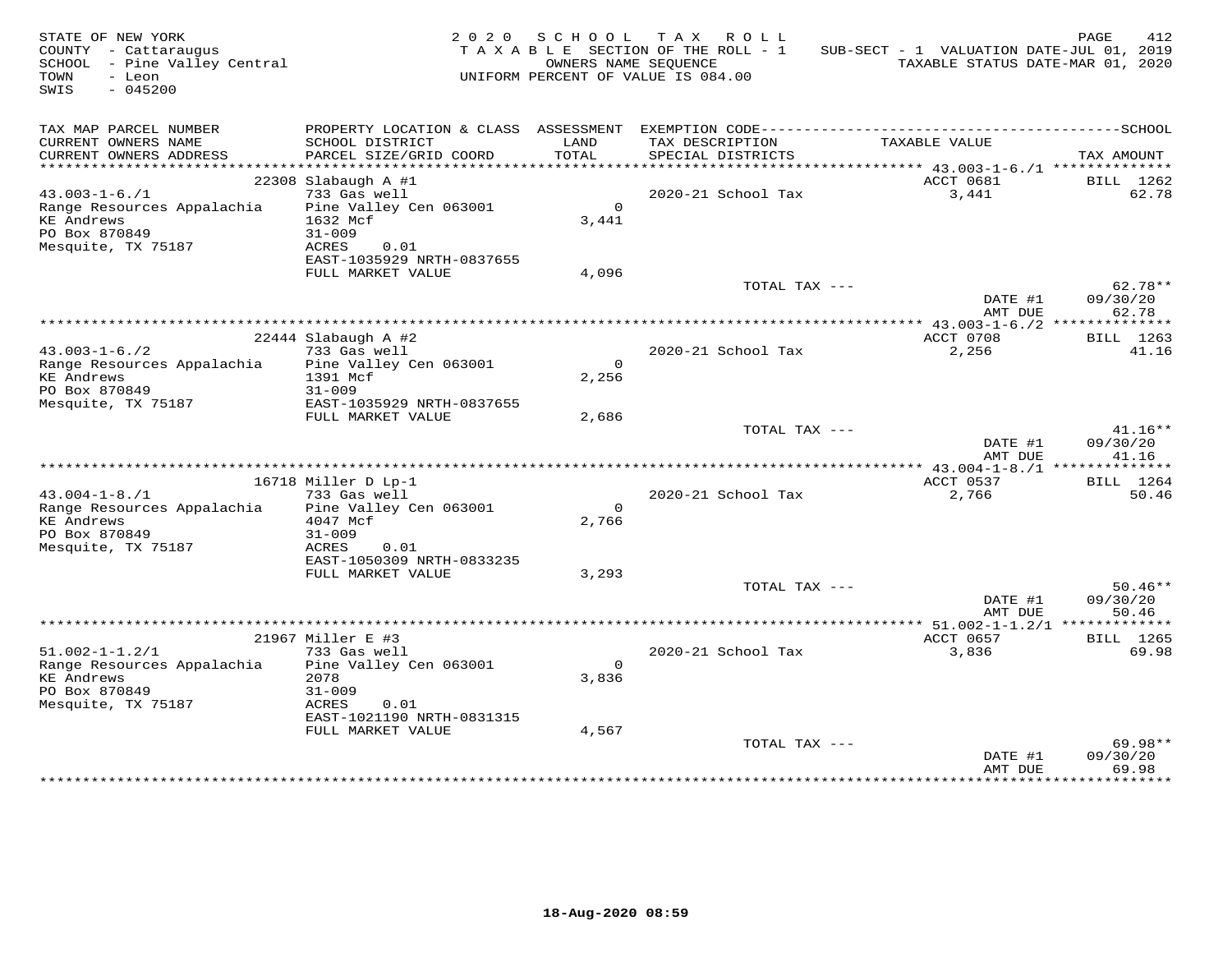| STATE OF NEW YORK<br>COUNTY - Cattaraugus<br>SCHOOL - Pine Valley Central<br>TOWN<br>- Leon<br>SWIS<br>$-045200$ |                                                                                                                                           | 2020 SCHOOL             | TAX ROLL<br>TAXABLE SECTION OF THE ROLL - 1<br>OWNERS NAME SEQUENCE<br>UNIFORM PERCENT OF VALUE IS 084.00 | SUB-SECT - 1 VALUATION DATE-JUL 01, 2019        | PAGE<br>413<br>TAXABLE STATUS DATE-MAR 01, 2020 |
|------------------------------------------------------------------------------------------------------------------|-------------------------------------------------------------------------------------------------------------------------------------------|-------------------------|-----------------------------------------------------------------------------------------------------------|-------------------------------------------------|-------------------------------------------------|
| TAX MAP PARCEL NUMBER<br>CURRENT OWNERS NAME<br>CURRENT OWNERS ADDRESS                                           | SCHOOL DISTRICT<br>PARCEL SIZE/GRID COORD                                                                                                 | LAND<br>TOTAL           | TAX DESCRIPTION<br>SPECIAL DISTRICTS                                                                      | TAXABLE VALUE                                   | TAX AMOUNT                                      |
|                                                                                                                  |                                                                                                                                           |                         |                                                                                                           |                                                 |                                                 |
| $51.002 - 1 - 2.71$<br>Range Resources Appalachia<br><b>KE Andrews</b><br>PO Box 870849<br>Mesquite, TX 75187    | 22270 Swartzentruber #1<br>733 Gas well<br>Pine Valley Cen 063001<br>3272 Mcf<br>$31 - 009$<br>ACRES<br>0.01<br>EAST-1024250 NRTH-0831145 | $\Omega$<br>3,394       | 2020-21 School Tax                                                                                        | ACCT 0682<br>3,394                              | BILL 1266<br>61.92                              |
|                                                                                                                  | FULL MARKET VALUE                                                                                                                         | 4,040                   |                                                                                                           |                                                 |                                                 |
|                                                                                                                  |                                                                                                                                           |                         | TOTAL TAX ---                                                                                             | DATE #1<br>AMT DUE                              | $61.92**$<br>09/30/20<br>61.92                  |
|                                                                                                                  |                                                                                                                                           |                         |                                                                                                           |                                                 |                                                 |
| $51.002 - 1 - 5.71$<br>Range Resources Appalachia<br><b>KE Andrews</b><br>PO Box 870849                          | 22065 Ennis G #1<br>733 Gas well<br>Pine Valley Cen 063001<br>1948 Mcf<br>$31 - 009$                                                      | $\overline{0}$<br>5,100 | 2020-21 School Tax                                                                                        | ACCT 0625<br>5,100                              | BILL 1267<br>93.05                              |
| Mesquite, TX 75187                                                                                               | ACRES<br>0.01<br>EAST-1024209 NRTH-0828295<br>FULL MARKET VALUE                                                                           | 6,071                   |                                                                                                           |                                                 |                                                 |
|                                                                                                                  |                                                                                                                                           |                         | TOTAL TAX ---                                                                                             | DATE #1<br>AMT DUE                              | $93.05**$<br>09/30/20<br>93.05                  |
|                                                                                                                  | 22171 Yoder E Unit #1                                                                                                                     |                         |                                                                                                           | ACCT 0658                                       | BILL 1268                                       |
| $51.002 - 1 - 11.1/1$<br>Range Resources Appalachia<br><b>KE Andrews</b><br>PO Box 870849                        | 733 Gas well<br>Pine Valley Cen 063001<br>8703 Mcf<br>$31 - 009$                                                                          | $\Omega$<br>5,690       | 2020-21 School Tax                                                                                        | 5,690                                           | 103.81                                          |
| Mesquite, TX 75187                                                                                               | ACRES<br>0.01<br>EAST-1024639 NRTH-0826755<br>FULL MARKET VALUE                                                                           | 6,774                   |                                                                                                           |                                                 |                                                 |
|                                                                                                                  |                                                                                                                                           |                         | TOTAL TAX ---                                                                                             | DATE #1<br>AMT DUE                              | $103.81**$<br>09/30/20<br>103.81                |
|                                                                                                                  |                                                                                                                                           |                         |                                                                                                           | ***************** 51.002-1-16./1 ************** |                                                 |
| $51.002 - 1 - 16. / 1$<br>Range Resources Appalachia<br><b>KE Andrews</b><br>PO Box 870849<br>Mesquite, TX 75187 | 21953 Miller P #2<br>733 Gas well<br>Pine Valley Cen 063001<br>3889 Mcf<br>$31 - 009$<br>ACRES<br>0.01<br>EAST-1021169 NRTH-0824974       | $\Omega$<br>4,088       | 2020-21 School Tax                                                                                        | ACCT 0631<br>4,088                              | BILL 1269<br>74.58                              |
|                                                                                                                  | FULL MARKET VALUE                                                                                                                         | 4,867                   | TOTAL TAX ---                                                                                             | DATE #1<br>AMT DUE                              | $74.58**$<br>09/30/20<br>74.58                  |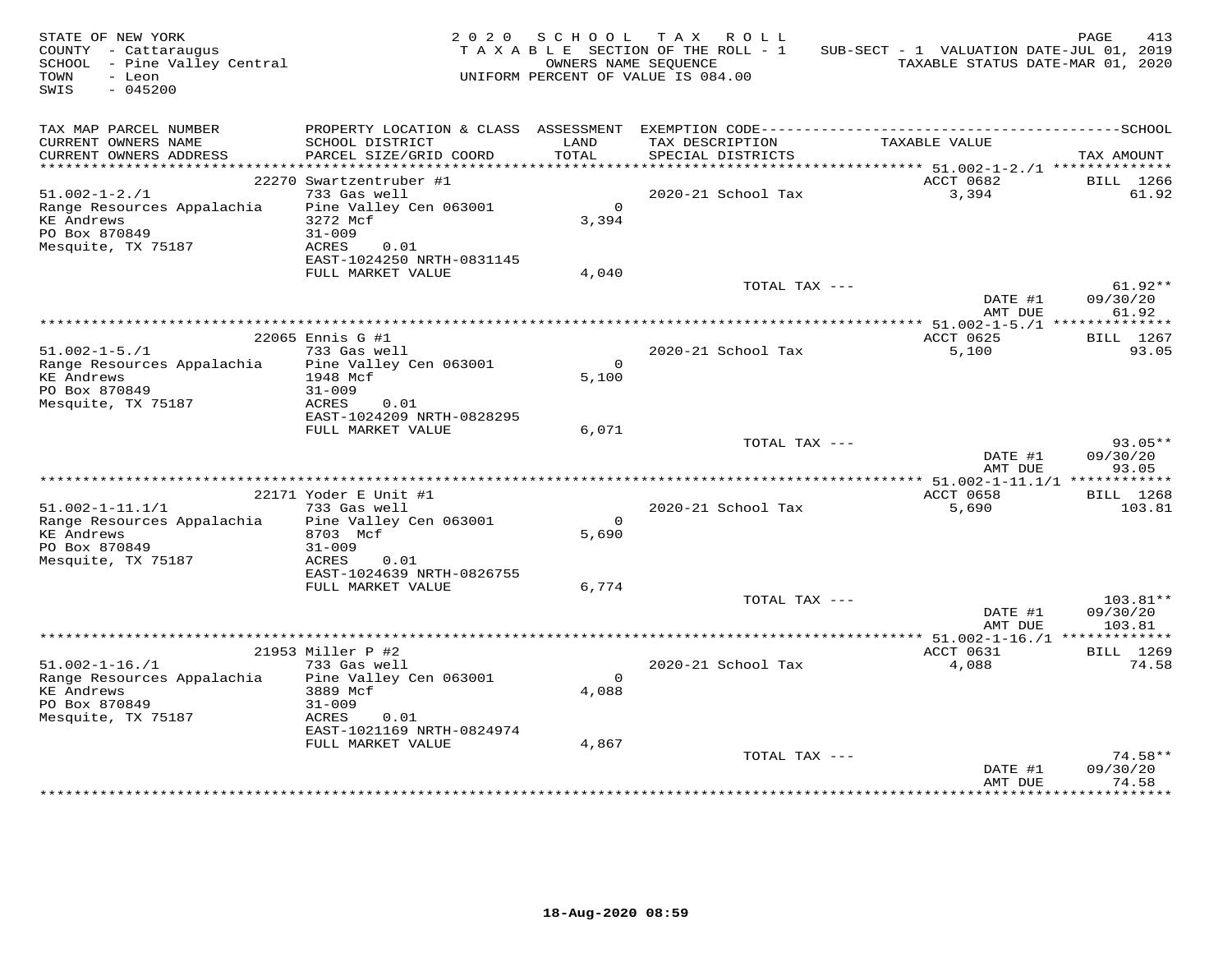| STATE OF NEW YORK<br>COUNTY - Cattaraugus<br>SCHOOL - Pine Valley Central<br>- Leon<br>TOWN<br>SWIS<br>$-045200$ |                                                          | 2020 SCHOOL       | TAX ROLL<br>TAXABLE SECTION OF THE ROLL - 1<br>OWNERS NAME SEOUENCE<br>UNIFORM PERCENT OF VALUE IS 084.00 | SUB-SECT - 1 VALUATION DATE-JUL 01, 2019<br>TAXABLE STATUS DATE-MAR 01, 2020                                  | PAGE<br>414                |
|------------------------------------------------------------------------------------------------------------------|----------------------------------------------------------|-------------------|-----------------------------------------------------------------------------------------------------------|---------------------------------------------------------------------------------------------------------------|----------------------------|
| TAX MAP PARCEL NUMBER<br>CURRENT OWNERS NAME                                                                     | SCHOOL DISTRICT                                          | LAND              | TAX DESCRIPTION                                                                                           | PROPERTY LOCATION & CLASS ASSESSMENT EXEMPTION CODE-----------------------------------SCHOOL<br>TAXABLE VALUE |                            |
| CURRENT OWNERS ADDRESS                                                                                           | PARCEL SIZE/GRID COORD                                   | TOTAL             | SPECIAL DISTRICTS                                                                                         |                                                                                                               | TAX AMOUNT                 |
| *********************                                                                                            |                                                          |                   |                                                                                                           |                                                                                                               |                            |
| $51.002 - 1 - 17. / 1$                                                                                           | 21940 Lampson E #1<br>733 Gas well                       |                   | 2020-21 School Tax                                                                                        | ACCT 0626<br>7,826                                                                                            | <b>BILL</b> 1270<br>142.78 |
| Range Resources Appalachia<br>PO Box 550                                                                         | Pine Valley Cen 063001<br>6129 Mcf                       | $\circ$<br>7,826  |                                                                                                           |                                                                                                               |                            |
| Hartville, OH 44632                                                                                              | $31 - 009$<br>ACRES<br>0.01<br>EAST-1021249 NRTH-0826404 |                   |                                                                                                           |                                                                                                               |                            |
|                                                                                                                  | FULL MARKET VALUE                                        | 9,317             |                                                                                                           |                                                                                                               |                            |
|                                                                                                                  |                                                          |                   | TOTAL TAX ---                                                                                             | DATE #1                                                                                                       | 142.78**<br>09/30/20       |
|                                                                                                                  |                                                          |                   |                                                                                                           | AMT DUE                                                                                                       | 142.78                     |
|                                                                                                                  |                                                          |                   |                                                                                                           | ACCT 0627                                                                                                     | <b>BILL</b> 1271           |
| $51.002 - 1 - 17.72$                                                                                             | 22045 Lampson/empire<br>733 Gas well                     |                   | 2020-21 School Tax                                                                                        | 3,655                                                                                                         | 66.68                      |
| Range Resources Appalachia                                                                                       | Pine Valley Cen 063001                                   | $\Omega$          |                                                                                                           |                                                                                                               |                            |
| <b>KE Andrews</b>                                                                                                | 6277 Mcf                                                 | 3,655             |                                                                                                           |                                                                                                               |                            |
| PO Box 870849                                                                                                    | $31 - 009$                                               |                   |                                                                                                           |                                                                                                               |                            |
| Mesquite, TX 75187                                                                                               | ACRES<br>0.01<br>EAST-1028099 NRTH-0828985               |                   |                                                                                                           |                                                                                                               |                            |
|                                                                                                                  | FULL MARKET VALUE                                        | 4,351             |                                                                                                           |                                                                                                               |                            |
|                                                                                                                  |                                                          |                   | TOTAL TAX ---                                                                                             |                                                                                                               | $66.68**$                  |
|                                                                                                                  |                                                          |                   |                                                                                                           | DATE #1                                                                                                       | 09/30/20                   |
|                                                                                                                  |                                                          |                   |                                                                                                           | AMT DUE                                                                                                       | 66.68                      |
|                                                                                                                  | 21933 Ennis G #2 & 3                                     |                   |                                                                                                           | ACCT 0630                                                                                                     | BILL 1272                  |
| $51.002 - 1 - 21. / 1$                                                                                           | 733 Gas well                                             |                   | 2020-21 School Tax                                                                                        | 8,508                                                                                                         | 155.22                     |
| Range Resources Appalachia                                                                                       | Pine Valley Cen 063001                                   | $\circ$           |                                                                                                           |                                                                                                               |                            |
| <b>KE Andrews</b><br>PO Box 870849                                                                               | 3196 Mcf<br>$31 - 009$                                   | 8,508             |                                                                                                           |                                                                                                               |                            |
| Mesquite, TX 75187                                                                                               | ACRES<br>0.01                                            |                   |                                                                                                           |                                                                                                               |                            |
|                                                                                                                  | EAST-1021320 NRTH-0828824                                |                   |                                                                                                           |                                                                                                               |                            |
|                                                                                                                  | FULL MARKET VALUE                                        | 10,129            |                                                                                                           |                                                                                                               |                            |
|                                                                                                                  |                                                          |                   | TOTAL TAX ---                                                                                             | DATE #1                                                                                                       | 155.22**                   |
|                                                                                                                  |                                                          |                   |                                                                                                           | AMT DUE                                                                                                       | 09/30/20<br>155.22         |
|                                                                                                                  |                                                          |                   |                                                                                                           | *************** 51.002-2-1.1/1 **************                                                                 |                            |
|                                                                                                                  | 21986 Miller-L #1                                        |                   |                                                                                                           | ACCT 0638                                                                                                     | BILL 1273                  |
| $51.002 - 2 - 1.1/1$                                                                                             | 733 Gas well                                             |                   | 2020-21 School Tax                                                                                        | 4,145                                                                                                         | 75.62                      |
| Range Resources Appalachia<br><b>KE Andrews</b>                                                                  | Pine Valley Cen 063001<br>12957 Mcf                      | $\Omega$<br>4,145 |                                                                                                           |                                                                                                               |                            |
| PO Box 870849                                                                                                    | $31 - 009$                                               |                   |                                                                                                           |                                                                                                               |                            |
| Mesquite, TX 75187                                                                                               | 0.01<br>ACRES                                            |                   |                                                                                                           |                                                                                                               |                            |
|                                                                                                                  | EAST-1026320 NRTH-0830965                                |                   |                                                                                                           |                                                                                                               |                            |
|                                                                                                                  | FULL MARKET VALUE                                        | 4,935             |                                                                                                           |                                                                                                               | $75.62**$                  |
|                                                                                                                  |                                                          |                   | TOTAL TAX ---                                                                                             | DATE #1                                                                                                       | 09/30/20                   |
|                                                                                                                  |                                                          |                   |                                                                                                           | AMT DUE                                                                                                       | 75.62                      |
|                                                                                                                  |                                                          |                   |                                                                                                           |                                                                                                               |                            |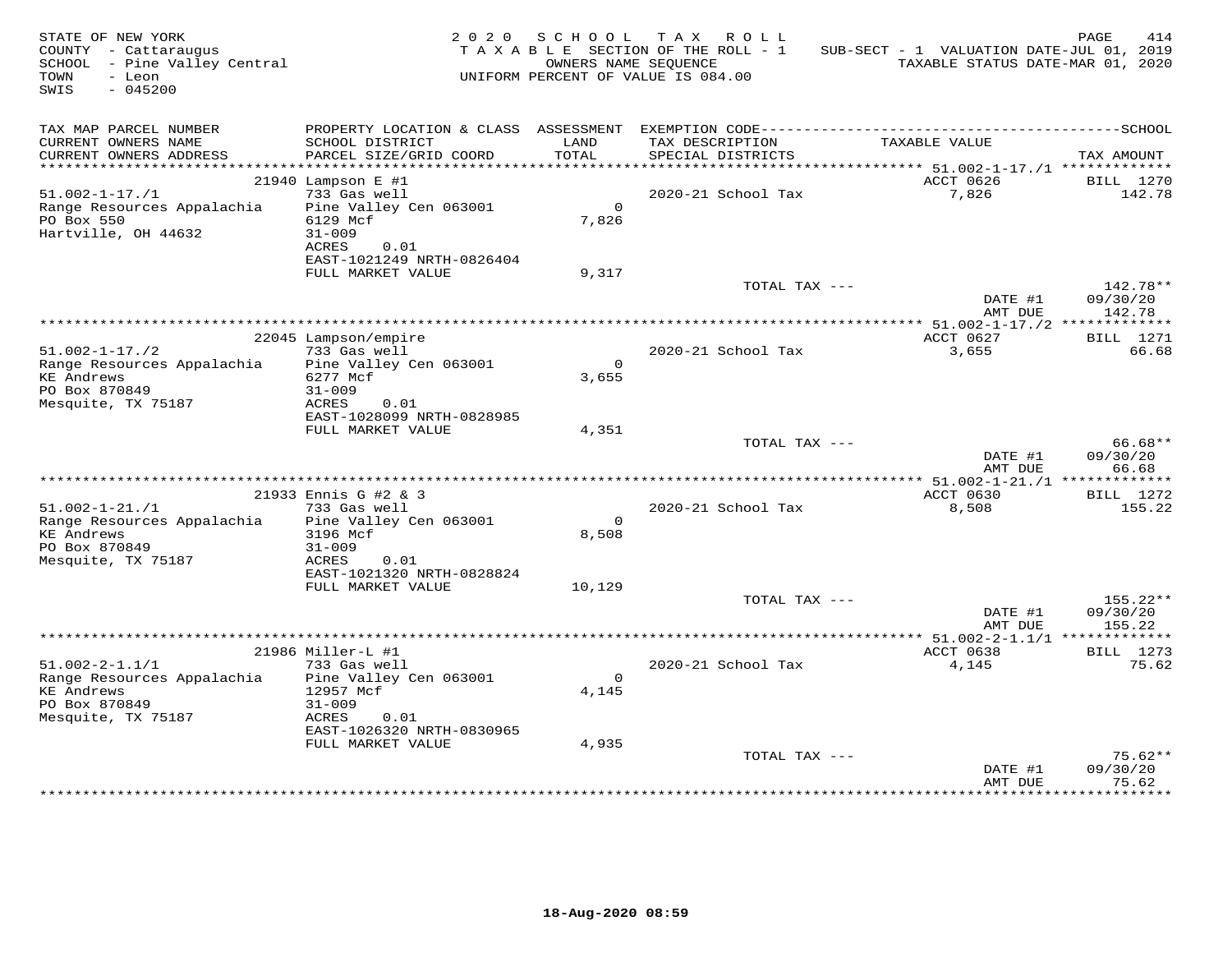| STATE OF NEW YORK<br>COUNTY - Cattaraugus<br>SCHOOL - Pine Valley Central<br>TOWN<br>- Leon<br>$-045200$<br>SWIS |                                    | 2020 SCHOOL       | TAX ROLL<br>TAXABLE SECTION OF THE ROLL - 1<br>OWNERS NAME SEOUENCE<br>UNIFORM PERCENT OF VALUE IS 084.00 | SUB-SECT - 1 VALUATION DATE-JUL 01, 2019<br>TAXABLE STATUS DATE-MAR 01, 2020 | PAGE<br>415           |
|------------------------------------------------------------------------------------------------------------------|------------------------------------|-------------------|-----------------------------------------------------------------------------------------------------------|------------------------------------------------------------------------------|-----------------------|
| TAX MAP PARCEL NUMBER<br>CURRENT OWNERS NAME                                                                     | SCHOOL DISTRICT                    | LAND              | TAX DESCRIPTION                                                                                           | TAXABLE VALUE                                                                |                       |
| CURRENT OWNERS ADDRESS                                                                                           | PARCEL SIZE/GRID COORD             | TOTAL             | SPECIAL DISTRICTS                                                                                         |                                                                              | TAX AMOUNT            |
| ***********************                                                                                          |                                    |                   |                                                                                                           |                                                                              |                       |
|                                                                                                                  | 22342 Sobieraj E #1                |                   |                                                                                                           | ACCT 0683                                                                    | BILL 1274             |
| $51.002 - 2 - 2.71$                                                                                              | 733 Gas well                       |                   | 2020-21 School Tax                                                                                        | 3,062                                                                        | 55.86                 |
| Range Resources Appalachia<br><b>KE Andrews</b>                                                                  | Pine Valley Cen 063001<br>1112 Mcf | $\circ$<br>3,062  |                                                                                                           |                                                                              |                       |
| PO Box 870849                                                                                                    | $31 - 009$                         |                   |                                                                                                           |                                                                              |                       |
| Mesquite, TX 75187                                                                                               | ACRES<br>0.01                      |                   |                                                                                                           |                                                                              |                       |
|                                                                                                                  | EAST-1027849 NRTH-0831135          |                   |                                                                                                           |                                                                              |                       |
|                                                                                                                  | FULL MARKET VALUE                  | 3,645             |                                                                                                           |                                                                              |                       |
|                                                                                                                  |                                    |                   | TOTAL TAX ---                                                                                             | DATE #1                                                                      | $55.86**$<br>09/30/20 |
|                                                                                                                  |                                    |                   |                                                                                                           | AMT DUE                                                                      | 55.86                 |
|                                                                                                                  |                                    |                   |                                                                                                           |                                                                              |                       |
|                                                                                                                  | 22318 Lampson/mckay #1             |                   |                                                                                                           | ACCT 0684                                                                    | BILL 1275             |
| $51.002 - 2 - 8.1/1$                                                                                             | 733 Gas well                       |                   | 2020-21 School Tax                                                                                        | 5,899                                                                        | 107.62                |
| Range Resources Appalachia<br><b>KE Andrews</b>                                                                  | Pine Valley Cen 063001             | $\Omega$<br>5,899 |                                                                                                           |                                                                              |                       |
| PO Box 870849                                                                                                    | 1876 mcf<br>$31 - 009$             |                   |                                                                                                           |                                                                              |                       |
| Mssquite, TX 75187                                                                                               | ACRES<br>0.01                      |                   |                                                                                                           |                                                                              |                       |
|                                                                                                                  | EAST-1029659 NRTH-0828085          |                   |                                                                                                           |                                                                              |                       |
|                                                                                                                  | FULL MARKET VALUE                  | 7,023             |                                                                                                           |                                                                              |                       |
|                                                                                                                  |                                    |                   | TOTAL TAX ---                                                                                             |                                                                              | $107.62**$            |
|                                                                                                                  |                                    |                   |                                                                                                           | DATE #1<br>AMT DUE                                                           | 09/30/20<br>107.62    |
|                                                                                                                  |                                    |                   |                                                                                                           |                                                                              |                       |
|                                                                                                                  | 22003 Ghent #1                     |                   |                                                                                                           | ACCT 0629                                                                    | <b>BILL</b> 1276      |
| $51.002 - 2 - 8.2/1$                                                                                             | 733 Gas well                       |                   | 2020-21 School Tax                                                                                        | 8,030                                                                        | 146.50                |
| Range Resources Appalachia                                                                                       | Pine Valley Cen 063001             | $\circ$           |                                                                                                           |                                                                              |                       |
| K.E. Andrews<br>PO Box 870849                                                                                    | 5565Mcf<br>$31 - 009$              | 8,030             |                                                                                                           |                                                                              |                       |
| Mesquite, TX 75187                                                                                               | ACRES<br>0.01                      |                   |                                                                                                           |                                                                              |                       |
|                                                                                                                  | EAST-1027529 NRTH-0828635          |                   |                                                                                                           |                                                                              |                       |
|                                                                                                                  | FULL MARKET VALUE                  | 9,560             |                                                                                                           |                                                                              |                       |
|                                                                                                                  |                                    |                   | TOTAL TAX ---                                                                                             |                                                                              | $146.50**$            |
|                                                                                                                  |                                    |                   |                                                                                                           | DATE #1<br>AMT DUE                                                           | 09/30/20<br>146.50    |
|                                                                                                                  |                                    |                   |                                                                                                           | ************* 51.002-2-8.6/1 **************                                  |                       |
|                                                                                                                  | 22232 Lampson E #2                 |                   |                                                                                                           | ACCT 0660                                                                    | <b>BILL</b> 1277      |
| $51.002 - 2 - 8.6/1$                                                                                             | 733 Gas well                       |                   | 2020-21 School Tax                                                                                        | 7,932                                                                        | 144.71                |
| Range Resources Appalachia                                                                                       | Pine Valley Cen 063001             | $\Omega$          |                                                                                                           |                                                                              |                       |
| <b>KE</b> Andrews<br>PO Box 870849                                                                               | 4535 Mcf                           | 7,932             |                                                                                                           |                                                                              |                       |
| Mesquite, TX 75187                                                                                               | $31 - 009$<br>ACRES<br>0.01        |                   |                                                                                                           |                                                                              |                       |
|                                                                                                                  | EAST-1029619 NRTH-0828755          |                   |                                                                                                           |                                                                              |                       |
|                                                                                                                  | FULL MARKET VALUE                  | 9,443             |                                                                                                           |                                                                              |                       |
|                                                                                                                  |                                    |                   | TOTAL TAX ---                                                                                             |                                                                              | $144.71**$            |
|                                                                                                                  |                                    |                   |                                                                                                           | DATE #1<br>AMT DUE                                                           | 09/30/20<br>144.71    |
|                                                                                                                  |                                    |                   |                                                                                                           |                                                                              |                       |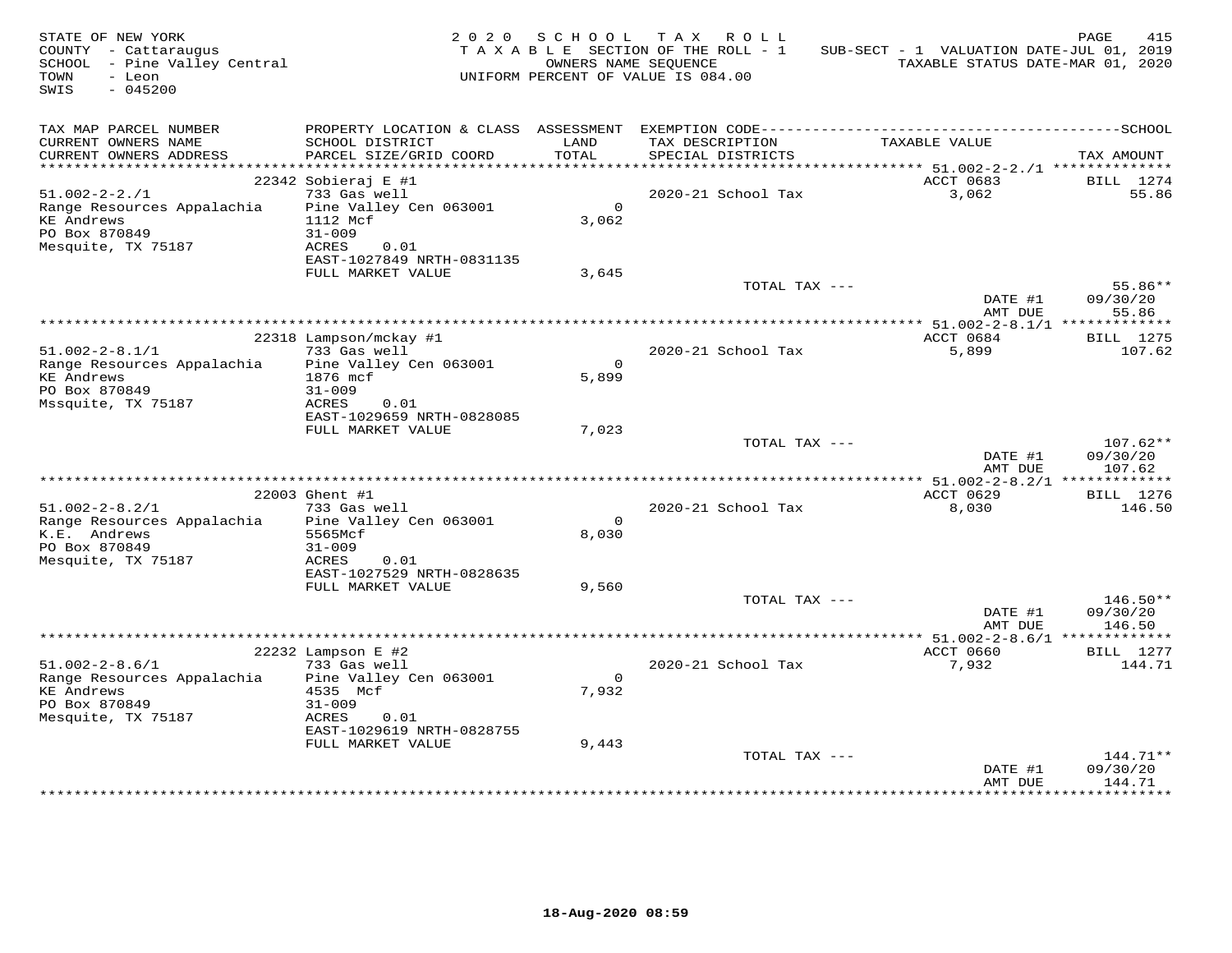| STATE OF NEW YORK<br>COUNTY - Cattaraugus<br>SCHOOL - Pine Valley Central<br>TOWN<br>- Leon<br>$-045200$<br>SWIS |                                                                         | OWNERS NAME SEQUENCE   | 2020 SCHOOL TAX ROLL<br>TAXABLE SECTION OF THE ROLL - 1<br>UNIFORM PERCENT OF VALUE IS 084.00 | SUB-SECT - 1 VALUATION DATE-JUL 01, 2019<br>TAXABLE STATUS DATE-MAR 01, 2020 | PAGE<br>416                      |
|------------------------------------------------------------------------------------------------------------------|-------------------------------------------------------------------------|------------------------|-----------------------------------------------------------------------------------------------|------------------------------------------------------------------------------|----------------------------------|
| TAX MAP PARCEL NUMBER<br>CURRENT OWNERS NAME<br>CURRENT OWNERS ADDRESS                                           | SCHOOL DISTRICT<br>PARCEL SIZE/GRID COORD                               | LAND<br>TOTAL          | TAX DESCRIPTION<br>SPECIAL DISTRICTS                                                          | TAXABLE VALUE                                                                | TAX AMOUNT                       |
| ***********************                                                                                          |                                                                         |                        |                                                                                               |                                                                              |                                  |
| $51.002 - 2 - 9.71$<br>Range Resources Appalachia<br><b>KE</b> Andrews                                           | 22235 Kauffman #1<br>733 Gas well<br>Pine Valley Cen 063001<br>1362 Mcf | $\mathbf{0}$<br>13,561 | 2020-21 School Tax                                                                            | ACCT 0661<br>13,561                                                          | BILL 1278<br>247.41              |
| PO Box 870849                                                                                                    | $31 - 009$                                                              |                        |                                                                                               |                                                                              |                                  |
| Mesquite, TX 75187                                                                                               | EAST-1028159 NRTH-0827235<br>FULL MARKET VALUE                          | 16,144                 |                                                                                               |                                                                              |                                  |
|                                                                                                                  |                                                                         |                        | TOTAL TAX ---                                                                                 | DATE #1<br>AMT DUE                                                           | $247.41**$<br>09/30/20<br>247.41 |
|                                                                                                                  |                                                                         |                        |                                                                                               |                                                                              |                                  |
|                                                                                                                  | 22445 Stankey R #1                                                      |                        |                                                                                               | ACCT 0709                                                                    | BILL 1279                        |
| $51.002 - 2 - 10.71$                                                                                             | 733 Gas well                                                            |                        | 2020-21 School Tax                                                                            | 1,697                                                                        | 30.96                            |
| Range Resources Appalachia                                                                                       | Pine Valley Cen 063001                                                  | $\Omega$               |                                                                                               |                                                                              |                                  |
| <b>KE Andrews</b><br>PO Box 870849                                                                               | 1505 Mcf<br>$31 - 009$                                                  | 1,697                  |                                                                                               |                                                                              |                                  |
| Mesquite, TX 75187                                                                                               | ACRES<br>0.01                                                           |                        |                                                                                               |                                                                              |                                  |
|                                                                                                                  | EAST-1030809 NRTH-0827415                                               |                        |                                                                                               |                                                                              |                                  |
|                                                                                                                  | FULL MARKET VALUE                                                       | 2,020                  |                                                                                               |                                                                              |                                  |
|                                                                                                                  |                                                                         |                        | TOTAL TAX ---                                                                                 |                                                                              | $30.96**$                        |
|                                                                                                                  |                                                                         |                        |                                                                                               | DATE #1                                                                      | 09/30/20                         |
|                                                                                                                  |                                                                         |                        |                                                                                               | AMT DUE<br>*************** 51.002-2-13./1 *************                      | 30.96                            |
|                                                                                                                  | 21966 Miller E Unit #1                                                  |                        |                                                                                               | ACCT 0632                                                                    | <b>BILL</b> 1280                 |
| $51.002 - 2 - 13.71$                                                                                             | 733 Gas well                                                            |                        | 2020-21 School Tax                                                                            | 2,057                                                                        | 37.53                            |
| Range Resources Appalachia                                                                                       | Pine Valley Cen 063001                                                  | $\Omega$               |                                                                                               |                                                                              |                                  |
| <b>KE Andrews</b>                                                                                                | 2785 Mcf                                                                | 2,057                  |                                                                                               |                                                                              |                                  |
| PO Box 870849                                                                                                    | $31 - 009$                                                              |                        |                                                                                               |                                                                              |                                  |
| Mesquite, TX 75187                                                                                               | ACRES<br>0.01<br>EAST-1029099 NRTH-0825695                              |                        |                                                                                               |                                                                              |                                  |
|                                                                                                                  | FULL MARKET VALUE                                                       | 2,449                  |                                                                                               |                                                                              |                                  |
|                                                                                                                  |                                                                         |                        | TOTAL TAX ---                                                                                 |                                                                              | $37.53**$                        |
|                                                                                                                  |                                                                         |                        |                                                                                               | DATE #1                                                                      | 09/30/20                         |
|                                                                                                                  |                                                                         |                        |                                                                                               | AMT DUE                                                                      | 37.53                            |
|                                                                                                                  | 22278 Miller E #1                                                       |                        |                                                                                               | ACCT 0685                                                                    | BILL 1281                        |
| $51.002 - 2 - 13.72$                                                                                             | 733 Gas well                                                            |                        | 2020-21 School Tax                                                                            | 4,261                                                                        | 77.74                            |
| Range Resources Appalachia                                                                                       | Pine Valley Cen 063001                                                  | $\overline{0}$         |                                                                                               |                                                                              |                                  |
| <b>KE Andrews</b>                                                                                                | 2381Mcf                                                                 | 4,261                  |                                                                                               |                                                                              |                                  |
| PO Box 870849                                                                                                    | $31 - 009$                                                              |                        |                                                                                               |                                                                              |                                  |
| Mesquite, TX 75187                                                                                               | ACRES<br>0.01                                                           |                        |                                                                                               |                                                                              |                                  |
|                                                                                                                  | EAST-1029099 NRTH-0825695<br>FULL MARKET VALUE                          | 5,073                  |                                                                                               |                                                                              |                                  |
|                                                                                                                  |                                                                         |                        | TOTAL TAX ---                                                                                 |                                                                              | $77.74**$                        |
|                                                                                                                  |                                                                         |                        |                                                                                               | DATE #1<br>AMT DUE                                                           | 09/30/20<br>77.74                |
|                                                                                                                  |                                                                         |                        |                                                                                               |                                                                              |                                  |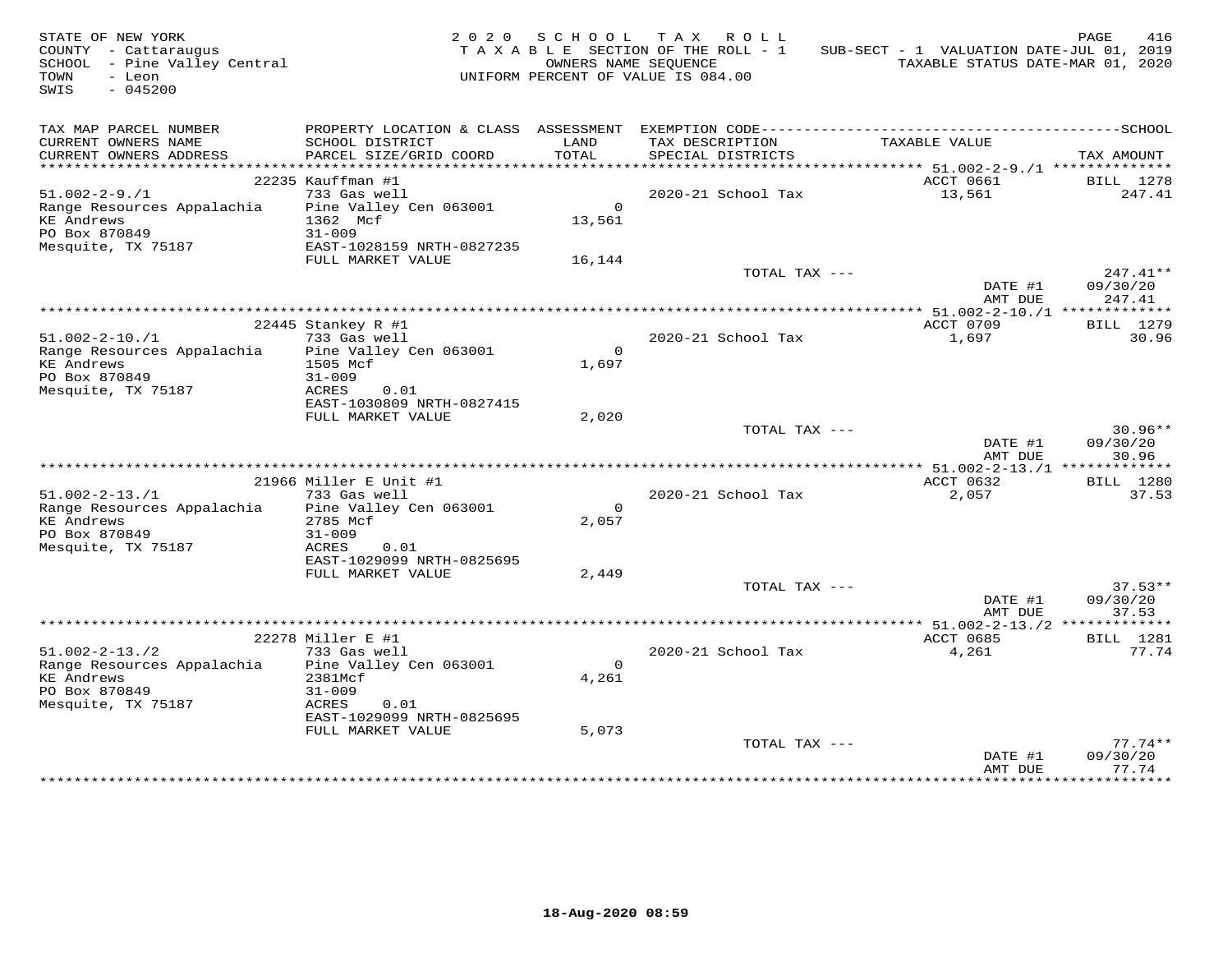| STATE OF NEW YORK<br>COUNTY - Cattaraugus<br>SCHOOL - Pine Valley Central<br>TOWN<br>- Leon<br>SWIS<br>$-045200$ |                                                | 2020 SCHOOL<br>OWNERS NAME SEOUENCE | TAX ROLL<br>TAXABLE SECTION OF THE ROLL - 1<br>UNIFORM PERCENT OF VALUE IS 084.00 | SUB-SECT - 1 VALUATION DATE-JUL 01, 2019<br>TAXABLE STATUS DATE-MAR 01, 2020 | PAGE<br>417           |
|------------------------------------------------------------------------------------------------------------------|------------------------------------------------|-------------------------------------|-----------------------------------------------------------------------------------|------------------------------------------------------------------------------|-----------------------|
| TAX MAP PARCEL NUMBER<br>CURRENT OWNERS NAME<br>CURRENT OWNERS ADDRESS                                           | SCHOOL DISTRICT<br>PARCEL SIZE/GRID COORD      | LAND<br>TOTAL                       | TAX DESCRIPTION<br>SPECIAL DISTRICTS                                              | TAXABLE VALUE                                                                | TAX AMOUNT            |
| ***********************                                                                                          |                                                |                                     |                                                                                   |                                                                              |                       |
|                                                                                                                  | 22064 Hershberger #1                           |                                     |                                                                                   | ACCT 0633                                                                    | BILL 1282             |
| $51.002 - 2 - 16.71$                                                                                             | 733 Gas well                                   |                                     | 2020-21 School Tax                                                                | 6,219                                                                        | 113.46                |
| Range Resources Appalachia<br><b>KE Andrews</b>                                                                  | Pine Valley Cen 063001<br>6923 Mcf             | $\Omega$<br>6,219                   |                                                                                   |                                                                              |                       |
| PO Box 870849                                                                                                    | $31 - 009$                                     |                                     |                                                                                   |                                                                              |                       |
| Mesquite, TX 75187                                                                                               | ACRES<br>0.01                                  |                                     |                                                                                   |                                                                              |                       |
|                                                                                                                  | EAST-1025999 NRTH-0825265                      |                                     |                                                                                   |                                                                              |                       |
|                                                                                                                  | FULL MARKET VALUE                              | 7,404                               |                                                                                   |                                                                              |                       |
|                                                                                                                  |                                                |                                     | TOTAL TAX ---                                                                     |                                                                              | $113.46**$            |
|                                                                                                                  |                                                |                                     |                                                                                   | DATE #1<br>AMT DUE                                                           | 09/30/20<br>113.46    |
|                                                                                                                  |                                                |                                     |                                                                                   |                                                                              |                       |
|                                                                                                                  | 21932 Kickbush #2                              |                                     |                                                                                   | ACCT 0628                                                                    | BILL 1283             |
| $51.002 - 2 - 18.1/1$                                                                                            | 733 Gas well                                   |                                     | 2020-21 School Tax                                                                | 5,633                                                                        | 102.77                |
| Range Resources Appalachia                                                                                       | Pine Valley Cen 063001                         | $\Omega$                            |                                                                                   |                                                                              |                       |
| <b>KE Andrews</b>                                                                                                | 4544 Mcf                                       | 5,633                               |                                                                                   |                                                                              |                       |
| PO Box 870849                                                                                                    | $31 - 009$<br>ACRES                            |                                     |                                                                                   |                                                                              |                       |
| Mesquite, TX 75187                                                                                               | 0.01<br>EAST-1026219 NRTH-0829325              |                                     |                                                                                   |                                                                              |                       |
|                                                                                                                  | FULL MARKET VALUE                              | 6,706                               |                                                                                   |                                                                              |                       |
|                                                                                                                  |                                                |                                     | TOTAL TAX ---                                                                     |                                                                              | $102.77**$            |
|                                                                                                                  |                                                |                                     |                                                                                   | DATE #1                                                                      | 09/30/20              |
|                                                                                                                  |                                                |                                     |                                                                                   | AMT DUE                                                                      | 102.77                |
|                                                                                                                  |                                                |                                     |                                                                                   | ACCT 0662                                                                    |                       |
| $51.002 - 2 - 25.1/1$                                                                                            | 22172 Kickbush #1<br>733 Gas well              |                                     | 2020-21 School Tax                                                                | 7,191                                                                        | BILL 1284<br>131.19   |
| Range Resources Appalachia                                                                                       | Pine Valley Cen 063001                         | $\circ$                             |                                                                                   |                                                                              |                       |
| <b>KE Andrews</b>                                                                                                | 4079 Mcf                                       | 7,191                               |                                                                                   |                                                                              |                       |
| PO Box 870849                                                                                                    | $31 - 009$                                     |                                     |                                                                                   |                                                                              |                       |
| Mesquite, TX 75187                                                                                               | ACRES<br>0.01                                  |                                     |                                                                                   |                                                                              |                       |
|                                                                                                                  | EAST-1026219 NRTH-0829325<br>FULL MARKET VALUE | 8,561                               |                                                                                   |                                                                              |                       |
|                                                                                                                  |                                                |                                     | TOTAL TAX ---                                                                     |                                                                              | 131.19**              |
|                                                                                                                  |                                                |                                     |                                                                                   | DATE #1                                                                      | 09/30/20              |
|                                                                                                                  |                                                |                                     |                                                                                   | AMT DUE                                                                      | 131.19                |
|                                                                                                                  |                                                |                                     |                                                                                   | ************* 52.001-1-27./2 **************                                  |                       |
|                                                                                                                  | 21934 Miller E 1241                            |                                     |                                                                                   | ACCT 0639                                                                    | <b>BILL</b> 1285      |
| $52.001 - 1 - 27.72$                                                                                             | 733 Gas well<br>Pine Valley Cen 063001         | $\Omega$                            | 2020-21 School Tax                                                                | 4,017                                                                        | 73.29                 |
| Range Resources Appalachia<br><b>KE Andrews</b>                                                                  | 3561 Mcf                                       | 4,017                               |                                                                                   |                                                                              |                       |
| PO Box 870849                                                                                                    | $31 - 009$                                     |                                     |                                                                                   |                                                                              |                       |
| Mesquite, TX 75187                                                                                               | ACRES<br>0.01                                  |                                     |                                                                                   |                                                                              |                       |
|                                                                                                                  | EAST-1035849 NRTH-0826485                      |                                     |                                                                                   |                                                                              |                       |
|                                                                                                                  | FULL MARKET VALUE                              | 4,782                               |                                                                                   |                                                                              |                       |
|                                                                                                                  |                                                |                                     | TOTAL TAX ---                                                                     | DATE #1                                                                      | $73.29**$<br>09/30/20 |
|                                                                                                                  |                                                |                                     |                                                                                   | AMT DUE                                                                      | 73.29                 |
|                                                                                                                  |                                                |                                     |                                                                                   |                                                                              |                       |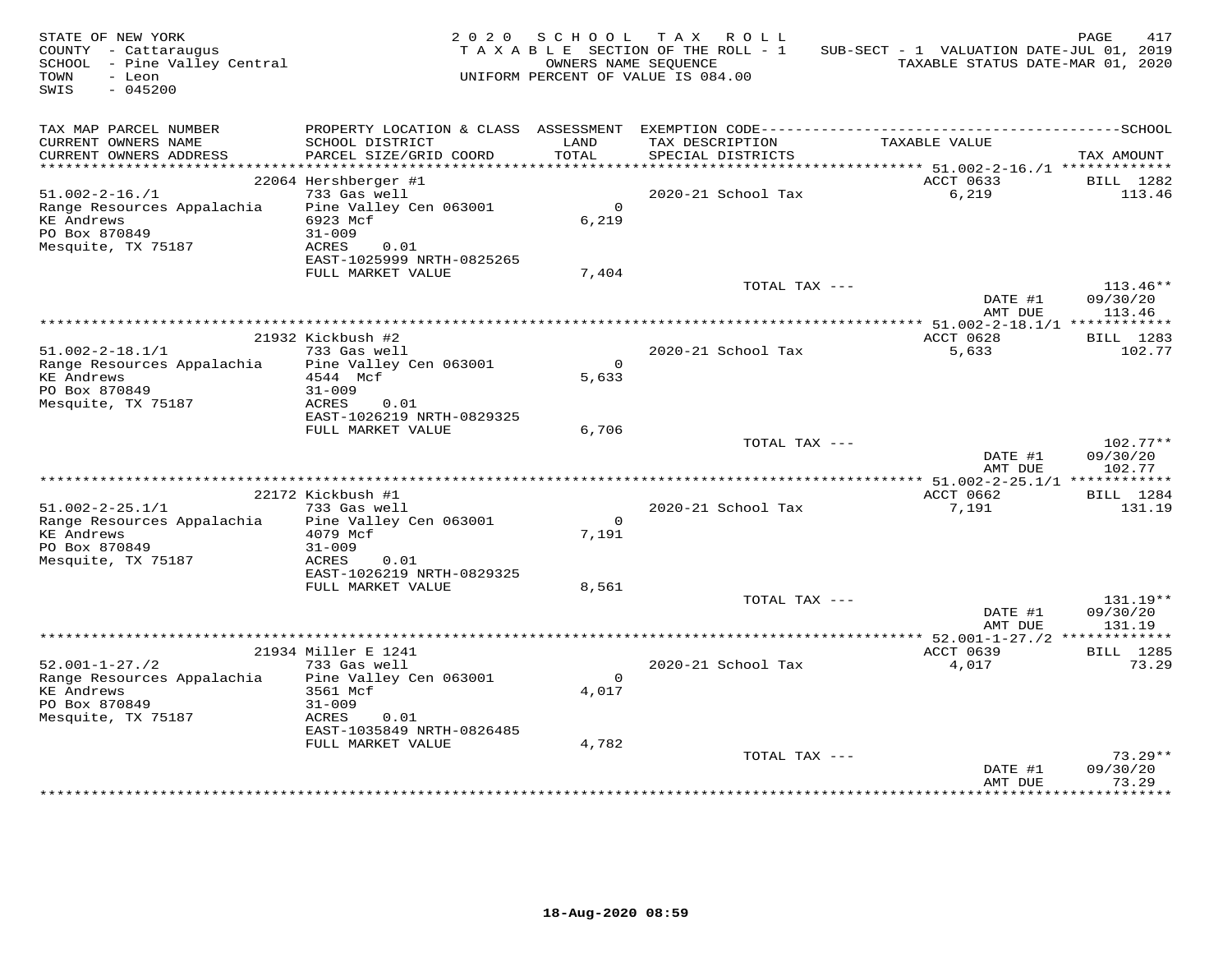| STATE OF NEW YORK<br>COUNTY - Cattaraugus<br>SCHOOL - Pine Valley Central<br>TOWN<br>- Leon<br>SWIS<br>$-045200$ |                                                                   | 2020 SCHOOL      | TAX ROLL<br>TAXABLE SECTION OF THE ROLL - 1<br>OWNERS NAME SEOUENCE<br>UNIFORM PERCENT OF VALUE IS 084.00 | SUB-SECT - 1 VALUATION DATE-JUL 01, 2019<br>TAXABLE STATUS DATE-MAR 01, 2020 | PAGE<br>418                    |
|------------------------------------------------------------------------------------------------------------------|-------------------------------------------------------------------|------------------|-----------------------------------------------------------------------------------------------------------|------------------------------------------------------------------------------|--------------------------------|
| TAX MAP PARCEL NUMBER<br>CURRENT OWNERS NAME                                                                     | SCHOOL DISTRICT                                                   | LAND<br>TOTAL    | TAX DESCRIPTION                                                                                           | TAXABLE VALUE                                                                |                                |
| CURRENT OWNERS ADDRESS<br>**********************                                                                 | PARCEL SIZE/GRID COORD                                            |                  | SPECIAL DISTRICTS                                                                                         |                                                                              | TAX AMOUNT                     |
|                                                                                                                  | 22307 Miller M #1                                                 |                  |                                                                                                           | ACCT 0686                                                                    | BILL 1286                      |
| $52.001 - 1 - 31. / 1$                                                                                           | 733 Gas well                                                      |                  | 2020-21 School Tax                                                                                        | 6,072                                                                        | 110.78                         |
| Range Resources Appalachia<br><b>KE</b> Andrews<br>PO Box 870849                                                 | Pine Valley Cen 063001<br>3687 Mcf<br>$31 - 009$                  | $\circ$<br>6,072 |                                                                                                           |                                                                              |                                |
| Mesquite, TX 75187                                                                                               | ACRES<br>0.01<br>EAST-1033489 NRTH-0826405<br>FULL MARKET VALUE   | 7,229            |                                                                                                           |                                                                              |                                |
|                                                                                                                  |                                                                   |                  | TOTAL TAX ---                                                                                             | DATE #1<br>AMT DUE                                                           | 110.78**<br>09/30/20<br>110.78 |
|                                                                                                                  |                                                                   |                  |                                                                                                           |                                                                              |                                |
| $33.004 - 1 - 11. / 1$                                                                                           | 16850 Grapka E #1<br>733 Gas well                                 | $\Omega$         | 2020-21 School Tax                                                                                        | ACCT 0527<br>3,877                                                           | <b>BILL</b> 1287<br>70.73      |
| Range Resources- Appalachia<br>K.E. Andrews<br>PO Box 870849<br>Msequite, TX 44632                               | Pine Valley Cen 063001<br>4797 Mcf<br>$31 - 009$<br>ACRES<br>0.01 | 3,877            |                                                                                                           |                                                                              |                                |
|                                                                                                                  | EAST-1022410 NRTH-0852825                                         |                  |                                                                                                           |                                                                              |                                |
|                                                                                                                  | FULL MARKET VALUE                                                 | 4,615            | TOTAL TAX ---                                                                                             | DATE #1                                                                      | $70.73**$<br>09/30/20          |
|                                                                                                                  |                                                                   |                  |                                                                                                           | AMT DUE                                                                      | 70.73                          |
|                                                                                                                  | 16718 Miller, dan #1                                              |                  |                                                                                                           | ACCT 0533                                                                    | <b>BILL</b> 1288               |
| $42.004 - 2 - 29.71$                                                                                             | 733 Gas well                                                      |                  | 2020-21 School Tax                                                                                        | 2,766                                                                        | 50.46                          |
| Range Resources- Appalachia                                                                                      | Pine Valley Cen 063001                                            | $\circ$          |                                                                                                           |                                                                              |                                |
| <b>KE Andrews</b><br>PO Box 870849<br>Mesquite, TX 75187                                                         | 3827 Mcf<br>$31 - 009$<br>ACRES<br>0.01                           | 2,766            |                                                                                                           |                                                                              |                                |
|                                                                                                                  | EAST-1026420 NRTH-0833885<br>FULL MARKET VALUE                    | 3,293            |                                                                                                           |                                                                              |                                |
|                                                                                                                  |                                                                   |                  | TOTAL TAX ---                                                                                             | DATE #1<br>AMT DUE                                                           | $50.46**$<br>09/30/20<br>50.46 |
|                                                                                                                  |                                                                   |                  |                                                                                                           | *************** 43.003-1-22./1 *****                                         | * * * * * * * *                |
|                                                                                                                  | 16719 Stankey V Lp-9                                              |                  |                                                                                                           | ACCT 0536                                                                    | BILL 1289                      |
| $43.003 - 1 - 22.71$<br>Range Resources- Appalachia                                                              | 733 Gas well<br>Pine Valley Cen 063001                            | $\Omega$         | 2020-21 School Tax                                                                                        | 5,425                                                                        | 98.97                          |
| <b>KE Andrews</b><br>PO Box 870849<br>Mesquite, TX 75187                                                         | 6903 Mcf<br>$31 - 009$<br>ACRES<br>0.01                           | 5,425            |                                                                                                           |                                                                              |                                |
|                                                                                                                  | EAST-1034659 NRTH-0834535<br>FULL MARKET VALUE                    | 6,458            |                                                                                                           |                                                                              |                                |
|                                                                                                                  |                                                                   |                  | TOTAL TAX ---                                                                                             | DATE #1<br>AMT DUE                                                           | 98.97**<br>09/30/20<br>98.97   |
|                                                                                                                  |                                                                   |                  |                                                                                                           |                                                                              |                                |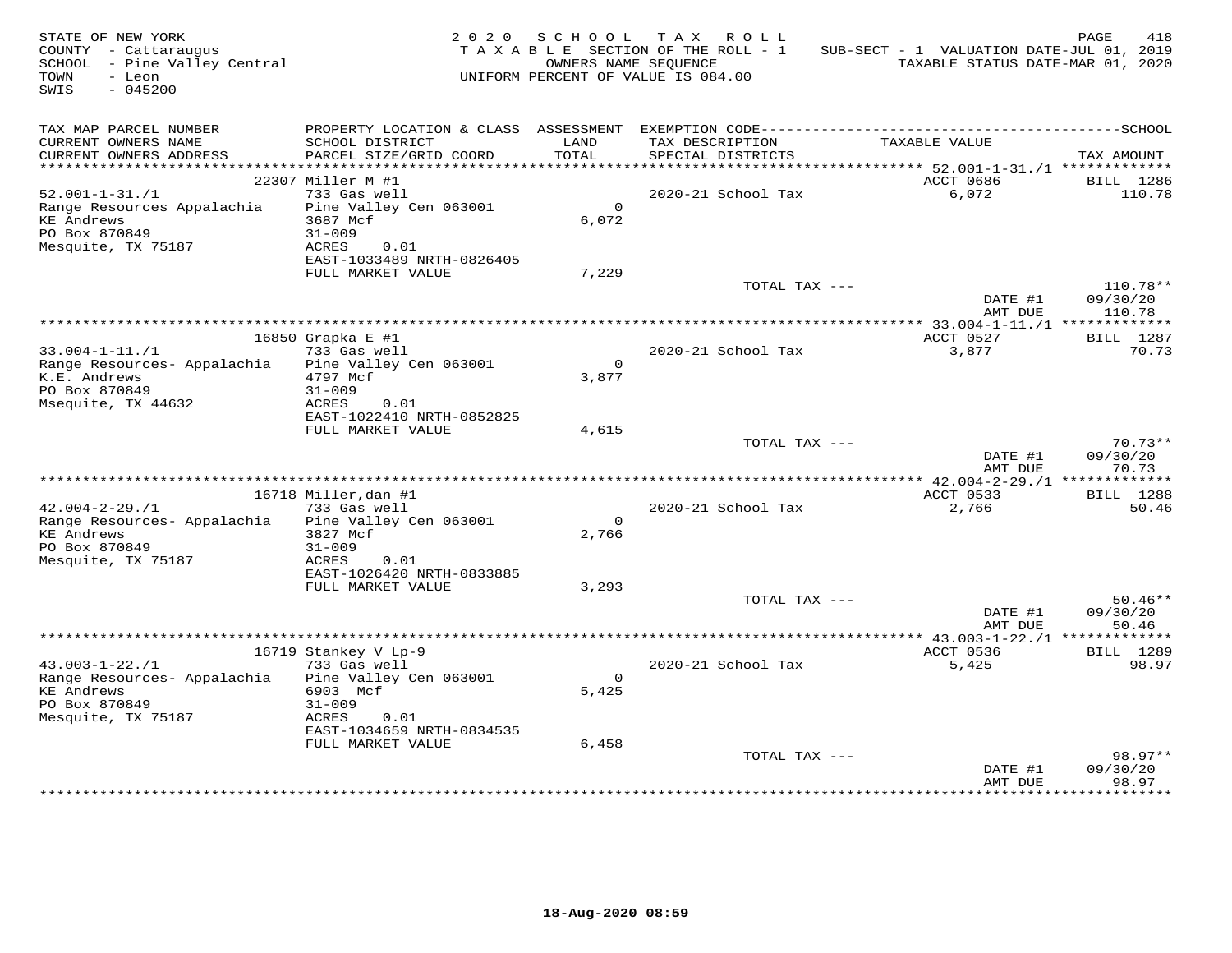| STATE OF NEW YORK<br>COUNTY - Cattaraugus<br>SCHOOL - Pine Valley Central<br>TOWN<br>- Leon<br>$-045200$<br>SWIS                             | 2 0 2 0                                                                           | OWNERS NAME SEQUENCE         | SCHOOL TAX ROLL<br>TAXABLE SECTION OF THE ROLL - 1<br>UNIFORM PERCENT OF VALUE IS 084.00 | SUB-SECT - 1 VALUATION DATE-JUL 01, 2019<br>TAXABLE STATUS DATE-MAR 01, 2020 | PAGE<br>419                        |
|----------------------------------------------------------------------------------------------------------------------------------------------|-----------------------------------------------------------------------------------|------------------------------|------------------------------------------------------------------------------------------|------------------------------------------------------------------------------|------------------------------------|
| TAX MAP PARCEL NUMBER<br>CURRENT OWNERS NAME<br>CURRENT OWNERS ADDRESS                                                                       | PROPERTY LOCATION & CLASS ASSESSMENT<br>SCHOOL DISTRICT<br>PARCEL SIZE/GRID COORD | LAND<br>TOTAL                | TAX DESCRIPTION<br>SPECIAL DISTRICTS                                                     | EXEMPTION CODE---------------------------<br>TAXABLE VALUE                   | --------------SCHOOL<br>TAX AMOUNT |
| *********************                                                                                                                        |                                                                                   |                              |                                                                                          |                                                                              |                                    |
| $33.004 - 1 - 11.72$<br>Range Resources-Appalachia<br>K.E. Andrews                                                                           | 23376 Grapka E #2<br>733 Gas well<br>Pine Valley Cen 063001<br>23376 Grapka E. #2 | $\Omega$<br>6,330            | 2020-21 School Tax                                                                       | ACCT 0857<br>6,330                                                           | BILL 1290<br>115.49                |
| PO Box 870849<br>Mesquite, TX 75187                                                                                                          | 0.01<br>ACRES<br>EAST-1022410 NRTH-0852825<br>FULL MARKET VALUE                   | 7,536                        |                                                                                          |                                                                              |                                    |
|                                                                                                                                              |                                                                                   |                              | TOTAL TAX ---                                                                            | DATE #1<br>AMT DUE                                                           | $115.49**$<br>09/30/20<br>115.49   |
|                                                                                                                                              |                                                                                   |                              |                                                                                          |                                                                              |                                    |
| $33.004 - 2 - 22.3/1$<br>Seneca Resources Company, LLC Pine Valley Cen 063001                                                                | 23331 Panella, giorgio<br>733 Gas well                                            | $\circ$                      | 2020-21 School Tax                                                                       | ACCT 0836<br>12,749                                                          | <b>BILL</b> 1291<br>232.60         |
| 5800 Corporate Dr Ste 300<br>Pittsburgh, PA 15237                                                                                            | 28973 Mcf<br>$31 - 009$<br>ACRES<br>0.01<br>EAST-1023730 NRTH-0850755             | 12,749                       |                                                                                          |                                                                              |                                    |
|                                                                                                                                              | FULL MARKET VALUE                                                                 | 15,177                       |                                                                                          |                                                                              |                                    |
|                                                                                                                                              |                                                                                   |                              | TOTAL TAX ---                                                                            | DATE #1<br>AMT DUE                                                           | $232.60**$<br>09/30/20<br>232.60   |
|                                                                                                                                              |                                                                                   |                              |                                                                                          |                                                                              |                                    |
| $52.001 - 1 - 2.71$                                                                                                                          | 22163 Adams, b #2<br>733 Gas well                                                 |                              | 2020-21 School Tax                                                                       | ACCT 0669<br>0.00                                                            | BILL 1292<br>0.00                  |
| Seneca Resources Company, LLC Pine Valley Cen 063001<br>Seneca Resources Company, LLC<br>5800 Corporate Dr Suite 300<br>Pittsburg, PA 152347 | 0 Mcf<br>31-009 7355<br>0.01<br>ACRES<br>EAST-1034079 NRTH-0830805                | $\circ$<br>$\Omega$          |                                                                                          |                                                                              |                                    |
|                                                                                                                                              | FULL MARKET VALUE                                                                 | $\Omega$                     |                                                                                          |                                                                              |                                    |
|                                                                                                                                              |                                                                                   |                              | TOTAL TAX ---                                                                            |                                                                              | $0.00**$                           |
|                                                                                                                                              |                                                                                   |                              |                                                                                          |                                                                              |                                    |
|                                                                                                                                              | 92530 Borda                                                                       |                              |                                                                                          | ACCT 0922                                                                    | BILL 1293                          |
| $34.004 - 2 - 8.71$<br>US Energy Development Corp<br>2350 Forest Rd<br>Getzville, NY 14068                                                   | 733 Gas well<br>Pine Valley Cen 063001<br>ACRES<br>0.01<br>FULL MARKET VALUE      | $\overline{0}$<br>743<br>885 | 2020-21 School Tax                                                                       | 743                                                                          | 13.56                              |
|                                                                                                                                              |                                                                                   |                              | TOTAL TAX ---                                                                            |                                                                              | $13.56**$                          |
|                                                                                                                                              |                                                                                   |                              |                                                                                          | DATE #1<br>AMT DUE<br>*****************                                      | 09/30/20<br>13.56<br>***********   |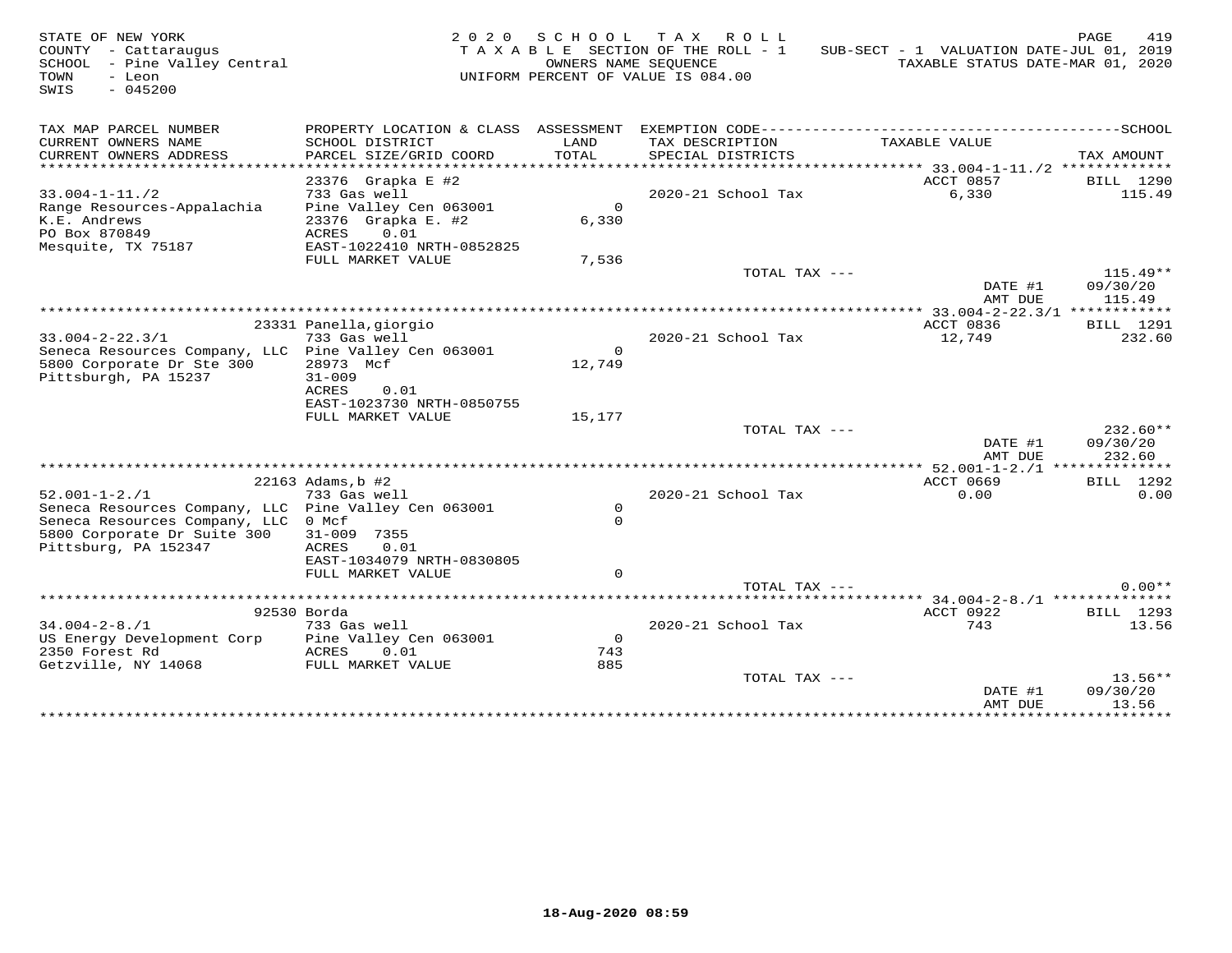| STATE OF NEW YORK<br>COUNTY - Cattaraugus<br>SCHOOL - Pine Valley Central<br>TOWN<br>- Leon<br>$-045200$<br>SWIS |                                 | UNIFORM PERCENT OF VALUE IS 084.00 | 2020 SCHOOL TAX ROLL<br>TAXABLE SECTION OF THE ROLL - 1<br>OWNERS NAME SEOUENCE | SUB-SECT - 1 VALUATION DATE-JUL 01, 2019<br>TAXABLE STATUS DATE-MAR 01, 2020 | PAGE<br>420        |
|------------------------------------------------------------------------------------------------------------------|---------------------------------|------------------------------------|---------------------------------------------------------------------------------|------------------------------------------------------------------------------|--------------------|
| TAX MAP PARCEL NUMBER                                                                                            |                                 |                                    |                                                                                 |                                                                              |                    |
| CURRENT OWNERS NAME                                                                                              | SCHOOL DISTRICT                 | LAND                               | TAX DESCRIPTION                                                                 | TAXABLE VALUE                                                                |                    |
| CURRENT OWNERS ADDRESS<br>***********************                                                                | PARCEL SIZE/GRID COORD          | TOTAL                              | SPECIAL DISTRICTS                                                               |                                                                              | TAX AMOUNT         |
|                                                                                                                  | 925301 Bordea #2A               |                                    |                                                                                 | ACCT 0919                                                                    | BILL 1294          |
| $34.004 - 2 - 8.72$                                                                                              | 733 Gas well                    |                                    | 2020-21 School Tax                                                              | 661                                                                          | 12.06              |
| US Energy Development Corp Pine Valley Cen 063001                                                                |                                 | $\overline{0}$                     |                                                                                 |                                                                              |                    |
| 2350 Forest Rd                                                                                                   | ACRES 0.01                      | 661                                |                                                                                 |                                                                              |                    |
| Getzville, NY 14068                                                                                              | FULL MARKET VALUE               | 787                                |                                                                                 |                                                                              |                    |
|                                                                                                                  |                                 |                                    | TOTAL TAX ---                                                                   |                                                                              | $12.06**$          |
|                                                                                                                  |                                 |                                    |                                                                                 | DATE #1                                                                      | 09/30/20           |
|                                                                                                                  |                                 |                                    |                                                                                 | AMT DUE                                                                      | 12.06              |
|                                                                                                                  |                                 |                                    |                                                                                 |                                                                              |                    |
| $42.002 - 1 - 1.1/1$                                                                                             | 27740 Smith 9                   |                                    |                                                                                 | ACCT 0943                                                                    | BILL 1295<br>72.32 |
| US Energy development Corp Pine Valley Cen 063001                                                                | 733 Gas well                    | $\overline{0}$                     | 2020-21 School Tax                                                              | 3,964                                                                        |                    |
| 2350 Forest Rd                                                                                                   | ACRES 0.01                      | 3,964                              |                                                                                 |                                                                              |                    |
| Getzville, NY 14068 FULL MARKET VALUE                                                                            |                                 | 4,719                              |                                                                                 |                                                                              |                    |
|                                                                                                                  |                                 |                                    | TOTAL TAX ---                                                                   |                                                                              | $72.32**$          |
|                                                                                                                  |                                 |                                    |                                                                                 | DATE #1<br>AMT DUE                                                           | 09/30/20<br>72.32  |
|                                                                                                                  |                                 |                                    |                                                                                 |                                                                              |                    |
|                                                                                                                  | 25074 Detweiler #2              |                                    |                                                                                 | ACCT 0917                                                                    | <b>BILL</b> 1296   |
| $42.002 - 1 - 16.2/1$                                                                                            | 733 Gas well                    |                                    | 2020-21 School Tax                                                              | 819                                                                          | 14.94              |
| US Energy Development Corp Pine Valley Cen 063001<br>2350 N Forest Rd                                            | ACRES 0.01                      | $\overline{0}$<br>819              |                                                                                 |                                                                              |                    |
| Getzville, NY 14060                                                                                              | FULL MARKET VALUE               | 975                                |                                                                                 |                                                                              |                    |
|                                                                                                                  |                                 |                                    | TOTAL TAX ---                                                                   |                                                                              | $14.94**$          |
|                                                                                                                  |                                 |                                    |                                                                                 | DATE #1                                                                      | 09/30/20           |
|                                                                                                                  |                                 |                                    |                                                                                 | AMT DUE                                                                      | 14.94              |
|                                                                                                                  |                                 |                                    |                                                                                 |                                                                              |                    |
|                                                                                                                  | 25090 Detweiler #1              |                                    |                                                                                 | ACCT 0923                                                                    | <b>BILL</b> 1297   |
| $42.002 - 1 - 16.2/2$                                                                                            | 733 Gas well                    |                                    | 2020-21 School Tax                                                              | 1,165                                                                        | 21.25              |
| US Energy Development Corp                                                                                       | Pine Valley Cen 063001          | $\overline{0}$                     |                                                                                 |                                                                              |                    |
| 2350 N Forest Rd<br>Getzville, NY 14060                                                                          | ACRES 0.01<br>FULL MARKET VALUE | 1,165<br>1,387                     |                                                                                 |                                                                              |                    |
|                                                                                                                  |                                 |                                    | TOTAL TAX ---                                                                   |                                                                              | $21.25**$          |
|                                                                                                                  |                                 |                                    |                                                                                 | DATE #1                                                                      | 09/30/20           |
|                                                                                                                  |                                 |                                    |                                                                                 | AMT DUE                                                                      | 21.25              |
|                                                                                                                  |                                 |                                    |                                                                                 |                                                                              |                    |
|                                                                                                                  | 27681 Wengerd 2                 |                                    |                                                                                 | ACCT 0953                                                                    | <b>BILL</b> 1298   |
| $42.002 - 1 - 27.71$                                                                                             | 733 Gas well                    |                                    | 2020-21 School Tax                                                              | 4,436                                                                        | 80.93              |
| US Energy development Corp Pine Valley Cen 063001                                                                |                                 | $\overline{0}$                     |                                                                                 |                                                                              |                    |
| 2350 Forest Rd                                                                                                   | ACRES 0.01                      | 4,436                              |                                                                                 |                                                                              |                    |
| Getzville, NY 14068                                                                                              | FULL MARKET VALUE               | 5,281                              | TOTAL TAX ---                                                                   |                                                                              | $80.93**$          |
|                                                                                                                  |                                 |                                    |                                                                                 | DATE #1                                                                      | 09/30/20           |
|                                                                                                                  |                                 |                                    |                                                                                 | AMT DUE                                                                      | 80.93              |
|                                                                                                                  |                                 |                                    |                                                                                 | + + + + + + + + + + + + + + +                                                | .                  |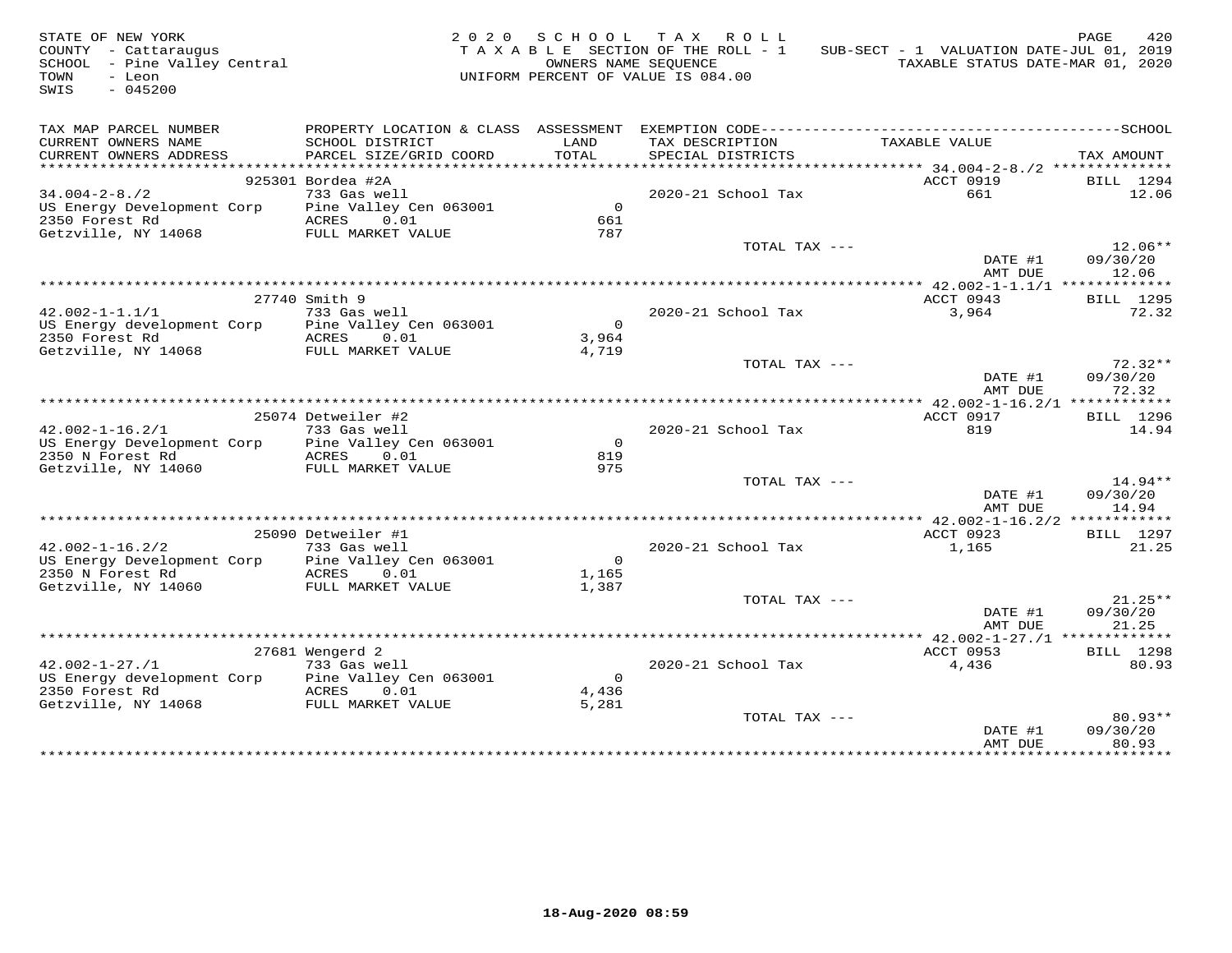| STATE OF NEW YORK<br>COUNTY - Cattaraugus<br>SCHOOL - Pine Valley Central<br>$-Lean$<br>TOWN<br>SWIS<br>$-045200$ |                                           | OWNERS NAME SEQUENCE | 2020 SCHOOL TAX ROLL<br>TAXABLE SECTION OF THE ROLL - 1<br>UNIFORM PERCENT OF VALUE IS 084.00 | SUB-SECT - 1 VALUATION DATE-JUL 01, 2019<br>TAXABLE STATUS DATE-MAR 01, 2020 | 421<br>PAGE           |
|-------------------------------------------------------------------------------------------------------------------|-------------------------------------------|----------------------|-----------------------------------------------------------------------------------------------|------------------------------------------------------------------------------|-----------------------|
| TAX MAP PARCEL NUMBER                                                                                             |                                           |                      |                                                                                               |                                                                              |                       |
| CURRENT OWNERS NAME<br>CURRENT OWNERS ADDRESS                                                                     | SCHOOL DISTRICT<br>PARCEL SIZE/GRID COORD | LAND<br>TOTAL        | TAX DESCRIPTION<br>SPECIAL DISTRICTS                                                          | TAXABLE VALUE                                                                | TAX AMOUNT            |
| **********************                                                                                            |                                           |                      |                                                                                               | ****************** 42.002-1-28./1 **************                             |                       |
|                                                                                                                   | 25076 Slabaugh #1                         |                      |                                                                                               | ACCT 0918                                                                    | BILL 1299             |
| $42.002 - 1 - 28.71$                                                                                              | 733 Gas well                              |                      | 2020-21 School Tax                                                                            | 1,341                                                                        | 24.47                 |
| US Energy Development Corp<br>2350 Forest Rd                                                                      | Pine Valley Cen 063001<br>ACRES 0.01      | $\overline{0}$       |                                                                                               |                                                                              |                       |
| Getzville, NY 14068                                                                                               | FULL MARKET VALUE                         | 1,341                |                                                                                               |                                                                              |                       |
|                                                                                                                   |                                           | 1,596                | TOTAL TAX ---                                                                                 |                                                                              | $24.47**$             |
|                                                                                                                   |                                           |                      |                                                                                               | DATE #1                                                                      | 09/30/20              |
|                                                                                                                   |                                           |                      |                                                                                               | AMT DUE                                                                      | 24.47                 |
|                                                                                                                   |                                           |                      |                                                                                               |                                                                              |                       |
|                                                                                                                   | 25077 Slabaugh #2                         |                      |                                                                                               | ACCT 0920                                                                    | <b>BILL</b> 1300      |
| $42.002 - 1 - 28.72$                                                                                              | 733 Gas well                              |                      | 2020-21 School Tax                                                                            | 2,943                                                                        | 53.69                 |
| US Energy Development Corp                                                                                        | Pine Valley Cen 063001                    | $\overline{0}$       |                                                                                               |                                                                              |                       |
| 2350 Forest Rd                                                                                                    | ACRES 0.01                                | 2,943                |                                                                                               |                                                                              |                       |
| Getzville, NY 14068                                                                                               | FULL MARKET VALUE                         | 3,504                |                                                                                               |                                                                              |                       |
|                                                                                                                   |                                           |                      | TOTAL TAX ---                                                                                 | DATE #1                                                                      | $53.69**$<br>09/30/20 |
|                                                                                                                   |                                           |                      |                                                                                               | AMT DUE                                                                      | 53.69                 |
|                                                                                                                   |                                           |                      |                                                                                               |                                                                              |                       |
|                                                                                                                   | 25078 Slabaugh #3                         |                      |                                                                                               | ACCT 0921                                                                    | <b>BILL</b> 1301      |
| $42.002 - 1 - 28.73$                                                                                              | 733 Gas well                              |                      | 2020-21 School Tax                                                                            | 6,151                                                                        | 112.22                |
| US Energy Development Corp                                                                                        | Pine Valley Cen 063001                    | $\overline{0}$       |                                                                                               |                                                                              |                       |
| 2350 Forest Rd                                                                                                    | ACRES 0.01                                | 6,151                |                                                                                               |                                                                              |                       |
| Getzville, NY 14068                                                                                               | FULL MARKET VALUE                         | 7,323                |                                                                                               |                                                                              |                       |
|                                                                                                                   |                                           |                      | TOTAL TAX ---                                                                                 |                                                                              | $112.22**$            |
|                                                                                                                   |                                           |                      |                                                                                               | DATE #1<br>AMT DUE                                                           | 09/30/20<br>112.22    |
|                                                                                                                   |                                           |                      |                                                                                               |                                                                              |                       |
|                                                                                                                   | 25015 Hackney #1                          |                      |                                                                                               | ACCT 0926                                                                    | BILL 1302             |
| $42.004 - 1 - 2.71$                                                                                               | 733 Gas well                              |                      | 2020-21 School Tax                                                                            | 4,779                                                                        | 87.19                 |
| US Energy Development Corp                                                                                        | Pine Valley Cen 063001                    | $\overline{0}$       |                                                                                               |                                                                              |                       |
| 2350 Forest Rd                                                                                                    | ACRES 0.01                                | 4,779                |                                                                                               |                                                                              |                       |
| Getzville, NY 14068                                                                                               | FULL MARKET VALUE                         | 5,689                |                                                                                               |                                                                              |                       |
|                                                                                                                   |                                           |                      | TOTAL TAX ---                                                                                 |                                                                              | $87.19**$             |
|                                                                                                                   |                                           |                      |                                                                                               | DATE #1                                                                      | 09/30/20              |
|                                                                                                                   |                                           |                      |                                                                                               | AMT DUE                                                                      | 87.19                 |
|                                                                                                                   | 25092 Miller #1                           |                      |                                                                                               | ********* 42.004-1-5./1 ***************                                      |                       |
| $42.004 - 1 - 5.71$                                                                                               | 733 Gas well                              |                      | 2020-21 School Tax                                                                            | ACCT 0925<br>2,672                                                           | BILL 1303<br>48.75    |
| US Energy Development Corp                                                                                        | Pine Valley Cen 063001                    | $\overline{0}$       |                                                                                               |                                                                              |                       |
| 2350 Forest Rd                                                                                                    | ACRES 0.01                                | 2,672                |                                                                                               |                                                                              |                       |
| Getzville, NY 14068                                                                                               | FULL MARKET VALUE                         | 3,181                |                                                                                               |                                                                              |                       |
|                                                                                                                   |                                           |                      | TOTAL TAX ---                                                                                 |                                                                              | 48.75**               |
|                                                                                                                   |                                           |                      |                                                                                               | DATE #1                                                                      | 09/30/20              |
|                                                                                                                   |                                           |                      |                                                                                               | AMT DUE                                                                      | 48.75                 |
|                                                                                                                   |                                           |                      |                                                                                               | * * * * * * * * * * * * * *                                                  | <b>+++++++++</b>      |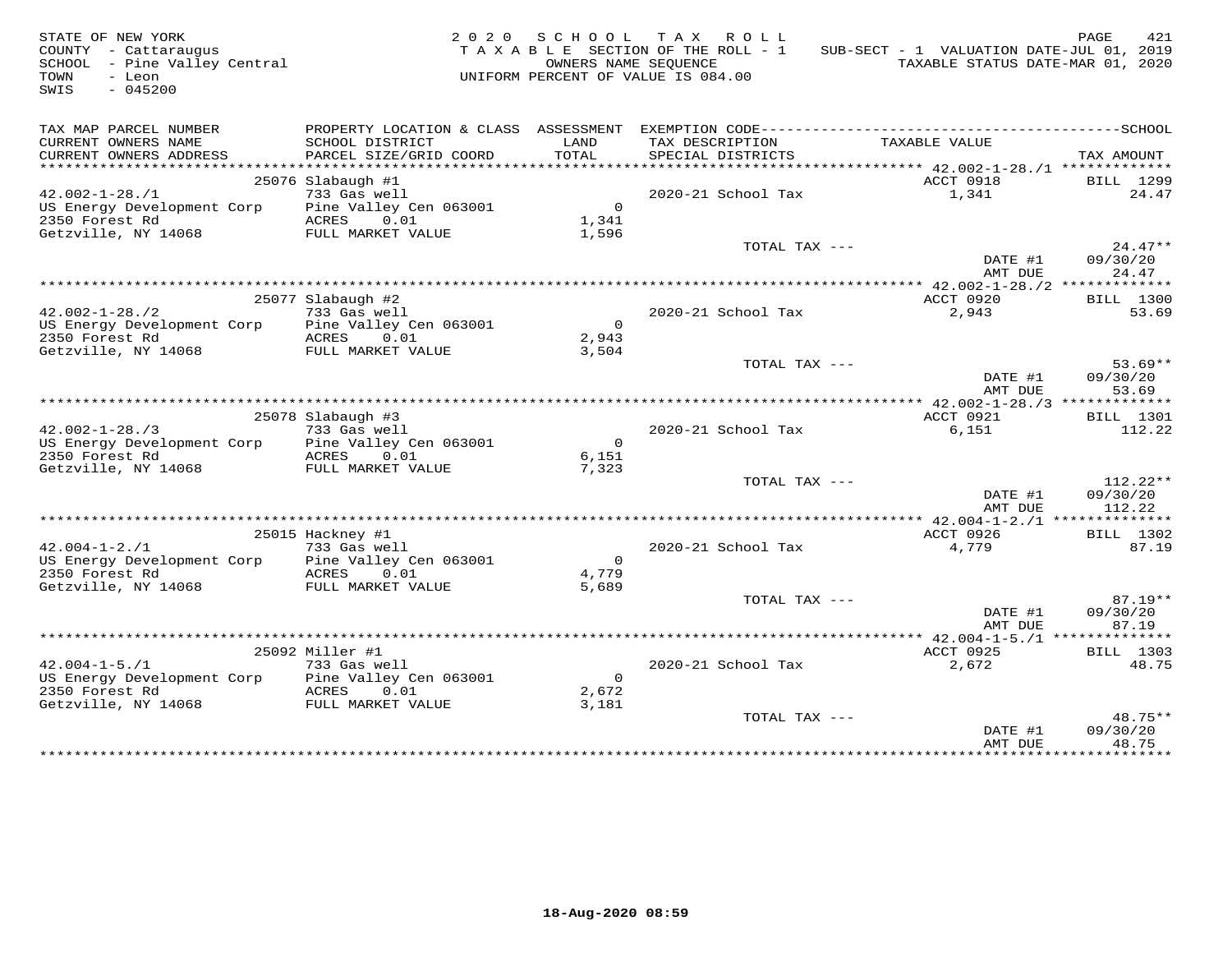| STATE OF NEW YORK<br>COUNTY - Cattaraugus<br>SCHOOL - Pine Valley Central<br>- Leon<br>TOWN<br>SWIS<br>$-045200$ | 2 0 2 0                                        | SCHOOL TAX        | ROLL ROLL<br>TAXABLE SECTION OF THE ROLL - 1<br>OWNERS NAME SEQUENCE<br>UNIFORM PERCENT OF VALUE IS 084.00 | SUB-SECT - 1 VALUATION DATE-JUL 01, 2019<br>TAXABLE STATUS DATE-MAR 01, 2020 | PAGE<br>422                    |
|------------------------------------------------------------------------------------------------------------------|------------------------------------------------|-------------------|------------------------------------------------------------------------------------------------------------|------------------------------------------------------------------------------|--------------------------------|
| TAX MAP PARCEL NUMBER                                                                                            |                                                |                   |                                                                                                            |                                                                              |                                |
| CURRENT OWNERS NAME<br>CURRENT OWNERS ADDRESS                                                                    | SCHOOL DISTRICT<br>PARCEL SIZE/GRID COORD      | LAND<br>TOTAL     | TAX DESCRIPTION<br>SPECIAL DISTRICTS                                                                       | TAXABLE VALUE                                                                | TAX AMOUNT                     |
|                                                                                                                  | 25091 Yoder #!                                 |                   |                                                                                                            | ACCT 0924                                                                    | BILL 1304                      |
| $42.004 - 2 - 3.1/1$                                                                                             | 733 Gas well                                   |                   | 2020-21 School Tax                                                                                         | 5,192                                                                        | 94.72                          |
| US Energy Development Corp<br>2350 Forest Rd                                                                     | Pine Valley Cen 063001<br>ACRES<br>0.01        | $\circ$<br>5,192  |                                                                                                            |                                                                              |                                |
| Getzville, NY 14068                                                                                              | FULL MARKET VALUE                              | 6,181             | TOTAL TAX ---                                                                                              | DATE #1<br>AMT DUE                                                           | $94.72**$<br>09/30/20<br>94.72 |
|                                                                                                                  |                                                |                   |                                                                                                            |                                                                              |                                |
|                                                                                                                  | 25079 wengard#1                                |                   |                                                                                                            | ACCT 0907                                                                    | BILL 1305                      |
| $42.002 - 1 - 13.1/1$                                                                                            | 733 Gas well                                   |                   | 2020-21 School Tax                                                                                         | 1,318                                                                        | 24.05                          |
| US Energy Development Corp.                                                                                      | Pine Valley Cen 063001                         | $\overline{0}$    |                                                                                                            |                                                                              |                                |
| 2350 N Forest Rd                                                                                                 | 31009250790000                                 | 1,318             |                                                                                                            |                                                                              |                                |
| Getzville, NY 14068                                                                                              | ACRES<br>0.01                                  |                   |                                                                                                            |                                                                              |                                |
|                                                                                                                  | EAST-1030517 NRTH-0845765                      |                   |                                                                                                            |                                                                              |                                |
|                                                                                                                  | FULL MARKET VALUE                              | 1,569             |                                                                                                            |                                                                              |                                |
|                                                                                                                  |                                                |                   | TOTAL TAX ---                                                                                              |                                                                              | 24.05**                        |
|                                                                                                                  |                                                |                   |                                                                                                            | DATE #1<br>AMT DUE                                                           | 09/30/20<br>24.05              |
|                                                                                                                  |                                                |                   |                                                                                                            |                                                                              |                                |
|                                                                                                                  | 25075 hershberger #1                           |                   |                                                                                                            | ACCT 0908                                                                    | BILL 1306                      |
| $42.002 - 1 - 15.1/1$                                                                                            | 733 Gas well                                   |                   | 2020-21 School Tax                                                                                         | 2,187                                                                        | 39.90                          |
| US Energy Development Corp.<br>2350 N Forest Rd                                                                  | Pine Valley Cen 063001<br>31009250750000       | $\Omega$<br>2,187 |                                                                                                            |                                                                              |                                |
| Getzville, NY 14068                                                                                              | ACRES<br>0.01                                  |                   |                                                                                                            |                                                                              |                                |
|                                                                                                                  | EAST-1030269 NRTH-0844362<br>FULL MARKET VALUE | 2,604             |                                                                                                            |                                                                              |                                |
|                                                                                                                  |                                                |                   | TOTAL TAX ---                                                                                              |                                                                              | $39.90**$                      |
|                                                                                                                  |                                                |                   |                                                                                                            | DATE #1<br>AMT DUE                                                           | 09/30/20<br>39.90              |
|                                                                                                                  |                                                |                   |                                                                                                            |                                                                              |                                |
|                                                                                                                  | 22653 Moffitt #1                               |                   |                                                                                                            | ACCT 0734                                                                    | <b>BILL 1307</b>               |
| $34.003 - 1 - 18. / 1$                                                                                           | 733 Gas well                                   |                   | 2020-21 School Tax                                                                                         | 91                                                                           | 1.66                           |
| Wilkes Energy Inc                                                                                                | Pine Valley Cen 063001                         | $\mathsf{O}$      |                                                                                                            |                                                                              |                                |
| 17 S Main St 101A                                                                                                | 2395mcf                                        | 91                |                                                                                                            |                                                                              |                                |
| Akron, OH 44308                                                                                                  | $31 - 009$                                     |                   |                                                                                                            |                                                                              |                                |
|                                                                                                                  | ACRES<br>0.01<br>EAST-1038590 NRTH-0850195     |                   |                                                                                                            |                                                                              |                                |
|                                                                                                                  | FULL MARKET VALUE                              | 108               |                                                                                                            |                                                                              |                                |
|                                                                                                                  |                                                |                   | TOTAL TAX ---                                                                                              |                                                                              | $1.66**$                       |
|                                                                                                                  |                                                |                   |                                                                                                            | DATE #1<br>AMT DUE                                                           | 09/30/20<br>1.66               |
|                                                                                                                  |                                                |                   |                                                                                                            | ******************                                                           | ***********                    |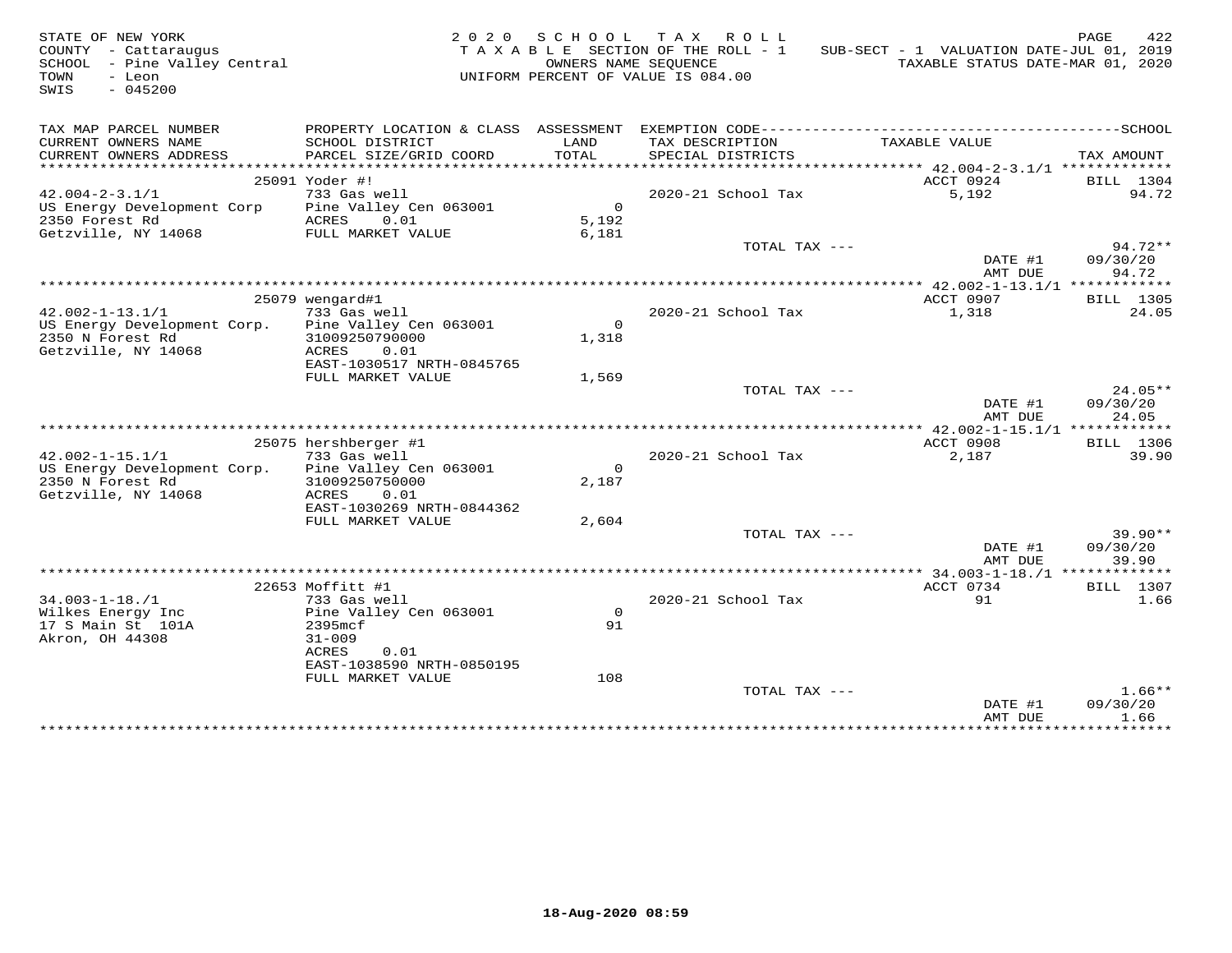| STATE OF NEW YORK<br>COUNTY<br>- Cattaraugus<br>- Pine Valley Central<br>SCHOOL<br>TOWN<br>- Leon<br>$-045200$<br>SWIS | 2020 SCHOOL TAX ROLL<br>TAXABLE SECTION OF THE ROLL - 1<br>SUB-SECT - 1 VALUATION DATE-JUL 01, 2019<br>OWNERS NAME SEQUENCE<br>UNIFORM PERCENT OF VALUE IS 084.00 |                |                        |                    | 423<br>PAGE<br>TAXABLE STATUS DATE-MAR 01, 2020 |
|------------------------------------------------------------------------------------------------------------------------|-------------------------------------------------------------------------------------------------------------------------------------------------------------------|----------------|------------------------|--------------------|-------------------------------------------------|
| TAX MAP PARCEL NUMBER                                                                                                  | PROPERTY LOCATION & CLASS ASSESSMENT                                                                                                                              |                |                        |                    |                                                 |
| CURRENT OWNERS NAME                                                                                                    | SCHOOL DISTRICT                                                                                                                                                   | LAND           | TAX DESCRIPTION        | TAXABLE VALUE      |                                                 |
| CURRENT OWNERS ADDRESS                                                                                                 | PARCEL SIZE/GRID COORD                                                                                                                                            | TOTAL          | SPECIAL DISTRICTS      |                    | TAX AMOUNT                                      |
| ************************                                                                                               |                                                                                                                                                                   |                |                        |                    |                                                 |
|                                                                                                                        | $22612$ Gardner #1                                                                                                                                                |                |                        | ACCT 0732          | BILL 1308                                       |
| $43.001 - 1 - 8.71$                                                                                                    | 733 Gas well                                                                                                                                                      |                | 2020-21 School Tax     | 183                | 3.34                                            |
| Wilkes Energy Inc                                                                                                      | Pine Valley Cen 063001                                                                                                                                            | $\overline{0}$ |                        |                    |                                                 |
| 17 S Main St 101A                                                                                                      | 1398 Mcf                                                                                                                                                          | 183            |                        |                    |                                                 |
| Akron, OH 44308                                                                                                        | $31 - 009$                                                                                                                                                        |                |                        |                    |                                                 |
|                                                                                                                        | ACRES<br>0.01                                                                                                                                                     |                |                        |                    |                                                 |
|                                                                                                                        | EAST-1039580 NRTH-0844385                                                                                                                                         |                |                        |                    |                                                 |
|                                                                                                                        | FULL MARKET VALUE                                                                                                                                                 | 218            |                        |                    |                                                 |
|                                                                                                                        |                                                                                                                                                                   |                | TOTAL TAX $---$        |                    | $3.34**$                                        |
|                                                                                                                        |                                                                                                                                                                   |                |                        | DATE #1<br>AMT DUE | 09/30/20<br>3.34                                |
|                                                                                                                        |                                                                                                                                                                   |                |                        |                    |                                                 |
|                                                                                                                        | $22649$ Gardner #2                                                                                                                                                |                |                        | ACCT 0733          | BILL 1309                                       |
| $43.001 - 1 - 8.72$                                                                                                    | 733 Gas well                                                                                                                                                      |                | $2020 - 21$ School Tax | 336                | 6.13                                            |
| Wilkes Energy Inc                                                                                                      | Pine Valley Cen 063001                                                                                                                                            | $\overline{0}$ |                        |                    |                                                 |
| 17 S Main St 101A                                                                                                      | 9183 Mcf                                                                                                                                                          | 336            |                        |                    |                                                 |
| Akron, OH 44308                                                                                                        | $31 - 009$                                                                                                                                                        |                |                        |                    |                                                 |
|                                                                                                                        | 0.01<br>ACRES                                                                                                                                                     |                |                        |                    |                                                 |
|                                                                                                                        | EAST-1039580 NRTH-0844385                                                                                                                                         |                |                        |                    |                                                 |
|                                                                                                                        | FULL MARKET VALUE                                                                                                                                                 | 400            |                        |                    |                                                 |
|                                                                                                                        |                                                                                                                                                                   |                | TOTAL TAX ---          |                    | $6.13**$                                        |
|                                                                                                                        |                                                                                                                                                                   |                |                        | DATE #1            | 09/30/20                                        |
|                                                                                                                        |                                                                                                                                                                   |                |                        | AMT DUE            | 6.13                                            |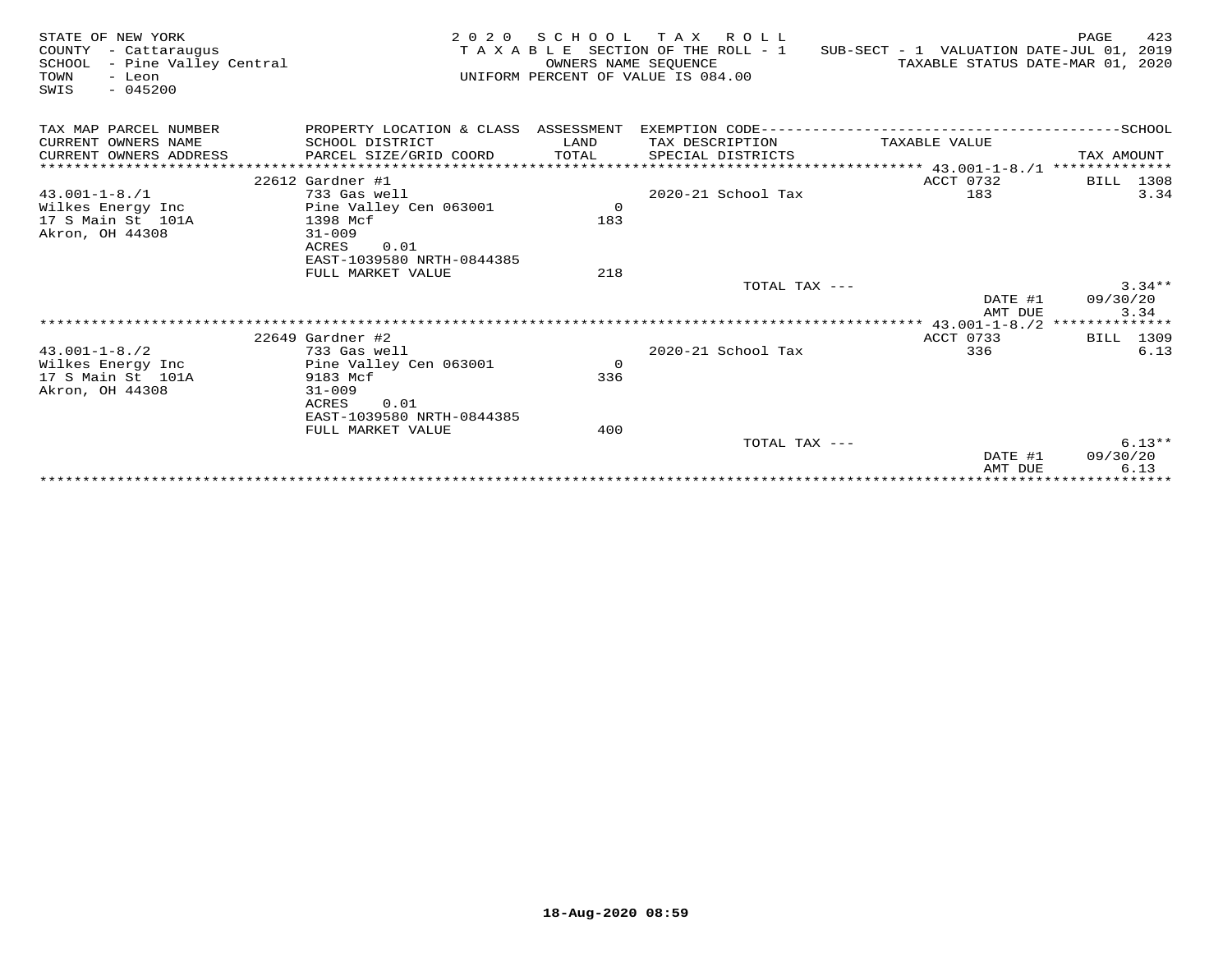| STATE OF NEW YORK<br>COUNTY - Cattaraugus<br>SCHOOL - Pine Valley Central<br>TOWN<br>- Leon | 2020 SCHOOL TAX ROLL<br>TAXABLE SECTION OF THE ROLL - 1<br>UNIFORM PERCENT OF VALUE IS 084.00 | 424<br>PAGE<br>SUB-SECT - 1 VALUATION DATE-JUL 01, 2019<br>TAXABLE STATUS DATE-MAR 01, 2020<br>RPS155/V04/L015 |
|---------------------------------------------------------------------------------------------|-----------------------------------------------------------------------------------------------|----------------------------------------------------------------------------------------------------------------|
| SWIS<br>$-045200$                                                                           | ROLL SUB SECTION-1-TOTALS                                                                     | CURRENT DATE 8/18/2020                                                                                         |

|      |             | $m \wedge m \wedge n$<br>$\cdots$<br>◡⊥▱ | ON   | ⊡∩⊤⊂      |      | AEMP'  | ⋻⊥    | $m \wedge m \wedge n$<br>$\overline{\phantom{a}}$ |
|------|-------------|------------------------------------------|------|-----------|------|--------|-------|---------------------------------------------------|
| CODE | <b>NAMF</b> | 'AR\                                     | TVDF | - تا ∪ىلد | ALUI | MOUN'. | VALUE | .<br>∸∽∸                                          |

#### NO SPECIAL DISTRICTS AT THIS LEVEL

\*\*\* S C H O O L D I S T R I C T S U M M A R Y \*\*\*

| TOTAL TAX |
|-----------|
|           |
| 6,757.00  |
|           |
| 6,757.00  |
|           |
| 6,757.00  |
|           |

\*\*\* S Y S T E M C O D E S S U M M A R Y \*\*\*

NO SYSTEM EXEMPTIONS AT THIS LEVEL

\*\*\* E X E M P T I O N S U M M A R Y \*\*\*

NO EXEMPTIONS AT THIS LEVEL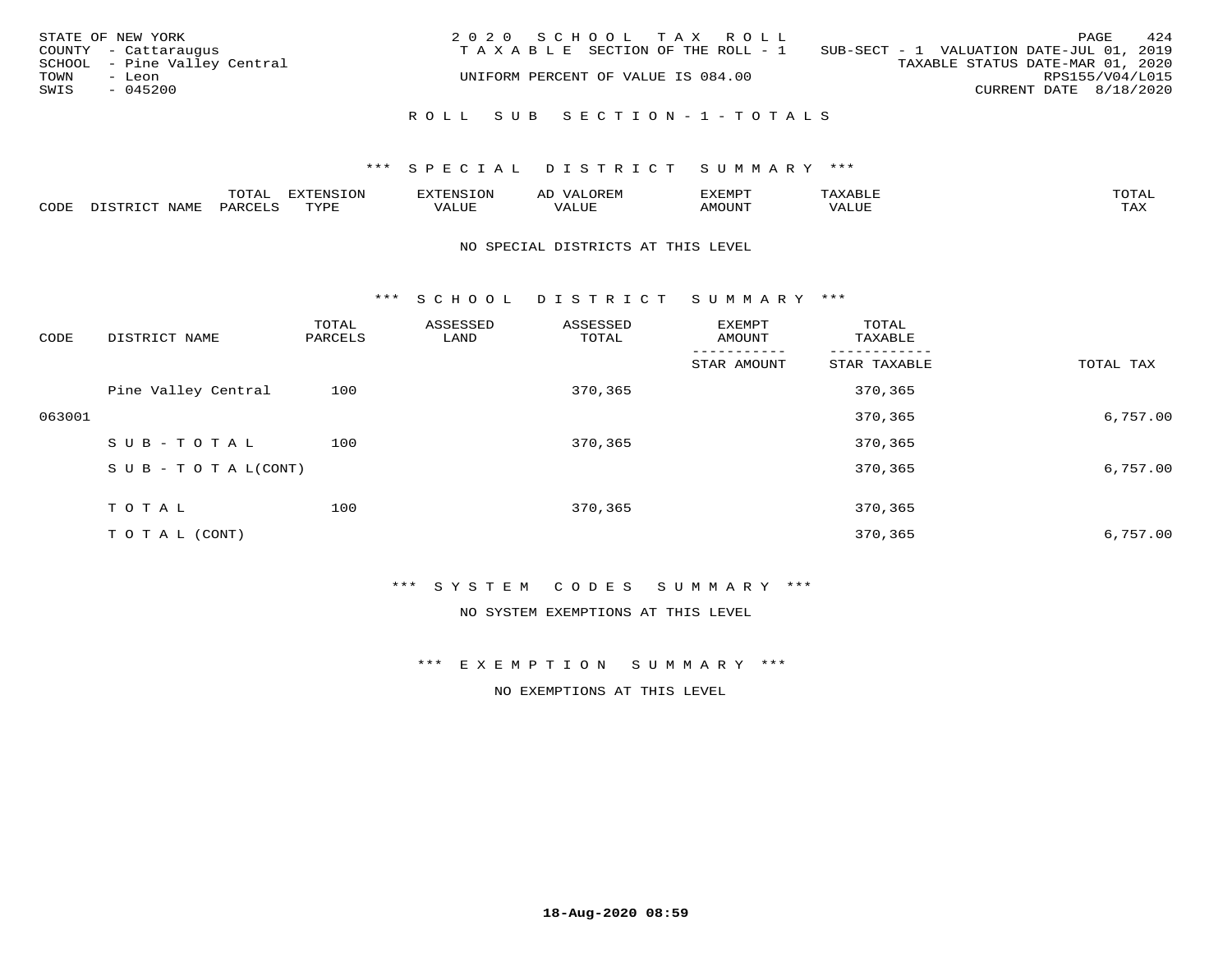|      | STATE OF NEW YORK            | 2020 SCHOOL TAX ROLL                                                        | PAGE                   | 425 |
|------|------------------------------|-----------------------------------------------------------------------------|------------------------|-----|
|      | COUNTY - Cattaraugus         | SUB-SECT - 1 VALUATION DATE-JUL 01, 2019<br>TAXABLE SECTION OF THE ROLL - 1 |                        |     |
|      | SCHOOL - Pine Valley Central | TAXABLE STATUS DATE-MAR 01, 2020                                            |                        |     |
| TOWN | - Leon                       | UNIFORM PERCENT OF VALUE IS 084.00                                          | RPS155/V04/L015        |     |
| SWIS | $-045200$                    |                                                                             | CURRENT DATE 8/18/2020 |     |
|      |                              |                                                                             |                        |     |
|      |                              | ROLL SUB SECTION-1-TOTALS                                                   |                        |     |

| <b>ROLL</b><br>SEC | DESCRIPTION                | TOTAL<br>PARCELS | ASSESSED<br>LAND | ASSESSED<br>TOTAL | <b>EXEMPT</b><br><b>AMOUNT</b><br>STAR AMOUNT | TOTAL<br>TAXABLE<br>------------<br>STAR TAXABLE | TAX<br>RATE | TOTAL<br>TAX |
|--------------------|----------------------------|------------------|------------------|-------------------|-----------------------------------------------|--------------------------------------------------|-------------|--------------|
|                    | 2020-21 School Tax         |                  |                  | 370,365           |                                               | 370,365<br>370,365                               |             | 6,757.00     |
|                    | SPEC DIST TAXES<br>TAXABLE | 100              |                  |                   |                                               |                                                  |             | 6,757.00     |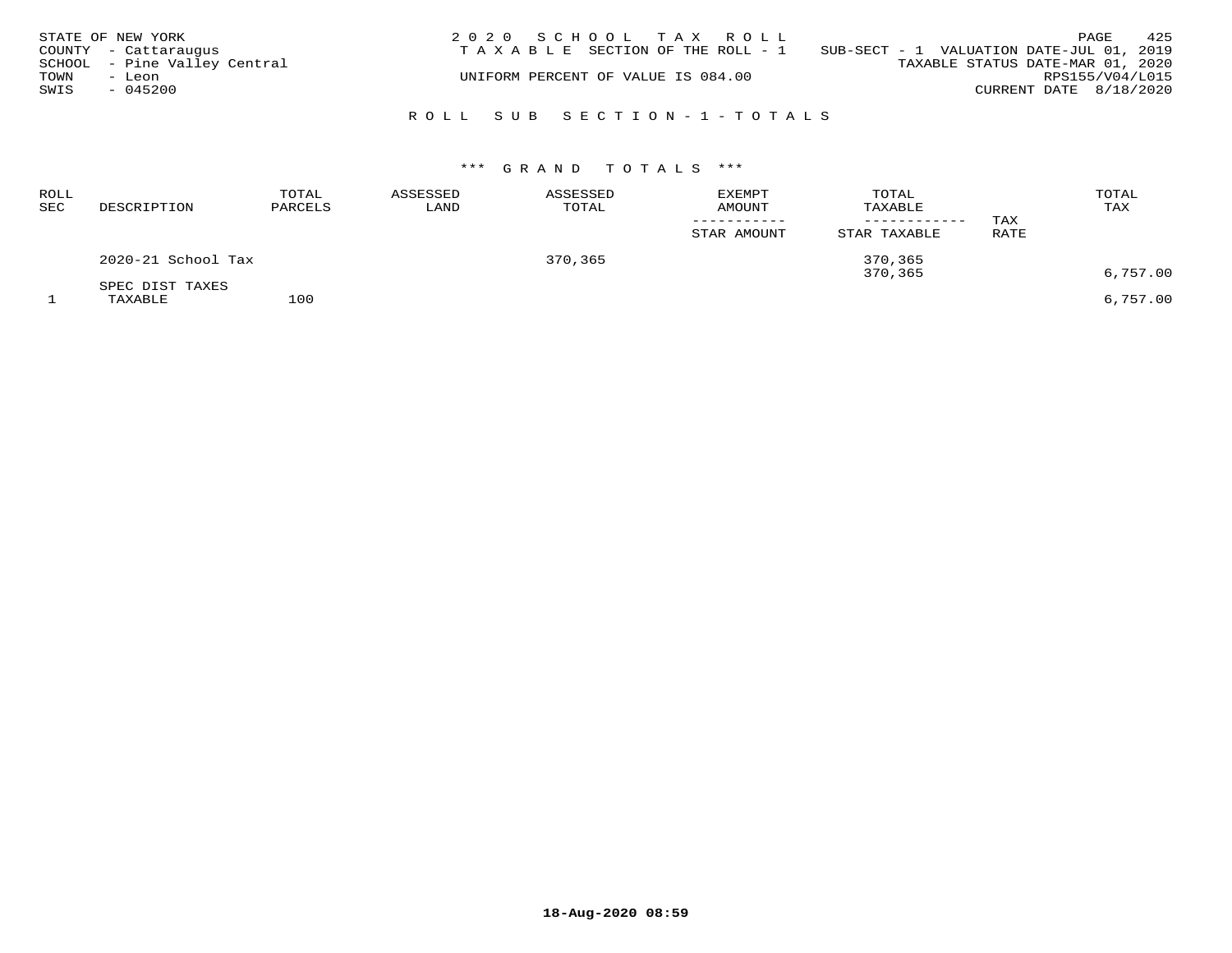| STATE OF NEW YORK<br>COUNTY - Cattaraugus      | 2020 SCHOOL TAX ROLL<br>T A X A B L E SECTION OF THE ROLL - 1 | - 426<br>PAGE<br>VALUATION DATE-JUL 01, 2019        |
|------------------------------------------------|---------------------------------------------------------------|-----------------------------------------------------|
| SCHOOL - Pine Valley Central<br>TOWN<br>- Leon | UNIFORM PERCENT OF VALUE IS 084.00                            | TAXABLE STATUS DATE-MAR 01, 2020<br>RPS155/V04/L015 |
| SWIS<br>$-045200$                              | ROLL SECTION TOTALS                                           | CURRENT DATE 8/18/2020                              |

|             | $\cup$ $\bot$ $\top$ | אדיה                       |          | ᅭ              | ≮FMPT<br>⊐ויוײַנצי |     | <b>TOTA1</b>              |
|-------------|----------------------|----------------------------|----------|----------------|--------------------|-----|---------------------------|
| <b>CODI</b> |                      | $\overline{x}\overline{r}$ | $\Delta$ | . <del>.</del> | M∩TTN™             | ⊡∪ב | $m \times r$<br>- - - - - |

#### NO SPECIAL DISTRICTS AT THIS LEVEL

\*\*\* S C H O O L D I S T R I C T S U M M A R Y \*\*\*

| CODE   | DISTRICT NAME                    | TOTAL<br>PARCELS | ASSESSED<br>LAND | ASSESSED<br>TOTAL | EXEMPT<br>AMOUNT | TOTAL<br>TAXABLE |            |
|--------|----------------------------------|------------------|------------------|-------------------|------------------|------------------|------------|
|        |                                  |                  |                  |                   | STAR AMOUNT      | STAR TAXABLE     | TOTAL TAX  |
|        | Pine Valley Central              | 706              | 16768,580        | 43473,564         | 3473,235         | 40,000,329       |            |
| 063001 |                                  |                  |                  |                   | 8192,691         | 31,807,638       | 580,305.32 |
|        | $SUB - TO TAL$                   | 706              | 16768,580        | 43473,564         | 3473,235         | 40,000,329       |            |
|        | $S \cup B - T \cup T A L (CONT)$ |                  |                  |                   | 8192,691         | 31,807,638       | 580,305.32 |
|        | TOTAL                            | 706              | 16768,580        | 43473,564         | 3473,235         | 40,000,329       |            |
|        | T O T A L (CONT)                 |                  |                  |                   | 8192,691         | 31,807,638       | 580,305.32 |

## \*\*\* S Y S T E M C O D E S S U M M A R Y \*\*\*

#### NO SYSTEM EXEMPTIONS AT THIS LEVEL

## \*\*\* E X E M P T I O N S U M M A R Y \*\*\*

| CODE  | DESCRIPTION    | TOTAL<br>PARCELS | SCHOOL  |
|-------|----------------|------------------|---------|
| 25130 | NON-PROFIT     |                  | 213,000 |
| 41130 | VETCOM CTS     |                  |         |
| 41140 | VETDIS CTS     |                  |         |
| 41150 | $CW$ 10 $VET/$ |                  |         |
| 41400 | CLERGY         |                  | 1,500   |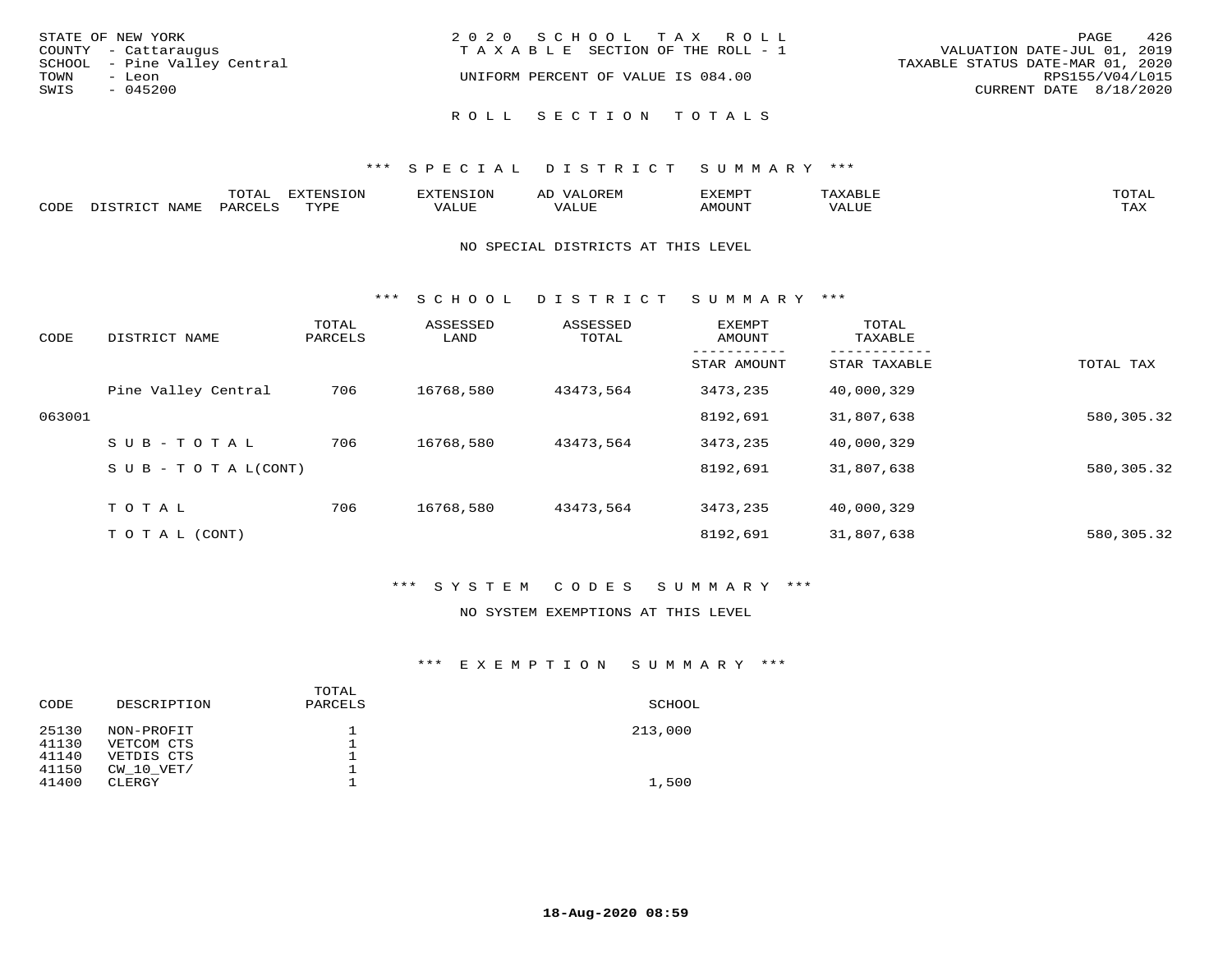| STATE OF NEW YORK            | 2020 SCHOOL TAX ROLL                  | 427<br>PAGE                      |
|------------------------------|---------------------------------------|----------------------------------|
| COUNTY - Cattaraugus         | T A X A B L E SECTION OF THE ROLL - 1 | VALUATION DATE-JUL 01, 2019      |
| SCHOOL - Pine Valley Central |                                       | TAXABLE STATUS DATE-MAR 01, 2020 |
| TOWN<br>- Leon               | UNIFORM PERCENT OF VALUE IS 084.00    | RPS155/V04/L015                  |
| SWIS<br>$-045200$            |                                       | CURRENT DATE 8/18/2020           |
|                              | ROLL SECTION TOTALS                   |                                  |

## \*\*\* E X E M P T I O N S U M M A R Y \*\*\*

| CODE                                                                          | DESCRIPTION                                                                                                               | TOTAL<br>PARCELS                           | SCHOOL                                                                                          |
|-------------------------------------------------------------------------------|---------------------------------------------------------------------------------------------------------------------------|--------------------------------------------|-------------------------------------------------------------------------------------------------|
| 41700<br>41720<br>41730<br>41800<br>41804<br>41810<br>41834<br>41854<br>41864 | AG BLDG<br>AG DIST<br>AG DISTOUT<br>AGED C/T/S<br>AGED S<br>AGED C/T/S<br>ENH STAR<br><b>BAS STAR</b><br><b>B STAR MH</b> | 19<br>86<br>22<br>3<br>2<br>64<br>162<br>2 | 613,100<br>1283,378<br>212,710<br>118,290<br>57,100<br>31,250<br>3700,800<br>4437,291<br>54,600 |
| 42120<br>47460<br>47610                                                       | TMP GHOUSE<br>FOREST/A74<br>BUS C/T/S                                                                                     | 5<br>6                                     | 120,000<br>822,440<br>467                                                                       |
|                                                                               | т о<br>T A L                                                                                                              | 378                                        | 11665,926                                                                                       |

| ROLL<br>SEC | DESCRIPTION                | TOTAL<br>PARCELS | ASSESSED<br>LAND | ASSESSED<br>TOTAL | <b>EXEMPT</b><br>AMOUNT<br>STAR AMOUNT | TOTAL<br>TAXABLE<br>STAR TAXABLE | TAX<br>RATE | TOTAL<br>TAX |
|-------------|----------------------------|------------------|------------------|-------------------|----------------------------------------|----------------------------------|-------------|--------------|
|             | 2020-21 School Tax         |                  | 16768,580        | 43473,564         | 3,473,235<br>8192,691                  | 40,000,329<br>31,807,638         |             | 580,305.32   |
|             | SPEC DIST TAXES<br>TAXABLE | 706              |                  |                   |                                        |                                  |             | 580,305.32   |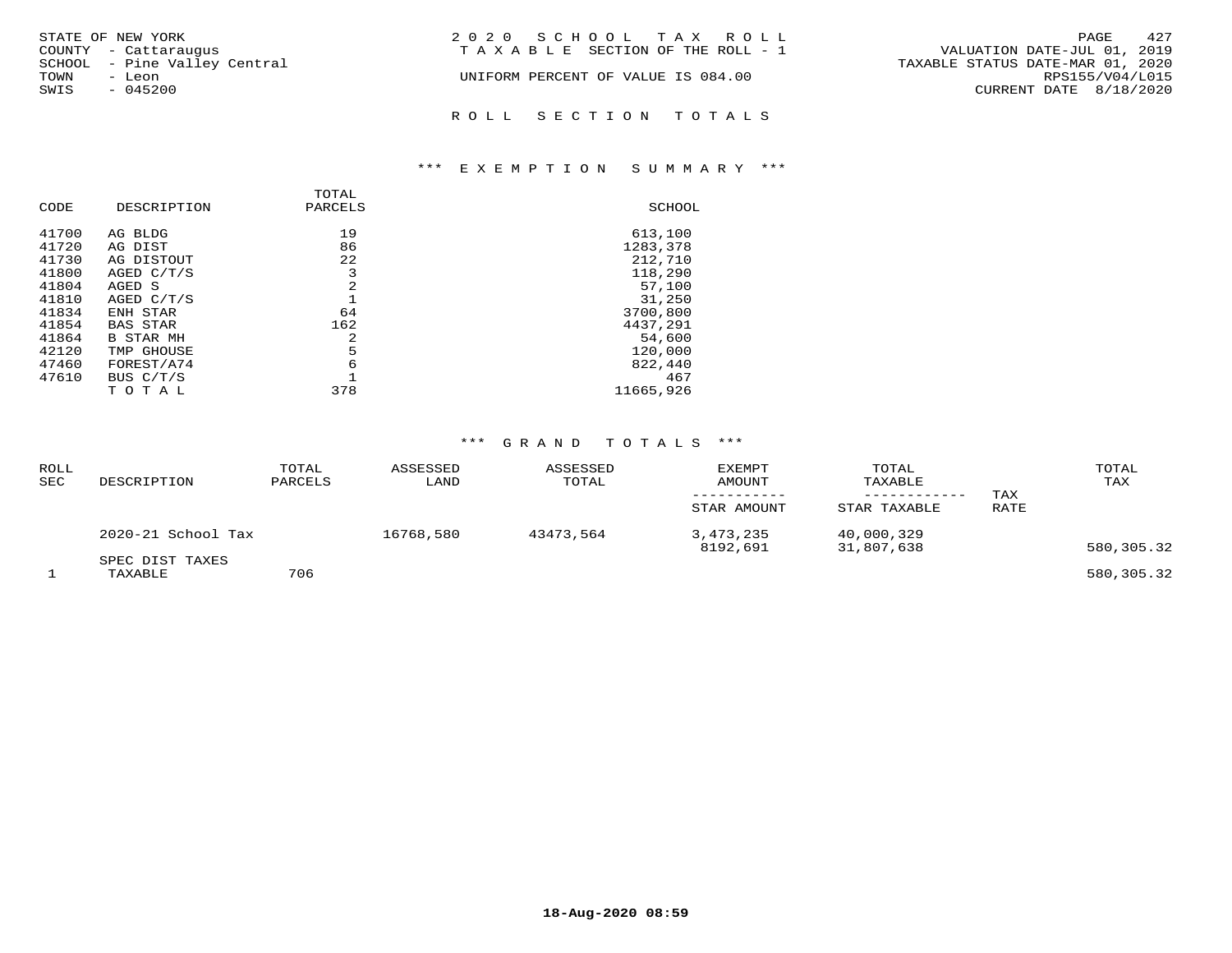| STATE OF NEW YORK<br>- Cattaraugus<br>COUNTY<br>- Pine Valley Central<br>SCHOOL<br>- Leon<br>TOWN<br>$-045200$<br>SWIS | 2 0 2 0<br>SPECIAL FRANCHISE SECTION OF THE ROLL - 5<br>UNIFORM PERCENT OF VALUE IS 084.00 | VALUATION DATE-JUL 01, 2019<br>TAXABLE STATUS DATE-MAR 01, 2020 | 428<br>PAGE                                                     |               |              |
|------------------------------------------------------------------------------------------------------------------------|--------------------------------------------------------------------------------------------|-----------------------------------------------------------------|-----------------------------------------------------------------|---------------|--------------|
| TAX MAP PARCEL NUMBER                                                                                                  | PROPERTY LOCATION & CLASS ASSESSMENT                                                       |                                                                 |                                                                 |               |              |
| CURRENT OWNERS NAME                                                                                                    | SCHOOL DISTRICT                                                                            | LAND                                                            | TAX DESCRIPTION                                                 | TAXABLE VALUE |              |
| CURRENT OWNERS ADDRESS                                                                                                 | PARCEL SIZE/GRID COORD                                                                     | TOTAL                                                           | SPECIAL DISTRICTS                                               |               | TAX AMOUNT   |
| *********************                                                                                                  |                                                                                            |                                                                 | ********************************** 552.000-9910-131.600/188 *** |               |              |
|                                                                                                                        | Special Franchise                                                                          |                                                                 |                                                                 | ACCT 0433     | BILL 1310    |
| 552.000-9910-131.600/188                                                                                               | 861 Elec & gas                                                                             |                                                                 | 2020-21 School Tax                                              | 357,294       | 6,518.55     |
| Nys Electric & Gas Corp                                                                                                | Pine Valley Cen 063001                                                                     | $\Omega$                                                        |                                                                 |               |              |
| 70 Farm View Dr                                                                                                        | Town Of Leon                                                                               | 357,294                                                         |                                                                 |               |              |
| New Gloucester, ME 04260                                                                                               | 1.0000 Pine Valley<br>0.01<br>ACRES                                                        |                                                                 |                                                                 |               |              |
|                                                                                                                        | FULL MARKET VALUE                                                                          | 425,350                                                         |                                                                 |               |              |
|                                                                                                                        |                                                                                            |                                                                 | TOTAL TAX ---                                                   |               | $6,518.55**$ |
|                                                                                                                        |                                                                                            |                                                                 |                                                                 | DATE #1       | 09/30/20     |
|                                                                                                                        |                                                                                            |                                                                 |                                                                 | AMT DUE       | 6,518.55     |
|                                                                                                                        |                                                                                            |                                                                 |                                                                 |               |              |
|                                                                                                                        | Special Franchise                                                                          |                                                                 |                                                                 | ACCT 0502     | BILL 1311    |
| 552.000-9916-631.900/188                                                                                               | 866 Telephone                                                                              |                                                                 | 2020-21 School Tax                                              | 28,032        | 511.42       |
| Verizon New York Inc                                                                                                   | Pine Valley Cen 063001                                                                     | $\Omega$                                                        |                                                                 |               |              |
| PO Box 152206                                                                                                          | Town Of Leon                                                                               | 28,032                                                          |                                                                 |               |              |
| Irving, TX 75015-2206                                                                                                  | 0.4100 Pine Valley<br>ACRES<br>0.01                                                        |                                                                 |                                                                 |               |              |
|                                                                                                                        | FULL MARKET VALUE                                                                          | 33,371                                                          |                                                                 |               |              |
|                                                                                                                        |                                                                                            |                                                                 | TOTAL TAX ---                                                   |               | $511.42**$   |
|                                                                                                                        |                                                                                            |                                                                 |                                                                 | DATE #1       | 09/30/20     |
|                                                                                                                        |                                                                                            |                                                                 |                                                                 | AMT DUE       | 511.42       |
|                                                                                                                        |                                                                                            |                                                                 |                                                                 |               |              |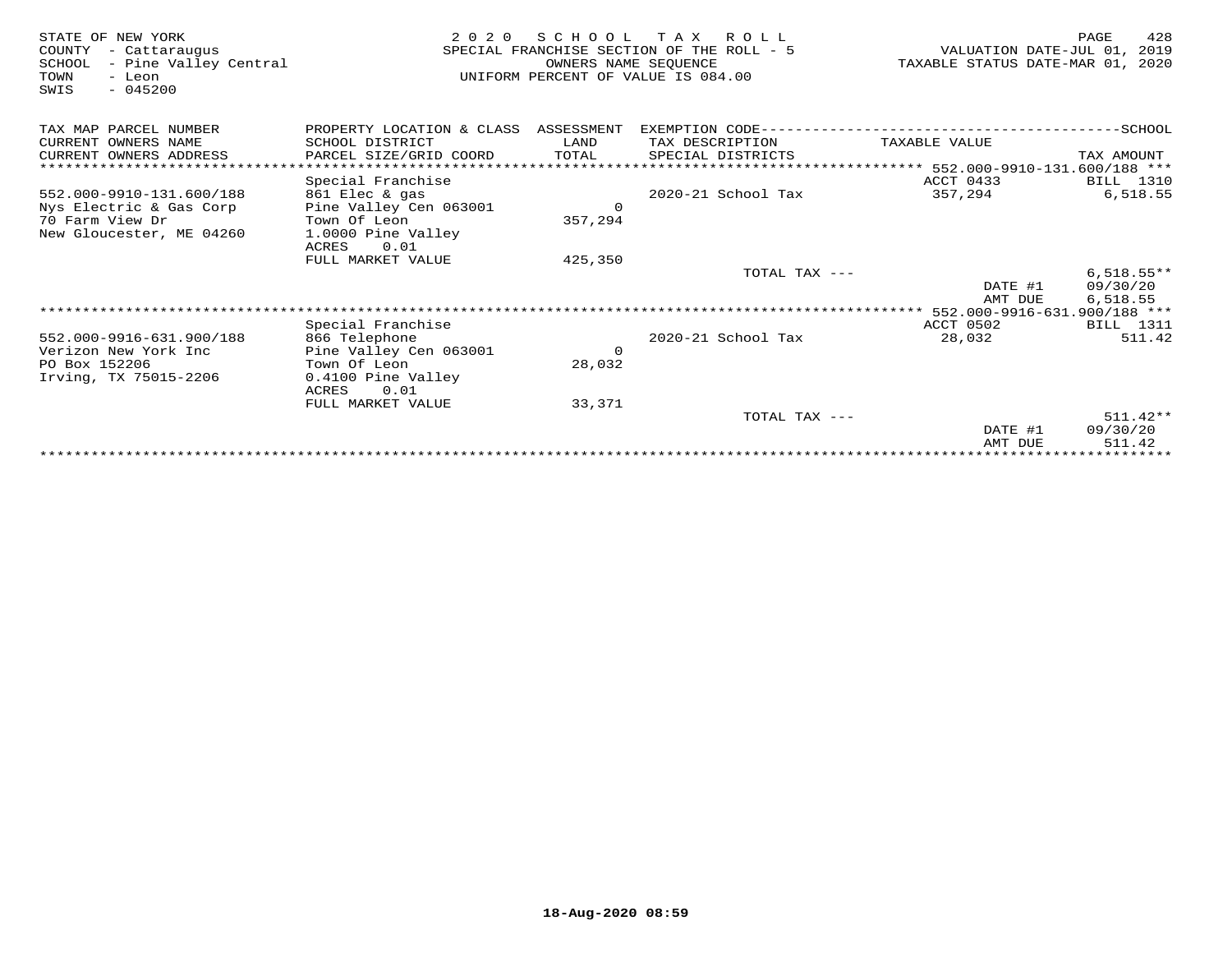| STATE OF NEW YORK<br>COUNTY - Cattaraugus<br>SCHOOL - Pine Valley Central<br>TOWN<br>- Leon<br>SWIS<br>$-045200$ | 2020 SCHOOL TAX ROLL<br>SPECIAL FRANCHISE SECTION OF THE ROLL - 5 | 429<br>PAGE<br>VALUATION DATE-JUL 01, 2019<br>TAXABLE STATUS DATE-MAR 01, 2020<br>RPS155/V04/L015<br>CURRENT DATE 8/18/2020 |
|------------------------------------------------------------------------------------------------------------------|-------------------------------------------------------------------|-----------------------------------------------------------------------------------------------------------------------------|
|                                                                                                                  | ROLL SUB SECTION- - TOTALS                                        |                                                                                                                             |

|      |                     | m∧m*<br>.       | <b>EVERICION</b><br>∸ | TENSION            | $\sim$ $\sim$ $\sim$ $\sim$<br>ΑD<br>JREIY | EXEMPT       | ABLIP                          | $m \wedge m \wedge r$<br>$\Delta$ |
|------|---------------------|-----------------|-----------------------|--------------------|--------------------------------------------|--------------|--------------------------------|-----------------------------------|
| CODE | $- - - - -$<br>NAMF | $\mathsf{PARL}$ | TVDF                  | $- - - -$<br>اللطح | $- - - - -$<br>ALUE                        | <b>MOUNT</b> | $\sqrt{2}$ $\sqrt{1}$<br>'ALUE | $m \times r$<br>∸∽∸               |

#### NO SPECIAL DISTRICTS AT THIS LEVEL

\*\*\* S C H O O L D I S T R I C T S U M M A R Y \*\*\*

| CODE   | DISTRICT NAME                    | TOTAL<br>PARCELS | ASSESSED<br>LAND | ASSESSED<br>TOTAL | EXEMPT<br>AMOUNT | TOTAL<br>TAXABLE |           |
|--------|----------------------------------|------------------|------------------|-------------------|------------------|------------------|-----------|
|        |                                  |                  |                  |                   | STAR AMOUNT      | STAR TAXABLE     | TOTAL TAX |
|        | Pine Valley Central              | 2                |                  | 385,326           |                  | 385,326          |           |
| 063001 |                                  |                  |                  |                   |                  | 385,326          | 7,029.97  |
|        | SUB-TOTAL                        | 2                |                  | 385,326           |                  | 385,326          |           |
|        | $S \cup B - T \cup T A L (CONT)$ |                  |                  |                   |                  | 385,326          | 7,029.97  |
|        | TOTAL                            | 2                |                  | 385,326           |                  | 385,326          |           |
|        | T O T A L (CONT)                 |                  |                  |                   |                  | 385,326          | 7,029.97  |

#### \*\*\* S Y S T E M C O D E S S U M M A R Y \*\*\*

NO SYSTEM EXEMPTIONS AT THIS LEVEL

\*\*\* E X E M P T I O N S U M M A R Y \*\*\*

NO EXEMPTIONS AT THIS LEVEL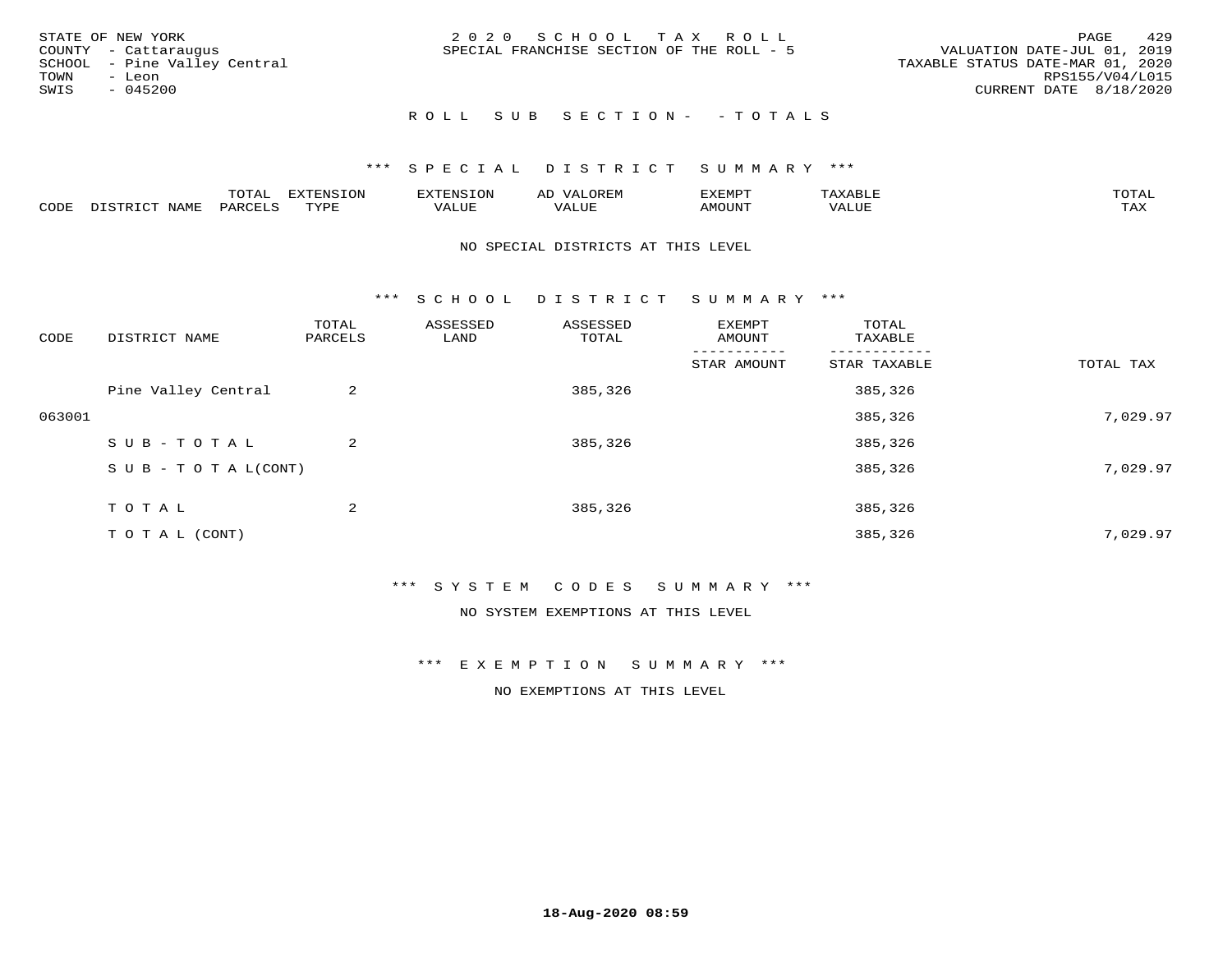| STATE OF NEW YORK<br>COUNTY - Cattaraugus<br>SCHOOL - Pine Valley Central<br>TOWN<br>– Leon<br>SWIS<br>$-045200$ | 2020 SCHOOL TAX ROLL<br>SPECIAL FRANCHISE SECTION OF THE ROLL - 5 | 430<br>PAGE<br>VALUATION DATE-JUL 01, 2019<br>TAXABLE STATUS DATE-MAR 01, 2020<br>RPS155/V04/L015<br>CURRENT DATE 8/18/2020 |
|------------------------------------------------------------------------------------------------------------------|-------------------------------------------------------------------|-----------------------------------------------------------------------------------------------------------------------------|
|                                                                                                                  | ROLL SUB SECTION- - TOTALS                                        |                                                                                                                             |

| ROLL<br>SEC | DESCRIPTION                          | TOTAL<br>PARCELS | ASSESSED<br>LAND | ASSESSED<br>TOTAL | <b>EXEMPT</b><br>AMOUNT<br>STAR AMOUNT | TOTAL<br>TAXABLE<br>STAR TAXABLE | TAX<br><b>RATE</b> | TOTAL<br>TAX |
|-------------|--------------------------------------|------------------|------------------|-------------------|----------------------------------------|----------------------------------|--------------------|--------------|
|             | 2020-21 School Tax                   |                  |                  | 385,326           |                                        | 385,326<br>385,326               |                    | 7,029.97     |
|             | SPEC DIST TAXES<br>SPECIAL FRANCHISE |                  |                  |                   |                                        |                                  |                    | 7,029.97     |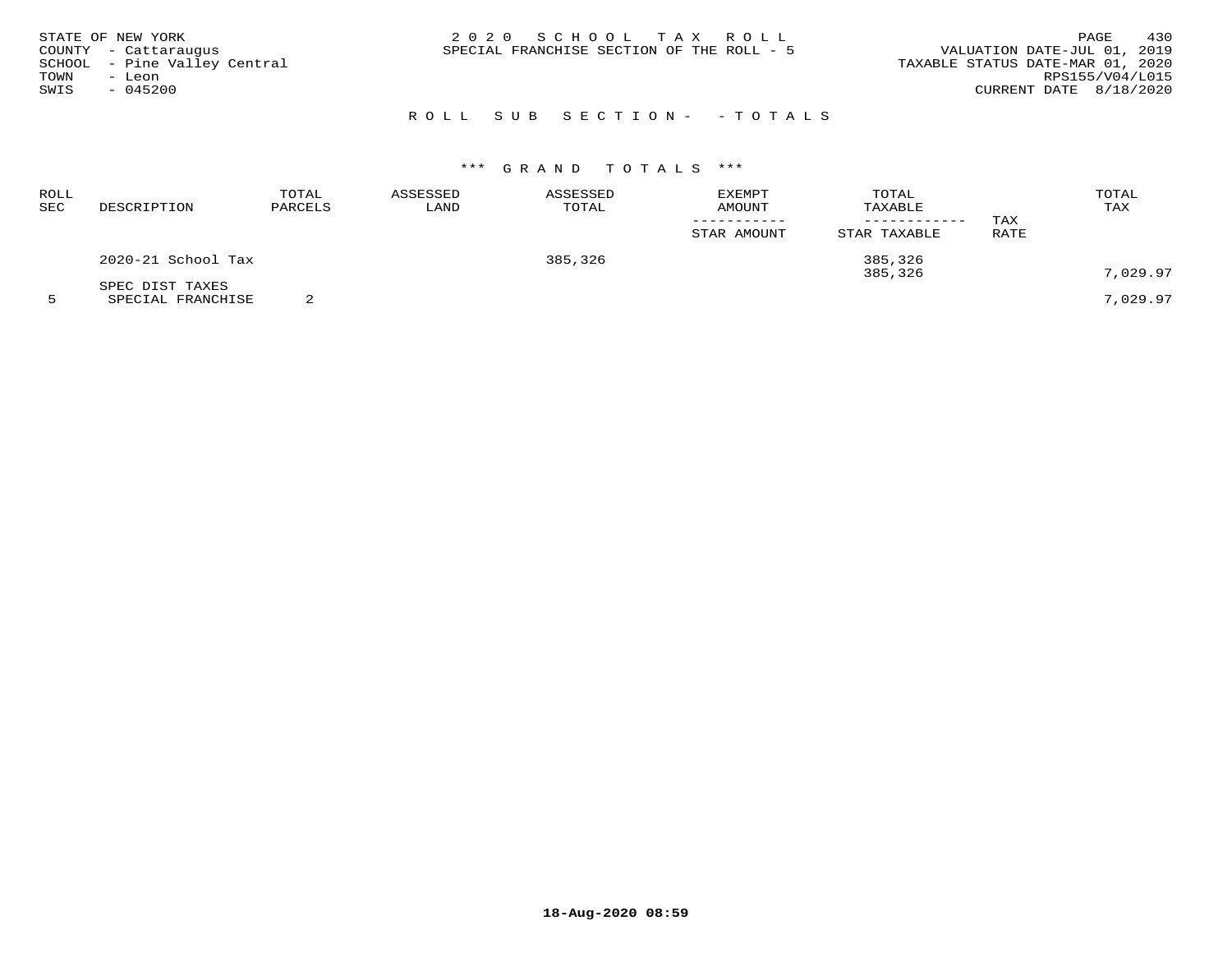|      | STATE OF NEW YORK            | 2020 SCHOOL TAX ROLL                      |  |  | 431<br>PAGE                      |
|------|------------------------------|-------------------------------------------|--|--|----------------------------------|
|      | COUNTY - Cattaraugus         | SPECIAL FRANCHISE SECTION OF THE ROLL - 5 |  |  | VALUATION DATE-JUL 01, 2019      |
|      | SCHOOL - Pine Valley Central |                                           |  |  | TAXABLE STATUS DATE-MAR 01, 2020 |
| TOWN | - Leon                       |                                           |  |  | RPS155/V04/L015                  |
| SWIS | $-045200$                    |                                           |  |  | CURRENT DATE 8/18/2020           |
|      |                              |                                           |  |  |                                  |

## ROLL SECTION TOTALS

#### \*\*\* S P E C I A L D I S T R I C T S U M M A R Y \*\*\*

|      |      | momm<br>LUIAL | $\blacksquare$<br>www<br>.UP | . N.S                | . JR P.IV     | המארד 17<br>ິ<br>⊐ויום∧נ |                |                    |
|------|------|---------------|------------------------------|----------------------|---------------|--------------------------|----------------|--------------------|
| CODE | NAME | . DAD'        | TVDI<br>.                    | 77\TTTT<br>الالالدين | T T T<br>ALUI | AMOUNT                   | T T T T<br>′ △ | $m \times r$<br>∸⊷ |

#### NO SPECIAL DISTRICTS AT THIS LEVEL

\*\*\* S C H O O L D I S T R I C T S U M M A R Y \*\*\*

| CODE   | DISTRICT NAME                    | TOTAL<br>PARCELS | ASSESSED<br>LAND | ASSESSED<br>TOTAL | EXEMPT<br>AMOUNT | TOTAL<br>TAXABLE |           |
|--------|----------------------------------|------------------|------------------|-------------------|------------------|------------------|-----------|
|        |                                  |                  |                  |                   | STAR AMOUNT      | STAR TAXABLE     | TOTAL TAX |
|        | Pine Valley Central              | 2                |                  | 385,326           |                  | 385,326          |           |
| 063001 |                                  |                  |                  |                   |                  | 385,326          | 7,029.97  |
|        | SUB-TOTAL                        | $\overline{a}$   |                  | 385,326           |                  | 385,326          |           |
|        | $S \cup B - T \cup T A L (CONT)$ |                  |                  |                   |                  | 385,326          | 7,029.97  |
|        | TOTAL                            | 2                |                  | 385,326           |                  | 385,326          |           |
|        | T O T A L (CONT)                 |                  |                  |                   |                  | 385,326          | 7,029.97  |

#### \*\*\* S Y S T E M C O D E S S U M M A R Y \*\*\*

NO SYSTEM EXEMPTIONS AT THIS LEVEL

\*\*\* E X E M P T I O N S U M M A R Y \*\*\*

NO EXEMPTIONS AT THIS LEVEL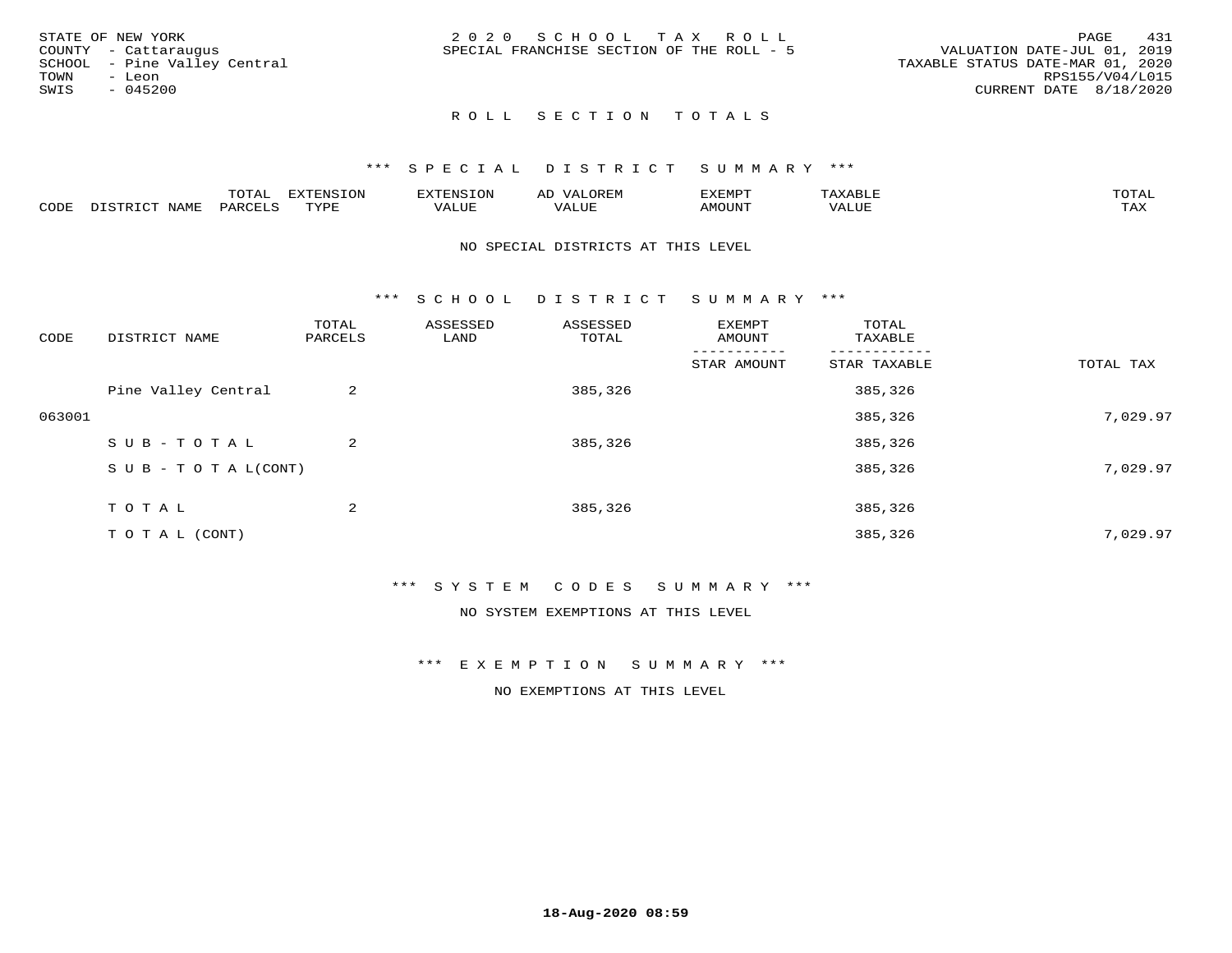| STATE OF NEW YORK<br>COUNTY - Cattaraugus<br>SCHOOL - Pine Valley Central<br>TOWN<br>- Leon<br>SWIS<br>$-045200$ | 2020 SCHOOL TAX ROLL<br>SPECIAL FRANCHISE SECTION OF THE ROLL - 5 | 432<br>PAGE<br>VALUATION DATE-JUL 01, 2019<br>TAXABLE STATUS DATE-MAR 01, 2020<br>RPS155/V04/L015<br>CURRENT DATE 8/18/2020 |
|------------------------------------------------------------------------------------------------------------------|-------------------------------------------------------------------|-----------------------------------------------------------------------------------------------------------------------------|
|                                                                                                                  |                                                                   |                                                                                                                             |

# ROLL SECTION TOTALS

# \*\*\* G R A N D T O T A L S \*\*\*

| ROLL<br>SEC | DESCRIPTION        | TOTAL<br>PARCELS | ASSESSED<br>LAND | ASSESSED<br>TOTAL | <b>EXEMPT</b><br><b>AMOUNT</b> | TOTAL<br>TAXABLE<br>------------ | TAX  | TOTAL<br>TAX |
|-------------|--------------------|------------------|------------------|-------------------|--------------------------------|----------------------------------|------|--------------|
|             |                    |                  |                  |                   | STAR AMOUNT                    | STAR TAXABLE                     | RATE |              |
|             | 2020-21 School Tax |                  |                  | 385,326           |                                | 385,326<br>385,326               |      | 7,029.97     |
|             | SPEC DIST TAXES    |                  |                  |                   |                                |                                  |      |              |
|             | SPECIAL FRANCHISE  |                  |                  |                   |                                |                                  |      | 7,029.97     |

**18-Aug-2020 08:59**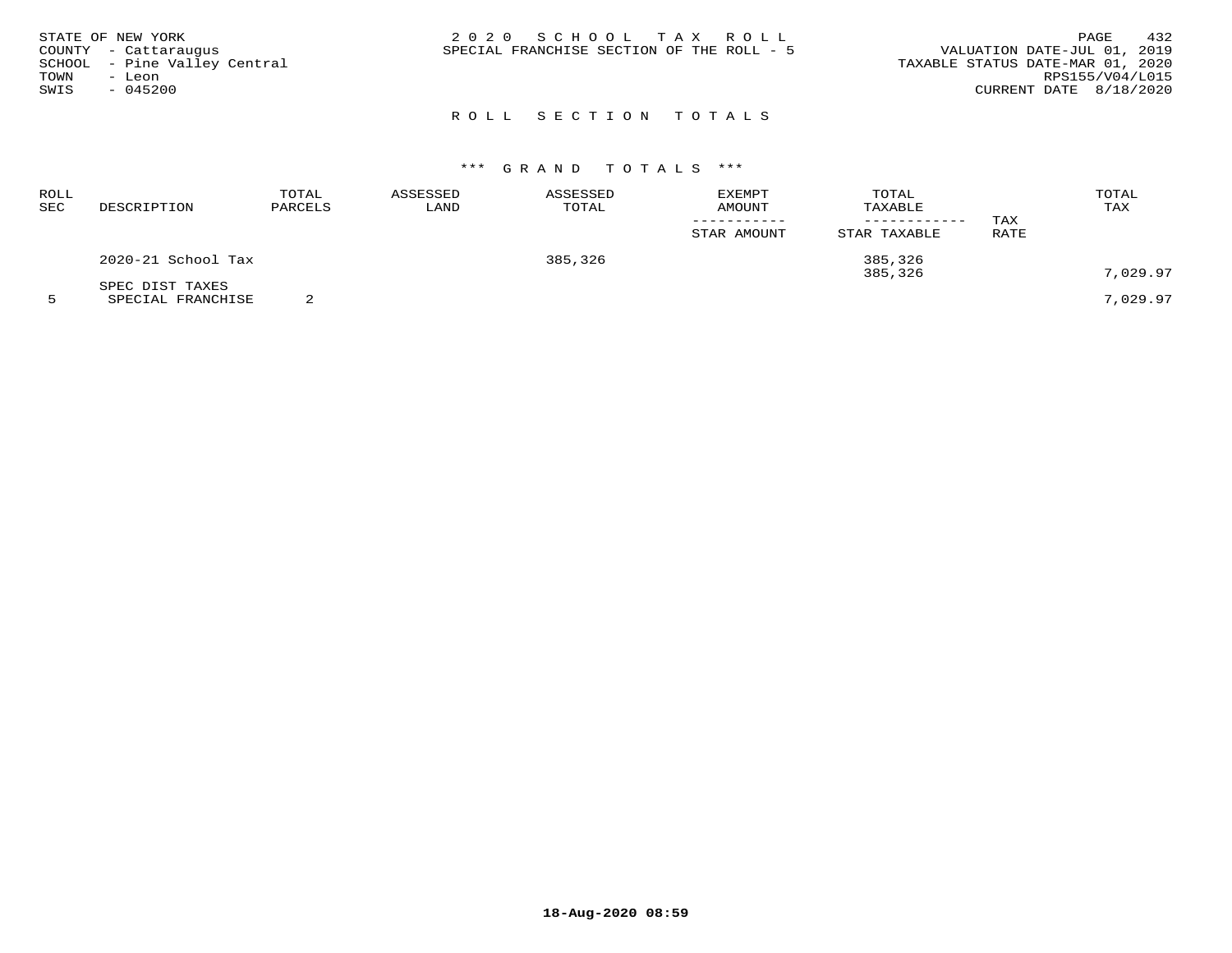| STATE OF NEW YORK<br>COUNTY - Cattaraugus<br>SCHOOL - Pine Valley Central<br>TOWN<br>- Leon<br>$-045200$<br>SWIS                   | 2020                                                                                                                                | OWNERS NAME SEQUENCE             | SCHOOL TAX ROLL<br>UTILITY & R.R. SECTION OF THE ROLL - 6<br>UNIFORM PERCENT OF VALUE IS 084.00 | VALUATION DATE-JUL 01, 2019<br>TAXABLE STATUS DATE-MAR 01, 2020 | PAGE<br>433                           |
|------------------------------------------------------------------------------------------------------------------------------------|-------------------------------------------------------------------------------------------------------------------------------------|----------------------------------|-------------------------------------------------------------------------------------------------|-----------------------------------------------------------------|---------------------------------------|
| TAX MAP PARCEL NUMBER<br>CURRENT OWNERS NAME<br>CURRENT OWNERS ADDRESS<br>******************************                           | SCHOOL DISTRICT<br>PARCEL SIZE/GRID COORD                                                                                           | LAND<br>TOTAL                    | TAX DESCRIPTION<br>SPECIAL DISTRICTS                                                            | TAXABLE VALUE                                                   | TAX AMOUNT                            |
| 652.000-9916-830.000/203<br>EmKey Gathering<br>558 W 6th St Ste 200<br>Erie, PA 16507                                              | Meas. & Reg. Station<br>873 Gas Meas Sta<br>Pine Valley Cen 063001<br>0.01<br>ACRES<br>FULL MARKET VALUE                            | $\overline{0}$<br>2,560<br>3,048 | 2020-21 School Tax<br>TOTAL TAX ---                                                             | ACCT 0946<br>2,560                                              | BILL 1312<br>46.71<br>$46.71**$       |
|                                                                                                                                    | Op & Mrs Equip                                                                                                                      |                                  |                                                                                                 | DATE #1<br>AMT DUE<br>ACCT 0550                                 | 09/30/20<br>46.71<br><b>BILL</b> 1313 |
| 652.000-9916-830.000/200<br>EmKey Gathering LLC<br>558 W 6th St Ste 200<br>Erie, PA 16507                                          | 741 Gas pipeline<br>Pine Valley Cen 063001<br>Loc #888888 & 29600<br>1.0000 Pine Valley<br>Gas Trans (95000-97000)<br>0.01<br>ACRES | $\overline{0}$<br>70,376         | 2020-21 School Tax                                                                              | 70,376                                                          | 1,283.95                              |
|                                                                                                                                    | FULL MARKET VALUE                                                                                                                   | 83,781                           | TOTAL TAX ---                                                                                   | DATE #1<br>AMT DUE                                              | $1,283.95**$<br>09/30/20<br>1,283.95  |
|                                                                                                                                    |                                                                                                                                     |                                  |                                                                                                 |                                                                 |                                       |
| 652.000-9916-830.000/201<br>EmKey Gathering LLC<br>558 W 6th St Ste 200<br>Erie, PA 16507                                          | op & mis equip<br>873 Gas Meas Sta<br>Pine Valley Cen 063001<br>0.01<br>ACRES<br>FULL MARKET VALUE                                  | $\bigcirc$<br>2,668<br>3,176     | 2020-21 School Tax                                                                              | ACCT 0944<br>2,668                                              | <b>BILL</b> 1314<br>48.68             |
|                                                                                                                                    |                                                                                                                                     |                                  | TOTAL TAX ---                                                                                   | DATE #1<br>AMT DUE                                              | 48.68**<br>09/30/20<br>48.68          |
|                                                                                                                                    |                                                                                                                                     |                                  |                                                                                                 | ACCT 0945                                                       |                                       |
| 652.000-9916-830.000/202<br>EmKey Gathering LLC<br>558 W 6th St Ste 200<br>Erie, PA 16507                                          | Meas & reg. station<br>873 Gas Meas Sta<br>Pine Valley Cen 063001<br>ACRES<br>0.01<br>FULL MARKET VALUE                             | $\overline{0}$<br>1,596<br>1,900 | 2020-21 School Tax                                                                              | 1,596                                                           | BILL 1315<br>29.12                    |
|                                                                                                                                    |                                                                                                                                     |                                  | TOTAL TAX ---                                                                                   | DATE #1<br>AMT DUE                                              | $29.12**$<br>09/30/20<br>29.12        |
|                                                                                                                                    | Outside Plant                                                                                                                       |                                  |                                                                                                 | ** 650.000-9916-825.150/288 ***<br>ACCT 0430                    | <b>BILL</b> 1316                      |
| 650.000-9916-825.150/288<br>Kiantone Pipeline Corp<br>Attn: United Refining Co Of Pa Loc #888888<br>PO Box 599<br>Warren, PA 16365 | 883 Gas Trans Impr<br>Pine Valley Cen 063001<br>0.6667 Pine Valley<br>Gas Trans - Pipeline<br>ACRES<br>0.01                         | $\overline{0}$<br>197,356        | 2020-21 School Tax                                                                              | 197,356                                                         | 3,600.61                              |
|                                                                                                                                    | FULL MARKET VALUE                                                                                                                   | 234,948                          | TOTAL TAX ---                                                                                   | DATE #1                                                         | $3,600.61**$<br>09/30/20              |
|                                                                                                                                    |                                                                                                                                     |                                  |                                                                                                 | AMT DUE                                                         | 3,600.61                              |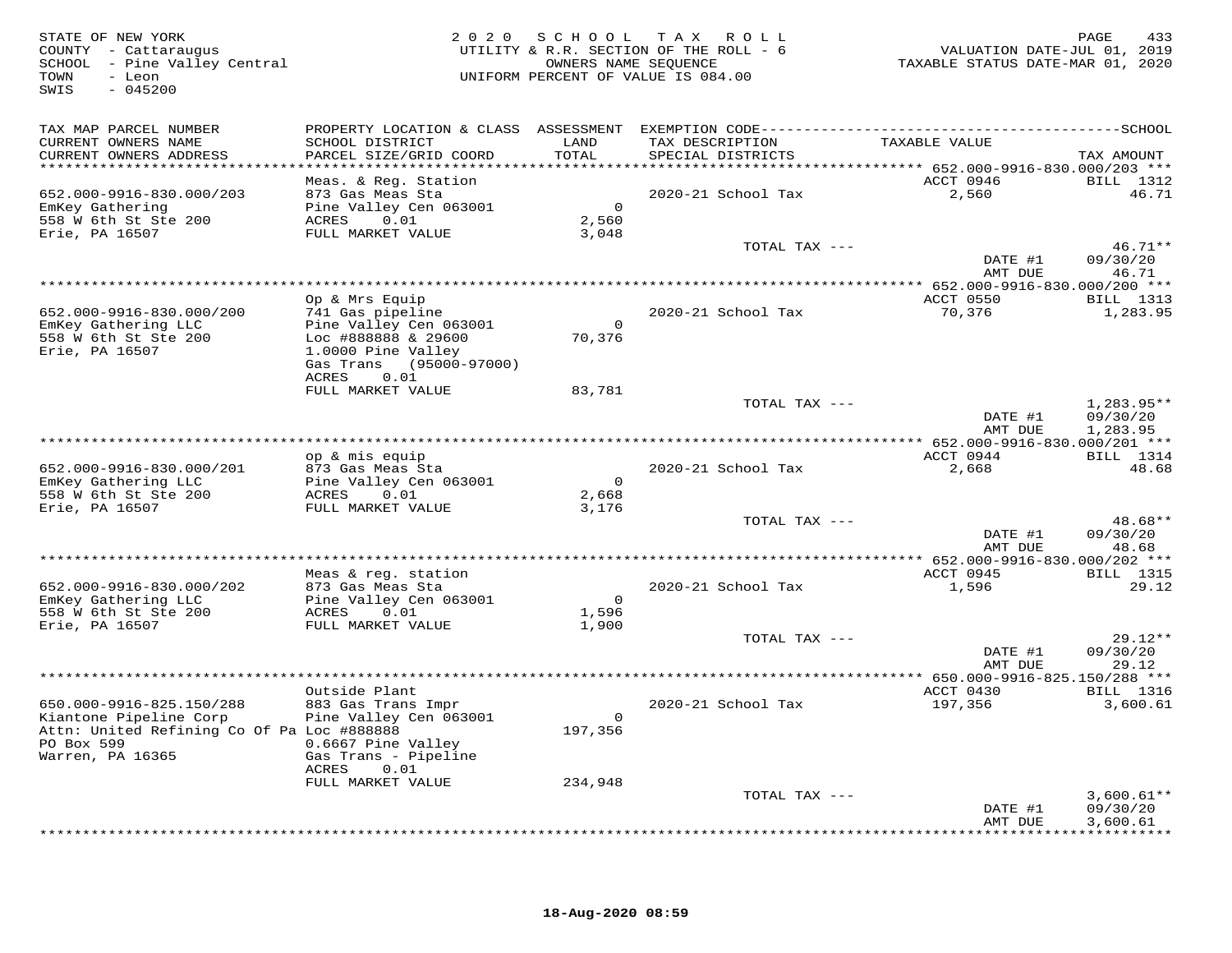| STATE OF NEW YORK<br>COUNTY - Cattaraugus<br>SCHOOL - Pine Valley Central<br>TOWN<br>- Leon<br>$-045200$<br>SWIS |                                                                                                                | 2020 SCHOOL               | TAX ROLL<br>UTILITY & R.R. SECTION OF THE ROLL - 6<br>OWNERS NAME SEQUENCE<br>UNIFORM PERCENT OF VALUE IS 084.00 | VALUATION DATE-JUL 01, 2019<br>TAXABLE STATUS DATE-MAR 01, 2020 | PAGE<br>434                          |
|------------------------------------------------------------------------------------------------------------------|----------------------------------------------------------------------------------------------------------------|---------------------------|------------------------------------------------------------------------------------------------------------------|-----------------------------------------------------------------|--------------------------------------|
| TAX MAP PARCEL NUMBER<br>CURRENT OWNERS NAME                                                                     | SCHOOL DISTRICT                                                                                                | LAND                      | TAX DESCRIPTION                                                                                                  | TAXABLE VALUE                                                   |                                      |
| CURRENT OWNERS ADDRESS<br>******************************                                                         | PARCEL SIZE/GRID COORD                                                                                         | TOTAL                     | SPECIAL DISTRICTS                                                                                                |                                                                 | TAX AMOUNT                           |
|                                                                                                                  | Outside Plant                                                                                                  |                           |                                                                                                                  | ACCT 0427                                                       | <b>BILL</b> 1317                     |
| 652.000-9916-131.600/188<br>Nys Electric & Gas Corp<br>70 Farmview Dr<br>New Gloucester, ME 04260                | 884 Elec Dist Out<br>Pine Valley Cen 063001<br>Loc #888888<br>0.7400 Pine Valley<br>Elec Dist<br>ACRES<br>0.01 | $\overline{0}$<br>311,522 | 2020-21 School Tax                                                                                               | 311,522                                                         | 5,683.47                             |
|                                                                                                                  | FULL MARKET VALUE                                                                                              | 370,860                   |                                                                                                                  |                                                                 |                                      |
|                                                                                                                  |                                                                                                                |                           | TOTAL TAX ---                                                                                                    | DATE #1<br>AMT DUE                                              | $5,683.47**$<br>09/30/20<br>5,683.47 |
|                                                                                                                  |                                                                                                                |                           |                                                                                                                  |                                                                 |                                      |
|                                                                                                                  | Special Franchise                                                                                              |                           |                                                                                                                  | ACCT 0764<br>1,394                                              | <b>BILL</b> 1318<br>25.43            |
| 652.000-9916-143.800<br>Steuben Rural Elec Coop<br>9 Wilson Ave<br>Bath, NY 14810                                | 861 Elec & gas<br>Pine Valley Cen 063001<br>Town Of Leon<br>1.0000 Pine Valley<br>ACRES<br>0.01                | $\circ$<br>1,394          | 2020-21 School Tax                                                                                               |                                                                 |                                      |
|                                                                                                                  | FULL MARKET VALUE                                                                                              | 1,660                     | TOTAL TAX ---                                                                                                    |                                                                 | $25.43**$                            |
|                                                                                                                  |                                                                                                                |                           |                                                                                                                  | DATE #1<br>AMT DUE                                              | 09/30/20<br>25.43                    |
|                                                                                                                  |                                                                                                                |                           |                                                                                                                  |                                                                 |                                      |
| 652.000-9916-143.800/188                                                                                         | Outside Plant<br>884 Elec Dist Out                                                                             |                           |                                                                                                                  | ACCT 0424                                                       | <b>BILL</b> 1319<br>21,042.46        |
| Steuben Rural Electric Co<br>9 Wilson Ave<br>Bath, NY 14810                                                      | Pine Valley Cen 063001<br>Loc #888888<br>0.9740 Pine Valley<br>Elec Dist<br>ACRES<br>0.01                      | $\circ$<br>1153,377       | 2020-21 School Tax                                                                                               | 1153,377                                                        |                                      |
|                                                                                                                  | FULL MARKET VALUE                                                                                              | 1373,068                  |                                                                                                                  |                                                                 |                                      |
|                                                                                                                  |                                                                                                                |                           | TOTAL TAX ---                                                                                                    | DATE #1<br>AMT DUE                                              | 21,042.46**<br>09/30/20<br>21,042.46 |
|                                                                                                                  |                                                                                                                |                           |                                                                                                                  |                                                                 |                                      |
|                                                                                                                  | Outside Plant                                                                                                  |                           |                                                                                                                  | ACCT 0426                                                       | <b>BILL</b> 1320                     |
| 652.000-0000-631.900/1883<br>Verizon New York Inc<br>PO Box 152206<br>Irving, TX 75015-2206                      | 836 Telecom. eq.<br>Pine Valley Cen 063001<br>Loc #888888<br>0.9130 Pine Valley<br>Poles, Wire, Cable, Etc     | 99,457                    | Mass Telec 47100<br>0 2020-21 School Tax                                                                         | 77,430                                                          | 22,027<br>1,412.65                   |
|                                                                                                                  | 0.01<br>ACRES                                                                                                  |                           |                                                                                                                  |                                                                 |                                      |
|                                                                                                                  | FULL MARKET VALUE                                                                                              | 118,401                   | TOTAL TAX ---                                                                                                    | DATE #1<br>AMT DUE                                              | $1,412.65**$<br>09/30/20<br>1,412.65 |
|                                                                                                                  |                                                                                                                |                           |                                                                                                                  |                                                                 |                                      |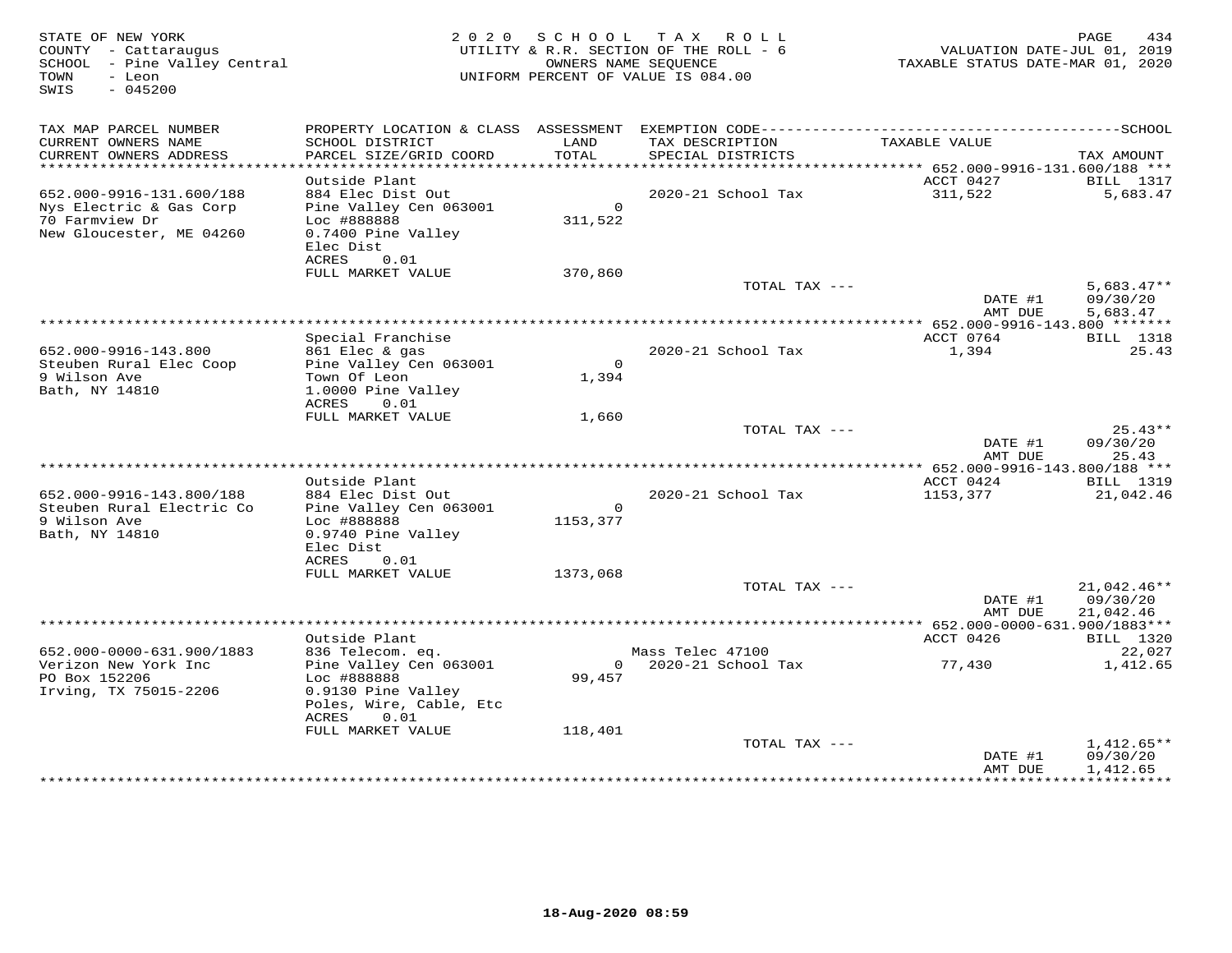| STATE OF NEW YORK            | 2020 SCHOOL TAX ROLL                   | 435<br>PAGE                      |
|------------------------------|----------------------------------------|----------------------------------|
| COUNTY - Cattaraugus         | UTILITY & R.R. SECTION OF THE ROLL - 6 | VALUATION DATE-JUL 01, 2019      |
| SCHOOL - Pine Valley Central |                                        | TAXABLE STATUS DATE-MAR 01, 2020 |
| TOWN<br>- Leon               |                                        | RPS155/V04/L015                  |
| SWIS<br>$-045200$            |                                        | CURRENT DATE 8/18/2020           |
|                              | ROLL SUB SECTION- - TOTALS             |                                  |

|      |      | momn.<br>.UIAL | <b>DIZODALO TOM</b><br><b>1115</b><br>LUP | ר את דר            | ΑL<br>$\cdots$       | EXEMPT        | 'ΔΧΔ<br>AAABLE | momn. |
|------|------|----------------|-------------------------------------------|--------------------|----------------------|---------------|----------------|-------|
| CODE | NAME | 'ARC           | TVDF<br><u>ی ہے</u>                       | <b>TTT</b><br>ALUM | <b>TTT</b><br>7ALUE. | <b>TNUOMA</b> | . ALUE         | TAX   |

#### NO SPECIAL DISTRICTS AT THIS LEVEL

\*\*\* S C H O O L D I S T R I C T S U M M A R Y \*\*\*

| CODE   | DISTRICT NAME                    | TOTAL<br>PARCELS | ASSESSED<br>LAND | ASSESSED<br>TOTAL | EXEMPT<br>AMOUNT | TOTAL<br>TAXABLE |            |
|--------|----------------------------------|------------------|------------------|-------------------|------------------|------------------|------------|
|        |                                  |                  |                  |                   | STAR AMOUNT      | STAR TAXABLE     | TOTAL TAX  |
|        | Pine Valley Central              | 9                |                  | 1840,306          | 22,027           | 1,818,279        |            |
| 063001 |                                  |                  |                  |                   |                  | 1,818,279        | 33,173.08  |
|        | SUB-TOTAL                        | 9                |                  | 1840,306          | 22,027           | 1,818,279        |            |
|        | $S \cup B - T \cup T A L (CONT)$ |                  |                  |                   |                  | 1,818,279        | 33, 173.08 |
|        | TOTAL                            | 9                |                  | 1840,306          | 22,027           | 1,818,279        |            |
|        | T O T A L (CONT)                 |                  |                  |                   |                  | 1,818,279        | 33, 173.08 |

#### \*\*\* S Y S T E M C O D E S S U M M A R Y \*\*\*

#### NO SYSTEM EXEMPTIONS AT THIS LEVEL

| CODE  | DESCRIPTION         | TOTAL<br>PARCELS | SCHOOL           |
|-------|---------------------|------------------|------------------|
| 47100 | Mass Telec<br>TOTAL |                  | 22,027<br>22,027 |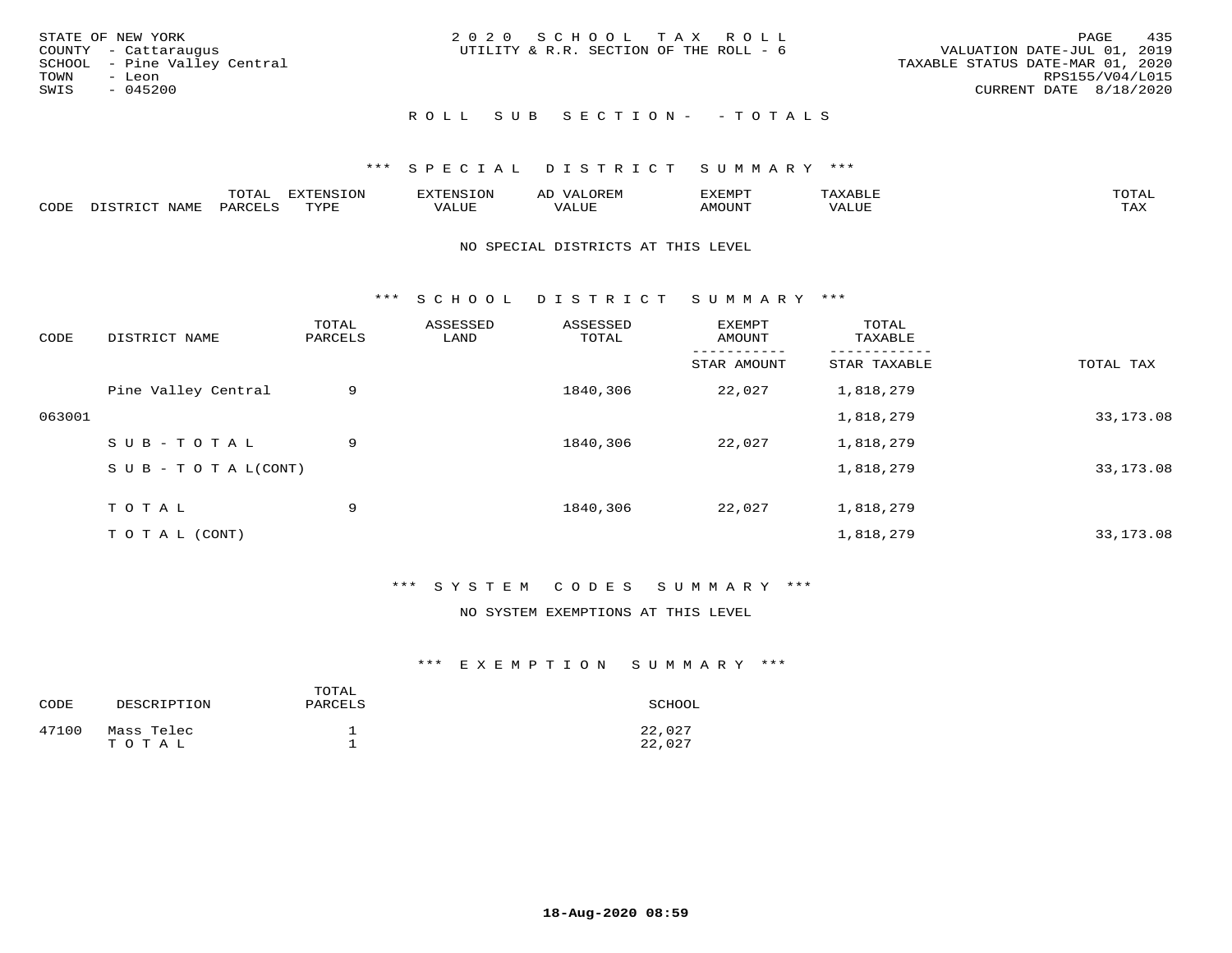| STATE OF NEW YORK<br>COUNTY - Cattaraugus<br>SCHOOL - Pine Valley Central<br>TOWN<br>- Leon<br>SWIS<br>$-045200$ | 2020 SCHOOL TAX ROLL<br>UTILITY & R.R. SECTION OF THE ROLL - 6 | 436<br>PAGE<br>VALUATION DATE-JUL 01, 2019<br>TAXABLE STATUS DATE-MAR 01, 2020<br>RPS155/V04/L015<br>CURRENT DATE 8/18/2020 |
|------------------------------------------------------------------------------------------------------------------|----------------------------------------------------------------|-----------------------------------------------------------------------------------------------------------------------------|
|                                                                                                                  | ROLL SUB SECTION- - TOTALS                                     |                                                                                                                             |

| ROLL<br><b>SEC</b> | DESCRIPTION                         | TOTAL<br>PARCELS | ASSESSED<br>LAND | ASSESSED<br>TOTAL | <b>EXEMPT</b><br>AMOUNT | TOTAL<br>TAXABLE       | TAX  | TOTAL<br>TAX |
|--------------------|-------------------------------------|------------------|------------------|-------------------|-------------------------|------------------------|------|--------------|
|                    |                                     |                  |                  |                   | STAR AMOUNT             | STAR TAXABLE           | RATE |              |
|                    | 2020-21 School Tax                  |                  |                  | 1840,306          | 22,027                  | 1,818,279<br>1,818,279 |      | 33,173.08    |
|                    | SPEC DIST TAXES<br>UTILITIES & N.C. |                  |                  |                   |                         |                        |      | 33,173.08    |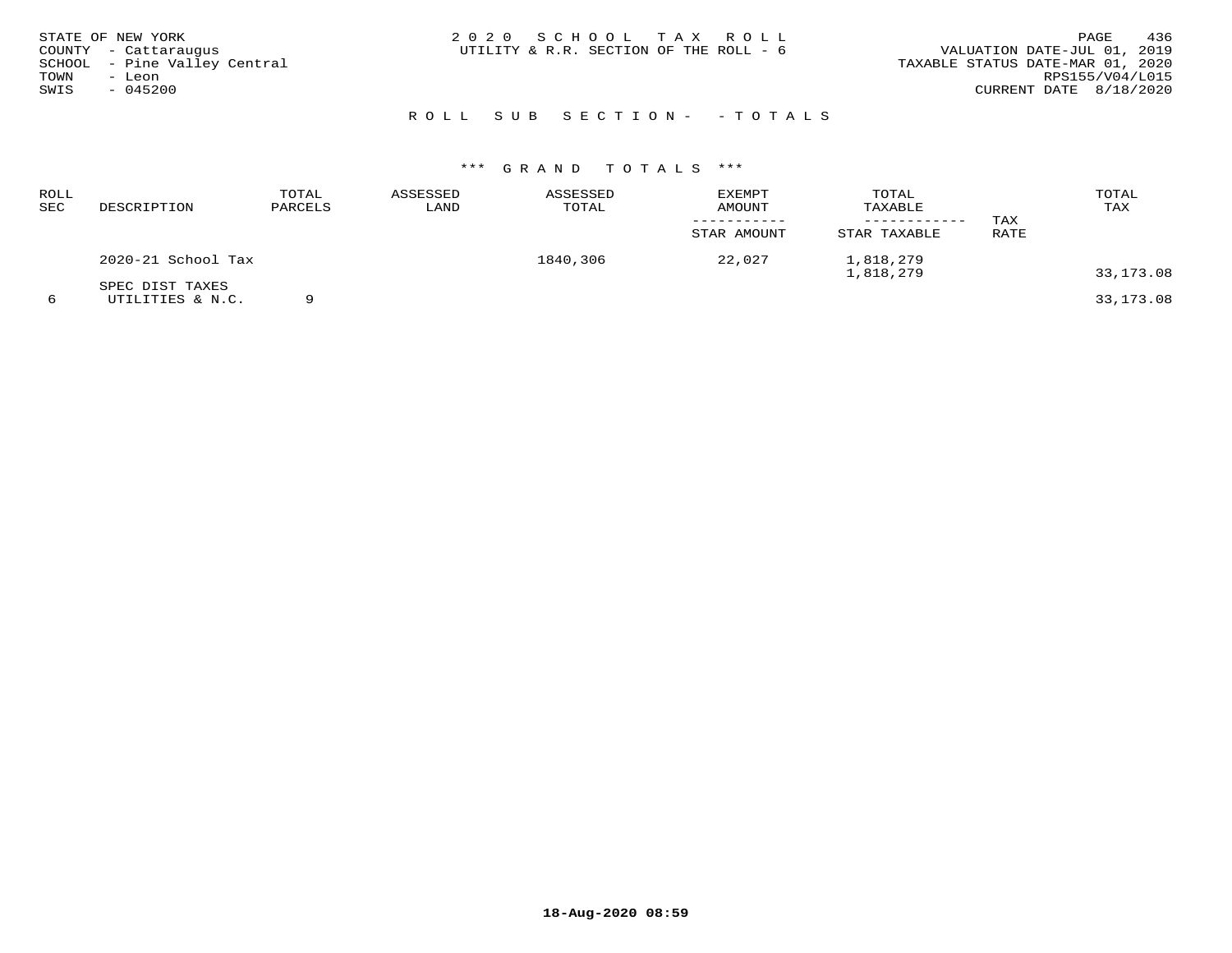| STATE OF NEW YORK    |                              | 2020 SCHOOL TAX ROLL                   |  |                                  |                        | PAGE | 437 |
|----------------------|------------------------------|----------------------------------------|--|----------------------------------|------------------------|------|-----|
| COUNTY - Cattaraugus |                              | UTILITY & R.R. SECTION OF THE ROLL - 6 |  | VALUATION DATE-JUL 01, 2019      |                        |      |     |
|                      | SCHOOL - Pine Valley Central |                                        |  | TAXABLE STATUS DATE-MAR 01, 2020 |                        |      |     |
| TOWN<br>- Leon       |                              |                                        |  |                                  | RPS155/V04/L015        |      |     |
| SWIS<br>- 045200     |                              |                                        |  |                                  | CURRENT DATE 8/18/2020 |      |     |
|                      |                              |                                        |  |                                  |                        |      |     |

#### ROLL SECTION TOTALS

#### \*\*\* S P E C I A L D I S T R I C T S U M M A R Y \*\*\*

|       |                  | m^m*<br>∸ ∪ ⊥ <del>⊓</del> | $T \cap N$<br>--- |                 | ىت | YFMDT   |        | $m \wedge m \wedge n$ |
|-------|------------------|----------------------------|-------------------|-----------------|----|---------|--------|-----------------------|
| JODE: | $M^{\mathsf{A}}$ |                            | $m \tau \tau n$   | $-$ - $-$ - $-$ |    | 1077777 | 1 U P. | $m \times r$<br>- ⊷∡  |

#### NO SPECIAL DISTRICTS AT THIS LEVEL

\*\*\* S C H O O L D I S T R I C T S U M M A R Y \*\*\*

| CODE   | DISTRICT NAME                    | TOTAL<br>PARCELS | ASSESSED<br>LAND | ASSESSED<br>TOTAL | EXEMPT<br>AMOUNT | TOTAL<br>TAXABLE |            |
|--------|----------------------------------|------------------|------------------|-------------------|------------------|------------------|------------|
|        |                                  |                  |                  |                   | STAR AMOUNT      | STAR TAXABLE     | TOTAL TAX  |
|        | Pine Valley Central              | 9                |                  | 1840,306          | 22,027           | 1,818,279        |            |
| 063001 |                                  |                  |                  |                   |                  | 1,818,279        | 33, 173.08 |
|        | SUB-TOTAL                        | 9                |                  | 1840,306          | 22,027           | 1,818,279        |            |
|        | $S \cup B - T \cup T A L (CONT)$ |                  |                  |                   |                  | 1,818,279        | 33, 173.08 |
|        | TOTAL                            | 9                |                  | 1840,306          | 22,027           | 1,818,279        |            |
|        |                                  |                  |                  |                   |                  |                  |            |
|        | T O T A L (CONT)                 |                  |                  |                   |                  | 1,818,279        | 33, 173.08 |

#### \*\*\* S Y S T E M C O D E S S U M M A R Y \*\*\*

#### NO SYSTEM EXEMPTIONS AT THIS LEVEL

| CODE  | DESCRIPTION         | TOTAL<br>PARCELS | SCHOOL           |
|-------|---------------------|------------------|------------------|
| 47100 | Mass Telec<br>TOTAL |                  | 22,027<br>22,027 |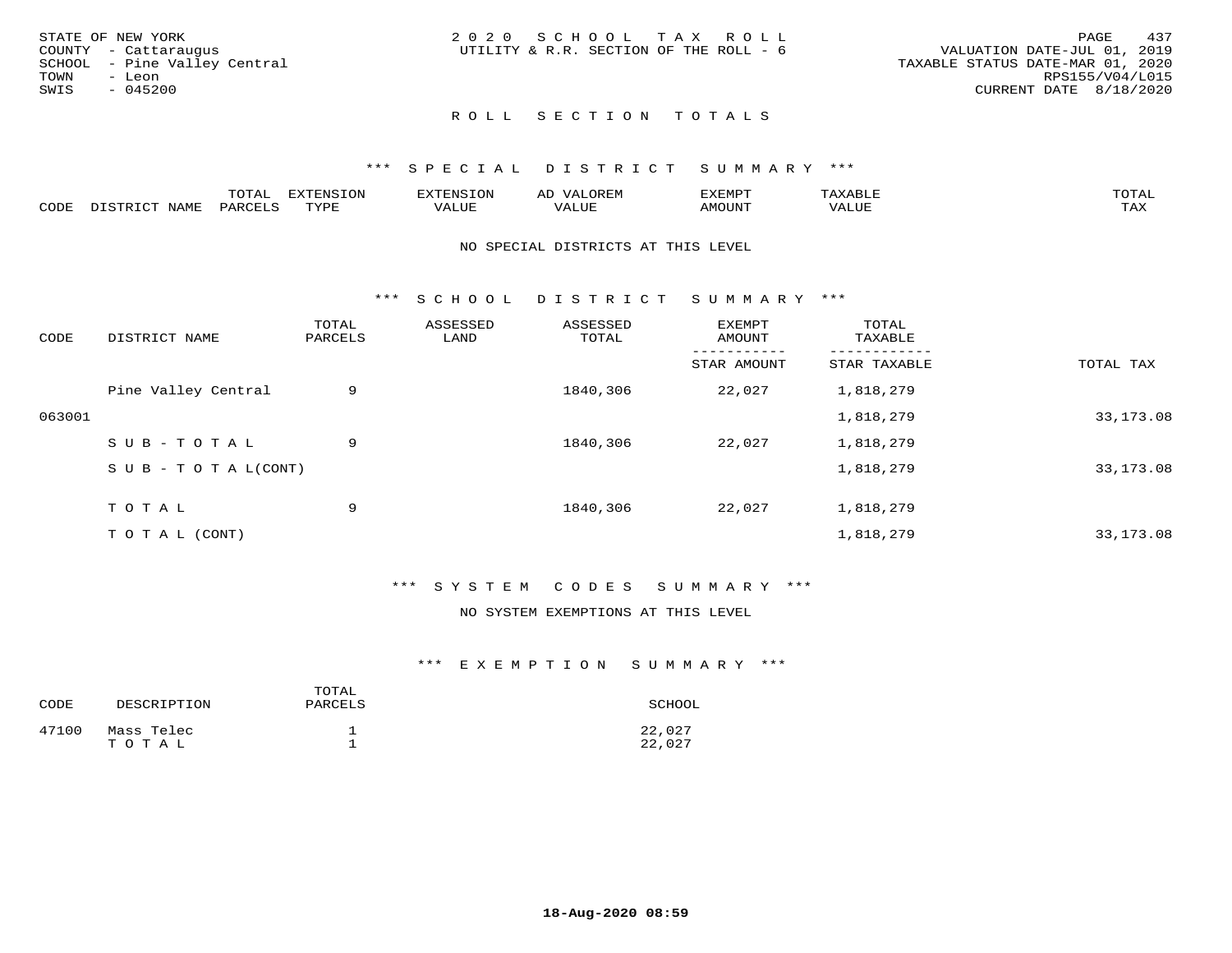| STATE OF NEW YORK<br>COUNTY - Cattaraugus<br>SCHOOL - Pine Valley Central<br>TOWN<br>- Leon<br>SWIS<br>$-045200$ | 2020 SCHOOL TAX ROLL<br>UTILITY & R.R. SECTION OF THE ROLL - 6 | 438<br>PAGE<br>VALUATION DATE-JUL 01, 2019<br>TAXABLE STATUS DATE-MAR 01, 2020<br>RPS155/V04/L015<br>CURRENT DATE 8/18/2020 |
|------------------------------------------------------------------------------------------------------------------|----------------------------------------------------------------|-----------------------------------------------------------------------------------------------------------------------------|
|                                                                                                                  | ROLL SECTION TOTALS                                            |                                                                                                                             |

| ROLL<br>SEC | DESCRIPTION                         | TOTAL<br>PARCELS | ASSESSED<br>LAND | ASSESSED<br>TOTAL | <b>EXEMPT</b><br>AMOUNT | TOTAL<br>TAXABLE<br>------------ | TAX  | TOTAL<br>TAX |
|-------------|-------------------------------------|------------------|------------------|-------------------|-------------------------|----------------------------------|------|--------------|
|             |                                     |                  |                  |                   | STAR AMOUNT             | STAR TAXABLE                     | RATE |              |
|             | 2020-21 School Tax                  |                  |                  | 1840,306          | 22,027                  | 1,818,279<br>1,818,279           |      | 33,173.08    |
|             | SPEC DIST TAXES<br>UTILITIES & N.C. |                  |                  |                   |                         |                                  |      | 33,173.08    |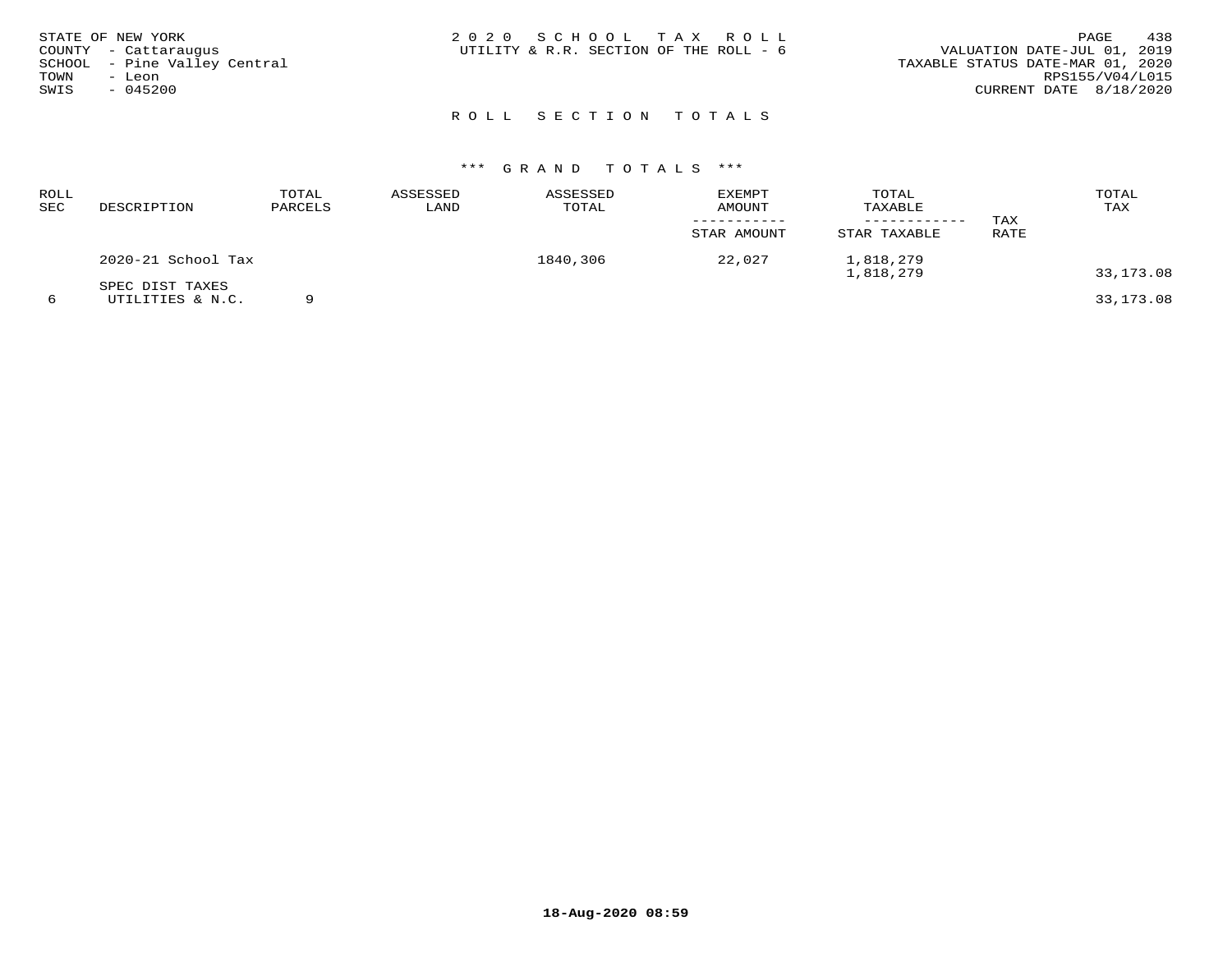SWIS - 045200

# STATE OF NEW YORK 2 0 2 0 S C H O O L T A X R O L L PAGE 439 COUNTY - Cattaraugus WHOLLY EXEMPT SECTION OF THE ROLL - 8 VALUATION DATE-JUL 01, 2019 SCHOOL - Pine Valley Central OWNERS NAME SEQUENCE TAXABLE STATUS DATE-MAR 01, 2020TOWN - Leon UNIFORM PERCENT OF VALUE IS 084.00

| TAX MAP PARCEL NUMBER<br>CURRENT OWNERS NAME         | PROPERTY LOCATION & CLASS ASSESSMENT<br>SCHOOL DISTRICT | LAND    |                 | TAX DESCRIPTION     | EXEMPTION CODE----------------------<br>TAXABLE VALUE               | -----------------SCHOOL |
|------------------------------------------------------|---------------------------------------------------------|---------|-----------------|---------------------|---------------------------------------------------------------------|-------------------------|
| CURRENT OWNERS ADDRESS                               | PARCEL SIZE/GRID COORD                                  | TOTAL   |                 | SPECIAL DISTRICTS   |                                                                     | TAX AMOUNT              |
|                                                      |                                                         |         |                 |                     | **************** 33.004-1-25 *****************                      |                         |
|                                                      | Frog Valley Rd                                          |         |                 |                     | ACCT 0429                                                           |                         |
| $33.004 - 1 - 25$                                    | 340 Vacant indus                                        |         | IND DEV         | 18020               |                                                                     | 6,700                   |
| Catt Co Ida                                          | Pine Valley Cen 063001                                  | 6,700   |                 | 2020-21 School Tax  | 0.00                                                                | 0.00                    |
| PO Box 1749                                          | Sch Dist 063001 100%                                    | 6,700   |                 |                     |                                                                     |                         |
| Ellicottville, NY 14731                              | Gravel-Slag Base Ceme<br>ACRES<br>2.86                  |         |                 |                     |                                                                     |                         |
|                                                      | EAST-1019542 NRTH-0855214                               |         |                 |                     |                                                                     |                         |
|                                                      | DEED BOOK 823<br>PG-00486                               |         |                 |                     |                                                                     |                         |
|                                                      | FULL MARKET VALUE                                       | 7,976   |                 |                     |                                                                     |                         |
|                                                      |                                                         |         |                 | TOTAL TAX ---       |                                                                     | $0.00**$                |
|                                                      |                                                         |         |                 |                     | ****** $42.004 - 1 - 6.1/2$ *************                           |                         |
|                                                      | West Rd                                                 |         |                 |                     | ACCT 0742                                                           |                         |
| $42.004 - 1 - 6.1/2$                                 | 612 School                                              |         | SCH-DIST        | 13800               |                                                                     | 26,000                  |
| Conewango Valley Amish School Pine Valley Cen 063001 |                                                         | 6,000   |                 | 2020-21 School Tax  | 0.00                                                                | 0.00                    |
| West Rd                                              | 52 04 09                                                | 26,000  |                 |                     |                                                                     |                         |
| Conewango Valley, NY 14726                           | ACRES<br>0.01<br>EAST-1024950 NRTH-0838665              |         |                 |                     |                                                                     |                         |
|                                                      | FULL MARKET VALUE                                       | 30,952  |                 |                     |                                                                     |                         |
|                                                      |                                                         |         |                 | $TOTAL$ $TAX$ $---$ |                                                                     | $0.00**$                |
|                                                      |                                                         |         |                 |                     |                                                                     |                         |
|                                                      | Leon-New Albion Rd                                      |         |                 |                     | ACCT 5001                                                           |                         |
| $42.020 - 1 - 17$                                    | 662 Police/fire                                         |         | FIRE-DEPT 26400 |                     |                                                                     | 345,200                 |
| Leon Fire Company #1 Inc                             | Pine Valley Cen 063001                                  | 7,600   |                 | 2020-21 School Tax  | 0.00                                                                | 0.00                    |
| Leon, NY 14751                                       | 36 04 09                                                | 345,200 |                 |                     |                                                                     |                         |
|                                                      | FRNT 165.00 DPTH                                        |         |                 |                     |                                                                     |                         |
|                                                      | ACRES<br>1.38                                           |         |                 |                     |                                                                     |                         |
|                                                      | EAST-1032019 NRTH-0835961<br>DEED BOOK 742              |         |                 |                     |                                                                     |                         |
|                                                      | PG-00449<br>FULL MARKET VALUE                           | 410,952 |                 |                     |                                                                     |                         |
|                                                      |                                                         |         |                 | $TOTAL$ $TAX$ $---$ |                                                                     | $0.00**$                |
|                                                      | ****************************                            |         |                 |                     | ************************************* 42.020-1-31.2 *************** |                         |
|                                                      | 12209 Leon-New Albion Rd                                |         |                 |                     | ACCT 0596                                                           |                         |
| $42.020 - 1 - 31.2$                                  | 311 Res vac land                                        |         | FIRE-DEPT 26400 |                     |                                                                     | 7,000                   |
| Leon Fire Company #1, Inc                            | Pine Valley Cen 063001                                  | 7,000   |                 | 2020-21 School Tax  | 0.00                                                                | 0.00                    |
| 12194 Leon New Albion Rd                             | 35 04 09                                                | 7,000   |                 |                     |                                                                     |                         |
| Conewango Valley, NY 14726                           | FRNT 145.00 DPTH 307.50                                 |         |                 |                     |                                                                     |                         |
|                                                      | EAST-1031712 NRTH-0835297<br>DEED BOOK 30134 PG-8001    |         |                 |                     |                                                                     |                         |
|                                                      | FULL MARKET VALUE                                       | 8,333   |                 |                     |                                                                     |                         |
|                                                      |                                                         |         |                 |                     |                                                                     |                         |
|                                                      |                                                         |         |                 | $TOTAL$ $TAX$ $---$ |                                                                     | $0.00**$                |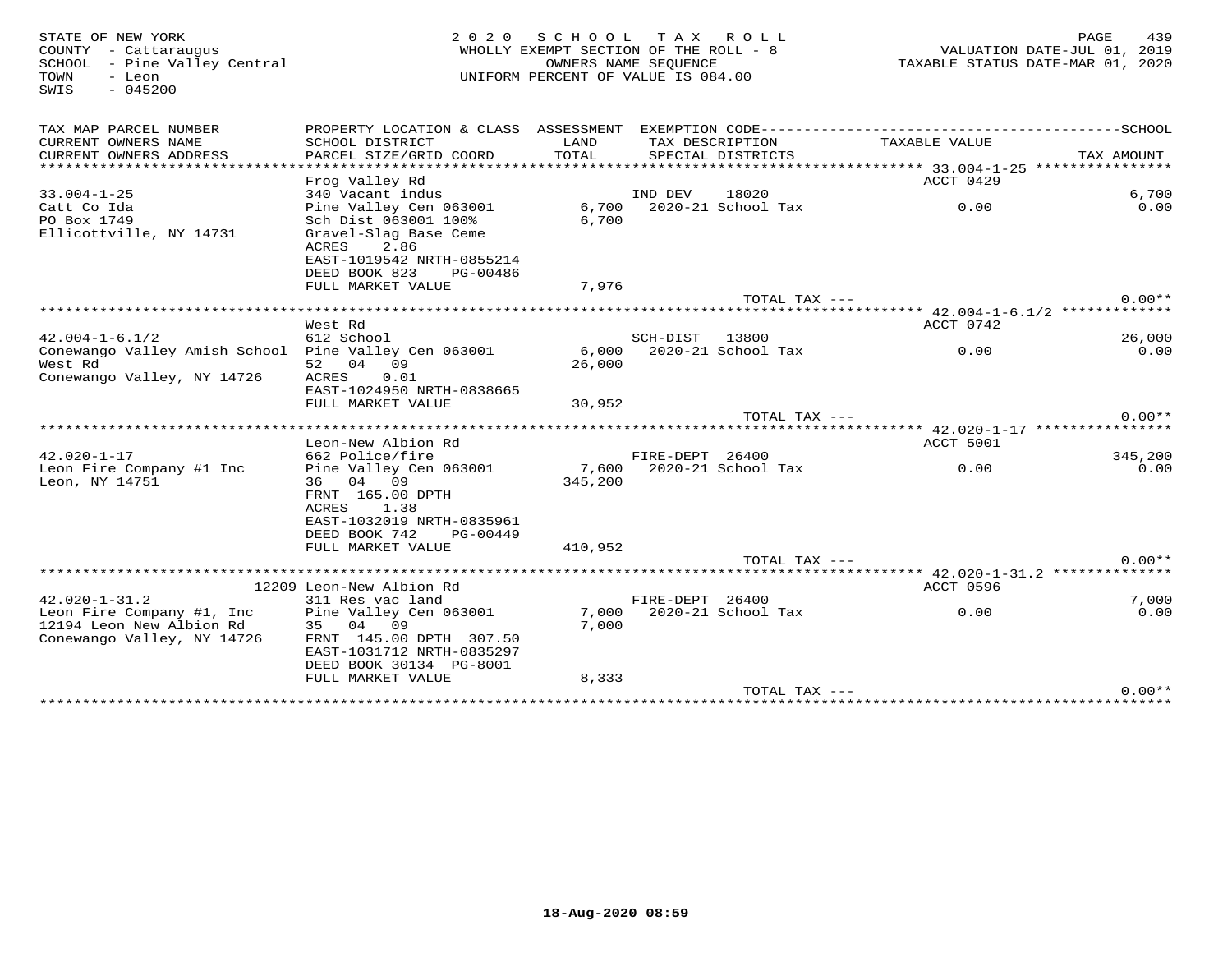| STATE OF NEW YORK<br>COUNTY - Cattaraugus<br>SCHOOL - Pine Valley Central<br>TOWN<br>- Leon<br>$-045200$<br>SWIS | 2 0 2 0                                                                                                           |         | SCHOOL TAX ROLL<br>WHOLLY EXEMPT SECTION OF THE ROLL - 8<br>OWNERS NAME SEQUENCE<br>UNIFORM PERCENT OF VALUE IS 084.00 |               | PAGE<br>440<br>VALUATION DATE-JUL 01, 2019<br>TAXABLE STATUS DATE-MAR 01, 2020 |
|------------------------------------------------------------------------------------------------------------------|-------------------------------------------------------------------------------------------------------------------|---------|------------------------------------------------------------------------------------------------------------------------|---------------|--------------------------------------------------------------------------------|
| TAX MAP PARCEL NUMBER                                                                                            | PROPERTY LOCATION & CLASS ASSESSMENT EXEMPTION CODE-----------------------------------SCHOOL                      |         |                                                                                                                        |               |                                                                                |
| CURRENT OWNERS NAME                                                                                              | SCHOOL DISTRICT                                                                                                   | LAND    | TAX DESCRIPTION                                                                                                        | TAXABLE VALUE |                                                                                |
| CURRENT OWNERS ADDRESS                                                                                           | PARCEL SIZE/GRID COORD                                                                                            | TOTAL   | SPECIAL DISTRICTS                                                                                                      |               | TAX AMOUNT                                                                     |
|                                                                                                                  | 12264 Cherry Creek Hill Rd                                                                                        |         |                                                                                                                        | ACCT 5010     |                                                                                |
| $42.020 - 1 - 5$                                                                                                 | 620 Religious                                                                                                     |         | NON-PROFIT 25300                                                                                                       |               | 164,500                                                                        |
| Leon Historical Society                                                                                          | Pine Valley Cen 063001                                                                                            |         |                                                                                                                        |               | 0.00                                                                           |
| PO Box 133                                                                                                       | 44 04 09                                                                                                          | 164,500 |                                                                                                                        |               |                                                                                |
| Leon, NY 14751                                                                                                   | Rte 62 Ff - 80.27'<br>FRNT 247.50 DPTH 247.50<br>EAST-1030961 NRTH-0835830<br>DEED BOOK 00993 PG-00803            |         |                                                                                                                        |               |                                                                                |
|                                                                                                                  | FULL MARKET VALUE                                                                                                 | 195,833 |                                                                                                                        |               |                                                                                |
|                                                                                                                  |                                                                                                                   |         | TOTAL TAX ---                                                                                                          |               | $0.00**$                                                                       |
|                                                                                                                  |                                                                                                                   |         |                                                                                                                        |               |                                                                                |
| $42.020 - 1 - 6$                                                                                                 | Rte 62<br>534 Social org.                                                                                         |         | NON-PROFIT 25300                                                                                                       | ACCT 0156     | 104,700                                                                        |
| Leon Historical Society                                                                                          | Pine Valley Cen 063001                                                                                            |         | 900 2020-21 School Tax                                                                                                 | 0.00          | 0.00                                                                           |
| PO Box 133                                                                                                       | 44 04 09                                                                                                          | 104,700 |                                                                                                                        |               |                                                                                |
| Leon, NY 14751                                                                                                   | $10$ Sq Rd<br>FRNT 33.00 DPTH 47.00<br>EAST-1031065 NRTH-0836099<br>DEED BOOK 00993 PG-00803<br>FULL MARKET VALUE | 124,643 |                                                                                                                        |               |                                                                                |
|                                                                                                                  |                                                                                                                   |         | TOTAL TAX ---                                                                                                          |               | $0.00**$                                                                       |
|                                                                                                                  |                                                                                                                   |         |                                                                                                                        |               |                                                                                |
|                                                                                                                  | 6144 Town Hill Rd                                                                                                 |         |                                                                                                                        | ACCT 0597     |                                                                                |
| $52.001 - 1 - 27.71$                                                                                             | 612 School                                                                                                        |         | SCH-DIST 13800                                                                                                         |               | 15,900                                                                         |
| Miller Eli E                                                                                                     | Pine Valley Cen 063001                                                                                            |         | $0$ 2020-21 School Tax                                                                                                 | 0.00          | 0.00                                                                           |
| Attn: Enos E Miller                                                                                              | 21 04 09                                                                                                          | 15,900  |                                                                                                                        |               |                                                                                |
| RD 1<br>Conewango Valley, NY 14726                                                                               | ACRES<br>0.01<br>EAST-1035849 NRTH-0826485<br>DEED BOOK 579<br>PG-00166                                           |         |                                                                                                                        |               |                                                                                |
|                                                                                                                  | FULL MARKET VALUE                                                                                                 | 18,929  |                                                                                                                        |               |                                                                                |
|                                                                                                                  |                                                                                                                   |         | TOTAL TAX ---                                                                                                          |               | $0.00**$                                                                       |
|                                                                                                                  |                                                                                                                   |         |                                                                                                                        |               |                                                                                |
| $42.004 - 2 - 8.3$                                                                                               | Cherry Creek Hill Rd                                                                                              |         |                                                                                                                        | ACCT 0554     |                                                                                |
| Miller Enos E                                                                                                    | 612 School<br>Pine Valley Cen 063001                                                                              |         | SCH-DIST 13800<br>6,600 2020-21 School Tax                                                                             | 0.00          | 27,900<br>0.00                                                                 |
| Rfd 1                                                                                                            | 51 04 09                                                                                                          | 27,900  |                                                                                                                        |               |                                                                                |
| Conewango Valley, NY 14726                                                                                       | School                                                                                                            |         |                                                                                                                        |               |                                                                                |
|                                                                                                                  | FRNT 130.00 DPTH 325.00<br>ACRES<br>0.48<br>EAST-1024854 NRTH-0835582<br>DEED BOOK 846<br>PG-00547                |         |                                                                                                                        |               |                                                                                |
|                                                                                                                  | FULL MARKET VALUE                                                                                                 | 33,214  |                                                                                                                        |               |                                                                                |
|                                                                                                                  |                                                                                                                   |         | TOTAL TAX ---                                                                                                          |               | $0.00**$                                                                       |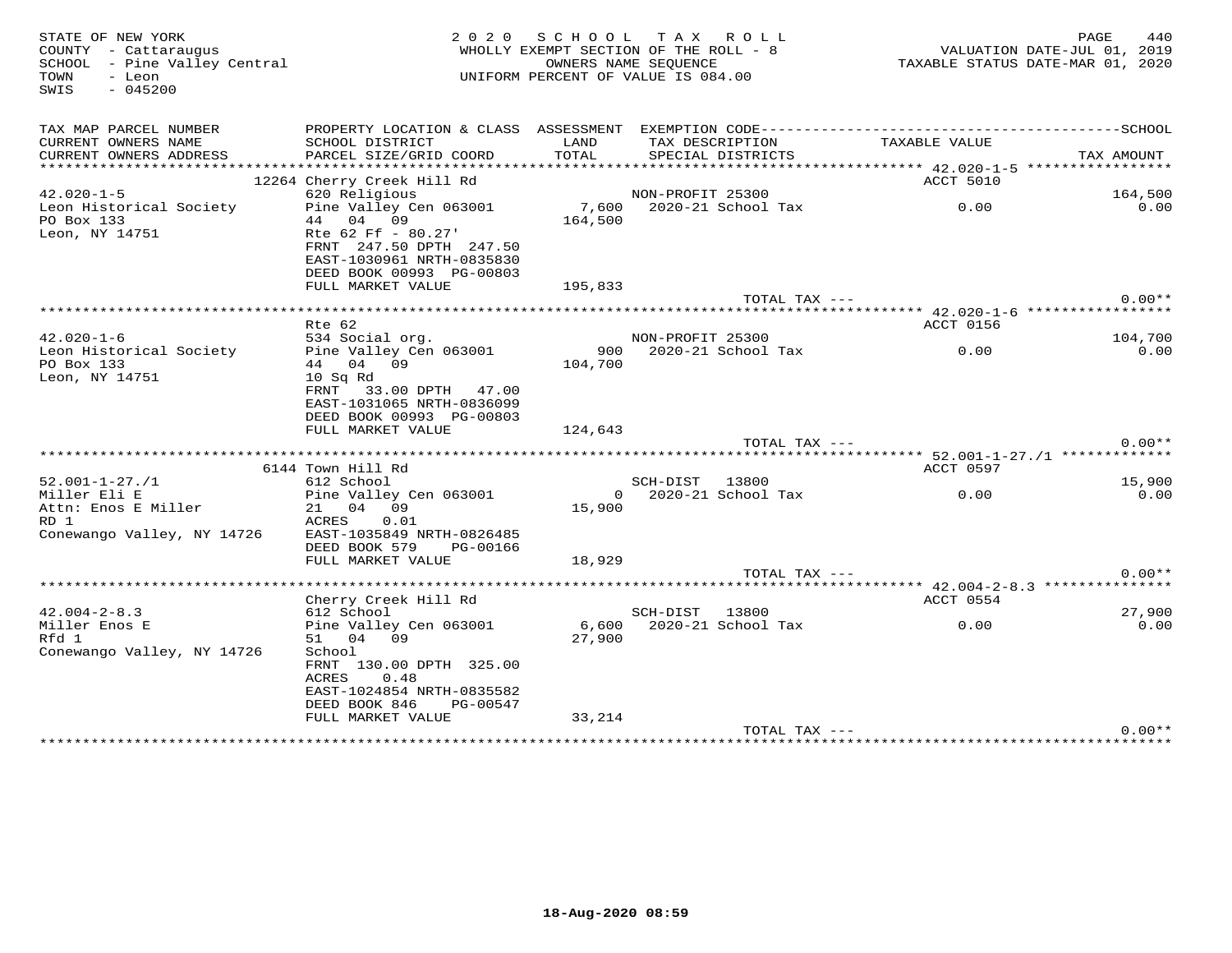SWIS - 045200

# STATE OF NEW YORK 2 0 2 0 S C H O O L T A X R O L L PAGE 441 COUNTY - Cattaraugus WHOLLY EXEMPT SECTION OF THE ROLL - 8 VALUATION DATE-JUL 01, 2019 SCHOOL - Pine Valley Central OWNERS NAME SEQUENCE TAXABLE STATUS DATE-MAR 01, 2020TOWN - Leon UNIFORM PERCENT OF VALUE IS 084.00

| TAX MAP PARCEL NUMBER<br>CURRENT OWNERS NAME<br>CURRENT OWNERS ADDRESS | PROPERTY LOCATION & CLASS ASSESSMENT<br>SCHOOL DISTRICT<br>PARCEL SIZE/GRID COORD | LAND<br>TOTAL   | TAX DESCRIPTION<br>SPECIAL DISTRICTS    | TAXABLE VALUE                                    | TAX AMOUNT     |
|------------------------------------------------------------------------|-----------------------------------------------------------------------------------|-----------------|-----------------------------------------|--------------------------------------------------|----------------|
| *****************                                                      |                                                                                   |                 |                                         |                                                  |                |
|                                                                        | Town Hill Rd                                                                      |                 |                                         | ACCT 0524                                        |                |
| $43.003 - 1 - 18.2$                                                    | 612 School                                                                        |                 | SCH-DIST<br>13800<br>2020-21 School Tax |                                                  | 19,700<br>0.00 |
| Miller Enos E<br>Miller Enos J                                         | Pine Valley Cen 063001<br>27 04 09                                                | 6,800<br>19,700 |                                         | 0.00                                             |                |
| RD 1                                                                   | FRNT 125.00 DPTH 245.00                                                           |                 |                                         |                                                  |                |
| Conewango Valley, NY 14726                                             | EAST-1036333 NRTH-0834403                                                         |                 |                                         |                                                  |                |
|                                                                        | DEED BOOK 828<br>PG-01016                                                         |                 |                                         |                                                  |                |
|                                                                        | FULL MARKET VALUE                                                                 | 23,452          |                                         |                                                  |                |
|                                                                        |                                                                                   |                 | TOTAL TAX $---$                         |                                                  | $0.00**$       |
|                                                                        | ******************************                                                    |                 |                                         | ******** 51.002-1-12.2 **************            |                |
|                                                                        | Youngs Rd                                                                         |                 |                                         | ACCT 0548                                        |                |
| $51.002 - 1 - 12.2$                                                    | 612 School                                                                        |                 | SCH-DIST<br>13800                       |                                                  | 21,700         |
| Miller Enos J                                                          | Pine Valley Cen 063001                                                            | 7,200           | 2020-21 School Tax                      | 0.00                                             | 0.00           |
| Miller Enos E                                                          | 49 04 09                                                                          | 21,700          |                                         |                                                  |                |
| RD 1 Chautauqua Rd                                                     | 1.10<br>ACRES                                                                     |                 |                                         |                                                  |                |
| Conewango Valley, NY 14726                                             | EAST-1024144 NRTH-0824787                                                         |                 |                                         |                                                  |                |
|                                                                        | DEED BOOK 837<br>PG-00931                                                         |                 |                                         |                                                  |                |
|                                                                        | FULL MARKET VALUE                                                                 | 25,833          | TOTAL TAX ---                           |                                                  | $0.00**$       |
|                                                                        |                                                                                   |                 |                                         |                                                  |                |
|                                                                        | West Rd                                                                           |                 |                                         | ACCT 5004                                        |                |
| $51.002 - 1 - 7$                                                       | 612 School                                                                        |                 | SCH-DIST<br>13800                       |                                                  | 36,700         |
| Miller John J                                                          | Pine Valley Cen 063001                                                            | 6,600           | 2020-21 School Tax                      | 0.00                                             | 0.00           |
| Box 188A                                                               | 49 04 09                                                                          | 36,700          |                                         |                                                  |                |
| Conewango Valley, NY 14726                                             | Amish School                                                                      |                 |                                         |                                                  |                |
|                                                                        | Ff West 100, Co Rd 44 480                                                         |                 |                                         |                                                  |                |
|                                                                        | FRNT 111.00 DPTH 187.00                                                           |                 |                                         |                                                  |                |
|                                                                        | EAST-1023278 NRTH-0827358                                                         |                 |                                         |                                                  |                |
|                                                                        | FULL MARKET VALUE                                                                 | 43,690          |                                         |                                                  |                |
|                                                                        | ******************************                                                    |                 | TOTAL TAX ---                           |                                                  | $0.00**$       |
|                                                                        | Frog Valley Rd                                                                    |                 |                                         | ****** 33.004-1-24.4 **************<br>ACCT 0763 |                |
| $33.004 - 1 - 24.4$                                                    | 322 Rural vac>10                                                                  |                 | NON-PROFIT 25300                        |                                                  | 42,800         |
| Nature Sanctuary Soc WNY Inc                                           | Pine Valley Cen 063001                                                            | 42,800          | 2020-21 School Tax                      | 0.00                                             | 0.00           |
| St                                                                     | 64 04 09                                                                          | 42,800          |                                         |                                                  |                |
| PO Box 828                                                             | Ff 1085.00                                                                        |                 |                                         |                                                  |                |
| West Seneca, NY 14224                                                  | ACRES<br>43.30                                                                    |                 |                                         |                                                  |                |
|                                                                        | EAST-1021544 NRTH-0853829                                                         |                 |                                         |                                                  |                |
|                                                                        | DEED BOOK 13661 PG-5001                                                           |                 |                                         |                                                  |                |
|                                                                        | FULL MARKET VALUE                                                                 | 50,952          |                                         |                                                  |                |
|                                                                        |                                                                                   |                 | TOTAL TAX ---                           |                                                  | $0.00**$       |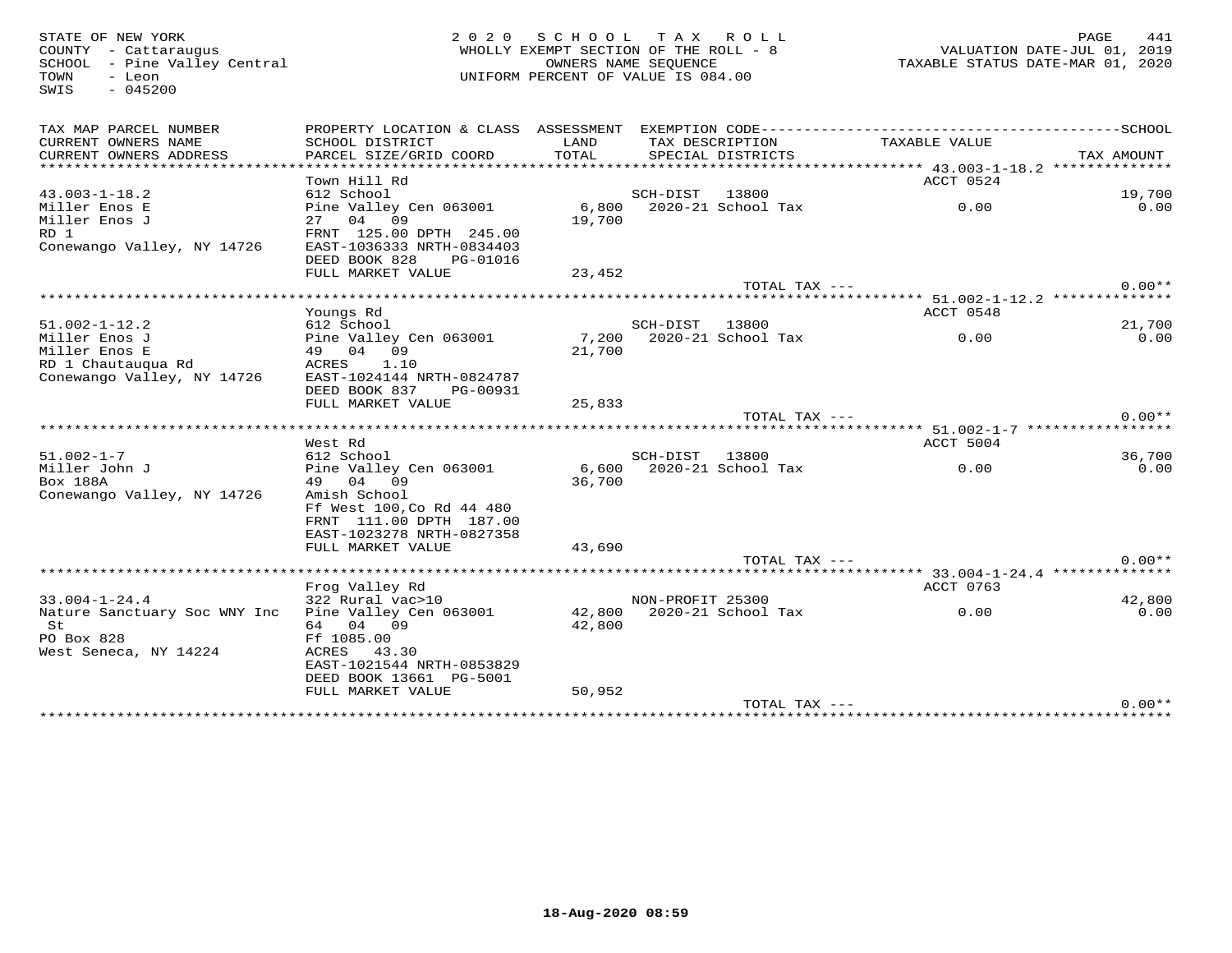| STATE OF NEW YORK<br>COUNTY - Cattaraugus<br>SCHOOL - Pine Valley Central<br>- Leon<br>TOWN<br>$-045200$<br>SWIS | 2 0 2 0<br>WHOLLY EXEMPT SECTION OF THE ROLL - 8<br>UNIFORM PERCENT OF VALUE IS 084.00                                                      | PAGE<br>VALUATION DATE-JUL 01, 2019<br>TAXABLE STATUS DATE-MAR 01, 2020 | 442             |                          |                                     |               |  |
|------------------------------------------------------------------------------------------------------------------|---------------------------------------------------------------------------------------------------------------------------------------------|-------------------------------------------------------------------------|-----------------|--------------------------|-------------------------------------|---------------|--|
| TAX MAP PARCEL NUMBER                                                                                            |                                                                                                                                             |                                                                         |                 |                          |                                     |               |  |
| CURRENT OWNERS NAME<br>CURRENT OWNERS ADDRESS                                                                    | SCHOOL DISTRICT<br>PARCEL SIZE/GRID COORD                                                                                                   | LAND<br>TOTAL                                                           | TAX DESCRIPTION | SPECIAL DISTRICTS        | TAXABLE VALUE                       | TAX AMOUNT    |  |
| ******************************                                                                                   | Youngs Rd                                                                                                                                   |                                                                         |                 |                          | ACCT 0715                           |               |  |
| $51.002 - 2 - 26$                                                                                                | 695 Cemetery                                                                                                                                |                                                                         | CEMETERY        | 27350                    |                                     | 6,900         |  |
| Old Order Amish Church<br>Attn: West Amish Cemetery<br>Youngs Rd<br>Conewango Valley, NY 14726                   | Pine Valley Cen 063001<br>49 04 09<br>Hershberger Farm<br>FRNT 330.00 DPTH 107.00<br>EAST-1026156 NRTH-0824129<br>DEED BOOK 725<br>$PG-889$ | 6,900<br>6,900                                                          |                 | 2020-21 School Tax       | 0.00                                | 0.00          |  |
|                                                                                                                  | FULL MARKET VALUE                                                                                                                           | 8,214                                                                   |                 |                          |                                     |               |  |
|                                                                                                                  |                                                                                                                                             |                                                                         |                 | TOTAL TAX ---            |                                     | $0.00**$      |  |
|                                                                                                                  |                                                                                                                                             |                                                                         |                 |                          | ****** 33.004-1-8 ***************** |               |  |
| $33.004 - 1 - 8$                                                                                                 | Dredge Rd                                                                                                                                   |                                                                         | TOWN-PROP 13500 |                          | ACCT 5003                           |               |  |
| Town Of Leon<br>Leon, NY 14751                                                                                   | 323 Vacant rural<br>Pine Valley Cen 063001<br>08 04 09<br>FRNT 66.00 DPTH 145.00                                                            | 2,100                                                                   |                 | 2,100 2020-21 School Tax | 0.00                                | 2,100<br>0.00 |  |
|                                                                                                                  | EAST-1024509 NRTH-0853048<br>FULL MARKET VALUE                                                                                              | 2,500                                                                   |                 |                          |                                     |               |  |
|                                                                                                                  |                                                                                                                                             |                                                                         |                 | TOTAL TAX $---$          |                                     | $0.00**$      |  |
|                                                                                                                  | Rte 62                                                                                                                                      |                                                                         |                 |                          | ACCT 5014                           |               |  |
| $42.004 - 1 - 14$                                                                                                | 695 Cemetery                                                                                                                                |                                                                         | CEMETERY        | 27350                    |                                     | 9,200         |  |
| Town Of Leon<br>Box 102                                                                                          | Pine Valley Cen 063001<br>44 04 09                                                                                                          | 9,200<br>9,200                                                          |                 | 2020-21 School Tax       | 0.00                                | 0.00          |  |
| Leon, NY 14751                                                                                                   | Fairview Cemetery<br>ACRES<br>2.08<br>EAST-1030294 NRTH-0836815<br>DEED BOOK 00979 PG-01052                                                 |                                                                         |                 |                          |                                     |               |  |
|                                                                                                                  | FULL MARKET VALUE                                                                                                                           | 10,952                                                                  |                 |                          |                                     |               |  |
|                                                                                                                  |                                                                                                                                             |                                                                         |                 | TOTAL TAX ---            |                                     | $0.00**$      |  |
|                                                                                                                  | Leon-New Albion Rd                                                                                                                          |                                                                         |                 |                          | ACCT 5002                           |               |  |
| $42.020 - 1 - 30$                                                                                                | 651 Highway gar                                                                                                                             |                                                                         | TOWN-PROP 13500 |                          |                                     | 378,400       |  |
| Town Of Leon<br>Leon, NY 14751                                                                                   | Pine Valley Cen 063001<br>04 09<br>35<br>FRNT 266.00 DPTH<br>ACRES<br>3.55<br>EAST-1031922 NRTH-0835434<br>DEED BOOK 00654 PG-00509         | 11,800<br>378,400                                                       |                 | 2020-21 School Tax       | 0.00                                | 0.00          |  |
|                                                                                                                  | FULL MARKET VALUE                                                                                                                           | 450,476                                                                 |                 |                          |                                     |               |  |
|                                                                                                                  |                                                                                                                                             |                                                                         |                 | TOTAL TAX ---            |                                     | $0.00**$      |  |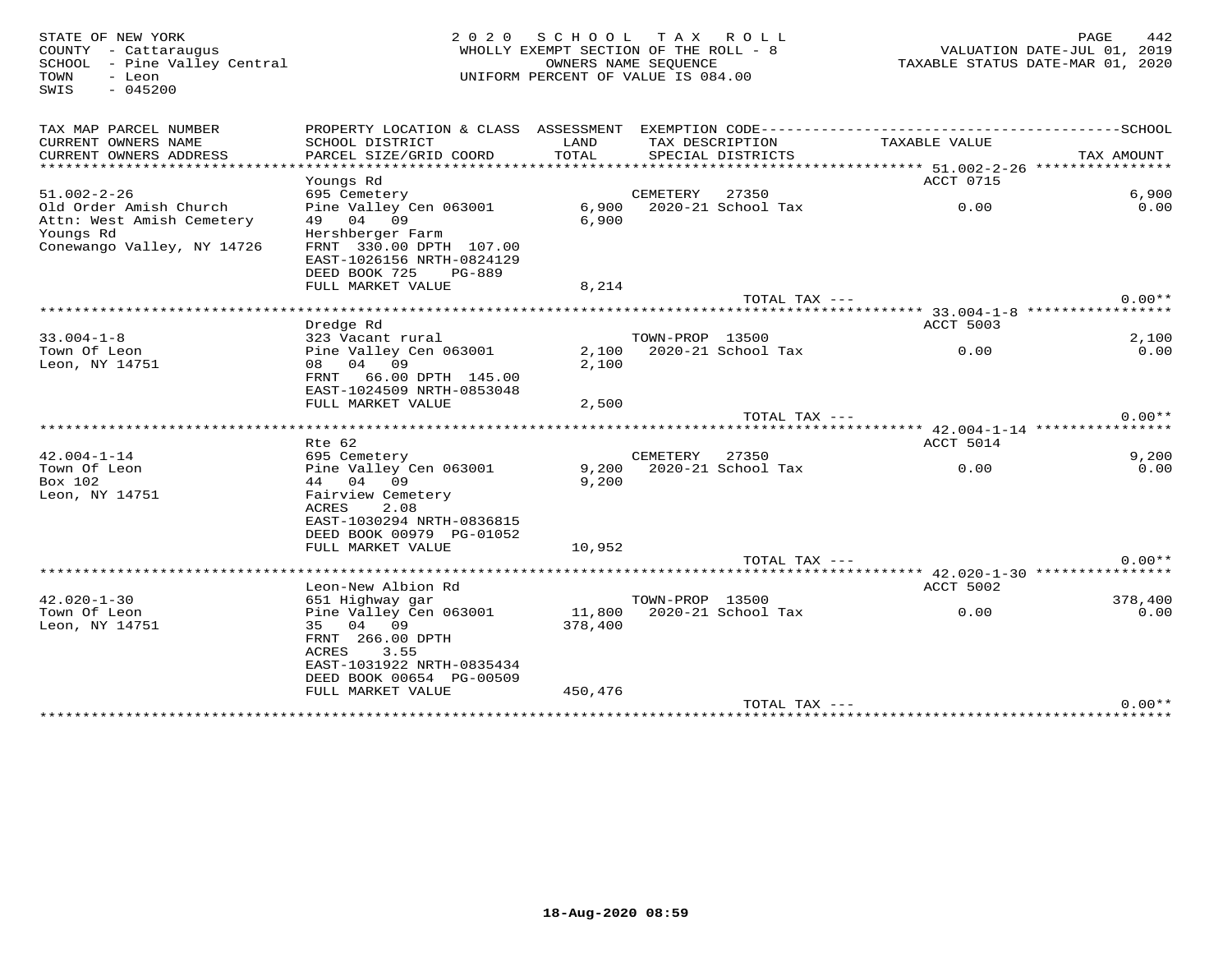| STATE OF NEW YORK<br>COUNTY<br>- Cattarauqus<br>- Pine Valley Central<br>SCHOOL<br>TOWN<br>- Leon<br>$-045200$<br>SWIS | 2 0 2 0                                                                                                             | SCHOOL<br>WHOLLY EXEMPT SECTION OF THE ROLL - 8<br>UNIFORM PERCENT OF VALUE IS 084.00 | TAX ROLL<br>OWNERS NAME SEOUENCE |                    |                 | TAXABLE STATUS DATE-MAR 01, 2020 | PAGE<br>VALUATION DATE-JUL 01, | 443<br>2019 |
|------------------------------------------------------------------------------------------------------------------------|---------------------------------------------------------------------------------------------------------------------|---------------------------------------------------------------------------------------|----------------------------------|--------------------|-----------------|----------------------------------|--------------------------------|-------------|
| TAX MAP PARCEL NUMBER                                                                                                  | PROPERTY LOCATION & CLASS ASSESSMENT                                                                                |                                                                                       |                                  |                    |                 |                                  |                                |             |
| CURRENT OWNERS NAME                                                                                                    | SCHOOL DISTRICT                                                                                                     | LAND                                                                                  |                                  | TAX DESCRIPTION    |                 | TAXABLE VALUE                    |                                |             |
| CURRENT OWNERS ADDRESS                                                                                                 | PARCEL SIZE/GRID COORD                                                                                              | TOTAL                                                                                 |                                  | SPECIAL DISTRICTS  |                 |                                  | TAX AMOUNT                     |             |
|                                                                                                                        |                                                                                                                     |                                                                                       |                                  |                    |                 |                                  |                                |             |
|                                                                                                                        | Rte 62                                                                                                              |                                                                                       |                                  |                    |                 | ACCT 5012                        |                                |             |
| $43.003 - 1 - 27$                                                                                                      | 695 Cemetery                                                                                                        |                                                                                       | CEMETERY                         | 27350              |                 |                                  |                                | 16,700      |
| Town Of Leon                                                                                                           | Pine Valley Cen 063001                                                                                              |                                                                                       | 16,700 2020-21 School Tax        |                    |                 | 0.00                             |                                | 0.00        |
| Box 102                                                                                                                | 36 04 09                                                                                                            | 16,700                                                                                |                                  |                    |                 |                                  |                                |             |
| Leon, NY 14751                                                                                                         | Treat Cemetery<br>FRNT 515.00 DPTH<br>6.04<br>ACRES<br>EAST-1031444 NRTH-0836756<br>DEED BOOK 00979 PG-01052        |                                                                                       |                                  |                    |                 |                                  |                                |             |
|                                                                                                                        | FULL MARKET VALUE                                                                                                   | 19,881                                                                                |                                  |                    |                 |                                  |                                |             |
|                                                                                                                        |                                                                                                                     |                                                                                       |                                  |                    | TOTAL TAX $---$ |                                  |                                | $0.00**$    |
|                                                                                                                        |                                                                                                                     |                                                                                       |                                  |                    |                 |                                  |                                |             |
|                                                                                                                        | Eganski & Adams                                                                                                     |                                                                                       |                                  |                    |                 | <b>ACCT 0555</b>                 |                                |             |
| $52.002 - 1 - 39.71$                                                                                                   | 695 Cemetery                                                                                                        |                                                                                       | CEMETERY                         | 27350              |                 |                                  |                                | 900         |
| Town Of Leon                                                                                                           | Pine Valley Cen 063001                                                                                              | 900                                                                                   |                                  | 2020-21 School Tax |                 | 0.00                             |                                | 0.00        |
| Box 102                                                                                                                | $11/12$ 04 09                                                                                                       | 900                                                                                   |                                  |                    |                 |                                  |                                |             |
| Leon, NY 14751                                                                                                         | Eldredge Rd Cemetery<br>0.01<br>ACRES<br>EAST-1041839 NRTH-0829895<br>DEED BOOK 00979 PG-01052<br>FULL MARKET VALUE | 1,071                                                                                 |                                  |                    |                 |                                  |                                |             |
|                                                                                                                        |                                                                                                                     |                                                                                       |                                  |                    | TOTAL TAX $---$ |                                  |                                | $0.00**$    |
|                                                                                                                        |                                                                                                                     |                                                                                       |                                  |                    |                 |                                  |                                |             |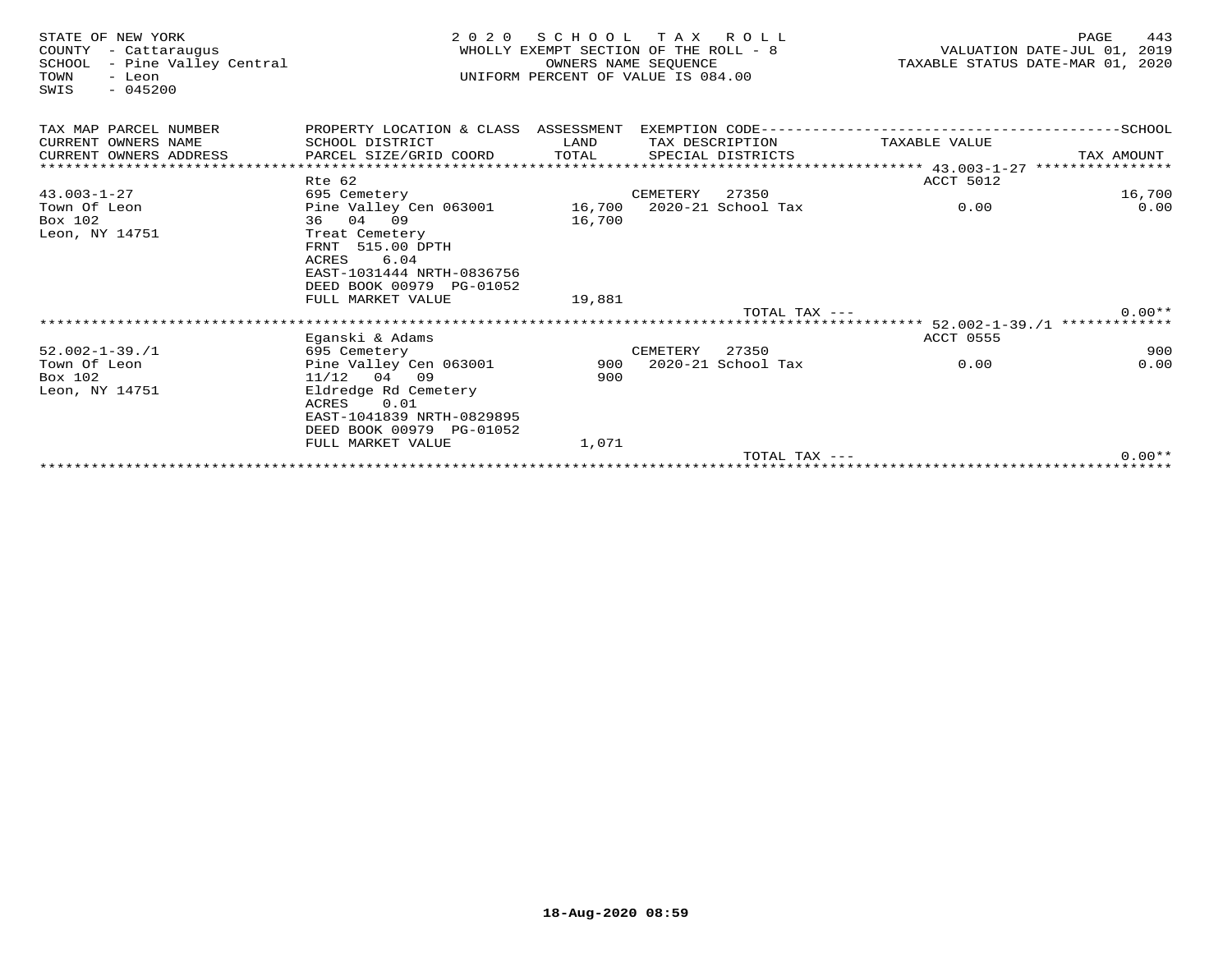|      | STATE OF NEW YORK<br>COUNTY - Cattaraugus | 2020 SCHOOL TAX ROLL<br>WHOLLY EXEMPT SECTION OF THE ROLL - 8 | PAGE<br>VALUATION DATE-JUL 01, 2019                 | 444 |
|------|-------------------------------------------|---------------------------------------------------------------|-----------------------------------------------------|-----|
| TOWN | SCHOOL - Pine Valley Central<br>– Leon    | UNIFORM PERCENT OF VALUE IS 084.00                            | TAXABLE STATUS DATE-MAR 01, 2020<br>RPS155/V04/L015 |     |
| SWIS | $-045200$                                 |                                                               | CURRENT DATE 8/18/2020                              |     |
|      |                                           | ROLL SUB SECTION- - TOTALS                                    |                                                     |     |

|      |      | $m \wedge m \wedge n$<br>$\sim$ 1<br>∸ ∪ ⊥ <del>⊓</del> ⊥⊥ | $T \cap N$<br>----<br>ᄗᄭ | . | ∼ | YFMDT<br>⊐∡⊾⊥⊥∙⊥⊥ |       | $m \wedge m \wedge$<br>$\cdot$ $\Delta$ |
|------|------|------------------------------------------------------------|--------------------------|---|---|-------------------|-------|-----------------------------------------|
| CODE | NAME | $PARTF^T$                                                  | $m \tau \tau n$          |   |   | <b>MOTTNTO</b>    | VALUE | ma v<br>⊥ ∠~∡∡                          |

#### NO SPECIAL DISTRICTS AT THIS LEVEL

\*\*\* S C H O O L D I S T R I C T S U M M A R Y \*\*\*

| CODE   | DISTRICT NAME              | TOTAL<br>PARCELS | ASSESSED<br>LAND | ASSESSED<br>TOTAL | EXEMPT<br>AMOUNT | TOTAL<br>TAXABLE |           |
|--------|----------------------------|------------------|------------------|-------------------|------------------|------------------|-----------|
|        |                            |                  |                  |                   | STAR AMOUNT      | STAR TAXABLE     | TOTAL TAX |
|        | Pine Valley Central        | 18               | 153,400          | 1233,000          | 1233,000         |                  |           |
| 063001 |                            |                  |                  |                   |                  |                  |           |
|        | SUB-TOTAL                  | 18               | 153,400          | 1233,000          | 1233,000         |                  |           |
|        | S U B - T O T A $L$ (CONT) |                  |                  |                   |                  |                  |           |
|        |                            |                  |                  |                   |                  |                  |           |
|        | TOTAL                      | 18               | 153,400          | 1233,000          | 1233,000         |                  |           |
|        | T O T A L (CONT)           |                  |                  |                   |                  |                  |           |

#### \*\*\* S Y S T E M C O D E S S U M M A R Y \*\*\*

#### NO SYSTEM EXEMPTIONS AT THIS LEVEL

| CODE                             | DESCRIPTION                                    | TOTAL<br>PARCELS | SCHOOL                                 |
|----------------------------------|------------------------------------------------|------------------|----------------------------------------|
| 13500<br>13800<br>18020<br>25300 | TOWN-PROP<br>SCH-DIST<br>IND DEV<br>NON-PROFIT | 2<br>6<br>っ      | 380,500<br>147,900<br>6,700<br>312,000 |
| 26400                            | FIRE-DEPT                                      | 2                | 352,200                                |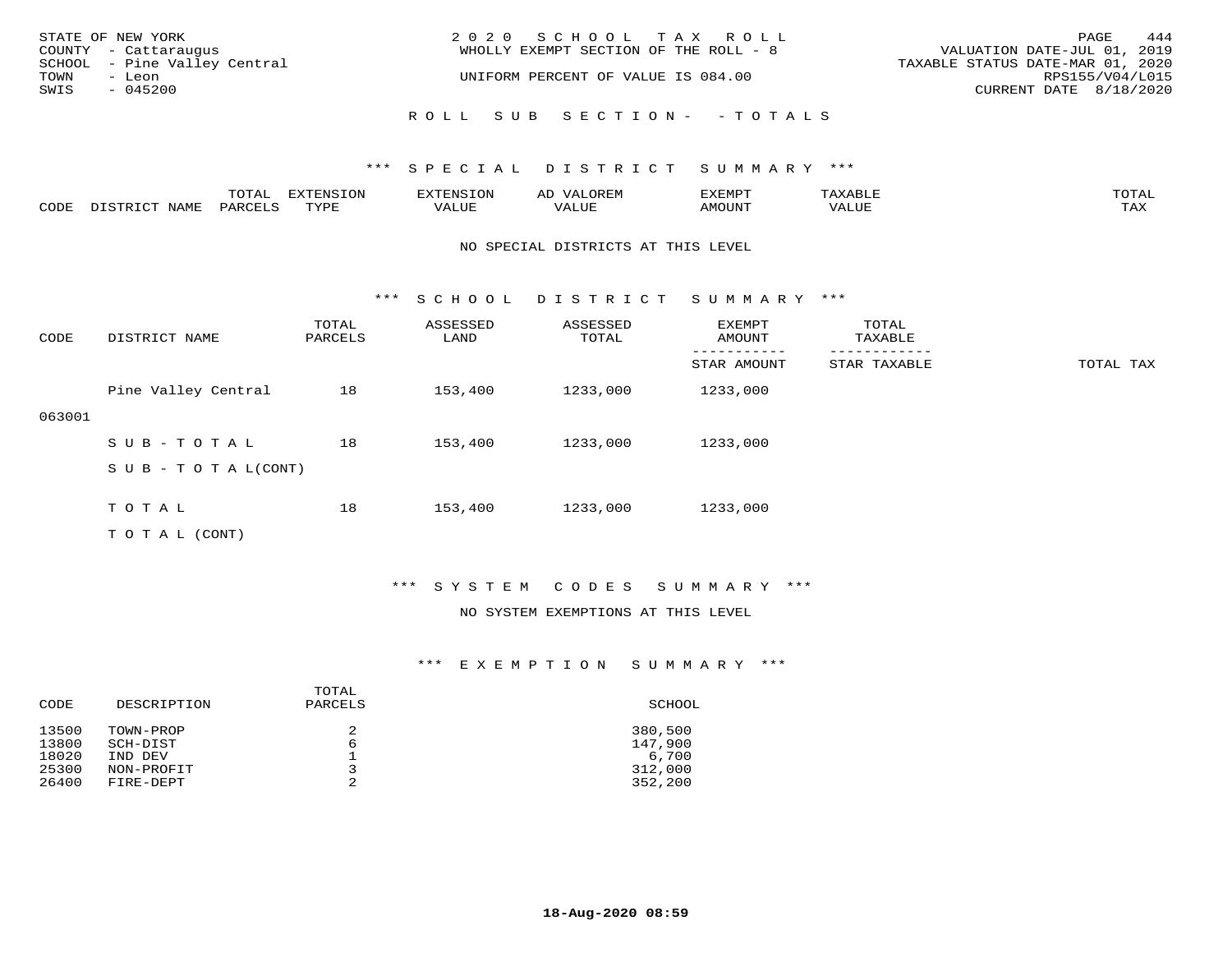|      | STATE OF NEW YORK            | 2020 SCHOOL TAX ROLL                  |                                  | PAGE | 445 |
|------|------------------------------|---------------------------------------|----------------------------------|------|-----|
|      | COUNTY - Cattaraugus         | WHOLLY EXEMPT SECTION OF THE ROLL - 8 | VALUATION DATE-JUL 01, 2019      |      |     |
|      | SCHOOL - Pine Valley Central |                                       | TAXABLE STATUS DATE-MAR 01, 2020 |      |     |
| TOWN | - Leon                       | UNIFORM PERCENT OF VALUE IS 084.00    | RPS155/V04/L015                  |      |     |
| SWIS | $-045200$                    |                                       | CURRENT DATE 8/18/2020           |      |     |
|      |                              |                                       |                                  |      |     |
|      |                              | ROLL SUB SECTION- - TOTALS            |                                  |      |     |

#### \*\*\* E X E M P T I O N S U M M A R Y \*\*\*

| CODE  | DESCRIPTION | TOTAL<br>PARCELS | SCHOOL   |
|-------|-------------|------------------|----------|
| 27350 | CEMETERY    | Δ                | 33,700   |
|       | TOTAL       | 18               | 1233,000 |

| ROLL<br><b>SEC</b> | DESCRIPTION                                    | TOTAL<br>PARCELS | ASSESSED<br>LAND | ASSESSED<br>TOTAL | EXEMPT<br>AMOUNT<br>STAR AMOUNT | TOTAL<br>TAXABLE<br>STAR TAXABLE | TAX<br>RATE | TOTAL<br>TAX |
|--------------------|------------------------------------------------|------------------|------------------|-------------------|---------------------------------|----------------------------------|-------------|--------------|
| 8                  | RS 8 TOTAL<br>SPEC DIST TAXES<br>WHOLLY EXEMPT | 18               | 153,400          | 1233,000          | 1,233,000                       |                                  |             |              |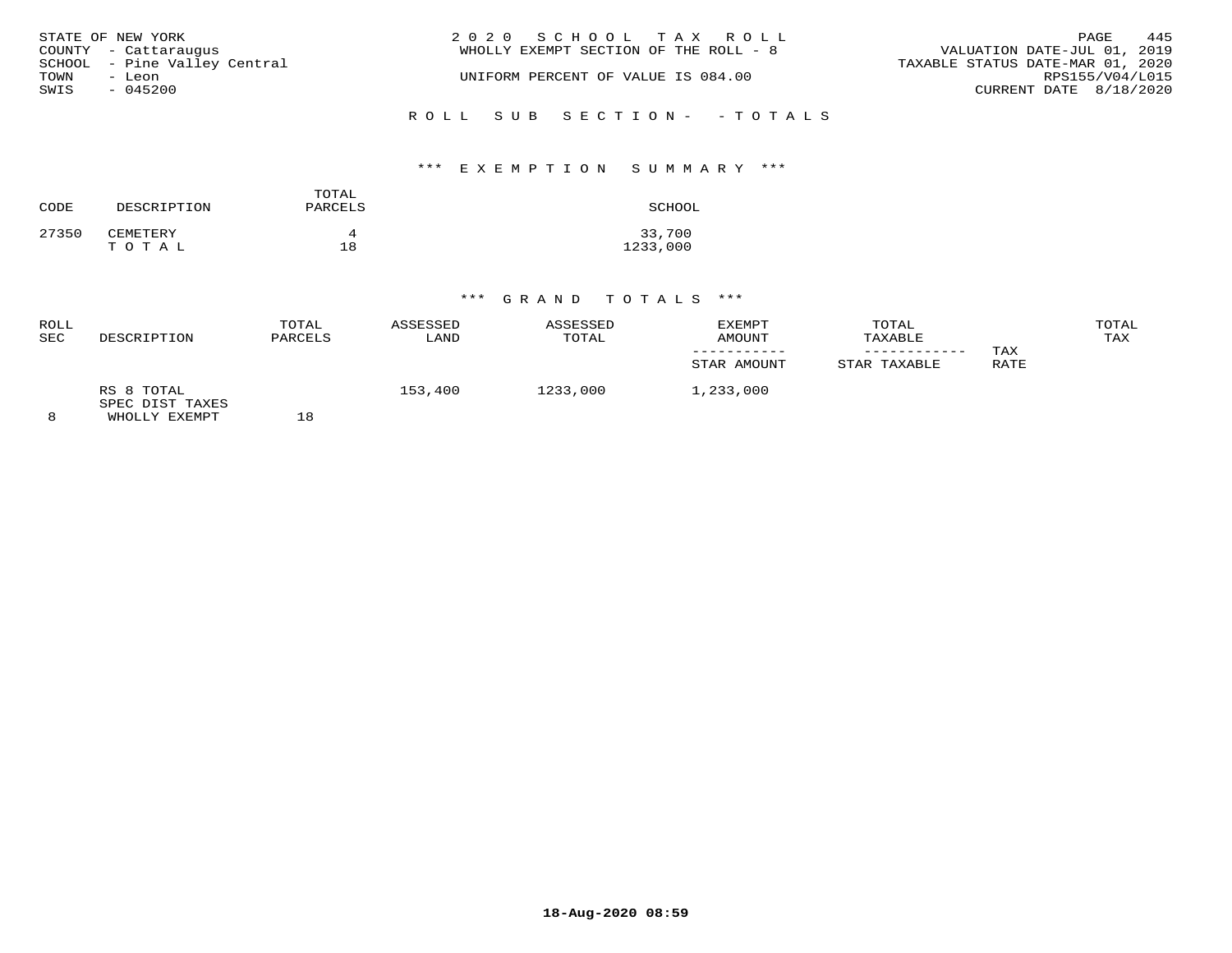| STATE OF NEW YORK<br>COUNTY - Cattaraugus<br>SCHOOL - Pine Valley Central<br>TOWN<br>- Leon<br>SWIS<br>$-045200$ | 2020 SCHOOL TAX ROLL<br>WHOLLY EXEMPT SECTION OF THE ROLL - 8<br>UNIFORM PERCENT OF VALUE IS 084.00 | 446<br>PAGE<br>VALUATION DATE-JUL 01, 2019<br>TAXABLE STATUS DATE-MAR 01, 2020<br>RPS155/V04/L015<br>CURRENT DATE 8/18/2020 |
|------------------------------------------------------------------------------------------------------------------|-----------------------------------------------------------------------------------------------------|-----------------------------------------------------------------------------------------------------------------------------|
|                                                                                                                  | ROLL SECTION TOTALS                                                                                 |                                                                                                                             |

|      |             | ----<br>TOTAT      | $TNTC TON^*$<br>-----<br>- UIV - | 8. IN 2                  | ∼     | דסאתי          |      | $m \wedge m \wedge$<br>$\overline{a}$ |
|------|-------------|--------------------|----------------------------------|--------------------------|-------|----------------|------|---------------------------------------|
| 70DE | <b>NAME</b> | PARCE <sup>-</sup> | $m \tau \tau n \tau$             | , <del>,</del> , , , , , | T T T | <b>MOTTNTH</b> | JJE. | $m \times r$<br>- ∠∡∡                 |

#### NO SPECIAL DISTRICTS AT THIS LEVEL

\*\*\* S C H O O L D I S T R I C T S U M M A R Y \*\*\*

| CODE   | DISTRICT NAME              | TOTAL<br>PARCELS | ASSESSED<br>LAND | ASSESSED<br>TOTAL | EXEMPT<br>AMOUNT | TOTAL<br>TAXABLE |           |
|--------|----------------------------|------------------|------------------|-------------------|------------------|------------------|-----------|
|        |                            |                  |                  |                   | STAR AMOUNT      | STAR TAXABLE     | TOTAL TAX |
|        | Pine Valley Central        | 18               | 153,400          | 1233,000          | 1233,000         |                  |           |
| 063001 |                            |                  |                  |                   |                  |                  |           |
|        | SUB-TOTAL                  | 18               | 153,400          | 1233,000          | 1233,000         |                  |           |
|        | S U B - T O T A $L$ (CONT) |                  |                  |                   |                  |                  |           |
|        |                            |                  |                  |                   |                  |                  |           |
|        | TOTAL                      | 18               | 153,400          | 1233,000          | 1233,000         |                  |           |
|        | T O T A L (CONT)           |                  |                  |                   |                  |                  |           |

### \*\*\* S Y S T E M C O D E S S U M M A R Y \*\*\*

#### NO SYSTEM EXEMPTIONS AT THIS LEVEL

| CODE                             | DESCRIPTION                                    | TOTAL<br>PARCELS | SCHOOL                                 |
|----------------------------------|------------------------------------------------|------------------|----------------------------------------|
| 13500<br>13800<br>18020<br>25300 | TOWN-PROP<br>SCH-DIST<br>IND DEV<br>NON-PROFIT | 2<br>6<br>っ      | 380,500<br>147,900<br>6,700<br>312,000 |
| 26400                            | FIRE-DEPT                                      | 2                | 352,200                                |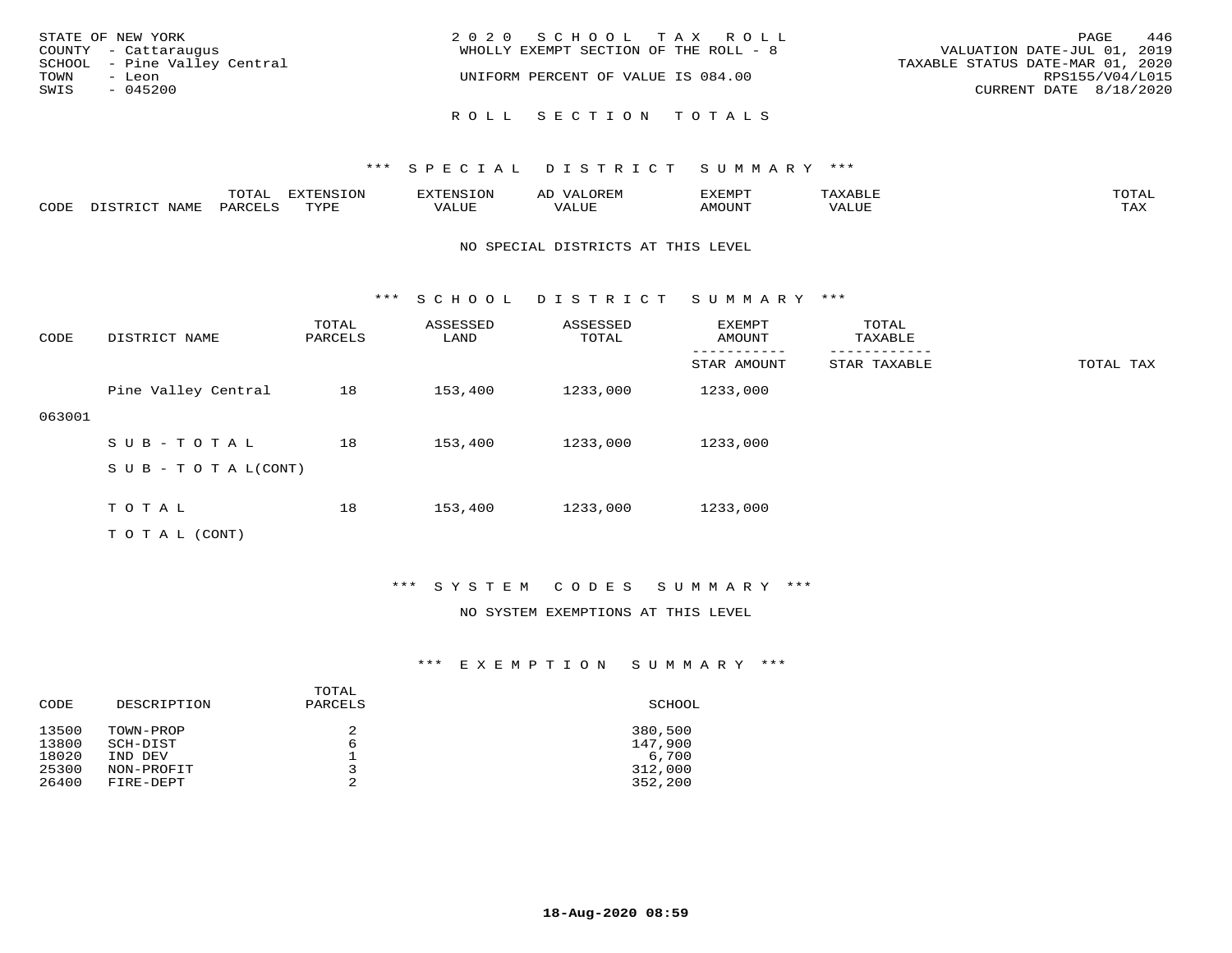| STATE OF NEW YORK            | 2020 SCHOOL TAX ROLL                  | 447<br>PAGE                      |
|------------------------------|---------------------------------------|----------------------------------|
|                              | WHOLLY EXEMPT SECTION OF THE ROLL - 8 | VALUATION DATE-JUL 01, 2019      |
| COUNTY - Cattaraugus         |                                       |                                  |
| SCHOOL - Pine Valley Central |                                       | TAXABLE STATUS DATE-MAR 01, 2020 |
| TOWN<br>- Leon               | UNIFORM PERCENT OF VALUE IS 084.00    | RPS155/V04/L015                  |
| SWIS<br>$-045200$            |                                       | CURRENT DATE 8/18/2020           |
|                              | ROLL SECTION TOTALS                   |                                  |

# \*\*\* E X E M P T I O N S U M M A R Y \*\*\*

| CODE  | DESCRIPTION       | TOTAL<br>PARCELS | SCHOOL             |
|-------|-------------------|------------------|--------------------|
| 27350 | CEMETERY<br>TOTAL | 18               | 33,700<br>1233,000 |

| ROLL<br><b>SEC</b> | DESCRIPTION                                    | TOTAL<br>PARCELS | ASSESSED<br>LAND | ASSESSED<br>TOTAL | EXEMPT<br>AMOUNT<br>STAR AMOUNT | TOTAL<br>TAXABLE<br>STAR TAXABLE | TAX<br>RATE | TOTAL<br>TAX |
|--------------------|------------------------------------------------|------------------|------------------|-------------------|---------------------------------|----------------------------------|-------------|--------------|
| 8                  | RS 8 TOTAL<br>SPEC DIST TAXES<br>WHOLLY EXEMPT | 18               | 153,400          | 1233,000          | 1,233,000                       |                                  |             |              |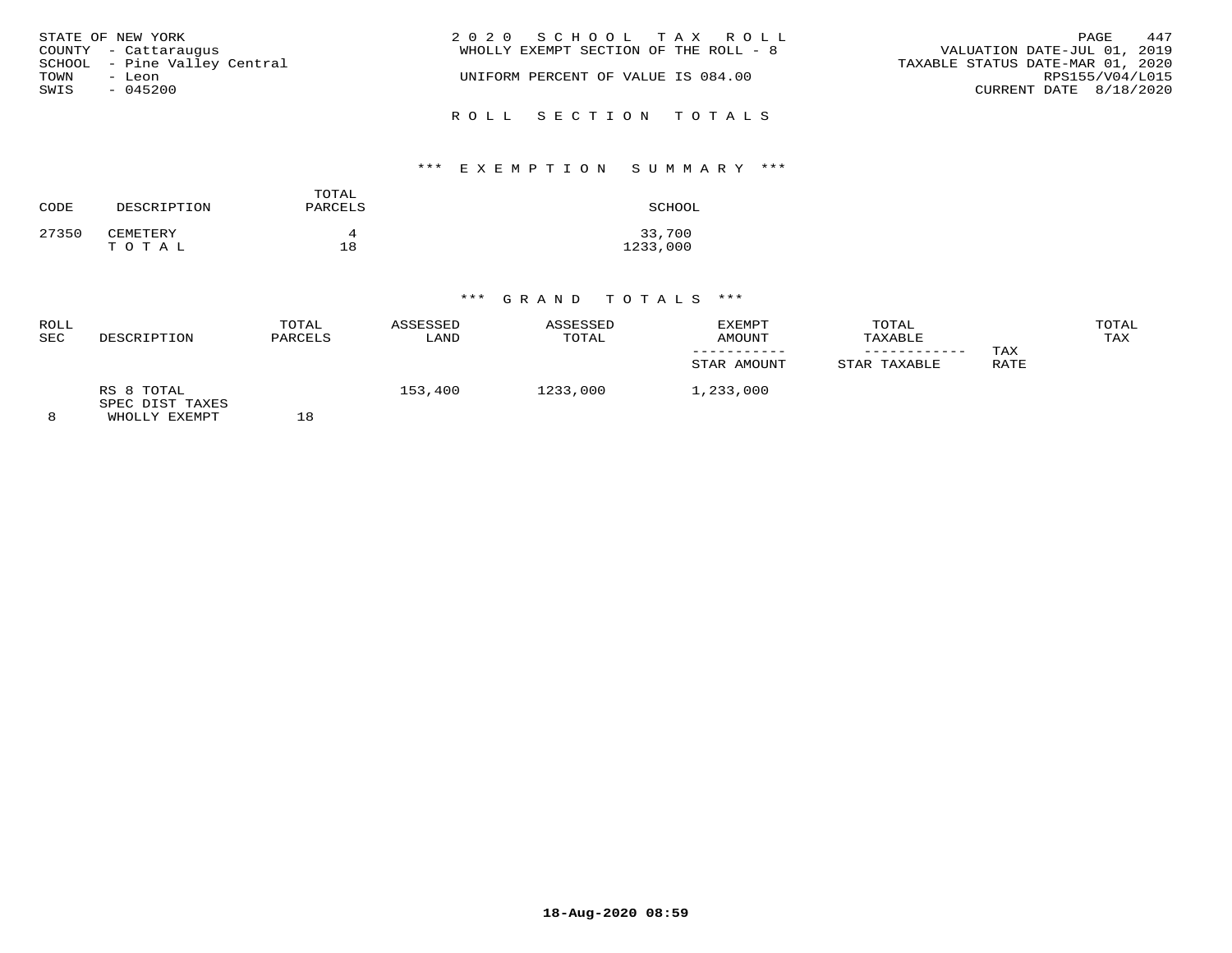| STATE OF NEW YORK            | 2020 SCHOOL TAX ROLL |                                  | 448<br>PAGE     |
|------------------------------|----------------------|----------------------------------|-----------------|
| COUNTY - Cattaraugus         |                      | VALUATION DATE-JUL 01, 2019      |                 |
| SCHOOL - Pine Valley Central | SWIS TOTALS          | TAXABLE STATUS DATE-MAR 01, 2020 |                 |
| TOWN<br>- Leon               |                      |                                  | RPS155/V04/L015 |
| $-045200$<br>SWIS            |                      | CURRENT DATE 8/18/2020           |                 |
|                              |                      |                                  |                 |

|      |                    | ገገጠል <sup>፡</sup> | <b>EXTENSION</b> | את דפודעי | ,,, <del>,</del> ,,,,, |       | L A A     | ◡⊥▱ |
|------|--------------------|-------------------|------------------|-----------|------------------------|-------|-----------|-----|
| CODE | NAME<br>דת פידי את | DARCELS           | TVDL<br>.        | 'ALUL     | <b>IMOUNT</b>          | 'ALUL | 17.7<br>ີ | TAX |

NO SPECIAL DISTRICTS AT THIS LEVEL

\*\*\* S C H O O L D I S T R I C T S U M M A R Y \*\*\*

| CODE   | DISTRICT NAME                    | TOTAL<br>PARCELS | ASSESSED<br>LAND | ASSESSED<br>TOTAL | <b>EXEMPT</b><br>AMOUNT | TOTAL<br>TAXABLE         |           |            |
|--------|----------------------------------|------------------|------------------|-------------------|-------------------------|--------------------------|-----------|------------|
|        |                                  |                  |                  |                   | STAR AMOUNT             | --------<br>STAR TAXABLE | TAX RATE  | TOTAL TAX  |
|        | Pine Valley Central              | 735              | 16921,980        | 46932,196         | 4728,262                | 42,203,934               |           |            |
| 063001 |                                  |                  |                  |                   | 8192,691                | 34,011,243               | 18.244214 | 620,508.37 |
|        | $SUB - TO TAL$                   | 735              | 16921,980        | 46932,196         | 4728,262                | 42,203,934               |           |            |
|        | $S \cup B - T \cup T A L (CONT)$ |                  |                  |                   | 8192,691                | 34,011,243               |           | 620,508.37 |
|        | TOTAL                            | 735              | 16921,980        | 46932,196         | 4728,262                | 42,203,934               |           |            |
|        |                                  |                  |                  |                   |                         |                          |           |            |
|        | T O T A L (CONT)                 |                  |                  |                   | 8192,691                | 34,011,243               |           | 620,508.37 |

\*\*\* S Y S T E M C O D E S S U M M A R Y \*\*\*

#### NO SYSTEM EXEMPTIONS AT THIS LEVEL

| SCHOOL  |
|---------|
| 380,500 |
| 147,900 |
| 6,700   |
| 213,000 |
| 312,000 |
|         |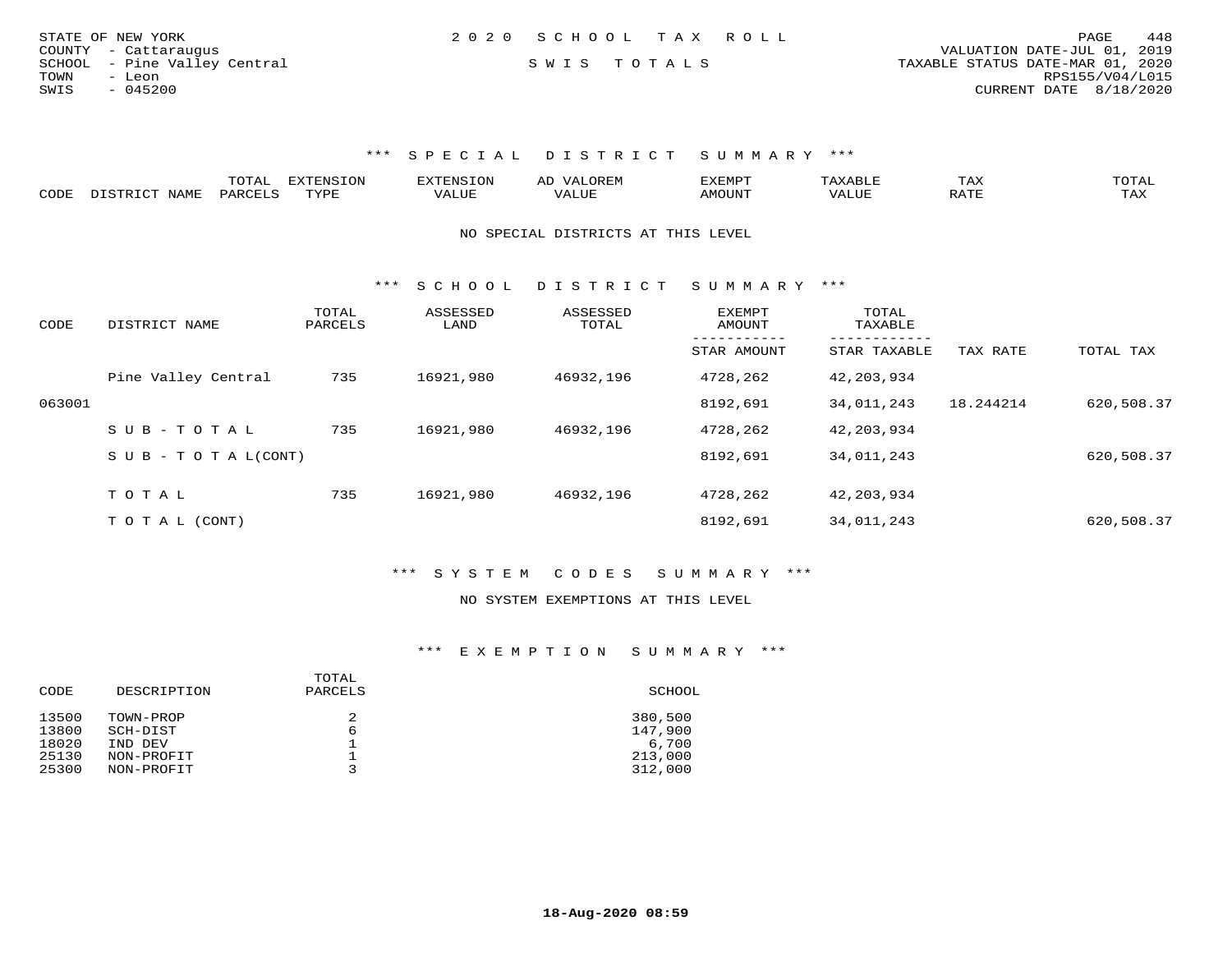\*\*\* E X E M P T I O N S U M M A R Y \*\*\*

|       |                  | TOTAL        |               |
|-------|------------------|--------------|---------------|
| CODE  | DESCRIPTION      | PARCELS      | <b>SCHOOL</b> |
| 26400 | FIRE-DEPT        | 2            | 352,200       |
| 27350 | CEMETERY         | 4            | 33,700        |
| 41130 | VETCOM CTS       | 1            |               |
| 41140 | VETDIS CTS       | 1            |               |
| 41150 | $CW$ 10 $VET/$   | 1            |               |
| 41400 | CLERGY           | $\mathbf{1}$ | 1,500         |
| 41700 | AG BLDG          | 19           | 613,100       |
| 41720 | AG DIST          | 86           | 1283,378      |
| 41730 | AG DISTOUT       | 22           | 212,710       |
| 41800 | AGED $C/T/S$     | 3            | 118,290       |
| 41804 | AGED S           | 2            | 57,100        |
| 41810 | AGED C/T/S       | $\mathbf{1}$ | 31,250        |
| 41834 | ENH STAR         | 64           | 3700,800      |
| 41854 | <b>BAS STAR</b>  | 162          | 4437,291      |
| 41864 | <b>B STAR MH</b> | 2            | 54,600        |
| 42120 | TMP GHOUSE       | 5            | 120,000       |
| 47100 | Mass Telec       | 1            | 22,027        |
| 47460 | FOREST/A74       | 6            | 822,440       |
| 47610 | BUS $C/T/S$      |              | 467           |
|       | тотаь            | 397          | 12920,953     |

| <b>ROLL</b><br>SEC | DESCRIPTION                | TOTAL<br>PARCELS | ASSESSED<br>LAND | ASSESSED<br>TOTAL | EXEMPT<br>AMOUNT      | TOTAL<br>TAXABLE<br>------------ | TAX       |            |
|--------------------|----------------------------|------------------|------------------|-------------------|-----------------------|----------------------------------|-----------|------------|
|                    |                            |                  |                  |                   | STAR AMOUNT           | STAR TAXABLE                     | RATE      |            |
|                    | 2020-21 School Tax         |                  | 16768,580        | 43473,564         | 3,473,235<br>8192,691 | 40,000,329<br>31,807,638         | 18.244214 | 580,305.32 |
|                    | SPEC DIST TAXES<br>TAXABLE | 706              |                  |                   |                       |                                  |           | 580,305.32 |
|                    | $2020 - 21$ School Tax     |                  |                  | 385,326           |                       | 385,326<br>385,326               | 18.244214 | 7,029.97   |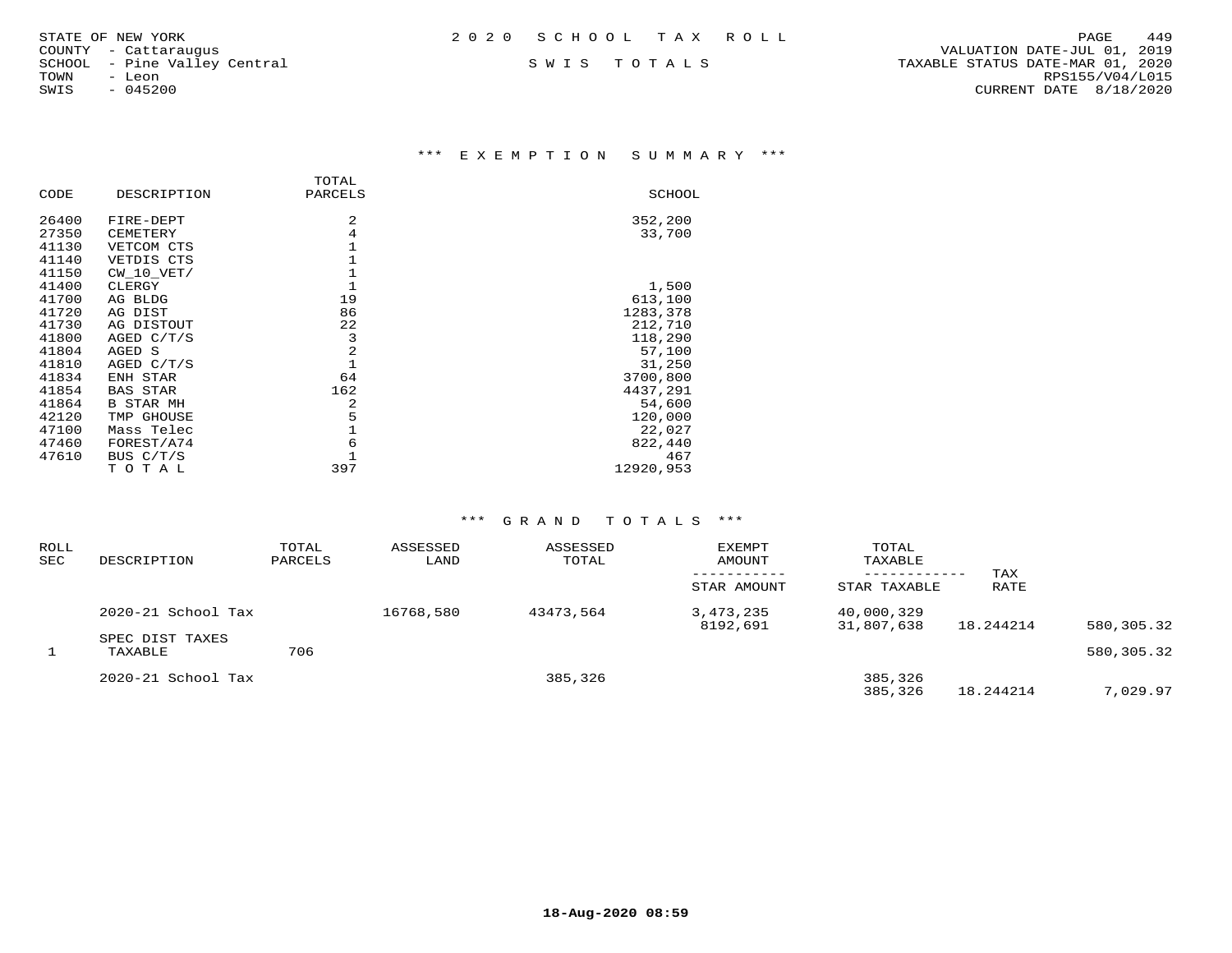| STATE OF NEW YORK<br>COUNTY - Cattaraugus      | 2020 SCHOOL TAX ROLL | 450<br>PAGE<br>VALUATION DATE-JUL 01, 2019          |
|------------------------------------------------|----------------------|-----------------------------------------------------|
| SCHOOL - Pine Valley Central<br>TOWN<br>- Leon | SWIS TOTALS          | TAXABLE STATUS DATE-MAR 01, 2020<br>RPS155/V04/L015 |
| SWIS<br>$-045200$                              |                      | CURRENT DATE 8/18/2020                              |
|                                                |                      |                                                     |

| ROLL<br>SEC | DESCRIPTION                          | TOTAL<br>PARCELS | ASSESSED<br>LAND | ASSESSED<br>TOTAL | EXEMPT<br>AMOUNT      | TOTAL<br>TAXABLE         |             |            |
|-------------|--------------------------------------|------------------|------------------|-------------------|-----------------------|--------------------------|-------------|------------|
|             |                                      |                  |                  |                   | STAR AMOUNT           | STAR TAXABLE             | TAX<br>RATE |            |
| 5           | SPEC DIST TAXES<br>SPECIAL FRANCHISE | 2                |                  |                   |                       |                          |             | 7,029.97   |
|             | 2020-21 School Tax                   |                  |                  | 1840,306          | 22,027                | 1,818,279<br>1,818,279   | 18.244214   | 33,173.08  |
| 6           | SPEC DIST TAXES<br>UTILITIES & N.C.  | 9                |                  |                   |                       |                          |             | 33,173.08  |
|             |                                      |                  |                  |                   | 1233,000              |                          |             |            |
| 8           | SPEC DIST TAXES<br>WHOLLY EXEMPT     | 18               |                  |                   |                       |                          |             |            |
|             | 2020-21 School Tax                   |                  | 16921,980        | 46932,196         | 4,728,262<br>8192,691 | 42,203,934<br>34,011,243 | 18.244214   | 620,508.37 |
|             | SPEC DIST TAXES                      |                  |                  |                   |                       |                          |             |            |
| $\star$     | SUB TOTAL                            | 735              |                  |                   |                       |                          |             | 620,508.37 |
|             | 2020-21 School Tax                   |                  | 16921,980        | 46932,196         | 4,728,262             | 42,203,934               |             |            |
|             | SPEC DIST TAXES                      |                  |                  |                   | 8192,691              | 34,011,243               | 18.244214   | 620,508.37 |
| $***$       | GRAND TOTAL                          | 735              |                  |                   |                       |                          |             | 620,508.37 |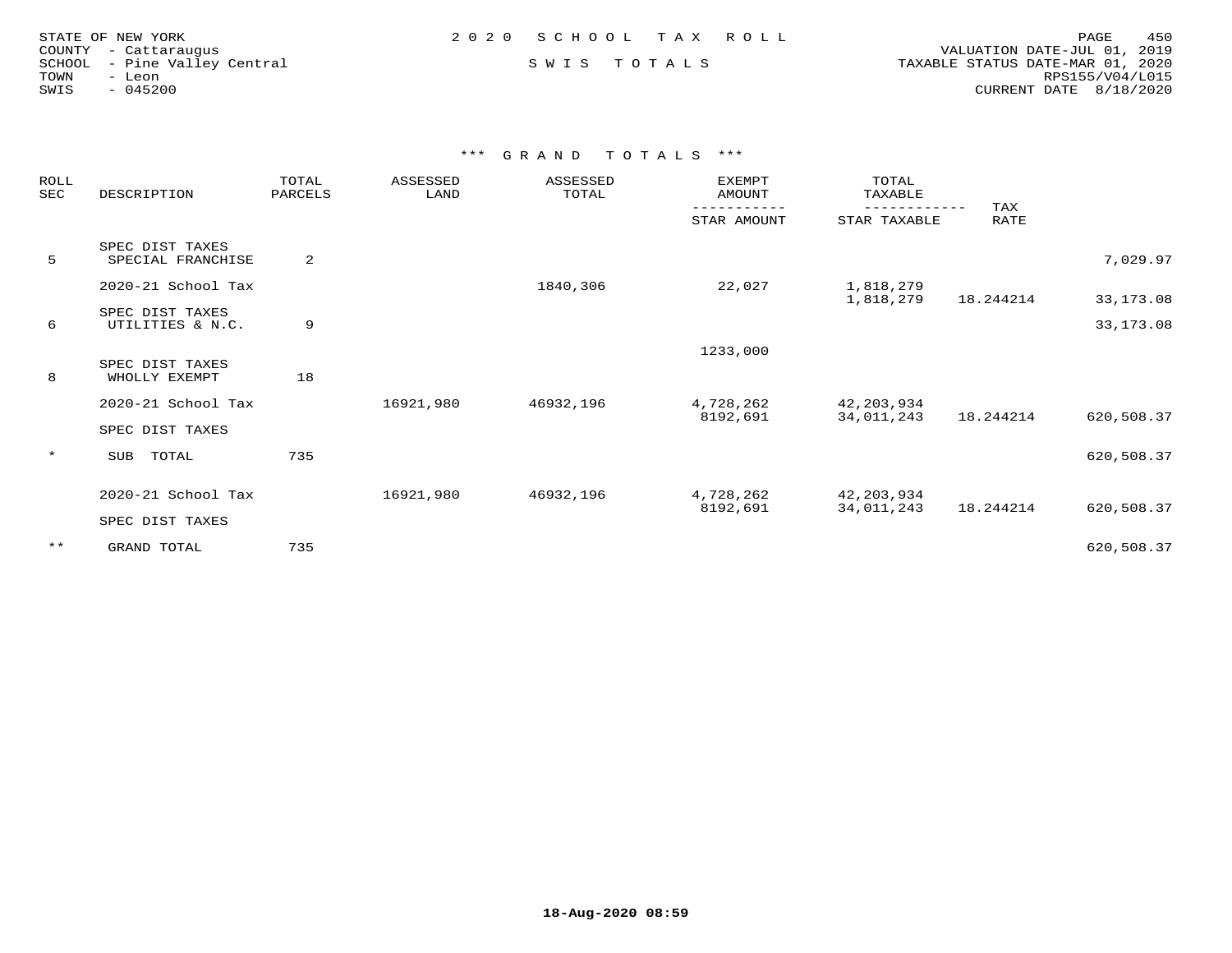| STATE OF NEW YORK<br>COUNTY - Cattaraugus<br>SCHOOL - Pine Valley Central<br>- New Albion<br>TOWN<br>SWIS<br>$-046489$ | 2 0 2 0                                                                                                                                                 | SCHOOL                     | TAX ROLL<br>TAXABLE SECTION OF THE ROLL - 1<br>OWNERS NAME SEQUENCE<br>UNIFORM PERCENT OF VALUE IS 058.00 | VALUATION DATE-JUL 01, 2019<br>TAXABLE STATUS DATE-MAR 01, 2020 | 451<br>PAGE                          |
|------------------------------------------------------------------------------------------------------------------------|---------------------------------------------------------------------------------------------------------------------------------------------------------|----------------------------|-----------------------------------------------------------------------------------------------------------|-----------------------------------------------------------------|--------------------------------------|
| TAX MAP PARCEL NUMBER                                                                                                  |                                                                                                                                                         |                            |                                                                                                           |                                                                 |                                      |
| CURRENT OWNERS NAME<br>CURRENT OWNERS ADDRESS                                                                          | SCHOOL DISTRICT<br>PARCEL SIZE/GRID COORD                                                                                                               | LAND<br><b>TOTAL</b>       | TAX DESCRIPTION<br>SPECIAL DISTRICTS                                                                      | TAXABLE VALUE                                                   | TAX AMOUNT                           |
| ************************                                                                                               | Kickbush Rd                                                                                                                                             |                            |                                                                                                           | ACCT 1192                                                       |                                      |
| $43.004 - 2 - 8.2$<br>Colvin Marie D<br>1270 Youngs Rd H<br>Williamsvillew, NY 14221                                   | 322 Rural vac>10<br>Pine Valley Cen 063001<br>59 04 08<br>ACRES 62.10<br>EAST-1052802 NRTH-0833709<br>DEED BOOK 18930 PG-7001                           | 17,100<br>17,100           | 2020-21 School Tax                                                                                        | 17,100                                                          | BILL 1321<br>470.16                  |
|                                                                                                                        | FULL MARKET VALUE                                                                                                                                       | 29,483                     |                                                                                                           |                                                                 |                                      |
|                                                                                                                        |                                                                                                                                                         |                            | TOTAL TAX ---                                                                                             | DATE #1<br>AMT DUE                                              | $470.16**$<br>09/30/20<br>470.16     |
|                                                                                                                        |                                                                                                                                                         |                            | **********************************                                                                        | ******* 52.002-2-3.1 ***************                            |                                      |
| $52.002 - 2 - 3.1$<br>Exford Brian<br>10813 Leon Road<br>Cattaraugus, NY 14719                                         | Leon Rd<br>322 Rural vac>10<br>Pine Valley Cen 063001<br>58 04 08<br>$L/p$ 657-401<br>ACRES 32.70<br>EAST-1054147 NRTH-0830341                          | 20,000<br>20,000           | 2020-21 School Tax                                                                                        | ACCT 0058<br>20,000                                             | BILL 1322<br>549.90                  |
|                                                                                                                        | DEED BOOK 2019 PG-14335                                                                                                                                 |                            |                                                                                                           |                                                                 |                                      |
|                                                                                                                        | FULL MARKET VALUE                                                                                                                                       | 34,483                     |                                                                                                           |                                                                 |                                      |
|                                                                                                                        |                                                                                                                                                         |                            | TOTAL TAX ---                                                                                             | DATE #1<br>AMT DUE                                              | 549.90**<br>09/30/20<br>549.90       |
|                                                                                                                        |                                                                                                                                                         |                            |                                                                                                           | ****************** 52.002-2-3.2 ***************                 |                                      |
|                                                                                                                        | 10813 Leon Rd                                                                                                                                           |                            |                                                                                                           | ACCT 1469                                                       | <b>BILL</b> 1323                     |
| $52.002 - 2 - 3.2$<br>Exford Brian<br>10813 Leon Rd<br>Cattaraugus, NY 14719                                           | 270 Mfg housing<br>Pine Valley Cen 063001<br>52.60<br>ACRES<br>EAST-1053367 NRTH-0831256                                                                | 28,100<br>68,100           | <b>BAS STAR</b><br>41854<br>2020-21 School Tax                                                            | 68,100                                                          | 17,700<br>1,872.41                   |
|                                                                                                                        | DEED BOOK 998<br><b>PG-197</b>                                                                                                                          |                            |                                                                                                           |                                                                 |                                      |
|                                                                                                                        | FULL MARKET VALUE                                                                                                                                       | 117,414                    |                                                                                                           |                                                                 |                                      |
|                                                                                                                        |                                                                                                                                                         |                            | TOTAL TAX ---                                                                                             | DATE #1<br>AMT DUE                                              | $1,385.75**$<br>09/30/20<br>1,385.75 |
|                                                                                                                        |                                                                                                                                                         |                            |                                                                                                           |                                                                 |                                      |
|                                                                                                                        | 10953 Leon Rd                                                                                                                                           |                            |                                                                                                           | ACCT 0170                                                       | BILL 1324                            |
| $52.002 - 2 - 1$<br>Frentz Kyle<br>10953 Leon Road<br>Cattaraugus, NY 14719                                            | 270 Mfg housing<br>Pine Valley Cen 063001<br>58<br>04 08<br>ACRES<br>68.50<br>EAST-1051642 NRTH-0830579<br>DEED BOOK 20190 PG-7830<br>FULL MARKET VALUE | 33,800<br>56,200<br>96,897 | 2020-21 School Tax                                                                                        | 56,200                                                          | 1,545.22                             |
|                                                                                                                        |                                                                                                                                                         |                            | TOTAL TAX ---                                                                                             |                                                                 | $1,545.22**$                         |
|                                                                                                                        |                                                                                                                                                         |                            |                                                                                                           | DATE #1<br>AMT DUE                                              | 09/30/20<br>1,545.22<br>***********  |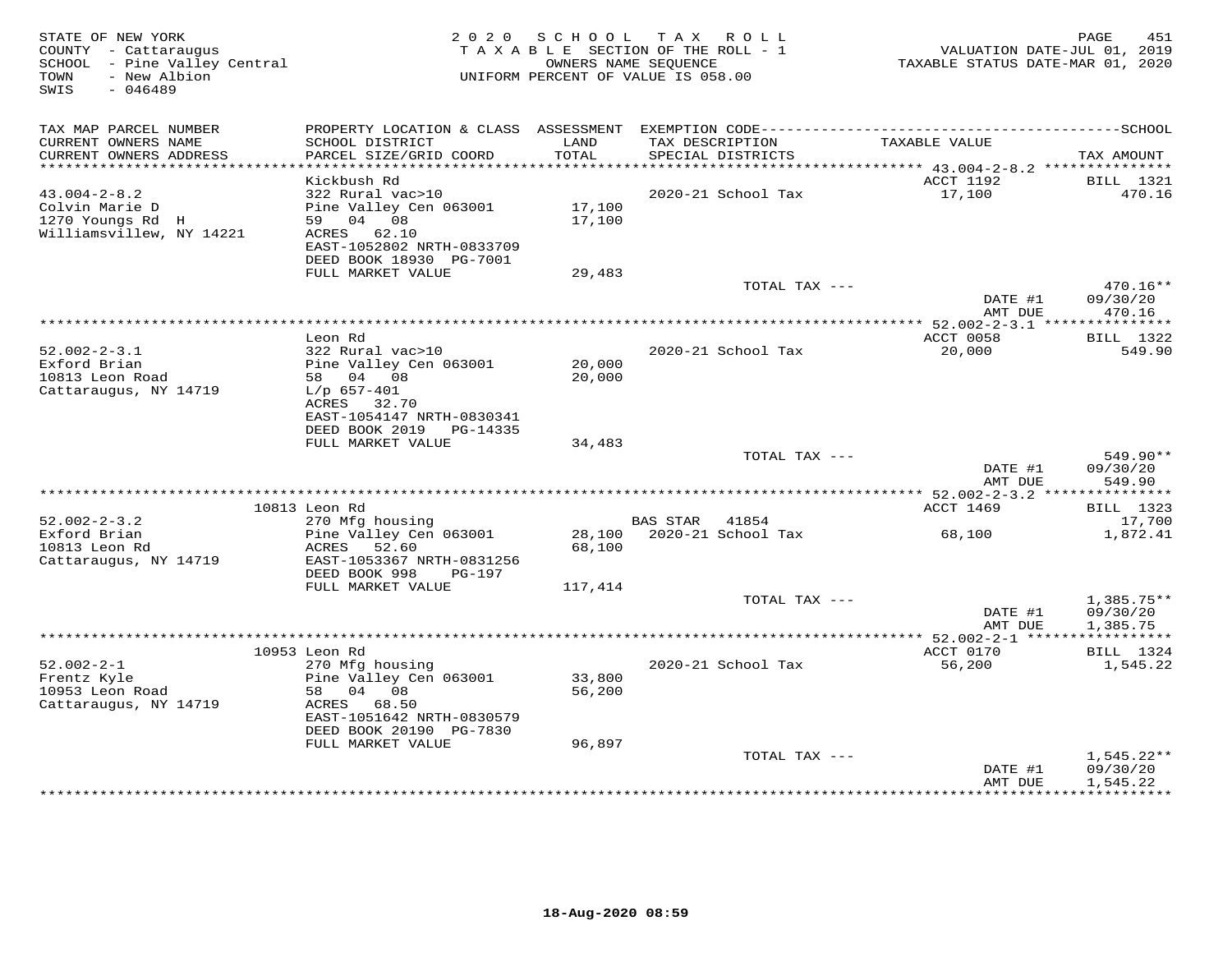| STATE OF NEW YORK<br>COUNTY - Cattaraugus<br>SCHOOL - Pine Valley Central<br>- New Albion<br>TOWN<br>$-046489$<br>SWIS | 2 0 2 0                                              | SCHOOL TAX ROLL<br>TAXABLE SECTION OF THE ROLL - 1<br>OWNERS NAME SEQUENCE<br>UNIFORM PERCENT OF VALUE IS 058.00 |          |                           | TAXABLE STATUS DATE-MAR 01, 2020 | PAGE<br>452<br>VALUATION DATE-JUL 01, 2019 |
|------------------------------------------------------------------------------------------------------------------------|------------------------------------------------------|------------------------------------------------------------------------------------------------------------------|----------|---------------------------|----------------------------------|--------------------------------------------|
| TAX MAP PARCEL NUMBER                                                                                                  |                                                      |                                                                                                                  |          |                           |                                  |                                            |
| CURRENT OWNERS NAME                                                                                                    | SCHOOL DISTRICT                                      | LAND                                                                                                             |          | TAX DESCRIPTION           | TAXABLE VALUE                    |                                            |
| CURRENT OWNERS ADDRESS                                                                                                 | PARCEL SIZE/GRID COORD                               | TOTAL                                                                                                            |          | SPECIAL DISTRICTS         |                                  | TAX AMOUNT                                 |
|                                                                                                                        | 10807 Scott Peddler Rd                               |                                                                                                                  |          |                           | ACCT 0057                        | <b>BILL</b> 1325                           |
| $52.002 - 2 - 4$                                                                                                       | 240 Rural res                                        |                                                                                                                  | ENH STAR | 41834                     |                                  | 41,180                                     |
| Huber D & B Family Trust I                                                                                             | Pine Valley Cen 063001                               | 32,800                                                                                                           |          | 2020-21 School Tax        | 52,500                           | 1,443.49                                   |
| 10807 Scott Peddler Rd                                                                                                 | 58 04 08                                             | 52,500                                                                                                           |          |                           |                                  |                                            |
| Cattaraugus, NY 14719                                                                                                  | ACRES 65.43                                          |                                                                                                                  |          |                           |                                  |                                            |
|                                                                                                                        | EAST-1054099 NRTH-0828790                            |                                                                                                                  |          |                           |                                  |                                            |
|                                                                                                                        | DEED BOOK 31062 PG-3001                              |                                                                                                                  |          |                           |                                  |                                            |
|                                                                                                                        | FULL MARKET VALUE                                    | 90,517                                                                                                           |          |                           |                                  | 311.24**                                   |
|                                                                                                                        |                                                      |                                                                                                                  |          | TOTAL TAX ---             | DATE #1                          | 09/30/20                                   |
|                                                                                                                        |                                                      |                                                                                                                  |          |                           | AMT DUE                          | 311.24                                     |
|                                                                                                                        |                                                      |                                                                                                                  |          |                           |                                  |                                            |
|                                                                                                                        | Tug Hill Rd                                          |                                                                                                                  |          |                           | ACCT 0025                        | <b>BILL</b> 1326                           |
| $43.004 - 2 - 1$                                                                                                       | 105 Vac farmland                                     |                                                                                                                  | AG DIST  | 41720                     |                                  | 10,617                                     |
| Josh Bailey LLC                                                                                                        | Pine Valley Cen 063001                               |                                                                                                                  |          | 54,600 2020-21 School Tax | 43,983                           | 1,209.31                                   |
| 6896 Bailey Hill Rd                                                                                                    | 61 04 08                                             | 54,600                                                                                                           |          |                           |                                  |                                            |
| Cattaraugus, NY 14719                                                                                                  | ACRES 156.53<br>EAST-1052476 NRTH-0838316            |                                                                                                                  |          |                           |                                  |                                            |
| MAY BE SUBJECT TO PAYMENT                                                                                              | DEED BOOK 27018 PG-7003                              |                                                                                                                  |          |                           |                                  |                                            |
| UNDER AGDIST LAW TIL 2024                                                                                              | FULL MARKET VALUE                                    | 94,138                                                                                                           |          |                           |                                  |                                            |
|                                                                                                                        |                                                      |                                                                                                                  |          | TOTAL TAX ---             |                                  | $1,209.31**$                               |
|                                                                                                                        |                                                      |                                                                                                                  |          |                           | DATE #1                          | 09/30/20                                   |
| **********************                                                                                                 |                                                      |                                                                                                                  |          |                           | AMT DUE                          | 1,209.31                                   |
|                                                                                                                        | 10970 Leon Rd                                        |                                                                                                                  |          |                           | ACCT 0262                        | <b>BILL</b> 1327                           |
| $43.004 - 2 - 9$                                                                                                       | 210 1 Family Res                                     |                                                                                                                  |          | 2020-21 School Tax        | 9,400                            | 258.45                                     |
| Kilburn Thomas M                                                                                                       | Pine Valley Cen 063001                               | 5,900                                                                                                            |          |                           |                                  |                                            |
| 63 Hastings Rd                                                                                                         | 04 08<br>59                                          | 9,400                                                                                                            |          |                           |                                  |                                            |
| Fredericktown, PA 15333                                                                                                | $3/09$ -merged $2-10.2$ into p                       |                                                                                                                  |          |                           |                                  |                                            |
|                                                                                                                        | 1.35<br>ACRES                                        |                                                                                                                  |          |                           |                                  |                                            |
|                                                                                                                        | EAST-1051390 NRTH-0831859<br>DEED BOOK 24440 PG-6001 |                                                                                                                  |          |                           |                                  |                                            |
|                                                                                                                        | FULL MARKET VALUE                                    | 16,207                                                                                                           |          |                           |                                  |                                            |
|                                                                                                                        |                                                      |                                                                                                                  |          | TOTAL TAX ---             |                                  | 258.45**                                   |
|                                                                                                                        |                                                      |                                                                                                                  |          |                           | DATE #1                          | 09/30/20                                   |
|                                                                                                                        |                                                      |                                                                                                                  |          |                           | AMT DUE                          | 258.45                                     |
|                                                                                                                        |                                                      |                                                                                                                  |          |                           |                                  | * * * * * * * * * * * *                    |
|                                                                                                                        | Mosher Hollow Rd                                     |                                                                                                                  |          |                           | ACCT 1380                        | <b>BILL</b> 1328                           |
| $43.002 - 2 - 8.2$<br>Marquardt James R                                                                                | 314 Rural vac<10                                     | 4,400                                                                                                            |          | 2020-21 School Tax        | 4,400                            | 120.98                                     |
| Robert Marquardt                                                                                                       | Pine Valley Cen 063001<br>61 04 08                   | 4,400                                                                                                            |          |                           |                                  |                                            |
| PO Box 291                                                                                                             | ACRES 14.65                                          |                                                                                                                  |          |                           |                                  |                                            |
| Clarence, NY 14031                                                                                                     | EAST-1051194 NRTH-0840882                            |                                                                                                                  |          |                           |                                  |                                            |
|                                                                                                                        | DEED BOOK 4175    PG-7001                            |                                                                                                                  |          |                           |                                  |                                            |
|                                                                                                                        | FULL MARKET VALUE                                    | 7,586                                                                                                            |          |                           |                                  |                                            |
|                                                                                                                        |                                                      |                                                                                                                  |          | TOTAL TAX ---             |                                  | $120.98**$                                 |
|                                                                                                                        |                                                      |                                                                                                                  |          |                           | DATE #1<br>AMT DUE               | 09/30/20<br>120.98                         |
|                                                                                                                        |                                                      |                                                                                                                  |          |                           |                                  | *********                                  |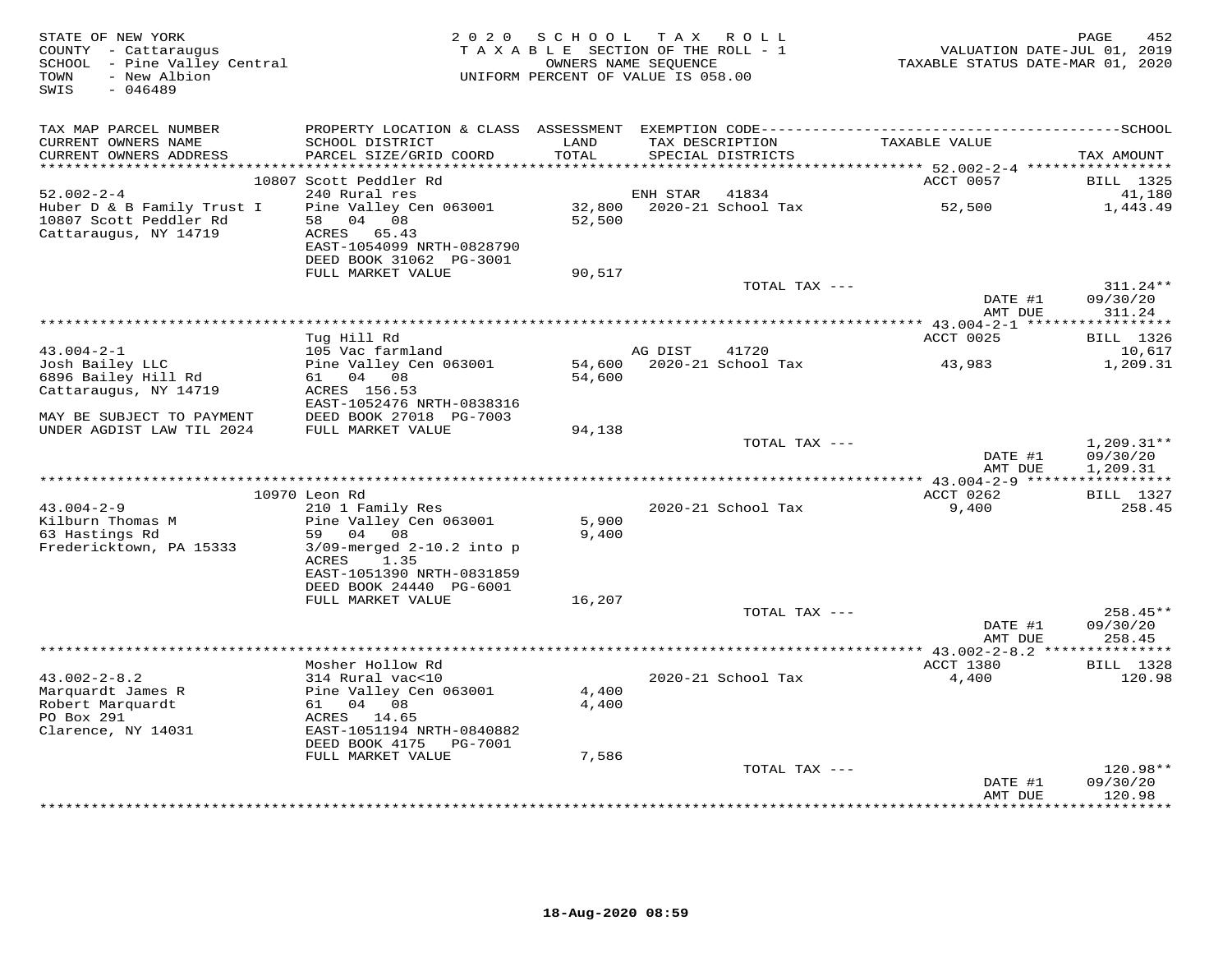| STATE OF NEW YORK<br>COUNTY - Cattaraugus<br>SCHOOL - Pine Valley Central<br>- New Albion<br>TOWN<br>SWIS<br>$-046489$ |                                                                                                                                  | 2020 SCHOOL      | T A X<br>R O L L<br>TAXABLE SECTION OF THE ROLL - 1<br>OWNERS NAME SEQUENCE<br>UNIFORM PERCENT OF VALUE IS 058.00 | TAXABLE STATUS DATE-MAR 01, 2020                         | PAGE<br>453<br>VALUATION DATE-JUL 01, 2019 |
|------------------------------------------------------------------------------------------------------------------------|----------------------------------------------------------------------------------------------------------------------------------|------------------|-------------------------------------------------------------------------------------------------------------------|----------------------------------------------------------|--------------------------------------------|
| TAX MAP PARCEL NUMBER                                                                                                  |                                                                                                                                  |                  |                                                                                                                   |                                                          |                                            |
| CURRENT OWNERS NAME<br>CURRENT OWNERS ADDRESS<br>***********************                                               | SCHOOL DISTRICT<br>PARCEL SIZE/GRID COORD                                                                                        | LAND<br>TOTAL    | TAX DESCRIPTION<br>SPECIAL DISTRICTS                                                                              | TAXABLE VALUE                                            | TAX AMOUNT                                 |
|                                                                                                                        | Kysor Hill Rd                                                                                                                    |                  |                                                                                                                   | ACCT 1402                                                | BILL 1329                                  |
| $43.002 - 2 - 8.3$<br>Nadler Charles B<br>630 Casey Rd<br>East Amerst, NY 14051                                        | 314 Rural vac<10<br>Pine Valley Cen 063001<br>61 04 08<br>7.25<br>ACRES<br>EAST-1051330 NRTH-0840221<br>DEED BOOK 00936 PG-00036 | 2,200<br>2,200   | 2020-21 School Tax                                                                                                | 2,200                                                    | 60.49                                      |
|                                                                                                                        | FULL MARKET VALUE                                                                                                                | 3,793            |                                                                                                                   |                                                          |                                            |
|                                                                                                                        |                                                                                                                                  |                  | TOTAL TAX ---                                                                                                     | DATE #1<br>AMT DUE                                       | $60.49**$<br>09/30/20<br>60.49             |
|                                                                                                                        |                                                                                                                                  |                  | *************************************                                                                             | ************ 43.002-2-8.1 ****************               |                                            |
| $43.002 - 2 - 8.1$<br>Nicholas John E<br>6940 Bailey Hill Rd                                                           | Mosher Hollow Rd<br>322 Rural vac>10<br>Pine Valley Cen 063001<br>61 04 08                                                       | 7,000<br>7,000   | 2020-21 School Tax                                                                                                | ACCT 0173<br>7,000                                       | BILL 1330<br>192.46                        |
| Cattaraugus, NY 14719                                                                                                  | ACRES 23.25<br>EAST-1051374 NRTH-0839570<br>DEED BOOK 00921 PG-01135                                                             |                  |                                                                                                                   |                                                          |                                            |
|                                                                                                                        | FULL MARKET VALUE                                                                                                                | 12,069           | TOTAL TAX ---                                                                                                     |                                                          | 192.46**                                   |
|                                                                                                                        |                                                                                                                                  |                  |                                                                                                                   | DATE #1<br>AMT DUE<br>**** 43.004-2-8.1 **************** | 09/30/20<br>192.46                         |
|                                                                                                                        | Leon Rd                                                                                                                          |                  |                                                                                                                   | ACCT 0351                                                | BILL 1331                                  |
| $43.004 - 2 - 8.1$<br>Schoonmaker Larry J<br>Schoonmaker James D<br>14 Pleasant Ave                                    | 240 Rural res<br>Pine Valley Cen 063001<br>59 04 08<br>ACRES 121.60                                                              | 48,700<br>69,700 | 2020-21 School Tax                                                                                                | 69,700                                                   | 1,916.40                                   |
| Orchard Park, NY 14127                                                                                                 | EAST-1053130 NRTH-0832551<br>DEED BOOK 22479 PG-2001                                                                             |                  |                                                                                                                   |                                                          |                                            |
|                                                                                                                        | FULL MARKET VALUE                                                                                                                | 120,172          | TOTAL TAX ---                                                                                                     |                                                          | $1,916.40**$                               |
|                                                                                                                        |                                                                                                                                  |                  |                                                                                                                   | DATE #1<br>AMT DUE                                       | 09/30/20<br>1,916.40                       |
|                                                                                                                        |                                                                                                                                  |                  |                                                                                                                   | ****************** 43.004-2-10.1 **************          |                                            |
|                                                                                                                        | 11027 Leon Rd                                                                                                                    |                  |                                                                                                                   | ACCT 0116                                                | BILL 1332                                  |
| $43.004 - 2 - 10.1$<br>Sterling Joan E<br>Sterling Misty L<br>11027 Leon-New Albion Rd<br>Cattaraugus, NY 14719        | 240 Rural res<br>Pine Valley Cen 063001<br>59<br>04 08<br>ACRES 24.15<br>EAST-1051181 NRTH-0832620<br>DEED BOOK 1765<br>PG-6003  | 16,100<br>88,400 | <b>BAS STAR</b><br>41854<br>2020-21 School Tax                                                                    | 88,400                                                   | 17,700<br>2,430.56                         |
|                                                                                                                        | FULL MARKET VALUE                                                                                                                | 152,414          |                                                                                                                   |                                                          |                                            |
|                                                                                                                        |                                                                                                                                  |                  | TOTAL TAX ---                                                                                                     | DATE #1<br>AMT DUE                                       | 1,943.89**<br>09/30/20<br>1,943.89         |
|                                                                                                                        |                                                                                                                                  |                  |                                                                                                                   |                                                          | <b>++++++++++</b>                          |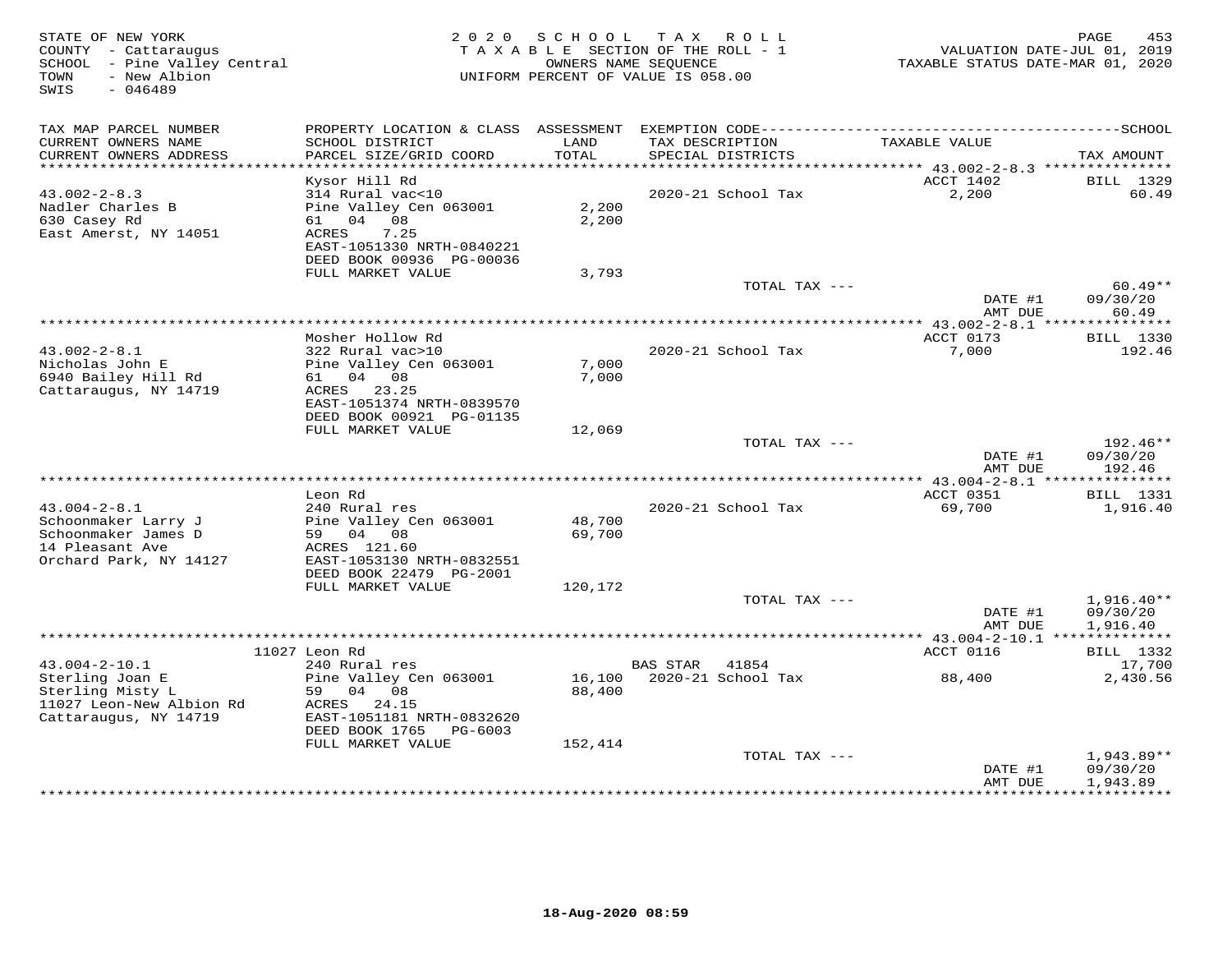| STATE OF NEW YORK<br>COUNTY - Cattaraugus<br>SCHOOL - Pine Valley Central<br>TOWN<br>- New Albion | 2020 SCHOOL TAX ROLL<br>T A X A B L E SECTION OF THE ROLL - 1 | 454<br>PAGE<br>VALUATION DATE-JUL 01, 2019<br>TAXABLE STATUS DATE-MAR 01, 2020<br>RPS155/V04/L015 |
|---------------------------------------------------------------------------------------------------|---------------------------------------------------------------|---------------------------------------------------------------------------------------------------|
| SWIS<br>- 046489                                                                                  |                                                               | CURRENT DATE 8/18/2020                                                                            |
|                                                                                                   | ROLL SUB SECTION- - TOTALS                                    |                                                                                                   |

|      |                      | ----<br><u>UIAI</u> | <b>FYTFNSION</b><br>- 75 | <b>FNC</b>     | ᅺᅜᄓ                      | SXEMPT | $\Delta$<br>.                  | $m \wedge m \wedge n$ |
|------|----------------------|---------------------|--------------------------|----------------|--------------------------|--------|--------------------------------|-----------------------|
| CODE | <b>NTAMT</b><br>⊥∙⊥⊥ | D.ODT.<br>PARL      | $m \tau \tau m$<br>.     | T T T<br>ALUF: | , <del>,</del> , , , , , | MOUN.  | , 77 T TT <del>D</del><br>ALUE | TAX                   |

#### NO SPECIAL DISTRICTS AT THIS LEVEL

\*\*\* S C H O O L D I S T R I C T S U M M A R Y \*\*\*

| CODE   | DISTRICT NAME                    | TOTAL<br>PARCELS | ASSESSED<br>LAND | ASSESSED<br>TOTAL | EXEMPT<br>AMOUNT | TOTAL<br>TAXABLE |           |
|--------|----------------------------------|------------------|------------------|-------------------|------------------|------------------|-----------|
|        |                                  |                  |                  |                   | STAR AMOUNT      | STAR TAXABLE     | TOTAL TAX |
|        | Pine Valley Central              | 12               | 270,700          | 449,600           | 10,617           | 438,983          |           |
| 063001 |                                  |                  |                  |                   | 76,580           | 362,403          | 9,964.25  |
|        | $SUB - TO TAL$                   | 12               | 270,700          | 449,600           | 10,617           | 438,983          |           |
|        | $S \cup B - T \cup T A L (CONT)$ |                  |                  |                   | 76,580           | 362,403          | 9,964.25  |
|        | TOTAL                            | 12               | 270,700          | 449,600           | 10,617           | 438,983          |           |
|        | T O T A L (CONT)                 |                  |                  |                   | 76,580           | 362,403          | 9,964.25  |

#### \*\*\* S Y S T E M C O D E S S U M M A R Y \*\*\*

#### NO SYSTEM EXEMPTIONS AT THIS LEVEL

| CODE  | DESCRIPTION | TOTAL<br>PARCELS | SCHOOL |
|-------|-------------|------------------|--------|
| 41720 | AG DIST     |                  | 10,617 |
| 41834 | ENH STAR    |                  | 41,180 |
| 41854 | BAS STAR    | 2                | 35,400 |
|       | TOTAL       | 4                | 87,197 |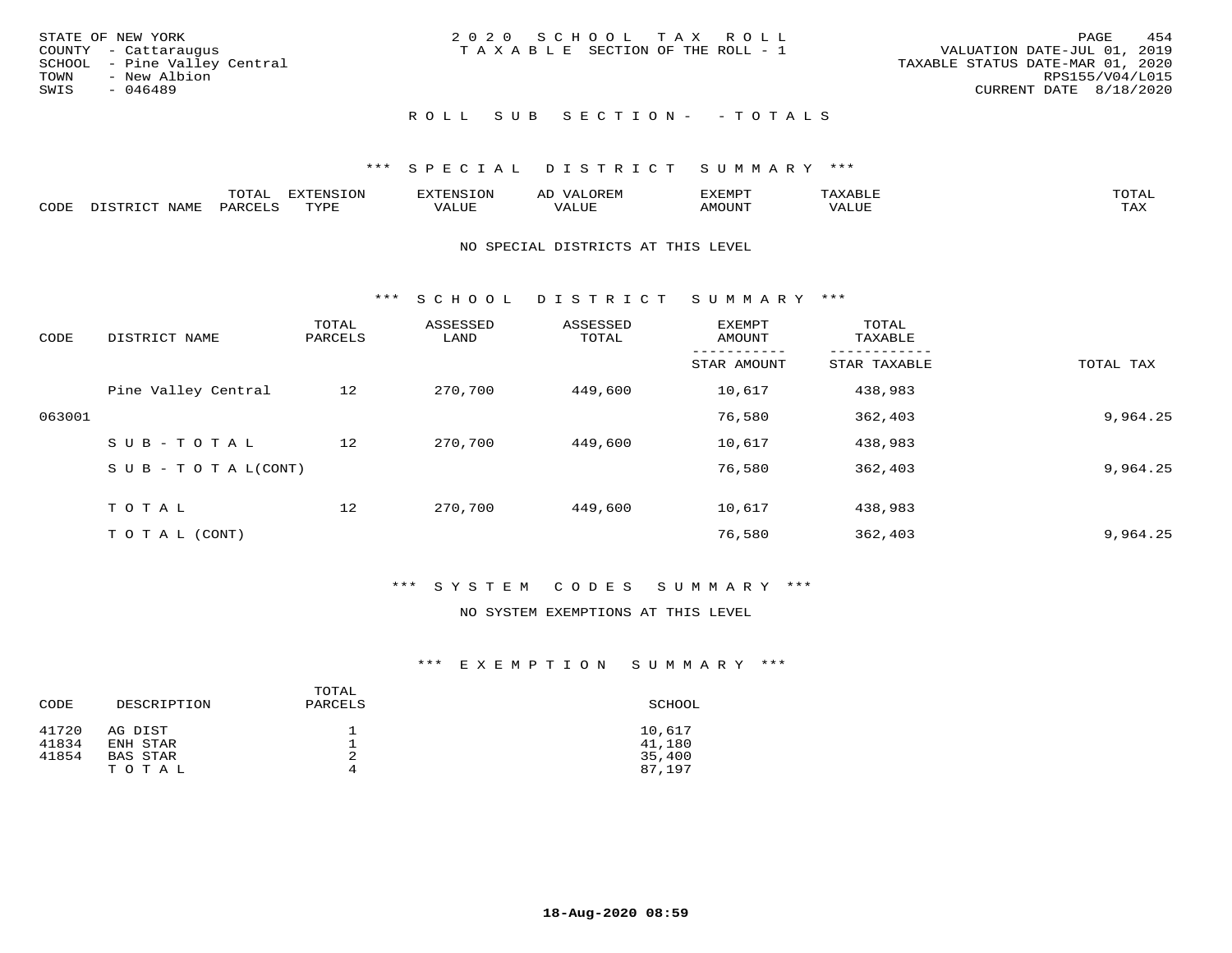| STATE OF NEW YORK<br>COUNTY - Cattaraugus<br>SCHOOL - Pine Valley Central<br>- New Albion<br>TOWN<br>SWIS<br>- 046489 | 2020 SCHOOL TAX ROLL<br>T A X A B L E SECTION OF THE ROLL - 1 | 455<br>PAGE<br>VALUATION DATE-JUL 01, 2019<br>TAXABLE STATUS DATE-MAR 01, 2020<br>RPS155/V04/L015<br>CURRENT DATE 8/18/2020 |
|-----------------------------------------------------------------------------------------------------------------------|---------------------------------------------------------------|-----------------------------------------------------------------------------------------------------------------------------|
|-----------------------------------------------------------------------------------------------------------------------|---------------------------------------------------------------|-----------------------------------------------------------------------------------------------------------------------------|

# ROLL SUB SECTION - - TOTALS

| ROLL<br>SEC | DESCRIPTION                | TOTAL<br>PARCELS | ASSESSED<br>LAND | ASSESSED<br>TOTAL | <b>EXEMPT</b><br><b>AMOUNT</b><br>STAR AMOUNT | TOTAL<br>TAXABLE<br>STAR TAXABLE | TAX<br>RATE | TOTAL<br>TAX |
|-------------|----------------------------|------------------|------------------|-------------------|-----------------------------------------------|----------------------------------|-------------|--------------|
|             | 2020-21 School Tax         |                  | 270,700          | 449,600           | 10,617<br>76,580                              | 438,983<br>362,403               |             | 9,964.25     |
|             | SPEC DIST TAXES<br>TAXABLE | 12               |                  |                   |                                               |                                  |             | 9,964.25     |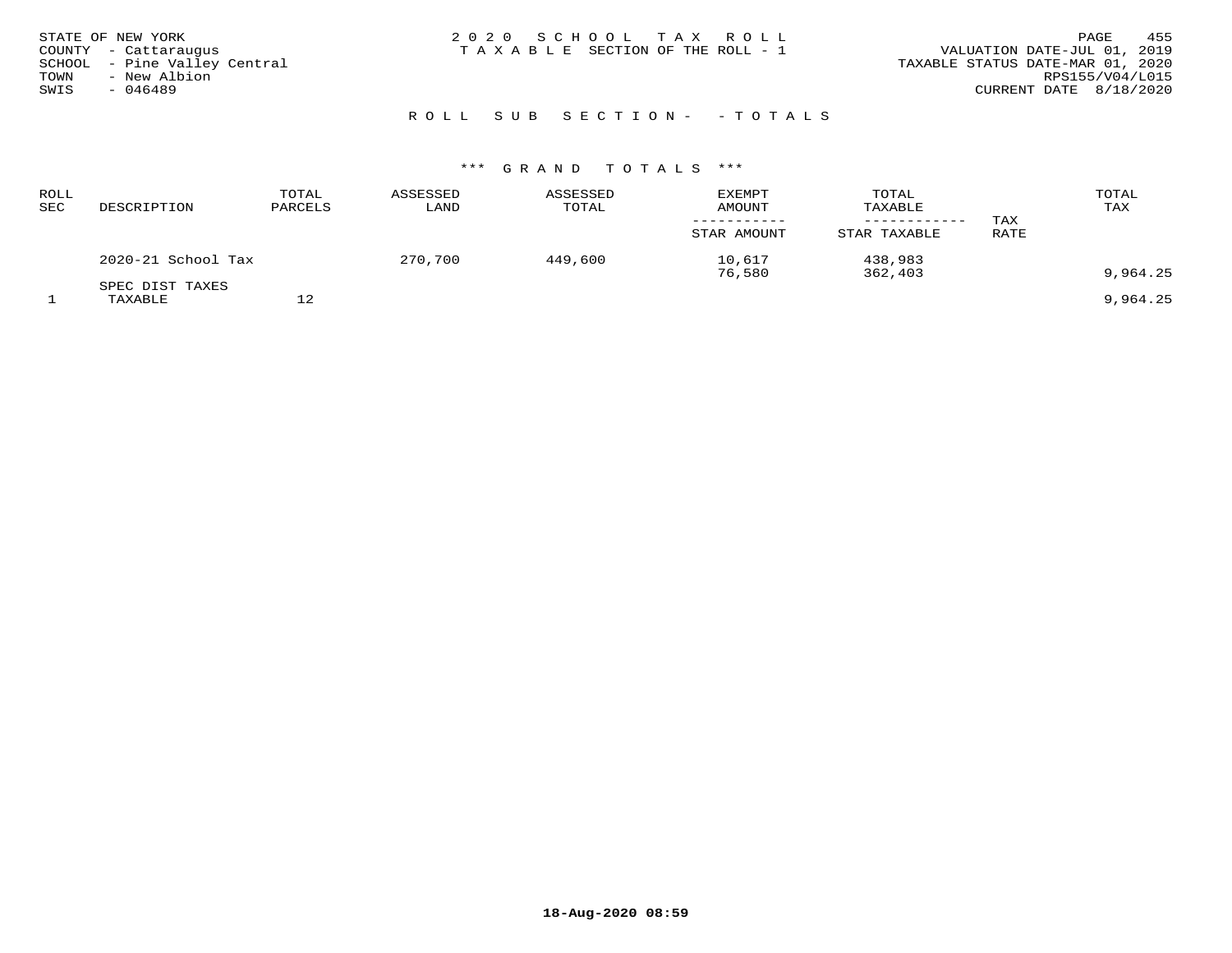|      | STATE OF NEW YORK            | 2020 SCHOOL TAX ROLL                  |  | PAGE                             | 456 |
|------|------------------------------|---------------------------------------|--|----------------------------------|-----|
|      | COUNTY - Cattaraugus         | T A X A B L E SECTION OF THE ROLL - 1 |  | VALUATION DATE-JUL 01, 2019      |     |
|      | SCHOOL - Pine Valley Central |                                       |  | TAXABLE STATUS DATE-MAR 01, 2020 |     |
| TOWN | - New Albion                 |                                       |  | RPS155/V04/L015                  |     |
| SWIS | $-046489$                    |                                       |  | CURRENT DATE 8/18/2020           |     |
|      |                              |                                       |  |                                  |     |

# ROLL SECTION TOTALS

#### \*\*\* S P E C I A L D I S T R I C T S U M M A R Y \*\*\*

|      |                          | momn.<br>LUIAL     | <b>EXTENSION</b> | $117$ mm $170707$<br>אי | ΑD<br>.JREN      | 33773850<br>ivi D'<br>ניומיום בי | $max$ and $max$ | $m \wedge m \wedge n$ |
|------|--------------------------|--------------------|------------------|-------------------------|------------------|----------------------------------|-----------------|-----------------------|
| CODE | <b>NAME</b><br>DISTO TOT | PARCE <sup>T</sup> | TVDF             | VALUE                   | -- - ---<br>ALUE | TUUOM4                           | VALUE           | <b>TAY</b><br>⊥⇔∆     |

#### NO SPECIAL DISTRICTS AT THIS LEVEL

\*\*\* S C H O O L D I S T R I C T S U M M A R Y \*\*\*

| CODE   | DISTRICT NAME                    | TOTAL<br>PARCELS | ASSESSED<br>LAND | ASSESSED<br>TOTAL | EXEMPT<br>AMOUNT | TOTAL<br>TAXABLE |           |
|--------|----------------------------------|------------------|------------------|-------------------|------------------|------------------|-----------|
|        |                                  |                  |                  |                   | STAR AMOUNT      | STAR TAXABLE     | TOTAL TAX |
|        | Pine Valley Central              | 12               | 270,700          | 449,600           | 10,617           | 438,983          |           |
| 063001 |                                  |                  |                  |                   | 76,580           | 362,403          | 9,964.25  |
|        | SUB-TOTAL                        | 12               | 270,700          | 449,600           | 10,617           | 438,983          |           |
|        | $S \cup B - T \cup T A L (CONT)$ |                  |                  |                   | 76,580           | 362,403          | 9,964.25  |
|        | TOTAL                            | 12               | 270,700          | 449,600           | 10,617           | 438,983          |           |
|        | T O T A L (CONT)                 |                  |                  |                   | 76,580           | 362,403          | 9,964.25  |

#### \*\*\* S Y S T E M C O D E S S U M M A R Y \*\*\*

### NO SYSTEM EXEMPTIONS AT THIS LEVEL

| CODE  | DESCRIPTION | TOTAL<br>PARCELS | SCHOOL |
|-------|-------------|------------------|--------|
| 41720 | AG DIST     |                  | 10,617 |
| 41834 | ENH STAR    |                  | 41,180 |
| 41854 | BAS STAR    | 2                | 35,400 |
|       | TOTAL       | 4                | 87,197 |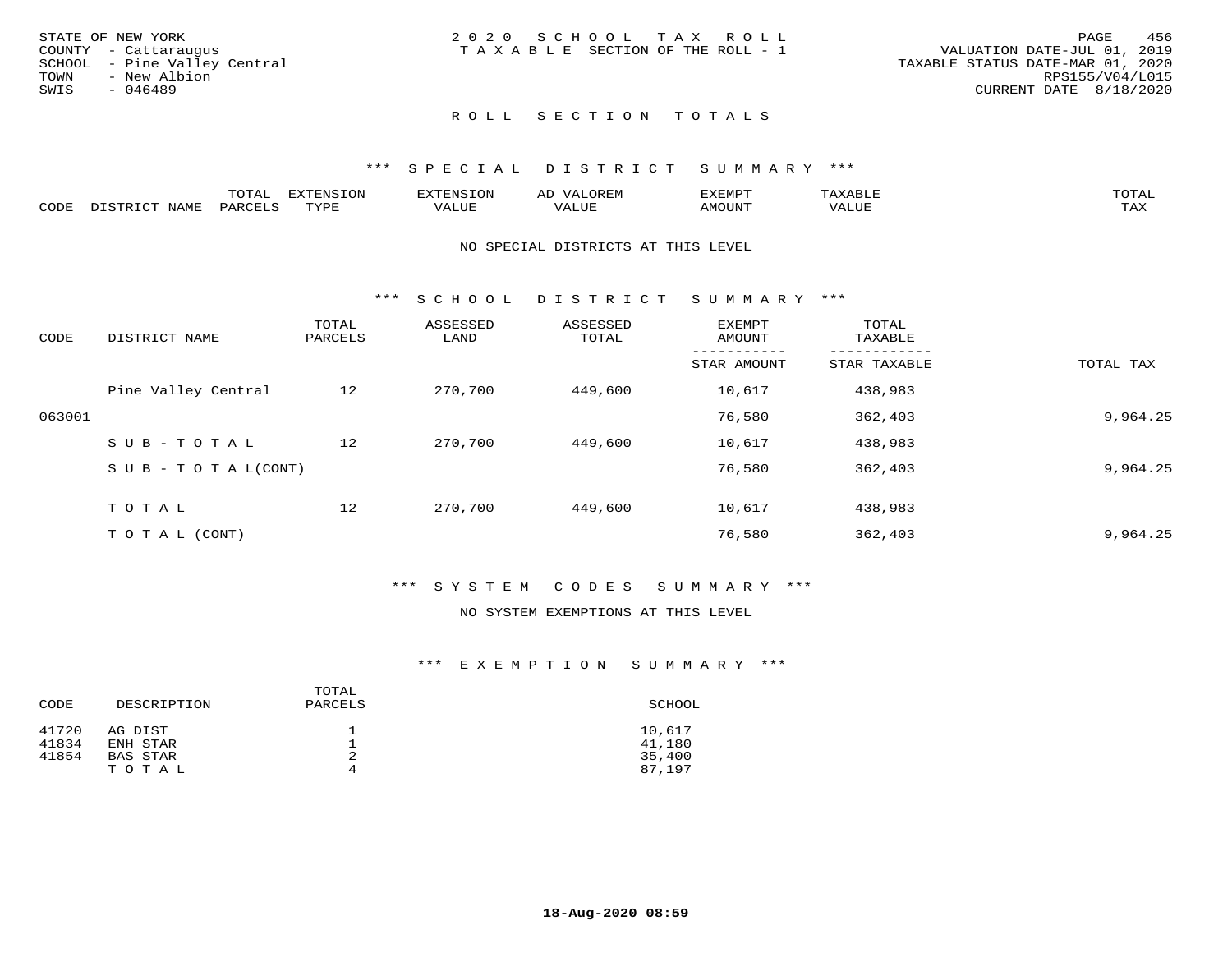| STATE OF NEW YORK |                              | 2020 SCHOOL TAX ROLL            |  | 457<br>PAGE                      |
|-------------------|------------------------------|---------------------------------|--|----------------------------------|
|                   | COUNTY - Cattaraugus         | TAXABLE SECTION OF THE ROLL - 1 |  | VALUATION DATE-JUL 01, 2019      |
|                   | SCHOOL - Pine Valley Central |                                 |  | TAXABLE STATUS DATE-MAR 01, 2020 |
| TOWN              | - New Albion                 |                                 |  | RPS155/V04/L015                  |
| SWIS              | $-046489$                    |                                 |  | CURRENT DATE 8/18/2020           |
|                   |                              |                                 |  |                                  |

# ROLL SECTION TOTALS

| ROLL<br>SEC | DESCRIPTION                | TOTAL<br>PARCELS | ASSESSED<br>LAND | ASSESSED<br>TOTAL | <b>EXEMPT</b><br><b>AMOUNT</b><br>STAR AMOUNT | TOTAL<br>TAXABLE<br>STAR TAXABLE | TAX<br>RATE | TOTAL<br>TAX |
|-------------|----------------------------|------------------|------------------|-------------------|-----------------------------------------------|----------------------------------|-------------|--------------|
|             | 2020-21 School Tax         |                  | 270,700          | 449,600           | 10,617<br>76,580                              | 438,983<br>362,403               |             | 9,964.25     |
|             | SPEC DIST TAXES<br>TAXABLE | 12               |                  |                   |                                               |                                  |             | 9,964.25     |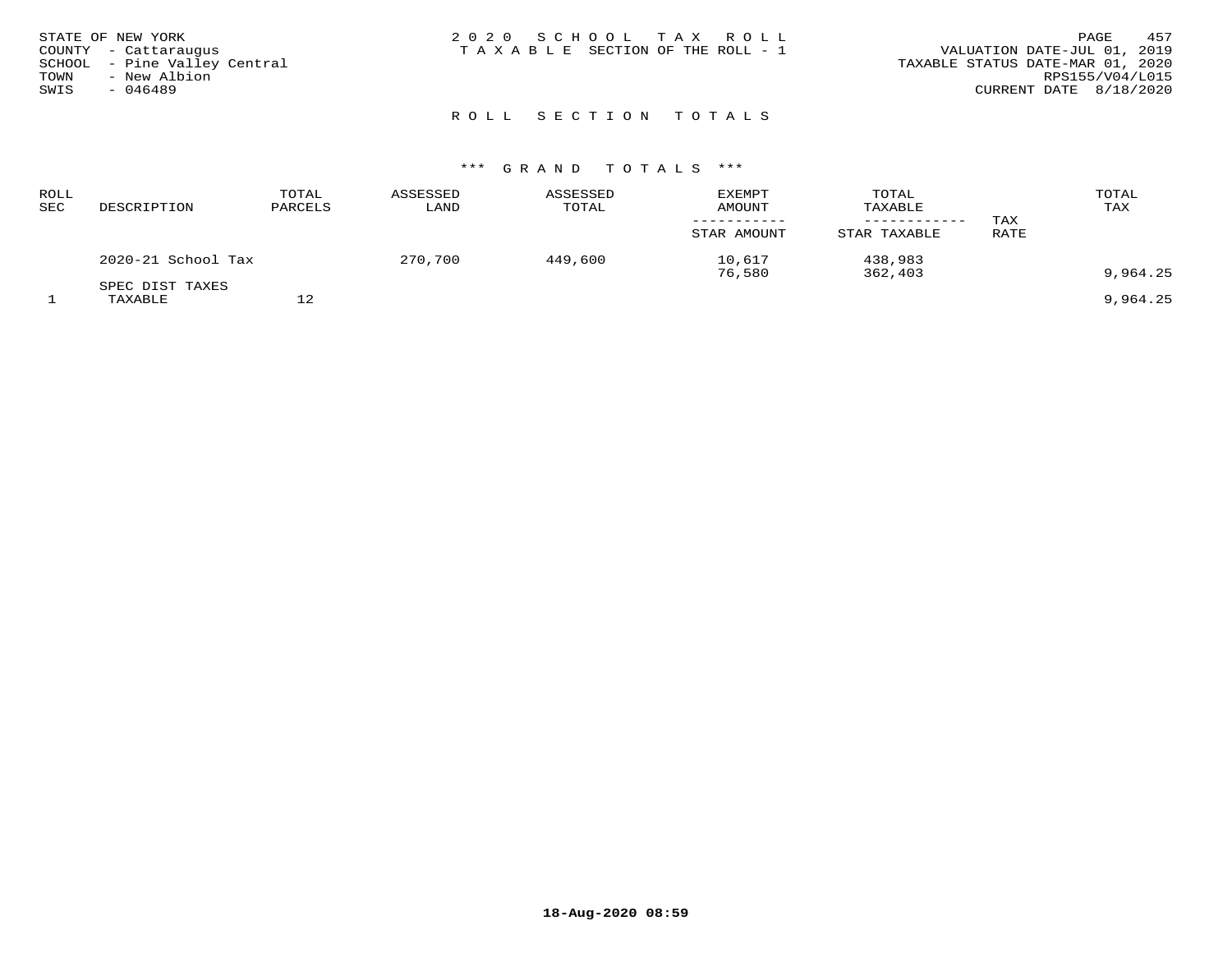| STATE OF NEW YORK<br>COUNTY<br>- Cattaraugus<br>- Pine Valley Central<br>SCHOOL<br>- New Albion<br>TOWN<br>$-046489$<br>SWIS | 2020<br>SPECIAL FRANCHISE SECTION OF THE ROLL - 5<br>UNIFORM PERCENT OF VALUE IS 058.00 |            | 458<br>PAGE<br>2019<br>VALUATION DATE-JUL 01,<br>TAXABLE STATUS DATE-MAR 01, 2020 |                     |                              |
|------------------------------------------------------------------------------------------------------------------------------|-----------------------------------------------------------------------------------------|------------|-----------------------------------------------------------------------------------|---------------------|------------------------------|
| TAX MAP PARCEL NUMBER                                                                                                        | PROPERTY LOCATION & CLASS                                                               | ASSESSMENT | EXEMPTION CODE-                                                                   |                     | -SCHOOL                      |
| CURRENT OWNERS NAME                                                                                                          | SCHOOL DISTRICT                                                                         | LAND       | TAX DESCRIPTION                                                                   | TAXABLE VALUE       |                              |
| CURRENT OWNERS ADDRESS                                                                                                       | PARCEL SIZE/GRID COORD                                                                  | TOTAL      | SPECIAL DISTRICTS                                                                 |                     | TAX AMOUNT                   |
|                                                                                                                              |                                                                                         |            |                                                                                   | * * * * * * * * * * | 564.089-9916-631.900/188 *** |
|                                                                                                                              | Special Franchise                                                                       |            |                                                                                   | ACCT 1145           | 1333<br>BILL                 |
| 564.089-9916-631.900/188                                                                                                     | 866 Telephone                                                                           |            | 2020-21 School Tax                                                                | 1,720               | 47.29                        |
| Verizon                                                                                                                      | Pine Valley Cen 063001                                                                  | 0          |                                                                                   |                     |                              |
| Duff & Phelps                                                                                                                | Town Of New Albion                                                                      | 1,720      |                                                                                   |                     |                              |
| PO Box 2749                                                                                                                  | 2% PINE VALLEY                                                                          |            |                                                                                   |                     |                              |
| Addison, TX 75001                                                                                                            | ACRES<br>0.01                                                                           |            |                                                                                   |                     |                              |
|                                                                                                                              | FULL MARKET VALUE                                                                       | 2,966      |                                                                                   |                     |                              |
|                                                                                                                              |                                                                                         |            | TOTAL TAX ---                                                                     |                     | $47.29**$                    |
|                                                                                                                              |                                                                                         |            |                                                                                   | DATE #1             | 09/30/20                     |
|                                                                                                                              |                                                                                         |            |                                                                                   | AMT DUE             | 47.29                        |
|                                                                                                                              |                                                                                         |            |                                                                                   |                     |                              |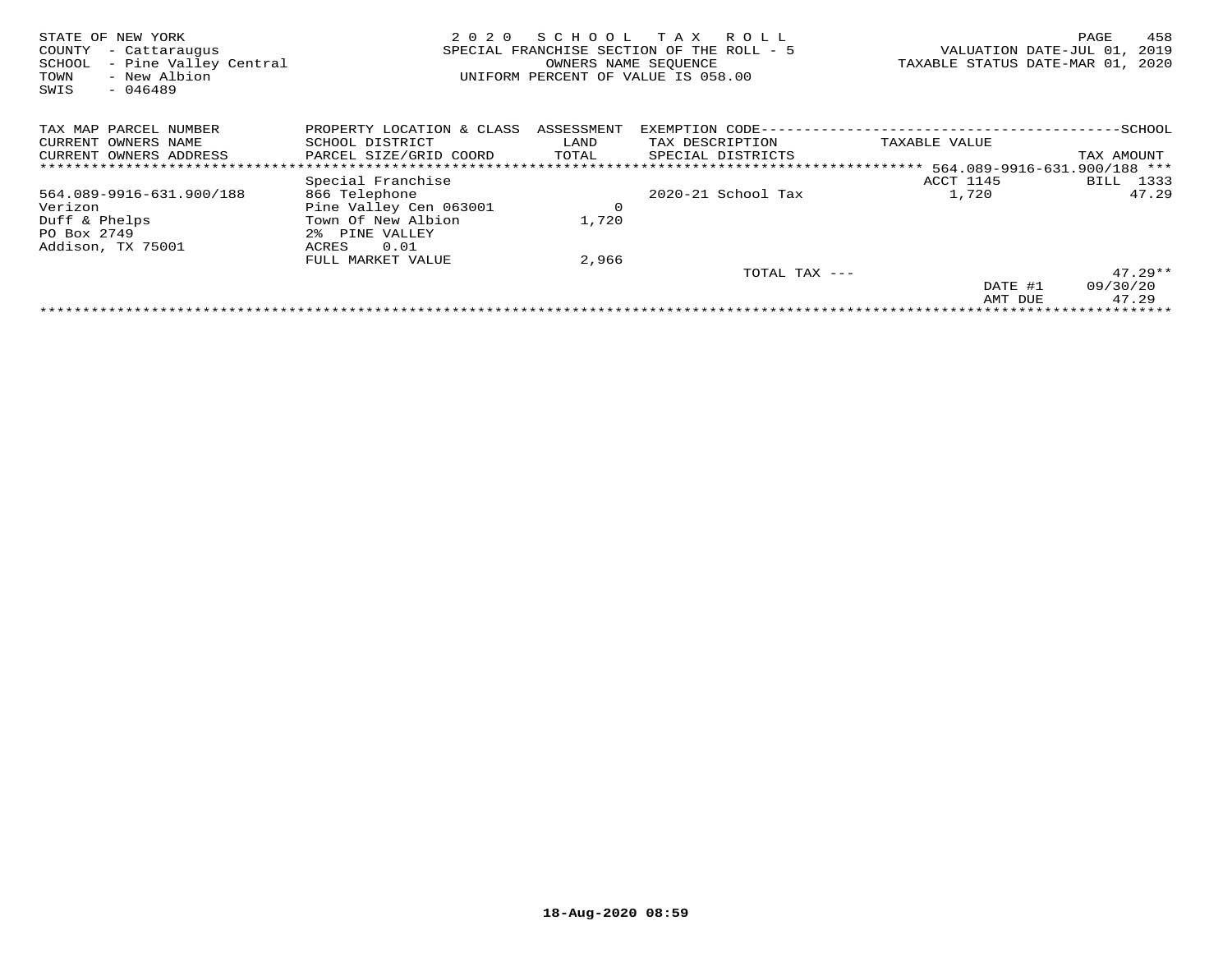| STATE OF NEW YORK<br>COUNTY - Cattaraugus |                                              |  | 2020 SCHOOL TAX ROLL<br>SPECIAL FRANCHISE SECTION OF THE ROLL - 5 |                            | VALUATION DATE-JUL 01, 2019      |                        | PAGE | 459 |
|-------------------------------------------|----------------------------------------------|--|-------------------------------------------------------------------|----------------------------|----------------------------------|------------------------|------|-----|
| TOWN                                      | SCHOOL - Pine Valley Central<br>- New Albion |  | UNIFORM PERCENT OF VALUE IS 058.00                                |                            | TAXABLE STATUS DATE-MAR 01, 2020 | RPS155/V04/L015        |      |     |
| SWIS<br>$-046489$                         |                                              |  |                                                                   |                            |                                  | CURRENT DATE 8/18/2020 |      |     |
|                                           |                                              |  |                                                                   | ROLL SUB SECTION- - TOTALS |                                  |                        |      |     |

#### \*\*\* SPECIAL DISTRICT SUMMARY \*\*\*

|      |      | $m \wedge m \wedge n$<br>◡∸ғ | TON                              | . HUNY              | AĽ                  | ے ا      |       | $m \wedge m \wedge n$ |
|------|------|------------------------------|----------------------------------|---------------------|---------------------|----------|-------|-----------------------|
| CODE | NAMF | 'AK                          | $m \times r \times r$<br>- - - - | T T T<br>اللالمستحم | - ---<br>اللالمستعم | 57077375 | VALUF | $m \times r$<br>- −-  |

#### NO SPECIAL DISTRICTS AT THIS LEVEL

\*\*\* S C H O O L D I S T R I C T S U M M A R Y \*\*\*

| CODE   | DISTRICT NAME                    | TOTAL<br>PARCELS | ASSESSED<br>LAND | ASSESSED<br>TOTAL | EXEMPT<br>AMOUNT     | TOTAL<br>TAXABLE         |           |
|--------|----------------------------------|------------------|------------------|-------------------|----------------------|--------------------------|-----------|
|        |                                  |                  |                  |                   | -----<br>STAR AMOUNT | --------<br>STAR TAXABLE | TOTAL TAX |
|        | Pine Valley Central              |                  |                  | 1,720             |                      | 1,720                    |           |
| 063001 |                                  |                  |                  |                   |                      | 1,720                    | 47.29     |
|        | SUB-TOTAL                        |                  |                  | 1,720             |                      | 1,720                    |           |
|        | $S \cup B - T \cup T A L (CONT)$ |                  |                  |                   |                      | 1,720                    | 47.29     |
|        | TOTAL                            |                  |                  | 1,720             |                      | 1,720                    |           |
|        | T O T A L (CONT)                 |                  |                  |                   |                      | 1,720                    | 47.29     |

\*\*\* S Y S T E M C O D E S S U M M A R Y \*\*\*

NO SYSTEM EXEMPTIONS AT THIS LEVEL

\*\*\* E X E M P T I O N S U M M A R Y \*\*\*

NO EXEMPTIONS AT THIS LEVEL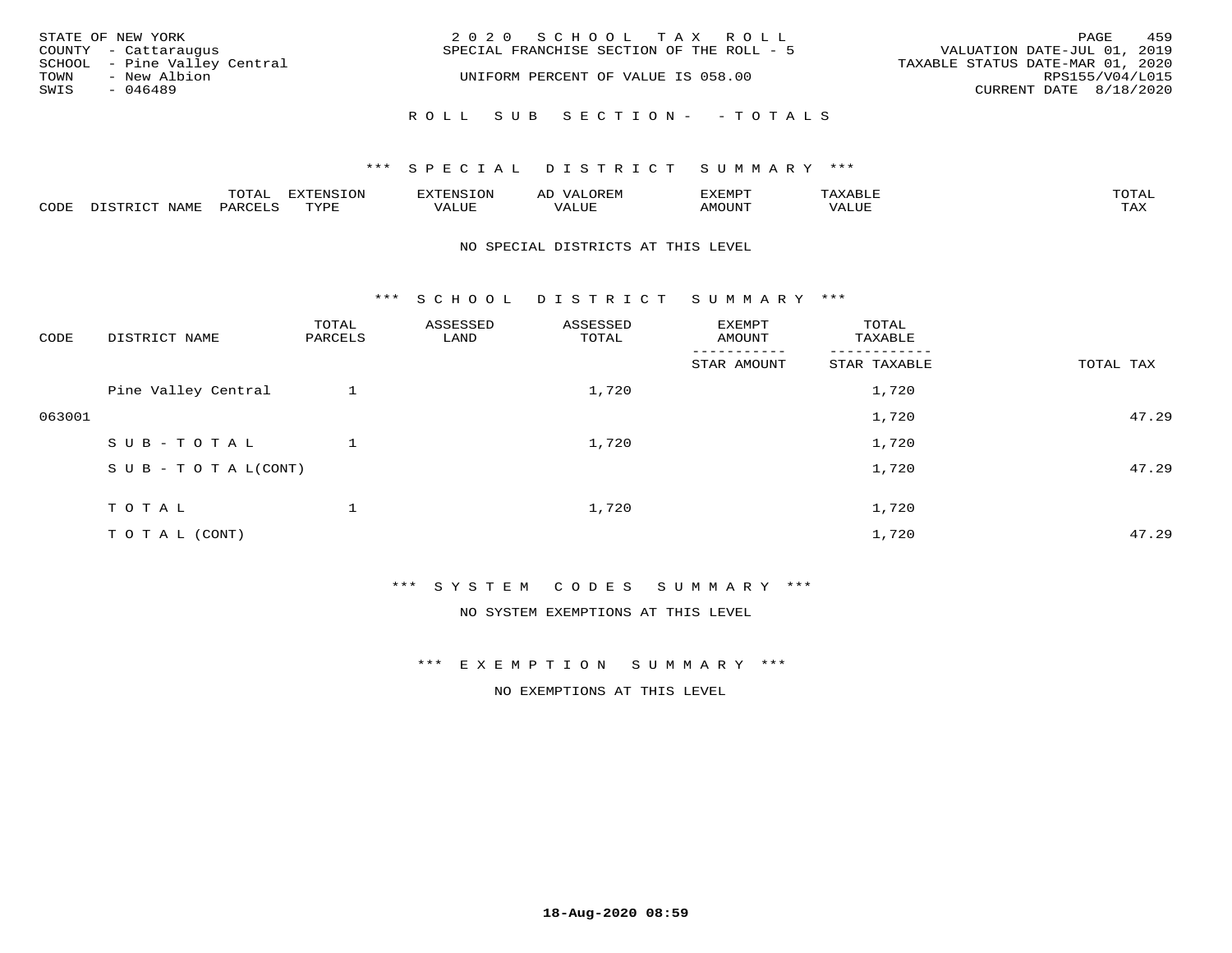| STATE OF NEW YORK                                    | 2020 SCHOOL TAX ROLL<br>SPECIAL FRANCHISE SECTION OF THE ROLL - 5 | 460<br>PAGE<br>VALUATION DATE-JUL 01, 2019 |
|------------------------------------------------------|-------------------------------------------------------------------|--------------------------------------------|
| COUNTY - Cattaraugus<br>SCHOOL - Pine Valley Central |                                                                   | TAXABLE STATUS DATE-MAR 01, 2020           |
| - New Albion<br>TOWN<br>SWIS<br>- 046489             | UNIFORM PERCENT OF VALUE IS 058.00                                | RPS155/V04/L015<br>CURRENT DATE 8/18/2020  |
|                                                      | ROLL SUB SECTION- - TOTALS                                        |                                            |

| ROLL<br><b>SEC</b> | DESCRIPTION        | TOTAL<br>PARCELS | ASSESSED<br>LAND | ASSESSED<br>TOTAL | EXEMPT<br>AMOUNT<br>STAR AMOUNT | TOTAL<br>TAXABLE<br>STAR TAXABLE | TAX<br><b>RATE</b> | TOTAL<br>TAX |
|--------------------|--------------------|------------------|------------------|-------------------|---------------------------------|----------------------------------|--------------------|--------------|
|                    | 2020-21 School Tax |                  |                  | 1,720             |                                 | ⊥,720                            |                    |              |
|                    | SPEC DIST TAXES    |                  |                  |                   | 1,720                           |                                  |                    | 47.29        |

5 SPECIAL FRANCHISE 1 47.29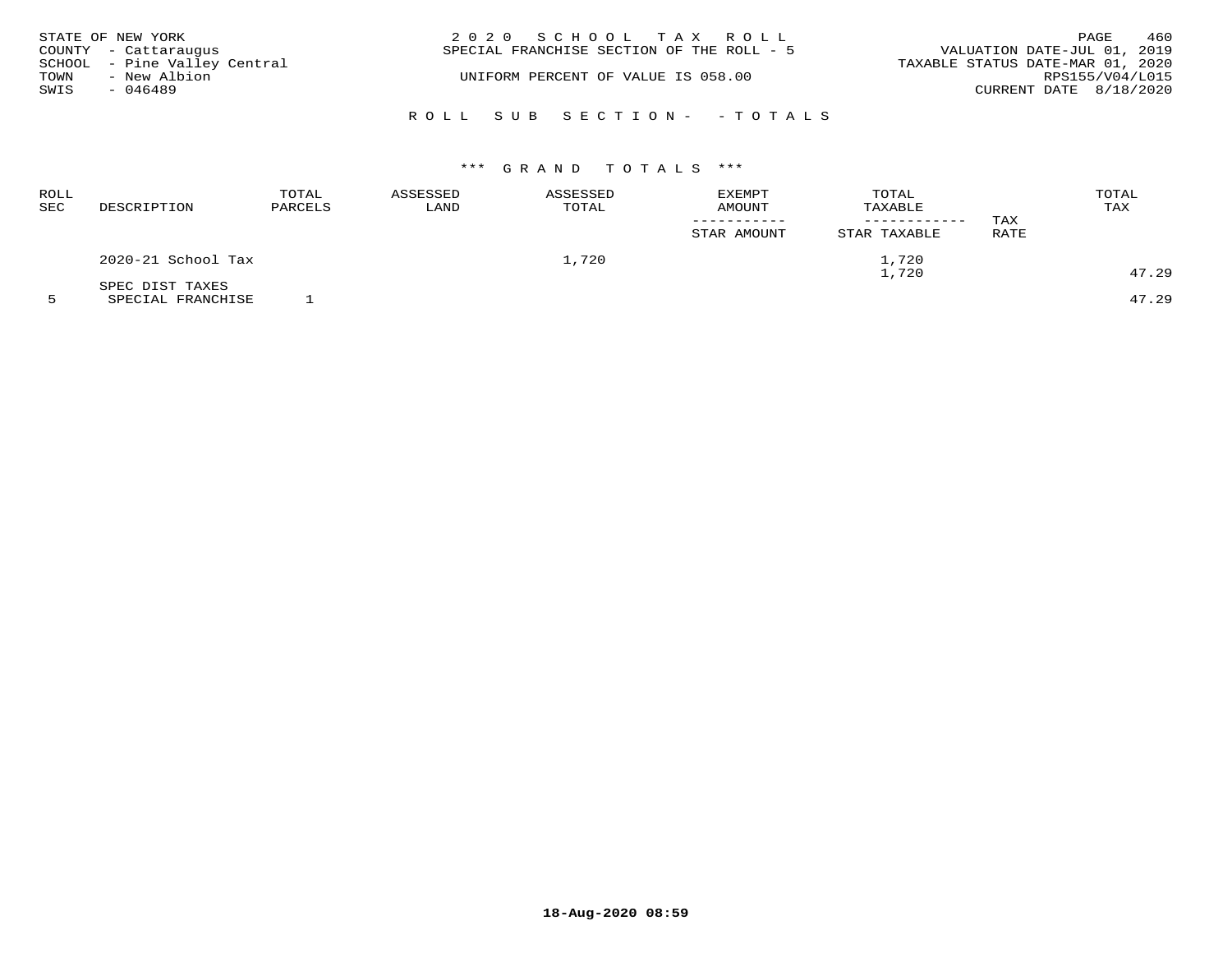| STATE OF NEW YORK<br>COUNTY - Cattaraugus                                 | 2020 SCHOOL TAX ROLL<br>SPECIAL FRANCHISE SECTION OF THE ROLL - 5 | 461<br>PAGE<br>VALUATION DATE-JUL 01, 2019                                    |
|---------------------------------------------------------------------------|-------------------------------------------------------------------|-------------------------------------------------------------------------------|
| SCHOOL - Pine Valley Central<br>- New Albion<br>TOWN<br>SWIS<br>$-046489$ | UNIFORM PERCENT OF VALUE IS 058.00                                | TAXABLE STATUS DATE-MAR 01, 2020<br>RPS155/V04/L015<br>CURRENT DATE 8/18/2020 |
|                                                                           | ROLL SECTION TOTALS                                               |                                                                               |

|      |      | $m \wedge m \wedge n$<br>◡∸ғ | TON                              | . HUNY              | AĽ                  | ے ا      |       | $m \wedge m \wedge n$ |
|------|------|------------------------------|----------------------------------|---------------------|---------------------|----------|-------|-----------------------|
| CODE | NAMF | 'AK                          | $m \times r \times r$<br>- - - - | T T T<br>اللالمستحم | - ---<br>اللالمستعم | 57077375 | VALUF | $m \times r$<br>- −-  |

#### NO SPECIAL DISTRICTS AT THIS LEVEL

\*\*\* S C H O O L D I S T R I C T S U M M A R Y \*\*\*

| CODE   | DISTRICT NAME                    | TOTAL<br>PARCELS | ASSESSED<br>LAND | ASSESSED<br>TOTAL | EXEMPT<br>AMOUNT     | TOTAL<br>TAXABLE         |           |
|--------|----------------------------------|------------------|------------------|-------------------|----------------------|--------------------------|-----------|
|        |                                  |                  |                  |                   | -----<br>STAR AMOUNT | --------<br>STAR TAXABLE | TOTAL TAX |
|        | Pine Valley Central              |                  |                  | 1,720             |                      | 1,720                    |           |
| 063001 |                                  |                  |                  |                   |                      | 1,720                    | 47.29     |
|        | SUB-TOTAL                        |                  |                  | 1,720             |                      | 1,720                    |           |
|        | $S \cup B - T \cup T A L (CONT)$ |                  |                  |                   |                      | 1,720                    | 47.29     |
|        | TOTAL                            |                  |                  | 1,720             |                      | 1,720                    |           |
|        | T O T A L (CONT)                 |                  |                  |                   |                      | 1,720                    | 47.29     |

\*\*\* S Y S T E M C O D E S S U M M A R Y \*\*\*

NO SYSTEM EXEMPTIONS AT THIS LEVEL

\*\*\* E X E M P T I O N S U M M A R Y \*\*\*

NO EXEMPTIONS AT THIS LEVEL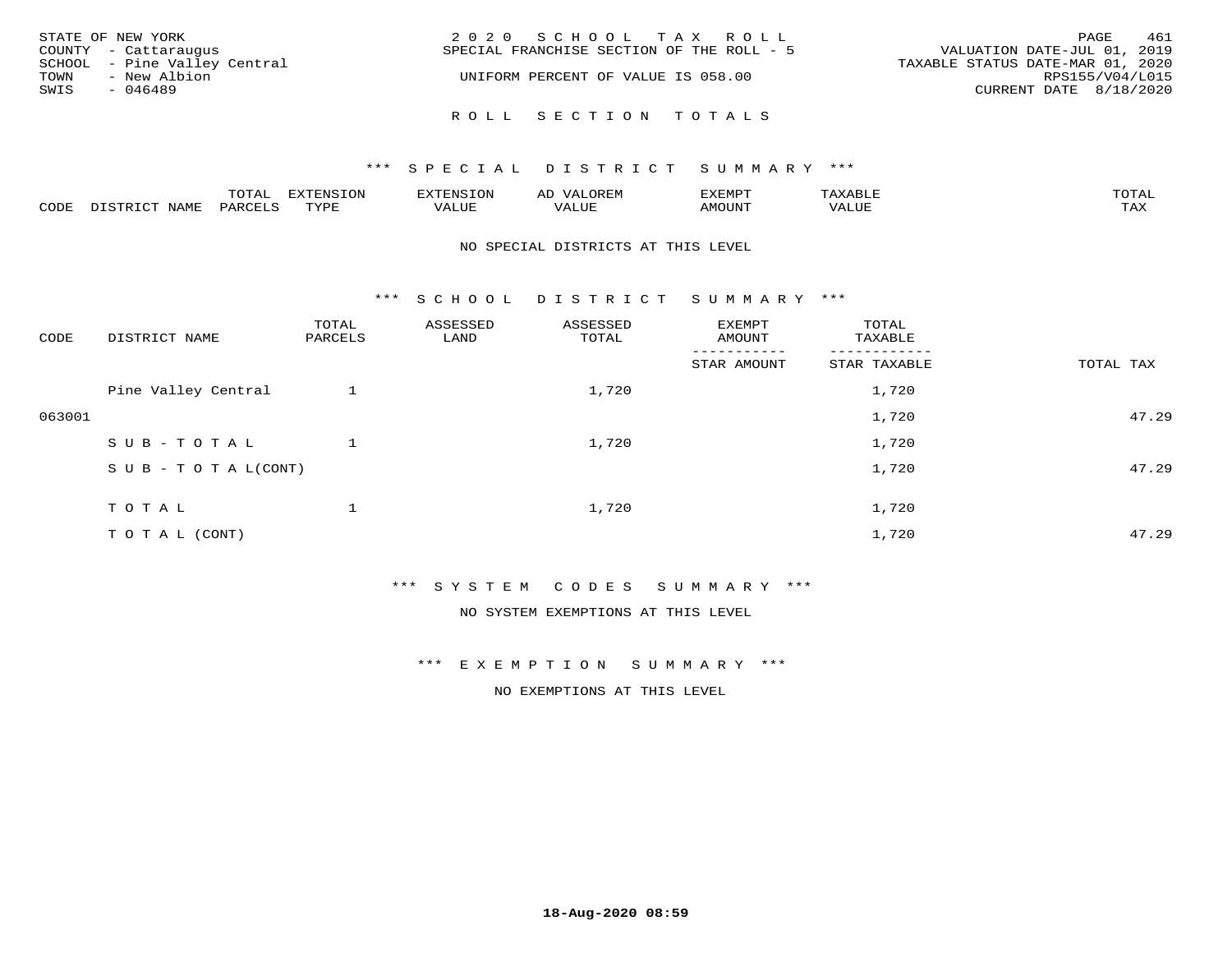| TOWN<br>SWIS | STATE OF NEW YORK<br>COUNTY - Cattaraugus<br>SCHOOL - Pine Valley Central<br>- New Albion<br>$-046489$ | 2020 SCHOOL TAX ROLL<br>SPECIAL FRANCHISE SECTION OF THE ROLL - 5<br>UNIFORM PERCENT OF VALUE IS 058.00 | PAGE<br>VALUATION DATE-JUL 01, 2019<br>TAXABLE STATUS DATE-MAR 01, 2020<br>RPS155/V04/L015<br>CURRENT DATE 8/18/2020 | 462 |
|--------------|--------------------------------------------------------------------------------------------------------|---------------------------------------------------------------------------------------------------------|----------------------------------------------------------------------------------------------------------------------|-----|
|              |                                                                                                        | ROLL SECTION TOTALS                                                                                     |                                                                                                                      |     |

| ROLL<br><b>SEC</b> | DESCRIPTION        | TOTAL<br>PARCELS | ASSESSED<br>LAND | ASSESSED<br>TOTAL | EXEMPT<br><b>AMOUNT</b><br>STAR AMOUNT | TOTAL<br>TAXABLE<br>------------<br>STAR TAXABLE | TAX<br>RATE | TOTAL<br>TAX |
|--------------------|--------------------|------------------|------------------|-------------------|----------------------------------------|--------------------------------------------------|-------------|--------------|
|                    | 2020-21 School Tax |                  |                  | 1,720             |                                        | 1,720                                            |             |              |
|                    | SPEC DIST TAXES    |                  |                  |                   | 1,720                                  |                                                  |             | 47.29        |

5 SPECIAL FRANCHISE 1 47.29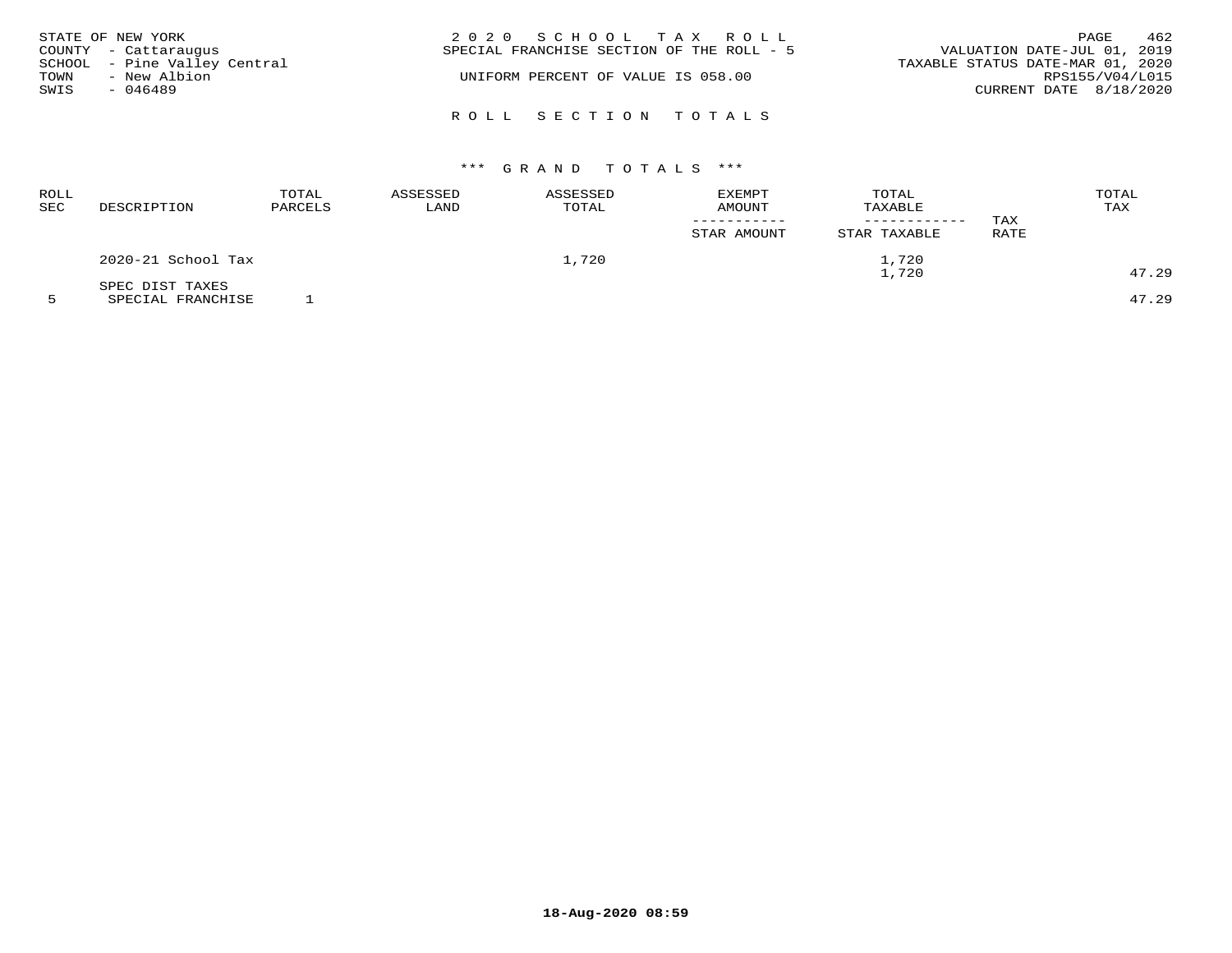| STATE OF NEW YORK<br>COUNTY - Cattaraugus<br>SCHOOL - Pine Valley Central<br>TOWN<br>- New Albion<br>$-046489$<br>SWIS | 2 0 2 0                                      | OWNERS NAME SEOUENCE | SCHOOL TAX ROLL<br>UTILITY & R.R. SECTION OF THE ROLL - 6<br>UNIFORM PERCENT OF VALUE IS 058.00 | VALUATION DATE-JUL 01, 2019<br>TAXABLE STATUS DATE-MAR 01, 2020 | PAGE<br>463          |
|------------------------------------------------------------------------------------------------------------------------|----------------------------------------------|----------------------|-------------------------------------------------------------------------------------------------|-----------------------------------------------------------------|----------------------|
| TAX MAP PARCEL NUMBER                                                                                                  | PROPERTY LOCATION & CLASS ASSESSMENT         |                      |                                                                                                 |                                                                 |                      |
| CURRENT OWNERS NAME<br>CURRENT OWNERS ADDRESS                                                                          | SCHOOL DISTRICT<br>PARCEL SIZE/GRID COORD    | LAND<br>TOTAL        | TAX DESCRIPTION<br>SPECIAL DISTRICTS                                                            | TAXABLE VALUE                                                   | TAX AMOUNT           |
|                                                                                                                        |                                              |                      |                                                                                                 |                                                                 |                      |
| 664.089-0000-638.000/1882                                                                                              | Telecommunications equip<br>836 Telecom. eq. |                      | 2020-21 School Tax                                                                              | 76                                                              | BILL 1334<br>2.09    |
| Empire Long Distance Corp.                                                                                             | Pine Valley Cen 063001                       | $\mathsf{O}$         |                                                                                                 |                                                                 |                      |
| 34 Main St                                                                                                             | 0.011800 Pine Valley                         | 76                   |                                                                                                 |                                                                 |                      |
| Plattsburgh, NY 14873                                                                                                  | Poles, Wire, Cable, Etc                      |                      |                                                                                                 |                                                                 |                      |
|                                                                                                                        | FULL MARKET VALUE                            | 131                  |                                                                                                 |                                                                 |                      |
|                                                                                                                        |                                              |                      | TOTAL TAX ---                                                                                   | DATE #1                                                         | $2.09**$<br>09/30/20 |
|                                                                                                                        |                                              |                      |                                                                                                 | AMT DUE                                                         | 2.09                 |
|                                                                                                                        |                                              |                      |                                                                                                 |                                                                 |                      |
|                                                                                                                        | Outside Plant                                |                      |                                                                                                 | <b>ACCT 1169</b>                                                | BILL 1335            |
| 664.089-9916-143.800/188                                                                                               | 884 Elec Dist Out                            |                      | 2020-21 School Tax                                                                              | 76,010                                                          | 2,089.89             |
| Steuben Rural Electric Co                                                                                              | Pine Valley Cen 063001                       | $\Omega$             |                                                                                                 |                                                                 |                      |
| 9 Wilson Ave                                                                                                           | Loc #888888                                  | 76,010               |                                                                                                 |                                                                 |                      |
| Bath, NY 14810                                                                                                         | $0.1000 -$ Pine Valley<br>Elec Dist          |                      |                                                                                                 |                                                                 |                      |
|                                                                                                                        | 0.01<br>ACRES                                |                      |                                                                                                 |                                                                 |                      |
|                                                                                                                        | FULL MARKET VALUE                            | 131,052              |                                                                                                 |                                                                 |                      |
|                                                                                                                        |                                              |                      | TOTAL TAX ---                                                                                   |                                                                 | $2,089.89**$         |
|                                                                                                                        |                                              |                      |                                                                                                 | DATE #1                                                         | 09/30/20             |
|                                                                                                                        |                                              |                      |                                                                                                 | AMT DUE                                                         | 2,089.89             |
|                                                                                                                        | Telecommunications equip                     |                      |                                                                                                 | <b>ACCT 1155</b>                                                | BILL 1336            |
| 664.089-0000-631.900/1882                                                                                              | 836 Telecom. eq.                             |                      | Mass Telec 47100                                                                                |                                                                 | 228                  |
| Verizon                                                                                                                | Pine Valley Cen 063001                       |                      | $0$ 2020-21 School Tax                                                                          | 1,388                                                           | 38.16                |
| Duff & Phelps                                                                                                          | Loc #888888                                  | 1,616                |                                                                                                 |                                                                 |                      |
| PO Box 2749                                                                                                            | .011800- Little Valley                       |                      |                                                                                                 |                                                                 |                      |
| Addison, TX 75001                                                                                                      | Poles, Wire, Cable, Etc<br>ACRES<br>0.01     |                      |                                                                                                 |                                                                 |                      |
|                                                                                                                        | FULL MARKET VALUE                            | 2,786                |                                                                                                 |                                                                 |                      |
|                                                                                                                        |                                              |                      | TOTAL TAX ---                                                                                   |                                                                 | $38.16**$            |
|                                                                                                                        |                                              |                      |                                                                                                 | DATE #1                                                         | 09/30/20             |
|                                                                                                                        |                                              |                      |                                                                                                 | AMT DUE                                                         | 38.16                |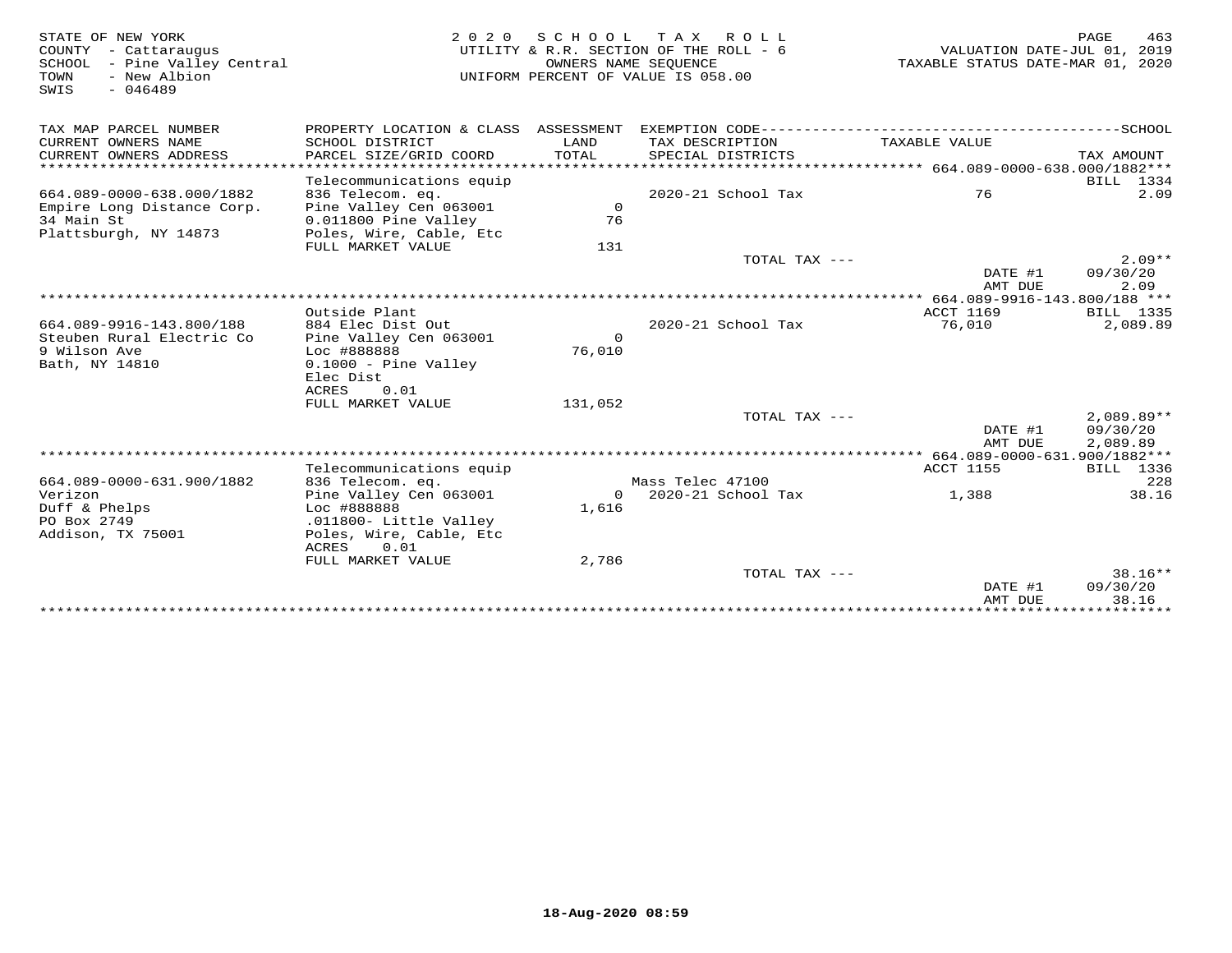| TOWN<br>SWIS | STATE OF NEW YORK<br>COUNTY - Cattaraugus<br>SCHOOL - Pine Valley Central<br>- New Albion<br>- 046489 |  |  | 2020 SCHOOL TAX ROLL<br>UTILITY & R.R. SECTION OF THE ROLL - 6 | VALUATION DATE-JUL 01, 2019<br>TAXABLE STATUS DATE-MAR 01, 2020<br>CURRENT DATE 8/18/2020 | PAGE<br>RPS155/V04/L015 | 464 |
|--------------|-------------------------------------------------------------------------------------------------------|--|--|----------------------------------------------------------------|-------------------------------------------------------------------------------------------|-------------------------|-----|
|              |                                                                                                       |  |  | ROLL SUB SECTION- - TOTALS                                     |                                                                                           |                         |     |

|      |             | $m \wedge m$<br>$\sim$ |      | אי - | ΑL   | "EMP   |       |                |
|------|-------------|------------------------|------|------|------|--------|-------|----------------|
| CODE | <b>NAMH</b> | PARTF                  | TVDF | ALUE | ALUI | AMOUNT | VALUE | max x<br>- ∠∡∡ |

#### NO SPECIAL DISTRICTS AT THIS LEVEL

\*\*\* S C H O O L D I S T R I C T S U M M A R Y \*\*\*

| CODE   | DISTRICT NAME                    | TOTAL<br>PARCELS | ASSESSED<br>LAND | ASSESSED<br>TOTAL | EXEMPT<br>AMOUNT | TOTAL<br>TAXABLE |           |
|--------|----------------------------------|------------------|------------------|-------------------|------------------|------------------|-----------|
|        |                                  |                  |                  |                   | STAR AMOUNT      | STAR TAXABLE     | TOTAL TAX |
|        | Pine Valley Central              | 3                |                  | 77,702            | 228              | 77,474           |           |
| 063001 |                                  |                  |                  |                   |                  | 77,474           | 2,130.14  |
|        | SUB-TOTAL                        | 3                |                  | 77,702            | 228              | 77,474           |           |
|        | $S \cup B - T \cup T A L (CONT)$ |                  |                  |                   |                  | 77,474           | 2,130.14  |
|        | TOTAL                            | 3                |                  | 77,702            | 228              | 77,474           |           |
|        | T O T A L (CONT)                 |                  |                  |                   |                  | 77,474           | 2,130.14  |

#### \*\*\* S Y S T E M C O D E S S U M M A R Y \*\*\*

#### NO SYSTEM EXEMPTIONS AT THIS LEVEL

| CODE  | DESCRIPTION         | TOTAL<br>PARCELS | SCHOOL     |
|-------|---------------------|------------------|------------|
| 47100 | Mass Telec<br>TOTAL |                  | 228<br>228 |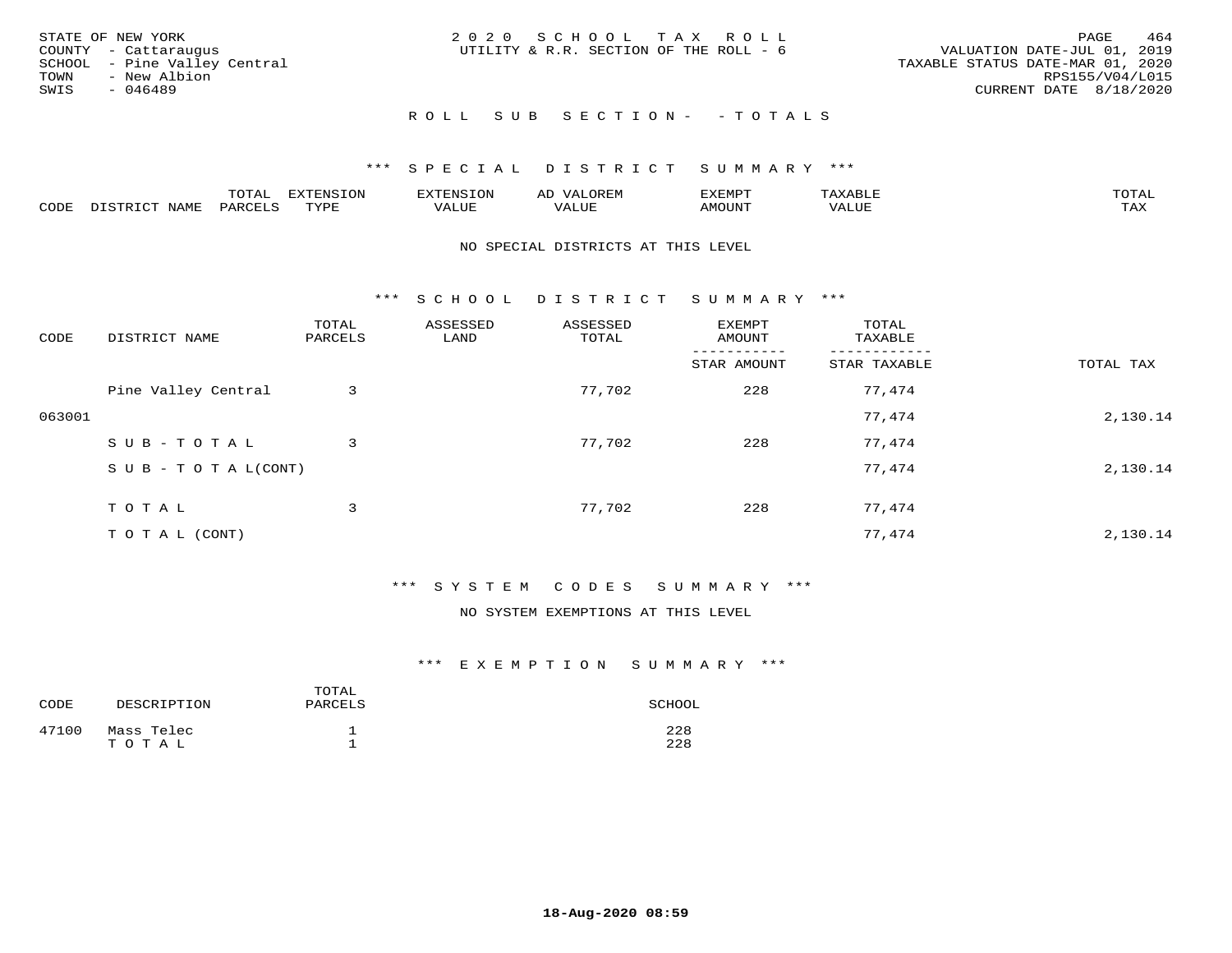| STATE OF NEW YORK<br>COUNTY - Cattaraugus<br>SCHOOL - Pine Valley Central<br>TOWN<br>- New Albion<br>SWIS<br>- 046489 | 2020 SCHOOL TAX ROLL<br>UTILITY & R.R. SECTION OF THE ROLL - 6 | 465<br>PAGE<br>VALUATION DATE-JUL 01, 2019<br>TAXABLE STATUS DATE-MAR 01, 2020<br>RPS155/V04/L015<br>CURRENT DATE 8/18/2020 |
|-----------------------------------------------------------------------------------------------------------------------|----------------------------------------------------------------|-----------------------------------------------------------------------------------------------------------------------------|
|                                                                                                                       | ROLL SUB SECTION- - TOTALS                                     |                                                                                                                             |

| <b>ROLL</b><br><b>SEC</b> | DESCRIPTION                         | TOTAL<br>PARCELS | ASSESSED<br>LAND | ASSESSED<br>TOTAL | <b>EXEMPT</b><br><b>AMOUNT</b><br>STAR AMOUNT | TOTAL<br>TAXABLE<br>STAR TAXABLE | TAX<br>RATE | TOTAL<br>TAX |
|---------------------------|-------------------------------------|------------------|------------------|-------------------|-----------------------------------------------|----------------------------------|-------------|--------------|
|                           | 2020-21 School Tax                  |                  |                  | 77,702            | 228                                           | 77.474<br>77.474                 |             | 2,130.14     |
| 6                         | SPEC DIST TAXES<br>UTILITIES & N.C. |                  |                  |                   |                                               |                                  |             | 2,130.14     |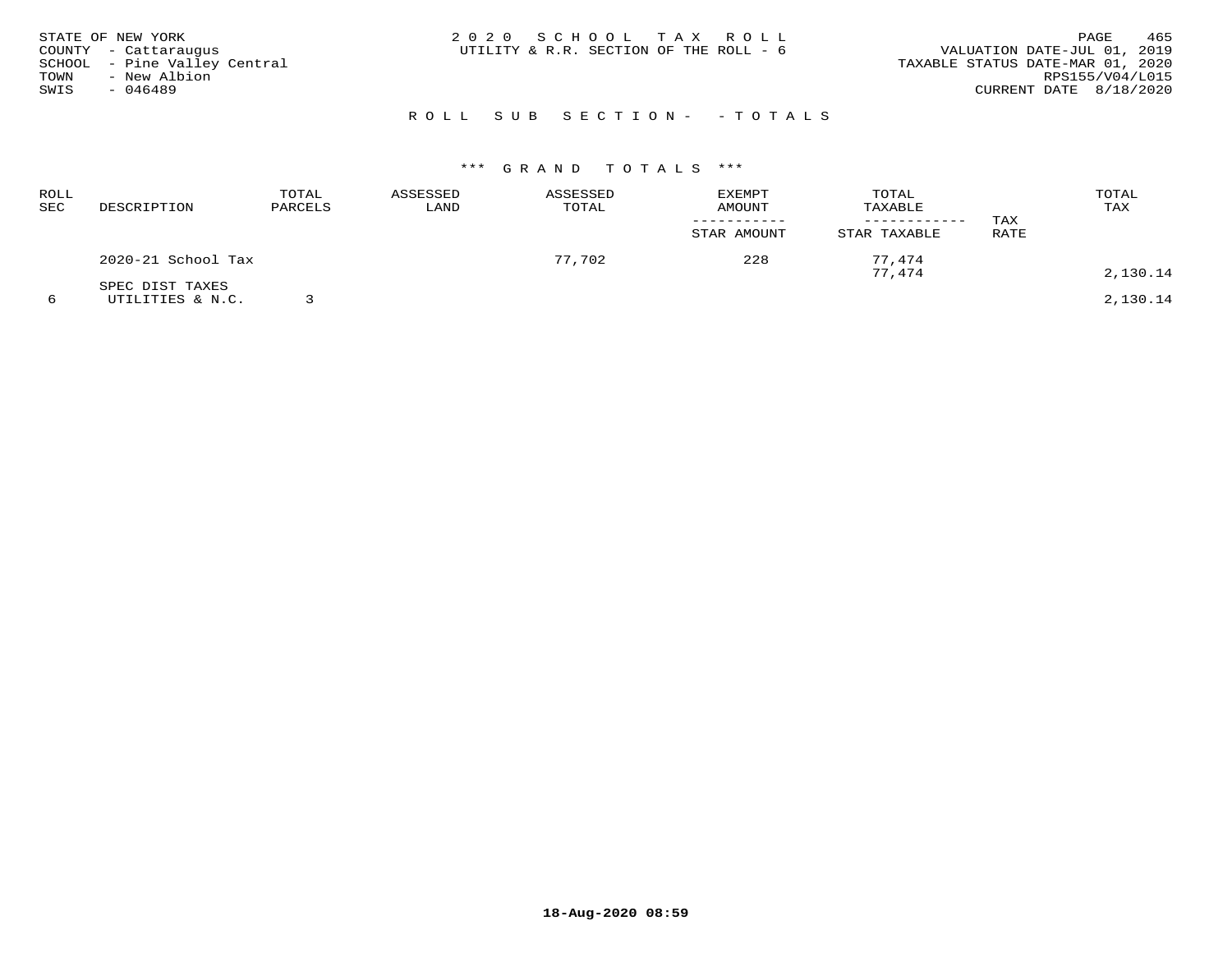| STATE OF NEW YORK            | 2020 SCHOOL TAX ROLL                   |                                  | 466<br>PAGE     |
|------------------------------|----------------------------------------|----------------------------------|-----------------|
| COUNTY - Cattaraugus         | UTILITY & R.R. SECTION OF THE ROLL - 6 | VALUATION DATE-JUL 01, 2019      |                 |
| SCHOOL - Pine Valley Central |                                        | TAXABLE STATUS DATE-MAR 01, 2020 |                 |
| TOWN<br>- New Albion         |                                        |                                  | RPS155/V04/L015 |
| SWIS<br>- 046489             |                                        | CURRENT DATE 8/18/2020           |                 |
|                              |                                        |                                  |                 |

### ROLL SECTION TOTALS

#### \*\*\* S P E C I A L D I S T R I C T S U M M A R Y \*\*\*

|      |                          | momn.<br>LUIAL     | <b>EXTENSION</b> | $117$ mm $170707$<br>אי | ΑD<br>.JREN      | 33773850<br>ivi D'<br>ניומיום בי | $max$ and $max$ | $m \wedge m \wedge n$ |
|------|--------------------------|--------------------|------------------|-------------------------|------------------|----------------------------------|-----------------|-----------------------|
| CODE | <b>NAME</b><br>DISTO TOT | PARCE <sup>T</sup> | TVDF             | VALUE                   | -- - ---<br>ALUE | TUUOM4                           | VALUE           | <b>TAY</b><br>⊥⇔∆     |

#### NO SPECIAL DISTRICTS AT THIS LEVEL

\*\*\* S C H O O L D I S T R I C T S U M M A R Y \*\*\*

| CODE   | DISTRICT NAME                    | TOTAL<br>PARCELS | ASSESSED<br>LAND | ASSESSED<br>TOTAL | EXEMPT<br>AMOUNT | TOTAL<br>TAXABLE |           |
|--------|----------------------------------|------------------|------------------|-------------------|------------------|------------------|-----------|
|        |                                  |                  |                  |                   | STAR AMOUNT      | STAR TAXABLE     | TOTAL TAX |
|        | Pine Valley Central              | 3                |                  | 77,702            | 228              | 77,474           |           |
| 063001 |                                  |                  |                  |                   |                  | 77,474           | 2,130.14  |
|        | SUB-TOTAL                        | 3                |                  | 77,702            | 228              | 77,474           |           |
|        | $S \cup B - T \cup T A L (CONT)$ |                  |                  |                   |                  | 77,474           | 2,130.14  |
|        | TOTAL                            | 3                |                  | 77,702            | 228              | 77,474           |           |
|        | T O T A L (CONT)                 |                  |                  |                   |                  | 77,474           | 2,130.14  |

#### \*\*\* S Y S T E M C O D E S S U M M A R Y \*\*\*

#### NO SYSTEM EXEMPTIONS AT THIS LEVEL

| CODE  | DESCRIPTION         | TOTAL<br>PARCELS | SCHOOL     |
|-------|---------------------|------------------|------------|
| 47100 | Mass Telec<br>TOTAL |                  | 228<br>228 |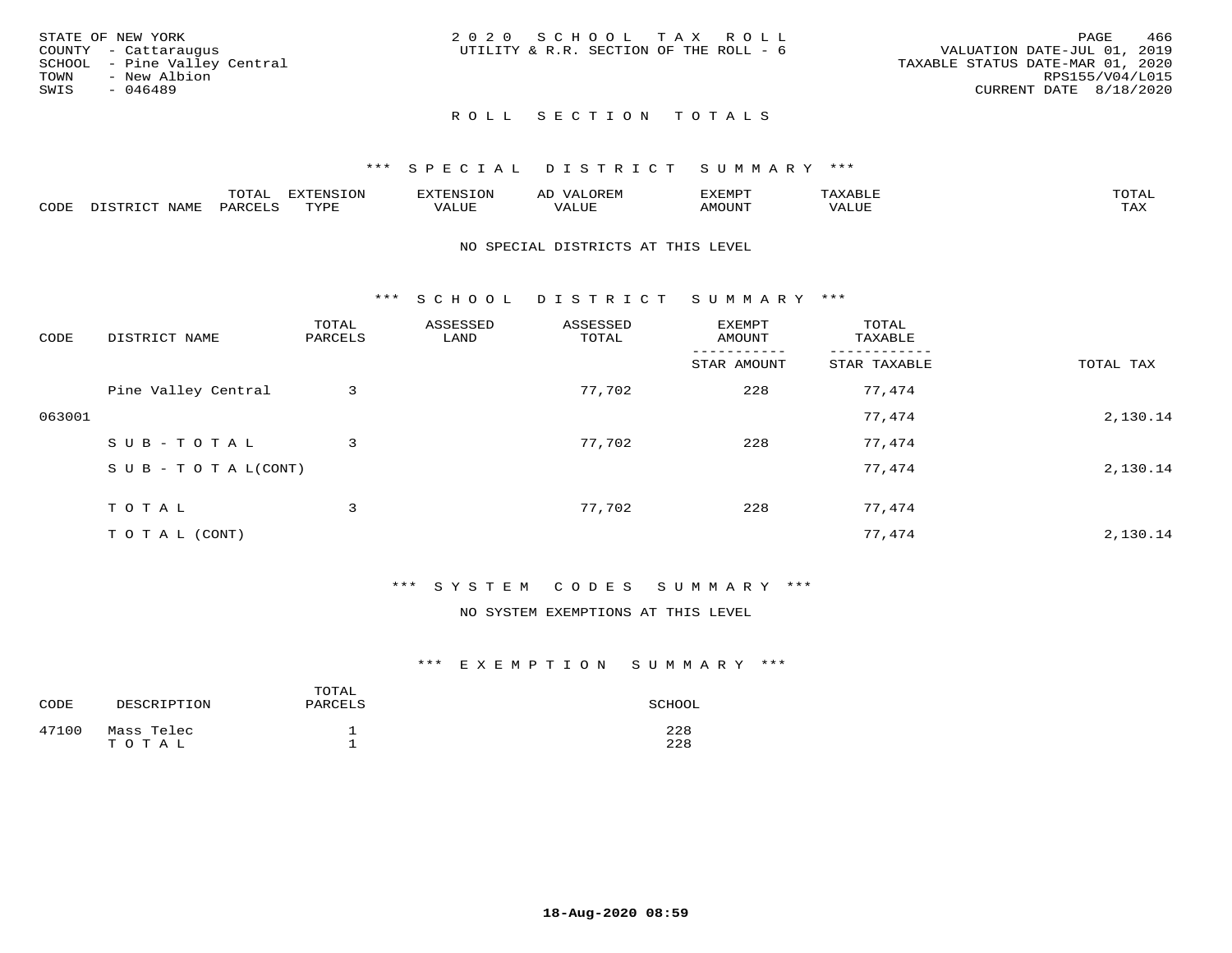| STATE OF NEW YORK<br>COUNTY - Cattaraugus<br>SCHOOL - Pine Valley Central<br>TOWN<br>- New Albion<br>SWIS<br>- 046489 | 2020 SCHOOL TAX ROLL<br>UTILITY & R.R. SECTION OF THE ROLL - 6 | 467<br>PAGE<br>VALUATION DATE-JUL 01, 2019<br>TAXABLE STATUS DATE-MAR 01, 2020<br>RPS155/V04/L015<br>CURRENT DATE 8/18/2020 |
|-----------------------------------------------------------------------------------------------------------------------|----------------------------------------------------------------|-----------------------------------------------------------------------------------------------------------------------------|
|                                                                                                                       | ROLL SECTION TOTALS                                            |                                                                                                                             |

| ROLL<br>SEC | DESCRIPTION                         | TOTAL<br>PARCELS | ASSESSED<br>LAND | ASSESSED<br>TOTAL | <b>EXEMPT</b><br>AMOUNT<br>STAR AMOUNT | TOTAL<br>TAXABLE<br>STAR TAXABLE | TAX<br>RATE | TOTAL<br>TAX |
|-------------|-------------------------------------|------------------|------------------|-------------------|----------------------------------------|----------------------------------|-------------|--------------|
|             | 2020-21 School Tax                  |                  |                  | 77,702            | 228                                    | 77.474<br>77,474                 |             | 2,130.14     |
|             | SPEC DIST TAXES<br>UTILITIES & N.C. |                  |                  |                   |                                        |                                  |             | 2,130.14     |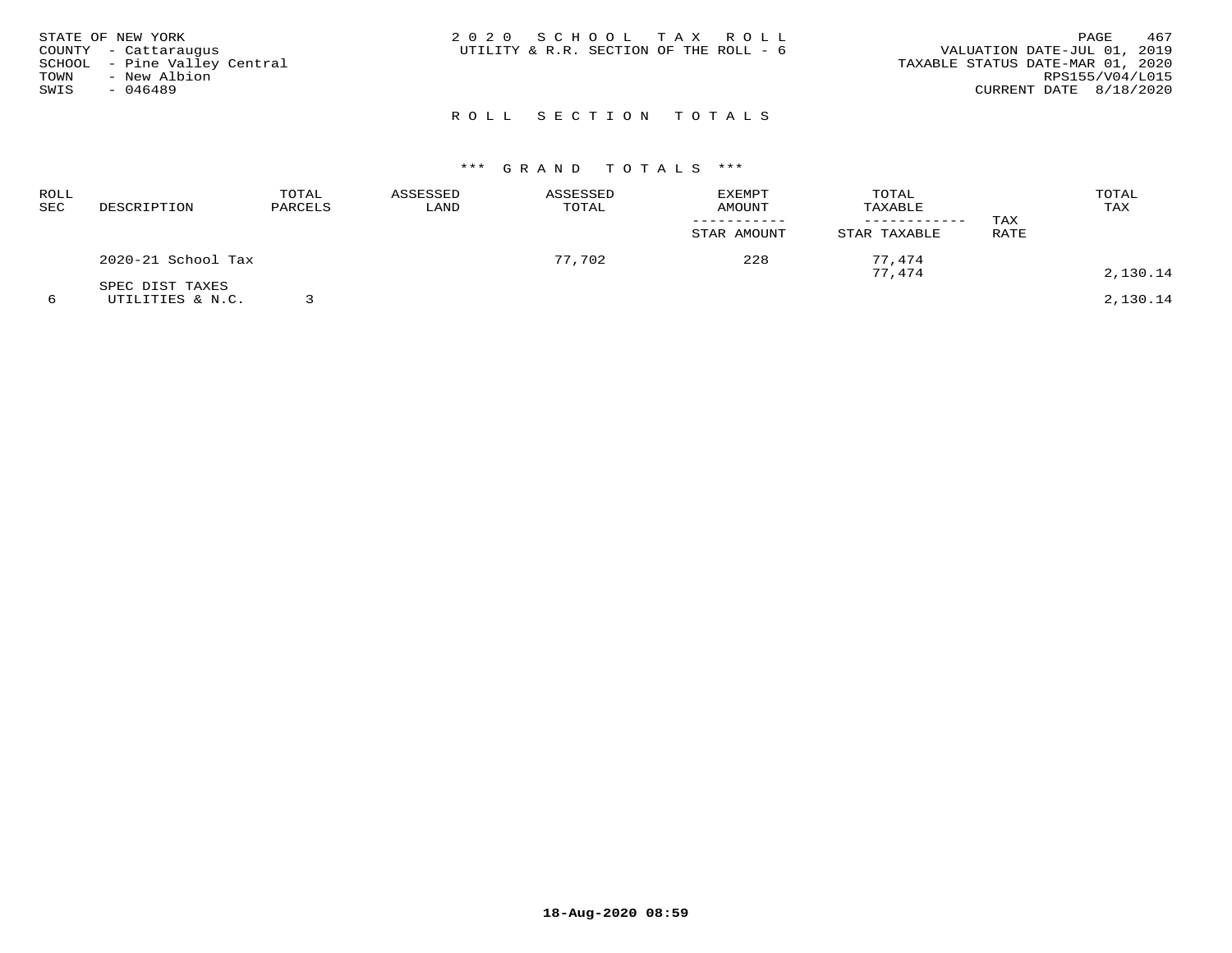|      | STATE OF NEW YORK            | 2020 SCHOOL TAX ROLL |  |                                  | PAGE                   | 468 |
|------|------------------------------|----------------------|--|----------------------------------|------------------------|-----|
|      | COUNTY - Cattaraugus         |                      |  | VALUATION DATE-JUL 01, 2019      |                        |     |
|      | SCHOOL - Pine Valley Central | SWIS TOTALS          |  | TAXABLE STATUS DATE-MAR 01, 2020 |                        |     |
| TOWN | - New Albion                 |                      |  |                                  | RPS155/V04/L015        |     |
| SWIS | - 046489                     |                      |  |                                  | CURRENT DATE 8/18/2020 |     |

## \*\*\* S P E C I A L D I S T R I C T S U M M A R Y \*\*\*

|      |            | ----- | n s   |  | א ועו | ᆠᅎᄼ                  | $m \wedge m \wedge n$ |
|------|------------|-------|-------|--|-------|----------------------|-----------------------|
| CODE | <b>BAT</b> |       | 757D1 |  |       | $\sim$ $\sim$ $\sim$ | ----<br>- 512         |

#### NO SPECIAL DISTRICTS AT THIS LEVEL

\*\*\* S C H O O L D I S T R I C T S U M M A R Y \*\*\*

| CODE   | DISTRICT NAME                    | TOTAL<br>PARCELS | ASSESSED<br>LAND | ASSESSED<br>TOTAL | <b>EXEMPT</b><br>AMOUNT | TOTAL<br>TAXABLE |           |           |
|--------|----------------------------------|------------------|------------------|-------------------|-------------------------|------------------|-----------|-----------|
|        |                                  |                  |                  |                   | STAR AMOUNT             | STAR TAXABLE     | TAX RATE  | TOTAL TAX |
|        | Pine Valley Central              | 16               | 270,700          | 529,022           | 10,845                  | 518,177          |           |           |
| 063001 |                                  |                  |                  |                   | 76,580                  | 441,597          | 27.494968 | 12,141.68 |
|        | SUB-TOTAL                        | 16               | 270,700          | 529,022           | 10,845                  | 518,177          |           |           |
|        | $S \cup B - T \cup T A L (CONT)$ |                  |                  |                   | 76,580                  | 441,597          |           | 12,141.68 |
|        | TOTAL                            | 16               | 270,700          |                   |                         |                  |           |           |
|        |                                  |                  |                  | 529,022           | 10,845                  | 518,177          |           |           |
|        | T O T A L (CONT)                 |                  |                  |                   | 76,580                  | 441,597          |           | 12,141.68 |

## \*\*\* S Y S T E M C O D E S S U M M A R Y \*\*\*

#### NO SYSTEM EXEMPTIONS AT THIS LEVEL

## \*\*\* E X E M P T I O N S U M M A R Y \*\*\*

| TOTAL<br>DESCRIPTION<br>PARCELS<br>CODE | SCHOOL |
|-----------------------------------------|--------|
| 41720<br>AG DIST<br>ᅩ                   | 10,617 |
| 41834<br>ENH STAR                       | 41,180 |
| 41854<br>2<br>BAS STAR                  | 35,400 |
| 47100<br>Mass Telec<br>ᅩ                | 228    |
| 5<br>TOTAL                              | 87,425 |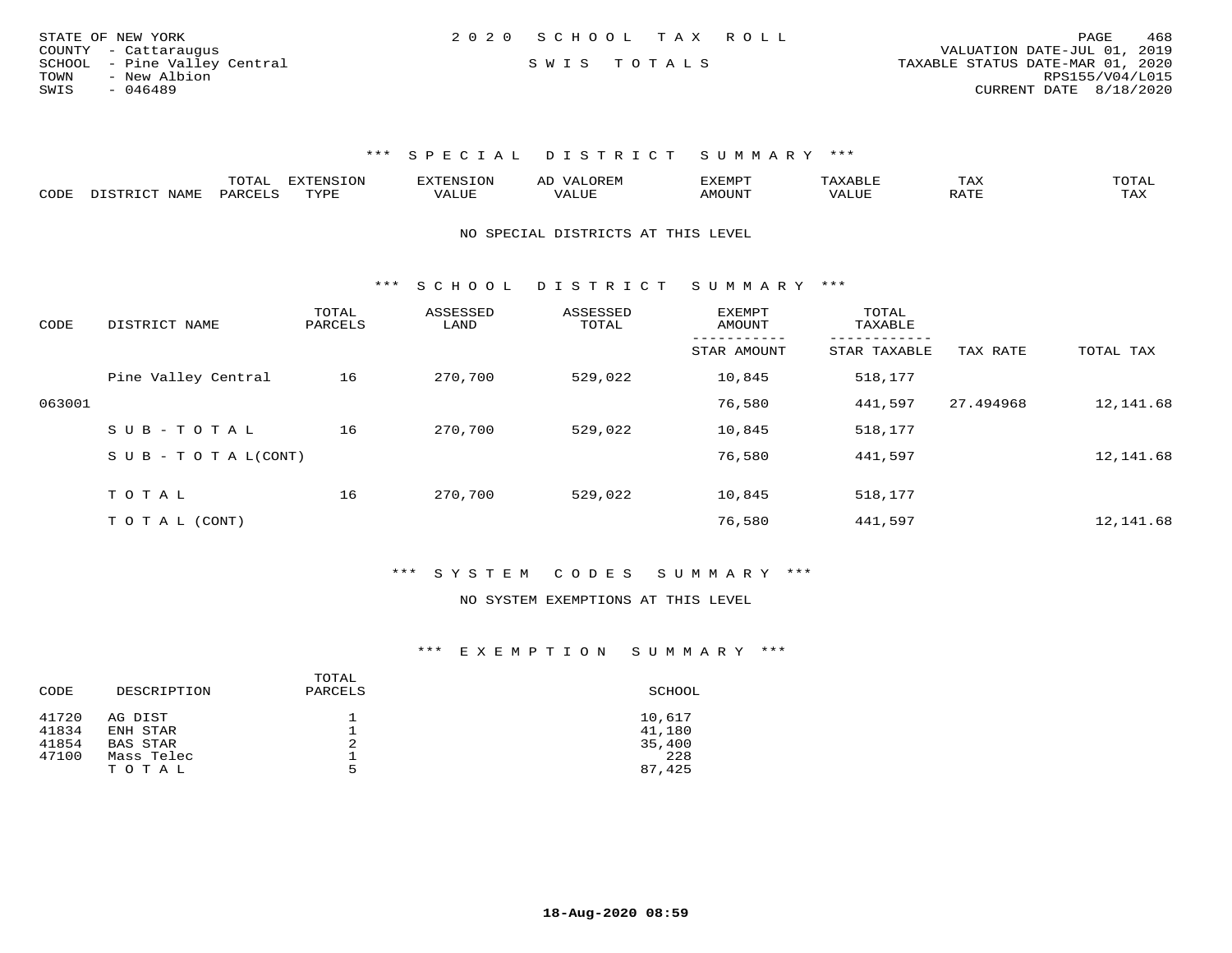| STATE OF NEW YORK    |           |                       |  |
|----------------------|-----------|-----------------------|--|
| COUNTY - Cattaraugus |           |                       |  |
| SCHOOL               |           | - Pine Valley Central |  |
| TOWN                 |           | - New Albion          |  |
| SWIS                 | $-046489$ |                       |  |

 COUNTY - Cattaraugus VALUATION DATE-JUL 01, 2019 SCHOOL - Pine Valley Central S W I S T O T A L S TAXABLE STATUS DATE-MAR 01, 2020 TOWN - New Albion RPS155/V04/L015SWIS - 046489 CURRENT DATE 8/18/2020

\*\*\* G R A N D T O T A L S \*\*\*

| ROLL<br><b>SEC</b> | DESCRIPTION                          |    | ASSESSED<br>TOTAL<br>LAND<br>TOTAL<br>PARCELS | ASSESSED    | <b>EXEMPT</b><br><b>AMOUNT</b> | TOTAL<br>TAXABLE   |           |           |
|--------------------|--------------------------------------|----|-----------------------------------------------|-------------|--------------------------------|--------------------|-----------|-----------|
|                    |                                      |    |                                               | STAR AMOUNT | STAR TAXABLE                   | TAX<br><b>RATE</b> |           |           |
|                    | 2020-21 School Tax                   |    | 270,700                                       | 449,600     | 10,617<br>76,580               | 438,983<br>362,403 | 27.494968 | 9,964.25  |
| 1                  | SPEC DIST TAXES<br>TAXABLE           | 12 |                                               |             |                                |                    |           | 9,964.25  |
|                    | 2020-21 School Tax                   |    |                                               | 1,720       |                                | 1,720<br>1,720     | 27.494968 | 47.29     |
| 5                  | SPEC DIST TAXES<br>SPECIAL FRANCHISE | 1  |                                               |             |                                |                    |           | 47.29     |
|                    | 2020-21 School Tax                   |    |                                               | 77,702      | 228                            | 77,474<br>77,474   | 27.494968 | 2,130.14  |
| 6                  | SPEC DIST TAXES<br>UTILITIES & N.C.  | 3  |                                               |             |                                |                    |           | 2,130.14  |
|                    | 2020-21 School Tax                   |    | 270,700                                       | 529,022     | 10,845<br>76,580               | 518,177<br>441,597 | 27.494968 | 12,141.68 |
|                    | SPEC DIST TAXES                      |    |                                               |             |                                |                    |           |           |
| $\star$            | TOTAL<br>SUB                         | 16 |                                               |             |                                |                    |           | 12,141.68 |
|                    | 2020-21 School Tax                   |    | 270,700                                       | 529,022     | 10,845<br>76,580               | 518,177<br>441,597 | 27.494968 | 12,141.68 |
|                    | SPEC DIST TAXES                      |    |                                               |             |                                |                    |           |           |
| $***$              | GRAND TOTAL                          | 16 |                                               |             |                                |                    |           | 12,141.68 |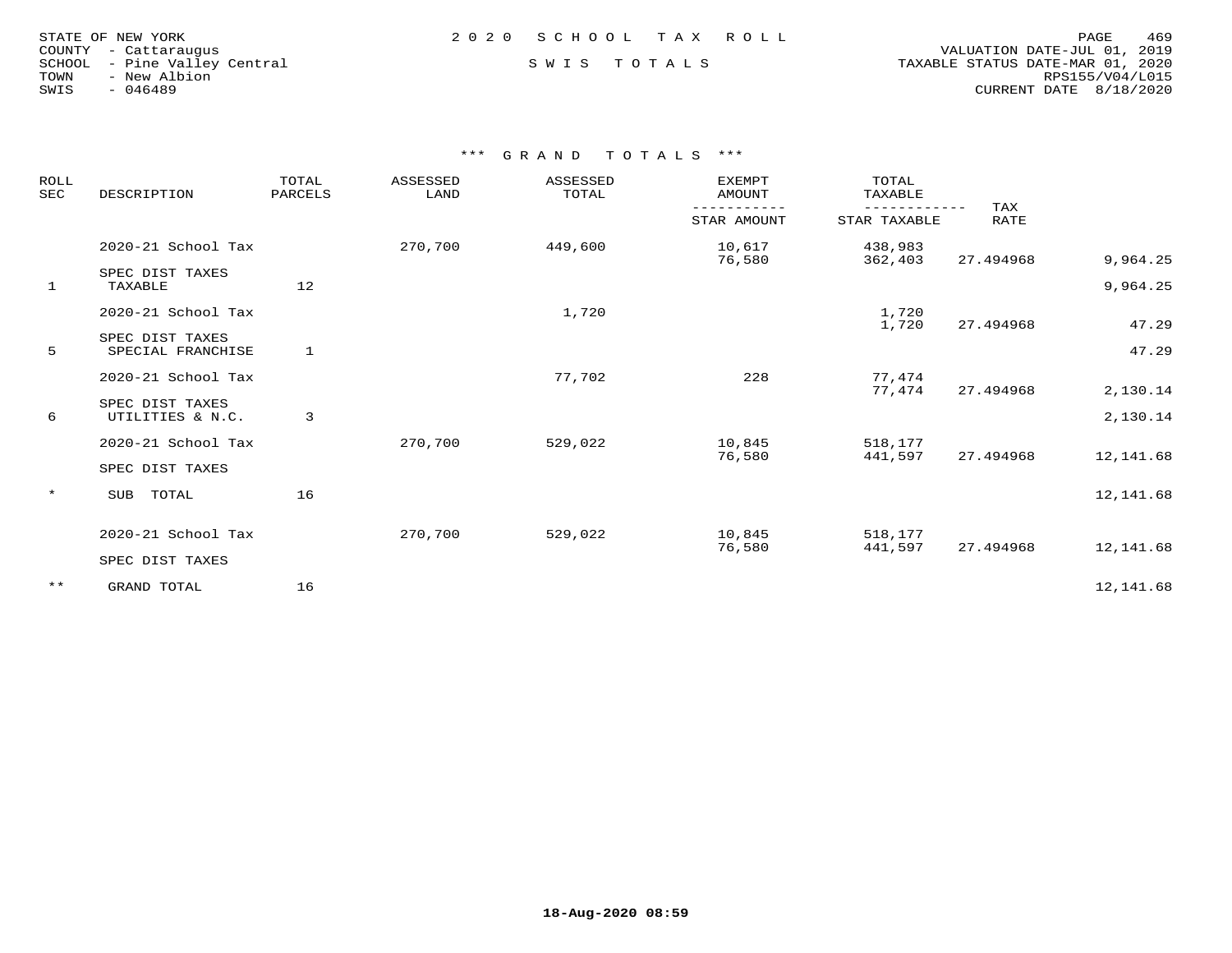\*\*\* S P E C I A L D I S T R I C T S U M M A R Y \*\*\*

| CODE | DISTRICT NAME       | EXTENSION<br>TOTAI<br>PARCELS<br>TYPE | <b>EXTENSION</b><br>VALUE | AD VALOREM<br><b>VALUE</b> | EXEMPT<br>AMOUNT | TAXABLE<br><b>VALUE</b> | TOTAL<br>TAX |
|------|---------------------|---------------------------------------|---------------------------|----------------------------|------------------|-------------------------|--------------|
|      | OT300 Omitted tax - | MOVTAX                                | 2,289.48                  |                            |                  | 2,289.48                | 2,289.48     |

\*\*\* S C H O O L D I S T R I C T S U M M A R Y \*\*\*

| CODE   | DISTRICT NAME                    | TOTAL<br>PARCELS | ASSESSED<br>LAND | ASSESSED<br>TOTAL | EXEMPT<br>AMOUNT | TOTAL<br>TAXABLE<br>-------- |          |              |
|--------|----------------------------------|------------------|------------------|-------------------|------------------|------------------------------|----------|--------------|
|        |                                  |                  |                  |                   | STAR AMOUNT      | STAR TAXABLE                 | TAX RATE | TOTAL TAX    |
|        | Pine Valley Central              | 1397             | 31926,630        | 90767,320         | 10163,920        | 80,603,400                   |          |              |
| 063001 |                                  |                  |                  |                   | 17143,486        | 63,459,914                   |          | 1,081,211.60 |
|        | $SUB - TO T AL$                  | 1397             | 31926,630        | 90767,320         | 10163,920        | 80,603,400                   |          |              |
|        | $S \cup B - T \cup T A L (CONT)$ |                  |                  |                   | 17143,486        | 63,459,914                   |          | 1,081,211.60 |
|        |                                  |                  |                  |                   |                  |                              |          |              |
|        | TOTAL                            | 1397             | 31926,630        | 90767,320         | 10163,920        | 80,603,400                   |          |              |
|        | TO TAL (CONT)                    |                  |                  |                   | 17143,486        | 63,459,914                   |          | 1,081,211.60 |

# \*\*\* S Y S T E M C O D E S S U M M A R Y \*\*\*

| CODE  | DESCRIPTION        | TOTAL<br>PARCELS | SCHOOL             |
|-------|--------------------|------------------|--------------------|
| 50000 | WHOLLY EX<br>TOTAL |                  | 271,100<br>271,100 |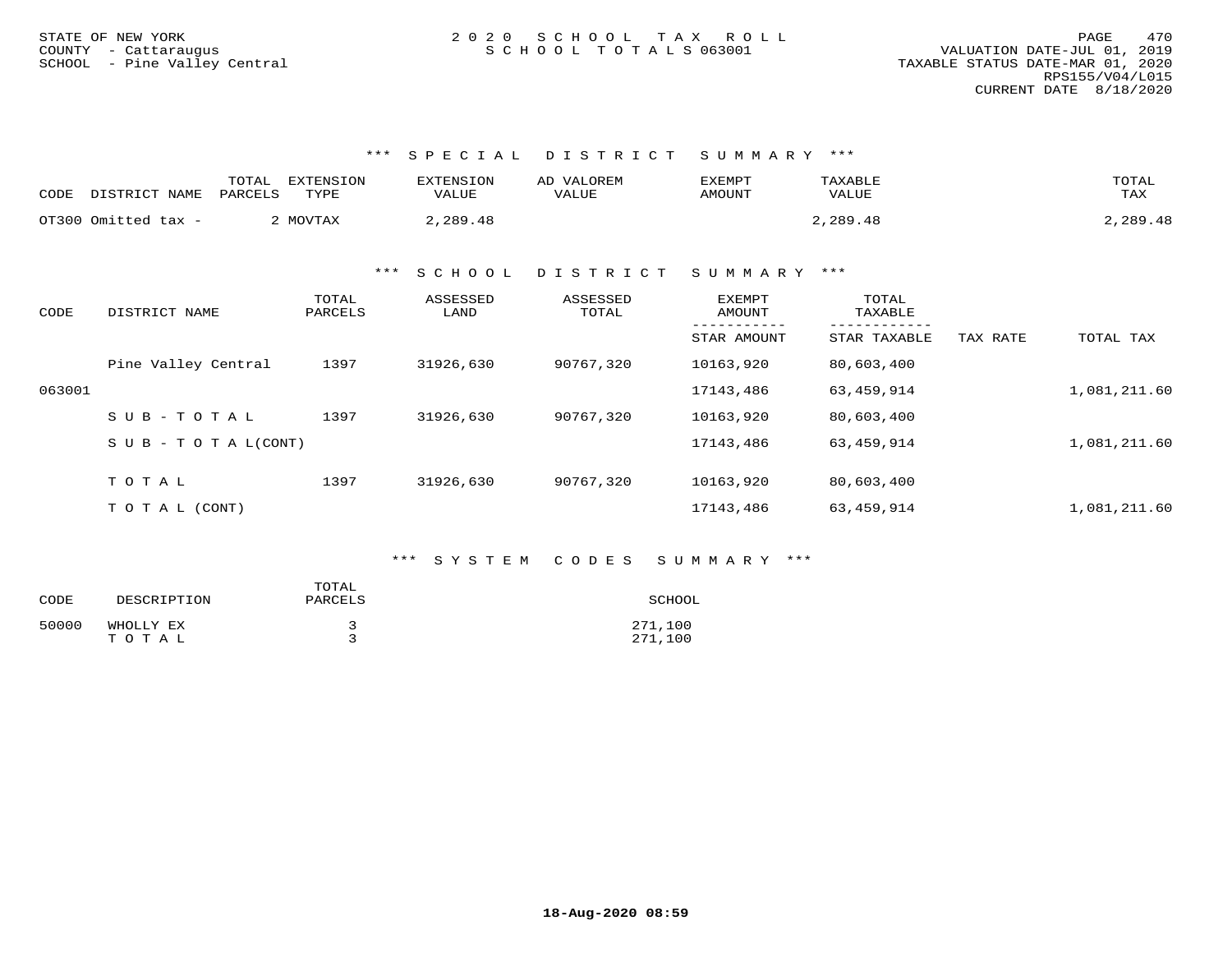## \*\*\* E X E M P T I O N S U M M A R Y \*\*\*

| DESCRIPTION      | PARCELS      | SCHOOL                                                                                                                                                                                                                                                                     |
|------------------|--------------|----------------------------------------------------------------------------------------------------------------------------------------------------------------------------------------------------------------------------------------------------------------------------|
| NYS OWNED        | 1            | 92,600                                                                                                                                                                                                                                                                     |
| COUNTY           |              | 99,000                                                                                                                                                                                                                                                                     |
| TOWN-PROP        |              | 631,200                                                                                                                                                                                                                                                                    |
| VG-INSIDE        |              | 982,200                                                                                                                                                                                                                                                                    |
| VG-OUTSIDE       |              | 36,900                                                                                                                                                                                                                                                                     |
| SCH-DIST         |              | 166,900                                                                                                                                                                                                                                                                    |
| IND DEV          | 3            | 101,833                                                                                                                                                                                                                                                                    |
| <b>RELIGIOUS</b> |              | 301,900                                                                                                                                                                                                                                                                    |
| NON-PROFIT       |              | 397,700                                                                                                                                                                                                                                                                    |
| NON-PROFIT       |              | 546,000                                                                                                                                                                                                                                                                    |
| Land Banks       |              | 1,800                                                                                                                                                                                                                                                                      |
| VETORG CTS       | $\mathbf{1}$ | 70,000                                                                                                                                                                                                                                                                     |
| FIRE-DEPT        |              | 658,200                                                                                                                                                                                                                                                                    |
| CEMETERY         |              | 52,800                                                                                                                                                                                                                                                                     |
| Withdrawal       |              | 53,600                                                                                                                                                                                                                                                                     |
| VETCOM CTS       |              |                                                                                                                                                                                                                                                                            |
| VETDIS CTS       |              |                                                                                                                                                                                                                                                                            |
| CW 10 VET/       |              |                                                                                                                                                                                                                                                                            |
| CLERGY           |              | 1,500                                                                                                                                                                                                                                                                      |
| AG BLDG          | 24           | 766,100                                                                                                                                                                                                                                                                    |
| AG DIST          |              | 3211,530                                                                                                                                                                                                                                                                   |
| AG DISTOUT       | 27           | 331,923                                                                                                                                                                                                                                                                    |
| AGED C/T/S       | 5            | 155,863                                                                                                                                                                                                                                                                    |
| AGED S           |              | 57,100                                                                                                                                                                                                                                                                     |
| AGED C/T/S       |              | 31,250                                                                                                                                                                                                                                                                     |
| ENH STAR         | 131          | 7715,835                                                                                                                                                                                                                                                                   |
| <b>BAS STAR</b>  | 311          | 9373,051                                                                                                                                                                                                                                                                   |
| <b>B STAR MH</b> | 2            | 54,600                                                                                                                                                                                                                                                                     |
| SILO T/C/S       |              | 25,360                                                                                                                                                                                                                                                                     |
| TMP GHOUSE       |              | 160,140                                                                                                                                                                                                                                                                    |
| Mass Telec       |              | 136,514                                                                                                                                                                                                                                                                    |
| FOREST/A74       | 6            | 822,440                                                                                                                                                                                                                                                                    |
| BUS C/T/S        | $\mathbf 1$  | 467                                                                                                                                                                                                                                                                        |
| TOTAL            | 736          | 27036,306                                                                                                                                                                                                                                                                  |
|                  |              | TOTAL<br>$\mathbf{1}$<br>5<br>16<br>2<br>7<br>$\epsilon$<br>$\overline{2}$<br>$\overline{4}$<br>$\mathbf 1$<br>$\overline{4}$<br>6<br>$\mathbf{1}$<br>$\mathbf{1}$<br>$\mathbf{1}$<br>$\mathbf{1}$<br>$\mathbf{1}$<br>142<br>2<br>$\mathbf{1}$<br>9<br>7<br>$\overline{4}$ |